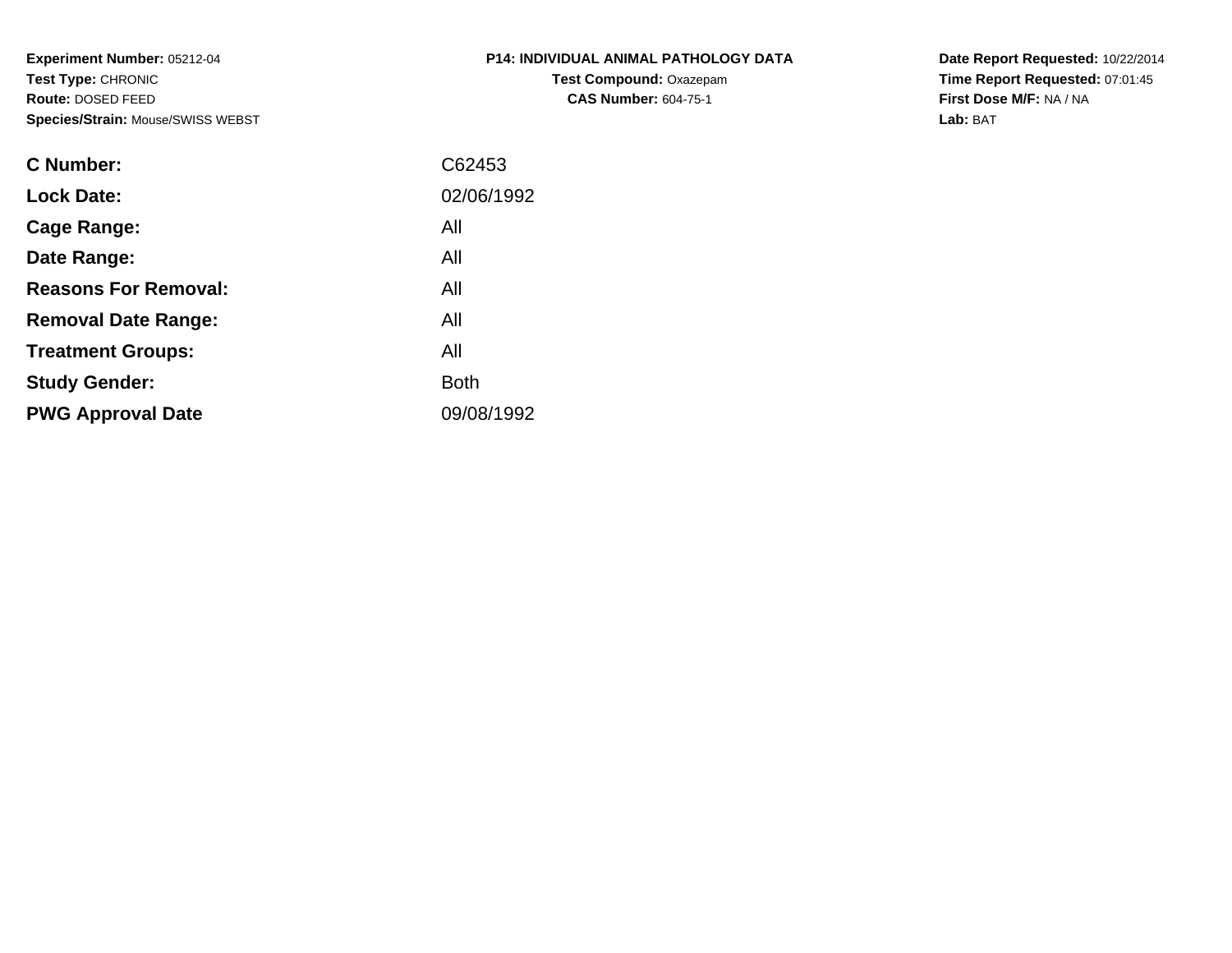| Experiment Number: 05212-04       |                          | <b>P14: INDIVIDUAL ANIMAL PATHOLOGY DATA</b> | Date Report Requested: 10/22/2014 |
|-----------------------------------|--------------------------|----------------------------------------------|-----------------------------------|
| Test Type: CHRONIC                |                          | Test Compound: Oxazepam                      | Time Report Requested: 07:01:45   |
| Route: DOSED FEED                 |                          | <b>CAS Number: 604-75-1</b>                  | First Dose M/F: NA / NA           |
| Species/Strain: Mouse/SWISS WEBST |                          |                                              | Lab: BAT                          |
| <b>ANIMAL ID: 181</b>             | <b>TRT#: 2</b>           | <b>SEX: Male</b>                             | DAY ON TEST: 397                  |
|                                   | DOSE: 0 PPM              | <b>DISP: Terminal Sacrifice</b>              | HISTO: 9102101                    |
|                                   |                          | ORGAN AND ACCOUNTABLE SITE STATUS            |                                   |
| <b>NORMAL</b>                     |                          |                                              |                                   |
| * Adrenal Medulla                 | * Blood Vessel           | * Bone                                       | * Bone Marrow                     |
| * Brain                           | * Epididymis             | * Esophagus                                  | * Gallbladder                     |
| * Intestine Large, Cecum          | * Intestine Large, Colon | * Intestine Large, Rectum                    | * Intestine Small, Duodenum       |
| * Intestine Small, Jejunum        | * Islets, Pancreatic     | * Lung                                       | * Lymph Node, Mandibular          |
| * Mammary Gland                   | * Nose                   | * Pancreas                                   | * Pituitary Gland                 |
| * Preputial Gland                 | * Prostate               | * Seminal Vesicle                            | * Skeletal Muscle                 |
| * Skin                            | * Stomach, Forestomach   | * Stomach, Glandular                         | * Testes                          |
| * Thymus                          | * Trachea                | * Urinary Bladder                            |                                   |
| <b>OBSERVATIONS</b>               |                          |                                              |                                   |
| * Adrenal Cortex                  |                          | <b>Amyloid Deposition</b>                    | Mild                              |
| * Heart                           |                          | Amyloid Deposition                           | Minimal                           |
| * Intestine Small, Ileum          |                          | Amyloid Deposition                           | Moderate                          |
| * Kidney                          | Glomerulus               | Amyloid Deposition                           | Moderate                          |
| * Liver                           |                          | <b>Amyloid Deposition</b>                    | Moderate                          |
|                                   | Centrilobular            | Hypertrophy                                  | Mild                              |
|                                   |                          | <b>Necrosis</b>                              | Minimal                           |
| * Lymph Node, Mesenteric          |                          | Amyloid Deposition                           | Minimal                           |
| * Parathyroid Gland               |                          | <b>Amyloid Deposition</b>                    | Minimal                           |
| * Salivary Glands                 |                          | Amyloid Deposition                           | Mild                              |
| * Spleen                          |                          | <b>Amyloid Deposition</b>                    | Moderate                          |
| * Thyroid Gland                   |                          | Amyloid Deposition                           | Mild                              |
| PRIMARY CAUSE OF DEATH            |                          |                                              |                                   |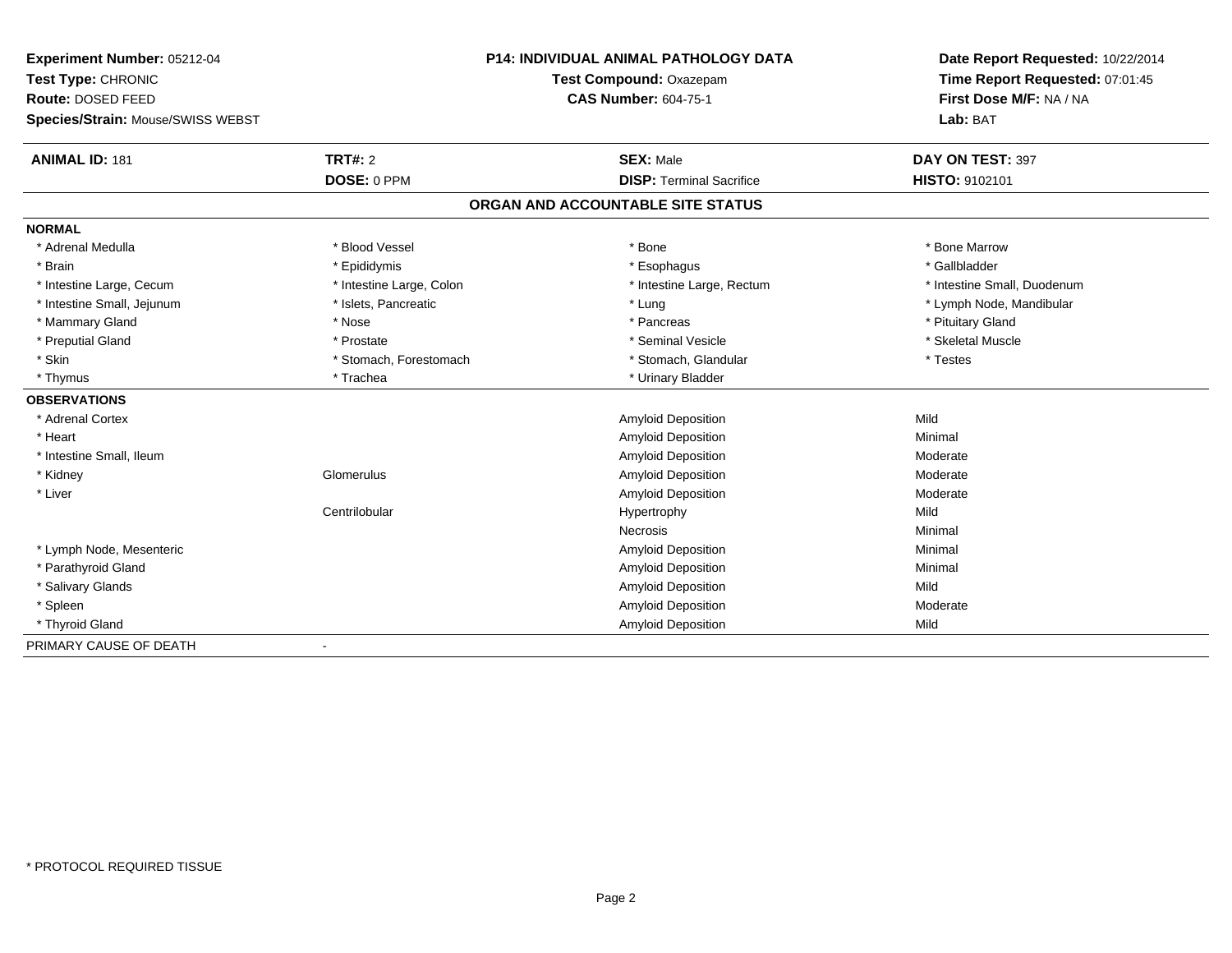| Experiment Number: 05212-04<br>Test Type: CHRONIC<br>Route: DOSED FEED<br>Species/Strain: Mouse/SWISS WEBST |                            | P14: INDIVIDUAL ANIMAL PATHOLOGY DATA<br>Test Compound: Oxazepam<br><b>CAS Number: 604-75-1</b> | Date Report Requested: 10/22/2014<br>Time Report Requested: 07:01:45<br>First Dose M/F: NA / NA<br>Lab: BAT |
|-------------------------------------------------------------------------------------------------------------|----------------------------|-------------------------------------------------------------------------------------------------|-------------------------------------------------------------------------------------------------------------|
| <b>ANIMAL ID: 182</b>                                                                                       | <b>TRT#: 2</b>             | <b>SEX: Male</b>                                                                                | DAY ON TEST: 327                                                                                            |
|                                                                                                             | DOSE: 0 PPM                | <b>DISP:</b> Moribund Sacrifice                                                                 | HISTO: 9102102                                                                                              |
|                                                                                                             |                            | ORGAN AND ACCOUNTABLE SITE STATUS                                                               |                                                                                                             |
| <b>NORMAL</b>                                                                                               |                            |                                                                                                 |                                                                                                             |
| * Adrenal Cortex                                                                                            | * Blood Vessel             | * Bone                                                                                          | * Bone Marrow                                                                                               |
| * Brain                                                                                                     | * Esophagus                | * Gallbladder                                                                                   | * Heart                                                                                                     |
| * Intestine Large, Cecum                                                                                    | * Intestine Large, Colon   | * Intestine Large, Rectum                                                                       | * Intestine Small, Duodenum                                                                                 |
| * Intestine Small, Ileum                                                                                    | * Intestine Small, Jejunum | * Islets, Pancreatic                                                                            | * Nose                                                                                                      |
| * Pancreas                                                                                                  | * Parathyroid Gland        | Peripheral Nerve                                                                                | * Pituitary Gland                                                                                           |
| * Preputial Gland                                                                                           | * Prostate                 | * Seminal Vesicle                                                                               | * Skeletal Muscle                                                                                           |
| * Skin                                                                                                      | Spinal Cord                | * Stomach, Forestomach                                                                          | * Stomach, Glandular                                                                                        |
| * Testes                                                                                                    | * Thymus                   | * Thyroid Gland                                                                                 | * Trachea                                                                                                   |
| <b>MISSING</b>                                                                                              |                            |                                                                                                 |                                                                                                             |
| * Mammary Gland                                                                                             |                            |                                                                                                 |                                                                                                             |
| <b>OBSERVATIONS</b>                                                                                         |                            |                                                                                                 |                                                                                                             |
| * Adrenal Medulla                                                                                           |                            | Hyperplasia                                                                                     | Mild                                                                                                        |
| * Epididymis                                                                                                |                            | Histiocytic Sarcoma                                                                             |                                                                                                             |
| * Kidney                                                                                                    | Glomerulus                 | Amyloid Deposition                                                                              | Mild                                                                                                        |
|                                                                                                             |                            | Histiocytic Sarcoma                                                                             |                                                                                                             |
| [Histiocytic Sarcoma TGLS = 6-1 ]                                                                           |                            |                                                                                                 |                                                                                                             |
| * Liver                                                                                                     |                            | Histiocytic Sarcoma                                                                             |                                                                                                             |
| [Histiocytic Sarcoma TGLS = 2-1+2]                                                                          |                            |                                                                                                 |                                                                                                             |
| * Lung                                                                                                      |                            | Histiocytic Sarcoma                                                                             |                                                                                                             |
| Lymph Node                                                                                                  | Lumbar                     | Histiocytic Sarcoma                                                                             |                                                                                                             |
|                                                                                                             | Mediastinal                | Histiocytic Sarcoma                                                                             |                                                                                                             |
|                                                                                                             | Renal                      | Histiocytic Sarcoma                                                                             |                                                                                                             |
| [Histiocytic Sarcoma TGLS = 3,4,5,7-4+7+9+11]                                                               |                            |                                                                                                 |                                                                                                             |
| [ Histiocytic Sarcoma TGLS = 3,4,5,7-4+7+9+11 ]                                                             |                            |                                                                                                 |                                                                                                             |
| [ Histiocytic Sarcoma TGLS = 3,4,5,7-4+7+9+11 ]                                                             |                            |                                                                                                 |                                                                                                             |
| * Lymph Node, Mandibular                                                                                    |                            | Histiocytic Sarcoma                                                                             |                                                                                                             |
| [ Histiocytic Sarcoma TGLS = 3,4,5,7-4+7+9+11 ]                                                             |                            |                                                                                                 |                                                                                                             |
| * Lymph Node, Mesenteric                                                                                    |                            | Histiocytic Sarcoma                                                                             |                                                                                                             |
| [ Histiocytic Sarcoma TGLS = 3,4,5,7-4+7+9+11 ]                                                             |                            |                                                                                                 |                                                                                                             |
| * Salivary Glands                                                                                           |                            | Histiocytic Sarcoma                                                                             |                                                                                                             |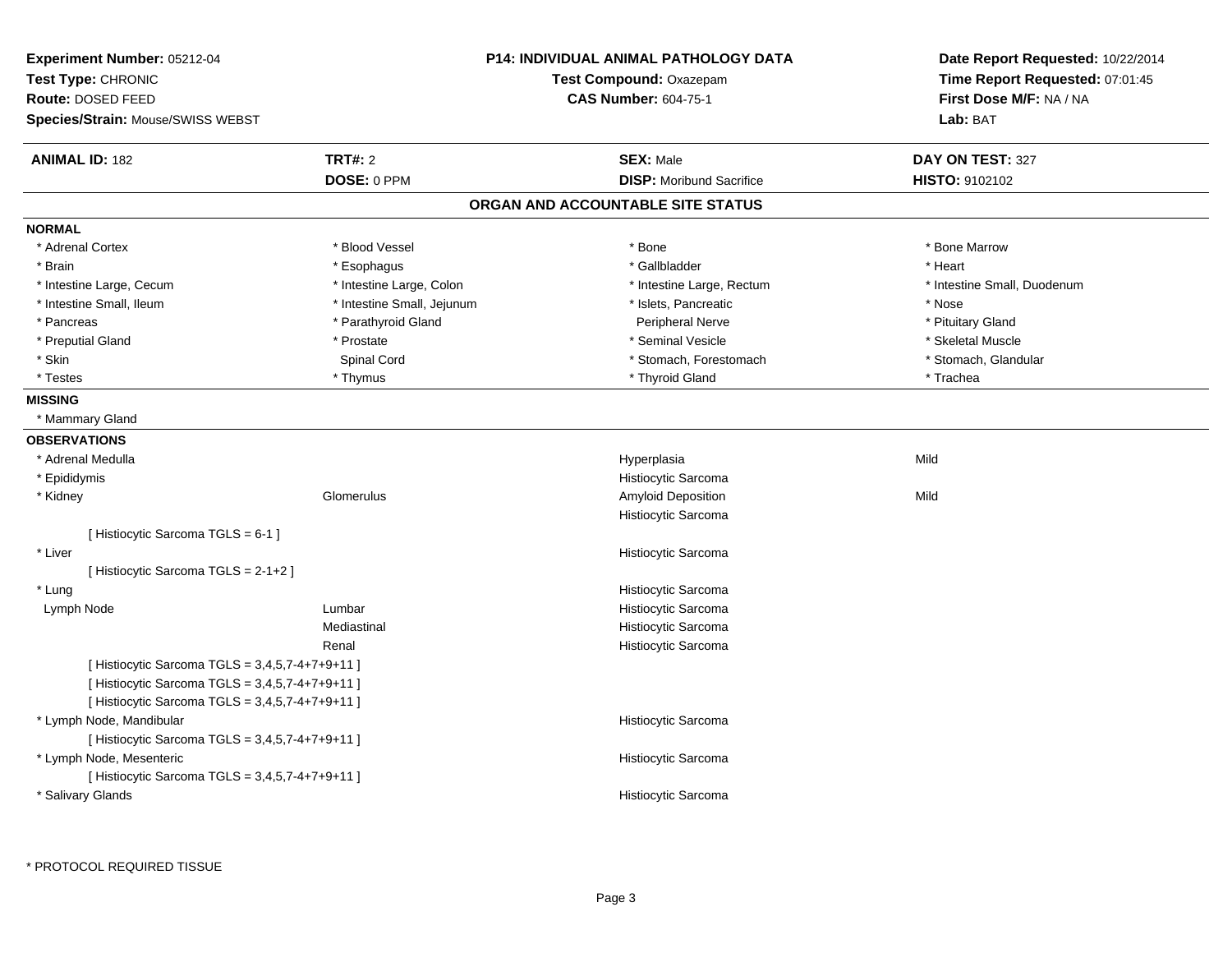| Experiment Number: 05212-04<br>Test Type: CHRONIC |                    | <b>P14: INDIVIDUAL ANIMAL PATHOLOGY DATA</b><br>Test Compound: Oxazepam | Date Report Requested: 10/22/2014<br>Time Report Requested: 07:01:45 |
|---------------------------------------------------|--------------------|-------------------------------------------------------------------------|----------------------------------------------------------------------|
| Route: DOSED FEED                                 |                    | <b>CAS Number: 604-75-1</b>                                             | First Dose M/F: NA / NA                                              |
| <b>Species/Strain: Mouse/SWISS WEBST</b>          |                    |                                                                         | Lab: BAT                                                             |
| <b>ANIMAL ID: 182</b>                             | TRT#: 2            | <b>SEX: Male</b>                                                        | DAY ON TEST: 327                                                     |
|                                                   | <b>DOSE: 0 PPM</b> | <b>DISP:</b> Moribund Sacrifice                                         | <b>HISTO: 9102102</b>                                                |
|                                                   |                    | ORGAN AND ACCOUNTABLE SITE STATUS                                       |                                                                      |
| * Spleen                                          |                    | Histiocytic Sarcoma                                                     |                                                                      |
| [Histiocytic Sarcoma TGLS = 1-10]                 |                    |                                                                         |                                                                      |
| * Urinary Bladder                                 |                    | Histiocytic Sarcoma                                                     |                                                                      |
| PRIMARY CAUSE OF DEATH                            |                    |                                                                         |                                                                      |
| Animal Note: CAUSE OF MORB: HISTIOCYTIC SARCOMA   |                    |                                                                         |                                                                      |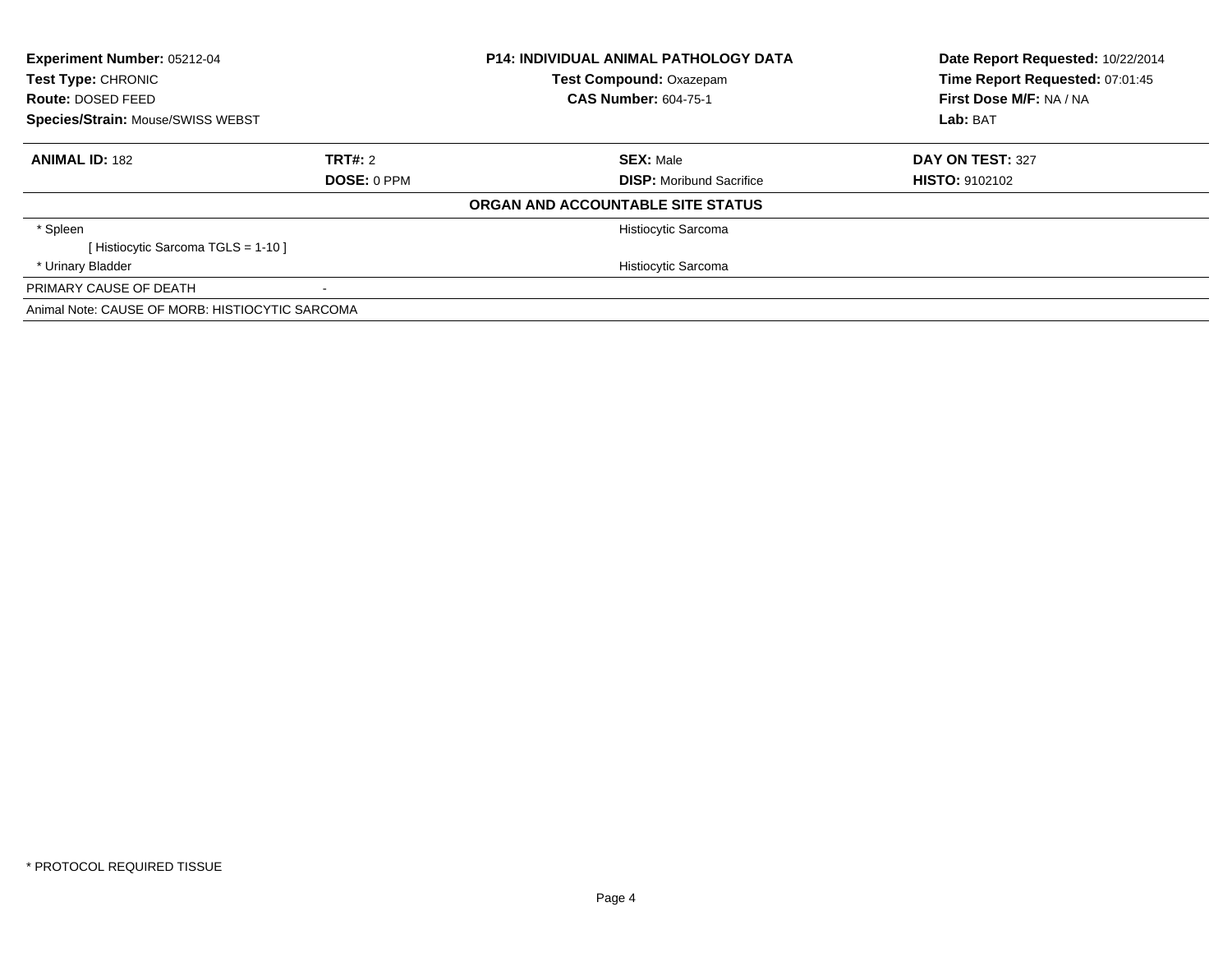| Experiment Number: 05212-04<br>Test Type: CHRONIC<br>Route: DOSED FEED<br>Species/Strain: Mouse/SWISS WEBST |                               | <b>P14: INDIVIDUAL ANIMAL PATHOLOGY DATA</b><br>Test Compound: Oxazepam<br><b>CAS Number: 604-75-1</b> | Date Report Requested: 10/22/2014<br>Time Report Requested: 07:01:45<br>First Dose M/F: NA / NA<br>Lab: BAT |
|-------------------------------------------------------------------------------------------------------------|-------------------------------|--------------------------------------------------------------------------------------------------------|-------------------------------------------------------------------------------------------------------------|
| <b>ANIMAL ID: 183</b>                                                                                       | <b>TRT#: 2</b><br>DOSE: 0 PPM | <b>SEX: Male</b><br><b>DISP: Terminal Sacrifice</b>                                                    | DAY ON TEST: 397<br>HISTO: 9102103                                                                          |
|                                                                                                             |                               | ORGAN AND ACCOUNTABLE SITE STATUS                                                                      |                                                                                                             |
|                                                                                                             |                               |                                                                                                        |                                                                                                             |
| <b>NORMAL</b>                                                                                               |                               |                                                                                                        |                                                                                                             |
| * Adrenal Cortex                                                                                            | * Adrenal Medulla             | * Blood Vessel                                                                                         | * Bone                                                                                                      |
| * Bone Marrow                                                                                               | * Brain                       | * Epididymis                                                                                           | * Esophagus                                                                                                 |
| * Gallbladder                                                                                               | * Intestine Large, Cecum      | * Intestine Large, Colon                                                                               | * Intestine Large, Rectum                                                                                   |
| * Islets, Pancreatic                                                                                        | * Lung                        | * Lymph Node, Mandibular                                                                               | * Lymph Node, Mesenteric                                                                                    |
| * Nose                                                                                                      | * Pancreas                    | * Parathyroid Gland                                                                                    | * Pituitary Gland                                                                                           |
| * Preputial Gland                                                                                           | * Prostate                    | * Seminal Vesicle                                                                                      | * Skeletal Muscle                                                                                           |
| * Skin                                                                                                      | * Spleen                      | * Stomach, Forestomach                                                                                 | * Stomach, Glandular                                                                                        |
| * Testes                                                                                                    | * Thymus                      | * Thyroid Gland                                                                                        | * Trachea                                                                                                   |
| * Urinary Bladder                                                                                           |                               |                                                                                                        |                                                                                                             |
| <b>MISSING</b>                                                                                              |                               |                                                                                                        |                                                                                                             |
| * Mammary Gland                                                                                             |                               |                                                                                                        |                                                                                                             |
| <b>OBSERVATIONS</b>                                                                                         |                               |                                                                                                        |                                                                                                             |
| * Heart                                                                                                     |                               | Amyloid Deposition                                                                                     | Minimal                                                                                                     |
| * Intestine Small, Duodenum                                                                                 |                               | Amyloid Deposition                                                                                     | Mild                                                                                                        |
| * Intestine Small, Ileum                                                                                    |                               | Amyloid Deposition                                                                                     | Marked                                                                                                      |
| * Intestine Small, Jejunum                                                                                  |                               | Amyloid Deposition                                                                                     | Mild                                                                                                        |
| * Kidney                                                                                                    | Glomerulus                    | Amyloid Deposition                                                                                     | Moderate                                                                                                    |
| * Liver                                                                                                     |                               | Amyloid Deposition                                                                                     | Minimal                                                                                                     |
|                                                                                                             |                               | <b>Basophilic Focus</b>                                                                                |                                                                                                             |
|                                                                                                             | Centrilobular                 | Hypertrophy                                                                                            | Mild                                                                                                        |
| Note: NO CORRESPONDING LESION FOR LIVER NODULE SEEN AT NECROPSY                                             |                               |                                                                                                        |                                                                                                             |
| [Basophilic Focus TGLS = 1-1]                                                                               |                               |                                                                                                        |                                                                                                             |
| * Salivary Glands                                                                                           |                               | Amyloid Deposition                                                                                     | Marked                                                                                                      |
| PRIMARY CAUSE OF DEATH                                                                                      | $\blacksquare$                |                                                                                                        |                                                                                                             |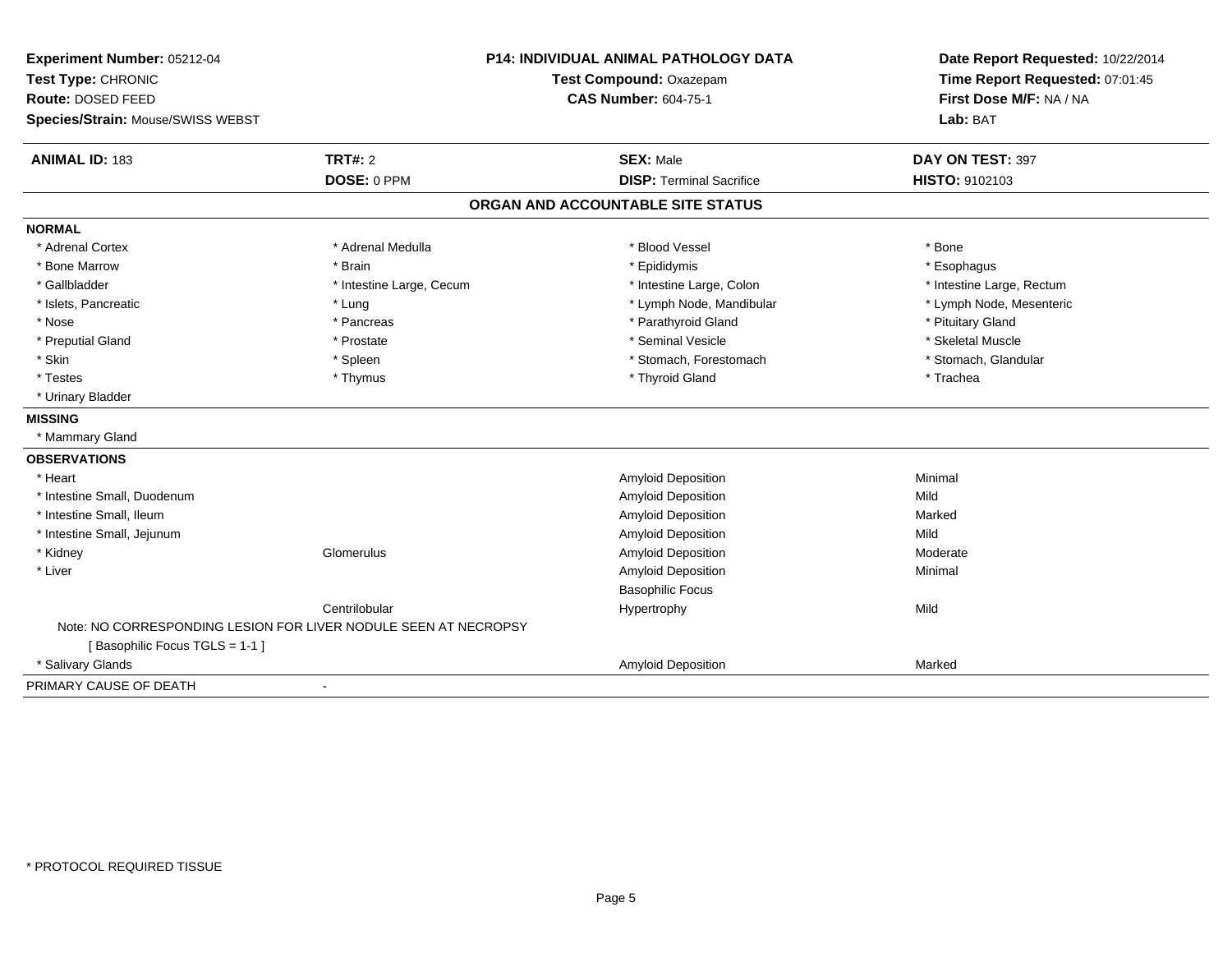| Experiment Number: 05212-04         |                           | <b>P14: INDIVIDUAL ANIMAL PATHOLOGY DATA</b> | Date Report Requested: 10/22/2014 |
|-------------------------------------|---------------------------|----------------------------------------------|-----------------------------------|
| Test Type: CHRONIC                  |                           | Test Compound: Oxazepam                      | Time Report Requested: 07:01:45   |
| Route: DOSED FEED                   |                           | <b>CAS Number: 604-75-1</b>                  | First Dose M/F: NA / NA           |
| Species/Strain: Mouse/SWISS WEBST   |                           |                                              | Lab: BAT                          |
| <b>ANIMAL ID: 184</b>               | <b>TRT#: 2</b>            | <b>SEX: Male</b>                             | DAY ON TEST: 293                  |
|                                     | DOSE: 0 PPM               | <b>DISP:</b> Moribund Sacrifice              | <b>HISTO: 9102104</b>             |
|                                     |                           | ORGAN AND ACCOUNTABLE SITE STATUS            |                                   |
| <b>NORMAL</b>                       |                           |                                              |                                   |
| * Adrenal Cortex                    | * Adrenal Medulla         | * Blood Vessel                               | * Bone                            |
| * Bone Marrow                       | * Brain                   | Ear                                          | * Epididymis                      |
| * Esophagus                         | * Gallbladder             | * Heart                                      | * Intestine Large, Cecum          |
| * Intestine Large, Colon            | * Intestine Large, Rectum | * Intestine Small, Duodenum                  | * Intestine Small, Ileum          |
| * Intestine Small, Jejunum          | * Islets, Pancreatic      | * Kidney                                     | * Lung                            |
| * Lymph Node, Mandibular            | * Lymph Node, Mesenteric  | * Mammary Gland                              | * Nose                            |
| * Pancreas                          | * Parathyroid Gland       | * Pituitary Gland                            | * Preputial Gland                 |
| * Prostate                          | * Salivary Glands         | * Seminal Vesicle                            | * Skeletal Muscle                 |
| * Skin                              | Spinal Cord               | * Stomach, Forestomach                       | * Stomach, Glandular              |
| * Testes                            | * Thyroid Gland           | Tongue                                       | Tooth                             |
| * Trachea                           | * Urinary Bladder         |                                              |                                   |
| <b>MISSING</b>                      |                           |                                              |                                   |
| * Thymus                            |                           |                                              |                                   |
| <b>OBSERVATIONS</b>                 |                           |                                              |                                   |
| * Liver                             | Centrilobular             | Hypertrophy                                  | Minimal                           |
| Peripheral Nerve                    | Axon                      | Degeneration                                 | Minimal                           |
| * Spleen                            |                           | Hyperplasia                                  | Lymphoid, Moderate                |
| PRIMARY CAUSE OF DEATH              |                           |                                              |                                   |
| Animal Note: CAUSE OF MORB: UNKNOWN |                           |                                              |                                   |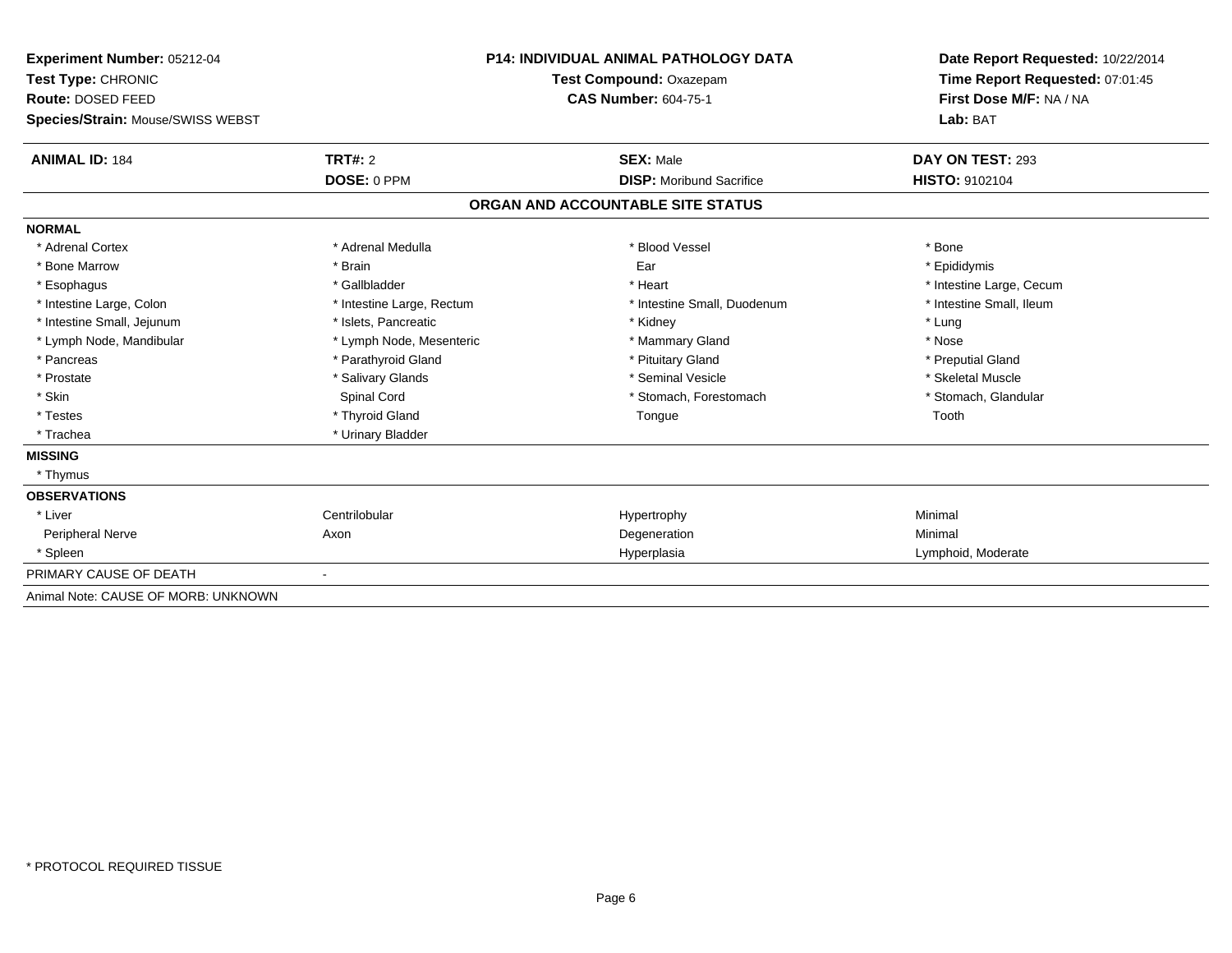| Experiment Number: 05212-04              |                          | <b>P14: INDIVIDUAL ANIMAL PATHOLOGY DATA</b> | Date Report Requested: 10/22/2014 |
|------------------------------------------|--------------------------|----------------------------------------------|-----------------------------------|
| Test Type: CHRONIC                       |                          | Test Compound: Oxazepam                      | Time Report Requested: 07:01:45   |
| Route: DOSED FEED                        |                          | <b>CAS Number: 604-75-1</b>                  | First Dose M/F: NA / NA           |
| <b>Species/Strain: Mouse/SWISS WEBST</b> |                          |                                              | Lab: BAT                          |
| <b>ANIMAL ID: 185</b>                    | TRT#: 2                  | <b>SEX: Male</b>                             | DAY ON TEST: 397                  |
|                                          | DOSE: 0 PPM              | <b>DISP: Terminal Sacrifice</b>              | HISTO: 9102105                    |
|                                          |                          | ORGAN AND ACCOUNTABLE SITE STATUS            |                                   |
| <b>NORMAL</b>                            |                          |                                              |                                   |
| * Adrenal Cortex                         | * Adrenal Medulla        | * Blood Vessel                               | * Bone                            |
| * Bone Marrow                            | * Brain                  | * Epididymis                                 | * Esophagus                       |
| * Gallbladder                            | * Intestine Large, Cecum | * Intestine Large, Colon                     | * Intestine Large, Rectum         |
| * Islets, Pancreatic                     | * Lymph Node, Mandibular | * Lymph Node, Mesenteric                     | * Nose                            |
| * Pancreas                               | * Parathyroid Gland      | * Pituitary Gland                            | * Prostate                        |
| * Seminal Vesicle                        | * Skeletal Muscle        | * Skin                                       | * Stomach, Forestomach            |
| * Stomach, Glandular                     | * Testes                 | * Thymus                                     | * Thyroid Gland                   |
| * Trachea                                | * Urinary Bladder        |                                              |                                   |
| <b>MISSING</b>                           |                          |                                              |                                   |
| * Intestine Small, Ileum                 | * Mammary Gland          |                                              |                                   |
| <b>OBSERVATIONS</b>                      |                          |                                              |                                   |
| * Heart                                  |                          | <b>Amyloid Deposition</b>                    | Minimal                           |
| * Intestine Small, Duodenum              |                          | <b>Amyloid Deposition</b>                    | Mild                              |
| * Intestine Small, Jejunum               |                          | Amyloid Deposition                           | Minimal                           |
| * Kidney                                 | Glomerulus               | <b>Amyloid Deposition</b>                    | Moderate                          |
| * Liver                                  |                          | <b>Amyloid Deposition</b>                    | Minimal                           |
| * Lung                                   |                          | Inflammation                                 | Chronic, Minimal                  |
| * Preputial Gland                        |                          | Inflammation                                 | Suppurative, Moderate             |
| [Inflammation TGLS = $1-6$ ]             |                          |                                              |                                   |
| * Salivary Glands                        |                          | <b>Amyloid Deposition</b>                    | Moderate                          |
| * Spleen                                 |                          | <b>Amyloid Deposition</b>                    | Minimal                           |
| PRIMARY CAUSE OF DEATH                   | $\blacksquare$           |                                              |                                   |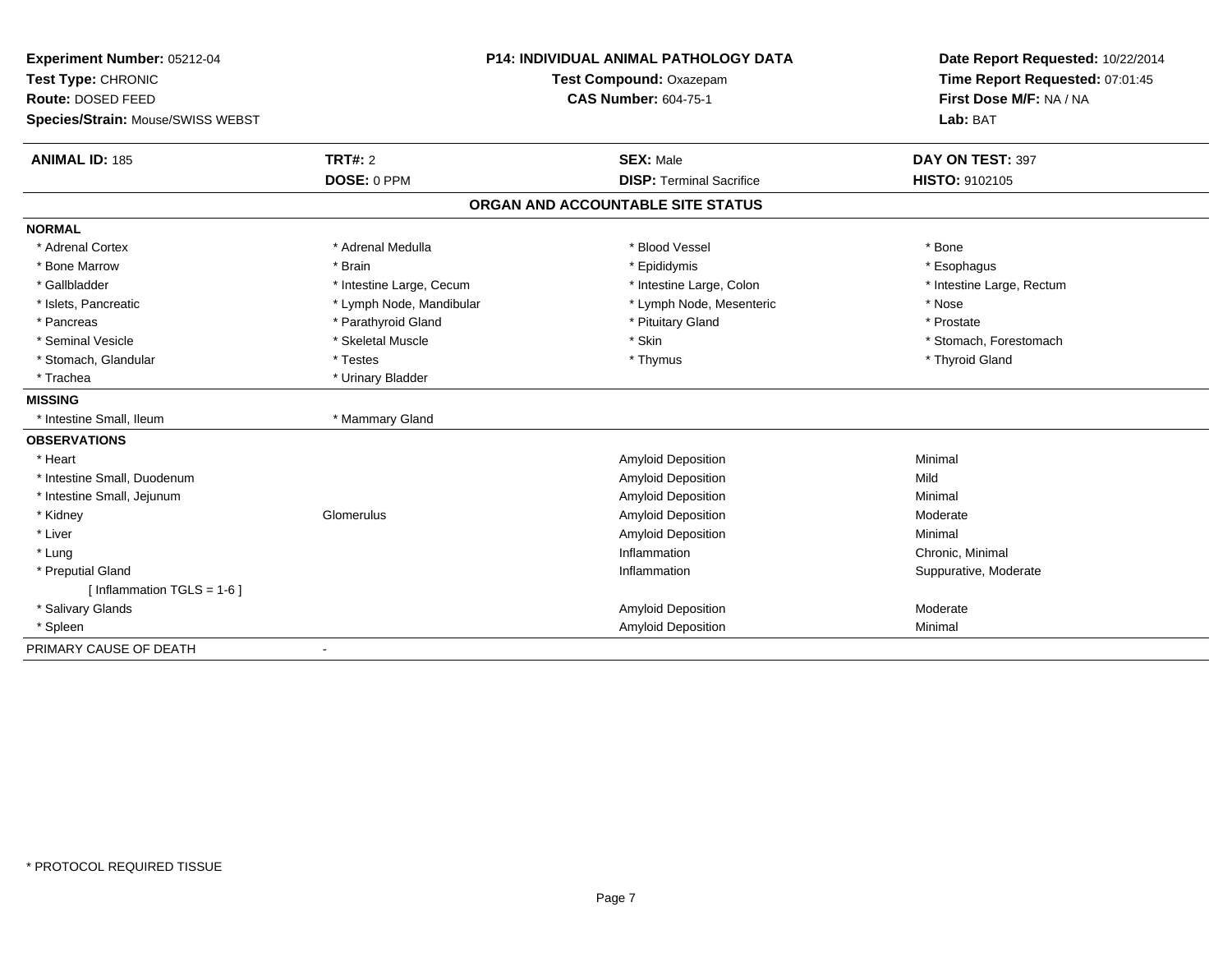| Experiment Number: 05212-04<br>Test Type: CHRONIC |                          | <b>P14: INDIVIDUAL ANIMAL PATHOLOGY DATA</b><br>Test Compound: Oxazepam | Date Report Requested: 10/22/2014<br>Time Report Requested: 07:01:45 |
|---------------------------------------------------|--------------------------|-------------------------------------------------------------------------|----------------------------------------------------------------------|
| Route: DOSED FEED                                 |                          | <b>CAS Number: 604-75-1</b>                                             | First Dose M/F: NA / NA                                              |
| Species/Strain: Mouse/SWISS WEBST                 |                          |                                                                         | Lab: BAT                                                             |
|                                                   |                          |                                                                         |                                                                      |
| <b>ANIMAL ID: 186</b>                             | TRT#: 2                  | <b>SEX: Male</b>                                                        | DAY ON TEST: 397                                                     |
|                                                   | DOSE: 0 PPM              | <b>DISP: Terminal Sacrifice</b>                                         | HISTO: 9102106                                                       |
|                                                   |                          | ORGAN AND ACCOUNTABLE SITE STATUS                                       |                                                                      |
| <b>NORMAL</b>                                     |                          |                                                                         |                                                                      |
| * Adrenal Medulla                                 | * Blood Vessel           | * Bone                                                                  | * Bone Marrow                                                        |
| * Brain                                           | * Epididymis             | * Esophagus                                                             | * Gallbladder                                                        |
| * Intestine Large, Cecum                          | * Intestine Large, Colon | * Intestine Large, Rectum                                               | * Islets, Pancreatic                                                 |
| * Lung                                            | * Lymph Node, Mesenteric | * Nose                                                                  | * Pancreas                                                           |
| * Pituitary Gland                                 | * Preputial Gland        | * Prostate                                                              | * Seminal Vesicle                                                    |
| * Skeletal Muscle                                 | * Skin                   | * Spleen                                                                | * Stomach, Forestomach                                               |
| * Stomach, Glandular                              | * Testes                 | * Thymus                                                                | * Trachea                                                            |
| * Urinary Bladder                                 |                          |                                                                         |                                                                      |
| <b>MISSING</b>                                    |                          |                                                                         |                                                                      |
| * Mammary Gland                                   |                          |                                                                         |                                                                      |
| <b>OBSERVATIONS</b>                               |                          |                                                                         |                                                                      |
| * Adrenal Cortex                                  |                          | <b>Amyloid Deposition</b>                                               | Mild                                                                 |
| * Heart                                           |                          | <b>Amyloid Deposition</b>                                               | Minimal                                                              |
| * Intestine Small, Duodenum                       |                          | <b>Amyloid Deposition</b>                                               | Mild                                                                 |
| * Intestine Small, Ileum                          |                          | <b>Amyloid Deposition</b>                                               | Marked                                                               |
| * Intestine Small, Jejunum                        |                          | <b>Amyloid Deposition</b>                                               | Mild                                                                 |
| * Kidney                                          | Glomerulus               | Amyloid Deposition                                                      | Moderate                                                             |
| * Liver                                           |                          | Amyloid Deposition                                                      | Minimal                                                              |
| * Lymph Node, Mandibular                          |                          | Amyloid Deposition                                                      | Minimal                                                              |
| * Parathyroid Gland                               |                          | Amyloid Deposition                                                      | Minimal                                                              |
| * Salivary Glands                                 |                          | Amyloid Deposition                                                      | Moderate                                                             |
| * Thyroid Gland                                   |                          | <b>Amyloid Deposition</b>                                               | Mild                                                                 |
| PRIMARY CAUSE OF DEATH                            |                          |                                                                         |                                                                      |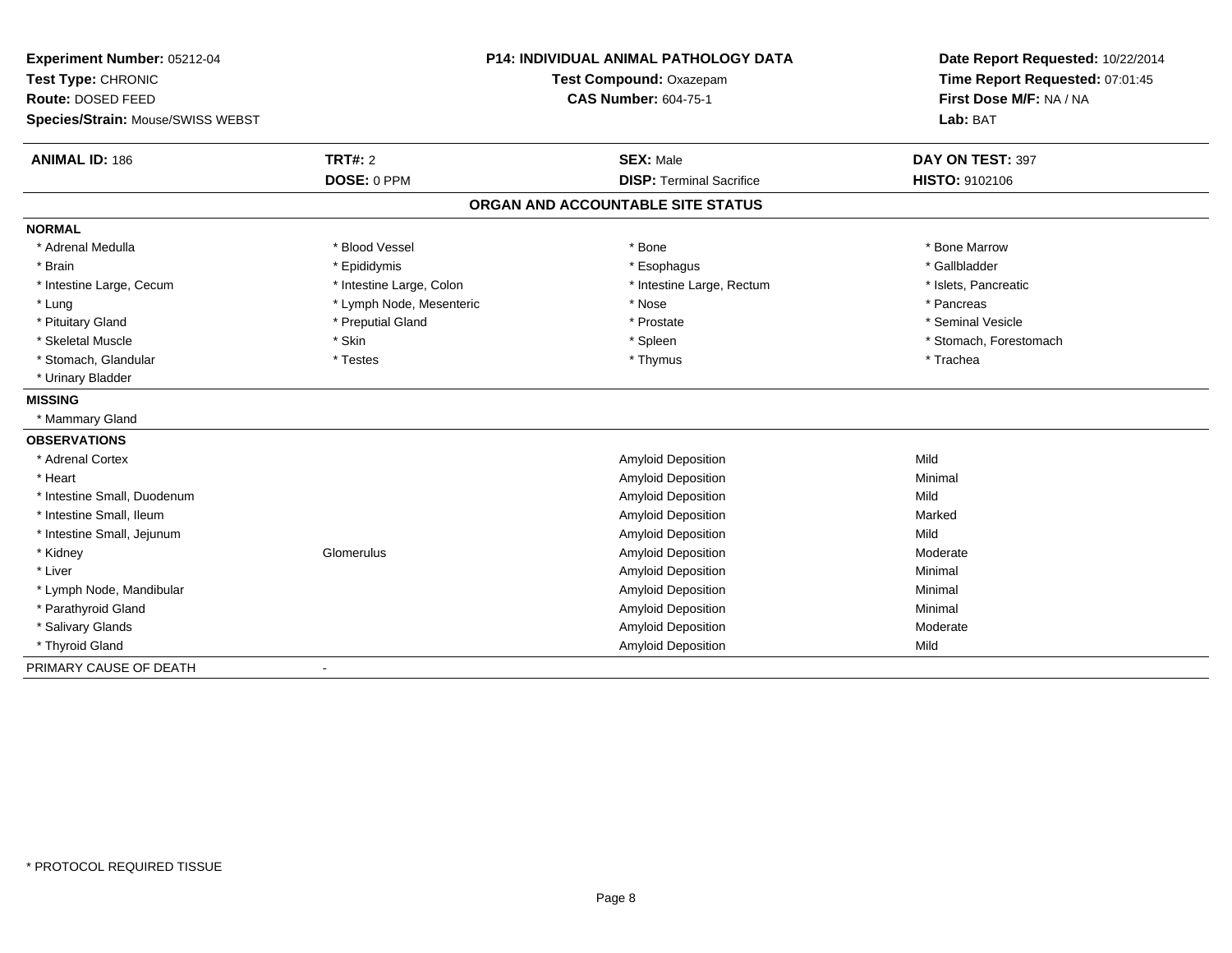| Experiment Number: 05212-04                                   |                           | P14: INDIVIDUAL ANIMAL PATHOLOGY DATA         | Date Report Requested: 10/22/2014 |
|---------------------------------------------------------------|---------------------------|-----------------------------------------------|-----------------------------------|
| Test Type: CHRONIC                                            |                           | Test Compound: Oxazepam                       | Time Report Requested: 07:01:45   |
| Route: DOSED FEED                                             |                           | <b>CAS Number: 604-75-1</b>                   | First Dose M/F: NA / NA           |
| Species/Strain: Mouse/SWISS WEBST                             |                           |                                               | Lab: BAT                          |
| <b>ANIMAL ID: 187</b>                                         | <b>TRT#: 2</b>            | <b>SEX: Male</b>                              | DAY ON TEST: 358                  |
|                                                               | DOSE: 0 PPM               | <b>DISP: Natural Death</b>                    | HISTO: 9102107                    |
|                                                               |                           | ORGAN AND ACCOUNTABLE SITE STATUS             |                                   |
| <b>NORMAL</b>                                                 |                           |                                               |                                   |
| * Adrenal Cortex                                              | * Adrenal Medulla         | * Blood Vessel                                | * Bone                            |
| * Bone Marrow                                                 | * Brain                   | * Esophagus                                   | * Gallbladder                     |
| * Intestine Large, Colon                                      | * Intestine Large, Rectum | * Islets, Pancreatic                          | * Liver                           |
| * Lung                                                        | * Lymph Node, Mandibular  | * Mammary Gland                               | * Nose                            |
| * Parathyroid Gland                                           | * Pituitary Gland         | * Preputial Gland                             | * Prostate                        |
| * Seminal Vesicle                                             | * Skeletal Muscle         | * Skin                                        | * Stomach, Forestomach            |
| * Testes                                                      | * Thymus                  | * Thyroid Gland                               | * Trachea                         |
| * Urinary Bladder                                             |                           |                                               |                                   |
| <b>OBSERVATIONS</b>                                           |                           |                                               |                                   |
| * Epididymis                                                  |                           | Lymphoma Malignant Undifferentiated Cell Type |                                   |
| * Heart                                                       |                           | <b>Amyloid Deposition</b>                     | Mild                              |
| * Intestine Large, Cecum                                      |                           | Amyloid Deposition                            | Mild                              |
| * Intestine Small, Duodenum                                   |                           | <b>Amyloid Deposition</b>                     | Marked                            |
| * Intestine Small, Ileum                                      |                           | <b>Amyloid Deposition</b>                     | Mild                              |
| * Intestine Small, Jejunum                                    |                           | Lymphoma Malignant Undifferentiated Cell Type |                                   |
|                                                               |                           | Ulcer                                         | Marked                            |
| [ Lymphoma Malignant Undifferentiated Cell Type TGLS = 2-10 ] |                           |                                               |                                   |
| * Kidney                                                      | Glomerulus                | <b>Amyloid Deposition</b>                     | Moderate                          |
|                                                               |                           | Lymphoma Malignant Undifferentiated Cell Type |                                   |
| * Lymph Node, Mesenteric                                      |                           | Lymphoma Malignant Undifferentiated Cell Type |                                   |
| [ Lymphoma Malignant Undifferentiated Cell Type TGLS = 1-4 ]  |                           |                                               |                                   |
| * Pancreas                                                    |                           | Lymphoma Malignant Undifferentiated Cell Type |                                   |
| * Salivary Glands                                             |                           | Amyloid Deposition                            | Marked                            |
| * Spleen                                                      |                           | Lymphoma Malignant Undifferentiated Cell Type |                                   |
| [ Lymphoma Malignant Undifferentiated Cell Type TGLS = 3-9 ]  |                           |                                               |                                   |
| * Stomach, Glandular                                          |                           | Amyloid Deposition                            | Mild                              |
| PRIMARY CAUSE OF DEATH                                        |                           |                                               |                                   |
| Animal Note: CAUSE OF DEATH: LYMPHOMA, MULTIPLE ORGANS,       |                           |                                               |                                   |
| Animal Note: UNDIFFERENTIATED CELL TYPE                       |                           |                                               |                                   |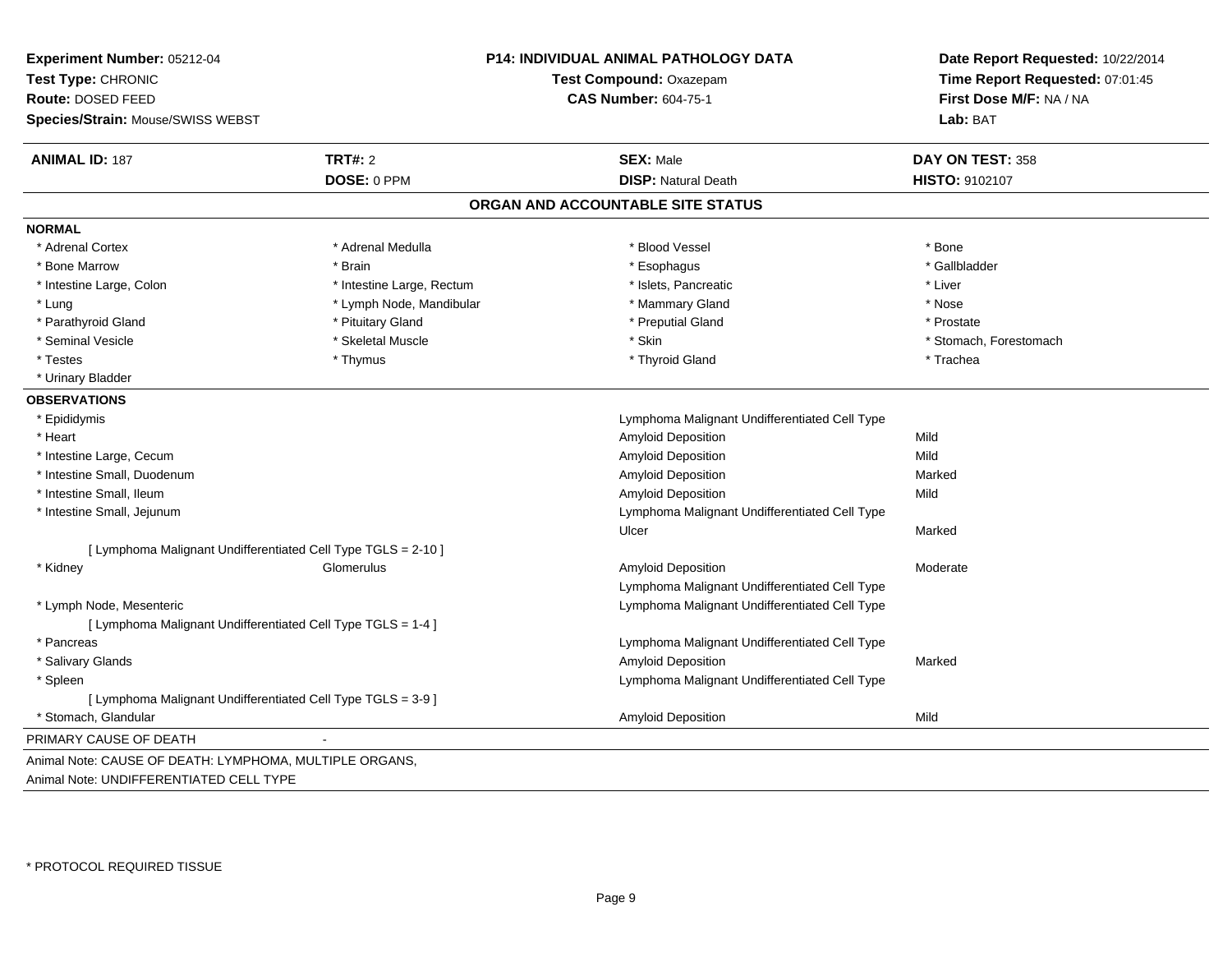| Experiment Number: 05212-04<br>Test Type: CHRONIC |                          | <b>P14: INDIVIDUAL ANIMAL PATHOLOGY DATA</b><br>Test Compound: Oxazepam | Date Report Requested: 10/22/2014<br>Time Report Requested: 07:01:45 |
|---------------------------------------------------|--------------------------|-------------------------------------------------------------------------|----------------------------------------------------------------------|
| Route: DOSED FEED                                 |                          | <b>CAS Number: 604-75-1</b>                                             | First Dose M/F: NA / NA                                              |
| Species/Strain: Mouse/SWISS WEBST                 |                          |                                                                         | Lab: BAT                                                             |
| <b>ANIMAL ID: 188</b>                             | <b>TRT#: 2</b>           | <b>SEX: Male</b>                                                        | DAY ON TEST: 397                                                     |
|                                                   | DOSE: 0 PPM              | <b>DISP: Terminal Sacrifice</b>                                         | HISTO: 9102108                                                       |
|                                                   |                          | ORGAN AND ACCOUNTABLE SITE STATUS                                       |                                                                      |
| <b>NORMAL</b>                                     |                          |                                                                         |                                                                      |
| * Adrenal Medulla                                 | * Blood Vessel           | * Bone                                                                  | * Bone Marrow                                                        |
| * Brain                                           | * Epididymis             | * Esophagus                                                             | * Gallbladder                                                        |
| * Intestine Large, Cecum                          | * Intestine Large, Colon | * Intestine Large, Rectum                                               | * Islets, Pancreatic                                                 |
| * Lymph Node, Mandibular                          | * Nose                   | * Pancreas                                                              | * Pituitary Gland                                                    |
| * Preputial Gland                                 | * Prostate               | * Seminal Vesicle                                                       | * Skeletal Muscle                                                    |
| * Skin                                            | * Stomach, Forestomach   | * Testes                                                                | * Thymus                                                             |
| * Thyroid Gland                                   | * Trachea                | * Urinary Bladder                                                       |                                                                      |
| <b>MISSING</b>                                    |                          |                                                                         |                                                                      |
| * Mammary Gland                                   |                          |                                                                         |                                                                      |
| <b>OBSERVATIONS</b>                               |                          |                                                                         |                                                                      |
| * Adrenal Cortex                                  |                          | <b>Amyloid Deposition</b>                                               | Mild                                                                 |
| * Heart                                           |                          | <b>Amyloid Deposition</b>                                               | Minimal                                                              |
| * Intestine Small, Duodenum                       |                          | Amyloid Deposition                                                      | Moderate                                                             |
| * Intestine Small, Ileum                          |                          | Amyloid Deposition                                                      | Moderate                                                             |
| * Intestine Small, Jejunum                        |                          | <b>Amyloid Deposition</b>                                               | Moderate                                                             |
| * Kidney                                          | Glomerulus               | <b>Amyloid Deposition</b>                                               | Marked                                                               |
| [ Amyloid Deposition TGLS = 1-1 ]                 |                          |                                                                         |                                                                      |
| * Liver                                           |                          | Amyloid Deposition                                                      | Minimal                                                              |
|                                                   | Centrilobular            | Hypertrophy                                                             | Minimal                                                              |
| * Lung                                            |                          | Inflammation                                                            | Subacute, Mild                                                       |
| [ Inflammation TGLS = 2-2 ]                       |                          |                                                                         |                                                                      |
| * Lymph Node, Mesenteric                          |                          | <b>Amyloid Deposition</b>                                               | Mild                                                                 |
| * Parathyroid Gland                               |                          | <b>Amyloid Deposition</b>                                               | Minimal                                                              |
| * Salivary Glands                                 |                          | Amyloid Deposition                                                      | Moderate                                                             |
| * Spleen                                          |                          | Amyloid Deposition                                                      | Marked                                                               |
| * Stomach, Glandular                              |                          | Amyloid Deposition                                                      | Minimal                                                              |
| PRIMARY CAUSE OF DEATH                            |                          |                                                                         |                                                                      |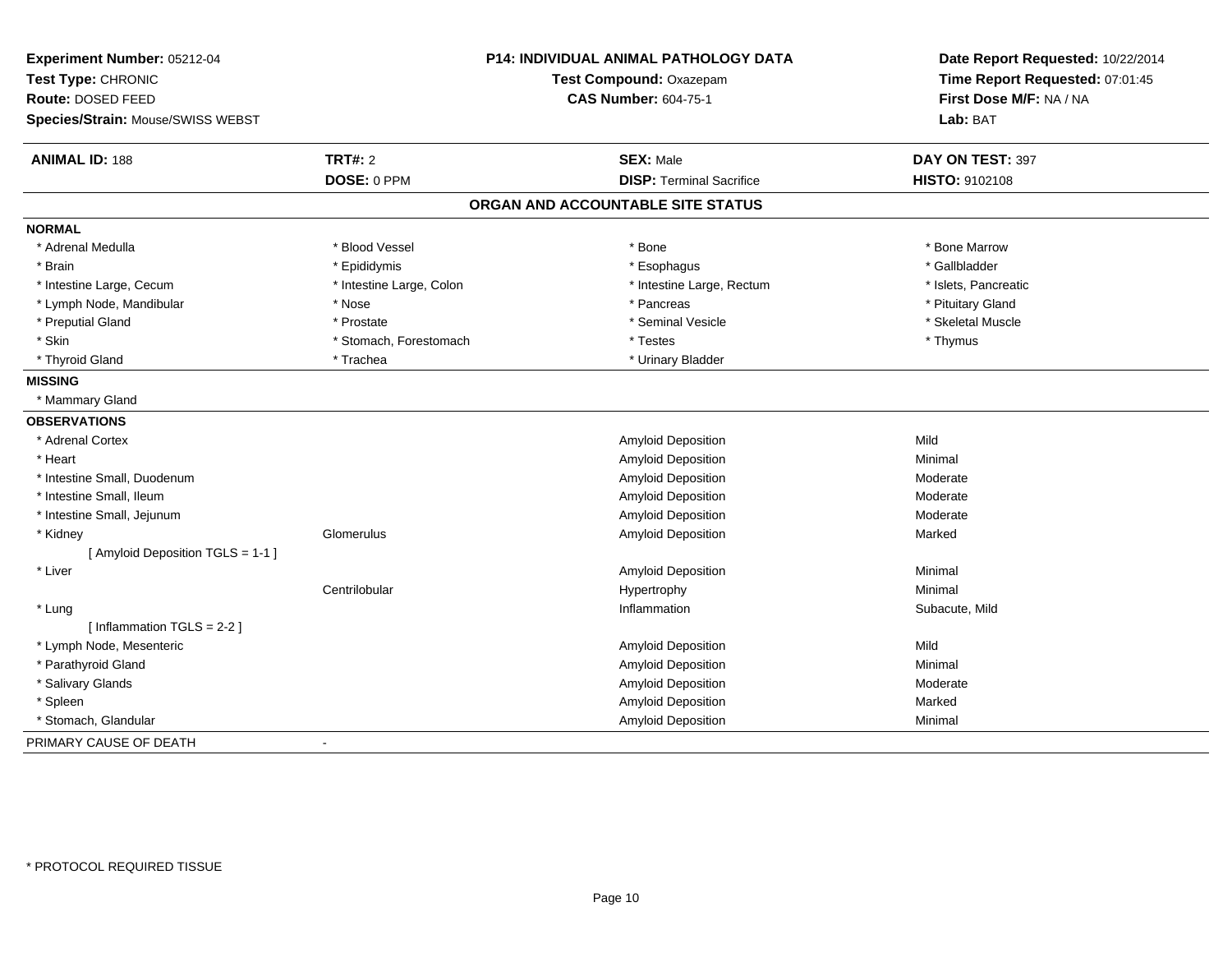| Experiment Number: 05212-04       |                           | <b>P14: INDIVIDUAL ANIMAL PATHOLOGY DATA</b> | Date Report Requested: 10/22/2014 |
|-----------------------------------|---------------------------|----------------------------------------------|-----------------------------------|
| Test Type: CHRONIC                |                           | Test Compound: Oxazepam                      | Time Report Requested: 07:01:45   |
| Route: DOSED FEED                 |                           | <b>CAS Number: 604-75-1</b>                  | First Dose M/F: NA / NA           |
| Species/Strain: Mouse/SWISS WEBST |                           |                                              | Lab: BAT                          |
| <b>ANIMAL ID: 189</b>             | <b>TRT#: 2</b>            | <b>SEX: Male</b>                             | DAY ON TEST: 397                  |
|                                   | DOSE: 0 PPM               | <b>DISP: Terminal Sacrifice</b>              | HISTO: 9102109                    |
|                                   |                           | ORGAN AND ACCOUNTABLE SITE STATUS            |                                   |
| <b>NORMAL</b>                     |                           |                                              |                                   |
| * Adrenal Medulla                 | * Blood Vessel            | * Bone                                       | * Bone Marrow                     |
| * Brain                           | * Epididymis              | * Esophagus                                  | * Gallbladder                     |
| * Intestine Large, Colon          | * Intestine Large, Rectum | * Islets, Pancreatic                         | * Lung                            |
| * Lymph Node, Mandibular          | * Lymph Node, Mesenteric  | * Nose                                       | * Pancreas                        |
| * Parathyroid Gland               | * Pituitary Gland         | * Preputial Gland                            | * Prostate                        |
| * Seminal Vesicle                 | * Skeletal Muscle         | * Skin                                       | * Stomach, Forestomach            |
| * Stomach, Glandular              | * Testes                  | * Thymus                                     | * Trachea                         |
| * Urinary Bladder                 |                           |                                              |                                   |
| <b>MISSING</b>                    |                           |                                              |                                   |
| * Mammary Gland                   |                           |                                              |                                   |
| <b>OBSERVATIONS</b>               |                           |                                              |                                   |
| * Adrenal Cortex                  |                           | Amyloid Deposition                           | Mild                              |
| * Heart                           |                           | Amyloid Deposition                           | Minimal                           |
| * Intestine Large, Cecum          |                           | Amyloid Deposition                           | Minimal                           |
| * Intestine Small, Duodenum       |                           | Amyloid Deposition                           | Minimal                           |
| * Intestine Small, Ileum          |                           | <b>Amyloid Deposition</b>                    | Moderate                          |
| * Intestine Small, Jejunum        |                           | Amyloid Deposition                           | Moderate                          |
| * Kidney                          | Glomerulus                | <b>Amyloid Deposition</b>                    | Moderate                          |
| * Liver                           |                           | <b>Amyloid Deposition</b>                    | Mild                              |
| * Salivary Glands                 |                           | <b>Amyloid Deposition</b>                    | Marked                            |
| * Spleen                          |                           | Amyloid Deposition                           | Minimal                           |
| * Thyroid Gland                   |                           | <b>Amyloid Deposition</b>                    | Mild                              |
| PRIMARY CAUSE OF DEATH            |                           |                                              |                                   |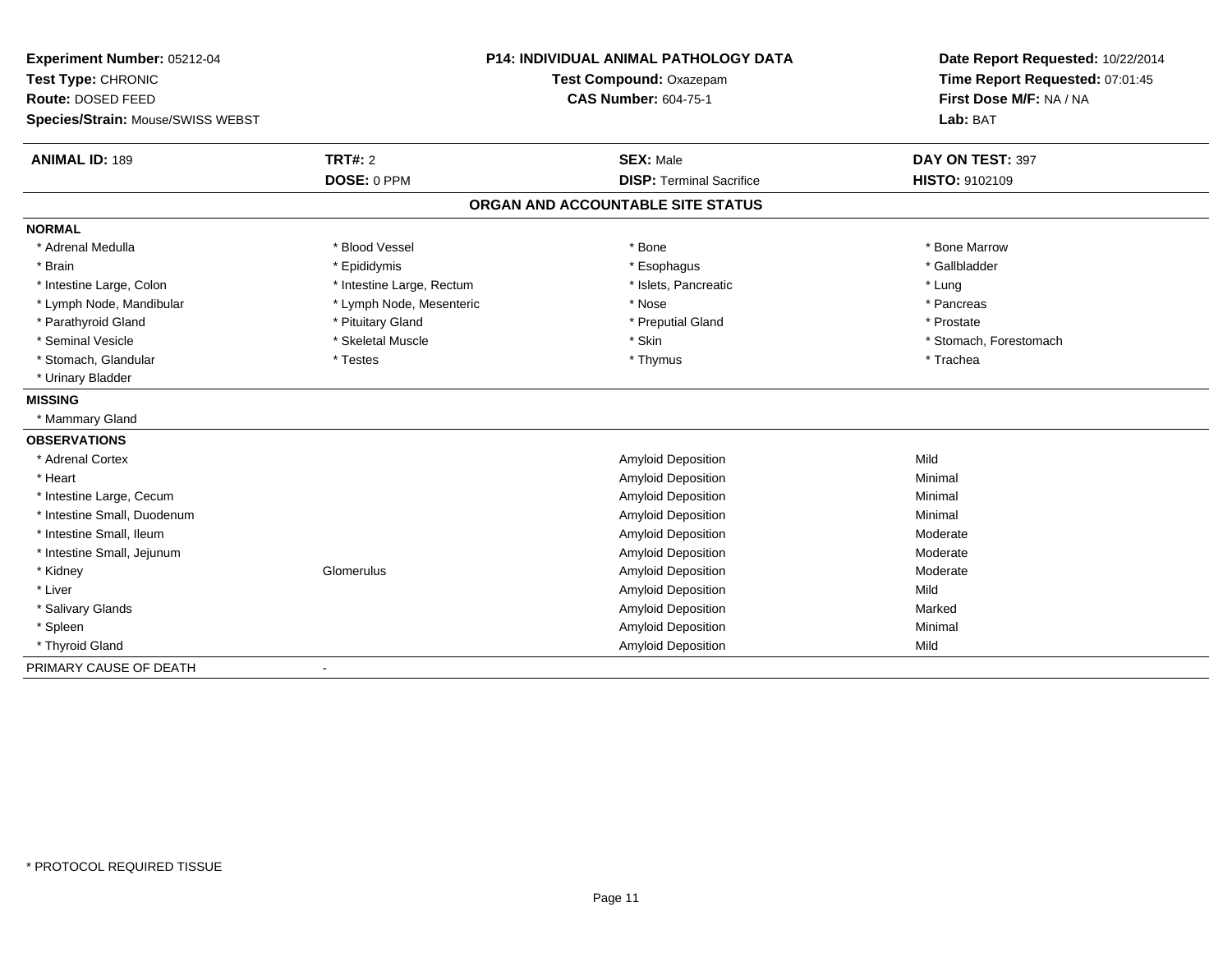|                                                                   | P14: INDIVIDUAL ANIMAL PATHOLOGY DATA                             | Date Report Requested: 10/22/2014                                                                                                                                                                                                                                                                                                  |
|-------------------------------------------------------------------|-------------------------------------------------------------------|------------------------------------------------------------------------------------------------------------------------------------------------------------------------------------------------------------------------------------------------------------------------------------------------------------------------------------|
|                                                                   | Test Compound: Oxazepam                                           | Time Report Requested: 07:01:45                                                                                                                                                                                                                                                                                                    |
|                                                                   | <b>CAS Number: 604-75-1</b>                                       | First Dose M/F: NA / NA                                                                                                                                                                                                                                                                                                            |
|                                                                   |                                                                   | Lab: BAT                                                                                                                                                                                                                                                                                                                           |
| <b>TRT#: 2</b>                                                    | <b>SEX: Male</b>                                                  | DAY ON TEST: 281                                                                                                                                                                                                                                                                                                                   |
| DOSE: 0 PPM                                                       | <b>DISP: Natural Death</b>                                        | HISTO: 9102110                                                                                                                                                                                                                                                                                                                     |
|                                                                   |                                                                   |                                                                                                                                                                                                                                                                                                                                    |
|                                                                   |                                                                   |                                                                                                                                                                                                                                                                                                                                    |
| * Blood Vessel                                                    | * Bone                                                            | * Bone Marrow                                                                                                                                                                                                                                                                                                                      |
| * Epididymis                                                      | * Esophagus                                                       | * Gallbladder                                                                                                                                                                                                                                                                                                                      |
| * Intestine Large, Colon                                          | * Intestine Large, Rectum                                         | * Intestine Small, Jejunum                                                                                                                                                                                                                                                                                                         |
| * Lymph Node, Mandibular                                          | * Pituitary Gland                                                 | * Preputial Gland                                                                                                                                                                                                                                                                                                                  |
| * Seminal Vesicle                                                 | * Skeletal Muscle                                                 | * Skin                                                                                                                                                                                                                                                                                                                             |
| * Stomach, Forestomach                                            | * Stomach, Glandular                                              | * Trachea                                                                                                                                                                                                                                                                                                                          |
|                                                                   |                                                                   |                                                                                                                                                                                                                                                                                                                                    |
|                                                                   |                                                                   |                                                                                                                                                                                                                                                                                                                                    |
| * Parathyroid Gland                                               |                                                                   |                                                                                                                                                                                                                                                                                                                                    |
|                                                                   |                                                                   |                                                                                                                                                                                                                                                                                                                                    |
|                                                                   | Lymphoma Malignant Undifferentiated Cell Type                     |                                                                                                                                                                                                                                                                                                                                    |
|                                                                   | Inflammation                                                      | Subacute, Mild                                                                                                                                                                                                                                                                                                                     |
|                                                                   | Lymphoma Malignant Undifferentiated Cell Type                     |                                                                                                                                                                                                                                                                                                                                    |
|                                                                   | <b>Amyloid Deposition</b>                                         | Moderate                                                                                                                                                                                                                                                                                                                           |
| Glomerulus                                                        |                                                                   | Mild                                                                                                                                                                                                                                                                                                                               |
|                                                                   |                                                                   |                                                                                                                                                                                                                                                                                                                                    |
|                                                                   |                                                                   |                                                                                                                                                                                                                                                                                                                                    |
| [ Lymphoma Malignant Undifferentiated Cell Type TGLS = 5-1+2 ]    |                                                                   |                                                                                                                                                                                                                                                                                                                                    |
|                                                                   | Lymphoma Malignant Undifferentiated Cell Type<br>Thrombosis       |                                                                                                                                                                                                                                                                                                                                    |
| Renal                                                             |                                                                   |                                                                                                                                                                                                                                                                                                                                    |
| [ Lymphoma Malignant Undifferentiated Cell Type TGLS = 3,4-9+11 ] |                                                                   |                                                                                                                                                                                                                                                                                                                                    |
|                                                                   | Lymphoma Malignant Undifferentiated Cell Type                     |                                                                                                                                                                                                                                                                                                                                    |
|                                                                   |                                                                   |                                                                                                                                                                                                                                                                                                                                    |
|                                                                   | Lymphoma Malignant Undifferentiated Cell Type                     |                                                                                                                                                                                                                                                                                                                                    |
|                                                                   |                                                                   |                                                                                                                                                                                                                                                                                                                                    |
|                                                                   |                                                                   | Mild                                                                                                                                                                                                                                                                                                                               |
|                                                                   |                                                                   |                                                                                                                                                                                                                                                                                                                                    |
| [ Lymphoma Malignant Undifferentiated Cell Type TGLS = 1,2-10 ]   |                                                                   |                                                                                                                                                                                                                                                                                                                                    |
|                                                                   | Lymphoma Malignant Undifferentiated Cell Type                     |                                                                                                                                                                                                                                                                                                                                    |
|                                                                   | [ Lymphoma Malignant Undifferentiated Cell Type TGLS = 3,4-9+11 ] | ORGAN AND ACCOUNTABLE SITE STATUS<br>Amyloid Deposition<br>Lymphoma Malignant Undifferentiated Cell Type<br>Lymphoma Malignant Undifferentiated Cell Type<br>Lymphoma Malignant Undifferentiated Cell Type<br>Lymphoma Malignant Undifferentiated Cell Type<br>Amyloid Deposition<br>Lymphoma Malignant Undifferentiated Cell Type |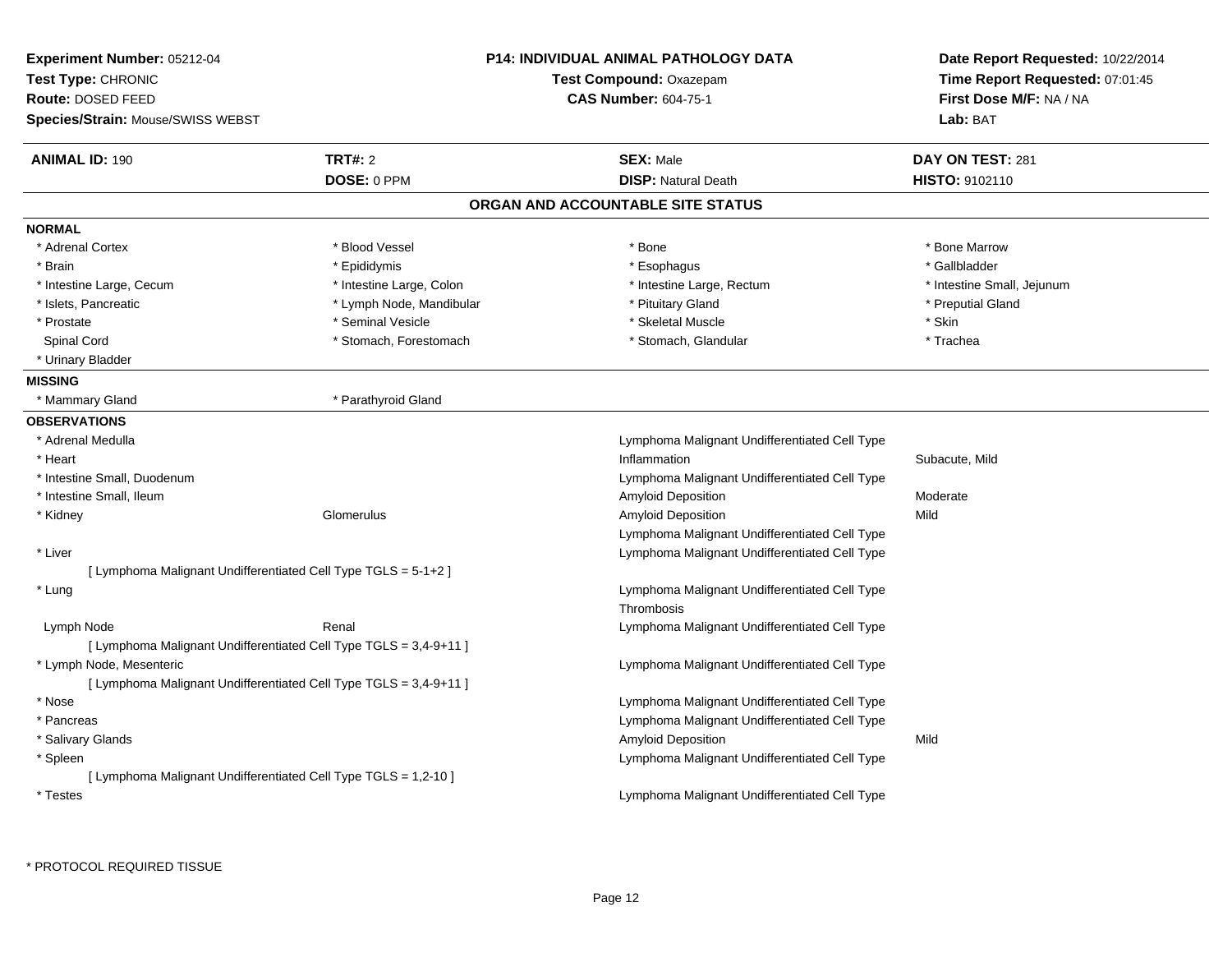| <b>Experiment Number: 05212-04</b><br>Test Type: CHRONIC<br>Route: DOSED FEED |                    | <b>P14: INDIVIDUAL ANIMAL PATHOLOGY DATA</b><br><b>Test Compound: Oxazepam</b><br><b>CAS Number: 604-75-1</b> | Date Report Requested: 10/22/2014<br>Time Report Requested: 07:01:45<br>First Dose M/F: NA / NA |  |
|-------------------------------------------------------------------------------|--------------------|---------------------------------------------------------------------------------------------------------------|-------------------------------------------------------------------------------------------------|--|
| <b>Species/Strain: Mouse/SWISS WEBST</b>                                      |                    |                                                                                                               | Lab: BAT                                                                                        |  |
| <b>ANIMAL ID: 190</b>                                                         | TRT#: 2            | <b>SEX: Male</b>                                                                                              | DAY ON TEST: 281                                                                                |  |
|                                                                               | <b>DOSE: 0 PPM</b> | <b>DISP: Natural Death</b>                                                                                    | <b>HISTO: 9102110</b>                                                                           |  |
|                                                                               |                    | ORGAN AND ACCOUNTABLE SITE STATUS                                                                             |                                                                                                 |  |
| * Thymus                                                                      |                    | Lymphoma Malignant Undifferentiated Cell Type                                                                 |                                                                                                 |  |
| * Thyroid Gland                                                               |                    | Lymphoma Malignant Undifferentiated Cell Type                                                                 |                                                                                                 |  |
| PRIMARY CAUSE OF DEATH                                                        |                    |                                                                                                               |                                                                                                 |  |
| Animal Note: CELL TYPE                                                        |                    |                                                                                                               |                                                                                                 |  |
|                                                                               |                    |                                                                                                               |                                                                                                 |  |

Animal Note: CAUSE OF DEATH: LYMPHOMA, MULTIPLE ORGANS, UNDIFFERENTIATED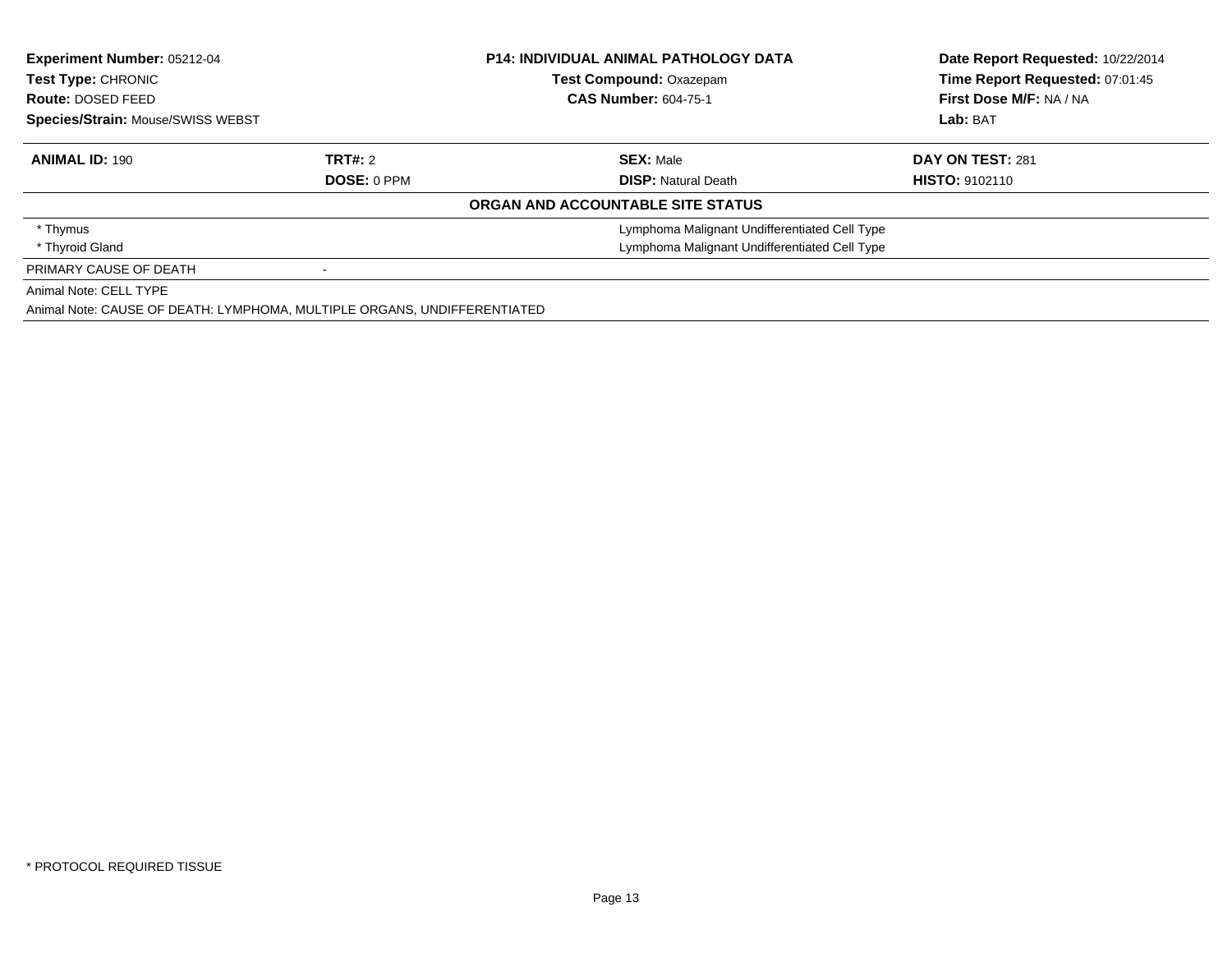| Experiment Number: 05212-04              |                            | <b>P14: INDIVIDUAL ANIMAL PATHOLOGY DATA</b> | Date Report Requested: 10/22/2014   |  |
|------------------------------------------|----------------------------|----------------------------------------------|-------------------------------------|--|
| Test Type: CHRONIC                       | Test Compound: Oxazepam    |                                              | Time Report Requested: 07:01:45     |  |
| Route: DOSED FEED                        |                            | <b>CAS Number: 604-75-1</b>                  | First Dose M/F: NA / NA<br>Lab: BAT |  |
| <b>Species/Strain: Mouse/SWISS WEBST</b> |                            |                                              |                                     |  |
| <b>ANIMAL ID: 191</b>                    | <b>TRT#: 2</b>             | <b>SEX: Male</b>                             | DAY ON TEST: 344                    |  |
|                                          | DOSE: 0 PPM                | <b>DISP: Natural Death</b>                   | HISTO: 9102111                      |  |
|                                          |                            | ORGAN AND ACCOUNTABLE SITE STATUS            |                                     |  |
| <b>NORMAL</b>                            |                            |                                              |                                     |  |
| * Adrenal Medulla                        | * Blood Vessel             | * Bone                                       | * Bone Marrow                       |  |
| * Brain                                  | * Epididymis               | * Esophagus                                  | * Gallbladder                       |  |
| * Intestine Large, Cecum                 | * Intestine Large, Colon   | * Intestine Large, Rectum                    | * Intestine Small, Duodenum         |  |
| * Intestine Small, Ileum                 | * Intestine Small, Jejunum | * Lymph Node, Mandibular                     | * Mammary Gland                     |  |
| * Nose                                   | * Parathyroid Gland        | * Pituitary Gland                            | * Preputial Gland                   |  |
| * Prostate                               | * Salivary Glands          | * Seminal Vesicle                            | * Skin                              |  |
| * Stomach, Forestomach                   | * Stomach, Glandular       | * Testes                                     | * Thymus                            |  |
| * Thyroid Gland                          | * Trachea                  | * Urinary Bladder                            |                                     |  |
| <b>OBSERVATIONS</b>                      |                            |                                              |                                     |  |
| * Adrenal Cortex                         |                            | Adenoma                                      |                                     |  |
|                                          |                            | Hyperplasia                                  | Minimal                             |  |
| * Heart                                  |                            | Sarcoma                                      | Metastatic (Skeletal Muscle)        |  |
| * Islets, Pancreatic                     |                            | Hyperplasia                                  | Moderate                            |  |
| * Kidney                                 |                            | Sarcoma                                      | Metastatic (Skeletal Muscle)        |  |
| [Sarcoma TGLS = $2-1$ ]                  |                            |                                              |                                     |  |
| * Liver                                  |                            | Sarcoma                                      | Metastatic (Skeletal Muscle)        |  |
| [Sarcoma TGLS = $6-2$ ]                  |                            |                                              |                                     |  |
| * Lung                                   |                            | Sarcoma                                      | Metastatic (Skeletal Muscle)        |  |
| [Sarcoma TGLS = $7-2$ ]                  |                            |                                              |                                     |  |
| Lymph Node                               | Inguinal                   | Sarcoma                                      | Metastatic (Skeletal Muscle)        |  |
|                                          | Pancreatic                 | Sarcoma                                      | Metastatic (Skeletal Muscle)        |  |
| [Sarcoma TGLS = $4-9$ ]                  |                            |                                              |                                     |  |
| [Sarcoma TGLS = $5-10$ ]                 |                            |                                              |                                     |  |
| * Lymph Node, Mesenteric                 |                            | Sarcoma                                      | Metastatic (Skeletal Muscle)        |  |
| [Sarcoma TGLS = $3-4$ ]                  |                            |                                              |                                     |  |
| * Pancreas                               |                            | Sarcoma                                      | Metastatic (Skeletal Muscle)        |  |
| * Skeletal Muscle                        |                            | Sarcoma                                      |                                     |  |
| [Sarcoma TGLS = 8,9-11+12]               |                            |                                              |                                     |  |
| * Spleen                                 |                            | Sarcoma                                      | Metastatic (Skeletal Muscle)        |  |
| PRIMARY CAUSE OF DEATH                   |                            |                                              |                                     |  |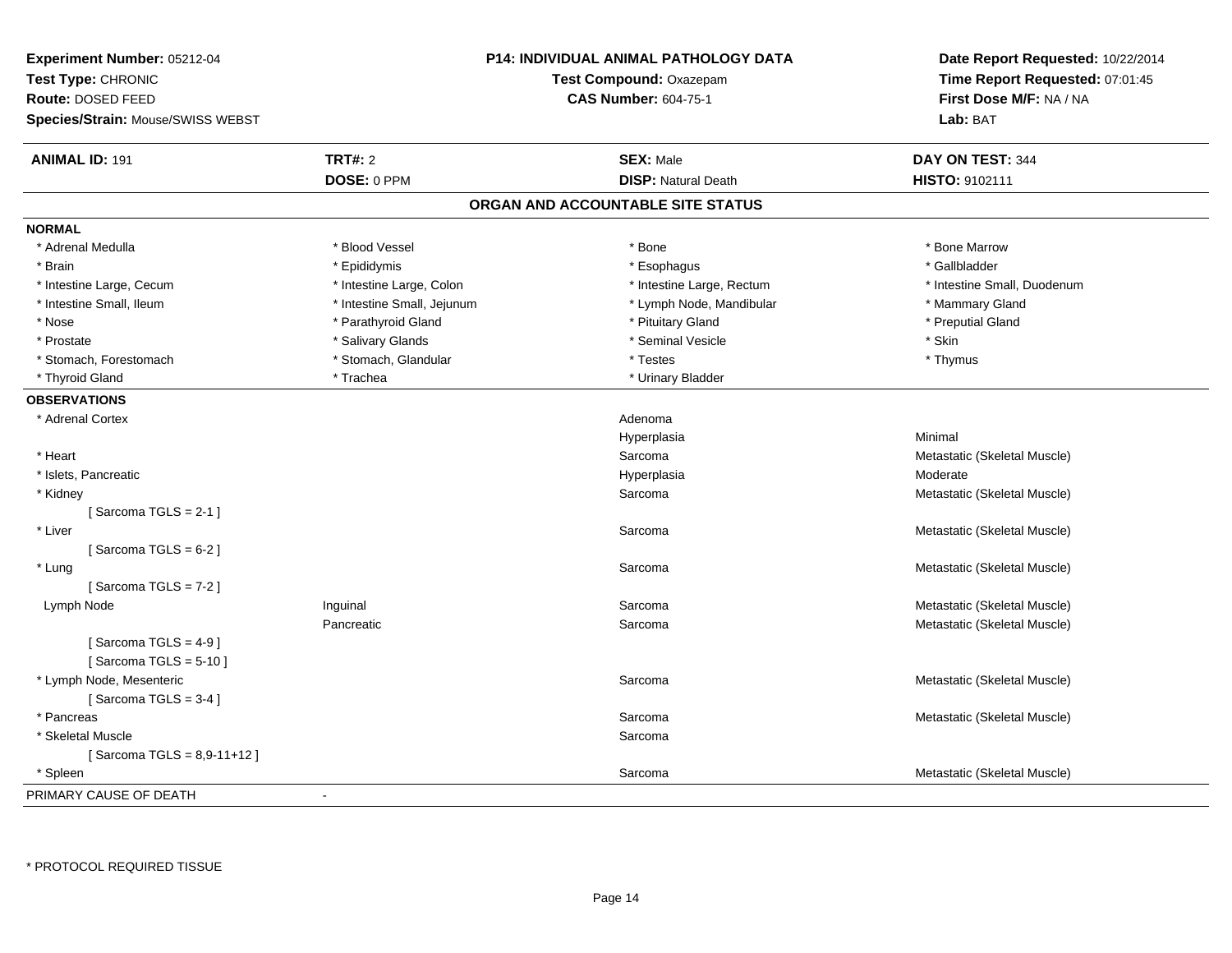| <b>Experiment Number: 05212-04</b><br>Test Type: CHRONIC<br>Route: DOSED FEED<br><b>Species/Strain: Mouse/SWISS WEBST</b> |                    | <b>P14: INDIVIDUAL ANIMAL PATHOLOGY DATA</b> | Date Report Requested: 10/22/2014<br>Time Report Requested: 07:01:45<br>First Dose M/F: NA / NA |
|---------------------------------------------------------------------------------------------------------------------------|--------------------|----------------------------------------------|-------------------------------------------------------------------------------------------------|
|                                                                                                                           |                    | <b>Test Compound: Oxazepam</b>               |                                                                                                 |
|                                                                                                                           |                    | <b>CAS Number: 604-75-1</b>                  |                                                                                                 |
|                                                                                                                           |                    |                                              | Lab: BAT                                                                                        |
| <b>ANIMAL ID: 191</b>                                                                                                     | <b>TRT#:</b> 2     | <b>SEX: Male</b>                             | DAY ON TEST: 344                                                                                |
|                                                                                                                           | <b>DOSE: 0 PPM</b> | <b>DISP:</b> Natural Death                   | <b>HISTO: 9102111</b>                                                                           |
|                                                                                                                           |                    | ORGAN AND ACCOUNTABLE SITE STATUS            |                                                                                                 |
| Animal Note: CAUSE OF DEATH: Metastatic Sarcoma                                                                           |                    |                                              |                                                                                                 |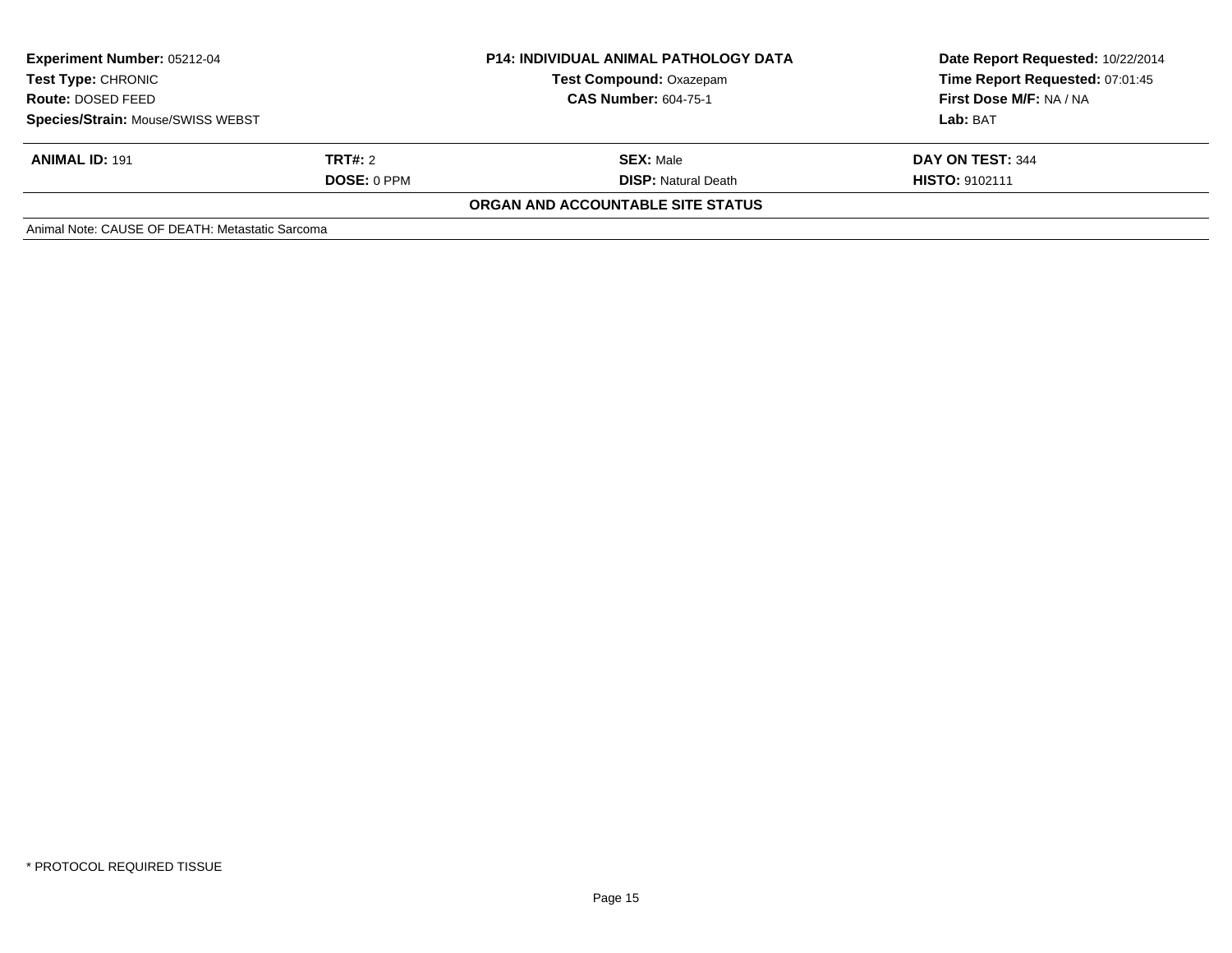| Experiment Number: 05212-04<br>Test Type: CHRONIC      |                          | <b>P14: INDIVIDUAL ANIMAL PATHOLOGY DATA</b><br>Test Compound: Oxazepam | Date Report Requested: 10/22/2014<br>Time Report Requested: 07:01:45 |
|--------------------------------------------------------|--------------------------|-------------------------------------------------------------------------|----------------------------------------------------------------------|
| Route: DOSED FEED                                      |                          | <b>CAS Number: 604-75-1</b>                                             | First Dose M/F: NA / NA                                              |
| Species/Strain: Mouse/SWISS WEBST                      |                          |                                                                         | Lab: BAT                                                             |
| <b>ANIMAL ID: 192</b>                                  | TRT#: 2                  | <b>SEX: Male</b>                                                        | DAY ON TEST: 257                                                     |
|                                                        | DOSE: 0 PPM              | <b>DISP: Natural Death</b>                                              | HISTO: 9102112                                                       |
|                                                        |                          | ORGAN AND ACCOUNTABLE SITE STATUS                                       |                                                                      |
| <b>NORMAL</b>                                          |                          |                                                                         |                                                                      |
| * Adrenal Cortex                                       | * Adrenal Medulla        | * Blood Vessel                                                          | * Bone                                                               |
| * Bone Marrow                                          | * Brain                  | * Epididymis                                                            | * Esophagus                                                          |
| * Heart                                                | * Intestine Large, Colon | * Intestine Large, Rectum                                               | * Intestine Small, Duodenum                                          |
| * Islets, Pancreatic                                   | * Nose                   | * Pancreas                                                              | * Parathyroid Gland                                                  |
| * Pituitary Gland                                      | * Preputial Gland        | * Prostate                                                              | * Salivary Glands                                                    |
| * Seminal Vesicle                                      | * Skeletal Muscle        | * Skin                                                                  | * Stomach, Forestomach                                               |
| * Stomach, Glandular                                   | * Testes                 | * Thymus                                                                | * Thyroid Gland                                                      |
| * Trachea                                              | * Urinary Bladder        |                                                                         |                                                                      |
| <b>MISSING</b>                                         |                          |                                                                         |                                                                      |
| * Gallbladder                                          | * Mammary Gland          |                                                                         |                                                                      |
| <b>OBSERVATIONS</b>                                    |                          |                                                                         |                                                                      |
| * Intestine Large, Cecum                               |                          | Amyloid Deposition                                                      | Mild                                                                 |
| * Intestine Small, Ileum                               |                          | Amyloid Deposition                                                      | Moderate                                                             |
| * Intestine Small, Jejunum                             |                          | Amyloid Deposition                                                      | Marked                                                               |
| * Kidney                                               | Glomerulus               | Amyloid Deposition                                                      | Moderate                                                             |
|                                                        |                          | Lymphoma Malignant                                                      |                                                                      |
| * Liver                                                |                          | Lymphoma Malignant                                                      |                                                                      |
| * Lung                                                 |                          | Lymphoma Malignant                                                      |                                                                      |
| * Lymph Node, Mandibular                               |                          | Lymphoma Malignant                                                      |                                                                      |
| [ Lymphoma Malignant TGLS = 1,3-3+4+7 ]                |                          |                                                                         |                                                                      |
| * Lymph Node, Mesenteric                               |                          | Lymphoma Malignant                                                      |                                                                      |
| [ Lymphoma Malignant TGLS = 1,3-3+4+7 ]                |                          |                                                                         |                                                                      |
| * Spleen                                               |                          | Lymphoma Malignant                                                      |                                                                      |
| [ Lymphoma Malignant TGLS = 2-8 ]                      |                          |                                                                         |                                                                      |
| PRIMARY CAUSE OF DEATH                                 |                          |                                                                         |                                                                      |
| Animal Note: CAUSE OF DEATH: LYMPHOMA, MULTIPLE ORGANS |                          |                                                                         |                                                                      |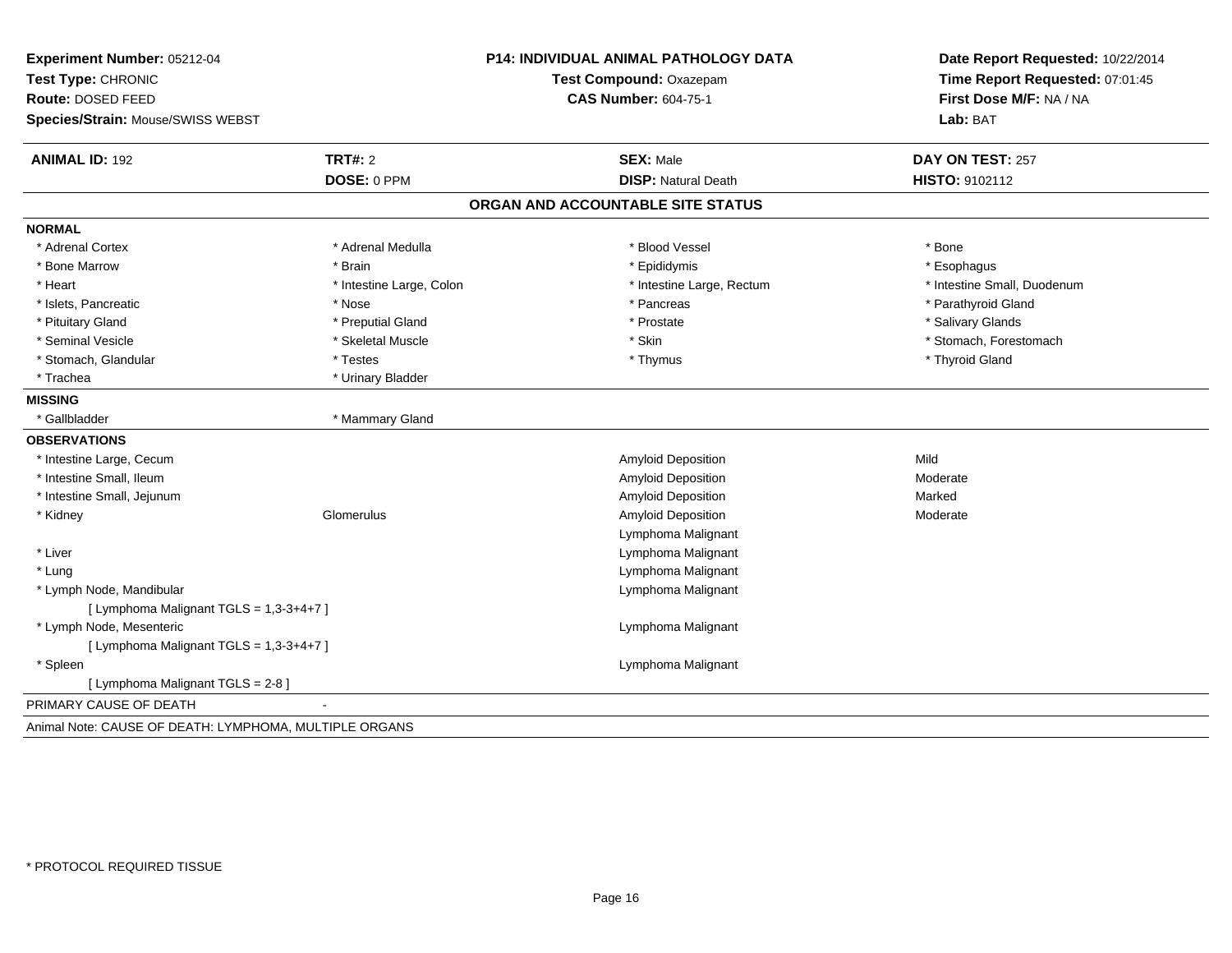| Experiment Number: 05212-04                                             |                          | <b>P14: INDIVIDUAL ANIMAL PATHOLOGY DATA</b>  | Date Report Requested: 10/22/2014 |  |
|-------------------------------------------------------------------------|--------------------------|-----------------------------------------------|-----------------------------------|--|
| Test Type: CHRONIC                                                      |                          | Test Compound: Oxazepam                       | Time Report Requested: 07:01:45   |  |
| Route: DOSED FEED                                                       |                          | <b>CAS Number: 604-75-1</b>                   | First Dose M/F: NA / NA           |  |
| Species/Strain: Mouse/SWISS WEBST                                       |                          |                                               | Lab: BAT                          |  |
| <b>ANIMAL ID: 193</b>                                                   | TRT#: 2                  | <b>SEX: Male</b>                              | DAY ON TEST: 371                  |  |
|                                                                         | DOSE: 0 PPM              | <b>DISP: Moribund Sacrifice</b>               | HISTO: 9102113                    |  |
|                                                                         |                          | ORGAN AND ACCOUNTABLE SITE STATUS             |                                   |  |
| <b>NORMAL</b>                                                           |                          |                                               |                                   |  |
| * Adrenal Cortex                                                        | * Adrenal Medulla        | * Blood Vessel                                | * Bone                            |  |
| * Bone Marrow                                                           | * Brain                  | * Epididymis                                  | * Esophagus                       |  |
| * Gallbladder                                                           | * Heart                  | * Intestine Large, Cecum                      | * Intestine Large, Colon          |  |
| * Intestine Large, Rectum                                               | * Intestine Small, Ileum | * Intestine Small, Jejunum                    | * Islets, Pancreatic              |  |
| * Lymph Node, Mandibular                                                | * Nose                   | * Pancreas                                    | * Parathyroid Gland               |  |
| Peripheral Nerve                                                        | * Pituitary Gland        | * Preputial Gland                             | * Prostate                        |  |
| * Salivary Glands                                                       | * Seminal Vesicle        | * Skeletal Muscle                             | * Skin                            |  |
| * Stomach, Forestomach                                                  | * Stomach, Glandular     | * Testes                                      | * Thymus                          |  |
| * Thyroid Gland                                                         | * Trachea                | * Urinary Bladder                             |                                   |  |
| <b>MISSING</b>                                                          |                          |                                               |                                   |  |
| * Mammary Gland                                                         |                          |                                               |                                   |  |
| <b>OBSERVATIONS</b>                                                     |                          |                                               |                                   |  |
| * Intestine Small, Duodenum                                             |                          | Ulcer                                         | Moderate                          |  |
| * Kidney                                                                | Glomerulus               | <b>Amyloid Deposition</b>                     | Mild                              |  |
| * Liver                                                                 |                          | Lymphoma Malignant Undifferentiated Cell Type |                                   |  |
|                                                                         |                          | <b>Necrosis</b>                               | Mild                              |  |
| [ Lymphoma Malignant Undifferentiated Cell Type TGLS = 2-1+2 ]          |                          |                                               |                                   |  |
| * Lung                                                                  |                          | Lymphoma Malignant Undifferentiated Cell Type |                                   |  |
| * Lymph Node, Mesenteric                                                |                          | Lymphoma Malignant Undifferentiated Cell Type |                                   |  |
| [ Lymphoma Malignant Undifferentiated Cell Type TGLS = 3-10 ]           |                          |                                               |                                   |  |
| * Spleen                                                                |                          | Lymphoma Malignant Undifferentiated Cell Type |                                   |  |
| [ Lymphoma Malignant Undifferentiated Cell Type TGLS = 1-9 ]            |                          |                                               |                                   |  |
| PRIMARY CAUSE OF DEATH                                                  |                          |                                               |                                   |  |
| Animal Note: CELL TYPE                                                  |                          |                                               |                                   |  |
| Animal Note: CAUSE OF MORB: LYMPHOMA, MULTIPLE ORGANS, UNDIFFERENTIATED |                          |                                               |                                   |  |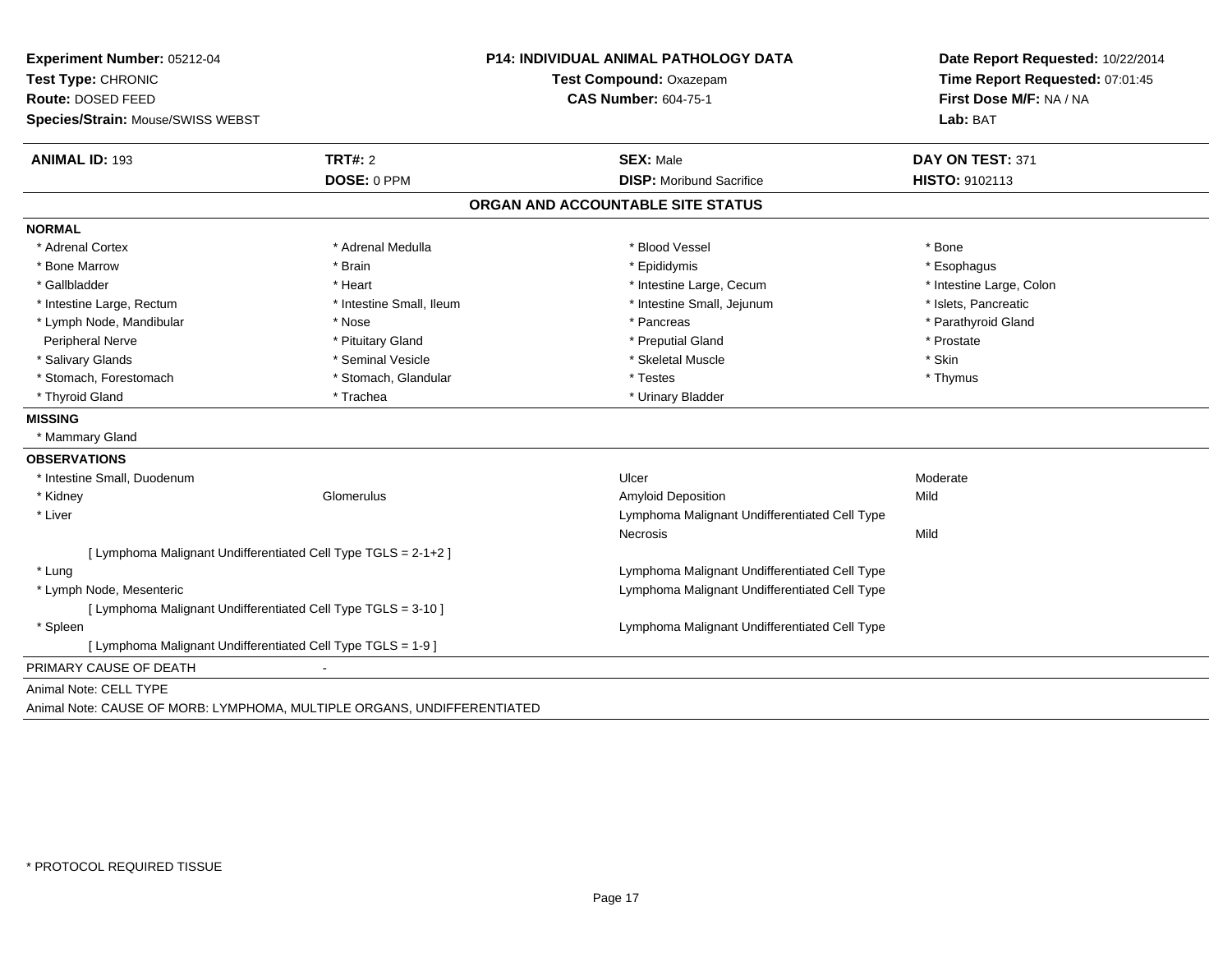| Experiment Number: 05212-04           |                          | <b>P14: INDIVIDUAL ANIMAL PATHOLOGY DATA</b> | Date Report Requested: 10/22/2014 |  |
|---------------------------------------|--------------------------|----------------------------------------------|-----------------------------------|--|
| Test Type: CHRONIC                    |                          | Test Compound: Oxazepam                      | Time Report Requested: 07:01:45   |  |
| Route: DOSED FEED                     |                          | <b>CAS Number: 604-75-1</b>                  | First Dose M/F: NA / NA           |  |
| Species/Strain: Mouse/SWISS WEBST     |                          |                                              | Lab: BAT                          |  |
| <b>ANIMAL ID: 194</b>                 | <b>TRT#: 2</b>           | <b>SEX: Male</b>                             | DAY ON TEST: 397                  |  |
|                                       | DOSE: 0 PPM              | <b>DISP: Terminal Sacrifice</b>              | <b>HISTO: 9102114</b>             |  |
|                                       |                          | ORGAN AND ACCOUNTABLE SITE STATUS            |                                   |  |
| <b>NORMAL</b>                         |                          |                                              |                                   |  |
| * Adrenal Medulla                     | * Blood Vessel           | * Bone                                       | * Bone Marrow                     |  |
| * Brain                               | * Epididymis             | * Esophagus                                  | * Gallbladder                     |  |
| * Heart                               | * Intestine Large, Cecum | * Intestine Large, Colon                     | * Intestine Large, Rectum         |  |
| * Intestine Small, Jejunum            | * Islets, Pancreatic     | * Lymph Node, Mandibular                     | * Nose                            |  |
| * Pancreas                            | * Parathyroid Gland      | * Pituitary Gland                            | * Preputial Gland                 |  |
| * Prostate                            | * Salivary Glands        | * Seminal Vesicle                            | * Skeletal Muscle                 |  |
| * Skin                                | * Spleen                 | * Stomach, Forestomach                       | * Stomach, Glandular              |  |
| * Testes                              | * Thymus                 | * Thyroid Gland                              | * Trachea                         |  |
| * Urinary Bladder                     |                          |                                              |                                   |  |
| <b>MISSING</b>                        |                          |                                              |                                   |  |
| * Mammary Gland                       |                          |                                              |                                   |  |
| <b>OBSERVATIONS</b>                   |                          |                                              |                                   |  |
| * Adrenal Cortex                      |                          | Hyperplasia                                  | Minimal                           |  |
| * Intestine Small, Duodenum           |                          | Amyloid Deposition                           | Minimal                           |  |
| * Intestine Small, Ileum              |                          | Amyloid Deposition                           | Moderate                          |  |
| * Kidney                              | Glomerulus               | Amyloid Deposition                           | Mild                              |  |
| * Liver                               |                          | Hepatocellular Adenoma                       |                                   |  |
|                                       | Centrilobular            | Hypertrophy                                  | Minimal                           |  |
| [ Hepatocellular Adenoma TGLS = 1-9 ] |                          |                                              |                                   |  |
| * Lung                                |                          | Inflammation                                 | Chronic, Minimal                  |  |
| * Lymph Node, Mesenteric              |                          | <b>Amyloid Deposition</b>                    | Mild                              |  |
| PRIMARY CAUSE OF DEATH                |                          |                                              |                                   |  |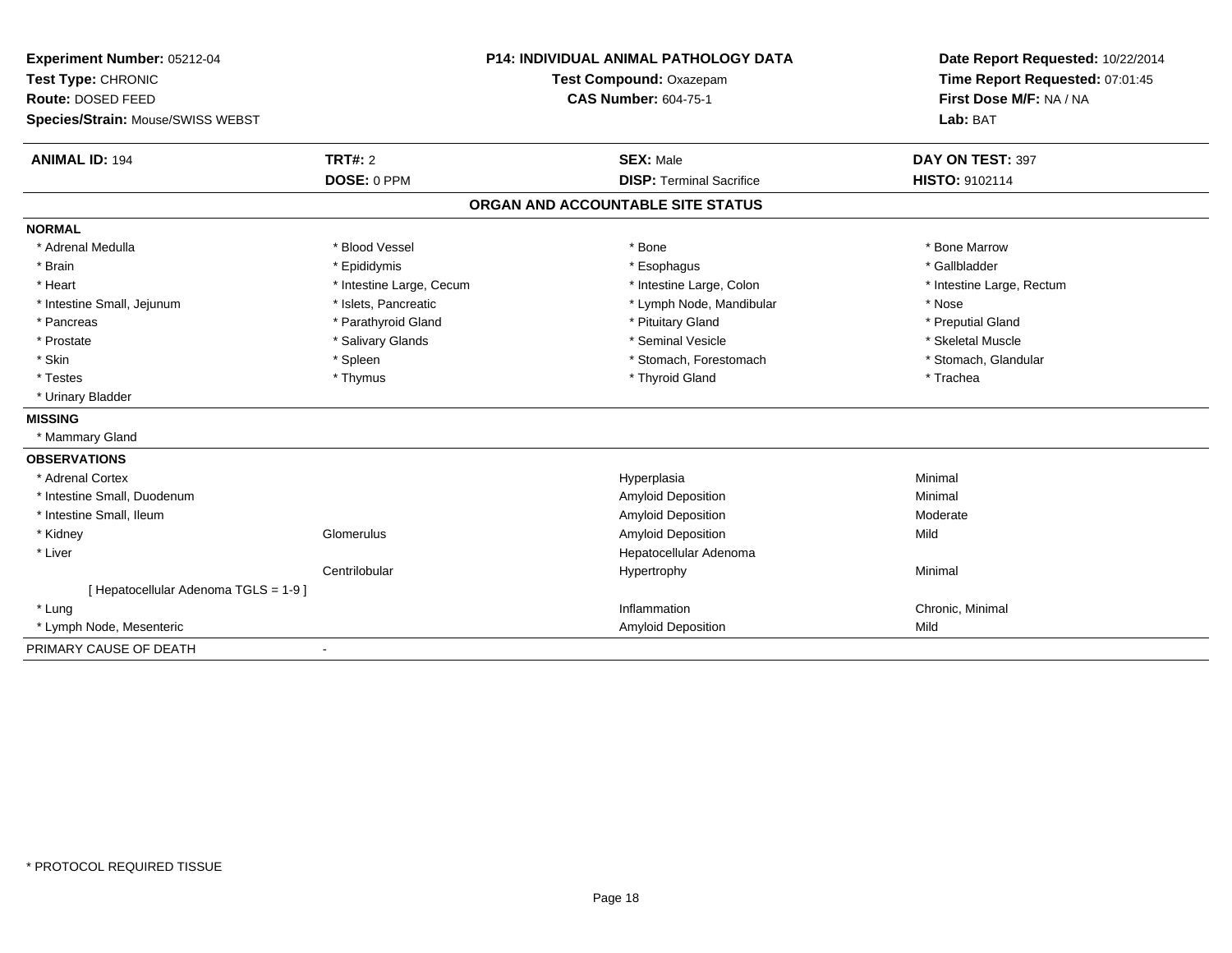| Experiment Number: 05212-04             |                          | <b>P14: INDIVIDUAL ANIMAL PATHOLOGY DATA</b> | Date Report Requested: 10/22/2014 |
|-----------------------------------------|--------------------------|----------------------------------------------|-----------------------------------|
| Test Type: CHRONIC<br>Route: DOSED FEED |                          | Test Compound: Oxazepam                      | Time Report Requested: 07:01:45   |
|                                         |                          | <b>CAS Number: 604-75-1</b>                  | First Dose M/F: NA / NA           |
| Species/Strain: Mouse/SWISS WEBST       |                          |                                              | Lab: BAT                          |
| <b>ANIMAL ID: 195</b>                   | TRT#: 2                  | <b>SEX: Male</b>                             | DAY ON TEST: 397                  |
|                                         | DOSE: 0 PPM              | <b>DISP: Terminal Sacrifice</b>              | HISTO: 9102115                    |
|                                         |                          | ORGAN AND ACCOUNTABLE SITE STATUS            |                                   |
| <b>NORMAL</b>                           |                          |                                              |                                   |
| * Adrenal Medulla                       | * Blood Vessel           | * Bone                                       | * Bone Marrow                     |
| * Brain                                 | * Epididymis             | * Esophagus                                  | * Gallbladder                     |
| * Intestine Large, Cecum                | * Intestine Large, Colon | * Intestine Large, Rectum                    | * Intestine Small, Jejunum        |
| * Islets, Pancreatic                    | * Lung                   | * Nose                                       | * Pancreas                        |
| * Parathyroid Gland                     | * Pituitary Gland        | * Preputial Gland                            | * Prostate                        |
| * Seminal Vesicle                       | * Skeletal Muscle        | * Skin                                       | * Spleen                          |
| * Stomach, Forestomach                  | * Stomach, Glandular     | * Testes                                     | * Thymus                          |
| * Thyroid Gland                         | * Trachea                | * Urinary Bladder                            |                                   |
| <b>MISSING</b>                          |                          |                                              |                                   |
| * Lymph Node, Mandibular                | * Mammary Gland          |                                              |                                   |
| <b>OBSERVATIONS</b>                     |                          |                                              |                                   |
| * Adrenal Cortex                        | Capsule                  | Hyperplasia                                  | Marked                            |
| [Hyperplasia TGLS = 6-12]               |                          |                                              |                                   |
| * Heart                                 |                          | <b>Amyloid Deposition</b>                    | Minimal                           |
| * Intestine Small, Duodenum             |                          | Amyloid Deposition                           | Minimal                           |
| * Intestine Small, Ileum                |                          | Amyloid Deposition                           | Moderate                          |
| * Kidney                                | Glomerulus               | Amyloid Deposition                           | Mild                              |
| * Liver                                 | Centrilobular            | Hypertrophy                                  | Minimal                           |
| * Lymph Node, Mesenteric                |                          | Amyloid Deposition                           | Minimal                           |
| * Salivary Glands                       |                          | Amyloid Deposition                           | Mild                              |
| PRIMARY CAUSE OF DEATH                  |                          |                                              |                                   |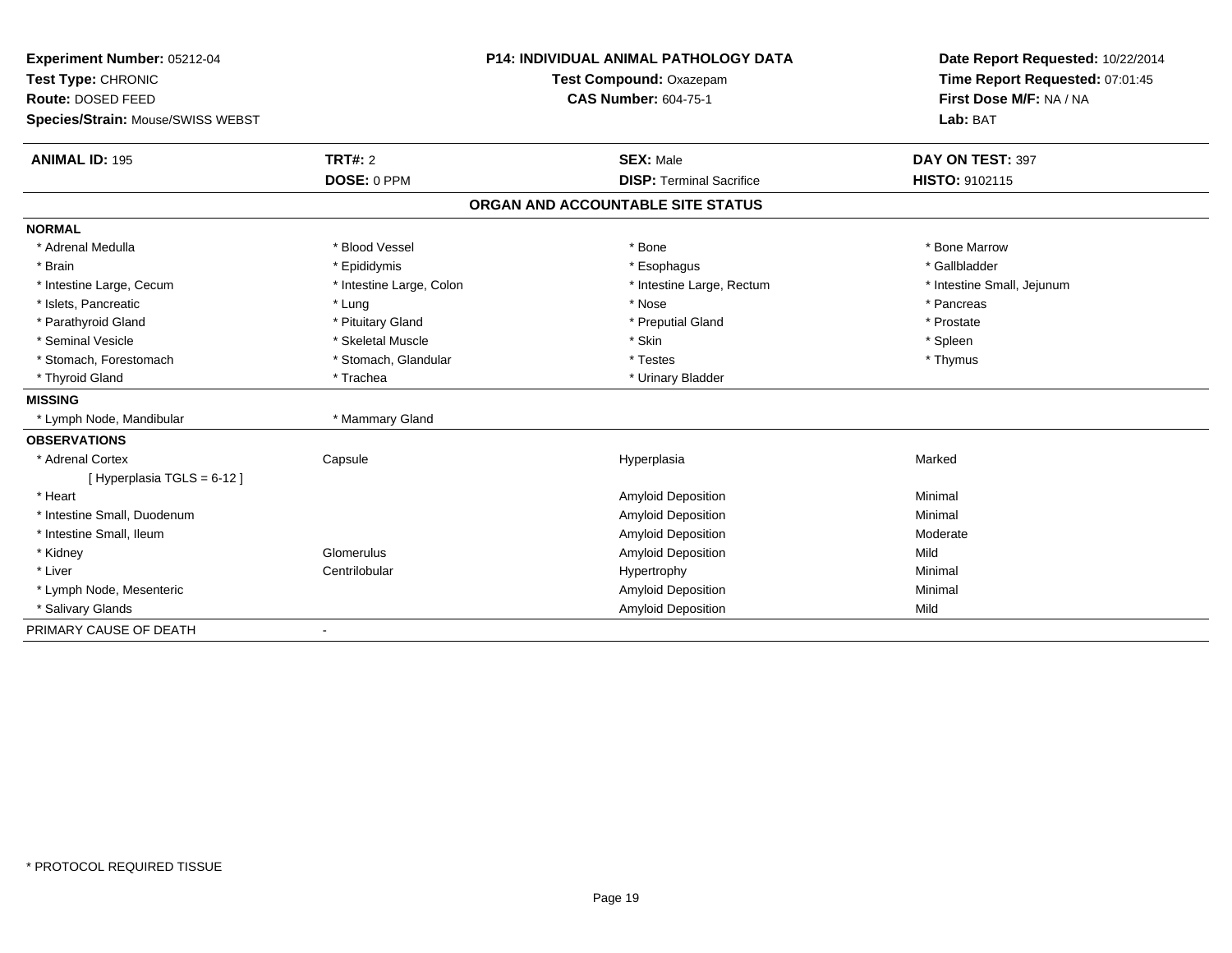| Experiment Number: 05212-04       |                          | <b>P14: INDIVIDUAL ANIMAL PATHOLOGY DATA</b> | Date Report Requested: 10/22/2014 |  |
|-----------------------------------|--------------------------|----------------------------------------------|-----------------------------------|--|
| Test Type: CHRONIC                | Test Compound: Oxazepam  |                                              | Time Report Requested: 07:01:45   |  |
| Route: DOSED FEED                 |                          | <b>CAS Number: 604-75-1</b>                  | First Dose M/F: NA / NA           |  |
| Species/Strain: Mouse/SWISS WEBST |                          |                                              | Lab: BAT                          |  |
| <b>ANIMAL ID: 196</b>             | TRT#: 2                  | <b>SEX: Male</b>                             | DAY ON TEST: 397                  |  |
|                                   | DOSE: 0 PPM              | <b>DISP: Terminal Sacrifice</b>              | HISTO: 9102116                    |  |
|                                   |                          | ORGAN AND ACCOUNTABLE SITE STATUS            |                                   |  |
| <b>NORMAL</b>                     |                          |                                              |                                   |  |
| * Adrenal Cortex                  | * Adrenal Medulla        | * Blood Vessel                               | * Bone                            |  |
| * Bone Marrow                     | * Brain                  | * Epididymis                                 | * Esophagus                       |  |
| * Gallbladder                     | * Intestine Large, Cecum | * Intestine Large, Colon                     | * Intestine Large, Rectum         |  |
| * Islets, Pancreatic              | * Kidney                 | * Liver                                      | * Lung                            |  |
| * Mammary Gland                   | * Nose                   | * Pancreas                                   | * Pituitary Gland                 |  |
| * Preputial Gland                 | * Prostate               | * Seminal Vesicle                            | * Skeletal Muscle                 |  |
| * Skin                            | * Stomach, Forestomach   | * Testes                                     | * Thymus                          |  |
| * Trachea                         | * Urinary Bladder        |                                              |                                   |  |
| <b>OBSERVATIONS</b>               |                          |                                              |                                   |  |
| * Heart                           |                          | Amyloid Deposition                           | Minimal                           |  |
| * Intestine Small, Duodenum       |                          | <b>Amyloid Deposition</b>                    | Mild                              |  |
| * Intestine Small, Ileum          |                          | Amyloid Deposition                           | Moderate                          |  |
| * Intestine Small, Jejunum        |                          | <b>Amyloid Deposition</b>                    | Minimal                           |  |
| * Lymph Node, Mandibular          |                          | Amyloid Deposition                           | Minimal                           |  |
| * Lymph Node, Mesenteric          |                          | Amyloid Deposition                           | Minimal                           |  |
| * Parathyroid Gland               |                          | Amyloid Deposition                           | Minimal                           |  |
| * Salivary Glands                 |                          | Amyloid Deposition                           | Moderate                          |  |
| * Spleen                          |                          | Hyperplasia                                  | Lymphoid, Minimal                 |  |
| * Stomach, Glandular              |                          | Amyloid Deposition                           | Minimal                           |  |
| * Thyroid Gland                   |                          | Amyloid Deposition                           | Minimal                           |  |
| PRIMARY CAUSE OF DEATH            |                          |                                              |                                   |  |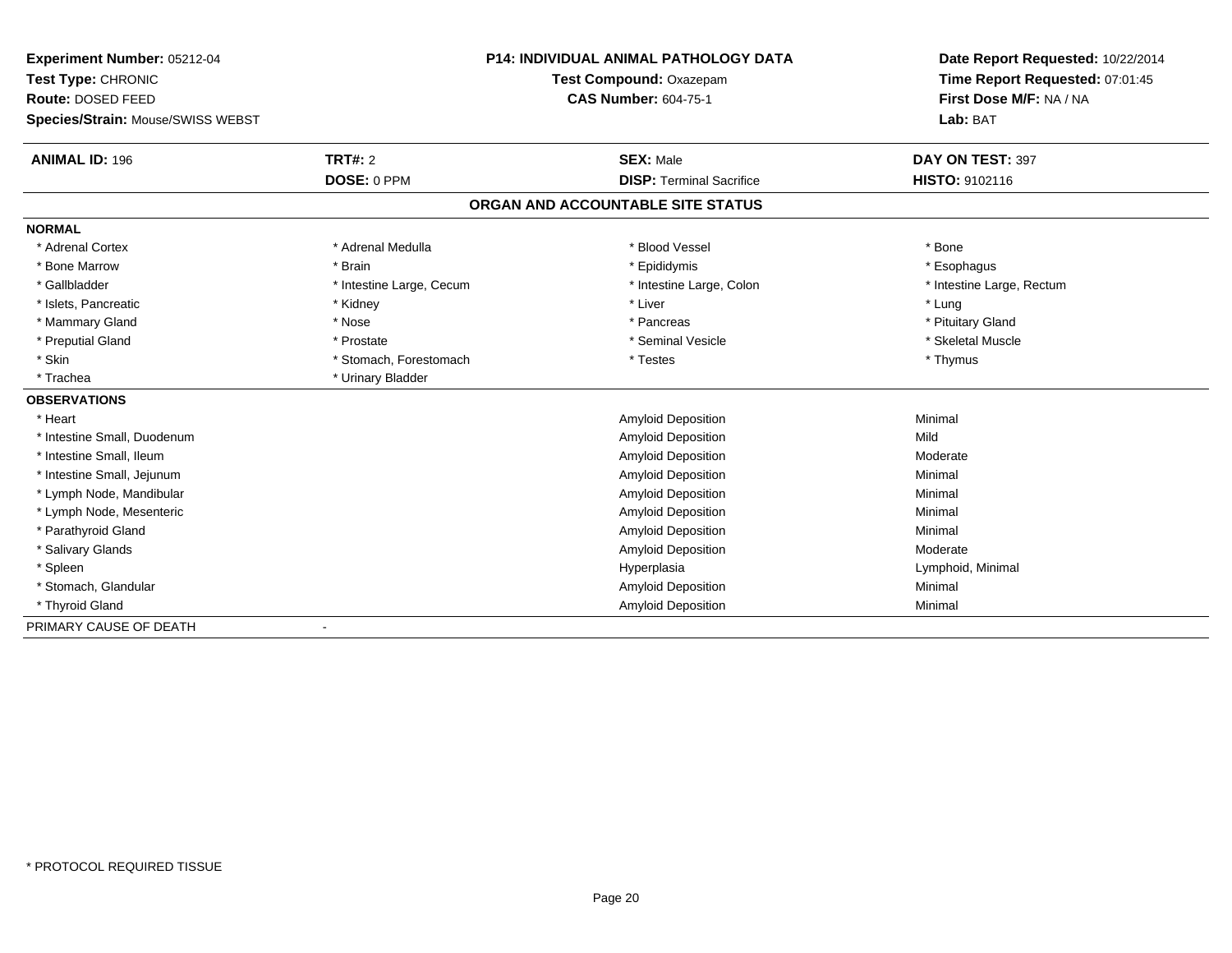| Experiment Number: 05212-04       |                          | <b>P14: INDIVIDUAL ANIMAL PATHOLOGY DATA</b> | Date Report Requested: 10/22/2014 |
|-----------------------------------|--------------------------|----------------------------------------------|-----------------------------------|
| Test Type: CHRONIC                |                          | Test Compound: Oxazepam                      | Time Report Requested: 07:01:45   |
| Route: DOSED FEED                 |                          | <b>CAS Number: 604-75-1</b>                  | First Dose M/F: NA / NA           |
| Species/Strain: Mouse/SWISS WEBST |                          |                                              | Lab: BAT                          |
| <b>ANIMAL ID: 197</b>             | <b>TRT#: 2</b>           | <b>SEX: Male</b>                             | DAY ON TEST: 397                  |
|                                   | DOSE: 0 PPM              | <b>DISP: Terminal Sacrifice</b>              | HISTO: 9102117                    |
|                                   |                          | ORGAN AND ACCOUNTABLE SITE STATUS            |                                   |
| <b>NORMAL</b>                     |                          |                                              |                                   |
| * Adrenal Cortex                  | * Adrenal Medulla        | * Blood Vessel                               | * Bone                            |
| * Bone Marrow                     | * Brain                  | * Epididymis                                 | * Esophagus                       |
| * Gallbladder                     | * Intestine Large, Cecum | * Intestine Large, Colon                     | * Intestine Large, Rectum         |
| * Islets, Pancreatic              | * Lymph Node, Mandibular | * Nose                                       | * Pancreas                        |
| * Parathyroid Gland               | * Pituitary Gland        | * Preputial Gland                            | * Prostate                        |
| * Seminal Vesicle                 | * Skeletal Muscle        | * Skin                                       | * Spleen                          |
| * Stomach, Forestomach            | * Stomach, Glandular     | * Testes                                     | * Thymus                          |
| * Thyroid Gland                   | * Trachea                | * Urinary Bladder                            |                                   |
| <b>MISSING</b>                    |                          |                                              |                                   |
| * Mammary Gland                   |                          |                                              |                                   |
| <b>OBSERVATIONS</b>               |                          |                                              |                                   |
| * Heart                           |                          | Amyloid Deposition                           | Minimal                           |
| * Intestine Small, Duodenum       |                          | <b>Amyloid Deposition</b>                    | Minimal                           |
| * Intestine Small, Ileum          |                          | Amyloid Deposition                           | Marked                            |
|                                   |                          | Inflammation                                 | Granulomatous, Mild               |
| * Intestine Small, Jejunum        |                          | Amyloid Deposition                           | Mild                              |
| * Kidney                          | Glomerulus               | <b>Amyloid Deposition</b>                    | Mild                              |
| * Liver                           |                          | Necrosis                                     | Moderate                          |
| [ Necrosis TGLS = $1-9$ ]         |                          |                                              |                                   |
| * Lung                            |                          | Inflammation                                 | Granulomatous, Mild               |
| * Lymph Node, Mesenteric          |                          | <b>Amyloid Deposition</b>                    | Mild                              |
| * Salivary Glands                 |                          | <b>Amyloid Deposition</b>                    | Mild                              |
| PRIMARY CAUSE OF DEATH            |                          |                                              |                                   |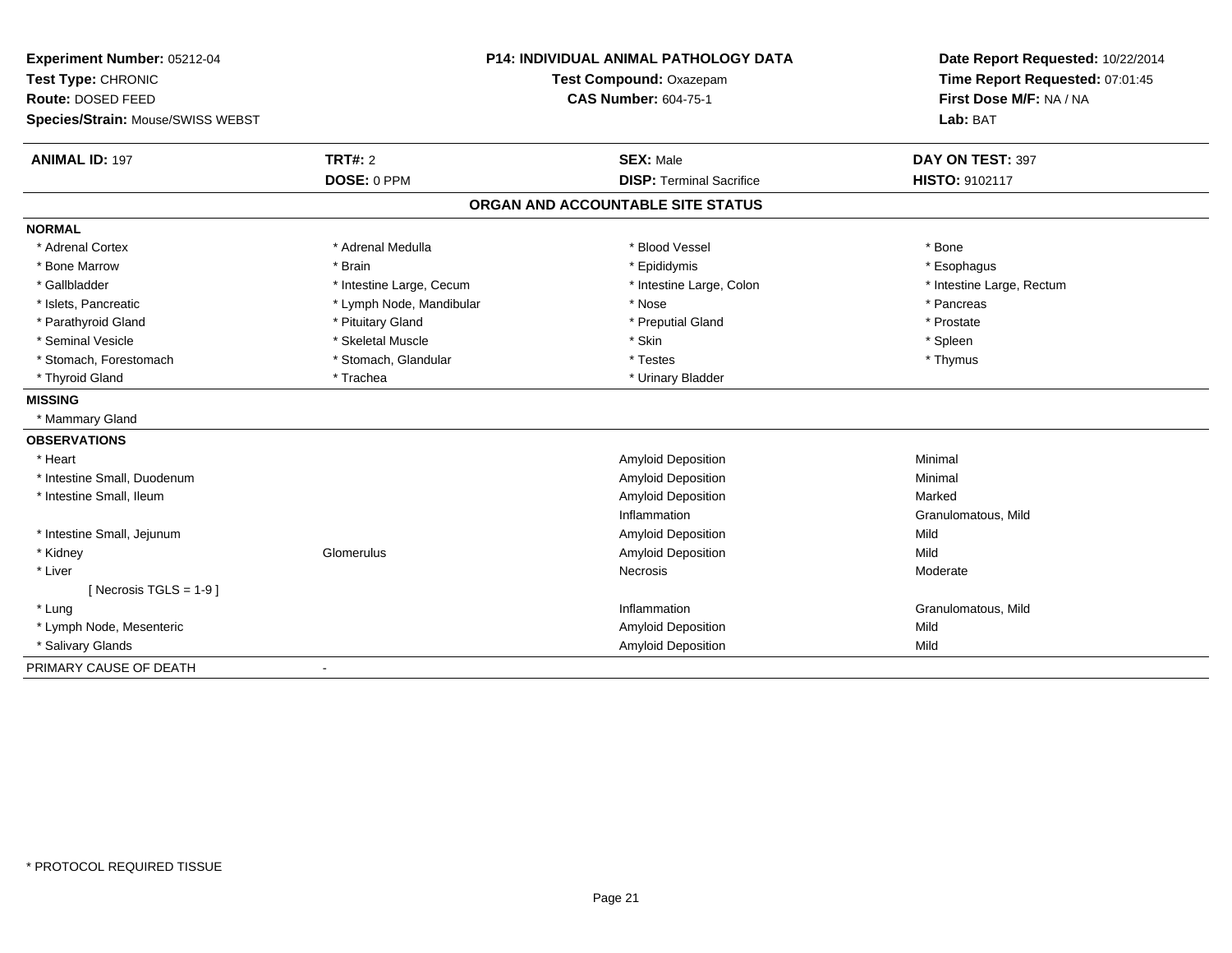| Test Compound: Oxazepam<br>Time Report Requested: 07:01:45<br><b>CAS Number: 604-75-1</b><br>First Dose M/F: NA / NA<br>Lab: BAT<br><b>SEX: Male</b><br>DAY ON TEST: 281<br><b>DISP:</b> Moribund Sacrifice<br>HISTO: 9102118<br>ORGAN AND ACCOUNTABLE SITE STATUS<br>* Bone Marrow<br>* Bone<br>* Esophagus<br>* Gallbladder<br>* Islets, Pancreatic<br>* Liver<br>* Parathyroid Gland<br>* Pituitary Gland |
|--------------------------------------------------------------------------------------------------------------------------------------------------------------------------------------------------------------------------------------------------------------------------------------------------------------------------------------------------------------------------------------------------------------|
|                                                                                                                                                                                                                                                                                                                                                                                                              |
|                                                                                                                                                                                                                                                                                                                                                                                                              |
|                                                                                                                                                                                                                                                                                                                                                                                                              |
|                                                                                                                                                                                                                                                                                                                                                                                                              |
|                                                                                                                                                                                                                                                                                                                                                                                                              |
|                                                                                                                                                                                                                                                                                                                                                                                                              |
|                                                                                                                                                                                                                                                                                                                                                                                                              |
|                                                                                                                                                                                                                                                                                                                                                                                                              |
|                                                                                                                                                                                                                                                                                                                                                                                                              |
|                                                                                                                                                                                                                                                                                                                                                                                                              |
|                                                                                                                                                                                                                                                                                                                                                                                                              |
| * Seminal Vesicle<br>* Skeletal Muscle                                                                                                                                                                                                                                                                                                                                                                       |
| * Stomach, Glandular<br>* Testes                                                                                                                                                                                                                                                                                                                                                                             |
| * Trachea<br>* Urinary Bladder                                                                                                                                                                                                                                                                                                                                                                               |
|                                                                                                                                                                                                                                                                                                                                                                                                              |
|                                                                                                                                                                                                                                                                                                                                                                                                              |
|                                                                                                                                                                                                                                                                                                                                                                                                              |
| Mild<br>Hyperplasia                                                                                                                                                                                                                                                                                                                                                                                          |
| Amyloid Deposition<br>Mild                                                                                                                                                                                                                                                                                                                                                                                   |
| Amyloid Deposition<br>Minimal                                                                                                                                                                                                                                                                                                                                                                                |
| Amyloid Deposition<br>Minimal                                                                                                                                                                                                                                                                                                                                                                                |
| Amyloid Deposition<br>Mild                                                                                                                                                                                                                                                                                                                                                                                   |
| Amyloid Deposition<br>Moderate                                                                                                                                                                                                                                                                                                                                                                               |
| <b>Amyloid Deposition</b><br>Moderate                                                                                                                                                                                                                                                                                                                                                                        |
| Alveolar/Bronchiolar Carcinoma                                                                                                                                                                                                                                                                                                                                                                               |
| <b>Infiltration Cellular</b><br>Mononuclear CI, Mild                                                                                                                                                                                                                                                                                                                                                         |
|                                                                                                                                                                                                                                                                                                                                                                                                              |
| Amyloid Deposition<br>Mild                                                                                                                                                                                                                                                                                                                                                                                   |
| Amyloid Deposition<br>Mild                                                                                                                                                                                                                                                                                                                                                                                   |
| Amyloid Deposition<br>Marked                                                                                                                                                                                                                                                                                                                                                                                 |
| Hyperplasia<br>Lymphoid, Mild                                                                                                                                                                                                                                                                                                                                                                                |
|                                                                                                                                                                                                                                                                                                                                                                                                              |
|                                                                                                                                                                                                                                                                                                                                                                                                              |

Animal Note: CAUSE OF MORB: ALVEOLAR-BRONCHIOLAR CARCINOMA, LUNG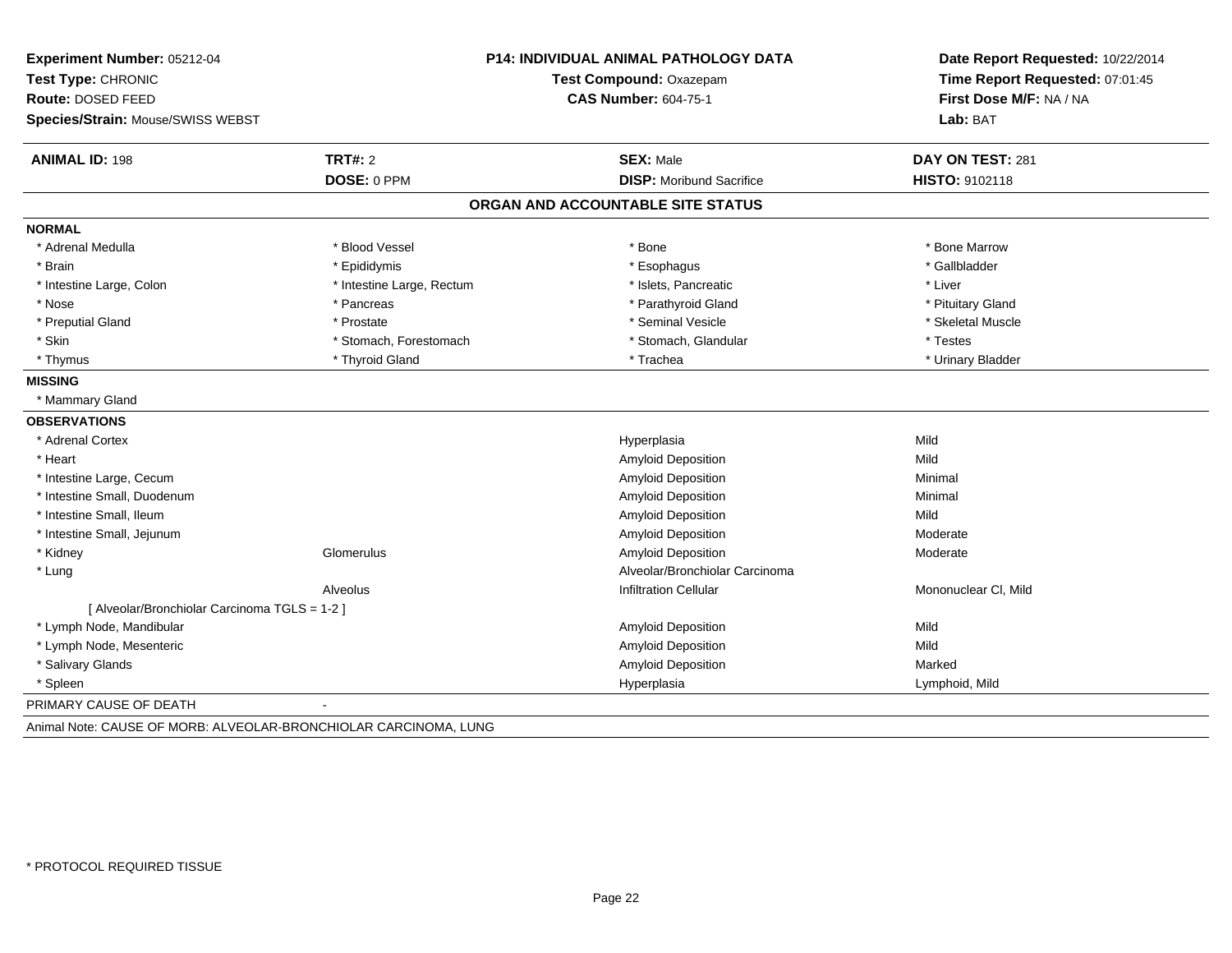| Experiment Number: 05212-04                                    |                          | P14: INDIVIDUAL ANIMAL PATHOLOGY DATA | Date Report Requested: 10/22/2014 |
|----------------------------------------------------------------|--------------------------|---------------------------------------|-----------------------------------|
| Test Type: CHRONIC                                             |                          | Test Compound: Oxazepam               | Time Report Requested: 07:01:45   |
| Route: DOSED FEED                                              |                          | <b>CAS Number: 604-75-1</b>           | First Dose M/F: NA / NA           |
| Species/Strain: Mouse/SWISS WEBST                              |                          |                                       | Lab: BAT                          |
| <b>ANIMAL ID: 199</b>                                          | <b>TRT#: 2</b>           | <b>SEX: Male</b>                      | DAY ON TEST: 397                  |
|                                                                | DOSE: 0 PPM              | <b>DISP: Terminal Sacrifice</b>       | HISTO: 9102119                    |
|                                                                |                          | ORGAN AND ACCOUNTABLE SITE STATUS     |                                   |
| <b>NORMAL</b>                                                  |                          |                                       |                                   |
| * Adrenal Medulla                                              | * Blood Vessel           | * Bone                                | * Bone Marrow                     |
| * Brain                                                        | * Epididymis             | * Esophagus                           | * Gallbladder                     |
| * Intestine Large, Cecum                                       | * Intestine Large, Colon | * Intestine Large, Rectum             | * Islets, Pancreatic              |
| * Lung                                                         | * Lymph Node, Mandibular | * Nose                                | * Pancreas                        |
| * Parathyroid Gland                                            | * Pituitary Gland        | * Preputial Gland                     | * Prostate                        |
| * Seminal Vesicle                                              | * Skeletal Muscle        | * Skin                                | Spinal Cord                       |
| * Spleen                                                       | * Stomach, Forestomach   | * Stomach, Glandular                  | * Testes                          |
| * Thymus                                                       | * Thyroid Gland          | * Trachea                             | * Urinary Bladder                 |
| <b>MISSING</b>                                                 |                          |                                       |                                   |
| * Mammary Gland                                                |                          |                                       |                                   |
| <b>OBSERVATIONS</b>                                            |                          |                                       |                                   |
| * Adrenal Cortex                                               |                          | <b>Amyloid Deposition</b>             | Minimal                           |
| * Heart                                                        |                          | <b>Amyloid Deposition</b>             | Minimal                           |
| * Intestine Small, Duodenum                                    |                          | <b>Amyloid Deposition</b>             | Minimal                           |
| * Intestine Small. Ileum                                       |                          | <b>Amyloid Deposition</b>             | Moderate                          |
| * Intestine Small, Jejunum                                     |                          | <b>Amyloid Deposition</b>             | Minimal                           |
| * Kidney                                                       | Glomerulus               | <b>Amyloid Deposition</b>             | Moderate                          |
| * Liver                                                        | Centrilobular            | Hypertrophy                           | Minimal                           |
|                                                                |                          | Necrosis                              | Minimal                           |
| Note: NO CORRESPONDING LESION FOR LIVER FOCUS SEEN AT NECROPSY |                          |                                       |                                   |
| * Lymph Node, Mesenteric                                       |                          | <b>Amyloid Deposition</b>             | Minimal                           |
| * Salivary Glands                                              |                          | <b>Amyloid Deposition</b>             | Moderate                          |
| PRIMARY CAUSE OF DEATH                                         |                          |                                       |                                   |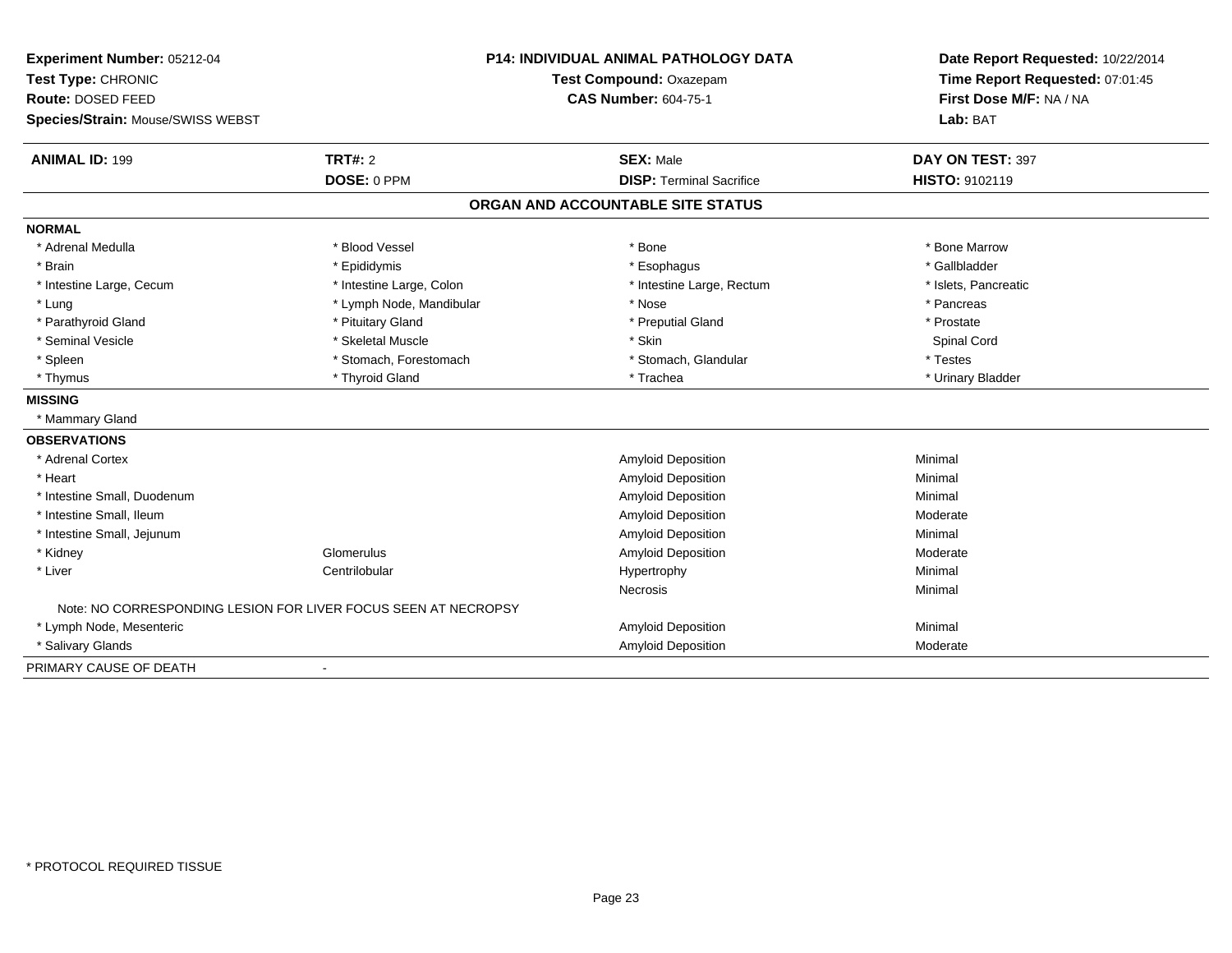| Experiment Number: 05212-04<br>Test Type: CHRONIC<br>Route: DOSED FEED |                        | P14: INDIVIDUAL ANIMAL PATHOLOGY DATA<br>Test Compound: Oxazepam<br><b>CAS Number: 604-75-1</b> | Date Report Requested: 10/22/2014<br>Time Report Requested: 07:01:45<br>First Dose M/F: NA / NA |
|------------------------------------------------------------------------|------------------------|-------------------------------------------------------------------------------------------------|-------------------------------------------------------------------------------------------------|
| Species/Strain: Mouse/SWISS WEBST                                      |                        |                                                                                                 | Lab: BAT                                                                                        |
| <b>ANIMAL ID: 200</b>                                                  | <b>TRT#: 2</b>         | <b>SEX: Male</b>                                                                                | DAY ON TEST: 397                                                                                |
|                                                                        | DOSE: 0 PPM            | <b>DISP: Terminal Sacrifice</b>                                                                 | HISTO: 9102120                                                                                  |
|                                                                        |                        | ORGAN AND ACCOUNTABLE SITE STATUS                                                               |                                                                                                 |
| <b>NORMAL</b>                                                          |                        |                                                                                                 |                                                                                                 |
| * Adrenal Medulla                                                      | * Blood Vessel         | * Bone                                                                                          | * Bone Marrow                                                                                   |
| * Brain                                                                | * Epididymis           | * Esophagus                                                                                     | * Gallbladder                                                                                   |
| * Islets, Pancreatic                                                   | * Lung                 | * Lymph Node, Mandibular                                                                        | * Lymph Node, Mesenteric                                                                        |
| * Nose                                                                 | * Pancreas             | * Parathyroid Gland                                                                             | * Pituitary Gland                                                                               |
| * Preputial Gland                                                      | * Prostate             | * Seminal Vesicle                                                                               | * Skeletal Muscle                                                                               |
| * Skin                                                                 | * Stomach, Forestomach | * Testes                                                                                        | * Thymus                                                                                        |
| * Trachea                                                              | * Urinary Bladder      |                                                                                                 |                                                                                                 |
| <b>MISSING</b>                                                         |                        |                                                                                                 |                                                                                                 |
| * Mammary Gland                                                        |                        |                                                                                                 |                                                                                                 |
| <b>OBSERVATIONS</b>                                                    |                        |                                                                                                 |                                                                                                 |
| * Adrenal Cortex                                                       |                        | Amyloid Deposition                                                                              | Mild                                                                                            |
| * Heart                                                                |                        | Amyloid Deposition                                                                              | Mild                                                                                            |
| * Intestine Large, Colon                                               |                        | <b>Amyloid Deposition</b>                                                                       | Moderate                                                                                        |
| * Intestine Small, Duodenum                                            |                        | <b>Amyloid Deposition</b>                                                                       | Marked                                                                                          |
|                                                                        |                        | <b>Amyloid Deposition</b>                                                                       | Mild                                                                                            |
| * Intestine Small, Ileum                                               |                        | Amyloid Deposition                                                                              | Marked                                                                                          |
| * Intestine Small, Jejunum                                             |                        | Amyloid Deposition                                                                              | Moderate                                                                                        |
|                                                                        |                        | <b>Amyloid Deposition</b>                                                                       | Mild                                                                                            |
| * Kidney                                                               | Glomerulus             | <b>Amyloid Deposition</b>                                                                       | Moderate                                                                                        |
|                                                                        | Interstitium           | Amyloid Deposition                                                                              | Minimal                                                                                         |
| * Liver                                                                |                        | Amyloid Deposition                                                                              | Minimal                                                                                         |
| * Salivary Glands                                                      |                        | Amyloid Deposition                                                                              | Moderate                                                                                        |
| * Spleen                                                               |                        | Amyloid Deposition                                                                              | Moderate                                                                                        |
| * Stomach, Glandular                                                   |                        | Amyloid Deposition                                                                              | Moderate                                                                                        |
| * Thyroid Gland                                                        |                        | Amyloid Deposition                                                                              | Mild                                                                                            |
| PRIMARY CAUSE OF DEATH                                                 |                        |                                                                                                 |                                                                                                 |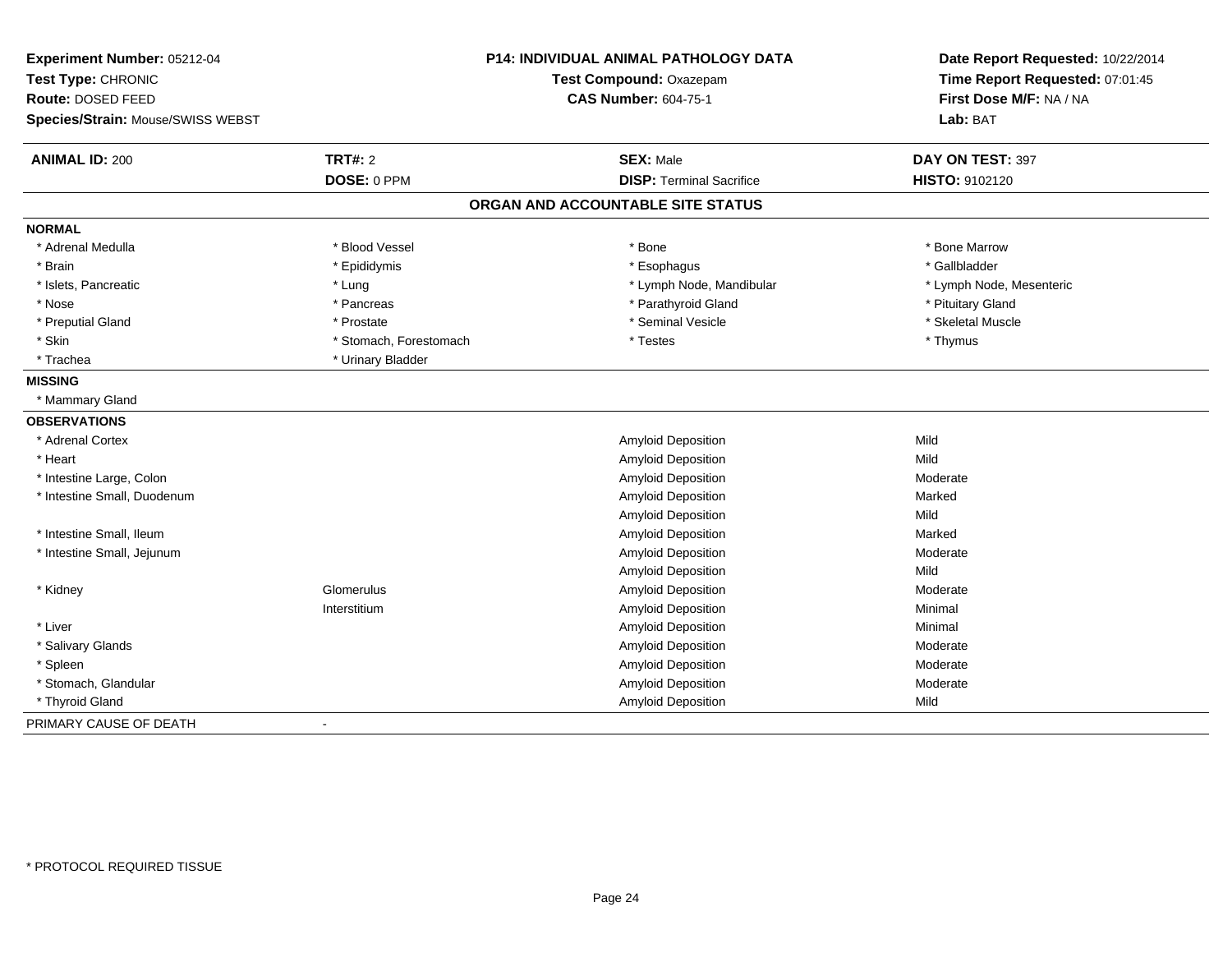| Experiment Number: 05212-04                                   |                             | <b>P14: INDIVIDUAL ANIMAL PATHOLOGY DATA</b> | Date Report Requested: 10/22/2014<br>Time Report Requested: 07:01:45 |  |
|---------------------------------------------------------------|-----------------------------|----------------------------------------------|----------------------------------------------------------------------|--|
| Test Type: CHRONIC                                            |                             | Test Compound: Oxazepam                      |                                                                      |  |
| Route: DOSED FEED                                             |                             | <b>CAS Number: 604-75-1</b>                  | First Dose M/F: NA / NA                                              |  |
| Species/Strain: Mouse/SWISS WEBST                             |                             |                                              | Lab: BAT                                                             |  |
| <b>ANIMAL ID: 201</b>                                         | TRT#: 2                     | <b>SEX: Male</b>                             | DAY ON TEST: 397                                                     |  |
|                                                               | DOSE: 0 PPM                 | <b>DISP: Terminal Sacrifice</b>              | HISTO: 9102121                                                       |  |
|                                                               |                             | ORGAN AND ACCOUNTABLE SITE STATUS            |                                                                      |  |
| <b>NORMAL</b>                                                 |                             |                                              |                                                                      |  |
| * Adrenal Cortex                                              | * Adrenal Medulla           | * Blood Vessel                               | * Bone                                                               |  |
| * Bone Marrow                                                 | * Brain                     | * Epididymis                                 | * Esophagus                                                          |  |
| * Gallbladder                                                 | * Heart                     | * Intestine Large, Cecum                     | * Intestine Large, Colon                                             |  |
| * Intestine Large, Rectum                                     | * Intestine Small, Duodenum | * Intestine Small. Ileum                     | * Islets, Pancreatic                                                 |  |
| * Liver                                                       | * Lung                      | * Lymph Node, Mandibular                     | * Lymph Node, Mesenteric                                             |  |
| * Nose                                                        | * Pancreas                  | * Parathyroid Gland                          | * Pituitary Gland                                                    |  |
| * Preputial Gland                                             | * Prostate                  | * Salivary Glands                            | * Seminal Vesicle                                                    |  |
| * Skeletal Muscle                                             | * Skin                      | * Spleen                                     | * Stomach, Forestomach                                               |  |
| * Stomach, Glandular                                          | * Testes                    | * Thymus                                     | * Thyroid Gland                                                      |  |
| * Trachea                                                     | * Urinary Bladder           |                                              |                                                                      |  |
| <b>MISSING</b>                                                |                             |                                              |                                                                      |  |
| * Mammary Gland                                               |                             |                                              |                                                                      |  |
| <b>OBSERVATIONS</b>                                           |                             |                                              |                                                                      |  |
| * Intestine Small, Jejunum                                    |                             | <b>Amyloid Deposition</b>                    | Minimal                                                              |  |
| * Kidney                                                      | Glomerulus                  | Amyloid Deposition                           | Mild                                                                 |  |
|                                                               |                             | Hydronephrosis                               | Moderate                                                             |  |
| [Hydronephrosis $TGLS = 2-1$ ]                                |                             |                                              |                                                                      |  |
| * Urin Bladder                                                |                             |                                              |                                                                      |  |
| Note: DILATATION SEEN AT NECROPSY                             |                             |                                              |                                                                      |  |
| Note: NO CORRESPONDING MICROSCOPIC LESION FOR URINARY BLADDER |                             |                                              |                                                                      |  |
| PRIMARY CAUSE OF DEATH                                        |                             |                                              |                                                                      |  |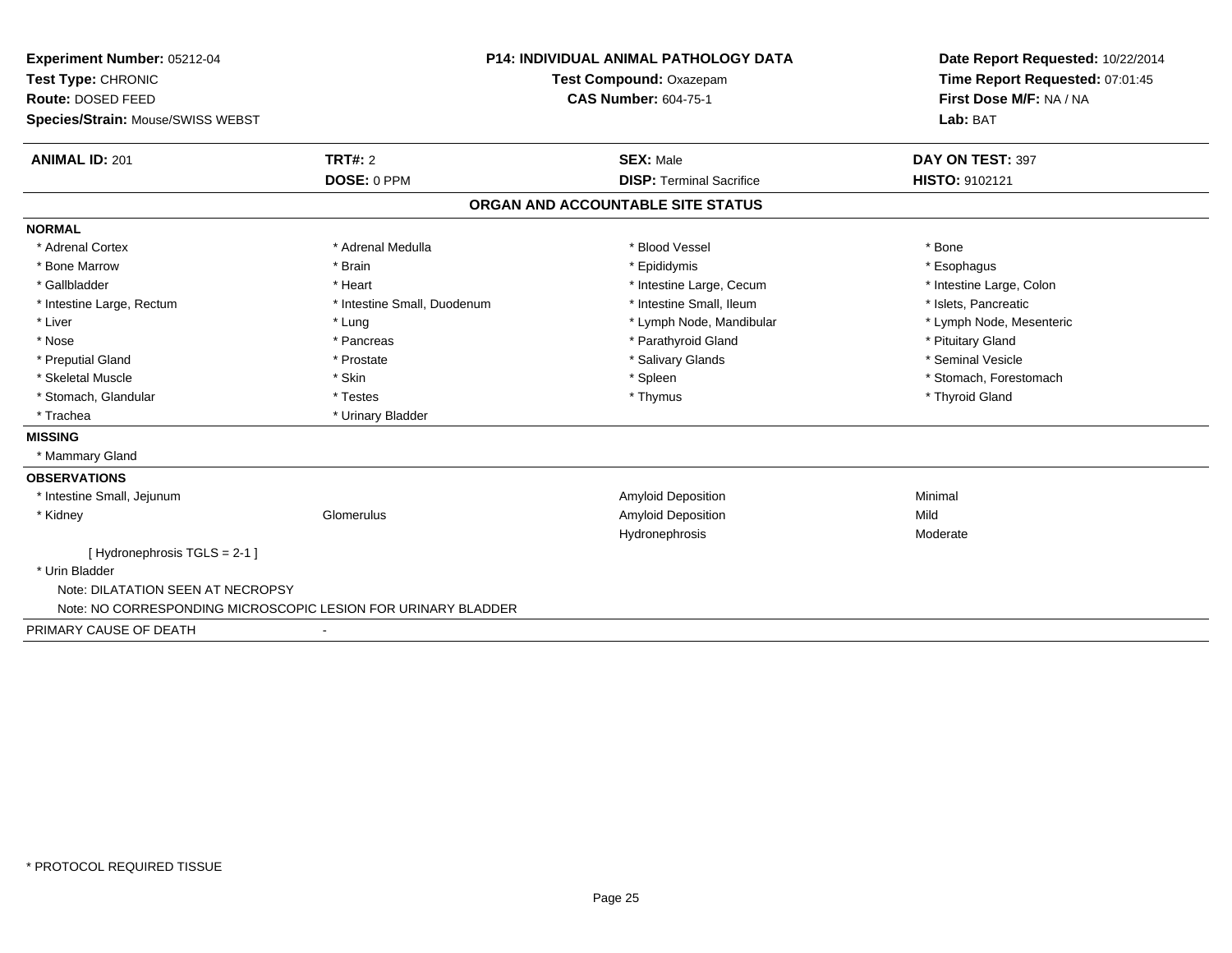| Experiment Number: 05212-04<br>Test Type: CHRONIC |                          | P14: INDIVIDUAL ANIMAL PATHOLOGY DATA<br>Test Compound: Oxazepam | Date Report Requested: 10/22/2014<br>Time Report Requested: 07:01:45 |
|---------------------------------------------------|--------------------------|------------------------------------------------------------------|----------------------------------------------------------------------|
| Route: DOSED FEED                                 |                          | <b>CAS Number: 604-75-1</b>                                      | First Dose M/F: NA / NA                                              |
| Species/Strain: Mouse/SWISS WEBST                 |                          |                                                                  | Lab: BAT                                                             |
| <b>ANIMAL ID: 202</b>                             | <b>TRT#: 2</b>           | <b>SEX: Male</b>                                                 | DAY ON TEST: 397                                                     |
|                                                   | DOSE: 0 PPM              | <b>DISP: Terminal Sacrifice</b>                                  | HISTO: 9102122                                                       |
|                                                   |                          | ORGAN AND ACCOUNTABLE SITE STATUS                                |                                                                      |
| <b>NORMAL</b>                                     |                          |                                                                  |                                                                      |
| * Adrenal Medulla                                 | * Blood Vessel           | * Bone                                                           | * Bone Marrow                                                        |
| * Brain                                           | * Epididymis             | * Esophagus                                                      | * Gallbladder                                                        |
| * Intestine Large, Cecum                          | * Intestine Large, Colon | * Intestine Large, Rectum                                        | * Islets, Pancreatic                                                 |
| * Lung                                            | * Lymph Node, Mandibular | * Nose                                                           | * Pancreas                                                           |
| * Pituitary Gland                                 | * Preputial Gland        | * Prostate                                                       | * Seminal Vesicle                                                    |
| * Skeletal Muscle                                 | * Skin                   | * Stomach, Forestomach                                           | * Testes                                                             |
| * Thymus                                          | * Trachea                | * Urinary Bladder                                                |                                                                      |
| <b>MISSING</b>                                    |                          |                                                                  |                                                                      |
| * Mammary Gland                                   |                          |                                                                  |                                                                      |
| <b>OBSERVATIONS</b>                               |                          |                                                                  |                                                                      |
| * Adrenal Cortex                                  |                          | Amyloid Deposition                                               | Mild                                                                 |
| * Heart                                           |                          | <b>Amyloid Deposition</b>                                        | Mild                                                                 |
|                                                   | Valve                    | Thrombosis                                                       |                                                                      |
| * Intestine Small, Duodenum                       |                          | Amyloid Deposition                                               | Minimal                                                              |
| * Intestine Small, Ileum                          |                          | Amyloid Deposition                                               | Marked                                                               |
| * Intestine Small, Jejunum                        |                          | <b>Amyloid Deposition</b>                                        | Moderate                                                             |
| * Kidney                                          | Glomerulus               | Amyloid Deposition                                               | Marked                                                               |
| * Liver                                           |                          | Necrosis                                                         | Minimal                                                              |
| [Necrosis TGLS = $2-1$ ]                          |                          |                                                                  |                                                                      |
| * Lymph Node, Mesenteric                          |                          | Cyst                                                             |                                                                      |
| [Cyst TGLS = $1-4$ ]                              |                          |                                                                  |                                                                      |
| * Parathyroid Gland                               |                          | Amyloid Deposition                                               | Minimal                                                              |
| * Salivary Glands                                 |                          | <b>Amyloid Deposition</b>                                        | Moderate                                                             |
| * Spleen                                          |                          | <b>Amyloid Deposition</b>                                        | Mild                                                                 |
| * Stomach, Glandular                              |                          | Amyloid Deposition                                               | Minimal                                                              |
| * Thyroid Gland                                   |                          | <b>Amyloid Deposition</b>                                        | Mild                                                                 |
| PRIMARY CAUSE OF DEATH                            | $\blacksquare$           |                                                                  |                                                                      |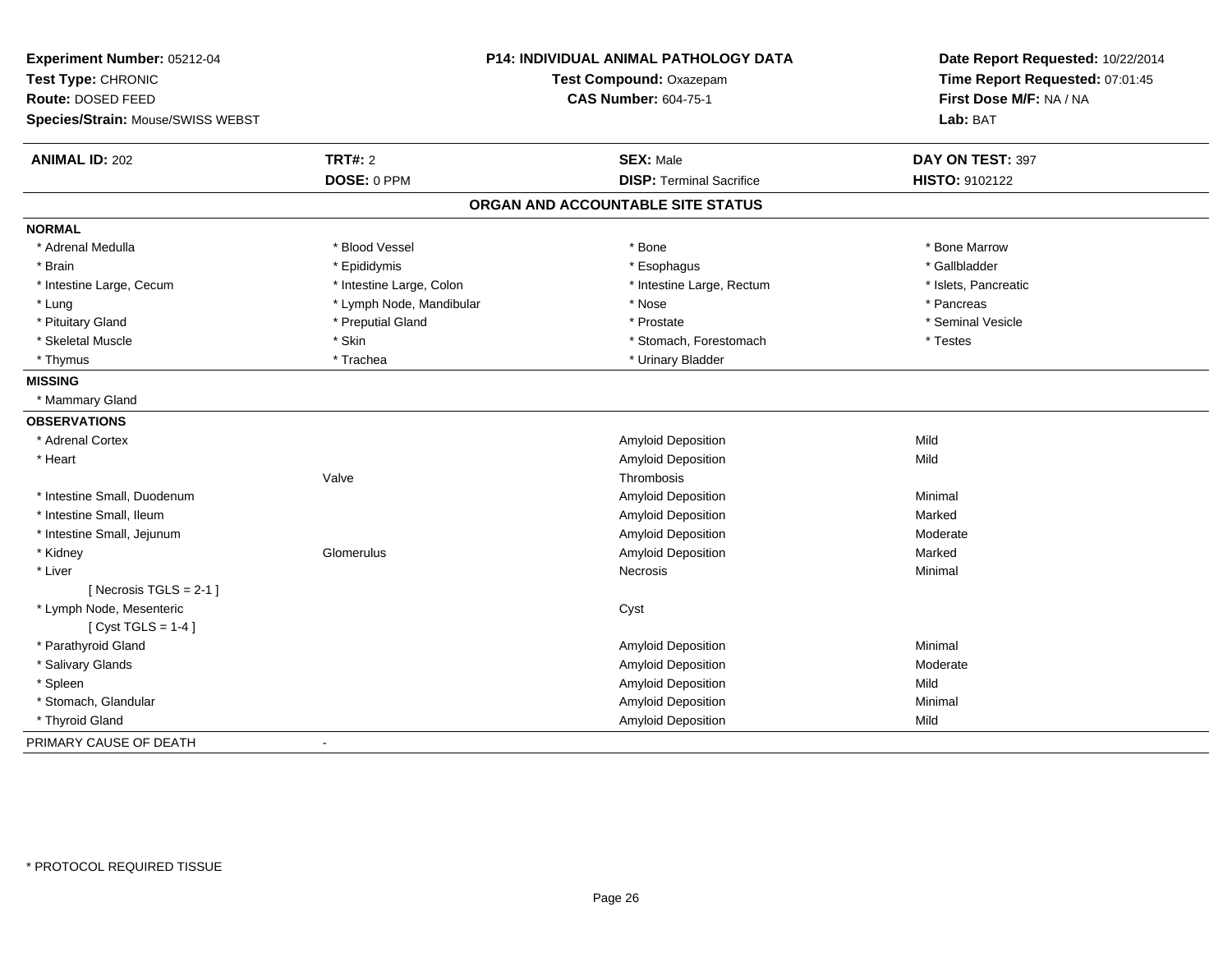| Experiment Number: 05212-04                     |                          | <b>P14: INDIVIDUAL ANIMAL PATHOLOGY DATA</b> | Date Report Requested: 10/22/2014 |
|-------------------------------------------------|--------------------------|----------------------------------------------|-----------------------------------|
| Test Type: CHRONIC                              |                          | Test Compound: Oxazepam                      | Time Report Requested: 07:01:45   |
| Route: DOSED FEED                               |                          | <b>CAS Number: 604-75-1</b>                  | First Dose M/F: NA / NA           |
| Species/Strain: Mouse/SWISS WEBST               |                          |                                              | Lab: BAT                          |
| <b>ANIMAL ID: 203</b>                           | <b>TRT#: 2</b>           | <b>SEX: Male</b>                             | DAY ON TEST: 397                  |
|                                                 | DOSE: 0 PPM              | <b>DISP: Terminal Sacrifice</b>              | HISTO: 9102123                    |
|                                                 |                          | ORGAN AND ACCOUNTABLE SITE STATUS            |                                   |
| <b>NORMAL</b>                                   |                          |                                              |                                   |
| * Adrenal Medulla                               | * Blood Vessel           | * Bone                                       | * Bone Marrow                     |
| * Brain                                         | * Epididymis             | * Esophagus                                  | * Gallbladder                     |
| * Intestine Large, Cecum                        | * Intestine Large, Colon | * Intestine Large, Rectum                    | * Islets, Pancreatic              |
| * Lymph Node, Mandibular                        | * Lymph Node, Mesenteric | * Nose                                       | * Pancreas                        |
| * Parathyroid Gland                             | * Pituitary Gland        | * Preputial Gland                            | * Prostate                        |
| * Seminal Vesicle                               | * Skeletal Muscle        | * Stomach, Forestomach                       | * Stomach, Glandular              |
| * Thymus                                        | * Trachea                | * Urinary Bladder                            |                                   |
| <b>MISSING</b>                                  |                          |                                              |                                   |
| * Mammary Gland                                 |                          |                                              |                                   |
| <b>OBSERVATIONS</b>                             |                          |                                              |                                   |
| * Adrenal Cortex                                |                          | Amyloid Deposition                           | Mild                              |
| * Heart                                         |                          | Amyloid Deposition                           | Minimal                           |
| * Intestine Small, Duodenum                     |                          | Amyloid Deposition                           | Moderate                          |
| * Intestine Small, Ileum                        |                          | Amyloid Deposition                           | Marked                            |
| * Intestine Small, Jejunum                      |                          | Amyloid Deposition                           | Moderate                          |
| * Kidney                                        | Glomerulus               | Amyloid Deposition                           | Marked                            |
| [Amyloid Deposition TGLS = 3-4]                 |                          |                                              |                                   |
| * Liver                                         |                          | Amyloid Deposition                           | Mild                              |
| * Lung                                          |                          | Alveolar/Bronchiolar Adenoma                 |                                   |
|                                                 |                          | Alveolar/Bronchiolar Carcinoma               |                                   |
|                                                 | Alveolar Epith           | Hyperplasia                                  | Minimal                           |
|                                                 |                          | Inflammation                                 | Chronic, Minimal                  |
| [ Alveolar/Bronchiolar Carcinoma TGLS = 4-2+9 ] |                          |                                              |                                   |
| * Salivary Glands                               |                          | Amyloid Deposition                           | Mild                              |
| * Skin                                          |                          | Edema                                        | Moderate                          |
|                                                 |                          | Hemangiosarcoma                              |                                   |
| [Edema TGLS = $2-8$ ]                           |                          |                                              |                                   |
| [Hemangiosarcoma TGLS = 1-10]                   |                          |                                              |                                   |
| * Spleen                                        |                          | Amyloid Deposition                           | Minimal                           |
| * Testes                                        | <b>Germinal Epith</b>    | Atrophy                                      | Moderate                          |
|                                                 |                          |                                              |                                   |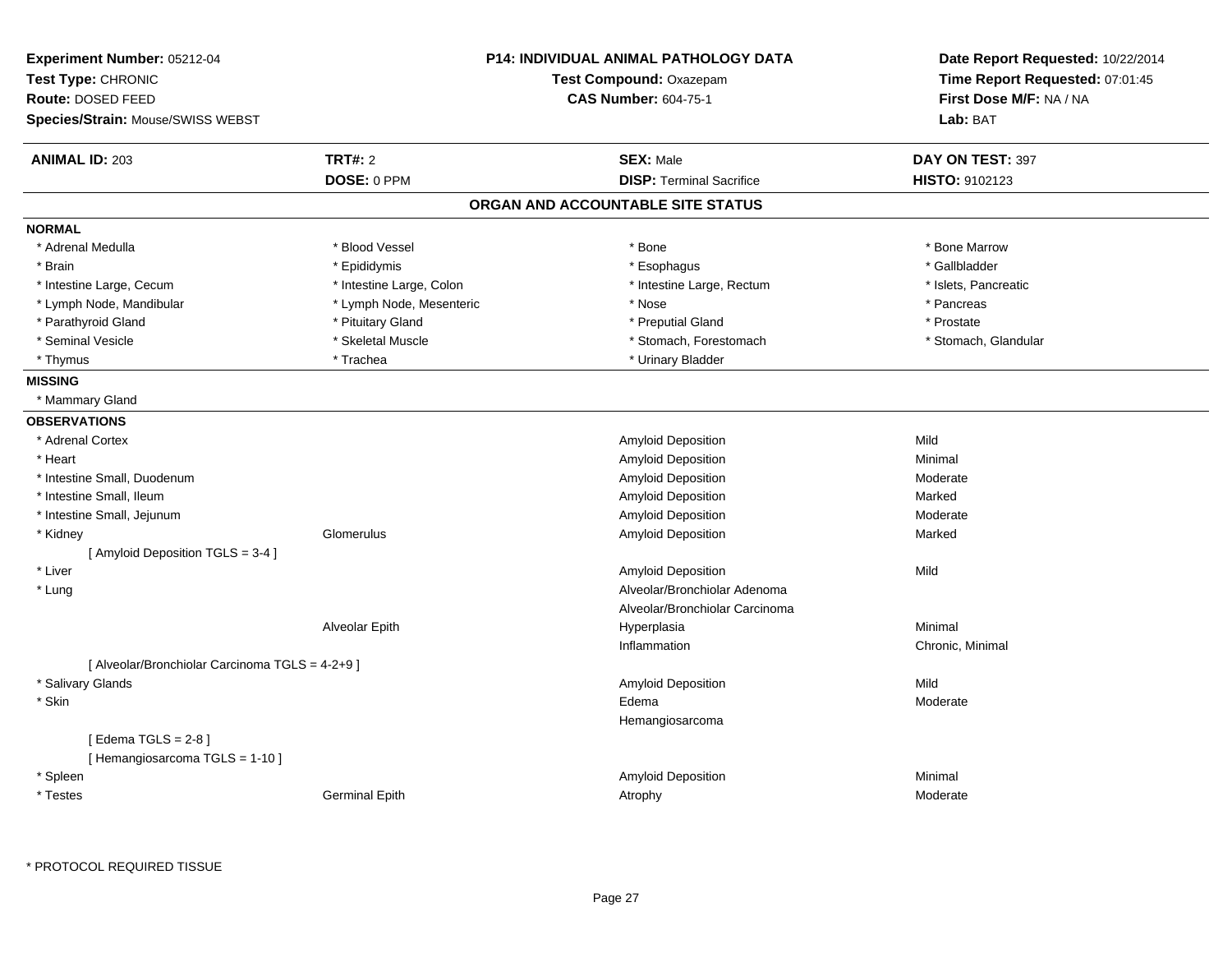| Experiment Number: 05212-04<br><b>Test Type: CHRONIC</b><br>Route: DOSED FEED<br>Species/Strain: Mouse/SWISS WEBST |                    | <b>P14: INDIVIDUAL ANIMAL PATHOLOGY DATA</b> | Date Report Requested: 10/22/2014<br>Time Report Requested: 07:01:45<br><b>First Dose M/F: NA / NA</b> |
|--------------------------------------------------------------------------------------------------------------------|--------------------|----------------------------------------------|--------------------------------------------------------------------------------------------------------|
|                                                                                                                    |                    | <b>Test Compound: Oxazepam</b>               |                                                                                                        |
|                                                                                                                    |                    | <b>CAS Number: 604-75-1</b>                  |                                                                                                        |
|                                                                                                                    |                    |                                              | Lab: BAT                                                                                               |
| <b>ANIMAL ID: 203</b>                                                                                              | <b>TRT#: 2</b>     | <b>SEX: Male</b>                             | DAY ON TEST: 397                                                                                       |
|                                                                                                                    | <b>DOSE: 0 PPM</b> | <b>DISP: Terminal Sacrifice</b>              | <b>HISTO: 9102123</b>                                                                                  |
|                                                                                                                    |                    | ORGAN AND ACCOUNTABLE SITE STATUS            |                                                                                                        |
| * Thyroid Gland                                                                                                    |                    | <b>Amyloid Deposition</b>                    | Mild                                                                                                   |
| PRIMARY CAUSE OF DEATH                                                                                             |                    |                                              |                                                                                                        |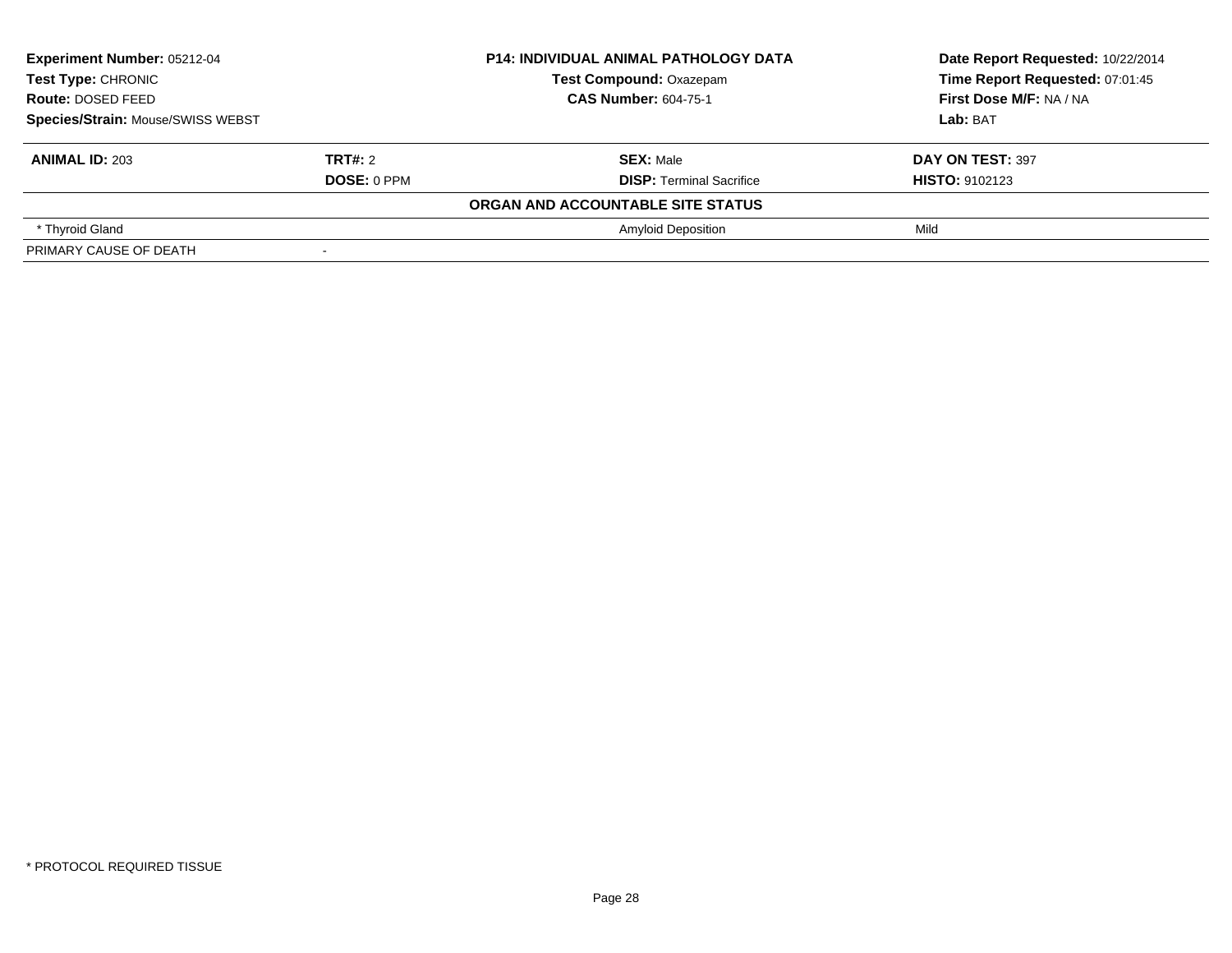| Experiment Number: 05212-04       |                          | <b>P14: INDIVIDUAL ANIMAL PATHOLOGY DATA</b> | Date Report Requested: 10/22/2014 |
|-----------------------------------|--------------------------|----------------------------------------------|-----------------------------------|
| Test Type: CHRONIC                |                          | Test Compound: Oxazepam                      | Time Report Requested: 07:01:45   |
| Route: DOSED FEED                 |                          | <b>CAS Number: 604-75-1</b>                  | First Dose M/F: NA / NA           |
| Species/Strain: Mouse/SWISS WEBST |                          |                                              | Lab: BAT                          |
| <b>ANIMAL ID: 204</b>             | TRT#: 2                  | <b>SEX: Male</b>                             | DAY ON TEST: 397                  |
|                                   | DOSE: 0 PPM              | <b>DISP: Terminal Sacrifice</b>              | <b>HISTO: 9102124</b>             |
|                                   |                          | ORGAN AND ACCOUNTABLE SITE STATUS            |                                   |
| <b>NORMAL</b>                     |                          |                                              |                                   |
| * Adrenal Cortex                  | * Blood Vessel           | * Bone                                       | * Bone Marrow                     |
| * Brain                           | * Epididymis             | * Esophagus                                  | * Gallbladder                     |
| * Intestine Large, Cecum          | * Intestine Large, Colon | * Intestine Large, Rectum                    | * Kidney                          |
| * Lymph Node, Mandibular          | * Lymph Node, Mesenteric | * Nose                                       | * Pancreas                        |
| * Parathyroid Gland               | * Pituitary Gland        | * Preputial Gland                            | * Prostate                        |
| * Salivary Glands                 | * Seminal Vesicle        | * Skeletal Muscle                            | * Skin                            |
| * Stomach, Forestomach            | * Stomach, Glandular     | * Testes                                     | * Thymus                          |
| * Thyroid Gland                   | * Trachea                | * Urinary Bladder                            |                                   |
| <b>MISSING</b>                    |                          |                                              |                                   |
| * Mammary Gland                   |                          |                                              |                                   |
| <b>OBSERVATIONS</b>               |                          |                                              |                                   |
| * Adrenal Medulla                 |                          | Hyperplasia                                  | Minimal                           |
| * Heart                           |                          | <b>Amyloid Deposition</b>                    | Minimal                           |
| * Intestine Small. Duodenum       |                          | Amyloid Deposition                           | Minimal                           |
| * Intestine Small, Ileum          |                          | Amyloid Deposition                           | Moderate                          |
| * Intestine Small, Jejunum        |                          | Amyloid Deposition                           | Minimal                           |
| * Islets, Pancreatic              |                          | Hyperplasia                                  | Mild                              |
| * Liver                           | Centrilobular            | Hypertrophy                                  | Minimal                           |
| * Lung                            | Alveolus                 | Metaplasia                                   | Osseous, Minimal                  |
| * Spleen                          |                          | Hyperplasia                                  | Lymphoid, Mild                    |
| PRIMARY CAUSE OF DEATH            |                          |                                              |                                   |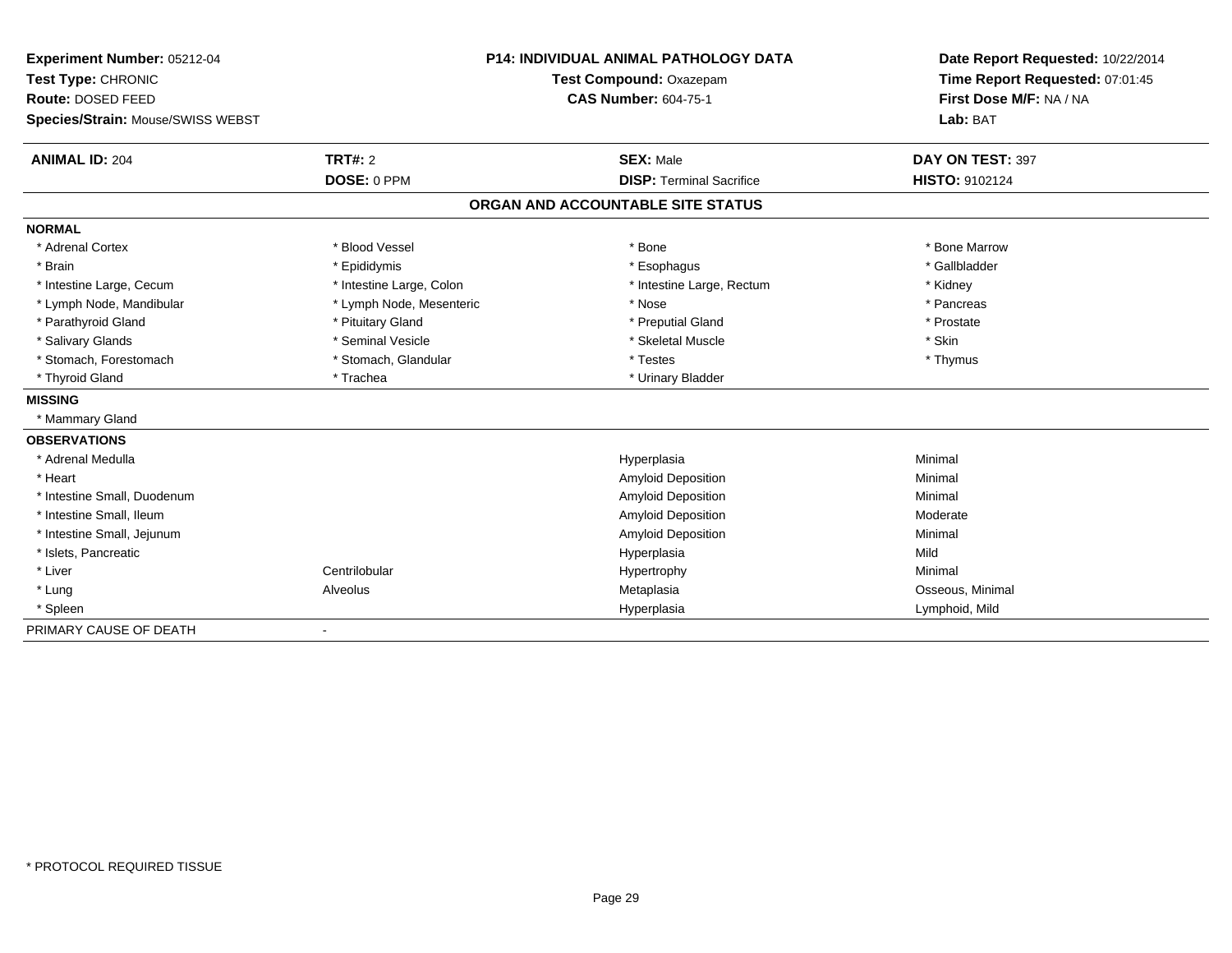| Experiment Number: 05212-04<br>Test Type: CHRONIC |                            | <b>P14: INDIVIDUAL ANIMAL PATHOLOGY DATA</b> | Date Report Requested: 10/22/2014<br>Time Report Requested: 07:01:45 |
|---------------------------------------------------|----------------------------|----------------------------------------------|----------------------------------------------------------------------|
|                                                   |                            | Test Compound: Oxazepam                      |                                                                      |
| <b>Route: DOSED FEED</b>                          |                            | <b>CAS Number: 604-75-1</b>                  | First Dose M/F: NA / NA                                              |
| Species/Strain: Mouse/SWISS WEBST                 |                            |                                              | Lab: BAT                                                             |
| <b>ANIMAL ID: 205</b>                             | TRT#: 2                    | <b>SEX: Male</b>                             | DAY ON TEST: 397                                                     |
|                                                   | DOSE: 0 PPM                | <b>DISP: Terminal Sacrifice</b>              | <b>HISTO: 9102125</b>                                                |
|                                                   |                            | ORGAN AND ACCOUNTABLE SITE STATUS            |                                                                      |
| <b>NORMAL</b>                                     |                            |                                              |                                                                      |
| * Adrenal Cortex                                  | * Adrenal Medulla          | * Blood Vessel                               | * Bone                                                               |
| * Bone Marrow                                     | * Brain                    | * Epididymis                                 | * Esophagus                                                          |
| * Gallbladder                                     | * Intestine Large, Cecum   | * Intestine Large, Colon                     | * Intestine Large, Rectum                                            |
| * Intestine Small, Duodenum                       | * Intestine Small, Jejunum | * Islets, Pancreatic                         | * Liver                                                              |
| * Lymph Node, Mandibular                          | * Lymph Node, Mesenteric   | * Nose                                       | * Pancreas                                                           |
| * Parathyroid Gland                               | * Pituitary Gland          | * Preputial Gland                            | * Prostate                                                           |
| * Salivary Glands                                 | * Seminal Vesicle          | * Skeletal Muscle                            | * Skin                                                               |
| * Spleen                                          | * Stomach, Forestomach     | * Stomach, Glandular                         | * Testes                                                             |
| * Thymus                                          | * Thyroid Gland            | * Trachea                                    | * Urinary Bladder                                                    |
| <b>MISSING</b>                                    |                            |                                              |                                                                      |
| * Mammary Gland                                   |                            |                                              |                                                                      |
| <b>OBSERVATIONS</b>                               |                            |                                              |                                                                      |
| * Heart                                           |                            | <b>Amyloid Deposition</b>                    | Minimal                                                              |
| * Intestine Small, Ileum                          |                            | Amyloid Deposition                           | Moderate                                                             |
| * Kidney                                          | Glomerulus                 | Amyloid Deposition                           | Mild                                                                 |
| * Lung                                            |                            | Alveolar/Bronchiolar Adenoma                 |                                                                      |
| PRIMARY CAUSE OF DEATH                            |                            |                                              |                                                                      |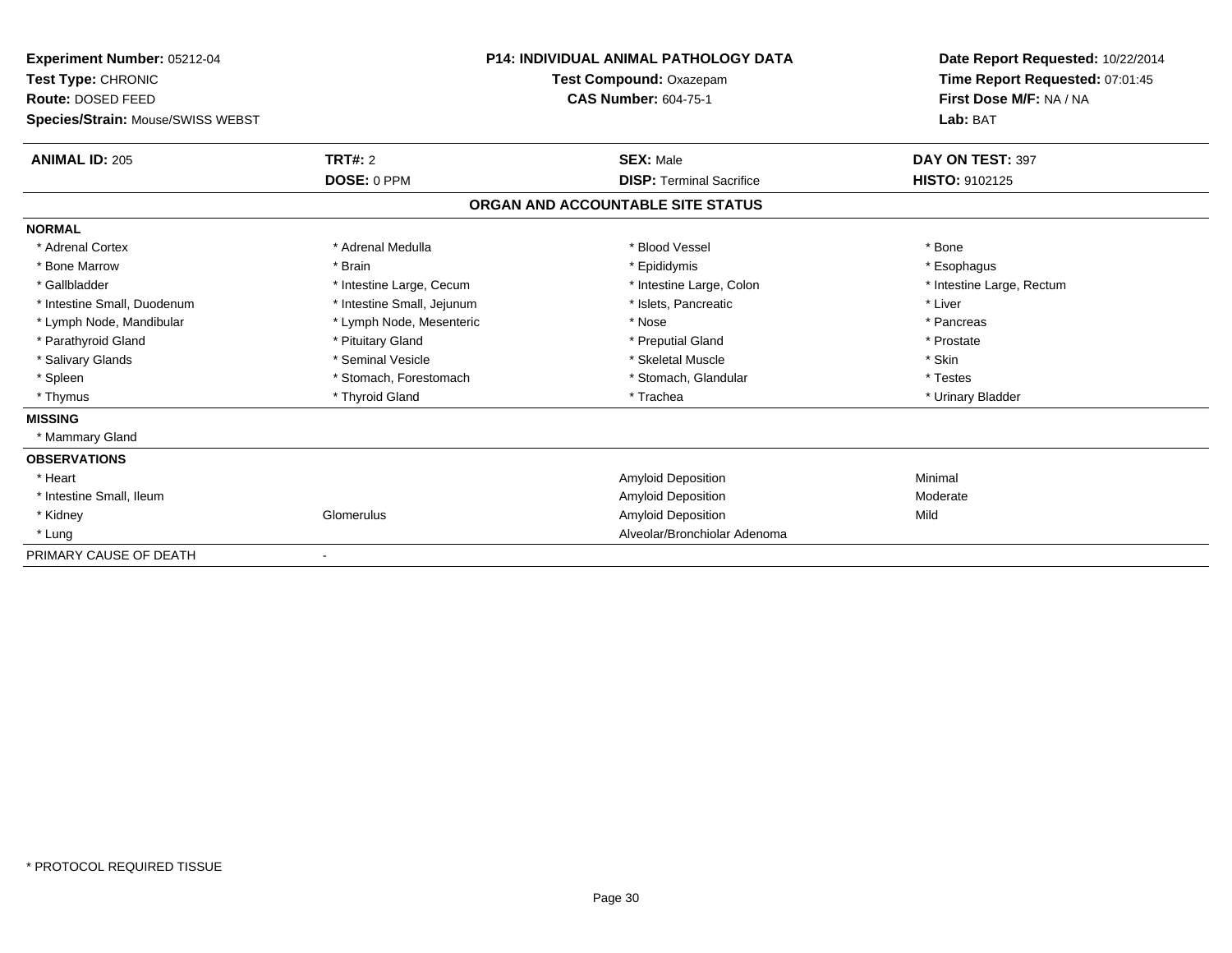| Experiment Number: 05212-04<br>Test Type: CHRONIC<br>Route: DOSED FEED<br>Species/Strain: Mouse/SWISS WEBST | P14: INDIVIDUAL ANIMAL PATHOLOGY DATA<br>Test Compound: Oxazepam<br><b>CAS Number: 604-75-1</b> |                                               | Date Report Requested: 10/22/2014<br>Time Report Requested: 07:01:45<br>First Dose M/F: NA / NA<br>Lab: BAT |
|-------------------------------------------------------------------------------------------------------------|-------------------------------------------------------------------------------------------------|-----------------------------------------------|-------------------------------------------------------------------------------------------------------------|
| <b>ANIMAL ID: 206</b>                                                                                       | <b>TRT#: 2</b>                                                                                  | <b>SEX: Male</b>                              | DAY ON TEST: 338                                                                                            |
|                                                                                                             | DOSE: 0 PPM                                                                                     | <b>DISP:</b> Moribund Sacrifice               | HISTO: 9102126                                                                                              |
|                                                                                                             |                                                                                                 | ORGAN AND ACCOUNTABLE SITE STATUS             |                                                                                                             |
| <b>NORMAL</b>                                                                                               |                                                                                                 |                                               |                                                                                                             |
| * Adrenal Medulla                                                                                           | * Blood Vessel                                                                                  | * Bone                                        | * Bone Marrow                                                                                               |
| * Brain                                                                                                     | * Epididymis                                                                                    | * Esophagus                                   | * Gallbladder                                                                                               |
| * Intestine Large, Colon                                                                                    | * Intestine Large, Rectum                                                                       | * Islets, Pancreatic                          | * Kidney                                                                                                    |
| * Nose                                                                                                      | * Pancreas                                                                                      | * Parathyroid Gland                           | Peripheral Nerve                                                                                            |
| * Pituitary Gland                                                                                           | * Preputial Gland                                                                               | * Prostate                                    | * Seminal Vesicle                                                                                           |
| * Skeletal Muscle                                                                                           | Spinal Cord                                                                                     | * Stomach, Forestomach                        | * Stomach, Glandular                                                                                        |
| * Testes                                                                                                    | * Thyroid Gland                                                                                 | * Trachea                                     | * Urinary Bladder                                                                                           |
| <b>MISSING</b>                                                                                              |                                                                                                 |                                               |                                                                                                             |
| * Mammary Gland                                                                                             |                                                                                                 |                                               |                                                                                                             |
| <b>OBSERVATIONS</b>                                                                                         |                                                                                                 |                                               |                                                                                                             |
| * Adrenal Cortex                                                                                            |                                                                                                 | Hyperplasia                                   | Minimal                                                                                                     |
| * Heart                                                                                                     |                                                                                                 | Amyloid Deposition                            | Mild                                                                                                        |
|                                                                                                             |                                                                                                 | Degeneration                                  | Mild                                                                                                        |
| * Intestine Large, Cecum                                                                                    |                                                                                                 | Amyloid Deposition                            | Mild                                                                                                        |
| * Intestine Small, Duodenum                                                                                 |                                                                                                 | Amyloid Deposition                            | Minimal                                                                                                     |
| * Intestine Small, Ileum                                                                                    |                                                                                                 | Amyloid Deposition                            | Marked                                                                                                      |
| * Intestine Small, Jejunum                                                                                  |                                                                                                 | Amyloid Deposition                            | Moderate                                                                                                    |
| * Liver                                                                                                     | Centrilobular                                                                                   | Hypertrophy                                   | Minimal                                                                                                     |
| * Lung                                                                                                      |                                                                                                 | Lymphoma Malignant Undifferentiated Cell Type |                                                                                                             |
| * Lymph Node, Mandibular                                                                                    |                                                                                                 | Amyloid Deposition                            | Mild                                                                                                        |
| * Lymph Node, Mesenteric                                                                                    |                                                                                                 | Amyloid Deposition                            | Minimal                                                                                                     |
| * Salivary Glands                                                                                           |                                                                                                 | Amyloid Deposition                            | Mild                                                                                                        |
| * Skin                                                                                                      |                                                                                                 | Ulcer                                         | Moderate                                                                                                    |
| [ Ulcer TGLS = $1-10$ ]                                                                                     |                                                                                                 |                                               |                                                                                                             |
| * Spleen                                                                                                    |                                                                                                 | Hematopoietic Cell Proliferation              | Mild                                                                                                        |
| * Thymus                                                                                                    |                                                                                                 | Lymphoma Malignant Lymphocytic                |                                                                                                             |
| [ Lymphoma Malignant Lymphocytic TGLS = 2-9 ]                                                               |                                                                                                 |                                               |                                                                                                             |
| PRIMARY CAUSE OF DEATH                                                                                      |                                                                                                 |                                               |                                                                                                             |
| Animal Note: CAUSE OF MORB: LYMPH MAL LYMP, THYMUS                                                          |                                                                                                 |                                               |                                                                                                             |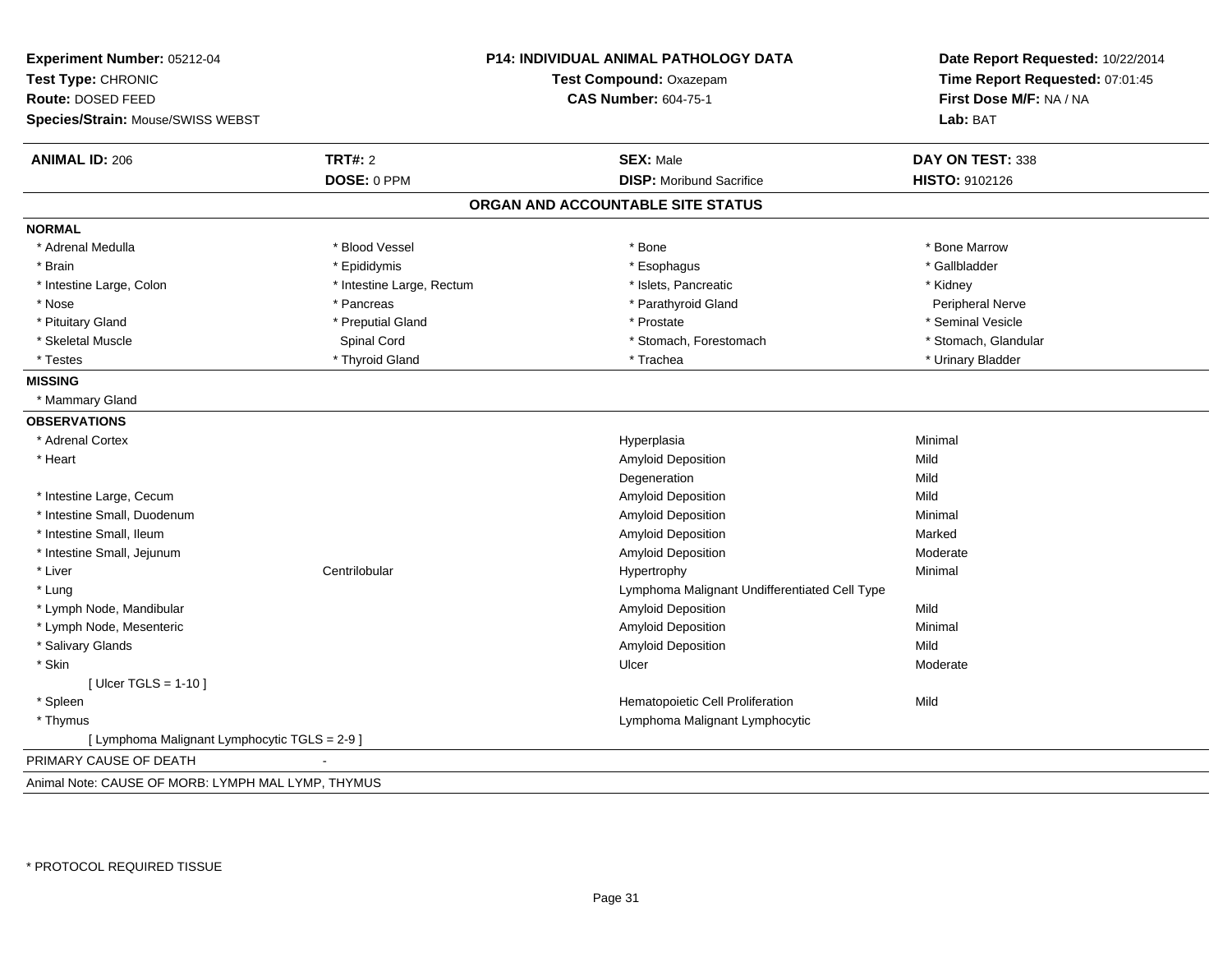| Experiment Number: 05212-04<br>Test Type: CHRONIC      |                          | P14: INDIVIDUAL ANIMAL PATHOLOGY DATA<br>Test Compound: Oxazepam | Date Report Requested: 10/22/2014<br>Time Report Requested: 07:01:45 |
|--------------------------------------------------------|--------------------------|------------------------------------------------------------------|----------------------------------------------------------------------|
| Route: DOSED FEED<br>Species/Strain: Mouse/SWISS WEBST |                          | <b>CAS Number: 604-75-1</b>                                      | First Dose M/F: NA / NA<br>Lab: BAT                                  |
|                                                        |                          |                                                                  |                                                                      |
| <b>ANIMAL ID: 207</b>                                  | <b>TRT#: 2</b>           | <b>SEX: Male</b>                                                 | DAY ON TEST: 397                                                     |
|                                                        | DOSE: 0 PPM              | <b>DISP: Terminal Sacrifice</b>                                  | <b>HISTO: 9102127</b>                                                |
|                                                        |                          | ORGAN AND ACCOUNTABLE SITE STATUS                                |                                                                      |
| <b>NORMAL</b>                                          |                          |                                                                  |                                                                      |
| * Adrenal Medulla                                      | * Blood Vessel           | * Bone                                                           | * Bone Marrow                                                        |
| * Brain                                                | * Epididymis             | * Esophagus                                                      | * Gallbladder                                                        |
| * Intestine Large, Cecum                               | * Intestine Large, Colon | * Intestine Large, Rectum                                        | * Islets, Pancreatic                                                 |
| * Lymph Node, Mandibular                               | * Lymph Node, Mesenteric | * Nose                                                           | * Pancreas                                                           |
| * Pituitary Gland                                      | * Preputial Gland        | * Prostate                                                       | * Seminal Vesicle                                                    |
| * Skeletal Muscle                                      | * Skin                   | * Spleen                                                         | * Stomach, Forestomach                                               |
| * Stomach, Glandular                                   | * Testes                 | * Thymus                                                         | * Trachea                                                            |
| * Urinary Bladder                                      |                          |                                                                  |                                                                      |
| <b>MISSING</b>                                         |                          |                                                                  |                                                                      |
| * Mammary Gland                                        |                          |                                                                  |                                                                      |
| <b>OBSERVATIONS</b>                                    |                          |                                                                  |                                                                      |
| * Adrenal Cortex                                       |                          | <b>Amyloid Deposition</b>                                        | Moderate                                                             |
| * Heart                                                |                          | Amyloid Deposition                                               | Moderate                                                             |
|                                                        | Atrium                   | Thrombosis                                                       |                                                                      |
| [Thrombosis TGLS = 1-2]                                |                          |                                                                  |                                                                      |
| * Intestine Small, Duodenum                            |                          | Amyloid Deposition                                               | Marked                                                               |
| * Intestine Small, Ileum                               |                          | Amyloid Deposition                                               | Marked                                                               |
| * Intestine Small, Jejunum                             |                          | Amyloid Deposition                                               | Marked                                                               |
| * Kidney                                               | Glomerulus               | Amyloid Deposition                                               | Marked                                                               |
|                                                        | Interstitium             | Amyloid Deposition                                               | Minimal                                                              |
| * Liver                                                |                          | <b>Amyloid Deposition</b>                                        | Moderate                                                             |
| * Lung                                                 |                          | Inflammation                                                     | Chronic, Minimal                                                     |
| * Parathyroid Gland                                    |                          | Amyloid Deposition                                               | Mild                                                                 |
| * Salivary Glands                                      |                          | Amyloid Deposition                                               | Moderate                                                             |
| * Thyroid Gland                                        |                          | Amyloid Deposition                                               | Mild                                                                 |
| PRIMARY CAUSE OF DEATH                                 |                          |                                                                  |                                                                      |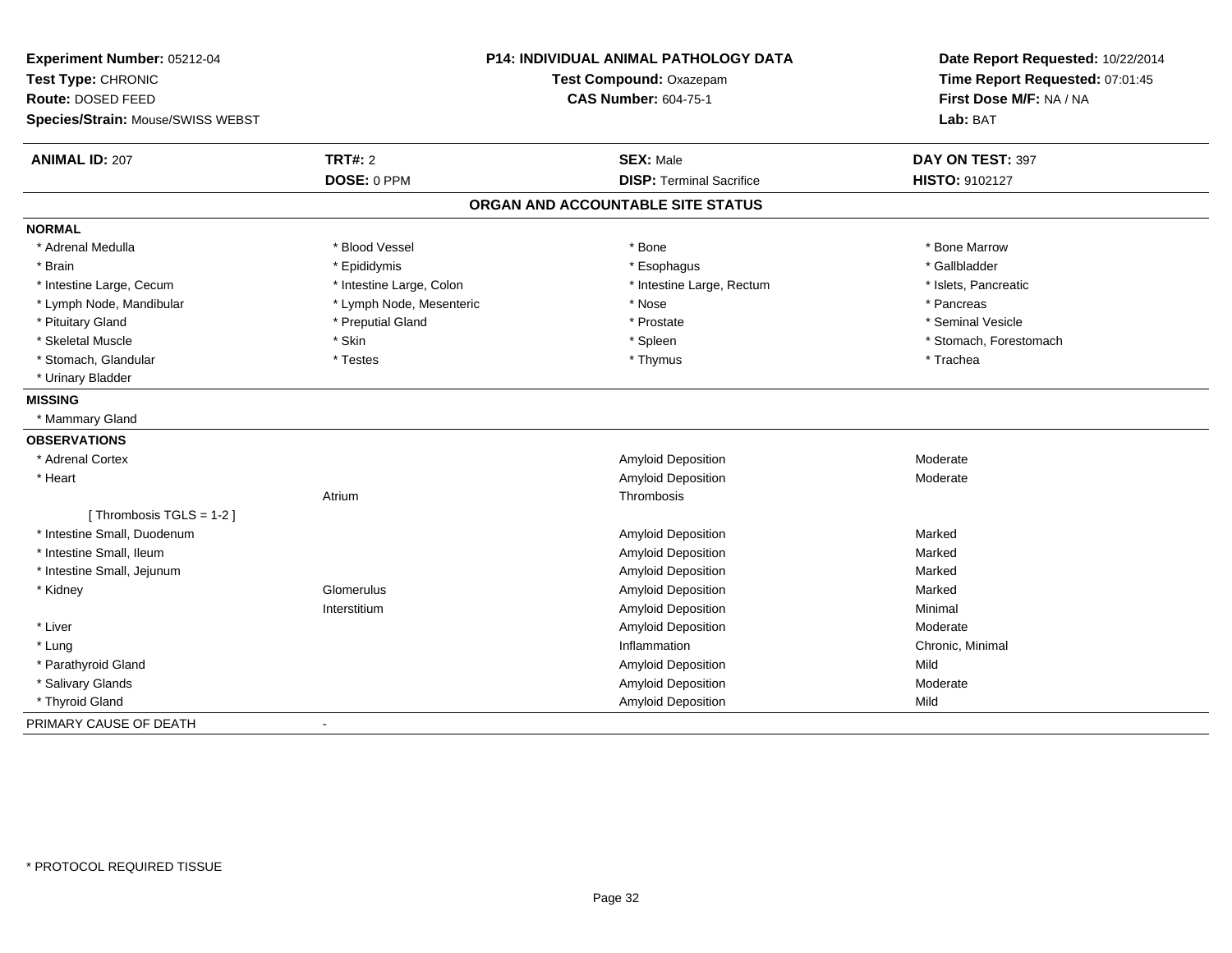| Experiment Number: 05212-04<br>Test Type: CHRONIC<br>Route: DOSED FEED |                             | P14: INDIVIDUAL ANIMAL PATHOLOGY DATA<br>Test Compound: Oxazepam<br><b>CAS Number: 604-75-1</b> | Date Report Requested: 10/22/2014<br>Time Report Requested: 07:01:45<br>First Dose M/F: NA / NA |
|------------------------------------------------------------------------|-----------------------------|-------------------------------------------------------------------------------------------------|-------------------------------------------------------------------------------------------------|
| Species/Strain: Mouse/SWISS WEBST                                      |                             |                                                                                                 | Lab: BAT                                                                                        |
| <b>ANIMAL ID: 208</b>                                                  | <b>TRT#: 2</b>              | <b>SEX: Male</b>                                                                                | DAY ON TEST: 244                                                                                |
|                                                                        | DOSE: 0 PPM                 | <b>DISP:</b> Moribund Sacrifice                                                                 | HISTO: 9102128                                                                                  |
|                                                                        |                             | ORGAN AND ACCOUNTABLE SITE STATUS                                                               |                                                                                                 |
| <b>NORMAL</b>                                                          |                             |                                                                                                 |                                                                                                 |
| * Adrenal Cortex                                                       | * Adrenal Medulla           | * Blood Vessel                                                                                  | * Bone                                                                                          |
| * Brain                                                                | Ear                         | * Epididymis                                                                                    | * Esophagus                                                                                     |
| * Gallbladder                                                          | * Heart                     | * Intestine Large, Cecum                                                                        | * Intestine Large, Colon                                                                        |
| * Intestine Large, Rectum                                              | * Intestine Small, Duodenum | * Intestine Small, Ileum                                                                        | * Islets, Pancreatic                                                                            |
| * Lung                                                                 | * Nose                      | * Pancreas                                                                                      | * Pituitary Gland                                                                               |
| * Preputial Gland                                                      | * Prostate                  | * Salivary Glands                                                                               | * Seminal Vesicle                                                                               |
| * Skeletal Muscle                                                      | * Skin                      | Spinal Cord                                                                                     | * Stomach, Forestomach                                                                          |
| * Stomach, Glandular                                                   | * Testes                    | * Thyroid Gland                                                                                 | * Trachea                                                                                       |
| * Urinary Bladder                                                      |                             |                                                                                                 |                                                                                                 |
| <b>MISSING</b>                                                         |                             |                                                                                                 |                                                                                                 |
| * Mammary Gland                                                        | * Parathyroid Gland         |                                                                                                 |                                                                                                 |
| <b>OBSERVATIONS</b>                                                    |                             |                                                                                                 |                                                                                                 |
| * Bone Marrow                                                          |                             | Lymphoma Malignant Mixed                                                                        |                                                                                                 |
| * Intestine Small, Jejunum                                             |                             | Lymphoma Malignant Mixed                                                                        |                                                                                                 |
| [ Lymphoma Malignant Mixed TGLS = 5-15 ]                               |                             |                                                                                                 |                                                                                                 |
| * Kidney                                                               |                             | Lymphoma Malignant Mixed                                                                        |                                                                                                 |
| * Liver                                                                |                             | Hematopoietic Cell Proliferation                                                                | Moderate                                                                                        |
| [ Hematopoietic Cell Proliferation TGLS = 2-17 ]                       |                             |                                                                                                 |                                                                                                 |
| Lymph Node                                                             | Renal                       | Lymphoma Malignant Mixed                                                                        |                                                                                                 |
| [ Lymphoma Malignant Mixed TGLS = 3,4-14 ]                             |                             |                                                                                                 |                                                                                                 |
| * Lymph Node, Mandibular                                               |                             | Amyloid Deposition                                                                              | Mild                                                                                            |
| * Lymph Node, Mesenteric                                               |                             | Lymphoma Malignant Mixed                                                                        |                                                                                                 |
| [ Lymphoma Malignant Mixed TGLS = 3,4-14 ]                             |                             |                                                                                                 |                                                                                                 |
| Peripheral Nerve                                                       | Axon                        | Degeneration                                                                                    | Mild                                                                                            |
| * Spleen                                                               |                             | Lymphoma Malignant Mixed                                                                        |                                                                                                 |
| [ Lymphoma Malignant Mixed TGLS = 1-16 ]                               |                             |                                                                                                 |                                                                                                 |
| * Thymus                                                               |                             | Lymphoma Malignant Mixed                                                                        |                                                                                                 |
| PRIMARY CAUSE OF DEATH                                                 | $\sim$                      |                                                                                                 |                                                                                                 |

Animal Note: CELL TYPE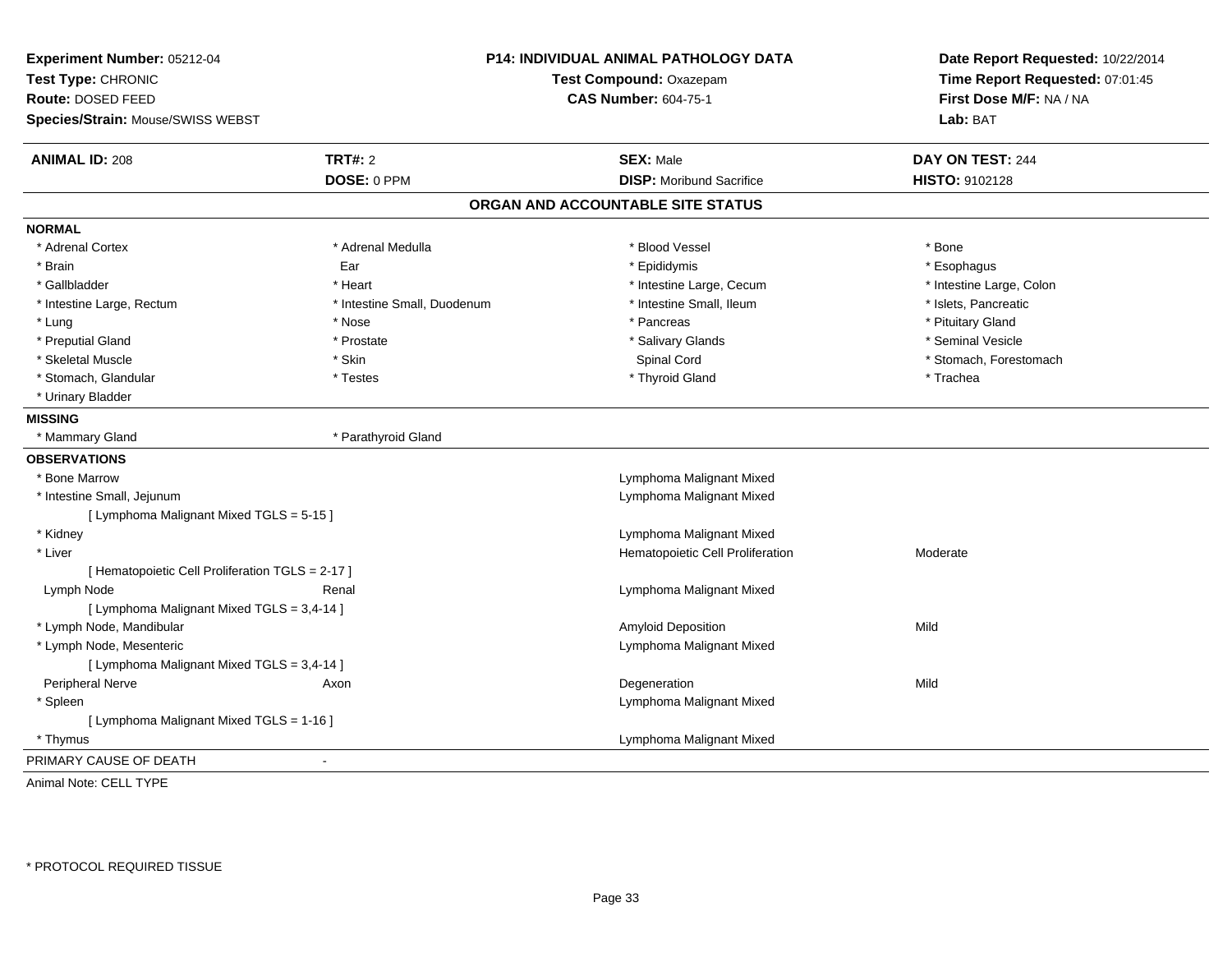| <b>Experiment Number: 05212-04</b><br><b>Test Type: CHRONIC</b> |             | <b>P14: INDIVIDUAL ANIMAL PATHOLOGY DATA</b><br><b>Test Compound: Oxazepam</b> | Date Report Requested: 10/22/2014<br>Time Report Requested: 07:01:45 |
|-----------------------------------------------------------------|-------------|--------------------------------------------------------------------------------|----------------------------------------------------------------------|
| Route: DOSED FEED                                               |             | <b>CAS Number: 604-75-1</b>                                                    | First Dose M/F: NA / NA                                              |
| Species/Strain: Mouse/SWISS WEBST                               |             |                                                                                | Lab: BAT                                                             |
| <b>ANIMAL ID: 208</b>                                           | TRT#: 2     | <b>SEX: Male</b>                                                               | DAY ON TEST: 244                                                     |
|                                                                 | DOSE: 0 PPM | <b>DISP:</b> Moribund Sacrifice                                                | <b>HISTO: 9102128</b>                                                |
|                                                                 |             | <b>ORGAN AND ACCOUNTABLE SITE STATUS</b>                                       |                                                                      |
| Animal Note: CAUSE OF DEATH: LYMPHOMA, MULTIPLE ORGANS, MIXED   |             |                                                                                |                                                                      |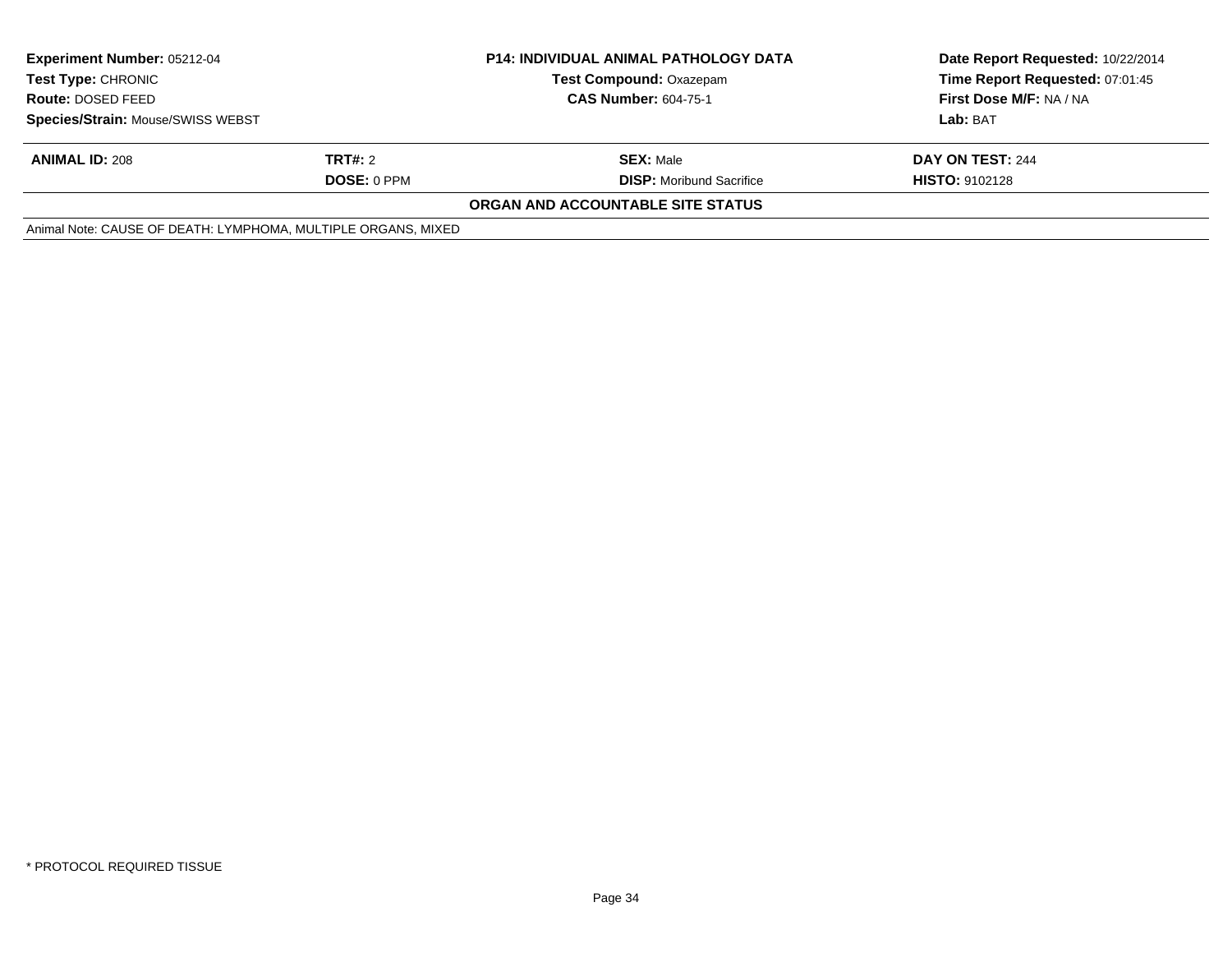| Experiment Number: 05212-04<br>Test Type: CHRONIC      |                                                               | <b>P14: INDIVIDUAL ANIMAL PATHOLOGY DATA</b><br>Test Compound: Oxazepam | Date Report Requested: 10/22/2014<br>Time Report Requested: 07:01:45<br>First Dose M/F: NA / NA |
|--------------------------------------------------------|---------------------------------------------------------------|-------------------------------------------------------------------------|-------------------------------------------------------------------------------------------------|
| Route: DOSED FEED<br>Species/Strain: Mouse/SWISS WEBST |                                                               | <b>CAS Number: 604-75-1</b>                                             | Lab: BAT                                                                                        |
| <b>ANIMAL ID: 209</b>                                  | <b>TRT#: 2</b>                                                | <b>SEX: Male</b>                                                        | DAY ON TEST: 397                                                                                |
|                                                        | DOSE: 0 PPM                                                   | <b>DISP: Terminal Sacrifice</b>                                         | HISTO: 9102129                                                                                  |
|                                                        |                                                               | ORGAN AND ACCOUNTABLE SITE STATUS                                       |                                                                                                 |
| <b>NORMAL</b>                                          |                                                               |                                                                         |                                                                                                 |
| * Adrenal Medulla                                      | * Blood Vessel                                                | * Bone                                                                  | * Bone Marrow                                                                                   |
| * Brain                                                | * Epididymis                                                  | * Esophagus                                                             | * Gallbladder                                                                                   |
| * Intestine Large, Cecum                               | * Intestine Large, Rectum                                     | * Islets, Pancreatic                                                    | * Lung                                                                                          |
| * Lymph Node, Mandibular                               | * Nose                                                        | * Pancreas                                                              | * Parathyroid Gland                                                                             |
| * Pituitary Gland                                      | * Preputial Gland                                             | * Prostate                                                              | * Seminal Vesicle                                                                               |
| * Skeletal Muscle                                      | * Skin                                                        | * Stomach, Forestomach                                                  | * Testes                                                                                        |
| * Thymus                                               | * Trachea                                                     | * Urinary Bladder                                                       |                                                                                                 |
| <b>MISSING</b>                                         |                                                               |                                                                         |                                                                                                 |
| * Mammary Gland                                        |                                                               |                                                                         |                                                                                                 |
| <b>OBSERVATIONS</b>                                    |                                                               |                                                                         |                                                                                                 |
| * Adrenal Cortex                                       |                                                               | Amyloid Deposition                                                      | Mild                                                                                            |
| * Heart                                                |                                                               | Amyloid Deposition                                                      | Moderate                                                                                        |
| * Intestine Large, Colon                               |                                                               | Amyloid Deposition                                                      | Mild                                                                                            |
| * Intestine Small, Duodenum                            |                                                               | Amyloid Deposition                                                      | Moderate                                                                                        |
| * Intestine Small, Ileum                               |                                                               | Amyloid Deposition                                                      | Marked                                                                                          |
| * Intestine Small, Jejunum                             |                                                               | Amyloid Deposition                                                      | Mild                                                                                            |
| * Kidney                                               | Glomerulus                                                    | Amyloid Deposition                                                      | Moderate                                                                                        |
| * Liver                                                |                                                               | Amyloid Deposition                                                      | Minimal                                                                                         |
|                                                        | Centrilobular                                                 | Hypertrophy                                                             | Mild                                                                                            |
| * Lymph Node, Mesenteric                               |                                                               | Amyloid Deposition                                                      | Minimal                                                                                         |
| * Preputial GI                                         |                                                               |                                                                         |                                                                                                 |
| Note: SEEN AT NECROPSY                                 | Note: NO CORRESPONDING LESION FOR PREPUTIAL GLAND ENLARGEMENT |                                                                         |                                                                                                 |
| * Salivary Glands                                      |                                                               | Amyloid Deposition                                                      | Moderate                                                                                        |
| * Spleen                                               |                                                               | Amyloid Deposition                                                      | Minimal                                                                                         |
| * Stomach, Glandular                                   |                                                               | Amyloid Deposition                                                      | Mild                                                                                            |
| * Thyroid Gland                                        |                                                               | <b>Amyloid Deposition</b>                                               | Mild                                                                                            |
| PRIMARY CAUSE OF DEATH                                 |                                                               |                                                                         |                                                                                                 |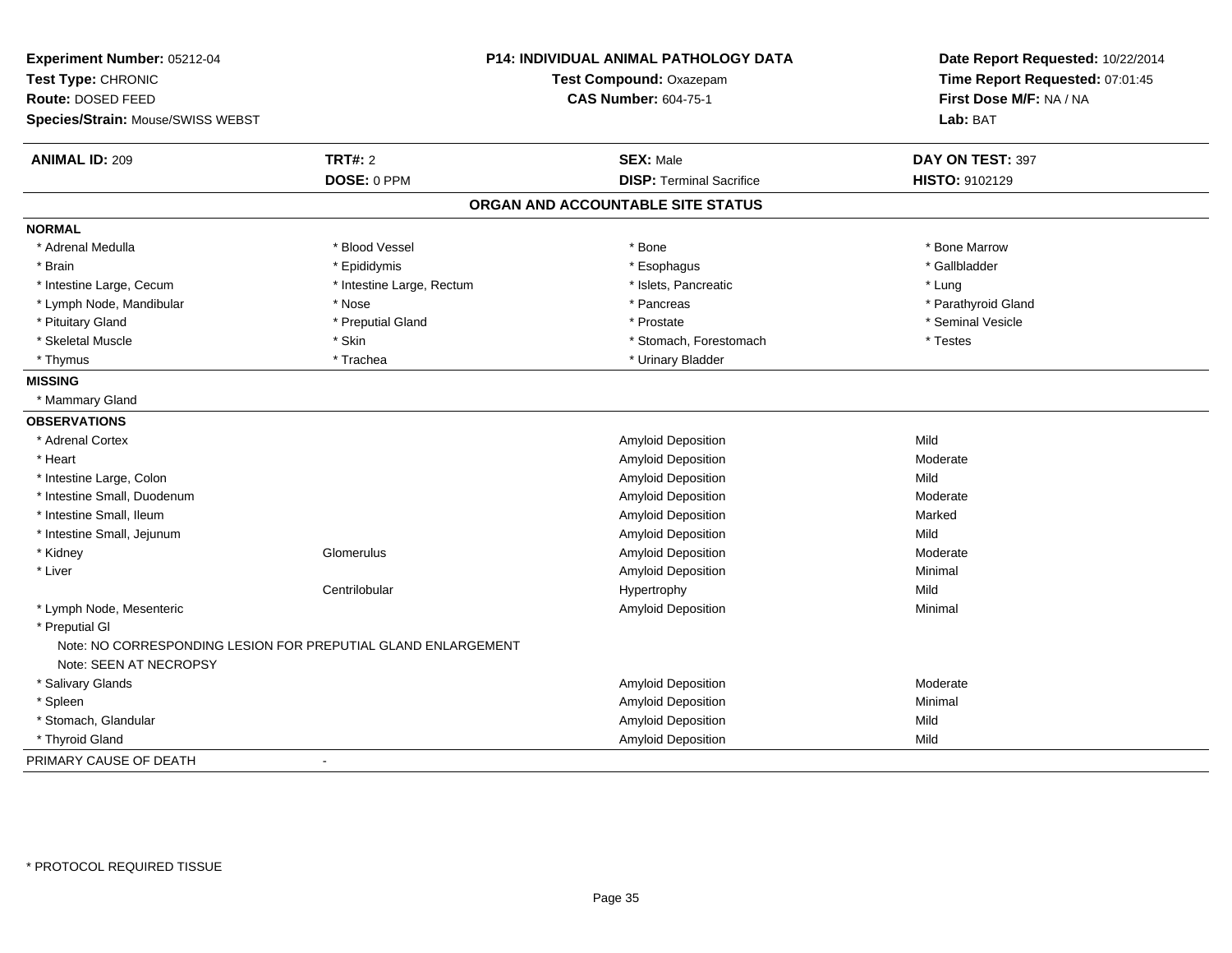| Experiment Number: 05212-04<br>Test Type: CHRONIC<br>Route: DOSED FEED |                            | <b>P14: INDIVIDUAL ANIMAL PATHOLOGY DATA</b><br>Test Compound: Oxazepam<br><b>CAS Number: 604-75-1</b> | Date Report Requested: 10/22/2014<br>Time Report Requested: 07:01:45<br>First Dose M/F: NA / NA |
|------------------------------------------------------------------------|----------------------------|--------------------------------------------------------------------------------------------------------|-------------------------------------------------------------------------------------------------|
| Species/Strain: Mouse/SWISS WEBST                                      |                            |                                                                                                        | Lab: BAT                                                                                        |
| <b>ANIMAL ID: 210</b>                                                  | TRT#: 2                    | <b>SEX: Male</b>                                                                                       | DAY ON TEST: 397                                                                                |
|                                                                        | DOSE: 0 PPM                | <b>DISP: Terminal Sacrifice</b>                                                                        | HISTO: 9102130                                                                                  |
|                                                                        |                            | ORGAN AND ACCOUNTABLE SITE STATUS                                                                      |                                                                                                 |
| <b>NORMAL</b>                                                          |                            |                                                                                                        |                                                                                                 |
| * Adrenal Cortex                                                       | * Adrenal Medulla          | * Blood Vessel                                                                                         | * Bone                                                                                          |
| * Bone Marrow                                                          | * Brain                    | * Epididymis                                                                                           | * Esophagus                                                                                     |
| * Gallbladder                                                          | * Intestine Large, Cecum   | * Intestine Large, Colon                                                                               | * Intestine Large, Rectum                                                                       |
| * Intestine Small, Duodenum                                            | * Intestine Small, Jejunum | * Islets, Pancreatic                                                                                   | * Kidney                                                                                        |
| * Liver                                                                | * Lung                     | * Lymph Node, Mandibular                                                                               | * Nose                                                                                          |
| * Pancreas                                                             | * Parathyroid Gland        | * Pituitary Gland                                                                                      | * Preputial Gland                                                                               |
| * Prostate                                                             | * Salivary Glands          | * Seminal Vesicle                                                                                      | * Skeletal Muscle                                                                               |
| * Skin                                                                 | * Spleen                   | * Stomach, Forestomach                                                                                 | * Stomach, Glandular                                                                            |
| * Testes                                                               | * Thymus                   | * Thyroid Gland                                                                                        | * Trachea                                                                                       |
| * Urinary Bladder                                                      |                            |                                                                                                        |                                                                                                 |
| <b>MISSING</b>                                                         |                            |                                                                                                        |                                                                                                 |
| * Mammary Gland                                                        |                            |                                                                                                        |                                                                                                 |
| <b>OBSERVATIONS</b>                                                    |                            |                                                                                                        |                                                                                                 |
| * Heart                                                                |                            | <b>Amyloid Deposition</b>                                                                              | Minimal                                                                                         |
| * Intestine Small, Ileum                                               |                            | Amyloid Deposition                                                                                     | Mild                                                                                            |
| * Lymph Node, Mesenteric                                               |                            | <b>Amyloid Deposition</b>                                                                              | Mild                                                                                            |
| PRIMARY CAUSE OF DEATH                                                 |                            |                                                                                                        |                                                                                                 |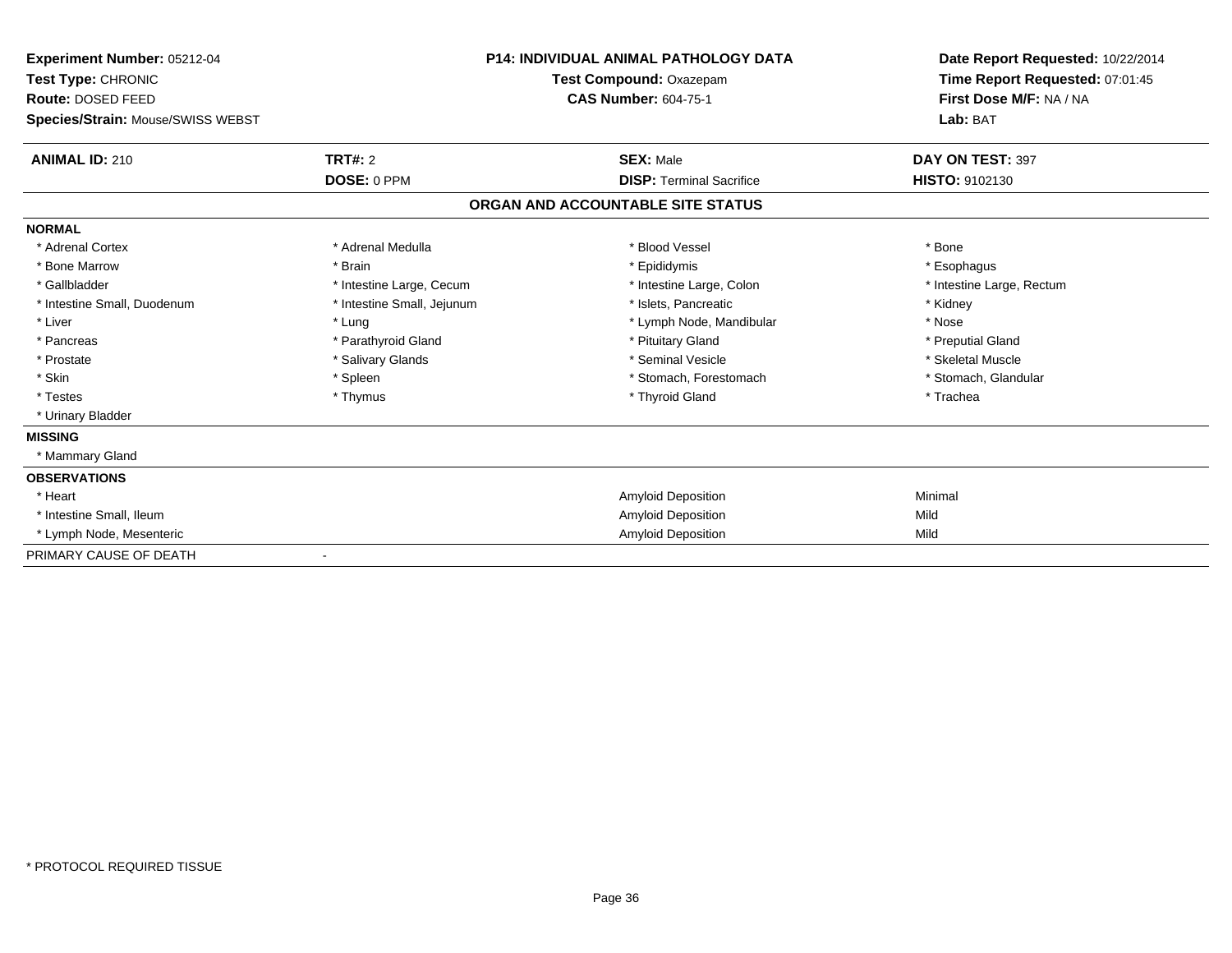| Experiment Number: 05212-04       |                          | <b>P14: INDIVIDUAL ANIMAL PATHOLOGY DATA</b> | Date Report Requested: 10/22/2014 |
|-----------------------------------|--------------------------|----------------------------------------------|-----------------------------------|
| Test Type: CHRONIC                |                          | Test Compound: Oxazepam                      | Time Report Requested: 07:01:45   |
| Route: DOSED FEED                 |                          | <b>CAS Number: 604-75-1</b>                  | First Dose M/F: NA / NA           |
| Species/Strain: Mouse/SWISS WEBST |                          |                                              | Lab: BAT                          |
| <b>ANIMAL ID: 211</b>             | <b>TRT#: 2</b>           | <b>SEX: Male</b>                             | DAY ON TEST: 397                  |
|                                   | DOSE: 0 PPM              | <b>DISP: Terminal Sacrifice</b>              | HISTO: 9102131                    |
|                                   |                          | ORGAN AND ACCOUNTABLE SITE STATUS            |                                   |
| <b>NORMAL</b>                     |                          |                                              |                                   |
| * Adrenal Cortex                  | * Adrenal Medulla        | * Blood Vessel                               | * Bone                            |
| * Bone Marrow                     | * Brain                  | * Epididymis                                 | * Esophagus                       |
| * Gallbladder                     | * Intestine Large, Cecum | * Intestine Large, Colon                     | * Intestine Large, Rectum         |
| * Intestine Small, Jejunum        | * Islets, Pancreatic     | * Liver                                      | * Lung                            |
| * Lymph Node, Mandibular          | * Nose                   | * Pancreas                                   | * Parathyroid Gland               |
| * Pituitary Gland                 | * Preputial Gland        | * Prostate                                   | * Seminal Vesicle                 |
| * Skeletal Muscle                 | * Skin                   | * Spleen                                     | * Stomach, Forestomach            |
| * Stomach, Glandular              | * Testes                 | * Thymus                                     | * Thyroid Gland                   |
| * Trachea                         | * Urinary Bladder        |                                              |                                   |
| <b>MISSING</b>                    |                          |                                              |                                   |
| * Mammary Gland                   |                          |                                              |                                   |
| <b>OBSERVATIONS</b>               |                          |                                              |                                   |
| * Heart                           |                          | Amyloid Deposition                           | Minimal                           |
| * Intestine Small. Duodenum       |                          | Amyloid Deposition                           | Moderate                          |
| * Intestine Small, Ileum          |                          | Amyloid Deposition                           | Moderate                          |
| * Kidney                          | Glomerulus               | Amyloid Deposition                           | Moderate                          |
| * Lymph Node, Mesenteric          |                          | Amyloid Deposition                           | Minimal                           |
| * Salivary Glands                 |                          | Amyloid Deposition                           | Mild                              |
| PRIMARY CAUSE OF DEATH            |                          |                                              |                                   |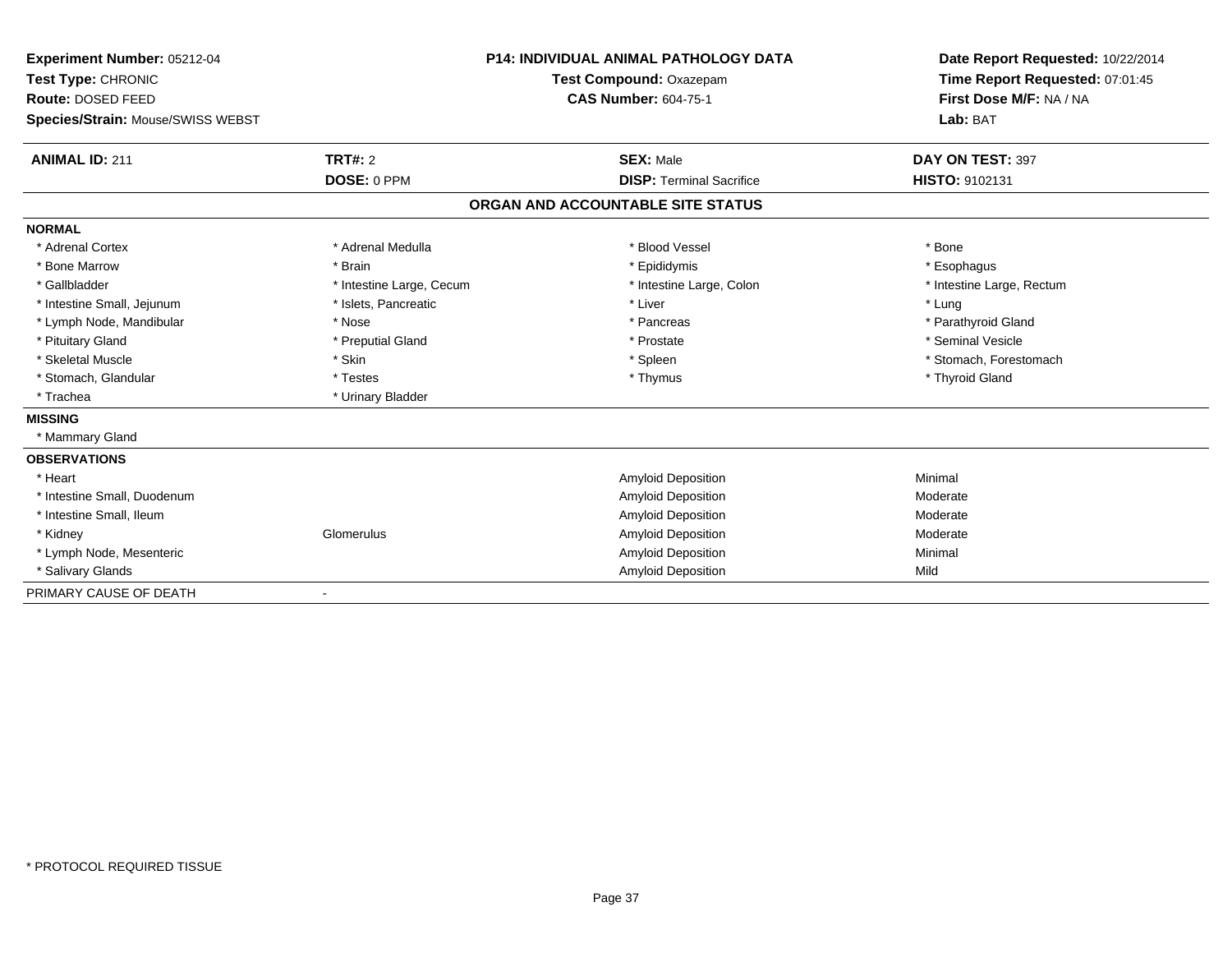| Experiment Number: 05212-04              | <b>P14: INDIVIDUAL ANIMAL PATHOLOGY DATA</b><br>Test Compound: Oxazepam |                                   | Date Report Requested: 10/22/2014<br>Time Report Requested: 07:01:45 |
|------------------------------------------|-------------------------------------------------------------------------|-----------------------------------|----------------------------------------------------------------------|
| Test Type: CHRONIC                       |                                                                         |                                   |                                                                      |
| Route: DOSED FEED                        |                                                                         | <b>CAS Number: 604-75-1</b>       | First Dose M/F: NA / NA                                              |
| Species/Strain: Mouse/SWISS WEBST        |                                                                         |                                   | Lab: BAT                                                             |
| <b>ANIMAL ID: 212</b>                    | <b>TRT#: 2</b>                                                          | <b>SEX: Male</b>                  | DAY ON TEST: 327                                                     |
|                                          | DOSE: 0 PPM                                                             | <b>DISP:</b> Moribund Sacrifice   | HISTO: 9102132                                                       |
|                                          |                                                                         | ORGAN AND ACCOUNTABLE SITE STATUS |                                                                      |
| <b>NORMAL</b>                            |                                                                         |                                   |                                                                      |
| * Adrenal Cortex                         | * Adrenal Medulla                                                       | * Blood Vessel                    | * Bone                                                               |
| * Bone Marrow                            | * Brain                                                                 | * Epididymis                      | * Esophagus                                                          |
| * Gallbladder                            | * Heart                                                                 | * Intestine Large, Cecum          | * Intestine Large, Colon                                             |
| * Intestine Large, Rectum                | * Intestine Small, Duodenum                                             | * Intestine Small, Ileum          | * Intestine Small, Jejunum                                           |
| * Islets, Pancreatic                     | * Liver                                                                 | * Lymph Node, Mandibular          | * Lymph Node, Mesenteric                                             |
| * Nose                                   | * Pancreas                                                              | <b>Peripheral Nerve</b>           | * Pituitary Gland                                                    |
| * Preputial Gland                        | * Prostate                                                              | * Salivary Glands                 | * Seminal Vesicle                                                    |
| * Skeletal Muscle                        | * Skin                                                                  | Spinal Cord                       | * Stomach, Forestomach                                               |
| * Stomach, Glandular                     | * Testes                                                                | * Thyroid Gland                   | * Trachea                                                            |
| * Urinary Bladder                        |                                                                         |                                   |                                                                      |
| <b>MISSING</b>                           |                                                                         |                                   |                                                                      |
| * Mammary Gland                          | * Parathyroid Gland                                                     |                                   |                                                                      |
| <b>OBSERVATIONS</b>                      |                                                                         |                                   |                                                                      |
| Ear                                      | <b>External Ear</b>                                                     | Ulcer                             | Moderate                                                             |
| [ Ulcer TGLS = $1-9$ ]                   |                                                                         |                                   |                                                                      |
| * Kidney                                 |                                                                         | Lymphoma Malignant Mixed          |                                                                      |
| * Lung                                   |                                                                         | Lymphoma Malignant Mixed          |                                                                      |
| * Spleen                                 |                                                                         | Hematopoietic Cell Proliferation  | Moderate                                                             |
|                                          |                                                                         | Lymphoma Malignant Mixed          |                                                                      |
| [ Lymphoma Malignant Mixed TGLS = 2-11 ] |                                                                         |                                   |                                                                      |
| * Thymus                                 |                                                                         | Lymphoma Malignant Mixed          |                                                                      |
| PRIMARY CAUSE OF DEATH                   |                                                                         |                                   |                                                                      |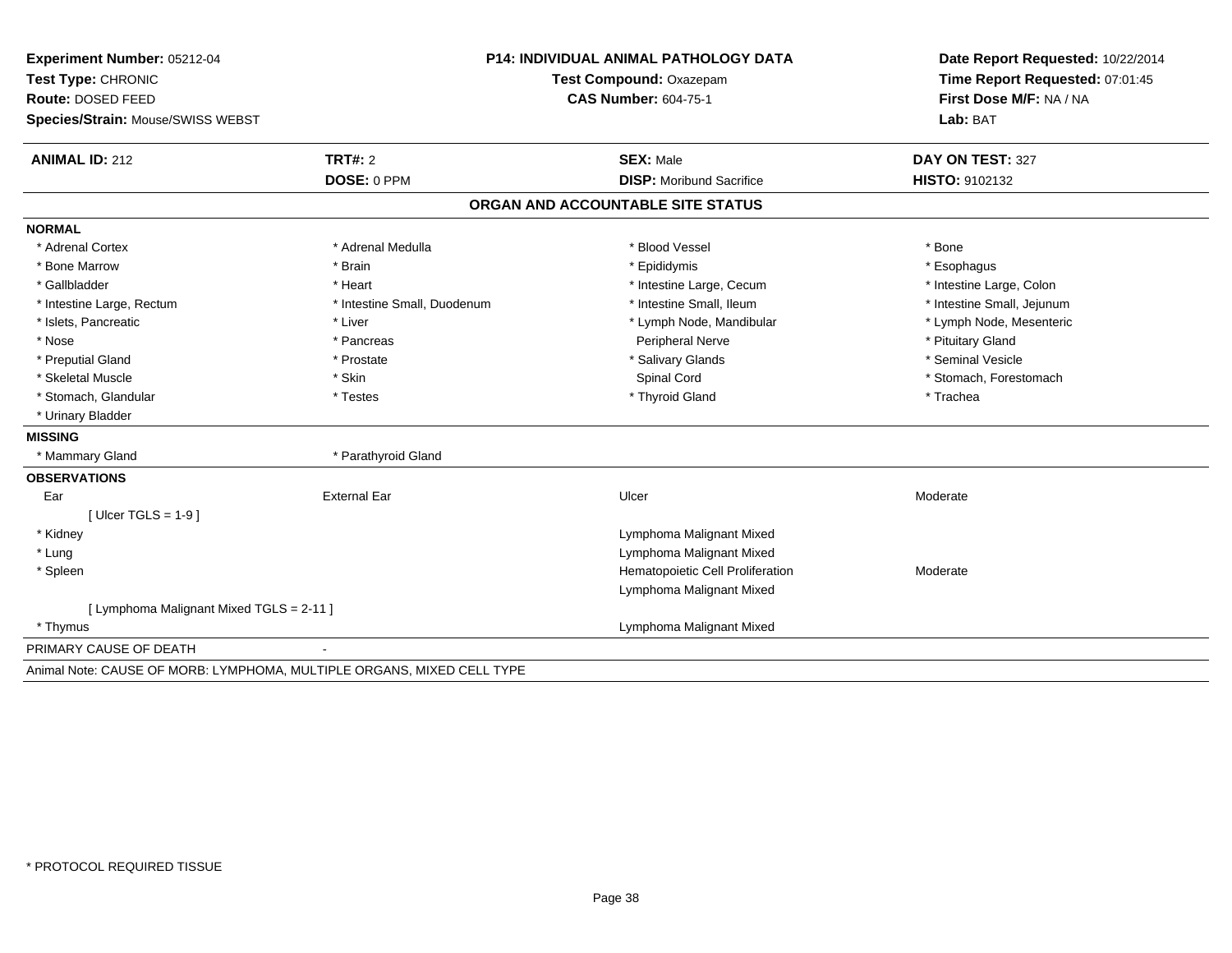| <b>Experiment Number: 05212-04</b><br>Test Type: CHRONIC<br>Route: DOSED FEED | <b>P14: INDIVIDUAL ANIMAL PATHOLOGY DATA</b><br>Test Compound: Oxazepam<br><b>CAS Number: 604-75-1</b> |                                   | Date Report Requested: 10/22/2014<br>Time Report Requested: 07:01:45<br>First Dose M/F: NA / NA |
|-------------------------------------------------------------------------------|--------------------------------------------------------------------------------------------------------|-----------------------------------|-------------------------------------------------------------------------------------------------|
| Species/Strain: Mouse/SWISS WEBST                                             |                                                                                                        |                                   | Lab: BAT                                                                                        |
| <b>ANIMAL ID: 213</b>                                                         | TRT#: 2                                                                                                | <b>SEX: Male</b>                  | DAY ON TEST: 295                                                                                |
|                                                                               | DOSE: 0 PPM                                                                                            | <b>DISP:</b> Moribund Sacrifice   | HISTO: 9102133                                                                                  |
|                                                                               |                                                                                                        | ORGAN AND ACCOUNTABLE SITE STATUS |                                                                                                 |
| <b>NORMAL</b>                                                                 |                                                                                                        |                                   |                                                                                                 |
| * Adrenal Cortex                                                              | * Adrenal Medulla                                                                                      | * Blood Vessel                    | * Bone                                                                                          |
| * Bone Marrow                                                                 | * Brain                                                                                                | * Epididymis                      | * Esophagus                                                                                     |
| * Gallbladder                                                                 | * Heart                                                                                                | * Intestine Large, Cecum          | * Intestine Large, Colon                                                                        |
| * Intestine Large, Rectum                                                     | * Intestine Small, Duodenum                                                                            | * Intestine Small. Ileum          | * Intestine Small, Jejunum                                                                      |
| * Islets, Pancreatic                                                          | * Kidney                                                                                               | * Liver                           | * Lung                                                                                          |
| * Lymph Node, Mandibular                                                      | * Lymph Node, Mesenteric                                                                               | * Nose                            | * Pancreas                                                                                      |
| Peripheral Nerve                                                              | * Pituitary Gland                                                                                      | * Preputial Gland                 | * Prostate                                                                                      |
| * Salivary Glands                                                             | * Seminal Vesicle                                                                                      | * Skeletal Muscle                 | * Skin                                                                                          |
| Spinal Cord                                                                   | * Stomach, Forestomach                                                                                 | * Stomach, Glandular              | * Testes                                                                                        |
| * Thymus                                                                      | * Thyroid Gland                                                                                        | * Trachea                         | * Urinary Bladder                                                                               |
| <b>MISSING</b>                                                                |                                                                                                        |                                   |                                                                                                 |
| * Mammary Gland                                                               | * Parathyroid Gland                                                                                    |                                   |                                                                                                 |
| <b>OBSERVATIONS</b>                                                           |                                                                                                        |                                   |                                                                                                 |
| * Spleen                                                                      |                                                                                                        | Hyperplasia                       | Lymphoid, Mild                                                                                  |
| PRIMARY CAUSE OF DEATH                                                        |                                                                                                        |                                   |                                                                                                 |
| Animal Note: CAUSE OF MORB: UNKNOWN                                           |                                                                                                        |                                   |                                                                                                 |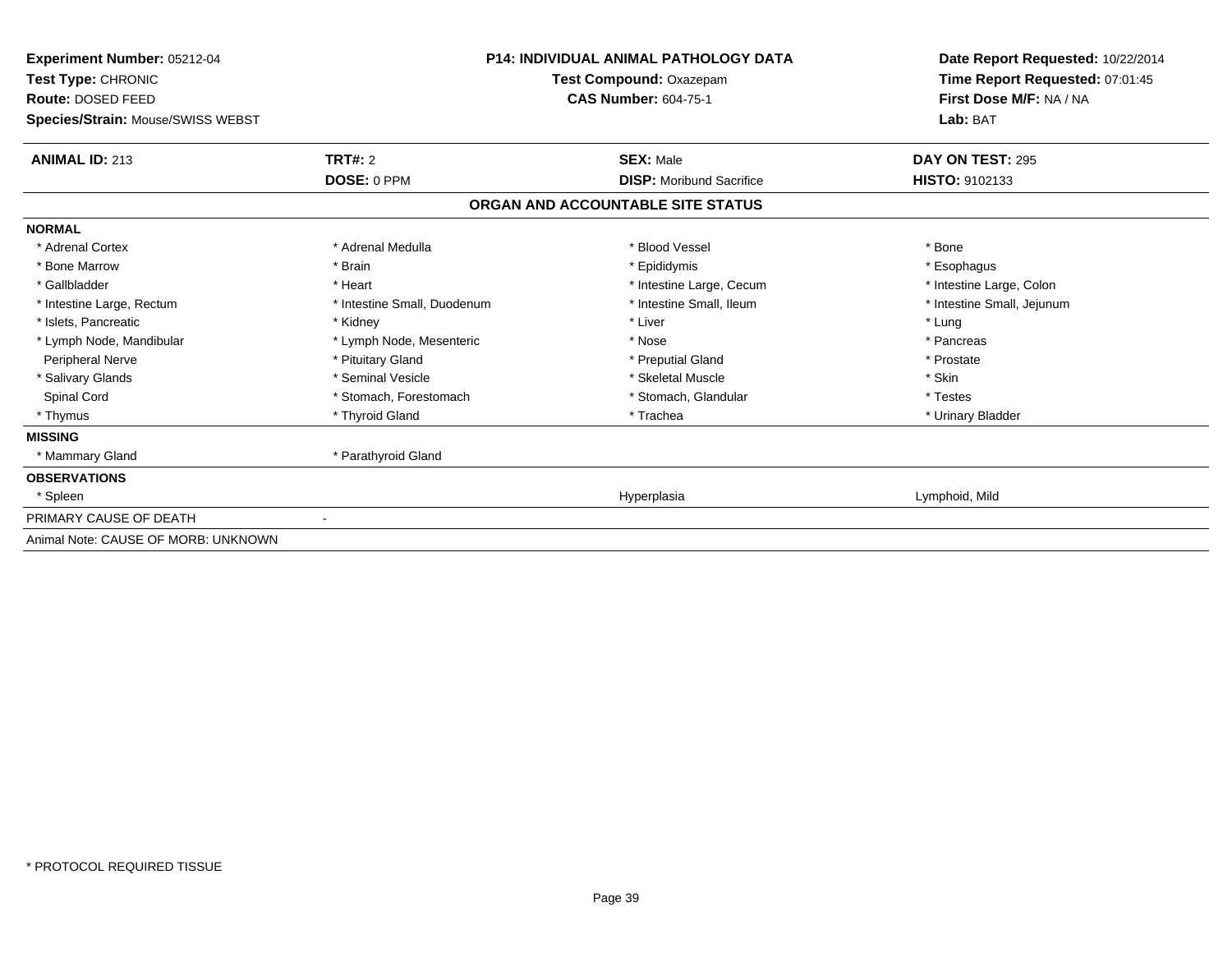| Experiment Number: 05212-04<br>Test Type: CHRONIC<br>Route: DOSED FEED<br>Species/Strain: Mouse/SWISS WEBST | <b>P14: INDIVIDUAL ANIMAL PATHOLOGY DATA</b><br>Test Compound: Oxazepam<br><b>CAS Number: 604-75-1</b> |                                   | Date Report Requested: 10/22/2014<br>Time Report Requested: 07:01:45<br>First Dose M/F: NA / NA<br>Lab: BAT |
|-------------------------------------------------------------------------------------------------------------|--------------------------------------------------------------------------------------------------------|-----------------------------------|-------------------------------------------------------------------------------------------------------------|
|                                                                                                             |                                                                                                        |                                   |                                                                                                             |
| <b>ANIMAL ID: 214</b>                                                                                       | <b>TRT#: 2</b>                                                                                         | <b>SEX: Male</b>                  | DAY ON TEST: 397                                                                                            |
|                                                                                                             | DOSE: 0 PPM                                                                                            | <b>DISP: Terminal Sacrifice</b>   | HISTO: 9102134                                                                                              |
|                                                                                                             |                                                                                                        | ORGAN AND ACCOUNTABLE SITE STATUS |                                                                                                             |
| <b>NORMAL</b>                                                                                               |                                                                                                        |                                   |                                                                                                             |
| * Adrenal Medulla                                                                                           | * Blood Vessel                                                                                         | * Bone                            | * Bone Marrow                                                                                               |
| * Brain                                                                                                     | * Epididymis                                                                                           | * Esophagus                       | * Gallbladder                                                                                               |
| * Intestine Large, Cecum                                                                                    | * Intestine Large, Colon                                                                               | * Intestine Large, Rectum         | * Lung                                                                                                      |
| * Nose                                                                                                      | * Pancreas                                                                                             | * Pituitary Gland                 | * Prostate                                                                                                  |
| * Seminal Vesicle                                                                                           | * Skeletal Muscle                                                                                      | * Skin                            | * Stomach, Forestomach                                                                                      |
| * Stomach, Glandular                                                                                        | * Testes                                                                                               | * Thymus                          | * Trachea                                                                                                   |
| * Urinary Bladder                                                                                           |                                                                                                        |                                   |                                                                                                             |
| <b>MISSING</b>                                                                                              |                                                                                                        |                                   |                                                                                                             |
| * Mammary Gland                                                                                             |                                                                                                        |                                   |                                                                                                             |
| <b>OBSERVATIONS</b>                                                                                         |                                                                                                        |                                   |                                                                                                             |
| * Adrenal Cortex                                                                                            |                                                                                                        | Amyloid Deposition                | Mild                                                                                                        |
| * Heart                                                                                                     |                                                                                                        | Amyloid Deposition                | Moderate                                                                                                    |
| * Intestine Small, Duodenum                                                                                 |                                                                                                        | Amyloid Deposition                | Marked                                                                                                      |
| * Intestine Small, Ileum                                                                                    |                                                                                                        | Amyloid Deposition                | Marked                                                                                                      |
| * Intestine Small, Jejunum                                                                                  |                                                                                                        | Amyloid Deposition                | Moderate                                                                                                    |
| * Islets, Pancreatic                                                                                        |                                                                                                        | Hyperplasia                       | Mild                                                                                                        |
| * Kidney                                                                                                    | Glomerulus                                                                                             | Amyloid Deposition                | Moderate                                                                                                    |
|                                                                                                             | Interstitium                                                                                           | Amyloid Deposition                | Mild                                                                                                        |
| * Liver                                                                                                     |                                                                                                        | Amyloid Deposition                | Moderate                                                                                                    |
|                                                                                                             | Centrilobular                                                                                          | Hypertrophy                       | Mild                                                                                                        |
| * Lymph Node, Mandibular                                                                                    |                                                                                                        | Amyloid Deposition                | Mild                                                                                                        |
| * Lymph Node, Mesenteric                                                                                    |                                                                                                        | Amyloid Deposition                | Mild                                                                                                        |
| * Parathyroid Gland                                                                                         |                                                                                                        | Amyloid Deposition                | Moderate                                                                                                    |
| * Preputial Gland                                                                                           |                                                                                                        | Inflammation                      | Suppurative, Moderate                                                                                       |
| * Salivary Glands                                                                                           |                                                                                                        | Amyloid Deposition                | Moderate                                                                                                    |
| * Spleen                                                                                                    |                                                                                                        | Amyloid Deposition                | Mild                                                                                                        |
| * Thyroid Gland                                                                                             |                                                                                                        | Amyloid Deposition                | Mild                                                                                                        |
| PRIMARY CAUSE OF DEATH                                                                                      |                                                                                                        |                                   |                                                                                                             |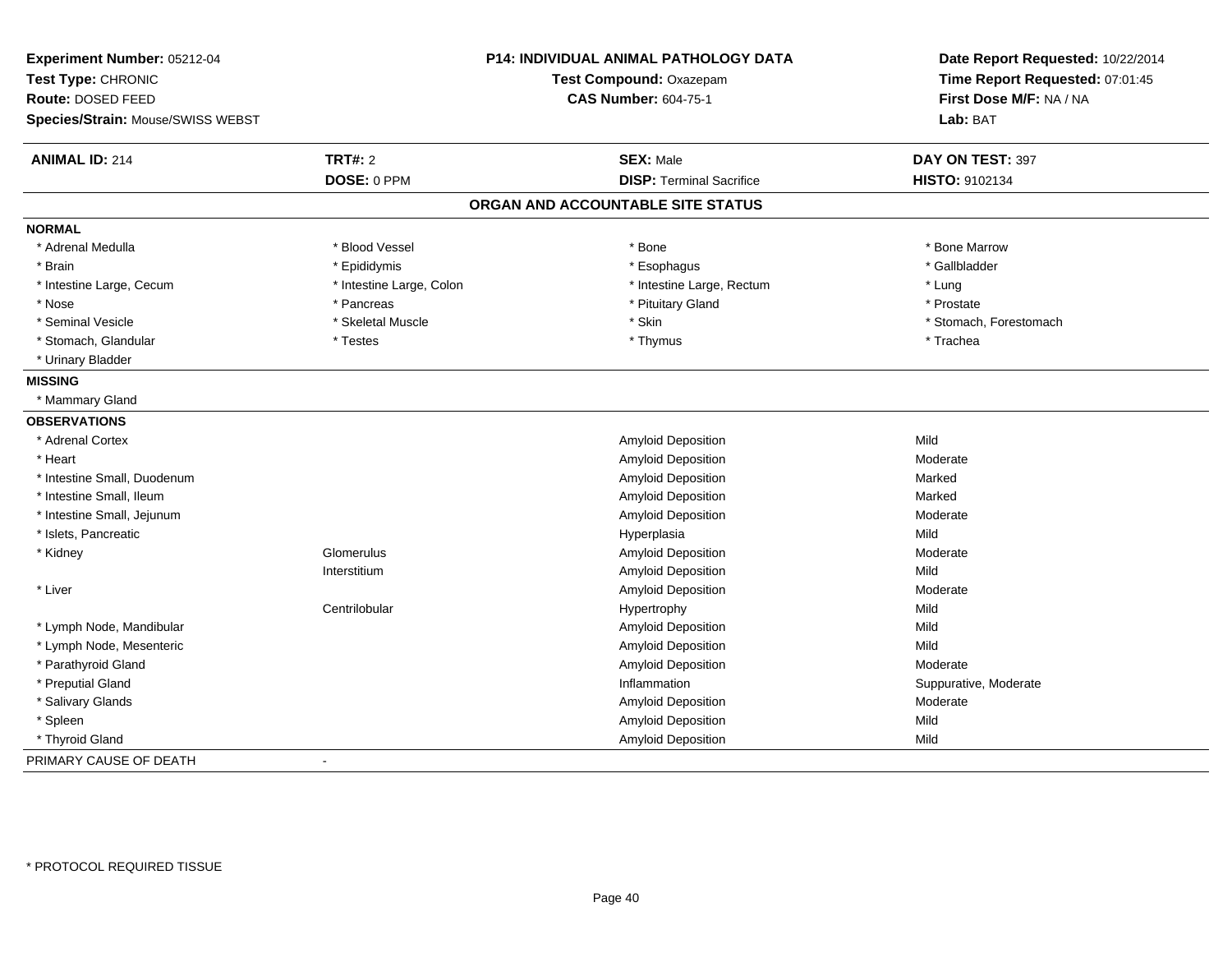| Experiment Number: 05212-04<br>Test Type: CHRONIC |                            | <b>P14: INDIVIDUAL ANIMAL PATHOLOGY DATA</b><br>Test Compound: Oxazepam | Date Report Requested: 10/22/2014<br>Time Report Requested: 07:01:45 |
|---------------------------------------------------|----------------------------|-------------------------------------------------------------------------|----------------------------------------------------------------------|
| Route: DOSED FEED                                 |                            | <b>CAS Number: 604-75-1</b>                                             | First Dose M/F: NA / NA                                              |
| Species/Strain: Mouse/SWISS WEBST                 |                            |                                                                         | Lab: BAT                                                             |
| <b>ANIMAL ID: 215</b>                             | TRT#: 2                    | <b>SEX: Male</b>                                                        | DAY ON TEST: 397                                                     |
|                                                   | DOSE: 0 PPM                | <b>DISP: Terminal Sacrifice</b>                                         | HISTO: 9102135                                                       |
|                                                   |                            | ORGAN AND ACCOUNTABLE SITE STATUS                                       |                                                                      |
| <b>NORMAL</b>                                     |                            |                                                                         |                                                                      |
| * Adrenal Medulla                                 | * Blood Vessel             | * Bone                                                                  | * Bone Marrow                                                        |
| * Brain                                           | * Epididymis               | * Esophagus                                                             | * Gallbladder                                                        |
| * Heart                                           | * Intestine Large, Cecum   | * Intestine Large, Colon                                                | * Intestine Large, Rectum                                            |
| * Intestine Small, Duodenum                       | * Intestine Small, Jejunum | * Islets, Pancreatic                                                    | * Liver                                                              |
| * Lung                                            | * Lymph Node, Mandibular   | * Nose                                                                  | * Pancreas                                                           |
| * Parathyroid Gland                               | * Pituitary Gland          | * Preputial Gland                                                       | * Prostate                                                           |
| * Salivary Glands                                 | * Seminal Vesicle          | * Skeletal Muscle                                                       | * Skin                                                               |
| * Spleen                                          | * Stomach, Forestomach     | * Stomach, Glandular                                                    | * Testes                                                             |
| * Thymus                                          | * Thyroid Gland            | * Trachea                                                               | * Urinary Bladder                                                    |
| <b>MISSING</b>                                    |                            |                                                                         |                                                                      |
| * Mammary Gland                                   |                            |                                                                         |                                                                      |
| <b>OBSERVATIONS</b>                               |                            |                                                                         |                                                                      |
| * Adrenal Cortex                                  | Capsule                    | Hyperplasia                                                             | Moderate                                                             |
| [Hyperplasia TGLS = $6-12$ ]                      |                            |                                                                         |                                                                      |
| * Intestine Small, Ileum                          |                            | Amyloid Deposition                                                      | Minimal                                                              |
| * Kidney                                          | Glomerulus                 | Amyloid Deposition                                                      | Mild                                                                 |
|                                                   |                            | Infarct                                                                 | Mild                                                                 |
| [Infarct TGLS = $1-1$ ]                           |                            |                                                                         |                                                                      |
| * Lymph Node, Mesenteric                          |                            | Amyloid Deposition                                                      | Moderate                                                             |
| PRIMARY CAUSE OF DEATH                            |                            |                                                                         |                                                                      |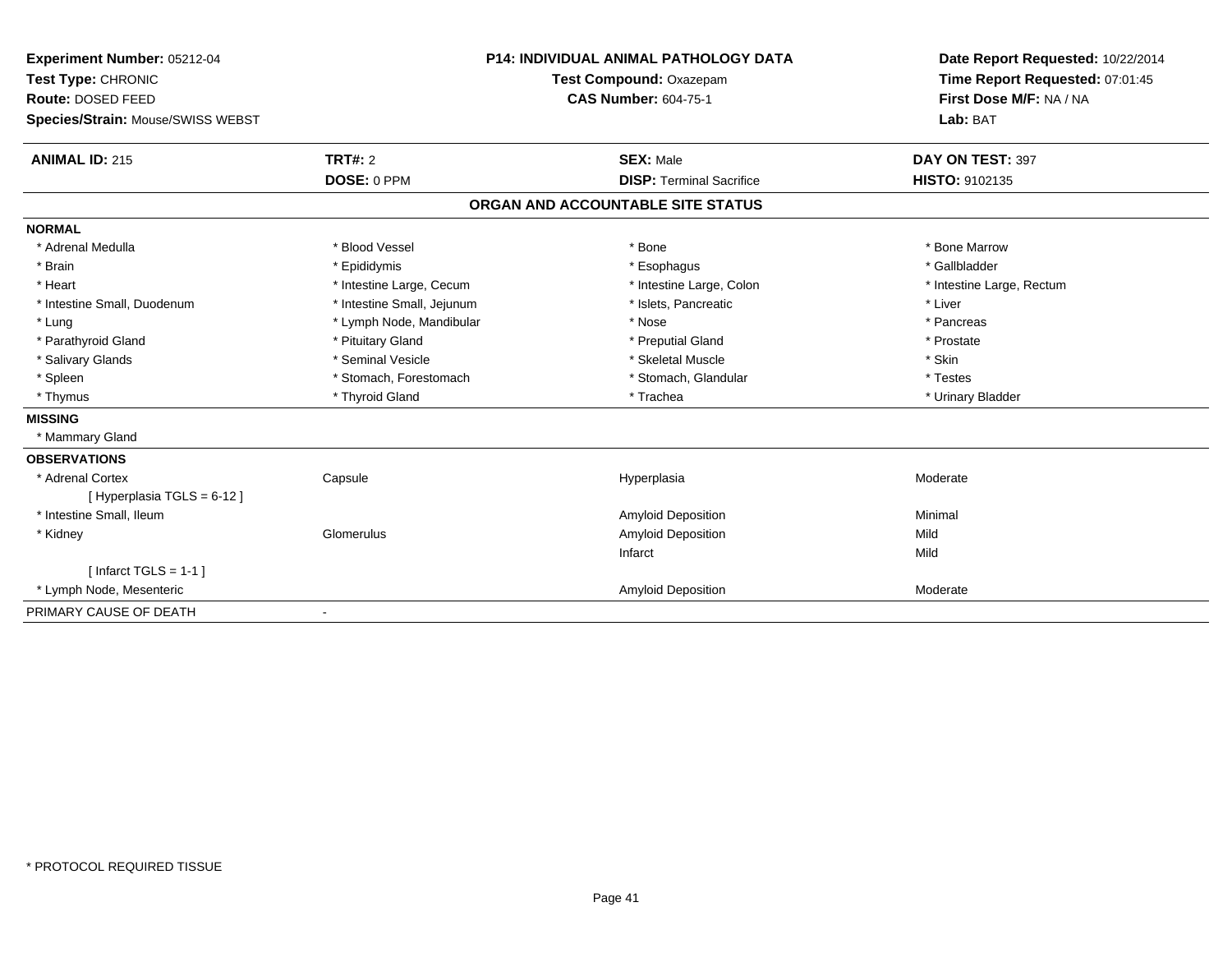| Experiment Number: 05212-04<br>Test Type: CHRONIC<br>Route: DOSED FEED |                          | <b>P14: INDIVIDUAL ANIMAL PATHOLOGY DATA</b> | Date Report Requested: 10/22/2014<br>Time Report Requested: 07:01:45<br>First Dose M/F: NA / NA |
|------------------------------------------------------------------------|--------------------------|----------------------------------------------|-------------------------------------------------------------------------------------------------|
|                                                                        |                          | Test Compound: Oxazepam                      |                                                                                                 |
|                                                                        |                          | <b>CAS Number: 604-75-1</b>                  |                                                                                                 |
| Species/Strain: Mouse/SWISS WEBST                                      |                          |                                              | Lab: BAT                                                                                        |
| <b>ANIMAL ID: 216</b>                                                  | <b>TRT#: 2</b>           | <b>SEX: Male</b>                             | DAY ON TEST: 397                                                                                |
|                                                                        | DOSE: 0 PPM              | <b>DISP: Terminal Sacrifice</b>              | HISTO: 9102136                                                                                  |
|                                                                        |                          | ORGAN AND ACCOUNTABLE SITE STATUS            |                                                                                                 |
| <b>NORMAL</b>                                                          |                          |                                              |                                                                                                 |
| * Adrenal Cortex                                                       | * Adrenal Medulla        | * Blood Vessel                               | * Bone                                                                                          |
| * Bone Marrow                                                          | * Brain                  | * Epididymis                                 | * Esophagus                                                                                     |
| * Gallbladder                                                          | * Intestine Large, Cecum | * Intestine Large, Colon                     | * Intestine Large, Rectum                                                                       |
| * Intestine Small, Jejunum                                             | * Islets, Pancreatic     | * Kidney                                     | * Lymph Node, Mandibular                                                                        |
| * Lymph Node, Mesenteric                                               | * Nose                   | * Pancreas                                   | * Parathyroid Gland                                                                             |
| * Pituitary Gland                                                      | * Preputial Gland        | * Prostate                                   | * Seminal Vesicle                                                                               |
| * Skeletal Muscle                                                      | * Skin                   | * Spleen                                     | * Stomach, Forestomach                                                                          |
| * Stomach, Glandular                                                   | * Testes                 | * Thymus                                     | * Thyroid Gland                                                                                 |
| * Trachea                                                              | * Urinary Bladder        |                                              |                                                                                                 |
| <b>MISSING</b>                                                         |                          |                                              |                                                                                                 |
| * Mammary Gland                                                        |                          |                                              |                                                                                                 |
| <b>OBSERVATIONS</b>                                                    |                          |                                              |                                                                                                 |
| * Heart                                                                |                          | Amyloid Deposition                           | Minimal                                                                                         |
| * Intestine Small, Duodenum                                            |                          | <b>Amyloid Deposition</b>                    | Mild                                                                                            |
| * Intestine Small, Ileum                                               |                          | <b>Amyloid Deposition</b>                    | Mild                                                                                            |
| * Liver                                                                |                          | Necrosis                                     | Mild                                                                                            |
| [Necrosis TGLS = $1-1+10$ ]                                            |                          |                                              |                                                                                                 |
| * Lung                                                                 |                          | Alveolar/Bronchiolar Adenoma                 | Multiple                                                                                        |
| [ Alveolar/Bronchiolar Adenoma TGLS = 2-2+9 ]                          |                          |                                              |                                                                                                 |
| * Salivary Glands                                                      |                          | Amyloid Deposition                           | Moderate                                                                                        |
| PRIMARY CAUSE OF DEATH                                                 |                          |                                              |                                                                                                 |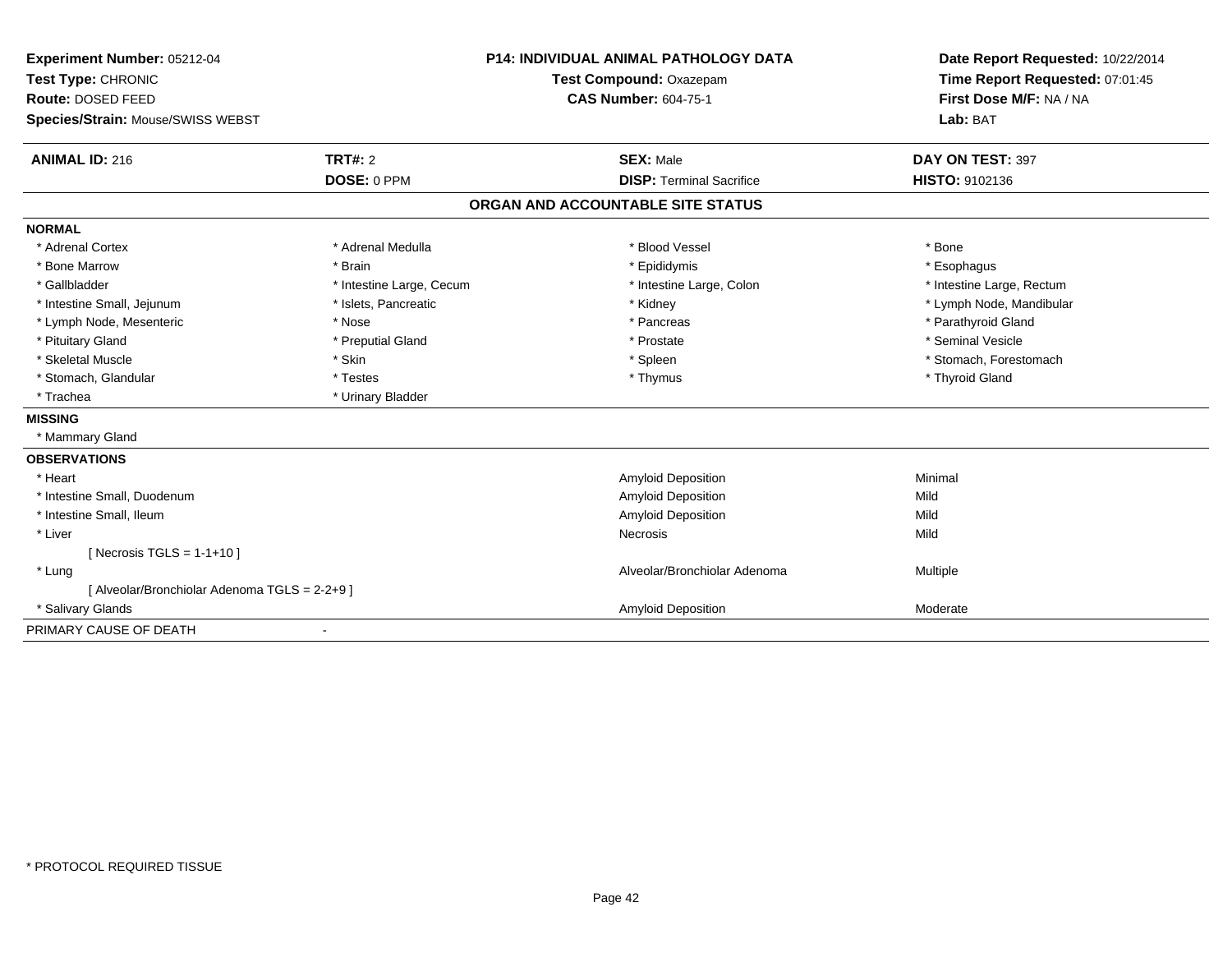| <b>Experiment Number: 05212-04</b><br><b>Test Type: CHRONIC</b><br>Route: DOSED FEED<br>Species/Strain: Mouse/SWISS WEBST | P14: INDIVIDUAL ANIMAL PATHOLOGY DATA<br>Test Compound: Oxazepam<br><b>CAS Number: 604-75-1</b> |                                   | Date Report Requested: 10/22/2014<br>Time Report Requested: 07:01:45<br>First Dose M/F: NA / NA<br>Lab: BAT |
|---------------------------------------------------------------------------------------------------------------------------|-------------------------------------------------------------------------------------------------|-----------------------------------|-------------------------------------------------------------------------------------------------------------|
| <b>ANIMAL ID: 217</b>                                                                                                     | TRT#: 2                                                                                         | <b>SEX: Male</b>                  | DAY ON TEST: 397                                                                                            |
|                                                                                                                           | DOSE: 0 PPM                                                                                     | <b>DISP:</b> Terminal Sacrifice   | <b>HISTO: 9102137</b>                                                                                       |
|                                                                                                                           |                                                                                                 | ORGAN AND ACCOUNTABLE SITE STATUS |                                                                                                             |
| <b>NORMAL</b>                                                                                                             |                                                                                                 |                                   |                                                                                                             |
| * Adrenal Cortex                                                                                                          | * Adrenal Medulla                                                                               | * Blood Vessel                    | * Bone                                                                                                      |
| * Bone Marrow                                                                                                             | * Brain                                                                                         | * Epididymis                      | * Esophagus                                                                                                 |
| * Gallbladder                                                                                                             | * Heart                                                                                         | * Intestine Large, Cecum          | * Intestine Large, Colon                                                                                    |
| * Intestine Large, Rectum                                                                                                 | * Intestine Small, Duodenum                                                                     | * Intestine Small, Ileum          | * Intestine Small, Jejunum                                                                                  |
| * Islets, Pancreatic                                                                                                      | * Kidney                                                                                        | * Liver                           | * Lung                                                                                                      |
| * Lymph Node, Mandibular                                                                                                  | * Lymph Node, Mesenteric                                                                        | * Mammary Gland                   | * Nose                                                                                                      |
| * Pancreas                                                                                                                | * Parathyroid Gland                                                                             | * Pituitary Gland                 | * Preputial Gland                                                                                           |
| * Prostate                                                                                                                | * Salivary Glands                                                                               | * Seminal Vesicle                 | * Skeletal Muscle                                                                                           |
| * Skin                                                                                                                    | * Spleen                                                                                        | * Stomach, Forestomach            | * Stomach, Glandular                                                                                        |
| * Testes                                                                                                                  | * Thymus                                                                                        | * Thyroid Gland                   | * Trachea                                                                                                   |
| * Urinary Bladder                                                                                                         |                                                                                                 |                                   |                                                                                                             |
| PRIMARY CAUSE OF DEATH                                                                                                    |                                                                                                 |                                   |                                                                                                             |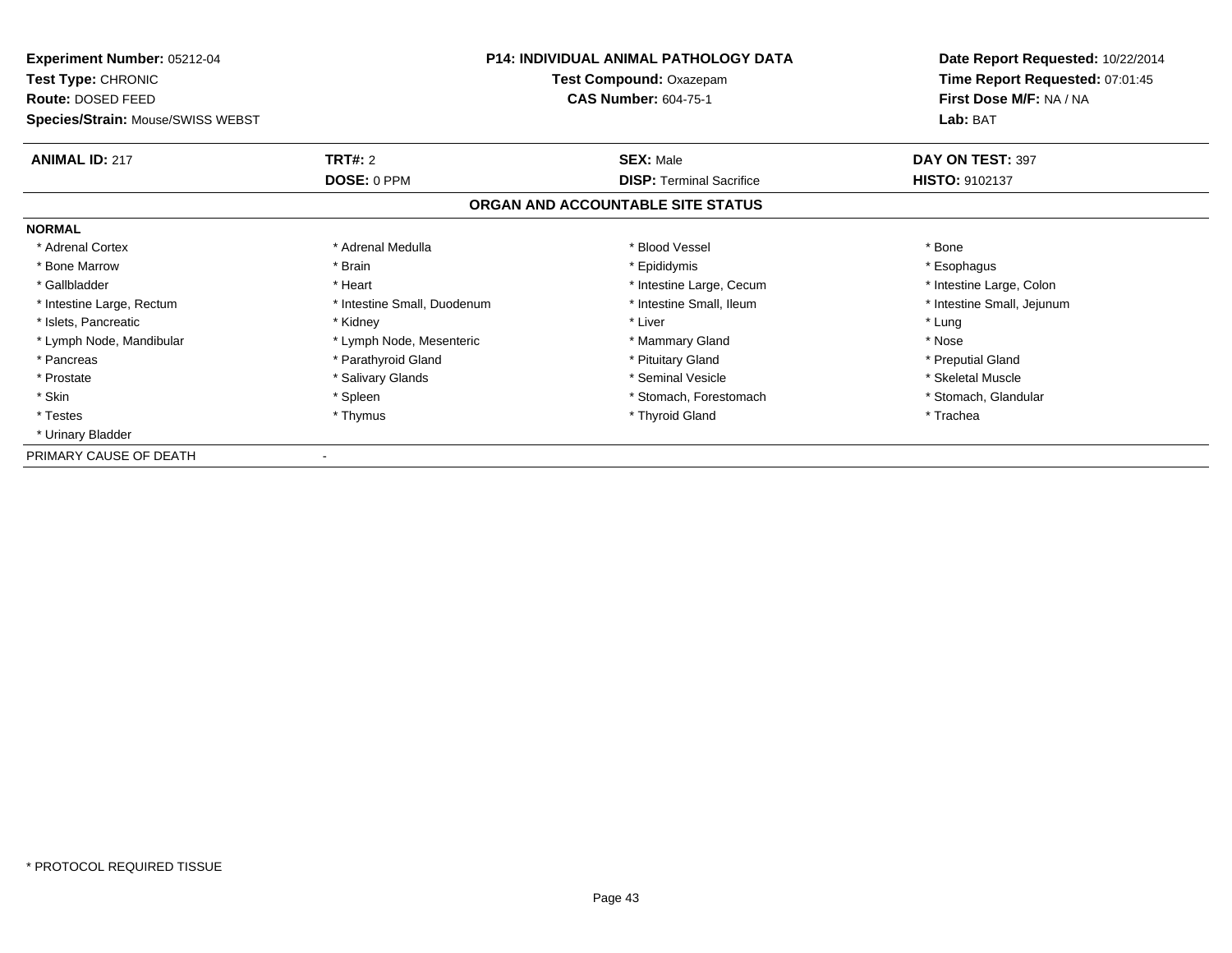| Experiment Number: 05212-04                 |                          | <b>P14: INDIVIDUAL ANIMAL PATHOLOGY DATA</b> | Date Report Requested: 10/22/2014 |
|---------------------------------------------|--------------------------|----------------------------------------------|-----------------------------------|
| Test Type: CHRONIC                          |                          | Test Compound: Oxazepam                      | Time Report Requested: 07:01:45   |
| Route: DOSED FEED                           |                          | <b>CAS Number: 604-75-1</b>                  | First Dose M/F: NA / NA           |
| <b>Species/Strain: Mouse/SWISS WEBST</b>    |                          |                                              | Lab: BAT                          |
| <b>ANIMAL ID: 218</b>                       | TRT#: 2                  | <b>SEX: Male</b>                             | DAY ON TEST: 397                  |
|                                             | DOSE: 0 PPM              | <b>DISP: Terminal Sacrifice</b>              | HISTO: 9102138                    |
|                                             |                          | ORGAN AND ACCOUNTABLE SITE STATUS            |                                   |
| <b>NORMAL</b>                               |                          |                                              |                                   |
| * Adrenal Cortex                            | * Adrenal Medulla        | * Blood Vessel                               | * Bone                            |
| * Bone Marrow                               | * Brain                  | * Epididymis                                 | * Esophagus                       |
| * Gallbladder                               | * Intestine Large, Cecum | * Intestine Large, Colon                     | * Intestine Large, Rectum         |
| * Islets, Pancreatic                        | * Liver                  | * Lymph Node, Mandibular                     | * Nose                            |
| * Pancreas                                  | * Parathyroid Gland      | * Pituitary Gland                            | * Preputial Gland                 |
| * Prostate                                  | * Skeletal Muscle        | * Skin                                       | * Spleen                          |
| * Stomach, Forestomach                      | * Stomach, Glandular     | * Testes                                     | * Thymus                          |
| * Thyroid Gland                             | * Trachea                | * Urinary Bladder                            |                                   |
| <b>MISSING</b>                              |                          |                                              |                                   |
| * Mammary Gland                             |                          |                                              |                                   |
| <b>OBSERVATIONS</b>                         |                          |                                              |                                   |
| * Heart                                     |                          | <b>Amyloid Deposition</b>                    | Minimal                           |
| * Intestine Small, Duodenum                 |                          | <b>Amyloid Deposition</b>                    | Moderate                          |
| * Intestine Small, Ileum                    |                          | Amyloid Deposition                           | Marked                            |
| * Intestine Small, Jejunum                  |                          | <b>Amyloid Deposition</b>                    | Minimal                           |
| * Kidney                                    | Glomerulus               | <b>Amyloid Deposition</b>                    | Mild                              |
| * Lung                                      |                          | Alveolar/Bronchiolar Adenoma                 |                                   |
| [ Alveolar/Bronchiolar Adenoma TGLS = 1-9 ] |                          |                                              |                                   |
| * Lymph Node, Mesenteric                    |                          | <b>Amyloid Deposition</b>                    | Mild                              |
| * Salivary Glands                           |                          | <b>Amyloid Deposition</b>                    | Moderate                          |
| * Seminal Vesicle                           |                          | <b>Fibrosis</b>                              | Moderate                          |
| PRIMARY CAUSE OF DEATH                      |                          |                                              |                                   |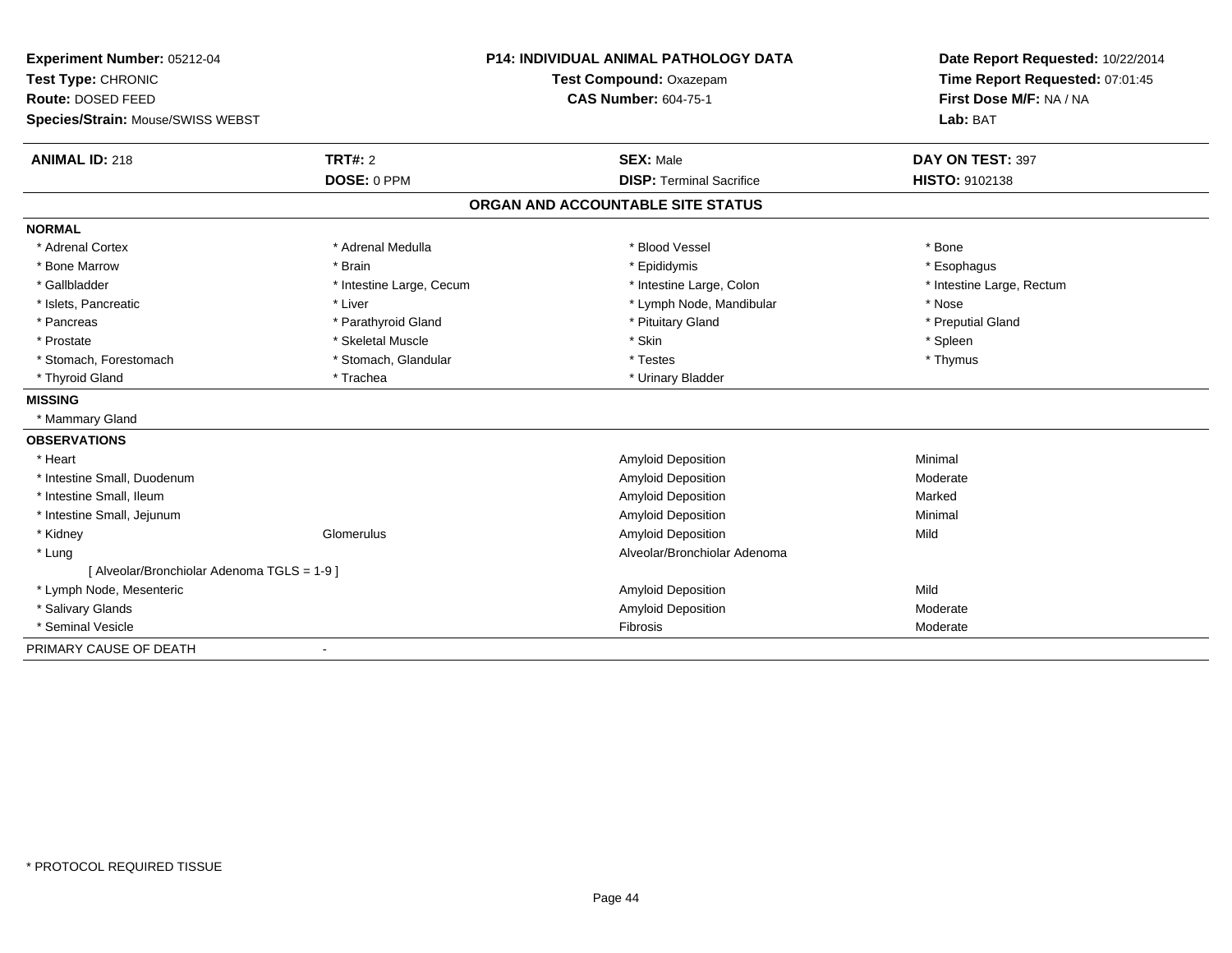| Experiment Number: 05212-04                                                        | <b>P14: INDIVIDUAL ANIMAL PATHOLOGY DATA</b> |                                   | Date Report Requested: 10/22/2014 |
|------------------------------------------------------------------------------------|----------------------------------------------|-----------------------------------|-----------------------------------|
| Test Type: CHRONIC                                                                 |                                              | Test Compound: Oxazepam           | Time Report Requested: 07:01:45   |
| Route: DOSED FEED                                                                  |                                              | <b>CAS Number: 604-75-1</b>       | First Dose M/F: NA / NA           |
| Species/Strain: Mouse/SWISS WEBST                                                  |                                              |                                   | Lab: BAT                          |
| <b>ANIMAL ID: 219</b>                                                              | <b>TRT#: 2</b>                               | <b>SEX: Male</b>                  | DAY ON TEST: 397                  |
|                                                                                    | DOSE: 0 PPM                                  | <b>DISP: Terminal Sacrifice</b>   | HISTO: 9102139                    |
|                                                                                    |                                              | ORGAN AND ACCOUNTABLE SITE STATUS |                                   |
| <b>NORMAL</b>                                                                      |                                              |                                   |                                   |
| * Adrenal Medulla                                                                  | * Blood Vessel                               | * Bone                            | * Bone Marrow                     |
| * Brain                                                                            | * Epididymis                                 | * Esophagus                       | Eye                               |
| * Gallbladder                                                                      | * Intestine Large, Cecum                     | * Intestine Large, Rectum         | * Islets, Pancreatic              |
| * Lung                                                                             | * Nose                                       | * Pancreas                        | * Pituitary Gland                 |
| * Preputial Gland                                                                  | * Prostate                                   | * Seminal Vesicle                 | * Skeletal Muscle                 |
| * Skin                                                                             | * Stomach, Forestomach                       | * Testes                          | * Thymus                          |
| * Trachea                                                                          | * Urinary Bladder                            |                                   |                                   |
| <b>MISSING</b>                                                                     |                                              |                                   |                                   |
| * Mammary Gland                                                                    |                                              |                                   |                                   |
| <b>OBSERVATIONS</b>                                                                |                                              |                                   |                                   |
| * Adrenal Cortex                                                                   |                                              | Amyloid Deposition                | Minimal                           |
| Eye                                                                                |                                              |                                   |                                   |
| Note: NO CORRESPONDING MICROSCOPIC LESION FOR SMALL EYE<br>Note: NOTED AT NECROPSY |                                              |                                   |                                   |
| * Heart                                                                            |                                              | Amyloid Deposition                | Mild                              |
| * Intestine Large, Colon                                                           |                                              | Amyloid Deposition                | Minimal                           |
| * Intestine Small, Duodenum                                                        |                                              | Amyloid Deposition                | Minimal                           |
| * Intestine Small, Ileum                                                           |                                              | Amyloid Deposition                | Marked                            |
| * Intestine Small, Jejunum                                                         |                                              | Amyloid Deposition                | Mild                              |
| * Kidney                                                                           | Glomerulus                                   | Amyloid Deposition                | Moderate                          |
| * Liver                                                                            |                                              | Amyloid Deposition                | Moderate                          |
| Lymph Node                                                                         | Renal                                        | Hyperplasia                       | Lymphoid, Mild                    |
| [ Hyperplasia TGLS = 2,5-3+7+9 ]                                                   |                                              |                                   |                                   |
| * Lymph Node, Mandibular                                                           |                                              | Amyloid Deposition                | Minimal                           |
|                                                                                    |                                              | Hyperplasia                       | Lymphoid, Moderate                |
| [Hyperplasia TGLS = $2,5-3+7+9$ ]                                                  |                                              |                                   |                                   |
| * Lymph Node, Mesenteric                                                           |                                              | Amyloid Deposition                | Moderate                          |
|                                                                                    |                                              | Cyst                              |                                   |
| [Cyst TGLS = $3-4$ ]                                                               |                                              |                                   |                                   |
| * Parathyroid Gland                                                                |                                              | <b>Amyloid Deposition</b>         | Mild                              |
|                                                                                    |                                              |                                   |                                   |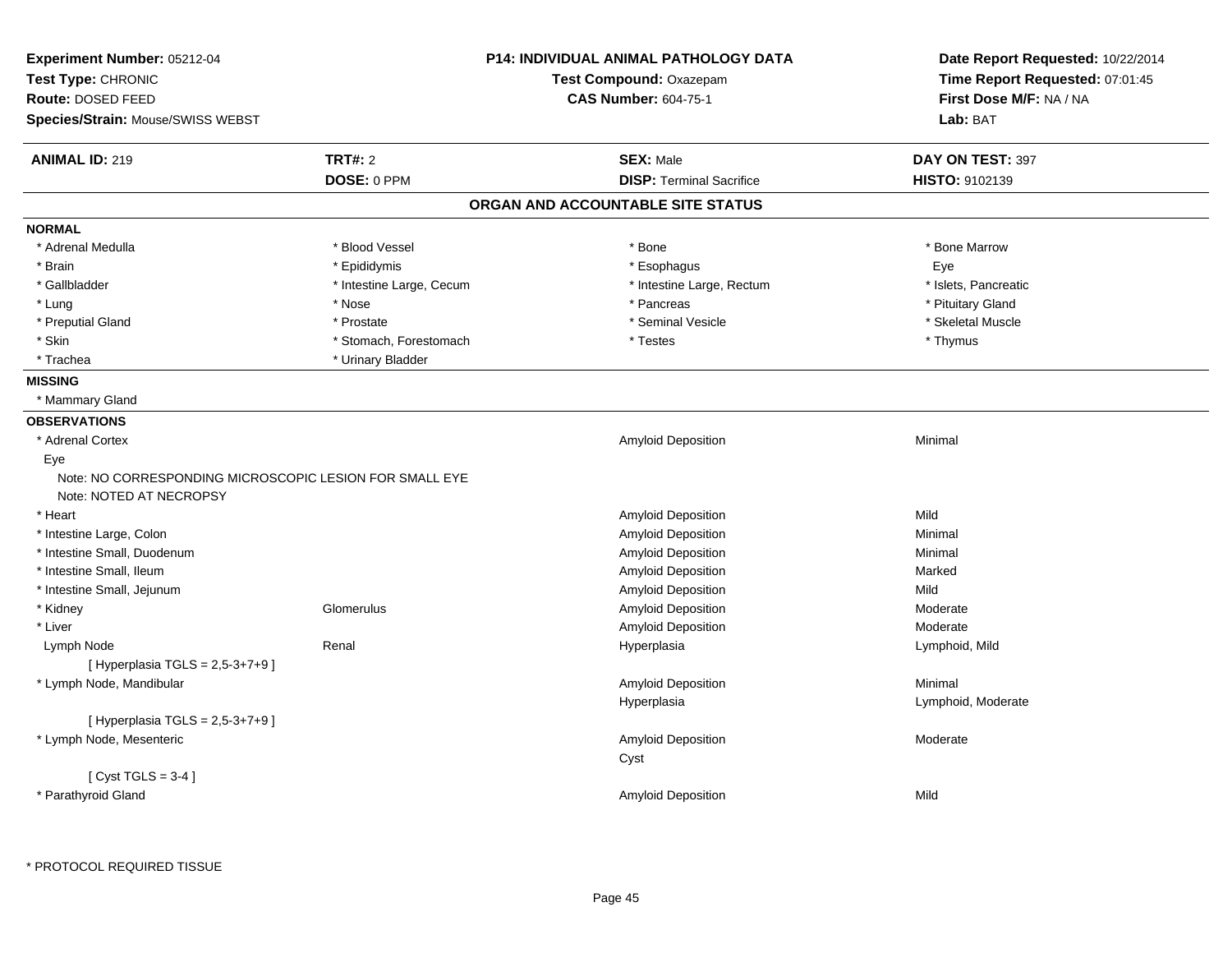| Experiment Number: 05212-04<br><b>Test Type: CHRONIC</b><br>Route: DOSED FEED<br><b>Species/Strain: Mouse/SWISS WEBST</b> |                | <b>P14: INDIVIDUAL ANIMAL PATHOLOGY DATA</b><br>Test Compound: Oxazepam | Date Report Requested: 10/22/2014<br>Time Report Requested: 07:01:45<br>First Dose M/F: NA / NA<br>Lab: BAT |
|---------------------------------------------------------------------------------------------------------------------------|----------------|-------------------------------------------------------------------------|-------------------------------------------------------------------------------------------------------------|
|                                                                                                                           |                | <b>CAS Number: 604-75-1</b>                                             |                                                                                                             |
| <b>ANIMAL ID: 219</b>                                                                                                     | <b>TRT#: 2</b> | <b>SEX: Male</b>                                                        | DAY ON TEST: 397                                                                                            |
|                                                                                                                           | DOSE: 0 PPM    | <b>DISP: Terminal Sacrifice</b>                                         | <b>HISTO: 9102139</b>                                                                                       |
|                                                                                                                           |                | ORGAN AND ACCOUNTABLE SITE STATUS                                       |                                                                                                             |
| * Salivary Glands                                                                                                         |                | <b>Amyloid Deposition</b>                                               | Marked                                                                                                      |
| * Spleen                                                                                                                  |                | Hyperplasia                                                             | Lymphoid, Marked                                                                                            |
| [Hyperplasia TGLS = $4-10$ ]                                                                                              |                |                                                                         |                                                                                                             |
| * Stomach, Glandular                                                                                                      |                | <b>Amyloid Deposition</b>                                               | Minimal                                                                                                     |
| * Thyroid Gland                                                                                                           |                | <b>Amyloid Deposition</b>                                               | Moderate                                                                                                    |
| PRIMARY CAUSE OF DEATH                                                                                                    |                |                                                                         |                                                                                                             |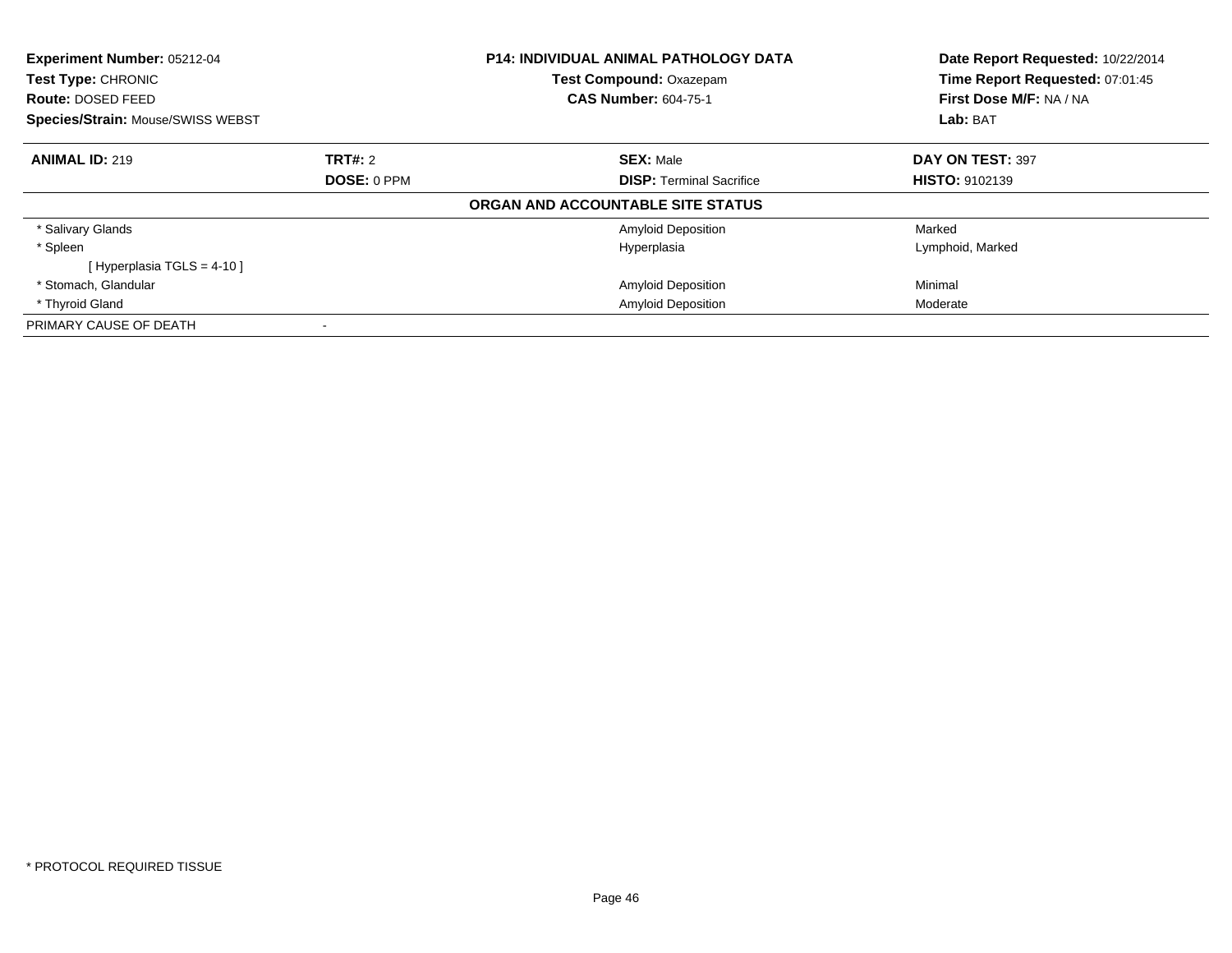| Experiment Number: 05212-04       |                          | P14: INDIVIDUAL ANIMAL PATHOLOGY DATA | Date Report Requested: 10/22/2014 |
|-----------------------------------|--------------------------|---------------------------------------|-----------------------------------|
| Test Type: CHRONIC                | Test Compound: Oxazepam  |                                       | Time Report Requested: 07:01:45   |
| Route: DOSED FEED                 |                          | <b>CAS Number: 604-75-1</b>           | First Dose M/F: NA / NA           |
| Species/Strain: Mouse/SWISS WEBST |                          |                                       | Lab: BAT                          |
| <b>ANIMAL ID: 220</b>             | <b>TRT#: 2</b>           | <b>SEX: Male</b>                      | DAY ON TEST: 397                  |
|                                   | DOSE: 0 PPM              | <b>DISP: Terminal Sacrifice</b>       | <b>HISTO: 9102140</b>             |
|                                   |                          | ORGAN AND ACCOUNTABLE SITE STATUS     |                                   |
| <b>NORMAL</b>                     |                          |                                       |                                   |
| * Adrenal Cortex                  | * Adrenal Medulla        | * Blood Vessel                        | * Bone                            |
| * Bone Marrow                     | * Brain                  | * Epididymis                          | * Esophagus                       |
| * Gallbladder                     | * Intestine Large, Cecum | * Intestine Large, Colon              | * Intestine Large, Rectum         |
| * Islets, Pancreatic              | * Lymph Node, Mandibular | * Nose                                | * Pancreas                        |
| * Pituitary Gland                 | * Preputial Gland        | * Prostate                            | * Salivary Glands                 |
| * Seminal Vesicle                 | * Skeletal Muscle        | * Skin                                | * Stomach, Forestomach            |
| * Stomach, Glandular              | * Testes                 | * Thymus                              | * Thyroid Gland                   |
| * Trachea                         | * Urinary Bladder        |                                       |                                   |
| <b>MISSING</b>                    |                          |                                       |                                   |
| * Mammary Gland                   | * Parathyroid Gland      |                                       |                                   |
| <b>OBSERVATIONS</b>               |                          |                                       |                                   |
| * Heart                           |                          | Amyloid Deposition                    | Mild                              |
| * Intestine Small, Duodenum       |                          | Amyloid Deposition                    | Mild                              |
| * Intestine Small, Ileum          |                          | Amyloid Deposition                    | Moderate                          |
| * Intestine Small, Jejunum        |                          | Amyloid Deposition                    | Mild                              |
| * Kidney                          | Glomerulus               | Amyloid Deposition                    | Marked                            |
| [ Amyloid Deposition TGLS = 2-1 ] |                          |                                       |                                   |
| * Liver                           |                          | Amyloid Deposition                    | Minimal                           |
|                                   |                          | <b>Necrosis</b>                       | Moderate                          |
| [ Necrosis TGLS = $1-1+2$ ]       |                          |                                       |                                   |
| * Lung                            |                          | Alveolar/Bronchiolar Adenoma          |                                   |
| * Lymph Node, Mesenteric          |                          | Amyloid Deposition                    | Mild                              |
| * Spleen                          |                          | Amyloid Deposition                    | Moderate                          |
| PRIMARY CAUSE OF DEATH            |                          |                                       |                                   |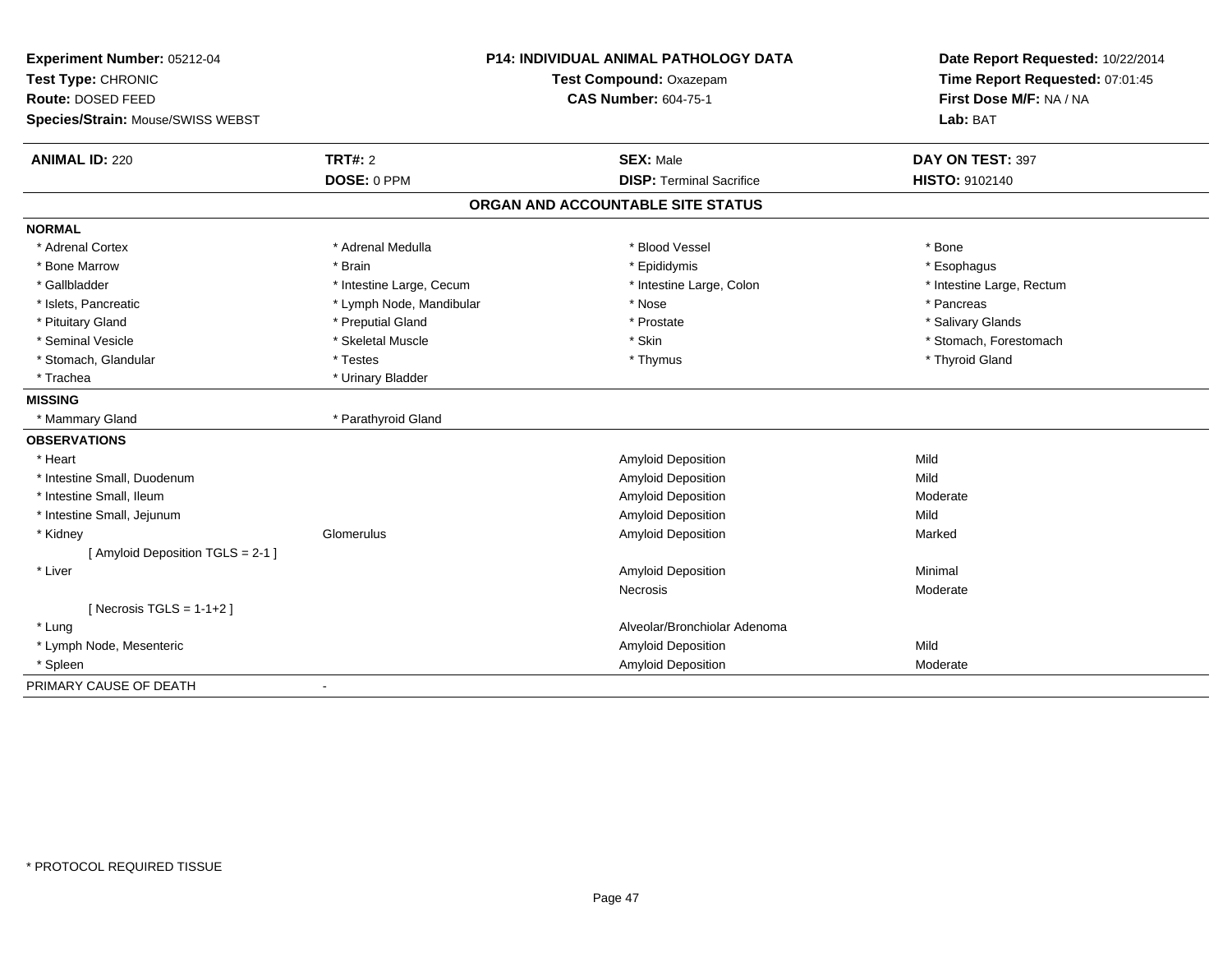| Experiment Number: 05212-04                   |                          | <b>P14: INDIVIDUAL ANIMAL PATHOLOGY DATA</b> | Date Report Requested: 10/22/2014 |
|-----------------------------------------------|--------------------------|----------------------------------------------|-----------------------------------|
| Test Type: CHRONIC                            | Test Compound: Oxazepam  |                                              | Time Report Requested: 07:01:45   |
| Route: DOSED FEED                             |                          | <b>CAS Number: 604-75-1</b>                  | First Dose M/F: NA / NA           |
| Species/Strain: Mouse/SWISS WEBST             |                          |                                              | Lab: BAT                          |
| <b>ANIMAL ID: 221</b>                         | TRT#: 2                  | <b>SEX: Male</b>                             | DAY ON TEST: 397                  |
|                                               | DOSE: 0 PPM              | <b>DISP: Terminal Sacrifice</b>              | HISTO: 9102141                    |
|                                               |                          | ORGAN AND ACCOUNTABLE SITE STATUS            |                                   |
| <b>NORMAL</b>                                 |                          |                                              |                                   |
| * Adrenal Medulla                             | * Blood Vessel           | * Bone                                       | * Bone Marrow                     |
| * Brain                                       | * Epididymis             | * Esophagus                                  | * Gallbladder                     |
| * Intestine Large, Cecum                      | * Intestine Large, Colon | * Intestine Large, Rectum                    | * Intestine Small, Jejunum        |
| * Islets, Pancreatic                          | * Lymph Node, Mandibular | * Lymph Node, Mesenteric                     | * Nose                            |
| * Pancreas                                    | * Parathyroid Gland      | * Pituitary Gland                            | * Preputial Gland                 |
| * Prostate                                    | * Seminal Vesicle        | * Skeletal Muscle                            | * Skin                            |
| * Stomach, Forestomach                        | * Stomach, Glandular     | * Testes                                     | * Thymus                          |
| * Thyroid Gland                               | * Trachea                | * Urinary Bladder                            |                                   |
| <b>MISSING</b>                                |                          |                                              |                                   |
| * Mammary Gland                               |                          |                                              |                                   |
| <b>OBSERVATIONS</b>                           |                          |                                              |                                   |
| * Adrenal Cortex                              |                          | Amyloid Deposition                           | Mild                              |
| * Heart                                       |                          | Amyloid Deposition                           | Minimal                           |
| * Intestine Small, Duodenum                   |                          | Amyloid Deposition                           | Minimal                           |
| * Intestine Small, Ileum                      |                          | Amyloid Deposition                           | Marked                            |
| * Kidney                                      | Glomerulus               | Amyloid Deposition                           | Moderate                          |
|                                               |                          | Infarct                                      | Mild                              |
| * Liver                                       |                          | Amyloid Deposition                           | Mild                              |
| * Lung                                        |                          | Alveolar/Bronchiolar Carcinoma               |                                   |
| [ Alveolar/Bronchiolar Carcinoma TGLS = 1-9 ] |                          |                                              |                                   |
| * Salivary Glands                             |                          | Amyloid Deposition                           | Moderate                          |
| * Spleen                                      |                          | Amyloid Deposition                           | Mild                              |
| PRIMARY CAUSE OF DEATH                        |                          |                                              |                                   |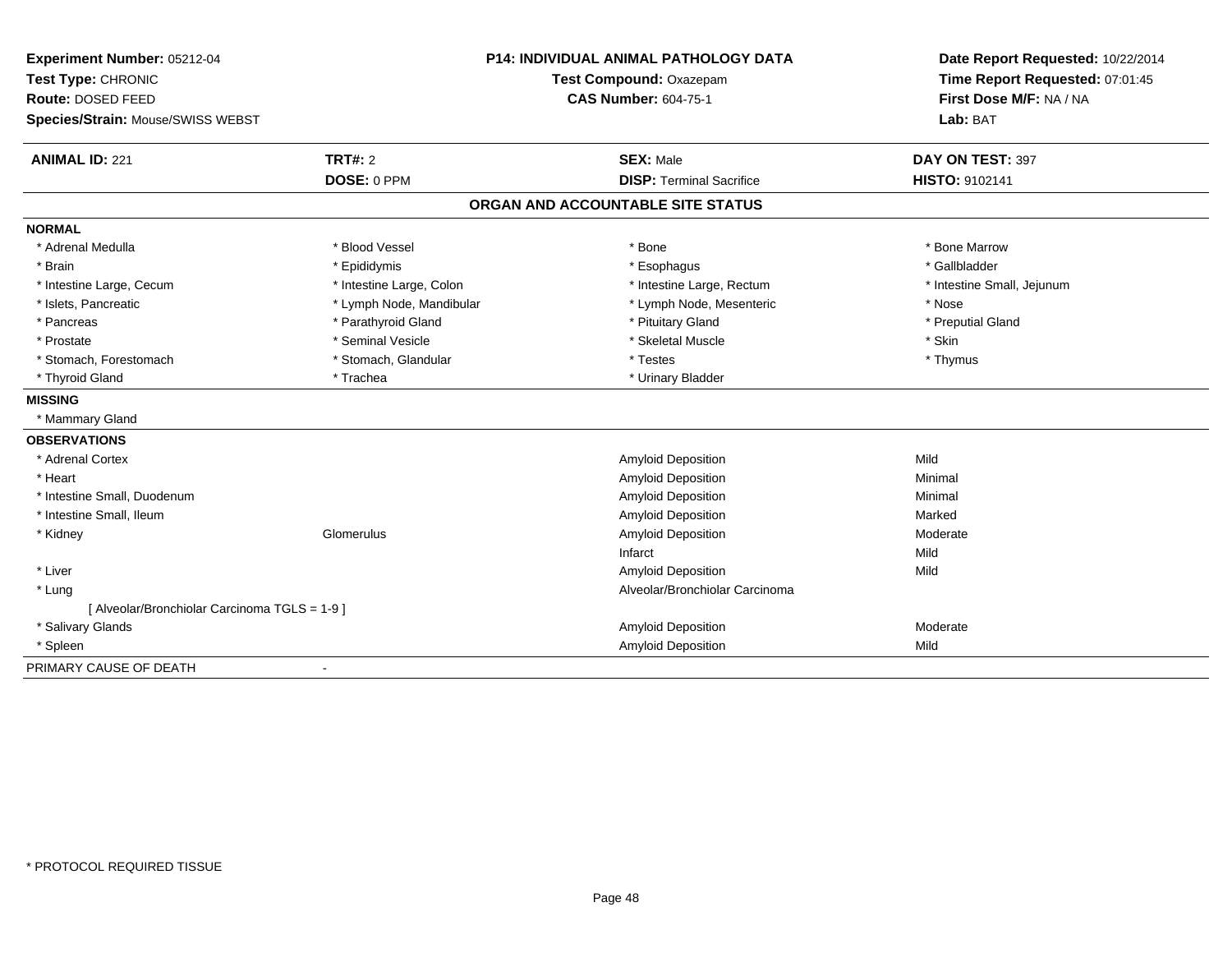| Experiment Number: 05212-04                 |                          | P14: INDIVIDUAL ANIMAL PATHOLOGY DATA | Date Report Requested: 10/22/2014 |
|---------------------------------------------|--------------------------|---------------------------------------|-----------------------------------|
| Test Type: CHRONIC                          | Test Compound: Oxazepam  |                                       | Time Report Requested: 07:01:45   |
| Route: DOSED FEED                           |                          | <b>CAS Number: 604-75-1</b>           | First Dose M/F: NA / NA           |
| Species/Strain: Mouse/SWISS WEBST           |                          |                                       | Lab: BAT                          |
| <b>ANIMAL ID: 222</b>                       | <b>TRT#: 2</b>           | <b>SEX: Male</b>                      | DAY ON TEST: 397                  |
|                                             | DOSE: 0 PPM              | <b>DISP: Terminal Sacrifice</b>       | <b>HISTO: 9102142</b>             |
|                                             |                          | ORGAN AND ACCOUNTABLE SITE STATUS     |                                   |
| <b>NORMAL</b>                               |                          |                                       |                                   |
| * Adrenal Cortex                            | * Adrenal Medulla        | * Blood Vessel                        | * Bone                            |
| * Bone Marrow                               | * Brain                  | * Epididymis                          | * Esophagus                       |
| * Gallbladder                               | * Intestine Large, Cecum | * Intestine Large, Colon              | * Intestine Large, Rectum         |
| * Islets, Pancreatic                        | * Lymph Node, Mandibular | * Nose                                | * Pancreas                        |
| * Parathyroid Gland                         | * Pituitary Gland        | * Preputial Gland                     | * Prostate                        |
| * Seminal Vesicle                           | * Skeletal Muscle        | * Skin                                | * Spleen                          |
| * Stomach, Forestomach                      | * Stomach, Glandular     | * Testes                              | * Thymus                          |
| * Trachea                                   | * Urinary Bladder        |                                       |                                   |
| <b>MISSING</b>                              |                          |                                       |                                   |
| * Mammary Gland                             |                          |                                       |                                   |
| <b>OBSERVATIONS</b>                         |                          |                                       |                                   |
| * Heart                                     |                          | Amyloid Deposition                    | Mild                              |
| * Intestine Small, Duodenum                 |                          | Amyloid Deposition                    | Mild                              |
| * Intestine Small, Ileum                    |                          | Amyloid Deposition                    | Marked                            |
| * Intestine Small, Jejunum                  |                          | Amyloid Deposition                    | Moderate                          |
| * Kidney                                    | Glomerulus               | <b>Amyloid Deposition</b>             | Moderate                          |
| * Liver                                     |                          | <b>Amyloid Deposition</b>             | Minimal                           |
|                                             |                          | <b>Necrosis</b>                       | Mild                              |
| * Lung                                      |                          | Alveolar/Bronchiolar Adenoma          |                                   |
| [ Alveolar/Bronchiolar Adenoma TGLS = 1-9 ] |                          |                                       |                                   |
| * Lymph Node, Mesenteric                    |                          | Amyloid Deposition                    | Minimal                           |
| * Salivary Glands                           |                          | Amyloid Deposition                    | Mild                              |
| * Thyroid Gland                             |                          | Amyloid Deposition                    | Mild                              |
| PRIMARY CAUSE OF DEATH                      |                          |                                       |                                   |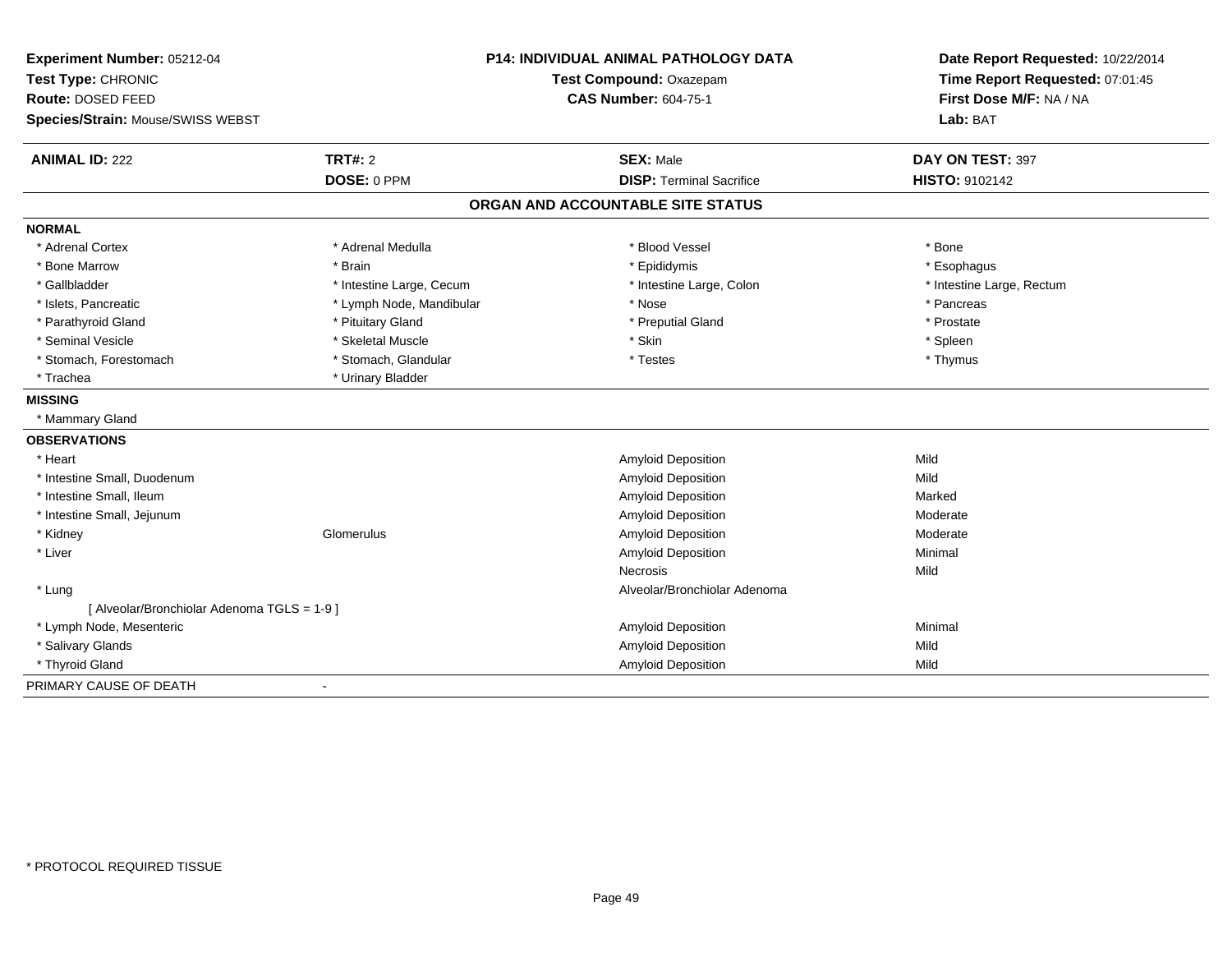| <b>Experiment Number: 05212-04</b>                            | <b>P14: INDIVIDUAL ANIMAL PATHOLOGY DATA</b> |                                   | Date Report Requested: 10/22/2014 |
|---------------------------------------------------------------|----------------------------------------------|-----------------------------------|-----------------------------------|
| Test Type: CHRONIC                                            |                                              | Test Compound: Oxazepam           | Time Report Requested: 07:01:45   |
| Route: DOSED FEED                                             |                                              | <b>CAS Number: 604-75-1</b>       | First Dose M/F: NA / NA           |
| Species/Strain: Mouse/SWISS WEBST                             |                                              |                                   | Lab: BAT                          |
|                                                               |                                              |                                   |                                   |
| <b>ANIMAL ID: 223</b>                                         | <b>TRT#: 2</b>                               | <b>SEX: Male</b>                  | DAY ON TEST: 397                  |
|                                                               | DOSE: 0 PPM                                  | <b>DISP: Terminal Sacrifice</b>   | HISTO: 9102143                    |
|                                                               |                                              | ORGAN AND ACCOUNTABLE SITE STATUS |                                   |
| <b>NORMAL</b>                                                 |                                              |                                   |                                   |
| * Adrenal Cortex                                              | * Adrenal Medulla                            | * Blood Vessel                    | * Bone                            |
| * Bone Marrow                                                 | * Brain                                      | * Epididymis                      | * Esophagus                       |
| * Gallbladder                                                 | * Heart                                      | * Intestine Large, Cecum          | * Intestine Large, Colon          |
| * Intestine Large, Rectum                                     | * Intestine Small, Duodenum                  | * Intestine Small, Ileum          | * Intestine Small, Jejunum        |
| * Islets, Pancreatic                                          | * Kidney                                     | * Liver                           | * Lymph Node, Mandibular          |
| * Lymph Node, Mesenteric                                      | * Mammary Gland                              | * Nose                            | * Pancreas                        |
| * Parathyroid Gland                                           | * Pituitary Gland                            | * Preputial Gland                 | * Prostate                        |
| * Salivary Glands                                             | * Seminal Vesicle                            | * Skeletal Muscle                 | * Skin                            |
| * Spleen                                                      | * Stomach, Forestomach                       | * Stomach, Glandular              | * Testes                          |
| * Thymus                                                      | * Thyroid Gland                              | * Trachea                         | * Urinary Bladder                 |
| <b>OBSERVATIONS</b>                                           |                                              |                                   |                                   |
| * Lung                                                        |                                              | Alveolar/Bronchiolar Adenoma      |                                   |
|                                                               |                                              | Alveolar/Bronchiolar Carcinoma    |                                   |
| [ Alveolar/Bronchiolar Adenoma TGLS = 1-2+9 ]                 |                                              |                                   |                                   |
| [ Alveolar/Bronchiolar Carcinoma TGLS = 1-2+9 ]               |                                              |                                   |                                   |
| * Preputial GI                                                |                                              |                                   |                                   |
| Note: SEEN AT NECROPSY                                        |                                              |                                   |                                   |
| Note: NO CORRESPONDING LESION FOR PREPUTIAL GLAND ENLARGEMENT |                                              |                                   |                                   |
| PRIMARY CAUSE OF DEATH                                        |                                              |                                   |                                   |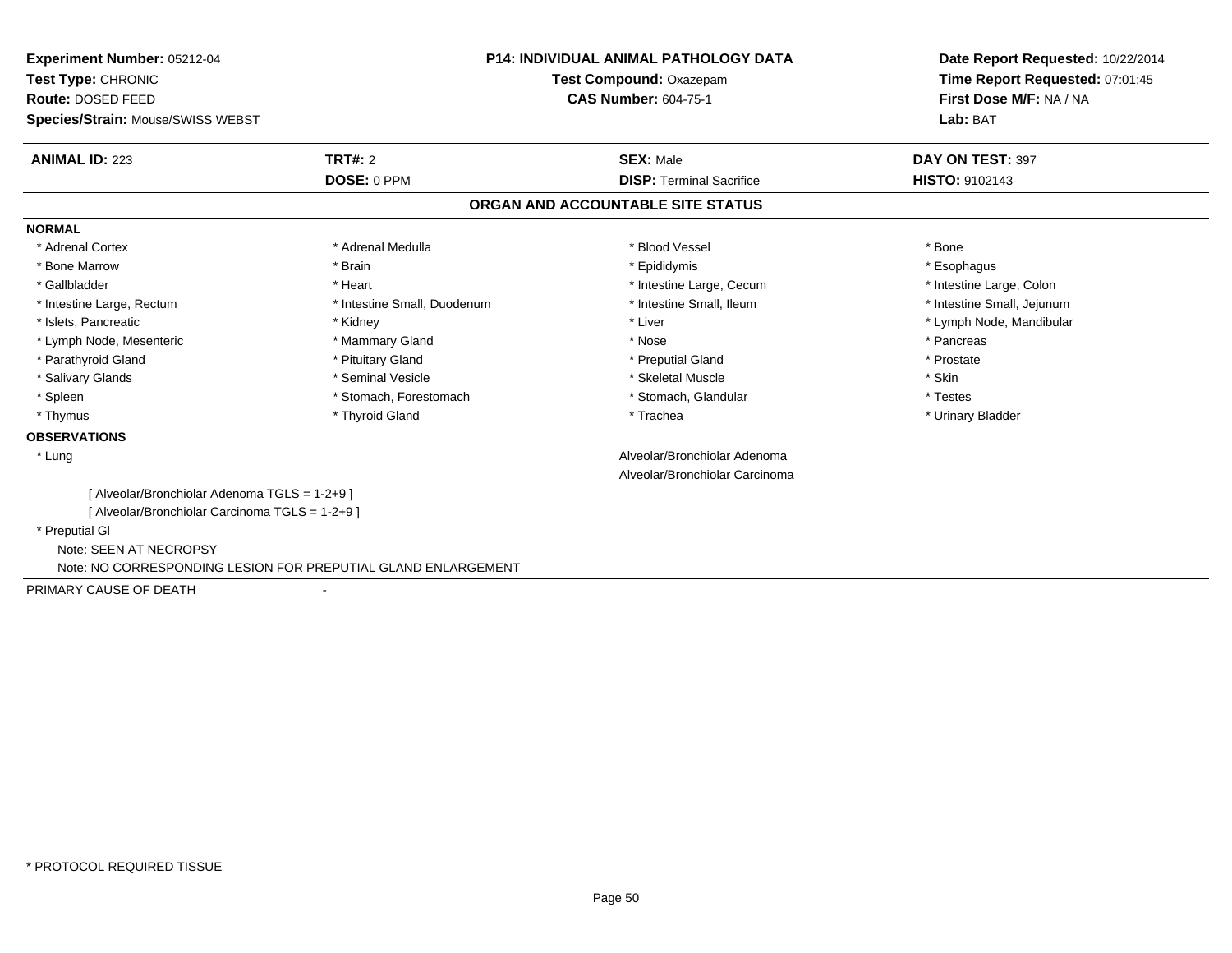| Experiment Number: 05212-04                   |                          | <b>P14: INDIVIDUAL ANIMAL PATHOLOGY DATA</b> | Date Report Requested: 10/22/2014 |
|-----------------------------------------------|--------------------------|----------------------------------------------|-----------------------------------|
| Test Type: CHRONIC                            | Test Compound: Oxazepam  |                                              | Time Report Requested: 07:01:45   |
| Route: DOSED FEED                             |                          | <b>CAS Number: 604-75-1</b>                  | First Dose M/F: NA / NA           |
| Species/Strain: Mouse/SWISS WEBST             |                          |                                              | Lab: BAT                          |
| <b>ANIMAL ID: 224</b>                         | <b>TRT#: 2</b>           | <b>SEX: Male</b>                             | DAY ON TEST: 397                  |
|                                               | DOSE: 0 PPM              | <b>DISP: Terminal Sacrifice</b>              | <b>HISTO: 9102144</b>             |
|                                               |                          | ORGAN AND ACCOUNTABLE SITE STATUS            |                                   |
| <b>NORMAL</b>                                 |                          |                                              |                                   |
| * Adrenal Cortex                              | * Adrenal Medulla        | * Blood Vessel                               | * Bone                            |
| * Bone Marrow                                 | * Brain                  | * Epididymis                                 | * Esophagus                       |
| * Gallbladder                                 | * Intestine Large, Cecum | * Intestine Large, Colon                     | * Intestine Large, Rectum         |
| * Intestine Small, Duodenum                   | * Islets, Pancreatic     | * Kidney                                     | * Liver                           |
| * Lymph Node, Mandibular                      | * Nose                   | * Pancreas                                   | * Parathyroid Gland               |
| * Pituitary Gland                             | * Preputial Gland        | * Prostate                                   | * Salivary Glands                 |
| * Seminal Vesicle                             | * Skeletal Muscle        | * Skin                                       | * Spleen                          |
| * Stomach, Forestomach                        | * Stomach, Glandular     | * Testes                                     | * Thymus                          |
| * Thyroid Gland                               | * Trachea                | * Urinary Bladder                            |                                   |
| <b>MISSING</b>                                |                          |                                              |                                   |
| * Mammary Gland                               |                          |                                              |                                   |
| <b>OBSERVATIONS</b>                           |                          |                                              |                                   |
| * Heart                                       |                          | Amyloid Deposition                           | Minimal                           |
| * Intestine Small, Ileum                      |                          | <b>Amyloid Deposition</b>                    | Moderate                          |
| * Intestine Small, Jejunum                    |                          | <b>Amyloid Deposition</b>                    | Minimal                           |
| * Lung                                        |                          | Alveolar/Bronchiolar Adenoma                 |                                   |
|                                               |                          | Alveolar/Bronchiolar Carcinoma               |                                   |
| [ Alveolar/Bronchiolar Adenoma TGLS = 1-2 ]   |                          |                                              |                                   |
| [ Alveolar/Bronchiolar Carcinoma TGLS = 2-2 ] |                          |                                              |                                   |
| * Lymph Node, Mesenteric                      |                          | <b>Amyloid Deposition</b>                    | Minimal                           |
| PRIMARY CAUSE OF DEATH                        |                          |                                              |                                   |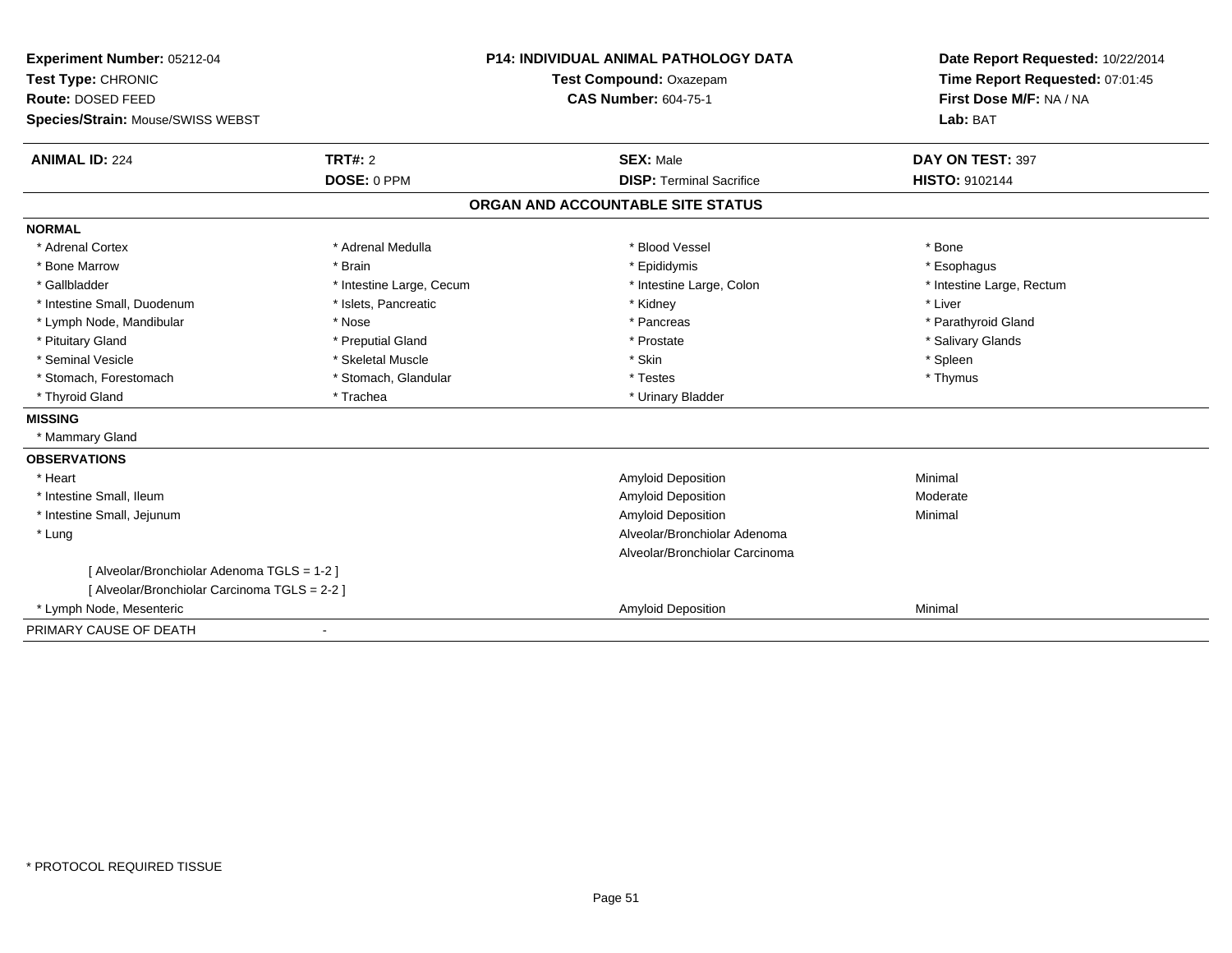| Experiment Number: 05212-04<br>Test Type: CHRONIC<br>Route: DOSED FEED<br>Species/Strain: Mouse/SWISS WEBST |                          | P14: INDIVIDUAL ANIMAL PATHOLOGY DATA<br>Test Compound: Oxazepam<br><b>CAS Number: 604-75-1</b> | Date Report Requested: 10/22/2014<br>Time Report Requested: 07:01:45<br>First Dose M/F: NA / NA<br>Lab: BAT |
|-------------------------------------------------------------------------------------------------------------|--------------------------|-------------------------------------------------------------------------------------------------|-------------------------------------------------------------------------------------------------------------|
| <b>ANIMAL ID: 225</b>                                                                                       | <b>TRT#: 2</b>           | <b>SEX: Male</b>                                                                                | DAY ON TEST: 397                                                                                            |
|                                                                                                             | DOSE: 0 PPM              | <b>DISP: Terminal Sacrifice</b>                                                                 | HISTO: 9102145                                                                                              |
|                                                                                                             |                          | ORGAN AND ACCOUNTABLE SITE STATUS                                                               |                                                                                                             |
| <b>NORMAL</b>                                                                                               |                          |                                                                                                 |                                                                                                             |
| * Adrenal Medulla                                                                                           | * Blood Vessel           | * Bone                                                                                          | * Bone Marrow                                                                                               |
| * Brain                                                                                                     | * Epididymis             | * Esophagus                                                                                     | * Gallbladder                                                                                               |
| * Intestine Large, Cecum                                                                                    | * Intestine Large, Colon | * Intestine Large, Rectum                                                                       | * Islets, Pancreatic                                                                                        |
| * Liver                                                                                                     | * Lung                   | * Lymph Node, Mandibular                                                                        | * Nose                                                                                                      |
| * Pancreas                                                                                                  | * Pituitary Gland        | * Prostate                                                                                      | * Seminal Vesicle                                                                                           |
| * Skeletal Muscle                                                                                           | * Stomach, Forestomach   | * Stomach, Glandular                                                                            | * Testes                                                                                                    |
| * Thymus                                                                                                    | * Trachea                | * Urinary Bladder                                                                               |                                                                                                             |
| <b>MISSING</b>                                                                                              |                          |                                                                                                 |                                                                                                             |
| * Mammary Gland                                                                                             |                          |                                                                                                 |                                                                                                             |
| <b>OBSERVATIONS</b>                                                                                         |                          |                                                                                                 |                                                                                                             |
| * Adrenal Cortex                                                                                            | Capsule                  | Hyperplasia                                                                                     | Moderate                                                                                                    |
| [Hyperplasia TGLS = 6-12]                                                                                   |                          |                                                                                                 |                                                                                                             |
| * Heart                                                                                                     |                          | Amyloid Deposition                                                                              | Minimal                                                                                                     |
| * Intestine Small, Duodenum                                                                                 |                          | Amyloid Deposition                                                                              | Moderate                                                                                                    |
| * Intestine Small, Ileum                                                                                    |                          | Amyloid Deposition                                                                              | Moderate                                                                                                    |
| * Intestine Small, Jejunum                                                                                  |                          | Amyloid Deposition                                                                              | Minimal                                                                                                     |
| * Kidney                                                                                                    | Glomerulus               | Amyloid Deposition                                                                              | Moderate                                                                                                    |
|                                                                                                             |                          | Inflammation                                                                                    | Granulomatous, Mild                                                                                         |
| * Lymph Node, Mesenteric                                                                                    |                          | Amyloid Deposition                                                                              | Minimal                                                                                                     |
| * Parathyroid Gland                                                                                         |                          | <b>Amyloid Deposition</b>                                                                       | Mild                                                                                                        |
| * Preputial Gland                                                                                           |                          | Inflammation                                                                                    | Suppurative, Marked                                                                                         |
| [Inflammation TGLS = $2-6$ ]                                                                                |                          |                                                                                                 |                                                                                                             |
| * Salivary Glands                                                                                           |                          | Amyloid Deposition                                                                              | Marked                                                                                                      |
| * Skin                                                                                                      |                          | Hyperkeratosis                                                                                  | Mild                                                                                                        |
| [ Hyperkeratosis TGLS = 1-9 ]                                                                               |                          |                                                                                                 |                                                                                                             |
| * Spleen                                                                                                    |                          | Amyloid Deposition                                                                              | Mild                                                                                                        |
| * Thyroid Gland                                                                                             |                          | Amyloid Deposition                                                                              | Mild                                                                                                        |
| PRIMARY CAUSE OF DEATH                                                                                      | $\sim$                   |                                                                                                 |                                                                                                             |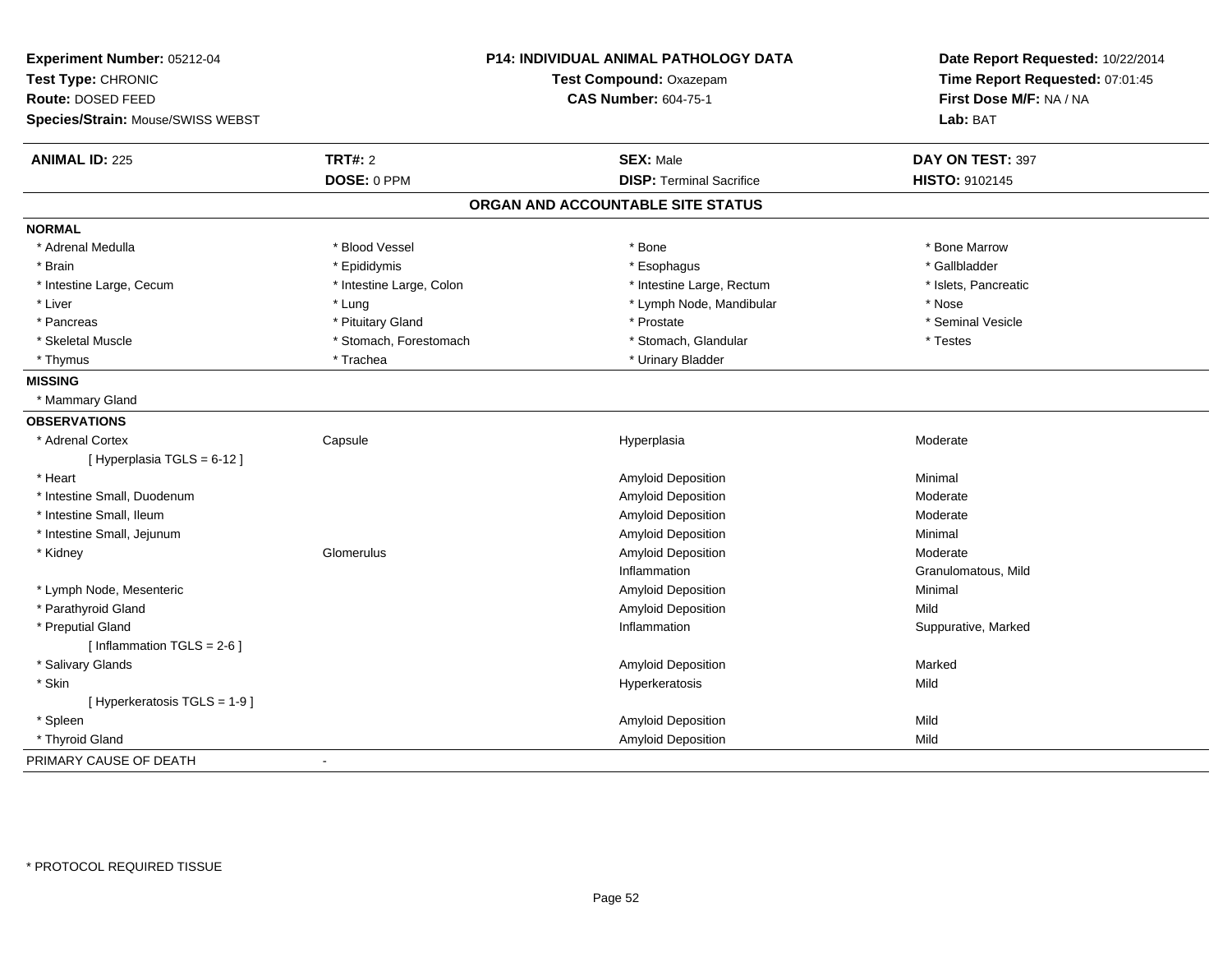| Experiment Number: 05212-04       |                          | <b>P14: INDIVIDUAL ANIMAL PATHOLOGY DATA</b> | Date Report Requested: 10/22/2014 |
|-----------------------------------|--------------------------|----------------------------------------------|-----------------------------------|
| Test Type: CHRONIC                |                          | Test Compound: Oxazepam                      | Time Report Requested: 07:01:45   |
| Route: DOSED FEED                 |                          | <b>CAS Number: 604-75-1</b>                  | First Dose M/F: NA / NA           |
| Species/Strain: Mouse/SWISS WEBST |                          |                                              | Lab: BAT                          |
| <b>ANIMAL ID: 226</b>             | <b>TRT#: 2</b>           | <b>SEX: Male</b>                             | DAY ON TEST: 397                  |
|                                   | DOSE: 0 PPM              | <b>DISP: Terminal Sacrifice</b>              | HISTO: 9102146                    |
|                                   |                          | ORGAN AND ACCOUNTABLE SITE STATUS            |                                   |
| <b>NORMAL</b>                     |                          |                                              |                                   |
| * Adrenal Cortex                  | * Adrenal Medulla        | * Blood Vessel                               | * Bone                            |
| * Bone Marrow                     | * Brain                  | * Epididymis                                 | * Esophagus                       |
| * Gallbladder                     | * Intestine Large, Cecum | * Intestine Large, Colon                     | * Intestine Large, Rectum         |
| * Intestine Small, Jejunum        | * Islets, Pancreatic     | * Lung                                       | * Lymph Node, Mandibular          |
| * Nose                            | * Pancreas               | * Pituitary Gland                            | * Preputial Gland                 |
| * Prostate                        | * Seminal Vesicle        | * Skeletal Muscle                            | * Skin                            |
| * Stomach, Forestomach            | * Testes                 | * Thymus                                     | * Trachea                         |
| * Urinary Bladder                 |                          |                                              |                                   |
| <b>MISSING</b>                    |                          |                                              |                                   |
| * Mammary Gland                   |                          |                                              |                                   |
| <b>OBSERVATIONS</b>               |                          |                                              |                                   |
| * Heart                           |                          | <b>Amyloid Deposition</b>                    | Mild                              |
| * Intestine Small, Duodenum       |                          | Amyloid Deposition                           | Minimal                           |
| * Intestine Small, Ileum          |                          | Amyloid Deposition                           | Moderate                          |
| * Kidney                          | Glomerulus               | Amyloid Deposition                           | Mild                              |
| * Liver                           |                          | Amyloid Deposition                           | Mild                              |
| * Lymph Node, Mesenteric          |                          | <b>Amyloid Deposition</b>                    | Mild                              |
| * Parathyroid Gland               |                          | Amyloid Deposition                           | Mild                              |
| * Salivary Glands                 |                          | Amyloid Deposition                           | Mild                              |
| * Spleen                          |                          | Amyloid Deposition                           | Minimal                           |
| * Stomach, Glandular              |                          | Amyloid Deposition                           | Minimal                           |
| * Thyroid Gland                   |                          | Amyloid Deposition                           | Mild                              |
| PRIMARY CAUSE OF DEATH            |                          |                                              |                                   |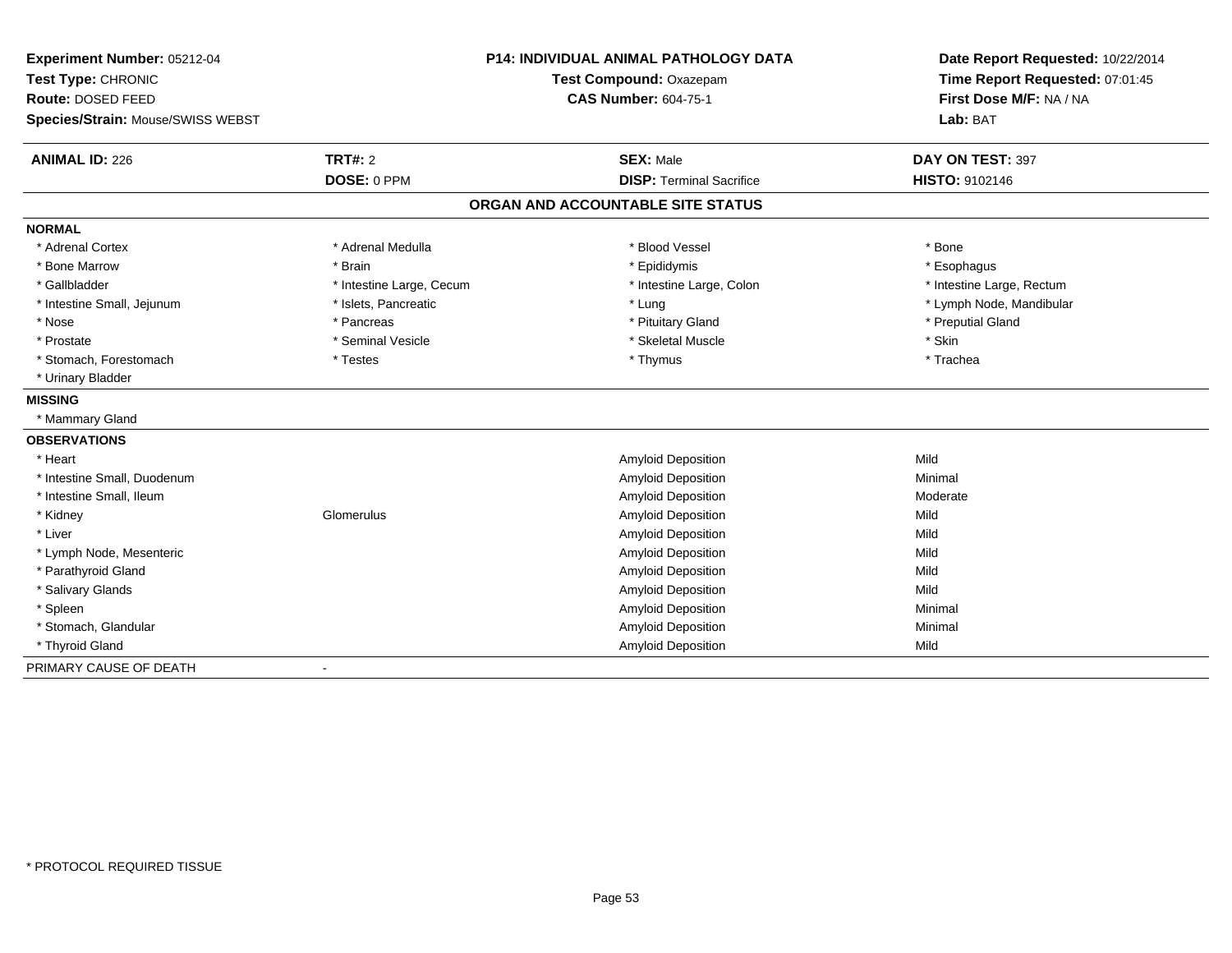| Experiment Number: 05212-04                                  |                           | <b>P14: INDIVIDUAL ANIMAL PATHOLOGY DATA</b> | Date Report Requested: 10/22/2014 |
|--------------------------------------------------------------|---------------------------|----------------------------------------------|-----------------------------------|
| Test Type: CHRONIC                                           |                           | Test Compound: Oxazepam                      | Time Report Requested: 07:01:45   |
| Route: DOSED FEED                                            |                           | <b>CAS Number: 604-75-1</b>                  | First Dose M/F: NA / NA           |
| Species/Strain: Mouse/SWISS WEBST                            |                           |                                              | Lab: BAT                          |
| <b>ANIMAL ID: 227</b>                                        | <b>TRT#: 2</b>            | <b>SEX: Male</b>                             | DAY ON TEST: 397                  |
|                                                              | DOSE: 0 PPM               | <b>DISP: Terminal Sacrifice</b>              | <b>HISTO: 9102147</b>             |
|                                                              |                           | ORGAN AND ACCOUNTABLE SITE STATUS            |                                   |
| <b>NORMAL</b>                                                |                           |                                              |                                   |
| * Adrenal Cortex                                             | * Adrenal Medulla         | * Blood Vessel                               | * Bone                            |
| * Bone Marrow                                                | * Brain                   | * Epididymis                                 | * Esophagus                       |
| Eye                                                          | * Gallbladder             | * Heart                                      | * Intestine Large, Cecum          |
| * Intestine Large, Colon                                     | * Intestine Large, Rectum | * Intestine Small, Duodenum                  | * Intestine Small, Ileum          |
| * Intestine Small, Jejunum                                   | * Islets, Pancreatic      | * Kidney                                     | * Liver                           |
| * Lung                                                       | * Lymph Node, Mandibular  | * Lymph Node, Mesenteric                     | * Nose                            |
| * Pancreas                                                   | * Parathyroid Gland       | * Pituitary Gland                            | * Preputial Gland                 |
| * Prostate                                                   | * Salivary Glands         | * Seminal Vesicle                            | * Skeletal Muscle                 |
| * Spleen                                                     | * Stomach, Forestomach    | * Stomach, Glandular                         | * Testes                          |
| * Thymus                                                     | * Thyroid Gland           | * Trachea                                    | * Urinary Bladder                 |
| <b>MISSING</b>                                               |                           |                                              |                                   |
| * Mammary Gland                                              |                           |                                              |                                   |
| <b>OBSERVATIONS</b>                                          |                           |                                              |                                   |
| Eye                                                          |                           |                                              |                                   |
| Note: NO CORRESPONDING LESION FOR SMALL EYE SEEN AT NECROPSY |                           |                                              |                                   |
| * Skin                                                       |                           | Ulcer                                        | Moderate                          |
| [Ulcer TGLS = $1-9$ ]                                        |                           |                                              |                                   |
| PRIMARY CAUSE OF DEATH                                       | $\blacksquare$            |                                              |                                   |
|                                                              |                           |                                              |                                   |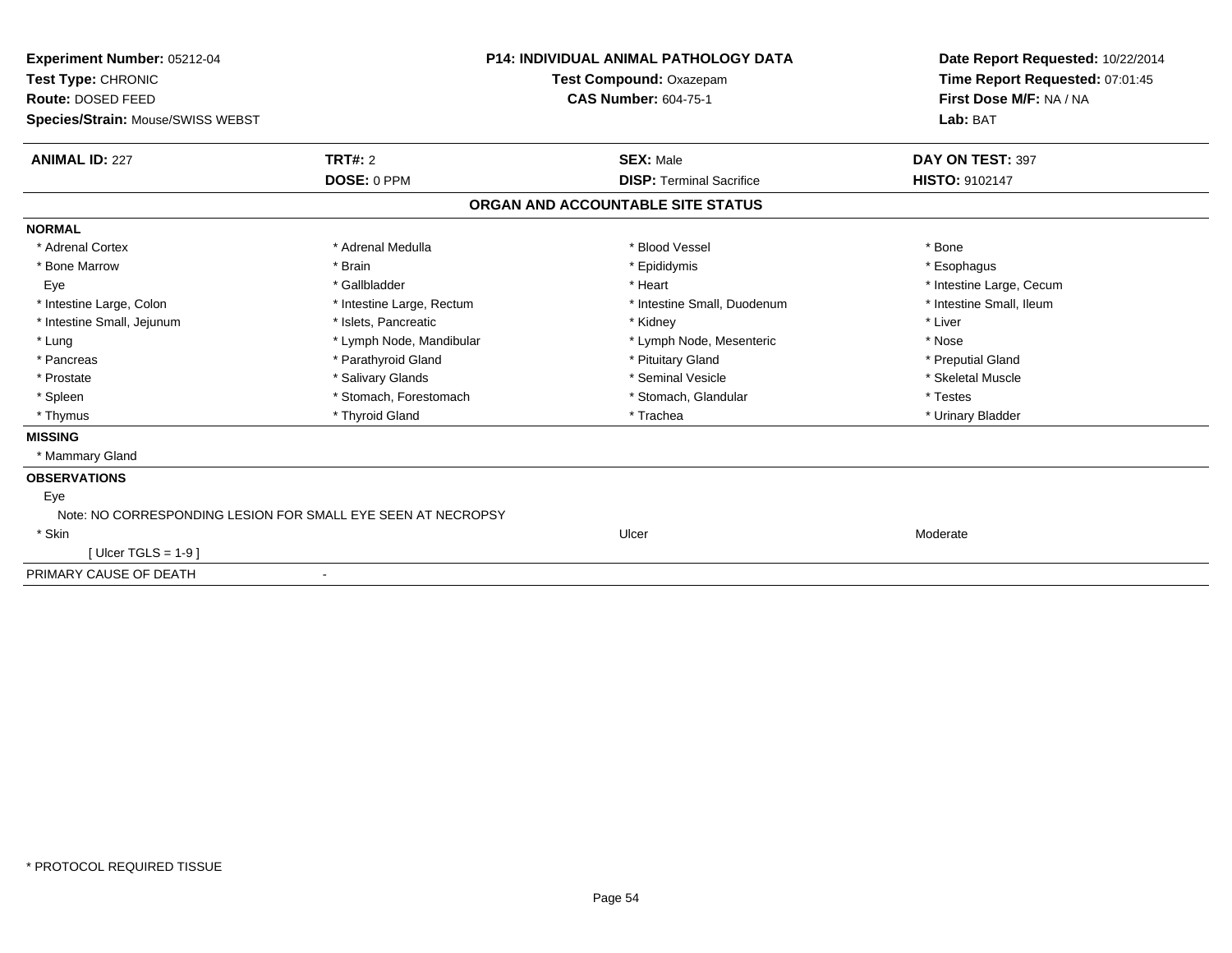| <b>Experiment Number: 05212-04</b>     |                             | <b>P14: INDIVIDUAL ANIMAL PATHOLOGY DATA</b> | Date Report Requested: 10/22/2014 |
|----------------------------------------|-----------------------------|----------------------------------------------|-----------------------------------|
| Test Type: CHRONIC                     |                             | Test Compound: Oxazepam                      | Time Report Requested: 07:01:45   |
| Route: DOSED FEED                      |                             | <b>CAS Number: 604-75-1</b>                  | First Dose M/F: NA / NA           |
| Species/Strain: Mouse/SWISS WEBST      |                             |                                              | Lab: BAT                          |
| <b>ANIMAL ID: 228</b>                  | <b>TRT#: 2</b>              | <b>SEX: Male</b>                             | DAY ON TEST: 161                  |
|                                        | DOSE: 0 PPM                 | <b>DISP:</b> Moribund Sacrifice              | HISTO: 9102148                    |
|                                        |                             | ORGAN AND ACCOUNTABLE SITE STATUS            |                                   |
| <b>NORMAL</b>                          |                             |                                              |                                   |
| * Adrenal Cortex                       | * Adrenal Medulla           | * Blood Vessel                               | * Bone                            |
| * Bone Marrow                          | * Brain                     | * Epididymis                                 | * Esophagus                       |
| * Gallbladder                          | * Heart                     | * Intestine Large, Cecum                     | * Intestine Large, Colon          |
| * Intestine Large, Rectum              | * Intestine Small, Duodenum | * Intestine Small, Ileum                     | * Intestine Small, Jejunum        |
| * Islets, Pancreatic                   | * Kidney                    | * Liver                                      | * Lung                            |
| * Lymph Node, Mandibular               | * Nose                      | * Pancreas                                   | * Parathyroid Gland               |
| * Pituitary Gland                      | * Preputial Gland           | * Prostate                                   | * Salivary Glands                 |
| * Seminal Vesicle                      | * Skeletal Muscle           | * Stomach, Forestomach                       | * Stomach, Glandular              |
| * Thymus                               | * Thyroid Gland             | * Trachea                                    | * Urinary Bladder                 |
| <b>MISSING</b>                         |                             |                                              |                                   |
| * Lymph Node, Mesenteric               | * Mammary Gland             |                                              |                                   |
| <b>OBSERVATIONS</b>                    |                             |                                              |                                   |
| * Skin                                 |                             | Ulcer                                        | Moderate                          |
| [Ulcer TGLS = $1-9$ ]                  |                             |                                              |                                   |
| * Spleen                               |                             | Hematopoietic Cell Proliferation             | Moderate                          |
| * Testes                               |                             | Edema                                        | Marked                            |
| [Edema TGLS = $2-10$ ]                 |                             |                                              |                                   |
| Urethra                                | <b>Transit Epithe</b>       | Hyperplasia                                  | Moderate                          |
| PRIMARY CAUSE OF DEATH                 |                             |                                              |                                   |
| Animal Note: CAUSE OF MORB: SKIN ULCER |                             |                                              |                                   |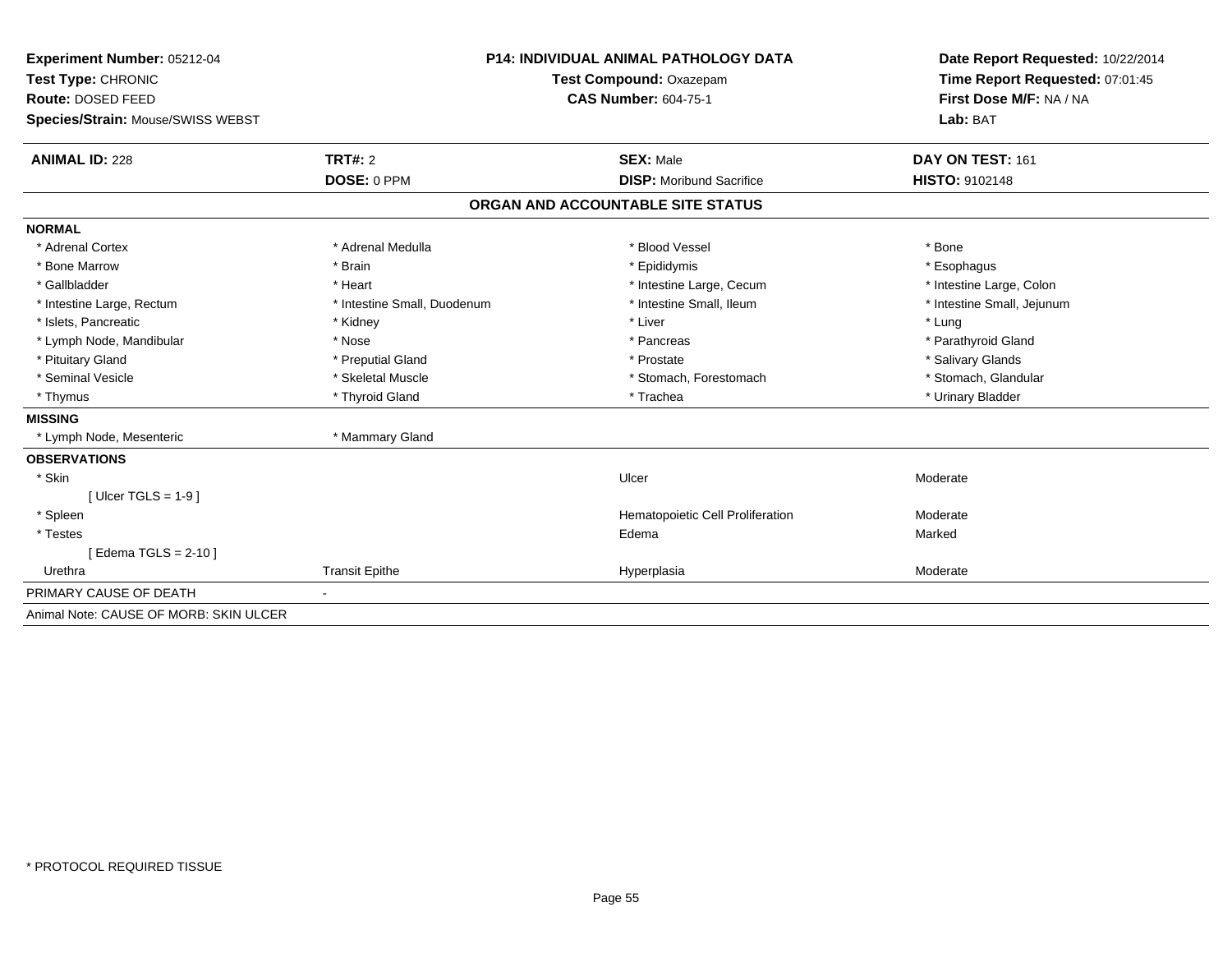| Experiment Number: 05212-04<br>Test Type: CHRONIC<br>Route: DOSED FEED<br>Species/Strain: Mouse/SWISS WEBST |                          | P14: INDIVIDUAL ANIMAL PATHOLOGY DATA<br>Test Compound: Oxazepam<br><b>CAS Number: 604-75-1</b> | Date Report Requested: 10/22/2014<br>Time Report Requested: 07:01:45<br>First Dose M/F: NA / NA<br>Lab: BAT |
|-------------------------------------------------------------------------------------------------------------|--------------------------|-------------------------------------------------------------------------------------------------|-------------------------------------------------------------------------------------------------------------|
| <b>ANIMAL ID: 229</b>                                                                                       | <b>TRT#: 2</b>           | <b>SEX: Male</b>                                                                                | DAY ON TEST: 397                                                                                            |
|                                                                                                             | DOSE: 0 PPM              | <b>DISP: Terminal Sacrifice</b>                                                                 | HISTO: 9102149                                                                                              |
|                                                                                                             |                          | ORGAN AND ACCOUNTABLE SITE STATUS                                                               |                                                                                                             |
| <b>NORMAL</b>                                                                                               |                          |                                                                                                 |                                                                                                             |
| * Adrenal Cortex                                                                                            | * Adrenal Medulla        | * Blood Vessel                                                                                  | * Bone                                                                                                      |
| * Bone Marrow                                                                                               | * Brain                  | * Epididymis                                                                                    | * Esophagus                                                                                                 |
| * Gallbladder                                                                                               | * Intestine Large, Cecum | * Intestine Large, Colon                                                                        | * Intestine Large, Rectum                                                                                   |
| * Intestine Small, Jejunum                                                                                  | * Islets, Pancreatic     | * Lung                                                                                          | * Nose                                                                                                      |
| * Pancreas                                                                                                  | * Parathyroid Gland      | * Pituitary Gland                                                                               | * Preputial Gland                                                                                           |
| * Prostate                                                                                                  | * Seminal Vesicle        | * Skeletal Muscle                                                                               | * Skin                                                                                                      |
| * Stomach, Forestomach                                                                                      | * Stomach, Glandular     | * Testes                                                                                        | * Thymus                                                                                                    |
| * Trachea                                                                                                   | * Urinary Bladder        |                                                                                                 |                                                                                                             |
| <b>MISSING</b>                                                                                              |                          |                                                                                                 |                                                                                                             |
| * Mammary Gland                                                                                             |                          |                                                                                                 |                                                                                                             |
| <b>OBSERVATIONS</b>                                                                                         |                          |                                                                                                 |                                                                                                             |
| * Heart                                                                                                     |                          | Amyloid Deposition                                                                              | Mild                                                                                                        |
| * Intestine Small, Duodenum                                                                                 |                          | Amyloid Deposition                                                                              | Minimal                                                                                                     |
| * Intestine Small, Ileum                                                                                    |                          | Amyloid Deposition                                                                              | Moderate                                                                                                    |
| * Kidney                                                                                                    | Glomerulus               | Amyloid Deposition                                                                              | Moderate                                                                                                    |
| * Liver                                                                                                     |                          | Amyloid Deposition                                                                              | Minimal                                                                                                     |
|                                                                                                             |                          | Inflammation                                                                                    | Subacute, Minimal                                                                                           |
| Lymph Node                                                                                                  | Renal                    | Hyperplasia                                                                                     | Lymphoid, Moderate                                                                                          |
| [ Hyperplasia TGLS = 1,3,4-4+7+9 ]                                                                          |                          |                                                                                                 |                                                                                                             |
| * Lymph Node, Mandibular                                                                                    |                          | Amyloid Deposition                                                                              | Minimal                                                                                                     |
|                                                                                                             |                          | Hyperplasia                                                                                     | Lymphoid, Moderate                                                                                          |
| [ Hyperplasia TGLS = 1,3,4-4+7+9 ]                                                                          |                          |                                                                                                 |                                                                                                             |
| * Lymph Node, Mesenteric                                                                                    |                          | Hyperplasia                                                                                     | Lymphoid, Moderate                                                                                          |
| [ Hyperplasia TGLS = 1,3,4-4+7+9 ]                                                                          |                          |                                                                                                 |                                                                                                             |
| * Salivary Glands                                                                                           |                          | Amyloid Deposition                                                                              | Mild                                                                                                        |
| * Spleen                                                                                                    |                          | Amyloid Deposition                                                                              | Minimal                                                                                                     |
|                                                                                                             |                          | Hyperplasia                                                                                     | Lymphoid, Mild                                                                                              |
| [ Hyperplasia TGLS = 2-1 ]                                                                                  |                          |                                                                                                 |                                                                                                             |
| * Thyroid Gland                                                                                             |                          | Amyloid Deposition                                                                              | Moderate                                                                                                    |

PRIMARY CAUSE OF DEATH-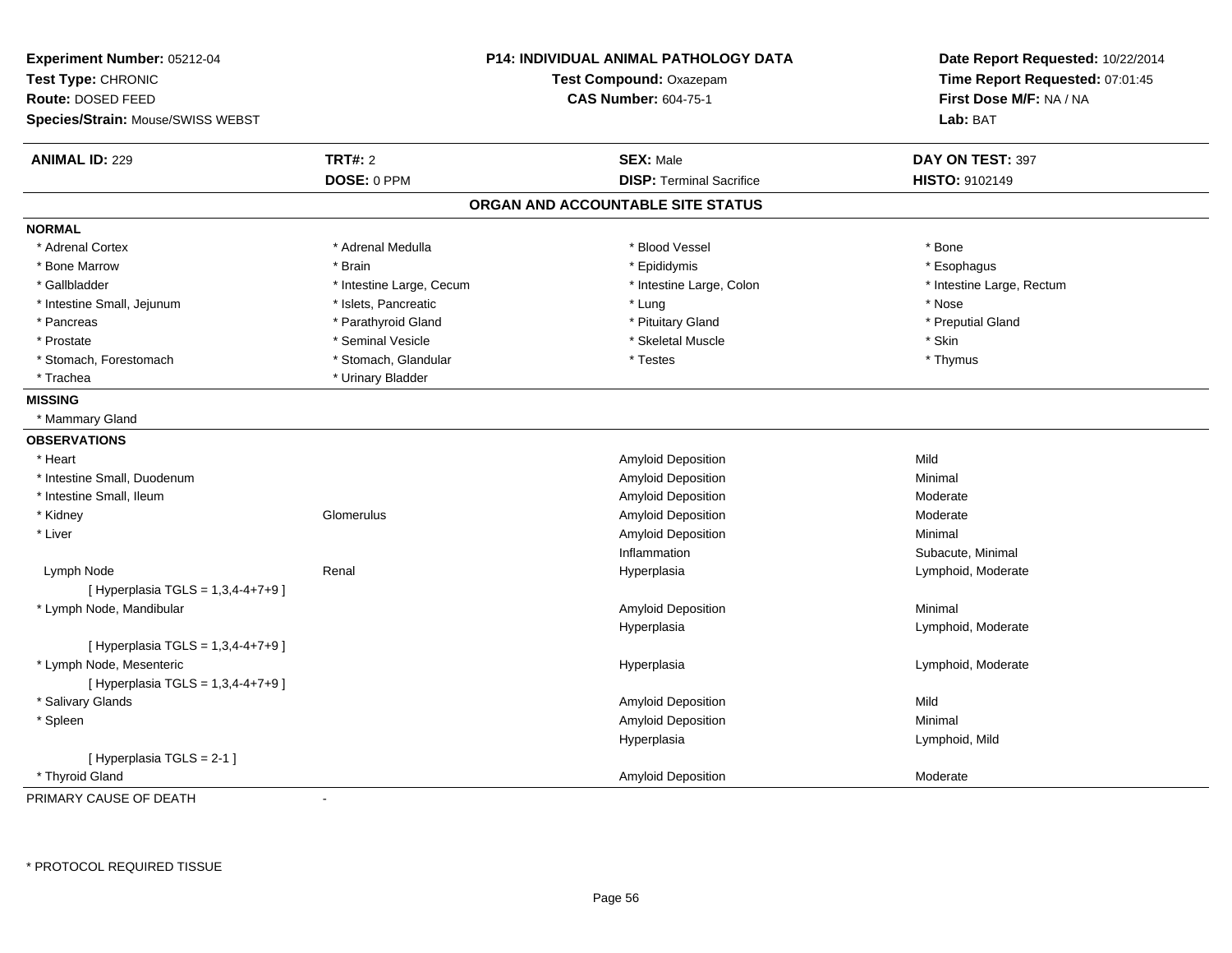| Experiment Number: 05212-04       |                    | <b>P14: INDIVIDUAL ANIMAL PATHOLOGY DATA</b> | Date Report Requested: 10/22/2014 |
|-----------------------------------|--------------------|----------------------------------------------|-----------------------------------|
| Test Type: CHRONIC                |                    | Test Compound: Oxazepam                      | Time Report Requested: 07:01:45   |
| Route: DOSED FEED                 |                    | <b>CAS Number: 604-75-1</b>                  | First Dose M/F: NA / NA           |
| Species/Strain: Mouse/SWISS WEBST |                    |                                              | Lab: BAT                          |
| <b>ANIMAL ID: 229</b>             | <b>TRT#: 2</b>     | <b>SEX: Male</b>                             | DAY ON TEST: 397                  |
|                                   | <b>DOSE: 0 PPM</b> | <b>DISP: Terminal Sacrifice</b>              | <b>HISTO: 9102149</b>             |
|                                   |                    | <b>ORGAN AND ACCOUNTABLE SITE STATUS</b>     |                                   |
|                                   |                    |                                              |                                   |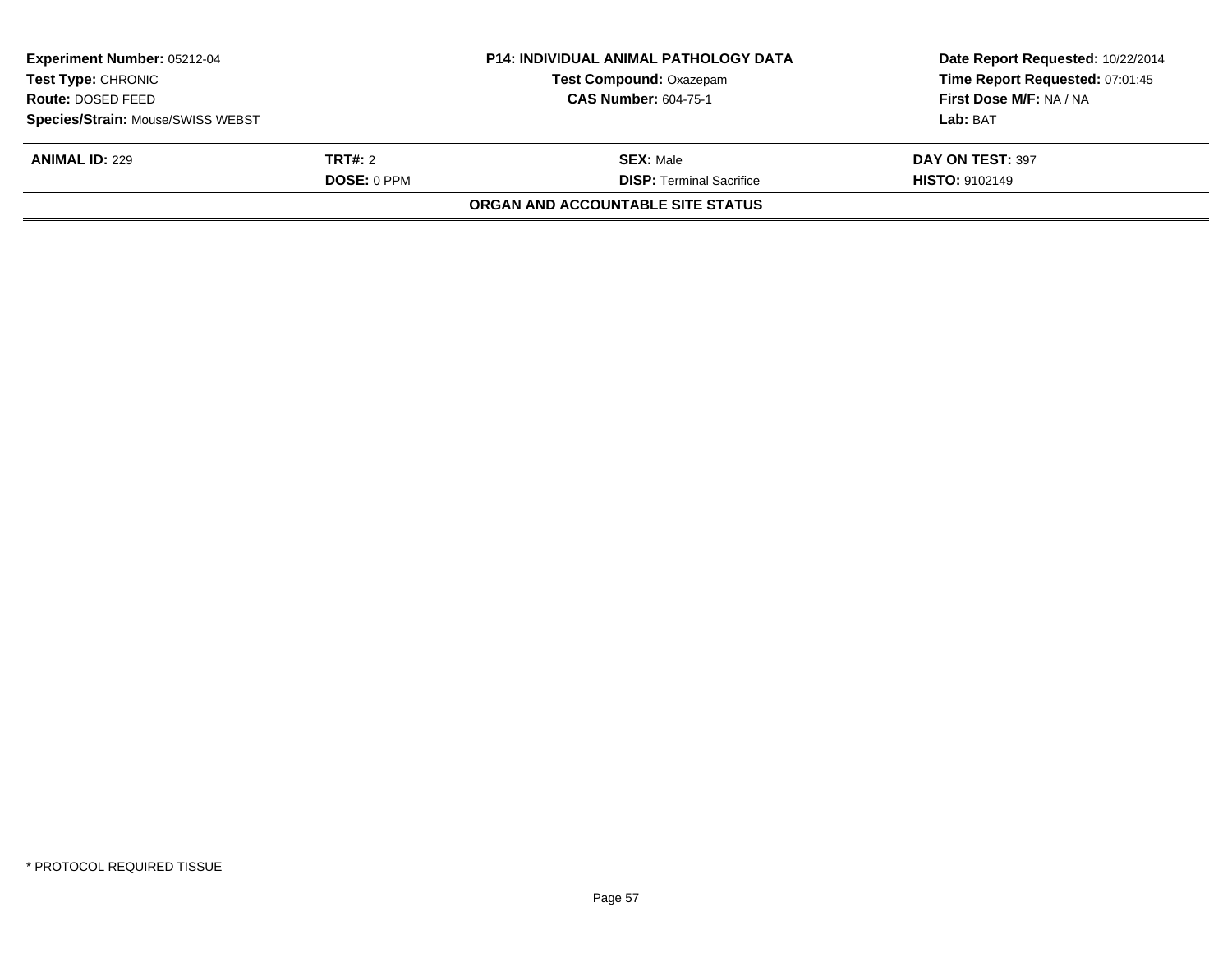| Experiment Number: 05212-04              |                          | <b>P14: INDIVIDUAL ANIMAL PATHOLOGY DATA</b> | Date Report Requested: 10/22/2014 |
|------------------------------------------|--------------------------|----------------------------------------------|-----------------------------------|
| Test Type: CHRONIC                       |                          | Test Compound: Oxazepam                      | Time Report Requested: 07:01:45   |
| Route: DOSED FEED                        |                          | <b>CAS Number: 604-75-1</b>                  | First Dose M/F: NA / NA           |
| <b>Species/Strain: Mouse/SWISS WEBST</b> |                          |                                              | Lab: BAT                          |
| <b>ANIMAL ID: 230</b>                    | TRT#: 2                  | <b>SEX: Male</b>                             | DAY ON TEST: 397                  |
|                                          | DOSE: 0 PPM              | <b>DISP: Terminal Sacrifice</b>              | <b>HISTO: 9102150</b>             |
|                                          |                          | ORGAN AND ACCOUNTABLE SITE STATUS            |                                   |
| <b>NORMAL</b>                            |                          |                                              |                                   |
| * Adrenal Cortex                         | * Adrenal Medulla        | * Blood Vessel                               | * Bone                            |
| * Bone Marrow                            | * Brain                  | * Epididymis                                 | * Esophagus                       |
| * Gallbladder                            | * Intestine Large, Cecum | * Intestine Large, Colon                     | * Intestine Large, Rectum         |
| * Islets, Pancreatic                     | * Lung                   | * Lymph Node, Mandibular                     | * Lymph Node, Mesenteric          |
| * Nose                                   | * Pancreas               | * Parathyroid Gland                          | * Pituitary Gland                 |
| * Preputial Gland                        | * Prostate               | * Seminal Vesicle                            | * Skeletal Muscle                 |
| * Skin                                   | * Spleen                 | * Stomach, Forestomach                       | * Stomach, Glandular              |
| * Testes                                 | * Thymus                 | * Thyroid Gland                              | * Trachea                         |
| * Urinary Bladder                        |                          |                                              |                                   |
| <b>MISSING</b>                           |                          |                                              |                                   |
| * Mammary Gland                          |                          |                                              |                                   |
| <b>OBSERVATIONS</b>                      |                          |                                              |                                   |
| * Heart                                  |                          | <b>Amyloid Deposition</b>                    | Minimal                           |
| * Intestine Small, Duodenum              |                          | Amyloid Deposition                           | Moderate                          |
| * Intestine Small, Ileum                 |                          | <b>Amyloid Deposition</b>                    | Marked                            |
| * Intestine Small, Jejunum               |                          | <b>Amyloid Deposition</b>                    | Mild                              |
| * Kidney                                 | Glomerulus               | <b>Amyloid Deposition</b>                    | Marked                            |
|                                          |                          | Inflammation                                 | Granulomatous, Minimal            |
| [Inflammation TGLS = $1-1$ ]             |                          |                                              |                                   |
| * Liver                                  |                          | <b>Amyloid Deposition</b>                    | Minimal                           |
| * Salivary Glands                        |                          | <b>Amyloid Deposition</b>                    | Moderate                          |
| PRIMARY CAUSE OF DEATH                   | $\blacksquare$           |                                              |                                   |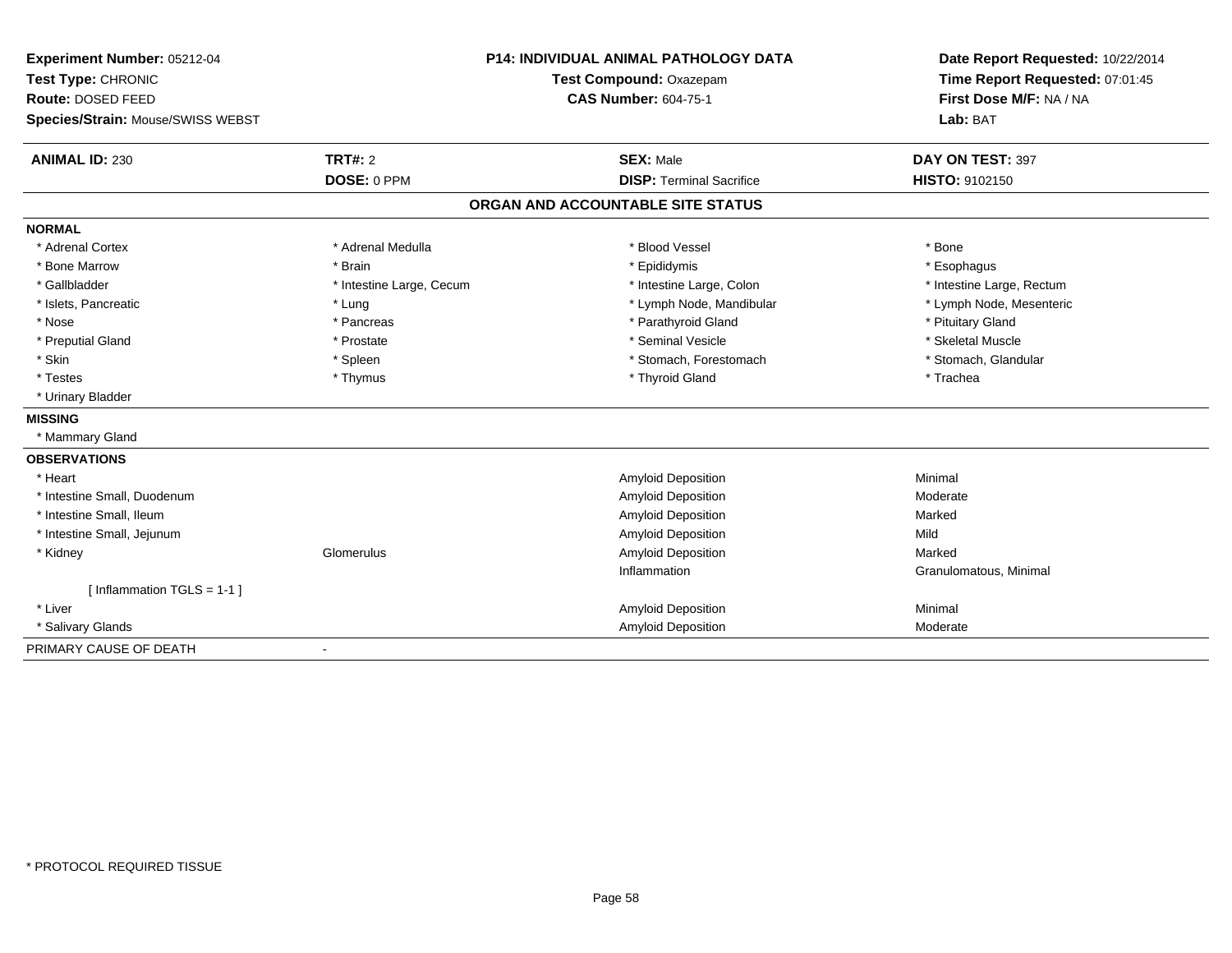| Experiment Number: 05212-04                 |                          | P14: INDIVIDUAL ANIMAL PATHOLOGY DATA | Date Report Requested: 10/22/2014 |
|---------------------------------------------|--------------------------|---------------------------------------|-----------------------------------|
| Test Type: CHRONIC                          |                          | Test Compound: Oxazepam               | Time Report Requested: 07:01:45   |
| Route: DOSED FEED                           |                          | <b>CAS Number: 604-75-1</b>           | First Dose M/F: NA / NA           |
| Species/Strain: Mouse/SWISS WEBST           |                          |                                       | Lab: BAT                          |
| <b>ANIMAL ID: 231</b>                       | TRT#: 2                  | <b>SEX: Male</b>                      | DAY ON TEST: 397                  |
|                                             | DOSE: 0 PPM              | <b>DISP: Terminal Sacrifice</b>       | <b>HISTO: 9102151</b>             |
|                                             |                          | ORGAN AND ACCOUNTABLE SITE STATUS     |                                   |
| <b>NORMAL</b>                               |                          |                                       |                                   |
| * Adrenal Cortex                            | * Adrenal Medulla        | * Blood Vessel                        | * Bone                            |
| * Bone Marrow                               | * Brain                  | * Epididymis                          | * Esophagus                       |
| * Gallbladder                               | * Intestine Large, Cecum | * Intestine Large, Colon              | * Intestine Large, Rectum         |
| * Intestine Small, Jejunum                  | * Islets, Pancreatic     | * Kidney                              | * Lymph Node, Mandibular          |
| * Lymph Node, Mesenteric                    | * Mammary Gland          | * Nose                                | * Pancreas                        |
| * Parathyroid Gland                         | * Pituitary Gland        | * Preputial Gland                     | * Prostate                        |
| * Salivary Glands                           | * Seminal Vesicle        | * Skeletal Muscle                     | * Skin                            |
| * Spleen                                    | * Stomach, Forestomach   | * Stomach, Glandular                  | * Testes                          |
| * Thymus                                    | * Thyroid Gland          | * Trachea                             | * Urinary Bladder                 |
| <b>OBSERVATIONS</b>                         |                          |                                       |                                   |
| * Heart                                     |                          | <b>Amyloid Deposition</b>             | Minimal                           |
| * Intestine Small, Duodenum                 |                          | Amyloid Deposition                    | Moderate                          |
| * Intestine Small, Ileum                    |                          | <b>Amyloid Deposition</b>             | Marked                            |
| * Liver                                     |                          | <b>Necrosis</b>                       | Minimal                           |
| [ Necrosis TGLS = $1-1$ ]                   |                          |                                       |                                   |
| * Lung                                      |                          | Alveolar/Bronchiolar Adenoma          |                                   |
| [ Alveolar/Bronchiolar Adenoma TGLS = 2-9 ] |                          |                                       |                                   |
| PRIMARY CAUSE OF DEATH                      |                          |                                       |                                   |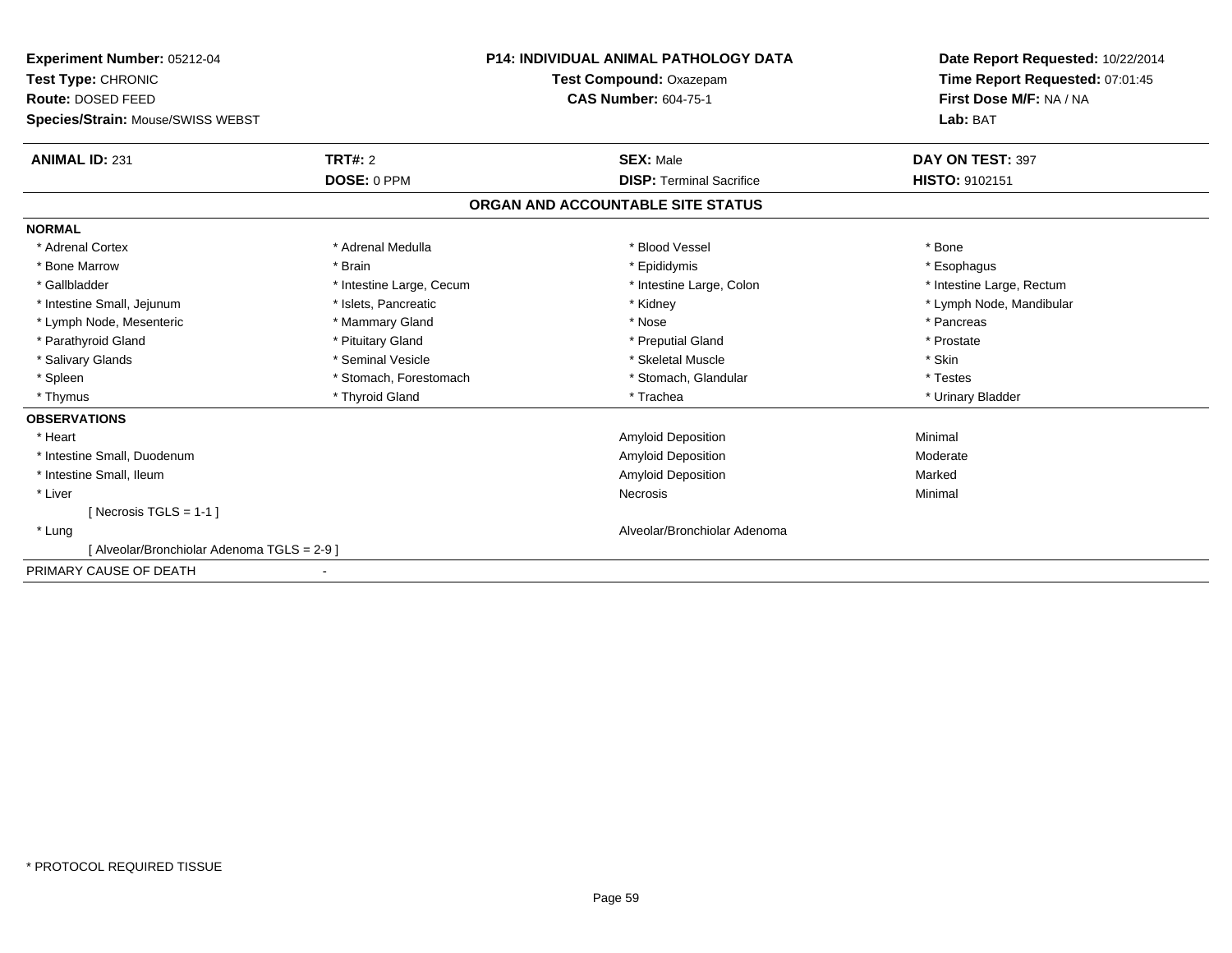| Experiment Number: 05212-04                                  |                          | P14: INDIVIDUAL ANIMAL PATHOLOGY DATA | Date Report Requested: 10/22/2014 |
|--------------------------------------------------------------|--------------------------|---------------------------------------|-----------------------------------|
| Test Type: CHRONIC                                           |                          | Test Compound: Oxazepam               | Time Report Requested: 07:01:45   |
| Route: DOSED FEED                                            |                          | <b>CAS Number: 604-75-1</b>           | First Dose M/F: NA / NA           |
| Species/Strain: Mouse/SWISS WEBST                            |                          |                                       | Lab: BAT                          |
| <b>ANIMAL ID: 232</b>                                        | <b>TRT#: 2</b>           | <b>SEX: Male</b>                      | DAY ON TEST: 397                  |
|                                                              | DOSE: 0 PPM              | <b>DISP: Terminal Sacrifice</b>       | HISTO: 912152                     |
|                                                              |                          | ORGAN AND ACCOUNTABLE SITE STATUS     |                                   |
| <b>NORMAL</b>                                                |                          |                                       |                                   |
| * Adrenal Cortex                                             | * Adrenal Medulla        | * Blood Vessel                        | * Bone                            |
| * Bone Marrow                                                | * Brain                  | * Epididymis                          | * Esophagus                       |
| * Gallbladder                                                | * Intestine Large, Cecum | * Intestine Large, Colon              | * Intestine Large, Rectum         |
| * Lymph Node, Mesenteric                                     | * Nose                   | * Pancreas                            | * Parathyroid Gland               |
| * Pituitary Gland                                            | * Prostate               | * Salivary Glands                     | * Seminal Vesicle                 |
| * Skeletal Muscle                                            | * Skin                   | * Stomach, Forestomach                | * Stomach, Glandular              |
| * Testes                                                     | * Thymus                 | * Trachea                             | * Urinary Bladder                 |
| <b>MISSING</b>                                               |                          |                                       |                                   |
| * Lymph Node, Mandibular                                     | * Mammary Gland          |                                       |                                   |
| <b>OBSERVATIONS</b>                                          |                          |                                       |                                   |
| * Heart                                                      |                          | Amyloid Deposition                    | Mild                              |
|                                                              |                          | Amyloid Deposition                    | Mild                              |
| * Intestine Small, Duodenum                                  |                          | Amyloid Deposition                    | Minimal                           |
| * Intestine Small, Ileum                                     |                          | Amyloid Deposition                    | Marked                            |
| * Intestine Small, Jejunum                                   |                          | Amyloid Deposition                    | Marked                            |
| * Islets, Pancreatic                                         |                          | Hyperplasia                           | Mild                              |
| * Kidney                                                     | Glomerulus               | Amyloid Deposition                    | Marked                            |
| * Liver                                                      |                          | <b>Amyloid Deposition</b>             | Minimal                           |
| * Lung                                                       |                          | Inflammation                          | Chronic, Mild                     |
| * Preputial Gland                                            |                          | Inflammation                          | Suppurative, Moderate             |
| [ Inflammation $TGLS = 2-6$ ]                                |                          |                                       |                                   |
| * Spleen                                                     |                          | Amyloid Deposition                    | Moderate                          |
| * Thyroid Gland                                              |                          | Amyloid Deposition                    | Moderate                          |
| * Urin Bladder                                               |                          |                                       |                                   |
| Note: NO CORRESPONDING LESION FOR URINARY BLADDER DILATATION |                          |                                       |                                   |
| Note: SEEN AT NECROPSY                                       |                          |                                       |                                   |
| PRIMARY CAUSE OF DEATH                                       |                          |                                       |                                   |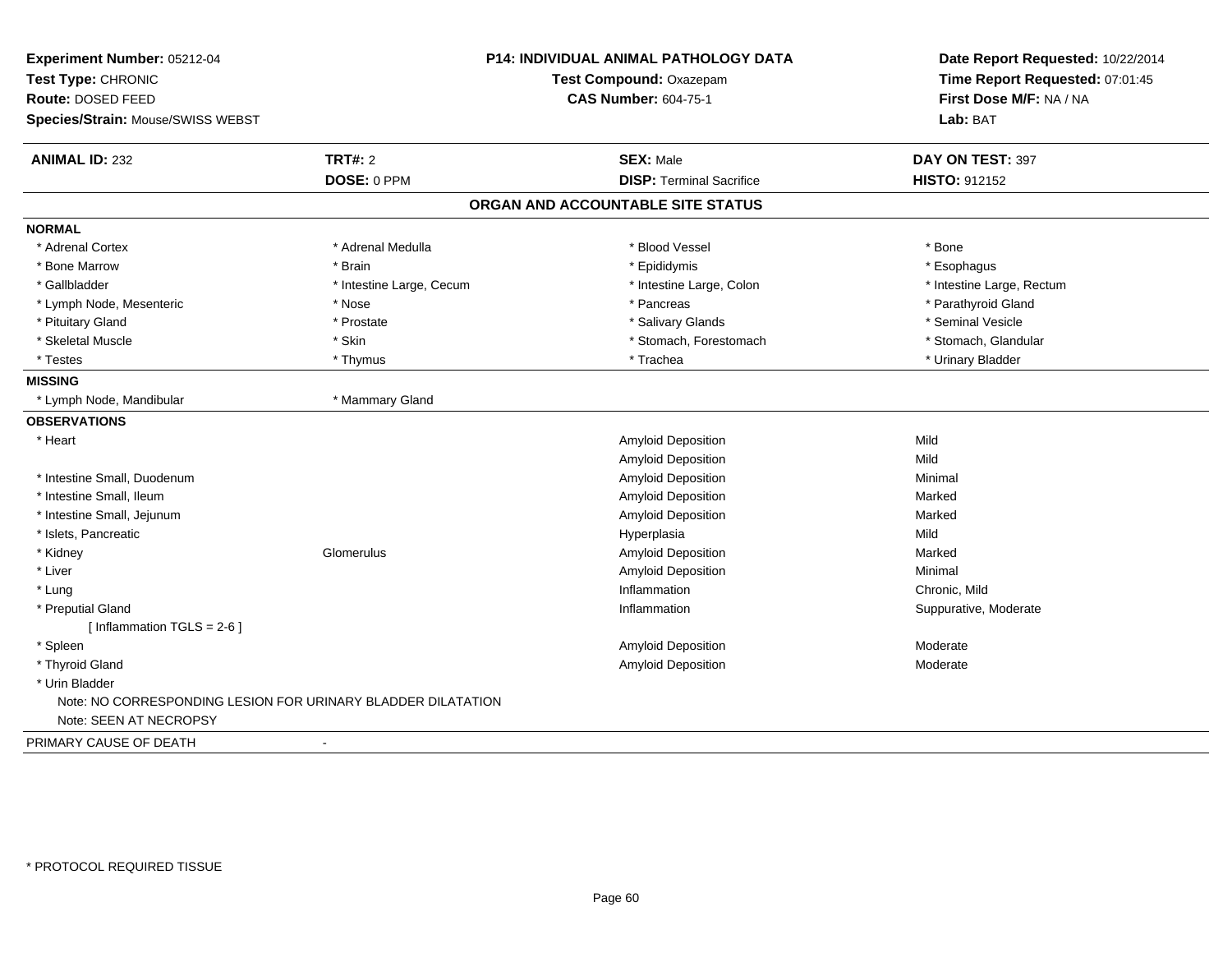| Experiment Number: 05212-04       |                          | <b>P14: INDIVIDUAL ANIMAL PATHOLOGY DATA</b> | Date Report Requested: 10/22/2014 |
|-----------------------------------|--------------------------|----------------------------------------------|-----------------------------------|
| Test Type: CHRONIC                |                          | Test Compound: Oxazepam                      | Time Report Requested: 07:01:45   |
| Route: DOSED FEED                 |                          | <b>CAS Number: 604-75-1</b>                  | First Dose M/F: NA / NA           |
| Species/Strain: Mouse/SWISS WEBST |                          |                                              | Lab: BAT                          |
| <b>ANIMAL ID: 233</b>             | <b>TRT#: 2</b>           | <b>SEX: Male</b>                             | DAY ON TEST: 397                  |
|                                   | DOSE: 0 PPM              | <b>DISP: Terminal Sacrifice</b>              | HISTO: 9102153                    |
|                                   |                          | ORGAN AND ACCOUNTABLE SITE STATUS            |                                   |
| <b>NORMAL</b>                     |                          |                                              |                                   |
| * Adrenal Medulla                 | * Blood Vessel           | * Bone                                       | * Bone Marrow                     |
| * Brain                           | * Epididymis             | * Esophagus                                  | * Gallbladder                     |
| * Intestine Large, Cecum          | * Intestine Large, Colon | * Intestine Large, Rectum                    | * Islets, Pancreatic              |
| * Kidney                          | * Liver                  | * Lymph Node, Mandibular                     | * Nose                            |
| * Pancreas                        | * Parathyroid Gland      | * Pituitary Gland                            | * Preputial Gland                 |
| * Prostate                        | * Salivary Glands        | * Seminal Vesicle                            | * Skeletal Muscle                 |
| * Skin                            | * Spleen                 | * Stomach, Forestomach                       | * Stomach, Glandular              |
| * Testes                          | * Thymus                 | * Thyroid Gland                              | * Trachea                         |
| * Urinary Bladder                 |                          |                                              |                                   |
| <b>MISSING</b>                    |                          |                                              |                                   |
| * Mammary Gland                   |                          |                                              |                                   |
| <b>OBSERVATIONS</b>               |                          |                                              |                                   |
| * Adrenal Cortex                  |                          | Amyloid Deposition                           | Minimal                           |
| * Heart                           |                          | <b>Amyloid Deposition</b>                    | Minimal                           |
| * Intestine Small, Duodenum       |                          | <b>Amyloid Deposition</b>                    | Moderate                          |
| * Intestine Small, Ileum          |                          | <b>Amyloid Deposition</b>                    | Marked                            |
| * Intestine Small, Jejunum        |                          | <b>Amyloid Deposition</b>                    | Minimal                           |
| * Lung                            |                          | Inflammation                                 | Chronic, Mild                     |
| * Lymph Node, Mesenteric          |                          | <b>Amyloid Deposition</b>                    | Mild                              |
| PRIMARY CAUSE OF DEATH            | $\blacksquare$           |                                              |                                   |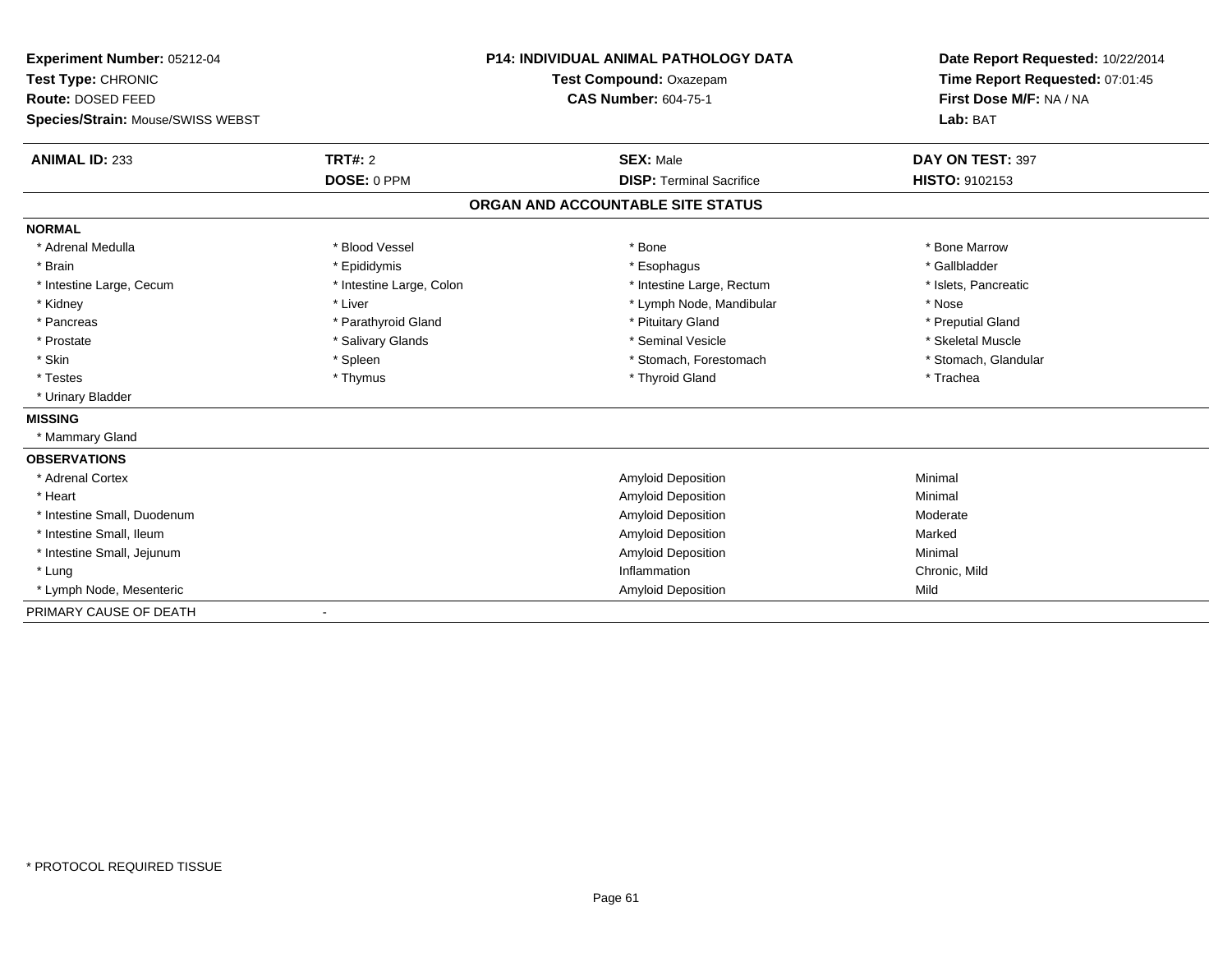| Experiment Number: 05212-04<br>Test Type: CHRONIC |                          | P14: INDIVIDUAL ANIMAL PATHOLOGY DATA<br>Test Compound: Oxazepam | Date Report Requested: 10/22/2014<br>Time Report Requested: 07:01:45 |
|---------------------------------------------------|--------------------------|------------------------------------------------------------------|----------------------------------------------------------------------|
| Route: DOSED FEED                                 |                          | <b>CAS Number: 604-75-1</b>                                      | First Dose M/F: NA / NA                                              |
| Species/Strain: Mouse/SWISS WEBST                 |                          |                                                                  | Lab: BAT                                                             |
| <b>ANIMAL ID: 234</b>                             | <b>TRT#: 2</b>           | <b>SEX: Male</b>                                                 | DAY ON TEST: 397                                                     |
|                                                   | DOSE: 0 PPM              | <b>DISP: Terminal Sacrifice</b>                                  | HISTO: 9102154                                                       |
|                                                   |                          | ORGAN AND ACCOUNTABLE SITE STATUS                                |                                                                      |
| <b>NORMAL</b>                                     |                          |                                                                  |                                                                      |
| * Adrenal Cortex                                  | * Adrenal Medulla        | * Blood Vessel                                                   | * Bone                                                               |
| * Bone Marrow                                     | * Brain                  | * Epididymis                                                     | * Esophagus                                                          |
| * Gallbladder                                     | * Intestine Large, Cecum | * Intestine Large, Rectum                                        | * Intestine Small, Jejunum                                           |
| * Islets, Pancreatic                              | * Kidney                 | * Lymph Node, Mandibular                                         | * Lymph Node, Mesenteric                                             |
| * Nose                                            | * Pancreas               | * Parathyroid Gland                                              | * Pituitary Gland                                                    |
| * Prostate                                        | * Salivary Glands        | * Seminal Vesicle                                                | * Skeletal Muscle                                                    |
| * Skin                                            | * Spleen                 | * Stomach, Forestomach                                           | * Stomach, Glandular                                                 |
| * Testes                                          | * Thymus                 | * Trachea                                                        | * Urinary Bladder                                                    |
| <b>MISSING</b>                                    |                          |                                                                  |                                                                      |
| * Intestine Large, Colon                          | * Mammary Gland          |                                                                  |                                                                      |
| <b>OBSERVATIONS</b>                               |                          |                                                                  |                                                                      |
| * Heart                                           |                          | Amyloid Deposition                                               | Minimal                                                              |
|                                                   |                          | Degeneration                                                     | Minimal                                                              |
| * Intestine Small, Duodenum                       |                          | Amyloid Deposition                                               | Minimal                                                              |
| * Intestine Small, Ileum                          |                          | <b>Amyloid Deposition</b>                                        | Moderate                                                             |
| * Liver                                           | Centrilobular            | Hypertrophy                                                      | Minimal                                                              |
| * Lung                                            |                          | Alveolar/Bronchiolar Adenoma                                     |                                                                      |
| [ Alveolar/Bronchiolar Adenoma TGLS = 2-9 ]       |                          |                                                                  |                                                                      |
| * Preputial Gland                                 |                          | Inflammation                                                     | Suppurative, Mild                                                    |
| [ Inflammation $TGLS = 1-6$ ]                     |                          |                                                                  |                                                                      |
| * Thyroid Gland                                   |                          | Amyloid Deposition                                               | Minimal                                                              |
| PRIMARY CAUSE OF DEATH                            |                          |                                                                  |                                                                      |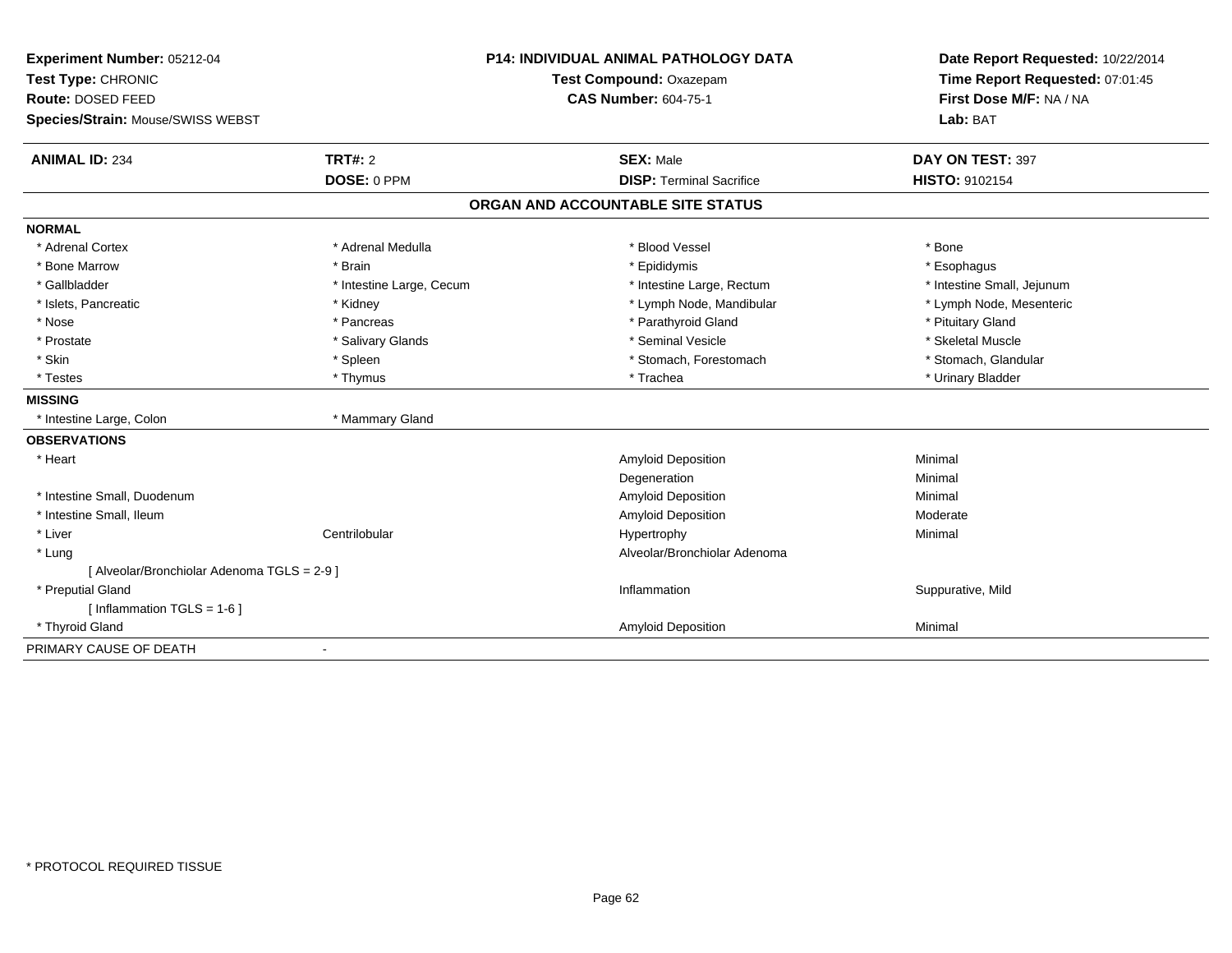| Experiment Number: 05212-04                   |                          | <b>P14: INDIVIDUAL ANIMAL PATHOLOGY DATA</b> | Date Report Requested: 10/22/2014 |
|-----------------------------------------------|--------------------------|----------------------------------------------|-----------------------------------|
| Test Type: CHRONIC                            |                          | Test Compound: Oxazepam                      | Time Report Requested: 07:01:45   |
| Route: DOSED FEED                             |                          | <b>CAS Number: 604-75-1</b>                  | First Dose M/F: NA / NA           |
| Species/Strain: Mouse/SWISS WEBST             |                          |                                              | Lab: BAT                          |
| <b>ANIMAL ID: 235</b>                         | <b>TRT#: 2</b>           | <b>SEX: Male</b>                             | DAY ON TEST: 397                  |
|                                               | DOSE: 0 PPM              | <b>DISP: Terminal Sacrifice</b>              | HISTO: 9102155                    |
|                                               |                          | ORGAN AND ACCOUNTABLE SITE STATUS            |                                   |
| <b>NORMAL</b>                                 |                          |                                              |                                   |
| * Adrenal Medulla                             | * Blood Vessel           | * Bone                                       | * Bone Marrow                     |
| * Brain                                       | * Epididymis             | * Esophagus                                  | * Gallbladder                     |
| * Intestine Large, Cecum                      | * Intestine Large, Colon | * Intestine Large, Rectum                    | * Islets, Pancreatic              |
| * Lymph Node, Mandibular                      | * Mammary Gland          | * Nose                                       | * Pancreas                        |
| * Parathyroid Gland                           | * Pituitary Gland        | * Preputial Gland                            | * Prostate                        |
| * Seminal Vesicle                             | * Skeletal Muscle        | * Skin                                       | * Stomach, Forestomach            |
| * Stomach, Glandular                          | * Testes                 | * Thymus                                     | * Trachea                         |
| * Urinary Bladder                             |                          |                                              |                                   |
| <b>OBSERVATIONS</b>                           |                          |                                              |                                   |
| * Adrenal Cortex                              |                          | <b>Amyloid Deposition</b>                    | Mild                              |
| * Heart                                       |                          | <b>Amyloid Deposition</b>                    | Mild                              |
| * Intestine Small, Duodenum                   |                          | Amyloid Deposition                           | Moderate                          |
| * Intestine Small, Ileum                      |                          | <b>Amyloid Deposition</b>                    | Moderate                          |
| * Intestine Small, Jejunum                    |                          | Amyloid Deposition                           | Minimal                           |
| * Kidney                                      | Glomerulus               | Amyloid Deposition                           | Marked                            |
| * Liver                                       |                          | <b>Amyloid Deposition</b>                    | Minimal                           |
| * Lung                                        |                          | Alveolar/Bronchiolar Adenoma                 | Multiple                          |
| [ Alveolar/Bronchiolar Adenoma TGLS = 2,3-2 ] |                          |                                              |                                   |
| * Lymph Node, Mesenteric                      |                          | <b>Amyloid Deposition</b>                    | Minimal                           |
| * Salivary Glands                             |                          | <b>Amyloid Deposition</b>                    | Moderate                          |
|                                               |                          | Carcinoma                                    |                                   |
| [ Carcinoma TGLS = 1-9 ]                      |                          |                                              |                                   |
| * Spleen                                      |                          | Amyloid Deposition                           | Minimal                           |
| * Thyroid Gland                               |                          | Amyloid Deposition                           | Mild                              |
| PRIMARY CAUSE OF DEATH                        |                          |                                              |                                   |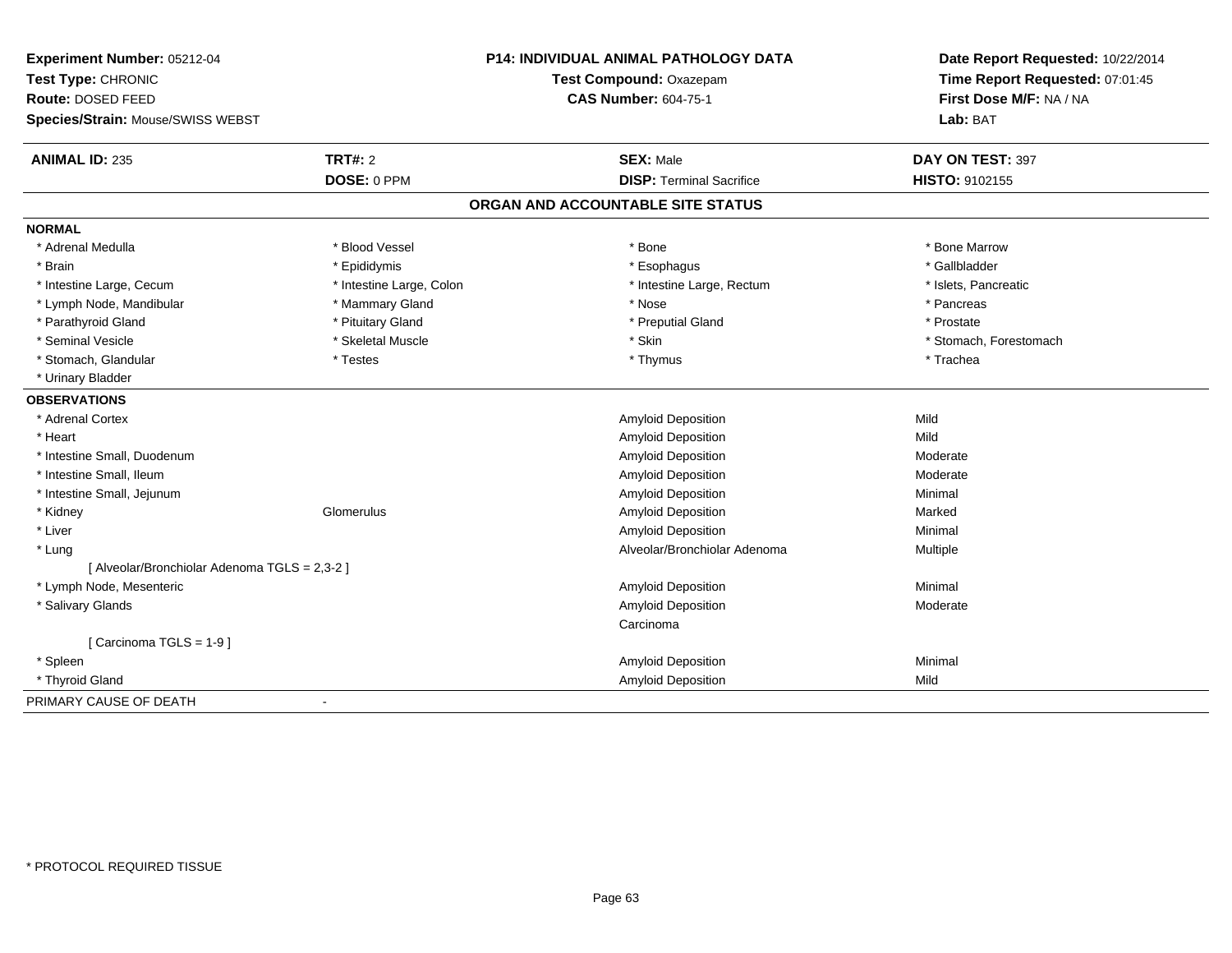| Experiment Number: 05212-04<br>Test Type: CHRONIC<br><b>Route: DOSED FEED</b> | <b>P14: INDIVIDUAL ANIMAL PATHOLOGY DATA</b><br>Test Compound: Oxazepam<br><b>CAS Number: 604-75-1</b> | Date Report Requested: 10/22/2014<br>Time Report Requested: 07:01:45<br>First Dose M/F: NA / NA |
|-------------------------------------------------------------------------------|--------------------------------------------------------------------------------------------------------|-------------------------------------------------------------------------------------------------|
| Species/Strain: Mouse/SWISS WEBST                                             |                                                                                                        | Lab: BAT                                                                                        |
| <b>TRT#: 2</b><br><b>ANIMAL ID: 236</b>                                       | <b>SEX: Male</b>                                                                                       | DAY ON TEST: 331                                                                                |
| DOSE: 0 PPM                                                                   | <b>DISP:</b> Moribund Sacrifice                                                                        | <b>HISTO: 9102156</b>                                                                           |
|                                                                               | ORGAN AND ACCOUNTABLE SITE STATUS                                                                      |                                                                                                 |
| <b>NORMAL</b>                                                                 |                                                                                                        |                                                                                                 |
| * Adrenal Cortex<br>* Adrenal Medulla                                         | * Blood Vessel                                                                                         | * Bone                                                                                          |
| * Bone Marrow<br>* Brain                                                      | * Epididymis                                                                                           | * Esophagus                                                                                     |
| * Gallbladder<br>* Intestine Large, Cecum                                     | * Intestine Large, Colon                                                                               | * Intestine Large, Rectum                                                                       |
| * Intestine Small, Duodenum<br>* Intestine Small, Ileum                       | * Intestine Small, Jejunum                                                                             | * Islets, Pancreatic                                                                            |
| * Nose<br>* Parathyroid Gland                                                 | * Pituitary Gland                                                                                      | * Preputial Gland                                                                               |
| * Seminal Vesicle<br>* Prostate                                               | * Skeletal Muscle                                                                                      | * Skin                                                                                          |
| * Stomach, Glandular<br>* Stomach, Forestomach                                | * Testes                                                                                               | * Thyroid Gland                                                                                 |
| * Trachea<br>* Urinary Bladder                                                |                                                                                                        |                                                                                                 |
| <b>MISSING</b>                                                                |                                                                                                        |                                                                                                 |
| * Mammary Gland                                                               |                                                                                                        |                                                                                                 |
| <b>OBSERVATIONS</b>                                                           |                                                                                                        |                                                                                                 |
| * Heart                                                                       | Amyloid Deposition                                                                                     | Mild                                                                                            |
| * Kidney<br>Glomerulus                                                        | Amyloid Deposition                                                                                     | Moderate                                                                                        |
|                                                                               | Lymphoma Malignant Mixed                                                                               |                                                                                                 |
| [ Lymphoma Malignant Mixed TGLS = 2-1 ]                                       |                                                                                                        |                                                                                                 |
| * Liver                                                                       | Lymphoma Malignant Mixed                                                                               |                                                                                                 |
| [ Lymphoma Malignant Mixed TGLS = 4-1+2 ]                                     |                                                                                                        |                                                                                                 |
| * Lung                                                                        | Lymphoma Malignant Mixed                                                                               |                                                                                                 |
| [ Lymphoma Malignant Mixed TGLS = 3-2 ]                                       |                                                                                                        |                                                                                                 |
| Deep Cervical<br>Lymph Node                                                   | Lymphoma Malignant Mixed                                                                               |                                                                                                 |
| Inguinal                                                                      | Lymphoma Malignant Mixed                                                                               |                                                                                                 |
| Mediastinal                                                                   | Lymphoma Malignant Mixed                                                                               |                                                                                                 |
| Renal                                                                         | Lymphoma Malignant Mixed                                                                               |                                                                                                 |
| [ Lymphoma Malignant Mixed TGLS = 8-12 ]                                      |                                                                                                        |                                                                                                 |
| [ Lymphoma Malignant Mixed TGLS = 7-9 ]                                       |                                                                                                        |                                                                                                 |
| [ Lymphoma Malignant Mixed TGLS = 9-10 ]                                      |                                                                                                        |                                                                                                 |
| [ Lymphoma Malignant Mixed TGLS = 10-11 ]                                     |                                                                                                        |                                                                                                 |
| * Lymph Node, Mandibular                                                      | Lymphoma Malignant Mixed                                                                               |                                                                                                 |
| [ Lymphoma Malignant Mixed TGLS = 6-7 ]                                       |                                                                                                        |                                                                                                 |
| * Lymph Node, Mesenteric                                                      | Lymphoma Malignant Mixed                                                                               |                                                                                                 |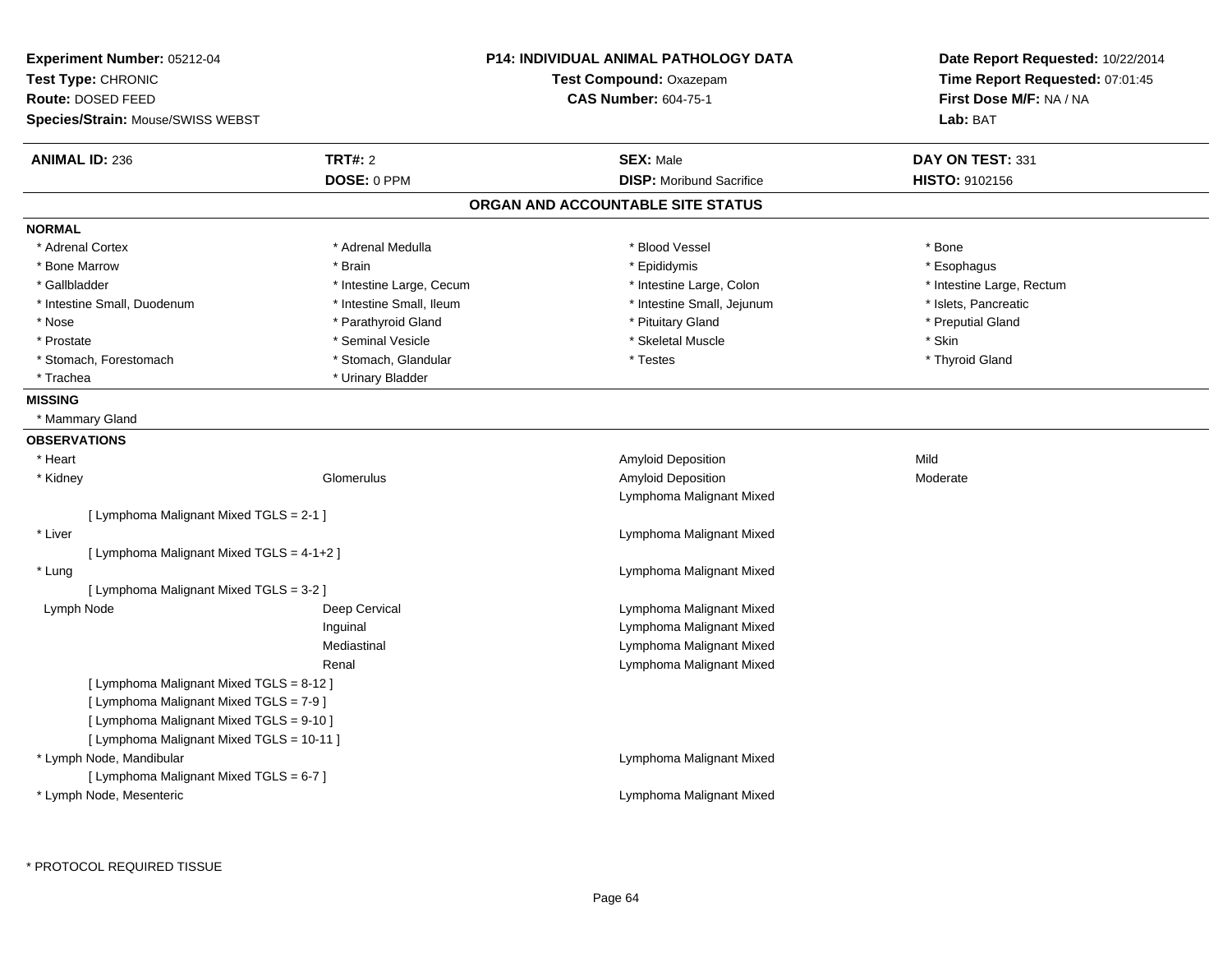| <b>Experiment Number: 05212-04</b><br>Test Type: CHRONIC<br><b>Route: DOSED FEED</b><br>Species/Strain: Mouse/SWISS WEBST |                | <b>P14: INDIVIDUAL ANIMAL PATHOLOGY DATA</b><br>Test Compound: Oxazepam<br><b>CAS Number: 604-75-1</b> | Date Report Requested: 10/22/2014<br>Time Report Requested: 07:01:45<br>First Dose M/F: NA / NA<br>Lab: BAT |
|---------------------------------------------------------------------------------------------------------------------------|----------------|--------------------------------------------------------------------------------------------------------|-------------------------------------------------------------------------------------------------------------|
| <b>ANIMAL ID: 236</b>                                                                                                     | <b>TRT#: 2</b> | <b>SEX: Male</b>                                                                                       | DAY ON TEST: 331                                                                                            |
|                                                                                                                           | DOSE: 0 PPM    | <b>DISP:</b> Moribund Sacrifice                                                                        | <b>HISTO: 9102156</b>                                                                                       |
|                                                                                                                           |                | ORGAN AND ACCOUNTABLE SITE STATUS                                                                      |                                                                                                             |
| [Lymphoma Malignant Mixed TGLS = 5-13]                                                                                    |                |                                                                                                        |                                                                                                             |
| * Pancreas                                                                                                                |                | Lymphoma Malignant Mixed                                                                               |                                                                                                             |
| * Salivary Glands                                                                                                         |                | Lymphoma Malignant Mixed                                                                               |                                                                                                             |
| * Spleen                                                                                                                  |                | Lymphoma Malignant Mixed                                                                               |                                                                                                             |
| [ Lymphoma Malignant Mixed TGLS = 1-1 ]                                                                                   |                |                                                                                                        |                                                                                                             |
| * Thymus                                                                                                                  |                | Lymphoma Malignant Mixed                                                                               |                                                                                                             |
| PRIMARY CAUSE OF DEATH                                                                                                    |                |                                                                                                        |                                                                                                             |
| Animal Note: CAUSE OF MORB: LYMPH MAL MIXD, MULTIPLE ORGANS                                                               |                |                                                                                                        |                                                                                                             |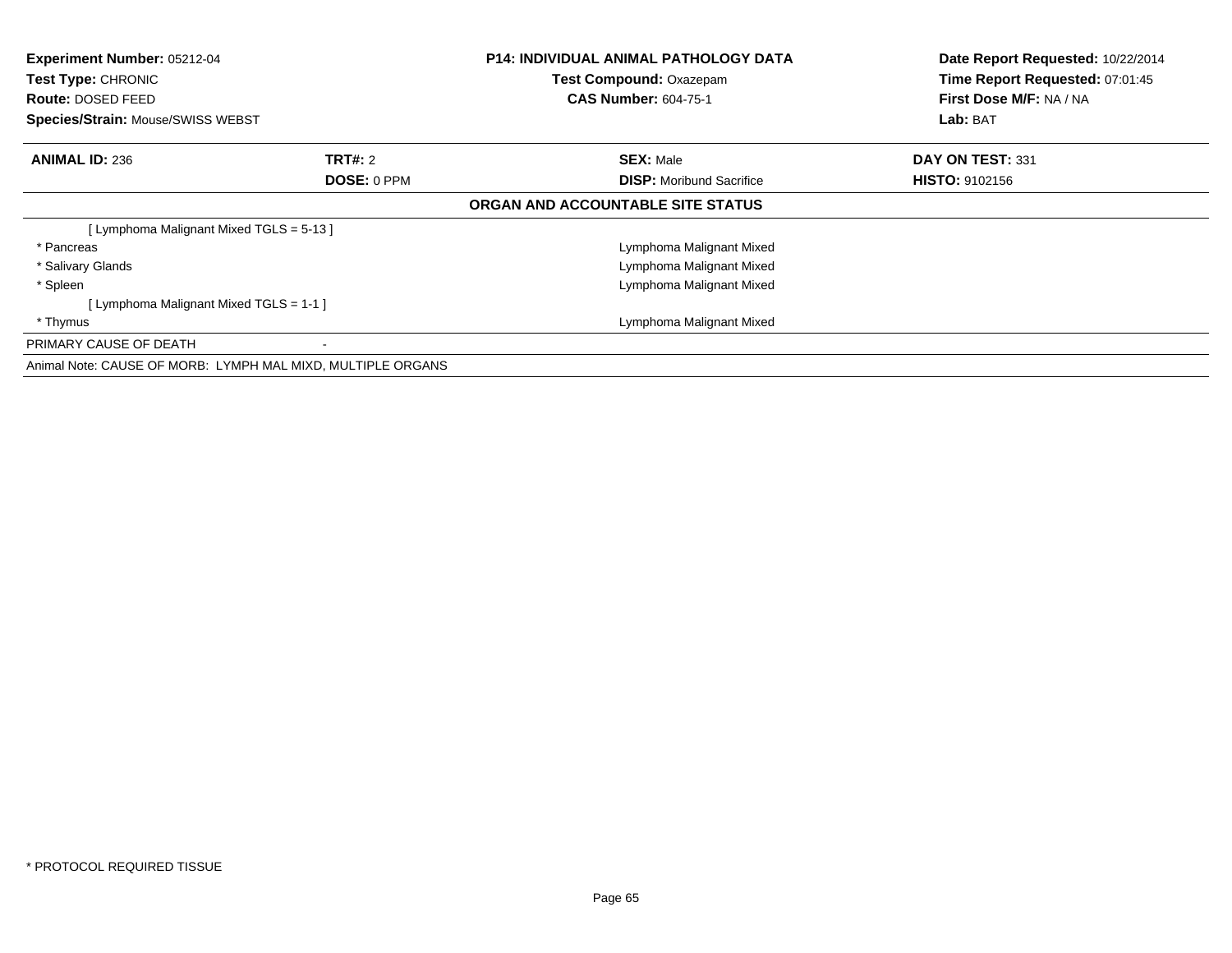| Experiment Number: 05212-04<br>Test Type: CHRONIC |                          | <b>P14: INDIVIDUAL ANIMAL PATHOLOGY DATA</b><br>Test Compound: Oxazepam | Date Report Requested: 10/22/2014<br>Time Report Requested: 07:01:45 |
|---------------------------------------------------|--------------------------|-------------------------------------------------------------------------|----------------------------------------------------------------------|
| Route: DOSED FEED                                 |                          | <b>CAS Number: 604-75-1</b>                                             | First Dose M/F: NA / NA                                              |
| Species/Strain: Mouse/SWISS WEBST                 |                          |                                                                         | Lab: BAT                                                             |
| <b>ANIMAL ID: 237</b>                             | <b>TRT#: 2</b>           | <b>SEX: Male</b>                                                        | DAY ON TEST: 397                                                     |
|                                                   | DOSE: 0 PPM              | <b>DISP: Terminal Sacrifice</b>                                         | HISTO: 9102157                                                       |
|                                                   |                          | ORGAN AND ACCOUNTABLE SITE STATUS                                       |                                                                      |
| <b>NORMAL</b>                                     |                          |                                                                         |                                                                      |
| * Adrenal Cortex                                  | * Adrenal Medulla        | * Blood Vessel                                                          | * Bone                                                               |
| * Bone Marrow                                     | * Brain                  | * Epididymis                                                            | * Esophagus                                                          |
| * Intestine Large, Cecum                          | * Intestine Large, Colon | * Intestine Large, Rectum                                               | * Intestine Small, Jejunum                                           |
| * Islets. Pancreatic                              | * Liver                  | * Lung                                                                  | * Lymph Node, Mandibular                                             |
| * Lymph Node, Mesenteric                          | * Nose                   | * Pancreas                                                              | * Parathyroid Gland                                                  |
| * Pituitary Gland                                 | * Preputial Gland        | * Prostate                                                              | * Seminal Vesicle                                                    |
| * Skeletal Muscle                                 | * Skin                   | * Spleen                                                                | * Stomach, Forestomach                                               |
| * Stomach, Glandular                              | * Testes                 | * Thymus                                                                | * Thyroid Gland                                                      |
| * Trachea                                         | * Urinary Bladder        |                                                                         |                                                                      |
| <b>MISSING</b>                                    |                          |                                                                         |                                                                      |
| * Gallbladder                                     | * Mammary Gland          |                                                                         |                                                                      |
| <b>OBSERVATIONS</b>                               |                          |                                                                         |                                                                      |
| * Heart                                           |                          | <b>Amyloid Deposition</b>                                               | Mild                                                                 |
| * Intestine Small, Duodenum                       |                          | <b>Amyloid Deposition</b>                                               | Mild                                                                 |
| * Intestine Small, Ileum                          |                          | <b>Amyloid Deposition</b>                                               | Marked                                                               |
| * Kidney                                          | Glomerulus               | <b>Amyloid Deposition</b>                                               | Moderate                                                             |
| * Salivary Glands                                 |                          | Amyloid Deposition                                                      | Moderate                                                             |
| PRIMARY CAUSE OF DEATH                            |                          |                                                                         |                                                                      |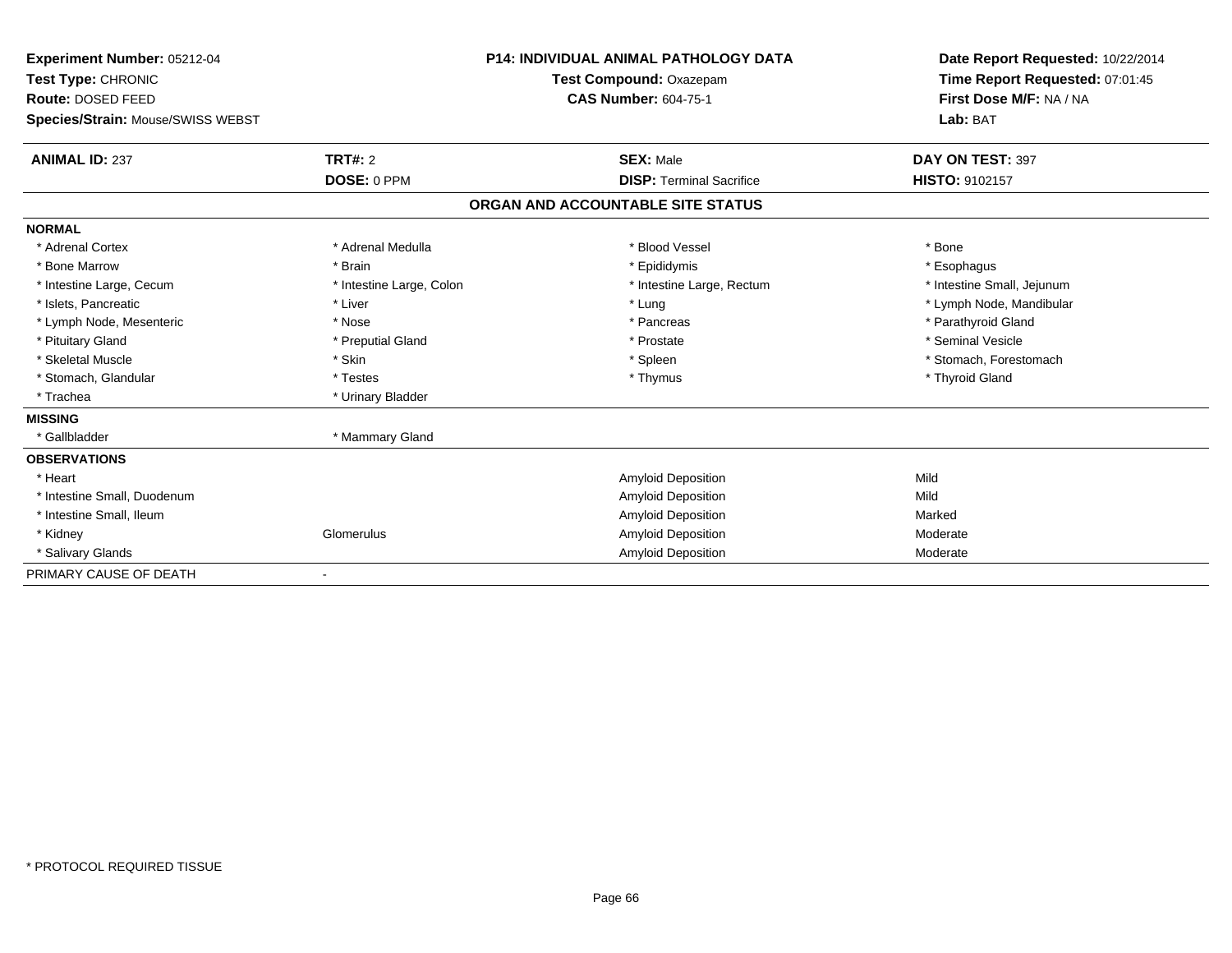| Experiment Number: 05212-04<br>Test Type: CHRONIC<br>Route: DOSED FEED<br>Species/Strain: Mouse/SWISS WEBST |                            | P14: INDIVIDUAL ANIMAL PATHOLOGY DATA<br>Test Compound: Oxazepam<br><b>CAS Number: 604-75-1</b> | Date Report Requested: 10/22/2014<br>Time Report Requested: 07:01:45<br>First Dose M/F: NA / NA<br>Lab: BAT |
|-------------------------------------------------------------------------------------------------------------|----------------------------|-------------------------------------------------------------------------------------------------|-------------------------------------------------------------------------------------------------------------|
| <b>ANIMAL ID: 238</b>                                                                                       | <b>TRT#: 2</b>             | <b>SEX: Male</b>                                                                                | DAY ON TEST: 279                                                                                            |
|                                                                                                             | DOSE: 0 PPM                | <b>DISP: Natural Death</b>                                                                      | HISTO: 9102158                                                                                              |
|                                                                                                             |                            | ORGAN AND ACCOUNTABLE SITE STATUS                                                               |                                                                                                             |
| <b>NORMAL</b>                                                                                               |                            |                                                                                                 |                                                                                                             |
| * Adrenal Cortex                                                                                            | * Adrenal Medulla          | * Blood Vessel                                                                                  | * Bone                                                                                                      |
| * Bone Marrow                                                                                               | * Epididymis               | * Esophagus                                                                                     | * Heart                                                                                                     |
| * Intestine Large, Colon                                                                                    | * Intestine Large, Rectum  | * Intestine Small, Duodenum                                                                     | * Islets, Pancreatic                                                                                        |
| * Nose                                                                                                      | * Pituitary Gland          | * Preputial Gland                                                                               | * Prostate                                                                                                  |
| * Seminal Vesicle                                                                                           | * Skeletal Muscle          | * Skin                                                                                          | * Stomach, Forestomach                                                                                      |
| * Testes                                                                                                    | * Thymus                   | * Thyroid Gland                                                                                 | * Trachea                                                                                                   |
| * Urinary Bladder                                                                                           |                            |                                                                                                 |                                                                                                             |
| <b>MISSING</b>                                                                                              |                            |                                                                                                 |                                                                                                             |
| * Gallbladder                                                                                               | * Intestine Small, Jejunum | * Mammary Gland                                                                                 | * Parathyroid Gland                                                                                         |
| <b>OBSERVATIONS</b>                                                                                         |                            |                                                                                                 |                                                                                                             |
| * Brain                                                                                                     |                            | Lymphoma Malignant Lymphocytic                                                                  |                                                                                                             |
| * Intestine Large, Cecum                                                                                    |                            | <b>Amyloid Deposition</b>                                                                       | Moderate                                                                                                    |
| * Intestine Small. Ileum                                                                                    |                            | Amyloid Deposition                                                                              | Moderate                                                                                                    |
| * Kidney                                                                                                    | Glomerulus                 | Amyloid Deposition                                                                              | Moderate                                                                                                    |
|                                                                                                             |                            | Lymphoma Malignant Lymphocytic                                                                  |                                                                                                             |
| [ Lymphoma Malignant Lymphocytic TGLS = 2-11 ]                                                              |                            |                                                                                                 |                                                                                                             |
| * Liver                                                                                                     |                            | Necrosis                                                                                        | Minimal                                                                                                     |
| * Lung                                                                                                      |                            | Lymphoma Malignant Lymphocytic                                                                  |                                                                                                             |
| * Lymph Node, Mandibular                                                                                    |                            | Lymphoma Malignant Lymphocytic                                                                  |                                                                                                             |
| [ Lymphoma Malignant Lymphocytic TGLS = 1,3-10 ]                                                            |                            |                                                                                                 |                                                                                                             |
| * Lymph Node, Mesenteric                                                                                    |                            | Lymphoma Malignant Lymphocytic                                                                  |                                                                                                             |
| [ Lymphoma Malignant Lymphocytic TGLS = 1,5-3+10 ]                                                          |                            |                                                                                                 |                                                                                                             |
| * Pancreas                                                                                                  |                            | Lymphoma Malignant Lymphocytic                                                                  |                                                                                                             |
| * Salivary Glands                                                                                           |                            | Lymphoma Malignant Lymphocytic                                                                  |                                                                                                             |
| * Spleen                                                                                                    |                            | Lymphoma Malignant Lymphocytic                                                                  |                                                                                                             |
| [ Lymphoma Malignant Lymphocytic TGLS = 3,4-9 ]                                                             |                            |                                                                                                 |                                                                                                             |
| * Stomach, Glandular                                                                                        |                            | Lymphoma Malignant Lymphocytic                                                                  |                                                                                                             |
| PRIMARY CAUSE OF DEATH                                                                                      |                            |                                                                                                 |                                                                                                             |
| Animal Note: CAUSE OF DEATH: LYMPH MAL LYMP, MULTIPLE ORGANS                                                |                            |                                                                                                 |                                                                                                             |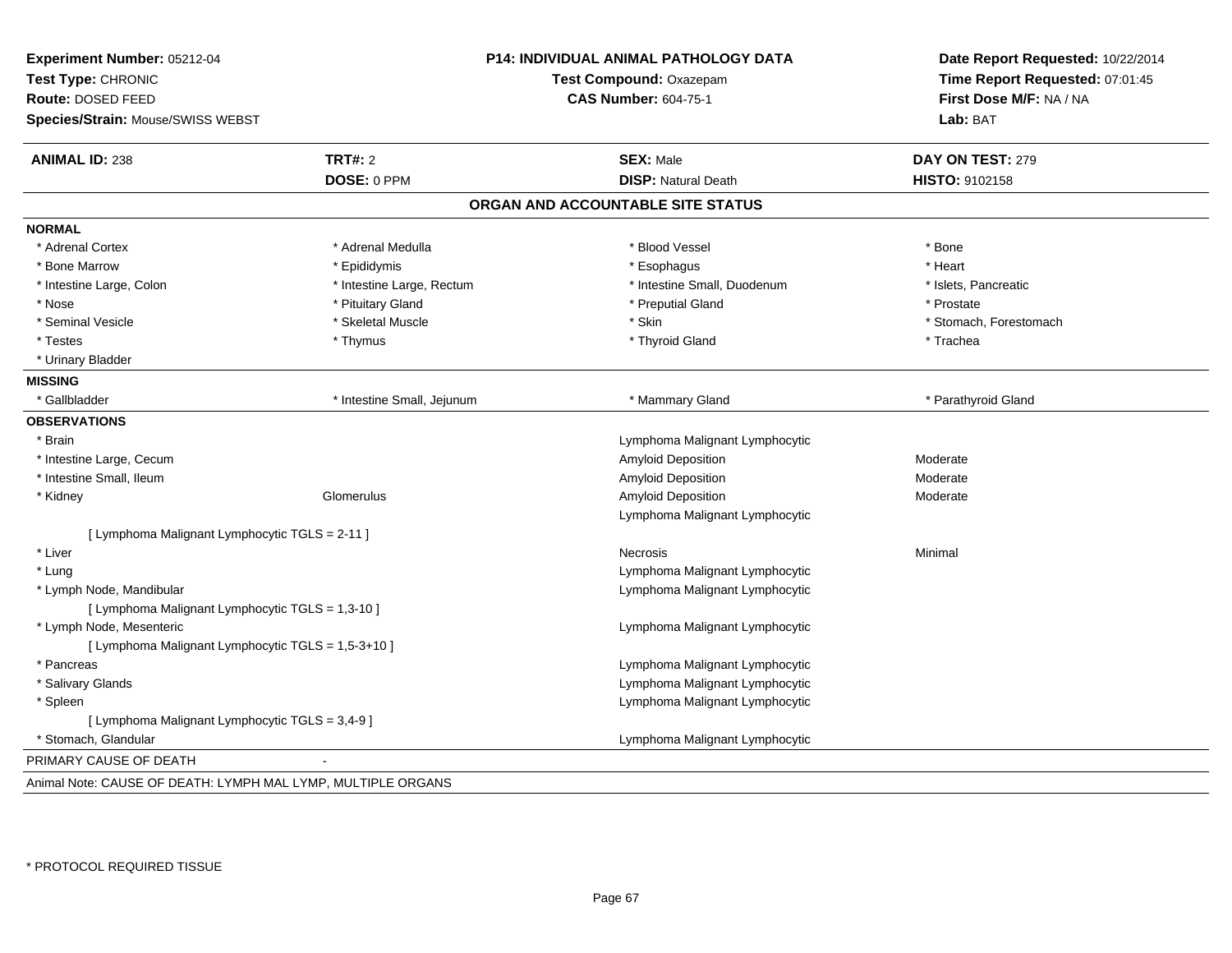| Experiment Number: 05212-04                 |                          | <b>P14: INDIVIDUAL ANIMAL PATHOLOGY DATA</b> | Date Report Requested: 10/22/2014 |
|---------------------------------------------|--------------------------|----------------------------------------------|-----------------------------------|
| Test Type: CHRONIC                          | Test Compound: Oxazepam  |                                              | Time Report Requested: 07:01:45   |
| Route: DOSED FEED                           |                          | <b>CAS Number: 604-75-1</b>                  | First Dose M/F: NA / NA           |
| Species/Strain: Mouse/SWISS WEBST           |                          |                                              | Lab: BAT                          |
| <b>ANIMAL ID: 239</b>                       | TRT#: 2                  | <b>SEX: Male</b>                             | DAY ON TEST: 397                  |
|                                             | DOSE: 0 PPM              | <b>DISP: Terminal Sacrifice</b>              | HISTO: 9102159                    |
|                                             |                          | ORGAN AND ACCOUNTABLE SITE STATUS            |                                   |
| <b>NORMAL</b>                               |                          |                                              |                                   |
| * Adrenal Medulla                           | * Blood Vessel           | * Bone                                       | * Bone Marrow                     |
| * Brain                                     | Ear                      | * Epididymis                                 | * Esophagus                       |
| * Gallbladder                               | * Intestine Large, Cecum | * Intestine Large, Colon                     | * Intestine Large, Rectum         |
| * Islets. Pancreatic                        | * Nose                   | * Pancreas                                   | * Parathyroid Gland               |
| * Preputial Gland                           | * Prostate               | * Salivary Glands                            | * Seminal Vesicle                 |
| * Skeletal Muscle                           | * Skin                   | * Spleen                                     | * Stomach, Forestomach            |
| * Stomach, Glandular                        | * Testes                 | * Thymus                                     | <b>Tissue NOS</b>                 |
| * Trachea                                   | * Urinary Bladder        |                                              |                                   |
| <b>MISSING</b>                              |                          |                                              |                                   |
| * Lymph Node, Mandibular                    | * Mammary Gland          | * Pituitary Gland                            |                                   |
| <b>OBSERVATIONS</b>                         |                          |                                              |                                   |
| * Adrenal Cortex                            |                          | Amyloid Deposition                           | Mild                              |
| * Heart                                     |                          | Amyloid Deposition                           | Minimal                           |
| * Intestine Small, Duodenum                 |                          | Amyloid Deposition                           | Minimal                           |
| * Intestine Small, Ileum                    |                          | Amyloid Deposition                           | Marked                            |
| * Intestine Small, Jejunum                  |                          | Amyloid Deposition                           | Mild                              |
| * Kidney                                    | Glomerulus               | Amyloid Deposition                           | Mild                              |
| * Liver                                     |                          | Amyloid Deposition                           | Minimal                           |
| * Lung                                      |                          | Alveolar/Bronchiolar Adenoma                 |                                   |
| [ Alveolar/Bronchiolar Adenoma TGLS = 1-2 ] |                          |                                              |                                   |
| * Lymph Node, Mesenteric                    |                          | Amyloid Deposition                           | Minimal                           |
| * Thyroid Gland                             |                          | <b>Amyloid Deposition</b>                    | Mild                              |
| PRIMARY CAUSE OF DEATH                      |                          |                                              |                                   |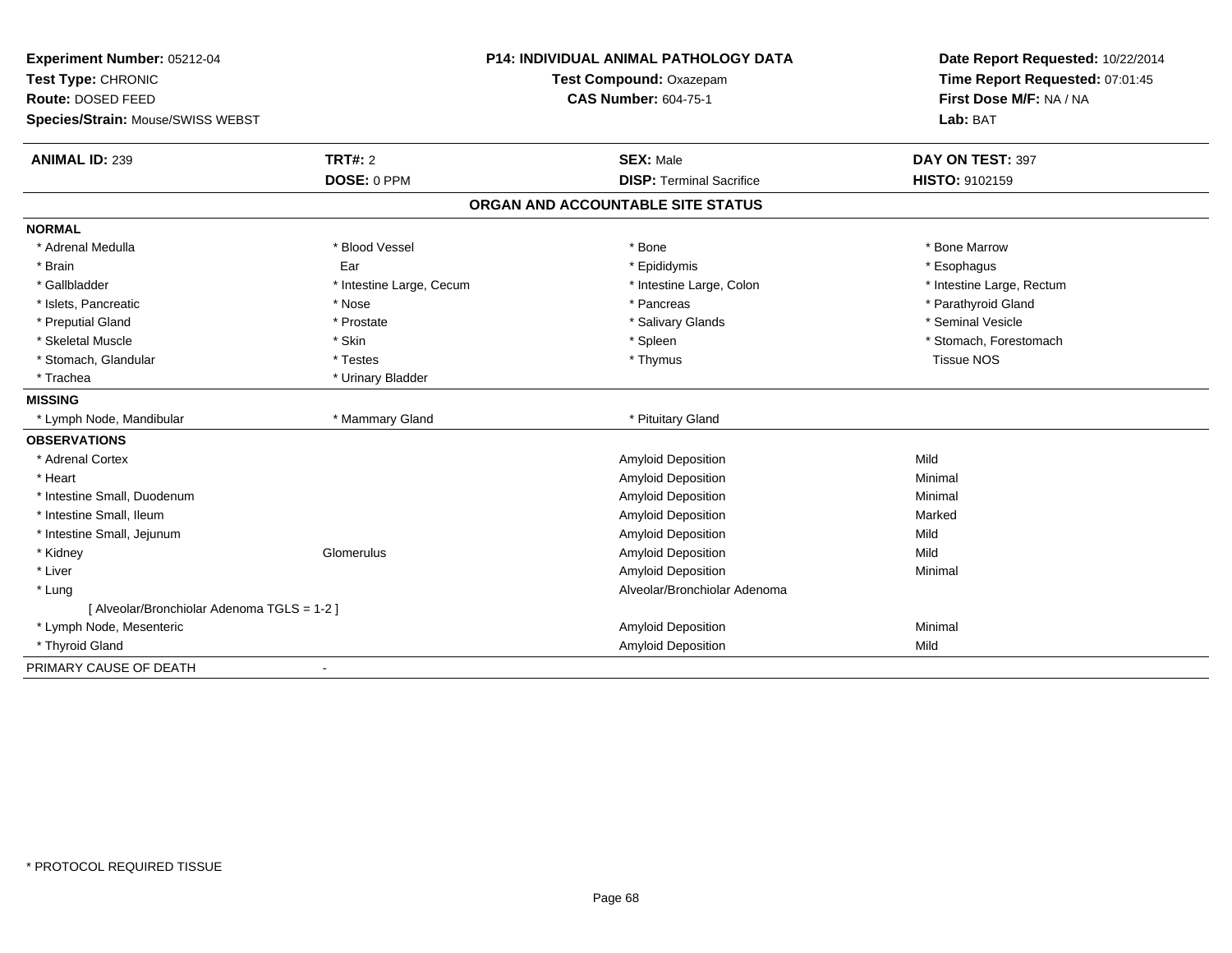| Experiment Number: 05212-04       |                          | <b>P14: INDIVIDUAL ANIMAL PATHOLOGY DATA</b> | Date Report Requested: 10/22/2014 |
|-----------------------------------|--------------------------|----------------------------------------------|-----------------------------------|
| Test Type: CHRONIC                | Test Compound: Oxazepam  |                                              | Time Report Requested: 07:01:45   |
| Route: DOSED FEED                 |                          | <b>CAS Number: 604-75-1</b>                  | First Dose M/F: NA / NA           |
| Species/Strain: Mouse/SWISS WEBST |                          |                                              | Lab: BAT                          |
| <b>ANIMAL ID: 240</b>             | TRT#: 2                  | <b>SEX: Male</b>                             | DAY ON TEST: 397                  |
|                                   | DOSE: 0 PPM              | <b>DISP: Terminal Sacrifice</b>              | HISTO: 9102160                    |
|                                   |                          | ORGAN AND ACCOUNTABLE SITE STATUS            |                                   |
| <b>NORMAL</b>                     |                          |                                              |                                   |
| * Adrenal Medulla                 | * Blood Vessel           | * Bone                                       | * Bone Marrow                     |
| * Brain                           | * Epididymis             | * Esophagus                                  | * Gallbladder                     |
| * Intestine Large, Cecum          | * Intestine Large, Colon | * Intestine Large, Rectum                    | * Islets, Pancreatic              |
| * Lung                            | * Lymph Node, Mandibular | * Nose                                       | * Pancreas                        |
| * Parathyroid Gland               | * Preputial Gland        | * Prostate                                   | * Salivary Glands                 |
| * Seminal Vesicle                 | * Skeletal Muscle        | * Spleen                                     | * Stomach, Forestomach            |
| * Stomach, Glandular              | * Testes                 | * Thymus                                     | * Thyroid Gland                   |
| * Trachea                         | * Urinary Bladder        |                                              |                                   |
| <b>MISSING</b>                    |                          |                                              |                                   |
| * Mammary Gland                   | * Pituitary Gland        |                                              |                                   |
| <b>OBSERVATIONS</b>               |                          |                                              |                                   |
| * Adrenal Cortex                  |                          | <b>Amyloid Deposition</b>                    | Minimal                           |
| * Heart                           |                          | <b>Amyloid Deposition</b>                    | Minimal                           |
| * Intestine Small, Duodenum       |                          | <b>Amyloid Deposition</b>                    | Moderate                          |
| * Intestine Small, Ileum          |                          | <b>Amyloid Deposition</b>                    | Moderate                          |
| * Intestine Small, Jejunum        |                          | <b>Amyloid Deposition</b>                    | Minimal                           |
| * Kidney                          | Glomerulus               | Amyloid Deposition                           | Moderate                          |
| * Liver                           |                          | <b>Amyloid Deposition</b>                    | Minimal                           |
| * Lymph Node, Mesenteric          |                          | <b>Amyloid Deposition</b>                    | Minimal                           |
| * Skin                            |                          | Hyperkeratosis                               | Mild                              |
| [ Hyperkeratosis TGLS = 1-9 ]     |                          |                                              |                                   |
| PRIMARY CAUSE OF DEATH            | $\blacksquare$           |                                              |                                   |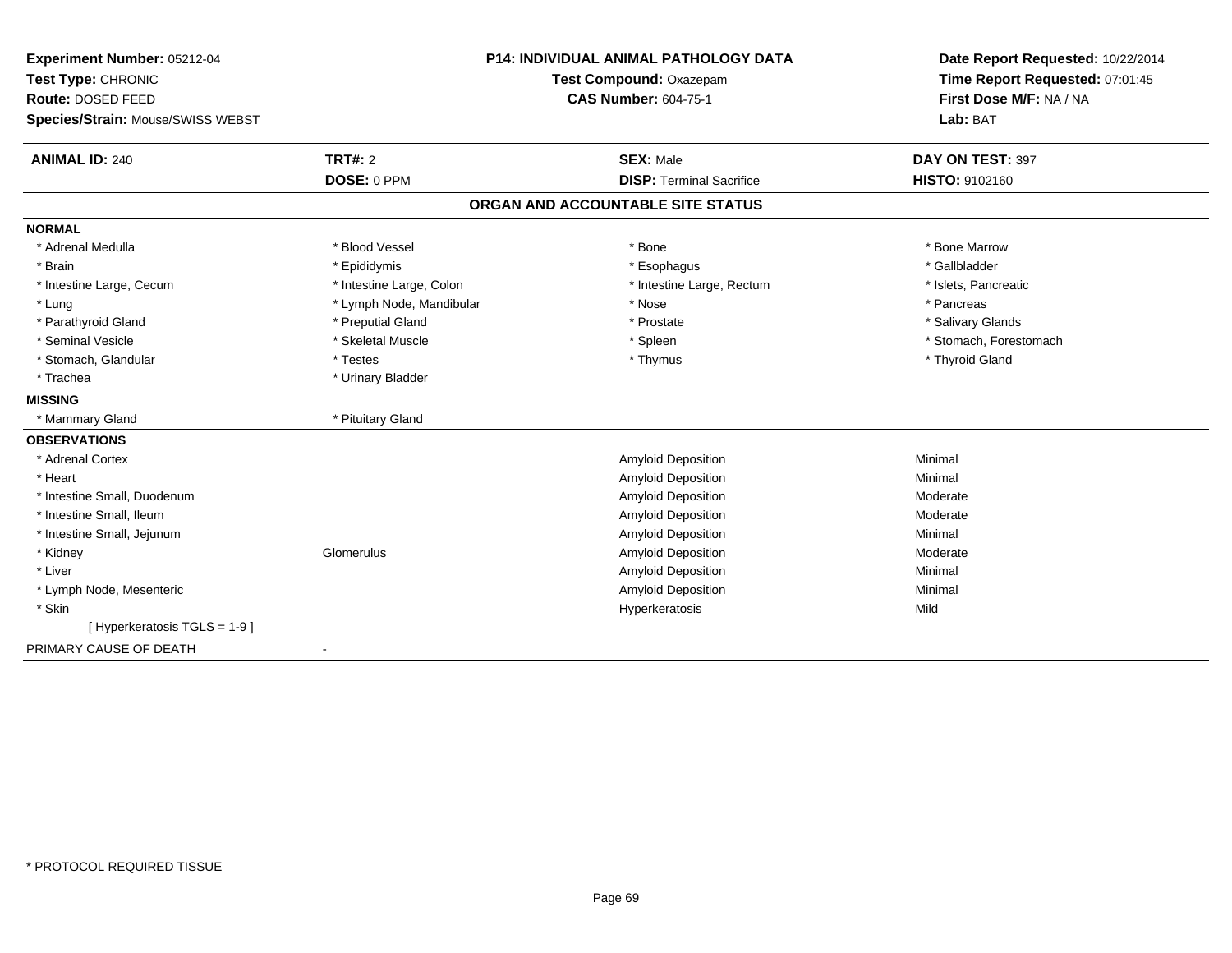| <b>Experiment Number: 05212-04</b><br>Test Type: CHRONIC<br>Route: DOSED FEED<br>Species/Strain: Mouse/SWISS WEBST |                                                                       | <b>P14: INDIVIDUAL ANIMAL PATHOLOGY DATA</b><br>Test Compound: Oxazepam<br><b>CAS Number: 604-75-1</b> | Date Report Requested: 10/22/2014<br>Time Report Requested: 07:01:45<br>First Dose M/F: NA / NA<br>Lab: BAT |
|--------------------------------------------------------------------------------------------------------------------|-----------------------------------------------------------------------|--------------------------------------------------------------------------------------------------------|-------------------------------------------------------------------------------------------------------------|
| <b>ANIMAL ID: 241</b>                                                                                              | <b>TRT#: 4</b>                                                        | <b>SEX: Male</b>                                                                                       | DAY ON TEST: 296                                                                                            |
|                                                                                                                    | <b>DOSE: 2500 PPM</b>                                                 | <b>DISP:</b> Moribund Sacrifice                                                                        | HISTO: 9102341                                                                                              |
|                                                                                                                    |                                                                       | ORGAN AND ACCOUNTABLE SITE STATUS                                                                      |                                                                                                             |
| <b>NORMAL</b>                                                                                                      |                                                                       |                                                                                                        |                                                                                                             |
| * Adrenal Medulla                                                                                                  | * Blood Vessel                                                        | * Bone                                                                                                 | * Bone Marrow                                                                                               |
| * Brain                                                                                                            | * Esophagus                                                           | * Gallbladder                                                                                          | * Intestine Large, Colon                                                                                    |
| * Intestine Large, Rectum                                                                                          | * Islets, Pancreatic                                                  | * Lung                                                                                                 | * Lymph Node, Mandibular                                                                                    |
| * Mammary Gland                                                                                                    | * Nose                                                                | * Parathyroid Gland                                                                                    | Penis                                                                                                       |
| * Pituitary Gland                                                                                                  | * Preputial Gland                                                     | * Seminal Vesicle                                                                                      | * Skeletal Muscle                                                                                           |
| * Skin                                                                                                             | Spinal Cord                                                           | * Stomach, Forestomach                                                                                 | * Stomach, Glandular                                                                                        |
| * Testes                                                                                                           | * Thyroid Gland                                                       | * Trachea                                                                                              | * Urinary Bladder                                                                                           |
| <b>OBSERVATIONS</b>                                                                                                |                                                                       |                                                                                                        |                                                                                                             |
| * Adrenal Cortex                                                                                                   |                                                                       | Amyloid Deposition                                                                                     | Mild                                                                                                        |
| * Heart                                                                                                            |                                                                       | Amyloid Deposition                                                                                     | Moderate                                                                                                    |
| * Intestine Large, Cecum                                                                                           |                                                                       | <b>Amyloid Deposition</b>                                                                              | Minimal                                                                                                     |
| * Intestine Small, Duodenum                                                                                        |                                                                       | Amyloid Deposition                                                                                     | Moderate                                                                                                    |
| * Intestine Small, Ileum                                                                                           |                                                                       | Amyloid Deposition                                                                                     | Moderate                                                                                                    |
| * Intestine Small, Jejunum                                                                                         |                                                                       | Amyloid Deposition                                                                                     | Mild                                                                                                        |
| * Kidney                                                                                                           | Glomerulus                                                            | <b>Amyloid Deposition</b>                                                                              | Moderate                                                                                                    |
|                                                                                                                    |                                                                       | Lymphoma Malignant Undifferentiated Cell Type                                                          |                                                                                                             |
| * Liver                                                                                                            |                                                                       | Lymphoma Malignant Undifferentiated Cell Type                                                          |                                                                                                             |
| Lymph Node                                                                                                         | Mediastinal                                                           | Lymphoma Malignant Undifferentiated Cell Type                                                          |                                                                                                             |
|                                                                                                                    | Pancreatic                                                            | Lymphoma Malignant Undifferentiated Cell Type                                                          |                                                                                                             |
|                                                                                                                    | [ Lymphoma Malignant Undifferentiated Cell Type TGLS = 3,4,5-4+7+10 ] |                                                                                                        |                                                                                                             |
|                                                                                                                    | [ Lymphoma Malignant Undifferentiated Cell Type TGLS = 3,4,5-4+7+10 ] |                                                                                                        |                                                                                                             |
| * Lymph Node, Mesenteric                                                                                           |                                                                       | Lymphoma Malignant Undifferentiated Cell Type                                                          |                                                                                                             |
|                                                                                                                    | [ Lymphoma Malignant Undifferentiated Cell Type TGLS = 3,4,5-4+7+10 ] |                                                                                                        |                                                                                                             |
| * Pancreas                                                                                                         |                                                                       | Lymphoma Malignant Undifferentiated Cell Type                                                          |                                                                                                             |
| Penis                                                                                                              |                                                                       |                                                                                                        |                                                                                                             |
| Note: AT NECROPSY<br>Note: NO CORRESPONDING LESION FOR PENILE PROLAPSE SEEN                                        |                                                                       |                                                                                                        |                                                                                                             |
| Peripheral Nerve                                                                                                   | Axon                                                                  | Degeneration                                                                                           | Mild                                                                                                        |
| * Salivary Glands                                                                                                  |                                                                       | <b>Amyloid Deposition</b>                                                                              | Moderate                                                                                                    |
| * Spleen                                                                                                           |                                                                       | Lymphoma Malignant Undifferentiated Cell Type                                                          |                                                                                                             |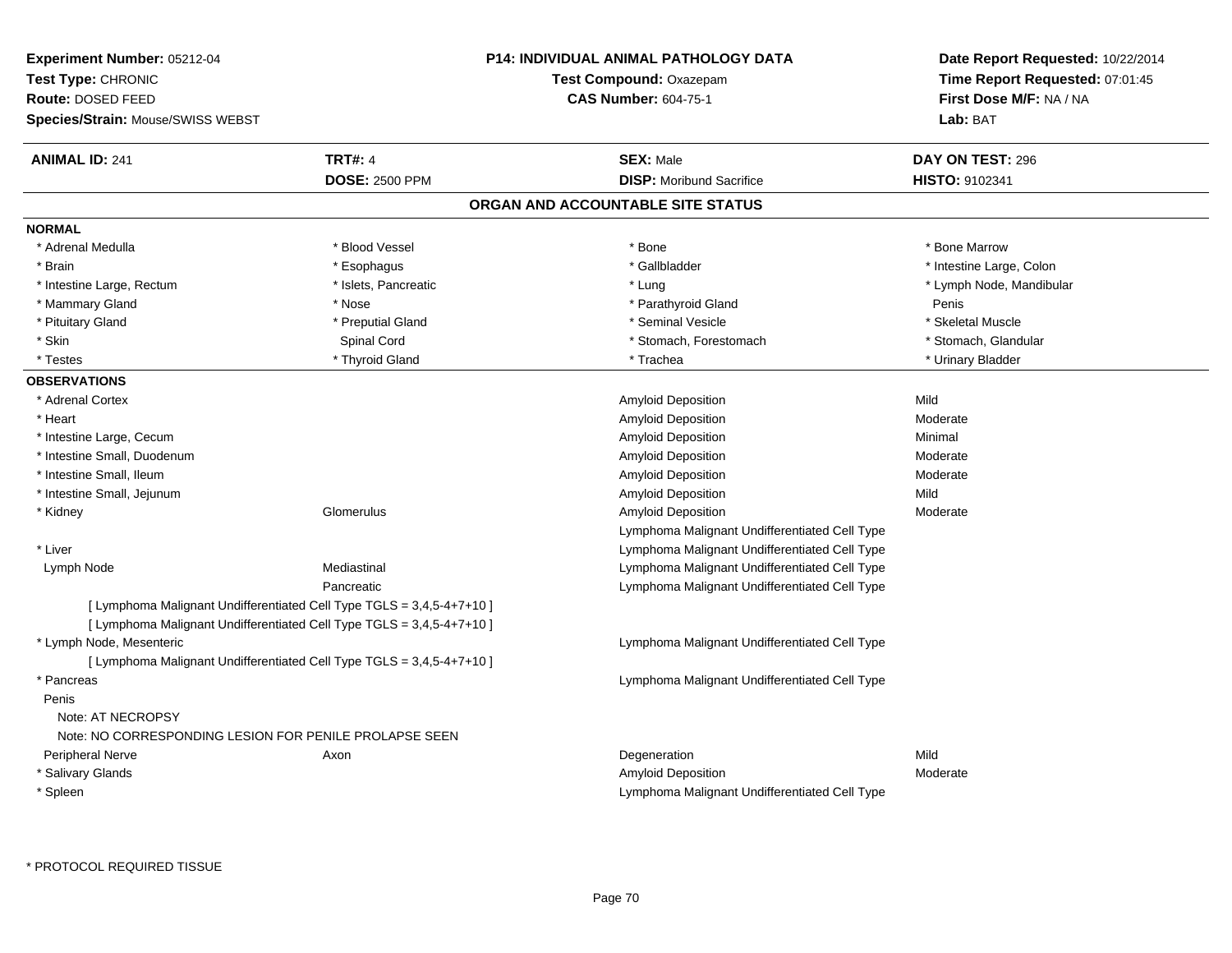| Experiment Number: 05212-04<br><b>Test Type: CHRONIC</b>                |                       | <b>P14: INDIVIDUAL ANIMAL PATHOLOGY DATA</b>  | Date Report Requested: 10/22/2014<br>Time Report Requested: 07:01:45 |
|-------------------------------------------------------------------------|-----------------------|-----------------------------------------------|----------------------------------------------------------------------|
|                                                                         |                       | <b>Test Compound: Oxazepam</b>                |                                                                      |
| Route: DOSED FEED                                                       |                       | <b>CAS Number: 604-75-1</b>                   | First Dose M/F: NA / NA                                              |
| <b>Species/Strain: Mouse/SWISS WEBST</b>                                |                       |                                               | Lab: BAT                                                             |
| <b>ANIMAL ID: 241</b>                                                   | <b>TRT#: 4</b>        | <b>SEX: Male</b>                              | <b>DAY ON TEST: 296</b>                                              |
|                                                                         | <b>DOSE: 2500 PPM</b> | <b>DISP:</b> Moribund Sacrifice               | <b>HISTO: 9102341</b>                                                |
|                                                                         |                       | ORGAN AND ACCOUNTABLE SITE STATUS             |                                                                      |
| [Lymphoma Malignant Undifferentiated Cell Type TGLS = 2-9 ]             |                       |                                               |                                                                      |
| * Thymus                                                                |                       | Lymphoma Malignant Undifferentiated Cell Type |                                                                      |
| PRIMARY CAUSE OF DEATH                                                  |                       |                                               |                                                                      |
| Animal Note: CAUSE OF MORB: LYMPHOMA, MULTIPLE ORGANS, UNDIFFERENTIATED |                       |                                               |                                                                      |
| Animal Note: CELL TYPE AND AMYLOID DEPOSITION, MULTIPLE ORGANS          |                       |                                               |                                                                      |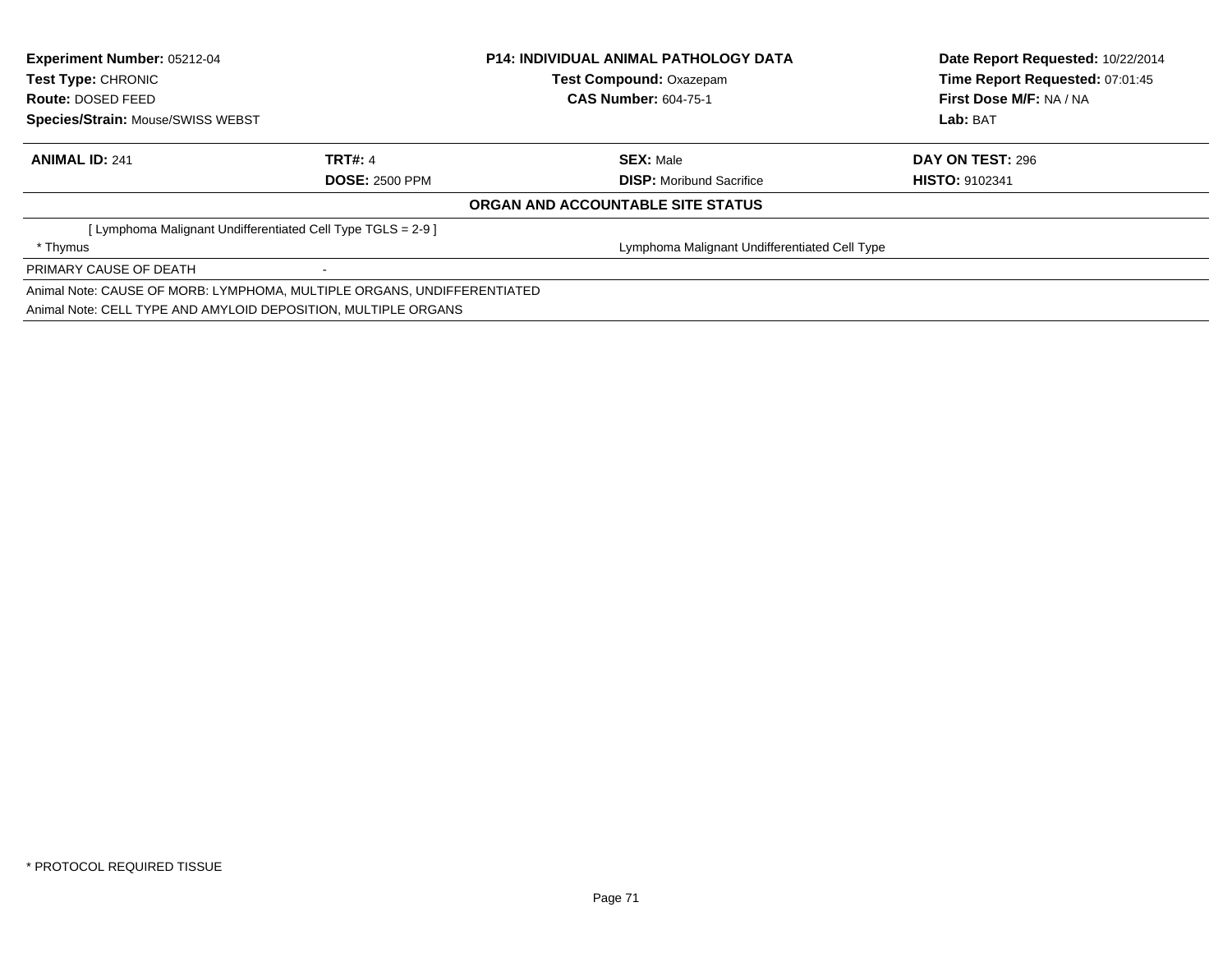| Experiment Number: 05212-04<br>Test Type: CHRONIC<br>Route: DOSED FEED<br>Species/Strain: Mouse/SWISS WEBST |                        | <b>P14: INDIVIDUAL ANIMAL PATHOLOGY DATA</b><br>Test Compound: Oxazepam<br><b>CAS Number: 604-75-1</b> | Date Report Requested: 10/22/2014<br>Time Report Requested: 07:01:45<br>First Dose M/F: NA / NA<br>Lab: BAT |
|-------------------------------------------------------------------------------------------------------------|------------------------|--------------------------------------------------------------------------------------------------------|-------------------------------------------------------------------------------------------------------------|
| <b>ANIMAL ID: 242</b>                                                                                       | <b>TRT#: 4</b>         | <b>SEX: Male</b>                                                                                       | DAY ON TEST: 385                                                                                            |
|                                                                                                             | <b>DOSE: 2500 PPM</b>  | <b>DISP: Natural Death</b>                                                                             | HISTO: 9102342                                                                                              |
|                                                                                                             |                        | ORGAN AND ACCOUNTABLE SITE STATUS                                                                      |                                                                                                             |
| <b>NORMAL</b>                                                                                               |                        |                                                                                                        |                                                                                                             |
| * Adrenal Medulla                                                                                           | * Blood Vessel         | * Bone                                                                                                 | * Bone Marrow                                                                                               |
| * Brain                                                                                                     | * Epididymis           | * Esophagus                                                                                            | * Gallbladder                                                                                               |
| * Intestine Large, Rectum                                                                                   | * Islets, Pancreatic   | * Nose                                                                                                 | * Parathyroid Gland                                                                                         |
| * Preputial Gland                                                                                           | * Prostate             | * Seminal Vesicle                                                                                      | * Skeletal Muscle                                                                                           |
| * Skin                                                                                                      | * Stomach, Forestomach | * Testes                                                                                               | * Thymus                                                                                                    |
| * Trachea                                                                                                   | * Urinary Bladder      |                                                                                                        |                                                                                                             |
| <b>MISSING</b>                                                                                              |                        |                                                                                                        |                                                                                                             |
| * Mammary Gland                                                                                             | * Pituitary Gland      |                                                                                                        |                                                                                                             |
| <b>OBSERVATIONS</b>                                                                                         |                        |                                                                                                        |                                                                                                             |
| * Adrenal Cortex                                                                                            |                        | Amyloid Deposition                                                                                     | Marked                                                                                                      |
| * Heart                                                                                                     |                        | <b>Amyloid Deposition</b>                                                                              | Marked                                                                                                      |
|                                                                                                             | Atrium                 | Thrombosis                                                                                             |                                                                                                             |
| [Thrombosis TGLS = 2-2]                                                                                     |                        |                                                                                                        |                                                                                                             |
| * Intestine Large, Cecum                                                                                    |                        | Amyloid Deposition                                                                                     | Mild                                                                                                        |
| * Intestine Large, Colon                                                                                    |                        | <b>Amyloid Deposition</b>                                                                              | Mild                                                                                                        |
| * Intestine Small, Duodenum                                                                                 |                        | Amyloid Deposition                                                                                     | Marked                                                                                                      |
| * Intestine Small, Ileum                                                                                    |                        | Amyloid Deposition                                                                                     | Moderate                                                                                                    |
| * Intestine Small, Jejunum                                                                                  |                        | Amyloid Deposition                                                                                     | Moderate                                                                                                    |
| * Kidney                                                                                                    | Glomerulus             | <b>Amyloid Deposition</b>                                                                              | Marked                                                                                                      |
|                                                                                                             | Interstitium           | Amyloid Deposition                                                                                     | Mild                                                                                                        |
| * Liver                                                                                                     |                        | Amyloid Deposition                                                                                     | Marked                                                                                                      |
|                                                                                                             |                        | Hepatocellular Adenoma                                                                                 | Multiple                                                                                                    |
|                                                                                                             | Centrilobular          | Hypertrophy                                                                                            | Minimal                                                                                                     |
| [ Hepatocellular Adenoma TGLS = 5,6-1+2 ]                                                                   |                        |                                                                                                        |                                                                                                             |
| * Lung                                                                                                      |                        | Fibrosis                                                                                               | Mild                                                                                                        |
|                                                                                                             | Alveolar Epith         | Hyperplasia                                                                                            | Minimal                                                                                                     |
|                                                                                                             | Alveolus               | <b>Infiltration Cellular</b>                                                                           | Mononuclear CI, Moderate                                                                                    |
| [Fibrosis TGLS = $3-2$ ]                                                                                    |                        |                                                                                                        |                                                                                                             |
| * Lymph Node, Mandibular                                                                                    |                        | Amyloid Deposition                                                                                     | Moderate                                                                                                    |
| * Lymph Node, Mesenteric                                                                                    |                        | Amyloid Deposition                                                                                     | Moderate                                                                                                    |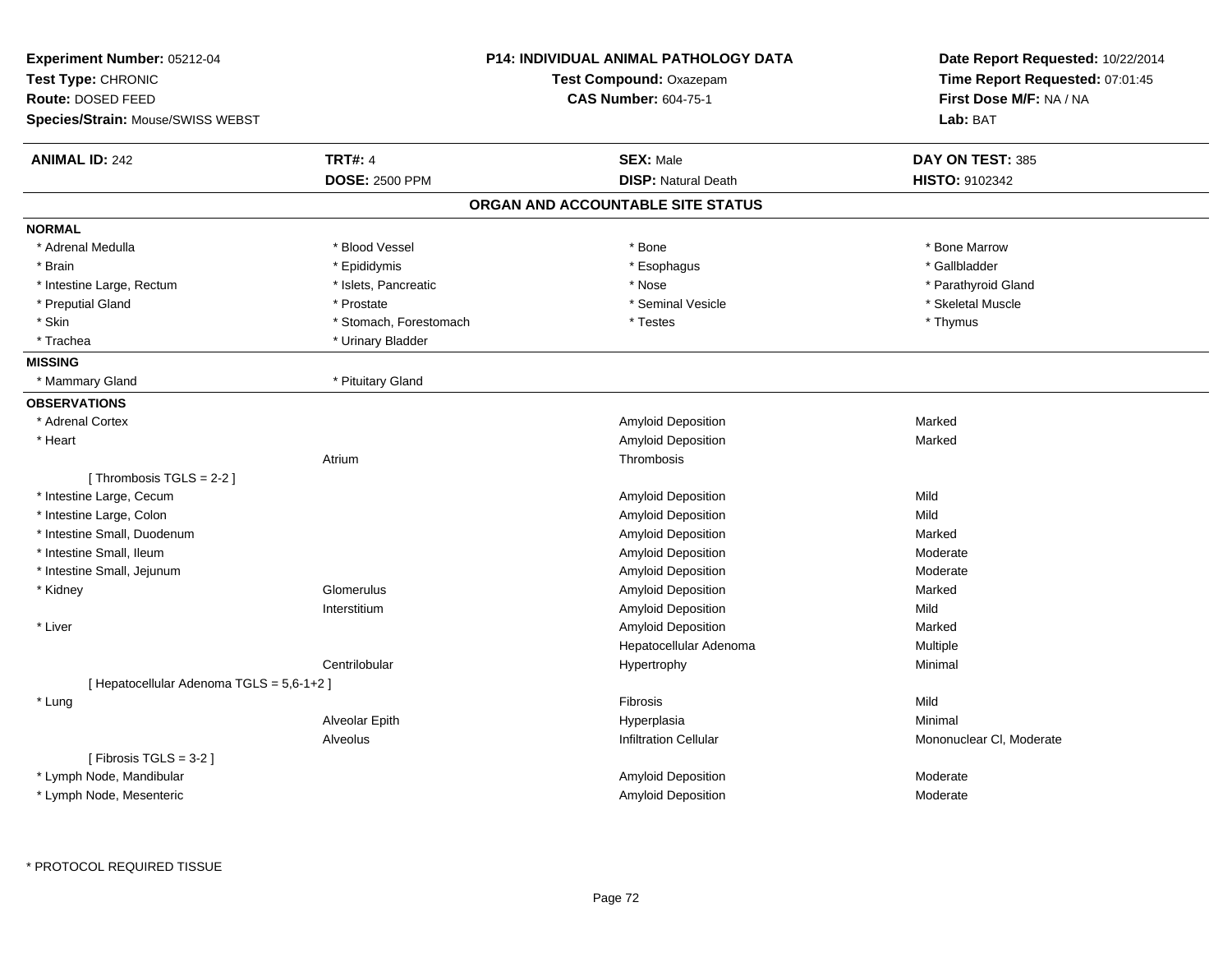| Experiment Number: 05212-04<br><b>Test Type: CHRONIC</b><br><b>Route: DOSED FEED</b><br>Species/Strain: Mouse/SWISS WEBST |                       | <b>P14: INDIVIDUAL ANIMAL PATHOLOGY DATA</b><br>Test Compound: Oxazepam<br><b>CAS Number: 604-75-1</b> | Date Report Requested: 10/22/2014<br>Time Report Requested: 07:01:45<br>First Dose M/F: NA / NA<br>Lab: BAT |
|---------------------------------------------------------------------------------------------------------------------------|-----------------------|--------------------------------------------------------------------------------------------------------|-------------------------------------------------------------------------------------------------------------|
| <b>ANIMAL ID: 242</b>                                                                                                     | <b>TRT#: 4</b>        | <b>SEX: Male</b>                                                                                       | DAY ON TEST: 385                                                                                            |
|                                                                                                                           | <b>DOSE: 2500 PPM</b> | <b>DISP: Natural Death</b>                                                                             | <b>HISTO: 9102342</b>                                                                                       |
|                                                                                                                           |                       | ORGAN AND ACCOUNTABLE SITE STATUS                                                                      |                                                                                                             |
| * Pancreas                                                                                                                |                       | <b>Amyloid Deposition</b>                                                                              | Mild                                                                                                        |
| * Salivary Glands                                                                                                         |                       | <b>Amyloid Deposition</b>                                                                              | Marked                                                                                                      |
| * Spleen                                                                                                                  |                       | <b>Amyloid Deposition</b>                                                                              | Moderate                                                                                                    |
| * Stomach, Glandular                                                                                                      |                       | Amyloid Deposition                                                                                     | Mild                                                                                                        |
| * Thyroid Gland                                                                                                           |                       | <b>Amyloid Deposition</b>                                                                              | Mild                                                                                                        |
| [ Amyloid Deposition TGLS = 4-2 ]                                                                                         |                       |                                                                                                        |                                                                                                             |
| PRIMARY CAUSE OF DEATH                                                                                                    |                       |                                                                                                        |                                                                                                             |
| Animal Note: CAUSE OF DEATH: AMYLOID DEPOSITION, MULTIPLE ORGANS                                                          |                       |                                                                                                        |                                                                                                             |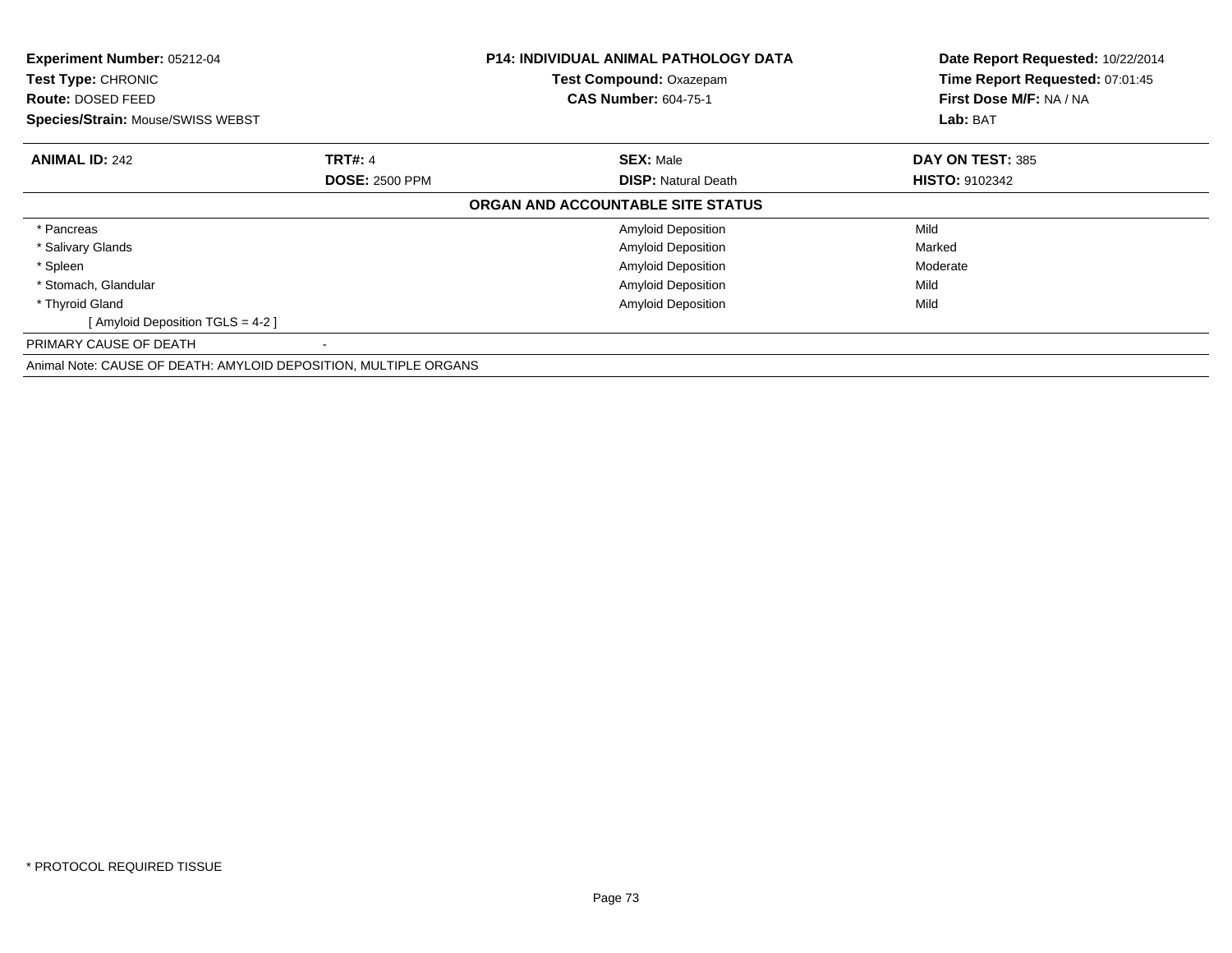| Experiment Number: 05212-04                                            |                          | <b>P14: INDIVIDUAL ANIMAL PATHOLOGY DATA</b>  | Date Report Requested: 10/22/2014 |
|------------------------------------------------------------------------|--------------------------|-----------------------------------------------|-----------------------------------|
| Test Type: CHRONIC                                                     |                          | Test Compound: Oxazepam                       | Time Report Requested: 07:01:45   |
| Route: DOSED FEED                                                      |                          | <b>CAS Number: 604-75-1</b>                   | First Dose M/F: NA / NA           |
| Species/Strain: Mouse/SWISS WEBST                                      |                          |                                               | Lab: BAT                          |
| <b>ANIMAL ID: 243</b>                                                  | <b>TRT#: 4</b>           | <b>SEX: Male</b>                              | DAY ON TEST: 225                  |
|                                                                        | <b>DOSE: 2500 PPM</b>    | <b>DISP:</b> Moribund Sacrifice               | HISTO: 9102343                    |
|                                                                        |                          | ORGAN AND ACCOUNTABLE SITE STATUS             |                                   |
| <b>NORMAL</b>                                                          |                          |                                               |                                   |
| * Adrenal Cortex                                                       | * Adrenal Medulla        | * Blood Vessel                                | * Bone                            |
| * Bone Marrow                                                          | * Brain                  | * Esophagus                                   | * Gallbladder                     |
| * Heart                                                                | * Intestine Large, Cecum | * Intestine Large, Colon                      | * Intestine Large, Rectum         |
| * Intestine Small, Duodenum                                            | * Intestine Small, Ileum | * Intestine Small, Jejunum                    | * Islets, Pancreatic              |
| * Lung                                                                 | * Lymph Node, Mandibular | * Nose                                        | * Parathyroid Gland               |
| Peripheral Nerve                                                       | * Pituitary Gland        | * Preputial Gland                             | * Salivary Glands                 |
| * Seminal Vesicle                                                      | * Skeletal Muscle        | * Skin                                        | * Stomach, Forestomach            |
| * Stomach, Glandular                                                   | * Testes                 | * Thyroid Gland                               | Tongue                            |
| * Trachea                                                              | * Urinary Bladder        |                                               |                                   |
| <b>MISSING</b>                                                         |                          |                                               |                                   |
| * Mammary Gland                                                        |                          |                                               |                                   |
| <b>OBSERVATIONS</b>                                                    |                          |                                               |                                   |
| * Kidney                                                               | <b>Renal Tubule</b>      | Necrosis                                      | Moderate                          |
| [ Necrosis $TGLS = 4-2$ ]                                              |                          |                                               |                                   |
| * Liver                                                                | Centrilobular            | Hypertrophy                                   | Mild                              |
|                                                                        |                          | Necrosis                                      | Minimal                           |
| [Hypertrophy TGLS = $2-1+2$ ]                                          |                          |                                               |                                   |
| * Lymph Node, Mesenteric                                               |                          | Lymphoma Malignant Undifferentiated Cell Type |                                   |
| [ Lymphoma Malignant Undifferentiated Cell Type TGLS = 3-10 ]          |                          |                                               |                                   |
| * Pancreas                                                             |                          | Lymphoma Malignant Undifferentiated Cell Type |                                   |
| * Spleen                                                               |                          | Lymphoma Malignant Undifferentiated Cell Type |                                   |
| [ Lymphoma Malignant Undifferentiated Cell Type TGLS = 1-9 ]           |                          |                                               |                                   |
| * Thymus                                                               |                          | Lymphoma Malignant Undifferentiated Cell Type |                                   |
| PRIMARY CAUSE OF DEATH                                                 |                          |                                               |                                   |
| Animal Note: CAUSE OF MORB: LYMPHOMA, MULTIPLE ORGANS, UNDIFERENTIATED |                          |                                               |                                   |
|                                                                        |                          |                                               |                                   |

Animal Note: TYPE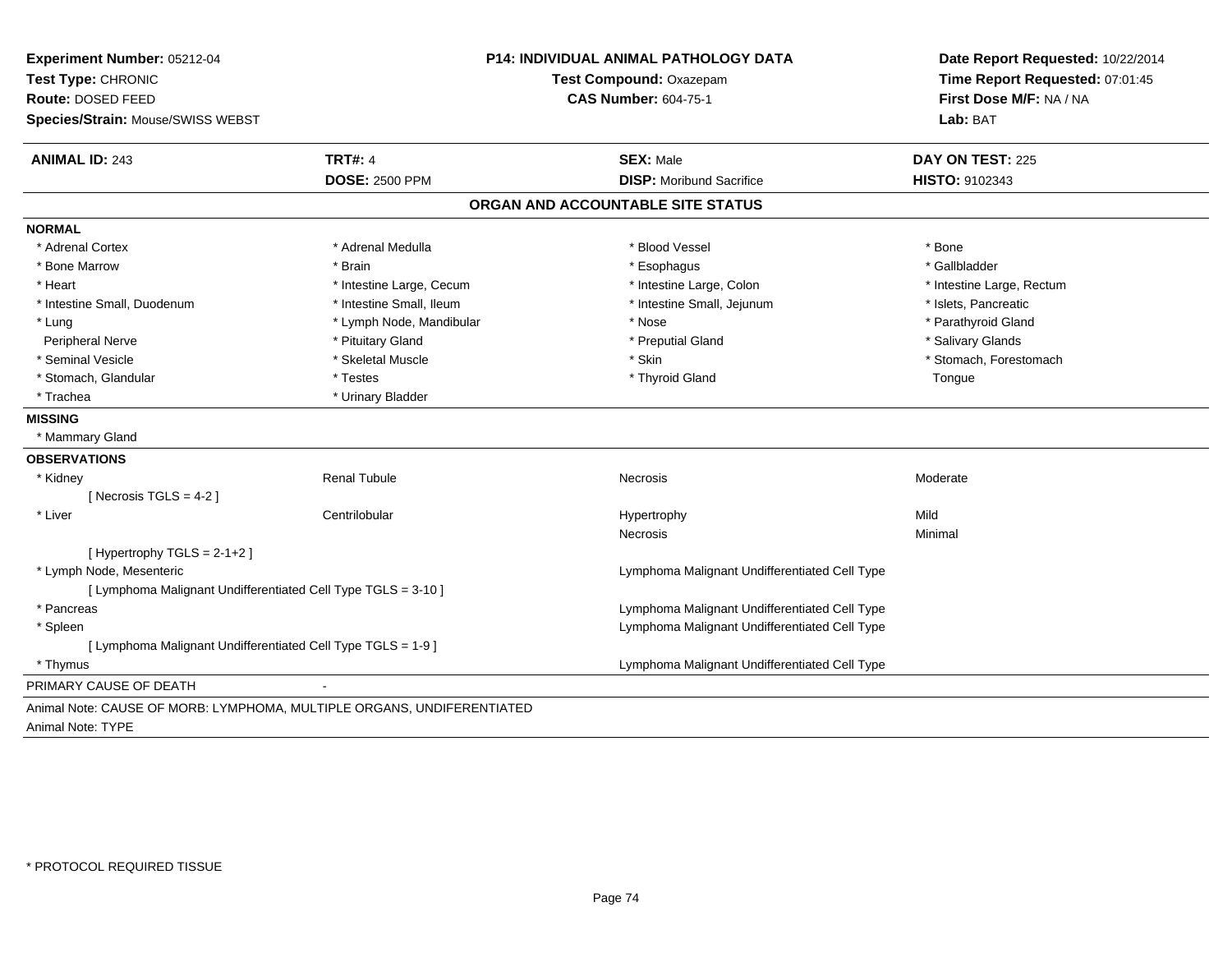| Experiment Number: 05212-04                                                             |                       | <b>P14: INDIVIDUAL ANIMAL PATHOLOGY DATA</b> | Date Report Requested: 10/22/2014 |
|-----------------------------------------------------------------------------------------|-----------------------|----------------------------------------------|-----------------------------------|
| Test Type: CHRONIC                                                                      |                       | Test Compound: Oxazepam                      | Time Report Requested: 07:01:45   |
| Route: DOSED FEED                                                                       |                       | <b>CAS Number: 604-75-1</b>                  | First Dose M/F: NA / NA           |
| Species/Strain: Mouse/SWISS WEBST                                                       |                       |                                              | Lab: BAT                          |
| <b>ANIMAL ID: 244</b>                                                                   | <b>TRT#: 4</b>        | <b>SEX: Male</b>                             | DAY ON TEST: 397                  |
|                                                                                         | <b>DOSE: 2500 PPM</b> | <b>DISP: Terminal Sacrifice</b>              | <b>HISTO: 9102344</b>             |
|                                                                                         |                       | ORGAN AND ACCOUNTABLE SITE STATUS            |                                   |
| <b>NORMAL</b>                                                                           |                       |                                              |                                   |
| * Adrenal Medulla                                                                       | * Blood Vessel        | * Bone                                       | * Bone Marrow                     |
| * Brain                                                                                 | * Epididymis          | * Esophagus                                  | * Gallbladder                     |
| * Intestine Large, Rectum                                                               | * Islets, Pancreatic  | * Kidney                                     | * Lymph Node, Mandibular          |
| * Lymph Node, Mesenteric                                                                | * Nose                | * Pancreas                                   | Penis                             |
| * Pituitary Gland                                                                       | * Preputial Gland     | * Prostate                                   | * Seminal Vesicle                 |
| * Skeletal Muscle                                                                       | * Skin                | * Spleen                                     | * Stomach, Forestomach            |
| * Testes                                                                                | * Thymus              | * Trachea                                    | * Urinary Bladder                 |
| <b>MISSING</b>                                                                          |                       |                                              |                                   |
| * Mammary Gland                                                                         |                       |                                              |                                   |
| <b>OBSERVATIONS</b>                                                                     |                       |                                              |                                   |
| * Adrenal Cortex                                                                        |                       | Amyloid Deposition                           | Marked                            |
| * Heart                                                                                 |                       | Amyloid Deposition                           | Moderate                          |
|                                                                                         | Atrium                | Thrombosis                                   |                                   |
| * Intestine Large, Cecum                                                                |                       | <b>Amyloid Deposition</b>                    | Minimal                           |
| * Intestine Large, Colon                                                                |                       | <b>Amyloid Deposition</b>                    | Minimal                           |
| * Intestine Small, Duodenum                                                             |                       | <b>Amyloid Deposition</b>                    | Marked                            |
| * Intestine Small, Ileum                                                                |                       | Amyloid Deposition                           | Moderate                          |
| * Intestine Small, Jejunum                                                              |                       | Amyloid Deposition                           | Mild                              |
| * Liver                                                                                 |                       | Amyloid Deposition                           | Moderate                          |
|                                                                                         |                       | Hepatocellular Adenoma                       |                                   |
|                                                                                         | Centrilobular         | Hypertrophy                                  | Minimal                           |
|                                                                                         |                       | <b>Necrosis</b>                              | Mild                              |
| [ Hepatocellular Adenoma TGLS = 2-9 ]                                                   |                       |                                              |                                   |
| * Lung                                                                                  |                       | Alveolar/Bronchiolar Adenoma                 |                                   |
|                                                                                         |                       | Fibrosis                                     | Moderate                          |
|                                                                                         | Alveolus              | <b>Infiltration Cellular</b>                 | Mononuclear CI, Moderate          |
| * Parathyroid Gland                                                                     |                       | Amyloid Deposition                           | Mild                              |
| Penis                                                                                   |                       |                                              |                                   |
| Note: NO CORRESPONDING MICROSCOPIC LESION FOR PENILE PROLAPSE<br>Note: SEEN AT NECROPSY |                       |                                              |                                   |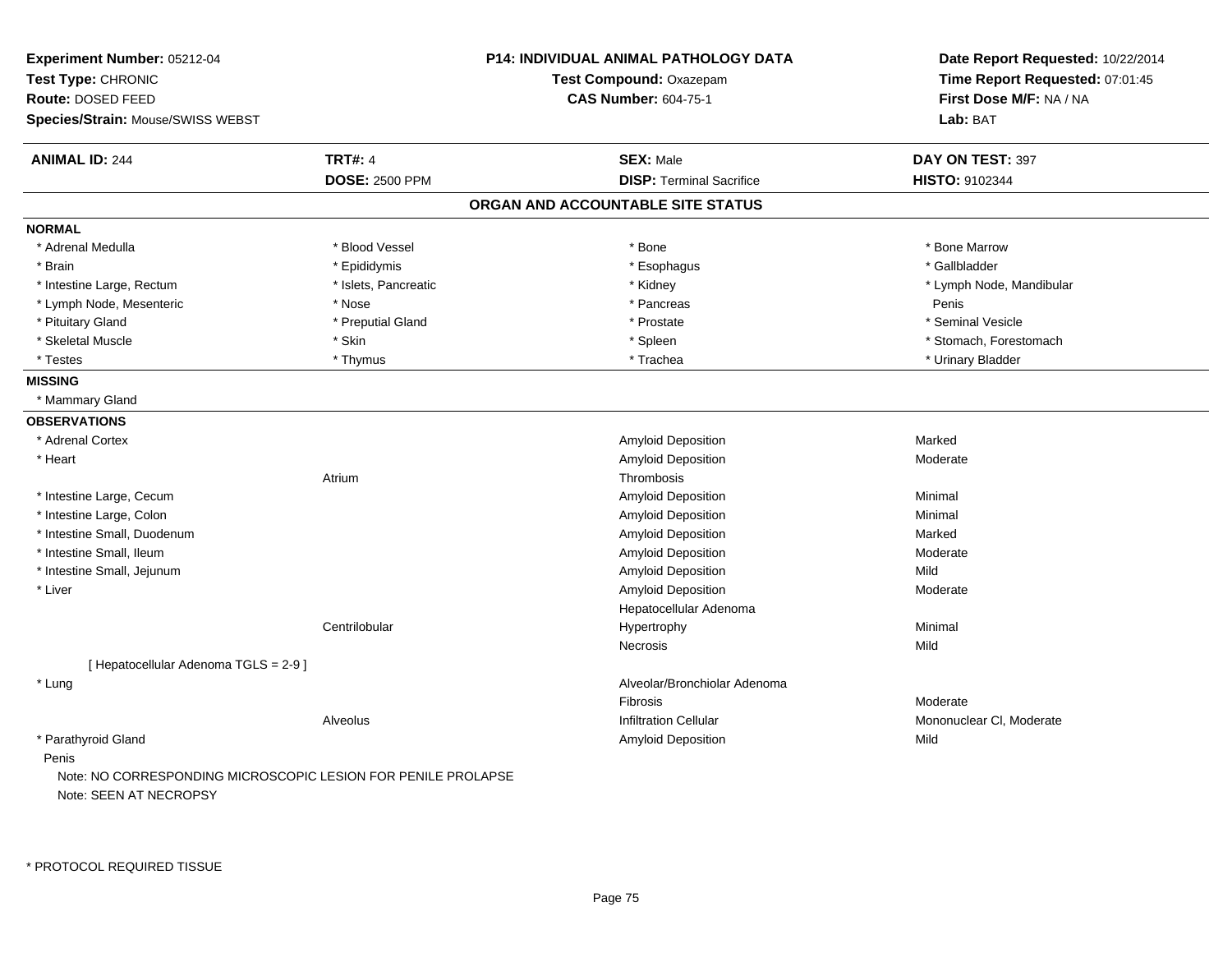| Experiment Number: 05212-04<br>Test Type: CHRONIC |                       | <b>P14: INDIVIDUAL ANIMAL PATHOLOGY DATA</b> | Date Report Requested: 10/22/2014 |
|---------------------------------------------------|-----------------------|----------------------------------------------|-----------------------------------|
|                                                   |                       | <b>Test Compound: Oxazepam</b>               | Time Report Requested: 07:01:45   |
| Route: DOSED FEED                                 |                       | <b>CAS Number: 604-75-1</b>                  | First Dose M/F: NA / NA           |
| <b>Species/Strain: Mouse/SWISS WEBST</b>          |                       |                                              | Lab: BAT                          |
| <b>ANIMAL ID: 244</b>                             | <b>TRT#: 4</b>        | <b>SEX: Male</b>                             | DAY ON TEST: 397                  |
|                                                   | <b>DOSE: 2500 PPM</b> | <b>DISP:</b> Terminal Sacrifice              | <b>HISTO: 9102344</b>             |
|                                                   |                       | ORGAN AND ACCOUNTABLE SITE STATUS            |                                   |
| * Salivary Glands                                 |                       | <b>Amyloid Deposition</b>                    | Mild                              |
| * Stomach, Glandular                              |                       | <b>Amyloid Deposition</b>                    | Mild                              |
| * Thyroid Gland                                   |                       | <b>Amyloid Deposition</b>                    | Marked                            |
| PRIMARY CAUSE OF DEATH                            |                       |                                              |                                   |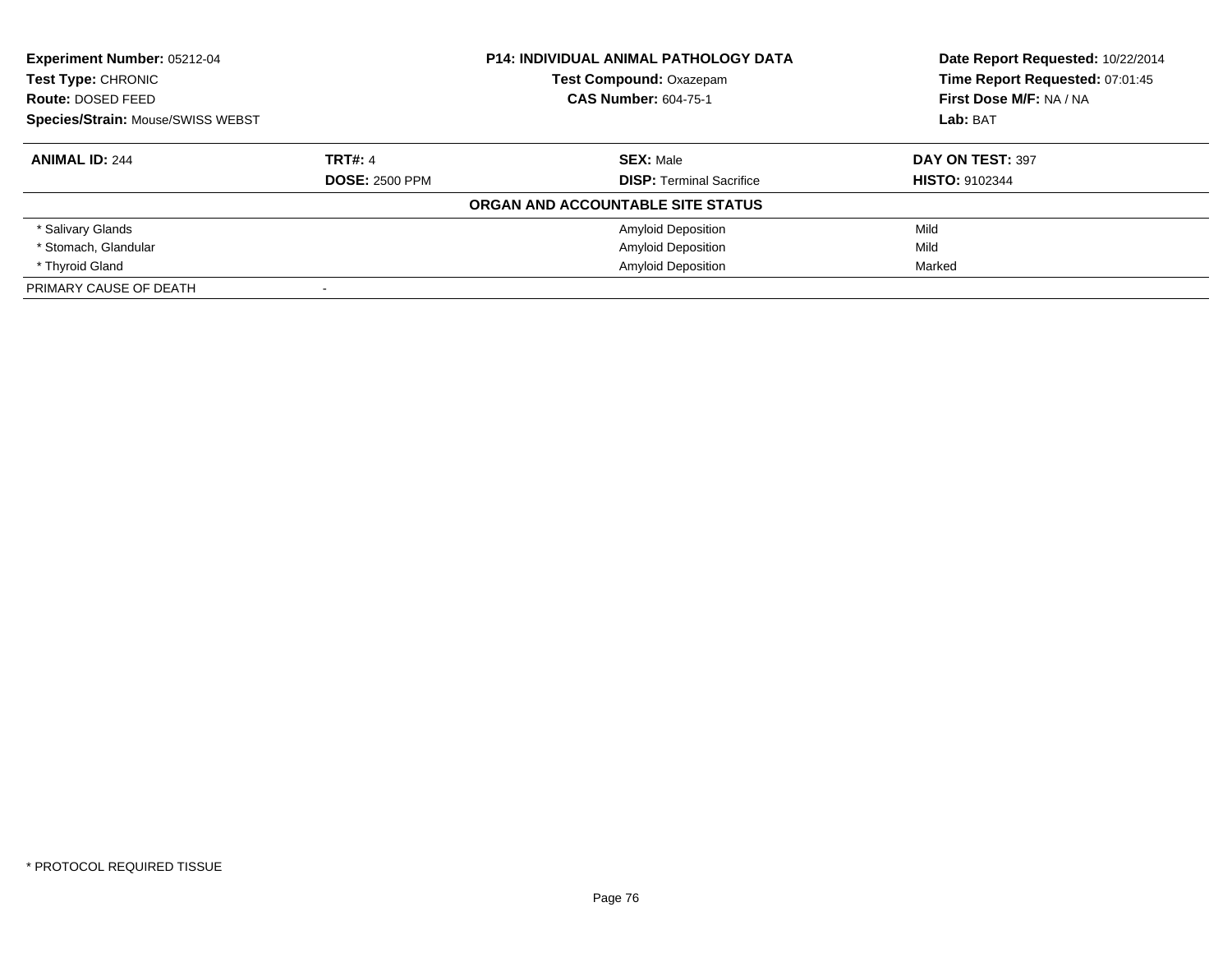| Experiment Number: 05212-04<br>Test Type: CHRONIC<br>Route: DOSED FEED<br>Species/Strain: Mouse/SWISS WEBST |                                         | <b>P14: INDIVIDUAL ANIMAL PATHOLOGY DATA</b><br>Test Compound: Oxazepam<br><b>CAS Number: 604-75-1</b> | Date Report Requested: 10/22/2014<br>Time Report Requested: 07:01:45<br>First Dose M/F: NA / NA<br>Lab: BAT |
|-------------------------------------------------------------------------------------------------------------|-----------------------------------------|--------------------------------------------------------------------------------------------------------|-------------------------------------------------------------------------------------------------------------|
|                                                                                                             |                                         |                                                                                                        |                                                                                                             |
| <b>ANIMAL ID: 245</b>                                                                                       | <b>TRT#: 4</b><br><b>DOSE: 2500 PPM</b> | <b>SEX: Male</b>                                                                                       | DAY ON TEST: 359                                                                                            |
|                                                                                                             |                                         | <b>DISP: Natural Death</b>                                                                             | HISTO: 9102345                                                                                              |
|                                                                                                             |                                         | ORGAN AND ACCOUNTABLE SITE STATUS                                                                      |                                                                                                             |
| <b>NORMAL</b>                                                                                               |                                         |                                                                                                        |                                                                                                             |
| * Adrenal Medulla                                                                                           | * Blood Vessel                          | * Bone                                                                                                 | * Bone Marrow                                                                                               |
| * Brain                                                                                                     | * Epididymis                            | * Esophagus                                                                                            | * Gallbladder                                                                                               |
| * Intestine Large, Colon                                                                                    | * Intestine Large, Rectum               | * Islets, Pancreatic                                                                                   | * Lymph Node, Mandibular                                                                                    |
| * Nose                                                                                                      | * Pancreas                              | * Parathyroid Gland                                                                                    | * Pituitary Gland                                                                                           |
| * Preputial Gland                                                                                           | * Prostate                              | * Seminal Vesicle                                                                                      | * Skeletal Muscle                                                                                           |
| * Skin                                                                                                      | * Stomach, Forestomach                  | * Testes                                                                                               | * Thymus                                                                                                    |
| * Trachea                                                                                                   | * Urinary Bladder                       |                                                                                                        |                                                                                                             |
| <b>MISSING</b>                                                                                              |                                         |                                                                                                        |                                                                                                             |
| * Mammary Gland                                                                                             |                                         |                                                                                                        |                                                                                                             |
| <b>OBSERVATIONS</b>                                                                                         |                                         |                                                                                                        |                                                                                                             |
| * Adrenal Cortex                                                                                            |                                         | Amyloid Deposition                                                                                     | Mild                                                                                                        |
| * Heart                                                                                                     |                                         | Amyloid Deposition                                                                                     | Mild                                                                                                        |
|                                                                                                             | Atrium                                  | Thrombosis                                                                                             |                                                                                                             |
| [Thrombosis $TGLS = 3-2$ ]                                                                                  |                                         |                                                                                                        |                                                                                                             |
| * Intestine Large, Cecum                                                                                    |                                         | Amyloid Deposition                                                                                     | Mild                                                                                                        |
| * Intestine Small, Duodenum                                                                                 |                                         | Amyloid Deposition                                                                                     | Moderate                                                                                                    |
| * Intestine Small, Ileum                                                                                    |                                         | Amyloid Deposition                                                                                     | Moderate                                                                                                    |
| * Intestine Small, Jejunum                                                                                  |                                         | Amyloid Deposition                                                                                     | Mild                                                                                                        |
| * Kidney                                                                                                    | Glomerulus                              | Amyloid Deposition                                                                                     | Marked                                                                                                      |
|                                                                                                             |                                         | Infarct                                                                                                | Moderate                                                                                                    |
|                                                                                                             | Artery                                  | Thrombosis                                                                                             |                                                                                                             |
| [ Amyloid Deposition TGLS = 10-1 ]                                                                          |                                         |                                                                                                        |                                                                                                             |
| [Infarct TGLS = $11-11$ ]                                                                                   |                                         |                                                                                                        |                                                                                                             |
| * Liver                                                                                                     |                                         | Amyloid Deposition                                                                                     | Minimal                                                                                                     |
|                                                                                                             |                                         | <b>Eosinophilic Focus</b>                                                                              |                                                                                                             |
|                                                                                                             |                                         | Hepatocellular Adenoma                                                                                 | Multiple                                                                                                    |
|                                                                                                             | Centrilobular                           | Hypertrophy                                                                                            | Mild                                                                                                        |
|                                                                                                             |                                         | Necrosis                                                                                               | Mild                                                                                                        |
| Note: NO CORRESPONDING MICROSCOPIC LESION SEEN FOR NODULE                                                   |                                         |                                                                                                        |                                                                                                             |

Note: OF LEFT LATERAL LOBE NOTED AT NECROPSY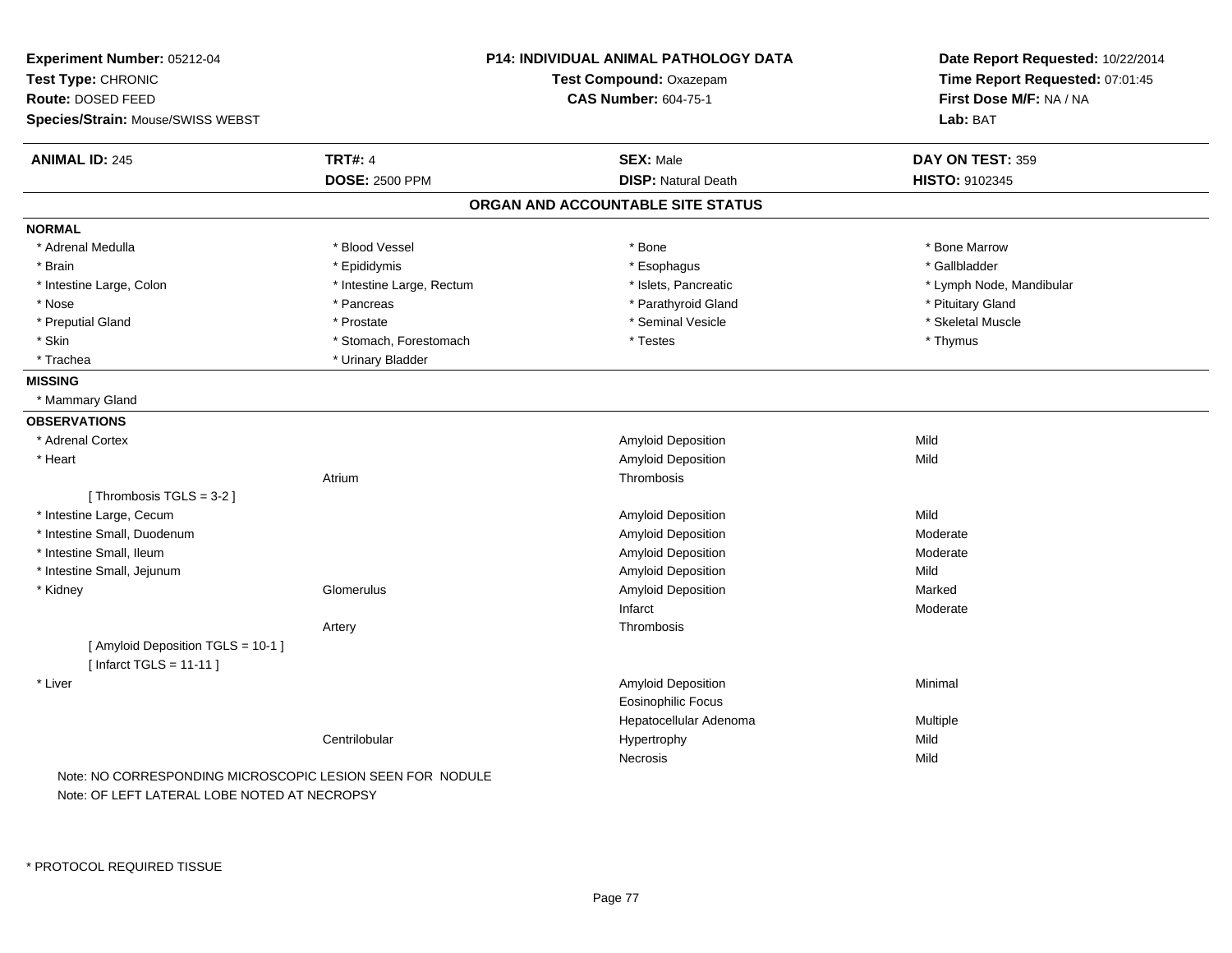| Experiment Number: 05212-04<br>Test Type: CHRONIC<br>Route: DOSED FEED<br>Species/Strain: Mouse/SWISS WEBST |                       | <b>P14: INDIVIDUAL ANIMAL PATHOLOGY DATA</b><br>Test Compound: Oxazepam<br><b>CAS Number: 604-75-1</b> | Date Report Requested: 10/22/2014<br>Time Report Requested: 07:01:45<br>First Dose M/F: NA / NA<br>Lab: BAT |
|-------------------------------------------------------------------------------------------------------------|-----------------------|--------------------------------------------------------------------------------------------------------|-------------------------------------------------------------------------------------------------------------|
| <b>ANIMAL ID: 245</b>                                                                                       | <b>TRT#: 4</b>        | <b>SEX: Male</b>                                                                                       | DAY ON TEST: 359                                                                                            |
|                                                                                                             | <b>DOSE: 2500 PPM</b> | <b>DISP: Natural Death</b>                                                                             | <b>HISTO: 9102345</b>                                                                                       |
|                                                                                                             |                       | ORGAN AND ACCOUNTABLE SITE STATUS                                                                      |                                                                                                             |
| [ Hepatocellular Adenoma TGLS = 7,8,12-1+12+13 ]<br>[Necrosis TGLS = $9-1+2$ ]                              |                       |                                                                                                        |                                                                                                             |
| * Lung                                                                                                      | Alveolus              | <b>Infiltration Cellular</b>                                                                           | Mononuclear CI, Minimal                                                                                     |
| Lymph Node                                                                                                  | Pancreatic            | Inflammation                                                                                           | Granulomatous, Moderate                                                                                     |
| [Inflammation TGLS = $6-10,6-10$ ]                                                                          |                       |                                                                                                        |                                                                                                             |
| * Lymph Node, Mesenteric                                                                                    |                       | Amyloid Deposition                                                                                     | Mild                                                                                                        |
|                                                                                                             |                       | <b>Necrosis</b>                                                                                        | Moderate                                                                                                    |
| [ Necrosis TGLS = $5-4$ ]                                                                                   |                       |                                                                                                        |                                                                                                             |
| * Salivary Glands                                                                                           |                       | Amyloid Deposition                                                                                     | Moderate                                                                                                    |
| * Spleen                                                                                                    |                       | Hyperplasia                                                                                            | Lymphoid, Moderate                                                                                          |
| [Hyperplasia TGLS = $4-9$ ]                                                                                 |                       |                                                                                                        |                                                                                                             |
| * Stomach, Glandular                                                                                        |                       | Amyloid Deposition                                                                                     | Moderate                                                                                                    |
| * Thyroid Gland                                                                                             |                       | Amyloid Deposition                                                                                     | Moderate                                                                                                    |
| PRIMARY CAUSE OF DEATH                                                                                      |                       |                                                                                                        |                                                                                                             |
| Animal Note: CAUSE OF DEATH: AMYLOID DEPOSITION, MULTIPLE ORGANS                                            |                       |                                                                                                        |                                                                                                             |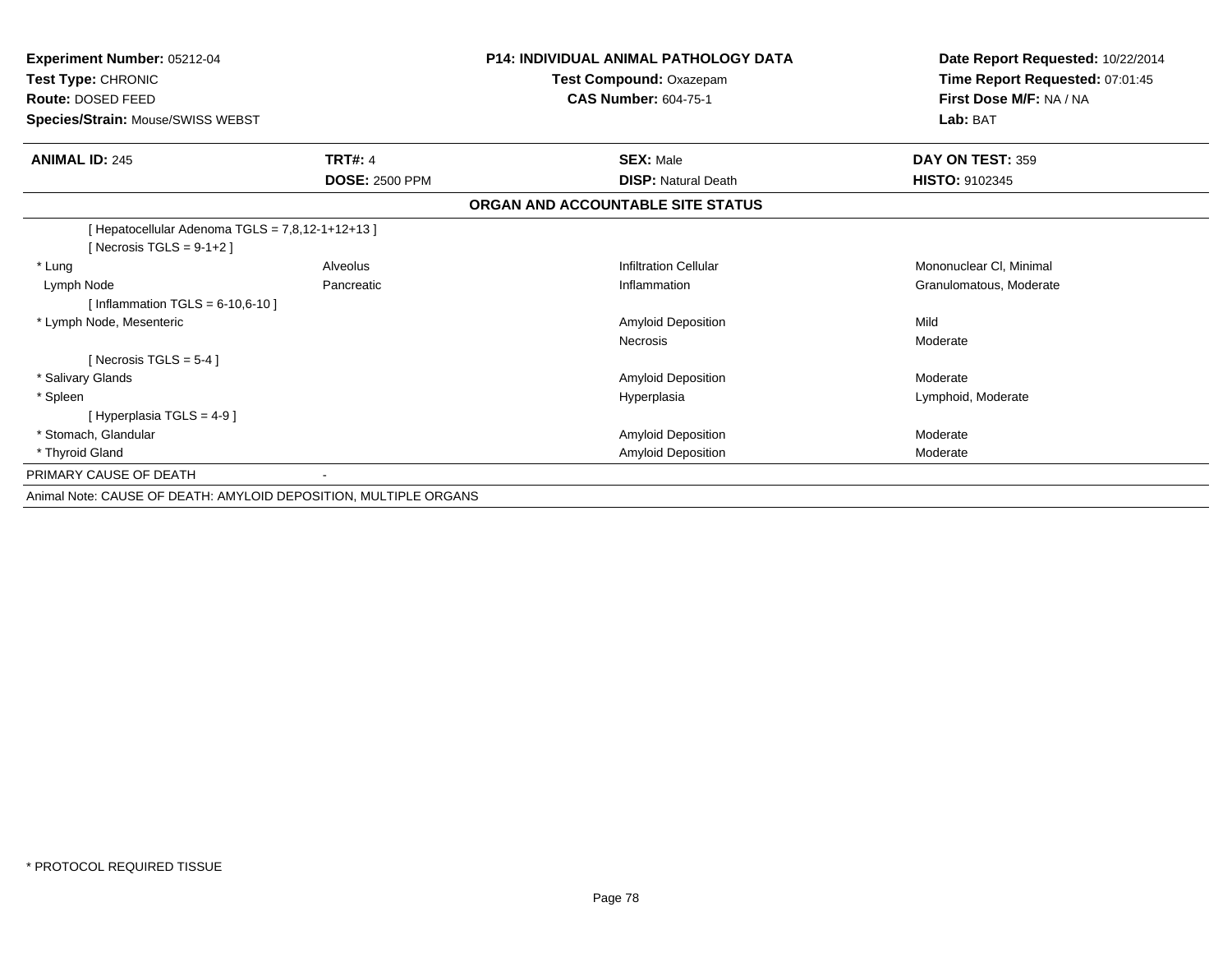| Experiment Number: 05212-04<br>Test Type: CHRONIC<br>Route: DOSED FEED<br>Species/Strain: Mouse/SWISS WEBST |                           | <b>P14: INDIVIDUAL ANIMAL PATHOLOGY DATA</b><br>Test Compound: Oxazepam<br><b>CAS Number: 604-75-1</b> | Date Report Requested: 10/22/2014<br>Time Report Requested: 07:01:45<br>First Dose M/F: NA / NA<br>Lab: BAT |
|-------------------------------------------------------------------------------------------------------------|---------------------------|--------------------------------------------------------------------------------------------------------|-------------------------------------------------------------------------------------------------------------|
| <b>ANIMAL ID: 246</b>                                                                                       | <b>TRT#: 4</b>            | <b>SEX: Male</b>                                                                                       | DAY ON TEST: 341                                                                                            |
|                                                                                                             | <b>DOSE: 2500 PPM</b>     | <b>DISP: Natural Death</b>                                                                             | HISTO: 9102346                                                                                              |
|                                                                                                             |                           | ORGAN AND ACCOUNTABLE SITE STATUS                                                                      |                                                                                                             |
| <b>NORMAL</b>                                                                                               |                           |                                                                                                        |                                                                                                             |
| * Adrenal Medulla                                                                                           | * Blood Vessel            | * Bone                                                                                                 | * Bone Marrow                                                                                               |
| * Brain                                                                                                     | * Epididymis              | * Esophagus                                                                                            | * Gallbladder                                                                                               |
| * Intestine Large, Colon                                                                                    | * Intestine Large, Rectum | * Islets, Pancreatic                                                                                   | * Nose                                                                                                      |
| * Pancreas                                                                                                  | Penis                     | * Prostate                                                                                             | * Seminal Vesicle                                                                                           |
| * Skeletal Muscle                                                                                           | * Skin                    | * Stomach, Forestomach                                                                                 | * Stomach, Glandular                                                                                        |
| * Testes                                                                                                    | * Thymus                  | * Trachea                                                                                              | * Urinary Bladder                                                                                           |
| <b>MISSING</b>                                                                                              |                           |                                                                                                        |                                                                                                             |
| * Lymph Node, Mesenteric                                                                                    | * Mammary Gland           | * Pituitary Gland                                                                                      |                                                                                                             |
| <b>OBSERVATIONS</b>                                                                                         |                           |                                                                                                        |                                                                                                             |
| * Adrenal Cortex                                                                                            |                           | Amyloid Deposition                                                                                     | Moderate                                                                                                    |
| * Heart                                                                                                     |                           | Amyloid Deposition                                                                                     | Marked                                                                                                      |
|                                                                                                             | Atrium                    | Thrombosis                                                                                             |                                                                                                             |
| * Intestine Large, Cecum                                                                                    |                           | Amyloid Deposition                                                                                     | Mild                                                                                                        |
| * Intestine Small, Duodenum                                                                                 |                           | Amyloid Deposition                                                                                     | Marked                                                                                                      |
| * Intestine Small, Ileum                                                                                    |                           | Amyloid Deposition                                                                                     | Moderate                                                                                                    |
| * Intestine Small, Jejunum                                                                                  |                           | Amyloid Deposition                                                                                     | Moderate                                                                                                    |
| * Kidney                                                                                                    | Glomerulus                | Amyloid Deposition                                                                                     | Moderate                                                                                                    |
| * Liver                                                                                                     |                           | Amyloid Deposition                                                                                     | Moderate                                                                                                    |
|                                                                                                             |                           | <b>Eosinophilic Focus</b>                                                                              |                                                                                                             |
|                                                                                                             |                           | Hepatocellular Adenoma                                                                                 | Multiple                                                                                                    |
|                                                                                                             |                           | <b>Necrosis</b>                                                                                        | Mild                                                                                                        |
| [Eosinophilic Focus TGLS = 6,9-11+12]<br>[ Hepatocellular Adenoma TGLS = 3,4,7,8-1+2+12 ]                   |                           |                                                                                                        |                                                                                                             |
| * Lung                                                                                                      |                           | <b>Fibrosis</b>                                                                                        | Marked                                                                                                      |
|                                                                                                             | Alveolus                  | <b>Infiltration Cellular</b>                                                                           | Mononuclear CI, Marked                                                                                      |
| [Fibrosis TGLS = $5-2$ ]                                                                                    |                           |                                                                                                        |                                                                                                             |
| * Lymph Node, Mandibular                                                                                    |                           | Amyloid Deposition                                                                                     | Moderate                                                                                                    |
| * Parathyroid Gland                                                                                         |                           | <b>Amyloid Deposition</b>                                                                              | Marked                                                                                                      |
| Penis                                                                                                       |                           |                                                                                                        |                                                                                                             |
| Note: SEEN AT NECROPSY                                                                                      |                           |                                                                                                        |                                                                                                             |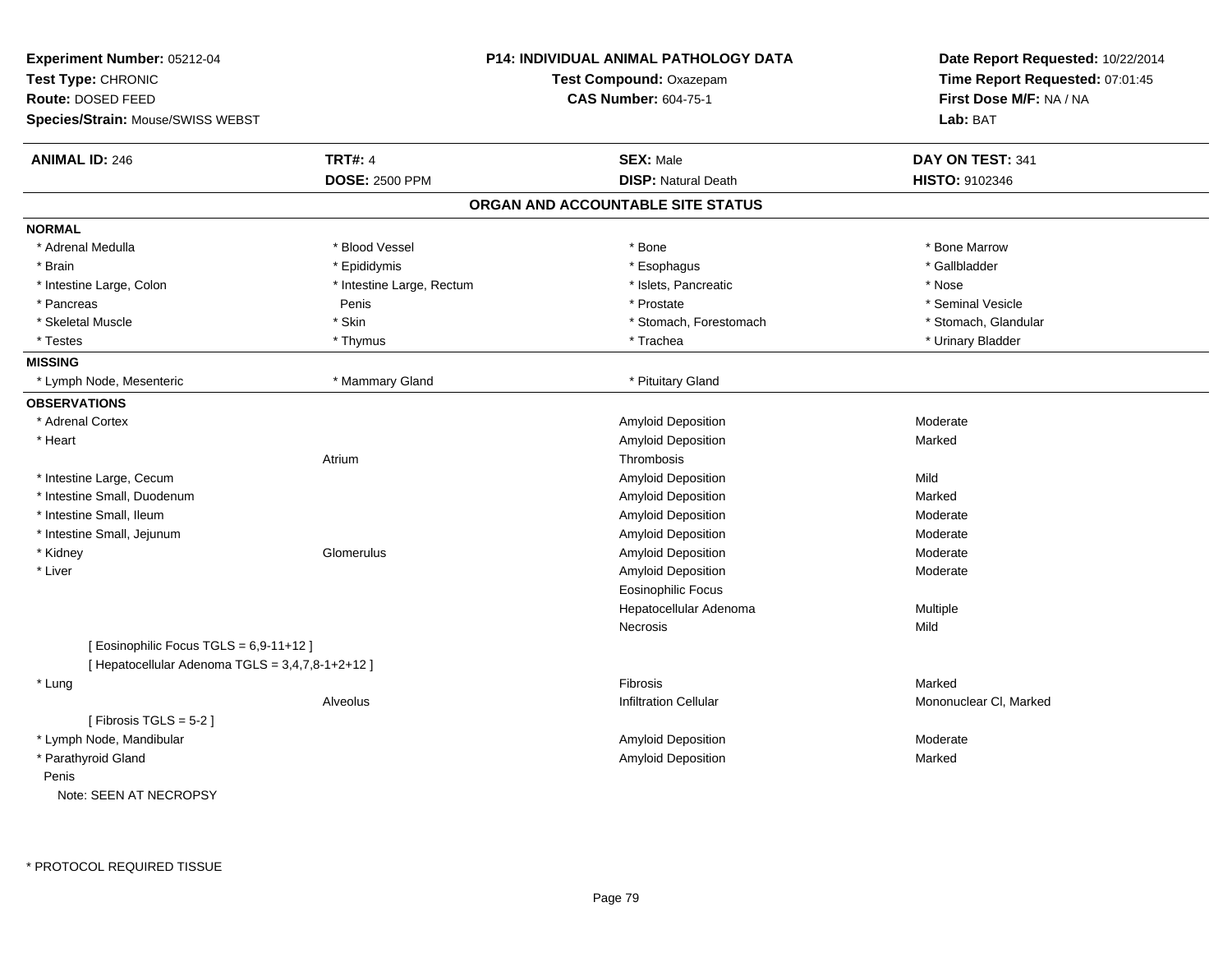| <b>Experiment Number: 05212-04</b>                               |                                                               | <b>P14: INDIVIDUAL ANIMAL PATHOLOGY DATA</b> | Date Report Requested: 10/22/2014 |
|------------------------------------------------------------------|---------------------------------------------------------------|----------------------------------------------|-----------------------------------|
| Test Type: CHRONIC                                               |                                                               | Test Compound: Oxazepam                      | Time Report Requested: 07:01:45   |
| <b>Route: DOSED FEED</b>                                         |                                                               | <b>CAS Number: 604-75-1</b>                  | First Dose M/F: NA / NA           |
| Species/Strain: Mouse/SWISS WEBST                                |                                                               |                                              | Lab: BAT                          |
| <b>ANIMAL ID: 246</b>                                            | <b>TRT#: 4</b>                                                | <b>SEX: Male</b>                             | DAY ON TEST: 341                  |
|                                                                  | <b>DOSE: 2500 PPM</b>                                         | <b>DISP: Natural Death</b>                   | <b>HISTO: 9102346</b>             |
|                                                                  |                                                               | ORGAN AND ACCOUNTABLE SITE STATUS            |                                   |
|                                                                  | Note: NO CORRESPONDING MICROSCOPIC LESION FOR PENILE PROLAPSE |                                              |                                   |
| * Preputial Gland                                                |                                                               | Inflammation                                 | Suppurative, Moderate             |
| Inflammation $TGLS = 2,10-6+9$ ]                                 |                                                               |                                              |                                   |
| * Salivary Glands                                                |                                                               | <b>Amyloid Deposition</b>                    | Moderate                          |
| * Spleen                                                         |                                                               | <b>Amyloid Deposition</b>                    | Mild                              |
| * Thyroid Gland                                                  |                                                               | <b>Amyloid Deposition</b>                    | Marked                            |
| PRIMARY CAUSE OF DEATH                                           |                                                               |                                              |                                   |
| Animal Note: CAUSE OF DEATH: AMYLOID DEPOSITION, MULTIPLE ORGANS |                                                               |                                              |                                   |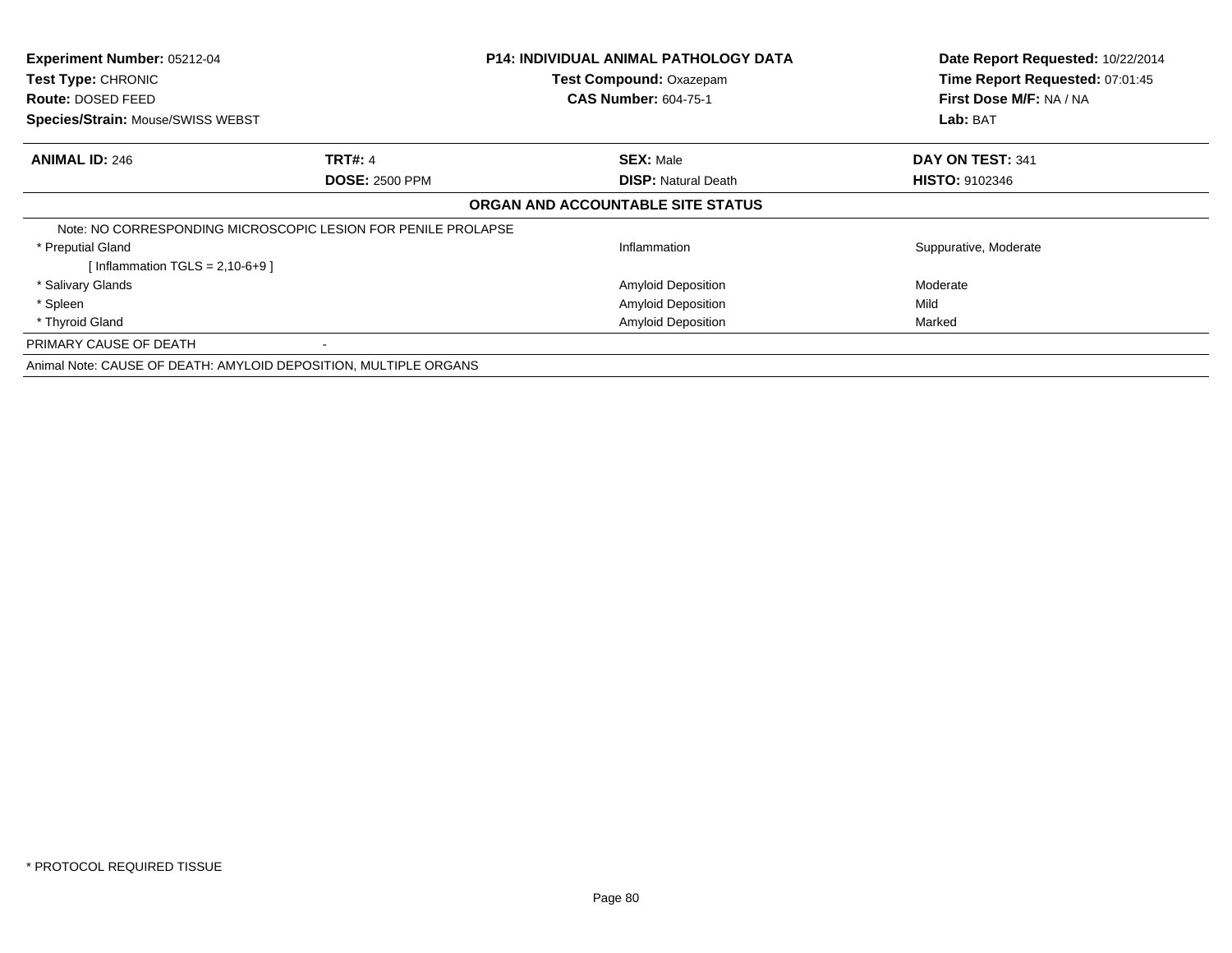| Experiment Number: 05212-04<br>Test Type: CHRONIC<br>Route: DOSED FEED<br>Species/Strain: Mouse/SWISS WEBST |                          | <b>P14: INDIVIDUAL ANIMAL PATHOLOGY DATA</b><br>Test Compound: Oxazepam<br><b>CAS Number: 604-75-1</b> | Date Report Requested: 10/22/2014<br>Time Report Requested: 07:01:45<br>First Dose M/F: NA / NA<br>Lab: BAT |
|-------------------------------------------------------------------------------------------------------------|--------------------------|--------------------------------------------------------------------------------------------------------|-------------------------------------------------------------------------------------------------------------|
| <b>ANIMAL ID: 247</b>                                                                                       | <b>TRT#: 4</b>           | <b>SEX: Male</b>                                                                                       | DAY ON TEST: 296                                                                                            |
|                                                                                                             | <b>DOSE: 2500 PPM</b>    | <b>DISP:</b> Moribund Sacrifice                                                                        | HISTO: 9102347                                                                                              |
|                                                                                                             |                          | ORGAN AND ACCOUNTABLE SITE STATUS                                                                      |                                                                                                             |
| <b>NORMAL</b>                                                                                               |                          |                                                                                                        |                                                                                                             |
| * Adrenal Medulla                                                                                           | * Blood Vessel           | * Bone                                                                                                 | * Bone Marrow                                                                                               |
| * Brain                                                                                                     | Ear                      | * Epididymis                                                                                           | * Esophagus                                                                                                 |
| * Gallbladder                                                                                               | * Intestine Large, Colon | * Intestine Large, Rectum                                                                              | * Islets, Pancreatic                                                                                        |
| * Lung                                                                                                      | * Nose                   | * Pancreas                                                                                             | * Pituitary Gland                                                                                           |
| * Preputial Gland                                                                                           | * Prostate               | * Seminal Vesicle                                                                                      | * Skeletal Muscle                                                                                           |
| * Skin                                                                                                      | * Testes                 | * Thymus                                                                                               | * Trachea                                                                                                   |
| * Urinary Bladder                                                                                           |                          |                                                                                                        |                                                                                                             |
| <b>MISSING</b>                                                                                              |                          |                                                                                                        |                                                                                                             |
| * Mammary Gland                                                                                             | * Parathyroid Gland      |                                                                                                        |                                                                                                             |
| <b>OBSERVATIONS</b>                                                                                         |                          |                                                                                                        |                                                                                                             |
| * Adrenal Cortex                                                                                            |                          | <b>Amyloid Deposition</b>                                                                              | Moderate                                                                                                    |
| * Heart                                                                                                     |                          | Amyloid Deposition                                                                                     | Moderate                                                                                                    |
| * Intestine Large, Cecum                                                                                    |                          | Amyloid Deposition                                                                                     | Minimal                                                                                                     |
| * Intestine Small, Duodenum                                                                                 |                          | Amyloid Deposition                                                                                     | Moderate                                                                                                    |
| * Intestine Small, Ileum                                                                                    |                          | Amyloid Deposition                                                                                     | Marked                                                                                                      |
| * Intestine Small, Jejunum                                                                                  |                          | Amyloid Deposition                                                                                     | Moderate                                                                                                    |
| * Kidney                                                                                                    | Glomerulus               | <b>Amyloid Deposition</b>                                                                              | Marked                                                                                                      |
|                                                                                                             | Interstitium             | Amyloid Deposition                                                                                     | Minimal                                                                                                     |
| * Liver                                                                                                     |                          | Amyloid Deposition                                                                                     | Mild                                                                                                        |
|                                                                                                             | Centrilobular            | Hypertrophy                                                                                            | Minimal                                                                                                     |
| * Lymph Node, Mandibular                                                                                    |                          | Amyloid Deposition                                                                                     | Mild                                                                                                        |
| * Lymph Node, Mesenteric                                                                                    |                          | Amyloid Deposition                                                                                     | Mild                                                                                                        |
|                                                                                                             |                          | Hyperplasia                                                                                            | Lymphoid, Moderate                                                                                          |
| [Hyperplasia TGLS = 1-4]                                                                                    |                          |                                                                                                        |                                                                                                             |
| * Salivary Glands                                                                                           |                          | Amyloid Deposition                                                                                     | Mild                                                                                                        |
| * Spleen                                                                                                    |                          | <b>Amyloid Deposition</b>                                                                              | Mild                                                                                                        |
| * Stomach, Forestomach                                                                                      |                          | Hyperkeratosis                                                                                         | Moderate                                                                                                    |
| [ Hyperkeratosis TGLS = 2-4 ]                                                                               |                          |                                                                                                        |                                                                                                             |
| * Stomach, Glandular                                                                                        |                          | Amyloid Deposition                                                                                     | Mild                                                                                                        |
| * Thyroid Gland                                                                                             |                          | Amyloid Deposition                                                                                     | Mild                                                                                                        |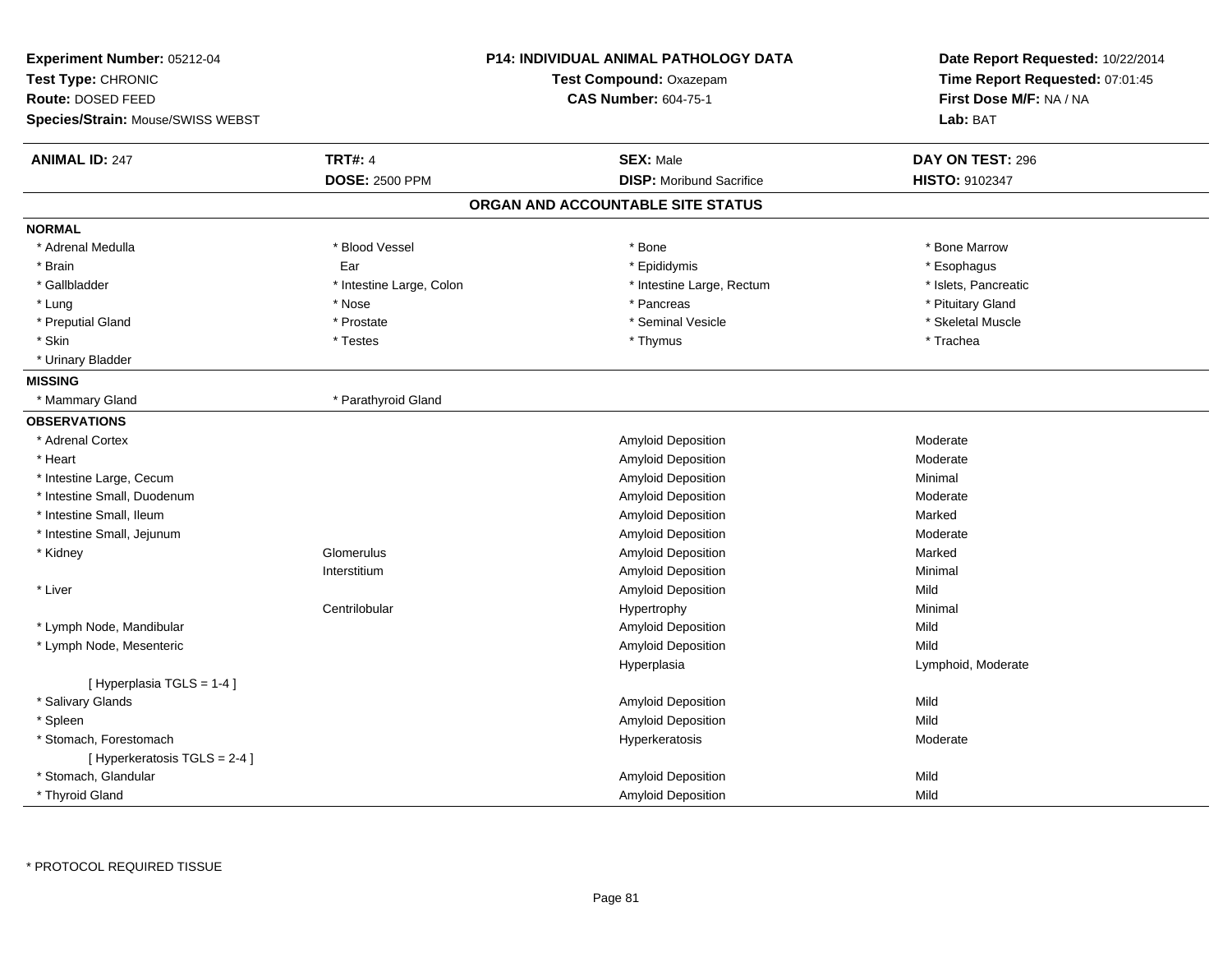| <b>Experiment Number: 05212-04</b><br><b>Test Type: CHRONIC</b><br><b>Route: DOSED FEED</b> |                       | <b>P14: INDIVIDUAL ANIMAL PATHOLOGY DATA</b> | Date Report Requested: 10/22/2014 |  |
|---------------------------------------------------------------------------------------------|-----------------------|----------------------------------------------|-----------------------------------|--|
|                                                                                             |                       | <b>Test Compound: Oxazepam</b>               | Time Report Requested: 07:01:45   |  |
|                                                                                             |                       | <b>CAS Number: 604-75-1</b>                  | First Dose M/F: NA / NA           |  |
| Species/Strain: Mouse/SWISS WEBST                                                           |                       |                                              | Lab: BAT                          |  |
| <b>ANIMAL ID: 247</b>                                                                       | <b>TRT#: 4</b>        | <b>SEX: Male</b>                             | DAY ON TEST: 296                  |  |
|                                                                                             | <b>DOSE: 2500 PPM</b> | <b>DISP:</b> Moribund Sacrifice              | <b>HISTO: 9102347</b>             |  |
|                                                                                             |                       | ORGAN AND ACCOUNTABLE SITE STATUS            |                                   |  |
| PRIMARY CAUSE OF DEATH                                                                      |                       |                                              |                                   |  |
| Animal Note: CAUSE OF MORB: AMYLOID DEPOSITION, MULTIPLE ORGANS                             |                       |                                              |                                   |  |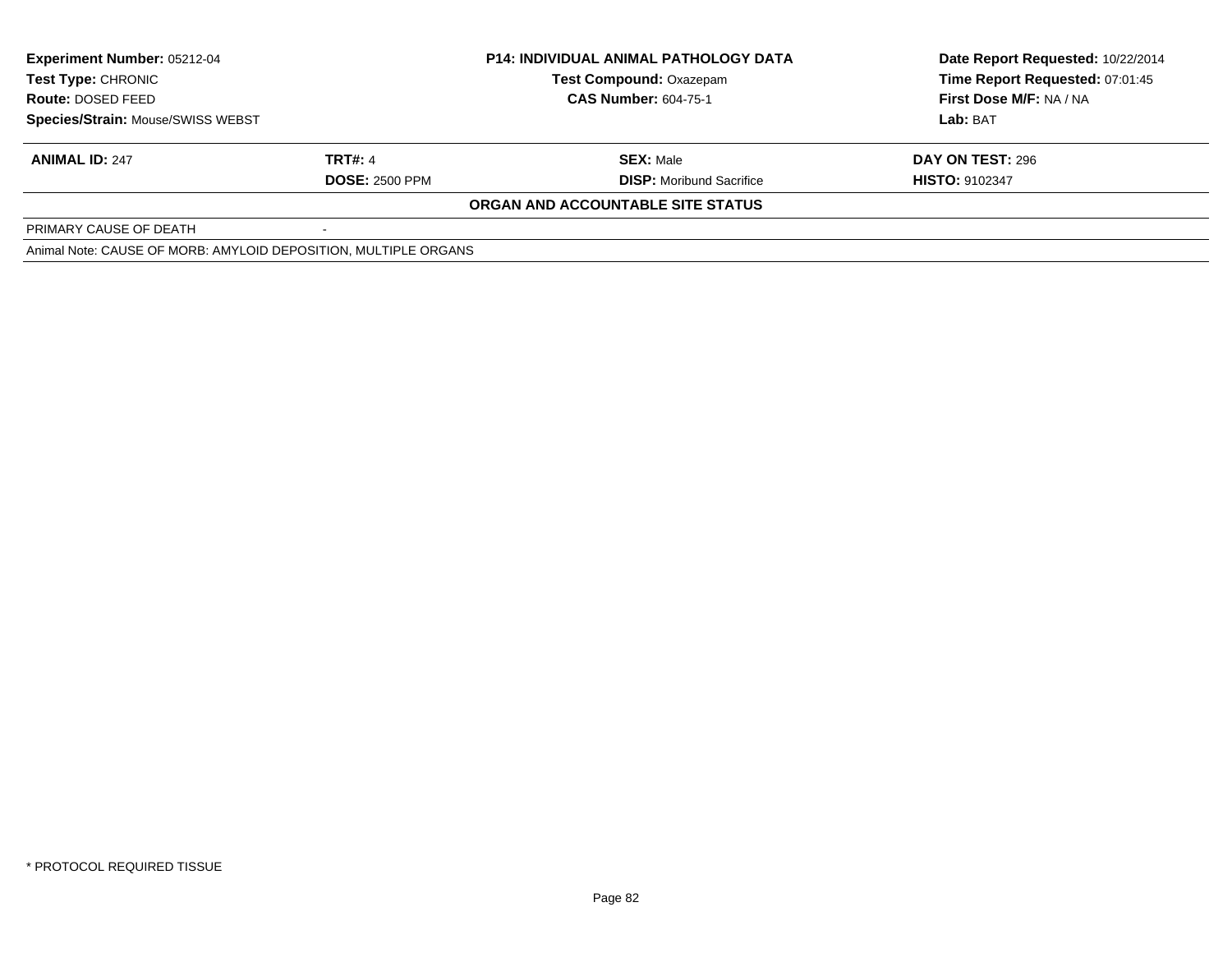| Experiment Number: 05212-04          |                           | <b>P14: INDIVIDUAL ANIMAL PATHOLOGY DATA</b> | Date Report Requested: 10/22/2014 |  |
|--------------------------------------|---------------------------|----------------------------------------------|-----------------------------------|--|
| Test Type: CHRONIC                   |                           | <b>Test Compound: Oxazepam</b>               | Time Report Requested: 07:01:45   |  |
| Route: DOSED FEED                    |                           | <b>CAS Number: 604-75-1</b>                  | First Dose M/F: NA / NA           |  |
| Species/Strain: Mouse/SWISS WEBST    |                           |                                              | Lab: BAT                          |  |
| <b>ANIMAL ID: 248</b>                | <b>TRT#: 4</b>            | <b>SEX: Male</b>                             | DAY ON TEST: 183                  |  |
|                                      | <b>DOSE: 2500 PPM</b>     | <b>DISP: Natural Death</b>                   | <b>HISTO: 9102348</b>             |  |
|                                      |                           | ORGAN AND ACCOUNTABLE SITE STATUS            |                                   |  |
| <b>NORMAL</b>                        |                           |                                              |                                   |  |
| * Adrenal Cortex                     | * Adrenal Medulla         | * Blood Vessel                               | * Bone                            |  |
| * Bone Marrow                        | * Brain                   | * Epididymis                                 | * Esophagus                       |  |
| * Gallbladder                        | * Heart                   | * Intestine Large, Colon                     | * Islets. Pancreatic              |  |
| * Kidney                             | * Liver                   | * Lung                                       | * Lymph Node, Mandibular          |  |
| * Nose                               | * Pancreas                | * Pituitary Gland                            | * Preputial Gland                 |  |
| * Prostate                           | * Salivary Glands         | * Seminal Vesicle                            | * Skeletal Muscle                 |  |
| * Skin                               | * Spleen                  | * Stomach, Forestomach                       | * Testes                          |  |
| * Thymus                             | * Trachea                 |                                              |                                   |  |
| <b>MISSING</b>                       |                           |                                              |                                   |  |
| * Lymph Node, Mesenteric             | * Mammary Gland           |                                              |                                   |  |
| <b>AUTO PRECLUDES DIAG.</b>          |                           |                                              |                                   |  |
| * Intestine Large, Cecum             | * Intestine Large, Rectum | * Intestine Small, Duodenum                  | * Intestine Small, Ileum          |  |
| * Intestine Small, Jejunum           | * Stomach, Glandular      | * Urinary Bladder                            |                                   |  |
| <b>OBSERVATIONS</b>                  |                           |                                              |                                   |  |
| * Parathyroid Gland                  |                           | Amyloid Deposition                           | Mild                              |  |
| * Thyroid Gland                      |                           | <b>Amyloid Deposition</b>                    | Moderate                          |  |
| PRIMARY CAUSE OF DEATH               |                           |                                              |                                   |  |
| Animal Note: CAUSE OF DEATH: UNKNOWN |                           |                                              |                                   |  |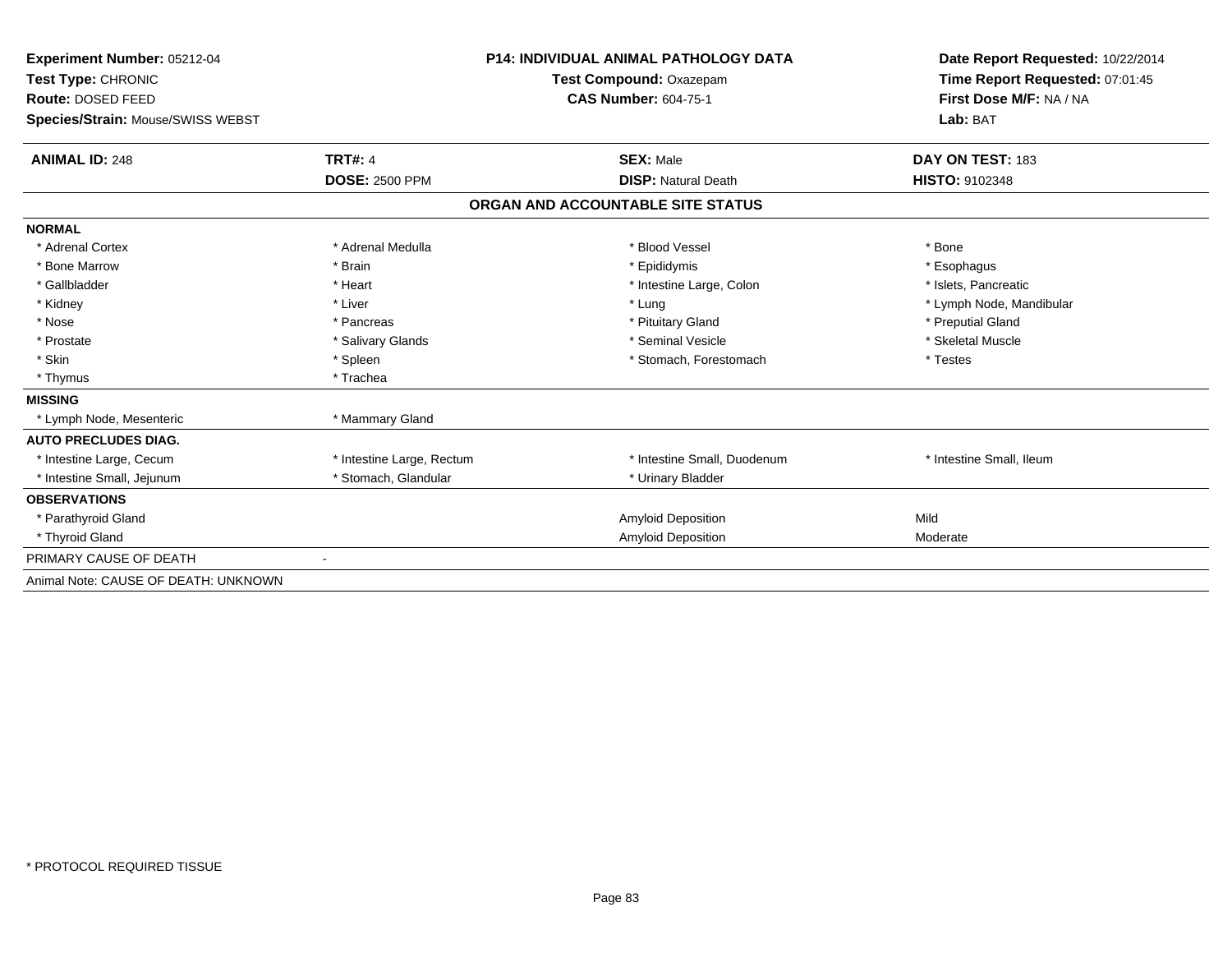| Experiment Number: 05212-04                              |                           | P14: INDIVIDUAL ANIMAL PATHOLOGY DATA | Date Report Requested: 10/22/2014 |
|----------------------------------------------------------|---------------------------|---------------------------------------|-----------------------------------|
| Test Type: CHRONIC                                       | Test Compound: Oxazepam   |                                       | Time Report Requested: 07:01:45   |
| Route: DOSED FEED                                        |                           | <b>CAS Number: 604-75-1</b>           | First Dose M/F: NA / NA           |
| Species/Strain: Mouse/SWISS WEBST                        |                           |                                       | Lab: BAT                          |
| <b>ANIMAL ID: 249</b>                                    | <b>TRT#: 4</b>            | <b>SEX: Male</b>                      | DAY ON TEST: 397                  |
|                                                          | <b>DOSE: 2500 PPM</b>     | <b>DISP: Terminal Sacrifice</b>       | HISTO: 9102349                    |
|                                                          |                           | ORGAN AND ACCOUNTABLE SITE STATUS     |                                   |
| <b>NORMAL</b>                                            |                           |                                       |                                   |
| * Adrenal Cortex                                         | * Adrenal Medulla         | * Blood Vessel                        | * Bone                            |
| * Bone Marrow                                            | * Brain                   | * Epididymis                          | * Esophagus                       |
| * Gallbladder                                            | * Intestine Large, Rectum | * Islets, Pancreatic                  | * Kidney                          |
| * Mammary Gland                                          | * Nose                    | * Pancreas                            | * Pituitary Gland                 |
| * Preputial Gland                                        | * Prostate                | * Seminal Vesicle                     | * Skeletal Muscle                 |
| * Skin                                                   | * Spleen                  | * Stomach, Forestomach                | * Testes                          |
| * Trachea                                                | * Urinary Bladder         |                                       |                                   |
| <b>MISSING</b>                                           |                           |                                       |                                   |
| * Lymph Node, Mandibular                                 | * Thymus                  |                                       |                                   |
| <b>OBSERVATIONS</b>                                      |                           |                                       |                                   |
| * Heart                                                  |                           | Amyloid Deposition                    | Marked                            |
|                                                          | Atrium                    | Thrombosis                            |                                   |
| [Thrombosis TGLS = $7-2$ ]                               |                           |                                       |                                   |
| * Intestine Large, Cecum                                 |                           | Amyloid Deposition                    | Moderate                          |
| * Intestine Large, Colon                                 |                           | <b>Amyloid Deposition</b>             | Mild                              |
| * Intestine Small, Duodenum                              |                           | Amyloid Deposition                    | Marked                            |
| * Intestine Small, Ileum                                 |                           | <b>Amyloid Deposition</b>             | Marked                            |
| * Intestine Small, Jejunum                               |                           | <b>Amyloid Deposition</b>             | Marked                            |
| * Liver                                                  |                           | Hepatocellular Adenoma                | Multiple                          |
|                                                          | Centrilobular             | Hypertrophy                           | Mild                              |
| [ Hepatocellular Adenoma TGLS = 1,2,3,4,5,6-9+10+11+12 ] |                           |                                       |                                   |
| * Lung                                                   |                           | <b>Fibrosis</b>                       | Moderate                          |
|                                                          | Alveolus                  | <b>Infiltration Cellular</b>          | Mononuclear CI, Moderate          |
| * Lymph Node, Mesenteric                                 |                           | Amyloid Deposition                    | Moderate                          |
| * Parathyroid Gland                                      |                           | Amyloid Deposition                    | Marked                            |
| * Salivary Glands                                        |                           | <b>Amyloid Deposition</b>             | Moderate                          |
| * Stomach, Glandular                                     |                           | Amyloid Deposition                    | Moderate                          |
| * Thyroid Gland                                          |                           | Amyloid Deposition                    | Mild                              |
| PRIMARY CAUSE OF DEATH                                   | $\blacksquare$            |                                       |                                   |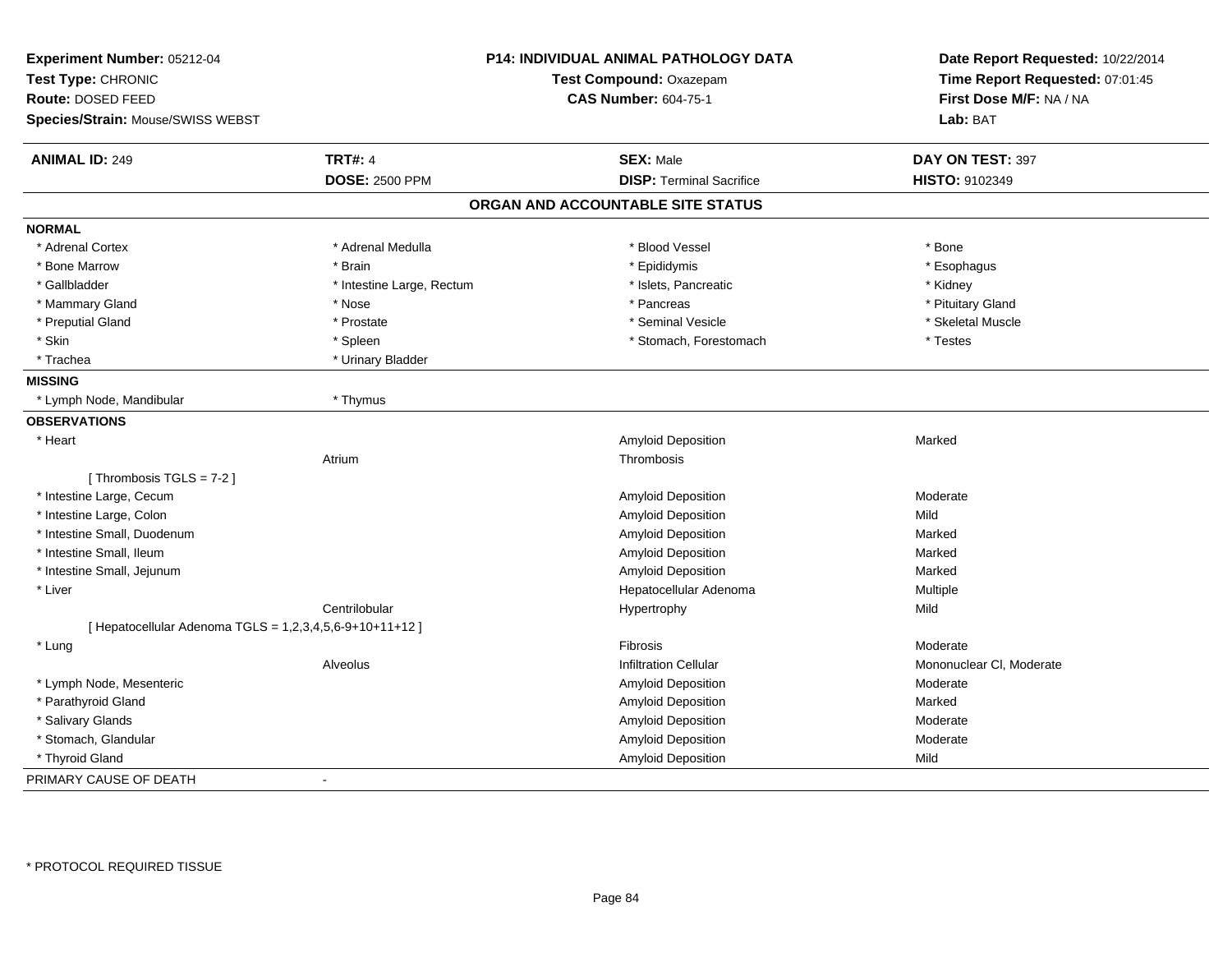| Experiment Number: 05212-04<br>Test Type: CHRONIC<br>Route: DOSED FEED<br>Species/Strain: Mouse/SWISS WEBST |                           | <b>P14: INDIVIDUAL ANIMAL PATHOLOGY DATA</b><br>Test Compound: Oxazepam<br><b>CAS Number: 604-75-1</b> | Date Report Requested: 10/22/2014<br>Time Report Requested: 07:01:45<br>First Dose M/F: NA / NA<br>Lab: BAT |
|-------------------------------------------------------------------------------------------------------------|---------------------------|--------------------------------------------------------------------------------------------------------|-------------------------------------------------------------------------------------------------------------|
|                                                                                                             |                           |                                                                                                        |                                                                                                             |
| <b>ANIMAL ID: 250</b>                                                                                       | <b>TRT#: 4</b>            | <b>SEX: Male</b>                                                                                       | DAY ON TEST: 376                                                                                            |
|                                                                                                             | <b>DOSE: 2500 PPM</b>     | <b>DISP:</b> Moribund Sacrifice                                                                        | HISTO: 9102350                                                                                              |
|                                                                                                             |                           | ORGAN AND ACCOUNTABLE SITE STATUS                                                                      |                                                                                                             |
| <b>NORMAL</b>                                                                                               |                           |                                                                                                        |                                                                                                             |
| * Adrenal Medulla                                                                                           | * Blood Vessel            | * Bone                                                                                                 | * Bone Marrow                                                                                               |
| * Brain                                                                                                     | * Epididymis              | * Esophagus                                                                                            | * Gallbladder                                                                                               |
| * Intestine Large, Cecum                                                                                    | * Intestine Large, Rectum | * Islets, Pancreatic                                                                                   | * Lymph Node, Mandibular                                                                                    |
| * Lymph Node, Mesenteric                                                                                    | * Nose                    | * Pancreas                                                                                             | Penis                                                                                                       |
| * Pituitary Gland                                                                                           | * Preputial Gland         | * Prostate                                                                                             | * Seminal Vesicle                                                                                           |
| * Skeletal Muscle                                                                                           | * Skin                    | * Spleen                                                                                               | * Stomach, Forestomach                                                                                      |
| * Testes                                                                                                    | * Thymus                  | * Trachea                                                                                              | * Urinary Bladder                                                                                           |
| <b>MISSING</b>                                                                                              |                           |                                                                                                        |                                                                                                             |
| * Mammary Gland                                                                                             |                           |                                                                                                        |                                                                                                             |
| <b>OBSERVATIONS</b>                                                                                         |                           |                                                                                                        |                                                                                                             |
| * Adrenal Cortex                                                                                            |                           | Amyloid Deposition                                                                                     | Moderate                                                                                                    |
| * Heart                                                                                                     |                           | Amyloid Deposition                                                                                     | Moderate                                                                                                    |
|                                                                                                             | Atrium                    | Thrombosis                                                                                             |                                                                                                             |
| [Thrombosis TGLS = 3-2]                                                                                     |                           |                                                                                                        |                                                                                                             |
| * Intestine Large, Colon                                                                                    |                           | Amyloid Deposition                                                                                     | Mild                                                                                                        |
| * Intestine Small, Duodenum                                                                                 |                           | Amyloid Deposition                                                                                     | Moderate                                                                                                    |
| * Intestine Small, Ileum                                                                                    |                           | Amyloid Deposition                                                                                     | Moderate                                                                                                    |
| * Intestine Small, Jejunum                                                                                  |                           | Amyloid Deposition                                                                                     | Marked                                                                                                      |
| * Kidney                                                                                                    | Glomerulus                | Amyloid Deposition                                                                                     | Marked                                                                                                      |
|                                                                                                             | Interstitium              | Amyloid Deposition                                                                                     | Minimal                                                                                                     |
| * Liver                                                                                                     |                           | <b>Amyloid Deposition</b>                                                                              | Moderate                                                                                                    |
|                                                                                                             |                           | Hepatocellular Adenoma                                                                                 | Multiple                                                                                                    |
|                                                                                                             | Centrilobular             | Hypertrophy                                                                                            | Mild                                                                                                        |
| [ Hepatocellular Adenoma TGLS = 1,6-9+10 ]                                                                  |                           |                                                                                                        |                                                                                                             |
| * Lung                                                                                                      |                           | Alveolar/Bronchiolar Carcinoma                                                                         |                                                                                                             |
|                                                                                                             |                           | Fibrosis                                                                                               | Minimal                                                                                                     |
|                                                                                                             | Alveolus                  | <b>Infiltration Cellular</b>                                                                           | Mononuclear CI, Mild                                                                                        |
|                                                                                                             |                           | Inflammation                                                                                           | Subacute, Mild                                                                                              |
| [ Alveolar/Bronchiolar Carcinoma TGLS = 4-2 ]                                                               |                           |                                                                                                        |                                                                                                             |
| * Parathyroid Gland                                                                                         |                           | Amyloid Deposition                                                                                     | Moderate                                                                                                    |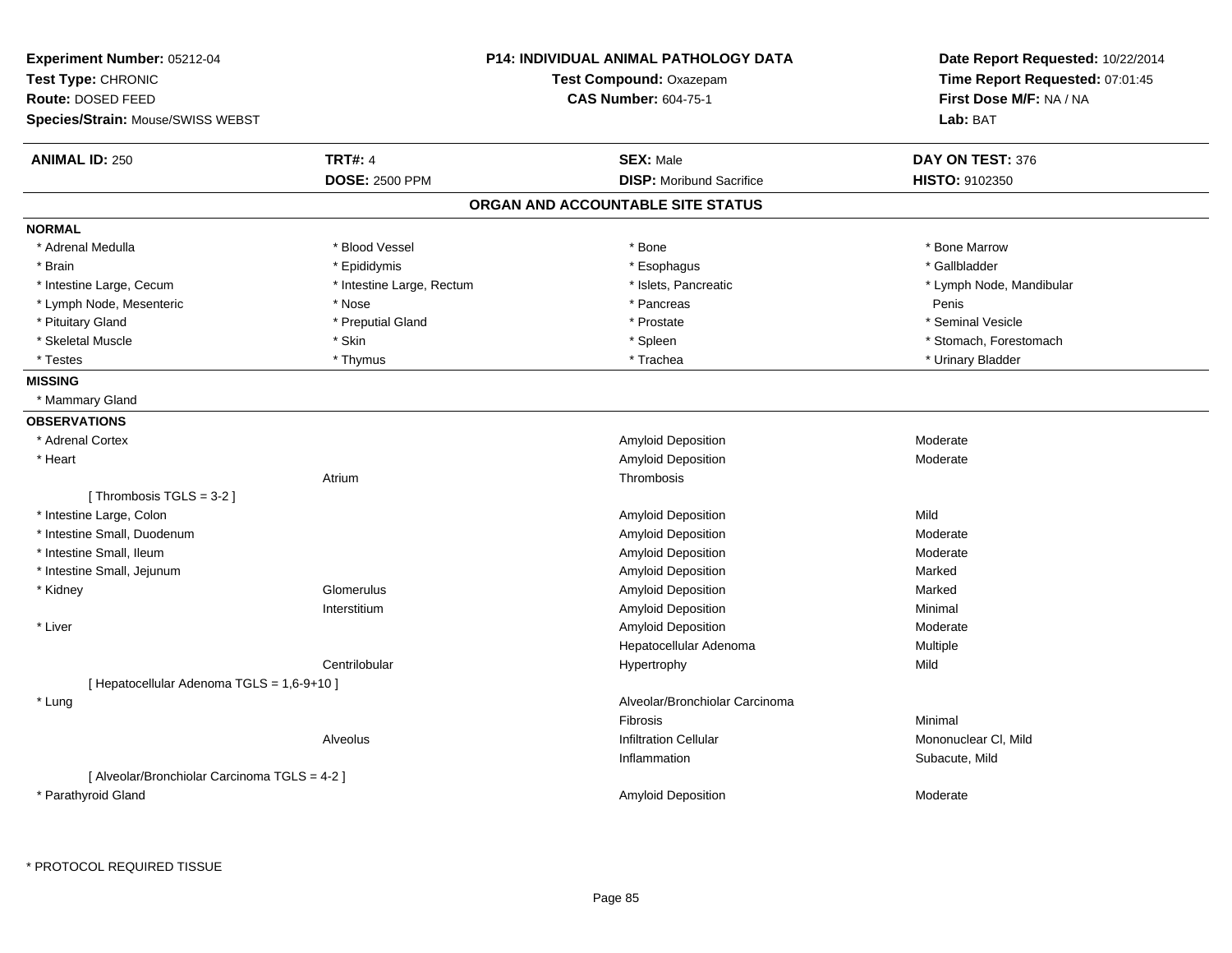| <b>Experiment Number: 05212-04</b><br>Test Type: CHRONIC                             |                       | <b>P14: INDIVIDUAL ANIMAL PATHOLOGY DATA</b><br><b>Test Compound: Oxazepam</b> | Date Report Requested: 10/22/2014<br>Time Report Requested: 07:01:45 |
|--------------------------------------------------------------------------------------|-----------------------|--------------------------------------------------------------------------------|----------------------------------------------------------------------|
| Route: DOSED FEED                                                                    |                       | <b>CAS Number: 604-75-1</b>                                                    | First Dose M/F: NA / NA                                              |
| Species/Strain: Mouse/SWISS WEBST                                                    |                       |                                                                                | Lab: BAT                                                             |
| <b>ANIMAL ID: 250</b>                                                                | <b>TRT#: 4</b>        | <b>SEX: Male</b>                                                               | DAY ON TEST: 376                                                     |
|                                                                                      | <b>DOSE: 2500 PPM</b> | <b>DISP:</b> Moribund Sacrifice                                                | <b>HISTO: 9102350</b>                                                |
|                                                                                      |                       | ORGAN AND ACCOUNTABLE SITE STATUS                                              |                                                                      |
| Penis<br>Note: NO CORRESPONDING LESION FOR PENILE PROLAPSE SEEN<br>Note: AT NECROPSY |                       |                                                                                |                                                                      |
| * Salivary Glands                                                                    |                       | Amyloid Deposition                                                             | Mild                                                                 |
| * Stomach, Glandular                                                                 |                       | Amyloid Deposition                                                             | Mild                                                                 |
| * Thyroid Gland                                                                      |                       | <b>Amyloid Deposition</b>                                                      | Moderate                                                             |
| * Urin Bladder                                                                       |                       |                                                                                |                                                                      |
| Note: BLADDER DILATATION                                                             |                       |                                                                                |                                                                      |
| Note: NO CORRESPONDING LESION FOR GROSSLY OBSERVED URINARY                           |                       |                                                                                |                                                                      |
| PRIMARY CAUSE OF DEATH                                                               |                       |                                                                                |                                                                      |
| Animal Note: CAUSE OF MORB: AMYLOID DEPOSITION, MULTIPLE ORGANS                      |                       |                                                                                |                                                                      |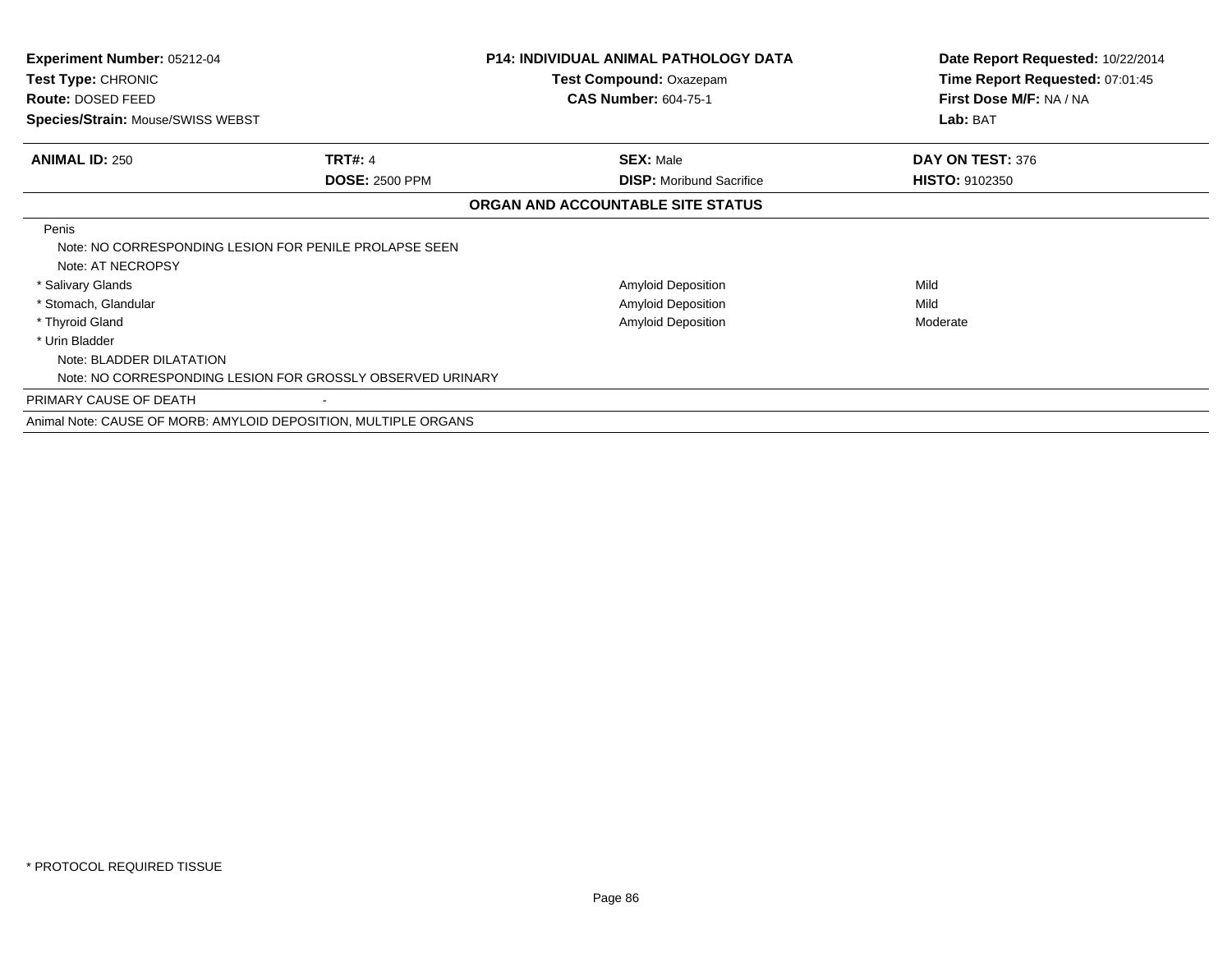| Experiment Number: 05212-04       |                       | <b>P14: INDIVIDUAL ANIMAL PATHOLOGY DATA</b> | Date Report Requested: 10/22/2014 |
|-----------------------------------|-----------------------|----------------------------------------------|-----------------------------------|
| Test Type: CHRONIC                |                       | Test Compound: Oxazepam                      | Time Report Requested: 07:01:45   |
| Route: DOSED FEED                 |                       | <b>CAS Number: 604-75-1</b>                  | First Dose M/F: NA / NA           |
| Species/Strain: Mouse/SWISS WEBST |                       |                                              | Lab: BAT                          |
| <b>ANIMAL ID: 251</b>             | <b>TRT#: 4</b>        | <b>SEX: Male</b>                             | DAY ON TEST: 295                  |
|                                   | <b>DOSE: 2500 PPM</b> | <b>DISP:</b> Moribund Sacrifice              | HISTO: 9102351                    |
|                                   |                       | ORGAN AND ACCOUNTABLE SITE STATUS            |                                   |
| <b>NORMAL</b>                     |                       |                                              |                                   |
| * Adrenal Medulla                 | * Blood Vessel        | * Bone                                       | * Bone Marrow                     |
| * Brain                           | * Epididymis          | * Esophagus                                  | * Gallbladder                     |
| * Islets, Pancreatic              | * Nose                | * Pancreas                                   | Peripheral Nerve                  |
| * Pituitary Gland                 | * Preputial Gland     | * Prostate                                   | * Seminal Vesicle                 |
| * Skeletal Muscle                 | * Skin                | Spinal Cord                                  | * Stomach, Forestomach            |
| $^\star$ Testes                   | * Thymus              | * Thyroid Gland                              | * Trachea                         |
| * Urinary Bladder                 |                       |                                              |                                   |
| <b>MISSING</b>                    |                       |                                              |                                   |
| * Mammary Gland                   |                       |                                              |                                   |
| <b>OBSERVATIONS</b>               |                       |                                              |                                   |
| * Adrenal Cortex                  |                       | Amyloid Deposition                           | Moderate                          |
| * Heart                           |                       | Amyloid Deposition                           | Marked                            |
|                                   | Atrium                | Thrombosis                                   |                                   |
| [Thrombosis TGLS = $2-2$ ]        |                       |                                              |                                   |
| * Intestine Large, Cecum          |                       | Amyloid Deposition                           | Mild                              |
| * Intestine Large, Colon          |                       | Amyloid Deposition                           | Mild                              |
| * Intestine Small, Duodenum       |                       | Amyloid Deposition                           | Moderate                          |
| * Intestine Small, Ileum          |                       | <b>Amyloid Deposition</b>                    | Marked                            |
| * Intestine Small, Jejunum        |                       | Amyloid Deposition                           | Moderate                          |
| * Kidney                          | Glomerulus            | Amyloid Deposition                           | Moderate                          |
|                                   | Interstitium          | Amyloid Deposition                           | Minimal                           |
| * Liver                           |                       | Amyloid Deposition                           | Minimal                           |
|                                   |                       | Eosinophilic Focus                           |                                   |
| [ Eosinophilic Focus TGLS = 3-1 ] |                       |                                              |                                   |
| * Lung                            |                       | <b>Fibrosis</b>                              | Mild                              |
|                                   | Alveolus              | <b>Infiltration Cellular</b>                 | Mononuclear CI, Moderate          |
|                                   |                       | Inflammation                                 | Subacute, Mild                    |
| * Lymph Node, Mandibular          |                       | Amyloid Deposition                           | Moderate                          |
| * Lymph Node, Mesenteric          |                       | Amyloid Deposition                           | Mild                              |
| * Parathyroid Gland               |                       | Amyloid Deposition                           | Moderate                          |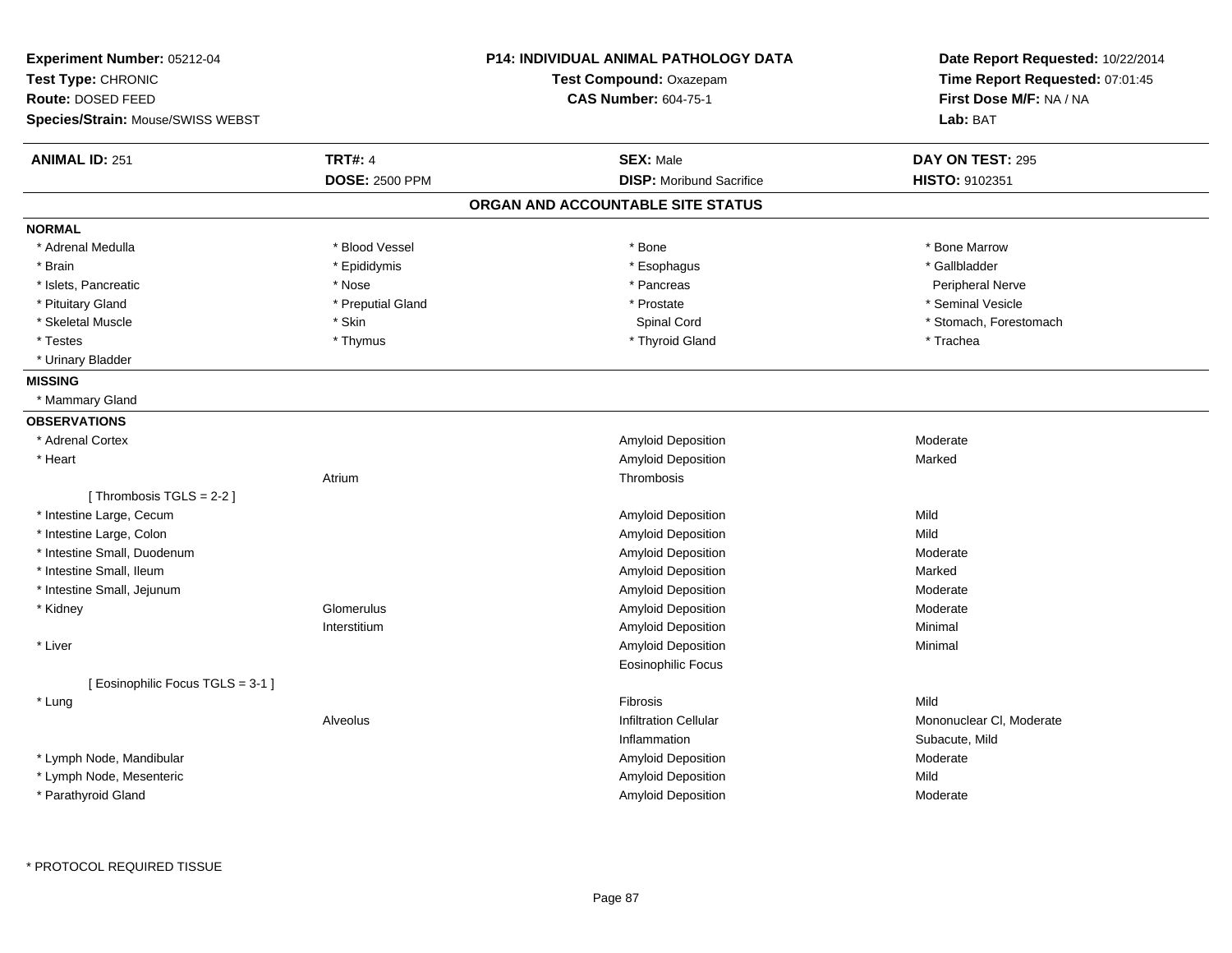| Experiment Number: 05212-04<br>Test Type: CHRONIC               |                       | <b>P14: INDIVIDUAL ANIMAL PATHOLOGY DATA</b> | Date Report Requested: 10/22/2014 |
|-----------------------------------------------------------------|-----------------------|----------------------------------------------|-----------------------------------|
|                                                                 |                       | <b>Test Compound: Oxazepam</b>               | Time Report Requested: 07:01:45   |
| Route: DOSED FEED                                               |                       | <b>CAS Number: 604-75-1</b>                  | First Dose M/F: NA / NA           |
| Species/Strain: Mouse/SWISS WEBST                               |                       |                                              | Lab: BAT                          |
| <b>ANIMAL ID: 251</b>                                           | <b>TRT#: 4</b>        | <b>SEX: Male</b>                             | DAY ON TEST: 295                  |
|                                                                 | <b>DOSE: 2500 PPM</b> | <b>DISP:</b> Moribund Sacrifice              | <b>HISTO: 9102351</b>             |
|                                                                 |                       | ORGAN AND ACCOUNTABLE SITE STATUS            |                                   |
| * Salivary Glands                                               |                       | <b>Amyloid Deposition</b>                    | Moderate                          |
| * Spleen                                                        |                       | Hematopoietic Cell Proliferation             | Mild                              |
| * Stomach, Glandular                                            |                       | <b>Amyloid Deposition</b>                    | Mild                              |
| PRIMARY CAUSE OF DEATH                                          | $\sim$                |                                              |                                   |
| Animal Note: CAUSE OF MORB: AMYLOID DEPOSITION, MULTIPLE ORGANS |                       |                                              |                                   |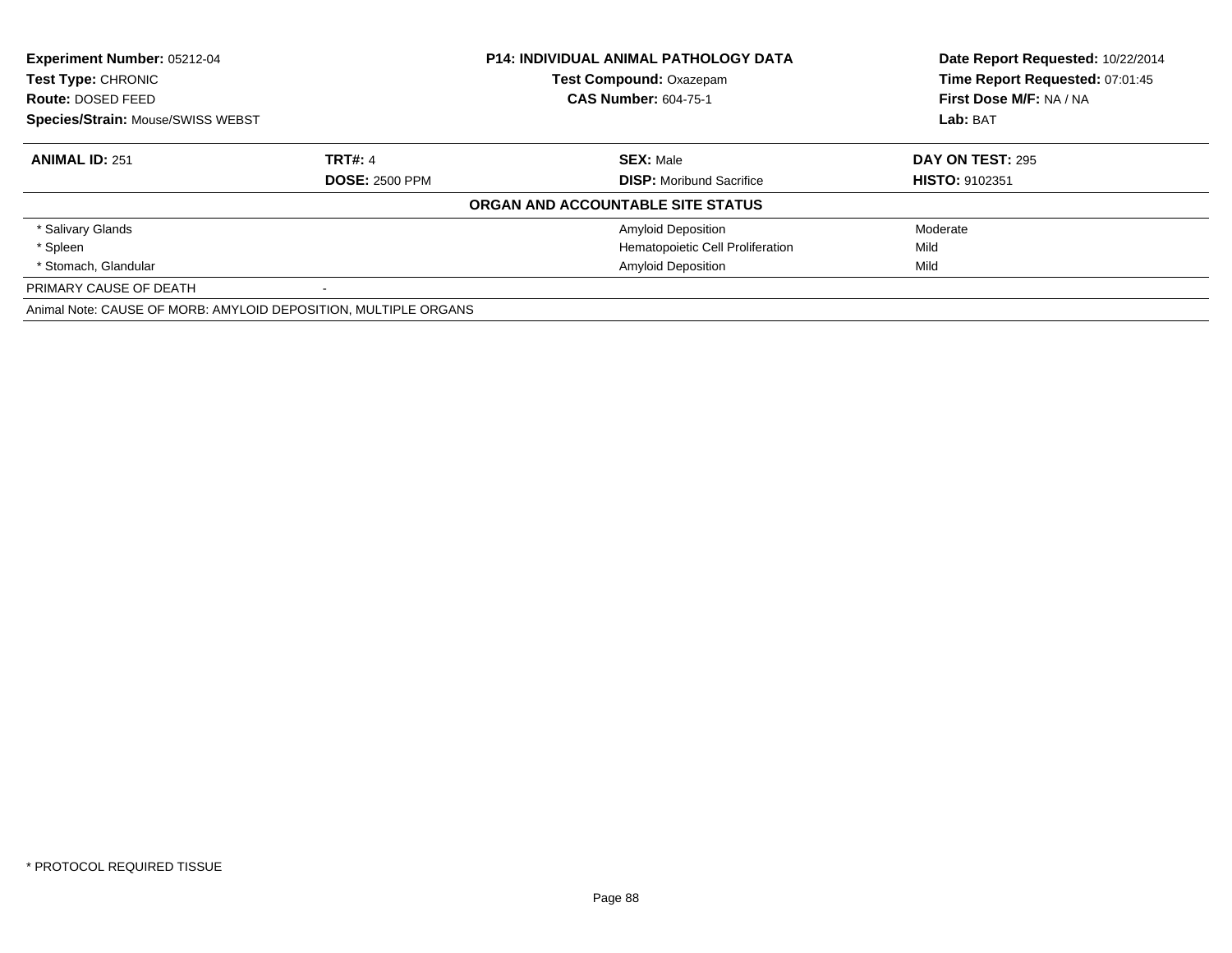| <b>TRT#: 4</b><br><b>ANIMAL ID: 252</b><br><b>SEX: Male</b><br>DAY ON TEST: 362<br><b>DOSE: 2500 PPM</b><br><b>DISP: Natural Death</b><br>HISTO: 9102352<br>ORGAN AND ACCOUNTABLE SITE STATUS<br><b>NORMAL</b><br>* Blood Vessel<br>* Bone<br>* Bone Marrow<br>* Adrenal Medulla<br>* Gallbladder<br>* Brain<br>* Epididymis<br>* Esophagus<br>* Islets, Pancreatic<br>* Intestine Large, Cecum<br>* Intestine Large, Rectum<br>* Lymph Node, Mandibular<br>* Nose<br>* Pancreas<br>Penis<br>* Pituitary Gland<br>* Preputial Gland<br>* Prostate<br>* Seminal Vesicle<br>* Skeletal Muscle<br>* Skin<br>* Stomach, Forestomach<br>* Stomach, Glandular<br>* Testes<br>* Thymus<br>* Trachea<br>* Urinary Bladder<br><b>MISSING</b><br>* Mammary Gland<br><b>OBSERVATIONS</b><br>* Adrenal Cortex<br>Amyloid Deposition<br>Mild<br>* Heart<br>Amyloid Deposition<br>Marked<br>Thrombosis<br>Atrium<br>[Thrombosis TGLS = 3-2]<br>* Intestine Large, Colon<br>Amyloid Deposition<br>Moderate<br>* Intestine Small, Duodenum<br>Amyloid Deposition<br>Marked<br>* Intestine Small, Ileum<br>Amyloid Deposition<br>Moderate<br>* Intestine Small, Jejunum<br>Amyloid Deposition<br>Marked<br>* Kidney<br>Glomerulus<br>Amyloid Deposition<br>Moderate<br>Amyloid Deposition<br>Interstitium<br>Minimal<br>Amyloid Deposition<br>* Liver<br>Minimal<br><b>Eosinophilic Focus</b><br>Hepatocellular Adenoma<br>Multiple<br>Mild<br>Centrilobular<br>Hypertrophy<br>Necrosis<br>Mild<br>[ Hepatocellular Adenoma TGLS = 1-1+2+10 ]<br>Fibrosis<br>Moderate<br>* Lung<br><b>Infiltration Cellular</b><br>Mononuclear CI, Moderate<br>Alveolus<br>* Lymph Node, Mesenteric<br>Amyloid Deposition<br>Mild<br>* Parathyroid Gland<br><b>Amyloid Deposition</b><br>Moderate | Experiment Number: 05212-04<br>Test Type: CHRONIC<br>Route: DOSED FEED<br>Species/Strain: Mouse/SWISS WEBST | <b>P14: INDIVIDUAL ANIMAL PATHOLOGY DATA</b><br>Test Compound: Oxazepam<br><b>CAS Number: 604-75-1</b> | Date Report Requested: 10/22/2014<br>Time Report Requested: 07:01:45<br>First Dose M/F: NA / NA<br>Lab: BAT |
|------------------------------------------------------------------------------------------------------------------------------------------------------------------------------------------------------------------------------------------------------------------------------------------------------------------------------------------------------------------------------------------------------------------------------------------------------------------------------------------------------------------------------------------------------------------------------------------------------------------------------------------------------------------------------------------------------------------------------------------------------------------------------------------------------------------------------------------------------------------------------------------------------------------------------------------------------------------------------------------------------------------------------------------------------------------------------------------------------------------------------------------------------------------------------------------------------------------------------------------------------------------------------------------------------------------------------------------------------------------------------------------------------------------------------------------------------------------------------------------------------------------------------------------------------------------------------------------------------------------------------------------------------------------------------------------------------------------------------------------------------------------|-------------------------------------------------------------------------------------------------------------|--------------------------------------------------------------------------------------------------------|-------------------------------------------------------------------------------------------------------------|
|                                                                                                                                                                                                                                                                                                                                                                                                                                                                                                                                                                                                                                                                                                                                                                                                                                                                                                                                                                                                                                                                                                                                                                                                                                                                                                                                                                                                                                                                                                                                                                                                                                                                                                                                                                  |                                                                                                             |                                                                                                        |                                                                                                             |
|                                                                                                                                                                                                                                                                                                                                                                                                                                                                                                                                                                                                                                                                                                                                                                                                                                                                                                                                                                                                                                                                                                                                                                                                                                                                                                                                                                                                                                                                                                                                                                                                                                                                                                                                                                  |                                                                                                             |                                                                                                        |                                                                                                             |
|                                                                                                                                                                                                                                                                                                                                                                                                                                                                                                                                                                                                                                                                                                                                                                                                                                                                                                                                                                                                                                                                                                                                                                                                                                                                                                                                                                                                                                                                                                                                                                                                                                                                                                                                                                  |                                                                                                             |                                                                                                        |                                                                                                             |
|                                                                                                                                                                                                                                                                                                                                                                                                                                                                                                                                                                                                                                                                                                                                                                                                                                                                                                                                                                                                                                                                                                                                                                                                                                                                                                                                                                                                                                                                                                                                                                                                                                                                                                                                                                  |                                                                                                             |                                                                                                        |                                                                                                             |
|                                                                                                                                                                                                                                                                                                                                                                                                                                                                                                                                                                                                                                                                                                                                                                                                                                                                                                                                                                                                                                                                                                                                                                                                                                                                                                                                                                                                                                                                                                                                                                                                                                                                                                                                                                  |                                                                                                             |                                                                                                        |                                                                                                             |
|                                                                                                                                                                                                                                                                                                                                                                                                                                                                                                                                                                                                                                                                                                                                                                                                                                                                                                                                                                                                                                                                                                                                                                                                                                                                                                                                                                                                                                                                                                                                                                                                                                                                                                                                                                  |                                                                                                             |                                                                                                        |                                                                                                             |
|                                                                                                                                                                                                                                                                                                                                                                                                                                                                                                                                                                                                                                                                                                                                                                                                                                                                                                                                                                                                                                                                                                                                                                                                                                                                                                                                                                                                                                                                                                                                                                                                                                                                                                                                                                  |                                                                                                             |                                                                                                        |                                                                                                             |
|                                                                                                                                                                                                                                                                                                                                                                                                                                                                                                                                                                                                                                                                                                                                                                                                                                                                                                                                                                                                                                                                                                                                                                                                                                                                                                                                                                                                                                                                                                                                                                                                                                                                                                                                                                  |                                                                                                             |                                                                                                        |                                                                                                             |
|                                                                                                                                                                                                                                                                                                                                                                                                                                                                                                                                                                                                                                                                                                                                                                                                                                                                                                                                                                                                                                                                                                                                                                                                                                                                                                                                                                                                                                                                                                                                                                                                                                                                                                                                                                  |                                                                                                             |                                                                                                        |                                                                                                             |
|                                                                                                                                                                                                                                                                                                                                                                                                                                                                                                                                                                                                                                                                                                                                                                                                                                                                                                                                                                                                                                                                                                                                                                                                                                                                                                                                                                                                                                                                                                                                                                                                                                                                                                                                                                  |                                                                                                             |                                                                                                        |                                                                                                             |
|                                                                                                                                                                                                                                                                                                                                                                                                                                                                                                                                                                                                                                                                                                                                                                                                                                                                                                                                                                                                                                                                                                                                                                                                                                                                                                                                                                                                                                                                                                                                                                                                                                                                                                                                                                  |                                                                                                             |                                                                                                        |                                                                                                             |
|                                                                                                                                                                                                                                                                                                                                                                                                                                                                                                                                                                                                                                                                                                                                                                                                                                                                                                                                                                                                                                                                                                                                                                                                                                                                                                                                                                                                                                                                                                                                                                                                                                                                                                                                                                  |                                                                                                             |                                                                                                        |                                                                                                             |
|                                                                                                                                                                                                                                                                                                                                                                                                                                                                                                                                                                                                                                                                                                                                                                                                                                                                                                                                                                                                                                                                                                                                                                                                                                                                                                                                                                                                                                                                                                                                                                                                                                                                                                                                                                  |                                                                                                             |                                                                                                        |                                                                                                             |
|                                                                                                                                                                                                                                                                                                                                                                                                                                                                                                                                                                                                                                                                                                                                                                                                                                                                                                                                                                                                                                                                                                                                                                                                                                                                                                                                                                                                                                                                                                                                                                                                                                                                                                                                                                  |                                                                                                             |                                                                                                        |                                                                                                             |
|                                                                                                                                                                                                                                                                                                                                                                                                                                                                                                                                                                                                                                                                                                                                                                                                                                                                                                                                                                                                                                                                                                                                                                                                                                                                                                                                                                                                                                                                                                                                                                                                                                                                                                                                                                  |                                                                                                             |                                                                                                        |                                                                                                             |
|                                                                                                                                                                                                                                                                                                                                                                                                                                                                                                                                                                                                                                                                                                                                                                                                                                                                                                                                                                                                                                                                                                                                                                                                                                                                                                                                                                                                                                                                                                                                                                                                                                                                                                                                                                  |                                                                                                             |                                                                                                        |                                                                                                             |
|                                                                                                                                                                                                                                                                                                                                                                                                                                                                                                                                                                                                                                                                                                                                                                                                                                                                                                                                                                                                                                                                                                                                                                                                                                                                                                                                                                                                                                                                                                                                                                                                                                                                                                                                                                  |                                                                                                             |                                                                                                        |                                                                                                             |
|                                                                                                                                                                                                                                                                                                                                                                                                                                                                                                                                                                                                                                                                                                                                                                                                                                                                                                                                                                                                                                                                                                                                                                                                                                                                                                                                                                                                                                                                                                                                                                                                                                                                                                                                                                  |                                                                                                             |                                                                                                        |                                                                                                             |
|                                                                                                                                                                                                                                                                                                                                                                                                                                                                                                                                                                                                                                                                                                                                                                                                                                                                                                                                                                                                                                                                                                                                                                                                                                                                                                                                                                                                                                                                                                                                                                                                                                                                                                                                                                  |                                                                                                             |                                                                                                        |                                                                                                             |
|                                                                                                                                                                                                                                                                                                                                                                                                                                                                                                                                                                                                                                                                                                                                                                                                                                                                                                                                                                                                                                                                                                                                                                                                                                                                                                                                                                                                                                                                                                                                                                                                                                                                                                                                                                  |                                                                                                             |                                                                                                        |                                                                                                             |
|                                                                                                                                                                                                                                                                                                                                                                                                                                                                                                                                                                                                                                                                                                                                                                                                                                                                                                                                                                                                                                                                                                                                                                                                                                                                                                                                                                                                                                                                                                                                                                                                                                                                                                                                                                  |                                                                                                             |                                                                                                        |                                                                                                             |
|                                                                                                                                                                                                                                                                                                                                                                                                                                                                                                                                                                                                                                                                                                                                                                                                                                                                                                                                                                                                                                                                                                                                                                                                                                                                                                                                                                                                                                                                                                                                                                                                                                                                                                                                                                  |                                                                                                             |                                                                                                        |                                                                                                             |
|                                                                                                                                                                                                                                                                                                                                                                                                                                                                                                                                                                                                                                                                                                                                                                                                                                                                                                                                                                                                                                                                                                                                                                                                                                                                                                                                                                                                                                                                                                                                                                                                                                                                                                                                                                  |                                                                                                             |                                                                                                        |                                                                                                             |
|                                                                                                                                                                                                                                                                                                                                                                                                                                                                                                                                                                                                                                                                                                                                                                                                                                                                                                                                                                                                                                                                                                                                                                                                                                                                                                                                                                                                                                                                                                                                                                                                                                                                                                                                                                  |                                                                                                             |                                                                                                        |                                                                                                             |
|                                                                                                                                                                                                                                                                                                                                                                                                                                                                                                                                                                                                                                                                                                                                                                                                                                                                                                                                                                                                                                                                                                                                                                                                                                                                                                                                                                                                                                                                                                                                                                                                                                                                                                                                                                  |                                                                                                             |                                                                                                        |                                                                                                             |
|                                                                                                                                                                                                                                                                                                                                                                                                                                                                                                                                                                                                                                                                                                                                                                                                                                                                                                                                                                                                                                                                                                                                                                                                                                                                                                                                                                                                                                                                                                                                                                                                                                                                                                                                                                  |                                                                                                             |                                                                                                        |                                                                                                             |
|                                                                                                                                                                                                                                                                                                                                                                                                                                                                                                                                                                                                                                                                                                                                                                                                                                                                                                                                                                                                                                                                                                                                                                                                                                                                                                                                                                                                                                                                                                                                                                                                                                                                                                                                                                  |                                                                                                             |                                                                                                        |                                                                                                             |
|                                                                                                                                                                                                                                                                                                                                                                                                                                                                                                                                                                                                                                                                                                                                                                                                                                                                                                                                                                                                                                                                                                                                                                                                                                                                                                                                                                                                                                                                                                                                                                                                                                                                                                                                                                  |                                                                                                             |                                                                                                        |                                                                                                             |
|                                                                                                                                                                                                                                                                                                                                                                                                                                                                                                                                                                                                                                                                                                                                                                                                                                                                                                                                                                                                                                                                                                                                                                                                                                                                                                                                                                                                                                                                                                                                                                                                                                                                                                                                                                  |                                                                                                             |                                                                                                        |                                                                                                             |
|                                                                                                                                                                                                                                                                                                                                                                                                                                                                                                                                                                                                                                                                                                                                                                                                                                                                                                                                                                                                                                                                                                                                                                                                                                                                                                                                                                                                                                                                                                                                                                                                                                                                                                                                                                  |                                                                                                             |                                                                                                        |                                                                                                             |
|                                                                                                                                                                                                                                                                                                                                                                                                                                                                                                                                                                                                                                                                                                                                                                                                                                                                                                                                                                                                                                                                                                                                                                                                                                                                                                                                                                                                                                                                                                                                                                                                                                                                                                                                                                  |                                                                                                             |                                                                                                        |                                                                                                             |
|                                                                                                                                                                                                                                                                                                                                                                                                                                                                                                                                                                                                                                                                                                                                                                                                                                                                                                                                                                                                                                                                                                                                                                                                                                                                                                                                                                                                                                                                                                                                                                                                                                                                                                                                                                  |                                                                                                             |                                                                                                        |                                                                                                             |
|                                                                                                                                                                                                                                                                                                                                                                                                                                                                                                                                                                                                                                                                                                                                                                                                                                                                                                                                                                                                                                                                                                                                                                                                                                                                                                                                                                                                                                                                                                                                                                                                                                                                                                                                                                  |                                                                                                             |                                                                                                        |                                                                                                             |
|                                                                                                                                                                                                                                                                                                                                                                                                                                                                                                                                                                                                                                                                                                                                                                                                                                                                                                                                                                                                                                                                                                                                                                                                                                                                                                                                                                                                                                                                                                                                                                                                                                                                                                                                                                  |                                                                                                             |                                                                                                        |                                                                                                             |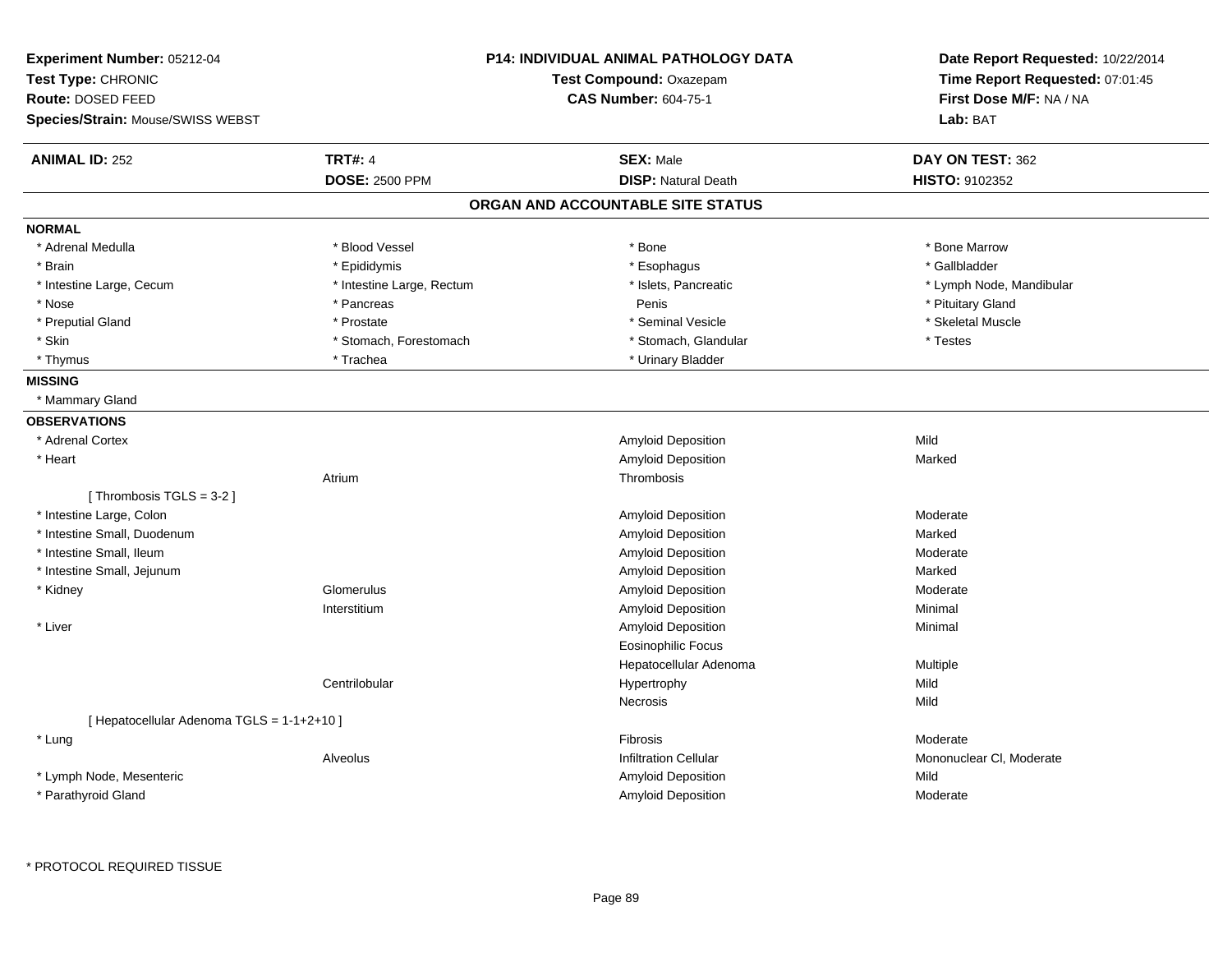| Experiment Number: 05212-04<br>Test Type: CHRONIC<br><b>Route: DOSED FEED</b><br>Species/Strain: Mouse/SWISS WEBST |                                                                  | <b>P14: INDIVIDUAL ANIMAL PATHOLOGY DATA</b><br>Test Compound: Oxazepam<br><b>CAS Number: 604-75-1</b> | Date Report Requested: 10/22/2014<br>Time Report Requested: 07:01:45<br>First Dose M/F: NA / NA<br>Lab: BAT |
|--------------------------------------------------------------------------------------------------------------------|------------------------------------------------------------------|--------------------------------------------------------------------------------------------------------|-------------------------------------------------------------------------------------------------------------|
|                                                                                                                    |                                                                  |                                                                                                        |                                                                                                             |
| <b>ANIMAL ID: 252</b>                                                                                              | <b>TRT#: 4</b>                                                   | <b>SEX: Male</b>                                                                                       | DAY ON TEST: 362                                                                                            |
|                                                                                                                    | <b>DOSE: 2500 PPM</b>                                            | <b>DISP: Natural Death</b>                                                                             | <b>HISTO: 9102352</b>                                                                                       |
|                                                                                                                    |                                                                  | ORGAN AND ACCOUNTABLE SITE STATUS                                                                      |                                                                                                             |
| Penis                                                                                                              |                                                                  |                                                                                                        |                                                                                                             |
| Note: AT NECROPSY                                                                                                  | Note: NO CORRESPONDING LESION FOR PENILE PROLAPSE SEEN           |                                                                                                        |                                                                                                             |
| * Salivary Glands                                                                                                  |                                                                  | <b>Amyloid Deposition</b>                                                                              | Moderate                                                                                                    |
| * Spleen                                                                                                           |                                                                  | Amyloid Deposition                                                                                     | Mild                                                                                                        |
| * Thyroid Gland                                                                                                    |                                                                  | <b>Amyloid Deposition</b>                                                                              | Marked                                                                                                      |
| PRIMARY CAUSE OF DEATH                                                                                             |                                                                  |                                                                                                        |                                                                                                             |
|                                                                                                                    | Animal Note: CAUSE OF DEATH: AMYLOID DEPOSITION, MULTIPLE ORGANS |                                                                                                        |                                                                                                             |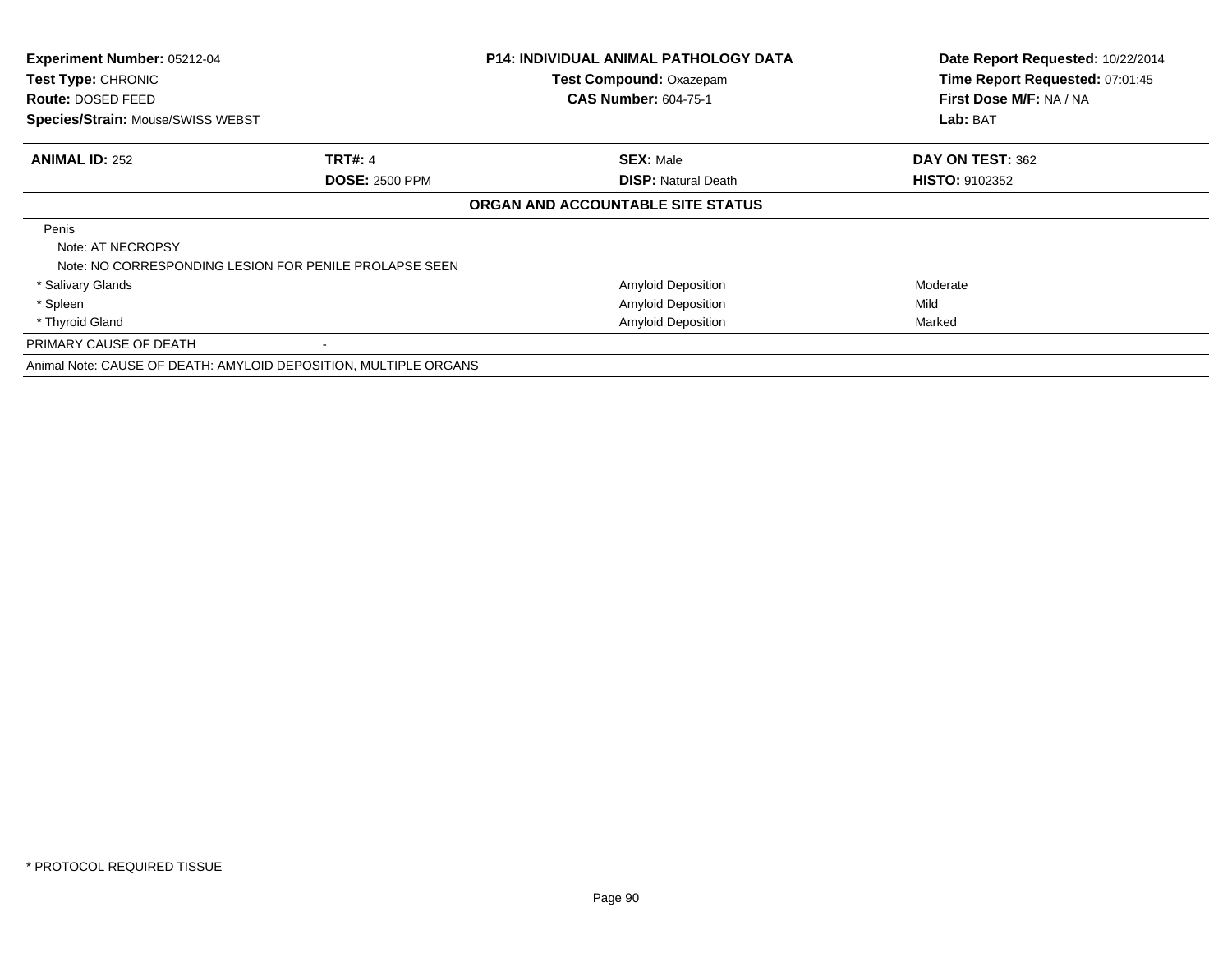| Experiment Number: 05212-04<br>Test Type: CHRONIC<br>Route: DOSED FEED<br>Species/Strain: Mouse/SWISS WEBST |                          | P14: INDIVIDUAL ANIMAL PATHOLOGY DATA<br>Test Compound: Oxazepam<br><b>CAS Number: 604-75-1</b> | Date Report Requested: 10/22/2014<br>Time Report Requested: 07:01:45<br>First Dose M/F: NA / NA<br>Lab: BAT |
|-------------------------------------------------------------------------------------------------------------|--------------------------|-------------------------------------------------------------------------------------------------|-------------------------------------------------------------------------------------------------------------|
| <b>ANIMAL ID: 253</b>                                                                                       | <b>TRT#: 4</b>           | <b>SEX: Male</b>                                                                                | DAY ON TEST: 339                                                                                            |
|                                                                                                             | <b>DOSE: 2500 PPM</b>    | <b>DISP: Natural Death</b>                                                                      | HISTO: 9102353                                                                                              |
|                                                                                                             |                          | ORGAN AND ACCOUNTABLE SITE STATUS                                                               |                                                                                                             |
| <b>NORMAL</b>                                                                                               |                          |                                                                                                 |                                                                                                             |
| * Adrenal Medulla                                                                                           | * Blood Vessel           | * Bone                                                                                          | * Bone Marrow                                                                                               |
| * Brain                                                                                                     | * Epididymis             | * Esophagus                                                                                     | * Gallbladder                                                                                               |
| * Intestine Large, Cecum                                                                                    | * Intestine Large, Colon | * Intestine Large, Rectum                                                                       | * Intestine Small, Ileum                                                                                    |
| * Islets, Pancreatic                                                                                        | * Nose                   | * Pancreas                                                                                      | * Pituitary Gland                                                                                           |
| * Preputial Gland                                                                                           | * Prostate               | * Seminal Vesicle                                                                               | * Skeletal Muscle                                                                                           |
| * Skin                                                                                                      | * Stomach, Forestomach   | * Stomach, Glandular                                                                            | * Testes                                                                                                    |
| * Trachea                                                                                                   | * Urinary Bladder        |                                                                                                 |                                                                                                             |
| <b>MISSING</b>                                                                                              |                          |                                                                                                 |                                                                                                             |
| * Mammary Gland                                                                                             | * Thymus                 |                                                                                                 |                                                                                                             |
| <b>OBSERVATIONS</b>                                                                                         |                          |                                                                                                 |                                                                                                             |
| * Adrenal Cortex                                                                                            |                          | <b>Amyloid Deposition</b>                                                                       | Moderate                                                                                                    |
| * Heart                                                                                                     |                          | Amyloid Deposition                                                                              | Moderate                                                                                                    |
|                                                                                                             | Atrium                   | Thrombosis                                                                                      |                                                                                                             |
| [Thrombosis TGLS = 2-2]                                                                                     |                          |                                                                                                 |                                                                                                             |
| * Intestine Small, Duodenum                                                                                 |                          | Amyloid Deposition                                                                              | Moderate                                                                                                    |
| * Intestine Small, Jejunum                                                                                  |                          | <b>Amyloid Deposition</b>                                                                       | Mild                                                                                                        |
| Note: SMALL INTESTINE (JEJUNUM) HISTOMORPHOLOGY OF SECTION                                                  |                          |                                                                                                 |                                                                                                             |
| * Kidney                                                                                                    | Glomerulus               | Amyloid Deposition                                                                              | Moderate                                                                                                    |
| * Liver                                                                                                     |                          | Amyloid Deposition                                                                              | Minimal                                                                                                     |
|                                                                                                             | Centrilobular            | Hypertrophy                                                                                     | Mild                                                                                                        |
|                                                                                                             |                          | Necrosis                                                                                        | Minimal                                                                                                     |
| * Lung                                                                                                      |                          | Fibrosis                                                                                        | Mild                                                                                                        |
|                                                                                                             | Alveolus                 | <b>Infiltration Cellular</b>                                                                    | Mononuclear CI, Moderate                                                                                    |
| * Lymph Node, Mandibular                                                                                    |                          | Amyloid Deposition                                                                              | Mild                                                                                                        |
| * Lymph Node, Mesenteric                                                                                    |                          | Amyloid Deposition                                                                              | Moderate                                                                                                    |
| * Parathyroid Gland                                                                                         |                          | Amyloid Deposition                                                                              | Mild                                                                                                        |
| * Salivary Glands                                                                                           |                          | Amyloid Deposition                                                                              | Moderate                                                                                                    |
| * Spleen                                                                                                    |                          | Amyloid Deposition                                                                              | Moderate                                                                                                    |
| * Thyroid Gland                                                                                             |                          | Amyloid Deposition                                                                              | Moderate                                                                                                    |

PRIMARY CAUSE OF DEATH-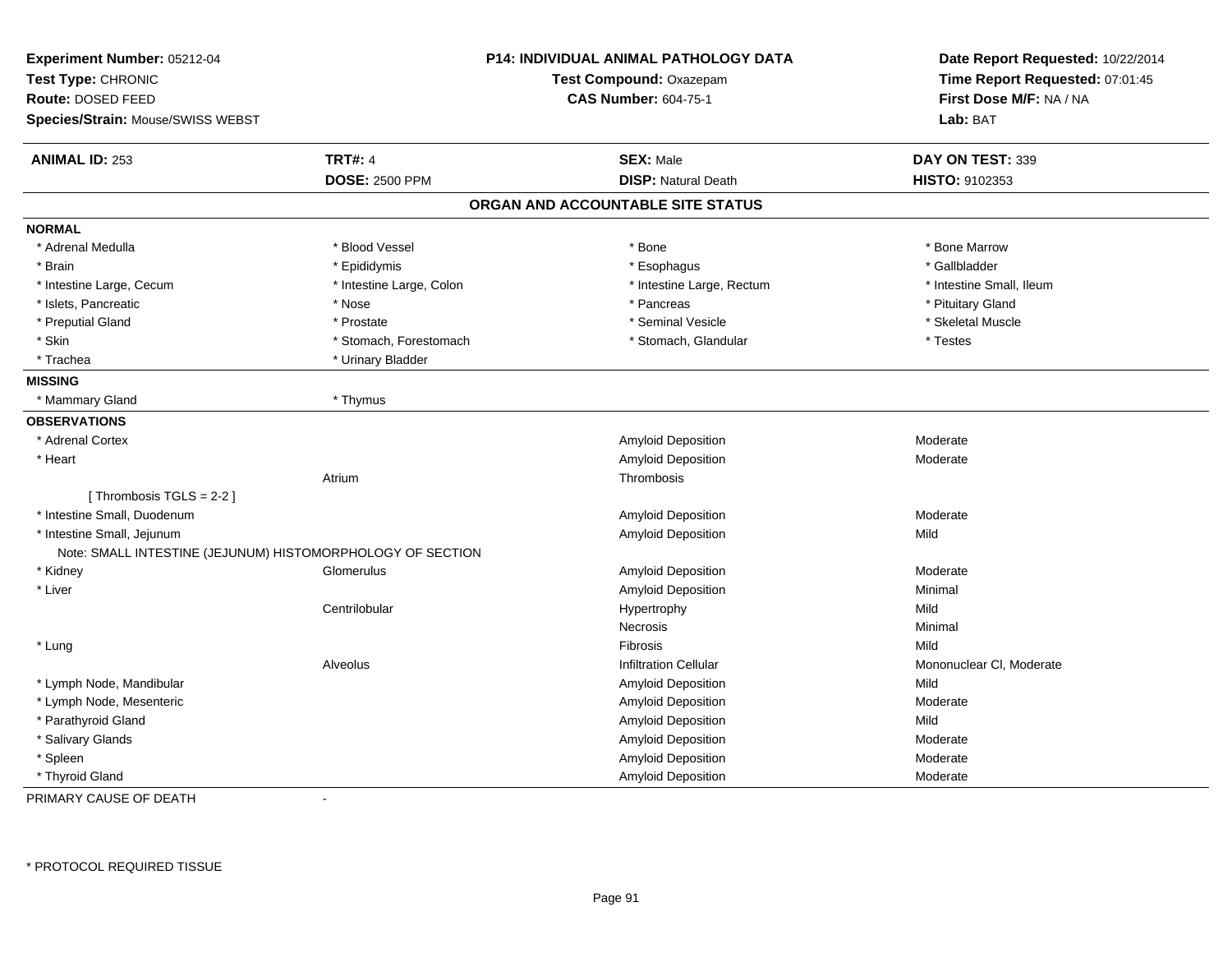| <b>Experiment Number: 05212-04</b><br><b>Test Type: CHRONIC</b><br><b>Route: DOSED FEED</b> |                       | <b>P14: INDIVIDUAL ANIMAL PATHOLOGY DATA</b><br><b>Test Compound: Oxazepam</b> | Date Report Requested: 10/22/2014<br>Time Report Requested: 07:01:45 |
|---------------------------------------------------------------------------------------------|-----------------------|--------------------------------------------------------------------------------|----------------------------------------------------------------------|
|                                                                                             |                       | <b>CAS Number: 604-75-1</b>                                                    | First Dose M/F: NA / NA                                              |
| <b>Species/Strain: Mouse/SWISS WEBST</b>                                                    |                       |                                                                                | Lab: BAT                                                             |
| <b>ANIMAL ID: 253</b>                                                                       | <b>TRT#: 4</b>        | <b>SEX: Male</b>                                                               | DAY ON TEST: 339                                                     |
|                                                                                             | <b>DOSE: 2500 PPM</b> | <b>DISP: Natural Death</b>                                                     | <b>HISTO: 9102353</b>                                                |
|                                                                                             |                       | ORGAN AND ACCOUNTABLE SITE STATUS                                              |                                                                      |
| Animal Note: CAUSE OF DEATH: AMYLOID DEPOSITION, MULTIPLE OEGANS                            |                       |                                                                                |                                                                      |
| Animal Note: TAKEN FROM INTUSSUSCEPTION WAS WITHIN NORMAL LIMITS                            |                       |                                                                                |                                                                      |
| Animal Note: THAN THE CAUSE OF DEATH                                                        |                       |                                                                                |                                                                      |
| Animal Note: INTUSSUSCEPTION PROBABLY WAS AN AGONAL EVENT RATHER                            |                       |                                                                                |                                                                      |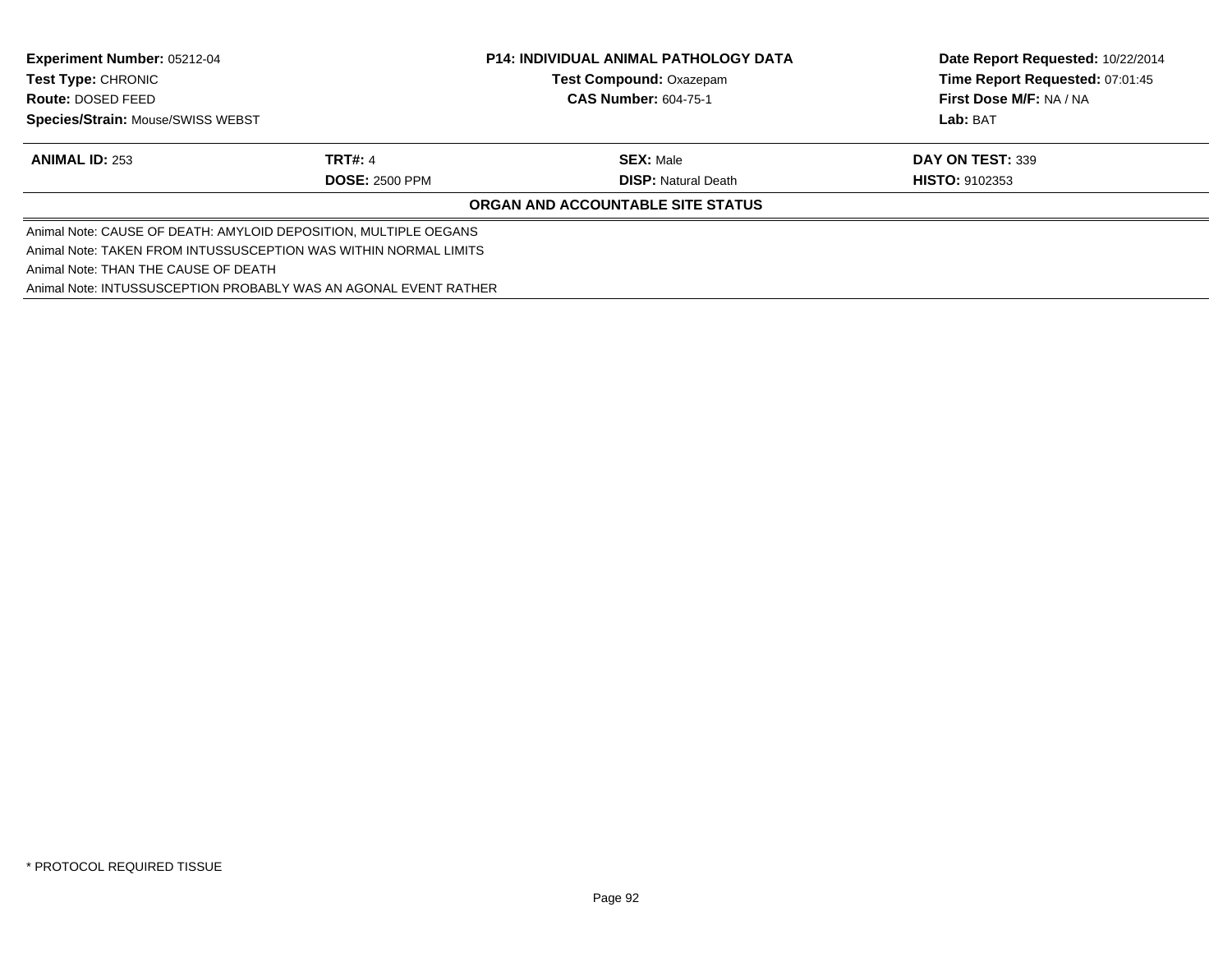| Experiment Number: 05212-04                                        |                             | P14: INDIVIDUAL ANIMAL PATHOLOGY DATA | Date Report Requested: 10/22/2014 |  |
|--------------------------------------------------------------------|-----------------------------|---------------------------------------|-----------------------------------|--|
| Test Type: CHRONIC                                                 | Test Compound: Oxazepam     |                                       | Time Report Requested: 07:01:45   |  |
| Route: DOSED FEED                                                  |                             | <b>CAS Number: 604-75-1</b>           | First Dose M/F: NA / NA           |  |
| Species/Strain: Mouse/SWISS WEBST                                  |                             |                                       | Lab: BAT                          |  |
| <b>ANIMAL ID: 254</b>                                              | <b>TRT#: 4</b>              | <b>SEX: Male</b>                      | DAY ON TEST: 206                  |  |
|                                                                    | <b>DOSE: 2500 PPM</b>       | <b>DISP: Natural Death</b>            | HISTO: 9102354                    |  |
|                                                                    |                             | ORGAN AND ACCOUNTABLE SITE STATUS     |                                   |  |
| <b>NORMAL</b>                                                      |                             |                                       |                                   |  |
| * Adrenal Cortex                                                   | * Adrenal Medulla           | * Blood Vessel                        | * Bone                            |  |
| * Bone Marrow                                                      | * Brain                     | * Epididymis                          | * Esophagus                       |  |
| * Gallbladder                                                      | * Heart                     | * Intestine Large, Cecum              | * Intestine Large, Colon          |  |
| * Intestine Large, Rectum                                          | * Intestine Small, Duodenum | * Intestine Small, Jejunum            | * Islets, Pancreatic              |  |
| * Kidney                                                           | * Lung                      | * Nose                                | * Pancreas                        |  |
| * Parathyroid Gland                                                | * Pituitary Gland           | * Prostate                            | * Salivary Glands                 |  |
| * Seminal Vesicle                                                  | * Skeletal Muscle           | * Skin                                | * Spleen                          |  |
| * Stomach, Forestomach                                             | * Stomach, Glandular        | * Testes                              | * Thymus                          |  |
| * Thyroid Gland                                                    | * Trachea                   |                                       |                                   |  |
| <b>MISSING</b>                                                     |                             |                                       |                                   |  |
| * Lymph Node, Mandibular                                           | * Lymph Node, Mesenteric    | * Mammary Gland                       |                                   |  |
| <b>OBSERVATIONS</b>                                                |                             |                                       |                                   |  |
| * Intestine Small, Ileum                                           |                             | <b>Amyloid Deposition</b>             | Mild                              |  |
| * Liver                                                            | Centrilobular               | Hypertrophy                           | Minimal                           |  |
| * Preputial Gland                                                  |                             | Inflammation                          | Suppurative, Marked               |  |
| [ Inflammation TGLS = 1-9 ]                                        |                             |                                       |                                   |  |
| * Urinary Bladder                                                  |                             | Hemorrhage                            | Mild                              |  |
| [Hemorrhage TGLS = $2-4$ ]                                         |                             |                                       |                                   |  |
| PRIMARY CAUSE OF DEATH                                             |                             |                                       |                                   |  |
| Animal Note: CAUSE OF DEATH: URETHRAL BLOCKAGE, BASED ON GROSS     |                             |                                       |                                   |  |
| Animal Note: FINDING OF URINARY BLADDER DILATATION AND MICROSCOPIC |                             |                                       |                                   |  |
| Animal Note: FINDING OF PREPUTIAL GLAND ABSCESS                    |                             |                                       |                                   |  |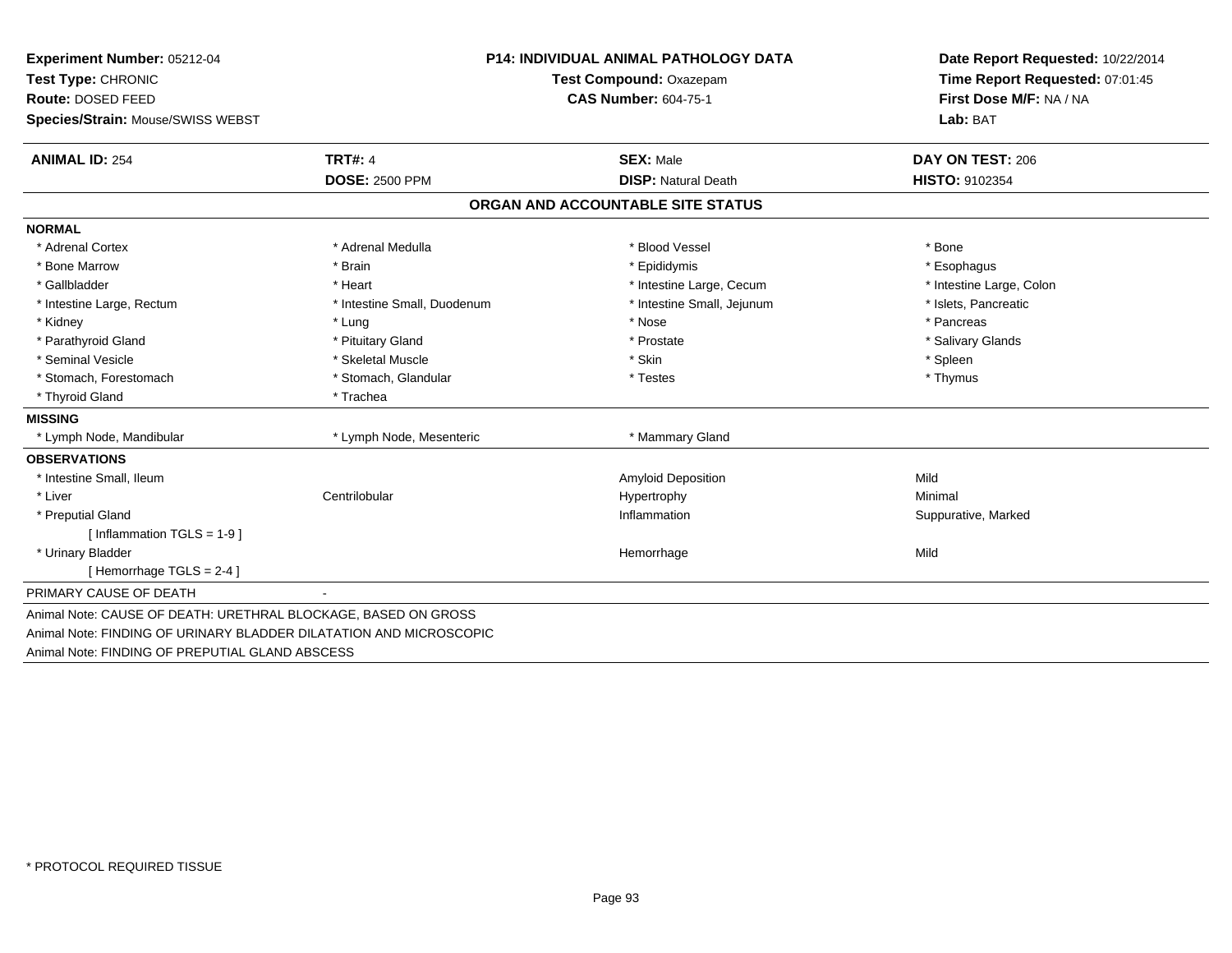| Experiment Number: 05212-04                                  |                          | <b>P14: INDIVIDUAL ANIMAL PATHOLOGY DATA</b> | Date Report Requested: 10/22/2014 |
|--------------------------------------------------------------|--------------------------|----------------------------------------------|-----------------------------------|
| Test Type: CHRONIC                                           |                          | Test Compound: Oxazepam                      | Time Report Requested: 07:01:45   |
| Route: DOSED FEED                                            |                          | <b>CAS Number: 604-75-1</b>                  | First Dose M/F: NA / NA           |
| Species/Strain: Mouse/SWISS WEBST                            |                          |                                              | Lab: BAT                          |
| <b>ANIMAL ID: 255</b>                                        | <b>TRT#: 4</b>           | <b>SEX: Male</b>                             | DAY ON TEST: 397                  |
|                                                              | <b>DOSE: 2500 PPM</b>    | <b>DISP: Terminal Sacrifice</b>              | HISTO: 9102355                    |
|                                                              |                          | ORGAN AND ACCOUNTABLE SITE STATUS            |                                   |
| <b>NORMAL</b>                                                |                          |                                              |                                   |
| * Adrenal Cortex                                             | * Adrenal Medulla        | * Blood Vessel                               | * Bone                            |
| * Bone Marrow                                                | * Brain                  | * Epididymis                                 | * Esophagus                       |
| * Gallbladder                                                | * Intestine Large, Cecum | * Islets, Pancreatic                         | * Kidney                          |
| * Lung                                                       | * Nose                   | * Pancreas                                   | * Parathyroid Gland               |
| * Pituitary Gland                                            | * Preputial Gland        | * Prostate                                   | * Seminal Vesicle                 |
| * Skeletal Muscle                                            | * Skin                   | * Spleen                                     | * Stomach, Forestomach            |
| * Stomach, Glandular                                         | * Testes                 | * Thymus                                     | * Thyroid Gland                   |
| Tongue                                                       | * Trachea                | * Urinary Bladder                            |                                   |
| <b>MISSING</b>                                               |                          |                                              |                                   |
| * Mammary Gland                                              |                          |                                              |                                   |
| <b>OBSERVATIONS</b>                                          |                          |                                              |                                   |
| * Heart                                                      |                          | Amyloid Deposition                           | Mild                              |
| * Intestine Large, Colon                                     |                          | <b>Amyloid Deposition</b>                    | Mild                              |
| * Intestine Large, Rectum                                    |                          | <b>Amyloid Deposition</b>                    | Mild                              |
| * Intestine Small, Duodenum                                  |                          | Amyloid Deposition                           | Moderate                          |
| * Intestine Small, Ileum                                     |                          | Amyloid Deposition                           | Moderate                          |
| * Intestine Small, Jejunum                                   |                          | <b>Amyloid Deposition</b>                    | Moderate                          |
| * Liver                                                      | Centrilobular            | Hypertrophy                                  | Mild                              |
| * Lymph Node, Mandibular                                     |                          | Amyloid Deposition                           | Mild                              |
| * Lymph Node, Mesenteric                                     |                          | Amyloid Deposition                           | Mild                              |
| * Salivary Glands                                            |                          | Amyloid Deposition                           | Marked                            |
| * Urin Bladder                                               |                          |                                              |                                   |
| Note: SEEN AT NECROPSY                                       |                          |                                              |                                   |
| Note: NO CORRESPONDING LESION FOR URINARY BLADDER DILATATION |                          |                                              |                                   |
| PRIMARY CAUSE OF DEATH                                       | $\blacksquare$           |                                              |                                   |
|                                                              |                          |                                              |                                   |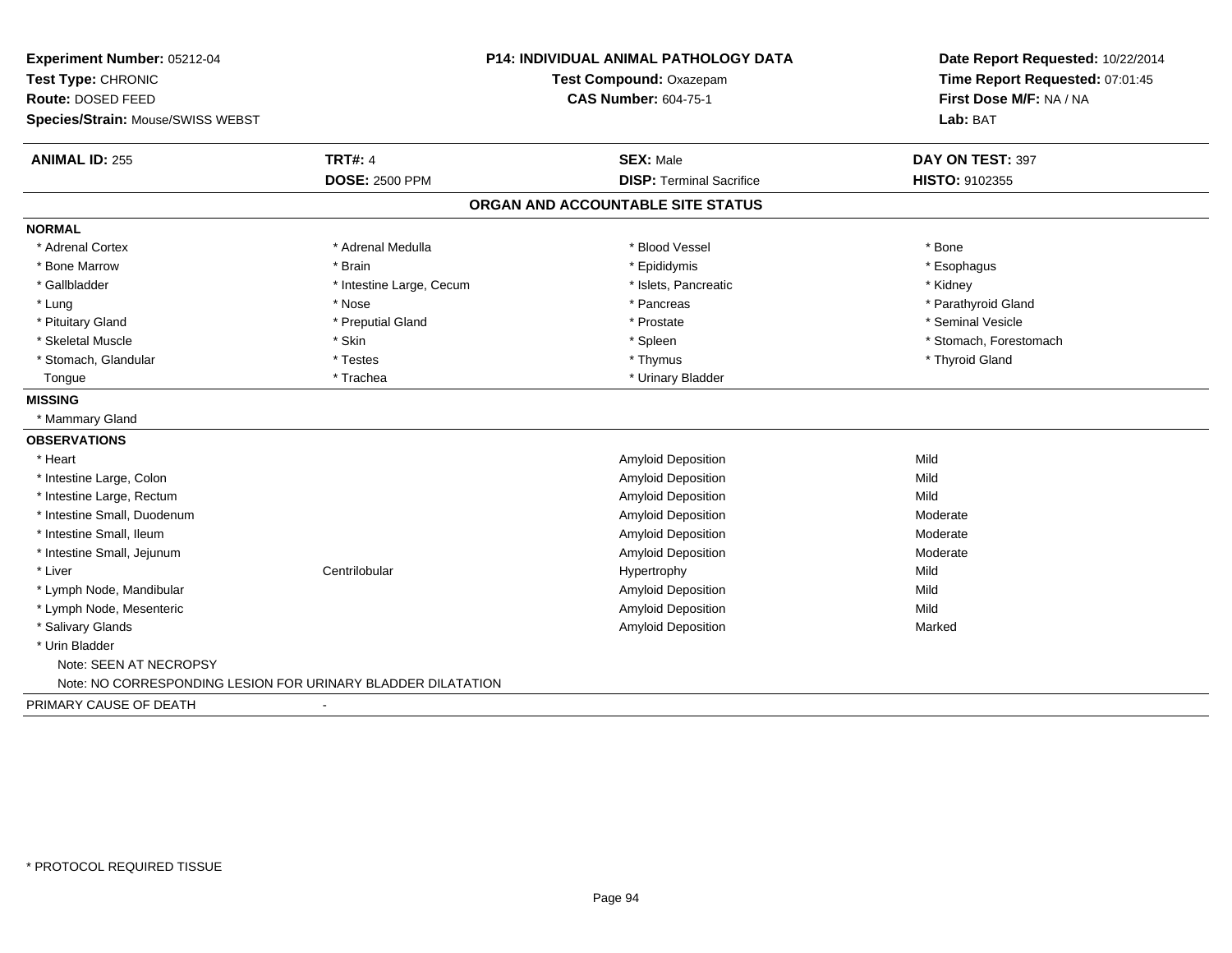| Experiment Number: 05212-04<br>Test Type: CHRONIC<br>Route: DOSED FEED<br>Species/Strain: Mouse/SWISS WEBST |                       | P14: INDIVIDUAL ANIMAL PATHOLOGY DATA<br>Test Compound: Oxazepam<br><b>CAS Number: 604-75-1</b> | Date Report Requested: 10/22/2014<br>Time Report Requested: 07:01:45<br>First Dose M/F: NA / NA<br>Lab: BAT |
|-------------------------------------------------------------------------------------------------------------|-----------------------|-------------------------------------------------------------------------------------------------|-------------------------------------------------------------------------------------------------------------|
| <b>ANIMAL ID: 256</b>                                                                                       | <b>TRT#: 4</b>        | <b>SEX: Male</b>                                                                                | DAY ON TEST: 305                                                                                            |
|                                                                                                             | <b>DOSE: 2500 PPM</b> | <b>DISP:</b> Moribund Sacrifice                                                                 | HISTO: 9102356                                                                                              |
|                                                                                                             |                       | ORGAN AND ACCOUNTABLE SITE STATUS                                                               |                                                                                                             |
| <b>NORMAL</b>                                                                                               |                       |                                                                                                 |                                                                                                             |
| * Adrenal Medulla                                                                                           | * Blood Vessel        | * Bone                                                                                          | * Bone Marrow                                                                                               |
| * Brain                                                                                                     | * Epididymis          | * Esophagus                                                                                     | * Gallbladder                                                                                               |
| * Intestine Large, Rectum                                                                                   | * Islets, Pancreatic  | * Kidney                                                                                        | * Lymph Node, Mandibular                                                                                    |
| * Nose                                                                                                      | * Pancreas            | Peripheral Nerve                                                                                | * Pituitary Gland                                                                                           |
| * Preputial Gland                                                                                           | * Prostate            | * Seminal Vesicle                                                                               | * Skeletal Muscle                                                                                           |
| * Skin                                                                                                      | Spinal Cord           | * Stomach, Forestomach                                                                          | * Stomach, Glandular                                                                                        |
| * Testes                                                                                                    | * Thymus              | * Trachea                                                                                       | * Urinary Bladder                                                                                           |
| <b>MISSING</b>                                                                                              |                       |                                                                                                 |                                                                                                             |
| * Mammary Gland                                                                                             |                       |                                                                                                 |                                                                                                             |
| <b>OBSERVATIONS</b>                                                                                         |                       |                                                                                                 |                                                                                                             |
| * Adrenal Cortex                                                                                            |                       | Amyloid Deposition                                                                              | Marked                                                                                                      |
| * Heart                                                                                                     |                       | Amyloid Deposition                                                                              | Marked                                                                                                      |
| * Intestine Large, Cecum                                                                                    |                       | Amyloid Deposition                                                                              | Mild                                                                                                        |
| * Intestine Large, Colon                                                                                    |                       | Amyloid Deposition                                                                              | Mild                                                                                                        |
| * Intestine Small, Duodenum                                                                                 |                       | Amyloid Deposition                                                                              | Moderate                                                                                                    |
| * Intestine Small, Ileum                                                                                    |                       | Amyloid Deposition                                                                              | Marked                                                                                                      |
| * Intestine Small, Jejunum                                                                                  |                       | Amyloid Deposition                                                                              | Marked                                                                                                      |
| * Liver                                                                                                     |                       | Amyloid Deposition                                                                              | Minimal                                                                                                     |
|                                                                                                             | Centrilobular         | Hypertrophy                                                                                     | Minimal                                                                                                     |
| * Lung                                                                                                      | Alveolus              | <b>Infiltration Cellular</b>                                                                    | Mononuclear CI, Moderate                                                                                    |
|                                                                                                             |                       | Inflammation                                                                                    | Chronic, Moderate                                                                                           |
| * Lymph Node, Mesenteric                                                                                    |                       | Amyloid Deposition                                                                              | Minimal                                                                                                     |
| * Parathyroid Gland                                                                                         |                       | Amyloid Deposition                                                                              | Moderate                                                                                                    |
| * Salivary Glands                                                                                           |                       | Amyloid Deposition                                                                              | Moderate                                                                                                    |
| * Spleen                                                                                                    |                       | Amyloid Deposition                                                                              | Minimal                                                                                                     |
| * Thyroid Gland                                                                                             |                       | Amyloid Deposition                                                                              | Moderate                                                                                                    |
| PRIMARY CAUSE OF DEATH                                                                                      |                       |                                                                                                 |                                                                                                             |

Animal Note: CAUSE OF DEATH: AMYLOID DEPOSITION, MULTIPLE ORGANS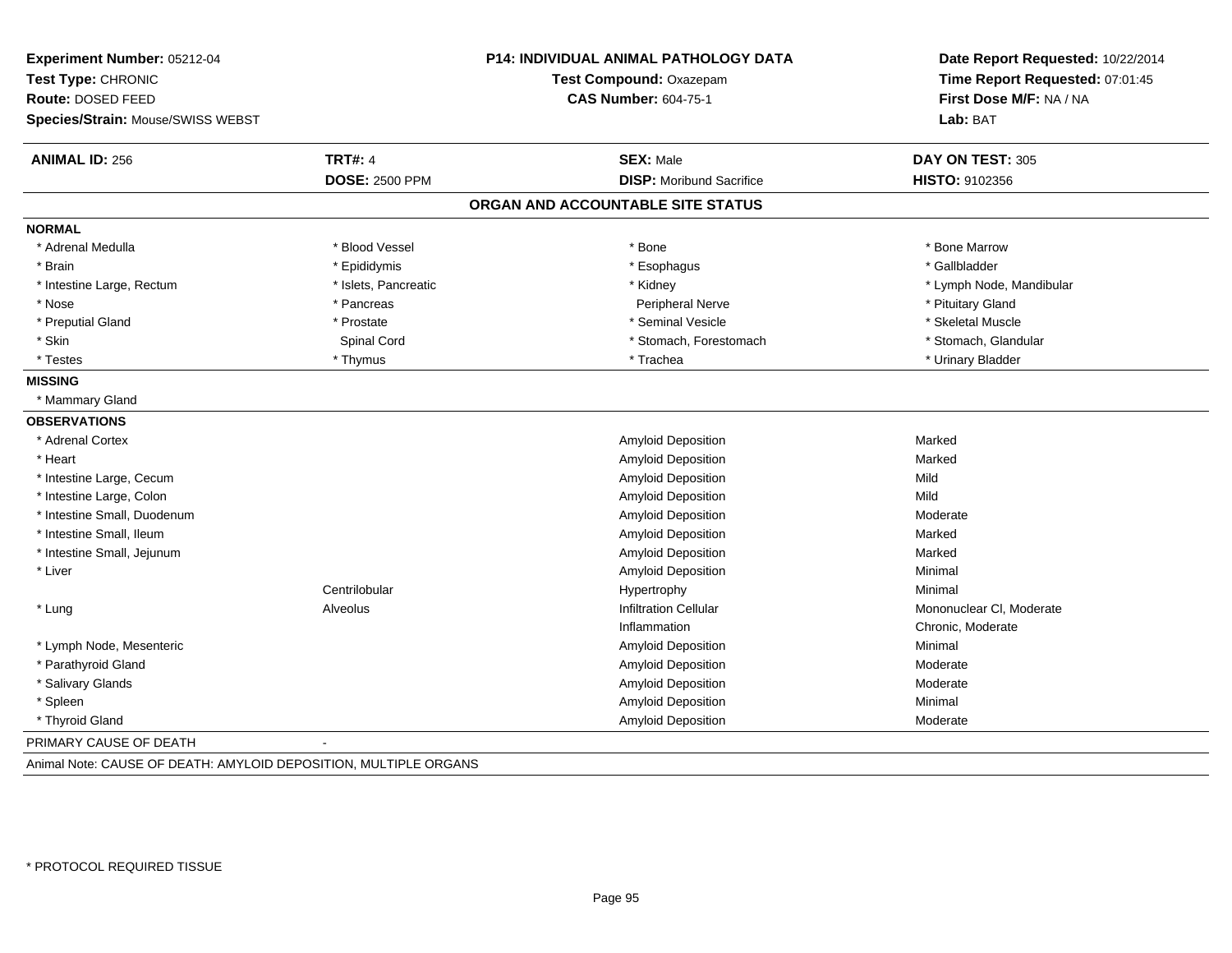| Experiment Number: 05212-04                                     |                          | <b>P14: INDIVIDUAL ANIMAL PATHOLOGY DATA</b> | Date Report Requested: 10/22/2014<br>Time Report Requested: 07:01:45 |
|-----------------------------------------------------------------|--------------------------|----------------------------------------------|----------------------------------------------------------------------|
| Test Type: CHRONIC                                              |                          | Test Compound: Oxazepam                      |                                                                      |
| Route: DOSED FEED                                               |                          | <b>CAS Number: 604-75-1</b>                  | First Dose M/F: NA / NA                                              |
| Species/Strain: Mouse/SWISS WEBST                               |                          |                                              | Lab: BAT                                                             |
| <b>ANIMAL ID: 257</b>                                           | <b>TRT#: 4</b>           | <b>SEX: Male</b>                             | DAY ON TEST: 336                                                     |
|                                                                 | <b>DOSE: 2500 PPM</b>    | <b>DISP: Natural Death</b>                   | HISTO: 9102357                                                       |
|                                                                 |                          | ORGAN AND ACCOUNTABLE SITE STATUS            |                                                                      |
| <b>NORMAL</b>                                                   |                          |                                              |                                                                      |
| * Adrenal Medulla                                               | * Blood Vessel           | * Bone                                       | * Bone Marrow                                                        |
| * Brain                                                         | * Epididymis             | * Esophagus                                  | * Gallbladder                                                        |
| * Intestine Large, Cecum                                        | * Intestine Large, Colon | * Intestine Large, Rectum                    | * Islets, Pancreatic                                                 |
| * Nose                                                          | * Pancreas               | * Pituitary Gland                            | * Preputial Gland                                                    |
| * Prostate                                                      | * Seminal Vesicle        | * Skeletal Muscle                            | * Skin                                                               |
| * Stomach, Forestomach                                          | * Testes                 | * Thymus                                     | * Trachea                                                            |
| * Urinary Bladder                                               |                          |                                              |                                                                      |
| <b>MISSING</b>                                                  |                          |                                              |                                                                      |
| * Mammary Gland                                                 |                          |                                              |                                                                      |
| <b>AUTO PRECLUDES DIAG.</b>                                     |                          |                                              |                                                                      |
| * Intestine Small, Ileum                                        |                          |                                              |                                                                      |
| <b>OBSERVATIONS</b>                                             |                          |                                              |                                                                      |
| * Adrenal Cortex                                                |                          | Amyloid Deposition                           | Marked                                                               |
| * Heart                                                         |                          | Amyloid Deposition                           | Mild                                                                 |
|                                                                 | Atrium                   | Thrombosis                                   |                                                                      |
| [Thrombosis TGLS = 4-2]                                         |                          |                                              |                                                                      |
| * Intestine Small, Duodenum                                     |                          | Amyloid Deposition                           | Moderate                                                             |
| * Intestine Small, Jejunum                                      |                          | <b>Amyloid Deposition</b>                    | Moderate                                                             |
| * Kidney                                                        | Glomerulus               | Amyloid Deposition                           | Marked                                                               |
| * Liver                                                         |                          | Amyloid Deposition                           | Mild                                                                 |
|                                                                 |                          | <b>Eosinophilic Focus</b>                    |                                                                      |
|                                                                 |                          | Hepatocellular Adenoma                       |                                                                      |
|                                                                 | Centrilobular            | Hypertrophy                                  | Mild                                                                 |
|                                                                 |                          | <b>Necrosis</b>                              | Minimal                                                              |
| Note: TO BE PARTS OF THE SAME (PARTLY NECROTIC) MASS            |                          |                                              |                                                                      |
| Note: WERE JUDGED, ON THE BASIS OF HISTOPATHOLOGIC FINDINGS,    |                          |                                              |                                                                      |
| Note: BOTH THE NODULE AND THE MASS IDENTIFIED AT GROSS NECROPSY |                          |                                              |                                                                      |
| [ Hepatocellular Adenoma TGLS = 2,3-9 ]                         |                          |                                              |                                                                      |
| * Lung                                                          | Alveolus                 | <b>Infiltration Cellular</b>                 | Mononuclear CI, Minimal                                              |
| * Lymph Node, Mandibular                                        |                          | Amyloid Deposition                           | Mild                                                                 |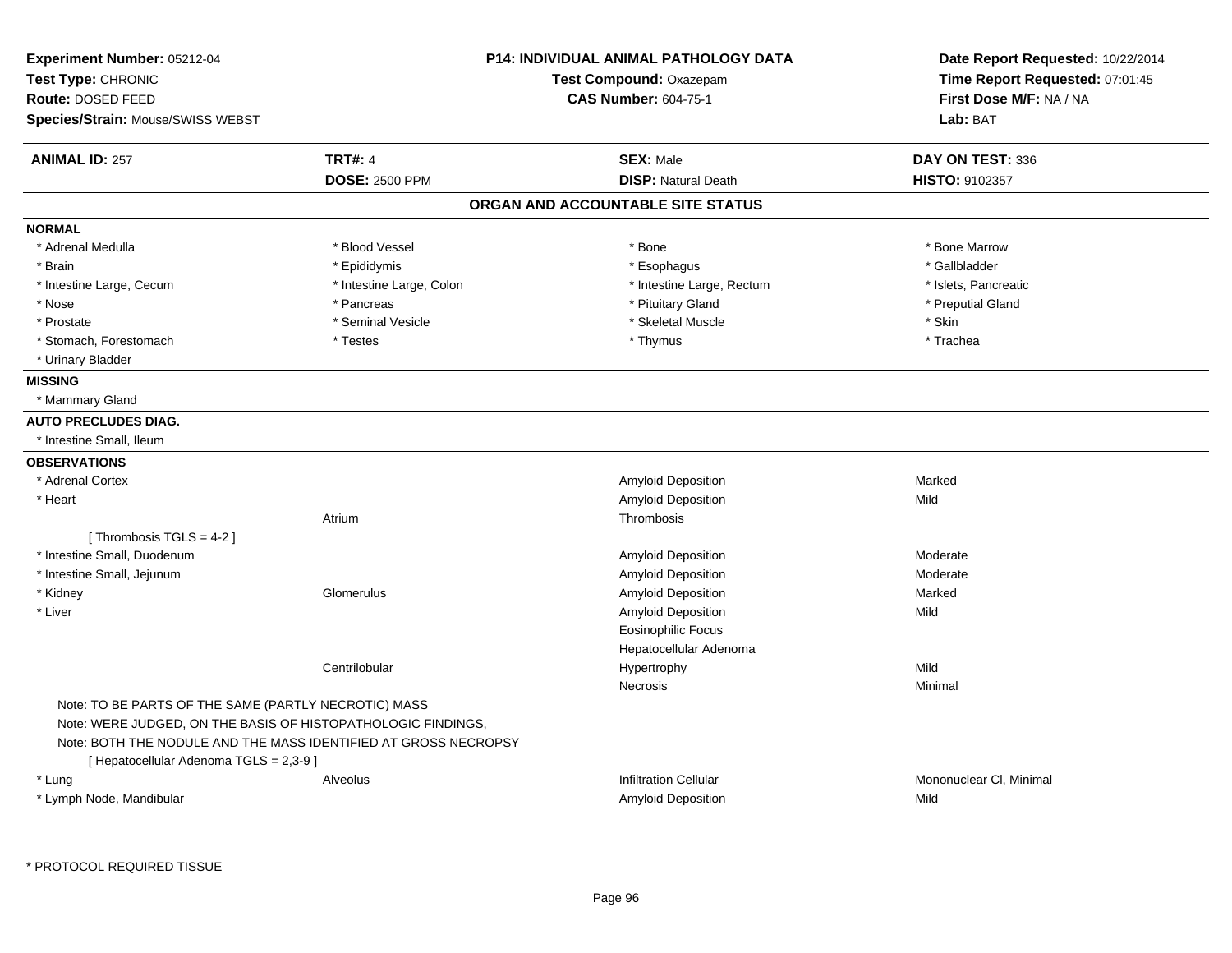| <b>Experiment Number: 05212-04</b><br>Test Type: CHRONIC<br>Route: DOSED FEED<br><b>Species/Strain: Mouse/SWISS WEBST</b> |                                                               | <b>P14: INDIVIDUAL ANIMAL PATHOLOGY DATA</b><br>Test Compound: Oxazepam<br><b>CAS Number: 604-75-1</b> | Date Report Requested: 10/22/2014<br>Time Report Requested: 07:01:45<br>First Dose M/F: NA / NA<br>Lab: BAT |
|---------------------------------------------------------------------------------------------------------------------------|---------------------------------------------------------------|--------------------------------------------------------------------------------------------------------|-------------------------------------------------------------------------------------------------------------|
| <b>ANIMAL ID: 257</b>                                                                                                     | <b>TRT#: 4</b>                                                | <b>SEX: Male</b>                                                                                       | DAY ON TEST: 336                                                                                            |
|                                                                                                                           | <b>DOSE: 2500 PPM</b>                                         | <b>DISP: Natural Death</b>                                                                             | <b>HISTO: 9102357</b>                                                                                       |
|                                                                                                                           |                                                               | ORGAN AND ACCOUNTABLE SITE STATUS                                                                      |                                                                                                             |
| * Lymph Node, Mesenteric                                                                                                  |                                                               | Amyloid Deposition                                                                                     | Mild                                                                                                        |
| * Parathyroid Gland                                                                                                       |                                                               | Amyloid Deposition                                                                                     | Moderate                                                                                                    |
| * Salivary Glands                                                                                                         |                                                               | <b>Amyloid Deposition</b>                                                                              | Marked                                                                                                      |
| * Spleen                                                                                                                  |                                                               | <b>Amyloid Deposition</b>                                                                              | Moderate                                                                                                    |
| * Stomach, Glandular                                                                                                      |                                                               | <b>Amyloid Deposition</b>                                                                              | Mild                                                                                                        |
| * Thyroid Gland                                                                                                           |                                                               | Amyloid Deposition                                                                                     | Moderate                                                                                                    |
| * Urin Bladder                                                                                                            |                                                               |                                                                                                        |                                                                                                             |
|                                                                                                                           | Note: NO CORRESPONDING MICROSCOPIC LESION FOR URINARY BLADDER |                                                                                                        |                                                                                                             |
| Note: DILATATION SEEN AT NECROPSY                                                                                         |                                                               |                                                                                                        |                                                                                                             |
| PRIMARY CAUSE OF DEATH                                                                                                    |                                                               |                                                                                                        |                                                                                                             |
|                                                                                                                           |                                                               |                                                                                                        |                                                                                                             |

Animal Note: CAUSE OF DEATH: AMYLOID DEPOSITION, MULTIPLE ORGANS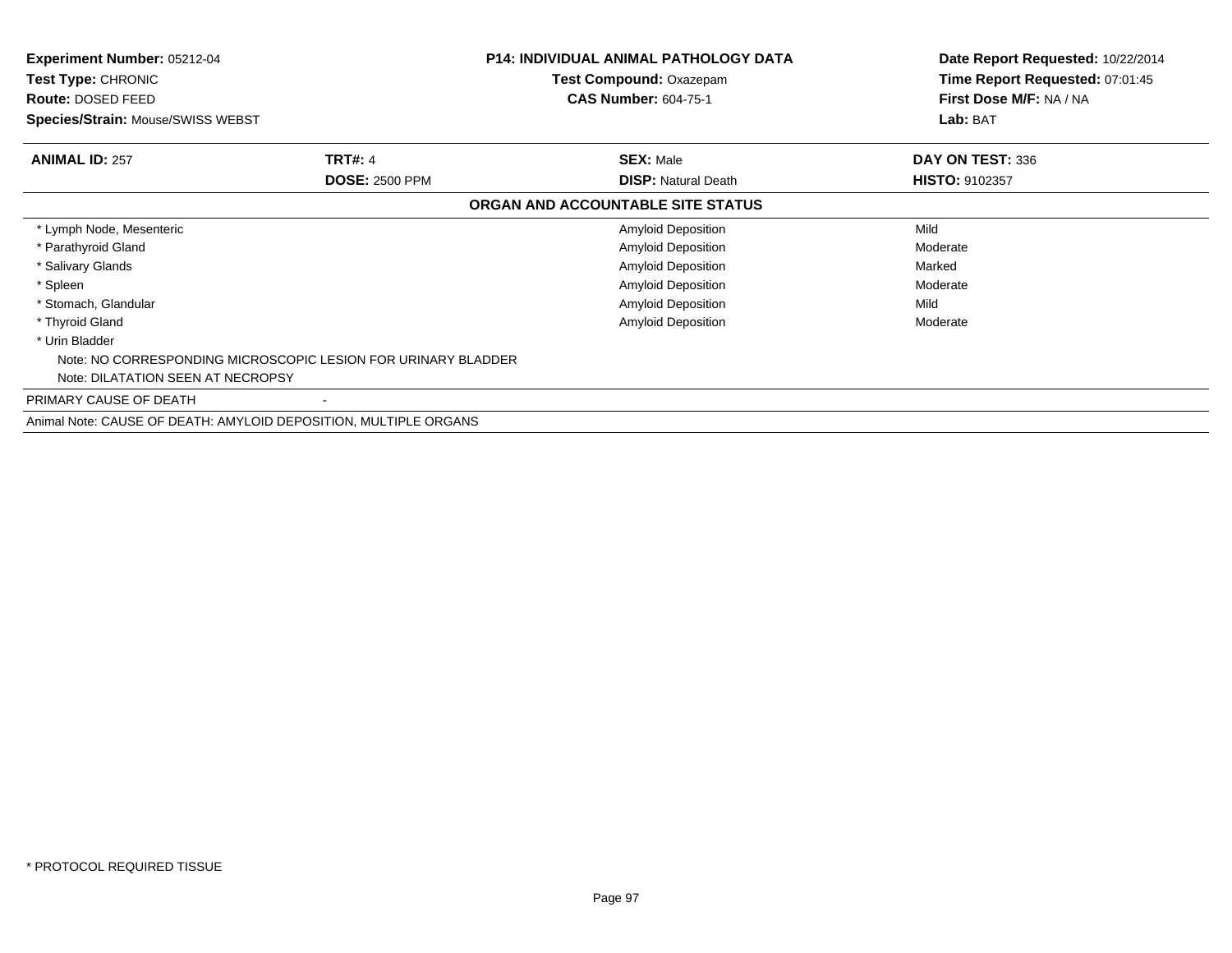| Experiment Number: 05212-04                                      |                           | <b>P14: INDIVIDUAL ANIMAL PATHOLOGY DATA</b> | Date Report Requested: 10/22/2014 |
|------------------------------------------------------------------|---------------------------|----------------------------------------------|-----------------------------------|
| Test Type: CHRONIC                                               | Test Compound: Oxazepam   |                                              | Time Report Requested: 07:01:45   |
| Route: DOSED FEED                                                |                           | <b>CAS Number: 604-75-1</b>                  | First Dose M/F: NA / NA           |
| <b>Species/Strain: Mouse/SWISS WEBST</b>                         |                           |                                              | Lab: BAT                          |
| <b>ANIMAL ID: 258</b>                                            | <b>TRT#: 4</b>            | <b>SEX: Male</b>                             | DAY ON TEST: 397                  |
|                                                                  | <b>DOSE: 2500 PPM</b>     | <b>DISP: Terminal Sacrifice</b>              | HISTO: 9102358                    |
|                                                                  |                           | ORGAN AND ACCOUNTABLE SITE STATUS            |                                   |
| <b>NORMAL</b>                                                    |                           |                                              |                                   |
| * Adrenal Cortex                                                 | * Adrenal Medulla         | * Blood Vessel                               | * Bone                            |
| * Bone Marrow                                                    | * Brain                   | * Epididymis                                 | * Esophagus                       |
| * Gallbladder                                                    | * Intestine Large, Rectum | * Islets, Pancreatic                         | * Kidney                          |
| * Lung                                                           | * Nose                    | * Pancreas                                   | * Pituitary Gland                 |
| * Preputial Gland                                                | * Prostate                | * Salivary Glands                            | * Seminal Vesicle                 |
| * Skeletal Muscle                                                | * Skin                    | * Stomach, Forestomach                       | * Stomach, Glandular              |
| * Testes                                                         | * Thymus                  | * Trachea                                    | * Urinary Bladder                 |
| <b>MISSING</b>                                                   |                           |                                              |                                   |
| * Mammary Gland                                                  | * Parathyroid Gland       |                                              |                                   |
| <b>OBSERVATIONS</b>                                              |                           |                                              |                                   |
| * Heart                                                          |                           | Amyloid Deposition                           | Mild                              |
| * Intestine Large, Cecum                                         |                           | Amyloid Deposition                           | Mild                              |
| * Intestine Large, Colon                                         |                           | Amyloid Deposition                           | Minimal                           |
| * Intestine Small, Duodenum                                      |                           | Amyloid Deposition                           | Marked                            |
| * Intestine Small, Ileum                                         |                           | Amyloid Deposition                           | Marked                            |
| * Intestine Small, Jejunum                                       |                           | Amyloid Deposition                           | Marked                            |
| * Liver                                                          |                           | Eosinophilic Focus                           |                                   |
|                                                                  |                           | Hepatocellular Adenoma                       | Multiple                          |
|                                                                  |                           | Hepatocellular Carcinoma                     |                                   |
|                                                                  | Centrilobular             | Hypertrophy                                  | Mild                              |
|                                                                  |                           | Infarct                                      | Moderate                          |
| Note: NO CORRESPONDING LESION FOR 2X2X1MM NODULE OF LEFT LATERAL |                           |                                              |                                   |
| Note: LOBE SEEN AT NECROPSY                                      |                           |                                              |                                   |
| [ Eosinophilic Focus TGLS = 8-14 ]                               |                           |                                              |                                   |
| [ Hepatocellular Adenoma TGLS = 1,3,5,6,7-1+9+11+12+15 ]         |                           |                                              |                                   |
| [ Hepatocellular Carcinoma TGLS = 2-10 ]                         |                           |                                              |                                   |

[ Infarct TGLS = 4-13 ]

## \* Lung

 Note: "FLOATER" ARTIFACT AND NOT A METASTASISNote: HEPATIC TISSUE IN LUNG SECTION IS JUDGED TO BE A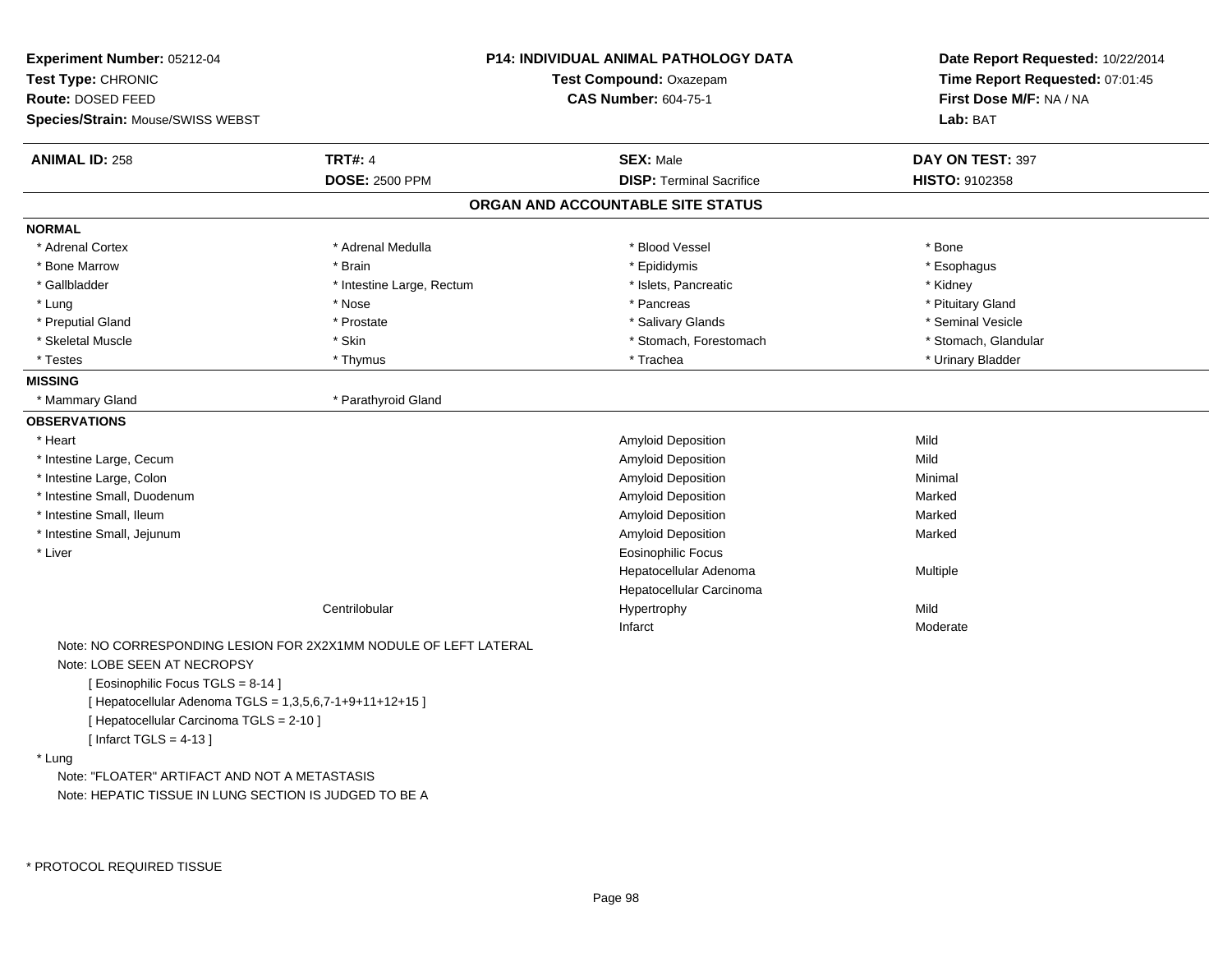| <b>Experiment Number: 05212-04</b><br><b>Test Type: CHRONIC</b> |                       | <b>P14: INDIVIDUAL ANIMAL PATHOLOGY DATA</b> | Date Report Requested: 10/22/2014<br>Time Report Requested: 07:01:45 |
|-----------------------------------------------------------------|-----------------------|----------------------------------------------|----------------------------------------------------------------------|
|                                                                 |                       | <b>Test Compound: Oxazepam</b>               |                                                                      |
| Route: DOSED FEED                                               |                       | <b>CAS Number: 604-75-1</b>                  | First Dose M/F: NA / NA                                              |
| <b>Species/Strain: Mouse/SWISS WEBST</b>                        |                       |                                              | Lab: BAT                                                             |
| <b>ANIMAL ID: 258</b>                                           | <b>TRT#: 4</b>        | <b>SEX: Male</b>                             | DAY ON TEST: 397                                                     |
|                                                                 | <b>DOSE: 2500 PPM</b> | <b>DISP:</b> Terminal Sacrifice              | <b>HISTO: 9102358</b>                                                |
|                                                                 |                       | ORGAN AND ACCOUNTABLE SITE STATUS            |                                                                      |
| * Lymph Node, Mandibular                                        |                       | <b>Amyloid Deposition</b>                    | Minimal                                                              |
| * Lymph Node, Mesenteric                                        |                       | <b>Amyloid Deposition</b>                    | Mild                                                                 |
| * Spleen                                                        |                       | <b>Amyloid Deposition</b>                    | Minimal                                                              |
| * Thyroid Gland                                                 |                       | <b>Amyloid Deposition</b>                    | Moderate                                                             |
| PRIMARY CAUSE OF DEATH                                          |                       |                                              |                                                                      |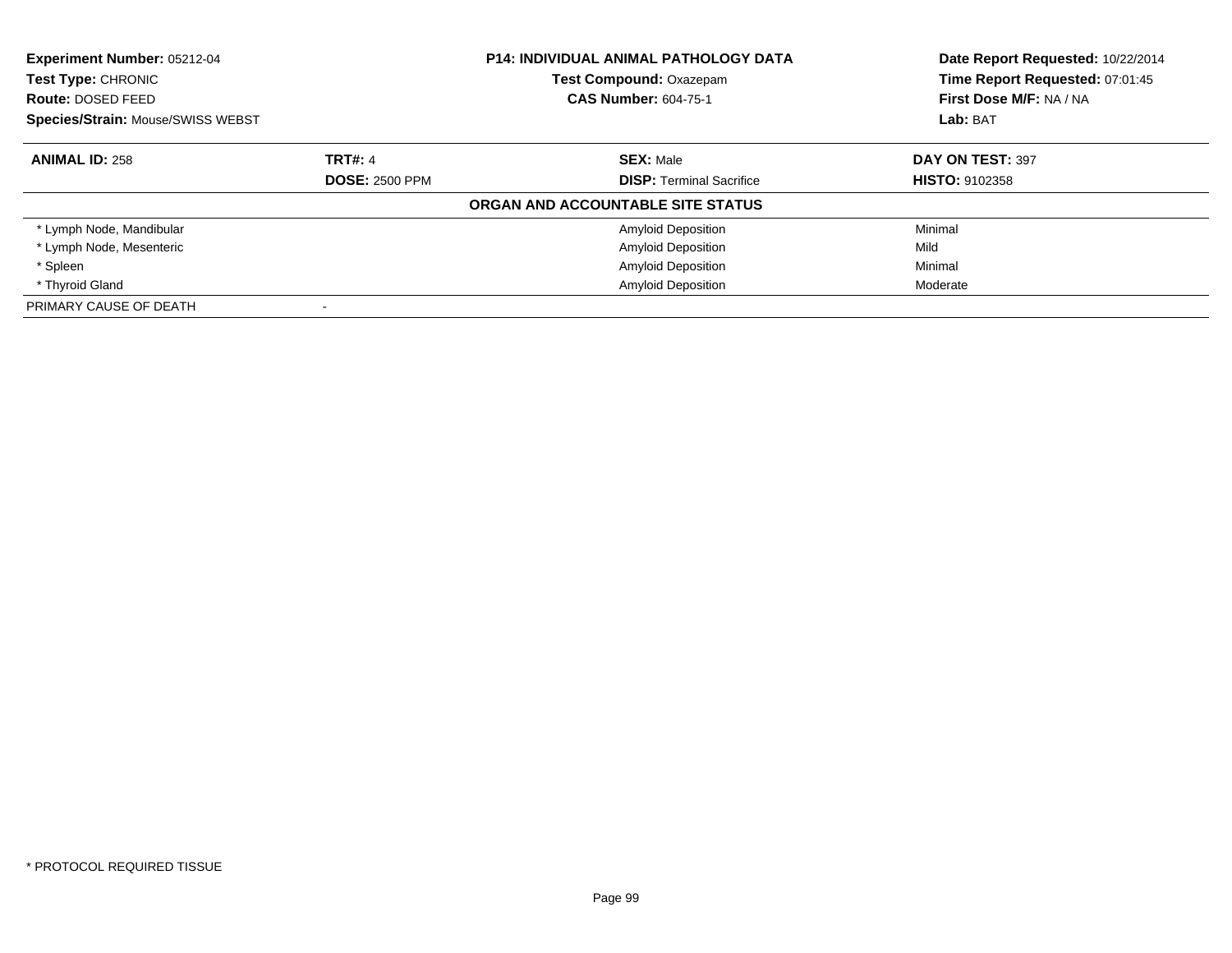|                                                           |                             | Date Report Requested: 10/22/2014                                                                                                                   |  |
|-----------------------------------------------------------|-----------------------------|-----------------------------------------------------------------------------------------------------------------------------------------------------|--|
|                                                           | Test Compound: Oxazepam     | Time Report Requested: 07:01:45                                                                                                                     |  |
|                                                           | <b>CAS Number: 604-75-1</b> | First Dose M/F: NA / NA                                                                                                                             |  |
|                                                           |                             | Lab: BAT                                                                                                                                            |  |
| <b>TRT#: 4</b>                                            | <b>SEX: Male</b>            | DAY ON TEST: 365                                                                                                                                    |  |
| <b>DOSE: 2500 PPM</b>                                     | <b>DISP: Natural Death</b>  | <b>HISTO: 9102359</b>                                                                                                                               |  |
|                                                           |                             |                                                                                                                                                     |  |
|                                                           |                             |                                                                                                                                                     |  |
| * Blood Vessel                                            | * Bone                      | * Bone Marrow                                                                                                                                       |  |
| * Epididymis                                              | * Esophagus                 | * Gallbladder                                                                                                                                       |  |
| * Intestine Large, Colon                                  | * Intestine Large, Rectum   | * Islets, Pancreatic                                                                                                                                |  |
|                                                           | * Nose                      | * Pancreas                                                                                                                                          |  |
| * Pituitary Gland                                         | * Preputial Gland           | * Prostate                                                                                                                                          |  |
| * Skeletal Muscle                                         | * Skin                      | * Stomach, Forestomach                                                                                                                              |  |
| * Thymus                                                  | * Trachea                   | * Urinary Bladder                                                                                                                                   |  |
|                                                           |                             |                                                                                                                                                     |  |
|                                                           |                             |                                                                                                                                                     |  |
|                                                           |                             |                                                                                                                                                     |  |
|                                                           | <b>Amyloid Deposition</b>   | Mild                                                                                                                                                |  |
|                                                           | Amyloid Deposition          | Moderate                                                                                                                                            |  |
|                                                           | Amyloid Deposition          | Moderate                                                                                                                                            |  |
|                                                           | Amyloid Deposition          | Moderate                                                                                                                                            |  |
|                                                           | Amyloid Deposition          | Marked                                                                                                                                              |  |
| Glomerulus                                                | Amyloid Deposition          | Marked                                                                                                                                              |  |
|                                                           | Amyloid Deposition          | Moderate                                                                                                                                            |  |
|                                                           | Hepatocellular Adenoma      | Multiple                                                                                                                                            |  |
| Centrilobular                                             | Hypertrophy                 | Mild                                                                                                                                                |  |
|                                                           | Necrosis                    | Mild                                                                                                                                                |  |
| [ Hepatocellular Adenoma TGLS = 2,3-10+11 ]               |                             |                                                                                                                                                     |  |
|                                                           | Amyloid Deposition          | Moderate                                                                                                                                            |  |
|                                                           | Amyloid Deposition          | Minimal                                                                                                                                             |  |
| Note: NO CORRESPONDING LESION FOR PENILE PROLAPSE SEEN AT |                             |                                                                                                                                                     |  |
|                                                           |                             | Moderate                                                                                                                                            |  |
|                                                           |                             | Mild                                                                                                                                                |  |
|                                                           |                             | Mild                                                                                                                                                |  |
|                                                           |                             |                                                                                                                                                     |  |
|                                                           | * Lymph Node, Mandibular    | <b>P14: INDIVIDUAL ANIMAL PATHOLOGY DATA</b><br>ORGAN AND ACCOUNTABLE SITE STATUS<br>Amyloid Deposition<br>Amyloid Deposition<br>Amyloid Deposition |  |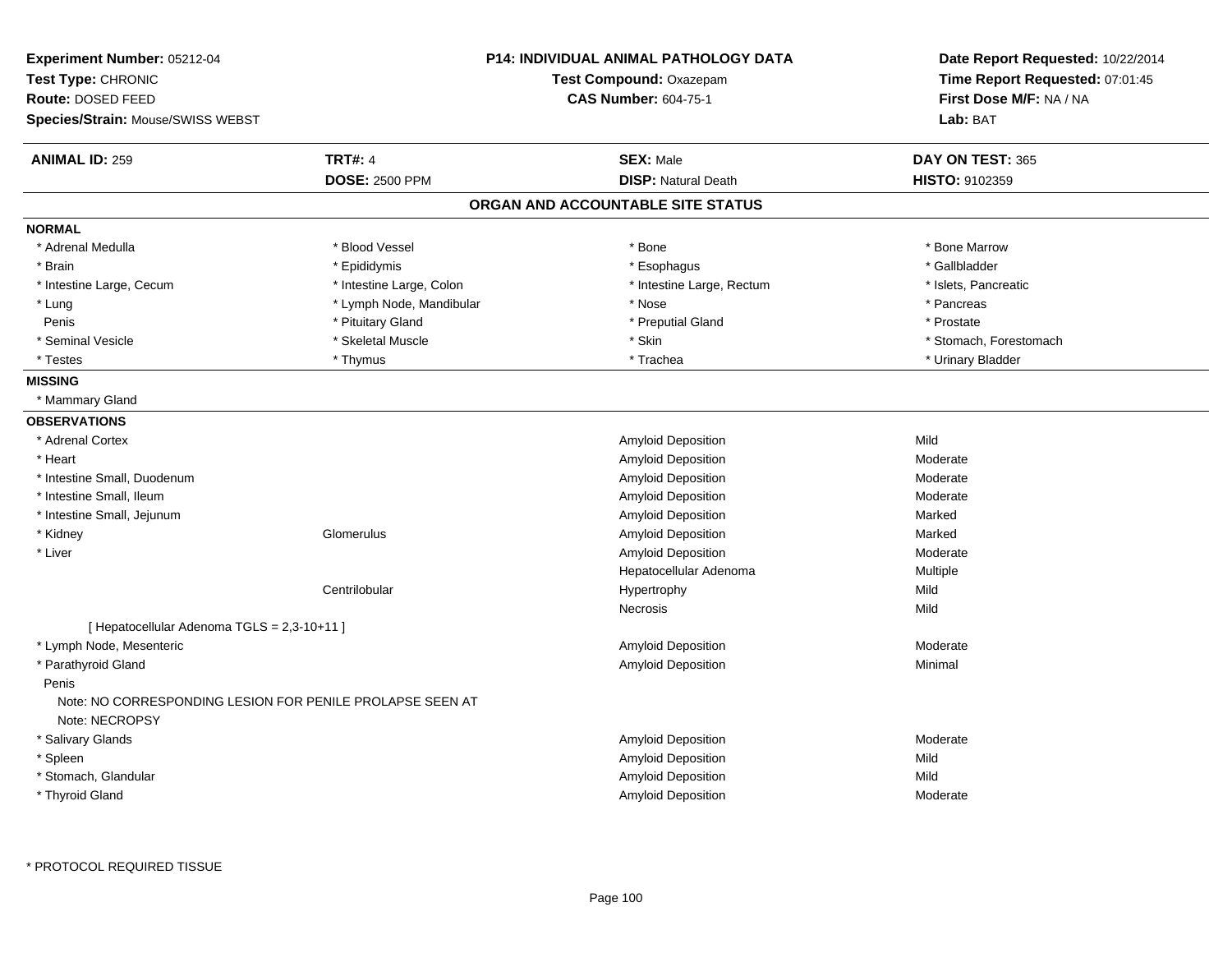| Experiment Number: 05212-04<br>Test Type: CHRONIC<br>Route: DOSED FEED<br>Species/Strain: Mouse/SWISS WEBST |                       | <b>P14: INDIVIDUAL ANIMAL PATHOLOGY DATA</b><br><b>Test Compound: Oxazepam</b><br><b>CAS Number: 604-75-1</b> | Date Report Requested: 10/22/2014<br>Time Report Requested: 07:01:45<br>First Dose M/F: NA / NA<br>Lab: BAT |
|-------------------------------------------------------------------------------------------------------------|-----------------------|---------------------------------------------------------------------------------------------------------------|-------------------------------------------------------------------------------------------------------------|
| <b>ANIMAL ID: 259</b>                                                                                       | <b>TRT#: 4</b>        | <b>SEX: Male</b>                                                                                              | DAY ON TEST: 365                                                                                            |
|                                                                                                             | <b>DOSE: 2500 PPM</b> | <b>DISP: Natural Death</b>                                                                                    | <b>HISTO: 9102359</b>                                                                                       |
|                                                                                                             |                       | ORGAN AND ACCOUNTABLE SITE STATUS                                                                             |                                                                                                             |
| * Urin Bladder                                                                                              |                       |                                                                                                               |                                                                                                             |
| Note: SEEN AT NECROPSY                                                                                      |                       |                                                                                                               |                                                                                                             |
| Note: NO CORRESPONDING LESION FOR URINARY BLADDER DILATATION                                                |                       |                                                                                                               |                                                                                                             |
| PRIMARY CAUSE OF DEATH                                                                                      |                       |                                                                                                               |                                                                                                             |
| Animal Note: ON GROSS FINDINGS                                                                              |                       |                                                                                                               |                                                                                                             |
| Animal Note: CAUSE OF DEATH: LOWER URINARY TRACT OBSTRUCTION, BASED                                         |                       |                                                                                                               |                                                                                                             |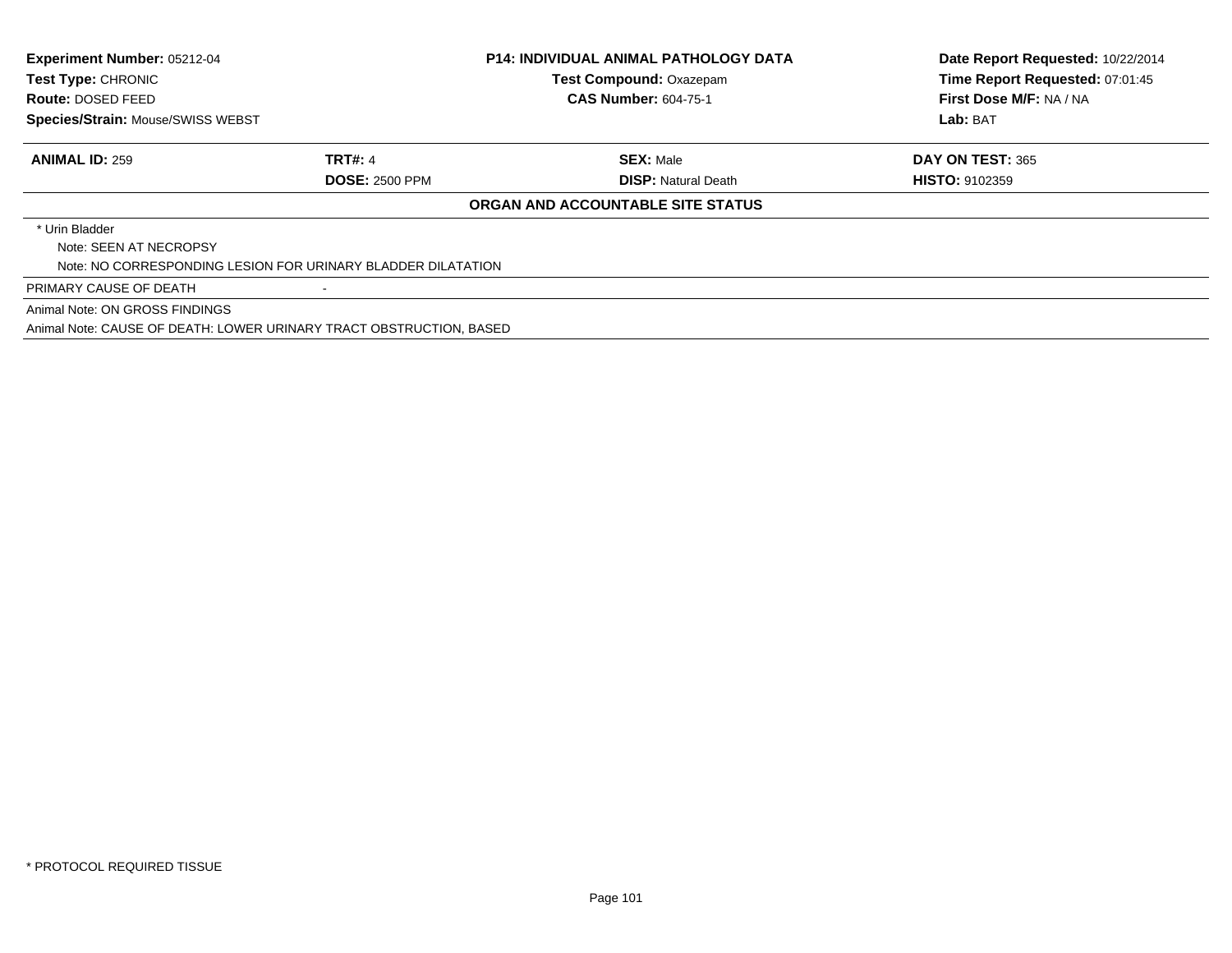| Experiment Number: 05212-04<br>Test Type: CHRONIC<br>Route: DOSED FEED<br>Species/Strain: Mouse/SWISS WEBST |                          | P14: INDIVIDUAL ANIMAL PATHOLOGY DATA<br>Test Compound: Oxazepam<br><b>CAS Number: 604-75-1</b> | Date Report Requested: 10/22/2014<br>Time Report Requested: 07:01:45<br>First Dose M/F: NA / NA<br>Lab: BAT |
|-------------------------------------------------------------------------------------------------------------|--------------------------|-------------------------------------------------------------------------------------------------|-------------------------------------------------------------------------------------------------------------|
| <b>ANIMAL ID: 260</b>                                                                                       | <b>TRT#: 4</b>           | <b>SEX: Male</b>                                                                                | DAY ON TEST: 397                                                                                            |
|                                                                                                             | <b>DOSE: 2500 PPM</b>    | <b>DISP: Terminal Sacrifice</b>                                                                 | HISTO: 9102360                                                                                              |
|                                                                                                             |                          | ORGAN AND ACCOUNTABLE SITE STATUS                                                               |                                                                                                             |
| <b>NORMAL</b>                                                                                               |                          |                                                                                                 |                                                                                                             |
| * Adrenal Cortex                                                                                            | * Adrenal Medulla        | * Blood Vessel                                                                                  | * Bone                                                                                                      |
| * Bone Marrow                                                                                               | * Brain                  | * Epididymis                                                                                    | * Esophagus                                                                                                 |
| * Gallbladder                                                                                               | * Intestine Large, Cecum | * Intestine Large, Colon                                                                        | * Intestine Large, Rectum                                                                                   |
| * Islets, Pancreatic                                                                                        | * Kidney                 | * Lung                                                                                          | * Lymph Node, Mandibular                                                                                    |
| * Nose                                                                                                      | * Pancreas               | * Parathyroid Gland                                                                             | * Pituitary Gland                                                                                           |
| * Preputial Gland                                                                                           | * Prostate               | * Salivary Glands                                                                               | * Seminal Vesicle                                                                                           |
| * Skeletal Muscle                                                                                           | * Skin                   | * Spleen                                                                                        | * Stomach, Forestomach                                                                                      |
| * Stomach, Glandular                                                                                        | * Testes                 | * Thymus                                                                                        | * Trachea                                                                                                   |
| * Urinary Bladder                                                                                           |                          |                                                                                                 |                                                                                                             |
| <b>MISSING</b>                                                                                              |                          |                                                                                                 |                                                                                                             |
| * Mammary Gland                                                                                             |                          |                                                                                                 |                                                                                                             |
| <b>OBSERVATIONS</b>                                                                                         |                          |                                                                                                 |                                                                                                             |
| * Heart                                                                                                     |                          | Amyloid Deposition                                                                              | Minimal                                                                                                     |
| * Intestine Small, Duodenum                                                                                 |                          | <b>Amyloid Deposition</b>                                                                       | Mild                                                                                                        |
| * Intestine Small, Ileum                                                                                    |                          | <b>Amyloid Deposition</b>                                                                       | Marked                                                                                                      |
| * Intestine Small, Jejunum                                                                                  |                          | Amyloid Deposition                                                                              | Minimal                                                                                                     |
| * Liver                                                                                                     |                          | <b>Eosinophilic Focus</b>                                                                       |                                                                                                             |
|                                                                                                             |                          | Hepatocellular Adenoma                                                                          |                                                                                                             |
|                                                                                                             |                          | Hepatocellular Carcinoma                                                                        | Multiple                                                                                                    |
|                                                                                                             | Centrilobular            | Hypertrophy                                                                                     | Mild                                                                                                        |
| Note: NO CORRESPONDING LESION FOR LIVER FOCI SEEN AT NECROPSY                                               |                          |                                                                                                 |                                                                                                             |
| [Eosinophilic Focus TGLS = 3-1]                                                                             |                          |                                                                                                 |                                                                                                             |
| [ Hepatocellular Adenoma TGLS = 4-1 ]                                                                       |                          |                                                                                                 |                                                                                                             |
| [ Hepatocellular Carcinoma TGLS = 1,2-9+10 ]                                                                |                          |                                                                                                 |                                                                                                             |
| * Lymph Node, Mesenteric                                                                                    |                          | Amyloid Deposition                                                                              | Mild                                                                                                        |
| * Thyroid Gland                                                                                             |                          | Amyloid Deposition                                                                              | Marked                                                                                                      |
| PRIMARY CAUSE OF DEATH                                                                                      | $\blacksquare$           |                                                                                                 |                                                                                                             |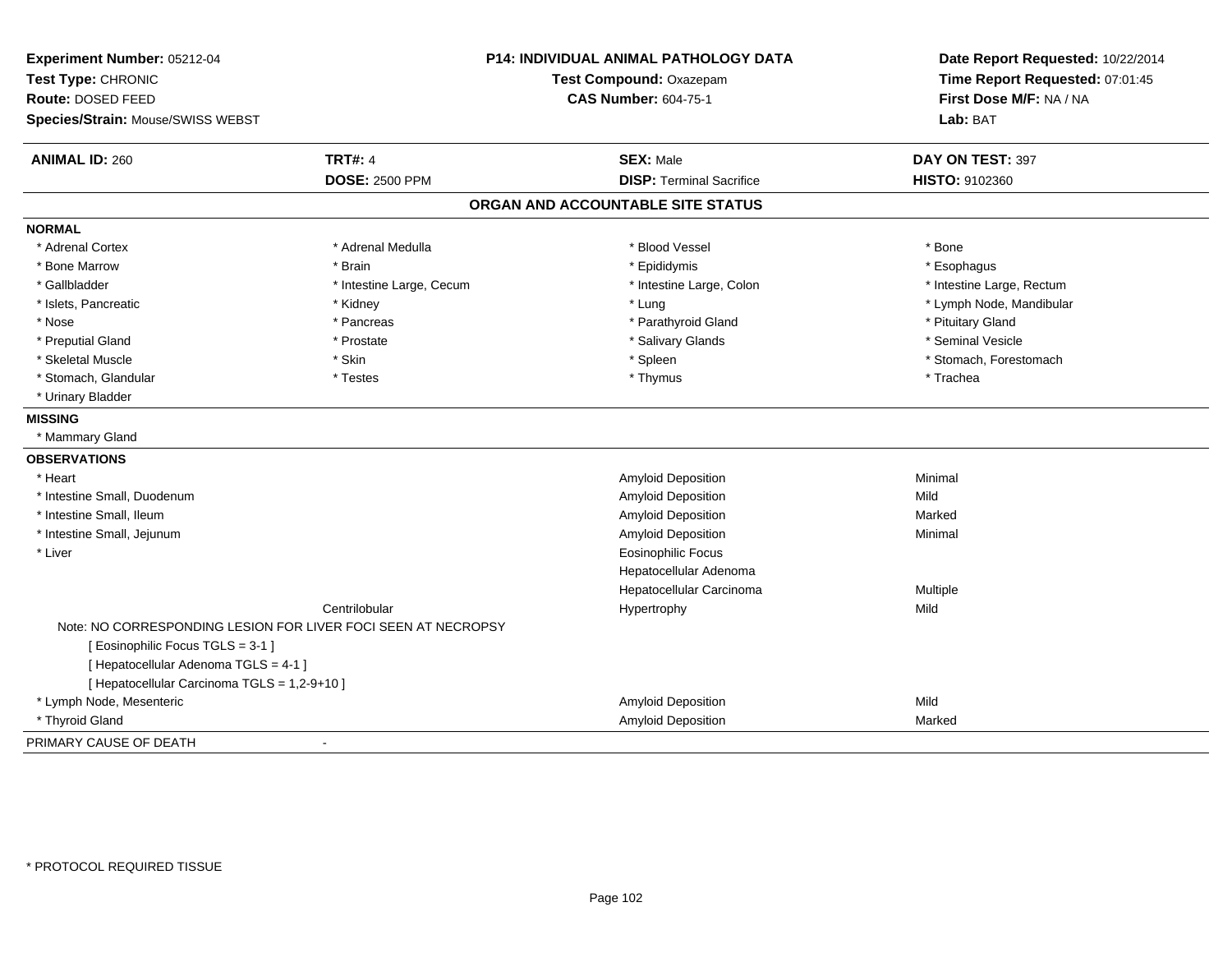| Experiment Number: 05212-04<br>Test Type: CHRONIC<br>Route: DOSED FEED<br>Species/Strain: Mouse/SWISS WEBST |                           | <b>P14: INDIVIDUAL ANIMAL PATHOLOGY DATA</b><br>Test Compound: Oxazepam<br><b>CAS Number: 604-75-1</b> | Date Report Requested: 10/22/2014<br>Time Report Requested: 07:01:45<br>First Dose M/F: NA / NA<br>Lab: BAT |
|-------------------------------------------------------------------------------------------------------------|---------------------------|--------------------------------------------------------------------------------------------------------|-------------------------------------------------------------------------------------------------------------|
|                                                                                                             |                           |                                                                                                        |                                                                                                             |
| <b>ANIMAL ID: 261</b>                                                                                       | <b>TRT#: 4</b>            | <b>SEX: Male</b>                                                                                       | DAY ON TEST: 375                                                                                            |
|                                                                                                             | <b>DOSE: 2500 PPM</b>     | <b>DISP: Natural Death</b>                                                                             | HISTO: 9102361                                                                                              |
|                                                                                                             |                           | ORGAN AND ACCOUNTABLE SITE STATUS                                                                      |                                                                                                             |
| <b>NORMAL</b>                                                                                               |                           |                                                                                                        |                                                                                                             |
| * Adrenal Medulla                                                                                           | * Blood Vessel            | * Bone                                                                                                 | * Bone Marrow                                                                                               |
| * Brain                                                                                                     | * Epididymis              | * Esophagus                                                                                            | * Gallbladder                                                                                               |
| * Intestine Large, Cecum                                                                                    | * Intestine Large, Rectum | * Islets, Pancreatic                                                                                   | * Lymph Node, Mandibular                                                                                    |
| * Nose                                                                                                      | * Pancreas                | * Pituitary Gland                                                                                      | * Preputial Gland                                                                                           |
| * Prostate                                                                                                  | * Seminal Vesicle         | * Skeletal Muscle                                                                                      | * Stomach, Forestomach                                                                                      |
| * Testes                                                                                                    | * Thymus                  | * Trachea                                                                                              | * Urinary Bladder                                                                                           |
| <b>MISSING</b>                                                                                              |                           |                                                                                                        |                                                                                                             |
| * Mammary Gland                                                                                             |                           |                                                                                                        |                                                                                                             |
| <b>OBSERVATIONS</b>                                                                                         |                           |                                                                                                        |                                                                                                             |
| * Adrenal Cortex                                                                                            |                           | Amyloid Deposition                                                                                     | Moderate                                                                                                    |
| * Heart                                                                                                     |                           | <b>Amyloid Deposition</b>                                                                              | Moderate                                                                                                    |
|                                                                                                             | Atrium                    | Thrombosis                                                                                             |                                                                                                             |
| * Intestine Large, Colon                                                                                    |                           | Amyloid Deposition                                                                                     | Minimal                                                                                                     |
| * Intestine Small, Duodenum                                                                                 |                           | Amyloid Deposition                                                                                     | Mild                                                                                                        |
| * Intestine Small, Ileum                                                                                    |                           | Amyloid Deposition                                                                                     | Mild                                                                                                        |
| * Intestine Small, Jejunum                                                                                  |                           | <b>Amyloid Deposition</b>                                                                              | Mild                                                                                                        |
| * Kidney                                                                                                    | Glomerulus                | Amyloid Deposition                                                                                     | Moderate                                                                                                    |
| * Liver                                                                                                     |                           | <b>Amyloid Deposition</b>                                                                              | Mild                                                                                                        |
| * Lung                                                                                                      |                           | Fibrosis                                                                                               | Moderate                                                                                                    |
|                                                                                                             | Alveolus                  | <b>Infiltration Cellular</b>                                                                           | Mononuclear CI, Moderate                                                                                    |
| * Lymph Node, Mesenteric                                                                                    |                           | Amyloid Deposition                                                                                     | Moderate                                                                                                    |
| * Parathyroid Gland                                                                                         |                           | Amyloid Deposition                                                                                     | Marked                                                                                                      |
| * Salivary Glands                                                                                           |                           | Amyloid Deposition                                                                                     | Moderate                                                                                                    |
| * Skin                                                                                                      |                           | Ulcer                                                                                                  | Moderate                                                                                                    |
| Note: LESION                                                                                                |                           |                                                                                                        |                                                                                                             |
| [ Ulcer TGLS = $1-9$ ]                                                                                      |                           |                                                                                                        |                                                                                                             |
| * Spleen                                                                                                    |                           | <b>Amyloid Deposition</b>                                                                              | Minimal                                                                                                     |
| * Stomach, Glandular                                                                                        |                           | <b>Amyloid Deposition</b>                                                                              | Minimal                                                                                                     |
| * Thyroid Gland                                                                                             |                           | <b>Amyloid Deposition</b>                                                                              | Moderate                                                                                                    |

PRIMARY CAUSE OF DEATH-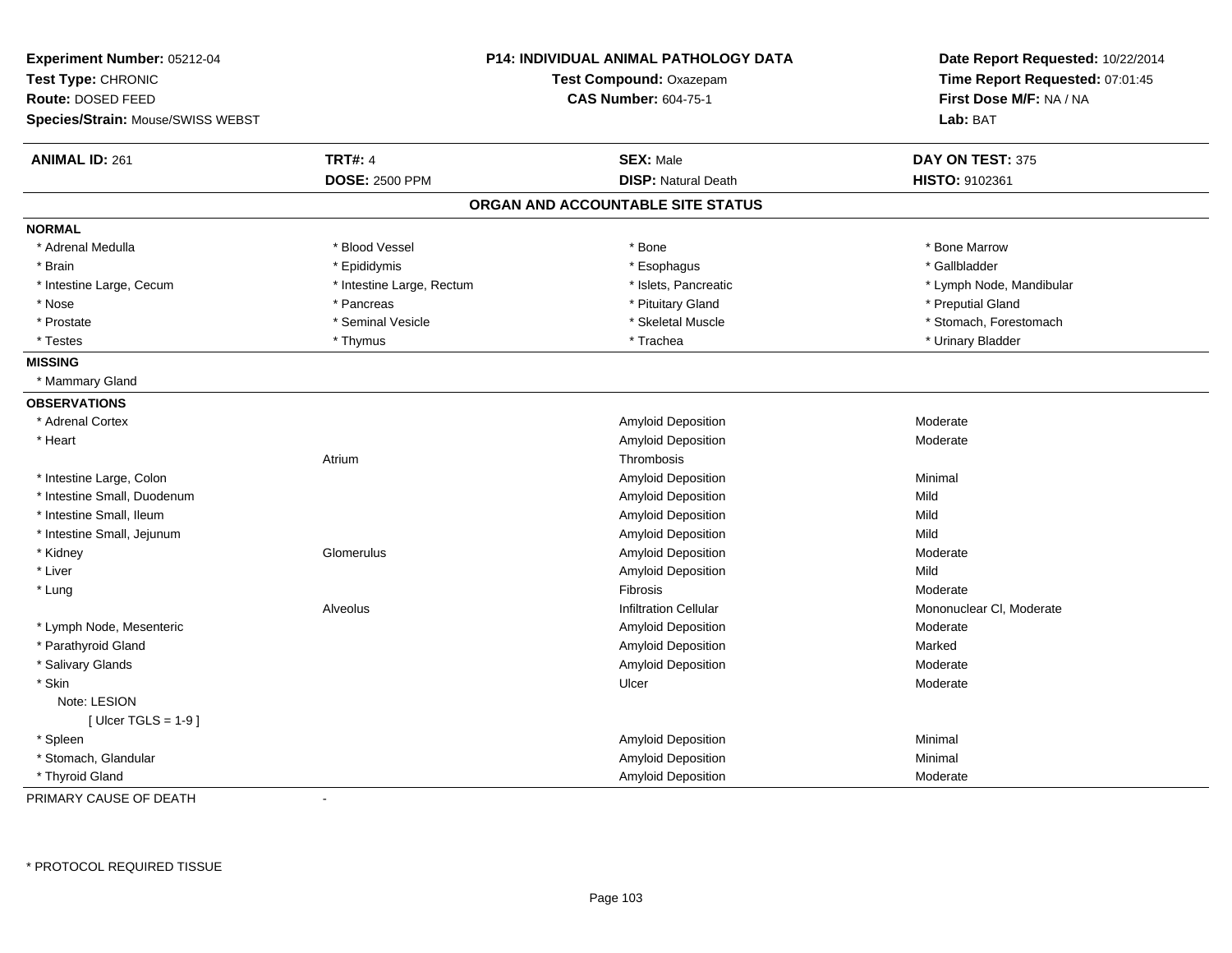| <b>Experiment Number: 05212-04</b>                               |                       | <b>P14: INDIVIDUAL ANIMAL PATHOLOGY DATA</b> | Date Report Requested: 10/22/2014 |  |
|------------------------------------------------------------------|-----------------------|----------------------------------------------|-----------------------------------|--|
| <b>Test Type: CHRONIC</b>                                        |                       | <b>Test Compound: Oxazepam</b>               | Time Report Requested: 07:01:45   |  |
| <b>Route: DOSED FEED</b>                                         |                       | <b>CAS Number: 604-75-1</b>                  | First Dose M/F: NA / NA           |  |
| Species/Strain: Mouse/SWISS WEBST                                |                       |                                              | Lab: BAT                          |  |
| <b>ANIMAL ID: 261</b>                                            | <b>TRT#: 4</b>        | <b>SEX: Male</b>                             | DAY ON TEST: 375                  |  |
|                                                                  | <b>DOSE: 2500 PPM</b> | <b>DISP:</b> Natural Death                   | <b>HISTO: 9102361</b>             |  |
|                                                                  |                       | <b>ORGAN AND ACCOUNTABLE SITE STATUS</b>     |                                   |  |
| Animal Note: CAUSE OF DEATH: AMYLOID DEPOSITION, MULTIPLE ORGANS |                       |                                              |                                   |  |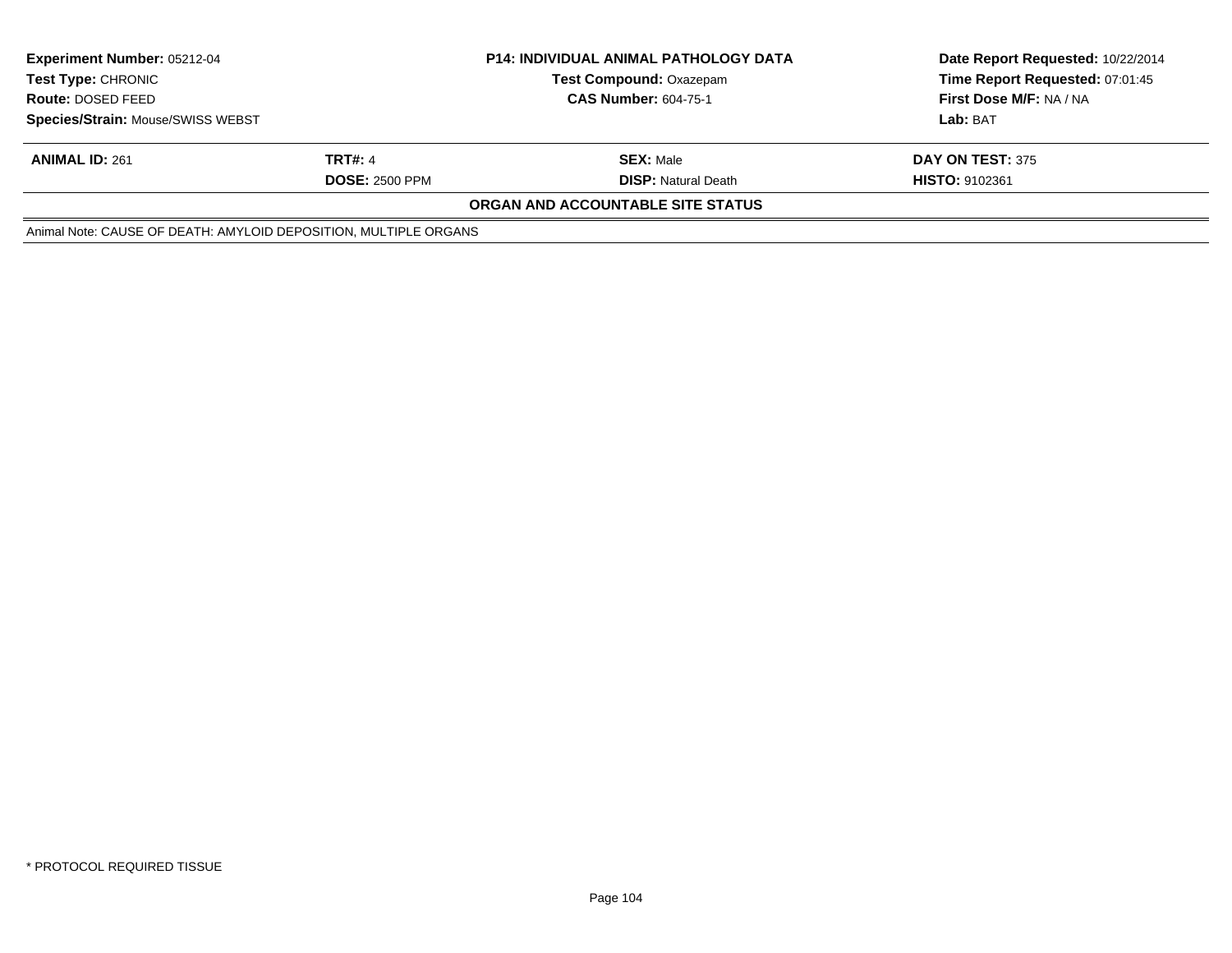| Experiment Number: 05212-04                                  |                                                                        | <b>P14: INDIVIDUAL ANIMAL PATHOLOGY DATA</b>  | Date Report Requested: 10/22/2014 |
|--------------------------------------------------------------|------------------------------------------------------------------------|-----------------------------------------------|-----------------------------------|
| Test Type: CHRONIC                                           |                                                                        | Test Compound: Oxazepam                       | Time Report Requested: 07:01:45   |
| Route: DOSED FEED                                            |                                                                        | <b>CAS Number: 604-75-1</b>                   | First Dose M/F: NA / NA           |
| Species/Strain: Mouse/SWISS WEBST                            |                                                                        |                                               | Lab: BAT                          |
| <b>ANIMAL ID: 262</b>                                        | <b>TRT#: 4</b>                                                         | <b>SEX: Male</b>                              | DAY ON TEST: 351                  |
|                                                              | <b>DOSE: 2500 PPM</b>                                                  | <b>DISP:</b> Moribund Sacrifice               | HISTO: 9102362                    |
|                                                              |                                                                        | ORGAN AND ACCOUNTABLE SITE STATUS             |                                   |
| <b>NORMAL</b>                                                |                                                                        |                                               |                                   |
| * Adrenal Medulla                                            | * Blood Vessel                                                         | $*$ Bone                                      | * Bone Marrow                     |
| * Brain                                                      | * Esophagus                                                            | * Gallbladder                                 | * Intestine Large, Colon          |
| * Intestine Large, Rectum                                    | * Islets, Pancreatic                                                   | * Nose                                        | Penis                             |
| * Pituitary Gland                                            | * Preputial Gland                                                      | * Prostate                                    | * Seminal Vesicle                 |
| * Skeletal Muscle                                            | * Skin                                                                 | * Stomach, Forestomach                        | * Stomach, Glandular              |
| * Testes                                                     | * Trachea                                                              | * Urinary Bladder                             |                                   |
| <b>MISSING</b>                                               |                                                                        |                                               |                                   |
| * Mammary Gland                                              |                                                                        |                                               |                                   |
| <b>OBSERVATIONS</b>                                          |                                                                        |                                               |                                   |
| * Adrenal Cortex                                             |                                                                        | Amyloid Deposition                            | Moderate                          |
| * Epididymis                                                 |                                                                        | Lymphoma Malignant Undifferentiated Cell Type |                                   |
| * Heart                                                      |                                                                        | Amyloid Deposition                            | Mild                              |
|                                                              | Atrium                                                                 | Thrombosis                                    |                                   |
|                                                              | Valve                                                                  | Thrombosis                                    |                                   |
| * Intestine Large, Cecum                                     |                                                                        | <b>Amyloid Deposition</b>                     | Minimal                           |
| * Intestine Small, Duodenum                                  |                                                                        | Amyloid Deposition                            | Mild                              |
| * Intestine Small, Ileum                                     |                                                                        | Amyloid Deposition                            | Moderate                          |
| * Intestine Small, Jejunum                                   |                                                                        | Amyloid Deposition                            | Marked                            |
| * Kidney                                                     | Glomerulus                                                             | Amyloid Deposition                            | Moderate                          |
|                                                              |                                                                        | Lymphoma Malignant Undifferentiated Cell Type |                                   |
| [ Lymphoma Malignant Undifferentiated Cell Type TGLS = 4-1 ] |                                                                        |                                               |                                   |
| * Liver                                                      |                                                                        | Amyloid Deposition                            | Mild                              |
|                                                              | Centrilobular                                                          | Hypertrophy                                   | Minimal                           |
|                                                              |                                                                        | Lymphoma Malignant Undifferentiated Cell Type |                                   |
| * Lung                                                       |                                                                        | Lymphoma Malignant Undifferentiated Cell Type |                                   |
| Lymph Node                                                   | Renal                                                                  | Lymphoma Malignant Undifferentiated Cell Type |                                   |
|                                                              | [ Lymphoma Malignant Undifferentiated Cell Type TGLS = 1,5,6-7+12+13 ] |                                               |                                   |
| * Lymph Node, Mandibular                                     |                                                                        | Lymphoma Malignant Undifferentiated Cell Type |                                   |
|                                                              | [ Lymphoma Malignant Undifferentiated Cell Type TGLS = 1,5,6-7+12+13 ] |                                               |                                   |
| * Lymph Node, Mesenteric                                     |                                                                        | Lymphoma Malignant Undifferentiated Cell Type |                                   |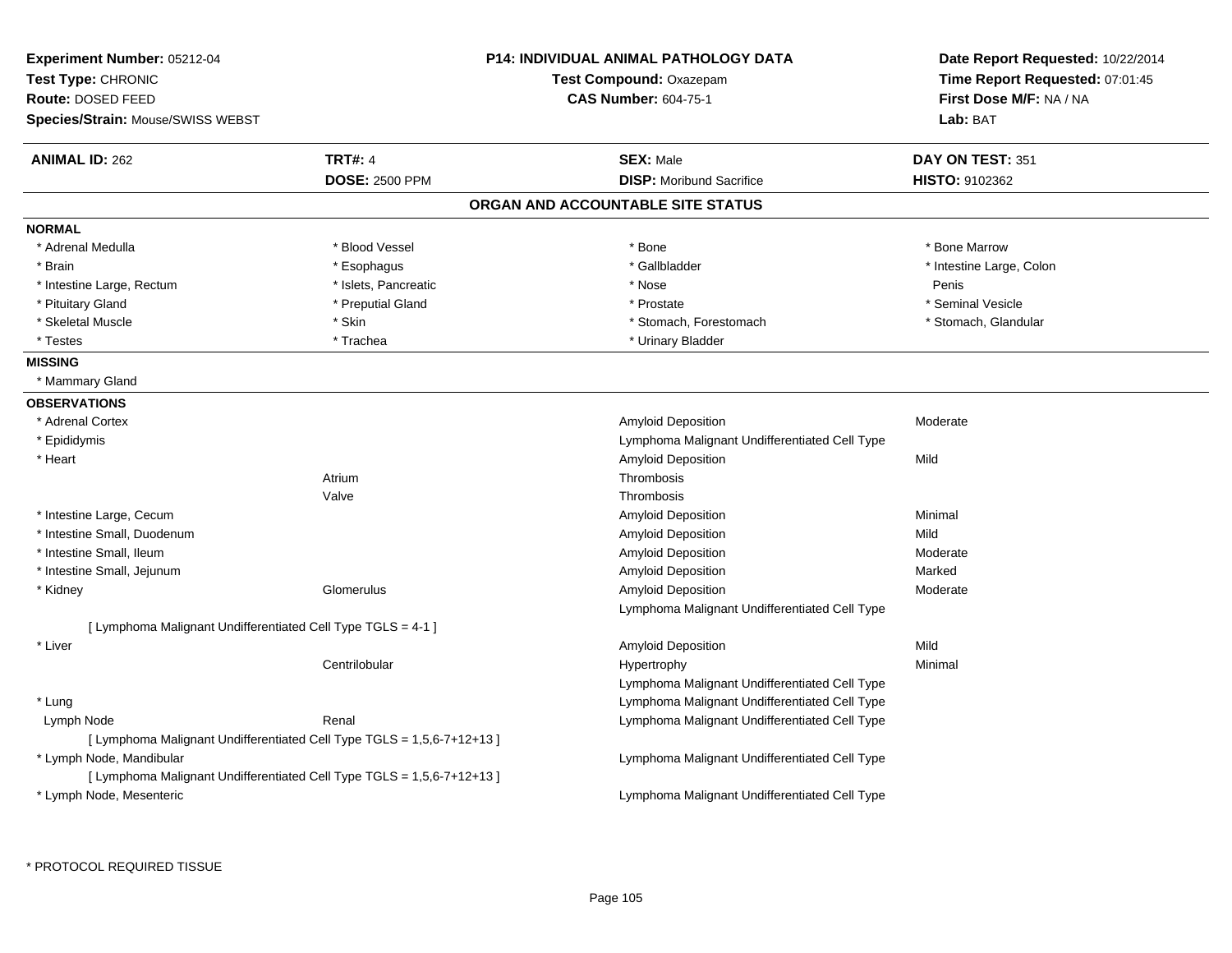| <b>Experiment Number: 05212-04</b><br>Test Type: CHRONIC<br><b>Route: DOSED FEED</b><br>Species/Strain: Mouse/SWISS WEBST |                       | <b>P14: INDIVIDUAL ANIMAL PATHOLOGY DATA</b><br>Test Compound: Oxazepam<br><b>CAS Number: 604-75-1</b> | Date Report Requested: 10/22/2014<br>Time Report Requested: 07:01:45<br>First Dose M/F: NA / NA<br>Lab: BAT |
|---------------------------------------------------------------------------------------------------------------------------|-----------------------|--------------------------------------------------------------------------------------------------------|-------------------------------------------------------------------------------------------------------------|
| <b>ANIMAL ID: 262</b>                                                                                                     | <b>TRT#: 4</b>        | <b>SEX: Male</b>                                                                                       | DAY ON TEST: 351                                                                                            |
|                                                                                                                           | <b>DOSE: 2500 PPM</b> | <b>DISP:</b> Moribund Sacrifice                                                                        | <b>HISTO: 9102362</b>                                                                                       |
|                                                                                                                           |                       | ORGAN AND ACCOUNTABLE SITE STATUS                                                                      |                                                                                                             |
| [ Lymphoma Malignant Undifferentiated Cell Type TGLS = 1,5,6-7+12+13 ]                                                    |                       |                                                                                                        |                                                                                                             |
| * Pancreas                                                                                                                |                       | Lymphoma Malignant Undifferentiated Cell Type                                                          |                                                                                                             |
| * Parathyroid Gland                                                                                                       |                       | <b>Amyloid Deposition</b>                                                                              | Moderate                                                                                                    |
| Penis                                                                                                                     |                       |                                                                                                        |                                                                                                             |
| Note: NOTED AT NECROPSY                                                                                                   |                       |                                                                                                        |                                                                                                             |
| Note: NO CORRESPONDING LESION SEEN FOR PENILE PROLAPSE                                                                    |                       |                                                                                                        |                                                                                                             |
| * Salivary Glands                                                                                                         |                       | <b>Amyloid Deposition</b>                                                                              | Moderate                                                                                                    |
| * Spleen                                                                                                                  |                       | Lymphoma Malignant Undifferentiated Cell Type                                                          |                                                                                                             |
| [ Lymphoma Malignant Undifferentiated Cell Type TGLS = 7-9 ]                                                              |                       |                                                                                                        |                                                                                                             |
| * Thymus                                                                                                                  |                       | Lymphoma Malignant Undifferentiated Cell Type                                                          |                                                                                                             |
| [ Lymphoma Malignant Undifferentiated Cell Type TGLS = 3-10 ]                                                             |                       |                                                                                                        |                                                                                                             |
| * Thyroid Gland                                                                                                           |                       | <b>Amyloid Deposition</b>                                                                              | Moderate                                                                                                    |
| PRIMARY CAUSE OF DEATH                                                                                                    |                       |                                                                                                        |                                                                                                             |
| Animal Note: CAUSE OF MORB: LYMPHOMA, UNDIFFERENTIATED TYPE,                                                              |                       |                                                                                                        |                                                                                                             |
| Animal Note: MULTIPLE ORGANS                                                                                              |                       |                                                                                                        |                                                                                                             |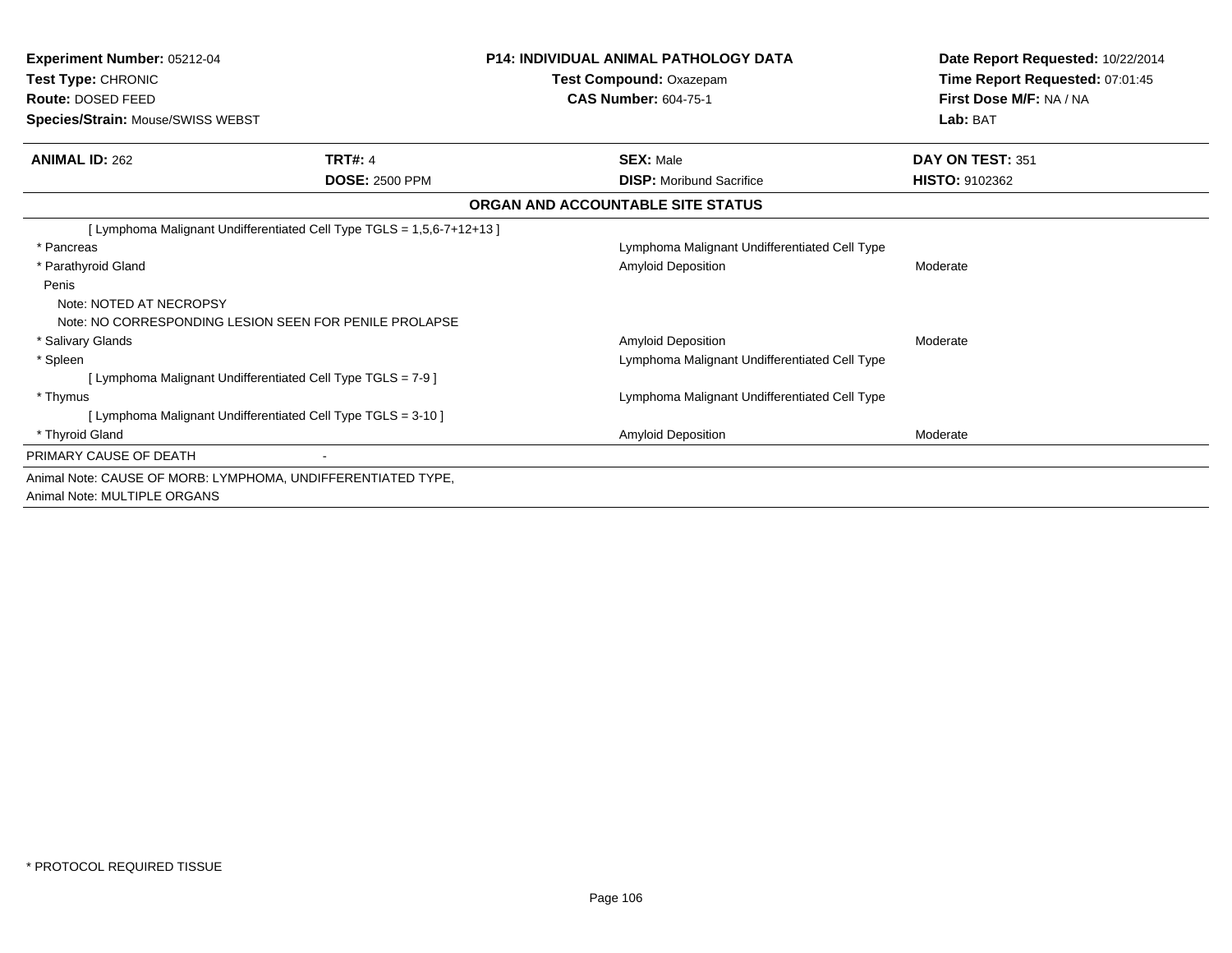| Experiment Number: 05212-04<br>Test Type: CHRONIC<br>Route: DOSED FEED<br>Species/Strain: Mouse/SWISS WEBST | P14: INDIVIDUAL ANIMAL PATHOLOGY DATA<br>Test Compound: Oxazepam<br><b>CAS Number: 604-75-1</b> | Date Report Requested: 10/22/2014<br>Time Report Requested: 07:01:45<br>First Dose M/F: NA / NA<br>Lab: BAT |
|-------------------------------------------------------------------------------------------------------------|-------------------------------------------------------------------------------------------------|-------------------------------------------------------------------------------------------------------------|
| <b>TRT#: 4</b><br><b>ANIMAL ID: 263</b>                                                                     | <b>SEX: Male</b>                                                                                | DAY ON TEST: 397                                                                                            |
| <b>DOSE: 2500 PPM</b>                                                                                       | <b>DISP: Terminal Sacrifice</b>                                                                 | <b>HISTO: 9102363</b>                                                                                       |
|                                                                                                             | ORGAN AND ACCOUNTABLE SITE STATUS                                                               |                                                                                                             |
| <b>NORMAL</b>                                                                                               |                                                                                                 |                                                                                                             |
| * Blood Vessel<br>* Bone                                                                                    | * Bone Marrow                                                                                   | * Brain                                                                                                     |
| * Epididymis<br>* Esophagus                                                                                 | * Gallbladder                                                                                   | * Intestine Large, Cecum                                                                                    |
| * Islets, Pancreatic<br>* Intestine Large, Rectum                                                           | * Nose                                                                                          | * Pancreas                                                                                                  |
| * Pituitary Gland<br>* Preputial Gland                                                                      | * Prostate                                                                                      | * Seminal Vesicle                                                                                           |
| * Skeletal Muscle<br>* Skin                                                                                 | * Stomach, Forestomach                                                                          | * Stomach, Glandular                                                                                        |
| * Testes<br>* Thymus                                                                                        | * Trachea                                                                                       | * Urinary Bladder                                                                                           |
| <b>MISSING</b>                                                                                              |                                                                                                 |                                                                                                             |
| * Mammary Gland<br>* Adrenal Medulla                                                                        | * Parathyroid Gland                                                                             |                                                                                                             |
| <b>OBSERVATIONS</b>                                                                                         |                                                                                                 |                                                                                                             |
| * Adrenal Cortex                                                                                            | Amyloid Deposition                                                                              | Marked                                                                                                      |
| * Heart                                                                                                     | Amyloid Deposition                                                                              | Moderate                                                                                                    |
| Atrium                                                                                                      | Thrombosis                                                                                      |                                                                                                             |
| * Intestine Large, Colon                                                                                    | Amyloid Deposition                                                                              | Minimal                                                                                                     |
| * Intestine Small, Duodenum                                                                                 | Amyloid Deposition                                                                              | Marked                                                                                                      |
| * Intestine Small, Ileum                                                                                    | Amyloid Deposition                                                                              | Marked                                                                                                      |
| * Intestine Small, Jejunum                                                                                  | Amyloid Deposition                                                                              | Mild                                                                                                        |
| * Kidney<br>Glomerulus                                                                                      | Amyloid Deposition                                                                              | Marked                                                                                                      |
| Interstitium                                                                                                | Amyloid Deposition                                                                              | Mild                                                                                                        |
| [ Amyloid Deposition TGLS = 4-1 ]<br>[ Amyloid Deposition TGLS = 4-1 ]                                      |                                                                                                 |                                                                                                             |
| * Liver                                                                                                     | Amyloid Deposition                                                                              | Moderate                                                                                                    |
|                                                                                                             | Hepatocellular Adenoma                                                                          | Multiple                                                                                                    |
| Centrilobular                                                                                               | Hypertrophy                                                                                     | Mild                                                                                                        |
|                                                                                                             | Necrosis                                                                                        | Mild                                                                                                        |
| [ Hepatocellular Adenoma TGLS = 1,3-9+10 ]<br>[Necrosis TGLS = $2-1+9$ ]                                    |                                                                                                 |                                                                                                             |
| * Lung                                                                                                      | Inflammation                                                                                    | Chronic, Mild                                                                                               |
| * Lymph Node, Mandibular                                                                                    | Amyloid Deposition                                                                              | Mild                                                                                                        |
| * Lymph Node, Mesenteric                                                                                    | Amyloid Deposition                                                                              | Mild                                                                                                        |
| * Salivary Glands                                                                                           | Amyloid Deposition                                                                              | Moderate                                                                                                    |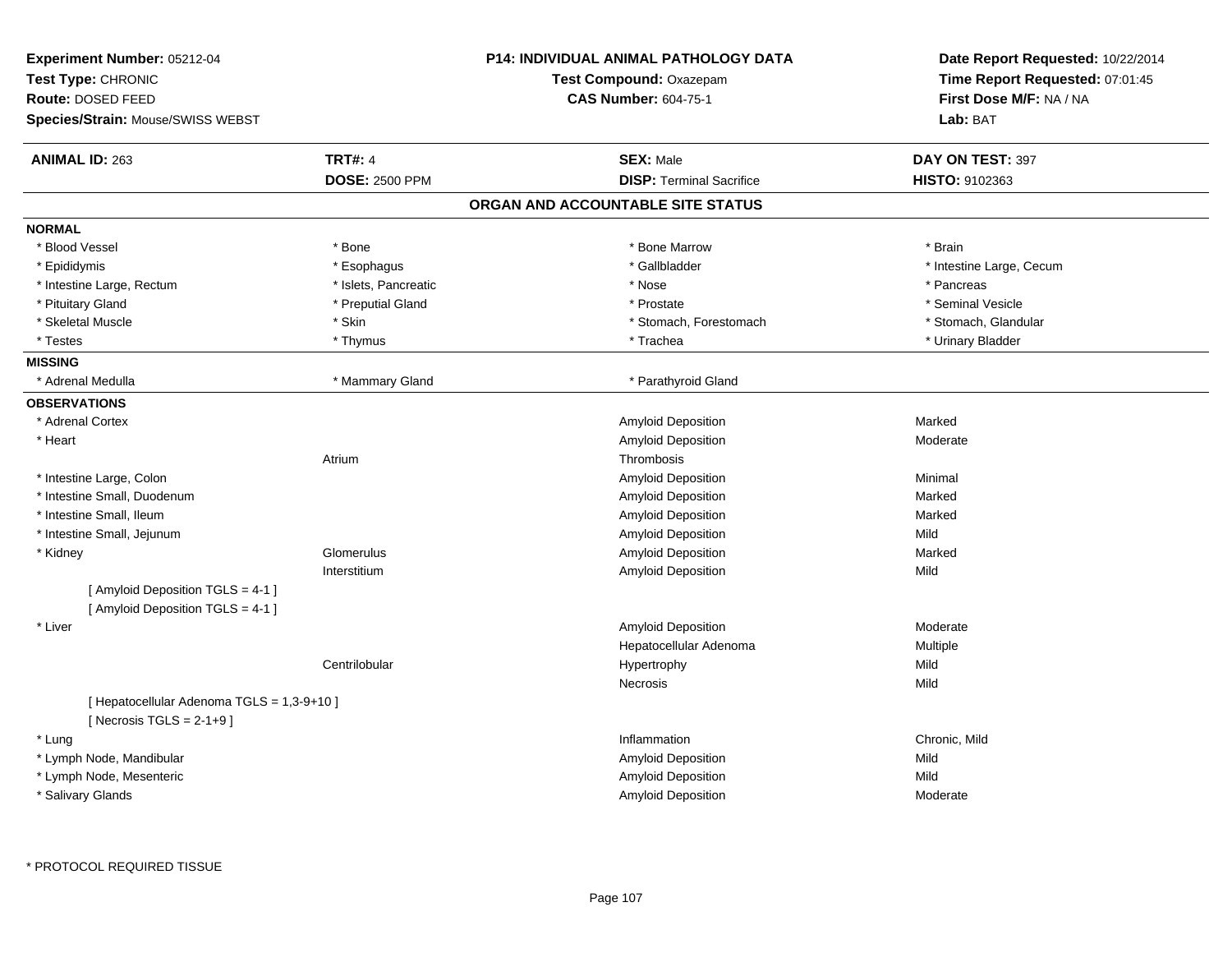| <b>Experiment Number: 05212-04</b>             |                       | <b>P14: INDIVIDUAL ANIMAL PATHOLOGY DATA</b> | Date Report Requested: 10/22/2014 |
|------------------------------------------------|-----------------------|----------------------------------------------|-----------------------------------|
| <b>Test Type: CHRONIC</b><br>Route: DOSED FEED |                       | <b>Test Compound: Oxazepam</b>               | Time Report Requested: 07:01:45   |
|                                                |                       | <b>CAS Number: 604-75-1</b>                  | First Dose M/F: NA / NA           |
| <b>Species/Strain: Mouse/SWISS WEBST</b>       |                       |                                              | Lab: BAT                          |
| <b>ANIMAL ID: 263</b>                          | <b>TRT#: 4</b>        | <b>SEX: Male</b>                             | DAY ON TEST: 397                  |
|                                                | <b>DOSE: 2500 PPM</b> | <b>DISP:</b> Terminal Sacrifice              | <b>HISTO: 9102363</b>             |
|                                                |                       | ORGAN AND ACCOUNTABLE SITE STATUS            |                                   |
| * Spleen                                       |                       | <b>Amyloid Deposition</b>                    | Minimal                           |
| * Thyroid Gland                                |                       | <b>Amyloid Deposition</b>                    | Marked                            |
| PRIMARY CAUSE OF DEATH                         |                       |                                              |                                   |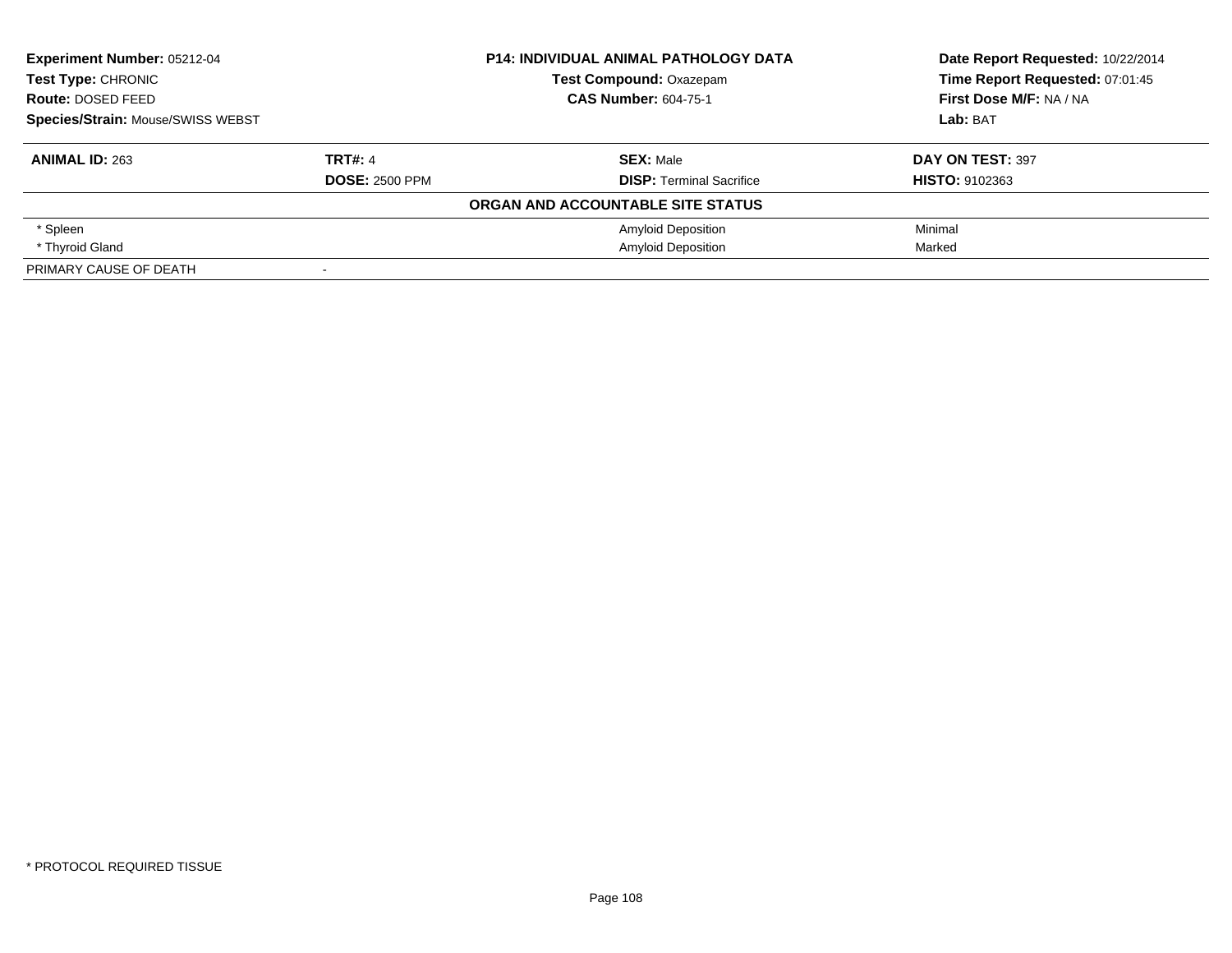| Experiment Number: 05212-04                                    |                             | <b>P14: INDIVIDUAL ANIMAL PATHOLOGY DATA</b> | Date Report Requested: 10/22/2014 |
|----------------------------------------------------------------|-----------------------------|----------------------------------------------|-----------------------------------|
| Test Type: CHRONIC                                             | Test Compound: Oxazepam     |                                              | Time Report Requested: 07:01:45   |
| Route: DOSED FEED                                              |                             | <b>CAS Number: 604-75-1</b>                  | First Dose M/F: NA / NA           |
| Species/Strain: Mouse/SWISS WEBST                              |                             |                                              | Lab: BAT                          |
| <b>ANIMAL ID: 264</b>                                          | <b>TRT#: 4</b>              | <b>SEX: Male</b>                             | DAY ON TEST: 159                  |
|                                                                | <b>DOSE: 2500 PPM</b>       | <b>DISP: Natural Death</b>                   | <b>HISTO: 9102364</b>             |
|                                                                |                             | ORGAN AND ACCOUNTABLE SITE STATUS            |                                   |
| <b>NORMAL</b>                                                  |                             |                                              |                                   |
| * Adrenal Cortex                                               | * Adrenal Medulla           | * Blood Vessel                               | * Bone                            |
| * Bone Marrow                                                  | * Brain                     | * Epididymis                                 | * Esophagus                       |
| * Gallbladder                                                  | * Heart                     | * Intestine Large, Cecum                     | * Intestine Large, Colon          |
| * Intestine Large, Rectum                                      | * Intestine Small, Duodenum | * Intestine Small, Ileum                     | * Intestine Small, Jejunum        |
| * Islets, Pancreatic                                           | * Liver                     | * Lung                                       | * Lymph Node, Mandibular          |
| * Lymph Node, Mesenteric                                       | * Nose                      | * Pancreas                                   | * Parathyroid Gland               |
| * Prostate                                                     | * Seminal Vesicle           | * Skeletal Muscle                            | * Skin                            |
| * Spleen                                                       | * Stomach, Forestomach      | * Stomach, Glandular                         | * Testes                          |
| * Thymus                                                       | * Thyroid Gland             | * Trachea                                    | * Urinary Bladder                 |
| <b>MISSING</b>                                                 |                             |                                              |                                   |
| * Mammary Gland                                                | * Pituitary Gland           |                                              |                                   |
| <b>OBSERVATIONS</b>                                            |                             |                                              |                                   |
| * Kidney                                                       |                             | Inflammation                                 | Suppurative, Marked               |
| [Inflammation TGLS = $2,3-1$ ]                                 |                             |                                              |                                   |
| * Preputial Gland                                              |                             | Inflammation                                 | Suppurative, Moderate             |
| [Inflammation TGLS = $1-6$ ]                                   |                             |                                              |                                   |
| * Salivary Glands                                              |                             | <b>Amyloid Deposition</b>                    | Marked                            |
| PRIMARY CAUSE OF DEATH                                         |                             |                                              |                                   |
| Animal Note: CAUSE OF DEATH: SUPPURATIVE INFLAMMATION, KIDNEYS |                             |                                              |                                   |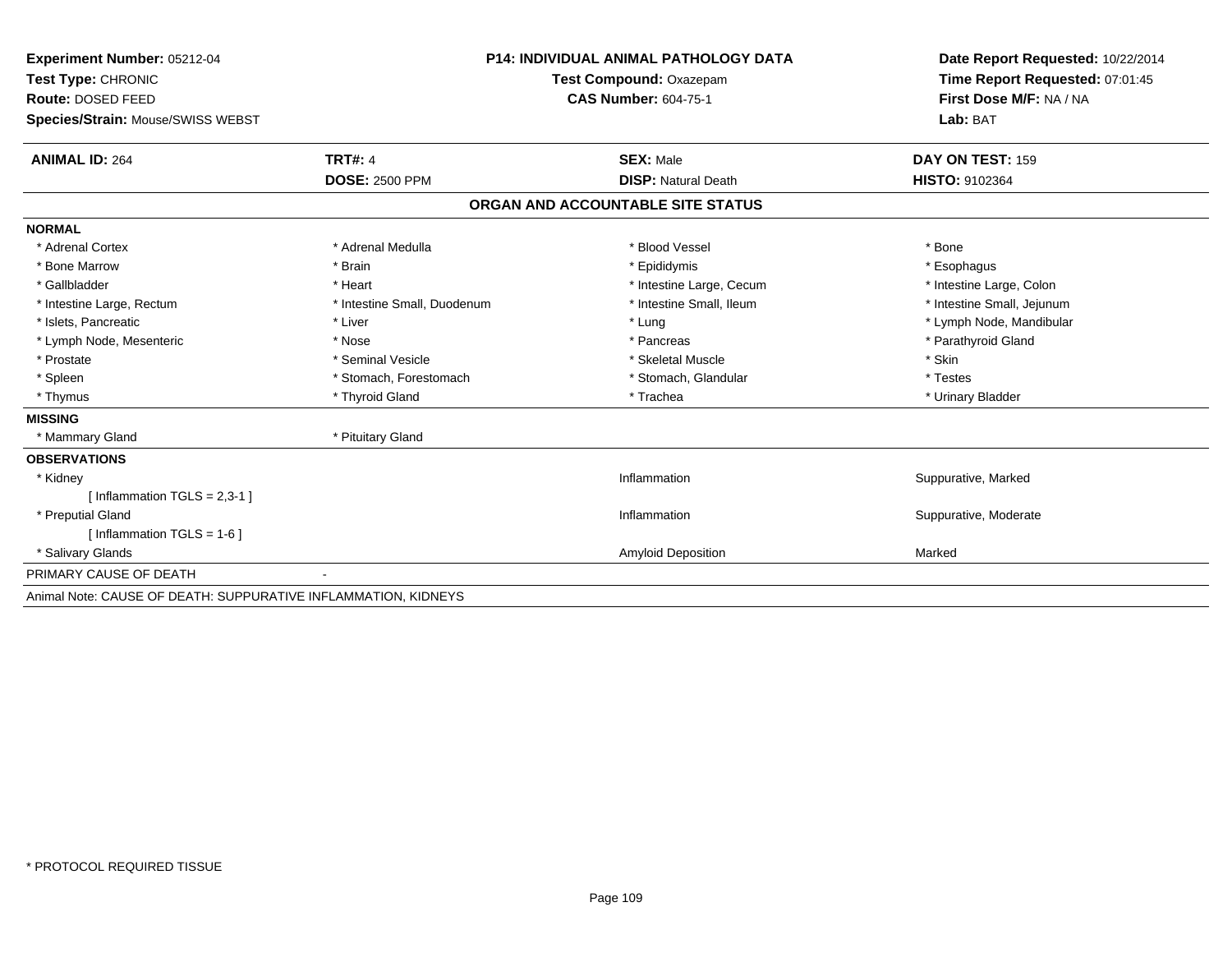| Experiment Number: 05212-04<br>Test Type: CHRONIC<br>Route: DOSED FEED<br>Species/Strain: Mouse/SWISS WEBST |                        | <b>P14: INDIVIDUAL ANIMAL PATHOLOGY DATA</b><br>Test Compound: Oxazepam<br><b>CAS Number: 604-75-1</b> | Date Report Requested: 10/22/2014<br>Time Report Requested: 07:01:45<br>First Dose M/F: NA / NA<br>Lab: BAT |
|-------------------------------------------------------------------------------------------------------------|------------------------|--------------------------------------------------------------------------------------------------------|-------------------------------------------------------------------------------------------------------------|
| <b>ANIMAL ID: 265</b>                                                                                       | <b>TRT#: 4</b>         | <b>SEX: Male</b>                                                                                       | DAY ON TEST: 397                                                                                            |
|                                                                                                             | <b>DOSE: 2500 PPM</b>  | <b>DISP: Terminal Sacrifice</b>                                                                        | HISTO: 9102365                                                                                              |
|                                                                                                             |                        | ORGAN AND ACCOUNTABLE SITE STATUS                                                                      |                                                                                                             |
| <b>NORMAL</b>                                                                                               |                        |                                                                                                        |                                                                                                             |
| * Adrenal Cortex                                                                                            | * Adrenal Medulla      | * Blood Vessel                                                                                         | * Bone                                                                                                      |
| * Bone Marrow                                                                                               | * Brain                | * Epididymis                                                                                           | * Esophagus                                                                                                 |
| * Gallbladder                                                                                               | * Islets, Pancreatic   | * Kidney                                                                                               | * Lung                                                                                                      |
| * Nose                                                                                                      | * Pancreas             | * Pituitary Gland                                                                                      | * Preputial Gland                                                                                           |
| * Prostate                                                                                                  | * Salivary Glands      | * Seminal Vesicle                                                                                      | * Skeletal Muscle                                                                                           |
| * Skin                                                                                                      | * Stomach, Forestomach | * Testes                                                                                               | * Thymus                                                                                                    |
| * Trachea                                                                                                   | * Urinary Bladder      |                                                                                                        |                                                                                                             |
| <b>MISSING</b>                                                                                              |                        |                                                                                                        |                                                                                                             |
| * Mammary Gland                                                                                             |                        |                                                                                                        |                                                                                                             |
| <b>OBSERVATIONS</b>                                                                                         |                        |                                                                                                        |                                                                                                             |
| * Heart                                                                                                     |                        | Amyloid Deposition                                                                                     | Moderate                                                                                                    |
| * Intestine Large, Cecum                                                                                    |                        | <b>Amyloid Deposition</b>                                                                              | Mild                                                                                                        |
| * Intestine Large, Colon                                                                                    |                        | <b>Amyloid Deposition</b>                                                                              | Moderate                                                                                                    |
| * Intestine Large, Rectum                                                                                   |                        | <b>Amyloid Deposition</b>                                                                              | Moderate                                                                                                    |
| * Intestine Small, Duodenum                                                                                 |                        | Amyloid Deposition                                                                                     | Mild                                                                                                        |
| * Intestine Small, Ileum                                                                                    |                        | <b>Amyloid Deposition</b>                                                                              | Marked                                                                                                      |
| * Intestine Small, Jejunum                                                                                  |                        | <b>Amyloid Deposition</b>                                                                              | Marked                                                                                                      |
| * Liver                                                                                                     |                        | <b>Eosinophilic Focus</b>                                                                              |                                                                                                             |
|                                                                                                             | Centrilobular          | Hypertrophy                                                                                            | Mild                                                                                                        |
| * Lymph Node, Mandibular                                                                                    |                        | Amyloid Deposition                                                                                     | Mild                                                                                                        |
| * Lymph Node, Mesenteric                                                                                    |                        | Amyloid Deposition                                                                                     | Mild                                                                                                        |
| * Parathyroid Gland                                                                                         |                        | <b>Amyloid Deposition</b>                                                                              | Minimal                                                                                                     |
| * Spleen                                                                                                    |                        | Amyloid Deposition                                                                                     | Minimal                                                                                                     |
| * Stomach, Glandular                                                                                        |                        | Amyloid Deposition                                                                                     | Mild                                                                                                        |
| * Thyroid Gland                                                                                             |                        | Amyloid Deposition                                                                                     | Moderate                                                                                                    |
| PRIMARY CAUSE OF DEATH                                                                                      | $\blacksquare$         |                                                                                                        |                                                                                                             |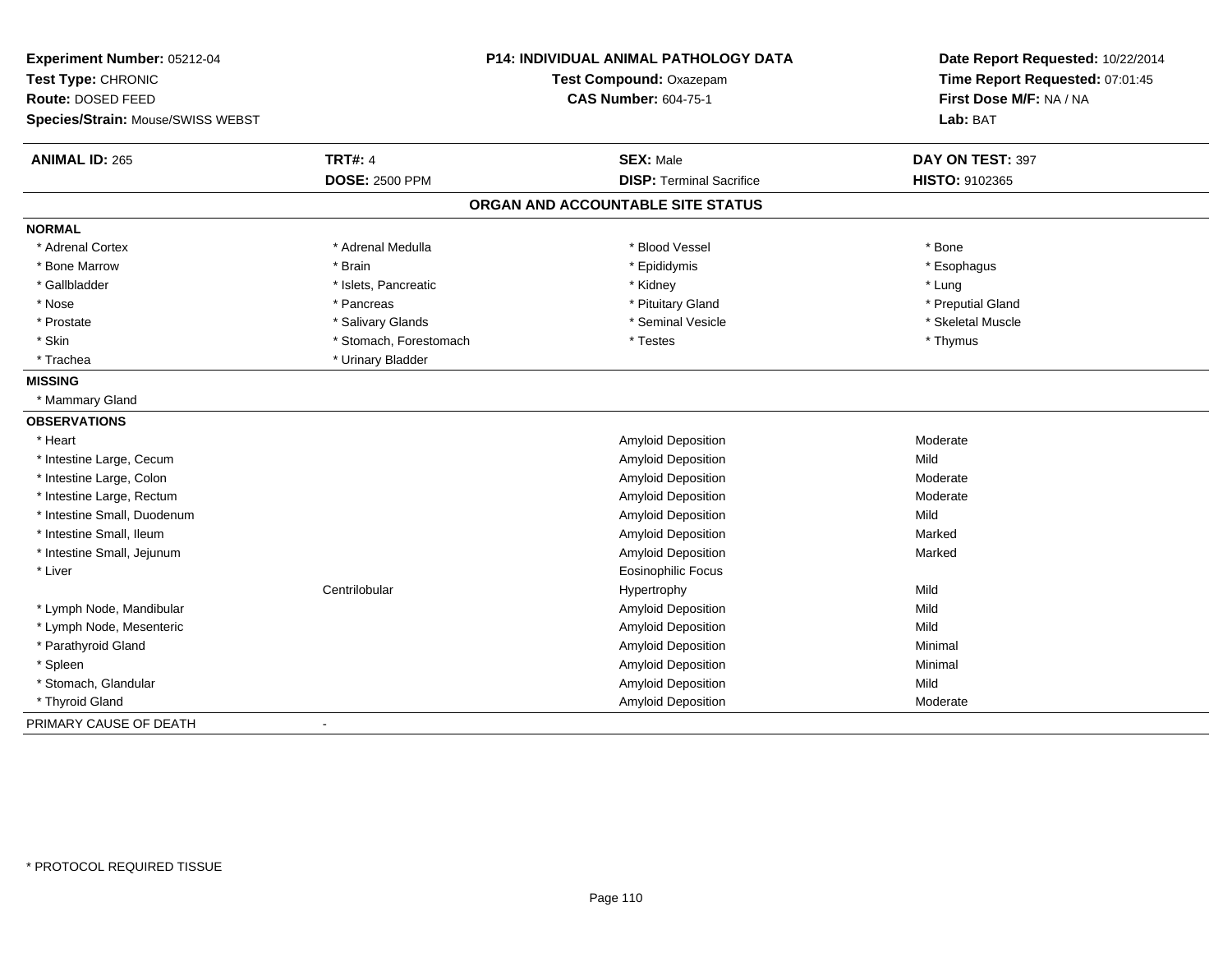| Experiment Number: 05212-04<br>Test Type: CHRONIC |                          | <b>P14: INDIVIDUAL ANIMAL PATHOLOGY DATA</b><br>Test Compound: Oxazepam | Date Report Requested: 10/22/2014<br>Time Report Requested: 07:01:45 |
|---------------------------------------------------|--------------------------|-------------------------------------------------------------------------|----------------------------------------------------------------------|
| Route: DOSED FEED                                 |                          | <b>CAS Number: 604-75-1</b>                                             | First Dose M/F: NA / NA                                              |
| Species/Strain: Mouse/SWISS WEBST                 |                          |                                                                         | Lab: BAT                                                             |
| <b>ANIMAL ID: 266</b>                             | <b>TRT#: 4</b>           | <b>SEX: Male</b>                                                        | DAY ON TEST: 382                                                     |
|                                                   | <b>DOSE: 2500 PPM</b>    | <b>DISP:</b> Moribund Sacrifice                                         | HISTO: 9102366                                                       |
|                                                   |                          | ORGAN AND ACCOUNTABLE SITE STATUS                                       |                                                                      |
| <b>NORMAL</b>                                     |                          |                                                                         |                                                                      |
| * Adrenal Medulla                                 | * Blood Vessel           | * Bone                                                                  | * Bone Marrow                                                        |
| * Brain                                           | * Epididymis             | * Esophagus                                                             | * Gallbladder                                                        |
| * Intestine Large, Cecum                          | * Intestine Large, Colon | * Intestine Large, Rectum                                               | * Islets, Pancreatic                                                 |
| * Mammary Gland                                   | * Nose                   | * Pancreas                                                              | Penis                                                                |
| Peripheral Nerve                                  | * Pituitary Gland        | * Preputial Gland                                                       | * Prostate                                                           |
| * Seminal Vesicle                                 | * Skeletal Muscle        | * Skin                                                                  | Spinal Cord                                                          |
| * Stomach, Forestomach                            | * Testes                 | * Thymus                                                                | * Trachea                                                            |
| * Urinary Bladder                                 |                          |                                                                         |                                                                      |
| <b>MISSING</b>                                    |                          |                                                                         |                                                                      |
| * Parathyroid Gland                               |                          |                                                                         |                                                                      |
| <b>OBSERVATIONS</b>                               |                          |                                                                         |                                                                      |
| * Adrenal Cortex                                  |                          | Amyloid Deposition                                                      | Moderate                                                             |
| * Heart                                           |                          | Amyloid Deposition                                                      | Moderate                                                             |
|                                                   | Atrium                   | Thrombosis                                                              |                                                                      |
| [Thrombosis TGLS = 2-2]                           |                          |                                                                         |                                                                      |
| * Intestine Small, Duodenum                       |                          | Amyloid Deposition                                                      | Marked                                                               |
| * Intestine Small, Ileum                          |                          | Amyloid Deposition                                                      | Moderate                                                             |
| * Intestine Small, Jejunum                        |                          | Amyloid Deposition                                                      | Moderate                                                             |
| * Kidney                                          | Glomerulus               | Amyloid Deposition                                                      | Marked                                                               |
|                                                   | Interstitium             | <b>Amyloid Deposition</b>                                               | Mild                                                                 |
| [Amyloid Deposition TGLS = 8,9-1]                 |                          |                                                                         |                                                                      |
| [Amyloid Deposition TGLS = 8,9-1]                 |                          |                                                                         |                                                                      |
| * Liver                                           |                          | Hepatocellular Adenoma                                                  | Multiple                                                             |
|                                                   |                          | Hepatocellular Carcinoma                                                |                                                                      |
|                                                   | Centrilobular            | Hypertrophy                                                             | Minimal                                                              |
|                                                   |                          | Inflammation                                                            | Chronic, Mild                                                        |
|                                                   |                          | <b>Necrosis</b>                                                         | Minimal                                                              |
| [ Hepatocellular Adenoma TGLS = 4,5,7-1+10+11 ]   |                          |                                                                         |                                                                      |
| [ Hepatocellular Carcinoma TGLS = 6-11 ]          |                          |                                                                         |                                                                      |

 $[$  Inflammation TGLS = 3-1+2+10+11  $]$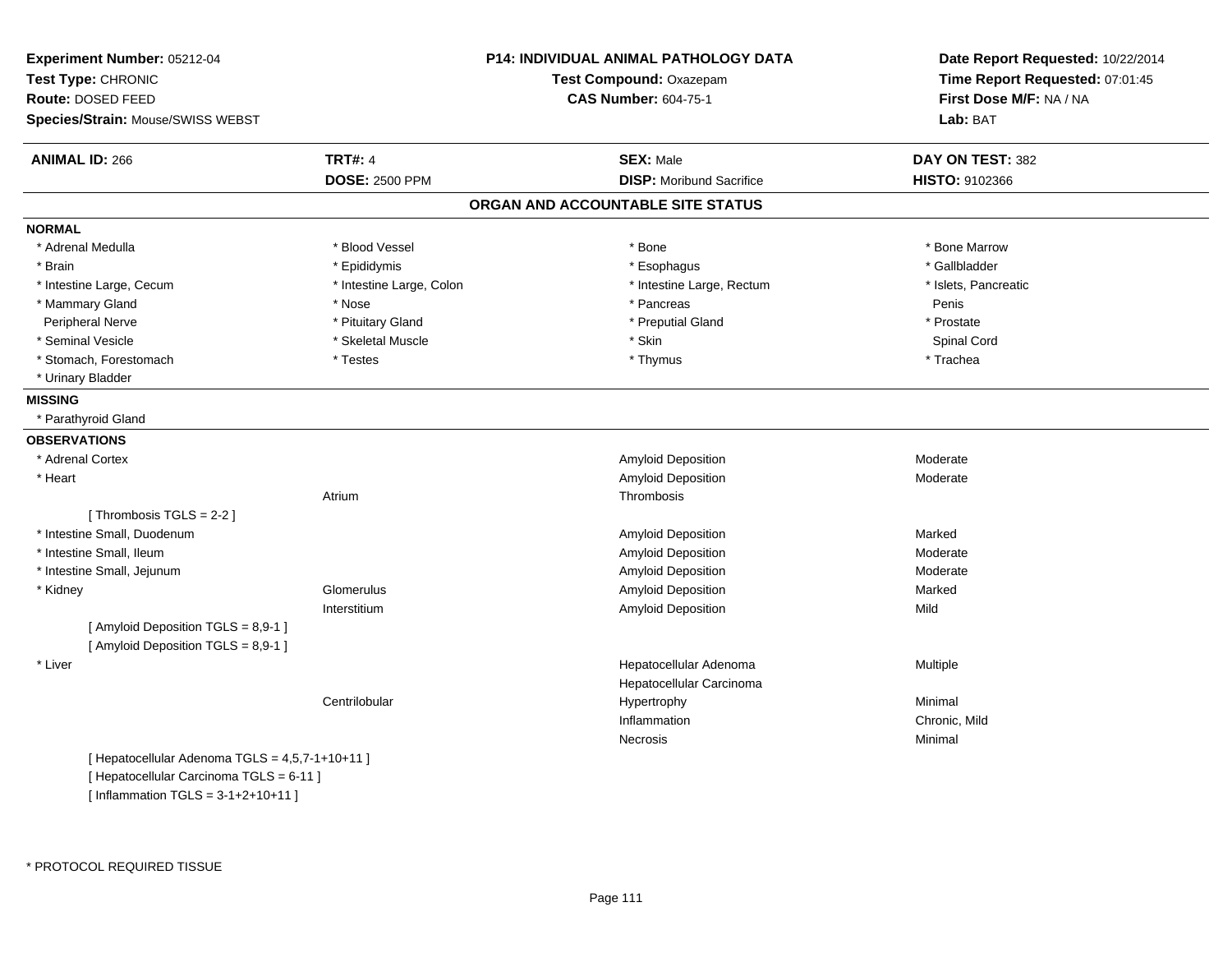| Experiment Number: 05212-04<br>Test Type: CHRONIC<br>Route: DOSED FEED<br>Species/Strain: Mouse/SWISS WEBST |                       | <b>P14: INDIVIDUAL ANIMAL PATHOLOGY DATA</b><br>Test Compound: Oxazepam<br><b>CAS Number: 604-75-1</b> | Date Report Requested: 10/22/2014<br>Time Report Requested: 07:01:45<br>First Dose M/F: NA / NA<br>Lab: BAT |
|-------------------------------------------------------------------------------------------------------------|-----------------------|--------------------------------------------------------------------------------------------------------|-------------------------------------------------------------------------------------------------------------|
|                                                                                                             |                       |                                                                                                        |                                                                                                             |
| <b>ANIMAL ID: 266</b>                                                                                       | <b>TRT#: 4</b>        | <b>SEX: Male</b>                                                                                       | DAY ON TEST: 382                                                                                            |
|                                                                                                             | <b>DOSE: 2500 PPM</b> | <b>DISP:</b> Moribund Sacrifice                                                                        | <b>HISTO: 9102366</b>                                                                                       |
|                                                                                                             |                       | ORGAN AND ACCOUNTABLE SITE STATUS                                                                      |                                                                                                             |
| * Lung                                                                                                      |                       | Fibrosis                                                                                               | Mild                                                                                                        |
|                                                                                                             | Alveolus              | <b>Infiltration Cellular</b>                                                                           | Mononuclear CI, Moderate                                                                                    |
| [ Fibrosis TGLS = 10-2 ]                                                                                    |                       |                                                                                                        |                                                                                                             |
| Lymph Node                                                                                                  | Mediastinal           | Hyperplasia                                                                                            | Lymphoid, Mild                                                                                              |
| [Hyperplasia TGLS = 11-7]                                                                                   |                       |                                                                                                        |                                                                                                             |
| * Lymph Node, Mandibular                                                                                    |                       | Amyloid Deposition                                                                                     | Moderate                                                                                                    |
| * Lymph Node, Mesenteric                                                                                    |                       | <b>Amyloid Deposition</b>                                                                              | Minimal                                                                                                     |
| Penis                                                                                                       |                       |                                                                                                        |                                                                                                             |
| Note: NO CORRESPONDING LESION FOR PENILE PROLAPSE                                                           |                       |                                                                                                        |                                                                                                             |
| Note: SEEN AT NECROPSY                                                                                      |                       |                                                                                                        |                                                                                                             |
| * Salivary Glands                                                                                           |                       | Amyloid Deposition                                                                                     | Moderate                                                                                                    |
| * Spleen                                                                                                    |                       | Hyperplasia                                                                                            | Lymphoid, Moderate                                                                                          |
| * Stomach, Glandular                                                                                        |                       | Amyloid Deposition                                                                                     | Mild                                                                                                        |
| * Thyroid Gland                                                                                             |                       | Amyloid Deposition                                                                                     | Moderate                                                                                                    |
| PRIMARY CAUSE OF DEATH                                                                                      |                       |                                                                                                        |                                                                                                             |
| Animal Note: CAUSE OF MORB: AMYLOID DEPOSITION, MULTIPLE ORGANS                                             |                       |                                                                                                        |                                                                                                             |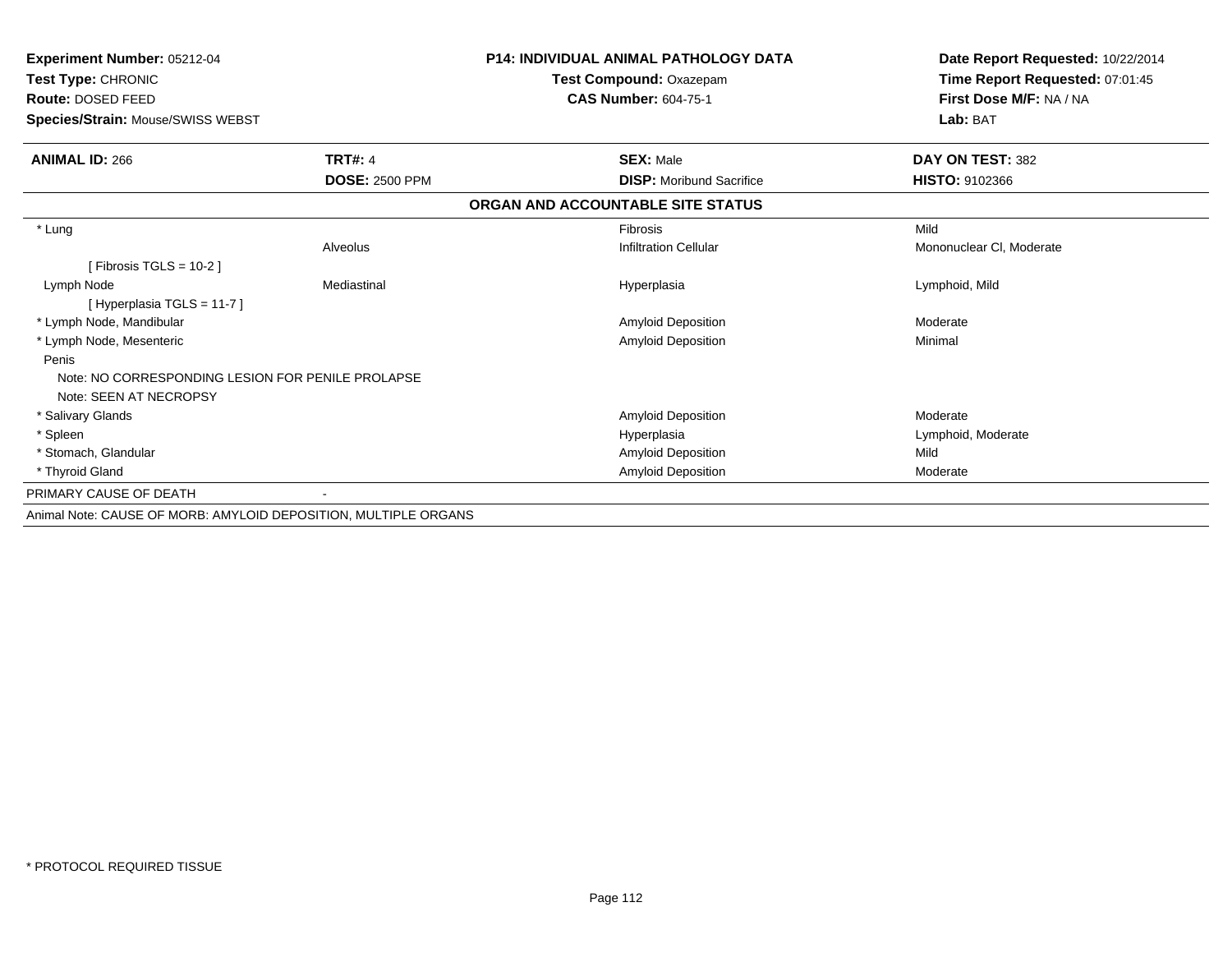| Experiment Number: 05212-04<br>Test Type: CHRONIC |                          | P14: INDIVIDUAL ANIMAL PATHOLOGY DATA<br>Test Compound: Oxazepam | Date Report Requested: 10/22/2014<br>Time Report Requested: 07:01:45 |
|---------------------------------------------------|--------------------------|------------------------------------------------------------------|----------------------------------------------------------------------|
| Route: DOSED FEED                                 |                          | <b>CAS Number: 604-75-1</b>                                      | First Dose M/F: NA / NA                                              |
| Species/Strain: Mouse/SWISS WEBST                 |                          |                                                                  | Lab: BAT                                                             |
| <b>ANIMAL ID: 267</b>                             | <b>TRT#: 4</b>           | <b>SEX: Male</b>                                                 | DAY ON TEST: 397                                                     |
|                                                   | <b>DOSE: 2500 PPM</b>    | <b>DISP: Terminal Sacrifice</b>                                  | HISTO: 9102367                                                       |
|                                                   |                          | ORGAN AND ACCOUNTABLE SITE STATUS                                |                                                                      |
| <b>NORMAL</b>                                     |                          |                                                                  |                                                                      |
| * Adrenal Cortex                                  | * Adrenal Medulla        | * Blood Vessel                                                   | * Bone                                                               |
| * Bone Marrow                                     | * Brain                  | * Epididymis                                                     | * Esophagus                                                          |
| * Gallbladder                                     | * Intestine Large, Cecum | * Intestine Large, Colon                                         | * Intestine Large, Rectum                                            |
| * Islets, Pancreatic                              | * Kidney                 | * Nose                                                           | * Pancreas                                                           |
| * Pituitary Gland                                 | * Preputial Gland        | * Prostate                                                       | * Seminal Vesicle                                                    |
| * Skeletal Muscle                                 | * Skin                   | * Spleen                                                         | * Stomach, Forestomach                                               |
| * Testes                                          | * Thymus                 | * Trachea                                                        | * Urinary Bladder                                                    |
| <b>MISSING</b>                                    |                          |                                                                  |                                                                      |
| * Mammary Gland                                   |                          |                                                                  |                                                                      |
| <b>OBSERVATIONS</b>                               |                          |                                                                  |                                                                      |
| * Heart                                           |                          | <b>Amyloid Deposition</b>                                        | Marked                                                               |
|                                                   | Valve                    | Thrombosis                                                       |                                                                      |
| * Intestine Small, Duodenum                       |                          | <b>Amyloid Deposition</b>                                        | Marked                                                               |
| * Intestine Small, Ileum                          |                          | Amyloid Deposition                                               | Marked                                                               |
| * Intestine Small, Jejunum                        |                          | Amyloid Deposition                                               | Marked                                                               |
| * Liver                                           |                          | Hepatocellular Adenoma                                           | Multiple                                                             |
|                                                   | Centrilobular            | Hypertrophy                                                      | Mild                                                                 |
| [ Hepatocellular Adenoma TGLS = 1,2-1+9 ]         |                          |                                                                  |                                                                      |
| * Lung                                            |                          | Alveolar/Bronchiolar Adenoma                                     |                                                                      |
| * Lymph Node, Mandibular                          |                          | Amyloid Deposition                                               | Moderate                                                             |
| * Lymph Node, Mesenteric                          |                          | Amyloid Deposition                                               | Mild                                                                 |
| * Parathyroid Gland                               |                          | Amyloid Deposition                                               | Marked                                                               |
| * Salivary Glands                                 |                          | Amyloid Deposition                                               | Moderate                                                             |
| * Stomach, Glandular                              |                          | Amyloid Deposition                                               | Moderate                                                             |
| * Thyroid Gland                                   |                          | Amyloid Deposition                                               | Moderate                                                             |
| PRIMARY CAUSE OF DEATH                            |                          |                                                                  |                                                                      |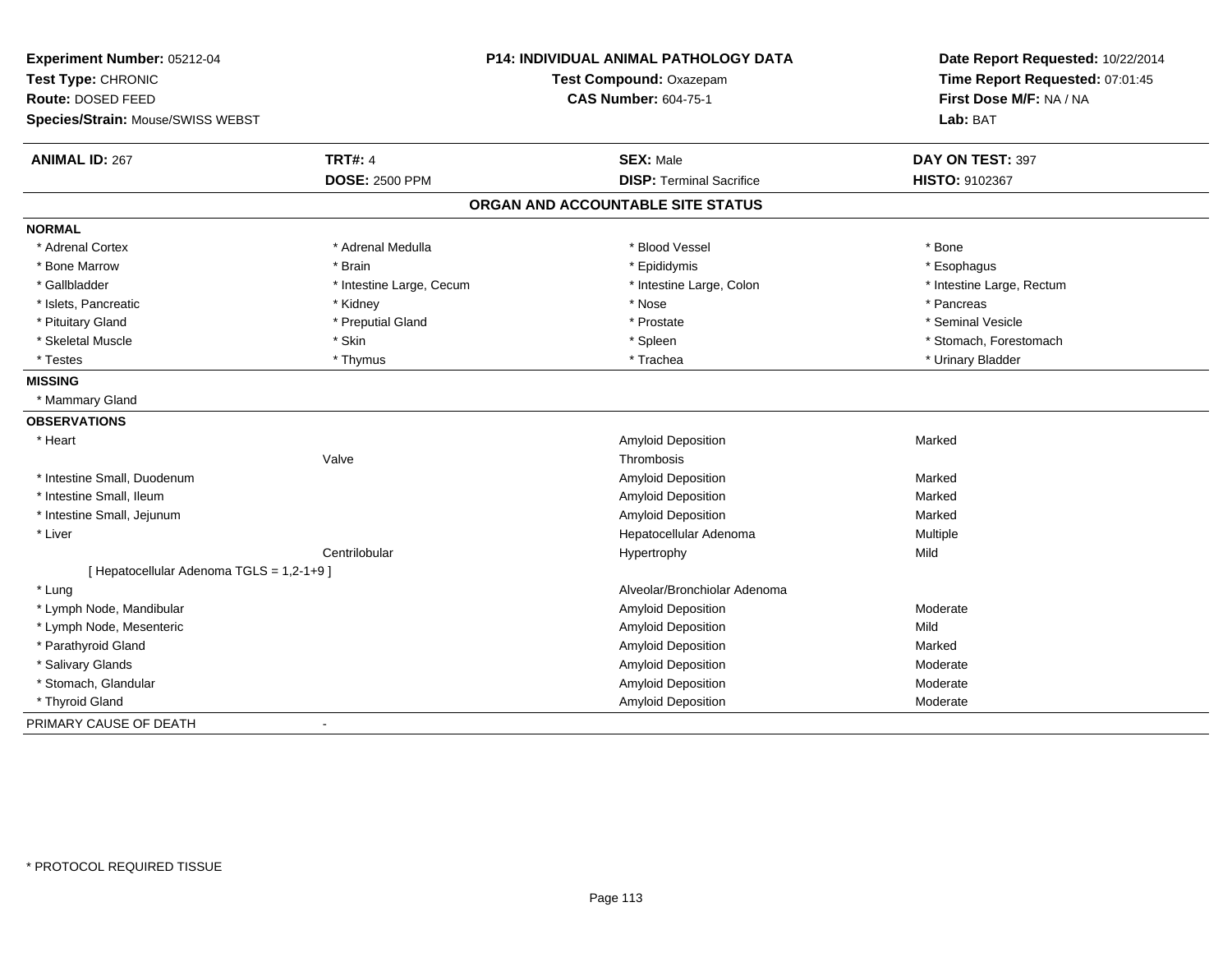| Experiment Number: 05212-04       |                            | <b>P14: INDIVIDUAL ANIMAL PATHOLOGY DATA</b> | Date Report Requested: 10/22/2014 |
|-----------------------------------|----------------------------|----------------------------------------------|-----------------------------------|
| Test Type: CHRONIC                |                            | Test Compound: Oxazepam                      | Time Report Requested: 07:01:45   |
| <b>Route: DOSED FEED</b>          |                            | <b>CAS Number: 604-75-1</b>                  | First Dose M/F: NA / NA           |
| Species/Strain: Mouse/SWISS WEBST |                            |                                              | Lab: BAT                          |
| <b>ANIMAL ID: 268</b>             | <b>TRT#: 4</b>             | <b>SEX: Male</b>                             | DAY ON TEST: 350                  |
|                                   | <b>DOSE: 2500 PPM</b>      | <b>DISP: Natural Death</b>                   | HISTO: 9102368                    |
|                                   |                            | ORGAN AND ACCOUNTABLE SITE STATUS            |                                   |
| <b>NORMAL</b>                     |                            |                                              |                                   |
| * Adrenal Medulla                 | * Blood Vessel             | * Bone                                       | * Bone Marrow                     |
| * Brain                           | * Epididymis               | * Esophagus                                  | * Gallbladder                     |
| * Intestine Large, Rectum         | * Intestine Small, Jejunum | * Islets, Pancreatic                         | * Nose                            |
| * Pancreas                        | Penis                      | * Pituitary Gland                            | * Preputial Gland                 |
| * Prostate                        | * Seminal Vesicle          | * Skeletal Muscle                            | * Skin                            |
| * Stomach, Forestomach            | * Stomach, Glandular       | * Testes                                     | * Thymus                          |
| * Trachea                         | * Urinary Bladder          |                                              |                                   |
| <b>MISSING</b>                    |                            |                                              |                                   |
| * Mammary Gland                   |                            |                                              |                                   |
| <b>OBSERVATIONS</b>               |                            |                                              |                                   |
| * Adrenal Cortex                  |                            | <b>Amyloid Deposition</b>                    | Moderate                          |
| * Heart                           |                            | <b>Amyloid Deposition</b>                    | Marked                            |
|                                   | Atrium                     | Thrombosis                                   |                                   |
| [Thrombosis TGLS = $3-2$ ]        |                            |                                              |                                   |
| * Intestine Large, Cecum          |                            | Amyloid Deposition                           | Mild                              |
| * Intestine Large, Colon          |                            | Amyloid Deposition                           | Mild                              |
| * Intestine Small, Duodenum       |                            | <b>Amyloid Deposition</b>                    | Moderate                          |
| * Intestine Small, Ileum          |                            | Amyloid Deposition                           | Moderate                          |
| * Kidney                          | Glomerulus                 | Amyloid Deposition                           | Marked                            |
|                                   | Interstitium               | <b>Amyloid Deposition</b>                    | Minimal                           |
| * Liver                           |                            | Amyloid Deposition                           | Moderate                          |
|                                   |                            | Hepatocellular Adenoma                       |                                   |
|                                   | Centrilobular              | Hypertrophy                                  | Minimal                           |
| * Lung                            |                            | Fibrosis                                     | Mild                              |
|                                   | Alveolus                   | <b>Infiltration Cellular</b>                 | Mononuclear CI, Moderate          |
| * Lymph Node, Mandibular          |                            | <b>Amyloid Deposition</b>                    | Mild                              |
| * Lymph Node, Mesenteric          |                            | <b>Amyloid Deposition</b>                    | Mild                              |
| * Parathyroid Gland               |                            | <b>Amyloid Deposition</b>                    | Moderate                          |
| Penis                             |                            |                                              |                                   |
| Note: AT NECROPSY                 |                            |                                              |                                   |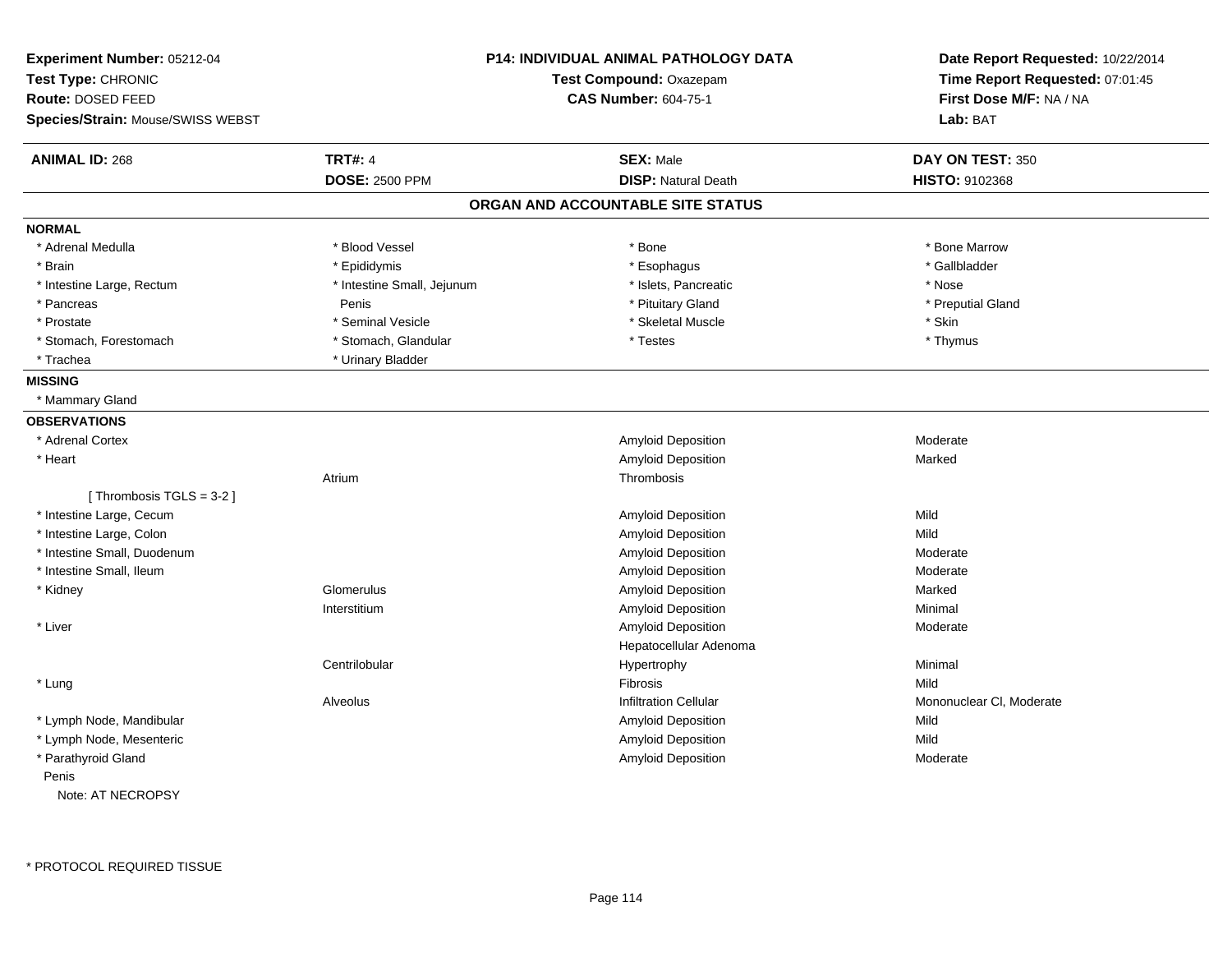| Experiment Number: 05212-04<br>Test Type: CHRONIC                |                       | <b>P14: INDIVIDUAL ANIMAL PATHOLOGY DATA</b> | Date Report Requested: 10/22/2014<br>Time Report Requested: 07:01:45 |
|------------------------------------------------------------------|-----------------------|----------------------------------------------|----------------------------------------------------------------------|
|                                                                  |                       | Test Compound: Oxazepam                      |                                                                      |
| Route: DOSED FEED                                                |                       | <b>CAS Number: 604-75-1</b>                  | First Dose M/F: NA / NA                                              |
| Species/Strain: Mouse/SWISS WEBST                                |                       |                                              | Lab: BAT                                                             |
| <b>ANIMAL ID: 268</b>                                            | <b>TRT#: 4</b>        | <b>SEX: Male</b>                             | DAY ON TEST: 350                                                     |
|                                                                  | <b>DOSE: 2500 PPM</b> | <b>DISP: Natural Death</b>                   | <b>HISTO: 9102368</b>                                                |
|                                                                  |                       | ORGAN AND ACCOUNTABLE SITE STATUS            |                                                                      |
| Note: NO CORRESPONDING LESION FOR PENILE PROLAPSE SEEN           |                       |                                              |                                                                      |
| * Salivary Glands                                                |                       | <b>Amyloid Deposition</b>                    | Moderate                                                             |
| * Spleen                                                         |                       | <b>Amyloid Deposition</b>                    | Marked                                                               |
| * Thyroid Gland                                                  |                       | <b>Amyloid Deposition</b>                    | Marked                                                               |
| PRIMARY CAUSE OF DEATH                                           |                       |                                              |                                                                      |
| Animal Note: CAUSE OF DEATH: AMYLOID DEPOSITION, MULTIPLE ORGANS |                       |                                              |                                                                      |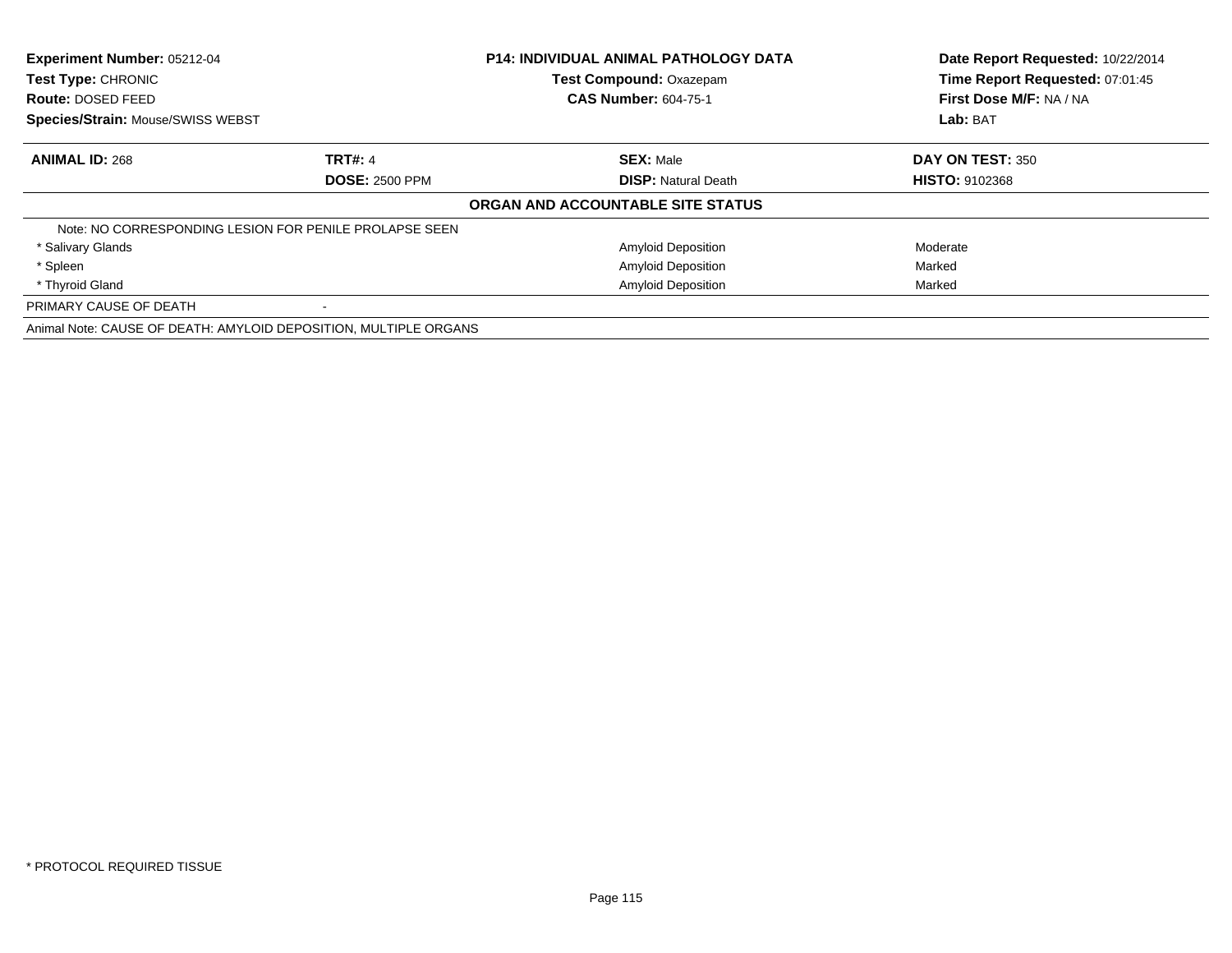| Experiment Number: 05212-04<br>Test Type: CHRONIC<br>Route: DOSED FEED<br>Species/Strain: Mouse/SWISS WEBST |                           | <b>P14: INDIVIDUAL ANIMAL PATHOLOGY DATA</b><br>Test Compound: Oxazepam<br><b>CAS Number: 604-75-1</b> | Date Report Requested: 10/22/2014<br>Time Report Requested: 07:01:45<br>First Dose M/F: NA / NA<br>Lab: BAT |
|-------------------------------------------------------------------------------------------------------------|---------------------------|--------------------------------------------------------------------------------------------------------|-------------------------------------------------------------------------------------------------------------|
| <b>ANIMAL ID: 269</b>                                                                                       | <b>TRT#: 4</b>            | <b>SEX: Male</b>                                                                                       | DAY ON TEST: 341                                                                                            |
|                                                                                                             | <b>DOSE: 2500 PPM</b>     | <b>DISP: Natural Death</b>                                                                             | HISTO: 9102369                                                                                              |
|                                                                                                             |                           | ORGAN AND ACCOUNTABLE SITE STATUS                                                                      |                                                                                                             |
| <b>NORMAL</b>                                                                                               |                           |                                                                                                        |                                                                                                             |
| * Adrenal Medulla                                                                                           | * Blood Vessel            | $*$ Bone                                                                                               | * Bone Marrow                                                                                               |
| * Brain                                                                                                     | * Epididymis              | * Esophagus                                                                                            | * Intestine Large, Cecum                                                                                    |
| * Intestine Large, Colon                                                                                    | * Intestine Large, Rectum | * Islets, Pancreatic                                                                                   | * Kidney                                                                                                    |
| * Lymph Node, Mandibular                                                                                    | * Nose                    | * Pancreas                                                                                             | Penis                                                                                                       |
| * Pituitary Gland                                                                                           | * Preputial Gland         | * Prostate                                                                                             | * Seminal Vesicle                                                                                           |
| * Skeletal Muscle                                                                                           | * Skin                    | * Spleen                                                                                               | * Stomach, Forestomach                                                                                      |
| * Testes                                                                                                    | * Thymus                  | * Trachea                                                                                              | * Urinary Bladder                                                                                           |
| <b>MISSING</b>                                                                                              |                           |                                                                                                        |                                                                                                             |
| * Gallbladder                                                                                               | * Mammary Gland           |                                                                                                        |                                                                                                             |
| <b>OBSERVATIONS</b>                                                                                         |                           |                                                                                                        |                                                                                                             |
| * Adrenal Cortex                                                                                            |                           | Amyloid Deposition                                                                                     | Minimal                                                                                                     |
| * Heart                                                                                                     |                           | <b>Amyloid Deposition</b>                                                                              | Marked                                                                                                      |
|                                                                                                             | Atrium                    | Thrombosis                                                                                             |                                                                                                             |
| [Thrombosis TGLS = 4-2]                                                                                     |                           |                                                                                                        |                                                                                                             |
| * Intestine Small, Duodenum                                                                                 |                           | Amyloid Deposition                                                                                     | Marked                                                                                                      |
| * Intestine Small, Ileum                                                                                    |                           | Amyloid Deposition                                                                                     | Moderate                                                                                                    |
| * Intestine Small, Jejunum                                                                                  |                           | Amyloid Deposition                                                                                     | Marked                                                                                                      |
| * Liver                                                                                                     |                           | Hepatocellular Adenoma                                                                                 |                                                                                                             |
|                                                                                                             | Centrilobular             | Hypertrophy                                                                                            | Mild                                                                                                        |
| [ Hepatocellular Adenoma TGLS = 1-9 ]                                                                       |                           |                                                                                                        |                                                                                                             |
| * Lung                                                                                                      |                           | <b>Fibrosis</b>                                                                                        | Mild                                                                                                        |
|                                                                                                             | Alveolus                  | Infiltration Cellular                                                                                  | Mononuclear CI, Moderate                                                                                    |
| * Lymph Node, Mesenteric                                                                                    |                           | Amyloid Deposition                                                                                     | Mild                                                                                                        |
| * Parathyroid Gland                                                                                         |                           | Amyloid Deposition                                                                                     | Marked                                                                                                      |
| Penis                                                                                                       |                           |                                                                                                        |                                                                                                             |
| Note: NECROPSY                                                                                              |                           |                                                                                                        |                                                                                                             |
| Note: NO CORRESPONDING LESION FOR PENILE PROLAPSE SEEN AT                                                   |                           |                                                                                                        |                                                                                                             |
| * Salivary Glands                                                                                           |                           | Amyloid Deposition                                                                                     | Moderate                                                                                                    |
| * Stomach, Glandular                                                                                        |                           | Amyloid Deposition                                                                                     | Moderate                                                                                                    |
| * Thyroid Gland                                                                                             |                           | Amyloid Deposition                                                                                     | Marked                                                                                                      |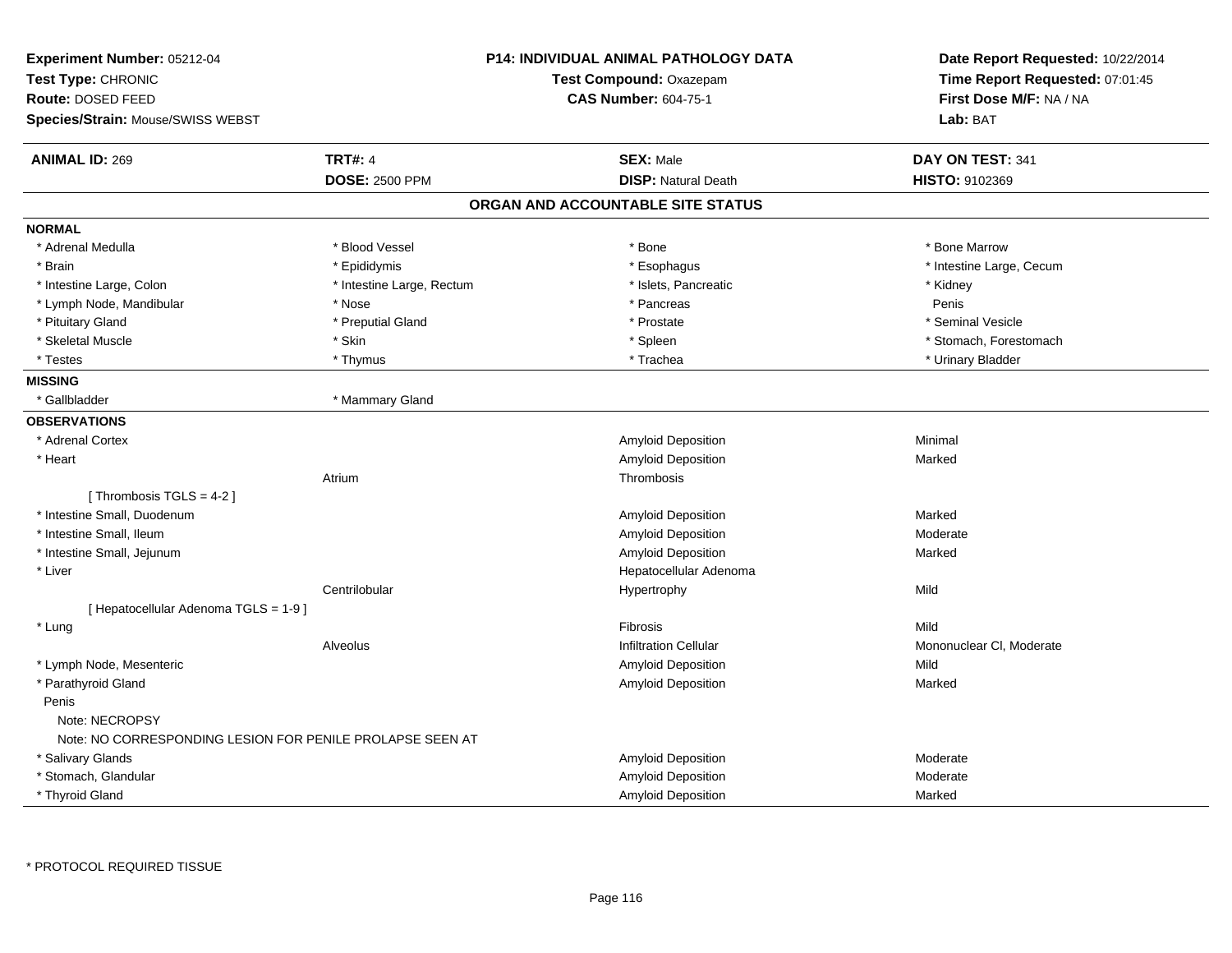| <b>Experiment Number: 05212-04</b>                               |                       | <b>P14: INDIVIDUAL ANIMAL PATHOLOGY DATA</b> | Date Report Requested: 10/22/2014 |  |
|------------------------------------------------------------------|-----------------------|----------------------------------------------|-----------------------------------|--|
| Test Type: CHRONIC<br><b>Route: DOSED FEED</b>                   |                       | <b>Test Compound: Oxazepam</b>               | Time Report Requested: 07:01:45   |  |
|                                                                  |                       | <b>CAS Number: 604-75-1</b>                  | First Dose M/F: NA / NA           |  |
| <b>Species/Strain: Mouse/SWISS WEBST</b>                         |                       |                                              | Lab: BAT                          |  |
| <b>ANIMAL ID: 269</b>                                            | TRT#: 4               | <b>SEX: Male</b>                             | DAY ON TEST: 341                  |  |
|                                                                  | <b>DOSE: 2500 PPM</b> | <b>DISP:</b> Natural Death                   | <b>HISTO: 9102369</b>             |  |
|                                                                  |                       | ORGAN AND ACCOUNTABLE SITE STATUS            |                                   |  |
| PRIMARY CAUSE OF DEATH                                           |                       |                                              |                                   |  |
| Animal Note: CAUSE OF DEATH: AMYLOID DEPOSITION, MULTIPLE ORGANS |                       |                                              |                                   |  |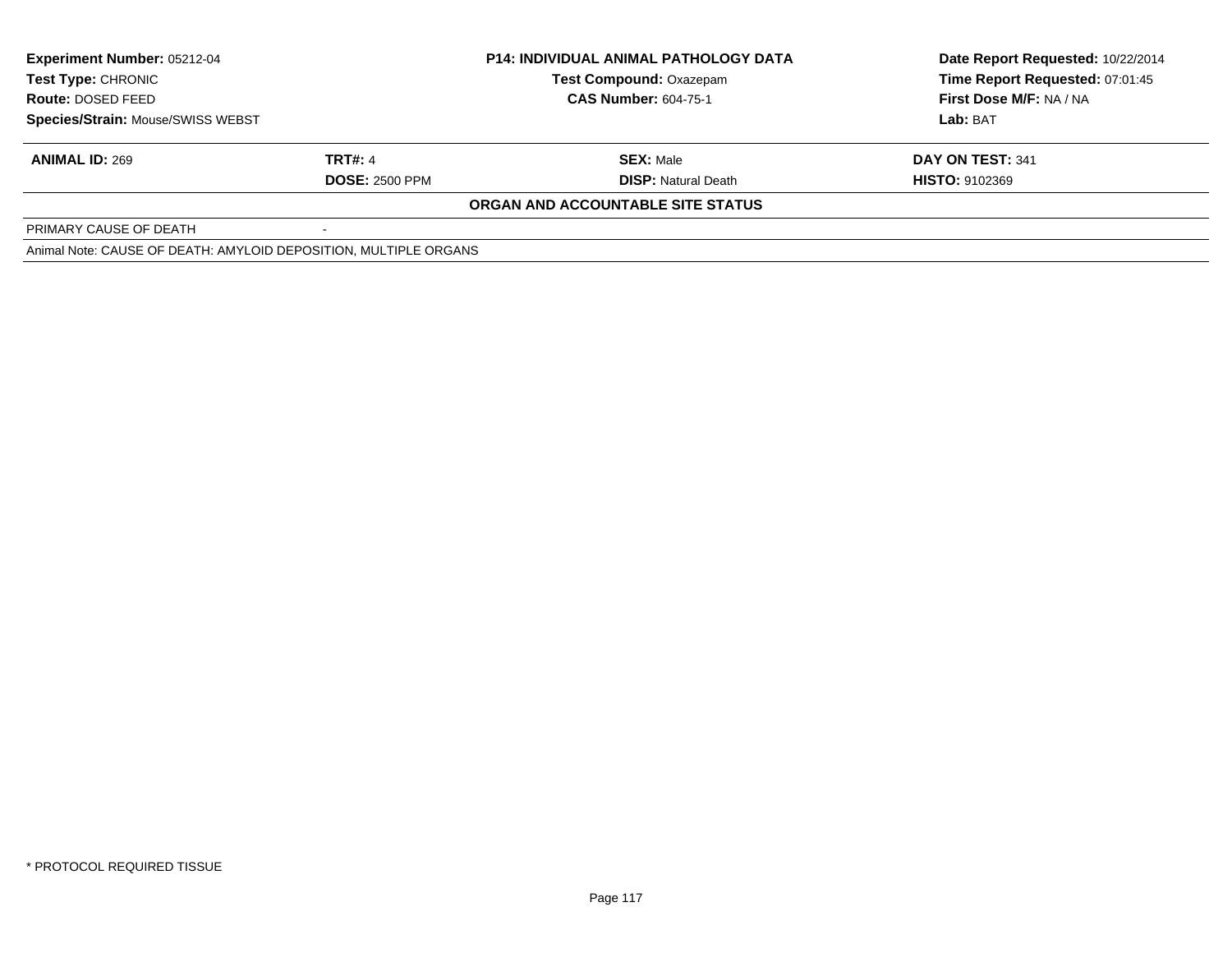| <b>Experiment Number: 05212-04</b><br>Test Type: CHRONIC<br><b>Route: DOSED FEED</b><br>Species/Strain: Mouse/SWISS WEBST |                             | <b>P14: INDIVIDUAL ANIMAL PATHOLOGY DATA</b><br>Test Compound: Oxazepam<br><b>CAS Number: 604-75-1</b> | Date Report Requested: 10/22/2014<br>Time Report Requested: 07:01:45<br>First Dose M/F: NA / NA<br>Lab: BAT |
|---------------------------------------------------------------------------------------------------------------------------|-----------------------------|--------------------------------------------------------------------------------------------------------|-------------------------------------------------------------------------------------------------------------|
| <b>ANIMAL ID: 270</b>                                                                                                     | <b>TRT#: 4</b>              | <b>SEX: Male</b>                                                                                       | DAY ON TEST: 107                                                                                            |
|                                                                                                                           | <b>DOSE: 2500 PPM</b>       | <b>DISP:</b> Moribund Sacrifice                                                                        | <b>HISTO: 9102370</b>                                                                                       |
|                                                                                                                           |                             | ORGAN AND ACCOUNTABLE SITE STATUS                                                                      |                                                                                                             |
| <b>NORMAL</b>                                                                                                             |                             |                                                                                                        |                                                                                                             |
| * Adrenal Cortex                                                                                                          | * Adrenal Medulla           | * Blood Vessel                                                                                         | * Bone                                                                                                      |
| * Bone Marrow                                                                                                             | * Brain                     | * Epididymis                                                                                           | * Esophagus                                                                                                 |
| * Gallbladder                                                                                                             | * Heart                     | * Intestine Large, Cecum                                                                               | * Intestine Large, Colon                                                                                    |
| * Intestine Large, Rectum                                                                                                 | * Intestine Small, Duodenum | * Intestine Small, Ileum                                                                               | * Intestine Small, Jejunum                                                                                  |
| * Islets, Pancreatic                                                                                                      | * Kidney                    | * Lung                                                                                                 | * Lymph Node, Mesenteric                                                                                    |
| * Nose                                                                                                                    | * Pancreas                  | * Parathyroid Gland                                                                                    | * Pituitary Gland                                                                                           |
| * Preputial Gland                                                                                                         | * Prostate                  | * Salivary Glands                                                                                      | * Seminal Vesicle                                                                                           |
| * Skeletal Muscle                                                                                                         | * Skin                      | * Spleen                                                                                               | * Stomach, Forestomach                                                                                      |
| * Stomach, Glandular                                                                                                      | * Testes                    | * Thymus                                                                                               | * Thyroid Gland                                                                                             |
| * Trachea                                                                                                                 | * Urinary Bladder           |                                                                                                        |                                                                                                             |
| <b>MISSING</b>                                                                                                            |                             |                                                                                                        |                                                                                                             |
| * Mammary Gland                                                                                                           |                             |                                                                                                        |                                                                                                             |
| <b>OBSERVATIONS</b>                                                                                                       |                             |                                                                                                        |                                                                                                             |
| * Liver                                                                                                                   | Centrilobular               | Hypertrophy                                                                                            | Mild                                                                                                        |
| * Lymph Node, Mandibular                                                                                                  |                             | <b>Amyloid Deposition</b>                                                                              | Mild                                                                                                        |
| PRIMARY CAUSE OF DEATH                                                                                                    |                             |                                                                                                        |                                                                                                             |
| Animal Note: CAUSE OF MORB: UNKNOWN                                                                                       |                             |                                                                                                        |                                                                                                             |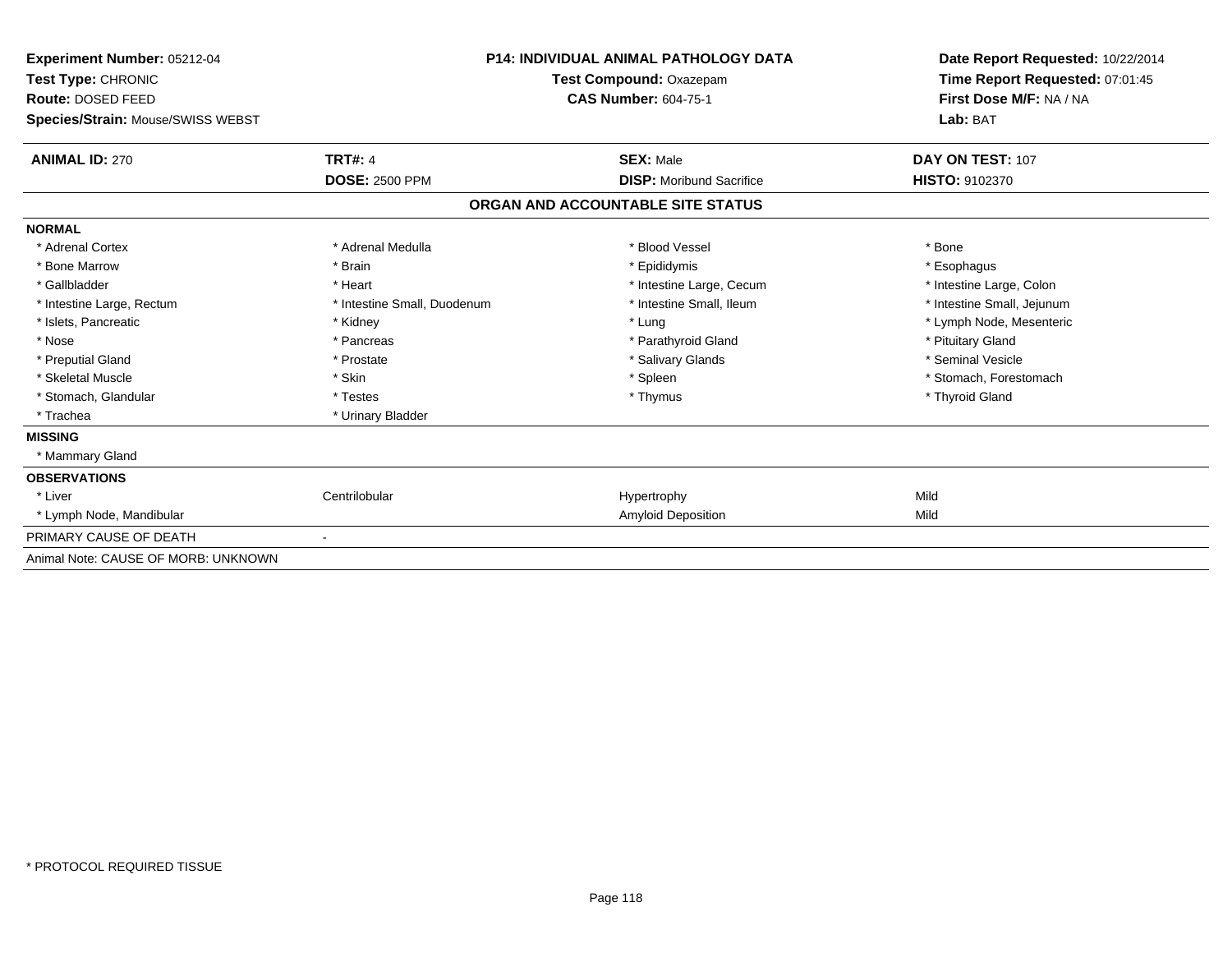| Experiment Number: 05212-04                 |                           | P14: INDIVIDUAL ANIMAL PATHOLOGY DATA | Date Report Requested: 10/22/2014 |
|---------------------------------------------|---------------------------|---------------------------------------|-----------------------------------|
| Test Type: CHRONIC                          |                           | Test Compound: Oxazepam               | Time Report Requested: 07:01:45   |
| Route: DOSED FEED                           |                           | <b>CAS Number: 604-75-1</b>           | First Dose M/F: NA / NA           |
| Species/Strain: Mouse/SWISS WEBST           |                           |                                       | Lab: BAT                          |
| <b>ANIMAL ID: 271</b>                       | <b>TRT#: 4</b>            | <b>SEX: Male</b>                      | DAY ON TEST: 397                  |
|                                             | <b>DOSE: 2500 PPM</b>     | <b>DISP: Terminal Sacrifice</b>       | HISTO: 9102371                    |
|                                             |                           | ORGAN AND ACCOUNTABLE SITE STATUS     |                                   |
| <b>NORMAL</b>                               |                           |                                       |                                   |
| * Adrenal Cortex                            | * Adrenal Medulla         | * Blood Vessel                        | * Bone                            |
| * Bone Marrow                               | * Brain                   | * Epididymis                          | * Esophagus                       |
| * Gallbladder                               | * Intestine Large, Rectum | * Islets, Pancreatic                  | * Kidney                          |
| * Mammary Gland                             | * Nose                    | * Pancreas                            | * Pituitary Gland                 |
| * Preputial Gland                           | * Prostate                | * Seminal Vesicle                     | * Skeletal Muscle                 |
| * Skin                                      | * Testes                  | * Thymus                              | * Trachea                         |
| * Urinary Bladder                           |                           |                                       |                                   |
| <b>MISSING</b>                              |                           |                                       |                                   |
| * Parathyroid Gland                         |                           |                                       |                                   |
| <b>OBSERVATIONS</b>                         |                           |                                       |                                   |
| * Heart                                     |                           | <b>Amyloid Deposition</b>             | Marked                            |
| [Amyloid Deposition TGLS = 3-2]             |                           |                                       |                                   |
| * Intestine Large, Cecum                    |                           | Amyloid Deposition                    | Mild                              |
| * Intestine Large, Colon                    |                           | Amyloid Deposition                    | Moderate                          |
| * Intestine Small, Duodenum                 |                           | Amyloid Deposition                    | Marked                            |
| * Intestine Small, Ileum                    |                           | Amyloid Deposition                    | Marked                            |
| * Intestine Small, Jejunum                  |                           | Amyloid Deposition                    | Marked                            |
| * Liver                                     |                           | <b>Eosinophilic Focus</b>             |                                   |
|                                             | Centrilobular             | Hypertrophy                           | Mild                              |
| [ Eosinophilic Focus TGLS = 1-1+2 ]         |                           |                                       |                                   |
| * Lung                                      |                           | Alveolar/Bronchiolar Adenoma          |                                   |
|                                             | Alveolar Epith            | Hyperplasia                           | Minimal                           |
| [ Alveolar/Bronchiolar Adenoma TGLS = 2-9 ] |                           |                                       |                                   |
| * Lymph Node, Mandibular                    |                           | Amyloid Deposition                    | Mild                              |
|                                             |                           | Amyloid Deposition                    | Mild                              |
| * Lymph Node, Mesenteric                    |                           | Amyloid Deposition                    | Mild                              |
| * Salivary Glands                           |                           | Amyloid Deposition                    | Mild                              |
| * Spleen                                    |                           | Amyloid Deposition                    | Minimal                           |
| * Stomach, Forestomach                      |                           | Acanthosis                            | Mild                              |
|                                             |                           | Hyperkeratosis                        | Mild                              |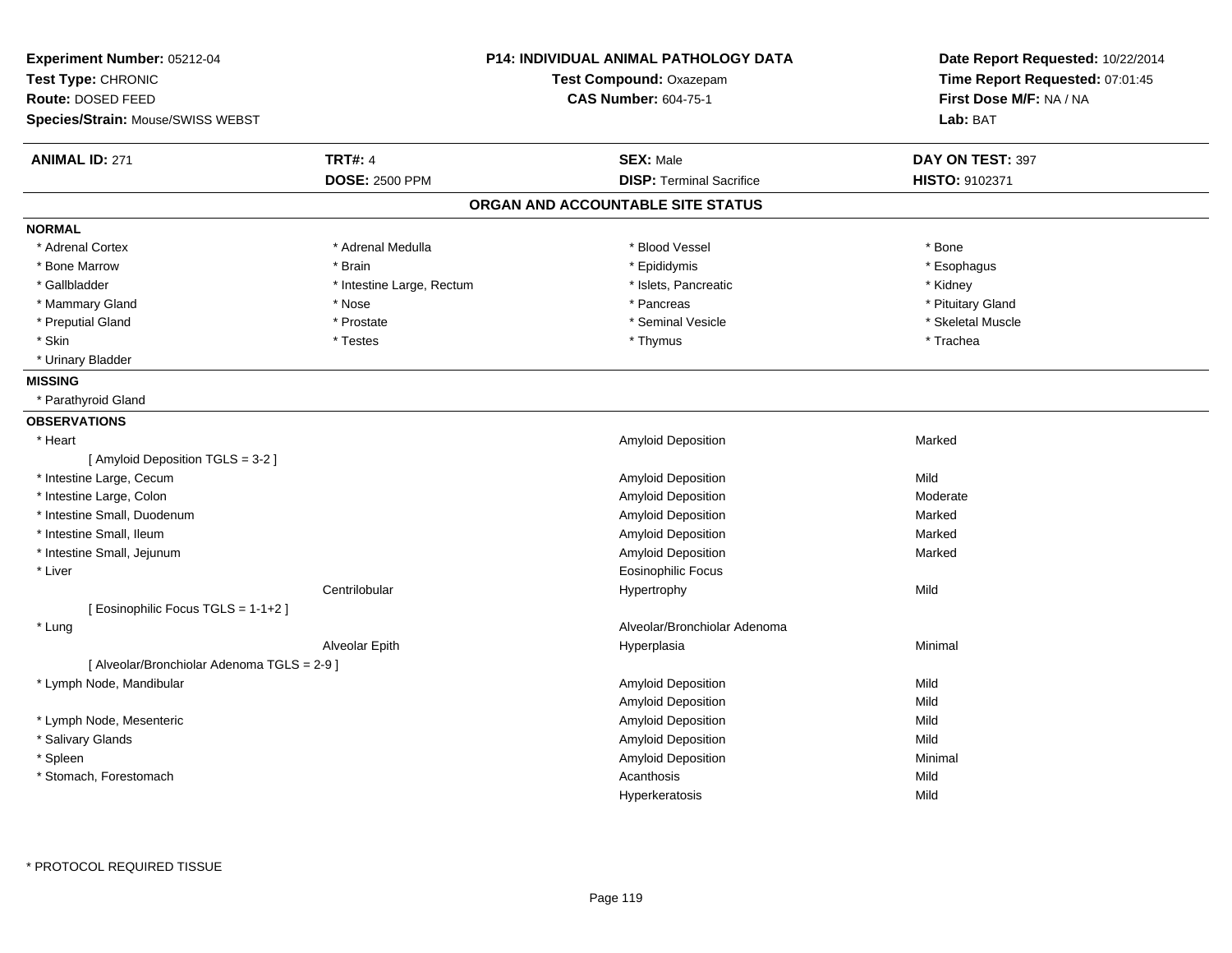| Experiment Number: 05212-04<br>Test Type: CHRONIC<br>Route: DOSED FEED<br>Species/Strain: Mouse/SWISS WEBST |                       | <b>P14: INDIVIDUAL ANIMAL PATHOLOGY DATA</b><br>Test Compound: Oxazepam<br><b>CAS Number: 604-75-1</b> | Date Report Requested: 10/22/2014<br>Time Report Requested: 07:01:45<br>First Dose M/F: NA / NA<br>Lab: BAT |
|-------------------------------------------------------------------------------------------------------------|-----------------------|--------------------------------------------------------------------------------------------------------|-------------------------------------------------------------------------------------------------------------|
|                                                                                                             |                       |                                                                                                        |                                                                                                             |
| <b>ANIMAL ID: 271</b>                                                                                       | <b>TRT#: 4</b>        | <b>SEX: Male</b>                                                                                       | DAY ON TEST: 397                                                                                            |
|                                                                                                             | <b>DOSE: 2500 PPM</b> | <b>DISP:</b> Terminal Sacrifice                                                                        | HISTO: 9102371                                                                                              |
|                                                                                                             |                       | ORGAN AND ACCOUNTABLE SITE STATUS                                                                      |                                                                                                             |
| [Acanthosis TGLS = $4-4$ ]                                                                                  |                       |                                                                                                        |                                                                                                             |
| [Hyperkeratosis $TGLS = 4-4$ ]                                                                              |                       |                                                                                                        |                                                                                                             |
| * Stomach, Glandular                                                                                        |                       | <b>Amyloid Deposition</b>                                                                              | Mild                                                                                                        |
| * Thyroid Gland                                                                                             |                       | <b>Amyloid Deposition</b>                                                                              | Moderate                                                                                                    |
| PRIMARY CAUSE OF DEATH                                                                                      |                       |                                                                                                        |                                                                                                             |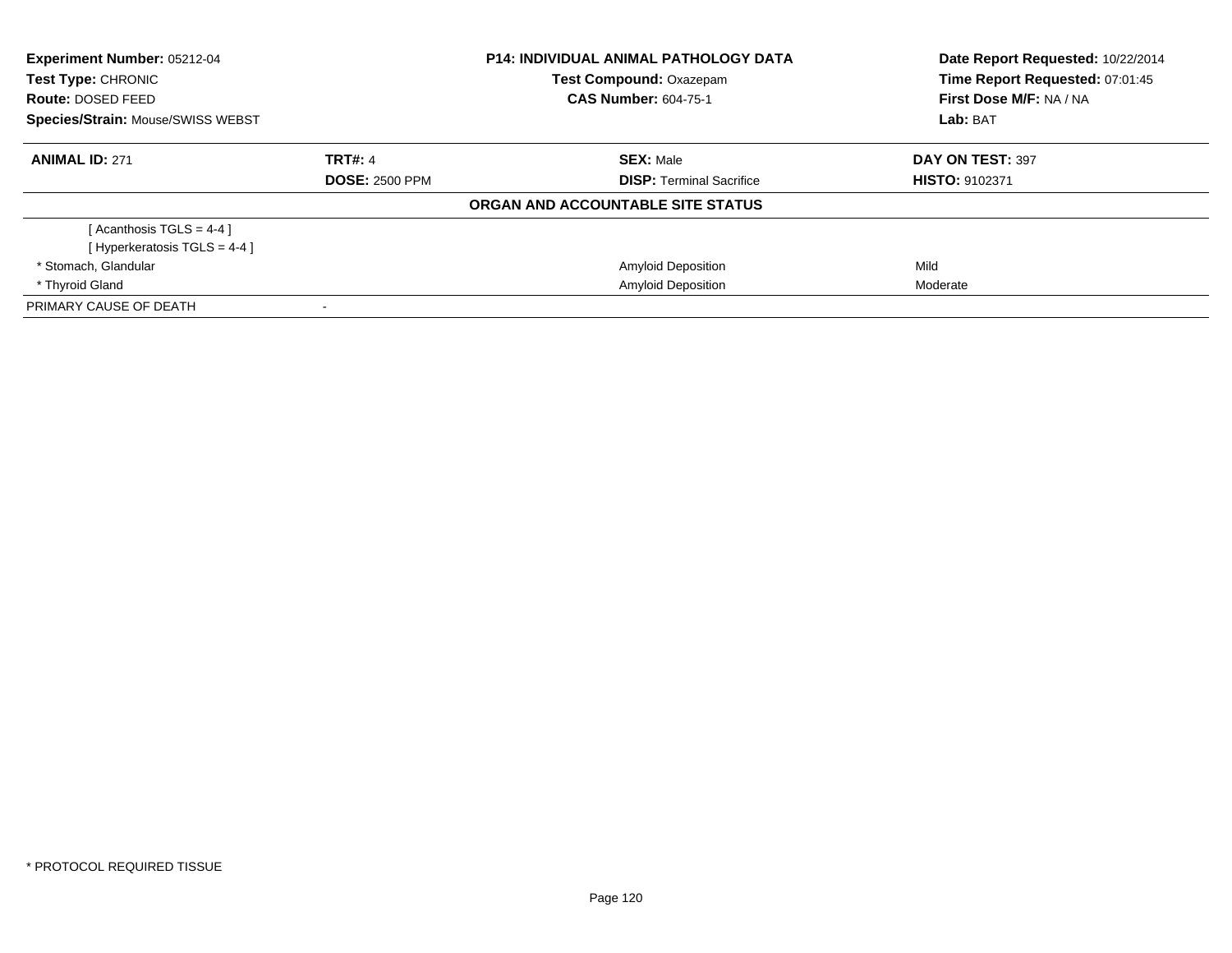| Experiment Number: 05212-04<br>Test Type: CHRONIC<br>Route: DOSED FEED<br>Species/Strain: Mouse/SWISS WEBST |                        | <b>P14: INDIVIDUAL ANIMAL PATHOLOGY DATA</b><br>Test Compound: Oxazepam<br><b>CAS Number: 604-75-1</b> | Date Report Requested: 10/22/2014<br>Time Report Requested: 07:01:45<br>First Dose M/F: NA / NA<br>Lab: BAT |
|-------------------------------------------------------------------------------------------------------------|------------------------|--------------------------------------------------------------------------------------------------------|-------------------------------------------------------------------------------------------------------------|
| <b>ANIMAL ID: 272</b>                                                                                       | <b>TRT#: 4</b>         | <b>SEX: Male</b>                                                                                       | DAY ON TEST: 397                                                                                            |
|                                                                                                             | <b>DOSE: 2500 PPM</b>  | <b>DISP: Terminal Sacrifice</b>                                                                        | HISTO: 9102372                                                                                              |
|                                                                                                             |                        | ORGAN AND ACCOUNTABLE SITE STATUS                                                                      |                                                                                                             |
| <b>NORMAL</b>                                                                                               |                        |                                                                                                        |                                                                                                             |
| * Adrenal Cortex                                                                                            | * Adrenal Medulla      | * Blood Vessel                                                                                         | * Bone                                                                                                      |
| * Bone Marrow                                                                                               | * Brain                | * Epididymis                                                                                           | * Esophagus                                                                                                 |
| * Gallbladder                                                                                               | * Islets, Pancreatic   | * Kidney                                                                                               | * Mammary Gland                                                                                             |
| * Nose                                                                                                      | * Pancreas             | * Pituitary Gland                                                                                      | * Preputial Gland                                                                                           |
| * Prostate                                                                                                  | * Seminal Vesicle      | * Skeletal Muscle                                                                                      | * Skin                                                                                                      |
| * Spleen                                                                                                    | * Stomach, Forestomach | * Testes                                                                                               | * Thymus                                                                                                    |
| * Trachea                                                                                                   | * Urinary Bladder      |                                                                                                        |                                                                                                             |
| <b>OBSERVATIONS</b>                                                                                         |                        |                                                                                                        |                                                                                                             |
| * Heart                                                                                                     |                        | Amyloid Deposition                                                                                     | Marked                                                                                                      |
| * Intestine Large, Cecum                                                                                    |                        | Amyloid Deposition                                                                                     | Minimal                                                                                                     |
| * Intestine Large, Colon                                                                                    |                        | <b>Amyloid Deposition</b>                                                                              | Moderate                                                                                                    |
| * Intestine Large, Rectum                                                                                   |                        | Amyloid Deposition                                                                                     | Mild                                                                                                        |
| * Intestine Small, Duodenum                                                                                 |                        | Amyloid Deposition                                                                                     | Marked                                                                                                      |
| * Intestine Small, Ileum                                                                                    |                        | Amyloid Deposition                                                                                     | Marked                                                                                                      |
| * Intestine Small, Jejunum                                                                                  |                        | Amyloid Deposition                                                                                     | Marked                                                                                                      |
| * Liver                                                                                                     |                        | <b>Eosinophilic Focus</b>                                                                              |                                                                                                             |
|                                                                                                             |                        | Hepatocellular Adenoma                                                                                 | Multiple                                                                                                    |
|                                                                                                             | Centrilobular          | Hypertrophy                                                                                            | Mild                                                                                                        |
| [ Eosinophilic Focus TGLS = 2-1 ]                                                                           |                        |                                                                                                        |                                                                                                             |
| [ Hepatocellular Adenoma TGLS = 1,3-9+10 ]                                                                  |                        |                                                                                                        |                                                                                                             |
| * Lung                                                                                                      |                        | Alveolar/Bronchiolar Adenoma                                                                           | Multiple                                                                                                    |
|                                                                                                             |                        | Alveolar/Bronchiolar Carcinoma                                                                         |                                                                                                             |
|                                                                                                             | Alveolar Epith         | Hyperplasia                                                                                            | Minimal                                                                                                     |
| [ Alveolar/Bronchiolar Adenoma TGLS = 4-11 ]                                                                |                        |                                                                                                        |                                                                                                             |
| * Lymph Node, Mesenteric                                                                                    |                        | Amyloid Deposition                                                                                     | Mild                                                                                                        |
| * Parathyroid Gland                                                                                         |                        | <b>Amyloid Deposition</b>                                                                              | Marked                                                                                                      |
| * Salivary Glands                                                                                           |                        | Amyloid Deposition                                                                                     | Moderate                                                                                                    |
| * Stomach, Glandular                                                                                        |                        | Amyloid Deposition                                                                                     | Moderate                                                                                                    |
| * Thyroid Gland                                                                                             |                        | Amyloid Deposition                                                                                     | Marked                                                                                                      |
| PRIMARY CAUSE OF DEATH                                                                                      | $\blacksquare$         |                                                                                                        |                                                                                                             |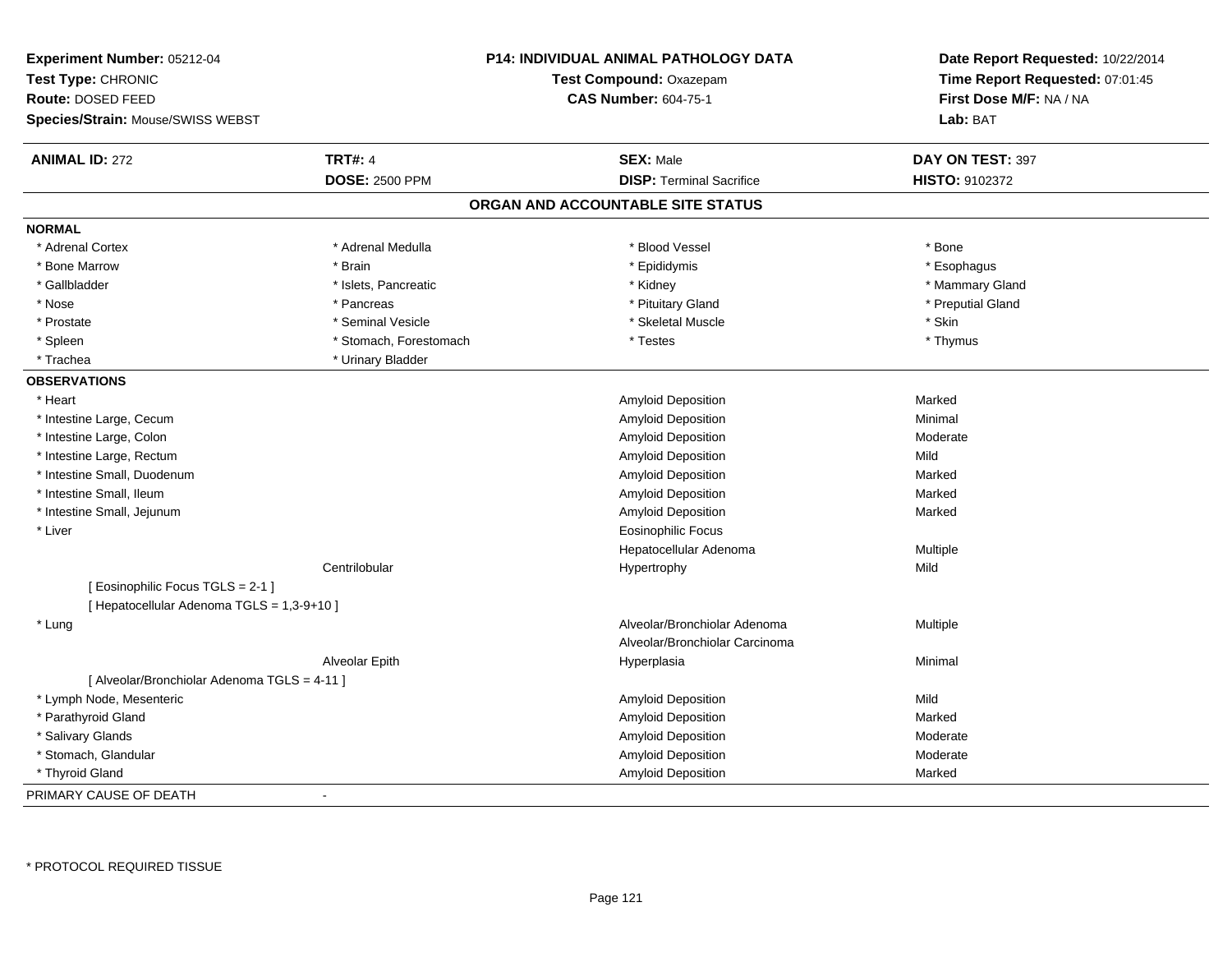| Experiment Number: 05212-04                                              |                       | <b>P14: INDIVIDUAL ANIMAL PATHOLOGY DATA</b> | Date Report Requested: 10/22/2014 |
|--------------------------------------------------------------------------|-----------------------|----------------------------------------------|-----------------------------------|
| Test Type: CHRONIC                                                       |                       | Test Compound: Oxazepam                      | Time Report Requested: 07:01:45   |
| <b>Route: DOSED FEED</b>                                                 |                       | <b>CAS Number: 604-75-1</b>                  | First Dose M/F: NA / NA           |
| Species/Strain: Mouse/SWISS WEBST                                        |                       |                                              | Lab: BAT                          |
| <b>ANIMAL ID: 273</b>                                                    | <b>TRT#: 4</b>        | <b>SEX: Male</b>                             | DAY ON TEST: 268                  |
|                                                                          | <b>DOSE: 2500 PPM</b> | <b>DISP: Natural Death</b>                   | HISTO: 9102373                    |
|                                                                          |                       | ORGAN AND ACCOUNTABLE SITE STATUS            |                                   |
| <b>NORMAL</b>                                                            |                       |                                              |                                   |
| * Adrenal Medulla                                                        | * Blood Vessel        | * Bone                                       | * Bone Marrow                     |
| * Brain                                                                  | * Epididymis          | * Esophagus                                  | * Gallbladder                     |
| * Intestine Large, Rectum                                                | * Islets, Pancreatic  | * Kidney                                     | * Lymph Node, Mesenteric          |
| * Nose                                                                   | * Pancreas            | Penis                                        | * Pituitary Gland                 |
| * Preputial Gland                                                        | * Prostate            | * Salivary Glands                            | * Seminal Vesicle                 |
| * Skeletal Muscle                                                        | * Skin                | * Stomach, Forestomach                       | * Stomach, Glandular              |
| * Testes                                                                 | * Thymus              | * Trachea                                    | * Urinary Bladder                 |
| <b>MISSING</b>                                                           |                       |                                              |                                   |
| * Mammary Gland                                                          |                       |                                              |                                   |
| <b>OBSERVATIONS</b>                                                      |                       |                                              |                                   |
| * Adrenal Cortex                                                         |                       | Amyloid Deposition                           | Moderate                          |
| * Heart                                                                  |                       | Amyloid Deposition                           | Marked                            |
|                                                                          | Atrium                | Thrombosis                                   |                                   |
| * Intestine Large, Cecum                                                 |                       | Amyloid Deposition                           | Mild                              |
| * Intestine Large, Colon                                                 |                       | Amyloid Deposition                           | Mild                              |
| * Intestine Small, Duodenum                                              |                       | Amyloid Deposition                           | Moderate                          |
| * Intestine Small, Ileum                                                 |                       | Amyloid Deposition                           | Moderate                          |
| * Intestine Small, Jejunum                                               |                       | Amyloid Deposition                           | Moderate                          |
| * Liver                                                                  |                       | Amyloid Deposition                           | Moderate                          |
|                                                                          |                       | <b>Eosinophilic Focus</b>                    |                                   |
|                                                                          |                       | Hepatocellular Adenoma                       |                                   |
| [Eosinophilic Focus TGLS = 4-1]<br>[ Hepatocellular Adenoma TGLS = 3-1 ] |                       |                                              |                                   |
| * Lung                                                                   |                       | Alveolar/Bronchiolar Carcinoma               |                                   |
|                                                                          |                       | Fibrosis                                     | Mild                              |
|                                                                          | Alveolus              | <b>Infiltration Cellular</b>                 | Mononuclear CI, Moderate          |
|                                                                          |                       |                                              |                                   |
| [ Alveolar/Bronchiolar Carcinoma TGLS = 2-2 ]                            |                       |                                              |                                   |
| * Lymph Node, Mandibular                                                 |                       | Amyloid Deposition                           | Marked                            |
| * Parathyroid Gland                                                      |                       | Amyloid Deposition                           | Marked                            |
| Penis                                                                    |                       |                                              |                                   |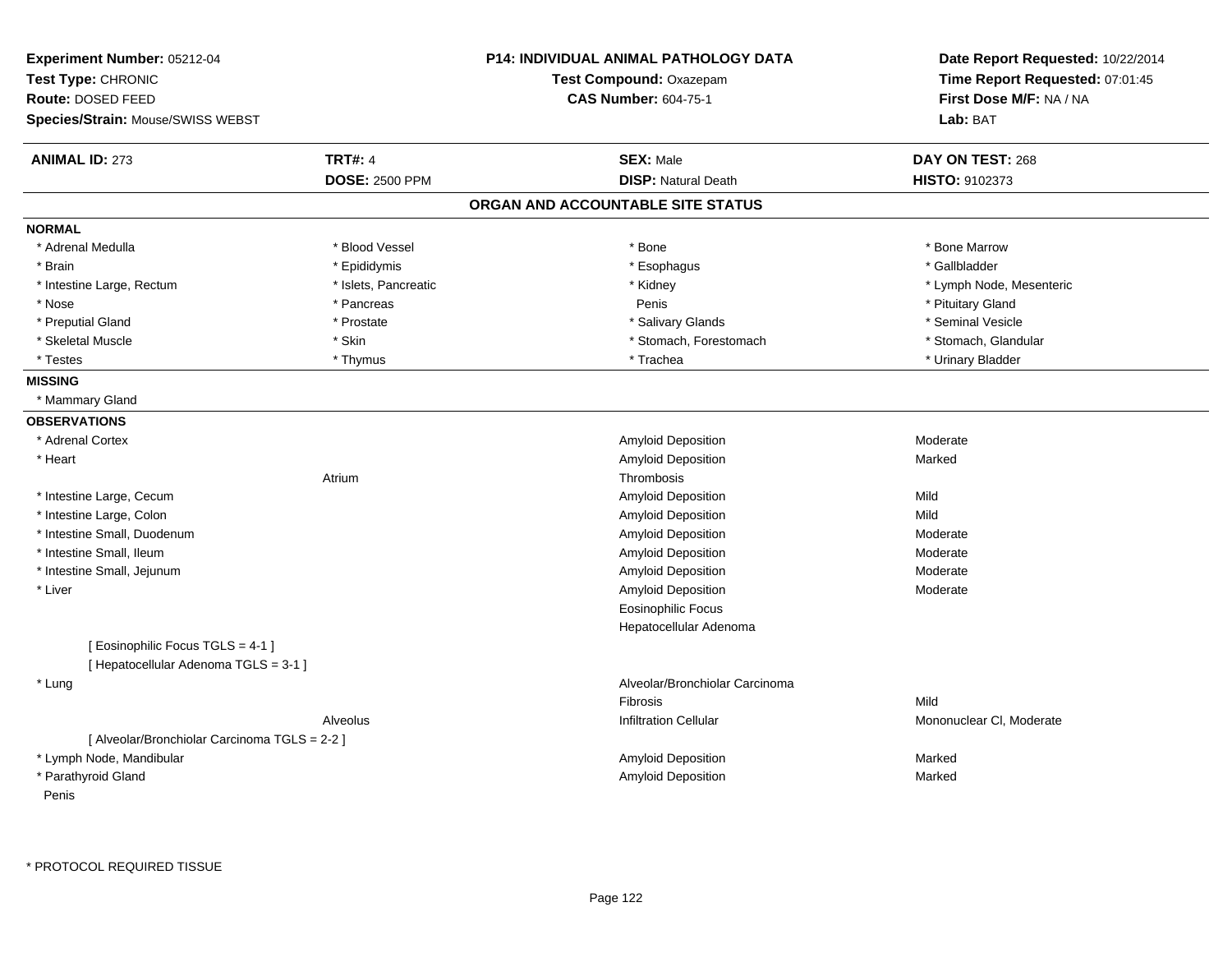| <b>Experiment Number: 05212-04</b><br>Test Type: CHRONIC |                                                                  | <b>P14: INDIVIDUAL ANIMAL PATHOLOGY DATA</b> | Date Report Requested: 10/22/2014 |
|----------------------------------------------------------|------------------------------------------------------------------|----------------------------------------------|-----------------------------------|
|                                                          |                                                                  | Test Compound: Oxazepam                      | Time Report Requested: 07:01:45   |
| Route: DOSED FEED                                        |                                                                  | <b>CAS Number: 604-75-1</b>                  | First Dose M/F: NA / NA           |
| Species/Strain: Mouse/SWISS WEBST                        |                                                                  |                                              | Lab: BAT                          |
| <b>ANIMAL ID: 273</b>                                    | <b>TRT#: 4</b>                                                   | <b>SEX: Male</b>                             | DAY ON TEST: 268                  |
|                                                          | <b>DOSE: 2500 PPM</b>                                            | <b>DISP:</b> Natural Death                   | <b>HISTO: 9102373</b>             |
|                                                          |                                                                  | ORGAN AND ACCOUNTABLE SITE STATUS            |                                   |
| Note: NECROPSY                                           |                                                                  |                                              |                                   |
|                                                          | Note: NO CORRESPONDING LESION FOR PENILE PROLAPSE SEEN AT        |                                              |                                   |
| * Spleen                                                 |                                                                  | Amyloid Deposition                           | Marked                            |
| * Thyroid Gland                                          |                                                                  | <b>Amyloid Deposition</b>                    | Marked                            |
| PRIMARY CAUSE OF DEATH                                   |                                                                  |                                              |                                   |
|                                                          | Animal Note: CAUSE OF DEATH: AMYLOID DEPOSITION, MULTIPLE ORGANS |                                              |                                   |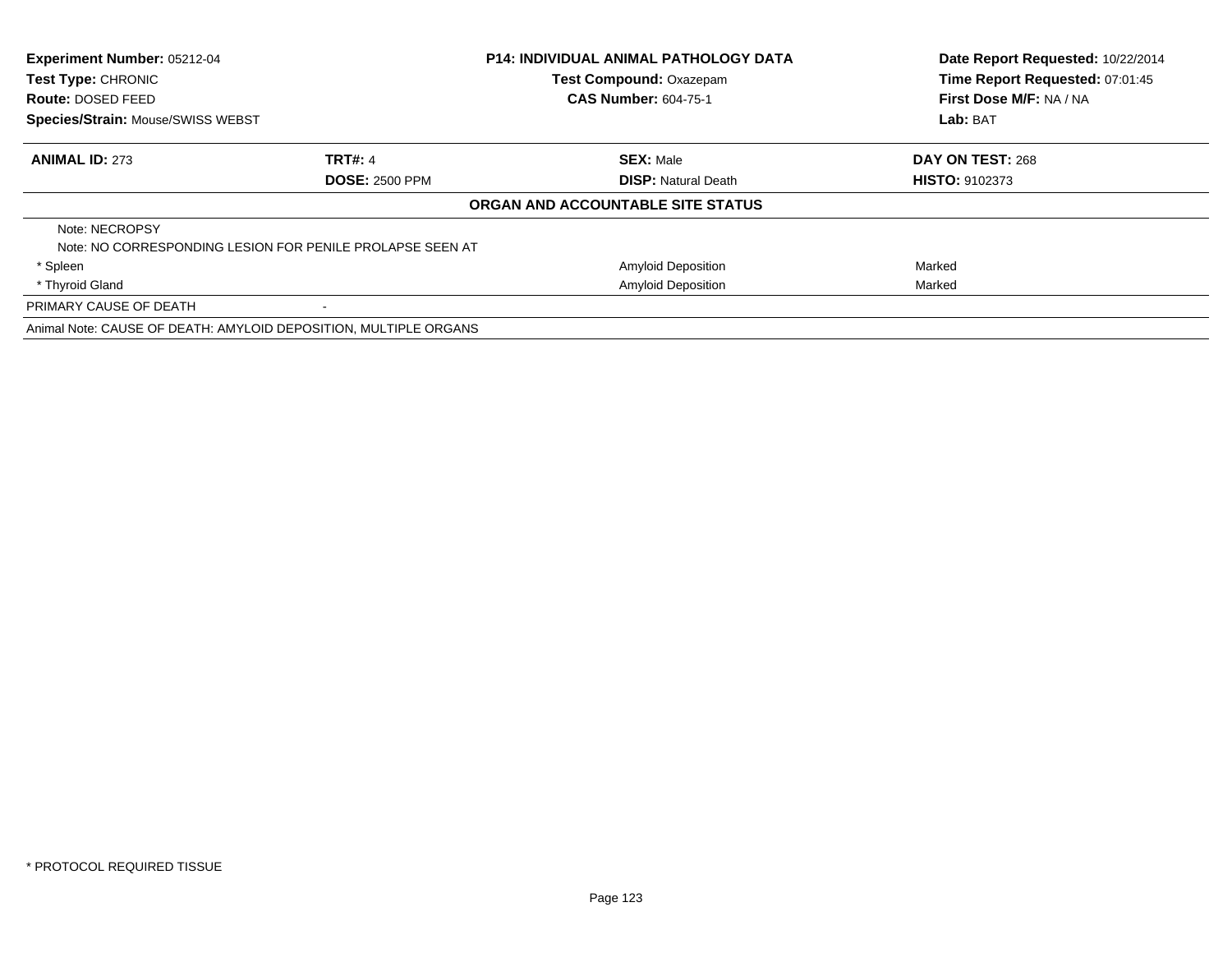| Experiment Number: 05212-04<br>Test Type: CHRONIC<br>Route: DOSED FEED<br>Species/Strain: Mouse/SWISS WEBST |                       | P14: INDIVIDUAL ANIMAL PATHOLOGY DATA<br>Test Compound: Oxazepam<br><b>CAS Number: 604-75-1</b> | Date Report Requested: 10/22/2014<br>Time Report Requested: 07:01:45<br>First Dose M/F: NA / NA<br>Lab: BAT |
|-------------------------------------------------------------------------------------------------------------|-----------------------|-------------------------------------------------------------------------------------------------|-------------------------------------------------------------------------------------------------------------|
| <b>ANIMAL ID: 274</b>                                                                                       | <b>TRT#: 4</b>        | <b>SEX: Male</b>                                                                                | DAY ON TEST: 397                                                                                            |
|                                                                                                             | <b>DOSE: 2500 PPM</b> | <b>DISP: Terminal Sacrifice</b>                                                                 | HISTO: 9102374                                                                                              |
|                                                                                                             |                       | ORGAN AND ACCOUNTABLE SITE STATUS                                                               |                                                                                                             |
| <b>NORMAL</b>                                                                                               |                       |                                                                                                 |                                                                                                             |
| * Adrenal Medulla                                                                                           | * Blood Vessel        | * Bone                                                                                          | * Bone Marrow                                                                                               |
| * Brain                                                                                                     | * Epididymis          | * Esophagus                                                                                     | * Gallbladder                                                                                               |
| * Intestine Large, Rectum                                                                                   | * Islets, Pancreatic  | * Nose                                                                                          | * Pancreas                                                                                                  |
| * Pituitary Gland                                                                                           | * Preputial Gland     | * Prostate                                                                                      | * Seminal Vesicle                                                                                           |
| * Skeletal Muscle                                                                                           | $*$ Skin              | * Stomach, Forestomach                                                                          | * Testes                                                                                                    |
| * Thymus                                                                                                    | * Trachea             | * Urinary Bladder                                                                               |                                                                                                             |
| <b>MISSING</b>                                                                                              |                       |                                                                                                 |                                                                                                             |
| * Mammary Gland                                                                                             |                       |                                                                                                 |                                                                                                             |
| <b>OBSERVATIONS</b>                                                                                         |                       |                                                                                                 |                                                                                                             |
| * Adrenal Cortex                                                                                            |                       | Amyloid Deposition                                                                              | Marked                                                                                                      |
| * Heart                                                                                                     |                       | Amyloid Deposition                                                                              | Moderate                                                                                                    |
|                                                                                                             | Atrium                | Thrombosis                                                                                      |                                                                                                             |
| [Thrombosis TGLS = $7-2$ ]                                                                                  |                       |                                                                                                 |                                                                                                             |
| * Intestine Large, Cecum                                                                                    |                       | Amyloid Deposition                                                                              | Minimal                                                                                                     |
| * Intestine Large, Colon                                                                                    |                       | <b>Amyloid Deposition</b>                                                                       | Mild                                                                                                        |
| * Intestine Small, Duodenum                                                                                 |                       | Amyloid Deposition                                                                              | Moderate                                                                                                    |
| * Intestine Small, Ileum                                                                                    |                       | Amyloid Deposition                                                                              | Marked                                                                                                      |
| * Intestine Small, Jejunum                                                                                  |                       | Amyloid Deposition                                                                              | Marked                                                                                                      |
| * Kidney                                                                                                    | Glomerulus            | Amyloid Deposition                                                                              | Marked                                                                                                      |
| * Liver                                                                                                     |                       | <b>Amyloid Deposition</b>                                                                       | Moderate                                                                                                    |
|                                                                                                             |                       | <b>Eosinophilic Focus</b>                                                                       |                                                                                                             |
|                                                                                                             |                       | Hepatocellular Adenoma                                                                          | Multiple                                                                                                    |
|                                                                                                             | Centrilobular         | Hypertrophy                                                                                     | Mild                                                                                                        |
| [ Eosinophilic Focus TGLS = 4-1 ]                                                                           |                       |                                                                                                 |                                                                                                             |
| [ Hepatocellular Adenoma TGLS = 1,2,3,5,6-9+10+11+12+13 ]                                                   |                       |                                                                                                 |                                                                                                             |
| * Lung                                                                                                      |                       | Fibrosis                                                                                        | Moderate                                                                                                    |
|                                                                                                             | Alveolus              | <b>Infiltration Cellular</b>                                                                    | Mononuclear CI, Moderate                                                                                    |
| * Lymph Node, Mandibular                                                                                    |                       | <b>Amyloid Deposition</b>                                                                       | Minimal                                                                                                     |
| * Lymph Node, Mesenteric                                                                                    |                       | Amyloid Deposition                                                                              | Mild                                                                                                        |
| * Parathyroid Gland                                                                                         |                       | <b>Amyloid Deposition</b>                                                                       | Moderate                                                                                                    |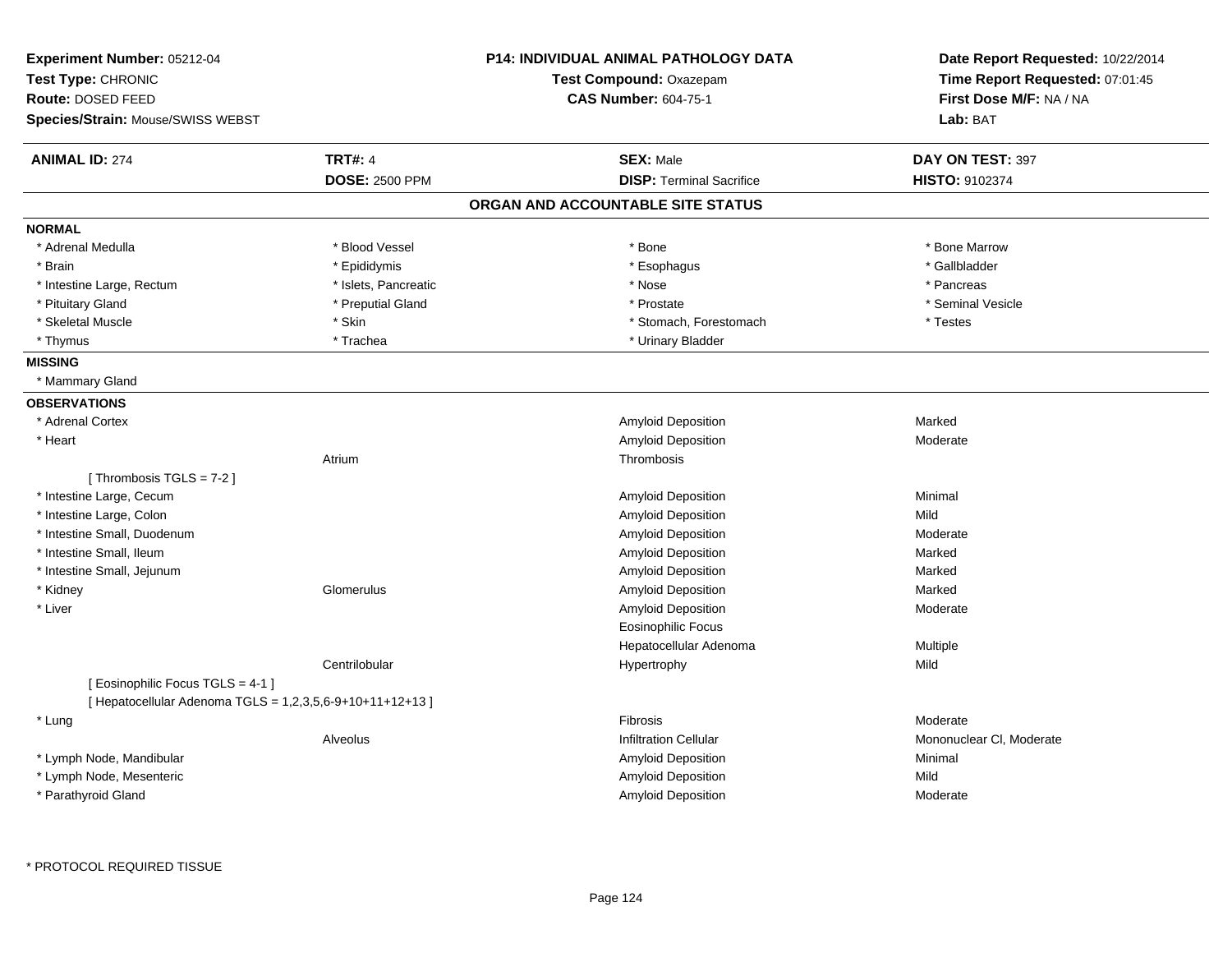| <b>Experiment Number: 05212-04</b><br>Test Type: CHRONIC<br><b>Route: DOSED FEED</b> |                       | <b>P14: INDIVIDUAL ANIMAL PATHOLOGY DATA</b><br>Test Compound: Oxazepam<br><b>CAS Number: 604-75-1</b> | Date Report Requested: 10/22/2014<br>Time Report Requested: 07:01:45<br>First Dose M/F: NA / NA |
|--------------------------------------------------------------------------------------|-----------------------|--------------------------------------------------------------------------------------------------------|-------------------------------------------------------------------------------------------------|
| <b>Species/Strain: Mouse/SWISS WEBST</b>                                             |                       |                                                                                                        | Lab: BAT                                                                                        |
| <b>ANIMAL ID: 274</b>                                                                | <b>TRT#: 4</b>        | <b>SEX: Male</b>                                                                                       | DAY ON TEST: 397                                                                                |
|                                                                                      | <b>DOSE: 2500 PPM</b> | <b>DISP:</b> Terminal Sacrifice                                                                        | <b>HISTO: 9102374</b>                                                                           |
|                                                                                      |                       | ORGAN AND ACCOUNTABLE SITE STATUS                                                                      |                                                                                                 |
| * Salivary Glands                                                                    |                       | <b>Amyloid Deposition</b>                                                                              | Mild                                                                                            |
| * Spleen                                                                             |                       | <b>Amyloid Deposition</b>                                                                              | Moderate                                                                                        |
| * Stomach, Glandular                                                                 |                       | <b>Amyloid Deposition</b>                                                                              | Minimal                                                                                         |
| * Thyroid Gland                                                                      |                       | <b>Amyloid Deposition</b>                                                                              | Moderate                                                                                        |
| PRIMARY CAUSE OF DEATH                                                               |                       |                                                                                                        |                                                                                                 |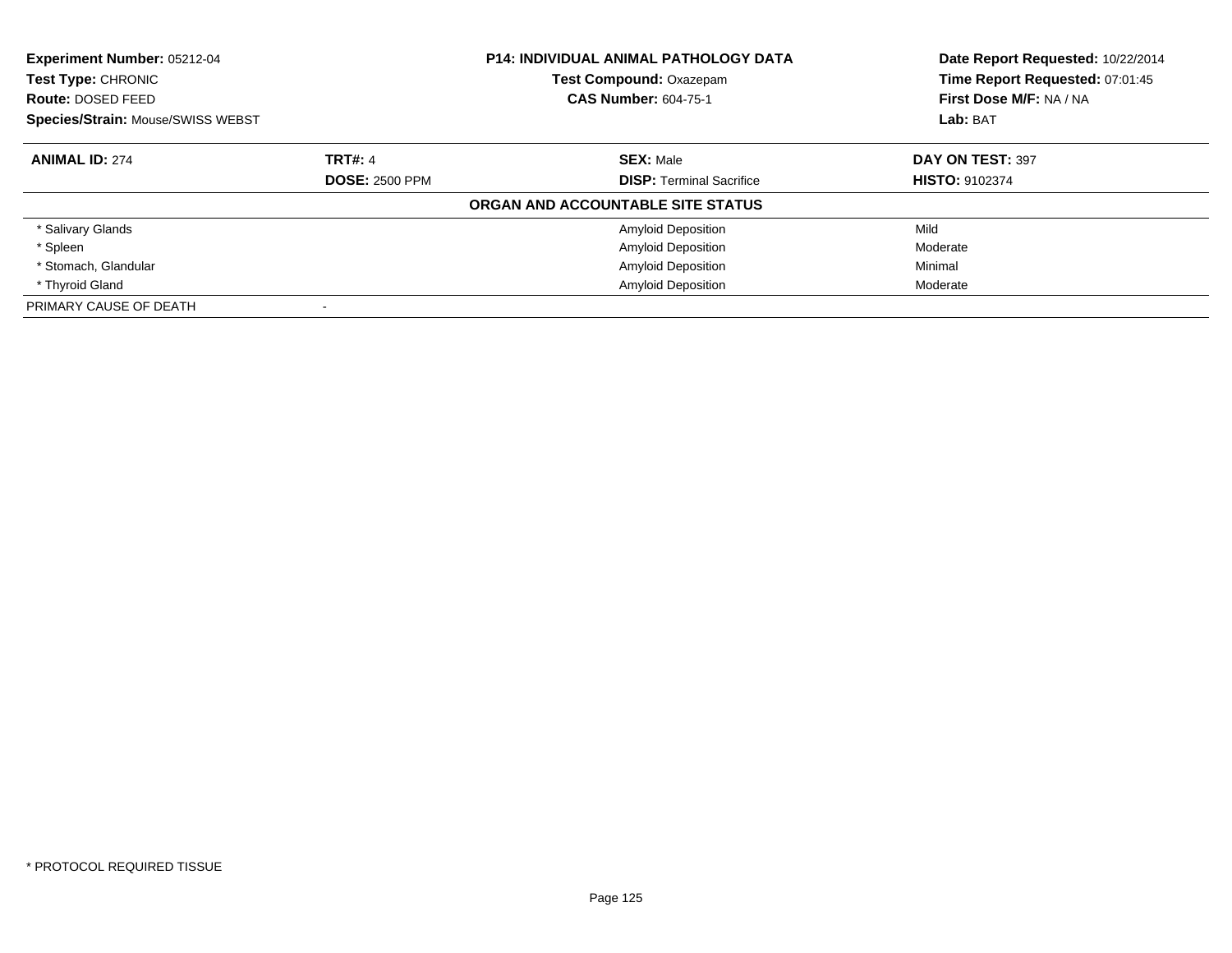| Experiment Number: 05212-04                            |                           | <b>P14: INDIVIDUAL ANIMAL PATHOLOGY DATA</b> | Date Report Requested: 10/22/2014 |
|--------------------------------------------------------|---------------------------|----------------------------------------------|-----------------------------------|
| Test Type: CHRONIC                                     | Test Compound: Oxazepam   |                                              | Time Report Requested: 07:01:45   |
| Route: DOSED FEED                                      |                           | <b>CAS Number: 604-75-1</b>                  | First Dose M/F: NA / NA           |
| Species/Strain: Mouse/SWISS WEBST                      |                           |                                              | Lab: BAT                          |
| <b>ANIMAL ID: 275</b>                                  | <b>TRT#: 4</b>            | <b>SEX: Male</b>                             | DAY ON TEST: 387                  |
|                                                        | <b>DOSE: 2500 PPM</b>     | <b>DISP: Natural Death</b>                   | HISTO: 9102375                    |
|                                                        |                           | ORGAN AND ACCOUNTABLE SITE STATUS            |                                   |
| <b>NORMAL</b>                                          |                           |                                              |                                   |
| * Adrenal Medulla                                      | * Blood Vessel            | * Bone                                       | * Bone Marrow                     |
| * Brain                                                | * Epididymis              | * Esophagus                                  | * Gallbladder                     |
| * Intestine Large, Colon                               | * Intestine Large, Rectum | * Islets, Pancreatic                         | * Nose                            |
| * Pancreas                                             | Penis                     | * Pituitary Gland                            | * Preputial Gland                 |
| * Prostate                                             | * Seminal Vesicle         | * Skeletal Muscle                            | * Skin                            |
| * Stomach, Forestomach                                 | * Stomach, Glandular      | * Testes                                     | * Thymus                          |
| * Trachea                                              | * Urinary Bladder         |                                              |                                   |
| <b>MISSING</b>                                         |                           |                                              |                                   |
| * Mammary Gland                                        |                           |                                              |                                   |
| <b>OBSERVATIONS</b>                                    |                           |                                              |                                   |
| * Adrenal Cortex                                       |                           | Amyloid Deposition                           | Moderate                          |
| * Heart                                                |                           | Amyloid Deposition                           | Marked                            |
|                                                        | Atrium                    | Thrombosis                                   |                                   |
| [Thrombosis TGLS = 3-2]                                |                           |                                              |                                   |
| * Intestine Large, Cecum                               |                           | Amyloid Deposition                           | Mild                              |
| * Intestine Small, Duodenum                            |                           | Amyloid Deposition                           | Moderate                          |
| * Intestine Small, Ileum                               |                           | Amyloid Deposition                           | Mild                              |
| * Intestine Small, Jejunum                             |                           | Amyloid Deposition                           | Mild                              |
| * Kidney                                               | Glomerulus                | Amyloid Deposition                           | Marked                            |
| * Liver                                                |                           | Amyloid Deposition                           | Mild                              |
|                                                        |                           | Necrosis                                     | Minimal                           |
| * Lung                                                 |                           | Fibrosis                                     | Mild                              |
|                                                        | Alveolus                  | <b>Infiltration Cellular</b>                 | Mononuclear CI, Moderate          |
| * Lymph Node, Mandibular                               |                           | Amyloid Deposition                           | Mild                              |
| * Lymph Node, Mesenteric                               |                           | Amyloid Deposition                           | Mild                              |
| * Parathyroid Gland                                    |                           | <b>Amyloid Deposition</b>                    | Moderate                          |
| Penis                                                  |                           |                                              |                                   |
| Note: AT NECROPSY                                      |                           |                                              |                                   |
| Note: NO CORRESPONDING LESION FOR PEBILE PROLAPSE SEEN |                           |                                              |                                   |
| * Salivary Glands                                      |                           | Amyloid Deposition                           | Moderate                          |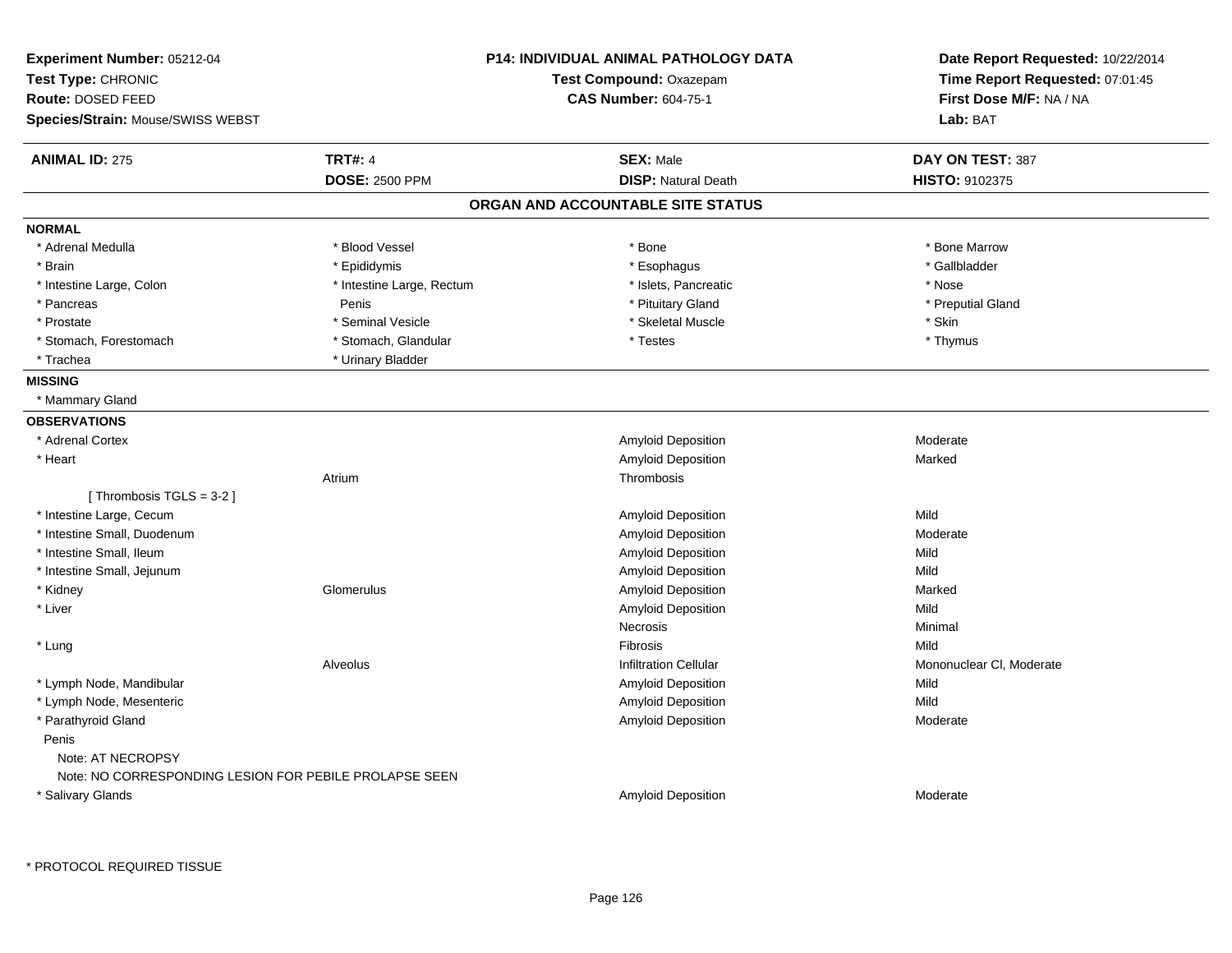| Experiment Number: 05212-04                                      |                       | <b>P14: INDIVIDUAL ANIMAL PATHOLOGY DATA</b> | Date Report Requested: 10/22/2014 |
|------------------------------------------------------------------|-----------------------|----------------------------------------------|-----------------------------------|
| <b>Test Type: CHRONIC</b>                                        |                       | <b>Test Compound: Oxazepam</b>               | Time Report Requested: 07:01:45   |
| Route: DOSED FEED                                                |                       | <b>CAS Number: 604-75-1</b>                  | First Dose M/F: NA / NA           |
| <b>Species/Strain: Mouse/SWISS WEBST</b>                         |                       |                                              | Lab: BAT                          |
| <b>ANIMAL ID: 275</b>                                            | <b>TRT#: 4</b>        | <b>SEX: Male</b>                             | DAY ON TEST: 387                  |
|                                                                  | <b>DOSE: 2500 PPM</b> | <b>DISP: Natural Death</b>                   | <b>HISTO: 9102375</b>             |
|                                                                  |                       | ORGAN AND ACCOUNTABLE SITE STATUS            |                                   |
| * Spleen                                                         |                       | <b>Amyloid Deposition</b>                    | Minimal                           |
| * Thyroid Gland                                                  |                       | <b>Amyloid Deposition</b>                    | Moderate                          |
| PRIMARY CAUSE OF DEATH                                           | $\blacksquare$        |                                              |                                   |
| Animal Note: CAUSE OF DEATH: AMYLOID DEPOSITION, MULTIPLE ORGANS |                       |                                              |                                   |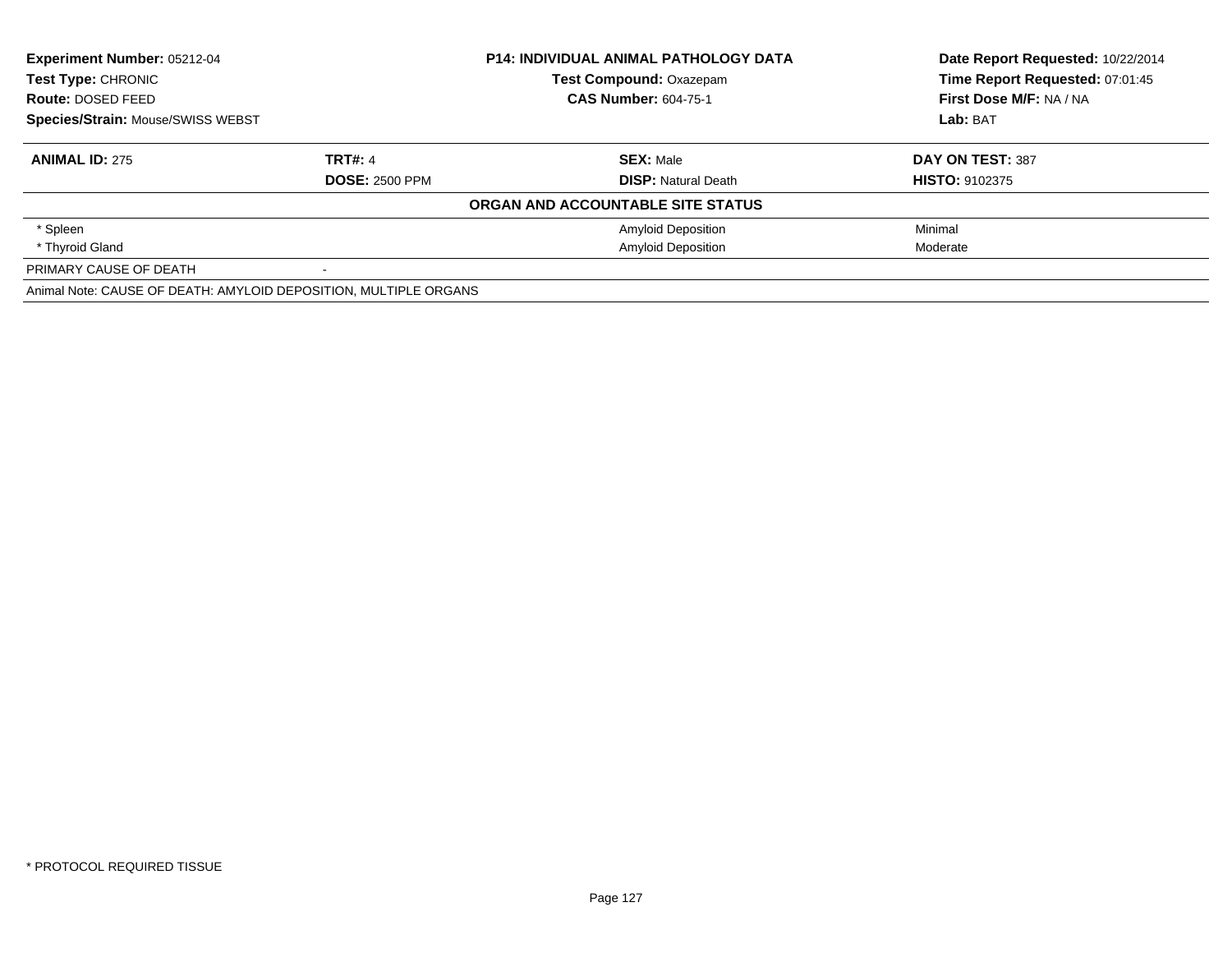| <b>Experiment Number: 05212-04</b><br>Test Type: CHRONIC   |                           | <b>P14: INDIVIDUAL ANIMAL PATHOLOGY DATA</b><br>Test Compound: Oxazepam | Date Report Requested: 10/22/2014<br>Time Report Requested: 07:01:45 |
|------------------------------------------------------------|---------------------------|-------------------------------------------------------------------------|----------------------------------------------------------------------|
| Route: DOSED FEED                                          |                           | <b>CAS Number: 604-75-1</b>                                             | First Dose M/F: NA / NA                                              |
| Species/Strain: Mouse/SWISS WEBST                          |                           |                                                                         | Lab: BAT                                                             |
| <b>ANIMAL ID: 276</b>                                      | <b>TRT#: 4</b>            | <b>SEX: Male</b>                                                        | DAY ON TEST: 327                                                     |
|                                                            | <b>DOSE: 2500 PPM</b>     | <b>DISP:</b> Moribund Sacrifice                                         | HISTO: 9102376                                                       |
|                                                            |                           | ORGAN AND ACCOUNTABLE SITE STATUS                                       |                                                                      |
| <b>NORMAL</b>                                              |                           |                                                                         |                                                                      |
| * Adrenal Cortex                                           | * Adrenal Medulla         | * Blood Vessel                                                          | * Bone                                                               |
| * Bone Marrow                                              | * Epididymis              | * Esophagus                                                             | * Gallbladder                                                        |
| * Intestine Large, Colon                                   | * Intestine Large, Rectum | * Islets, Pancreatic                                                    | * Nose                                                               |
| * Pancreas                                                 | * Pituitary Gland         | * Preputial Gland                                                       | * Prostate                                                           |
| * Salivary Glands                                          | * Seminal Vesicle         | * Skeletal Muscle                                                       | * Skin                                                               |
| * Stomach, Forestomach                                     | * Testes                  | * Trachea                                                               | * Urinary Bladder                                                    |
| <b>MISSING</b>                                             |                           |                                                                         |                                                                      |
| * Mammary Gland                                            |                           |                                                                         |                                                                      |
| <b>OBSERVATIONS</b>                                        |                           |                                                                         |                                                                      |
| * Brain                                                    |                           | Lymphoma Malignant Lymphocytic                                          |                                                                      |
| * Heart                                                    |                           | Amyloid Deposition                                                      | Moderate                                                             |
| * Intestine Large, Cecum                                   |                           | Amyloid Deposition                                                      | Minimal                                                              |
| * Intestine Small, Duodenum                                |                           | Amyloid Deposition                                                      | Moderate                                                             |
| * Intestine Small, Ileum                                   |                           | Amyloid Deposition                                                      | Moderate                                                             |
| * Intestine Small, Jejunum                                 |                           | Amyloid Deposition                                                      | Marked                                                               |
| * Kidney                                                   |                           | Lymphoma Malignant Lymphocytic                                          |                                                                      |
| * Liver                                                    |                           | Lymphoma Malignant Lymphocytic                                          |                                                                      |
| [ Lymphoma Malignant Lymphocytic TGLS = 2-1+2 ]            |                           |                                                                         |                                                                      |
| * Lung                                                     |                           | Lymphoma Malignant Lymphocytic                                          |                                                                      |
| Lymph Node                                                 | Mediastinal               | Lymphoma Malignant Lymphocytic                                          |                                                                      |
|                                                            | Renal                     | Lymphoma Malignant Lymphocytic                                          |                                                                      |
| [ Lymphoma Malignant Lymphocytic TGLS = 3,4,5,6-3+4+7+10 ] |                           |                                                                         |                                                                      |
| [ Lymphoma Malignant Lymphocytic TGLS = 3,4,5,6-3+4+7+10 ] |                           |                                                                         |                                                                      |
| * Lymph Node, Mandibular                                   |                           | Lymphoma Malignant Lymphocytic                                          |                                                                      |
| [ Lymphoma Malignant Lymphocytic TGLS = 3,4,5,6-3+4+7+10 ] |                           |                                                                         |                                                                      |
| * Lymph Node, Mesenteric                                   |                           | Lymphoma Malignant Lymphocytic                                          |                                                                      |
| [ Lymphoma Malignant Lymphocytic TGLS = 3,4,5,6-3+4+7+10 ] |                           |                                                                         |                                                                      |
| * Parathyroid Gland                                        |                           | Amyloid Deposition                                                      | Minimal                                                              |
| * Spleen                                                   |                           | Lymphoma Malignant Lymphocytic                                          |                                                                      |
| [ Lymphoma Malignant Lymphocytic TGLS = 1-9 ]              |                           |                                                                         |                                                                      |

\* PROTOCOL REQUIRED TISSUE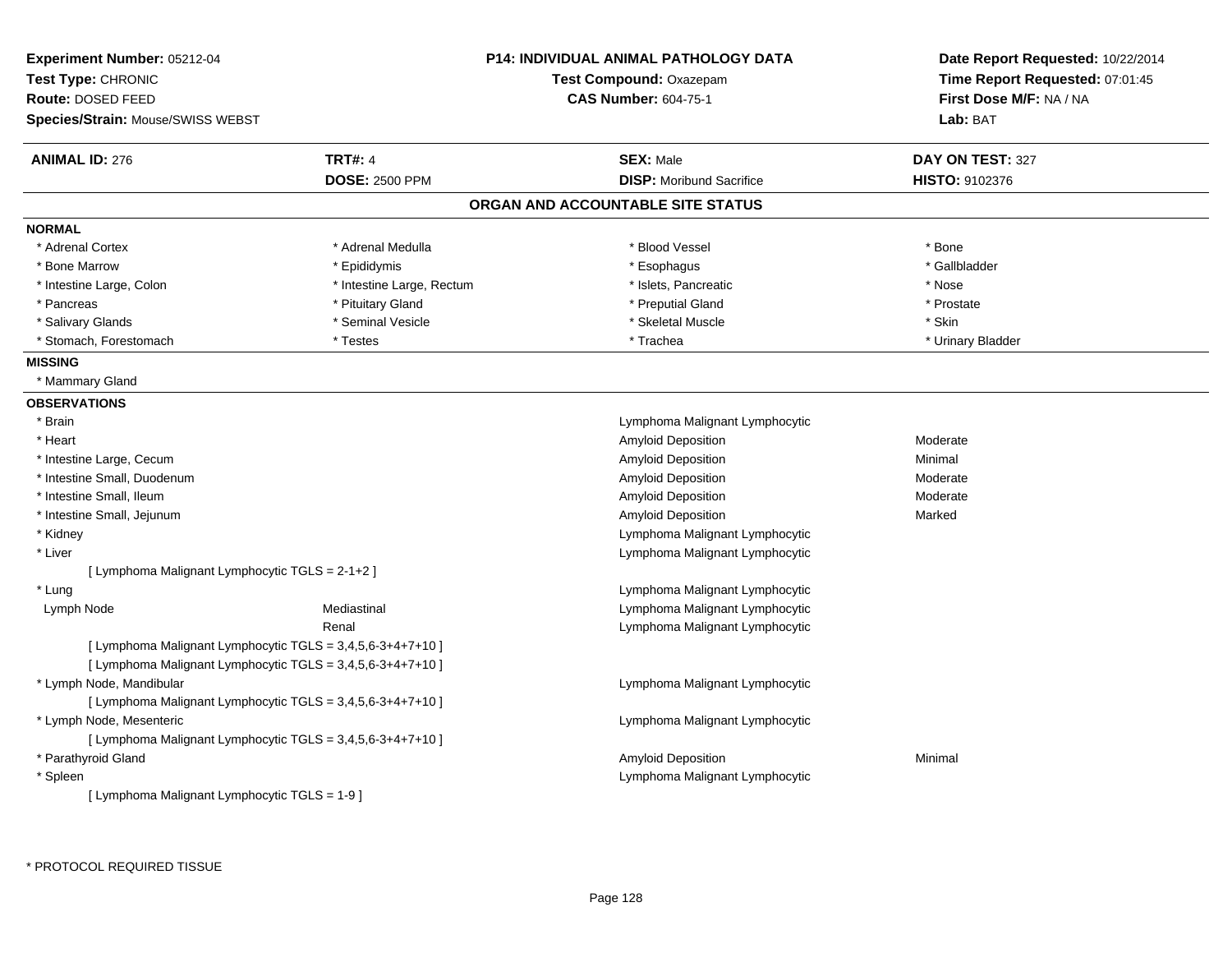| <b>Experiment Number: 05212-04</b><br>Test Type: CHRONIC           |                       | <b>P14: INDIVIDUAL ANIMAL PATHOLOGY DATA</b> | Date Report Requested: 10/22/2014 |  |
|--------------------------------------------------------------------|-----------------------|----------------------------------------------|-----------------------------------|--|
|                                                                    |                       | <b>Test Compound: Oxazepam</b>               | Time Report Requested: 07:01:45   |  |
| Route: DOSED FEED                                                  |                       | <b>CAS Number: 604-75-1</b>                  | First Dose M/F: NA / NA           |  |
| <b>Species/Strain: Mouse/SWISS WEBST</b>                           |                       |                                              | Lab: BAT                          |  |
| <b>ANIMAL ID: 276</b>                                              | <b>TRT#: 4</b>        | <b>SEX: Male</b>                             | DAY ON TEST: 327                  |  |
|                                                                    | <b>DOSE: 2500 PPM</b> | <b>DISP:</b> Moribund Sacrifice              | <b>HISTO: 9102376</b>             |  |
|                                                                    |                       | ORGAN AND ACCOUNTABLE SITE STATUS            |                                   |  |
| * Stomach, Glandular                                               |                       | Amyloid Deposition                           | Mild                              |  |
| * Thymus                                                           |                       | Lymphoma Malignant Lymphocytic               |                                   |  |
| * Thyroid Gland                                                    |                       | <b>Amyloid Deposition</b>                    | Mild                              |  |
| PRIMARY CAUSE OF DEATH                                             |                       |                                              |                                   |  |
| Animal Note: TYPE                                                  |                       |                                              |                                   |  |
| Animal Note: CAUSE OF MORB: LYMPHOMA, MULTIPLE ORGANS, LYMPHOCYTIC |                       |                                              |                                   |  |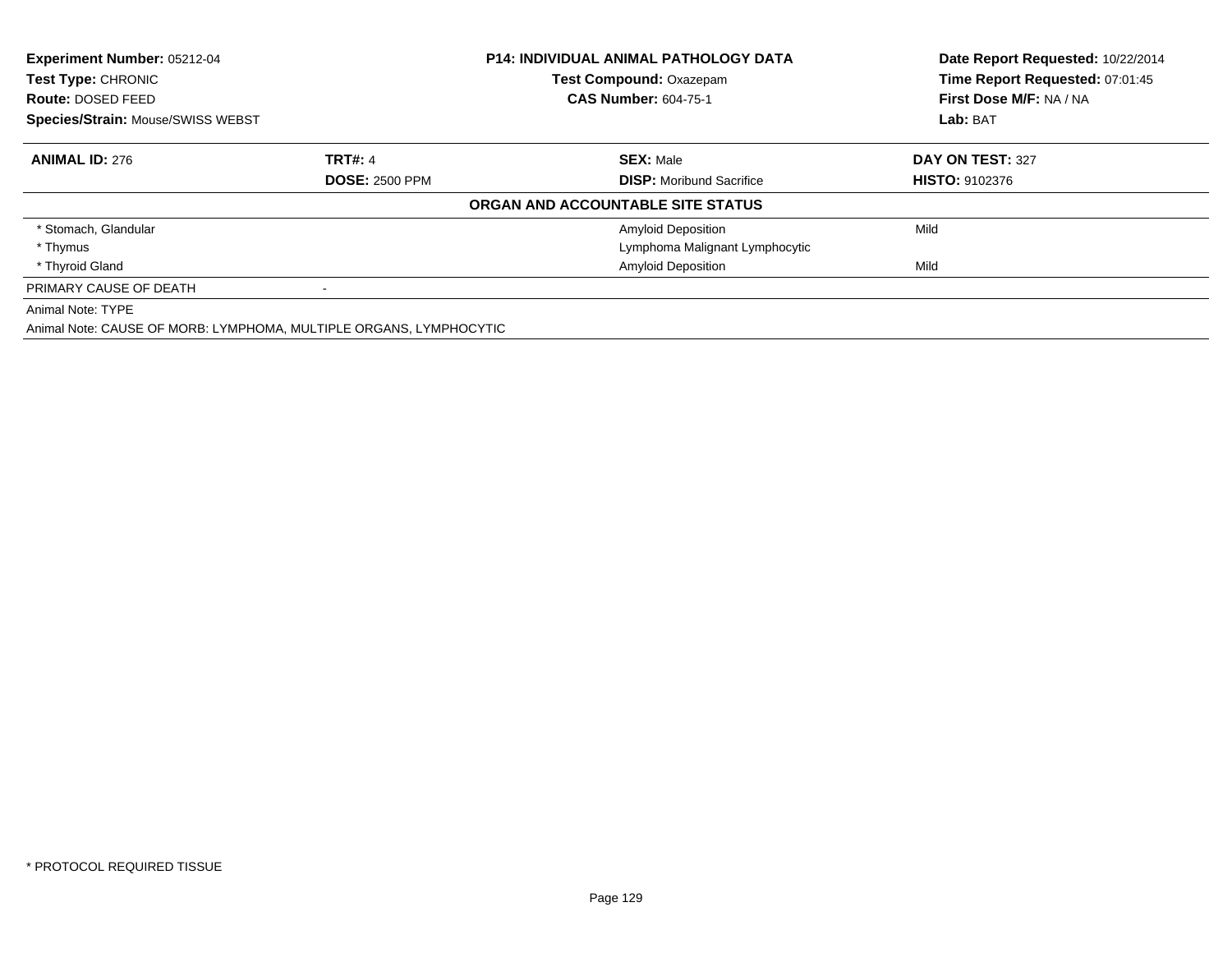| Experiment Number: 05212-04       |                          | <b>P14: INDIVIDUAL ANIMAL PATHOLOGY DATA</b> | Date Report Requested: 10/22/2014 |
|-----------------------------------|--------------------------|----------------------------------------------|-----------------------------------|
| Test Type: CHRONIC                |                          | Test Compound: Oxazepam                      | Time Report Requested: 07:01:45   |
| Route: DOSED FEED                 |                          | <b>CAS Number: 604-75-1</b>                  | First Dose M/F: NA / NA           |
| Species/Strain: Mouse/SWISS WEBST |                          |                                              | Lab: BAT                          |
| <b>ANIMAL ID: 277</b>             | <b>TRT#: 4</b>           | <b>SEX: Male</b>                             | DAY ON TEST: 397                  |
|                                   | <b>DOSE: 2500 PPM</b>    | <b>DISP: Terminal Sacrifice</b>              | HISTO: 9102377                    |
|                                   |                          | ORGAN AND ACCOUNTABLE SITE STATUS            |                                   |
| <b>NORMAL</b>                     |                          |                                              |                                   |
| * Adrenal Cortex                  | * Adrenal Medulla        | * Blood Vessel                               | * Bone                            |
| * Bone Marrow                     | * Brain                  | * Epididymis                                 | * Esophagus                       |
| * Gallbladder                     | * Intestine Large, Colon | * Islets, Pancreatic                         | * Kidney                          |
| * Lymph Node, Mesenteric          | * Nose                   | * Pancreas                                   | * Pituitary Gland                 |
| * Preputial Gland                 | * Prostate               | * Seminal Vesicle                            | * Skeletal Muscle                 |
| * Skin                            | * Stomach, Forestomach   | * Stomach, Glandular                         | * Testes                          |
| * Thymus                          | * Thyroid Gland          | * Trachea                                    | * Urinary Bladder                 |
| <b>MISSING</b>                    |                          |                                              |                                   |
| * Intestine Small, Duodenum       | * Mammary Gland          |                                              |                                   |
| <b>OBSERVATIONS</b>               |                          |                                              |                                   |
| * Heart                           |                          | Amyloid Deposition                           | Mild                              |
| * Intestine Large, Cecum          |                          | Amyloid Deposition                           | Moderate                          |
| * Intestine Large, Rectum         |                          | Amyloid Deposition                           | Mild                              |
| * Intestine Small, Ileum          |                          | Amyloid Deposition                           | Marked                            |
| * Intestine Small, Jejunum        |                          | Amyloid Deposition                           | Mild                              |
| * Liver                           | Centrilobular            | Hypertrophy                                  | Mild                              |
| * Lung                            |                          | Fibrosis                                     | Minimal                           |
|                                   | Alveolus                 | <b>Infiltration Cellular</b>                 | Mononuclear CI, Minimal           |
| * Lymph Node, Mandibular          |                          | <b>Amyloid Deposition</b>                    | Minimal                           |
| * Parathyroid Gland               |                          | Amyloid Deposition                           | Minimal                           |
| * Salivary Glands                 |                          | Amyloid Deposition                           | Mild                              |
| * Spleen                          |                          | Amyloid Deposition                           | Minimal                           |
|                                   | Capsule                  | Fibrosis                                     | Mild                              |
| [Fibrosis TGLS = $1-1$ ]          |                          |                                              |                                   |
| PRIMARY CAUSE OF DEATH            |                          |                                              |                                   |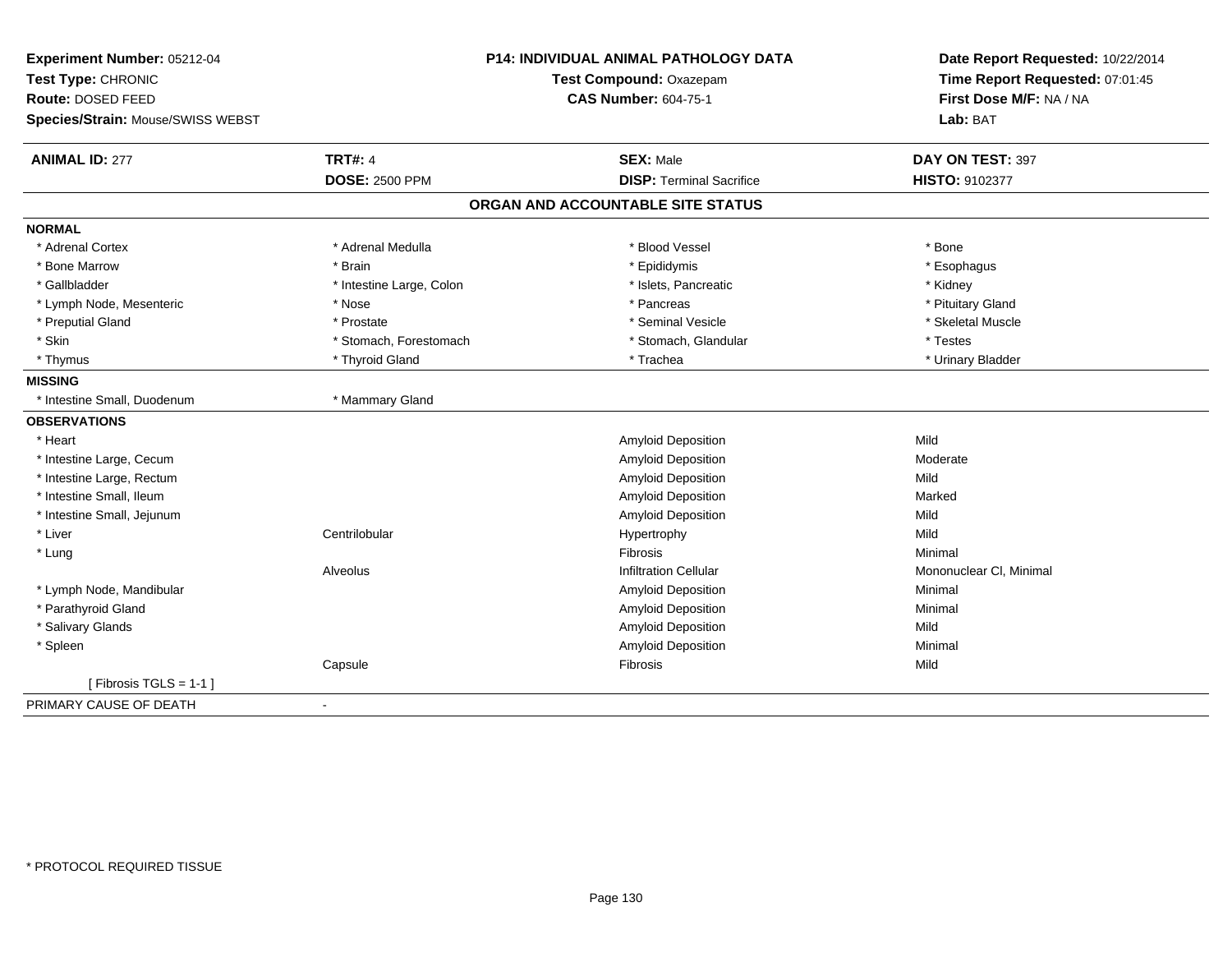| Experiment Number: 05212-04<br>Test Type: CHRONIC<br>Route: DOSED FEED<br>Species/Strain: Mouse/SWISS WEBST |                       | <b>P14: INDIVIDUAL ANIMAL PATHOLOGY DATA</b><br>Test Compound: Oxazepam<br><b>CAS Number: 604-75-1</b> | Date Report Requested: 10/22/2014<br>Time Report Requested: 07:01:45<br>First Dose M/F: NA / NA<br>Lab: BAT |
|-------------------------------------------------------------------------------------------------------------|-----------------------|--------------------------------------------------------------------------------------------------------|-------------------------------------------------------------------------------------------------------------|
| <b>ANIMAL ID: 278</b>                                                                                       | <b>TRT#: 4</b>        | <b>SEX: Male</b>                                                                                       | DAY ON TEST: 312                                                                                            |
|                                                                                                             | <b>DOSE: 2500 PPM</b> | <b>DISP: Natural Death</b>                                                                             | HISTO: 9102378                                                                                              |
|                                                                                                             |                       | ORGAN AND ACCOUNTABLE SITE STATUS                                                                      |                                                                                                             |
| <b>NORMAL</b>                                                                                               |                       |                                                                                                        |                                                                                                             |
| * Adrenal Medulla                                                                                           | * Blood Vessel        | * Bone                                                                                                 | * Bone Marrow                                                                                               |
| * Brain                                                                                                     | * Epididymis          | * Esophagus                                                                                            | * Gallbladder                                                                                               |
| * Intestine Large, Rectum                                                                                   | * Islets, Pancreatic  | * Lymph Node, Mandibular                                                                               | * Nose                                                                                                      |
| * Pancreas                                                                                                  | Penis                 | * Pituitary Gland                                                                                      | * Preputial Gland                                                                                           |
| * Prostate                                                                                                  | * Seminal Vesicle     | * Skeletal Muscle                                                                                      | * Skin                                                                                                      |
| * Stomach, Forestomach                                                                                      | * Testes              | * Trachea                                                                                              | * Urinary Bladder                                                                                           |
| <b>MISSING</b>                                                                                              |                       |                                                                                                        |                                                                                                             |
| * Mammary Gland                                                                                             | * Thymus              |                                                                                                        |                                                                                                             |
| <b>OBSERVATIONS</b>                                                                                         |                       |                                                                                                        |                                                                                                             |
| * Adrenal Cortex                                                                                            |                       | <b>Amyloid Deposition</b>                                                                              | Marked                                                                                                      |
| * Heart                                                                                                     |                       | <b>Amyloid Deposition</b>                                                                              | Moderate                                                                                                    |
|                                                                                                             | Atrium                | Thrombosis                                                                                             |                                                                                                             |
| * Intestine Large, Cecum                                                                                    |                       | Amyloid Deposition                                                                                     | Mild                                                                                                        |
| * Intestine Large, Colon                                                                                    |                       | <b>Amyloid Deposition</b>                                                                              | Mild                                                                                                        |
| * Intestine Small, Duodenum                                                                                 |                       | Amyloid Deposition                                                                                     | Moderate                                                                                                    |
| * Intestine Small, Ileum                                                                                    |                       | Amyloid Deposition                                                                                     | Moderate                                                                                                    |
| * Intestine Small, Jejunum                                                                                  |                       | Amyloid Deposition                                                                                     | Moderate                                                                                                    |
| * Kidney                                                                                                    | Glomerulus            | <b>Amyloid Deposition</b>                                                                              | Marked                                                                                                      |
|                                                                                                             | Interstitium          | Amyloid Deposition                                                                                     | Marked                                                                                                      |
| [ Amyloid Deposition TGLS = 1-1 ]                                                                           |                       |                                                                                                        |                                                                                                             |
| [ Amyloid Deposition TGLS = 1-1 ]                                                                           |                       |                                                                                                        |                                                                                                             |
| * Liver                                                                                                     |                       | Amyloid Deposition                                                                                     | Marked                                                                                                      |
|                                                                                                             | Centrilobular         | Hypertrophy                                                                                            | Mild                                                                                                        |
|                                                                                                             |                       | Necrosis                                                                                               | Minimal                                                                                                     |
| [Hypertrophy TGLS = 2-1+2]                                                                                  |                       |                                                                                                        |                                                                                                             |
| * Lung                                                                                                      |                       | Fibrosis                                                                                               | Mild                                                                                                        |
|                                                                                                             | Alveolus              | <b>Infiltration Cellular</b>                                                                           | Mononuclear CI, Moderate                                                                                    |
| * Lymph Node, Mesenteric                                                                                    |                       | Amyloid Deposition                                                                                     | Moderate                                                                                                    |
| * Parathyroid Gland<br>Penis                                                                                |                       | Amyloid Deposition                                                                                     | Moderate                                                                                                    |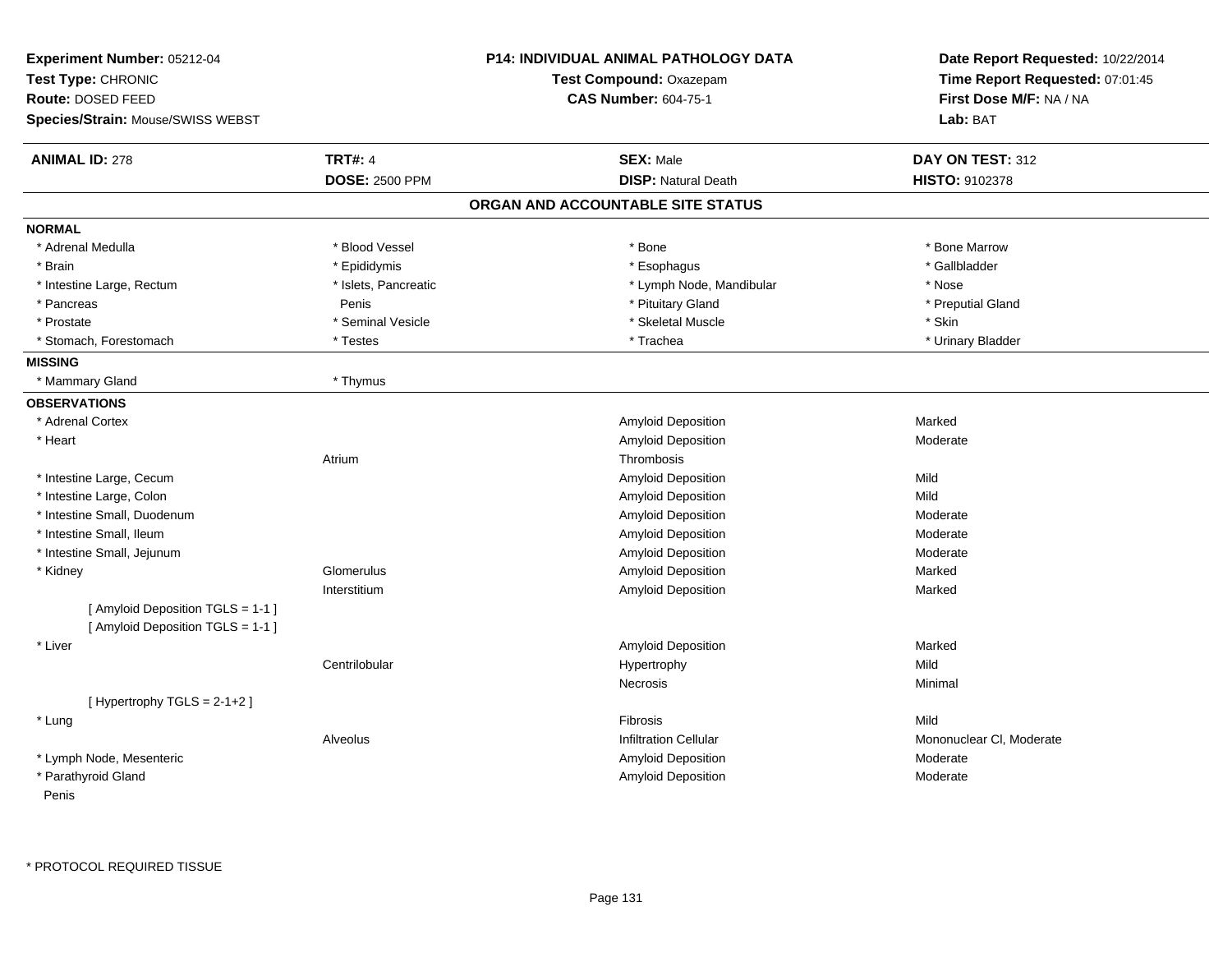| Experiment Number: 05212-04             |                                                                  | <b>P14: INDIVIDUAL ANIMAL PATHOLOGY DATA</b><br>Test Compound: Oxazepam | Date Report Requested: 10/22/2014                          |
|-----------------------------------------|------------------------------------------------------------------|-------------------------------------------------------------------------|------------------------------------------------------------|
| Test Type: CHRONIC<br>Route: DOSED FEED |                                                                  | <b>CAS Number: 604-75-1</b>                                             | Time Report Requested: 07:01:45<br>First Dose M/F: NA / NA |
| Species/Strain: Mouse/SWISS WEBST       |                                                                  |                                                                         | Lab: BAT                                                   |
| <b>ANIMAL ID: 278</b>                   | <b>TRT#: 4</b>                                                   | <b>SEX: Male</b>                                                        | DAY ON TEST: 312                                           |
|                                         | <b>DOSE: 2500 PPM</b>                                            | <b>DISP: Natural Death</b>                                              | <b>HISTO: 9102378</b>                                      |
|                                         |                                                                  | ORGAN AND ACCOUNTABLE SITE STATUS                                       |                                                            |
| Note: NECROPSY                          | Note: NO CORRESPONDING LESION FOR PENILE PROLAPSE SEEN AT        |                                                                         |                                                            |
| * Salivary Glands                       |                                                                  | <b>Amyloid Deposition</b>                                               | Marked                                                     |
| * Spleen                                |                                                                  | <b>Amyloid Deposition</b>                                               | Marked                                                     |
| * Stomach, Glandular                    |                                                                  | <b>Amyloid Deposition</b>                                               | Mild                                                       |
| * Thyroid Gland                         |                                                                  | <b>Amyloid Deposition</b>                                               | Marked                                                     |
| PRIMARY CAUSE OF DEATH                  |                                                                  |                                                                         |                                                            |
|                                         | Animal Note: CAUSE OF DEATH: AMYLOID DEPOSITION, MULTIPLE ORGANS |                                                                         |                                                            |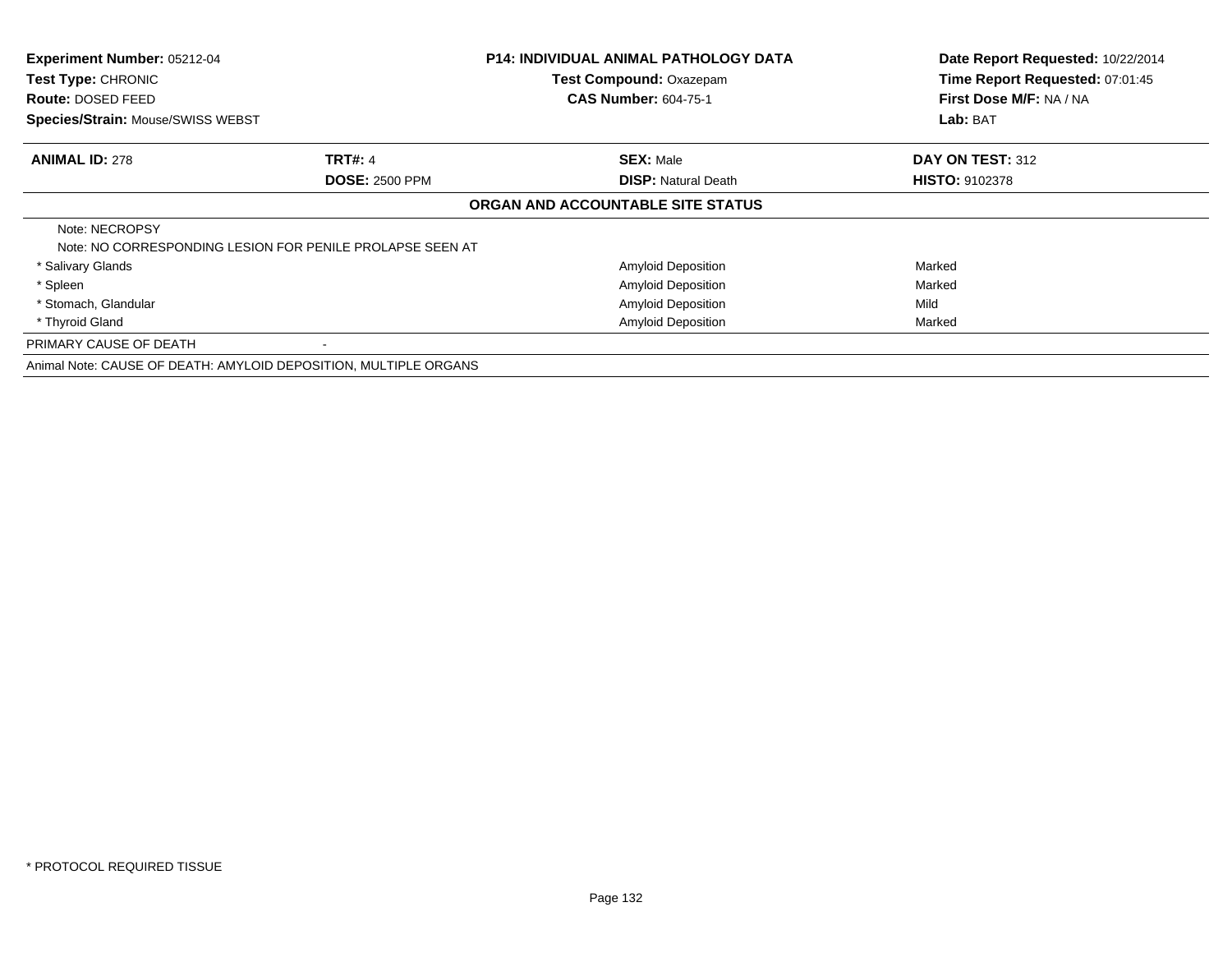| <b>Experiment Number: 05212-04</b>             |                       | <b>P14: INDIVIDUAL ANIMAL PATHOLOGY DATA</b> | Date Report Requested: 10/22/2014 |
|------------------------------------------------|-----------------------|----------------------------------------------|-----------------------------------|
| Test Type: CHRONIC                             |                       | Test Compound: Oxazepam                      | Time Report Requested: 07:01:45   |
| Route: DOSED FEED                              |                       | <b>CAS Number: 604-75-1</b>                  | First Dose M/F: NA / NA           |
| <b>Species/Strain: Mouse/SWISS WEBST</b>       |                       |                                              | Lab: BAT                          |
| <b>ANIMAL ID: 279</b>                          | <b>TRT#: 4</b>        | <b>SEX: Male</b>                             | DAY ON TEST: 397                  |
|                                                | <b>DOSE: 2500 PPM</b> | <b>DISP: Terminal Sacrifice</b>              | <b>HISTO: 9102379</b>             |
|                                                |                       | ORGAN AND ACCOUNTABLE SITE STATUS            |                                   |
| <b>NORMAL</b>                                  |                       |                                              |                                   |
| * Adrenal Medulla                              | * Blood Vessel        | * Bone                                       | * Bone Marrow                     |
| * Brain                                        | * Epididymis          | * Esophagus                                  | * Gallbladder                     |
| * Intestine Large, Cecum                       | * Islets, Pancreatic  | * Nose                                       | * Pancreas                        |
| * Pituitary Gland                              | * Preputial Gland     | * Prostate                                   | * Seminal Vesicle                 |
| * Skeletal Muscle                              | * Skin                | * Spleen                                     | * Stomach, Forestomach            |
| * Testes                                       | * Thymus              | * Trachea                                    | * Urinary Bladder                 |
| <b>MISSING</b>                                 |                       |                                              |                                   |
| * Mammary Gland                                |                       |                                              |                                   |
| <b>OBSERVATIONS</b>                            |                       |                                              |                                   |
| * Adrenal Cortex                               |                       | Amyloid Deposition                           | Mild                              |
| * Heart                                        |                       | Amyloid Deposition                           | Marked                            |
|                                                | Atrium                | Thrombosis                                   |                                   |
| [Thrombosis TGLS = $2-2$ ]                     |                       |                                              |                                   |
| * Intestine Large, Colon                       |                       | Amyloid Deposition                           | Mild                              |
| * Intestine Large, Rectum                      |                       | Amyloid Deposition                           | Mild                              |
| * Intestine Small, Duodenum                    |                       | Adenoma                                      |                                   |
|                                                |                       | Amyloid Deposition                           | Marked                            |
| [Adenoma TGLS = $3-11$ ]                       |                       |                                              |                                   |
| * Intestine Small, Ileum                       |                       | Amyloid Deposition                           | Marked                            |
| * Intestine Small, Jejunum                     |                       | Amyloid Deposition                           | Marked                            |
| * Kidney                                       | Glomerulus            | Amyloid Deposition                           | Moderate                          |
| * Liver                                        |                       | Amyloid Deposition                           | Minimal                           |
|                                                |                       | <b>Eosinophilic Focus</b>                    |                                   |
|                                                |                       | Hepatocellular Adenoma                       | Multiple                          |
|                                                | Centrilobular         | Hypertrophy                                  | Mild                              |
| [ Hepatocellular Adenoma TGLS = 1,4,5,7-9+12 ] |                       |                                              |                                   |
| * Lung                                         |                       | Alveolar/Bronchiolar Adenoma                 |                                   |
|                                                |                       | <b>Fibrosis</b>                              | Moderate                          |
|                                                | Alveolus              | <b>Infiltration Cellular</b>                 | Mononuclear CI, Moderate          |
| * Lymph Node, Mandibular                       |                       | Amyloid Deposition                           | Minimal                           |
|                                                |                       |                                              |                                   |

\* PROTOCOL REQUIRED TISSUE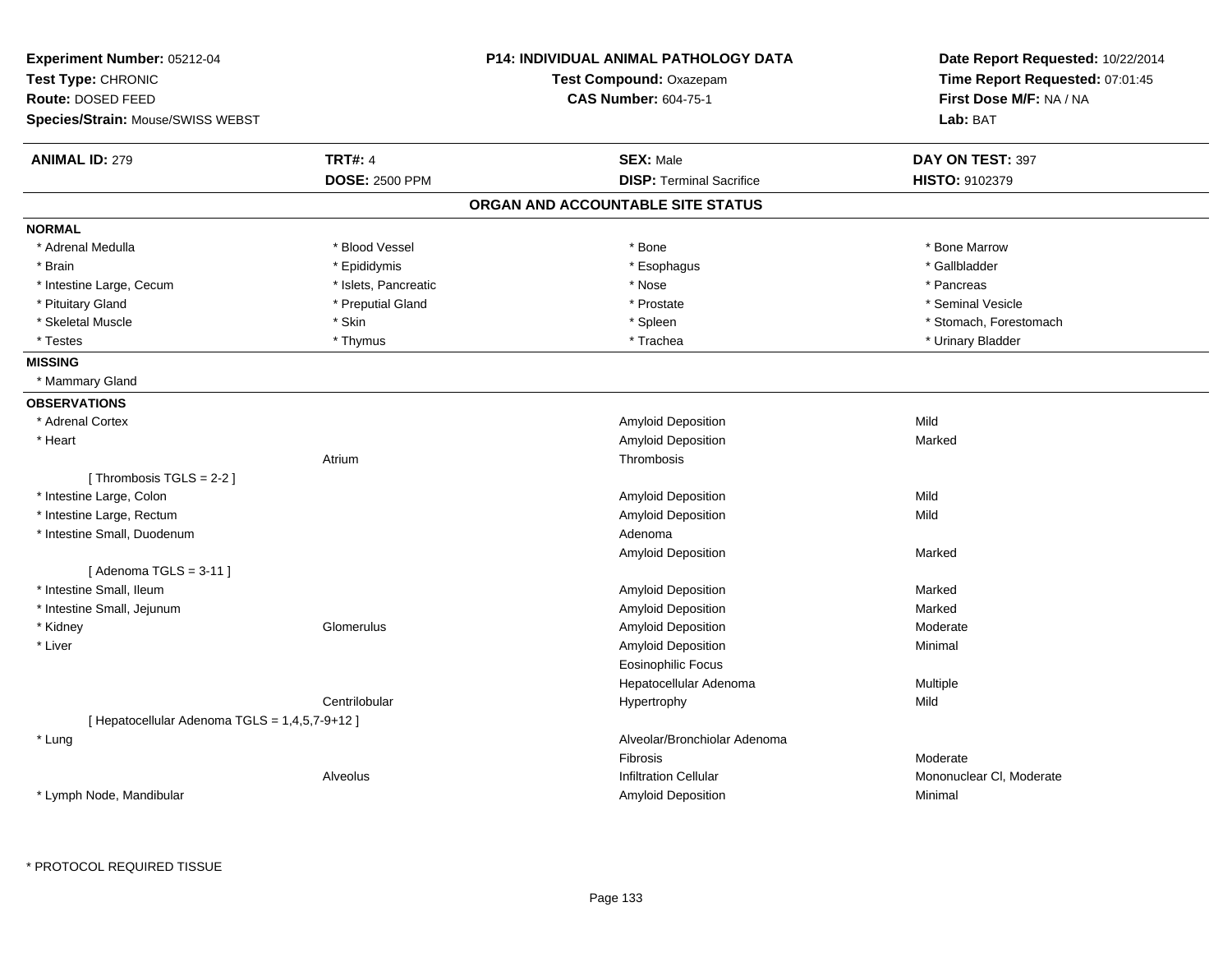| <b>Experiment Number: 05212-04</b><br><b>Test Type: CHRONIC</b><br><b>Route: DOSED FEED</b><br><b>Species/Strain: Mouse/SWISS WEBST</b> |                       | <b>P14: INDIVIDUAL ANIMAL PATHOLOGY DATA</b><br>Test Compound: Oxazepam<br><b>CAS Number: 604-75-1</b> | Date Report Requested: 10/22/2014<br>Time Report Requested: 07:01:45<br>First Dose M/F: NA / NA<br>Lab: BAT |
|-----------------------------------------------------------------------------------------------------------------------------------------|-----------------------|--------------------------------------------------------------------------------------------------------|-------------------------------------------------------------------------------------------------------------|
| <b>ANIMAL ID: 279</b>                                                                                                                   | <b>TRT#: 4</b>        | <b>SEX: Male</b>                                                                                       | DAY ON TEST: 397                                                                                            |
|                                                                                                                                         | <b>DOSE: 2500 PPM</b> | <b>DISP:</b> Terminal Sacrifice                                                                        | <b>HISTO: 9102379</b>                                                                                       |
|                                                                                                                                         |                       | ORGAN AND ACCOUNTABLE SITE STATUS                                                                      |                                                                                                             |
| * Lymph Node, Mesenteric                                                                                                                |                       | Amyloid Deposition                                                                                     | Mild                                                                                                        |
| * Parathyroid Gland                                                                                                                     |                       | <b>Amyloid Deposition</b>                                                                              | Marked                                                                                                      |
| * Salivary Glands                                                                                                                       |                       | <b>Amyloid Deposition</b>                                                                              | Mild                                                                                                        |
| * Stomach, Glandular                                                                                                                    |                       | Mineralization                                                                                         | Moderate                                                                                                    |
| [Mineralization TGLS = 6-11]                                                                                                            |                       |                                                                                                        |                                                                                                             |
| * Thyroid Gland                                                                                                                         |                       | <b>Amyloid Deposition</b>                                                                              | Marked                                                                                                      |
| PRIMARY CAUSE OF DEATH                                                                                                                  |                       |                                                                                                        |                                                                                                             |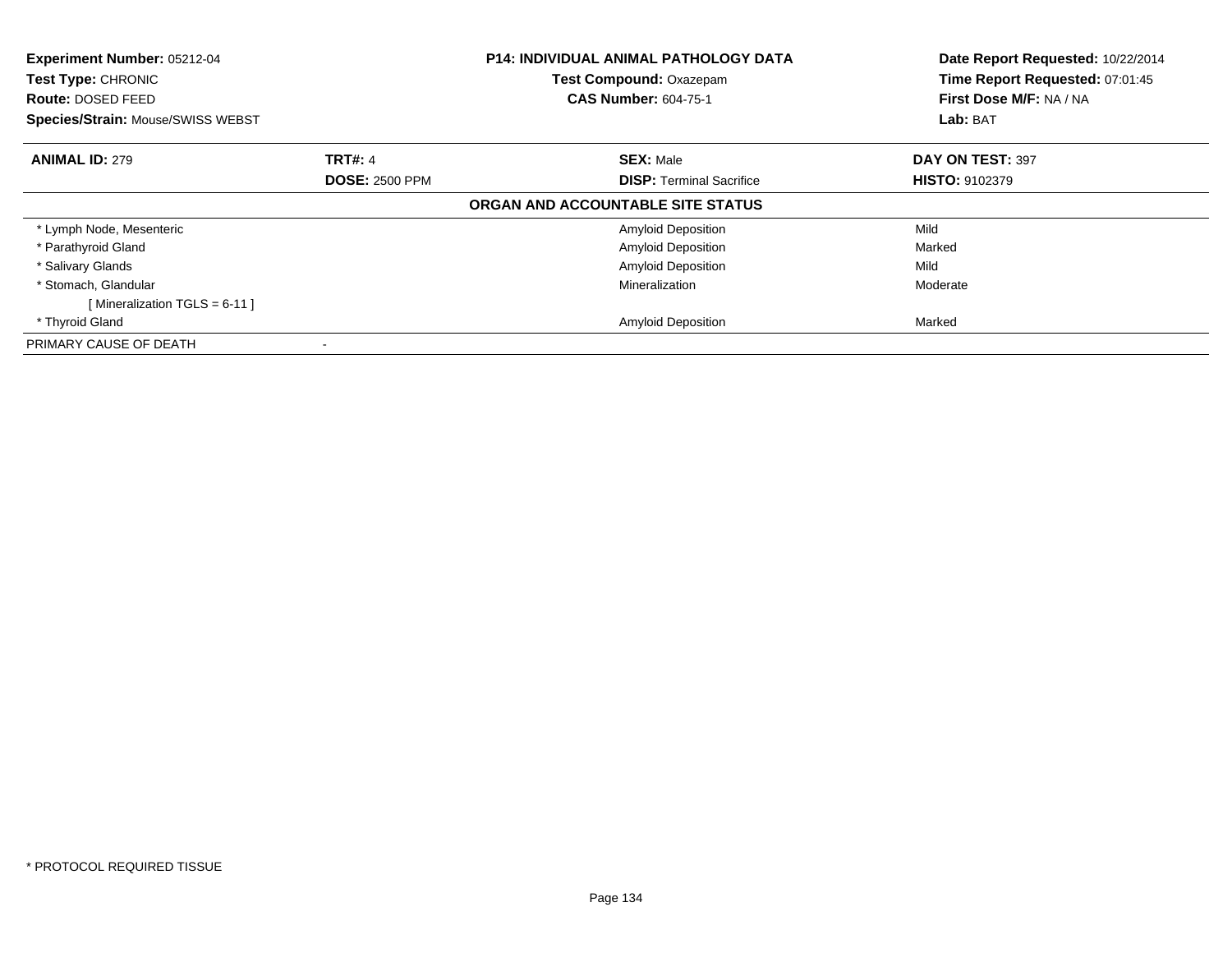| Experiment Number: 05212-04           |                         | P14: INDIVIDUAL ANIMAL PATHOLOGY DATA | Date Report Requested: 10/22/2014 |
|---------------------------------------|-------------------------|---------------------------------------|-----------------------------------|
| Test Type: CHRONIC                    | Test Compound: Oxazepam |                                       | Time Report Requested: 07:01:45   |
| <b>Route: DOSED FEED</b>              |                         | <b>CAS Number: 604-75-1</b>           | First Dose M/F: NA / NA           |
| Species/Strain: Mouse/SWISS WEBST     |                         |                                       | Lab: BAT                          |
| <b>ANIMAL ID: 280</b>                 | <b>TRT#: 4</b>          | <b>SEX: Male</b>                      | DAY ON TEST: 383                  |
|                                       | <b>DOSE: 2500 PPM</b>   | <b>DISP:</b> Moribund Sacrifice       | <b>HISTO: 9102380</b>             |
|                                       |                         | ORGAN AND ACCOUNTABLE SITE STATUS     |                                   |
| <b>NORMAL</b>                         |                         |                                       |                                   |
| * Adrenal Medulla                     | * Blood Vessel          | * Bone                                | * Bone Marrow                     |
| * Brain                               | * Epididymis            | * Esophagus                           | * Gallbladder                     |
| * Intestine Large, Rectum             | * Islets, Pancreatic    | * Nose                                | * Pancreas                        |
| Penis                                 | * Pituitary Gland       | * Preputial Gland                     | * Prostate                        |
| * Salivary Glands                     | * Seminal Vesicle       | * Skeletal Muscle                     | * Skin                            |
| * Stomach, Forestomach                | * Stomach, Glandular    | * Testes                              | * Thymus                          |
| * Trachea                             | * Urinary Bladder       |                                       |                                   |
| <b>MISSING</b>                        |                         |                                       |                                   |
| * Mammary Gland                       |                         |                                       |                                   |
| <b>OBSERVATIONS</b>                   |                         |                                       |                                   |
| * Adrenal Cortex                      |                         | <b>Amyloid Deposition</b>             | Moderate                          |
| * Heart                               |                         | Amyloid Deposition                    | Marked                            |
|                                       | Atrium                  | Thrombosis                            |                                   |
| [Thrombosis TGLS = $1-2$ ]            |                         |                                       |                                   |
| * Intestine Large, Cecum              |                         | <b>Amyloid Deposition</b>             | Mild                              |
| * Intestine Large, Colon              |                         | <b>Amyloid Deposition</b>             | Mild                              |
| * Intestine Small, Duodenum           |                         | <b>Amyloid Deposition</b>             | Marked                            |
| * Intestine Small, Ileum              |                         | <b>Amyloid Deposition</b>             | Mild                              |
| * Intestine Small, Jejunum            |                         | Amyloid Deposition                    | Moderate                          |
| * Kidney                              | Glomerulus              | <b>Amyloid Deposition</b>             | Moderate                          |
|                                       | Interstitium            | <b>Amyloid Deposition</b>             | Minimal                           |
| * Liver                               |                         | <b>Amyloid Deposition</b>             | Mild                              |
|                                       |                         | Eosinophilic Focus                    |                                   |
|                                       |                         | Hepatocellular Adenoma                |                                   |
|                                       | Centrilobular           | Hypertrophy                           | Mild                              |
| [Eosinophilic Focus TGLS = 4-1+2]     |                         |                                       |                                   |
| [ Hepatocellular Adenoma TGLS = 3-1 ] |                         |                                       |                                   |
| * Lung                                |                         | Fibrosis                              | Moderate                          |
|                                       | Alveolus                | <b>Infiltration Cellular</b>          | Mononuclear CI, Moderate          |
| * Lymph Node, Mandibular              |                         | Amyloid Deposition                    | Mild                              |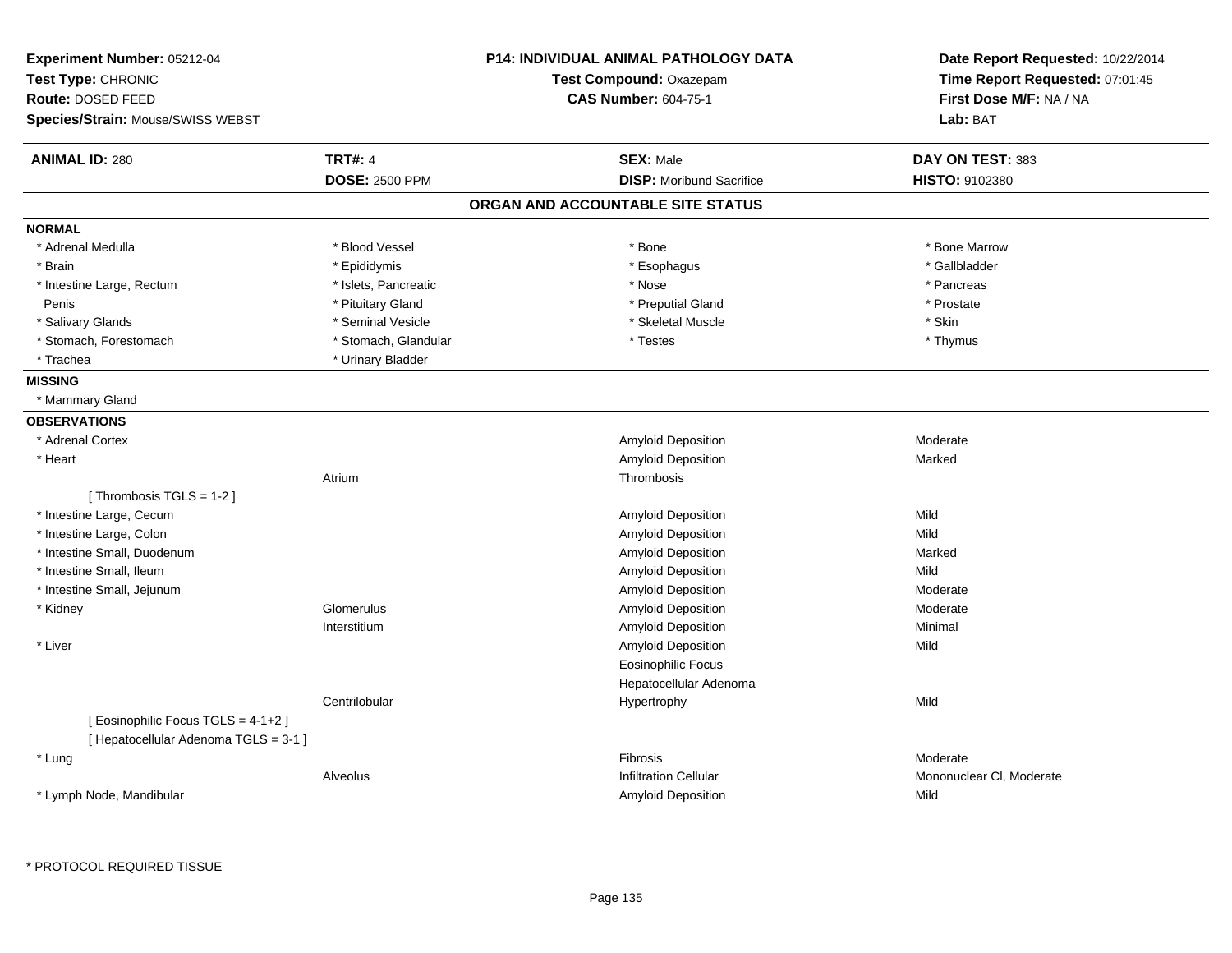| Experiment Number: 05212-04<br><b>Test Type: CHRONIC</b>        |                                                        | <b>P14: INDIVIDUAL ANIMAL PATHOLOGY DATA</b><br><b>Test Compound: Oxazepam</b> | Date Report Requested: 10/22/2014<br>Time Report Requested: 07:01:45 |
|-----------------------------------------------------------------|--------------------------------------------------------|--------------------------------------------------------------------------------|----------------------------------------------------------------------|
| Route: DOSED FEED                                               |                                                        | <b>CAS Number: 604-75-1</b>                                                    | First Dose M/F: NA / NA                                              |
| <b>Species/Strain: Mouse/SWISS WEBST</b>                        |                                                        |                                                                                | Lab: BAT                                                             |
| <b>ANIMAL ID: 280</b>                                           | <b>TRT#: 4</b>                                         | <b>SEX: Male</b>                                                               | DAY ON TEST: 383                                                     |
|                                                                 | <b>DOSE: 2500 PPM</b>                                  | <b>DISP:</b> Moribund Sacrifice                                                | <b>HISTO: 9102380</b>                                                |
|                                                                 |                                                        | ORGAN AND ACCOUNTABLE SITE STATUS                                              |                                                                      |
| * Lymph Node, Mesenteric                                        |                                                        | <b>Amyloid Deposition</b>                                                      | Minimal                                                              |
| * Parathyroid Gland                                             |                                                        | <b>Amyloid Deposition</b>                                                      | Marked                                                               |
| Penis<br>Note: AT NECROPSY                                      | Note: NO CORRESPONDING LESION FOR PENILE PROLAPSE SEEN |                                                                                |                                                                      |
| * Spleen                                                        |                                                        | <b>Amyloid Deposition</b>                                                      | Moderate                                                             |
| * Thyroid Gland                                                 |                                                        | <b>Amyloid Deposition</b>                                                      | Moderate                                                             |
| PRIMARY CAUSE OF DEATH                                          |                                                        |                                                                                |                                                                      |
| Animal Note: CAUSE OF MORB: AMYLOID DEPOSITION, MULTIPLE ORGANS |                                                        |                                                                                |                                                                      |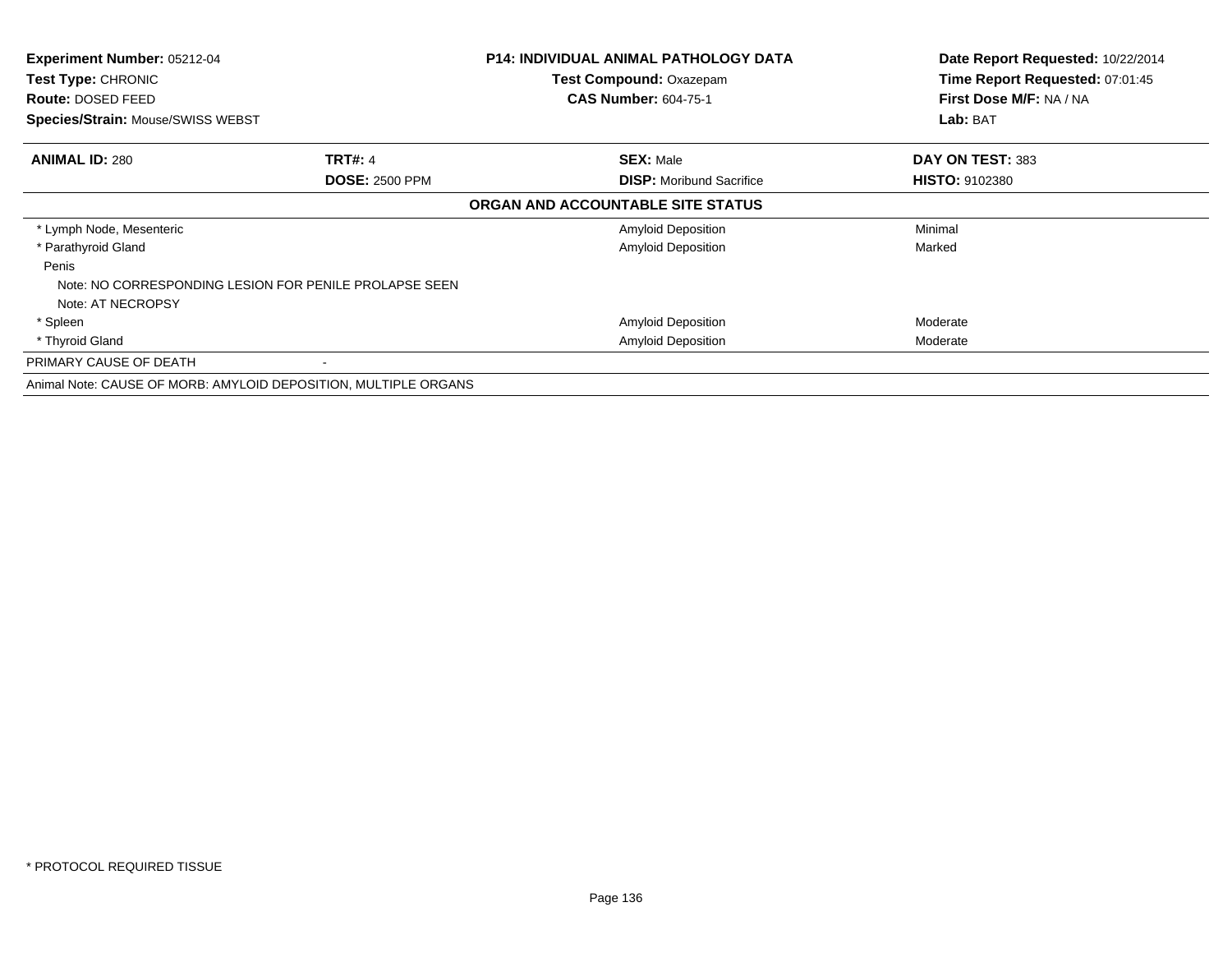| Experiment Number: 05212-04<br>Test Type: CHRONIC<br>Route: DOSED FEED |                           | <b>P14: INDIVIDUAL ANIMAL PATHOLOGY DATA</b><br>Test Compound: Oxazepam<br><b>CAS Number: 604-75-1</b> | Date Report Requested: 10/22/2014<br>Time Report Requested: 07:01:45<br>First Dose M/F: NA / NA |
|------------------------------------------------------------------------|---------------------------|--------------------------------------------------------------------------------------------------------|-------------------------------------------------------------------------------------------------|
| Species/Strain: Mouse/SWISS WEBST                                      |                           |                                                                                                        | Lab: BAT                                                                                        |
| <b>ANIMAL ID: 281</b>                                                  | <b>TRT#: 4</b>            | <b>SEX: Male</b>                                                                                       | DAY ON TEST: 369                                                                                |
|                                                                        | <b>DOSE: 2500 PPM</b>     | <b>DISP: Natural Death</b>                                                                             | HISTO: 9102381                                                                                  |
|                                                                        |                           | ORGAN AND ACCOUNTABLE SITE STATUS                                                                      |                                                                                                 |
| <b>NORMAL</b>                                                          |                           |                                                                                                        |                                                                                                 |
| * Adrenal Medulla                                                      | * Blood Vessel            | * Bone                                                                                                 | * Bone Marrow                                                                                   |
| * Brain                                                                | * Epididymis              | * Esophagus                                                                                            | Eye                                                                                             |
| * Intestine Large, Cecum                                               | * Intestine Large, Rectum | * Islets, Pancreatic                                                                                   | * Lymph Node, Mandibular                                                                        |
| * Lymph Node, Mesenteric                                               | * Nose                    | * Pancreas                                                                                             | Penis                                                                                           |
| * Pituitary Gland                                                      | * Preputial Gland         | * Prostate                                                                                             | * Seminal Vesicle                                                                               |
| * Skeletal Muscle                                                      | * Skin                    | * Stomach, Forestomach                                                                                 | * Testes                                                                                        |
| * Thymus                                                               | * Trachea                 | * Urinary Bladder                                                                                      |                                                                                                 |
| <b>MISSING</b>                                                         |                           |                                                                                                        |                                                                                                 |
| * Gallbladder                                                          | * Mammary Gland           |                                                                                                        |                                                                                                 |
| <b>AUTO PRECLUDES DIAG.</b>                                            |                           |                                                                                                        |                                                                                                 |
| * Intestine Small, Duodenum                                            |                           |                                                                                                        |                                                                                                 |
| <b>OBSERVATIONS</b>                                                    |                           |                                                                                                        |                                                                                                 |
| * Adrenal Cortex                                                       |                           | Amyloid Deposition                                                                                     | Mild                                                                                            |
| Eye                                                                    |                           |                                                                                                        |                                                                                                 |
| Note: AT NECROPSY                                                      |                           |                                                                                                        |                                                                                                 |
| Note: SEEN AT NECROPSY                                                 |                           |                                                                                                        |                                                                                                 |
| Note: NO CORRESPONDING MICROSCOPIC LESION FOR EYE OPACITY              |                           |                                                                                                        |                                                                                                 |
| Note: NO CORRESPONDING LESION FOR OCULAR OPACITY SEEN                  |                           |                                                                                                        |                                                                                                 |
| * Heart                                                                |                           | Amyloid Deposition                                                                                     | Marked                                                                                          |
|                                                                        | Atrium                    | Thrombosis                                                                                             |                                                                                                 |
| * Intestine Large, Colon                                               |                           | Amyloid Deposition                                                                                     | Minimal                                                                                         |
| * Intestine Small, Ileum                                               |                           | Amyloid Deposition                                                                                     | Mild                                                                                            |
| * Intestine Small, Jejunum                                             |                           | Amyloid Deposition                                                                                     | Mild                                                                                            |
| * Kidney                                                               | Glomerulus                | Amyloid Deposition                                                                                     | Moderate                                                                                        |
| * Liver                                                                |                           | Amyloid Deposition                                                                                     | Moderate                                                                                        |
|                                                                        |                           | <b>Eosinophilic Focus</b>                                                                              |                                                                                                 |
|                                                                        |                           | Hepatocellular Adenoma                                                                                 | Multiple                                                                                        |
|                                                                        | Centrilobular             | Hypertrophy                                                                                            | Mild                                                                                            |
| Eosinophilic Focus TGLS = $3.5-11+12$ ]                                |                           |                                                                                                        |                                                                                                 |

[ Hepatocellular Adenoma TGLS = 4,5-1+12 ]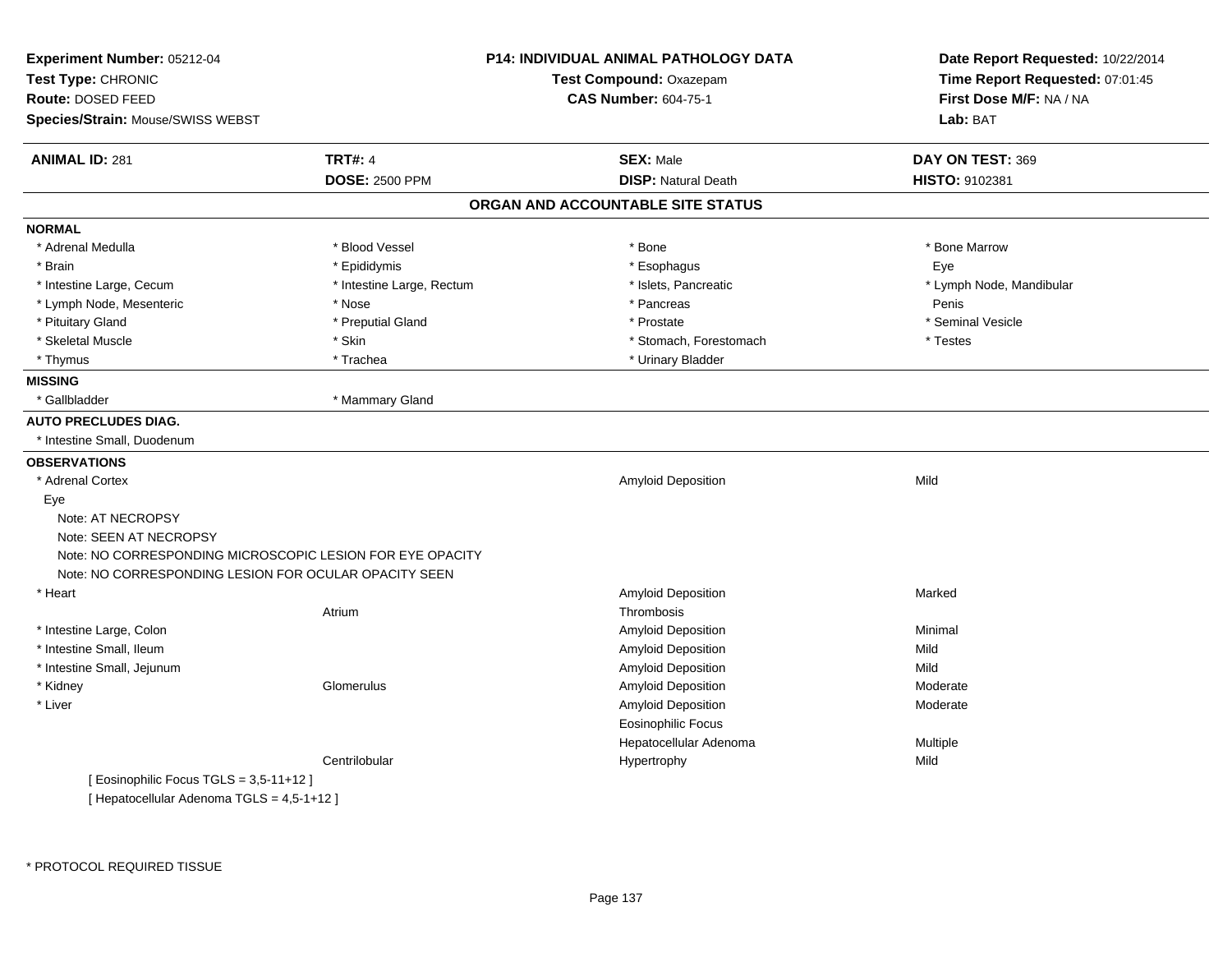| <b>Experiment Number: 05212-04</b><br>Test Type: CHRONIC<br>Route: DOSED FEED |                                                                  | <b>P14: INDIVIDUAL ANIMAL PATHOLOGY DATA</b><br>Test Compound: Oxazepam<br><b>CAS Number: 604-75-1</b> | Date Report Requested: 10/22/2014<br>Time Report Requested: 07:01:46<br>First Dose M/F: NA / NA |
|-------------------------------------------------------------------------------|------------------------------------------------------------------|--------------------------------------------------------------------------------------------------------|-------------------------------------------------------------------------------------------------|
| Species/Strain: Mouse/SWISS WEBST                                             |                                                                  |                                                                                                        | Lab: BAT                                                                                        |
| <b>ANIMAL ID: 281</b>                                                         | <b>TRT#: 4</b>                                                   | <b>SEX: Male</b>                                                                                       | DAY ON TEST: 369                                                                                |
|                                                                               | <b>DOSE: 2500 PPM</b>                                            | <b>DISP: Natural Death</b>                                                                             | HISTO: 9102381                                                                                  |
|                                                                               |                                                                  | ORGAN AND ACCOUNTABLE SITE STATUS                                                                      |                                                                                                 |
| * Lung                                                                        |                                                                  | Alveolar/Bronchiolar Adenoma                                                                           |                                                                                                 |
|                                                                               |                                                                  | <b>Fibrosis</b>                                                                                        | Mild                                                                                            |
|                                                                               | Alveolus                                                         | <b>Infiltration Cellular</b>                                                                           | Mononuclear CI, Marked                                                                          |
| * Parathyroid Gland                                                           |                                                                  | <b>Amyloid Deposition</b>                                                                              | Mild                                                                                            |
| Penis                                                                         |                                                                  |                                                                                                        |                                                                                                 |
| Note: AT NECROPSY                                                             |                                                                  |                                                                                                        |                                                                                                 |
|                                                                               | Note: NO CORRESPONDING LESION FOR PENILE PROLAPSE SEEN           |                                                                                                        |                                                                                                 |
| * Salivary Glands                                                             |                                                                  | Amyloid Deposition                                                                                     | Moderate                                                                                        |
| * Spleen                                                                      |                                                                  | Amyloid Deposition                                                                                     | Minimal                                                                                         |
| * Stomach, Glandular                                                          |                                                                  | Amyloid Deposition                                                                                     | Minimal                                                                                         |
| * Thyroid Gland                                                               |                                                                  | <b>Amyloid Deposition</b>                                                                              | Moderate                                                                                        |
| PRIMARY CAUSE OF DEATH                                                        |                                                                  |                                                                                                        |                                                                                                 |
|                                                                               | Animal Note: CAUSE OF DEATH: AMYLOID DEPOSITION, MULTIPLE ORGANS |                                                                                                        |                                                                                                 |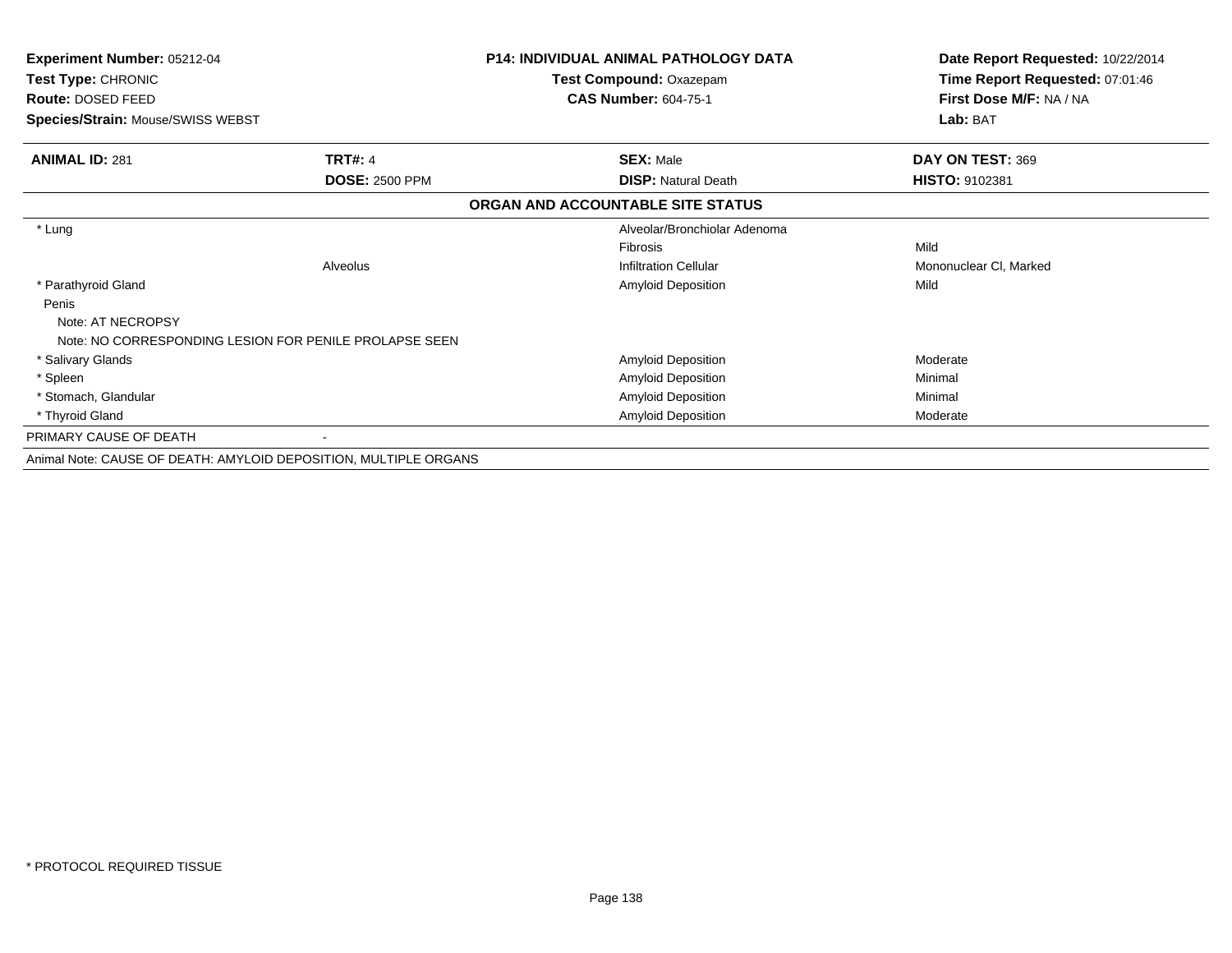| Experiment Number: 05212-04                             |                          | <b>P14: INDIVIDUAL ANIMAL PATHOLOGY DATA</b> | Date Report Requested: 10/22/2014                          |
|---------------------------------------------------------|--------------------------|----------------------------------------------|------------------------------------------------------------|
| Test Type: CHRONIC                                      |                          | Test Compound: Oxazepam                      | Time Report Requested: 07:01:46<br>First Dose M/F: NA / NA |
| Route: DOSED FEED                                       |                          | <b>CAS Number: 604-75-1</b>                  |                                                            |
| Species/Strain: Mouse/SWISS WEBST                       |                          |                                              | Lab: BAT                                                   |
| <b>ANIMAL ID: 282</b>                                   | <b>TRT#: 4</b>           | <b>SEX: Male</b>                             | DAY ON TEST: 397                                           |
|                                                         | <b>DOSE: 2500 PPM</b>    | <b>DISP: Terminal Sacrifice</b>              | HISTO: 9102382                                             |
|                                                         |                          | ORGAN AND ACCOUNTABLE SITE STATUS            |                                                            |
| <b>NORMAL</b>                                           |                          |                                              |                                                            |
| * Adrenal Medulla                                       | * Blood Vessel           | * Bone                                       | * Bone Marrow                                              |
| * Brain                                                 | * Epididymis             | * Esophagus                                  | * Gallbladder                                              |
| * Heart                                                 | * Intestine Large, Cecum | * Intestine Large, Colon                     | * Intestine Large, Rectum                                  |
| * Intestine Small, Duodenum                             | * Intestine Small, Ileum | * Intestine Small, Jejunum                   | * Islets, Pancreatic                                       |
| * Kidney                                                | * Lung                   | * Lymph Node, Mandibular                     | * Lymph Node, Mesenteric                                   |
| * Nose                                                  | * Pancreas               | * Parathyroid Gland                          | * Pituitary Gland                                          |
| * Preputial Gland                                       | * Prostate               | * Salivary Glands                            | * Seminal Vesicle                                          |
| * Skeletal Muscle                                       | * Skin                   | * Spleen                                     | * Stomach, Forestomach                                     |
| * Stomach, Glandular                                    | * Testes                 | * Thymus                                     | * Thyroid Gland                                            |
| * Trachea                                               | * Urinary Bladder        |                                              |                                                            |
| <b>MISSING</b>                                          |                          |                                              |                                                            |
| * Mammary Gland                                         |                          |                                              |                                                            |
| <b>OBSERVATIONS</b>                                     |                          |                                              |                                                            |
| * Adrenal Cortex                                        | Capsule                  | Adenoma                                      |                                                            |
| [Adenoma TGLS = $6-12$ ]                                |                          |                                              |                                                            |
| * Liver                                                 |                          | Hepatocellular Adenoma                       | Multiple                                                   |
|                                                         |                          | Hepatocellular Carcinoma                     |                                                            |
|                                                         | Centrilobular            | Hypertrophy                                  | Mild                                                       |
| [Hepatocellular Adenoma TGLS = 2,3,4,5,6-1+10+11+12+13] |                          |                                              |                                                            |
| [ Hepatocellular Carcinoma TGLS = 1-9 ]                 |                          |                                              |                                                            |
| PRIMARY CAUSE OF DEATH                                  |                          |                                              |                                                            |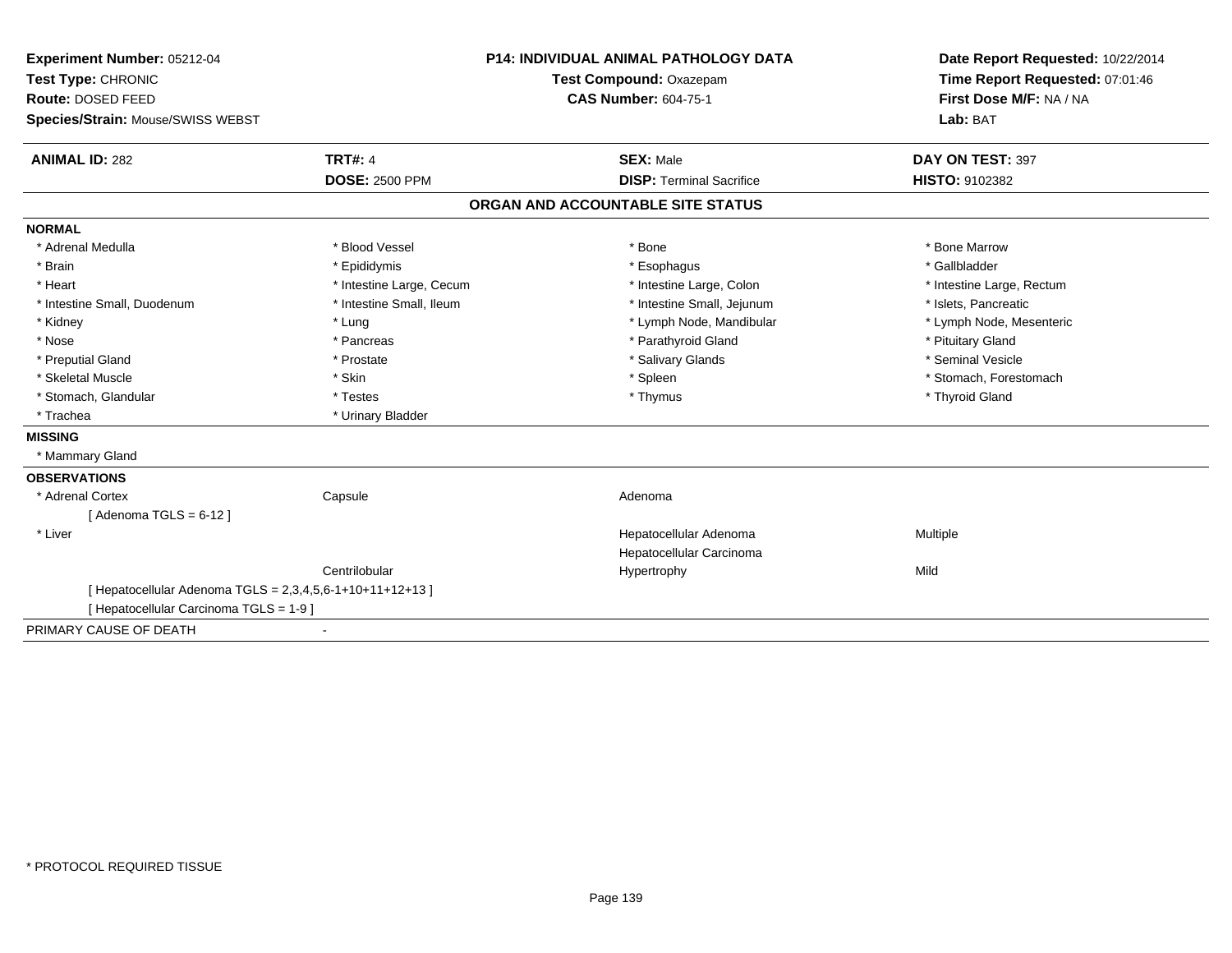| Experiment Number: 05212-04<br>Test Type: CHRONIC<br>Route: DOSED FEED                |                          | P14: INDIVIDUAL ANIMAL PATHOLOGY DATA<br>Test Compound: Oxazepam<br><b>CAS Number: 604-75-1</b> | Date Report Requested: 10/22/2014<br>Time Report Requested: 07:01:46<br>First Dose M/F: NA / NA |
|---------------------------------------------------------------------------------------|--------------------------|-------------------------------------------------------------------------------------------------|-------------------------------------------------------------------------------------------------|
| Species/Strain: Mouse/SWISS WEBST                                                     |                          |                                                                                                 | Lab: BAT                                                                                        |
| <b>ANIMAL ID: 283</b>                                                                 | <b>TRT#: 4</b>           | <b>SEX: Male</b>                                                                                | DAY ON TEST: 360                                                                                |
|                                                                                       | <b>DOSE: 2500 PPM</b>    | <b>DISP: Natural Death</b>                                                                      | HISTO: 9102383                                                                                  |
|                                                                                       |                          | ORGAN AND ACCOUNTABLE SITE STATUS                                                               |                                                                                                 |
| <b>NORMAL</b>                                                                         |                          |                                                                                                 |                                                                                                 |
| * Adrenal Medulla                                                                     | * Blood Vessel           | * Bone                                                                                          | * Bone Marrow                                                                                   |
| * Brain                                                                               | * Epididymis             | * Esophagus                                                                                     | * Gallbladder                                                                                   |
| * Intestine Large, Cecum                                                              | * Intestine Large, Colon | * Intestine Large, Rectum                                                                       | * Islets, Pancreatic                                                                            |
| * Liver                                                                               | * Lymph Node, Mesenteric | * Nose                                                                                          | * Pancreas                                                                                      |
| Penis                                                                                 | * Pituitary Gland        | * Prostate                                                                                      | * Seminal Vesicle                                                                               |
| * Skeletal Muscle                                                                     | * Skin                   | * Stomach, Forestomach                                                                          | * Stomach, Glandular                                                                            |
| * Testes                                                                              | * Thymus                 | * Trachea                                                                                       | * Urinary Bladder                                                                               |
| <b>MISSING</b>                                                                        |                          |                                                                                                 |                                                                                                 |
| * Mammary Gland                                                                       | * Parathyroid Gland      | * Preputial Gland                                                                               |                                                                                                 |
| <b>OBSERVATIONS</b>                                                                   |                          |                                                                                                 |                                                                                                 |
| * Adrenal Cortex                                                                      |                          | <b>Amyloid Deposition</b>                                                                       | Marked                                                                                          |
| * Heart                                                                               |                          | Amyloid Deposition                                                                              | Marked                                                                                          |
|                                                                                       | Atrium                   | Thrombosis                                                                                      |                                                                                                 |
| * Intestine Small, Duodenum                                                           |                          | Amyloid Deposition                                                                              | Moderate                                                                                        |
| * Intestine Small, Ileum                                                              |                          | <b>Amyloid Deposition</b>                                                                       | Mild                                                                                            |
| * Intestine Small, Jejunum                                                            |                          | Amyloid Deposition                                                                              | Mild                                                                                            |
| * Kidney                                                                              | Glomerulus               | Amyloid Deposition                                                                              | Moderate                                                                                        |
| * Lung                                                                                |                          | <b>Fibrosis</b>                                                                                 | Moderate                                                                                        |
|                                                                                       | Alveolus                 | <b>Infiltration Cellular</b>                                                                    | Mononuclear CI, Moderate                                                                        |
| * Lymph Node, Mandibular                                                              |                          | Amyloid Deposition                                                                              | Moderate                                                                                        |
| Penis                                                                                 |                          |                                                                                                 |                                                                                                 |
| Note: NO CORRESPONDING LESION FOUND FOR GROSS OBSERVATION<br>Note: OF PENILE PROLAPSE |                          |                                                                                                 |                                                                                                 |
| * Salivary Glands                                                                     |                          | Amyloid Deposition                                                                              | Marked                                                                                          |
| * Spleen                                                                              |                          | <b>Amyloid Deposition</b>                                                                       | Mild                                                                                            |
| * Thyroid Gland                                                                       |                          | <b>Amyloid Deposition</b>                                                                       | Moderate                                                                                        |
| PRIMARY CAUSE OF DEATH                                                                |                          |                                                                                                 |                                                                                                 |
| Animal Note: CAUSE OF DEATH: AMYLOD DEPOSITION, MULTPLE ORGANS                        |                          |                                                                                                 |                                                                                                 |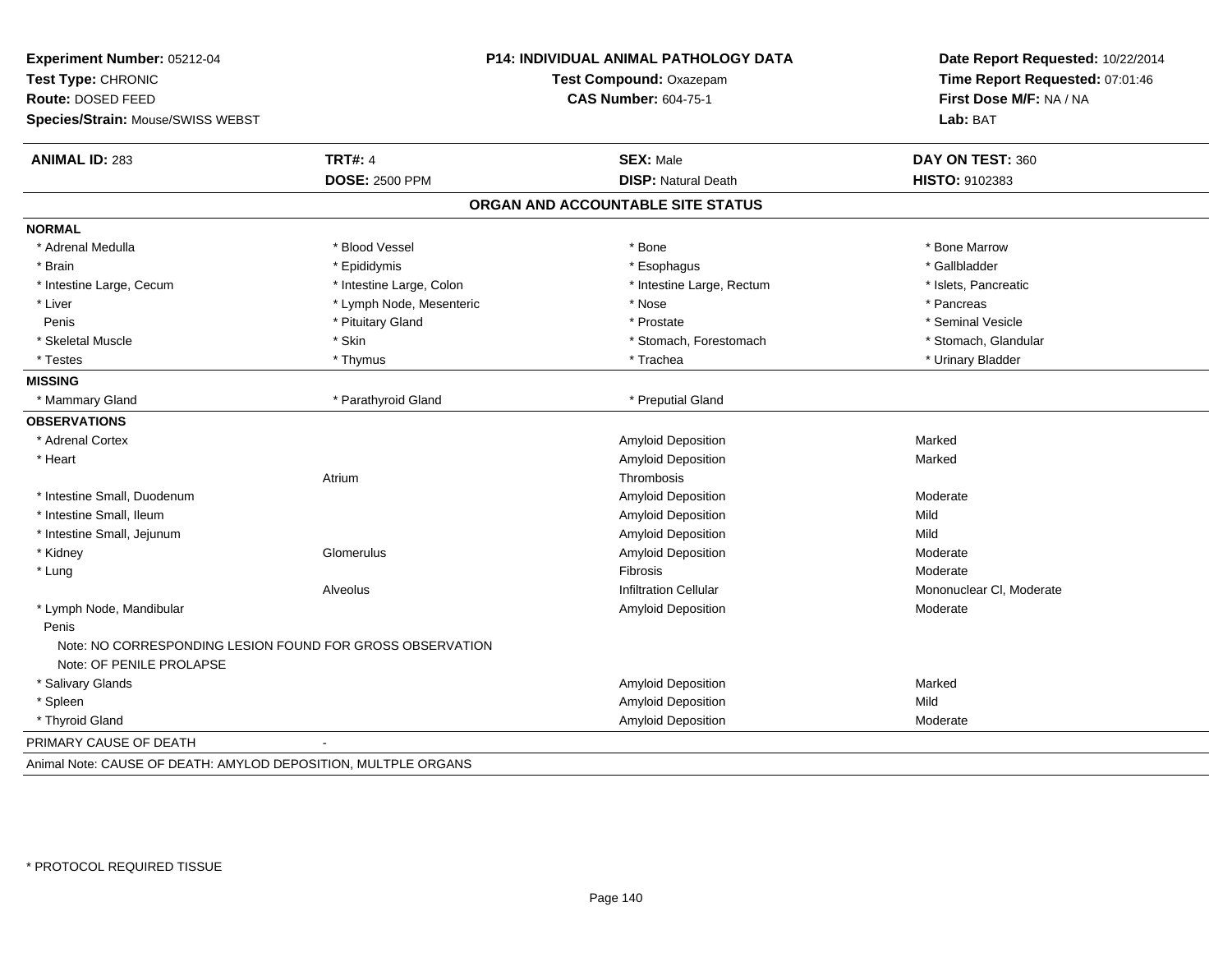| Experiment Number: 05212-04<br>Test Type: CHRONIC<br>Route: DOSED FEED                                                  |                           | <b>P14: INDIVIDUAL ANIMAL PATHOLOGY DATA</b><br>Test Compound: Oxazepam<br>CAS Number: 604-75-1 | Date Report Requested: 10/22/2014<br>Time Report Requested: 07:01:46<br>First Dose M/F: NA / NA |
|-------------------------------------------------------------------------------------------------------------------------|---------------------------|-------------------------------------------------------------------------------------------------|-------------------------------------------------------------------------------------------------|
| <b>Species/Strain: Mouse/SWISS WEBST</b>                                                                                |                           |                                                                                                 | Lab: BAT                                                                                        |
| <b>ANIMAL ID: 284</b>                                                                                                   | <b>TRT#: 4</b>            | <b>SEX: Male</b>                                                                                | DAY ON TEST: 397                                                                                |
|                                                                                                                         | <b>DOSE: 2500 PPM</b>     | <b>DISP: Terminal Sacrifice</b>                                                                 | <b>HISTO: 9102384</b>                                                                           |
|                                                                                                                         |                           | ORGAN AND ACCOUNTABLE SITE STATUS                                                               |                                                                                                 |
| <b>NORMAL</b>                                                                                                           |                           |                                                                                                 |                                                                                                 |
| * Adrenal Medulla                                                                                                       | * Blood Vessel            | * Bone                                                                                          | * Bone Marrow                                                                                   |
| * Brain                                                                                                                 | * Epididymis              | * Esophagus                                                                                     | * Gallbladder                                                                                   |
| * Intestine Large, Cecum                                                                                                | * Intestine Large, Rectum | * Islets, Pancreatic                                                                            | * Nose                                                                                          |
| * Pancreas                                                                                                              | * Pituitary Gland         | * Preputial Gland                                                                               | * Prostate                                                                                      |
| * Seminal Vesicle                                                                                                       | * Skeletal Muscle         | * Skin                                                                                          | * Stomach, Forestomach                                                                          |
| * Testes                                                                                                                | * Thymus                  | * Trachea                                                                                       | * Urinary Bladder                                                                               |
| <b>MISSING</b>                                                                                                          |                           |                                                                                                 |                                                                                                 |
| * Mammary Gland                                                                                                         |                           |                                                                                                 |                                                                                                 |
| <b>OBSERVATIONS</b>                                                                                                     |                           |                                                                                                 |                                                                                                 |
| * Adrenal Cortex                                                                                                        |                           | Amyloid Deposition                                                                              | Marked                                                                                          |
| * Heart                                                                                                                 |                           | Amyloid Deposition                                                                              | Moderate                                                                                        |
|                                                                                                                         | Atrium                    | Thrombosis                                                                                      |                                                                                                 |
| [Thrombosis TGLS = $6-2$ ]                                                                                              |                           |                                                                                                 |                                                                                                 |
| * Intestine Large, Colon                                                                                                |                           | Amyloid Deposition                                                                              | Minimal                                                                                         |
| * Intestine Small, Duodenum                                                                                             |                           | Amyloid Deposition                                                                              | Mild                                                                                            |
| * Intestine Small, Ileum                                                                                                |                           | Amyloid Deposition                                                                              | Marked                                                                                          |
| * Intestine Small, Jejunum                                                                                              |                           | Amyloid Deposition                                                                              | Marked                                                                                          |
| * Kidney                                                                                                                | Glomerulus                | Amyloid Deposition                                                                              | Marked                                                                                          |
| [ Amyloid Deposition TGLS = 3-1 ]                                                                                       |                           |                                                                                                 |                                                                                                 |
| * Liver                                                                                                                 |                           | Amyloid Deposition                                                                              | Marked                                                                                          |
|                                                                                                                         |                           | Hepatocellular Adenoma                                                                          | Multiple                                                                                        |
|                                                                                                                         | Centrilobular             | Hypertrophy                                                                                     | Mild                                                                                            |
| Note: NO CORRESPONDING MICROSCOPIC LESION FOR 4X4X1MM NODULE<br>Note: OF RIGHT POSTERIOR LIVER LOBE SEEN AT TISSUE TRIM |                           |                                                                                                 |                                                                                                 |
| [ Hepatocellular Adenoma TGLS = 2,4-1+9 ]                                                                               |                           |                                                                                                 |                                                                                                 |
| * Lung                                                                                                                  |                           | <b>Fibrosis</b>                                                                                 | Mild                                                                                            |
|                                                                                                                         | Alveolar Epith            | Hyperplasia                                                                                     | Minimal                                                                                         |
|                                                                                                                         | Alveolus                  | <b>Infiltration Cellular</b>                                                                    | Mononuclear CI, Mild                                                                            |
| * Lymph Node, Mandibular                                                                                                |                           | Amyloid Deposition                                                                              | Mild                                                                                            |
| * Lymph Node, Mesenteric                                                                                                |                           | Amyloid Deposition                                                                              | Mild                                                                                            |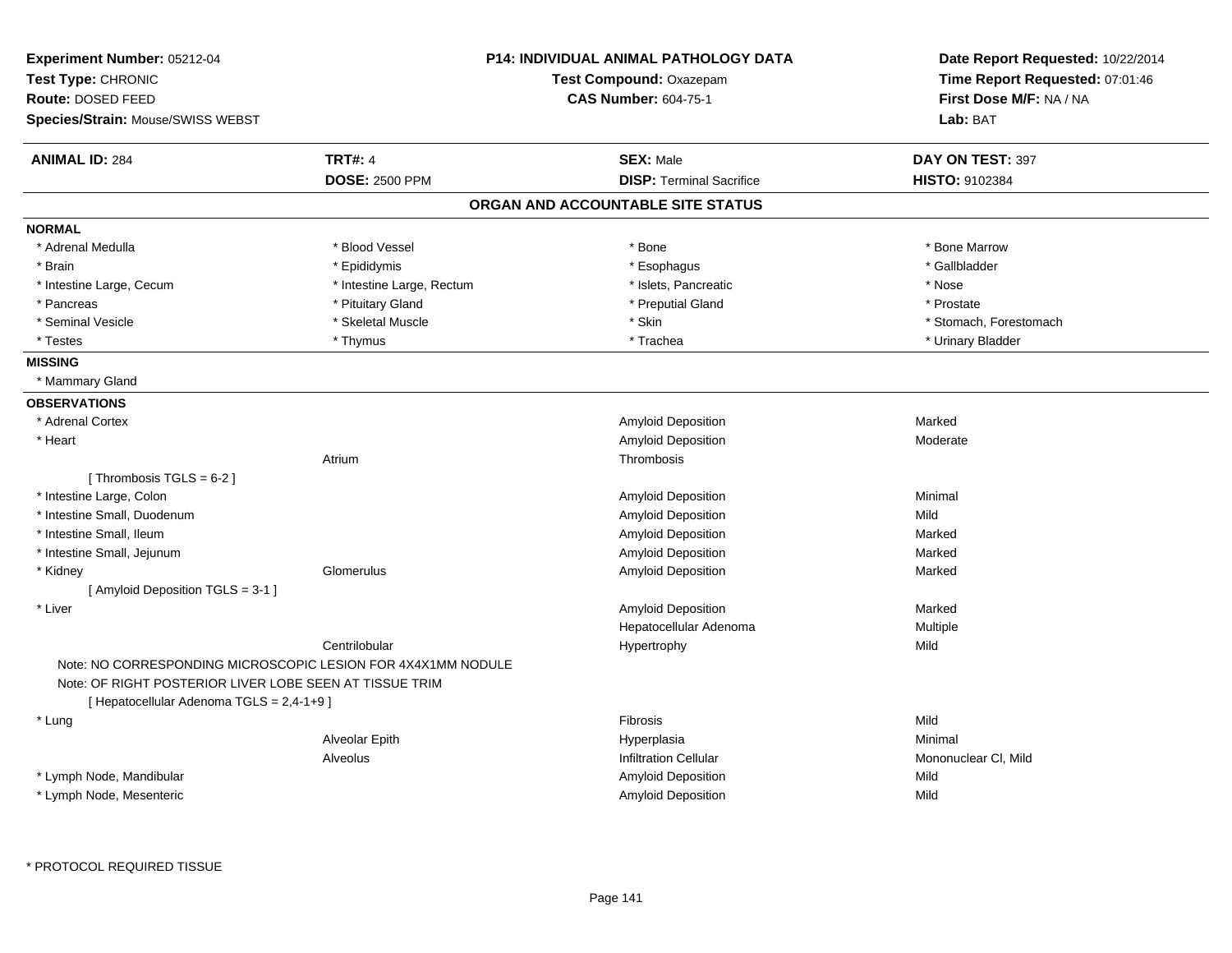| Experiment Number: 05212-04<br><b>Test Type: CHRONIC</b><br><b>Route: DOSED FEED</b><br><b>Species/Strain: Mouse/SWISS WEBST</b> |                       | <b>P14: INDIVIDUAL ANIMAL PATHOLOGY DATA</b><br>Test Compound: Oxazepam<br><b>CAS Number: 604-75-1</b> | Date Report Requested: 10/22/2014<br>Time Report Requested: 07:01:46<br>First Dose M/F: NA / NA<br>Lab: BAT |
|----------------------------------------------------------------------------------------------------------------------------------|-----------------------|--------------------------------------------------------------------------------------------------------|-------------------------------------------------------------------------------------------------------------|
| <b>ANIMAL ID: 284</b>                                                                                                            | <b>TRT#: 4</b>        | <b>SEX: Male</b>                                                                                       | DAY ON TEST: 397                                                                                            |
|                                                                                                                                  | <b>DOSE: 2500 PPM</b> | <b>DISP: Terminal Sacrifice</b>                                                                        | <b>HISTO: 9102384</b>                                                                                       |
|                                                                                                                                  |                       | ORGAN AND ACCOUNTABLE SITE STATUS                                                                      |                                                                                                             |
| * Parathyroid Gland                                                                                                              |                       | <b>Amyloid Deposition</b>                                                                              | Moderate                                                                                                    |
| * Salivary Glands                                                                                                                |                       | <b>Amyloid Deposition</b>                                                                              | Moderate                                                                                                    |
| * Spleen                                                                                                                         |                       | <b>Amyloid Deposition</b>                                                                              | Mild                                                                                                        |
| * Stomach, Glandular                                                                                                             |                       | <b>Amyloid Deposition</b>                                                                              | Minimal                                                                                                     |
| * Thyroid Gland                                                                                                                  |                       | <b>Amyloid Deposition</b>                                                                              | Marked                                                                                                      |
| * Urin Bladder<br>Note: SEEN AT NECROPSY<br>Note: NO CORRESPONDING LESION FOR URINARY BLADDER DILATATION                         |                       |                                                                                                        |                                                                                                             |
| PRIMARY CAUSE OF DEATH                                                                                                           |                       |                                                                                                        |                                                                                                             |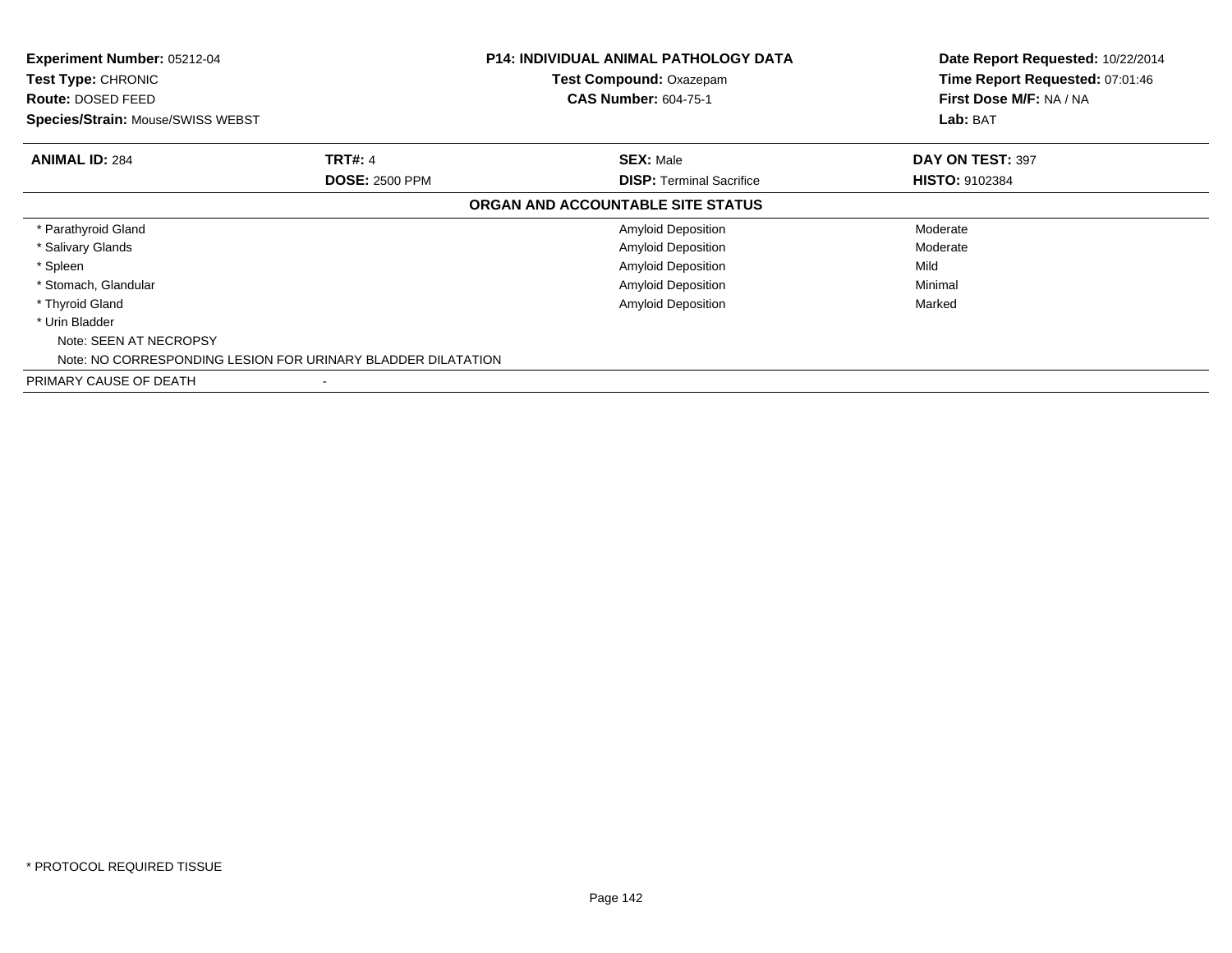| Experiment Number: 05212-04<br>Test Type: CHRONIC<br>Route: DOSED FEED |                           | <b>P14: INDIVIDUAL ANIMAL PATHOLOGY DATA</b><br>Test Compound: Oxazepam<br><b>CAS Number: 604-75-1</b> | Date Report Requested: 10/22/2014<br>Time Report Requested: 07:01:46<br>First Dose M/F: NA / NA |
|------------------------------------------------------------------------|---------------------------|--------------------------------------------------------------------------------------------------------|-------------------------------------------------------------------------------------------------|
| Species/Strain: Mouse/SWISS WEBST                                      |                           |                                                                                                        | Lab: BAT                                                                                        |
| <b>ANIMAL ID: 285</b>                                                  | <b>TRT#: 4</b>            | <b>SEX: Male</b>                                                                                       | DAY ON TEST: 379                                                                                |
|                                                                        | <b>DOSE: 2500 PPM</b>     | <b>DISP: Natural Death</b>                                                                             | HISTO: 9102385                                                                                  |
|                                                                        |                           | ORGAN AND ACCOUNTABLE SITE STATUS                                                                      |                                                                                                 |
| <b>NORMAL</b>                                                          |                           |                                                                                                        |                                                                                                 |
| * Adrenal Medulla                                                      | * Blood Vessel            | * Bone                                                                                                 | * Bone Marrow                                                                                   |
| * Brain                                                                | * Epididymis              | * Esophagus                                                                                            | * Gallbladder                                                                                   |
| * Intestine Large, Cecum                                               | * Intestine Large, Rectum | * Islets, Pancreatic                                                                                   | * Lymph Node, Mandibular                                                                        |
| * Nose                                                                 | * Pancreas                | Penis                                                                                                  | * Preputial Gland                                                                               |
| * Prostate                                                             | * Seminal Vesicle         | * Skeletal Muscle                                                                                      | * Skin                                                                                          |
| * Stomach, Forestomach                                                 | * Testes                  | * Thymus                                                                                               | * Trachea                                                                                       |
| * Urinary Bladder                                                      |                           |                                                                                                        |                                                                                                 |
| <b>MISSING</b>                                                         |                           |                                                                                                        |                                                                                                 |
| * Mammary Gland                                                        | * Pituitary Gland         |                                                                                                        |                                                                                                 |
| <b>OBSERVATIONS</b>                                                    |                           |                                                                                                        |                                                                                                 |
| * Adrenal Cortex                                                       |                           | <b>Amyloid Deposition</b>                                                                              | Mild                                                                                            |
| * Heart                                                                |                           | Amyloid Deposition                                                                                     | Marked                                                                                          |
|                                                                        | Atrium                    | Thrombosis                                                                                             |                                                                                                 |
| [Thrombosis TGLS = $6-2$ ]                                             |                           |                                                                                                        |                                                                                                 |
| * Intestine Large, Colon                                               |                           | <b>Amyloid Deposition</b>                                                                              | Mild                                                                                            |
| * Intestine Small, Duodenum                                            |                           | Amyloid Deposition                                                                                     | Moderate                                                                                        |
| * Intestine Small, Ileum                                               |                           | Amyloid Deposition                                                                                     | Moderate                                                                                        |
| * Intestine Small, Jejunum                                             |                           | <b>Amyloid Deposition</b>                                                                              | Moderate                                                                                        |
| * Kidney                                                               | Glomerulus                | Amyloid Deposition                                                                                     | Moderate                                                                                        |
| * Liver                                                                |                           | Amyloid Deposition                                                                                     | Mild                                                                                            |
|                                                                        |                           | Hepatocellular Adenoma                                                                                 |                                                                                                 |
|                                                                        | Centrilobular             | Hypertrophy                                                                                            | Minimal                                                                                         |
| [ Hepatocellular Adenoma TGLS = 1-1+2+9 ]                              |                           |                                                                                                        |                                                                                                 |
| * Lung                                                                 |                           | Alveolar/Bronchiolar Carcinoma                                                                         | <b>Multiple</b>                                                                                 |
|                                                                        |                           | Fibrosis                                                                                               | Moderate                                                                                        |
|                                                                        | Alveolus                  | <b>Infiltration Cellular</b>                                                                           | Mononuclear CI, Moderate                                                                        |
| [ Alveolar/Bronchiolar Carcinoma TGLS = 2,3-2+10 ]                     |                           |                                                                                                        |                                                                                                 |
| [Fibrosis TGLS = $4-2$ ]                                               |                           |                                                                                                        |                                                                                                 |
| * Lymph Node, Mesenteric                                               |                           | <b>Amyloid Deposition</b>                                                                              | Mild                                                                                            |
| * Parathyroid Gland                                                    |                           | Amyloid Deposition                                                                                     | Moderate                                                                                        |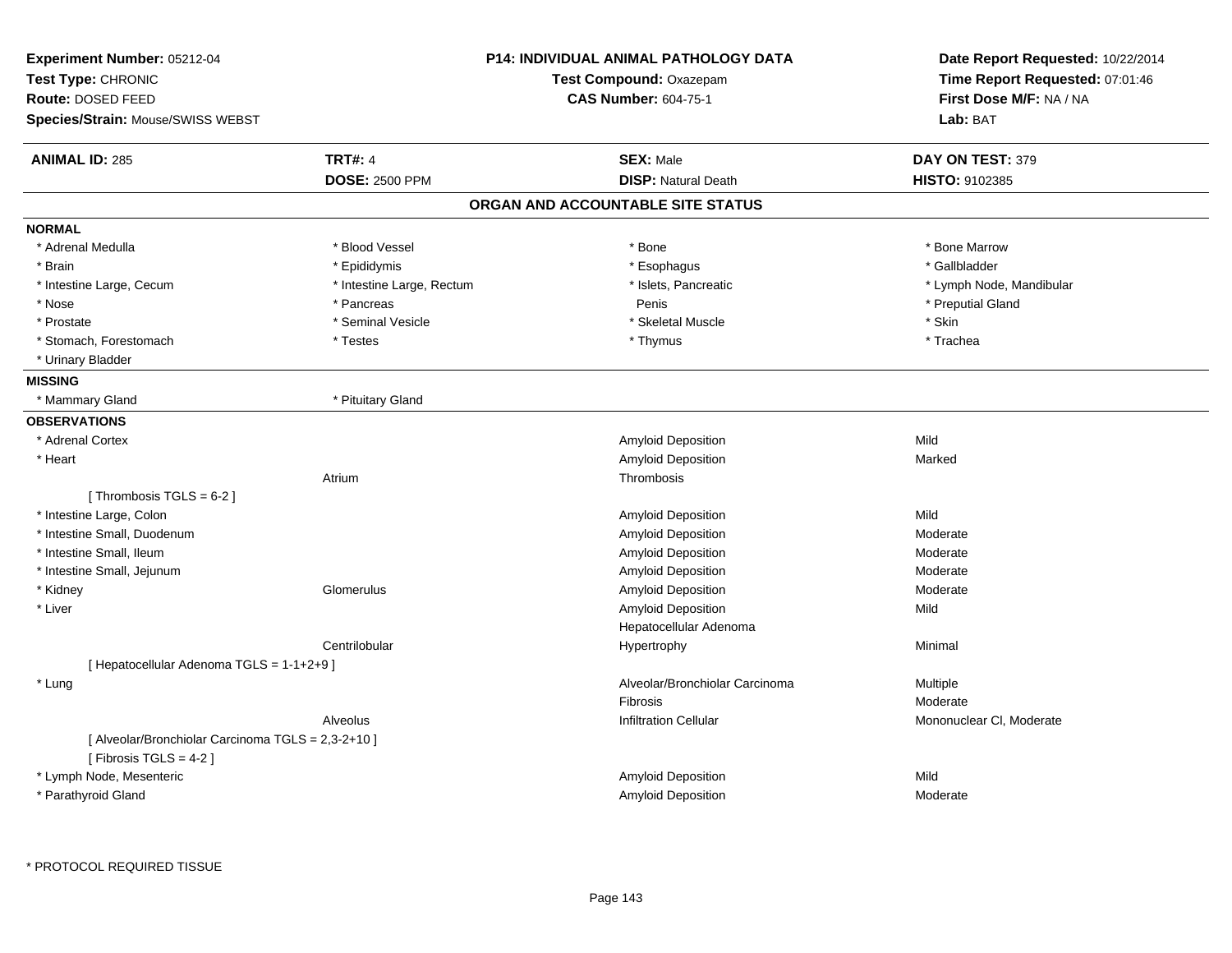| <b>Experiment Number: 05212-04</b><br>Test Type: CHRONIC<br><b>Route: DOSED FEED</b><br>Species/Strain: Mouse/SWISS WEBST |                                                                  | <b>P14: INDIVIDUAL ANIMAL PATHOLOGY DATA</b><br><b>Test Compound: Oxazepam</b><br><b>CAS Number: 604-75-1</b> | Date Report Requested: 10/22/2014<br>Time Report Requested: 07:01:46<br>First Dose M/F: NA / NA<br>Lab: BAT |
|---------------------------------------------------------------------------------------------------------------------------|------------------------------------------------------------------|---------------------------------------------------------------------------------------------------------------|-------------------------------------------------------------------------------------------------------------|
| <b>ANIMAL ID: 285</b>                                                                                                     | <b>TRT#: 4</b>                                                   | <b>SEX: Male</b>                                                                                              | DAY ON TEST: 379                                                                                            |
|                                                                                                                           | <b>DOSE: 2500 PPM</b>                                            | <b>DISP: Natural Death</b>                                                                                    | <b>HISTO: 9102385</b>                                                                                       |
|                                                                                                                           |                                                                  | ORGAN AND ACCOUNTABLE SITE STATUS                                                                             |                                                                                                             |
| Penis<br>Note: AT NECROPSY                                                                                                | Note: NO CORRESPONDING LESION FOR PENILE PROLAPSE SEEN           |                                                                                                               |                                                                                                             |
| * Salivary Glands                                                                                                         |                                                                  | <b>Amyloid Deposition</b>                                                                                     | Moderate                                                                                                    |
| * Spleen                                                                                                                  |                                                                  | <b>Amyloid Deposition</b>                                                                                     | Minimal                                                                                                     |
| * Stomach, Glandular                                                                                                      |                                                                  | Amyloid Deposition                                                                                            | Mild                                                                                                        |
|                                                                                                                           |                                                                  | Mineralization                                                                                                | Mild                                                                                                        |
| * Thyroid Gland                                                                                                           |                                                                  | Amyloid Deposition                                                                                            | Moderate                                                                                                    |
| PRIMARY CAUSE OF DEATH                                                                                                    |                                                                  |                                                                                                               |                                                                                                             |
|                                                                                                                           | Animal Note: CAUSE OF DEATH: AMYLOID DEPOAITION, MULTIPLE ORGANS |                                                                                                               |                                                                                                             |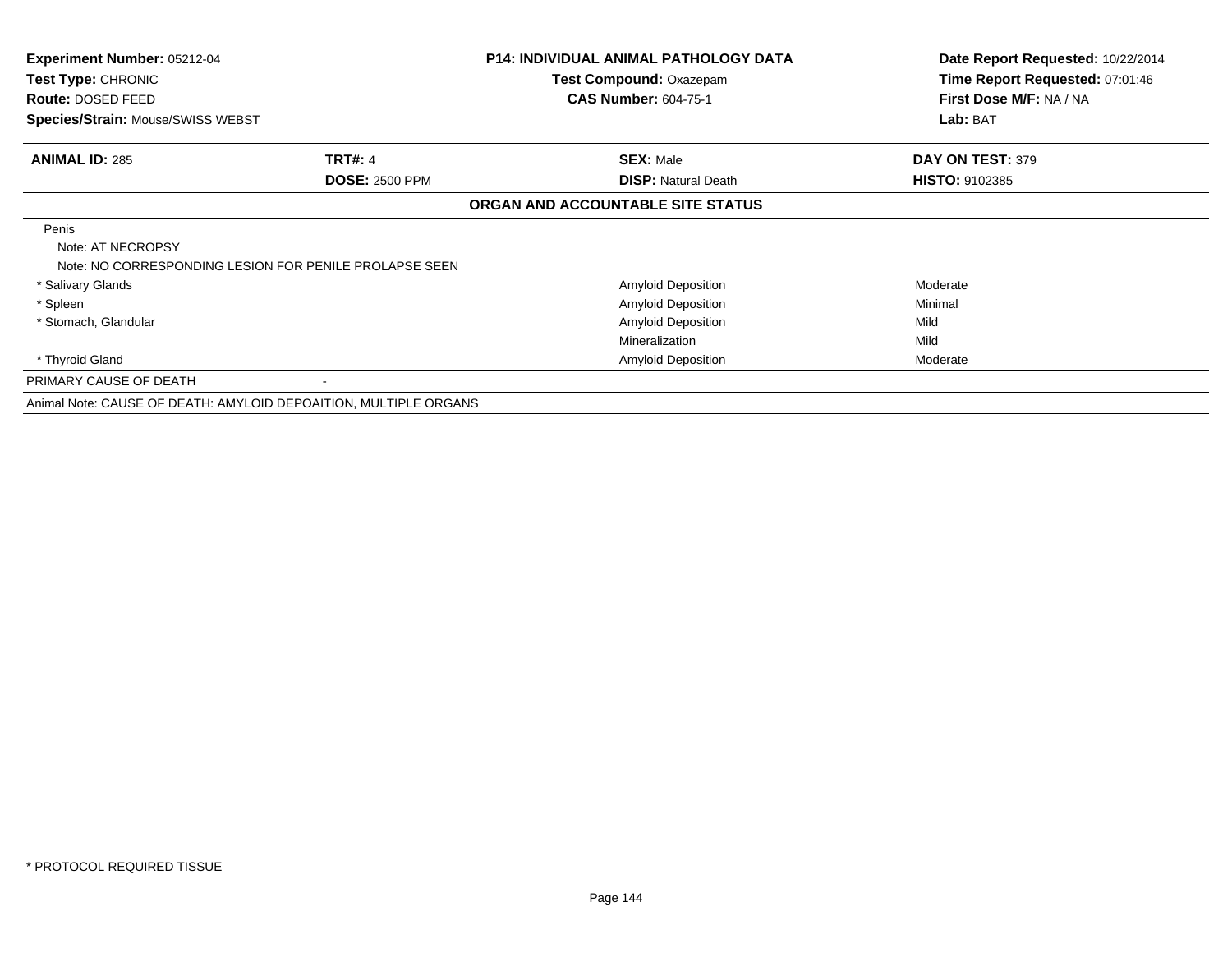| Experiment Number: 05212-04<br>Test Type: CHRONIC<br>Route: DOSED FEED |                          | <b>P14: INDIVIDUAL ANIMAL PATHOLOGY DATA</b><br>Test Compound: Oxazepam<br><b>CAS Number: 604-75-1</b> | Date Report Requested: 10/22/2014<br>Time Report Requested: 07:01:46<br>First Dose M/F: NA / NA |
|------------------------------------------------------------------------|--------------------------|--------------------------------------------------------------------------------------------------------|-------------------------------------------------------------------------------------------------|
| Species/Strain: Mouse/SWISS WEBST                                      |                          |                                                                                                        | Lab: BAT                                                                                        |
| <b>ANIMAL ID: 286</b>                                                  | <b>TRT#: 4</b>           | <b>SEX: Male</b>                                                                                       | DAY ON TEST: 340                                                                                |
|                                                                        | <b>DOSE: 2500 PPM</b>    | <b>DISP: Natural Death</b>                                                                             | HISTO: 9102386                                                                                  |
|                                                                        |                          | ORGAN AND ACCOUNTABLE SITE STATUS                                                                      |                                                                                                 |
| <b>NORMAL</b>                                                          |                          |                                                                                                        |                                                                                                 |
| * Adrenal Medulla                                                      | * Blood Vessel           | * Bone                                                                                                 | * Bone Marrow                                                                                   |
| * Brain                                                                | * Epididymis             | * Esophagus                                                                                            | * Gallbladder                                                                                   |
| * Intestine Large, Cecum                                               | * Intestine Large, Colon | * Intestine Large, Rectum                                                                              | * Intestine Small, Ileum                                                                        |
| * Islets, Pancreatic                                                   | * Nose                   | * Pancreas                                                                                             | Penis                                                                                           |
| * Pituitary Gland                                                      | * Preputial Gland        | * Prostate                                                                                             | * Seminal Vesicle                                                                               |
| * Skeletal Muscle                                                      | * Skin                   | * Stomach, Forestomach                                                                                 | * Testes                                                                                        |
| * Thymus                                                               | * Trachea                | * Urinary Bladder                                                                                      |                                                                                                 |
| <b>MISSING</b>                                                         |                          |                                                                                                        |                                                                                                 |
| * Mammary Gland                                                        |                          |                                                                                                        |                                                                                                 |
| <b>OBSERVATIONS</b>                                                    |                          |                                                                                                        |                                                                                                 |
| * Adrenal Cortex                                                       |                          | Amyloid Deposition                                                                                     | Marked                                                                                          |
| * Heart                                                                |                          | Amyloid Deposition                                                                                     | Marked                                                                                          |
|                                                                        | Atrium                   | Thrombosis                                                                                             |                                                                                                 |
| * Intestine Small, Duodenum                                            |                          | <b>Amyloid Deposition</b>                                                                              | Moderate                                                                                        |
| * Intestine Small, Jejunum                                             |                          | Amyloid Deposition                                                                                     | Moderate                                                                                        |
| * Kidney                                                               | Glomerulus               | Amyloid Deposition                                                                                     | Moderate                                                                                        |
| [ Amyloid Deposition TGLS = 2-1 ]                                      |                          |                                                                                                        |                                                                                                 |
| * Liver                                                                |                          | <b>Amyloid Deposition</b>                                                                              | Moderate                                                                                        |
|                                                                        |                          | <b>Eosinophilic Focus</b>                                                                              |                                                                                                 |
|                                                                        |                          | Hepatocellular Adenoma                                                                                 |                                                                                                 |
|                                                                        | Oval Cell                | Hyperplasia                                                                                            | Moderate                                                                                        |
|                                                                        | Centrilobular            | Hypertrophy                                                                                            | Mild                                                                                            |
|                                                                        |                          | Inflammation                                                                                           | Chronic, Mild                                                                                   |
|                                                                        |                          | Necrosis                                                                                               | Minimal                                                                                         |
| Note: POSTERIOR LOBE SEEN AT NECROPSY                                  |                          |                                                                                                        |                                                                                                 |
| Note: NO CORRESPONDING LESION FOUND FOR NODULE OF RIGHT                |                          |                                                                                                        |                                                                                                 |
| [ Eosinophilic Focus TGLS = 3-2 ]                                      |                          |                                                                                                        |                                                                                                 |
| [ Hepatocellular Adenoma TGLS = 5-11 ]                                 |                          |                                                                                                        |                                                                                                 |
| * Lung                                                                 | Alveolus                 | <b>Infiltration Cellular</b>                                                                           | Mononuclear CI, Mild                                                                            |
|                                                                        |                          | Inflammation                                                                                           | Chronic, Mild                                                                                   |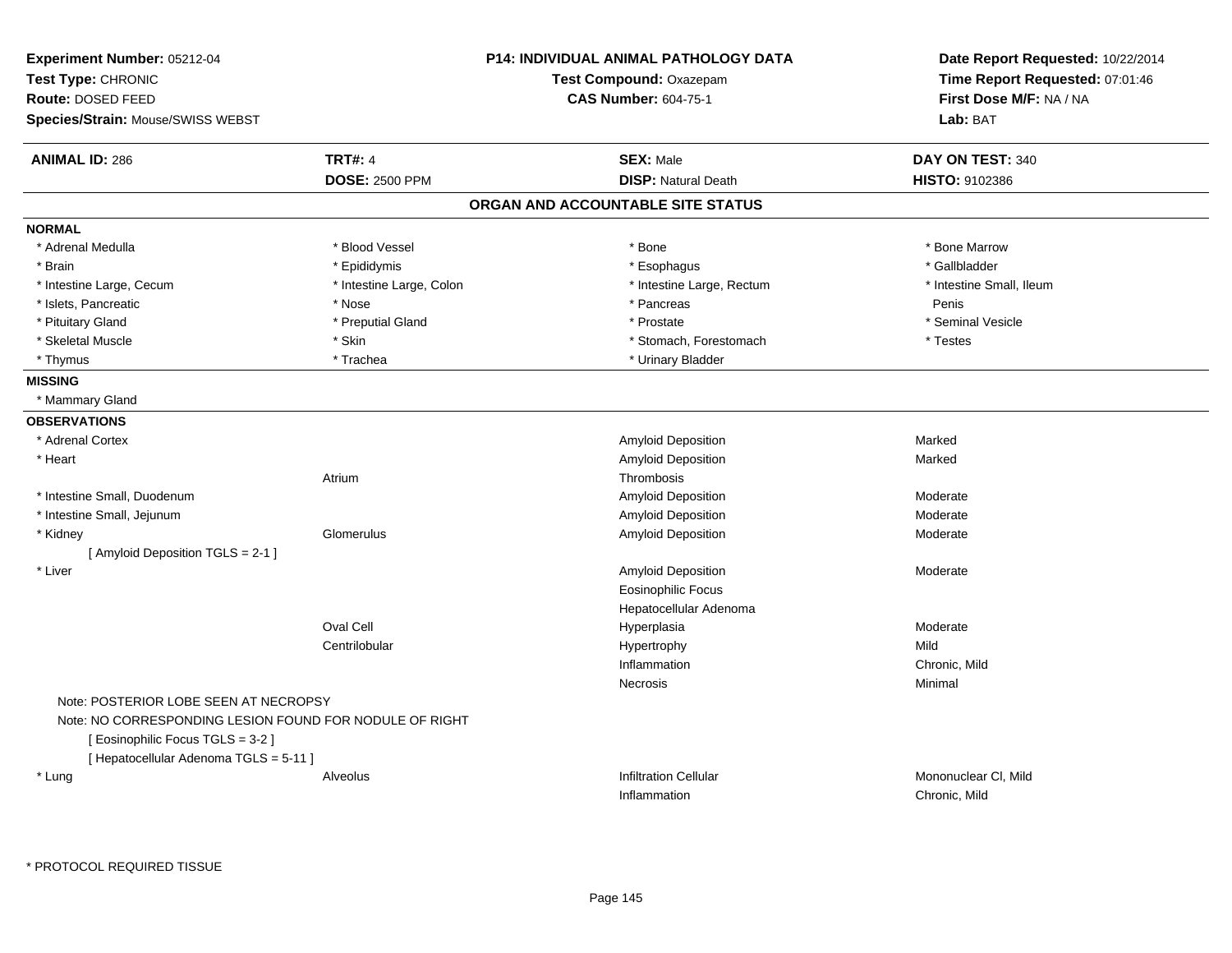| <b>Experiment Number: 05212-04</b>      |                                                                  | <b>P14: INDIVIDUAL ANIMAL PATHOLOGY DATA</b><br>Test Compound: Oxazepam | Date Report Requested: 10/22/2014<br>Time Report Requested: 07:01:46 |  |
|-----------------------------------------|------------------------------------------------------------------|-------------------------------------------------------------------------|----------------------------------------------------------------------|--|
| Test Type: CHRONIC<br>Route: DOSED FEED |                                                                  | <b>CAS Number: 604-75-1</b>                                             | First Dose M/F: NA / NA                                              |  |
| Species/Strain: Mouse/SWISS WEBST       |                                                                  |                                                                         | Lab: BAT                                                             |  |
| <b>ANIMAL ID: 286</b>                   | <b>TRT#: 4</b>                                                   | <b>SEX: Male</b>                                                        | DAY ON TEST: 340                                                     |  |
|                                         | <b>DOSE: 2500 PPM</b>                                            | <b>DISP: Natural Death</b>                                              | <b>HISTO: 9102386</b>                                                |  |
|                                         |                                                                  | ORGAN AND ACCOUNTABLE SITE STATUS                                       |                                                                      |  |
| * Lymph Node, Mesenteric                |                                                                  | <b>Amyloid Deposition</b>                                               | Mild                                                                 |  |
| * Parathyroid Gland                     |                                                                  | <b>Amyloid Deposition</b>                                               | Mild                                                                 |  |
| Penis                                   |                                                                  |                                                                         |                                                                      |  |
| Note: OBSERVATION OF PENILE PROLAPSE    |                                                                  |                                                                         |                                                                      |  |
|                                         | Note: NO CORRESPONDING MICROSCOPIC LESION FOR THE GROSS          |                                                                         |                                                                      |  |
| * Salivary Glands                       |                                                                  | <b>Amyloid Deposition</b>                                               | Marked                                                               |  |
| * Spleen                                |                                                                  | Amyloid Deposition                                                      | Moderate                                                             |  |
| * Stomach, Glandular                    |                                                                  | <b>Amyloid Deposition</b>                                               | Minimal                                                              |  |
| * Thyroid Gland                         |                                                                  | <b>Amyloid Deposition</b>                                               | Mild                                                                 |  |
| PRIMARY CAUSE OF DEATH                  |                                                                  |                                                                         |                                                                      |  |
|                                         | Animal Note: CAUSE OF DEATH: AMYLOID DEPOSITION, MULTIPLE ORGANS |                                                                         |                                                                      |  |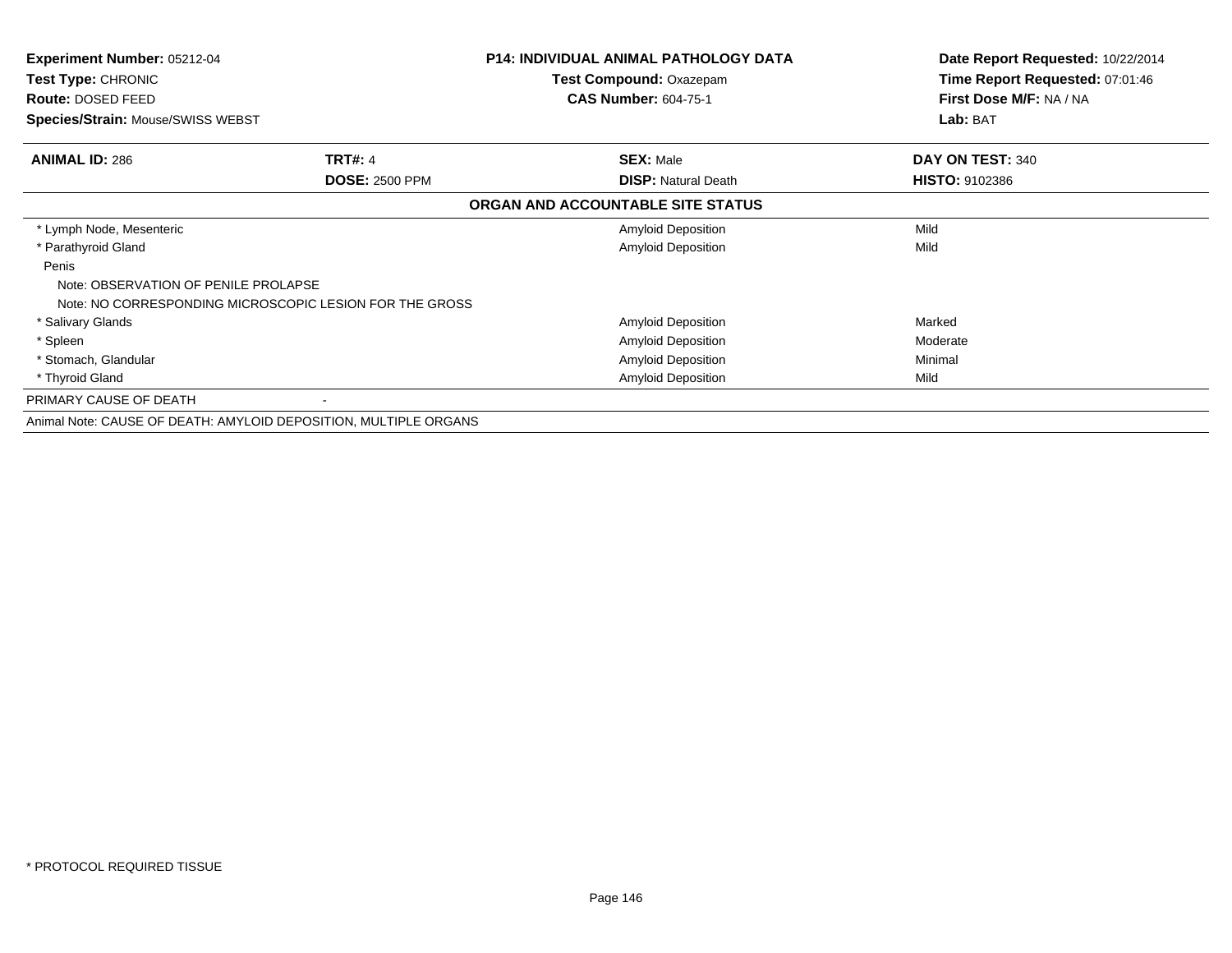| Experiment Number: 05212-04<br>Test Type: CHRONIC<br>Route: DOSED FEED<br>Species/Strain: Mouse/SWISS WEBST |                          | <b>P14: INDIVIDUAL ANIMAL PATHOLOGY DATA</b><br>Test Compound: Oxazepam<br><b>CAS Number: 604-75-1</b> | Date Report Requested: 10/22/2014<br>Time Report Requested: 07:01:46<br>First Dose M/F: NA / NA<br>Lab: BAT |
|-------------------------------------------------------------------------------------------------------------|--------------------------|--------------------------------------------------------------------------------------------------------|-------------------------------------------------------------------------------------------------------------|
| <b>ANIMAL ID: 287</b>                                                                                       | <b>TRT#: 4</b>           | <b>SEX: Male</b>                                                                                       | DAY ON TEST: 328                                                                                            |
|                                                                                                             | <b>DOSE: 2500 PPM</b>    | <b>DISP: Natural Death</b>                                                                             | HISTO: 9102387                                                                                              |
|                                                                                                             |                          | ORGAN AND ACCOUNTABLE SITE STATUS                                                                      |                                                                                                             |
| <b>NORMAL</b>                                                                                               |                          |                                                                                                        |                                                                                                             |
| * Adrenal Medulla                                                                                           | * Blood Vessel           | * Bone                                                                                                 | * Bone Marrow                                                                                               |
| * Brain                                                                                                     | * Epididymis             | * Esophagus                                                                                            | * Gallbladder                                                                                               |
| Harderian Gland                                                                                             | * Intestine Large, Cecum | * Intestine Large, Colon                                                                               | * Intestine Large, Rectum                                                                                   |
| * Intestine Small, Duodenum                                                                                 | * Intestine Small, Ileum | * Intestine Small, Jejunum                                                                             | * Islets, Pancreatic                                                                                        |
| * Nose                                                                                                      | * Pancreas               | Penis                                                                                                  | * Pituitary Gland                                                                                           |
| * Preputial Gland                                                                                           | * Prostate               | * Seminal Vesicle                                                                                      | * Skeletal Muscle                                                                                           |
| * Skin                                                                                                      | * Stomach, Forestomach   | * Testes                                                                                               | * Thymus                                                                                                    |
| * Trachea                                                                                                   | * Urinary Bladder        |                                                                                                        |                                                                                                             |
| <b>MISSING</b>                                                                                              |                          |                                                                                                        |                                                                                                             |
| * Lymph Node, Mesenteric                                                                                    | * Mammary Gland          |                                                                                                        |                                                                                                             |
| <b>OBSERVATIONS</b>                                                                                         |                          |                                                                                                        |                                                                                                             |
| * Adrenal Cortex                                                                                            |                          | Amyloid Deposition                                                                                     | Moderate                                                                                                    |
| Harderian GI                                                                                                |                          |                                                                                                        |                                                                                                             |
| Note: A MICROSCOPIC LESION                                                                                  |                          |                                                                                                        |                                                                                                             |
| Note: GOSSLY OBSERVED BLACK PIGMENT DOES NOT CORRESPOND TO                                                  |                          |                                                                                                        |                                                                                                             |
| * Heart                                                                                                     |                          | Amyloid Deposition                                                                                     | Marked                                                                                                      |
|                                                                                                             | Atrium                   | Thrombosis                                                                                             |                                                                                                             |
| [Thrombosis $TGLS = 2,3-2$ ]                                                                                |                          |                                                                                                        |                                                                                                             |
| * Kidney                                                                                                    | Glomerulus               | Amyloid Deposition                                                                                     | Moderate                                                                                                    |
|                                                                                                             | Interstitium             | Amyloid Deposition                                                                                     | Mild                                                                                                        |
| * Liver                                                                                                     |                          | Amyloid Deposition                                                                                     | Marked                                                                                                      |
|                                                                                                             |                          | Hepatocellular Adenoma                                                                                 |                                                                                                             |
| [ Hepatocellular Adenoma TGLS = 6-10 ]                                                                      |                          |                                                                                                        |                                                                                                             |
| * Lung                                                                                                      |                          | Fibrosis                                                                                               | Minimal                                                                                                     |
|                                                                                                             | Alveolus                 | Infiltration Cellular                                                                                  | Mononuclear CI, Marked                                                                                      |
| [ Infiltration Cellular TGLS = 4-2 ]                                                                        |                          |                                                                                                        |                                                                                                             |
| * Lymph Node, Mandibular                                                                                    |                          | Amyloid Deposition                                                                                     | Mild                                                                                                        |
| * Parathyroid Gland                                                                                         |                          | Amyloid Deposition                                                                                     | Moderate                                                                                                    |
| Penis                                                                                                       |                          |                                                                                                        |                                                                                                             |
| Note: NO CORRESPONDING LESION FOR PENILE PROLAPSE SEEN AT                                                   |                          |                                                                                                        |                                                                                                             |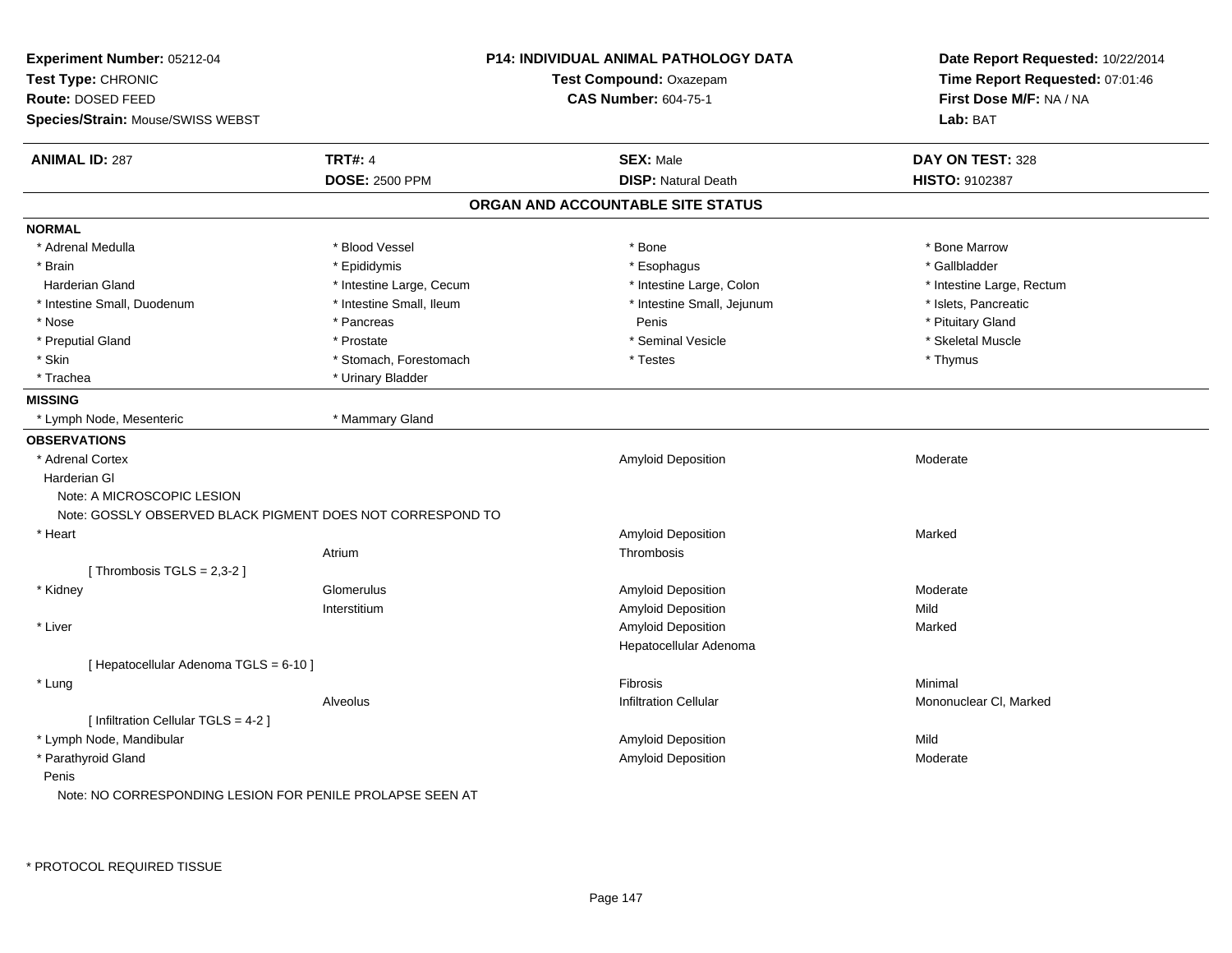| Experiment Number: 05212-04<br>Test Type: CHRONIC<br>Route: DOSED FEED |                       | <b>P14: INDIVIDUAL ANIMAL PATHOLOGY DATA</b><br>Test Compound: Oxazepam<br><b>CAS Number: 604-75-1</b> | Date Report Requested: 10/22/2014<br>Time Report Requested: 07:01:46<br>First Dose M/F: NA / NA |
|------------------------------------------------------------------------|-----------------------|--------------------------------------------------------------------------------------------------------|-------------------------------------------------------------------------------------------------|
| <b>Species/Strain: Mouse/SWISS WEBST</b>                               |                       |                                                                                                        | Lab: BAT                                                                                        |
| <b>ANIMAL ID: 287</b>                                                  | <b>TRT#: 4</b>        | <b>SEX: Male</b>                                                                                       | DAY ON TEST: 328                                                                                |
|                                                                        | <b>DOSE: 2500 PPM</b> | <b>DISP: Natural Death</b>                                                                             | <b>HISTO: 9102387</b>                                                                           |
|                                                                        |                       | ORGAN AND ACCOUNTABLE SITE STATUS                                                                      |                                                                                                 |
| Note: NECROPSY                                                         |                       |                                                                                                        |                                                                                                 |
| * Salivary Glands                                                      |                       | Amyloid Deposition                                                                                     | Moderate                                                                                        |
| * Spleen                                                               |                       | <b>Amyloid Deposition</b>                                                                              | Moderate                                                                                        |
| * Stomach, Glandular                                                   |                       | <b>Amyloid Deposition</b>                                                                              | Mild                                                                                            |
| * Thyroid Gland                                                        |                       | <b>Amyloid Deposition</b>                                                                              | Marked                                                                                          |
| PRIMARY CAUSE OF DEATH                                                 |                       |                                                                                                        |                                                                                                 |
| Animal Note: CAUSE OF DEATH: AMYLOID DEPOSITION, MULTIPLE ORGANS       |                       |                                                                                                        |                                                                                                 |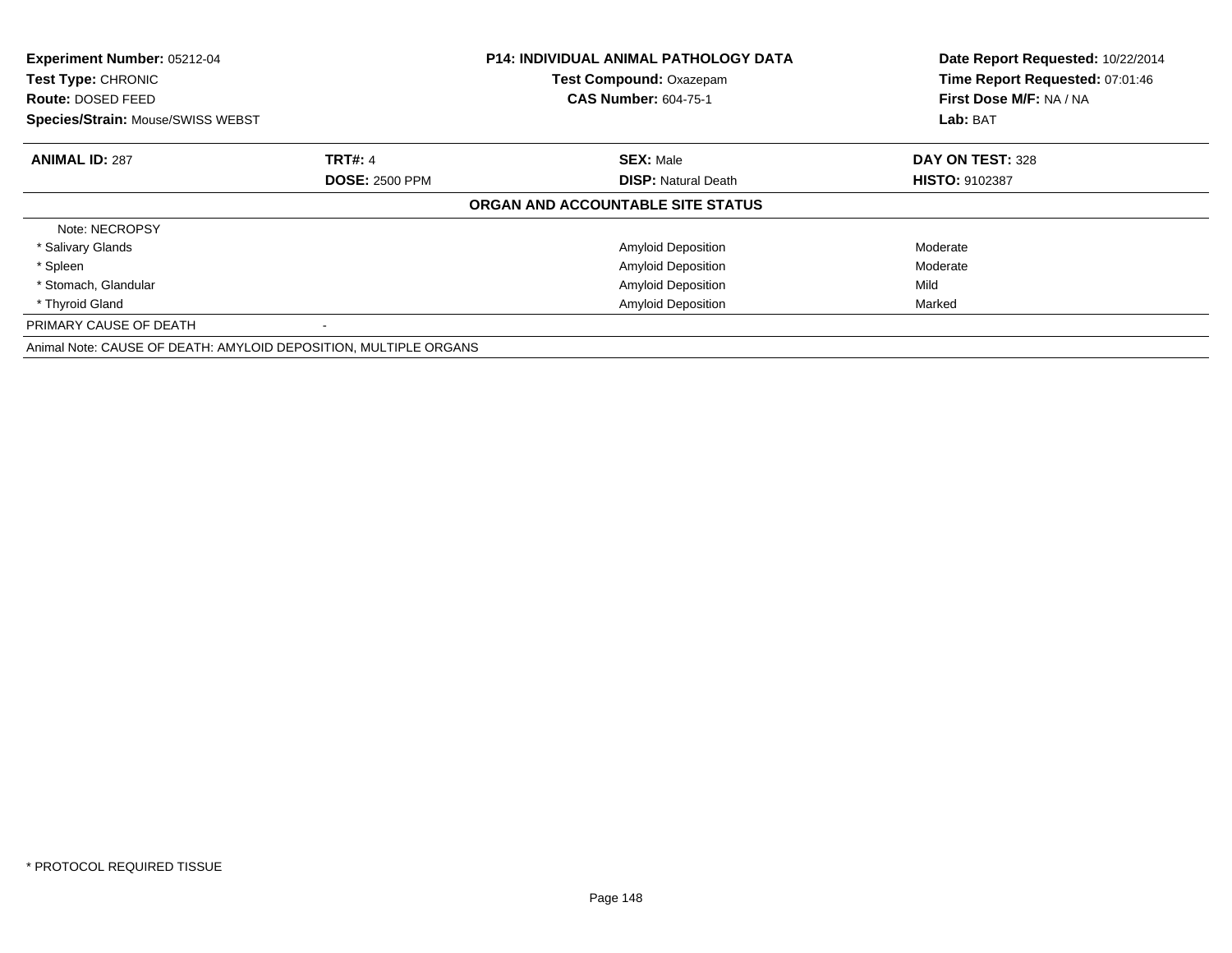| Experiment Number: 05212-04           |                           | <b>P14: INDIVIDUAL ANIMAL PATHOLOGY DATA</b> | Date Report Requested: 10/22/2014 |
|---------------------------------------|---------------------------|----------------------------------------------|-----------------------------------|
| Test Type: CHRONIC                    | Test Compound: Oxazepam   |                                              | Time Report Requested: 07:01:46   |
| Route: DOSED FEED                     |                           | <b>CAS Number: 604-75-1</b>                  | First Dose M/F: NA / NA           |
| Species/Strain: Mouse/SWISS WEBST     |                           |                                              | Lab: BAT                          |
| <b>ANIMAL ID: 288</b>                 | <b>TRT#: 4</b>            | <b>SEX: Male</b>                             | DAY ON TEST: 397                  |
|                                       | <b>DOSE: 2500 PPM</b>     | <b>DISP: Terminal Sacrifice</b>              | HISTO: 9102388                    |
|                                       |                           | ORGAN AND ACCOUNTABLE SITE STATUS            |                                   |
| <b>NORMAL</b>                         |                           |                                              |                                   |
| * Adrenal Cortex                      | * Adrenal Medulla         | * Blood Vessel                               | * Bone                            |
| * Bone Marrow                         | * Brain                   | * Epididymis                                 | * Esophagus                       |
| * Gallbladder                         | * Intestine Large, Rectum | * Islets, Pancreatic                         | * Kidney                          |
| * Lung                                | * Lymph Node, Mandibular  | * Nose                                       | * Pancreas                        |
| * Pituitary Gland                     | * Preputial Gland         | * Prostate                                   | * Salivary Glands                 |
| * Seminal Vesicle                     | * Skeletal Muscle         | * Skin                                       | * Spleen                          |
| * Stomach, Forestomach                | * Stomach, Glandular      | * Testes                                     | * Thymus                          |
| * Thyroid Gland                       | * Trachea                 |                                              |                                   |
| <b>MISSING</b>                        |                           |                                              |                                   |
| * Mammary Gland                       |                           |                                              |                                   |
| <b>OBSERVATIONS</b>                   |                           |                                              |                                   |
| * Heart                               |                           | Amyloid Deposition                           | Mild                              |
| * Intestine Large, Cecum              |                           | Amyloid Deposition                           | Moderate                          |
| * Intestine Large, Colon              |                           | Amyloid Deposition                           | Moderate                          |
| * Intestine Small, Duodenum           |                           | <b>Amyloid Deposition</b>                    | Moderate                          |
| * Intestine Small, Ileum              |                           | Amyloid Deposition                           | Marked                            |
| * Intestine Small, Jejunum            |                           | Amyloid Deposition                           | Marked                            |
| * Liver                               |                           | Hepatocellular Adenoma                       |                                   |
|                                       | Centrilobular             | Hypertrophy                                  | Mild                              |
| [ Hepatocellular Adenoma TGLS = 2-1 ] |                           |                                              |                                   |
| * Lymph Node, Mesenteric              |                           | <b>Amyloid Deposition</b>                    | Mild                              |
| * Parathyroid Gland                   |                           | Amyloid Deposition                           | Mild                              |
| * Urinary Bladder                     | <b>Transit Epithe</b>     | Hyperplasia                                  | Mild                              |
| [ Hyperplasia TGLS = 1-4 ]            |                           |                                              |                                   |
| PRIMARY CAUSE OF DEATH                | $\blacksquare$            |                                              |                                   |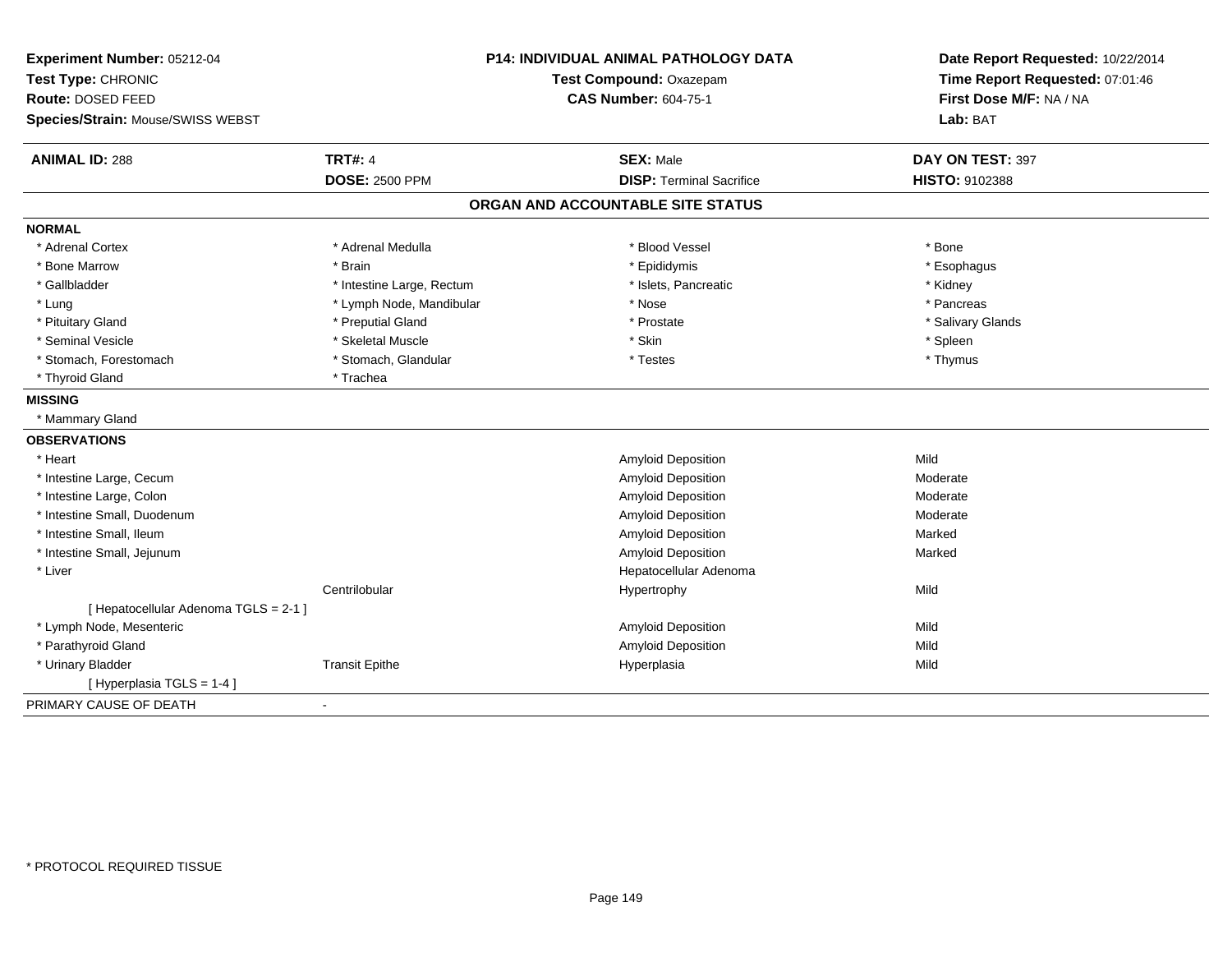| Experiment Number: 05212-04<br>Test Type: CHRONIC<br>Route: DOSED FEED<br>Species/Strain: Mouse/SWISS WEBST |                           | <b>P14: INDIVIDUAL ANIMAL PATHOLOGY DATA</b><br>Test Compound: Oxazepam<br><b>CAS Number: 604-75-1</b> | Date Report Requested: 10/22/2014<br>Time Report Requested: 07:01:46<br>First Dose M/F: NA / NA<br>Lab: BAT |
|-------------------------------------------------------------------------------------------------------------|---------------------------|--------------------------------------------------------------------------------------------------------|-------------------------------------------------------------------------------------------------------------|
| <b>ANIMAL ID: 289</b>                                                                                       | <b>TRT#: 4</b>            | <b>SEX: Male</b>                                                                                       | DAY ON TEST: 317                                                                                            |
|                                                                                                             | <b>DOSE: 2500 PPM</b>     | <b>DISP: Natural Death</b>                                                                             | <b>HISTO: 9102389</b>                                                                                       |
|                                                                                                             |                           | ORGAN AND ACCOUNTABLE SITE STATUS                                                                      |                                                                                                             |
| <b>NORMAL</b>                                                                                               |                           |                                                                                                        |                                                                                                             |
| * Blood Vessel                                                                                              | * Bone                    | * Bone Marrow                                                                                          | * Brain                                                                                                     |
| * Epididymis                                                                                                | * Esophagus               | * Gallbladder                                                                                          | * Intestine Large, Cecum                                                                                    |
| * Intestine Large, Colon                                                                                    | * Intestine Large, Rectum | * Islets, Pancreatic                                                                                   | * Nose                                                                                                      |
| * Preputial Gland                                                                                           | * Prostate                | * Seminal Vesicle                                                                                      | * Skeletal Muscle                                                                                           |
| * Skin                                                                                                      | * Testes                  | * Trachea                                                                                              | * Urinary Bladder                                                                                           |
| <b>MISSING</b>                                                                                              |                           |                                                                                                        |                                                                                                             |
| * Adrenal Medulla                                                                                           | * Mammary Gland           | * Pituitary Gland                                                                                      |                                                                                                             |
| <b>OBSERVATIONS</b>                                                                                         |                           |                                                                                                        |                                                                                                             |
| * Adrenal Cortex                                                                                            |                           | Amyloid Deposition                                                                                     | Mild                                                                                                        |
| * Heart                                                                                                     |                           | Amyloid Deposition                                                                                     | Marked                                                                                                      |
|                                                                                                             | Atrium                    | Thrombosis                                                                                             |                                                                                                             |
| [Thrombosis TGLS = $6-2$ ]                                                                                  |                           |                                                                                                        |                                                                                                             |
| * Intestine Small, Duodenum                                                                                 |                           | Amyloid Deposition                                                                                     | Marked                                                                                                      |
| * Intestine Small, Ileum                                                                                    |                           | Amyloid Deposition                                                                                     | Moderate                                                                                                    |
| * Intestine Small, Jejunum                                                                                  |                           | <b>Amyloid Deposition</b>                                                                              | Moderate                                                                                                    |
| * Kidney                                                                                                    | Glomerulus                | Amyloid Deposition                                                                                     | Mild                                                                                                        |
|                                                                                                             |                           | Lymphoma Malignant Lymphocytic                                                                         |                                                                                                             |
| * Liver                                                                                                     | Centrilobular             | Hypertrophy                                                                                            | Mild                                                                                                        |
|                                                                                                             |                           | Lymphoma Malignant Lymphocytic                                                                         |                                                                                                             |
| [ Lymphoma Malignant Lymphocytic TGLS = 4-1+2 ]                                                             |                           |                                                                                                        |                                                                                                             |
| * Lung                                                                                                      |                           | Lymphoma Malignant Lymphocytic                                                                         |                                                                                                             |
| Lymph Node                                                                                                  | Mediastinal               | Lymphoma Malignant Lymphocytic                                                                         |                                                                                                             |
| [ Lymphoma Malignant Lymphocytic TGLS = 1,3,5-7+9+10 ]                                                      |                           |                                                                                                        |                                                                                                             |
| * Lymph Node, Mandibular                                                                                    |                           | Lymphoma Malignant Lymphocytic                                                                         |                                                                                                             |
| [ Lymphoma Malignant Lymphocytic TGLS = 1,3,5-7+9+10 ]                                                      |                           |                                                                                                        |                                                                                                             |
| * Lymph Node, Mesenteric                                                                                    |                           | Lymphoma Malignant Lymphocytic                                                                         |                                                                                                             |
| [ Lymphoma Malignant Lymphocytic TGLS = 1,3,5-7+9+10 ]                                                      |                           |                                                                                                        |                                                                                                             |
| * Pancreas                                                                                                  |                           | Lymphoma Malignant Lymphocytic                                                                         |                                                                                                             |
| * Parathyroid Gland                                                                                         |                           | Amyloid Deposition                                                                                     | Moderate                                                                                                    |
| * Salivary Glands                                                                                           |                           | Amyloid Deposition                                                                                     | Moderate                                                                                                    |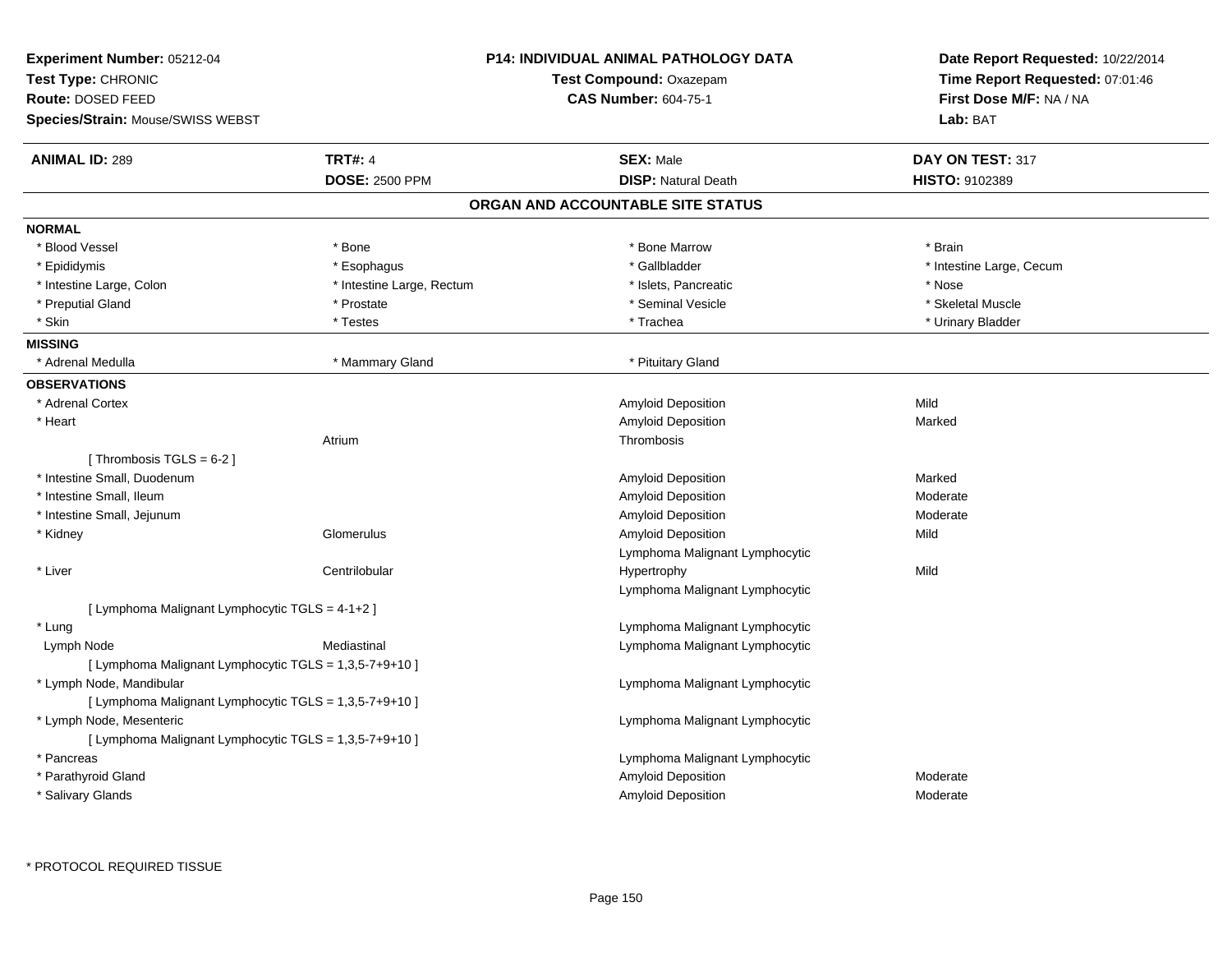| <b>Experiment Number: 05212-04</b><br><b>Test Type: CHRONIC</b>  |                       | <b>P14: INDIVIDUAL ANIMAL PATHOLOGY DATA</b><br><b>Test Compound: Oxazepam</b> | Date Report Requested: 10/22/2014<br>Time Report Requested: 07:01:46 |
|------------------------------------------------------------------|-----------------------|--------------------------------------------------------------------------------|----------------------------------------------------------------------|
| <b>Route: DOSED FEED</b>                                         |                       | <b>CAS Number: 604-75-1</b>                                                    | First Dose M/F: NA / NA                                              |
| <b>Species/Strain: Mouse/SWISS WEBST</b>                         |                       |                                                                                | Lab: BAT                                                             |
| <b>ANIMAL ID: 289</b>                                            | <b>TRT#: 4</b>        | <b>SEX: Male</b>                                                               | DAY ON TEST: 317                                                     |
|                                                                  | <b>DOSE: 2500 PPM</b> | <b>DISP: Natural Death</b>                                                     | <b>HISTO: 9102389</b>                                                |
|                                                                  |                       | ORGAN AND ACCOUNTABLE SITE STATUS                                              |                                                                      |
| * Spleen                                                         |                       | <b>Amyloid Deposition</b>                                                      | Minimal                                                              |
|                                                                  |                       | Lymphoma Malignant Lymphocytic                                                 |                                                                      |
| [ Lymphoma Malignant Lymphocytic TGLS = 2-1 ]                    |                       |                                                                                |                                                                      |
| * Stomach, Forestomach                                           |                       | Hyperkeratosis                                                                 | Moderate                                                             |
| [Hyperkeratosis $TGLS = 7-4$ ]                                   |                       |                                                                                |                                                                      |
| * Stomach, Glandular                                             |                       | <b>Amyloid Deposition</b>                                                      | Mild                                                                 |
| * Thymus                                                         |                       | Lymphoma Malignant Lymphocytic                                                 |                                                                      |
| * Thyroid Gland                                                  |                       | <b>Amyloid Deposition</b>                                                      | Moderate                                                             |
| PRIMARY CAUSE OF DEATH                                           |                       |                                                                                |                                                                      |
| Animal Note: CAUSE OF DEATH: AMYLOID DEPOSITION, MULTIPLE ORGANS |                       |                                                                                |                                                                      |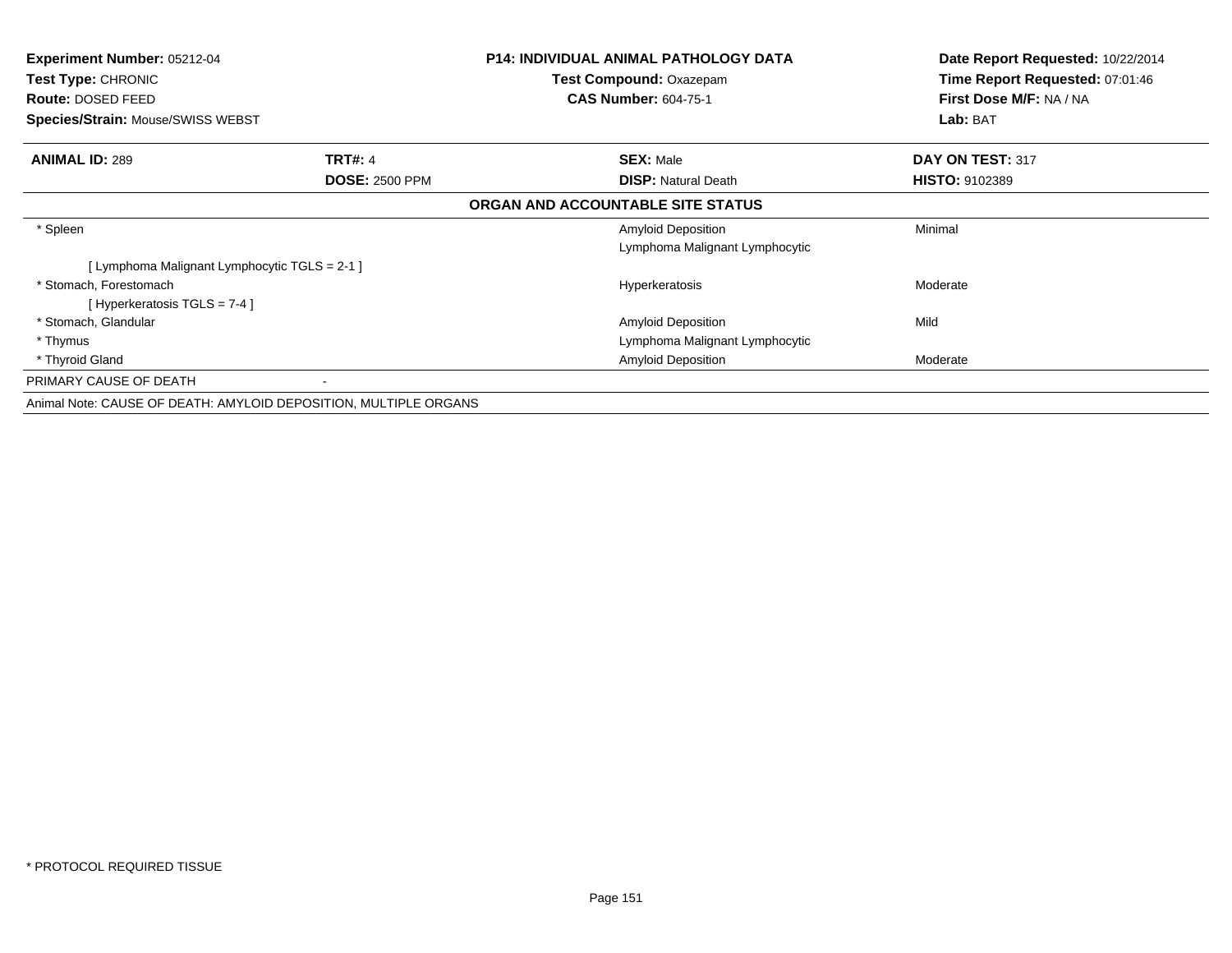| <b>Experiment Number: 05212-04</b><br>Test Type: CHRONIC             |                          | <b>P14: INDIVIDUAL ANIMAL PATHOLOGY DATA</b>  | Date Report Requested: 10/22/2014<br>Time Report Requested: 07:01:46 |
|----------------------------------------------------------------------|--------------------------|-----------------------------------------------|----------------------------------------------------------------------|
|                                                                      |                          | Test Compound: Oxazepam                       |                                                                      |
| Route: DOSED FEED                                                    |                          | <b>CAS Number: 604-75-1</b>                   | First Dose M/F: NA / NA                                              |
| Species/Strain: Mouse/SWISS WEBST                                    |                          |                                               | Lab: BAT                                                             |
| <b>ANIMAL ID: 290</b>                                                | <b>TRT#: 4</b>           | <b>SEX: Male</b>                              | DAY ON TEST: 145                                                     |
|                                                                      | <b>DOSE: 2500 PPM</b>    | <b>DISP: Natural Death</b>                    | <b>HISTO: 9102390</b>                                                |
|                                                                      |                          | ORGAN AND ACCOUNTABLE SITE STATUS             |                                                                      |
| <b>NORMAL</b>                                                        |                          |                                               |                                                                      |
| * Adrenal Cortex                                                     | * Adrenal Medulla        | * Bone                                        | * Bone Marrow                                                        |
| * Brain                                                              | * Epididymis             | * Esophagus                                   | * Gallbladder                                                        |
| * Heart                                                              | * Intestine Large, Cecum | * Intestine Large, Colon                      | * Intestine Large, Rectum                                            |
| * Intestine Small, Duodenum                                          | * Intestine Small, Ileum | * Intestine Small, Jejunum                    | * Islets, Pancreatic                                                 |
| * Kidney                                                             | * Liver                  | * Lung                                        | * Lymph Node, Mesenteric                                             |
| * Nose                                                               | * Pancreas               | * Parathyroid Gland                           | * Pituitary Gland                                                    |
| * Preputial Gland                                                    | * Prostate               | * Salivary Glands                             | * Seminal Vesicle                                                    |
| * Skeletal Muscle                                                    | * Skin                   | * Spleen                                      | * Stomach, Forestomach                                               |
| * Stomach, Glandular                                                 | * Testes                 | * Thyroid Gland                               | * Trachea                                                            |
| * Urinary Bladder                                                    |                          |                                               |                                                                      |
| <b>MISSING</b>                                                       |                          |                                               |                                                                      |
| * Blood Vessel                                                       | * Mammary Gland          |                                               |                                                                      |
| <b>OBSERVATIONS</b>                                                  |                          |                                               |                                                                      |
| * Lymph Node, Mandibular                                             |                          | <b>Amyloid Deposition</b>                     | Mild                                                                 |
| * Thymus                                                             |                          | Lymphoma Malignant Undifferentiated Cell Type |                                                                      |
| [ Lymphoma Malignant Undifferentiated Cell Type TGLS = 1-7+9 ]       |                          |                                               |                                                                      |
| PRIMARY CAUSE OF DEATH                                               |                          |                                               |                                                                      |
| Animal Note: CAUSE OF DEATH: LYMPHOMA, THYMUS, UNDIFFERENTIATED TYPE |                          |                                               |                                                                      |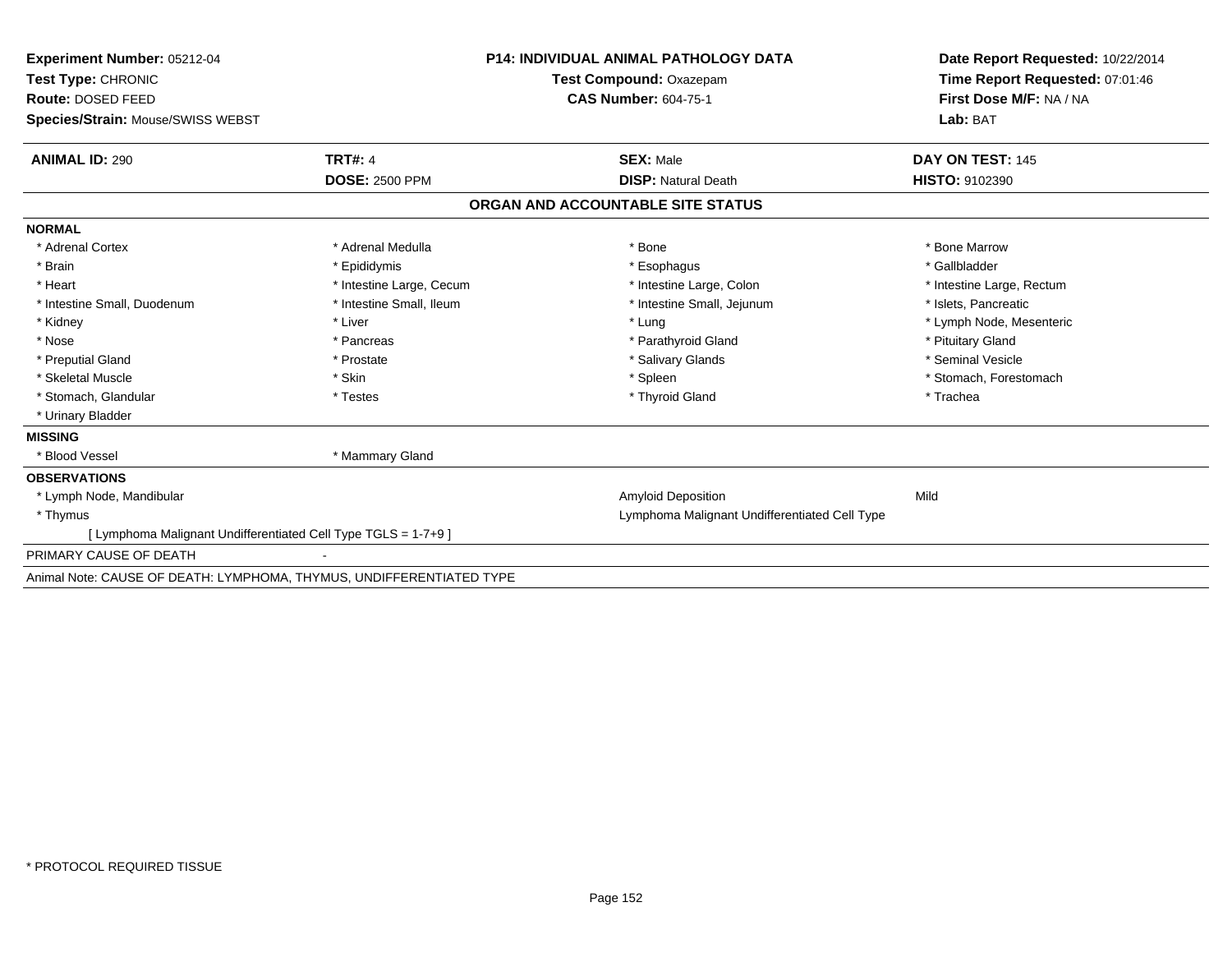| Experiment Number: 05212-04<br>Test Type: CHRONIC<br>Route: DOSED FEED | P14: INDIVIDUAL ANIMAL PATHOLOGY DATA<br>Test Compound: Oxazepam<br><b>CAS Number: 604-75-1</b> |                                   | Date Report Requested: 10/22/2014<br>Time Report Requested: 07:01:46<br>First Dose M/F: NA / NA |
|------------------------------------------------------------------------|-------------------------------------------------------------------------------------------------|-----------------------------------|-------------------------------------------------------------------------------------------------|
| Species/Strain: Mouse/SWISS WEBST                                      |                                                                                                 |                                   | Lab: BAT                                                                                        |
| <b>ANIMAL ID: 291</b>                                                  | <b>TRT#: 4</b>                                                                                  | <b>SEX: Male</b>                  | DAY ON TEST: 356                                                                                |
|                                                                        | <b>DOSE: 2500 PPM</b>                                                                           | <b>DISP: Natural Death</b>        | HISTO: 9102391                                                                                  |
|                                                                        |                                                                                                 | ORGAN AND ACCOUNTABLE SITE STATUS |                                                                                                 |
| <b>NORMAL</b>                                                          |                                                                                                 |                                   |                                                                                                 |
| * Adrenal Cortex                                                       | * Adrenal Medulla                                                                               | * Blood Vessel                    | * Bone                                                                                          |
| * Bone Marrow                                                          | * Brain                                                                                         | * Epididymis                      | * Esophagus                                                                                     |
| * Gallbladder                                                          | * Intestine Large, Cecum                                                                        | * Intestine Large, Rectum         | * Islets, Pancreatic                                                                            |
| * Lung                                                                 | * Nose                                                                                          | * Pancreas                        | * Pituitary Gland                                                                               |
| * Preputial Gland                                                      | * Prostate                                                                                      | * Salivary Glands                 | * Seminal Vesicle                                                                               |
| * Skeletal Muscle                                                      | * Skin                                                                                          | * Stomach, Forestomach            | * Stomach, Glandular                                                                            |
| * Testes                                                               | * Thymus                                                                                        | * Trachea                         | * Urinary Bladder                                                                               |
| <b>MISSING</b>                                                         |                                                                                                 |                                   |                                                                                                 |
| * Mammary Gland                                                        |                                                                                                 |                                   |                                                                                                 |
| <b>OBSERVATIONS</b>                                                    |                                                                                                 |                                   |                                                                                                 |
| * Heart                                                                |                                                                                                 | <b>Amyloid Deposition</b>         | Marked                                                                                          |
| Note: NO CORRESPONDING LESION FOR ATRIAL ENLARGEMENT SEEN AT           |                                                                                                 |                                   |                                                                                                 |
| Note: NECROPSY                                                         |                                                                                                 |                                   |                                                                                                 |
| * Intestine Large, Colon                                               |                                                                                                 | Amyloid Deposition                | Minimal                                                                                         |
| * Intestine Small, Duodenum                                            |                                                                                                 | Amyloid Deposition                | Marked                                                                                          |
| [ Amyloid Deposition TGLS = 9-4 ]                                      |                                                                                                 |                                   |                                                                                                 |
| * Intestine Small, Ileum                                               |                                                                                                 | Amyloid Deposition                | Moderate                                                                                        |
| [ Amyloid Deposition TGLS = 9-4 ]                                      |                                                                                                 |                                   |                                                                                                 |
| * Intestine Small, Jejunum                                             |                                                                                                 | Amyloid Deposition                | Moderate                                                                                        |
| [ Amyloid Deposition TGLS = 9-4 ]                                      |                                                                                                 |                                   |                                                                                                 |
| * Kidney                                                               | Glomerulus                                                                                      | Amyloid Deposition                | Mild                                                                                            |
| * Liver                                                                |                                                                                                 | <b>Eosinophilic Focus</b>         |                                                                                                 |
|                                                                        |                                                                                                 | Hepatoblastoma                    |                                                                                                 |
|                                                                        |                                                                                                 | Hepatocellular Adenoma            | Multiple                                                                                        |
|                                                                        |                                                                                                 | Hepatocellular Carcinoma          |                                                                                                 |
|                                                                        | Centrilobular                                                                                   | Hypertrophy                       | Mild                                                                                            |
| [Hepatoblastoma TGLS = 3-10]                                           |                                                                                                 |                                   |                                                                                                 |
| [ Hepatocellular Adenoma TGLS = 2,5,6,10-1+2+9+12+13 ]                 |                                                                                                 |                                   |                                                                                                 |
| Literates allular Caroinama TCLC 4441                                  |                                                                                                 |                                   |                                                                                                 |

[ Hepatocellular Carcinoma TGLS = 4-11 ] [ Hypertrophy TGLS = 1-1+2 ]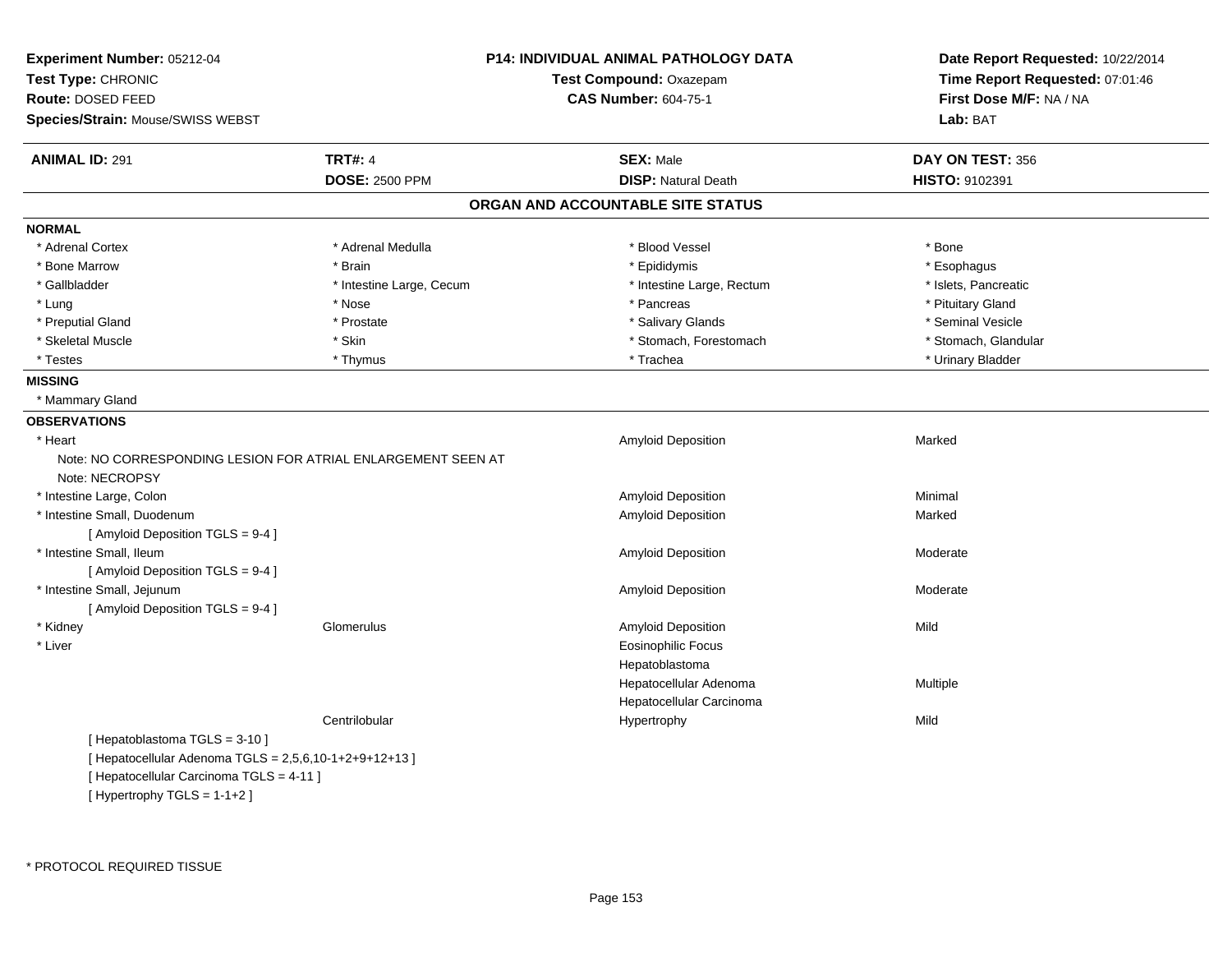| Experiment Number: 05212-04<br>Test Type: CHRONIC<br><b>Route: DOSED FEED</b><br>Species/Strain: Mouse/SWISS WEBST |                       | <b>P14: INDIVIDUAL ANIMAL PATHOLOGY DATA</b><br><b>Test Compound: Oxazepam</b><br><b>CAS Number: 604-75-1</b> | Date Report Requested: 10/22/2014<br>Time Report Requested: 07:01:46<br>First Dose M/F: NA / NA<br>Lab: BAT |
|--------------------------------------------------------------------------------------------------------------------|-----------------------|---------------------------------------------------------------------------------------------------------------|-------------------------------------------------------------------------------------------------------------|
| <b>ANIMAL ID: 291</b>                                                                                              | <b>TRT#: 4</b>        | <b>SEX: Male</b>                                                                                              | DAY ON TEST: 356                                                                                            |
|                                                                                                                    | <b>DOSE: 2500 PPM</b> | <b>DISP:</b> Natural Death                                                                                    | <b>HISTO: 9102391</b>                                                                                       |
|                                                                                                                    |                       | ORGAN AND ACCOUNTABLE SITE STATUS                                                                             |                                                                                                             |
| * Lymph Node, Mandibular                                                                                           |                       | <b>Amyloid Deposition</b>                                                                                     | Mild                                                                                                        |
| * Lymph Node, Mesenteric                                                                                           |                       | <b>Amyloid Deposition</b>                                                                                     | Mild                                                                                                        |
| * Parathyroid Gland                                                                                                |                       | <b>Amyloid Deposition</b>                                                                                     | Moderate                                                                                                    |
| * Spleen                                                                                                           |                       | Hematopoietic Cell Proliferation                                                                              | Mild                                                                                                        |
| * Thyroid Gland                                                                                                    |                       | <b>Amyloid Deposition</b>                                                                                     | Moderate                                                                                                    |
| PRIMARY CAUSE OF DEATH                                                                                             |                       |                                                                                                               |                                                                                                             |
| Animal Note: AND HEPATOCELLULAR NEOPLASMS                                                                          |                       |                                                                                                               |                                                                                                             |
| Animal Note: CAUSE OF DEATH: AMYLOID DEPOSITION, MULTIPLE ORGANS                                                   |                       |                                                                                                               |                                                                                                             |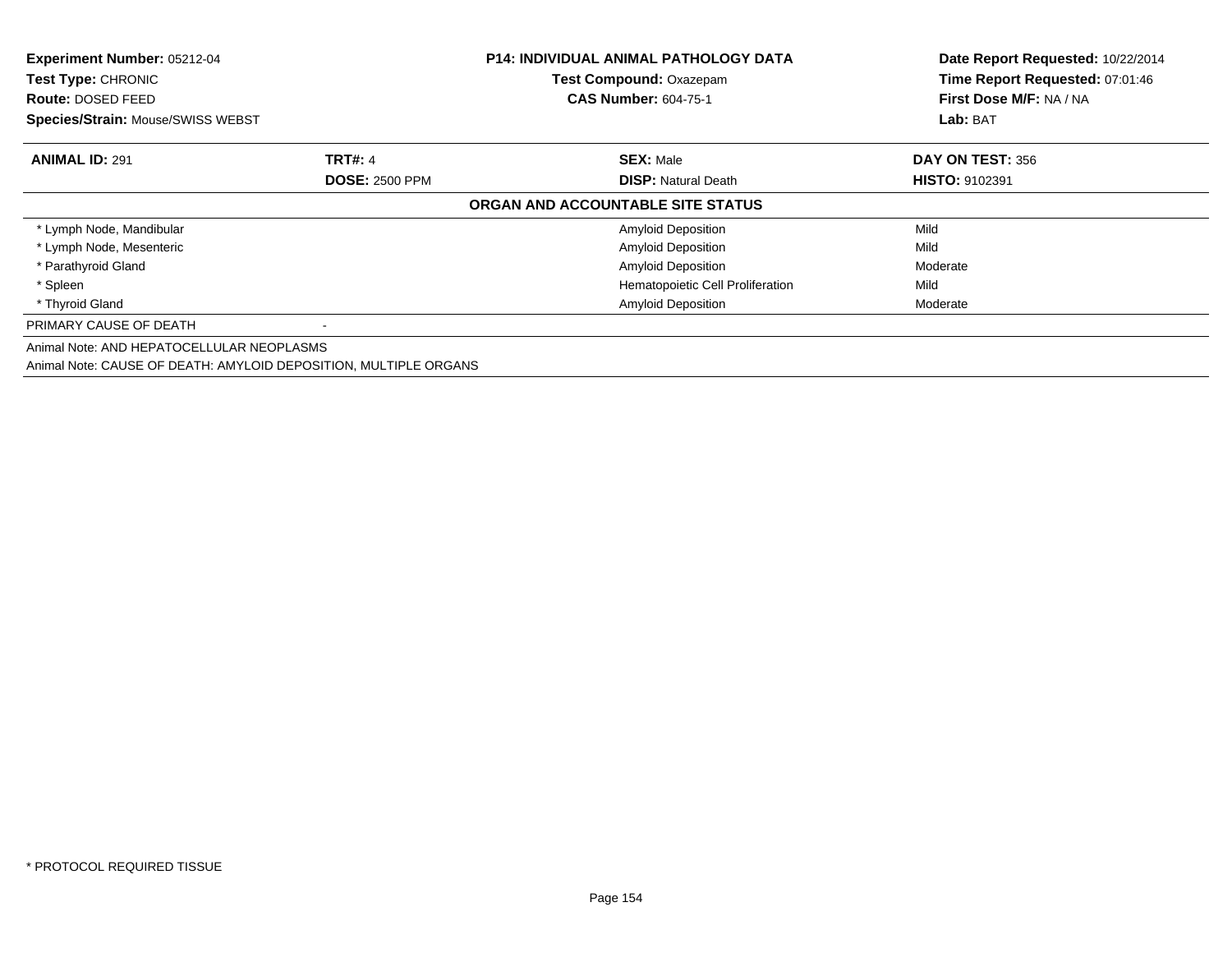| Experiment Number: 05212-04<br>Test Type: CHRONIC           |                       | <b>P14: INDIVIDUAL ANIMAL PATHOLOGY DATA</b><br>Test Compound: Oxazepam | Date Report Requested: 10/22/2014<br>Time Report Requested: 07:01:46 |  |
|-------------------------------------------------------------|-----------------------|-------------------------------------------------------------------------|----------------------------------------------------------------------|--|
| Route: DOSED FEED                                           |                       | <b>CAS Number: 604-75-1</b>                                             | First Dose M/F: NA / NA                                              |  |
| Species/Strain: Mouse/SWISS WEBST                           |                       |                                                                         | Lab: BAT                                                             |  |
| <b>ANIMAL ID: 292</b>                                       | <b>TRT#: 4</b>        | <b>SEX: Male</b>                                                        | DAY ON TEST: 397                                                     |  |
|                                                             | <b>DOSE: 2500 PPM</b> | <b>DISP: Terminal Sacrifice</b>                                         | <b>HISTO: 9102392</b>                                                |  |
|                                                             |                       | ORGAN AND ACCOUNTABLE SITE STATUS                                       |                                                                      |  |
| <b>NORMAL</b>                                               |                       |                                                                         |                                                                      |  |
| * Adrenal Medulla                                           | * Blood Vessel        | * Bone                                                                  | * Bone Marrow                                                        |  |
| * Brain                                                     | * Epididymis          | * Esophagus                                                             | * Gallbladder                                                        |  |
| * Intestine Large, Rectum                                   | * Islets, Pancreatic  | * Lung                                                                  | * Lymph Node, Mandibular                                             |  |
| * Nose                                                      | * Pancreas            | * Pituitary Gland                                                       | * Preputial Gland                                                    |  |
| * Prostate                                                  | * Seminal Vesicle     | * Skeletal Muscle                                                       | * Skin                                                               |  |
| * Stomach, Forestomach                                      | * Testes              | * Thymus                                                                | * Trachea                                                            |  |
| * Urinary Bladder                                           |                       |                                                                         |                                                                      |  |
| <b>MISSING</b>                                              |                       |                                                                         |                                                                      |  |
| * Mammary Gland                                             |                       |                                                                         |                                                                      |  |
| <b>OBSERVATIONS</b>                                         |                       |                                                                         |                                                                      |  |
| * Adrenal Cortex                                            |                       | Amyloid Deposition                                                      | Moderate                                                             |  |
| * Heart                                                     |                       | Amyloid Deposition                                                      | Moderate                                                             |  |
| * Intestine Large, Cecum                                    |                       | Amyloid Deposition                                                      | Minimal                                                              |  |
| * Intestine Large, Colon                                    |                       | Amyloid Deposition                                                      | Minimal                                                              |  |
| * Intestine Small, Duodenum                                 |                       | Amyloid Deposition                                                      | Mild                                                                 |  |
| * Intestine Small, Ileum                                    |                       | Amyloid Deposition                                                      | Marked                                                               |  |
| * Intestine Small, Jejunum                                  |                       | Amyloid Deposition                                                      | Mild                                                                 |  |
| * Kidney                                                    | Glomerulus            | Amyloid Deposition                                                      | Moderate                                                             |  |
|                                                             | Interstitium          | Amyloid Deposition                                                      | Minimal                                                              |  |
| * Liver                                                     |                       | Amyloid Deposition                                                      | Mild                                                                 |  |
|                                                             |                       | Eosinophilic Focus                                                      |                                                                      |  |
|                                                             |                       | Hepatocellular Adenoma                                                  | Multiple                                                             |  |
|                                                             | Centrilobular         | Hypertrophy                                                             | Mild                                                                 |  |
| Note: NO CORRESPONDING LESION FOR NODULE OF RIGHT POSTERIOR |                       |                                                                         |                                                                      |  |
| Note: LOBE SEEN AT NECROPSY                                 |                       |                                                                         |                                                                      |  |
| [ Eosinophilic Focus TGLS = 5,7-12+14 ]                     |                       |                                                                         |                                                                      |  |
| [ Hepatocellular Adenoma TGLS = 1,2,3,6-1+9+10+11 ]         |                       |                                                                         |                                                                      |  |
| * Lymph Node, Mesenteric                                    |                       | Amyloid Deposition                                                      | Moderate                                                             |  |
| * Parathyroid Gland                                         |                       | Amyloid Deposition                                                      | Moderate                                                             |  |
| * Salivary Glands                                           |                       | Amyloid Deposition                                                      | Mild                                                                 |  |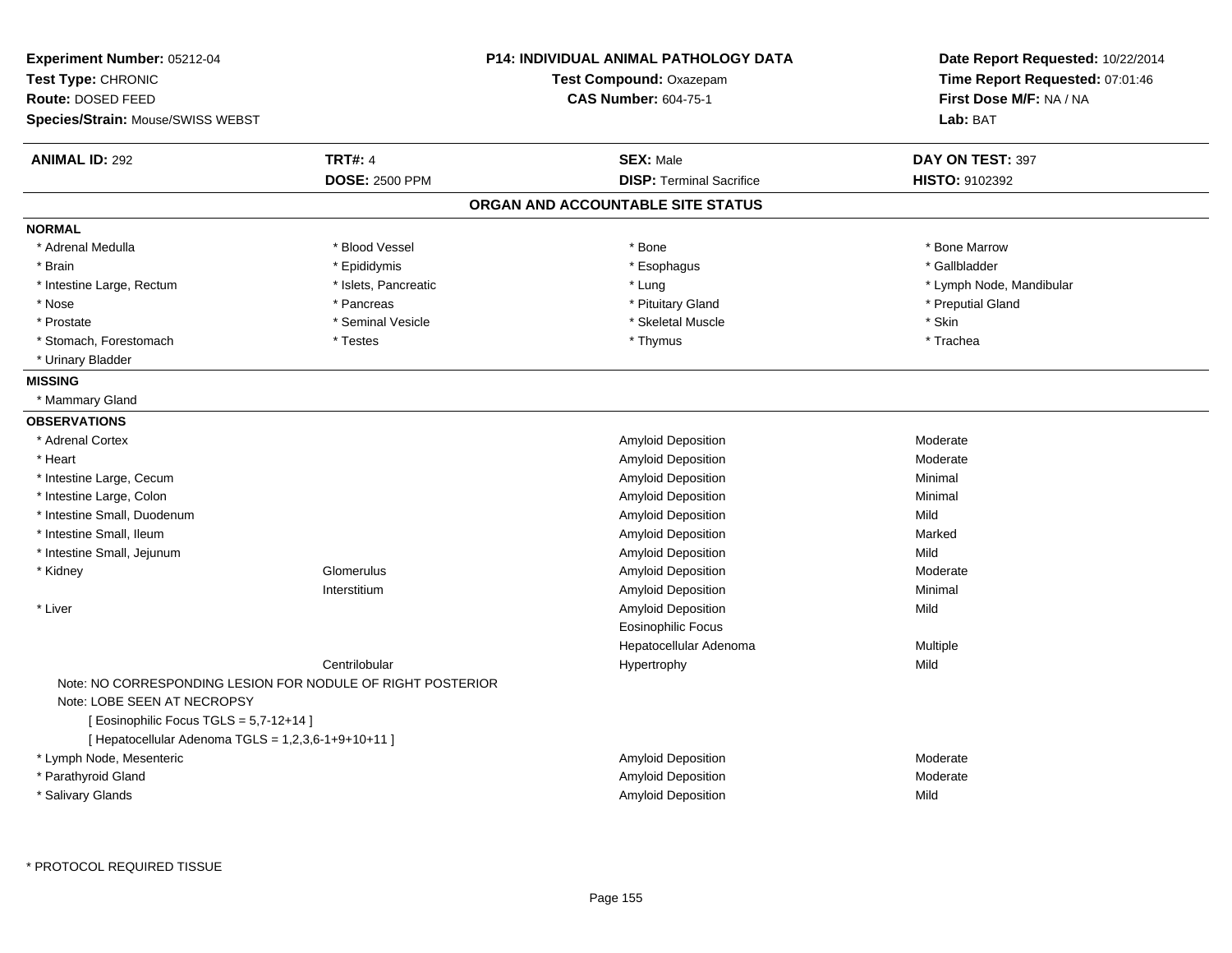| <b>Experiment Number: 05212-04</b><br>Test Type: CHRONIC |                       | <b>P14: INDIVIDUAL ANIMAL PATHOLOGY DATA</b> | Date Report Requested: 10/22/2014<br>Time Report Requested: 07:01:46 |
|----------------------------------------------------------|-----------------------|----------------------------------------------|----------------------------------------------------------------------|
|                                                          |                       | <b>Test Compound: Oxazepam</b>               |                                                                      |
| Route: DOSED FEED                                        |                       | <b>CAS Number: 604-75-1</b>                  | First Dose M/F: NA / NA                                              |
| Species/Strain: Mouse/SWISS WEBST                        |                       |                                              | Lab: BAT                                                             |
| <b>ANIMAL ID: 292</b>                                    | <b>TRT#: 4</b>        | <b>SEX: Male</b>                             | DAY ON TEST: 397                                                     |
|                                                          | <b>DOSE: 2500 PPM</b> | <b>DISP:</b> Terminal Sacrifice              | <b>HISTO: 9102392</b>                                                |
|                                                          |                       | ORGAN AND ACCOUNTABLE SITE STATUS            |                                                                      |
| * Spleen                                                 |                       | <b>Amyloid Deposition</b>                    | Minimal                                                              |
| * Stomach, Glandular                                     |                       | <b>Amyloid Deposition</b>                    | Minimal                                                              |
| * Thyroid Gland                                          |                       | <b>Amyloid Deposition</b>                    | Marked                                                               |
| PRIMARY CAUSE OF DEATH                                   |                       |                                              |                                                                      |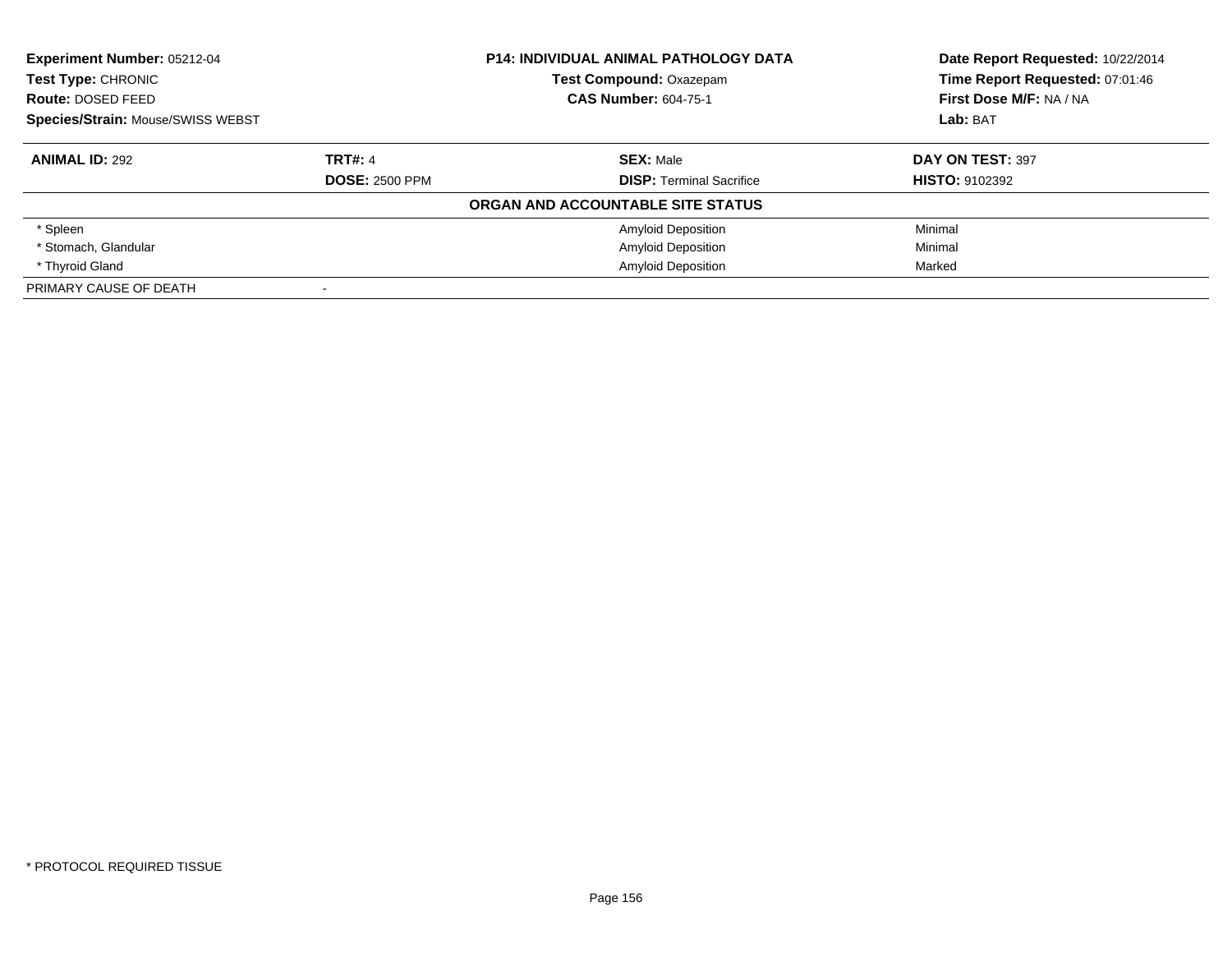| Experiment Number: 05212-04<br>Test Type: CHRONIC<br><b>Route: DOSED FEED</b><br>Species/Strain: Mouse/SWISS WEBST |                           | P14: INDIVIDUAL ANIMAL PATHOLOGY DATA<br>Test Compound: Oxazepam<br><b>CAS Number: 604-75-1</b> | Date Report Requested: 10/22/2014<br>Time Report Requested: 07:01:46<br>First Dose M/F: NA / NA<br>Lab: BAT |
|--------------------------------------------------------------------------------------------------------------------|---------------------------|-------------------------------------------------------------------------------------------------|-------------------------------------------------------------------------------------------------------------|
| <b>ANIMAL ID: 293</b>                                                                                              | <b>TRT#: 4</b>            | <b>SEX: Male</b>                                                                                | DAY ON TEST: 393                                                                                            |
|                                                                                                                    | <b>DOSE: 2500 PPM</b>     | <b>DISP: Natural Death</b>                                                                      | HISTO: 9102393                                                                                              |
|                                                                                                                    |                           | ORGAN AND ACCOUNTABLE SITE STATUS                                                               |                                                                                                             |
| <b>NORMAL</b>                                                                                                      |                           |                                                                                                 |                                                                                                             |
| * Adrenal Medulla                                                                                                  | * Blood Vessel            | * Bone                                                                                          | * Bone Marrow                                                                                               |
| * Brain                                                                                                            | * Epididymis              | * Esophagus                                                                                     | * Gallbladder                                                                                               |
| * Intestine Large, Cecum                                                                                           | * Intestine Large, Rectum | * Islets, Pancreatic                                                                            | * Lymph Node, Mandibular                                                                                    |
| * Nose                                                                                                             | * Pancreas                | Penis                                                                                           | * Pituitary Gland                                                                                           |
| * Preputial Gland                                                                                                  | * Prostate                | * Seminal Vesicle                                                                               | * Skeletal Muscle                                                                                           |
| * Skin                                                                                                             | * Stomach, Forestomach    | * Stomach, Glandular                                                                            | * Testes                                                                                                    |
| * Thymus                                                                                                           | * Trachea                 | * Urinary Bladder                                                                               |                                                                                                             |
| <b>MISSING</b>                                                                                                     |                           |                                                                                                 |                                                                                                             |
| * Mammary Gland                                                                                                    | * Parathyroid Gland       |                                                                                                 |                                                                                                             |
| <b>OBSERVATIONS</b>                                                                                                |                           |                                                                                                 |                                                                                                             |
| * Adrenal Cortex                                                                                                   |                           | <b>Amyloid Deposition</b>                                                                       | Moderate                                                                                                    |
| * Heart                                                                                                            |                           | <b>Amyloid Deposition</b>                                                                       | Moderate                                                                                                    |
|                                                                                                                    | Atrium                    | Thrombosis                                                                                      |                                                                                                             |
| [Thrombosis TGLS = 2-2]                                                                                            |                           |                                                                                                 |                                                                                                             |
| * Intestine Large, Colon                                                                                           |                           | <b>Amyloid Deposition</b>                                                                       | Minimal                                                                                                     |
| * Intestine Small, Duodenum                                                                                        |                           | Amyloid Deposition                                                                              | Moderate                                                                                                    |
| * Intestine Small, Ileum                                                                                           |                           | Amyloid Deposition                                                                              | Moderate                                                                                                    |
| * Intestine Small, Jejunum                                                                                         |                           | <b>Amyloid Deposition</b>                                                                       | Mild                                                                                                        |
| * Kidney                                                                                                           | Glomerulus                | Amyloid Deposition                                                                              | Marked                                                                                                      |
|                                                                                                                    | Interstitium              | Amyloid Deposition                                                                              | Mild                                                                                                        |
| * Liver                                                                                                            |                           | Amyloid Deposition                                                                              | Moderate                                                                                                    |
|                                                                                                                    | Centrilobular             | Hypertrophy                                                                                     | Mild                                                                                                        |
| * Lung                                                                                                             |                           | <b>Fibrosis</b>                                                                                 | Mild                                                                                                        |
|                                                                                                                    | Alveolus                  | <b>Infiltration Cellular</b>                                                                    | Mononuclear CI, Moderate                                                                                    |
| * Lymph Node, Mesenteric                                                                                           |                           | Amyloid Deposition                                                                              | Moderate                                                                                                    |
| Penis                                                                                                              |                           |                                                                                                 |                                                                                                             |
| Note: NECROPSY                                                                                                     |                           |                                                                                                 |                                                                                                             |
| Note: NO CORRESPONDING LESION FOR PENILE PROLAPSE SEEN AT                                                          |                           |                                                                                                 |                                                                                                             |
| * Salivary Glands                                                                                                  |                           | <b>Amyloid Deposition</b>                                                                       | Moderate                                                                                                    |
| * Spleen                                                                                                           |                           | <b>Amyloid Deposition</b>                                                                       | Marked                                                                                                      |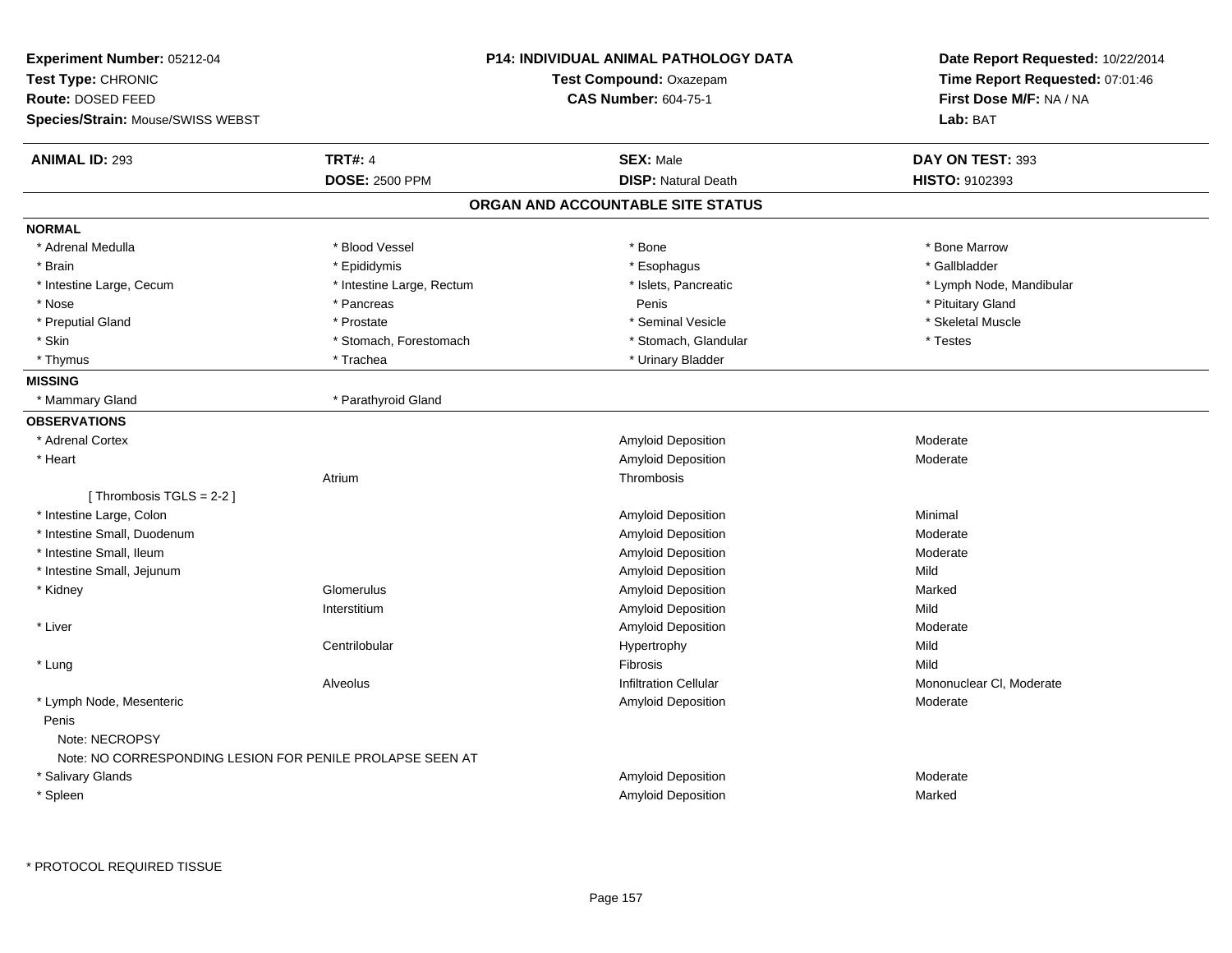| <b>Experiment Number: 05212-04</b><br>Test Type: CHRONIC<br>Route: DOSED FEED<br>Species/Strain: Mouse/SWISS WEBST |                       | <b>P14: INDIVIDUAL ANIMAL PATHOLOGY DATA</b> | Date Report Requested: 10/22/2014 |
|--------------------------------------------------------------------------------------------------------------------|-----------------------|----------------------------------------------|-----------------------------------|
|                                                                                                                    |                       | <b>Test Compound: Oxazepam</b>               | Time Report Requested: 07:01:46   |
|                                                                                                                    |                       | <b>CAS Number: 604-75-1</b>                  | First Dose M/F: NA / NA           |
|                                                                                                                    |                       |                                              | Lab: BAT                          |
| <b>ANIMAL ID: 293</b>                                                                                              | <b>TRT#: 4</b>        | <b>SEX: Male</b>                             | DAY ON TEST: 393                  |
|                                                                                                                    | <b>DOSE: 2500 PPM</b> | <b>DISP:</b> Natural Death                   | <b>HISTO: 9102393</b>             |
|                                                                                                                    |                       | ORGAN AND ACCOUNTABLE SITE STATUS            |                                   |
| * Thyroid Gland                                                                                                    |                       | <b>Amyloid Deposition</b>                    | Moderate                          |
| PRIMARY CAUSE OF DEATH                                                                                             |                       |                                              |                                   |
| Animal Note: CAUSE OF DEATH: AMYLOID DEPOSITION, MULTIPLE ORGANS                                                   |                       |                                              |                                   |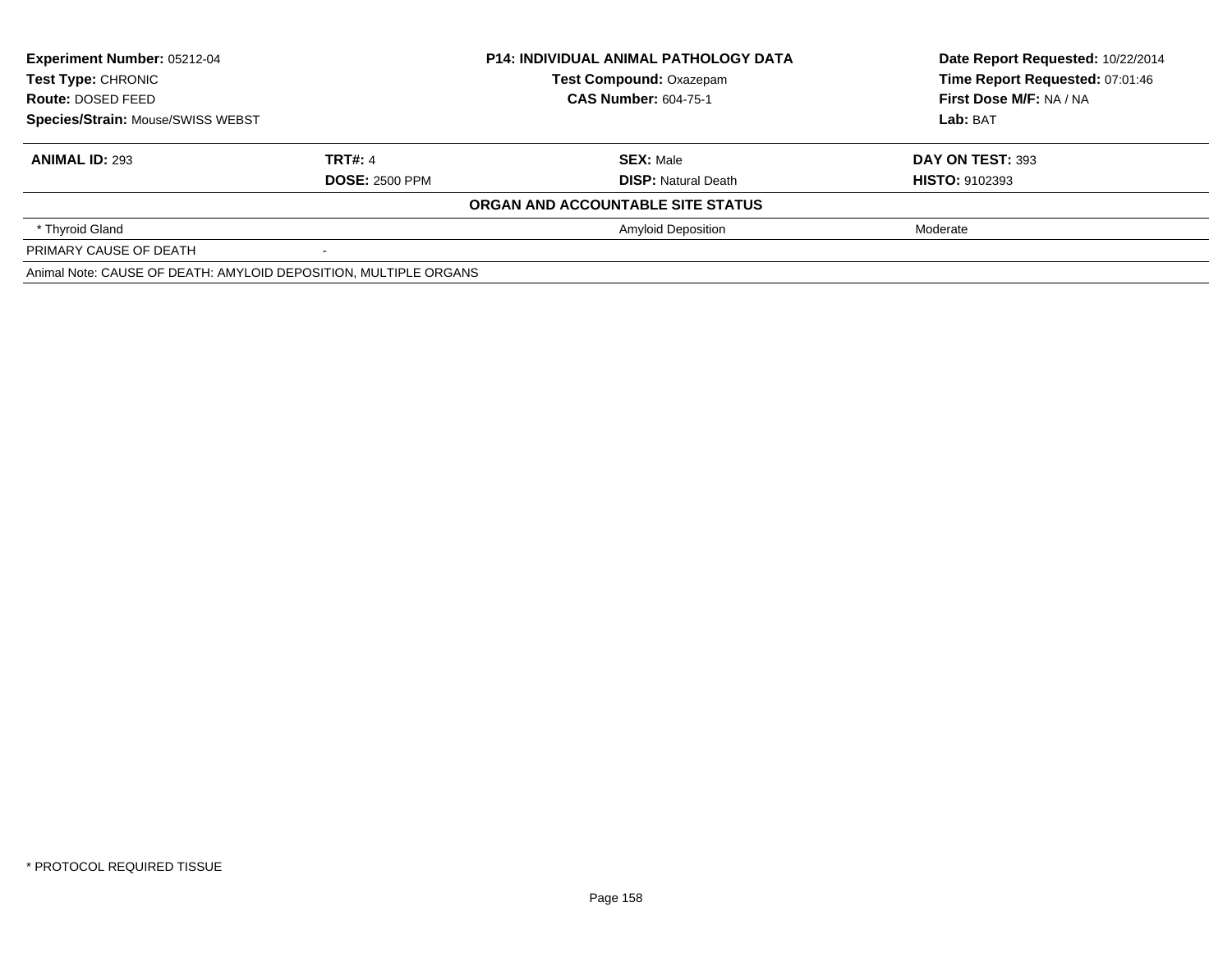| Experiment Number: 05212-04                                    |                          | <b>P14: INDIVIDUAL ANIMAL PATHOLOGY DATA</b>  | Date Report Requested: 10/22/2014 |
|----------------------------------------------------------------|--------------------------|-----------------------------------------------|-----------------------------------|
| Test Type: CHRONIC                                             |                          | Test Compound: Oxazepam                       | Time Report Requested: 07:01:46   |
| Route: DOSED FEED                                              |                          | <b>CAS Number: 604-75-1</b>                   | First Dose M/F: NA / NA           |
| Species/Strain: Mouse/SWISS WEBST                              |                          |                                               | Lab: BAT                          |
| <b>ANIMAL ID: 294</b>                                          | <b>TRT#: 4</b>           | <b>SEX: Male</b>                              | DAY ON TEST: 297                  |
|                                                                | <b>DOSE: 2500 PPM</b>    | <b>DISP: Natural Death</b>                    | <b>HISTO: 9102394</b>             |
|                                                                |                          | ORGAN AND ACCOUNTABLE SITE STATUS             |                                   |
| <b>NORMAL</b>                                                  |                          |                                               |                                   |
| * Adrenal Cortex                                               | * Adrenal Medulla        | * Blood Vessel                                | * Bone                            |
| * Bone Marrow                                                  | * Brain                  | * Epididymis                                  | * Esophagus                       |
| * Gallbladder                                                  | * Intestine Large, Cecum | * Intestine Large, Colon                      | * Intestine Large, Rectum         |
| * Intestine Small, Ileum                                       | * Islets, Pancreatic     | * Lymph Node, Mandibular                      | * Nose                            |
| * Pancreas                                                     | Penis                    | * Pituitary Gland                             | * Preputial Gland                 |
| * Prostate                                                     | * Salivary Glands        | * Seminal Vesicle                             | * Skeletal Muscle                 |
| $^\star$ Skin                                                  | * Stomach, Forestomach   | * Stomach, Glandular                          | * Testes                          |
| * Trachea                                                      | * Urinary Bladder        |                                               |                                   |
| <b>MISSING</b>                                                 |                          |                                               |                                   |
| * Mammary Gland                                                |                          |                                               |                                   |
| <b>OBSERVATIONS</b>                                            |                          |                                               |                                   |
| * Heart                                                        |                          | Amyloid Deposition                            | Moderate                          |
|                                                                | Atrium                   | Thrombosis                                    |                                   |
| * Intestine Small, Duodenum                                    |                          | <b>Amyloid Deposition</b>                     | Moderate                          |
| * Intestine Small, Jejunum                                     |                          | <b>Amyloid Deposition</b>                     | Marked                            |
| * Kidney                                                       | Glomerulus               | <b>Amyloid Deposition</b>                     | Moderate                          |
|                                                                |                          | Lymphoma Malignant Undifferentiated Cell Type |                                   |
| * Liver                                                        |                          | Eosinophilic Focus                            |                                   |
|                                                                |                          | Hepatocellular Adenoma                        |                                   |
|                                                                |                          | Lymphoma Malignant Undifferentiated Cell Type |                                   |
| [ Hepatocellular Adenoma TGLS = 6-1 ]                          |                          |                                               |                                   |
| [ Lymphoma Malignant Undifferentiated Cell Type TGLS = 6-1+2 ] |                          |                                               |                                   |
| * Lung                                                         |                          | Thrombosis                                    | Mild                              |
| * Lymph Node, Mesenteric                                       |                          | Lymphoma Malignant Undifferentiated Cell Type |                                   |
| [ Lymphoma Malignant Undifferentiated Cell Type TGLS = 5-4 ]   |                          |                                               |                                   |
| * Parathyroid Gland                                            |                          | Amyloid Deposition                            | Moderate                          |
| Penis                                                          |                          |                                               |                                   |
| Note: NO CORRESPONDING LESION FOR PENILE PROLAPSE SEEN AT      |                          |                                               |                                   |
| Note: NECROPSY                                                 |                          |                                               |                                   |
| * Spleen                                                       |                          | Lymphoma Malignant Undifferentiated Cell Type |                                   |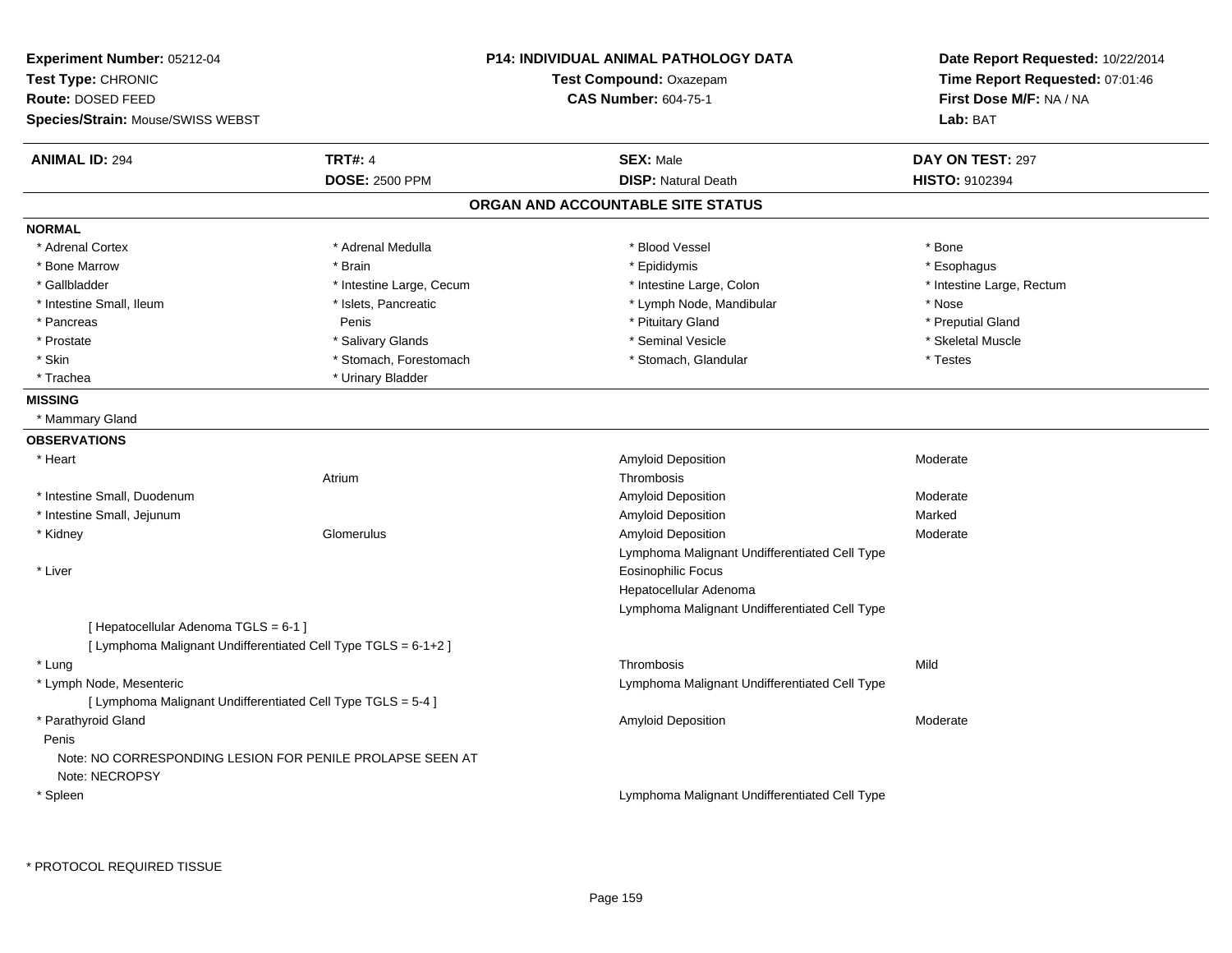| <b>Experiment Number: 05212-04</b><br><b>Test Type: CHRONIC</b><br>Route: DOSED FEED<br>Species/Strain: Mouse/SWISS WEBST |                                                                      | <b>P14: INDIVIDUAL ANIMAL PATHOLOGY DATA</b><br><b>Test Compound: Oxazepam</b><br><b>CAS Number: 604-75-1</b> | Date Report Requested: 10/22/2014<br>Time Report Requested: 07:01:46<br>First Dose M/F: NA / NA<br>Lab: BAT |
|---------------------------------------------------------------------------------------------------------------------------|----------------------------------------------------------------------|---------------------------------------------------------------------------------------------------------------|-------------------------------------------------------------------------------------------------------------|
|                                                                                                                           |                                                                      |                                                                                                               |                                                                                                             |
| <b>ANIMAL ID: 294</b>                                                                                                     | <b>TRT#: 4</b>                                                       | <b>SEX: Male</b>                                                                                              | DAY ON TEST: 297                                                                                            |
|                                                                                                                           | <b>DOSE: 2500 PPM</b>                                                | <b>DISP:</b> Natural Death                                                                                    | <b>HISTO: 9102394</b>                                                                                       |
|                                                                                                                           |                                                                      | ORGAN AND ACCOUNTABLE SITE STATUS                                                                             |                                                                                                             |
|                                                                                                                           | [Lymphoma Malignant Undifferentiated Cell Type TGLS = 1-9 ]          |                                                                                                               |                                                                                                             |
| * Thymus                                                                                                                  |                                                                      | Lymphoma Malignant Undifferentiated Cell Type                                                                 |                                                                                                             |
|                                                                                                                           | [Lymphoma Malignant Undifferentiated Cell Type TGLS = 3-7 ]          |                                                                                                               |                                                                                                             |
| * Thyroid Gland                                                                                                           |                                                                      | <b>Amyloid Deposition</b>                                                                                     | Moderate                                                                                                    |
| * Urin Bladder                                                                                                            |                                                                      |                                                                                                               |                                                                                                             |
|                                                                                                                           | Note: NO CORRESPONDING LASION FOR URINARY BLADDER DILATATION         |                                                                                                               |                                                                                                             |
| Note: SEEN AT NECROPSY                                                                                                    |                                                                      |                                                                                                               |                                                                                                             |
| PRIMARY CAUSE OF DEATH                                                                                                    |                                                                      |                                                                                                               |                                                                                                             |
|                                                                                                                           | Animal Note: LYMPHOMA, MUTIPLE ORGANS, UNDIFFERENTIATED CELL TYPE    |                                                                                                               |                                                                                                             |
|                                                                                                                           | Animal Note: CAUSE OF DEATH: AMYLOID DEPOSITION, MULTIPLE ORGANS AND |                                                                                                               |                                                                                                             |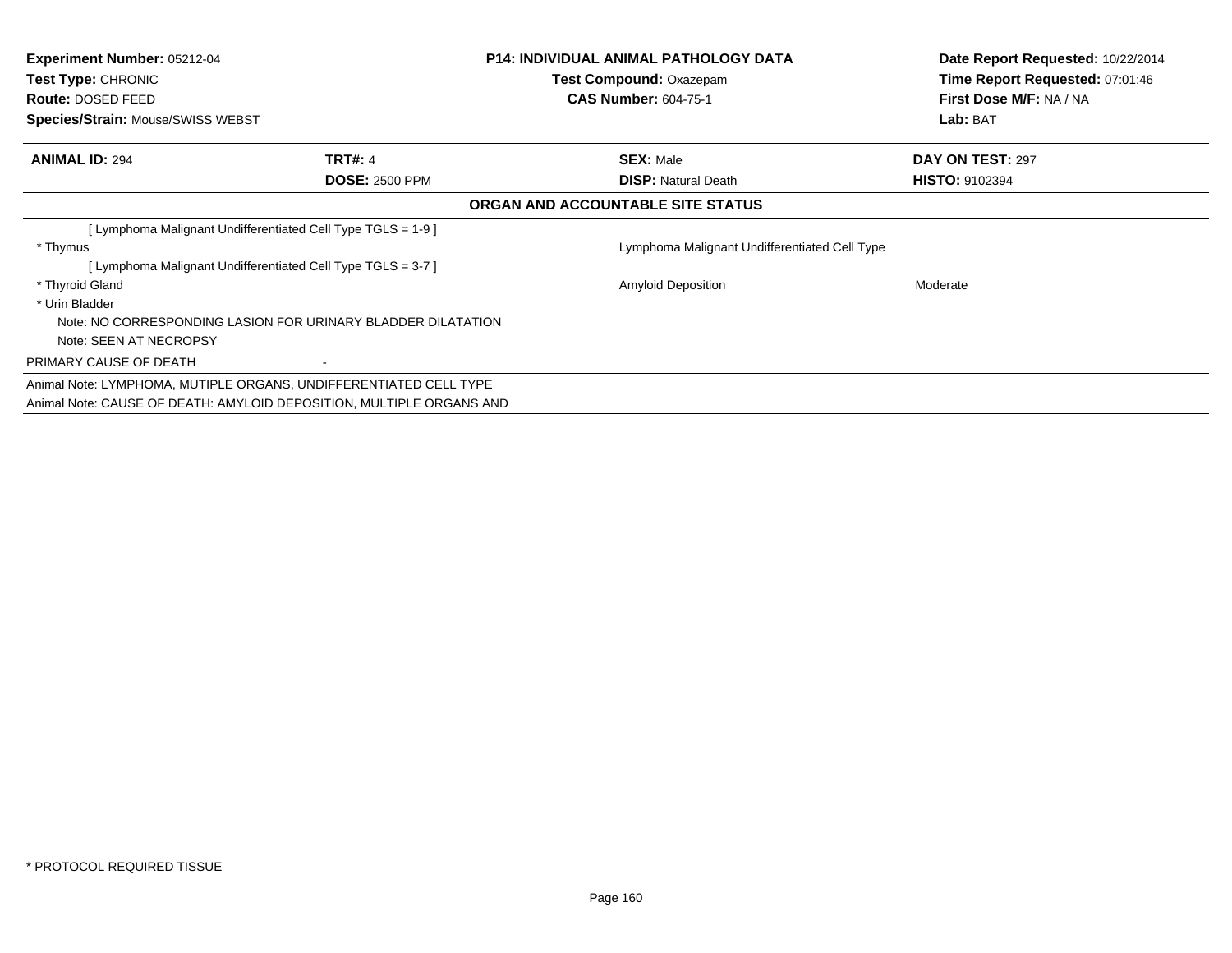| <b>Experiment Number: 05212-04</b><br>Test Type: CHRONIC<br>Route: DOSED FEED |                             | <b>P14: INDIVIDUAL ANIMAL PATHOLOGY DATA</b><br><b>Test Compound: Oxazepam</b><br><b>CAS Number: 604-75-1</b> | Date Report Requested: 10/22/2014<br>Time Report Requested: 07:01:46<br>First Dose M/F: NA / NA |  |
|-------------------------------------------------------------------------------|-----------------------------|---------------------------------------------------------------------------------------------------------------|-------------------------------------------------------------------------------------------------|--|
| Species/Strain: Mouse/SWISS WEBST                                             |                             |                                                                                                               | Lab: BAT                                                                                        |  |
| <b>ANIMAL ID: 295</b>                                                         | <b>TRT#: 4</b>              | <b>SEX: Male</b>                                                                                              | DAY ON TEST: 14                                                                                 |  |
|                                                                               | <b>DOSE: 2500 PPM</b>       | <b>DISP:</b> Moribund Sacrifice                                                                               | HISTO: 9102395                                                                                  |  |
|                                                                               |                             | ORGAN AND ACCOUNTABLE SITE STATUS                                                                             |                                                                                                 |  |
| <b>NORMAL</b>                                                                 |                             |                                                                                                               |                                                                                                 |  |
| * Adrenal Cortex                                                              | * Adrenal Medulla           | * Blood Vessel                                                                                                | * Bone                                                                                          |  |
| * Bone Marrow                                                                 | * Brain                     | * Epididymis                                                                                                  | * Esophagus                                                                                     |  |
| * Gallbladder                                                                 | * Heart                     | * Intestine Large, Cecum                                                                                      | * Intestine Large, Colon                                                                        |  |
| * Intestine Large, Rectum                                                     | * Intestine Small, Duodenum | * Intestine Small, Ileum                                                                                      | * Intestine Small, Jejunum                                                                      |  |
| * Islets. Pancreatic                                                          | * Kidney                    | * Lung                                                                                                        | * Lymph Node, Mandibular                                                                        |  |
| * Lymph Node, Mesenteric                                                      | * Mammary Gland             | * Nose                                                                                                        | * Pancreas                                                                                      |  |
| * Parathyroid Gland                                                           | <b>Peripheral Nerve</b>     | * Preputial Gland                                                                                             | * Prostate                                                                                      |  |
| * Salivary Glands                                                             | * Skeletal Muscle           | * Skin                                                                                                        | Spinal Cord                                                                                     |  |
| * Stomach. Forestomach                                                        | * Stomach, Glandular        | * Testes                                                                                                      | * Thymus                                                                                        |  |
| * Thyroid Gland                                                               | * Trachea                   | * Urinary Bladder                                                                                             |                                                                                                 |  |
| <b>MISSING</b>                                                                |                             |                                                                                                               |                                                                                                 |  |
| * Pituitary Gland                                                             | * Seminal Vesicle           |                                                                                                               |                                                                                                 |  |
| <b>OBSERVATIONS</b>                                                           |                             |                                                                                                               |                                                                                                 |  |
| * Liver                                                                       | Centrilobular               | Hypertrophy                                                                                                   | Mild                                                                                            |  |
| * Spleen                                                                      |                             | Hyperplasia                                                                                                   | Lymphoid, Mild                                                                                  |  |
| PRIMARY CAUSE OF DEATH                                                        |                             |                                                                                                               |                                                                                                 |  |
| Animal Note: CAUSE OF MORB: UNKNOWN                                           |                             |                                                                                                               |                                                                                                 |  |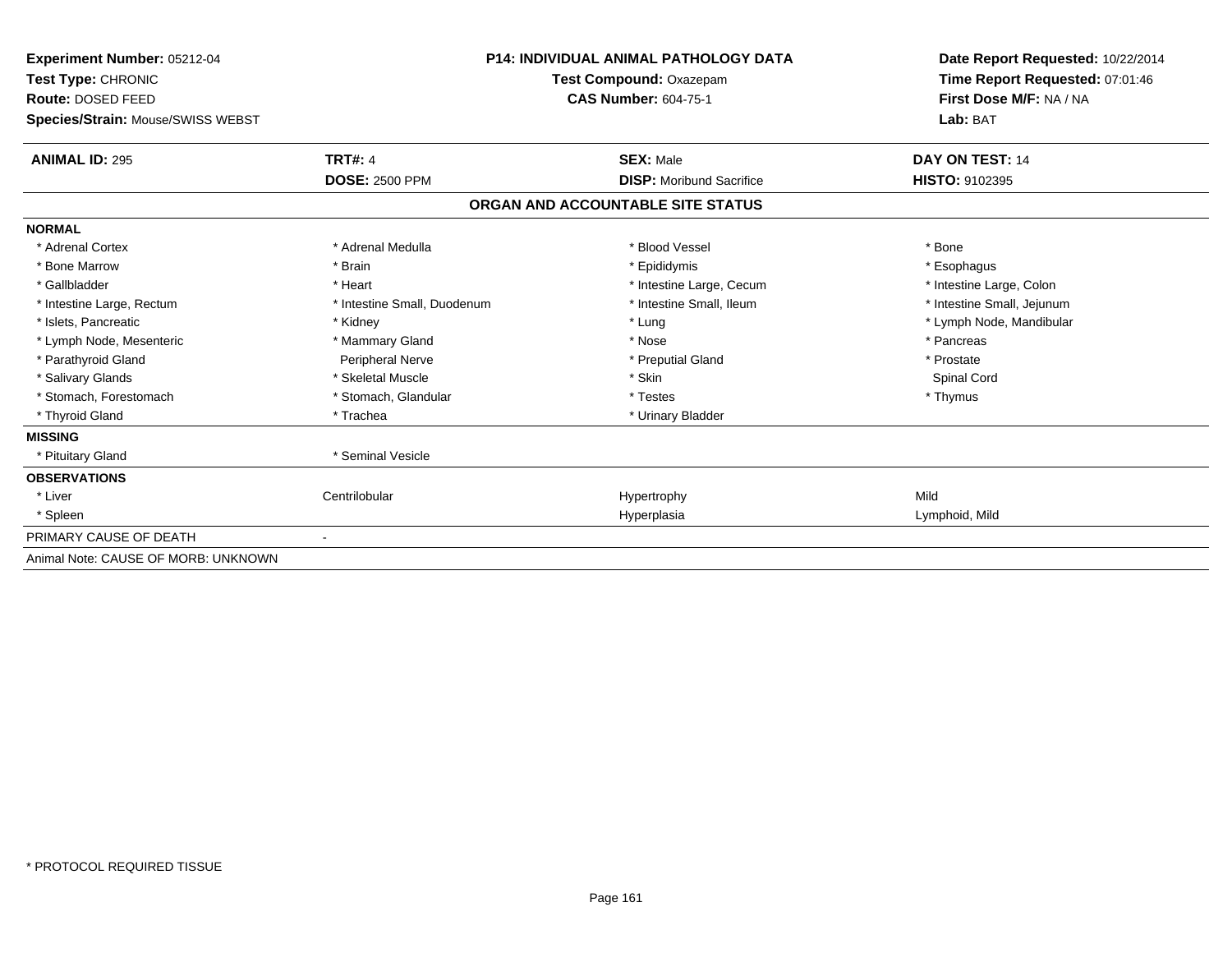| Experiment Number: 05212-04<br>Test Type: CHRONIC<br>Route: DOSED FEED<br>Species/Strain: Mouse/SWISS WEBST | P14: INDIVIDUAL ANIMAL PATHOLOGY DATA<br>Test Compound: Oxazepam<br><b>CAS Number: 604-75-1</b> |                                   | Date Report Requested: 10/22/2014<br>Time Report Requested: 07:01:46<br>First Dose M/F: NA / NA<br>Lab: BAT |
|-------------------------------------------------------------------------------------------------------------|-------------------------------------------------------------------------------------------------|-----------------------------------|-------------------------------------------------------------------------------------------------------------|
|                                                                                                             |                                                                                                 |                                   |                                                                                                             |
| <b>ANIMAL ID: 296</b>                                                                                       | <b>TRT#: 4</b>                                                                                  | <b>SEX: Male</b>                  | DAY ON TEST: 361                                                                                            |
|                                                                                                             | <b>DOSE: 2500 PPM</b>                                                                           | <b>DISP: Natural Death</b>        | HISTO: 9102396                                                                                              |
|                                                                                                             |                                                                                                 | ORGAN AND ACCOUNTABLE SITE STATUS |                                                                                                             |
| <b>NORMAL</b>                                                                                               |                                                                                                 |                                   |                                                                                                             |
| * Adrenal Medulla                                                                                           | * Blood Vessel                                                                                  | * Bone                            | * Bone Marrow                                                                                               |
| * Brain                                                                                                     | * Epididymis                                                                                    | * Esophagus                       | * Gallbladder                                                                                               |
| * Intestine Large, Cecum                                                                                    | * Intestine Large, Colon                                                                        | * Intestine Large, Rectum         | * Islets, Pancreatic                                                                                        |
| * Lymph Node, Mesenteric                                                                                    | * Nose                                                                                          | * Pancreas                        | * Preputial Gland                                                                                           |
| * Prostate                                                                                                  | * Seminal Vesicle                                                                               | * Skeletal Muscle                 | * Skin                                                                                                      |
| * Stomach, Forestomach                                                                                      | * Testes                                                                                        | * Thymus                          | * Trachea                                                                                                   |
| * Urinary Bladder                                                                                           |                                                                                                 |                                   |                                                                                                             |
| <b>MISSING</b>                                                                                              |                                                                                                 |                                   |                                                                                                             |
| * Mammary Gland                                                                                             | * Pituitary Gland                                                                               |                                   |                                                                                                             |
| <b>OBSERVATIONS</b>                                                                                         |                                                                                                 |                                   |                                                                                                             |
| * Adrenal Cortex                                                                                            |                                                                                                 | Amyloid Deposition                | Moderate                                                                                                    |
| * Heart                                                                                                     |                                                                                                 | Amyloid Deposition                | Moderate                                                                                                    |
|                                                                                                             | Atrium                                                                                          | Thrombosis                        |                                                                                                             |
| [Thrombosis TGLS = 1-2]                                                                                     |                                                                                                 |                                   |                                                                                                             |
| * Intestine Small, Duodenum                                                                                 |                                                                                                 | Amyloid Deposition                | Marked                                                                                                      |
| * Intestine Small, Ileum                                                                                    |                                                                                                 | Amyloid Deposition                | Mild                                                                                                        |
| * Intestine Small, Jejunum                                                                                  |                                                                                                 | Amyloid Deposition                | Marked                                                                                                      |
| * Kidney                                                                                                    | Glomerulus                                                                                      | Amyloid Deposition                | Moderate                                                                                                    |
| * Liver                                                                                                     |                                                                                                 | <b>Amyloid Deposition</b>         | Moderate                                                                                                    |
| * Lung                                                                                                      |                                                                                                 | <b>Fibrosis</b>                   | Moderate                                                                                                    |
|                                                                                                             | Alveolus                                                                                        | <b>Infiltration Cellular</b>      | Mononuclear CI, Moderate                                                                                    |
| * Lymph Node, Mandibular                                                                                    |                                                                                                 | <b>Amyloid Deposition</b>         | Minimal                                                                                                     |
| * Parathyroid Gland                                                                                         |                                                                                                 | Amyloid Deposition                | Moderate                                                                                                    |
| * Salivary Glands                                                                                           |                                                                                                 | Amyloid Deposition                | Moderate                                                                                                    |
| * Spleen                                                                                                    |                                                                                                 | <b>Amyloid Deposition</b>         | Mild                                                                                                        |
| * Stomach, Glandular                                                                                        |                                                                                                 | Amyloid Deposition                | Mild                                                                                                        |
| * Thyroid Gland                                                                                             |                                                                                                 | <b>Amyloid Deposition</b>         | Moderate                                                                                                    |
| PRIMARY CAUSE OF DEATH                                                                                      |                                                                                                 |                                   |                                                                                                             |

Animal Note: CAUSE OF DEATH: AMYLOID DEPOSITION, MULTIPLE ORGANS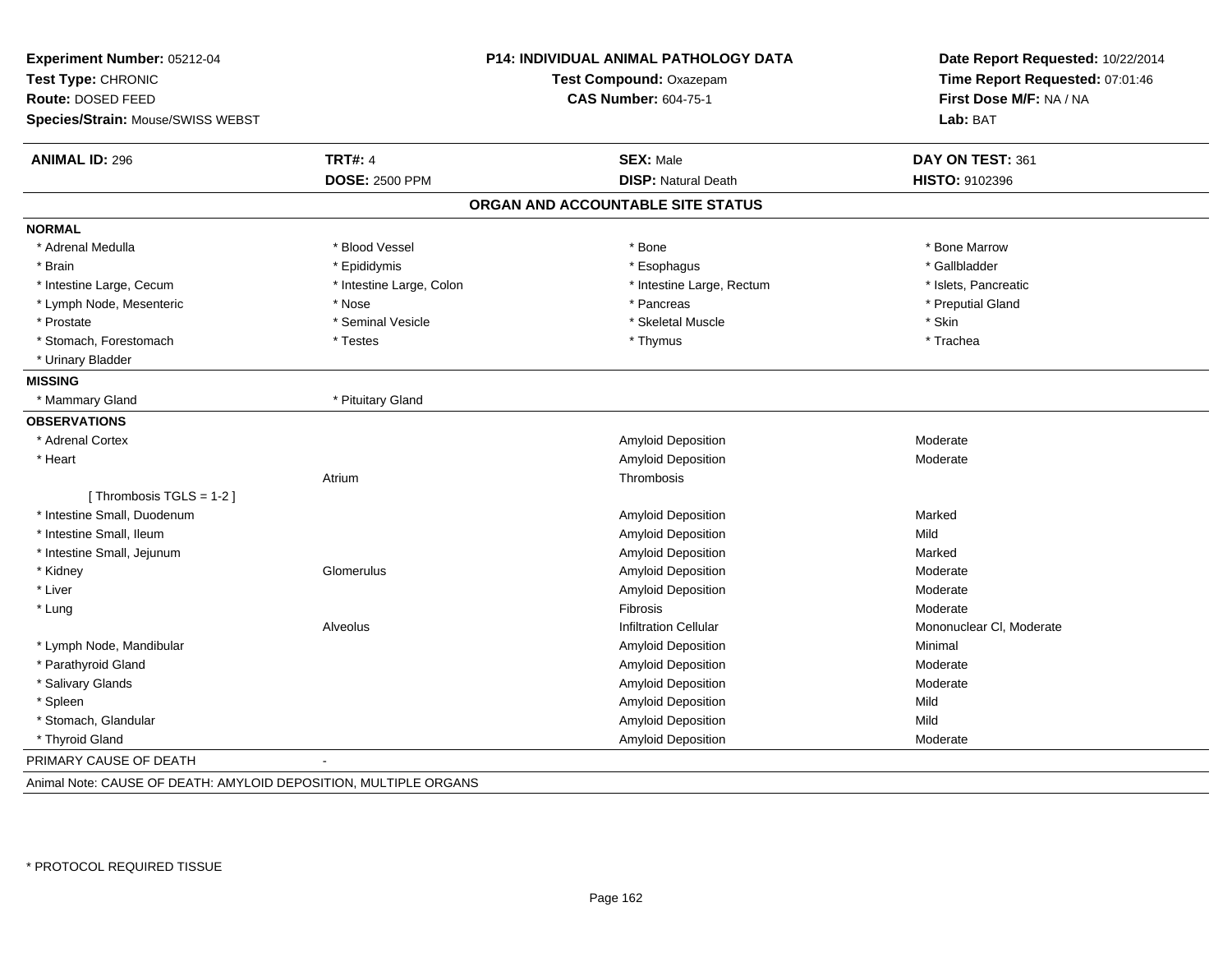| <b>TRT#: 4</b><br><b>ANIMAL ID: 297</b><br><b>SEX: Male</b><br>DAY ON TEST: 397<br><b>DISP: Terminal Sacrifice</b><br><b>DOSE: 2500 PPM</b><br>HISTO: 9102397<br>ORGAN AND ACCOUNTABLE SITE STATUS<br><b>NORMAL</b><br>* Adrenal Cortex<br>* Adrenal Medulla<br>* Blood Vessel<br>* Bone<br>* Bone Marrow<br>* Brain<br>* Epididymis<br>* Esophagus<br>* Gallbladder<br>* Intestine Large, Cecum<br>* Intestine Large, Rectum<br>* Islets, Pancreatic<br>* Lymph Node, Mandibular<br>* Lung<br>* Nose<br>* Kidney<br>* Parathyroid Gland<br>* Pituitary Gland<br>* Preputial Gland<br>* Pancreas<br>* Skeletal Muscle<br>* Seminal Vesicle<br>* Skin<br>* Prostate<br>* Stomach, Forestomach<br>* Testes<br>* Thymus<br>* Spleen<br>* Urinary Bladder<br>* Trachea<br>* Mammary Gland<br>* Heart<br><b>Amyloid Deposition</b><br>Moderate<br>Mild<br>* Intestine Large, Colon<br><b>Amyloid Deposition</b><br>* Intestine Small, Duodenum<br><b>Amyloid Deposition</b><br>Moderate<br>* Intestine Small, Ileum<br><b>Amyloid Deposition</b><br>Marked<br>* Intestine Small, Jejunum<br><b>Amyloid Deposition</b><br>Marked<br>* Liver<br><b>Eosinophilic Focus</b><br>Hepatocellular Adenoma<br>Multiple<br>Centrilobular<br>Mild<br>Hypertrophy<br>[ Hepatocellular Adenoma TGLS = 1,2,3,4,5-2+9+10+11+12 ]<br>* Lymph Node, Mesenteric<br>Amyloid Deposition<br>Moderate<br>* Salivary Glands<br>Amyloid Deposition<br>Moderate<br>* Stomach, Glandular<br>Amyloid Deposition<br>Minimal<br>* Thyroid Gland<br>Amyloid Deposition<br>Moderate<br>$\overline{a}$ | Experiment Number: 05212-04<br>Test Type: CHRONIC<br><b>Route: DOSED FEED</b><br>Species/Strain: Mouse/SWISS WEBST | P14: INDIVIDUAL ANIMAL PATHOLOGY DATA<br>Test Compound: Oxazepam<br><b>CAS Number: 604-75-1</b> |  | Date Report Requested: 10/22/2014<br>Time Report Requested: 07:01:46<br>First Dose M/F: NA / NA<br>Lab: BAT |
|-------------------------------------------------------------------------------------------------------------------------------------------------------------------------------------------------------------------------------------------------------------------------------------------------------------------------------------------------------------------------------------------------------------------------------------------------------------------------------------------------------------------------------------------------------------------------------------------------------------------------------------------------------------------------------------------------------------------------------------------------------------------------------------------------------------------------------------------------------------------------------------------------------------------------------------------------------------------------------------------------------------------------------------------------------------------------------------------------------------------------------------------------------------------------------------------------------------------------------------------------------------------------------------------------------------------------------------------------------------------------------------------------------------------------------------------------------------------------------------------------------------------------------------------------------------------|--------------------------------------------------------------------------------------------------------------------|-------------------------------------------------------------------------------------------------|--|-------------------------------------------------------------------------------------------------------------|
|                                                                                                                                                                                                                                                                                                                                                                                                                                                                                                                                                                                                                                                                                                                                                                                                                                                                                                                                                                                                                                                                                                                                                                                                                                                                                                                                                                                                                                                                                                                                                                   |                                                                                                                    |                                                                                                 |  |                                                                                                             |
|                                                                                                                                                                                                                                                                                                                                                                                                                                                                                                                                                                                                                                                                                                                                                                                                                                                                                                                                                                                                                                                                                                                                                                                                                                                                                                                                                                                                                                                                                                                                                                   |                                                                                                                    |                                                                                                 |  |                                                                                                             |
|                                                                                                                                                                                                                                                                                                                                                                                                                                                                                                                                                                                                                                                                                                                                                                                                                                                                                                                                                                                                                                                                                                                                                                                                                                                                                                                                                                                                                                                                                                                                                                   |                                                                                                                    |                                                                                                 |  |                                                                                                             |
|                                                                                                                                                                                                                                                                                                                                                                                                                                                                                                                                                                                                                                                                                                                                                                                                                                                                                                                                                                                                                                                                                                                                                                                                                                                                                                                                                                                                                                                                                                                                                                   |                                                                                                                    |                                                                                                 |  |                                                                                                             |
|                                                                                                                                                                                                                                                                                                                                                                                                                                                                                                                                                                                                                                                                                                                                                                                                                                                                                                                                                                                                                                                                                                                                                                                                                                                                                                                                                                                                                                                                                                                                                                   |                                                                                                                    |                                                                                                 |  |                                                                                                             |
|                                                                                                                                                                                                                                                                                                                                                                                                                                                                                                                                                                                                                                                                                                                                                                                                                                                                                                                                                                                                                                                                                                                                                                                                                                                                                                                                                                                                                                                                                                                                                                   |                                                                                                                    |                                                                                                 |  |                                                                                                             |
|                                                                                                                                                                                                                                                                                                                                                                                                                                                                                                                                                                                                                                                                                                                                                                                                                                                                                                                                                                                                                                                                                                                                                                                                                                                                                                                                                                                                                                                                                                                                                                   |                                                                                                                    |                                                                                                 |  |                                                                                                             |
|                                                                                                                                                                                                                                                                                                                                                                                                                                                                                                                                                                                                                                                                                                                                                                                                                                                                                                                                                                                                                                                                                                                                                                                                                                                                                                                                                                                                                                                                                                                                                                   |                                                                                                                    |                                                                                                 |  |                                                                                                             |
|                                                                                                                                                                                                                                                                                                                                                                                                                                                                                                                                                                                                                                                                                                                                                                                                                                                                                                                                                                                                                                                                                                                                                                                                                                                                                                                                                                                                                                                                                                                                                                   |                                                                                                                    |                                                                                                 |  |                                                                                                             |
|                                                                                                                                                                                                                                                                                                                                                                                                                                                                                                                                                                                                                                                                                                                                                                                                                                                                                                                                                                                                                                                                                                                                                                                                                                                                                                                                                                                                                                                                                                                                                                   |                                                                                                                    |                                                                                                 |  |                                                                                                             |
|                                                                                                                                                                                                                                                                                                                                                                                                                                                                                                                                                                                                                                                                                                                                                                                                                                                                                                                                                                                                                                                                                                                                                                                                                                                                                                                                                                                                                                                                                                                                                                   |                                                                                                                    |                                                                                                 |  |                                                                                                             |
|                                                                                                                                                                                                                                                                                                                                                                                                                                                                                                                                                                                                                                                                                                                                                                                                                                                                                                                                                                                                                                                                                                                                                                                                                                                                                                                                                                                                                                                                                                                                                                   |                                                                                                                    |                                                                                                 |  |                                                                                                             |
|                                                                                                                                                                                                                                                                                                                                                                                                                                                                                                                                                                                                                                                                                                                                                                                                                                                                                                                                                                                                                                                                                                                                                                                                                                                                                                                                                                                                                                                                                                                                                                   | <b>MISSING</b>                                                                                                     |                                                                                                 |  |                                                                                                             |
|                                                                                                                                                                                                                                                                                                                                                                                                                                                                                                                                                                                                                                                                                                                                                                                                                                                                                                                                                                                                                                                                                                                                                                                                                                                                                                                                                                                                                                                                                                                                                                   |                                                                                                                    |                                                                                                 |  |                                                                                                             |
|                                                                                                                                                                                                                                                                                                                                                                                                                                                                                                                                                                                                                                                                                                                                                                                                                                                                                                                                                                                                                                                                                                                                                                                                                                                                                                                                                                                                                                                                                                                                                                   | <b>OBSERVATIONS</b>                                                                                                |                                                                                                 |  |                                                                                                             |
|                                                                                                                                                                                                                                                                                                                                                                                                                                                                                                                                                                                                                                                                                                                                                                                                                                                                                                                                                                                                                                                                                                                                                                                                                                                                                                                                                                                                                                                                                                                                                                   |                                                                                                                    |                                                                                                 |  |                                                                                                             |
|                                                                                                                                                                                                                                                                                                                                                                                                                                                                                                                                                                                                                                                                                                                                                                                                                                                                                                                                                                                                                                                                                                                                                                                                                                                                                                                                                                                                                                                                                                                                                                   |                                                                                                                    |                                                                                                 |  |                                                                                                             |
|                                                                                                                                                                                                                                                                                                                                                                                                                                                                                                                                                                                                                                                                                                                                                                                                                                                                                                                                                                                                                                                                                                                                                                                                                                                                                                                                                                                                                                                                                                                                                                   |                                                                                                                    |                                                                                                 |  |                                                                                                             |
|                                                                                                                                                                                                                                                                                                                                                                                                                                                                                                                                                                                                                                                                                                                                                                                                                                                                                                                                                                                                                                                                                                                                                                                                                                                                                                                                                                                                                                                                                                                                                                   |                                                                                                                    |                                                                                                 |  |                                                                                                             |
|                                                                                                                                                                                                                                                                                                                                                                                                                                                                                                                                                                                                                                                                                                                                                                                                                                                                                                                                                                                                                                                                                                                                                                                                                                                                                                                                                                                                                                                                                                                                                                   |                                                                                                                    |                                                                                                 |  |                                                                                                             |
|                                                                                                                                                                                                                                                                                                                                                                                                                                                                                                                                                                                                                                                                                                                                                                                                                                                                                                                                                                                                                                                                                                                                                                                                                                                                                                                                                                                                                                                                                                                                                                   |                                                                                                                    |                                                                                                 |  |                                                                                                             |
|                                                                                                                                                                                                                                                                                                                                                                                                                                                                                                                                                                                                                                                                                                                                                                                                                                                                                                                                                                                                                                                                                                                                                                                                                                                                                                                                                                                                                                                                                                                                                                   |                                                                                                                    |                                                                                                 |  |                                                                                                             |
|                                                                                                                                                                                                                                                                                                                                                                                                                                                                                                                                                                                                                                                                                                                                                                                                                                                                                                                                                                                                                                                                                                                                                                                                                                                                                                                                                                                                                                                                                                                                                                   |                                                                                                                    |                                                                                                 |  |                                                                                                             |
|                                                                                                                                                                                                                                                                                                                                                                                                                                                                                                                                                                                                                                                                                                                                                                                                                                                                                                                                                                                                                                                                                                                                                                                                                                                                                                                                                                                                                                                                                                                                                                   |                                                                                                                    |                                                                                                 |  |                                                                                                             |
|                                                                                                                                                                                                                                                                                                                                                                                                                                                                                                                                                                                                                                                                                                                                                                                                                                                                                                                                                                                                                                                                                                                                                                                                                                                                                                                                                                                                                                                                                                                                                                   |                                                                                                                    |                                                                                                 |  |                                                                                                             |
|                                                                                                                                                                                                                                                                                                                                                                                                                                                                                                                                                                                                                                                                                                                                                                                                                                                                                                                                                                                                                                                                                                                                                                                                                                                                                                                                                                                                                                                                                                                                                                   |                                                                                                                    |                                                                                                 |  |                                                                                                             |
|                                                                                                                                                                                                                                                                                                                                                                                                                                                                                                                                                                                                                                                                                                                                                                                                                                                                                                                                                                                                                                                                                                                                                                                                                                                                                                                                                                                                                                                                                                                                                                   |                                                                                                                    |                                                                                                 |  |                                                                                                             |
|                                                                                                                                                                                                                                                                                                                                                                                                                                                                                                                                                                                                                                                                                                                                                                                                                                                                                                                                                                                                                                                                                                                                                                                                                                                                                                                                                                                                                                                                                                                                                                   |                                                                                                                    |                                                                                                 |  |                                                                                                             |
|                                                                                                                                                                                                                                                                                                                                                                                                                                                                                                                                                                                                                                                                                                                                                                                                                                                                                                                                                                                                                                                                                                                                                                                                                                                                                                                                                                                                                                                                                                                                                                   | PRIMARY CAUSE OF DEATH                                                                                             |                                                                                                 |  |                                                                                                             |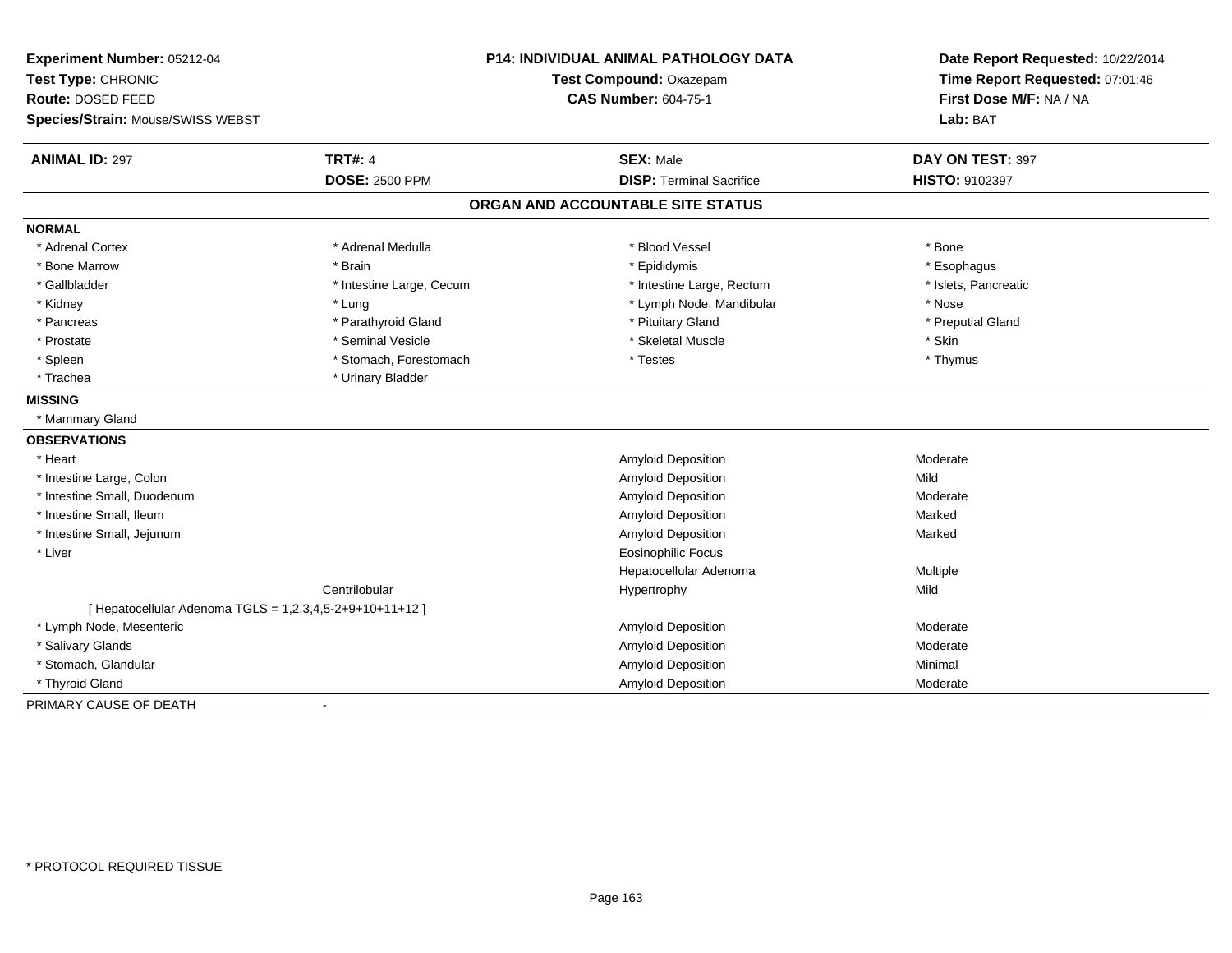| Experiment Number: 05212-04<br>Test Type: CHRONIC<br>Route: DOSED FEED<br>Species/Strain: Mouse/SWISS WEBST |                          | <b>P14: INDIVIDUAL ANIMAL PATHOLOGY DATA</b><br>Test Compound: Oxazepam<br><b>CAS Number: 604-75-1</b> | Date Report Requested: 10/22/2014<br>Time Report Requested: 07:01:46<br>First Dose M/F: NA / NA<br>Lab: BAT |
|-------------------------------------------------------------------------------------------------------------|--------------------------|--------------------------------------------------------------------------------------------------------|-------------------------------------------------------------------------------------------------------------|
|                                                                                                             |                          |                                                                                                        |                                                                                                             |
| <b>ANIMAL ID: 298</b>                                                                                       | <b>TRT#: 4</b>           | <b>SEX: Male</b>                                                                                       | DAY ON TEST: 331                                                                                            |
|                                                                                                             | <b>DOSE: 2500 PPM</b>    | <b>DISP: Natural Death</b>                                                                             | HISTO: 9102398                                                                                              |
|                                                                                                             |                          | ORGAN AND ACCOUNTABLE SITE STATUS                                                                      |                                                                                                             |
| <b>NORMAL</b>                                                                                               |                          |                                                                                                        |                                                                                                             |
| * Adrenal Medulla                                                                                           | * Blood Vessel           | * Bone                                                                                                 | * Bone Marrow                                                                                               |
| * Brain                                                                                                     | * Epididymis             | * Esophagus                                                                                            | * Gallbladder                                                                                               |
| * Intestine Large, Cecum                                                                                    | * Intestine Large, Colon | * Intestine Large, Rectum                                                                              | * Intestine Small, Jejunum                                                                                  |
| * Islets, Pancreatic                                                                                        | * Nose                   | * Pancreas                                                                                             | Penis                                                                                                       |
| * Pituitary Gland                                                                                           | * Preputial Gland        | * Prostate                                                                                             | * Seminal Vesicle                                                                                           |
| * Skeletal Muscle                                                                                           | * Stomach, Forestomach   | * Testes                                                                                               | * Thymus                                                                                                    |
| * Trachea                                                                                                   | * Urinary Bladder        |                                                                                                        |                                                                                                             |
| <b>MISSING</b>                                                                                              |                          |                                                                                                        |                                                                                                             |
| * Lymph Node, Mesenteric                                                                                    | * Mammary Gland          |                                                                                                        |                                                                                                             |
| <b>OBSERVATIONS</b>                                                                                         |                          |                                                                                                        |                                                                                                             |
| * Adrenal Cortex                                                                                            |                          | <b>Amyloid Deposition</b>                                                                              | Moderate                                                                                                    |
| * Heart                                                                                                     |                          | <b>Amyloid Deposition</b>                                                                              | Marked                                                                                                      |
|                                                                                                             | Atrium                   | Thrombosis                                                                                             |                                                                                                             |
|                                                                                                             | Ventricle                | Thrombosis                                                                                             |                                                                                                             |
| * Intestine Small, Duodenum                                                                                 |                          | <b>Amyloid Deposition</b>                                                                              | Moderate                                                                                                    |
| * Intestine Small, Ileum                                                                                    |                          | <b>Amyloid Deposition</b>                                                                              | Mild                                                                                                        |
| * Kidney                                                                                                    | Glomerulus               | <b>Amyloid Deposition</b>                                                                              | Moderate                                                                                                    |
|                                                                                                             | Interstitium             | <b>Amyloid Deposition</b>                                                                              | Mild                                                                                                        |
| * Liver                                                                                                     |                          | <b>Amyloid Deposition</b>                                                                              | Moderate                                                                                                    |
|                                                                                                             |                          | <b>Eosinophilic Focus</b>                                                                              |                                                                                                             |
|                                                                                                             |                          | Hepatocellular Adenoma                                                                                 |                                                                                                             |
|                                                                                                             | Centrilobular            | Hypertrophy                                                                                            | Mild                                                                                                        |
| [ Hepatocellular Adenoma TGLS = 6-9]<br>[Hypertrophy TGLS = $4-1+2$ ]                                       |                          |                                                                                                        |                                                                                                             |
| * Lung                                                                                                      |                          | <b>Fibrosis</b>                                                                                        | Mild                                                                                                        |
|                                                                                                             | Alveolus                 | <b>Infiltration Cellular</b>                                                                           | Mononuclear CI, Moderate                                                                                    |
| * Lymph Node, Mandibular                                                                                    |                          | <b>Amyloid Deposition</b>                                                                              | Moderate                                                                                                    |
| * Parathyroid Gland                                                                                         |                          | Amyloid Deposition                                                                                     | Marked                                                                                                      |
| Penis                                                                                                       |                          |                                                                                                        |                                                                                                             |
| Note: NOTED AT NECROPSY                                                                                     |                          |                                                                                                        |                                                                                                             |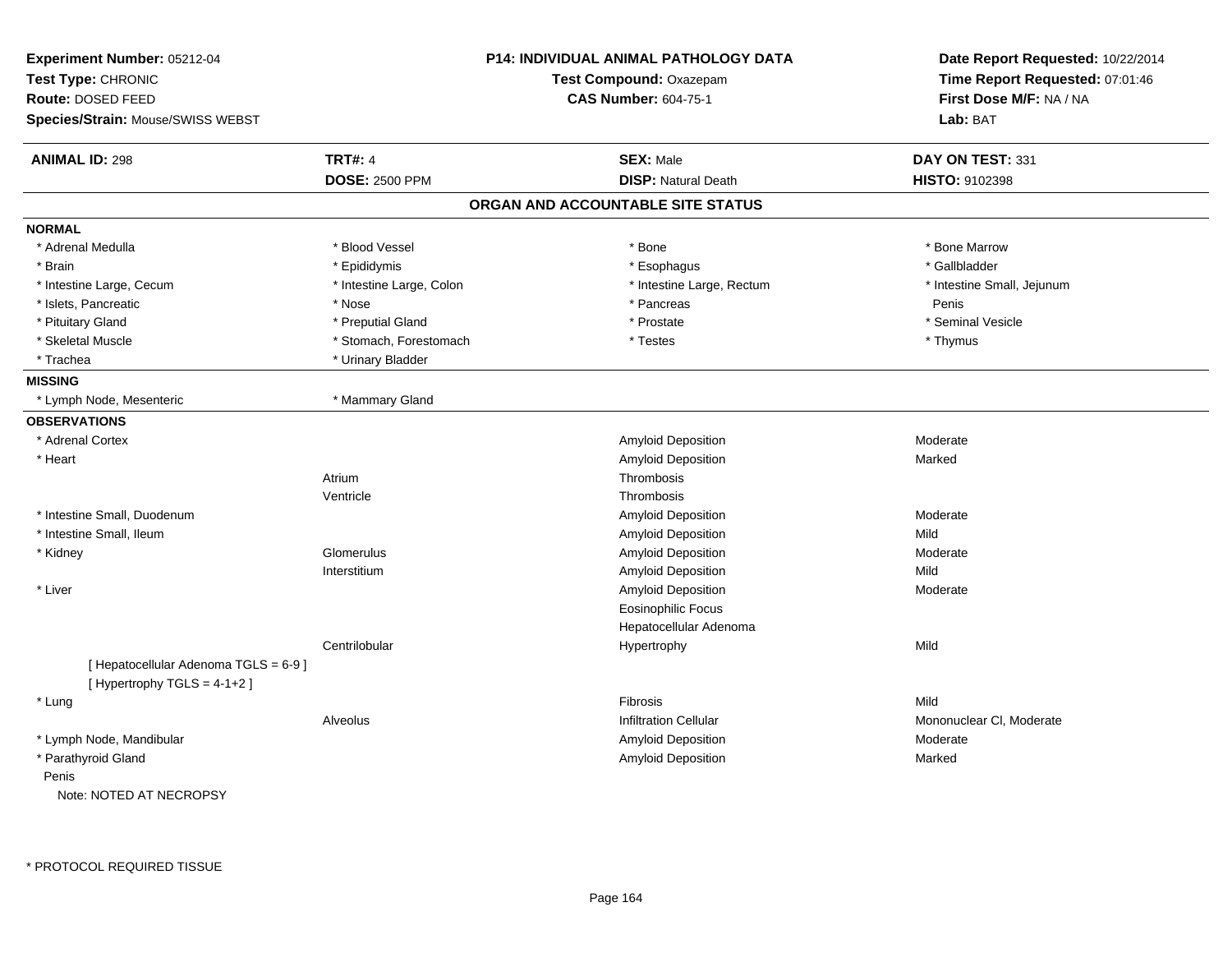| Experiment Number: 05212-04<br>Test Type: CHRONIC<br>Route: DOSED FEED<br>Species/Strain: Mouse/SWISS WEBST                                                                                  |                       | <b>P14: INDIVIDUAL ANIMAL PATHOLOGY DATA</b><br>Test Compound: Oxazepam<br><b>CAS Number: 604-75-1</b> | Date Report Requested: 10/22/2014<br>Time Report Requested: 07:01:46<br>First Dose M/F: NA / NA<br>Lab: BAT |
|----------------------------------------------------------------------------------------------------------------------------------------------------------------------------------------------|-----------------------|--------------------------------------------------------------------------------------------------------|-------------------------------------------------------------------------------------------------------------|
| <b>ANIMAL ID: 298</b>                                                                                                                                                                        | <b>TRT#: 4</b>        | <b>SEX: Male</b>                                                                                       | DAY ON TEST: 331                                                                                            |
|                                                                                                                                                                                              | <b>DOSE: 2500 PPM</b> | <b>DISP: Natural Death</b>                                                                             | <b>HISTO: 9102398</b>                                                                                       |
|                                                                                                                                                                                              |                       | ORGAN AND ACCOUNTABLE SITE STATUS                                                                      |                                                                                                             |
| Note: NO CORRESPONDING LESION SEEN FOR PENILE PROLAPSE<br>* Preputial GI<br>Note: NO CORRESPONDING MICROSCOPIC LESION SEEN FOR GREEN<br>Note: APPEARANCE OF PREPUTIAL GLAND SEEN AT NECROPSY |                       |                                                                                                        |                                                                                                             |
| * Salivary Glands<br>* Skin<br>[Hemangiosarcoma TGLS = 1-12]                                                                                                                                 |                       | Amyloid Deposition<br>Hemangiosarcoma                                                                  | Minimal                                                                                                     |
| * Spleen<br>Note: NO CORRESPONDING MICROSCOPIC LESION SEEN FOR ENLARGED<br>Note: SPLEEN SEEN AT NECROPSY                                                                                     |                       | <b>Amyloid Deposition</b>                                                                              | Mild                                                                                                        |
| * Stomach, Glandular                                                                                                                                                                         |                       | Amyloid Deposition                                                                                     | Mild                                                                                                        |
| * Thyroid Gland                                                                                                                                                                              |                       | <b>Amyloid Deposition</b>                                                                              | Marked                                                                                                      |
| PRIMARY CAUSE OF DEATH                                                                                                                                                                       |                       |                                                                                                        |                                                                                                             |
| Animal Note: CAUSE OF DEATH: AMYLOID DEPOSITION, MULTIPLE ORGANS                                                                                                                             |                       |                                                                                                        |                                                                                                             |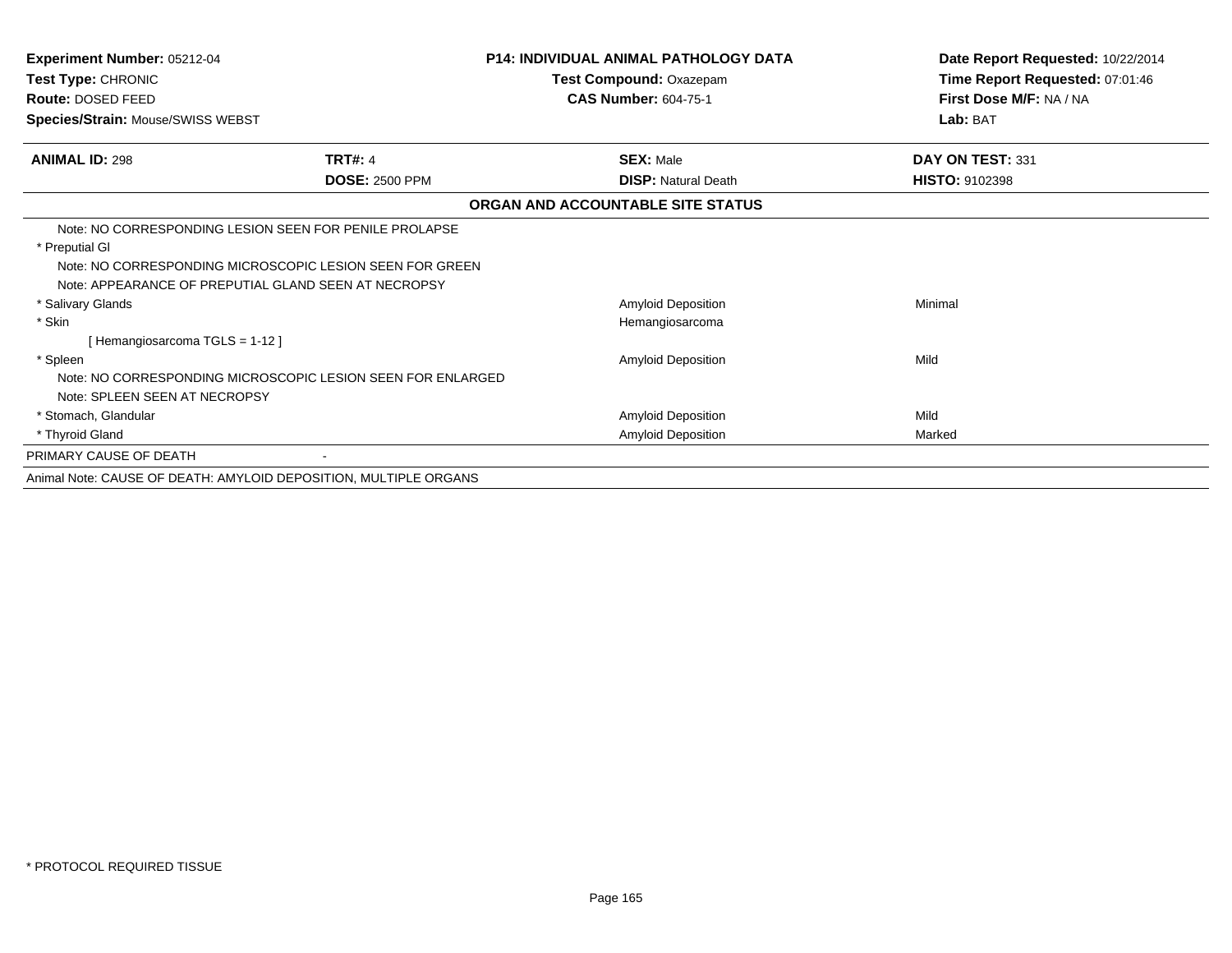| Experiment Number: 05212-04<br>Test Type: CHRONIC<br>Route: DOSED FEED<br>Species/Strain: Mouse/SWISS WEBST |                           | <b>P14: INDIVIDUAL ANIMAL PATHOLOGY DATA</b><br>Test Compound: Oxazepam<br><b>CAS Number: 604-75-1</b> | Date Report Requested: 10/22/2014<br>Time Report Requested: 07:01:46<br>First Dose M/F: NA / NA<br>Lab: BAT |
|-------------------------------------------------------------------------------------------------------------|---------------------------|--------------------------------------------------------------------------------------------------------|-------------------------------------------------------------------------------------------------------------|
| <b>ANIMAL ID: 299</b>                                                                                       | <b>TRT#: 4</b>            | <b>SEX: Male</b>                                                                                       | DAY ON TEST: 329                                                                                            |
|                                                                                                             | <b>DOSE: 2500 PPM</b>     | <b>DISP:</b> Moribund Sacrifice                                                                        | <b>HISTO: 9102399</b>                                                                                       |
|                                                                                                             |                           | ORGAN AND ACCOUNTABLE SITE STATUS                                                                      |                                                                                                             |
| <b>NORMAL</b>                                                                                               |                           |                                                                                                        |                                                                                                             |
| * Adrenal Medulla                                                                                           | * Blood Vessel            | * Bone                                                                                                 | * Bone Marrow                                                                                               |
| * Brain                                                                                                     | * Epididymis              | * Esophagus                                                                                            | * Gallbladder                                                                                               |
| * Intestine Large, Colon                                                                                    | * Intestine Large, Rectum | * Islets, Pancreatic                                                                                   | * Lung                                                                                                      |
| * Nose                                                                                                      | * Pancreas                | Penis                                                                                                  | Peripheral Nerve                                                                                            |
| * Pituitary Gland                                                                                           | * Preputial Gland         | * Prostate                                                                                             | * Seminal Vesicle                                                                                           |
| * Skeletal Muscle                                                                                           | $*$ Skin                  | Spinal Cord                                                                                            | * Stomach, Forestomach                                                                                      |
| * Stomach, Glandular                                                                                        | * Testes                  | * Thymus                                                                                               | * Trachea                                                                                                   |
| * Urinary Bladder                                                                                           |                           |                                                                                                        |                                                                                                             |
| <b>MISSING</b>                                                                                              |                           |                                                                                                        |                                                                                                             |
| * Mammary Gland                                                                                             | * Parathyroid Gland       |                                                                                                        |                                                                                                             |
| <b>OBSERVATIONS</b>                                                                                         |                           |                                                                                                        |                                                                                                             |
| * Adrenal Cortex                                                                                            |                           | Amyloid Deposition                                                                                     | Moderate                                                                                                    |
| * Heart                                                                                                     |                           | Amyloid Deposition                                                                                     | Mild                                                                                                        |
|                                                                                                             | Atrium                    | Thrombosis                                                                                             |                                                                                                             |
| * Intestine Large, Cecum                                                                                    |                           | Ulcer                                                                                                  | Moderate                                                                                                    |
| * Intestine Small, Duodenum                                                                                 |                           | Amyloid Deposition                                                                                     | Moderate                                                                                                    |
| * Intestine Small, Ileum                                                                                    |                           | Amyloid Deposition                                                                                     | Moderate                                                                                                    |
| * Intestine Small, Jejunum                                                                                  |                           | Amyloid Deposition                                                                                     | Moderate                                                                                                    |
| * Kidney                                                                                                    | Glomerulus                | Amyloid Deposition                                                                                     | Marked                                                                                                      |
| * Liver                                                                                                     |                           | Eosinophilic Focus                                                                                     |                                                                                                             |
|                                                                                                             |                           | Hepatocellular Adenoma                                                                                 | Multiple                                                                                                    |
|                                                                                                             | Centrilobular             | Hypertrophy                                                                                            | Mild                                                                                                        |
|                                                                                                             |                           | <b>Infiltration Cellular</b>                                                                           | Lymphocyte, Moderate                                                                                        |
| [ Hepatocellular Adenoma TGLS = 3-1+2+12 ]                                                                  |                           |                                                                                                        |                                                                                                             |
| Lymph Node                                                                                                  | Inguinal                  | Hyperplasia                                                                                            | Lymphoid, Marked                                                                                            |
| [ Hyperplasia TGLS = $4,5,6 - 4 + 7 + 9$ ]                                                                  |                           |                                                                                                        |                                                                                                             |
| * Lymph Node, Mandibular                                                                                    |                           | Hyperplasia                                                                                            | Lymphoid, Moderate                                                                                          |
| [ Hyperplasia TGLS = 4,5,6-4+7+9 ]                                                                          |                           |                                                                                                        |                                                                                                             |
| * Lymph Node, Mesenteric                                                                                    |                           | Hyperplasia                                                                                            | Lymphoid, Moderate                                                                                          |
| [Hyperplasia TGLS = $4,5,6 - 4 + 7 + 9$ ]                                                                   |                           |                                                                                                        |                                                                                                             |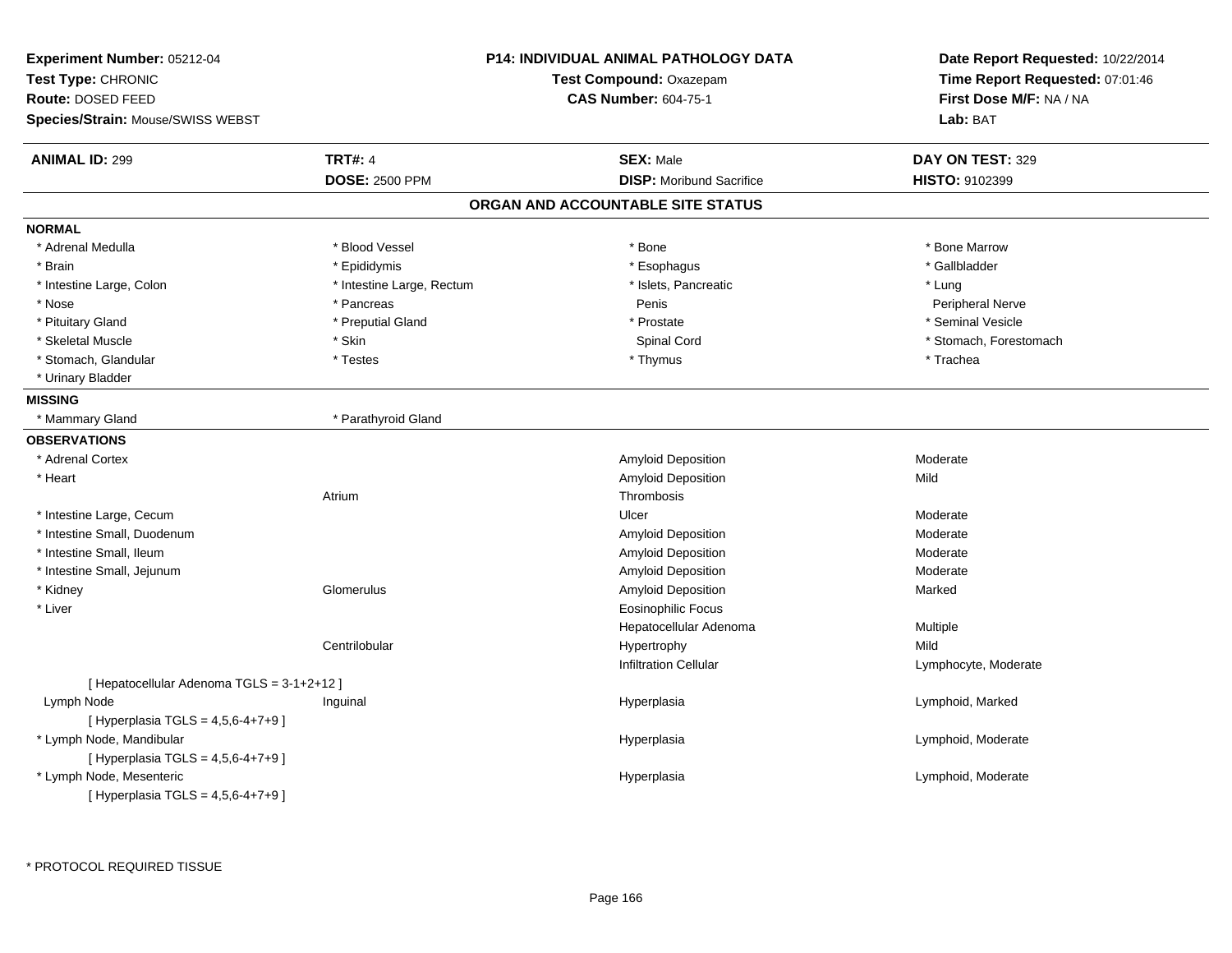| <b>Experiment Number: 05212-04</b><br><b>Test Type: CHRONIC</b><br>Route: DOSED FEED<br>Species/Strain: Mouse/SWISS WEBST |                       | <b>P14: INDIVIDUAL ANIMAL PATHOLOGY DATA</b><br><b>Test Compound: Oxazepam</b><br><b>CAS Number: 604-75-1</b> | Date Report Requested: 10/22/2014<br>Time Report Requested: 07:01:46<br>First Dose M/F: NA / NA<br>Lab: BAT |
|---------------------------------------------------------------------------------------------------------------------------|-----------------------|---------------------------------------------------------------------------------------------------------------|-------------------------------------------------------------------------------------------------------------|
| <b>ANIMAL ID: 299</b>                                                                                                     | <b>TRT#: 4</b>        | <b>SEX: Male</b>                                                                                              | DAY ON TEST: 329                                                                                            |
|                                                                                                                           | <b>DOSE: 2500 PPM</b> | <b>DISP:</b> Moribund Sacrifice                                                                               | <b>HISTO: 9102399</b>                                                                                       |
|                                                                                                                           |                       | ORGAN AND ACCOUNTABLE SITE STATUS                                                                             |                                                                                                             |
| Penis<br>Note: AT NECROPSY<br>Note: NO CORRESPONDING LESION FOR PENILE PROLAPSE SEEN                                      |                       |                                                                                                               |                                                                                                             |
| * Salivary Glands                                                                                                         |                       | <b>Amyloid Deposition</b>                                                                                     | Mild                                                                                                        |
| * Spleen                                                                                                                  |                       | Hyperplasia                                                                                                   | Lymphoid, Mild                                                                                              |
| [Hyperplasia TGLS = $2-10$ ]                                                                                              |                       |                                                                                                               |                                                                                                             |
| * Thyroid Gland                                                                                                           |                       | <b>Amyloid Deposition</b>                                                                                     | Marked                                                                                                      |
| PRIMARY CAUSE OF DEATH                                                                                                    |                       |                                                                                                               |                                                                                                             |
| Animal Note: CAUSE OF MORB: AMYLOID DEPOSITION, MULTIPLE ORGANS                                                           |                       |                                                                                                               |                                                                                                             |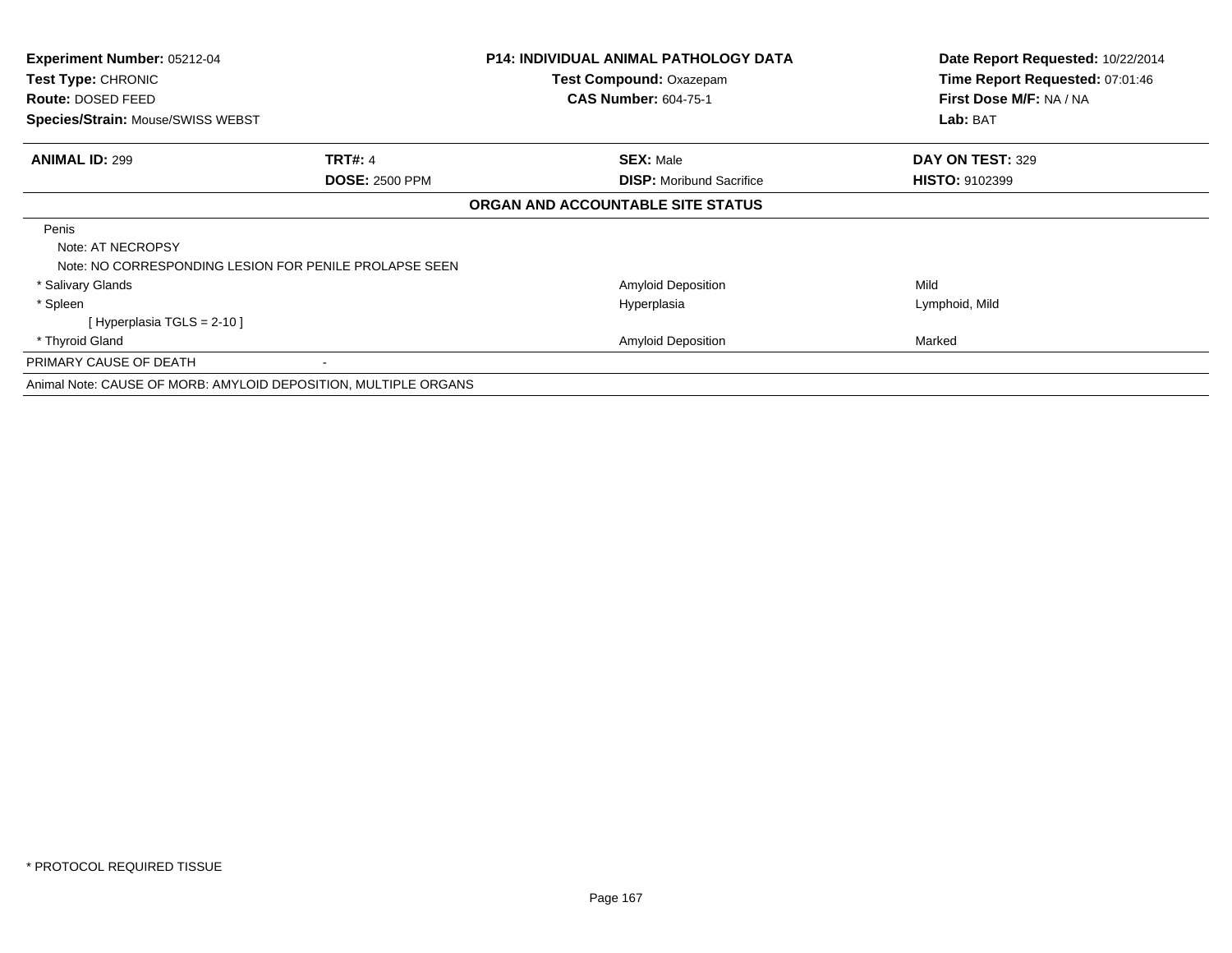| Experiment Number: 05212-04<br>Test Type: CHRONIC<br>Route: DOSED FEED<br>Species/Strain: Mouse/SWISS WEBST |                          | P14: INDIVIDUAL ANIMAL PATHOLOGY DATA<br>Test Compound: Oxazepam<br><b>CAS Number: 604-75-1</b> | Date Report Requested: 10/22/2014<br>Time Report Requested: 07:01:46<br>First Dose M/F: NA / NA<br>Lab: BAT |
|-------------------------------------------------------------------------------------------------------------|--------------------------|-------------------------------------------------------------------------------------------------|-------------------------------------------------------------------------------------------------------------|
|                                                                                                             | <b>TRT#: 4</b>           | <b>SEX: Male</b>                                                                                |                                                                                                             |
| <b>ANIMAL ID: 300</b>                                                                                       | <b>DOSE: 2500 PPM</b>    | <b>DISP: Terminal Sacrifice</b>                                                                 | DAY ON TEST: 397<br><b>HISTO: 9102400</b>                                                                   |
|                                                                                                             |                          | ORGAN AND ACCOUNTABLE SITE STATUS                                                               |                                                                                                             |
| <b>NORMAL</b>                                                                                               |                          |                                                                                                 |                                                                                                             |
| * Adrenal Cortex                                                                                            | * Adrenal Medulla        | * Blood Vessel                                                                                  | * Bone                                                                                                      |
| * Bone Marrow                                                                                               | * Brain                  | * Epididymis                                                                                    | * Esophagus                                                                                                 |
| * Gallbladder                                                                                               | * Intestine Large, Cecum | * Intestine Large, Rectum                                                                       | * Islets, Pancreatic                                                                                        |
| * Kidney                                                                                                    | * Lung                   | * Nose                                                                                          | * Pancreas                                                                                                  |
| * Pituitary Gland                                                                                           | * Preputial Gland        | * Prostate                                                                                      | * Seminal Vesicle                                                                                           |
| * Skeletal Muscle                                                                                           | * Skin                   | * Stomach, Forestomach                                                                          | * Testes                                                                                                    |
| * Thymus                                                                                                    | * Trachea                | * Urinary Bladder                                                                               |                                                                                                             |
| <b>MISSING</b>                                                                                              |                          |                                                                                                 |                                                                                                             |
| * Mammary Gland                                                                                             |                          |                                                                                                 |                                                                                                             |
| <b>OBSERVATIONS</b>                                                                                         |                          |                                                                                                 |                                                                                                             |
| * Heart                                                                                                     |                          | Amyloid Deposition                                                                              | Marked                                                                                                      |
| * Intestine Large, Colon                                                                                    |                          | Amyloid Deposition                                                                              | Moderate                                                                                                    |
| * Intestine Small, Duodenum                                                                                 |                          | <b>Amyloid Deposition</b>                                                                       | Moderate                                                                                                    |
| * Intestine Small, Ileum                                                                                    |                          | <b>Amyloid Deposition</b>                                                                       | Marked                                                                                                      |
| * Intestine Small, Jejunum                                                                                  |                          | <b>Amyloid Deposition</b>                                                                       | Marked                                                                                                      |
| * Liver                                                                                                     |                          | Hepatocellular Adenoma                                                                          |                                                                                                             |
|                                                                                                             | Centrilobular            | Hypertrophy                                                                                     | Mild                                                                                                        |
| [ Hepatocellular Adenoma TGLS = 1-1 ]                                                                       |                          |                                                                                                 |                                                                                                             |
| * Lymph Node, Mandibular                                                                                    |                          | Amyloid Deposition                                                                              | Mild                                                                                                        |
| * Lymph Node, Mesenteric                                                                                    |                          | Amyloid Deposition                                                                              | Moderate                                                                                                    |
| * Parathyroid Gland                                                                                         |                          | Amyloid Deposition                                                                              | Moderate                                                                                                    |
| * Salivary Glands                                                                                           |                          | Amyloid Deposition                                                                              | Minimal                                                                                                     |
| * Spleen                                                                                                    |                          | Amyloid Deposition                                                                              | Mild                                                                                                        |
| * Stomach, Glandular                                                                                        |                          | Mineralization                                                                                  | Minimal                                                                                                     |
| * Thyroid Gland                                                                                             |                          | Amyloid Deposition                                                                              | Moderate                                                                                                    |
| PRIMARY CAUSE OF DEATH                                                                                      |                          |                                                                                                 |                                                                                                             |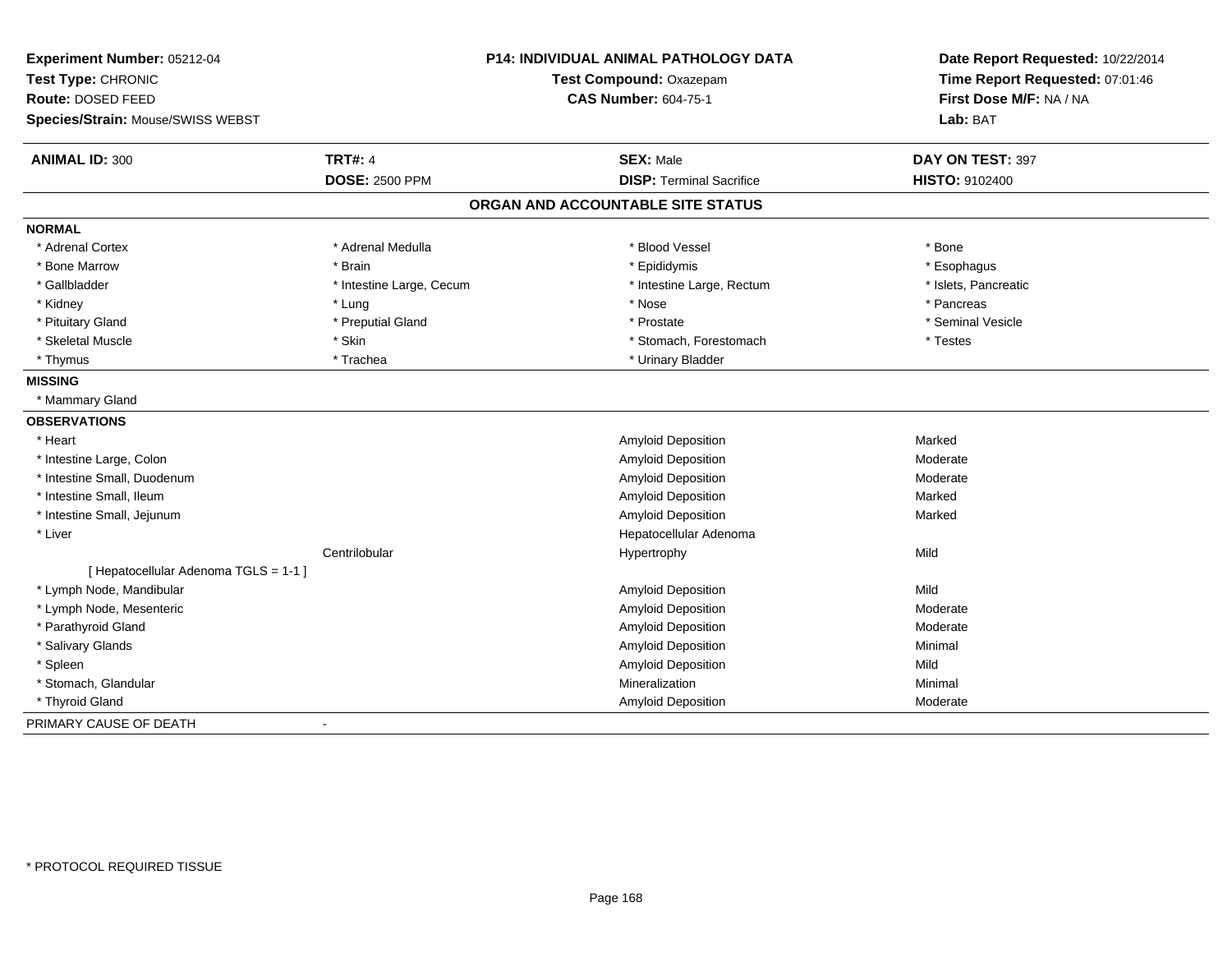| Experiment Number: 05212-04<br>Test Type: CHRONIC                                             |                          | P14: INDIVIDUAL ANIMAL PATHOLOGY DATA<br>Test Compound: Oxazepam | Date Report Requested: 10/22/2014<br>Time Report Requested: 07:01:46 |
|-----------------------------------------------------------------------------------------------|--------------------------|------------------------------------------------------------------|----------------------------------------------------------------------|
| Route: DOSED FEED                                                                             |                          | <b>CAS Number: 604-75-1</b>                                      | First Dose M/F: NA / NA                                              |
| Species/Strain: Mouse/SWISS WEBST                                                             |                          |                                                                  | Lab: BAT                                                             |
| <b>ANIMAL ID: 301</b>                                                                         | <b>TRT#: 6</b>           | <b>SEX: Male</b>                                                 | DAY ON TEST: 341                                                     |
|                                                                                               | <b>DOSE: 5000 PPM</b>    | <b>DISP: Natural Death</b>                                       | HISTO: 9102221                                                       |
|                                                                                               |                          | ORGAN AND ACCOUNTABLE SITE STATUS                                |                                                                      |
| <b>NORMAL</b>                                                                                 |                          |                                                                  |                                                                      |
| * Adrenal Medulla                                                                             | * Blood Vessel           | * Bone                                                           | * Bone Marrow                                                        |
| * Brain                                                                                       | * Epididymis             | * Esophagus                                                      | * Gallbladder                                                        |
| * Islets, Pancreatic                                                                          | * Lymph Node, Mandibular | * Nose                                                           | * Pancreas                                                           |
| * Pituitary Gland                                                                             | * Preputial Gland        | * Prostate                                                       | * Seminal Vesicle                                                    |
| * Skeletal Muscle                                                                             | * Skin                   | * Stomach, Forestomach                                           | * Stomach, Glandular                                                 |
| * Testes                                                                                      | * Thymus                 | * Trachea                                                        | * Urinary Bladder                                                    |
| <b>MISSING</b>                                                                                |                          |                                                                  |                                                                      |
| * Mammary Gland                                                                               |                          |                                                                  |                                                                      |
| <b>OBSERVATIONS</b>                                                                           |                          |                                                                  |                                                                      |
| * Adrenal Cortex                                                                              |                          | Amyloid Deposition                                               | Marked                                                               |
| * Heart                                                                                       |                          | Amyloid Deposition                                               | Marked                                                               |
|                                                                                               | Atrium                   | Thrombosis                                                       |                                                                      |
| [Thrombosis TGLS = $8-2$ ]                                                                    |                          |                                                                  |                                                                      |
| * Intestine Large, Cecum                                                                      |                          | Amyloid Deposition                                               | Mild                                                                 |
|                                                                                               | Lumen                    | Hemorrhage                                                       | Marked                                                               |
| Note: CECUM, BUT NO LESIONS MARK THE SITE WITHIN THE                                          |                          |                                                                  |                                                                      |
| [Hemorrhage TGLS = $6-4,7-4$ ]                                                                |                          |                                                                  |                                                                      |
| * Intestine Large, Colon                                                                      |                          | Amyloid Deposition                                               | Moderate                                                             |
|                                                                                               | Lumen                    | Hemorrhage                                                       | Marked                                                               |
| Note: LARGE AMOUNT OF BLOOD NOTED IN LUMEN OF THE COLON AND<br>[Hemorrhage TGLS = $6-4,7-4$ ] |                          |                                                                  |                                                                      |
| * Intestine Large, Rectum                                                                     |                          | Amyloid Deposition                                               | Moderate                                                             |
| * Intestine Small, Duodenum                                                                   |                          | Amyloid Deposition                                               | Marked                                                               |
| * Intestine Small, Ileum                                                                      |                          | Amyloid Deposition                                               | Marked                                                               |
| * Intestine Small, Jejunum                                                                    |                          | Amyloid Deposition                                               | Moderate                                                             |
| * Kidney                                                                                      | Glomerulus               | <b>Amyloid Deposition</b>                                        | Marked                                                               |
| [Amyloid Deposition TGLS = 1-1]                                                               |                          |                                                                  |                                                                      |
| * Liver                                                                                       |                          | Amyloid Deposition                                               | Mild                                                                 |
|                                                                                               |                          | <b>Eosinophilic Focus</b>                                        |                                                                      |
|                                                                                               |                          | Hepatocellular Adenoma                                           | <b>Multiple</b>                                                      |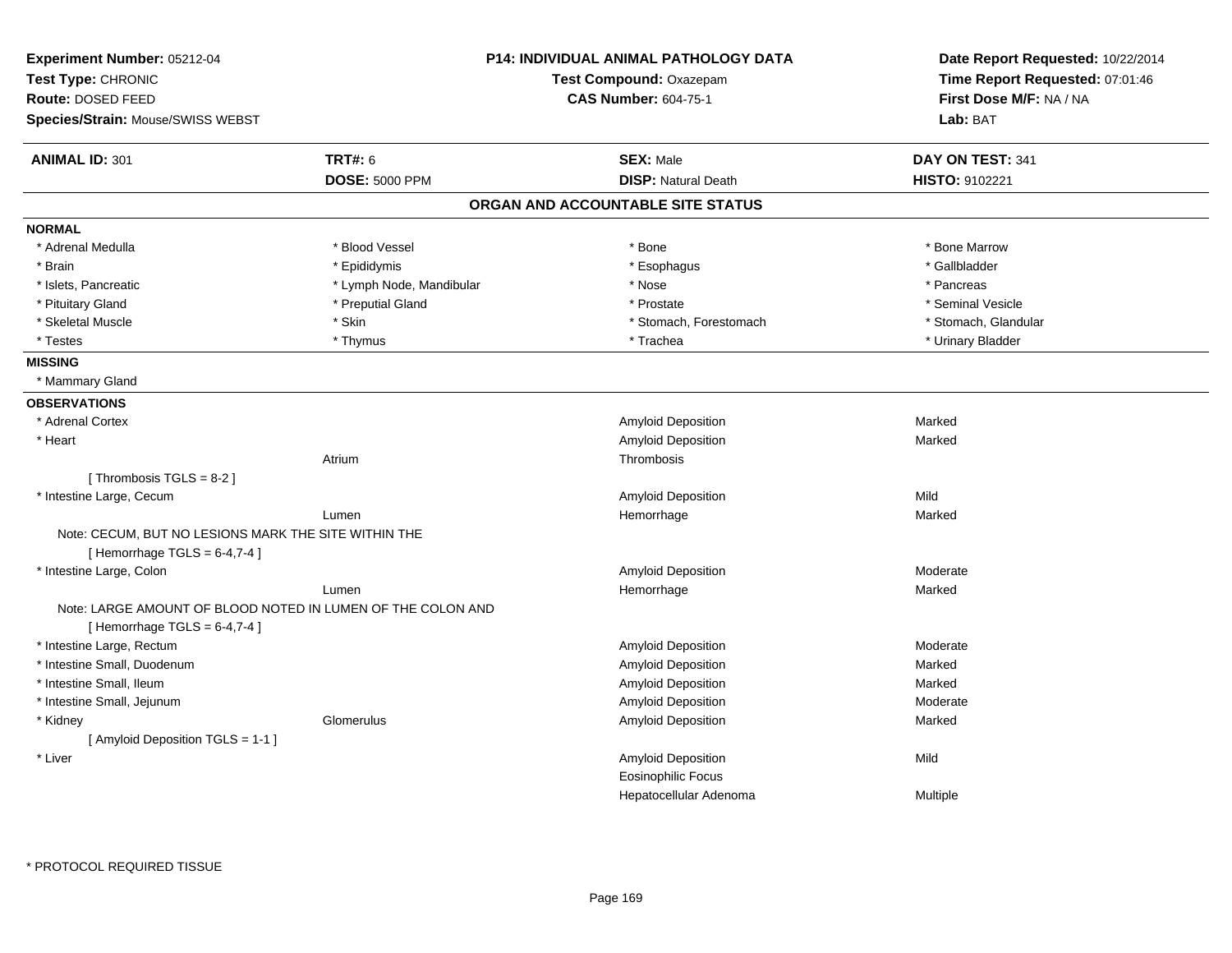| <b>Experiment Number: 05212-04</b>                               |                       | P14: INDIVIDUAL ANIMAL PATHOLOGY DATA | Date Report Requested: 10/22/2014 |
|------------------------------------------------------------------|-----------------------|---------------------------------------|-----------------------------------|
| Test Type: CHRONIC                                               |                       | Test Compound: Oxazepam               | Time Report Requested: 07:01:46   |
| Route: DOSED FEED                                                |                       | <b>CAS Number: 604-75-1</b>           | First Dose M/F: NA / NA           |
| Species/Strain: Mouse/SWISS WEBST                                |                       |                                       | Lab: BAT                          |
| <b>ANIMAL ID: 301</b>                                            | <b>TRT#: 6</b>        | <b>SEX: Male</b>                      | DAY ON TEST: 341                  |
|                                                                  | <b>DOSE: 5000 PPM</b> | <b>DISP: Natural Death</b>            | <b>HISTO: 9102221</b>             |
|                                                                  |                       | ORGAN AND ACCOUNTABLE SITE STATUS     |                                   |
|                                                                  | Centrilobular         | Hypertrophy                           | Minimal                           |
| Eosinophilic Focus TGLS = 9-11 ]                                 |                       |                                       |                                   |
| [Hepatocellular Adenoma TGLS = $2,3,4,5-1+2+9+10$ ]              |                       |                                       |                                   |
| * Lung                                                           | Alveolus              | <b>Infiltration Cellular</b>          | Mononuclear CI, Mild              |
| * Lymph Node, Mesenteric                                         |                       | Amyloid Deposition                    | Mild                              |
| * Parathyroid Gland                                              |                       | <b>Amyloid Deposition</b>             | Moderate                          |
| * Salivary Glands                                                |                       | Amyloid Deposition                    | Mild                              |
| * Spleen                                                         |                       | Amyloid Deposition                    | Minimal                           |
| * Thyroid Gland                                                  |                       | Amyloid Deposition                    | Moderate                          |
| PRIMARY CAUSE OF DEATH                                           |                       |                                       |                                   |
| Animal Note: GASTROINTESTINAL SYSTEM WHERE BLOOD LOSS OCCURRED   |                       |                                       |                                   |
| Animal Note: CAUSE OF DEATH: AMYLOID DEPOSITION, MULTIPLE ORGANS |                       |                                       |                                   |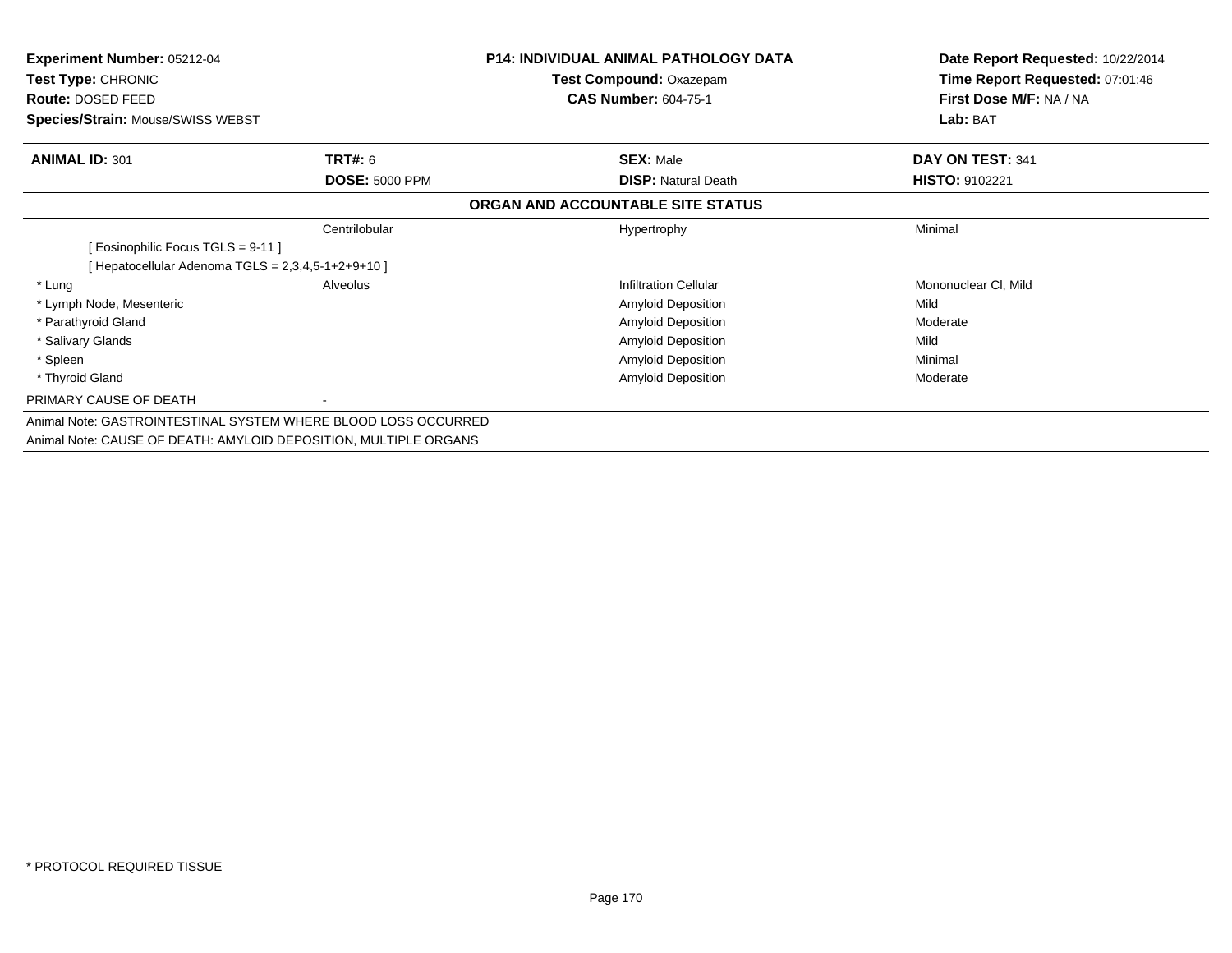| Experiment Number: 05212-04<br>Test Type: CHRONIC<br><b>Route: DOSED FEED</b><br>Species/Strain: Mouse/SWISS WEBST | <b>P14: INDIVIDUAL ANIMAL PATHOLOGY DATA</b><br>Test Compound: Oxazepam<br><b>CAS Number: 604-75-1</b> |                                   | Date Report Requested: 10/22/2014<br>Time Report Requested: 07:01:46<br>First Dose M/F: NA / NA<br>Lab: BAT |
|--------------------------------------------------------------------------------------------------------------------|--------------------------------------------------------------------------------------------------------|-----------------------------------|-------------------------------------------------------------------------------------------------------------|
| <b>ANIMAL ID: 302</b>                                                                                              | <b>TRT#: 6</b>                                                                                         | <b>SEX: Male</b>                  | DAY ON TEST: 351                                                                                            |
|                                                                                                                    | <b>DOSE: 5000 PPM</b>                                                                                  | <b>DISP:</b> Moribund Sacrifice   | HISTO: 9102222                                                                                              |
|                                                                                                                    |                                                                                                        | ORGAN AND ACCOUNTABLE SITE STATUS |                                                                                                             |
| <b>NORMAL</b>                                                                                                      |                                                                                                        |                                   |                                                                                                             |
| * Adrenal Cortex                                                                                                   | * Adrenal Medulla                                                                                      | * Blood Vessel                    | * Bone                                                                                                      |
| * Bone Marrow                                                                                                      | * Brain                                                                                                | * Epididymis                      | * Esophagus                                                                                                 |
| * Gallbladder                                                                                                      | * Intestine Large, Rectum                                                                              | * Islets, Pancreatic              | * Kidney                                                                                                    |
| * Lung                                                                                                             | * Nose                                                                                                 | * Pancreas                        | Penis                                                                                                       |
| * Pituitary Gland                                                                                                  | * Preputial Gland                                                                                      | * Prostate                        | * Seminal Vesicle                                                                                           |
| * Skeletal Muscle                                                                                                  | * Skin                                                                                                 | * Stomach, Forestomach            | * Stomach, Glandular                                                                                        |
| * Testes                                                                                                           | * Thymus                                                                                               | * Trachea                         | * Urinary Bladder                                                                                           |
| <b>MISSING</b>                                                                                                     |                                                                                                        |                                   |                                                                                                             |
| * Mammary Gland                                                                                                    |                                                                                                        |                                   |                                                                                                             |
| <b>OBSERVATIONS</b>                                                                                                |                                                                                                        |                                   |                                                                                                             |
| * Heart                                                                                                            |                                                                                                        | Amyloid Deposition                | Marked                                                                                                      |
| * Intestine Large, Cecum                                                                                           |                                                                                                        | Amyloid Deposition                | Mild                                                                                                        |
| * Intestine Large, Colon                                                                                           |                                                                                                        | Amyloid Deposition                | Mild                                                                                                        |
| * Intestine Small, Duodenum                                                                                        |                                                                                                        | <b>Amyloid Deposition</b>         | Marked                                                                                                      |
| * Intestine Small, Ileum                                                                                           |                                                                                                        | Amyloid Deposition                | Marked                                                                                                      |
| * Intestine Small, Jejunum                                                                                         |                                                                                                        | Amyloid Deposition                | Marked                                                                                                      |
| * Liver                                                                                                            |                                                                                                        | Hepatocellular Carcinoma          | Multiple                                                                                                    |
|                                                                                                                    | Centrilobular                                                                                          | Hypertrophy                       | Mild                                                                                                        |
| [ Hepatocellular Carcinoma TGLS = 1,2,3,4-9+10+11+12 ]                                                             |                                                                                                        |                                   |                                                                                                             |
| * Lymph Node, Mandibular                                                                                           |                                                                                                        | Amyloid Deposition                | Mild                                                                                                        |
| * Lymph Node, Mesenteric                                                                                           |                                                                                                        | Amyloid Deposition                | Moderate                                                                                                    |
| * Parathyroid Gland                                                                                                |                                                                                                        | Amyloid Deposition                | Moderate                                                                                                    |
| * Salivary Glands                                                                                                  |                                                                                                        | Amyloid Deposition                | Moderate                                                                                                    |
| * Spleen                                                                                                           |                                                                                                        | Amyloid Deposition                | Marked                                                                                                      |
| * Thyroid Gland                                                                                                    |                                                                                                        | <b>Amyloid Deposition</b>         | Mild                                                                                                        |
| PRIMARY CAUSE OF DEATH                                                                                             |                                                                                                        |                                   |                                                                                                             |
| Animal Note: CAUSE OF MORB: HEPATOCELLULAR CARCINOMAS                                                              |                                                                                                        |                                   |                                                                                                             |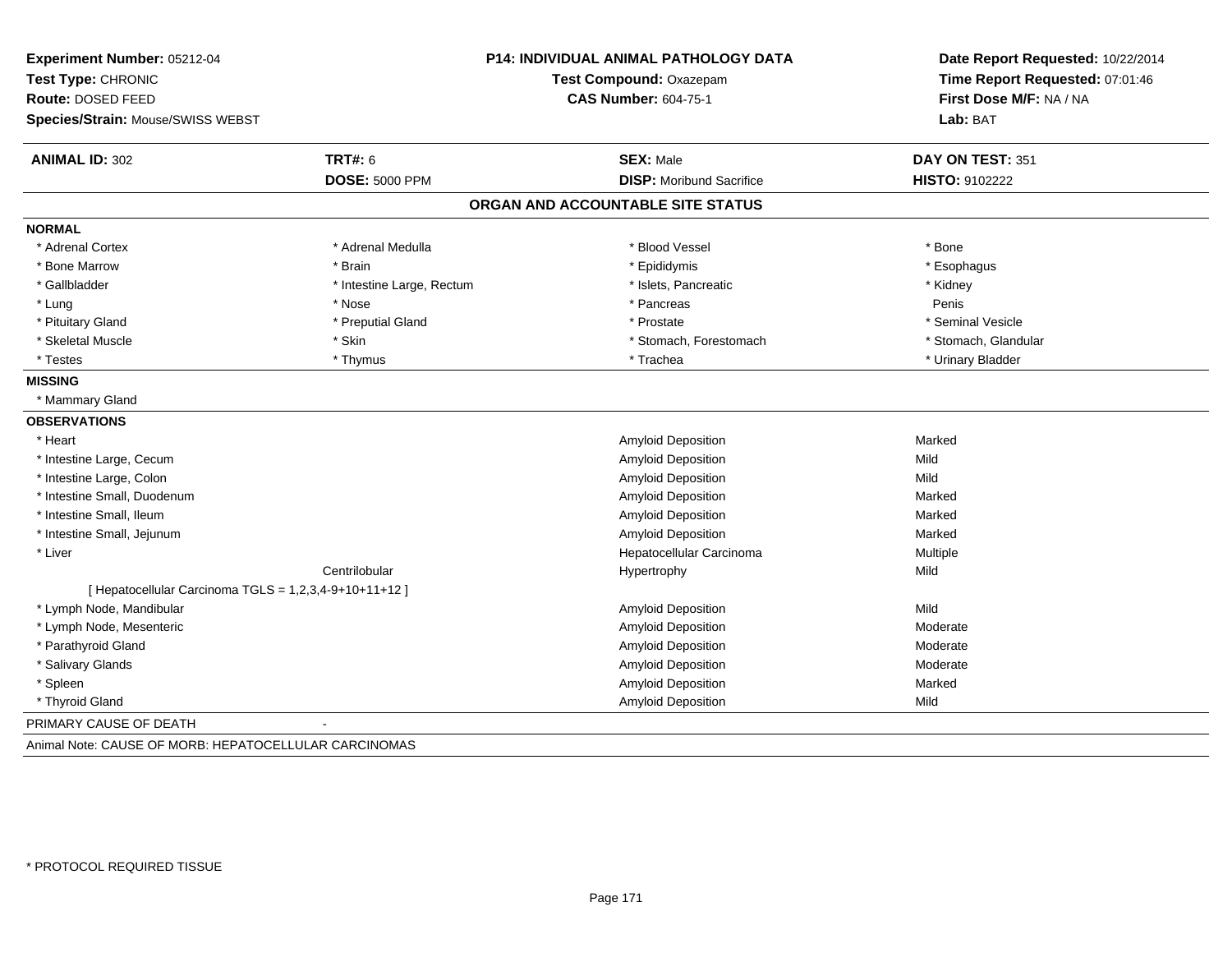| Experiment Number: 05212-04                                                         |                           | P14: INDIVIDUAL ANIMAL PATHOLOGY DATA | Date Report Requested: 10/22/2014<br>Time Report Requested: 07:01:46 |
|-------------------------------------------------------------------------------------|---------------------------|---------------------------------------|----------------------------------------------------------------------|
| Test Type: CHRONIC                                                                  |                           | Test Compound: Oxazepam               |                                                                      |
| <b>Route: DOSED FEED</b>                                                            |                           | <b>CAS Number: 604-75-1</b>           | First Dose M/F: NA / NA                                              |
| Species/Strain: Mouse/SWISS WEBST                                                   |                           |                                       | Lab: BAT                                                             |
| <b>ANIMAL ID: 303</b>                                                               | <b>TRT#: 6</b>            | <b>SEX: Male</b>                      | DAY ON TEST: 363                                                     |
|                                                                                     | <b>DOSE: 5000 PPM</b>     | <b>DISP: Natural Death</b>            | HISTO: 9102223                                                       |
|                                                                                     |                           | ORGAN AND ACCOUNTABLE SITE STATUS     |                                                                      |
| <b>NORMAL</b>                                                                       |                           |                                       |                                                                      |
| * Adrenal Medulla                                                                   | * Blood Vessel            | * Bone                                | * Bone Marrow                                                        |
| * Brain                                                                             | * Epididymis              | * Esophagus                           | * Gallbladder                                                        |
| * Intestine Large, Cecum                                                            | * Intestine Large, Rectum | * Islets, Pancreatic                  | * Lymph Node, Mandibular                                             |
| * Nose                                                                              | * Pancreas                | Penis                                 | * Pituitary Gland                                                    |
| * Preputial Gland                                                                   | * Prostate                | * Seminal Vesicle                     | * Skeletal Muscle                                                    |
| * Skin                                                                              | * Spleen                  | * Stomach, Forestomach                | * Stomach, Glandular                                                 |
| * Testes                                                                            | * Thymus                  | * Trachea                             | * Urinary Bladder                                                    |
| <b>MISSING</b>                                                                      |                           |                                       |                                                                      |
| * Mammary Gland                                                                     |                           |                                       |                                                                      |
| <b>OBSERVATIONS</b>                                                                 |                           |                                       |                                                                      |
| * Adrenal Cortex                                                                    |                           | Amyloid Deposition                    | Moderate                                                             |
| * Heart                                                                             |                           | <b>Amyloid Deposition</b>             | Marked                                                               |
| Note: NO CORRESPONDING LESION FOR LEFT ATRIAL ENLARGEMENT<br>Note: SEEN AT NECROPSY |                           |                                       |                                                                      |
| * Intestine Large, Colon                                                            |                           | Amyloid Deposition                    | Mild                                                                 |
| * Intestine Small, Duodenum                                                         |                           | <b>Amyloid Deposition</b>             | Moderate                                                             |
| * Intestine Small, Ileum                                                            |                           | Amyloid Deposition                    | Marked                                                               |
| * Intestine Small, Jejunum                                                          |                           | Amyloid Deposition                    | Marked                                                               |
| * Kidney                                                                            | Glomerulus                | <b>Amyloid Deposition</b>             | Moderate                                                             |
| * Liver                                                                             |                           | Amyloid Deposition                    | Minimal                                                              |
|                                                                                     |                           | Hepatocellular Adenoma                | Multiple                                                             |
|                                                                                     | Centrilobular             | Hypertrophy                           | Mild                                                                 |
| [ Hepatocellular Adenoma TGLS = 2-1+2+9 ]<br>[Hypertrophy TGLS = $3-1+2+9$ ]        |                           |                                       |                                                                      |
| * Lung                                                                              |                           | Fibrosis                              | Minimal                                                              |
|                                                                                     | Alveolus                  | <b>Infiltration Cellular</b>          | Mononuclear CI, Moderate                                             |
| * Lymph Node, Mesenteric                                                            |                           | Amyloid Deposition                    | Minimal                                                              |
| * Parathyroid Gland                                                                 |                           | <b>Amyloid Deposition</b>             | Mild                                                                 |
| Penis                                                                               |                           |                                       |                                                                      |
|                                                                                     |                           |                                       |                                                                      |

Note: NECROPSY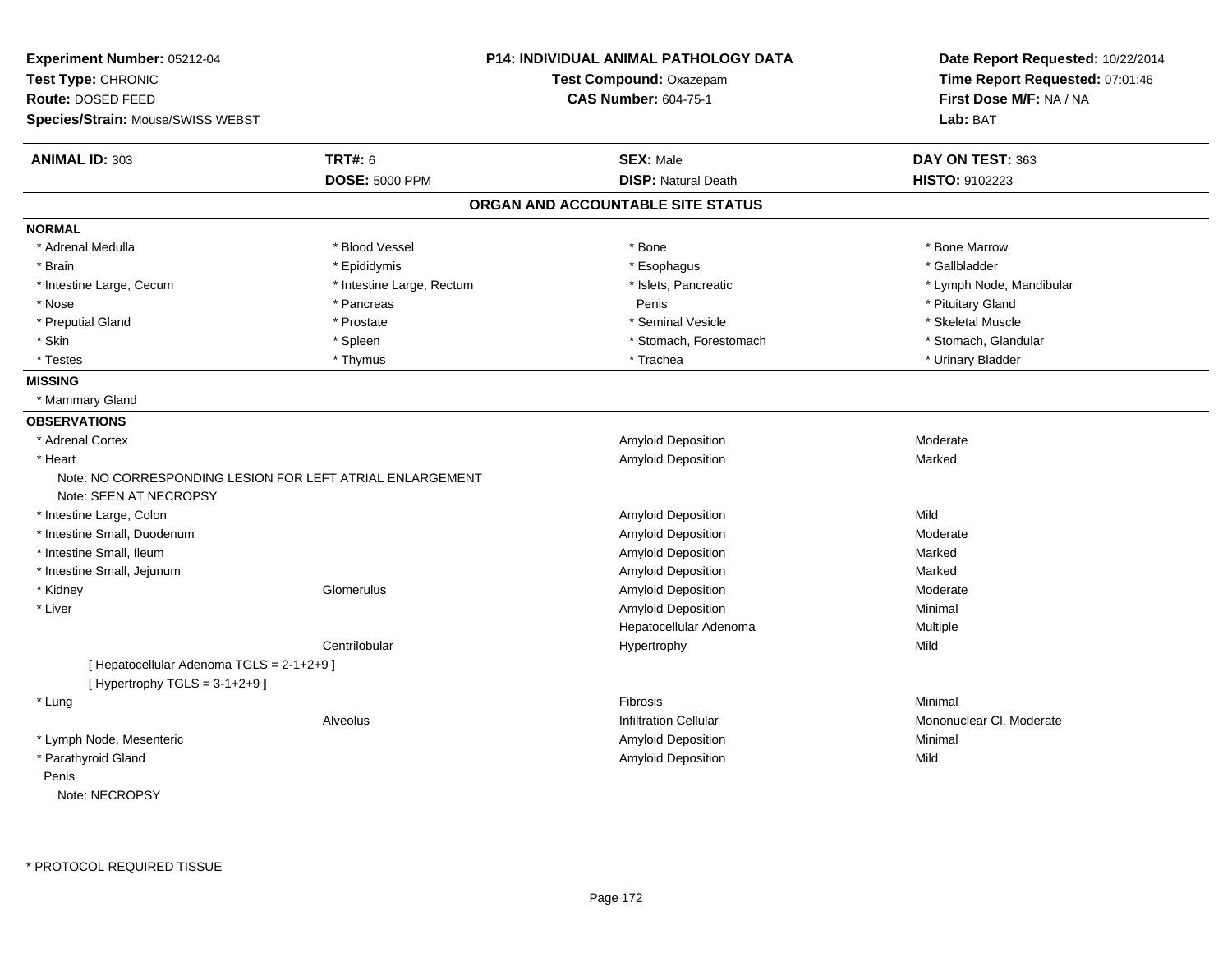| Experiment Number: 05212-04<br>Test Type: CHRONIC                |                       | <b>P14: INDIVIDUAL ANIMAL PATHOLOGY DATA</b> | Date Report Requested: 10/22/2014<br>Time Report Requested: 07:01:46 |  |
|------------------------------------------------------------------|-----------------------|----------------------------------------------|----------------------------------------------------------------------|--|
|                                                                  |                       | Test Compound: Oxazepam                      |                                                                      |  |
| Route: DOSED FEED                                                |                       | <b>CAS Number: 604-75-1</b>                  | <b>First Dose M/F: NA / NA</b>                                       |  |
| <b>Species/Strain: Mouse/SWISS WEBST</b>                         |                       |                                              | Lab: BAT                                                             |  |
| <b>ANIMAL ID: 303</b>                                            | <b>TRT#: 6</b>        | <b>SEX: Male</b>                             | DAY ON TEST: 363                                                     |  |
|                                                                  | <b>DOSE: 5000 PPM</b> | <b>DISP: Natural Death</b>                   | <b>HISTO: 9102223</b>                                                |  |
|                                                                  |                       | ORGAN AND ACCOUNTABLE SITE STATUS            |                                                                      |  |
| Note: NO CORRESPONDING LESION FOR PENILE PROLAPSE SEEN AT        |                       |                                              |                                                                      |  |
| * Salivary Glands                                                |                       | <b>Amyloid Deposition</b>                    | Moderate                                                             |  |
| * Thyroid Gland                                                  |                       | <b>Amyloid Deposition</b>                    | Mild                                                                 |  |
| PRIMARY CAUSE OF DEATH                                           | $\,$                  |                                              |                                                                      |  |
| Animal Note: CAUSE OF DEATH: AMYLOID DEPOSITION, MULTIPLE ORGANS |                       |                                              |                                                                      |  |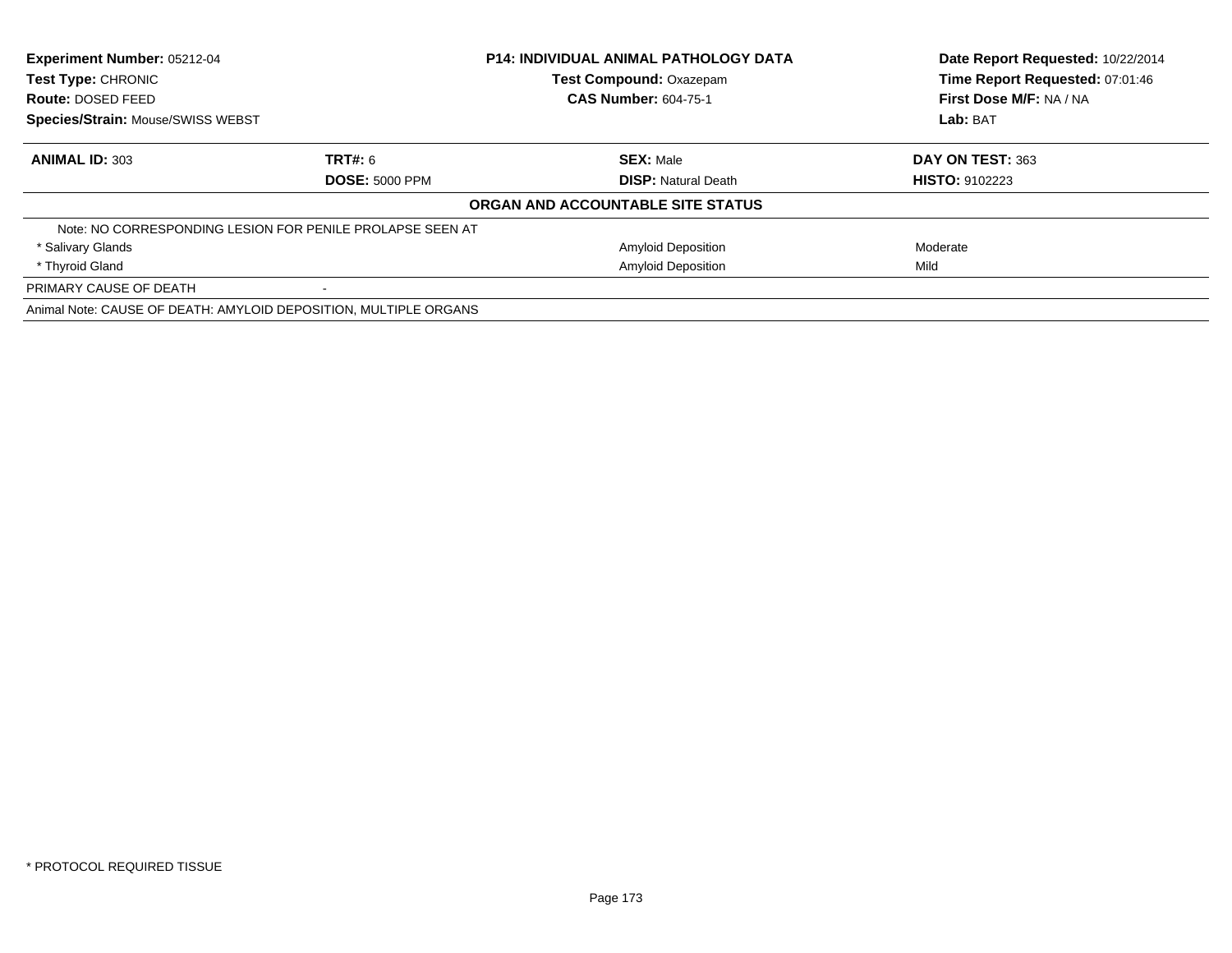| <b>Experiment Number: 05212-04</b>                            |                                                                            | <b>P14: INDIVIDUAL ANIMAL PATHOLOGY DATA</b>  |                                 |  |
|---------------------------------------------------------------|----------------------------------------------------------------------------|-----------------------------------------------|---------------------------------|--|
| Test Type: CHRONIC                                            |                                                                            | Test Compound: Oxazepam                       | Time Report Requested: 07:01:46 |  |
| Route: DOSED FEED                                             |                                                                            | <b>CAS Number: 604-75-1</b>                   | First Dose M/F: NA / NA         |  |
| <b>Species/Strain: Mouse/SWISS WEBST</b>                      |                                                                            |                                               | Lab: BAT                        |  |
| <b>ANIMAL ID: 304</b>                                         | <b>TRT#: 6</b>                                                             | <b>SEX: Male</b>                              | DAY ON TEST: 397                |  |
|                                                               | <b>DOSE: 5000 PPM</b>                                                      | <b>DISP: Terminal Sacrifice</b>               | <b>HISTO: 9102224</b>           |  |
|                                                               |                                                                            | ORGAN AND ACCOUNTABLE SITE STATUS             |                                 |  |
| <b>NORMAL</b>                                                 |                                                                            |                                               |                                 |  |
| * Adrenal Cortex                                              | * Adrenal Medulla                                                          | * Blood Vessel                                | * Bone                          |  |
| * Bone Marrow                                                 | * Brain                                                                    | * Epididymis                                  | * Esophagus                     |  |
| * Gallbladder                                                 | * Heart                                                                    | * Intestine Large, Cecum                      | * Intestine Large, Colon        |  |
| * Intestine Large, Rectum                                     | * Intestine Small, Duodenum                                                | * Intestine Small, Jejunum                    | * Islets, Pancreatic            |  |
| * Lymph Node, Mandibular                                      | * Mammary Gland                                                            | * Nose                                        | * Pancreas                      |  |
| Penis                                                         | * Pituitary Gland                                                          | * Preputial Gland                             | * Prostate                      |  |
| * Salivary Glands                                             | * Seminal Vesicle                                                          | * Skeletal Muscle                             | * Skin                          |  |
| * Stomach, Forestomach                                        | * Stomach, Glandular                                                       | * Testes                                      | * Trachea                       |  |
| * Urinary Bladder                                             |                                                                            |                                               |                                 |  |
| <b>MISSING</b>                                                |                                                                            |                                               |                                 |  |
| * Intestine Small, Ileum                                      | * Parathyroid Gland                                                        |                                               |                                 |  |
| <b>OBSERVATIONS</b>                                           |                                                                            |                                               |                                 |  |
| * Kidney                                                      |                                                                            | Lymphoma Malignant Undifferentiated Cell Type |                                 |  |
| * Liver                                                       | Centrilobular                                                              | Hypertrophy                                   | Minimal                         |  |
|                                                               |                                                                            | Lymphoma Malignant Undifferentiated Cell Type |                                 |  |
|                                                               | [ Lymphoma Malignant Undifferentiated Cell Type TGLS = 2-1+2+12+13 ]       |                                               |                                 |  |
| * Lung                                                        |                                                                            | Lymphoma Malignant Undifferentiated Cell Type |                                 |  |
| Lymph Node                                                    | <b>Bronchial</b>                                                           | Lymphoma Malignant Undifferentiated Cell Type |                                 |  |
|                                                               | Pancreatic                                                                 | Lymphoma Malignant Undifferentiated Cell Type |                                 |  |
|                                                               | Renal                                                                      | Lymphoma Malignant Undifferentiated Cell Type |                                 |  |
|                                                               | [ Lymphoma Malignant Undifferentiated Cell Type TGLS = 4,5,6,7-2+9+11+14 ] |                                               |                                 |  |
|                                                               | [ Lymphoma Malignant Undifferentiated Cell Type TGLS = 4,5,6,7-2+9+11+14 ] |                                               |                                 |  |
|                                                               | [ Lymphoma Malignant Undifferentiated Cell Type TGLS = 4,5,6,7-2+9+11+14 ] |                                               |                                 |  |
| * Lymph Node, Mesenteric                                      |                                                                            | Lymphoma Malignant Undifferentiated Cell Type |                                 |  |
|                                                               | [ Lymphoma Malignant Undifferentiated Cell Type TGLS = 4,5,6,7-2+9+11+14 ] |                                               |                                 |  |
| Penis                                                         |                                                                            |                                               |                                 |  |
| Note: AT NECROPSY                                             |                                                                            |                                               |                                 |  |
| Note: NO CORRESPONDING MICROSCOPIC LESION SEEN FOR PENILE     |                                                                            |                                               |                                 |  |
| $*$ Spleen                                                    |                                                                            | Lymphoma Malignant Undifferentiated Cell Type |                                 |  |
| [ Lymphoma Malignant Undifferentiated Cell Type TGLS = 3-10 ] |                                                                            |                                               |                                 |  |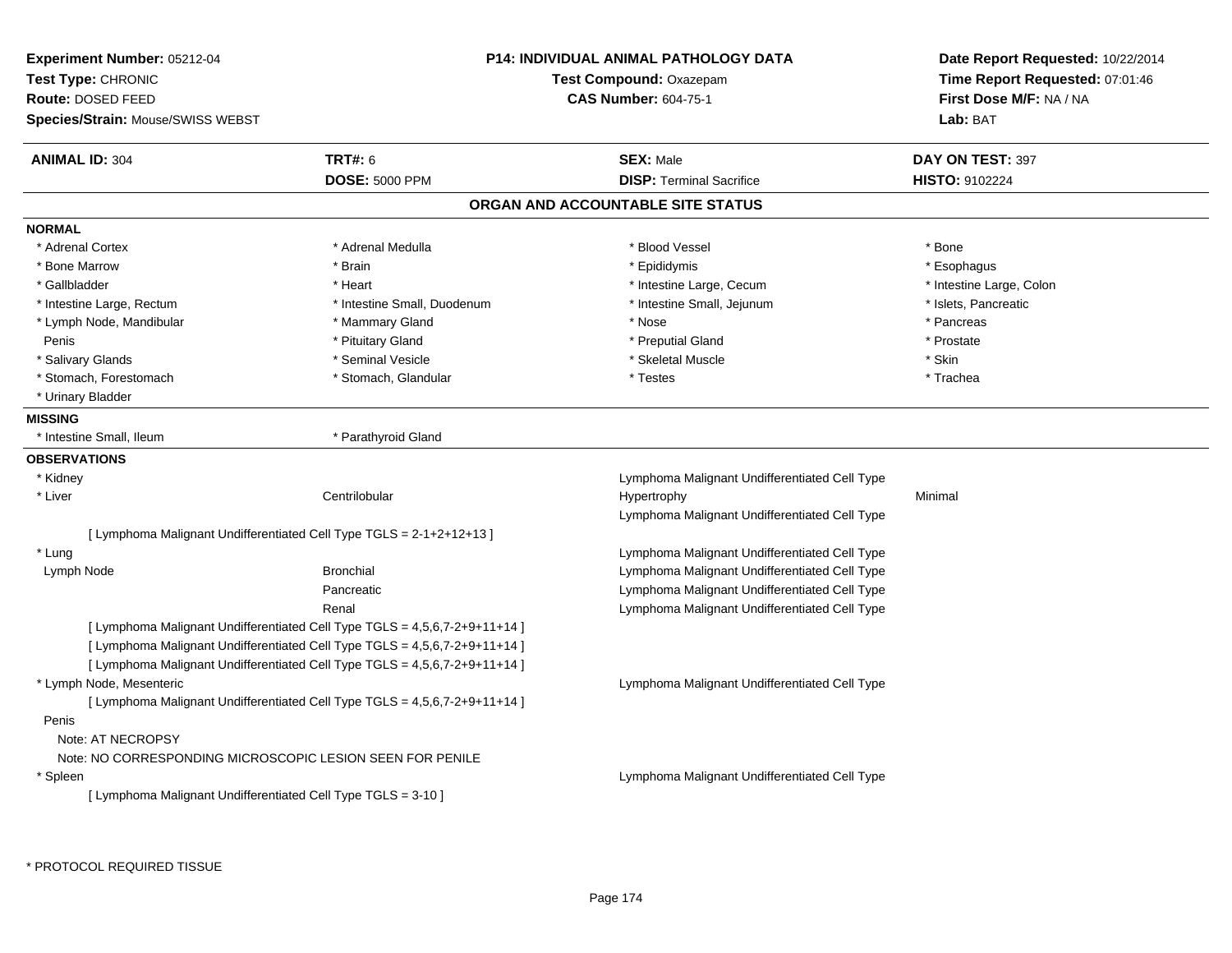| Experiment Number: 05212-04<br><b>Test Type: CHRONIC</b><br>Route: DOSED FEED<br>Species/Strain: Mouse/SWISS WEBST |                       | <b>P14: INDIVIDUAL ANIMAL PATHOLOGY DATA</b>  | Date Report Requested: 10/22/2014 |  |
|--------------------------------------------------------------------------------------------------------------------|-----------------------|-----------------------------------------------|-----------------------------------|--|
|                                                                                                                    |                       | <b>Test Compound: Oxazepam</b>                | Time Report Requested: 07:01:46   |  |
|                                                                                                                    |                       | <b>CAS Number: 604-75-1</b>                   | First Dose M/F: NA / NA           |  |
|                                                                                                                    |                       |                                               | Lab: BAT                          |  |
| <b>ANIMAL ID: 304</b>                                                                                              | <b>TRT#: 6</b>        | <b>SEX: Male</b>                              | DAY ON TEST: 397                  |  |
|                                                                                                                    | <b>DOSE: 5000 PPM</b> | <b>DISP:</b> Terminal Sacrifice               | <b>HISTO: 9102224</b>             |  |
|                                                                                                                    |                       | ORGAN AND ACCOUNTABLE SITE STATUS             |                                   |  |
| * Thymus                                                                                                           |                       | Lymphoma Malignant Undifferentiated Cell Type |                                   |  |
| * Thyroid Gland                                                                                                    |                       | Lymphoma Malignant Undifferentiated Cell Type |                                   |  |
| PRIMARY CAUSE OF DEATH                                                                                             |                       |                                               |                                   |  |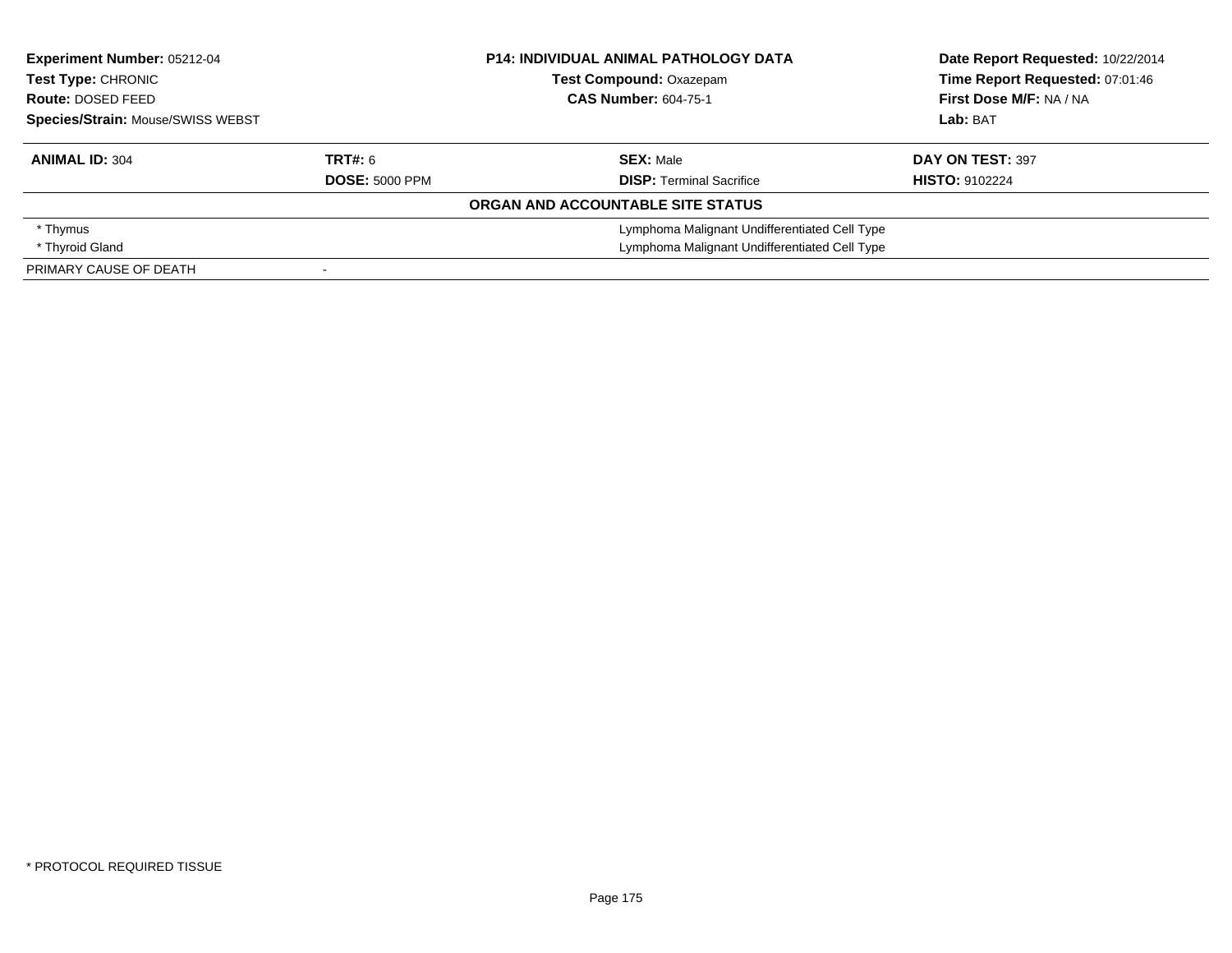| Experiment Number: 05212-04<br>Test Type: CHRONIC |                        | <b>P14: INDIVIDUAL ANIMAL PATHOLOGY DATA</b><br>Test Compound: Oxazepam | Date Report Requested: 10/22/2014<br>Time Report Requested: 07:01:46 |
|---------------------------------------------------|------------------------|-------------------------------------------------------------------------|----------------------------------------------------------------------|
| Route: DOSED FEED                                 |                        | <b>CAS Number: 604-75-1</b>                                             |                                                                      |
|                                                   |                        |                                                                         | First Dose M/F: NA / NA                                              |
| <b>Species/Strain: Mouse/SWISS WEBST</b>          |                        |                                                                         | Lab: BAT                                                             |
| <b>ANIMAL ID: 305</b>                             | TRT#: 6                | <b>SEX: Male</b>                                                        | DAY ON TEST: 375                                                     |
|                                                   | <b>DOSE: 5000 PPM</b>  | <b>DISP:</b> Moribund Sacrifice                                         | HISTO: 9102225                                                       |
|                                                   |                        | ORGAN AND ACCOUNTABLE SITE STATUS                                       |                                                                      |
| <b>NORMAL</b>                                     |                        |                                                                         |                                                                      |
| * Adrenal Cortex                                  | * Adrenal Medulla      | * Blood Vessel                                                          | * Bone                                                               |
| * Bone Marrow                                     | * Brain                | * Epididymis                                                            | * Esophagus                                                          |
| * Gallbladder                                     | * Islets, Pancreatic   | * Lung                                                                  | * Lymph Node, Mandibular                                             |
| * Lymph Node, Mesenteric                          | * Nose                 | * Pancreas                                                              | * Pituitary Gland                                                    |
| * Preputial Gland                                 | * Prostate             | * Seminal Vesicle                                                       | * Skeletal Muscle                                                    |
| * Skin                                            | * Stomach, Forestomach | * Testes                                                                | * Thymus                                                             |
| * Trachea                                         |                        |                                                                         |                                                                      |
| <b>MISSING</b>                                    |                        |                                                                         |                                                                      |
| * Mammary Gland                                   |                        |                                                                         |                                                                      |
| <b>OBSERVATIONS</b>                               |                        |                                                                         |                                                                      |
| * Heart                                           |                        | Amyloid Deposition                                                      | Marked                                                               |
| * Intestine Large, Cecum                          |                        | Amyloid Deposition                                                      | Moderate                                                             |
| * Intestine Large, Colon                          |                        | <b>Amyloid Deposition</b>                                               | Moderate                                                             |
| * Intestine Large, Rectum                         |                        | <b>Amyloid Deposition</b>                                               | Minimal                                                              |
| * Intestine Small, Duodenum                       |                        | <b>Amyloid Deposition</b>                                               | Marked                                                               |
| * Intestine Small, Ileum                          |                        | <b>Amyloid Deposition</b>                                               | Marked                                                               |
| * Intestine Small, Jejunum                        |                        | <b>Amyloid Deposition</b>                                               | Marked                                                               |
| * Kidney                                          | Glomerulus             | Amyloid Deposition                                                      | Mild                                                                 |
|                                                   |                        | Inflammation                                                            | Suppurative, Marked                                                  |
| [Inflammation TGLS = $1,2-1$ ]                    |                        |                                                                         |                                                                      |
| * Liver                                           |                        | Eosinophilic Focus                                                      |                                                                      |
|                                                   |                        | Hepatocellular Adenoma                                                  | Multiple                                                             |
|                                                   |                        | Hepatocellular Carcinoma                                                | Multiple                                                             |
| [ Hepatocellular Adenoma TGLS = 4,5,7-1+9 ]       |                        |                                                                         |                                                                      |
| [ Hepatocellular Carcinoma TGLS = 3,6-9+10 ]      |                        |                                                                         |                                                                      |
| * Parathyroid Gland                               |                        | Amyloid Deposition                                                      | Marked                                                               |
| * Salivary Glands                                 |                        | Amyloid Deposition                                                      | Moderate                                                             |
| * Spleen                                          |                        | Amyloid Deposition                                                      | Mild                                                                 |
| * Stomach, Glandular                              |                        | Amyloid Deposition                                                      | Mild                                                                 |
| * Thyroid Gland                                   |                        | Amyloid Deposition                                                      | Moderate                                                             |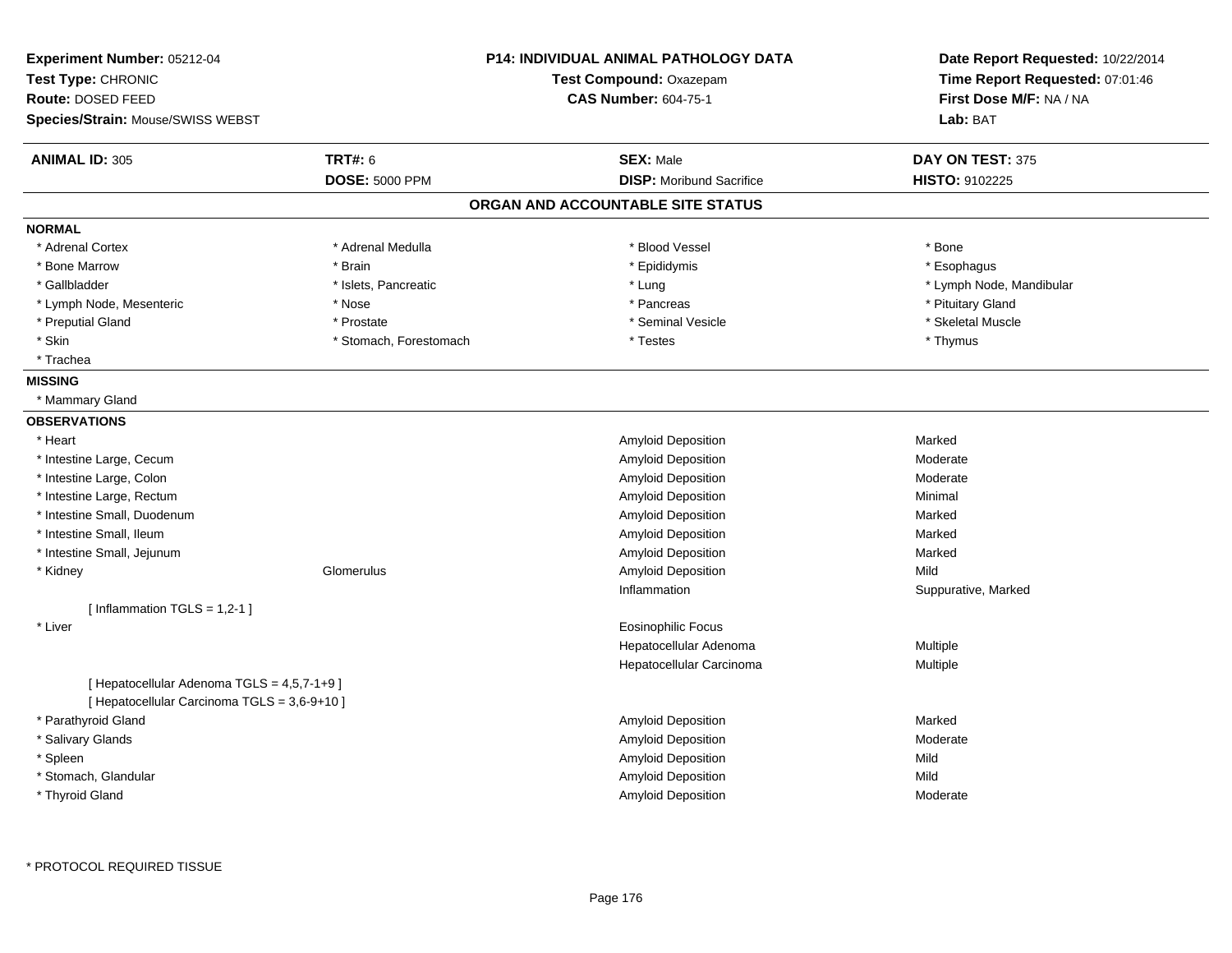| <b>Experiment Number: 05212-04</b><br>Test Type: CHRONIC<br>Route: DOSED FEED<br>Species/Strain: Mouse/SWISS WEBST |                       | <b>P14: INDIVIDUAL ANIMAL PATHOLOGY DATA</b> | Date Report Requested: 10/22/2014 |  |
|--------------------------------------------------------------------------------------------------------------------|-----------------------|----------------------------------------------|-----------------------------------|--|
|                                                                                                                    |                       | <b>Test Compound: Oxazepam</b>               | Time Report Requested: 07:01:46   |  |
|                                                                                                                    |                       | <b>CAS Number: 604-75-1</b>                  | First Dose M/F: NA / NA           |  |
|                                                                                                                    |                       |                                              | Lab: BAT                          |  |
| <b>ANIMAL ID: 305</b>                                                                                              | TRT#: 6               | <b>SEX: Male</b>                             | <b>DAY ON TEST: 375</b>           |  |
|                                                                                                                    | <b>DOSE: 5000 PPM</b> | <b>DISP:</b> Moribund Sacrifice              | <b>HISTO: 9102225</b>             |  |
|                                                                                                                    |                       | ORGAN AND ACCOUNTABLE SITE STATUS            |                                   |  |
| * Urinary Bladder                                                                                                  |                       | Inflammation                                 | Suppurative, Moderate             |  |
| PRIMARY CAUSE OF DEATH                                                                                             |                       |                                              |                                   |  |
| Animal Note: CAUSE OF MORB: RENAL INFLAMMATION (PYELONEPHRITIS)                                                    |                       |                                              |                                   |  |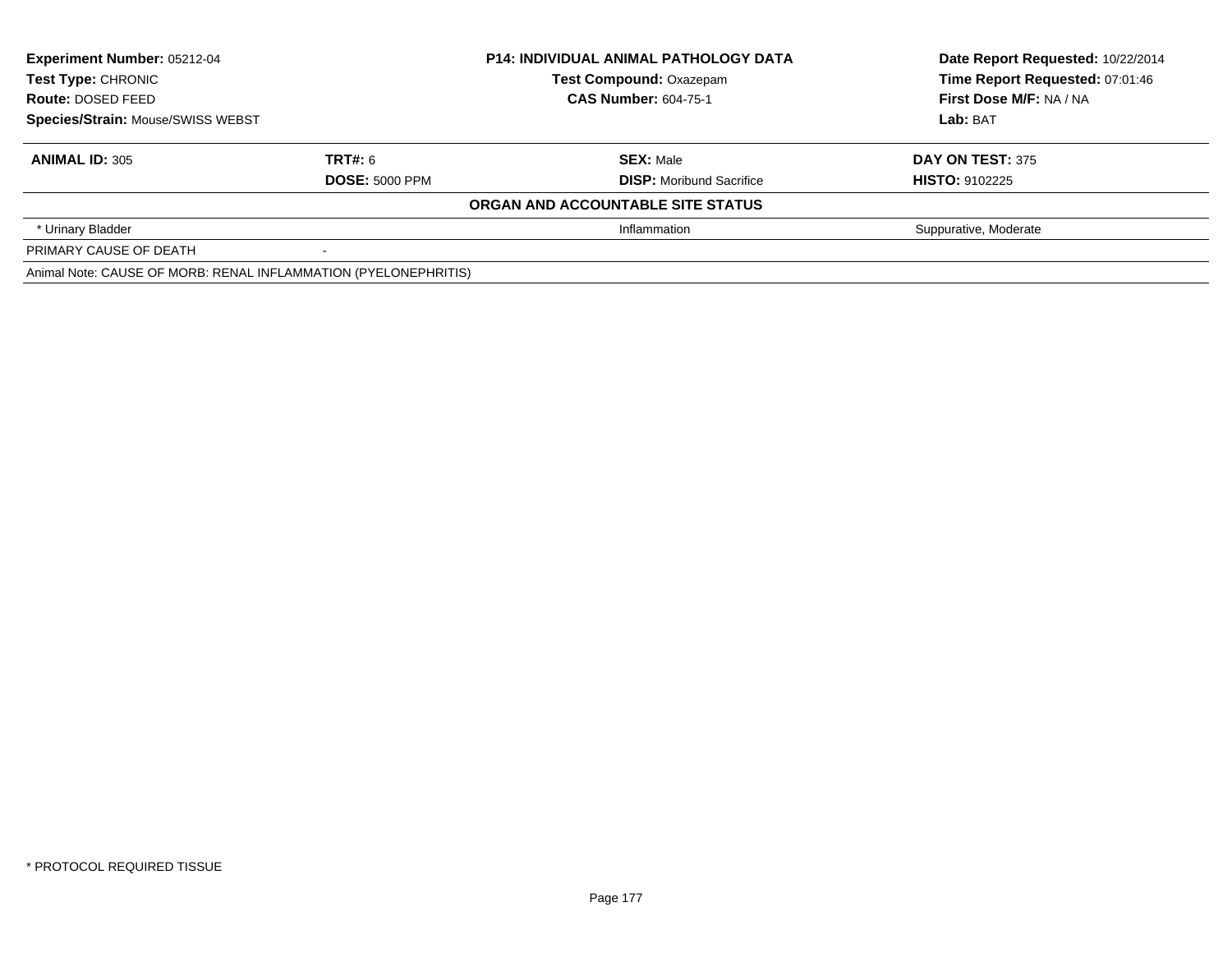| Experiment Number: 05212-04<br>Test Type: CHRONIC<br><b>Route: DOSED FEED</b><br><b>Species/Strain: Mouse/SWISS WEBST</b> |                          | <b>P14: INDIVIDUAL ANIMAL PATHOLOGY DATA</b><br>Test Compound: Oxazepam<br><b>CAS Number: 604-75-1</b> | Date Report Requested: 10/22/2014<br>Time Report Requested: 07:01:46<br>First Dose M/F: NA / NA<br>Lab: BAT |
|---------------------------------------------------------------------------------------------------------------------------|--------------------------|--------------------------------------------------------------------------------------------------------|-------------------------------------------------------------------------------------------------------------|
| <b>ANIMAL ID: 306</b>                                                                                                     | <b>TRT#: 6</b>           | <b>SEX: Male</b>                                                                                       | DAY ON TEST: 369                                                                                            |
|                                                                                                                           | <b>DOSE: 5000 PPM</b>    | <b>DISP:</b> Moribund Sacrifice                                                                        | <b>HISTO: 9102226</b>                                                                                       |
|                                                                                                                           |                          | ORGAN AND ACCOUNTABLE SITE STATUS                                                                      |                                                                                                             |
| <b>NORMAL</b>                                                                                                             |                          |                                                                                                        |                                                                                                             |
| * Adrenal Medulla                                                                                                         | * Blood Vessel           | * Bone                                                                                                 | * Bone Marrow                                                                                               |
| * Brain                                                                                                                   | * Epididymis             | * Esophagus                                                                                            | * Gallbladder                                                                                               |
| * Intestine Large, Cecum                                                                                                  | * Intestine Large, Colon | * Intestine Large, Rectum                                                                              | * Islets, Pancreatic                                                                                        |
| * Lymph Node, Mandibular                                                                                                  | * Lymph Node, Mesenteric | * Nose                                                                                                 | * Pancreas                                                                                                  |
| Penis                                                                                                                     | * Pituitary Gland        | * Preputial Gland                                                                                      | * Prostate                                                                                                  |
| * Seminal Vesicle                                                                                                         | * Skeletal Muscle        | * Skin                                                                                                 | * Stomach, Forestomach                                                                                      |
| * Stomach, Glandular                                                                                                      | * Testes                 | * Thymus                                                                                               | * Trachea                                                                                                   |
| * Urinary Bladder                                                                                                         |                          |                                                                                                        |                                                                                                             |
| <b>MISSING</b>                                                                                                            |                          |                                                                                                        |                                                                                                             |
| * Mammary Gland                                                                                                           |                          |                                                                                                        |                                                                                                             |
| <b>OBSERVATIONS</b>                                                                                                       |                          |                                                                                                        |                                                                                                             |
| * Adrenal Cortex                                                                                                          |                          | Amyloid Deposition                                                                                     | Marked                                                                                                      |
| * Heart                                                                                                                   |                          | Amyloid Deposition                                                                                     | Marked                                                                                                      |
|                                                                                                                           | Atrium                   | Thrombosis                                                                                             |                                                                                                             |
| * Intestine Small, Duodenum                                                                                               |                          | <b>Amyloid Deposition</b>                                                                              | Marked                                                                                                      |
| * Intestine Small, Ileum                                                                                                  |                          | Amyloid Deposition                                                                                     | Marked                                                                                                      |
| * Intestine Small, Jejunum                                                                                                |                          | Amyloid Deposition                                                                                     | Marked                                                                                                      |
| * Kidney                                                                                                                  | Glomerulus               | Amyloid Deposition                                                                                     | Marked                                                                                                      |
|                                                                                                                           |                          | Lymphoma Malignant Mixed                                                                               |                                                                                                             |
| [ Lymphoma Malignant Mixed TGLS = 5-1 ]                                                                                   |                          |                                                                                                        |                                                                                                             |
| * Liver                                                                                                                   |                          | Amyloid Deposition                                                                                     | Mild                                                                                                        |
|                                                                                                                           |                          | <b>Eosinophilic Focus</b>                                                                              |                                                                                                             |
|                                                                                                                           |                          | Hepatocellular Adenoma                                                                                 | Multiple                                                                                                    |
|                                                                                                                           | Centrilobular            | Hypertrophy                                                                                            | Mild                                                                                                        |
|                                                                                                                           |                          | Lymphoma Malignant Mixed                                                                               |                                                                                                             |
|                                                                                                                           |                          | Necrosis                                                                                               | Minimal                                                                                                     |
| [ Hepatocellular Adenoma TGLS = $3,4,6,7-1+2+10+11$ ]                                                                     |                          |                                                                                                        |                                                                                                             |
| * Lung                                                                                                                    |                          | Fibrosis                                                                                               | Mild                                                                                                        |
|                                                                                                                           | Alveolus                 | <b>Infiltration Cellular</b>                                                                           | Mononuclear CI, Moderate                                                                                    |
|                                                                                                                           |                          | Inflammation                                                                                           | Subacute, Minimal                                                                                           |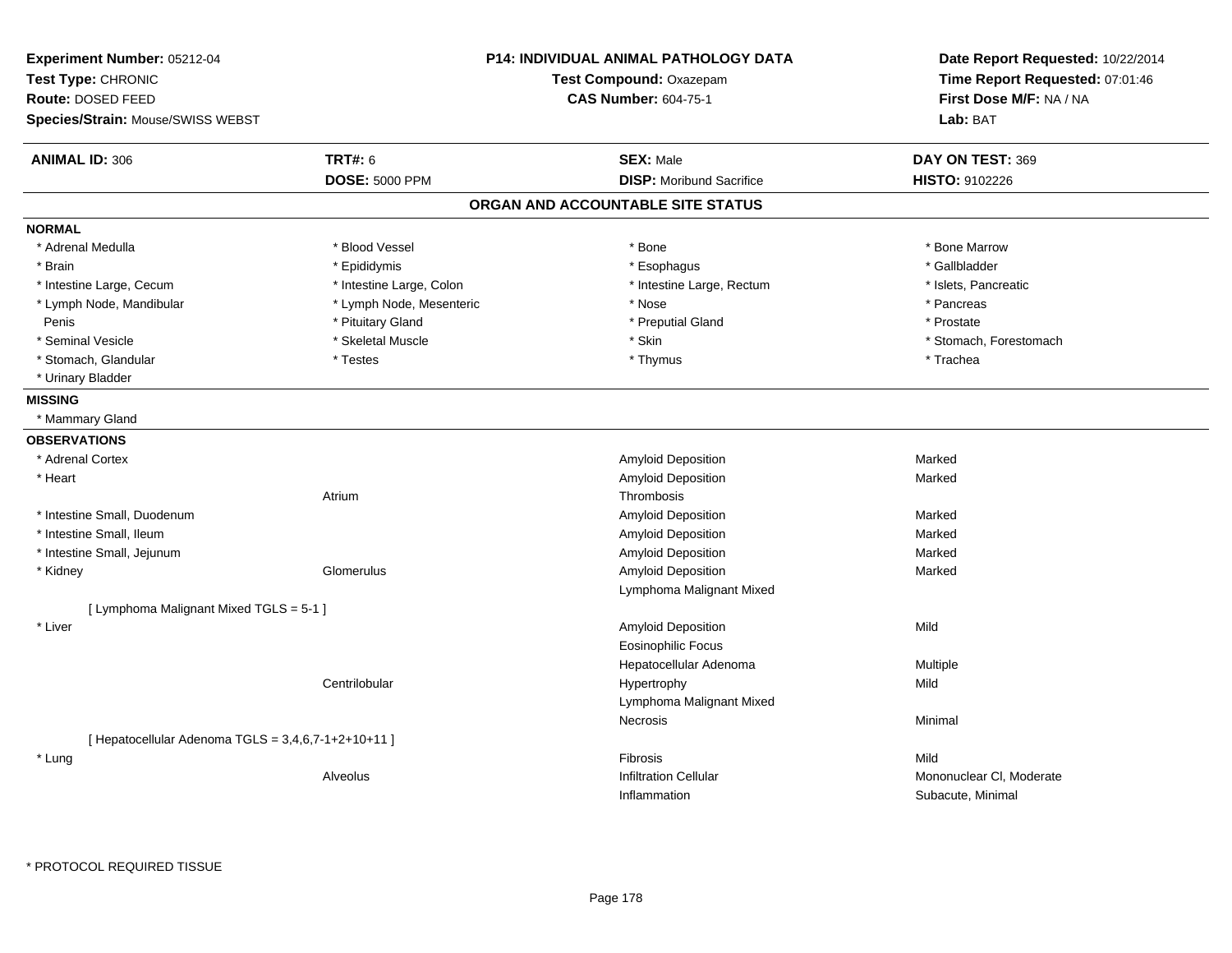| <b>Experiment Number: 05212-04</b><br>Test Type: CHRONIC |                                                                      | <b>P14: INDIVIDUAL ANIMAL PATHOLOGY DATA</b> | Date Report Requested: 10/22/2014<br>Time Report Requested: 07:01:46 |
|----------------------------------------------------------|----------------------------------------------------------------------|----------------------------------------------|----------------------------------------------------------------------|
|                                                          |                                                                      | Test Compound: Oxazepam                      |                                                                      |
| Route: DOSED FEED                                        |                                                                      | <b>CAS Number: 604-75-1</b>                  | First Dose M/F: NA / NA                                              |
| <b>Species/Strain: Mouse/SWISS WEBST</b>                 |                                                                      |                                              | Lab: BAT                                                             |
| <b>ANIMAL ID: 306</b>                                    | TRT#: 6                                                              | <b>SEX: Male</b>                             | DAY ON TEST: 369                                                     |
|                                                          | <b>DOSE: 5000 PPM</b>                                                | <b>DISP:</b> Moribund Sacrifice              | <b>HISTO: 9102226</b>                                                |
|                                                          |                                                                      | ORGAN AND ACCOUNTABLE SITE STATUS            |                                                                      |
| * Parathyroid Gland                                      |                                                                      | <b>Amyloid Deposition</b>                    | Mild                                                                 |
| Penis                                                    |                                                                      |                                              |                                                                      |
| Note: NECROPSY                                           |                                                                      |                                              |                                                                      |
|                                                          | Note: NO CORRESPONDING LESION FOR PENILE PROLAPSE SEEN AT            |                                              |                                                                      |
| * Salivary Glands                                        |                                                                      | Amyloid Deposition                           | Moderate                                                             |
| * Spleen                                                 |                                                                      | Lymphoma Malignant Mixed                     |                                                                      |
| [ Lymphoma Malignant Mixed TGLS = 2-1 ]                  |                                                                      |                                              |                                                                      |
| * Thyroid Gland                                          |                                                                      | <b>Amyloid Deposition</b>                    | Mild                                                                 |
| PRIMARY CAUSE OF DEATH                                   |                                                                      |                                              |                                                                      |
|                                                          | Animal Note: CAUSE OF MORB: AMYLOID DEPOSITION, MULTIPLE ORGANS, AND |                                              |                                                                      |
| Animal Note: LYMPHOMA, MULTIPLE ORGANS, MIXED CELL TYPE  |                                                                      |                                              |                                                                      |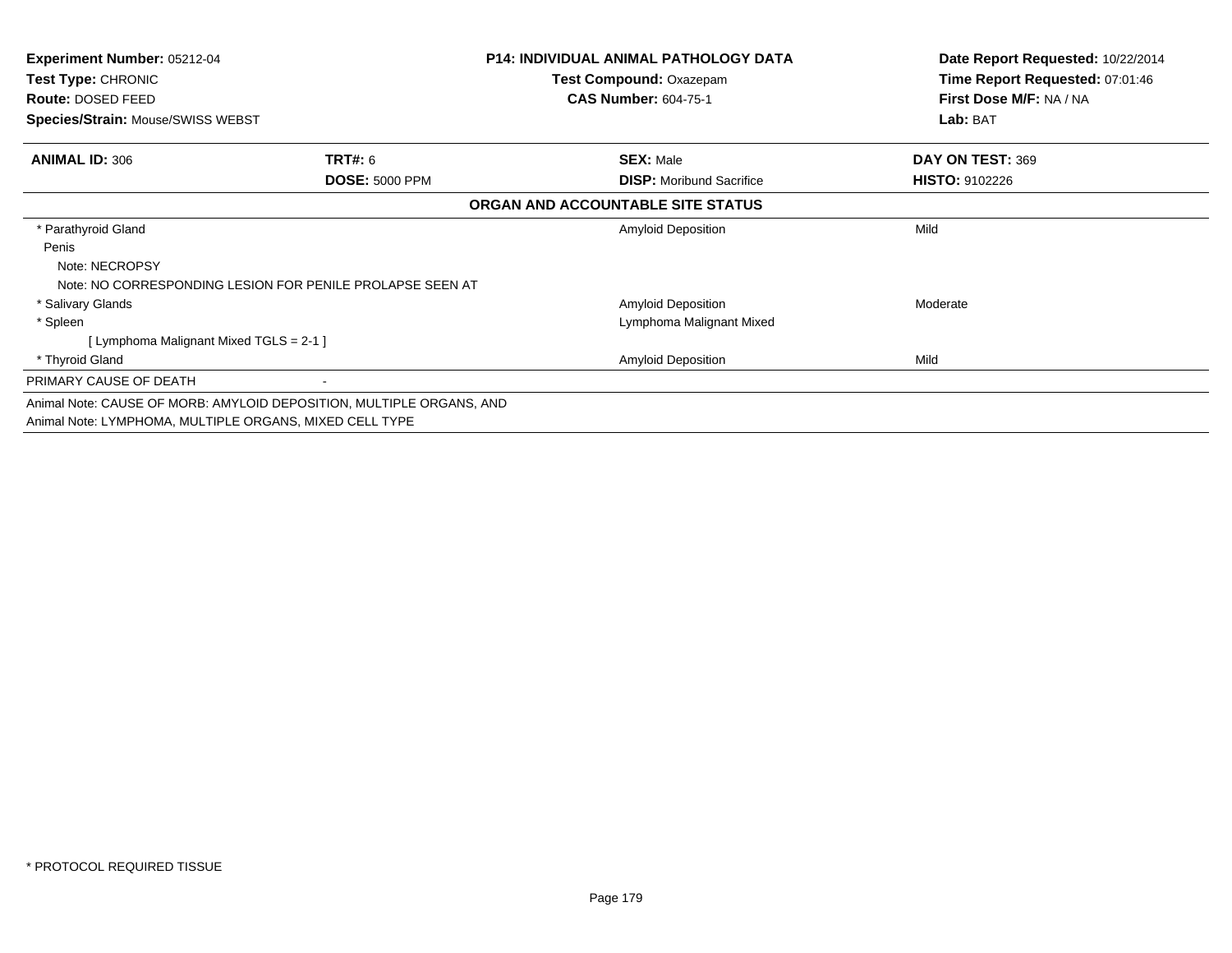| Experiment Number: 05212-04<br>Test Type: CHRONIC<br>Route: DOSED FEED<br>Species/Strain: Mouse/SWISS WEBST | <b>P14: INDIVIDUAL ANIMAL PATHOLOGY DATA</b><br>Test Compound: Oxazepam<br><b>CAS Number: 604-75-1</b> |                                   | Date Report Requested: 10/22/2014<br>Time Report Requested: 07:01:46<br>First Dose M/F: NA / NA<br>Lab: BAT |
|-------------------------------------------------------------------------------------------------------------|--------------------------------------------------------------------------------------------------------|-----------------------------------|-------------------------------------------------------------------------------------------------------------|
| <b>ANIMAL ID: 307</b>                                                                                       | <b>TRT#: 6</b>                                                                                         | <b>SEX: Male</b>                  | DAY ON TEST: 361                                                                                            |
|                                                                                                             | <b>DOSE: 5000 PPM</b>                                                                                  | <b>DISP: Natural Death</b>        | HISTO: 9102227                                                                                              |
|                                                                                                             |                                                                                                        | ORGAN AND ACCOUNTABLE SITE STATUS |                                                                                                             |
| <b>NORMAL</b>                                                                                               |                                                                                                        |                                   |                                                                                                             |
| * Adrenal Cortex                                                                                            | * Adrenal Medulla                                                                                      | * Blood Vessel                    | * Bone                                                                                                      |
| * Bone Marrow                                                                                               | * Brain                                                                                                | * Epididymis                      | * Esophagus                                                                                                 |
| * Gallbladder                                                                                               | * Intestine Large, Colon                                                                               | * Intestine Large, Rectum         | * Islets, Pancreatic                                                                                        |
| * Kidney                                                                                                    | * Mammary Gland                                                                                        | * Nose                            | * Pancreas                                                                                                  |
| Penis                                                                                                       | * Pituitary Gland                                                                                      | * Preputial Gland                 | * Prostate                                                                                                  |
| * Seminal Vesicle                                                                                           | * Skeletal Muscle                                                                                      | * Skin                            | * Stomach, Forestomach                                                                                      |
| * Stomach, Glandular                                                                                        | * Testes                                                                                               | * Thymus                          | * Thyroid Gland                                                                                             |
| * Trachea                                                                                                   |                                                                                                        |                                   |                                                                                                             |
| <b>MISSING</b>                                                                                              |                                                                                                        |                                   |                                                                                                             |
| * Intestine Large, Cecum                                                                                    | * Intestine Small, Duodenum                                                                            | * Intestine Small, Jejunum        | * Parathyroid Gland                                                                                         |
| * Urinary Bladder                                                                                           |                                                                                                        |                                   |                                                                                                             |
| <b>OBSERVATIONS</b>                                                                                         |                                                                                                        |                                   |                                                                                                             |
| * Heart                                                                                                     |                                                                                                        | <b>Amyloid Deposition</b>         | Marked                                                                                                      |
|                                                                                                             | Atrium                                                                                                 | Thrombosis                        |                                                                                                             |
| [Thrombosis TGLS = $2-2$ ]                                                                                  |                                                                                                        |                                   |                                                                                                             |
| * Intestine Small, Ileum                                                                                    |                                                                                                        | Amyloid Deposition                | Moderate                                                                                                    |
| * Liver                                                                                                     |                                                                                                        | Hepatocellular Adenoma            |                                                                                                             |
|                                                                                                             | Centrilobular                                                                                          | Hypertrophy                       | Mild                                                                                                        |
| * Lung                                                                                                      |                                                                                                        | Fibrosis                          | Minimal                                                                                                     |
|                                                                                                             | Alveolus                                                                                               | <b>Infiltration Cellular</b>      | Mononuclear CI, Moderate                                                                                    |
| * Lymph Node, Mandibular                                                                                    |                                                                                                        | Amyloid Deposition                | Mild                                                                                                        |
| * Lymph Node, Mesenteric                                                                                    |                                                                                                        | Amyloid Deposition                | Minimal                                                                                                     |
| Penis                                                                                                       |                                                                                                        |                                   |                                                                                                             |
| Note: AT NECROPSY                                                                                           |                                                                                                        |                                   |                                                                                                             |
| Note: NO CORRESPONDING LESION SEEN FOR PROLAPSED PENIS NOTED                                                |                                                                                                        |                                   |                                                                                                             |
| * Salivary Glands                                                                                           |                                                                                                        | Amyloid Deposition                | Moderate                                                                                                    |
| * Spleen                                                                                                    |                                                                                                        | <b>Amyloid Deposition</b>         | Minimal                                                                                                     |
| PRIMARY CAUSE OF DEATH                                                                                      |                                                                                                        |                                   |                                                                                                             |
| Animal Note: CAUSE OF DEATH: AMYLOID DEPOSITION, MULTIPLE ORGANS                                            |                                                                                                        |                                   |                                                                                                             |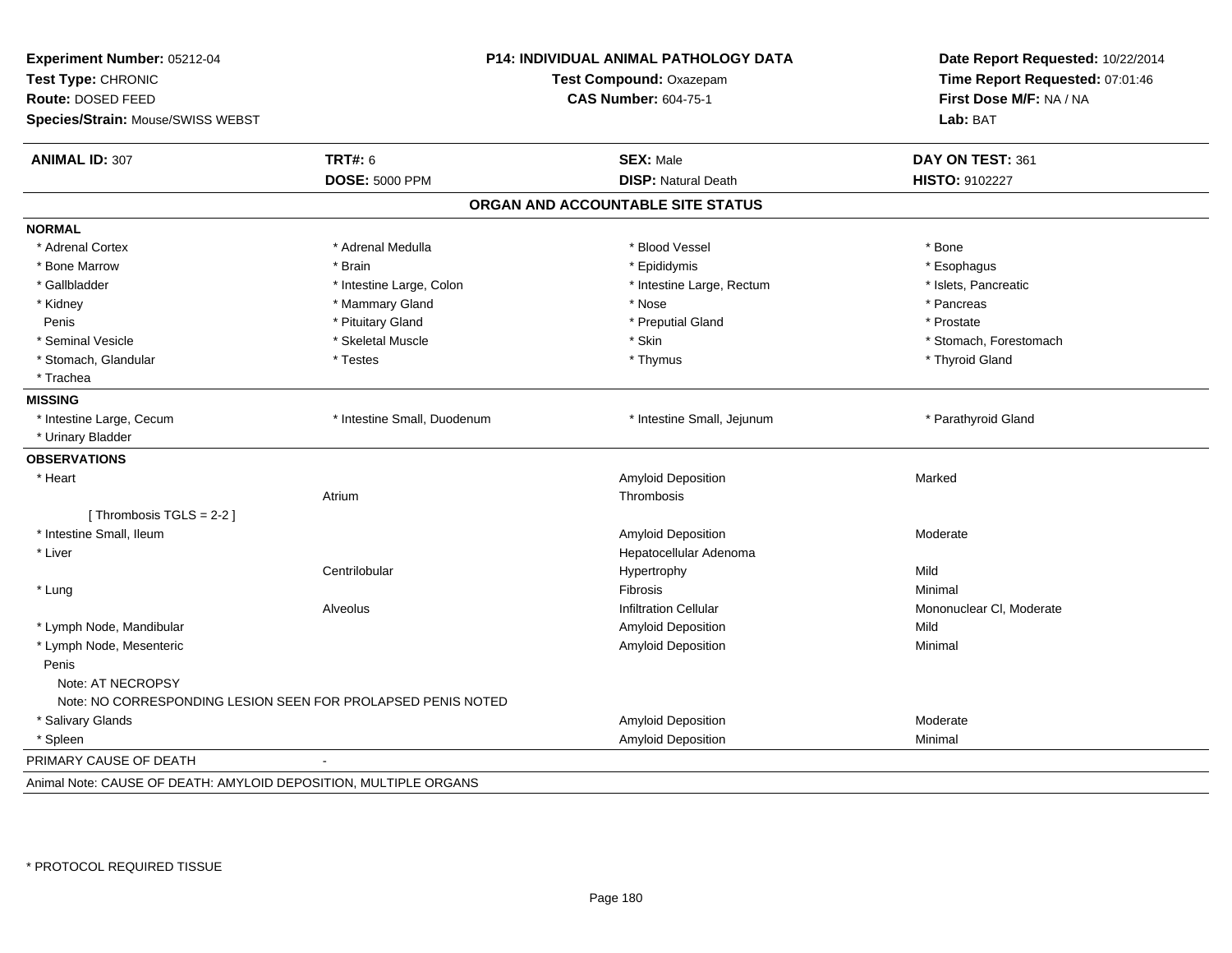| Experiment Number: 05212-04         | <b>P14: INDIVIDUAL ANIMAL PATHOLOGY DATA</b><br>Test Compound: Oxazepam |                                   | Date Report Requested: 10/22/2014 |  |
|-------------------------------------|-------------------------------------------------------------------------|-----------------------------------|-----------------------------------|--|
| Test Type: CHRONIC                  |                                                                         |                                   | Time Report Requested: 07:01:46   |  |
| Route: DOSED FEED                   |                                                                         | <b>CAS Number: 604-75-1</b>       | First Dose M/F: NA / NA           |  |
| Species/Strain: Mouse/SWISS WEBST   |                                                                         |                                   | Lab: BAT                          |  |
| <b>ANIMAL ID: 308</b>               | TRT#: 6                                                                 | <b>SEX: Male</b>                  | DAY ON TEST: 273                  |  |
|                                     | <b>DOSE: 5000 PPM</b>                                                   | <b>DISP:</b> Moribund Sacrifice   | <b>HISTO: 9102228</b>             |  |
|                                     |                                                                         | ORGAN AND ACCOUNTABLE SITE STATUS |                                   |  |
| <b>NORMAL</b>                       |                                                                         |                                   |                                   |  |
| * Adrenal Cortex                    | * Adrenal Medulla                                                       | * Bone                            | * Bone Marrow                     |  |
| * Brain                             | Ear                                                                     | * Epididymis                      | * Esophagus                       |  |
| * Gallbladder                       | * Intestine Large, Colon                                                | * Intestine Large, Rectum         | * Intestine Small, Jejunum        |  |
| * Islets, Pancreatic                | * Kidney                                                                | * Lung                            | * Lymph Node, Mandibular          |  |
| * Lymph Node, Mesenteric            | * Nose                                                                  | * Pancreas                        | * Parathyroid Gland               |  |
| Peripheral Nerve                    | * Pituitary Gland                                                       | * Preputial Gland                 | * Prostate                        |  |
| * Salivary Glands                   | * Seminal Vesicle                                                       | * Skeletal Muscle                 | * Skin                            |  |
| <b>Spinal Cord</b>                  | * Spleen                                                                | * Stomach, Forestomach            | * Stomach, Glandular              |  |
| * Testes                            | * Thymus                                                                | * Thyroid Gland                   | * Trachea                         |  |
| * Urinary Bladder                   |                                                                         |                                   |                                   |  |
| <b>MISSING</b>                      |                                                                         |                                   |                                   |  |
| * Blood Vessel                      | * Mammary Gland                                                         |                                   |                                   |  |
| <b>OBSERVATIONS</b>                 |                                                                         |                                   |                                   |  |
| * Heart                             |                                                                         | <b>Amyloid Deposition</b>         | Minimal                           |  |
| * Intestine Large, Cecum            |                                                                         | Amyloid Deposition                | Mild                              |  |
| * Intestine Small, Duodenum         |                                                                         | <b>Amyloid Deposition</b>         | Mild                              |  |
| * Intestine Small, Ileum            |                                                                         | <b>Amyloid Deposition</b>         | Mild                              |  |
| * Liver                             | Centrilobular                                                           | Hypertrophy                       | Mild                              |  |
|                                     |                                                                         | Necrosis                          | Minimal                           |  |
| PRIMARY CAUSE OF DEATH              |                                                                         |                                   |                                   |  |
| Animal Note: CAUSE OF MORB: UNKNOWN |                                                                         |                                   |                                   |  |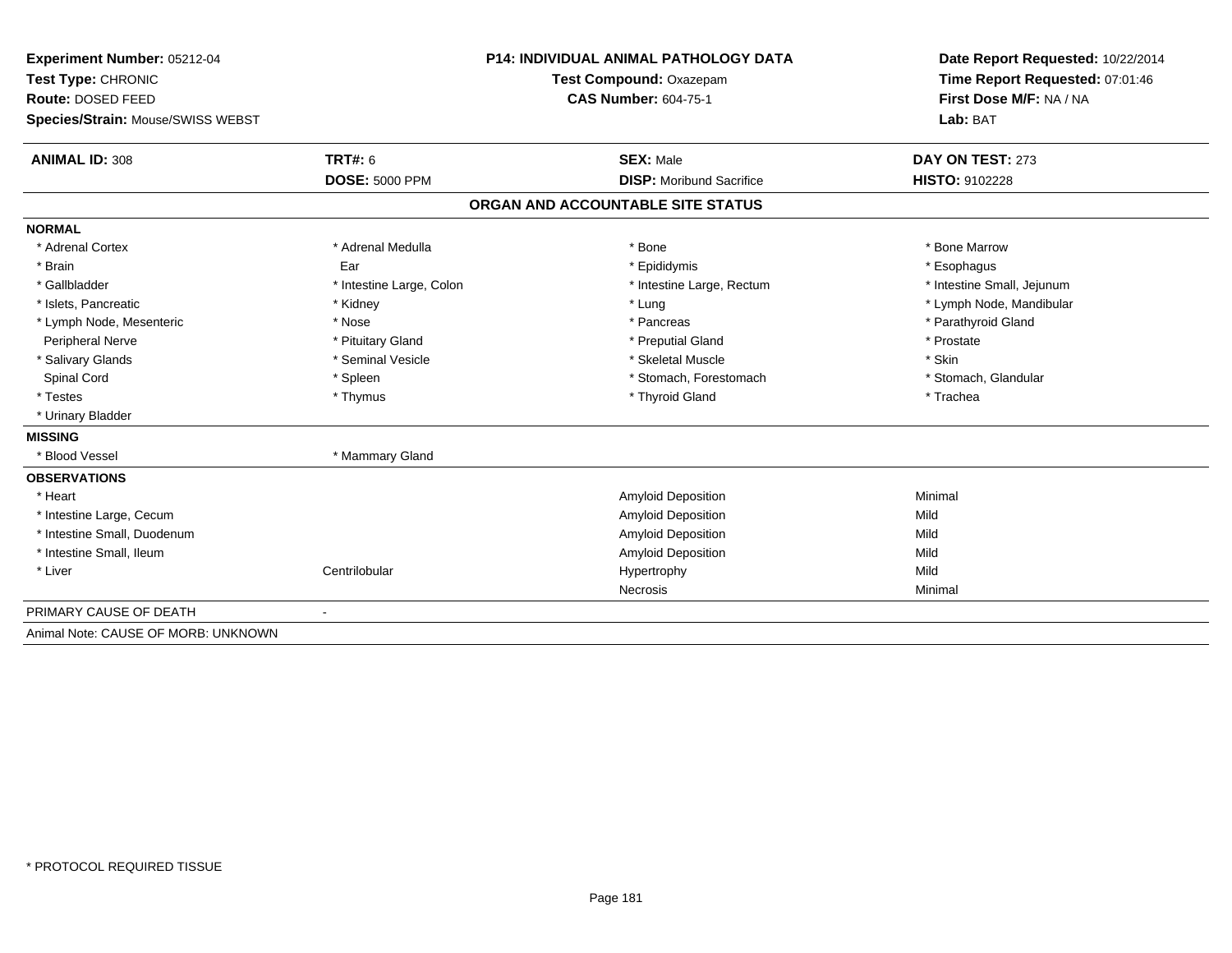| <b>Experiment Number: 05212-04</b><br>Test Type: CHRONIC<br>Route: DOSED FEED<br>Species/Strain: Mouse/SWISS WEBST           |                       | P14: INDIVIDUAL ANIMAL PATHOLOGY DATA<br>Test Compound: Oxazepam<br><b>CAS Number: 604-75-1</b> | Date Report Requested: 10/22/2014<br>Time Report Requested: 07:01:46<br>First Dose M/F: NA / NA<br>Lab: BAT |
|------------------------------------------------------------------------------------------------------------------------------|-----------------------|-------------------------------------------------------------------------------------------------|-------------------------------------------------------------------------------------------------------------|
| <b>ANIMAL ID: 309</b>                                                                                                        | <b>TRT#: 6</b>        | <b>SEX: Male</b>                                                                                | DAY ON TEST: 371                                                                                            |
|                                                                                                                              | <b>DOSE: 5000 PPM</b> | <b>DISP:</b> Moribund Sacrifice                                                                 | HISTO: 9102229                                                                                              |
|                                                                                                                              |                       | ORGAN AND ACCOUNTABLE SITE STATUS                                                               |                                                                                                             |
| <b>NORMAL</b>                                                                                                                |                       |                                                                                                 |                                                                                                             |
| * Blood Vessel                                                                                                               | * Bone                | * Bone Marrow                                                                                   | * Brain                                                                                                     |
| * Epididymis                                                                                                                 | * Esophagus           | * Gallbladder                                                                                   | * Intestine Large, Cecum                                                                                    |
| * Intestine Large, Rectum                                                                                                    | * Islets, Pancreatic  | * Lymph Node, Mandibular                                                                        | * Lymph Node, Mesenteric                                                                                    |
| * Nose                                                                                                                       | * Pancreas            | Peripheral Nerve                                                                                | * Pituitary Gland                                                                                           |
| * Preputial Gland                                                                                                            | * Prostate            | * Seminal Vesicle                                                                               | * Skeletal Muscle                                                                                           |
| * Skin                                                                                                                       | Spinal Cord           | * Stomach, Forestomach                                                                          | * Testes                                                                                                    |
| * Thymus                                                                                                                     | * Trachea             | * Urinary Bladder                                                                               |                                                                                                             |
| <b>MISSING</b>                                                                                                               |                       |                                                                                                 |                                                                                                             |
| * Adrenal Medulla                                                                                                            | * Mammary Gland       |                                                                                                 |                                                                                                             |
| <b>OBSERVATIONS</b>                                                                                                          |                       |                                                                                                 |                                                                                                             |
| * Adrenal Cortex                                                                                                             |                       | Amyloid Deposition                                                                              | Mild                                                                                                        |
| * Heart                                                                                                                      |                       | Amyloid Deposition                                                                              | Marked                                                                                                      |
|                                                                                                                              | Atrium                | Thrombosis                                                                                      |                                                                                                             |
| * Intestine Large, Colon                                                                                                     |                       | <b>Amyloid Deposition</b>                                                                       | Minimal                                                                                                     |
| * Intestine Small, Duodenum                                                                                                  |                       | Amyloid Deposition                                                                              | Mild                                                                                                        |
| * Intestine Small, Ileum                                                                                                     |                       | Amyloid Deposition                                                                              | Mild                                                                                                        |
| * Intestine Small, Jejunum                                                                                                   |                       | Amyloid Deposition                                                                              | Mild                                                                                                        |
| * Kidney                                                                                                                     | Interstitium          | Amyloid Deposition                                                                              | Mild                                                                                                        |
| * Liver                                                                                                                      |                       | Amyloid Deposition                                                                              | Moderate                                                                                                    |
|                                                                                                                              |                       | <b>Eosinophilic Focus</b>                                                                       |                                                                                                             |
|                                                                                                                              |                       | Hepatocellular Adenoma                                                                          | Multiple                                                                                                    |
|                                                                                                                              |                       | Hepatocellular Carcinoma                                                                        |                                                                                                             |
| [ Eosinophilic Focus TGLS = 4-1 ]<br>[ Hepatocellular Adenoma TGLS = 3,4-1+2+10 ]<br>[ Hepatocellular Carcinoma TGLS = 2-9 ] |                       |                                                                                                 |                                                                                                             |
| * Lung                                                                                                                       | Alveolus              | <b>Infiltration Cellular</b>                                                                    | Mononuclear CI, Moderate                                                                                    |
|                                                                                                                              |                       | Inflammation                                                                                    | Chronic, Moderate                                                                                           |
| * Parathyroid Gland                                                                                                          |                       | Amyloid Deposition                                                                              | Marked                                                                                                      |
| * Salivary Glands                                                                                                            |                       | Amyloid Deposition                                                                              | Marked                                                                                                      |
| * Spleen                                                                                                                     |                       | <b>Amyloid Deposition</b>                                                                       | Moderate                                                                                                    |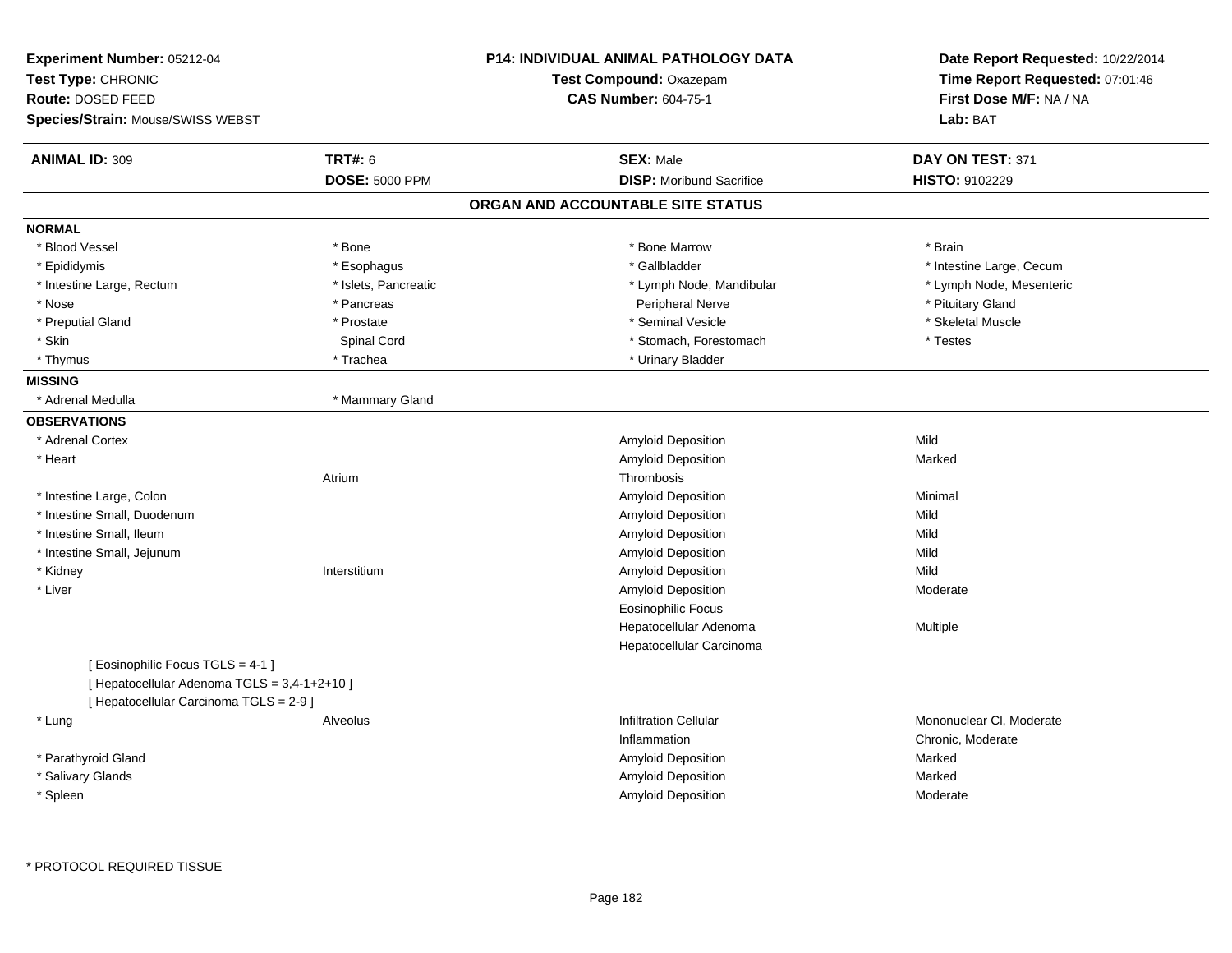| <b>Experiment Number: 05212-04</b>                              |                       | <b>P14: INDIVIDUAL ANIMAL PATHOLOGY DATA</b> | Date Report Requested: 10/22/2014 |
|-----------------------------------------------------------------|-----------------------|----------------------------------------------|-----------------------------------|
| <b>Test Type: CHRONIC</b>                                       |                       | <b>Test Compound: Oxazepam</b>               | Time Report Requested: 07:01:46   |
| Route: DOSED FEED                                               |                       | <b>CAS Number: 604-75-1</b>                  | First Dose M/F: NA / NA           |
| <b>Species/Strain: Mouse/SWISS WEBST</b>                        |                       |                                              | Lab: BAT                          |
| <b>ANIMAL ID: 309</b>                                           | <b>TRT#: 6</b>        | <b>SEX: Male</b>                             | DAY ON TEST: 371                  |
|                                                                 | <b>DOSE: 5000 PPM</b> | <b>DISP:</b> Moribund Sacrifice              | <b>HISTO: 9102229</b>             |
|                                                                 |                       | ORGAN AND ACCOUNTABLE SITE STATUS            |                                   |
| * Stomach, Glandular                                            |                       | <b>Amyloid Deposition</b>                    | Mild                              |
| * Thyroid Gland                                                 |                       | <b>Amyloid Deposition</b>                    | Marked                            |
| PRIMARY CAUSE OF DEATH                                          |                       |                                              |                                   |
| Animal Note: CAUSE OF MORB: AMYLOID DEPOSITION, MULTIPLE ORGANS |                       |                                              |                                   |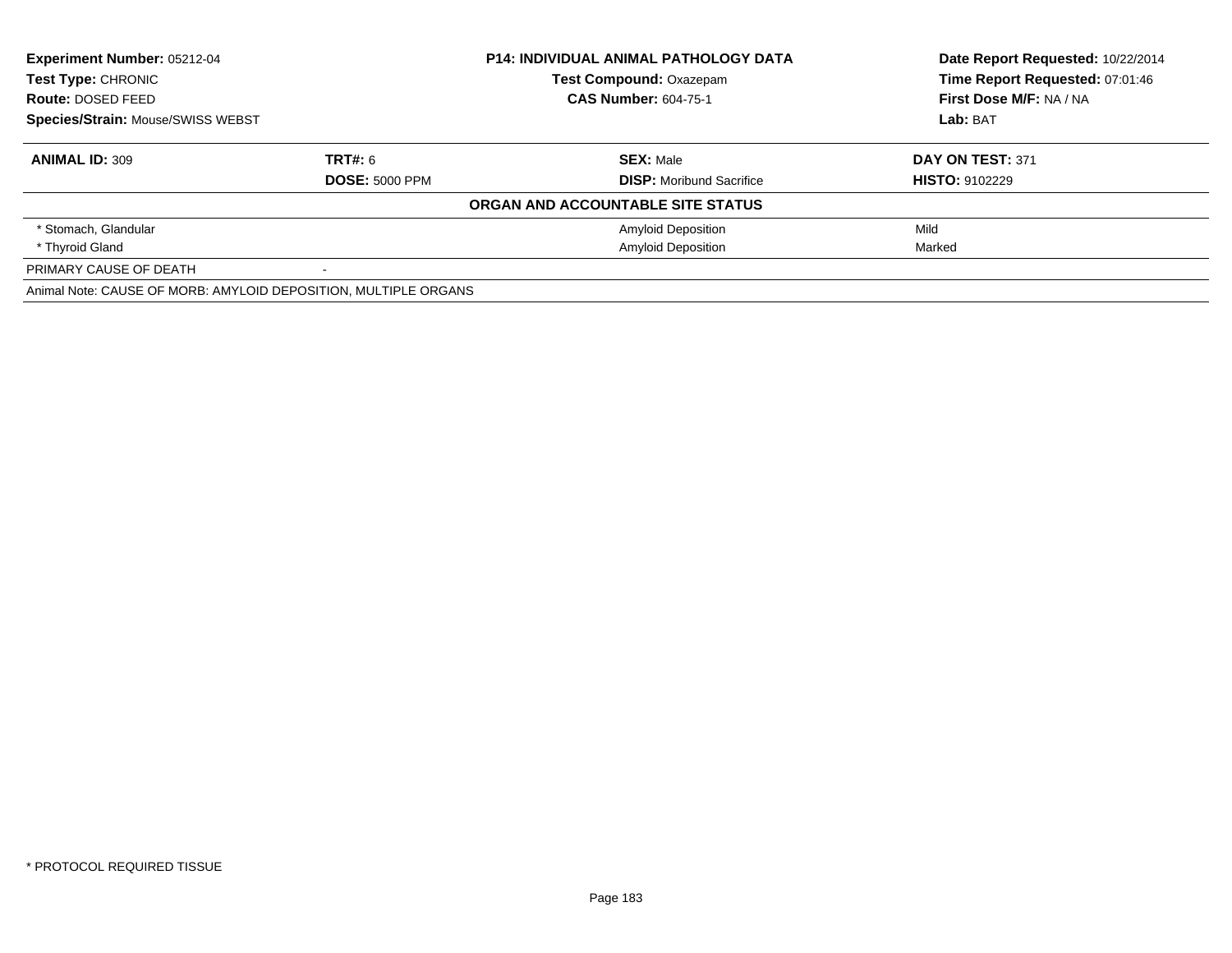| Experiment Number: 05212-04<br>Test Type: CHRONIC<br>Route: DOSED FEED<br>Species/Strain: Mouse/SWISS WEBST |                        | P14: INDIVIDUAL ANIMAL PATHOLOGY DATA<br>Test Compound: Oxazepam<br><b>CAS Number: 604-75-1</b> | Date Report Requested: 10/22/2014<br>Time Report Requested: 07:01:46<br>First Dose M/F: NA / NA<br>Lab: BAT |
|-------------------------------------------------------------------------------------------------------------|------------------------|-------------------------------------------------------------------------------------------------|-------------------------------------------------------------------------------------------------------------|
| <b>ANIMAL ID: 310</b>                                                                                       | <b>TRT#: 6</b>         | <b>SEX: Male</b>                                                                                | DAY ON TEST: 281                                                                                            |
|                                                                                                             | <b>DOSE: 5000 PPM</b>  | <b>DISP:</b> Moribund Sacrifice                                                                 | HISTO: 9102230                                                                                              |
|                                                                                                             |                        | ORGAN AND ACCOUNTABLE SITE STATUS                                                               |                                                                                                             |
| <b>NORMAL</b>                                                                                               |                        |                                                                                                 |                                                                                                             |
| * Adrenal Medulla                                                                                           | * Blood Vessel         | * Bone                                                                                          | * Bone Marrow                                                                                               |
| * Brain                                                                                                     | Ear                    | * Epididymis                                                                                    | * Esophagus                                                                                                 |
| * Gallbladder                                                                                               | * Islets, Pancreatic   | * Lymph Node, Mandibular                                                                        | * Lymph Node, Mesenteric                                                                                    |
| * Nose                                                                                                      | * Pancreas             | * Pituitary Gland                                                                               | * Preputial Gland                                                                                           |
| * Prostate                                                                                                  | * Seminal Vesicle      | * Skeletal Muscle                                                                               | * Skin                                                                                                      |
| * Spleen                                                                                                    | * Stomach, Forestomach | * Stomach, Glandular                                                                            | * Testes                                                                                                    |
| * Trachea                                                                                                   | * Urinary Bladder      |                                                                                                 |                                                                                                             |
| <b>MISSING</b>                                                                                              |                        |                                                                                                 |                                                                                                             |
| * Mammary Gland                                                                                             | * Thymus               |                                                                                                 |                                                                                                             |
| <b>OBSERVATIONS</b>                                                                                         |                        |                                                                                                 |                                                                                                             |
| * Adrenal Cortex                                                                                            |                        | Amyloid Deposition                                                                              | Moderate                                                                                                    |
| * Heart                                                                                                     |                        | Amyloid Deposition                                                                              | Moderate                                                                                                    |
| * Intestine Large, Cecum                                                                                    |                        | Amyloid Deposition                                                                              | Mild                                                                                                        |
| * Intestine Large, Colon                                                                                    |                        | Amyloid Deposition                                                                              | Minimal                                                                                                     |
| * Intestine Large, Rectum                                                                                   |                        | Amyloid Deposition                                                                              | Minimal                                                                                                     |
| * Intestine Small, Duodenum                                                                                 |                        | Amyloid Deposition                                                                              | Moderate                                                                                                    |
| * Intestine Small, Ileum                                                                                    |                        | Amyloid Deposition                                                                              | Marked                                                                                                      |
| * Kidney                                                                                                    | Glomerulus             | Amyloid Deposition                                                                              | Moderate                                                                                                    |
| * Liver                                                                                                     |                        | Eosinophilic Focus                                                                              |                                                                                                             |
|                                                                                                             | Centrilobular          | Hypertrophy                                                                                     | Mild                                                                                                        |
| * Lung                                                                                                      | Alveolar Epith         | Hyperplasia                                                                                     | Minimal                                                                                                     |
| * Parathyroid Gland                                                                                         |                        | Amyloid Deposition                                                                              | Mild                                                                                                        |
| * Salivary Glands                                                                                           |                        | Amyloid Deposition                                                                              | Moderate                                                                                                    |
| * Thyroid Gland                                                                                             |                        | <b>Amyloid Deposition</b>                                                                       | Mild                                                                                                        |
| * Urin Bladder                                                                                              |                        |                                                                                                 |                                                                                                             |
| Note: NO CORRESPONDING LESION FOR URINARY BLADDER DILATATION                                                |                        |                                                                                                 |                                                                                                             |
| Note: SEEN AT NECROPSY                                                                                      |                        |                                                                                                 |                                                                                                             |
| PRIMARY CAUSE OF DEATH                                                                                      |                        |                                                                                                 |                                                                                                             |
| Animal Note: CAUSE OF MORB: AMYLOID DEPOSITION, MULTIPLE ORGANS                                             |                        |                                                                                                 |                                                                                                             |
|                                                                                                             |                        |                                                                                                 |                                                                                                             |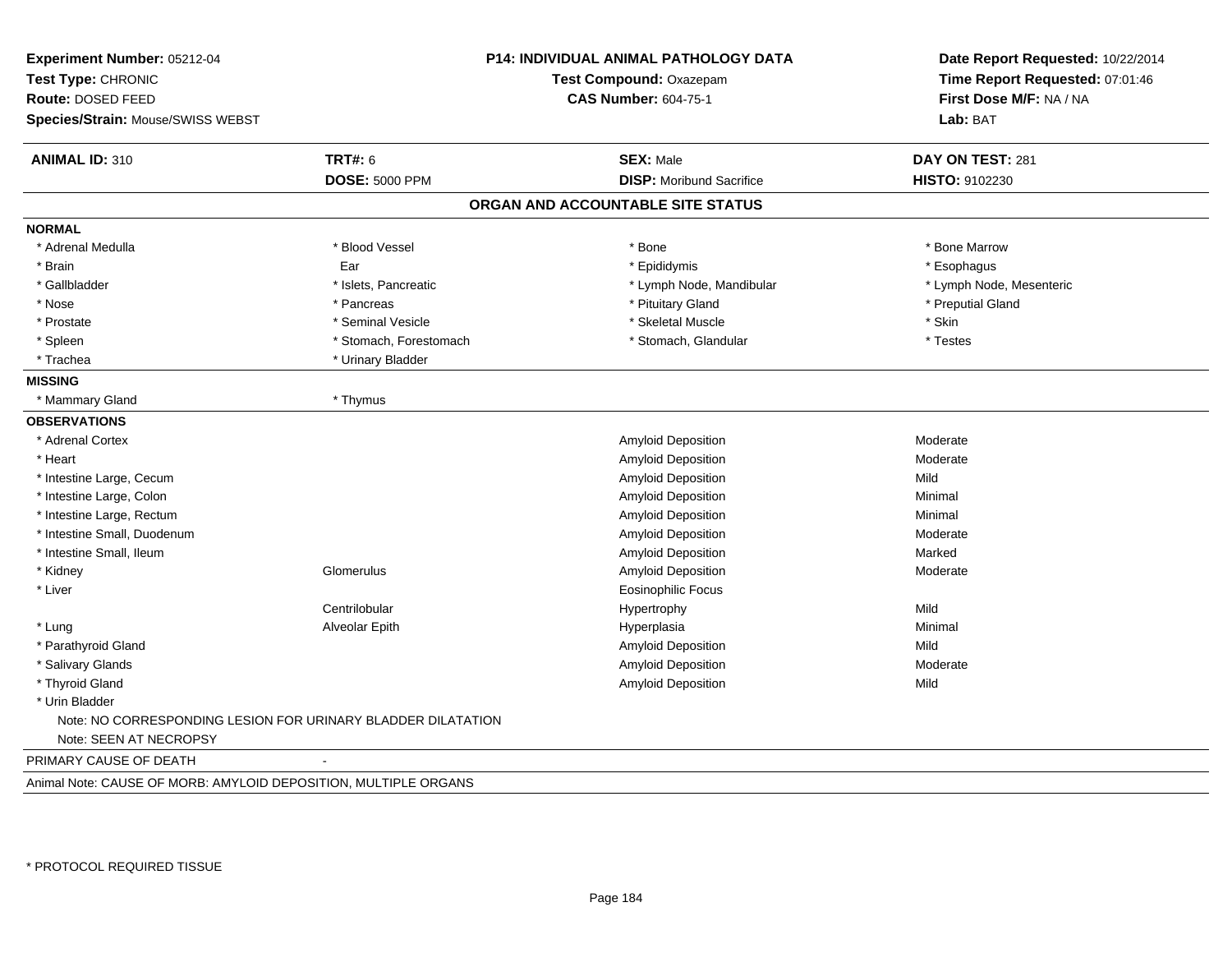| <b>Experiment Number: 05212-04</b><br>Test Type: CHRONIC<br>Route: DOSED FEED<br>Species/Strain: Mouse/SWISS WEBST | <b>P14: INDIVIDUAL ANIMAL PATHOLOGY DATA</b><br>Test Compound: Oxazepam<br><b>CAS Number: 604-75-1</b> |                                   | Date Report Requested: 10/22/2014<br>Time Report Requested: 07:01:46<br>First Dose M/F: NA / NA<br>Lab: BAT |
|--------------------------------------------------------------------------------------------------------------------|--------------------------------------------------------------------------------------------------------|-----------------------------------|-------------------------------------------------------------------------------------------------------------|
| <b>ANIMAL ID: 311</b>                                                                                              | TRT#: 6                                                                                                | <b>SEX: Male</b>                  | DAY ON TEST: 397                                                                                            |
|                                                                                                                    | <b>DOSE: 5000 PPM</b>                                                                                  | <b>DISP: Terminal Sacrifice</b>   | HISTO: 9102231                                                                                              |
|                                                                                                                    |                                                                                                        | ORGAN AND ACCOUNTABLE SITE STATUS |                                                                                                             |
| <b>NORMAL</b>                                                                                                      |                                                                                                        |                                   |                                                                                                             |
| * Adrenal Cortex                                                                                                   | * Adrenal Medulla                                                                                      | * Blood Vessel                    | * Bone                                                                                                      |
| * Bone Marrow                                                                                                      | * Brain                                                                                                | * Epididymis                      | * Esophagus                                                                                                 |
| * Gallbladder                                                                                                      | * Heart                                                                                                | * Intestine Large, Cecum          | * Intestine Large, Colon                                                                                    |
| * Intestine Large, Rectum                                                                                          | * Intestine Small, Duodenum                                                                            | * Intestine Small, Ileum          | * Intestine Small, Jejunum                                                                                  |
| * Islets, Pancreatic                                                                                               | * Kidney                                                                                               | * Lung                            | * Lymph Node, Mandibular                                                                                    |
| * Lymph Node, Mesenteric                                                                                           | * Nose                                                                                                 | * Pancreas                        | * Parathyroid Gland                                                                                         |
| * Pituitary Gland                                                                                                  | * Preputial Gland                                                                                      | * Salivary Glands                 | * Seminal Vesicle                                                                                           |
| * Skeletal Muscle                                                                                                  | * Skin                                                                                                 | * Spleen                          | * Stomach, Forestomach                                                                                      |
| * Stomach, Glandular                                                                                               | * Testes                                                                                               | * Trachea                         | * Urinary Bladder                                                                                           |
| <b>MISSING</b>                                                                                                     |                                                                                                        |                                   |                                                                                                             |
| * Mammary Gland                                                                                                    | * Prostate                                                                                             | * Thymus                          |                                                                                                             |
| <b>OBSERVATIONS</b>                                                                                                |                                                                                                        |                                   |                                                                                                             |
| * Liver                                                                                                            |                                                                                                        | Hepatocellular Adenoma            | Multiple                                                                                                    |
|                                                                                                                    | Centrilobular                                                                                          | Hypertrophy                       | Mild                                                                                                        |
| [ Hepatocellular Adenoma TGLS = 1,2,3,4,5-1+9+10+11+12 ]                                                           |                                                                                                        |                                   |                                                                                                             |
| * Thyroid Gland                                                                                                    |                                                                                                        | Inflammation                      | Chronic, Minimal                                                                                            |
| PRIMARY CAUSE OF DEATH                                                                                             |                                                                                                        |                                   |                                                                                                             |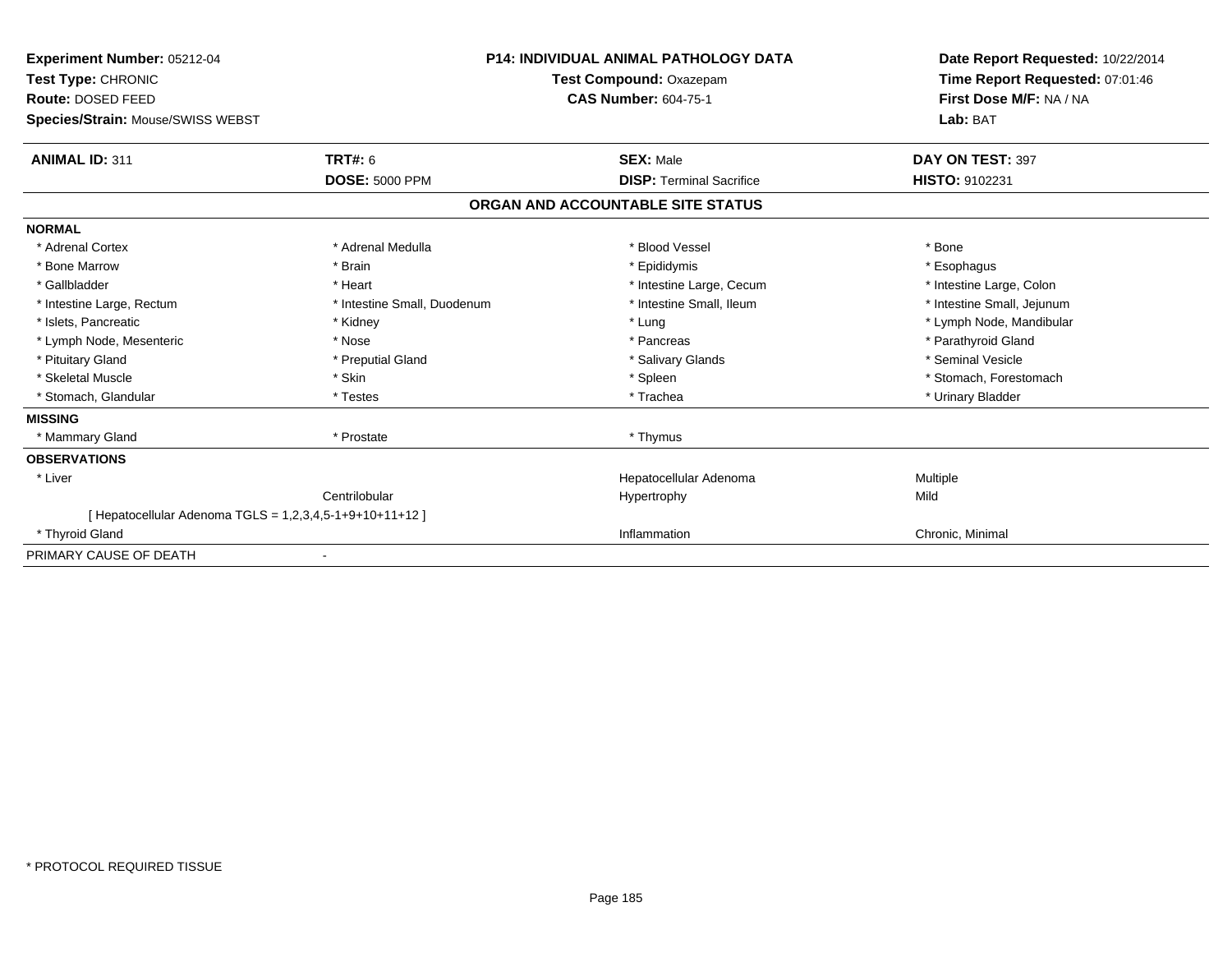| Experiment Number: 05212-04                |                           | <b>P14: INDIVIDUAL ANIMAL PATHOLOGY DATA</b> | Date Report Requested: 10/22/2014<br>Time Report Requested: 07:01:46 |
|--------------------------------------------|---------------------------|----------------------------------------------|----------------------------------------------------------------------|
| Test Type: CHRONIC                         |                           | Test Compound: Oxazepam                      |                                                                      |
| Route: DOSED FEED                          |                           | <b>CAS Number: 604-75-1</b>                  | First Dose M/F: NA / NA                                              |
| Species/Strain: Mouse/SWISS WEBST          |                           |                                              | Lab: BAT                                                             |
| <b>ANIMAL ID: 312</b>                      | <b>TRT#: 6</b>            | <b>SEX: Male</b>                             | DAY ON TEST: 370                                                     |
|                                            | <b>DOSE: 5000 PPM</b>     | <b>DISP:</b> Moribund Sacrifice              | <b>HISTO: 9102232</b>                                                |
|                                            |                           | ORGAN AND ACCOUNTABLE SITE STATUS            |                                                                      |
| <b>NORMAL</b>                              |                           |                                              |                                                                      |
| * Adrenal Medulla                          | * Blood Vessel            | * Bone                                       | * Bone Marrow                                                        |
| * Brain                                    | * Epididymis              | * Esophagus                                  | * Gallbladder                                                        |
| * Intestine Large, Cecum                   | * Intestine Large, Rectum | * Islets, Pancreatic                         | * Lymph Node, Mesenteric                                             |
| * Mammary Gland                            | * Nose                    | * Pancreas                                   | Penis                                                                |
| Peripheral Nerve                           | * Pituitary Gland         | * Preputial Gland                            | * Prostate                                                           |
| * Seminal Vesicle                          | * Skeletal Muscle         | * Skin                                       | Spinal Cord                                                          |
| * Testes                                   | * Thymus                  | * Trachea                                    | * Urinary Bladder                                                    |
| <b>MISSING</b>                             |                           |                                              |                                                                      |
| * Parathyroid Gland                        |                           |                                              |                                                                      |
| <b>OBSERVATIONS</b>                        |                           |                                              |                                                                      |
| * Adrenal Cortex                           |                           | Amyloid Deposition                           | Marked                                                               |
| * Heart                                    |                           | Amyloid Deposition                           | Marked                                                               |
|                                            | Atrium                    | Thrombosis                                   |                                                                      |
| * Intestine Large, Colon                   |                           | <b>Amyloid Deposition</b>                    | Mild                                                                 |
| * Intestine Small, Duodenum                |                           | Amyloid Deposition                           | Marked                                                               |
| [Amyloid Deposition TGLS = 2-4]            |                           |                                              |                                                                      |
| * Intestine Small, Ileum                   |                           | Amyloid Deposition                           | Moderate                                                             |
| [ Amyloid Deposition TGLS = 2-4 ]          |                           |                                              |                                                                      |
| * Intestine Small, Jejunum                 |                           | Amyloid Deposition                           | Marked                                                               |
| [Amyloid Deposition TGLS = 2-4]            |                           |                                              |                                                                      |
| * Kidney                                   | Glomerulus                | Amyloid Deposition                           | Moderate                                                             |
|                                            | Interstitium              | Amyloid Deposition                           | Moderate                                                             |
| * Liver                                    |                           | Amyloid Deposition                           | Moderate                                                             |
|                                            |                           | <b>Eosinophilic Focus</b>                    |                                                                      |
|                                            |                           | Hepatocellular Adenoma                       | Multiple                                                             |
| [ Hepatocellular Adenoma TGLS = 3,4-1+13 ] |                           |                                              |                                                                      |
| * Lung                                     |                           | <b>Fibrosis</b>                              | Mild                                                                 |
|                                            | Alveolus                  | <b>Infiltration Cellular</b>                 | Mononuclear CI, Moderate                                             |
| * Lymph Node, Mandibular                   |                           | <b>Amyloid Deposition</b>                    | Marked                                                               |
| Penis                                      |                           |                                              |                                                                      |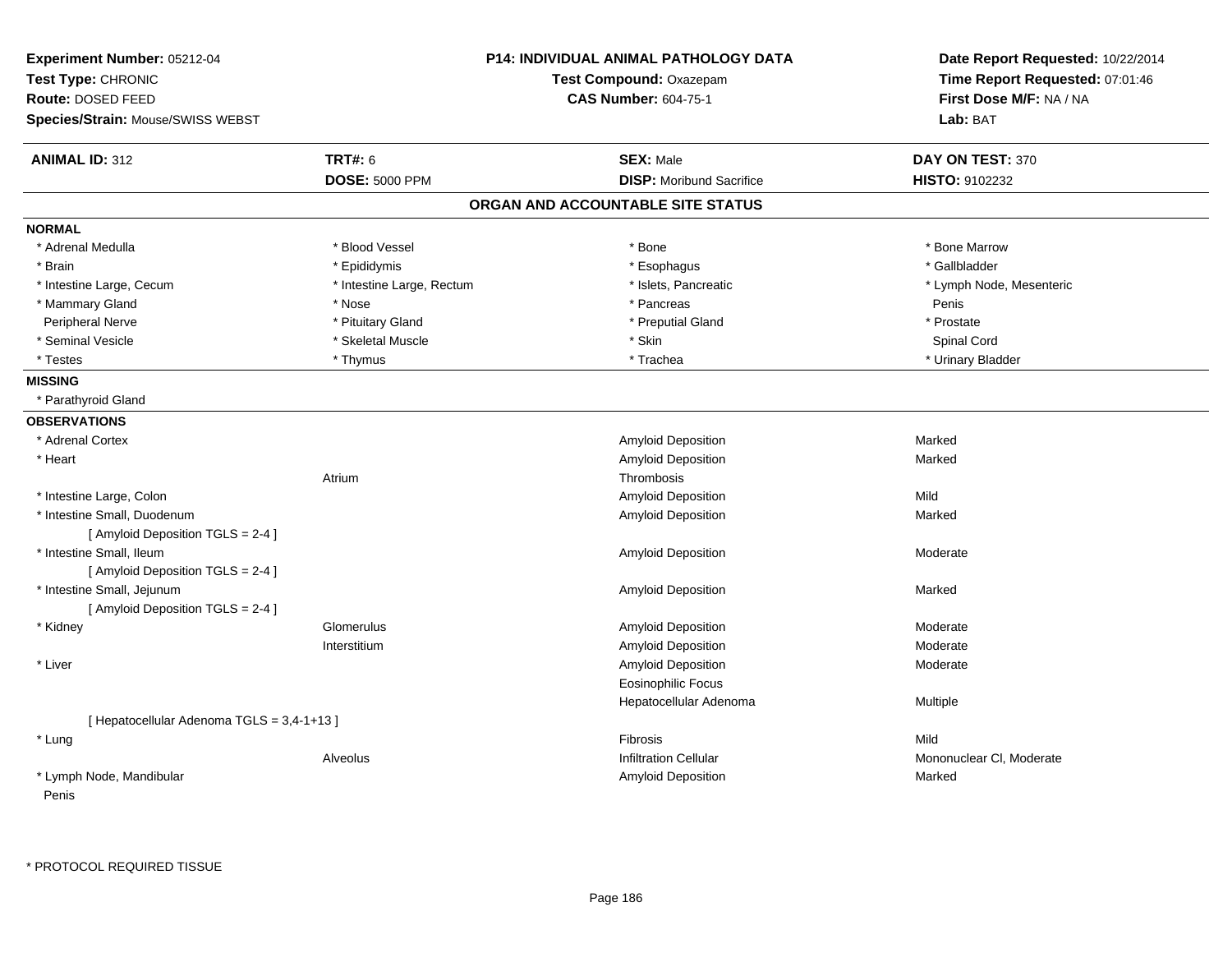| Experiment Number: 05212-04<br>Test Type: CHRONIC               |                                                           | <b>P14: INDIVIDUAL ANIMAL PATHOLOGY DATA</b><br>Test Compound: Oxazepam | Date Report Requested: 10/22/2014<br>Time Report Requested: 07:01:46 |
|-----------------------------------------------------------------|-----------------------------------------------------------|-------------------------------------------------------------------------|----------------------------------------------------------------------|
| <b>Route: DOSED FEED</b>                                        |                                                           | <b>CAS Number: 604-75-1</b>                                             | First Dose M/F: NA / NA                                              |
| Species/Strain: Mouse/SWISS WEBST                               |                                                           |                                                                         | Lab: BAT                                                             |
| <b>ANIMAL ID: 312</b>                                           | <b>TRT#: 6</b>                                            | <b>SEX: Male</b>                                                        | DAY ON TEST: 370                                                     |
|                                                                 | <b>DOSE: 5000 PPM</b>                                     | <b>DISP:</b> Moribund Sacrifice                                         | <b>HISTO: 9102232</b>                                                |
|                                                                 |                                                           | ORGAN AND ACCOUNTABLE SITE STATUS                                       |                                                                      |
| Note: NECROPSY                                                  | Note: NO CORRESPONDING LESION FOR PENILE PROLAPSE SEEN AT |                                                                         |                                                                      |
| * Salivary Glands                                               |                                                           | Amyloid Deposition                                                      | Marked                                                               |
| * Spleen                                                        |                                                           | <b>Amyloid Deposition</b>                                               | Mild                                                                 |
| * Stomach, Forestomach                                          |                                                           | <b>Amyloid Deposition</b>                                               | Mild                                                                 |
| * Stomach, Glandular                                            |                                                           | Amyloid Deposition                                                      | Moderate                                                             |
| * Thyroid Gland                                                 |                                                           | <b>Amyloid Deposition</b>                                               | Moderate                                                             |
| PRIMARY CAUSE OF DEATH                                          |                                                           |                                                                         |                                                                      |
| Animal Note: CAUSE OF MORB: AMYLOID DEPOSITION, MULTIPLE ORGANS |                                                           |                                                                         |                                                                      |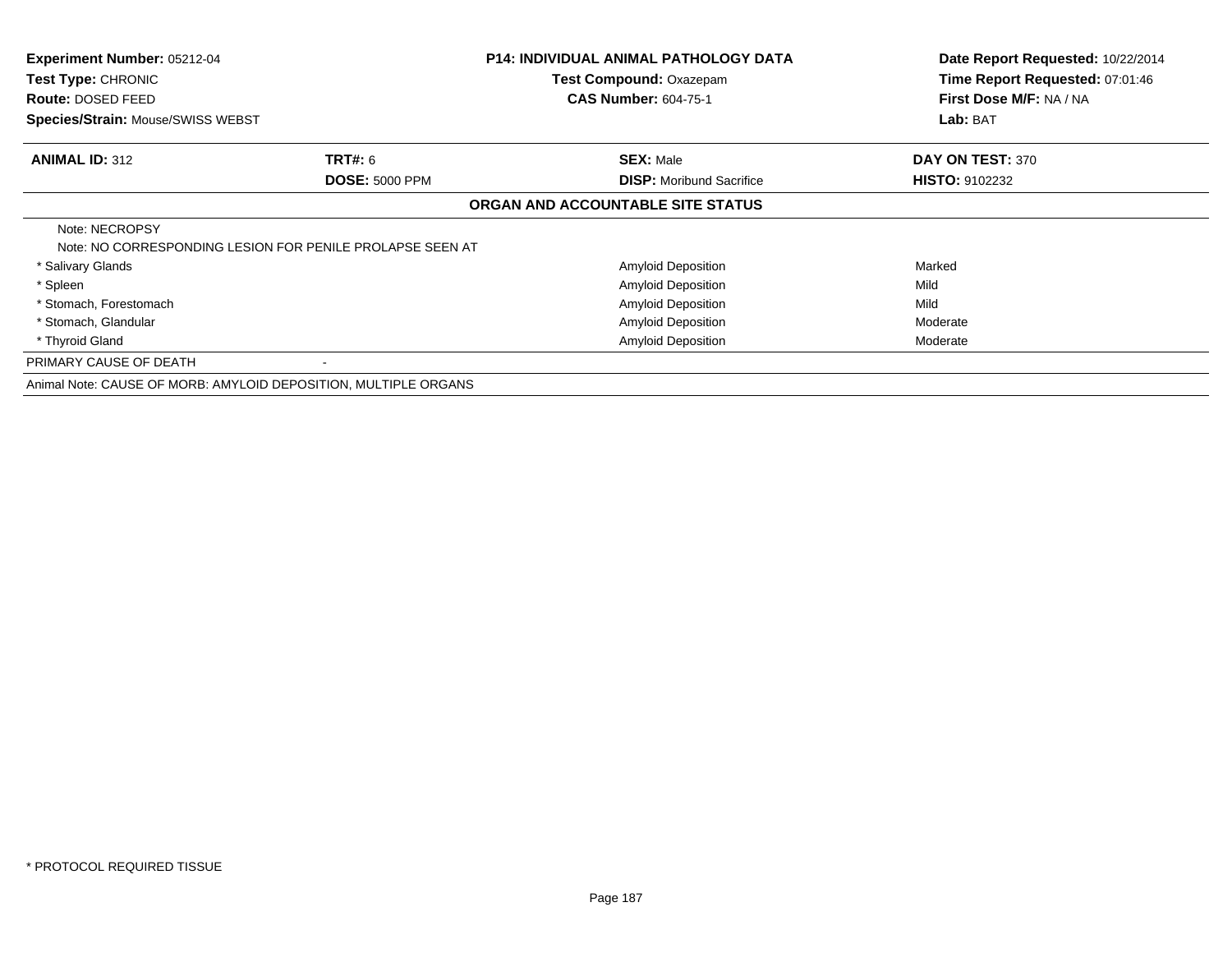| Experiment Number: 05212-04<br>Test Type: CHRONIC<br>Route: DOSED FEED<br>Species/Strain: Mouse/SWISS WEBST | <b>P14: INDIVIDUAL ANIMAL PATHOLOGY DATA</b><br>Test Compound: Oxazepam<br><b>CAS Number: 604-75-1</b> |                                   | Date Report Requested: 10/22/2014<br>Time Report Requested: 07:01:46<br>First Dose M/F: NA / NA<br>Lab: BAT |
|-------------------------------------------------------------------------------------------------------------|--------------------------------------------------------------------------------------------------------|-----------------------------------|-------------------------------------------------------------------------------------------------------------|
| <b>ANIMAL ID: 313</b>                                                                                       | <b>TRT#: 6</b>                                                                                         | <b>SEX: Male</b>                  | DAY ON TEST: 371                                                                                            |
|                                                                                                             | <b>DOSE: 5000 PPM</b>                                                                                  | <b>DISP: Natural Death</b>        | HISTO: 9102233                                                                                              |
|                                                                                                             |                                                                                                        | ORGAN AND ACCOUNTABLE SITE STATUS |                                                                                                             |
| <b>NORMAL</b>                                                                                               |                                                                                                        |                                   |                                                                                                             |
| * Adrenal Medulla                                                                                           | * Blood Vessel                                                                                         | * Bone                            | * Bone Marrow                                                                                               |
| * Brain                                                                                                     | * Epididymis                                                                                           | * Esophagus                       | * Gallbladder                                                                                               |
| * Intestine Large, Cecum                                                                                    | * Intestine Large, Rectum                                                                              | * Islets, Pancreatic              | * Nose                                                                                                      |
| * Pancreas                                                                                                  | Penis                                                                                                  | * Pituitary Gland                 | * Preputial Gland                                                                                           |
| * Prostate                                                                                                  | * Salivary Glands                                                                                      | * Seminal Vesicle                 | * Skeletal Muscle                                                                                           |
| * Skin                                                                                                      | * Stomach, Forestomach                                                                                 | * Stomach, Glandular              | * Testes                                                                                                    |
| * Thymus                                                                                                    | * Trachea                                                                                              | * Urinary Bladder                 |                                                                                                             |
| <b>MISSING</b>                                                                                              |                                                                                                        |                                   |                                                                                                             |
| * Lymph Node, Mandibular                                                                                    | * Mammary Gland                                                                                        |                                   |                                                                                                             |
| <b>OBSERVATIONS</b>                                                                                         |                                                                                                        |                                   |                                                                                                             |
| * Adrenal Cortex                                                                                            |                                                                                                        | <b>Amyloid Deposition</b>         | Mild                                                                                                        |
| * Heart                                                                                                     |                                                                                                        | Amyloid Deposition                | Moderate                                                                                                    |
|                                                                                                             | Atrium                                                                                                 | Thrombosis                        |                                                                                                             |
| * Intestine Large, Colon                                                                                    |                                                                                                        | Amyloid Deposition                | Mild                                                                                                        |
| * Intestine Small, Duodenum                                                                                 |                                                                                                        | Amyloid Deposition                | Moderate                                                                                                    |
| * Intestine Small, Ileum                                                                                    |                                                                                                        | Amyloid Deposition                | Minimal                                                                                                     |
| * Intestine Small, Jejunum                                                                                  |                                                                                                        | Amyloid Deposition                | Mild                                                                                                        |
| * Kidney                                                                                                    | Glomerulus                                                                                             | Amyloid Deposition                | Marked                                                                                                      |
| * Liver                                                                                                     |                                                                                                        | Hepatocellular Adenoma            | Multiple                                                                                                    |
|                                                                                                             | Centrilobular                                                                                          | Hypertrophy                       | Mild                                                                                                        |
| [ Hepatocellular Adenoma TGLS = 3,4,5-2+10+11 ]                                                             |                                                                                                        |                                   |                                                                                                             |
| * Lung                                                                                                      |                                                                                                        | Fibrosis                          | Mild                                                                                                        |
|                                                                                                             | Alveolus                                                                                               | <b>Infiltration Cellular</b>      | Mononuclear CI, Mild                                                                                        |
|                                                                                                             | Alveolus                                                                                               | Metaplasia                        | Squamous, Minimal                                                                                           |
| * Lymph Node, Mesenteric                                                                                    |                                                                                                        | Amyloid Deposition                | Mild                                                                                                        |
| * Parathyroid Gland                                                                                         |                                                                                                        | Amyloid Deposition                | Moderate                                                                                                    |
| Penis<br>Note: NO CORRESPONDING LESION FOR PENILE PROLAPSE SEEN AT<br>Note: NECROPSY                        |                                                                                                        |                                   |                                                                                                             |
| * Spleen                                                                                                    |                                                                                                        | <b>Amyloid Deposition</b>         | Minimal                                                                                                     |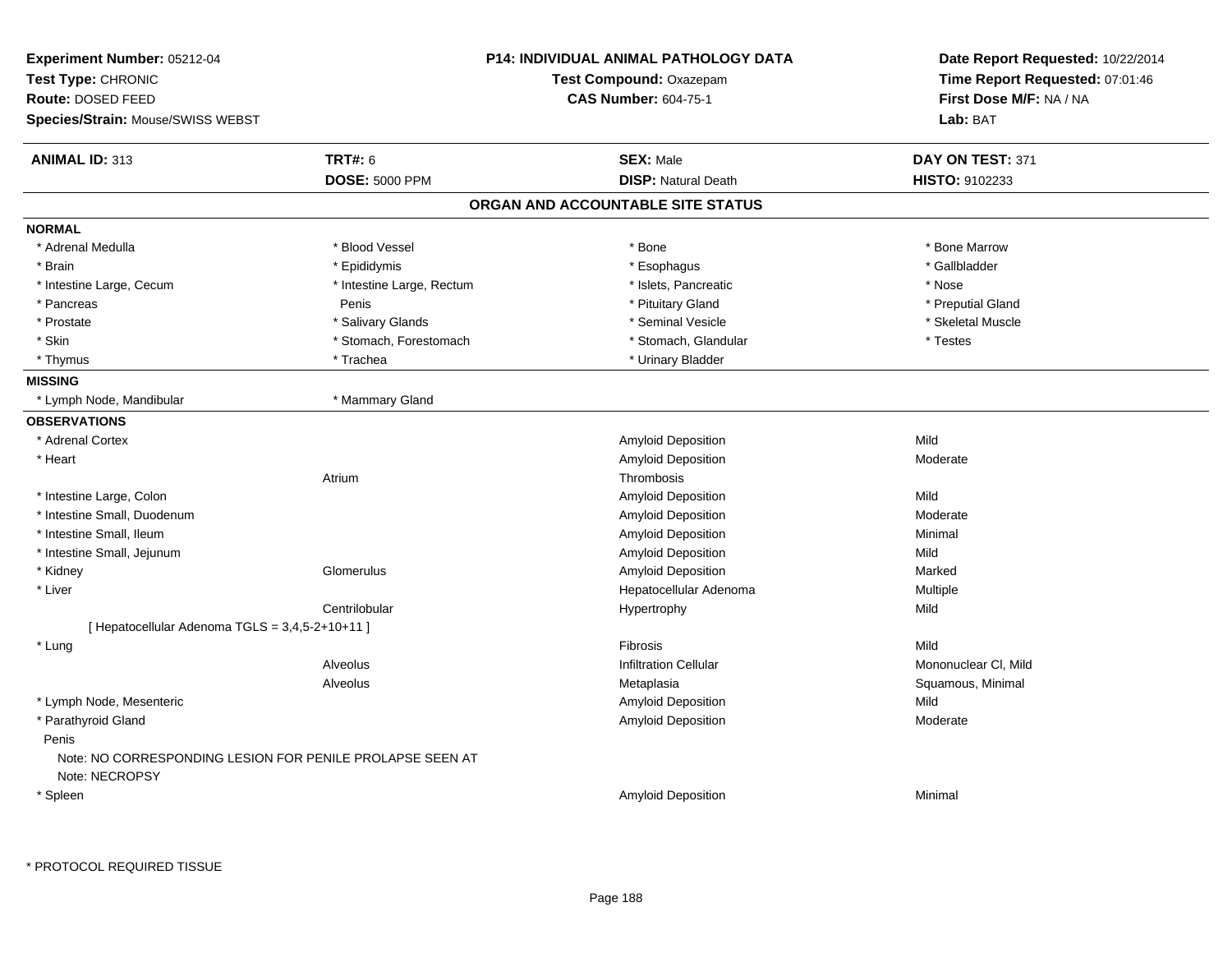| <b>Experiment Number: 05212-04</b><br>Test Type: CHRONIC<br>Route: DOSED FEED<br>Species/Strain: Mouse/SWISS WEBST |                       | <b>P14: INDIVIDUAL ANIMAL PATHOLOGY DATA</b> | Date Report Requested: 10/22/2014 |  |
|--------------------------------------------------------------------------------------------------------------------|-----------------------|----------------------------------------------|-----------------------------------|--|
|                                                                                                                    |                       | <b>Test Compound: Oxazepam</b>               | Time Report Requested: 07:01:46   |  |
|                                                                                                                    |                       | <b>CAS Number: 604-75-1</b>                  | First Dose M/F: NA / NA           |  |
|                                                                                                                    |                       |                                              | Lab: BAT                          |  |
| <b>ANIMAL ID: 313</b>                                                                                              | TRT#: 6               | <b>SEX: Male</b>                             | DAY ON TEST: 371                  |  |
|                                                                                                                    | <b>DOSE: 5000 PPM</b> | <b>DISP:</b> Natural Death                   | <b>HISTO: 9102233</b>             |  |
|                                                                                                                    |                       | ORGAN AND ACCOUNTABLE SITE STATUS            |                                   |  |
| * Thyroid Gland                                                                                                    |                       | <b>Amyloid Deposition</b>                    | Marked                            |  |
| PRIMARY CAUSE OF DEATH                                                                                             |                       |                                              |                                   |  |
| Animal Note: CAUSE OF DEATH: AMYLOID DEPOSITION, MULTIPLE ORGANS                                                   |                       |                                              |                                   |  |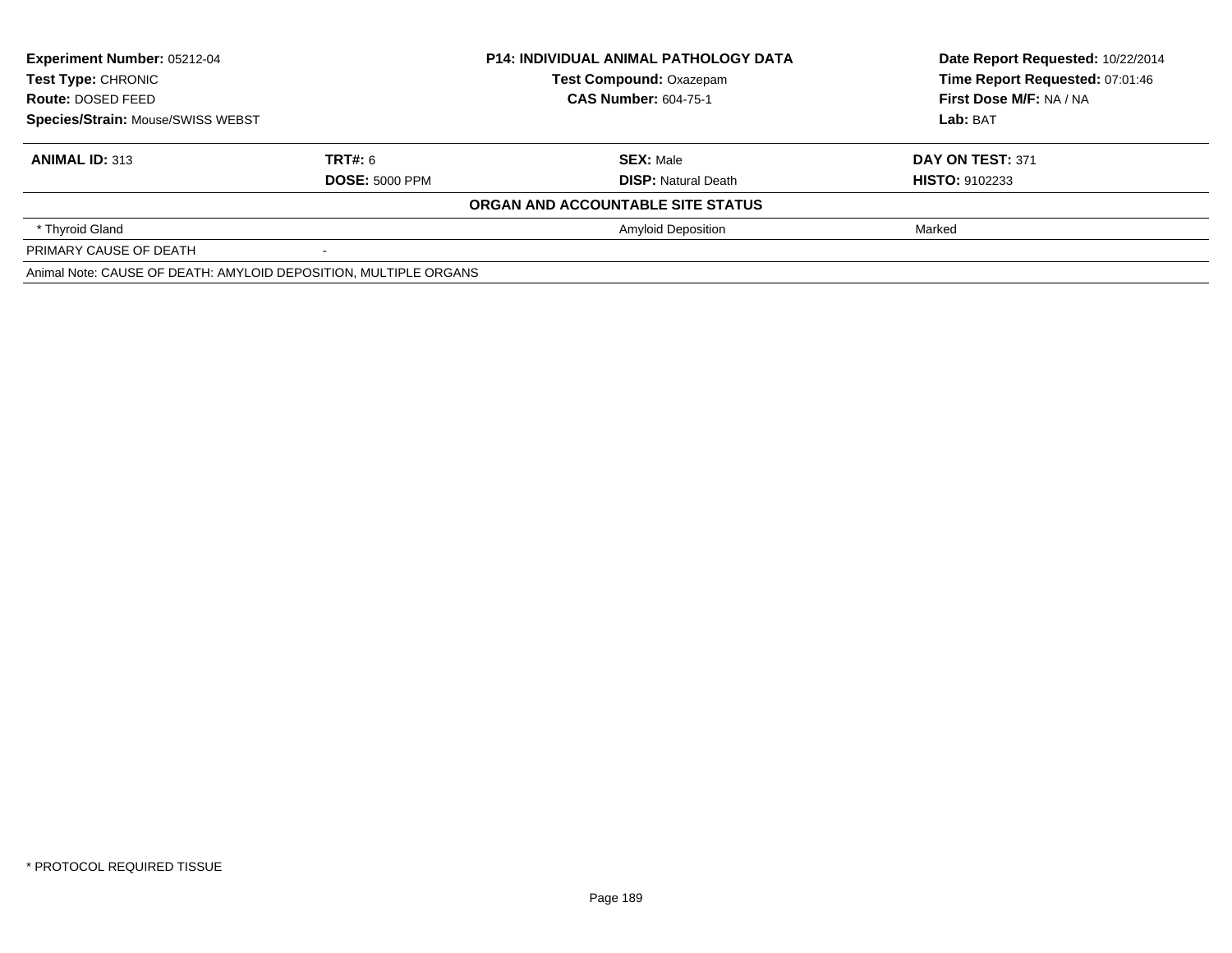| Experiment Number: 05212-04<br>Test Type: CHRONIC<br><b>Route: DOSED FEED</b><br>Species/Strain: Mouse/SWISS WEBST |                          | <b>P14: INDIVIDUAL ANIMAL PATHOLOGY DATA</b><br>Test Compound: Oxazepam<br><b>CAS Number: 604-75-1</b> | Date Report Requested: 10/22/2014<br>Time Report Requested: 07:01:46<br>First Dose M/F: NA / NA<br>Lab: BAT |
|--------------------------------------------------------------------------------------------------------------------|--------------------------|--------------------------------------------------------------------------------------------------------|-------------------------------------------------------------------------------------------------------------|
| <b>ANIMAL ID: 314</b>                                                                                              | <b>TRT#: 6</b>           | <b>SEX: Male</b>                                                                                       | DAY ON TEST: 341                                                                                            |
|                                                                                                                    | <b>DOSE: 5000 PPM</b>    | <b>DISP:</b> Moribund Sacrifice                                                                        | <b>HISTO: 9102234</b>                                                                                       |
|                                                                                                                    |                          | ORGAN AND ACCOUNTABLE SITE STATUS                                                                      |                                                                                                             |
| <b>NORMAL</b>                                                                                                      |                          |                                                                                                        |                                                                                                             |
| * Adrenal Medulla                                                                                                  | * Blood Vessel           | * Bone                                                                                                 | * Bone Marrow                                                                                               |
| * Brain                                                                                                            | * Epididymis             | * Esophagus                                                                                            | * Gallbladder                                                                                               |
| * Intestine Large, Cecum                                                                                           | * Intestine Large, Colon | * Intestine Large, Rectum                                                                              | * Islets, Pancreatic                                                                                        |
| * Lymph Node, Mandibular                                                                                           | * Lymph Node, Mesenteric | * Nose                                                                                                 | * Pancreas                                                                                                  |
| * Pituitary Gland                                                                                                  | * Preputial Gland        | * Prostate                                                                                             | * Seminal Vesicle                                                                                           |
| * Skeletal Muscle                                                                                                  | * Skin                   | * Stomach, Forestomach                                                                                 | * Stomach, Glandular                                                                                        |
| * Testes                                                                                                           | * Thymus                 | * Trachea                                                                                              | * Urinary Bladder                                                                                           |
| <b>MISSING</b>                                                                                                     |                          |                                                                                                        |                                                                                                             |
| * Mammary Gland                                                                                                    |                          |                                                                                                        |                                                                                                             |
| <b>OBSERVATIONS</b>                                                                                                |                          |                                                                                                        |                                                                                                             |
| * Adrenal Cortex                                                                                                   |                          | Amyloid Deposition                                                                                     | Marked                                                                                                      |
| * Heart                                                                                                            |                          | Amyloid Deposition                                                                                     | Marked                                                                                                      |
|                                                                                                                    | Atrium                   | Thrombosis                                                                                             |                                                                                                             |
| * Intestine Small, Duodenum                                                                                        |                          | Amyloid Deposition                                                                                     | Moderate                                                                                                    |
| * Intestine Small, Ileum                                                                                           |                          | Amyloid Deposition                                                                                     | Marked                                                                                                      |
| * Intestine Small, Jejunum                                                                                         |                          | Amyloid Deposition                                                                                     | Marked                                                                                                      |
| * Kidney                                                                                                           | Glomerulus               | <b>Amyloid Deposition</b>                                                                              | Marked                                                                                                      |
| [Amyloid Deposition TGLS = 3-1 ]                                                                                   |                          |                                                                                                        |                                                                                                             |
| * Liver                                                                                                            |                          | Amyloid Deposition                                                                                     | Moderate                                                                                                    |
|                                                                                                                    |                          | Eosinophilic Focus                                                                                     |                                                                                                             |
|                                                                                                                    |                          | Hepatocellular Adenoma                                                                                 |                                                                                                             |
| [ Eosinophilic Focus TGLS = 5-10 ]<br>[ Hepatocellular Adenoma TGLS = 4-9 ]                                        |                          |                                                                                                        |                                                                                                             |
| * Lung                                                                                                             |                          | Fibrosis                                                                                               | Mild                                                                                                        |
|                                                                                                                    | Alveolus                 | <b>Infiltration Cellular</b>                                                                           | Mononuclear CI, Mild                                                                                        |
| * Parathyroid Gland                                                                                                |                          | Amyloid Deposition                                                                                     | Mild                                                                                                        |
| * Salivary Glands                                                                                                  |                          | Amyloid Deposition                                                                                     | Moderate                                                                                                    |
| * Spleen                                                                                                           |                          | Amyloid Deposition                                                                                     | Marked                                                                                                      |
| [ Amyloid Deposition TGLS = 2-1 ]                                                                                  |                          |                                                                                                        |                                                                                                             |
| * Thyroid Gland                                                                                                    |                          | Amyloid Deposition                                                                                     | Moderate                                                                                                    |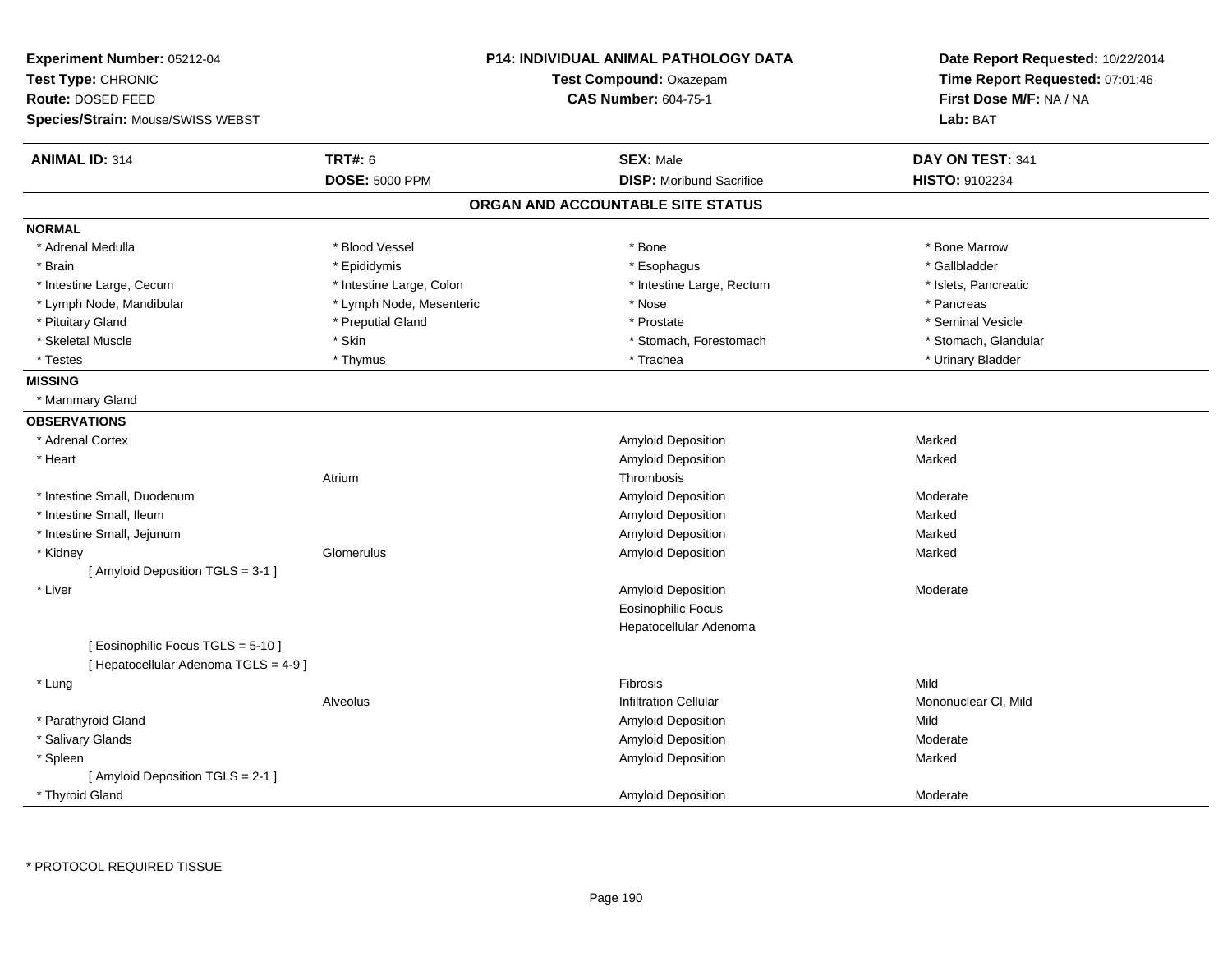| <b>Experiment Number: 05212-04</b><br>Test Type: CHRONIC<br>Route: DOSED FEED |                       | <b>P14: INDIVIDUAL ANIMAL PATHOLOGY DATA</b> | Date Report Requested: 10/22/2014 |  |
|-------------------------------------------------------------------------------|-----------------------|----------------------------------------------|-----------------------------------|--|
|                                                                               |                       | <b>Test Compound: Oxazepam</b>               | Time Report Requested: 07:01:46   |  |
|                                                                               |                       | <b>CAS Number: 604-75-1</b>                  | First Dose M/F: NA / NA           |  |
| <b>Species/Strain: Mouse/SWISS WEBST</b>                                      |                       |                                              | Lab: BAT                          |  |
| <b>ANIMAL ID: 314</b>                                                         | TRT#: 6               | <b>SEX: Male</b>                             | DAY ON TEST: 341                  |  |
|                                                                               | <b>DOSE: 5000 PPM</b> | <b>DISP:</b> Moribund Sacrifice              | <b>HISTO: 9102234</b>             |  |
|                                                                               |                       | ORGAN AND ACCOUNTABLE SITE STATUS            |                                   |  |
| PRIMARY CAUSE OF DEATH                                                        |                       |                                              |                                   |  |
| Animal Nata: CALICE OF MODD: AMVLOID DEDOCITION MILILTIDLE ODCANIC            |                       |                                              |                                   |  |

Animal Note: CAUSE OF MORB: AMYLOID DEPOSITION, MULTIPLE ORGANS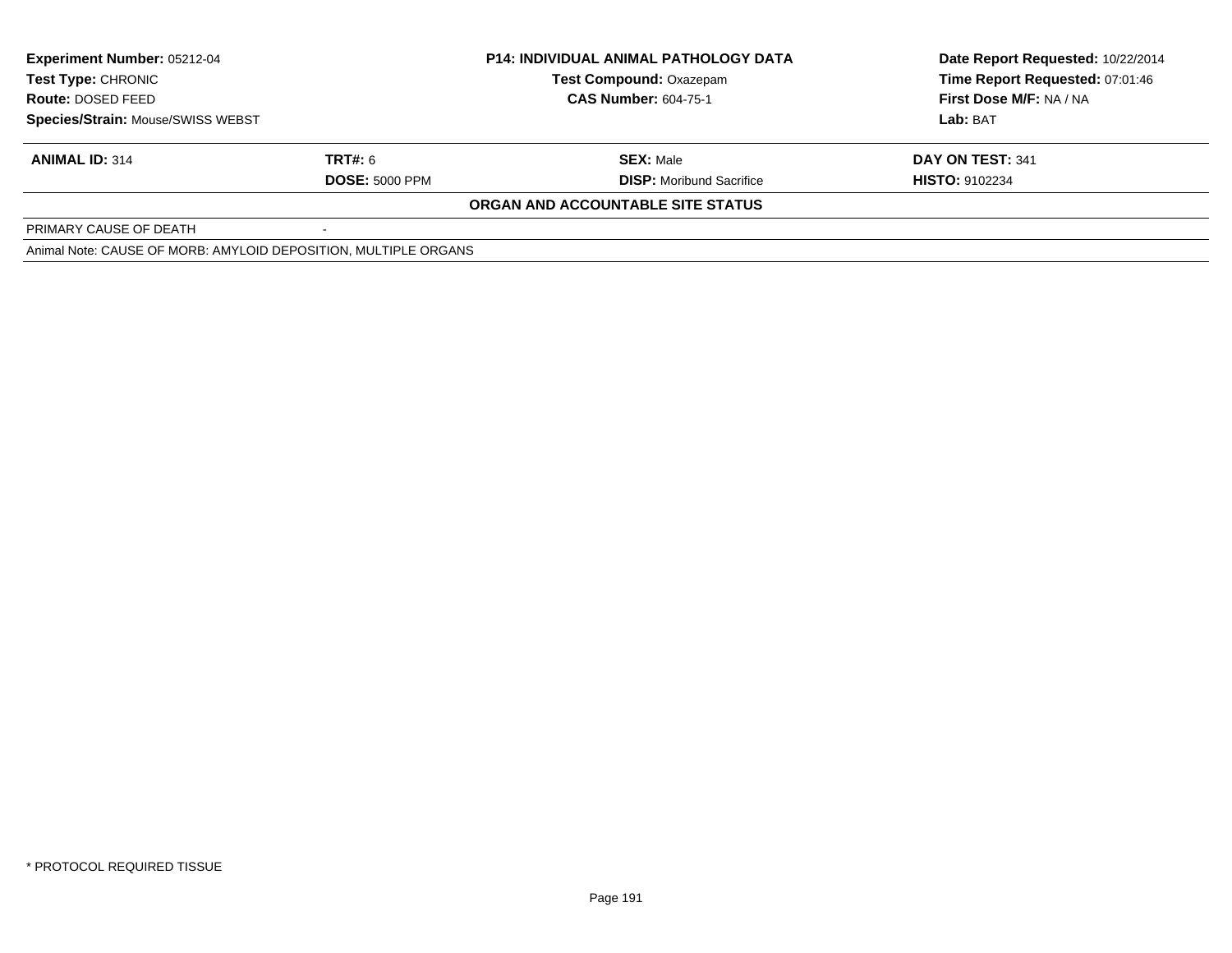| Experiment Number: 05212-04                               |                             | <b>P14: INDIVIDUAL ANIMAL PATHOLOGY DATA</b>       | Date Report Requested: 10/22/2014                          |
|-----------------------------------------------------------|-----------------------------|----------------------------------------------------|------------------------------------------------------------|
| Test Type: CHRONIC                                        |                             | Test Compound: Oxazepam                            | Time Report Requested: 07:01:46<br>First Dose M/F: NA / NA |
| Route: DOSED FEED                                         |                             | <b>CAS Number: 604-75-1</b>                        |                                                            |
| Species/Strain: Mouse/SWISS WEBST                         |                             |                                                    | Lab: BAT                                                   |
| <b>ANIMAL ID: 315</b>                                     | TRT#: 6                     | <b>SEX: Male</b>                                   | DAY ON TEST: 397                                           |
|                                                           | <b>DOSE: 5000 PPM</b>       | <b>DISP: Terminal Sacrifice</b>                    | <b>HISTO: 9102235</b>                                      |
|                                                           |                             | ORGAN AND ACCOUNTABLE SITE STATUS                  |                                                            |
| <b>NORMAL</b>                                             |                             |                                                    |                                                            |
| * Adrenal Cortex                                          | * Adrenal Medulla           | * Blood Vessel                                     | * Bone                                                     |
| * Bone Marrow                                             | * Brain                     | * Epididymis                                       | * Esophagus                                                |
| * Gallbladder                                             | * Heart                     | * Intestine Large, Cecum                           | * Intestine Large, Colon                                   |
| * Intestine Large, Rectum                                 | * Intestine Small, Duodenum | * Intestine Small, Ileum                           | * Intestine Small, Jejunum                                 |
| * Islets, Pancreatic                                      | * Kidney                    | * Lymph Node, Mandibular                           | * Lymph Node, Mesenteric                                   |
| * Mammary Gland                                           | * Nose                      | * Pancreas                                         | * Parathyroid Gland                                        |
| * Pituitary Gland                                         | * Prostate                  | * Salivary Glands                                  | * Seminal Vesicle                                          |
| * Skeletal Muscle                                         | * Skin                      | * Spleen                                           | * Stomach, Forestomach                                     |
| * Stomach, Glandular                                      | * Testes                    | * Thymus                                           | * Thyroid Gland                                            |
| * Trachea                                                 | * Urinary Bladder           |                                                    |                                                            |
| <b>MISSING</b>                                            |                             |                                                    |                                                            |
| * Preputial Gland                                         |                             |                                                    |                                                            |
| <b>OBSERVATIONS</b>                                       |                             |                                                    |                                                            |
| * Liver                                                   |                             | Hepatocellular Adenoma<br>Hepatocellular Carcinoma | Multiple                                                   |
|                                                           | Centrilobular               | Hypertrophy                                        | Mild                                                       |
|                                                           |                             | <b>Necrosis</b>                                    | Minimal                                                    |
| Note: T G L NOTE, CONTINUED: +12+13+14                    |                             |                                                    |                                                            |
| [ Hepatocellular Adenoma TGLS = 2,3,4,5,6,7,8,9-1+10+11 ] |                             |                                                    |                                                            |
| [ Hepatocellular Carcinoma TGLS = 1-9 ]                   |                             |                                                    |                                                            |
| * Lung                                                    | Alveolar Epith              | Hyperplasia                                        | Minimal                                                    |
| PRIMARY CAUSE OF DEATH                                    |                             |                                                    |                                                            |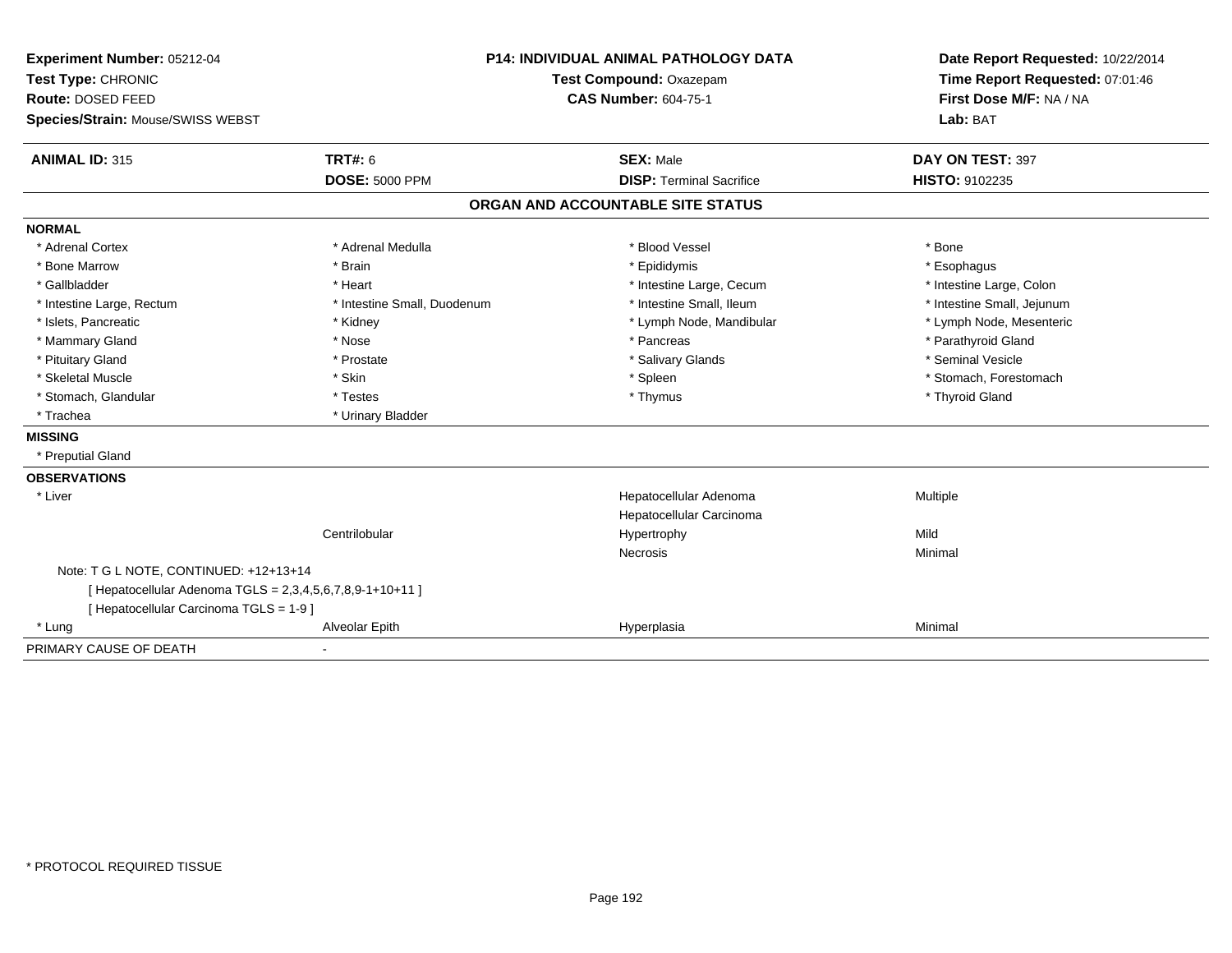| Experiment Number: 05212-04<br>Test Type: CHRONIC<br>Route: DOSED FEED<br>Species/Strain: Mouse/SWISS WEBST                  |                          | <b>P14: INDIVIDUAL ANIMAL PATHOLOGY DATA</b><br>Test Compound: Oxazepam<br><b>CAS Number: 604-75-1</b> | Date Report Requested: 10/22/2014<br>Time Report Requested: 07:01:46<br>First Dose M/F: NA / NA<br>Lab: BAT |
|------------------------------------------------------------------------------------------------------------------------------|--------------------------|--------------------------------------------------------------------------------------------------------|-------------------------------------------------------------------------------------------------------------|
| <b>ANIMAL ID: 316</b>                                                                                                        | <b>TRT#: 6</b>           | <b>SEX: Male</b>                                                                                       | DAY ON TEST: 345                                                                                            |
|                                                                                                                              | <b>DOSE: 5000 PPM</b>    | <b>DISP: Natural Death</b>                                                                             | HISTO: 9102236                                                                                              |
|                                                                                                                              |                          | ORGAN AND ACCOUNTABLE SITE STATUS                                                                      |                                                                                                             |
| <b>NORMAL</b>                                                                                                                |                          |                                                                                                        |                                                                                                             |
| * Adrenal Cortex                                                                                                             | * Adrenal Medulla        | * Blood Vessel                                                                                         | * Bone                                                                                                      |
| * Bone Marrow                                                                                                                | * Brain                  | * Epididymis                                                                                           | * Esophagus                                                                                                 |
| * Gallbladder                                                                                                                | * Intestine Large, Colon | * Islets, Pancreatic                                                                                   | * Kidney                                                                                                    |
| * Lung                                                                                                                       | * Lymph Node, Mandibular | * Nose                                                                                                 | * Pancreas                                                                                                  |
| * Pituitary Gland                                                                                                            | * Preputial Gland        | * Prostate                                                                                             | * Seminal Vesicle                                                                                           |
| * Skeletal Muscle                                                                                                            | * Skin                   | * Spleen                                                                                               | * Stomach, Forestomach                                                                                      |
| * Stomach, Glandular                                                                                                         | * Testes                 | * Thymus                                                                                               | * Trachea                                                                                                   |
| * Urinary Bladder                                                                                                            |                          |                                                                                                        |                                                                                                             |
| <b>MISSING</b>                                                                                                               |                          |                                                                                                        |                                                                                                             |
| * Mammary Gland                                                                                                              |                          |                                                                                                        |                                                                                                             |
| <b>OBSERVATIONS</b>                                                                                                          |                          |                                                                                                        |                                                                                                             |
| * Heart                                                                                                                      |                          | Amyloid Deposition                                                                                     | Marked                                                                                                      |
|                                                                                                                              | Atrium                   | Thrombosis                                                                                             |                                                                                                             |
| [Thrombosis TGLS = 9-2]                                                                                                      |                          |                                                                                                        |                                                                                                             |
| * Intestine Large, Cecum                                                                                                     |                          | Amyloid Deposition                                                                                     | Marked                                                                                                      |
|                                                                                                                              |                          | Ulcer                                                                                                  | Marked                                                                                                      |
| * Intestine Large, Rectum                                                                                                    |                          | Amyloid Deposition                                                                                     | Marked                                                                                                      |
| * Intestine Small, Duodenum                                                                                                  |                          | Amyloid Deposition                                                                                     | Moderate                                                                                                    |
| * Intestine Small, Ileum                                                                                                     |                          | Amyloid Deposition                                                                                     | Marked                                                                                                      |
| * Intestine Small, Jejunum                                                                                                   |                          | Amyloid Deposition                                                                                     | Marked                                                                                                      |
| * Liver                                                                                                                      |                          | Hepatocellular Adenoma                                                                                 | Multiple                                                                                                    |
|                                                                                                                              |                          | Hepatocellular Carcinoma                                                                               |                                                                                                             |
|                                                                                                                              | Centrilobular            | Hypertrophy                                                                                            | Mild                                                                                                        |
| [ Hepatocellular Adenoma TGLS = 2,3,4,6-9+10+11+13 ]<br>[ Hepatocellular Carcinoma TGLS = 5-12 ]<br>[Hypertrophy TGLS = 1-1] |                          |                                                                                                        |                                                                                                             |
| * Lymph Node, Mesenteric<br>[ Infiltration Cellular TGLS = 10-4 ]                                                            |                          | <b>Infiltration Cellular</b>                                                                           | Plasma Cell, Mild                                                                                           |
| * Parathyroid Gland                                                                                                          |                          | Amyloid Deposition                                                                                     | Mild                                                                                                        |
| * Pituitary Gl                                                                                                               |                          |                                                                                                        |                                                                                                             |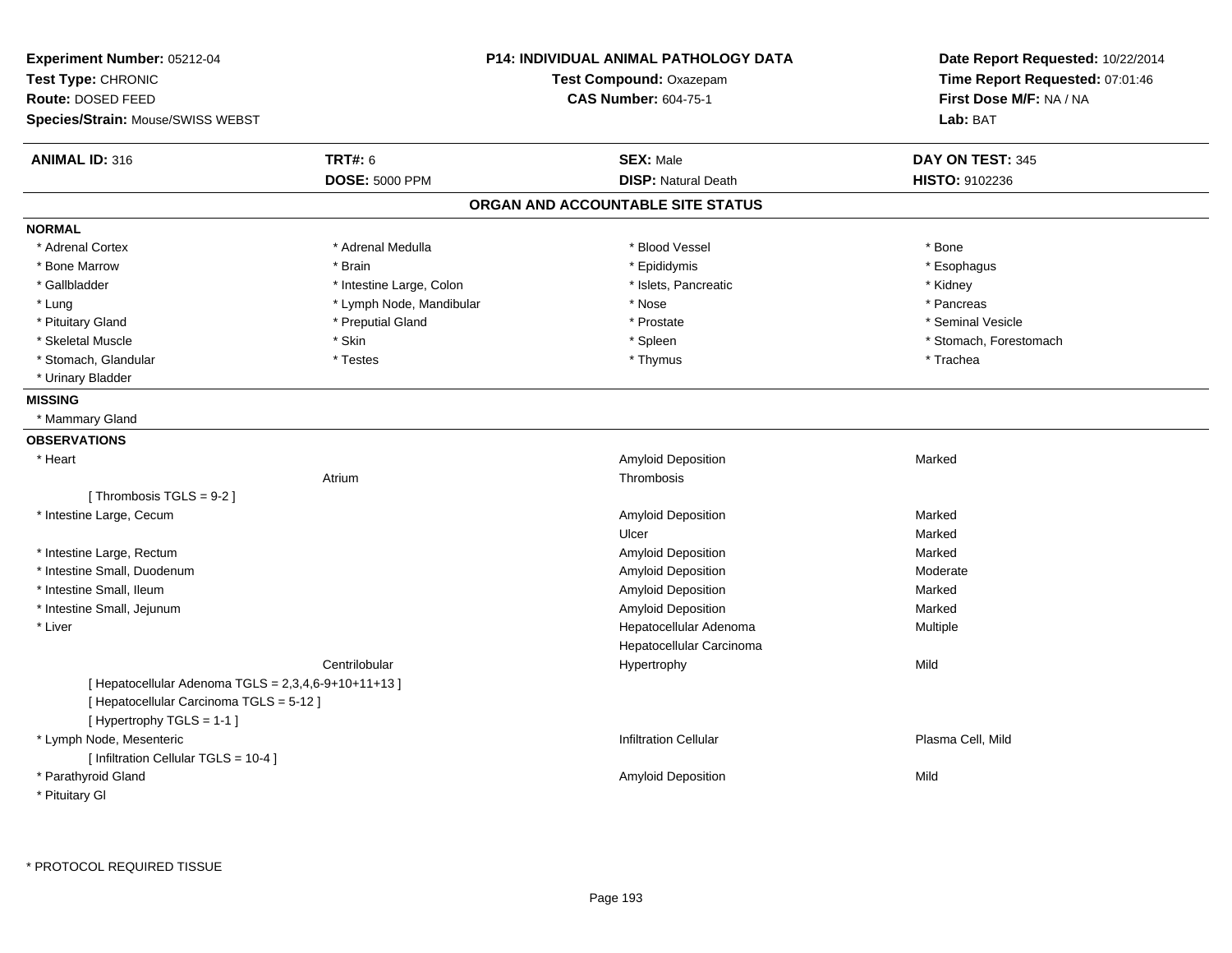| Experiment Number: 05212-04<br>Test Type: CHRONIC                |                       | <b>P14: INDIVIDUAL ANIMAL PATHOLOGY DATA</b> | Date Report Requested: 10/22/2014<br>Time Report Requested: 07:01:46 |  |
|------------------------------------------------------------------|-----------------------|----------------------------------------------|----------------------------------------------------------------------|--|
|                                                                  |                       | <b>Test Compound: Oxazepam</b>               |                                                                      |  |
| Route: DOSED FEED                                                |                       | <b>CAS Number: 604-75-1</b>                  | First Dose M/F: NA / NA                                              |  |
| <b>Species/Strain: Mouse/SWISS WEBST</b>                         |                       |                                              | Lab: BAT                                                             |  |
| <b>ANIMAL ID: 316</b>                                            | <b>TRT#:</b> 6        | <b>SEX: Male</b>                             | DAY ON TEST: 345                                                     |  |
|                                                                  | <b>DOSE: 5000 PPM</b> | <b>DISP: Natural Death</b>                   | <b>HISTO: 9102236</b>                                                |  |
|                                                                  |                       | ORGAN AND ACCOUNTABLE SITE STATUS            |                                                                      |  |
| Note: NO CORRESPONDING LESION FOR GREY PITUITARY NODULE SEEN     |                       |                                              |                                                                      |  |
| Note: AT NECROPSY                                                |                       |                                              |                                                                      |  |
| * Salivary Glands                                                |                       | <b>Amyloid Deposition</b>                    | Mild                                                                 |  |
| * Thyroid Gland                                                  |                       | <b>Amyloid Deposition</b>                    | Moderate                                                             |  |
| PRIMARY CAUSE OF DEATH                                           |                       |                                              |                                                                      |  |
| Animal Note: CAUSE OF DEATH: AMYLOID DEPOSITION, MULTIPLE ORGANS |                       |                                              |                                                                      |  |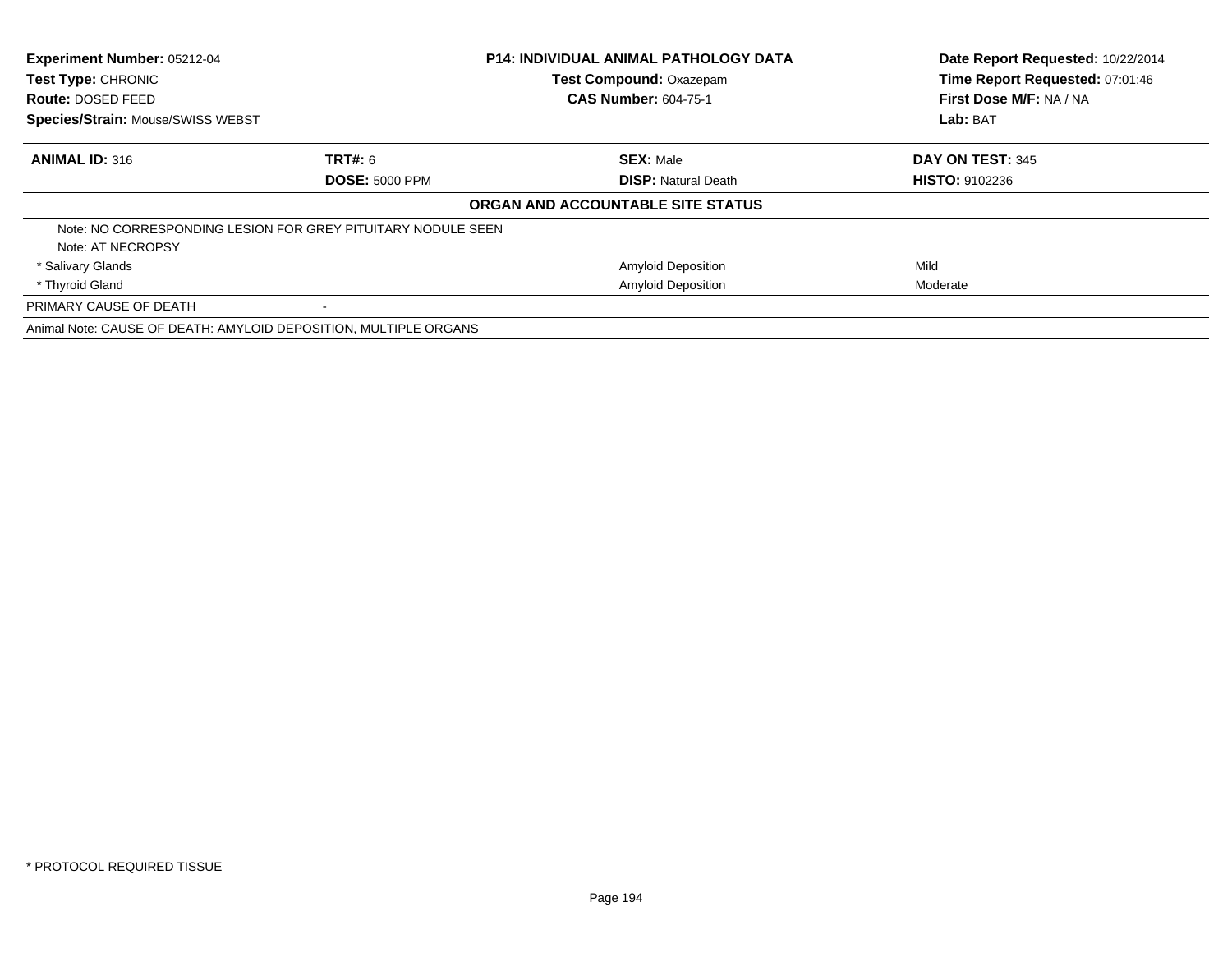| Experiment Number: 05212-04<br>Test Type: CHRONIC<br>Route: DOSED FEED<br>Species/Strain: Mouse/SWISS WEBST |                          | <b>P14: INDIVIDUAL ANIMAL PATHOLOGY DATA</b><br>Test Compound: Oxazepam<br><b>CAS Number: 604-75-1</b> | Date Report Requested: 10/22/2014<br>Time Report Requested: 07:01:46<br>First Dose M/F: NA / NA<br>Lab: BAT |
|-------------------------------------------------------------------------------------------------------------|--------------------------|--------------------------------------------------------------------------------------------------------|-------------------------------------------------------------------------------------------------------------|
| <b>ANIMAL ID: 317</b>                                                                                       | <b>TRT#: 6</b>           | <b>SEX: Male</b>                                                                                       | DAY ON TEST: 373                                                                                            |
|                                                                                                             | <b>DOSE: 5000 PPM</b>    | <b>DISP: Natural Death</b>                                                                             | HISTO: 9102237                                                                                              |
|                                                                                                             |                          | ORGAN AND ACCOUNTABLE SITE STATUS                                                                      |                                                                                                             |
| <b>NORMAL</b>                                                                                               |                          |                                                                                                        |                                                                                                             |
| * Adrenal Medulla                                                                                           | * Blood Vessel           | * Bone                                                                                                 | * Bone Marrow                                                                                               |
| * Brain                                                                                                     | * Epididymis             | * Esophagus                                                                                            | * Gallbladder                                                                                               |
| * Intestine Large, Cecum                                                                                    | * Intestine Large, Colon | * Intestine Large, Rectum                                                                              | * Islets, Pancreatic                                                                                        |
| * Nose                                                                                                      | * Pancreas               | Penis                                                                                                  | * Pituitary Gland                                                                                           |
| * Preputial Gland                                                                                           | * Prostate               | * Seminal Vesicle                                                                                      | * Skeletal Muscle                                                                                           |
| * Skin                                                                                                      | * Stomach, Forestomach   | * Testes                                                                                               | * Thymus                                                                                                    |
| * Trachea                                                                                                   | * Urinary Bladder        |                                                                                                        |                                                                                                             |
| <b>MISSING</b>                                                                                              |                          |                                                                                                        |                                                                                                             |
| * Mammary Gland                                                                                             |                          |                                                                                                        |                                                                                                             |
| <b>OBSERVATIONS</b>                                                                                         |                          |                                                                                                        |                                                                                                             |
| * Adrenal Cortex                                                                                            |                          | Amyloid Deposition                                                                                     | Moderate                                                                                                    |
| * Heart                                                                                                     |                          | Amyloid Deposition                                                                                     | Marked                                                                                                      |
|                                                                                                             | Atrium                   | Thrombosis                                                                                             |                                                                                                             |
| * Intestine Small, Duodenum                                                                                 |                          | Amyloid Deposition                                                                                     | Marked                                                                                                      |
| * Intestine Small, Ileum                                                                                    |                          | Amyloid Deposition                                                                                     | Moderate                                                                                                    |
| * Intestine Small, Jejunum                                                                                  |                          | Amyloid Deposition                                                                                     | Moderate                                                                                                    |
| * Kidney                                                                                                    | Glomerulus               | Amyloid Deposition                                                                                     | Mild                                                                                                        |
| * Liver                                                                                                     |                          | Amyloid Deposition                                                                                     | Marked                                                                                                      |
|                                                                                                             |                          | Hepatocellular Adenoma                                                                                 | Multiple                                                                                                    |
|                                                                                                             | Centrilobular            | Hypertrophy                                                                                            | Mild                                                                                                        |
| [ Hepatocellular Adenoma TGLS = 2-1 ]                                                                       |                          |                                                                                                        |                                                                                                             |
| * Lung                                                                                                      |                          | Fibrosis                                                                                               | Moderate                                                                                                    |
|                                                                                                             | Alveolus                 | <b>Infiltration Cellular</b>                                                                           | Mononuclear CI, Moderate                                                                                    |
| * Lymph Node, Mandibular                                                                                    |                          | Amyloid Deposition                                                                                     | Mild                                                                                                        |
| * Lymph Node, Mesenteric                                                                                    |                          | Amyloid Deposition                                                                                     | Moderate                                                                                                    |
| * Parathyroid Gland                                                                                         |                          | Amyloid Deposition                                                                                     | Mild                                                                                                        |
| Penis                                                                                                       |                          |                                                                                                        |                                                                                                             |
| Note: NO CORRESPONDING LESION FOR PENILE PROLAPSE SEEN AT                                                   |                          |                                                                                                        |                                                                                                             |
| Note: NECROPSY                                                                                              |                          |                                                                                                        |                                                                                                             |
| * Salivary Glands                                                                                           |                          | Amyloid Deposition                                                                                     | Mild                                                                                                        |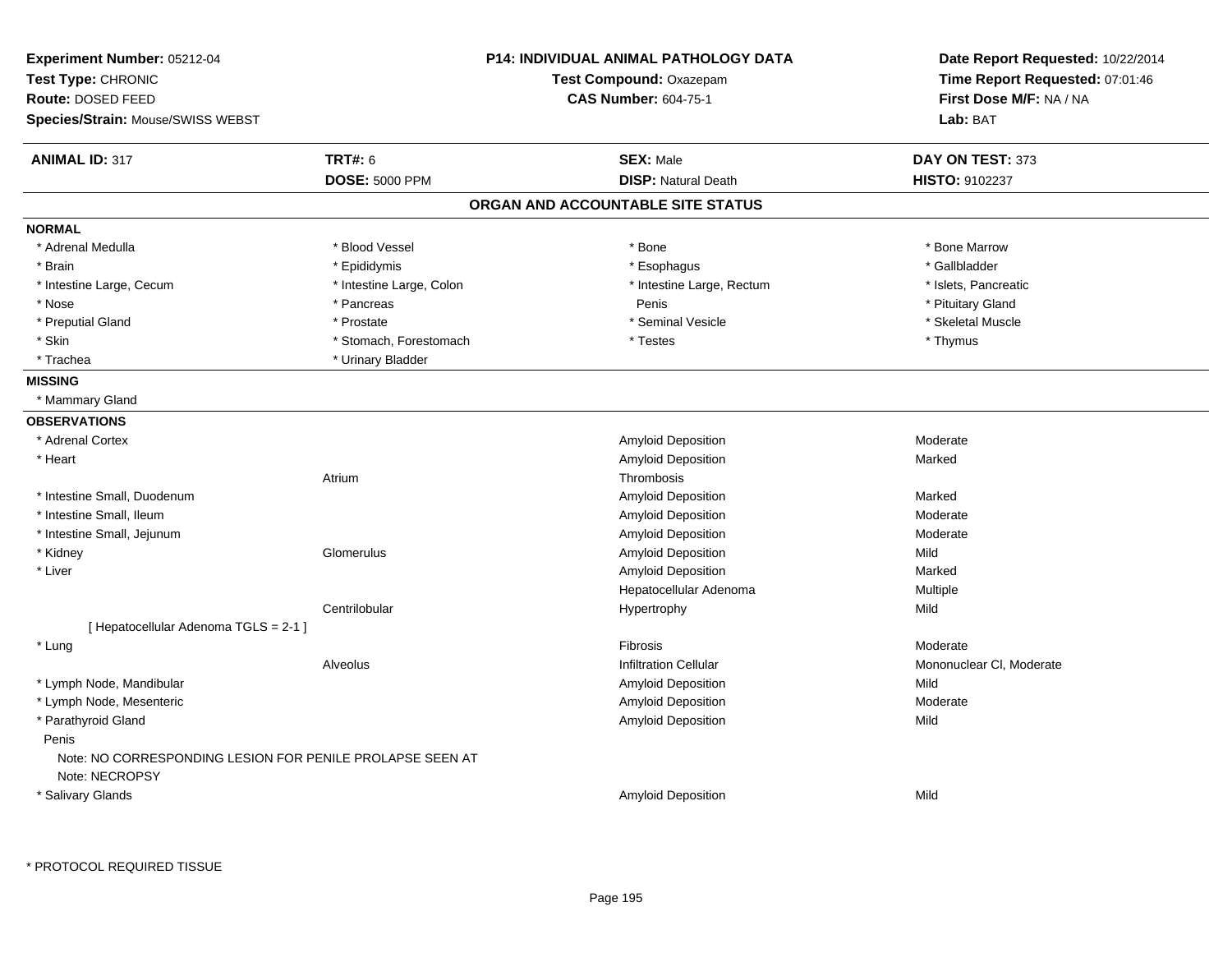| <b>Experiment Number: 05212-04</b><br>Test Type: CHRONIC         |                       | <b>P14: INDIVIDUAL ANIMAL PATHOLOGY DATA</b> | Date Report Requested: 10/22/2014 |
|------------------------------------------------------------------|-----------------------|----------------------------------------------|-----------------------------------|
|                                                                  |                       | Test Compound: Oxazepam                      | Time Report Requested: 07:01:46   |
| Route: DOSED FEED                                                |                       | <b>CAS Number: 604-75-1</b>                  | First Dose M/F: NA / NA           |
| Species/Strain: Mouse/SWISS WEBST                                |                       |                                              | Lab: BAT                          |
| <b>ANIMAL ID: 317</b>                                            | <b>TRT#: 6</b>        | <b>SEX: Male</b>                             | DAY ON TEST: 373                  |
|                                                                  | <b>DOSE: 5000 PPM</b> | <b>DISP:</b> Natural Death                   | <b>HISTO: 9102237</b>             |
|                                                                  |                       | ORGAN AND ACCOUNTABLE SITE STATUS            |                                   |
| * Spleen                                                         |                       | <b>Amyloid Deposition</b>                    | Moderate                          |
| * Stomach, Glandular                                             |                       | <b>Amyloid Deposition</b>                    | Mild                              |
| * Thyroid Gland                                                  |                       | <b>Amyloid Deposition</b>                    | Marked                            |
| PRIMARY CAUSE OF DEATH                                           |                       |                                              |                                   |
| Animal Note: CAUSE OF DEATH: AMYLOID DEPOSITION, MULTIPLE ORGANS |                       |                                              |                                   |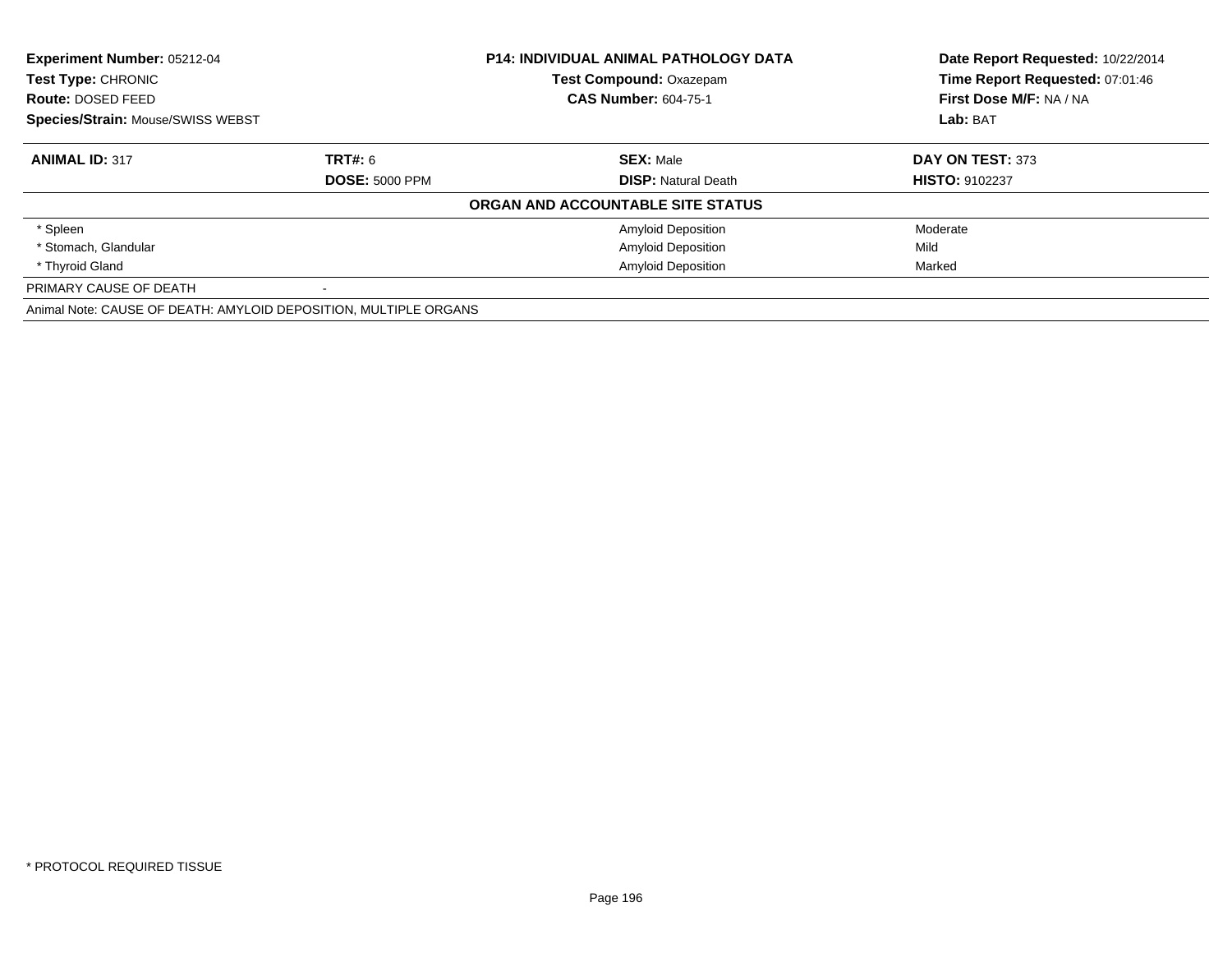| Experiment Number: 05212-04<br>Test Type: CHRONIC<br>Route: DOSED FEED<br>Species/Strain: Mouse/SWISS WEBST |                           | P14: INDIVIDUAL ANIMAL PATHOLOGY DATA<br>Test Compound: Oxazepam<br><b>CAS Number: 604-75-1</b> | Date Report Requested: 10/22/2014<br>Time Report Requested: 07:01:46<br>First Dose M/F: NA / NA<br>Lab: BAT |
|-------------------------------------------------------------------------------------------------------------|---------------------------|-------------------------------------------------------------------------------------------------|-------------------------------------------------------------------------------------------------------------|
|                                                                                                             |                           |                                                                                                 |                                                                                                             |
| <b>ANIMAL ID: 318</b>                                                                                       | <b>TRT#: 6</b>            | <b>SEX: Male</b>                                                                                | DAY ON TEST: 365                                                                                            |
|                                                                                                             | <b>DOSE: 5000 PPM</b>     | <b>DISP: Natural Death</b>                                                                      | <b>HISTO: 9102238</b>                                                                                       |
|                                                                                                             |                           | ORGAN AND ACCOUNTABLE SITE STATUS                                                               |                                                                                                             |
| <b>NORMAL</b>                                                                                               |                           |                                                                                                 |                                                                                                             |
| * Adrenal Medulla                                                                                           | * Blood Vessel            | * Bone                                                                                          | * Bone Marrow                                                                                               |
| * Brain                                                                                                     | * Epididymis              | * Esophagus                                                                                     | * Gallbladder                                                                                               |
| * Intestine Large, Colon                                                                                    | * Intestine Large, Rectum | * Islets, Pancreatic                                                                            | * Lung                                                                                                      |
| * Nose                                                                                                      | * Pancreas                | * Pituitary Gland                                                                               | * Preputial Gland                                                                                           |
| * Prostate                                                                                                  | * Seminal Vesicle         | * Skeletal Muscle                                                                               | * Skin                                                                                                      |
| * Stomach, Forestomach                                                                                      | * Testes                  | * Thymus                                                                                        | * Trachea                                                                                                   |
| * Urinary Bladder                                                                                           |                           |                                                                                                 |                                                                                                             |
| <b>MISSING</b>                                                                                              |                           |                                                                                                 |                                                                                                             |
| * Lymph Node, Mesenteric                                                                                    | * Mammary Gland           |                                                                                                 |                                                                                                             |
| <b>OBSERVATIONS</b>                                                                                         |                           |                                                                                                 |                                                                                                             |
| * Adrenal Cortex                                                                                            |                           | Amyloid Deposition                                                                              | Moderate                                                                                                    |
| * Heart                                                                                                     |                           | Amyloid Deposition                                                                              | Marked                                                                                                      |
| * Intestine Large, Cecum                                                                                    |                           | Amyloid Deposition                                                                              | Marked                                                                                                      |
| * Intestine Small, Duodenum                                                                                 |                           | <b>Amyloid Deposition</b>                                                                       | Marked                                                                                                      |
| * Intestine Small, Ileum                                                                                    |                           | <b>Amyloid Deposition</b>                                                                       | Marked                                                                                                      |
| * Intestine Small, Jejunum                                                                                  |                           | Amyloid Deposition                                                                              | Marked                                                                                                      |
| * Kidney                                                                                                    | Glomerulus                | Amyloid Deposition                                                                              | Moderate                                                                                                    |
| * Liver                                                                                                     |                           | Amyloid Deposition                                                                              | Moderate                                                                                                    |
|                                                                                                             |                           | Hepatocellular Adenoma                                                                          |                                                                                                             |
|                                                                                                             |                           | Hepatocellular Carcinoma                                                                        | Multiple                                                                                                    |
|                                                                                                             | Centrilobular             | Hypertrophy                                                                                     | Mild                                                                                                        |
| [ Hepatocellular Carcinoma TGLS = 1-9+10 ]                                                                  |                           |                                                                                                 |                                                                                                             |
| * Lymph Node, Mandibular                                                                                    |                           | Amyloid Deposition                                                                              | Mild                                                                                                        |
| * Parathyroid Gland                                                                                         |                           | Amyloid Deposition                                                                              | Moderate                                                                                                    |
| * Salivary Glands                                                                                           |                           | <b>Amyloid Deposition</b>                                                                       | Marked                                                                                                      |
| * Spleen                                                                                                    |                           | Amyloid Deposition                                                                              | Mild                                                                                                        |
| * Stomach, Glandular                                                                                        |                           | Amyloid Deposition                                                                              | Moderate                                                                                                    |
| * Thyroid Gland                                                                                             |                           | Amyloid Deposition                                                                              | Marked                                                                                                      |
| PRIMARY CAUSE OF DEATH                                                                                      |                           |                                                                                                 |                                                                                                             |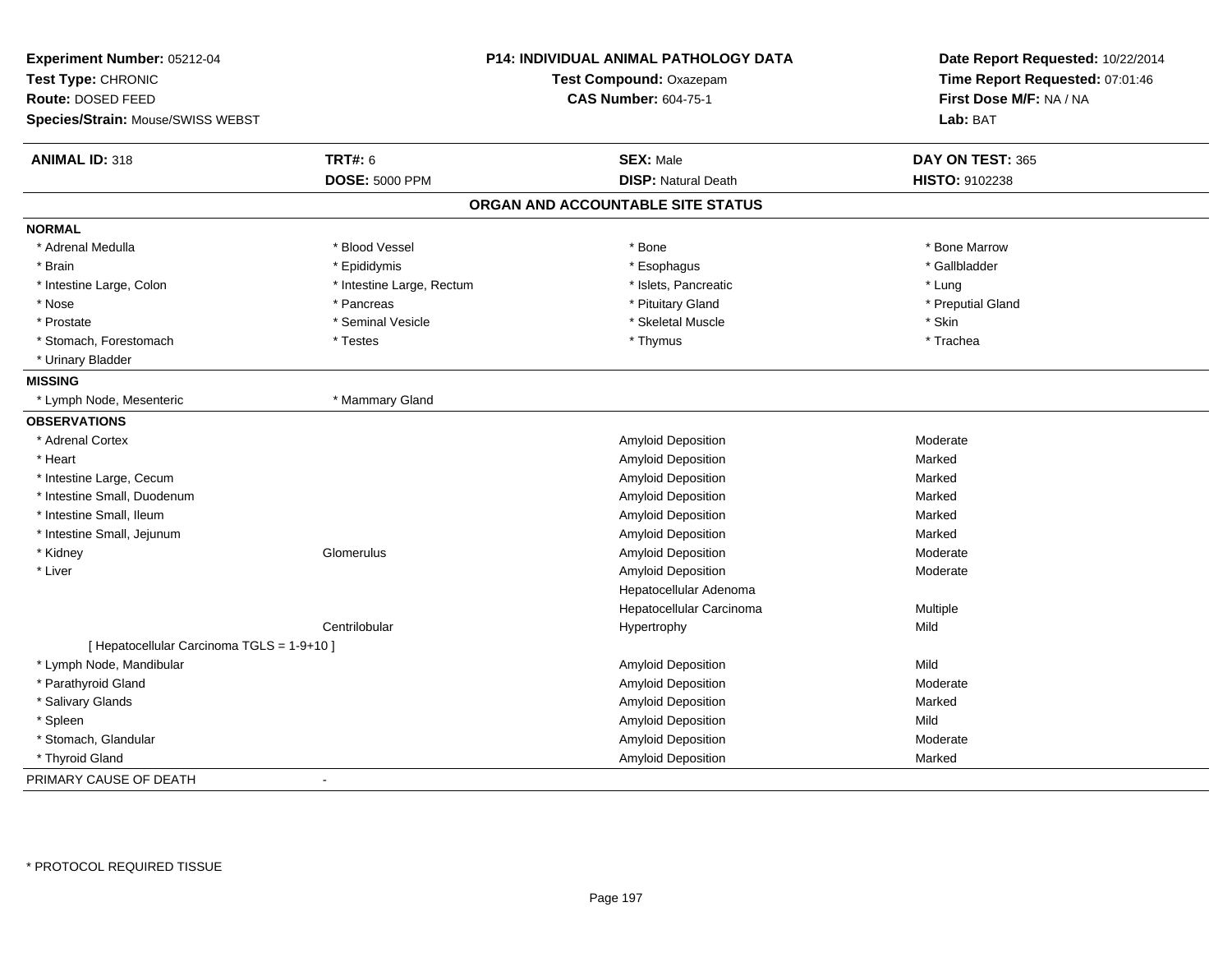| <b>Experiment Number: 05212-04</b><br>Test Type: CHRONIC<br><b>Route: DOSED FEED</b> | <b>P14: INDIVIDUAL ANIMAL PATHOLOGY DATA</b><br><b>Test Compound: Oxazepam</b><br><b>CAS Number: 604-75-1</b> |                                          | Date Report Requested: 10/22/2014<br>Time Report Requested: 07:01:46<br>First Dose M/F: NA / NA |
|--------------------------------------------------------------------------------------|---------------------------------------------------------------------------------------------------------------|------------------------------------------|-------------------------------------------------------------------------------------------------|
| Species/Strain: Mouse/SWISS WEBST                                                    |                                                                                                               |                                          | Lab: BAT                                                                                        |
| <b>ANIMAL ID: 318</b>                                                                | <b>TRT#:</b> 6                                                                                                | <b>SEX: Male</b>                         | DAY ON TEST: 365                                                                                |
|                                                                                      | <b>DOSE: 5000 PPM</b>                                                                                         | <b>DISP:</b> Natural Death               | <b>HISTO: 9102238</b>                                                                           |
|                                                                                      |                                                                                                               | <b>ORGAN AND ACCOUNTABLE SITE STATUS</b> |                                                                                                 |
| Animal Note: CAUSE OF DEATH: HEPATOCELLULAR CARCINOMAS                               |                                                                                                               |                                          |                                                                                                 |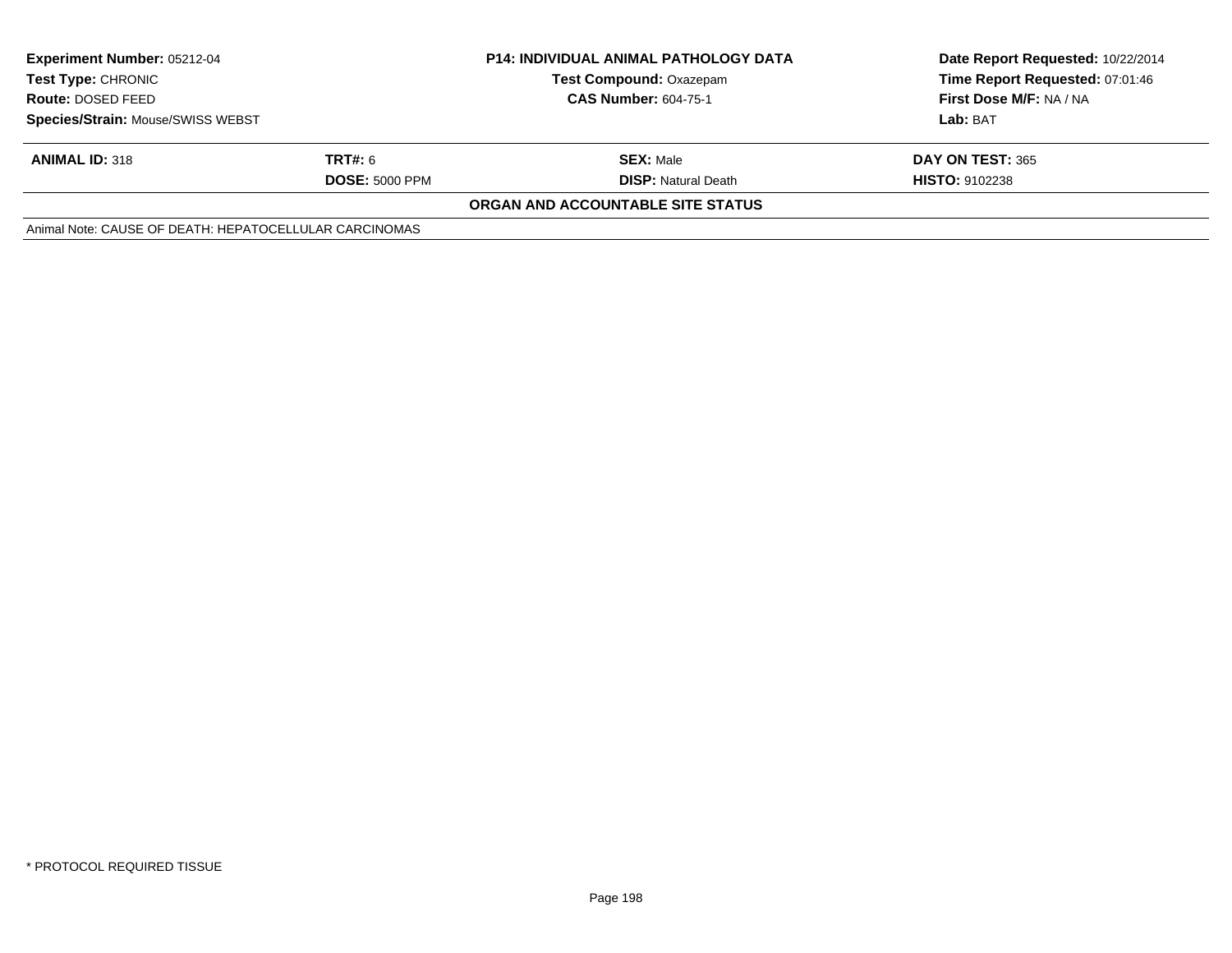| Experiment Number: 05212-04         | <b>P14: INDIVIDUAL ANIMAL PATHOLOGY DATA</b> |                                   | Date Report Requested: 10/22/2014 |  |
|-------------------------------------|----------------------------------------------|-----------------------------------|-----------------------------------|--|
| Test Type: CHRONIC                  |                                              | Test Compound: Oxazepam           | Time Report Requested: 07:01:46   |  |
| Route: DOSED FEED                   |                                              | <b>CAS Number: 604-75-1</b>       | First Dose M/F: NA / NA           |  |
| Species/Strain: Mouse/SWISS WEBST   |                                              |                                   | Lab: BAT                          |  |
| <b>ANIMAL ID: 319</b>               | TRT#: 6                                      | <b>SEX: Male</b>                  | DAY ON TEST: 57                   |  |
|                                     | <b>DOSE: 5000 PPM</b>                        | <b>DISP:</b> Moribund Sacrifice   | <b>HISTO: 9102239</b>             |  |
|                                     |                                              | ORGAN AND ACCOUNTABLE SITE STATUS |                                   |  |
| <b>NORMAL</b>                       |                                              |                                   |                                   |  |
| * Adrenal Cortex                    | * Adrenal Medulla                            | * Blood Vessel                    | * Bone                            |  |
| * Bone Marrow                       | * Brain                                      | Ear                               | * Epididymis                      |  |
| * Esophagus                         | * Gallbladder                                | * Heart                           | * Intestine Large, Cecum          |  |
| * Intestine Large, Colon            | * Intestine Large, Rectum                    | * Intestine Small, Duodenum       | * Intestine Small, Ileum          |  |
| * Intestine Small, Jejunum          | * Islets, Pancreatic                         | * Kidney                          | * Lung                            |  |
| * Lymph Node, Mandibular            | * Lymph Node, Mesenteric                     | * Nose                            | * Pancreas                        |  |
| * Parathyroid Gland                 | Peripheral Nerve                             | * Pituitary Gland                 | * Preputial Gland                 |  |
| * Prostate                          | * Salivary Glands                            | * Seminal Vesicle                 | * Skeletal Muscle                 |  |
| * Skin                              | Spinal Cord                                  | * Spleen                          | * Stomach, Forestomach            |  |
| * Stomach, Glandular                | * Testes                                     | * Thymus                          | * Thyroid Gland                   |  |
| * Trachea                           | * Urinary Bladder                            |                                   |                                   |  |
| <b>MISSING</b>                      |                                              |                                   |                                   |  |
| * Mammary Gland                     |                                              |                                   |                                   |  |
| <b>OBSERVATIONS</b>                 |                                              |                                   |                                   |  |
| * Liver                             | Centrilobular                                | Hypertrophy                       | Mild                              |  |
| PRIMARY CAUSE OF DEATH              |                                              |                                   |                                   |  |
| Animal Note: CAUSE OF MORB: UNKNOWN |                                              |                                   |                                   |  |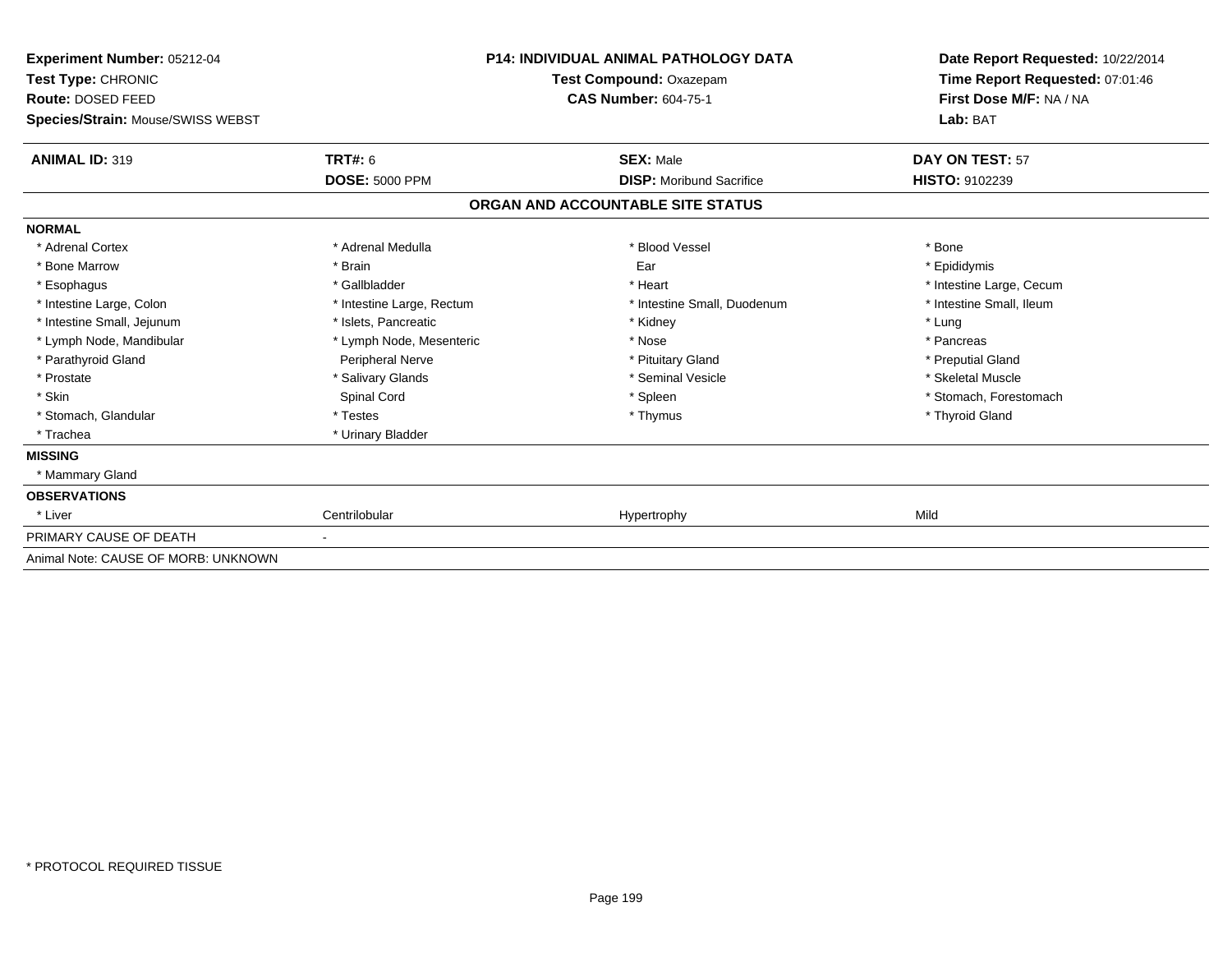| Experiment Number: 05212-04             | <b>P14: INDIVIDUAL ANIMAL PATHOLOGY DATA</b> |                                   | Date Report Requested: 10/22/2014<br>Time Report Requested: 07:01:46<br>First Dose M/F: NA / NA |  |
|-----------------------------------------|----------------------------------------------|-----------------------------------|-------------------------------------------------------------------------------------------------|--|
| Test Type: CHRONIC<br>Route: DOSED FEED |                                              | Test Compound: Oxazepam           |                                                                                                 |  |
|                                         |                                              | <b>CAS Number: 604-75-1</b>       |                                                                                                 |  |
| Species/Strain: Mouse/SWISS WEBST       |                                              |                                   | Lab: BAT                                                                                        |  |
| <b>ANIMAL ID: 320</b>                   | TRT#: 6                                      | <b>SEX: Male</b>                  | DAY ON TEST: 225                                                                                |  |
|                                         | <b>DOSE: 5000 PPM</b>                        | <b>DISP:</b> Moribund Sacrifice   | <b>HISTO: 9102240</b>                                                                           |  |
|                                         |                                              | ORGAN AND ACCOUNTABLE SITE STATUS |                                                                                                 |  |
| <b>NORMAL</b>                           |                                              |                                   |                                                                                                 |  |
| * Adrenal Cortex                        | * Adrenal Medulla                            | * Blood Vessel                    | * Bone                                                                                          |  |
| * Bone Marrow                           | * Brain                                      | * Epididymis                      | * Esophagus                                                                                     |  |
| * Gallbladder                           | * Heart                                      | * Intestine Large, Cecum          | * Intestine Large, Colon                                                                        |  |
| * Intestine Large, Rectum               | * Intestine Small, Duodenum                  | * Intestine Small, Ileum          | * Intestine Small, Jejunum                                                                      |  |
| * Islets, Pancreatic                    | * Kidney                                     | * Lung                            | * Lymph Node, Mandibular                                                                        |  |
| * Nose                                  | * Pancreas                                   | * Pituitary Gland                 | * Preputial Gland                                                                               |  |
| * Prostate                              | * Salivary Glands                            | * Seminal Vesicle                 | * Skeletal Muscle                                                                               |  |
| * Skin                                  | Spinal Cord                                  | * Stomach, Forestomach            | * Stomach, Glandular                                                                            |  |
| * Testes                                | * Thymus                                     | * Thyroid Gland                   | * Trachea                                                                                       |  |
| * Urinary Bladder                       |                                              |                                   |                                                                                                 |  |
| <b>MISSING</b>                          |                                              |                                   |                                                                                                 |  |
| * Mammary Gland                         | * Parathyroid Gland                          |                                   |                                                                                                 |  |
| <b>OBSERVATIONS</b>                     |                                              |                                   |                                                                                                 |  |
| * Liver                                 | Centrilobular                                | Hypertrophy                       | Moderate                                                                                        |  |
| * Lymph Node, Mesenteric                |                                              | Hyperplasia                       | Lymphoid, Moderate                                                                              |  |
| * Spleen                                |                                              | Hyperplasia                       | Lymphoid, Moderate                                                                              |  |
| PRIMARY CAUSE OF DEATH                  |                                              |                                   |                                                                                                 |  |
| Animal Note: CAUSE OF MORB: UNKNOWN     |                                              |                                   |                                                                                                 |  |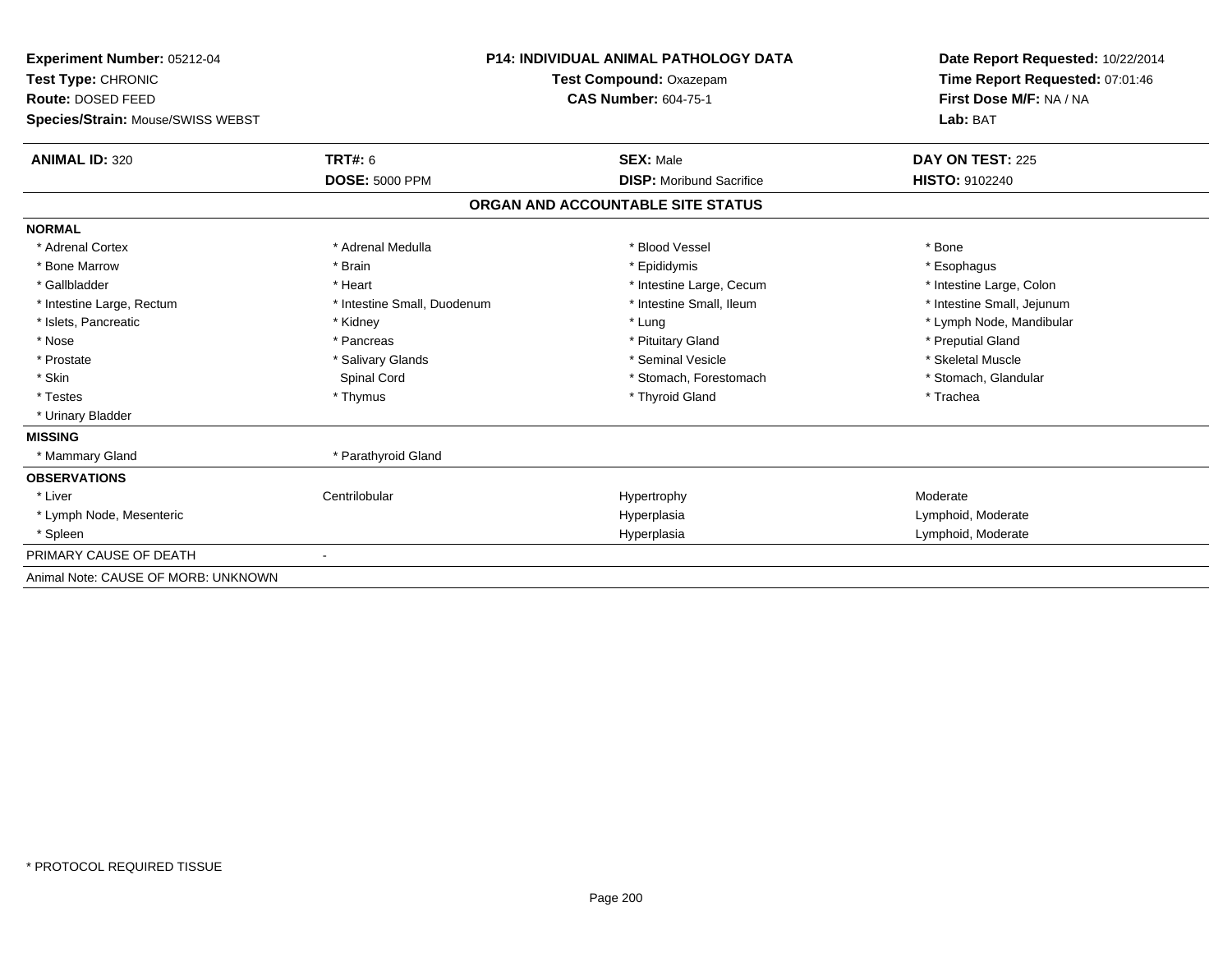| Experiment Number: 05212-04<br>Test Type: CHRONIC<br>Route: DOSED FEED<br>Species/Strain: Mouse/SWISS WEBST |                        | P14: INDIVIDUAL ANIMAL PATHOLOGY DATA<br>Test Compound: Oxazepam<br><b>CAS Number: 604-75-1</b> | Date Report Requested: 10/22/2014<br>Time Report Requested: 07:01:46<br>First Dose M/F: NA / NA<br>Lab: BAT |
|-------------------------------------------------------------------------------------------------------------|------------------------|-------------------------------------------------------------------------------------------------|-------------------------------------------------------------------------------------------------------------|
| <b>ANIMAL ID: 321</b>                                                                                       | <b>TRT#: 6</b>         | <b>SEX: Male</b>                                                                                | DAY ON TEST: 302                                                                                            |
|                                                                                                             | <b>DOSE: 5000 PPM</b>  | <b>DISP:</b> Moribund Sacrifice                                                                 | <b>HISTO: 9102241</b>                                                                                       |
|                                                                                                             |                        | ORGAN AND ACCOUNTABLE SITE STATUS                                                               |                                                                                                             |
| <b>NORMAL</b>                                                                                               |                        |                                                                                                 |                                                                                                             |
| * Adrenal Medulla                                                                                           | * Blood Vessel         | * Bone                                                                                          | * Bone Marrow                                                                                               |
| * Brain                                                                                                     | * Epididymis           | * Esophagus                                                                                     | * Gallbladder                                                                                               |
| * Islets, Pancreatic                                                                                        | * Nose                 | * Pancreas                                                                                      | Penis                                                                                                       |
| * Pituitary Gland                                                                                           | * Prostate             | * Seminal Vesicle                                                                               | * Skeletal Muscle                                                                                           |
| * Skin                                                                                                      | * Stomach, Forestomach | * Stomach, Glandular                                                                            | * Testes                                                                                                    |
| * Trachea                                                                                                   | * Urinary Bladder      |                                                                                                 |                                                                                                             |
| <b>MISSING</b>                                                                                              |                        |                                                                                                 |                                                                                                             |
| * Mammary Gland                                                                                             | * Thymus               |                                                                                                 |                                                                                                             |
| <b>OBSERVATIONS</b>                                                                                         |                        |                                                                                                 |                                                                                                             |
| * Adrenal Cortex                                                                                            |                        | Amyloid Deposition                                                                              | Mild                                                                                                        |
| * Heart                                                                                                     |                        | Amyloid Deposition                                                                              | Marked                                                                                                      |
| * Intestine Large, Cecum                                                                                    |                        | Amyloid Deposition                                                                              | Mild                                                                                                        |
| * Intestine Large, Colon                                                                                    |                        | Amyloid Deposition                                                                              | Moderate                                                                                                    |
| * Intestine Large, Rectum                                                                                   |                        | Amyloid Deposition                                                                              | Mild                                                                                                        |
| * Intestine Small, Duodenum                                                                                 |                        | Amyloid Deposition                                                                              | Marked                                                                                                      |
| * Intestine Small, Ileum                                                                                    |                        | Amyloid Deposition                                                                              | Marked                                                                                                      |
| * Intestine Small, Jejunum                                                                                  |                        | Amyloid Deposition                                                                              | Marked                                                                                                      |
| * Kidney                                                                                                    | Glomerulus             | Amyloid Deposition                                                                              | Mild                                                                                                        |
| * Liver                                                                                                     |                        | Amyloid Deposition                                                                              | Moderate                                                                                                    |
|                                                                                                             |                        | <b>Eosinophilic Focus</b>                                                                       |                                                                                                             |
|                                                                                                             |                        | Hepatocellular Adenoma                                                                          | Multiple                                                                                                    |
|                                                                                                             |                        | Hepatocellular Carcinoma                                                                        |                                                                                                             |
| [Hepatocellular Adenoma TGLS = 3,5-1+9+11]                                                                  |                        |                                                                                                 |                                                                                                             |
| [ Hepatocellular Carcinoma TGLS = 4-10 ]                                                                    |                        |                                                                                                 |                                                                                                             |
| * Lung                                                                                                      |                        | <b>Fibrosis</b>                                                                                 | Moderate                                                                                                    |
|                                                                                                             | Alveolus               | <b>Infiltration Cellular</b>                                                                    | Mononuclear CI, Marked                                                                                      |
| [Fibrosis TGLS = $6-2$ ]                                                                                    |                        |                                                                                                 |                                                                                                             |
| * Lymph Node, Mandibular                                                                                    |                        | Amyloid Deposition                                                                              | Moderate                                                                                                    |
| * Lymph Node, Mesenteric                                                                                    |                        | Amyloid Deposition                                                                              | Moderate                                                                                                    |
| * Parathyroid Gland                                                                                         |                        | <b>Amyloid Deposition</b>                                                                       | Mild                                                                                                        |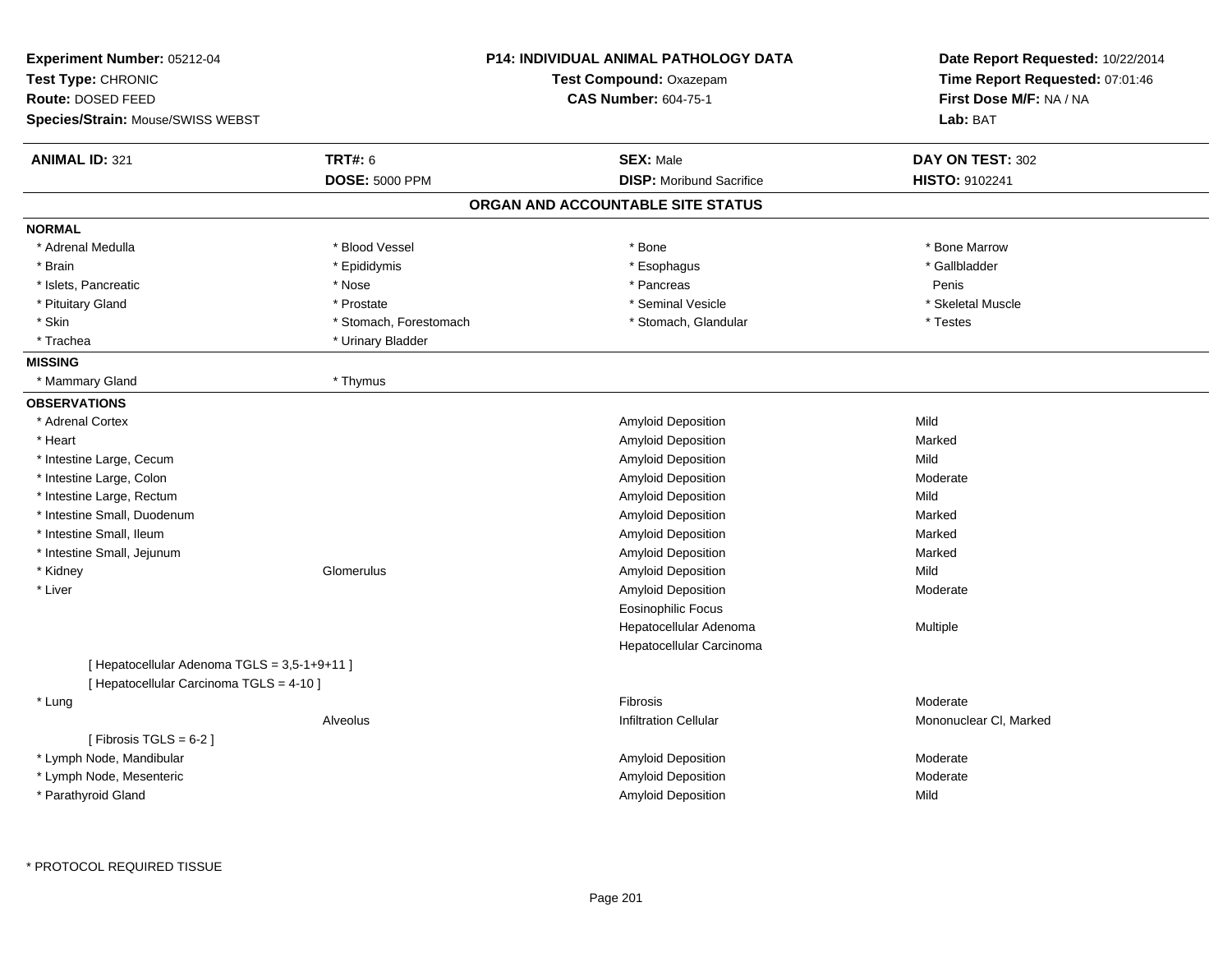| <b>Experiment Number: 05212-04</b><br>Test Type: CHRONIC<br>Route: DOSED FEED<br>Species/Strain: Mouse/SWISS WEBST |                                                                   | <b>P14: INDIVIDUAL ANIMAL PATHOLOGY DATA</b><br><b>Test Compound: Oxazepam</b><br><b>CAS Number: 604-75-1</b> | Date Report Requested: 10/22/2014<br>Time Report Requested: 07:01:46<br>First Dose M/F: NA / NA<br>Lab: BAT |
|--------------------------------------------------------------------------------------------------------------------|-------------------------------------------------------------------|---------------------------------------------------------------------------------------------------------------|-------------------------------------------------------------------------------------------------------------|
| <b>ANIMAL ID: 321</b>                                                                                              | <b>TRT#: 6</b>                                                    | <b>SEX: Male</b>                                                                                              | DAY ON TEST: 302                                                                                            |
|                                                                                                                    | <b>DOSE: 5000 PPM</b>                                             | <b>DISP:</b> Moribund Sacrifice                                                                               | <b>HISTO: 9102241</b>                                                                                       |
|                                                                                                                    |                                                                   | ORGAN AND ACCOUNTABLE SITE STATUS                                                                             |                                                                                                             |
| Penis                                                                                                              | Note: NO CORRESPONDING LESION FOR PENILE PROLAPSE SEEN AT NECROPS |                                                                                                               |                                                                                                             |
| * Preputial Gland                                                                                                  |                                                                   | Inflammation                                                                                                  | Suppurative, Moderate                                                                                       |
| * Salivary Glands                                                                                                  |                                                                   | <b>Amyloid Deposition</b>                                                                                     | Moderate                                                                                                    |
| * Spleen                                                                                                           |                                                                   | <b>Amyloid Deposition</b>                                                                                     | Moderate                                                                                                    |
| * Thyroid Gland                                                                                                    |                                                                   | Amyloid Deposition                                                                                            | Moderate                                                                                                    |
| PRIMARY CAUSE OF DEATH                                                                                             |                                                                   |                                                                                                               |                                                                                                             |
|                                                                                                                    | Animal Note: CAUSE OF MORB: AMYLOID DEPOSITION, MULTIPLE ORGANS   |                                                                                                               |                                                                                                             |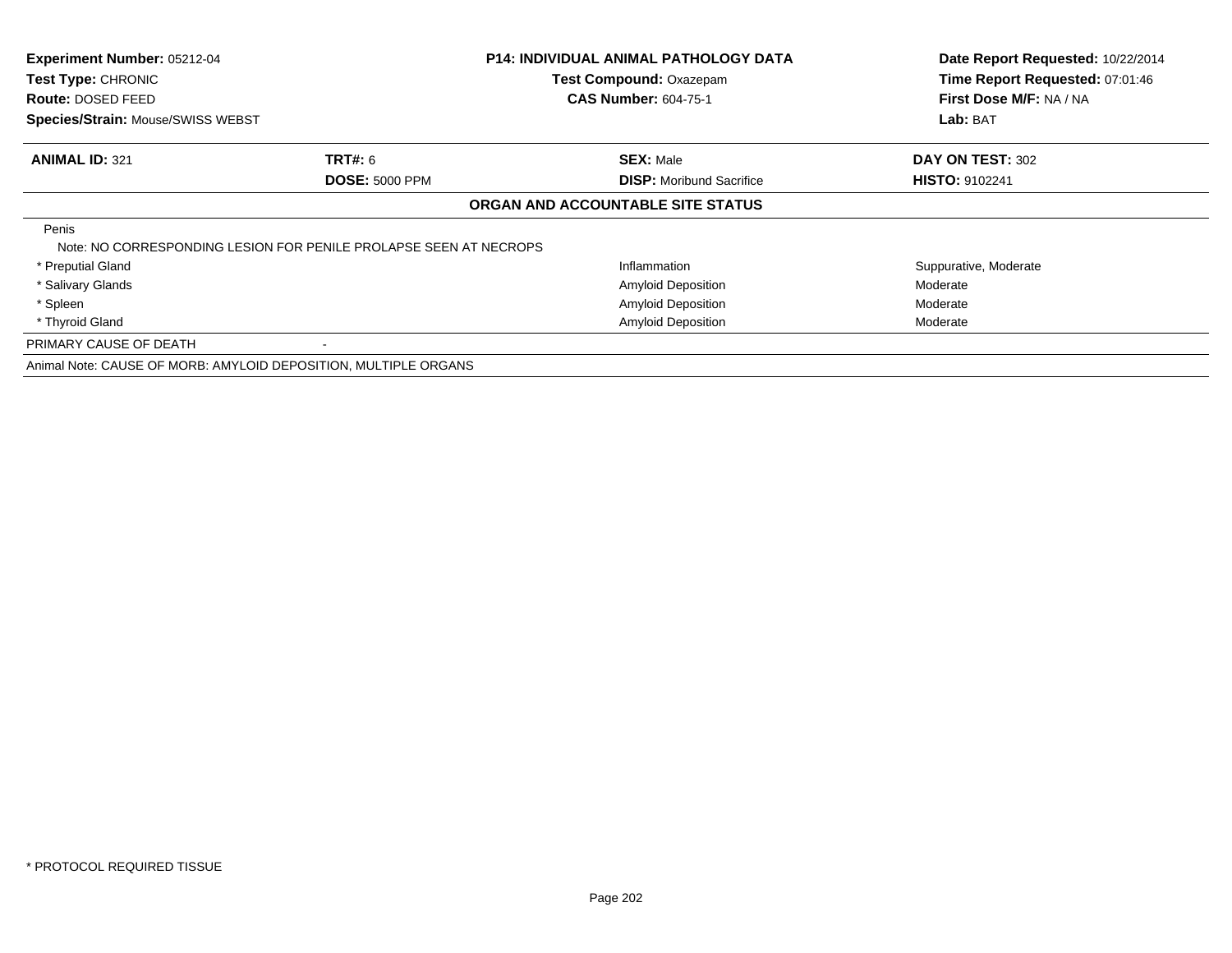| Experiment Number: 05212-04<br>Test Type: CHRONIC<br>Route: DOSED FEED<br>Species/Strain: Mouse/SWISS WEBST |                                                             | <b>P14: INDIVIDUAL ANIMAL PATHOLOGY DATA</b><br>Test Compound: Oxazepam<br><b>CAS Number: 604-75-1</b> | Date Report Requested: 10/22/2014<br>Time Report Requested: 07:01:46<br>First Dose M/F: NA / NA<br>Lab: BAT |
|-------------------------------------------------------------------------------------------------------------|-------------------------------------------------------------|--------------------------------------------------------------------------------------------------------|-------------------------------------------------------------------------------------------------------------|
|                                                                                                             |                                                             |                                                                                                        |                                                                                                             |
| <b>ANIMAL ID: 322</b>                                                                                       | <b>TRT#: 6</b>                                              | <b>SEX: Male</b>                                                                                       | DAY ON TEST: 383                                                                                            |
|                                                                                                             | <b>DOSE: 5000 PPM</b>                                       | <b>DISP: Natural Death</b>                                                                             | HISTO: 9102242                                                                                              |
|                                                                                                             |                                                             | ORGAN AND ACCOUNTABLE SITE STATUS                                                                      |                                                                                                             |
| <b>NORMAL</b>                                                                                               |                                                             |                                                                                                        |                                                                                                             |
| * Adrenal Cortex                                                                                            | * Adrenal Medulla                                           | * Blood Vessel                                                                                         | * Bone                                                                                                      |
| * Bone Marrow                                                                                               | * Brain                                                     | * Epididymis                                                                                           | * Esophagus                                                                                                 |
| * Intestine Large, Colon                                                                                    | * Intestine Large, Rectum                                   | * Islets, Pancreatic                                                                                   | * Kidney                                                                                                    |
| * Nose                                                                                                      | * Pancreas                                                  | Penis                                                                                                  | * Pituitary Gland                                                                                           |
| * Preputial Gland                                                                                           | * Prostate                                                  | * Salivary Glands                                                                                      | * Seminal Vesicle                                                                                           |
| * Skeletal Muscle                                                                                           | * Skin                                                      | * Stomach, Forestomach                                                                                 | * Testes                                                                                                    |
| * Thymus                                                                                                    | * Trachea                                                   | * Urinary Bladder                                                                                      |                                                                                                             |
| <b>MISSING</b>                                                                                              |                                                             |                                                                                                        |                                                                                                             |
| * Gallbladder                                                                                               | * Lymph Node, Mesenteric                                    | * Mammary Gland                                                                                        | * Parathyroid Gland                                                                                         |
| <b>OBSERVATIONS</b>                                                                                         |                                                             |                                                                                                        |                                                                                                             |
| * Heart                                                                                                     |                                                             | <b>Amyloid Deposition</b>                                                                              | Marked                                                                                                      |
|                                                                                                             | Atrium                                                      | Thrombosis                                                                                             |                                                                                                             |
| [Thrombosis TGLS = $1-1$ ]                                                                                  |                                                             |                                                                                                        |                                                                                                             |
| * Intestine Large, Cecum                                                                                    |                                                             | <b>Amyloid Deposition</b>                                                                              | Moderate                                                                                                    |
| * Intestine Small, Duodenum                                                                                 |                                                             | Amyloid Deposition                                                                                     | Moderate                                                                                                    |
| * Intestine Small, Ileum                                                                                    |                                                             | Amyloid Deposition                                                                                     | Moderate                                                                                                    |
| * Intestine Small, Jejunum                                                                                  |                                                             | <b>Amyloid Deposition</b>                                                                              | Moderate                                                                                                    |
| * Liver                                                                                                     |                                                             | Hepatocellular Adenoma                                                                                 | Multiple                                                                                                    |
|                                                                                                             | Centrilobular                                               | Hypertrophy                                                                                            | Mild                                                                                                        |
|                                                                                                             |                                                             | Necrosis                                                                                               | Minimal                                                                                                     |
| Note: NODULE OF LEFT LOBE OF LIVER SEEN AT NECROPSY<br>[ Hepatocellular Adenoma TGLS = 3,4-10+11 ]          | Note: NO CORRESPONDING MICROSCOPIC LESION SEEN FOR 1X1X1 MM |                                                                                                        |                                                                                                             |
| * Lung                                                                                                      |                                                             | <b>Fibrosis</b>                                                                                        | Minimal                                                                                                     |
|                                                                                                             | Alveolus                                                    | <b>Infiltration Cellular</b>                                                                           | Mononuclear CI, Moderate                                                                                    |
| * Lymph Node, Mandibular                                                                                    |                                                             | <b>Amyloid Deposition</b>                                                                              | Mild                                                                                                        |
| Penis<br>Note: NO CORRESPONDING LESION FOR PENILE PROLAPSE SEEN AT<br>Note: NECROPSY                        |                                                             |                                                                                                        |                                                                                                             |
|                                                                                                             |                                                             | <b>Amyloid Deposition</b>                                                                              | Marked                                                                                                      |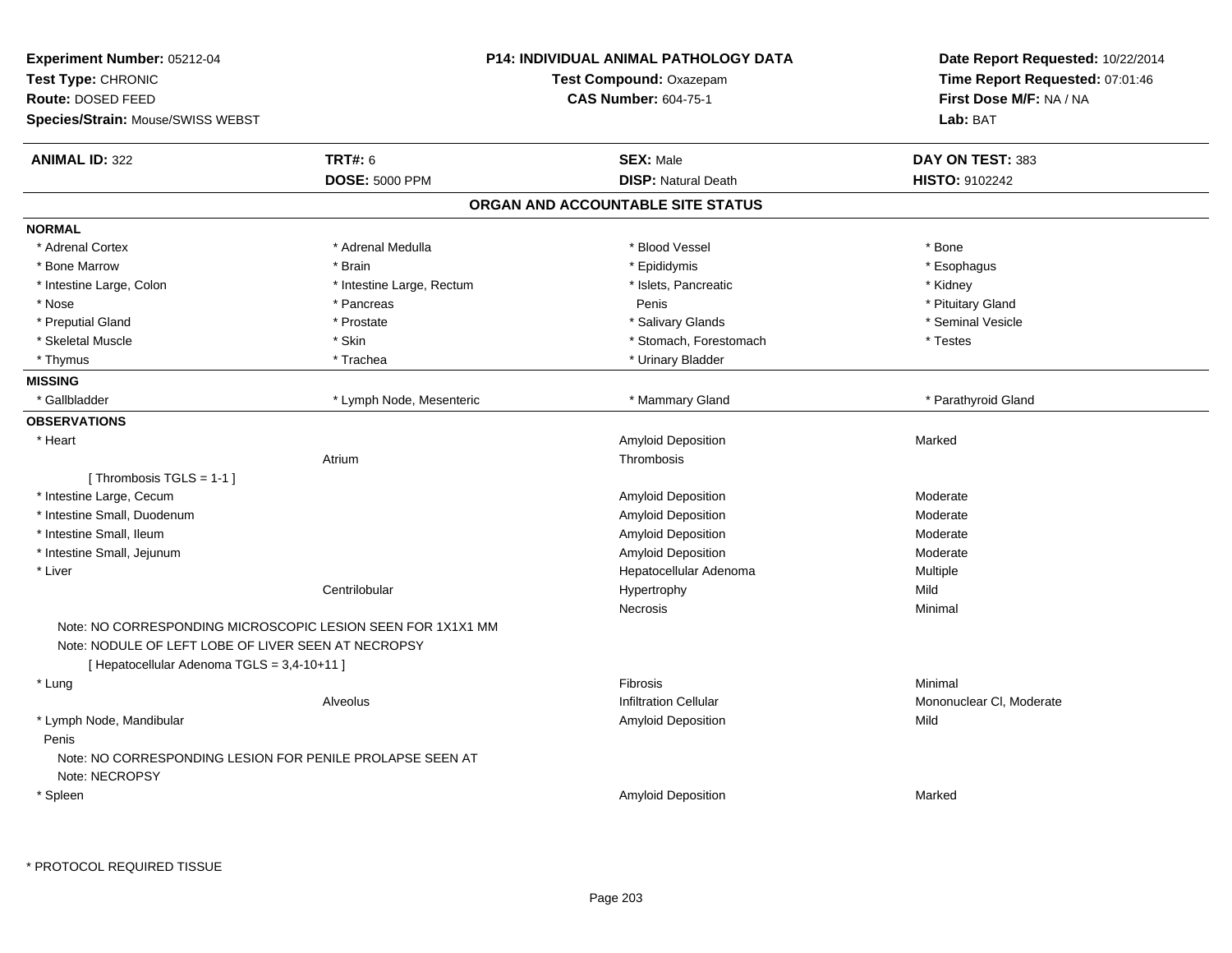| <b>Experiment Number: 05212-04</b><br><b>Test Type: CHRONIC</b>  |                       | <b>P14: INDIVIDUAL ANIMAL PATHOLOGY DATA</b> | Date Report Requested: 10/22/2014<br>Time Report Requested: 07:01:46 |
|------------------------------------------------------------------|-----------------------|----------------------------------------------|----------------------------------------------------------------------|
|                                                                  |                       | <b>Test Compound: Oxazepam</b>               |                                                                      |
| Route: DOSED FEED                                                |                       | <b>CAS Number: 604-75-1</b>                  | First Dose M/F: NA / NA                                              |
| <b>Species/Strain: Mouse/SWISS WEBST</b>                         |                       |                                              | Lab: BAT                                                             |
| <b>ANIMAL ID: 322</b>                                            | <b>TRT#: 6</b>        | <b>SEX: Male</b>                             | DAY ON TEST: 383                                                     |
|                                                                  | <b>DOSE: 5000 PPM</b> | <b>DISP:</b> Natural Death                   | <b>HISTO: 9102242</b>                                                |
|                                                                  |                       | ORGAN AND ACCOUNTABLE SITE STATUS            |                                                                      |
| * Stomach, Glandular                                             |                       | <b>Amyloid Deposition</b>                    | Mild                                                                 |
| * Thyroid Gland                                                  |                       | <b>Amyloid Deposition</b>                    | Marked                                                               |
| PRIMARY CAUSE OF DEATH                                           |                       |                                              |                                                                      |
| Animal Note: CAUSE OF DEATH: AMYLOID DEPOSITION, MULTIPLE ORGANS |                       |                                              |                                                                      |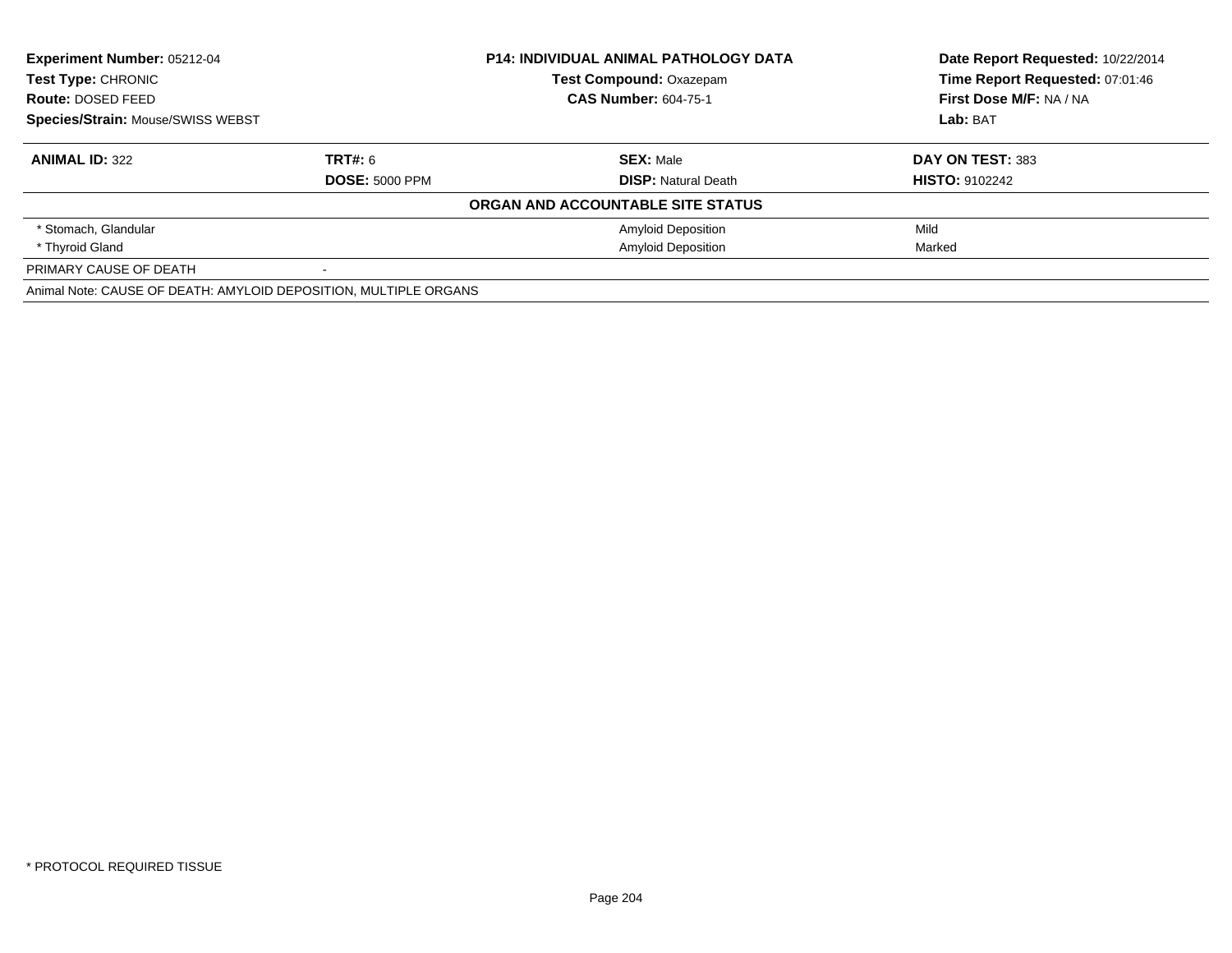| Experiment Number: 05212-04                                      |                            | P14: INDIVIDUAL ANIMAL PATHOLOGY DATA | Date Report Requested: 10/22/2014 |
|------------------------------------------------------------------|----------------------------|---------------------------------------|-----------------------------------|
| Test Type: CHRONIC                                               | Test Compound: Oxazepam    |                                       | Time Report Requested: 07:01:46   |
| Route: DOSED FEED                                                |                            | <b>CAS Number: 604-75-1</b>           | First Dose M/F: NA / NA           |
| <b>Species/Strain: Mouse/SWISS WEBST</b>                         |                            |                                       | Lab: BAT                          |
| <b>ANIMAL ID: 323</b>                                            | <b>TRT#: 6</b>             | <b>SEX: Male</b>                      | DAY ON TEST: 292                  |
|                                                                  | <b>DOSE: 5000 PPM</b>      | <b>DISP: Natural Death</b>            | <b>HISTO: 9102243</b>             |
|                                                                  |                            | ORGAN AND ACCOUNTABLE SITE STATUS     |                                   |
| <b>NORMAL</b>                                                    |                            |                                       |                                   |
| * Adrenal Medulla                                                | * Blood Vessel             | * Bone                                | * Bone Marrow                     |
| * Brain                                                          | * Epididymis               | * Esophagus                           | * Gallbladder                     |
| * Islets, Pancreatic                                             | * Lung                     | * Nose                                | * Pancreas                        |
| * Parathyroid Gland                                              | * Pituitary Gland          | * Preputial Gland                     | * Prostate                        |
| * Seminal Vesicle                                                | * Skeletal Muscle          | * Stomach, Forestomach                | * Stomach, Glandular              |
| * Testes                                                         | * Thymus                   | * Trachea                             | * Urinary Bladder                 |
| <b>MISSING</b>                                                   |                            |                                       |                                   |
| * Mammary Gland                                                  |                            |                                       |                                   |
| <b>AUTO PRECLUDES DIAG.</b>                                      |                            |                                       |                                   |
| * Intestine Large, Cecum                                         | * Intestine Large, Colon   | * Intestine Large, Rectum             | * Intestine Small, Duodenum       |
| * Intestine Small, Ileum                                         | * Intestine Small, Jejunum | * Skin                                |                                   |
| <b>OBSERVATIONS</b>                                              |                            |                                       |                                   |
| * Adrenal Cortex                                                 |                            | Amyloid Deposition                    | Moderate                          |
| * Heart                                                          |                            | Amyloid Deposition                    | Marked                            |
| * Kidney                                                         | Glomerulus                 | Amyloid Deposition                    | Marked                            |
| * Liver                                                          |                            | Hepatocellular Adenoma                | Multiple                          |
| [ Hepatocellular Adenoma TGLS = 1,2,3-1+9 ]                      |                            |                                       |                                   |
| * Lymph Node, Mandibular                                         |                            | Amyloid Deposition                    | Marked                            |
| * Salivary Glands                                                |                            | Amyloid Deposition                    | Marked                            |
| * Spleen                                                         |                            | Amyloid Deposition                    | Moderate                          |
| * Thyroid Gland                                                  |                            | Amyloid Deposition                    | Moderate                          |
| PRIMARY CAUSE OF DEATH                                           |                            |                                       |                                   |
| Animal Note: CAUSE OF DEATH: AMYLOID DEPOSITION, MULTIPLE ORGANS |                            |                                       |                                   |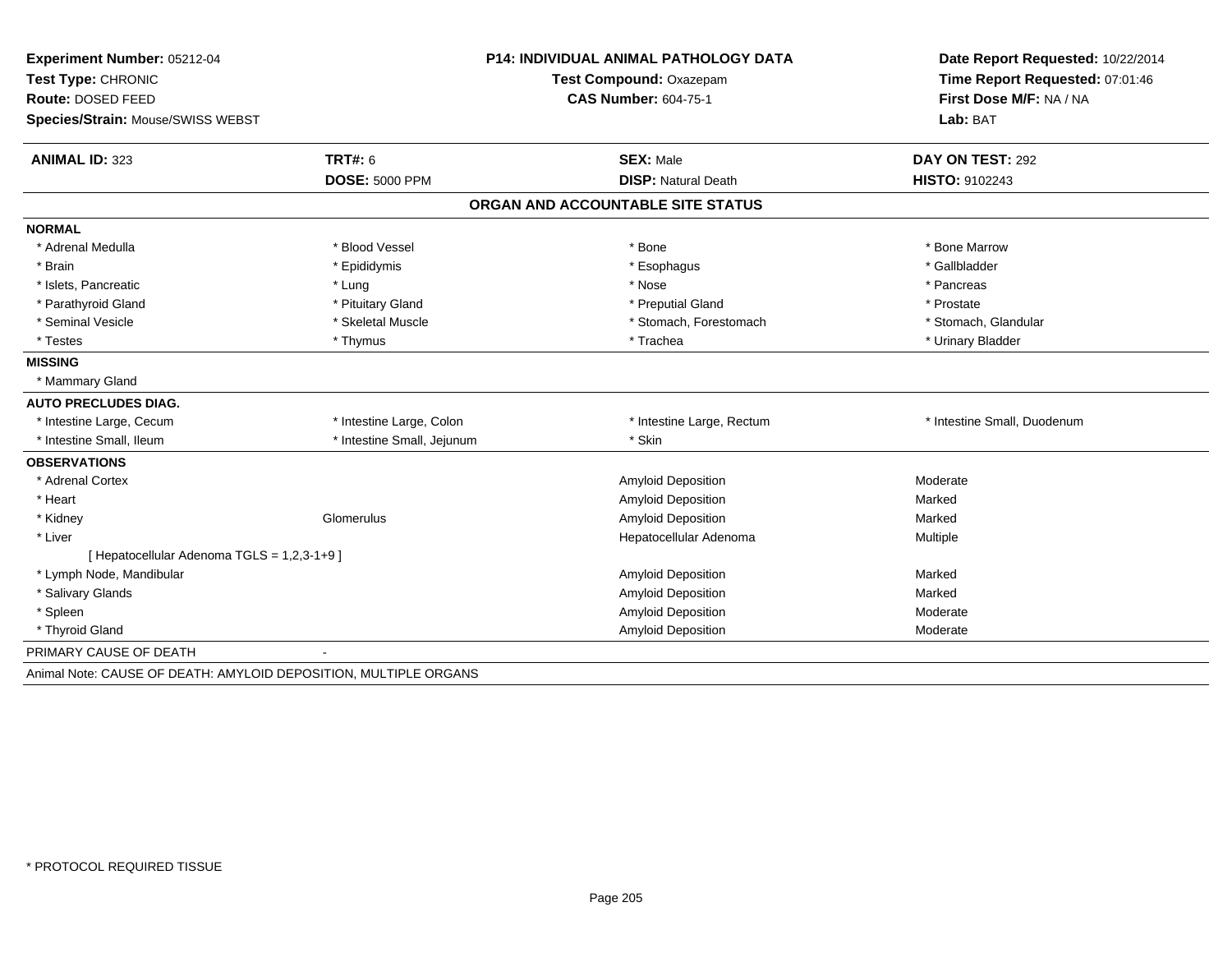| Experiment Number: 05212-04<br>Test Type: CHRONIC<br><b>Route: DOSED FEED</b><br>Species/Strain: Mouse/SWISS WEBST |                           | <b>P14: INDIVIDUAL ANIMAL PATHOLOGY DATA</b><br>Test Compound: Oxazepam<br><b>CAS Number: 604-75-1</b> | Date Report Requested: 10/22/2014<br>Time Report Requested: 07:01:46<br>First Dose M/F: NA / NA<br>Lab: BAT |
|--------------------------------------------------------------------------------------------------------------------|---------------------------|--------------------------------------------------------------------------------------------------------|-------------------------------------------------------------------------------------------------------------|
| <b>ANIMAL ID: 324</b>                                                                                              | <b>TRT#: 6</b>            | <b>SEX: Male</b>                                                                                       | DAY ON TEST: 374                                                                                            |
|                                                                                                                    | <b>DOSE: 5000 PPM</b>     | <b>DISP: Natural Death</b>                                                                             | HISTO: 9102244                                                                                              |
|                                                                                                                    |                           | ORGAN AND ACCOUNTABLE SITE STATUS                                                                      |                                                                                                             |
| <b>NORMAL</b>                                                                                                      |                           |                                                                                                        |                                                                                                             |
| * Adrenal Medulla                                                                                                  | * Blood Vessel            | * Bone                                                                                                 | * Bone Marrow                                                                                               |
| * Brain                                                                                                            | * Epididymis              | * Esophagus                                                                                            | * Intestine Large, Cecum                                                                                    |
| * Intestine Large, Colon                                                                                           | * Intestine Large, Rectum | * Intestine Small, Ileum                                                                               | * Islets, Pancreatic                                                                                        |
| * Nose                                                                                                             | * Pancreas                | Penis                                                                                                  | * Pituitary Gland                                                                                           |
| * Preputial Gland                                                                                                  | * Prostate                | * Seminal Vesicle                                                                                      | * Skeletal Muscle                                                                                           |
| * Skin                                                                                                             | * Stomach, Forestomach    | * Stomach, Glandular                                                                                   | * Testes                                                                                                    |
| * Thymus                                                                                                           | * Trachea                 | * Urinary Bladder                                                                                      |                                                                                                             |
| <b>MISSING</b>                                                                                                     |                           |                                                                                                        |                                                                                                             |
| * Gallbladder                                                                                                      | * Mammary Gland           |                                                                                                        |                                                                                                             |
| <b>OBSERVATIONS</b>                                                                                                |                           |                                                                                                        |                                                                                                             |
| * Adrenal Cortex                                                                                                   |                           | Amyloid Deposition                                                                                     | Moderate                                                                                                    |
| * Heart                                                                                                            |                           | Amyloid Deposition                                                                                     | Marked                                                                                                      |
|                                                                                                                    | Atrium                    | Thrombosis                                                                                             |                                                                                                             |
| [Thrombosis TGLS = 2-2]                                                                                            |                           |                                                                                                        |                                                                                                             |
| * Intestine Small, Duodenum                                                                                        |                           | Amyloid Deposition                                                                                     | Moderate                                                                                                    |
| * Intestine Small, Jejunum                                                                                         |                           | Amyloid Deposition                                                                                     | Moderate                                                                                                    |
| * Kidney                                                                                                           | Glomerulus                | Amyloid Deposition                                                                                     | Moderate                                                                                                    |
|                                                                                                                    | Interstitium              | Amyloid Deposition                                                                                     | Moderate                                                                                                    |
| * Liver                                                                                                            |                           | Amyloid Deposition                                                                                     | Marked                                                                                                      |
|                                                                                                                    |                           | Hepatocellular Adenoma                                                                                 | Multiple                                                                                                    |
|                                                                                                                    | Centrilobular             | Hypertrophy                                                                                            | Minimal                                                                                                     |
| [ Hepatocellular Adenoma TGLS = 3,4,5-1+9 ]                                                                        |                           |                                                                                                        |                                                                                                             |
| * Lung                                                                                                             |                           | Fibrosis                                                                                               | Minimal                                                                                                     |
|                                                                                                                    | Alveolus                  | <b>Infiltration Cellular</b>                                                                           | Mononuclear CI, Moderate                                                                                    |
| * Lymph Node, Mandibular                                                                                           |                           | Amyloid Deposition                                                                                     | Moderate                                                                                                    |
| * Lymph Node, Mesenteric                                                                                           |                           | Amyloid Deposition                                                                                     | Moderate                                                                                                    |
| * Parathyroid Gland                                                                                                |                           | Amyloid Deposition                                                                                     | Moderate                                                                                                    |
| Penis                                                                                                              |                           |                                                                                                        |                                                                                                             |
| Note: AT NECROPSY                                                                                                  |                           |                                                                                                        |                                                                                                             |
| Note: NO CORRESPONDING LESION SEEN FOR PENILE PROLAPSE SEEN                                                        |                           |                                                                                                        |                                                                                                             |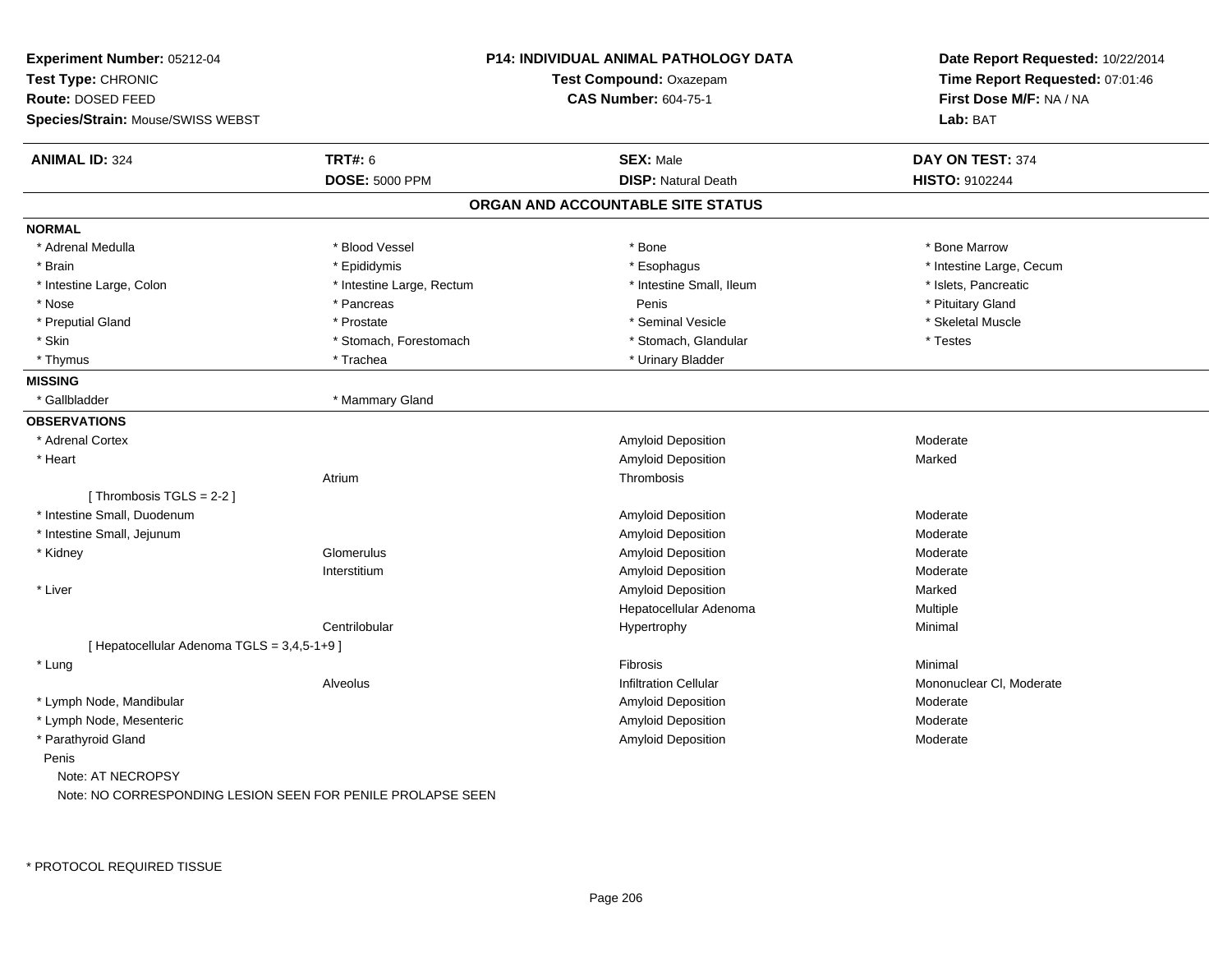| Experiment Number: 05212-04<br>Test Type: CHRONIC                |                       | <b>P14: INDIVIDUAL ANIMAL PATHOLOGY DATA</b> | Date Report Requested: 10/22/2014 |
|------------------------------------------------------------------|-----------------------|----------------------------------------------|-----------------------------------|
|                                                                  |                       | Test Compound: Oxazepam                      | Time Report Requested: 07:01:46   |
| <b>Route: DOSED FEED</b>                                         |                       | <b>CAS Number: 604-75-1</b>                  | First Dose M/F: NA / NA           |
| Species/Strain: Mouse/SWISS WEBST                                |                       |                                              | Lab: BAT                          |
| <b>ANIMAL ID: 324</b>                                            | <b>TRT#: 6</b>        | <b>SEX: Male</b>                             | DAY ON TEST: 374                  |
|                                                                  | <b>DOSE: 5000 PPM</b> | <b>DISP:</b> Natural Death                   | <b>HISTO: 9102244</b>             |
|                                                                  |                       | ORGAN AND ACCOUNTABLE SITE STATUS            |                                   |
| * Salivary Glands                                                |                       | <b>Amyloid Deposition</b>                    | Moderate                          |
| * Spleen                                                         |                       | <b>Amyloid Deposition</b>                    | Marked                            |
| * Thyroid Gland                                                  |                       | <b>Amyloid Deposition</b>                    | Marked                            |
| PRIMARY CAUSE OF DEATH                                           |                       |                                              |                                   |
| Animal Note: CAUSE OF DEATH: AMYLOID DEPOSITION, MULTIPLE ORGANS |                       |                                              |                                   |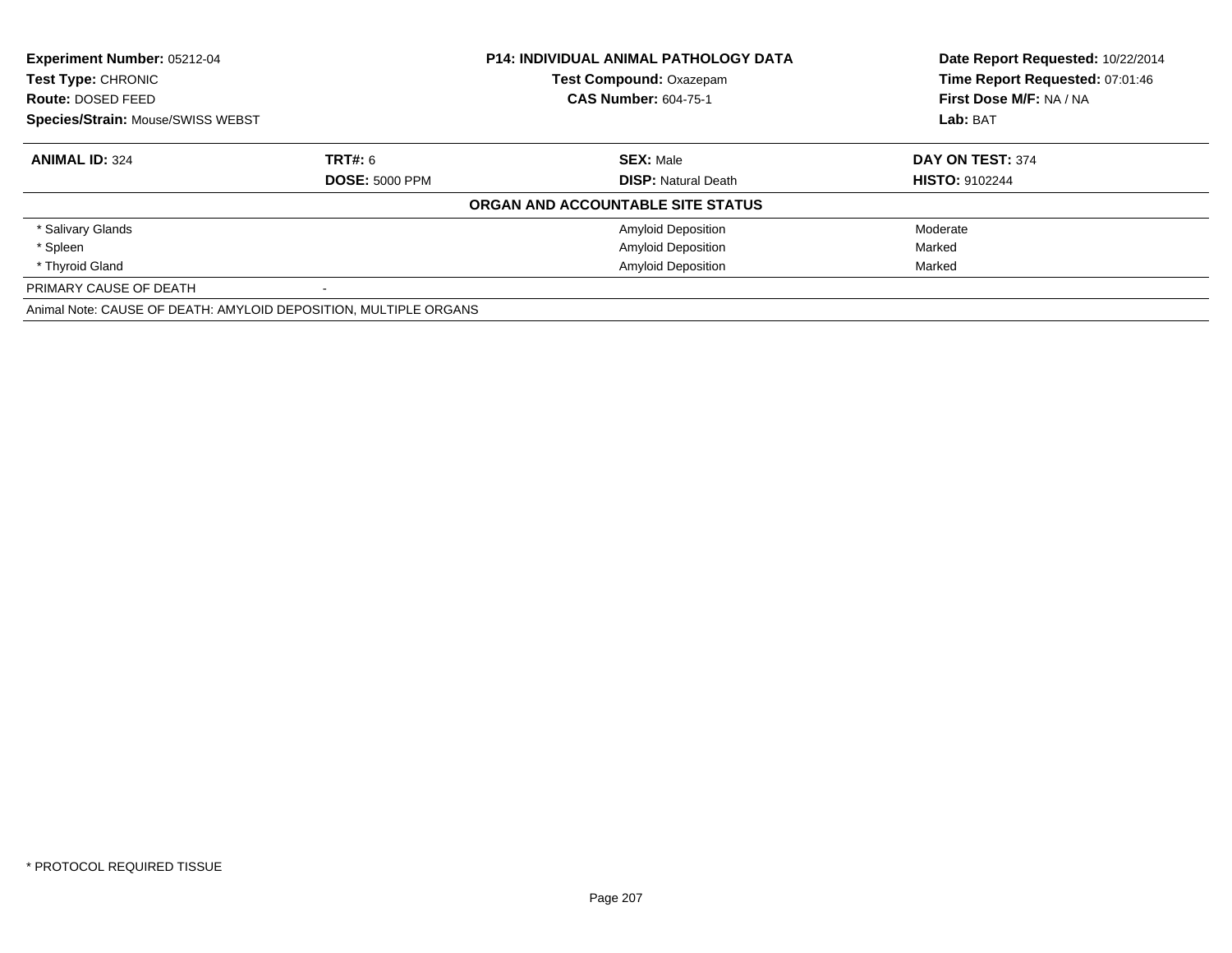| <b>ANIMAL ID: 325</b><br><b>TRT#: 6</b><br><b>SEX: Male</b><br>DAY ON TEST: 344<br><b>DOSE: 5000 PPM</b><br><b>DISP:</b> Moribund Sacrifice<br>HISTO: 9102245<br>ORGAN AND ACCOUNTABLE SITE STATUS<br>* Blood Vessel<br>* Bone Marrow<br>* Adrenal Medulla<br>* Bone<br>* Esophagus<br>* Gallbladder<br>* Brain<br>* Epididymis<br>* Nose<br>* Pancreas<br>* Islets, Pancreatic<br>Penis<br>* Preputial Gland<br>* Prostate<br>* Seminal Vesicle<br><b>Peripheral Nerve</b><br>Spinal Cord<br>* Spleen<br>* Skeletal Muscle<br>* Skin<br>* Stomach, Forestomach<br>* Testes<br>* Thymus<br>* Trachea<br>* Urinary Bladder<br>* Intestine Large, Cecum<br>* Mammary Gland<br>* Parathyroid Gland<br>* Pituitary Gland<br>Mild<br>* Adrenal Cortex<br>Amyloid Deposition<br>* Heart<br>Amyloid Deposition<br>Marked<br>Atrium<br>Thrombosis<br>[Thrombosis TGLS = $8-1$ ]<br>* Intestine Large, Colon<br>Amyloid Deposition<br>Minimal<br>* Intestine Large, Rectum<br>Amyloid Deposition<br>Moderate<br>* Intestine Small, Duodenum<br>Amyloid Deposition<br>Marked<br>* Intestine Small, Ileum<br>Amyloid Deposition<br>Moderate<br>* Intestine Small, Jejunum<br>Amyloid Deposition<br>Moderate<br>* Kidney<br>Amyloid Deposition<br>Glomerulus<br>Moderate<br>* Liver<br><b>Eosinophilic Focus</b><br>Hepatocellular Adenoma<br>Multiple<br>Hepatocellular Carcinoma<br>Centrilobular<br>Hypertrophy<br>Mild<br>[ Hepatocellular Adenoma TGLS = 4,5,6,7,9-1+2+9+10+11 ]<br>[ Hepatocellular Carcinoma TGLS = 3-1 ]<br>Mild<br>* Lung<br>Fibrosis<br><b>Infiltration Cellular</b><br>Mononuclear CI, Moderate<br>Alveolus<br>* Lymph Node, Mandibular<br>Amyloid Deposition<br>Moderate<br>* Lymph Node, Mesenteric<br>Amyloid Deposition<br>Moderate | Experiment Number: 05212-04<br>Test Type: CHRONIC<br>Route: DOSED FEED<br>Species/Strain: Mouse/SWISS WEBST | P14: INDIVIDUAL ANIMAL PATHOLOGY DATA<br><b>Test Compound: Oxazepam</b><br><b>CAS Number: 604-75-1</b> | Date Report Requested: 10/22/2014<br>Time Report Requested: 07:01:46<br>First Dose M/F: NA / NA<br>Lab: BAT |
|--------------------------------------------------------------------------------------------------------------------------------------------------------------------------------------------------------------------------------------------------------------------------------------------------------------------------------------------------------------------------------------------------------------------------------------------------------------------------------------------------------------------------------------------------------------------------------------------------------------------------------------------------------------------------------------------------------------------------------------------------------------------------------------------------------------------------------------------------------------------------------------------------------------------------------------------------------------------------------------------------------------------------------------------------------------------------------------------------------------------------------------------------------------------------------------------------------------------------------------------------------------------------------------------------------------------------------------------------------------------------------------------------------------------------------------------------------------------------------------------------------------------------------------------------------------------------------------------------------------------------------------------------------------------------------------------------------------------------------------------------------|-------------------------------------------------------------------------------------------------------------|--------------------------------------------------------------------------------------------------------|-------------------------------------------------------------------------------------------------------------|
|                                                                                                                                                                                                                                                                                                                                                                                                                                                                                                                                                                                                                                                                                                                                                                                                                                                                                                                                                                                                                                                                                                                                                                                                                                                                                                                                                                                                                                                                                                                                                                                                                                                                                                                                                        |                                                                                                             |                                                                                                        |                                                                                                             |
|                                                                                                                                                                                                                                                                                                                                                                                                                                                                                                                                                                                                                                                                                                                                                                                                                                                                                                                                                                                                                                                                                                                                                                                                                                                                                                                                                                                                                                                                                                                                                                                                                                                                                                                                                        |                                                                                                             |                                                                                                        |                                                                                                             |
|                                                                                                                                                                                                                                                                                                                                                                                                                                                                                                                                                                                                                                                                                                                                                                                                                                                                                                                                                                                                                                                                                                                                                                                                                                                                                                                                                                                                                                                                                                                                                                                                                                                                                                                                                        |                                                                                                             |                                                                                                        |                                                                                                             |
|                                                                                                                                                                                                                                                                                                                                                                                                                                                                                                                                                                                                                                                                                                                                                                                                                                                                                                                                                                                                                                                                                                                                                                                                                                                                                                                                                                                                                                                                                                                                                                                                                                                                                                                                                        | <b>NORMAL</b>                                                                                               |                                                                                                        |                                                                                                             |
|                                                                                                                                                                                                                                                                                                                                                                                                                                                                                                                                                                                                                                                                                                                                                                                                                                                                                                                                                                                                                                                                                                                                                                                                                                                                                                                                                                                                                                                                                                                                                                                                                                                                                                                                                        |                                                                                                             |                                                                                                        |                                                                                                             |
|                                                                                                                                                                                                                                                                                                                                                                                                                                                                                                                                                                                                                                                                                                                                                                                                                                                                                                                                                                                                                                                                                                                                                                                                                                                                                                                                                                                                                                                                                                                                                                                                                                                                                                                                                        |                                                                                                             |                                                                                                        |                                                                                                             |
|                                                                                                                                                                                                                                                                                                                                                                                                                                                                                                                                                                                                                                                                                                                                                                                                                                                                                                                                                                                                                                                                                                                                                                                                                                                                                                                                                                                                                                                                                                                                                                                                                                                                                                                                                        |                                                                                                             |                                                                                                        |                                                                                                             |
|                                                                                                                                                                                                                                                                                                                                                                                                                                                                                                                                                                                                                                                                                                                                                                                                                                                                                                                                                                                                                                                                                                                                                                                                                                                                                                                                                                                                                                                                                                                                                                                                                                                                                                                                                        |                                                                                                             |                                                                                                        |                                                                                                             |
|                                                                                                                                                                                                                                                                                                                                                                                                                                                                                                                                                                                                                                                                                                                                                                                                                                                                                                                                                                                                                                                                                                                                                                                                                                                                                                                                                                                                                                                                                                                                                                                                                                                                                                                                                        |                                                                                                             |                                                                                                        |                                                                                                             |
|                                                                                                                                                                                                                                                                                                                                                                                                                                                                                                                                                                                                                                                                                                                                                                                                                                                                                                                                                                                                                                                                                                                                                                                                                                                                                                                                                                                                                                                                                                                                                                                                                                                                                                                                                        |                                                                                                             |                                                                                                        |                                                                                                             |
|                                                                                                                                                                                                                                                                                                                                                                                                                                                                                                                                                                                                                                                                                                                                                                                                                                                                                                                                                                                                                                                                                                                                                                                                                                                                                                                                                                                                                                                                                                                                                                                                                                                                                                                                                        |                                                                                                             |                                                                                                        |                                                                                                             |
|                                                                                                                                                                                                                                                                                                                                                                                                                                                                                                                                                                                                                                                                                                                                                                                                                                                                                                                                                                                                                                                                                                                                                                                                                                                                                                                                                                                                                                                                                                                                                                                                                                                                                                                                                        | <b>MISSING</b>                                                                                              |                                                                                                        |                                                                                                             |
|                                                                                                                                                                                                                                                                                                                                                                                                                                                                                                                                                                                                                                                                                                                                                                                                                                                                                                                                                                                                                                                                                                                                                                                                                                                                                                                                                                                                                                                                                                                                                                                                                                                                                                                                                        |                                                                                                             |                                                                                                        |                                                                                                             |
|                                                                                                                                                                                                                                                                                                                                                                                                                                                                                                                                                                                                                                                                                                                                                                                                                                                                                                                                                                                                                                                                                                                                                                                                                                                                                                                                                                                                                                                                                                                                                                                                                                                                                                                                                        | <b>OBSERVATIONS</b>                                                                                         |                                                                                                        |                                                                                                             |
|                                                                                                                                                                                                                                                                                                                                                                                                                                                                                                                                                                                                                                                                                                                                                                                                                                                                                                                                                                                                                                                                                                                                                                                                                                                                                                                                                                                                                                                                                                                                                                                                                                                                                                                                                        |                                                                                                             |                                                                                                        |                                                                                                             |
|                                                                                                                                                                                                                                                                                                                                                                                                                                                                                                                                                                                                                                                                                                                                                                                                                                                                                                                                                                                                                                                                                                                                                                                                                                                                                                                                                                                                                                                                                                                                                                                                                                                                                                                                                        |                                                                                                             |                                                                                                        |                                                                                                             |
|                                                                                                                                                                                                                                                                                                                                                                                                                                                                                                                                                                                                                                                                                                                                                                                                                                                                                                                                                                                                                                                                                                                                                                                                                                                                                                                                                                                                                                                                                                                                                                                                                                                                                                                                                        |                                                                                                             |                                                                                                        |                                                                                                             |
|                                                                                                                                                                                                                                                                                                                                                                                                                                                                                                                                                                                                                                                                                                                                                                                                                                                                                                                                                                                                                                                                                                                                                                                                                                                                                                                                                                                                                                                                                                                                                                                                                                                                                                                                                        |                                                                                                             |                                                                                                        |                                                                                                             |
|                                                                                                                                                                                                                                                                                                                                                                                                                                                                                                                                                                                                                                                                                                                                                                                                                                                                                                                                                                                                                                                                                                                                                                                                                                                                                                                                                                                                                                                                                                                                                                                                                                                                                                                                                        |                                                                                                             |                                                                                                        |                                                                                                             |
|                                                                                                                                                                                                                                                                                                                                                                                                                                                                                                                                                                                                                                                                                                                                                                                                                                                                                                                                                                                                                                                                                                                                                                                                                                                                                                                                                                                                                                                                                                                                                                                                                                                                                                                                                        |                                                                                                             |                                                                                                        |                                                                                                             |
|                                                                                                                                                                                                                                                                                                                                                                                                                                                                                                                                                                                                                                                                                                                                                                                                                                                                                                                                                                                                                                                                                                                                                                                                                                                                                                                                                                                                                                                                                                                                                                                                                                                                                                                                                        |                                                                                                             |                                                                                                        |                                                                                                             |
|                                                                                                                                                                                                                                                                                                                                                                                                                                                                                                                                                                                                                                                                                                                                                                                                                                                                                                                                                                                                                                                                                                                                                                                                                                                                                                                                                                                                                                                                                                                                                                                                                                                                                                                                                        |                                                                                                             |                                                                                                        |                                                                                                             |
|                                                                                                                                                                                                                                                                                                                                                                                                                                                                                                                                                                                                                                                                                                                                                                                                                                                                                                                                                                                                                                                                                                                                                                                                                                                                                                                                                                                                                                                                                                                                                                                                                                                                                                                                                        |                                                                                                             |                                                                                                        |                                                                                                             |
|                                                                                                                                                                                                                                                                                                                                                                                                                                                                                                                                                                                                                                                                                                                                                                                                                                                                                                                                                                                                                                                                                                                                                                                                                                                                                                                                                                                                                                                                                                                                                                                                                                                                                                                                                        |                                                                                                             |                                                                                                        |                                                                                                             |
|                                                                                                                                                                                                                                                                                                                                                                                                                                                                                                                                                                                                                                                                                                                                                                                                                                                                                                                                                                                                                                                                                                                                                                                                                                                                                                                                                                                                                                                                                                                                                                                                                                                                                                                                                        |                                                                                                             |                                                                                                        |                                                                                                             |
|                                                                                                                                                                                                                                                                                                                                                                                                                                                                                                                                                                                                                                                                                                                                                                                                                                                                                                                                                                                                                                                                                                                                                                                                                                                                                                                                                                                                                                                                                                                                                                                                                                                                                                                                                        |                                                                                                             |                                                                                                        |                                                                                                             |
|                                                                                                                                                                                                                                                                                                                                                                                                                                                                                                                                                                                                                                                                                                                                                                                                                                                                                                                                                                                                                                                                                                                                                                                                                                                                                                                                                                                                                                                                                                                                                                                                                                                                                                                                                        |                                                                                                             |                                                                                                        |                                                                                                             |
|                                                                                                                                                                                                                                                                                                                                                                                                                                                                                                                                                                                                                                                                                                                                                                                                                                                                                                                                                                                                                                                                                                                                                                                                                                                                                                                                                                                                                                                                                                                                                                                                                                                                                                                                                        |                                                                                                             |                                                                                                        |                                                                                                             |
|                                                                                                                                                                                                                                                                                                                                                                                                                                                                                                                                                                                                                                                                                                                                                                                                                                                                                                                                                                                                                                                                                                                                                                                                                                                                                                                                                                                                                                                                                                                                                                                                                                                                                                                                                        |                                                                                                             |                                                                                                        |                                                                                                             |
|                                                                                                                                                                                                                                                                                                                                                                                                                                                                                                                                                                                                                                                                                                                                                                                                                                                                                                                                                                                                                                                                                                                                                                                                                                                                                                                                                                                                                                                                                                                                                                                                                                                                                                                                                        |                                                                                                             |                                                                                                        |                                                                                                             |
|                                                                                                                                                                                                                                                                                                                                                                                                                                                                                                                                                                                                                                                                                                                                                                                                                                                                                                                                                                                                                                                                                                                                                                                                                                                                                                                                                                                                                                                                                                                                                                                                                                                                                                                                                        |                                                                                                             |                                                                                                        |                                                                                                             |
|                                                                                                                                                                                                                                                                                                                                                                                                                                                                                                                                                                                                                                                                                                                                                                                                                                                                                                                                                                                                                                                                                                                                                                                                                                                                                                                                                                                                                                                                                                                                                                                                                                                                                                                                                        |                                                                                                             |                                                                                                        |                                                                                                             |
|                                                                                                                                                                                                                                                                                                                                                                                                                                                                                                                                                                                                                                                                                                                                                                                                                                                                                                                                                                                                                                                                                                                                                                                                                                                                                                                                                                                                                                                                                                                                                                                                                                                                                                                                                        |                                                                                                             |                                                                                                        |                                                                                                             |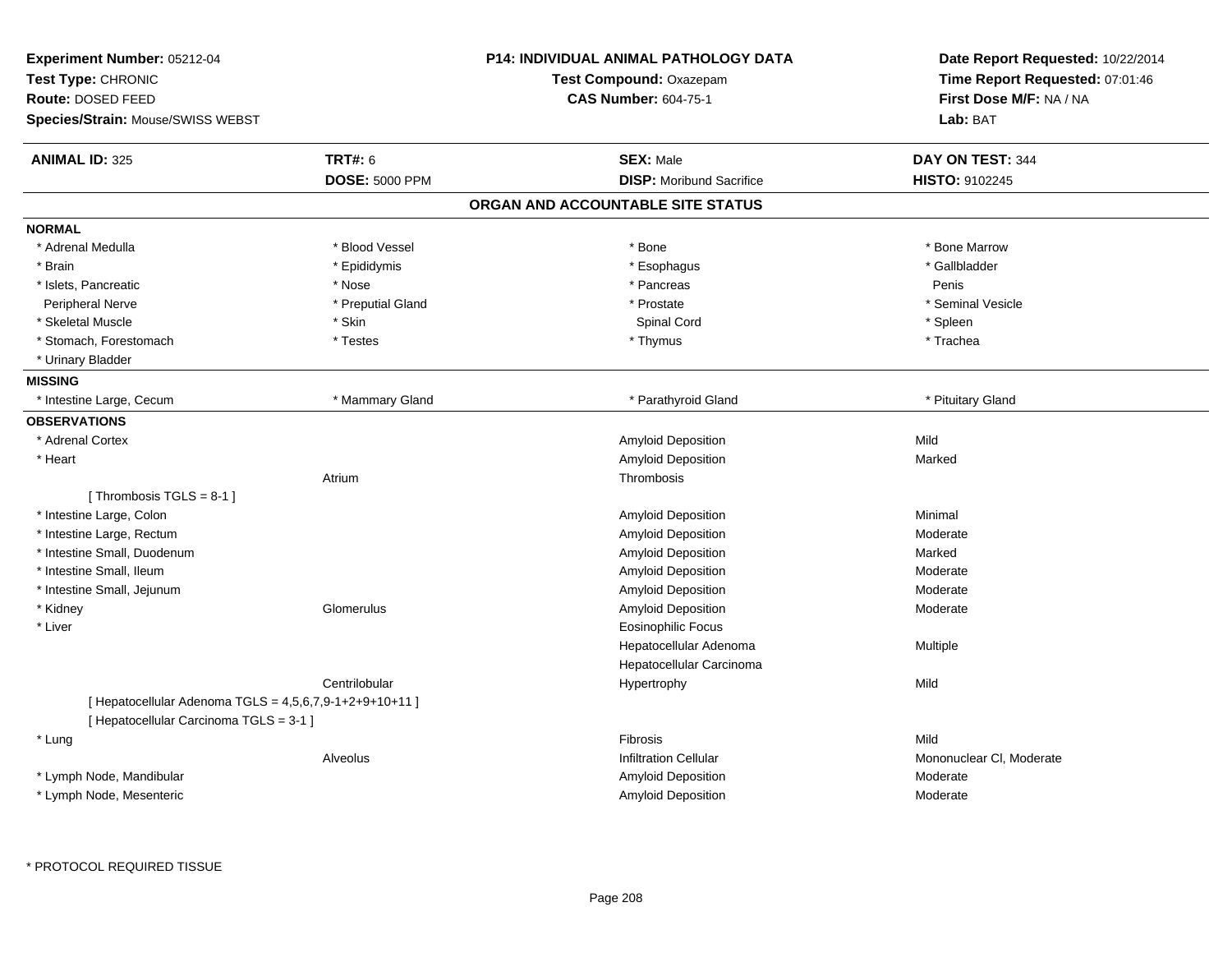| <b>Experiment Number: 05212-04</b><br>Test Type: CHRONIC |                                                                 | <b>P14: INDIVIDUAL ANIMAL PATHOLOGY DATA</b><br>Test Compound: Oxazepam | Date Report Requested: 10/22/2014<br>Time Report Requested: 07:01:46 |
|----------------------------------------------------------|-----------------------------------------------------------------|-------------------------------------------------------------------------|----------------------------------------------------------------------|
| <b>Route: DOSED FEED</b>                                 |                                                                 | <b>CAS Number: 604-75-1</b>                                             | First Dose M/F: NA / NA                                              |
| Species/Strain: Mouse/SWISS WEBST                        |                                                                 |                                                                         | Lab: BAT                                                             |
| <b>ANIMAL ID: 325</b>                                    | TRT#: 6                                                         | <b>SEX: Male</b>                                                        | DAY ON TEST: 344                                                     |
|                                                          | <b>DOSE: 5000 PPM</b>                                           | <b>DISP:</b> Moribund Sacrifice                                         | <b>HISTO: 9102245</b>                                                |
|                                                          |                                                                 | ORGAN AND ACCOUNTABLE SITE STATUS                                       |                                                                      |
| Penis<br>Note: SEEN AT NECROPSY                          | Note: NO CORRESPONDING MICROSCOPIC LESION FOR PENILE PROLAPSE   |                                                                         |                                                                      |
| * Salivary Glands                                        |                                                                 | Amyloid Deposition                                                      | Moderate                                                             |
| * Stomach, Glandular                                     |                                                                 | Amyloid Deposition                                                      | Mild                                                                 |
| * Thyroid Gland                                          |                                                                 | <b>Amyloid Deposition</b>                                               | Mild                                                                 |
| * Urin Bladder                                           |                                                                 |                                                                         |                                                                      |
| Note: SEEN AT NECROPSY                                   |                                                                 |                                                                         |                                                                      |
|                                                          | Note: NO CORRESPONDING LESION FOR URINARY BLADDER DILATATION    |                                                                         |                                                                      |
| PRIMARY CAUSE OF DEATH                                   |                                                                 |                                                                         |                                                                      |
|                                                          | Animal Note: CAUSE OF MORB: AMYLOID DEPOSITION, MULTIPLE ORGANS |                                                                         |                                                                      |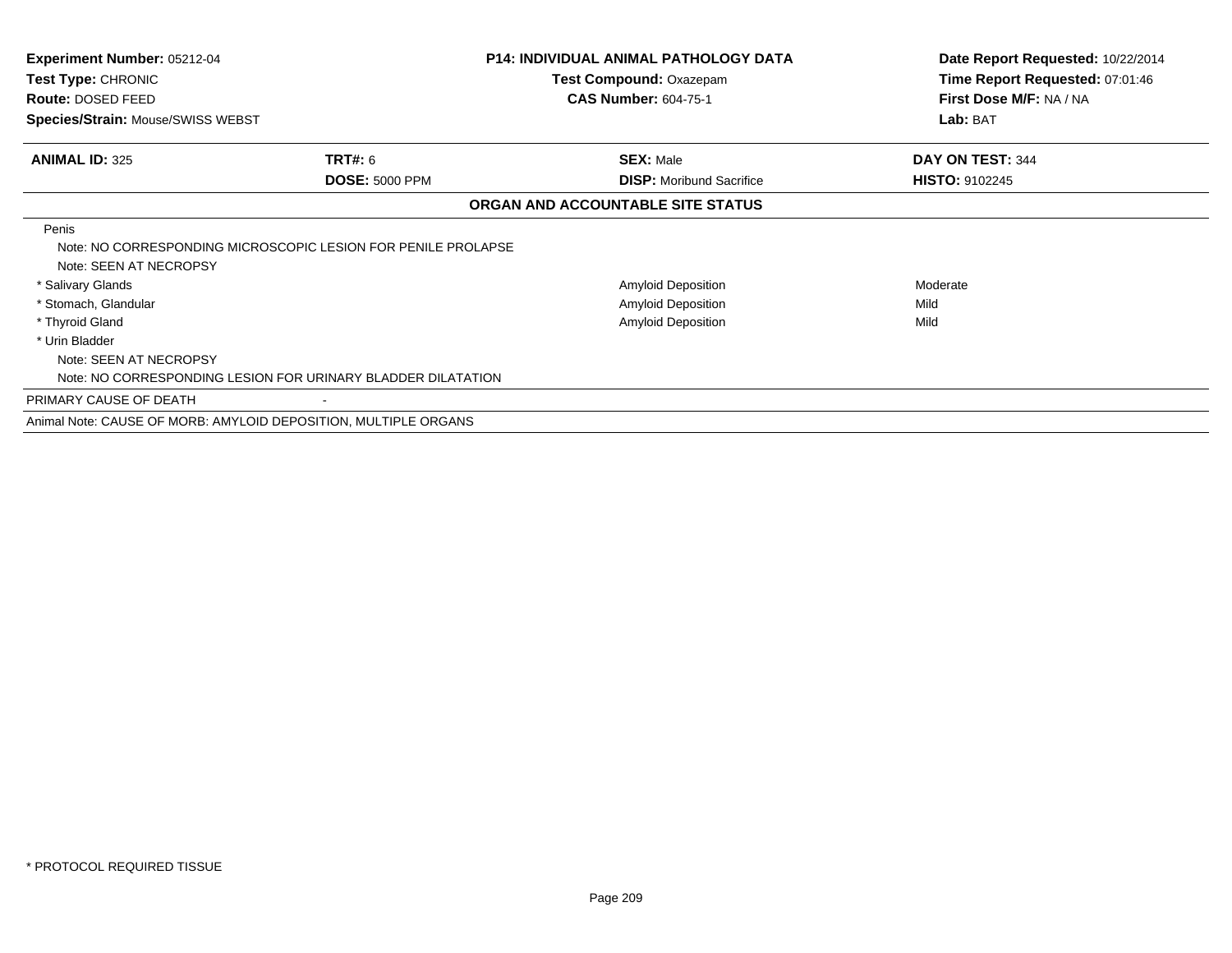| Experiment Number: 05212-04<br>Test Type: CHRONIC<br>Route: DOSED FEED<br>Species/Strain: Mouse/SWISS WEBST |                           | P14: INDIVIDUAL ANIMAL PATHOLOGY DATA<br>Test Compound: Oxazepam<br><b>CAS Number: 604-75-1</b> | Date Report Requested: 10/22/2014<br>Time Report Requested: 07:01:46<br>First Dose M/F: NA / NA<br>Lab: BAT |
|-------------------------------------------------------------------------------------------------------------|---------------------------|-------------------------------------------------------------------------------------------------|-------------------------------------------------------------------------------------------------------------|
| <b>ANIMAL ID: 326</b>                                                                                       | <b>TRT#: 6</b>            | <b>SEX: Male</b>                                                                                | DAY ON TEST: 397                                                                                            |
|                                                                                                             | <b>DOSE: 5000 PPM</b>     | <b>DISP: Terminal Sacrifice</b>                                                                 | HISTO: 9102246                                                                                              |
|                                                                                                             |                           | ORGAN AND ACCOUNTABLE SITE STATUS                                                               |                                                                                                             |
| <b>NORMAL</b>                                                                                               |                           |                                                                                                 |                                                                                                             |
| * Adrenal Cortex                                                                                            | * Adrenal Medulla         | * Blood Vessel                                                                                  | * Bone                                                                                                      |
| * Bone Marrow                                                                                               | * Brain                   | * Epididymis                                                                                    | * Esophagus                                                                                                 |
| * Gallbladder                                                                                               | * Intestine Large, Rectum | * Islets, Pancreatic                                                                            | * Kidney                                                                                                    |
| * Lung                                                                                                      | * Lymph Node, Mesenteric  | * Nose                                                                                          | * Pancreas                                                                                                  |
| * Pituitary Gland                                                                                           | * Preputial Gland         | * Prostate                                                                                      | * Seminal Vesicle                                                                                           |
| * Skeletal Muscle                                                                                           | * Skin                    | * Spleen                                                                                        | * Stomach, Forestomach                                                                                      |
| * Stomach, Glandular                                                                                        | * Testes                  | * Thymus                                                                                        | * Trachea                                                                                                   |
| * Urinary Bladder                                                                                           |                           |                                                                                                 |                                                                                                             |
| <b>MISSING</b>                                                                                              |                           |                                                                                                 |                                                                                                             |
| * Lymph Node, Mandibular                                                                                    | * Mammary Gland           |                                                                                                 |                                                                                                             |
| <b>OBSERVATIONS</b>                                                                                         |                           |                                                                                                 |                                                                                                             |
| * Heart                                                                                                     |                           | Amyloid Deposition                                                                              | Moderate                                                                                                    |
| * Intestine Large, Cecum                                                                                    |                           | Amyloid Deposition                                                                              | Minimal                                                                                                     |
| * Intestine Large, Colon                                                                                    |                           | Amyloid Deposition                                                                              | Mild                                                                                                        |
| * Intestine Small. Duodenum                                                                                 |                           | <b>Amyloid Deposition</b>                                                                       | Marked                                                                                                      |
| * Intestine Small. Ileum                                                                                    |                           | <b>Amyloid Deposition</b>                                                                       | Marked                                                                                                      |
| * Intestine Small, Jejunum                                                                                  |                           | Amyloid Deposition                                                                              | Marked                                                                                                      |
| * Liver                                                                                                     |                           | Hepatocellular Adenoma                                                                          | Multiple                                                                                                    |
|                                                                                                             |                           | Hepatocellular Carcinoma                                                                        | Multiple                                                                                                    |
|                                                                                                             | Centrilobular             | Hypertrophy                                                                                     | Mild                                                                                                        |
| [ Hepatocellular Adenoma TGLS = 3,5-1+13 ]                                                                  |                           |                                                                                                 |                                                                                                             |
| [ Hepatocellular Carcinoma TGLS = 6,7,9-9+10+11+12 ]                                                        |                           |                                                                                                 |                                                                                                             |
| * Parathyroid Gland                                                                                         |                           | Amyloid Deposition                                                                              | Moderate                                                                                                    |
| * Salivary Glands                                                                                           |                           | Amyloid Deposition                                                                              | Mild                                                                                                        |
| * Thyroid Gland                                                                                             |                           | Amyloid Deposition                                                                              | Moderate                                                                                                    |
| PRIMARY CAUSE OF DEATH                                                                                      |                           |                                                                                                 |                                                                                                             |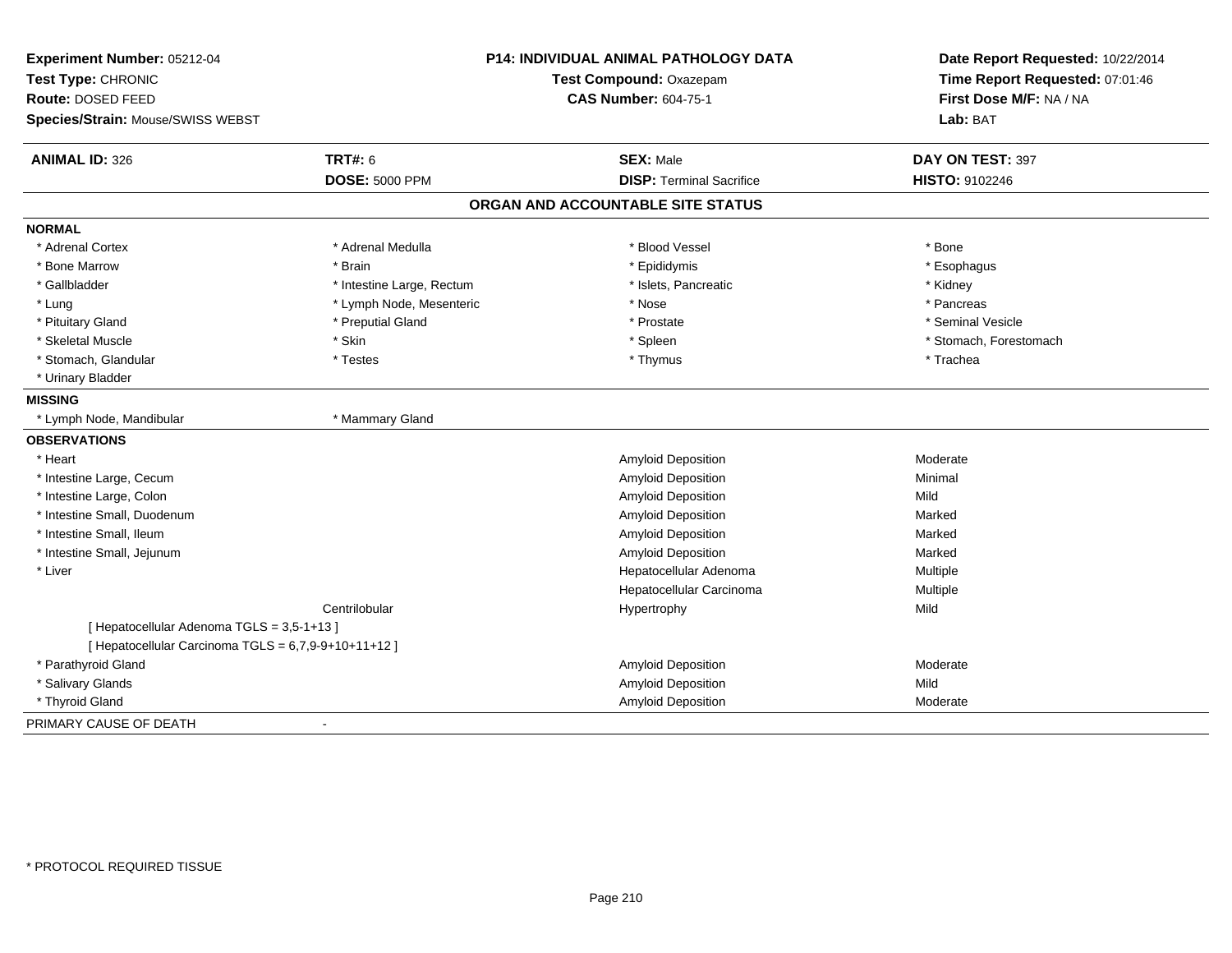| Experiment Number: 05212-04<br>Test Type: CHRONIC<br>Route: DOSED FEED<br>Species/Strain: Mouse/SWISS WEBST |                           | <b>P14: INDIVIDUAL ANIMAL PATHOLOGY DATA</b><br>Test Compound: Oxazepam<br><b>CAS Number: 604-75-1</b> | Date Report Requested: 10/22/2014<br>Time Report Requested: 07:01:46<br>First Dose M/F: NA / NA<br>Lab: BAT |
|-------------------------------------------------------------------------------------------------------------|---------------------------|--------------------------------------------------------------------------------------------------------|-------------------------------------------------------------------------------------------------------------|
|                                                                                                             |                           |                                                                                                        |                                                                                                             |
| <b>ANIMAL ID: 327</b>                                                                                       | <b>TRT#: 6</b>            | <b>SEX: Male</b><br><b>DISP: Natural Death</b>                                                         | DAY ON TEST: 314                                                                                            |
|                                                                                                             | <b>DOSE: 5000 PPM</b>     |                                                                                                        | <b>HISTO: 9102247</b>                                                                                       |
|                                                                                                             |                           | ORGAN AND ACCOUNTABLE SITE STATUS                                                                      |                                                                                                             |
| <b>NORMAL</b>                                                                                               |                           |                                                                                                        |                                                                                                             |
| * Adrenal Medulla                                                                                           | * Blood Vessel            | * Bone                                                                                                 | * Bone Marrow                                                                                               |
| * Brain                                                                                                     | Ear                       | * Epididymis                                                                                           | * Esophagus                                                                                                 |
| * Gallbladder                                                                                               | * Intestine Large, Rectum | * Islets, Pancreatic                                                                                   | * Nose                                                                                                      |
| * Pancreas                                                                                                  | Penis                     | * Pituitary Gland                                                                                      | * Preputial Gland                                                                                           |
| * Prostate                                                                                                  | * Seminal Vesicle         | * Skeletal Muscle                                                                                      | * Skin                                                                                                      |
| * Spleen                                                                                                    | * Testes                  | * Trachea                                                                                              | * Urinary Bladder                                                                                           |
| <b>MISSING</b>                                                                                              |                           |                                                                                                        |                                                                                                             |
| * Mammary Gland                                                                                             | * Thymus                  |                                                                                                        |                                                                                                             |
| <b>OBSERVATIONS</b>                                                                                         |                           |                                                                                                        |                                                                                                             |
| * Adrenal Cortex                                                                                            |                           | <b>Amyloid Deposition</b>                                                                              | Moderate                                                                                                    |
| * Heart                                                                                                     |                           | <b>Amyloid Deposition</b>                                                                              | Moderate                                                                                                    |
|                                                                                                             | Atrium                    | Thrombosis                                                                                             |                                                                                                             |
| [Thrombosis TGLS = $4-2$ ]                                                                                  |                           |                                                                                                        |                                                                                                             |
| * Intestine Large, Cecum                                                                                    |                           | <b>Amyloid Deposition</b>                                                                              | Moderate                                                                                                    |
| * Intestine Large, Colon                                                                                    |                           | <b>Amyloid Deposition</b>                                                                              | Moderate                                                                                                    |
| * Intestine Small, Duodenum                                                                                 |                           | Amyloid Deposition                                                                                     | Moderate                                                                                                    |
| * Intestine Small, Ileum                                                                                    |                           | <b>Amyloid Deposition</b>                                                                              | Moderate                                                                                                    |
| * Intestine Small, Jejunum                                                                                  |                           | Amyloid Deposition                                                                                     | Moderate                                                                                                    |
| * Kidney                                                                                                    | Glomerulus                | <b>Amyloid Deposition</b>                                                                              | Moderate                                                                                                    |
| * Liver                                                                                                     |                           | <b>Amyloid Deposition</b>                                                                              | Mild                                                                                                        |
|                                                                                                             |                           | <b>Eosinophilic Focus</b>                                                                              |                                                                                                             |
|                                                                                                             |                           | Hepatocellular Adenoma                                                                                 | Multiple                                                                                                    |
|                                                                                                             | Centrilobular             | Hypertrophy                                                                                            | Minimal                                                                                                     |
|                                                                                                             |                           | Lymphoma Malignant Lymphocytic                                                                         |                                                                                                             |
| [ Hepatocellular Adenoma TGLS = 5,6-1+2+10 ]                                                                |                           |                                                                                                        |                                                                                                             |
| * Lung                                                                                                      |                           | Alveolar/Bronchiolar Adenoma                                                                           |                                                                                                             |
|                                                                                                             |                           | Lymphoma Malignant Lymphocytic                                                                         |                                                                                                             |
| Lymph Node                                                                                                  | Mediastinal               | Lymphoma Malignant Lymphocytic                                                                         |                                                                                                             |
| [ Lymphoma Malignant Lymphocytic TGLS = 1,2,7-7+9+11 ]                                                      |                           |                                                                                                        |                                                                                                             |
| * Lymph Node, Mandibular                                                                                    |                           | Lymphoma Malignant Lymphocytic                                                                         |                                                                                                             |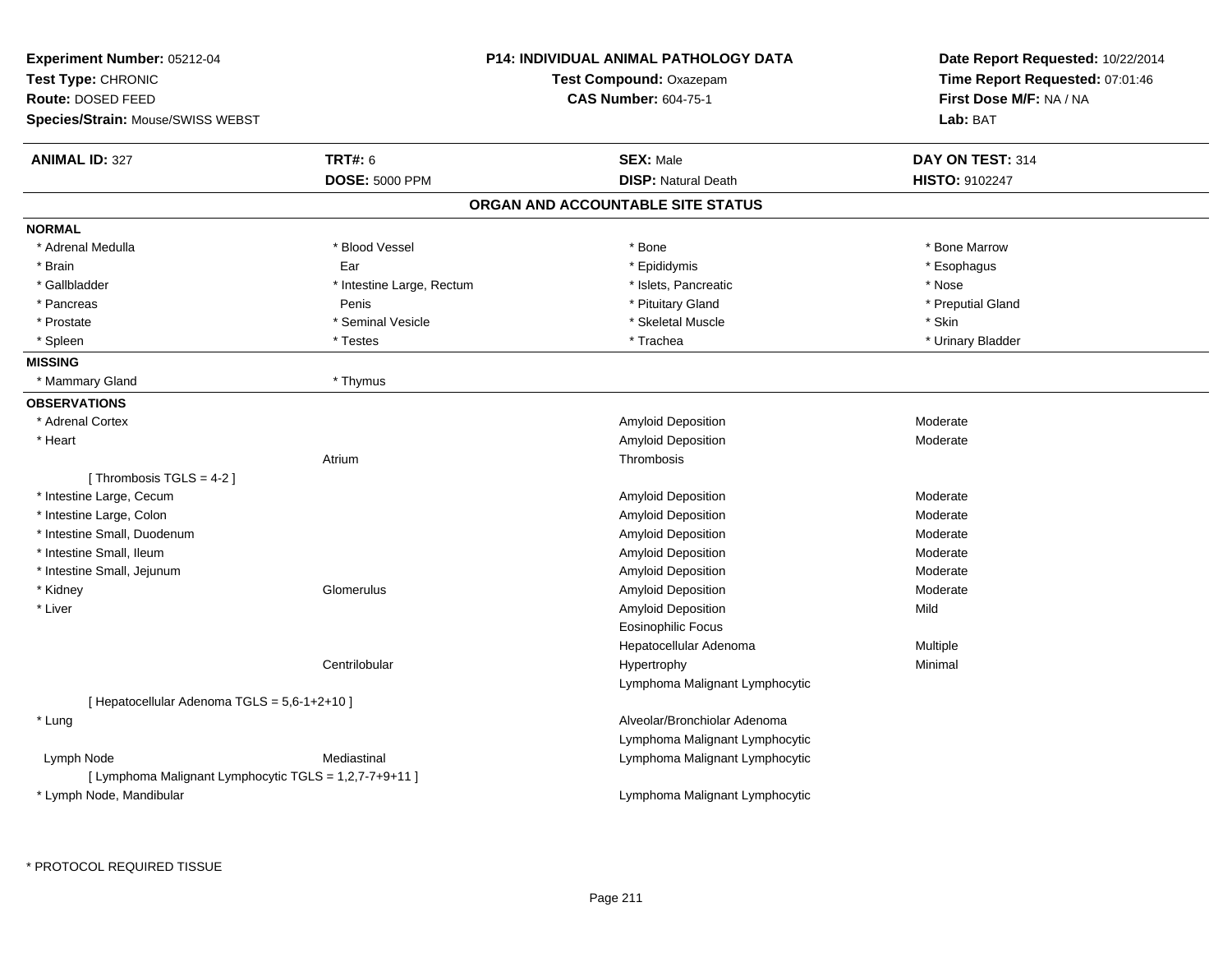| <b>Experiment Number: 05212-04</b><br>Test Type: CHRONIC<br><b>Route: DOSED FEED</b><br>Species/Strain: Mouse/SWISS WEBST |                       | <b>P14: INDIVIDUAL ANIMAL PATHOLOGY DATA</b><br>Test Compound: Oxazepam<br><b>CAS Number: 604-75-1</b> | Date Report Requested: 10/22/2014<br>Time Report Requested: 07:01:46<br>First Dose M/F: NA / NA<br>Lab: BAT |
|---------------------------------------------------------------------------------------------------------------------------|-----------------------|--------------------------------------------------------------------------------------------------------|-------------------------------------------------------------------------------------------------------------|
| <b>ANIMAL ID: 327</b>                                                                                                     | TRT#: 6               | <b>SEX: Male</b>                                                                                       | DAY ON TEST: 314                                                                                            |
|                                                                                                                           | <b>DOSE: 5000 PPM</b> | <b>DISP: Natural Death</b>                                                                             | <b>HISTO: 9102247</b>                                                                                       |
|                                                                                                                           |                       | ORGAN AND ACCOUNTABLE SITE STATUS                                                                      |                                                                                                             |
| [ Lymphoma Malignant Lymphocytic TGLS = 1,2,7-7+9+11 ]                                                                    |                       |                                                                                                        |                                                                                                             |
| * Lymph Node, Mesenteric                                                                                                  |                       | <b>Amyloid Deposition</b>                                                                              | Mild                                                                                                        |
|                                                                                                                           |                       | Lymphoma Malignant Lymphocytic                                                                         |                                                                                                             |
| [ Lymphoma Malignant Lymphocytic TGLS = 1,2,7-7+9+11 ]                                                                    |                       |                                                                                                        |                                                                                                             |
| * Parathyroid Gland                                                                                                       |                       | <b>Amyloid Deposition</b>                                                                              | Moderate                                                                                                    |
| Penis                                                                                                                     |                       |                                                                                                        |                                                                                                             |
| Note: NO CORESPONDING MICROSCOPIC LESION FOR GROSS OBSERVATION                                                            |                       |                                                                                                        |                                                                                                             |
| Note: OF PROLAPSED PENIS                                                                                                  |                       |                                                                                                        |                                                                                                             |
| * Salivary Glands                                                                                                         |                       | Amyloid Deposition                                                                                     | Moderate                                                                                                    |
| * Stomach, Forestomach                                                                                                    |                       | Amyloid Deposition                                                                                     | Mild                                                                                                        |
| * Stomach, Glandular                                                                                                      |                       | Amyloid Deposition                                                                                     | Mild                                                                                                        |
| * Thyroid Gland                                                                                                           |                       | <b>Amyloid Deposition</b>                                                                              | Marked                                                                                                      |
| PRIMARY CAUSE OF DEATH                                                                                                    |                       |                                                                                                        |                                                                                                             |
| Animal Note: CAUSE OF DEATH: LYMPHOMA, MULTIPLE ORGANS, LYMPHOCYTIC TYPE                                                  |                       |                                                                                                        |                                                                                                             |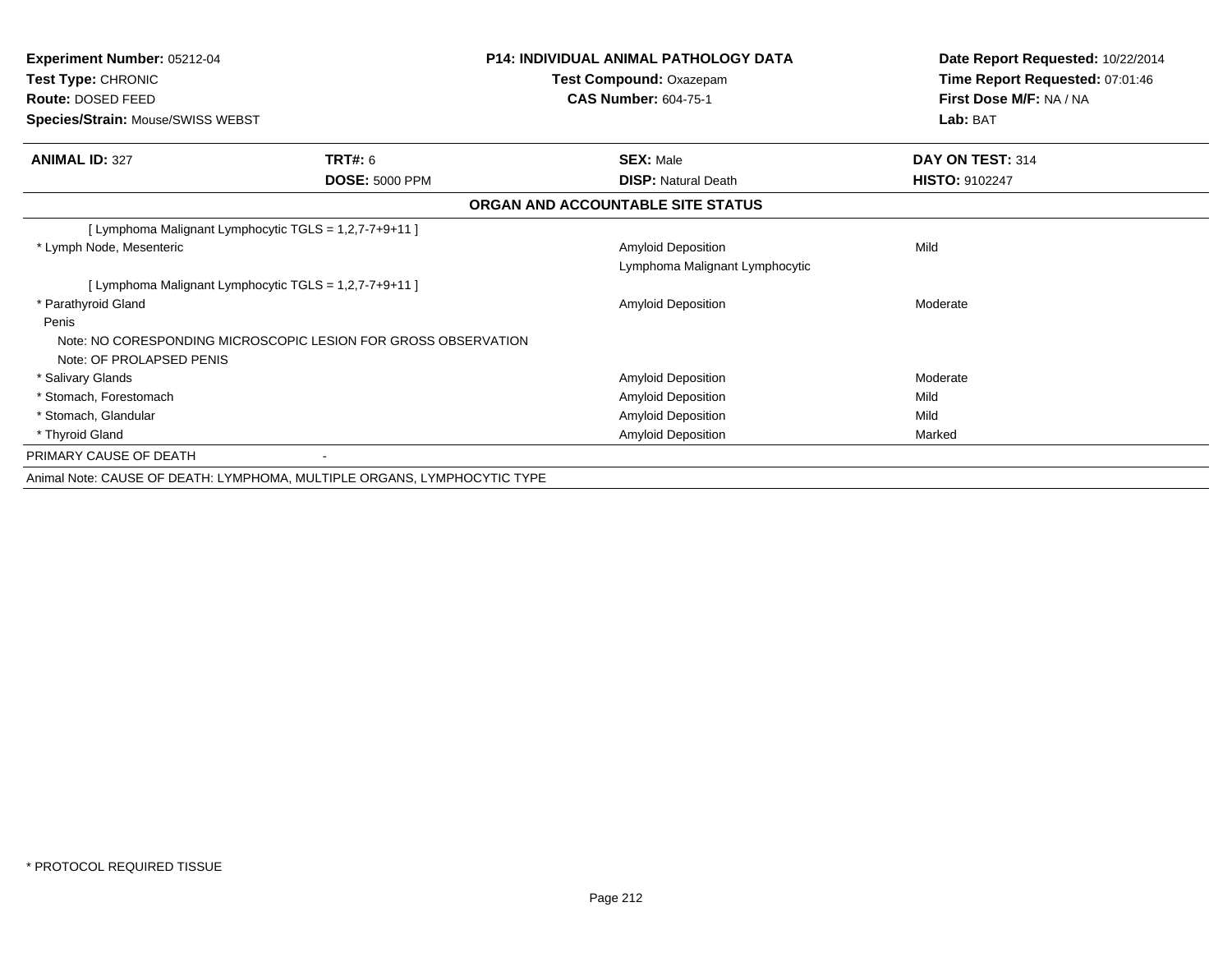| Experiment Number: 05212-04<br>Test Type: CHRONIC<br>Route: DOSED FEED<br>Species/Strain: Mouse/SWISS WEBST |                          | P14: INDIVIDUAL ANIMAL PATHOLOGY DATA<br>Test Compound: Oxazepam<br><b>CAS Number: 604-75-1</b> | Date Report Requested: 10/22/2014<br>Time Report Requested: 07:01:46<br>First Dose M/F: NA / NA<br>Lab: BAT |
|-------------------------------------------------------------------------------------------------------------|--------------------------|-------------------------------------------------------------------------------------------------|-------------------------------------------------------------------------------------------------------------|
|                                                                                                             |                          |                                                                                                 |                                                                                                             |
| <b>ANIMAL ID: 328</b>                                                                                       | <b>TRT#: 6</b>           | <b>SEX: Male</b>                                                                                | DAY ON TEST: 310                                                                                            |
|                                                                                                             | <b>DOSE: 5000 PPM</b>    | <b>DISP: Natural Death</b>                                                                      | HISTO: 9102248                                                                                              |
|                                                                                                             |                          | ORGAN AND ACCOUNTABLE SITE STATUS                                                               |                                                                                                             |
| <b>NORMAL</b>                                                                                               |                          |                                                                                                 |                                                                                                             |
| * Blood Vessel                                                                                              | * Bone                   | * Bone Marrow                                                                                   | * Brain                                                                                                     |
| * Epididymis                                                                                                | * Esophagus              | * Gallbladder                                                                                   | * Intestine Large, Rectum                                                                                   |
| * Islets, Pancreatic                                                                                        | * Lymph Node, Mandibular | * Nose                                                                                          | * Pancreas                                                                                                  |
| * Preputial Gland                                                                                           | * Prostate               | * Seminal Vesicle                                                                               | * Skeletal Muscle                                                                                           |
| * Skin                                                                                                      | * Spleen                 | * Stomach, Glandular                                                                            | * Testes                                                                                                    |
| * Trachea                                                                                                   | * Urinary Bladder        |                                                                                                 |                                                                                                             |
| <b>MISSING</b>                                                                                              |                          |                                                                                                 |                                                                                                             |
| * Mammary Gland                                                                                             | * Pituitary Gland        | * Thymus                                                                                        |                                                                                                             |
| <b>OBSERVATIONS</b>                                                                                         |                          |                                                                                                 |                                                                                                             |
| * Adrenal Cortex                                                                                            |                          | Amyloid Deposition                                                                              | Mild                                                                                                        |
| * Heart                                                                                                     |                          | Amyloid Deposition                                                                              | Marked                                                                                                      |
| * Intestine Large, Cecum                                                                                    |                          | <b>Amyloid Deposition</b>                                                                       | Mild                                                                                                        |
| * Intestine Large, Colon                                                                                    |                          | Amyloid Deposition                                                                              | Mild                                                                                                        |
| * Intestine Small, Duodenum                                                                                 |                          | Amyloid Deposition                                                                              | Moderate                                                                                                    |
| * Intestine Small, Ileum                                                                                    |                          | Amyloid Deposition                                                                              | Moderate                                                                                                    |
| * Intestine Small, Jejunum                                                                                  |                          | Amyloid Deposition                                                                              | Marked                                                                                                      |
| * Kidney                                                                                                    | Glomerulus               | Amyloid Deposition                                                                              | Moderate                                                                                                    |
|                                                                                                             | Interstitium             | <b>Amyloid Deposition</b>                                                                       | Mild                                                                                                        |
| * Liver                                                                                                     |                          | <b>Eosinophilic Focus</b>                                                                       |                                                                                                             |
|                                                                                                             |                          | Hepatocellular Adenoma                                                                          | Multiple                                                                                                    |
| [ Hepatocellular Adenoma TGLS = 1,2,3,4,5-1+2+9+10+11+12 ]                                                  |                          |                                                                                                 |                                                                                                             |
| * Lung                                                                                                      |                          | Inflammation                                                                                    | Subacute, Minimal                                                                                           |
| * Lymph Node, Mesenteric                                                                                    |                          | Amyloid Deposition                                                                              | Mild                                                                                                        |
| * Parathyroid Gland                                                                                         |                          | Amyloid Deposition                                                                              | Marked                                                                                                      |
| * Salivary Glands                                                                                           |                          | Amyloid Deposition                                                                              | Marked                                                                                                      |
| * Stomach, Forestomach                                                                                      |                          | Amyloid Deposition                                                                              | Mild                                                                                                        |
| * Thyroid Gland                                                                                             |                          | <b>Amyloid Deposition</b>                                                                       | Mild                                                                                                        |
| PRIMARY CAUSE OF DEATH                                                                                      |                          |                                                                                                 |                                                                                                             |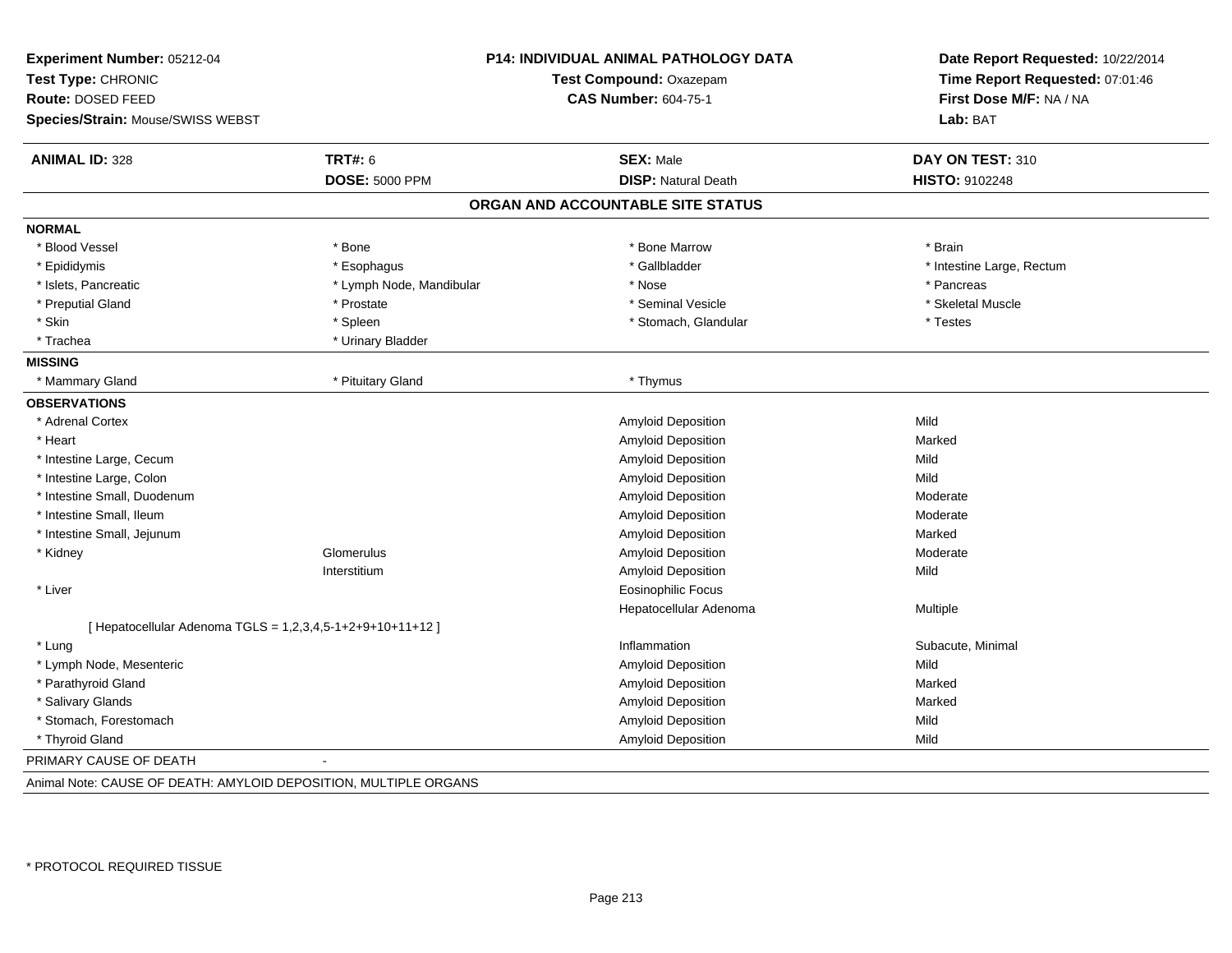| Experiment Number: 05212-04<br>Test Type: CHRONIC<br>Route: DOSED FEED<br>Species/Strain: Mouse/SWISS WEBST |                          | <b>P14: INDIVIDUAL ANIMAL PATHOLOGY DATA</b><br>Test Compound: Oxazepam<br><b>CAS Number: 604-75-1</b> | Date Report Requested: 10/22/2014<br>Time Report Requested: 07:01:46<br>First Dose M/F: NA / NA<br>Lab: BAT |
|-------------------------------------------------------------------------------------------------------------|--------------------------|--------------------------------------------------------------------------------------------------------|-------------------------------------------------------------------------------------------------------------|
|                                                                                                             |                          |                                                                                                        |                                                                                                             |
| <b>ANIMAL ID: 329</b>                                                                                       | <b>TRT#: 6</b>           | <b>SEX: Male</b>                                                                                       | DAY ON TEST: 302                                                                                            |
|                                                                                                             | <b>DOSE: 5000 PPM</b>    | <b>DISP:</b> Moribund Sacrifice                                                                        | HISTO: 9102249                                                                                              |
|                                                                                                             |                          | ORGAN AND ACCOUNTABLE SITE STATUS                                                                      |                                                                                                             |
| <b>NORMAL</b>                                                                                               |                          |                                                                                                        |                                                                                                             |
| * Adrenal Medulla                                                                                           | * Blood Vessel           | * Bone                                                                                                 | * Bone Marrow                                                                                               |
| * Brain                                                                                                     | * Epididymis             | * Esophagus                                                                                            | * Gallbladder                                                                                               |
| * Intestine Large, Cecum                                                                                    | * Intestine Large, Colon | * Islets, Pancreatic                                                                                   | * Nose                                                                                                      |
| Penis                                                                                                       | <b>Peripheral Nerve</b>  | * Pituitary Gland                                                                                      | * Preputial Gland                                                                                           |
| * Prostate                                                                                                  | * Seminal Vesicle        | * Skeletal Muscle                                                                                      | * Skin                                                                                                      |
| * Stomach, Forestomach                                                                                      | * Stomach, Glandular     | * Testes                                                                                               | * Thymus                                                                                                    |
| * Trachea                                                                                                   | * Urinary Bladder        |                                                                                                        |                                                                                                             |
| <b>MISSING</b>                                                                                              |                          |                                                                                                        |                                                                                                             |
| * Mammary Gland                                                                                             |                          |                                                                                                        |                                                                                                             |
| <b>OBSERVATIONS</b>                                                                                         |                          |                                                                                                        |                                                                                                             |
| * Adrenal Cortex                                                                                            |                          | Amyloid Deposition                                                                                     | Moderate                                                                                                    |
| * Heart                                                                                                     |                          | Amyloid Deposition                                                                                     | Marked                                                                                                      |
|                                                                                                             | Atrium                   | Thrombosis                                                                                             |                                                                                                             |
| * Intestine Large, Rectum                                                                                   |                          | Amyloid Deposition                                                                                     | Minimal                                                                                                     |
| * Intestine Small, Duodenum                                                                                 |                          | Amyloid Deposition                                                                                     | Marked                                                                                                      |
| * Intestine Small, Ileum                                                                                    |                          | Amyloid Deposition                                                                                     | Marked                                                                                                      |
| * Intestine Small, Jejunum                                                                                  |                          | Amyloid Deposition                                                                                     | Marked                                                                                                      |
| * Kidney                                                                                                    | Glomerulus               | Amyloid Deposition                                                                                     | Marked                                                                                                      |
| [ Amyloid Deposition TGLS = 6-1 ]                                                                           |                          |                                                                                                        |                                                                                                             |
| * Liver                                                                                                     |                          | Amyloid Deposition                                                                                     | Mild                                                                                                        |
|                                                                                                             |                          | <b>Eosinophilic Focus</b>                                                                              |                                                                                                             |
|                                                                                                             | Centrilobular            | Hypertrophy                                                                                            | Minimal                                                                                                     |
| * Lung                                                                                                      |                          | Alveolar/Bronchiolar Adenoma                                                                           |                                                                                                             |
|                                                                                                             |                          | Fibrosis                                                                                               | Moderate                                                                                                    |
|                                                                                                             | Alveolus                 | <b>Infiltration Cellular</b>                                                                           | Mononuclear CI, Moderate                                                                                    |
| [ Alveolar/Bronchiolar Adenoma TGLS = 7-10 ]                                                                |                          |                                                                                                        |                                                                                                             |
| * Lymph Node, Mandibular                                                                                    |                          | <b>Amyloid Deposition</b>                                                                              | Minimal                                                                                                     |
| * Lymph Node, Mesenteric                                                                                    |                          | Amyloid Deposition                                                                                     | Moderate                                                                                                    |
| * Pancreas                                                                                                  | Duct                     | Cyst                                                                                                   |                                                                                                             |
| [Cyst TGLS = $4-9$ ]                                                                                        |                          |                                                                                                        |                                                                                                             |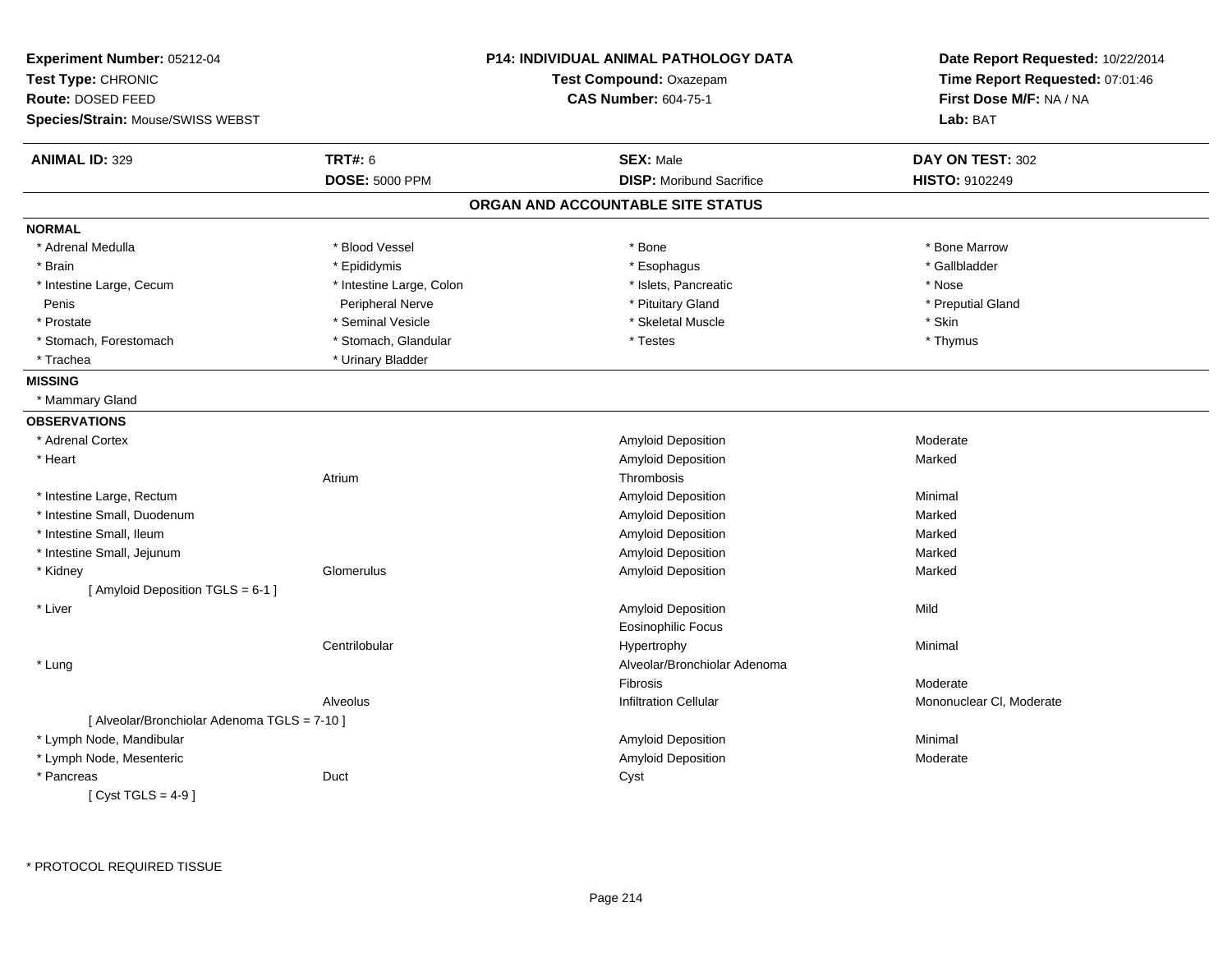| Experiment Number: 05212-04<br>Test Type: CHRONIC               |                       | <b>P14: INDIVIDUAL ANIMAL PATHOLOGY DATA</b><br>Test Compound: Oxazepam | Date Report Requested: 10/22/2014<br>Time Report Requested: 07:01:46 |
|-----------------------------------------------------------------|-----------------------|-------------------------------------------------------------------------|----------------------------------------------------------------------|
| Route: DOSED FEED                                               |                       | <b>CAS Number: 604-75-1</b>                                             | First Dose M/F: NA / NA                                              |
| Species/Strain: Mouse/SWISS WEBST                               |                       |                                                                         | Lab: BAT                                                             |
| <b>ANIMAL ID: 329</b>                                           | <b>TRT#: 6</b>        | <b>SEX: Male</b>                                                        | DAY ON TEST: 302                                                     |
|                                                                 | <b>DOSE: 5000 PPM</b> | <b>DISP:</b> Moribund Sacrifice                                         | <b>HISTO: 9102249</b>                                                |
|                                                                 |                       | ORGAN AND ACCOUNTABLE SITE STATUS                                       |                                                                      |
| * Parathyroid Gland                                             |                       | <b>Amyloid Deposition</b>                                               | Marked                                                               |
| Penis<br>Note: SEEN AT NECROPSY                                 |                       |                                                                         |                                                                      |
| Note: NO CORRESPONDING MICROSCOPIC LESION FOR PENILE PROLAPSE   |                       |                                                                         | Moderate                                                             |
| * Salivary Glands                                               |                       | Amyloid Deposition                                                      | Moderate                                                             |
| * Spleen                                                        |                       | Amyloid Deposition<br><b>Necrosis</b>                                   | Mild                                                                 |
| [ Necrosis TGLS = $5-9$ ]                                       |                       |                                                                         |                                                                      |
| * Thyroid Gland                                                 |                       | Amyloid Deposition                                                      | Moderate                                                             |
| * Urin Bladder                                                  |                       |                                                                         |                                                                      |
| Note: NO CORRESPONDING MICROSCOPIC LESION FOR DILATED           |                       |                                                                         |                                                                      |
| Note: URINARY BLADDER SEEN AT NECROPSY                          |                       |                                                                         |                                                                      |
| PRIMARY CAUSE OF DEATH                                          |                       |                                                                         |                                                                      |
| Animal Note: CAUSE OF MORB: AMYLOID DEPOSITION, MULTIPLE ORGANS |                       |                                                                         |                                                                      |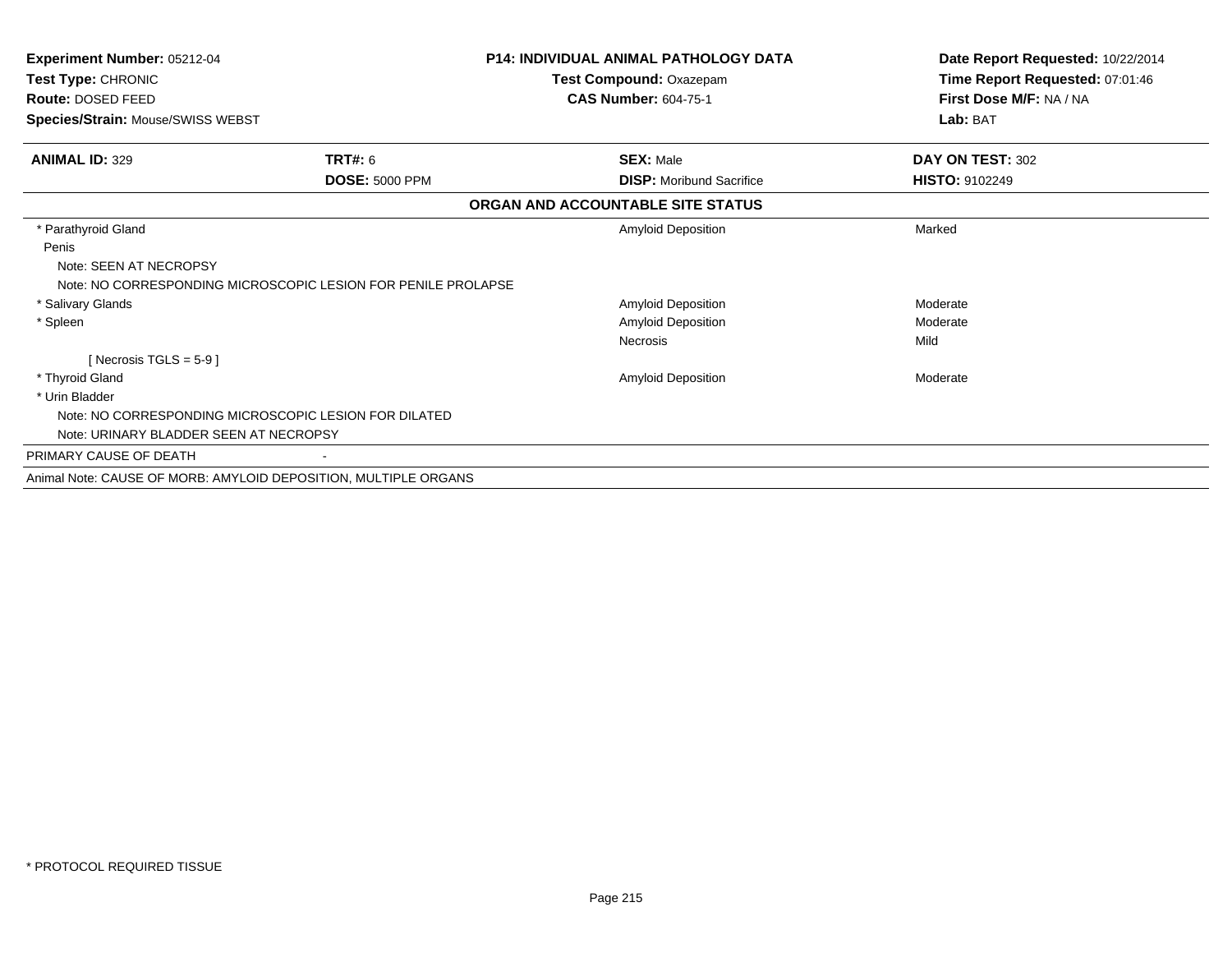| Experiment Number: 05212-04                                                       |                       | <b>P14: INDIVIDUAL ANIMAL PATHOLOGY DATA</b> | Date Report Requested: 10/22/2014 |
|-----------------------------------------------------------------------------------|-----------------------|----------------------------------------------|-----------------------------------|
| Test Type: CHRONIC                                                                |                       | Test Compound: Oxazepam                      | Time Report Requested: 07:01:46   |
| Route: DOSED FEED                                                                 |                       | <b>CAS Number: 604-75-1</b>                  | First Dose M/F: NA / NA           |
| Species/Strain: Mouse/SWISS WEBST                                                 |                       |                                              | Lab: BAT                          |
| <b>ANIMAL ID: 330</b>                                                             | <b>TRT#: 6</b>        | <b>SEX: Male</b>                             | DAY ON TEST: 334                  |
|                                                                                   | <b>DOSE: 5000 PPM</b> | <b>DISP: Natural Death</b>                   | <b>HISTO: 9102250</b>             |
|                                                                                   |                       | ORGAN AND ACCOUNTABLE SITE STATUS            |                                   |
| <b>NORMAL</b>                                                                     |                       |                                              |                                   |
| * Adrenal Medulla                                                                 | * Blood Vessel        | * Bone                                       | * Bone Marrow                     |
| * Brain                                                                           | * Epididymis          | * Esophagus                                  | * Gallbladder                     |
| * Islets, Pancreatic                                                              | * Nose                | * Pancreas                                   | Penis                             |
| * Pituitary Gland                                                                 | * Preputial Gland     | * Prostate                                   | * Seminal Vesicle                 |
| * Skeletal Muscle                                                                 | $*$ Skin              | * Stomach, Forestomach                       | * Testes                          |
| * Thymus                                                                          | * Trachea             | * Urinary Bladder                            |                                   |
| <b>MISSING</b>                                                                    |                       |                                              |                                   |
| * Mammary Gland                                                                   |                       |                                              |                                   |
| <b>AUTO PRECLUDES DIAG.</b>                                                       |                       |                                              |                                   |
| * Intestine Small, Ileum                                                          |                       |                                              |                                   |
| <b>OBSERVATIONS</b>                                                               |                       |                                              |                                   |
| * Adrenal Cortex                                                                  |                       | Amyloid Deposition                           | Moderate                          |
| * Heart                                                                           |                       | Amyloid Deposition                           | Marked                            |
|                                                                                   | Atrium                | Thrombosis                                   | Mild                              |
| * Intestine Large, Cecum                                                          |                       | Amyloid Deposition                           | Minimal                           |
| * Intestine Large, Colon                                                          |                       | Amyloid Deposition                           | Mild                              |
| * Intestine Large, Rectum                                                         |                       | Amyloid Deposition                           | Mild                              |
| * Intestine Small, Duodenum                                                       |                       | Amyloid Deposition                           | Moderate                          |
| * Intestine Small, Jejunum                                                        |                       | Amyloid Deposition                           | Marked                            |
| * Kidney                                                                          | Glomerulus            | Amyloid Deposition                           | Moderate                          |
| * Liver                                                                           |                       | Amyloid Deposition                           | Moderate                          |
|                                                                                   |                       | Hepatocellular Adenoma                       | Multiple                          |
|                                                                                   |                       | Hepatocellular Carcinoma                     |                                   |
|                                                                                   | Centrilobular         | Hypertrophy                                  | Mild                              |
| [Hepatocellular Adenoma TGLS = 4-1+2]<br>[ Hepatocellular Carcinoma TGLS = 3-10 ] |                       |                                              |                                   |
| * Lung                                                                            | Alveolus              | <b>Infiltration Cellular</b>                 | Mononuclear CI, Minimal           |
| * Lymph Node, Mandibular                                                          |                       | Amyloid Deposition                           | Mild                              |
| * Lymph Node, Mesenteric                                                          |                       | Amyloid Deposition                           | Minimal                           |
| * Parathyroid Gland                                                               |                       | Amyloid Deposition                           | Mild                              |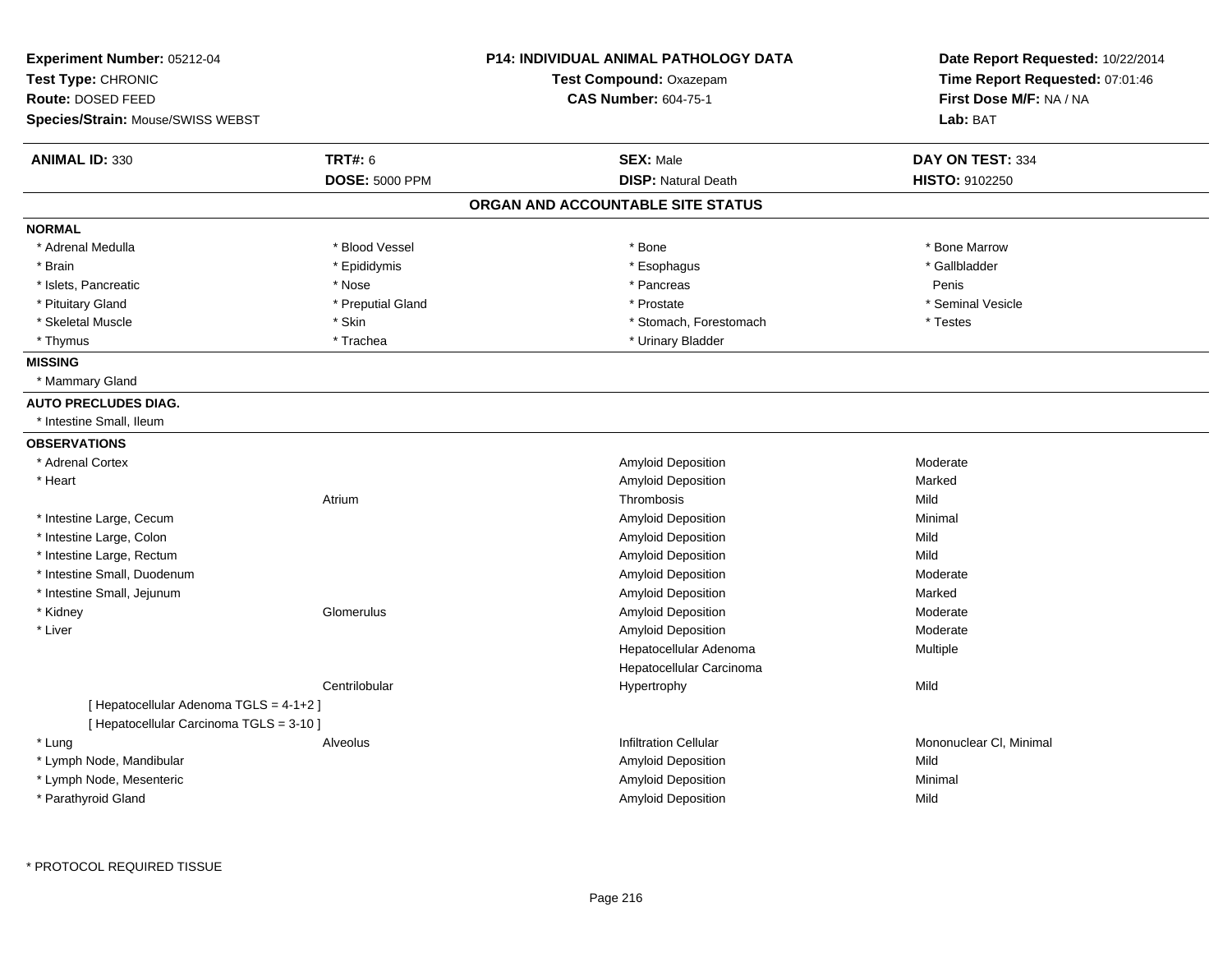| Experiment Number: 05212-04<br>Test Type: CHRONIC<br>Route: DOSED FEED<br>Species/Strain: Mouse/SWISS WEBST                                               |                                         | <b>P14: INDIVIDUAL ANIMAL PATHOLOGY DATA</b><br>Test Compound: Oxazepam<br><b>CAS Number: 604-75-1</b> | Date Report Requested: 10/22/2014<br>Time Report Requested: 07:01:46<br>First Dose M/F: NA / NA<br>Lab: BAT |
|-----------------------------------------------------------------------------------------------------------------------------------------------------------|-----------------------------------------|--------------------------------------------------------------------------------------------------------|-------------------------------------------------------------------------------------------------------------|
| <b>ANIMAL ID: 330</b>                                                                                                                                     | <b>TRT#: 6</b><br><b>DOSE: 5000 PPM</b> | <b>SEX: Male</b><br><b>DISP: Natural Death</b>                                                         | DAY ON TEST: 334<br><b>HISTO: 9102250</b>                                                                   |
|                                                                                                                                                           |                                         | ORGAN AND ACCOUNTABLE SITE STATUS                                                                      |                                                                                                             |
| Penis<br>Note: NO CORRESPONDING MICROSCOPIC LESION FOR PENILE PROLAPSE<br>Note: SEEN AT NECROPSY<br>* Salivary Glands<br>* Spleen<br>* Stomach, Glandular |                                         | Amyloid Deposition<br>Amyloid Deposition<br><b>Amyloid Deposition</b><br>Mineralization                | Marked<br>Moderate<br>Moderate<br>Mild                                                                      |
| * Thyroid Gland                                                                                                                                           |                                         | Amyloid Deposition                                                                                     | Moderate                                                                                                    |
| * Urin Bladder<br>Note: BLADDER DILATATION SEEN AT NECROPSY<br>Note: NO CORRESPONDING MICROSCOPIC LESION SEEN FOR URINARY                                 |                                         |                                                                                                        |                                                                                                             |
| PRIMARY CAUSE OF DEATH                                                                                                                                    |                                         |                                                                                                        |                                                                                                             |
| Animal Note: CAUSE OF DEATH: AMYLOID DEPOSITION, MULTIPLE ORGANS                                                                                          |                                         |                                                                                                        |                                                                                                             |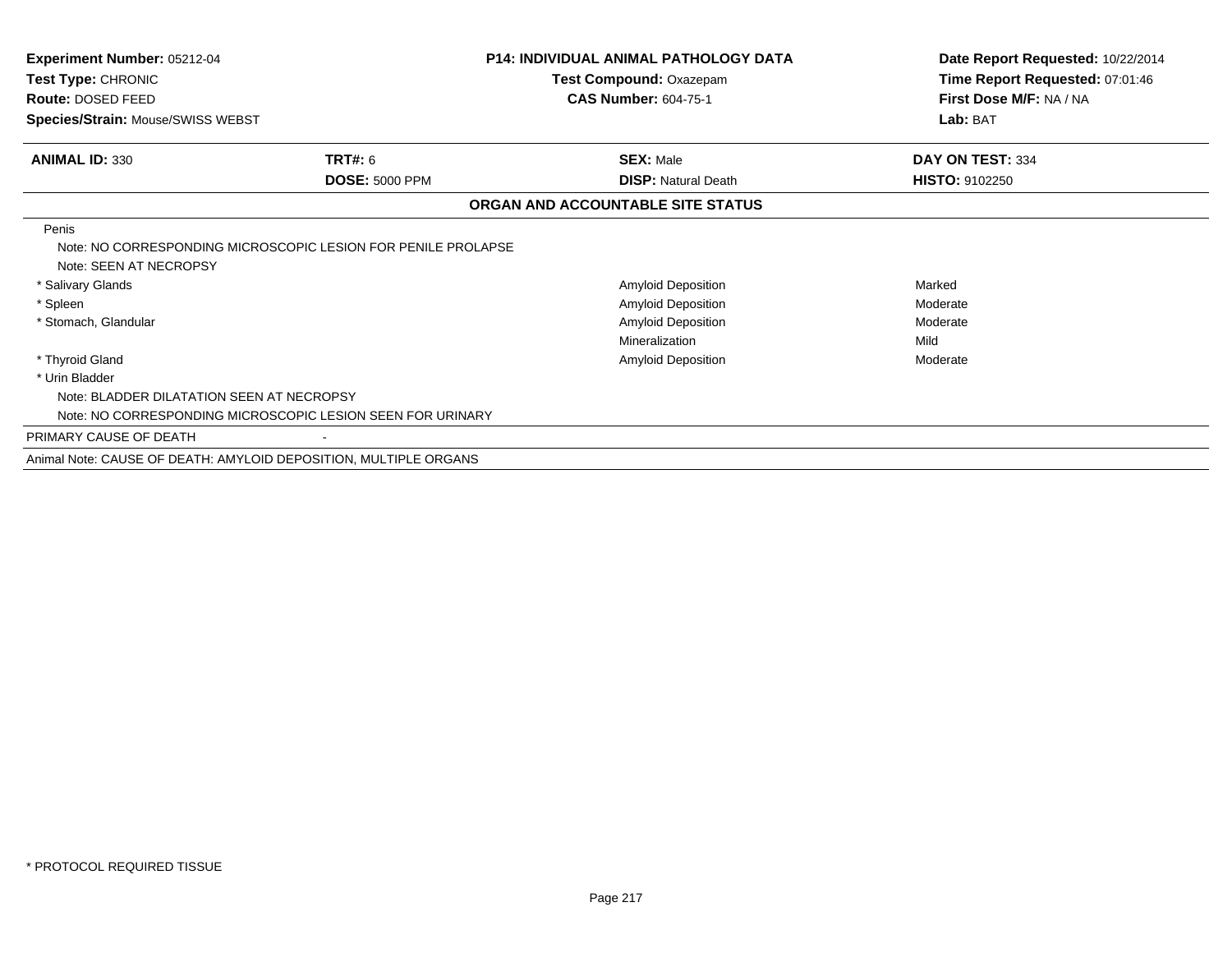| Experiment Number: 05212-04<br>Test Type: CHRONIC<br>Route: DOSED FEED                      |                           | <b>P14: INDIVIDUAL ANIMAL PATHOLOGY DATA</b><br>Test Compound: Oxazepam<br><b>CAS Number: 604-75-1</b> | Date Report Requested: 10/22/2014<br>Time Report Requested: 07:01:46<br>First Dose M/F: NA / NA |
|---------------------------------------------------------------------------------------------|---------------------------|--------------------------------------------------------------------------------------------------------|-------------------------------------------------------------------------------------------------|
| Species/Strain: Mouse/SWISS WEBST                                                           |                           |                                                                                                        | Lab: BAT                                                                                        |
| <b>ANIMAL ID: 331</b>                                                                       | <b>TRT#: 6</b>            | <b>SEX: Male</b>                                                                                       | DAY ON TEST: 397                                                                                |
|                                                                                             | <b>DOSE: 5000 PPM</b>     | <b>DISP: Terminal Sacrifice</b>                                                                        | HISTO: 9102251                                                                                  |
|                                                                                             |                           | ORGAN AND ACCOUNTABLE SITE STATUS                                                                      |                                                                                                 |
| <b>NORMAL</b>                                                                               |                           |                                                                                                        |                                                                                                 |
| * Adrenal Medulla                                                                           | * Blood Vessel            | * Bone                                                                                                 | * Bone Marrow                                                                                   |
| * Brain                                                                                     | * Epididymis              | * Esophagus                                                                                            | * Gallbladder                                                                                   |
| * Intestine Large, Colon                                                                    | * Intestine Large, Rectum | * Islets, Pancreatic                                                                                   | * Nose                                                                                          |
| * Pancreas                                                                                  | Penis                     | * Pituitary Gland                                                                                      | * Preputial Gland                                                                               |
| * Prostate                                                                                  | * Seminal Vesicle         | * Skeletal Muscle                                                                                      | * Skin                                                                                          |
| * Spleen                                                                                    | * Stomach, Forestomach    | * Testes                                                                                               | * Thymus                                                                                        |
| * Trachea                                                                                   | * Urinary Bladder         |                                                                                                        |                                                                                                 |
| <b>MISSING</b>                                                                              |                           |                                                                                                        |                                                                                                 |
| * Mammary Gland                                                                             |                           |                                                                                                        |                                                                                                 |
| <b>OBSERVATIONS</b>                                                                         |                           |                                                                                                        |                                                                                                 |
| * Adrenal Cortex                                                                            |                           | Amyloid Deposition                                                                                     | Marked                                                                                          |
| * Heart                                                                                     |                           | Amyloid Deposition                                                                                     | Moderate                                                                                        |
|                                                                                             | Atrium                    | Thrombosis                                                                                             |                                                                                                 |
| [Thrombosis TGLS = $8-2$ ]                                                                  |                           |                                                                                                        |                                                                                                 |
| * Intestine Large, Cecum                                                                    |                           | Amyloid Deposition                                                                                     | Mild                                                                                            |
| * Intestine Small, Duodenum                                                                 |                           | Amyloid Deposition                                                                                     | Marked                                                                                          |
| * Intestine Small, Ileum                                                                    |                           | Amyloid Deposition                                                                                     | Marked                                                                                          |
| * Intestine Small, Jejunum                                                                  |                           | <b>Amyloid Deposition</b>                                                                              | Marked                                                                                          |
| * Kidney                                                                                    | Glomerulus                | Amyloid Deposition                                                                                     | Marked                                                                                          |
|                                                                                             | Interstitium              | Amyloid Deposition                                                                                     | Minimal                                                                                         |
| * Liver                                                                                     |                           | Amyloid Deposition                                                                                     | Moderate                                                                                        |
|                                                                                             |                           | Hematopoietic Cell Proliferation                                                                       | Mild                                                                                            |
|                                                                                             |                           | Hepatocellular Adenoma                                                                                 | Multiple                                                                                        |
|                                                                                             | Centrilobular             | Hypertrophy                                                                                            | Mild                                                                                            |
| [Hepatocellular Adenoma TGLS = $2,3,4,5,7-1+9+10+11+13$ ]<br>[Hypertrophy TGLS = $6-1+13$ ] |                           |                                                                                                        |                                                                                                 |
| * Lung                                                                                      | Alveolus                  | <b>Infiltration Cellular</b>                                                                           | Mononuclear CI, Mild                                                                            |
|                                                                                             |                           | Inflammation                                                                                           | Subacute, Minimal                                                                               |
| * Lymph Node, Mandibular                                                                    |                           | Amyloid Deposition                                                                                     | Moderate                                                                                        |
| * Lymph Node, Mesenteric                                                                    |                           | Amyloid Deposition                                                                                     | Minimal                                                                                         |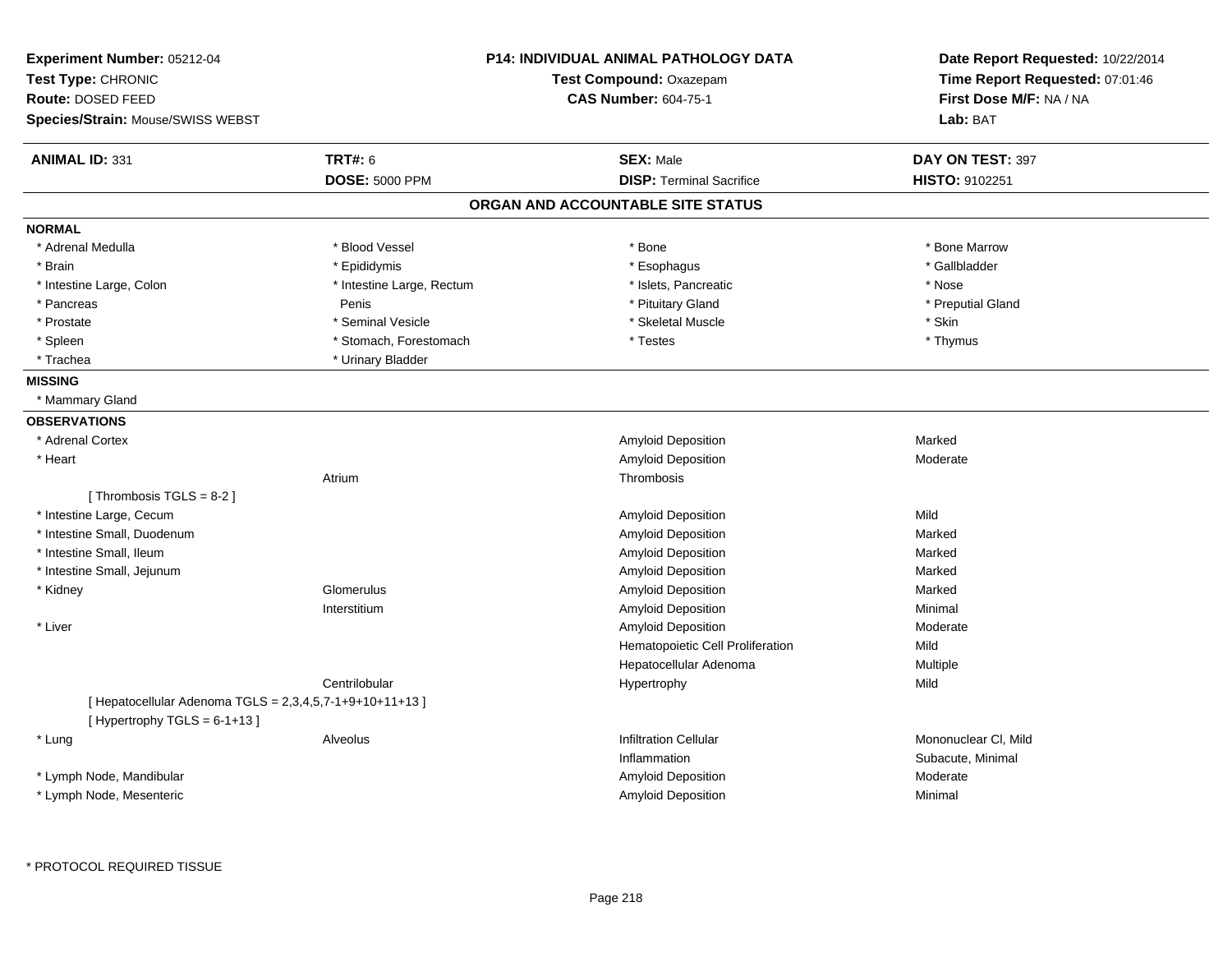| <b>Experiment Number: 05212-04</b>   |                                                          | <b>P14: INDIVIDUAL ANIMAL PATHOLOGY DATA</b> | Date Report Requested: 10/22/2014 |
|--------------------------------------|----------------------------------------------------------|----------------------------------------------|-----------------------------------|
| Test Type: CHRONIC                   |                                                          | Test Compound: Oxazepam                      | Time Report Requested: 07:01:46   |
| <b>Route: DOSED FEED</b>             |                                                          | <b>CAS Number: 604-75-1</b>                  | First Dose M/F: NA / NA           |
| Species/Strain: Mouse/SWISS WEBST    |                                                          |                                              | Lab: BAT                          |
| <b>ANIMAL ID: 331</b>                | <b>TRT#:</b> 6                                           | <b>SEX: Male</b>                             | DAY ON TEST: 397                  |
|                                      | <b>DOSE: 5000 PPM</b>                                    | <b>DISP: Terminal Sacrifice</b>              | <b>HISTO: 9102251</b>             |
|                                      |                                                          | ORGAN AND ACCOUNTABLE SITE STATUS            |                                   |
| * Parathyroid Gland                  |                                                          | <b>Amyloid Deposition</b>                    | Marked                            |
| Penis                                |                                                          |                                              |                                   |
|                                      | Note: NO CORRESPONDING MICROSCOPIC LESION SEEN FOR GROSS |                                              |                                   |
| Note: OBSERVATION OF PENILE PROLAPSE |                                                          |                                              |                                   |
| * Salivary Glands                    |                                                          | <b>Amyloid Deposition</b>                    | Moderate                          |
| * Stomach, Glandular                 |                                                          | <b>Amyloid Deposition</b>                    | Mild                              |
| * Thyroid Gland                      |                                                          | <b>Amyloid Deposition</b>                    | Marked                            |
| PRIMARY CAUSE OF DEATH               | $\blacksquare$                                           |                                              |                                   |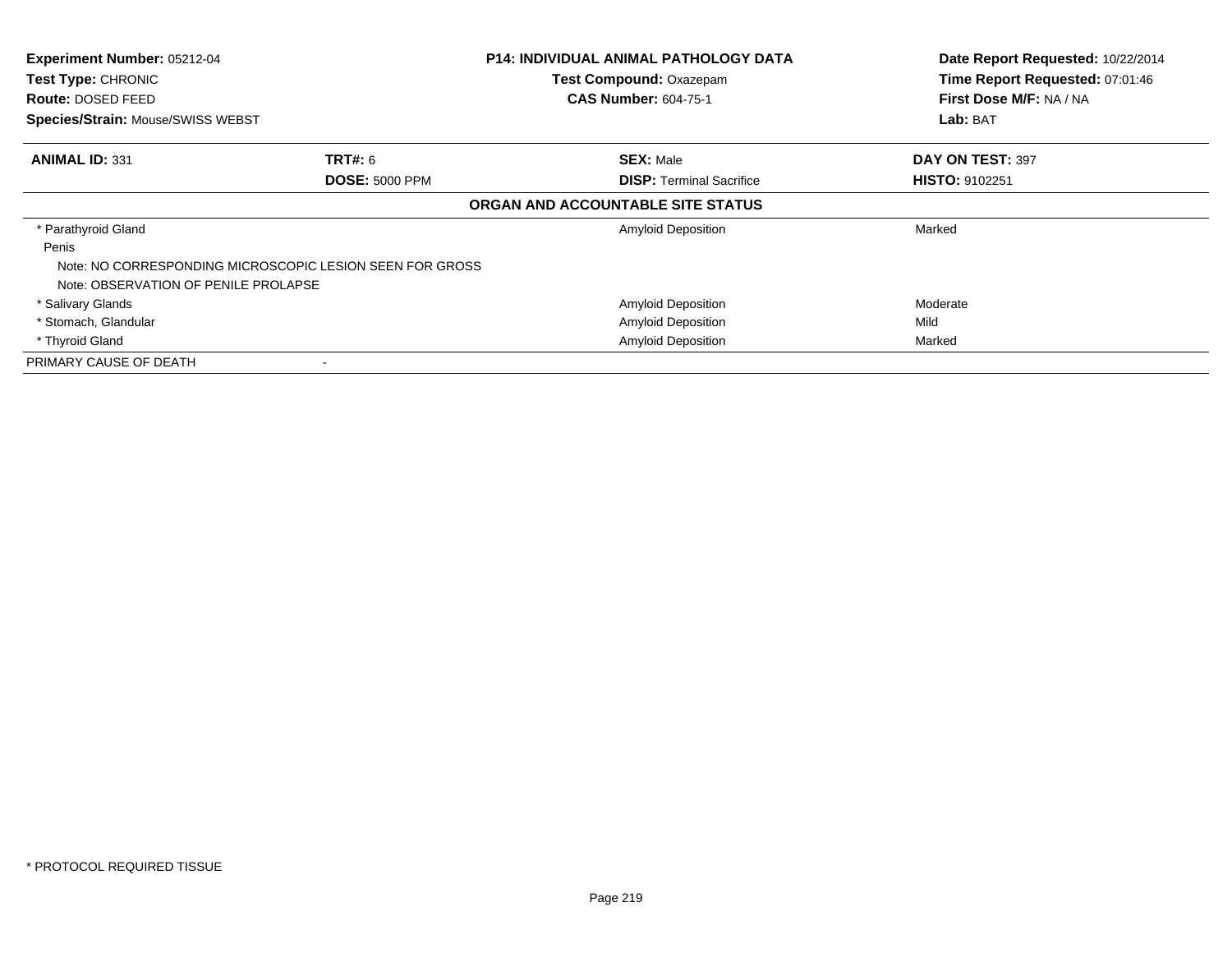| Experiment Number: 05212-04<br>Test Type: CHRONIC<br>Route: DOSED FEED<br><b>Species/Strain: Mouse/SWISS WEBST</b> |                        | <b>P14: INDIVIDUAL ANIMAL PATHOLOGY DATA</b><br>Test Compound: Oxazepam<br><b>CAS Number: 604-75-1</b> | Date Report Requested: 10/22/2014<br>Time Report Requested: 07:01:46<br>First Dose M/F: NA / NA<br>Lab: BAT |
|--------------------------------------------------------------------------------------------------------------------|------------------------|--------------------------------------------------------------------------------------------------------|-------------------------------------------------------------------------------------------------------------|
| <b>ANIMAL ID: 332</b>                                                                                              | <b>TRT#: 6</b>         | <b>SEX: Male</b>                                                                                       | DAY ON TEST: 306                                                                                            |
|                                                                                                                    | <b>DOSE: 5000 PPM</b>  | <b>DISP: Natural Death</b>                                                                             | HISTO: 9102252                                                                                              |
|                                                                                                                    |                        | ORGAN AND ACCOUNTABLE SITE STATUS                                                                      |                                                                                                             |
| <b>NORMAL</b>                                                                                                      |                        |                                                                                                        |                                                                                                             |
| * Adrenal Medulla                                                                                                  | * Blood Vessel         | * Bone                                                                                                 | * Bone Marrow                                                                                               |
| * Brain                                                                                                            | * Epididymis           | * Esophagus                                                                                            | * Gallbladder                                                                                               |
| * Islets, Pancreatic                                                                                               | * Nose                 | * Pancreas                                                                                             | * Pituitary Gland                                                                                           |
| * Preputial Gland                                                                                                  | * Prostate             | * Seminal Vesicle                                                                                      | * Skeletal Muscle                                                                                           |
| * Skin                                                                                                             | * Stomach, Forestomach | * Stomach, Glandular                                                                                   | * Testes                                                                                                    |
| * Trachea                                                                                                          | * Urinary Bladder      |                                                                                                        |                                                                                                             |
| <b>MISSING</b>                                                                                                     |                        |                                                                                                        |                                                                                                             |
| * Mammary Gland                                                                                                    |                        |                                                                                                        |                                                                                                             |
| <b>OBSERVATIONS</b>                                                                                                |                        |                                                                                                        |                                                                                                             |
| * Adrenal Cortex                                                                                                   |                        | Amyloid Deposition                                                                                     | Marked                                                                                                      |
| * Heart                                                                                                            |                        | Amyloid Deposition                                                                                     | Marked                                                                                                      |
|                                                                                                                    | Atrium                 | Thrombosis                                                                                             |                                                                                                             |
| * Intestine Large, Cecum                                                                                           |                        | Amyloid Deposition                                                                                     | Moderate                                                                                                    |
| * Intestine Large, Colon                                                                                           |                        | Amyloid Deposition                                                                                     | Mild                                                                                                        |
| * Intestine Large, Rectum                                                                                          |                        | <b>Amyloid Deposition</b>                                                                              | Minimal                                                                                                     |
| * Intestine Small, Duodenum                                                                                        |                        | Amyloid Deposition                                                                                     | Marked                                                                                                      |
| * Intestine Small, Ileum                                                                                           |                        | Amyloid Deposition                                                                                     | Mild                                                                                                        |
|                                                                                                                    |                        | Amyloid Deposition                                                                                     | Marked                                                                                                      |
| * Intestine Small, Jejunum                                                                                         |                        | Amyloid Deposition                                                                                     | Moderate                                                                                                    |
|                                                                                                                    |                        | Amyloid Deposition                                                                                     | Minimal                                                                                                     |
| * Kidney                                                                                                           | Glomerulus             | Amyloid Deposition                                                                                     | Moderate                                                                                                    |
| * Liver                                                                                                            |                        | Hepatocellular Adenoma                                                                                 | Multiple                                                                                                    |
| [ Hepatocellular Adenoma TGLS = 1,2-1+2+9 ]                                                                        |                        |                                                                                                        |                                                                                                             |
| * Lung                                                                                                             | Alveolus               | <b>Infiltration Cellular</b>                                                                           | Mononuclear CI, Moderate                                                                                    |
|                                                                                                                    |                        | Inflammation                                                                                           | Subacute, Mild                                                                                              |
| * Lymph Node, Mandibular                                                                                           |                        | <b>Amyloid Deposition</b>                                                                              | Mild                                                                                                        |
| * Lymph Node, Mesenteric                                                                                           |                        | Amyloid Deposition                                                                                     | Moderate                                                                                                    |
| * Parathyroid Gland                                                                                                |                        | Amyloid Deposition                                                                                     | Marked                                                                                                      |
| * Salivary Glands                                                                                                  |                        | Amyloid Deposition                                                                                     | Marked                                                                                                      |
| * Spleen                                                                                                           |                        | Amyloid Deposition                                                                                     | Mild                                                                                                        |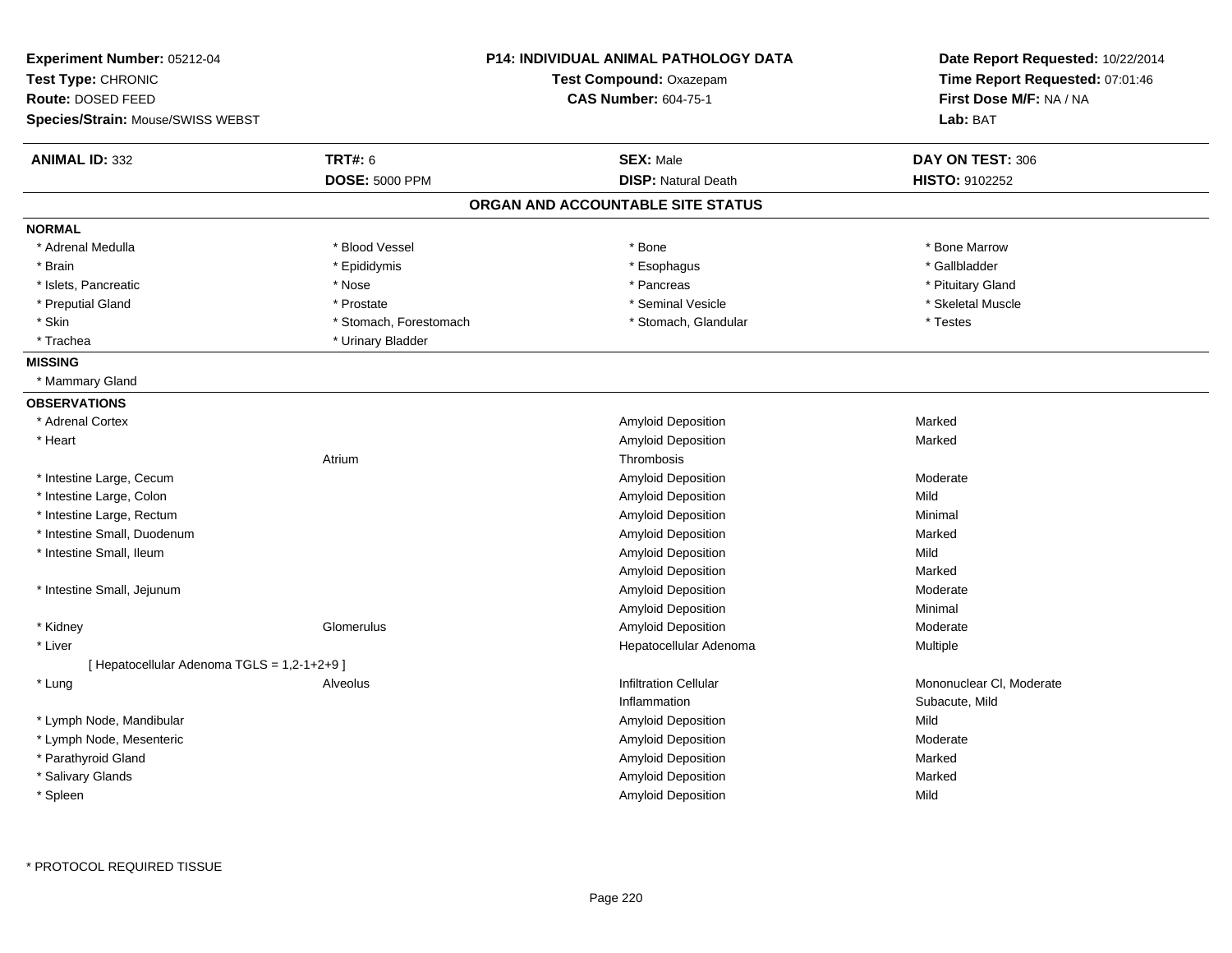| Experiment Number: 05212-04                                      |                       | <b>P14: INDIVIDUAL ANIMAL PATHOLOGY DATA</b> | Date Report Requested: 10/22/2014 |
|------------------------------------------------------------------|-----------------------|----------------------------------------------|-----------------------------------|
| <b>Test Type: CHRONIC</b>                                        |                       | <b>Test Compound: Oxazepam</b>               | Time Report Requested: 07:01:46   |
| Route: DOSED FEED                                                |                       | <b>CAS Number: 604-75-1</b>                  | First Dose M/F: NA / NA           |
| <b>Species/Strain: Mouse/SWISS WEBST</b>                         |                       |                                              | Lab: BAT                          |
| <b>ANIMAL ID: 332</b>                                            | <b>TRT#: 6</b>        | <b>SEX: Male</b>                             | DAY ON TEST: 306                  |
|                                                                  | <b>DOSE: 5000 PPM</b> | <b>DISP:</b> Natural Death                   | <b>HISTO: 9102252</b>             |
|                                                                  |                       | ORGAN AND ACCOUNTABLE SITE STATUS            |                                   |
| * Thymus                                                         | Vein                  | Thrombosis                                   |                                   |
| * Thyroid Gland                                                  |                       | <b>Amyloid Deposition</b>                    | Marked                            |
| PRIMARY CAUSE OF DEATH                                           |                       |                                              |                                   |
| Animal Note: CAUSE OF DEATH: AMYLOID DEPOSITION, MULTIPLE ORGANS |                       |                                              |                                   |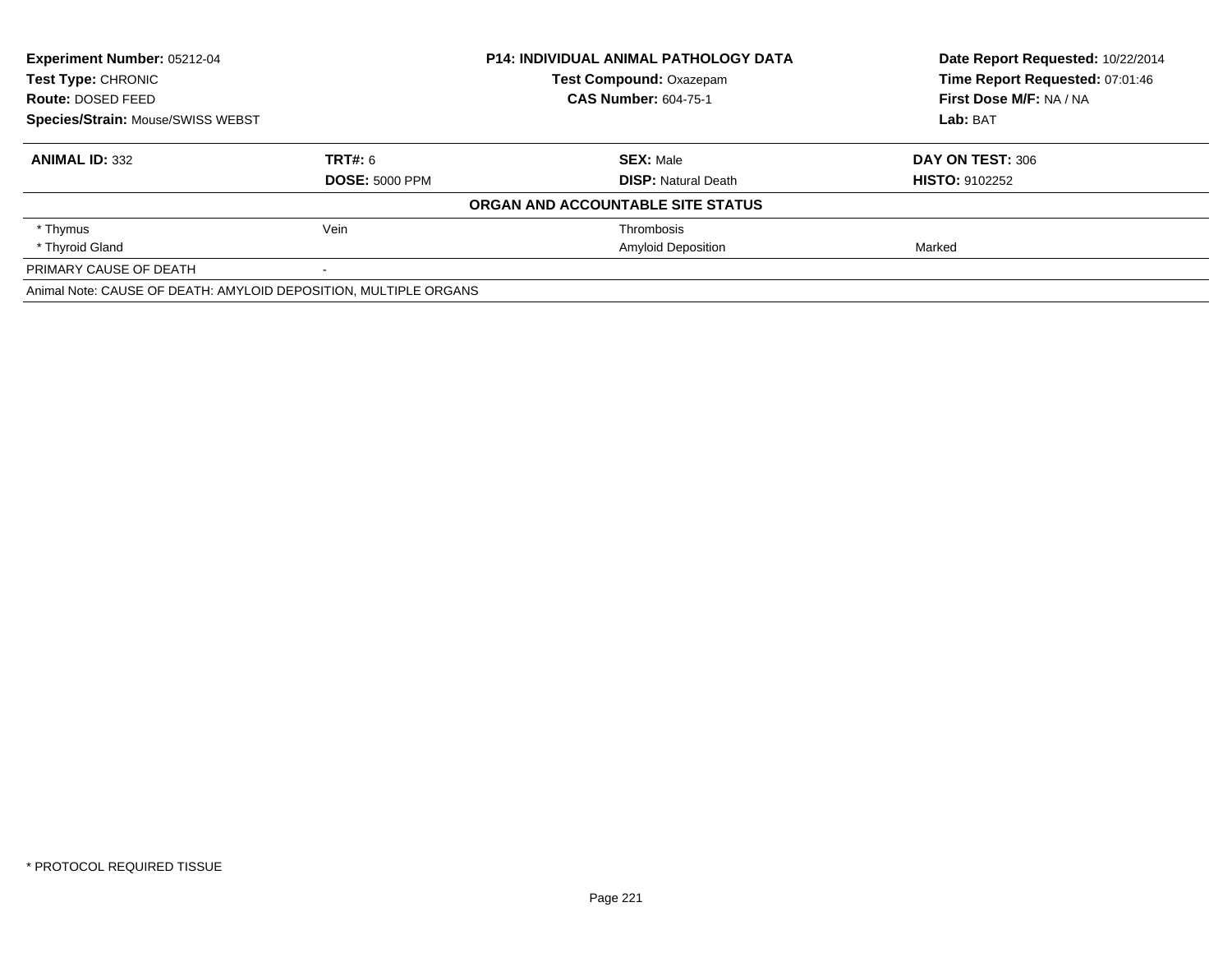| Experiment Number: 05212-04<br>Test Type: CHRONIC<br>Route: DOSED FEED<br>Species/Strain: Mouse/SWISS WEBST |                                  | <b>P14: INDIVIDUAL ANIMAL PATHOLOGY DATA</b><br>Test Compound: Oxazepam<br><b>CAS Number: 604-75-1</b> | Date Report Requested: 10/22/2014<br>Time Report Requested: 07:01:46<br>First Dose M/F: NA / NA<br>Lab: BAT |
|-------------------------------------------------------------------------------------------------------------|----------------------------------|--------------------------------------------------------------------------------------------------------|-------------------------------------------------------------------------------------------------------------|
| <b>ANIMAL ID: 333</b>                                                                                       | TRT#: 6<br><b>DOSE: 5000 PPM</b> | <b>SEX: Male</b><br><b>DISP: Terminal Sacrifice</b>                                                    | DAY ON TEST: 397<br>HISTO: 9102253                                                                          |
|                                                                                                             |                                  |                                                                                                        |                                                                                                             |
|                                                                                                             |                                  | ORGAN AND ACCOUNTABLE SITE STATUS                                                                      |                                                                                                             |
| <b>NORMAL</b>                                                                                               |                                  |                                                                                                        |                                                                                                             |
| * Adrenal Cortex                                                                                            | * Adrenal Medulla                | * Blood Vessel                                                                                         | * Bone                                                                                                      |
| * Bone Marrow                                                                                               | * Brain                          | * Epididymis                                                                                           | * Esophagus                                                                                                 |
| * Gallbladder                                                                                               | * Intestine Large, Cecum         | * Intestine Large, Colon                                                                               | * Intestine Large, Rectum                                                                                   |
| * Islets, Pancreatic                                                                                        | * Kidney                         | * Lung                                                                                                 | * Lymph Node, Mandibular                                                                                    |
| * Nose                                                                                                      | * Pancreas                       | * Parathyroid Gland                                                                                    | * Pituitary Gland                                                                                           |
| * Preputial Gland                                                                                           | * Prostate                       | * Salivary Glands                                                                                      | * Seminal Vesicle                                                                                           |
| * Skeletal Muscle                                                                                           | * Skin                           | * Stomach, Forestomach                                                                                 | * Stomach, Glandular                                                                                        |
| * Testes                                                                                                    | * Thymus                         | * Thyroid Gland                                                                                        | * Trachea                                                                                                   |
| * Urinary Bladder                                                                                           |                                  |                                                                                                        |                                                                                                             |
| <b>MISSING</b>                                                                                              |                                  |                                                                                                        |                                                                                                             |
| * Mammary Gland                                                                                             |                                  |                                                                                                        |                                                                                                             |
| <b>OBSERVATIONS</b>                                                                                         |                                  |                                                                                                        |                                                                                                             |
| * Heart                                                                                                     |                                  | Amyloid Deposition                                                                                     | Minimal                                                                                                     |
| * Intestine Small, Duodenum                                                                                 |                                  | <b>Amyloid Deposition</b>                                                                              | Minimal                                                                                                     |
| * Intestine Small, Ileum                                                                                    |                                  | Amyloid Deposition                                                                                     | Marked                                                                                                      |
| * Intestine Small, Jejunum                                                                                  |                                  | Amyloid Deposition                                                                                     | Marked                                                                                                      |
| * Liver                                                                                                     |                                  | Hepatocellular Adenoma                                                                                 |                                                                                                             |
|                                                                                                             |                                  | Hepatocellular Carcinoma                                                                               |                                                                                                             |
|                                                                                                             | Centrilobular                    | Hypertrophy                                                                                            | Mild                                                                                                        |
| [ Hepatocellular Adenoma TGLS = 3-12 ]                                                                      |                                  |                                                                                                        |                                                                                                             |
| [ Hepatocellular Carcinoma TGLS = 2-10 ]                                                                    |                                  |                                                                                                        |                                                                                                             |
| [Hypertrophy TGLS = 4-1]                                                                                    |                                  |                                                                                                        |                                                                                                             |
| * Lymph Node, Mesenteric                                                                                    |                                  | <b>Amyloid Deposition</b>                                                                              | Minimal                                                                                                     |
| * Spleen                                                                                                    |                                  | Lymphoma Malignant Mixed                                                                               |                                                                                                             |
| [ Lymphoma Malignant Mixed TGLS = 1-9 ]                                                                     |                                  |                                                                                                        |                                                                                                             |
| PRIMARY CAUSE OF DEATH                                                                                      | $\blacksquare$                   |                                                                                                        |                                                                                                             |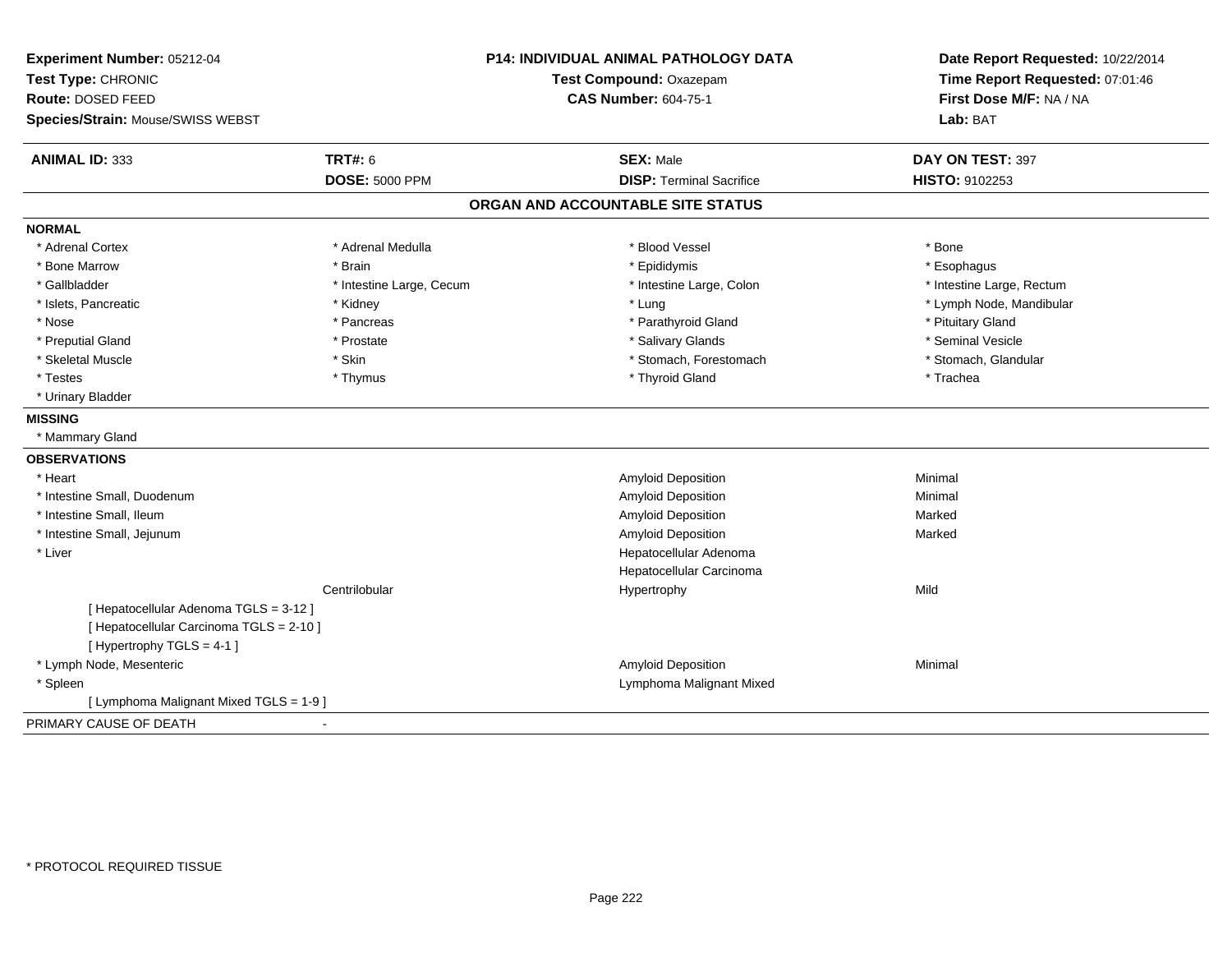| <b>TRT#: 6</b><br><b>ANIMAL ID: 334</b><br><b>SEX: Male</b><br>DAY ON TEST: 311<br><b>DOSE: 5000 PPM</b><br><b>DISP: Natural Death</b><br>HISTO: 9102254<br>ORGAN AND ACCOUNTABLE SITE STATUS<br><b>NORMAL</b><br>* Adrenal Medulla<br>* Blood Vessel<br>* Bone Marrow<br>* Bone<br>* Epididymis<br>* Esophagus<br>* Gallbladder<br>* Brain<br>* Intestine Large, Cecum<br>* Intestine Large, Colon<br>* Intestine Large, Rectum<br>* Islets, Pancreatic<br>Penis<br>* Pituitary Gland<br>* Nose<br>* Pancreas<br>* Preputial Gland<br>* Seminal Vesicle<br>* Skeletal Muscle<br>* Prostate<br>* Skin<br>* Stomach, Glandular<br>* Testes<br>* Thymus<br>* Trachea<br>* Urinary Bladder<br><b>MISSING</b><br>* Mammary Gland<br><b>OBSERVATIONS</b><br>Amyloid Deposition<br>* Adrenal Cortex<br>Moderate<br>Amyloid Deposition<br>* Heart<br>Moderate<br>Thrombosis<br>Atrium<br>* Intestine Small, Duodenum<br>Amyloid Deposition<br>Marked<br>* Intestine Small, Ileum<br>Amyloid Deposition<br>Moderate<br>* Intestine Small, Jejunum<br>Amyloid Deposition<br>Moderate<br>* Kidney<br>Glomerulus<br>Amyloid Deposition<br>Moderate<br>* Liver<br>Amyloid Deposition<br>Mild<br><b>Eosinophilic Focus</b><br>Hepatocellular Adenoma<br>Centrilobular<br>Minimal<br>Hypertrophy<br>Necrosis<br>Mild<br>[ Eosinophilic Focus TGLS = 4-1 ]<br>[ Hepatocellular Adenoma TGLS = 2-10 ]<br>* Lung<br>Fibrosis<br>Moderate<br>Alveolus<br><b>Infiltration Cellular</b><br>Mononuclear CI, Moderate<br>[Fibrosis TGLS = $3-2$ ]<br>* Lymph Node, Mandibular<br>Amyloid Deposition<br>Moderate<br>* Lymph Node, Mesenteric<br>Amyloid Deposition<br>Marked<br>* Parathyroid Gland<br><b>Amyloid Deposition</b><br>Marked | Experiment Number: 05212-04<br>Test Type: CHRONIC<br>Route: DOSED FEED<br>Species/Strain: Mouse/SWISS WEBST | <b>P14: INDIVIDUAL ANIMAL PATHOLOGY DATA</b><br>Test Compound: Oxazepam<br><b>CAS Number: 604-75-1</b> | Date Report Requested: 10/22/2014<br>Time Report Requested: 07:01:46<br>First Dose M/F: NA / NA<br>Lab: BAT |
|---------------------------------------------------------------------------------------------------------------------------------------------------------------------------------------------------------------------------------------------------------------------------------------------------------------------------------------------------------------------------------------------------------------------------------------------------------------------------------------------------------------------------------------------------------------------------------------------------------------------------------------------------------------------------------------------------------------------------------------------------------------------------------------------------------------------------------------------------------------------------------------------------------------------------------------------------------------------------------------------------------------------------------------------------------------------------------------------------------------------------------------------------------------------------------------------------------------------------------------------------------------------------------------------------------------------------------------------------------------------------------------------------------------------------------------------------------------------------------------------------------------------------------------------------------------------------------------------------------------------------------------------------------------------------------------------------------------------|-------------------------------------------------------------------------------------------------------------|--------------------------------------------------------------------------------------------------------|-------------------------------------------------------------------------------------------------------------|
|                                                                                                                                                                                                                                                                                                                                                                                                                                                                                                                                                                                                                                                                                                                                                                                                                                                                                                                                                                                                                                                                                                                                                                                                                                                                                                                                                                                                                                                                                                                                                                                                                                                                                                                     |                                                                                                             |                                                                                                        |                                                                                                             |
|                                                                                                                                                                                                                                                                                                                                                                                                                                                                                                                                                                                                                                                                                                                                                                                                                                                                                                                                                                                                                                                                                                                                                                                                                                                                                                                                                                                                                                                                                                                                                                                                                                                                                                                     |                                                                                                             |                                                                                                        |                                                                                                             |
|                                                                                                                                                                                                                                                                                                                                                                                                                                                                                                                                                                                                                                                                                                                                                                                                                                                                                                                                                                                                                                                                                                                                                                                                                                                                                                                                                                                                                                                                                                                                                                                                                                                                                                                     |                                                                                                             |                                                                                                        |                                                                                                             |
|                                                                                                                                                                                                                                                                                                                                                                                                                                                                                                                                                                                                                                                                                                                                                                                                                                                                                                                                                                                                                                                                                                                                                                                                                                                                                                                                                                                                                                                                                                                                                                                                                                                                                                                     |                                                                                                             |                                                                                                        |                                                                                                             |
|                                                                                                                                                                                                                                                                                                                                                                                                                                                                                                                                                                                                                                                                                                                                                                                                                                                                                                                                                                                                                                                                                                                                                                                                                                                                                                                                                                                                                                                                                                                                                                                                                                                                                                                     |                                                                                                             |                                                                                                        |                                                                                                             |
|                                                                                                                                                                                                                                                                                                                                                                                                                                                                                                                                                                                                                                                                                                                                                                                                                                                                                                                                                                                                                                                                                                                                                                                                                                                                                                                                                                                                                                                                                                                                                                                                                                                                                                                     |                                                                                                             |                                                                                                        |                                                                                                             |
|                                                                                                                                                                                                                                                                                                                                                                                                                                                                                                                                                                                                                                                                                                                                                                                                                                                                                                                                                                                                                                                                                                                                                                                                                                                                                                                                                                                                                                                                                                                                                                                                                                                                                                                     |                                                                                                             |                                                                                                        |                                                                                                             |
|                                                                                                                                                                                                                                                                                                                                                                                                                                                                                                                                                                                                                                                                                                                                                                                                                                                                                                                                                                                                                                                                                                                                                                                                                                                                                                                                                                                                                                                                                                                                                                                                                                                                                                                     |                                                                                                             |                                                                                                        |                                                                                                             |
|                                                                                                                                                                                                                                                                                                                                                                                                                                                                                                                                                                                                                                                                                                                                                                                                                                                                                                                                                                                                                                                                                                                                                                                                                                                                                                                                                                                                                                                                                                                                                                                                                                                                                                                     |                                                                                                             |                                                                                                        |                                                                                                             |
|                                                                                                                                                                                                                                                                                                                                                                                                                                                                                                                                                                                                                                                                                                                                                                                                                                                                                                                                                                                                                                                                                                                                                                                                                                                                                                                                                                                                                                                                                                                                                                                                                                                                                                                     |                                                                                                             |                                                                                                        |                                                                                                             |
|                                                                                                                                                                                                                                                                                                                                                                                                                                                                                                                                                                                                                                                                                                                                                                                                                                                                                                                                                                                                                                                                                                                                                                                                                                                                                                                                                                                                                                                                                                                                                                                                                                                                                                                     |                                                                                                             |                                                                                                        |                                                                                                             |
|                                                                                                                                                                                                                                                                                                                                                                                                                                                                                                                                                                                                                                                                                                                                                                                                                                                                                                                                                                                                                                                                                                                                                                                                                                                                                                                                                                                                                                                                                                                                                                                                                                                                                                                     |                                                                                                             |                                                                                                        |                                                                                                             |
|                                                                                                                                                                                                                                                                                                                                                                                                                                                                                                                                                                                                                                                                                                                                                                                                                                                                                                                                                                                                                                                                                                                                                                                                                                                                                                                                                                                                                                                                                                                                                                                                                                                                                                                     |                                                                                                             |                                                                                                        |                                                                                                             |
|                                                                                                                                                                                                                                                                                                                                                                                                                                                                                                                                                                                                                                                                                                                                                                                                                                                                                                                                                                                                                                                                                                                                                                                                                                                                                                                                                                                                                                                                                                                                                                                                                                                                                                                     |                                                                                                             |                                                                                                        |                                                                                                             |
|                                                                                                                                                                                                                                                                                                                                                                                                                                                                                                                                                                                                                                                                                                                                                                                                                                                                                                                                                                                                                                                                                                                                                                                                                                                                                                                                                                                                                                                                                                                                                                                                                                                                                                                     |                                                                                                             |                                                                                                        |                                                                                                             |
|                                                                                                                                                                                                                                                                                                                                                                                                                                                                                                                                                                                                                                                                                                                                                                                                                                                                                                                                                                                                                                                                                                                                                                                                                                                                                                                                                                                                                                                                                                                                                                                                                                                                                                                     |                                                                                                             |                                                                                                        |                                                                                                             |
|                                                                                                                                                                                                                                                                                                                                                                                                                                                                                                                                                                                                                                                                                                                                                                                                                                                                                                                                                                                                                                                                                                                                                                                                                                                                                                                                                                                                                                                                                                                                                                                                                                                                                                                     |                                                                                                             |                                                                                                        |                                                                                                             |
|                                                                                                                                                                                                                                                                                                                                                                                                                                                                                                                                                                                                                                                                                                                                                                                                                                                                                                                                                                                                                                                                                                                                                                                                                                                                                                                                                                                                                                                                                                                                                                                                                                                                                                                     |                                                                                                             |                                                                                                        |                                                                                                             |
|                                                                                                                                                                                                                                                                                                                                                                                                                                                                                                                                                                                                                                                                                                                                                                                                                                                                                                                                                                                                                                                                                                                                                                                                                                                                                                                                                                                                                                                                                                                                                                                                                                                                                                                     |                                                                                                             |                                                                                                        |                                                                                                             |
|                                                                                                                                                                                                                                                                                                                                                                                                                                                                                                                                                                                                                                                                                                                                                                                                                                                                                                                                                                                                                                                                                                                                                                                                                                                                                                                                                                                                                                                                                                                                                                                                                                                                                                                     |                                                                                                             |                                                                                                        |                                                                                                             |
|                                                                                                                                                                                                                                                                                                                                                                                                                                                                                                                                                                                                                                                                                                                                                                                                                                                                                                                                                                                                                                                                                                                                                                                                                                                                                                                                                                                                                                                                                                                                                                                                                                                                                                                     |                                                                                                             |                                                                                                        |                                                                                                             |
|                                                                                                                                                                                                                                                                                                                                                                                                                                                                                                                                                                                                                                                                                                                                                                                                                                                                                                                                                                                                                                                                                                                                                                                                                                                                                                                                                                                                                                                                                                                                                                                                                                                                                                                     |                                                                                                             |                                                                                                        |                                                                                                             |
|                                                                                                                                                                                                                                                                                                                                                                                                                                                                                                                                                                                                                                                                                                                                                                                                                                                                                                                                                                                                                                                                                                                                                                                                                                                                                                                                                                                                                                                                                                                                                                                                                                                                                                                     |                                                                                                             |                                                                                                        |                                                                                                             |
|                                                                                                                                                                                                                                                                                                                                                                                                                                                                                                                                                                                                                                                                                                                                                                                                                                                                                                                                                                                                                                                                                                                                                                                                                                                                                                                                                                                                                                                                                                                                                                                                                                                                                                                     |                                                                                                             |                                                                                                        |                                                                                                             |
|                                                                                                                                                                                                                                                                                                                                                                                                                                                                                                                                                                                                                                                                                                                                                                                                                                                                                                                                                                                                                                                                                                                                                                                                                                                                                                                                                                                                                                                                                                                                                                                                                                                                                                                     |                                                                                                             |                                                                                                        |                                                                                                             |
|                                                                                                                                                                                                                                                                                                                                                                                                                                                                                                                                                                                                                                                                                                                                                                                                                                                                                                                                                                                                                                                                                                                                                                                                                                                                                                                                                                                                                                                                                                                                                                                                                                                                                                                     |                                                                                                             |                                                                                                        |                                                                                                             |
|                                                                                                                                                                                                                                                                                                                                                                                                                                                                                                                                                                                                                                                                                                                                                                                                                                                                                                                                                                                                                                                                                                                                                                                                                                                                                                                                                                                                                                                                                                                                                                                                                                                                                                                     |                                                                                                             |                                                                                                        |                                                                                                             |
|                                                                                                                                                                                                                                                                                                                                                                                                                                                                                                                                                                                                                                                                                                                                                                                                                                                                                                                                                                                                                                                                                                                                                                                                                                                                                                                                                                                                                                                                                                                                                                                                                                                                                                                     |                                                                                                             |                                                                                                        |                                                                                                             |
|                                                                                                                                                                                                                                                                                                                                                                                                                                                                                                                                                                                                                                                                                                                                                                                                                                                                                                                                                                                                                                                                                                                                                                                                                                                                                                                                                                                                                                                                                                                                                                                                                                                                                                                     |                                                                                                             |                                                                                                        |                                                                                                             |
|                                                                                                                                                                                                                                                                                                                                                                                                                                                                                                                                                                                                                                                                                                                                                                                                                                                                                                                                                                                                                                                                                                                                                                                                                                                                                                                                                                                                                                                                                                                                                                                                                                                                                                                     |                                                                                                             |                                                                                                        |                                                                                                             |
|                                                                                                                                                                                                                                                                                                                                                                                                                                                                                                                                                                                                                                                                                                                                                                                                                                                                                                                                                                                                                                                                                                                                                                                                                                                                                                                                                                                                                                                                                                                                                                                                                                                                                                                     |                                                                                                             |                                                                                                        |                                                                                                             |
|                                                                                                                                                                                                                                                                                                                                                                                                                                                                                                                                                                                                                                                                                                                                                                                                                                                                                                                                                                                                                                                                                                                                                                                                                                                                                                                                                                                                                                                                                                                                                                                                                                                                                                                     |                                                                                                             |                                                                                                        |                                                                                                             |
|                                                                                                                                                                                                                                                                                                                                                                                                                                                                                                                                                                                                                                                                                                                                                                                                                                                                                                                                                                                                                                                                                                                                                                                                                                                                                                                                                                                                                                                                                                                                                                                                                                                                                                                     |                                                                                                             |                                                                                                        |                                                                                                             |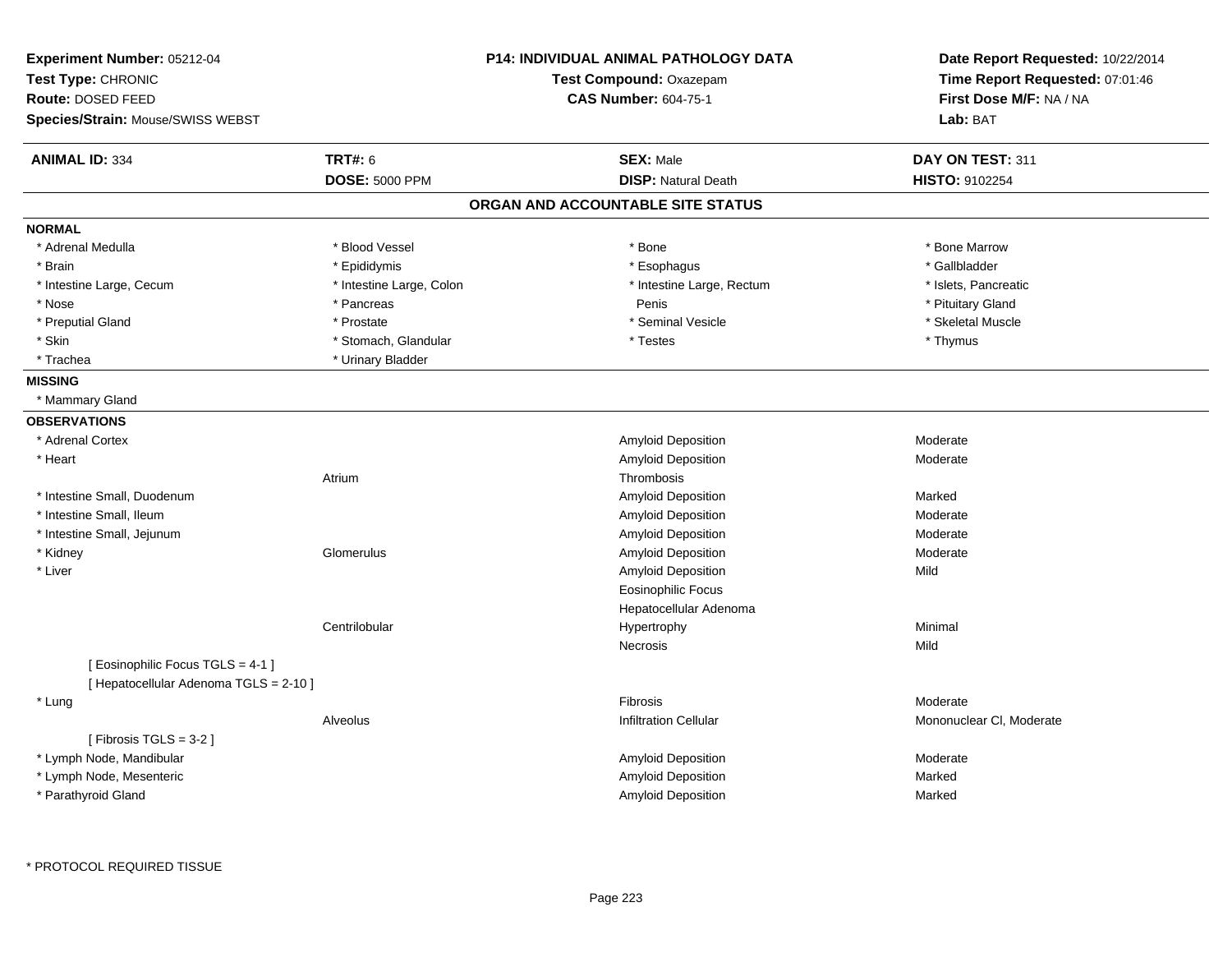| <b>Experiment Number: 05212-04</b><br><b>Test Type: CHRONIC</b><br>Route: DOSED FEED                  |                       | <b>P14: INDIVIDUAL ANIMAL PATHOLOGY DATA</b><br>Test Compound: Oxazepam<br><b>CAS Number: 604-75-1</b> | Date Report Requested: 10/22/2014<br>Time Report Requested: 07:01:46<br>First Dose M/F: NA / NA |
|-------------------------------------------------------------------------------------------------------|-----------------------|--------------------------------------------------------------------------------------------------------|-------------------------------------------------------------------------------------------------|
| <b>Species/Strain: Mouse/SWISS WEBST</b>                                                              |                       |                                                                                                        | Lab: BAT                                                                                        |
| <b>ANIMAL ID: 334</b>                                                                                 | <b>TRT#: 6</b>        | <b>SEX: Male</b>                                                                                       | DAY ON TEST: 311                                                                                |
|                                                                                                       | <b>DOSE: 5000 PPM</b> | <b>DISP: Natural Death</b>                                                                             | <b>HISTO: 9102254</b>                                                                           |
|                                                                                                       |                       | ORGAN AND ACCOUNTABLE SITE STATUS                                                                      |                                                                                                 |
| Penis<br>Note: NO CORRESPONDING MICROSCOPIC OBSERVATION FOR GROSS<br>Note: FINDING OF PENILE PROLAPSE |                       |                                                                                                        |                                                                                                 |
| * Salivary Glands                                                                                     |                       | Amyloid Deposition                                                                                     | Marked                                                                                          |
| * Spleen                                                                                              |                       | Amyloid Deposition                                                                                     | Mild                                                                                            |
| * Stomach, Forestomach<br>[Hyperkeratosis $TGLS = 5-11$ ]                                             |                       | Hyperkeratosis                                                                                         | Marked                                                                                          |
| * Thyroid Gland                                                                                       |                       | <b>Amyloid Deposition</b>                                                                              | Marked                                                                                          |
| PRIMARY CAUSE OF DEATH                                                                                |                       |                                                                                                        |                                                                                                 |
| Animal Note: CAUSE OF DEATH: AMYLOID DEPOSITION, MULTIPLE ORGANS                                      |                       |                                                                                                        |                                                                                                 |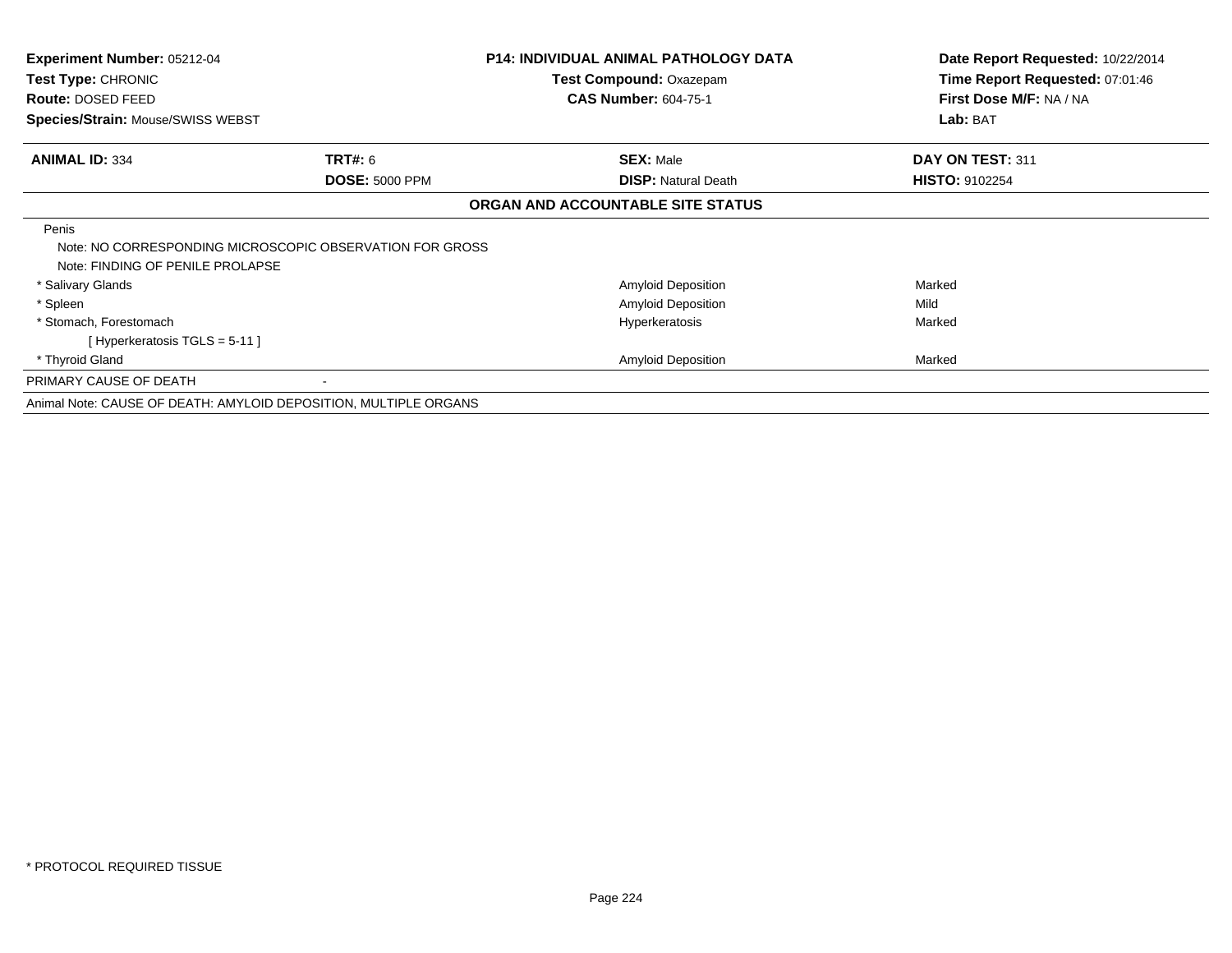| Experiment Number: 05212-04<br>Test Type: CHRONIC |                          | <b>P14: INDIVIDUAL ANIMAL PATHOLOGY DATA</b><br>Test Compound: Oxazepam | Date Report Requested: 10/22/2014<br>Time Report Requested: 07:01:46 |
|---------------------------------------------------|--------------------------|-------------------------------------------------------------------------|----------------------------------------------------------------------|
| Route: DOSED FEED                                 |                          | <b>CAS Number: 604-75-1</b>                                             | First Dose M/F: NA / NA                                              |
| Species/Strain: Mouse/SWISS WEBST                 |                          |                                                                         | Lab: BAT                                                             |
| <b>ANIMAL ID: 335</b>                             | <b>TRT#: 6</b>           | <b>SEX: Male</b>                                                        | DAY ON TEST: 271                                                     |
|                                                   | <b>DOSE: 5000 PPM</b>    | <b>DISP: Natural Death</b>                                              | HISTO: 9102255                                                       |
|                                                   |                          | ORGAN AND ACCOUNTABLE SITE STATUS                                       |                                                                      |
| <b>NORMAL</b>                                     |                          |                                                                         |                                                                      |
| * Adrenal Medulla                                 | * Blood Vessel           | * Bone                                                                  | * Bone Marrow                                                        |
| * Brain                                           | * Epididymis             | * Esophagus                                                             | * Gallbladder                                                        |
| * Intestine Large, Rectum                         | * Islets, Pancreatic     | * Nose                                                                  | * Pancreas                                                           |
| * Pituitary Gland                                 | * Preputial Gland        | * Prostate                                                              | * Seminal Vesicle                                                    |
| * Skeletal Muscle                                 | * Skin                   | * Testes                                                                | * Trachea                                                            |
| * Urinary Bladder                                 |                          |                                                                         |                                                                      |
| <b>MISSING</b>                                    |                          |                                                                         |                                                                      |
| * Mammary Gland                                   | * Thymus                 |                                                                         |                                                                      |
| <b>AUTO PRECLUDES DIAG.</b>                       |                          |                                                                         |                                                                      |
| * Intestine Large, Cecum                          | * Intestine Small, Ileum |                                                                         |                                                                      |
| <b>OBSERVATIONS</b>                               |                          |                                                                         |                                                                      |
| * Adrenal Cortex                                  |                          | Amyloid Deposition                                                      | Marked                                                               |
| * Heart                                           |                          | Amyloid Deposition                                                      | Marked                                                               |
|                                                   | Atrium                   | Thrombosis                                                              |                                                                      |
| [Thrombosis TGLS = $1-2$ ]                        |                          |                                                                         |                                                                      |
| * Intestine Large, Colon                          |                          | Amyloid Deposition                                                      | Minimal                                                              |
| * Intestine Small, Duodenum                       |                          | Amyloid Deposition                                                      | Moderate                                                             |
| * Intestine Small, Jejunum                        |                          | Amyloid Deposition                                                      | Moderate                                                             |
| * Kidney                                          | Glomerulus               | Amyloid Deposition                                                      | Moderate                                                             |
| * Liver                                           |                          | Hepatocellular Adenoma                                                  | Multiple                                                             |
| [ Hepatocellular Adenoma TGLS = 2,3-9+10 ]        |                          |                                                                         |                                                                      |
| * Lung                                            | Alveolus                 | <b>Infiltration Cellular</b>                                            | Mononuclear CI, Marked                                               |
|                                                   |                          | Thrombosis                                                              | Mild                                                                 |
| * Lymph Node, Mandibular                          |                          | Amyloid Deposition                                                      | Moderate                                                             |
| * Lymph Node, Mesenteric                          |                          | Amyloid Deposition                                                      | Mild                                                                 |
| * Parathyroid Gland                               |                          | Amyloid Deposition                                                      | Marked                                                               |
| * Salivary Glands                                 |                          | Amyloid Deposition                                                      | Marked                                                               |
| * Spleen                                          |                          | Amyloid Deposition                                                      | Mild                                                                 |
| * Stomach, Forestomach                            |                          | Amyloid Deposition                                                      | Minimal                                                              |
| * Stomach, Glandular                              |                          | <b>Amyloid Deposition</b>                                               | Mild                                                                 |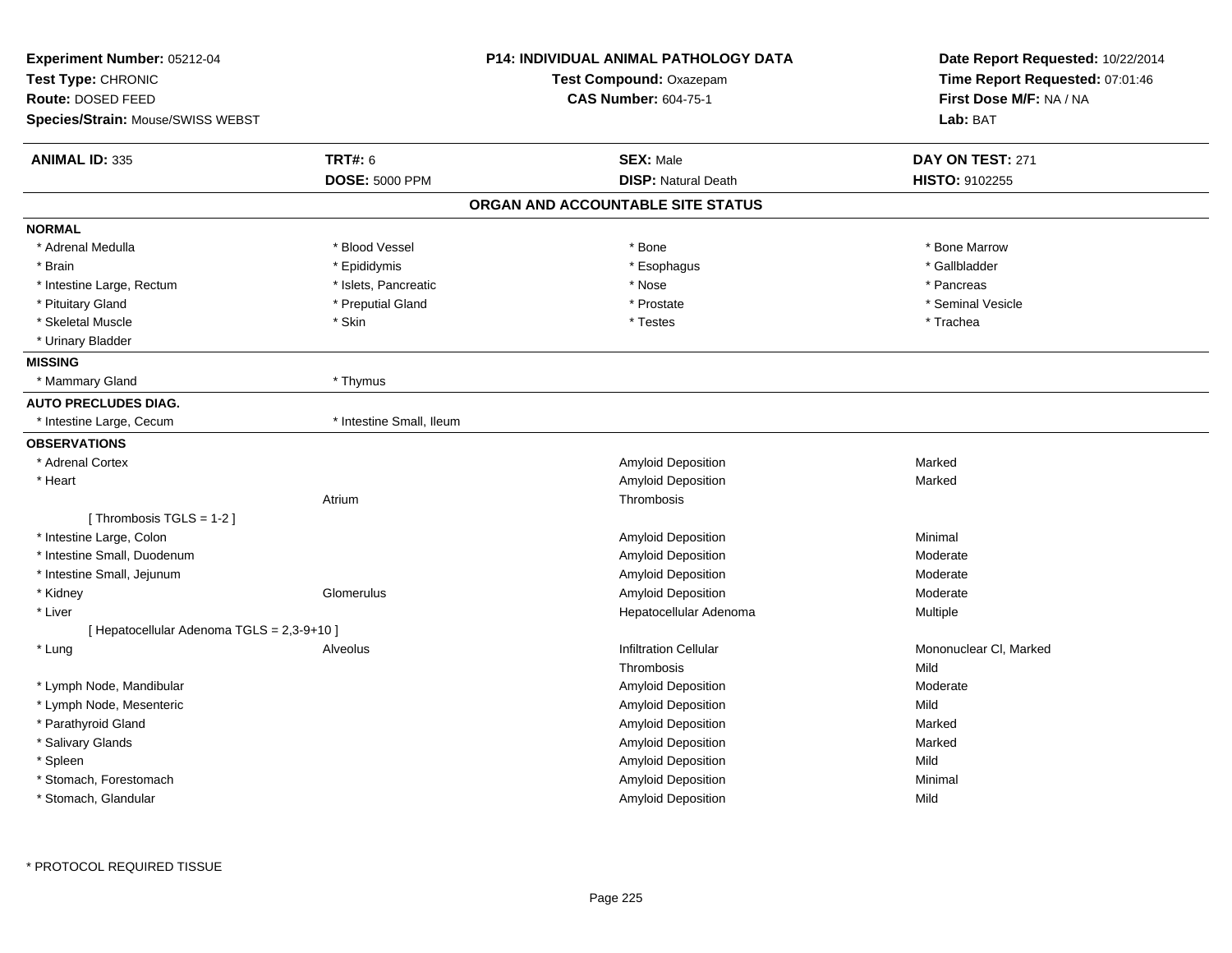| <b>Experiment Number: 05212-04</b>                                           |                       | <b>P14: INDIVIDUAL ANIMAL PATHOLOGY DATA</b> | Date Report Requested: 10/22/2014 |
|------------------------------------------------------------------------------|-----------------------|----------------------------------------------|-----------------------------------|
| Test Type: CHRONIC<br>Route: DOSED FEED<br>Species/Strain: Mouse/SWISS WEBST |                       | <b>Test Compound: Oxazepam</b>               | Time Report Requested: 07:01:46   |
|                                                                              |                       | <b>CAS Number: 604-75-1</b>                  | First Dose M/F: NA / NA           |
|                                                                              |                       |                                              | Lab: BAT                          |
| <b>ANIMAL ID: 335</b>                                                        | TRT#: 6               | <b>SEX: Male</b>                             | <b>DAY ON TEST: 271</b>           |
|                                                                              | <b>DOSE: 5000 PPM</b> | <b>DISP:</b> Natural Death                   | <b>HISTO: 9102255</b>             |
|                                                                              |                       | ORGAN AND ACCOUNTABLE SITE STATUS            |                                   |
| * Thyroid Gland                                                              |                       | <b>Amyloid Deposition</b>                    | Moderate                          |
| PRIMARY CAUSE OF DEATH                                                       |                       |                                              |                                   |
| Animal Note: CAUSE OF DEATH: AMYLOID DEPOSITION, MULTIPLE ORGANS             |                       |                                              |                                   |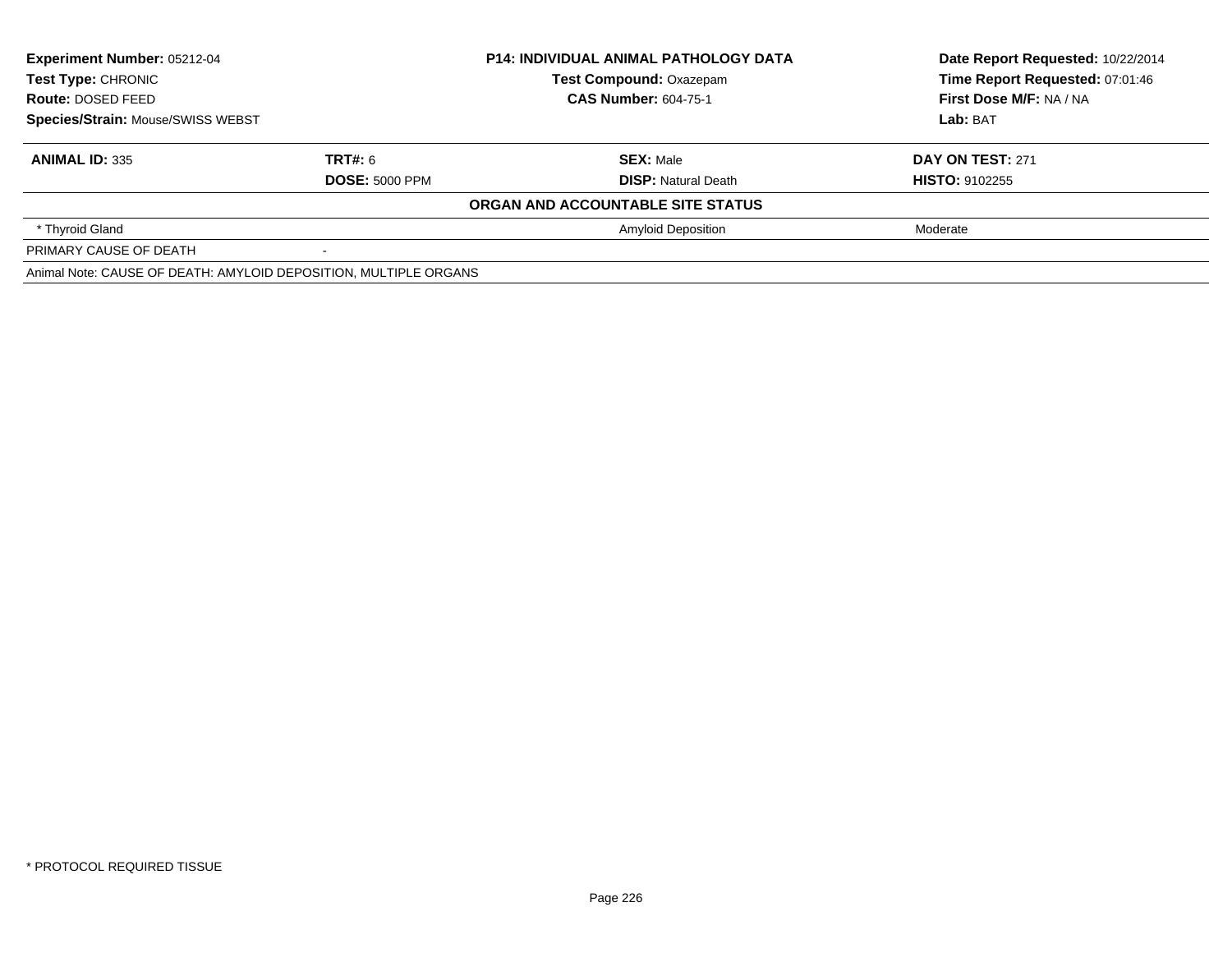| Experiment Number: 05212-04<br>Test Type: CHRONIC<br>Route: DOSED FEED |                       | <b>P14: INDIVIDUAL ANIMAL PATHOLOGY DATA</b><br>Test Compound: Oxazepam<br><b>CAS Number: 604-75-1</b> | Date Report Requested: 10/22/2014<br>Time Report Requested: 07:01:46<br>First Dose M/F: NA / NA |
|------------------------------------------------------------------------|-----------------------|--------------------------------------------------------------------------------------------------------|-------------------------------------------------------------------------------------------------|
| Species/Strain: Mouse/SWISS WEBST                                      |                       |                                                                                                        | Lab: BAT                                                                                        |
| <b>ANIMAL ID: 336</b>                                                  | <b>TRT#: 6</b>        | <b>SEX: Male</b>                                                                                       | DAY ON TEST: 286                                                                                |
|                                                                        | <b>DOSE: 5000 PPM</b> | <b>DISP: Natural Death</b>                                                                             | HISTO: 9102256                                                                                  |
|                                                                        |                       | ORGAN AND ACCOUNTABLE SITE STATUS                                                                      |                                                                                                 |
| <b>NORMAL</b>                                                          |                       |                                                                                                        |                                                                                                 |
| * Adrenal Medulla                                                      | * Blood Vessel        | * Bone                                                                                                 | * Bone Marrow                                                                                   |
| * Brain                                                                | * Epididymis          | * Esophagus                                                                                            | * Gallbladder                                                                                   |
| * Intestine Large, Rectum                                              | * Islets, Pancreatic  | * Lymph Node, Mesenteric                                                                               | * Nose                                                                                          |
| * Pancreas                                                             | * Pituitary Gland     | * Prostate                                                                                             | * Seminal Vesicle                                                                               |
| * Skeletal Muscle                                                      | * Skin                | * Stomach, Forestomach                                                                                 | * Stomach, Glandular                                                                            |
| * Testes                                                               | * Trachea             | * Urinary Bladder                                                                                      |                                                                                                 |
| <b>MISSING</b>                                                         |                       |                                                                                                        |                                                                                                 |
| * Mammary Gland                                                        | * Thymus              |                                                                                                        |                                                                                                 |
| <b>OBSERVATIONS</b>                                                    |                       |                                                                                                        |                                                                                                 |
| * Adrenal Cortex                                                       |                       | Amyloid Deposition                                                                                     | Moderate                                                                                        |
| * Heart                                                                |                       | Amyloid Deposition                                                                                     | Moderate                                                                                        |
|                                                                        | Atrium                | Thrombosis                                                                                             |                                                                                                 |
| [Thrombosis TGLS = $3-2$ ]                                             |                       |                                                                                                        |                                                                                                 |
| * Intestine Large, Cecum                                               |                       | Amyloid Deposition                                                                                     | Minimal                                                                                         |
| * Intestine Large, Colon                                               |                       | Amyloid Deposition                                                                                     | Minimal                                                                                         |
| * Intestine Small, Duodenum                                            |                       | Amyloid Deposition                                                                                     | Moderate                                                                                        |
| * Intestine Small, Ileum                                               |                       | Amyloid Deposition                                                                                     | Mild                                                                                            |
| * Intestine Small, Jejunum                                             |                       | Amyloid Deposition                                                                                     | Moderate                                                                                        |
| * Kidney                                                               | Glomerulus            | Amyloid Deposition                                                                                     | Moderate                                                                                        |
| * Liver                                                                |                       | Amyloid Deposition                                                                                     | Mild                                                                                            |
|                                                                        |                       | Hepatocellular Adenoma                                                                                 | Multiple                                                                                        |
|                                                                        | Centrilobular         | Hypertrophy                                                                                            | Mild                                                                                            |
| [ Hepatocellular Adenoma TGLS = 4-1+10 ]                               |                       |                                                                                                        |                                                                                                 |
| * Lung                                                                 |                       | Alveolar/Bronchiolar Adenoma                                                                           |                                                                                                 |
|                                                                        | Alveolus              | <b>Infiltration Cellular</b>                                                                           | Mononuclear CI, Mild                                                                            |
|                                                                        |                       | Inflammation                                                                                           | Subacute, Mild                                                                                  |
| * Lymph Node, Mandibular                                               |                       | Amyloid Deposition                                                                                     | Minimal                                                                                         |
| * Parathyroid Gland                                                    |                       | Amyloid Deposition                                                                                     | Marked                                                                                          |
| * Preputial Gland                                                      |                       | Cyst                                                                                                   |                                                                                                 |
| [Cyst TGLS = $1-6$ ]                                                   |                       |                                                                                                        |                                                                                                 |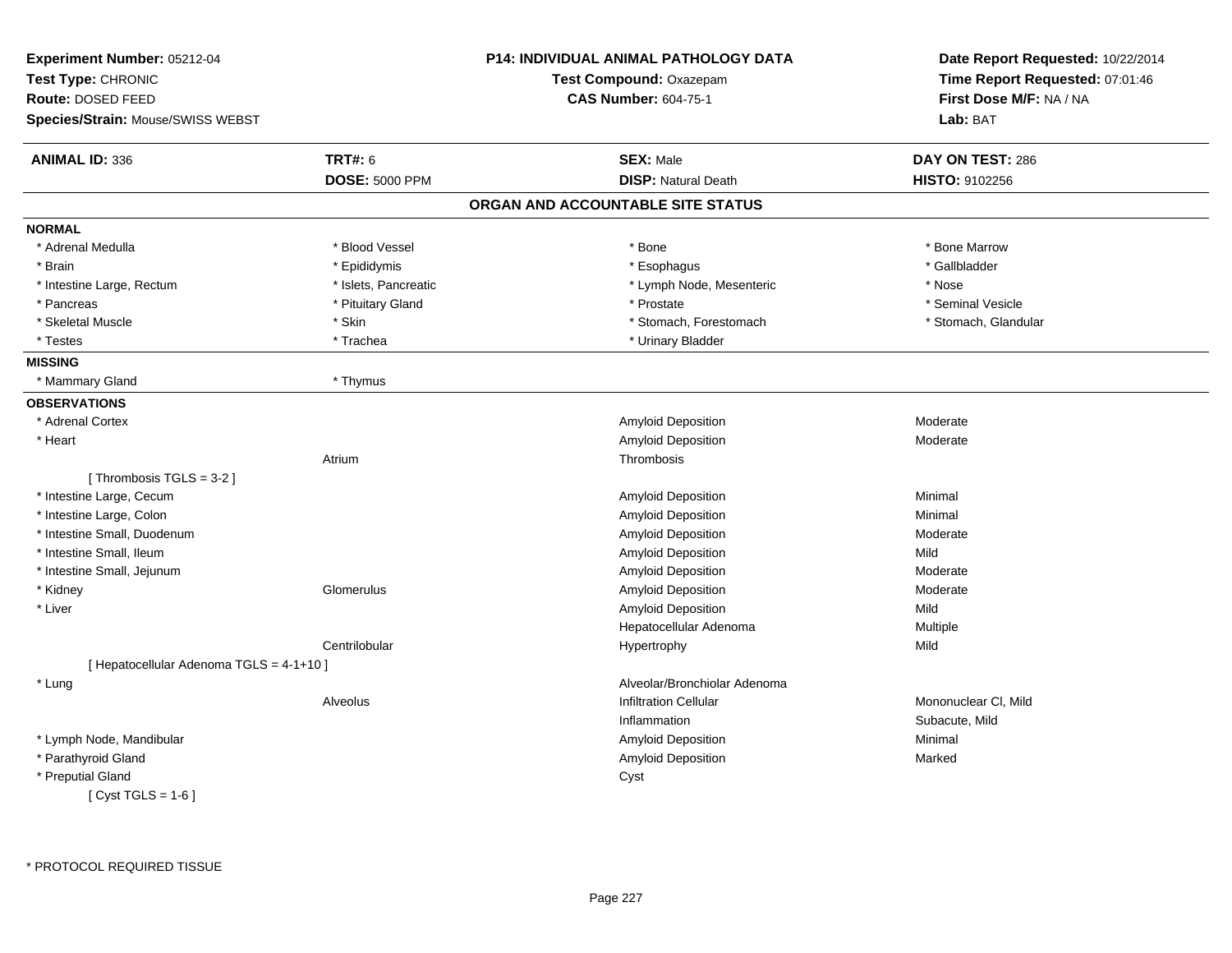| Experiment Number: 05212-04<br>Test Type: CHRONIC                    |                                                    | <b>P14: INDIVIDUAL ANIMAL PATHOLOGY DATA</b><br>Test Compound: Oxazepam<br><b>CAS Number: 604-75-1</b> | Date Report Requested: 10/22/2014<br>Time Report Requested: 07:01:46<br>First Dose M/F: NA / NA |
|----------------------------------------------------------------------|----------------------------------------------------|--------------------------------------------------------------------------------------------------------|-------------------------------------------------------------------------------------------------|
| <b>Route: DOSED FEED</b><br><b>Species/Strain: Mouse/SWISS WEBST</b> |                                                    |                                                                                                        | Lab: BAT                                                                                        |
| <b>ANIMAL ID: 336</b>                                                | <b>TRT#: 6</b>                                     | <b>SEX: Male</b>                                                                                       | DAY ON TEST: 286                                                                                |
|                                                                      | <b>DOSE: 5000 PPM</b>                              | <b>DISP:</b> Natural Death                                                                             | <b>HISTO: 9102256</b>                                                                           |
|                                                                      |                                                    | ORGAN AND ACCOUNTABLE SITE STATUS                                                                      |                                                                                                 |
| * Salivary Glands                                                    |                                                    | <b>Amyloid Deposition</b>                                                                              | Marked                                                                                          |
| * Spleen                                                             |                                                    | <b>Amyloid Deposition</b>                                                                              | Moderate                                                                                        |
| * Thyroid Gland                                                      |                                                    | <b>Amyloid Deposition</b>                                                                              | Marked                                                                                          |
| * Urin Bladder                                                       |                                                    |                                                                                                        |                                                                                                 |
|                                                                      | Note: URINARY BLADDER DILATATION SEEN AT NECROPSY  |                                                                                                        |                                                                                                 |
|                                                                      | Note: NO CORRESPONDING MICROSCOPIC LESION SEEN FOR |                                                                                                        |                                                                                                 |
| PRIMARY CAUSE OF DEATH                                               |                                                    |                                                                                                        |                                                                                                 |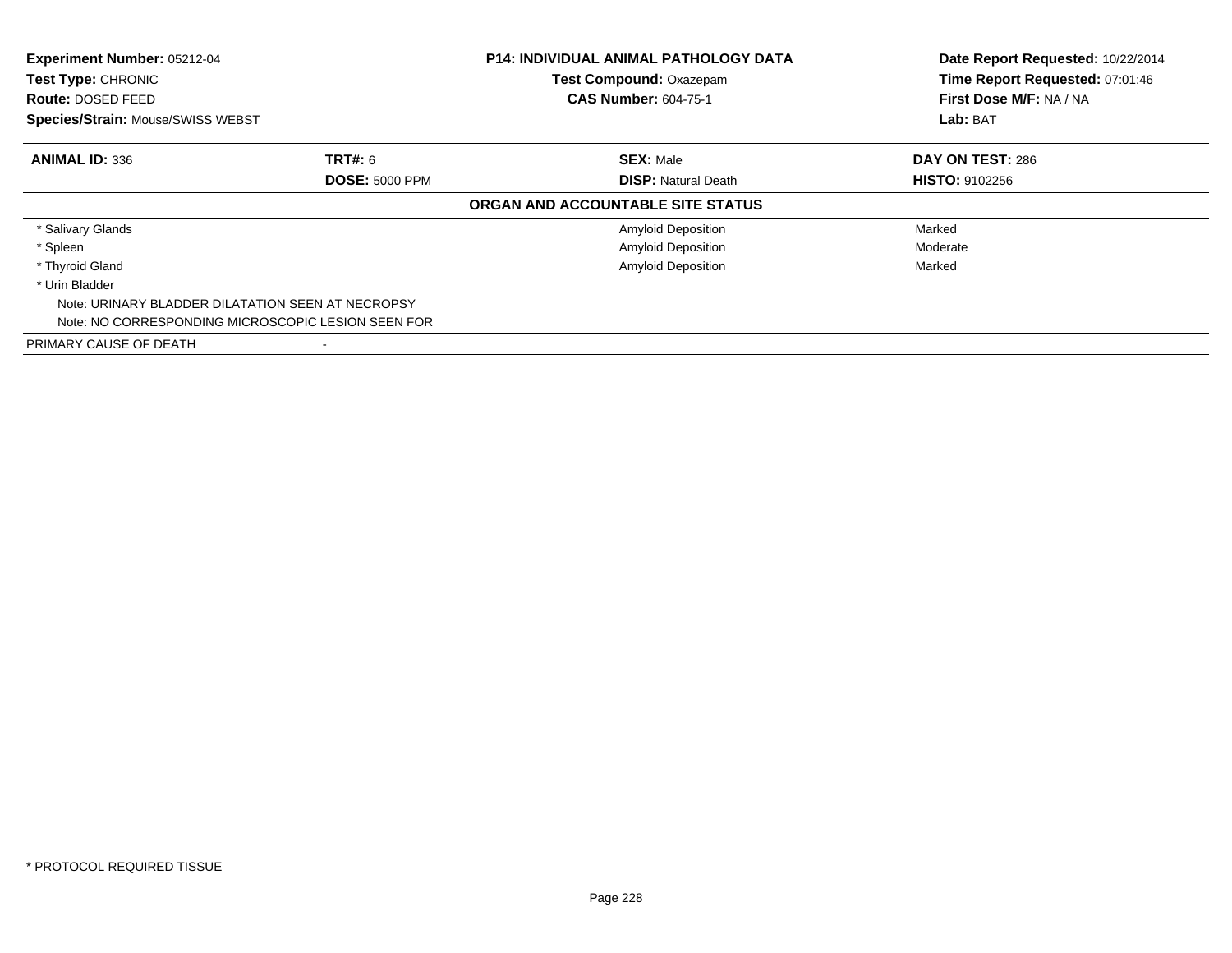| Experiment Number: 05212-04<br>Test Type: CHRONIC<br>Route: DOSED FEED |                          | <b>P14: INDIVIDUAL ANIMAL PATHOLOGY DATA</b><br>Test Compound: Oxazepam<br><b>CAS Number: 604-75-1</b> | Date Report Requested: 10/22/2014<br>Time Report Requested: 07:01:46<br>First Dose M/F: NA / NA |
|------------------------------------------------------------------------|--------------------------|--------------------------------------------------------------------------------------------------------|-------------------------------------------------------------------------------------------------|
| Species/Strain: Mouse/SWISS WEBST                                      |                          |                                                                                                        | Lab: BAT                                                                                        |
| <b>ANIMAL ID: 337</b>                                                  | <b>TRT#: 6</b>           | <b>SEX: Male</b>                                                                                       | DAY ON TEST: 355                                                                                |
|                                                                        | <b>DOSE: 5000 PPM</b>    | <b>DISP: Natural Death</b>                                                                             | HISTO: 9102257                                                                                  |
|                                                                        |                          | ORGAN AND ACCOUNTABLE SITE STATUS                                                                      |                                                                                                 |
| <b>NORMAL</b>                                                          |                          |                                                                                                        |                                                                                                 |
| * Adrenal Medulla                                                      | * Blood Vessel           | * Bone                                                                                                 | * Bone Marrow                                                                                   |
| * Brain                                                                | * Epididymis             | * Esophagus                                                                                            | * Gallbladder                                                                                   |
| * Intestine Large, Cecum                                               | * Intestine Large, Colon | * Intestine Large, Rectum                                                                              | * Islets, Pancreatic                                                                            |
| * Nose                                                                 | * Pancreas               | Penis                                                                                                  | * Pituitary Gland                                                                               |
| * Preputial Gland                                                      | * Prostate               | * Seminal Vesicle                                                                                      | * Skeletal Muscle                                                                               |
| * Skin                                                                 | * Stomach, Forestomach   | * Testes                                                                                               | * Thymus                                                                                        |
| * Trachea                                                              | * Urinary Bladder        |                                                                                                        |                                                                                                 |
| <b>MISSING</b>                                                         |                          |                                                                                                        |                                                                                                 |
| * Mammary Gland                                                        | * Parathyroid Gland      |                                                                                                        |                                                                                                 |
| <b>AUTO PRECLUDES DIAG.</b>                                            |                          |                                                                                                        |                                                                                                 |
| * Intestine Small, Ileum                                               |                          |                                                                                                        |                                                                                                 |
| <b>OBSERVATIONS</b>                                                    |                          |                                                                                                        |                                                                                                 |
| * Adrenal Cortex                                                       |                          | Amyloid Deposition                                                                                     | Mild                                                                                            |
| * Heart                                                                |                          | Amyloid Deposition                                                                                     | Marked                                                                                          |
|                                                                        | Atrium                   | Thrombosis                                                                                             |                                                                                                 |
| [Thrombosis TGLS = 7-2]                                                |                          |                                                                                                        |                                                                                                 |
| * Intestine Small, Duodenum                                            |                          | Amyloid Deposition                                                                                     | Marked                                                                                          |
| * Intestine Small, Jejunum                                             |                          | Amyloid Deposition                                                                                     | Moderate                                                                                        |
| * Kidney                                                               | Glomerulus               | Amyloid Deposition                                                                                     | Moderate                                                                                        |
| * Liver                                                                |                          | Amyloid Deposition                                                                                     | Mild                                                                                            |
|                                                                        |                          | Hepatocellular Adenoma                                                                                 | Multiple                                                                                        |
|                                                                        |                          | Hepatocellular Carcinoma                                                                               |                                                                                                 |
| [ Hepatocellular Adenoma TGLS = 3,4,5,6-1+2+11+12+13 ]                 |                          |                                                                                                        |                                                                                                 |
| [ Hepatocellular Carcinoma TGLS = 2-10 ]                               |                          |                                                                                                        |                                                                                                 |
| * Lung                                                                 |                          | <b>Fibrosis</b>                                                                                        | Mild                                                                                            |
|                                                                        | Alveolus                 | <b>Infiltration Cellular</b>                                                                           | Mononuclear CI, Moderate                                                                        |
| * Lymph Node, Mandibular                                               |                          | Amyloid Deposition                                                                                     | Mild                                                                                            |
| * Lymph Node, Mesenteric                                               |                          | Amyloid Deposition                                                                                     | Mild                                                                                            |
| Penis                                                                  |                          |                                                                                                        |                                                                                                 |
| Note: NECROPSY                                                         |                          |                                                                                                        |                                                                                                 |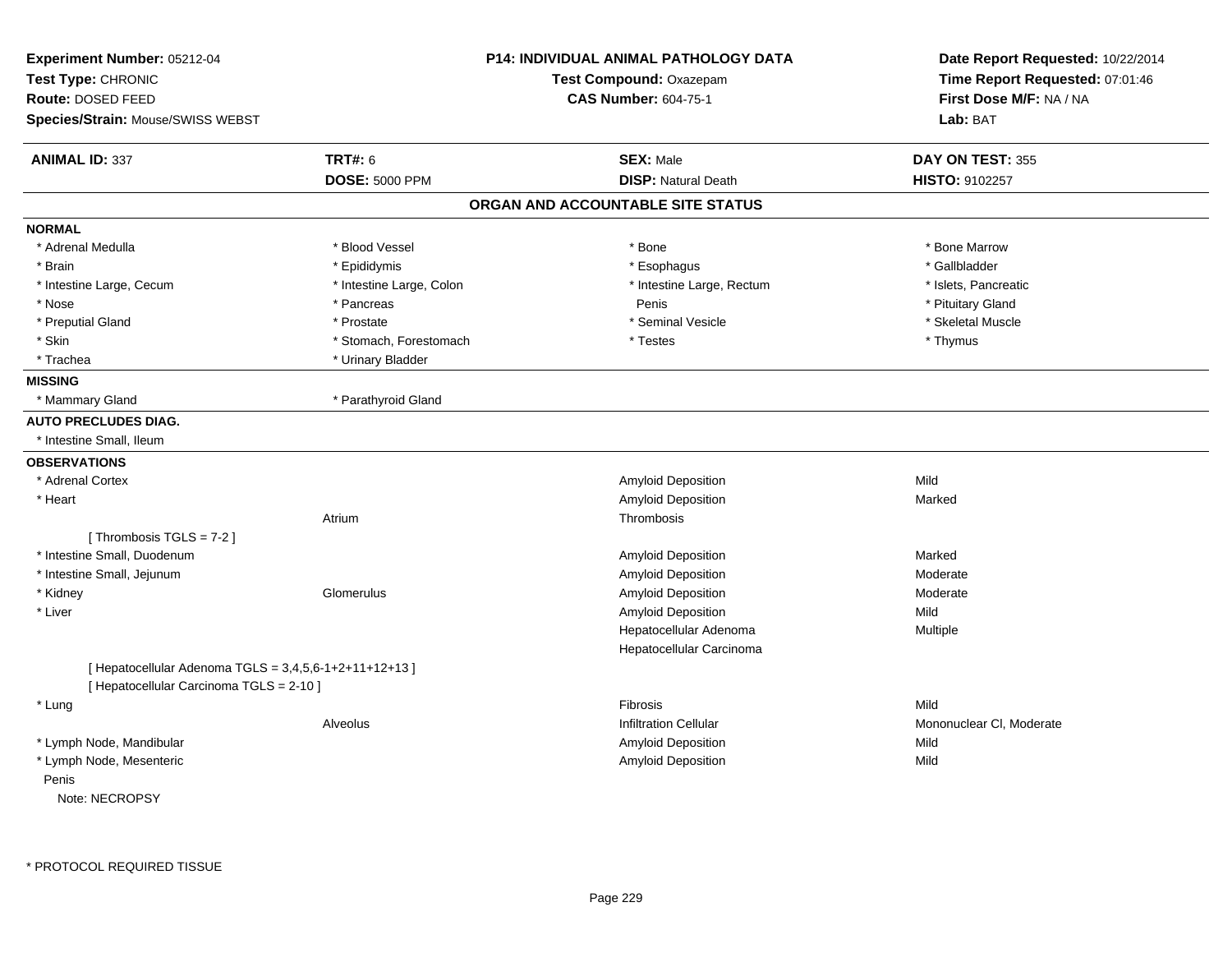| Experiment Number: 05212-04                                      |                                                           | <b>P14: INDIVIDUAL ANIMAL PATHOLOGY DATA</b> | Date Report Requested: 10/22/2014 |
|------------------------------------------------------------------|-----------------------------------------------------------|----------------------------------------------|-----------------------------------|
| Test Type: CHRONIC                                               |                                                           | Test Compound: Oxazepam                      | Time Report Requested: 07:01:46   |
| <b>Route: DOSED FEED</b>                                         |                                                           | <b>CAS Number: 604-75-1</b>                  | First Dose M/F: NA / NA           |
| Species/Strain: Mouse/SWISS WEBST                                |                                                           |                                              | Lab: BAT                          |
| <b>ANIMAL ID: 337</b>                                            | <b>TRT#: 6</b>                                            | <b>SEX: Male</b>                             | <b>DAY ON TEST: 355</b>           |
|                                                                  | <b>DOSE: 5000 PPM</b>                                     | <b>DISP: Natural Death</b>                   | <b>HISTO: 9102257</b>             |
|                                                                  |                                                           | ORGAN AND ACCOUNTABLE SITE STATUS            |                                   |
|                                                                  | Note: NO CORRESPONDING LESION FOR PENILE PROLAPSE SEEN AT |                                              |                                   |
| * Salivary Glands                                                |                                                           | <b>Amyloid Deposition</b>                    | Marked                            |
| * Spleen                                                         |                                                           | <b>Amyloid Deposition</b>                    | Marked                            |
| * Stomach, Glandular                                             |                                                           | <b>Amyloid Deposition</b>                    | Minimal                           |
| * Thyroid Gland                                                  |                                                           | <b>Amyloid Deposition</b>                    | Mild                              |
| PRIMARY CAUSE OF DEATH                                           |                                                           |                                              |                                   |
| Animal Note: CAUSE OF DEATH: AMYLOID DEPOSITION, MULTIPLE ORGANS |                                                           |                                              |                                   |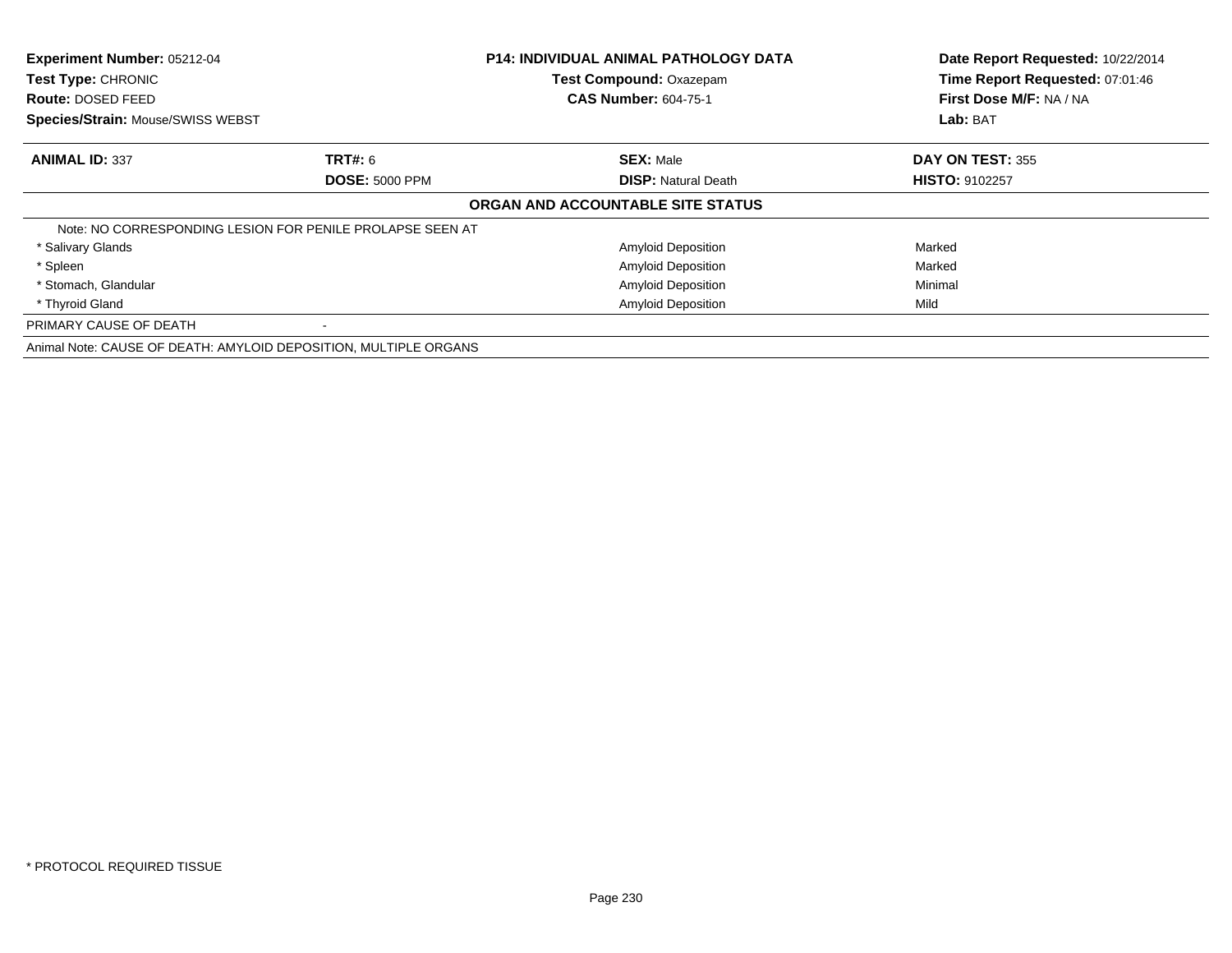| Experiment Number: 05212-04<br>Test Type: CHRONIC<br>Route: DOSED FEED<br>Species/Strain: Mouse/SWISS WEBST |                       | <b>P14: INDIVIDUAL ANIMAL PATHOLOGY DATA</b><br>Test Compound: Oxazepam<br><b>CAS Number: 604-75-1</b> | Date Report Requested: 10/22/2014<br>Time Report Requested: 07:01:46<br>First Dose M/F: NA / NA<br>Lab: BAT |
|-------------------------------------------------------------------------------------------------------------|-----------------------|--------------------------------------------------------------------------------------------------------|-------------------------------------------------------------------------------------------------------------|
| <b>ANIMAL ID: 338</b>                                                                                       | <b>TRT#: 6</b>        | <b>SEX: Male</b>                                                                                       | DAY ON TEST: 271                                                                                            |
|                                                                                                             | <b>DOSE: 5000 PPM</b> | <b>DISP:</b> Moribund Sacrifice                                                                        | HISTO: 9102258                                                                                              |
|                                                                                                             |                       | ORGAN AND ACCOUNTABLE SITE STATUS                                                                      |                                                                                                             |
| <b>NORMAL</b>                                                                                               |                       |                                                                                                        |                                                                                                             |
| * Adrenal Medulla                                                                                           | * Blood Vessel        | * Bone                                                                                                 | * Bone Marrow                                                                                               |
| * Brain                                                                                                     | * Epididymis          | * Esophagus                                                                                            | * Gallbladder                                                                                               |
| * Intestine Large, Rectum                                                                                   | * Islets, Pancreatic  | * Mammary Gland                                                                                        | * Nose                                                                                                      |
| * Pancreas                                                                                                  | * Pituitary Gland     | * Preputial Gland                                                                                      | * Prostate                                                                                                  |
| * Seminal Vesicle                                                                                           | * Skeletal Muscle     | * Spleen                                                                                               | * Stomach, Forestomach                                                                                      |
| * Testes                                                                                                    | * Thymus              | * Trachea                                                                                              |                                                                                                             |
| <b>OBSERVATIONS</b>                                                                                         |                       |                                                                                                        |                                                                                                             |
| * Adrenal Cortex                                                                                            |                       | Amyloid Deposition                                                                                     | Mild                                                                                                        |
| * Heart                                                                                                     |                       | Amyloid Deposition                                                                                     | Marked                                                                                                      |
|                                                                                                             | Atrium                | Thrombosis                                                                                             |                                                                                                             |
| [Thrombosis TGLS = 13-2]                                                                                    |                       |                                                                                                        |                                                                                                             |
| * Intestine Large, Cecum                                                                                    |                       | Amyloid Deposition                                                                                     | Moderate                                                                                                    |
| * Intestine Large, Colon                                                                                    |                       | Amyloid Deposition                                                                                     | Moderate                                                                                                    |
| * Intestine Small, Duodenum                                                                                 |                       | Amyloid Deposition                                                                                     | Marked                                                                                                      |
| * Intestine Small, Ileum                                                                                    |                       | Amyloid Deposition                                                                                     | Marked                                                                                                      |
| * Intestine Small, Jejunum                                                                                  |                       | Amyloid Deposition                                                                                     | Marked                                                                                                      |
| * Kidney                                                                                                    | Glomerulus            | Amyloid Deposition                                                                                     | Marked                                                                                                      |
| * Liver                                                                                                     |                       | <b>Eosinophilic Focus</b>                                                                              |                                                                                                             |
|                                                                                                             |                       | Hepatocellular Adenoma                                                                                 | Multiple                                                                                                    |
|                                                                                                             | Centrilobular         | Hypertrophy                                                                                            | Minimal                                                                                                     |
| Note: TGL NOTE, CONT'D: +14+15+16                                                                           |                       |                                                                                                        |                                                                                                             |
| [Hepatocellular Adenoma TGLS = 1,2,3,4,5,6,7,8,9,10,11-1+2+10+11+12+13+14+15+16]                            |                       |                                                                                                        |                                                                                                             |
| * Lung                                                                                                      | Alveolus              | <b>Infiltration Cellular</b>                                                                           | Mononuclear CI, Mild                                                                                        |
|                                                                                                             |                       | Inflammation                                                                                           | Subacute, Minimal                                                                                           |
| * Lymph Node, Mandibular                                                                                    |                       | Amyloid Deposition                                                                                     | Moderate                                                                                                    |
| * Lymph Node, Mesenteric                                                                                    |                       | Amyloid Deposition                                                                                     | Mild                                                                                                        |
| * Parathyroid Gland                                                                                         |                       | Amyloid Deposition                                                                                     | Marked                                                                                                      |
| * Salivary Glands                                                                                           |                       | Amyloid Deposition                                                                                     | Marked                                                                                                      |
| * Skin                                                                                                      |                       | Neurofibrosarcoma                                                                                      |                                                                                                             |
| * Stomach, Glandular                                                                                        |                       | <b>Amyloid Deposition</b>                                                                              | Mild                                                                                                        |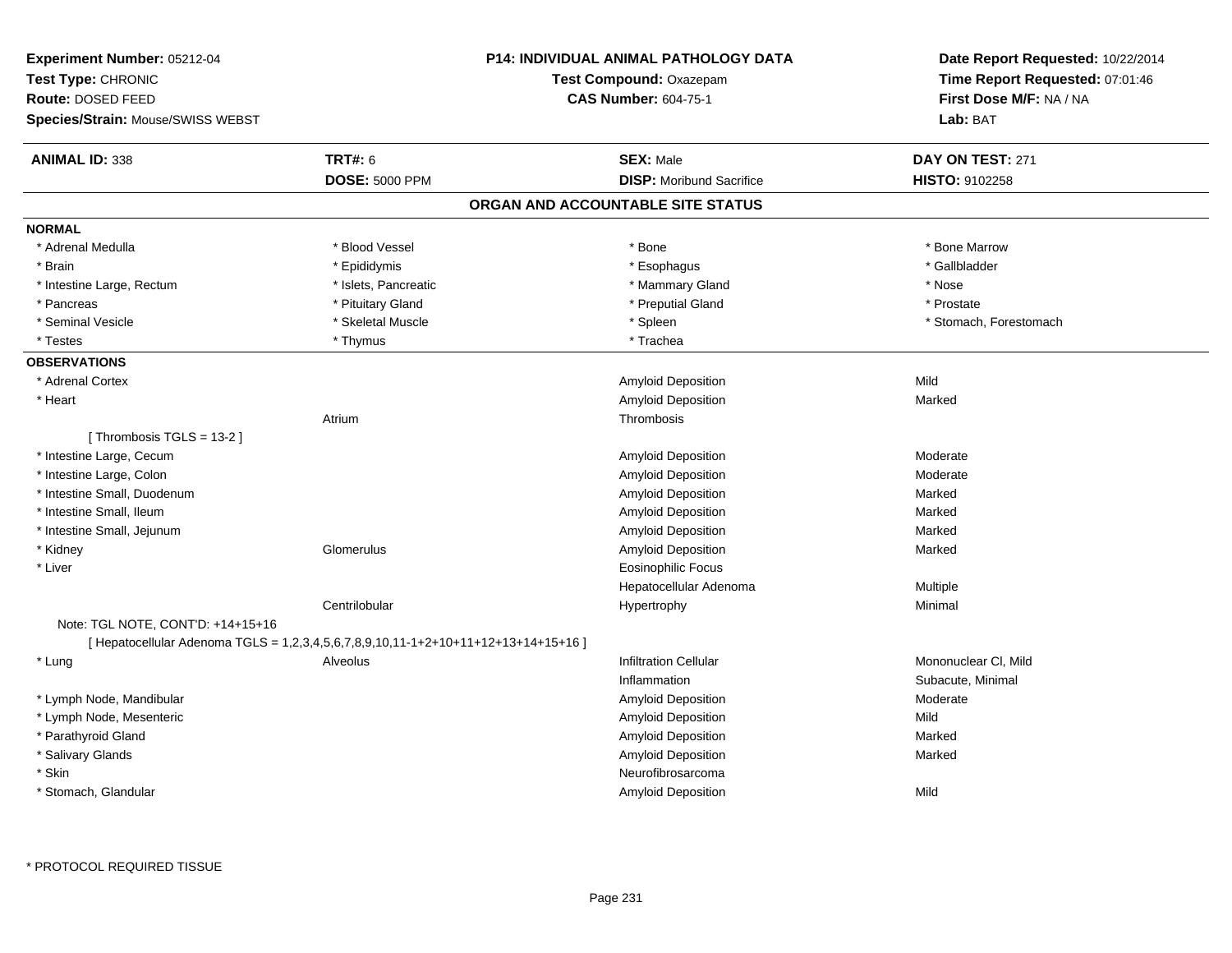| <b>Experiment Number: 05212-04</b>                              |                       | <b>P14: INDIVIDUAL ANIMAL PATHOLOGY DATA</b> | Date Report Requested: 10/22/2014 |
|-----------------------------------------------------------------|-----------------------|----------------------------------------------|-----------------------------------|
| Test Type: CHRONIC<br>Route: DOSED FEED                         |                       | <b>Test Compound: Oxazepam</b>               | Time Report Requested: 07:01:46   |
|                                                                 |                       | <b>CAS Number: 604-75-1</b>                  | First Dose M/F: NA / NA           |
| <b>Species/Strain: Mouse/SWISS WEBST</b>                        |                       |                                              | Lab: BAT                          |
| <b>ANIMAL ID: 338</b>                                           | <b>TRT#: 6</b>        | <b>SEX: Male</b>                             | <b>DAY ON TEST: 271</b>           |
|                                                                 | <b>DOSE: 5000 PPM</b> | <b>DISP:</b> Moribund Sacrifice              | <b>HISTO: 9102258</b>             |
|                                                                 |                       | ORGAN AND ACCOUNTABLE SITE STATUS            |                                   |
| * Thyroid Gland                                                 |                       | <b>Amyloid Deposition</b>                    | Marked                            |
| * Urinary Bladder                                               |                       | Calculus Gross Observation                   |                                   |
|                                                                 | <b>Transit Epithe</b> | Hyperplasia                                  | Mild                              |
| [Calculus Gross Observation TGLS = 12-9 ]                       |                       |                                              |                                   |
| PRIMARY CAUSE OF DEATH                                          |                       |                                              |                                   |
| Animal Note: CAUSE OF MORB: AMYLOID DEPOSITION, MULTIPLE ORGANS |                       |                                              |                                   |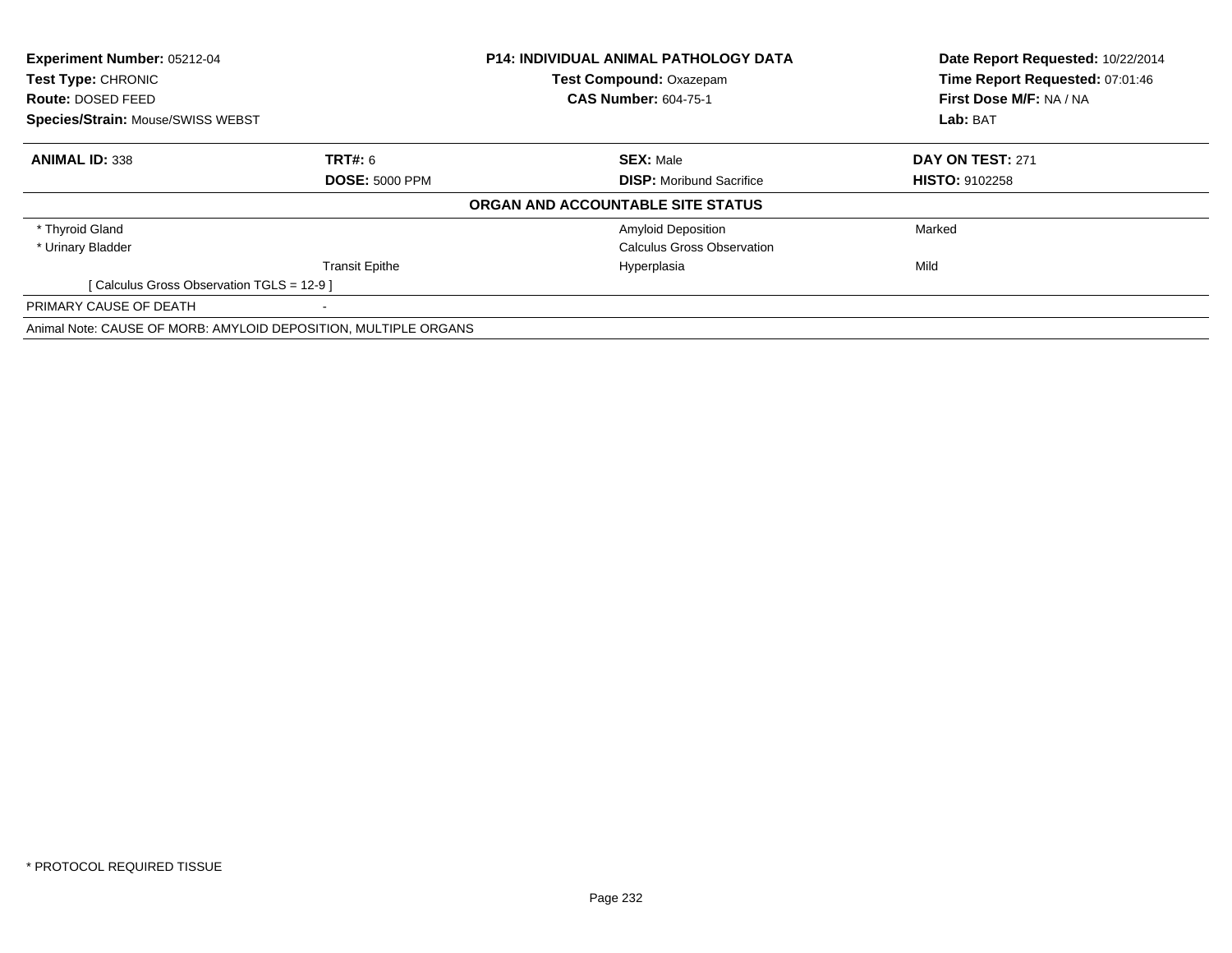| Experiment Number: 05212-04<br>Test Type: CHRONIC<br>Route: DOSED FEED<br>Species/Strain: Mouse/SWISS WEBST |                            | <b>P14: INDIVIDUAL ANIMAL PATHOLOGY DATA</b><br><b>Test Compound: Oxazepam</b><br><b>CAS Number: 604-75-1</b> | Date Report Requested: 10/22/2014<br>Time Report Requested: 07:01:46<br>First Dose M/F: NA / NA<br>Lab: BAT |
|-------------------------------------------------------------------------------------------------------------|----------------------------|---------------------------------------------------------------------------------------------------------------|-------------------------------------------------------------------------------------------------------------|
| <b>ANIMAL ID: 339</b>                                                                                       | <b>TRT#: 6</b>             | <b>SEX: Male</b>                                                                                              | DAY ON TEST: 285                                                                                            |
|                                                                                                             | <b>DOSE: 5000 PPM</b>      | <b>DISP:</b> Moribund Sacrifice                                                                               | HISTO: 9102259                                                                                              |
|                                                                                                             |                            | ORGAN AND ACCOUNTABLE SITE STATUS                                                                             |                                                                                                             |
| <b>NORMAL</b>                                                                                               |                            |                                                                                                               |                                                                                                             |
| * Adrenal Medulla                                                                                           | * Blood Vessel             | * Bone                                                                                                        | * Bone Marrow                                                                                               |
| * Brain                                                                                                     | * Epididymis               | * Esophagus                                                                                                   | * Gallbladder                                                                                               |
| * Intestine Large, Rectum                                                                                   | * Intestine Small, Jejunum | * Islets, Pancreatic                                                                                          | * Lung                                                                                                      |
| * Nose                                                                                                      | * Pituitary Gland          | * Preputial Gland                                                                                             | * Prostate                                                                                                  |
| * Seminal Vesicle                                                                                           | * Skeletal Muscle          | * Skin                                                                                                        | * Stomach, Forestomach                                                                                      |
| * Stomach, Glandular                                                                                        | * Testes                   | * Trachea                                                                                                     | * Urinary Bladder                                                                                           |
| <b>MISSING</b>                                                                                              |                            |                                                                                                               |                                                                                                             |
| * Mammary Gland                                                                                             | * Parathyroid Gland        | * Thymus                                                                                                      |                                                                                                             |
| <b>OBSERVATIONS</b>                                                                                         |                            |                                                                                                               |                                                                                                             |
| * Adrenal Cortex                                                                                            |                            | Amyloid Deposition                                                                                            | Moderate                                                                                                    |
| * Heart                                                                                                     |                            | Amyloid Deposition                                                                                            | Mild                                                                                                        |
| * Intestine Large, Cecum                                                                                    |                            | Amyloid Deposition                                                                                            | Moderate                                                                                                    |
| * Intestine Large, Colon                                                                                    |                            | Amyloid Deposition                                                                                            | Mild                                                                                                        |
| * Intestine Small, Duodenum                                                                                 |                            | Amyloid Deposition                                                                                            | Moderate                                                                                                    |
| * Intestine Small, Ileum                                                                                    |                            | <b>Amyloid Deposition</b>                                                                                     | Moderate                                                                                                    |
| * Kidney                                                                                                    | Glomerulus                 | Amyloid Deposition                                                                                            | Marked                                                                                                      |
|                                                                                                             |                            | Lymphoma Malignant Mixed                                                                                      |                                                                                                             |
| * Liver                                                                                                     |                            | Hematopoietic Cell Proliferation                                                                              | Moderate                                                                                                    |
|                                                                                                             |                            | Hepatocellular Adenoma                                                                                        | Multiple                                                                                                    |
|                                                                                                             | Centrilobular              | Hypertrophy                                                                                                   | Mild                                                                                                        |
|                                                                                                             |                            | Lymphoma Malignant Mixed                                                                                      |                                                                                                             |
|                                                                                                             |                            | Necrosis                                                                                                      | Moderate                                                                                                    |
| [ Hepatocellular Adenoma TGLS = 4-1+2 ]                                                                     |                            |                                                                                                               |                                                                                                             |
| [ Lymphoma Malignant Mixed TGLS = 4-1+2 ]                                                                   |                            |                                                                                                               |                                                                                                             |
| Lymph Node                                                                                                  | Mediastinal                | Lymphoma Malignant Mixed                                                                                      |                                                                                                             |
| [ Lymphoma Malignant Mixed TGLS = 1-7 ]                                                                     |                            |                                                                                                               |                                                                                                             |
| * Lymph Node, Mandibular                                                                                    |                            | Amyloid Deposition                                                                                            | Minimal                                                                                                     |
| * Lymph Node, Mesenteric                                                                                    |                            | Lymphoma Malignant Mixed                                                                                      |                                                                                                             |
| [ Lymphoma Malignant Mixed TGLS = 3-10 ]                                                                    |                            |                                                                                                               |                                                                                                             |
| * Pancreas                                                                                                  |                            | Lymphoma Malignant Mixed                                                                                      |                                                                                                             |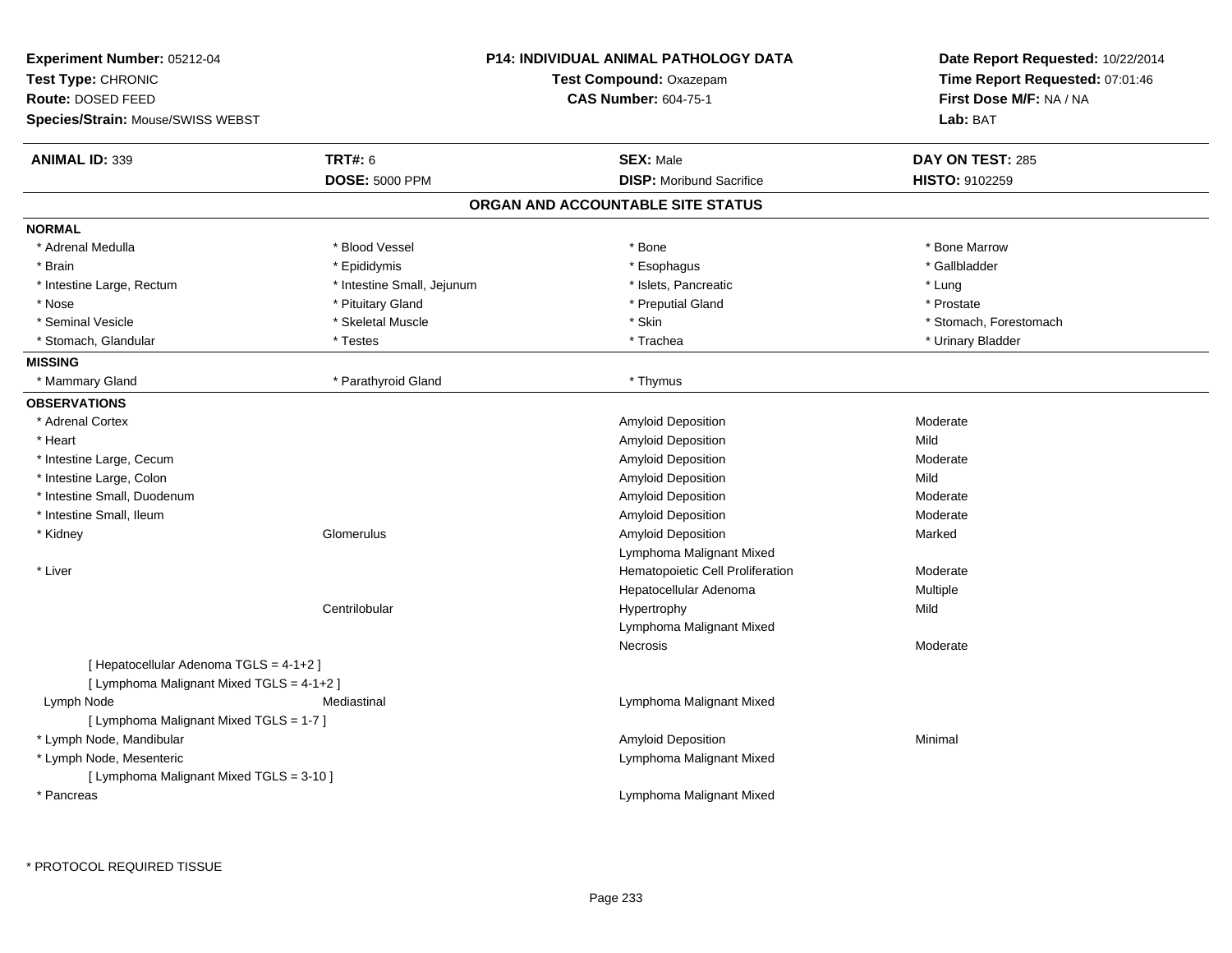| Experiment Number: 05212-04              |                                                                                    | <b>P14: INDIVIDUAL ANIMAL PATHOLOGY DATA</b> | Date Report Requested: 10/22/2014 |
|------------------------------------------|------------------------------------------------------------------------------------|----------------------------------------------|-----------------------------------|
| Test Type: CHRONIC                       |                                                                                    | <b>Test Compound: Oxazepam</b>               | Time Report Requested: 07:01:46   |
| <b>Route: DOSED FEED</b>                 |                                                                                    | <b>CAS Number: 604-75-1</b>                  | First Dose M/F: NA / NA           |
| <b>Species/Strain: Mouse/SWISS WEBST</b> |                                                                                    |                                              | Lab: BAT                          |
| <b>ANIMAL ID: 339</b>                    | <b>TRT#: 6</b>                                                                     | <b>SEX: Male</b>                             | DAY ON TEST: 285                  |
|                                          | <b>DOSE: 5000 PPM</b>                                                              | <b>DISP:</b> Moribund Sacrifice              | <b>HISTO: 9102259</b>             |
|                                          |                                                                                    | ORGAN AND ACCOUNTABLE SITE STATUS            |                                   |
| * Salivary Glands                        |                                                                                    | <b>Amyloid Deposition</b>                    | Moderate                          |
| * Spleen                                 |                                                                                    | Lymphoma Malignant Mixed                     |                                   |
| [ Lymphoma Malignant Mixed TGLS = 2-9 ]  |                                                                                    |                                              |                                   |
| * Thyroid Gland                          |                                                                                    | <b>Amyloid Deposition</b>                    | Moderate                          |
|                                          |                                                                                    | Lymphoma Malignant Mixed                     |                                   |
| PRIMARY CAUSE OF DEATH                   |                                                                                    |                                              |                                   |
|                                          | Animal Note: CAUSE OF MORB: LYMPH MAL MIXD AND AMYLOID DEPOSITION, MULTIPLE ORGANS |                                              |                                   |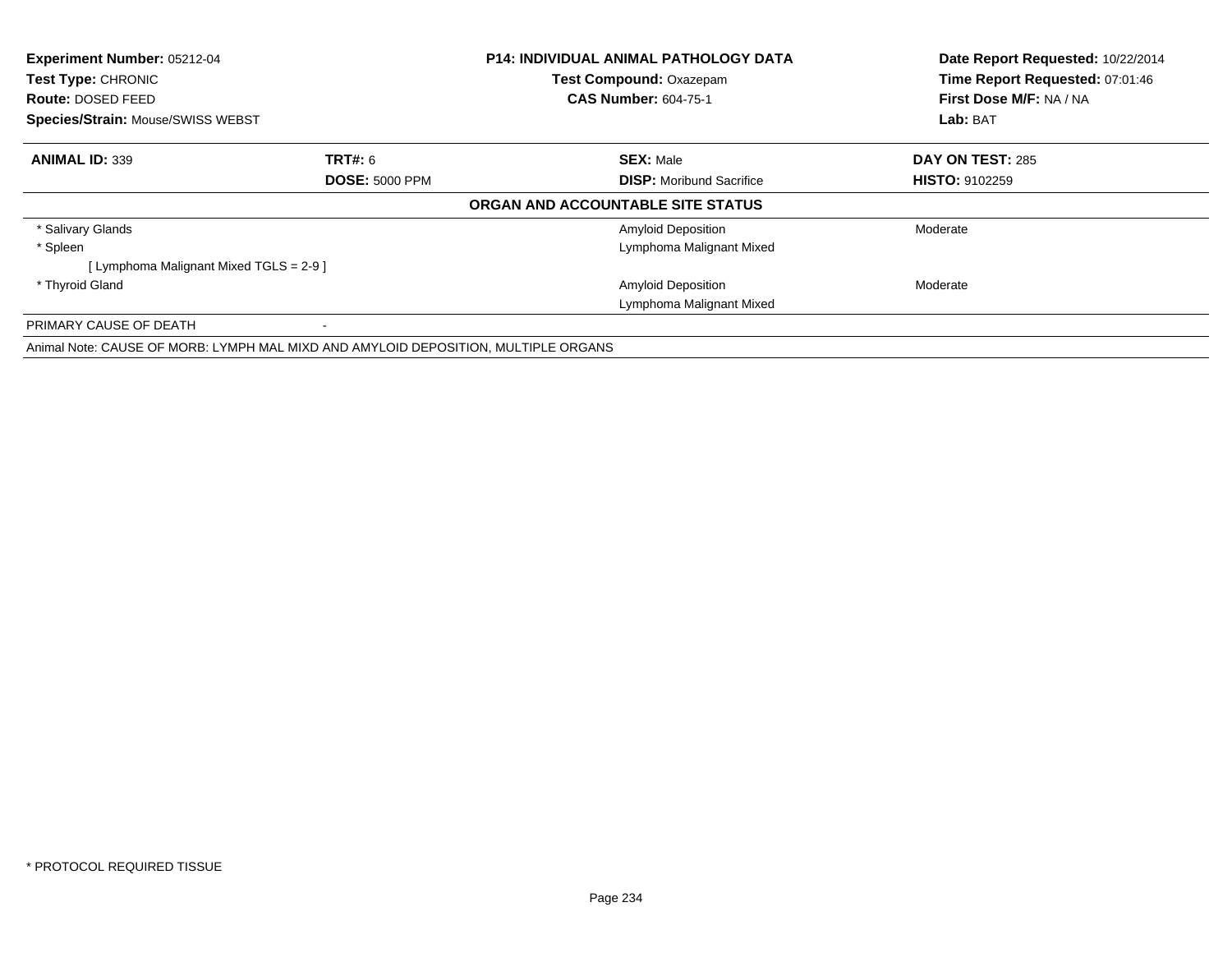| Experiment Number: 05212-04           |                             | <b>P14: INDIVIDUAL ANIMAL PATHOLOGY DATA</b> | Date Report Requested: 10/22/2014 |
|---------------------------------------|-----------------------------|----------------------------------------------|-----------------------------------|
| Test Type: CHRONIC                    | Test Compound: Oxazepam     |                                              | Time Report Requested: 07:01:46   |
| Route: DOSED FEED                     |                             | <b>CAS Number: 604-75-1</b>                  | First Dose M/F: NA / NA           |
| Species/Strain: Mouse/SWISS WEBST     |                             |                                              | Lab: BAT                          |
| <b>ANIMAL ID: 340</b>                 | TRT#: 6                     | <b>SEX: Male</b>                             | DAY ON TEST: 397                  |
|                                       | <b>DOSE: 5000 PPM</b>       | <b>DISP: Terminal Sacrifice</b>              | <b>HISTO: 9102260</b>             |
|                                       |                             | ORGAN AND ACCOUNTABLE SITE STATUS            |                                   |
| <b>NORMAL</b>                         |                             |                                              |                                   |
| * Adrenal Cortex                      | * Adrenal Medulla           | * Blood Vessel                               | * Bone                            |
| * Bone Marrow                         | * Brain                     | * Epididymis                                 | * Esophagus                       |
| * Gallbladder                         | * Heart                     | * Intestine Large, Cecum                     | * Intestine Large, Colon          |
| * Intestine Large, Rectum             | * Intestine Small, Duodenum | * Intestine Small, Ileum                     | * Islets, Pancreatic              |
| * Kidney                              | * Lung                      | * Lymph Node, Mandibular                     | * Lymph Node, Mesenteric          |
| * Nose                                | * Pancreas                  | * Parathyroid Gland                          | * Pituitary Gland                 |
| * Preputial Gland                     | * Prostate                  | * Salivary Glands                            | * Seminal Vesicle                 |
| * Skeletal Muscle                     | * Skin                      | * Stomach, Forestomach                       | * Stomach, Glandular              |
| * Testes                              | * Thymus                    | * Thyroid Gland                              | * Trachea                         |
| * Urinary Bladder                     |                             |                                              |                                   |
| <b>MISSING</b>                        |                             |                                              |                                   |
| * Intestine Small, Jejunum            | * Mammary Gland             |                                              |                                   |
| <b>OBSERVATIONS</b>                   |                             |                                              |                                   |
| * Liver                               |                             | <b>Eosinophilic Focus</b>                    |                                   |
|                                       |                             | Hepatocellular Adenoma                       |                                   |
|                                       | Centrilobular               | Hypertrophy                                  | Mild                              |
| [Eosinophilic Focus TGLS = 1-9]       |                             |                                              |                                   |
| [ Hepatocellular Adenoma TGLS = 3-1 ] |                             |                                              |                                   |
| * Spleen                              |                             | Hyperplasia                                  | Lymphoid, Mild                    |
| PRIMARY CAUSE OF DEATH                | $\blacksquare$              |                                              |                                   |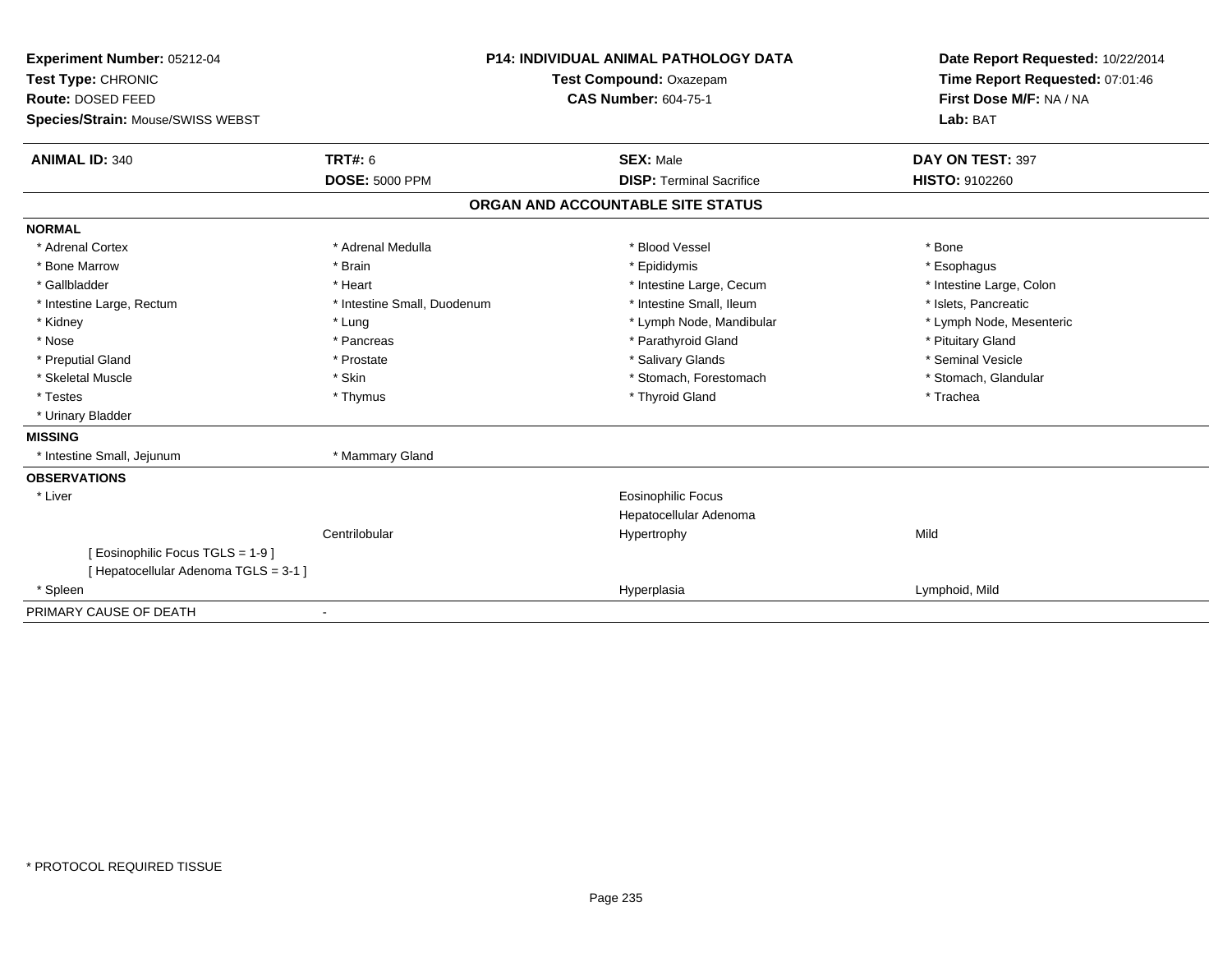| Experiment Number: 05212-04                   |                       | <b>P14: INDIVIDUAL ANIMAL PATHOLOGY DATA</b> | Date Report Requested: 10/22/2014 |
|-----------------------------------------------|-----------------------|----------------------------------------------|-----------------------------------|
| Test Type: CHRONIC                            |                       | Test Compound: Oxazepam                      | Time Report Requested: 07:01:46   |
| <b>Route: DOSED FEED</b>                      |                       | <b>CAS Number: 604-75-1</b>                  | First Dose M/F: NA / NA           |
| Species/Strain: Mouse/SWISS WEBST             |                       |                                              | Lab: BAT                          |
| <b>ANIMAL ID: 341</b>                         | <b>TRT#: 6</b>        | <b>SEX: Male</b>                             | DAY ON TEST: 385                  |
|                                               | <b>DOSE: 5000 PPM</b> | <b>DISP:</b> Moribund Sacrifice              | HISTO: 9102261                    |
|                                               |                       | ORGAN AND ACCOUNTABLE SITE STATUS            |                                   |
| <b>NORMAL</b>                                 |                       |                                              |                                   |
| * Adrenal Medulla                             | * Blood Vessel        | $*$ Bone                                     | * Bone Marrow                     |
| * Brain                                       | * Epididymis          | * Esophagus                                  | * Gallbladder                     |
| * Intestine Large, Rectum                     | * Islets, Pancreatic  | * Nose                                       | * Pancreas                        |
| Penis                                         | Peripheral Nerve      | * Pituitary Gland                            | * Preputial Gland                 |
| * Prostate                                    | * Seminal Vesicle     | * Skeletal Muscle                            | * Skin                            |
| Spinal Cord                                   | * Spleen              | * Stomach, Forestomach                       | * Testes                          |
| * Thymus                                      | * Trachea             |                                              |                                   |
| <b>MISSING</b>                                |                       |                                              |                                   |
| * Mammary Gland                               |                       |                                              |                                   |
| <b>OBSERVATIONS</b>                           |                       |                                              |                                   |
| * Adrenal Cortex                              |                       | Amyloid Deposition                           | Moderate                          |
| * Heart                                       |                       | Amyloid Deposition                           | Marked                            |
| [Amyloid Deposition TGLS = 6-2]               |                       |                                              |                                   |
| * Intestine Large, Cecum                      |                       | Amyloid Deposition                           | Mild                              |
| * Intestine Large, Colon                      |                       | Amyloid Deposition                           | Moderate                          |
| * Intestine Small, Duodenum                   |                       | Amyloid Deposition                           | Marked                            |
| * Intestine Small, Ileum                      |                       | Amyloid Deposition                           | Marked                            |
| * Intestine Small, Jejunum                    |                       | Amyloid Deposition                           | Marked                            |
| * Kidney                                      | Glomerulus            | Amyloid Deposition                           | Moderate                          |
|                                               | Interstitium          | Amyloid Deposition                           | Minimal                           |
| * Liver                                       |                       | Hepatocellular Adenoma                       | Multiple                          |
| [ Hepatocellular Adenoma TGLS = 5-1+2+2A+10 ] |                       |                                              |                                   |
| * Lung                                        |                       | Alveolar/Bronchiolar Adenoma                 |                                   |
|                                               |                       | <b>Fibrosis</b>                              | Moderate                          |
|                                               | <b>Alveolus</b>       | <b>Infiltration Cellular</b>                 | Mononuclear CI, Marked            |
| [ Alveolar/Bronchiolar Adenoma TGLS = 4-11 ]  |                       |                                              |                                   |
| * Lymph Node, Mandibular                      |                       | Amyloid Deposition                           | Mild                              |
| * Lymph Node, Mesenteric                      |                       | Amyloid Deposition                           | Moderate                          |
| * Parathyroid Gland                           |                       | <b>Amyloid Deposition</b>                    | Moderate                          |
| Penis                                         |                       |                                              |                                   |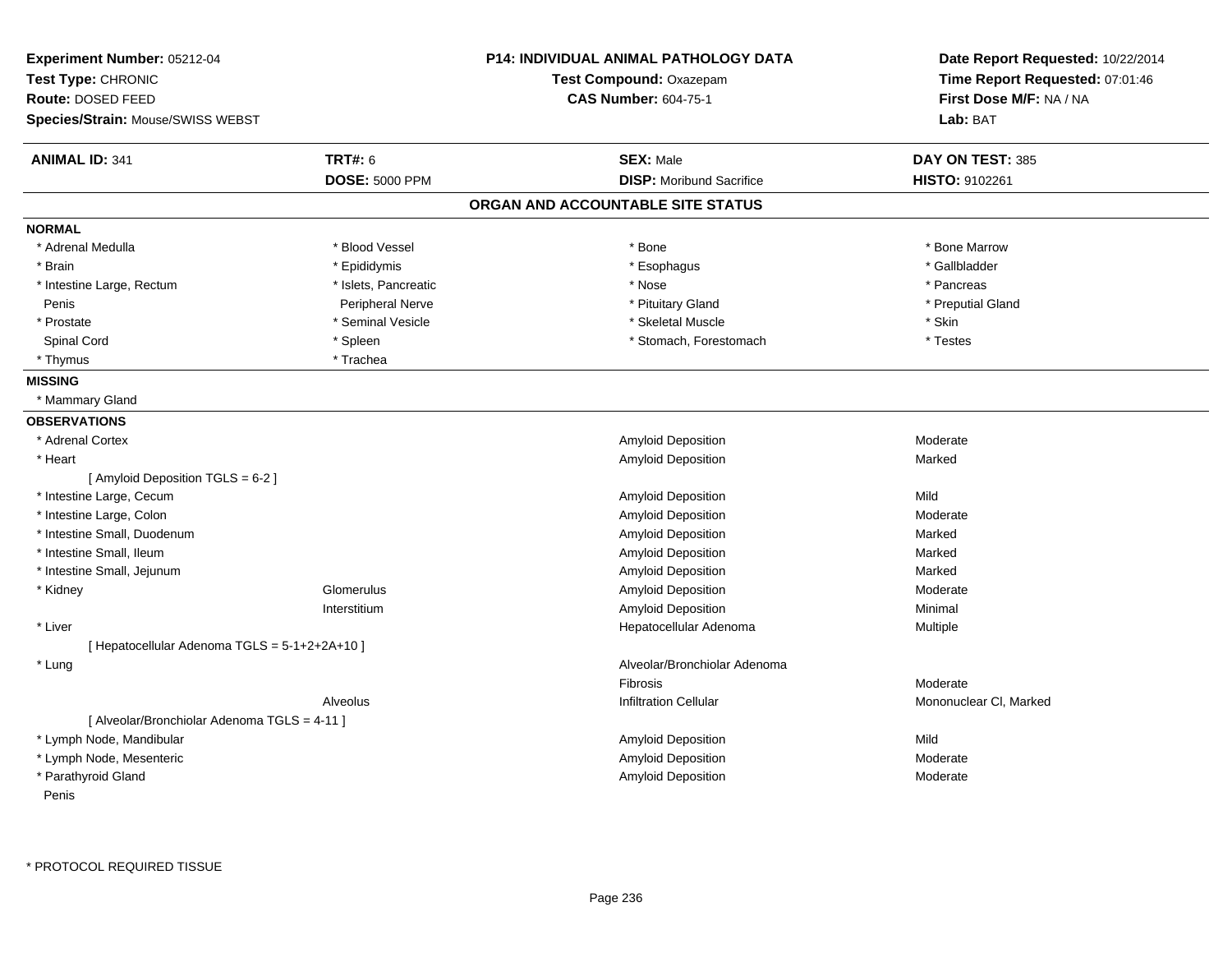| Experiment Number: 05212-04<br>Test Type: CHRONIC<br><b>Route: DOSED FEED</b> |                       | <b>P14: INDIVIDUAL ANIMAL PATHOLOGY DATA</b><br>Test Compound: Oxazepam<br><b>CAS Number: 604-75-1</b> | Date Report Requested: 10/22/2014<br>Time Report Requested: 07:01:46<br>First Dose M/F: NA / NA |
|-------------------------------------------------------------------------------|-----------------------|--------------------------------------------------------------------------------------------------------|-------------------------------------------------------------------------------------------------|
| Species/Strain: Mouse/SWISS WEBST                                             |                       |                                                                                                        | Lab: BAT                                                                                        |
| <b>ANIMAL ID: 341</b>                                                         | <b>TRT#: 6</b>        | <b>SEX: Male</b>                                                                                       | DAY ON TEST: 385                                                                                |
|                                                                               | <b>DOSE: 5000 PPM</b> | <b>DISP:</b> Moribund Sacrifice                                                                        | <b>HISTO: 9102261</b>                                                                           |
|                                                                               |                       | ORGAN AND ACCOUNTABLE SITE STATUS                                                                      |                                                                                                 |
| Note: AT NECROPSY<br>Note: NO CORRESPONDING LESION FOR PENILE PROLAPSE SEEN   |                       |                                                                                                        |                                                                                                 |
| * Salivary Glands                                                             |                       | <b>Amyloid Deposition</b>                                                                              | Marked                                                                                          |
| * Stomach, Glandular                                                          |                       | <b>Amyloid Deposition</b>                                                                              | Moderate                                                                                        |
| * Thyroid Gland                                                               |                       | <b>Amyloid Deposition</b>                                                                              | Moderate                                                                                        |
| * Urinary Bladder                                                             | Transit Epithe        | Hyperplasia                                                                                            | Moderate                                                                                        |
| PRIMARY CAUSE OF DEATH                                                        |                       |                                                                                                        |                                                                                                 |
| Animal Note: CAUSE OF MORB: AMYLOID DEPOSITION, MULTIPLE ORGANS               |                       |                                                                                                        |                                                                                                 |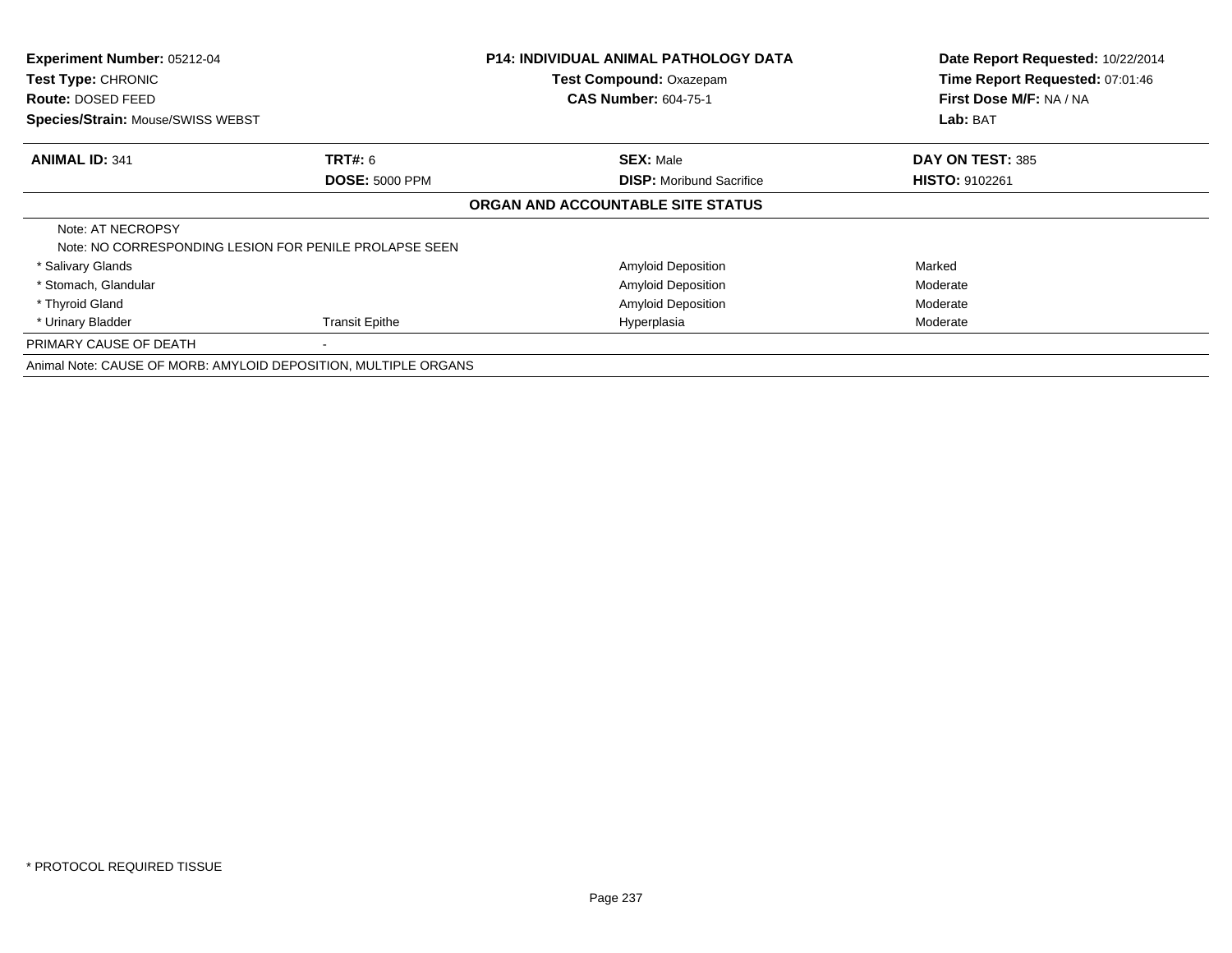| Test Compound: Oxazepam<br><b>CAS Number: 604-75-1</b><br><b>SEX: Male</b><br><b>DISP:</b> Moribund Sacrifice<br>ORGAN AND ACCOUNTABLE SITE STATUS<br>* Bone<br>* Esophagus | Time Report Requested: 07:01:46<br>First Dose M/F: NA / NA<br>Lab: BAT<br>DAY ON TEST: 362<br><b>HISTO: 9102262</b><br>* Bone Marrow                                        |
|-----------------------------------------------------------------------------------------------------------------------------------------------------------------------------|-----------------------------------------------------------------------------------------------------------------------------------------------------------------------------|
|                                                                                                                                                                             |                                                                                                                                                                             |
|                                                                                                                                                                             |                                                                                                                                                                             |
|                                                                                                                                                                             |                                                                                                                                                                             |
|                                                                                                                                                                             |                                                                                                                                                                             |
|                                                                                                                                                                             |                                                                                                                                                                             |
|                                                                                                                                                                             |                                                                                                                                                                             |
|                                                                                                                                                                             |                                                                                                                                                                             |
|                                                                                                                                                                             |                                                                                                                                                                             |
|                                                                                                                                                                             | * Gallbladder                                                                                                                                                               |
|                                                                                                                                                                             | * Pancreas                                                                                                                                                                  |
| * Preputial Gland                                                                                                                                                           | * Prostate                                                                                                                                                                  |
| * Skin                                                                                                                                                                      | * Spleen                                                                                                                                                                    |
| * Thymus                                                                                                                                                                    | * Trachea                                                                                                                                                                   |
|                                                                                                                                                                             |                                                                                                                                                                             |
|                                                                                                                                                                             |                                                                                                                                                                             |
|                                                                                                                                                                             |                                                                                                                                                                             |
| Amyloid Deposition                                                                                                                                                          | Moderate                                                                                                                                                                    |
| Amyloid Deposition                                                                                                                                                          | Marked                                                                                                                                                                      |
| Thrombosis                                                                                                                                                                  |                                                                                                                                                                             |
|                                                                                                                                                                             |                                                                                                                                                                             |
| Amyloid Deposition                                                                                                                                                          | Mild                                                                                                                                                                        |
| Amyloid Deposition                                                                                                                                                          | Mild                                                                                                                                                                        |
| <b>Amyloid Deposition</b>                                                                                                                                                   | Marked                                                                                                                                                                      |
| Amyloid Deposition                                                                                                                                                          | Moderate                                                                                                                                                                    |
| Amyloid Deposition                                                                                                                                                          | Moderate                                                                                                                                                                    |
| Amyloid Deposition                                                                                                                                                          | Marked                                                                                                                                                                      |
|                                                                                                                                                                             | Mild                                                                                                                                                                        |
|                                                                                                                                                                             | Minimal                                                                                                                                                                     |
|                                                                                                                                                                             |                                                                                                                                                                             |
|                                                                                                                                                                             | <b>Multiple</b>                                                                                                                                                             |
|                                                                                                                                                                             | Mild                                                                                                                                                                        |
|                                                                                                                                                                             |                                                                                                                                                                             |
|                                                                                                                                                                             |                                                                                                                                                                             |
| <b>Fibrosis</b>                                                                                                                                                             | Mild                                                                                                                                                                        |
| <b>Infiltration Cellular</b>                                                                                                                                                | Mononuclear CI, Mild                                                                                                                                                        |
|                                                                                                                                                                             | Mild                                                                                                                                                                        |
|                                                                                                                                                                             | Moderate                                                                                                                                                                    |
|                                                                                                                                                                             | * Nose<br>Amyloid Deposition<br>Amyloid Deposition<br><b>Eosinophilic Focus</b><br>Hepatocellular Adenoma<br>Hypertrophy<br><b>Amyloid Deposition</b><br>Amyloid Deposition |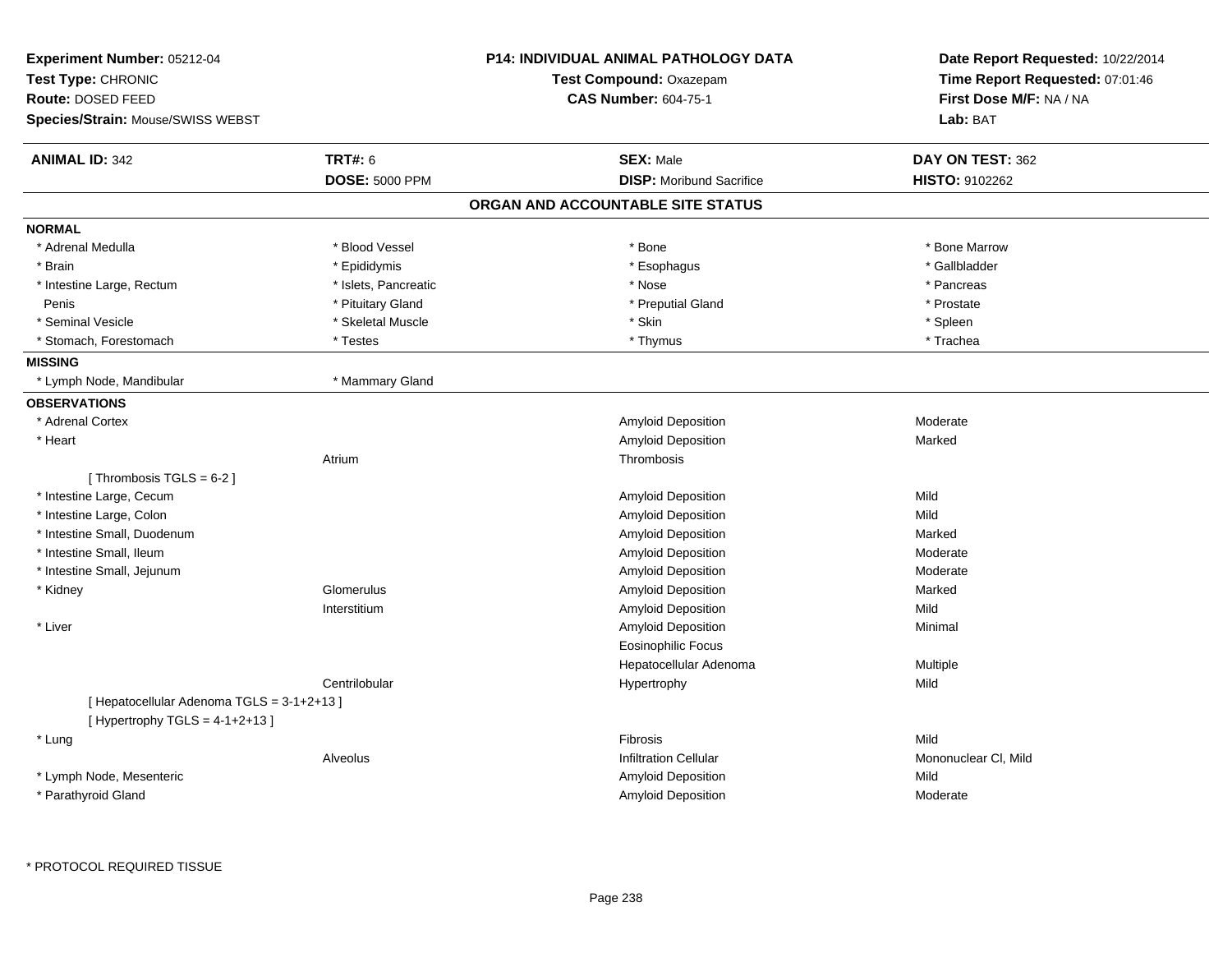| Experiment Number: 05212-04                                     |                                                                 | <b>P14: INDIVIDUAL ANIMAL PATHOLOGY DATA</b> | Date Report Requested: 10/22/2014 |
|-----------------------------------------------------------------|-----------------------------------------------------------------|----------------------------------------------|-----------------------------------|
| Test Type: CHRONIC                                              |                                                                 | Test Compound: Oxazepam                      | Time Report Requested: 07:01:46   |
| Route: DOSED FEED                                               |                                                                 | <b>CAS Number: 604-75-1</b>                  | First Dose M/F: NA / NA           |
| <b>Species/Strain: Mouse/SWISS WEBST</b>                        |                                                                 |                                              | Lab: BAT                          |
| <b>ANIMAL ID: 342</b>                                           | <b>TRT#: 6</b>                                                  | <b>SEX: Male</b>                             | DAY ON TEST: 362                  |
|                                                                 | <b>DOSE: 5000 PPM</b>                                           | <b>DISP:</b> Moribund Sacrifice              | <b>HISTO: 9102262</b>             |
|                                                                 |                                                                 | ORGAN AND ACCOUNTABLE SITE STATUS            |                                   |
| Penis                                                           |                                                                 |                                              |                                   |
| Note: NECROPSY                                                  |                                                                 |                                              |                                   |
|                                                                 | Note: NO CORRESPONDING LESION FOR PENILE PROLAPSE SEEN AT       |                                              |                                   |
| * Salivary Glands                                               |                                                                 | Amyloid Deposition                           | Marked                            |
| * Stomach, Glandular                                            |                                                                 | Amyloid Deposition                           | Minimal                           |
| * Testes                                                        |                                                                 |                                              |                                   |
|                                                                 | Note: NO CORRESPONDING LESION FOR SMALL TESTES SEEN AT NECROPSY |                                              |                                   |
| * Thyroid Gland                                                 |                                                                 | Amyloid Deposition                           | Moderate                          |
| * Urinary Bladder                                               |                                                                 | Calculus Micro Observation Only              |                                   |
| [ Calculus Micro Observation Only TGLS = 5-4 ]                  |                                                                 |                                              |                                   |
| PRIMARY CAUSE OF DEATH                                          |                                                                 |                                              |                                   |
| Animal Note: CAUSE OF MORB: AMYLOID DEPOSITION, MULTIPLE ORGANS |                                                                 |                                              |                                   |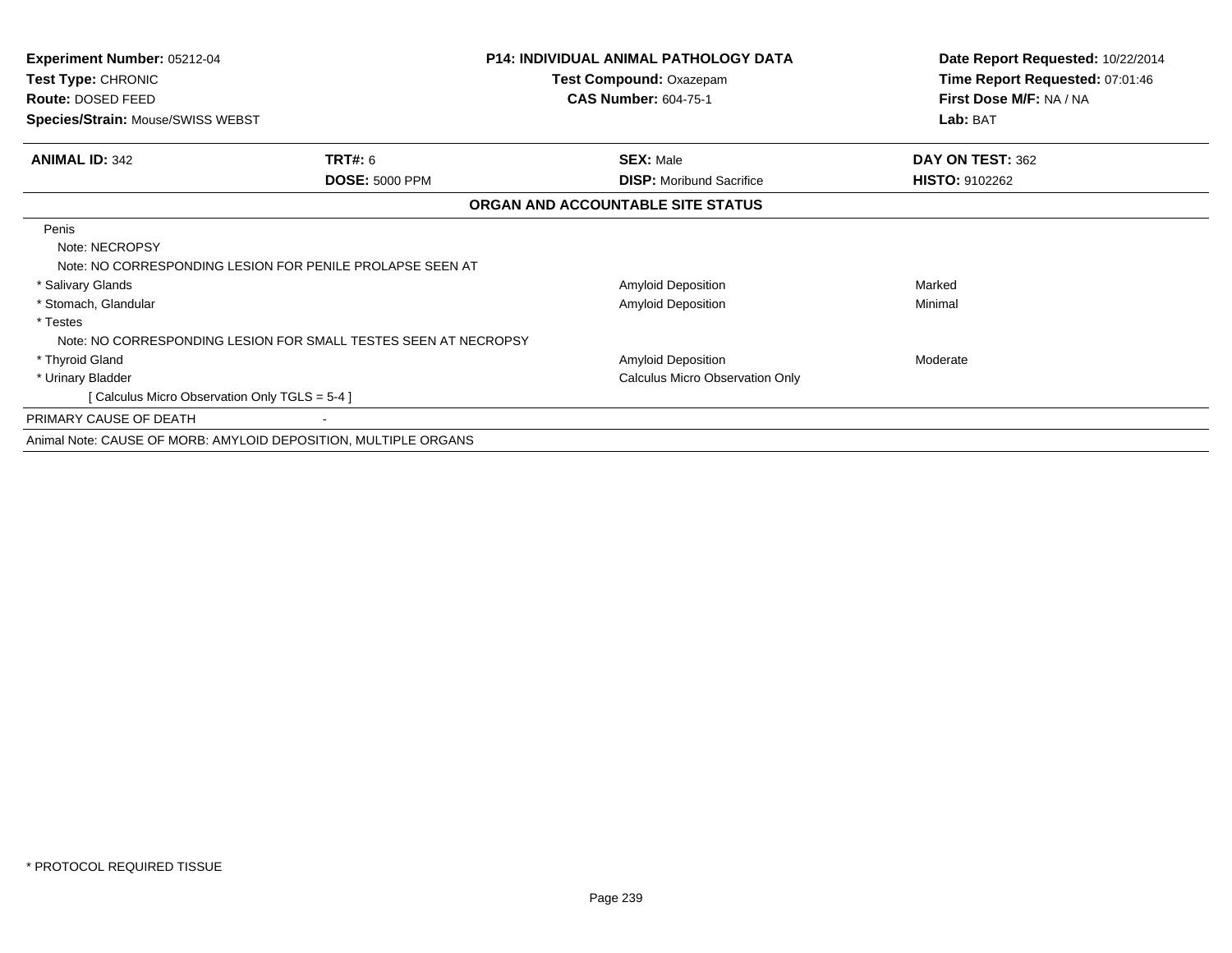| Experiment Number: 05212-04<br>Test Type: CHRONIC<br>Route: DOSED FEED                      |                          | <b>P14: INDIVIDUAL ANIMAL PATHOLOGY DATA</b><br>Test Compound: Oxazepam<br><b>CAS Number: 604-75-1</b> | Date Report Requested: 10/22/2014<br>Time Report Requested: 07:01:46<br>First Dose M/F: NA / NA |
|---------------------------------------------------------------------------------------------|--------------------------|--------------------------------------------------------------------------------------------------------|-------------------------------------------------------------------------------------------------|
| Species/Strain: Mouse/SWISS WEBST                                                           |                          |                                                                                                        | Lab: BAT                                                                                        |
| <b>ANIMAL ID: 343</b>                                                                       | <b>TRT#: 6</b>           | <b>SEX: Male</b>                                                                                       | DAY ON TEST: 328                                                                                |
|                                                                                             | <b>DOSE: 5000 PPM</b>    | <b>DISP: Natural Death</b>                                                                             | HISTO: 9102263                                                                                  |
|                                                                                             |                          | ORGAN AND ACCOUNTABLE SITE STATUS                                                                      |                                                                                                 |
| <b>NORMAL</b>                                                                               |                          |                                                                                                        |                                                                                                 |
| * Adrenal Medulla                                                                           | * Blood Vessel           | * Bone                                                                                                 | * Bone Marrow                                                                                   |
| * Brain                                                                                     | * Epididymis             | * Esophagus                                                                                            | * Gallbladder                                                                                   |
| * Intestine Large, Cecum                                                                    | * Intestine Large, Colon | * Intestine Large, Rectum                                                                              | * Islets, Pancreatic                                                                            |
| * Lymph Node, Mandibular                                                                    | * Nose                   | * Pancreas                                                                                             | Penis                                                                                           |
| * Pituitary Gland                                                                           | * Preputial Gland        | * Prostate                                                                                             | * Seminal Vesicle                                                                               |
| * Skeletal Muscle                                                                           | * Skin                   | * Stomach, Forestomach                                                                                 | * Stomach, Glandular                                                                            |
| * Testes                                                                                    | * Thymus                 | * Trachea                                                                                              | * Urinary Bladder                                                                               |
| <b>MISSING</b>                                                                              |                          |                                                                                                        |                                                                                                 |
| * Mammary Gland                                                                             |                          |                                                                                                        |                                                                                                 |
| <b>AUTO PRECLUDES DIAG.</b>                                                                 |                          |                                                                                                        |                                                                                                 |
| * Intestine Small, Ileum                                                                    |                          |                                                                                                        |                                                                                                 |
| <b>OBSERVATIONS</b>                                                                         |                          |                                                                                                        |                                                                                                 |
| * Adrenal Cortex                                                                            |                          | Amyloid Deposition                                                                                     | Marked                                                                                          |
| * Heart                                                                                     |                          | Amyloid Deposition                                                                                     | Mild                                                                                            |
|                                                                                             | Atrium                   | Thrombosis                                                                                             |                                                                                                 |
| * Intestine Small, Duodenum                                                                 |                          | <b>Amyloid Deposition</b>                                                                              | Moderate                                                                                        |
| * Intestine Small, Jejunum                                                                  |                          | Amyloid Deposition                                                                                     | Moderate                                                                                        |
| * Kidney                                                                                    | Glomerulus               | Amyloid Deposition                                                                                     | Moderate                                                                                        |
| [ Amyloid Deposition TGLS = 4-1+9 ]                                                         |                          |                                                                                                        |                                                                                                 |
| * Liver                                                                                     |                          | Hepatocellular Adenoma                                                                                 | Multiple                                                                                        |
|                                                                                             | Centrilobular            | Hypertrophy                                                                                            | Mild                                                                                            |
| [ Hepatocellular Adenoma TGLS = 2,3-1+11+12 ]                                               |                          |                                                                                                        |                                                                                                 |
| * Lung                                                                                      | Alveolus                 | <b>Infiltration Cellular</b>                                                                           | Mononuclear CI, Moderate                                                                        |
| * Lymph Node, Mesenteric                                                                    |                          | <b>Amyloid Deposition</b>                                                                              | Moderate                                                                                        |
| * Parathyroid Gland                                                                         |                          | <b>Amyloid Deposition</b>                                                                              | Marked                                                                                          |
| Penis                                                                                       |                          |                                                                                                        |                                                                                                 |
| Note: NO CORRESPONDING MICROSCOPIC LESION FOR GROSS<br>Note: OBSERVATION OF PENILE PROLAPSE |                          |                                                                                                        |                                                                                                 |
| * Salivary Glands                                                                           |                          | <b>Amyloid Deposition</b>                                                                              | Moderate                                                                                        |
| * Spleen                                                                                    |                          | Amyloid Deposition                                                                                     | Moderate                                                                                        |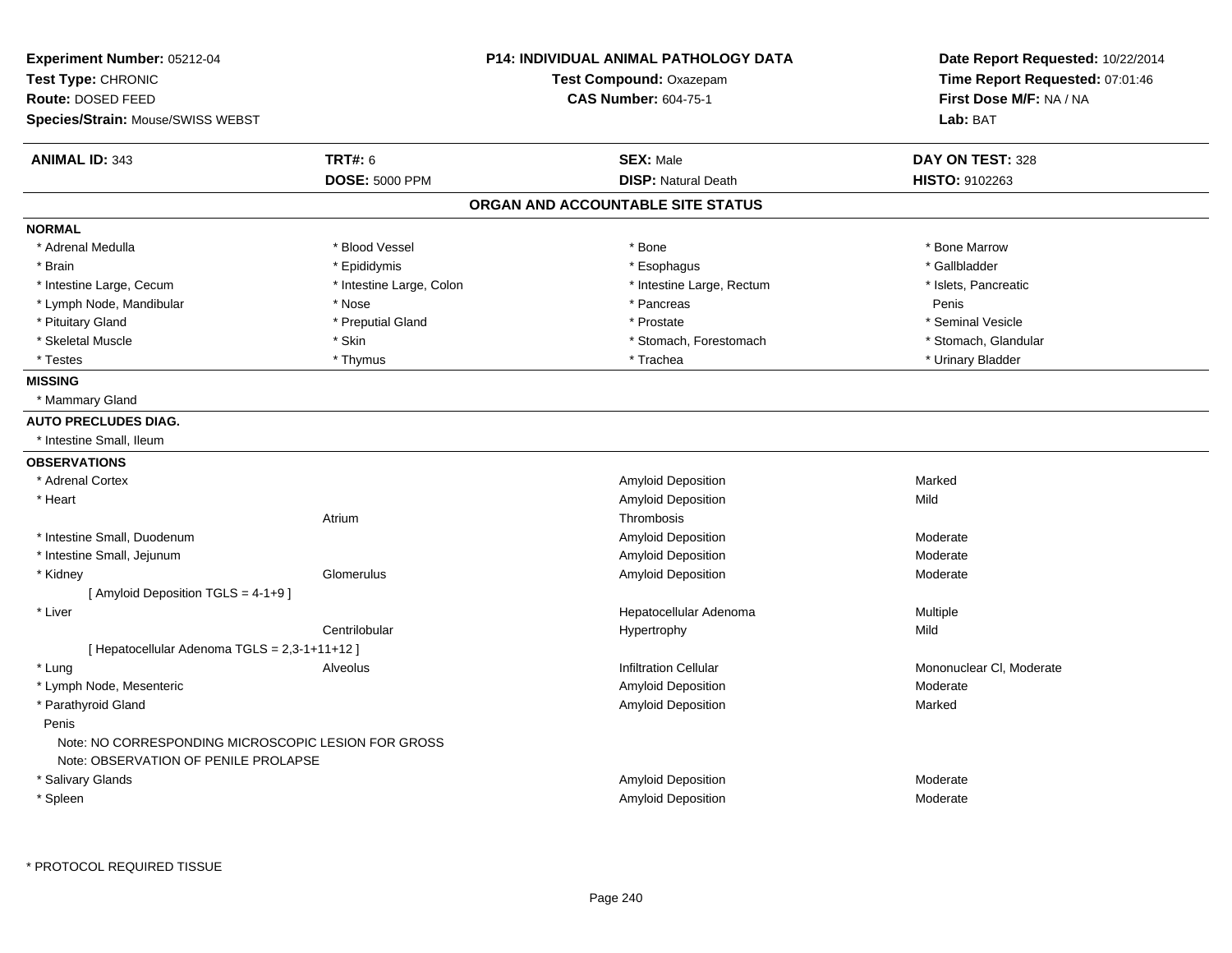| <b>Experiment Number: 05212-04</b><br>Test Type: CHRONIC         |                       | <b>P14: INDIVIDUAL ANIMAL PATHOLOGY DATA</b><br><b>Test Compound: Oxazepam</b> | Date Report Requested: 10/22/2014<br>Time Report Requested: 07:01:46 |
|------------------------------------------------------------------|-----------------------|--------------------------------------------------------------------------------|----------------------------------------------------------------------|
| Route: DOSED FEED                                                |                       | <b>CAS Number: 604-75-1</b>                                                    | First Dose M/F: NA / NA                                              |
| <b>Species/Strain: Mouse/SWISS WEBST</b>                         |                       |                                                                                | Lab: BAT                                                             |
| <b>ANIMAL ID: 343</b>                                            | <b>TRT#: 6</b>        | <b>SEX: Male</b>                                                               | DAY ON TEST: 328                                                     |
|                                                                  | <b>DOSE: 5000 PPM</b> | <b>DISP: Natural Death</b>                                                     | <b>HISTO: 9102263</b>                                                |
|                                                                  |                       | ORGAN AND ACCOUNTABLE SITE STATUS                                              |                                                                      |
| * Thyroid Gland                                                  |                       | <b>Amyloid Deposition</b>                                                      | Marked                                                               |
| * Urin Bladder                                                   |                       |                                                                                |                                                                      |
| Note: NO CORRESPONDING LESION FOR URINARY BLADDER DILATATION     |                       |                                                                                |                                                                      |
| Note: SEEN AT NECROPSY                                           |                       |                                                                                |                                                                      |
| PRIMARY CAUSE OF DEATH                                           |                       |                                                                                |                                                                      |
| Animal Note: CAUSE OF DEATH: AMYLOID DEPOSITION, MULTIPLE ORGANS |                       |                                                                                |                                                                      |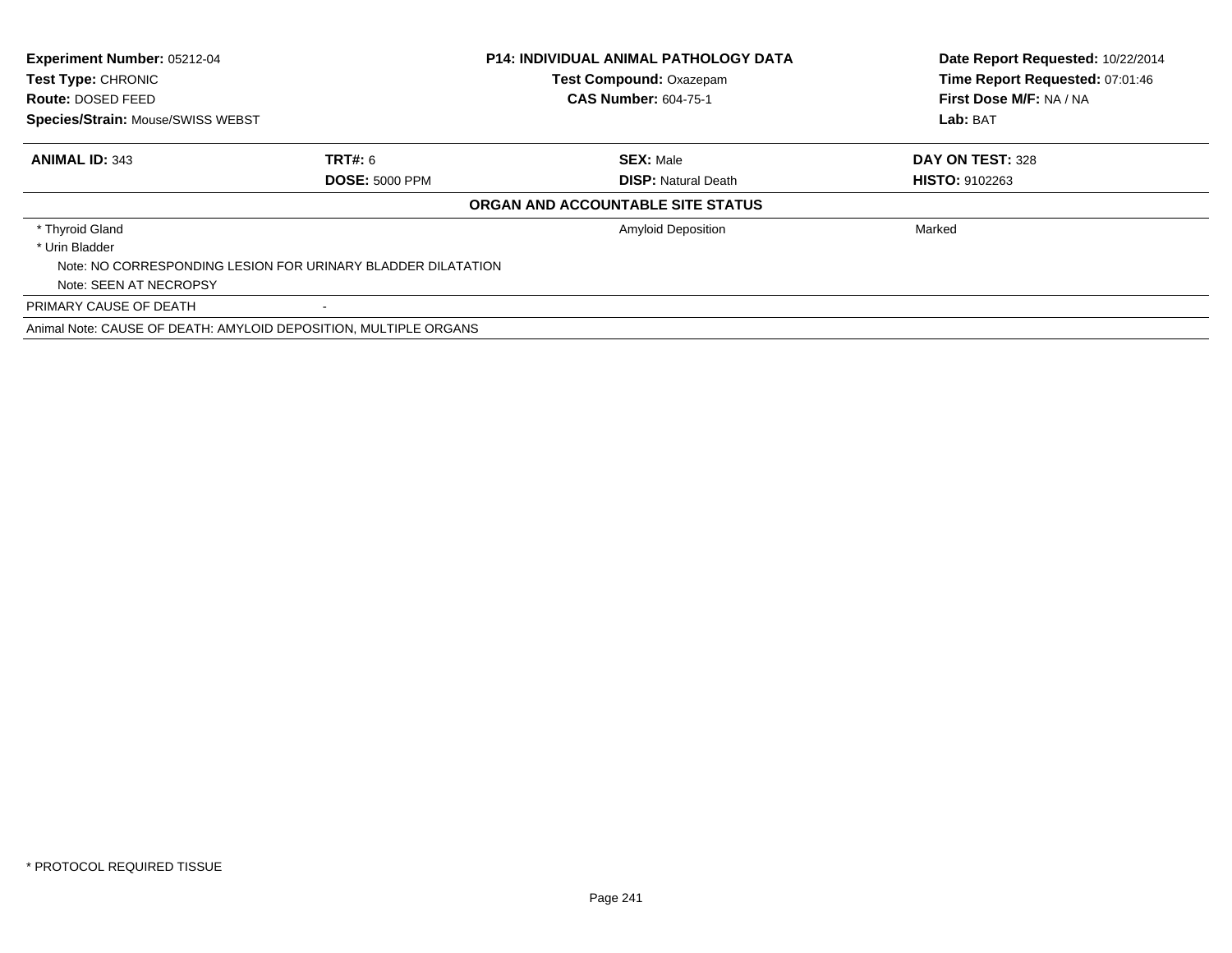| Experiment Number: 05212-04<br>Test Type: CHRONIC<br>Route: DOSED FEED<br>Species/Strain: Mouse/SWISS WEBST |                           | <b>P14: INDIVIDUAL ANIMAL PATHOLOGY DATA</b><br>Test Compound: Oxazepam<br><b>CAS Number: 604-75-1</b> | Date Report Requested: 10/22/2014<br>Time Report Requested: 07:01:46<br>First Dose M/F: NA / NA<br>Lab: BAT |
|-------------------------------------------------------------------------------------------------------------|---------------------------|--------------------------------------------------------------------------------------------------------|-------------------------------------------------------------------------------------------------------------|
| <b>ANIMAL ID: 344</b>                                                                                       | <b>TRT#: 6</b>            | <b>SEX: Male</b>                                                                                       | DAY ON TEST: 379                                                                                            |
|                                                                                                             | <b>DOSE: 5000 PPM</b>     | <b>DISP: Moribund Sacrifice</b>                                                                        | <b>HISTO: 9102264</b>                                                                                       |
|                                                                                                             |                           | ORGAN AND ACCOUNTABLE SITE STATUS                                                                      |                                                                                                             |
| <b>NORMAL</b>                                                                                               |                           |                                                                                                        |                                                                                                             |
| * Blood Vessel                                                                                              | * Bone                    | * Bone Marrow                                                                                          | * Brain                                                                                                     |
| * Epididymis                                                                                                | * Esophagus               | * Gallbladder                                                                                          | * Intestine Large, Cecum                                                                                    |
| * Intestine Large, Colon                                                                                    | * Intestine Large, Rectum | * Islets, Pancreatic                                                                                   | * Nose                                                                                                      |
| * Pancreas                                                                                                  | Penis                     | * Pituitary Gland                                                                                      | * Preputial Gland                                                                                           |
| * Prostate                                                                                                  | * Seminal Vesicle         | * Skeletal Muscle                                                                                      | * Skin                                                                                                      |
| * Stomach, Forestomach                                                                                      | * Stomach, Glandular      | * Testes                                                                                               | * Thymus                                                                                                    |
| * Trachea                                                                                                   | * Urinary Bladder         |                                                                                                        |                                                                                                             |
| <b>MISSING</b>                                                                                              |                           |                                                                                                        |                                                                                                             |
| * Adrenal Medulla                                                                                           | * Mammary Gland           |                                                                                                        |                                                                                                             |
| <b>OBSERVATIONS</b>                                                                                         |                           |                                                                                                        |                                                                                                             |
| * Adrenal Cortex                                                                                            |                           | <b>Amyloid Deposition</b>                                                                              | Marked                                                                                                      |
| * Heart                                                                                                     |                           | <b>Amyloid Deposition</b>                                                                              | Marked                                                                                                      |
|                                                                                                             | Atrium                    | Thrombosis                                                                                             |                                                                                                             |
| [Thrombosis TGLS = 2-2]                                                                                     |                           |                                                                                                        |                                                                                                             |
| * Intestine Small, Duodenum                                                                                 |                           | Amyloid Deposition                                                                                     | Mild                                                                                                        |
| * Intestine Small, Ileum                                                                                    |                           | Amyloid Deposition                                                                                     | Moderate                                                                                                    |
| * Intestine Small, Jejunum                                                                                  |                           | Amyloid Deposition                                                                                     | Moderate                                                                                                    |
| * Kidney                                                                                                    | Glomerulus                | Amyloid Deposition                                                                                     | Marked                                                                                                      |
| * Liver                                                                                                     |                           | Amyloid Deposition                                                                                     | Moderate                                                                                                    |
|                                                                                                             |                           | <b>Basophilic Focus</b>                                                                                |                                                                                                             |
|                                                                                                             |                           | <b>Eosinophilic Focus</b>                                                                              |                                                                                                             |
|                                                                                                             |                           | Hepatocellular Adenoma                                                                                 | Multiple                                                                                                    |
|                                                                                                             | Centrilobular             | Hypertrophy                                                                                            | Mild                                                                                                        |
|                                                                                                             |                           | Necrosis                                                                                               | Minimal                                                                                                     |
| [Eosinophilic Focus TGLS = 5-11]<br>[ Hepatocellular Adenoma TGLS = 6-10 ]                                  |                           |                                                                                                        |                                                                                                             |
| [Hypertrophy TGLS = $3-1+2+10+11$ ]                                                                         |                           |                                                                                                        |                                                                                                             |
| * Lung                                                                                                      |                           | Fibrosis                                                                                               | Moderate                                                                                                    |
|                                                                                                             | Alveolus                  | <b>Infiltration Cellular</b><br>Inflammation                                                           | Mononuclear CI, Moderate<br>Subacute, Minimal                                                               |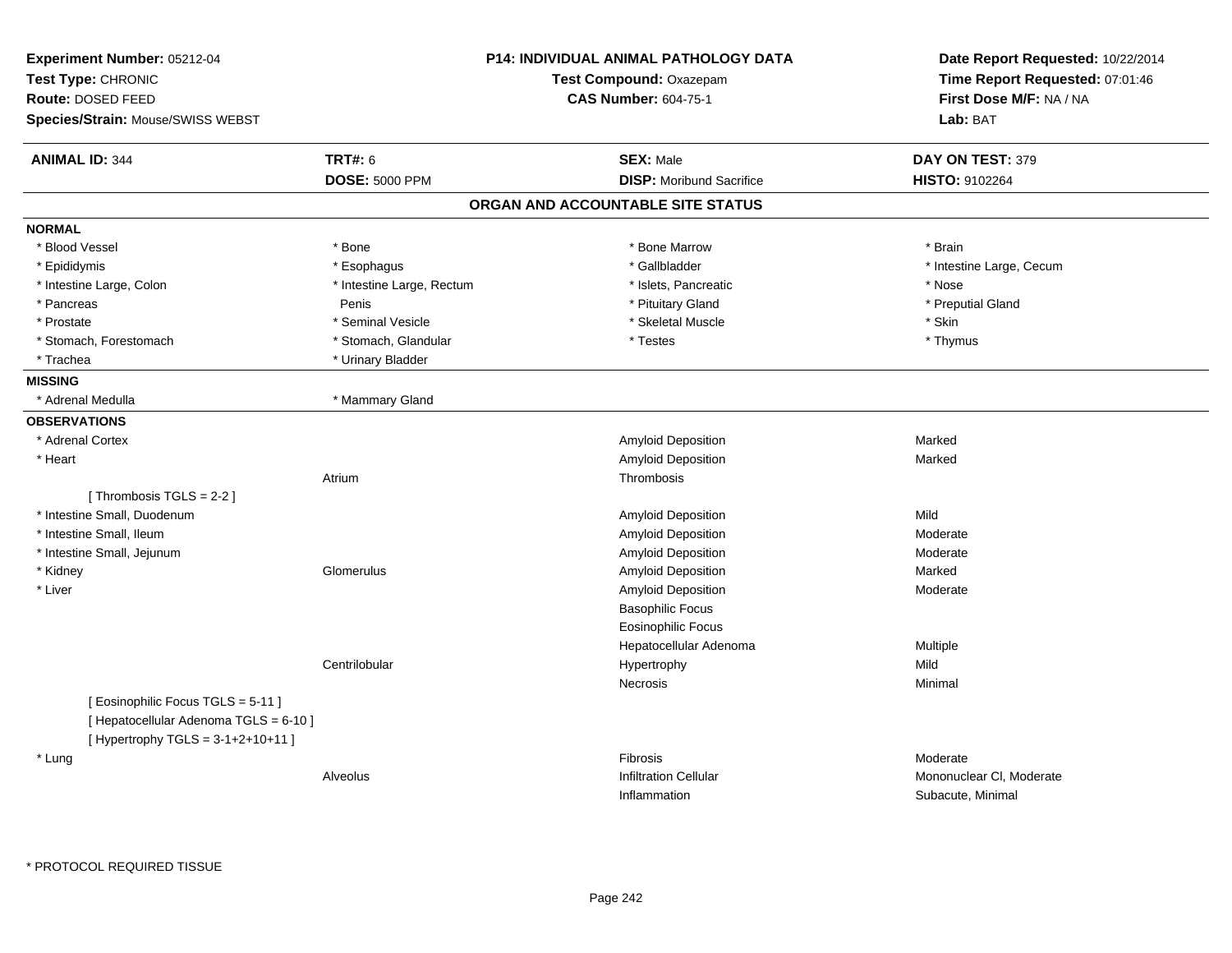| Experiment Number: 05212-04                                                       |                       | P14: INDIVIDUAL ANIMAL PATHOLOGY DATA | Date Report Requested: 10/22/2014 |
|-----------------------------------------------------------------------------------|-----------------------|---------------------------------------|-----------------------------------|
| Test Type: CHRONIC                                                                |                       | Test Compound: Oxazepam               | Time Report Requested: 07:01:46   |
| Route: DOSED FEED                                                                 |                       | <b>CAS Number: 604-75-1</b>           | First Dose M/F: NA / NA           |
| <b>Species/Strain: Mouse/SWISS WEBST</b>                                          |                       |                                       | Lab: BAT                          |
| <b>ANIMAL ID: 344</b>                                                             | <b>TRT#: 6</b>        | <b>SEX: Male</b>                      | DAY ON TEST: 379                  |
|                                                                                   | <b>DOSE: 5000 PPM</b> | <b>DISP:</b> Moribund Sacrifice       | <b>HISTO: 9102264</b>             |
|                                                                                   |                       | ORGAN AND ACCOUNTABLE SITE STATUS     |                                   |
| * Lymph Node, Mandibular                                                          |                       | Amyloid Deposition                    | Mild                              |
| * Lymph Node, Mesenteric                                                          |                       | Amyloid Deposition                    | Moderate                          |
| * Parathyroid Gland                                                               |                       | Amyloid Deposition                    | Mild                              |
| Penis                                                                             |                       |                                       |                                   |
| Note: NO CORRESPONDING LESION SEEN FOR PENILE PROLAPSE<br>Note: NOTED AT NECROPSY |                       |                                       |                                   |
| * Salivary Glands                                                                 |                       | Amyloid Deposition                    | Marked                            |
| * Spleen                                                                          |                       | Amyloid Deposition                    | Mild                              |
| * Thyroid Gland                                                                   |                       | Amyloid Deposition                    | Marked                            |
| [Amyloid Deposition TGLS = 7-2]                                                   |                       |                                       |                                   |
| * Urin Bladder                                                                    |                       |                                       |                                   |
| Note: NO CORRESPONDING LESION FOR URINARY BLADDER DILATATION                      |                       |                                       |                                   |
| Note: SEEN AT NECROPSY                                                            |                       |                                       |                                   |
| PRIMARY CAUSE OF DEATH                                                            |                       |                                       |                                   |
| Animal Note: CAUSE OF MORB: AMYLOID DEPOSITION, MULTIPLE ORGANS                   |                       |                                       |                                   |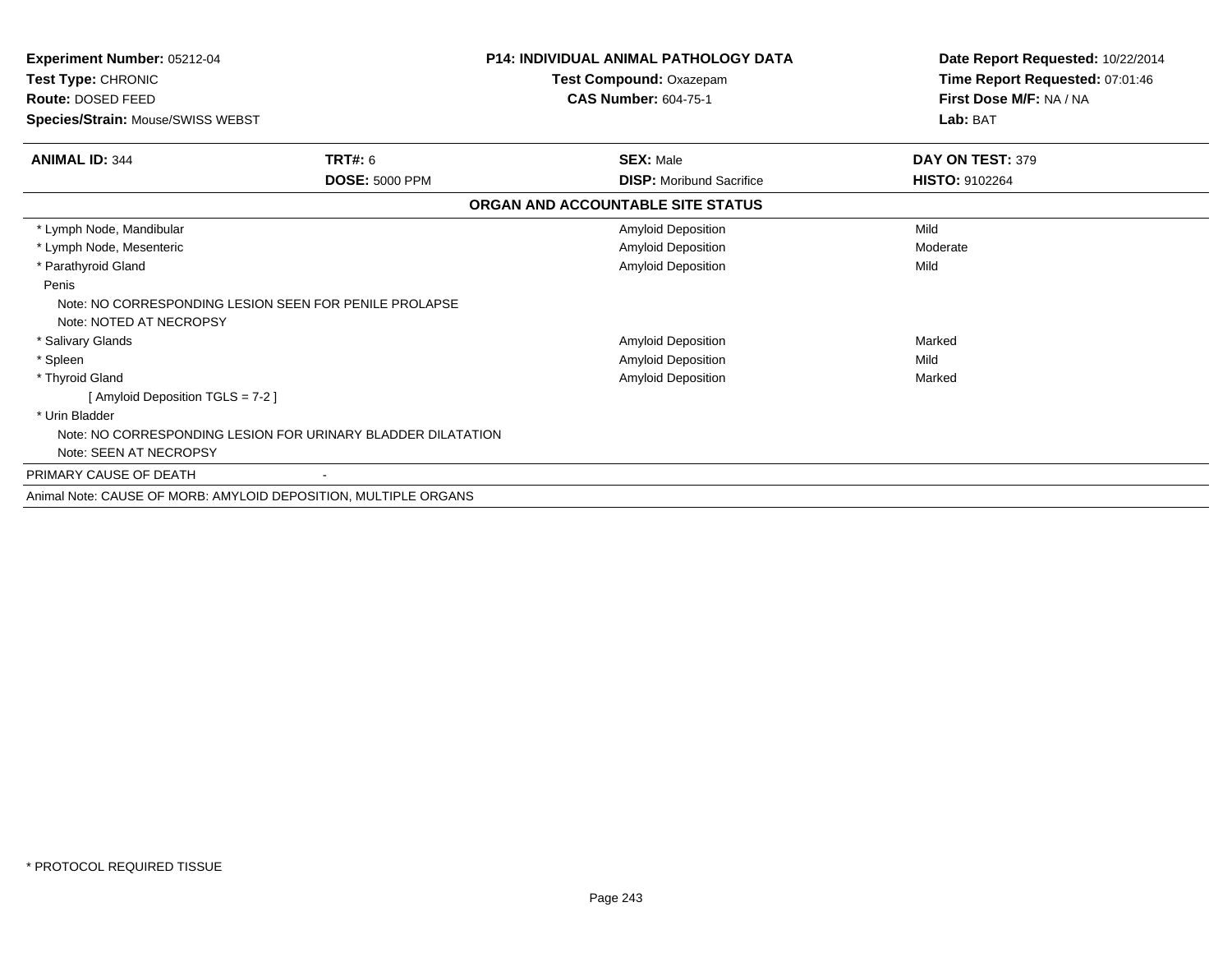| Experiment Number: 05212-04<br>Test Type: CHRONIC<br>Route: DOSED FEED<br>Species/Strain: Mouse/SWISS WEBST |                             | <b>P14: INDIVIDUAL ANIMAL PATHOLOGY DATA</b><br>Test Compound: Oxazepam<br><b>CAS Number: 604-75-1</b> | Date Report Requested: 10/22/2014<br>Time Report Requested: 07:01:46<br>First Dose M/F: NA / NA<br>Lab: BAT |
|-------------------------------------------------------------------------------------------------------------|-----------------------------|--------------------------------------------------------------------------------------------------------|-------------------------------------------------------------------------------------------------------------|
| <b>ANIMAL ID: 345</b>                                                                                       | <b>TRT#: 6</b>              | <b>SEX: Male</b>                                                                                       | DAY ON TEST: 397                                                                                            |
|                                                                                                             | <b>DOSE: 5000 PPM</b>       | <b>DISP: Terminal Sacrifice</b>                                                                        | <b>HISTO: 9102265</b>                                                                                       |
|                                                                                                             |                             | ORGAN AND ACCOUNTABLE SITE STATUS                                                                      |                                                                                                             |
| <b>NORMAL</b>                                                                                               |                             |                                                                                                        |                                                                                                             |
| * Adrenal Cortex                                                                                            | * Adrenal Medulla           | * Blood Vessel                                                                                         | * Bone                                                                                                      |
| * Bone Marrow                                                                                               | * Brain                     | * Epididymis                                                                                           | * Esophagus                                                                                                 |
| * Gallbladder                                                                                               | * Heart                     | * Intestine Large, Cecum                                                                               | * Intestine Large, Colon                                                                                    |
| * Intestine Large, Rectum                                                                                   | * Intestine Small, Duodenum | * Intestine Small, Ileum                                                                               | * Intestine Small, Jejunum                                                                                  |
| * Islets, Pancreatic                                                                                        | * Kidney                    | * Lung                                                                                                 | * Lymph Node, Mandibular                                                                                    |
| * Lymph Node, Mesenteric                                                                                    | * Nose                      | * Pancreas                                                                                             | * Parathyroid Gland                                                                                         |
| * Pituitary Gland                                                                                           | * Prostate                  | * Salivary Glands                                                                                      | * Seminal Vesicle                                                                                           |
| * Skeletal Muscle                                                                                           | * Skin                      | * Spleen                                                                                               | * Stomach, Forestomach                                                                                      |
| * Testes                                                                                                    | * Thymus                    | * Thyroid Gland                                                                                        | * Trachea                                                                                                   |
| * Urinary Bladder                                                                                           |                             |                                                                                                        |                                                                                                             |
| <b>MISSING</b>                                                                                              |                             |                                                                                                        |                                                                                                             |
| * Mammary Gland                                                                                             | * Preputial Gland           |                                                                                                        |                                                                                                             |
| <b>OBSERVATIONS</b>                                                                                         |                             |                                                                                                        |                                                                                                             |
| * Liver                                                                                                     |                             | Hepatocellular Adenoma                                                                                 | Multiple                                                                                                    |
|                                                                                                             | Centrilobular               | Hypertrophy                                                                                            | Mild                                                                                                        |
| [ Hepatocellular Adenoma TGLS = 1,2-2+2 ]                                                                   |                             |                                                                                                        |                                                                                                             |
| * Stomach, Glandular                                                                                        | Epithelium                  | Hyperplasia                                                                                            | Mild                                                                                                        |
| [Hyperplasia TGLS = $3-9$ ]                                                                                 |                             |                                                                                                        |                                                                                                             |
| PRIMARY CAUSE OF DEATH                                                                                      |                             |                                                                                                        |                                                                                                             |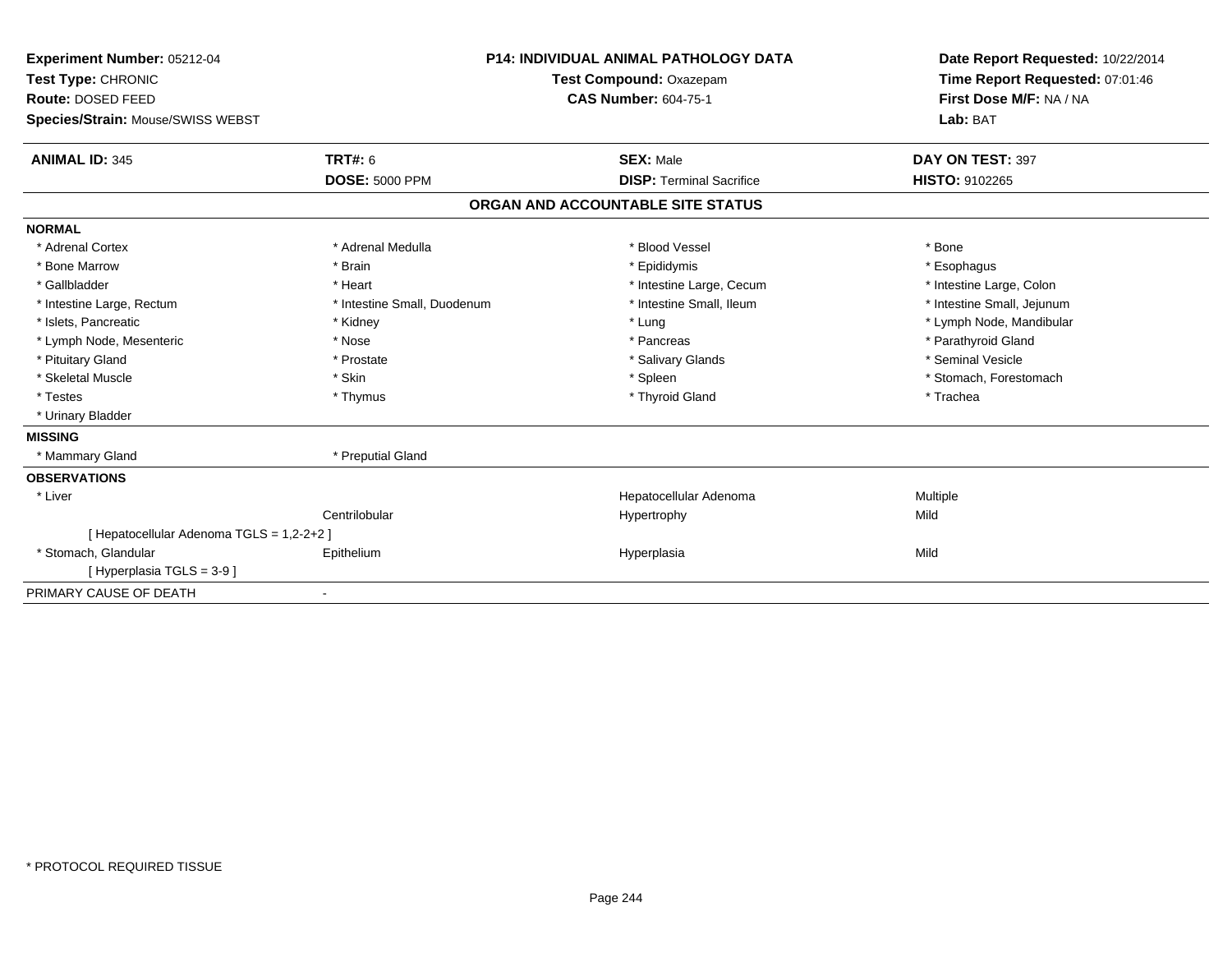|                        |                                                                                    | Date Report Requested: 10/22/2014                                                                                                                                                                                                                                                                                                    |  |
|------------------------|------------------------------------------------------------------------------------|--------------------------------------------------------------------------------------------------------------------------------------------------------------------------------------------------------------------------------------------------------------------------------------------------------------------------------------|--|
|                        |                                                                                    | Time Report Requested: 07:01:46                                                                                                                                                                                                                                                                                                      |  |
|                        |                                                                                    | First Dose M/F: NA / NA                                                                                                                                                                                                                                                                                                              |  |
|                        |                                                                                    | Lab: BAT                                                                                                                                                                                                                                                                                                                             |  |
| <b>TRT#: 6</b>         | <b>SEX: Male</b>                                                                   | DAY ON TEST: 358                                                                                                                                                                                                                                                                                                                     |  |
| <b>DOSE: 5000 PPM</b>  | <b>DISP: Natural Death</b>                                                         | HISTO: 9102266                                                                                                                                                                                                                                                                                                                       |  |
|                        |                                                                                    |                                                                                                                                                                                                                                                                                                                                      |  |
|                        |                                                                                    |                                                                                                                                                                                                                                                                                                                                      |  |
| * Blood Vessel         | * Bone                                                                             | * Bone Marrow                                                                                                                                                                                                                                                                                                                        |  |
| * Epididymis           | * Esophagus                                                                        | * Gallbladder                                                                                                                                                                                                                                                                                                                        |  |
|                        | * Intestine Small, Ileum                                                           | * Islets, Pancreatic                                                                                                                                                                                                                                                                                                                 |  |
| * Nose                 | * Pancreas                                                                         | * Pituitary Gland                                                                                                                                                                                                                                                                                                                    |  |
| * Prostate             | * Seminal Vesicle                                                                  | * Skeletal Muscle                                                                                                                                                                                                                                                                                                                    |  |
| * Stomach, Forestomach | * Stomach, Glandular                                                               | * Testes                                                                                                                                                                                                                                                                                                                             |  |
| * Urinary Bladder      |                                                                                    |                                                                                                                                                                                                                                                                                                                                      |  |
|                        |                                                                                    |                                                                                                                                                                                                                                                                                                                                      |  |
|                        |                                                                                    |                                                                                                                                                                                                                                                                                                                                      |  |
|                        |                                                                                    |                                                                                                                                                                                                                                                                                                                                      |  |
|                        |                                                                                    |                                                                                                                                                                                                                                                                                                                                      |  |
|                        |                                                                                    |                                                                                                                                                                                                                                                                                                                                      |  |
|                        | Amyloid Deposition                                                                 | Moderate                                                                                                                                                                                                                                                                                                                             |  |
|                        | Amyloid Deposition                                                                 | Marked                                                                                                                                                                                                                                                                                                                               |  |
| Atrium                 | Thrombosis                                                                         |                                                                                                                                                                                                                                                                                                                                      |  |
|                        |                                                                                    |                                                                                                                                                                                                                                                                                                                                      |  |
|                        |                                                                                    | Moderate                                                                                                                                                                                                                                                                                                                             |  |
|                        |                                                                                    | Moderate                                                                                                                                                                                                                                                                                                                             |  |
| Glomerulus             |                                                                                    | Moderate                                                                                                                                                                                                                                                                                                                             |  |
|                        | Amyloid Deposition                                                                 | Moderate                                                                                                                                                                                                                                                                                                                             |  |
|                        |                                                                                    | Multiple                                                                                                                                                                                                                                                                                                                             |  |
| Centrilobular          |                                                                                    | Mild                                                                                                                                                                                                                                                                                                                                 |  |
|                        |                                                                                    |                                                                                                                                                                                                                                                                                                                                      |  |
|                        |                                                                                    | Moderate                                                                                                                                                                                                                                                                                                                             |  |
| Alveolus               | <b>Infiltration Cellular</b>                                                       | Mononuclear CI, Moderate                                                                                                                                                                                                                                                                                                             |  |
|                        |                                                                                    |                                                                                                                                                                                                                                                                                                                                      |  |
|                        |                                                                                    | Moderate                                                                                                                                                                                                                                                                                                                             |  |
|                        |                                                                                    | Marked                                                                                                                                                                                                                                                                                                                               |  |
|                        |                                                                                    | Marked                                                                                                                                                                                                                                                                                                                               |  |
|                        | Amyloid Deposition                                                                 | Minimal                                                                                                                                                                                                                                                                                                                              |  |
|                        | * Intestine Large, Rectum<br>[ Hepatocellular Adenoma TGLS = 1,2,3,4-1+2+9+10+11 ] | <b>P14: INDIVIDUAL ANIMAL PATHOLOGY DATA</b><br>Test Compound: Oxazepam<br><b>CAS Number: 604-75-1</b><br>ORGAN AND ACCOUNTABLE SITE STATUS<br>Amyloid Deposition<br>Amyloid Deposition<br>Amyloid Deposition<br>Hepatocellular Adenoma<br>Hypertrophy<br>Fibrosis<br>Amyloid Deposition<br>Amyloid Deposition<br>Amyloid Deposition |  |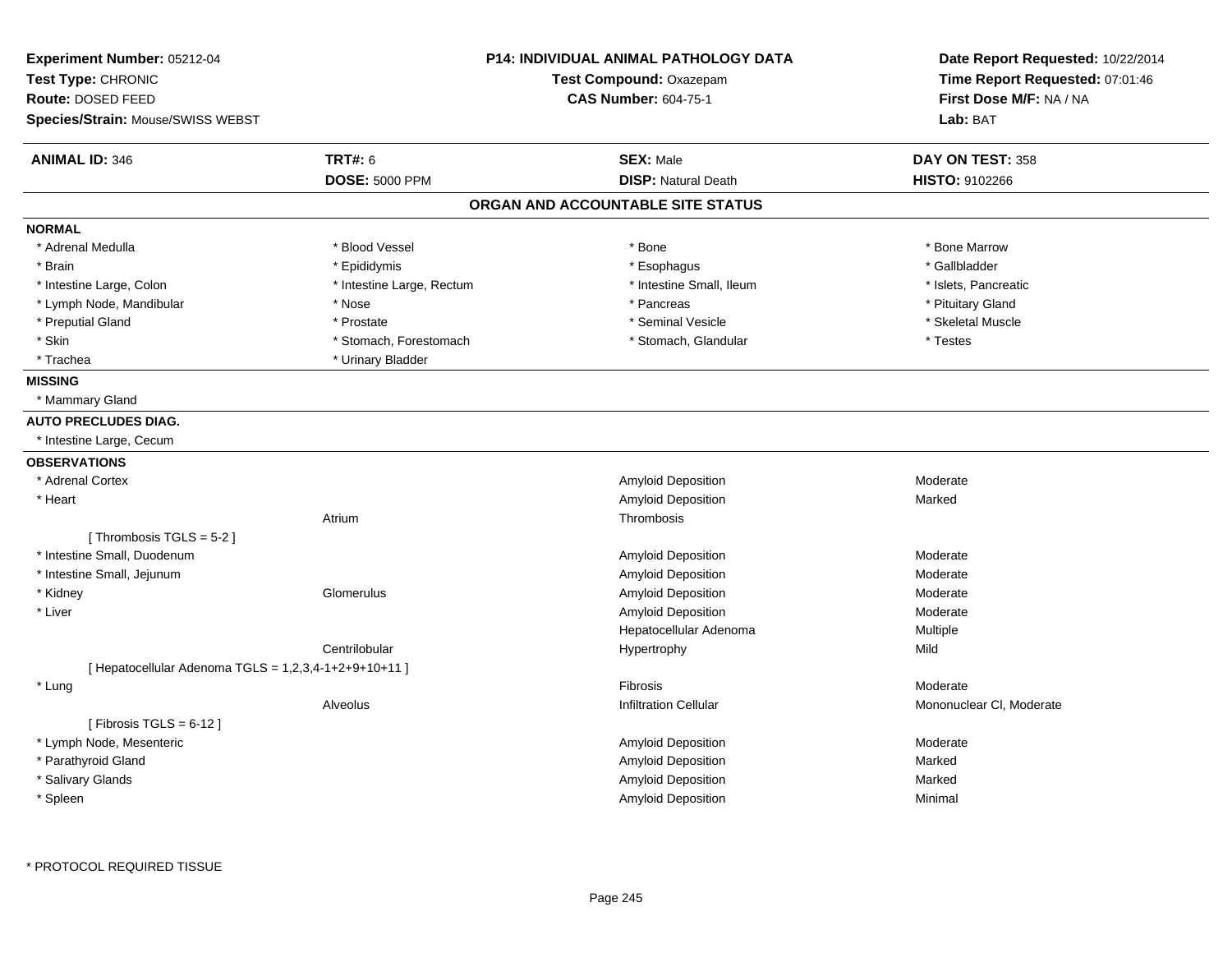| Experiment Number: 05212-04<br>Test Type: CHRONIC<br>Route: DOSED FEED |                       | <b>P14: INDIVIDUAL ANIMAL PATHOLOGY DATA</b> | Date Report Requested: 10/22/2014<br>Time Report Requested: 07:01:46 |
|------------------------------------------------------------------------|-----------------------|----------------------------------------------|----------------------------------------------------------------------|
|                                                                        |                       | <b>Test Compound: Oxazepam</b>               |                                                                      |
|                                                                        |                       | <b>CAS Number: 604-75-1</b>                  | First Dose M/F: NA / NA                                              |
| Species/Strain: Mouse/SWISS WEBST                                      |                       |                                              | Lab: BAT                                                             |
| <b>ANIMAL ID: 346</b>                                                  | <b>TRT#: 6</b>        | <b>SEX: Male</b>                             | DAY ON TEST: 358                                                     |
|                                                                        | <b>DOSE: 5000 PPM</b> | <b>DISP:</b> Natural Death                   | <b>HISTO: 9102266</b>                                                |
|                                                                        |                       | ORGAN AND ACCOUNTABLE SITE STATUS            |                                                                      |
| * Thymus                                                               |                       | <b>Amyloid Deposition</b>                    | Moderate                                                             |
| * Thyroid Gland                                                        |                       | <b>Amyloid Deposition</b>                    | Moderate                                                             |
| PRIMARY CAUSE OF DEATH                                                 |                       |                                              |                                                                      |
| Animal Note: CAUSE OF DEATH: AMYLOID DEPOSITION, MULTIPLE ORGANS       |                       |                                              |                                                                      |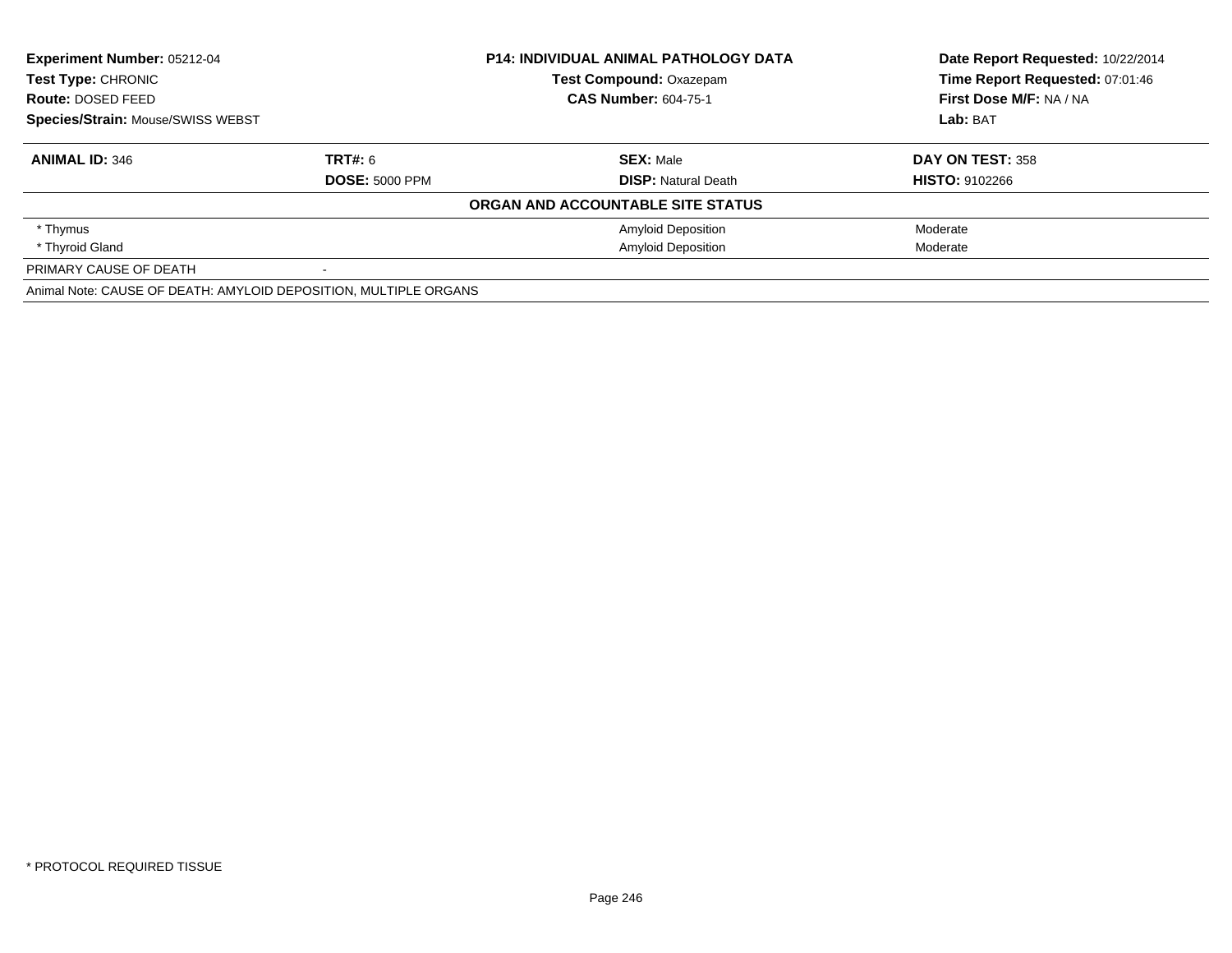| Experiment Number: 05212-04<br>Test Type: CHRONIC |                             | P14: INDIVIDUAL ANIMAL PATHOLOGY DATA<br>Test Compound: Oxazepam | Date Report Requested: 10/22/2014<br>Time Report Requested: 07:01:46 |
|---------------------------------------------------|-----------------------------|------------------------------------------------------------------|----------------------------------------------------------------------|
| Route: DOSED FEED                                 | <b>CAS Number: 604-75-1</b> |                                                                  | First Dose M/F: NA / NA                                              |
| Species/Strain: Mouse/SWISS WEBST                 |                             |                                                                  | Lab: BAT                                                             |
| <b>ANIMAL ID: 347</b>                             | <b>TRT#: 6</b>              | <b>SEX: Male</b>                                                 | DAY ON TEST: 370                                                     |
|                                                   | <b>DOSE: 5000 PPM</b>       | <b>DISP:</b> Moribund Sacrifice                                  | HISTO: 9102267                                                       |
|                                                   |                             | ORGAN AND ACCOUNTABLE SITE STATUS                                |                                                                      |
| <b>NORMAL</b>                                     |                             |                                                                  |                                                                      |
| * Adrenal Medulla                                 | * Blood Vessel              | * Bone                                                           | * Bone Marrow                                                        |
| * Brain                                           | * Epididymis                | * Esophagus                                                      | * Gallbladder                                                        |
| * Intestine Large, Cecum                          | * Intestine Large, Colon    | * Intestine Large, Rectum                                        | * Islets, Pancreatic                                                 |
| * Nose                                            | * Pancreas                  | * Pituitary Gland                                                | * Preputial Gland                                                    |
| * Prostate                                        | * Seminal Vesicle           | * Skeletal Muscle                                                | * Skin                                                               |
| * Stomach, Forestomach                            | * Testes                    | * Thymus                                                         | * Trachea                                                            |
| * Urinary Bladder                                 |                             |                                                                  |                                                                      |
| <b>MISSING</b>                                    |                             |                                                                  |                                                                      |
| * Mammary Gland                                   |                             |                                                                  |                                                                      |
| <b>OBSERVATIONS</b>                               |                             |                                                                  |                                                                      |
| * Adrenal Cortex                                  |                             | Amyloid Deposition                                               | Moderate                                                             |
| * Heart                                           |                             | Amyloid Deposition                                               | Moderate                                                             |
|                                                   | Atrium                      | Thrombosis                                                       |                                                                      |
| * Intestine Small, Duodenum                       |                             | Amyloid Deposition                                               | Marked                                                               |
| * Intestine Small, Ileum                          |                             | Amyloid Deposition                                               | Moderate                                                             |
| * Intestine Small, Jejunum                        |                             | Amyloid Deposition                                               | Moderate                                                             |
| * Kidney                                          | Glomerulus                  | Amyloid Deposition                                               | Moderate                                                             |
| * Liver                                           |                             | Amyloid Deposition                                               | Mild                                                                 |
|                                                   |                             | <b>Eosinophilic Focus</b>                                        |                                                                      |
|                                                   |                             | Hepatocellular Adenoma                                           | Multiple                                                             |
|                                                   |                             | Hepatocellular Carcinoma                                         |                                                                      |
|                                                   | Centrilobular               | Hypertrophy                                                      | Mild                                                                 |
| [ Hepatocellular Adenoma TGLS = 2,3-1+2+10 ]      |                             |                                                                  |                                                                      |
| [ Hepatocellular Carcinoma TGLS = 1-9 ]           |                             |                                                                  |                                                                      |
| * Lung                                            |                             | Alveolar/Bronchiolar Adenoma                                     |                                                                      |
|                                                   |                             | <b>Fibrosis</b>                                                  | Mild                                                                 |
|                                                   | Alveolus                    | <b>Infiltration Cellular</b>                                     | Mononuclear CI, Mild                                                 |
|                                                   |                             | Inflammation                                                     | Subacute, Minimal                                                    |
| * Lymph Node, Mandibular                          |                             | Amyloid Deposition                                               | Moderate                                                             |
| * Lymph Node, Mesenteric                          |                             | Amyloid Deposition                                               | Mild                                                                 |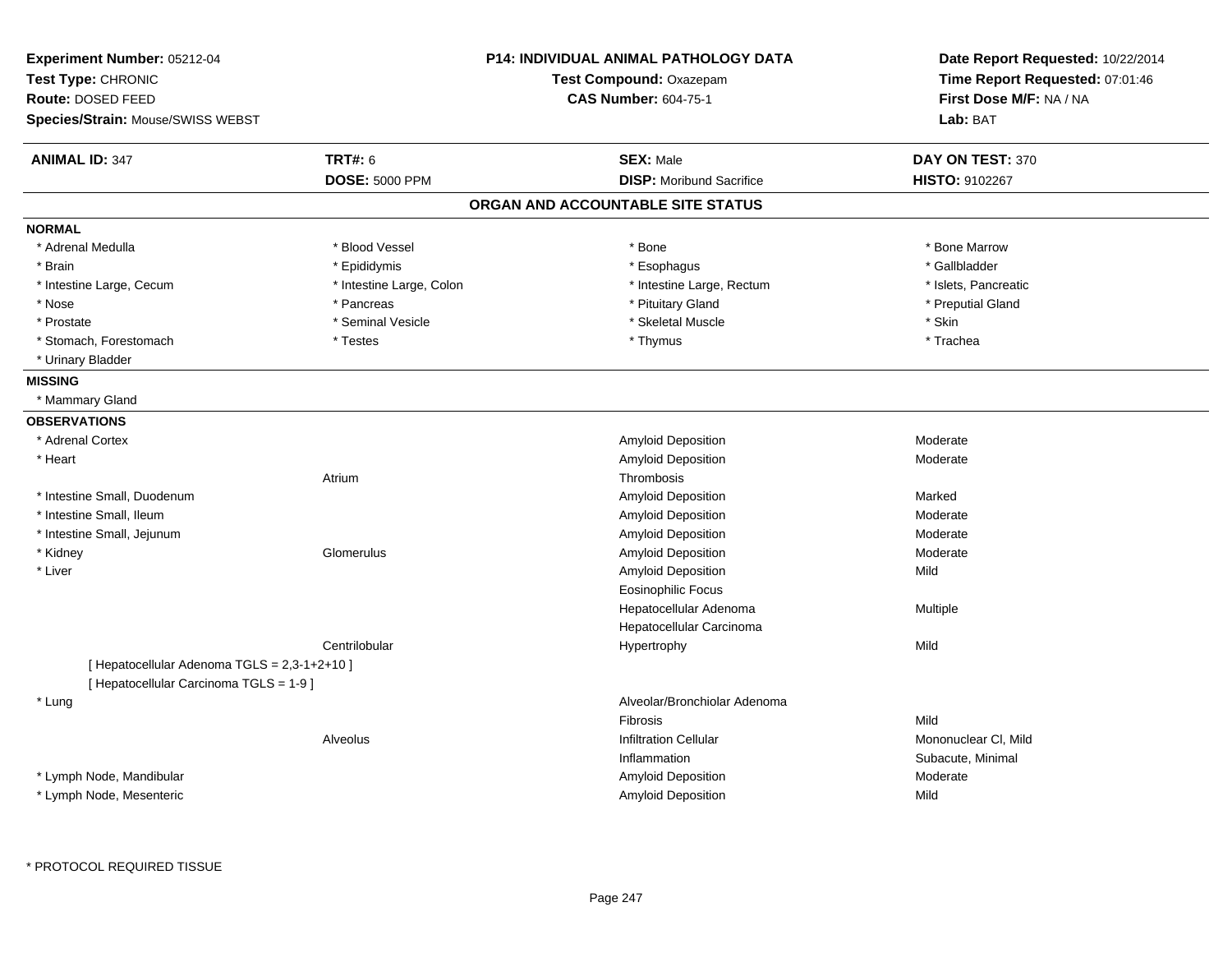| Experiment Number: 05212-04<br>Test Type: CHRONIC<br><b>Route: DOSED FEED</b> |                       | <b>P14: INDIVIDUAL ANIMAL PATHOLOGY DATA</b><br>Test Compound: Oxazepam<br><b>CAS Number: 604-75-1</b> | Date Report Requested: 10/22/2014<br>Time Report Requested: 07:01:46<br>First Dose M/F: NA / NA |
|-------------------------------------------------------------------------------|-----------------------|--------------------------------------------------------------------------------------------------------|-------------------------------------------------------------------------------------------------|
| <b>Species/Strain: Mouse/SWISS WEBST</b>                                      |                       |                                                                                                        | Lab: BAT                                                                                        |
| <b>ANIMAL ID: 347</b>                                                         | <b>TRT#: 6</b>        | <b>SEX: Male</b>                                                                                       | DAY ON TEST: 370                                                                                |
|                                                                               | <b>DOSE: 5000 PPM</b> | <b>DISP:</b> Moribund Sacrifice                                                                        | <b>HISTO: 9102267</b>                                                                           |
|                                                                               |                       | ORGAN AND ACCOUNTABLE SITE STATUS                                                                      |                                                                                                 |
| * Parathyroid Gland                                                           |                       | <b>Amyloid Deposition</b>                                                                              | Moderate                                                                                        |
| * Salivary Glands                                                             |                       | <b>Amyloid Deposition</b>                                                                              | Moderate                                                                                        |
| * Spleen                                                                      |                       | <b>Amyloid Deposition</b>                                                                              | Mild                                                                                            |
| * Stomach, Glandular                                                          |                       | <b>Amyloid Deposition</b>                                                                              | Minimal                                                                                         |
| * Thyroid Gland                                                               |                       | <b>Amyloid Deposition</b>                                                                              | Mild                                                                                            |
| PRIMARY CAUSE OF DEATH                                                        |                       |                                                                                                        |                                                                                                 |
| Animal Note: CAUSE OF MORB: AMYLOID DEPOSITION, MULTIPLE ORGANS               |                       |                                                                                                        |                                                                                                 |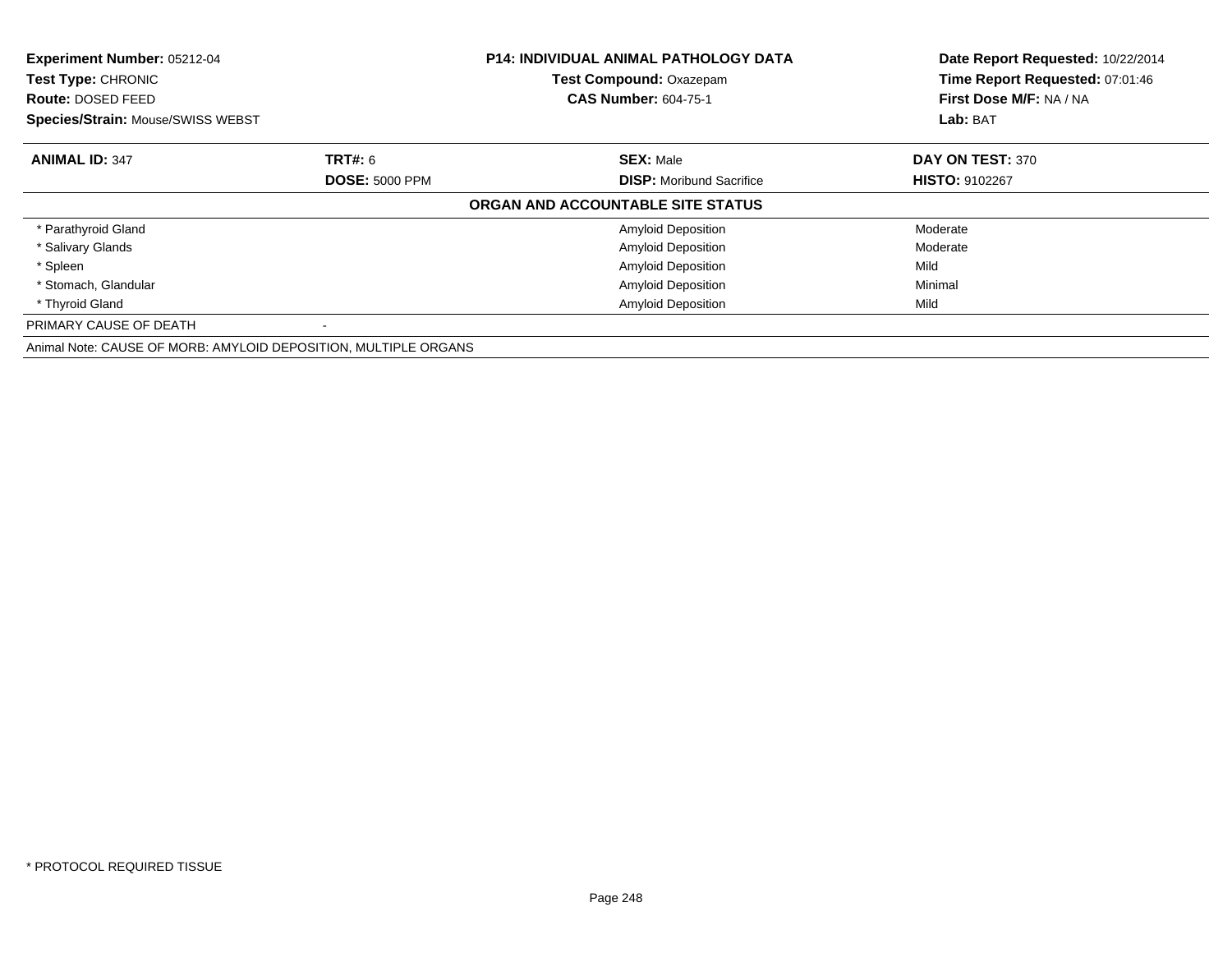| Experiment Number: 05212-04<br>Test Type: CHRONIC<br>Route: DOSED FEED<br>Species/Strain: Mouse/SWISS WEBST |                       | <b>P14: INDIVIDUAL ANIMAL PATHOLOGY DATA</b><br>Test Compound: Oxazepam<br><b>CAS Number: 604-75-1</b> | Date Report Requested: 10/22/2014<br>Time Report Requested: 07:01:46<br>First Dose M/F: NA / NA<br>Lab: BAT |
|-------------------------------------------------------------------------------------------------------------|-----------------------|--------------------------------------------------------------------------------------------------------|-------------------------------------------------------------------------------------------------------------|
| <b>ANIMAL ID: 348</b>                                                                                       | <b>TRT#: 6</b>        | <b>SEX: Male</b>                                                                                       | DAY ON TEST: 237                                                                                            |
|                                                                                                             | <b>DOSE: 5000 PPM</b> | <b>DISP: Natural Death</b>                                                                             | HISTO: 9102268                                                                                              |
|                                                                                                             |                       | ORGAN AND ACCOUNTABLE SITE STATUS                                                                      |                                                                                                             |
| <b>NORMAL</b>                                                                                               |                       |                                                                                                        |                                                                                                             |
| * Adrenal Medulla                                                                                           | * Blood Vessel        | * Bone                                                                                                 | * Bone Marrow                                                                                               |
| * Brain                                                                                                     | * Epididymis          | * Esophagus                                                                                            | * Gallbladder                                                                                               |
| * Intestine Large, Rectum                                                                                   | * Islets, Pancreatic  | * Lymph Node, Mandibular                                                                               | * Lymph Node, Mesenteric                                                                                    |
| $*$ Nose                                                                                                    | * Pancreas            | * Pituitary Gland                                                                                      | * Preputial Gland                                                                                           |
| * Prostate                                                                                                  | * Seminal Vesicle     | * Skeletal Muscle                                                                                      | * Skin                                                                                                      |
| * Stomach, Forestomach                                                                                      | * Stomach, Glandular  | * Testes                                                                                               | * Thymus                                                                                                    |
| * Trachea                                                                                                   | * Urinary Bladder     |                                                                                                        |                                                                                                             |
| <b>MISSING</b>                                                                                              |                       |                                                                                                        |                                                                                                             |
| * Mammary Gland                                                                                             |                       |                                                                                                        |                                                                                                             |
| <b>OBSERVATIONS</b>                                                                                         |                       |                                                                                                        |                                                                                                             |
| * Adrenal Cortex                                                                                            |                       | Amyloid Deposition                                                                                     | Minimal                                                                                                     |
| Eye                                                                                                         |                       | Degeneration                                                                                           | Marked                                                                                                      |
| [ Degeneration TGLS = 1-9 ]                                                                                 |                       |                                                                                                        |                                                                                                             |
| * Heart                                                                                                     |                       | Amyloid Deposition                                                                                     | Moderate                                                                                                    |
|                                                                                                             | Atrium                | Thrombosis                                                                                             |                                                                                                             |
| [Thrombosis TGLS = $3-2$ ]                                                                                  |                       |                                                                                                        |                                                                                                             |
| * Intestine Large, Cecum                                                                                    |                       | Amyloid Deposition                                                                                     | Mild                                                                                                        |
| * Intestine Large, Colon                                                                                    |                       | Amyloid Deposition                                                                                     | Minimal                                                                                                     |
| * Intestine Small, Duodenum                                                                                 |                       | Amyloid Deposition                                                                                     | Mild                                                                                                        |
| * Intestine Small, Ileum                                                                                    |                       | Amyloid Deposition                                                                                     | Marked                                                                                                      |
| * Intestine Small, Jejunum                                                                                  |                       | Amyloid Deposition                                                                                     | Mild                                                                                                        |
| * Kidney                                                                                                    | Glomerulus            | <b>Amyloid Deposition</b>                                                                              | Moderate                                                                                                    |
| * Liver                                                                                                     | Centrilobular         | Hypertrophy                                                                                            | Mild                                                                                                        |
| [Hypertrophy TGLS = 2-1]                                                                                    |                       |                                                                                                        |                                                                                                             |
| * Lung                                                                                                      |                       | Fibrosis                                                                                               | Mild                                                                                                        |
|                                                                                                             | Alveolus              | <b>Infiltration Cellular</b>                                                                           | Mononuclear CI, Moderate                                                                                    |
| * Parathyroid Gland                                                                                         |                       | <b>Amyloid Deposition</b>                                                                              | Moderate                                                                                                    |
| * Salivary Glands                                                                                           |                       | Amyloid Deposition                                                                                     | Moderate                                                                                                    |
| * Spleen                                                                                                    |                       | Hyperplasia                                                                                            | Lymphoid, Mild                                                                                              |
| * Thyroid Gland                                                                                             |                       | Amyloid Deposition                                                                                     | Moderate                                                                                                    |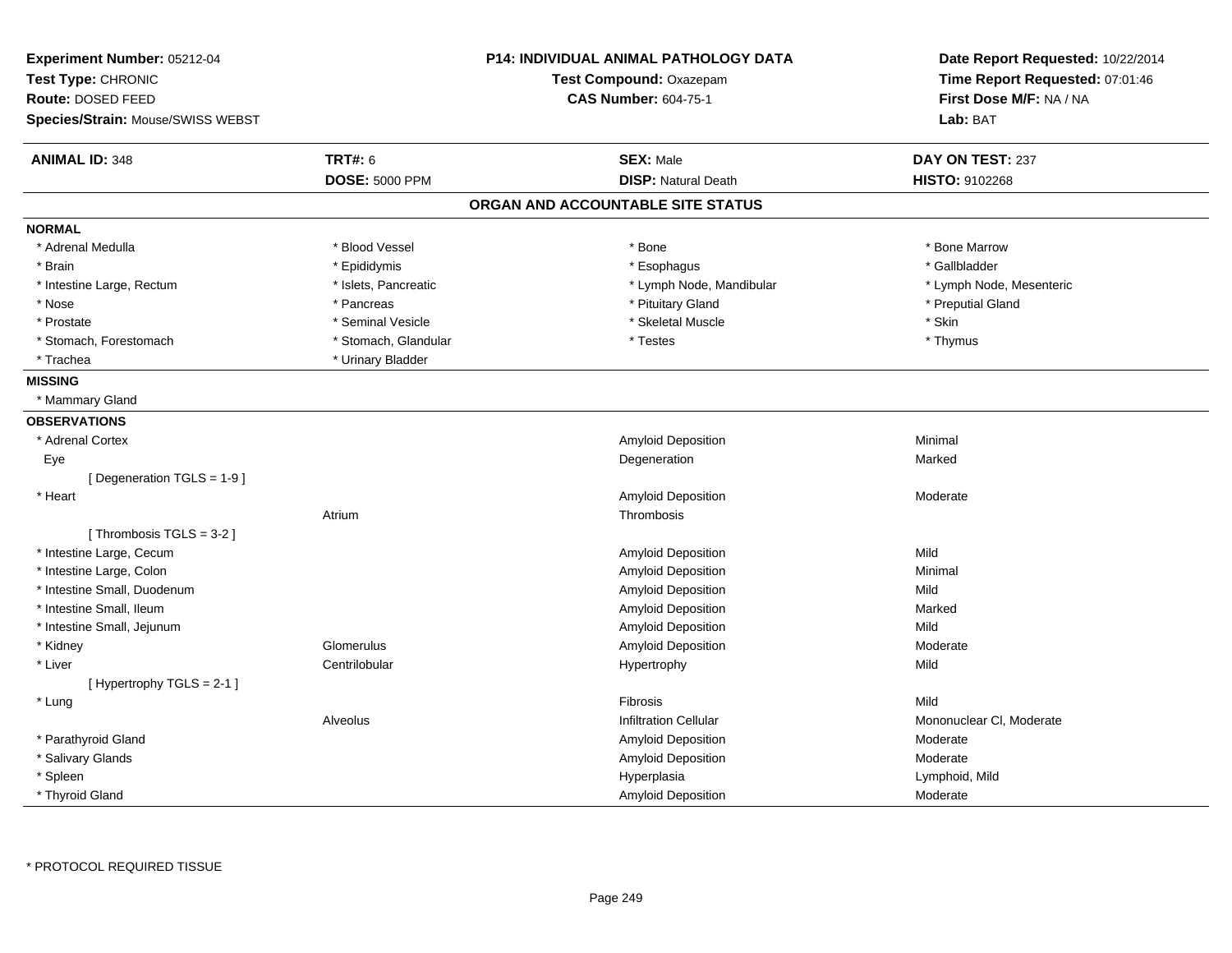| <b>Experiment Number: 05212-04</b>                               |                       | <b>P14: INDIVIDUAL ANIMAL PATHOLOGY DATA</b> | Date Report Requested: 10/22/2014 |
|------------------------------------------------------------------|-----------------------|----------------------------------------------|-----------------------------------|
| <b>Test Type: CHRONIC</b>                                        |                       | <b>Test Compound: Oxazepam</b>               | Time Report Requested: 07:01:46   |
| <b>Route: DOSED FEED</b>                                         |                       | <b>CAS Number: 604-75-1</b>                  | First Dose M/F: NA / NA           |
| <b>Species/Strain: Mouse/SWISS WEBST</b>                         |                       |                                              | Lab: BAT                          |
| <b>ANIMAL ID: 348</b>                                            | <b>TRT#: 6</b>        | <b>SEX: Male</b>                             | DAY ON TEST: 237                  |
|                                                                  | <b>DOSE: 5000 PPM</b> | <b>DISP: Natural Death</b>                   | <b>HISTO: 9102268</b>             |
|                                                                  |                       | <b>ORGAN AND ACCOUNTABLE SITE STATUS</b>     |                                   |
| PRIMARY CAUSE OF DEATH                                           |                       |                                              |                                   |
| Animal Note: CAUSE OF DEATH: AMYLOID DEPOSITION, MULTIPLE ORGANS |                       |                                              |                                   |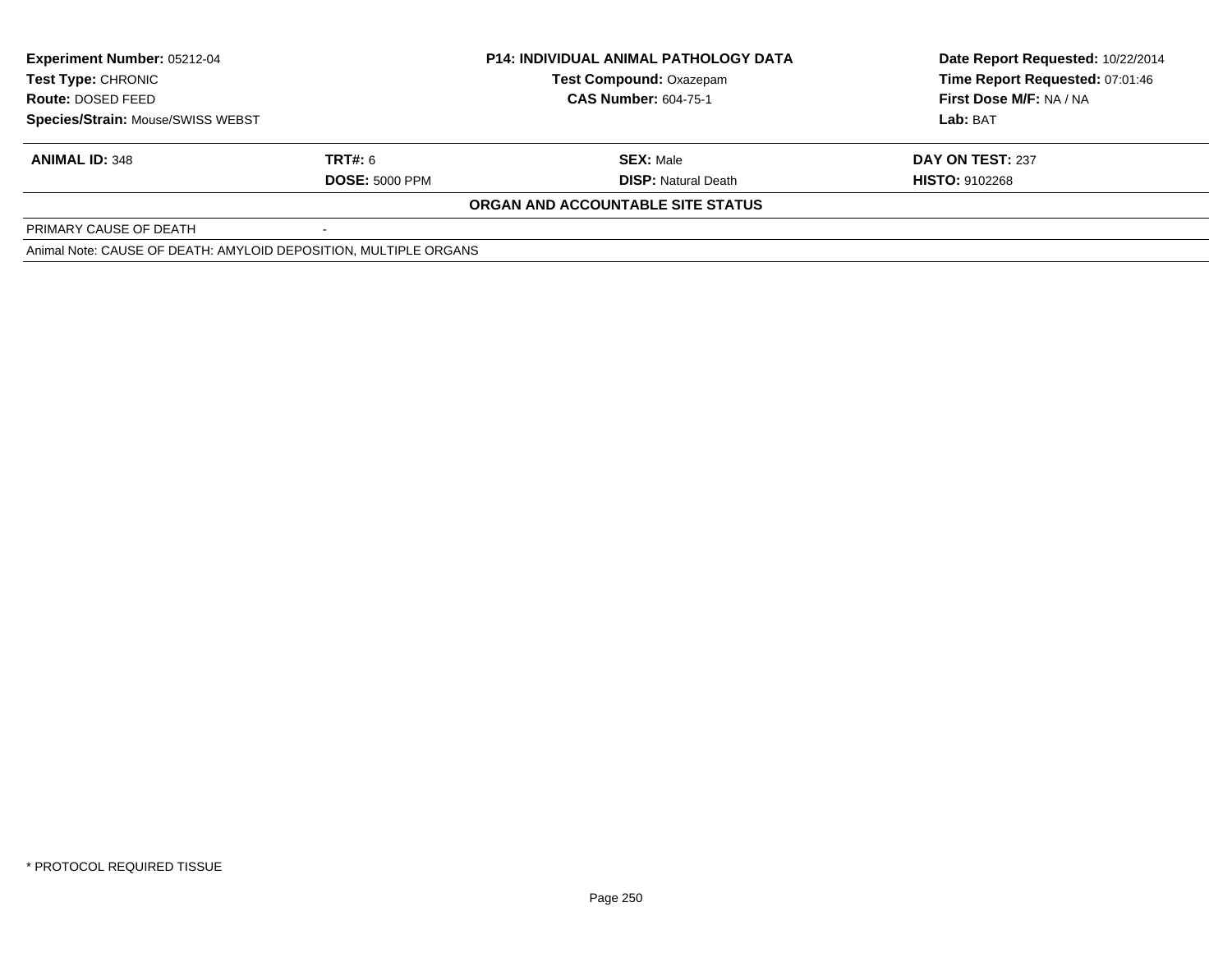| Experiment Number: 05212-04<br>Test Type: CHRONIC |                           | <b>P14: INDIVIDUAL ANIMAL PATHOLOGY DATA</b><br>Test Compound: Oxazepam | Date Report Requested: 10/22/2014<br>Time Report Requested: 07:01:46 |
|---------------------------------------------------|---------------------------|-------------------------------------------------------------------------|----------------------------------------------------------------------|
| Route: DOSED FEED                                 |                           | <b>CAS Number: 604-75-1</b>                                             | First Dose M/F: NA / NA                                              |
| Species/Strain: Mouse/SWISS WEBST                 |                           |                                                                         | Lab: BAT                                                             |
| <b>ANIMAL ID: 349</b>                             | <b>TRT#: 6</b>            | <b>SEX: Male</b>                                                        | DAY ON TEST: 385                                                     |
|                                                   | <b>DOSE: 5000 PPM</b>     | <b>DISP:</b> Moribund Sacrifice                                         | HISTO: 9102269                                                       |
|                                                   |                           | ORGAN AND ACCOUNTABLE SITE STATUS                                       |                                                                      |
| <b>NORMAL</b>                                     |                           |                                                                         |                                                                      |
| * Adrenal Medulla                                 | * Blood Vessel            | * Bone                                                                  | * Bone Marrow                                                        |
| * Brain                                           | Ear                       | * Epididymis                                                            | * Esophagus                                                          |
| * Gallbladder                                     | * Intestine Large, Rectum | * Islets, Pancreatic                                                    | * Nose                                                               |
| * Pancreas                                        | Penis                     | * Pituitary Gland                                                       | * Preputial Gland                                                    |
| * Prostate                                        | * Salivary Glands         | * Seminal Vesicle                                                       | * Skeletal Muscle                                                    |
| * Skin                                            | * Spleen                  | * Stomach, Forestomach                                                  | * Testes                                                             |
| * Thymus                                          | * Trachea                 | * Urinary Bladder                                                       |                                                                      |
| <b>MISSING</b>                                    |                           |                                                                         |                                                                      |
| * Mammary Gland                                   |                           |                                                                         |                                                                      |
| <b>OBSERVATIONS</b>                               |                           |                                                                         |                                                                      |
| * Adrenal Cortex                                  |                           | Amyloid Deposition                                                      | Marked                                                               |
| * Heart                                           |                           | Amyloid Deposition                                                      | Marked                                                               |
| * Intestine Large, Cecum                          |                           | Amyloid Deposition                                                      | Mild                                                                 |
| * Intestine Large, Colon                          |                           | Amyloid Deposition                                                      | Mild                                                                 |
| * Intestine Small, Duodenum                       |                           | <b>Amyloid Deposition</b>                                               | Marked                                                               |
| * Intestine Small, Ileum                          |                           | Amyloid Deposition                                                      | Moderate                                                             |
| * Intestine Small, Jejunum                        |                           | Amyloid Deposition                                                      | Marked                                                               |
| * Kidney                                          | Glomerulus                | Amyloid Deposition                                                      | Moderate                                                             |
|                                                   | Interstitium              | Amyloid Deposition                                                      | Mild                                                                 |
| * Liver                                           |                           | Amyloid Deposition                                                      | Minimal                                                              |
|                                                   |                           | Fatty Change                                                            | Moderate                                                             |
|                                                   |                           | Hepatocellular Adenoma                                                  | Multiple                                                             |
|                                                   |                           | Inflammation                                                            | Chronic, Mild                                                        |
|                                                   |                           | Necrosis                                                                | Minimal                                                              |
| [ Hepatocellular Adenoma TGLS = 3,4-1+2+9 ]       |                           |                                                                         |                                                                      |
| * Lung                                            |                           | Alveolar/Bronchiolar Adenoma                                            |                                                                      |
|                                                   |                           | Fibrosis                                                                | Moderate                                                             |
|                                                   | Alveolus                  | <b>Infiltration Cellular</b>                                            | Mononuclear CI, Moderate                                             |
| * Lymph Node, Mandibular                          |                           | Amyloid Deposition                                                      | Mild                                                                 |
| * Lymph Node, Mesenteric                          |                           | Amyloid Deposition                                                      | Moderate                                                             |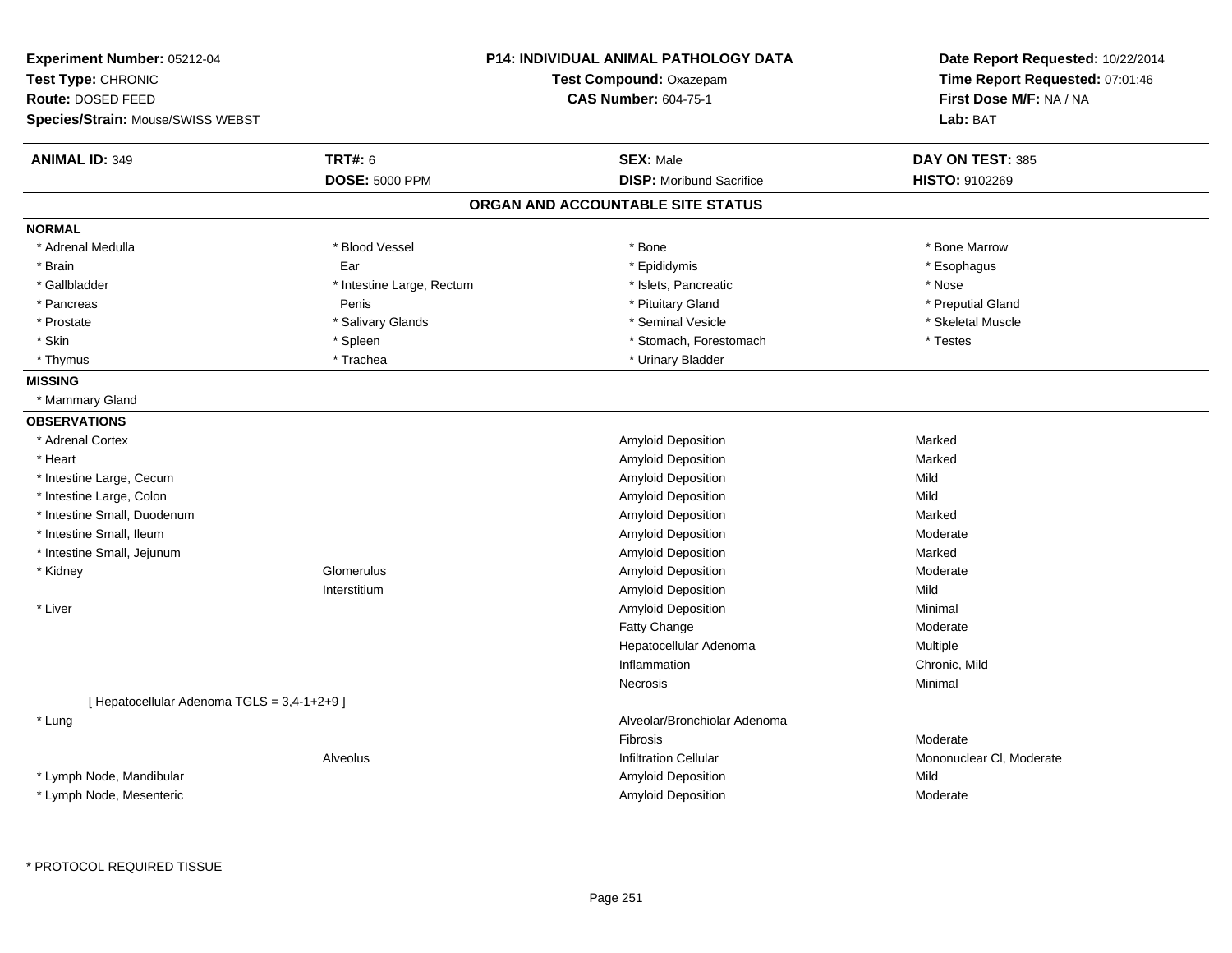| <b>Experiment Number: 05212-04</b><br>Test Type: CHRONIC |                                                                        | <b>P14: INDIVIDUAL ANIMAL PATHOLOGY DATA</b><br><b>Test Compound: Oxazepam</b> | Date Report Requested: 10/22/2014<br>Time Report Requested: 07:01:46 |
|----------------------------------------------------------|------------------------------------------------------------------------|--------------------------------------------------------------------------------|----------------------------------------------------------------------|
| Route: DOSED FEED                                        |                                                                        | <b>CAS Number: 604-75-1</b>                                                    | First Dose M/F: NA / NA                                              |
| <b>Species/Strain: Mouse/SWISS WEBST</b>                 |                                                                        |                                                                                | Lab: BAT                                                             |
| <b>ANIMAL ID: 349</b>                                    | <b>TRT#: 6</b>                                                         | <b>SEX: Male</b>                                                               | DAY ON TEST: 385                                                     |
|                                                          | <b>DOSE: 5000 PPM</b>                                                  | <b>DISP:</b> Moribund Sacrifice                                                | <b>HISTO: 9102269</b>                                                |
|                                                          |                                                                        | ORGAN AND ACCOUNTABLE SITE STATUS                                              |                                                                      |
| * Parathyroid Gland                                      |                                                                        | Amyloid Deposition                                                             | Marked                                                               |
| Penis                                                    |                                                                        |                                                                                |                                                                      |
|                                                          | Note: NO CORRESPONDING LESION FOR PENILE PROLAPSE SEEN                 |                                                                                |                                                                      |
| Note: AT NECROPSY                                        |                                                                        |                                                                                |                                                                      |
| * Stomach, Glandular                                     |                                                                        | <b>Amyloid Deposition</b>                                                      | Minimal                                                              |
| * Thyroid Gland                                          |                                                                        | <b>Amyloid Deposition</b>                                                      | Moderate                                                             |
| PRIMARY CAUSE OF DEATH                                   |                                                                        |                                                                                |                                                                      |
|                                                          | Animal Note: WHICH IS CONSISTENT WITH CHRONIC LEFT-SIDED HEART FAILURE |                                                                                |                                                                      |
|                                                          | Animal Note: CAUSE OF MORB: AMYLOID DEPOSITION, MULTIPLE ORGANS;       |                                                                                |                                                                      |
|                                                          | Animal Note: BASIS FOR DIAGNOSIS IS THE APPEARANCE OF THE LUNGS.       |                                                                                |                                                                      |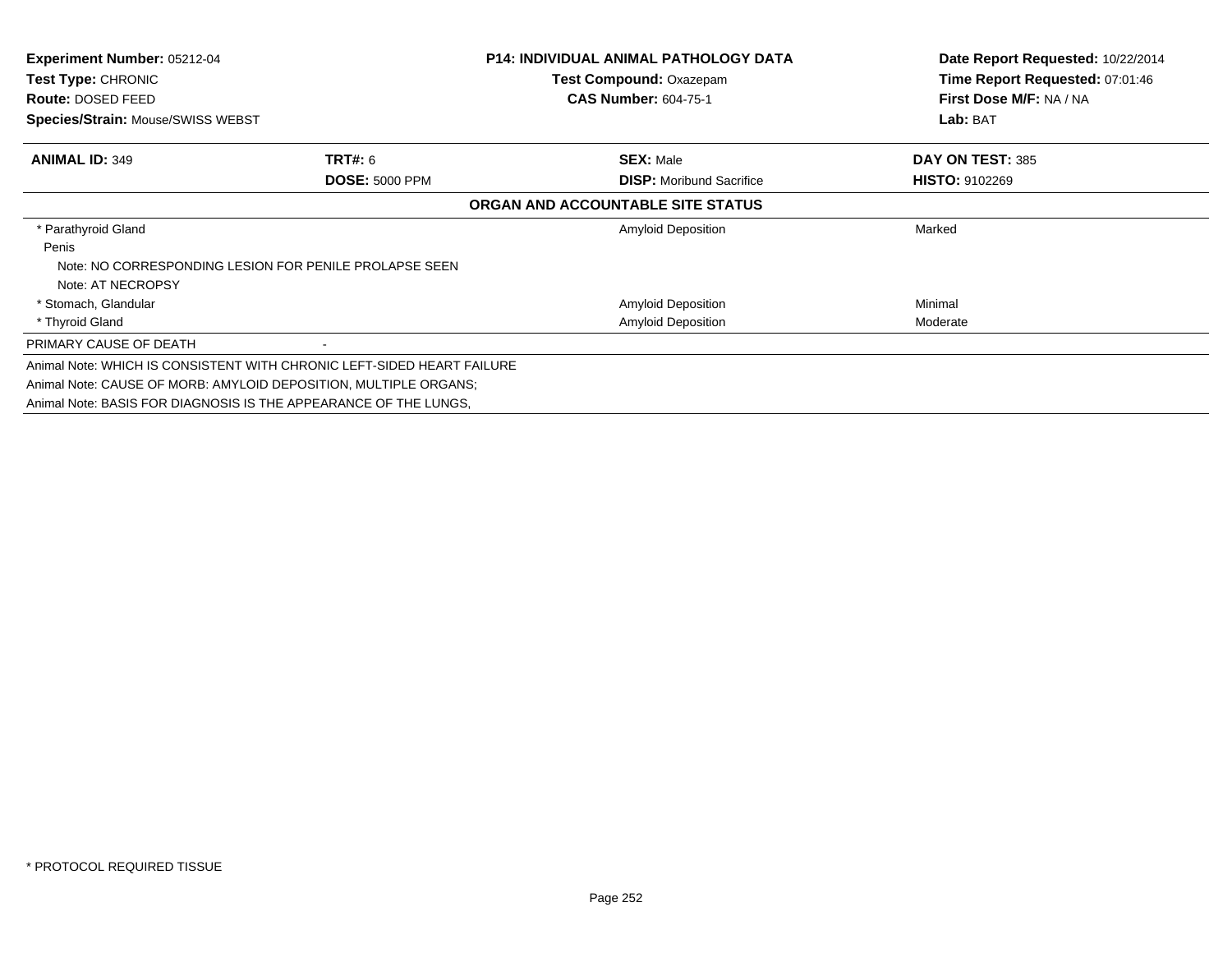| Experiment Number: 05212-04<br>Test Type: CHRONIC<br>Route: DOSED FEED<br>Species/Strain: Mouse/SWISS WEBST |                             | P14: INDIVIDUAL ANIMAL PATHOLOGY DATA<br>Test Compound: Oxazepam<br><b>CAS Number: 604-75-1</b> | Date Report Requested: 10/22/2014<br>Time Report Requested: 07:01:46<br>First Dose M/F: NA / NA<br>Lab: BAT |
|-------------------------------------------------------------------------------------------------------------|-----------------------------|-------------------------------------------------------------------------------------------------|-------------------------------------------------------------------------------------------------------------|
| <b>ANIMAL ID: 350</b>                                                                                       | <b>TRT#: 6</b>              | <b>SEX: Male</b>                                                                                | DAY ON TEST: 328                                                                                            |
|                                                                                                             | <b>DOSE: 5000 PPM</b>       | <b>DISP: Natural Death</b>                                                                      | HISTO: 9102270                                                                                              |
|                                                                                                             |                             | ORGAN AND ACCOUNTABLE SITE STATUS                                                               |                                                                                                             |
| <b>NORMAL</b>                                                                                               |                             |                                                                                                 |                                                                                                             |
| * Adrenal Cortex                                                                                            | * Adrenal Medulla           | * Blood Vessel                                                                                  | * Bone                                                                                                      |
| * Bone Marrow                                                                                               | * Brain                     | * Epididymis                                                                                    | * Esophagus                                                                                                 |
| * Gallbladder                                                                                               | * Heart                     | * Intestine Large, Cecum                                                                        | * Intestine Large, Colon                                                                                    |
| * Intestine Large, Rectum                                                                                   | * Intestine Small, Duodenum | * Intestine Small, Ileum                                                                        | * Islets, Pancreatic                                                                                        |
| * Lung                                                                                                      | * Lymph Node, Mandibular    | * Lymph Node, Mesenteric                                                                        | * Nose                                                                                                      |
| * Pancreas                                                                                                  | * Parathyroid Gland         | * Pituitary Gland                                                                               | * Preputial Gland                                                                                           |
| * Prostate                                                                                                  | * Salivary Glands           | * Seminal Vesicle                                                                               | * Skeletal Muscle                                                                                           |
| * Skin                                                                                                      | * Spleen                    | * Stomach, Forestomach                                                                          | * Stomach, Glandular                                                                                        |
| * Testes                                                                                                    | * Thymus                    | * Thyroid Gland                                                                                 | * Trachea                                                                                                   |
| <b>MISSING</b>                                                                                              |                             |                                                                                                 |                                                                                                             |
| * Mammary Gland                                                                                             |                             |                                                                                                 |                                                                                                             |
| <b>OBSERVATIONS</b>                                                                                         |                             |                                                                                                 |                                                                                                             |
| * Intestine Small, Jejunum                                                                                  |                             | Amyloid Deposition                                                                              | Marked                                                                                                      |
| * Kidney                                                                                                    |                             | Infarct                                                                                         | Mild                                                                                                        |
| [Infarct TGLS = $3-9$ ]                                                                                     |                             |                                                                                                 |                                                                                                             |
| * Liver                                                                                                     |                             | <b>Eosinophilic Focus</b>                                                                       |                                                                                                             |
|                                                                                                             |                             | Hepatocellular Adenoma                                                                          | Multiple                                                                                                    |
|                                                                                                             |                             | Hepatocellular Carcinoma                                                                        | Multiple                                                                                                    |
|                                                                                                             | Centrilobular               | Hypertrophy                                                                                     | Mild                                                                                                        |
| [Eosinophilic Focus TGLS = 8-1]                                                                             |                             |                                                                                                 |                                                                                                             |
| [ Hepatocellular Adenoma TGLS = 4,7-1+12 ]                                                                  |                             |                                                                                                 |                                                                                                             |
| [ Hepatocellular Carcinoma TGLS = 5,6-10+11 ]                                                               |                             |                                                                                                 |                                                                                                             |
| * Urinary Bladder                                                                                           |                             | Inflammation                                                                                    | Suppurative, Minimal                                                                                        |
| [Inflammation TGLS = $1-4$ ]                                                                                |                             |                                                                                                 |                                                                                                             |
| PRIMARY CAUSE OF DEATH                                                                                      | $\blacksquare$              |                                                                                                 |                                                                                                             |
| Animal Note: CAUSE OF DEATH: UNKNOWN                                                                        |                             |                                                                                                 |                                                                                                             |
| Animal Note: SEEN AT NECROPSY                                                                               |                             |                                                                                                 |                                                                                                             |
| Animal Note: NO CORRESPONDING LESION FOR PALE FOCUS OF ADRENAL                                              |                             |                                                                                                 |                                                                                                             |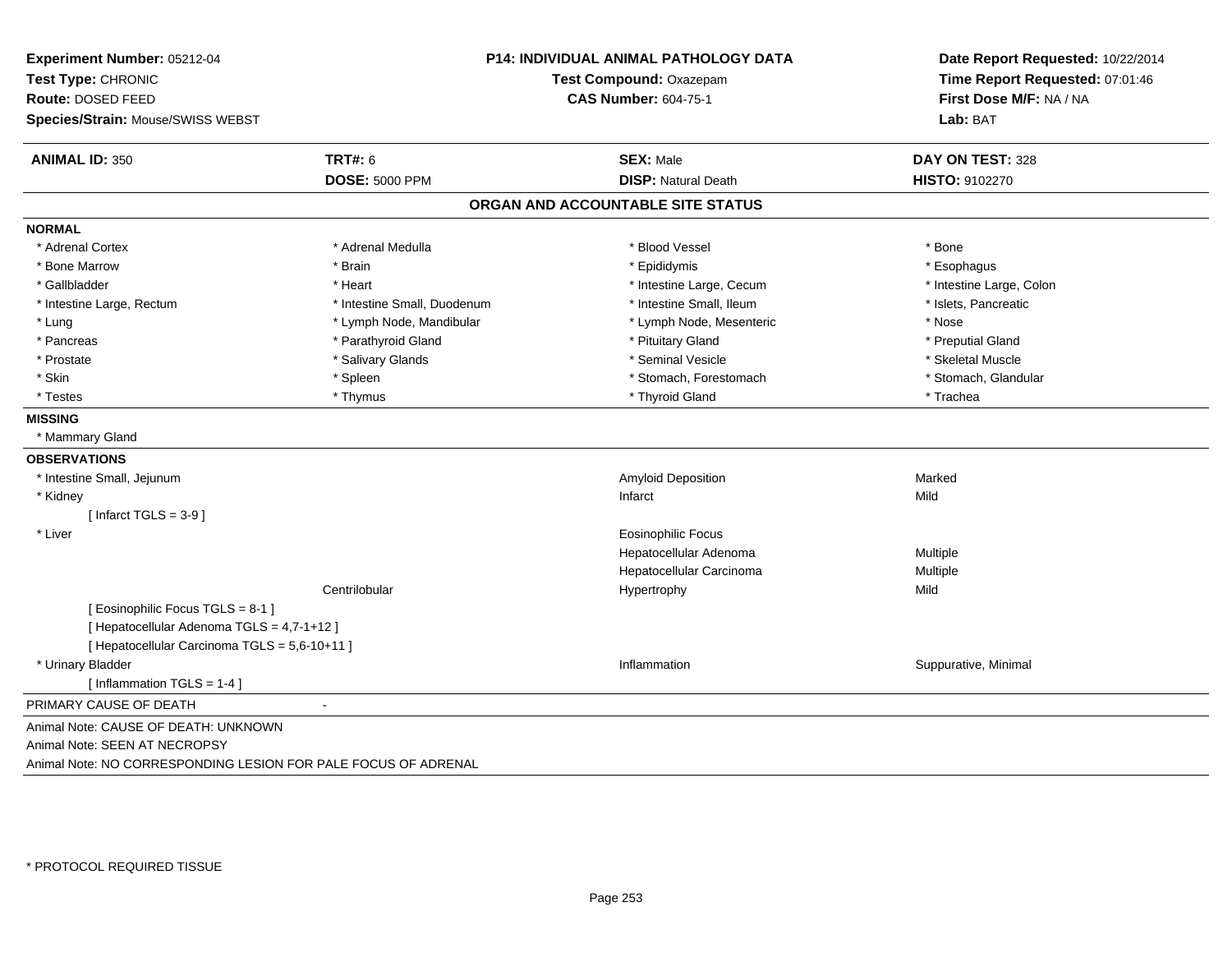| Experiment Number: 05212-04          |                          | <b>P14: INDIVIDUAL ANIMAL PATHOLOGY DATA</b> | Date Report Requested: 10/22/2014 |
|--------------------------------------|--------------------------|----------------------------------------------|-----------------------------------|
| Test Type: CHRONIC                   | Test Compound: Oxazepam  |                                              | Time Report Requested: 07:01:46   |
| Route: DOSED FEED                    |                          | <b>CAS Number: 604-75-1</b>                  | First Dose M/F: NA / NA           |
| Species/Strain: Mouse/SWISS WEBST    |                          |                                              | Lab: BAT                          |
| <b>ANIMAL ID: 351</b>                | TRT#: 6                  | <b>SEX: Male</b>                             | DAY ON TEST: 165                  |
|                                      | <b>DOSE: 5000 PPM</b>    | <b>DISP: Natural Death</b>                   | <b>HISTO: 9102271</b>             |
|                                      |                          | ORGAN AND ACCOUNTABLE SITE STATUS            |                                   |
| <b>NORMAL</b>                        |                          |                                              |                                   |
| * Adrenal Cortex                     | * Adrenal Medulla        | * Blood Vessel                               | * Bone                            |
| * Bone Marrow                        | * Brain                  | * Epididymis                                 | * Esophagus                       |
| * Gallbladder                        | * Intestine Large, Cecum | * Intestine Large, Colon                     | * Intestine Large, Rectum         |
| * Intestine Small, Ileum             | * Islets, Pancreatic     | * Lung                                       | * Lymph Node, Mandibular          |
| * Nose                               | * Pancreas               | * Parathyroid Gland                          | * Pituitary Gland                 |
| * Preputial Gland                    | * Prostate               | * Salivary Glands                            | * Seminal Vesicle                 |
| * Skeletal Muscle                    | * Skin                   | * Spleen                                     | * Stomach, Forestomach            |
| * Stomach, Glandular                 | * Testes                 | * Thymus                                     | * Thyroid Gland                   |
| * Trachea                            | * Urinary Bladder        |                                              |                                   |
| <b>MISSING</b>                       |                          |                                              |                                   |
| * Mammary Gland                      |                          |                                              |                                   |
| <b>OBSERVATIONS</b>                  |                          |                                              |                                   |
| * Heart                              |                          | Amyloid Deposition                           | Mild                              |
| * Intestine Small, Duodenum          |                          | Amyloid Deposition                           | Moderate                          |
| * Intestine Small, Jejunum           |                          | Amyloid Deposition                           | Marked                            |
| * Kidney                             | Glomerulus               | Amyloid Deposition                           | Mild                              |
| * Liver                              | Centrilobular            | Hypertrophy                                  | Minimal                           |
|                                      |                          | Inflammation                                 | Subacute, Minimal                 |
| * Lymph Node, Mesenteric             |                          | Amyloid Deposition                           | Mild                              |
| PRIMARY CAUSE OF DEATH               |                          |                                              |                                   |
| Animal Note: CAUSE OF DEATH: UNKNOWN |                          |                                              |                                   |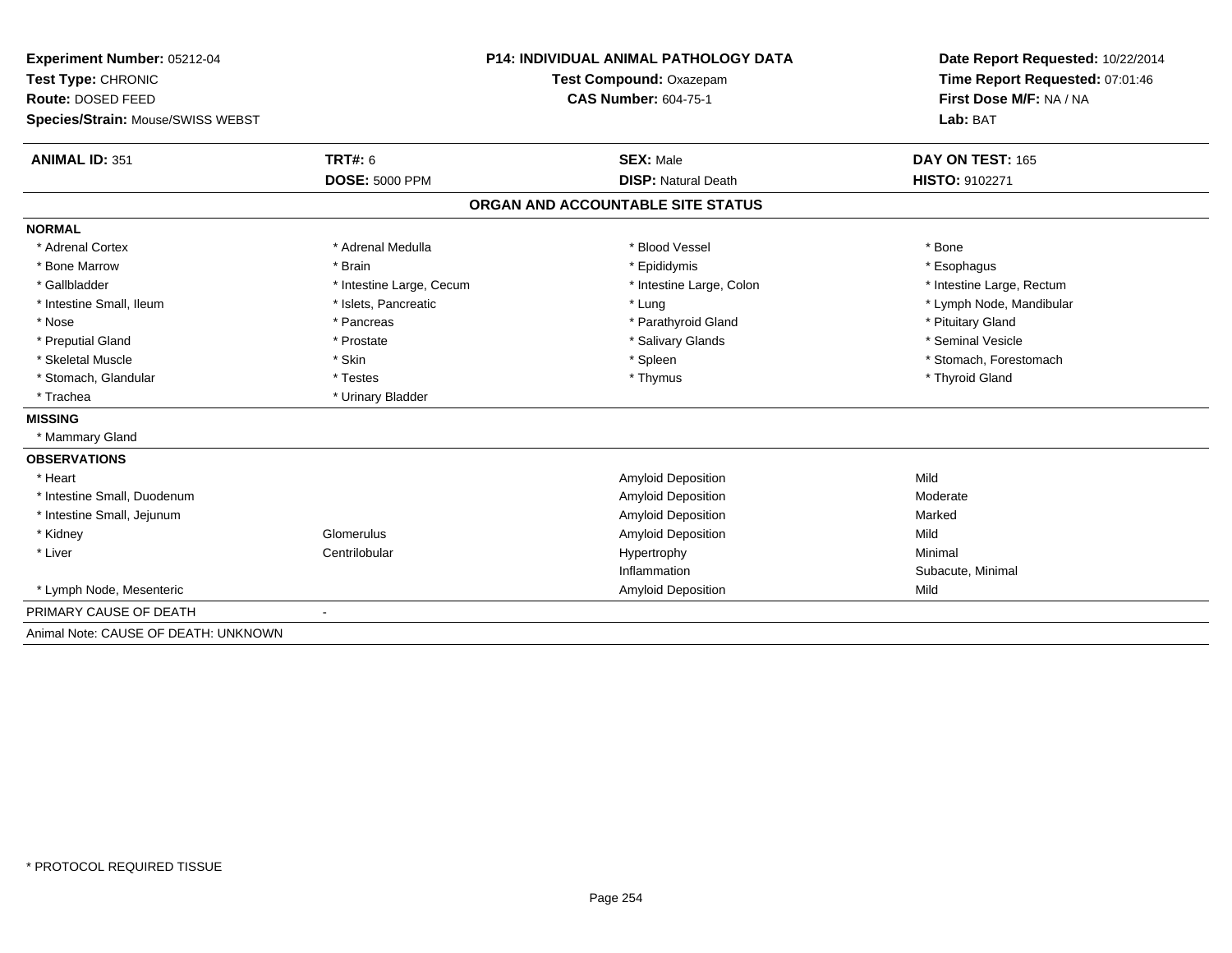| Experiment Number: 05212-04<br>Test Type: CHRONIC<br><b>Route: DOSED FEED</b><br>Species/Strain: Mouse/SWISS WEBST |                          | <b>P14: INDIVIDUAL ANIMAL PATHOLOGY DATA</b><br>Test Compound: Oxazepam<br><b>CAS Number: 604-75-1</b> | Date Report Requested: 10/22/2014<br>Time Report Requested: 07:01:46<br>First Dose M/F: NA / NA<br>Lab: BAT |
|--------------------------------------------------------------------------------------------------------------------|--------------------------|--------------------------------------------------------------------------------------------------------|-------------------------------------------------------------------------------------------------------------|
| <b>ANIMAL ID: 352</b>                                                                                              | <b>TRT#: 6</b>           | <b>SEX: Male</b>                                                                                       | DAY ON TEST: 395                                                                                            |
|                                                                                                                    | <b>DOSE: 5000 PPM</b>    | <b>DISP: Natural Death</b>                                                                             | HISTO: 9102272                                                                                              |
|                                                                                                                    |                          | ORGAN AND ACCOUNTABLE SITE STATUS                                                                      |                                                                                                             |
| <b>NORMAL</b>                                                                                                      |                          |                                                                                                        |                                                                                                             |
| * Adrenal Medulla                                                                                                  | * Blood Vessel           | * Bone                                                                                                 | * Bone Marrow                                                                                               |
| * Brain                                                                                                            | * Epididymis             | * Esophagus                                                                                            | * Intestine Large, Colon                                                                                    |
| * Intestine Large, Rectum                                                                                          | * Intestine Small, Ileum | * Islets, Pancreatic                                                                                   | * Nose                                                                                                      |
| * Pancreas                                                                                                         | Penis                    | * Pituitary Gland                                                                                      | * Preputial Gland                                                                                           |
| * Prostate                                                                                                         | * Seminal Vesicle        | * Skeletal Muscle                                                                                      | * Skin                                                                                                      |
| * Stomach, Forestomach                                                                                             | * Testes                 | * Thymus                                                                                               | * Trachea                                                                                                   |
| * Urinary Bladder                                                                                                  |                          |                                                                                                        |                                                                                                             |
| <b>MISSING</b>                                                                                                     |                          |                                                                                                        |                                                                                                             |
| * Gallbladder                                                                                                      | * Mammary Gland          |                                                                                                        |                                                                                                             |
| <b>OBSERVATIONS</b>                                                                                                |                          |                                                                                                        |                                                                                                             |
| * Adrenal Cortex                                                                                                   |                          | Amyloid Deposition                                                                                     | Marked                                                                                                      |
| * Heart                                                                                                            |                          | Amyloid Deposition                                                                                     | Marked                                                                                                      |
|                                                                                                                    | Atrium                   | <b>Thrombosis</b>                                                                                      |                                                                                                             |
| [Thrombosis TGLS = 3-2]                                                                                            |                          |                                                                                                        |                                                                                                             |
| * Intestine Large, Cecum                                                                                           |                          | Amyloid Deposition                                                                                     | Mild                                                                                                        |
| * Intestine Small, Duodenum                                                                                        |                          | Amyloid Deposition                                                                                     | Marked                                                                                                      |
| * Intestine Small, Jejunum                                                                                         |                          | <b>Amyloid Deposition</b>                                                                              | Marked                                                                                                      |
| * Kidney                                                                                                           | Glomerulus               | Amyloid Deposition                                                                                     | Moderate                                                                                                    |
| * Liver                                                                                                            |                          | Amyloid Deposition                                                                                     | Moderate                                                                                                    |
|                                                                                                                    |                          | Hepatocellular Adenoma                                                                                 | Multiple                                                                                                    |
|                                                                                                                    |                          | Hepatocellular Carcinoma                                                                               |                                                                                                             |
|                                                                                                                    | Centrilobular            | Hypertrophy                                                                                            | Minimal                                                                                                     |
| [ Hepatocellular Adenoma TGLS = 4,6,7,8,9,10-1+10+11+12+13 ]                                                       |                          |                                                                                                        |                                                                                                             |
| [ Hepatocellular Carcinoma TGLS = 5-1 ]                                                                            |                          |                                                                                                        |                                                                                                             |
| * Lung                                                                                                             |                          | Fibrosis                                                                                               | Mild                                                                                                        |
|                                                                                                                    | Alveolus                 | <b>Infiltration Cellular</b>                                                                           | Mononuclear CI, Mild                                                                                        |
| * Lymph Node, Mandibular                                                                                           |                          | Amyloid Deposition                                                                                     | Mild                                                                                                        |
| * Lymph Node, Mesenteric                                                                                           |                          | Amyloid Deposition                                                                                     | Moderate                                                                                                    |
| * Parathyroid Gland<br>Penis                                                                                       |                          | Amyloid Deposition                                                                                     | Mild                                                                                                        |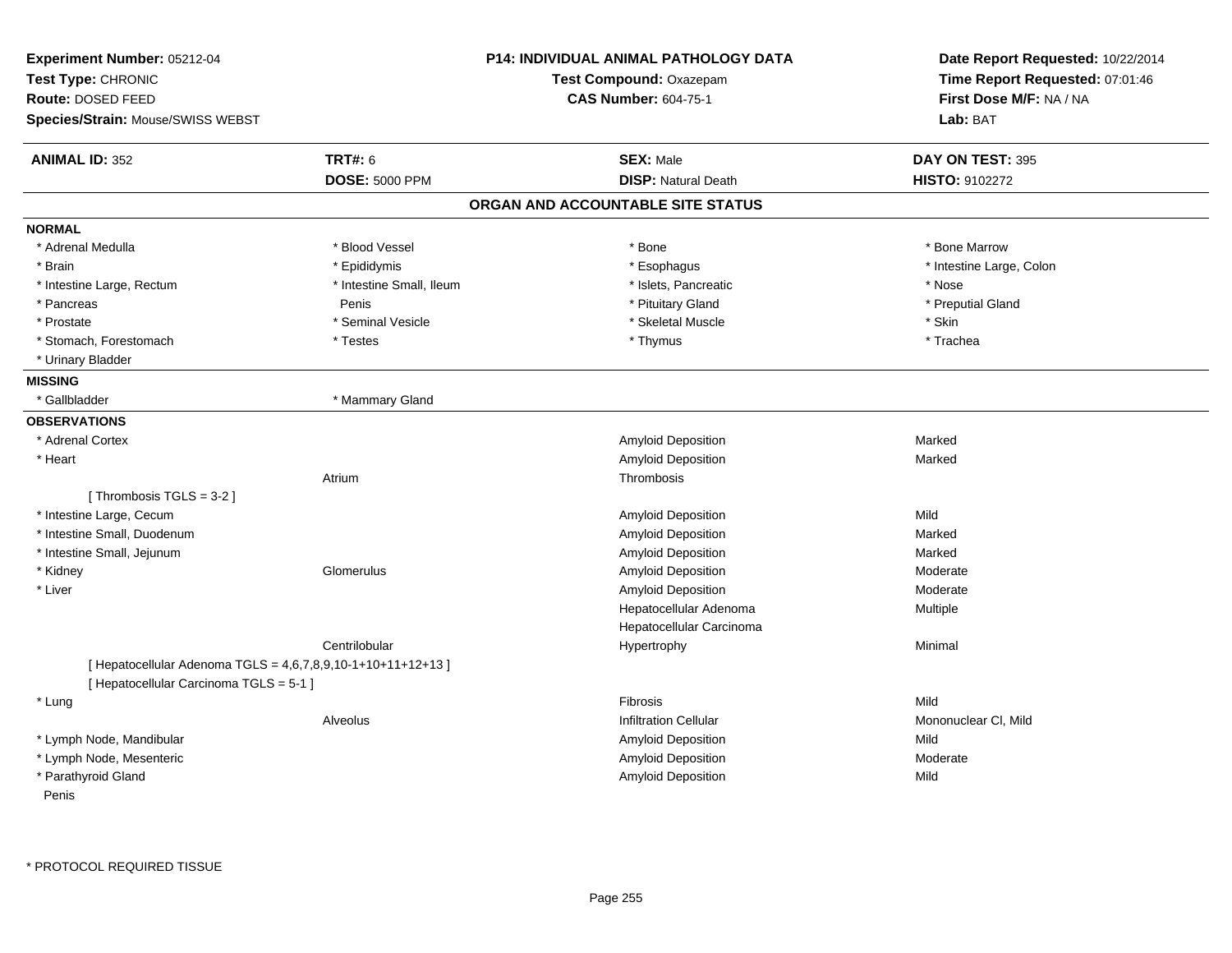| <b>Experiment Number: 05212-04</b>    |                                                                   | <b>P14: INDIVIDUAL ANIMAL PATHOLOGY DATA</b> | Date Report Requested: 10/22/2014 |
|---------------------------------------|-------------------------------------------------------------------|----------------------------------------------|-----------------------------------|
| Test Type: CHRONIC                    |                                                                   | Test Compound: Oxazepam                      | Time Report Requested: 07:01:46   |
| <b>Route: DOSED FEED</b>              |                                                                   | <b>CAS Number: 604-75-1</b>                  | First Dose M/F: NA / NA           |
| Species/Strain: Mouse/SWISS WEBST     |                                                                   |                                              | Lab: BAT                          |
| <b>ANIMAL ID: 352</b>                 | <b>TRT#: 6</b>                                                    | <b>SEX: Male</b>                             | DAY ON TEST: 395                  |
|                                       | <b>DOSE: 5000 PPM</b>                                             | <b>DISP:</b> Natural Death                   | <b>HISTO: 9102272</b>             |
|                                       |                                                                   | ORGAN AND ACCOUNTABLE SITE STATUS            |                                   |
| Note: AT NECROPSY                     |                                                                   |                                              |                                   |
|                                       | Note: NO CORRESPONDING LESION FOR PENILE PROLAPSE SEEN            |                                              |                                   |
| * Salivary Glands                     |                                                                   | <b>Amyloid Deposition</b>                    | Marked                            |
| * Spleen                              |                                                                   | Amyloid Deposition                           | Mild                              |
| * Stomach, Glandular                  |                                                                   | Amyloid Deposition                           | Mild                              |
| * Thyroid Gland                       |                                                                   | <b>Amyloid Deposition</b>                    | Mild                              |
| PRIMARY CAUSE OF DEATH                |                                                                   |                                              |                                   |
|                                       | Animal Note: CAUSE OF DEATH: AMYLOID DEPOSITION, MULTIPLE ORGANS; |                                              |                                   |
| Animal Note: HEPATOCELLULAR NEOPLASMS |                                                                   |                                              |                                   |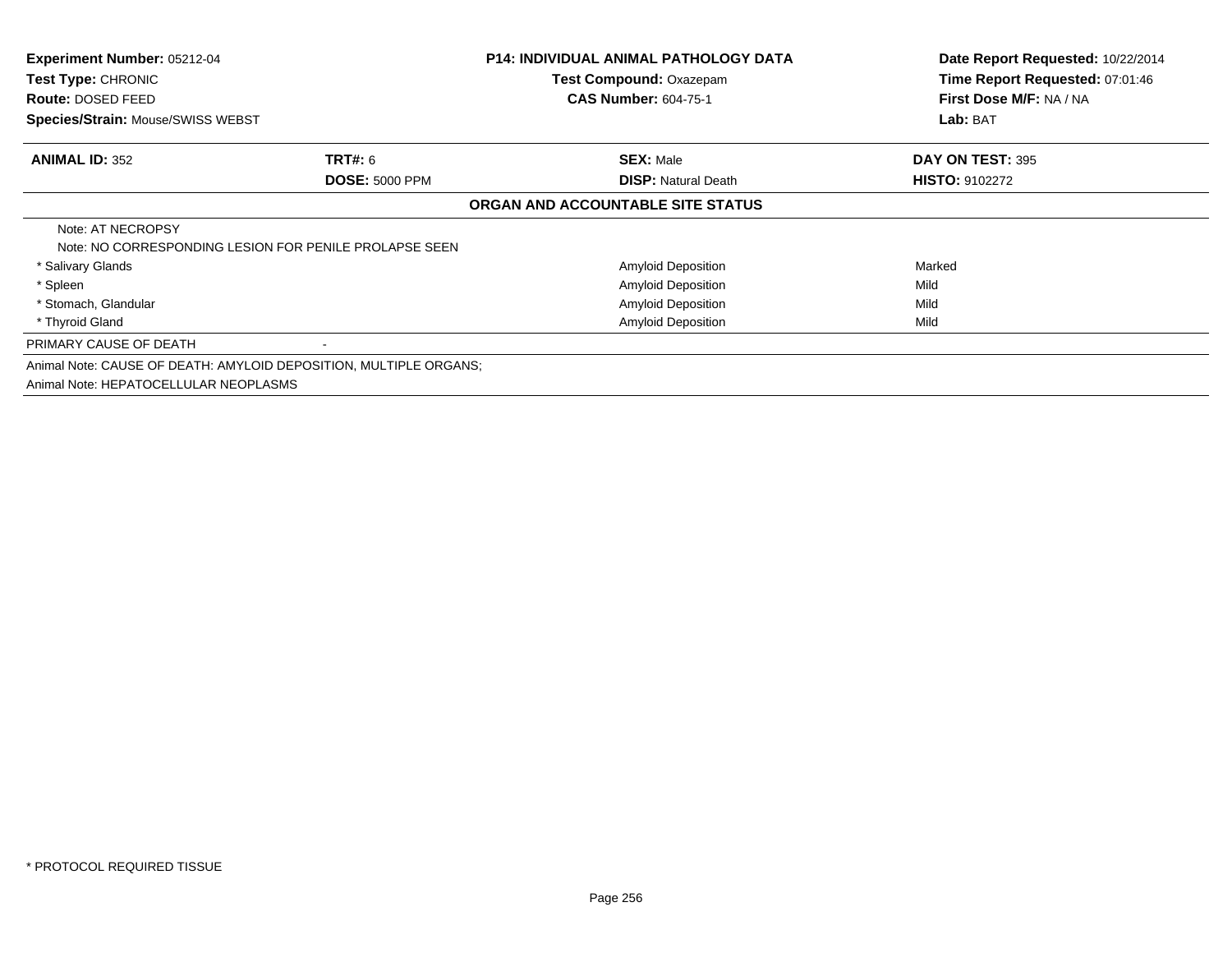| Experiment Number: 05212-04<br>Test Type: CHRONIC<br>Route: DOSED FEED |                          | <b>P14: INDIVIDUAL ANIMAL PATHOLOGY DATA</b><br>Test Compound: Oxazepam<br><b>CAS Number: 604-75-1</b> | Date Report Requested: 10/22/2014<br>Time Report Requested: 07:01:46<br>First Dose M/F: NA / NA |
|------------------------------------------------------------------------|--------------------------|--------------------------------------------------------------------------------------------------------|-------------------------------------------------------------------------------------------------|
| Species/Strain: Mouse/SWISS WEBST                                      |                          |                                                                                                        | Lab: BAT                                                                                        |
| <b>ANIMAL ID: 353</b>                                                  | <b>TRT#: 6</b>           | <b>SEX: Male</b>                                                                                       | DAY ON TEST: 305                                                                                |
|                                                                        | <b>DOSE: 5000 PPM</b>    | <b>DISP:</b> Moribund Sacrifice                                                                        | HISTO: 9102273                                                                                  |
|                                                                        |                          | ORGAN AND ACCOUNTABLE SITE STATUS                                                                      |                                                                                                 |
| <b>NORMAL</b>                                                          |                          |                                                                                                        |                                                                                                 |
| * Blood Vessel                                                         | * Bone                   | * Bone Marrow                                                                                          | * Brain                                                                                         |
| * Epididymis                                                           | * Esophagus              | * Gallbladder                                                                                          | * Intestine Large, Rectum                                                                       |
| * Islets, Pancreatic                                                   | * Nose                   | * Pancreas                                                                                             | <b>Peripheral Nerve</b>                                                                         |
| * Pituitary Gland                                                      | * Preputial Gland        | * Prostate                                                                                             | * Seminal Vesicle                                                                               |
| * Skeletal Muscle                                                      | * Skin                   | Spinal Cord                                                                                            | * Spleen                                                                                        |
| * Stomach, Forestomach                                                 | * Stomach, Glandular     | * Testes                                                                                               | * Thymus                                                                                        |
| * Trachea                                                              | * Urinary Bladder        |                                                                                                        |                                                                                                 |
| <b>MISSING</b>                                                         |                          |                                                                                                        |                                                                                                 |
| * Adrenal Medulla                                                      | * Lymph Node, Mandibular | * Mammary Gland                                                                                        |                                                                                                 |
| <b>OBSERVATIONS</b>                                                    |                          |                                                                                                        |                                                                                                 |
| * Adrenal Cortex                                                       |                          | Amyloid Deposition                                                                                     | Marked                                                                                          |
| * Heart                                                                |                          | Amyloid Deposition                                                                                     | Marked                                                                                          |
|                                                                        | Atrium                   | Thrombosis                                                                                             |                                                                                                 |
| * Intestine Large, Cecum                                               |                          | Amyloid Deposition                                                                                     | Mild                                                                                            |
| * Intestine Large, Colon                                               |                          | Amyloid Deposition                                                                                     | Minimal                                                                                         |
| * Intestine Small, Duodenum                                            |                          | Amyloid Deposition                                                                                     | Moderate                                                                                        |
| * Intestine Small, Ileum                                               |                          | Amyloid Deposition                                                                                     | Minimal                                                                                         |
|                                                                        |                          | Amyloid Deposition                                                                                     | Moderate                                                                                        |
| * Intestine Small, Jejunum                                             |                          | Amyloid Deposition                                                                                     | Moderate                                                                                        |
|                                                                        |                          | Ulcer                                                                                                  | Marked                                                                                          |
| [Ulcer TGLS = $6-11$ ]                                                 |                          |                                                                                                        |                                                                                                 |
| * Kidney                                                               | Glomerulus               | Amyloid Deposition                                                                                     | Moderate                                                                                        |
| [ Amyloid Deposition TGLS = 1-1 ]                                      |                          |                                                                                                        |                                                                                                 |
| * Liver                                                                |                          | Amyloid Deposition                                                                                     | Marked                                                                                          |
|                                                                        |                          | Hepatocellular Adenoma                                                                                 | Multiple                                                                                        |
|                                                                        | Centrilobular            | Hypertrophy                                                                                            | Mild                                                                                            |
| [ Hepatocellular Adenoma TGLS = 2,3,4-9+10+12 ]                        |                          |                                                                                                        |                                                                                                 |
| [ Hypertrophy TGLS = 5-1+2+9+10+12 ]                                   |                          |                                                                                                        |                                                                                                 |
| * Lung                                                                 |                          | Fibrosis                                                                                               | Mild                                                                                            |
|                                                                        | Alveolus                 | <b>Infiltration Cellular</b>                                                                           | Mononuclear CI, Moderate                                                                        |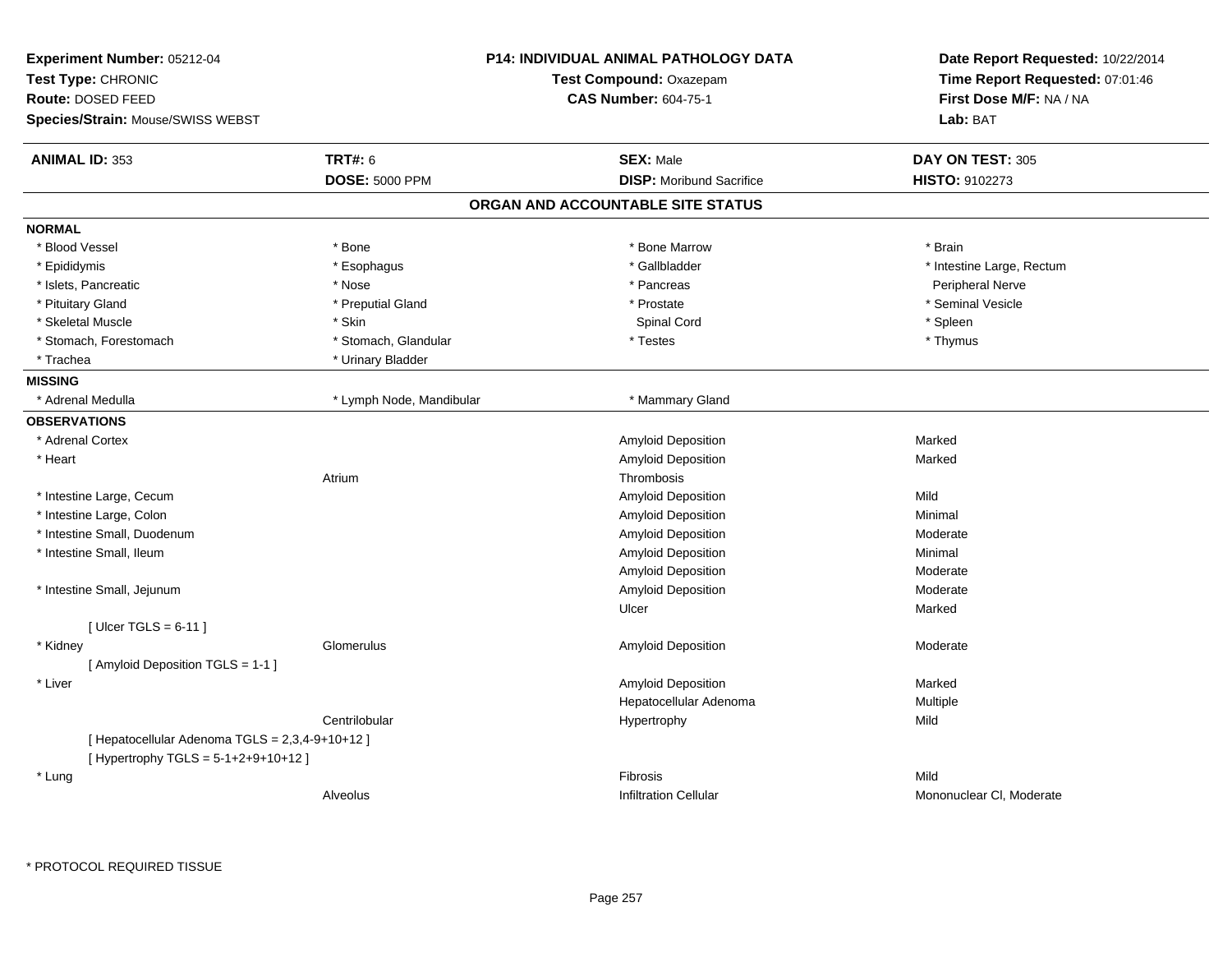| Experiment Number: 05212-04<br>Test Type: CHRONIC<br>Route: DOSED FEED |                       | <b>P14: INDIVIDUAL ANIMAL PATHOLOGY DATA</b> | Date Report Requested: 10/22/2014                          |
|------------------------------------------------------------------------|-----------------------|----------------------------------------------|------------------------------------------------------------|
|                                                                        |                       | <b>Test Compound: Oxazepam</b>               | Time Report Requested: 07:01:46<br>First Dose M/F: NA / NA |
|                                                                        |                       | <b>CAS Number: 604-75-1</b>                  |                                                            |
| Species/Strain: Mouse/SWISS WEBST                                      |                       |                                              | Lab: BAT                                                   |
| <b>ANIMAL ID: 353</b>                                                  | <b>TRT#: 6</b>        | <b>SEX: Male</b>                             | DAY ON TEST: 305                                           |
|                                                                        | <b>DOSE: 5000 PPM</b> | <b>DISP:</b> Moribund Sacrifice              | <b>HISTO: 9102273</b>                                      |
|                                                                        |                       | ORGAN AND ACCOUNTABLE SITE STATUS            |                                                            |
| * Lymph Node, Mesenteric                                               |                       | <b>Amyloid Deposition</b>                    | Mild                                                       |
| * Parathyroid Gland                                                    |                       | <b>Amyloid Deposition</b>                    | Moderate                                                   |
| * Salivary Glands                                                      |                       | <b>Amyloid Deposition</b>                    | Marked                                                     |
| * Thyroid Gland                                                        |                       | <b>Amyloid Deposition</b>                    | Moderate                                                   |
| PRIMARY CAUSE OF DEATH                                                 |                       |                                              |                                                            |
| Animal Note: CAUSE OF DEATH: AMYLOID DEPOSITION, MULTIPLE ORGANS       |                       |                                              |                                                            |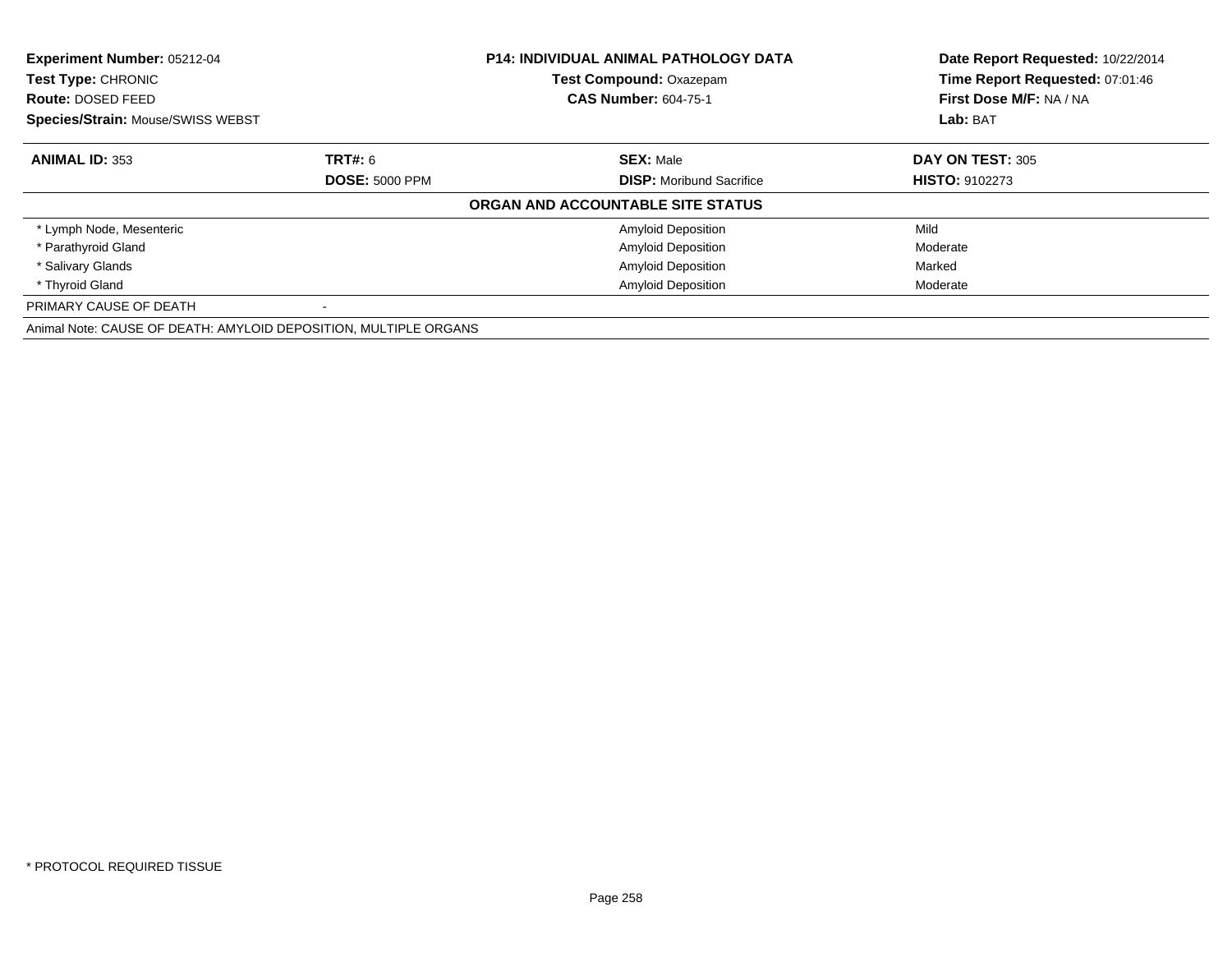| Experiment Number: 05212-04<br>Test Type: CHRONIC<br>Route: DOSED FEED | <b>P14: INDIVIDUAL ANIMAL PATHOLOGY DATA</b><br>Test Compound: Oxazepam |                                   | Date Report Requested: 10/22/2014<br>Time Report Requested: 07:01:46<br>First Dose M/F: NA / NA |
|------------------------------------------------------------------------|-------------------------------------------------------------------------|-----------------------------------|-------------------------------------------------------------------------------------------------|
| Species/Strain: Mouse/SWISS WEBST                                      |                                                                         | <b>CAS Number: 604-75-1</b>       | Lab: BAT                                                                                        |
|                                                                        |                                                                         |                                   |                                                                                                 |
| <b>ANIMAL ID: 354</b>                                                  | <b>TRT#: 6</b>                                                          | <b>SEX: Male</b>                  | DAY ON TEST: 397                                                                                |
|                                                                        | <b>DOSE: 5000 PPM</b>                                                   | <b>DISP: Terminal Sacrifice</b>   | HISTO: 9102274                                                                                  |
|                                                                        |                                                                         | ORGAN AND ACCOUNTABLE SITE STATUS |                                                                                                 |
| <b>NORMAL</b>                                                          |                                                                         |                                   |                                                                                                 |
| * Adrenal Cortex                                                       | * Adrenal Medulla                                                       | * Blood Vessel                    | * Bone                                                                                          |
| * Bone Marrow                                                          | * Brain                                                                 | * Epididymis                      | * Esophagus                                                                                     |
| * Gallbladder                                                          | * Intestine Large, Rectum                                               | * Islets, Pancreatic              | * Kidney                                                                                        |
| * Nose                                                                 | * Pancreas                                                              | * Pituitary Gland                 | * Preputial Gland                                                                               |
| * Prostate                                                             | * Seminal Vesicle                                                       | * Skeletal Muscle                 | * Skin                                                                                          |
| * Stomach, Forestomach                                                 | * Testes                                                                | * Thymus                          | * Trachea                                                                                       |
| * Urinary Bladder                                                      |                                                                         |                                   |                                                                                                 |
| <b>MISSING</b>                                                         |                                                                         |                                   |                                                                                                 |
| * Mammary Gland                                                        |                                                                         |                                   |                                                                                                 |
| <b>OBSERVATIONS</b>                                                    |                                                                         |                                   |                                                                                                 |
| * Heart                                                                |                                                                         | Amyloid Deposition                | Marked                                                                                          |
|                                                                        | Atrium                                                                  | Thrombosis                        |                                                                                                 |
| [Thrombosis TGLS = 9-2]                                                |                                                                         |                                   |                                                                                                 |
| * Intestine Large, Cecum                                               |                                                                         | Amyloid Deposition                | Minimal                                                                                         |
| * Intestine Large, Colon                                               |                                                                         | Amyloid Deposition                | Moderate                                                                                        |
| * Intestine Small, Duodenum                                            |                                                                         | Amyloid Deposition                | Marked                                                                                          |
| * Intestine Small, Ileum                                               |                                                                         | Amyloid Deposition                | Marked                                                                                          |
| * Intestine Small, Jejunum                                             |                                                                         | Amyloid Deposition                | Marked                                                                                          |
| * Liver                                                                |                                                                         | Eosinophilic Focus                |                                                                                                 |
|                                                                        |                                                                         | Hepatocellular Adenoma            | Multiple                                                                                        |
|                                                                        |                                                                         | Hepatocellular Carcinoma          | Multiple                                                                                        |
|                                                                        | Centrilobular                                                           | Hypertrophy                       | Mild                                                                                            |
| [ Hepatocellular Adenoma TGLS = 4,5,6,7-1+11+12+13 ]                   |                                                                         |                                   |                                                                                                 |
| [ Hepatocellular Carcinoma TGLS = 1,2-9+10 ]                           |                                                                         |                                   |                                                                                                 |
| * Lung                                                                 | Alveolus                                                                | <b>Infiltration Cellular</b>      | Mononuclear CI, Mild                                                                            |
|                                                                        |                                                                         | Inflammation                      | Subacute, Minimal                                                                               |
| * Lymph Node, Mandibular                                               |                                                                         | Amyloid Deposition                | Mild                                                                                            |
| * Lymph Node, Mesenteric                                               |                                                                         | Cyst                              |                                                                                                 |
| [Cyst TGLS = $8-4$ ]                                                   |                                                                         |                                   |                                                                                                 |
| * Parathyroid Gland                                                    |                                                                         | <b>Amyloid Deposition</b>         | Marked                                                                                          |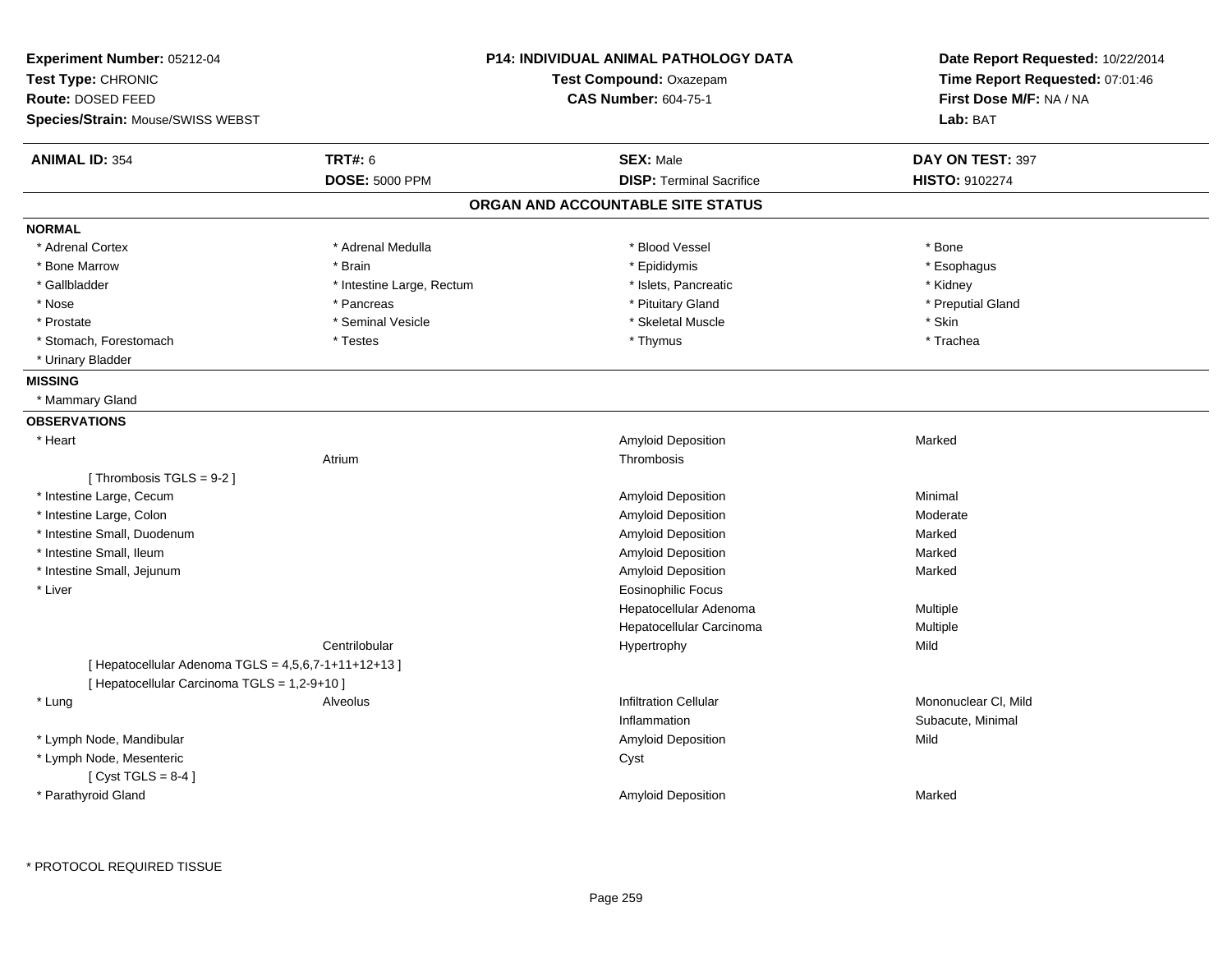| Experiment Number: 05212-04       |                                                          | <b>P14: INDIVIDUAL ANIMAL PATHOLOGY DATA</b> | Date Report Requested: 10/22/2014 |
|-----------------------------------|----------------------------------------------------------|----------------------------------------------|-----------------------------------|
| Test Type: CHRONIC                |                                                          | Test Compound: Oxazepam                      | Time Report Requested: 07:01:46   |
| <b>Route: DOSED FEED</b>          |                                                          | <b>CAS Number: 604-75-1</b>                  | First Dose M/F: NA / NA           |
| Species/Strain: Mouse/SWISS WEBST |                                                          |                                              | Lab: BAT                          |
| <b>ANIMAL ID: 354</b>             | <b>TRT#:</b> 6                                           | <b>SEX: Male</b>                             | DAY ON TEST: 397                  |
|                                   | <b>DOSE: 5000 PPM</b>                                    | <b>DISP: Terminal Sacrifice</b>              | <b>HISTO: 9102274</b>             |
|                                   |                                                          | ORGAN AND ACCOUNTABLE SITE STATUS            |                                   |
| * Salivary Glands                 |                                                          | Amyloid Deposition                           | Moderate                          |
| * Spleen                          |                                                          | <b>Amyloid Deposition</b>                    | Minimal                           |
| Note: AT NECROPSY                 |                                                          |                                              |                                   |
|                                   | Note: NO CORRESPONDING LESION FOR SPLENIC DEFORMITY SEEN |                                              |                                   |
| * Stomach, Glandular              |                                                          | <b>Amyloid Deposition</b>                    | Moderate                          |
| * Thyroid Gland                   |                                                          | <b>Amyloid Deposition</b>                    | Marked                            |
| PRIMARY CAUSE OF DEATH            |                                                          |                                              |                                   |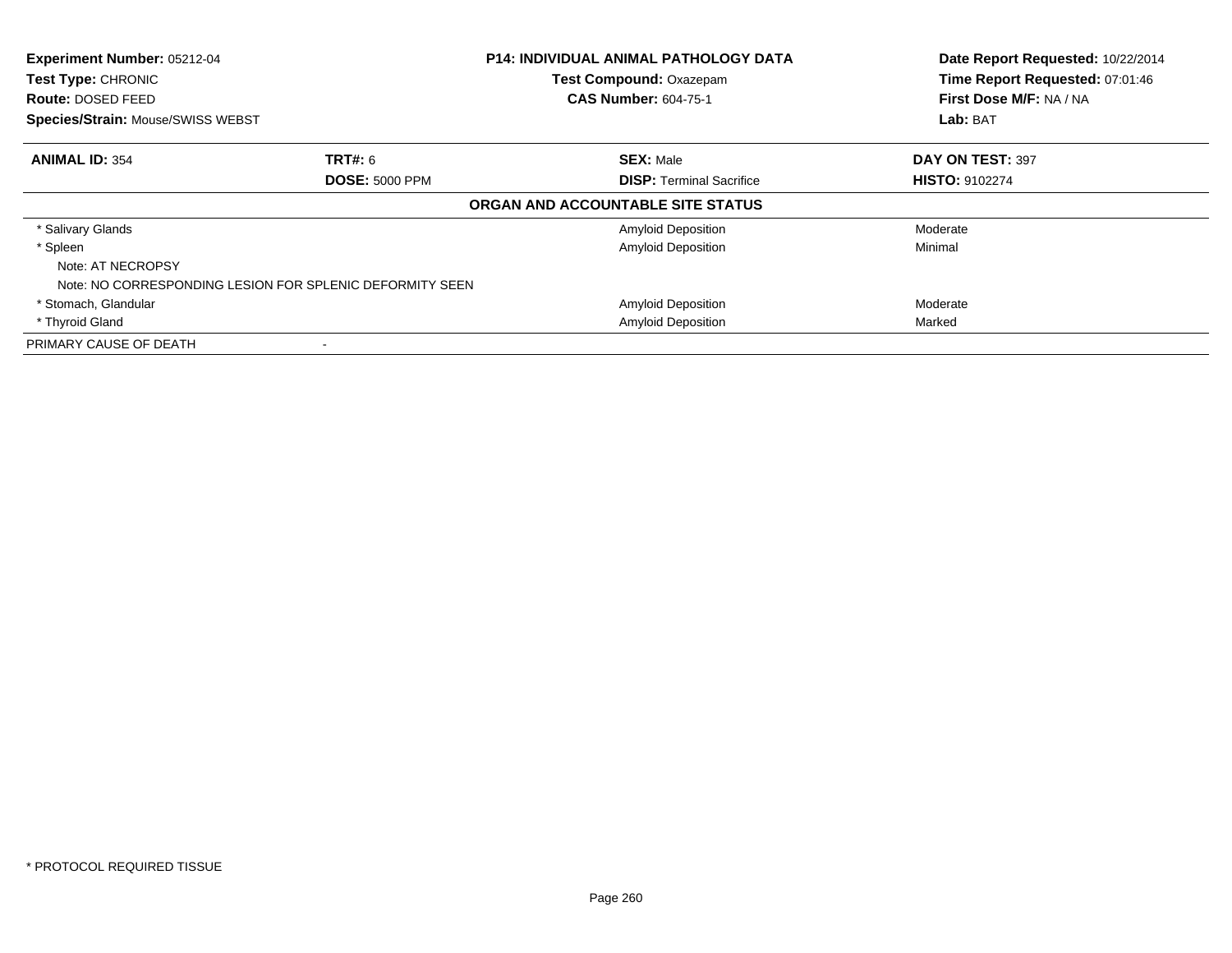| Experiment Number: 05212-04<br>Test Type: CHRONIC<br><b>Route: DOSED FEED</b><br>Species/Strain: Mouse/SWISS WEBST |                           | P14: INDIVIDUAL ANIMAL PATHOLOGY DATA<br>Test Compound: Oxazepam<br>CAS Number: 604-75-1 | Date Report Requested: 10/22/2014<br>Time Report Requested: 07:01:46<br>First Dose M/F: NA / NA<br>Lab: BAT |
|--------------------------------------------------------------------------------------------------------------------|---------------------------|------------------------------------------------------------------------------------------|-------------------------------------------------------------------------------------------------------------|
| <b>ANIMAL ID: 355</b>                                                                                              | <b>TRT#: 6</b>            | <b>SEX: Male</b>                                                                         | DAY ON TEST: 397                                                                                            |
|                                                                                                                    | <b>DOSE: 5000 PPM</b>     | <b>DISP: Terminal Sacrifice</b>                                                          | HISTO: 9102275                                                                                              |
|                                                                                                                    |                           | ORGAN AND ACCOUNTABLE SITE STATUS                                                        |                                                                                                             |
| <b>NORMAL</b>                                                                                                      |                           |                                                                                          |                                                                                                             |
| * Adrenal Medulla                                                                                                  | * Blood Vessel            | * Bone                                                                                   | * Bone Marrow                                                                                               |
| * Brain                                                                                                            | * Epididymis              | * Esophagus                                                                              | * Gallbladder                                                                                               |
| * Intestine Large, Cecum                                                                                           | * Intestine Large, Rectum | * Islets, Pancreatic                                                                     | * Lymph Node, Mandibular                                                                                    |
| * Lymph Node, Mesenteric                                                                                           | * Nose                    | * Pancreas                                                                               | * Pituitary Gland                                                                                           |
| * Preputial Gland                                                                                                  | * Prostate                | * Seminal Vesicle                                                                        | * Skeletal Muscle                                                                                           |
| * Skin                                                                                                             | * Stomach, Forestomach    | * Stomach, Glandular                                                                     | * Testes                                                                                                    |
| * Trachea                                                                                                          | * Urinary Bladder         |                                                                                          |                                                                                                             |
| <b>MISSING</b>                                                                                                     |                           |                                                                                          |                                                                                                             |
| * Mammary Gland                                                                                                    | * Thymus                  |                                                                                          |                                                                                                             |
| <b>OBSERVATIONS</b>                                                                                                |                           |                                                                                          |                                                                                                             |
| * Adrenal Cortex                                                                                                   |                           | Amyloid Deposition                                                                       | Marked                                                                                                      |
| * Heart                                                                                                            |                           | Amyloid Deposition                                                                       | Moderate                                                                                                    |
|                                                                                                                    | Atrium                    | Thrombosis                                                                               |                                                                                                             |
| [Thrombosis TGLS = $1-2$ ]                                                                                         |                           |                                                                                          |                                                                                                             |
| * Intestine Large, Colon                                                                                           |                           | <b>Amyloid Deposition</b>                                                                | Mild                                                                                                        |
| * Intestine Small, Duodenum                                                                                        |                           | <b>Amyloid Deposition</b>                                                                | Marked                                                                                                      |
| * Intestine Small, Ileum                                                                                           |                           | Amyloid Deposition                                                                       | Marked                                                                                                      |
| * Intestine Small, Jejunum                                                                                         |                           | Amyloid Deposition                                                                       | Marked                                                                                                      |
| * Kidney                                                                                                           | Glomerulus                | Amyloid Deposition                                                                       | Marked                                                                                                      |
| [ Amyloid Deposition TGLS = 2-1 ]                                                                                  |                           |                                                                                          |                                                                                                             |
| * Liver                                                                                                            |                           | <b>Amyloid Deposition</b>                                                                | Mild                                                                                                        |
|                                                                                                                    |                           | <b>Eosinophilic Focus</b>                                                                |                                                                                                             |
|                                                                                                                    |                           | Hepatocellular Adenoma                                                                   | Multiple                                                                                                    |
|                                                                                                                    |                           | Hepatocellular Carcinoma                                                                 |                                                                                                             |
|                                                                                                                    | Centrilobular             | Hypertrophy                                                                              | Mild                                                                                                        |
| [ Eosinophilic Focus TGLS = 4-11 ]                                                                                 |                           |                                                                                          |                                                                                                             |
| [ Hepatocellular Adenoma TGLS = 5,6,7,8,9-2+10+12+13+14 ]                                                          |                           |                                                                                          |                                                                                                             |
| [ Hepatocellular Carcinoma TGLS = 3-9 ]                                                                            |                           |                                                                                          |                                                                                                             |
| * Lung                                                                                                             | Alveolar Epith            | Hyperplasia                                                                              | Minimal                                                                                                     |
|                                                                                                                    | Alveolus                  | <b>Infiltration Cellular</b>                                                             | Mononuclear CI, Minimal                                                                                     |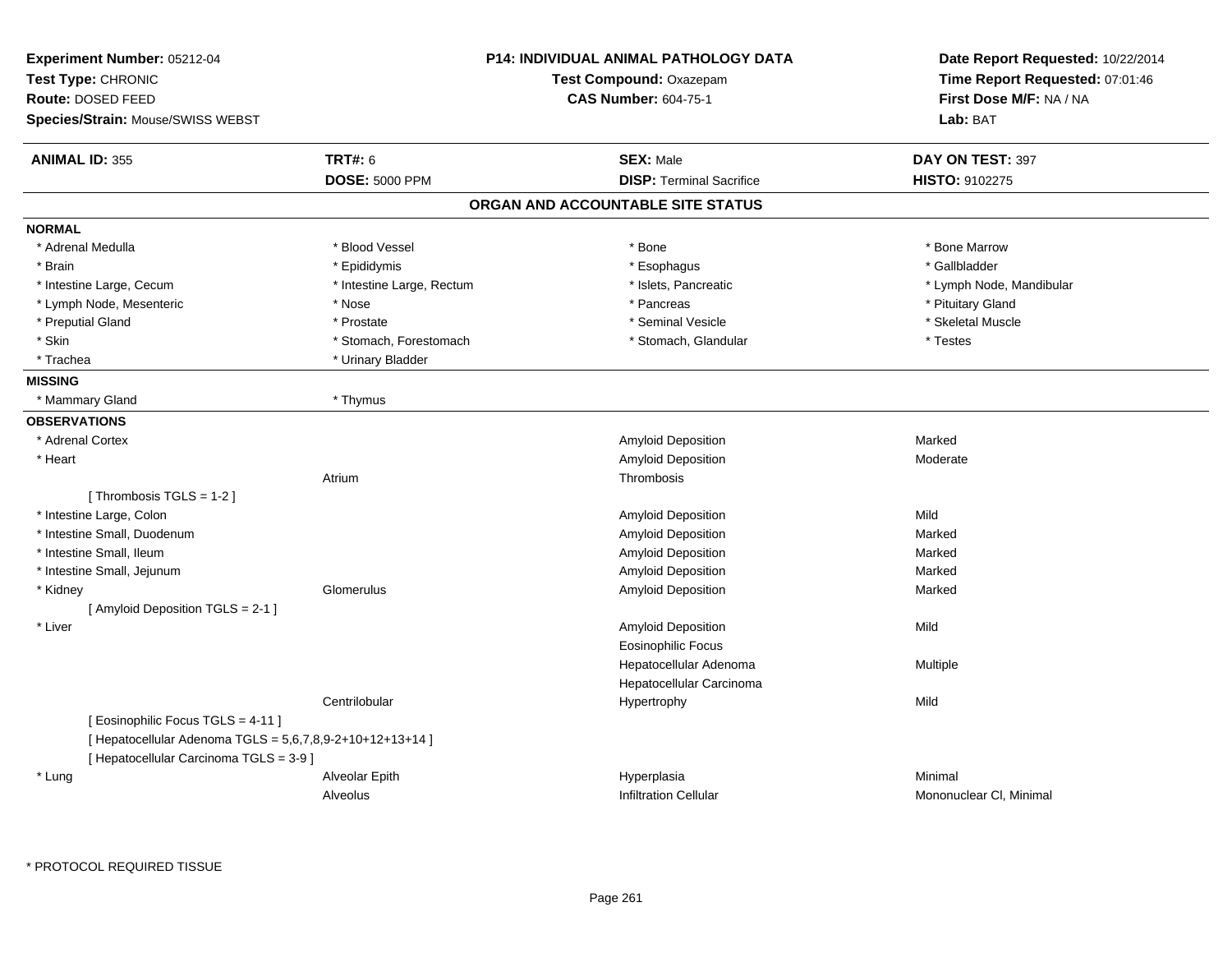| Experiment Number: 05212-04<br>Test Type: CHRONIC<br>Route: DOSED FEED |                       | <b>P14: INDIVIDUAL ANIMAL PATHOLOGY DATA</b><br><b>Test Compound: Oxazepam</b><br><b>CAS Number: 604-75-1</b> | Date Report Requested: 10/22/2014<br>Time Report Requested: 07:01:46<br>First Dose M/F: NA / NA |
|------------------------------------------------------------------------|-----------------------|---------------------------------------------------------------------------------------------------------------|-------------------------------------------------------------------------------------------------|
| <b>Species/Strain: Mouse/SWISS WEBST</b>                               |                       |                                                                                                               | Lab: BAT                                                                                        |
| <b>ANIMAL ID: 355</b>                                                  | TRT#: 6               | <b>SEX: Male</b>                                                                                              | DAY ON TEST: 397                                                                                |
|                                                                        | <b>DOSE: 5000 PPM</b> | <b>DISP:</b> Terminal Sacrifice                                                                               | <b>HISTO: 9102275</b>                                                                           |
|                                                                        |                       | ORGAN AND ACCOUNTABLE SITE STATUS                                                                             |                                                                                                 |
|                                                                        |                       | Inflammation                                                                                                  | Chronic, Minimal                                                                                |
| * Parathyroid Gland                                                    |                       | <b>Amyloid Deposition</b>                                                                                     | Moderate                                                                                        |
| * Salivary Glands                                                      |                       | <b>Amyloid Deposition</b>                                                                                     | Moderate                                                                                        |
| * Spleen                                                               |                       | <b>Amyloid Deposition</b>                                                                                     | Mild                                                                                            |
| * Thyroid Gland                                                        |                       | <b>Amyloid Deposition</b>                                                                                     | Mild                                                                                            |
| PRIMARY CAUSE OF DEATH                                                 |                       |                                                                                                               |                                                                                                 |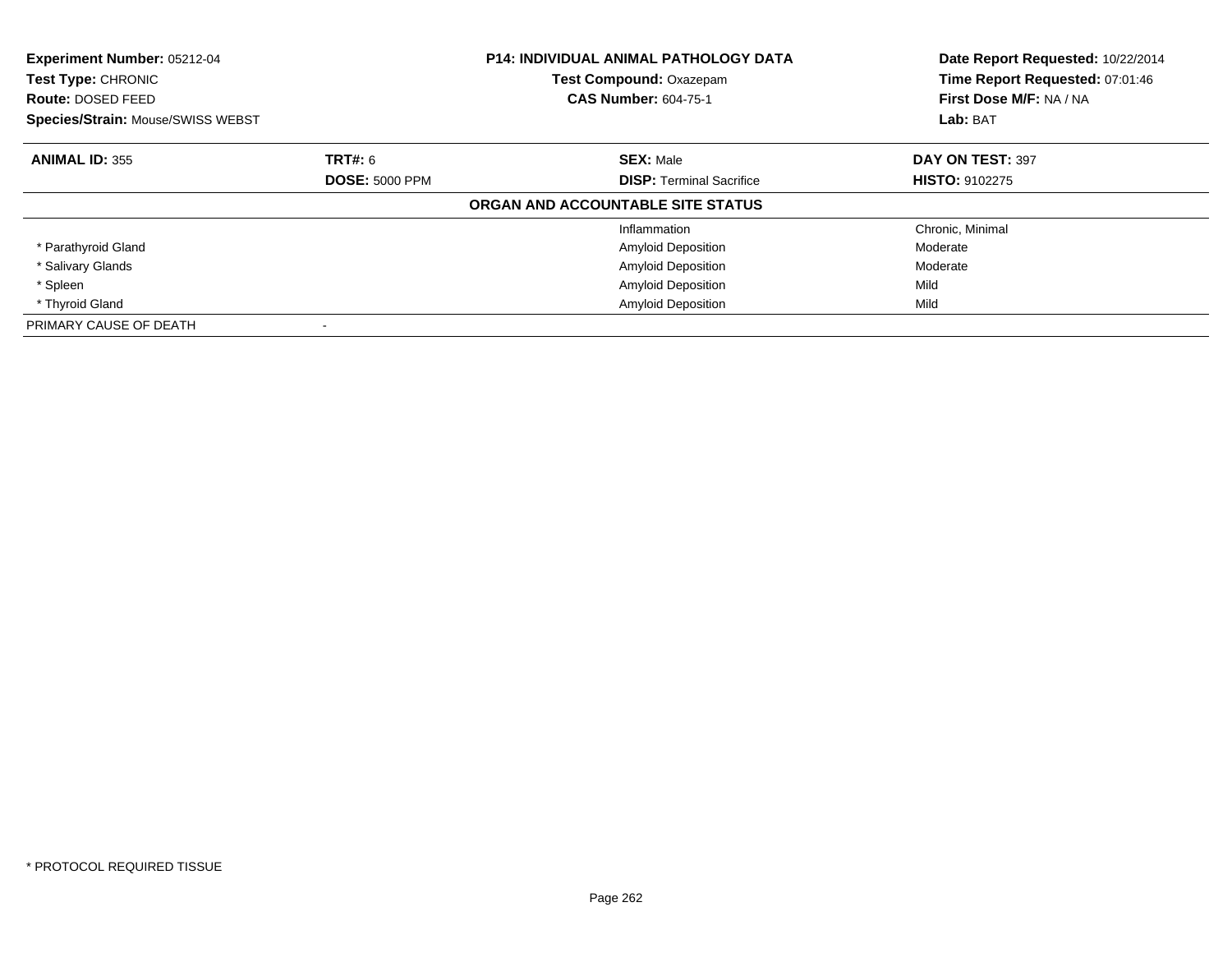| Experiment Number: 05212-04<br>Test Type: CHRONIC<br>Route: DOSED FEED<br>Species/Strain: Mouse/SWISS WEBST |                        | <b>P14: INDIVIDUAL ANIMAL PATHOLOGY DATA</b><br>Test Compound: Oxazepam<br><b>CAS Number: 604-75-1</b> | Date Report Requested: 10/22/2014<br>Time Report Requested: 07:01:46<br>First Dose M/F: NA / NA<br>Lab: BAT |
|-------------------------------------------------------------------------------------------------------------|------------------------|--------------------------------------------------------------------------------------------------------|-------------------------------------------------------------------------------------------------------------|
| <b>ANIMAL ID: 356</b>                                                                                       | <b>TRT#: 6</b>         | <b>SEX: Male</b>                                                                                       | DAY ON TEST: 272                                                                                            |
|                                                                                                             | <b>DOSE: 5000 PPM</b>  | <b>DISP:</b> Moribund Sacrifice                                                                        | <b>HISTO: 9102276</b>                                                                                       |
|                                                                                                             |                        | ORGAN AND ACCOUNTABLE SITE STATUS                                                                      |                                                                                                             |
| <b>NORMAL</b>                                                                                               |                        |                                                                                                        |                                                                                                             |
| * Adrenal Medulla                                                                                           | * Blood Vessel         | * Bone                                                                                                 | * Bone Marrow                                                                                               |
| * Brain                                                                                                     | * Epididymis           | * Esophagus                                                                                            | * Gallbladder                                                                                               |
| * Intestine Large, Rectum                                                                                   | * Islets, Pancreatic   | * Nose                                                                                                 | * Pancreas                                                                                                  |
| * Preputial Gland                                                                                           | * Prostate             | * Seminal Vesicle                                                                                      | * Skeletal Muscle                                                                                           |
| * Skin                                                                                                      | * Stomach, Forestomach | * Testes                                                                                               | * Thymus                                                                                                    |
| * Trachea                                                                                                   | * Urinary Bladder      |                                                                                                        |                                                                                                             |
| <b>MISSING</b>                                                                                              |                        |                                                                                                        |                                                                                                             |
| * Mammary Gland                                                                                             | * Pituitary Gland      |                                                                                                        |                                                                                                             |
| <b>OBSERVATIONS</b>                                                                                         |                        |                                                                                                        |                                                                                                             |
| * Adrenal Cortex                                                                                            |                        | Amyloid Deposition                                                                                     | Moderate                                                                                                    |
| * Heart                                                                                                     |                        | <b>Amyloid Deposition</b>                                                                              | Marked                                                                                                      |
| * Intestine Large, Cecum                                                                                    |                        | Amyloid Deposition                                                                                     | Moderate                                                                                                    |
| * Intestine Large, Colon                                                                                    |                        | Amyloid Deposition                                                                                     | Mild                                                                                                        |
| * Intestine Small, Duodenum                                                                                 |                        | Amyloid Deposition                                                                                     | Marked                                                                                                      |
| * Intestine Small, Ileum                                                                                    |                        | Amyloid Deposition                                                                                     | Moderate                                                                                                    |
| * Intestine Small, Jejunum                                                                                  |                        | Amyloid Deposition                                                                                     | Moderate                                                                                                    |
| * Kidney                                                                                                    | Glomerulus             | <b>Amyloid Deposition</b>                                                                              | Moderate                                                                                                    |
|                                                                                                             |                        | Lymphoma Malignant Lymphocytic                                                                         |                                                                                                             |
| [ Lymphoma Malignant Lymphocytic TGLS = 7-1 ]                                                               |                        |                                                                                                        |                                                                                                             |
| * Liver                                                                                                     |                        | Hepatocellular Adenoma                                                                                 |                                                                                                             |
|                                                                                                             | Centrilobular          | Hypertrophy                                                                                            | Mild                                                                                                        |
| Note: SEEN AT NECROPSY                                                                                      |                        |                                                                                                        |                                                                                                             |
| Note: NO CORRESPONDING LESION FOUND FOR MEDIAN LOBE FOCUS                                                   |                        |                                                                                                        |                                                                                                             |
| [ Hepatocellular Adenoma TGLS = 3-12 ]                                                                      |                        |                                                                                                        |                                                                                                             |
| * Lung                                                                                                      |                        | Alveolar/Bronchiolar Adenoma                                                                           |                                                                                                             |
| Lymph Node                                                                                                  | Mediastinal            | Lymphoma Malignant Lymphocytic                                                                         |                                                                                                             |
|                                                                                                             | Pancreatic             | Lymphoma Malignant Lymphocytic                                                                         |                                                                                                             |
|                                                                                                             | Renal                  | Lymphoma Malignant Lymphocytic                                                                         |                                                                                                             |
| [ Lymphoma Malignant Lymphocytic TGLS = 5-9 ]                                                               |                        |                                                                                                        |                                                                                                             |
| [ Lymphoma Malignant Lymphocytic TGLS = 8-7 ]                                                               |                        |                                                                                                        |                                                                                                             |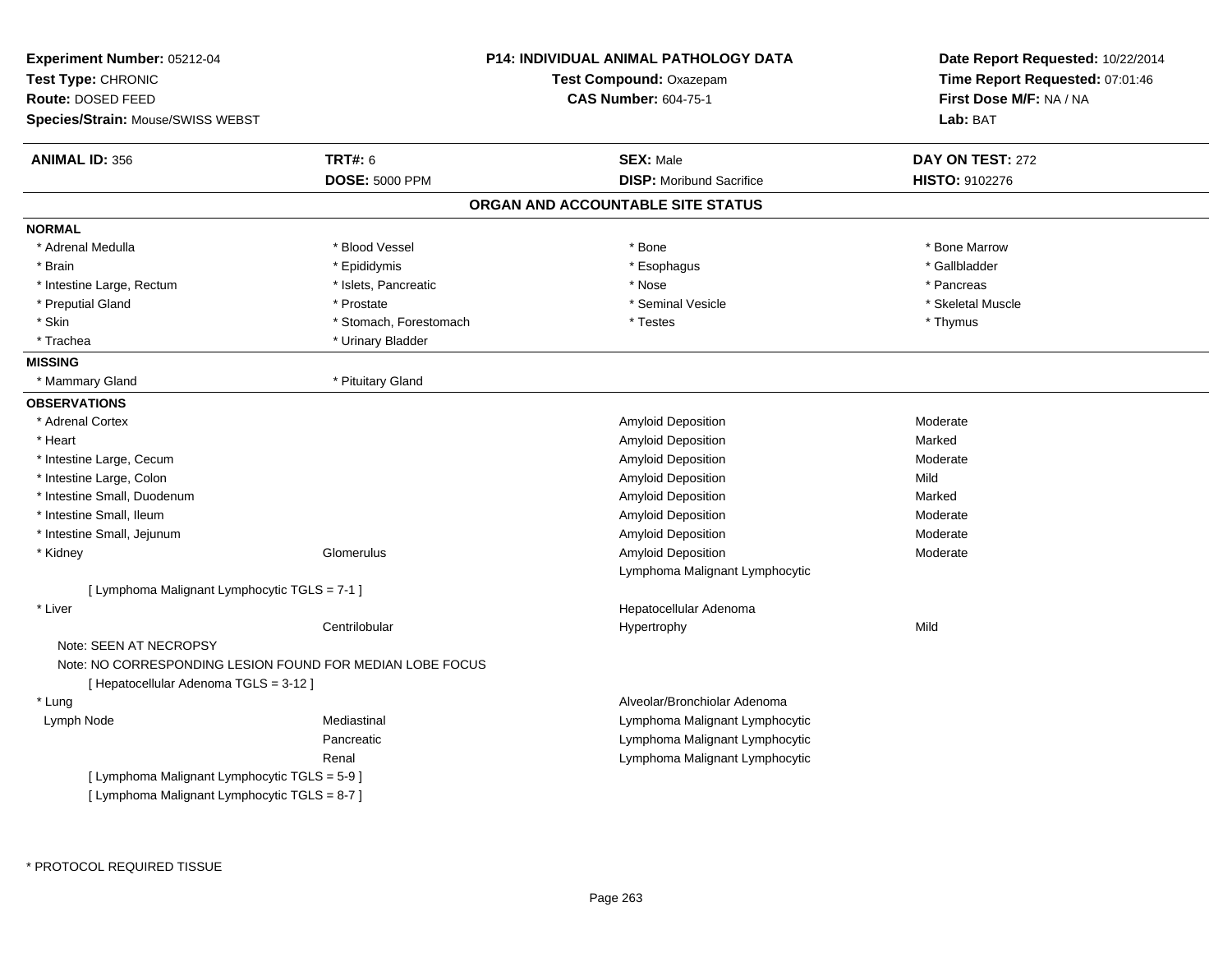| <b>Experiment Number: 05212-04</b><br>Test Type: CHRONIC<br>Route: DOSED FEED<br>Species/Strain: Mouse/SWISS WEBST |                                         | <b>P14: INDIVIDUAL ANIMAL PATHOLOGY DATA</b><br>Test Compound: Oxazepam<br><b>CAS Number: 604-75-1</b> | Date Report Requested: 10/22/2014<br>Time Report Requested: 07:01:46<br>First Dose M/F: NA / NA<br>Lab: BAT |
|--------------------------------------------------------------------------------------------------------------------|-----------------------------------------|--------------------------------------------------------------------------------------------------------|-------------------------------------------------------------------------------------------------------------|
| <b>ANIMAL ID: 356</b>                                                                                              | <b>TRT#: 6</b><br><b>DOSE: 5000 PPM</b> | <b>SEX: Male</b><br><b>DISP:</b> Moribund Sacrifice                                                    | DAY ON TEST: 272<br><b>HISTO: 9102276</b>                                                                   |
|                                                                                                                    |                                         | ORGAN AND ACCOUNTABLE SITE STATUS                                                                      |                                                                                                             |
| [ Lymphoma Malignant Lymphocytic TGLS = 6-9 ]                                                                      |                                         |                                                                                                        |                                                                                                             |
| * Lymph Node, Mandibular                                                                                           |                                         | <b>Amyloid Deposition</b>                                                                              | Moderate                                                                                                    |
| * Lymph Node, Mesenteric                                                                                           |                                         | <b>Amyloid Deposition</b>                                                                              | Moderate                                                                                                    |
|                                                                                                                    |                                         | Lymphoma Malignant Lymphocytic                                                                         |                                                                                                             |
| [ Lymphoma Malignant Lymphocytic TGLS = 2-10 ]                                                                     |                                         |                                                                                                        |                                                                                                             |
| * Parathyroid Gland                                                                                                |                                         | <b>Amyloid Deposition</b>                                                                              | Marked                                                                                                      |
| * Salivary Glands                                                                                                  |                                         | Amyloid Deposition                                                                                     | Marked                                                                                                      |
| * Spleen                                                                                                           |                                         | Lymphoma Malignant Lymphocytic                                                                         |                                                                                                             |
| [ Lymphoma Malignant Lymphocytic TGLS = 1-11 ]                                                                     |                                         |                                                                                                        |                                                                                                             |
| * Stomach, Glandular                                                                                               |                                         | Amyloid Deposition                                                                                     | Mild                                                                                                        |
| * Thyroid Gland                                                                                                    |                                         | <b>Amyloid Deposition</b>                                                                              | Moderate                                                                                                    |
| PRIMARY CAUSE OF DEATH                                                                                             |                                         |                                                                                                        |                                                                                                             |
|                                                                                                                    |                                         | Animal Note: CAUSE OF MORB:LYMPH MAL LYMP, MULTIPLE ORGANS, AND AMYLOID DEPOSITION, MULTIPLE ORGANS    |                                                                                                             |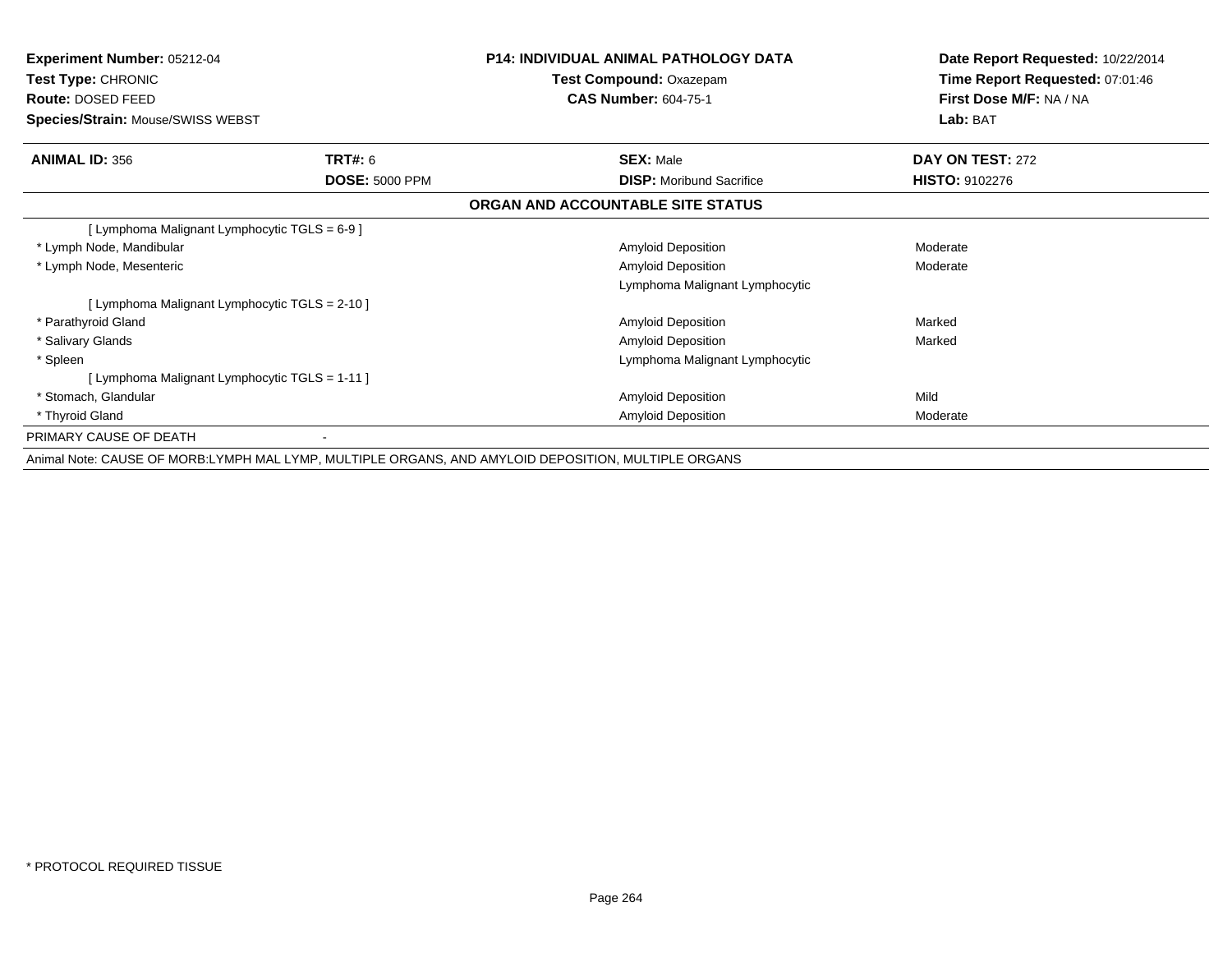| Experiment Number: 05212-04<br>Test Type: CHRONIC<br>Route: DOSED FEED<br>Species/Strain: Mouse/SWISS WEBST | <b>P14: INDIVIDUAL ANIMAL PATHOLOGY DATA</b><br>Test Compound: Oxazepam<br><b>CAS Number: 604-75-1</b> | Date Report Requested: 10/22/2014<br>Time Report Requested: 07:01:46<br>First Dose M/F: NA / NA<br>Lab: BAT |
|-------------------------------------------------------------------------------------------------------------|--------------------------------------------------------------------------------------------------------|-------------------------------------------------------------------------------------------------------------|
| <b>TRT#: 6</b><br><b>ANIMAL ID: 357</b>                                                                     | <b>SEX: Male</b>                                                                                       | DAY ON TEST: 231                                                                                            |
| <b>DOSE: 5000 PPM</b>                                                                                       | <b>DISP:</b> Moribund Sacrifice                                                                        | HISTO: 9102277                                                                                              |
|                                                                                                             | ORGAN AND ACCOUNTABLE SITE STATUS                                                                      |                                                                                                             |
| <b>NORMAL</b>                                                                                               |                                                                                                        |                                                                                                             |
| * Blood Vessel<br>* Adrenal Medulla                                                                         | * Bone                                                                                                 | * Bone Marrow                                                                                               |
| * Brain<br>Ear                                                                                              | * Epididymis                                                                                           | * Esophagus                                                                                                 |
| * Gallbladder                                                                                               | * Intestine Large, Colon<br>* Intestine Large, Rectum                                                  | * Islets, Pancreatic                                                                                        |
| * Nose<br>* Pancreas                                                                                        | <b>Peripheral Nerve</b>                                                                                | * Pituitary Gland                                                                                           |
| * Preputial Gland<br>* Prostate                                                                             | * Seminal Vesicle                                                                                      | * Skeletal Muscle                                                                                           |
| * Skin<br>Spinal Cord                                                                                       | * Stomach, Forestomach                                                                                 | * Stomach, Glandular                                                                                        |
| * Thymus<br>* Testes                                                                                        | * Trachea                                                                                              | * Urinary Bladder                                                                                           |
| <b>MISSING</b>                                                                                              |                                                                                                        |                                                                                                             |
| * Mammary Gland                                                                                             |                                                                                                        |                                                                                                             |
| <b>OBSERVATIONS</b>                                                                                         |                                                                                                        |                                                                                                             |
| * Adrenal Cortex                                                                                            | <b>Amyloid Deposition</b>                                                                              | Mild                                                                                                        |
| * Heart                                                                                                     | Amyloid Deposition                                                                                     | Moderate                                                                                                    |
| Atrium                                                                                                      | Thrombosis                                                                                             |                                                                                                             |
| [Thrombosis $TGLS = 3-2$ ]                                                                                  |                                                                                                        |                                                                                                             |
| * Intestine Large, Cecum                                                                                    | Amyloid Deposition                                                                                     | Mild                                                                                                        |
| * Intestine Small, Duodenum                                                                                 | Amyloid Deposition                                                                                     | Minimal                                                                                                     |
| * Intestine Small, Ileum                                                                                    | Amyloid Deposition                                                                                     | Marked                                                                                                      |
| * Intestine Small, Jejunum                                                                                  | Amyloid Deposition                                                                                     | Marked                                                                                                      |
| * Kidney<br>Glomerulus                                                                                      | Amyloid Deposition                                                                                     | Moderate                                                                                                    |
| * Liver                                                                                                     | Amyloid Deposition                                                                                     | Minimal                                                                                                     |
|                                                                                                             | Hepatocellular Adenoma                                                                                 | Multiple                                                                                                    |
| Centrilobular                                                                                               | Hypertrophy                                                                                            | Mild                                                                                                        |
| [ Hepatocellular Adenoma TGLS = 1,2-14 ]                                                                    |                                                                                                        |                                                                                                             |
| * Lung<br>Alveolus                                                                                          | Infiltration Cellular                                                                                  | Mononuclear CI, Mild                                                                                        |
|                                                                                                             | Inflammation                                                                                           | Subacute, Minimal                                                                                           |
| * Lymph Node, Mandibular                                                                                    | Amyloid Deposition                                                                                     | Minimal                                                                                                     |
| * Lymph Node, Mesenteric                                                                                    | Amyloid Deposition                                                                                     | Minimal                                                                                                     |
| * Parathyroid Gland                                                                                         | Amyloid Deposition                                                                                     | Marked                                                                                                      |
| * Salivary Glands                                                                                           | Amyloid Deposition                                                                                     | Moderate                                                                                                    |
| * Spleen                                                                                                    |                                                                                                        |                                                                                                             |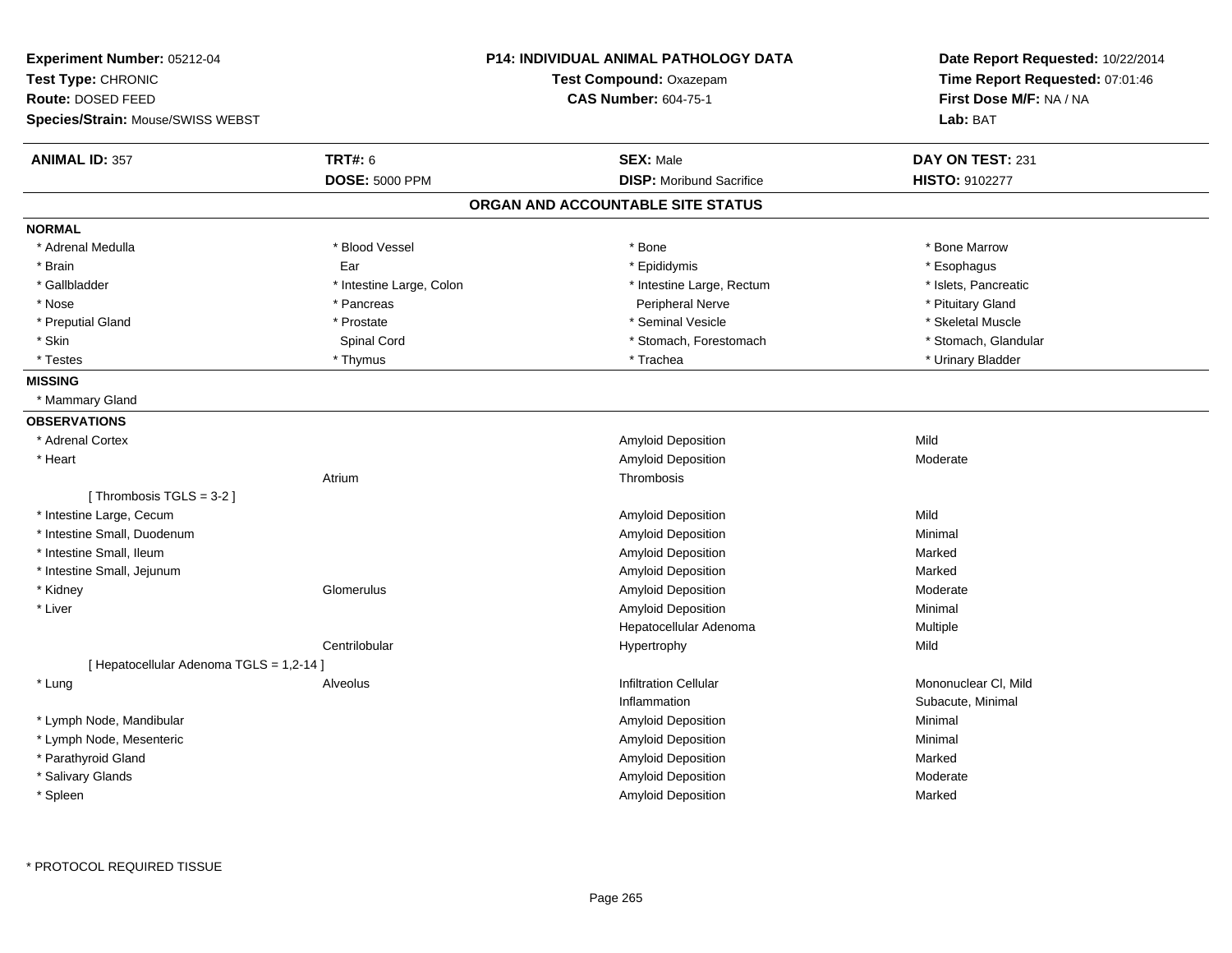| <b>Experiment Number: 05212-04</b><br><b>Test Type: CHRONIC</b><br>Route: DOSED FEED<br><b>Species/Strain: Mouse/SWISS WEBST</b> |                       | <b>P14: INDIVIDUAL ANIMAL PATHOLOGY DATA</b> | Date Report Requested: 10/22/2014 |
|----------------------------------------------------------------------------------------------------------------------------------|-----------------------|----------------------------------------------|-----------------------------------|
|                                                                                                                                  |                       | <b>Test Compound: Oxazepam</b>               | Time Report Requested: 07:01:46   |
|                                                                                                                                  |                       | <b>CAS Number: 604-75-1</b>                  | First Dose M/F: NA / NA           |
|                                                                                                                                  |                       |                                              | Lab: BAT                          |
| <b>ANIMAL ID: 357</b>                                                                                                            | <b>TRT#: 6</b>        | <b>SEX: Male</b>                             | DAY ON TEST: 231                  |
|                                                                                                                                  | <b>DOSE: 5000 PPM</b> | <b>DISP:</b> Moribund Sacrifice              | <b>HISTO: 9102277</b>             |
|                                                                                                                                  |                       | ORGAN AND ACCOUNTABLE SITE STATUS            |                                   |
| * Thyroid Gland                                                                                                                  |                       | <b>Amyloid Deposition</b>                    | Marked                            |
| PRIMARY CAUSE OF DEATH                                                                                                           |                       |                                              |                                   |
| Animal Note: CAUSE OF MORB: AMYLOID DEPOSITION, MULTIPLE ORGANS                                                                  |                       |                                              |                                   |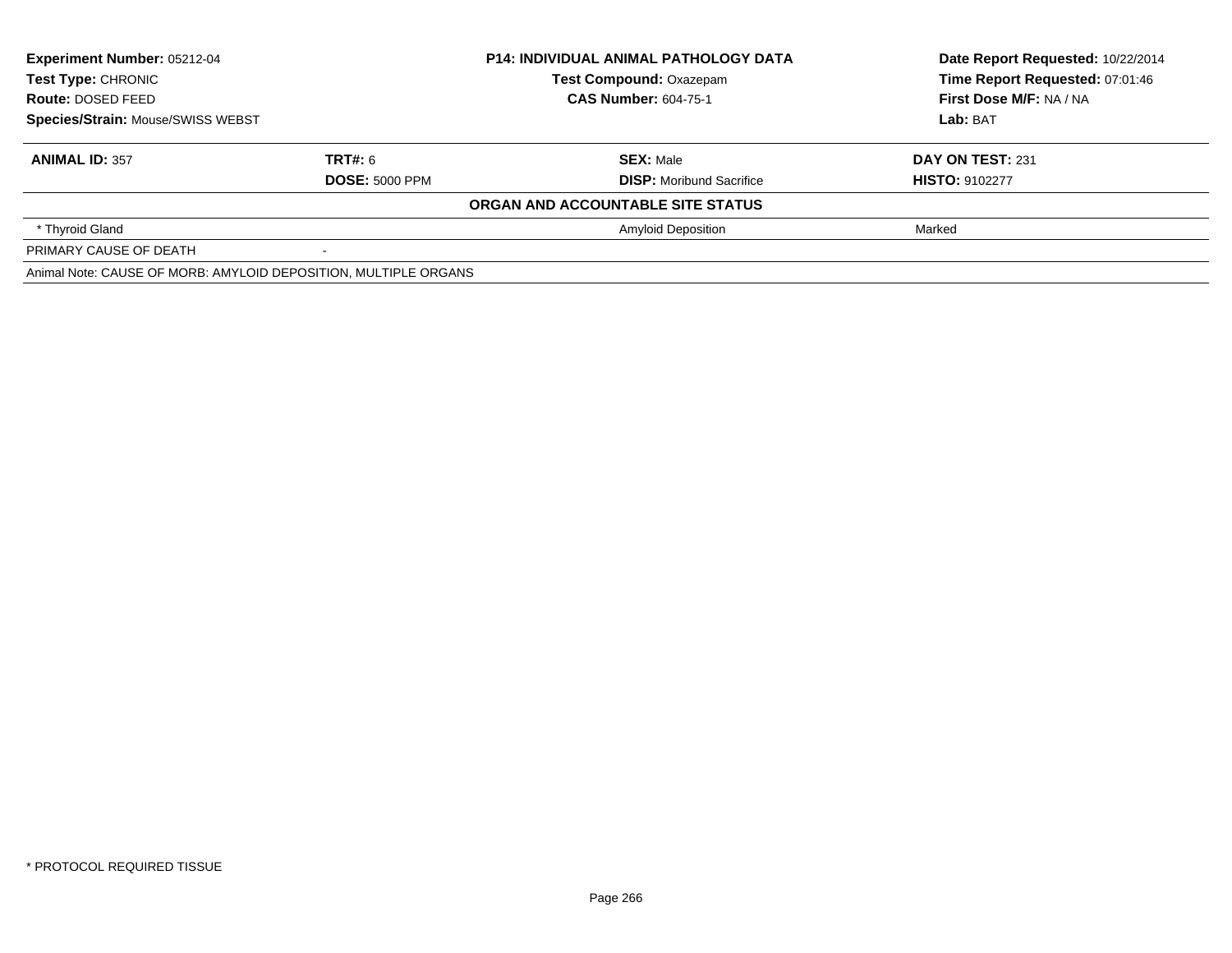| <b>Experiment Number: 05212-04</b><br>Test Type: CHRONIC<br>Route: DOSED FEED<br><b>Species/Strain: Mouse/SWISS WEBST</b>                                        |                       | <b>P14: INDIVIDUAL ANIMAL PATHOLOGY DATA</b><br>Test Compound: Oxazepam<br><b>CAS Number: 604-75-1</b> | Date Report Requested: 10/22/2014<br>Time Report Requested: 07:01:46<br>First Dose M/F: NA / NA<br>Lab: BAT |
|------------------------------------------------------------------------------------------------------------------------------------------------------------------|-----------------------|--------------------------------------------------------------------------------------------------------|-------------------------------------------------------------------------------------------------------------|
| <b>ANIMAL ID: 358</b>                                                                                                                                            | <b>TRT#: 6</b>        | <b>SEX: Male</b>                                                                                       | DAY ON TEST: 364                                                                                            |
|                                                                                                                                                                  | <b>DOSE: 5000 PPM</b> | <b>DISP: Natural Death</b>                                                                             | <b>HISTO: 9102278</b>                                                                                       |
|                                                                                                                                                                  |                       | ORGAN AND ACCOUNTABLE SITE STATUS                                                                      |                                                                                                             |
| <b>NORMAL</b>                                                                                                                                                    |                       |                                                                                                        |                                                                                                             |
| * Adrenal Medulla                                                                                                                                                | * Blood Vessel        | * Bone                                                                                                 | * Bone Marrow                                                                                               |
| * Brain                                                                                                                                                          | * Epididymis          | * Esophagus                                                                                            | * Gallbladder                                                                                               |
| * Intestine Large, Rectum                                                                                                                                        | * Islets, Pancreatic  | * Nose                                                                                                 | * Pancreas                                                                                                  |
| * Pituitary Gland                                                                                                                                                | * Preputial Gland     | * Prostate                                                                                             | * Salivary Glands                                                                                           |
| * Seminal Vesicle                                                                                                                                                | * Skeletal Muscle     | * Skin                                                                                                 | * Stomach, Forestomach                                                                                      |
| * Testes                                                                                                                                                         | * Thymus              | * Trachea                                                                                              | * Urinary Bladder                                                                                           |
| <b>MISSING</b>                                                                                                                                                   |                       |                                                                                                        |                                                                                                             |
| * Lymph Node, Mandibular                                                                                                                                         | * Mammary Gland       |                                                                                                        |                                                                                                             |
| <b>OBSERVATIONS</b>                                                                                                                                              |                       |                                                                                                        |                                                                                                             |
| * Adrenal Cortex                                                                                                                                                 |                       | Amyloid Deposition                                                                                     | Marked                                                                                                      |
| * Heart                                                                                                                                                          |                       | Amyloid Deposition                                                                                     | Marked                                                                                                      |
|                                                                                                                                                                  | Atrium                | Thrombosis                                                                                             |                                                                                                             |
| * Intestine Large, Cecum                                                                                                                                         |                       | Amyloid Deposition                                                                                     | Moderate                                                                                                    |
| * Intestine Large, Colon                                                                                                                                         |                       | <b>Amyloid Deposition</b>                                                                              | Mild                                                                                                        |
| * Intestine Small, Duodenum                                                                                                                                      |                       | <b>Amyloid Deposition</b>                                                                              | Moderate                                                                                                    |
| * Intestine Small, Ileum                                                                                                                                         |                       | Amyloid Deposition                                                                                     | Moderate                                                                                                    |
| * Intestine Small, Jejunum                                                                                                                                       |                       | Amyloid Deposition                                                                                     | Moderate                                                                                                    |
| * Kidney                                                                                                                                                         | Glomerulus            | Amyloid Deposition                                                                                     | Moderate                                                                                                    |
|                                                                                                                                                                  | Interstitium          | Amyloid Deposition                                                                                     | Mild                                                                                                        |
| * Liver                                                                                                                                                          |                       | Amyloid Deposition                                                                                     | Moderate                                                                                                    |
|                                                                                                                                                                  |                       | Hepatocellular Carcinoma                                                                               |                                                                                                             |
|                                                                                                                                                                  | Centrilobular         | Hypertrophy                                                                                            | Mild                                                                                                        |
| Note: OF LEFT LATERAL LOBE NODULE SEEN AT NECROPSY<br>Note: NO CORRESPONDING MICROSCOPIC LESION FOR GROSS OBSERVATION<br>[ Hepatocellular Carcinoma TGLS = 1-1 ] |                       |                                                                                                        |                                                                                                             |
| * Lung                                                                                                                                                           |                       | <b>Fibrosis</b>                                                                                        | Mild                                                                                                        |
|                                                                                                                                                                  | Alveolus              | <b>Infiltration Cellular</b>                                                                           | Mononuclear CI, Moderate                                                                                    |
| * Lymph Node, Mesenteric                                                                                                                                         |                       | Amyloid Deposition                                                                                     | Mild                                                                                                        |
| * Parathyroid Gland                                                                                                                                              |                       | Amyloid Deposition                                                                                     | Moderate                                                                                                    |
| * Spleen                                                                                                                                                         |                       | Amyloid Deposition                                                                                     | Moderate                                                                                                    |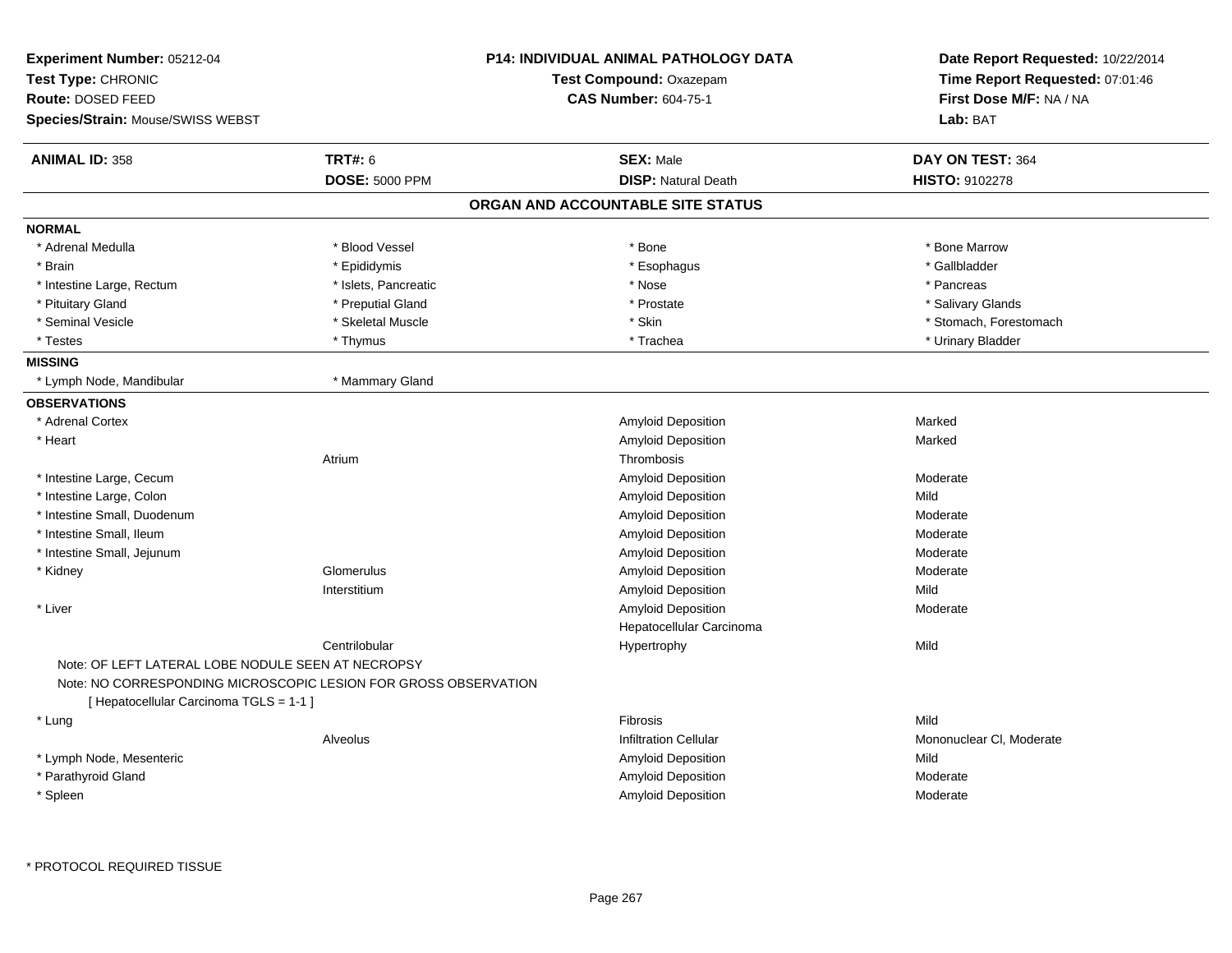| <b>Experiment Number: 05212-04</b><br><b>P14: INDIVIDUAL ANIMAL PATHOLOGY DATA</b><br><b>Test Type: CHRONIC</b><br><b>Test Compound: Oxazepam</b><br><b>CAS Number: 604-75-1</b><br>Route: DOSED FEED |                       |                                   | Date Report Requested: 10/22/2014<br>Time Report Requested: 07:01:46 |
|-------------------------------------------------------------------------------------------------------------------------------------------------------------------------------------------------------|-----------------------|-----------------------------------|----------------------------------------------------------------------|
|                                                                                                                                                                                                       |                       |                                   |                                                                      |
|                                                                                                                                                                                                       |                       |                                   | First Dose M/F: NA / NA                                              |
| <b>Species/Strain: Mouse/SWISS WEBST</b>                                                                                                                                                              |                       |                                   | Lab: BAT                                                             |
| <b>ANIMAL ID: 358</b>                                                                                                                                                                                 | TRT#: 6               | <b>SEX: Male</b>                  | DAY ON TEST: 364                                                     |
|                                                                                                                                                                                                       | <b>DOSE: 5000 PPM</b> | <b>DISP:</b> Natural Death        | <b>HISTO: 9102278</b>                                                |
|                                                                                                                                                                                                       |                       | ORGAN AND ACCOUNTABLE SITE STATUS |                                                                      |
| * Stomach, Glandular                                                                                                                                                                                  |                       | <b>Amyloid Deposition</b>         | Mild                                                                 |
| * Thyroid Gland                                                                                                                                                                                       |                       | <b>Amyloid Deposition</b>         | Marked                                                               |
| PRIMARY CAUSE OF DEATH                                                                                                                                                                                |                       |                                   |                                                                      |
| Animal Note: CAUSE OF DEATH: AMYLOID DEPOSITION, MULTIPLE ORGANS                                                                                                                                      |                       |                                   |                                                                      |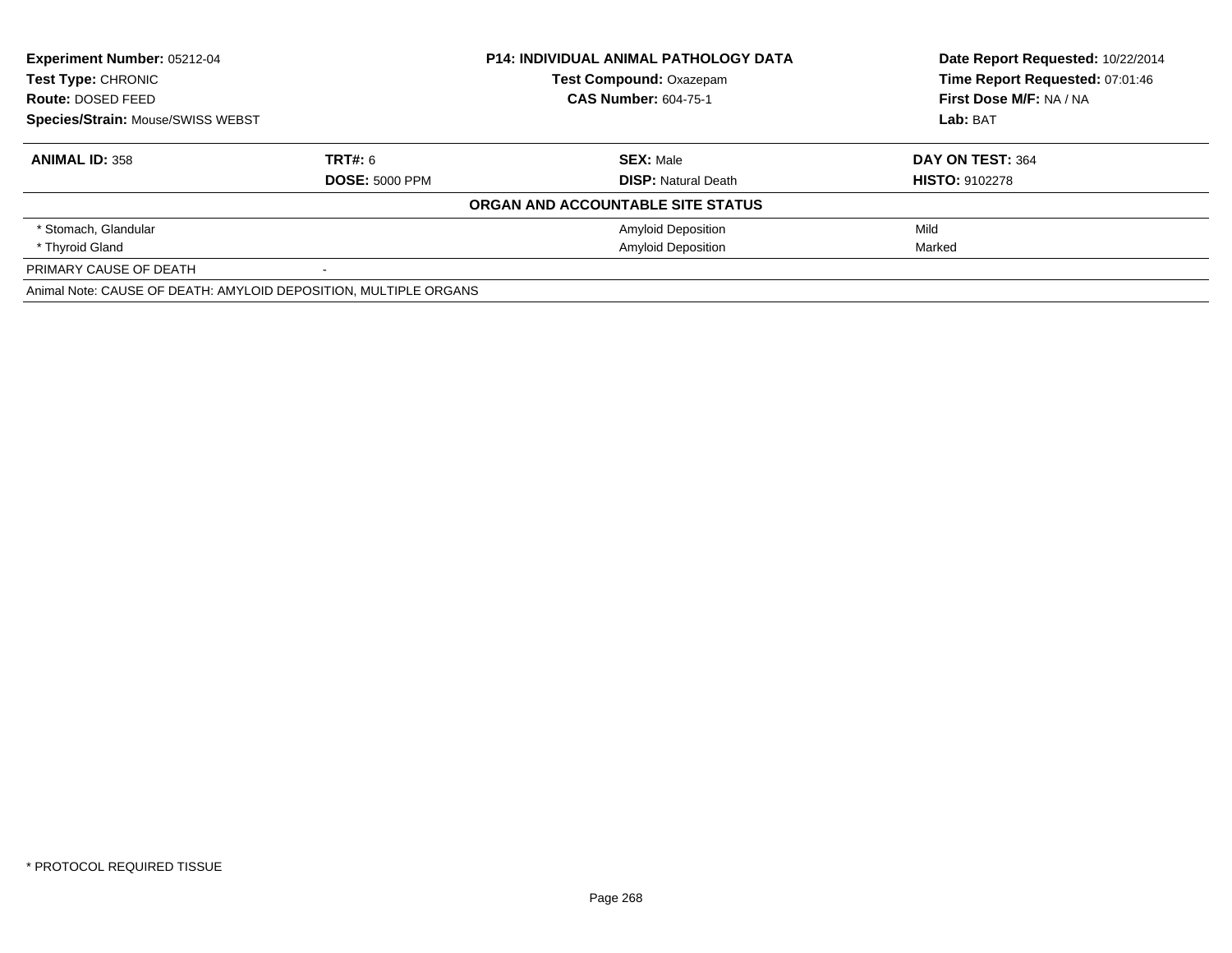| Experiment Number: 05212-04<br>Test Type: CHRONIC<br>Route: DOSED FEED               |                           | <b>P14: INDIVIDUAL ANIMAL PATHOLOGY DATA</b><br>Test Compound: Oxazepam<br><b>CAS Number: 604-75-1</b> | Date Report Requested: 10/22/2014<br>Time Report Requested: 07:01:46<br>First Dose M/F: NA / NA |  |
|--------------------------------------------------------------------------------------|---------------------------|--------------------------------------------------------------------------------------------------------|-------------------------------------------------------------------------------------------------|--|
| Species/Strain: Mouse/SWISS WEBST                                                    |                           |                                                                                                        | Lab: BAT                                                                                        |  |
| <b>ANIMAL ID: 359</b>                                                                | <b>TRT#: 6</b>            | <b>SEX: Male</b>                                                                                       | DAY ON TEST: 368                                                                                |  |
|                                                                                      | <b>DOSE: 5000 PPM</b>     | <b>DISP: Natural Death</b>                                                                             | HISTO: 9102279                                                                                  |  |
|                                                                                      |                           | ORGAN AND ACCOUNTABLE SITE STATUS                                                                      |                                                                                                 |  |
| <b>NORMAL</b>                                                                        |                           |                                                                                                        |                                                                                                 |  |
| * Adrenal Cortex                                                                     | * Adrenal Medulla         | * Blood Vessel                                                                                         | * Bone                                                                                          |  |
| * Bone Marrow                                                                        | * Brain                   | * Epididymis                                                                                           | * Esophagus                                                                                     |  |
| * Intestine Large, Cecum                                                             | * Intestine Large, Rectum | * Islets, Pancreatic                                                                                   | * Kidney                                                                                        |  |
| * Lung                                                                               | * Nose                    | * Pancreas                                                                                             | * Pituitary Gland                                                                               |  |
| * Preputial Gland                                                                    | * Prostate                | * Salivary Glands                                                                                      | * Seminal Vesicle                                                                               |  |
| * Skeletal Muscle                                                                    | * Skin                    | * Spleen                                                                                               | * Stomach, Forestomach                                                                          |  |
| * Stomach, Glandular                                                                 | * Testes                  | * Thymus                                                                                               | * Trachea                                                                                       |  |
| * Urinary Bladder                                                                    |                           |                                                                                                        |                                                                                                 |  |
| <b>MISSING</b>                                                                       |                           |                                                                                                        |                                                                                                 |  |
| * Gallbladder                                                                        | * Mammary Gland           |                                                                                                        |                                                                                                 |  |
| <b>OBSERVATIONS</b>                                                                  |                           |                                                                                                        |                                                                                                 |  |
| * Heart                                                                              |                           | Amyloid Deposition                                                                                     | Marked                                                                                          |  |
| * Intestine Large, Colon                                                             |                           | Amyloid Deposition                                                                                     | Moderate                                                                                        |  |
| * Intestine Small, Duodenum                                                          |                           | <b>Amyloid Deposition</b>                                                                              | Moderate                                                                                        |  |
| * Intestine Small, Ileum                                                             |                           | Amyloid Deposition                                                                                     | Moderate                                                                                        |  |
| * Intestine Small, Jejunum                                                           |                           | <b>Amyloid Deposition</b>                                                                              | Moderate                                                                                        |  |
| * Liver                                                                              |                           | Hepatocellular Adenoma                                                                                 | Multiple                                                                                        |  |
|                                                                                      |                           | Hepatocellular Carcinoma                                                                               |                                                                                                 |  |
| [ Hepatocellular Adenoma TGLS = 1-1+2+9 ]<br>[ Hepatocellular Carcinoma TGLS = 1-1 ] |                           |                                                                                                        |                                                                                                 |  |
| * Lymph Node, Mandibular                                                             |                           | Amyloid Deposition                                                                                     | Moderate                                                                                        |  |
| * Lymph Node, Mesenteric                                                             |                           | Amyloid Deposition                                                                                     | Mild                                                                                            |  |
| * Parathyroid Gland                                                                  |                           | Amyloid Deposition                                                                                     | Moderate                                                                                        |  |
| * Thyroid Gland                                                                      |                           | <b>Amyloid Deposition</b>                                                                              | Moderate                                                                                        |  |
| PRIMARY CAUSE OF DEATH                                                               |                           |                                                                                                        |                                                                                                 |  |
| Animal Note: CAUSE OF DEATH: HEPATOCELLULAR NEOPLASMS AND AMYLOID                    |                           |                                                                                                        |                                                                                                 |  |

Animal Note: DEPOSITION, MULTIPLE ORGANS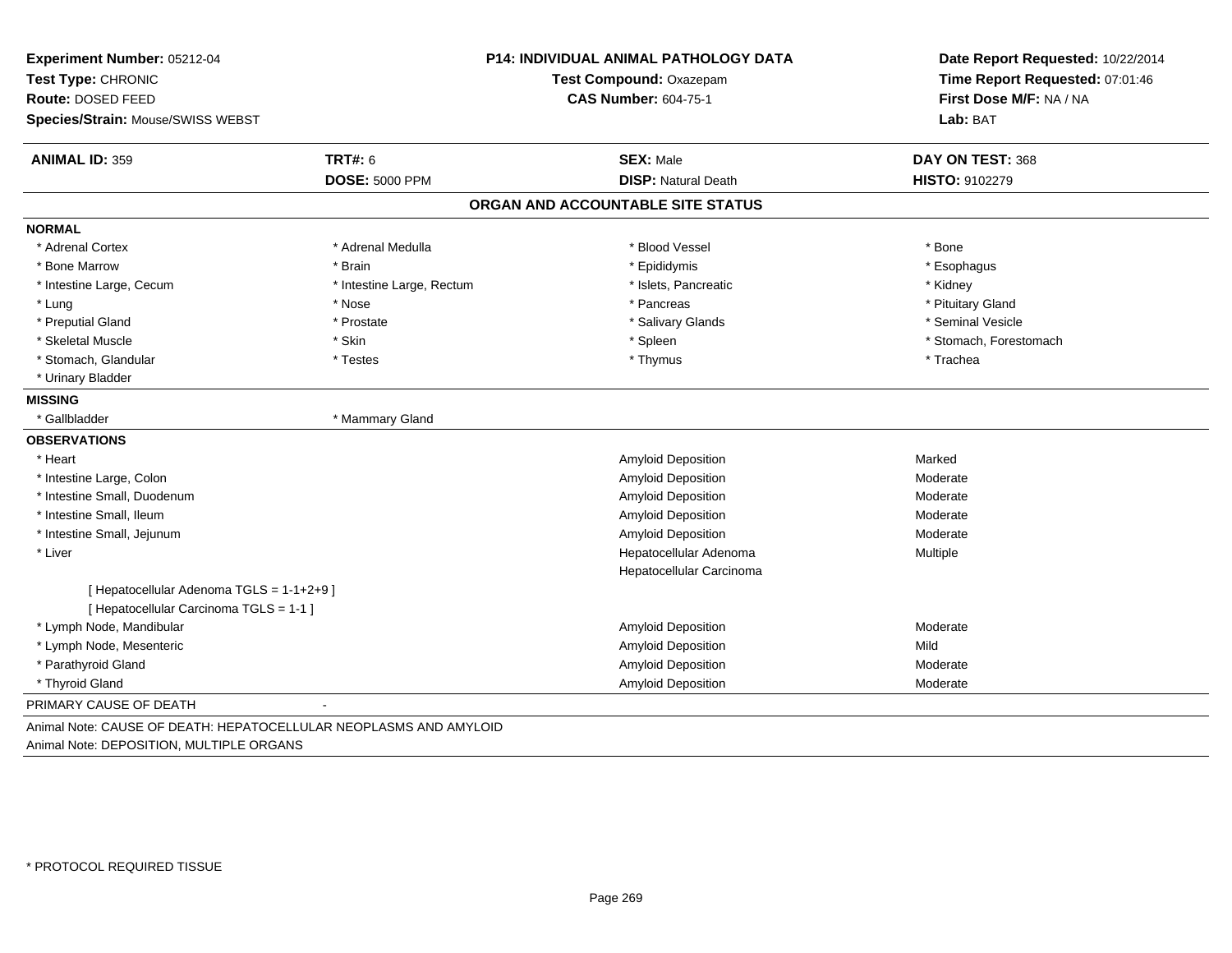| Experiment Number: 05212-04<br>Test Type: CHRONIC<br>Route: DOSED FEED |                           | <b>P14: INDIVIDUAL ANIMAL PATHOLOGY DATA</b><br>Test Compound: Oxazepam<br><b>CAS Number: 604-75-1</b> | Date Report Requested: 10/22/2014<br>Time Report Requested: 07:01:46<br>First Dose M/F: NA / NA |
|------------------------------------------------------------------------|---------------------------|--------------------------------------------------------------------------------------------------------|-------------------------------------------------------------------------------------------------|
| Species/Strain: Mouse/SWISS WEBST                                      |                           |                                                                                                        | Lab: BAT                                                                                        |
| <b>ANIMAL ID: 360</b>                                                  | <b>TRT#: 6</b>            | <b>SEX: Male</b>                                                                                       | DAY ON TEST: 296                                                                                |
|                                                                        | <b>DOSE: 5000 PPM</b>     | <b>DISP:</b> Moribund Sacrifice                                                                        | <b>HISTO: 9102280</b>                                                                           |
|                                                                        |                           | ORGAN AND ACCOUNTABLE SITE STATUS                                                                      |                                                                                                 |
| <b>NORMAL</b>                                                          |                           |                                                                                                        |                                                                                                 |
| * Adrenal Medulla                                                      | * Blood Vessel            | * Bone                                                                                                 | * Bone Marrow                                                                                   |
| * Brain                                                                | * Epididymis              | * Esophagus                                                                                            | * Gallbladder                                                                                   |
| * Intestine Large, Colon                                               | * Intestine Large, Rectum | * Islets, Pancreatic                                                                                   | * Lymph Node, Mandibular                                                                        |
| * Nose                                                                 | * Pancreas                | * Pituitary Gland                                                                                      | * Preputial Gland                                                                               |
| * Prostate                                                             | * Seminal Vesicle         | * Skeletal Muscle                                                                                      | * Skin                                                                                          |
| * Spleen                                                               | * Stomach, Forestomach    | * Testes                                                                                               | * Thymus                                                                                        |
| * Trachea                                                              | * Urinary Bladder         |                                                                                                        |                                                                                                 |
| <b>MISSING</b>                                                         |                           |                                                                                                        |                                                                                                 |
| * Mammary Gland                                                        |                           |                                                                                                        |                                                                                                 |
| <b>OBSERVATIONS</b>                                                    |                           |                                                                                                        |                                                                                                 |
| * Adrenal Cortex                                                       |                           | <b>Amyloid Deposition</b>                                                                              | Moderate                                                                                        |
| * Heart                                                                |                           | <b>Amyloid Deposition</b>                                                                              | Marked                                                                                          |
|                                                                        | Atrium                    | Thrombosis                                                                                             |                                                                                                 |
| [Thrombosis TGLS = 7-2]                                                |                           |                                                                                                        |                                                                                                 |
| * Intestine Large, Cecum                                               |                           | Amyloid Deposition                                                                                     | Mild                                                                                            |
| * Intestine Small, Duodenum                                            |                           | Amyloid Deposition                                                                                     | Marked                                                                                          |
| * Intestine Small, Ileum                                               |                           | Amyloid Deposition                                                                                     | Marked                                                                                          |
| * Intestine Small, Jejunum                                             |                           | Amyloid Deposition                                                                                     | Marked                                                                                          |
| * Kidney                                                               | Glomerulus                | Amyloid Deposition                                                                                     | Moderate                                                                                        |
|                                                                        | Interstitium              | <b>Amyloid Deposition</b>                                                                              | Mild                                                                                            |
|                                                                        |                           | Cyst                                                                                                   |                                                                                                 |
| [ Amyloid Deposition TGLS = 5-1 ]                                      |                           |                                                                                                        |                                                                                                 |
| [ Amyloid Deposition TGLS = 5-1 ]                                      |                           |                                                                                                        |                                                                                                 |
| [Cyst TGLS = $6,8-1+9$ ]                                               |                           |                                                                                                        |                                                                                                 |
| * Liver                                                                |                           | <b>Amyloid Deposition</b>                                                                              | Mild                                                                                            |
|                                                                        |                           | <b>Eosinophilic Focus</b>                                                                              |                                                                                                 |
|                                                                        |                           | Hepatocellular Adenoma                                                                                 |                                                                                                 |
|                                                                        | Centrilobular             | Hypertrophy                                                                                            | Minimal                                                                                         |
| [ Eosinophilic Focus TGLS = 9-12 ]                                     |                           |                                                                                                        |                                                                                                 |
| [ Hepatocellular Adenoma TGLS = 3-11 ]                                 |                           |                                                                                                        |                                                                                                 |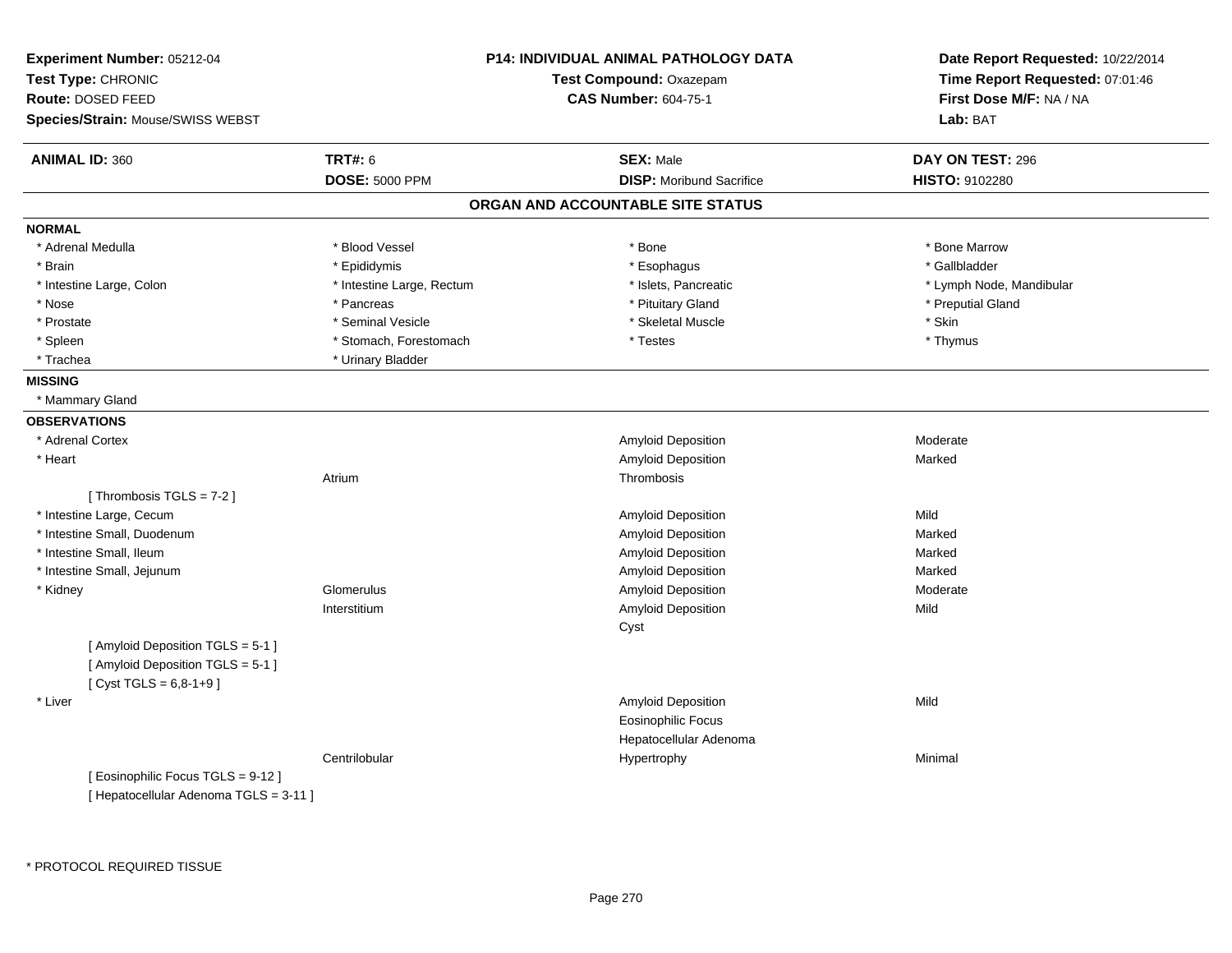| <b>Experiment Number: 05212-04</b><br>Test Type: CHRONIC<br>Route: DOSED FEED<br><b>Species/Strain: Mouse/SWISS WEBST</b> |                       | <b>P14: INDIVIDUAL ANIMAL PATHOLOGY DATA</b><br>Test Compound: Oxazepam<br><b>CAS Number: 604-75-1</b> | Date Report Requested: 10/22/2014<br>Time Report Requested: 07:01:46<br>First Dose M/F: NA / NA<br>Lab: BAT |
|---------------------------------------------------------------------------------------------------------------------------|-----------------------|--------------------------------------------------------------------------------------------------------|-------------------------------------------------------------------------------------------------------------|
| <b>ANIMAL ID: 360</b>                                                                                                     | TRT#: 6               | <b>SEX: Male</b>                                                                                       | DAY ON TEST: 296                                                                                            |
|                                                                                                                           | <b>DOSE: 5000 PPM</b> | <b>DISP:</b> Moribund Sacrifice                                                                        | <b>HISTO: 9102280</b>                                                                                       |
|                                                                                                                           |                       | ORGAN AND ACCOUNTABLE SITE STATUS                                                                      |                                                                                                             |
| [Hypertrophy TGLS = $4-1+2+11+12$ ]                                                                                       |                       |                                                                                                        |                                                                                                             |
| * Lung                                                                                                                    |                       | <b>Fibrosis</b>                                                                                        | Mild                                                                                                        |
|                                                                                                                           | Alveolus              | <b>Infiltration Cellular</b>                                                                           | Mononuclear CI, Mild                                                                                        |
|                                                                                                                           |                       | Inflammation                                                                                           | Subacute, Mild                                                                                              |
| * Lymph Node, Mesenteric                                                                                                  |                       | Amyloid Deposition                                                                                     | Minimal                                                                                                     |
|                                                                                                                           |                       | Hyperplasia                                                                                            | Lymphoid, Moderate                                                                                          |
| [Hyperplasia TGLS = $2-4$ ]                                                                                               |                       |                                                                                                        |                                                                                                             |
| * Parathyroid Gland                                                                                                       |                       | <b>Amyloid Deposition</b>                                                                              | Moderate                                                                                                    |
| * Salivary Glands                                                                                                         |                       | Amyloid Deposition                                                                                     | Mild                                                                                                        |
| * Stomach, Glandular                                                                                                      |                       | <b>Amyloid Deposition</b>                                                                              | Mild                                                                                                        |
| [Amyloid Deposition TGLS = 10-13]                                                                                         |                       |                                                                                                        |                                                                                                             |
| * Thyroid Gland                                                                                                           |                       | <b>Amyloid Deposition</b>                                                                              | Marked                                                                                                      |
| * Urin Bladder                                                                                                            |                       |                                                                                                        |                                                                                                             |
| Note: OBSERVATION OF DILATED URINARY BLADDER                                                                              |                       |                                                                                                        |                                                                                                             |
| Note: NO CORRESPONDING MICROSCOPIC LESION SEEN FOR GROSS                                                                  |                       |                                                                                                        |                                                                                                             |
| PRIMARY CAUSE OF DEATH                                                                                                    |                       |                                                                                                        |                                                                                                             |
| Animal Note: CAUSE OF MORB: AMYLOID DEPOSITION, MULTIPLE ORGANS                                                           |                       |                                                                                                        |                                                                                                             |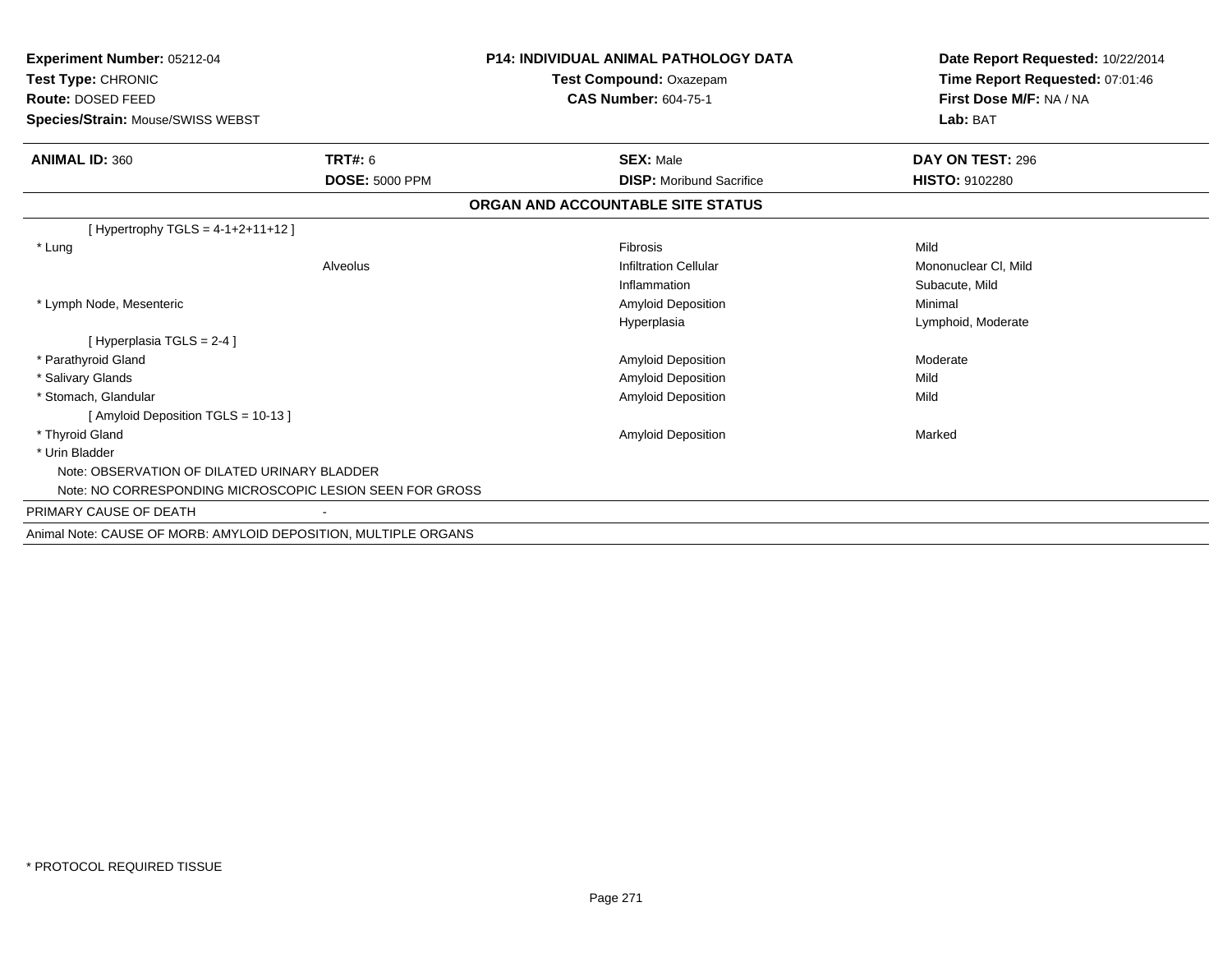| Experiment Number: 05212-04       | <b>P14: INDIVIDUAL ANIMAL PATHOLOGY DATA</b> |                                   | Date Report Requested: 10/22/2014 |  |
|-----------------------------------|----------------------------------------------|-----------------------------------|-----------------------------------|--|
| Test Type: CHRONIC                |                                              | Test Compound: Oxazepam           | Time Report Requested: 07:01:46   |  |
| Route: DOSED FEED                 |                                              | <b>CAS Number: 604-75-1</b>       | First Dose M/F: NA / NA           |  |
| Species/Strain: Mouse/SWISS WEBST |                                              |                                   | Lab: BAT                          |  |
| <b>ANIMAL ID: 1</b>               | <b>TRT#: 1</b>                               | <b>SEX: Female</b>                | DAY ON TEST: 397                  |  |
|                                   | DOSE: 0 PPM                                  | <b>DISP: Terminal Sacrifice</b>   | <b>HISTO: 9102041</b>             |  |
|                                   |                                              | ORGAN AND ACCOUNTABLE SITE STATUS |                                   |  |
| <b>NORMAL</b>                     |                                              |                                   |                                   |  |
| * Adrenal Cortex                  | * Adrenal Medulla                            | * Blood Vessel                    | * Bone                            |  |
| * Bone Marrow                     | * Brain                                      | * Clitoral Gland                  | * Esophagus                       |  |
| * Gallbladder                     | * Intestine Large, Cecum                     | * Intestine Large, Colon          | * Intestine Large, Rectum         |  |
| * Islets, Pancreatic              | * Lung                                       | * Lymph Node, Mandibular          | * Lymph Node, Mesenteric          |  |
| * Mammary Gland                   | * Nose                                       | * Pancreas                        | * Pituitary Gland                 |  |
| * Skeletal Muscle                 | * Skin                                       | * Stomach, Forestomach            | * Stomach, Glandular              |  |
| * Thymus                          | * Trachea                                    | * Urinary Bladder                 |                                   |  |
| <b>OBSERVATIONS</b>               |                                              |                                   |                                   |  |
| * Heart                           |                                              | Amyloid Deposition                | Mild                              |  |
| * Intestine Small, Duodenum       |                                              | Amyloid Deposition                | Marked                            |  |
| * Intestine Small, Ileum          |                                              | <b>Amyloid Deposition</b>         | Marked                            |  |
| * Intestine Small, Jejunum        |                                              | Amyloid Deposition                | Moderate                          |  |
| * Kidney                          | Glomerulus                                   | Amyloid Deposition                | Moderate                          |  |
| * Liver                           |                                              | Amyloid Deposition                | Minimal                           |  |
| * Ovary                           |                                              | Amyloid Deposition                | Moderate                          |  |
| * Parathyroid Gland               |                                              | <b>Amyloid Deposition</b>         | Moderate                          |  |
| * Salivary Glands                 |                                              | Amyloid Deposition                | Mild                              |  |
| * Spleen                          |                                              | <b>Amyloid Deposition</b>         | Marked                            |  |
| * Thyroid Gland                   |                                              | Amyloid Deposition                | Marked                            |  |
| * Uterus                          |                                              | Amyloid Deposition                | Minimal                           |  |
|                                   | Endometrium                                  | Hyperplasia                       | Cystic, Mild                      |  |
| [Hyperplasia TGLS = $1-6$ ]       |                                              |                                   |                                   |  |
| PRIMARY CAUSE OF DEATH            |                                              |                                   |                                   |  |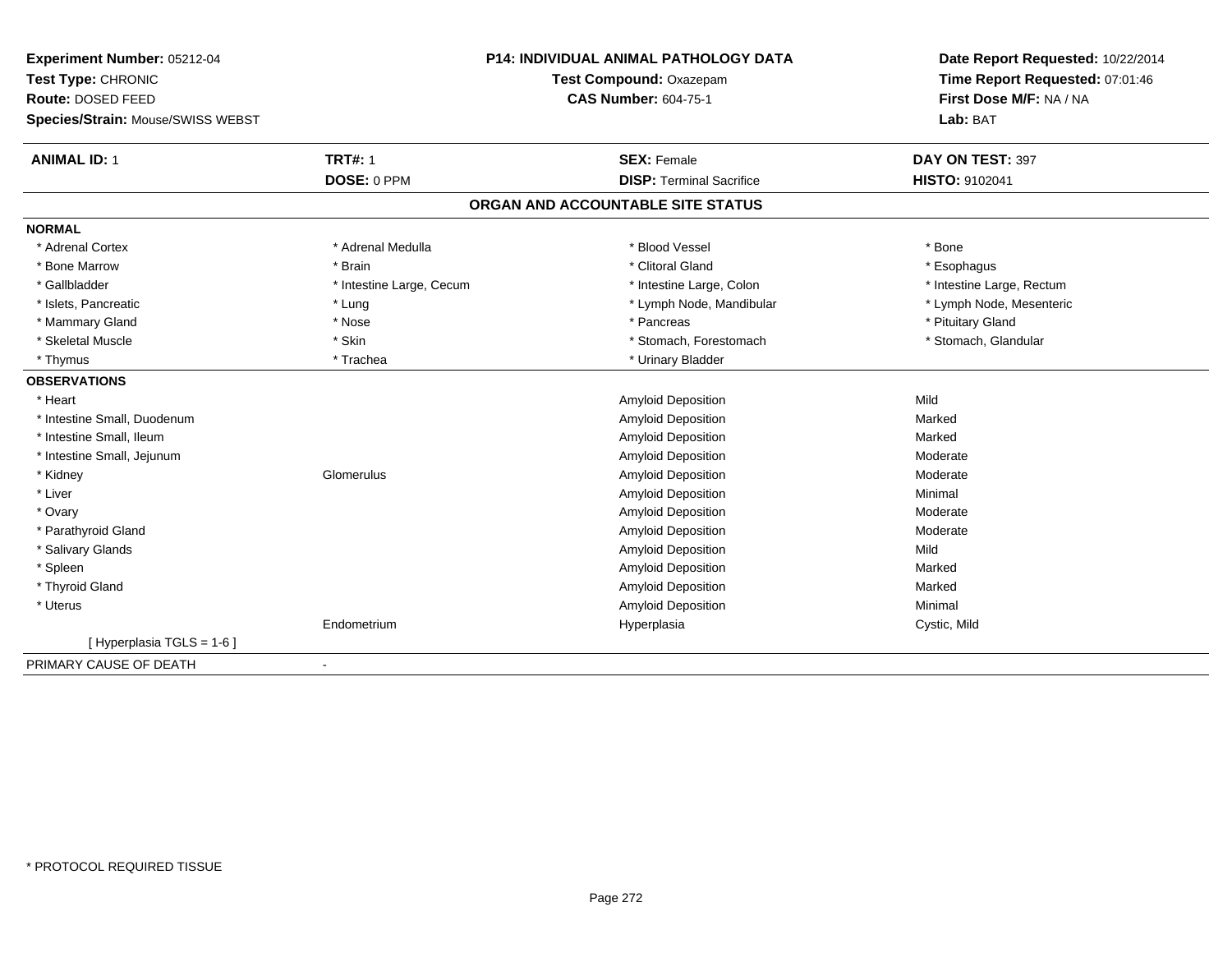| Experiment Number: 05212-04                 | <b>P14: INDIVIDUAL ANIMAL PATHOLOGY DATA</b><br>Test Compound: Oxazepam |                                   | Date Report Requested: 10/22/2014 |  |
|---------------------------------------------|-------------------------------------------------------------------------|-----------------------------------|-----------------------------------|--|
| Test Type: CHRONIC                          |                                                                         |                                   | Time Report Requested: 07:01:46   |  |
| Route: DOSED FEED                           |                                                                         | <b>CAS Number: 604-75-1</b>       | First Dose M/F: NA / NA           |  |
| Species/Strain: Mouse/SWISS WEBST           |                                                                         |                                   | Lab: BAT                          |  |
| <b>ANIMAL ID: 2</b>                         | <b>TRT#: 1</b>                                                          | <b>SEX: Female</b>                | DAY ON TEST: 397                  |  |
|                                             | DOSE: 0 PPM                                                             | <b>DISP: Terminal Sacrifice</b>   | <b>HISTO: 9102042</b>             |  |
|                                             |                                                                         | ORGAN AND ACCOUNTABLE SITE STATUS |                                   |  |
| <b>NORMAL</b>                               |                                                                         |                                   |                                   |  |
| * Adrenal Cortex                            | * Adrenal Medulla                                                       | * Blood Vessel                    | * Bone                            |  |
| * Bone Marrow                               | * Brain                                                                 | * Clitoral Gland                  | * Esophagus                       |  |
| * Gallbladder                               | * Intestine Large, Cecum                                                | * Intestine Large, Colon          | * Intestine Large, Rectum         |  |
| * Islets, Pancreatic                        | * Lymph Node, Mandibular                                                | * Lymph Node, Mesenteric          | * Mammary Gland                   |  |
| * Nose                                      | * Pancreas                                                              | * Pituitary Gland                 | * Salivary Glands                 |  |
| * Skeletal Muscle                           | * Skin                                                                  | * Spleen                          | * Stomach, Forestomach            |  |
| * Stomach, Glandular                        | * Thymus                                                                | * Trachea                         | * Urinary Bladder                 |  |
| <b>OBSERVATIONS</b>                         |                                                                         |                                   |                                   |  |
| * Heart                                     |                                                                         | Amyloid Deposition                | Minimal                           |  |
| * Intestine Small, Duodenum                 |                                                                         | Amyloid Deposition                | Minimal                           |  |
| * Intestine Small, Ileum                    |                                                                         | <b>Amyloid Deposition</b>         | Mild                              |  |
| * Intestine Small, Jejunum                  |                                                                         | Amyloid Deposition                | Moderate                          |  |
| * Kidney                                    | Glomerulus                                                              | Amyloid Deposition                | Moderate                          |  |
| * Liver                                     |                                                                         | <b>Amyloid Deposition</b>         | Minimal                           |  |
| * Lung                                      |                                                                         | Alveolar/Bronchiolar Adenoma      |                                   |  |
| [ Alveolar/Bronchiolar Adenoma TGLS = 1-2 ] |                                                                         |                                   |                                   |  |
| * Ovary                                     |                                                                         | <b>Amyloid Deposition</b>         | Moderate                          |  |
| * Parathyroid Gland                         |                                                                         | Amyloid Deposition                | Moderate                          |  |
| * Thyroid Gland                             |                                                                         | Amyloid Deposition                | Mild                              |  |
| * Uterus                                    |                                                                         | Amyloid Deposition                | Minimal                           |  |
| PRIMARY CAUSE OF DEATH                      |                                                                         |                                   |                                   |  |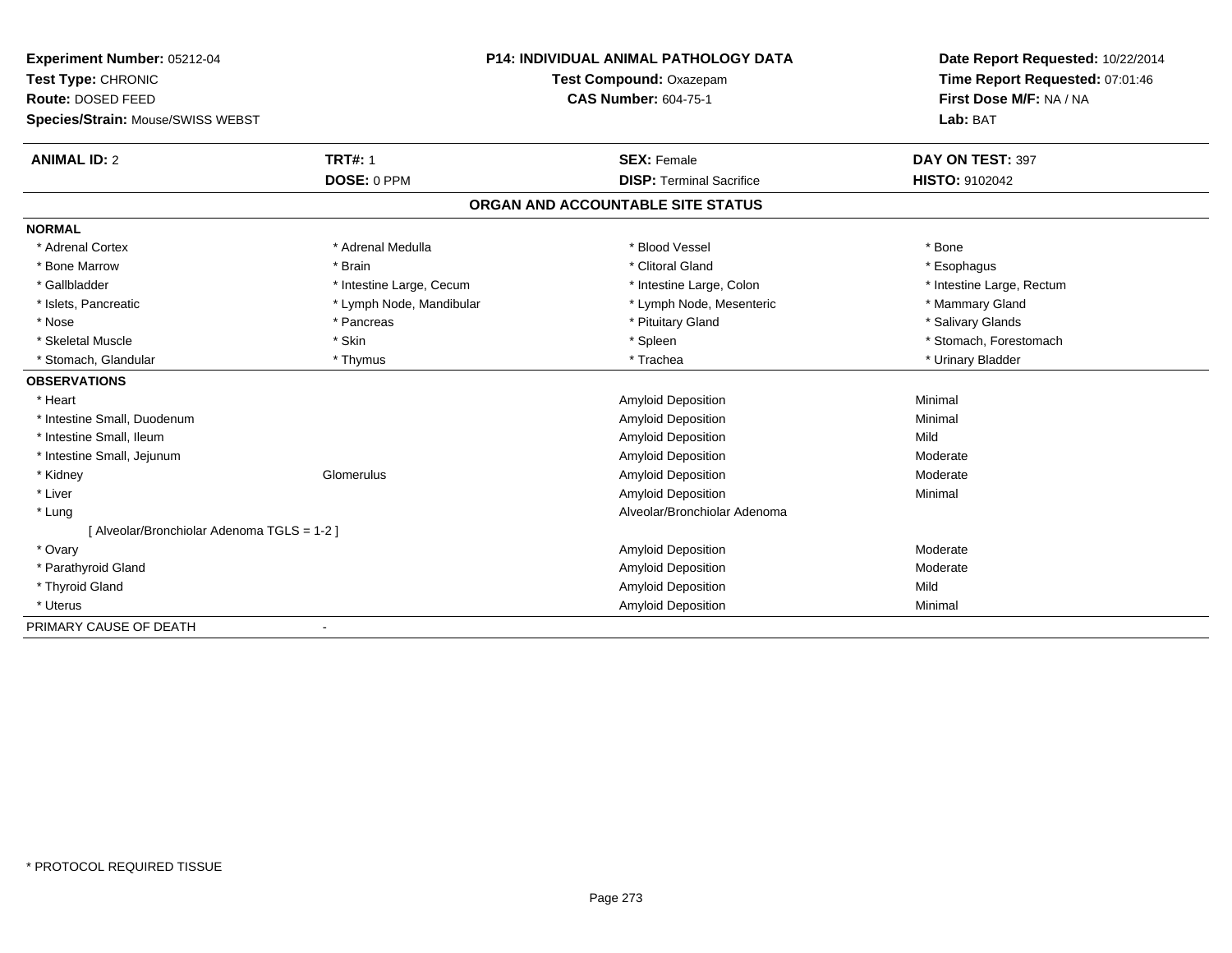| Experiment Number: 05212-04<br>Test Type: CHRONIC<br>Route: DOSED FEED<br><b>Species/Strain: Mouse/SWISS WEBST</b> |                                                                                                                                                                                                                                        | <b>P14: INDIVIDUAL ANIMAL PATHOLOGY DATA</b><br>Test Compound: Oxazepam<br><b>CAS Number: 604-75-1</b> | Date Report Requested: 10/22/2014<br>Time Report Requested: 07:01:46<br>First Dose M/F: NA / NA<br>Lab: BAT |
|--------------------------------------------------------------------------------------------------------------------|----------------------------------------------------------------------------------------------------------------------------------------------------------------------------------------------------------------------------------------|--------------------------------------------------------------------------------------------------------|-------------------------------------------------------------------------------------------------------------|
| <b>ANIMAL ID: 3</b>                                                                                                | <b>TRT#: 1</b>                                                                                                                                                                                                                         | <b>SEX: Female</b>                                                                                     | DAY ON TEST: 372                                                                                            |
|                                                                                                                    | DOSE: 0 PPM                                                                                                                                                                                                                            | <b>DISP:</b> Moribund Sacrifice                                                                        | HISTO: 9102043                                                                                              |
|                                                                                                                    |                                                                                                                                                                                                                                        | ORGAN AND ACCOUNTABLE SITE STATUS                                                                      |                                                                                                             |
| <b>NORMAL</b>                                                                                                      |                                                                                                                                                                                                                                        |                                                                                                        |                                                                                                             |
| * Adrenal Medulla                                                                                                  | * Blood Vessel                                                                                                                                                                                                                         | * Bone                                                                                                 | * Bone Marrow                                                                                               |
| * Brain                                                                                                            | * Clitoral Gland                                                                                                                                                                                                                       | * Esophagus                                                                                            | * Intestine Large, Cecum                                                                                    |
| * Intestine Large, Colon                                                                                           | * Intestine Large, Rectum                                                                                                                                                                                                              | * Intestine Small, Jejunum                                                                             | * Islets, Pancreatic                                                                                        |
| * Lymph Node, Mandibular                                                                                           | * Mammary Gland                                                                                                                                                                                                                        | * Nose                                                                                                 | * Pituitary Gland                                                                                           |
| * Skeletal Muscle                                                                                                  | * Skin                                                                                                                                                                                                                                 | * Stomach, Forestomach                                                                                 | * Stomach, Glandular                                                                                        |
| * Trachea                                                                                                          | * Urinary Bladder                                                                                                                                                                                                                      |                                                                                                        |                                                                                                             |
| <b>OBSERVATIONS</b>                                                                                                |                                                                                                                                                                                                                                        |                                                                                                        |                                                                                                             |
| * Adrenal Cortex                                                                                                   |                                                                                                                                                                                                                                        | <b>Amyloid Deposition</b>                                                                              | Mild                                                                                                        |
| * Gallbladder                                                                                                      |                                                                                                                                                                                                                                        | Lymphoma Malignant Undifferentiated Cell Type                                                          |                                                                                                             |
| * Heart                                                                                                            |                                                                                                                                                                                                                                        | <b>Amyloid Deposition</b>                                                                              | Moderate                                                                                                    |
|                                                                                                                    | Valve                                                                                                                                                                                                                                  | Thrombosis                                                                                             |                                                                                                             |
| * Intestine Small, Duodenum                                                                                        |                                                                                                                                                                                                                                        | <b>Amyloid Deposition</b>                                                                              | Minimal                                                                                                     |
| * Intestine Small, Ileum                                                                                           |                                                                                                                                                                                                                                        | Amyloid Deposition                                                                                     | Marked                                                                                                      |
| * Kidney                                                                                                           | Glomerulus                                                                                                                                                                                                                             | <b>Amyloid Deposition</b>                                                                              | Moderate                                                                                                    |
|                                                                                                                    |                                                                                                                                                                                                                                        | Lymphoma Malignant Undifferentiated Cell Type                                                          |                                                                                                             |
| * Liver                                                                                                            |                                                                                                                                                                                                                                        | Amyloid Deposition                                                                                     | Minimal                                                                                                     |
|                                                                                                                    |                                                                                                                                                                                                                                        | Lymphoma Malignant Undifferentiated Cell Type                                                          |                                                                                                             |
| * Lung                                                                                                             |                                                                                                                                                                                                                                        | Lymphoma Malignant Undifferentiated Cell Type                                                          |                                                                                                             |
| Lymph Node                                                                                                         | Mediastinal                                                                                                                                                                                                                            | Lymphoma Malignant Undifferentiated Cell Type                                                          |                                                                                                             |
|                                                                                                                    | Pancreatic                                                                                                                                                                                                                             | Lymphoma Malignant Undifferentiated Cell Type                                                          |                                                                                                             |
|                                                                                                                    | Renal                                                                                                                                                                                                                                  | Lymphoma Malignant Undifferentiated Cell Type                                                          |                                                                                                             |
|                                                                                                                    | [ Lymphoma Malignant Undifferentiated Cell Type TGLS = 2,3,4,5-4+7+10+11 ]<br>[ Lymphoma Malignant Undifferentiated Cell Type TGLS = 2,3,4,5-4+7+10+11 ]<br>[ Lymphoma Malignant Undifferentiated Cell Type TGLS = 2,3,4,5-4+7+10+11 ] |                                                                                                        |                                                                                                             |
| * Lymph Node, Mesenteric                                                                                           |                                                                                                                                                                                                                                        | Lymphoma Malignant Undifferentiated Cell Type                                                          |                                                                                                             |
|                                                                                                                    | [ Lymphoma Malignant Undifferentiated Cell Type TGLS = 2,3,4,5-4+7+10+11 ]                                                                                                                                                             |                                                                                                        |                                                                                                             |
| * Ovary                                                                                                            |                                                                                                                                                                                                                                        | Lymphoma Malignant Undifferentiated Cell Type                                                          |                                                                                                             |
| * Pancreas                                                                                                         |                                                                                                                                                                                                                                        | Lymphoma Malignant Undifferentiated Cell Type                                                          |                                                                                                             |
| * Parathyroid Gland                                                                                                |                                                                                                                                                                                                                                        | Amyloid Deposition                                                                                     | Moderate                                                                                                    |
| * Salivary Glands                                                                                                  |                                                                                                                                                                                                                                        | <b>Amyloid Deposition</b>                                                                              | Mild                                                                                                        |
|                                                                                                                    |                                                                                                                                                                                                                                        |                                                                                                        |                                                                                                             |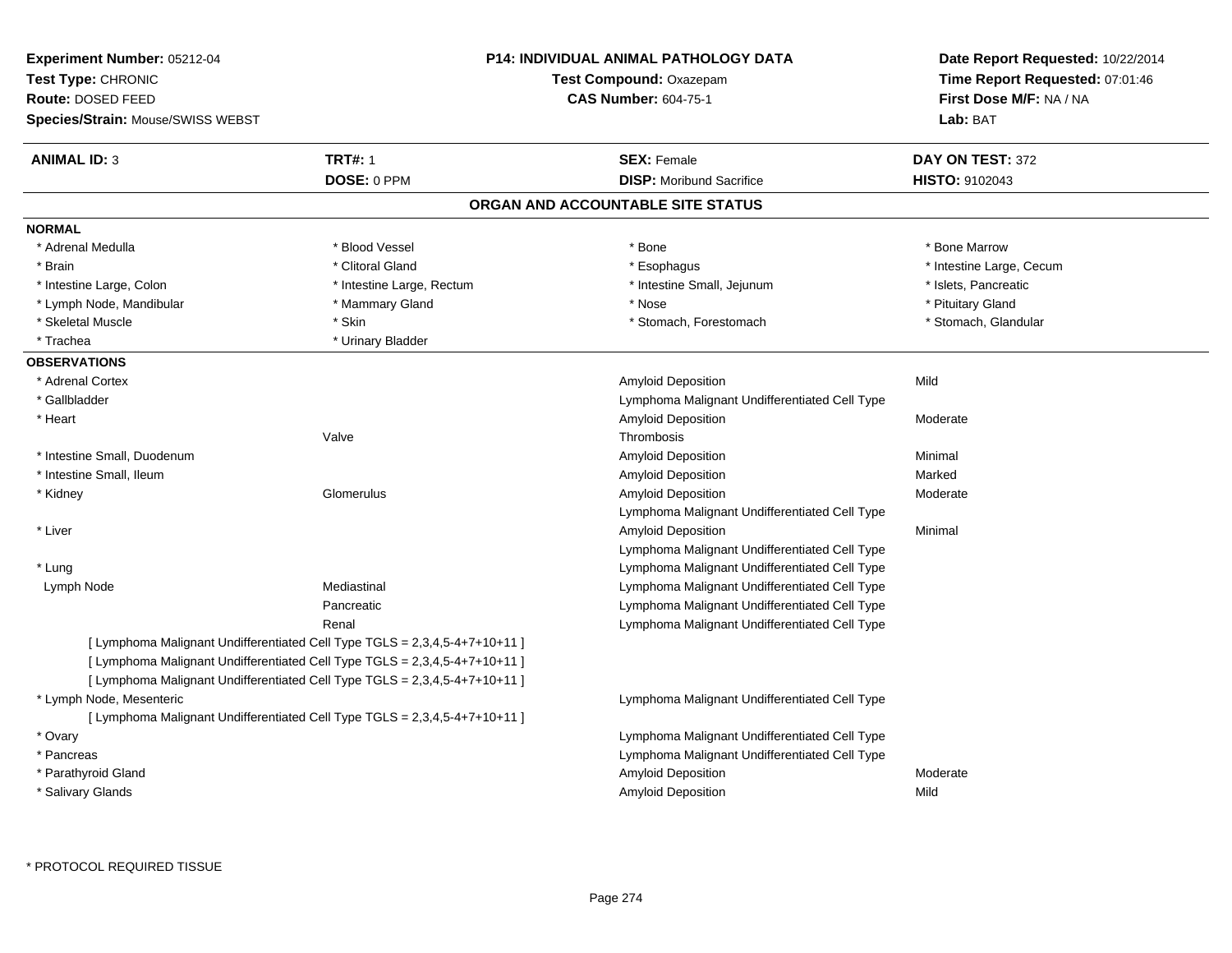| <b>Experiment Number: 05212-04</b><br><b>Test Type: CHRONIC</b><br>Route: DOSED FEED<br>Species/Strain: Mouse/SWISS WEBST |                                                                         | <b>P14: INDIVIDUAL ANIMAL PATHOLOGY DATA</b><br><b>Test Compound: Oxazepam</b><br><b>CAS Number: 604-75-1</b> | Date Report Requested: 10/22/2014<br>Time Report Requested: 07:01:46<br>First Dose M/F: NA / NA<br>Lab: BAT |
|---------------------------------------------------------------------------------------------------------------------------|-------------------------------------------------------------------------|---------------------------------------------------------------------------------------------------------------|-------------------------------------------------------------------------------------------------------------|
| <b>ANIMAL ID: 3</b>                                                                                                       | <b>TRT#: 1</b>                                                          | <b>SEX: Female</b>                                                                                            | DAY ON TEST: 372                                                                                            |
|                                                                                                                           | DOSE: 0 PPM                                                             | <b>DISP:</b> Moribund Sacrifice                                                                               | <b>HISTO: 9102043</b>                                                                                       |
|                                                                                                                           |                                                                         | ORGAN AND ACCOUNTABLE SITE STATUS                                                                             |                                                                                                             |
| * Spleen                                                                                                                  |                                                                         | Lymphoma Malignant Undifferentiated Cell Type                                                                 |                                                                                                             |
|                                                                                                                           | [Lymphoma Malignant Undifferentiated Cell Type TGLS = 1-9 ]             |                                                                                                               |                                                                                                             |
| * Thymus                                                                                                                  |                                                                         | Lymphoma Malignant Undifferentiated Cell Type                                                                 |                                                                                                             |
| * Thyroid Gland                                                                                                           |                                                                         | <b>Amyloid Deposition</b>                                                                                     | Marked                                                                                                      |
| * Uterus                                                                                                                  |                                                                         | <b>Amyloid Deposition</b>                                                                                     | Mild                                                                                                        |
|                                                                                                                           |                                                                         | Lymphoma Malignant Undifferentiated Cell Type                                                                 |                                                                                                             |
| PRIMARY CAUSE OF DEATH                                                                                                    |                                                                         |                                                                                                               |                                                                                                             |
| Animal Note: CELL TYPE                                                                                                    |                                                                         |                                                                                                               |                                                                                                             |
|                                                                                                                           | Animal Note: CAUSE OF MORB: LYMPHOMA, MULTIPLE ORGANS, UNDIFFERENTIATED |                                                                                                               |                                                                                                             |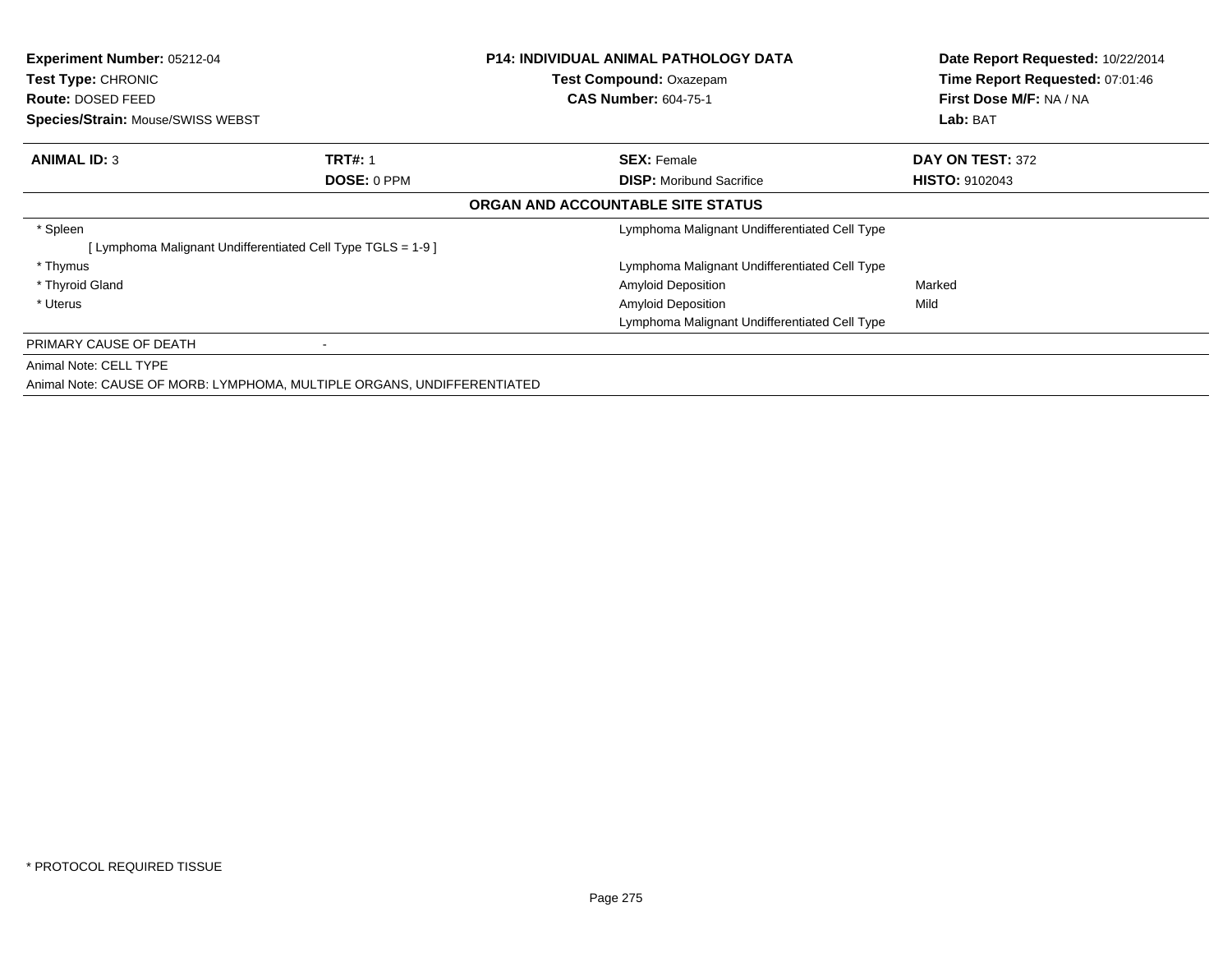| Experiment Number: 05212-04<br>Test Type: CHRONIC |                          | <b>P14: INDIVIDUAL ANIMAL PATHOLOGY DATA</b> | Date Report Requested: 10/22/2014<br>Time Report Requested: 07:01:46 |
|---------------------------------------------------|--------------------------|----------------------------------------------|----------------------------------------------------------------------|
|                                                   |                          | Test Compound: Oxazepam                      |                                                                      |
| Route: DOSED FEED                                 |                          | <b>CAS Number: 604-75-1</b>                  | First Dose M/F: NA / NA                                              |
| Species/Strain: Mouse/SWISS WEBST                 |                          |                                              | Lab: BAT                                                             |
| <b>ANIMAL ID: 4</b>                               | <b>TRT#: 1</b>           | <b>SEX: Female</b>                           | DAY ON TEST: 397                                                     |
|                                                   | DOSE: 0 PPM              | <b>DISP: Terminal Sacrifice</b>              | <b>HISTO: 9102044</b>                                                |
|                                                   |                          | ORGAN AND ACCOUNTABLE SITE STATUS            |                                                                      |
| <b>NORMAL</b>                                     |                          |                                              |                                                                      |
| * Adrenal Cortex                                  | * Adrenal Medulla        | * Blood Vessel                               | * Bone                                                               |
| * Bone Marrow                                     | * Brain                  | * Clitoral Gland                             | * Esophagus                                                          |
| * Gallbladder                                     | * Intestine Large, Cecum | * Intestine Large, Colon                     | * Intestine Large, Rectum                                            |
| * Intestine Small, Jejunum                        | * Islets, Pancreatic     | * Liver                                      | * Lymph Node, Mandibular                                             |
| * Lymph Node, Mesenteric                          | * Mammary Gland          | * Nose                                       | * Pancreas                                                           |
| * Parathyroid Gland                               | * Pituitary Gland        | * Skeletal Muscle                            | * Skin                                                               |
| * Spleen                                          | * Stomach, Forestomach   | * Stomach, Glandular                         | * Thymus                                                             |
| * Thyroid Gland                                   | * Trachea                | * Urinary Bladder                            |                                                                      |
| <b>OBSERVATIONS</b>                               |                          |                                              |                                                                      |
| * Heart                                           |                          | Amyloid Deposition                           | Minimal                                                              |
| * Intestine Small, Duodenum                       |                          | Amyloid Deposition                           | Minimal                                                              |
| * Intestine Small, Ileum                          |                          | Amyloid Deposition                           | Marked                                                               |
| * Kidney                                          | Glomerulus               | Amyloid Deposition                           | Mild                                                                 |
| * Lung                                            | Alveolar Epith           | Hyperplasia                                  | Minimal                                                              |
| * Ovary                                           |                          | Amyloid Deposition                           | Minimal                                                              |
| * Salivary Glands                                 |                          | Amyloid Deposition                           | Minimal                                                              |
| * Uterus                                          | Endometrium              | Hyperplasia                                  | Cystic, Mild                                                         |
| [Hyperplasia TGLS = 1-6]                          |                          |                                              |                                                                      |
| PRIMARY CAUSE OF DEATH                            |                          |                                              |                                                                      |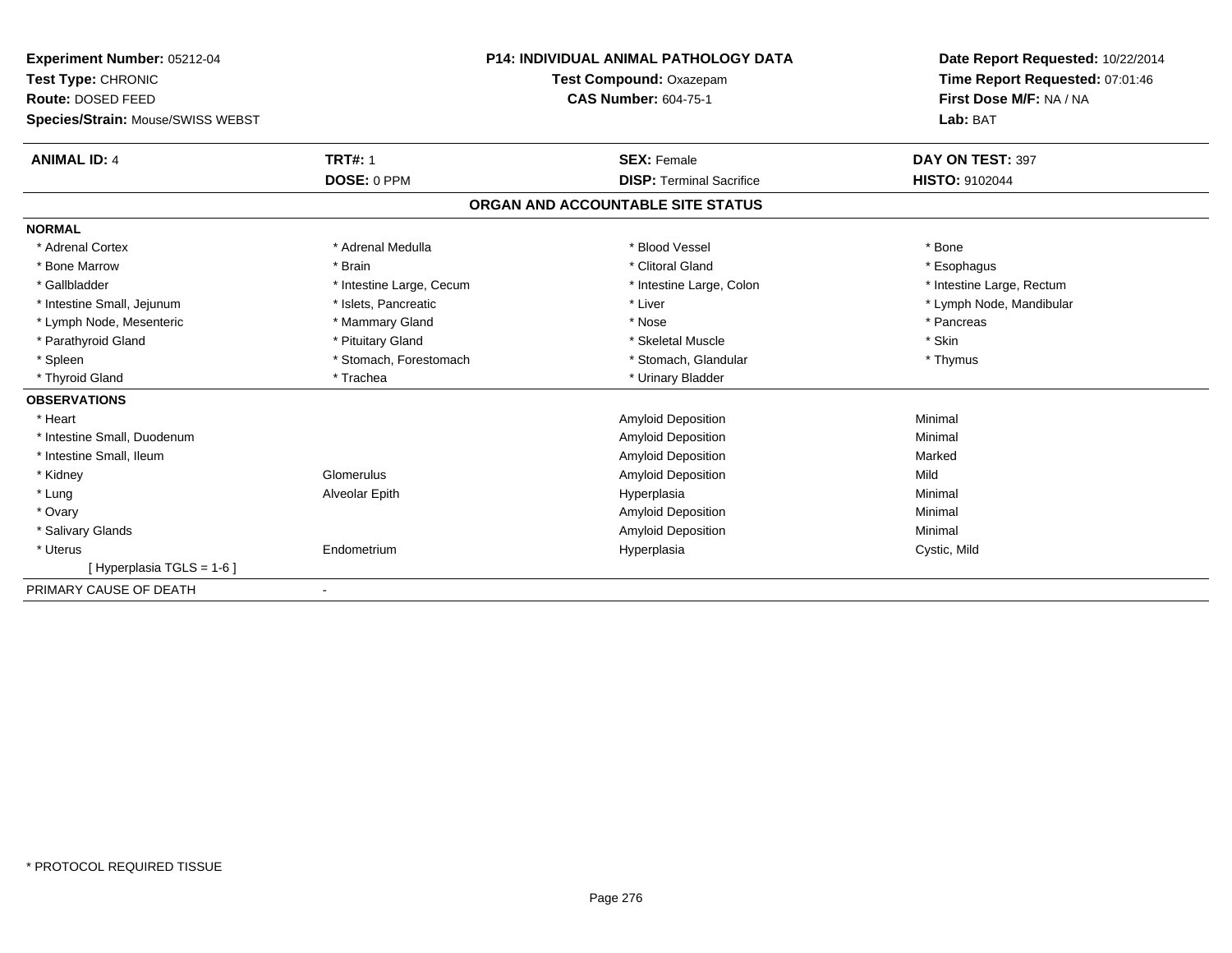| Experiment Number: 05212-04       |                             | <b>P14: INDIVIDUAL ANIMAL PATHOLOGY DATA</b> | Date Report Requested: 10/22/2014 |
|-----------------------------------|-----------------------------|----------------------------------------------|-----------------------------------|
| <b>Test Type: CHRONIC</b>         |                             | Test Compound: Oxazepam                      | Time Report Requested: 07:01:46   |
| <b>Route: DOSED FEED</b>          |                             | <b>CAS Number: 604-75-1</b>                  | First Dose M/F: NA / NA           |
| Species/Strain: Mouse/SWISS WEBST |                             |                                              | Lab: BAT                          |
| <b>ANIMAL ID: 5</b>               | <b>TRT#: 1</b>              | <b>SEX: Female</b>                           | DAY ON TEST: 397                  |
|                                   | DOSE: 0 PPM                 | <b>DISP: Terminal Sacrifice</b>              | <b>HISTO: 9102045</b>             |
|                                   |                             | ORGAN AND ACCOUNTABLE SITE STATUS            |                                   |
| <b>NORMAL</b>                     |                             |                                              |                                   |
| * Adrenal Cortex                  | * Adrenal Medulla           | * Blood Vessel                               | * Bone                            |
| * Bone Marrow                     | * Brain                     | * Clitoral Gland                             | * Esophagus                       |
| * Gallbladder                     | * Heart                     | * Intestine Large, Cecum                     | * Intestine Large, Colon          |
| * Intestine Large, Rectum         | * Intestine Small, Duodenum | * Intestine Small, Ileum                     | * Intestine Small, Jejunum        |
| * Islets, Pancreatic              | * Lung                      | * Lymph Node, Mandibular                     | * Lymph Node, Mesenteric          |
| * Mammary Gland                   | * Nose                      | * Ovary                                      | * Pancreas                        |
| * Parathyroid Gland               | * Pituitary Gland           | * Salivary Glands                            | * Skeletal Muscle                 |
| * Skin                            | * Spleen                    | * Stomach, Forestomach                       | * Stomach, Glandular              |
| * Thymus                          | * Thyroid Gland             | * Trachea                                    | * Urinary Bladder                 |
| * Uterus                          |                             |                                              |                                   |
| <b>OBSERVATIONS</b>               |                             |                                              |                                   |
| * Kidney                          | Glomerulus                  | Amyloid Deposition                           | Mild                              |
| * Liver                           | Centrilobular               | Hypertrophy                                  | Minimal                           |
|                                   |                             | Necrosis                                     | Minimal                           |
| PRIMARY CAUSE OF DEATH            |                             |                                              |                                   |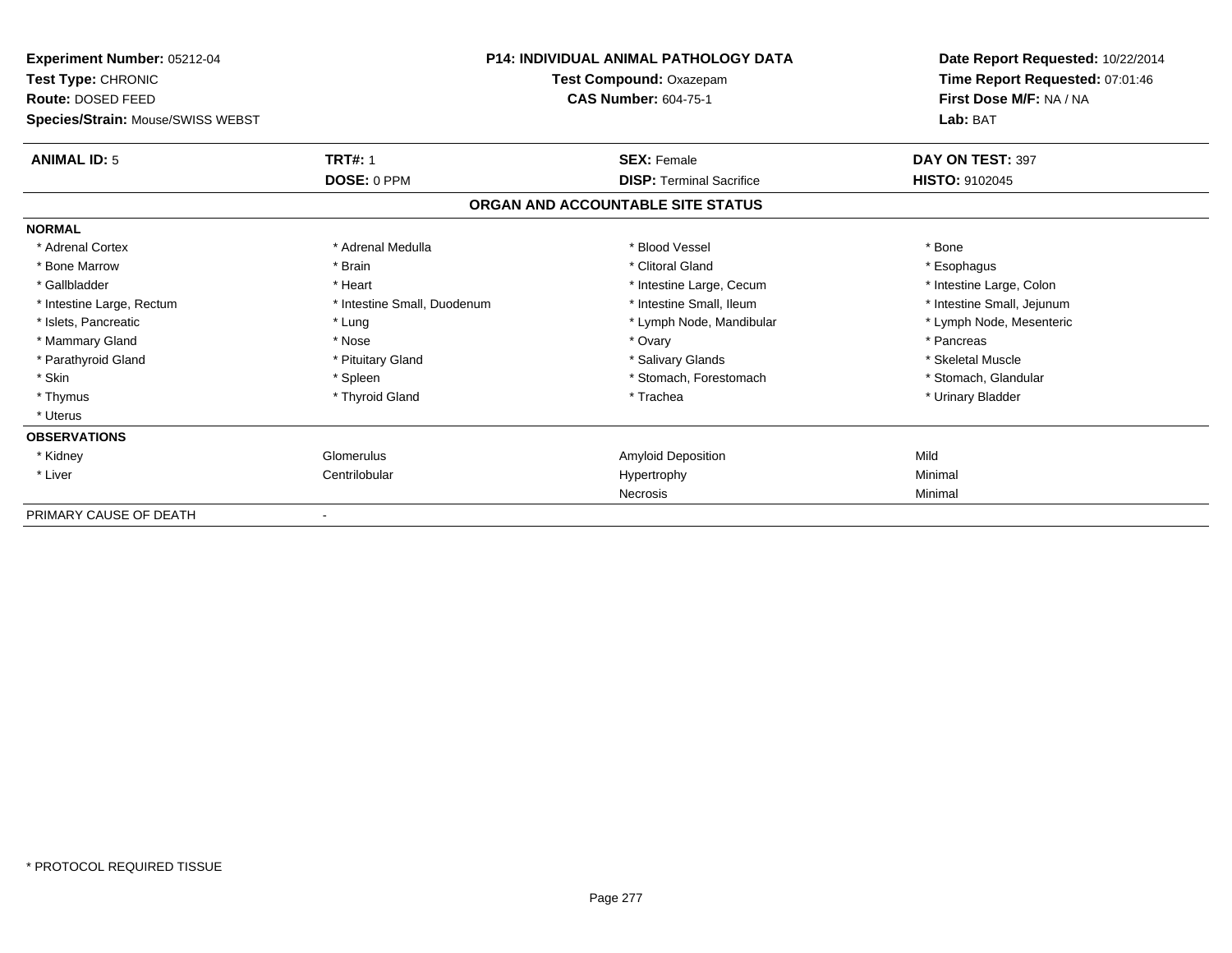| Experiment Number: 05212-04             |                          | <b>P14: INDIVIDUAL ANIMAL PATHOLOGY DATA</b> | Date Report Requested: 10/22/2014 |
|-----------------------------------------|--------------------------|----------------------------------------------|-----------------------------------|
| Test Type: CHRONIC<br>Route: DOSED FEED |                          | Test Compound: Oxazepam                      | Time Report Requested: 07:01:46   |
|                                         |                          | <b>CAS Number: 604-75-1</b>                  | First Dose M/F: NA / NA           |
| Species/Strain: Mouse/SWISS WEBST       |                          |                                              | Lab: BAT                          |
| <b>ANIMAL ID: 6</b>                     | <b>TRT#: 1</b>           | <b>SEX: Female</b>                           | DAY ON TEST: 397                  |
|                                         | DOSE: 0 PPM              | <b>DISP: Terminal Sacrifice</b>              | <b>HISTO: 9102046</b>             |
|                                         |                          | ORGAN AND ACCOUNTABLE SITE STATUS            |                                   |
|                                         |                          |                                              |                                   |
| <b>NORMAL</b>                           |                          |                                              |                                   |
| * Adrenal Cortex                        | * Adrenal Medulla        | * Blood Vessel                               | * Bone                            |
| * Bone Marrow                           | * Brain                  | * Clitoral Gland                             | * Esophagus                       |
| * Gallbladder                           | * Intestine Large, Cecum | * Intestine Large, Colon                     | * Intestine Large, Rectum         |
| * Intestine Small, Jejunum              | * Islets, Pancreatic     | * Lymph Node, Mandibular                     | * Lymph Node, Mesenteric          |
| * Mammary Gland                         | * Nose                   | * Pancreas                                   | * Pituitary Gland                 |
| * Skeletal Muscle                       | * Skin                   | * Spleen                                     | * Stomach, Forestomach            |
| * Stomach, Glandular                    | * Thymus                 | * Thyroid Gland                              | * Trachea                         |
| * Urinary Bladder                       |                          |                                              |                                   |
| <b>MISSING</b>                          |                          |                                              |                                   |
| * Ovary                                 | * Parathyroid Gland      |                                              |                                   |
| <b>OBSERVATIONS</b>                     |                          |                                              |                                   |
| * Heart                                 |                          | <b>Amyloid Deposition</b>                    | Mild                              |
| * Intestine Small, Duodenum             |                          | <b>Amyloid Deposition</b>                    | Mild                              |
| * Intestine Small, Ileum                |                          | <b>Amyloid Deposition</b>                    | Moderate                          |
| * Kidney                                | Glomerulus               | <b>Amyloid Deposition</b>                    | Mild                              |
| * Liver                                 |                          | <b>Necrosis</b>                              | Mild                              |
| * Lung                                  | Alveolar Epith           | Hyperplasia                                  | Minimal                           |
| * Salivary Glands                       |                          | Amyloid Deposition                           | Mild                              |
| * Uterus                                | Endometrium              | Hyperplasia                                  | Cystic, Mild                      |
| PRIMARY CAUSE OF DEATH                  |                          |                                              |                                   |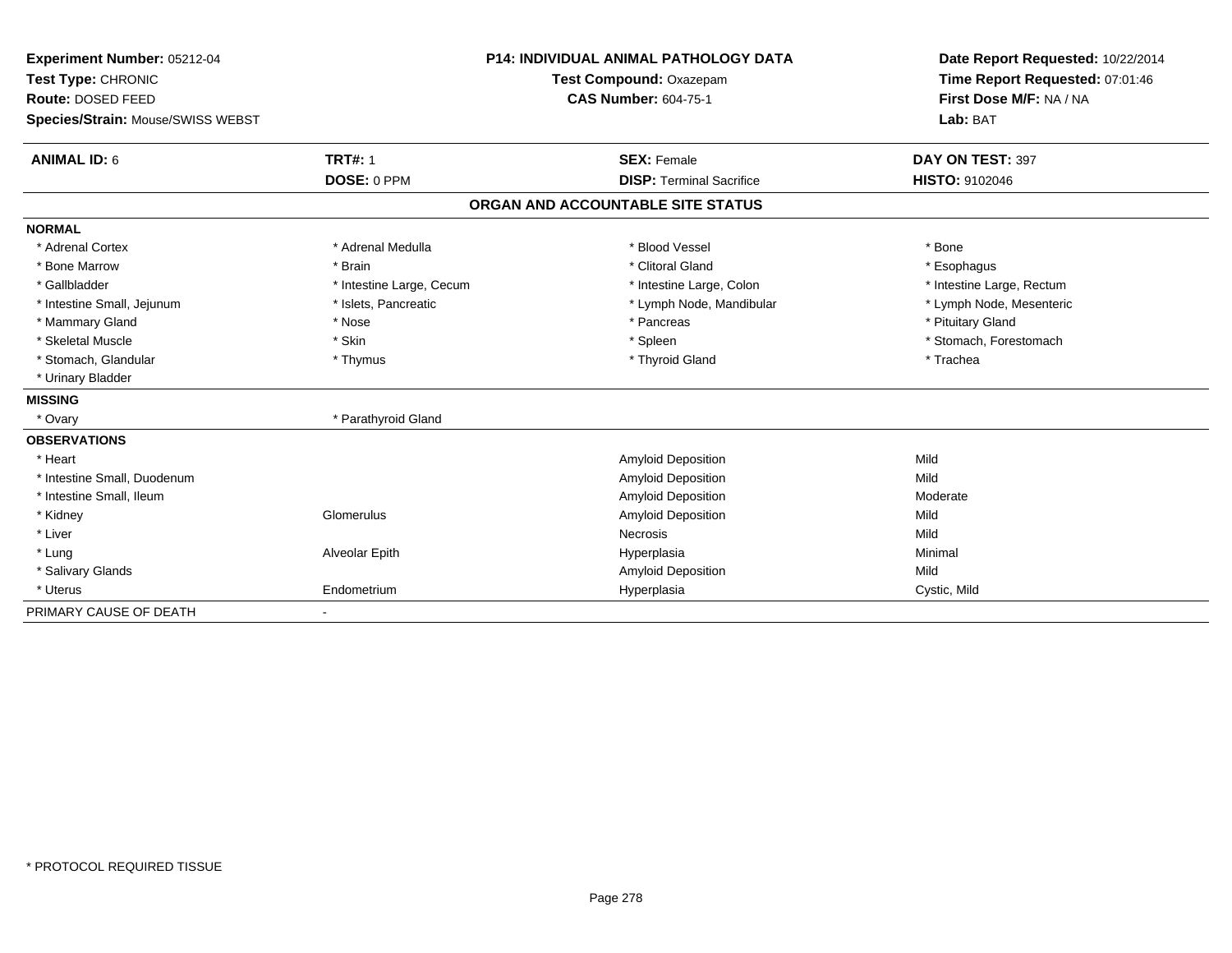| Experiment Number: 05212-04<br>Test Type: CHRONIC<br>Route: DOSED FEED<br>Species/Strain: Mouse/SWISS WEBST |                           | P14: INDIVIDUAL ANIMAL PATHOLOGY DATA<br>Test Compound: Oxazepam<br><b>CAS Number: 604-75-1</b> | Date Report Requested: 10/22/2014<br>Time Report Requested: 07:01:46<br>First Dose M/F: NA / NA<br>Lab: BAT |
|-------------------------------------------------------------------------------------------------------------|---------------------------|-------------------------------------------------------------------------------------------------|-------------------------------------------------------------------------------------------------------------|
| <b>ANIMAL ID: 7</b>                                                                                         | <b>TRT#: 1</b>            | <b>SEX: Female</b>                                                                              | DAY ON TEST: 397                                                                                            |
|                                                                                                             | DOSE: 0 PPM               | <b>DISP: Terminal Sacrifice</b>                                                                 | HISTO: 9102047                                                                                              |
|                                                                                                             |                           | ORGAN AND ACCOUNTABLE SITE STATUS                                                               |                                                                                                             |
| <b>NORMAL</b>                                                                                               |                           |                                                                                                 |                                                                                                             |
| * Adrenal Medulla                                                                                           | * Blood Vessel            | * Bone                                                                                          | * Bone Marrow                                                                                               |
| * Brain                                                                                                     | * Clitoral Gland          | * Esophagus                                                                                     | * Gallbladder                                                                                               |
| * Intestine Large, Cecum                                                                                    | * Intestine Large, Rectum | * Islets, Pancreatic                                                                            | * Lymph Node, Mandibular                                                                                    |
| * Mammary Gland                                                                                             | * Nose                    | * Ovary                                                                                         | * Pancreas                                                                                                  |
| * Pituitary Gland                                                                                           | * Skeletal Muscle         | * Skin                                                                                          | * Stomach, Forestomach                                                                                      |
| * Stomach, Glandular                                                                                        | * Thymus                  | * Trachea                                                                                       | * Urinary Bladder                                                                                           |
| <b>OBSERVATIONS</b>                                                                                         |                           |                                                                                                 |                                                                                                             |
| * Adrenal Cortex                                                                                            |                           | Amyloid Deposition                                                                              | Minimal                                                                                                     |
|                                                                                                             |                           | Hematopoietic Cell Proliferation                                                                | Moderate                                                                                                    |
| * Heart                                                                                                     |                           | <b>Amyloid Deposition</b>                                                                       | Moderate                                                                                                    |
|                                                                                                             | Atrium                    | Thrombosis                                                                                      |                                                                                                             |
| [Thrombosis TGLS = 4-2]                                                                                     |                           |                                                                                                 |                                                                                                             |
| * Intestine Large, Colon                                                                                    |                           | Amyloid Deposition                                                                              | Minimal                                                                                                     |
| * Intestine Small, Duodenum                                                                                 |                           | Amyloid Deposition                                                                              | Mild                                                                                                        |
| * Intestine Small, Ileum                                                                                    |                           | <b>Amyloid Deposition</b>                                                                       | Moderate                                                                                                    |
| * Intestine Small, Jejunum                                                                                  |                           | Amyloid Deposition                                                                              | Minimal                                                                                                     |
| * Kidney                                                                                                    | Glomerulus                | Amyloid Deposition                                                                              | Marked                                                                                                      |
| [ Amyloid Deposition TGLS = 5-1 ]                                                                           |                           |                                                                                                 |                                                                                                             |
| * Liver                                                                                                     |                           | Amyloid Deposition                                                                              | Moderate                                                                                                    |
|                                                                                                             |                           | Hematopoietic Cell Proliferation                                                                | Mild                                                                                                        |
|                                                                                                             |                           | Inflammation                                                                                    | Subacute, Mild                                                                                              |
| * Lung                                                                                                      | Alveolus                  | <b>Infiltration Cellular</b>                                                                    | Mononuclear CI, Moderate                                                                                    |
|                                                                                                             |                           | Inflammation                                                                                    | Chronic, Moderate                                                                                           |
| * Lymph Node, Mesenteric                                                                                    |                           | <b>Amyloid Deposition</b>                                                                       | Mild                                                                                                        |
| Mesentery                                                                                                   |                           | Inflammation                                                                                    | Suppurative, Marked                                                                                         |
| [Inflammation TGLS = $2-10$ ]                                                                               |                           |                                                                                                 |                                                                                                             |
| * Parathyroid Gland                                                                                         |                           | Amyloid Deposition                                                                              | Mild                                                                                                        |
| * Salivary Glands                                                                                           |                           | Amyloid Deposition                                                                              | Moderate                                                                                                    |
| * Spleen                                                                                                    |                           | Amyloid Deposition                                                                              | Moderate                                                                                                    |
|                                                                                                             |                           | Hematopoietic Cell Proliferation                                                                | Moderate                                                                                                    |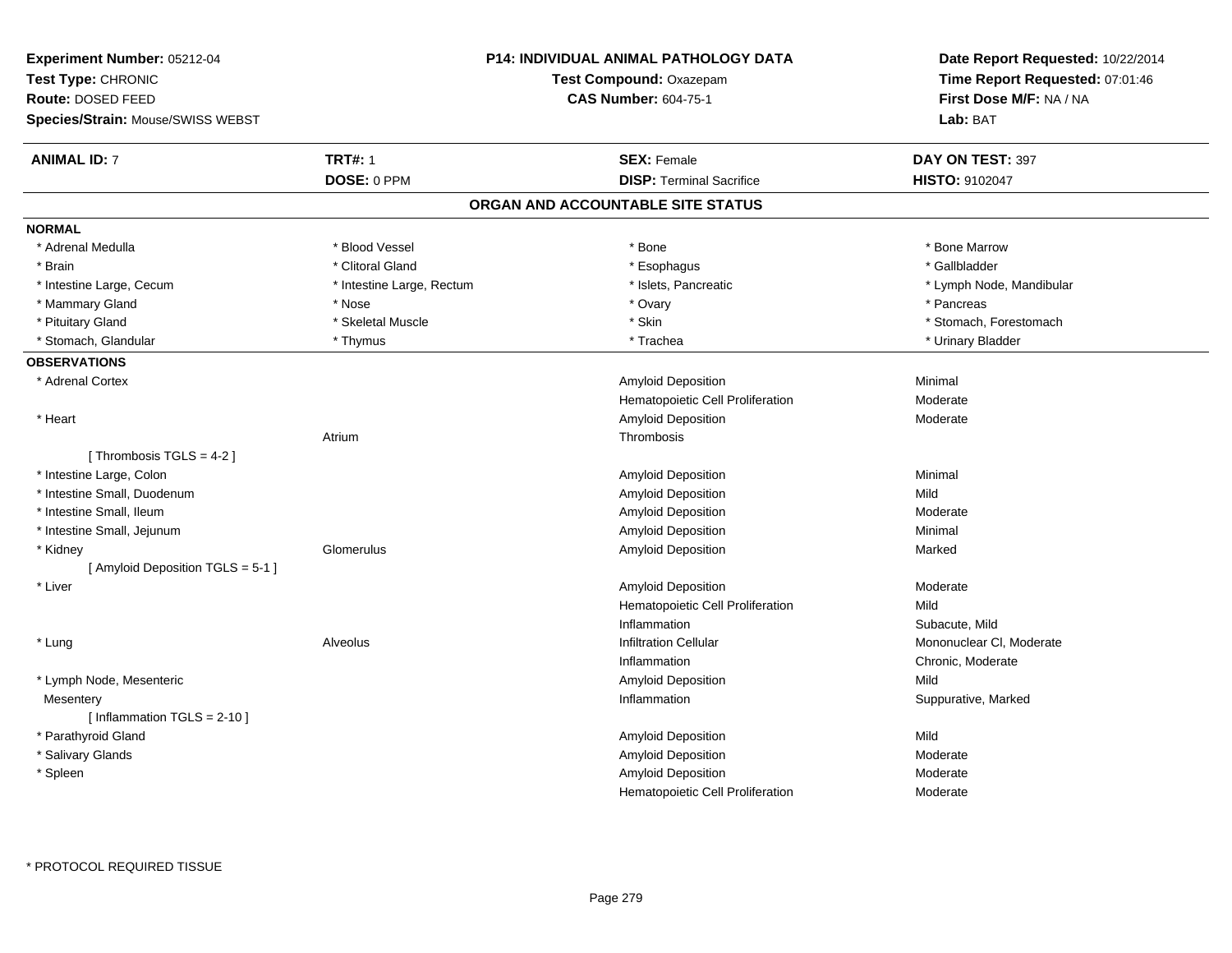| <b>Experiment Number: 05212-04</b>             |                    | <b>P14: INDIVIDUAL ANIMAL PATHOLOGY DATA</b> | Date Report Requested: 10/22/2014 |
|------------------------------------------------|--------------------|----------------------------------------------|-----------------------------------|
| Test Type: CHRONIC                             |                    | Test Compound: Oxazepam                      | Time Report Requested: 07:01:46   |
| Route: DOSED FEED                              |                    | <b>CAS Number: 604-75-1</b>                  | First Dose M/F: NA / NA           |
| <b>Species/Strain: Mouse/SWISS WEBST</b>       |                    |                                              | Lab: BAT                          |
| <b>ANIMAL ID: 7</b>                            | <b>TRT#: 1</b>     | <b>SEX: Female</b>                           | DAY ON TEST: 397                  |
|                                                | <b>DOSE: 0 PPM</b> | <b>DISP:</b> Terminal Sacrifice              | <b>HISTO: 9102047</b>             |
|                                                |                    | ORGAN AND ACCOUNTABLE SITE STATUS            |                                   |
|                                                |                    | Hyperplasia                                  | Lymphoid, Mild                    |
| [Hematopoietic Cell Proliferation TGLS = 3-9 ] |                    |                                              |                                   |
| [Hyperplasia TGLS = $3-9$ ]                    |                    |                                              |                                   |
| * Thyroid Gland                                |                    | <b>Amyloid Deposition</b>                    | Moderate                          |
| * Uterus                                       | Endometrium        | Hyperplasia                                  | Cystic, Moderate                  |
| [Hyperplasia TGLS = $1-6$ ]                    |                    |                                              |                                   |
| PRIMARY CAUSE OF DEATH                         |                    |                                              |                                   |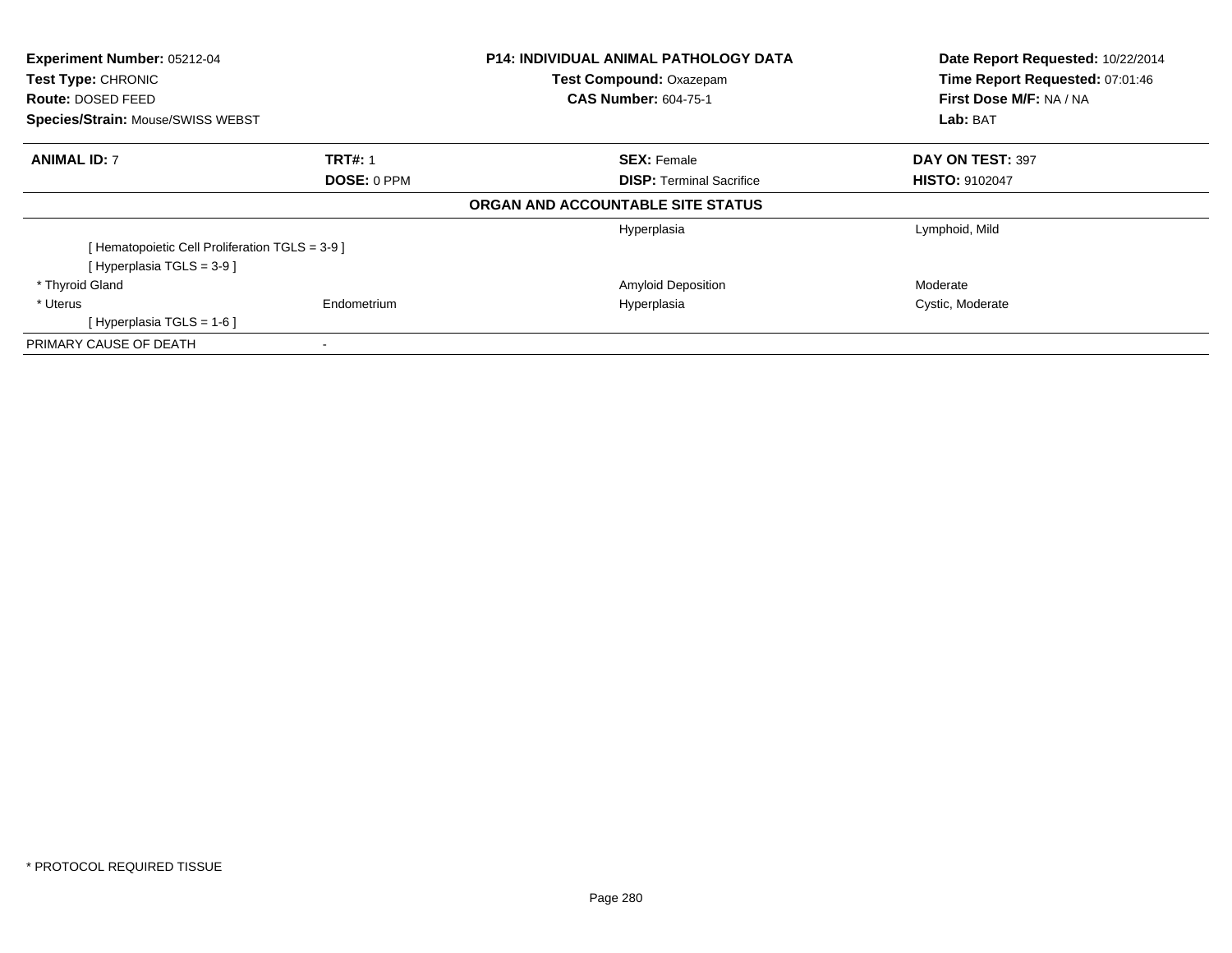| Experiment Number: 05212-04<br>Test Type: CHRONIC |                           | <b>P14: INDIVIDUAL ANIMAL PATHOLOGY DATA</b><br>Test Compound: Oxazepam | Date Report Requested: 10/22/2014<br>Time Report Requested: 07:01:46 |
|---------------------------------------------------|---------------------------|-------------------------------------------------------------------------|----------------------------------------------------------------------|
| Route: DOSED FEED                                 |                           | <b>CAS Number: 604-75-1</b>                                             | First Dose M/F: NA / NA                                              |
| Species/Strain: Mouse/SWISS WEBST                 |                           |                                                                         | Lab: BAT                                                             |
| <b>ANIMAL ID: 8</b>                               | <b>TRT#: 1</b>            | <b>SEX: Female</b>                                                      | DAY ON TEST: 397                                                     |
|                                                   | DOSE: 0 PPM               | <b>DISP: Terminal Sacrifice</b>                                         | <b>HISTO: 9102048</b>                                                |
|                                                   |                           | ORGAN AND ACCOUNTABLE SITE STATUS                                       |                                                                      |
| <b>NORMAL</b>                                     |                           |                                                                         |                                                                      |
| * Adrenal Medulla                                 | * Blood Vessel            | * Bone                                                                  | * Bone Marrow                                                        |
| * Brain                                           | * Clitoral Gland          | * Esophagus                                                             | * Gallbladder                                                        |
| * Intestine Large, Cecum                          | * Intestine Large, Rectum | * Islets. Pancreatic                                                    | * Mammary Gland                                                      |
| * Nose                                            | * Ovary                   | * Pituitary Gland                                                       | * Skeletal Muscle                                                    |
| * Skin                                            | * Stomach, Forestomach    | * Thymus                                                                | Tooth                                                                |
| * Trachea                                         | * Urinary Bladder         | * Uterus                                                                |                                                                      |
| <b>MISSING</b>                                    |                           |                                                                         |                                                                      |
| * Lymph Node, Mandibular                          |                           |                                                                         |                                                                      |
| <b>OBSERVATIONS</b>                               |                           |                                                                         |                                                                      |
| * Adrenal Cortex                                  |                           | Amyloid Deposition                                                      | Mild                                                                 |
| * Heart                                           |                           | Amyloid Deposition                                                      | Marked                                                               |
|                                                   | Atrium                    | Thrombosis                                                              |                                                                      |
| [Thrombosis TGLS = 1-2]                           |                           |                                                                         |                                                                      |
| * Intestine Large, Colon                          |                           | Amyloid Deposition                                                      | Mild                                                                 |
| * Intestine Small, Duodenum                       |                           | Amyloid Deposition                                                      | Marked                                                               |
| * Intestine Small, Ileum                          |                           | Amyloid Deposition                                                      | Moderate                                                             |
| * Intestine Small, Jejunum                        |                           | Amyloid Deposition                                                      | Moderate                                                             |
| * Kidney                                          | Glomerulus                | Amyloid Deposition                                                      | Mild                                                                 |
| * Liver                                           |                           | Amyloid Deposition                                                      | Mild                                                                 |
|                                                   |                           | Necrosis                                                                | Minimal                                                              |
| * Lung                                            |                           | Alveolar/Bronchiolar Carcinoma                                          |                                                                      |
|                                                   |                           | Fibrosis                                                                | Mild                                                                 |
|                                                   | Alveolus                  | <b>Infiltration Cellular</b>                                            | Mononuclear CI, Mild                                                 |
| [ Alveolar/Bronchiolar Carcinoma TGLS = 2-2 ]     |                           |                                                                         |                                                                      |
| * Lymph Node, Mesenteric                          |                           | Amyloid Deposition                                                      | Moderate                                                             |
| * Pancreas                                        |                           | Amyloid Deposition                                                      | Mild                                                                 |
| * Parathyroid Gland                               |                           | <b>Amyloid Deposition</b>                                               | Marked                                                               |
| * Salivary Glands                                 |                           | Amyloid Deposition                                                      | Marked                                                               |
| * Spleen                                          |                           | Amyloid Deposition                                                      | Marked                                                               |
| * Stomach, Glandular                              |                           | <b>Amyloid Deposition</b>                                               | Mild                                                                 |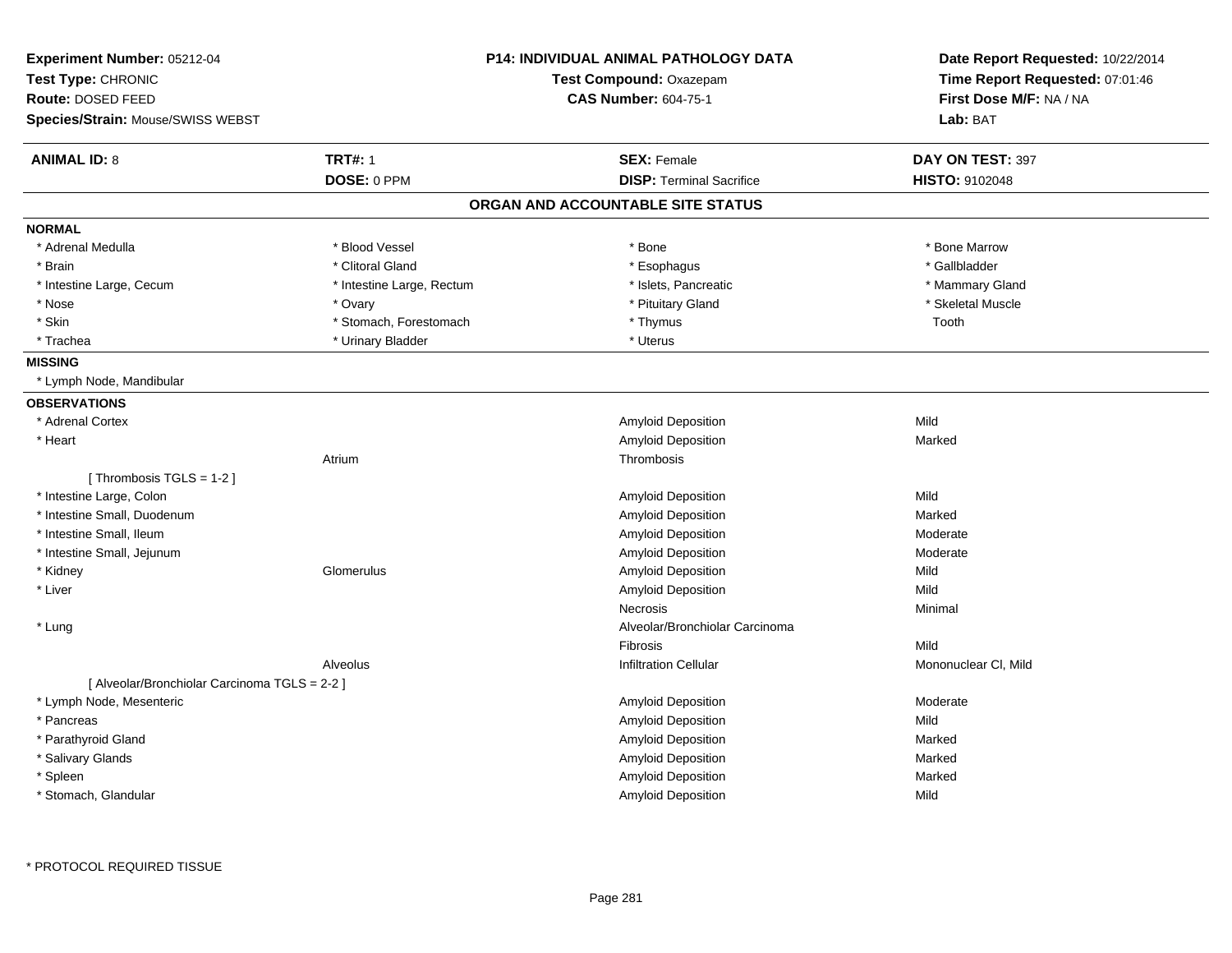| Experiment Number: 05212-04<br><b>Test Type: CHRONIC</b><br>Route: DOSED FEED<br><b>Species/Strain: Mouse/SWISS WEBST</b> |                    | <b>P14: INDIVIDUAL ANIMAL PATHOLOGY DATA</b> | Date Report Requested: 10/22/2014 |
|---------------------------------------------------------------------------------------------------------------------------|--------------------|----------------------------------------------|-----------------------------------|
|                                                                                                                           |                    | <b>Test Compound: Oxazepam</b>               | Time Report Requested: 07:01:46   |
|                                                                                                                           |                    | <b>CAS Number: 604-75-1</b>                  | First Dose M/F: NA / NA           |
|                                                                                                                           |                    |                                              | Lab: BAT                          |
| <b>ANIMAL ID: 8</b>                                                                                                       | <b>TRT#: 1</b>     | <b>SEX: Female</b>                           | DAY ON TEST: 397                  |
|                                                                                                                           | <b>DOSE: 0 PPM</b> | <b>DISP: Terminal Sacrifice</b>              | <b>HISTO: 9102048</b>             |
|                                                                                                                           |                    | ORGAN AND ACCOUNTABLE SITE STATUS            |                                   |
| * Thyroid Gland                                                                                                           |                    | <b>Amyloid Deposition</b>                    | Moderate                          |
| PRIMARY CAUSE OF DEATH                                                                                                    |                    |                                              |                                   |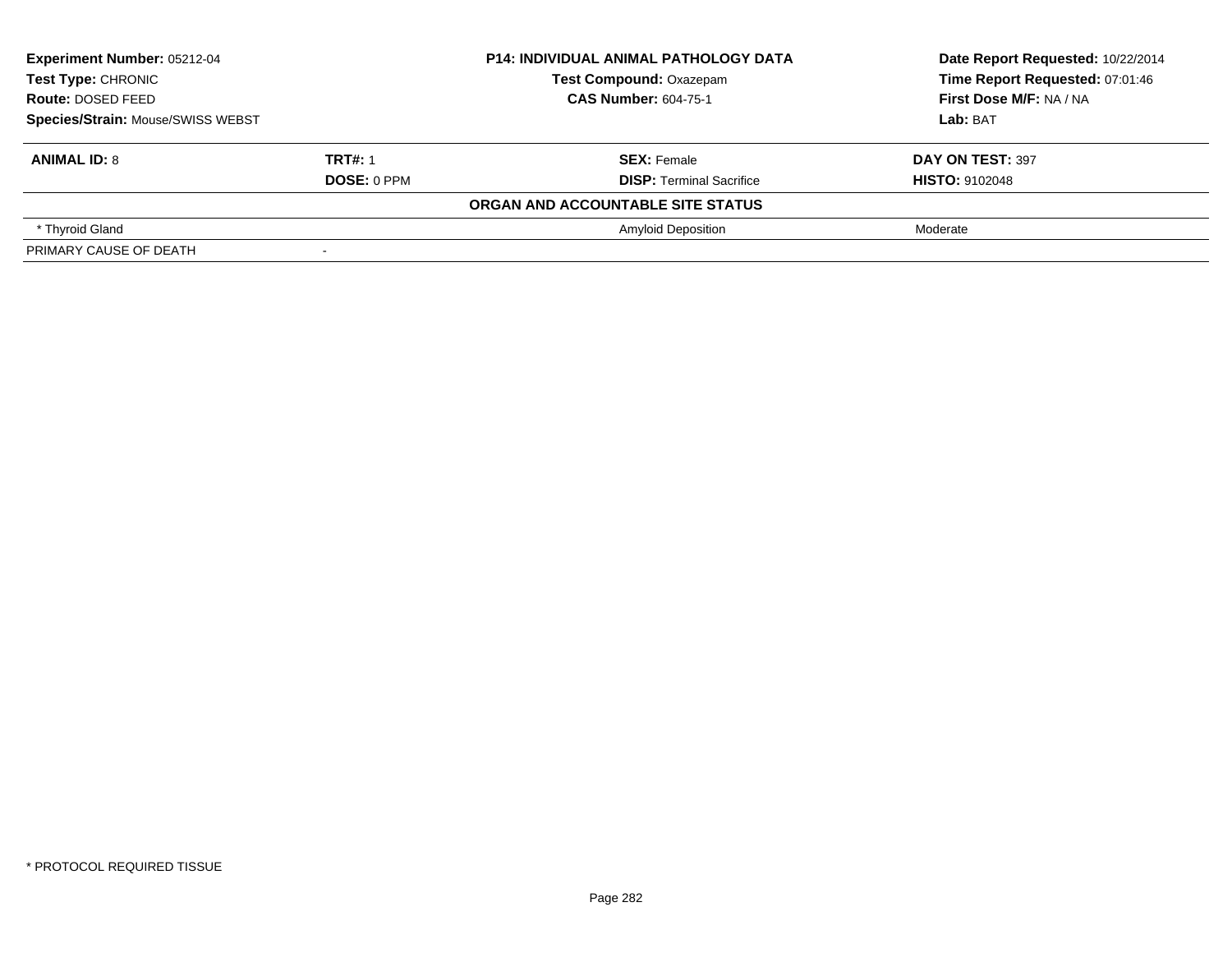| Experiment Number: 05212-04                                            | <b>P14: INDIVIDUAL ANIMAL PATHOLOGY DATA</b> |                                   | Date Report Requested: 10/22/2014<br>Time Report Requested: 07:01:46 |
|------------------------------------------------------------------------|----------------------------------------------|-----------------------------------|----------------------------------------------------------------------|
| Test Type: CHRONIC                                                     |                                              | Test Compound: Oxazepam           |                                                                      |
| Route: DOSED FEED                                                      |                                              | <b>CAS Number: 604-75-1</b>       | First Dose M/F: NA / NA<br>Lab: BAT                                  |
| Species/Strain: Mouse/SWISS WEBST                                      |                                              |                                   |                                                                      |
| <b>ANIMAL ID: 9</b>                                                    | <b>TRT#: 1</b>                               | <b>SEX: Female</b>                | DAY ON TEST: 184                                                     |
|                                                                        | DOSE: 0 PPM                                  | <b>DISP:</b> Moribund Sacrifice   | <b>HISTO: 9102049</b>                                                |
|                                                                        |                                              | ORGAN AND ACCOUNTABLE SITE STATUS |                                                                      |
| <b>NORMAL</b>                                                          |                                              |                                   |                                                                      |
| * Adrenal Cortex                                                       | * Adrenal Medulla                            | * Blood Vessel                    | * Bone                                                               |
| * Bone Marrow                                                          | * Brain                                      | * Clitoral Gland                  | * Esophagus                                                          |
| * Gallbladder                                                          | * Heart                                      | * Intestine Large, Cecum          | * Intestine Large, Colon                                             |
| * Intestine Large, Rectum                                              | * Intestine Small, Duodenum                  | * Intestine Small, Ileum          | * Intestine Small, Jejunum                                           |
| * Islets, Pancreatic                                                   | * Liver                                      | * Lung                            | * Lymph Node, Mandibular                                             |
| * Mammary Gland                                                        | * Nose                                       | * Ovary                           | * Pancreas                                                           |
| * Parathyroid Gland                                                    | * Pituitary Gland                            | * Skeletal Muscle                 | * Skin                                                               |
| * Stomach, Forestomach                                                 | * Stomach, Glandular                         | * Thyroid Gland                   | * Trachea                                                            |
| * Urinary Bladder                                                      | * Uterus                                     |                                   |                                                                      |
| <b>OBSERVATIONS</b>                                                    |                                              |                                   |                                                                      |
| * Kidney                                                               |                                              | Lymphoma Malignant Mixed          |                                                                      |
| * Lymph Node, Mesenteric                                               |                                              | Lymphoma Malignant Mixed          |                                                                      |
| * Salivary Glands                                                      |                                              | Lymphoma Malignant Mixed          |                                                                      |
| * Spleen                                                               |                                              | Lymphoma Malignant Mixed          |                                                                      |
| [ Lymphoma Malignant Mixed TGLS = 1-1 ]                                |                                              |                                   |                                                                      |
| * Thymus                                                               |                                              | Lymphoma Malignant Mixed          |                                                                      |
| PRIMARY CAUSE OF DEATH                                                 |                                              |                                   |                                                                      |
| Animal Note: CAUSE OF NORB: LYMPHOMA, MULTIPLE ORGANS, MIXED CELL TYPE |                                              |                                   |                                                                      |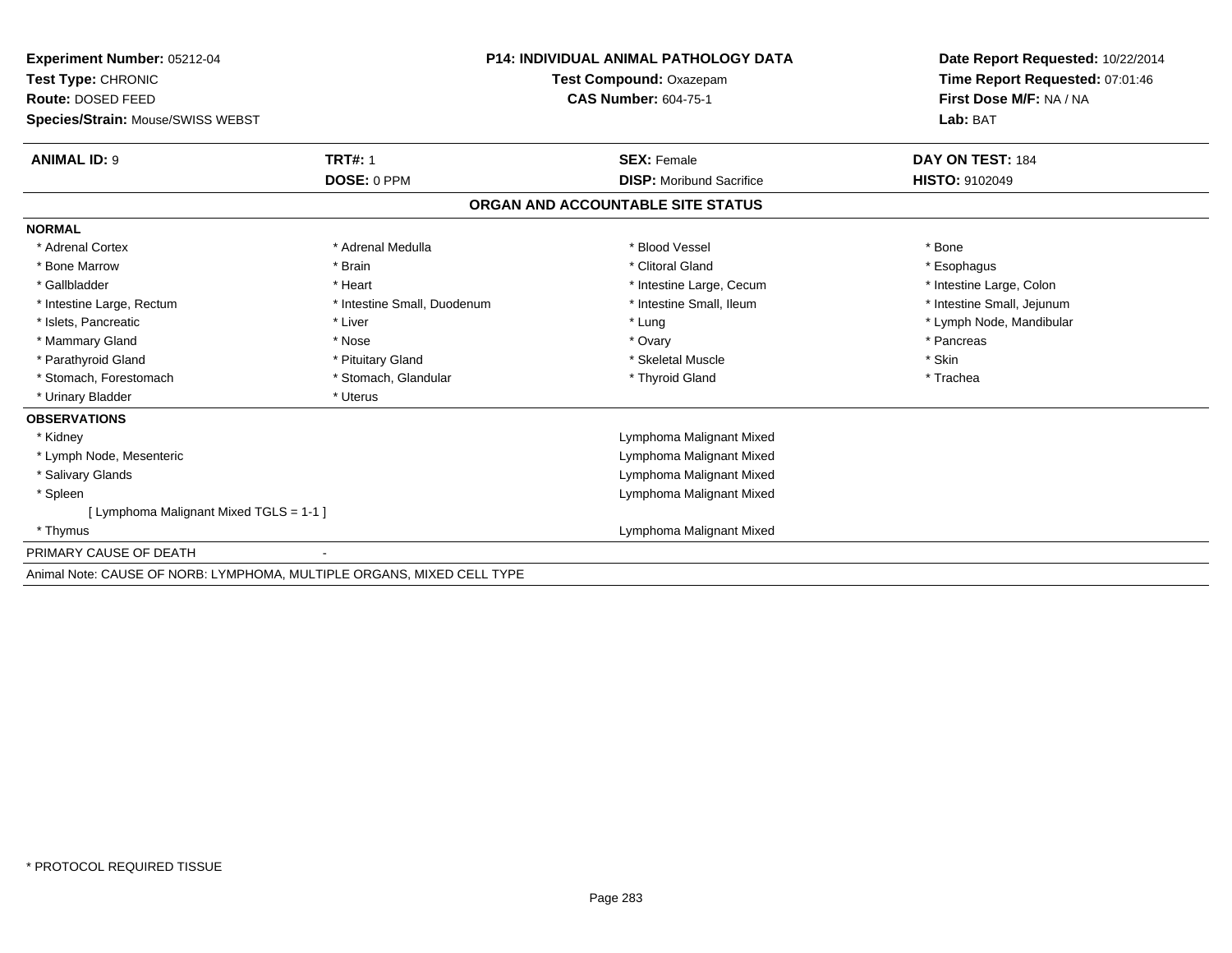| Experiment Number: 05212-04              |                                                             | <b>P14: INDIVIDUAL ANIMAL PATHOLOGY DATA</b> | Date Report Requested: 10/22/2014 |
|------------------------------------------|-------------------------------------------------------------|----------------------------------------------|-----------------------------------|
| Test Type: CHRONIC                       |                                                             | Test Compound: Oxazepam                      | Time Report Requested: 07:01:46   |
| Route: DOSED FEED                        |                                                             | <b>CAS Number: 604-75-1</b>                  | First Dose M/F: NA / NA           |
| <b>Species/Strain: Mouse/SWISS WEBST</b> |                                                             |                                              | Lab: BAT                          |
| <b>ANIMAL ID: 10</b>                     | <b>TRT#: 1</b>                                              | <b>SEX: Female</b>                           | DAY ON TEST: 322                  |
|                                          | DOSE: 0 PPM                                                 | <b>DISP:</b> Moribund Sacrifice              | <b>HISTO: 9102050</b>             |
|                                          |                                                             | ORGAN AND ACCOUNTABLE SITE STATUS            |                                   |
| <b>NORMAL</b>                            |                                                             |                                              |                                   |
| * Blood Vessel                           | * Bone                                                      | * Bone Marrow                                | * Brain                           |
| * Clitoral Gland                         | * Esophagus                                                 | * Gallbladder                                | * Heart                           |
| * Intestine Large, Cecum                 | * Intestine Large, Colon                                    | * Intestine Large, Rectum                    | * Intestine Small, Duodenum       |
| * Intestine Small, Jejunum               | * Islets, Pancreatic                                        | * Nose                                       | * Pancreas                        |
| Peripheral Nerve                         | * Pituitary Gland                                           | * Salivary Glands                            | * Skeletal Muscle                 |
| * Skin                                   | Spinal Cord                                                 | * Stomach, Forestomach                       | * Stomach, Glandular              |
| * Thyroid Gland                          | * Trachea                                                   | * Urinary Bladder                            |                                   |
| <b>MISSING</b>                           |                                                             |                                              |                                   |
| * Mammary Gland                          | * Parathyroid Gland                                         | * Thymus                                     |                                   |
| <b>OBSERVATIONS</b>                      |                                                             |                                              |                                   |
| * Adrenal Cortex                         |                                                             | Hematopoietic Cell Proliferation             | Moderate                          |
| * Adrenal Medulla                        |                                                             | Hyperplasia                                  | Moderate                          |
| * Intestine Small, Ileum                 |                                                             | Amyloid Deposition                           | Moderate                          |
| * Kidney                                 | Glomerulus                                                  | Amyloid Deposition                           | Mild                              |
|                                          |                                                             | Lymphoma Malignant Mixed                     |                                   |
| * Liver                                  |                                                             | Hematopoietic Cell Proliferation             | Moderate                          |
|                                          |                                                             | Lymphoma Malignant Mixed                     |                                   |
| [ Lymphoma Malignant Mixed TGLS = 8-17 ] |                                                             |                                              |                                   |
| * Lung                                   |                                                             | Lymphoma Malignant Mixed                     |                                   |
| Lymph Node                               | Lumbar                                                      | Lymphoma Malignant Mixed                     |                                   |
|                                          | Mediastinal                                                 | Lymphoma Malignant Mixed                     |                                   |
|                                          | Pancreatic                                                  | Lymphoma Malignant Mixed                     |                                   |
|                                          | Renal                                                       | Lymphoma Malignant Mixed                     |                                   |
|                                          | [ Lymphoma Malignant Mixed TGLS = 1,2,4,5,6,7-7+9+10+11+4 ] |                                              |                                   |
|                                          | [ Lymphoma Malignant Mixed TGLS = 1,2,4,5,6,7-7+9+10+11+4 ] |                                              |                                   |
|                                          | [ Lymphoma Malignant Mixed TGLS = 1,2,4,5,6,7-7+9+10+11+4 ] |                                              |                                   |
|                                          | [ Lymphoma Malignant Mixed TGLS = 1,2,4,5,6,7-7+9+10+11+4 ] |                                              |                                   |
| * Lymph Node, Mandibular                 |                                                             | Lymphoma Malignant Mixed                     |                                   |
|                                          | [ Lymphoma Malignant Mixed TGLS = 1,2,4,5,6,7-7+9+10+11+4 ] |                                              |                                   |
| * Lymph Node, Mesenteric                 |                                                             | Lymphoma Malignant Mixed                     |                                   |
|                                          |                                                             |                                              |                                   |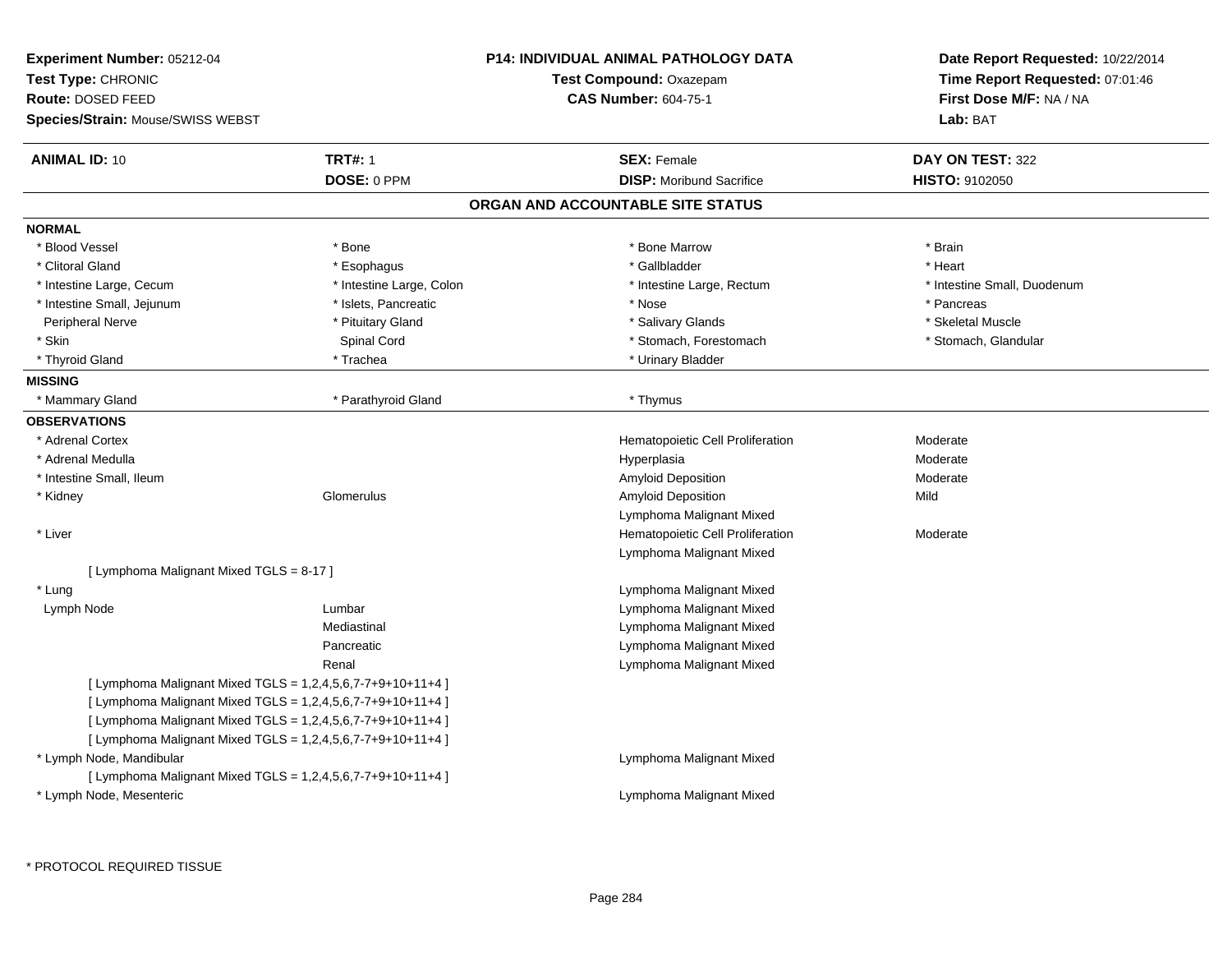| Experiment Number: 05212-04<br>Test Type: CHRONIC<br><b>Route: DOSED FEED</b><br>Species/Strain: Mouse/SWISS WEBST |                                                               | <b>P14: INDIVIDUAL ANIMAL PATHOLOGY DATA</b><br>Test Compound: Oxazepam<br><b>CAS Number: 604-75-1</b> | Date Report Requested: 10/22/2014<br>Time Report Requested: 07:01:46<br>First Dose M/F: NA / NA<br>Lab: BAT |
|--------------------------------------------------------------------------------------------------------------------|---------------------------------------------------------------|--------------------------------------------------------------------------------------------------------|-------------------------------------------------------------------------------------------------------------|
| <b>ANIMAL ID: 10</b>                                                                                               | <b>TRT#: 1</b>                                                | <b>SEX: Female</b>                                                                                     | DAY ON TEST: 322                                                                                            |
|                                                                                                                    | <b>DOSE: 0 PPM</b>                                            | <b>DISP:</b> Moribund Sacrifice                                                                        | <b>HISTO: 9102050</b>                                                                                       |
|                                                                                                                    |                                                               | ORGAN AND ACCOUNTABLE SITE STATUS                                                                      |                                                                                                             |
|                                                                                                                    | [ Lymphoma Malignant Mixed TGLS = $1,2,4,5,6,7-7+9+10+11+4$ ] |                                                                                                        |                                                                                                             |
| * Ovary                                                                                                            |                                                               | Lymphoma Malignant Mixed                                                                               |                                                                                                             |
| * Spleen                                                                                                           |                                                               | Lymphoma Malignant Mixed                                                                               |                                                                                                             |
| [ Lymphoma Malignant Mixed TGLS = 3-12 ]                                                                           |                                                               |                                                                                                        |                                                                                                             |
| * Uterus                                                                                                           |                                                               | Polyp Stromal                                                                                          |                                                                                                             |
|                                                                                                                    |                                                               | Thrombosis                                                                                             |                                                                                                             |
| PRIMARY CAUSE OF DEATH                                                                                             |                                                               |                                                                                                        |                                                                                                             |
| Animal Note: CAUSE OF MORB: LYMPHOMA, MULTIPLE ORGANS, MIXED TYPE                                                  |                                                               |                                                                                                        |                                                                                                             |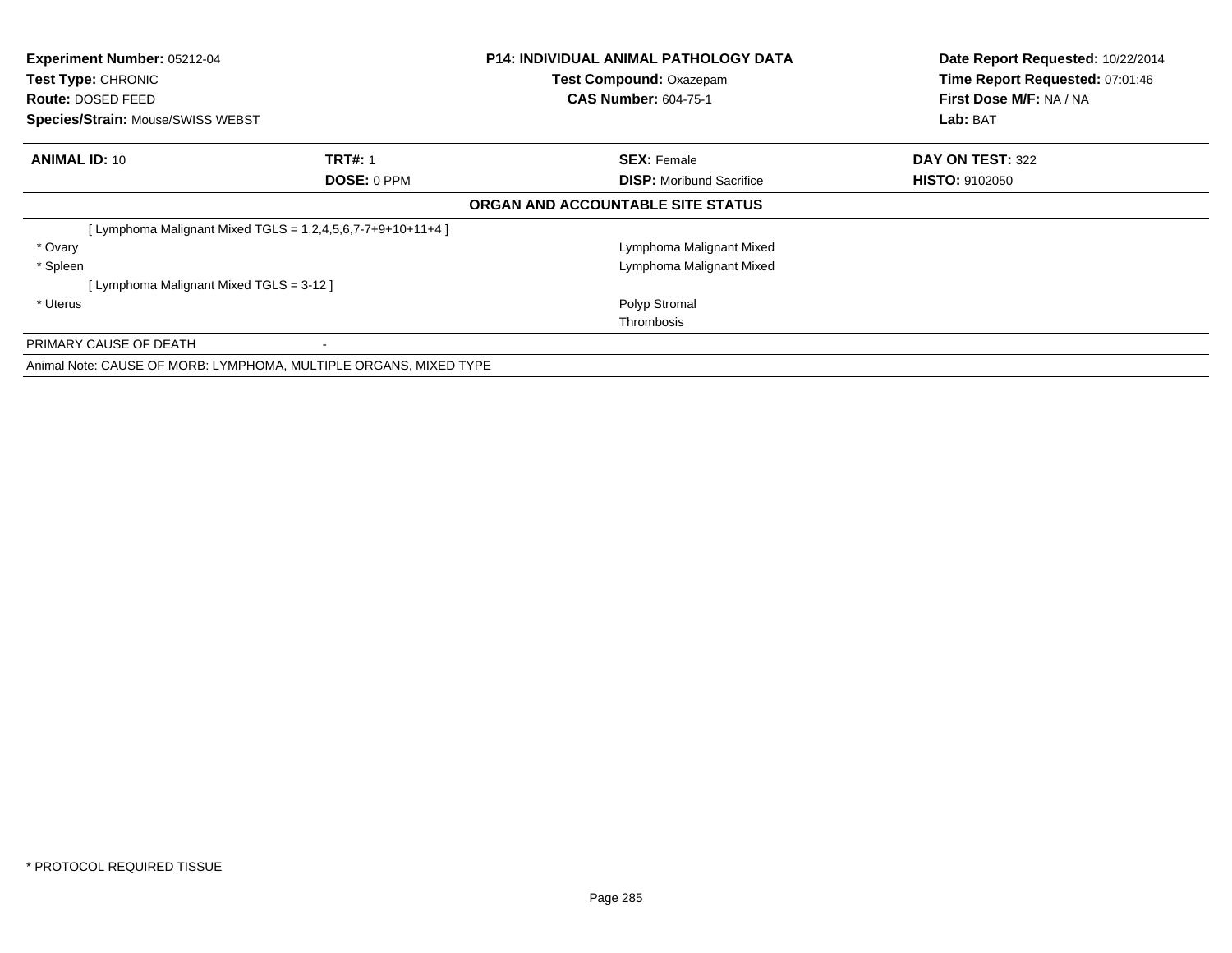| <b>Experiment Number: 05212-04</b><br>Test Type: CHRONIC<br><b>Route: DOSED FEED</b><br>Species/Strain: Mouse/SWISS WEBST |                          | <b>P14: INDIVIDUAL ANIMAL PATHOLOGY DATA</b><br>Test Compound: Oxazepam<br><b>CAS Number: 604-75-1</b> | Date Report Requested: 10/22/2014<br>Time Report Requested: 07:01:46<br>First Dose M/F: NA / NA<br>Lab: BAT |
|---------------------------------------------------------------------------------------------------------------------------|--------------------------|--------------------------------------------------------------------------------------------------------|-------------------------------------------------------------------------------------------------------------|
|                                                                                                                           |                          |                                                                                                        |                                                                                                             |
| <b>ANIMAL ID: 11</b>                                                                                                      | <b>TRT#: 1</b>           | <b>SEX: Female</b>                                                                                     | DAY ON TEST: 397                                                                                            |
|                                                                                                                           | DOSE: 0 PPM              | <b>DISP: Terminal Sacrifice</b>                                                                        | HISTO: 9102051                                                                                              |
|                                                                                                                           |                          | ORGAN AND ACCOUNTABLE SITE STATUS                                                                      |                                                                                                             |
| <b>NORMAL</b>                                                                                                             |                          |                                                                                                        |                                                                                                             |
| * Adrenal Cortex                                                                                                          | * Adrenal Medulla        | * Blood Vessel                                                                                         | * Bone                                                                                                      |
| * Bone Marrow                                                                                                             | * Brain                  | * Clitoral Gland                                                                                       | * Esophagus                                                                                                 |
| * Gallbladder                                                                                                             | * Intestine Large, Cecum | * Intestine Large, Colon                                                                               | * Intestine Large, Rectum                                                                                   |
| * Intestine Small, Jejunum                                                                                                | * Islets, Pancreatic     | * Kidney                                                                                               | * Liver                                                                                                     |
| * Lung                                                                                                                    | * Lymph Node, Mandibular | * Lymph Node, Mesenteric                                                                               | * Mammary Gland                                                                                             |
| * Nose                                                                                                                    | * Pancreas               | * Parathyroid Gland                                                                                    | * Pituitary Gland                                                                                           |
| * Salivary Glands                                                                                                         | * Skeletal Muscle        | * Skin                                                                                                 | * Spleen                                                                                                    |
| * Stomach, Forestomach                                                                                                    | * Stomach, Glandular     | * Thymus                                                                                               | * Thyroid Gland                                                                                             |
| * Trachea                                                                                                                 | * Urinary Bladder        |                                                                                                        |                                                                                                             |
| <b>OBSERVATIONS</b>                                                                                                       |                          |                                                                                                        |                                                                                                             |
| * Heart                                                                                                                   |                          | <b>Amyloid Deposition</b>                                                                              | Minimal                                                                                                     |
| * Intestine Small, Duodenum                                                                                               |                          | <b>Amyloid Deposition</b>                                                                              | Minimal                                                                                                     |
| * Intestine Small, Ileum                                                                                                  |                          | <b>Amyloid Deposition</b>                                                                              | Mild                                                                                                        |
| * Ovary                                                                                                                   |                          | <b>Amyloid Deposition</b>                                                                              | Mild                                                                                                        |
|                                                                                                                           | Arteriole                | Inflammation                                                                                           | Chronic, Mild                                                                                               |
| * Uterus                                                                                                                  |                          | Inflammation                                                                                           | Suppurative, Mild                                                                                           |
| PRIMARY CAUSE OF DEATH                                                                                                    |                          |                                                                                                        |                                                                                                             |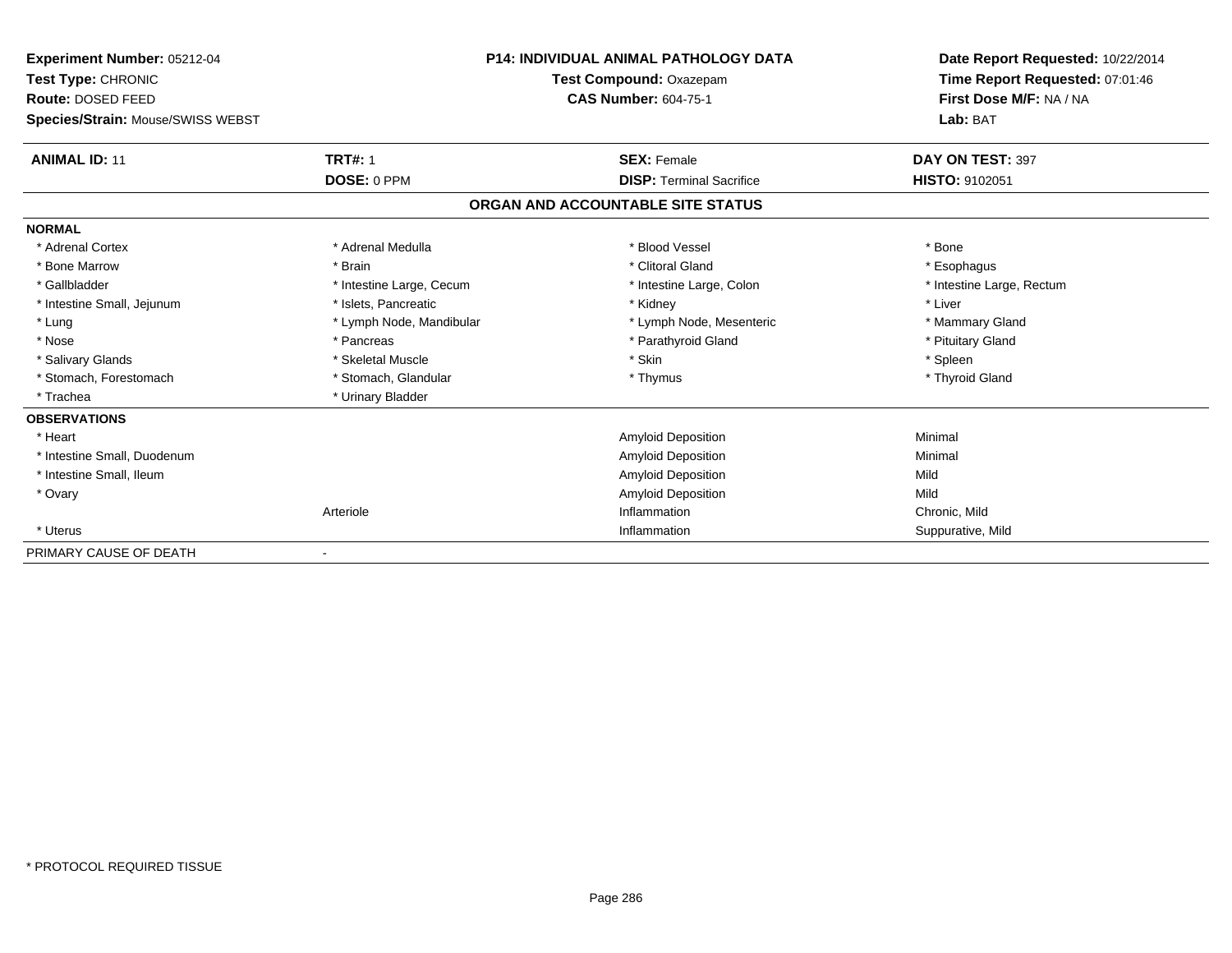| Experiment Number: 05212-04                          |                          | P14: INDIVIDUAL ANIMAL PATHOLOGY DATA | Date Report Requested: 10/22/2014 |
|------------------------------------------------------|--------------------------|---------------------------------------|-----------------------------------|
| Test Type: CHRONIC                                   | Test Compound: Oxazepam  |                                       | Time Report Requested: 07:01:46   |
| Route: DOSED FEED                                    |                          | <b>CAS Number: 604-75-1</b>           | First Dose M/F: NA / NA           |
| Species/Strain: Mouse/SWISS WEBST                    |                          |                                       | Lab: BAT                          |
| <b>ANIMAL ID: 12</b>                                 | <b>TRT#: 1</b>           | <b>SEX: Female</b>                    | DAY ON TEST: 397                  |
|                                                      | DOSE: 0 PPM              | <b>DISP: Terminal Sacrifice</b>       | <b>HISTO: 9102052</b>             |
|                                                      |                          | ORGAN AND ACCOUNTABLE SITE STATUS     |                                   |
| <b>NORMAL</b>                                        |                          |                                       |                                   |
| * Adrenal Medulla                                    | * Blood Vessel           | * Bone                                | * Bone Marrow                     |
| * Brain                                              | * Clitoral Gland         | * Esophagus                           | * Gallbladder                     |
| * Intestine Large, Cecum                             | * Intestine Large, Colon | * Intestine Large, Rectum             | * Intestine Small, Jejunum        |
| * Islets, Pancreatic                                 | * Lymph Node, Mandibular | * Mammary Gland                       | * Nose                            |
| * Pancreas                                           | * Pituitary Gland        | * Skeletal Muscle                     | * Skin                            |
| * Stomach, Forestomach                               | * Stomach, Glandular     | * Thymus                              | * Trachea                         |
| * Urinary Bladder                                    |                          |                                       |                                   |
| <b>OBSERVATIONS</b>                                  |                          |                                       |                                   |
| * Adrenal Cortex                                     |                          | Amyloid Deposition                    | Mild                              |
| * Heart                                              |                          | Amyloid Deposition                    | Minimal                           |
| * Intestine Small, Duodenum                          |                          | Amyloid Deposition                    | Moderate                          |
| * Intestine Small, Ileum                             |                          | Amyloid Deposition                    | Moderate                          |
| * Kidney                                             | Glomerulus               | Amyloid Deposition                    | Moderate                          |
|                                                      | Interstitium             | Amyloid Deposition                    | Mild                              |
| * Liver                                              |                          | Amyloid Deposition                    | Minimal                           |
| * Lung                                               |                          | Inflammation                          | Subacute, Mild                    |
| * Lymph Node, Mesenteric<br>[Hyperplasia TGLS = 1-9] |                          | Hyperplasia                           | Lymphoid, Moderate                |
| * Ovary                                              |                          | Amyloid Deposition                    | Mild                              |
| * Parathyroid Gland                                  |                          | <b>Amyloid Deposition</b>             | Mild                              |
| * Salivary Glands                                    |                          | <b>Amyloid Deposition</b>             | Moderate                          |
| * Spleen                                             |                          | Hyperplasia                           | Lymphoid, Moderate                |
| * Thyroid Gland                                      | <b>Follicular Cel</b>    | Adenoma                               |                                   |
|                                                      |                          | Amyloid Deposition                    | Mild                              |
| * Uterus                                             |                          | Amyloid Deposition                    | Mild                              |
| PRIMARY CAUSE OF DEATH                               | $\blacksquare$           |                                       |                                   |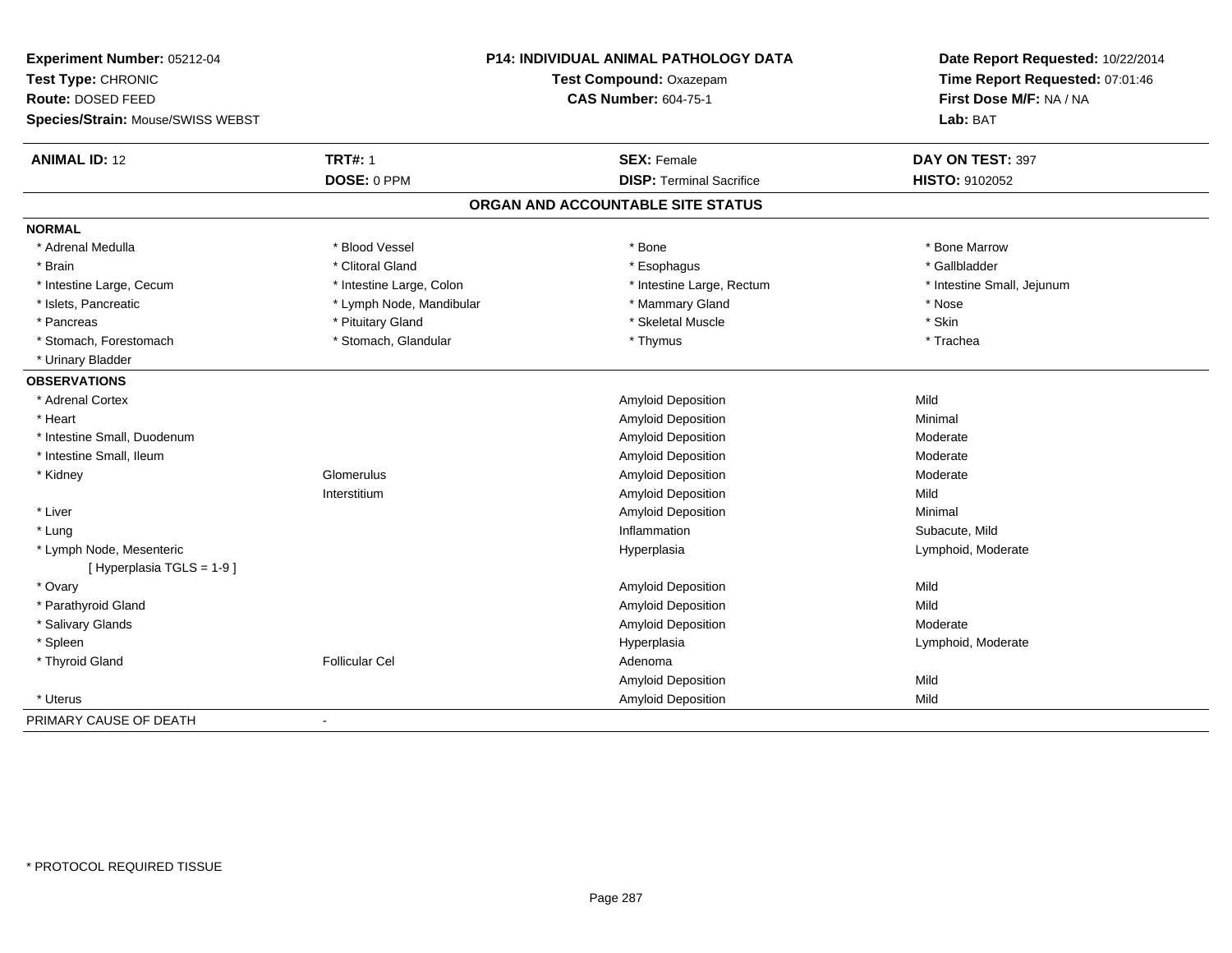| Experiment Number: 05212-04       | <b>P14: INDIVIDUAL ANIMAL PATHOLOGY DATA</b> |                                   | Date Report Requested: 10/22/2014 |
|-----------------------------------|----------------------------------------------|-----------------------------------|-----------------------------------|
| Test Type: CHRONIC                |                                              | Test Compound: Oxazepam           | Time Report Requested: 07:01:46   |
| Route: DOSED FEED                 |                                              | <b>CAS Number: 604-75-1</b>       | First Dose M/F: NA / NA           |
| Species/Strain: Mouse/SWISS WEBST |                                              |                                   | Lab: BAT                          |
| <b>ANIMAL ID: 13</b>              | <b>TRT#: 1</b>                               | <b>SEX: Female</b>                | DAY ON TEST: 397                  |
|                                   | DOSE: 0 PPM                                  | <b>DISP: Terminal Sacrifice</b>   | <b>HISTO: 9102053</b>             |
|                                   |                                              | ORGAN AND ACCOUNTABLE SITE STATUS |                                   |
| <b>NORMAL</b>                     |                                              |                                   |                                   |
| * Adrenal Medulla                 | * Blood Vessel                               | * Bone                            | * Bone Marrow                     |
| * Brain                           | * Clitoral Gland                             | * Esophagus                       | * Gallbladder                     |
| * Intestine Large, Cecum          | * Intestine Large, Colon                     | * Intestine Large, Rectum         | * Islets, Pancreatic              |
| * Lung                            | * Lymph Node, Mandibular                     | * Lymph Node, Mesenteric          | * Mammary Gland                   |
| * Nose                            | * Ovary                                      | * Pancreas                        | * Parathyroid Gland               |
| * Pituitary Gland                 | * Skeletal Muscle                            | * Skin                            | * Stomach, Forestomach            |
| * Stomach, Glandular              | * Thymus                                     | * Thyroid Gland                   | * Trachea                         |
| * Urinary Bladder                 |                                              |                                   |                                   |
| <b>OBSERVATIONS</b>               |                                              |                                   |                                   |
| * Adrenal Cortex                  |                                              | Amyloid Deposition                | Mild                              |
| * Heart                           |                                              | Amyloid Deposition                | Minimal                           |
| * Intestine Small, Duodenum       |                                              | Amyloid Deposition                | Mild                              |
| * Intestine Small, Ileum          |                                              | Amyloid Deposition                | Moderate                          |
| * Intestine Small, Jejunum        |                                              | Amyloid Deposition                | Marked                            |
| * Kidney                          | Glomerulus                                   | Amyloid Deposition                | Moderate                          |
| * Liver                           |                                              | <b>Amyloid Deposition</b>         | Mild                              |
| * Salivary Glands                 |                                              | Amyloid Deposition                | Marked                            |
| * Spleen                          |                                              | <b>Amyloid Deposition</b>         | Minimal                           |
| * Uterus                          | Endometrium                                  | Hyperplasia                       | Cystic, Mild                      |
| [Hyperplasia TGLS = 1-6]          |                                              |                                   |                                   |
| PRIMARY CAUSE OF DEATH            |                                              |                                   |                                   |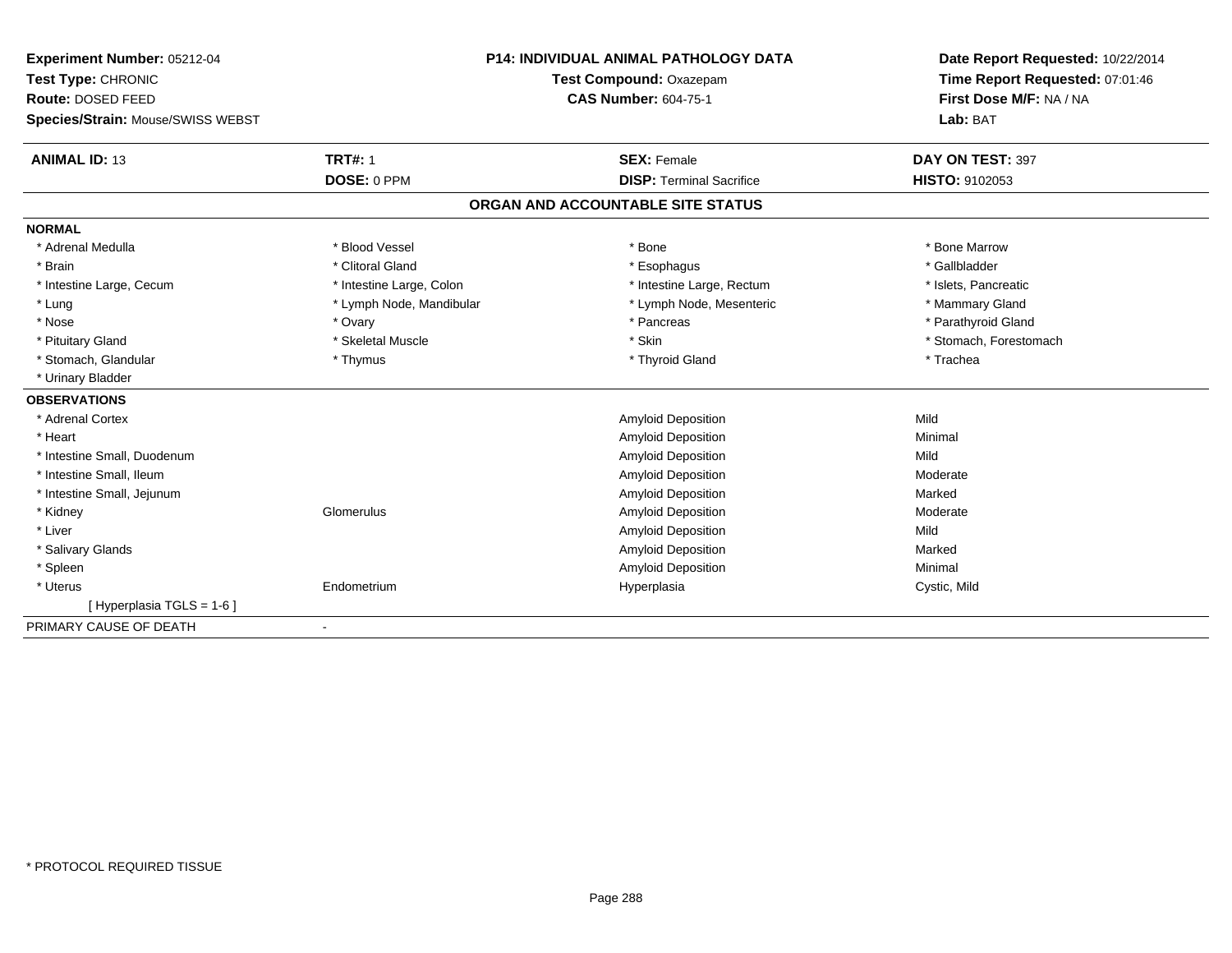| Experiment Number: 05212-04       |                          | P14: INDIVIDUAL ANIMAL PATHOLOGY DATA | Date Report Requested: 10/22/2014 |  |
|-----------------------------------|--------------------------|---------------------------------------|-----------------------------------|--|
| Test Type: CHRONIC                | Test Compound: Oxazepam  |                                       | Time Report Requested: 07:01:46   |  |
| Route: DOSED FEED                 |                          | <b>CAS Number: 604-75-1</b>           | First Dose M/F: NA / NA           |  |
| Species/Strain: Mouse/SWISS WEBST |                          |                                       | Lab: BAT                          |  |
| <b>ANIMAL ID: 14</b>              | <b>TRT#: 1</b>           | <b>SEX: Female</b>                    | DAY ON TEST: 397                  |  |
|                                   | DOSE: 0 PPM              | <b>DISP: Terminal Sacrifice</b>       | HISTO: 9102054                    |  |
|                                   |                          | ORGAN AND ACCOUNTABLE SITE STATUS     |                                   |  |
| <b>NORMAL</b>                     |                          |                                       |                                   |  |
| * Adrenal Cortex                  | * Adrenal Medulla        | * Blood Vessel                        | * Bone                            |  |
| * Bone Marrow                     | * Brain                  | * Clitoral Gland                      | * Esophagus                       |  |
| * Gallbladder                     | * Intestine Large, Colon | * Intestine Large, Rectum             | * Intestine Small, Jejunum        |  |
| * Islets, Pancreatic              | * Lymph Node, Mandibular | * Mammary Gland                       | * Nose                            |  |
| * Pancreas                        | * Pituitary Gland        | * Skeletal Muscle                     | * Skin                            |  |
| * Stomach, Forestomach            | * Stomach, Glandular     | * Thymus                              | * Thyroid Gland                   |  |
| * Trachea                         | * Urinary Bladder        | * Uterus                              |                                   |  |
| <b>OBSERVATIONS</b>               |                          |                                       |                                   |  |
| * Heart                           |                          | <b>Amyloid Deposition</b>             | Minimal                           |  |
| * Intestine Large, Cecum          |                          | <b>Amyloid Deposition</b>             | Minimal                           |  |
| * Intestine Small, Duodenum       |                          | <b>Amyloid Deposition</b>             | Minimal                           |  |
| * Intestine Small, Ileum          |                          | <b>Amyloid Deposition</b>             | Moderate                          |  |
| * Kidney                          | Glomerulus               | Amyloid Deposition                    | Moderate                          |  |
| * Liver                           |                          | <b>Amyloid Deposition</b>             | Minimal                           |  |
| * Lung                            | Alveolar Epith           | Hyperplasia                           | Minimal                           |  |
|                                   |                          | Inflammation                          | Subacute, Minimal                 |  |
| * Lymph Node, Mesenteric          |                          | <b>Amyloid Deposition</b>             | Minimal                           |  |
|                                   |                          | Cyst                                  |                                   |  |
| [ $Cyst TGLS = 1-9$ ]             |                          |                                       |                                   |  |
| * Ovary                           |                          | <b>Amyloid Deposition</b>             | Moderate                          |  |
| * Parathyroid Gland               |                          | Amyloid Deposition                    | Minimal                           |  |
| * Salivary Glands                 |                          | Amyloid Deposition                    | Moderate                          |  |
| * Spleen                          |                          | Hyperplasia                           | Lymphoid, Moderate                |  |
| PRIMARY CAUSE OF DEATH            | $\blacksquare$           |                                       |                                   |  |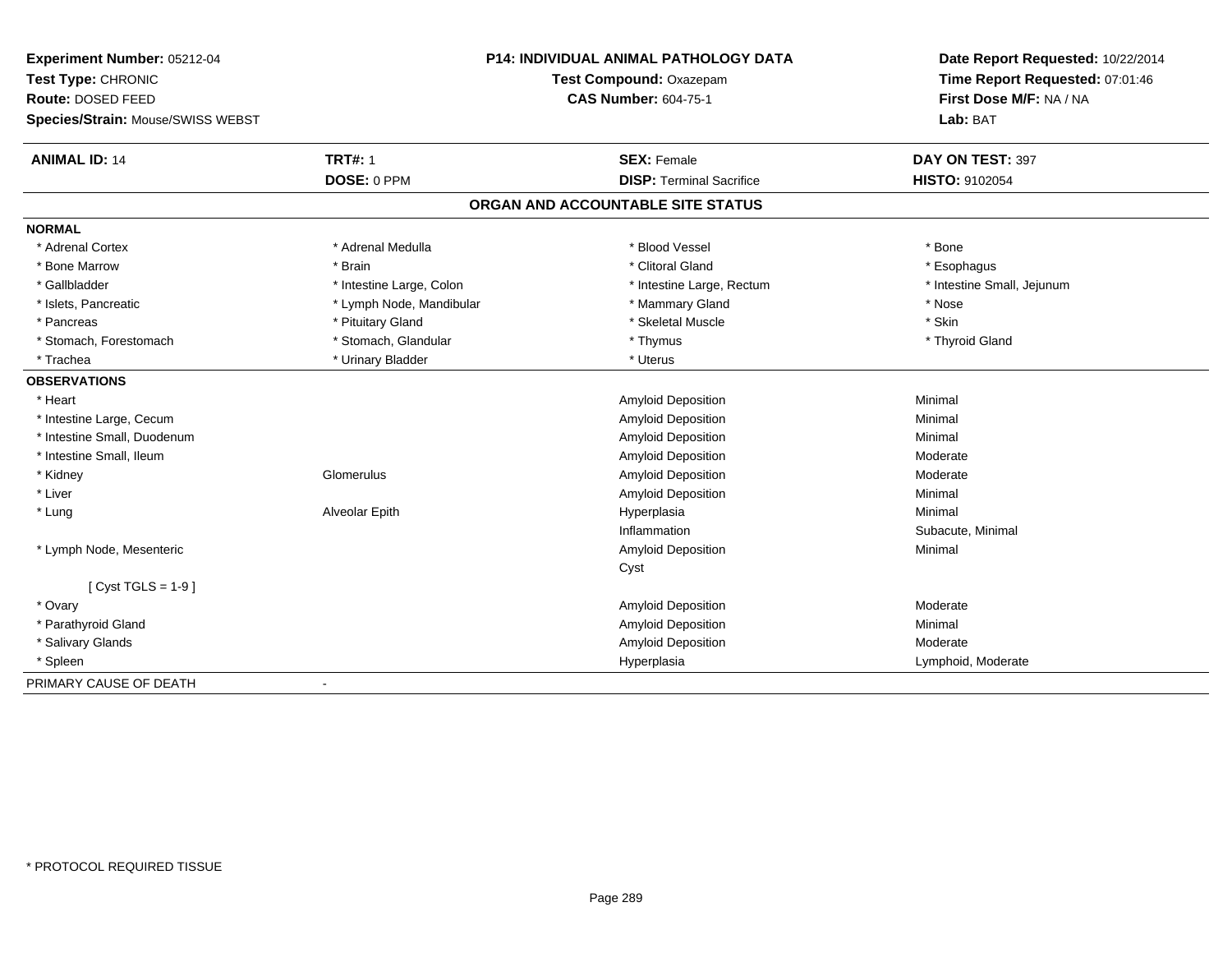| Experiment Number: 05212-04<br>Test Type: CHRONIC<br>Route: DOSED FEED<br>Species/Strain: Mouse/SWISS WEBST | <b>P14: INDIVIDUAL ANIMAL PATHOLOGY DATA</b><br>Test Compound: Oxazepam<br><b>CAS Number: 604-75-1</b> |                                   | Date Report Requested: 10/22/2014<br>Time Report Requested: 07:01:46<br>First Dose M/F: NA / NA<br>Lab: BAT |
|-------------------------------------------------------------------------------------------------------------|--------------------------------------------------------------------------------------------------------|-----------------------------------|-------------------------------------------------------------------------------------------------------------|
| <b>ANIMAL ID: 15</b>                                                                                        | <b>TRT#: 1</b>                                                                                         | <b>SEX: Female</b>                | DAY ON TEST: 372                                                                                            |
|                                                                                                             | DOSE: 0 PPM                                                                                            | <b>DISP:</b> Moribund Sacrifice   | <b>HISTO: 9102055</b>                                                                                       |
|                                                                                                             |                                                                                                        | ORGAN AND ACCOUNTABLE SITE STATUS |                                                                                                             |
| <b>NORMAL</b>                                                                                               |                                                                                                        |                                   |                                                                                                             |
| * Adrenal Medulla                                                                                           | * Blood Vessel                                                                                         | * Bone                            | * Bone Marrow                                                                                               |
| * Brain                                                                                                     | * Clitoral Gland                                                                                       | * Esophagus                       | * Gallbladder                                                                                               |
| * Intestine Large, Cecum                                                                                    | * Intestine Large, Colon                                                                               | * Intestine Large, Rectum         | * Intestine Small, Jejunum                                                                                  |
| * Islets, Pancreatic                                                                                        | * Lymph Node, Mandibular                                                                               | * Mammary Gland                   | * Nose                                                                                                      |
| * Pancreas                                                                                                  | * Parathyroid Gland                                                                                    | * Pituitary Gland                 | * Skeletal Muscle                                                                                           |
| * Skin                                                                                                      | * Stomach, Forestomach                                                                                 | * Stomach, Glandular              | * Thymus                                                                                                    |
| * Trachea                                                                                                   | * Urinary Bladder                                                                                      |                                   |                                                                                                             |
| <b>OBSERVATIONS</b>                                                                                         |                                                                                                        |                                   |                                                                                                             |
| * Adrenal Cortex                                                                                            |                                                                                                        | Amyloid Deposition                | Mild                                                                                                        |
| * Heart                                                                                                     |                                                                                                        | <b>Amyloid Deposition</b>         | Minimal                                                                                                     |
| * Intestine Small, Duodenum                                                                                 |                                                                                                        | Amyloid Deposition                | Mild                                                                                                        |
| * Intestine Small, Ileum                                                                                    |                                                                                                        | Amyloid Deposition                | Moderate                                                                                                    |
| * Kidney                                                                                                    | Glomerulus                                                                                             | Amyloid Deposition                | Moderate                                                                                                    |
| * Liver                                                                                                     |                                                                                                        | <b>Amyloid Deposition</b>         | Mild                                                                                                        |
|                                                                                                             |                                                                                                        | Hematopoietic Cell Proliferation  | Mild                                                                                                        |
| * Lung                                                                                                      |                                                                                                        | Inflammation                      | Subacute, Mild                                                                                              |
| * Lymph Node, Mesenteric                                                                                    |                                                                                                        | Hyperplasia                       | Lymphoid, Marked                                                                                            |
| [Hyperplasia TGLS = 3-4]                                                                                    |                                                                                                        |                                   |                                                                                                             |
| * Ovary                                                                                                     |                                                                                                        | Amyloid Deposition                | Mild                                                                                                        |
| Peripheral Nerve                                                                                            | Axon                                                                                                   | Degeneration                      | Minimal                                                                                                     |
| * Salivary Glands                                                                                           |                                                                                                        | Amyloid Deposition                | Mild                                                                                                        |
| * Spleen                                                                                                    |                                                                                                        | Hematopoietic Cell Proliferation  | Moderate                                                                                                    |
| [ Hematopoietic Cell Proliferation TGLS = 2-13 ]                                                            |                                                                                                        |                                   |                                                                                                             |
| * Thyroid Gland                                                                                             |                                                                                                        | Amyloid Deposition                | Mild                                                                                                        |
| * Uterus                                                                                                    | Endometrium                                                                                            | Hyperplasia                       | Cystic, Mild                                                                                                |
| [ Hyperplasia TGLS = 1-6 ]                                                                                  |                                                                                                        |                                   |                                                                                                             |
| PRIMARY CAUSE OF DEATH                                                                                      |                                                                                                        |                                   |                                                                                                             |
|                                                                                                             |                                                                                                        |                                   |                                                                                                             |

Animal Note: CAUSE OF MORB: AMYLOID DEPOSITION, MULTIPLE ORGANS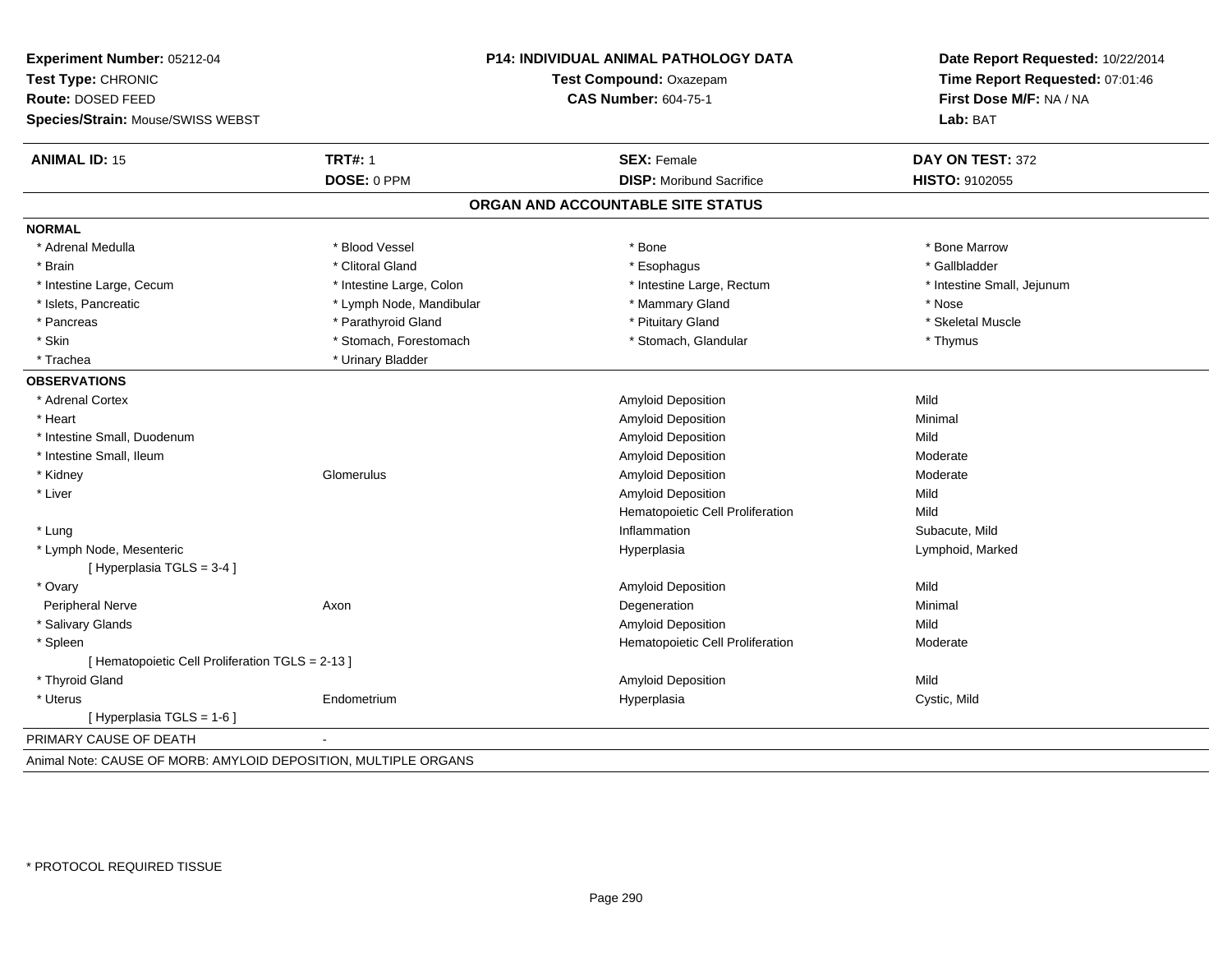| Experiment Number: 05212-04             | <b>P14: INDIVIDUAL ANIMAL PATHOLOGY DATA</b> |                                   | Date Report Requested: 10/22/2014                          |  |
|-----------------------------------------|----------------------------------------------|-----------------------------------|------------------------------------------------------------|--|
| Test Type: CHRONIC<br>Route: DOSED FEED |                                              | Test Compound: Oxazepam           | Time Report Requested: 07:01:46<br>First Dose M/F: NA / NA |  |
|                                         |                                              | <b>CAS Number: 604-75-1</b>       |                                                            |  |
| Species/Strain: Mouse/SWISS WEBST       |                                              |                                   | Lab: BAT                                                   |  |
| <b>ANIMAL ID: 16</b>                    | <b>TRT#: 1</b>                               | <b>SEX: Female</b>                | DAY ON TEST: 397                                           |  |
|                                         | DOSE: 0 PPM                                  | <b>DISP: Terminal Sacrifice</b>   | <b>HISTO: 9102056</b>                                      |  |
|                                         |                                              | ORGAN AND ACCOUNTABLE SITE STATUS |                                                            |  |
| <b>NORMAL</b>                           |                                              |                                   |                                                            |  |
| * Adrenal Cortex                        | * Adrenal Medulla                            | * Blood Vessel                    | * Bone                                                     |  |
| * Bone Marrow                           | * Brain                                      | * Clitoral Gland                  | * Esophagus                                                |  |
| * Gallbladder                           | * Intestine Large, Colon                     | * Intestine Large, Rectum         | * Intestine Small, Jejunum                                 |  |
| * Islets, Pancreatic                    | * Liver                                      | * Lung                            | * Lymph Node, Mandibular                                   |  |
| * Lymph Node, Mesenteric                | * Mammary Gland                              | * Nose                            | * Pancreas                                                 |  |
| * Parathyroid Gland                     | * Pituitary Gland                            | * Skeletal Muscle                 | * Skin                                                     |  |
| * Spleen                                | * Stomach, Forestomach                       | * Stomach, Glandular              | * Thymus                                                   |  |
| * Thyroid Gland                         | * Trachea                                    | * Urinary Bladder                 |                                                            |  |
| <b>OBSERVATIONS</b>                     |                                              |                                   |                                                            |  |
| * Heart                                 |                                              | Amyloid Deposition                | Minimal                                                    |  |
| * Intestine Large, Cecum                |                                              | Amyloid Deposition                | Mild                                                       |  |
| * Intestine Small, Duodenum             |                                              | Amyloid Deposition                | Minimal                                                    |  |
| * Intestine Small, Ileum                |                                              | Amyloid Deposition                | Moderate                                                   |  |
| * Kidney                                | Glomerulus                                   | <b>Amyloid Deposition</b>         | Moderate                                                   |  |
| * Ovary                                 |                                              | Hemangioma                        |                                                            |  |
| [Hemangioma TGLS = 1-6]                 |                                              |                                   |                                                            |  |
| * Salivary Glands                       |                                              | Amyloid Deposition                | Moderate                                                   |  |
| * Uterus                                |                                              | Amyloid Deposition                | Mild                                                       |  |
| PRIMARY CAUSE OF DEATH                  |                                              |                                   |                                                            |  |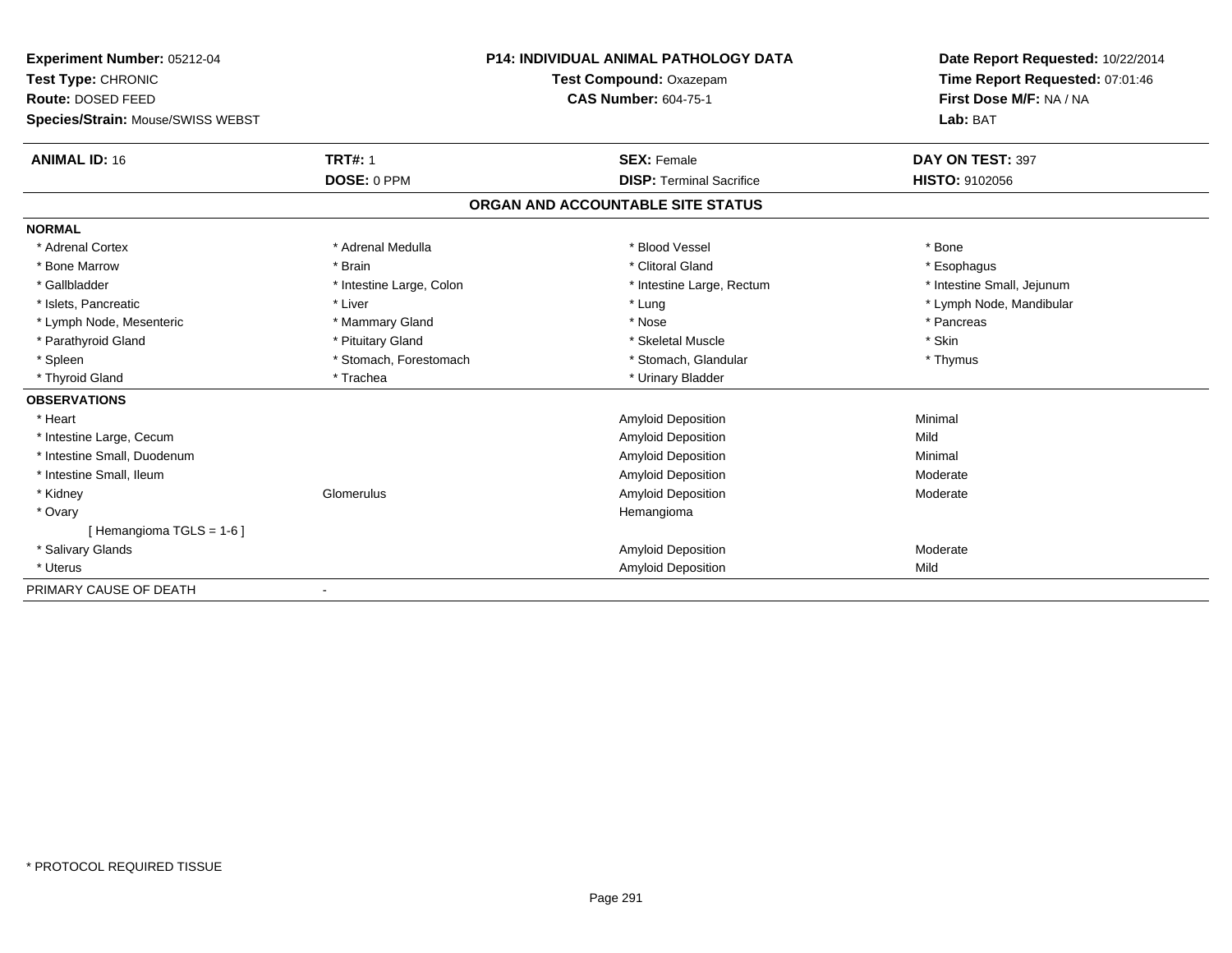| Experiment Number: 05212-04       | P14: INDIVIDUAL ANIMAL PATHOLOGY DATA<br>Test Compound: Oxazepam<br><b>CAS Number: 604-75-1</b> |                                   | Date Report Requested: 10/22/2014                          |  |
|-----------------------------------|-------------------------------------------------------------------------------------------------|-----------------------------------|------------------------------------------------------------|--|
| Test Type: CHRONIC                |                                                                                                 |                                   | Time Report Requested: 07:01:46<br>First Dose M/F: NA / NA |  |
| Route: DOSED FEED                 |                                                                                                 |                                   |                                                            |  |
| Species/Strain: Mouse/SWISS WEBST |                                                                                                 |                                   | Lab: BAT                                                   |  |
| <b>ANIMAL ID: 17</b>              | <b>TRT#: 1</b>                                                                                  | <b>SEX: Female</b>                | DAY ON TEST: 397                                           |  |
|                                   | DOSE: 0 PPM                                                                                     | <b>DISP: Terminal Sacrifice</b>   | <b>HISTO: 102057</b>                                       |  |
|                                   |                                                                                                 | ORGAN AND ACCOUNTABLE SITE STATUS |                                                            |  |
| <b>NORMAL</b>                     |                                                                                                 |                                   |                                                            |  |
| * Adrenal Cortex                  | * Adrenal Medulla                                                                               | * Blood Vessel                    | * Bone                                                     |  |
| * Bone Marrow                     | * Brain                                                                                         | * Clitoral Gland                  | * Esophagus                                                |  |
| * Gallbladder                     | * Intestine Large, Colon                                                                        | * Intestine Large, Rectum         | * Intestine Small, Jejunum                                 |  |
| * Islets, Pancreatic              | * Kidney                                                                                        | * Liver                           | * Lymph Node, Mandibular                                   |  |
| * Mammary Gland                   | * Nose                                                                                          | * Pancreas                        | * Parathyroid Gland                                        |  |
| * Pituitary Gland                 | * Salivary Glands                                                                               | * Skeletal Muscle                 | * Skin                                                     |  |
| * Spleen                          | * Stomach, Forestomach                                                                          | * Stomach, Glandular              | * Thymus                                                   |  |
| * Thyroid Gland                   | * Trachea                                                                                       | * Urinary Bladder                 |                                                            |  |
| <b>OBSERVATIONS</b>               |                                                                                                 |                                   |                                                            |  |
| * Heart                           |                                                                                                 | Amyloid Deposition                | Minimal                                                    |  |
| * Intestine Large, Cecum          |                                                                                                 | Amyloid Deposition                | Minimal                                                    |  |
| * Intestine Small, Duodenum       |                                                                                                 | <b>Amyloid Deposition</b>         | Mild                                                       |  |
| * Intestine Small, Ileum          |                                                                                                 | <b>Amyloid Deposition</b>         | Marked                                                     |  |
| * Lung                            |                                                                                                 | Alveolar/Bronchiolar Adenoma      |                                                            |  |
| * Lymph Node, Mesenteric          |                                                                                                 | <b>Amyloid Deposition</b>         | Minimal                                                    |  |
| * Ovary                           |                                                                                                 | Amyloid Deposition                | Minimal                                                    |  |
| * Uterus                          |                                                                                                 | <b>Amyloid Deposition</b>         | Mild                                                       |  |
| PRIMARY CAUSE OF DEATH            |                                                                                                 |                                   |                                                            |  |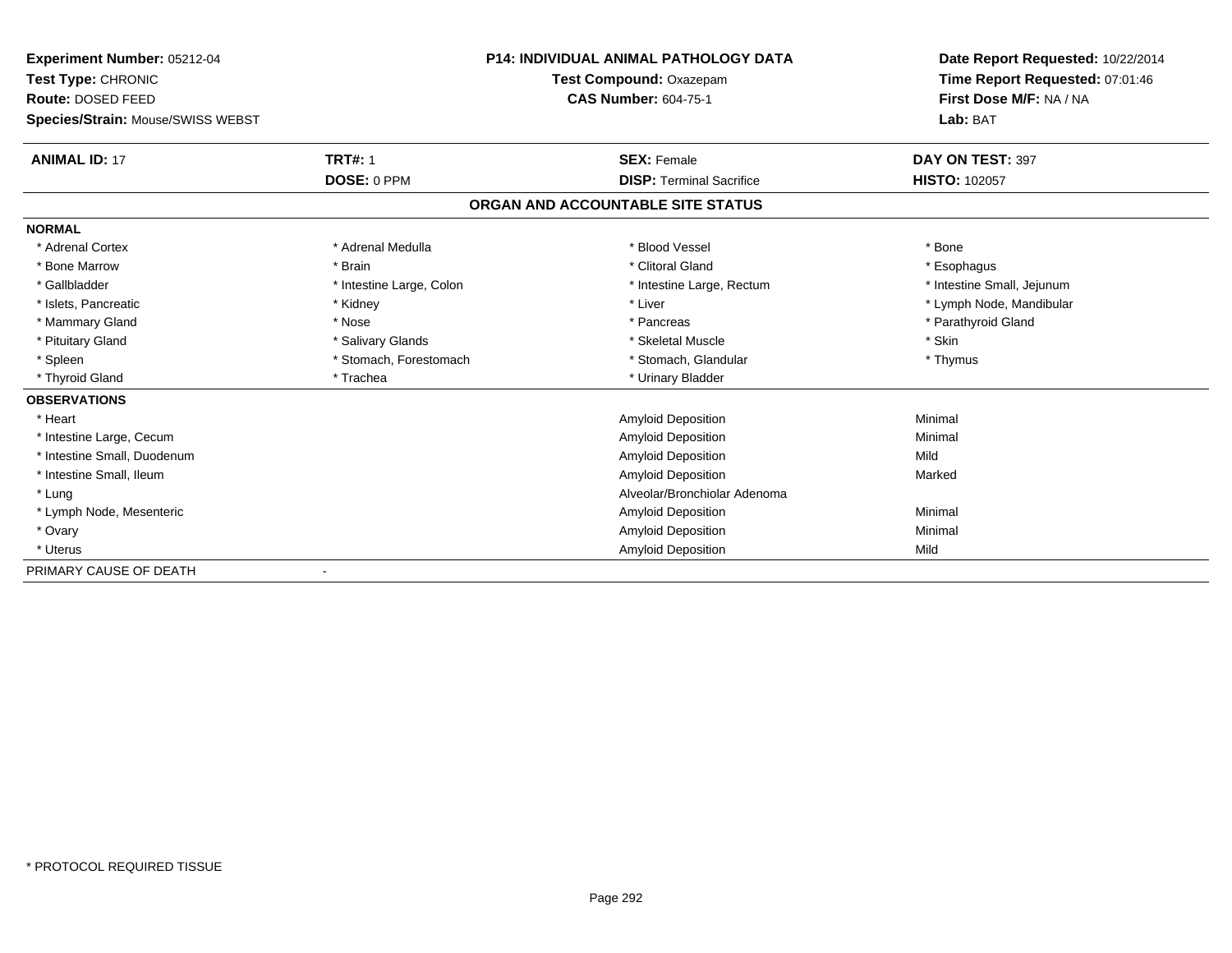| Experiment Number: 05212-04<br>Test Type: CHRONIC<br>Route: DOSED FEED<br><b>Species/Strain: Mouse/SWISS WEBST</b> |                          | <b>P14: INDIVIDUAL ANIMAL PATHOLOGY DATA</b><br>Test Compound: Oxazepam<br><b>CAS Number: 604-75-1</b> | Date Report Requested: 10/22/2014<br>Time Report Requested: 07:01:46<br>First Dose M/F: NA / NA<br>Lab: BAT |
|--------------------------------------------------------------------------------------------------------------------|--------------------------|--------------------------------------------------------------------------------------------------------|-------------------------------------------------------------------------------------------------------------|
| <b>ANIMAL ID: 18</b>                                                                                               | <b>TRT#: 1</b>           | <b>SEX: Female</b>                                                                                     | DAY ON TEST: 396                                                                                            |
|                                                                                                                    | DOSE: 0 PPM              | <b>DISP: Natural Death</b>                                                                             | <b>HISTO: 9102058</b>                                                                                       |
|                                                                                                                    |                          | ORGAN AND ACCOUNTABLE SITE STATUS                                                                      |                                                                                                             |
| <b>NORMAL</b>                                                                                                      |                          |                                                                                                        |                                                                                                             |
| * Adrenal Medulla                                                                                                  | * Blood Vessel           | * Bone                                                                                                 | * Bone Marrow                                                                                               |
| * Brain                                                                                                            | * Clitoral Gland         | * Esophagus                                                                                            | * Gallbladder                                                                                               |
| * Intestine Large, Cecum                                                                                           | * Intestine Large, Colon | * Intestine Large, Rectum                                                                              | * Islets, Pancreatic                                                                                        |
| * Lung                                                                                                             | * Lymph Node, Mandibular | * Mammary Gland                                                                                        | * Nose                                                                                                      |
| * Ovary                                                                                                            | * Pancreas               | * Pituitary Gland                                                                                      | * Skeletal Muscle                                                                                           |
| * Skin                                                                                                             | * Stomach, Forestomach   | * Stomach, Glandular                                                                                   | * Thyroid Gland                                                                                             |
| * Trachea                                                                                                          | * Urinary Bladder        |                                                                                                        |                                                                                                             |
| <b>OBSERVATIONS</b>                                                                                                |                          |                                                                                                        |                                                                                                             |
| * Adrenal Cortex                                                                                                   |                          | <b>Amyloid Deposition</b><br>Lymphoma Malignant Mixed                                                  | Mild                                                                                                        |
| * Heart                                                                                                            |                          | <b>Amyloid Deposition</b>                                                                              | Minimal                                                                                                     |
| * Intestine Small, Duodenum                                                                                        |                          | Amyloid Deposition                                                                                     | Marked                                                                                                      |
|                                                                                                                    |                          | Ulcer                                                                                                  | Moderate                                                                                                    |
| * Intestine Small, Ileum                                                                                           |                          | Amyloid Deposition                                                                                     | Moderate                                                                                                    |
| * Intestine Small, Jejunum                                                                                         |                          | Amyloid Deposition                                                                                     | Mild                                                                                                        |
| * Kidney                                                                                                           | Glomerulus               | Amyloid Deposition                                                                                     | Moderate                                                                                                    |
| * Liver                                                                                                            |                          | Lymphoma Malignant Mixed                                                                               |                                                                                                             |
|                                                                                                                    |                          | Necrosis                                                                                               | Mild                                                                                                        |
| Lymph Node                                                                                                         | Lumbar                   | Lymphoma Malignant Mixed                                                                               |                                                                                                             |
|                                                                                                                    | Mediastinal              | Lymphoma Malignant Mixed                                                                               |                                                                                                             |
|                                                                                                                    | Pancreatic               | Lymphoma Malignant Mixed                                                                               |                                                                                                             |
|                                                                                                                    | Renal                    | Lymphoma Malignant Mixed                                                                               |                                                                                                             |
| [ Lymphoma Malignant Mixed TGLS = 2,3,4,5,6,7-7+9+10+11+13 ]                                                       |                          |                                                                                                        |                                                                                                             |
| [ Lymphoma Malignant Mixed TGLS = 2,3,4,5,6,7-7+9+10+11+13 ]                                                       |                          |                                                                                                        |                                                                                                             |
| [ Lymphoma Malignant Mixed TGLS = 2,3,4,5,6,7-7+9+10+11+13 ]                                                       |                          |                                                                                                        |                                                                                                             |
| [ Lymphoma Malignant Mixed TGLS = 2,3,4,5,6,7-7+9+10+11+13 ]                                                       |                          |                                                                                                        |                                                                                                             |
| * Lymph Node, Mesenteric                                                                                           |                          | Lymphoma Malignant Mixed                                                                               |                                                                                                             |
| [ Lymphoma Malignant Mixed TGLS = 2,3,4,5,6,7-7+9+10+11+13 ]                                                       |                          |                                                                                                        |                                                                                                             |
| * Parathyroid Gland                                                                                                |                          | Amyloid Deposition                                                                                     | Minimal                                                                                                     |
| * Salivary Glands                                                                                                  |                          | <b>Amyloid Deposition</b>                                                                              | Mild                                                                                                        |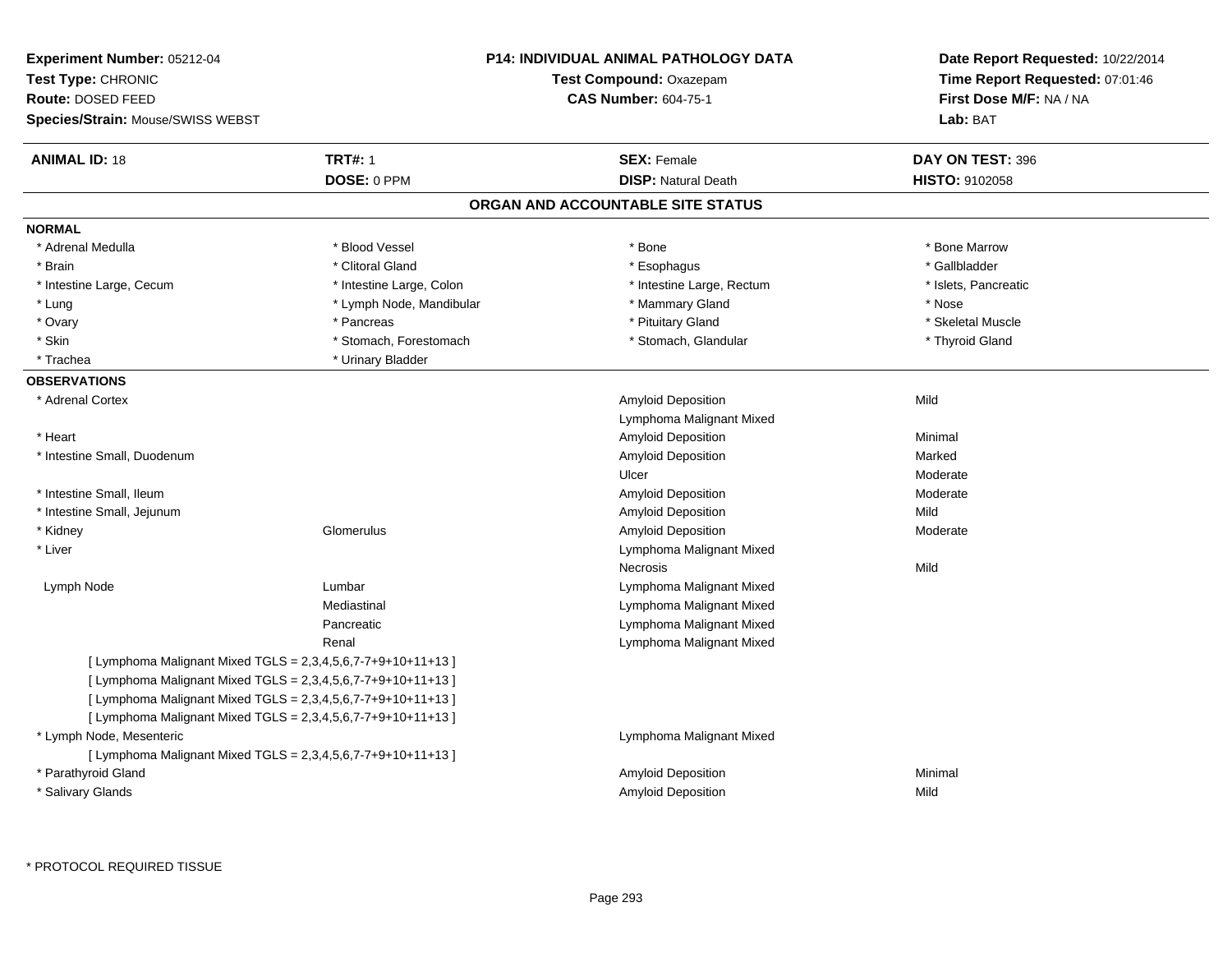| Experiment Number: 05212-04<br>Test Type: CHRONIC |                                                                         | <b>P14: INDIVIDUAL ANIMAL PATHOLOGY DATA</b> | Date Report Requested: 10/22/2014 |  |
|---------------------------------------------------|-------------------------------------------------------------------------|----------------------------------------------|-----------------------------------|--|
|                                                   |                                                                         | <b>Test Compound: Oxazepam</b>               | Time Report Requested: 07:01:46   |  |
| Route: DOSED FEED                                 |                                                                         | <b>CAS Number: 604-75-1</b>                  | First Dose M/F: NA / NA           |  |
| <b>Species/Strain: Mouse/SWISS WEBST</b>          |                                                                         |                                              | Lab: BAT                          |  |
| <b>ANIMAL ID: 18</b>                              | <b>TRT#: 1</b>                                                          | <b>SEX: Female</b>                           | DAY ON TEST: 396                  |  |
|                                                   | DOSE: 0 PPM                                                             | <b>DISP: Natural Death</b>                   | <b>HISTO: 9102058</b>             |  |
|                                                   |                                                                         | ORGAN AND ACCOUNTABLE SITE STATUS            |                                   |  |
| * Spleen                                          |                                                                         | Lymphoma Malignant Mixed                     |                                   |  |
| [ Lymphoma Malignant Mixed TGLS = 1-12 ]          |                                                                         |                                              |                                   |  |
| * Thymus                                          |                                                                         | Lymphoma Malignant Mixed                     |                                   |  |
| * Uterus                                          |                                                                         | <b>Amyloid Deposition</b>                    | Moderate                          |  |
|                                                   |                                                                         | <b>Infiltration Cellular</b>                 | Polymorphnuclr, Mild              |  |
| PRIMARY CAUSE OF DEATH                            |                                                                         |                                              |                                   |  |
|                                                   | Animal Note: CAUSE OF DEATH: LYMPHOMA, MULTIPLE ORGANS, MIXED CELL TYPE |                                              |                                   |  |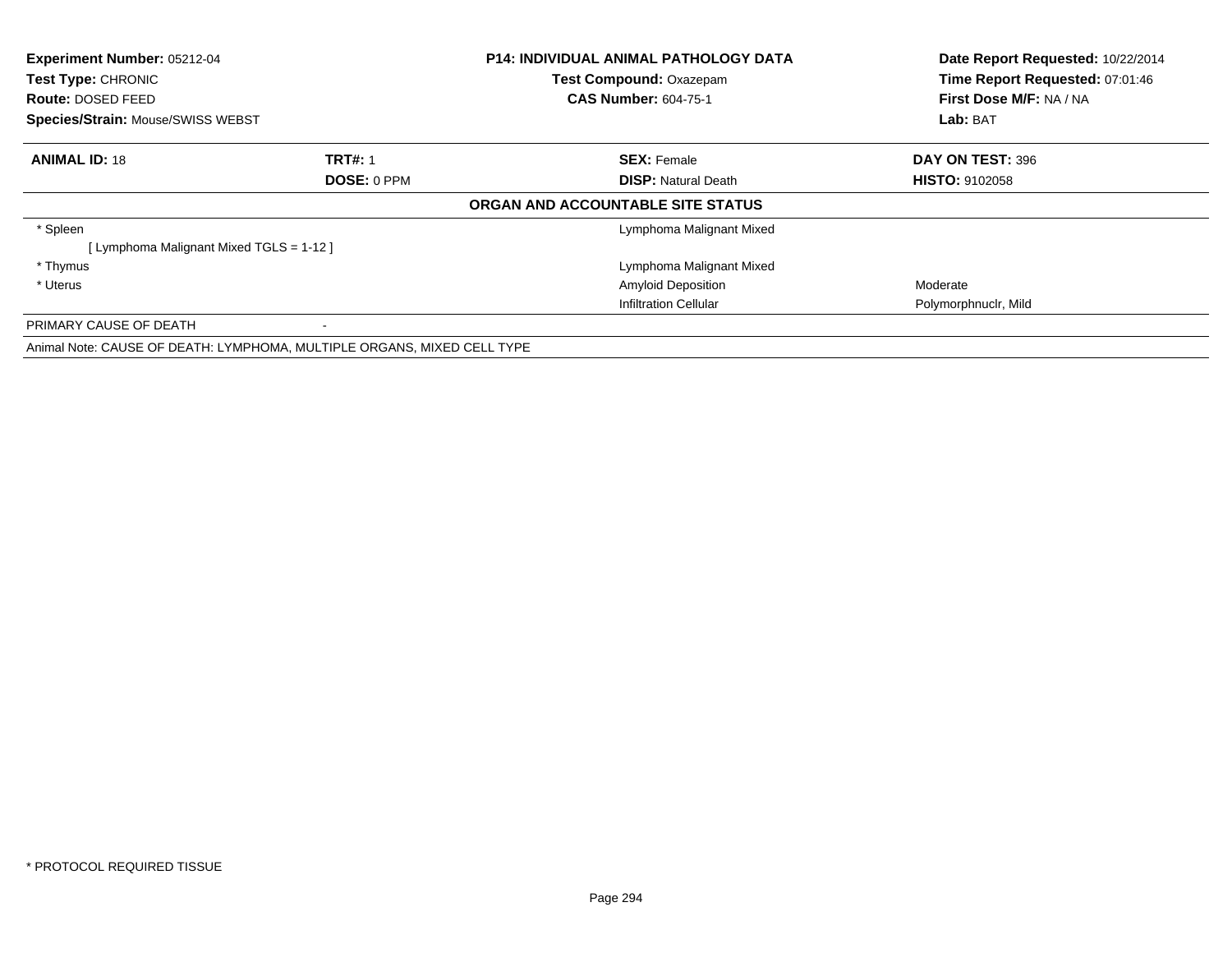|                           |                             | Date Report Requested: 10/22/2014<br>Time Report Requested: 07:01:46<br>First Dose M/F: NA / NA |  |
|---------------------------|-----------------------------|-------------------------------------------------------------------------------------------------|--|
|                           | Test Compound: Oxazepam     |                                                                                                 |  |
|                           | <b>CAS Number: 604-75-1</b> |                                                                                                 |  |
|                           |                             | Lab: BAT                                                                                        |  |
| <b>TRT#: 1</b>            | <b>SEX: Female</b>          | DAY ON TEST: 362                                                                                |  |
| DOSE: 0 PPM               | <b>DISP: Natural Death</b>  | HISTO: 9102059                                                                                  |  |
|                           |                             |                                                                                                 |  |
|                           |                             |                                                                                                 |  |
| * Blood Vessel            | * Bone                      | * Bone Marrow                                                                                   |  |
| * Clitoral Gland          | * Esophagus                 | * Gallbladder                                                                                   |  |
| * Intestine Large, Rectum | * Islets, Pancreatic        | * Lung                                                                                          |  |
| * Mammary Gland           | * Nose                      | * Ovary                                                                                         |  |
| * Pituitary Gland         | * Skeletal Muscle           | * Skin                                                                                          |  |
| * Stomach, Glandular      | * Thymus                    | * Trachea                                                                                       |  |
|                           |                             |                                                                                                 |  |
|                           |                             |                                                                                                 |  |
|                           |                             |                                                                                                 |  |
|                           |                             |                                                                                                 |  |
|                           | Amyloid Deposition          | Mild                                                                                            |  |
|                           | <b>Amyloid Deposition</b>   | Moderate                                                                                        |  |
|                           | <b>Amyloid Deposition</b>   | Mild                                                                                            |  |
|                           | <b>Amyloid Deposition</b>   | Marked                                                                                          |  |
|                           | <b>Amyloid Deposition</b>   | Moderate                                                                                        |  |
| Glomerulus                | Amyloid Deposition          | Moderate                                                                                        |  |
|                           | Amyloid Deposition          | Minimal                                                                                         |  |
|                           | <b>Amyloid Deposition</b>   | Mild                                                                                            |  |
|                           | Amyloid Deposition          | Mild                                                                                            |  |
|                           | Amyloid Deposition          | Marked                                                                                          |  |
|                           | Amyloid Deposition          | Minimal                                                                                         |  |
|                           | Amyloid Deposition          | Moderate                                                                                        |  |
|                           | Amyloid Deposition          | Mild                                                                                            |  |
|                           |                             |                                                                                                 |  |
|                           |                             | <b>P14: INDIVIDUAL ANIMAL PATHOLOGY DATA</b><br>ORGAN AND ACCOUNTABLE SITE STATUS               |  |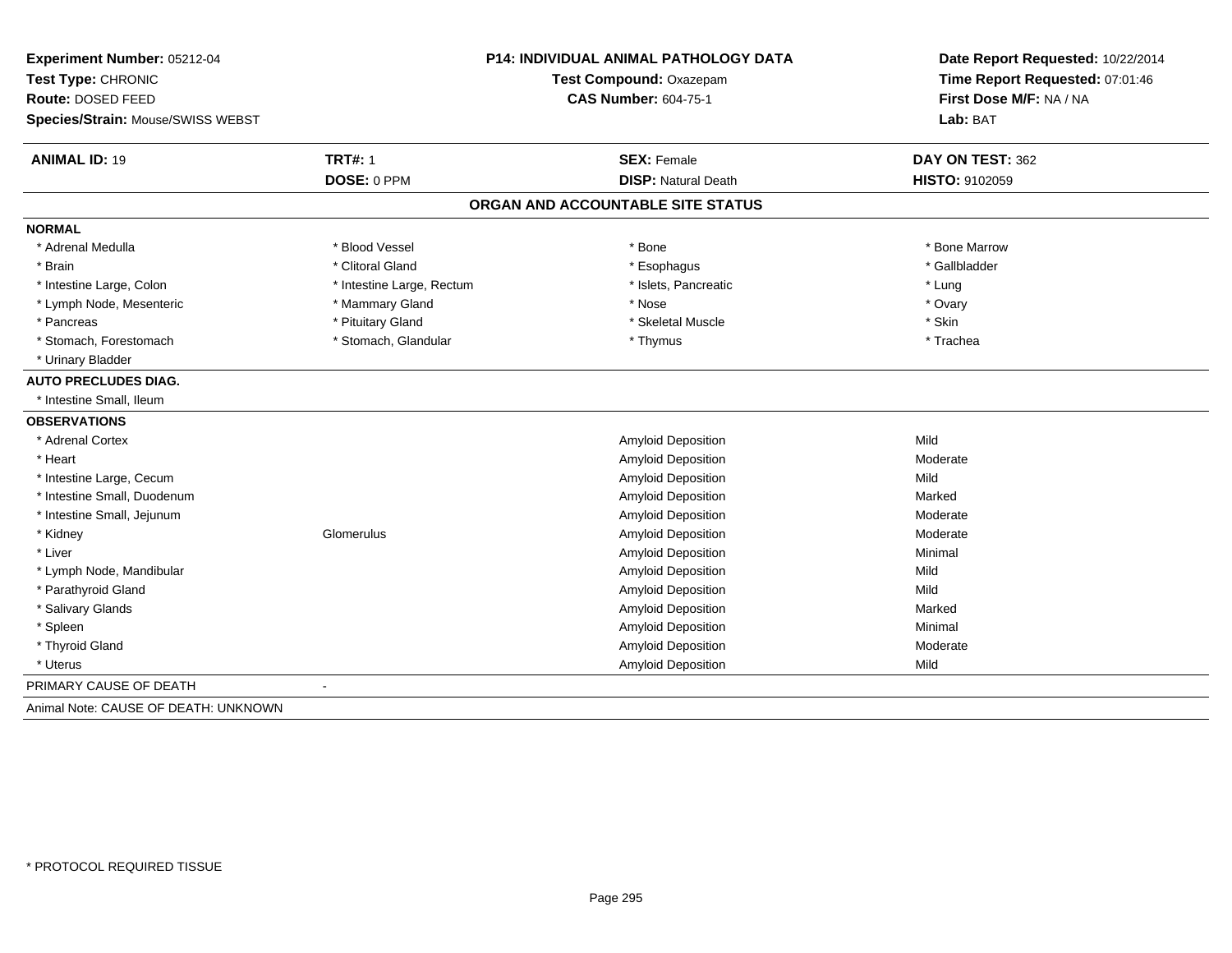| <b>Experiment Number: 05212-04</b><br><b>Test Type: CHRONIC</b><br>Route: DOSED FEED | <b>P14: INDIVIDUAL ANIMAL PATHOLOGY DATA</b><br>Test Compound: Oxazepam<br><b>CAS Number: 604-75-1</b> |                                   | Date Report Requested: 10/22/2014<br>Time Report Requested: 07:01:46<br>First Dose M/F: NA / NA |  |
|--------------------------------------------------------------------------------------|--------------------------------------------------------------------------------------------------------|-----------------------------------|-------------------------------------------------------------------------------------------------|--|
| Species/Strain: Mouse/SWISS WEBST                                                    |                                                                                                        | Lab: BAT                          |                                                                                                 |  |
| <b>ANIMAL ID: 20</b>                                                                 | <b>TRT#: 1</b>                                                                                         | <b>SEX: Female</b>                | DAY ON TEST: 397                                                                                |  |
|                                                                                      | DOSE: 0 PPM                                                                                            | <b>DISP:</b> Terminal Sacrifice   | <b>HISTO: 9102060</b>                                                                           |  |
|                                                                                      |                                                                                                        | ORGAN AND ACCOUNTABLE SITE STATUS |                                                                                                 |  |
| <b>NORMAL</b>                                                                        |                                                                                                        |                                   |                                                                                                 |  |
| * Adrenal Cortex                                                                     | * Adrenal Medulla                                                                                      | * Blood Vessel                    | * Bone                                                                                          |  |
| * Bone Marrow                                                                        | * Brain                                                                                                | * Clitoral Gland                  | * Esophagus                                                                                     |  |
| * Gallbladder                                                                        | * Heart                                                                                                | * Intestine Large, Cecum          | * Intestine Large, Colon                                                                        |  |
| * Intestine Large, Rectum                                                            | * Intestine Small, Duodenum                                                                            | * Intestine Small, Ileum          | * Intestine Small, Jejunum                                                                      |  |
| * Islets, Pancreatic                                                                 | * Kidney                                                                                               | * Liver                           | * Lung                                                                                          |  |
| * Lymph Node, Mandibular                                                             | * Lymph Node, Mesenteric                                                                               | * Mammary Gland                   | * Nose                                                                                          |  |
| * Ovary                                                                              | * Pancreas                                                                                             | * Parathyroid Gland               | * Pituitary Gland                                                                               |  |
| * Salivary Glands                                                                    | * Skeletal Muscle                                                                                      | * Skin                            | * Spleen                                                                                        |  |
| * Stomach, Forestomach                                                               | * Stomach, Glandular                                                                                   | * Thymus                          | * Thyroid Gland                                                                                 |  |
| * Trachea                                                                            | * Urinary Bladder                                                                                      | * Uterus                          |                                                                                                 |  |
| PRIMARY CAUSE OF DEATH                                                               |                                                                                                        |                                   |                                                                                                 |  |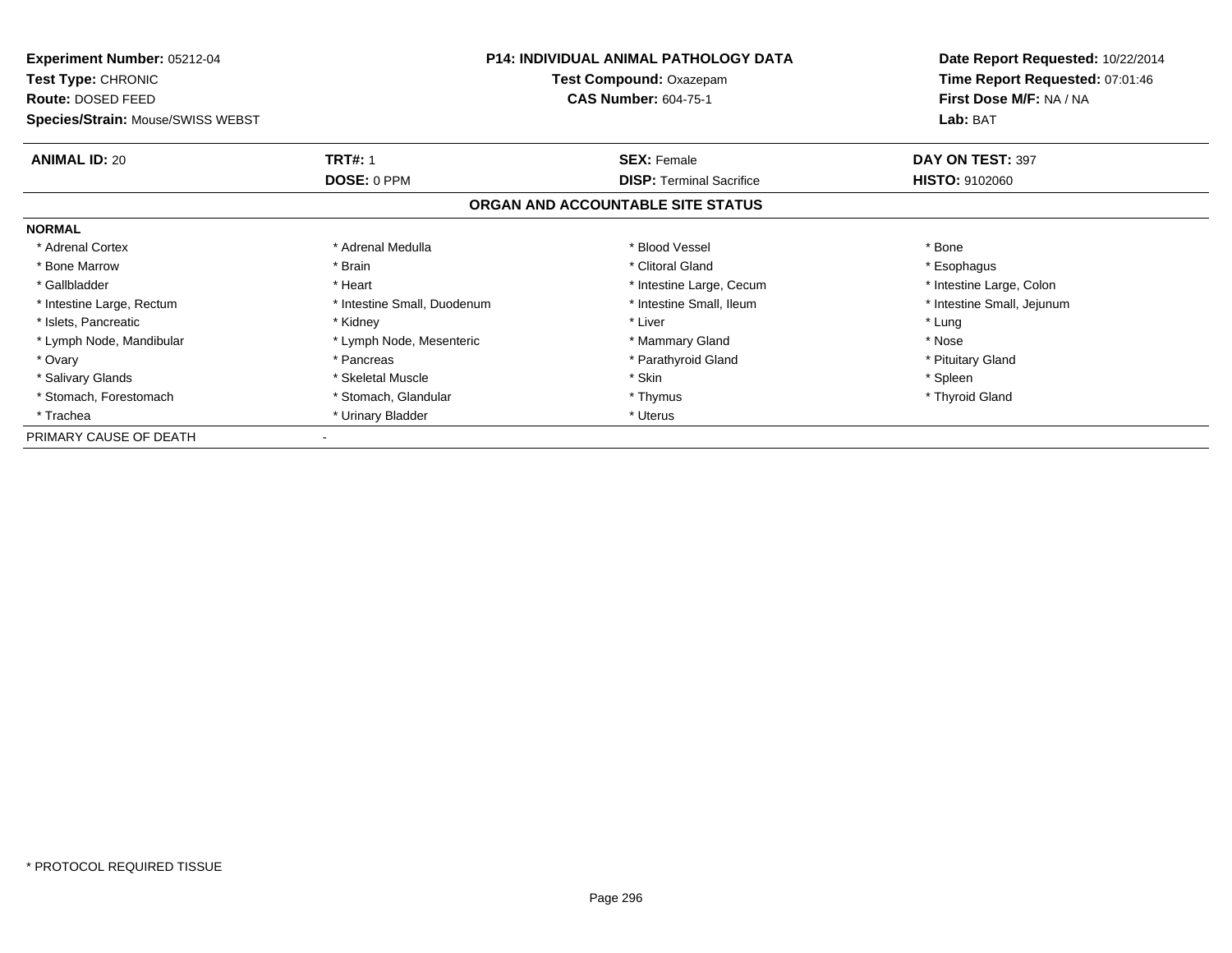| Experiment Number: 05212-04                   |                          | <b>P14: INDIVIDUAL ANIMAL PATHOLOGY DATA</b> | Date Report Requested: 10/22/2014                          |
|-----------------------------------------------|--------------------------|----------------------------------------------|------------------------------------------------------------|
| Test Type: CHRONIC                            |                          | Test Compound: Oxazepam                      | Time Report Requested: 07:01:46<br>First Dose M/F: NA / NA |
| Route: DOSED FEED                             |                          | <b>CAS Number: 604-75-1</b>                  |                                                            |
| Species/Strain: Mouse/SWISS WEBST             |                          |                                              | Lab: BAT                                                   |
| <b>ANIMAL ID: 21</b>                          | <b>TRT#: 1</b>           | <b>SEX: Female</b>                           | DAY ON TEST: 397                                           |
|                                               | DOSE: 0 PPM              | <b>DISP: Terminal Sacrifice</b>              | <b>HISTO: 9102061</b>                                      |
|                                               |                          | ORGAN AND ACCOUNTABLE SITE STATUS            |                                                            |
| <b>NORMAL</b>                                 |                          |                                              |                                                            |
| * Adrenal Medulla                             | * Blood Vessel           | * Bone                                       | * Bone Marrow                                              |
| * Brain                                       | * Clitoral Gland         | * Esophagus                                  | * Gallbladder                                              |
| * Intestine Large, Cecum                      | * Intestine Large, Colon | * Intestine Large, Rectum                    | * Islets, Pancreatic                                       |
| * Lymph Node, Mandibular                      | * Lymph Node, Mesenteric | * Mammary Gland                              | * Nose                                                     |
| * Ovary                                       | * Pancreas               | * Skeletal Muscle                            | * Skin                                                     |
| * Spleen                                      | * Stomach, Forestomach   | * Stomach, Glandular                         | * Thymus                                                   |
| * Trachea                                     | * Urinary Bladder        | * Uterus                                     |                                                            |
| <b>MISSING</b>                                |                          |                                              |                                                            |
| * Pituitary Gland                             |                          |                                              |                                                            |
| <b>OBSERVATIONS</b>                           |                          |                                              |                                                            |
| * Adrenal Cortex                              |                          | Amyloid Deposition                           | Mild                                                       |
| * Heart                                       |                          | Amyloid Deposition                           | Mild                                                       |
| * Intestine Small, Duodenum                   |                          | <b>Amyloid Deposition</b>                    | Moderate                                                   |
| * Intestine Small, Ileum                      |                          | <b>Amyloid Deposition</b>                    | Moderate                                                   |
| * Intestine Small, Jejunum                    |                          | Amyloid Deposition                           | Mild                                                       |
| * Kidney                                      | Glomerulus               | Amyloid Deposition                           | Moderate                                                   |
| * Liver                                       |                          | <b>Amyloid Deposition</b>                    | Minimal                                                    |
| * Lung                                        |                          | Alveolar/Bronchiolar Carcinoma               |                                                            |
| [ Alveolar/Bronchiolar Carcinoma TGLS = 1-2 ] |                          |                                              |                                                            |
| * Parathyroid Gland                           |                          | Amyloid Deposition                           | Mild                                                       |
| * Salivary Glands                             |                          | Amyloid Deposition                           | Mild                                                       |
| * Thyroid Gland                               |                          | <b>Amyloid Deposition</b>                    | Moderate                                                   |
| PRIMARY CAUSE OF DEATH                        |                          |                                              |                                                            |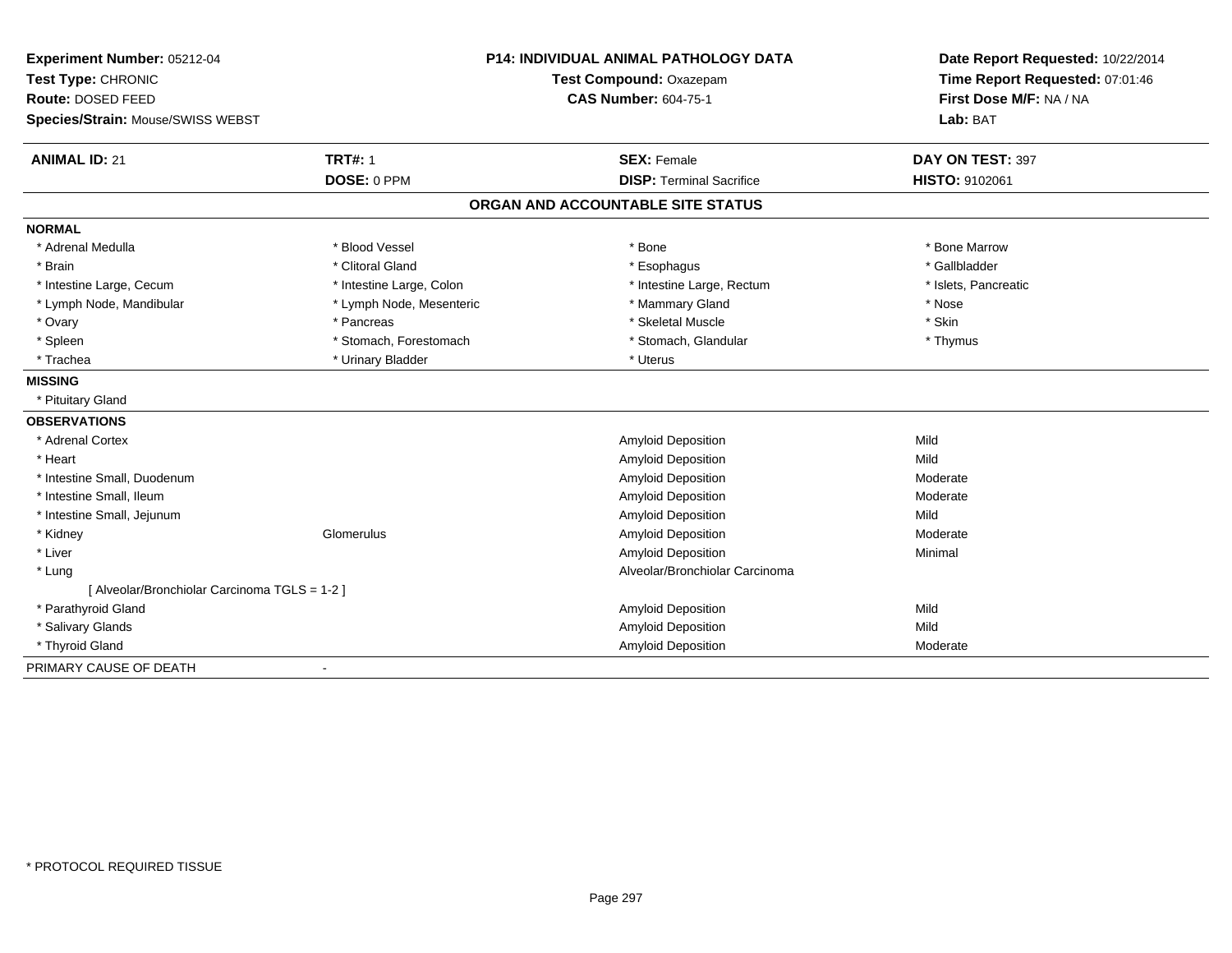| Experiment Number: 05212-04<br>Test Type: CHRONIC<br>Route: DOSED FEED |                          | <b>P14: INDIVIDUAL ANIMAL PATHOLOGY DATA</b> | Date Report Requested: 10/22/2014<br>Time Report Requested: 07:01:46<br>First Dose M/F: NA / NA |
|------------------------------------------------------------------------|--------------------------|----------------------------------------------|-------------------------------------------------------------------------------------------------|
|                                                                        |                          | Test Compound: Oxazepam                      |                                                                                                 |
|                                                                        |                          | <b>CAS Number: 604-75-1</b>                  |                                                                                                 |
| Species/Strain: Mouse/SWISS WEBST                                      |                          |                                              | Lab: BAT                                                                                        |
| <b>ANIMAL ID: 22</b>                                                   | <b>TRT#: 1</b>           | <b>SEX: Female</b>                           | DAY ON TEST: 397                                                                                |
|                                                                        | DOSE: 0 PPM              | <b>DISP: Terminal Sacrifice</b>              | <b>HISTO: 9102062</b>                                                                           |
|                                                                        |                          | ORGAN AND ACCOUNTABLE SITE STATUS            |                                                                                                 |
| <b>NORMAL</b>                                                          |                          |                                              |                                                                                                 |
| * Adrenal Cortex                                                       | * Adrenal Medulla        | * Blood Vessel                               | * Bone                                                                                          |
| * Bone Marrow                                                          | * Brain                  | * Clitoral Gland                             | * Esophagus                                                                                     |
| * Gallbladder                                                          | * Intestine Large, Cecum | * Intestine Large, Colon                     | * Intestine Large, Rectum                                                                       |
| * Intestine Small, Jejunum                                             | * Islets, Pancreatic     | * Kidney                                     | * Liver                                                                                         |
| * Lymph Node, Mandibular                                               | * Mammary Gland          | * Nose                                       | * Pancreas                                                                                      |
| * Parathyroid Gland                                                    | * Pituitary Gland        | * Salivary Glands                            | * Skeletal Muscle                                                                               |
| * Skin                                                                 | * Spleen                 | * Stomach, Forestomach                       | * Stomach, Glandular                                                                            |
| * Thymus                                                               | * Thyroid Gland          | * Trachea                                    | * Urinary Bladder                                                                               |
| <b>OBSERVATIONS</b>                                                    |                          |                                              |                                                                                                 |
| * Heart                                                                |                          | Amyloid Deposition                           | Minimal                                                                                         |
| * Intestine Small, Duodenum                                            |                          | Amyloid Deposition                           | Minimal                                                                                         |
| * Intestine Small, Ileum                                               |                          | <b>Amyloid Deposition</b>                    | Marked                                                                                          |
| * Lung                                                                 |                          | Alveolar/Bronchiolar Carcinoma               |                                                                                                 |
| [ Alveolar/Bronchiolar Carcinoma TGLS = 2-2 ]                          |                          |                                              |                                                                                                 |
| * Lymph Node, Mesenteric                                               |                          | Amyloid Deposition                           | Minimal                                                                                         |
| * Ovary                                                                |                          | Cyst                                         |                                                                                                 |
| $Cvst TGLS = 1-6$                                                      |                          |                                              |                                                                                                 |
| * Uterus                                                               | Endometrium              | Hyperplasia                                  | Cystic, Mild                                                                                    |
| PRIMARY CAUSE OF DEATH                                                 |                          |                                              |                                                                                                 |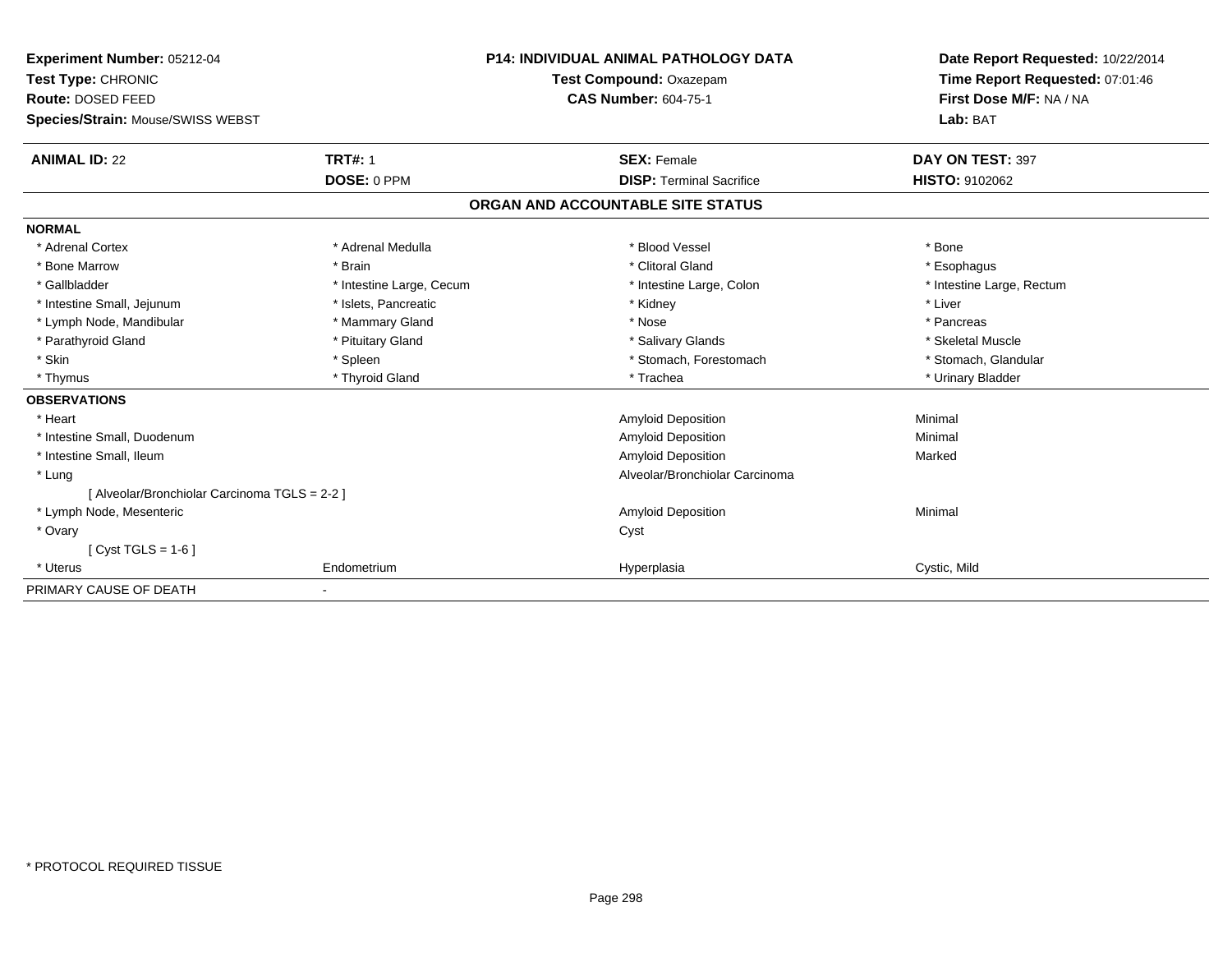| Experiment Number: 05212-04<br>Test Type: CHRONIC<br>Route: DOSED FEED<br><b>Species/Strain: Mouse/SWISS WEBST</b> |                                                                                                                                                                                                                                                    | <b>P14: INDIVIDUAL ANIMAL PATHOLOGY DATA</b><br><b>Test Compound: Oxazepam</b><br><b>CAS Number: 604-75-1</b> | Date Report Requested: 10/22/2014<br>Time Report Requested: 07:01:46<br>First Dose M/F: NA / NA<br>Lab: BAT |
|--------------------------------------------------------------------------------------------------------------------|----------------------------------------------------------------------------------------------------------------------------------------------------------------------------------------------------------------------------------------------------|---------------------------------------------------------------------------------------------------------------|-------------------------------------------------------------------------------------------------------------|
| <b>ANIMAL ID: 23</b>                                                                                               | <b>TRT#: 1</b>                                                                                                                                                                                                                                     | <b>SEX: Female</b>                                                                                            | DAY ON TEST: 361                                                                                            |
|                                                                                                                    | DOSE: 0 PPM                                                                                                                                                                                                                                        | <b>DISP:</b> Moribund Sacrifice                                                                               | HISTO: 9102063                                                                                              |
|                                                                                                                    |                                                                                                                                                                                                                                                    | ORGAN AND ACCOUNTABLE SITE STATUS                                                                             |                                                                                                             |
| <b>NORMAL</b>                                                                                                      |                                                                                                                                                                                                                                                    |                                                                                                               |                                                                                                             |
| * Adrenal Cortex                                                                                                   | * Adrenal Medulla                                                                                                                                                                                                                                  | * Blood Vessel                                                                                                | * Bone                                                                                                      |
| * Bone Marrow                                                                                                      | * Brain                                                                                                                                                                                                                                            | * Clitoral Gland                                                                                              | Ear                                                                                                         |
| * Esophagus                                                                                                        | * Gallbladder                                                                                                                                                                                                                                      | * Intestine Large, Cecum                                                                                      | * Intestine Large, Colon                                                                                    |
| * Intestine Large, Rectum                                                                                          | * Intestine Small, Jejunum                                                                                                                                                                                                                         | * Islets, Pancreatic                                                                                          | * Lung                                                                                                      |
| * Nose                                                                                                             | * Ovary                                                                                                                                                                                                                                            | * Pancreas                                                                                                    | * Parathyroid Gland                                                                                         |
| Peripheral Nerve                                                                                                   | * Pituitary Gland                                                                                                                                                                                                                                  | * Skeletal Muscle                                                                                             | * Skin                                                                                                      |
| Spinal Cord                                                                                                        | * Stomach, Forestomach                                                                                                                                                                                                                             | * Stomach, Glandular                                                                                          | * Trachea                                                                                                   |
| * Urinary Bladder                                                                                                  |                                                                                                                                                                                                                                                    |                                                                                                               |                                                                                                             |
| <b>MISSING</b>                                                                                                     |                                                                                                                                                                                                                                                    |                                                                                                               |                                                                                                             |
| * Mammary Gland                                                                                                    |                                                                                                                                                                                                                                                    |                                                                                                               |                                                                                                             |
| <b>OBSERVATIONS</b>                                                                                                |                                                                                                                                                                                                                                                    |                                                                                                               |                                                                                                             |
| * Heart                                                                                                            |                                                                                                                                                                                                                                                    | <b>Amyloid Deposition</b>                                                                                     | Minimal                                                                                                     |
| * Intestine Small, Duodenum                                                                                        |                                                                                                                                                                                                                                                    | Amyloid Deposition                                                                                            | Mild                                                                                                        |
| * Intestine Small, Ileum                                                                                           |                                                                                                                                                                                                                                                    | Amyloid Deposition                                                                                            | Moderate                                                                                                    |
| * Kidney                                                                                                           | Glomerulus                                                                                                                                                                                                                                         | <b>Amyloid Deposition</b>                                                                                     | Mild                                                                                                        |
|                                                                                                                    |                                                                                                                                                                                                                                                    | Lymphoma Malignant Undifferentiated Cell Type                                                                 |                                                                                                             |
| * Liver                                                                                                            |                                                                                                                                                                                                                                                    | Lymphoma Malignant Undifferentiated Cell Type                                                                 |                                                                                                             |
| Lymph Node                                                                                                         | Mediastinal                                                                                                                                                                                                                                        | Lymphoma Malignant Undifferentiated Cell Type                                                                 |                                                                                                             |
|                                                                                                                    | Pancreatic                                                                                                                                                                                                                                         | Lymphoma Malignant Undifferentiated Cell Type                                                                 |                                                                                                             |
|                                                                                                                    | Renal                                                                                                                                                                                                                                              | Lymphoma Malignant Undifferentiated Cell Type                                                                 |                                                                                                             |
|                                                                                                                    | [ Lymphoma Malignant Undifferentiated Cell Type TGLS = 2,3,4,5,6-1+4+7+15+16 ]<br>[ Lymphoma Malignant Undifferentiated Cell Type TGLS = 2,3,4,5,6-1+4+7+15+16 ]<br>[ Lymphoma Malignant Undifferentiated Cell Type TGLS = 2,3,4,5,6-1+4+7+15+16 ] |                                                                                                               |                                                                                                             |
| * Lymph Node, Mandibular                                                                                           |                                                                                                                                                                                                                                                    | Lymphoma Malignant Undifferentiated Cell Type                                                                 |                                                                                                             |
|                                                                                                                    | [ Lymphoma Malignant Undifferentiated Cell Type TGLS = 2,3,4,5,6-1+4+7+15+16 ]                                                                                                                                                                     |                                                                                                               |                                                                                                             |
| * Lymph Node, Mesenteric                                                                                           |                                                                                                                                                                                                                                                    | Lymphoma Malignant Undifferentiated Cell Type                                                                 |                                                                                                             |
|                                                                                                                    | [ Lymphoma Malignant Undifferentiated Cell Type TGLS = 2,3,4,5,6-1+4+7+15+16 ]                                                                                                                                                                     |                                                                                                               |                                                                                                             |
| * Salivary Glands                                                                                                  |                                                                                                                                                                                                                                                    | Amyloid Deposition                                                                                            | Moderate                                                                                                    |
| * Spleen                                                                                                           |                                                                                                                                                                                                                                                    | Lymphoma Malignant Undifferentiated Cell Type                                                                 |                                                                                                             |
| [ Lymphoma Malignant Undifferentiated Cell Type TGLS = 1-14 ]                                                      |                                                                                                                                                                                                                                                    |                                                                                                               |                                                                                                             |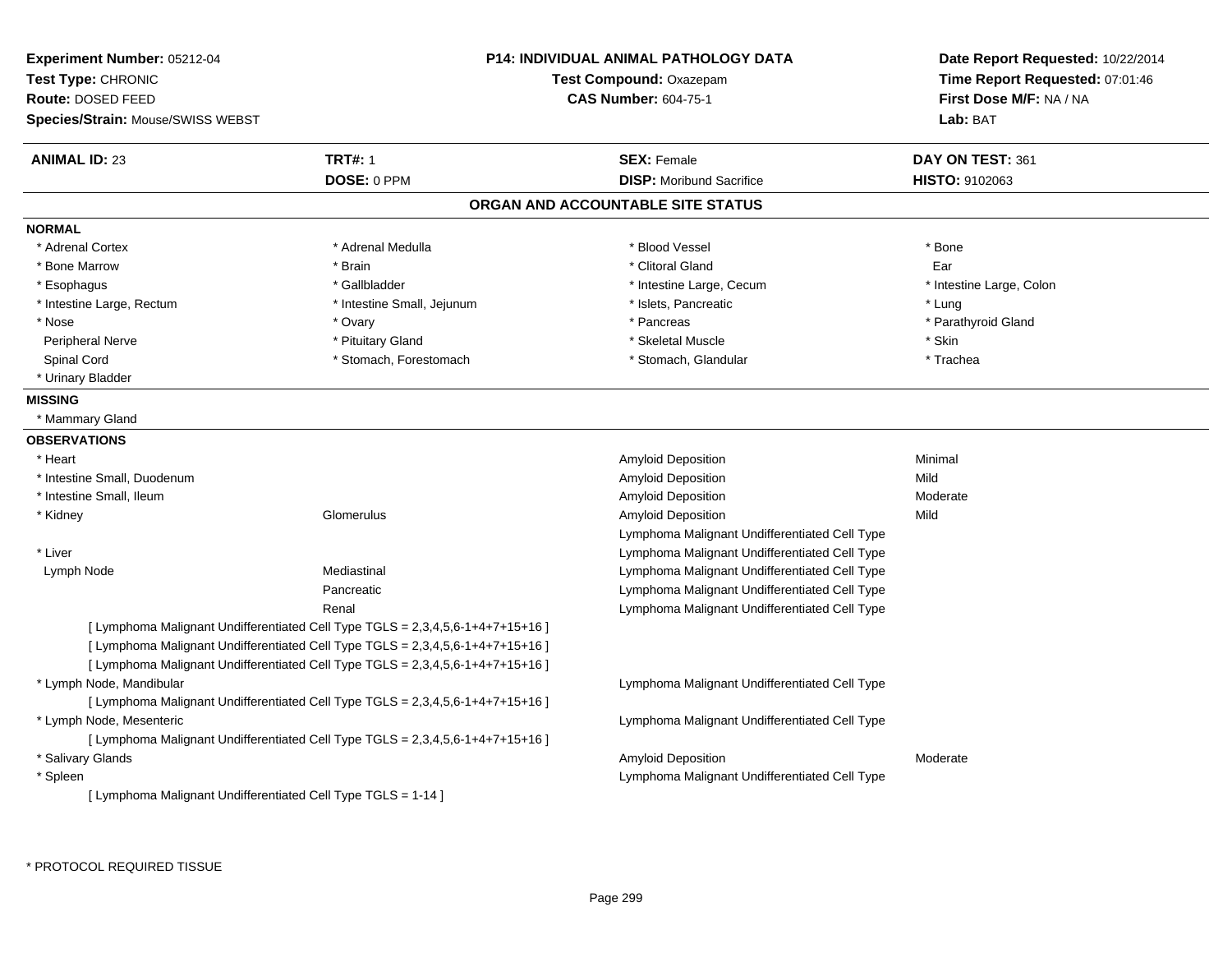| Experiment Number: 05212-04<br><b>Test Type: CHRONIC</b><br><b>Route: DOSED FEED</b> |                                                                         | <b>P14: INDIVIDUAL ANIMAL PATHOLOGY DATA</b><br><b>Test Compound: Oxazepam</b><br><b>CAS Number: 604-75-1</b> | Date Report Requested: 10/22/2014<br>Time Report Requested: 07:01:46<br>First Dose M/F: NA / NA |
|--------------------------------------------------------------------------------------|-------------------------------------------------------------------------|---------------------------------------------------------------------------------------------------------------|-------------------------------------------------------------------------------------------------|
| <b>Species/Strain: Mouse/SWISS WEBST</b>                                             |                                                                         |                                                                                                               | Lab: BAT                                                                                        |
| <b>ANIMAL ID: 23</b>                                                                 | <b>TRT#: 1</b>                                                          | <b>SEX: Female</b>                                                                                            | DAY ON TEST: 361                                                                                |
|                                                                                      | DOSE: 0 PPM                                                             | <b>DISP:</b> Moribund Sacrifice                                                                               | <b>HISTO: 9102063</b>                                                                           |
|                                                                                      |                                                                         | ORGAN AND ACCOUNTABLE SITE STATUS                                                                             |                                                                                                 |
| * Thymus                                                                             |                                                                         | Lymphoma Malignant Undifferentiated Cell Type                                                                 |                                                                                                 |
|                                                                                      | [Lymphoma Malignant Undifferentiated Cell Type TGLS = 7-15]             |                                                                                                               |                                                                                                 |
| * Thyroid Gland                                                                      |                                                                         | <b>Amyloid Deposition</b>                                                                                     | Mild                                                                                            |
| * Uterus                                                                             |                                                                         | <b>Amyloid Deposition</b>                                                                                     | Mild                                                                                            |
| PRIMARY CAUSE OF DEATH                                                               | ۰                                                                       |                                                                                                               |                                                                                                 |
|                                                                                      | Animal Note: CAUSE OF MORB: LYMPHOMA, MULTIPLE ORGANS, UNDIFFERENTIATED |                                                                                                               |                                                                                                 |
| Animal Note: CELL TYPE                                                               |                                                                         |                                                                                                               |                                                                                                 |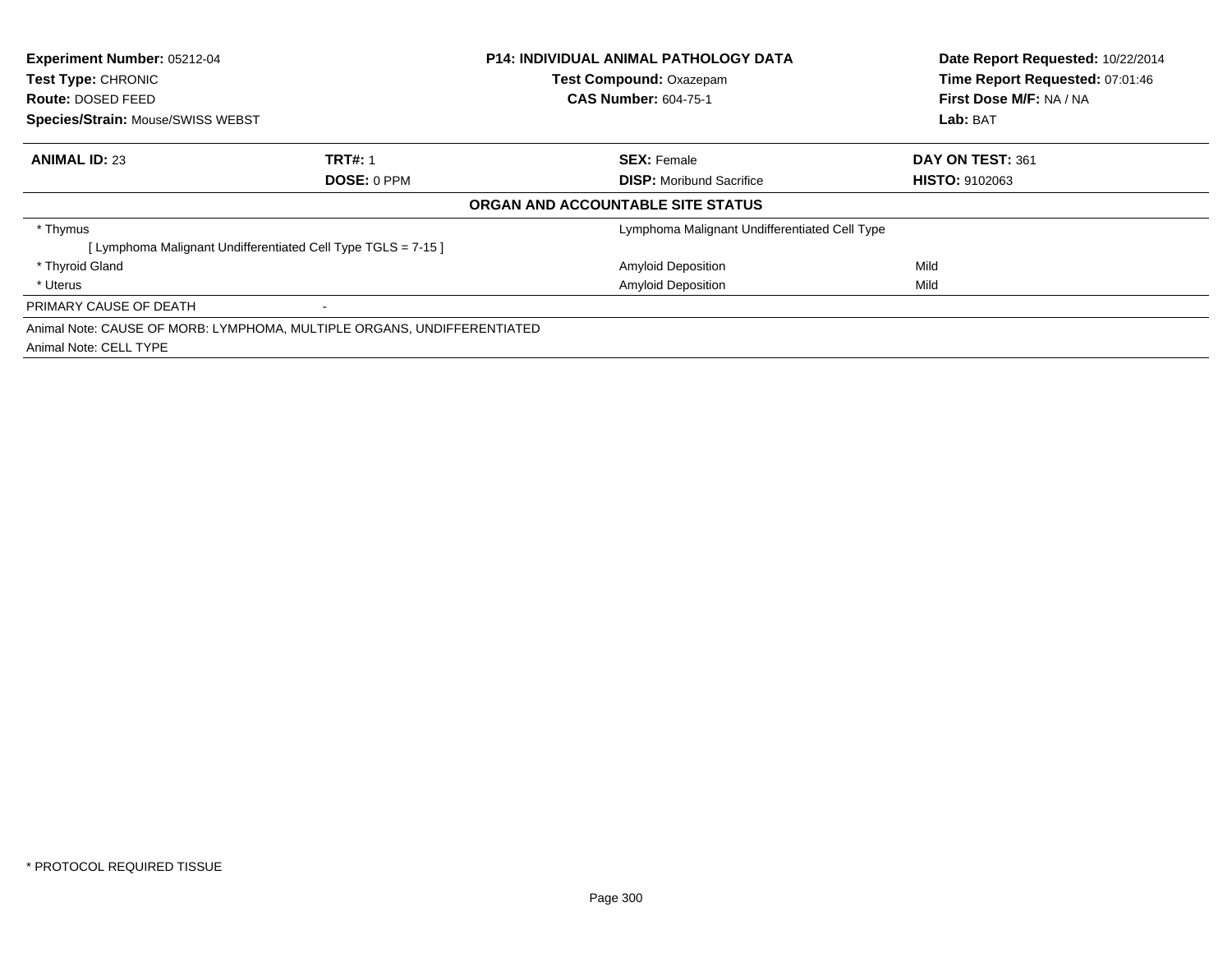| Experiment Number: 05212-04       |                                                        | <b>P14: INDIVIDUAL ANIMAL PATHOLOGY DATA</b> | Date Report Requested: 10/22/2014                          |
|-----------------------------------|--------------------------------------------------------|----------------------------------------------|------------------------------------------------------------|
| Test Type: CHRONIC                | Test Compound: Oxazepam<br><b>CAS Number: 604-75-1</b> |                                              | Time Report Requested: 07:01:46<br>First Dose M/F: NA / NA |
| Route: DOSED FEED                 |                                                        |                                              |                                                            |
| Species/Strain: Mouse/SWISS WEBST |                                                        |                                              | Lab: BAT                                                   |
| <b>ANIMAL ID: 24</b>              | <b>TRT#: 1</b>                                         | <b>SEX: Female</b>                           | DAY ON TEST: 397                                           |
|                                   | DOSE: 0 PPM                                            | <b>DISP: Terminal Sacrifice</b>              | <b>HISTO: 9102064</b>                                      |
|                                   |                                                        | ORGAN AND ACCOUNTABLE SITE STATUS            |                                                            |
| <b>NORMAL</b>                     |                                                        |                                              |                                                            |
| * Adrenal Medulla                 | * Blood Vessel                                         | * Bone                                       | * Bone Marrow                                              |
| * Brain                           | * Clitoral Gland                                       | * Esophagus                                  | * Gallbladder                                              |
| * Intestine Large, Cecum          | * Intestine Large, Colon                               | * Intestine Large, Rectum                    | * Islets, Pancreatic                                       |
| * Lung                            | * Lymph Node, Mandibular                               | * Lymph Node, Mesenteric                     | * Mammary Gland                                            |
| * Nose                            | * Ovary                                                | * Pancreas                                   | * Pituitary Gland                                          |
| * Skeletal Muscle                 | * Skin                                                 | * Stomach, Forestomach                       | * Stomach, Glandular                                       |
| * Thymus                          | * Trachea                                              | * Urinary Bladder                            |                                                            |
| <b>OBSERVATIONS</b>               |                                                        |                                              |                                                            |
| * Adrenal Cortex                  |                                                        | <b>Amyloid Deposition</b>                    | Minimal                                                    |
| * Heart                           |                                                        | Amyloid Deposition                           | Mild                                                       |
| * Intestine Small, Duodenum       |                                                        | Amyloid Deposition                           | Mild                                                       |
| * Intestine Small, Ileum          |                                                        | Amyloid Deposition                           | Moderate                                                   |
| * Intestine Small, Jejunum        |                                                        | Amyloid Deposition                           | Marked                                                     |
|                                   |                                                        | Ulcer                                        | Marked                                                     |
| [ Ulcer TGLS = $1-9$ ]            |                                                        |                                              |                                                            |
| * Kidney                          | Glomerulus                                             | Amyloid Deposition                           | Moderate                                                   |
| * Liver                           |                                                        | Amyloid Deposition                           | Minimal                                                    |
| * Parathyroid Gland               |                                                        | <b>Amyloid Deposition</b>                    | Moderate                                                   |
| * Salivary Glands                 |                                                        | Amyloid Deposition                           | Mild                                                       |
| * Spleen                          |                                                        | <b>Amyloid Deposition</b>                    | Minimal                                                    |
| * Thyroid Gland                   |                                                        | Amyloid Deposition                           | Moderate                                                   |
| * Uterus                          |                                                        | Amyloid Deposition                           | Moderate                                                   |
| PRIMARY CAUSE OF DEATH            |                                                        |                                              |                                                            |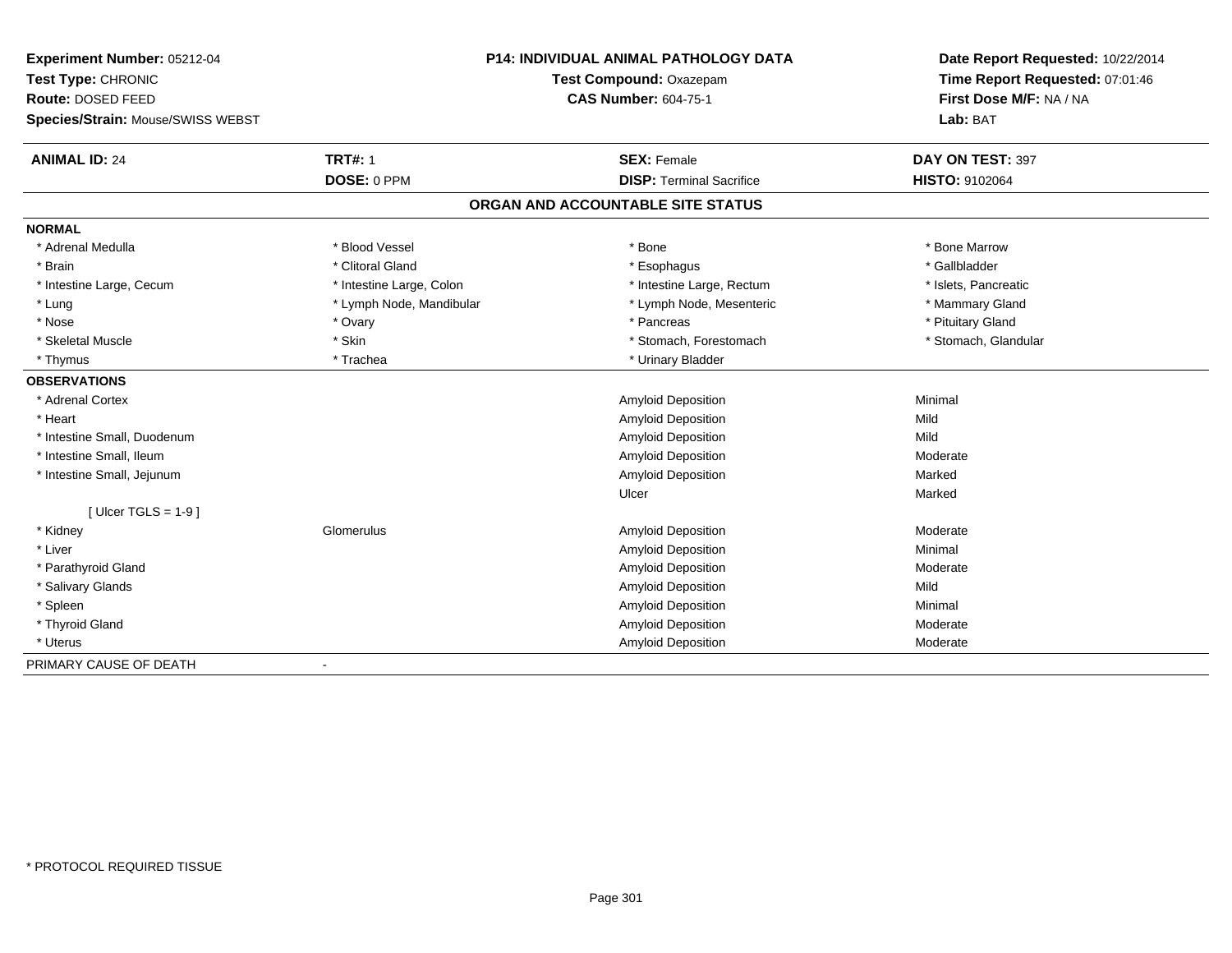| Experiment Number: 05212-04       |                             | <b>P14: INDIVIDUAL ANIMAL PATHOLOGY DATA</b> | Date Report Requested: 10/22/2014 |
|-----------------------------------|-----------------------------|----------------------------------------------|-----------------------------------|
| <b>Test Type: CHRONIC</b>         | Test Compound: Oxazepam     |                                              | Time Report Requested: 07:01:46   |
| Route: DOSED FEED                 |                             | <b>CAS Number: 604-75-1</b>                  | First Dose M/F: NA / NA           |
| Species/Strain: Mouse/SWISS WEBST |                             |                                              | Lab: BAT                          |
| <b>ANIMAL ID: 25</b>              | <b>TRT#: 1</b>              | <b>SEX: Female</b>                           | DAY ON TEST: 397                  |
|                                   | DOSE: 0 PPM                 | <b>DISP: Terminal Sacrifice</b>              | <b>HISTO: 9102065</b>             |
|                                   |                             | ORGAN AND ACCOUNTABLE SITE STATUS            |                                   |
| <b>NORMAL</b>                     |                             |                                              |                                   |
| * Adrenal Cortex                  | * Adrenal Medulla           | * Blood Vessel                               | * Bone                            |
| * Bone Marrow                     | * Brain                     | * Clitoral Gland                             | * Esophagus                       |
| * Gallbladder                     | * Heart                     | * Intestine Large, Cecum                     | * Intestine Large, Colon          |
| * Intestine Large, Rectum         | * Intestine Small, Duodenum | * Intestine Small, Jejunum                   | * Islets, Pancreatic              |
| * Lung                            | * Lymph Node, Mandibular    | * Lymph Node, Mesenteric                     | * Mammary Gland                   |
| * Nose                            | * Pancreas                  | * Parathyroid Gland                          | * Pituitary Gland                 |
| * Salivary Glands                 | * Skeletal Muscle           | * Skin                                       | * Spleen                          |
| * Stomach, Forestomach            | * Stomach, Glandular        | * Thymus                                     | * Thyroid Gland                   |
| * Trachea                         | * Urinary Bladder           | * Uterus                                     |                                   |
| <b>OBSERVATIONS</b>               |                             |                                              |                                   |
| * Intestine Small, Ileum          |                             | Amyloid Deposition                           | Mild                              |
| * Kidney                          | Glomerulus                  | <b>Amyloid Deposition</b>                    | Mild                              |
| * Liver                           |                             | Necrosis                                     | Mild                              |
| * Ovary                           |                             | <b>Amyloid Deposition</b>                    | Mild                              |
| PRIMARY CAUSE OF DEATH            |                             |                                              |                                   |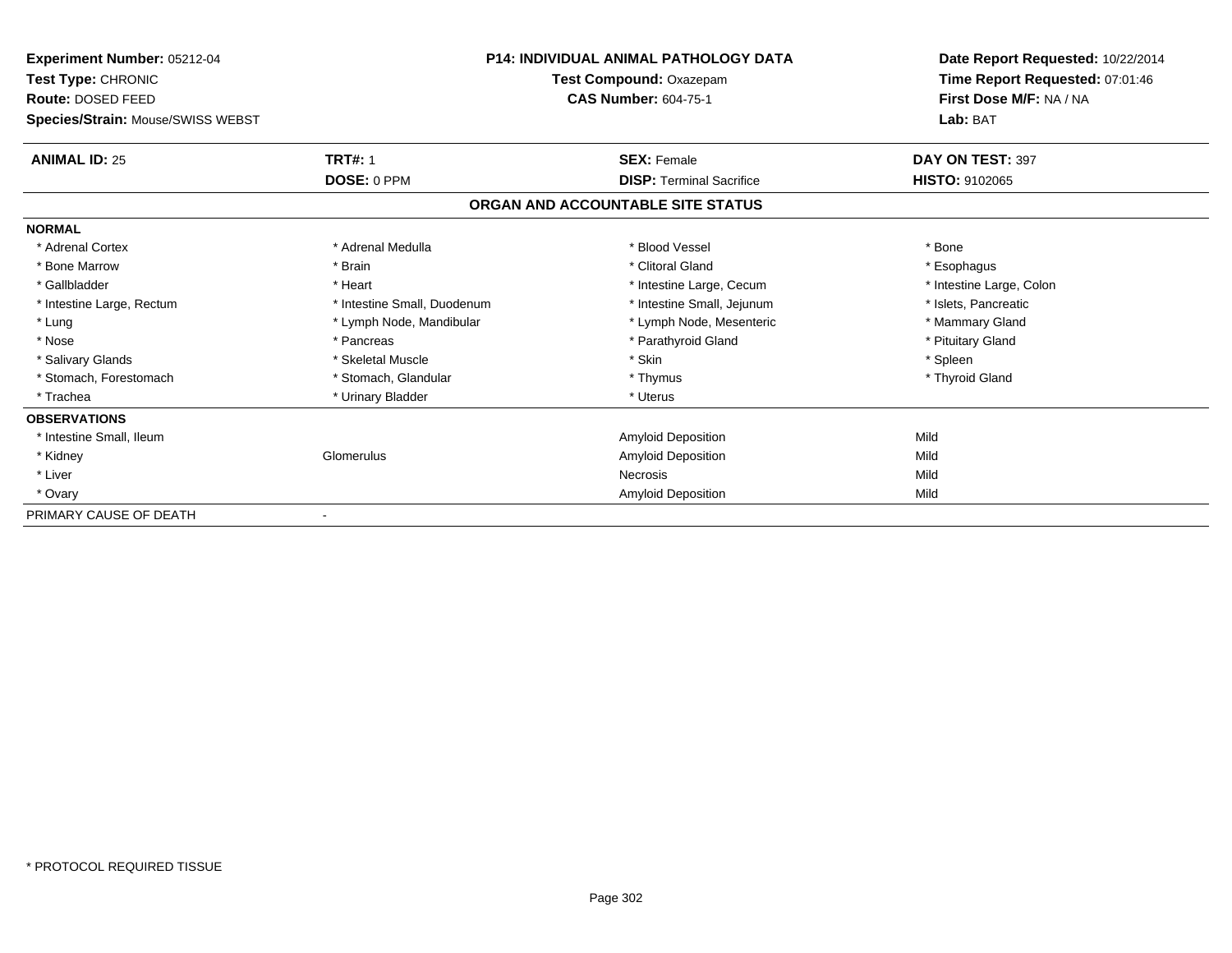| Experiment Number: 05212-04       | P14: INDIVIDUAL ANIMAL PATHOLOGY DATA<br>Test Compound: Oxazepam |                                   | Date Report Requested: 10/22/2014<br>Time Report Requested: 07:01:46 |
|-----------------------------------|------------------------------------------------------------------|-----------------------------------|----------------------------------------------------------------------|
| Test Type: CHRONIC                |                                                                  |                                   |                                                                      |
| Route: DOSED FEED                 |                                                                  | <b>CAS Number: 604-75-1</b>       | First Dose M/F: NA / NA                                              |
| Species/Strain: Mouse/SWISS WEBST |                                                                  |                                   | Lab: BAT                                                             |
| <b>ANIMAL ID: 26</b>              | <b>TRT#: 1</b>                                                   | <b>SEX: Female</b>                | DAY ON TEST: 397                                                     |
|                                   | DOSE: 0 PPM                                                      | <b>DISP: Terminal Sacrifice</b>   | HISTO: 9102066                                                       |
|                                   |                                                                  | ORGAN AND ACCOUNTABLE SITE STATUS |                                                                      |
| <b>NORMAL</b>                     |                                                                  |                                   |                                                                      |
| * Adrenal Medulla                 | * Blood Vessel                                                   | * Bone                            | * Bone Marrow                                                        |
| * Brain                           | * Clitoral Gland                                                 | * Esophagus                       | * Gallbladder                                                        |
| * Intestine Large, Cecum          | * Intestine Large, Colon                                         | * Intestine Large, Rectum         | * Islets, Pancreatic                                                 |
| * Lung                            | * Lymph Node, Mandibular                                         | * Lymph Node, Mesenteric          | * Mammary Gland                                                      |
| * Nose                            | * Pancreas                                                       | * Parathyroid Gland               | * Pituitary Gland                                                    |
| * Skeletal Muscle                 | * Skin                                                           | * Spleen                          | * Stomach, Forestomach                                               |
| * Stomach, Glandular              | * Thymus                                                         | * Trachea                         | * Urinary Bladder                                                    |
| <b>OBSERVATIONS</b>               |                                                                  |                                   |                                                                      |
| * Adrenal Cortex                  |                                                                  | Amyloid Deposition                | Mild                                                                 |
| * Heart                           |                                                                  | <b>Amyloid Deposition</b>         | Minimal                                                              |
| * Intestine Small, Duodenum       |                                                                  | <b>Amyloid Deposition</b>         | Moderate                                                             |
|                                   |                                                                  | <b>Amyloid Deposition</b>         | Mild                                                                 |
| * Intestine Small, Ileum          |                                                                  | Amyloid Deposition                | Moderate                                                             |
| * Intestine Small, Jejunum        |                                                                  | <b>Amyloid Deposition</b>         | Minimal                                                              |
| * Kidney                          | Glomerulus                                                       | <b>Amyloid Deposition</b>         | Moderate                                                             |
| * Liver                           |                                                                  | Amyloid Deposition                | Minimal                                                              |
| * Ovary                           |                                                                  | <b>Amyloid Deposition</b>         | Mild                                                                 |
| * Salivary Glands                 |                                                                  | <b>Amyloid Deposition</b>         | Mild                                                                 |
| * Thyroid Gland                   | <b>Follicular Cel</b>                                            | Hyperplasia                       | Mild                                                                 |
| * Uterus                          |                                                                  | <b>Amyloid Deposition</b>         | Moderate                                                             |
| PRIMARY CAUSE OF DEATH            |                                                                  |                                   |                                                                      |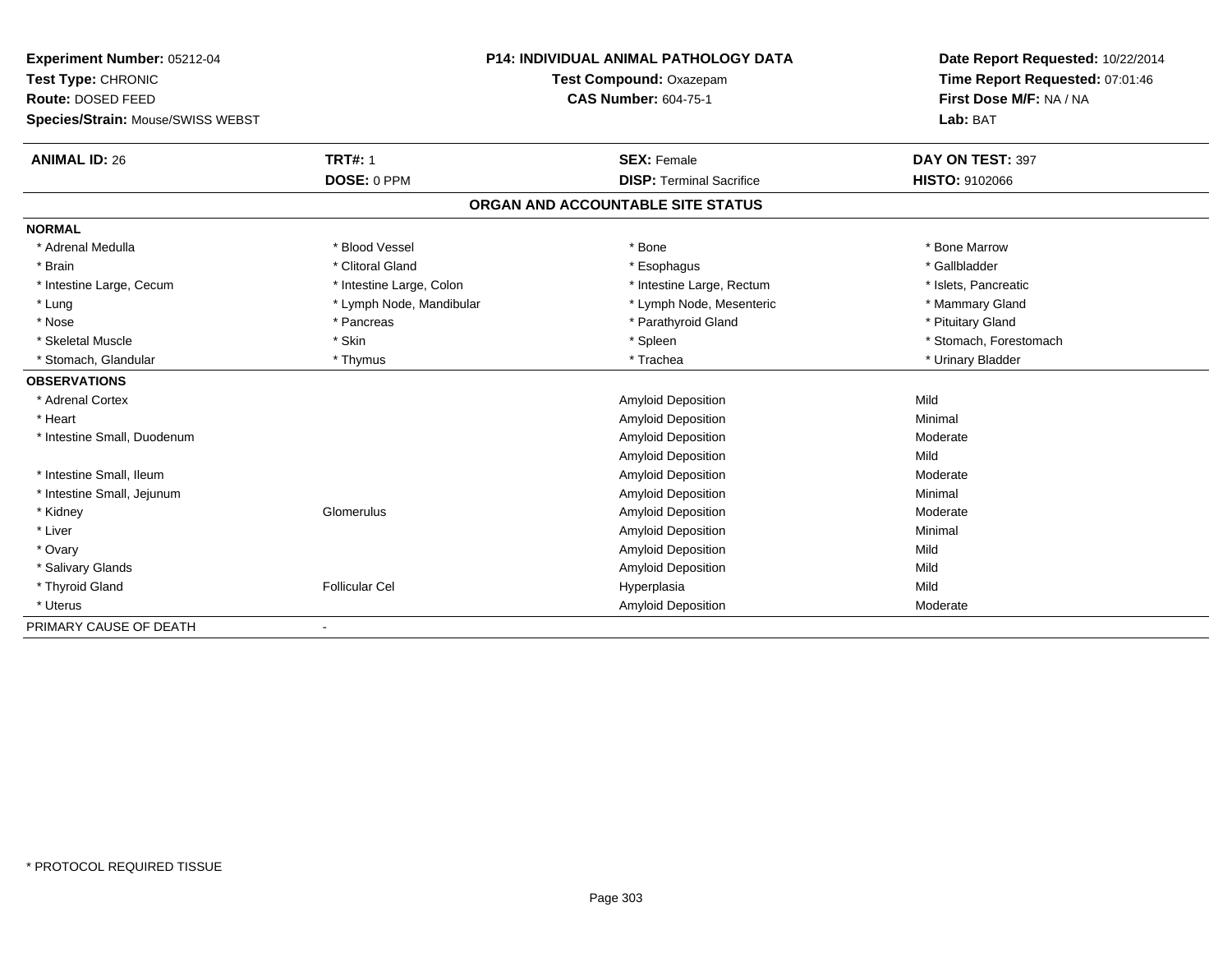| Experiment Number: 05212-04       |                          | <b>P14: INDIVIDUAL ANIMAL PATHOLOGY DATA</b> | Date Report Requested: 10/22/2014 |
|-----------------------------------|--------------------------|----------------------------------------------|-----------------------------------|
| Test Type: CHRONIC                |                          | Test Compound: Oxazepam                      | Time Report Requested: 07:01:46   |
| Route: DOSED FEED                 |                          | <b>CAS Number: 604-75-1</b>                  | First Dose M/F: NA / NA           |
| Species/Strain: Mouse/SWISS WEBST |                          |                                              | Lab: BAT                          |
| <b>ANIMAL ID: 27</b>              | <b>TRT#: 1</b>           | <b>SEX: Female</b>                           | DAY ON TEST: 397                  |
|                                   | DOSE: 0 PPM              | <b>DISP: Terminal Sacrifice</b>              | <b>HISTO: 9102067</b>             |
|                                   |                          | ORGAN AND ACCOUNTABLE SITE STATUS            |                                   |
| <b>NORMAL</b>                     |                          |                                              |                                   |
| * Adrenal Cortex                  | * Blood Vessel           | * Bone                                       | * Bone Marrow                     |
| * Brain                           | * Clitoral Gland         | * Esophagus                                  | * Gallbladder                     |
| * Intestine Large, Cecum          | * Intestine Large, Colon | * Intestine Large, Rectum                    | * Intestine Small, Jejunum        |
| * Islets, Pancreatic              | * Lung                   | * Lymph Node, Mandibular                     | * Lymph Node, Mesenteric          |
| * Mammary Gland                   | * Nose                   | * Ovary                                      | * Pancreas                        |
| * Parathyroid Gland               | * Pituitary Gland        | * Skeletal Muscle                            | * Skin                            |
| * Spleen                          | * Stomach, Forestomach   | * Stomach, Glandular                         | * Thymus                          |
| * Thyroid Gland                   | * Trachea                | * Urinary Bladder                            |                                   |
| <b>MISSING</b>                    |                          |                                              |                                   |
| * Adrenal Medulla                 |                          |                                              |                                   |
| <b>OBSERVATIONS</b>               |                          |                                              |                                   |
| * Heart                           |                          | <b>Amyloid Deposition</b>                    | Minimal                           |
| * Intestine Small, Duodenum       |                          | <b>Amyloid Deposition</b>                    | Minimal                           |
| * Intestine Small, Ileum          |                          | <b>Amyloid Deposition</b>                    | Moderate                          |
| * Kidney                          | Glomerulus               | <b>Amyloid Deposition</b>                    | Mild                              |
| * Liver                           |                          | <b>Amyloid Deposition</b>                    | Minimal                           |
| * Salivary Glands                 |                          | <b>Amyloid Deposition</b>                    | Mild                              |
| * Uterus                          |                          | Amyloid Deposition                           | Minimal                           |
| PRIMARY CAUSE OF DEATH            |                          |                                              |                                   |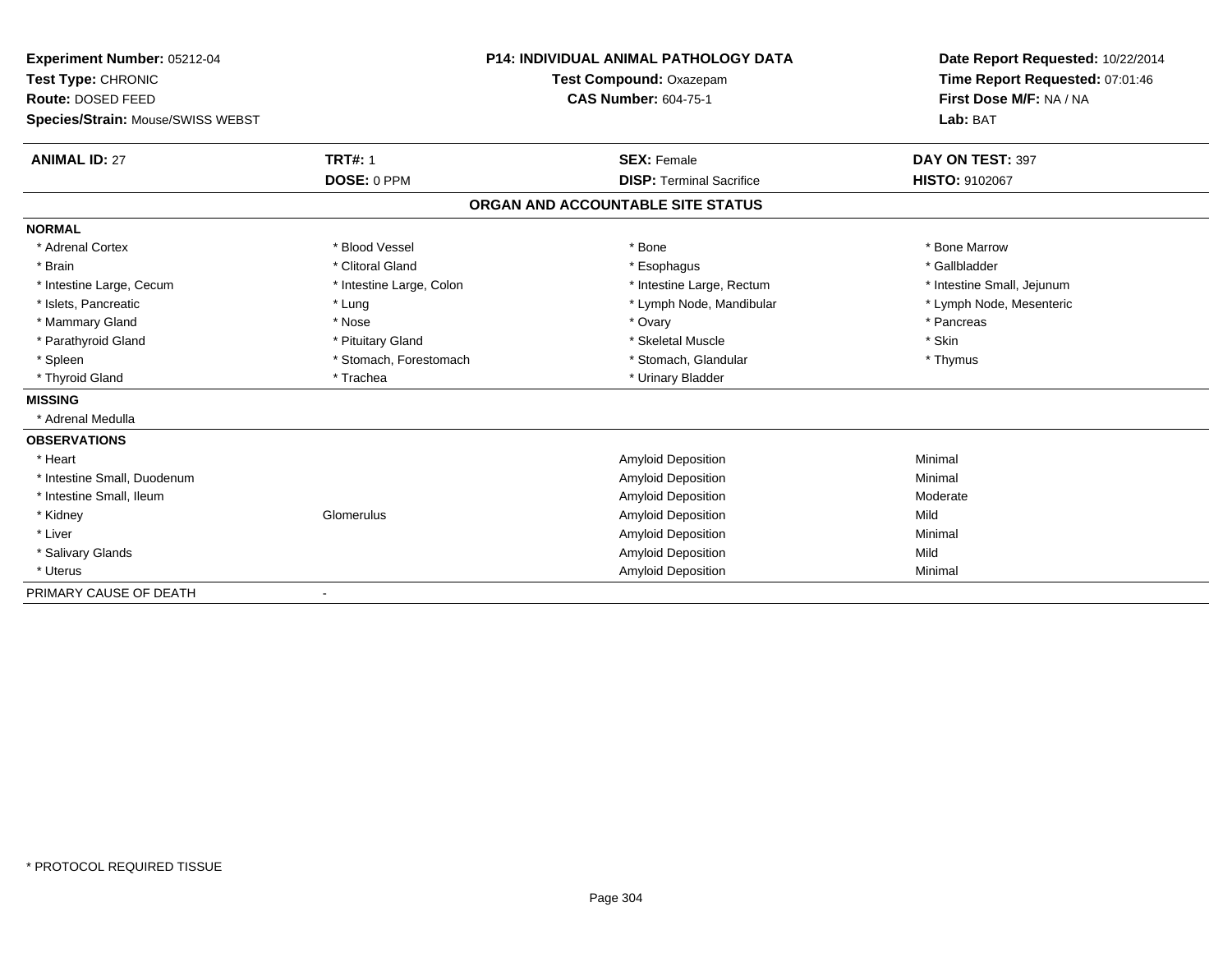| Experiment Number: 05212-04<br>Test Type: CHRONIC<br>Route: DOSED FEED<br>Species/Strain: Mouse/SWISS WEBST |                          | P14: INDIVIDUAL ANIMAL PATHOLOGY DATA<br>Test Compound: Oxazepam<br><b>CAS Number: 604-75-1</b> | Date Report Requested: 10/22/2014<br>Time Report Requested: 07:01:46<br>First Dose M/F: NA / NA<br>Lab: BAT |
|-------------------------------------------------------------------------------------------------------------|--------------------------|-------------------------------------------------------------------------------------------------|-------------------------------------------------------------------------------------------------------------|
| <b>ANIMAL ID: 28</b>                                                                                        | <b>TRT#: 1</b>           | <b>SEX: Female</b>                                                                              | DAY ON TEST: 397                                                                                            |
|                                                                                                             | DOSE: 0 PPM              | <b>DISP: Terminal Sacrifice</b>                                                                 | <b>HISTO: 9102068</b>                                                                                       |
|                                                                                                             |                          | ORGAN AND ACCOUNTABLE SITE STATUS                                                               |                                                                                                             |
| <b>NORMAL</b>                                                                                               |                          |                                                                                                 |                                                                                                             |
| * Adrenal Medulla                                                                                           | * Blood Vessel           | * Bone                                                                                          | * Bone Marrow                                                                                               |
| * Brain                                                                                                     | * Clitoral Gland         | * Esophagus                                                                                     | * Gallbladder                                                                                               |
| * Intestine Large, Cecum                                                                                    | * Intestine Large, Colon | * Intestine Large, Rectum                                                                       | * Islets, Pancreatic                                                                                        |
| * Lung                                                                                                      | * Lymph Node, Mandibular | * Lymph Node, Mesenteric                                                                        | * Mammary Gland                                                                                             |
| * Nose                                                                                                      | * Ovary                  | * Pancreas                                                                                      | * Parathyroid Gland                                                                                         |
| * Pituitary Gland                                                                                           | * Skeletal Muscle        | * Skin                                                                                          | * Spleen                                                                                                    |
| * Stomach, Forestomach                                                                                      | * Stomach, Glandular     | * Thymus                                                                                        | * Trachea                                                                                                   |
| <b>MISSING</b>                                                                                              |                          |                                                                                                 |                                                                                                             |
| * Urinary Bladder                                                                                           |                          |                                                                                                 |                                                                                                             |
| <b>OBSERVATIONS</b>                                                                                         |                          |                                                                                                 |                                                                                                             |
| * Adrenal Cortex                                                                                            |                          | Amyloid Deposition                                                                              | Mild                                                                                                        |
| * Heart                                                                                                     |                          | Amyloid Deposition                                                                              | Mild                                                                                                        |
| * Intestine Small, Duodenum                                                                                 |                          | Amyloid Deposition                                                                              | Mild                                                                                                        |
| * Intestine Small, Ileum                                                                                    |                          | Amyloid Deposition                                                                              | Marked                                                                                                      |
| * Intestine Small, Jejunum                                                                                  |                          | Amyloid Deposition                                                                              | Marked                                                                                                      |
| * Kidney                                                                                                    | Glomerulus               | Amyloid Deposition                                                                              | Moderate                                                                                                    |
| * Liver                                                                                                     |                          | Amyloid Deposition                                                                              | Minimal                                                                                                     |
| Mesentery                                                                                                   |                          | Inflammation                                                                                    | Granulomatous, Mild                                                                                         |
| [Inflammation TGLS = $2-4$ ]                                                                                |                          |                                                                                                 |                                                                                                             |
| * Ovary<br>Note: NO CORRESPONDING LESION SEEN FOR OVARIAN CYST SEEN                                         |                          |                                                                                                 |                                                                                                             |
| Note: AT NECROPSY                                                                                           |                          |                                                                                                 |                                                                                                             |
| * Salivary Glands                                                                                           |                          | Amyloid Deposition                                                                              | Moderate                                                                                                    |
| * Thyroid Gland                                                                                             |                          | Amyloid Deposition                                                                              | Mild<br>Minimal                                                                                             |
| * Uterus                                                                                                    |                          | Amyloid Deposition                                                                              |                                                                                                             |
| PRIMARY CAUSE OF DEATH                                                                                      |                          |                                                                                                 |                                                                                                             |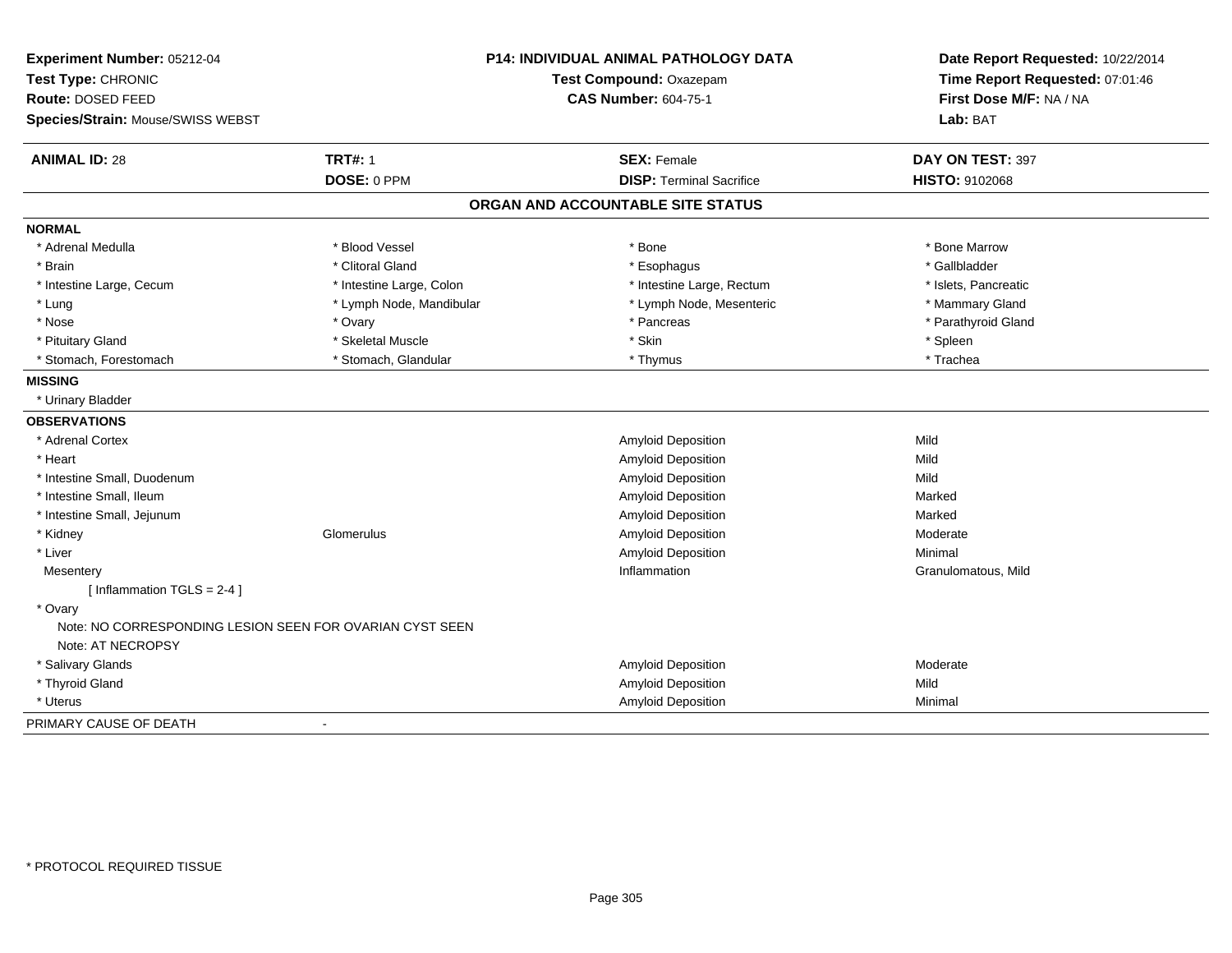| Experiment Number: 05212-04<br>Test Type: CHRONIC<br>Route: DOSED FEED<br>Species/Strain: Mouse/SWISS WEBST |                          | P14: INDIVIDUAL ANIMAL PATHOLOGY DATA<br>Test Compound: Oxazepam<br><b>CAS Number: 604-75-1</b> | Date Report Requested: 10/22/2014<br>Time Report Requested: 07:01:46<br>First Dose M/F: NA / NA<br>Lab: BAT |
|-------------------------------------------------------------------------------------------------------------|--------------------------|-------------------------------------------------------------------------------------------------|-------------------------------------------------------------------------------------------------------------|
| <b>ANIMAL ID: 29</b>                                                                                        | <b>TRT#: 1</b>           | <b>SEX: Female</b>                                                                              | DAY ON TEST: 397                                                                                            |
|                                                                                                             | DOSE: 0 PPM              | <b>DISP: Terminal Sacrifice</b>                                                                 | HISTO: 9102069                                                                                              |
|                                                                                                             |                          | ORGAN AND ACCOUNTABLE SITE STATUS                                                               |                                                                                                             |
| <b>NORMAL</b>                                                                                               |                          |                                                                                                 |                                                                                                             |
| * Adrenal Medulla                                                                                           | * Blood Vessel           | * Bone                                                                                          | * Bone Marrow                                                                                               |
| * Brain                                                                                                     | * Clitoral Gland         | * Esophagus                                                                                     | * Gallbladder                                                                                               |
| * Intestine Large, Cecum                                                                                    | * Intestine Large, Colon | * Intestine Large, Rectum                                                                       | * Islets, Pancreatic                                                                                        |
| * Mammary Gland                                                                                             | * Nose                   | * Pancreas                                                                                      | * Parathyroid Gland                                                                                         |
| * Pituitary Gland                                                                                           | * Salivary Glands        | * Skeletal Muscle                                                                               | * Skin                                                                                                      |
| * Spleen                                                                                                    | * Stomach, Forestomach   | * Stomach, Glandular                                                                            | * Thymus                                                                                                    |
| * Trachea                                                                                                   | * Urinary Bladder        |                                                                                                 |                                                                                                             |
| <b>OBSERVATIONS</b>                                                                                         |                          |                                                                                                 |                                                                                                             |
| * Adrenal Cortex                                                                                            |                          | <b>Amyloid Deposition</b>                                                                       | Mild                                                                                                        |
| * Heart                                                                                                     |                          | Amyloid Deposition                                                                              | Mild                                                                                                        |
| * Intestine Small, Duodenum                                                                                 |                          | Amyloid Deposition                                                                              | Mild                                                                                                        |
| * Intestine Small, Ileum                                                                                    |                          | Amyloid Deposition                                                                              | Marked                                                                                                      |
| * Intestine Small, Jejunum                                                                                  |                          | Amyloid Deposition                                                                              | Mild                                                                                                        |
| * Kidney                                                                                                    | Glomerulus               | Amyloid Deposition                                                                              | Moderate                                                                                                    |
|                                                                                                             | Interstitium             | Amyloid Deposition                                                                              | Mild                                                                                                        |
| * Liver                                                                                                     |                          | <b>Amyloid Deposition</b>                                                                       | Moderate                                                                                                    |
| * Lung                                                                                                      |                          | Alveolar/Bronchiolar Carcinoma                                                                  |                                                                                                             |
| [ Alveolar/Bronchiolar Carcinoma TGLS = 3-2 ]                                                               |                          |                                                                                                 |                                                                                                             |
| * Lymph Node, Mandibular                                                                                    |                          | Amyloid Deposition                                                                              | Minimal                                                                                                     |
| * Lymph Node, Mesenteric                                                                                    |                          | Amyloid Deposition                                                                              | Minimal                                                                                                     |
| * Ovary                                                                                                     |                          | Amyloid Deposition                                                                              | Moderate                                                                                                    |
|                                                                                                             |                          | Cyst                                                                                            |                                                                                                             |
| [ $Cyst TGLS = 1-6$ ]                                                                                       |                          |                                                                                                 |                                                                                                             |
| * Thyroid Gland                                                                                             |                          | Amyloid Deposition                                                                              | Mild                                                                                                        |
| * Uterus                                                                                                    |                          | Amyloid Deposition                                                                              | Minimal                                                                                                     |
|                                                                                                             | Endometrium              | Hyperplasia                                                                                     | Cystic, Mild                                                                                                |
| [ Hyperplasia TGLS = 2-6 ]                                                                                  |                          |                                                                                                 |                                                                                                             |
| PRIMARY CAUSE OF DEATH                                                                                      | $\blacksquare$           |                                                                                                 |                                                                                                             |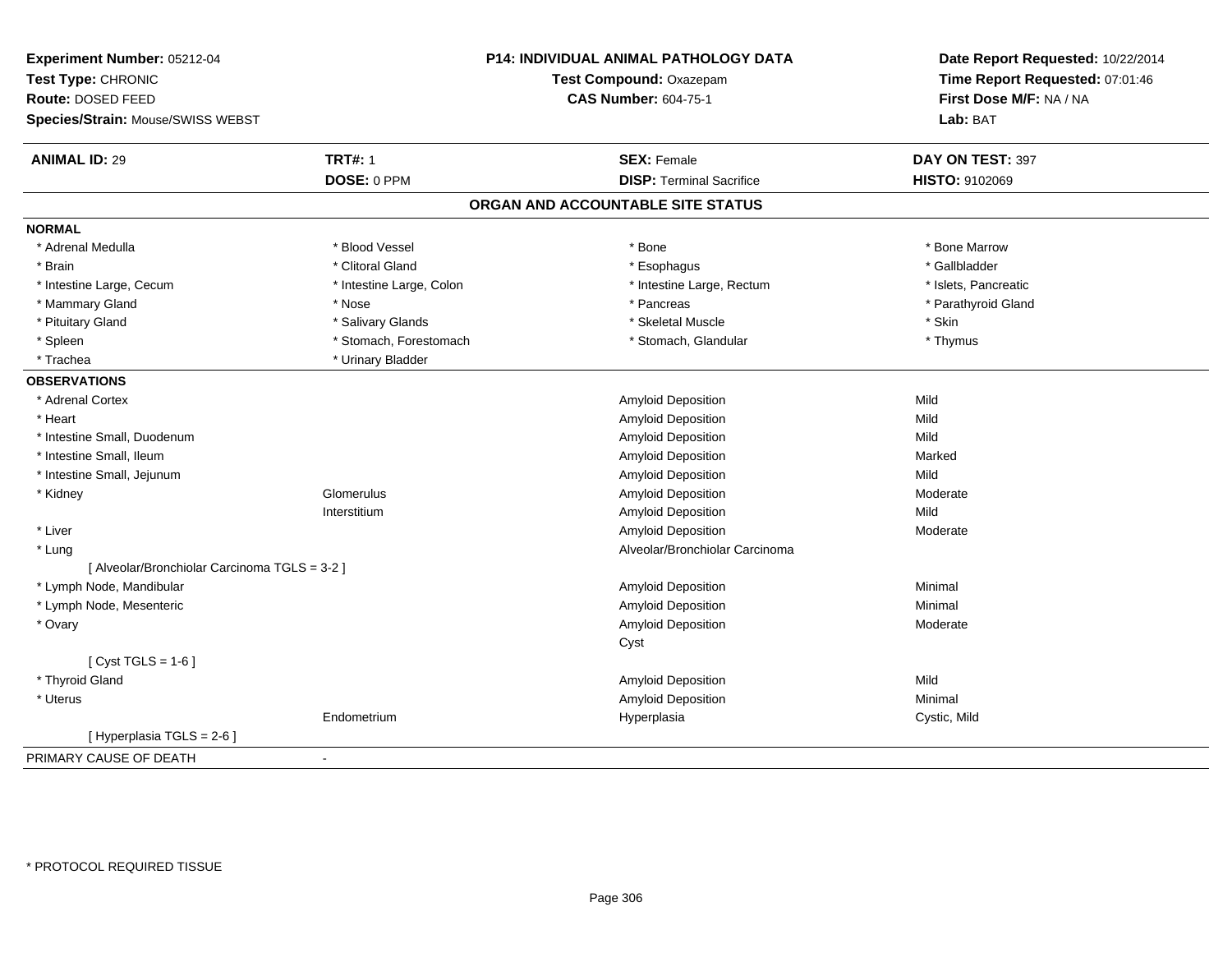| <b>Experiment Number: 05212-04</b><br>Test Type: CHRONIC |                          | <b>P14: INDIVIDUAL ANIMAL PATHOLOGY DATA</b><br>Test Compound: Oxazepam | Date Report Requested: 10/22/2014<br>Time Report Requested: 07:01:46<br>First Dose M/F: NA / NA<br>Lab: BAT |
|----------------------------------------------------------|--------------------------|-------------------------------------------------------------------------|-------------------------------------------------------------------------------------------------------------|
| Route: DOSED FEED                                        |                          | <b>CAS Number: 604-75-1</b>                                             |                                                                                                             |
| Species/Strain: Mouse/SWISS WEBST                        |                          |                                                                         |                                                                                                             |
| <b>ANIMAL ID: 30</b>                                     | <b>TRT#: 1</b>           | <b>SEX: Female</b>                                                      | DAY ON TEST: 397                                                                                            |
|                                                          | DOSE: 0 PPM              | <b>DISP: Terminal Sacrifice</b>                                         | <b>HISTO: 9102070</b>                                                                                       |
|                                                          |                          | ORGAN AND ACCOUNTABLE SITE STATUS                                       |                                                                                                             |
| <b>NORMAL</b>                                            |                          |                                                                         |                                                                                                             |
| * Adrenal Medulla                                        | * Blood Vessel           | * Bone                                                                  | * Bone Marrow                                                                                               |
| * Brain                                                  | * Clitoral Gland         | * Esophagus                                                             | * Gallbladder                                                                                               |
| * Intestine Large, Cecum                                 | * Intestine Large, Colon | * Intestine Large, Rectum                                               | * Intestine Small, Duodenum                                                                                 |
| * Intestine Small, Jejunum                               | * Islets. Pancreatic     | * Liver                                                                 | * Lung                                                                                                      |
| * Lymph Node, Mandibular                                 | * Lymph Node, Mesenteric | * Mammary Gland                                                         | * Nose                                                                                                      |
| * Pancreas                                               | * Parathyroid Gland      | * Pituitary Gland                                                       | * Salivary Glands                                                                                           |
| * Skeletal Muscle                                        | * Skin                   | * Stomach, Forestomach                                                  | * Stomach, Glandular                                                                                        |
| * Thymus                                                 | * Thyroid Gland          | * Trachea                                                               | * Urinary Bladder                                                                                           |
| * Uterus                                                 |                          |                                                                         |                                                                                                             |
| <b>OBSERVATIONS</b>                                      |                          |                                                                         |                                                                                                             |
| * Adrenal Cortex                                         |                          | <b>Amyloid Deposition</b>                                               | Minimal                                                                                                     |
| * Heart                                                  |                          | Amyloid Deposition                                                      | Minimal                                                                                                     |
| * Intestine Small, Ileum                                 |                          | Amyloid Deposition                                                      | Moderate                                                                                                    |
| * Kidney                                                 | Glomerulus               | <b>Amyloid Deposition</b>                                               | Mild                                                                                                        |
| * Ovary                                                  |                          | Cyst                                                                    |                                                                                                             |
| [ $Cyst TGLS = 1-6$ ]                                    |                          |                                                                         |                                                                                                             |
| * Spleen                                                 |                          | Hyperplasia                                                             | Lymphoid, Moderate                                                                                          |
| PRIMARY CAUSE OF DEATH                                   |                          |                                                                         |                                                                                                             |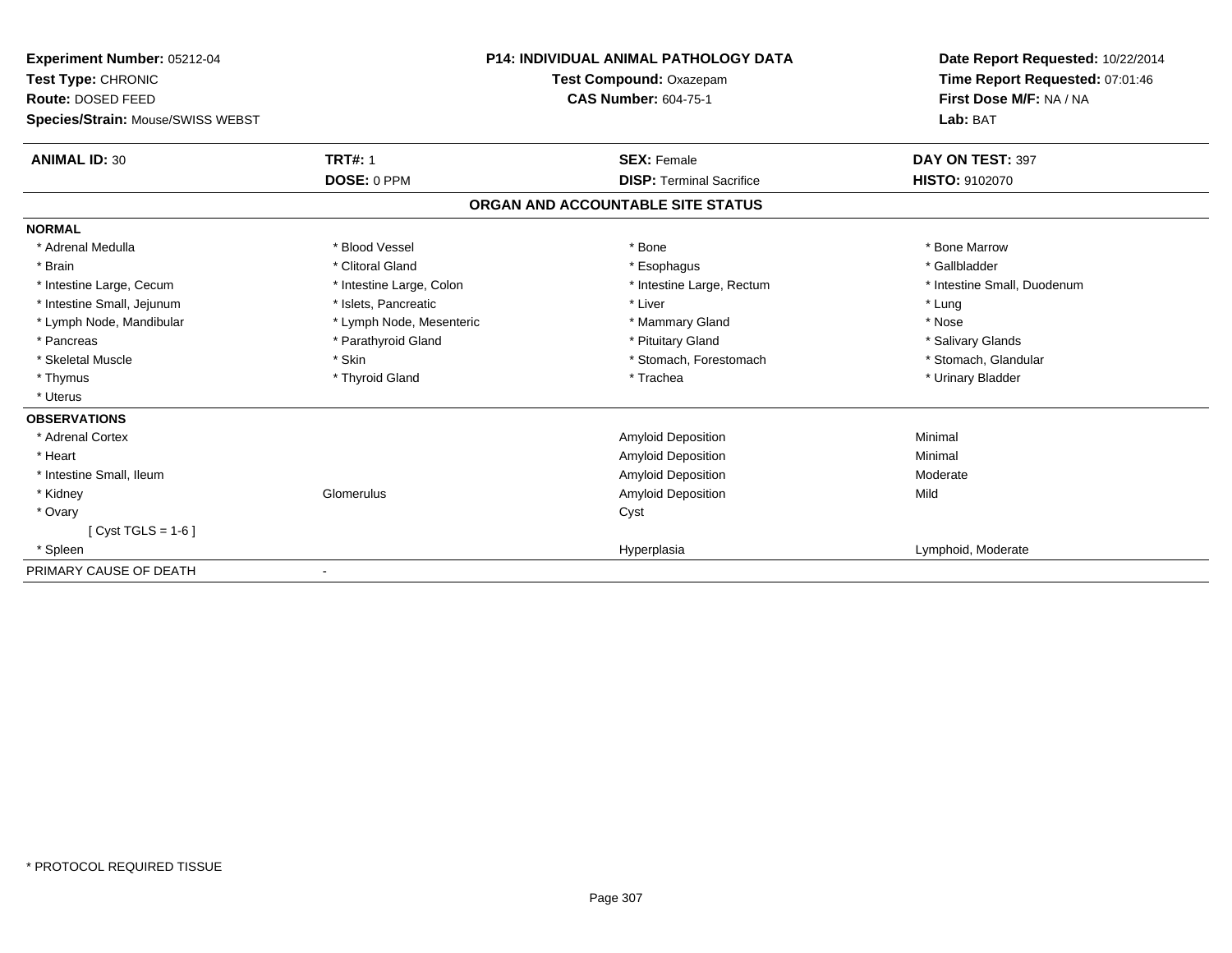| Experiment Number: 05212-04<br>Test Type: CHRONIC<br>Route: DOSED FEED |                            | <b>P14: INDIVIDUAL ANIMAL PATHOLOGY DATA</b> | Date Report Requested: 10/22/2014<br>Time Report Requested: 07:01:46<br>First Dose M/F: NA / NA |
|------------------------------------------------------------------------|----------------------------|----------------------------------------------|-------------------------------------------------------------------------------------------------|
|                                                                        |                            | Test Compound: Oxazepam                      |                                                                                                 |
|                                                                        |                            | <b>CAS Number: 604-75-1</b>                  |                                                                                                 |
| Species/Strain: Mouse/SWISS WEBST                                      |                            |                                              | Lab: BAT                                                                                        |
| <b>ANIMAL ID: 31</b>                                                   | <b>TRT#: 1</b>             | <b>SEX: Female</b>                           | DAY ON TEST: 397                                                                                |
|                                                                        | DOSE: 0 PPM                | <b>DISP: Terminal Sacrifice</b>              | <b>HISTO: 9102071</b>                                                                           |
|                                                                        |                            | ORGAN AND ACCOUNTABLE SITE STATUS            |                                                                                                 |
| <b>NORMAL</b>                                                          |                            |                                              |                                                                                                 |
| * Adrenal Cortex                                                       | * Adrenal Medulla          | * Blood Vessel                               | * Bone                                                                                          |
| * Bone Marrow                                                          | * Brain                    | * Clitoral Gland                             | * Esophagus                                                                                     |
| * Gallbladder                                                          | * Intestine Large, Cecum   | * Intestine Large, Colon                     | * Intestine Large, Rectum                                                                       |
| * Intestine Small, Duodenum                                            | * Intestine Small, Jejunum | * Islets, Pancreatic                         | * Liver                                                                                         |
| * Lymph Node, Mandibular                                               | * Lymph Node, Mesenteric   | * Mammary Gland                              | * Nose                                                                                          |
| * Pancreas                                                             | * Pituitary Gland          | * Salivary Glands                            | * Skeletal Muscle                                                                               |
| * Skin                                                                 | * Spleen                   | * Stomach, Forestomach                       | * Stomach, Glandular                                                                            |
| * Thymus                                                               | * Thyroid Gland            | * Trachea                                    | * Urinary Bladder                                                                               |
| * Uterus                                                               |                            |                                              |                                                                                                 |
| <b>OBSERVATIONS</b>                                                    |                            |                                              |                                                                                                 |
| * Heart                                                                |                            | <b>Amyloid Deposition</b>                    | Minimal                                                                                         |
| * Intestine Small, Ileum                                               |                            | Amyloid Deposition                           | Moderate                                                                                        |
| * Kidney                                                               | Glomerulus                 | <b>Amyloid Deposition</b>                    | Minimal                                                                                         |
| * Lung                                                                 |                            | Alveolar/Bronchiolar Adenoma                 |                                                                                                 |
| * Ovary                                                                |                            | Cyst                                         |                                                                                                 |
| [ Cyst TGLS = $1-6$ ]                                                  |                            |                                              |                                                                                                 |
| * Parathyroid Gland                                                    |                            | <b>Amyloid Deposition</b>                    | Minimal                                                                                         |
| PRIMARY CAUSE OF DEATH                                                 |                            |                                              |                                                                                                 |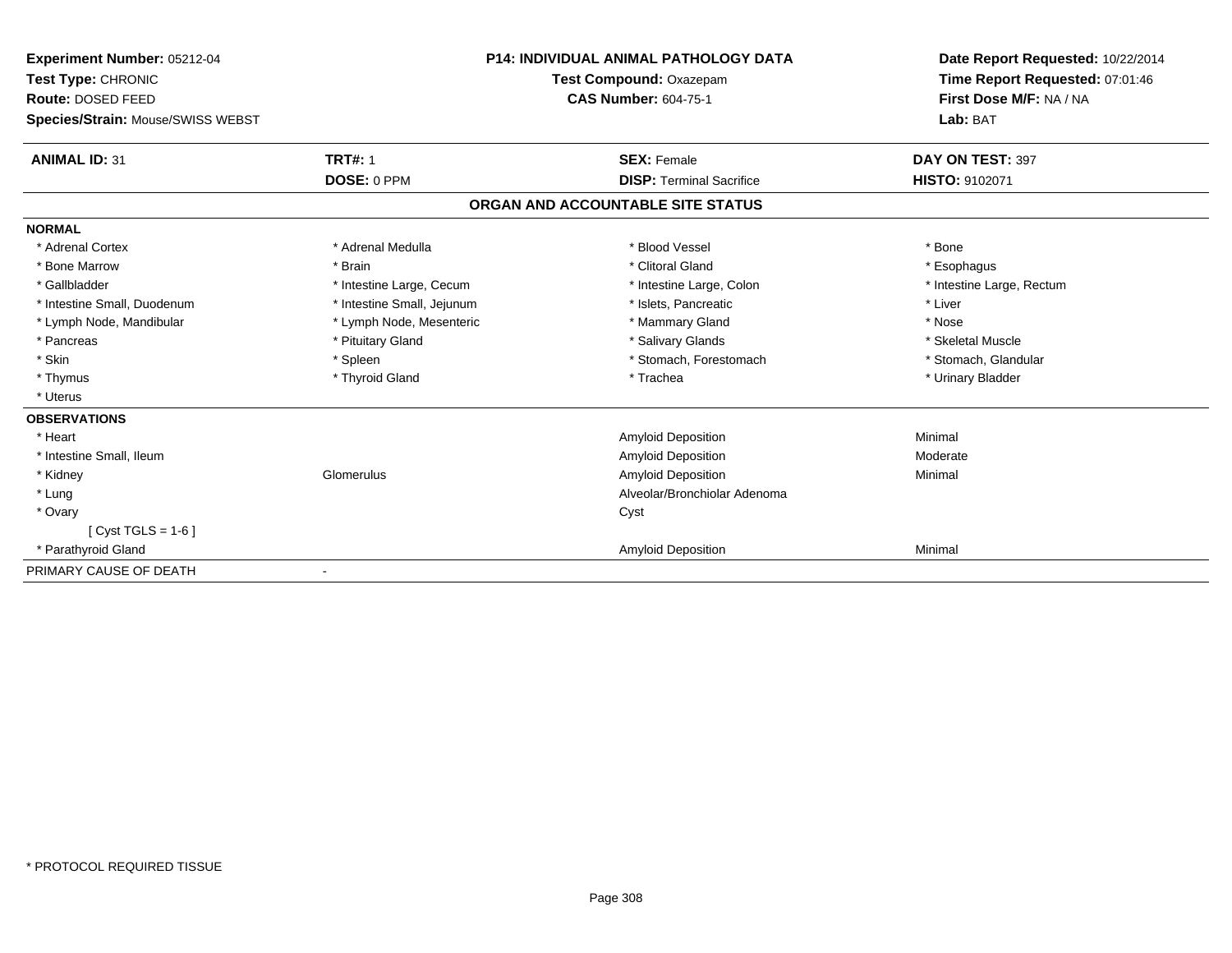| <b>Experiment Number: 05212-04</b>                      | <b>P14: INDIVIDUAL ANIMAL PATHOLOGY DATA</b> | Date Report Requested: 10/22/2014 |  |
|---------------------------------------------------------|----------------------------------------------|-----------------------------------|--|
| Test Type: CHRONIC                                      | Test Compound: Oxazepam                      | Time Report Requested: 07:01:46   |  |
| Route: DOSED FEED                                       | <b>CAS Number: 604-75-1</b>                  | First Dose M/F: NA / NA           |  |
| Species/Strain: Mouse/SWISS WEBST                       |                                              | Lab: BAT                          |  |
| <b>TRT#: 1</b><br><b>ANIMAL ID: 32</b>                  | <b>SEX: Female</b>                           | DAY ON TEST: 358                  |  |
| DOSE: 0 PPM                                             | <b>DISP: Natural Death</b>                   | HISTO: 9102072                    |  |
|                                                         | ORGAN AND ACCOUNTABLE SITE STATUS            |                                   |  |
| <b>NORMAL</b>                                           |                                              |                                   |  |
| * Adrenal Cortex<br>* Adrenal Medulla                   | * Blood Vessel                               | * Bone                            |  |
| * Bone Marrow<br>* Brain                                | * Esophagus                                  | * Gallbladder                     |  |
| * Intestine Large, Colon<br>* Intestine Large, Cecum    | * Intestine Large, Rectum                    | * Intestine Small, Ileum          |  |
| * Islets, Pancreatic<br>* Mammary Gland                 | * Nose                                       | * Parathyroid Gland               |  |
| * Pituitary Gland<br>* Skeletal Muscle                  | * Stomach, Forestomach                       | * Stomach, Glandular              |  |
| * Thyroid Gland<br>* Thymus                             | * Trachea                                    | * Urinary Bladder                 |  |
| <b>OBSERVATIONS</b>                                     |                                              |                                   |  |
| * Clitoral Gland                                        | Inflammation                                 | Suppurative, Mild                 |  |
| * Heart                                                 | Amyloid Deposition                           | Minimal                           |  |
|                                                         | Degeneration                                 | Mild                              |  |
| * Intestine Small, Duodenum                             | Amyloid Deposition                           | Moderate                          |  |
| * Intestine Small, Jejunum                              | Amyloid Deposition                           | Moderate                          |  |
| Glomerulus<br>* Kidney                                  | Amyloid Deposition                           | Mild                              |  |
|                                                         | Lymphoma Malignant Mixed                     |                                   |  |
| * Liver                                                 | Lymphoma Malignant Mixed                     |                                   |  |
|                                                         | Necrosis                                     | Mild                              |  |
| [ Lymphoma Malignant Mixed TGLS = $4-1+2$ ]             |                                              |                                   |  |
| * Lung                                                  | Lymphoma Malignant Mixed                     |                                   |  |
| Lymph Node<br>Mediastinal                               | Lymphoma Malignant Mixed                     |                                   |  |
| Pancreatic                                              | Lymphoma Malignant Mixed                     |                                   |  |
| Renal                                                   | Lymphoma Malignant Mixed                     |                                   |  |
| [ Lymphoma Malignant Mixed TGLS = 2,3,6,7,8-4+7+11+12 ] |                                              |                                   |  |
| [ Lymphoma Malignant Mixed TGLS = 2,3,6,7,8-4+7+11+12 ] |                                              |                                   |  |
| [ Lymphoma Malignant Mixed TGLS = 2,3,6,7,8-4+7+11+12 ] |                                              |                                   |  |
| * Lymph Node, Mandibular                                | Lymphoma Malignant Mixed                     |                                   |  |
| [ Lymphoma Malignant Mixed TGLS = 2,3,6,7,8-4+7+11+12 ] |                                              |                                   |  |
| * Lymph Node, Mesenteric                                | Lymphoma Malignant Mixed                     |                                   |  |
| [ Lymphoma Malignant Mixed TGLS = 2,3,6,7,8-4+7+11+12 ] |                                              |                                   |  |
| * Ovary                                                 | Angiectasis                                  | Moderate                          |  |
| * Pancreas                                              | Lymphoma Malignant Mixed                     |                                   |  |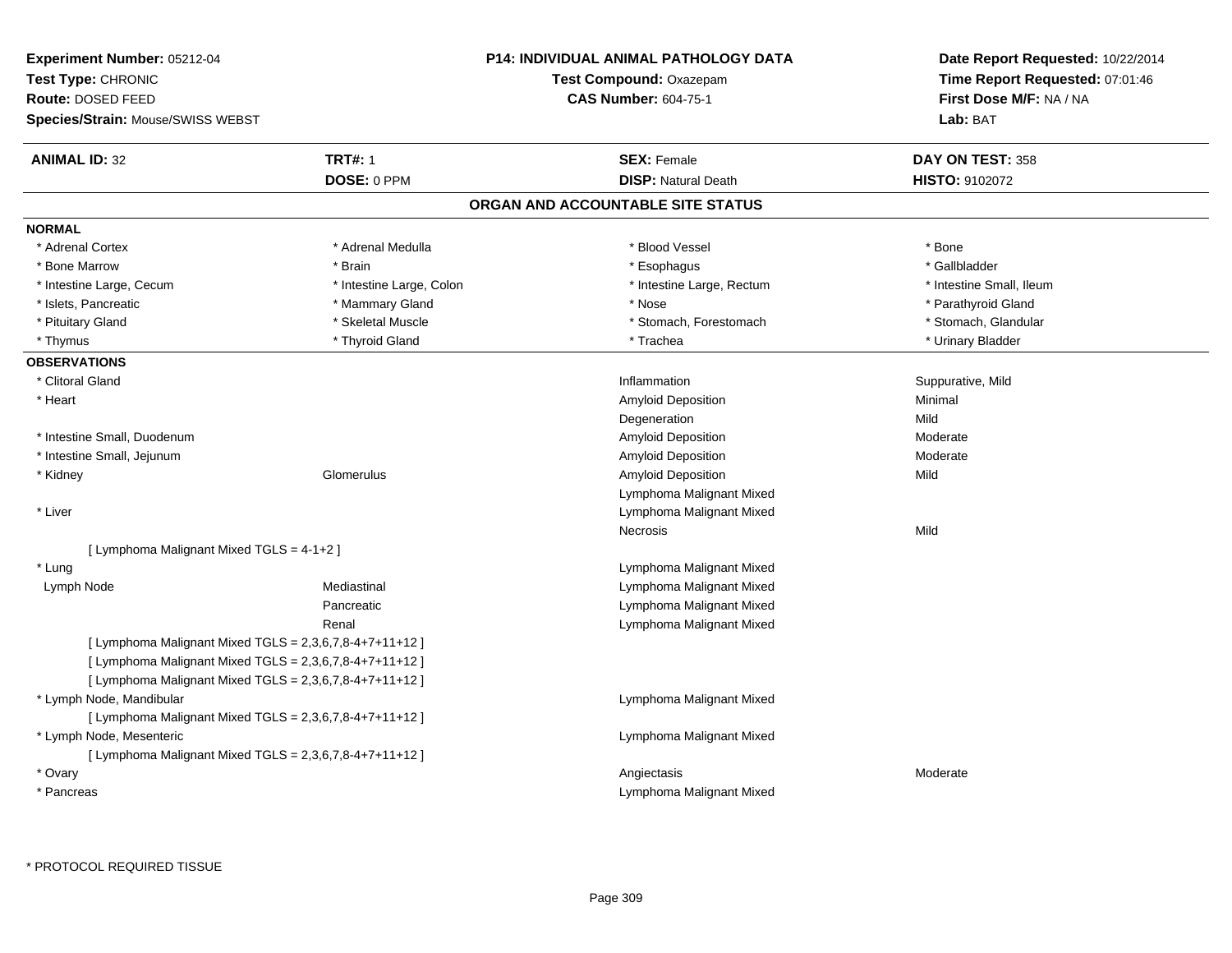| Experiment Number: 05212-04<br>Test Type: CHRONIC |                                                                    | <b>P14: INDIVIDUAL ANIMAL PATHOLOGY DATA</b> | Date Report Requested: 10/22/2014 |
|---------------------------------------------------|--------------------------------------------------------------------|----------------------------------------------|-----------------------------------|
|                                                   |                                                                    | <b>Test Compound: Oxazepam</b>               | Time Report Requested: 07:01:46   |
| <b>Route: DOSED FEED</b>                          |                                                                    | <b>CAS Number: 604-75-1</b>                  | First Dose M/F: NA / NA           |
| <b>Species/Strain: Mouse/SWISS WEBST</b>          |                                                                    |                                              | Lab: BAT                          |
| <b>ANIMAL ID: 32</b>                              | <b>TRT#: 1</b>                                                     | <b>SEX: Female</b>                           | DAY ON TEST: 358                  |
|                                                   | <b>DOSE: 0 PPM</b>                                                 | <b>DISP: Natural Death</b>                   | <b>HISTO: 9102072</b>             |
|                                                   |                                                                    | ORGAN AND ACCOUNTABLE SITE STATUS            |                                   |
| * Salivary Glands                                 |                                                                    | <b>Amyloid Deposition</b>                    | Mild                              |
| * Skin                                            |                                                                    | Ulcer                                        | Moderate                          |
| [ Ulcer TGLS = $1-10$ ]                           |                                                                    |                                              |                                   |
| * Spleen                                          |                                                                    | Lymphoma Malignant Mixed                     |                                   |
| [ Lymphoma Malignant Mixed TGLS = 5-9 ]           |                                                                    |                                              |                                   |
| * Uterus                                          |                                                                    | <b>Amyloid Deposition</b>                    | Mild                              |
| PRIMARY CAUSE OF DEATH                            |                                                                    |                                              |                                   |
|                                                   | Animal Note: CAUSE OF DEATH: LYMPHOMA, MULTIPLE ORGANS, MIXED TYPE |                                              |                                   |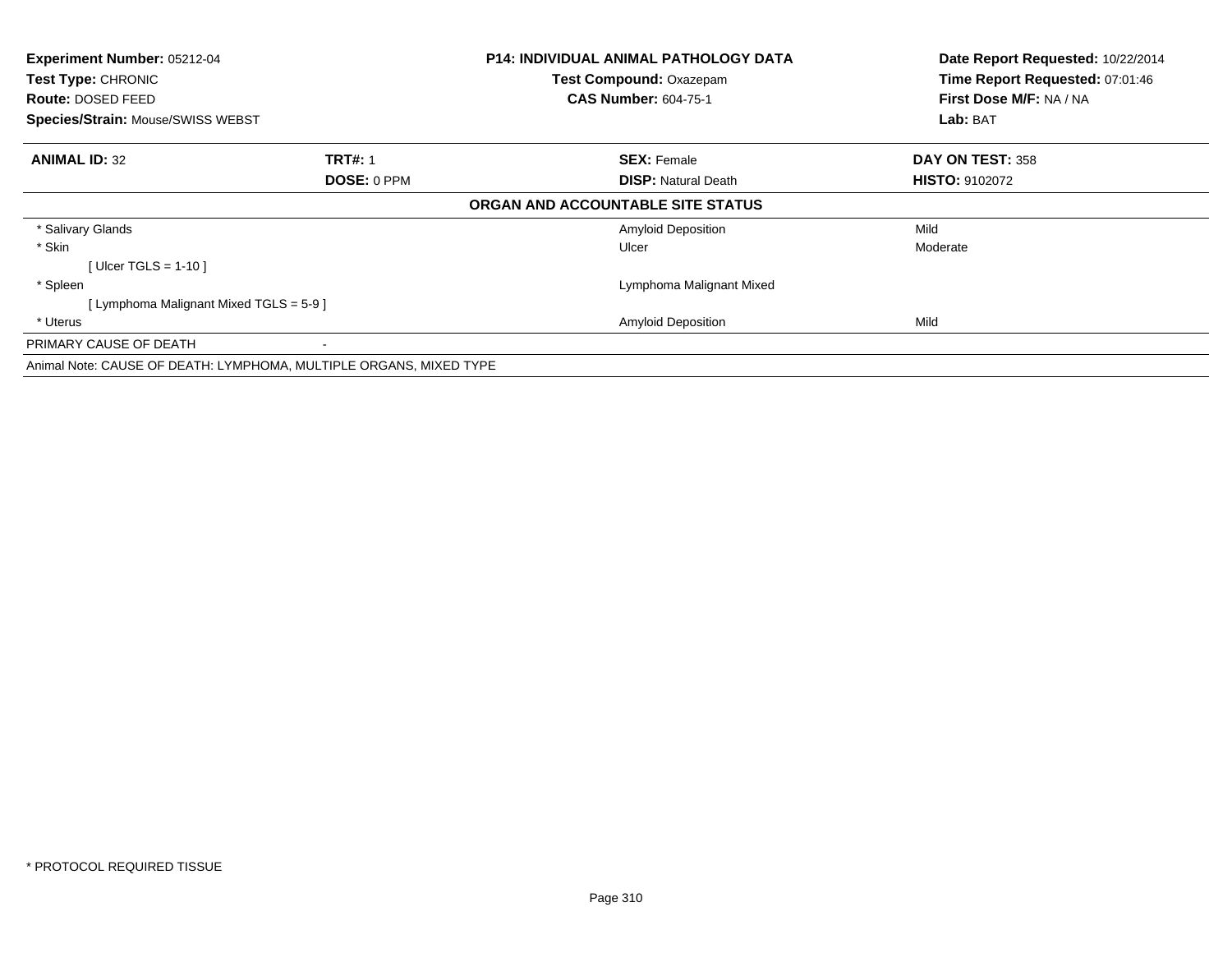| Experiment Number: 05212-04<br>Test Type: CHRONIC | <b>P14: INDIVIDUAL ANIMAL PATHOLOGY DATA</b><br>Test Compound: Oxazepam |                                   | Date Report Requested: 10/22/2014<br>Time Report Requested: 07:01:46 |
|---------------------------------------------------|-------------------------------------------------------------------------|-----------------------------------|----------------------------------------------------------------------|
| Route: DOSED FEED                                 |                                                                         | <b>CAS Number: 604-75-1</b>       | First Dose M/F: NA / NA                                              |
| Species/Strain: Mouse/SWISS WEBST                 |                                                                         |                                   | Lab: BAT                                                             |
|                                                   |                                                                         |                                   |                                                                      |
| <b>ANIMAL ID: 33</b>                              | <b>TRT#: 1</b>                                                          | <b>SEX: Female</b>                | DAY ON TEST: 397                                                     |
|                                                   | DOSE: 0 PPM                                                             | <b>DISP: Terminal Sacrifice</b>   | HISTO: 9102073                                                       |
|                                                   |                                                                         | ORGAN AND ACCOUNTABLE SITE STATUS |                                                                      |
| <b>NORMAL</b>                                     |                                                                         |                                   |                                                                      |
| * Adrenal Medulla                                 | * Blood Vessel                                                          | * Bone                            | * Bone Marrow                                                        |
| * Brain                                           | * Clitoral Gland                                                        | * Esophagus                       | * Gallbladder                                                        |
| * Intestine Large, Cecum                          | * Intestine Large, Colon                                                | * Intestine Large, Rectum         | * Intestine Small, Jejunum                                           |
| * Islets, Pancreatic                              | * Lung                                                                  | * Lymph Node, Mandibular          | * Lymph Node, Mesenteric                                             |
| * Mammary Gland                                   | * Nose                                                                  | * Pancreas                        | * Pituitary Gland                                                    |
| * Skeletal Muscle                                 | * Skin                                                                  | * Stomach, Forestomach            | * Stomach, Glandular                                                 |
| * Thymus                                          | * Thyroid Gland                                                         | * Trachea                         | * Urinary Bladder                                                    |
| <b>MISSING</b>                                    |                                                                         |                                   |                                                                      |
| * Parathyroid Gland                               |                                                                         |                                   |                                                                      |
| <b>OBSERVATIONS</b>                               |                                                                         |                                   |                                                                      |
| * Adrenal Cortex                                  |                                                                         | Amyloid Deposition                | Mild                                                                 |
| * Heart                                           |                                                                         | <b>Amyloid Deposition</b>         | Minimal                                                              |
| * Intestine Small, Duodenum                       |                                                                         | Amyloid Deposition                | Minimal                                                              |
| * Intestine Small, Ileum                          |                                                                         | Amyloid Deposition                | Marked                                                               |
| * Kidney                                          | Glomerulus                                                              | Amyloid Deposition                | Marked                                                               |
| * Liver                                           |                                                                         | <b>Amyloid Deposition</b>         | Mild                                                                 |
| * Ovary                                           |                                                                         | <b>Amyloid Deposition</b>         | Minimal                                                              |
| * Salivary Glands                                 |                                                                         | <b>Amyloid Deposition</b>         | Mild                                                                 |
| * Spleen                                          |                                                                         | Hyperplasia                       | Lymphoid, Moderate                                                   |
| * Uterus                                          | Endometrium                                                             | Hyperplasia                       | Cystic, Mild                                                         |
| [ Hyperplasia TGLS = 1-6 ]                        |                                                                         |                                   |                                                                      |
| PRIMARY CAUSE OF DEATH                            |                                                                         |                                   |                                                                      |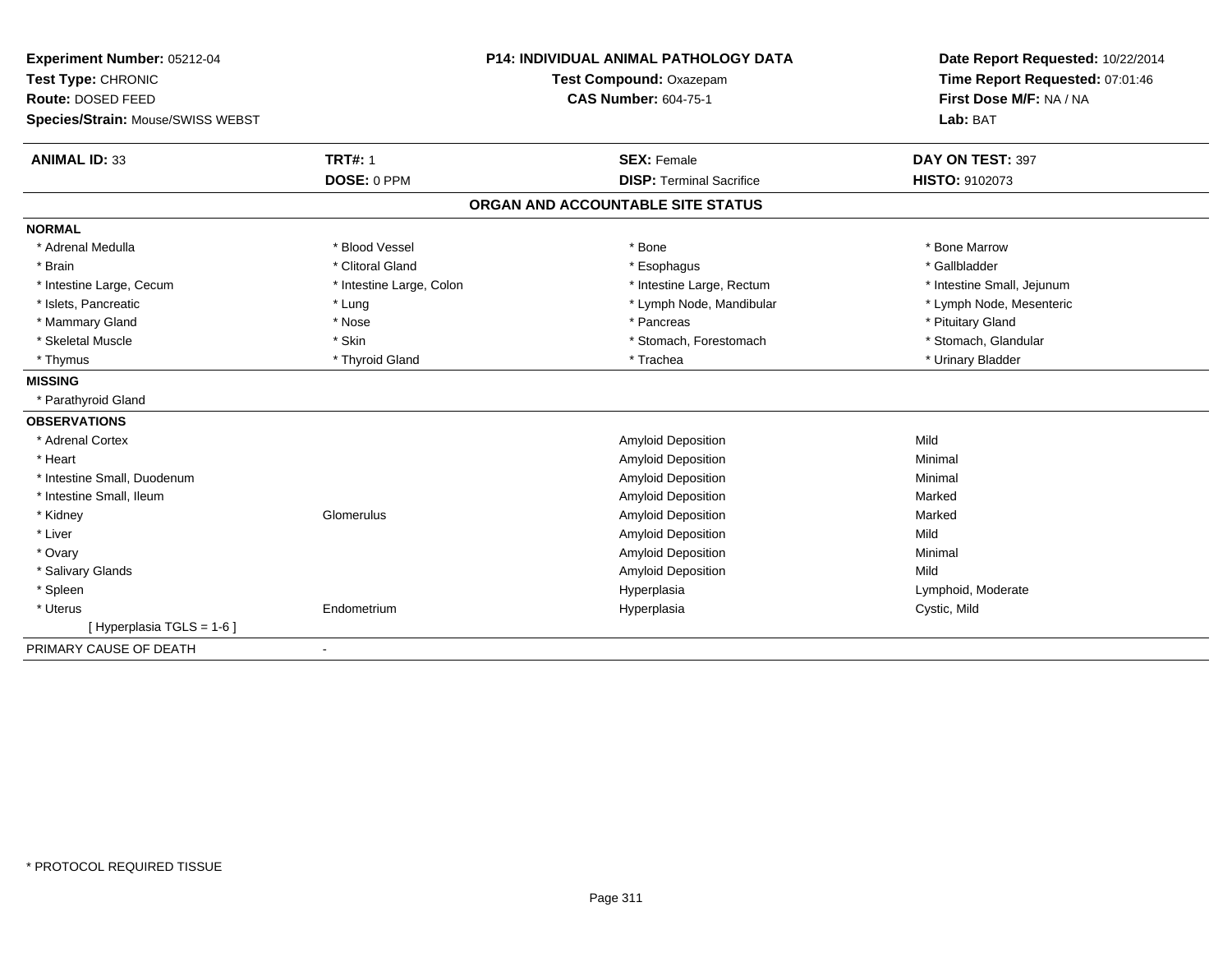| Experiment Number: 05212-04       |                          | <b>P14: INDIVIDUAL ANIMAL PATHOLOGY DATA</b> | Date Report Requested: 10/22/2014 |
|-----------------------------------|--------------------------|----------------------------------------------|-----------------------------------|
| Test Type: CHRONIC                |                          | Test Compound: Oxazepam                      | Time Report Requested: 07:01:46   |
| Route: DOSED FEED                 |                          | <b>CAS Number: 604-75-1</b>                  | First Dose M/F: NA / NA           |
| Species/Strain: Mouse/SWISS WEBST |                          |                                              | Lab: BAT                          |
| <b>ANIMAL ID: 34</b>              | <b>TRT#: 1</b>           | <b>SEX: Female</b>                           | DAY ON TEST: 397                  |
|                                   | DOSE: 0 PPM              | <b>DISP: Terminal Sacrifice</b>              | HISTO: 9102074                    |
|                                   |                          | ORGAN AND ACCOUNTABLE SITE STATUS            |                                   |
| <b>NORMAL</b>                     |                          |                                              |                                   |
| * Adrenal Cortex                  | * Adrenal Medulla        | * Blood Vessel                               | * Bone                            |
| * Bone Marrow                     | * Brain                  | * Clitoral Gland                             | * Esophagus                       |
| * Gallbladder                     | * Intestine Large, Cecum | * Intestine Large, Colon                     | * Intestine Large, Rectum         |
| * Islets, Pancreatic              | * Liver                  | * Lung                                       | * Lymph Node, Mandibular          |
| * Mammary Gland                   | * Nose                   | * Pancreas                                   | * Parathyroid Gland               |
| * Pituitary Gland                 | * Skeletal Muscle        | * Skin                                       | * Spleen                          |
| * Stomach, Forestomach            | * Stomach, Glandular     | * Thymus                                     | * Thyroid Gland                   |
| * Trachea                         | * Urinary Bladder        |                                              |                                   |
| <b>OBSERVATIONS</b>               |                          |                                              |                                   |
| * Heart                           |                          | Amyloid Deposition                           | Minimal                           |
| * Intestine Small, Duodenum       |                          | Amyloid Deposition                           | Minimal                           |
| * Intestine Small, Ileum          |                          | Amyloid Deposition                           | Moderate                          |
| * Intestine Small, Jejunum        |                          | Amyloid Deposition                           | Marked                            |
|                                   |                          | Ulcer                                        | Marked                            |
| * Kidney                          | Glomerulus               | <b>Amyloid Deposition</b>                    | Moderate                          |
| * Lymph Node, Mesenteric          |                          | Amyloid Deposition                           | Minimal                           |
| * Ovary                           |                          | Amyloid Deposition                           | Moderate                          |
| * Salivary Glands                 |                          | Amyloid Deposition                           | Mild                              |
| * Uterus                          |                          | Amyloid Deposition                           | Mild                              |
| PRIMARY CAUSE OF DEATH            |                          |                                              |                                   |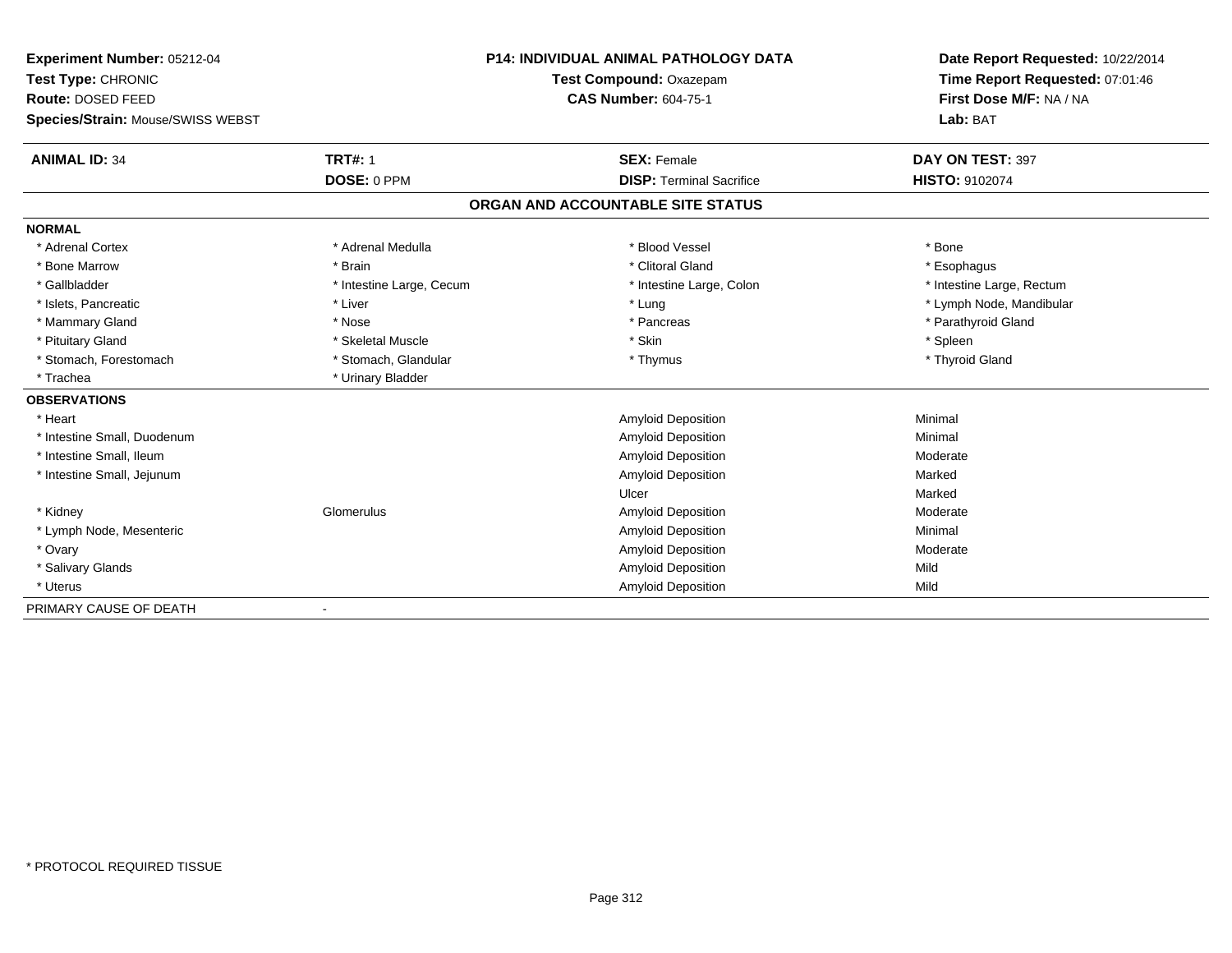| Experiment Number: 05212-04                                                |                          | P14: INDIVIDUAL ANIMAL PATHOLOGY DATA | Date Report Requested: 10/22/2014 |
|----------------------------------------------------------------------------|--------------------------|---------------------------------------|-----------------------------------|
| Test Type: CHRONIC                                                         | Test Compound: Oxazepam  |                                       | Time Report Requested: 07:01:46   |
| Route: DOSED FEED                                                          |                          | <b>CAS Number: 604-75-1</b>           | First Dose M/F: NA / NA           |
| Species/Strain: Mouse/SWISS WEBST                                          |                          |                                       | Lab: BAT                          |
| <b>ANIMAL ID: 35</b>                                                       | <b>TRT#: 1</b>           | <b>SEX: Female</b>                    | DAY ON TEST: 397                  |
|                                                                            | DOSE: 0 PPM              | <b>DISP: Terminal Sacrifice</b>       | HISTO: 9102075                    |
|                                                                            |                          | ORGAN AND ACCOUNTABLE SITE STATUS     |                                   |
| <b>NORMAL</b>                                                              |                          |                                       |                                   |
| * Adrenal Cortex                                                           | * Adrenal Medulla        | * Blood Vessel                        | * Bone                            |
| * Bone Marrow                                                              | * Brain                  | * Clitoral Gland                      | * Esophagus                       |
| * Gallbladder                                                              | * Intestine Large, Cecum | * Intestine Large, Rectum             | * Islets, Pancreatic              |
| * Lung                                                                     | * Lymph Node, Mandibular | * Lymph Node, Mesenteric              | * Mammary Gland                   |
| * Nose                                                                     | * Ovary                  | * Pancreas                            | * Pituitary Gland                 |
| * Skeletal Muscle                                                          | * Skin                   | * Spleen                              | * Stomach, Forestomach            |
| * Stomach, Glandular                                                       | * Thymus                 | * Trachea                             | * Urinary Bladder                 |
| * Uterus                                                                   |                          |                                       |                                   |
| <b>OBSERVATIONS</b>                                                        |                          |                                       |                                   |
| * Heart                                                                    |                          | <b>Amyloid Deposition</b>             | Minimal                           |
| * Intestine Large, Colon                                                   |                          | Amyloid Deposition                    | Minimal                           |
| * Intestine Small, Duodenum                                                |                          | Amyloid Deposition                    | Mild                              |
| * Intestine Small, Ileum                                                   |                          | Amyloid Deposition                    | Marked                            |
| * Intestine Small, Jejunum                                                 |                          | Amyloid Deposition                    | Moderate                          |
| * Kidney                                                                   | Glomerulus               | Amyloid Deposition                    | Marked                            |
|                                                                            | Interstitium             | <b>Amyloid Deposition</b>             | Minimal                           |
| [ Amyloid Deposition TGLS = 1-1+9 ]<br>[ Amyloid Deposition TGLS = 1-1+9 ] |                          |                                       |                                   |
| * Liver                                                                    |                          | <b>Amyloid Deposition</b>             | Minimal                           |
|                                                                            |                          | <b>Necrosis</b>                       | Minimal                           |
| * Parathyroid Gland                                                        |                          | Amyloid Deposition                    | Mild                              |
| * Salivary Glands                                                          |                          | Amyloid Deposition                    | Moderate                          |
| * Thyroid Gland                                                            |                          | Amyloid Deposition                    | Mild                              |
| PRIMARY CAUSE OF DEATH                                                     | $\blacksquare$           |                                       |                                   |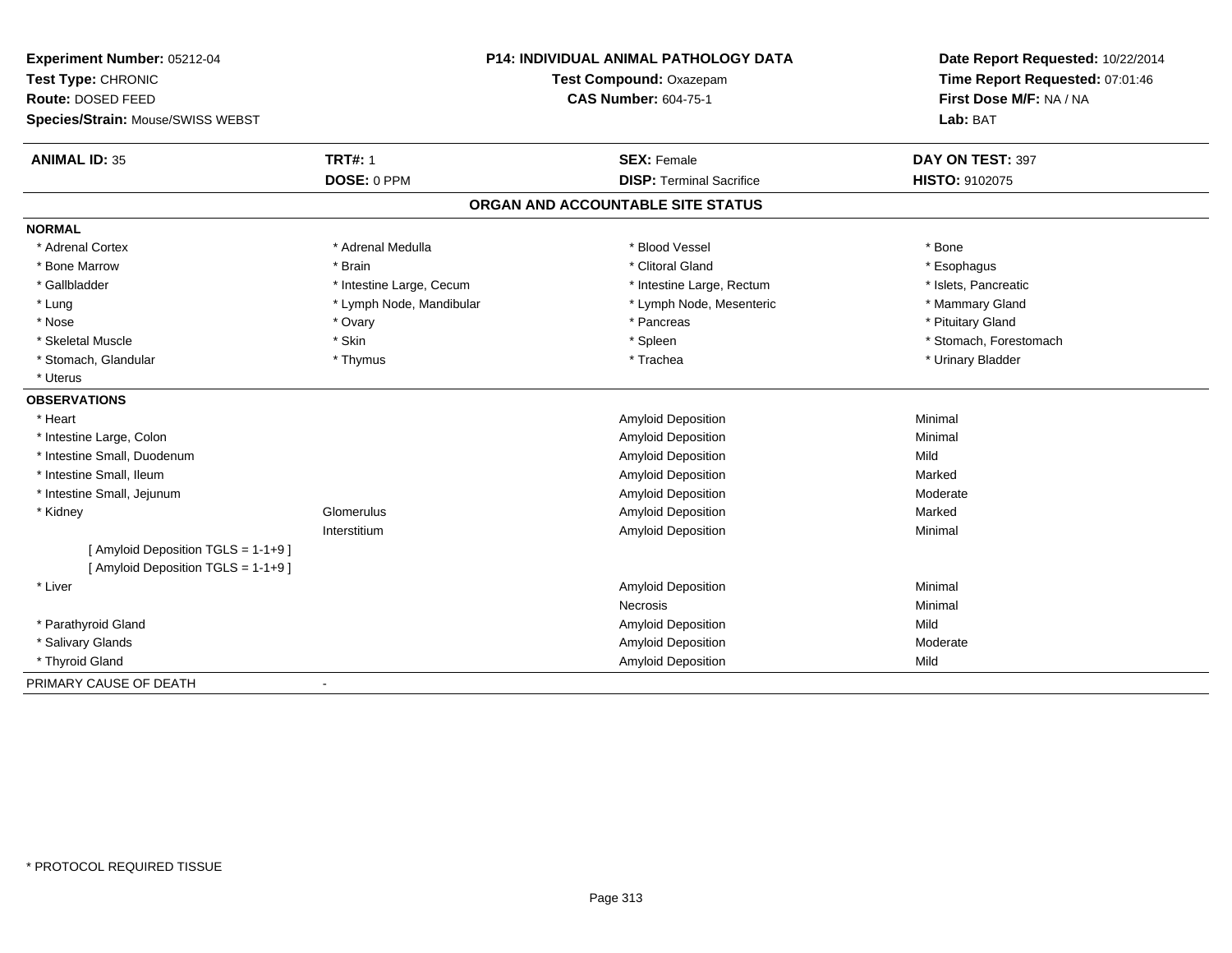| Experiment Number: 05212-04       |                                                        | <b>P14: INDIVIDUAL ANIMAL PATHOLOGY DATA</b> | Date Report Requested: 10/22/2014                          |
|-----------------------------------|--------------------------------------------------------|----------------------------------------------|------------------------------------------------------------|
| Test Type: CHRONIC                | Test Compound: Oxazepam<br><b>CAS Number: 604-75-1</b> |                                              | Time Report Requested: 07:01:46<br>First Dose M/F: NA / NA |
| Route: DOSED FEED                 |                                                        |                                              |                                                            |
| Species/Strain: Mouse/SWISS WEBST |                                                        |                                              | Lab: BAT                                                   |
| <b>ANIMAL ID: 36</b>              | <b>TRT#: 1</b>                                         | <b>SEX: Female</b>                           | DAY ON TEST: 397                                           |
|                                   | DOSE: 0 PPM                                            | <b>DISP: Terminal Sacrifice</b>              | HISTO: 9102076                                             |
|                                   |                                                        | ORGAN AND ACCOUNTABLE SITE STATUS            |                                                            |
| <b>NORMAL</b>                     |                                                        |                                              |                                                            |
| * Adrenal Medulla                 | * Blood Vessel                                         | * Bone                                       | * Bone Marrow                                              |
| * Brain                           | * Clitoral Gland                                       | * Esophagus                                  | * Gallbladder                                              |
| * Intestine Large, Cecum          | * Intestine Large, Colon                               | * Intestine Large, Rectum                    | * Islets, Pancreatic                                       |
| * Lymph Node, Mandibular          | * Mammary Gland                                        | * Nose                                       | * Pancreas                                                 |
| * Pituitary Gland                 | * Skeletal Muscle                                      | * Skin                                       | * Stomach, Forestomach                                     |
| * Stomach, Glandular              | * Thymus                                               | * Trachea                                    | * Urinary Bladder                                          |
| <b>OBSERVATIONS</b>               |                                                        |                                              |                                                            |
| * Adrenal Cortex                  |                                                        | Amyloid Deposition                           | Mild                                                       |
| * Heart                           |                                                        | Amyloid Deposition                           | Mild                                                       |
| * Intestine Small, Duodenum       |                                                        | Amyloid Deposition                           | Minimal                                                    |
| * Intestine Small, Ileum          |                                                        | Amyloid Deposition                           | Marked                                                     |
| * Intestine Small, Jejunum        |                                                        | Amyloid Deposition                           | Mild                                                       |
| * Kidney                          | Glomerulus                                             | Amyloid Deposition                           | Moderate                                                   |
| * Liver                           |                                                        | Amyloid Deposition                           | Mild                                                       |
| * Lung                            |                                                        | Alveolar/Bronchiolar Adenoma                 |                                                            |
| * Lymph Node, Mesenteric          |                                                        | Amyloid Deposition                           | Mild                                                       |
| * Ovary                           |                                                        | <b>Amyloid Deposition</b>                    | Mild                                                       |
| * Parathyroid Gland               |                                                        | Amyloid Deposition                           | Moderate                                                   |
| * Salivary Glands                 |                                                        | Amyloid Deposition                           | Moderate                                                   |
| * Spleen                          |                                                        | Amyloid Deposition                           | Minimal                                                    |
| * Thyroid Gland                   |                                                        | Amyloid Deposition                           | Marked                                                     |
| * Uterus                          | Endometrium                                            | Hyperplasia                                  | Cystic, Minimal                                            |
| [Hyperplasia TGLS = 1-6]          |                                                        |                                              |                                                            |
| PRIMARY CAUSE OF DEATH            |                                                        |                                              |                                                            |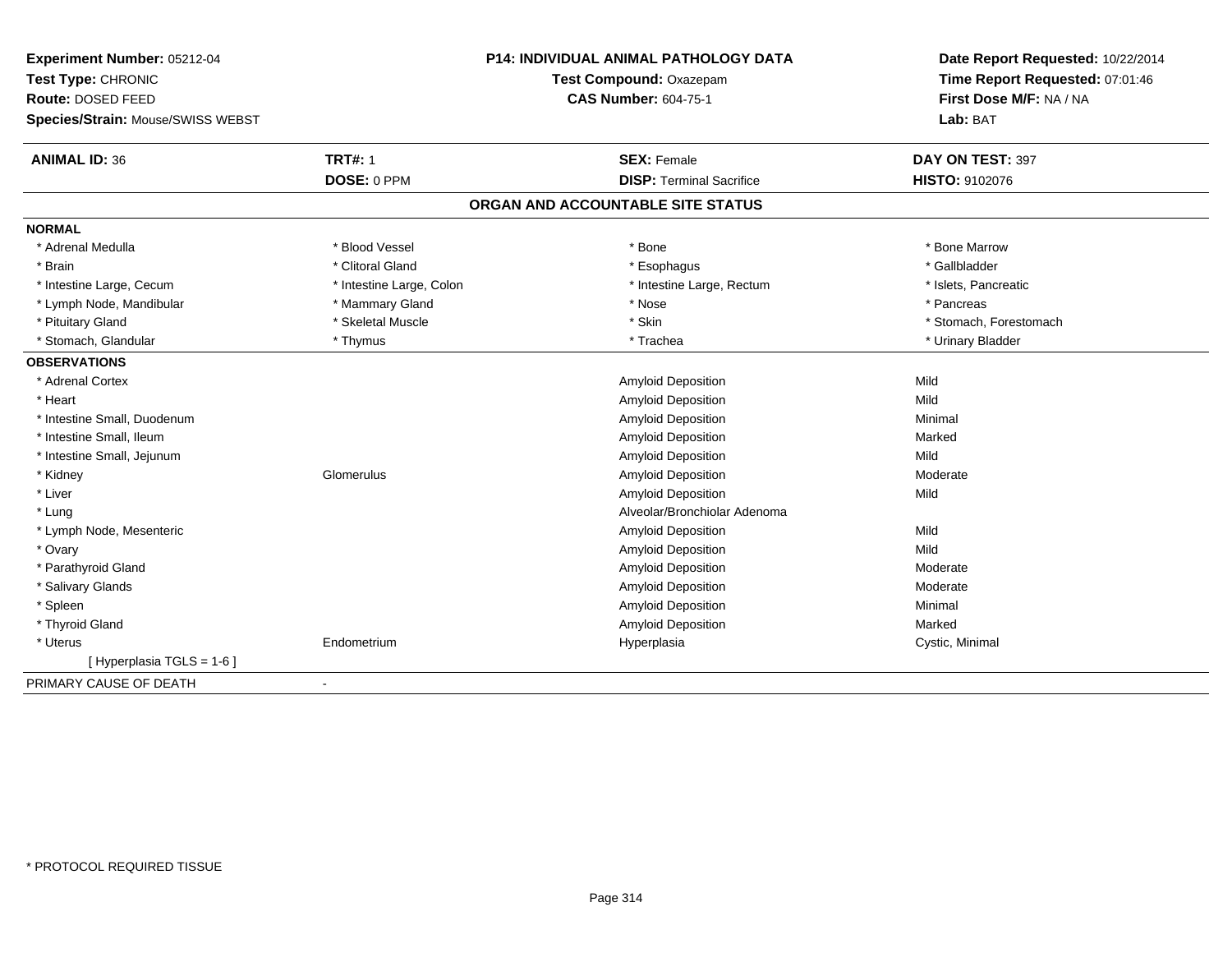| Experiment Number: 05212-04       |                          | <b>P14: INDIVIDUAL ANIMAL PATHOLOGY DATA</b> | Date Report Requested: 10/22/2014 |
|-----------------------------------|--------------------------|----------------------------------------------|-----------------------------------|
| Test Type: CHRONIC                |                          | Test Compound: Oxazepam                      | Time Report Requested: 07:01:46   |
| Route: DOSED FEED                 |                          | <b>CAS Number: 604-75-1</b>                  | First Dose M/F: NA / NA           |
| Species/Strain: Mouse/SWISS WEBST |                          |                                              | Lab: BAT                          |
| <b>ANIMAL ID: 37</b>              | <b>TRT#: 1</b>           | <b>SEX: Female</b>                           | DAY ON TEST: 397                  |
|                                   | DOSE: 0 PPM              | <b>DISP: Terminal Sacrifice</b>              | HISTO: 9102077                    |
|                                   |                          | ORGAN AND ACCOUNTABLE SITE STATUS            |                                   |
| <b>NORMAL</b>                     |                          |                                              |                                   |
| * Adrenal Cortex                  | * Adrenal Medulla        | * Blood Vessel                               | * Bone                            |
| * Bone Marrow                     | * Brain                  | * Clitoral Gland                             | * Esophagus                       |
| * Gallbladder                     | * Intestine Large, Cecum | * Intestine Large, Colon                     | * Intestine Large, Rectum         |
| * Intestine Small, Jejunum        | * Islets, Pancreatic     | * Lymph Node, Mandibular                     | * Mammary Gland                   |
| * Nose                            | * Ovary                  | * Pancreas                                   | * Parathyroid Gland               |
| * Pituitary Gland                 | * Skeletal Muscle        | * Skin                                       | * Stomach, Forestomach            |
| * Stomach, Glandular              | * Thymus                 | * Thyroid Gland                              | * Trachea                         |
| * Urinary Bladder                 |                          |                                              |                                   |
| <b>OBSERVATIONS</b>               |                          |                                              |                                   |
| * Heart                           |                          | <b>Amyloid Deposition</b>                    | Minimal                           |
| * Intestine Small, Duodenum       |                          | <b>Amyloid Deposition</b>                    | Minimal                           |
| * Intestine Small, Ileum          |                          | <b>Amyloid Deposition</b>                    | Moderate                          |
| * Kidney                          | Glomerulus               | <b>Amyloid Deposition</b>                    | Mild                              |
| * Liver                           | Centrilobular            | Hypertrophy                                  | Mild                              |
| * Lung                            | Alveolar Epith           | Hyperplasia                                  | Mild                              |
| * Lymph Node, Mesenteric          |                          | <b>Amyloid Deposition</b>                    | Minimal                           |
| * Salivary Glands                 |                          | Amyloid Deposition                           | Mild                              |
| * Spleen                          |                          | Hyperplasia                                  | Lymphoid, Mild                    |
| * Uterus                          |                          | <b>Amyloid Deposition</b>                    | Mild                              |
| PRIMARY CAUSE OF DEATH            |                          |                                              |                                   |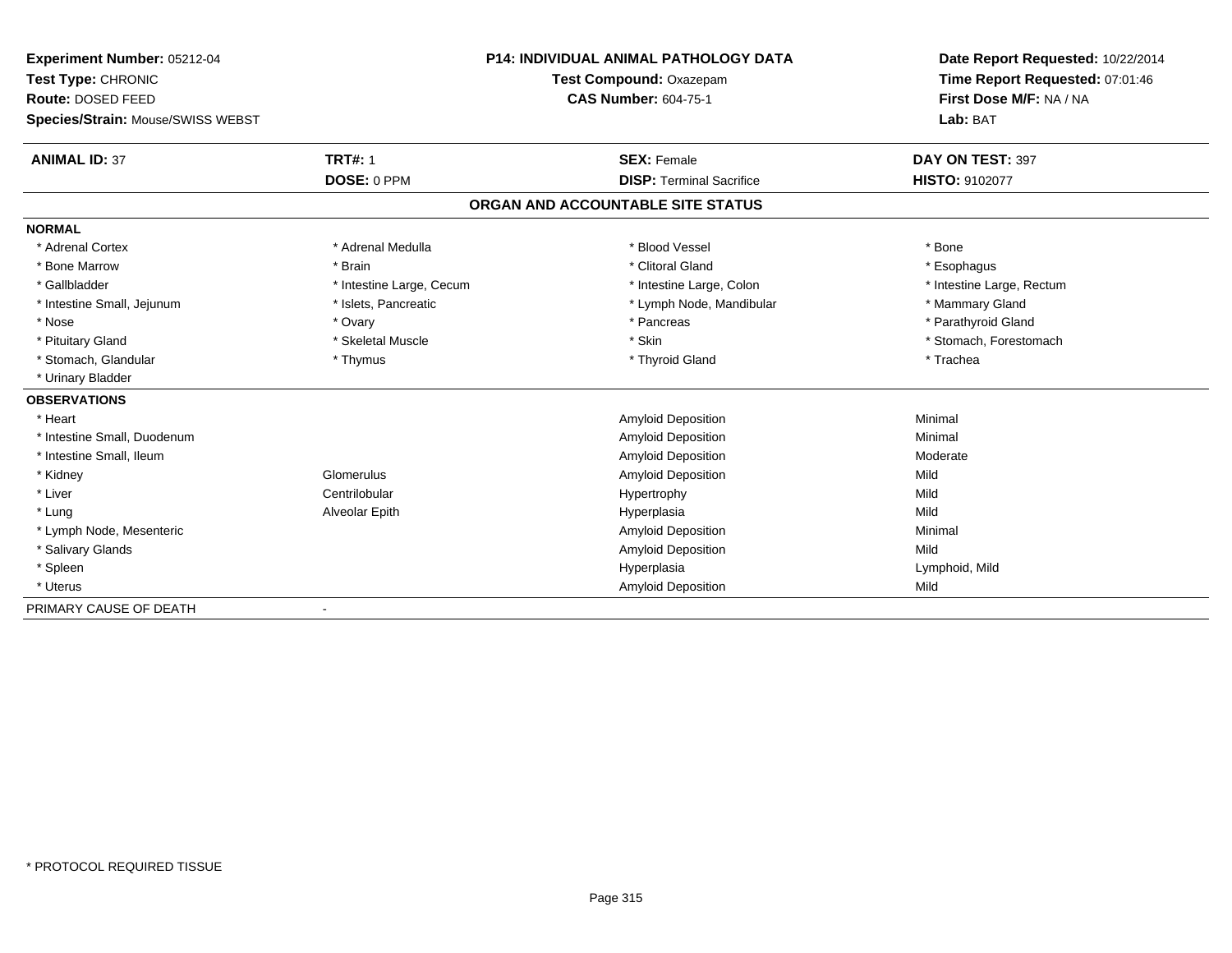|                            |                                                                                                                                                                                      | Date Report Requested: 10/22/2014                                                 |
|----------------------------|--------------------------------------------------------------------------------------------------------------------------------------------------------------------------------------|-----------------------------------------------------------------------------------|
|                            | Test Compound: Oxazepam                                                                                                                                                              | Time Report Requested: 07:01:46                                                   |
|                            | <b>CAS Number: 604-75-1</b>                                                                                                                                                          | First Dose M/F: NA / NA                                                           |
|                            |                                                                                                                                                                                      | Lab: BAT                                                                          |
| <b>TRT#: 1</b>             | <b>SEX: Female</b>                                                                                                                                                                   | DAY ON TEST: 193                                                                  |
| DOSE: 0 PPM                | <b>DISP: Natural Death</b>                                                                                                                                                           | HISTO: 9102078                                                                    |
|                            |                                                                                                                                                                                      |                                                                                   |
|                            |                                                                                                                                                                                      |                                                                                   |
| * Adrenal Medulla          | * Blood Vessel                                                                                                                                                                       | * Bone                                                                            |
| * Brain                    | * Clitoral Gland                                                                                                                                                                     | * Esophagus                                                                       |
| * Heart                    | * Islets, Pancreatic                                                                                                                                                                 | * Lymph Node, Mesenteric                                                          |
| * Nose                     | * Ovary                                                                                                                                                                              | * Pancreas                                                                        |
| * Pituitary Gland          | * Salivary Glands                                                                                                                                                                    | * Skeletal Muscle                                                                 |
| * Thyroid Gland            | * Trachea                                                                                                                                                                            | * Urinary Bladder                                                                 |
|                            |                                                                                                                                                                                      |                                                                                   |
|                            |                                                                                                                                                                                      |                                                                                   |
|                            |                                                                                                                                                                                      |                                                                                   |
|                            |                                                                                                                                                                                      |                                                                                   |
| * Intestine Large, Colon   | * Intestine Large, Rectum                                                                                                                                                            | * Intestine Small, Duodenum                                                       |
| * Intestine Small, Jejunum | * Stomach, Forestomach                                                                                                                                                               | * Stomach, Glandular                                                              |
|                            |                                                                                                                                                                                      |                                                                                   |
| Glomerulus                 | <b>Amyloid Deposition</b>                                                                                                                                                            | Mild                                                                              |
|                            | Lymphoma Malignant Mixed                                                                                                                                                             |                                                                                   |
|                            | Lymphoma Malignant Mixed                                                                                                                                                             |                                                                                   |
|                            |                                                                                                                                                                                      |                                                                                   |
|                            | Lymphoma Malignant Mixed                                                                                                                                                             |                                                                                   |
| Mediastinal                | Lymphoma Malignant Mixed                                                                                                                                                             |                                                                                   |
|                            |                                                                                                                                                                                      |                                                                                   |
|                            | Lymphoma Malignant Mixed                                                                                                                                                             |                                                                                   |
|                            |                                                                                                                                                                                      |                                                                                   |
|                            | Lymphoma Malignant Mixed                                                                                                                                                             |                                                                                   |
|                            |                                                                                                                                                                                      |                                                                                   |
|                            |                                                                                                                                                                                      |                                                                                   |
|                            | [ Lymphoma Malignant Mixed TGLS = 3-1+2 ]<br>[ Lymphoma Malignant Mixed TGLS = 1,4-7+10 ]<br>[ Lymphoma Malignant Mixed TGLS = 1,4-7+10 ]<br>[ Lymphoma Malignant Mixed TGLS = 2-9 ] | <b>P14: INDIVIDUAL ANIMAL PATHOLOGY DATA</b><br>ORGAN AND ACCOUNTABLE SITE STATUS |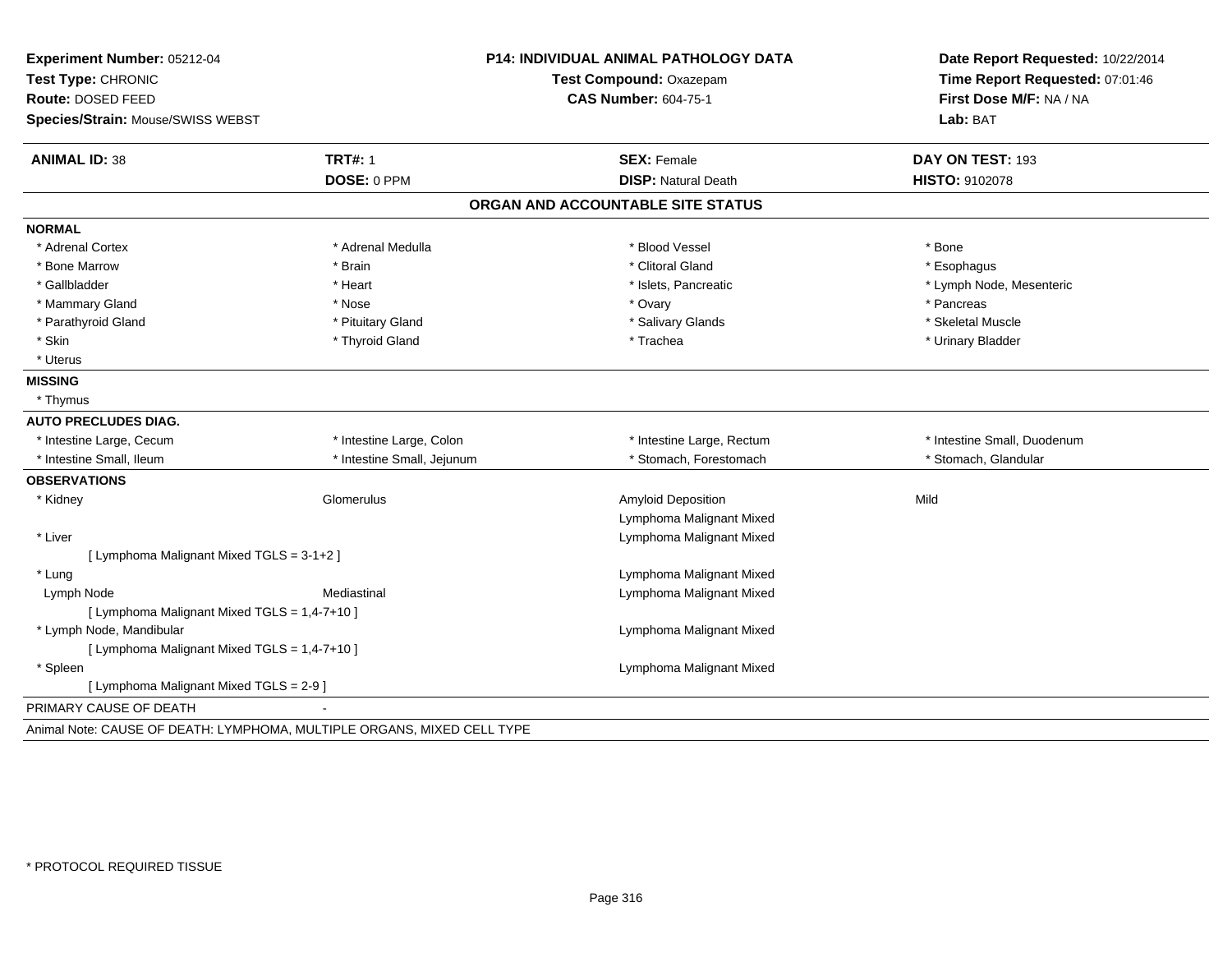| <b>Experiment Number: 05212-04</b><br>Test Type: CHRONIC |                          | <b>P14: INDIVIDUAL ANIMAL PATHOLOGY DATA</b><br>Test Compound: Oxazepam | Date Report Requested: 10/22/2014<br>Time Report Requested: 07:01:46 |
|----------------------------------------------------------|--------------------------|-------------------------------------------------------------------------|----------------------------------------------------------------------|
| Route: DOSED FEED                                        |                          | <b>CAS Number: 604-75-1</b>                                             | First Dose M/F: NA / NA                                              |
| Species/Strain: Mouse/SWISS WEBST                        |                          |                                                                         | Lab: BAT                                                             |
|                                                          |                          |                                                                         |                                                                      |
| <b>ANIMAL ID: 39</b>                                     | <b>TRT#: 1</b>           | <b>SEX: Female</b>                                                      | DAY ON TEST: 397                                                     |
|                                                          | DOSE: 0 PPM              | <b>DISP: Terminal Sacrifice</b>                                         | <b>HISTO: 9102079</b>                                                |
|                                                          |                          | ORGAN AND ACCOUNTABLE SITE STATUS                                       |                                                                      |
| <b>NORMAL</b>                                            |                          |                                                                         |                                                                      |
| * Adrenal Cortex                                         | * Adrenal Medulla        | * Blood Vessel                                                          | * Bone                                                               |
| * Bone Marrow                                            | * Brain                  | * Clitoral Gland                                                        | * Esophagus                                                          |
| * Gallbladder                                            | * Intestine Large, Cecum | * Intestine Large, Colon                                                | * Intestine Large, Rectum                                            |
| * Islets. Pancreatic                                     | * Liver                  | * Lymph Node, Mandibular                                                | * Lymph Node, Mesenteric                                             |
| * Mammary Gland                                          | * Nose                   | * Ovary                                                                 | * Pancreas                                                           |
| * Skeletal Muscle                                        | * Skin                   | * Stomach, Forestomach                                                  | * Stomach, Glandular                                                 |
| * Thymus                                                 | * Trachea                | * Urinary Bladder                                                       | * Uterus                                                             |
| <b>MISSING</b>                                           |                          |                                                                         |                                                                      |
| * Parathyroid Gland                                      | * Pituitary Gland        |                                                                         |                                                                      |
| <b>OBSERVATIONS</b>                                      |                          |                                                                         |                                                                      |
| * Heart                                                  |                          | Amyloid Deposition                                                      | Mild                                                                 |
| * Intestine Small, Duodenum                              |                          | Amyloid Deposition                                                      | Minimal                                                              |
| * Intestine Small, Ileum                                 |                          | Amyloid Deposition                                                      | Moderate                                                             |
| * Intestine Small, Jejunum                               |                          | Amyloid Deposition                                                      | Minimal                                                              |
| * Kidney                                                 | Glomerulus               | Amyloid Deposition                                                      | Moderate                                                             |
| * Lung                                                   |                          | Inflammation                                                            | Chronic, Minimal                                                     |
| * Salivary Glands                                        |                          | Amyloid Deposition                                                      | Mild                                                                 |
| * Spleen                                                 |                          | Hyperplasia                                                             | Lymphoid, Mild                                                       |
| * Thyroid Gland                                          |                          | Amyloid Deposition                                                      | Mild                                                                 |
| PRIMARY CAUSE OF DEATH                                   |                          |                                                                         |                                                                      |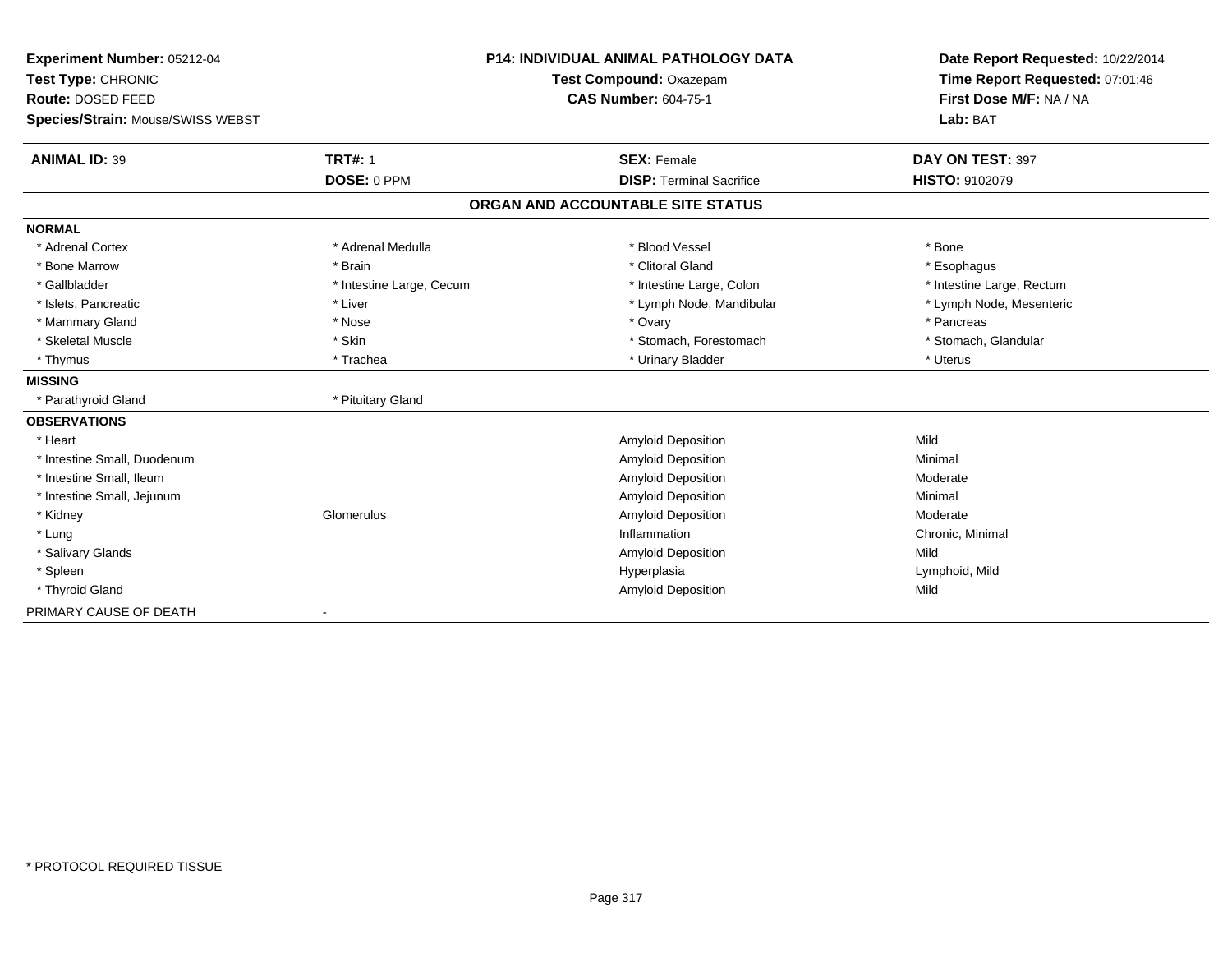| Experiment Number: 05212-04             |                  | <b>P14: INDIVIDUAL ANIMAL PATHOLOGY DATA</b> | Date Report Requested: 10/22/2014                          |
|-----------------------------------------|------------------|----------------------------------------------|------------------------------------------------------------|
| Test Type: CHRONIC<br>Route: DOSED FEED |                  | Test Compound: Oxazepam                      | Time Report Requested: 07:01:46<br>First Dose M/F: NA / NA |
|                                         |                  | <b>CAS Number: 604-75-1</b>                  |                                                            |
| Species/Strain: Mouse/SWISS WEBST       |                  |                                              | Lab: BAT                                                   |
| <b>ANIMAL ID: 40</b>                    | <b>TRT#: 1</b>   | <b>SEX: Female</b>                           | DAY ON TEST: 397                                           |
|                                         | DOSE: 0 PPM      | <b>DISP: Terminal Sacrifice</b>              | HISTO: 9102080                                             |
|                                         |                  | ORGAN AND ACCOUNTABLE SITE STATUS            |                                                            |
| <b>NORMAL</b>                           |                  |                                              |                                                            |
| * Adrenal Medulla                       | * Blood Vessel   | * Bone                                       | * Bone Marrow                                              |
| * Brain                                 | * Clitoral Gland | * Esophagus                                  | * Gallbladder                                              |
| * Islets, Pancreatic                    | * Lung           | * Lymph Node, Mandibular                     | * Mammary Gland                                            |
| * Nose                                  | * Pancreas       | * Pituitary Gland                            | * Skeletal Muscle                                          |
| * Skin                                  | * Spleen         | * Stomach, Forestomach                       | * Stomach, Glandular                                       |
| * Thymus                                | * Trachea        | * Urinary Bladder                            |                                                            |
| <b>OBSERVATIONS</b>                     |                  |                                              |                                                            |
| * Adrenal Cortex                        |                  | Amyloid Deposition                           | Mild                                                       |
| * Heart                                 |                  | Amyloid Deposition                           | Minimal                                                    |
| * Intestine Large, Cecum                |                  | Amyloid Deposition                           | Minimal                                                    |
| * Intestine Large, Colon                |                  | Amyloid Deposition                           | Mild                                                       |
| * Intestine Large, Rectum               |                  | Amyloid Deposition                           | Minimal                                                    |
| * Intestine Small, Duodenum             |                  | <b>Amyloid Deposition</b>                    | Mild                                                       |
| * Intestine Small, Ileum                |                  | Amyloid Deposition                           | Marked                                                     |
| * Intestine Small, Jejunum              |                  | <b>Amyloid Deposition</b>                    | Mild                                                       |
| * Kidney                                | Glomerulus       | <b>Amyloid Deposition</b>                    | Marked                                                     |
| [ Amyloid Deposition TGLS = 2-1 ]       |                  |                                              |                                                            |
| * Liver                                 |                  | <b>Amyloid Deposition</b>                    | Mild                                                       |
| * Lymph Node, Mesenteric                |                  | Amyloid Deposition                           | Mild                                                       |
| * Ovary                                 |                  | <b>Amyloid Deposition</b>                    | Marked                                                     |
|                                         |                  | Cyst                                         |                                                            |
| [ $Cyst TGLS = 1-6$ ]                   |                  |                                              |                                                            |
| * Parathyroid Gland                     |                  | Amyloid Deposition                           | Minimal                                                    |
| * Salivary Glands                       |                  | Amyloid Deposition                           | Marked                                                     |
| * Thyroid Gland                         |                  | <b>Amyloid Deposition</b>                    | Mild                                                       |
| * Uterus                                |                  | Amyloid Deposition                           | Mild                                                       |
| PRIMARY CAUSE OF DEATH                  |                  |                                              |                                                            |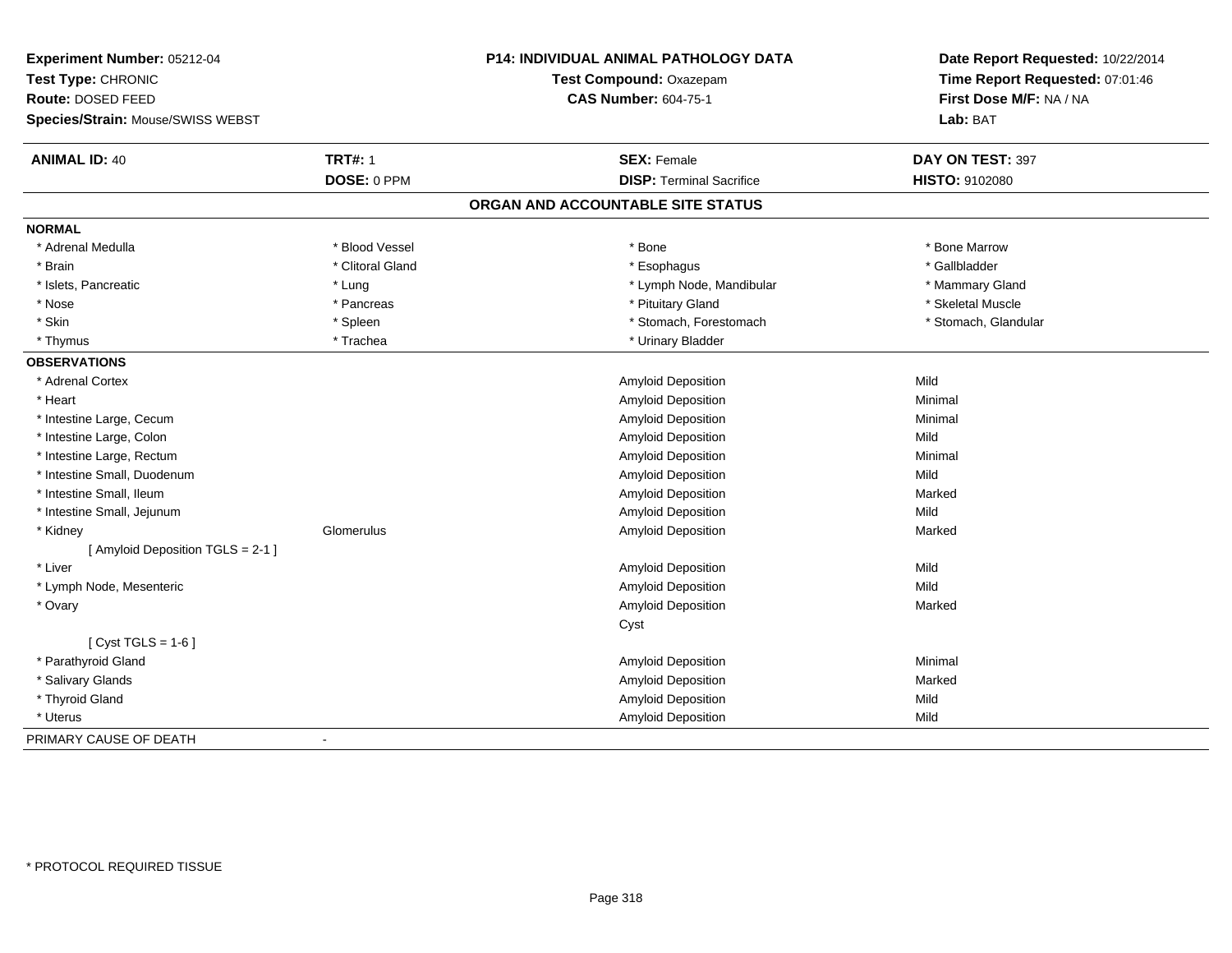| <b>Experiment Number: 05212-04</b> |                             | <b>P14: INDIVIDUAL ANIMAL PATHOLOGY DATA</b> | Date Report Requested: 10/22/2014<br>Time Report Requested: 07:01:46 |
|------------------------------------|-----------------------------|----------------------------------------------|----------------------------------------------------------------------|
| Test Type: CHRONIC                 |                             | Test Compound: Oxazepam                      |                                                                      |
| Route: DOSED FEED                  |                             | <b>CAS Number: 604-75-1</b>                  | First Dose M/F: NA / NA                                              |
| Species/Strain: Mouse/SWISS WEBST  |                             |                                              | Lab: BAT                                                             |
| <b>ANIMAL ID: 41</b>               | <b>TRT#: 1</b>              | <b>SEX: Female</b>                           | DAY ON TEST: 397                                                     |
|                                    | DOSE: 0 PPM                 | <b>DISP: Terminal Sacrifice</b>              | <b>HISTO: 9102081</b>                                                |
|                                    |                             | ORGAN AND ACCOUNTABLE SITE STATUS            |                                                                      |
| <b>NORMAL</b>                      |                             |                                              |                                                                      |
| * Adrenal Cortex                   | * Adrenal Medulla           | * Blood Vessel                               | * Bone                                                               |
| * Bone Marrow                      | * Brain                     | * Clitoral Gland                             | * Esophagus                                                          |
| * Gallbladder                      | * Heart                     | * Intestine Large, Cecum                     | * Intestine Large, Colon                                             |
| * Intestine Large, Rectum          | * Intestine Small, Duodenum | * Intestine Small. Ileum                     | * Intestine Small, Jejunum                                           |
| * Islets, Pancreatic               | * Kidney                    | * Lymph Node, Mandibular                     | * Lymph Node, Mesenteric                                             |
| * Mammary Gland                    | * Nose                      | * Ovary                                      | * Pancreas                                                           |
| * Parathyroid Gland                | * Pituitary Gland           | * Salivary Glands                            | * Skeletal Muscle                                                    |
| * Skin                             | * Stomach, Forestomach      | * Stomach, Glandular                         | * Thymus                                                             |
| * Thyroid Gland                    | * Trachea                   | * Urinary Bladder                            | * Uterus                                                             |
| <b>OBSERVATIONS</b>                |                             |                                              |                                                                      |
| * Liver                            |                             | Inflammation                                 | Chronic, Minimal                                                     |
| * Lung                             |                             | Alveolar/Bronchiolar Carcinoma               |                                                                      |
|                                    |                             | <b>Infiltration Cellular</b>                 | Lymphocyte, Minimal                                                  |
| * Spleen                           |                             | Hyperplasia                                  | Lymphoid, Mild                                                       |
| PRIMARY CAUSE OF DEATH             |                             |                                              |                                                                      |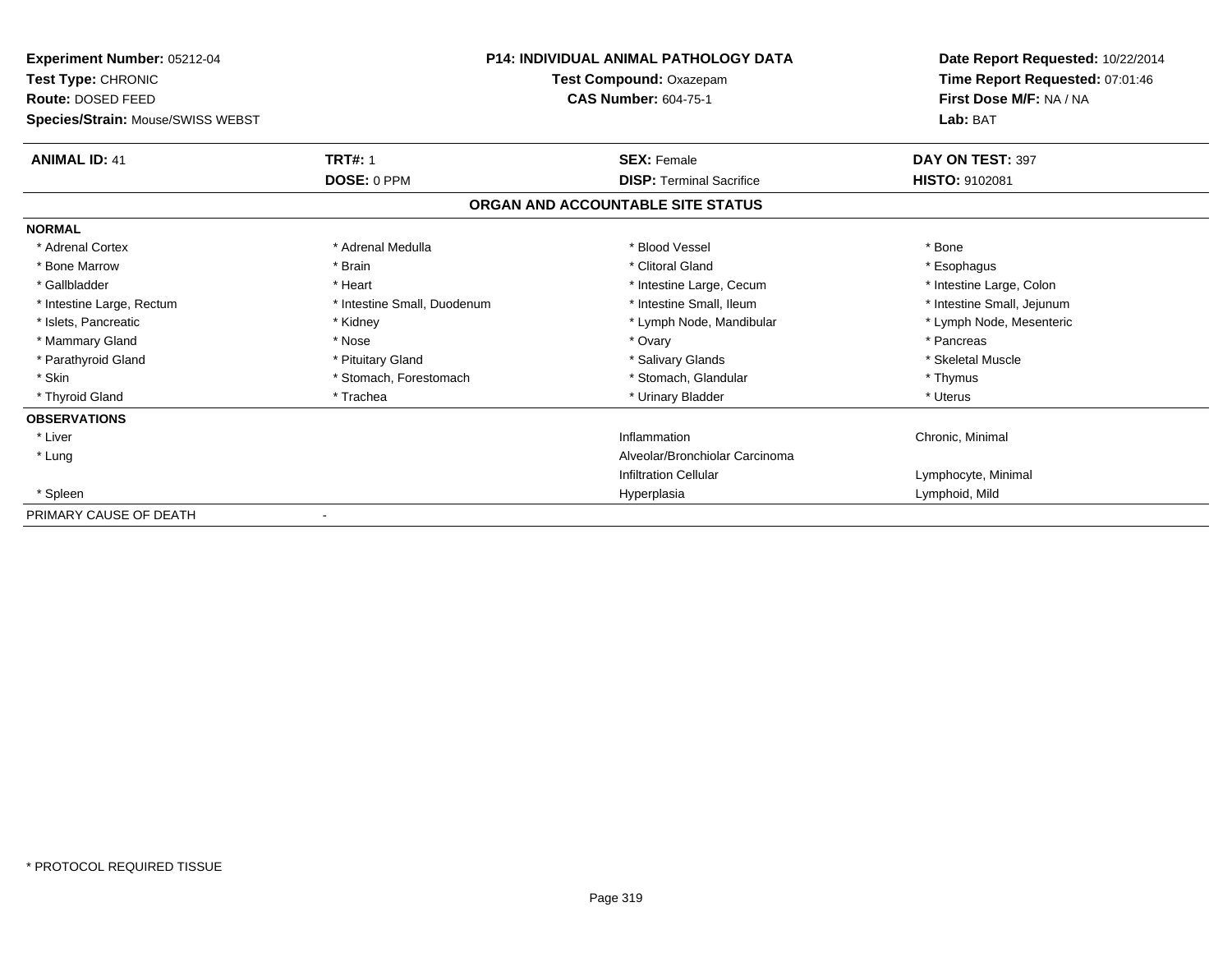| Experiment Number: 05212-04<br>Test Type: CHRONIC<br>Route: DOSED FEED<br>Species/Strain: Mouse/SWISS WEBST |                          | P14: INDIVIDUAL ANIMAL PATHOLOGY DATA<br>Test Compound: Oxazepam<br><b>CAS Number: 604-75-1</b> | Date Report Requested: 10/22/2014<br>Time Report Requested: 07:01:46<br>First Dose M/F: NA / NA<br>Lab: BAT |
|-------------------------------------------------------------------------------------------------------------|--------------------------|-------------------------------------------------------------------------------------------------|-------------------------------------------------------------------------------------------------------------|
| <b>ANIMAL ID: 42</b>                                                                                        | <b>TRT#: 1</b>           | <b>SEX: Female</b>                                                                              | DAY ON TEST: 375                                                                                            |
|                                                                                                             | DOSE: 0 PPM              | <b>DISP:</b> Moribund Sacrifice                                                                 | <b>HISTO: 9102082</b>                                                                                       |
|                                                                                                             |                          | ORGAN AND ACCOUNTABLE SITE STATUS                                                               |                                                                                                             |
| <b>NORMAL</b>                                                                                               |                          |                                                                                                 |                                                                                                             |
| * Adrenal Cortex                                                                                            | * Adrenal Medulla        | * Blood Vessel                                                                                  | * Bone                                                                                                      |
| * Bone Marrow                                                                                               | * Brain                  | * Clitoral Gland                                                                                | * Esophagus                                                                                                 |
| * Gallbladder                                                                                               | * Intestine Large, Colon | * Intestine Large, Rectum                                                                       | * Islets, Pancreatic                                                                                        |
| * Lung                                                                                                      | * Lymph Node, Mandibular | * Mammary Gland                                                                                 | * Nose                                                                                                      |
| * Pancreas                                                                                                  | * Pituitary Gland        | * Salivary Glands                                                                               | * Stomach, Forestomach                                                                                      |
| * Stomach, Glandular                                                                                        | * Thymus                 | * Thyroid Gland                                                                                 | * Trachea                                                                                                   |
| * Urinary Bladder                                                                                           |                          |                                                                                                 |                                                                                                             |
| <b>MISSING</b>                                                                                              |                          |                                                                                                 |                                                                                                             |
| * Intestine Large, Cecum                                                                                    |                          |                                                                                                 |                                                                                                             |
| <b>OBSERVATIONS</b>                                                                                         |                          |                                                                                                 |                                                                                                             |
| * Heart                                                                                                     |                          | Amyloid Deposition                                                                              | Minimal                                                                                                     |
| * Intestine Small, Duodenum                                                                                 |                          | Amyloid Deposition                                                                              | Minimal                                                                                                     |
| * Intestine Small, Ileum                                                                                    |                          | Amyloid Deposition                                                                              | Mild                                                                                                        |
| * Intestine Small, Jejunum                                                                                  |                          | Amyloid Deposition                                                                              | Mild                                                                                                        |
| * Kidney                                                                                                    | Glomerulus               | Amyloid Deposition                                                                              | Mild                                                                                                        |
| * Liver                                                                                                     |                          | Hematopoietic Cell Proliferation                                                                | Mild                                                                                                        |
| Lymph Node                                                                                                  | Inguinal                 | Hyperplasia                                                                                     | Lymphoid, Moderate                                                                                          |
| [Hyperplasia TGLS = 3-9]                                                                                    |                          |                                                                                                 |                                                                                                             |
| * Lymph Node, Mesenteric                                                                                    |                          | <b>Amyloid Deposition</b>                                                                       | Mild                                                                                                        |
| Mesentery                                                                                                   |                          | Inflammation                                                                                    | Subacute, Moderate                                                                                          |
| * Ovary                                                                                                     |                          | Amyloid Deposition                                                                              | Mild                                                                                                        |
| * Parathyroid Gland                                                                                         |                          | Amyloid Deposition                                                                              | Mild                                                                                                        |
| * Skeletal Muscle                                                                                           |                          | Sarcoma Stromal                                                                                 | Metastatic (Uterus)                                                                                         |
| * Skin                                                                                                      |                          | Hyperkeratosis                                                                                  | Marked                                                                                                      |
| [ Hyperkeratosis TGLS = 1-11 ]                                                                              |                          |                                                                                                 |                                                                                                             |
| * Spleen                                                                                                    |                          | Amyloid Deposition                                                                              | Minimal                                                                                                     |
|                                                                                                             |                          | Hematopoietic Cell Proliferation                                                                | Moderate                                                                                                    |
| Tooth                                                                                                       |                          | Adamantinoma Nos                                                                                |                                                                                                             |
| * Uterus                                                                                                    |                          | Sarcoma Stromal                                                                                 |                                                                                                             |
| [Sarcoma Stromal TGLS = 2-10]                                                                               |                          |                                                                                                 |                                                                                                             |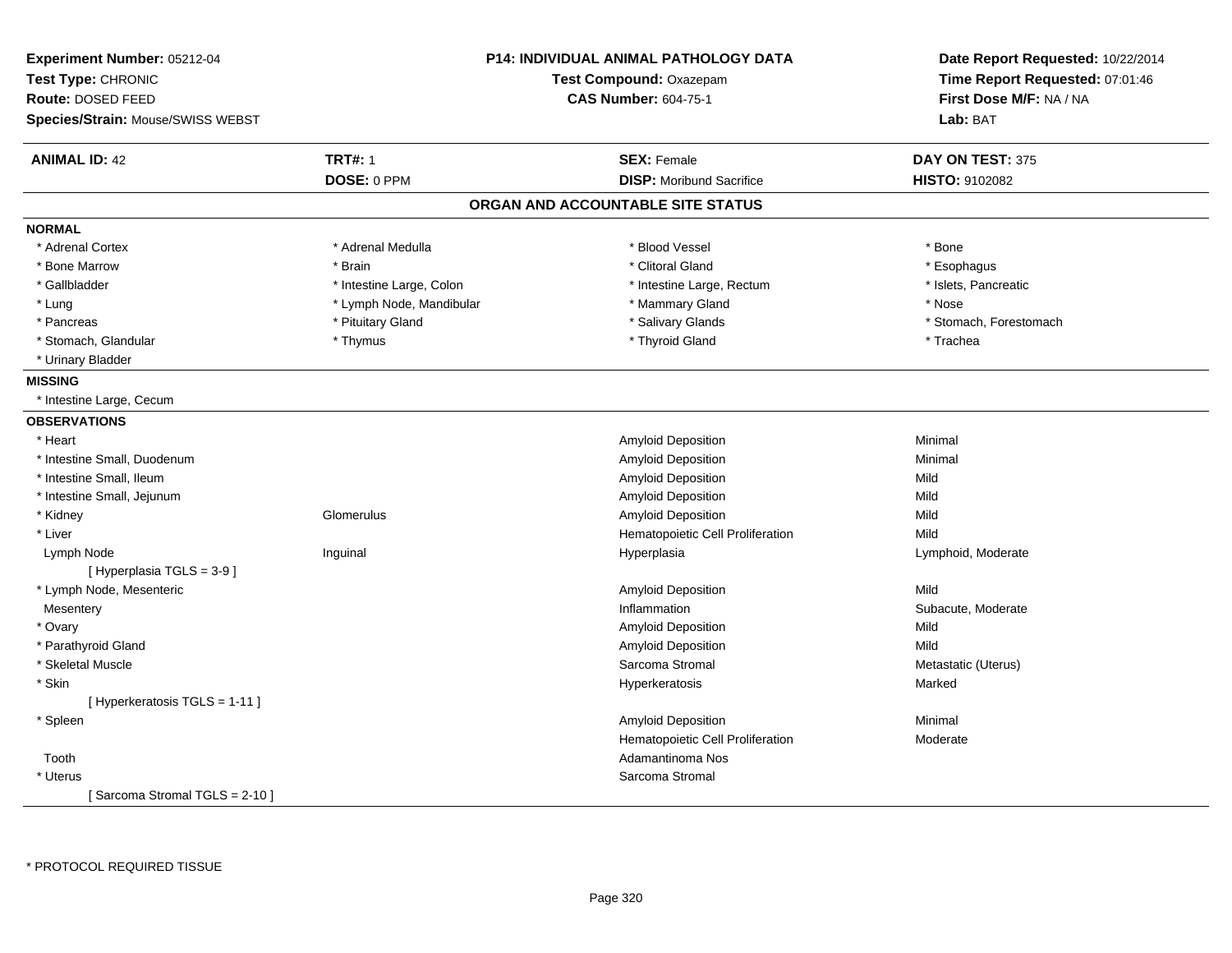| <b>Experiment Number: 05212-04</b>                                |                    | <b>P14: INDIVIDUAL ANIMAL PATHOLOGY DATA</b> | Date Report Requested: 10/22/2014 |  |
|-------------------------------------------------------------------|--------------------|----------------------------------------------|-----------------------------------|--|
| Test Type: CHRONIC                                                |                    | <b>Test Compound: Oxazepam</b>               | Time Report Requested: 07:01:46   |  |
| <b>Route: DOSED FEED</b>                                          |                    | <b>CAS Number: 604-75-1</b>                  | First Dose M/F: NA / NA           |  |
| <b>Species/Strain: Mouse/SWISS WEBST</b>                          |                    |                                              | Lab: BAT                          |  |
| <b>ANIMAL ID: 42</b>                                              | <b>TRT#: 1</b>     | <b>SEX:</b> Female                           | DAY ON TEST: 375                  |  |
|                                                                   | <b>DOSE: 0 PPM</b> | <b>DISP:</b> Moribund Sacrifice              | <b>HISTO: 9102082</b>             |  |
|                                                                   |                    | ORGAN AND ACCOUNTABLE SITE STATUS            |                                   |  |
| PRIMARY CAUSE OF DEATH                                            |                    |                                              |                                   |  |
| Animal Note: CAUSE OF MORB: ENDOMETRIAL STROMAL SARCOMA OF UTERUS |                    |                                              |                                   |  |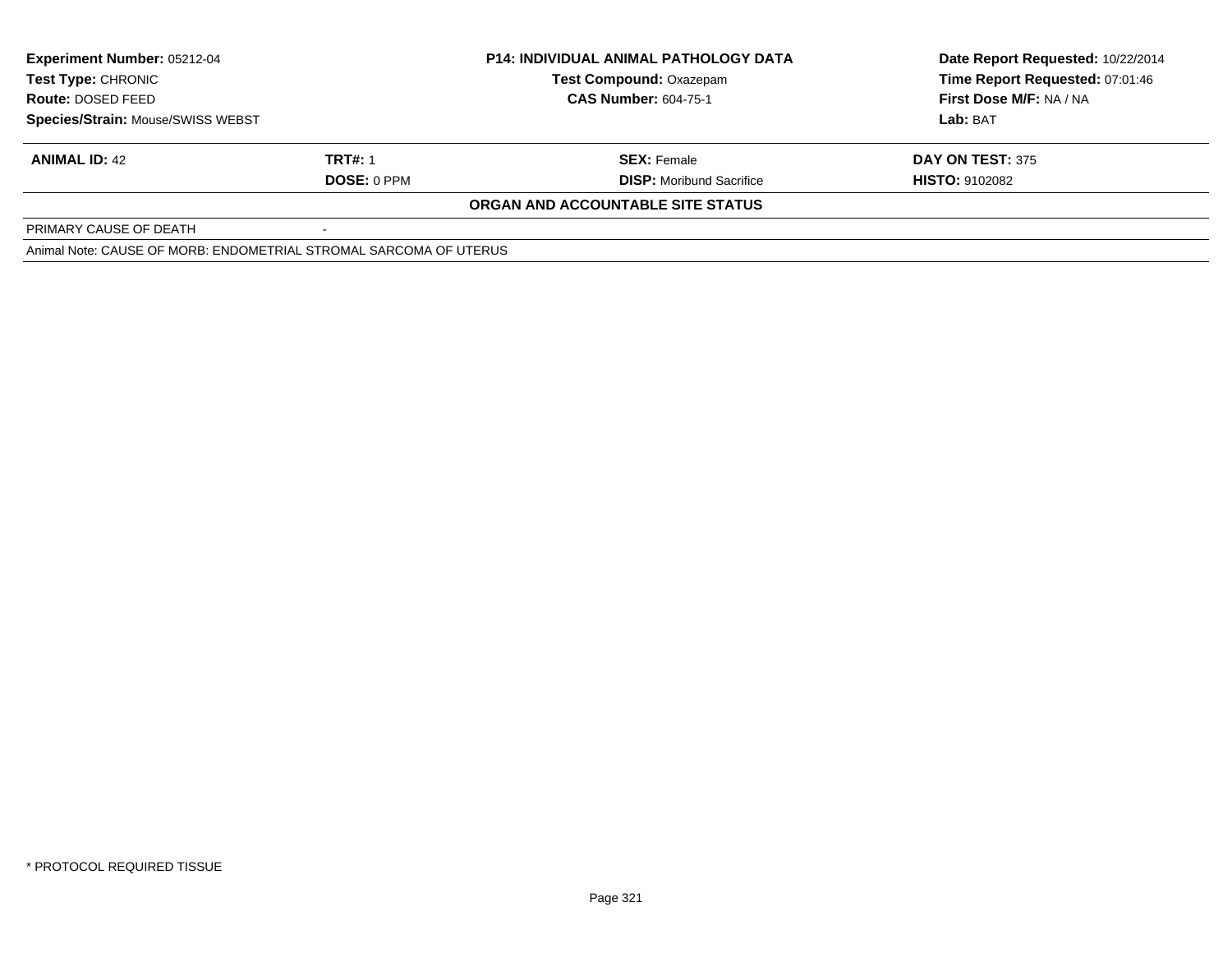| Experiment Number: 05212-04       |                            | <b>P14: INDIVIDUAL ANIMAL PATHOLOGY DATA</b> | Date Report Requested: 10/22/2014 |
|-----------------------------------|----------------------------|----------------------------------------------|-----------------------------------|
| Test Type: CHRONIC                |                            | Test Compound: Oxazepam                      | Time Report Requested: 07:01:46   |
| Route: DOSED FEED                 |                            | <b>CAS Number: 604-75-1</b>                  | First Dose M/F: NA / NA           |
| Species/Strain: Mouse/SWISS WEBST |                            |                                              | Lab: BAT                          |
| <b>ANIMAL ID: 43</b>              | <b>TRT#: 1</b>             | <b>SEX: Female</b>                           | DAY ON TEST: 397                  |
|                                   | DOSE: 0 PPM                | <b>DISP: Terminal Sacrifice</b>              | <b>HISTO: 9102083</b>             |
|                                   |                            | ORGAN AND ACCOUNTABLE SITE STATUS            |                                   |
| <b>NORMAL</b>                     |                            |                                              |                                   |
| * Adrenal Cortex                  | * Adrenal Medulla          | * Blood Vessel                               | * Bone                            |
| * Bone Marrow                     | * Brain                    | * Clitoral Gland                             | * Esophagus                       |
| * Gallbladder                     | * Intestine Large, Cecum   | * Intestine Large, Colon                     | * Intestine Large, Rectum         |
| * Intestine Small, Duodenum       | * Intestine Small, Jejunum | * Islets, Pancreatic                         | * Kidney                          |
| * Lymph Node, Mandibular          | * Lymph Node, Mesenteric   | * Mammary Gland                              | * Nose                            |
| * Ovary                           | * Pancreas                 | * Parathyroid Gland                          | * Pituitary Gland                 |
| * Salivary Glands                 | * Skeletal Muscle          | * Skin                                       | * Spleen                          |
| * Stomach, Forestomach            | * Stomach, Glandular       | * Thymus                                     | * Thyroid Gland                   |
| * Trachea                         | * Urinary Bladder          | * Uterus                                     |                                   |
| <b>OBSERVATIONS</b>               |                            |                                              |                                   |
| * Heart                           |                            | Amyloid Deposition                           | Mild                              |
| * Intestine Small, Ileum          |                            | Amyloid Deposition                           | Moderate                          |
| * Liver                           |                            | Hematopoietic Cell Proliferation             | Minimal                           |
| * Lung                            |                            | Inflammation                                 | Subacute, Minimal                 |
| PRIMARY CAUSE OF DEATH            |                            |                                              |                                   |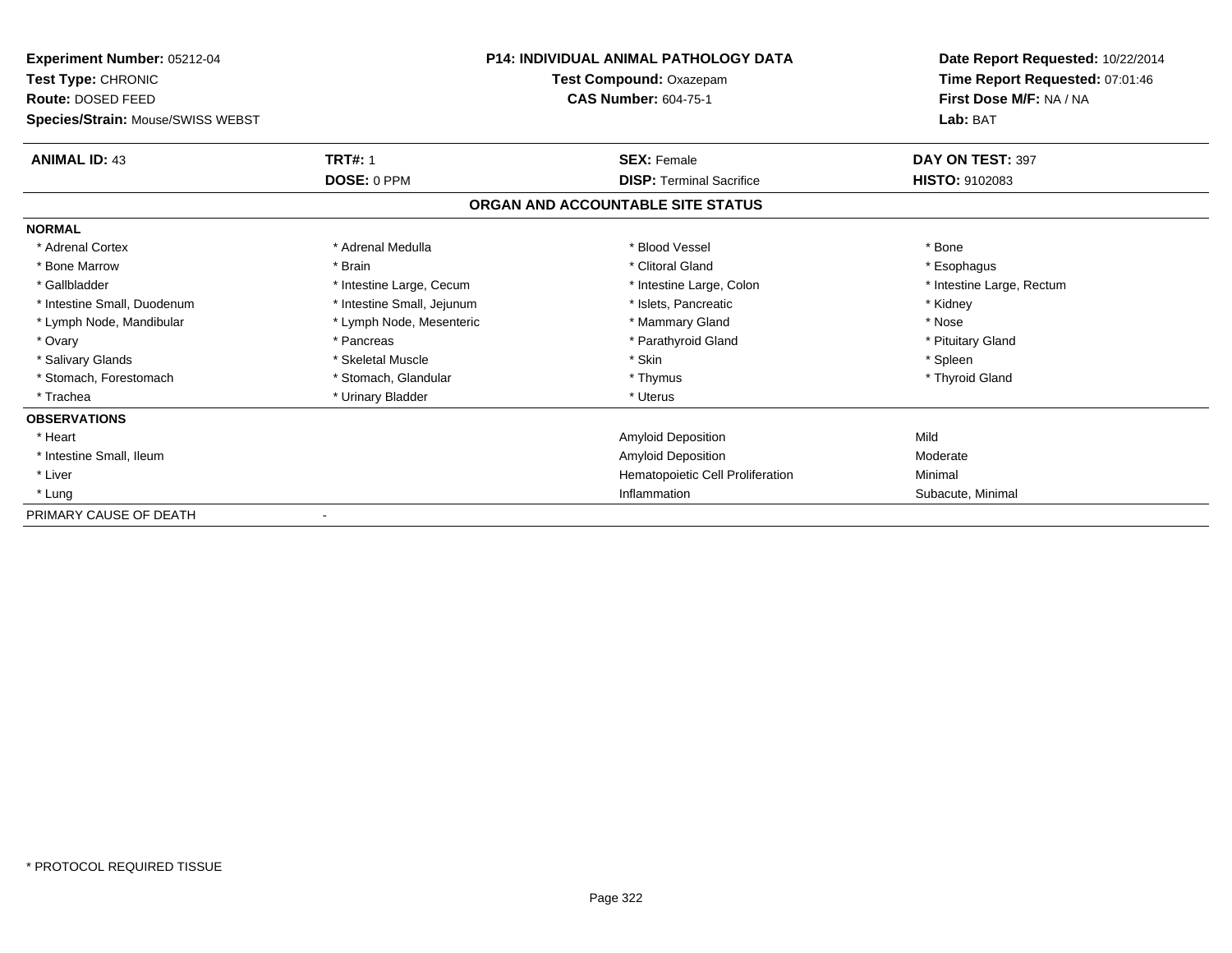| Experiment Number: 05212-04       |                          | <b>P14: INDIVIDUAL ANIMAL PATHOLOGY DATA</b> | Date Report Requested: 10/22/2014 |
|-----------------------------------|--------------------------|----------------------------------------------|-----------------------------------|
| Test Type: CHRONIC                |                          | Test Compound: Oxazepam                      | Time Report Requested: 07:01:46   |
| Route: DOSED FEED                 |                          | <b>CAS Number: 604-75-1</b>                  | First Dose M/F: NA / NA           |
| Species/Strain: Mouse/SWISS WEBST |                          |                                              | Lab: BAT                          |
| <b>ANIMAL ID: 44</b>              | <b>TRT#: 1</b>           | <b>SEX: Female</b>                           | DAY ON TEST: 397                  |
|                                   | DOSE: 0 PPM              | <b>DISP: Terminal Sacrifice</b>              | HISTO: 9102084                    |
|                                   |                          | ORGAN AND ACCOUNTABLE SITE STATUS            |                                   |
| <b>NORMAL</b>                     |                          |                                              |                                   |
| * Adrenal Cortex                  | * Adrenal Medulla        | * Blood Vessel                               | * Bone                            |
| * Bone Marrow                     | * Brain                  | * Clitoral Gland                             | * Esophagus                       |
| * Gallbladder                     | * Intestine Large, Cecum | * Intestine Large, Colon                     | * Intestine Large, Rectum         |
| * Islets, Pancreatic              | * Kidney                 | * Lung                                       | * Lymph Node, Mandibular          |
| * Mammary Gland                   | * Nose                   | * Pancreas                                   | * Parathyroid Gland               |
| * Pituitary Gland                 | * Salivary Glands        | * Skeletal Muscle                            | * Skin                            |
| * Stomach, Forestomach            | * Stomach, Glandular     | * Thymus                                     | * Thyroid Gland                   |
| * Trachea                         | * Urinary Bladder        | * Uterus                                     |                                   |
| <b>OBSERVATIONS</b>               |                          |                                              |                                   |
| * Heart                           |                          | Amyloid Deposition                           | Minimal                           |
| * Intestine Small. Duodenum       |                          | Amyloid Deposition                           | Marked                            |
| * Intestine Small, Ileum          |                          | <b>Amyloid Deposition</b>                    | Mild                              |
| * Intestine Small, Jejunum        |                          | Amyloid Deposition                           | Moderate                          |
| * Liver                           | Centrilobular            | Hypertrophy                                  | Minimal                           |
| * Lymph Node, Mesenteric          |                          | Hyperplasia                                  | Lymphoid, Mild                    |
| [Hyperplasia TGLS = 2-4]          |                          |                                              |                                   |
| * Ovary                           |                          | Cyst                                         |                                   |
| [ $Cyst TGLS = 1-6$ ]             |                          |                                              |                                   |
| * Spleen                          |                          | Hyperplasia                                  | Lymphoid, Mild                    |
| PRIMARY CAUSE OF DEATH            |                          |                                              |                                   |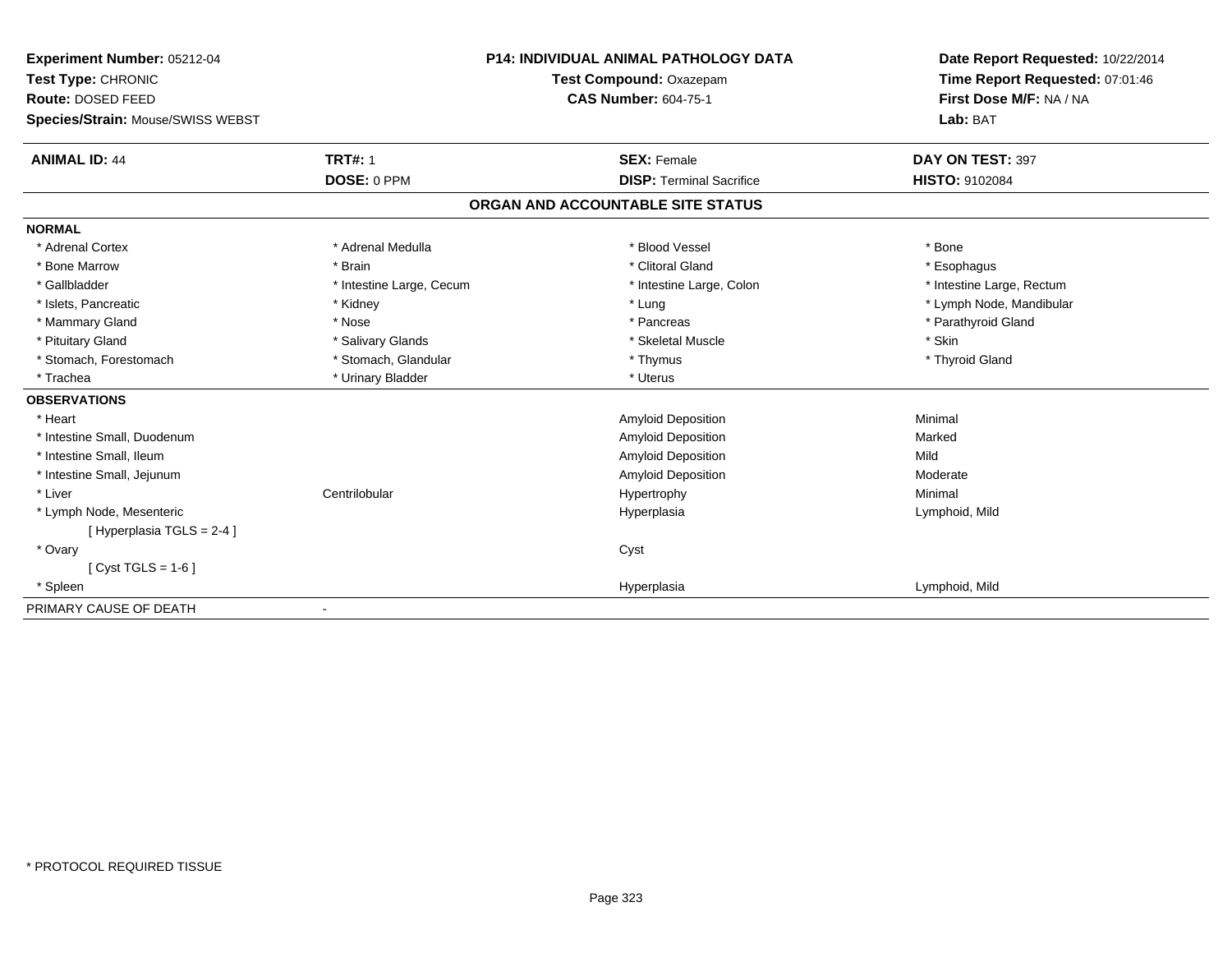| Experiment Number: 05212-04       |                          | <b>P14: INDIVIDUAL ANIMAL PATHOLOGY DATA</b> | Date Report Requested: 10/22/2014 |
|-----------------------------------|--------------------------|----------------------------------------------|-----------------------------------|
| Test Type: CHRONIC                | Test Compound: Oxazepam  |                                              | Time Report Requested: 07:01:46   |
| Route: DOSED FEED                 |                          | <b>CAS Number: 604-75-1</b>                  | First Dose M/F: NA / NA           |
| Species/Strain: Mouse/SWISS WEBST |                          |                                              | Lab: BAT                          |
| <b>ANIMAL ID: 45</b>              | <b>TRT#: 1</b>           | <b>SEX: Female</b>                           | DAY ON TEST: 397                  |
|                                   | DOSE: 0 PPM              | <b>DISP: Terminal Sacrifice</b>              | <b>HISTO: 9102085</b>             |
|                                   |                          | ORGAN AND ACCOUNTABLE SITE STATUS            |                                   |
| <b>NORMAL</b>                     |                          |                                              |                                   |
| * Adrenal Cortex                  | * Adrenal Medulla        | * Blood Vessel                               | * Bone                            |
| * Bone Marrow                     | * Brain                  | * Clitoral Gland                             | * Esophagus                       |
| * Gallbladder                     | * Intestine Large, Cecum | * Intestine Large, Colon                     | * Intestine Large, Rectum         |
| * Islets, Pancreatic              | * Lung                   | * Lymph Node, Mandibular                     | * Lymph Node, Mesenteric          |
| * Mammary Gland                   | * Nose                   | * Pancreas                                   | * Pituitary Gland                 |
| * Skeletal Muscle                 | * Skin                   | * Stomach, Forestomach                       | * Stomach, Glandular              |
| * Thymus                          | * Trachea                | * Urinary Bladder                            |                                   |
| <b>OBSERVATIONS</b>               |                          |                                              |                                   |
| * Heart                           |                          | Amyloid Deposition                           | Moderate                          |
| * Intestine Small, Duodenum       |                          | Amyloid Deposition                           | Moderate                          |
| * Intestine Small, Ileum          |                          | <b>Amyloid Deposition</b>                    | Moderate                          |
| * Intestine Small, Jejunum        |                          | Amyloid Deposition                           | Moderate                          |
| * Kidney                          | Glomerulus               | Amyloid Deposition                           | Moderate                          |
| * Liver                           |                          | <b>Amyloid Deposition</b>                    | Minimal                           |
|                                   |                          | <b>Necrosis</b>                              | Minimal                           |
| * Ovary                           |                          | Amyloid Deposition                           | Mild                              |
| * Parathyroid Gland               |                          | Amyloid Deposition                           | Marked                            |
| * Salivary Glands                 |                          | <b>Amyloid Deposition</b>                    | Marked                            |
| * Spleen                          |                          | Amyloid Deposition                           | Moderate                          |
| * Thyroid Gland                   |                          | Amyloid Deposition                           | Marked                            |
| * Uterus                          | Endometrium              | Hyperplasia                                  | Cystic, Minimal                   |
| [ Hyperplasia TGLS = 1-6 ]        |                          |                                              |                                   |
| PRIMARY CAUSE OF DEATH            |                          |                                              |                                   |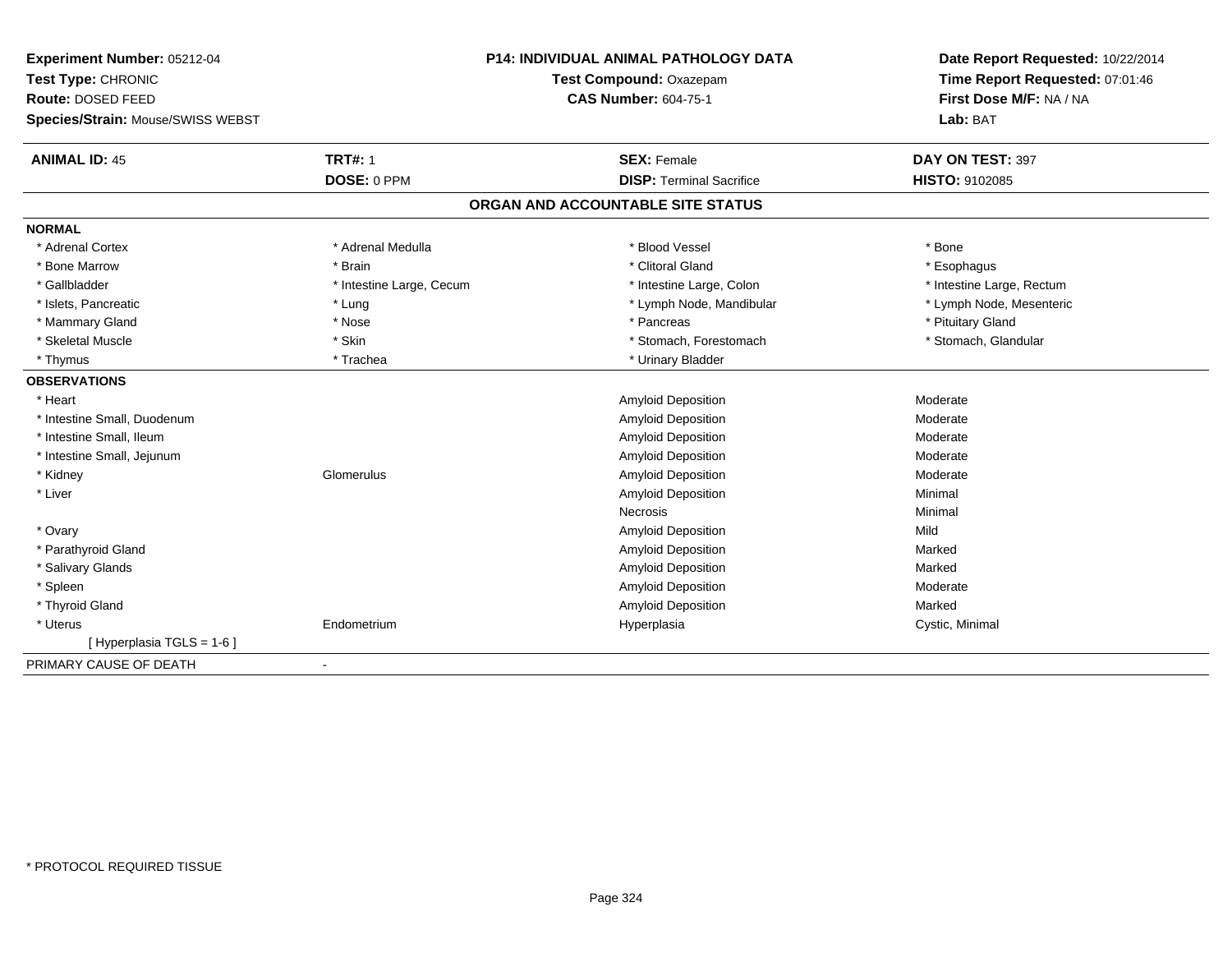| Experiment Number: 05212-04                     |                                                        | <b>P14: INDIVIDUAL ANIMAL PATHOLOGY DATA</b> | Date Report Requested: 10/22/2014<br>Time Report Requested: 07:01:47 |
|-------------------------------------------------|--------------------------------------------------------|----------------------------------------------|----------------------------------------------------------------------|
| Test Type: CHRONIC                              | Test Compound: Oxazepam<br><b>CAS Number: 604-75-1</b> |                                              |                                                                      |
| Route: DOSED FEED                               |                                                        |                                              | First Dose M/F: NA / NA                                              |
| Species/Strain: Mouse/SWISS WEBST               |                                                        |                                              | Lab: BAT                                                             |
| <b>ANIMAL ID: 46</b>                            | <b>TRT#: 1</b>                                         | <b>SEX: Female</b>                           | DAY ON TEST: 397                                                     |
|                                                 | DOSE: 0 PPM                                            | <b>DISP: Terminal Sacrifice</b>              | <b>HISTO: 9102086</b>                                                |
|                                                 |                                                        | ORGAN AND ACCOUNTABLE SITE STATUS            |                                                                      |
| <b>NORMAL</b>                                   |                                                        |                                              |                                                                      |
| * Adrenal Medulla                               | * Blood Vessel                                         | * Bone                                       | * Bone Marrow                                                        |
| * Brain                                         | * Clitoral Gland                                       | * Esophagus                                  | * Gallbladder                                                        |
| * Heart                                         | * Intestine Large, Cecum                               | * Intestine Large, Colon                     | * Intestine Large, Rectum                                            |
| * Intestine Small, Jejunum                      | * Islets, Pancreatic                                   | * Liver                                      | * Lung                                                               |
| * Lymph Node, Mesenteric                        | * Mammary Gland                                        | * Nose                                       | * Ovary                                                              |
| * Pancreas                                      | * Parathyroid Gland                                    | * Pituitary Gland                            | * Salivary Glands                                                    |
| * Skeletal Muscle                               | * Skin                                                 | * Stomach, Forestomach                       | * Stomach, Glandular                                                 |
| * Thymus                                        | * Thyroid Gland                                        | * Trachea                                    | * Urinary Bladder                                                    |
| * Uterus                                        |                                                        |                                              |                                                                      |
| <b>OBSERVATIONS</b>                             |                                                        |                                              |                                                                      |
| * Adrenal Cortex                                |                                                        | <b>Amyloid Deposition</b>                    | Mild                                                                 |
| * Intestine Small, Duodenum                     |                                                        | <b>Amyloid Deposition</b>                    | Mild                                                                 |
| * Intestine Small, Ileum                        |                                                        | Amyloid Deposition                           | Mild                                                                 |
| * Kidney                                        | Glomerulus                                             | Amyloid Deposition                           | Moderate                                                             |
| * Lymph Node, Mandibular                        |                                                        | <b>Infiltration Cellular</b>                 | Plasma Cell, Moderate                                                |
| [ Infiltration Cellular TGLS = 1-7 ]            |                                                        |                                              |                                                                      |
| * Spleen                                        |                                                        | Hematopoietic Cell Proliferation             | Moderate                                                             |
| [ Hematopoietic Cell Proliferation TGLS = 2-9 ] |                                                        |                                              |                                                                      |
| PRIMARY CAUSE OF DEATH                          |                                                        |                                              |                                                                      |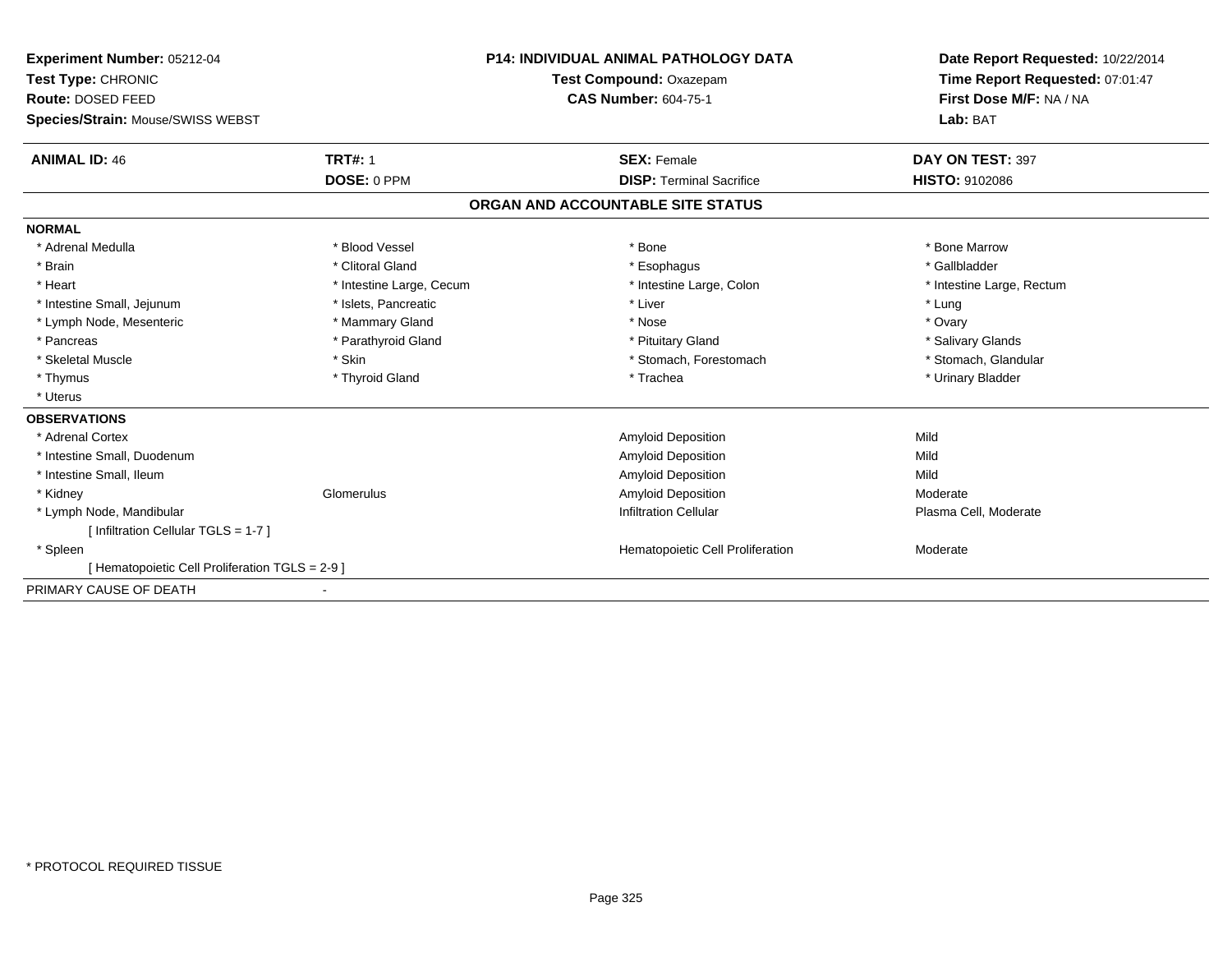| Experiment Number: 05212-04<br>Test Type: CHRONIC                       | <b>P14: INDIVIDUAL ANIMAL PATHOLOGY DATA</b><br>Test Compound: Oxazepam |                                               | Date Report Requested: 10/22/2014<br>Time Report Requested: 07:01:47 |  |
|-------------------------------------------------------------------------|-------------------------------------------------------------------------|-----------------------------------------------|----------------------------------------------------------------------|--|
| Route: DOSED FEED                                                       |                                                                         | <b>CAS Number: 604-75-1</b>                   | First Dose M/F: NA / NA<br>Lab: BAT                                  |  |
| Species/Strain: Mouse/SWISS WEBST                                       |                                                                         |                                               |                                                                      |  |
| <b>ANIMAL ID: 47</b>                                                    | <b>TRT#: 1</b>                                                          | <b>SEX: Female</b>                            | DAY ON TEST: 272                                                     |  |
|                                                                         | DOSE: 0 PPM                                                             | <b>DISP:</b> Moribund Sacrifice               | <b>HISTO: 9102087</b>                                                |  |
|                                                                         |                                                                         | ORGAN AND ACCOUNTABLE SITE STATUS             |                                                                      |  |
| <b>NORMAL</b>                                                           |                                                                         |                                               |                                                                      |  |
| * Adrenal Cortex                                                        | * Adrenal Medulla                                                       | * Blood Vessel                                | * Bone                                                               |  |
| * Bone Marrow                                                           | * Brain                                                                 | * Clitoral Gland                              | * Esophagus                                                          |  |
| * Gallbladder                                                           | * Heart                                                                 | * Intestine Large, Cecum                      | * Intestine Large, Colon                                             |  |
| * Intestine Large, Rectum                                               | * Intestine Small, Duodenum                                             | * Intestine Small, Ileum                      | * Intestine Small, Jejunum                                           |  |
| * Islets, Pancreatic                                                    | * Lung                                                                  | * Mammary Gland                               | * Nose                                                               |  |
| * Ovary                                                                 | * Pituitary Gland                                                       | * Salivary Glands                             | * Skeletal Muscle                                                    |  |
| * Skin                                                                  | * Stomach, Forestomach                                                  | * Stomach, Glandular                          | * Thymus                                                             |  |
| * Thyroid Gland                                                         | * Trachea                                                               | * Urinary Bladder                             | * Uterus                                                             |  |
| <b>MISSING</b>                                                          |                                                                         |                                               |                                                                      |  |
| * Parathyroid Gland                                                     |                                                                         |                                               |                                                                      |  |
| <b>OBSERVATIONS</b>                                                     |                                                                         |                                               |                                                                      |  |
| * Kidney                                                                |                                                                         | Lymphoma Malignant Undifferentiated Cell Type |                                                                      |  |
| * Liver                                                                 |                                                                         | Lymphoma Malignant Undifferentiated Cell Type |                                                                      |  |
| Lymph Node                                                              | Mediastinal                                                             | Lymphoma Malignant Undifferentiated Cell Type |                                                                      |  |
| * Lymph Node, Mandibular                                                |                                                                         | Lymphoma Malignant Undifferentiated Cell Type |                                                                      |  |
| * Lymph Node, Mesenteric                                                |                                                                         | Lymphoma Malignant Undifferentiated Cell Type |                                                                      |  |
| * Pancreas                                                              |                                                                         | Lymphoma Malignant Undifferentiated Cell Type |                                                                      |  |
| * Spleen                                                                |                                                                         | Lymphoma Malignant Undifferentiated Cell Type |                                                                      |  |
| [ Lymphoma Malignant Undifferentiated Cell Type TGLS = 1-9 ]            |                                                                         |                                               |                                                                      |  |
| PRIMARY CAUSE OF DEATH                                                  |                                                                         |                                               |                                                                      |  |
| Animal Note: CAUSE OF MORB: LYMPHOMA, MULTIPLE ORGANS, UNDIFFERENTIATED |                                                                         |                                               |                                                                      |  |
| Animal Note: CELL TYPE                                                  |                                                                         |                                               |                                                                      |  |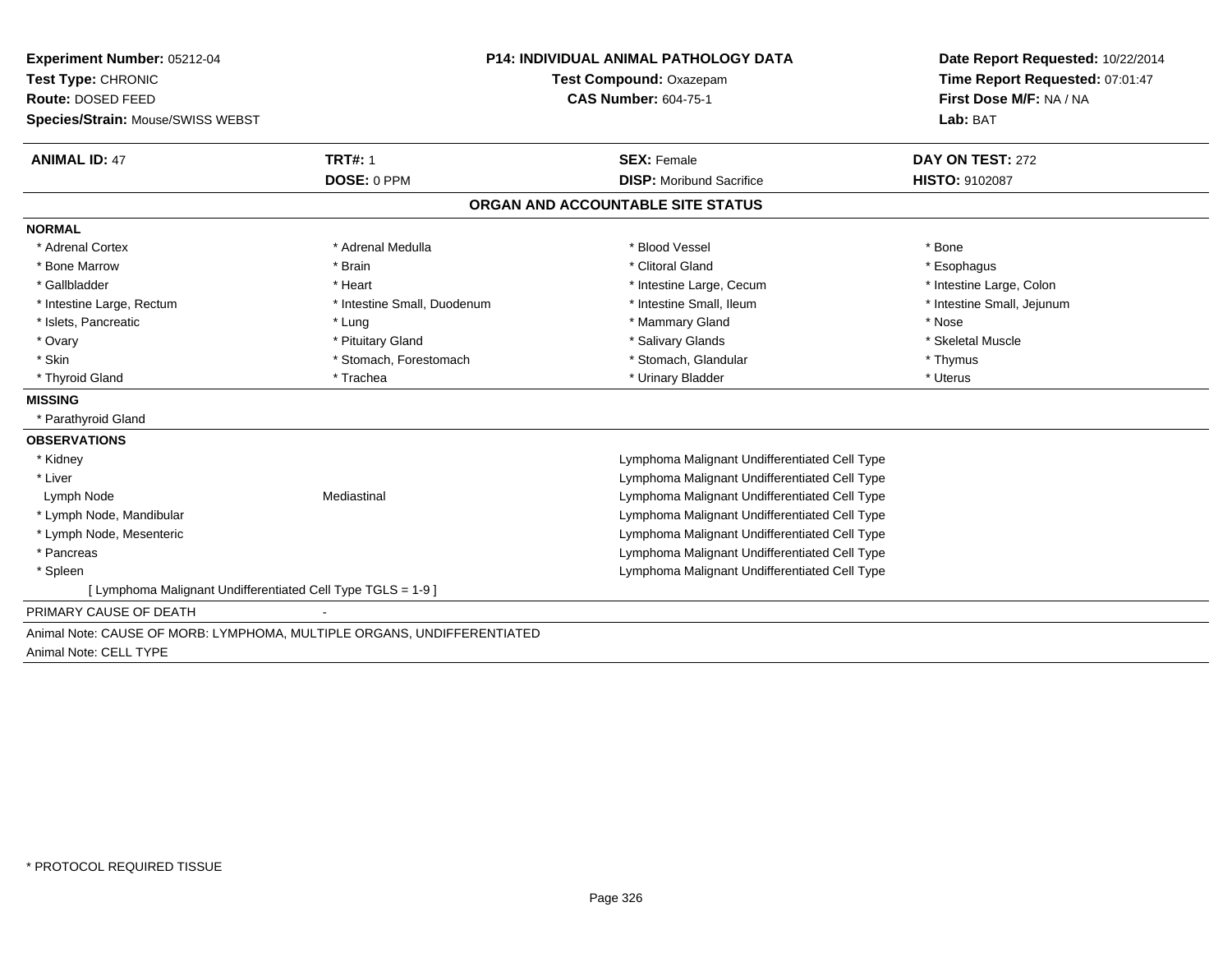| Experiment Number: 05212-04<br>Test Type: CHRONIC |                      | P14: INDIVIDUAL ANIMAL PATHOLOGY DATA | Date Report Requested: 10/22/2014<br>Time Report Requested: 07:01:47 |
|---------------------------------------------------|----------------------|---------------------------------------|----------------------------------------------------------------------|
|                                                   |                      | Test Compound: Oxazepam               |                                                                      |
| <b>Route: DOSED FEED</b>                          |                      | <b>CAS Number: 604-75-1</b>           | First Dose M/F: NA / NA                                              |
| Species/Strain: Mouse/SWISS WEBST                 |                      |                                       | Lab: BAT                                                             |
| <b>ANIMAL ID: 48</b>                              | <b>TRT#: 1</b>       | <b>SEX: Female</b>                    | DAY ON TEST: 397                                                     |
|                                                   | DOSE: 0 PPM          | <b>DISP: Terminal Sacrifice</b>       | HISTO: 9102088                                                       |
|                                                   |                      | ORGAN AND ACCOUNTABLE SITE STATUS     |                                                                      |
| <b>NORMAL</b>                                     |                      |                                       |                                                                      |
| * Adrenal Medulla                                 | * Blood Vessel       | * Bone                                | * Bone Marrow                                                        |
| * Brain                                           | * Clitoral Gland     | * Esophagus                           | * Gallbladder                                                        |
| * Intestine Large, Rectum                         | * Islets, Pancreatic | * Lung                                | * Lymph Node, Mandibular                                             |
| * Mammary Gland                                   | * Nose               | * Pancreas                            | * Pituitary Gland                                                    |
| * Skeletal Muscle                                 | * Skin               | * Stomach, Forestomach                | * Stomach, Glandular                                                 |
| * Thymus                                          | * Trachea            | * Urinary Bladder                     |                                                                      |
| <b>OBSERVATIONS</b>                               |                      |                                       |                                                                      |
| * Adrenal Cortex                                  |                      | Amyloid Deposition                    | Minimal                                                              |
| * Heart                                           |                      | <b>Amyloid Deposition</b>             | Mild                                                                 |
| * Intestine Large, Cecum                          |                      | Amyloid Deposition                    | Minimal                                                              |
| * Intestine Large, Colon                          |                      | <b>Amyloid Deposition</b>             | Minimal                                                              |
| * Intestine Small, Duodenum                       |                      | Amyloid Deposition                    | Mild                                                                 |
| * Intestine Small, Ileum                          |                      | <b>Amyloid Deposition</b>             | Moderate                                                             |
| * Intestine Small, Jejunum                        |                      | Amyloid Deposition                    | Minimal                                                              |
| * Kidney                                          | Glomerulus           | Amyloid Deposition                    | Marked                                                               |
| [ Amyloid Deposition TGLS = 1-1 ]                 |                      |                                       |                                                                      |
| * Liver                                           |                      | Amyloid Deposition                    | Minimal                                                              |
| * Lymph Node, Mesenteric                          |                      | Hyperplasia                           | Lymphoid, Marked                                                     |
| [Hyperplasia TGLS = 2-4]                          |                      |                                       |                                                                      |
| * Ovary                                           |                      | <b>Amyloid Deposition</b>             | Mild                                                                 |
|                                                   | Arteriole            | Inflammation                          | Chronic, Moderate                                                    |
| * Parathyroid Gland                               |                      | <b>Amyloid Deposition</b>             | Mild                                                                 |
| * Salivary Glands                                 |                      | Amyloid Deposition                    | Marked                                                               |
| * Spleen                                          |                      | Hyperplasia                           | Lymphoid, Moderate                                                   |
| * Thyroid Gland                                   |                      | Amyloid Deposition                    | Moderate                                                             |
| * Uterus                                          |                      | Amyloid Deposition                    | Mild                                                                 |
| PRIMARY CAUSE OF DEATH                            | $\blacksquare$       |                                       |                                                                      |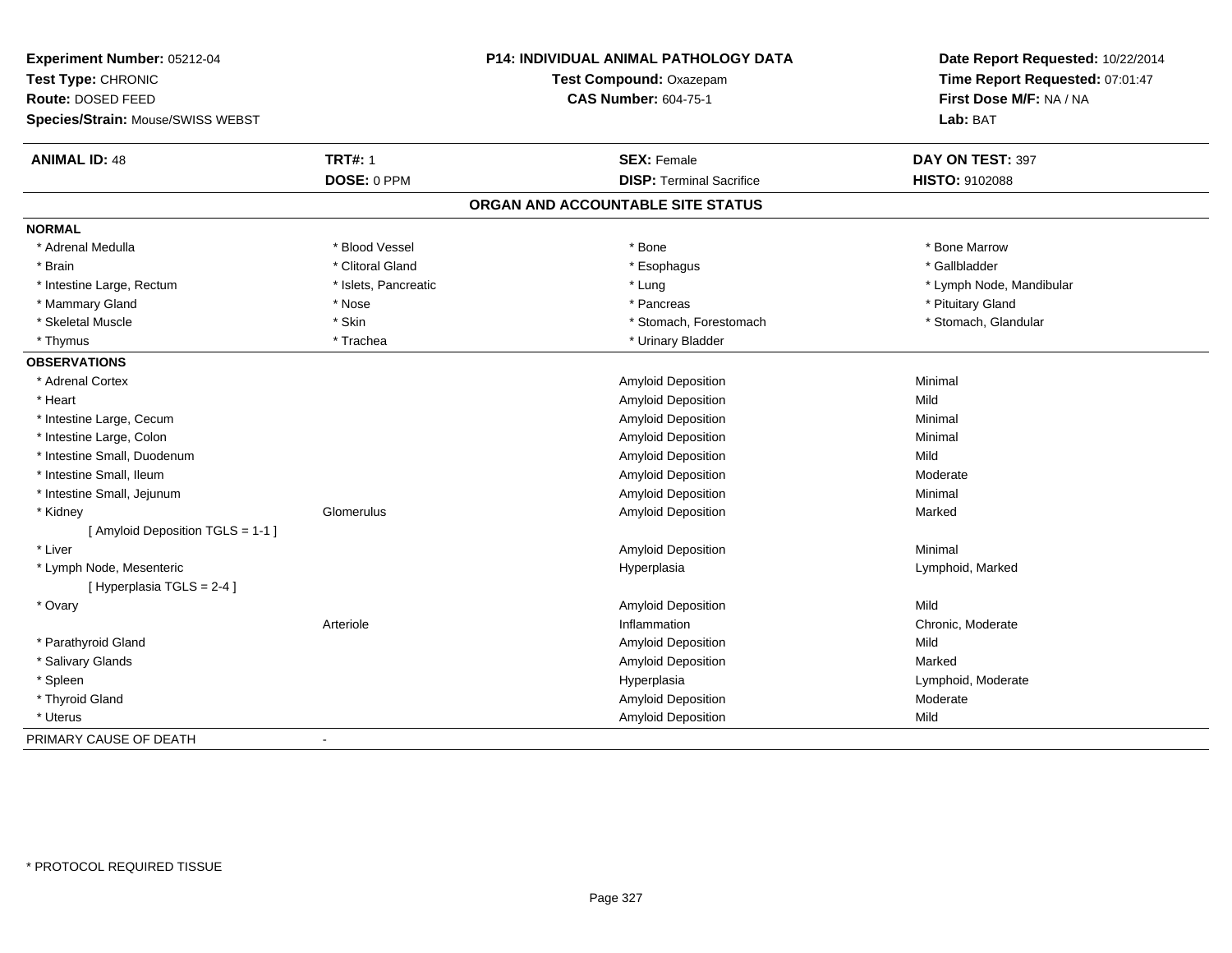| Experiment Number: 05212-04              | <b>P14: INDIVIDUAL ANIMAL PATHOLOGY DATA</b> |                                   | Date Report Requested: 10/22/2014                          |
|------------------------------------------|----------------------------------------------|-----------------------------------|------------------------------------------------------------|
| Test Type: CHRONIC                       |                                              | Test Compound: Oxazepam           | Time Report Requested: 07:01:47<br>First Dose M/F: NA / NA |
| Route: DOSED FEED                        |                                              | <b>CAS Number: 604-75-1</b>       |                                                            |
| Species/Strain: Mouse/SWISS WEBST        |                                              |                                   | Lab: BAT                                                   |
| <b>ANIMAL ID: 49</b>                     | <b>TRT#: 1</b>                               | <b>SEX: Female</b>                | DAY ON TEST: 397                                           |
|                                          | DOSE: 0 PPM                                  | <b>DISP: Terminal Sacrifice</b>   | HISTO: 9102089                                             |
|                                          |                                              | ORGAN AND ACCOUNTABLE SITE STATUS |                                                            |
| <b>NORMAL</b>                            |                                              |                                   |                                                            |
| * Adrenal Medulla                        | * Blood Vessel                               | * Bone                            | * Bone Marrow                                              |
| * Brain                                  | * Clitoral Gland                             | * Esophagus                       | * Gallbladder                                              |
| * Intestine Large, Cecum                 | * Intestine Large, Colon                     | * Intestine Large, Rectum         | * Intestine Small, Jejunum                                 |
| * Islets, Pancreatic                     | * Lung                                       | * Lymph Node, Mandibular          | * Mammary Gland                                            |
| * Nose                                   | * Pancreas                                   | * Pituitary Gland                 | * Skeletal Muscle                                          |
| * Skin                                   | * Spleen                                     | * Stomach, Forestomach            | * Stomach, Glandular                                       |
| * Thymus                                 | * Trachea                                    | * Urinary Bladder                 |                                                            |
| <b>OBSERVATIONS</b>                      |                                              |                                   |                                                            |
| * Adrenal Cortex                         |                                              | <b>Amyloid Deposition</b>         | Minimal                                                    |
| * Heart                                  |                                              | Amyloid Deposition                | Minimal                                                    |
| * Intestine Small, Duodenum              |                                              | Amyloid Deposition                | Minimal                                                    |
| * Intestine Small, Ileum                 |                                              | Amyloid Deposition                | Moderate                                                   |
| * Kidney                                 | Glomerulus                                   | Amyloid Deposition                | Moderate                                                   |
| * Liver                                  |                                              | Amyloid Deposition                | Minimal                                                    |
| * Lymph Node, Mesenteric                 |                                              | Inflammation                      | Suppurative, Mild                                          |
| * Ovary                                  |                                              | Amyloid Deposition                | Moderate                                                   |
| * Parathyroid Gland                      |                                              | Amyloid Deposition                | Mild                                                       |
| * Salivary Glands                        |                                              | Amyloid Deposition                | Moderate                                                   |
| * Thyroid Gland                          |                                              | Amyloid Deposition                | Moderate                                                   |
| * Uterus                                 |                                              | Amyloid Deposition                | Moderate                                                   |
|                                          | Endometrium                                  | Hyperplasia                       | Cystic, Mild                                               |
| [Hyperplasia TGLS = 1-6]                 |                                              |                                   |                                                            |
| PRIMARY CAUSE OF DEATH<br>$\blacksquare$ |                                              |                                   |                                                            |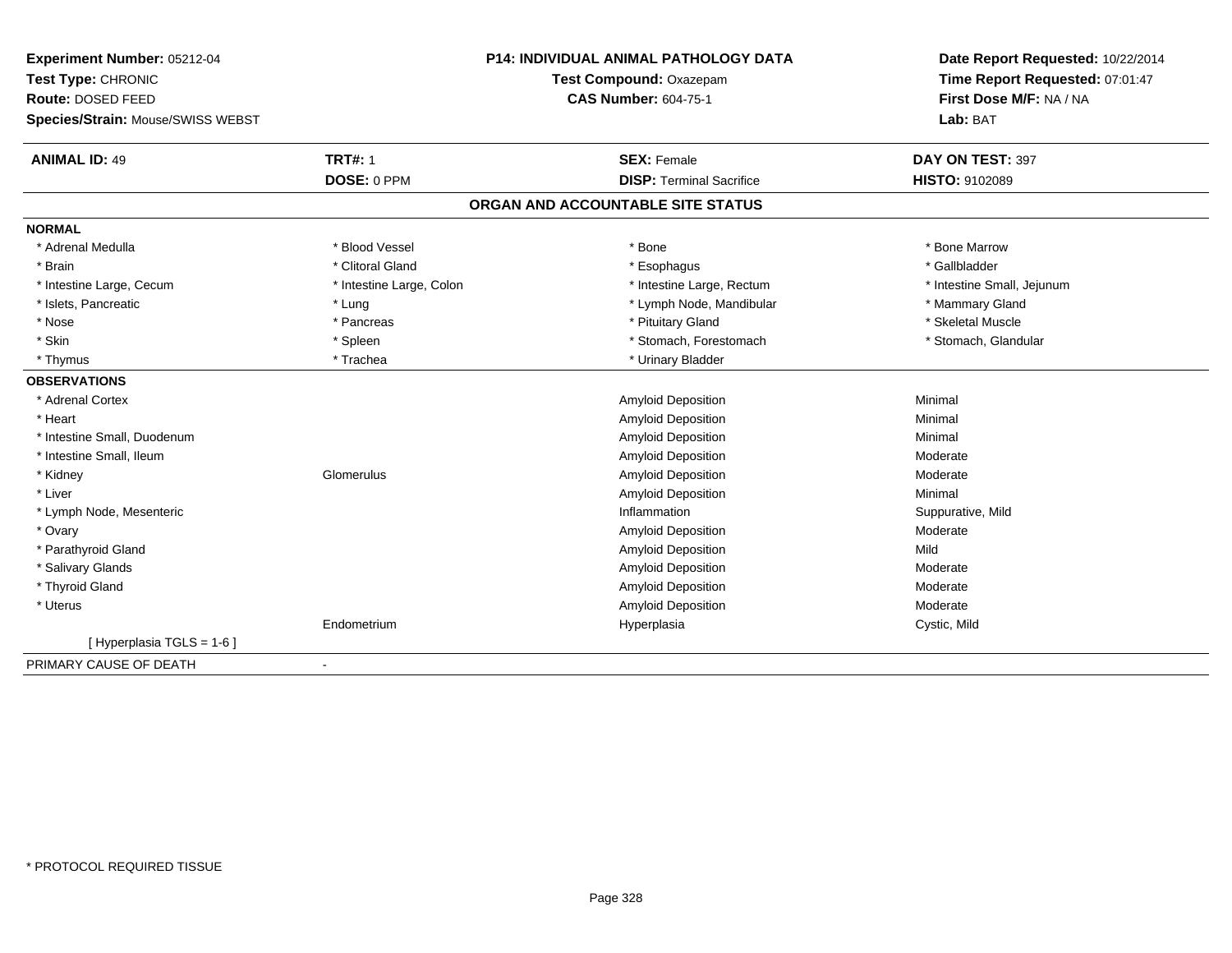| Experiment Number: 05212-04       | <b>P14: INDIVIDUAL ANIMAL PATHOLOGY DATA</b> |                                   | Date Report Requested: 10/22/2014 |
|-----------------------------------|----------------------------------------------|-----------------------------------|-----------------------------------|
| Test Type: CHRONIC                |                                              | Test Compound: Oxazepam           | Time Report Requested: 07:01:47   |
| Route: DOSED FEED                 |                                              | <b>CAS Number: 604-75-1</b>       | First Dose M/F: NA / NA           |
| Species/Strain: Mouse/SWISS WEBST |                                              |                                   | Lab: BAT                          |
| <b>ANIMAL ID: 50</b>              | <b>TRT#: 1</b>                               | <b>SEX: Female</b>                | DAY ON TEST: 397                  |
|                                   | DOSE: 0 PPM                                  | <b>DISP: Terminal Sacrifice</b>   | <b>HISTO: 9102090</b>             |
|                                   |                                              | ORGAN AND ACCOUNTABLE SITE STATUS |                                   |
| <b>NORMAL</b>                     |                                              |                                   |                                   |
| * Adrenal Medulla                 | * Blood Vessel                               | * Bone                            | * Bone Marrow                     |
| * Brain                           | * Clitoral Gland                             | * Esophagus                       | * Gallbladder                     |
| * Intestine Large, Cecum          | * Intestine Large, Colon                     | * Intestine Large, Rectum         | * Islets, Pancreatic              |
| * Lung                            | * Lymph Node, Mandibular                     | * Mammary Gland                   | * Nose                            |
| * Pancreas                        | * Parathyroid Gland                          | * Pituitary Gland                 | * Skeletal Muscle                 |
| * Skin                            | * Stomach, Forestomach                       | * Stomach, Glandular              | * Thymus                          |
| * Thyroid Gland                   | * Trachea                                    | * Urinary Bladder                 |                                   |
| <b>OBSERVATIONS</b>               |                                              |                                   |                                   |
| * Adrenal Cortex                  |                                              | Amyloid Deposition                | Mild                              |
| * Heart                           |                                              | Amyloid Deposition                | Minimal                           |
| * Intestine Small, Duodenum       |                                              | Amyloid Deposition                | Moderate                          |
| * Intestine Small, Ileum          |                                              | Amyloid Deposition                | Marked                            |
| * Intestine Small, Jejunum        |                                              | <b>Amyloid Deposition</b>         | Mild                              |
| * Kidney                          | Glomerulus                                   | Amyloid Deposition                | Moderate                          |
| * Liver                           |                                              | Amyloid Deposition                | Minimal                           |
| * Lymph Node, Mesenteric          |                                              | Amyloid Deposition                | Minimal                           |
| * Ovary                           |                                              | Amyloid Deposition                | Marked                            |
| * Salivary Glands                 |                                              | Amyloid Deposition                | Moderate                          |
| * Spleen                          |                                              | Hyperplasia                       | Lymphoid, Minimal                 |
| * Uterus                          |                                              | <b>Amyloid Deposition</b>         | Minimal                           |
| PRIMARY CAUSE OF DEATH            |                                              |                                   |                                   |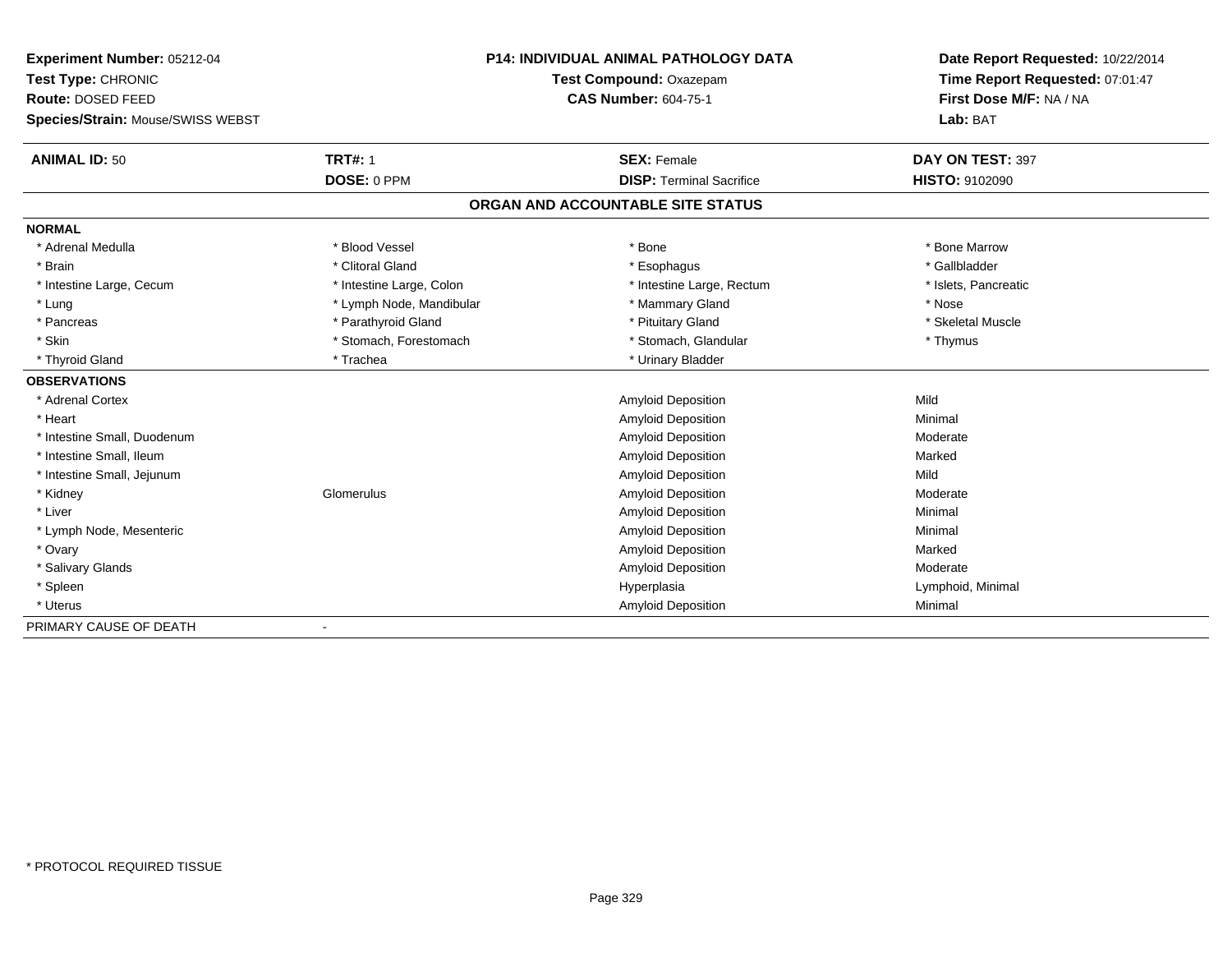| Experiment Number: 05212-04             |                          | P14: INDIVIDUAL ANIMAL PATHOLOGY DATA | Date Report Requested: 10/22/2014                          |
|-----------------------------------------|--------------------------|---------------------------------------|------------------------------------------------------------|
| Test Type: CHRONIC<br>Route: DOSED FEED |                          | Test Compound: Oxazepam               | Time Report Requested: 07:01:47<br>First Dose M/F: NA / NA |
|                                         |                          | <b>CAS Number: 604-75-1</b>           |                                                            |
| Species/Strain: Mouse/SWISS WEBST       |                          |                                       | Lab: BAT                                                   |
| <b>ANIMAL ID: 51</b>                    | <b>TRT#: 1</b>           | <b>SEX: Female</b>                    | DAY ON TEST: 397                                           |
|                                         | DOSE: 0 PPM              | <b>DISP: Terminal Sacrifice</b>       | HISTO: 9102091                                             |
|                                         |                          | ORGAN AND ACCOUNTABLE SITE STATUS     |                                                            |
| <b>NORMAL</b>                           |                          |                                       |                                                            |
| * Adrenal Medulla                       | * Blood Vessel           | * Bone                                | * Bone Marrow                                              |
| * Brain                                 | * Clitoral Gland         | * Esophagus                           | * Gallbladder                                              |
| * Intestine Large, Cecum                | * Intestine Large, Colon | * Intestine Large, Rectum             | * Intestine Small, Jejunum                                 |
| * Islets, Pancreatic                    | * Mammary Gland          | * Nose                                | * Pancreas                                                 |
| * Pituitary Gland                       | * Salivary Glands        | * Skin                                | * Stomach, Forestomach                                     |
| * Stomach, Glandular                    | * Thymus                 | * Thyroid Gland                       | * Trachea                                                  |
| * Urinary Bladder                       | * Uterus                 |                                       |                                                            |
| <b>MISSING</b>                          |                          |                                       |                                                            |
| * Lymph Node, Mandibular                |                          |                                       |                                                            |
| <b>OBSERVATIONS</b>                     |                          |                                       |                                                            |
| * Adrenal Cortex                        |                          | Amyloid Deposition                    | Mild                                                       |
| * Heart                                 |                          | Amyloid Deposition                    | Minimal                                                    |
| * Intestine Small, Duodenum             |                          | Amyloid Deposition                    | Minimal                                                    |
| * Intestine Small, Ileum                |                          | Amyloid Deposition                    | Marked                                                     |
| * Kidney                                | Glomerulus               | <b>Amyloid Deposition</b>             | Marked                                                     |
|                                         | Interstitium             | Amyloid Deposition                    | Moderate                                                   |
| [ Amyloid Deposition TGLS = 1-1 ]       |                          |                                       |                                                            |
| [ Amyloid Deposition TGLS = 1-1 ]       |                          |                                       |                                                            |
| * Liver                                 |                          | Amyloid Deposition                    | Mild                                                       |
|                                         |                          | <b>Necrosis</b>                       | Mild                                                       |
| * Lung                                  |                          | Inflammation                          | Chronic, Minimal                                           |
| * Lymph Node, Mesenteric                |                          | Amyloid Deposition                    | Mild                                                       |
| * Ovary                                 |                          | <b>Amyloid Deposition</b>             | Minimal                                                    |
| * Parathyroid Gland                     |                          | Amyloid Deposition                    | Mild                                                       |
| * Skeletal Muscle                       |                          | Inflammation                          | Chronic, Minimal                                           |
| * Spleen                                |                          | <b>Amyloid Deposition</b>             | Mild                                                       |
| PRIMARY CAUSE OF DEATH                  |                          |                                       |                                                            |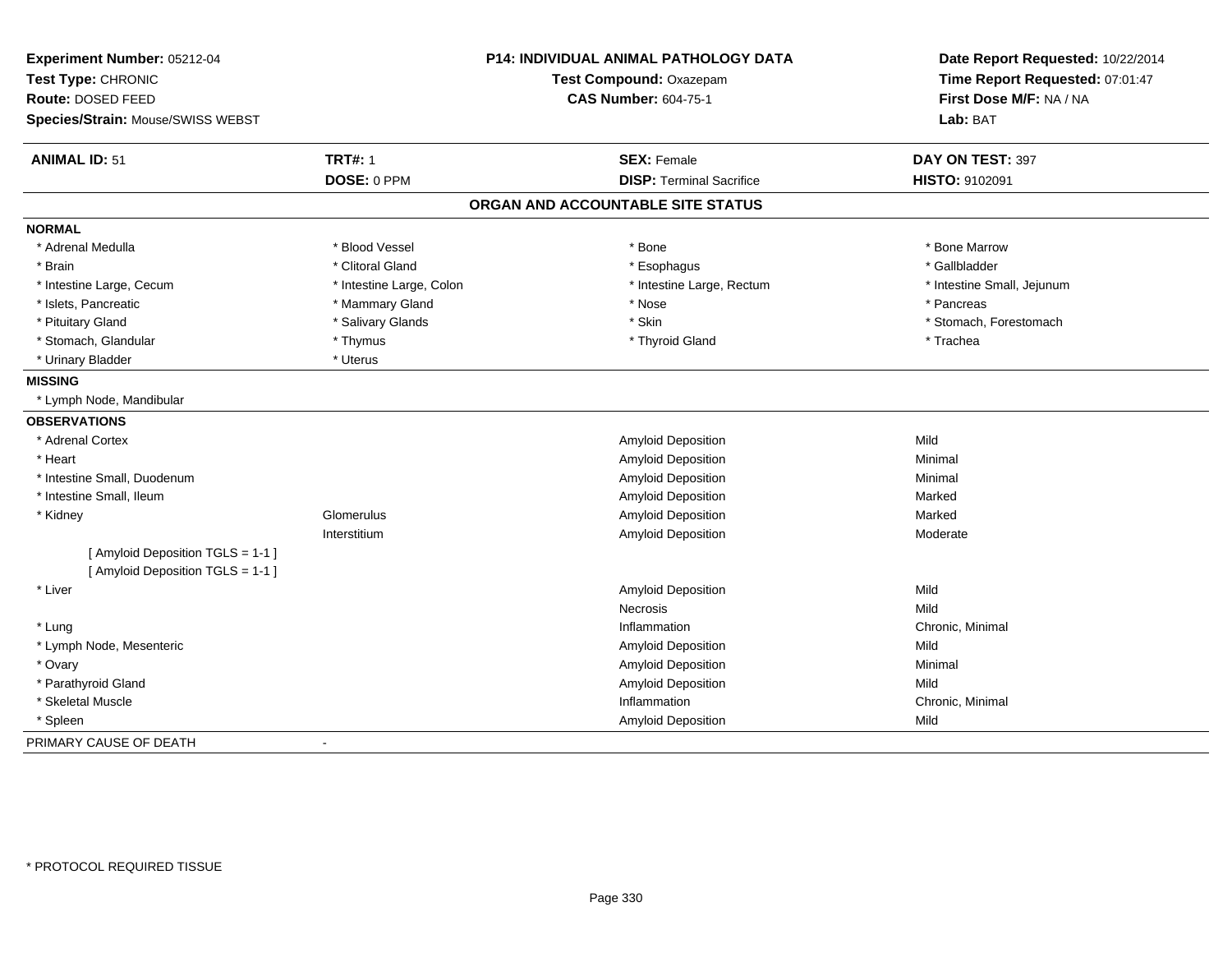| Experiment Number: 05212-04       | <b>P14: INDIVIDUAL ANIMAL PATHOLOGY DATA</b> |                                   | Date Report Requested: 10/22/2014 |
|-----------------------------------|----------------------------------------------|-----------------------------------|-----------------------------------|
| Test Type: CHRONIC                |                                              | Test Compound: Oxazepam           | Time Report Requested: 07:01:47   |
| Route: DOSED FEED                 |                                              | <b>CAS Number: 604-75-1</b>       | First Dose M/F: NA / NA           |
| Species/Strain: Mouse/SWISS WEBST |                                              |                                   | Lab: BAT                          |
| <b>ANIMAL ID: 52</b>              | <b>TRT#: 1</b>                               | <b>SEX: Female</b>                | DAY ON TEST: 397                  |
|                                   | DOSE: 0 PPM                                  | <b>DISP: Terminal Sacrifice</b>   | HISTO: 9102092                    |
|                                   |                                              | ORGAN AND ACCOUNTABLE SITE STATUS |                                   |
| <b>NORMAL</b>                     |                                              |                                   |                                   |
| * Adrenal Cortex                  | * Adrenal Medulla                            | * Blood Vessel                    | * Bone                            |
| * Bone Marrow                     | * Brain                                      | * Clitoral Gland                  | * Esophagus                       |
| * Gallbladder                     | * Intestine Large, Cecum                     | * Intestine Large, Colon          | * Intestine Large, Rectum         |
| * Islets, Pancreatic              | * Liver                                      | * Lymph Node, Mandibular          | * Mammary Gland                   |
| * Nose                            | * Pancreas                                   | * Pituitary Gland                 | * Skeletal Muscle                 |
| * Skin                            | * Spleen                                     | * Stomach, Forestomach            | * Stomach, Glandular              |
| * Thymus                          | * Thyroid Gland                              | * Trachea                         | * Urinary Bladder                 |
| <b>OBSERVATIONS</b>               |                                              |                                   |                                   |
| * Heart                           |                                              | Amyloid Deposition                | Minimal                           |
| * Intestine Small, Duodenum       |                                              | Amyloid Deposition                | Mild                              |
| * Intestine Small, Ileum          |                                              | Amyloid Deposition                | Marked                            |
| * Intestine Small, Jejunum        |                                              | <b>Amyloid Deposition</b>         | Minimal                           |
| * Kidney                          | Glomerulus                                   | Amyloid Deposition                | Mild                              |
| * Lung                            | Alveolar Epith                               | Hyperplasia                       | Mild                              |
| * Lymph Node, Mesenteric          |                                              | Amyloid Deposition                | Minimal                           |
| * Ovary                           |                                              | Amyloid Deposition                | Mild                              |
| * Parathyroid Gland               |                                              | Amyloid Deposition                | Mild                              |
| * Salivary Glands                 |                                              | Amyloid Deposition                | Mild                              |
| * Uterus                          |                                              | <b>Amyloid Deposition</b>         | Minimal                           |
| PRIMARY CAUSE OF DEATH            |                                              |                                   |                                   |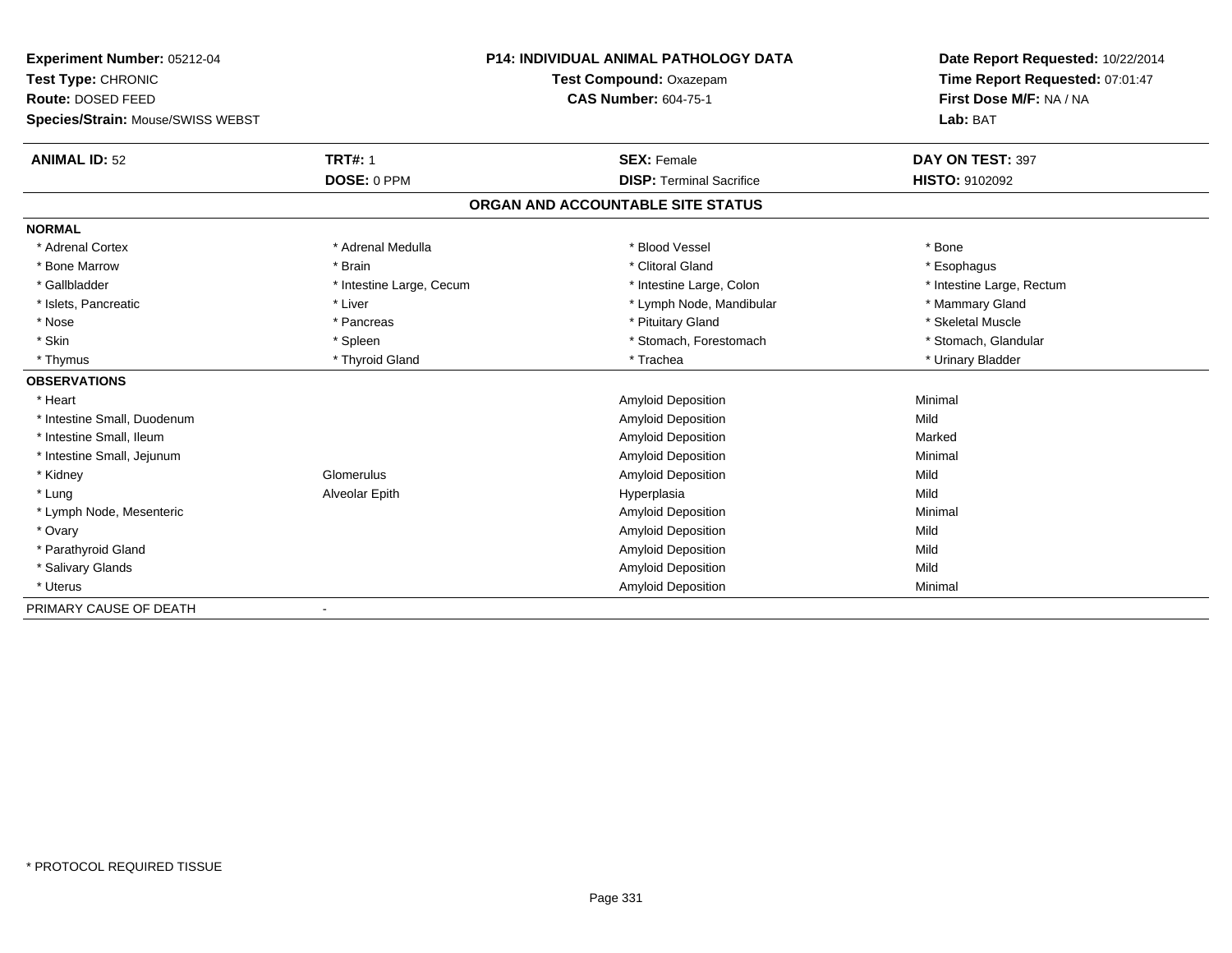| Experiment Number: 05212-04                  | <b>P14: INDIVIDUAL ANIMAL PATHOLOGY DATA</b> |                                   | Date Report Requested: 10/22/2014 |
|----------------------------------------------|----------------------------------------------|-----------------------------------|-----------------------------------|
| Test Type: CHRONIC                           |                                              | Test Compound: Oxazepam           | Time Report Requested: 07:01:47   |
| Route: DOSED FEED                            |                                              | <b>CAS Number: 604-75-1</b>       | First Dose M/F: NA / NA           |
| Species/Strain: Mouse/SWISS WEBST            |                                              |                                   | Lab: BAT                          |
| <b>ANIMAL ID: 53</b>                         | <b>TRT#: 1</b>                               | <b>SEX: Female</b>                | DAY ON TEST: 397                  |
|                                              | DOSE: 0 PPM                                  | <b>DISP: Terminal Sacrifice</b>   | HISTO: 9102093                    |
|                                              |                                              | ORGAN AND ACCOUNTABLE SITE STATUS |                                   |
| <b>NORMAL</b>                                |                                              |                                   |                                   |
| * Adrenal Cortex                             | * Adrenal Medulla                            | * Blood Vessel                    | * Bone                            |
| * Bone Marrow                                | * Brain                                      | * Clitoral Gland                  | * Esophagus                       |
| * Gallbladder                                | * Intestine Large, Cecum                     | * Intestine Large, Colon          | * Intestine Large, Rectum         |
| * Intestine Small, Duodenum                  | * Intestine Small, Jejunum                   | * Islets, Pancreatic              | * Lymph Node, Mandibular          |
| * Lymph Node, Mesenteric                     | * Mammary Gland                              | * Nose                            | * Ovary                           |
| * Pancreas                                   | * Parathyroid Gland                          | * Pituitary Gland                 | * Skeletal Muscle                 |
| * Skin                                       | * Stomach, Forestomach                       | * Stomach, Glandular              | * Thymus                          |
| * Thyroid Gland                              | * Trachea                                    | * Urinary Bladder                 |                                   |
| <b>OBSERVATIONS</b>                          |                                              |                                   |                                   |
| * Heart                                      |                                              | Amyloid Deposition                | Minimal                           |
| * Intestine Small, Ileum                     |                                              | Amyloid Deposition                | Moderate                          |
| * Kidney                                     | Glomerulus                                   | Amyloid Deposition                | Moderate                          |
| * Liver                                      |                                              | Amyloid Deposition                | Minimal                           |
|                                              |                                              | Necrosis                          | Mild                              |
| [Necrosis TGLS = $4-11$ ]                    |                                              |                                   |                                   |
| * Lung                                       |                                              | Alveolar/Bronchiolar Adenoma      |                                   |
| [ Alveolar/Bronchiolar Adenoma TGLS = 3-10 ] |                                              |                                   |                                   |
| * Salivary Glands                            |                                              | Amyloid Deposition                | Mild                              |
| * Spleen                                     |                                              | Hyperplasia                       | Lymphoid, Minimal                 |
| [Hyperplasia TGLS = 1-9]                     |                                              |                                   |                                   |
| * Uterus                                     | Endometrium                                  | Hyperplasia                       | Cystic, Mild                      |
| [ Hyperplasia TGLS = 2-6 ]                   |                                              |                                   |                                   |
| PRIMARY CAUSE OF DEATH                       |                                              |                                   |                                   |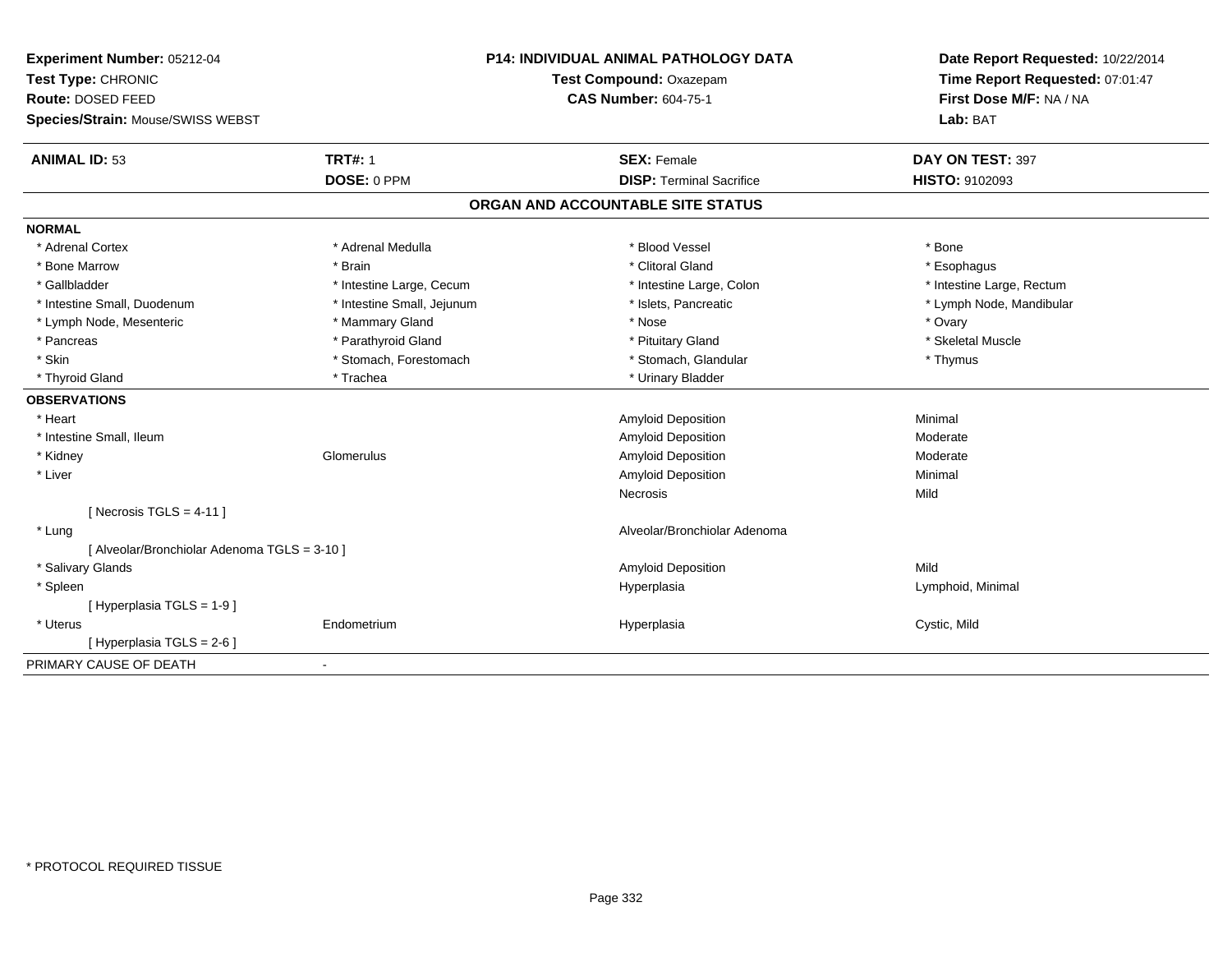| Experiment Number: 05212-04<br>Test Type: CHRONIC      |                          | <b>P14: INDIVIDUAL ANIMAL PATHOLOGY DATA</b><br>Test Compound: Oxazepam | Date Report Requested: 10/22/2014<br>Time Report Requested: 07:01:47 |  |
|--------------------------------------------------------|--------------------------|-------------------------------------------------------------------------|----------------------------------------------------------------------|--|
| Route: DOSED FEED<br>Species/Strain: Mouse/SWISS WEBST |                          | <b>CAS Number: 604-75-1</b>                                             | First Dose M/F: NA / NA<br>Lab: BAT                                  |  |
| <b>ANIMAL ID: 54</b>                                   | <b>TRT#: 1</b>           | <b>SEX: Female</b>                                                      | DAY ON TEST: 397                                                     |  |
|                                                        | DOSE: 0 PPM              | <b>DISP: Terminal Sacrifice</b>                                         | <b>HISTO: 9102094</b>                                                |  |
|                                                        |                          | ORGAN AND ACCOUNTABLE SITE STATUS                                       |                                                                      |  |
| <b>NORMAL</b>                                          |                          |                                                                         |                                                                      |  |
| * Adrenal Cortex                                       | * Adrenal Medulla        | * Blood Vessel                                                          | * Bone                                                               |  |
| * Bone Marrow                                          | * Brain                  | * Clitoral Gland                                                        | * Esophagus                                                          |  |
| * Gallbladder                                          | * Intestine Large, Cecum | * Intestine Large, Colon                                                | * Intestine Large, Rectum                                            |  |
| * Islets, Pancreatic                                   | * Kidney                 | * Liver                                                                 | * Lung                                                               |  |
| * Lymph Node, Mandibular                               | * Mammary Gland          | * Nose                                                                  | * Ovary                                                              |  |
| * Pancreas                                             | * Parathyroid Gland      | * Pituitary Gland                                                       | * Salivary Glands                                                    |  |
| * Skeletal Muscle                                      | * Skin                   | * Spleen                                                                | * Stomach, Forestomach                                               |  |
| * Stomach, Glandular                                   | * Thymus                 | * Thyroid Gland                                                         | * Trachea                                                            |  |
| * Urinary Bladder                                      | * Uterus                 |                                                                         |                                                                      |  |
| <b>OBSERVATIONS</b>                                    |                          |                                                                         |                                                                      |  |
| * Heart                                                |                          | <b>Amyloid Deposition</b>                                               | Minimal                                                              |  |
| * Intestine Small, Duodenum                            |                          | <b>Amyloid Deposition</b>                                               | Mild                                                                 |  |
| * Intestine Small, Ileum                               |                          | <b>Amyloid Deposition</b>                                               | Marked                                                               |  |
| * Intestine Small, Jejunum                             |                          | <b>Amyloid Deposition</b>                                               | Minimal                                                              |  |
| * Lymph Node, Mesenteric                               |                          | Amyloid Deposition                                                      | Mild                                                                 |  |
| PRIMARY CAUSE OF DEATH                                 |                          |                                                                         |                                                                      |  |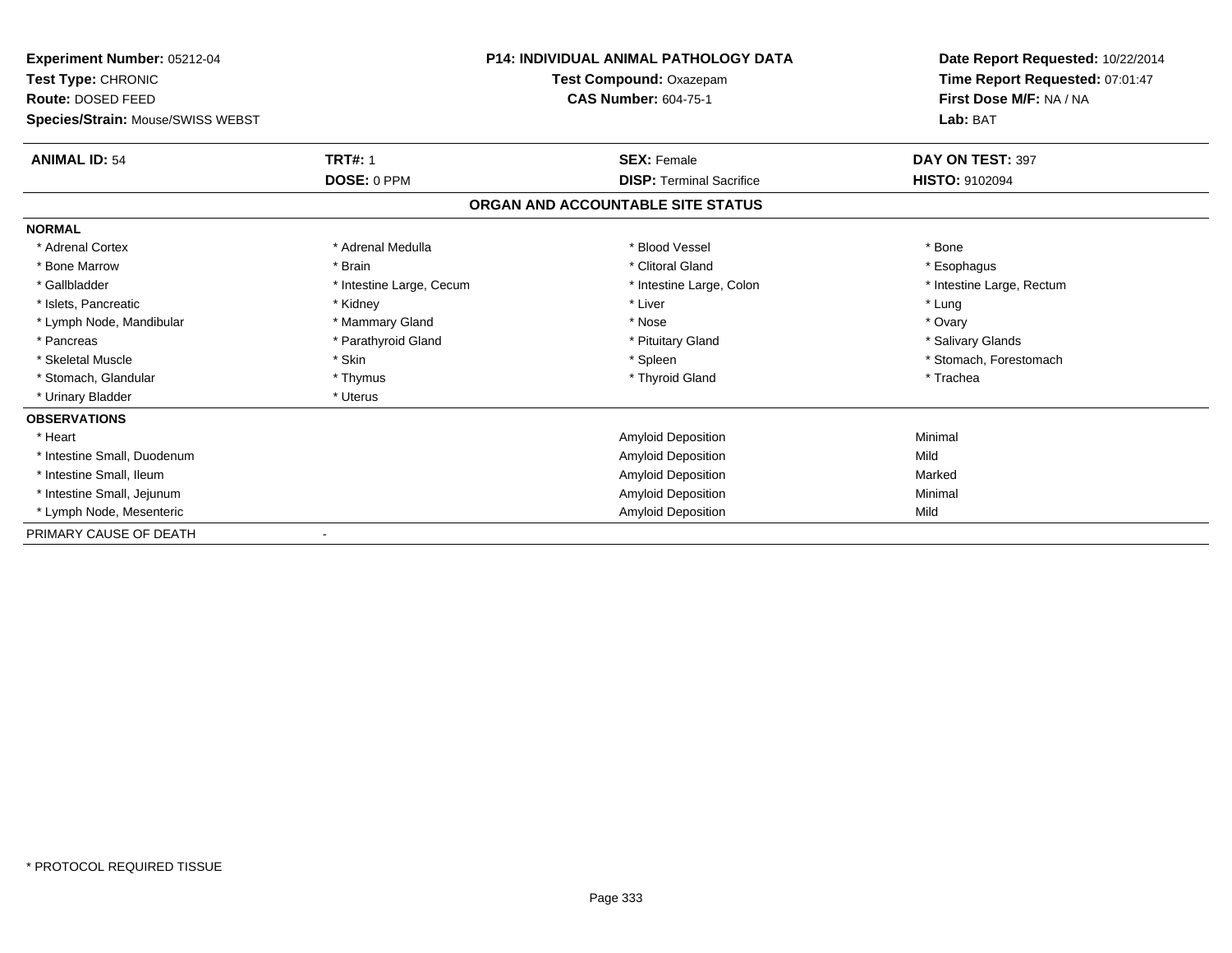| Experiment Number: 05212-04<br>Test Type: CHRONIC<br>Route: DOSED FEED<br>Species/Strain: Mouse/SWISS WEBST | P14: INDIVIDUAL ANIMAL PATHOLOGY DATA<br>Test Compound: Oxazepam<br><b>CAS Number: 604-75-1</b> |                                   | Date Report Requested: 10/22/2014<br>Time Report Requested: 07:01:47<br>First Dose M/F: NA / NA<br>Lab: BAT |
|-------------------------------------------------------------------------------------------------------------|-------------------------------------------------------------------------------------------------|-----------------------------------|-------------------------------------------------------------------------------------------------------------|
| <b>ANIMAL ID: 55</b>                                                                                        | <b>TRT#: 1</b>                                                                                  | <b>SEX: Female</b>                | DAY ON TEST: 397                                                                                            |
|                                                                                                             | DOSE: 0 PPM                                                                                     | <b>DISP: Terminal Sacrifice</b>   | HISTO: 9102095                                                                                              |
|                                                                                                             |                                                                                                 | ORGAN AND ACCOUNTABLE SITE STATUS |                                                                                                             |
| <b>NORMAL</b>                                                                                               |                                                                                                 |                                   |                                                                                                             |
| * Adrenal Cortex                                                                                            | * Adrenal Medulla                                                                               | * Blood Vessel                    | * Bone                                                                                                      |
| * Bone Marrow                                                                                               | * Brain                                                                                         | * Clitoral Gland                  | * Esophagus                                                                                                 |
| * Gallbladder                                                                                               | * Intestine Large, Cecum                                                                        | * Intestine Large, Rectum         | * Islets, Pancreatic                                                                                        |
| * Lung                                                                                                      | * Lymph Node, Mandibular                                                                        | * Lymph Node, Mesenteric          | * Mammary Gland                                                                                             |
| * Nose                                                                                                      | * Pancreas                                                                                      | * Pituitary Gland                 | * Skeletal Muscle                                                                                           |
| * Skin                                                                                                      | * Stomach, Forestomach                                                                          | * Stomach, Glandular              | * Trachea                                                                                                   |
| * Urinary Bladder                                                                                           |                                                                                                 |                                   |                                                                                                             |
| <b>MISSING</b>                                                                                              |                                                                                                 |                                   |                                                                                                             |
| * Thymus                                                                                                    |                                                                                                 |                                   |                                                                                                             |
| <b>OBSERVATIONS</b>                                                                                         |                                                                                                 |                                   |                                                                                                             |
| * Heart                                                                                                     |                                                                                                 | Amyloid Deposition                | Mild                                                                                                        |
| * Intestine Large, Colon                                                                                    |                                                                                                 | Amyloid Deposition                | Minimal                                                                                                     |
| * Intestine Small, Duodenum                                                                                 |                                                                                                 | Amyloid Deposition                | Minimal                                                                                                     |
| * Intestine Small, Ileum                                                                                    |                                                                                                 | Amyloid Deposition                | Marked                                                                                                      |
| * Intestine Small, Jejunum                                                                                  |                                                                                                 | Amyloid Deposition                | Mild                                                                                                        |
|                                                                                                             |                                                                                                 | Ulcer                             | Marked                                                                                                      |
| [Ulcer TGLS = $3-13$ ]                                                                                      |                                                                                                 |                                   |                                                                                                             |
| * Kidney                                                                                                    | Glomerulus                                                                                      | Amyloid Deposition                | Moderate                                                                                                    |
| * Liver                                                                                                     |                                                                                                 | Hepatocellular Carcinoma          |                                                                                                             |
| [ Hepatocellular Carcinoma TGLS = 1-9+10+11 ]                                                               |                                                                                                 |                                   |                                                                                                             |
| * Ovary                                                                                                     |                                                                                                 | Amyloid Deposition                | Mild                                                                                                        |
| * Parathyroid Gland                                                                                         |                                                                                                 | Amyloid Deposition                | Mild                                                                                                        |
| * Salivary Glands                                                                                           |                                                                                                 | Amyloid Deposition                | Moderate                                                                                                    |
| * Spleen                                                                                                    |                                                                                                 | Hyperplasia                       | Lymphoid, Moderate                                                                                          |
| [ Hyperplasia TGLS = 2-1 ]                                                                                  |                                                                                                 |                                   |                                                                                                             |
| * Thyroid Gland                                                                                             |                                                                                                 | Amyloid Deposition                | Mild                                                                                                        |
| * Uterus                                                                                                    |                                                                                                 | Amyloid Deposition                | Moderate                                                                                                    |
| PRIMARY CAUSE OF DEATH                                                                                      |                                                                                                 |                                   |                                                                                                             |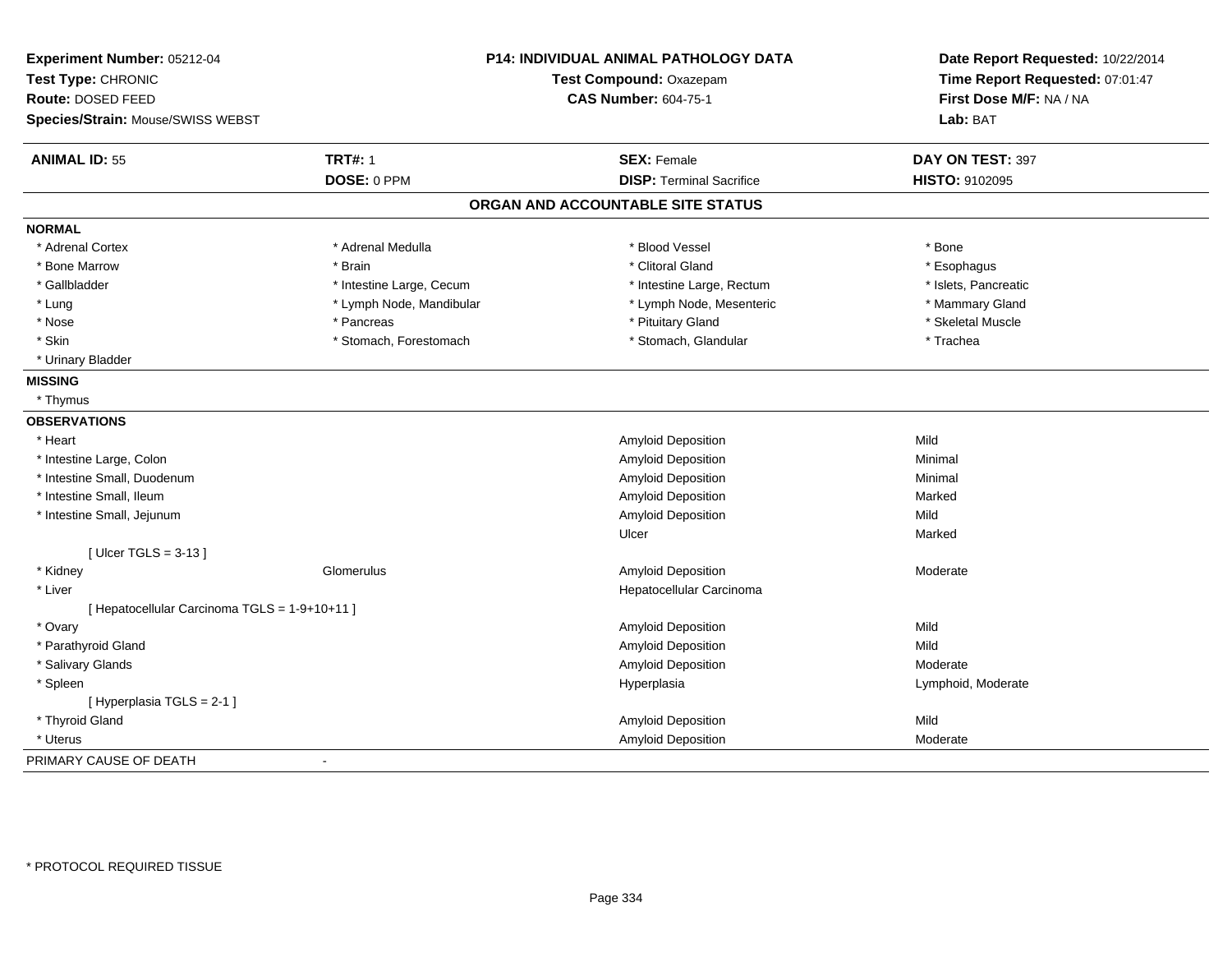| <b>Experiment Number: 05212-04</b><br>Test Type: CHRONIC<br>Route: DOSED FEED<br>Species/Strain: Mouse/SWISS WEBST |                          | P14: INDIVIDUAL ANIMAL PATHOLOGY DATA<br>Test Compound: Oxazepam<br><b>CAS Number: 604-75-1</b> | Date Report Requested: 10/22/2014<br>Time Report Requested: 07:01:47<br>First Dose M/F: NA / NA<br>Lab: BAT |
|--------------------------------------------------------------------------------------------------------------------|--------------------------|-------------------------------------------------------------------------------------------------|-------------------------------------------------------------------------------------------------------------|
| <b>ANIMAL ID: 56</b>                                                                                               | <b>TRT#: 1</b>           | <b>SEX: Female</b>                                                                              | DAY ON TEST: 392                                                                                            |
|                                                                                                                    | DOSE: 0 PPM              | <b>DISP:</b> Moribund Sacrifice                                                                 | <b>HISTO: 9102096</b>                                                                                       |
|                                                                                                                    |                          | ORGAN AND ACCOUNTABLE SITE STATUS                                                               |                                                                                                             |
| <b>NORMAL</b>                                                                                                      |                          |                                                                                                 |                                                                                                             |
| * Adrenal Medulla                                                                                                  | * Blood Vessel           | * Bone                                                                                          | * Bone Marrow                                                                                               |
| * Brain                                                                                                            | * Clitoral Gland         | * Esophagus                                                                                     | * Gallbladder                                                                                               |
| * Intestine Large, Cecum                                                                                           | * Intestine Large, Colon | * Intestine Large, Rectum                                                                       | * Islets, Pancreatic                                                                                        |
| * Lung                                                                                                             | * Mammary Gland          | * Nose                                                                                          | * Pituitary Gland                                                                                           |
| * Salivary Glands                                                                                                  | * Skeletal Muscle        | * Stomach, Forestomach                                                                          | * Thymus                                                                                                    |
| * Trachea                                                                                                          | * Urinary Bladder        |                                                                                                 |                                                                                                             |
| <b>OBSERVATIONS</b>                                                                                                |                          |                                                                                                 |                                                                                                             |
| * Adrenal Cortex                                                                                                   |                          | Amyloid Deposition                                                                              | Moderate                                                                                                    |
| * Heart                                                                                                            |                          | Amyloid Deposition                                                                              | Mild                                                                                                        |
| * Intestine Small, Duodenum                                                                                        |                          | Amyloid Deposition                                                                              | Marked                                                                                                      |
| * Intestine Small, Ileum                                                                                           |                          | Amyloid Deposition                                                                              | Marked                                                                                                      |
| * Intestine Small, Jejunum                                                                                         |                          | Amyloid Deposition                                                                              | Moderate                                                                                                    |
| * Kidney                                                                                                           | Glomerulus               | Amyloid Deposition                                                                              | Marked                                                                                                      |
| * Liver                                                                                                            |                          | Amyloid Deposition                                                                              | Mild                                                                                                        |
|                                                                                                                    |                          | Lymphoma Malignant Mixed                                                                        |                                                                                                             |
| * Lymph Node, Mandibular                                                                                           |                          | <b>Amyloid Deposition</b>                                                                       | Mild                                                                                                        |
| * Lymph Node, Mesenteric                                                                                           |                          | Lymphoma Malignant Mixed                                                                        |                                                                                                             |
| [ Lymphoma Malignant Mixed TGLS = 1-10 ]                                                                           |                          |                                                                                                 |                                                                                                             |
| * Ovary                                                                                                            |                          | Amyloid Deposition                                                                              | Mild                                                                                                        |
|                                                                                                                    | Arteriole                | Inflammation                                                                                    | Chronic, Marked                                                                                             |
| * Pancreas                                                                                                         |                          | Lymphoma Malignant Mixed                                                                        |                                                                                                             |
| * Parathyroid Gland                                                                                                |                          | Amyloid Deposition                                                                              | Moderate                                                                                                    |
| * Skin                                                                                                             |                          | Ulcer                                                                                           | Moderate                                                                                                    |
| [ Ulcer TGLS = $2-9$ ]                                                                                             |                          |                                                                                                 |                                                                                                             |
| * Spleen                                                                                                           |                          | Amyloid Deposition                                                                              | Mild                                                                                                        |
|                                                                                                                    |                          | Hematopoietic Cell Proliferation                                                                | Mild                                                                                                        |
| * Stomach, Glandular                                                                                               |                          | Amyloid Deposition                                                                              | Mild                                                                                                        |
| * Thyroid Gland                                                                                                    |                          | Amyloid Deposition                                                                              | Marked                                                                                                      |
| * Uterus                                                                                                           |                          | Amyloid Deposition                                                                              | Moderate                                                                                                    |
| PRIMARY CAUSE OF DEATH                                                                                             |                          |                                                                                                 |                                                                                                             |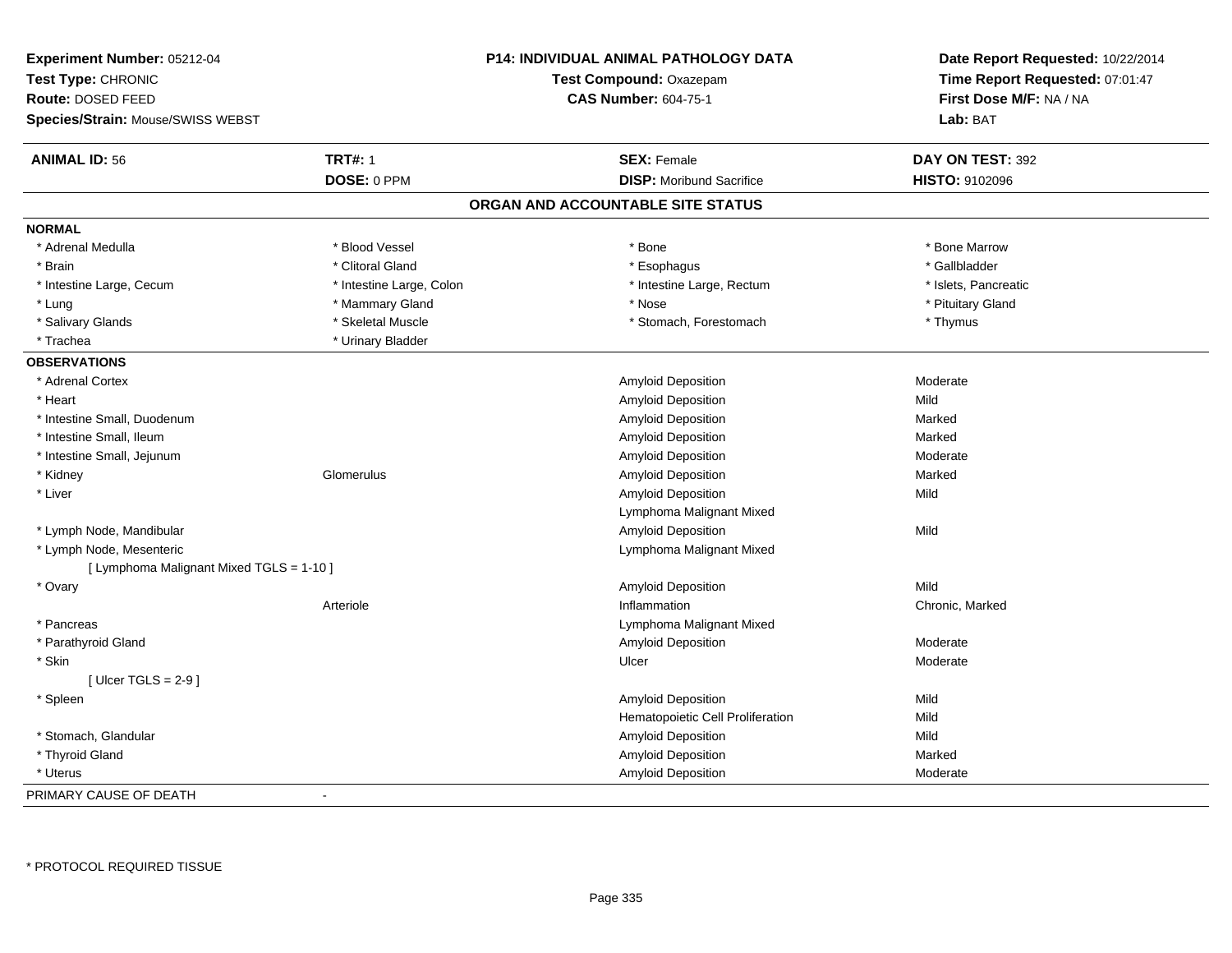| <b>Experiment Number: 05212-04</b><br><b>Test Type: CHRONIC</b> |                    | <b>P14: INDIVIDUAL ANIMAL PATHOLOGY DATA</b> | Date Report Requested: 10/22/2014<br>Time Report Requested: 07:01:47 |
|-----------------------------------------------------------------|--------------------|----------------------------------------------|----------------------------------------------------------------------|
|                                                                 |                    | <b>Test Compound: Oxazepam</b>               |                                                                      |
| <b>Route: DOSED FEED</b>                                        |                    | <b>CAS Number: 604-75-1</b>                  | First Dose M/F: NA / NA                                              |
| Species/Strain: Mouse/SWISS WEBST                               |                    |                                              | Lab: BAT                                                             |
| <b>ANIMAL ID: 56</b>                                            | <b>TRT#: 1</b>     | <b>SEX: Female</b>                           | DAY ON TEST: 392                                                     |
|                                                                 | <b>DOSE: 0 PPM</b> | <b>DISP:</b> Moribund Sacrifice              | <b>HISTO: 9102096</b>                                                |
|                                                                 |                    | <b>ORGAN AND ACCOUNTABLE SITE STATUS</b>     |                                                                      |
| Animal Note: CAUSE OF MORB: AMYLOID DEPOSITION, MULTIPLE ORGANS |                    |                                              |                                                                      |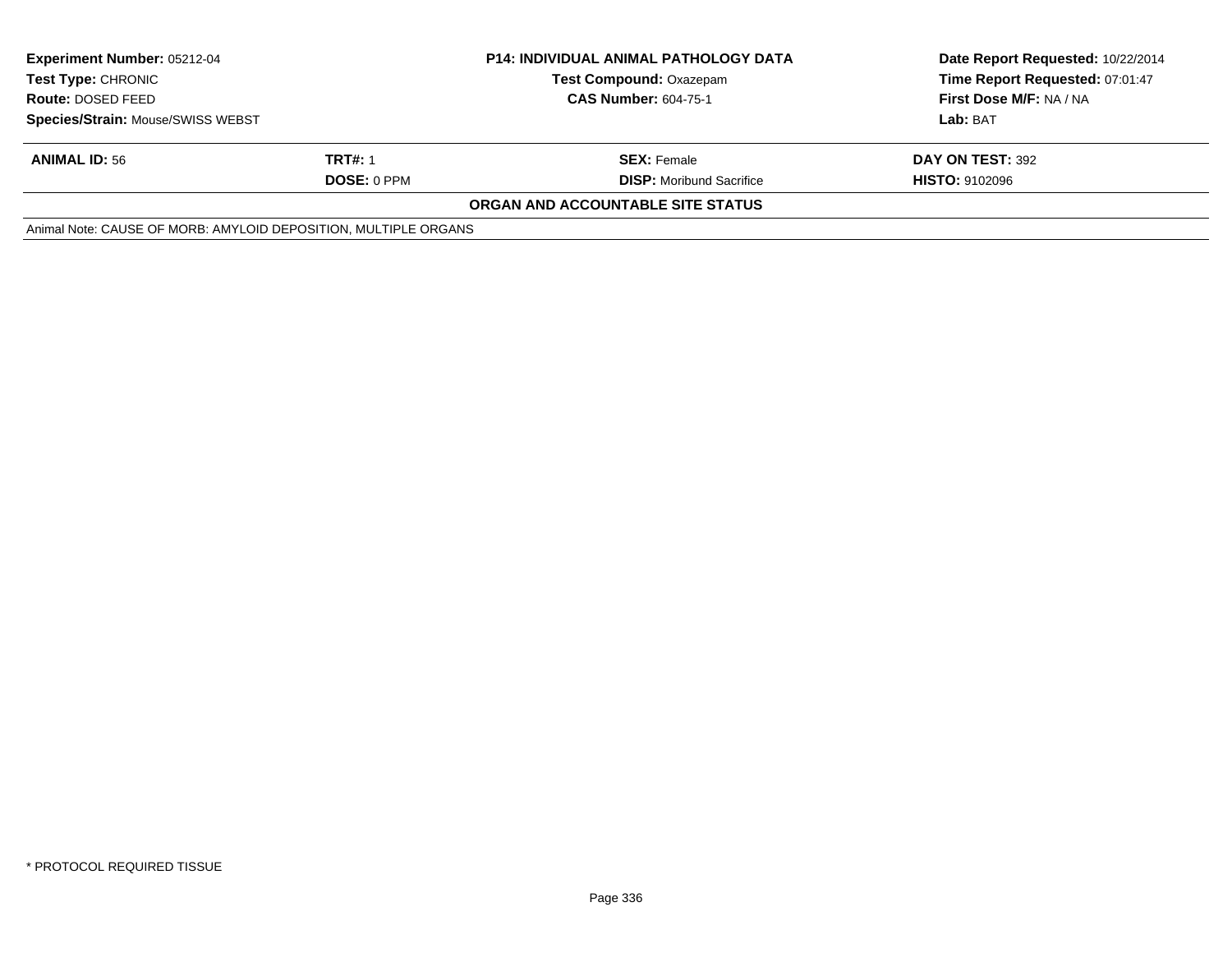| Experiment Number: 05212-04              | <b>P14: INDIVIDUAL ANIMAL PATHOLOGY DATA</b><br>Test Compound: Oxazepam |                                   | Date Report Requested: 10/22/2014 |  |
|------------------------------------------|-------------------------------------------------------------------------|-----------------------------------|-----------------------------------|--|
| Test Type: CHRONIC                       |                                                                         |                                   | Time Report Requested: 07:01:47   |  |
| Route: DOSED FEED                        |                                                                         | <b>CAS Number: 604-75-1</b>       | First Dose M/F: NA / NA           |  |
| <b>Species/Strain: Mouse/SWISS WEBST</b> |                                                                         |                                   | Lab: BAT                          |  |
| <b>ANIMAL ID: 57</b>                     | <b>TRT#: 1</b>                                                          | <b>SEX: Female</b>                | DAY ON TEST: 397                  |  |
|                                          | DOSE: 0 PPM                                                             | <b>DISP: Terminal Sacrifice</b>   | <b>HISTO: 9102097</b>             |  |
|                                          |                                                                         | ORGAN AND ACCOUNTABLE SITE STATUS |                                   |  |
| <b>NORMAL</b>                            |                                                                         |                                   |                                   |  |
| * Adrenal Medulla                        | * Blood Vessel                                                          | * Bone                            | * Bone Marrow                     |  |
| * Brain                                  | * Clitoral Gland                                                        | * Esophagus                       | * Gallbladder                     |  |
| * Intestine Large, Cecum                 | * Intestine Large, Colon                                                | * Intestine Large, Rectum         | * Intestine Small, Jejunum        |  |
| * Islets, Pancreatic                     | * Lymph Node, Mandibular                                                | * Lymph Node, Mesenteric          | * Mammary Gland                   |  |
| * Nose                                   | * Ovary                                                                 | * Pancreas                        | * Parathyroid Gland               |  |
| * Pituitary Gland                        | * Skeletal Muscle                                                       | * Skin                            | * Stomach, Forestomach            |  |
| * Stomach, Glandular                     | * Thymus                                                                | * Thyroid Gland                   | * Trachea                         |  |
| * Urinary Bladder                        | * Uterus                                                                |                                   |                                   |  |
| <b>OBSERVATIONS</b>                      |                                                                         |                                   |                                   |  |
| * Adrenal Cortex                         |                                                                         | <b>Amyloid Deposition</b>         | Minimal                           |  |
| * Heart                                  |                                                                         | Amyloid Deposition                | Minimal                           |  |
| * Intestine Small, Duodenum              |                                                                         | Amyloid Deposition                | Minimal                           |  |
| * Intestine Small, Ileum                 |                                                                         | Amyloid Deposition                | Marked                            |  |
| * Kidney                                 | Glomerulus                                                              | Amyloid Deposition                | Moderate                          |  |
|                                          | Interstitium                                                            | Amyloid Deposition                | Mild                              |  |
| * Liver                                  |                                                                         | Amyloid Deposition                | Minimal                           |  |
|                                          |                                                                         | Inflammation                      | Subacute, Minimal                 |  |
| * Lung                                   | Alveolar Epith                                                          | Hyperplasia                       | Mild                              |  |
| * Salivary Glands                        |                                                                         | Amyloid Deposition                | Moderate                          |  |
| * Spleen                                 |                                                                         | <b>Amyloid Deposition</b>         | Minimal                           |  |
| PRIMARY CAUSE OF DEATH                   | $\blacksquare$                                                          |                                   |                                   |  |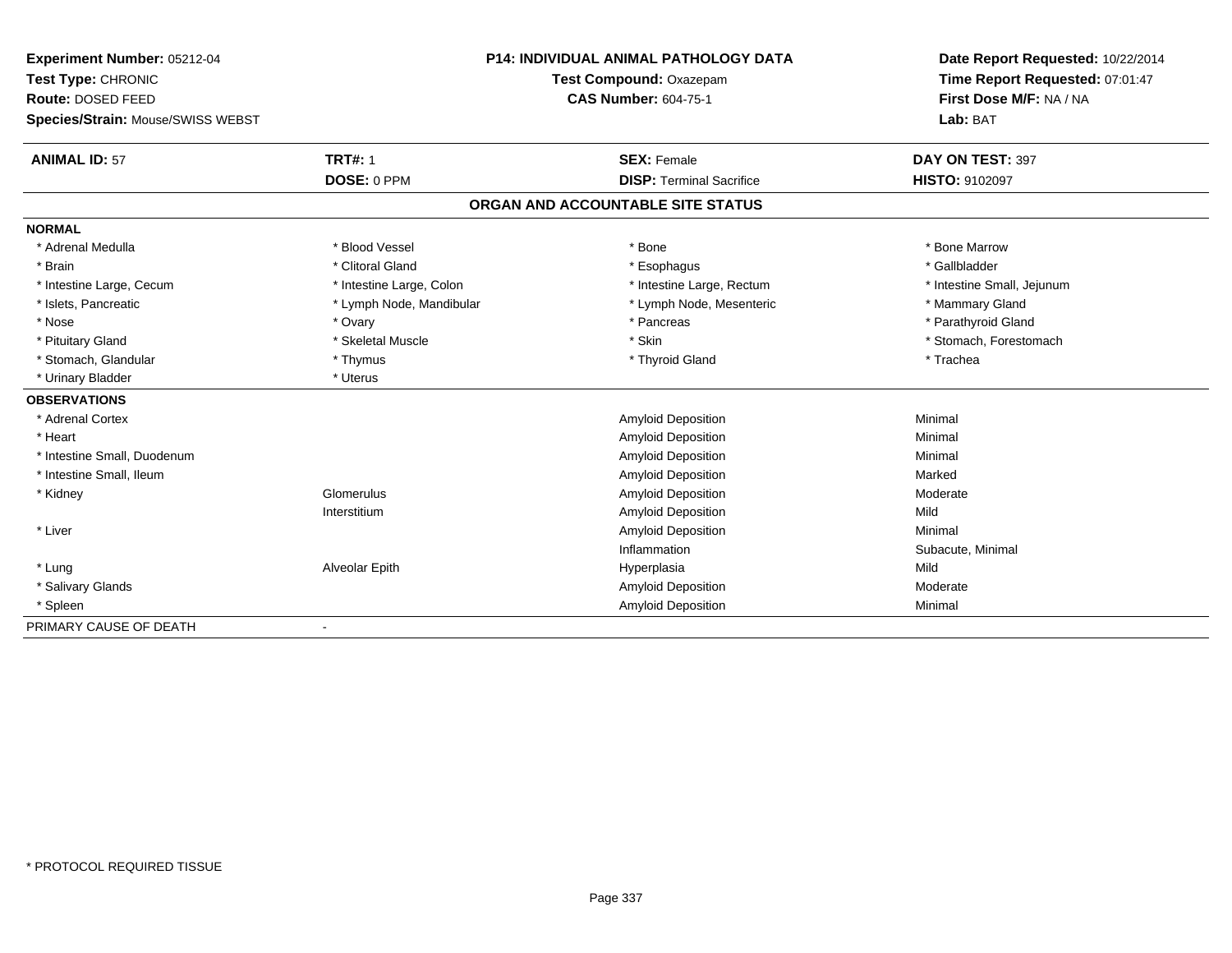| Experiment Number: 05212-04       |                            | <b>P14: INDIVIDUAL ANIMAL PATHOLOGY DATA</b> | Date Report Requested: 10/22/2014 |
|-----------------------------------|----------------------------|----------------------------------------------|-----------------------------------|
| Test Type: CHRONIC                |                            | Test Compound: Oxazepam                      | Time Report Requested: 07:01:47   |
| Route: DOSED FEED                 |                            | <b>CAS Number: 604-75-1</b>                  | First Dose M/F: NA / NA           |
| Species/Strain: Mouse/SWISS WEBST |                            |                                              | Lab: BAT                          |
| <b>ANIMAL ID: 58</b>              | <b>TRT#: 1</b>             | <b>SEX: Female</b>                           | DAY ON TEST: 397                  |
|                                   | DOSE: 0 PPM                | <b>DISP: Terminal Sacrifice</b>              | <b>HISTO: 9102098</b>             |
|                                   |                            | ORGAN AND ACCOUNTABLE SITE STATUS            |                                   |
| <b>NORMAL</b>                     |                            |                                              |                                   |
| * Adrenal Cortex                  | * Adrenal Medulla          | * Blood Vessel                               | * Bone                            |
| * Bone Marrow                     | * Brain                    | * Clitoral Gland                             | * Esophagus                       |
| * Gallbladder                     | * Intestine Large, Cecum   | * Intestine Large, Colon                     | * Intestine Large, Rectum         |
| * Intestine Small, Duodenum       | * Intestine Small, Jejunum | * Islets, Pancreatic                         | * Kidney                          |
| * Lymph Node, Mandibular          | * Lymph Node, Mesenteric   | * Mammary Gland                              | * Nose                            |
| * Ovary                           | * Pancreas                 | * Parathyroid Gland                          | * Pituitary Gland                 |
| * Salivary Glands                 | * Skeletal Muscle          | * Skin                                       | * Spleen                          |
| * Stomach, Forestomach            | * Stomach, Glandular       | * Thymus                                     | * Thyroid Gland                   |
| * Trachea                         | * Urinary Bladder          | * Uterus                                     |                                   |
| <b>OBSERVATIONS</b>               |                            |                                              |                                   |
| * Heart                           |                            | Amyloid Deposition                           | Minimal                           |
| * Intestine Small, Ileum          |                            | <b>Amyloid Deposition</b>                    | Moderate                          |
| * Liver                           |                            | Inflammation                                 | Subacute, Minimal                 |
| * Lung                            |                            | Alveolar/Bronchiolar Adenoma                 |                                   |
| PRIMARY CAUSE OF DEATH            |                            |                                              |                                   |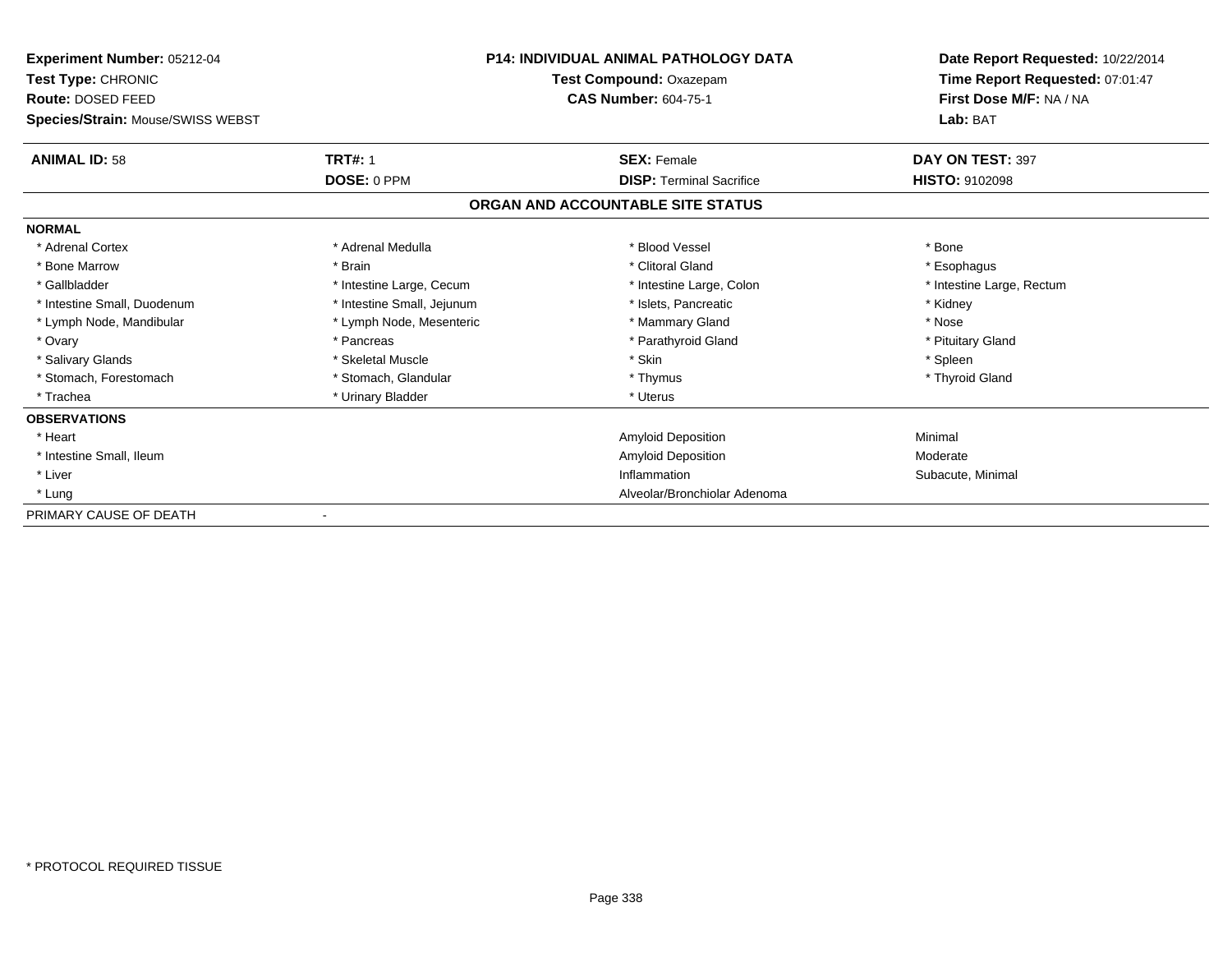| Experiment Number: 05212-04                                    |                            | <b>P14: INDIVIDUAL ANIMAL PATHOLOGY DATA</b> | Date Report Requested: 10/22/2014<br>Time Report Requested: 07:01:47 |
|----------------------------------------------------------------|----------------------------|----------------------------------------------|----------------------------------------------------------------------|
| Test Type: CHRONIC                                             |                            | Test Compound: Oxazepam                      |                                                                      |
| Route: DOSED FEED                                              |                            | <b>CAS Number: 604-75-1</b>                  | First Dose M/F: NA / NA                                              |
| Species/Strain: Mouse/SWISS WEBST                              |                            |                                              | Lab: BAT                                                             |
| <b>ANIMAL ID: 59</b>                                           | <b>TRT#: 1</b>             | <b>SEX: Female</b>                           | DAY ON TEST: 397                                                     |
|                                                                | DOSE: 0 PPM                | <b>DISP: Terminal Sacrifice</b>              | <b>HISTO: 9102099</b>                                                |
|                                                                |                            | ORGAN AND ACCOUNTABLE SITE STATUS            |                                                                      |
| <b>NORMAL</b>                                                  |                            |                                              |                                                                      |
| * Adrenal Cortex                                               | * Adrenal Medulla          | * Blood Vessel                               | * Bone                                                               |
| * Bone Marrow                                                  | * Brain                    | * Clitoral Gland                             | * Esophagus                                                          |
| * Gallbladder                                                  | * Intestine Large, Cecum   | * Intestine Large, Colon                     | * Intestine Large, Rectum                                            |
| * Intestine Small, Duodenum                                    | * Intestine Small, Jejunum | * Islets. Pancreatic                         | * Kidney                                                             |
| * Liver                                                        | * Lung                     | * Lymph Node, Mandibular                     | * Lymph Node, Mesenteric                                             |
| * Mammary Gland                                                | * Nose                     | * Ovary                                      | * Pancreas                                                           |
| * Salivary Glands                                              | * Skeletal Muscle          | * Skin                                       | * Spleen                                                             |
| * Stomach, Forestomach                                         | * Stomach, Glandular       | * Thyroid Gland                              | * Trachea                                                            |
| * Urinary Bladder                                              |                            |                                              |                                                                      |
| <b>MISSING</b>                                                 |                            |                                              |                                                                      |
| * Pituitary Gland                                              | * Thymus                   |                                              |                                                                      |
| <b>OBSERVATIONS</b>                                            |                            |                                              |                                                                      |
| * Heart                                                        |                            | <b>Amyloid Deposition</b>                    | Minimal                                                              |
| * Intestine Small, Ileum                                       |                            | <b>Amyloid Deposition</b>                    | Moderate                                                             |
| * Ovary<br>Note: NO CORRESPONDING LESION FOR OVARIAN CYST SEEN |                            |                                              |                                                                      |
| Note: AT NECROPSY                                              |                            |                                              |                                                                      |
| * Parathyroid Gland                                            |                            | <b>Amyloid Deposition</b>                    | Minimal                                                              |
| * Uterus                                                       |                            | <b>Amyloid Deposition</b>                    | Moderate                                                             |
| PRIMARY CAUSE OF DEATH                                         |                            |                                              |                                                                      |
|                                                                |                            |                                              |                                                                      |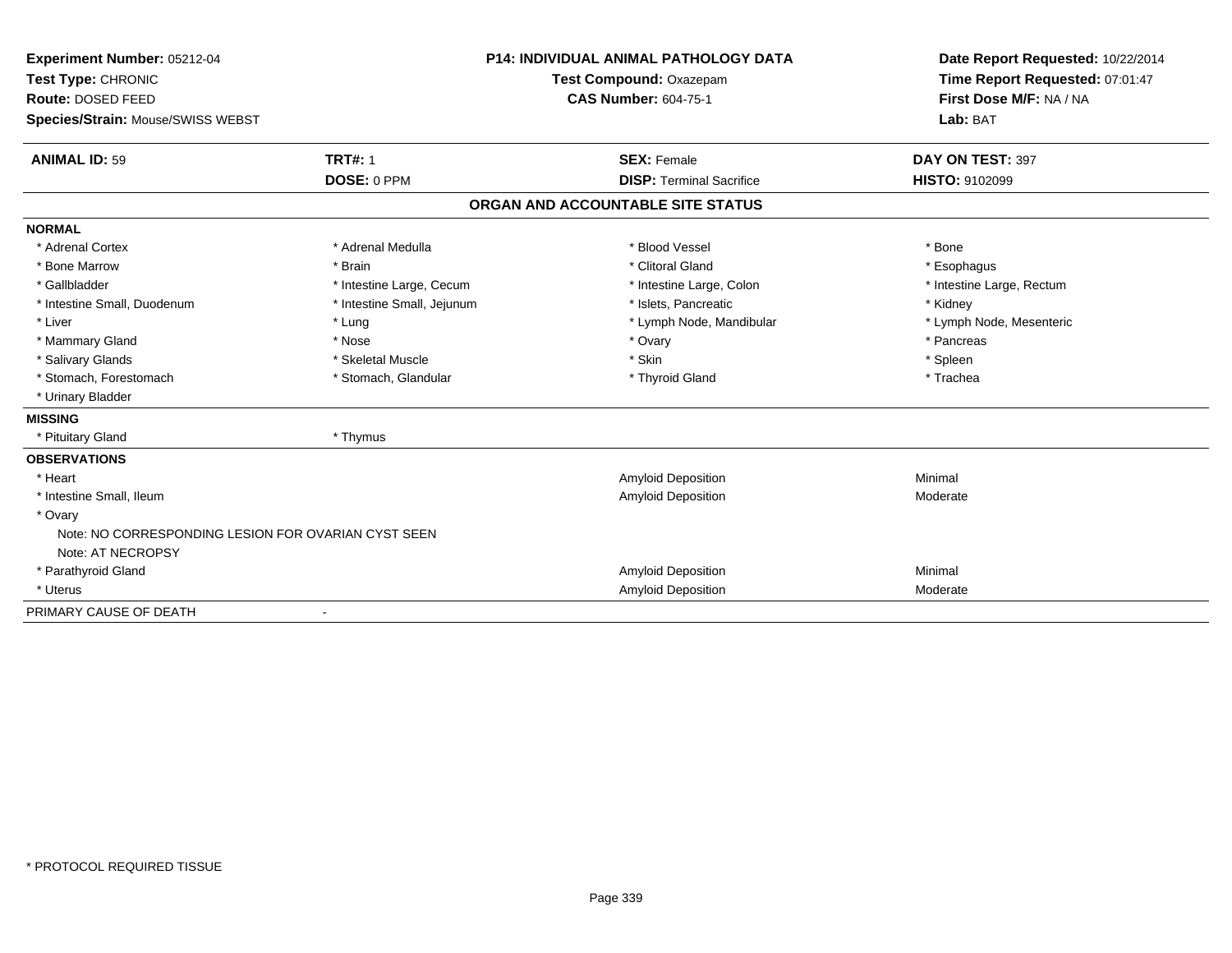| Experiment Number: 05212-04         | P14: INDIVIDUAL ANIMAL PATHOLOGY DATA<br>Test Compound: Oxazepam |                                   | Date Report Requested: 10/22/2014<br>Time Report Requested: 07:01:47 |
|-------------------------------------|------------------------------------------------------------------|-----------------------------------|----------------------------------------------------------------------|
| Test Type: CHRONIC                  |                                                                  |                                   |                                                                      |
| Route: DOSED FEED                   |                                                                  | <b>CAS Number: 604-75-1</b>       | First Dose M/F: NA / NA                                              |
| Species/Strain: Mouse/SWISS WEBST   |                                                                  |                                   | Lab: BAT                                                             |
| <b>ANIMAL ID: 60</b>                | <b>TRT#: 1</b>                                                   | <b>SEX: Female</b>                | DAY ON TEST: 306                                                     |
|                                     | DOSE: 0 PPM                                                      | <b>DISP:</b> Moribund Sacrifice   | HISTO: 9102100                                                       |
|                                     |                                                                  | ORGAN AND ACCOUNTABLE SITE STATUS |                                                                      |
| <b>NORMAL</b>                       |                                                                  |                                   |                                                                      |
| * Adrenal Cortex                    | * Adrenal Medulla                                                | * Blood Vessel                    | * Bone                                                               |
| * Bone Marrow                       | * Brain                                                          | * Clitoral Gland                  | * Esophagus                                                          |
| * Gallbladder                       | * Heart                                                          | * Intestine Large, Cecum          | * Intestine Large, Colon                                             |
| * Intestine Large, Rectum           | * Intestine Small, Duodenum                                      | * Islets, Pancreatic              | * Lung                                                               |
| * Lymph Node, Mandibular            | * Mammary Gland                                                  | * Nose                            | * Pancreas                                                           |
| * Parathyroid Gland                 | * Pituitary Gland                                                | * Salivary Glands                 | * Skeletal Muscle                                                    |
| * Skin                              | * Stomach, Forestomach                                           | * Stomach, Glandular              | * Thyroid Gland                                                      |
| * Trachea                           | * Urinary Bladder                                                |                                   |                                                                      |
| <b>OBSERVATIONS</b>                 |                                                                  |                                   |                                                                      |
| * Intestine Small, Ileum            |                                                                  | Amyloid Deposition                | Moderate                                                             |
| * Intestine Small, Jejunum          |                                                                  | Amyloid Deposition                | Moderate                                                             |
| * Kidney                            | Glomerulus                                                       | Amyloid Deposition                | Mild                                                                 |
| * Liver                             |                                                                  | Inflammation                      | Subacute, Minimal                                                    |
| * Lymph Node, Mesenteric            |                                                                  | Amyloid Deposition                | Minimal                                                              |
|                                     |                                                                  | Hyperplasia                       | Lymphoid, Marked                                                     |
| [Hyperplasia TGLS = 1-4]            |                                                                  |                                   |                                                                      |
| * Ovary                             |                                                                  | Cyst                              |                                                                      |
| Peripheral Nerve                    | Axon                                                             | Degeneration                      | Minimal                                                              |
| * Spleen                            |                                                                  | Hyperplasia                       | Lymphoid, Minimal                                                    |
| * Thymus                            |                                                                  | Hyperplasia                       | Lymphoid, Moderate                                                   |
| * Uterus                            |                                                                  | Amyloid Deposition                | Minimal                                                              |
| PRIMARY CAUSE OF DEATH              |                                                                  |                                   |                                                                      |
| Animal Note: CAUSE OF MORB: UNKNOWN |                                                                  |                                   |                                                                      |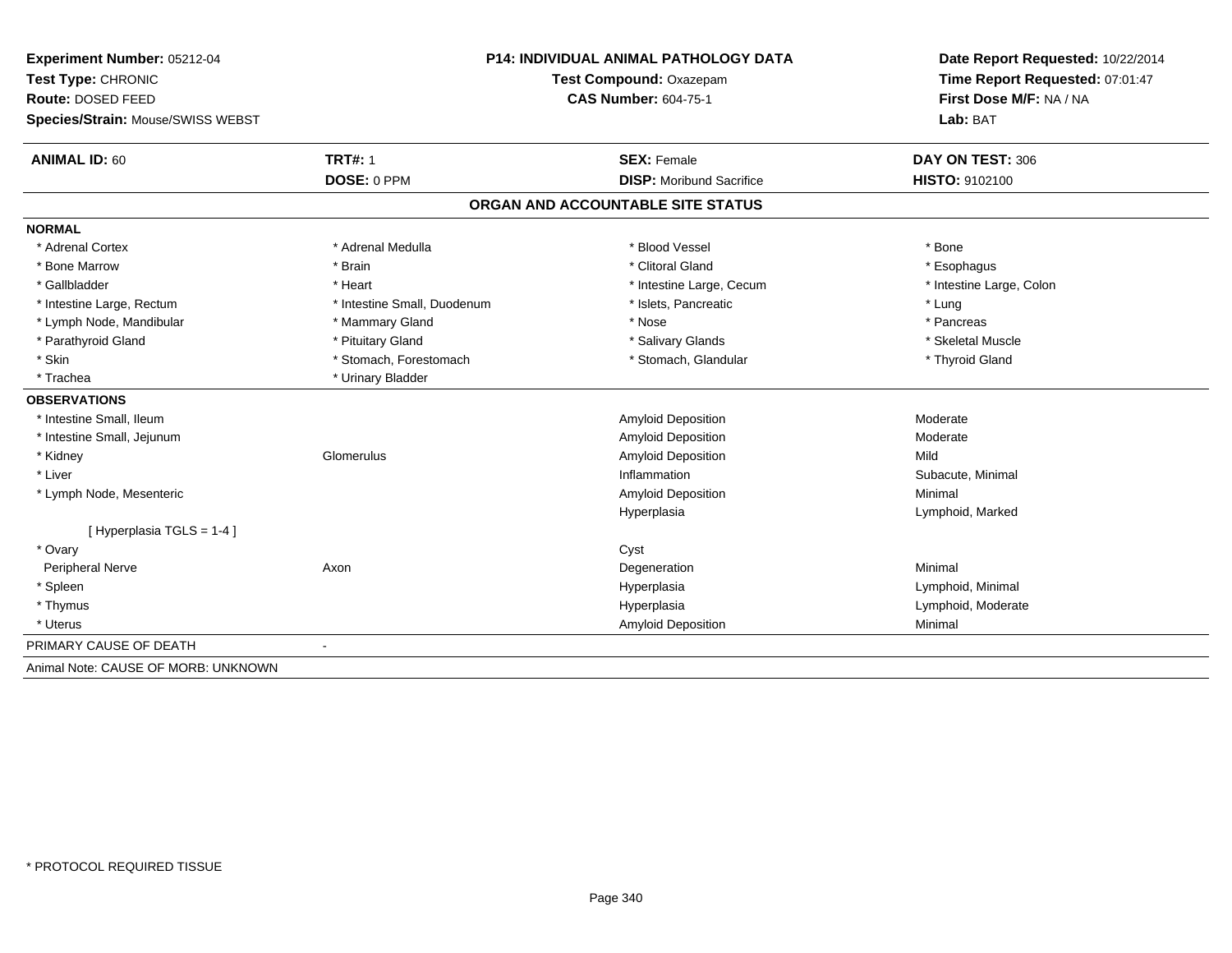| Experiment Number: 05212-04<br><b>Test Type: CHRONIC</b><br>Route: DOSED FEED<br>Species/Strain: Mouse/SWISS WEBST |                             | <b>P14: INDIVIDUAL ANIMAL PATHOLOGY DATA</b><br>Test Compound: Oxazepam<br><b>CAS Number: 604-75-1</b> | Date Report Requested: 10/22/2014<br>Time Report Requested: 07:01:47<br>First Dose M/F: NA / NA<br>Lab: BAT |
|--------------------------------------------------------------------------------------------------------------------|-----------------------------|--------------------------------------------------------------------------------------------------------|-------------------------------------------------------------------------------------------------------------|
| <b>ANIMAL ID: 61</b>                                                                                               | TRT#: 3                     | <b>SEX: Female</b>                                                                                     | DAY ON TEST: 397                                                                                            |
|                                                                                                                    | <b>DOSE: 2500 PPM</b>       | <b>DISP: Terminal Sacrifice</b>                                                                        | HISTO: 9102281                                                                                              |
|                                                                                                                    |                             | ORGAN AND ACCOUNTABLE SITE STATUS                                                                      |                                                                                                             |
| <b>NORMAL</b>                                                                                                      |                             |                                                                                                        |                                                                                                             |
| * Adrenal Cortex                                                                                                   | * Adrenal Medulla           | * Blood Vessel                                                                                         | * Bone                                                                                                      |
| * Bone Marrow                                                                                                      | * Brain                     | * Clitoral Gland                                                                                       | * Esophagus                                                                                                 |
| * Gallbladder                                                                                                      | * Heart                     | * Intestine Large, Cecum                                                                               | * Intestine Large, Colon                                                                                    |
| * Intestine Large, Rectum                                                                                          | * Intestine Small, Duodenum | * Intestine Small, Ileum                                                                               | * Intestine Small, Jejunum                                                                                  |
| * Islets, Pancreatic                                                                                               | * Kidney                    | * Lung                                                                                                 | * Lymph Node, Mandibular                                                                                    |
| * Mammary Gland                                                                                                    | * Nose                      | * Ovary                                                                                                | * Pancreas                                                                                                  |
| * Parathyroid Gland                                                                                                | * Pituitary Gland           | * Salivary Glands                                                                                      | * Skeletal Muscle                                                                                           |
| * Skin                                                                                                             | * Spleen                    | * Stomach, Forestomach                                                                                 | * Stomach, Glandular                                                                                        |
| * Thymus                                                                                                           | * Thyroid Gland             | * Trachea                                                                                              | * Urinary Bladder                                                                                           |
| * Uterus                                                                                                           |                             |                                                                                                        |                                                                                                             |
| <b>OBSERVATIONS</b>                                                                                                |                             |                                                                                                        |                                                                                                             |
| * Liver                                                                                                            |                             | Hepatocellular Carcinoma                                                                               |                                                                                                             |
|                                                                                                                    | Centrilobular               | Hypertrophy                                                                                            | Mild                                                                                                        |
| [ Hepatocellular Carcinoma TGLS = 1-9 ]                                                                            |                             |                                                                                                        |                                                                                                             |
| * Lymph Node, Mesenteric                                                                                           |                             | <b>Amyloid Deposition</b>                                                                              | Minimal                                                                                                     |
| PRIMARY CAUSE OF DEATH                                                                                             |                             |                                                                                                        |                                                                                                             |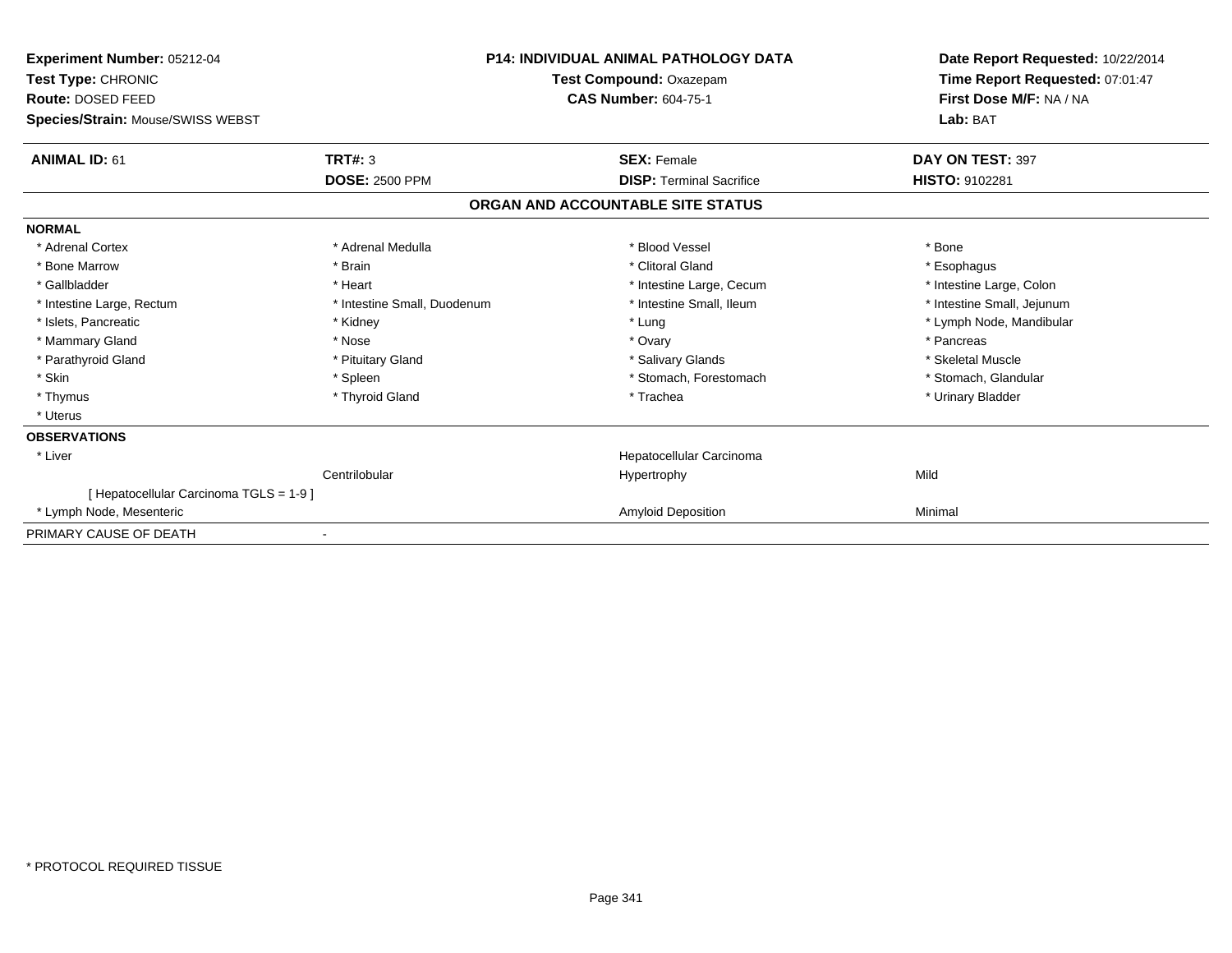| Experiment Number: 05212-04                                              |                                                               | <b>P14: INDIVIDUAL ANIMAL PATHOLOGY DATA</b> | Date Report Requested: 10/22/2014 |
|--------------------------------------------------------------------------|---------------------------------------------------------------|----------------------------------------------|-----------------------------------|
| Test Type: CHRONIC                                                       |                                                               | Test Compound: Oxazepam                      | Time Report Requested: 07:01:47   |
| Route: DOSED FEED                                                        |                                                               | <b>CAS Number: 604-75-1</b>                  | First Dose M/F: NA / NA           |
| Species/Strain: Mouse/SWISS WEBST                                        |                                                               |                                              | Lab: BAT                          |
| <b>ANIMAL ID: 62</b>                                                     | <b>TRT#: 3</b>                                                | <b>SEX: Female</b>                           | DAY ON TEST: 363                  |
|                                                                          | <b>DOSE: 2500 PPM</b>                                         | <b>DISP:</b> Moribund Sacrifice              | <b>HISTO: 9102282</b>             |
|                                                                          |                                                               | ORGAN AND ACCOUNTABLE SITE STATUS            |                                   |
| <b>NORMAL</b>                                                            |                                                               |                                              |                                   |
| * Adrenal Medulla                                                        | * Blood Vessel                                                | * Bone                                       | * Bone Marrow                     |
| * Brain                                                                  | * Clitoral Gland                                              | * Esophagus                                  | * Gallbladder                     |
| * Intestine Large, Cecum                                                 | * Intestine Large, Rectum                                     | * Islets, Pancreatic                         | * Nose                            |
| * Pancreas                                                               | Peripheral Nerve                                              | * Pituitary Gland                            | * Skeletal Muscle                 |
| * Skin                                                                   | Spinal Cord                                                   | * Stomach, Glandular                         | * Thymus                          |
| * Trachea                                                                | * Urinary Bladder                                             |                                              |                                   |
| <b>MISSING</b>                                                           |                                                               |                                              |                                   |
| * Mammary Gland                                                          |                                                               |                                              |                                   |
| <b>OBSERVATIONS</b>                                                      |                                                               |                                              |                                   |
| * Adrenal Cortex                                                         |                                                               | Amyloid Deposition                           | Mild                              |
| * Heart                                                                  |                                                               | Amyloid Deposition                           | Moderate                          |
|                                                                          | Atrium                                                        | Thrombosis                                   |                                   |
| * Intestine Large, Colon                                                 |                                                               | Amyloid Deposition                           | Minimal                           |
| * Intestine Small, Duodenum                                              |                                                               | Amyloid Deposition                           | Moderate                          |
| * Intestine Small, Ileum                                                 |                                                               | Amyloid Deposition                           | Mild                              |
| * Intestine Small, Jejunum                                               |                                                               | Amyloid Deposition                           | Marked                            |
| * Kidney                                                                 | Glomerulus                                                    | Amyloid Deposition                           | Marked                            |
| * Liver                                                                  |                                                               | Amyloid Deposition                           | Mild                              |
|                                                                          |                                                               | Hepatocellular Adenoma                       |                                   |
|                                                                          | Centrilobular                                                 | Hypertrophy                                  | Minimal                           |
|                                                                          | Note: NO CORRESPONDING LESION SEEN FOR NODULE OF LEFT LATERAL |                                              |                                   |
| Note: LOBE SEEN AT TISSUE TRIM<br>[ Hepatocellular Adenoma TGLS = 2-11 ] |                                                               |                                              |                                   |
| * Lung                                                                   | Alveolus                                                      | <b>Infiltration Cellular</b>                 | Mononuclear CI, Moderate          |
| [ Infiltration Cellular TGLS = 1-2 ]                                     |                                                               |                                              |                                   |
| * Lymph Node, Mandibular                                                 |                                                               | Amyloid Deposition                           | Mild                              |
| * Lymph Node, Mesenteric                                                 |                                                               | <b>Amyloid Deposition</b>                    | Minimal                           |
|                                                                          |                                                               | Hyperplasia                                  | Lymphoid, Mild                    |
| [ Hyperplasia TGLS = 4,5-4 ]                                             |                                                               |                                              |                                   |
| * Ovary                                                                  |                                                               | <b>Amyloid Deposition</b>                    | Minimal                           |
|                                                                          |                                                               |                                              |                                   |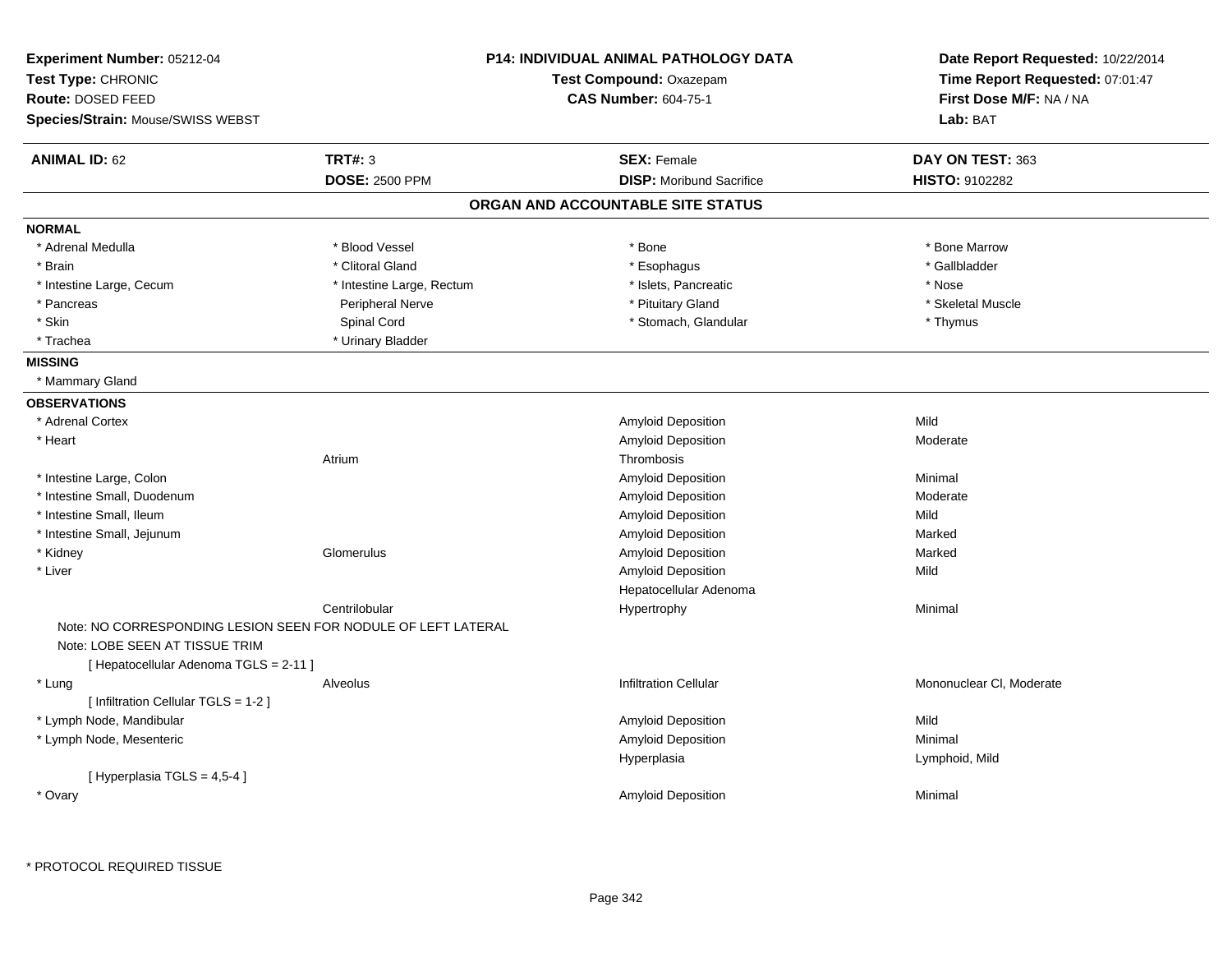| <b>Experiment Number: 05212-04</b><br>Test Type: CHRONIC<br>Route: DOSED FEED<br>Species/Strain: Mouse/SWISS WEBST |                                                                 | <b>P14: INDIVIDUAL ANIMAL PATHOLOGY DATA</b><br>Test Compound: Oxazepam<br><b>CAS Number: 604-75-1</b> | Date Report Requested: 10/22/2014<br>Time Report Requested: 07:01:47<br>First Dose M/F: NA / NA<br>Lab: BAT |
|--------------------------------------------------------------------------------------------------------------------|-----------------------------------------------------------------|--------------------------------------------------------------------------------------------------------|-------------------------------------------------------------------------------------------------------------|
|                                                                                                                    |                                                                 |                                                                                                        |                                                                                                             |
| <b>ANIMAL ID: 62</b>                                                                                               | TRT#: 3                                                         | <b>SEX: Female</b>                                                                                     | DAY ON TEST: 363                                                                                            |
|                                                                                                                    | <b>DOSE: 2500 PPM</b>                                           | <b>DISP:</b> Moribund Sacrifice                                                                        | <b>HISTO: 9102282</b>                                                                                       |
|                                                                                                                    |                                                                 | ORGAN AND ACCOUNTABLE SITE STATUS                                                                      |                                                                                                             |
| * Parathyroid Gland                                                                                                |                                                                 | <b>Amyloid Deposition</b>                                                                              | Moderate                                                                                                    |
| * Salivary Glands                                                                                                  |                                                                 | <b>Amyloid Deposition</b>                                                                              | Marked                                                                                                      |
| * Spleen                                                                                                           |                                                                 | Hematopoietic Cell Proliferation                                                                       | Moderate                                                                                                    |
|                                                                                                                    |                                                                 | Hyperplasia                                                                                            | Lymphoid, Mild                                                                                              |
| [Hematopoietic Cell Proliferation TGLS = 3-9 ]                                                                     |                                                                 |                                                                                                        |                                                                                                             |
| [Hyperplasia TGLS = 3-9 ]                                                                                          |                                                                 |                                                                                                        |                                                                                                             |
| * Stomach, Forestomach                                                                                             |                                                                 | Hyperkeratosis                                                                                         | Moderate                                                                                                    |
| [Hyperkeratosis TGLS = $6-4+10$ ]                                                                                  |                                                                 |                                                                                                        |                                                                                                             |
| * Thyroid Gland                                                                                                    |                                                                 | Amyloid Deposition                                                                                     | Moderate                                                                                                    |
| * Uterus                                                                                                           |                                                                 | <b>Amyloid Deposition</b>                                                                              | Mild                                                                                                        |
| PRIMARY CAUSE OF DEATH                                                                                             |                                                                 |                                                                                                        |                                                                                                             |
|                                                                                                                    | Animal Note: CAUSE OF MORB: AMYLOID DEPOSITION, MULTIPLE ORGANS |                                                                                                        |                                                                                                             |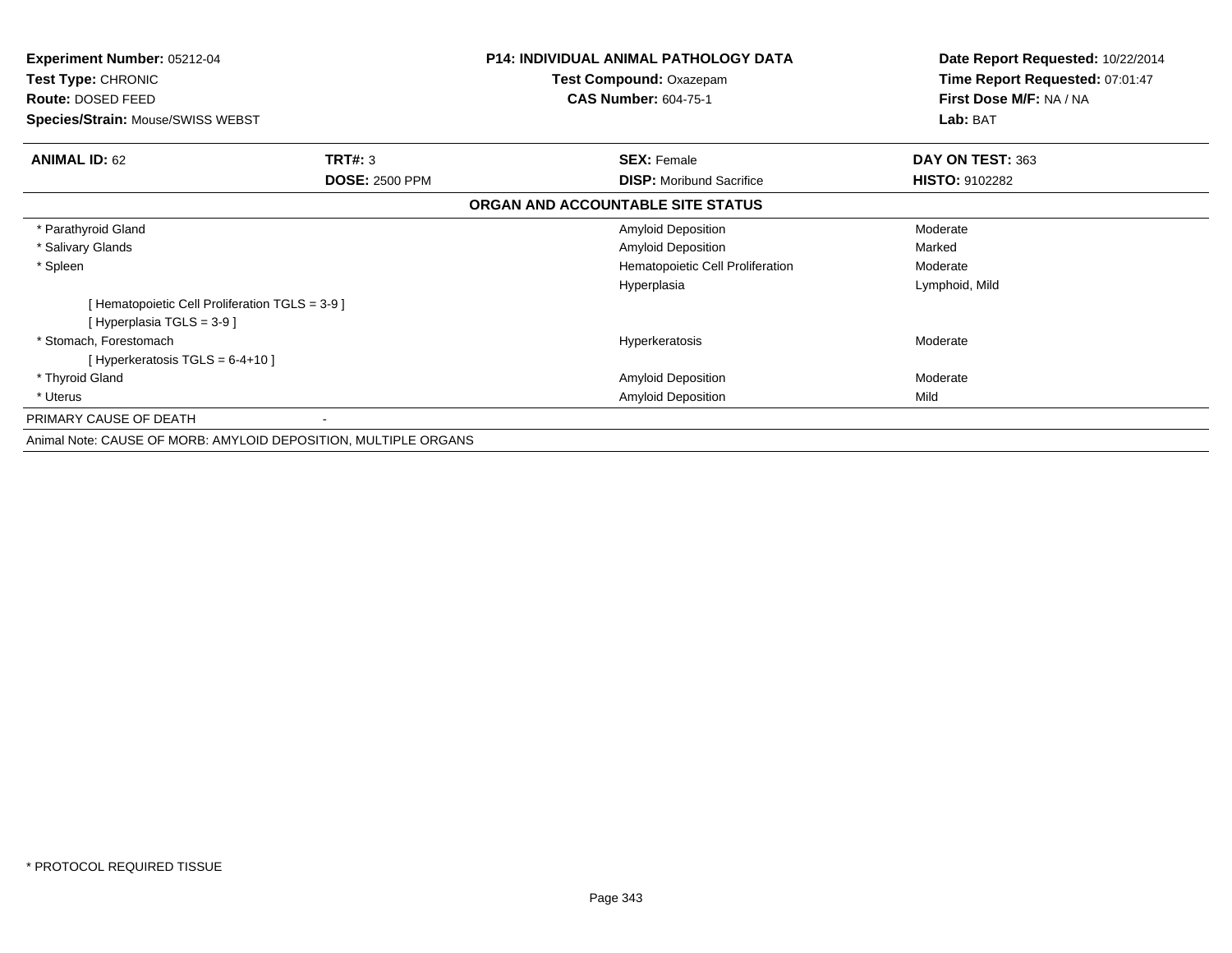| Experiment Number: 05212-04<br>Test Type: CHRONIC           |                             | <b>P14: INDIVIDUAL ANIMAL PATHOLOGY DATA</b><br>Test Compound: Oxazepam | Date Report Requested: 10/22/2014<br>Time Report Requested: 07:01:47 |
|-------------------------------------------------------------|-----------------------------|-------------------------------------------------------------------------|----------------------------------------------------------------------|
| Route: DOSED FEED                                           | <b>CAS Number: 604-75-1</b> |                                                                         | First Dose M/F: NA / NA                                              |
| Species/Strain: Mouse/SWISS WEBST                           |                             |                                                                         | Lab: BAT                                                             |
| <b>ANIMAL ID: 63</b>                                        | TRT#: 3                     | <b>SEX: Female</b>                                                      | DAY ON TEST: 397                                                     |
|                                                             | <b>DOSE: 2500 PPM</b>       | <b>DISP: Terminal Sacrifice</b>                                         | <b>HISTO: 9102283</b>                                                |
|                                                             |                             | ORGAN AND ACCOUNTABLE SITE STATUS                                       |                                                                      |
| <b>NORMAL</b>                                               |                             |                                                                         |                                                                      |
| * Adrenal Cortex                                            | * Adrenal Medulla           | * Blood Vessel                                                          | * Bone                                                               |
| * Bone Marrow                                               | * Brain                     | * Clitoral Gland                                                        | * Esophagus                                                          |
| * Gallbladder                                               | * Heart                     | * Intestine Large, Cecum                                                | * Intestine Large, Colon                                             |
| * Intestine Large, Rectum                                   | * Intestine Small, Duodenum | * Intestine Small, Ileum                                                | * Intestine Small, Jejunum                                           |
| * Islets, Pancreatic                                        | * Kidney                    | * Lymph Node, Mandibular                                                | * Lymph Node, Mesenteric                                             |
| * Mammary Gland                                             | * Nose                      | * Ovary                                                                 | * Pancreas                                                           |
| * Parathyroid Gland                                         | * Pituitary Gland           | * Salivary Glands                                                       | * Skeletal Muscle                                                    |
| * Skin                                                      | * Spleen                    | * Stomach, Forestomach                                                  | * Stomach, Glandular                                                 |
| * Thymus                                                    | * Thyroid Gland             | * Trachea                                                               | * Urinary Bladder                                                    |
| * Uterus                                                    |                             |                                                                         |                                                                      |
| <b>OBSERVATIONS</b>                                         |                             |                                                                         |                                                                      |
| * Liver                                                     |                             | <b>Eosinophilic Focus</b>                                               |                                                                      |
|                                                             | Centrilobular               | Hypertrophy                                                             | Mild                                                                 |
| * Lung                                                      |                             | Alveolar/Bronchiolar Carcinoma                                          |                                                                      |
| Note: NODULE NOTED AT NECROPSY                              |                             |                                                                         |                                                                      |
| Note: NO CORRESPONDING LESION FOR INTERMEDIATE LOBE 1X1X1MM |                             |                                                                         |                                                                      |
| [Alveolar/Bronchiolar Carcinoma TGLS = 1-2 ]                |                             |                                                                         |                                                                      |
| PRIMARY CAUSE OF DEATH                                      |                             |                                                                         |                                                                      |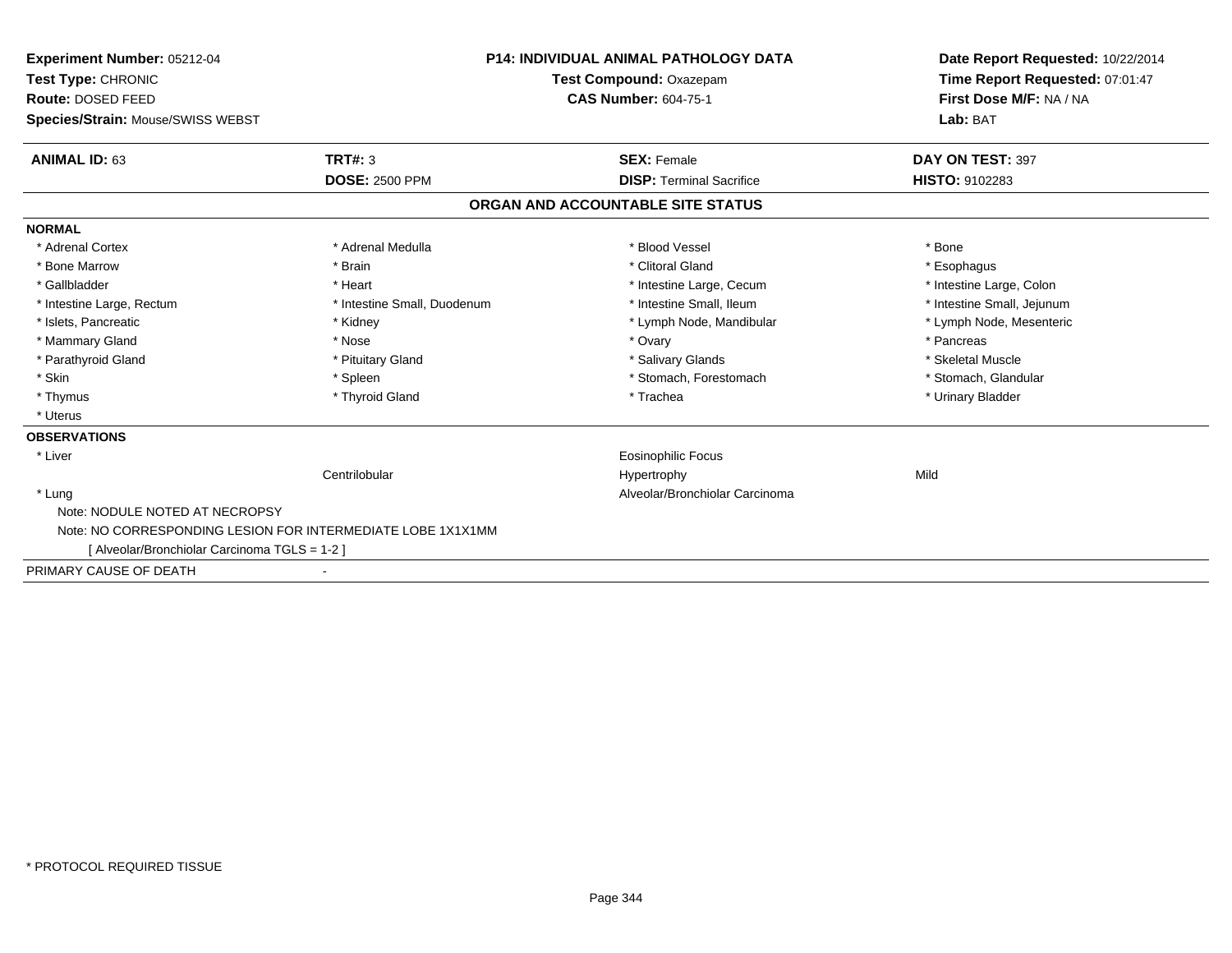| Experiment Number: 05212-04       | <b>P14: INDIVIDUAL ANIMAL PATHOLOGY DATA</b><br>Test Compound: Oxazepam |                                   | Date Report Requested: 10/22/2014 |
|-----------------------------------|-------------------------------------------------------------------------|-----------------------------------|-----------------------------------|
| Test Type: CHRONIC                |                                                                         |                                   | Time Report Requested: 07:01:47   |
| Route: DOSED FEED                 |                                                                         | <b>CAS Number: 604-75-1</b>       | First Dose M/F: NA / NA           |
| Species/Strain: Mouse/SWISS WEBST |                                                                         |                                   | Lab: BAT                          |
| <b>ANIMAL ID: 64</b>              | <b>TRT#: 3</b>                                                          | <b>SEX: Female</b>                | DAY ON TEST: 397                  |
|                                   | <b>DOSE: 2500 PPM</b>                                                   | <b>DISP: Terminal Sacrifice</b>   | <b>HISTO: 9102284</b>             |
|                                   |                                                                         | ORGAN AND ACCOUNTABLE SITE STATUS |                                   |
| <b>NORMAL</b>                     |                                                                         |                                   |                                   |
| * Adrenal Cortex                  | * Adrenal Medulla                                                       | * Blood Vessel                    | * Bone                            |
| * Bone Marrow                     | * Brain                                                                 | * Clitoral Gland                  | * Esophagus                       |
| * Gallbladder                     | * Intestine Large, Cecum                                                | * Intestine Large, Colon          | * Intestine Large, Rectum         |
| * Islets, Pancreatic              | * Lymph Node, Mesenteric                                                | * Mammary Gland                   | * Nose                            |
| * Ovary                           | * Pancreas                                                              | * Pituitary Gland                 | * Salivary Glands                 |
| * Skeletal Muscle                 | * Skin                                                                  | * Spleen                          | * Stomach, Forestomach            |
| * Stomach, Glandular              | * Thymus                                                                | * Trachea                         | * Urinary Bladder                 |
| * Uterus                          |                                                                         |                                   |                                   |
| <b>MISSING</b>                    |                                                                         |                                   |                                   |
| * Lymph Node, Mandibular          |                                                                         |                                   |                                   |
| <b>OBSERVATIONS</b>               |                                                                         |                                   |                                   |
| * Heart                           |                                                                         | <b>Amyloid Deposition</b>         | Mild                              |
| * Intestine Small, Duodenum       |                                                                         | <b>Amyloid Deposition</b>         | Minimal                           |
| * Intestine Small, Ileum          |                                                                         | <b>Amyloid Deposition</b>         | Marked                            |
| * Intestine Small, Jejunum        |                                                                         | <b>Amyloid Deposition</b>         | Mild                              |
| * Kidney                          | Glomerulus                                                              | <b>Amyloid Deposition</b>         | Moderate                          |
| * Liver                           | Centrilobular                                                           | Hypertrophy                       | Mild                              |
| * Lung                            | Alveolar Epith                                                          | Hyperplasia                       | Marked                            |
| * Parathyroid Gland               |                                                                         | Amyloid Deposition                | Mild                              |
| * Thyroid Gland                   |                                                                         | <b>Amyloid Deposition</b>         | Mild                              |
| PRIMARY CAUSE OF DEATH            |                                                                         |                                   |                                   |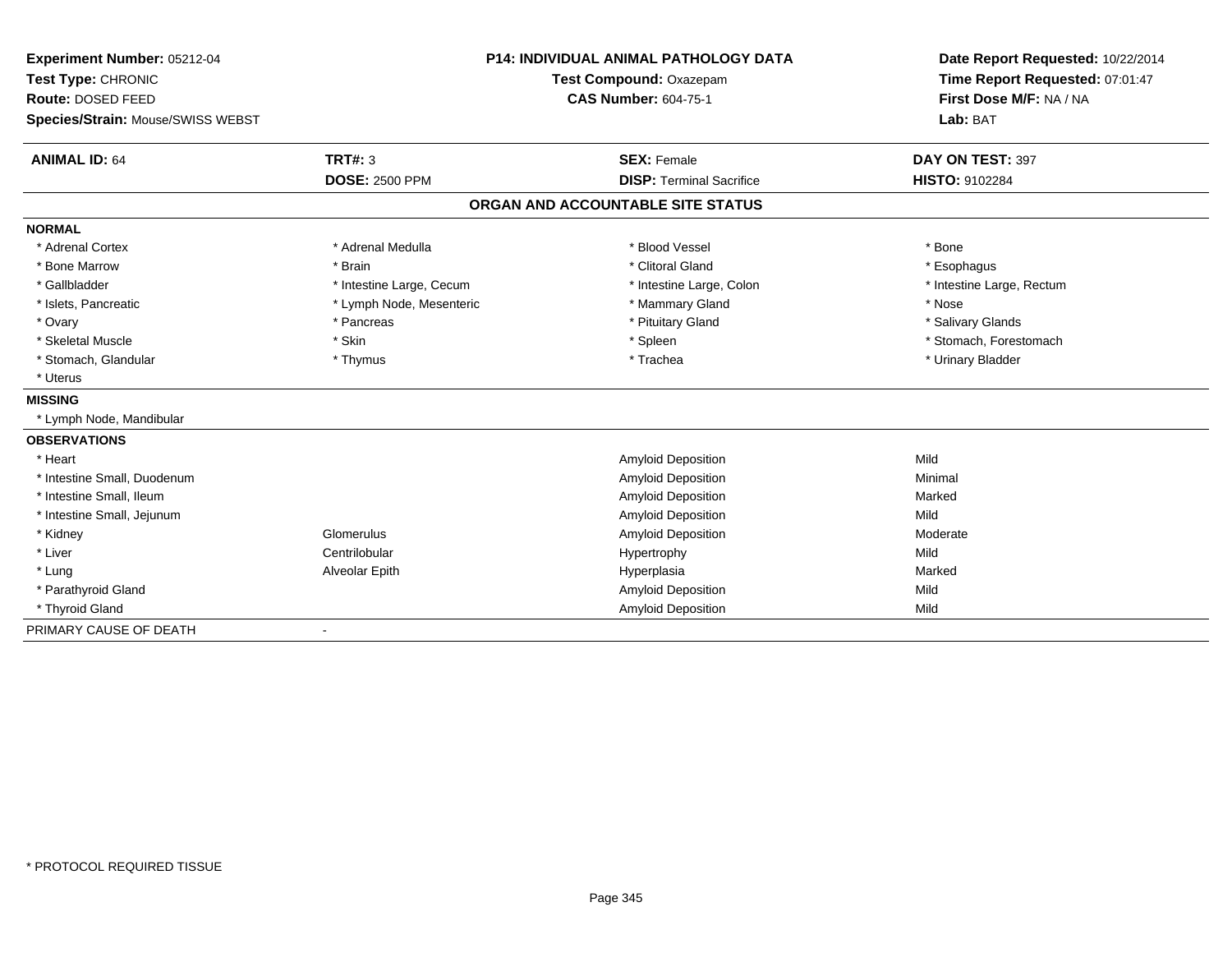| Experiment Number: 05212-04                     |                       | P14: INDIVIDUAL ANIMAL PATHOLOGY DATA | Date Report Requested: 10/22/2014 |
|-------------------------------------------------|-----------------------|---------------------------------------|-----------------------------------|
| Test Type: CHRONIC                              |                       | Test Compound: Oxazepam               | Time Report Requested: 07:01:47   |
| <b>Route: DOSED FEED</b>                        |                       | <b>CAS Number: 604-75-1</b>           | First Dose M/F: NA / NA           |
| Species/Strain: Mouse/SWISS WEBST               |                       |                                       | Lab: BAT                          |
| <b>ANIMAL ID: 65</b>                            | TRT#: 3               | <b>SEX: Female</b>                    | DAY ON TEST: 397                  |
|                                                 | <b>DOSE: 2500 PPM</b> | <b>DISP: Terminal Sacrifice</b>       | <b>HISTO: 9102285</b>             |
|                                                 |                       | ORGAN AND ACCOUNTABLE SITE STATUS     |                                   |
| <b>NORMAL</b>                                   |                       |                                       |                                   |
| * Adrenal Medulla                               | * Blood Vessel        | * Bone                                | * Bone Marrow                     |
| * Brain                                         | * Clitoral Gland      | * Esophagus                           | * Gallbladder                     |
| * Intestine Large, Rectum                       | * Islets, Pancreatic  | * Kidney                              | * Lymph Node, Mandibular          |
| * Mammary Gland                                 | * Nose                | * Ovary                               | * Pancreas                        |
| * Pituitary Gland                               | * Skeletal Muscle     | * Spleen                              | * Stomach, Forestomach            |
| * Stomach, Glandular                            | * Thymus              | * Trachea                             | * Urinary Bladder                 |
| <b>OBSERVATIONS</b>                             |                       |                                       |                                   |
| * Adrenal Cortex                                |                       | Amyloid Deposition                    | Mild                              |
| * Heart                                         |                       | <b>Amyloid Deposition</b>             | Marked                            |
|                                                 | Atrium                | Thrombosis                            |                                   |
| * Intestine Large, Cecum                        |                       | Amyloid Deposition                    | Minimal                           |
| * Intestine Large, Colon                        |                       | Amyloid Deposition                    | Mild                              |
| * Intestine Small, Duodenum                     |                       | Amyloid Deposition                    | Moderate                          |
| * Intestine Small, Ileum                        |                       | <b>Amyloid Deposition</b>             | Marked                            |
| * Intestine Small, Jejunum                      |                       | Amyloid Deposition                    | Marked                            |
| * Liver                                         |                       | Amyloid Deposition                    | Minimal                           |
|                                                 |                       | <b>Eosinophilic Focus</b>             |                                   |
|                                                 |                       | Hepatocellular Adenoma                | Multiple                          |
|                                                 | Centrilobular         | Hypertrophy                           | Minimal                           |
| [ Hepatocellular Adenoma TGLS = 2,3,4-9+10+11 ] |                       |                                       |                                   |
| * Lung                                          |                       | Alveolar/Bronchiolar Adenoma          |                                   |
|                                                 |                       | Inflammation                          | Subacute, Minimal                 |
| * Lymph Node, Mesenteric                        |                       | Amyloid Deposition                    | Mild                              |
| * Parathyroid Gland                             |                       | Amyloid Deposition                    | Moderate                          |
| * Salivary Glands                               |                       | Amyloid Deposition                    | Mild                              |
| * Skin                                          |                       | Hyperkeratosis                        | Moderate                          |
| [Hyperkeratosis $TGLS = 1-12$ ]                 |                       |                                       |                                   |
| * Thyroid Gland                                 |                       | <b>Amyloid Deposition</b>             | Moderate                          |
| * Uterus                                        |                       | Amyloid Deposition                    | Moderate                          |
| PRIMARY CAUSE OF DEATH                          | $\ddot{\phantom{a}}$  |                                       |                                   |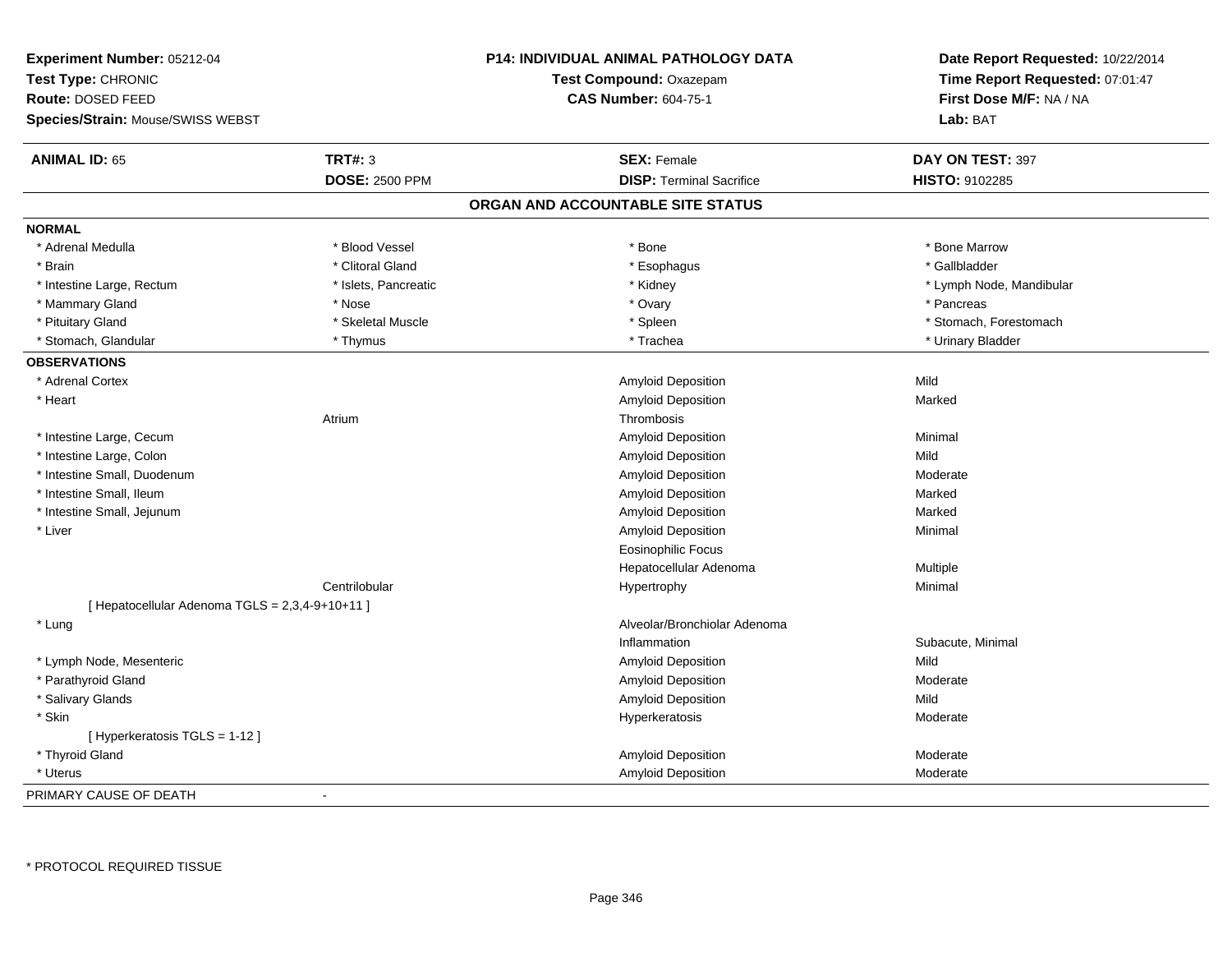| Experiment Number: 05212-04                                                 |                       | P14: INDIVIDUAL ANIMAL PATHOLOGY DATA | Date Report Requested: 10/22/2014 |
|-----------------------------------------------------------------------------|-----------------------|---------------------------------------|-----------------------------------|
| Test Type: CHRONIC                                                          |                       | Test Compound: Oxazepam               | Time Report Requested: 07:01:47   |
| <b>Route: DOSED FEED</b>                                                    |                       | <b>CAS Number: 604-75-1</b>           | First Dose M/F: NA / NA           |
| <b>Species/Strain: Mouse/SWISS WEBST</b>                                    |                       |                                       | Lab: BAT                          |
| <b>ANIMAL ID: 66</b>                                                        | <b>TRT#: 3</b>        | <b>SEX: Female</b>                    | DAY ON TEST: 326                  |
|                                                                             | <b>DOSE: 2500 PPM</b> | <b>DISP: Moribund Sacrifice</b>       | HISTO: 9102286                    |
|                                                                             |                       | ORGAN AND ACCOUNTABLE SITE STATUS     |                                   |
| <b>NORMAL</b>                                                               |                       |                                       |                                   |
| * Adrenal Medulla                                                           | * Blood Vessel        | * Bone                                | * Bone Marrow                     |
| * Brain                                                                     | * Clitoral Gland      | * Esophagus                           | * Intestine Large, Rectum         |
| * Islets, Pancreatic                                                        | * Mammary Gland       | * Nose                                | * Pituitary Gland                 |
| * Skeletal Muscle                                                           | * Skin                | * Thymus                              | * Trachea                         |
| * Urinary Bladder                                                           |                       |                                       |                                   |
| <b>MISSING</b>                                                              |                       |                                       |                                   |
| * Gallbladder                                                               | * Parathyroid Gland   |                                       |                                   |
| <b>OBSERVATIONS</b>                                                         |                       |                                       |                                   |
| * Adrenal Cortex                                                            |                       | Amyloid Deposition                    | Mild                              |
| * Heart                                                                     |                       | Amyloid Deposition                    | Moderate                          |
|                                                                             | Atrium                | Thrombosis                            |                                   |
| * Intestine Large, Cecum                                                    |                       | Amyloid Deposition                    | Mild                              |
| * Intestine Large, Colon                                                    |                       | Amyloid Deposition                    | Mild                              |
| * Intestine Small, Duodenum                                                 |                       | Amyloid Deposition                    | Marked                            |
| * Intestine Small, Ileum                                                    |                       | Amyloid Deposition                    | Marked                            |
| * Intestine Small, Jejunum                                                  |                       | Amyloid Deposition                    | Marked                            |
| * Kidney                                                                    | Glomerulus            | Amyloid Deposition                    | Marked                            |
|                                                                             |                       | Lymphoma Malignant Mixed              |                                   |
| [ Lymphoma Malignant Mixed TGLS = 8-1 ]                                     |                       |                                       |                                   |
| * Liver                                                                     |                       | Amyloid Deposition                    | Minimal                           |
|                                                                             |                       | <b>Eosinophilic Focus</b>             |                                   |
|                                                                             |                       | Hepatocellular Adenoma                |                                   |
|                                                                             | Centrilobular         | Hypertrophy                           | Mild                              |
|                                                                             |                       | Lymphoma Malignant Mixed              |                                   |
| [Eosinophilic Focus TGLS = 9-1 ]<br>[ Hepatocellular Adenoma TGLS = 10-11 ] |                       |                                       |                                   |
| * Lung                                                                      |                       | Lymphoma Malignant Mixed              |                                   |
| [ Lymphoma Malignant Mixed TGLS = 7-2 ]                                     |                       |                                       |                                   |
| Lymph Node                                                                  | Mediastinal           | Lymphoma Malignant Mixed              |                                   |
|                                                                             | Renal                 | Lymphoma Malignant Mixed              |                                   |
|                                                                             |                       |                                       |                                   |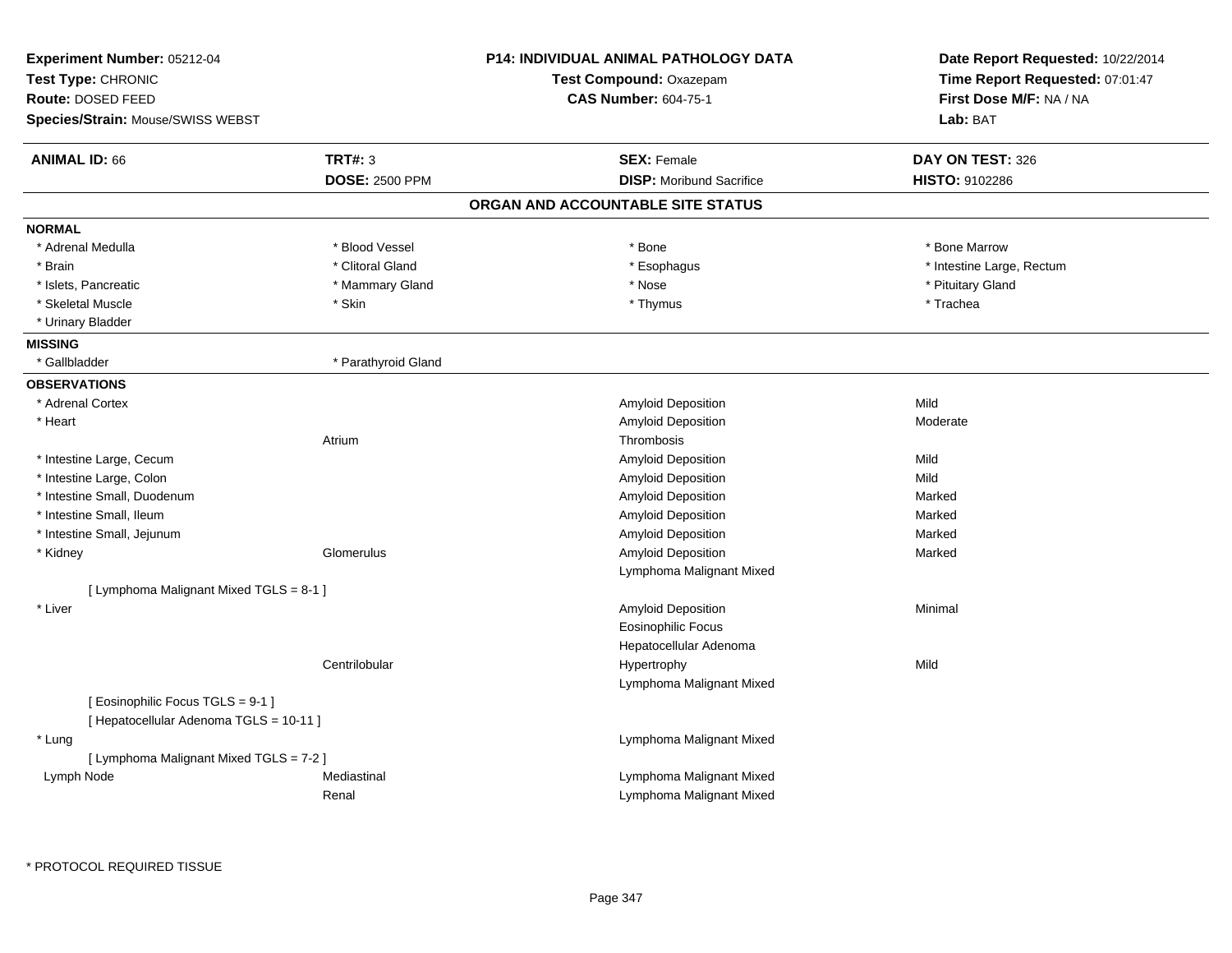| <b>Experiment Number: 05212-04</b>                                                                      |                       | <b>P14: INDIVIDUAL ANIMAL PATHOLOGY DATA</b>           | Date Report Requested: 10/22/2014                          |
|---------------------------------------------------------------------------------------------------------|-----------------------|--------------------------------------------------------|------------------------------------------------------------|
| Test Type: CHRONIC<br>Route: DOSED FEED                                                                 |                       | Test Compound: Oxazepam<br><b>CAS Number: 604-75-1</b> | Time Report Requested: 07:01:47<br>First Dose M/F: NA / NA |
|                                                                                                         |                       |                                                        | Lab: BAT                                                   |
| Species/Strain: Mouse/SWISS WEBST                                                                       |                       |                                                        |                                                            |
| <b>ANIMAL ID: 66</b>                                                                                    | TRT#: 3               | <b>SEX: Female</b>                                     | DAY ON TEST: 326                                           |
|                                                                                                         | <b>DOSE: 2500 PPM</b> | <b>DISP:</b> Moribund Sacrifice                        | HISTO: 9102286                                             |
|                                                                                                         |                       | ORGAN AND ACCOUNTABLE SITE STATUS                      |                                                            |
| [ Lymphoma Malignant Mixed TGLS = 6-7 ]                                                                 |                       |                                                        |                                                            |
| [ Lymphoma Malignant Mixed TGLS = 3-10 ]                                                                |                       |                                                        |                                                            |
| * Lymph Node, Mandibular                                                                                |                       | Lymphoma Malignant Mixed                               |                                                            |
| [ Lymphoma Malignant Mixed TGLS = 4-3+7 ]                                                               |                       |                                                        |                                                            |
| * Lymph Node, Mesenteric                                                                                |                       | Lymphoma Malignant Mixed                               |                                                            |
| [ Lymphoma Malignant Mixed TGLS = 5-4 ]                                                                 |                       |                                                        |                                                            |
| * Ovary                                                                                                 |                       | <b>Amyloid Deposition</b>                              | Minimal                                                    |
| * Pancreas                                                                                              |                       | Lymphoma Malignant Mixed                               |                                                            |
| * Salivary Glands                                                                                       |                       | <b>Amyloid Deposition</b>                              | Marked                                                     |
| * Spleen                                                                                                |                       | Lymphoma Malignant Mixed                               |                                                            |
| [ Lymphoma Malignant Mixed TGLS = 1-9 ]                                                                 |                       |                                                        |                                                            |
| * Stomach. Forestomach                                                                                  |                       | <b>Amyloid Deposition</b>                              | Minimal                                                    |
| [ Amyloid Deposition TGLS = 11-4 ]                                                                      |                       |                                                        |                                                            |
| * Stomach. Glandular                                                                                    |                       | <b>Amyloid Deposition</b>                              | Mild                                                       |
| [Amyloid Deposition TGLS = 11-4 ]                                                                       |                       |                                                        |                                                            |
| * Thyroid Gland                                                                                         |                       | <b>Amyloid Deposition</b>                              | Marked                                                     |
| * Uterus                                                                                                |                       | <b>Amyloid Deposition</b>                              | Moderate                                                   |
| PRIMARY CAUSE OF DEATH                                                                                  |                       |                                                        |                                                            |
| Animal Nata: CALICE OF DEATH: LVAIDLLMAL MIVD, MUILTIDLE ODCANG: AMVI OID DEDOCITION, MUILTIDLE OD CANG |                       |                                                        |                                                            |

Animal Note: CAUSE OF DEATH: LYMPH MAL MIXD, MULTIPLE ORGANS; AMYLOID DEPOSITION, MULTIPLE OR GANS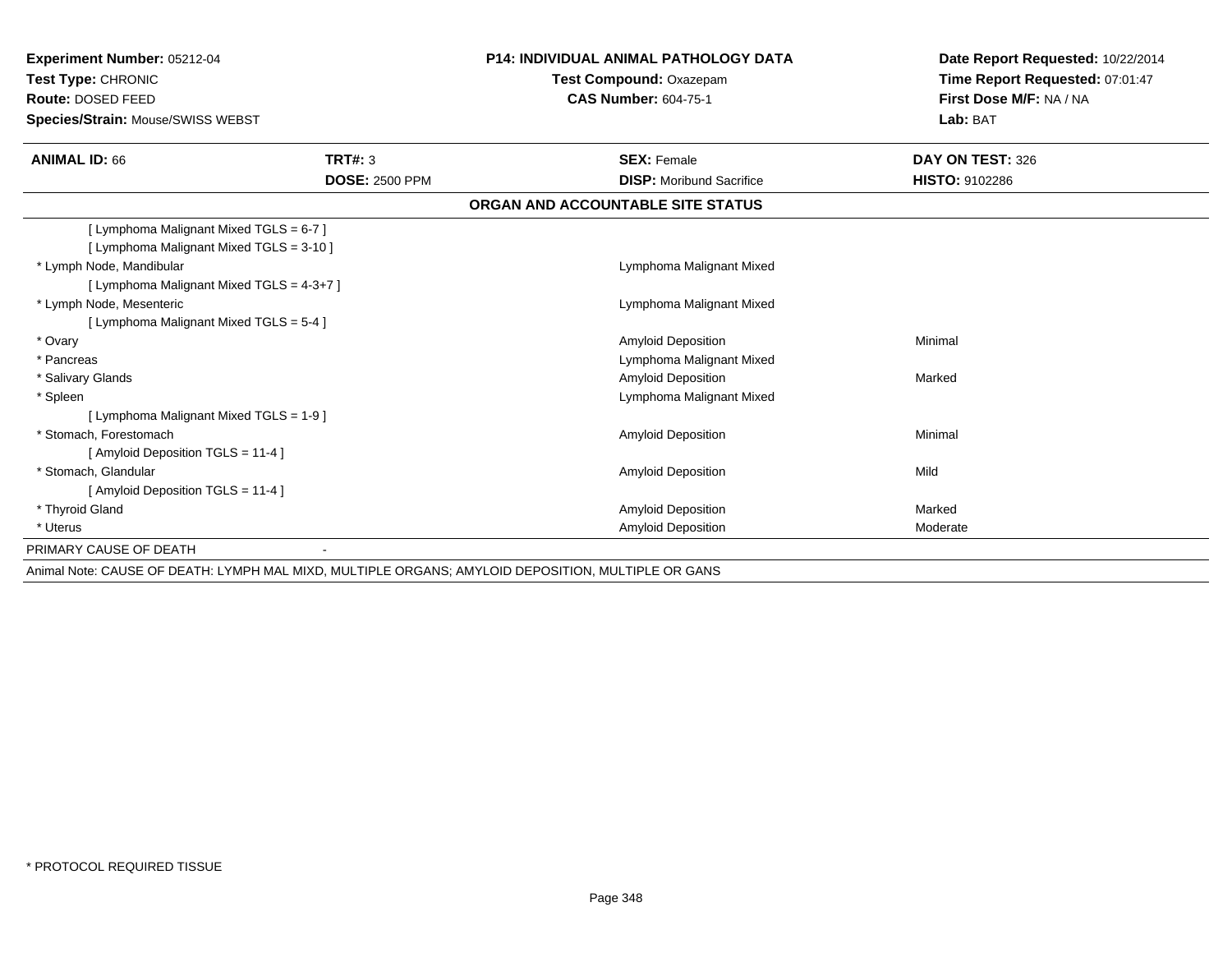| Experiment Number: 05212-04                                              |                             | <b>P14: INDIVIDUAL ANIMAL PATHOLOGY DATA</b> | Date Report Requested: 10/22/2014<br>Time Report Requested: 07:01:47<br>First Dose M/F: NA / NA |
|--------------------------------------------------------------------------|-----------------------------|----------------------------------------------|-------------------------------------------------------------------------------------------------|
| Test Type: CHRONIC                                                       |                             | <b>Test Compound: Oxazepam</b>               |                                                                                                 |
| <b>Route: DOSED FEED</b>                                                 |                             | <b>CAS Number: 604-75-1</b>                  |                                                                                                 |
| Species/Strain: Mouse/SWISS WEBST                                        |                             |                                              | Lab: BAT                                                                                        |
| <b>ANIMAL ID: 67</b>                                                     | TRT#: 3                     | <b>SEX: Female</b>                           | DAY ON TEST: 160                                                                                |
|                                                                          | <b>DOSE: 2500 PPM</b>       | <b>DISP:</b> Moribund Sacrifice              | <b>HISTO: 9102287</b>                                                                           |
|                                                                          |                             | ORGAN AND ACCOUNTABLE SITE STATUS            |                                                                                                 |
| <b>NORMAL</b>                                                            |                             |                                              |                                                                                                 |
| * Adrenal Cortex                                                         | * Adrenal Medulla           | * Blood Vessel                               | * Bone                                                                                          |
| * Bone Marrow                                                            | * Brain                     | * Clitoral Gland                             | * Esophagus                                                                                     |
| * Gallbladder                                                            | * Heart                     | * Intestine Large, Cecum                     | * Intestine Large, Colon                                                                        |
| * Intestine Large, Rectum                                                | * Intestine Small, Duodenum | * Intestine Small, Ileum                     | * Intestine Small, Jejunum                                                                      |
| * Islets, Pancreatic                                                     | * Kidney                    | * Lung                                       | * Lymph Node, Mandibular                                                                        |
| * Lymph Node, Mesenteric                                                 | * Mammary Gland             | * Nose                                       | * Ovary                                                                                         |
| * Pancreas                                                               | * Parathyroid Gland         | * Pituitary Gland                            | * Salivary Glands                                                                               |
| * Skeletal Muscle                                                        | * Skin                      | * Spleen                                     | * Stomach, Forestomach                                                                          |
| * Stomach, Glandular                                                     | * Thyroid Gland             | * Trachea                                    | * Urinary Bladder                                                                               |
| * Uterus                                                                 |                             |                                              |                                                                                                 |
| <b>MISSING</b>                                                           |                             |                                              |                                                                                                 |
| * Thymus                                                                 |                             |                                              |                                                                                                 |
| <b>OBSERVATIONS</b>                                                      |                             |                                              |                                                                                                 |
| * Liver                                                                  | Centrilobular               | Hypertrophy                                  | Mild                                                                                            |
| PRIMARY CAUSE OF DEATH                                                   |                             |                                              |                                                                                                 |
| Animal Note: NO CORRESPONDING MICROSCOPIC LESION FOR RECTAL PROLAPSE     |                             |                                              |                                                                                                 |
| Animal Note: SEEN AT NECROPSY                                            |                             |                                              |                                                                                                 |
| Animal Note: CAUSE OF MORB: RECTAL PROLAPSE, BASED ON GROSS OBSERVATIONS |                             |                                              |                                                                                                 |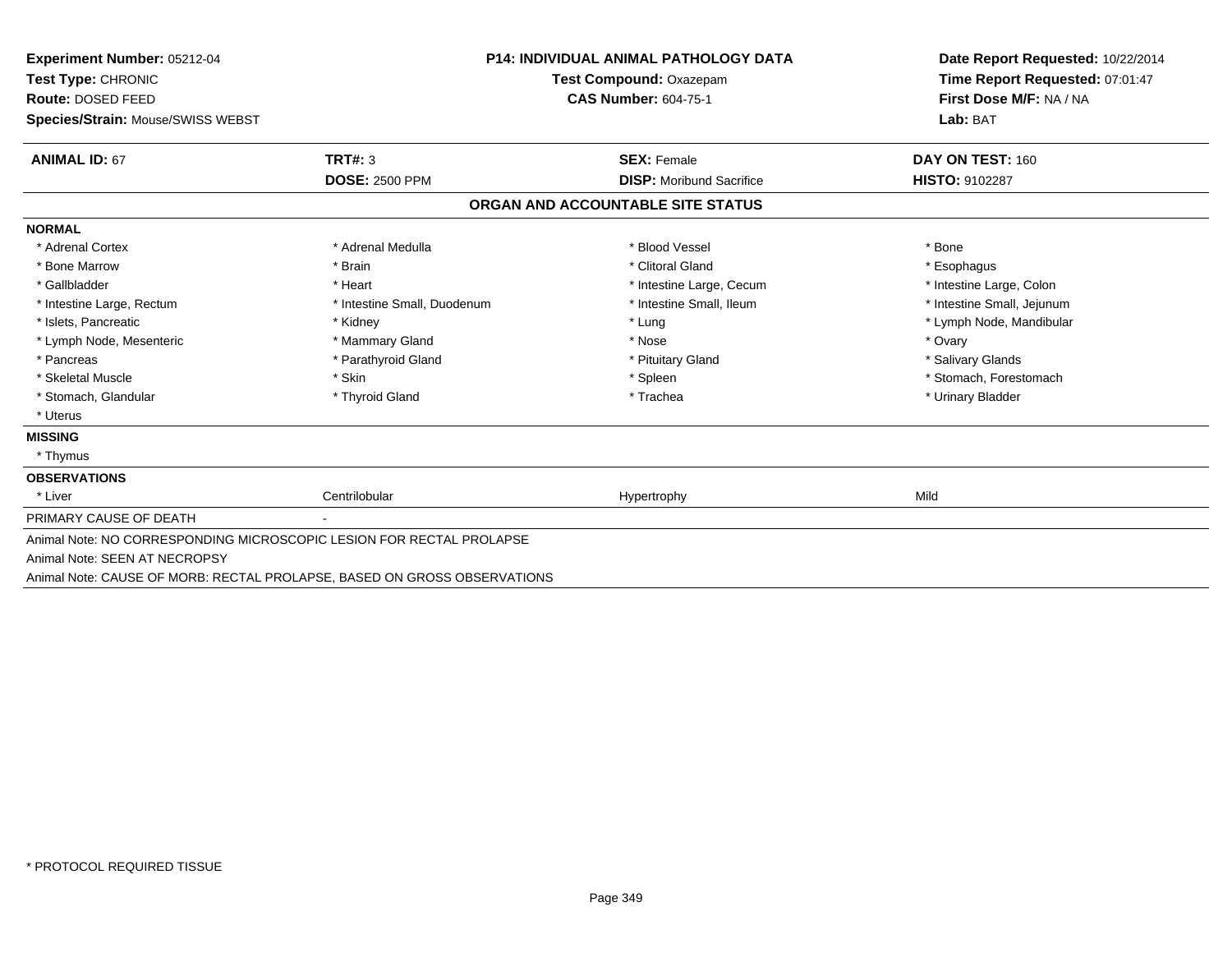| Experiment Number: 05212-04<br>Test Type: CHRONIC<br>Route: DOSED FEED |                                                              | P14: INDIVIDUAL ANIMAL PATHOLOGY DATA<br>Test Compound: Oxazepam<br><b>CAS Number: 604-75-1</b> | Date Report Requested: 10/22/2014<br>Time Report Requested: 07:01:47<br>First Dose M/F: NA / NA |
|------------------------------------------------------------------------|--------------------------------------------------------------|-------------------------------------------------------------------------------------------------|-------------------------------------------------------------------------------------------------|
| Species/Strain: Mouse/SWISS WEBST                                      |                                                              |                                                                                                 | Lab: BAT                                                                                        |
| <b>ANIMAL ID: 68</b>                                                   | <b>TRT#: 3</b>                                               | <b>SEX: Female</b>                                                                              | DAY ON TEST: 294                                                                                |
|                                                                        | <b>DOSE: 2500 PPM</b>                                        | <b>DISP: Natural Death</b>                                                                      | HISTO: 9102288                                                                                  |
|                                                                        |                                                              | ORGAN AND ACCOUNTABLE SITE STATUS                                                               |                                                                                                 |
| <b>NORMAL</b>                                                          |                                                              |                                                                                                 |                                                                                                 |
| * Adrenal Cortex                                                       | * Adrenal Medulla                                            | * Blood Vessel                                                                                  | * Bone                                                                                          |
| * Bone Marrow                                                          | * Brain                                                      | * Clitoral Gland                                                                                | * Esophagus                                                                                     |
| * Gallbladder                                                          | * Heart                                                      | * Intestine Large, Cecum                                                                        | * Intestine Large, Colon                                                                        |
| * Intestine Large, Rectum                                              | * Intestine Small, Duodenum                                  | * Intestine Small, Ileum                                                                        | * Intestine Small, Jejunum                                                                      |
| * Islets, Pancreatic                                                   | * Kidney                                                     | * Lymph Node, Mandibular                                                                        | * Mammary Gland                                                                                 |
| * Nose                                                                 | * Ovary                                                      | * Pancreas                                                                                      | * Parathyroid Gland                                                                             |
| * Pituitary Gland                                                      | * Salivary Glands                                            | * Skeletal Muscle                                                                               | * Skin                                                                                          |
| * Stomach, Forestomach                                                 | * Stomach, Glandular                                         | * Thyroid Gland                                                                                 | * Trachea                                                                                       |
| * Urinary Bladder                                                      | * Uterus                                                     |                                                                                                 |                                                                                                 |
| <b>OBSERVATIONS</b>                                                    |                                                              |                                                                                                 |                                                                                                 |
| * Clitoral GI                                                          |                                                              |                                                                                                 |                                                                                                 |
| Note: ENLARGEMENT SEEN AT NECROPSY                                     | Note: NO CORRESPONDING MICROSCOPIC LESION FOR CLITORAL GLAND |                                                                                                 |                                                                                                 |
| * Liver                                                                | Centrilobular                                                | Hypertrophy                                                                                     | Minimal                                                                                         |
| * Lung                                                                 |                                                              | Lymphoma Malignant Mixed                                                                        |                                                                                                 |
| Lymph Node                                                             | Mediastinal                                                  | Lymphoma Malignant Mixed                                                                        |                                                                                                 |
|                                                                        | Pancreatic                                                   | Lymphoma Malignant Mixed                                                                        |                                                                                                 |
|                                                                        | Renal                                                        | Lymphoma Malignant Mixed                                                                        |                                                                                                 |
|                                                                        | [ Lymphoma Malignant Mixed TGLS = $3,4,5,6-2+7+9+10+11$ ]    |                                                                                                 |                                                                                                 |
|                                                                        | [ Lymphoma Malignant Mixed TGLS = 3,4,5,6-2+7+9+10+11 ]      |                                                                                                 |                                                                                                 |
|                                                                        | [ Lymphoma Malignant Mixed TGLS = $3,4,5,6-2+7+9+10+11$ ]    |                                                                                                 |                                                                                                 |
| * Lymph Node, Mesenteric                                               |                                                              | Lymphoma Malignant Mixed                                                                        |                                                                                                 |
|                                                                        | [ Lymphoma Malignant Mixed TGLS = 3,4,5,6-2+7+9+10+11 ]      |                                                                                                 |                                                                                                 |
| * Spleen                                                               |                                                              | Lymphoma Malignant Mixed                                                                        |                                                                                                 |
| * Thymus                                                               |                                                              | Lymphoma Malignant Mixed                                                                        |                                                                                                 |
| PRIMARY CAUSE OF DEATH                                                 | $\sim$                                                       |                                                                                                 |                                                                                                 |

Animal Note: CAUSE OF DEATH: LYMPHOMA, MULTIPLE ORGANS, MIXED CELL TYPE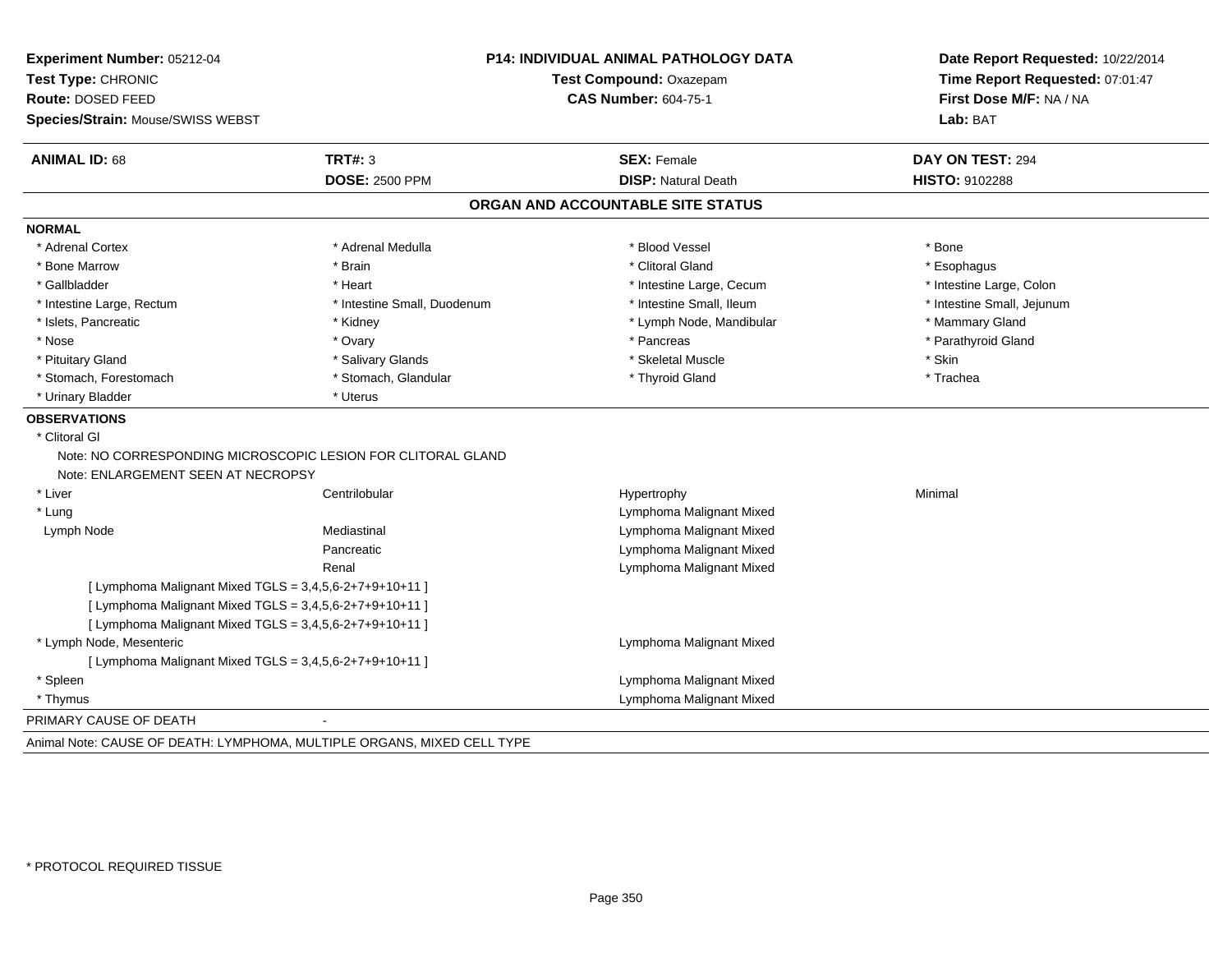| Experiment Number: 05212-04       |                          | <b>P14: INDIVIDUAL ANIMAL PATHOLOGY DATA</b> | Date Report Requested: 10/22/2014<br>Time Report Requested: 07:01:47 |
|-----------------------------------|--------------------------|----------------------------------------------|----------------------------------------------------------------------|
| Test Type: CHRONIC                |                          | <b>Test Compound: Oxazepam</b>               |                                                                      |
| Route: DOSED FEED                 |                          | <b>CAS Number: 604-75-1</b>                  | First Dose M/F: NA / NA                                              |
| Species/Strain: Mouse/SWISS WEBST |                          |                                              | Lab: BAT                                                             |
| <b>ANIMAL ID: 69</b>              | <b>TRT#: 3</b>           | <b>SEX: Female</b>                           | DAY ON TEST: 372                                                     |
|                                   | <b>DOSE: 2500 PPM</b>    | <b>DISP: Natural Death</b>                   | HISTO: 9102289                                                       |
|                                   |                          | ORGAN AND ACCOUNTABLE SITE STATUS            |                                                                      |
| <b>NORMAL</b>                     |                          |                                              |                                                                      |
| * Adrenal Medulla                 | * Blood Vessel           | * Bone                                       | * Bone Marrow                                                        |
| * Brain                           | * Clitoral Gland         | * Esophagus                                  | * Gallbladder                                                        |
| * Intestine Large, Cecum          | * Intestine Large, Colon | * Intestine Large, Rectum                    | * Islets, Pancreatic                                                 |
| * Lung                            | * Mammary Gland          | * Nose                                       | * Ovary                                                              |
| * Pancreas                        | * Pituitary Gland        | * Skeletal Muscle                            | * Skin                                                               |
| * Stomach, Forestomach            | * Stomach, Glandular     | * Thymus                                     | * Trachea                                                            |
| * Urinary Bladder                 |                          |                                              |                                                                      |
| <b>OBSERVATIONS</b>               |                          |                                              |                                                                      |
| * Adrenal Cortex                  |                          | Amyloid Deposition                           | Mild                                                                 |
| * Heart                           |                          | <b>Amyloid Deposition</b>                    | Mild                                                                 |
| * Intestine Small, Duodenum       |                          | <b>Amyloid Deposition</b>                    | Mild                                                                 |
| * Intestine Small, Ileum          |                          | Amyloid Deposition                           | Moderate                                                             |
| * Intestine Small, Jejunum        |                          | <b>Amyloid Deposition</b>                    | Marked                                                               |
| * Kidney                          | Glomerulus               | Amyloid Deposition                           | Marked                                                               |
| [ Amyloid Deposition TGLS = 1-1 ] |                          |                                              |                                                                      |
| * Liver                           |                          | <b>Amyloid Deposition</b>                    | Mild                                                                 |
|                                   | Centrilobular            | Hypertrophy                                  | Mild                                                                 |
| * Lymph Node, Mandibular          |                          | Amyloid Deposition                           | Mild                                                                 |
| * Lymph Node, Mesenteric          |                          | <b>Amyloid Deposition</b>                    | Mild                                                                 |
| * Parathyroid Gland               |                          | Amyloid Deposition                           | Minimal                                                              |
| * Salivary Glands                 |                          | Amyloid Deposition                           | Moderate                                                             |
| * Spleen                          |                          | Amyloid Deposition                           | Moderate                                                             |
| * Thyroid Gland                   |                          | Amyloid Deposition                           | Mild                                                                 |
| * Uterus                          |                          | Amyloid Deposition                           | Moderate                                                             |
| PRIMARY CAUSE OF DEATH            | $\overline{\phantom{a}}$ |                                              |                                                                      |

Animal Note: CAUSE OF DEATH: AMYLOID DEPOSITION, MULTIPLE ORGANS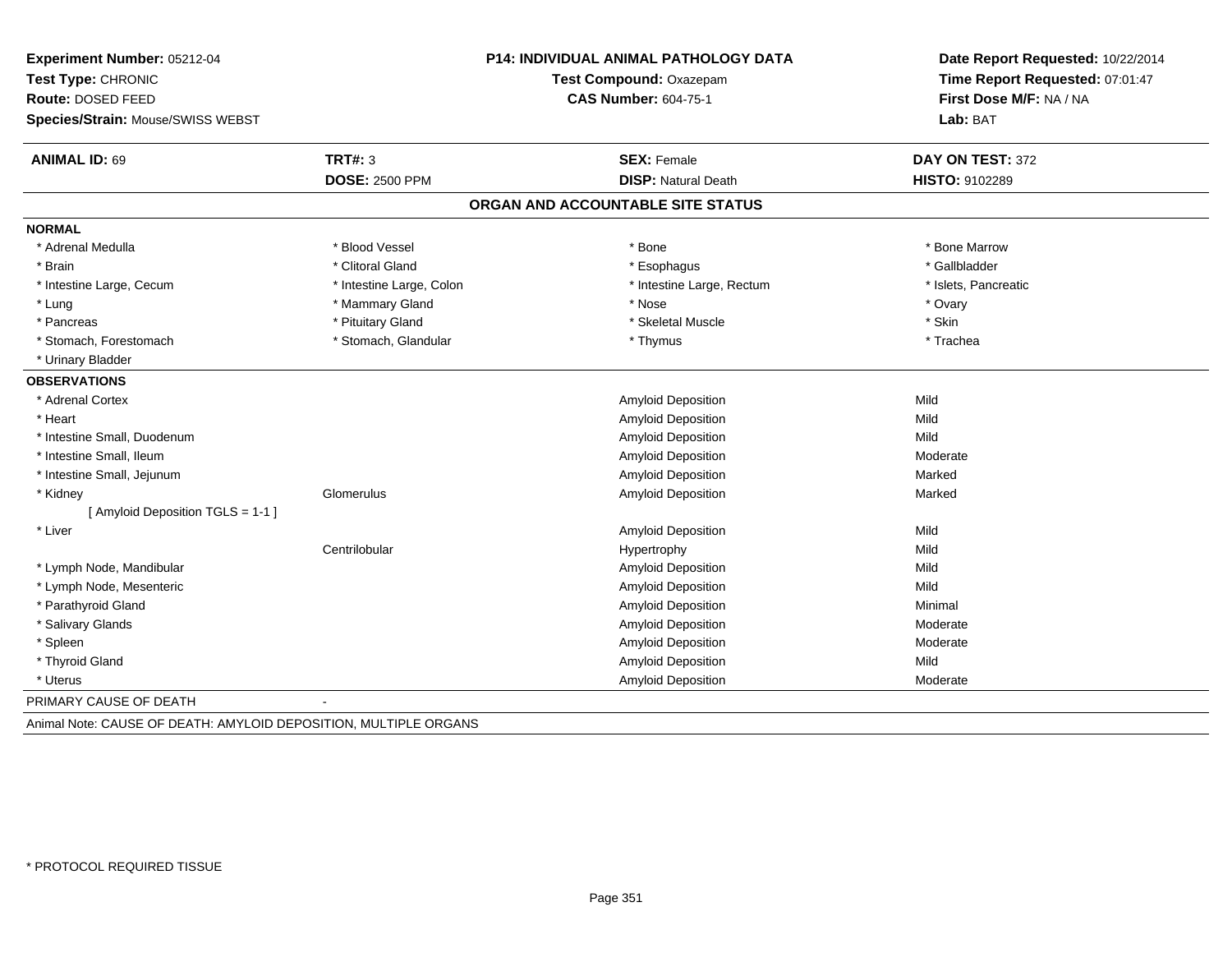| Experiment Number: 05212-04<br>Test Type: CHRONIC<br><b>Route: DOSED FEED</b><br>Species/Strain: Mouse/SWISS WEBST |                           | P14: INDIVIDUAL ANIMAL PATHOLOGY DATA<br>Test Compound: Oxazepam<br><b>CAS Number: 604-75-1</b> | Date Report Requested: 10/22/2014<br>Time Report Requested: 07:01:47<br>First Dose M/F: NA / NA<br>Lab: BAT |
|--------------------------------------------------------------------------------------------------------------------|---------------------------|-------------------------------------------------------------------------------------------------|-------------------------------------------------------------------------------------------------------------|
| <b>ANIMAL ID: 70</b>                                                                                               | <b>TRT#: 3</b>            | <b>SEX: Female</b>                                                                              | DAY ON TEST: 397                                                                                            |
|                                                                                                                    | <b>DOSE: 2500 PPM</b>     | <b>DISP: Terminal Sacrifice</b>                                                                 | <b>HISTO: 9102290</b>                                                                                       |
|                                                                                                                    |                           | ORGAN AND ACCOUNTABLE SITE STATUS                                                               |                                                                                                             |
| <b>NORMAL</b>                                                                                                      |                           |                                                                                                 |                                                                                                             |
| * Adrenal Cortex                                                                                                   | * Adrenal Medulla         | * Blood Vessel                                                                                  | * Bone                                                                                                      |
| * Bone Marrow                                                                                                      | * Brain                   | * Clitoral Gland                                                                                | * Esophagus                                                                                                 |
| * Gallbladder                                                                                                      | * Intestine Large, Rectum | * Islets, Pancreatic                                                                            | * Mammary Gland                                                                                             |
| * Nose                                                                                                             | * Ovary                   | * Pancreas                                                                                      | * Pituitary Gland                                                                                           |
| * Skeletal Muscle                                                                                                  | * Skin                    | * Spleen                                                                                        | * Stomach, Forestomach                                                                                      |
| * Stomach, Glandular                                                                                               | * Thymus                  | * Trachea                                                                                       | * Urinary Bladder                                                                                           |
| * Uterus                                                                                                           |                           |                                                                                                 |                                                                                                             |
| <b>OBSERVATIONS</b>                                                                                                |                           |                                                                                                 |                                                                                                             |
| * Heart                                                                                                            |                           | Amyloid Deposition                                                                              | Moderate                                                                                                    |
| * Intestine Large, Cecum                                                                                           |                           | Amyloid Deposition                                                                              | Mild                                                                                                        |
| * Intestine Large, Colon                                                                                           |                           | Amyloid Deposition                                                                              | Mild                                                                                                        |
| * Intestine Small, Duodenum                                                                                        |                           | Amyloid Deposition                                                                              | Marked                                                                                                      |
|                                                                                                                    |                           | Ulcer                                                                                           | Moderate                                                                                                    |
| * Intestine Small, Ileum                                                                                           |                           | <b>Amyloid Deposition</b>                                                                       | Marked                                                                                                      |
| * Intestine Small, Jejunum                                                                                         |                           | Amyloid Deposition                                                                              | Marked                                                                                                      |
| * Kidney                                                                                                           | Glomerulus                | <b>Amyloid Deposition</b>                                                                       | Mild                                                                                                        |
| * Liver                                                                                                            | Centrilobular             | Hypertrophy                                                                                     | Mild                                                                                                        |
|                                                                                                                    |                           | Inflammation                                                                                    | Subacute, Minimal                                                                                           |
| * Lung                                                                                                             |                           | Alveolar/Bronchiolar Carcinoma                                                                  |                                                                                                             |
|                                                                                                                    |                           | Fibrosis                                                                                        | Mild                                                                                                        |
|                                                                                                                    | Alveolus                  | <b>Infiltration Cellular</b>                                                                    | Mononuclear CI, Moderate                                                                                    |
| [ Alveolar/Bronchiolar Carcinoma TGLS = 1-9 ]                                                                      |                           |                                                                                                 |                                                                                                             |
| * Lymph Node, Mandibular                                                                                           |                           | Amyloid Deposition                                                                              | Minimal                                                                                                     |
| * Lymph Node, Mesenteric                                                                                           |                           | Amyloid Deposition                                                                              | Minimal                                                                                                     |
|                                                                                                                    |                           | Hyperplasia                                                                                     | Lymphoid, Mild                                                                                              |
| [Hyperplasia TGLS = 2-4]                                                                                           |                           |                                                                                                 |                                                                                                             |
| * Parathyroid Gland                                                                                                |                           | Amyloid Deposition                                                                              | Moderate                                                                                                    |
| * Salivary Glands                                                                                                  |                           | Amyloid Deposition                                                                              | Mild                                                                                                        |
| * Thyroid Gland                                                                                                    |                           | Amyloid Deposition                                                                              | Mild                                                                                                        |
| PRIMARY CAUSE OF DEATH                                                                                             |                           |                                                                                                 |                                                                                                             |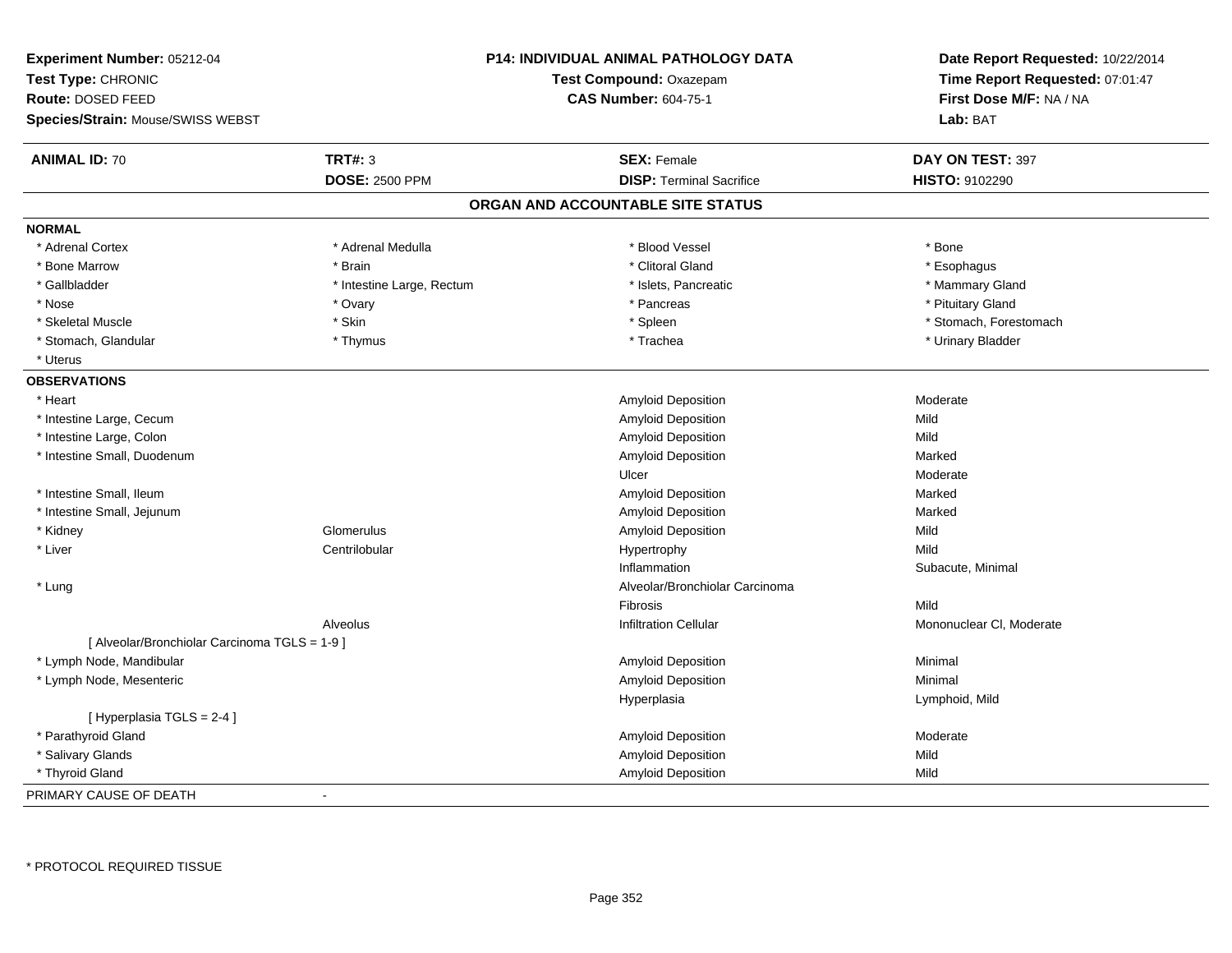| Experiment Number: 05212-04<br>Test Type: CHRONIC<br>Route: DOSED FEED<br>Species/Strain: Mouse/SWISS WEBST |                           | <b>P14: INDIVIDUAL ANIMAL PATHOLOGY DATA</b><br>Test Compound: Oxazepam<br><b>CAS Number: 604-75-1</b> | Date Report Requested: 10/22/2014<br>Time Report Requested: 07:01:47<br>First Dose M/F: NA / NA<br>Lab: BAT |
|-------------------------------------------------------------------------------------------------------------|---------------------------|--------------------------------------------------------------------------------------------------------|-------------------------------------------------------------------------------------------------------------|
|                                                                                                             |                           |                                                                                                        |                                                                                                             |
| <b>ANIMAL ID: 71</b>                                                                                        | <b>TRT#: 3</b>            | <b>SEX: Female</b>                                                                                     | DAY ON TEST: 328                                                                                            |
|                                                                                                             | <b>DOSE: 2500 PPM</b>     | <b>DISP:</b> Moribund Sacrifice                                                                        | HISTO: 9102291                                                                                              |
|                                                                                                             |                           | ORGAN AND ACCOUNTABLE SITE STATUS                                                                      |                                                                                                             |
| <b>NORMAL</b>                                                                                               |                           |                                                                                                        |                                                                                                             |
| * Adrenal Medulla                                                                                           | * Blood Vessel            | * Bone                                                                                                 | * Bone Marrow                                                                                               |
| * Brain                                                                                                     | * Clitoral Gland          | * Esophagus                                                                                            | * Gallbladder                                                                                               |
| * Intestine Large, Colon                                                                                    | * Intestine Large, Rectum | * Islets, Pancreatic                                                                                   | * Lymph Node, Mandibular                                                                                    |
| * Lymph Node, Mesenteric                                                                                    | * Nose                    | * Ovary                                                                                                | * Pancreas                                                                                                  |
| * Pituitary Gland                                                                                           | * Skeletal Muscle         | * Skin                                                                                                 | * Stomach, Forestomach                                                                                      |
| * Stomach, Glandular                                                                                        | * Thymus                  | * Trachea                                                                                              | * Urinary Bladder                                                                                           |
| <b>MISSING</b>                                                                                              |                           |                                                                                                        |                                                                                                             |
| * Mammary Gland                                                                                             |                           |                                                                                                        |                                                                                                             |
| <b>OBSERVATIONS</b>                                                                                         |                           |                                                                                                        |                                                                                                             |
| * Adrenal Cortex                                                                                            |                           | Amyloid Deposition                                                                                     | Moderate                                                                                                    |
| * Heart                                                                                                     |                           | Amyloid Deposition                                                                                     | Moderate                                                                                                    |
|                                                                                                             | Atrium                    | Thrombosis                                                                                             |                                                                                                             |
| [Thrombosis TGLS = 2-2]                                                                                     |                           |                                                                                                        |                                                                                                             |
| * Intestine Large, Cecum                                                                                    |                           | Ulcer                                                                                                  | Marked                                                                                                      |
| [Ulcer TGLS = $5-9$ ]                                                                                       |                           |                                                                                                        |                                                                                                             |
| * Intestine Small, Duodenum                                                                                 |                           | Adenoma                                                                                                |                                                                                                             |
|                                                                                                             |                           | Amyloid Deposition                                                                                     | Marked                                                                                                      |
| * Intestine Small, Ileum                                                                                    |                           | Amyloid Deposition                                                                                     | Moderate                                                                                                    |
| * Intestine Small, Jejunum                                                                                  |                           | Amyloid Deposition                                                                                     | Moderate                                                                                                    |
| * Kidney                                                                                                    | Glomerulus                | Amyloid Deposition                                                                                     | Moderate                                                                                                    |
| * Liver                                                                                                     |                           | Amyloid Deposition                                                                                     | Moderate                                                                                                    |
|                                                                                                             |                           | <b>Eosinophilic Focus</b>                                                                              |                                                                                                             |
|                                                                                                             |                           | Hepatocellular Adenoma                                                                                 | Multiple                                                                                                    |
|                                                                                                             | Centrilobular             | Hypertrophy                                                                                            | Minimal                                                                                                     |
| [ Eosinophilic Focus TGLS = 6-1 ]                                                                           |                           |                                                                                                        |                                                                                                             |
| [ Hepatocellular Adenoma TGLS = 3,4,7-1+10+11 ]                                                             |                           |                                                                                                        |                                                                                                             |
| * Lung                                                                                                      |                           | <b>Fibrosis</b>                                                                                        | Moderate                                                                                                    |
|                                                                                                             | Alveolus                  | <b>Infiltration Cellular</b>                                                                           | Mononuclear CI, Moderate                                                                                    |
| * Parathyroid Gland                                                                                         |                           | Amyloid Deposition                                                                                     | Mild                                                                                                        |
| * Salivary Glands                                                                                           |                           | Amyloid Deposition                                                                                     | Marked                                                                                                      |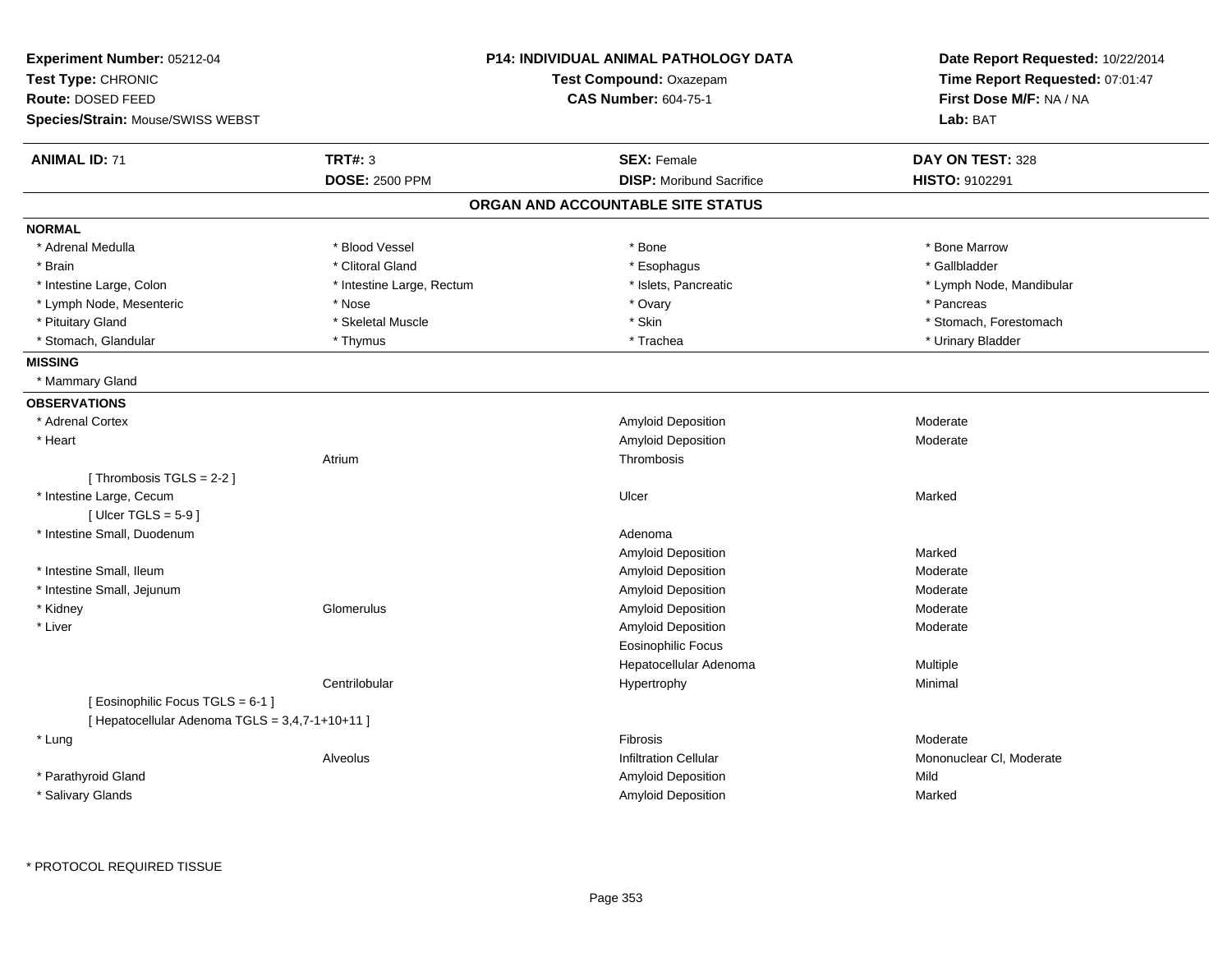| Experiment Number: 05212-04<br><b>Test Type: CHRONIC</b><br>Route: DOSED FEED<br>Species/Strain: Mouse/SWISS WEBST |                                                                     | <b>P14: INDIVIDUAL ANIMAL PATHOLOGY DATA</b><br>Test Compound: Oxazepam<br><b>CAS Number: 604-75-1</b> | Date Report Requested: 10/22/2014<br>Time Report Requested: 07:01:47<br>First Dose M/F: NA / NA |
|--------------------------------------------------------------------------------------------------------------------|---------------------------------------------------------------------|--------------------------------------------------------------------------------------------------------|-------------------------------------------------------------------------------------------------|
|                                                                                                                    |                                                                     |                                                                                                        | Lab: BAT                                                                                        |
| <b>ANIMAL ID: 71</b>                                                                                               | TRT#: 3                                                             | <b>SEX: Female</b>                                                                                     | DAY ON TEST: 328                                                                                |
|                                                                                                                    | <b>DOSE: 2500 PPM</b>                                               | <b>DISP:</b> Moribund Sacrifice                                                                        | <b>HISTO: 9102291</b>                                                                           |
|                                                                                                                    |                                                                     | ORGAN AND ACCOUNTABLE SITE STATUS                                                                      |                                                                                                 |
| * Spleen                                                                                                           |                                                                     | <b>Amyloid Deposition</b>                                                                              | Moderate                                                                                        |
|                                                                                                                    |                                                                     | Hematopoietic Cell Proliferation                                                                       | Moderate                                                                                        |
| [Hematopoietic Cell Proliferation TGLS = 1-12]                                                                     |                                                                     |                                                                                                        |                                                                                                 |
| * Thyroid Gland                                                                                                    |                                                                     | Amyloid Deposition                                                                                     | Moderate                                                                                        |
| * Uterus                                                                                                           |                                                                     | <b>Amyloid Deposition</b>                                                                              | Moderate                                                                                        |
| PRIMARY CAUSE OF DEATH                                                                                             |                                                                     |                                                                                                        |                                                                                                 |
| Animal Note: CECAL ULCER                                                                                           |                                                                     |                                                                                                        |                                                                                                 |
|                                                                                                                    | Animal Note: CAUSE OF MORB: AMYLOID DEPOSITION, MULTIPLE ORGANS AND |                                                                                                        |                                                                                                 |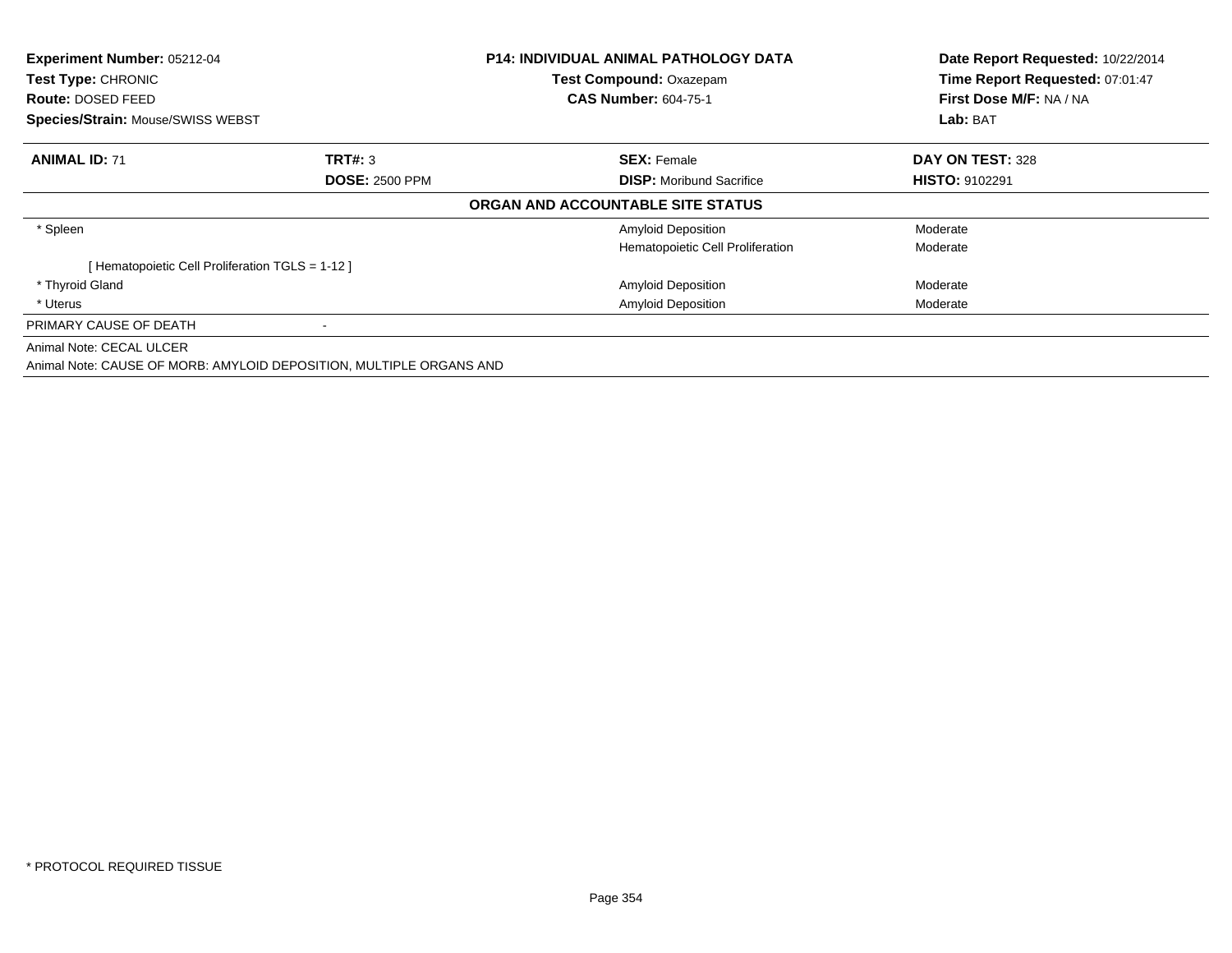| Experiment Number: 05212-04<br>Test Type: CHRONIC<br>Route: DOSED FEED        | P14: INDIVIDUAL ANIMAL PATHOLOGY DATA<br>Test Compound: Oxazepam<br><b>CAS Number: 604-75-1</b> |                                   | Date Report Requested: 10/22/2014<br>Time Report Requested: 07:01:47<br>First Dose M/F: NA / NA |
|-------------------------------------------------------------------------------|-------------------------------------------------------------------------------------------------|-----------------------------------|-------------------------------------------------------------------------------------------------|
| Species/Strain: Mouse/SWISS WEBST                                             |                                                                                                 |                                   | Lab: BAT                                                                                        |
| <b>ANIMAL ID: 72</b>                                                          | <b>TRT#: 3</b>                                                                                  | <b>SEX: Female</b>                | DAY ON TEST: 256                                                                                |
|                                                                               | <b>DOSE: 2500 PPM</b>                                                                           | <b>DISP: Natural Death</b>        | HISTO: 9102292                                                                                  |
|                                                                               |                                                                                                 | ORGAN AND ACCOUNTABLE SITE STATUS |                                                                                                 |
| <b>NORMAL</b>                                                                 |                                                                                                 |                                   |                                                                                                 |
| * Adrenal Cortex                                                              | * Adrenal Medulla                                                                               | * Blood Vessel                    | * Bone                                                                                          |
| * Bone Marrow                                                                 | * Brain                                                                                         | * Clitoral Gland                  | * Esophagus                                                                                     |
| * Gallbladder                                                                 | * Heart                                                                                         | * Intestine Large, Rectum         | * Intestine Small, Duodenum                                                                     |
| * Intestine Small, Ileum                                                      | * Intestine Small, Jejunum                                                                      | * Islets, Pancreatic              | * Lung                                                                                          |
| * Lymph Node, Mandibular                                                      | * Mammary Gland                                                                                 | * Nose                            | * Ovary                                                                                         |
| * Pancreas                                                                    | * Parathyroid Gland                                                                             | * Pituitary Gland                 | * Salivary Glands                                                                               |
| * Skeletal Muscle                                                             | * Skin                                                                                          | * Stomach, Forestomach            | * Stomach, Glandular                                                                            |
| * Thymus                                                                      | * Thyroid Gland                                                                                 | * Trachea                         | * Urinary Bladder                                                                               |
| * Uterus                                                                      |                                                                                                 |                                   |                                                                                                 |
| <b>OBSERVATIONS</b>                                                           |                                                                                                 |                                   |                                                                                                 |
| * Intestine Large, Cecum                                                      |                                                                                                 | Hemorrhage                        | Marked                                                                                          |
| [Hemorrhage TGLS = $4,5-4$ ]                                                  |                                                                                                 |                                   |                                                                                                 |
| * Intestine Large, Colon                                                      |                                                                                                 | Hemorrhage                        | Marked                                                                                          |
| [Hemorrhage TGLS = 4,5-4]                                                     |                                                                                                 |                                   |                                                                                                 |
| * Kidney                                                                      | Glomerulus                                                                                      | Amyloid Deposition                | Mild                                                                                            |
| * Liver                                                                       |                                                                                                 | Inflammation                      | Granulomatous, Moderate                                                                         |
|                                                                               |                                                                                                 | <b>Necrosis</b>                   | Mild                                                                                            |
| [Inflammation TGLS = $2-1+2$ ]                                                |                                                                                                 |                                   |                                                                                                 |
| [Necrosis TGLS = $2-1+2$ ]                                                    |                                                                                                 |                                   |                                                                                                 |
| * Lymph Node, Mesenteric                                                      |                                                                                                 | Hyperplasia                       | Lymphoid, Marked                                                                                |
| [Hyperplasia TGLS = 3-4]                                                      |                                                                                                 |                                   |                                                                                                 |
| * Spleen                                                                      |                                                                                                 | Hematopoietic Cell Proliferation  | Moderate                                                                                        |
|                                                                               |                                                                                                 | Hyperplasia                       | Lymphoid, Marked                                                                                |
| [ Hematopoietic Cell Proliferation TGLS = 1-9 ]<br>[ Hyperplasia TGLS = 1-9 ] |                                                                                                 |                                   |                                                                                                 |
| PRIMARY CAUSE OF DEATH                                                        |                                                                                                 |                                   |                                                                                                 |
| Animal Note: NO CORRESPONDING LESION FOR LYMPHOID TISSUE DISCOLORATION        |                                                                                                 |                                   |                                                                                                 |
| Animal Note: CAUSE OF DEATH: HEMORRHAGE, CECUM AND COLON                      |                                                                                                 |                                   |                                                                                                 |
| Animal Note: SEEN AT NECROPSY                                                 |                                                                                                 |                                   |                                                                                                 |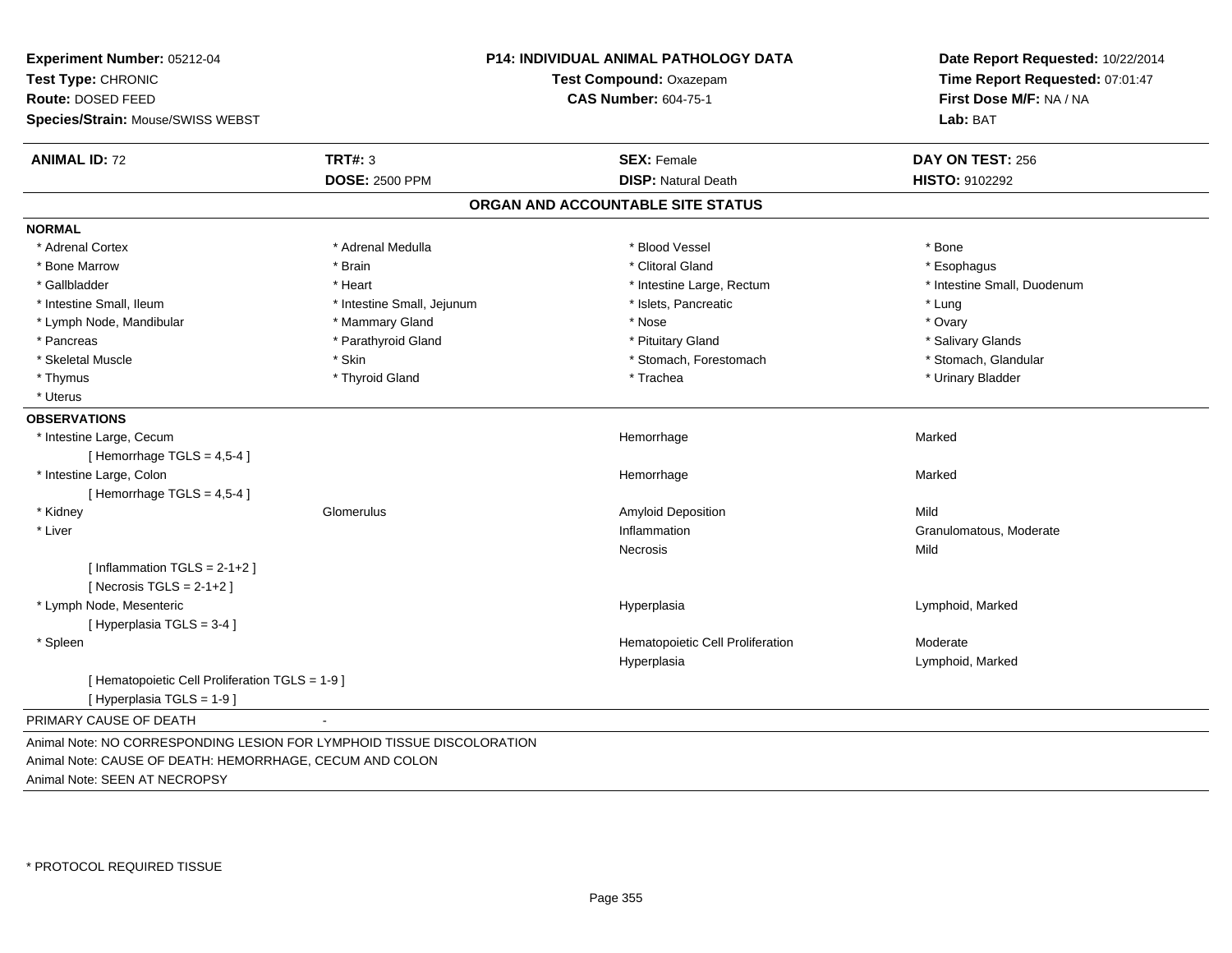| Experiment Number: 05212-04                          |                          | <b>P14: INDIVIDUAL ANIMAL PATHOLOGY DATA</b> | Date Report Requested: 10/22/2014 |  |
|------------------------------------------------------|--------------------------|----------------------------------------------|-----------------------------------|--|
| Test Type: CHRONIC                                   | Test Compound: Oxazepam  |                                              | Time Report Requested: 07:01:47   |  |
| Route: DOSED FEED                                    |                          | <b>CAS Number: 604-75-1</b>                  | First Dose M/F: NA / NA           |  |
| <b>Species/Strain: Mouse/SWISS WEBST</b>             |                          |                                              | Lab: BAT                          |  |
| <b>ANIMAL ID: 73</b>                                 | <b>TRT#: 3</b>           | <b>SEX: Female</b>                           | DAY ON TEST: 397                  |  |
|                                                      | <b>DOSE: 2500 PPM</b>    | <b>DISP: Terminal Sacrifice</b>              | HISTO: 9102293                    |  |
|                                                      |                          | ORGAN AND ACCOUNTABLE SITE STATUS            |                                   |  |
| <b>NORMAL</b>                                        |                          |                                              |                                   |  |
| * Adrenal Cortex                                     | * Adrenal Medulla        | * Blood Vessel                               | * Bone                            |  |
| * Bone Marrow                                        | * Brain                  | * Clitoral Gland                             | * Esophagus                       |  |
| * Gallbladder                                        | * Intestine Large, Cecum | * Intestine Large, Rectum                    | * Intestine Small, Duodenum       |  |
| * Intestine Small, Jejunum                           | * Islets, Pancreatic     | * Kidney                                     | * Lung                            |  |
| * Lymph Node, Mandibular                             | * Lymph Node, Mesenteric | * Mammary Gland                              | * Nose                            |  |
| * Ovary                                              | * Pancreas               | * Parathyroid Gland                          | * Pituitary Gland                 |  |
| * Salivary Glands                                    | * Skeletal Muscle        | * Skin                                       | * Spleen                          |  |
| * Stomach, Forestomach                               | * Stomach, Glandular     | * Thymus                                     | * Thyroid Gland                   |  |
| * Trachea                                            | * Urinary Bladder        |                                              |                                   |  |
| <b>MISSING</b>                                       |                          |                                              |                                   |  |
| * Intestine Small. Ileum                             |                          |                                              |                                   |  |
| <b>OBSERVATIONS</b>                                  |                          |                                              |                                   |  |
| * Heart                                              |                          | <b>Amyloid Deposition</b>                    | Minimal                           |  |
|                                                      | Coron Artery             | Inflammation                                 | Chronic, Minimal                  |  |
| * Intestine Large, Colon                             |                          | <b>Amyloid Deposition</b>                    | Minimal                           |  |
| * Liver                                              |                          | <b>Eosinophilic Focus</b>                    |                                   |  |
|                                                      |                          | Hepatocellular Adenoma                       | Multiple                          |  |
|                                                      | Centrilobular            | Hypertrophy                                  | Mild                              |  |
|                                                      |                          | Inflammation                                 | Subacute, Minimal                 |  |
| [ Hepatocellular Adenoma TGLS = 1,2,3,4-9+10+11+12 ] |                          |                                              |                                   |  |
| * Uterus                                             | Endometrium              | Hyperplasia                                  | Cystic, Minimal                   |  |
| PRIMARY CAUSE OF DEATH                               | $\blacksquare$           |                                              |                                   |  |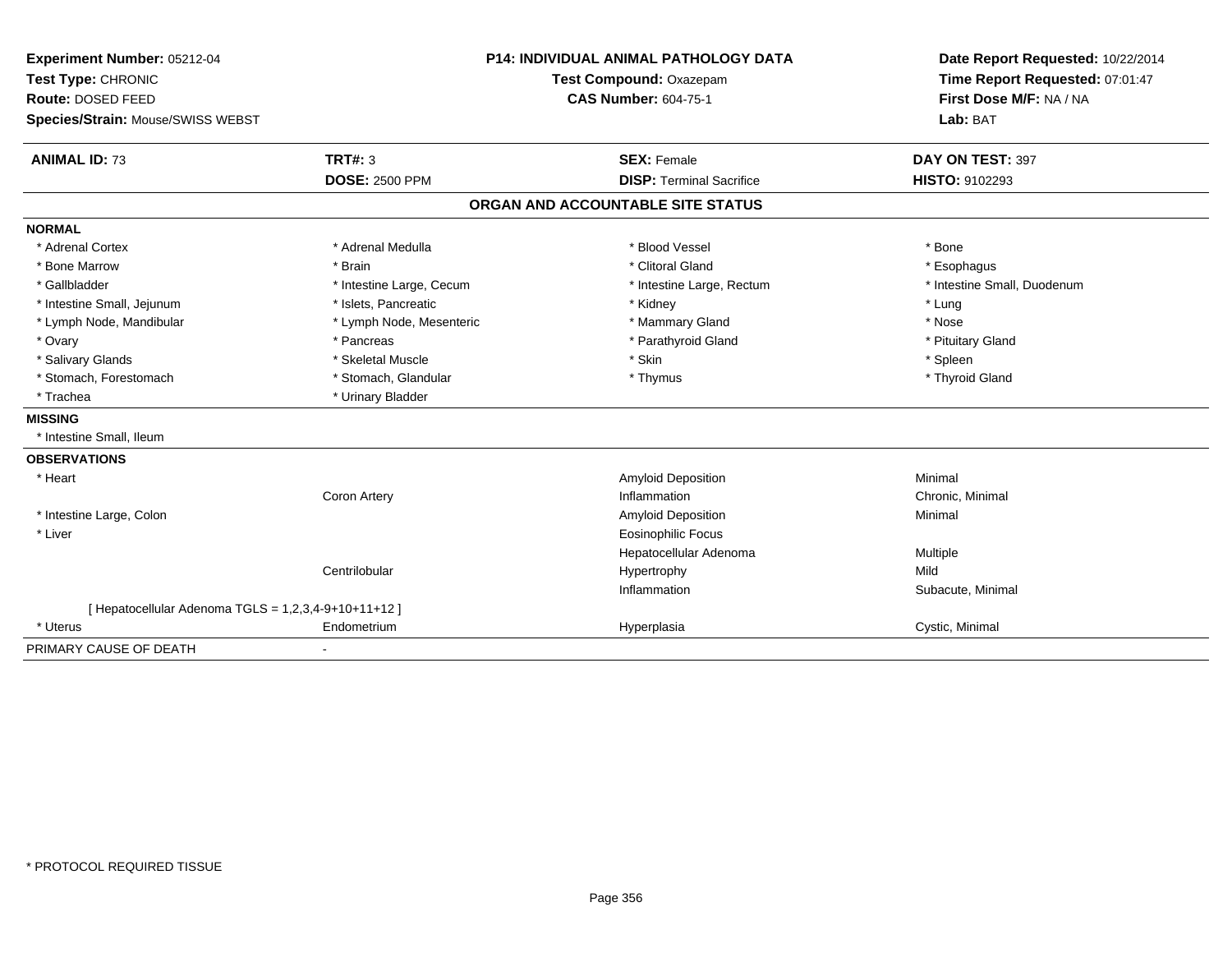| <b>Experiment Number: 05212-04</b> |                       | <b>P14: INDIVIDUAL ANIMAL PATHOLOGY DATA</b> | Date Report Requested: 10/22/2014 |  |
|------------------------------------|-----------------------|----------------------------------------------|-----------------------------------|--|
| Test Type: CHRONIC                 |                       | Test Compound: Oxazepam                      | Time Report Requested: 07:01:47   |  |
| Route: DOSED FEED                  |                       | <b>CAS Number: 604-75-1</b>                  | First Dose M/F: NA / NA           |  |
| Species/Strain: Mouse/SWISS WEBST  |                       |                                              | Lab: BAT                          |  |
| <b>ANIMAL ID: 74</b>               | <b>TRT#: 3</b>        | <b>SEX: Female</b>                           | DAY ON TEST: 397                  |  |
|                                    | <b>DOSE: 2500 PPM</b> | <b>DISP: Natural Death</b>                   | HISTO: 9102294                    |  |
|                                    |                       | ORGAN AND ACCOUNTABLE SITE STATUS            |                                   |  |
| <b>NORMAL</b>                      |                       |                                              |                                   |  |
| * Adrenal Medulla                  | * Blood Vessel        | * Bone                                       | * Bone Marrow                     |  |
| * Brain                            | * Clitoral Gland      | * Esophagus                                  | * Gallbladder                     |  |
| * Intestine Large, Rectum          | * Islets, Pancreatic  | * Nose                                       | * Pancreas                        |  |
| * Pituitary Gland                  | * Skeletal Muscle     | * Skin                                       | * Spleen                          |  |
| * Stomach, Forestomach             | * Trachea             | * Urinary Bladder                            |                                   |  |
| <b>MISSING</b>                     |                       |                                              |                                   |  |
| * Mammary Gland                    | * Thymus              |                                              |                                   |  |
| <b>OBSERVATIONS</b>                |                       |                                              |                                   |  |
| * Adrenal Cortex                   |                       | Amyloid Deposition                           | Mild                              |  |
| * Heart                            |                       | Amyloid Deposition                           | Moderate                          |  |
| Atrium                             |                       | Thrombosis                                   |                                   |  |
| [Thrombosis TGLS = 3-2]            |                       |                                              |                                   |  |
| * Intestine Large, Cecum           |                       | Amyloid Deposition                           | Mild                              |  |
| * Intestine Large, Colon           |                       | Amyloid Deposition                           | Mild                              |  |
| * Intestine Small, Duodenum        |                       | Amyloid Deposition                           | Moderate                          |  |
| * Intestine Small, Ileum           |                       | Amyloid Deposition                           | Marked                            |  |
| * Intestine Small, Jejunum         |                       | Amyloid Deposition                           | Marked                            |  |
| * Kidney                           | Glomerulus            | Amyloid Deposition                           | Marked                            |  |
| [ Amyloid Deposition TGLS = 1-1 ]  |                       |                                              |                                   |  |
| * Liver                            |                       | Amyloid Deposition                           | Mild                              |  |
|                                    | Centrilobular         | Hypertrophy                                  | Minimal                           |  |
| * Lung                             |                       | Alveolar/Bronchiolar Adenoma                 |                                   |  |
|                                    |                       | Fibrosis                                     | Moderate                          |  |
| Alveolus                           |                       | <b>Infiltration Cellular</b>                 | Mononuclear CI, Mild              |  |
| [Fibrosis TGLS = $2-2$ ]           |                       |                                              |                                   |  |
| * Lymph Node, Mandibular           |                       | Amyloid Deposition                           | Mild                              |  |
| * Lymph Node, Mesenteric           |                       | Amyloid Deposition                           | Mild                              |  |
| * Ovary                            |                       | Amyloid Deposition                           | Mild                              |  |
| * Parathyroid Gland                |                       | Amyloid Deposition                           | Moderate                          |  |
| * Salivary Glands                  |                       | Amyloid Deposition                           | Moderate                          |  |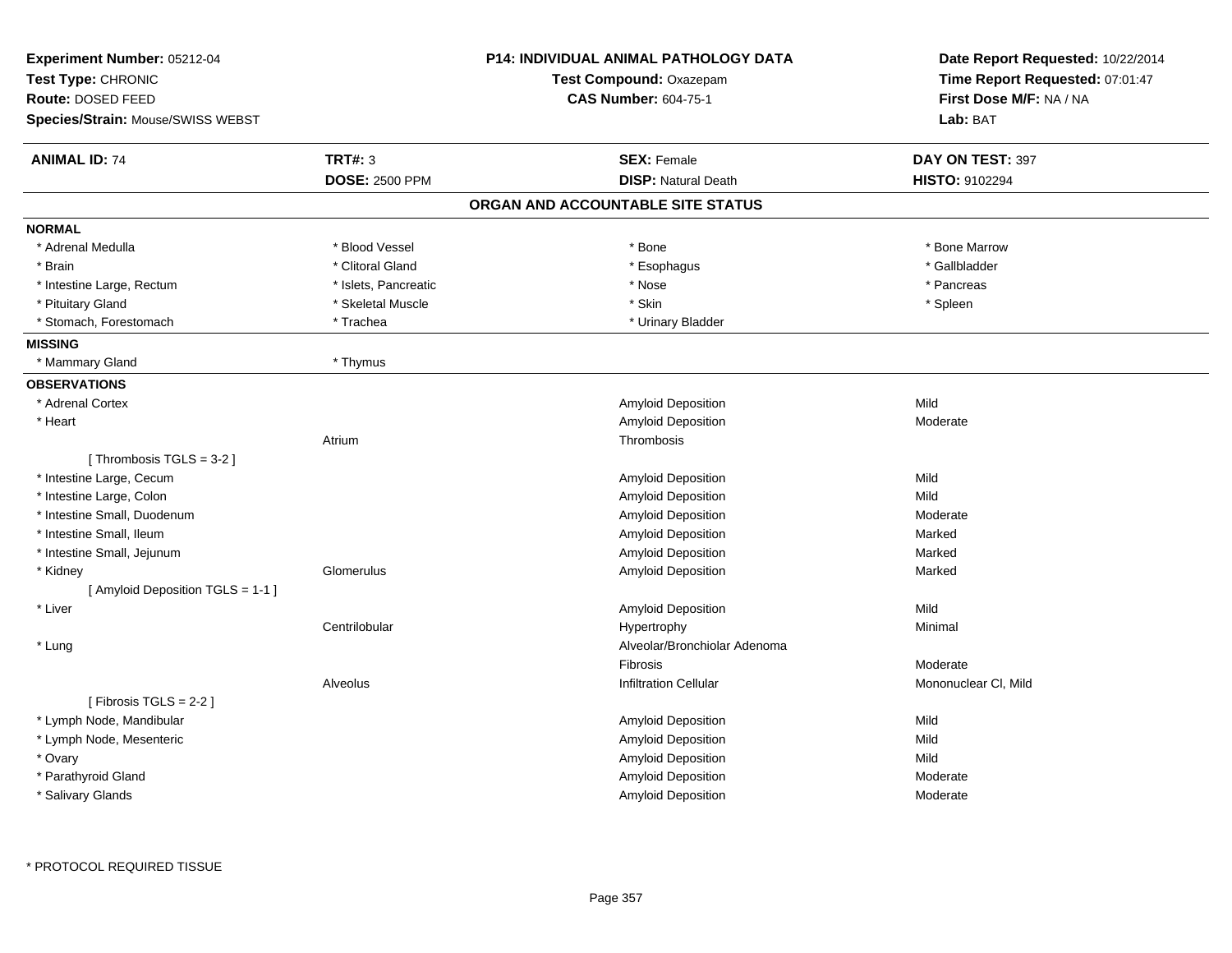| <b>Experiment Number: 05212-04</b><br><b>Test Type: CHRONIC</b>  |                       | <b>P14: INDIVIDUAL ANIMAL PATHOLOGY DATA</b> | Date Report Requested: 10/22/2014 |  |
|------------------------------------------------------------------|-----------------------|----------------------------------------------|-----------------------------------|--|
|                                                                  |                       | <b>Test Compound: Oxazepam</b>               | Time Report Requested: 07:01:47   |  |
| Route: DOSED FEED                                                |                       | <b>CAS Number: 604-75-1</b>                  | First Dose M/F: NA / NA           |  |
| <b>Species/Strain: Mouse/SWISS WEBST</b>                         |                       |                                              | Lab: BAT                          |  |
| <b>ANIMAL ID: 74</b>                                             | TRT#: 3               | <b>SEX: Female</b>                           | DAY ON TEST: 397                  |  |
|                                                                  | <b>DOSE: 2500 PPM</b> | <b>DISP:</b> Natural Death                   | <b>HISTO: 9102294</b>             |  |
|                                                                  |                       | ORGAN AND ACCOUNTABLE SITE STATUS            |                                   |  |
| * Stomach, Glandular                                             |                       | <b>Amyloid Deposition</b>                    | Mild                              |  |
| * Thyroid Gland                                                  |                       | <b>Amyloid Deposition</b>                    | Moderate                          |  |
| * Uterus                                                         |                       | <b>Amyloid Deposition</b>                    | Mild                              |  |
| PRIMARY CAUSE OF DEATH                                           |                       |                                              |                                   |  |
| Animal Note: CAUSE OF DEATH: AMYLOID DEPOSITION, MULTIPLE ORGANS |                       |                                              |                                   |  |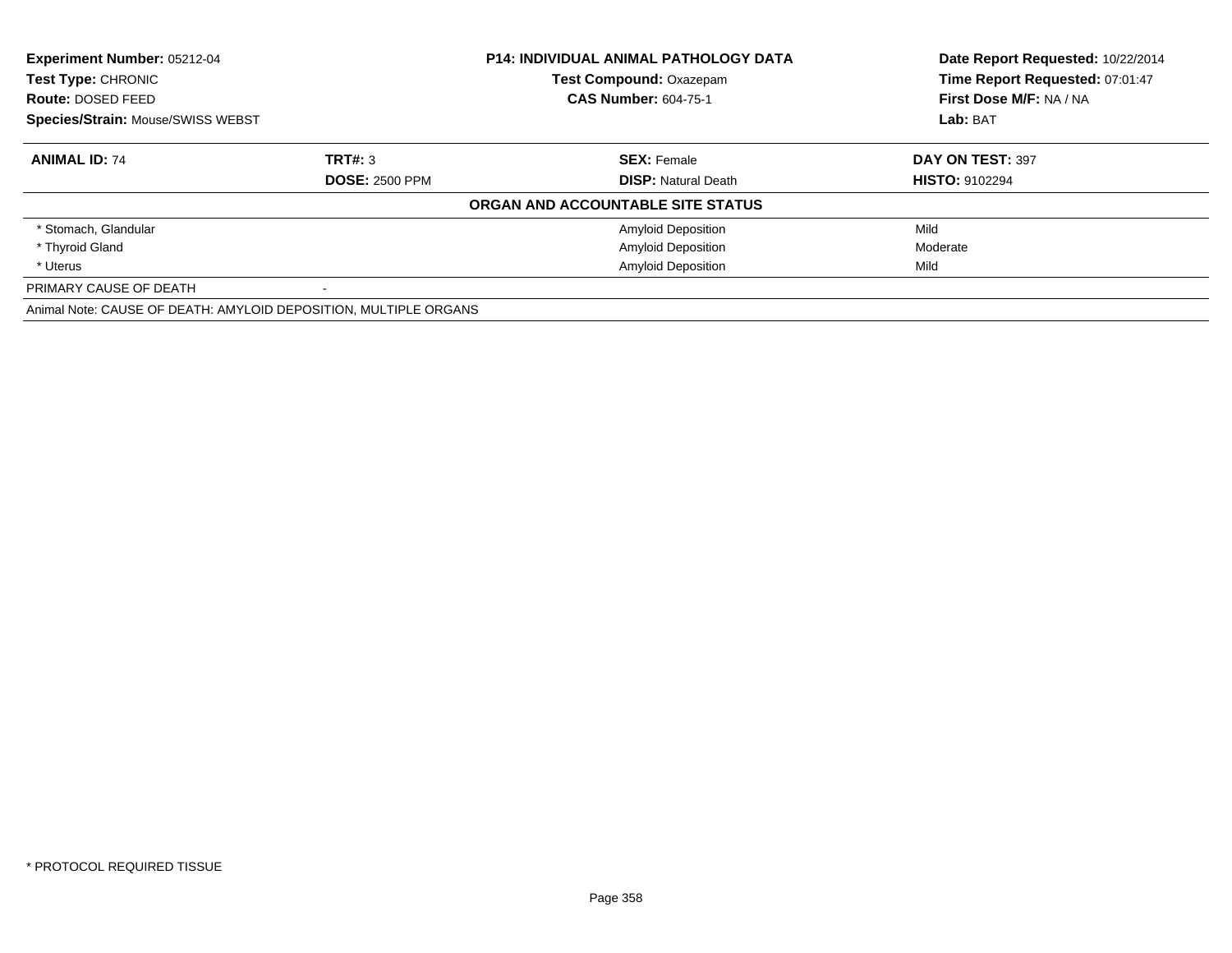| Experiment Number: 05212-04<br>Test Type: CHRONIC<br>Route: DOSED FEED<br>Species/Strain: Mouse/SWISS WEBST |                                                                  | <b>P14: INDIVIDUAL ANIMAL PATHOLOGY DATA</b><br>Test Compound: Oxazepam<br><b>CAS Number: 604-75-1</b> | Date Report Requested: 10/22/2014<br>Time Report Requested: 07:01:47<br>First Dose M/F: NA / NA<br>Lab: BAT |
|-------------------------------------------------------------------------------------------------------------|------------------------------------------------------------------|--------------------------------------------------------------------------------------------------------|-------------------------------------------------------------------------------------------------------------|
|                                                                                                             |                                                                  |                                                                                                        |                                                                                                             |
| <b>ANIMAL ID: 75</b>                                                                                        | <b>TRT#: 3</b>                                                   | <b>SEX: Female</b>                                                                                     | DAY ON TEST: 281                                                                                            |
|                                                                                                             | <b>DOSE: 2500 PPM</b>                                            | <b>DISP:</b> Moribund Sacrifice                                                                        | HISTO: 9102295                                                                                              |
|                                                                                                             |                                                                  | ORGAN AND ACCOUNTABLE SITE STATUS                                                                      |                                                                                                             |
| <b>NORMAL</b>                                                                                               |                                                                  |                                                                                                        |                                                                                                             |
| * Adrenal Cortex                                                                                            | * Adrenal Medulla                                                | * Blood Vessel                                                                                         | * Bone                                                                                                      |
| * Bone Marrow                                                                                               | * Brain                                                          | * Clitoral Gland                                                                                       | * Esophagus                                                                                                 |
| * Gallbladder                                                                                               | * Intestine Large, Colon                                         | * Intestine Large, Rectum                                                                              | * Islets, Pancreatic                                                                                        |
| * Mammary Gland                                                                                             | * Nose                                                           | * Ovary                                                                                                | * Pancreas                                                                                                  |
| * Pituitary Gland                                                                                           | * Skeletal Muscle                                                | * Skin                                                                                                 | * Stomach, Forestomach                                                                                      |
| * Stomach, Glandular                                                                                        | * Trachea                                                        | * Urinary Bladder                                                                                      |                                                                                                             |
| <b>OBSERVATIONS</b>                                                                                         |                                                                  |                                                                                                        |                                                                                                             |
| * Heart                                                                                                     |                                                                  | Amyloid Deposition                                                                                     | Minimal                                                                                                     |
| * Intestine Large, Cecum                                                                                    |                                                                  | Amyloid Deposition                                                                                     | Mild                                                                                                        |
| * Intestine Small, Duodenum                                                                                 |                                                                  | Amyloid Deposition                                                                                     | Minimal                                                                                                     |
| * Intestine Small, Ileum                                                                                    |                                                                  | Amyloid Deposition                                                                                     | Marked                                                                                                      |
| * Intestine Small, Jejunum                                                                                  |                                                                  | Amyloid Deposition                                                                                     | Minimal                                                                                                     |
| * Kidney                                                                                                    | Glomerulus                                                       | <b>Amyloid Deposition</b>                                                                              | Moderate                                                                                                    |
|                                                                                                             |                                                                  | Lymphoma Malignant Undifferentiated Cell Type                                                          |                                                                                                             |
| * Liver                                                                                                     | Centrilobular                                                    | Hypertrophy                                                                                            | Minimal                                                                                                     |
| * Lung                                                                                                      |                                                                  | Lymphoma Malignant Undifferentiated Cell Type                                                          |                                                                                                             |
| Lymph Node                                                                                                  | Mediastinal                                                      | Lymphoma Malignant Undifferentiated Cell Type                                                          |                                                                                                             |
|                                                                                                             | [ Lymphoma Malignant Undifferentiated Cell Type TGLS = 2,3-7+9 ] |                                                                                                        |                                                                                                             |
| * Lymph Node, Mandibular                                                                                    |                                                                  | <b>Amyloid Deposition</b>                                                                              | Minimal                                                                                                     |
| * Lymph Node, Mesenteric                                                                                    |                                                                  | Lymphoma Malignant Undifferentiated Cell Type                                                          |                                                                                                             |
|                                                                                                             | [ Lymphoma Malignant Undifferentiated Cell Type TGLS = 2,3-7+9 ] |                                                                                                        |                                                                                                             |
| * Parathyroid Gland                                                                                         |                                                                  | <b>Amyloid Deposition</b>                                                                              | Mild                                                                                                        |
| * Salivary Glands                                                                                           |                                                                  | <b>Amyloid Deposition</b>                                                                              | Mild                                                                                                        |
| * Spleen                                                                                                    |                                                                  | Lymphoma Malignant Undifferentiated Cell Type                                                          |                                                                                                             |
| [ Lymphoma Malignant Undifferentiated Cell Type TGLS = 1-10 ]                                               |                                                                  |                                                                                                        |                                                                                                             |
| * Thymus                                                                                                    |                                                                  | Lymphoma Malignant Undifferentiated Cell Type                                                          |                                                                                                             |
| * Thyroid Gland                                                                                             |                                                                  | Amyloid Deposition                                                                                     | Moderate                                                                                                    |
| * Uterus                                                                                                    |                                                                  | <b>Amyloid Deposition</b>                                                                              | Mild                                                                                                        |
| PRIMARY CAUSE OF DEATH                                                                                      |                                                                  |                                                                                                        |                                                                                                             |

Animal Note: CAUSE OF MORB: LYMPHOMA, MULTIPLE ORGANS, UNDIFFERENTIATED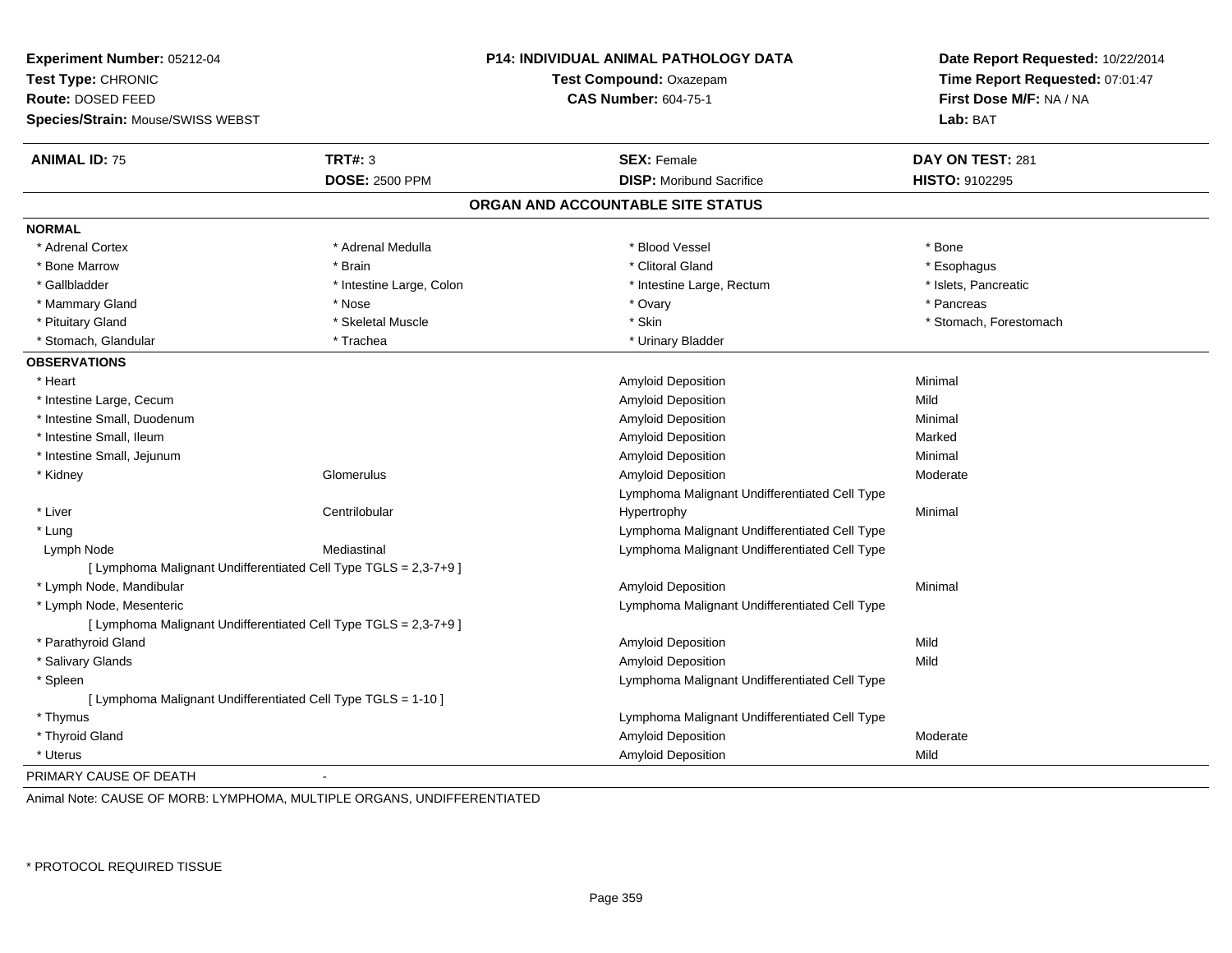| <b>Experiment Number: 05212-04</b><br><b>Test Type: CHRONIC</b><br>Route: DOSED FEED |                       | <b>P14: INDIVIDUAL ANIMAL PATHOLOGY DATA</b> | Date Report Requested: 10/22/2014 |
|--------------------------------------------------------------------------------------|-----------------------|----------------------------------------------|-----------------------------------|
|                                                                                      |                       | Test Compound: Oxazepam                      | Time Report Requested: 07:01:47   |
|                                                                                      |                       | <b>CAS Number: 604-75-1</b>                  | <b>First Dose M/F: NA / NA</b>    |
| <b>Species/Strain: Mouse/SWISS WEBST</b>                                             |                       |                                              | Lab: BAT                          |
| <b>ANIMAL ID: 75</b>                                                                 | TRT#: 3               | <b>SEX:</b> Female                           | DAY ON TEST: 281                  |
|                                                                                      | <b>DOSE: 2500 PPM</b> | <b>DISP:</b> Moribund Sacrifice              | <b>HISTO: 9102295</b>             |
|                                                                                      |                       | ORGAN AND ACCOUNTABLE SITE STATUS            |                                   |
| Animal Note: CELL TYPE                                                               |                       |                                              |                                   |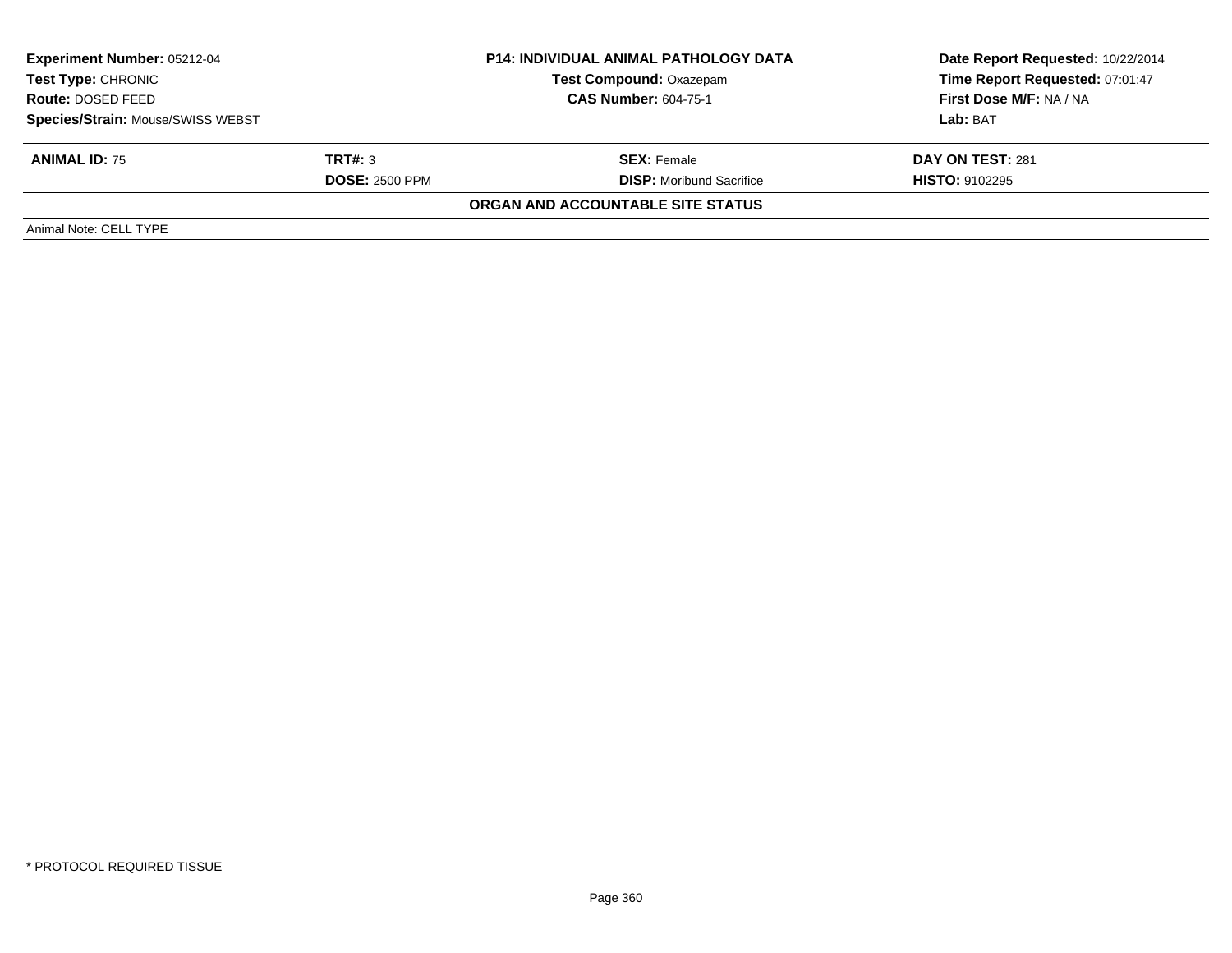| Experiment Number: 05212-04<br>Test Type: CHRONIC<br>Route: DOSED FEED<br>Species/Strain: Mouse/SWISS WEBST                                                                        |                       | <b>P14: INDIVIDUAL ANIMAL PATHOLOGY DATA</b><br>Test Compound: Oxazepam<br><b>CAS Number: 604-75-1</b> | Date Report Requested: 10/22/2014<br>Time Report Requested: 07:01:47<br>First Dose M/F: NA / NA<br>Lab: BAT |
|------------------------------------------------------------------------------------------------------------------------------------------------------------------------------------|-----------------------|--------------------------------------------------------------------------------------------------------|-------------------------------------------------------------------------------------------------------------|
| <b>ANIMAL ID: 76</b>                                                                                                                                                               | <b>TRT#: 3</b>        | <b>SEX: Female</b>                                                                                     | DAY ON TEST: 397                                                                                            |
|                                                                                                                                                                                    | <b>DOSE: 2500 PPM</b> | <b>DISP: Terminal Sacrifice</b>                                                                        | <b>HISTO: 9102296</b>                                                                                       |
|                                                                                                                                                                                    |                       | ORGAN AND ACCOUNTABLE SITE STATUS                                                                      |                                                                                                             |
| <b>NORMAL</b>                                                                                                                                                                      |                       |                                                                                                        |                                                                                                             |
| * Adrenal Medulla                                                                                                                                                                  | * Blood Vessel        | * Bone                                                                                                 | * Bone Marrow                                                                                               |
| * Brain                                                                                                                                                                            | * Clitoral Gland      | * Esophagus                                                                                            | * Gallbladder                                                                                               |
| * Intestine Large, Rectum                                                                                                                                                          | * Islets, Pancreatic  | * Mammary Gland                                                                                        | * Nose                                                                                                      |
| * Ovary                                                                                                                                                                            | * Pancreas            | * Pituitary Gland                                                                                      | * Skeletal Muscle                                                                                           |
| * Skin                                                                                                                                                                             | * Spleen              | * Stomach, Forestomach                                                                                 | * Thymus                                                                                                    |
| * Trachea                                                                                                                                                                          | * Urinary Bladder     |                                                                                                        |                                                                                                             |
| <b>OBSERVATIONS</b>                                                                                                                                                                |                       |                                                                                                        |                                                                                                             |
| * Adrenal Cortex                                                                                                                                                                   |                       | Amyloid Deposition                                                                                     | Mild                                                                                                        |
|                                                                                                                                                                                    |                       | Hematopoietic Cell Proliferation                                                                       | Mild                                                                                                        |
|                                                                                                                                                                                    |                       | <b>Infiltration Cellular</b>                                                                           | Mononuclear CI, Marked                                                                                      |
| [ Infiltration Cellular TGLS = 9-7 ]<br>* Clitoral GI<br>Note: (IDENTIFIED AS VULVAR LESION) SEEN AT NECROPSY<br>Note: NO CORRESPONDING LESION FOR CITORAL GLAND RED DISCOLORATION |                       |                                                                                                        |                                                                                                             |
| * Heart                                                                                                                                                                            |                       | Amyloid Deposition                                                                                     | Marked                                                                                                      |
|                                                                                                                                                                                    | Atrium                | Thrombosis                                                                                             |                                                                                                             |
| [Thrombosis TGLS = $8-2$ ]                                                                                                                                                         |                       |                                                                                                        |                                                                                                             |
| * Intestine Large, Cecum                                                                                                                                                           |                       | Amyloid Deposition                                                                                     | Minimal                                                                                                     |
| * Intestine Large, Colon                                                                                                                                                           |                       | Amyloid Deposition                                                                                     | Minimal                                                                                                     |
| * Intestine Small, Duodenum                                                                                                                                                        |                       | Amyloid Deposition                                                                                     | Marked                                                                                                      |
| * Intestine Small, Ileum                                                                                                                                                           |                       | Amyloid Deposition                                                                                     | Marked                                                                                                      |
| * Intestine Small, Jejunum                                                                                                                                                         |                       | Amyloid Deposition                                                                                     | Marked                                                                                                      |
| * Kidney                                                                                                                                                                           | Glomerulus            | Amyloid Deposition                                                                                     | Marked                                                                                                      |
| * Liver                                                                                                                                                                            |                       | Amyloid Deposition                                                                                     | Moderate                                                                                                    |
|                                                                                                                                                                                    |                       | Hepatocellular Adenoma                                                                                 | Multiple                                                                                                    |
|                                                                                                                                                                                    | Centrilobular         | Hypertrophy                                                                                            | Mild                                                                                                        |
|                                                                                                                                                                                    |                       | <b>Necrosis</b>                                                                                        | Minimal                                                                                                     |
| [ Hepatocellular Adenoma TGLS = 2,3,4,5,6,7-1+9+10+12+13+14 ]                                                                                                                      |                       |                                                                                                        |                                                                                                             |
| * Lung                                                                                                                                                                             | Alveolus              | <b>Infiltration Cellular</b>                                                                           | Mononuclear CI, Mild                                                                                        |
|                                                                                                                                                                                    |                       |                                                                                                        |                                                                                                             |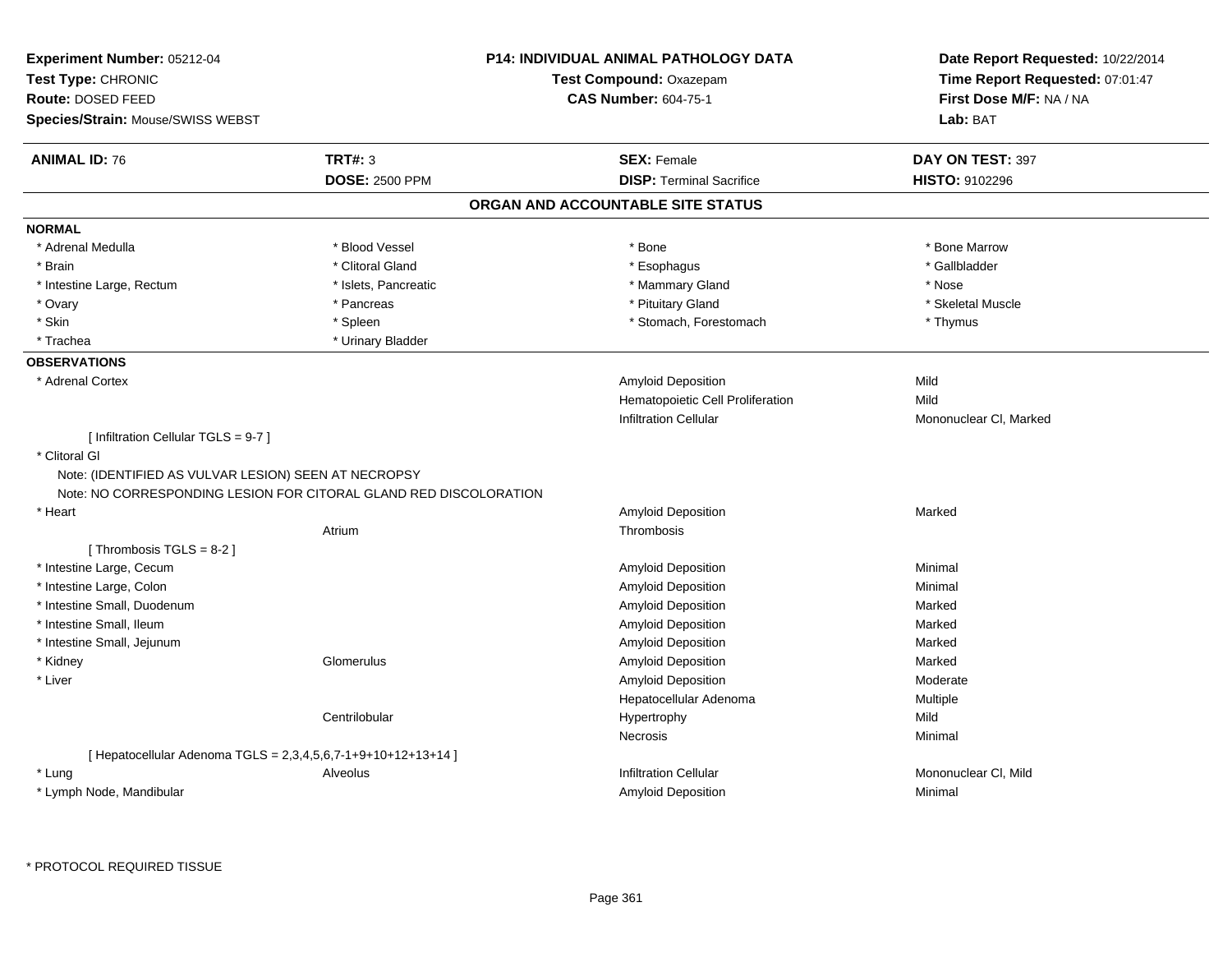| <b>Experiment Number: 05212-04</b><br>Test Type: CHRONIC<br><b>Route: DOSED FEED</b> |                       | <b>P14: INDIVIDUAL ANIMAL PATHOLOGY DATA</b><br><b>Test Compound: Oxazepam</b><br><b>CAS Number: 604-75-1</b> | Date Report Requested: 10/22/2014<br>Time Report Requested: 07:01:47<br>First Dose M/F: NA / NA<br>Lab: BAT |
|--------------------------------------------------------------------------------------|-----------------------|---------------------------------------------------------------------------------------------------------------|-------------------------------------------------------------------------------------------------------------|
| <b>Species/Strain: Mouse/SWISS WEBST</b>                                             |                       |                                                                                                               |                                                                                                             |
| <b>ANIMAL ID: 76</b>                                                                 | TRT#: 3               | <b>SEX: Female</b>                                                                                            | DAY ON TEST: 397                                                                                            |
|                                                                                      | <b>DOSE: 2500 PPM</b> | <b>DISP:</b> Terminal Sacrifice                                                                               | <b>HISTO: 9102296</b>                                                                                       |
|                                                                                      |                       | ORGAN AND ACCOUNTABLE SITE STATUS                                                                             |                                                                                                             |
| * Lymph Node, Mesenteric                                                             |                       | <b>Amyloid Deposition</b>                                                                                     | Minimal                                                                                                     |
| * Parathyroid Gland                                                                  |                       | <b>Amyloid Deposition</b>                                                                                     | Moderate                                                                                                    |
| * Salivary Glands                                                                    |                       | <b>Amyloid Deposition</b>                                                                                     | Marked                                                                                                      |
| * Stomach, Glandular                                                                 |                       | <b>Amyloid Deposition</b>                                                                                     | Mild                                                                                                        |
| * Thyroid Gland                                                                      |                       | <b>Amyloid Deposition</b>                                                                                     | Moderate                                                                                                    |
| * Uterus                                                                             |                       | <b>Amyloid Deposition</b>                                                                                     | Mild                                                                                                        |
| PRIMARY CAUSE OF DEATH                                                               |                       |                                                                                                               |                                                                                                             |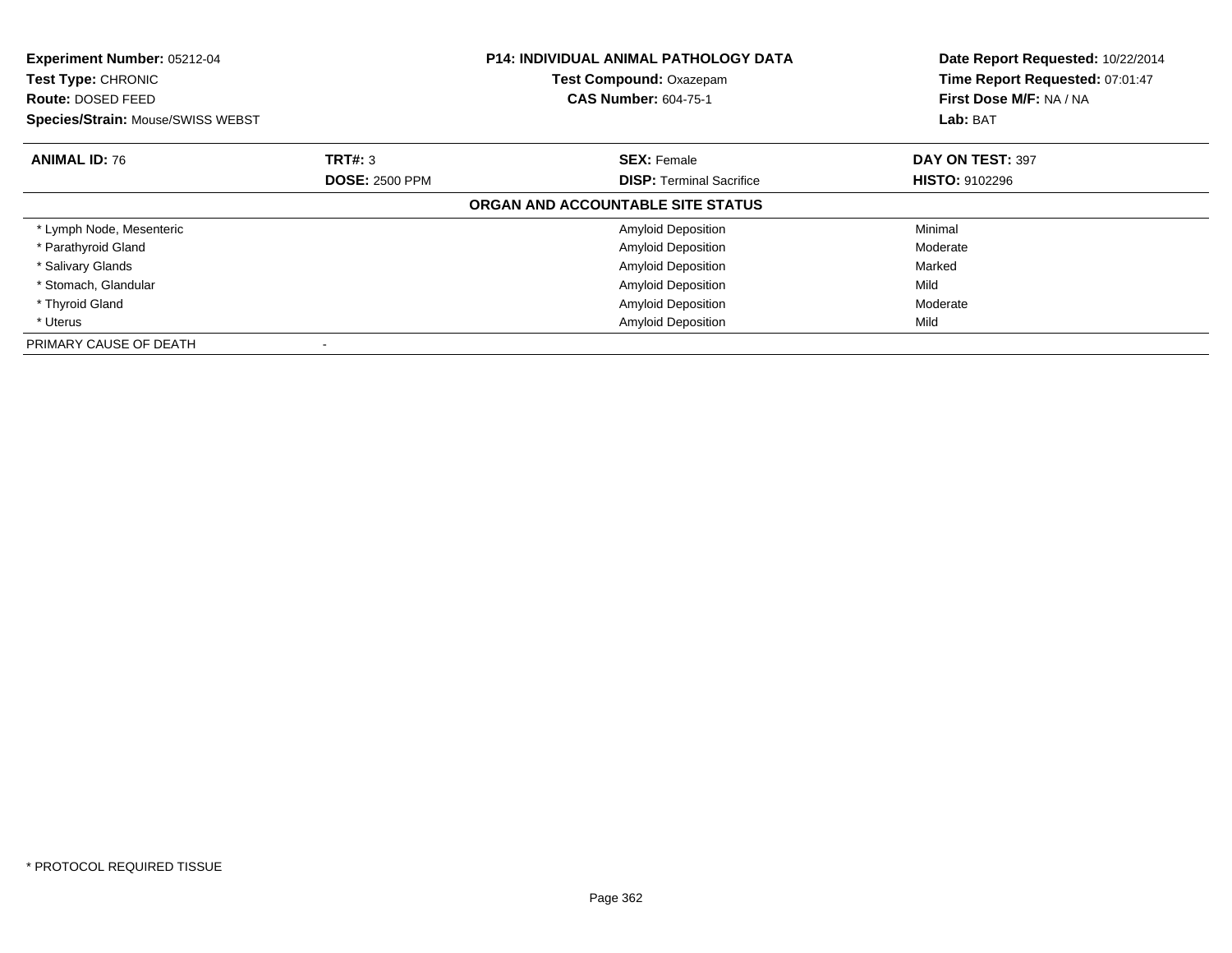| <b>ANIMAL ID: 77</b><br>TRT#: 3<br>DAY ON TEST: 320<br><b>SEX: Female</b><br><b>DOSE: 2500 PPM</b><br><b>DISP: Natural Death</b><br>HISTO: 9102297<br>ORGAN AND ACCOUNTABLE SITE STATUS<br><b>NORMAL</b><br>* Blood Vessel<br>* Bone<br>* Bone Marrow<br>* Adrenal Medulla<br>* Gallbladder<br>* Intestine Large, Cecum<br>* Clitoral Gland<br>* Esophagus<br>* Intestine Large, Rectum<br>* Islets, Pancreatic<br>* Lymph Node, Mandibular<br>* Intestine Large, Colon<br>* Lymph Node, Mesenteric<br>* Mammary Gland<br>* Nose<br>* Ovary<br>* Skin<br>* Skeletal Muscle<br>* Stomach, Glandular<br>* Pancreas<br>* Trachea<br>* Urinary Bladder<br><b>AUTO PRECLUDES DIAG.</b><br>* Intestine Small, Ileum<br><b>OBSERVATIONS</b><br>* Adrenal Cortex<br>Amyloid Deposition<br>Moderate<br>Lymphoma Malignant Mixed<br>* Brain<br>Lymphoma Malignant Mixed<br>Amyloid Deposition<br>Mild<br>* Heart<br>Thrombosis<br>Atrium<br>[Thrombosis TGLS = $5-2$ ]<br>* Intestine Small, Duodenum<br>Amyloid Deposition<br>Marked<br>* Intestine Small, Jejunum<br>Amyloid Deposition<br>Mild<br>Amyloid Deposition<br>* Kidney<br>Glomerulus<br>Moderate<br>Lymphoma Malignant Mixed<br>* Liver<br>Hematopoietic Cell Proliferation<br>Marked<br>Lymphoma Malignant Mixed<br>Fibrosis<br>Minimal<br>* Lung<br><b>Infiltration Cellular</b><br>Mononuclear CI, Mild<br>Alveolus<br>Subacute, Minimal<br>Inflammation<br>[Inflammation TGLS = 4-2]<br>Lymph Node<br>Mediastinal<br>Lymphoma Malignant Mixed<br>Lymphoma Malignant Mixed<br>Pancreatic<br>[ Lymphoma Malignant Mixed TGLS = 2,3-7+9 ]<br>[ Lymphoma Malignant Mixed TGLS = 2,3-7+9 ]<br>* Parathyroid Gland<br>Mild<br><b>Amyloid Deposition</b> | Experiment Number: 05212-04<br>Test Type: CHRONIC<br>Route: DOSED FEED<br>Species/Strain: Mouse/SWISS WEBST | <b>P14: INDIVIDUAL ANIMAL PATHOLOGY DATA</b><br>Test Compound: Oxazepam<br><b>CAS Number: 604-75-1</b> | Date Report Requested: 10/22/2014<br>Time Report Requested: 07:01:47<br>First Dose M/F: NA / NA<br>Lab: BAT |
|----------------------------------------------------------------------------------------------------------------------------------------------------------------------------------------------------------------------------------------------------------------------------------------------------------------------------------------------------------------------------------------------------------------------------------------------------------------------------------------------------------------------------------------------------------------------------------------------------------------------------------------------------------------------------------------------------------------------------------------------------------------------------------------------------------------------------------------------------------------------------------------------------------------------------------------------------------------------------------------------------------------------------------------------------------------------------------------------------------------------------------------------------------------------------------------------------------------------------------------------------------------------------------------------------------------------------------------------------------------------------------------------------------------------------------------------------------------------------------------------------------------------------------------------------------------------------------------------------------------------------------------------------------------------------------------------------------|-------------------------------------------------------------------------------------------------------------|--------------------------------------------------------------------------------------------------------|-------------------------------------------------------------------------------------------------------------|
|                                                                                                                                                                                                                                                                                                                                                                                                                                                                                                                                                                                                                                                                                                                                                                                                                                                                                                                                                                                                                                                                                                                                                                                                                                                                                                                                                                                                                                                                                                                                                                                                                                                                                                          |                                                                                                             |                                                                                                        |                                                                                                             |
|                                                                                                                                                                                                                                                                                                                                                                                                                                                                                                                                                                                                                                                                                                                                                                                                                                                                                                                                                                                                                                                                                                                                                                                                                                                                                                                                                                                                                                                                                                                                                                                                                                                                                                          |                                                                                                             |                                                                                                        |                                                                                                             |
|                                                                                                                                                                                                                                                                                                                                                                                                                                                                                                                                                                                                                                                                                                                                                                                                                                                                                                                                                                                                                                                                                                                                                                                                                                                                                                                                                                                                                                                                                                                                                                                                                                                                                                          |                                                                                                             |                                                                                                        |                                                                                                             |
|                                                                                                                                                                                                                                                                                                                                                                                                                                                                                                                                                                                                                                                                                                                                                                                                                                                                                                                                                                                                                                                                                                                                                                                                                                                                                                                                                                                                                                                                                                                                                                                                                                                                                                          |                                                                                                             |                                                                                                        |                                                                                                             |
|                                                                                                                                                                                                                                                                                                                                                                                                                                                                                                                                                                                                                                                                                                                                                                                                                                                                                                                                                                                                                                                                                                                                                                                                                                                                                                                                                                                                                                                                                                                                                                                                                                                                                                          |                                                                                                             |                                                                                                        |                                                                                                             |
|                                                                                                                                                                                                                                                                                                                                                                                                                                                                                                                                                                                                                                                                                                                                                                                                                                                                                                                                                                                                                                                                                                                                                                                                                                                                                                                                                                                                                                                                                                                                                                                                                                                                                                          |                                                                                                             |                                                                                                        |                                                                                                             |
|                                                                                                                                                                                                                                                                                                                                                                                                                                                                                                                                                                                                                                                                                                                                                                                                                                                                                                                                                                                                                                                                                                                                                                                                                                                                                                                                                                                                                                                                                                                                                                                                                                                                                                          |                                                                                                             |                                                                                                        |                                                                                                             |
|                                                                                                                                                                                                                                                                                                                                                                                                                                                                                                                                                                                                                                                                                                                                                                                                                                                                                                                                                                                                                                                                                                                                                                                                                                                                                                                                                                                                                                                                                                                                                                                                                                                                                                          |                                                                                                             |                                                                                                        |                                                                                                             |
|                                                                                                                                                                                                                                                                                                                                                                                                                                                                                                                                                                                                                                                                                                                                                                                                                                                                                                                                                                                                                                                                                                                                                                                                                                                                                                                                                                                                                                                                                                                                                                                                                                                                                                          |                                                                                                             |                                                                                                        |                                                                                                             |
|                                                                                                                                                                                                                                                                                                                                                                                                                                                                                                                                                                                                                                                                                                                                                                                                                                                                                                                                                                                                                                                                                                                                                                                                                                                                                                                                                                                                                                                                                                                                                                                                                                                                                                          |                                                                                                             |                                                                                                        |                                                                                                             |
|                                                                                                                                                                                                                                                                                                                                                                                                                                                                                                                                                                                                                                                                                                                                                                                                                                                                                                                                                                                                                                                                                                                                                                                                                                                                                                                                                                                                                                                                                                                                                                                                                                                                                                          |                                                                                                             |                                                                                                        |                                                                                                             |
|                                                                                                                                                                                                                                                                                                                                                                                                                                                                                                                                                                                                                                                                                                                                                                                                                                                                                                                                                                                                                                                                                                                                                                                                                                                                                                                                                                                                                                                                                                                                                                                                                                                                                                          |                                                                                                             |                                                                                                        |                                                                                                             |
|                                                                                                                                                                                                                                                                                                                                                                                                                                                                                                                                                                                                                                                                                                                                                                                                                                                                                                                                                                                                                                                                                                                                                                                                                                                                                                                                                                                                                                                                                                                                                                                                                                                                                                          |                                                                                                             |                                                                                                        |                                                                                                             |
|                                                                                                                                                                                                                                                                                                                                                                                                                                                                                                                                                                                                                                                                                                                                                                                                                                                                                                                                                                                                                                                                                                                                                                                                                                                                                                                                                                                                                                                                                                                                                                                                                                                                                                          |                                                                                                             |                                                                                                        |                                                                                                             |
|                                                                                                                                                                                                                                                                                                                                                                                                                                                                                                                                                                                                                                                                                                                                                                                                                                                                                                                                                                                                                                                                                                                                                                                                                                                                                                                                                                                                                                                                                                                                                                                                                                                                                                          |                                                                                                             |                                                                                                        |                                                                                                             |
|                                                                                                                                                                                                                                                                                                                                                                                                                                                                                                                                                                                                                                                                                                                                                                                                                                                                                                                                                                                                                                                                                                                                                                                                                                                                                                                                                                                                                                                                                                                                                                                                                                                                                                          |                                                                                                             |                                                                                                        |                                                                                                             |
|                                                                                                                                                                                                                                                                                                                                                                                                                                                                                                                                                                                                                                                                                                                                                                                                                                                                                                                                                                                                                                                                                                                                                                                                                                                                                                                                                                                                                                                                                                                                                                                                                                                                                                          |                                                                                                             |                                                                                                        |                                                                                                             |
|                                                                                                                                                                                                                                                                                                                                                                                                                                                                                                                                                                                                                                                                                                                                                                                                                                                                                                                                                                                                                                                                                                                                                                                                                                                                                                                                                                                                                                                                                                                                                                                                                                                                                                          |                                                                                                             |                                                                                                        |                                                                                                             |
|                                                                                                                                                                                                                                                                                                                                                                                                                                                                                                                                                                                                                                                                                                                                                                                                                                                                                                                                                                                                                                                                                                                                                                                                                                                                                                                                                                                                                                                                                                                                                                                                                                                                                                          |                                                                                                             |                                                                                                        |                                                                                                             |
|                                                                                                                                                                                                                                                                                                                                                                                                                                                                                                                                                                                                                                                                                                                                                                                                                                                                                                                                                                                                                                                                                                                                                                                                                                                                                                                                                                                                                                                                                                                                                                                                                                                                                                          |                                                                                                             |                                                                                                        |                                                                                                             |
|                                                                                                                                                                                                                                                                                                                                                                                                                                                                                                                                                                                                                                                                                                                                                                                                                                                                                                                                                                                                                                                                                                                                                                                                                                                                                                                                                                                                                                                                                                                                                                                                                                                                                                          |                                                                                                             |                                                                                                        |                                                                                                             |
|                                                                                                                                                                                                                                                                                                                                                                                                                                                                                                                                                                                                                                                                                                                                                                                                                                                                                                                                                                                                                                                                                                                                                                                                                                                                                                                                                                                                                                                                                                                                                                                                                                                                                                          |                                                                                                             |                                                                                                        |                                                                                                             |
|                                                                                                                                                                                                                                                                                                                                                                                                                                                                                                                                                                                                                                                                                                                                                                                                                                                                                                                                                                                                                                                                                                                                                                                                                                                                                                                                                                                                                                                                                                                                                                                                                                                                                                          |                                                                                                             |                                                                                                        |                                                                                                             |
|                                                                                                                                                                                                                                                                                                                                                                                                                                                                                                                                                                                                                                                                                                                                                                                                                                                                                                                                                                                                                                                                                                                                                                                                                                                                                                                                                                                                                                                                                                                                                                                                                                                                                                          |                                                                                                             |                                                                                                        |                                                                                                             |
|                                                                                                                                                                                                                                                                                                                                                                                                                                                                                                                                                                                                                                                                                                                                                                                                                                                                                                                                                                                                                                                                                                                                                                                                                                                                                                                                                                                                                                                                                                                                                                                                                                                                                                          |                                                                                                             |                                                                                                        |                                                                                                             |
|                                                                                                                                                                                                                                                                                                                                                                                                                                                                                                                                                                                                                                                                                                                                                                                                                                                                                                                                                                                                                                                                                                                                                                                                                                                                                                                                                                                                                                                                                                                                                                                                                                                                                                          |                                                                                                             |                                                                                                        |                                                                                                             |
|                                                                                                                                                                                                                                                                                                                                                                                                                                                                                                                                                                                                                                                                                                                                                                                                                                                                                                                                                                                                                                                                                                                                                                                                                                                                                                                                                                                                                                                                                                                                                                                                                                                                                                          |                                                                                                             |                                                                                                        |                                                                                                             |
|                                                                                                                                                                                                                                                                                                                                                                                                                                                                                                                                                                                                                                                                                                                                                                                                                                                                                                                                                                                                                                                                                                                                                                                                                                                                                                                                                                                                                                                                                                                                                                                                                                                                                                          |                                                                                                             |                                                                                                        |                                                                                                             |
|                                                                                                                                                                                                                                                                                                                                                                                                                                                                                                                                                                                                                                                                                                                                                                                                                                                                                                                                                                                                                                                                                                                                                                                                                                                                                                                                                                                                                                                                                                                                                                                                                                                                                                          |                                                                                                             |                                                                                                        |                                                                                                             |
|                                                                                                                                                                                                                                                                                                                                                                                                                                                                                                                                                                                                                                                                                                                                                                                                                                                                                                                                                                                                                                                                                                                                                                                                                                                                                                                                                                                                                                                                                                                                                                                                                                                                                                          |                                                                                                             |                                                                                                        |                                                                                                             |
|                                                                                                                                                                                                                                                                                                                                                                                                                                                                                                                                                                                                                                                                                                                                                                                                                                                                                                                                                                                                                                                                                                                                                                                                                                                                                                                                                                                                                                                                                                                                                                                                                                                                                                          |                                                                                                             |                                                                                                        |                                                                                                             |
|                                                                                                                                                                                                                                                                                                                                                                                                                                                                                                                                                                                                                                                                                                                                                                                                                                                                                                                                                                                                                                                                                                                                                                                                                                                                                                                                                                                                                                                                                                                                                                                                                                                                                                          |                                                                                                             |                                                                                                        |                                                                                                             |
|                                                                                                                                                                                                                                                                                                                                                                                                                                                                                                                                                                                                                                                                                                                                                                                                                                                                                                                                                                                                                                                                                                                                                                                                                                                                                                                                                                                                                                                                                                                                                                                                                                                                                                          |                                                                                                             |                                                                                                        |                                                                                                             |
|                                                                                                                                                                                                                                                                                                                                                                                                                                                                                                                                                                                                                                                                                                                                                                                                                                                                                                                                                                                                                                                                                                                                                                                                                                                                                                                                                                                                                                                                                                                                                                                                                                                                                                          |                                                                                                             |                                                                                                        |                                                                                                             |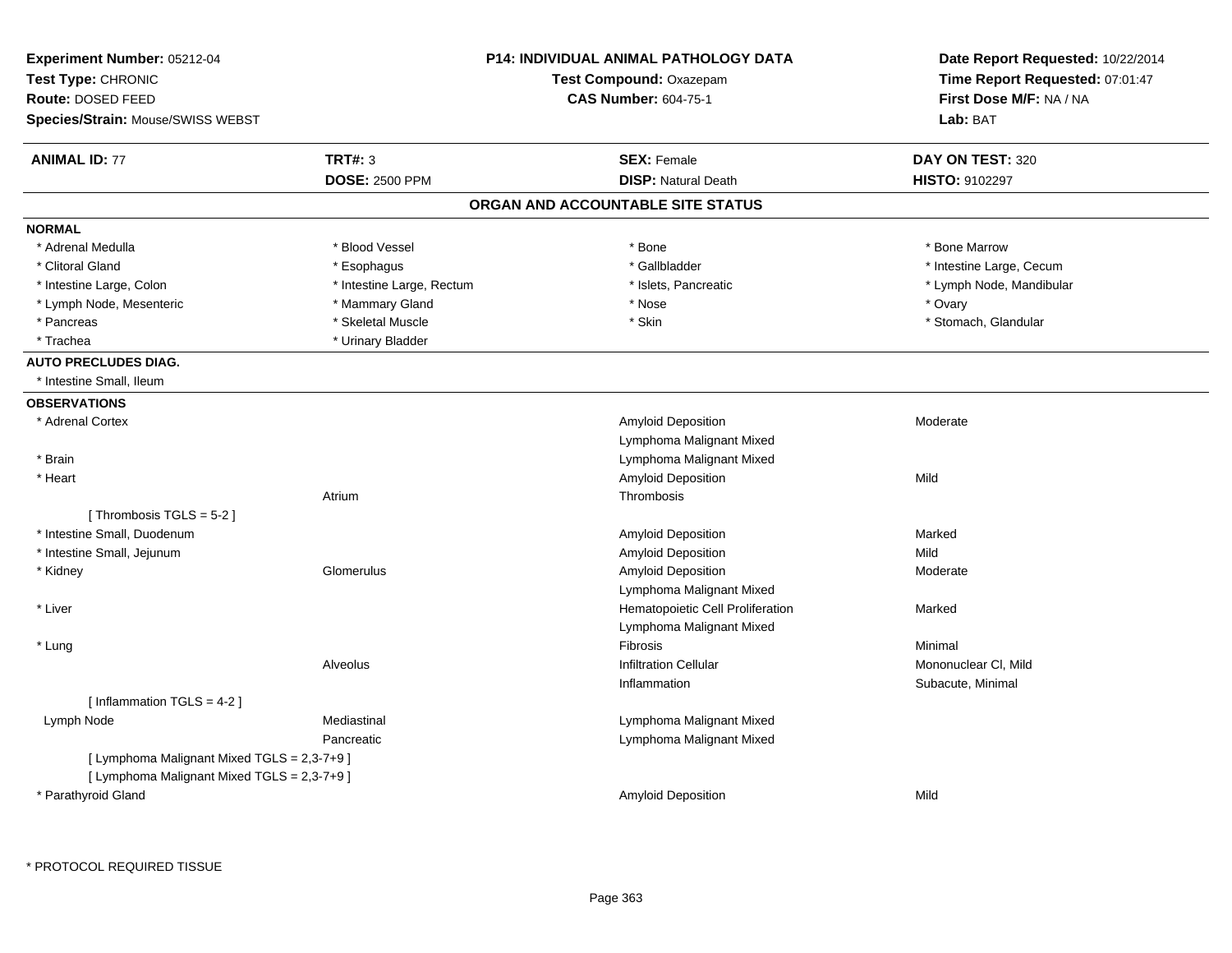| <b>Experiment Number: 05212-04</b><br><b>Test Type: CHRONIC</b> |                                                                    | <b>P14: INDIVIDUAL ANIMAL PATHOLOGY DATA</b><br>Test Compound: Oxazepam | Date Report Requested: 10/22/2014<br>Time Report Requested: 07:01:47 |
|-----------------------------------------------------------------|--------------------------------------------------------------------|-------------------------------------------------------------------------|----------------------------------------------------------------------|
| Route: DOSED FEED                                               |                                                                    | <b>CAS Number: 604-75-1</b>                                             | First Dose M/F: NA / NA                                              |
| Species/Strain: Mouse/SWISS WEBST                               |                                                                    |                                                                         | Lab: BAT                                                             |
| <b>ANIMAL ID: 77</b>                                            | TRT#: 3                                                            | <b>SEX: Female</b>                                                      | DAY ON TEST: 320                                                     |
|                                                                 | <b>DOSE: 2500 PPM</b>                                              | <b>DISP: Natural Death</b>                                              | <b>HISTO: 9102297</b>                                                |
|                                                                 |                                                                    | ORGAN AND ACCOUNTABLE SITE STATUS                                       |                                                                      |
| * Pituitary Gland                                               |                                                                    | Lymphoma Malignant Mixed                                                |                                                                      |
| [ Lymphoma Malignant Mixed TGLS = 6-7 ]                         |                                                                    |                                                                         |                                                                      |
| * Salivary Glands                                               |                                                                    | <b>Amyloid Deposition</b>                                               | Moderate                                                             |
| * Spleen                                                        |                                                                    | Lymphoma Malignant Mixed                                                |                                                                      |
| [ Lymphoma Malignant Mixed TGLS = 1-10 ]                        |                                                                    |                                                                         |                                                                      |
| * Stomach, Forestomach                                          |                                                                    | Hemorrhage                                                              | Minimal                                                              |
| [Hemorrhage TGLS = $7-11$ ]                                     |                                                                    |                                                                         |                                                                      |
| * Thymus                                                        |                                                                    | Lymphoma Malignant Mixed                                                |                                                                      |
| * Thyroid Gland                                                 |                                                                    | Amyloid Deposition                                                      | Moderate                                                             |
| * Uterus                                                        |                                                                    | <b>Amyloid Deposition</b>                                               | Moderate                                                             |
| PRIMARY CAUSE OF DEATH                                          |                                                                    |                                                                         |                                                                      |
|                                                                 | Animal Note: CAUSE OF DEATH: LYMPHOMA, MULTIPLE ORGANS, MIXED CELL |                                                                         |                                                                      |
| Animal Note: TYPE AND AMYLOID DEPOSITION, MULTIPLE ORGANS       |                                                                    |                                                                         |                                                                      |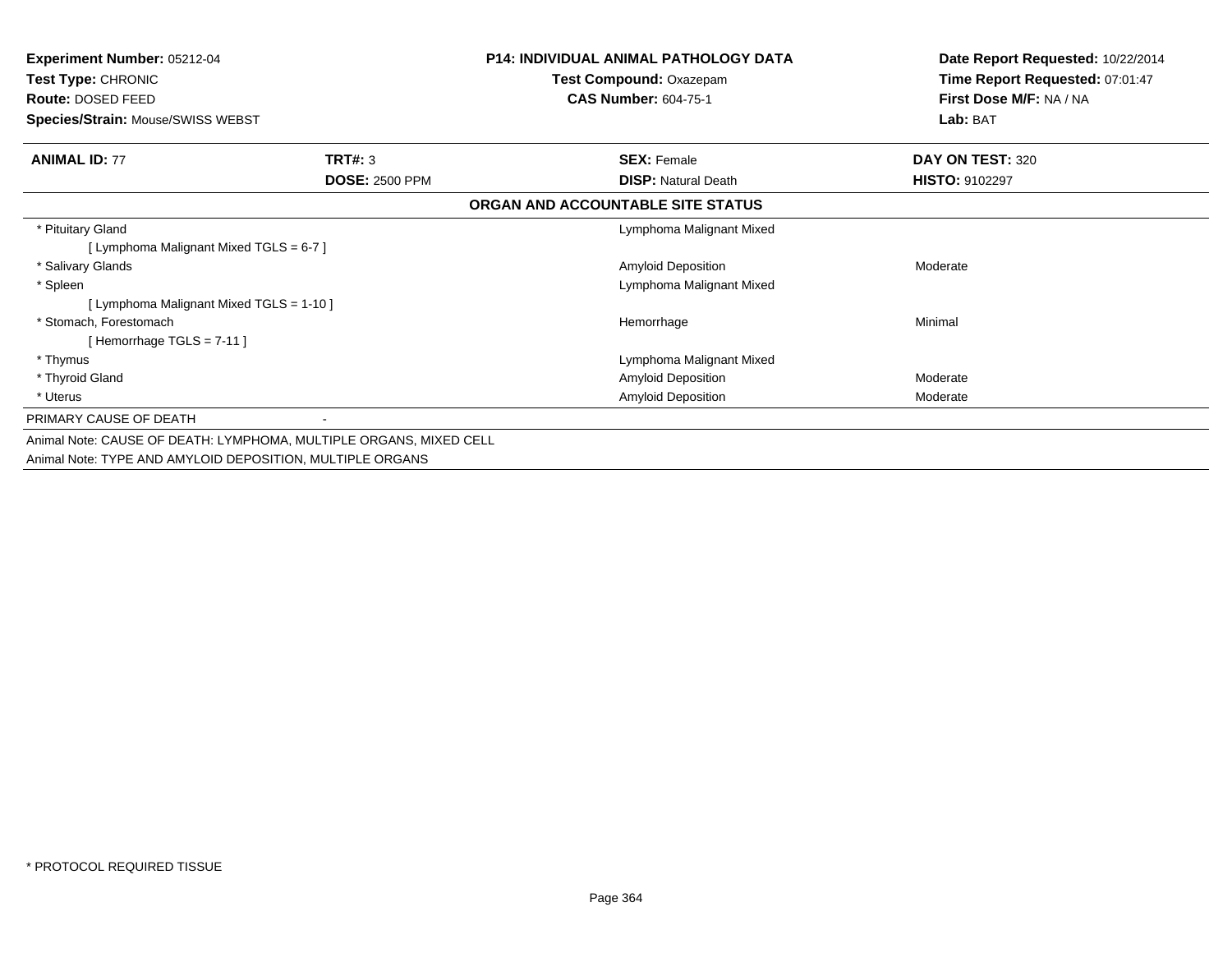| Experiment Number: 05212-04           | <b>P14: INDIVIDUAL ANIMAL PATHOLOGY DATA</b><br>Test Compound: Oxazepam |                                   | Date Report Requested: 10/22/2014<br>Time Report Requested: 07:01:47 |
|---------------------------------------|-------------------------------------------------------------------------|-----------------------------------|----------------------------------------------------------------------|
| Test Type: CHRONIC                    |                                                                         |                                   |                                                                      |
| Route: DOSED FEED                     |                                                                         | <b>CAS Number: 604-75-1</b>       | First Dose M/F: NA / NA                                              |
| Species/Strain: Mouse/SWISS WEBST     |                                                                         |                                   | Lab: BAT                                                             |
| <b>ANIMAL ID: 78</b>                  | <b>TRT#: 3</b>                                                          | <b>SEX: Female</b>                | DAY ON TEST: 397                                                     |
|                                       | <b>DOSE: 2500 PPM</b>                                                   | <b>DISP: Terminal Sacrifice</b>   | HISTO: 9102298                                                       |
|                                       |                                                                         | ORGAN AND ACCOUNTABLE SITE STATUS |                                                                      |
| <b>NORMAL</b>                         |                                                                         |                                   |                                                                      |
| * Adrenal Medulla                     | * Blood Vessel                                                          | * Bone                            | * Bone Marrow                                                        |
| * Brain                               | * Clitoral Gland                                                        | * Esophagus                       | * Gallbladder                                                        |
| * Intestine Large, Cecum              | * Intestine Large, Colon                                                | * Intestine Large, Rectum         | * Islets, Pancreatic                                                 |
| * Lung                                | * Lymph Node, Mandibular                                                | * Lymph Node, Mesenteric          | * Mammary Gland                                                      |
| * Nose                                | * Pancreas                                                              | * Pituitary Gland                 | * Skeletal Muscle                                                    |
| * Skin                                | * Spleen                                                                | * Stomach, Forestomach            | * Stomach, Glandular                                                 |
| * Thymus                              | * Trachea                                                               | * Urinary Bladder                 |                                                                      |
| <b>OBSERVATIONS</b>                   |                                                                         |                                   |                                                                      |
| * Adrenal Cortex                      |                                                                         | Amyloid Deposition                | Mild                                                                 |
| * Heart                               |                                                                         | <b>Amyloid Deposition</b>         | Mild                                                                 |
| * Intestine Small, Duodenum           |                                                                         | <b>Amyloid Deposition</b>         | Mild                                                                 |
| * Intestine Small, Ileum              |                                                                         | Amyloid Deposition                | Moderate                                                             |
| * Intestine Small, Jejunum            |                                                                         | <b>Amyloid Deposition</b>         | Marked                                                               |
| * Kidney                              | Glomerulus                                                              | Amyloid Deposition                | Marked                                                               |
| * Liver                               |                                                                         | Amyloid Deposition                | Mild                                                                 |
|                                       |                                                                         | Hepatocellular Adenoma            |                                                                      |
|                                       | Centrilobular                                                           | Hypertrophy                       | Mild                                                                 |
|                                       |                                                                         | Necrosis                          | Minimal                                                              |
| [ Hepatocellular Adenoma TGLS = 2-1 ] |                                                                         |                                   |                                                                      |
| * Ovary                               |                                                                         | <b>Amyloid Deposition</b>         | Marked                                                               |
| * Parathyroid Gland                   |                                                                         | Amyloid Deposition                | Mild                                                                 |
| * Salivary Glands                     |                                                                         | <b>Amyloid Deposition</b>         | Marked                                                               |
| * Thyroid Gland                       |                                                                         | Amyloid Deposition                | Moderate                                                             |
| * Uterus                              | Endometrium                                                             | Hyperplasia                       | Cystic, Minimal                                                      |
| [ Hyperplasia TGLS = 1-6 ]            |                                                                         |                                   |                                                                      |
| PRIMARY CAUSE OF DEATH                | $\blacksquare$                                                          |                                   |                                                                      |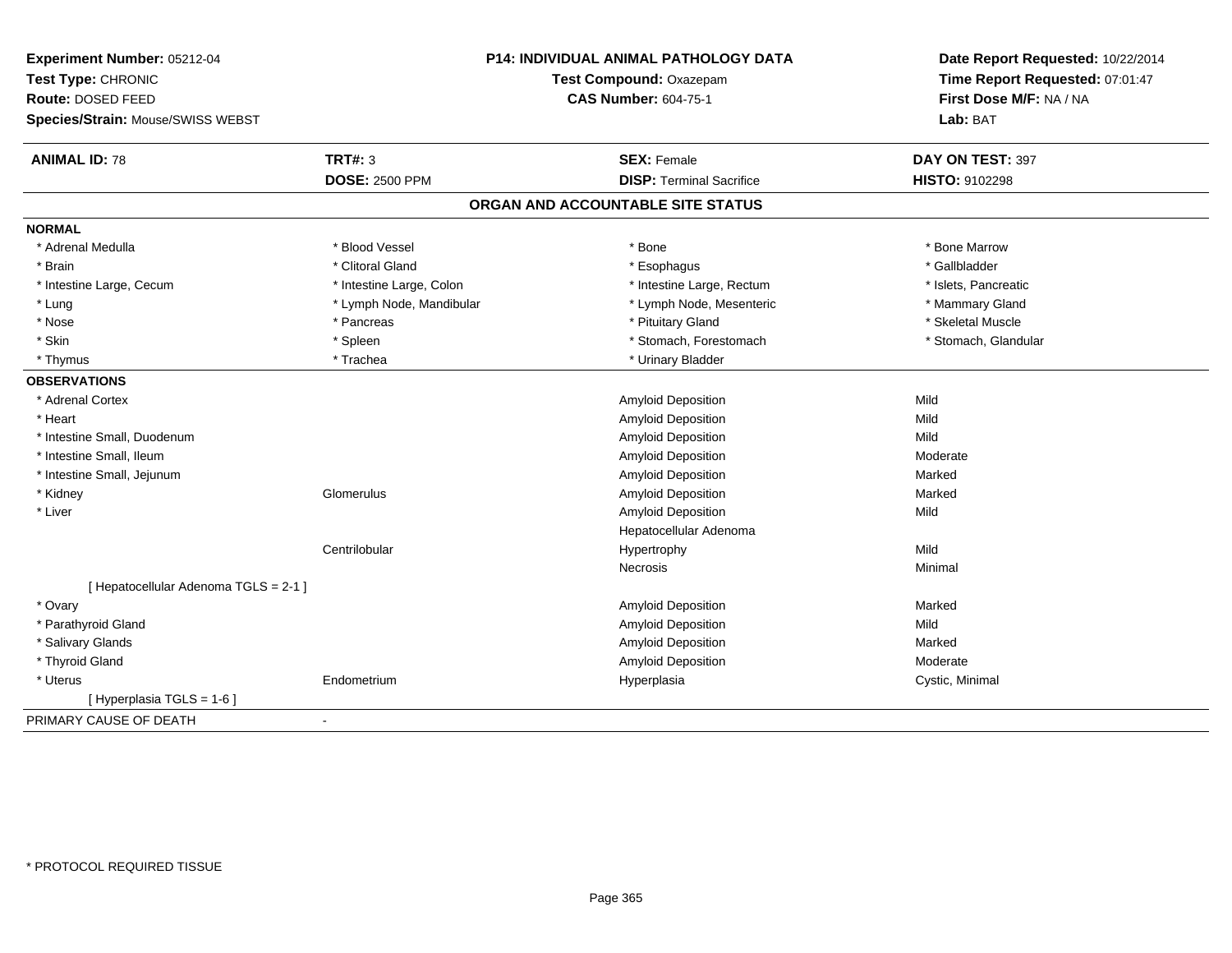| Experiment Number: 05212-04<br>Test Type: CHRONIC<br>Route: DOSED FEED<br>Species/Strain: Mouse/SWISS WEBST |                        | <b>P14: INDIVIDUAL ANIMAL PATHOLOGY DATA</b><br>Test Compound: Oxazepam<br><b>CAS Number: 604-75-1</b> | Date Report Requested: 10/22/2014<br>Time Report Requested: 07:01:47<br>First Dose M/F: NA / NA<br>Lab: BAT |
|-------------------------------------------------------------------------------------------------------------|------------------------|--------------------------------------------------------------------------------------------------------|-------------------------------------------------------------------------------------------------------------|
| <b>ANIMAL ID: 79</b>                                                                                        | <b>TRT#: 3</b>         | <b>SEX: Female</b>                                                                                     | DAY ON TEST: 392                                                                                            |
|                                                                                                             | <b>DOSE: 2500 PPM</b>  | <b>DISP: Natural Death</b>                                                                             | HISTO: 9102299                                                                                              |
|                                                                                                             |                        | ORGAN AND ACCOUNTABLE SITE STATUS                                                                      |                                                                                                             |
| <b>NORMAL</b>                                                                                               |                        |                                                                                                        |                                                                                                             |
| * Adrenal Medulla                                                                                           | * Blood Vessel         | $^*$ Bone                                                                                              | * Bone Marrow                                                                                               |
| * Brain                                                                                                     | * Clitoral Gland       | * Esophagus                                                                                            | * Gallbladder                                                                                               |
| * Intestine Large, Rectum                                                                                   | * Islets, Pancreatic   | * Mammary Gland                                                                                        | * Nose                                                                                                      |
| * Pancreas                                                                                                  | * Pituitary Gland      | * Skeletal Muscle                                                                                      | * Skin                                                                                                      |
| * Spleen                                                                                                    | * Stomach, Forestomach | * Stomach, Glandular                                                                                   | * Thymus                                                                                                    |
| * Trachea                                                                                                   | * Urinary Bladder      |                                                                                                        |                                                                                                             |
| <b>OBSERVATIONS</b>                                                                                         |                        |                                                                                                        |                                                                                                             |
| * Adrenal Cortex                                                                                            |                        | Amyloid Deposition                                                                                     | Moderate                                                                                                    |
| * Heart                                                                                                     |                        | Amyloid Deposition                                                                                     | Moderate                                                                                                    |
|                                                                                                             | Atrium                 | Thrombosis                                                                                             |                                                                                                             |
| [Thrombosis TGLS = 2-2]                                                                                     |                        |                                                                                                        |                                                                                                             |
| * Intestine Large, Cecum                                                                                    |                        | Amyloid Deposition                                                                                     | Minimal                                                                                                     |
|                                                                                                             |                        | Ulcer                                                                                                  | Mild                                                                                                        |
| * Intestine Large, Colon                                                                                    |                        | Amyloid Deposition                                                                                     | Minimal                                                                                                     |
| * Intestine Small, Duodenum                                                                                 |                        | <b>Amyloid Deposition</b>                                                                              | Moderate                                                                                                    |
| * Intestine Small, Ileum                                                                                    |                        | <b>Amyloid Deposition</b>                                                                              | Mild                                                                                                        |
| * Intestine Small, Jejunum                                                                                  |                        | Amyloid Deposition                                                                                     | Mild                                                                                                        |
| * Kidney                                                                                                    | Glomerulus             | Amyloid Deposition                                                                                     | Marked                                                                                                      |
| [ Amyloid Deposition TGLS = 1-1 ]                                                                           |                        |                                                                                                        |                                                                                                             |
| * Liver                                                                                                     |                        | Amyloid Deposition                                                                                     | Mild                                                                                                        |
|                                                                                                             | Centrilobular          | Hypertrophy                                                                                            | Minimal                                                                                                     |
|                                                                                                             |                        | Necrosis                                                                                               | Minimal                                                                                                     |
| * Lung                                                                                                      |                        | Fibrosis                                                                                               | Minimal                                                                                                     |
|                                                                                                             | Alveolus               | <b>Infiltration Cellular</b>                                                                           | Mononuclear CI, Moderate                                                                                    |
| * Lymph Node, Mandibular                                                                                    |                        | Amyloid Deposition                                                                                     | Moderate                                                                                                    |
| * Lymph Node, Mesenteric                                                                                    |                        | Amyloid Deposition                                                                                     | Moderate                                                                                                    |
| * Ovary                                                                                                     |                        | Amyloid Deposition                                                                                     | Mild                                                                                                        |
| * Parathyroid Gland                                                                                         |                        | Amyloid Deposition                                                                                     | Moderate                                                                                                    |
| * Salivary Glands                                                                                           |                        | Amyloid Deposition                                                                                     | Moderate                                                                                                    |
| * Thyroid Gland                                                                                             |                        | Amyloid Deposition                                                                                     | Mild                                                                                                        |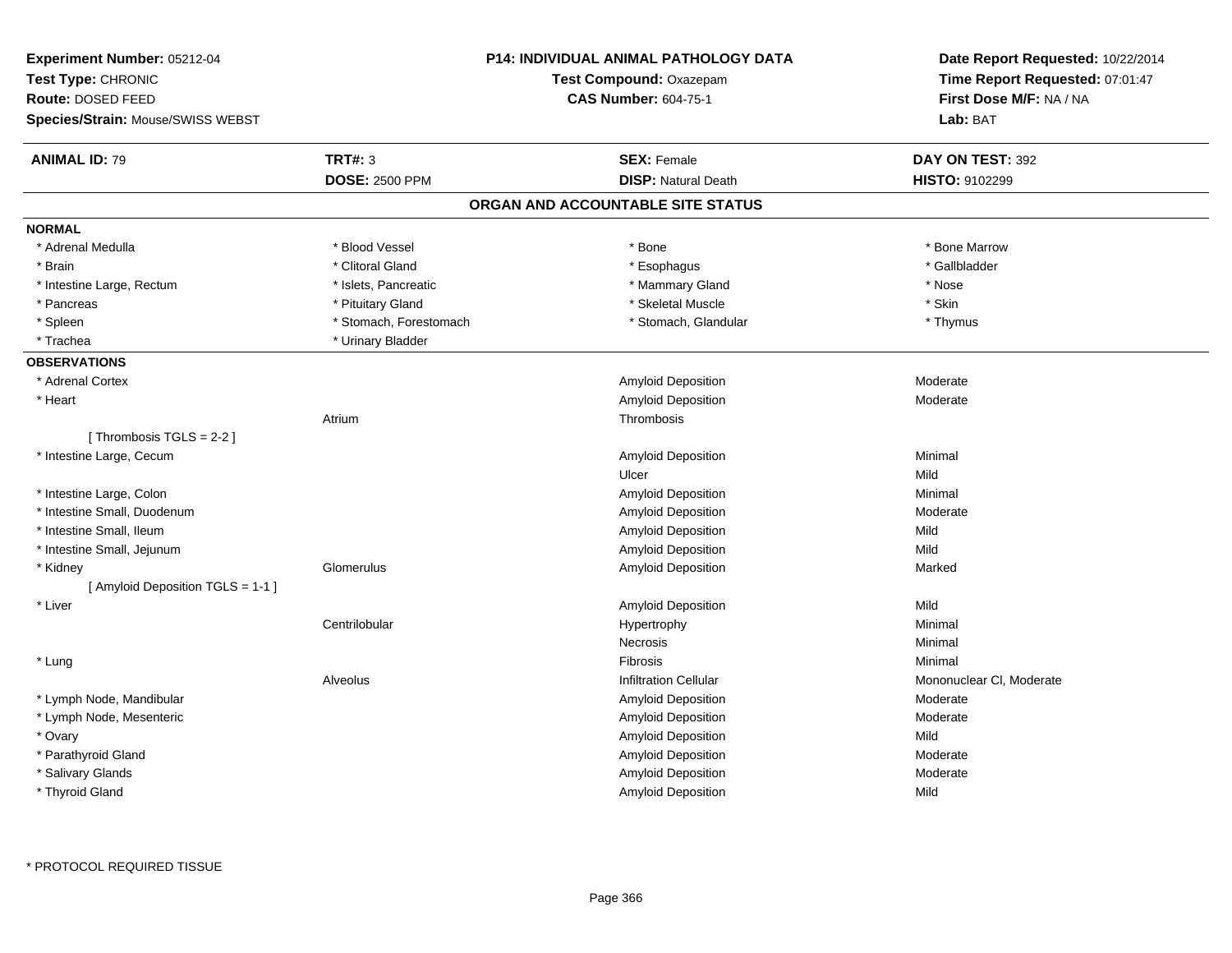| <b>Experiment Number: 05212-04</b><br>Test Type: CHRONIC<br><b>Route: DOSED FEED</b><br>Species/Strain: Mouse/SWISS WEBST |                       | <b>P14: INDIVIDUAL ANIMAL PATHOLOGY DATA</b> | Date Report Requested: 10/22/2014 |
|---------------------------------------------------------------------------------------------------------------------------|-----------------------|----------------------------------------------|-----------------------------------|
|                                                                                                                           |                       | <b>Test Compound: Oxazepam</b>               | Time Report Requested: 07:01:47   |
|                                                                                                                           |                       | <b>CAS Number: 604-75-1</b>                  | First Dose M/F: NA / NA           |
|                                                                                                                           |                       |                                              | Lab: BAT                          |
| <b>ANIMAL ID: 79</b>                                                                                                      | TRT#: 3               | <b>SEX: Female</b>                           | DAY ON TEST: 392                  |
|                                                                                                                           | <b>DOSE: 2500 PPM</b> | <b>DISP:</b> Natural Death                   | <b>HISTO: 9102299</b>             |
|                                                                                                                           |                       | ORGAN AND ACCOUNTABLE SITE STATUS            |                                   |
| * Uterus                                                                                                                  |                       | <b>Amyloid Deposition</b>                    | Moderate                          |
| PRIMARY CAUSE OF DEATH                                                                                                    |                       |                                              |                                   |
| Animal Note: CAUSE OF DEATH: AMYLOID DEPOSITION, MULTIPLE ORGANS                                                          |                       |                                              |                                   |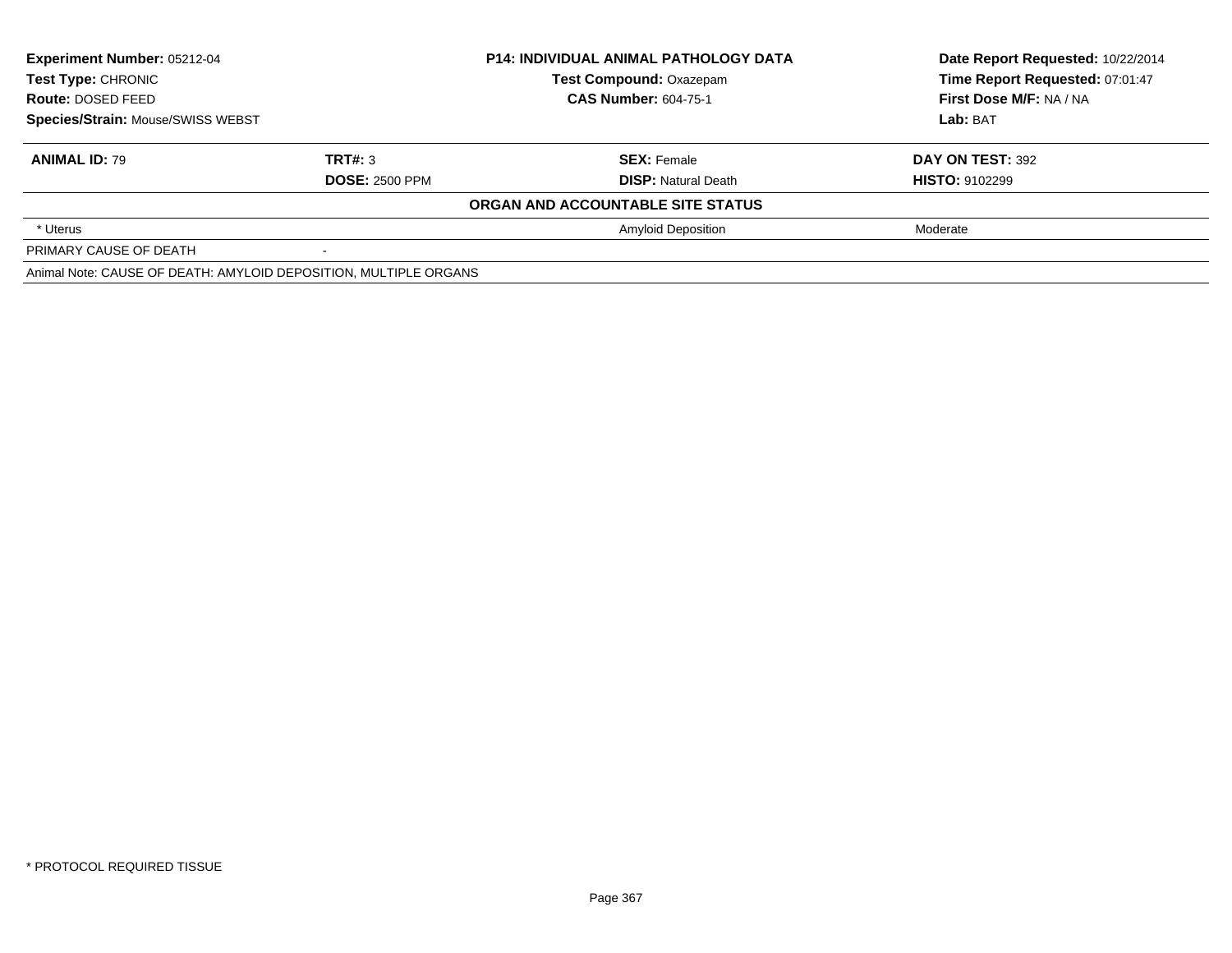| Experiment Number: 05212-04<br>Test Type: CHRONIC |                       | <b>P14: INDIVIDUAL ANIMAL PATHOLOGY DATA</b> | Date Report Requested: 10/22/2014<br>Time Report Requested: 07:01:47 |
|---------------------------------------------------|-----------------------|----------------------------------------------|----------------------------------------------------------------------|
|                                                   |                       | Test Compound: Oxazepam                      |                                                                      |
| Route: DOSED FEED                                 |                       | <b>CAS Number: 604-75-1</b>                  | First Dose M/F: NA / NA                                              |
| Species/Strain: Mouse/SWISS WEBST                 |                       |                                              | Lab: BAT                                                             |
| <b>ANIMAL ID: 80</b>                              | <b>TRT#: 3</b>        | <b>SEX: Female</b>                           | DAY ON TEST: 397                                                     |
|                                                   | <b>DOSE: 2500 PPM</b> | <b>DISP:</b> Terminal Sacrifice              | <b>HISTO: 9102300</b>                                                |
|                                                   |                       | ORGAN AND ACCOUNTABLE SITE STATUS            |                                                                      |
| <b>NORMAL</b>                                     |                       |                                              |                                                                      |
| * Adrenal Cortex                                  | * Adrenal Medulla     | * Blood Vessel                               | * Bone                                                               |
| * Bone Marrow                                     | * Brain               | * Clitoral Gland                             | * Esophagus                                                          |
| * Gallbladder                                     | * Heart               | * Intestine Large, Cecum                     | * Intestine Large, Colon                                             |
| * Intestine Small, Jejunum                        | * Islets, Pancreatic  | * Kidney                                     | * Lung                                                               |
| * Lymph Node, Mandibular                          | * Mammary Gland       | * Nose                                       | * Pancreas                                                           |
| * Parathyroid Gland                               | * Pituitary Gland     | * Salivary Glands                            | * Skeletal Muscle                                                    |
| * Skin                                            | * Spleen              | * Stomach, Forestomach                       | * Stomach, Glandular                                                 |
| * Thymus                                          | * Thyroid Gland       | * Trachea                                    | * Urinary Bladder                                                    |
| * Uterus                                          |                       |                                              |                                                                      |
| <b>MISSING</b>                                    |                       |                                              |                                                                      |
| * Intestine Large, Rectum                         |                       |                                              |                                                                      |
| <b>OBSERVATIONS</b>                               |                       |                                              |                                                                      |
| * Intestine Small, Duodenum                       |                       | Amyloid Deposition                           | Minimal                                                              |
| * Intestine Small, Ileum                          |                       | <b>Amyloid Deposition</b>                    | Moderate                                                             |
| * Liver                                           | Centrilobular         | Hypertrophy                                  | Mild                                                                 |
| * Lymph Node, Mesenteric                          |                       | <b>Amyloid Deposition</b>                    | Mild                                                                 |
| * Ovary                                           |                       | Cyst                                         |                                                                      |
| [ $Cyst TGLS = 1-6$ ]                             |                       |                                              |                                                                      |
| PRIMARY CAUSE OF DEATH                            | $\blacksquare$        |                                              |                                                                      |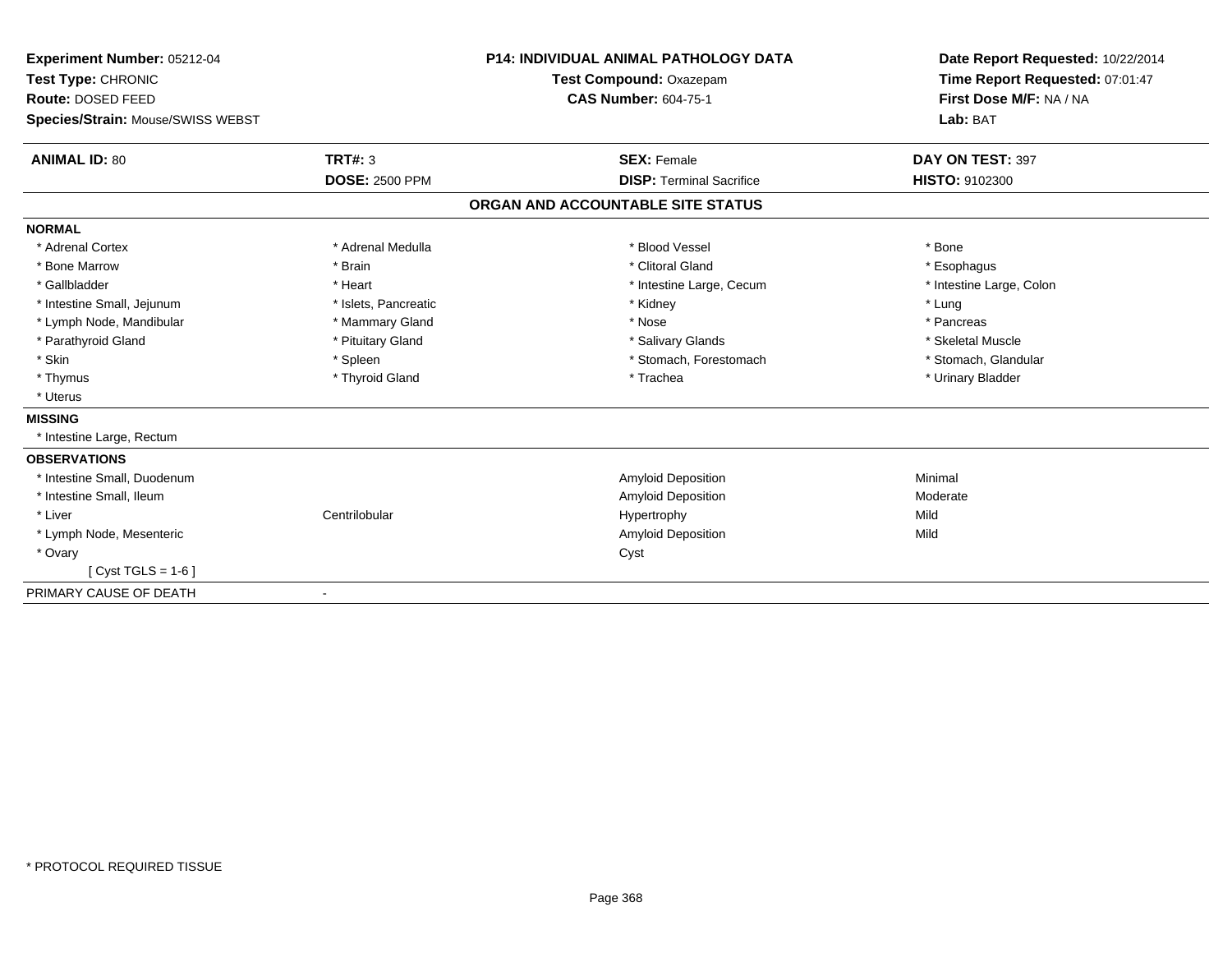| Experiment Number: 05212-04<br>Test Type: CHRONIC<br>Route: DOSED FEED<br>Species/Strain: Mouse/SWISS WEBST |                       | P14: INDIVIDUAL ANIMAL PATHOLOGY DATA<br>Test Compound: Oxazepam<br><b>CAS Number: 604-75-1</b> | Date Report Requested: 10/22/2014<br>Time Report Requested: 07:01:47<br>First Dose M/F: NA / NA<br>Lab: BAT |
|-------------------------------------------------------------------------------------------------------------|-----------------------|-------------------------------------------------------------------------------------------------|-------------------------------------------------------------------------------------------------------------|
|                                                                                                             |                       |                                                                                                 |                                                                                                             |
| <b>ANIMAL ID: 81</b>                                                                                        | <b>TRT#: 3</b>        | <b>SEX: Female</b>                                                                              | DAY ON TEST: 397                                                                                            |
|                                                                                                             | <b>DOSE: 2500 PPM</b> | <b>DISP: Terminal Sacrifice</b>                                                                 | HISTO: 9102301                                                                                              |
|                                                                                                             |                       | ORGAN AND ACCOUNTABLE SITE STATUS                                                               |                                                                                                             |
| <b>NORMAL</b>                                                                                               |                       |                                                                                                 |                                                                                                             |
| * Adrenal Cortex                                                                                            | * Adrenal Medulla     | * Blood Vessel                                                                                  | * Bone                                                                                                      |
| * Bone Marrow                                                                                               | * Brain               | * Clitoral Gland                                                                                | * Esophagus                                                                                                 |
| * Gallbladder                                                                                               | * Islets, Pancreatic  | * Kidney                                                                                        | * Mammary Gland                                                                                             |
| * Nose                                                                                                      | * Pancreas            | * Pituitary Gland                                                                               | * Salivary Glands                                                                                           |
| * Skeletal Muscle                                                                                           | * Skin                | * Stomach, Forestomach                                                                          | * Thymus                                                                                                    |
| * Trachea                                                                                                   | * Urinary Bladder     | * Uterus                                                                                        |                                                                                                             |
| <b>OBSERVATIONS</b>                                                                                         |                       |                                                                                                 |                                                                                                             |
| * Heart                                                                                                     |                       | Amyloid Deposition                                                                              | Mild                                                                                                        |
|                                                                                                             | Valve                 | Inflammation                                                                                    | Chronic, Minimal                                                                                            |
| * Intestine Large, Cecum                                                                                    |                       | Amyloid Deposition                                                                              | Mild                                                                                                        |
| * Intestine Large, Colon                                                                                    |                       | Amyloid Deposition                                                                              | Mild                                                                                                        |
| * Intestine Large, Rectum                                                                                   |                       | Amyloid Deposition                                                                              | Moderate                                                                                                    |
| * Intestine Small, Duodenum                                                                                 |                       | Amyloid Deposition                                                                              | Moderate                                                                                                    |
| * Intestine Small, Ileum                                                                                    |                       | Amyloid Deposition                                                                              | Marked                                                                                                      |
| * Intestine Small, Jejunum                                                                                  |                       | Amyloid Deposition                                                                              | Marked                                                                                                      |
| * Liver                                                                                                     | Centrilobular         | Hypertrophy                                                                                     | Minimal                                                                                                     |
| * Lung                                                                                                      |                       | Inflammation                                                                                    | Subacute, Minimal                                                                                           |
| * Lymph Node, Mandibular                                                                                    |                       | <b>Amyloid Deposition</b>                                                                       | Minimal                                                                                                     |
| * Lymph Node, Mesenteric                                                                                    |                       | Amyloid Deposition                                                                              | Moderate                                                                                                    |
|                                                                                                             |                       | Cyst                                                                                            |                                                                                                             |
| [Cyst TGLS = $2-4$ ]                                                                                        |                       |                                                                                                 |                                                                                                             |
| * Ovary                                                                                                     |                       | Cyst                                                                                            |                                                                                                             |
| [Cyst TGLS = $1-6$ ]                                                                                        |                       |                                                                                                 |                                                                                                             |
| * Parathyroid Gland                                                                                         |                       | Amyloid Deposition                                                                              | Moderate                                                                                                    |
| * Spleen                                                                                                    |                       | Amyloid Deposition                                                                              | Moderate                                                                                                    |
| * Stomach, Glandular                                                                                        |                       | Amyloid Deposition                                                                              | Moderate                                                                                                    |
| * Thyroid Gland                                                                                             |                       | Amyloid Deposition                                                                              | Moderate                                                                                                    |
| PRIMARY CAUSE OF DEATH                                                                                      |                       |                                                                                                 |                                                                                                             |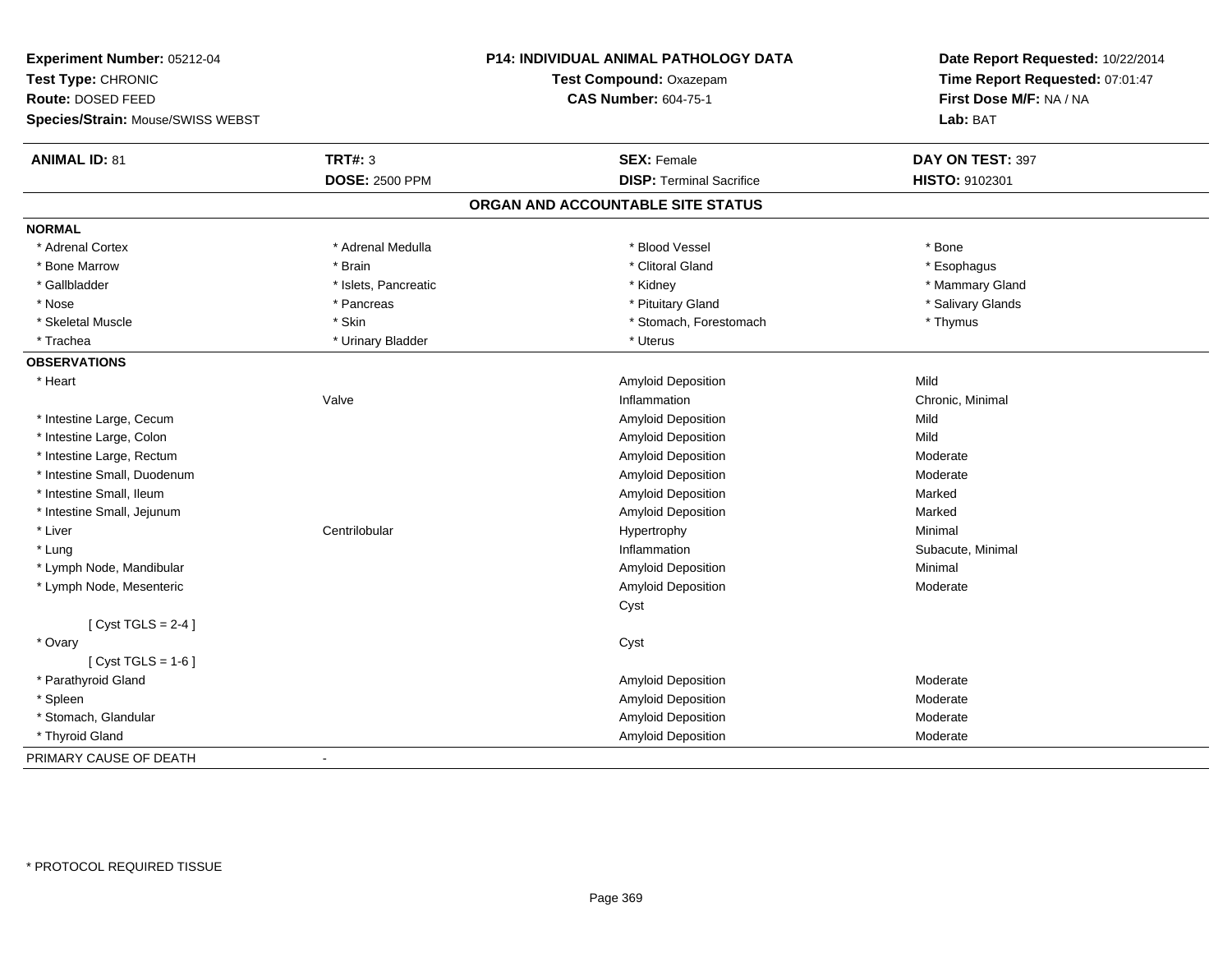| Experiment Number: 05212-04<br>Test Type: CHRONIC |                             | <b>P14: INDIVIDUAL ANIMAL PATHOLOGY DATA</b><br>Test Compound: Oxazepam | Date Report Requested: 10/22/2014<br>Time Report Requested: 07:01:47 |
|---------------------------------------------------|-----------------------------|-------------------------------------------------------------------------|----------------------------------------------------------------------|
| Route: DOSED FEED                                 |                             | <b>CAS Number: 604-75-1</b>                                             | First Dose M/F: NA / NA                                              |
| Species/Strain: Mouse/SWISS WEBST                 |                             |                                                                         | Lab: BAT                                                             |
| <b>ANIMAL ID: 82</b>                              | <b>TRT#: 3</b>              | <b>SEX: Female</b>                                                      | DAY ON TEST: 397                                                     |
|                                                   | <b>DOSE: 2500 PPM</b>       | <b>DISP: Terminal Sacrifice</b>                                         | HISTO: 9102302                                                       |
|                                                   |                             | ORGAN AND ACCOUNTABLE SITE STATUS                                       |                                                                      |
| <b>NORMAL</b>                                     |                             |                                                                         |                                                                      |
| * Adrenal Cortex                                  | * Adrenal Medulla           | * Blood Vessel                                                          | * Bone                                                               |
| * Bone Marrow                                     | * Brain                     | * Clitoral Gland                                                        | * Esophagus                                                          |
| * Gallbladder                                     | * Heart                     | * Intestine Large, Cecum                                                | * Intestine Large, Colon                                             |
| * Intestine Large, Rectum                         | * Intestine Small, Duodenum | * Intestine Small, Ileum                                                | * Intestine Small, Jejunum                                           |
| * Islets, Pancreatic                              | * Lung                      | * Lymph Node, Mandibular                                                | * Lymph Node, Mesenteric                                             |
| * Mammary Gland                                   | * Nose                      | * Ovary                                                                 | * Pancreas                                                           |
| * Parathyroid Gland                               | * Pituitary Gland           | * Salivary Glands                                                       | * Skeletal Muscle                                                    |
| * Skin                                            | * Spleen                    | * Stomach, Forestomach                                                  | * Stomach, Glandular                                                 |
| * Thymus                                          | * Thyroid Gland             | * Trachea                                                               | * Urinary Bladder                                                    |
| * Uterus                                          |                             |                                                                         |                                                                      |
| <b>OBSERVATIONS</b>                               |                             |                                                                         |                                                                      |
| * Kidney                                          |                             | Cyst                                                                    |                                                                      |
| [ $Cyst TGLS = 1-1$ ]                             |                             |                                                                         |                                                                      |
| * Liver                                           |                             | <b>Eosinophilic Focus</b>                                               |                                                                      |
|                                                   | Centrilobular               | Hypertrophy                                                             | Mild                                                                 |
| PRIMARY CAUSE OF DEATH                            |                             |                                                                         |                                                                      |

-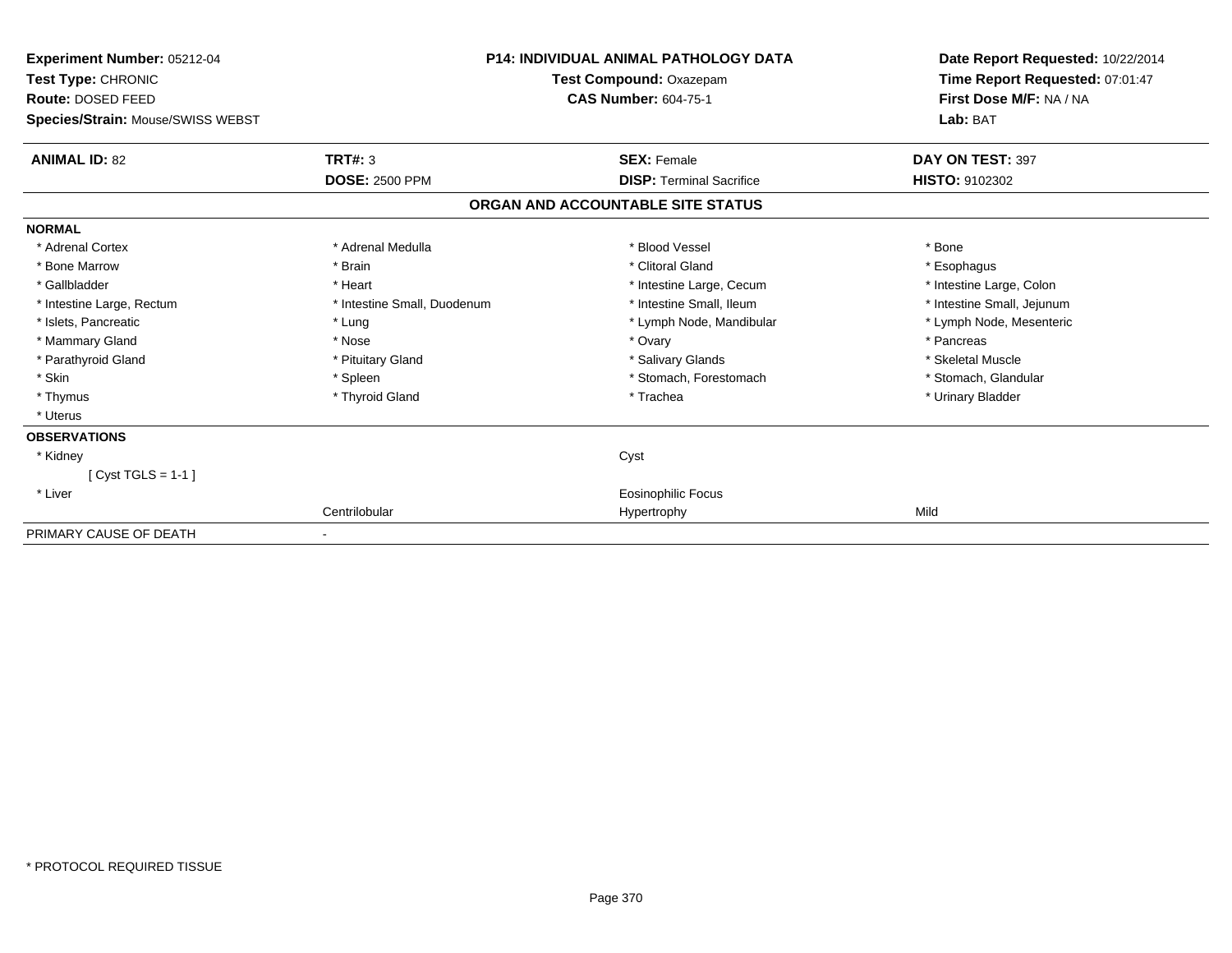| Experiment Number: 05212-04<br>Test Type: CHRONIC                           |                        | <b>P14: INDIVIDUAL ANIMAL PATHOLOGY DATA</b><br>Test Compound: Oxazepam | Date Report Requested: 10/22/2014<br>Time Report Requested: 07:01:47 |
|-----------------------------------------------------------------------------|------------------------|-------------------------------------------------------------------------|----------------------------------------------------------------------|
| Route: DOSED FEED                                                           |                        | <b>CAS Number: 604-75-1</b>                                             | First Dose M/F: NA / NA                                              |
| Species/Strain: Mouse/SWISS WEBST                                           |                        |                                                                         | Lab: BAT                                                             |
| <b>ANIMAL ID: 83</b>                                                        | <b>TRT#: 3</b>         | <b>SEX: Female</b>                                                      | DAY ON TEST: 309                                                     |
|                                                                             | <b>DOSE: 2500 PPM</b>  | <b>DISP:</b> Moribund Sacrifice                                         | HISTO: 9102303                                                       |
|                                                                             |                        | ORGAN AND ACCOUNTABLE SITE STATUS                                       |                                                                      |
| <b>NORMAL</b>                                                               |                        |                                                                         |                                                                      |
| * Adrenal Medulla                                                           | * Blood Vessel         | * Bone                                                                  | * Bone Marrow                                                        |
| * Brain                                                                     | * Clitoral Gland       | * Esophagus                                                             | * Gallbladder                                                        |
| * Intestine Large, Rectum                                                   | * Islets, Pancreatic   | * Lung                                                                  | * Lymph Node, Mandibular                                             |
| * Mammary Gland                                                             | * Nose                 | * Ovary                                                                 | * Pancreas                                                           |
| * Pituitary Gland                                                           | * Salivary Glands      | * Skeletal Muscle                                                       | * Skin                                                               |
| Spinal Cord                                                                 | * Stomach, Forestomach | * Thymus                                                                | * Trachea                                                            |
| * Urinary Bladder                                                           |                        |                                                                         |                                                                      |
| <b>MISSING</b>                                                              |                        |                                                                         |                                                                      |
| * Parathyroid Gland                                                         |                        |                                                                         |                                                                      |
| <b>OBSERVATIONS</b>                                                         |                        |                                                                         |                                                                      |
| * Adrenal Cortex                                                            |                        | Amyloid Deposition                                                      | Mild                                                                 |
| * Heart                                                                     |                        | Amyloid Deposition                                                      | Moderate                                                             |
|                                                                             | Atrium                 | Thrombosis                                                              |                                                                      |
| * Intestine Large, Cecum                                                    |                        | Amyloid Deposition                                                      | Moderate                                                             |
| * Intestine Large, Colon                                                    |                        | Amyloid Deposition                                                      | Mild                                                                 |
| * Intestine Small, Duodenum                                                 |                        | Amyloid Deposition                                                      | Marked                                                               |
|                                                                             |                        | Ulcer                                                                   | Moderate                                                             |
| * Intestine Small, Ileum                                                    |                        | Amyloid Deposition                                                      | Marked                                                               |
| * Intestine Small, Jejunum                                                  |                        | Amyloid Deposition                                                      | Marked                                                               |
|                                                                             |                        | Ulcer                                                                   | Moderate                                                             |
| * Kidney                                                                    | Glomerulus             | Amyloid Deposition                                                      | Marked                                                               |
| * Liver                                                                     |                        | Amyloid Deposition                                                      | Moderate                                                             |
|                                                                             |                        | <b>Eosinophilic Focus</b>                                               |                                                                      |
|                                                                             |                        | Hepatocellular Adenoma                                                  |                                                                      |
|                                                                             | Centrilobular          | Hypertrophy                                                             | Mild                                                                 |
| [ Eosinophilic Focus TGLS = 4-10 ]<br>[ Hepatocellular Adenoma TGLS = 3-1 ] |                        |                                                                         |                                                                      |
| * Lymph Node, Mesenteric<br>[Hyperplasia TGLS = 2-4]                        |                        | Hyperplasia                                                             | Lymphoid, Marked                                                     |
| * Spleen                                                                    |                        | Hyperplasia                                                             | Lymphoid, Marked                                                     |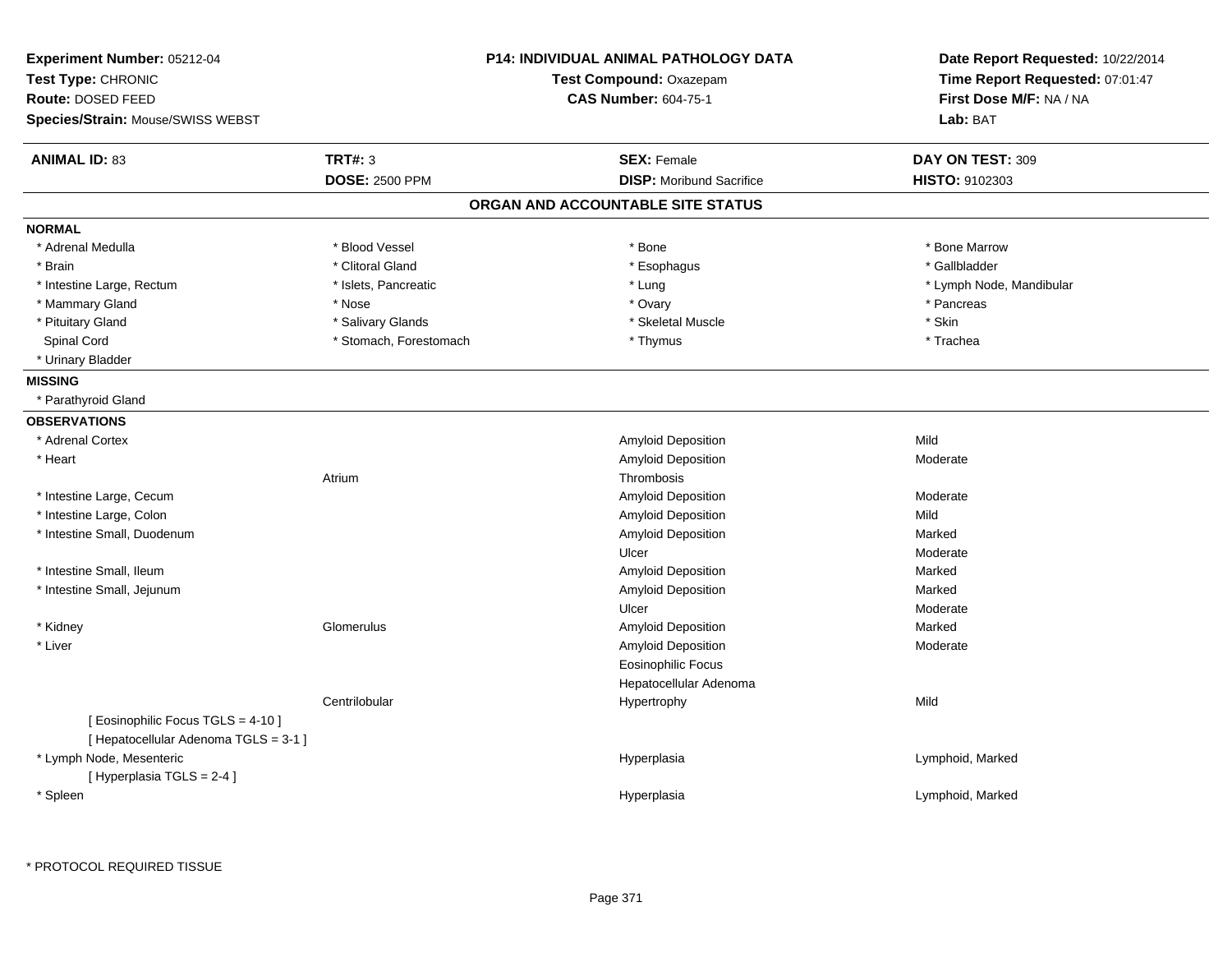| Experiment Number: 05212-04<br>Test Type: CHRONIC               |                       | <b>P14: INDIVIDUAL ANIMAL PATHOLOGY DATA</b> | Date Report Requested: 10/22/2014 |  |
|-----------------------------------------------------------------|-----------------------|----------------------------------------------|-----------------------------------|--|
|                                                                 |                       | Test Compound: Oxazepam                      | Time Report Requested: 07:01:47   |  |
| <b>Route: DOSED FEED</b>                                        |                       | <b>CAS Number: 604-75-1</b>                  | First Dose M/F: NA / NA           |  |
| Species/Strain: Mouse/SWISS WEBST                               |                       |                                              | Lab: BAT                          |  |
| <b>ANIMAL ID: 83</b>                                            | TRT#: 3               | <b>SEX: Female</b>                           | DAY ON TEST: 309                  |  |
|                                                                 | <b>DOSE: 2500 PPM</b> | <b>DISP:</b> Moribund Sacrifice              | <b>HISTO: 9102303</b>             |  |
|                                                                 |                       | ORGAN AND ACCOUNTABLE SITE STATUS            |                                   |  |
| [Hyperplasia TGLS = 1-9 ]                                       |                       |                                              |                                   |  |
| * Stomach, Glandular                                            |                       | Mineralization                               | Mild                              |  |
| * Thyroid Gland                                                 |                       | <b>Amyloid Deposition</b>                    | Moderate                          |  |
| * Uterus                                                        |                       | <b>Amyloid Deposition</b>                    | Mild                              |  |
| PRIMARY CAUSE OF DEATH                                          |                       |                                              |                                   |  |
| Animal Note: CAUSE OF MORB: AMYLOID DEPOSITION, MULTIPLE ORGANS |                       |                                              |                                   |  |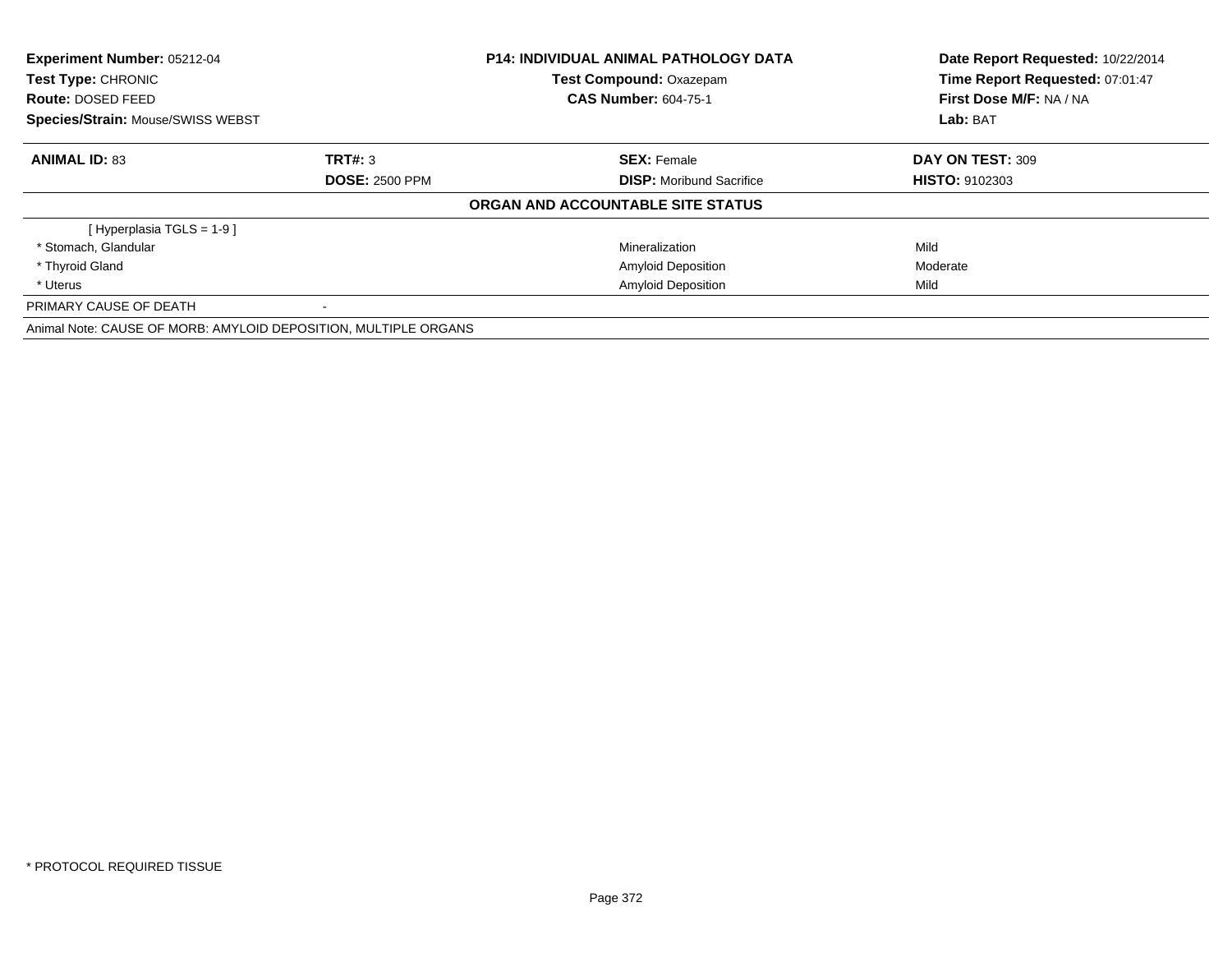| Experiment Number: 05212-04                     |                           | P14: INDIVIDUAL ANIMAL PATHOLOGY DATA | Date Report Requested: 10/22/2014<br>Time Report Requested: 07:01:47 |
|-------------------------------------------------|---------------------------|---------------------------------------|----------------------------------------------------------------------|
| Test Type: CHRONIC                              |                           | Test Compound: Oxazepam               |                                                                      |
| Route: DOSED FEED                               |                           | <b>CAS Number: 604-75-1</b>           | First Dose M/F: NA / NA                                              |
| Species/Strain: Mouse/SWISS WEBST               |                           |                                       | Lab: BAT                                                             |
| <b>ANIMAL ID: 84</b>                            | <b>TRT#: 3</b>            | <b>SEX: Female</b>                    | DAY ON TEST: 367                                                     |
|                                                 | <b>DOSE: 2500 PPM</b>     | <b>DISP: Natural Death</b>            | HISTO: 9102304                                                       |
|                                                 |                           | ORGAN AND ACCOUNTABLE SITE STATUS     |                                                                      |
| <b>NORMAL</b>                                   |                           |                                       |                                                                      |
| * Adrenal Medulla                               | * Blood Vessel            | * Bone                                | * Bone Marrow                                                        |
| * Brain                                         | * Clitoral Gland          | * Esophagus                           | * Gallbladder                                                        |
| * Intestine Large, Colon                        | * Intestine Large, Rectum | * Islets, Pancreatic                  | * Nose                                                               |
| * Pancreas                                      | * Pituitary Gland         | * Skeletal Muscle                     | * Skin                                                               |
| * Stomach, Forestomach                          | * Thymus                  | * Trachea                             | * Urinary Bladder                                                    |
| * Uterus                                        |                           |                                       |                                                                      |
| <b>MISSING</b>                                  |                           |                                       |                                                                      |
| * Mammary Gland                                 |                           |                                       |                                                                      |
| <b>AUTO PRECLUDES DIAG.</b>                     |                           |                                       |                                                                      |
| * Intestine Large, Cecum                        |                           |                                       |                                                                      |
| <b>OBSERVATIONS</b>                             |                           |                                       |                                                                      |
| * Adrenal Cortex                                |                           | Amyloid Deposition                    | Mild                                                                 |
| * Heart                                         |                           | Amyloid Deposition                    | Moderate                                                             |
| * Intestine Small, Duodenum                     |                           | Amyloid Deposition                    | Moderate                                                             |
| * Intestine Small, Ileum                        |                           | Amyloid Deposition                    | Mild                                                                 |
| * Intestine Small, Jejunum                      |                           | Amyloid Deposition                    | Moderate                                                             |
| * Kidney                                        | Glomerulus                | Amyloid Deposition                    | Marked                                                               |
| * Liver                                         |                           | Amyloid Deposition                    | Moderate                                                             |
|                                                 |                           | <b>Eosinophilic Focus</b>             |                                                                      |
|                                                 |                           | Hepatocellular Adenoma                | Multiple                                                             |
|                                                 | Centrilobular             | Hypertrophy                           | Mild                                                                 |
|                                                 |                           | Necrosis                              | Mild                                                                 |
| [ Hepatocellular Adenoma TGLS = 2,3,6-9+10+11 ] |                           |                                       |                                                                      |
| [ Hypertrophy TGLS = 1-1+2+9+10+11+12 ]         |                           |                                       |                                                                      |
| [Necrosis TGLS = $4-12$ ]                       |                           |                                       |                                                                      |
| * Lung                                          |                           | Fibrosis                              | Mild                                                                 |
|                                                 | Alveolus                  | <b>Infiltration Cellular</b>          | Mononuclear CI, Mild                                                 |
| * Lymph Node, Mandibular                        |                           | <b>Amyloid Deposition</b>             | Minimal                                                              |
| * Lymph Node, Mesenteric                        |                           | Amyloid Deposition                    | Moderate                                                             |
| * Ovary                                         |                           | Amyloid Deposition                    | Mild                                                                 |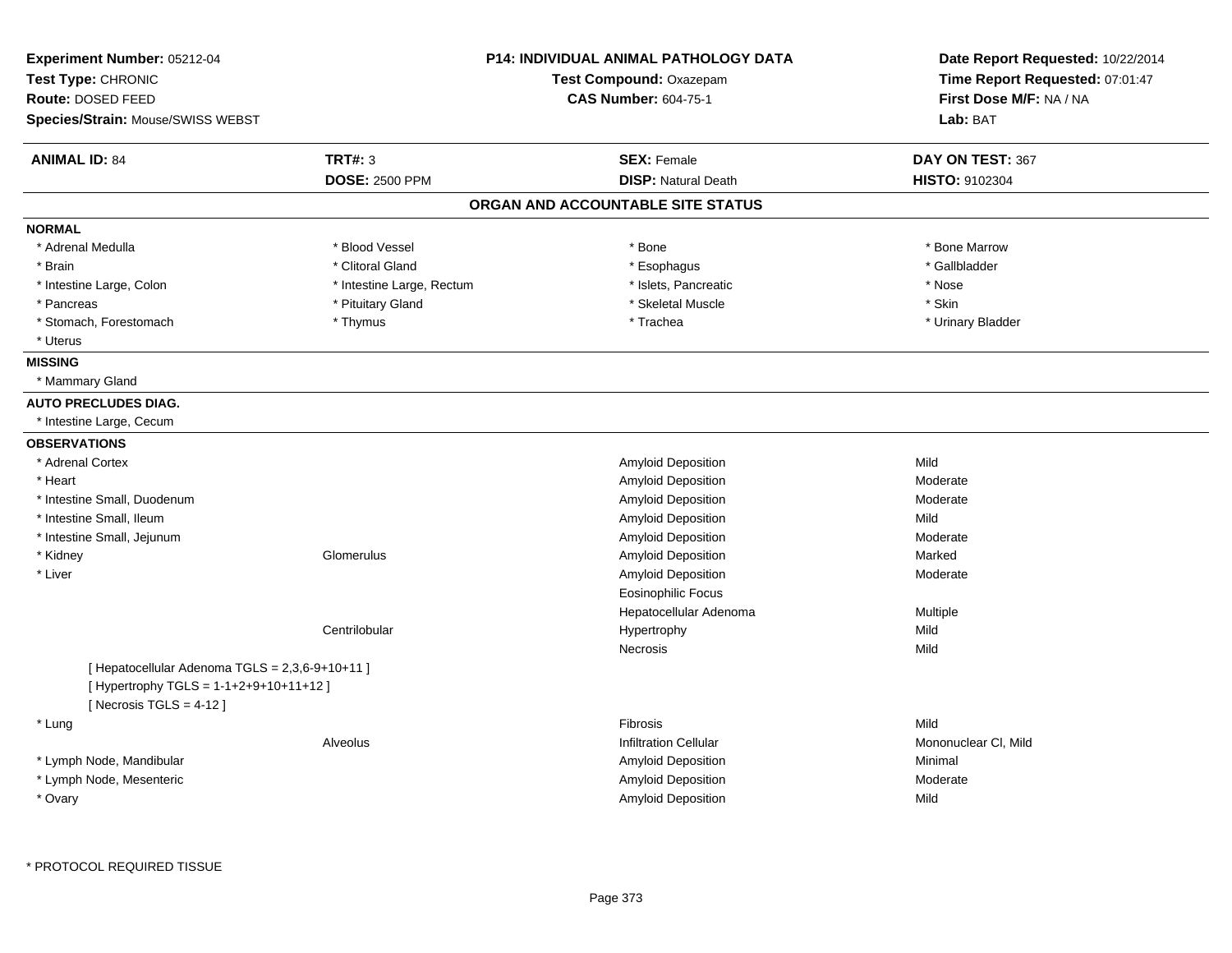| Experiment Number: 05212-04<br>Test Type: CHRONIC<br><b>Route: DOSED FEED</b> | <b>P14: INDIVIDUAL ANIMAL PATHOLOGY DATA</b><br>Test Compound: Oxazepam<br><b>CAS Number: 604-75-1</b> |                                   | Date Report Requested: 10/22/2014<br>Time Report Requested: 07:01:47<br>First Dose M/F: NA / NA |
|-------------------------------------------------------------------------------|--------------------------------------------------------------------------------------------------------|-----------------------------------|-------------------------------------------------------------------------------------------------|
| <b>Species/Strain: Mouse/SWISS WEBST</b>                                      |                                                                                                        |                                   | Lab: BAT                                                                                        |
| <b>ANIMAL ID: 84</b>                                                          | TRT#: 3                                                                                                | <b>SEX: Female</b>                | DAY ON TEST: 367                                                                                |
|                                                                               | <b>DOSE: 2500 PPM</b>                                                                                  | <b>DISP:</b> Natural Death        | <b>HISTO: 9102304</b>                                                                           |
|                                                                               |                                                                                                        | ORGAN AND ACCOUNTABLE SITE STATUS |                                                                                                 |
| * Parathyroid Gland                                                           |                                                                                                        | <b>Amyloid Deposition</b>         | Mild                                                                                            |
| * Salivary Glands                                                             |                                                                                                        | <b>Amyloid Deposition</b>         | Marked                                                                                          |
| * Spleen                                                                      |                                                                                                        | <b>Amyloid Deposition</b>         | Moderate                                                                                        |
| * Stomach, Glandular                                                          |                                                                                                        | <b>Amyloid Deposition</b>         | Minimal                                                                                         |
| * Thyroid Gland                                                               |                                                                                                        | <b>Amyloid Deposition</b>         | Marked                                                                                          |
| PRIMARY CAUSE OF DEATH                                                        |                                                                                                        |                                   |                                                                                                 |
| Animal Note: CAUSE OF DEATH: AMYLOID DEPOSITION, MULTIPLE ORGANS              |                                                                                                        |                                   |                                                                                                 |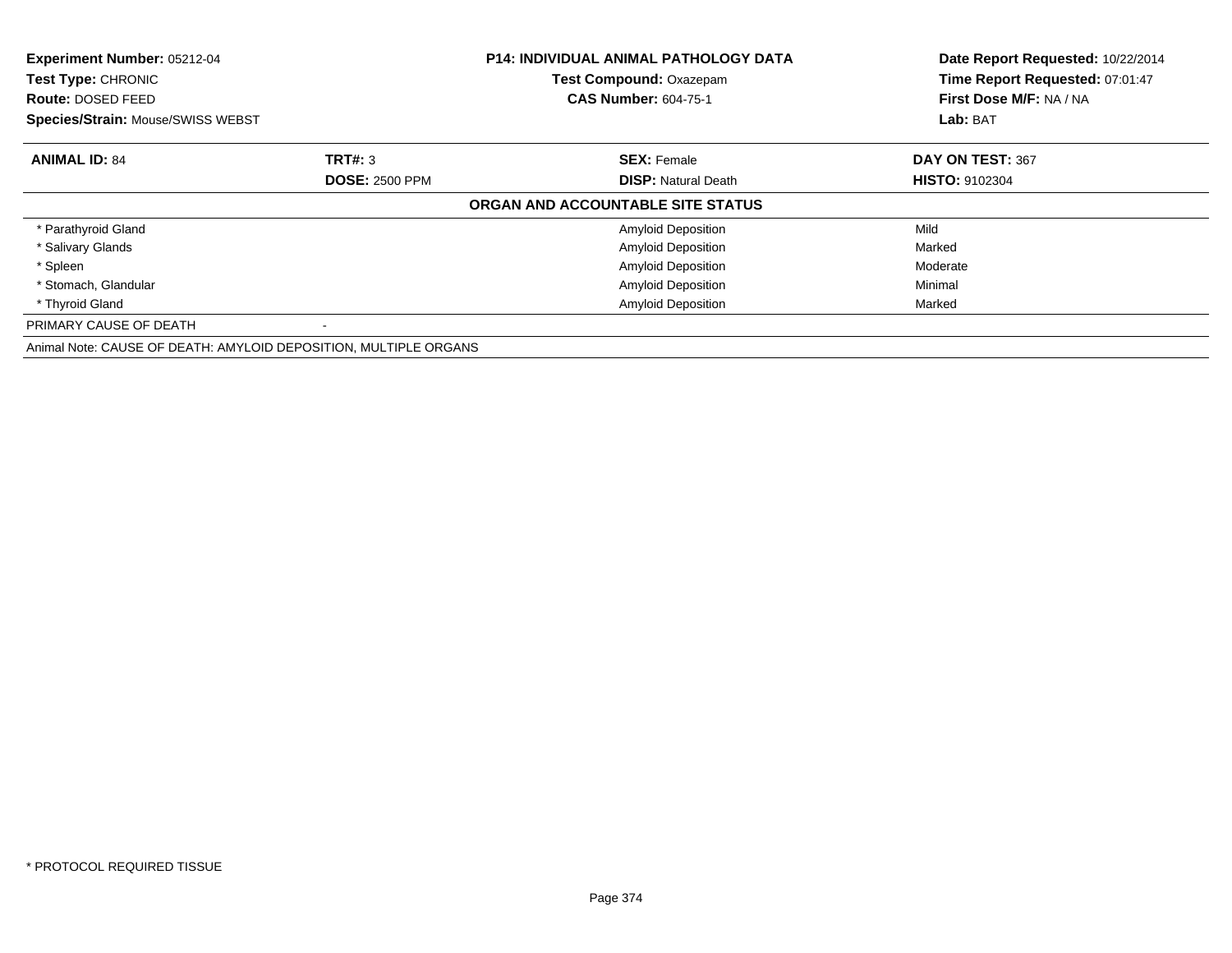| <b>Experiment Number: 05212-04</b>     |                                                                                  | <b>P14: INDIVIDUAL ANIMAL PATHOLOGY DATA</b>  | Date Report Requested: 10/22/2014 |
|----------------------------------------|----------------------------------------------------------------------------------|-----------------------------------------------|-----------------------------------|
| Test Type: CHRONIC                     |                                                                                  | <b>Test Compound: Oxazepam</b>                | Time Report Requested: 07:01:47   |
| Route: DOSED FEED                      |                                                                                  | <b>CAS Number: 604-75-1</b>                   | First Dose M/F: NA / NA           |
| Species/Strain: Mouse/SWISS WEBST      |                                                                                  |                                               | Lab: BAT                          |
| <b>ANIMAL ID: 85</b>                   | TRT#: 3                                                                          | <b>SEX: Female</b>                            | DAY ON TEST: 397                  |
|                                        | <b>DOSE: 2500 PPM</b>                                                            | <b>DISP: Terminal Sacrifice</b>               | <b>HISTO: 9102305</b>             |
|                                        |                                                                                  | ORGAN AND ACCOUNTABLE SITE STATUS             |                                   |
| <b>NORMAL</b>                          |                                                                                  |                                               |                                   |
| * Adrenal Medulla                      | * Blood Vessel                                                                   | * Bone                                        | * Bone Marrow                     |
| * Brain                                | * Clitoral Gland                                                                 | * Esophagus                                   | * Gallbladder                     |
| * Intestine Large, Rectum              | * Islets, Pancreatic                                                             | * Lung                                        | * Mammary Gland                   |
| * Nose                                 | * Pituitary Gland                                                                | * Skeletal Muscle                             | * Skin                            |
| * Stomach, Forestomach                 | * Thymus                                                                         | * Trachea                                     | * Urinary Bladder                 |
| <b>OBSERVATIONS</b>                    |                                                                                  |                                               |                                   |
| * Adrenal Cortex                       |                                                                                  | Amyloid Deposition                            | Marked                            |
| * Heart                                |                                                                                  | Amyloid Deposition                            | Moderate                          |
|                                        | Atrium                                                                           | Thrombosis                                    |                                   |
| [Thrombosis $TGLS = 9-2$ ]             |                                                                                  |                                               |                                   |
| * Intestine Large, Cecum               |                                                                                  | Amyloid Deposition                            | Mild                              |
| * Intestine Large, Colon               |                                                                                  | Amyloid Deposition                            | Moderate                          |
| * Intestine Small, Duodenum            |                                                                                  | Amyloid Deposition                            | Moderate                          |
| * Intestine Small, Ileum               |                                                                                  | Amyloid Deposition                            | Marked                            |
| * Intestine Small, Jejunum             |                                                                                  | Amyloid Deposition                            | Marked                            |
| * Kidney                               | Glomerulus                                                                       | <b>Amyloid Deposition</b>                     | Marked                            |
| [ Amyloid Deposition TGLS = 8-1 ]      |                                                                                  |                                               |                                   |
| * Liver                                |                                                                                  | <b>Amyloid Deposition</b>                     | Marked                            |
|                                        |                                                                                  | Hepatocellular Adenoma                        |                                   |
|                                        | Centrilobular                                                                    | Hypertrophy                                   | Mild                              |
|                                        |                                                                                  | Lymphoma Malignant Undifferentiated Cell Type |                                   |
| [ Hepatocellular Adenoma TGLS = 6-11 ] |                                                                                  |                                               |                                   |
| Lymph Node                             | Lumbar                                                                           | Lymphoma Malignant Undifferentiated Cell Type |                                   |
|                                        | Mediastinal                                                                      | Lymphoma Malignant Undifferentiated Cell Type |                                   |
|                                        | Renal                                                                            | Lymphoma Malignant Undifferentiated Cell Type |                                   |
|                                        | [ Lymphoma Malignant Undifferentiated Cell Type TGLS = 1,2,3,5,7-7+10+12+13+14 ] |                                               |                                   |
|                                        | [ Lymphoma Malignant Undifferentiated Cell Type TGLS = 1,2,3,5,7-7+10+12+13+14 ] |                                               |                                   |
|                                        | [ Lymphoma Malignant Undifferentiated Cell Type TGLS = 1,2,3,5,7-7+10+12+13+14 ] |                                               |                                   |
| * Lymph Node, Mandibular               |                                                                                  | Lymphoma Malignant Undifferentiated Cell Type |                                   |
|                                        | [ Lymphoma Malignant Undifferentiated Cell Type TGLS = 1,2,3,5,7-7+10+12+13+14 ] |                                               |                                   |
|                                        |                                                                                  |                                               |                                   |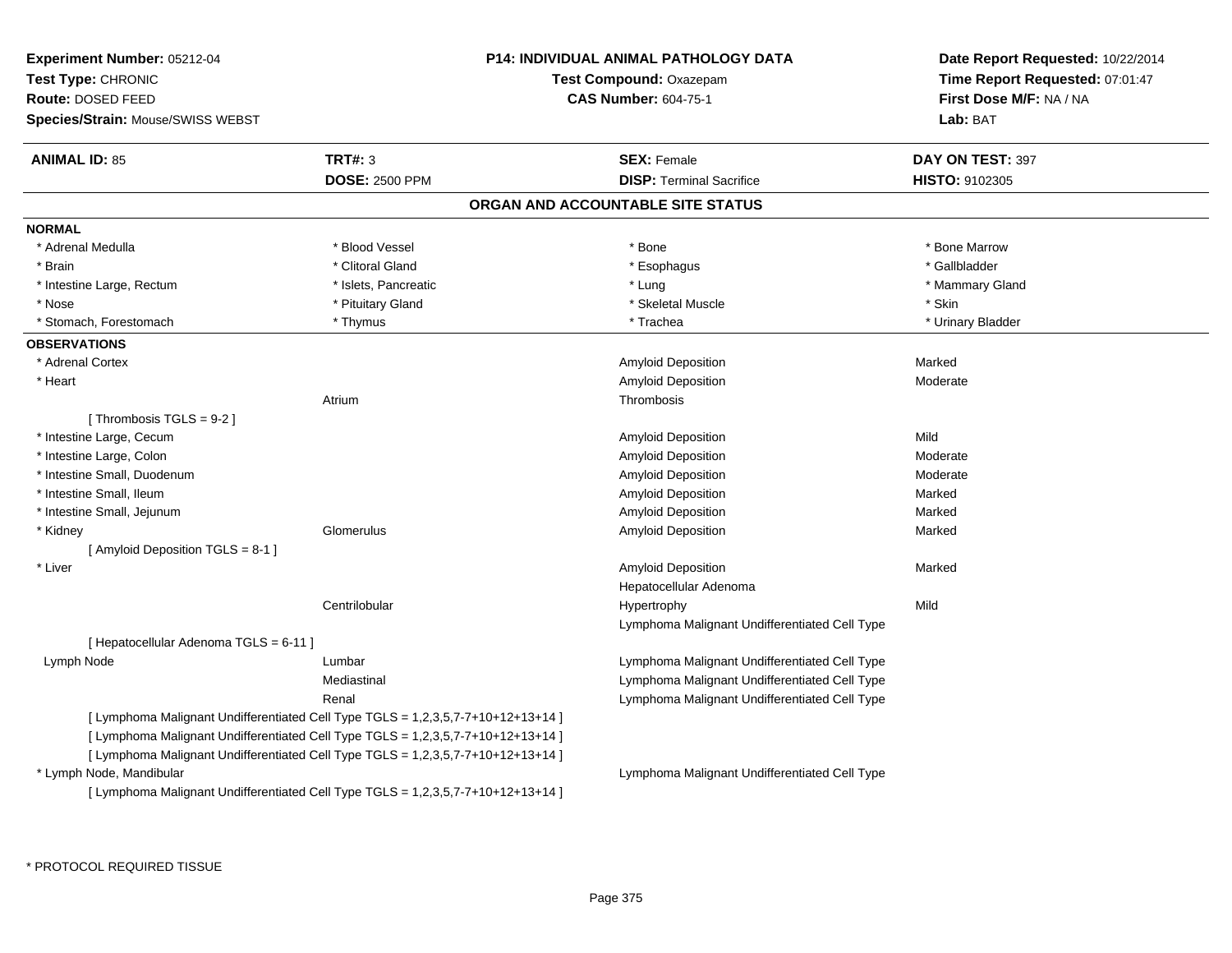| <b>Experiment Number: 05212-04</b><br>Test Type: CHRONIC<br><b>Route: DOSED FEED</b><br>Species/Strain: Mouse/SWISS WEBST |                                  | <b>P14: INDIVIDUAL ANIMAL PATHOLOGY DATA</b><br>Test Compound: Oxazepam<br><b>CAS Number: 604-75-1</b> | Date Report Requested: 10/22/2014<br>Time Report Requested: 07:01:47<br>First Dose M/F: NA / NA<br>Lab: BAT |
|---------------------------------------------------------------------------------------------------------------------------|----------------------------------|--------------------------------------------------------------------------------------------------------|-------------------------------------------------------------------------------------------------------------|
| <b>ANIMAL ID: 85</b>                                                                                                      | TRT#: 3<br><b>DOSE: 2500 PPM</b> | <b>SEX: Female</b><br><b>DISP: Terminal Sacrifice</b>                                                  | DAY ON TEST: 397<br><b>HISTO: 9102305</b>                                                                   |
|                                                                                                                           |                                  | ORGAN AND ACCOUNTABLE SITE STATUS                                                                      |                                                                                                             |
| * Lymph Node, Mesenteric<br>[Lymphoma Malignant Undifferentiated Cell Type TGLS = 1,2,3,5,7-7+10+12+13+14 ]               |                                  | Lymphoma Malignant Undifferentiated Cell Type                                                          |                                                                                                             |
| * Ovary                                                                                                                   |                                  | <b>Amyloid Deposition</b>                                                                              | Mild                                                                                                        |
| * Pancreas                                                                                                                |                                  | <b>Amyloid Deposition</b><br><b>Ectopic Tissue</b>                                                     | Minimal                                                                                                     |
| * Parathyroid Gland                                                                                                       |                                  | Amyloid Deposition                                                                                     | Moderate                                                                                                    |
| * Salivary Glands                                                                                                         |                                  | Amyloid Deposition                                                                                     | Marked                                                                                                      |
| * Spleen                                                                                                                  |                                  | Lymphoma Malignant Undifferentiated Cell Type                                                          |                                                                                                             |
| [ Lymphoma Malignant Undifferentiated Cell Type TGLS = 4-9 ]                                                              |                                  |                                                                                                        |                                                                                                             |
| * Stomach, Glandular                                                                                                      |                                  | Amyloid Deposition                                                                                     | Mild                                                                                                        |
| * Thyroid Gland                                                                                                           |                                  | Amyloid Deposition                                                                                     | Marked                                                                                                      |
| * Uterus                                                                                                                  |                                  | <b>Amyloid Deposition</b>                                                                              | Mild                                                                                                        |
| PRIMARY CAUSE OF DEATH                                                                                                    |                                  |                                                                                                        |                                                                                                             |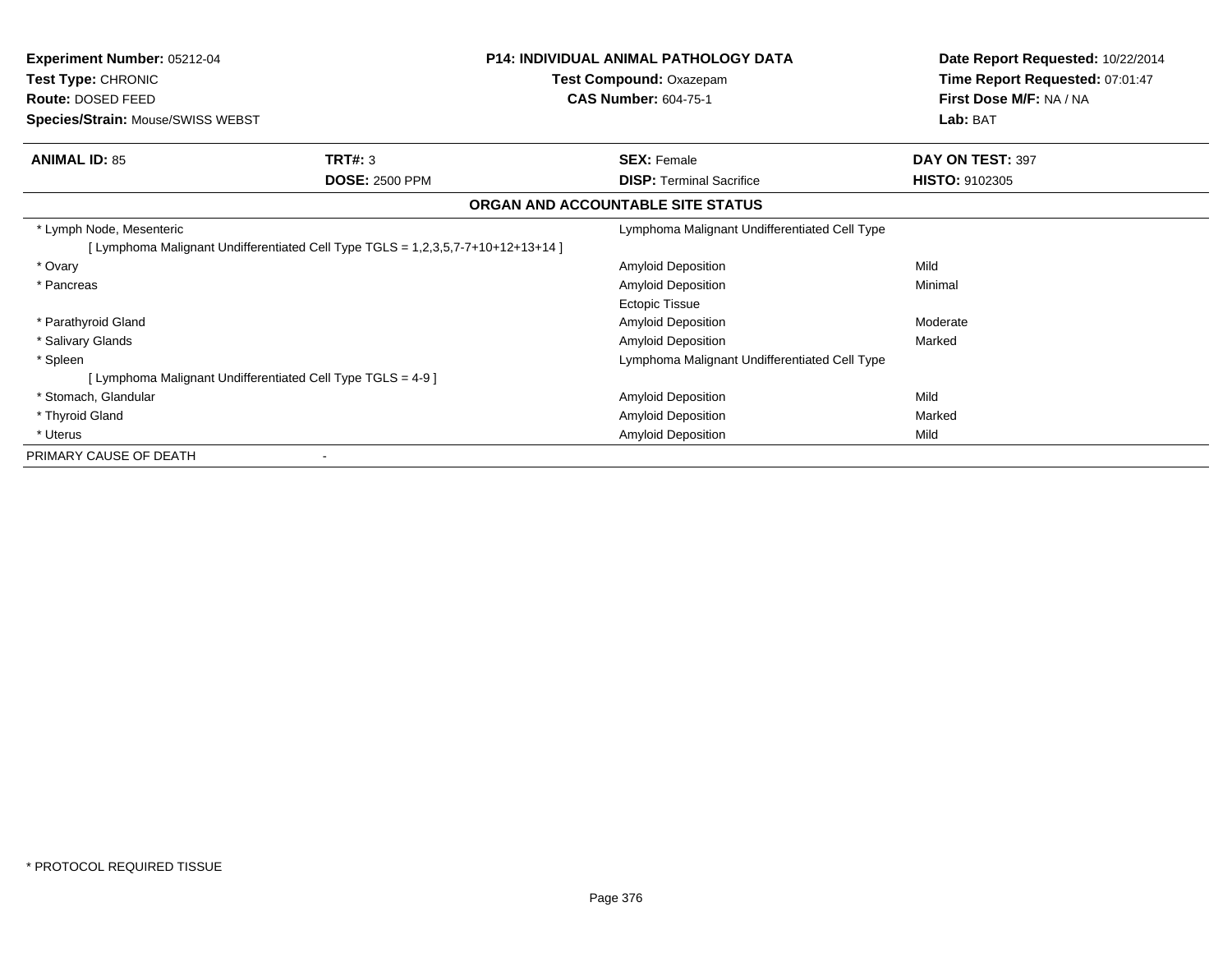| Experiment Number: 05212-04<br>Test Type: CHRONIC                |                       | <b>P14: INDIVIDUAL ANIMAL PATHOLOGY DATA</b><br><b>Test Compound: Oxazepam</b> | Date Report Requested: 10/22/2014<br>Time Report Requested: 07:01:47 |  |
|------------------------------------------------------------------|-----------------------|--------------------------------------------------------------------------------|----------------------------------------------------------------------|--|
| Route: DOSED FEED                                                |                       | <b>CAS Number: 604-75-1</b>                                                    | First Dose M/F: NA / NA                                              |  |
| Species/Strain: Mouse/SWISS WEBST                                |                       |                                                                                | Lab: BAT                                                             |  |
| <b>ANIMAL ID: 86</b>                                             | <b>TRT#: 3</b>        | <b>SEX: Female</b>                                                             | DAY ON TEST: 294                                                     |  |
|                                                                  | <b>DOSE: 2500 PPM</b> | <b>DISP:</b> Moribund Sacrifice                                                | HISTO: 9102306                                                       |  |
|                                                                  |                       | ORGAN AND ACCOUNTABLE SITE STATUS                                              |                                                                      |  |
| <b>NORMAL</b>                                                    |                       |                                                                                |                                                                      |  |
| * Blood Vessel                                                   | * Bone                | * Bone Marrow                                                                  | * Brain                                                              |  |
| * Clitoral Gland                                                 | * Esophagus           | * Gallbladder                                                                  | * Intestine Large, Colon                                             |  |
| * Intestine Large, Rectum                                        | * Islets, Pancreatic  | * Mammary Gland                                                                | * Pituitary Gland                                                    |  |
| * Salivary Glands                                                | * Skeletal Muscle     | * Skin                                                                         | * Stomach, Forestomach                                               |  |
| * Trachea                                                        | * Uterus              |                                                                                |                                                                      |  |
| <b>OBSERVATIONS</b>                                              |                       |                                                                                |                                                                      |  |
| * Adrenal Cortex                                                 |                       | Amyloid Deposition                                                             | Minimal                                                              |  |
|                                                                  |                       | Lymphoma Malignant Lymphocytic                                                 |                                                                      |  |
| * Adrenal Medulla                                                |                       | Lymphoma Malignant Lymphocytic                                                 |                                                                      |  |
| * Heart                                                          |                       | Amyloid Deposition                                                             | Minimal                                                              |  |
| * Intestine Large, Cecum                                         |                       | <b>Amyloid Deposition</b>                                                      | Moderate                                                             |  |
|                                                                  |                       | Lymphoma Malignant Lymphocytic                                                 |                                                                      |  |
| * Intestine Small, Duodenum                                      |                       | Amyloid Deposition                                                             | Moderate                                                             |  |
| * Intestine Small, Ileum                                         |                       | Amyloid Deposition                                                             | Marked                                                               |  |
| * Intestine Small, Jejunum                                       |                       | <b>Amyloid Deposition</b>                                                      | Marked                                                               |  |
| * Kidney                                                         | Glomerulus            | Amyloid Deposition                                                             | Moderate                                                             |  |
|                                                                  |                       | Lymphoma Malignant Lymphocytic                                                 |                                                                      |  |
| * Liver                                                          |                       | Hematopoietic Cell Proliferation                                               | Mild                                                                 |  |
|                                                                  |                       | Necrosis                                                                       | Mild                                                                 |  |
| [Necrosis TGLS = $7-1+2$ ]                                       |                       |                                                                                |                                                                      |  |
| * Lung                                                           |                       | Alveolar/Bronchiolar Adenoma                                                   |                                                                      |  |
|                                                                  |                       | Alveolar/Bronchiolar Carcinoma                                                 |                                                                      |  |
|                                                                  |                       | Lymphoma Malignant Lymphocytic                                                 |                                                                      |  |
| [ Alveolar/Bronchiolar Adenoma TGLS = 10-2 ]                     |                       |                                                                                |                                                                      |  |
| [ Alveolar/Bronchiolar Carcinoma TGLS = 10-12 ]                  |                       |                                                                                |                                                                      |  |
| Lymph Node                                                       | Mediastinal           | Lymphoma Malignant Lymphocytic                                                 |                                                                      |  |
|                                                                  | Pancreatic            | Lymphoma Malignant Lymphocytic                                                 |                                                                      |  |
|                                                                  | Renal                 | Lymphoma Malignant Lymphocytic                                                 |                                                                      |  |
| [ Lymphoma Malignant Lymphocytic TGLS = 2,5,6,8,9-2+3+4+7+9+10 ] |                       |                                                                                |                                                                      |  |
| [ Lymphoma Malignant Lymphocytic TGLS = 2,5,6,8,9-2+3+4+7+9+10 ] |                       |                                                                                |                                                                      |  |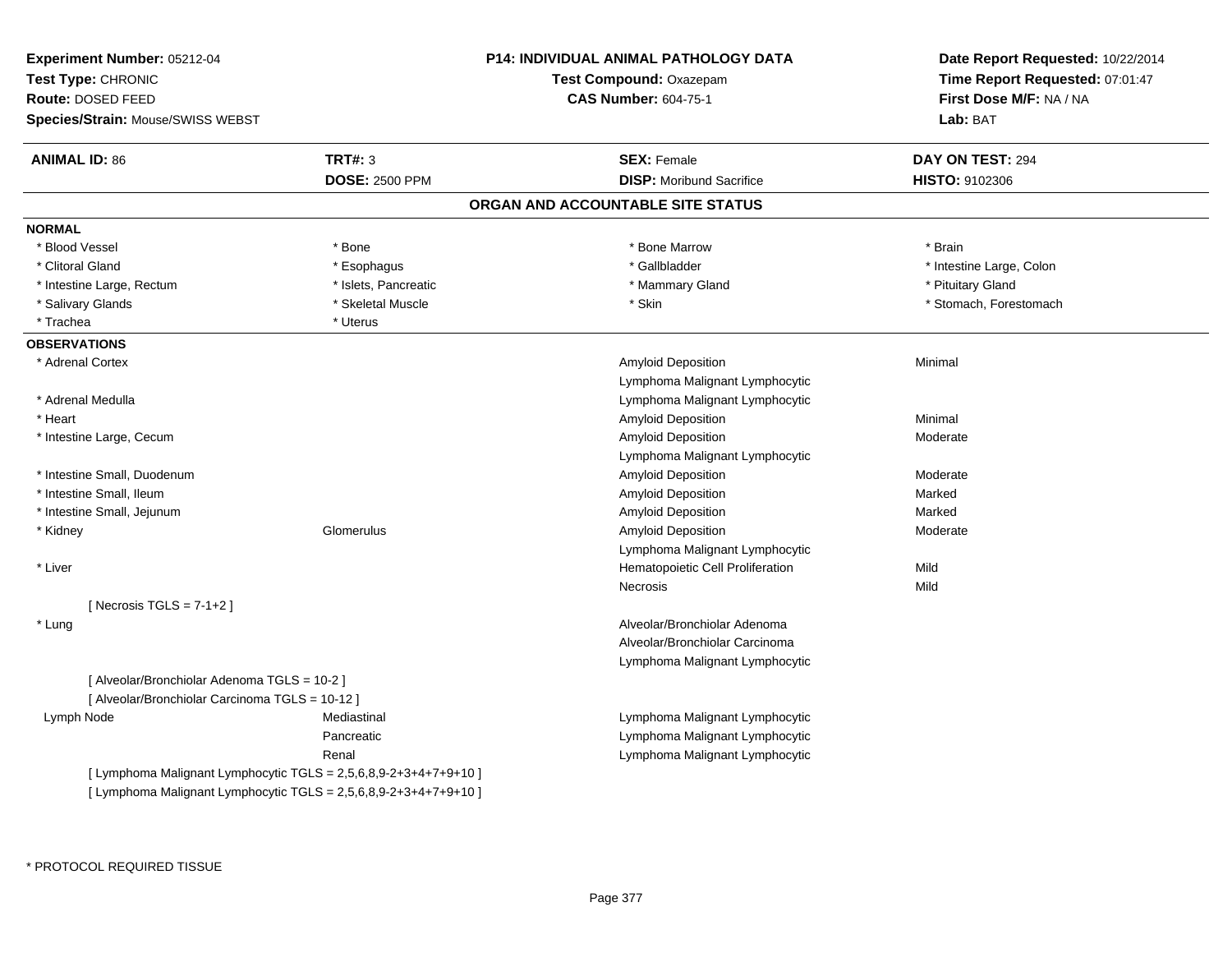| <b>Experiment Number: 05212-04</b><br>Test Type: CHRONIC                |                                                                   | <b>P14: INDIVIDUAL ANIMAL PATHOLOGY DATA</b> | Date Report Requested: 10/22/2014<br>Time Report Requested: 07:01:47 |  |
|-------------------------------------------------------------------------|-------------------------------------------------------------------|----------------------------------------------|----------------------------------------------------------------------|--|
|                                                                         |                                                                   | Test Compound: Oxazepam                      |                                                                      |  |
| Route: DOSED FEED                                                       |                                                                   | <b>CAS Number: 604-75-1</b>                  | First Dose M/F: NA / NA                                              |  |
| Species/Strain: Mouse/SWISS WEBST                                       |                                                                   |                                              | Lab: BAT                                                             |  |
| <b>ANIMAL ID: 86</b>                                                    | TRT#: 3                                                           | <b>SEX: Female</b>                           | DAY ON TEST: 294                                                     |  |
|                                                                         | <b>DOSE: 2500 PPM</b>                                             | <b>DISP:</b> Moribund Sacrifice              | HISTO: 9102306                                                       |  |
|                                                                         |                                                                   | ORGAN AND ACCOUNTABLE SITE STATUS            |                                                                      |  |
| [ Lymphoma Malignant Lymphocytic TGLS = 2,5,6,8,9-2+3+4+7+9+10 ]        |                                                                   |                                              |                                                                      |  |
| * Lymph Node, Mandibular                                                |                                                                   | Lymphoma Malignant Lymphocytic               |                                                                      |  |
| [ Lymphoma Malignant Lymphocytic TGLS = $2,5,6,8,9-2+3+4+7+9+10$ ]      |                                                                   |                                              |                                                                      |  |
| * Lymph Node, Mesenteric                                                |                                                                   | Lymphoma Malignant Lymphocytic               |                                                                      |  |
|                                                                         | [Lymphoma Malignant Lymphocytic TGLS = $2,5,6,8,9-2+3+4+7+9+10$ ] |                                              |                                                                      |  |
| * Nose                                                                  |                                                                   | Lymphoma Malignant Lymphocytic               |                                                                      |  |
| * Ovary                                                                 |                                                                   | Lymphoma Malignant Lymphocytic               |                                                                      |  |
| * Pancreas                                                              |                                                                   | Lymphoma Malignant Lymphocytic               |                                                                      |  |
| * Parathyroid Gland                                                     |                                                                   | <b>Amyloid Deposition</b>                    | Mild                                                                 |  |
| * Spleen                                                                |                                                                   | Lymphoma Malignant Lymphocytic               |                                                                      |  |
| [ Lymphoma Malignant Lymphocytic TGLS = 4-11 ]                          |                                                                   |                                              |                                                                      |  |
| * Stomach, Glandular                                                    |                                                                   | <b>Amyloid Deposition</b>                    | Mild                                                                 |  |
|                                                                         |                                                                   | Lymphoma Malignant Lymphocytic               |                                                                      |  |
| * Thymus                                                                |                                                                   | Lymphoma Malignant Lymphocytic               |                                                                      |  |
| * Thyroid Gland                                                         |                                                                   | <b>Amyloid Deposition</b>                    | Mild                                                                 |  |
| * Urinary Bladder                                                       |                                                                   | Lymphoma Malignant Lymphocytic               |                                                                      |  |
| PRIMARY CAUSE OF DEATH                                                  |                                                                   |                                              |                                                                      |  |
| Animal Note: AND AMYLOID DEPOSITION, MULTIPLE ORGANS                    |                                                                   |                                              |                                                                      |  |
| Animal Note: CAUSE OF MORB: LYMPHOMA, MULTIPLE ORGANS, LYMPHOCYTIC TYPE |                                                                   |                                              |                                                                      |  |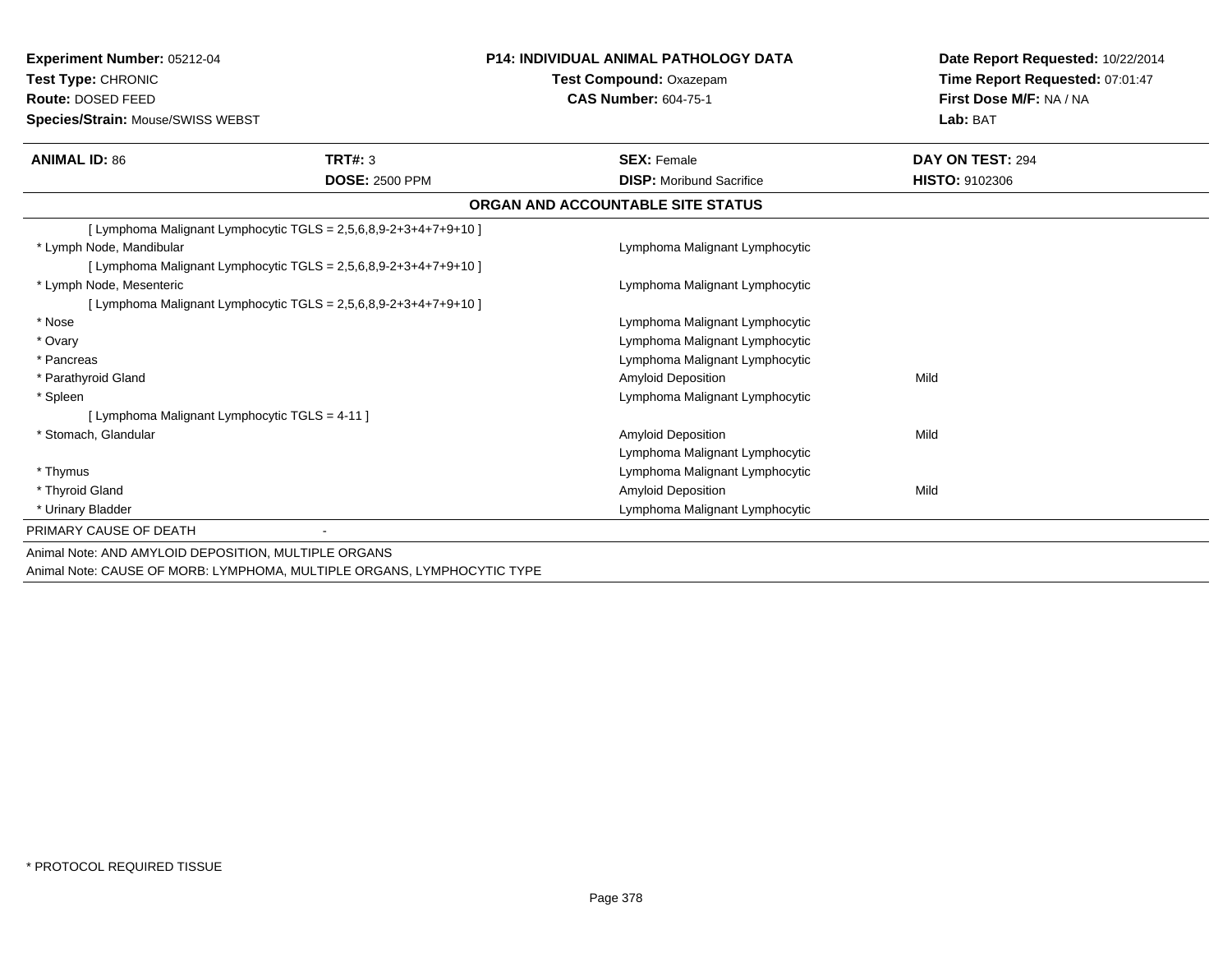| Experiment Number: 05212-04       | <b>P14: INDIVIDUAL ANIMAL PATHOLOGY DATA</b><br>Test Compound: Oxazepam |                                   | Date Report Requested: 10/22/2014 |  |
|-----------------------------------|-------------------------------------------------------------------------|-----------------------------------|-----------------------------------|--|
| Test Type: CHRONIC                |                                                                         |                                   | Time Report Requested: 07:01:47   |  |
| <b>Route: DOSED FEED</b>          |                                                                         | <b>CAS Number: 604-75-1</b>       | First Dose M/F: NA / NA           |  |
| Species/Strain: Mouse/SWISS WEBST |                                                                         |                                   | Lab: BAT                          |  |
| <b>ANIMAL ID: 87</b>              | TRT#: 3                                                                 | <b>SEX: Female</b>                | DAY ON TEST: 349                  |  |
|                                   | <b>DOSE: 2500 PPM</b>                                                   | <b>DISP: Natural Death</b>        | <b>HISTO: 9102307</b>             |  |
|                                   |                                                                         | ORGAN AND ACCOUNTABLE SITE STATUS |                                   |  |
| <b>NORMAL</b>                     |                                                                         |                                   |                                   |  |
| * Adrenal Medulla                 | * Blood Vessel                                                          | * Bone                            | * Bone Marrow                     |  |
| * Brain                           | * Clitoral Gland                                                        | * Esophagus                       | * Gallbladder                     |  |
| * Intestine Large, Cecum          | * Intestine Large, Colon                                                | * Intestine Large, Rectum         | * Intestine Small, Jejunum        |  |
| * Islets, Pancreatic              | * Lung                                                                  | * Lymph Node, Mandibular          | * Mammary Gland                   |  |
| * Nose                            | * Ovary                                                                 | * Pancreas                        | * Pituitary Gland                 |  |
| * Skeletal Muscle                 | * Skin                                                                  | * Stomach, Forestomach            | * Stomach, Glandular              |  |
| * Thymus                          | * Trachea                                                               | * Urinary Bladder                 | * Uterus                          |  |
| <b>MISSING</b>                    |                                                                         |                                   |                                   |  |
| * Parathyroid Gland               |                                                                         |                                   |                                   |  |
| <b>OBSERVATIONS</b>               |                                                                         |                                   |                                   |  |
| * Adrenal Cortex                  |                                                                         | Amyloid Deposition                | Mild                              |  |
| * Heart                           |                                                                         | Amyloid Deposition                | Moderate                          |  |
|                                   | Atrium                                                                  | Thrombosis                        |                                   |  |
| [Thrombosis TGLS = 1-2]           |                                                                         |                                   |                                   |  |
| * Intestine Small, Duodenum       |                                                                         | Amyloid Deposition                | Moderate                          |  |
| * Intestine Small, Ileum          |                                                                         | Amyloid Deposition                | Moderate                          |  |
| * Kidney                          | Glomerulus                                                              | Amyloid Deposition                | Marked                            |  |
| * Liver                           |                                                                         | Amyloid Deposition                | Moderate                          |  |
|                                   |                                                                         | <b>Eosinophilic Focus</b>         |                                   |  |
| * Lymph Node, Mesenteric          |                                                                         | Amyloid Deposition                | Moderate                          |  |
| * Salivary Glands                 |                                                                         | <b>Amyloid Deposition</b>         | Moderate                          |  |
| * Spleen                          |                                                                         | Amyloid Deposition                | Moderate                          |  |
| * Thyroid Gland                   |                                                                         | <b>Amyloid Deposition</b>         | Moderate                          |  |
| PRIMARY CAUSE OF DEATH            |                                                                         |                                   |                                   |  |

Animal Note: CAUSE OF DEATH: AMYLOID DEPOSITION, MULTIPLE OEGANS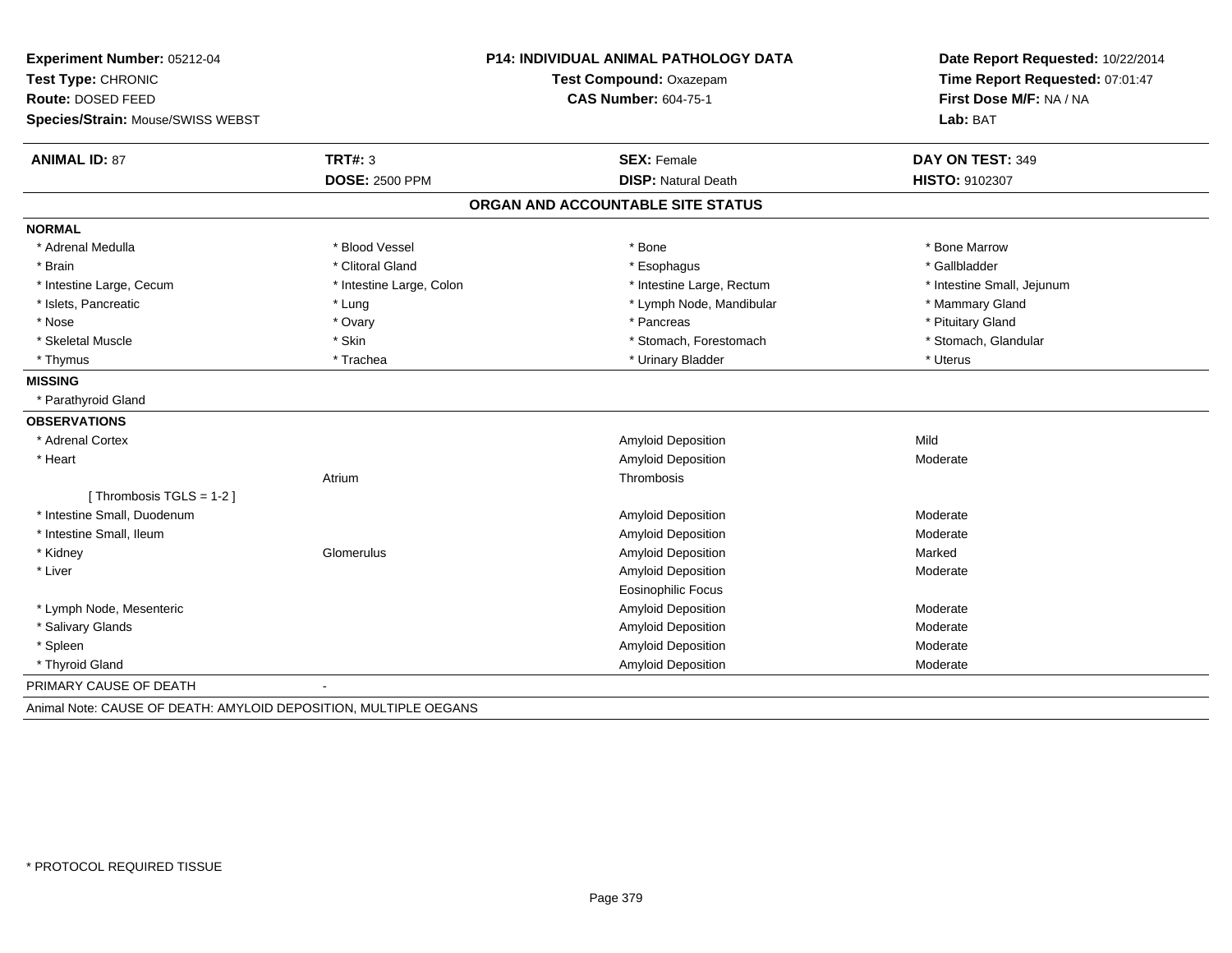| Experiment Number: 05212-04<br>Test Type: CHRONIC<br>Route: DOSED FEED<br>Species/Strain: Mouse/SWISS WEBST |                           | <b>P14: INDIVIDUAL ANIMAL PATHOLOGY DATA</b><br>Test Compound: Oxazepam<br><b>CAS Number: 604-75-1</b> | Date Report Requested: 10/22/2014<br>Time Report Requested: 07:01:47<br>First Dose M/F: NA / NA<br>Lab: BAT |
|-------------------------------------------------------------------------------------------------------------|---------------------------|--------------------------------------------------------------------------------------------------------|-------------------------------------------------------------------------------------------------------------|
| <b>ANIMAL ID: 88</b>                                                                                        | <b>TRT#: 3</b>            | <b>SEX: Female</b>                                                                                     | DAY ON TEST: 397                                                                                            |
|                                                                                                             | <b>DOSE: 2500 PPM</b>     | <b>DISP: Terminal Sacrifice</b>                                                                        | HISTO: 9102308                                                                                              |
|                                                                                                             |                           | ORGAN AND ACCOUNTABLE SITE STATUS                                                                      |                                                                                                             |
| <b>NORMAL</b>                                                                                               |                           |                                                                                                        |                                                                                                             |
| * Adrenal Medulla                                                                                           | * Blood Vessel            | * Bone                                                                                                 | * Bone Marrow                                                                                               |
| * Brain                                                                                                     | * Clitoral Gland          | * Esophagus                                                                                            | * Gallbladder                                                                                               |
| * Intestine Large, Cecum                                                                                    | * Intestine Large, Rectum | * Islets, Pancreatic                                                                                   | * Lung                                                                                                      |
| * Lymph Node, Mandibular                                                                                    | * Lymph Node, Mesenteric  | * Mammary Gland                                                                                        | * Nose                                                                                                      |
| * Ovary                                                                                                     | * Pancreas                | * Pituitary Gland                                                                                      | * Skeletal Muscle                                                                                           |
| * Skin                                                                                                      | * Stomach, Forestomach    | * Thymus                                                                                               | * Trachea                                                                                                   |
| * Urinary Bladder                                                                                           |                           |                                                                                                        |                                                                                                             |
| <b>OBSERVATIONS</b>                                                                                         |                           |                                                                                                        |                                                                                                             |
| * Adrenal Cortex                                                                                            |                           | Amyloid Deposition                                                                                     | Moderate                                                                                                    |
| * Heart                                                                                                     |                           | Amyloid Deposition                                                                                     | Mild                                                                                                        |
| * Intestine Large, Colon                                                                                    |                           | Amyloid Deposition                                                                                     | Mild                                                                                                        |
| * Intestine Small, Duodenum                                                                                 |                           | Amyloid Deposition                                                                                     | Moderate                                                                                                    |
| * Intestine Small, Ileum                                                                                    |                           | Amyloid Deposition                                                                                     | Marked                                                                                                      |
| * Intestine Small, Jejunum                                                                                  |                           | Amyloid Deposition                                                                                     | Marked                                                                                                      |
| * Kidney                                                                                                    | Glomerulus                | Amyloid Deposition                                                                                     | Marked                                                                                                      |
|                                                                                                             | Interstitium              | Amyloid Deposition                                                                                     | Mild                                                                                                        |
| [ Amyloid Deposition TGLS = 1-1 ]<br>[ Amyloid Deposition TGLS = 1-1 ]                                      |                           |                                                                                                        |                                                                                                             |
| * Liver                                                                                                     |                           | Amyloid Deposition                                                                                     | Moderate                                                                                                    |
|                                                                                                             | Centrilobular             | Hypertrophy                                                                                            | Minimal                                                                                                     |
| * Parathyroid Gland                                                                                         |                           | Amyloid Deposition                                                                                     | Mild                                                                                                        |
| * Salivary Glands                                                                                           |                           | Amyloid Deposition                                                                                     | Marked                                                                                                      |
| * Spleen                                                                                                    |                           | Amyloid Deposition                                                                                     | Moderate                                                                                                    |
| * Stomach, Glandular                                                                                        |                           | Amyloid Deposition                                                                                     | Minimal                                                                                                     |
| * Thyroid Gland                                                                                             |                           | Amyloid Deposition                                                                                     | Mild                                                                                                        |
| * Uterus                                                                                                    |                           | Amyloid Deposition                                                                                     | Marked                                                                                                      |
| PRIMARY CAUSE OF DEATH                                                                                      |                           |                                                                                                        |                                                                                                             |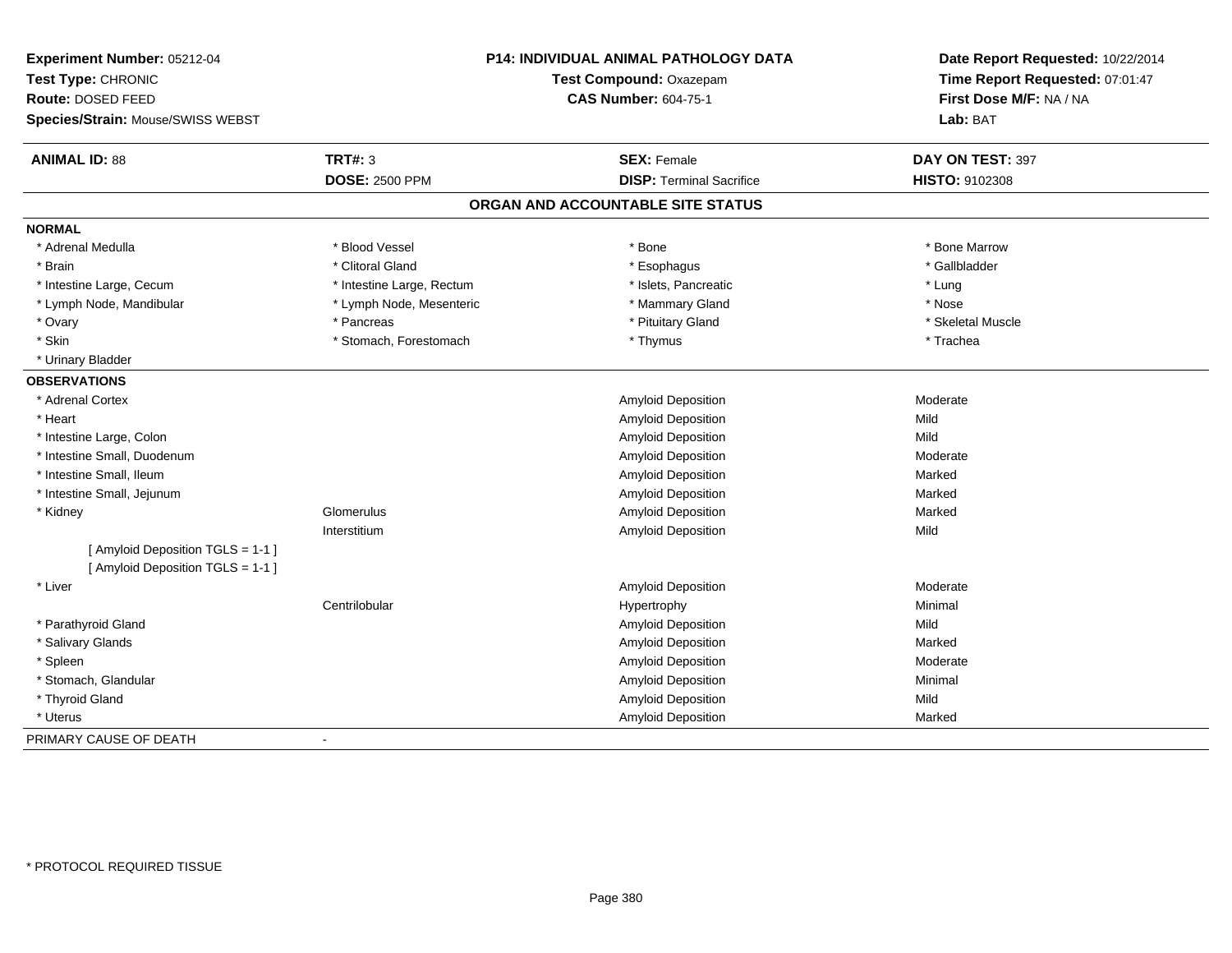| Experiment Number: 05212-04       |                           | P14: INDIVIDUAL ANIMAL PATHOLOGY DATA | Date Report Requested: 10/22/2014 |
|-----------------------------------|---------------------------|---------------------------------------|-----------------------------------|
| Test Type: CHRONIC                | Test Compound: Oxazepam   |                                       | Time Report Requested: 07:01:47   |
| Route: DOSED FEED                 |                           | <b>CAS Number: 604-75-1</b>           | First Dose M/F: NA / NA           |
| Species/Strain: Mouse/SWISS WEBST |                           |                                       | Lab: BAT                          |
| <b>ANIMAL ID: 89</b>              | <b>TRT#: 3</b>            | <b>SEX: Female</b>                    | DAY ON TEST: 336                  |
|                                   | <b>DOSE: 2500 PPM</b>     | <b>DISP: Natural Death</b>            | HISTO: 9102309                    |
|                                   |                           | ORGAN AND ACCOUNTABLE SITE STATUS     |                                   |
| <b>NORMAL</b>                     |                           |                                       |                                   |
| * Adrenal Medulla                 | * Blood Vessel            | * Bone                                | * Bone Marrow                     |
| * Brain                           | * Clitoral Gland          | * Esophagus                           | * Gallbladder                     |
| * Intestine Large, Colon          | * Intestine Large, Rectum | * Islets, Pancreatic                  | * Mammary Gland                   |
| * Nose                            | * Ovary                   | * Pancreas                            | * Pituitary Gland                 |
| * Skeletal Muscle                 | * Skin                    | * Stomach, Forestomach                | * Stomach, Glandular              |
| * Thymus                          | * Thyroid Gland           | * Trachea                             | * Urinary Bladder                 |
| <b>MISSING</b>                    |                           |                                       |                                   |
| * Intestine Small, Duodenum       |                           |                                       |                                   |
| <b>OBSERVATIONS</b>               |                           |                                       |                                   |
| * Adrenal Cortex                  |                           | Amyloid Deposition                    | Mild                              |
| * Heart                           |                           | Amyloid Deposition                    | Moderate                          |
|                                   | Atrium                    | Thrombosis                            |                                   |
| [Thrombosis TGLS = 2-2]           |                           |                                       |                                   |
| * Intestine Large, Cecum          |                           | Amyloid Deposition                    | Minimal                           |
| * Intestine Small, Ileum          |                           | <b>Amyloid Deposition</b>             | Moderate                          |
| * Intestine Small, Jejunum        |                           | Amyloid Deposition                    | Moderate                          |
| * Kidney                          | Glomerulus                | Amyloid Deposition                    | Marked                            |
| [ Amyloid Deposition TGLS = 1-1 ] |                           |                                       |                                   |
| * Liver                           |                           | Amyloid Deposition                    | Mild                              |
|                                   |                           | <b>Eosinophilic Focus</b>             |                                   |
|                                   | Centrilobular             | Hypertrophy                           | Minimal                           |
| * Lung                            |                           | Fibrosis                              | Minimal                           |
| * Lymph Node, Mandibular          |                           | Amyloid Deposition                    | Mild                              |
| * Lymph Node, Mesenteric          |                           | Amyloid Deposition                    | Mild                              |
| * Parathyroid Gland               |                           | Amyloid Deposition                    | Mild                              |
| * Salivary Glands                 |                           | <b>Amyloid Deposition</b>             | Moderate                          |
| * Spleen                          |                           | Amyloid Deposition                    | Mild                              |
| * Uterus                          |                           | Amyloid Deposition                    | Mild                              |
| PRIMARY CAUSE OF DEATH            | $\sim$                    |                                       |                                   |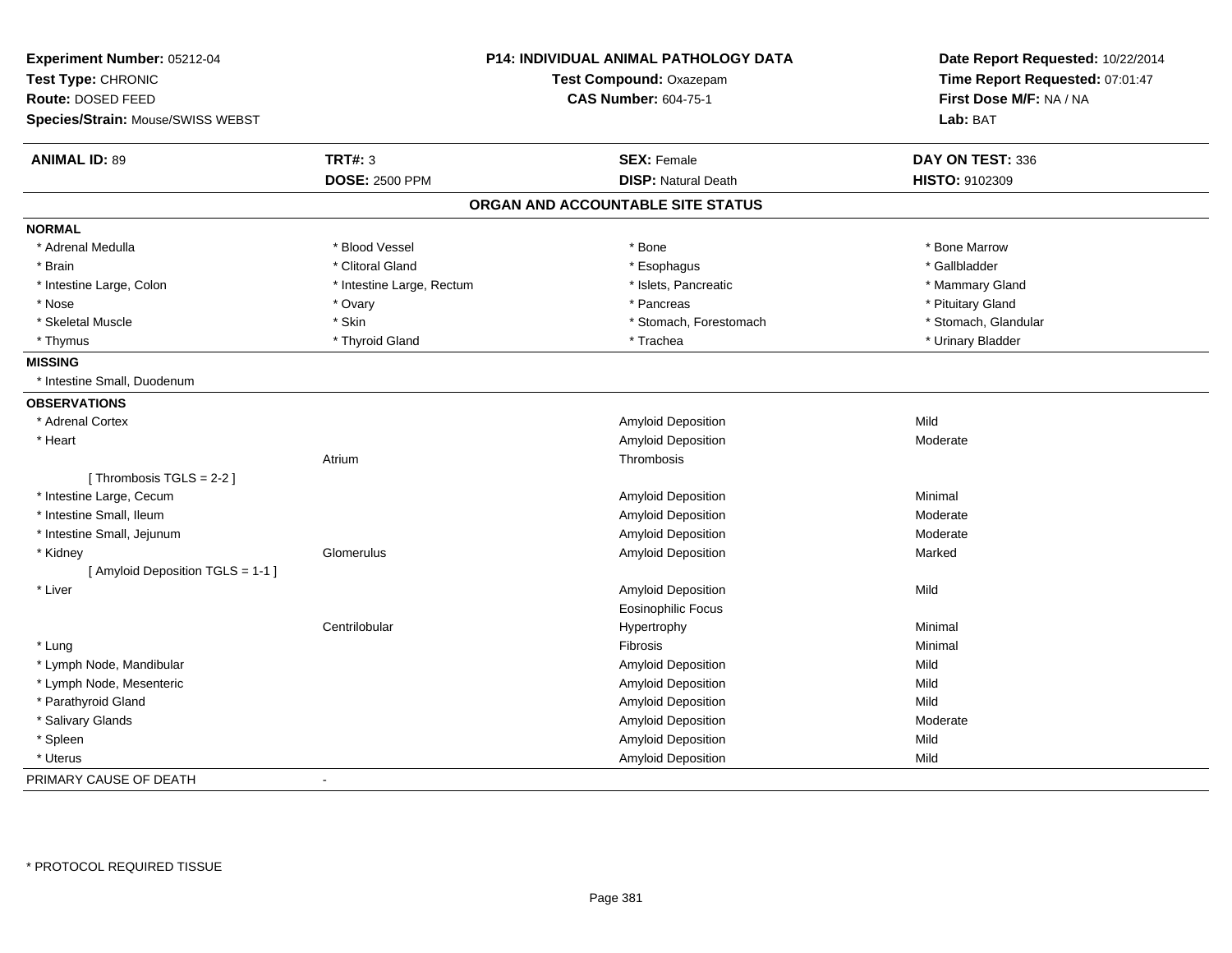| <b>Experiment Number: 05212-04</b><br><b>Test Type:</b> CHRONIC  | <b>P14: INDIVIDUAL ANIMAL PATHOLOGY DATA</b><br><b>Test Compound: Oxazepam</b> |                                   | Date Report Requested: 10/22/2014<br>Time Report Requested: 07:01:47 |
|------------------------------------------------------------------|--------------------------------------------------------------------------------|-----------------------------------|----------------------------------------------------------------------|
| <b>Route: DOSED FEED</b>                                         |                                                                                | <b>CAS Number: 604-75-1</b>       | First Dose M/F: NA / NA                                              |
| <b>Species/Strain: Mouse/SWISS WEBST</b>                         |                                                                                |                                   | Lab: BAT                                                             |
| <b>ANIMAL ID: 89</b>                                             | TRT#: 3                                                                        | <b>SEX: Female</b>                | DAY ON TEST: 336                                                     |
|                                                                  | <b>DOSE: 2500 PPM</b>                                                          | <b>DISP:</b> Natural Death        | <b>HISTO: 9102309</b>                                                |
|                                                                  |                                                                                | ORGAN AND ACCOUNTABLE SITE STATUS |                                                                      |
| Animal Note: CAUSE OF DEATH: AMYLOID DEPOSITION, MULTIPLE OEGANS |                                                                                |                                   |                                                                      |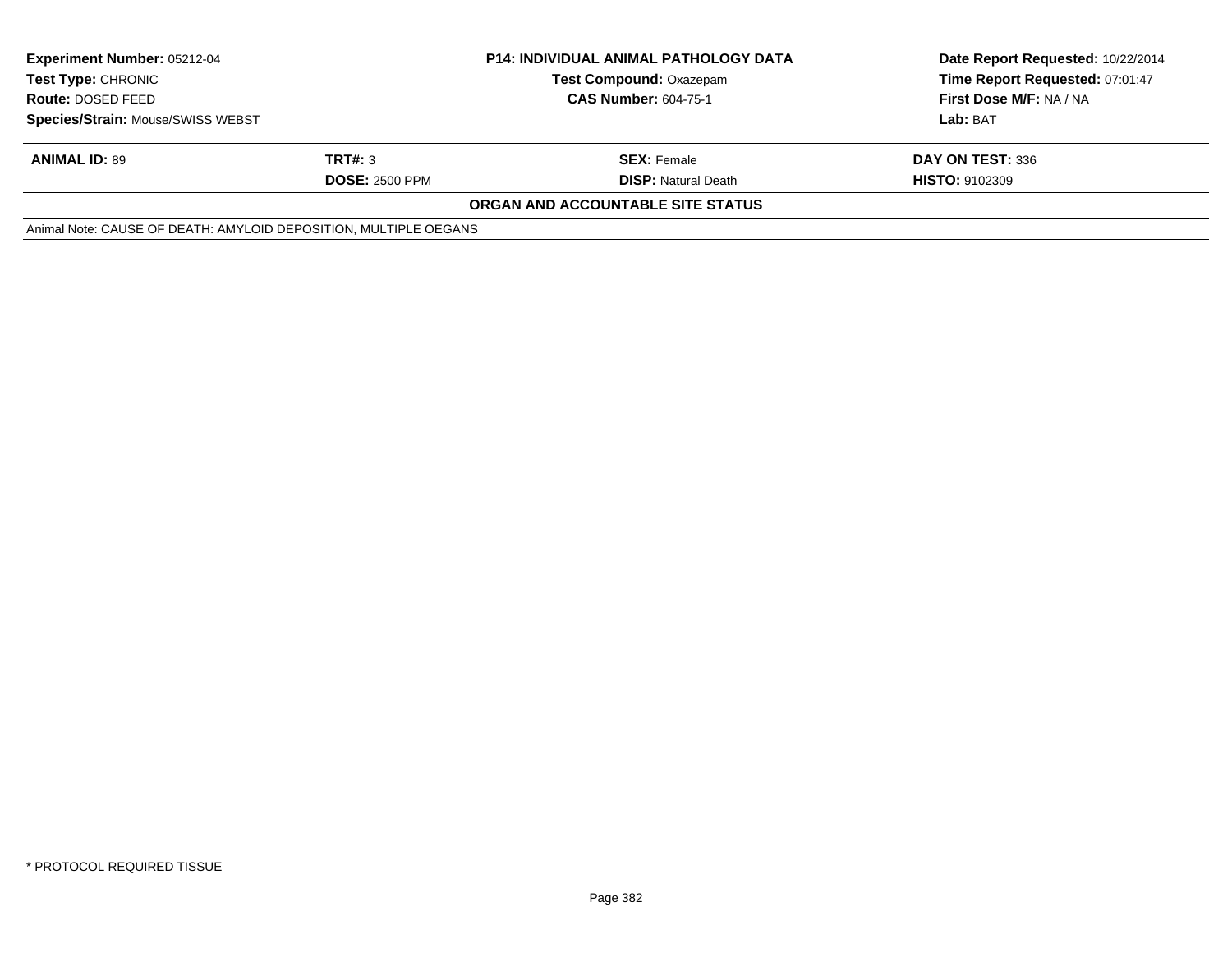| Experiment Number: 05212-04<br>Test Type: CHRONIC        |                           | <b>P14: INDIVIDUAL ANIMAL PATHOLOGY DATA</b><br>Test Compound: Oxazepam | Date Report Requested: 10/22/2014<br>Time Report Requested: 07:01:47 |
|----------------------------------------------------------|---------------------------|-------------------------------------------------------------------------|----------------------------------------------------------------------|
| Route: DOSED FEED                                        |                           | <b>CAS Number: 604-75-1</b>                                             | First Dose M/F: NA / NA                                              |
| <b>Species/Strain: Mouse/SWISS WEBST</b>                 |                           |                                                                         | Lab: BAT                                                             |
| <b>ANIMAL ID: 90</b>                                     | TRT#: 3                   | <b>SEX: Female</b>                                                      | DAY ON TEST: 322                                                     |
|                                                          | <b>DOSE: 2500 PPM</b>     | <b>DISP: Natural Death</b>                                              | HISTO: 9102310                                                       |
|                                                          |                           | ORGAN AND ACCOUNTABLE SITE STATUS                                       |                                                                      |
| <b>NORMAL</b>                                            |                           |                                                                         |                                                                      |
| * Adrenal Medulla                                        | * Blood Vessel            | * Bone                                                                  | * Bone Marrow                                                        |
| * Brain                                                  | * Clitoral Gland          | * Esophagus                                                             | * Gallbladder                                                        |
| * Intestine Large, Colon                                 | * Intestine Large, Rectum | * Islets, Pancreatic                                                    | * Lymph Node, Mandibular                                             |
| * Mammary Gland                                          | * Nose                    | * Ovary                                                                 | * Pancreas                                                           |
| * Pituitary Gland                                        | * Skeletal Muscle         | * Skin                                                                  | * Stomach, Forestomach                                               |
| * Stomach, Glandular                                     | * Trachea                 | * Urinary Bladder                                                       |                                                                      |
| <b>AUTO PRECLUDES DIAG.</b>                              |                           |                                                                         |                                                                      |
| * Intestine Small, Duodenum                              |                           |                                                                         |                                                                      |
| <b>OBSERVATIONS</b>                                      |                           |                                                                         |                                                                      |
| * Adrenal Cortex                                         |                           | Hematopoietic Cell Proliferation                                        | Marked                                                               |
| * Heart                                                  |                           | Amyloid Deposition                                                      | Moderate                                                             |
| * Intestine Large, Cecum                                 |                           | Amyloid Deposition                                                      | Minimal                                                              |
| * Intestine Small, Ileum                                 |                           | Amyloid Deposition                                                      | Moderate                                                             |
| * Intestine Small, Jejunum                               |                           | Amyloid Deposition                                                      | Moderate                                                             |
| * Kidney                                                 | Glomerulus                | Amyloid Deposition                                                      | Moderate                                                             |
|                                                          |                           | Lymphoma Malignant Mixed                                                |                                                                      |
| [ Lymphoma Malignant Mixed TGLS = 5-10 ]                 |                           |                                                                         |                                                                      |
| * Liver                                                  |                           | Hematopoietic Cell Proliferation                                        | Mild                                                                 |
|                                                          | Centrilobular             | Hypertrophy                                                             | Mild                                                                 |
|                                                          |                           | Lymphoma Malignant Mixed                                                |                                                                      |
| [ Lymphoma Malignant Mixed TGLS = 6-13 ]                 |                           |                                                                         |                                                                      |
| * Lung                                                   |                           | Lymphoma Malignant Mixed                                                |                                                                      |
| Lymph Node                                               | Mediastinal               | Lymphoma Malignant Mixed                                                |                                                                      |
|                                                          | Pancreatic                | Lymphoma Malignant Mixed                                                |                                                                      |
|                                                          | Renal                     | Lymphoma Malignant Mixed                                                |                                                                      |
| [ Lymphoma Malignant Mixed TGLS = 2,3,4,7-4+11+12+14 ]   |                           |                                                                         |                                                                      |
| [ Lymphoma Malignant Mixed TGLS = 2,3,4,7-4+11+12+14 ]   |                           |                                                                         |                                                                      |
| [ Lymphoma Malignant Mixed TGLS = 2,3,4,7-4+11+12+14 ]   |                           |                                                                         |                                                                      |
| * Lymph Node, Mesenteric                                 |                           | Lymphoma Malignant Mixed                                                |                                                                      |
| [ Lymphoma Malignant Mixed TGLS = $2,3,4,7-4+11+12+14$ ] |                           |                                                                         |                                                                      |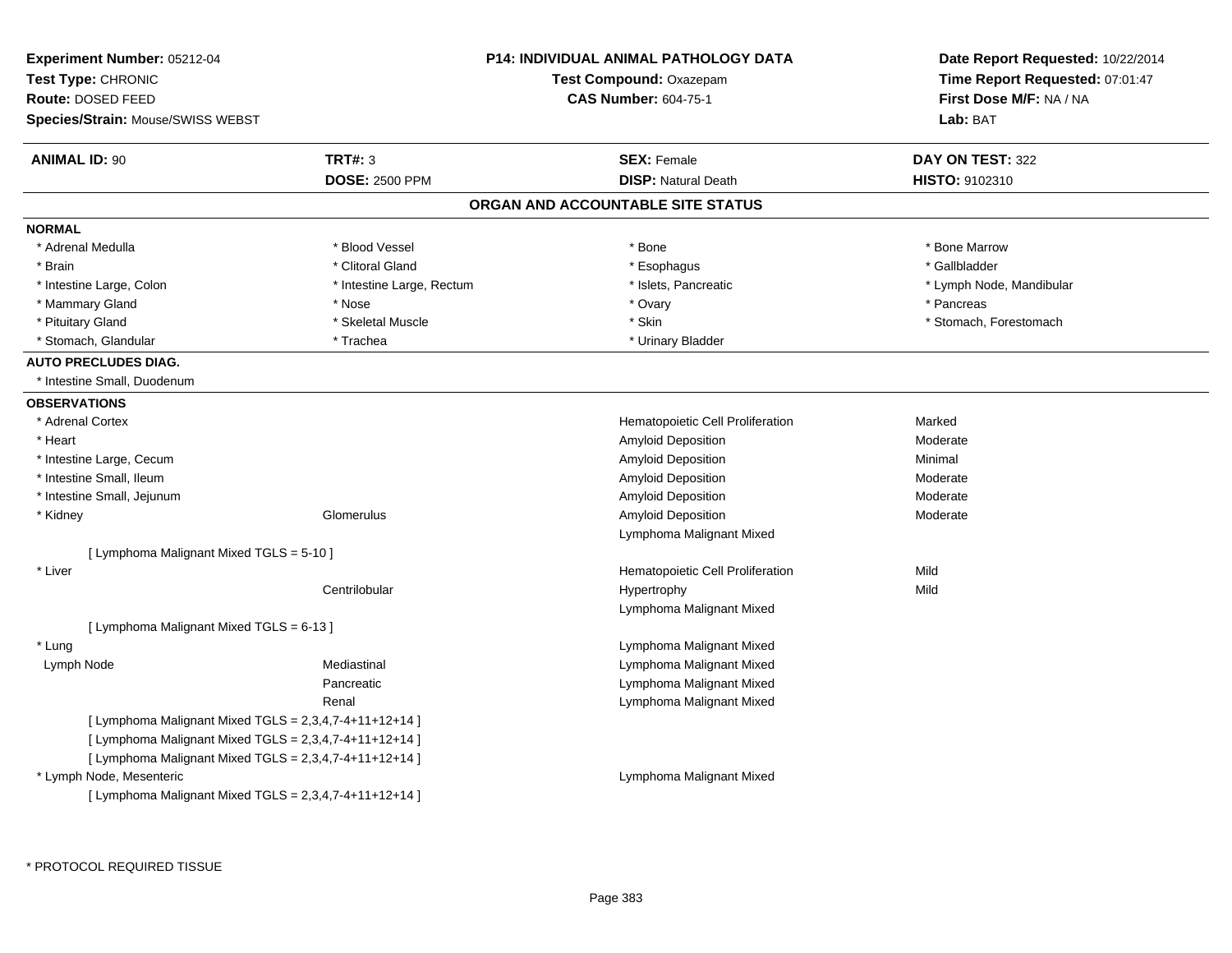| <b>Experiment Number: 05212-04</b><br><b>Test Type: CHRONIC</b><br>Route: DOSED FEED |                                                                  | <b>P14: INDIVIDUAL ANIMAL PATHOLOGY DATA</b><br><b>Test Compound: Oxazepam</b><br><b>CAS Number: 604-75-1</b> | Date Report Requested: 10/22/2014<br>Time Report Requested: 07:01:47<br>First Dose M/F: NA / NA |
|--------------------------------------------------------------------------------------|------------------------------------------------------------------|---------------------------------------------------------------------------------------------------------------|-------------------------------------------------------------------------------------------------|
| Species/Strain: Mouse/SWISS WEBST                                                    |                                                                  |                                                                                                               | Lab: BAT                                                                                        |
| <b>ANIMAL ID: 90</b>                                                                 | <b>TRT#: 3</b>                                                   | <b>SEX: Female</b>                                                                                            | DAY ON TEST: 322                                                                                |
|                                                                                      | <b>DOSE: 2500 PPM</b>                                            | <b>DISP: Natural Death</b>                                                                                    | <b>HISTO: 9102310</b>                                                                           |
|                                                                                      |                                                                  | ORGAN AND ACCOUNTABLE SITE STATUS                                                                             |                                                                                                 |
| * Parathyroid Gland                                                                  |                                                                  | <b>Amyloid Deposition</b>                                                                                     | Marked                                                                                          |
| * Salivary Glands                                                                    |                                                                  | Amyloid Deposition                                                                                            | Moderate                                                                                        |
| * Spleen                                                                             |                                                                  | Lymphoma Malignant Mixed                                                                                      |                                                                                                 |
| [ Lymphoma Malignant Mixed TGLS = 1-9 ]                                              |                                                                  |                                                                                                               |                                                                                                 |
| * Thymus                                                                             |                                                                  | Lymphoma Malignant Mixed                                                                                      |                                                                                                 |
| * Thyroid Gland                                                                      |                                                                  | Amyloid Deposition                                                                                            | Marked                                                                                          |
| * Uterus                                                                             |                                                                  | <b>Amyloid Deposition</b>                                                                                     | Mild                                                                                            |
| PRIMARY CAUSE OF DEATH                                                               |                                                                  |                                                                                                               |                                                                                                 |
|                                                                                      | Animal Note: ORGANS, AND AMYLOID DEPOSITION, MULTIPLE ORGANS     |                                                                                                               |                                                                                                 |
|                                                                                      | Animal Note: CAUSE OF DEATH: LYMPHOMA, MIXED CELL TYPE, MULTIPLE |                                                                                                               |                                                                                                 |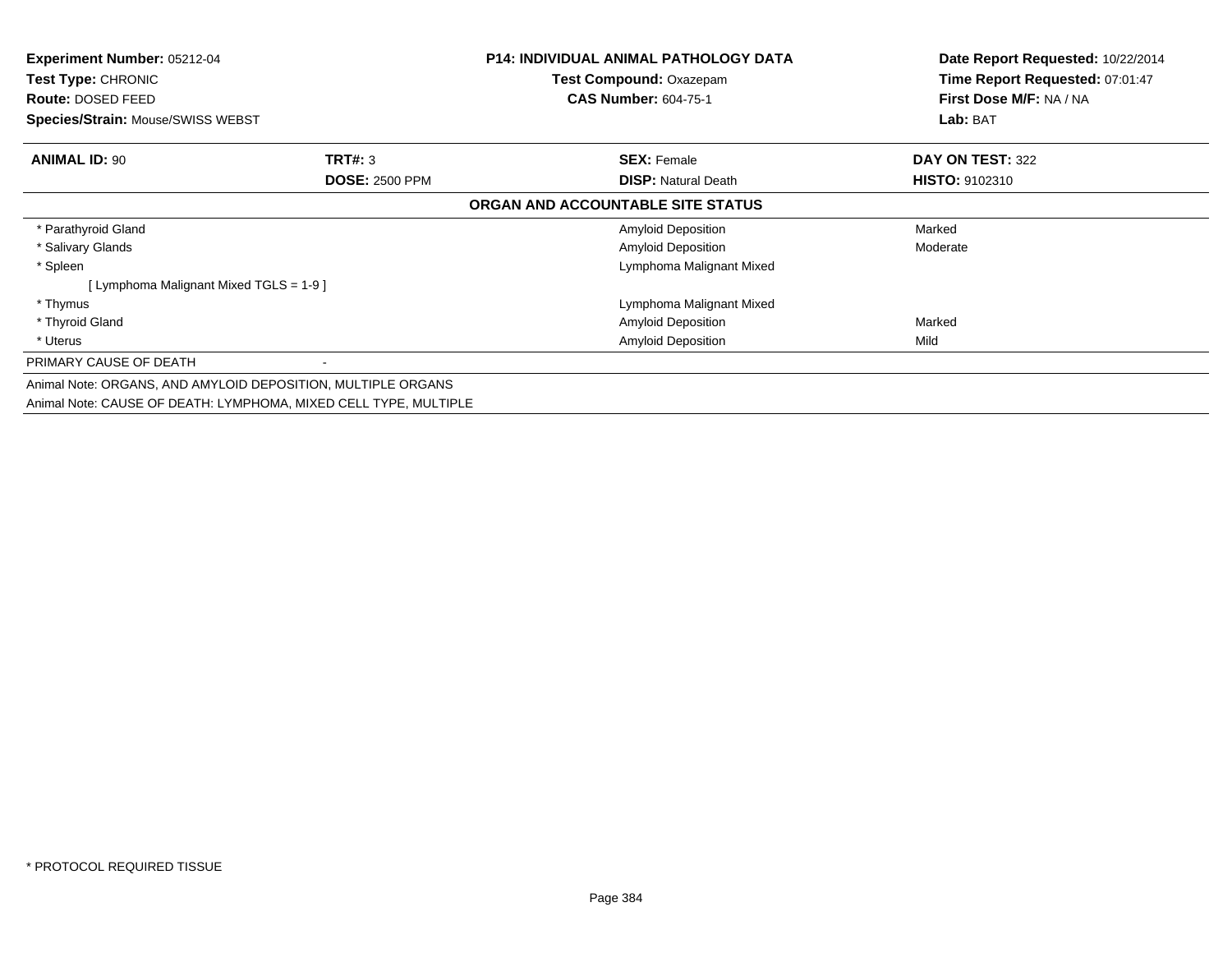| <b>Experiment Number: 05212-04</b>    |                          |                                   | <b>P14: INDIVIDUAL ANIMAL PATHOLOGY DATA</b> | Date Report Requested: 10/22/2014 |  |
|---------------------------------------|--------------------------|-----------------------------------|----------------------------------------------|-----------------------------------|--|
| Test Type: CHRONIC                    | Test Compound: Oxazepam  |                                   | Time Report Requested: 07:01:47              |                                   |  |
| Route: DOSED FEED                     |                          |                                   | <b>CAS Number: 604-75-1</b>                  | First Dose M/F: NA / NA           |  |
| Species/Strain: Mouse/SWISS WEBST     |                          |                                   |                                              | Lab: BAT                          |  |
| <b>ANIMAL ID: 91</b>                  | <b>TRT#: 3</b>           |                                   | <b>SEX: Female</b>                           | DAY ON TEST: 374                  |  |
|                                       | <b>DOSE: 2500 PPM</b>    |                                   | <b>DISP: Natural Death</b>                   | HISTO: 9102311                    |  |
|                                       |                          | ORGAN AND ACCOUNTABLE SITE STATUS |                                              |                                   |  |
| <b>NORMAL</b>                         |                          |                                   |                                              |                                   |  |
| * Adrenal Medulla                     | * Blood Vessel           |                                   | * Bone                                       | * Bone Marrow                     |  |
| * Brain                               | * Clitoral Gland         |                                   | * Esophagus                                  | * Gallbladder                     |  |
| * Intestine Large, Cecum              | * Intestine Large, Colon |                                   | * Intestine Large, Rectum                    | * Islets, Pancreatic              |  |
| * Mammary Gland                       | * Nose                   |                                   | * Pancreas                                   | * Pituitary Gland                 |  |
| * Skeletal Muscle                     | * Skin                   |                                   | * Stomach, Forestomach                       | * Stomach, Glandular              |  |
| * Thymus                              | * Trachea                |                                   | * Urinary Bladder                            | * Uterus                          |  |
| <b>OBSERVATIONS</b>                   |                          |                                   |                                              |                                   |  |
| * Adrenal Cortex                      |                          |                                   | <b>Amyloid Deposition</b>                    | Moderate                          |  |
| * Heart                               |                          |                                   | Amyloid Deposition                           | Moderate                          |  |
|                                       | Atrium                   |                                   | Thrombosis                                   |                                   |  |
| * Intestine Small, Duodenum           |                          |                                   | Amyloid Deposition                           | Moderate                          |  |
| * Intestine Small, Ileum              |                          |                                   | Amyloid Deposition                           | Mild                              |  |
| * Intestine Small, Jejunum            |                          |                                   | Amyloid Deposition                           | Moderate                          |  |
| * Kidney                              | Glomerulus               |                                   | Amyloid Deposition                           | Marked                            |  |
| * Liver                               |                          |                                   | Amyloid Deposition                           | Mild                              |  |
|                                       |                          |                                   | <b>Eosinophilic Focus</b>                    |                                   |  |
|                                       |                          |                                   | Hepatocellular Adenoma                       |                                   |  |
|                                       | Centrilobular            |                                   | Hypertrophy                                  | Minimal                           |  |
| [ Eosinophilic Focus TGLS = 2-9 ]     |                          |                                   |                                              |                                   |  |
| [ Hepatocellular Adenoma TGLS = 1-1 ] |                          |                                   |                                              |                                   |  |
| * Lung                                |                          |                                   | Fibrosis                                     | Mild                              |  |
|                                       | Alveolus                 |                                   | <b>Infiltration Cellular</b>                 | Mononuclear CI, Mild              |  |
| * Lymph Node, Mandibular              |                          |                                   | Amyloid Deposition                           | Minimal                           |  |
| * Lymph Node, Mesenteric              |                          |                                   | <b>Amyloid Deposition</b>                    | Mild                              |  |
| * Ovary                               |                          |                                   | Amyloid Deposition                           | Minimal                           |  |
| * Parathyroid Gland                   |                          |                                   | Amyloid Deposition                           | Mild                              |  |
| * Salivary Glands                     |                          |                                   | Amyloid Deposition                           | Mild                              |  |
| * Spleen                              |                          |                                   | Amyloid Deposition                           | Minimal                           |  |
| * Thyroid Gland                       |                          |                                   | Amyloid Deposition                           | Mild                              |  |
| PRIMARY CAUSE OF DEATH                |                          |                                   |                                              |                                   |  |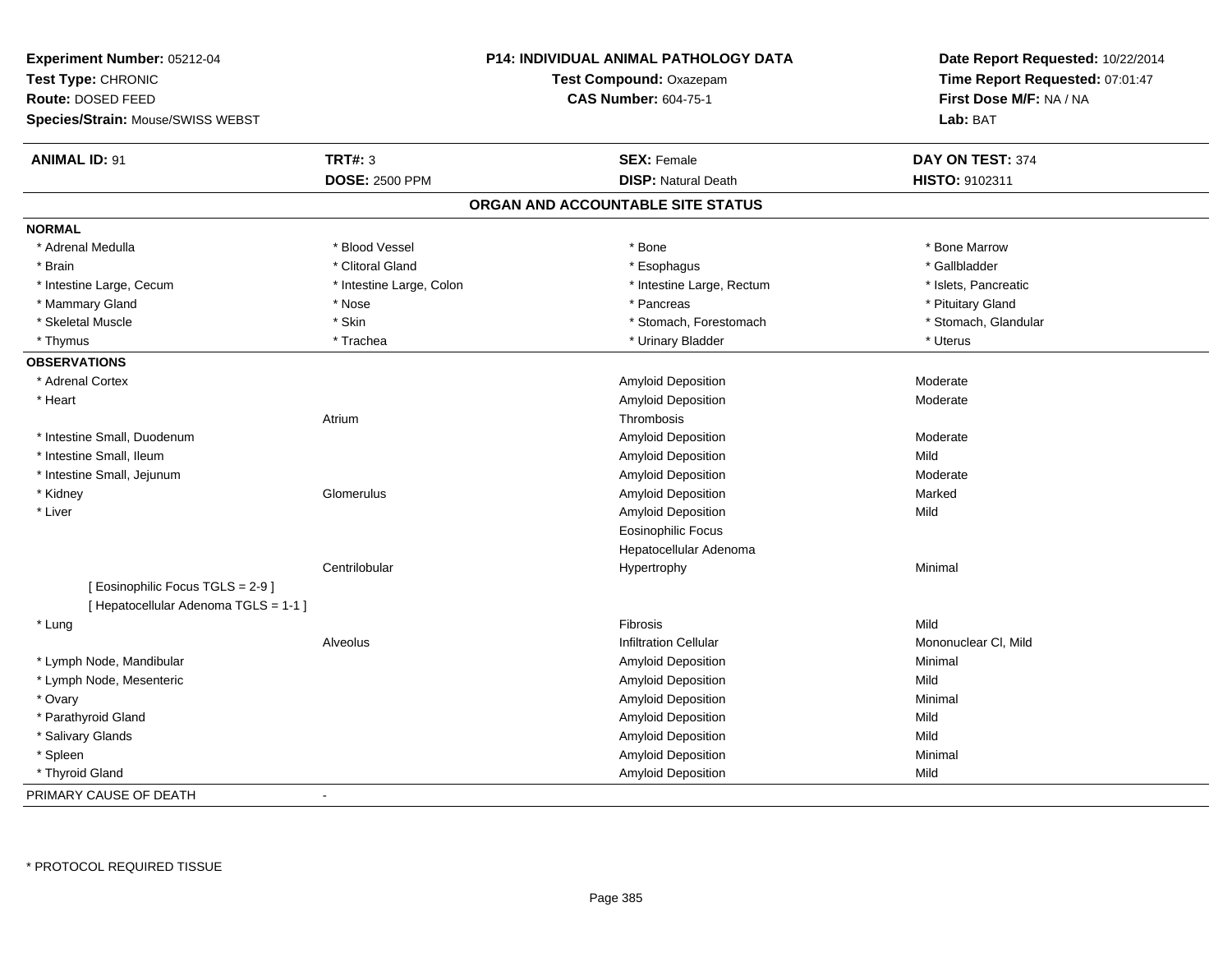| <b>Experiment Number: 05212-04</b><br><b>Test Type: CHRONIC</b> |                       | <b>P14: INDIVIDUAL ANIMAL PATHOLOGY DATA</b> | Date Report Requested: 10/22/2014<br>Time Report Requested: 07:01:47 |
|-----------------------------------------------------------------|-----------------------|----------------------------------------------|----------------------------------------------------------------------|
|                                                                 |                       | <b>Test Compound: Oxazepam</b>               |                                                                      |
| <b>Route: DOSED FEED</b>                                        |                       | <b>CAS Number: 604-75-1</b>                  | First Dose M/F: NA / NA                                              |
| Species/Strain: Mouse/SWISS WEBST                               |                       |                                              | Lab: BAT                                                             |
| <b>ANIMAL ID: 91</b>                                            | TRT#: 3               | <b>SEX: Female</b>                           | DAY ON TEST: 374                                                     |
|                                                                 | <b>DOSE: 2500 PPM</b> | <b>DISP:</b> Natural Death                   | <b>HISTO: 9102311</b>                                                |
|                                                                 |                       | <b>ORGAN AND ACCOUNTABLE SITE STATUS</b>     |                                                                      |
| Animal Note: CAUSE OF MORB: AMYLOID DEPOSITION, MULTIPLE ORGANS |                       |                                              |                                                                      |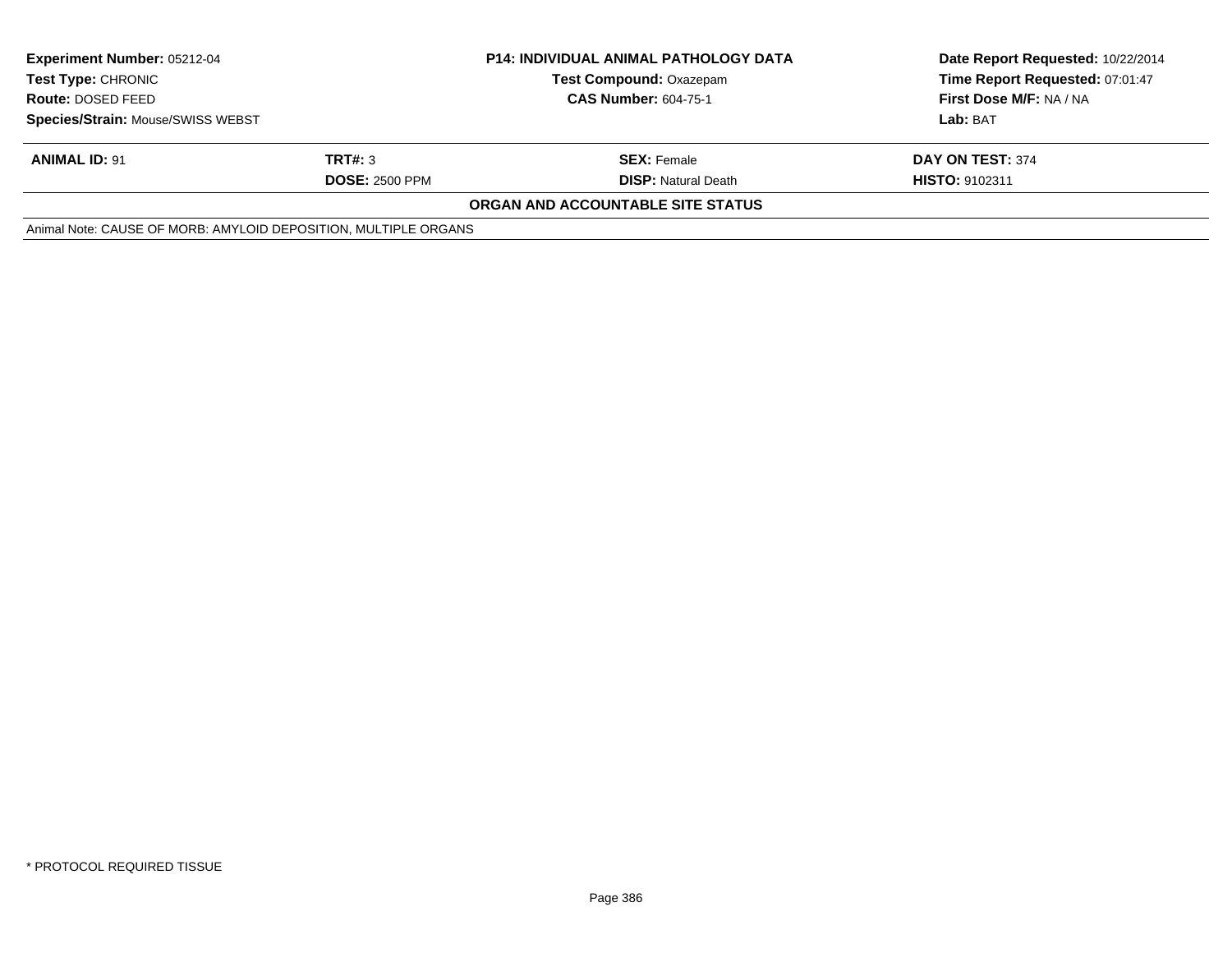| Experiment Number: 05212-04       |                       | <b>P14: INDIVIDUAL ANIMAL PATHOLOGY DATA</b> | Date Report Requested: 10/22/2014 |
|-----------------------------------|-----------------------|----------------------------------------------|-----------------------------------|
| Test Type: CHRONIC                |                       | Test Compound: Oxazepam                      | Time Report Requested: 07:01:47   |
| Route: DOSED FEED                 |                       | <b>CAS Number: 604-75-1</b>                  | First Dose M/F: NA / NA           |
| Species/Strain: Mouse/SWISS WEBST |                       |                                              | Lab: BAT                          |
| <b>ANIMAL ID: 92</b>              | <b>TRT#: 3</b>        | <b>SEX: Female</b>                           | DAY ON TEST: 397                  |
|                                   | <b>DOSE: 2500 PPM</b> | <b>DISP: Terminal Sacrifice</b>              | HISTO: 9102312                    |
|                                   |                       | ORGAN AND ACCOUNTABLE SITE STATUS            |                                   |
| <b>NORMAL</b>                     |                       |                                              |                                   |
| * Blood Vessel                    | * Bone                | * Bone Marrow                                | * Brain                           |
| * Clitoral Gland                  | * Esophagus           | * Gallbladder                                | * Islets, Pancreatic              |
| * Lung                            | * Mammary Gland       | * Nose                                       | * Pancreas                        |
| * Pituitary Gland                 | * Skeletal Muscle     | * Skin                                       | * Stomach, Forestomach            |
| * Stomach, Glandular              | * Thymus              | * Trachea                                    | * Urinary Bladder                 |
| <b>OBSERVATIONS</b>               |                       |                                              |                                   |
| * Adrenal Cortex                  |                       | Amyloid Deposition                           | Mild                              |
| * Heart                           |                       | Amyloid Deposition                           | Mild                              |
| * Intestine Large, Cecum          |                       | Amyloid Deposition                           | Mild                              |
| * Intestine Large, Colon          |                       | Amyloid Deposition                           | Minimal                           |
| * Intestine Small, Duodenum       |                       | Amyloid Deposition                           | Marked                            |
| * Intestine Small, Ileum          |                       | Amyloid Deposition                           | Marked                            |
| * Intestine Small, Jejunum        |                       | Amyloid Deposition                           | Mild                              |
| * Kidney                          | Glomerulus            | Amyloid Deposition                           | Marked                            |
| * Liver                           |                       | Amyloid Deposition                           | Minimal                           |
|                                   | Centrilobular         | Hypertrophy                                  | Minimal                           |
| * Lymph Node, Mandibular          |                       | Amyloid Deposition                           | Minimal                           |
| * Lymph Node, Mesenteric          |                       | Amyloid Deposition                           | Minimal                           |
|                                   |                       | Hyperplasia                                  | Lymphoid, Minimal                 |
| [ Hyperplasia TGLS = 1-4 ]        |                       |                                              |                                   |
| * Ovary                           | Arteriole             | Inflammation                                 | Chronic, Moderate                 |
| * Parathyroid Gland               |                       | Amyloid Deposition                           | Mild                              |
| * Salivary Glands                 |                       | Amyloid Deposition                           | Moderate                          |
| * Spleen                          |                       | Amyloid Deposition                           | Minimal                           |
| * Thyroid Gland                   |                       | Amyloid Deposition                           | Minimal                           |
| * Uterus                          |                       | Amyloid Deposition                           | Mild                              |
| PRIMARY CAUSE OF DEATH            | $\sim$                |                                              |                                   |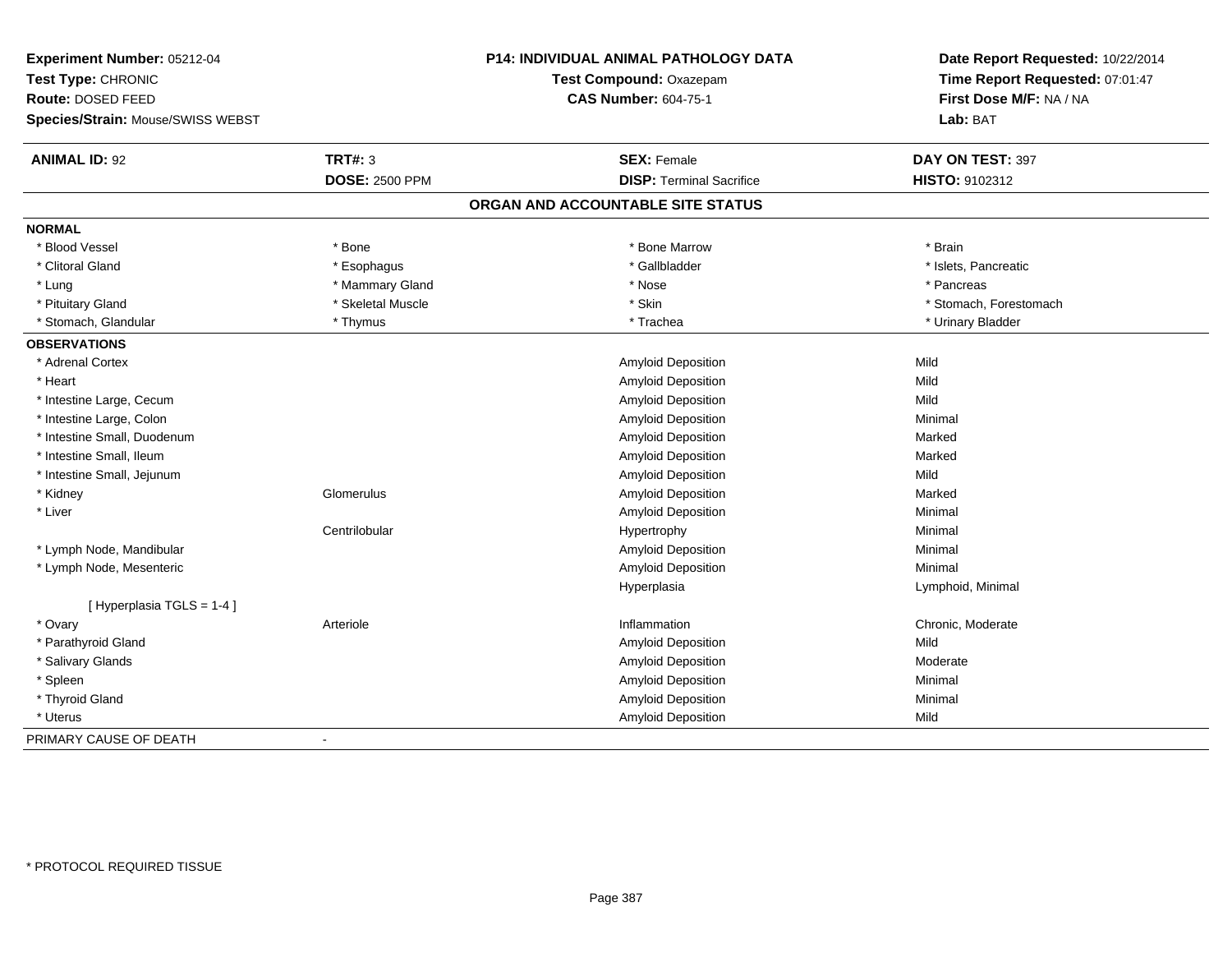| Experiment Number: 05212-04                                      |                       | <b>P14: INDIVIDUAL ANIMAL PATHOLOGY DATA</b> | Date Report Requested: 10/22/2014   |  |
|------------------------------------------------------------------|-----------------------|----------------------------------------------|-------------------------------------|--|
| Test Type: CHRONIC                                               |                       | Test Compound: Oxazepam                      | Time Report Requested: 07:01:47     |  |
| Route: DOSED FEED                                                |                       | <b>CAS Number: 604-75-1</b>                  | First Dose M/F: NA / NA<br>Lab: BAT |  |
| Species/Strain: Mouse/SWISS WEBST                                |                       |                                              |                                     |  |
| <b>ANIMAL ID: 93</b>                                             | <b>TRT#: 3</b>        | <b>SEX: Female</b>                           | DAY ON TEST: 389                    |  |
|                                                                  | <b>DOSE: 2500 PPM</b> | <b>DISP: Natural Death</b>                   | HISTO: 9102313                      |  |
|                                                                  |                       | ORGAN AND ACCOUNTABLE SITE STATUS            |                                     |  |
| <b>NORMAL</b>                                                    |                       |                                              |                                     |  |
| * Adrenal Medulla                                                | * Blood Vessel        | * Bone                                       | * Bone Marrow                       |  |
| * Brain                                                          | * Clitoral Gland      | * Esophagus                                  | * Gallbladder                       |  |
| * Intestine Large, Rectum                                        | * Islets, Pancreatic  | * Lung                                       | * Nose                              |  |
| * Ovary                                                          | * Pancreas            | * Pituitary Gland                            | * Skeletal Muscle                   |  |
| * Skin                                                           | * Spleen              | * Stomach, Forestomach                       | * Stomach, Glandular                |  |
| * Thymus                                                         | * Trachea             | * Urinary Bladder                            |                                     |  |
| <b>MISSING</b>                                                   |                       |                                              |                                     |  |
| * Mammary Gland                                                  |                       |                                              |                                     |  |
| <b>OBSERVATIONS</b>                                              |                       |                                              |                                     |  |
| * Adrenal Cortex                                                 |                       | Amyloid Deposition                           | Mild                                |  |
| * Heart                                                          |                       | Amyloid Deposition                           | Mild                                |  |
| * Intestine Large, Cecum                                         |                       | Amyloid Deposition                           | Moderate                            |  |
| * Intestine Large, Colon                                         |                       | Amyloid Deposition                           | Minimal                             |  |
| * Intestine Small. Duodenum                                      |                       | Amyloid Deposition                           | Moderate                            |  |
| * Intestine Small, Ileum                                         |                       | Amyloid Deposition                           | Mild                                |  |
| * Intestine Small, Jejunum                                       |                       | Amyloid Deposition                           | Marked                              |  |
| * Kidney                                                         | Glomerulus            | Amyloid Deposition                           | Marked                              |  |
| * Liver                                                          |                       | Amyloid Deposition                           | Moderate                            |  |
|                                                                  |                       | Hepatocellular Adenoma                       | Multiple                            |  |
|                                                                  | Centrilobular         | Hypertrophy                                  | Mild                                |  |
| [ Hepatocellular Adenoma TGLS = 1,2-1+9]                         |                       |                                              |                                     |  |
| * Lymph Node, Mandibular                                         |                       | Amyloid Deposition                           | Mild                                |  |
| * Lymph Node, Mesenteric                                         |                       | Amyloid Deposition                           | Moderate                            |  |
| * Parathyroid Gland                                              |                       | Amyloid Deposition                           | Moderate                            |  |
| * Salivary Glands                                                |                       | Amyloid Deposition                           | Moderate                            |  |
| * Thyroid Gland                                                  |                       | Amyloid Deposition                           | Moderate                            |  |
| * Uterus                                                         |                       | Amyloid Deposition                           | Moderate                            |  |
| PRIMARY CAUSE OF DEATH                                           |                       |                                              |                                     |  |
| Animal Note: CAUSE OF DEATH: AMYLOID DEPOSITION, MULTIPLE ORGANS |                       |                                              |                                     |  |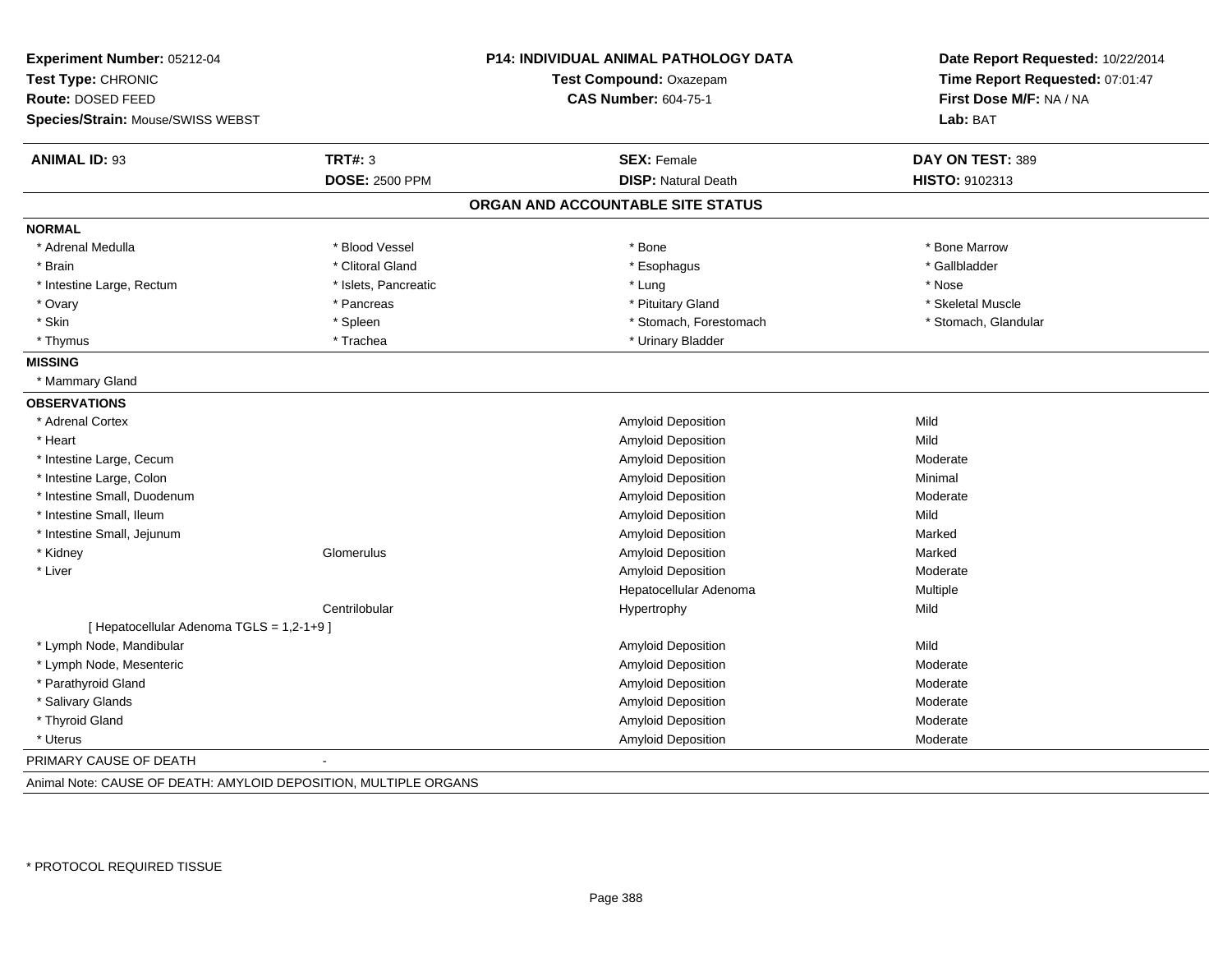| Experiment Number: 05212-04<br>Test Type: CHRONIC<br>Route: DOSED FEED<br>Species/Strain: Mouse/SWISS WEBST |                        | <b>P14: INDIVIDUAL ANIMAL PATHOLOGY DATA</b><br>Test Compound: Oxazepam<br><b>CAS Number: 604-75-1</b> | Date Report Requested: 10/22/2014<br>Time Report Requested: 07:01:47<br>First Dose M/F: NA / NA<br>Lab: BAT |
|-------------------------------------------------------------------------------------------------------------|------------------------|--------------------------------------------------------------------------------------------------------|-------------------------------------------------------------------------------------------------------------|
| <b>ANIMAL ID: 94</b>                                                                                        | <b>TRT#: 3</b>         | <b>SEX: Female</b>                                                                                     | DAY ON TEST: 376                                                                                            |
|                                                                                                             | <b>DOSE: 2500 PPM</b>  | <b>DISP: Natural Death</b>                                                                             | HISTO: .9102314                                                                                             |
|                                                                                                             |                        | ORGAN AND ACCOUNTABLE SITE STATUS                                                                      |                                                                                                             |
| <b>NORMAL</b>                                                                                               |                        |                                                                                                        |                                                                                                             |
| * Adrenal Medulla                                                                                           | * Blood Vessel         | * Bone                                                                                                 | * Bone Marrow                                                                                               |
| * Brain                                                                                                     | * Clitoral Gland       | * Esophagus                                                                                            | * Gallbladder                                                                                               |
| * Intestine Large, Rectum                                                                                   | * Islets, Pancreatic   | * Lymph Node, Mandibular                                                                               | * Mammary Gland                                                                                             |
| * Nose                                                                                                      | * Pancreas             | * Pituitary Gland                                                                                      | * Skeletal Muscle                                                                                           |
| * Skin                                                                                                      | * Stomach, Forestomach | * Thymus                                                                                               | * Trachea                                                                                                   |
| * Urinary Bladder                                                                                           | * Uterus               |                                                                                                        |                                                                                                             |
| <b>MISSING</b>                                                                                              |                        |                                                                                                        |                                                                                                             |
| * Parathyroid Gland                                                                                         |                        |                                                                                                        |                                                                                                             |
| <b>OBSERVATIONS</b>                                                                                         |                        |                                                                                                        |                                                                                                             |
| * Adrenal Cortex                                                                                            |                        | Amyloid Deposition                                                                                     | Moderate                                                                                                    |
| * Heart                                                                                                     |                        | Amyloid Deposition                                                                                     | Marked                                                                                                      |
|                                                                                                             | Atrium                 | Thrombosis                                                                                             |                                                                                                             |
| [Thrombosis TGLS = $3-2$ ]                                                                                  |                        |                                                                                                        |                                                                                                             |
| * Intestine Large, Cecum                                                                                    |                        | Amyloid Deposition                                                                                     | Minimal                                                                                                     |
| * Intestine Large, Colon                                                                                    |                        | Amyloid Deposition                                                                                     | Minimal                                                                                                     |
| * Intestine Small, Duodenum                                                                                 |                        | Amyloid Deposition                                                                                     | Marked                                                                                                      |
| * Intestine Small, Ileum                                                                                    |                        | Amyloid Deposition                                                                                     | Moderate                                                                                                    |
| * Intestine Small, Jejunum                                                                                  |                        | Amyloid Deposition                                                                                     | Moderate                                                                                                    |
| * Kidney                                                                                                    | Glomerulus             | Amyloid Deposition                                                                                     | Marked                                                                                                      |
| [ Amyloid Deposition TGLS = 2-1 ]                                                                           |                        |                                                                                                        |                                                                                                             |
| * Liver                                                                                                     |                        | Amyloid Deposition                                                                                     | Moderate                                                                                                    |
|                                                                                                             | Centrilobular          | Hypertrophy                                                                                            | Mild                                                                                                        |
| * Lung                                                                                                      |                        | Fibrosis                                                                                               | Minimal                                                                                                     |
|                                                                                                             | Alveolus               | <b>Infiltration Cellular</b>                                                                           | Mononuclear CI, Moderate                                                                                    |
| * Lymph Node, Mesenteric                                                                                    |                        | Amyloid Deposition                                                                                     | Moderate                                                                                                    |
| * Ovary                                                                                                     |                        | Amyloid Deposition                                                                                     | Moderate                                                                                                    |
| * Salivary Glands                                                                                           |                        | Amyloid Deposition                                                                                     | Marked                                                                                                      |
| * Spleen                                                                                                    |                        | Amyloid Deposition                                                                                     | Moderate                                                                                                    |
| * Stomach, Glandular                                                                                        |                        | Amyloid Deposition                                                                                     | Mild                                                                                                        |
| * Thyroid Gland                                                                                             |                        | Amyloid Deposition                                                                                     | Marked                                                                                                      |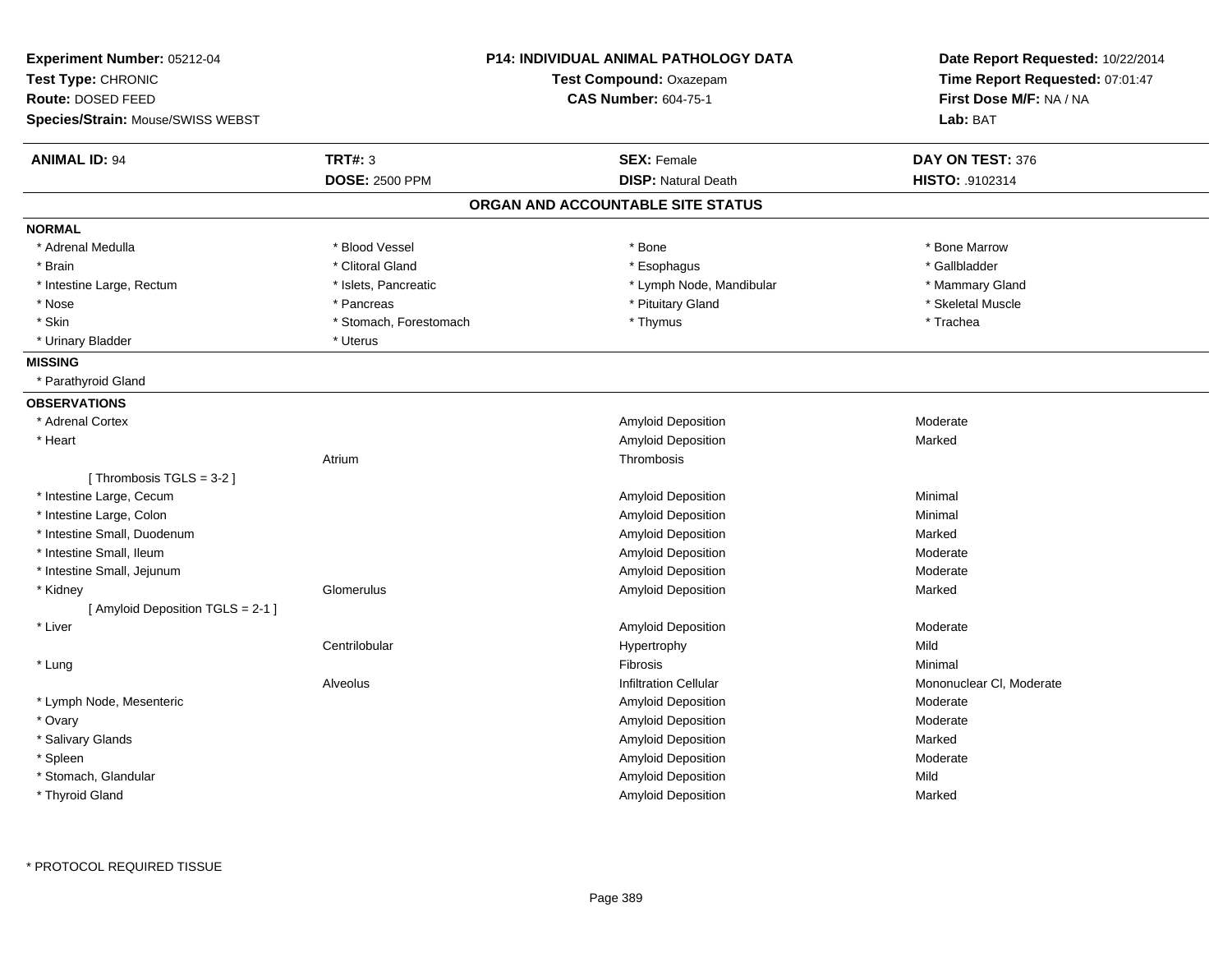| <b>Experiment Number: 05212-04</b><br><b>Test Type: CHRONIC</b><br>Route: DOSED FEED<br>Species/Strain: Mouse/SWISS WEBST |                       | <b>P14: INDIVIDUAL ANIMAL PATHOLOGY DATA</b> | Date Report Requested: 10/22/2014 |
|---------------------------------------------------------------------------------------------------------------------------|-----------------------|----------------------------------------------|-----------------------------------|
|                                                                                                                           |                       | <b>Test Compound: Oxazepam</b>               | Time Report Requested: 07:01:47   |
|                                                                                                                           |                       | <b>CAS Number: 604-75-1</b>                  | First Dose M/F: NA / NA           |
|                                                                                                                           |                       |                                              | Lab: BAT                          |
| <b>ANIMAL ID: 94</b>                                                                                                      | TRT#: 3               | <b>SEX:</b> Female                           | DAY ON TEST: 376                  |
|                                                                                                                           | <b>DOSE: 2500 PPM</b> | <b>DISP:</b> Natural Death                   | <b>HISTO: 9102314</b>             |
|                                                                                                                           |                       | ORGAN AND ACCOUNTABLE SITE STATUS            |                                   |
| [ Amyloid Deposition TGLS = 4-2 ]                                                                                         |                       |                                              |                                   |
| PRIMARY CAUSE OF DEATH                                                                                                    |                       |                                              |                                   |
| Animal Note: CAUSE OF DEATH: AMYLOID DEPOSITION, MULTIPLE ORGANS                                                          |                       |                                              |                                   |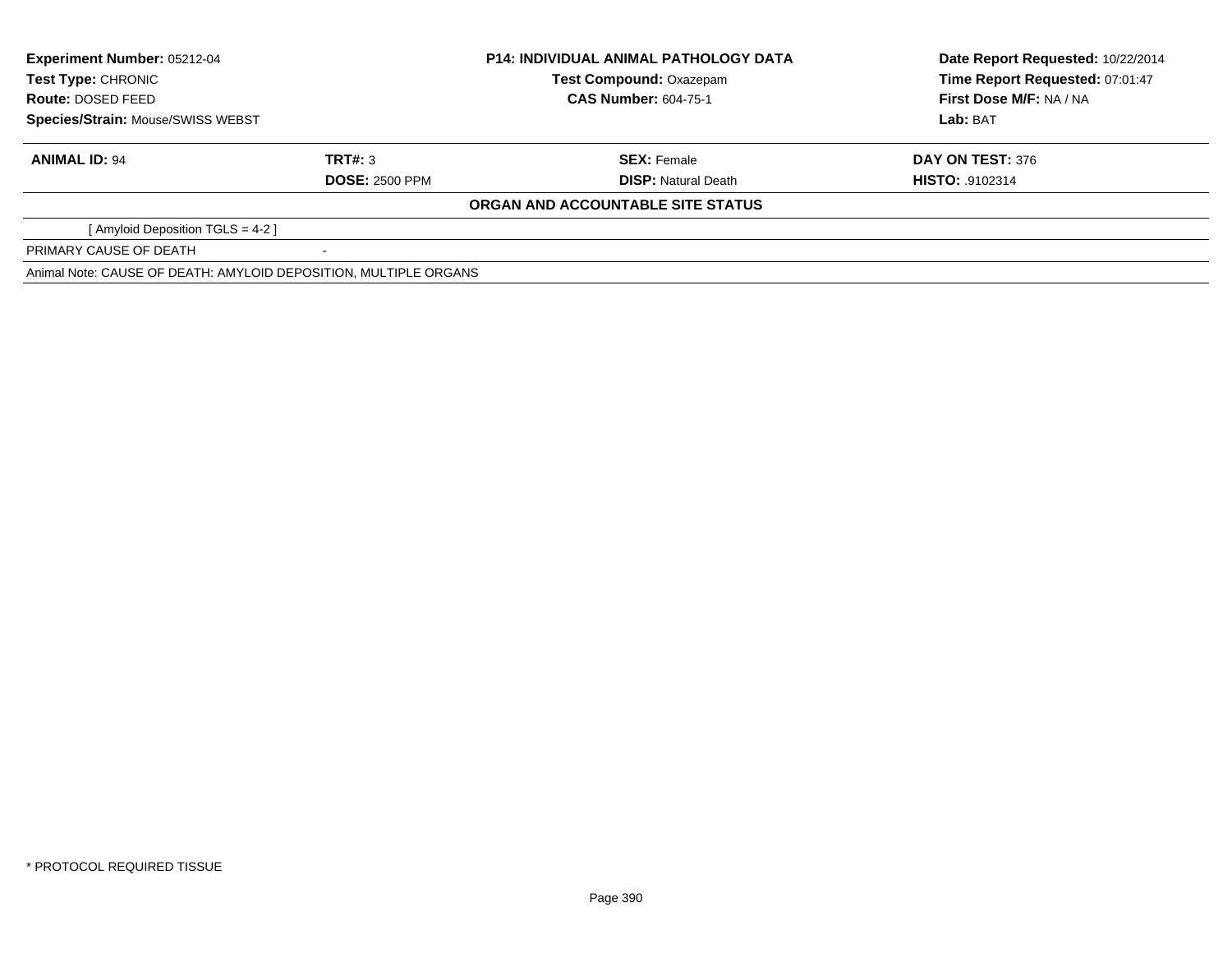| Experiment Number: 05212-04                                                |                       | <b>P14: INDIVIDUAL ANIMAL PATHOLOGY DATA</b> | Date Report Requested: 10/22/2014 |  |
|----------------------------------------------------------------------------|-----------------------|----------------------------------------------|-----------------------------------|--|
| Test Type: CHRONIC                                                         |                       | Test Compound: Oxazepam                      | Time Report Requested: 07:01:47   |  |
| Route: DOSED FEED                                                          |                       | <b>CAS Number: 604-75-1</b>                  | First Dose M/F: NA / NA           |  |
| Species/Strain: Mouse/SWISS WEBST                                          |                       |                                              | Lab: BAT                          |  |
| <b>ANIMAL ID: 95</b>                                                       | <b>TRT#: 3</b>        | <b>SEX: Female</b>                           | DAY ON TEST: 397                  |  |
|                                                                            | <b>DOSE: 2500 PPM</b> | <b>DISP: Terminal Sacrifice</b>              | HISTO: 9102315                    |  |
|                                                                            |                       | ORGAN AND ACCOUNTABLE SITE STATUS            |                                   |  |
| <b>NORMAL</b>                                                              |                       |                                              |                                   |  |
| * Adrenal Medulla                                                          | * Blood Vessel        | * Bone                                       | * Bone Marrow                     |  |
| * Brain                                                                    | * Esophagus           | * Gallbladder                                | * Intestine Large, Cecum          |  |
| * Islets, Pancreatic                                                       | * Nose                | * Ovary                                      | * Pancreas                        |  |
| * Pituitary Gland                                                          | * Skeletal Muscle     | * Skin                                       | * Stomach, Forestomach            |  |
| * Thymus                                                                   | * Trachea             | * Urinary Bladder                            | * Uterus                          |  |
| <b>MISSING</b>                                                             |                       |                                              |                                   |  |
| * Clitoral Gland                                                           | * Mammary Gland       |                                              |                                   |  |
| <b>OBSERVATIONS</b>                                                        |                       |                                              |                                   |  |
| * Adrenal Cortex                                                           |                       | Amyloid Deposition                           | Minimal                           |  |
| * Heart                                                                    |                       | Amyloid Deposition                           | Moderate                          |  |
|                                                                            | Atrium                | Thrombosis                                   |                                   |  |
| [Thrombosis TGLS = $4-2$ ]                                                 |                       |                                              |                                   |  |
| * Intestine Large, Colon                                                   |                       | Amyloid Deposition                           | Mild                              |  |
| * Intestine Large, Rectum                                                  |                       | Amyloid Deposition                           | Minimal                           |  |
| * Intestine Small, Duodenum                                                |                       | Amyloid Deposition                           | Moderate                          |  |
| * Intestine Small, Ileum                                                   |                       | Amyloid Deposition                           | Marked                            |  |
| * Intestine Small, Jejunum                                                 |                       | Amyloid Deposition                           | Marked                            |  |
| * Kidney                                                                   | Glomerulus            | Amyloid Deposition                           | Marked                            |  |
|                                                                            | Interstitium          | Amyloid Deposition                           | Mild                              |  |
| [ Amyloid Deposition TGLS = 2,3-1 ]<br>[ Amyloid Deposition TGLS = 2,3-1 ] |                       |                                              |                                   |  |
| * Liver                                                                    |                       | Amyloid Deposition                           | Moderate                          |  |
|                                                                            | Centrilobular         | Hypertrophy                                  | Mild                              |  |
| * Lung                                                                     |                       | Fibrosis                                     | Mild                              |  |
|                                                                            | Alveolus              | <b>Infiltration Cellular</b>                 | Mononuclear CI, Moderate          |  |
| * Lymph Node, Mandibular                                                   |                       | Amyloid Deposition                           | Minimal                           |  |
| * Lymph Node, Mesenteric                                                   |                       | Amyloid Deposition                           | Minimal                           |  |
| * Parathyroid Gland                                                        |                       | Amyloid Deposition                           | Moderate                          |  |
| * Salivary Glands                                                          |                       | Amyloid Deposition                           | Mild                              |  |
| * Spleen                                                                   |                       | Amyloid Deposition                           | Marked                            |  |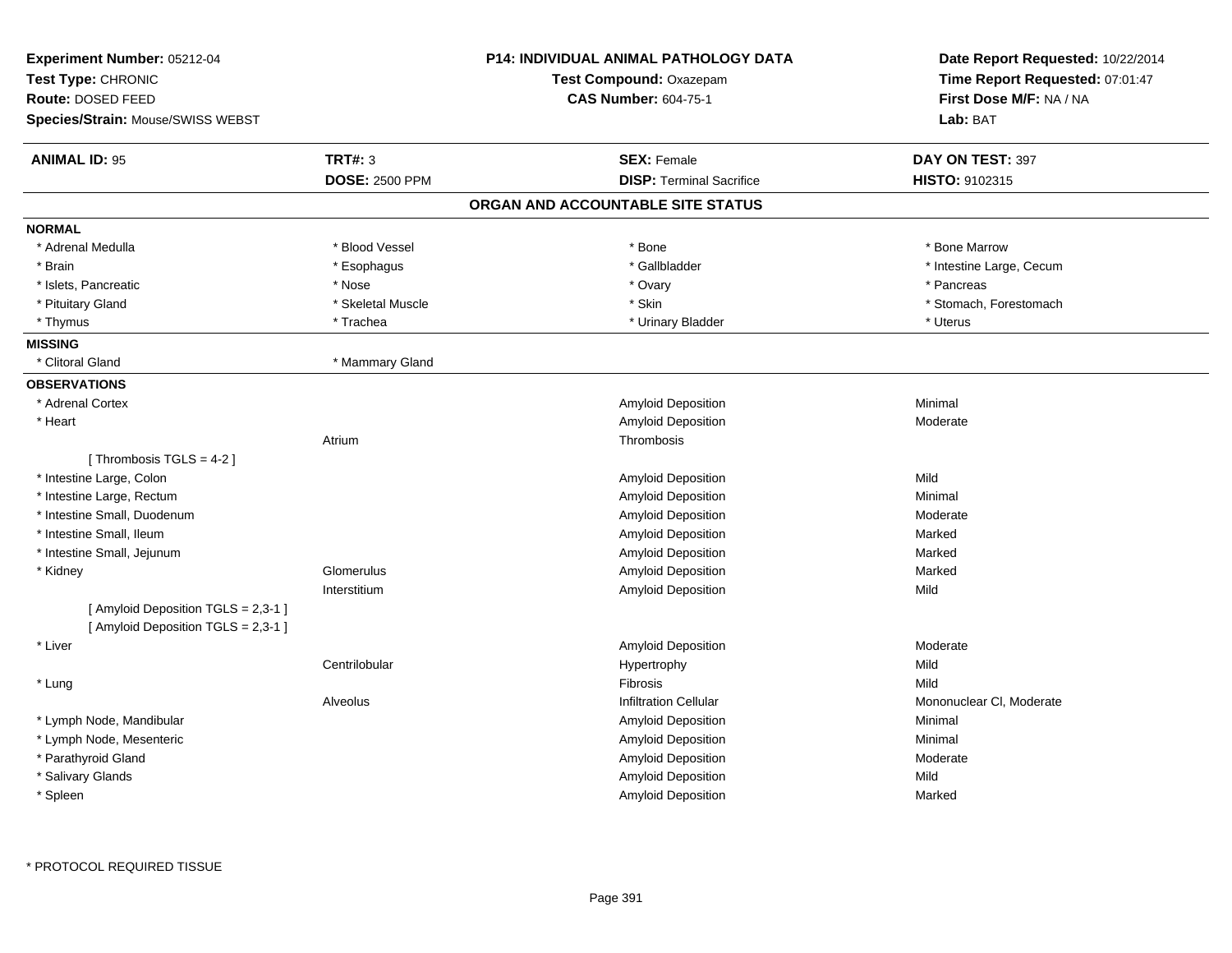| Experiment Number: 05212-04              |                                                            | <b>P14: INDIVIDUAL ANIMAL PATHOLOGY DATA</b> | Date Report Requested: 10/22/2014 |
|------------------------------------------|------------------------------------------------------------|----------------------------------------------|-----------------------------------|
| <b>Test Type: CHRONIC</b>                |                                                            | Test Compound: Oxazepam                      | Time Report Requested: 07:01:47   |
| Route: DOSED FEED                        |                                                            | <b>CAS Number: 604-75-1</b>                  | First Dose M/F: NA / NA           |
| <b>Species/Strain: Mouse/SWISS WEBST</b> |                                                            |                                              | Lab: BAT                          |
| <b>ANIMAL ID: 95</b>                     | TRT#: 3                                                    | <b>SEX: Female</b>                           | DAY ON TEST: 397                  |
|                                          | <b>DOSE: 2500 PPM</b>                                      | <b>DISP: Terminal Sacrifice</b>              | <b>HISTO: 9102315</b>             |
|                                          |                                                            | ORGAN AND ACCOUNTABLE SITE STATUS            |                                   |
| * Stomach, Glandular                     |                                                            | <b>Amyloid Deposition</b>                    | Minimal                           |
| * Thyroid Gland                          |                                                            | Amyloid Deposition                           | Marked                            |
| * Uterus                                 |                                                            |                                              |                                   |
|                                          | Note: NO CORRESPONDING LESION SEEN FOR SMALLNESS OF UTERUS |                                              |                                   |
| Note: NOTED AT NECROPSY                  |                                                            |                                              |                                   |
| PRIMARY CAUSE OF DEATH                   |                                                            |                                              |                                   |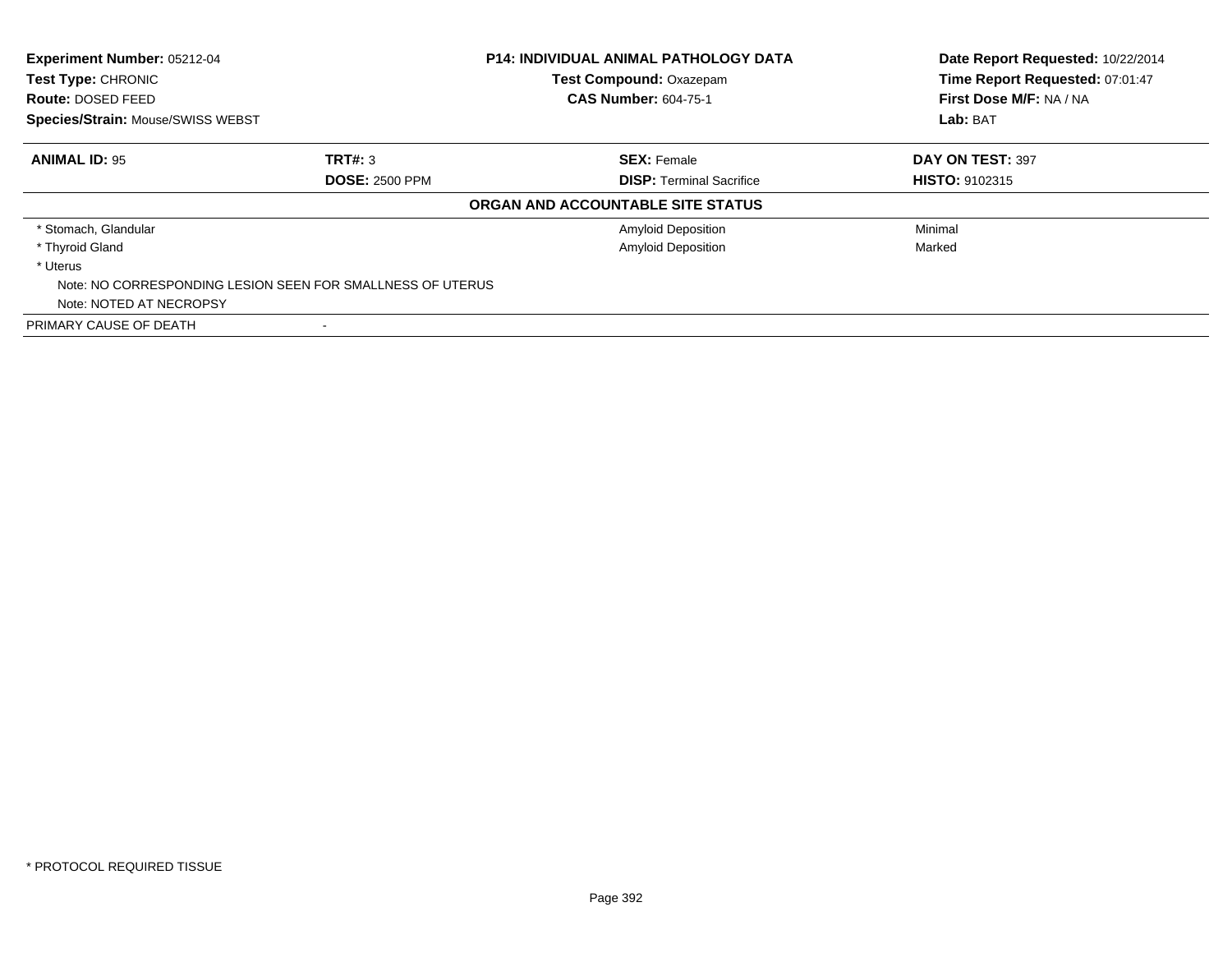| Experiment Number: 05212-04       |                          | <b>P14: INDIVIDUAL ANIMAL PATHOLOGY DATA</b> | Date Report Requested: 10/22/2014 |
|-----------------------------------|--------------------------|----------------------------------------------|-----------------------------------|
| Test Type: CHRONIC                |                          | Test Compound: Oxazepam                      | Time Report Requested: 07:01:47   |
| Route: DOSED FEED                 |                          | <b>CAS Number: 604-75-1</b>                  | First Dose M/F: NA / NA           |
| Species/Strain: Mouse/SWISS WEBST |                          |                                              | Lab: BAT                          |
| <b>ANIMAL ID: 96</b>              | TRT#: 3                  | <b>SEX: Female</b>                           | DAY ON TEST: 394                  |
|                                   | <b>DOSE: 2500 PPM</b>    | <b>DISP:</b> Moribund Sacrifice              | HISTO: 9102316                    |
|                                   |                          | ORGAN AND ACCOUNTABLE SITE STATUS            |                                   |
| <b>NORMAL</b>                     |                          |                                              |                                   |
| * Adrenal Medulla                 | * Blood Vessel           | * Bone                                       | * Bone Marrow                     |
| * Brain                           | * Clitoral Gland         | * Esophagus                                  | * Gallbladder                     |
| * Intestine Large, Cecum          | * Intestine Large, Colon | * Intestine Large, Rectum                    | * Islets, Pancreatic              |
| * Lung                            | * Lymph Node, Mesenteric | * Mammary Gland                              | * Nose                            |
| * Pancreas                        | Peripheral Nerve         | * Pituitary Gland                            | * Salivary Glands                 |
| * Skeletal Muscle                 | * Skin                   | Spinal Cord                                  | * Stomach, Forestomach            |
| * Thymus                          | * Thyroid Gland          | * Trachea                                    | * Urinary Bladder                 |
| * Uterus                          |                          |                                              |                                   |
| <b>MISSING</b>                    |                          |                                              |                                   |
| * Lymph Node, Mandibular          |                          |                                              |                                   |
| <b>OBSERVATIONS</b>               |                          |                                              |                                   |
| * Adrenal Cortex                  |                          | Amyloid Deposition                           | Moderate                          |
| * Heart                           |                          | <b>Amyloid Deposition</b>                    | Mild                              |
| * Intestine Small, Duodenum       |                          | Amyloid Deposition                           | Moderate                          |
| * Intestine Small, Ileum          |                          | Amyloid Deposition                           | Marked                            |
| * Intestine Small, Jejunum        |                          | Amyloid Deposition                           | Marked                            |
| * Kidney                          | Glomerulus               | Amyloid Deposition                           | Marked                            |
| [ Amyloid Deposition TGLS = 2-1 ] |                          |                                              |                                   |
| * Liver                           |                          | Amyloid Deposition                           | Moderate                          |
|                                   | Centrilobular            | Hypertrophy                                  | Mild                              |
| * Ovary                           | Arteriole                | Inflammation                                 | Chronic, Moderate                 |
| * Parathyroid Gland               |                          | Amyloid Deposition                           | Minimal                           |
| * Spleen                          |                          | Amyloid Deposition                           | Minimal                           |
| * Stomach, Glandular              |                          | Amyloid Deposition                           | Mild                              |
| PRIMARY CAUSE OF DEATH            |                          |                                              |                                   |

Animal Note: CAUSE OF MORB: AMYLOID DEPOSITION, MULTIPLE ORGANS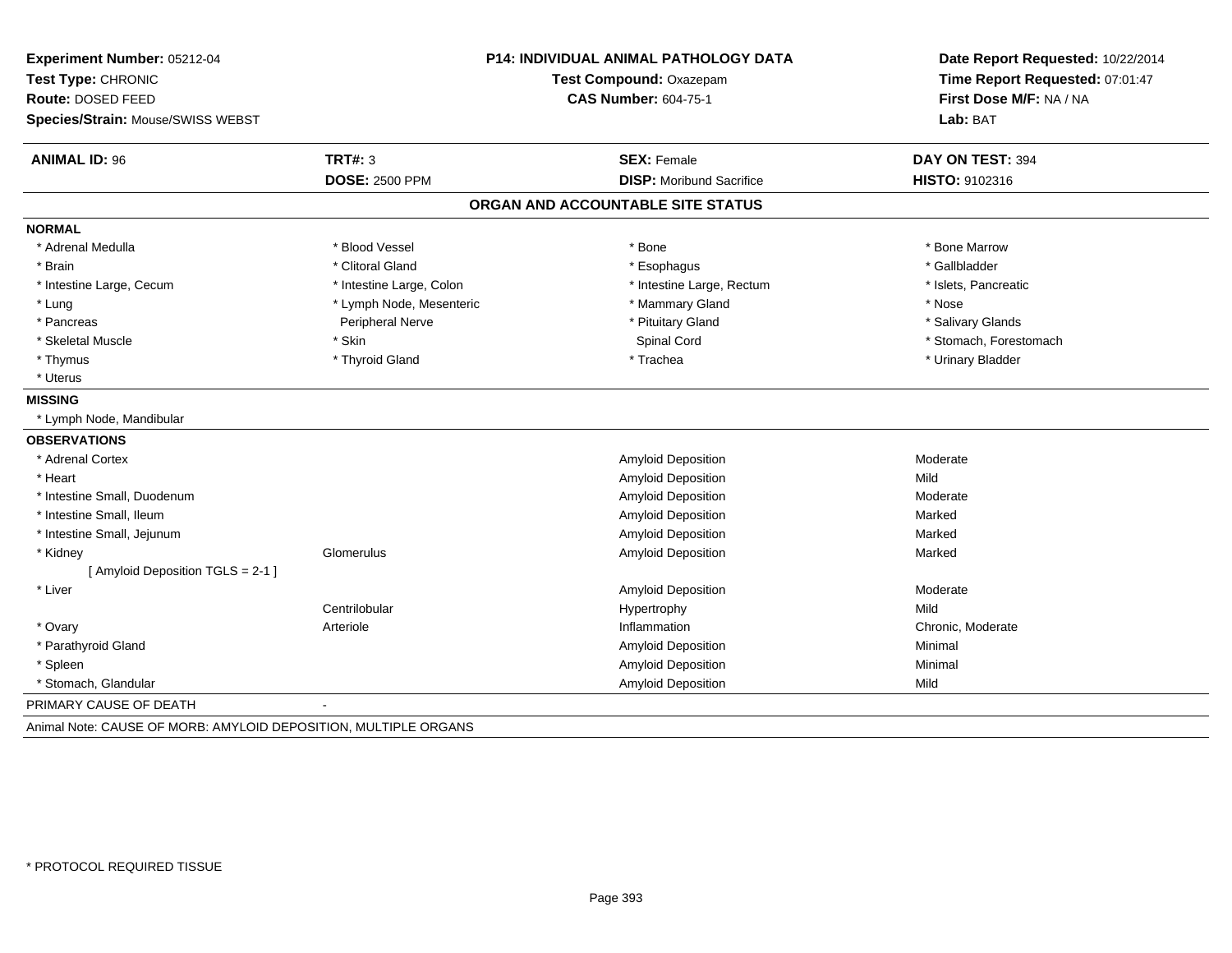| Experiment Number: 05212-04<br>Test Type: CHRONIC<br>Route: DOSED FEED<br>Species/Strain: Mouse/SWISS WEBST |                        | <b>P14: INDIVIDUAL ANIMAL PATHOLOGY DATA</b><br>Test Compound: Oxazepam<br><b>CAS Number: 604-75-1</b> | Date Report Requested: 10/22/2014<br>Time Report Requested: 07:01:47<br>First Dose M/F: NA / NA<br>Lab: BAT |
|-------------------------------------------------------------------------------------------------------------|------------------------|--------------------------------------------------------------------------------------------------------|-------------------------------------------------------------------------------------------------------------|
| <b>ANIMAL ID: 97</b>                                                                                        | <b>TRT#: 3</b>         | <b>SEX: Female</b>                                                                                     | DAY ON TEST: 397                                                                                            |
|                                                                                                             | <b>DOSE: 2500 PPM</b>  | <b>DISP: Terminal Sacrifice</b>                                                                        | HISTO: 9102317                                                                                              |
|                                                                                                             |                        | ORGAN AND ACCOUNTABLE SITE STATUS                                                                      |                                                                                                             |
| <b>NORMAL</b>                                                                                               |                        |                                                                                                        |                                                                                                             |
| * Adrenal Medulla                                                                                           | * Blood Vessel         | * Bone                                                                                                 | * Bone Marrow                                                                                               |
| * Brain                                                                                                     | * Clitoral Gland       | * Esophagus                                                                                            | * Gallbladder                                                                                               |
| * Intestine Large, Rectum                                                                                   | * Islets, Pancreatic   | * Lung                                                                                                 | * Lymph Node, Mandibular                                                                                    |
| * Lymph Node, Mesenteric                                                                                    | * Mammary Gland        | * Nose                                                                                                 | * Pancreas                                                                                                  |
| * Parathyroid Gland                                                                                         | * Pituitary Gland      | * Skeletal Muscle                                                                                      | * Skin                                                                                                      |
| * Spleen                                                                                                    | * Stomach, Forestomach | * Thymus                                                                                               | * Trachea                                                                                                   |
| * Urinary Bladder                                                                                           |                        |                                                                                                        |                                                                                                             |
| <b>OBSERVATIONS</b>                                                                                         |                        |                                                                                                        |                                                                                                             |
| * Adrenal Cortex                                                                                            |                        | Amyloid Deposition                                                                                     | Marked                                                                                                      |
| * Heart                                                                                                     |                        | Amyloid Deposition                                                                                     | Mild                                                                                                        |
| * Intestine Large, Cecum                                                                                    |                        | <b>Amyloid Deposition</b>                                                                              | Mild                                                                                                        |
| * Intestine Large, Colon                                                                                    |                        | Amyloid Deposition                                                                                     | Minimal                                                                                                     |
| * Intestine Small, Duodenum                                                                                 |                        | Amyloid Deposition                                                                                     | Marked                                                                                                      |
| * Intestine Small, Ileum                                                                                    |                        | Amyloid Deposition                                                                                     | Marked                                                                                                      |
| * Intestine Small, Jejunum                                                                                  |                        | Amyloid Deposition                                                                                     | Marked                                                                                                      |
| * Kidney                                                                                                    | Glomerulus             | Amyloid Deposition                                                                                     | Marked                                                                                                      |
| [ Amyloid Deposition TGLS = 1-1 ]                                                                           |                        |                                                                                                        |                                                                                                             |
| * Liver                                                                                                     |                        | Amyloid Deposition                                                                                     | Mild                                                                                                        |
|                                                                                                             |                        | <b>Eosinophilic Focus</b>                                                                              |                                                                                                             |
|                                                                                                             |                        | Hepatodiaphragmatic Nodule                                                                             |                                                                                                             |
|                                                                                                             | Centrilobular          | Hypertrophy                                                                                            | Minimal                                                                                                     |
| [ Hepatodiaphragmatic Nodule TGLS = 4-1 ]                                                                   |                        |                                                                                                        |                                                                                                             |
| * Ovary                                                                                                     | Arteriole              | Inflammation                                                                                           | Chronic, Minimal                                                                                            |
| Note: SEEN AT NECROPSY                                                                                      |                        |                                                                                                        |                                                                                                             |
| Note: NO CORRESPONDING MICROSCOPIC LESION FOR OVARIAN CYST                                                  |                        |                                                                                                        |                                                                                                             |
| * Salivary Glands                                                                                           |                        | <b>Amyloid Deposition</b>                                                                              | Moderate                                                                                                    |
| * Stomach, Glandular                                                                                        |                        | Amyloid Deposition                                                                                     | Minimal                                                                                                     |
| * Thyroid Gland                                                                                             |                        | Amyloid Deposition                                                                                     | Mild                                                                                                        |
| * Uterus                                                                                                    |                        | Amyloid Deposition                                                                                     | Moderate                                                                                                    |
| PRIMARY CAUSE OF DEATH                                                                                      |                        |                                                                                                        |                                                                                                             |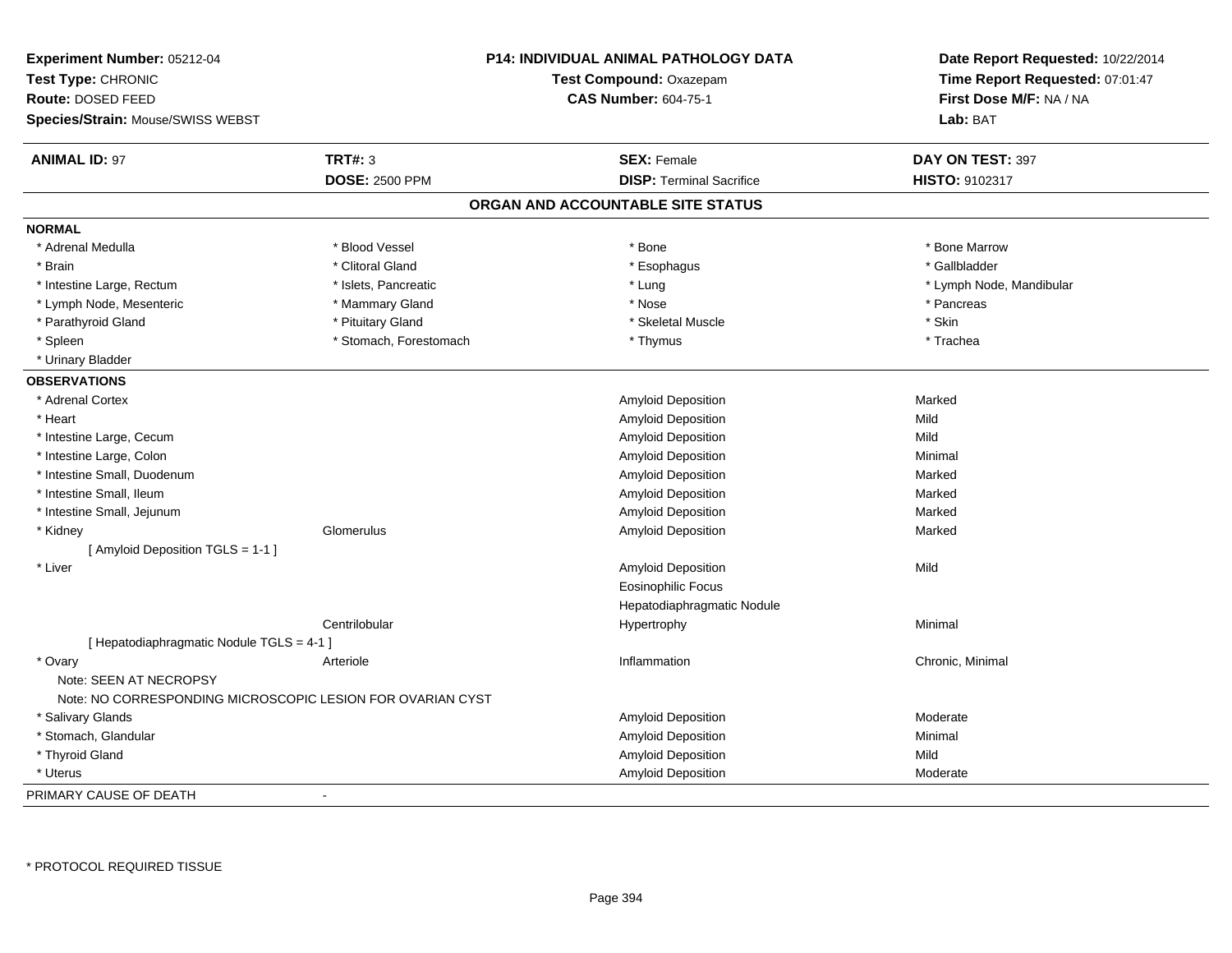| Experiment Number: 05212-04              |                            | <b>P14: INDIVIDUAL ANIMAL PATHOLOGY DATA</b> | Date Report Requested: 10/22/2014 |  |
|------------------------------------------|----------------------------|----------------------------------------------|-----------------------------------|--|
| Test Type: CHRONIC                       | Test Compound: Oxazepam    |                                              | Time Report Requested: 07:01:47   |  |
| <b>Route: DOSED FEED</b>                 |                            | <b>CAS Number: 604-75-1</b>                  | First Dose M/F: NA / NA           |  |
| Species/Strain: Mouse/SWISS WEBST        |                            |                                              | Lab: BAT                          |  |
| <b>ANIMAL ID: 98</b>                     | TRT#: 3                    | <b>SEX: Female</b>                           | DAY ON TEST: 397                  |  |
|                                          | <b>DOSE: 2500 PPM</b>      | <b>DISP: Terminal Sacrifice</b>              | <b>HISTO: 9102318</b>             |  |
|                                          |                            | ORGAN AND ACCOUNTABLE SITE STATUS            |                                   |  |
| <b>NORMAL</b>                            |                            |                                              |                                   |  |
| * Adrenal Medulla                        | * Blood Vessel             | * Bone                                       | * Bone Marrow                     |  |
| * Brain                                  | * Clitoral Gland           | * Esophagus                                  | * Gallbladder                     |  |
| * Heart                                  | * Intestine Large, Cecum   | * Intestine Large, Colon                     | * Intestine Large, Rectum         |  |
| * Intestine Small, Duodenum              | * Intestine Small, Jejunum | * Islets, Pancreatic                         | * Kidney                          |  |
| * Lung                                   | * Lymph Node, Mandibular   | * Mammary Gland                              | * Nose                            |  |
| * Ovary                                  | * Pancreas                 | * Parathyroid Gland                          | * Pituitary Gland                 |  |
| * Salivary Glands                        | * Skeletal Muscle          | * Skin                                       | * Spleen                          |  |
| * Stomach, Forestomach                   | * Stomach, Glandular       | * Thymus                                     | * Thyroid Gland                   |  |
| * Trachea                                | * Urinary Bladder          | * Uterus                                     |                                   |  |
| <b>OBSERVATIONS</b>                      |                            |                                              |                                   |  |
| * Adrenal Cortex                         |                            | Adenoma                                      |                                   |  |
| * Intestine Small, Ileum                 |                            | <b>Amyloid Deposition</b>                    | Marked                            |  |
| * Liver                                  |                            | <b>Eosinophilic Focus</b>                    |                                   |  |
|                                          |                            | Hepatocellular Adenoma                       | Multiple                          |  |
|                                          | Centrilobular              | Hypertrophy                                  | Mild                              |  |
| [ Hepatocellular Adenoma TGLS = 1,2-1+9] |                            |                                              |                                   |  |
| * Lymph Node, Mesenteric                 |                            | <b>Amyloid Deposition</b>                    | Mild                              |  |
| PRIMARY CAUSE OF DEATH                   |                            |                                              |                                   |  |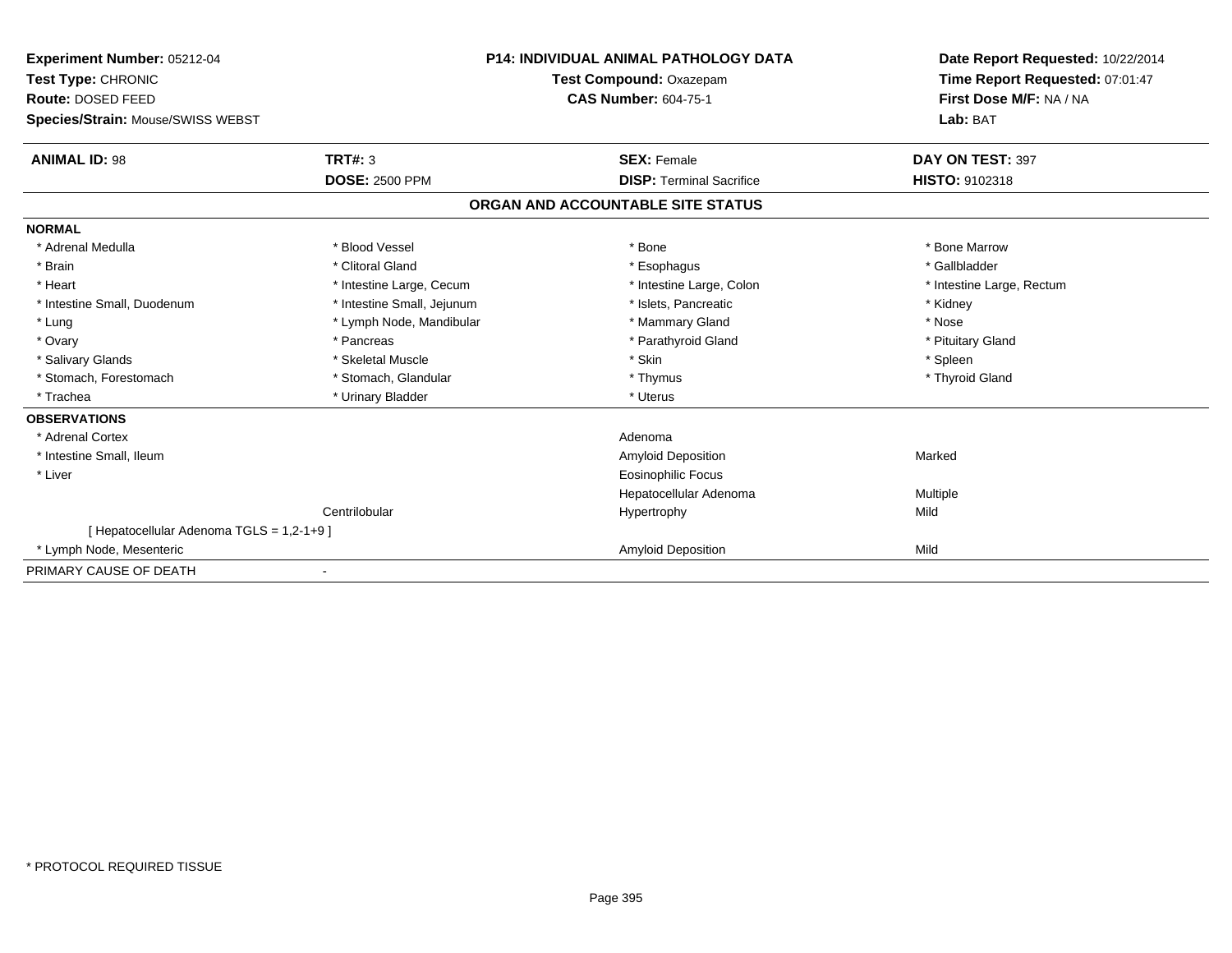| Experiment Number: 05212-04       |                           | <b>P14: INDIVIDUAL ANIMAL PATHOLOGY DATA</b> | Date Report Requested: 10/22/2014 |  |
|-----------------------------------|---------------------------|----------------------------------------------|-----------------------------------|--|
| Test Type: CHRONIC                |                           | Test Compound: Oxazepam                      | Time Report Requested: 07:01:47   |  |
| <b>Route: DOSED FEED</b>          |                           | <b>CAS Number: 604-75-1</b>                  | First Dose M/F: NA / NA           |  |
| Species/Strain: Mouse/SWISS WEBST |                           |                                              | Lab: BAT                          |  |
| <b>ANIMAL ID: 99</b>              | <b>TRT#: 3</b>            | <b>SEX: Female</b>                           | DAY ON TEST: 397                  |  |
|                                   | <b>DOSE: 2500 PPM</b>     | <b>DISP: Terminal Sacrifice</b>              | HISTO: 9102319                    |  |
|                                   |                           | ORGAN AND ACCOUNTABLE SITE STATUS            |                                   |  |
| <b>NORMAL</b>                     |                           |                                              |                                   |  |
| * Adrenal Cortex                  | * Adrenal Medulla         | * Blood Vessel                               | * Bone                            |  |
| * Bone Marrow                     | * Brain                   | * Clitoral Gland                             | * Esophagus                       |  |
| * Gallbladder                     | * Intestine Large, Rectum | * Islets, Pancreatic                         | * Mammary Gland                   |  |
| * Nose                            | * Ovary                   | * Pancreas                                   | * Parathyroid Gland               |  |
| * Pituitary Gland                 | * Salivary Glands         | * Skeletal Muscle                            | * Skin                            |  |
| * Spleen                          | * Stomach, Forestomach    | * Stomach, Glandular                         | * Thymus                          |  |
| * Thyroid Gland                   | * Trachea                 | * Urinary Bladder                            | * Uterus                          |  |
| <b>OBSERVATIONS</b>               |                           |                                              |                                   |  |
| * Heart                           |                           | Amyloid Deposition                           | Minimal                           |  |
| * Intestine Large, Cecum          |                           | <b>Amyloid Deposition</b>                    | Mild                              |  |
| * Intestine Large, Colon          |                           | Amyloid Deposition                           | Minimal                           |  |
| * Intestine Small, Duodenum       |                           | <b>Amyloid Deposition</b>                    | Mild                              |  |
| * Intestine Small, Ileum          |                           | Amyloid Deposition                           | Marked                            |  |
| * Intestine Small, Jejunum        |                           | <b>Amyloid Deposition</b>                    | Minimal                           |  |
| * Kidney                          |                           | Infarct                                      | Moderate                          |  |
| [Infarct TGLS = $1-1$ ]           |                           |                                              |                                   |  |
| * Liver                           |                           | Eosinophilic Focus                           |                                   |  |
|                                   | Centrilobular             | Hypertrophy                                  | Mild                              |  |
| * Lung                            | Alveolar Epith            | Hyperplasia                                  | Minimal                           |  |
| * Lymph Node, Mandibular          |                           | Amyloid Deposition                           | Minimal                           |  |
| * Lymph Node, Mesenteric          |                           | <b>Amyloid Deposition</b>                    | Mild                              |  |
| PRIMARY CAUSE OF DEATH            |                           |                                              |                                   |  |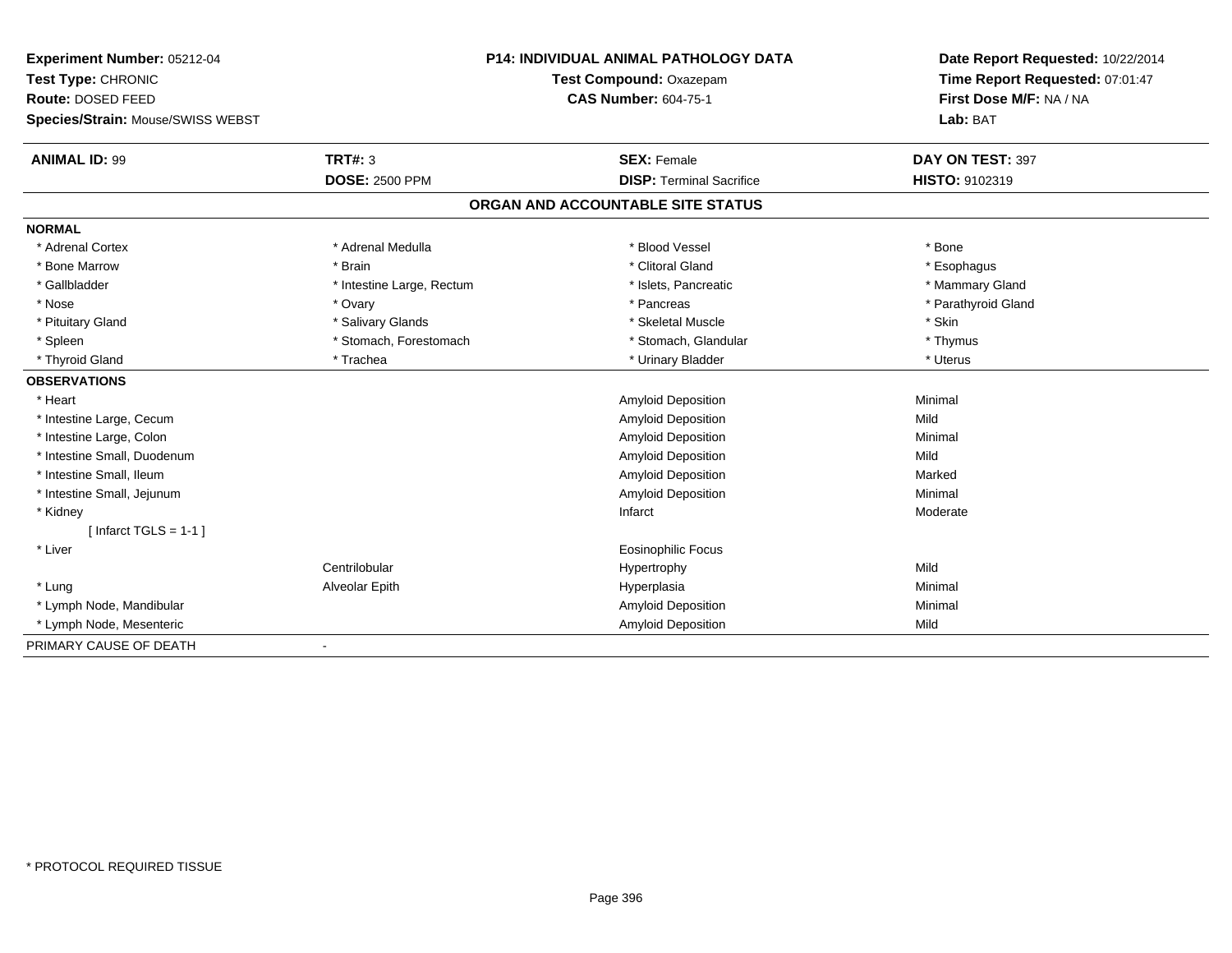| <b>Experiment Number: 05212-04</b><br>Test Type: CHRONIC<br>Route: DOSED FEED<br>Species/Strain: Mouse/SWISS WEBST |                             | <b>P14: INDIVIDUAL ANIMAL PATHOLOGY DATA</b><br>Test Compound: Oxazepam<br><b>CAS Number: 604-75-1</b> | Date Report Requested: 10/22/2014<br>Time Report Requested: 07:01:47<br>First Dose M/F: NA / NA<br>Lab: BAT |
|--------------------------------------------------------------------------------------------------------------------|-----------------------------|--------------------------------------------------------------------------------------------------------|-------------------------------------------------------------------------------------------------------------|
| <b>ANIMAL ID: 101</b>                                                                                              | TRT#: 3                     | <b>SEX: Female</b>                                                                                     | DAY ON TEST: 397                                                                                            |
|                                                                                                                    | <b>DOSE: 2500 PPM</b>       | <b>DISP: Terminal Sacrifice</b>                                                                        | HISTO: 9102321                                                                                              |
|                                                                                                                    |                             | ORGAN AND ACCOUNTABLE SITE STATUS                                                                      |                                                                                                             |
| <b>NORMAL</b>                                                                                                      |                             |                                                                                                        |                                                                                                             |
| * Adrenal Cortex                                                                                                   | * Adrenal Medulla           | * Blood Vessel                                                                                         | * Bone                                                                                                      |
| * Bone Marrow                                                                                                      | * Brain                     | * Clitoral Gland                                                                                       | * Esophagus                                                                                                 |
| * Gallbladder                                                                                                      | * Heart                     | * Intestine Large, Cecum                                                                               | * Intestine Large, Colon                                                                                    |
| * Intestine Large, Rectum                                                                                          | * Intestine Small, Duodenum | * Intestine Small, Ileum                                                                               | * Intestine Small, Jejunum                                                                                  |
| * Islets, Pancreatic                                                                                               | * Kidney                    | * Lung                                                                                                 | * Lymph Node, Mandibular                                                                                    |
| * Lymph Node, Mesenteric                                                                                           | * Mammary Gland             | * Nose                                                                                                 | * Ovary                                                                                                     |
| * Pancreas                                                                                                         | * Parathyroid Gland         | * Pituitary Gland                                                                                      | * Salivary Glands                                                                                           |
| * Skeletal Muscle                                                                                                  | * Skin                      | * Spleen                                                                                               | * Stomach, Forestomach                                                                                      |
| * Stomach, Glandular                                                                                               | * Thymus                    | * Thyroid Gland                                                                                        | * Trachea                                                                                                   |
| * Urinary Bladder                                                                                                  | * Uterus                    |                                                                                                        |                                                                                                             |
| <b>OBSERVATIONS</b>                                                                                                |                             |                                                                                                        |                                                                                                             |
| * Liver                                                                                                            | Centrilobular               | Hypertrophy                                                                                            | Mild                                                                                                        |
| PRIMARY CAUSE OF DEATH                                                                                             |                             |                                                                                                        |                                                                                                             |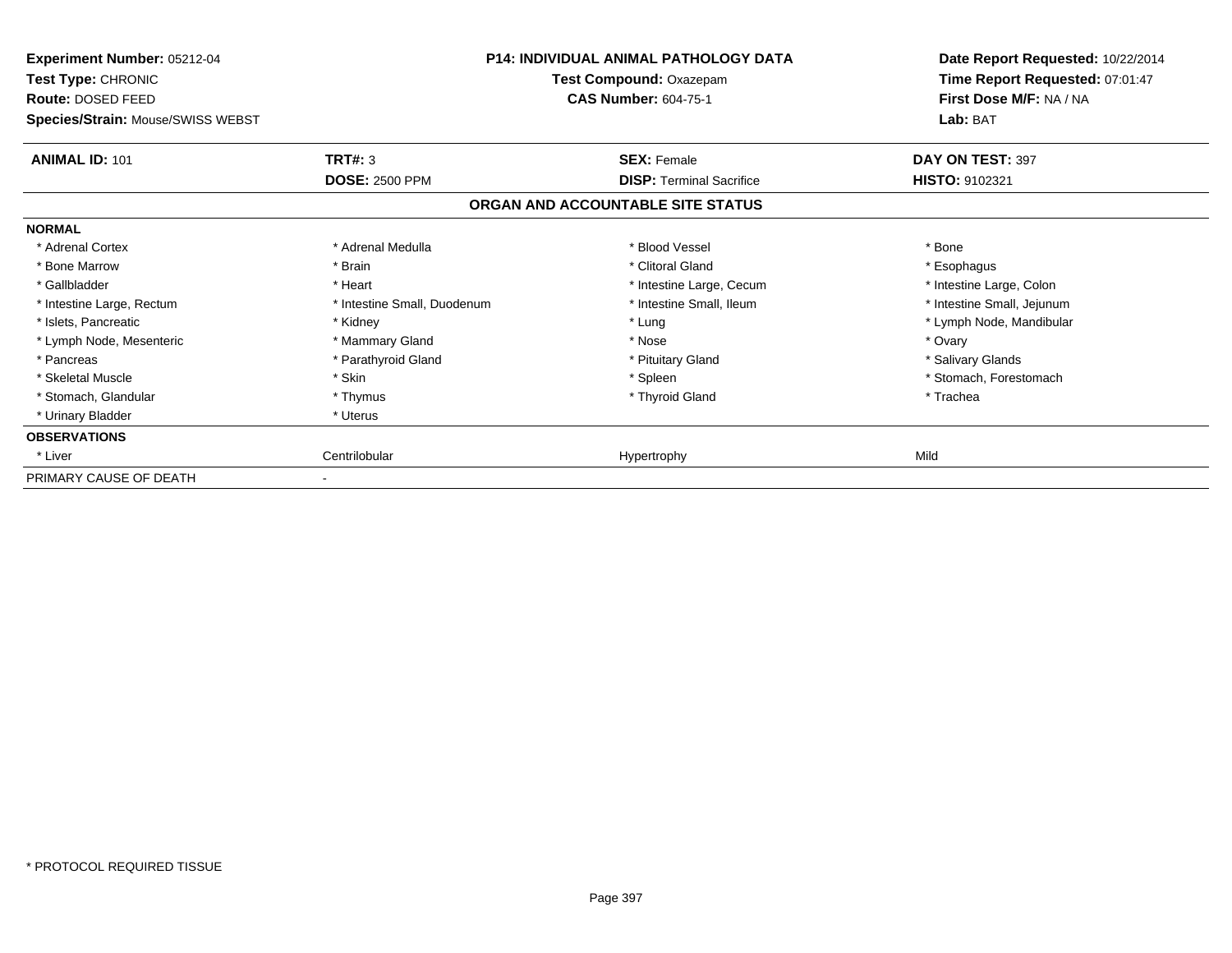| Experiment Number: 05212-04                                      |                           | P14: INDIVIDUAL ANIMAL PATHOLOGY DATA | Date Report Requested: 10/22/2014<br>Time Report Requested: 07:01:47<br>First Dose M/F: NA / NA |
|------------------------------------------------------------------|---------------------------|---------------------------------------|-------------------------------------------------------------------------------------------------|
| Test Type: CHRONIC                                               |                           | Test Compound: Oxazepam               |                                                                                                 |
| Route: DOSED FEED                                                |                           | <b>CAS Number: 604-75-1</b>           |                                                                                                 |
| Species/Strain: Mouse/SWISS WEBST                                |                           |                                       | Lab: BAT                                                                                        |
| <b>ANIMAL ID: 102</b>                                            | <b>TRT#: 3</b>            | <b>SEX: Female</b>                    | DAY ON TEST: 320                                                                                |
|                                                                  | <b>DOSE: 2500 PPM</b>     | <b>DISP: Natural Death</b>            | HISTO: 9102322                                                                                  |
|                                                                  |                           | ORGAN AND ACCOUNTABLE SITE STATUS     |                                                                                                 |
| <b>NORMAL</b>                                                    |                           |                                       |                                                                                                 |
| * Adrenal Cortex                                                 | * Adrenal Medulla         | * Bone                                | * Bone Marrow                                                                                   |
| * Brain                                                          | * Clitoral Gland          | * Esophagus                           | * Gallbladder                                                                                   |
| * Intestine Large, Colon                                         | * Intestine Large, Rectum | * Islets, Pancreatic                  | * Mammary Gland                                                                                 |
| * Nose                                                           | * Pancreas                | * Pituitary Gland                     | * Salivary Glands                                                                               |
| * Skeletal Muscle                                                | * Skin                    | * Stomach, Forestomach                | * Thymus                                                                                        |
| * Trachea                                                        | * Urinary Bladder         | * Uterus                              |                                                                                                 |
| <b>MISSING</b>                                                   |                           |                                       |                                                                                                 |
| * Parathyroid Gland                                              |                           |                                       |                                                                                                 |
| <b>OBSERVATIONS</b>                                              |                           |                                       |                                                                                                 |
| * Blood Vessel                                                   |                           | Mineralization                        | Mild                                                                                            |
| * Heart                                                          |                           | Amyloid Deposition                    | Mild                                                                                            |
| * Intestine Large, Cecum                                         |                           | Amyloid Deposition                    | Mild                                                                                            |
| * Intestine Small, Duodenum                                      |                           | Amyloid Deposition                    | Moderate                                                                                        |
| * Intestine Small, Ileum                                         |                           | <b>Amyloid Deposition</b>             | Moderate                                                                                        |
| * Intestine Small, Jejunum                                       |                           | Amyloid Deposition                    | Marked                                                                                          |
| * Kidney                                                         | Glomerulus                | Amyloid Deposition                    | Moderate                                                                                        |
| * Liver                                                          |                           | Amyloid Deposition                    | Moderate                                                                                        |
|                                                                  | Centrilobular             | Hypertrophy                           | Minimal                                                                                         |
|                                                                  |                           | <b>Necrosis</b>                       | Minimal                                                                                         |
| Note: NO CORRESP LESION FOR LIVER FOCUS SEEN AT TRIM             |                           |                                       |                                                                                                 |
| * Lung                                                           |                           | Thrombosis                            |                                                                                                 |
| * Lymph Node, Mandibular                                         |                           | <b>Amyloid Deposition</b>             | Mild                                                                                            |
| * Lymph Node, Mesenteric                                         |                           | Amyloid Deposition                    | Mild                                                                                            |
| * Ovary                                                          |                           | Amyloid Deposition                    | Minimal                                                                                         |
| * Spleen                                                         |                           | Amyloid Deposition                    | Minimal                                                                                         |
| * Stomach, Glandular                                             |                           | Mineralization                        | Mild                                                                                            |
| * Thyroid Gland                                                  |                           | <b>Amyloid Deposition</b>             | Minimal                                                                                         |
| PRIMARY CAUSE OF DEATH                                           |                           |                                       |                                                                                                 |
| Animal Note: CAUSE OF DEATH: AMYLOID DEPOSITION, MULTIPLE ORGANS |                           |                                       |                                                                                                 |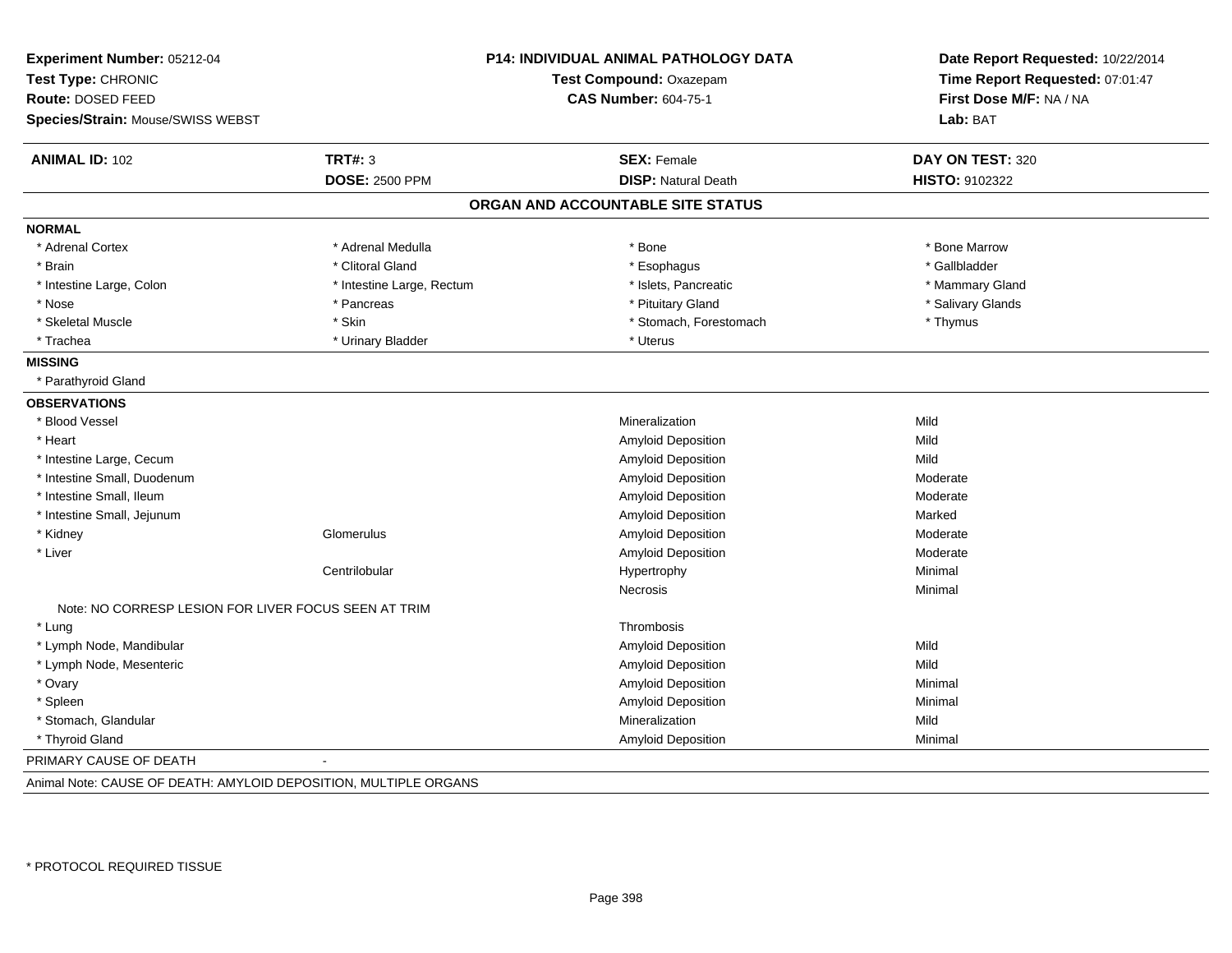| Experiment Number: 05212-04<br>Test Type: CHRONIC<br>Route: DOSED FEED |                       | <b>P14: INDIVIDUAL ANIMAL PATHOLOGY DATA</b><br>Test Compound: Oxazepam<br><b>CAS Number: 604-75-1</b> | Date Report Requested: 10/22/2014<br>Time Report Requested: 07:01:47<br>First Dose M/F: NA / NA |
|------------------------------------------------------------------------|-----------------------|--------------------------------------------------------------------------------------------------------|-------------------------------------------------------------------------------------------------|
| Species/Strain: Mouse/SWISS WEBST                                      |                       |                                                                                                        | Lab: BAT                                                                                        |
| <b>ANIMAL ID: 103</b>                                                  | <b>TRT#: 3</b>        | <b>SEX: Female</b>                                                                                     | DAY ON TEST: 330                                                                                |
|                                                                        | <b>DOSE: 2500 PPM</b> | <b>DISP: Natural Death</b>                                                                             | HISTO: 9102323                                                                                  |
|                                                                        |                       | ORGAN AND ACCOUNTABLE SITE STATUS                                                                      |                                                                                                 |
| <b>NORMAL</b>                                                          |                       |                                                                                                        |                                                                                                 |
| * Adrenal Medulla                                                      | * Blood Vessel        | * Bone                                                                                                 | * Brain                                                                                         |
| * Clitoral Gland                                                       | * Esophagus           | * Intestine Large, Cecum                                                                               | * Intestine Large, Colon                                                                        |
| * Intestine Large, Rectum                                              | * Islets, Pancreatic  | * Mammary Gland                                                                                        | * Pituitary Gland                                                                               |
| * Skeletal Muscle                                                      | * Skin                | * Stomach, Forestomach                                                                                 | * Stomach, Glandular                                                                            |
| * Trachea                                                              | * Urinary Bladder     |                                                                                                        |                                                                                                 |
| <b>MISSING</b>                                                         |                       |                                                                                                        |                                                                                                 |
| * Parathyroid Gland                                                    |                       |                                                                                                        |                                                                                                 |
| <b>OBSERVATIONS</b>                                                    |                       |                                                                                                        |                                                                                                 |
| * Adrenal Cortex                                                       |                       | Amyloid Deposition                                                                                     | Mild                                                                                            |
| * Bone Marrow                                                          |                       | Lymphoma Malignant Mixed                                                                               |                                                                                                 |
| * Gallbladder                                                          |                       | Lymphoma Malignant Mixed                                                                               |                                                                                                 |
| * Heart                                                                |                       | Amyloid Deposition                                                                                     | Marked                                                                                          |
|                                                                        |                       | Lymphoma Malignant Mixed                                                                               |                                                                                                 |
|                                                                        | Atrium                | Thrombosis                                                                                             |                                                                                                 |
| * Intestine Small, Duodenum                                            |                       | Amyloid Deposition                                                                                     | Marked                                                                                          |
| * Intestine Small, Ileum                                               |                       | Amyloid Deposition                                                                                     | Moderate                                                                                        |
| * Intestine Small, Jejunum                                             |                       | Amyloid Deposition                                                                                     | Moderate                                                                                        |
| * Kidney                                                               | Glomerulus            | Amyloid Deposition                                                                                     | Moderate                                                                                        |
|                                                                        |                       | Lymphoma Malignant Mixed                                                                               |                                                                                                 |
| * Liver                                                                |                       | Amyloid Deposition                                                                                     | Moderate                                                                                        |
|                                                                        | Centrilobular         | Hypertrophy                                                                                            | Minimal                                                                                         |
|                                                                        |                       | Lymphoma Malignant Mixed                                                                               |                                                                                                 |
| [ Lymphoma Malignant Mixed TGLS = 9-1+2 ]                              |                       |                                                                                                        |                                                                                                 |
| * Lung                                                                 |                       | Lymphoma Malignant Mixed                                                                               |                                                                                                 |
| Lymph Node                                                             | Deep Cervical         | Lymphoma Malignant Mixed                                                                               |                                                                                                 |
|                                                                        | Inguinal              | Lymphoma Malignant Mixed                                                                               |                                                                                                 |
|                                                                        | Mediastinal           | Lymphoma Malignant Mixed                                                                               |                                                                                                 |
|                                                                        | Pancreatic            | Lymphoma Malignant Mixed                                                                               |                                                                                                 |
|                                                                        | Renal                 | Lymphoma Malignant Mixed                                                                               |                                                                                                 |
| [ Lymphoma Malignant Mixed TGLS = 2,3,4,5,6,7,8-4+7+10+11+12+13 ]      |                       |                                                                                                        |                                                                                                 |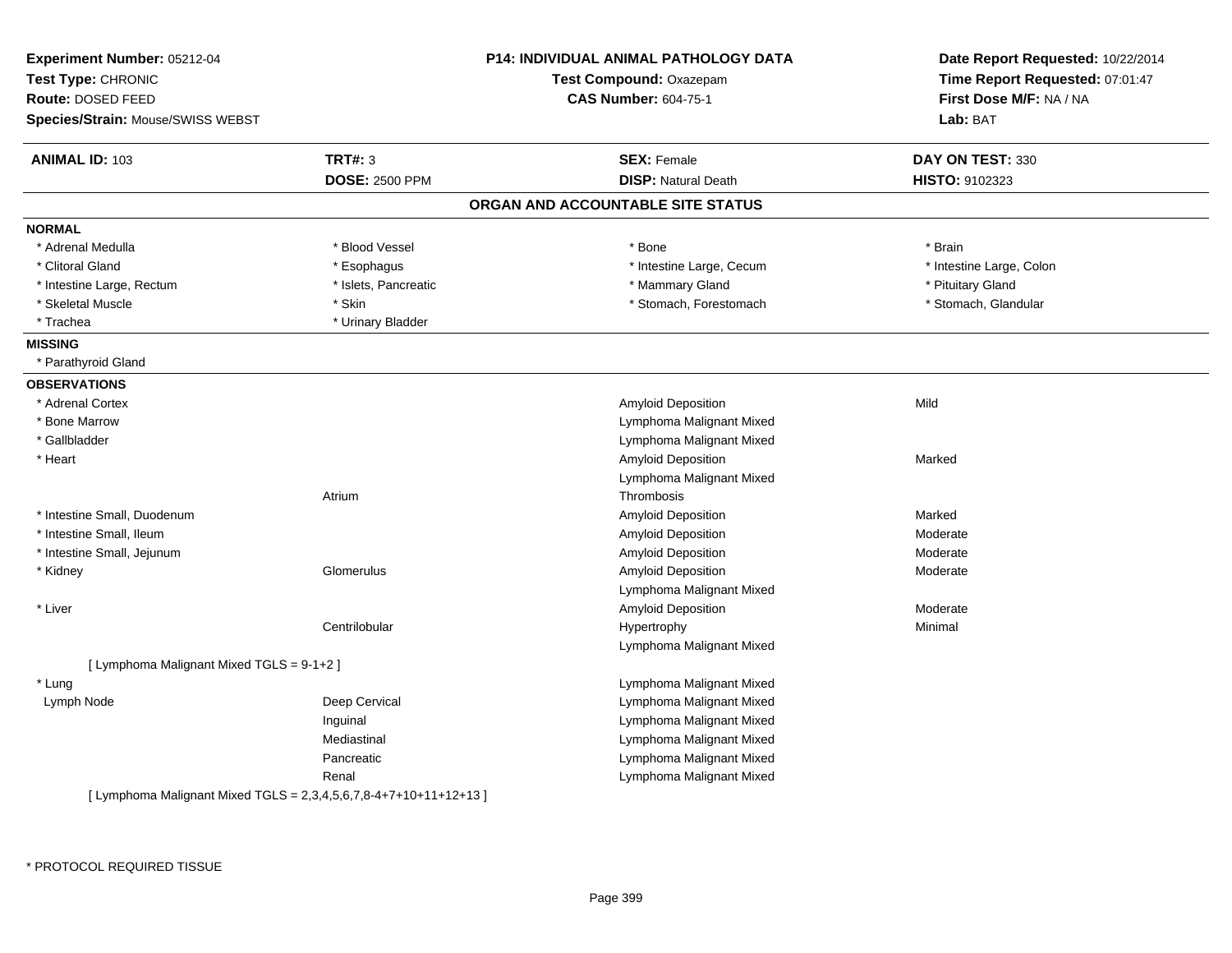| Experiment Number: 05212-04                           |                                                                     | <b>P14: INDIVIDUAL ANIMAL PATHOLOGY DATA</b> | Date Report Requested: 10/22/2014                          |  |
|-------------------------------------------------------|---------------------------------------------------------------------|----------------------------------------------|------------------------------------------------------------|--|
| Test Type: CHRONIC                                    |                                                                     | Test Compound: Oxazepam                      | Time Report Requested: 07:01:47<br>First Dose M/F: NA / NA |  |
| Route: DOSED FEED                                     |                                                                     | <b>CAS Number: 604-75-1</b>                  |                                                            |  |
| <b>Species/Strain: Mouse/SWISS WEBST</b>              |                                                                     |                                              | Lab: BAT                                                   |  |
| <b>ANIMAL ID: 103</b>                                 | TRT#: 3                                                             | <b>SEX: Female</b>                           | DAY ON TEST: 330                                           |  |
|                                                       | <b>DOSE: 2500 PPM</b>                                               | <b>DISP: Natural Death</b>                   | HISTO: 9102323                                             |  |
|                                                       |                                                                     | ORGAN AND ACCOUNTABLE SITE STATUS            |                                                            |  |
|                                                       | [ Lymphoma Malignant Mixed TGLS = 2,3,4,5,6,7,8-4+7+10+11+12+13 ]   |                                              |                                                            |  |
|                                                       | [ Lymphoma Malignant Mixed TGLS = 2,3,4,5,6,7,8-4+7+10+11+12+13 ]   |                                              |                                                            |  |
|                                                       | [ Lymphoma Malignant Mixed TGLS = 2,3,4,5,6,7,8-4+7+10+11+12+13 ]   |                                              |                                                            |  |
|                                                       | [ Lymphoma Malignant Mixed TGLS = 2,3,4,5,6,7,8-4+7+10+11+12+13 ]   |                                              |                                                            |  |
| * Lymph Node, Mandibular                              |                                                                     | Lymphoma Malignant Mixed                     |                                                            |  |
|                                                       | [ Lymphoma Malignant Mixed TGLS = $2,3,4,5,6,7,8-4+7+10+11+12+13$ ] |                                              |                                                            |  |
| * Lymph Node, Mesenteric                              |                                                                     | Lymphoma Malignant Mixed                     |                                                            |  |
|                                                       | [ Lymphoma Malignant Mixed TGLS = 2,3,4,5,6,7,8-4+7+10+11+12+13 ]   |                                              |                                                            |  |
| * Nose                                                |                                                                     | Lymphoma Malignant Mixed                     |                                                            |  |
| * Ovary                                               |                                                                     | <b>Amyloid Deposition</b>                    | Mild                                                       |  |
|                                                       |                                                                     | Lymphoma Malignant Mixed                     |                                                            |  |
| * Pancreas                                            |                                                                     | Lymphoma Malignant Mixed                     |                                                            |  |
| * Salivary Glands                                     |                                                                     | <b>Amyloid Deposition</b>                    | Moderate                                                   |  |
| * Spleen                                              |                                                                     | <b>Amyloid Deposition</b>                    | Minimal                                                    |  |
|                                                       |                                                                     | Lymphoma Malignant Mixed                     |                                                            |  |
| [ Lymphoma Malignant Mixed TGLS = 1-9 ]               |                                                                     |                                              |                                                            |  |
| * Thymus                                              |                                                                     | Lymphoma Malignant Mixed                     |                                                            |  |
| * Thyroid Gland                                       |                                                                     | <b>Amyloid Deposition</b>                    | Moderate                                                   |  |
| * Uterus                                              |                                                                     | <b>Amyloid Deposition</b>                    | Mild                                                       |  |
|                                                       |                                                                     | Lymphoma Malignant Mixed                     |                                                            |  |
| PRIMARY CAUSE OF DEATH                                |                                                                     |                                              |                                                            |  |
| Animal Note: AND AMYLOID DEPOSISTION, MULTIPLE ORGANS |                                                                     |                                              |                                                            |  |

Animal Note: CAUSE OF DEATH: LYMPHOMA, MULTIPLE OEGANS, MIXED CELL TYPE,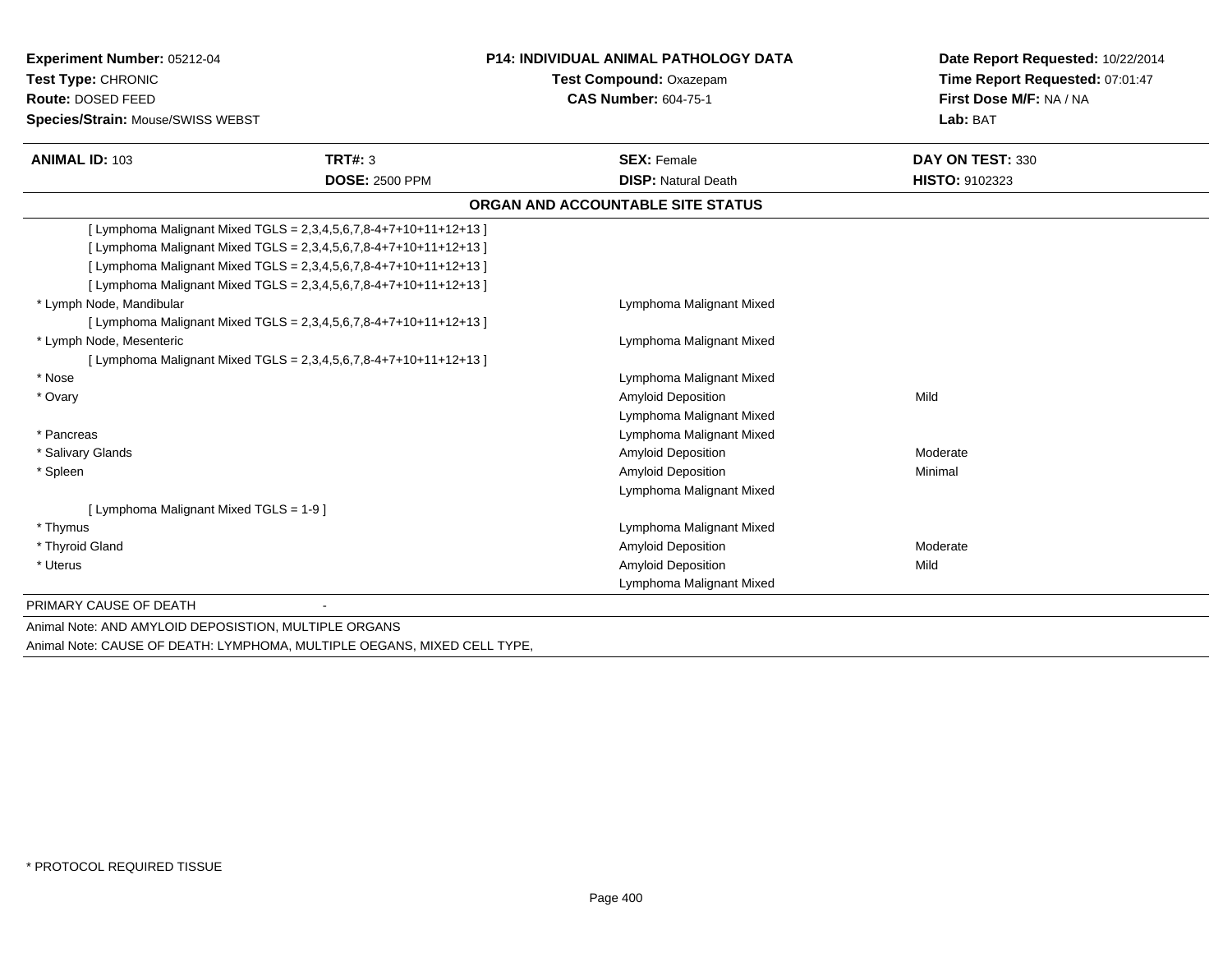| Experiment Number: 05212-04             |                          | <b>P14: INDIVIDUAL ANIMAL PATHOLOGY DATA</b> | Date Report Requested: 10/22/2014<br>Time Report Requested: 07:01:47 |
|-----------------------------------------|--------------------------|----------------------------------------------|----------------------------------------------------------------------|
| Test Type: CHRONIC                      |                          | Test Compound: Oxazepam                      |                                                                      |
| Route: DOSED FEED                       |                          | <b>CAS Number: 604-75-1</b>                  | First Dose M/F: NA / NA                                              |
| Species/Strain: Mouse/SWISS WEBST       |                          |                                              | Lab: BAT                                                             |
| <b>ANIMAL ID: 104</b>                   | <b>TRT#: 3</b>           | <b>SEX: Female</b>                           | DAY ON TEST: 321                                                     |
|                                         | <b>DOSE: 2500 PPM</b>    | <b>DISP: Natural Death</b>                   | HISTO: 9102324                                                       |
|                                         |                          | ORGAN AND ACCOUNTABLE SITE STATUS            |                                                                      |
| <b>NORMAL</b>                           |                          |                                              |                                                                      |
| * Adrenal Medulla                       | * Blood Vessel           | $*$ Bone                                     | * Bone Marrow                                                        |
| * Brain                                 | * Clitoral Gland         | * Esophagus                                  | * Gallbladder                                                        |
| * Intestine Large, Cecum                | * Intestine Large, Colon | * Intestine Large, Rectum                    | * Islets, Pancreatic                                                 |
| * Mammary Gland                         | * Nose                   | * Ovary                                      | * Pituitary Gland                                                    |
| * Skeletal Muscle                       | * Skin                   | * Stomach, Forestomach                       | * Thyroid Gland                                                      |
| * Trachea                               | * Urinary Bladder        | * Uterus                                     |                                                                      |
| <b>MISSING</b>                          |                          |                                              |                                                                      |
| * Parathyroid Gland                     |                          |                                              |                                                                      |
| <b>OBSERVATIONS</b>                     |                          |                                              |                                                                      |
| * Adrenal Cortex                        |                          | <b>Amyloid Deposition</b>                    | Moderate                                                             |
| * Heart                                 |                          | Amyloid Deposition                           | Marked                                                               |
|                                         | Atrium                   | Thrombosis                                   |                                                                      |
| [Thrombosis TGLS = 3-2]                 |                          |                                              |                                                                      |
| * Intestine Small, Duodenum             |                          | Amyloid Deposition                           | Moderate                                                             |
| * Intestine Small, Ileum                |                          | Amyloid Deposition                           | Marked                                                               |
| * Intestine Small, Jejunum              |                          | Amyloid Deposition                           | Marked                                                               |
| * Kidney                                | Glomerulus               | Amyloid Deposition                           | Moderate                                                             |
| * Liver                                 |                          | Amyloid Deposition                           | Mild                                                                 |
|                                         |                          | <b>Eosinophilic Focus</b>                    |                                                                      |
|                                         |                          | Hepatocellular Adenoma                       | Multiple                                                             |
| [Eosinophilic Focus TGLS = 5-1]         |                          |                                              |                                                                      |
| [ Hepatocellular Adenoma TGLS = 4-1+2 ] |                          |                                              |                                                                      |
| * Lung                                  |                          | Fibrosis                                     | Mild                                                                 |
|                                         | Alveolus                 | <b>Infiltration Cellular</b>                 | Mononuclear CI, Moderate                                             |
| * Lymph Node, Mandibular                |                          | <b>Amyloid Deposition</b>                    | Minimal                                                              |
| * Lymph Node, Mesenteric                |                          | Amyloid Deposition                           | Mild                                                                 |
| * Pancreas                              |                          | Amyloid Deposition                           | Mild                                                                 |
| * Salivary Glands                       |                          | Amyloid Deposition                           | Moderate                                                             |
| * Spleen                                |                          | Amyloid Deposition                           | Marked                                                               |
| * Stomach, Glandular                    |                          | Amyloid Deposition                           | Moderate                                                             |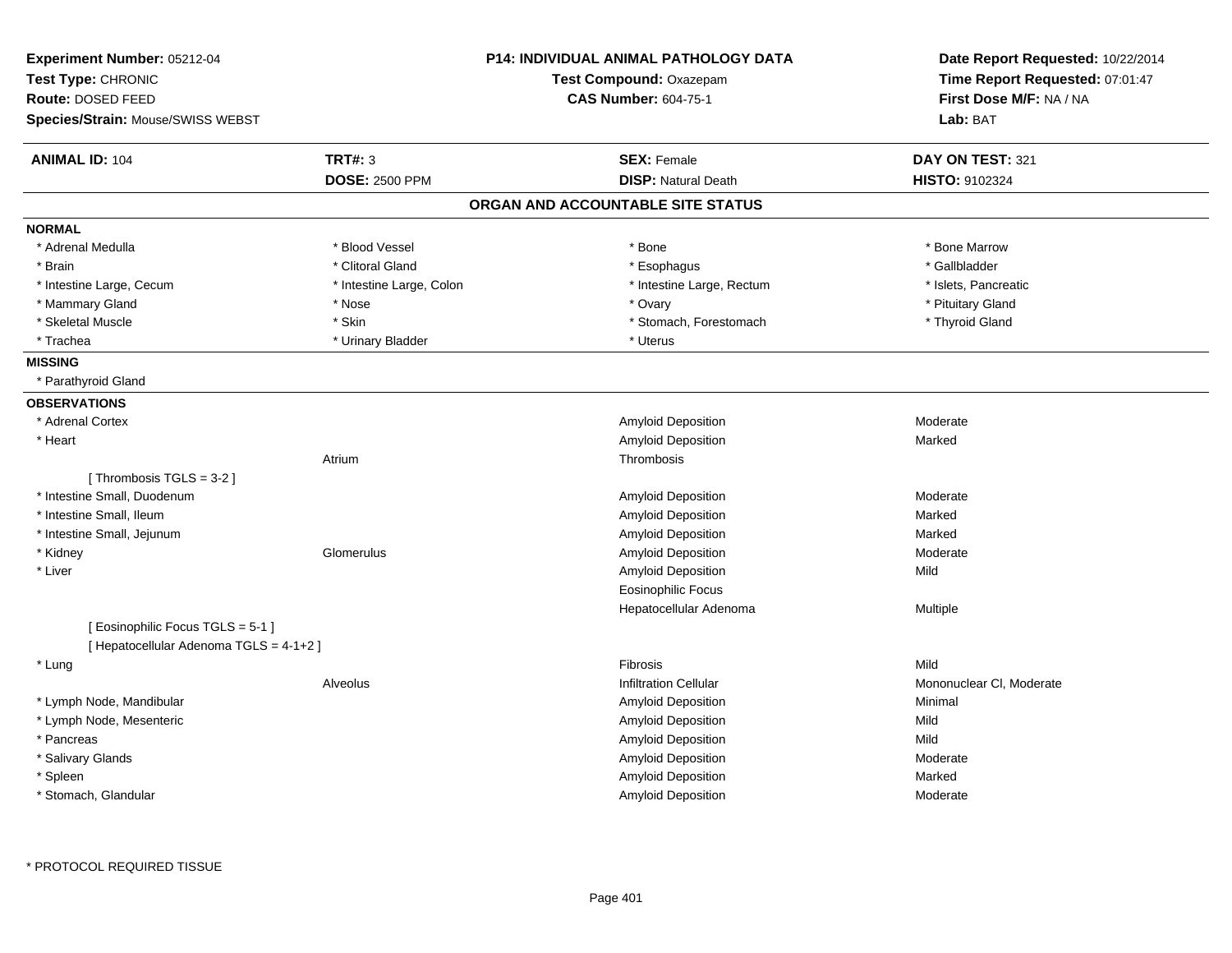| <b>Experiment Number: 05212-04</b><br><b>Test Type: CHRONIC</b><br>Route: DOSED FEED<br>Species/Strain: Mouse/SWISS WEBST |                       | <b>P14: INDIVIDUAL ANIMAL PATHOLOGY DATA</b> | Date Report Requested: 10/22/2014 |
|---------------------------------------------------------------------------------------------------------------------------|-----------------------|----------------------------------------------|-----------------------------------|
|                                                                                                                           |                       | <b>Test Compound: Oxazepam</b>               | Time Report Requested: 07:01:47   |
|                                                                                                                           |                       | <b>CAS Number: 604-75-1</b>                  | First Dose M/F: NA / NA           |
|                                                                                                                           |                       |                                              | Lab: BAT                          |
| <b>ANIMAL ID: 104</b>                                                                                                     | TRT#: 3               | <b>SEX: Female</b>                           | DAY ON TEST: 321                  |
|                                                                                                                           | <b>DOSE: 2500 PPM</b> | <b>DISP:</b> Natural Death                   | <b>HISTO: 9102324</b>             |
|                                                                                                                           |                       | ORGAN AND ACCOUNTABLE SITE STATUS            |                                   |
| * Thymus                                                                                                                  |                       | <b>Amyloid Deposition</b>                    | Mild                              |
| PRIMARY CAUSE OF DEATH                                                                                                    |                       |                                              |                                   |
| Animal Note: CAUSE OF DEATH: AMYLOID DEPOSITION, MULTIPLE ORGANS                                                          |                       |                                              |                                   |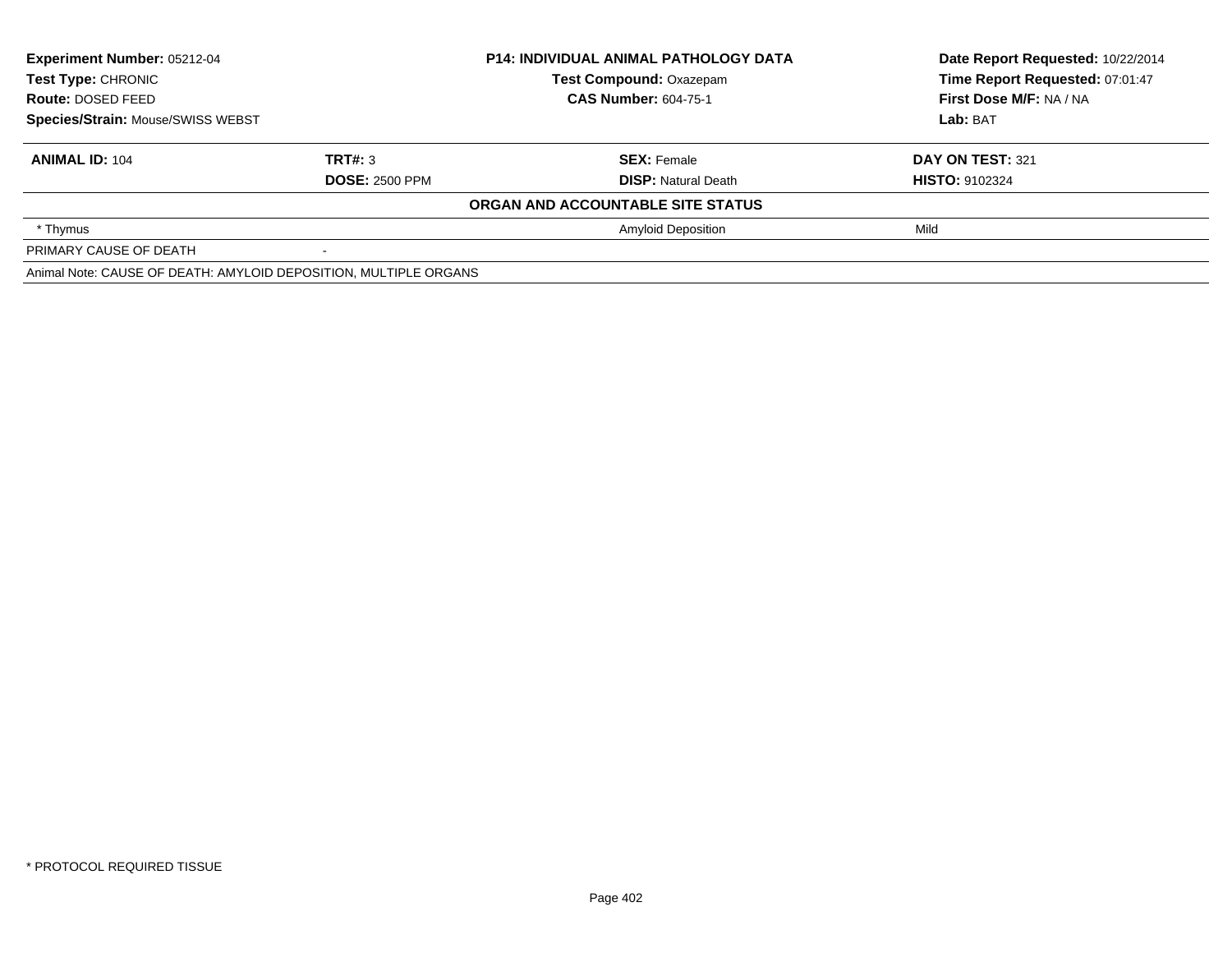| Experiment Number: 05212-04                                            |                           | <b>P14: INDIVIDUAL ANIMAL PATHOLOGY DATA</b> | Date Report Requested: 10/22/2014 |
|------------------------------------------------------------------------|---------------------------|----------------------------------------------|-----------------------------------|
| Test Type: CHRONIC                                                     | Test Compound: Oxazepam   |                                              | Time Report Requested: 07:01:47   |
| Route: DOSED FEED                                                      |                           | <b>CAS Number: 604-75-1</b>                  | First Dose M/F: NA / NA           |
| Species/Strain: Mouse/SWISS WEBST                                      |                           |                                              | Lab: BAT                          |
| <b>ANIMAL ID: 105</b>                                                  | <b>TRT#: 3</b>            | <b>SEX: Female</b>                           | DAY ON TEST: 397                  |
|                                                                        | <b>DOSE: 2500 PPM</b>     | <b>DISP: Terminal Sacrifice</b>              | HISTO: 9102325                    |
|                                                                        |                           | ORGAN AND ACCOUNTABLE SITE STATUS            |                                   |
| <b>NORMAL</b>                                                          |                           |                                              |                                   |
| * Adrenal Medulla                                                      | * Blood Vessel            | * Bone                                       | * Bone Marrow                     |
| * Brain                                                                | * Clitoral Gland          | * Esophagus                                  | * Gallbladder                     |
| * Intestine Large, Cecum                                               | * Intestine Large, Rectum | * Islets, Pancreatic                         | * Lung                            |
| * Lymph Node, Mandibular                                               | * Nose                    | * Ovary                                      | * Pancreas                        |
| * Pituitary Gland                                                      | * Skeletal Muscle         | * Skin                                       | * Stomach, Forestomach            |
| * Thymus                                                               | * Trachea                 | * Urinary Bladder                            |                                   |
| <b>MISSING</b>                                                         |                           |                                              |                                   |
| * Mammary Gland                                                        |                           |                                              |                                   |
| <b>OBSERVATIONS</b>                                                    |                           |                                              |                                   |
| * Adrenal Cortex                                                       |                           | Amyloid Deposition                           | Mild                              |
| * Heart                                                                |                           | Amyloid Deposition                           | Marked                            |
| * Intestine Large, Colon                                               |                           | Amyloid Deposition                           | Moderate                          |
| * Intestine Small, Duodenum                                            |                           | Amyloid Deposition                           | Marked                            |
| * Intestine Small, Ileum                                               |                           | Amyloid Deposition                           | Marked                            |
| * Intestine Small, Jejunum                                             |                           | Amyloid Deposition                           | Marked                            |
| * Kidney                                                               | Glomerulus                | Amyloid Deposition                           | Marked                            |
|                                                                        | Interstitium              | Amyloid Deposition                           | Mild                              |
| [ Amyloid Deposition TGLS = 1-1 ]<br>[ Amyloid Deposition TGLS = 1-1 ] |                           |                                              |                                   |
| * Liver                                                                |                           | Amyloid Deposition                           | Moderate                          |
|                                                                        |                           | <b>Eosinophilic Focus</b>                    |                                   |
|                                                                        |                           | Hepatocellular Adenoma                       | Multiple                          |
|                                                                        | Centrilobular             | Hypertrophy                                  | Minimal                           |
| [ Hepatocellular Adenoma TGLS = 2,3-1+2 ]                              |                           |                                              |                                   |
| * Lymph Node, Mesenteric                                               |                           | Amyloid Deposition                           | Minimal                           |
| * Parathyroid Gland                                                    |                           | Amyloid Deposition                           | Moderate                          |
| * Salivary Glands                                                      |                           | Amyloid Deposition                           | Moderate                          |
| * Spleen                                                               |                           | Amyloid Deposition                           | Marked                            |
| [ Amyloid Deposition TGLS = 4-1 ]                                      |                           |                                              |                                   |
| * Stomach, Glandular                                                   |                           | <b>Amyloid Deposition</b>                    | Mild                              |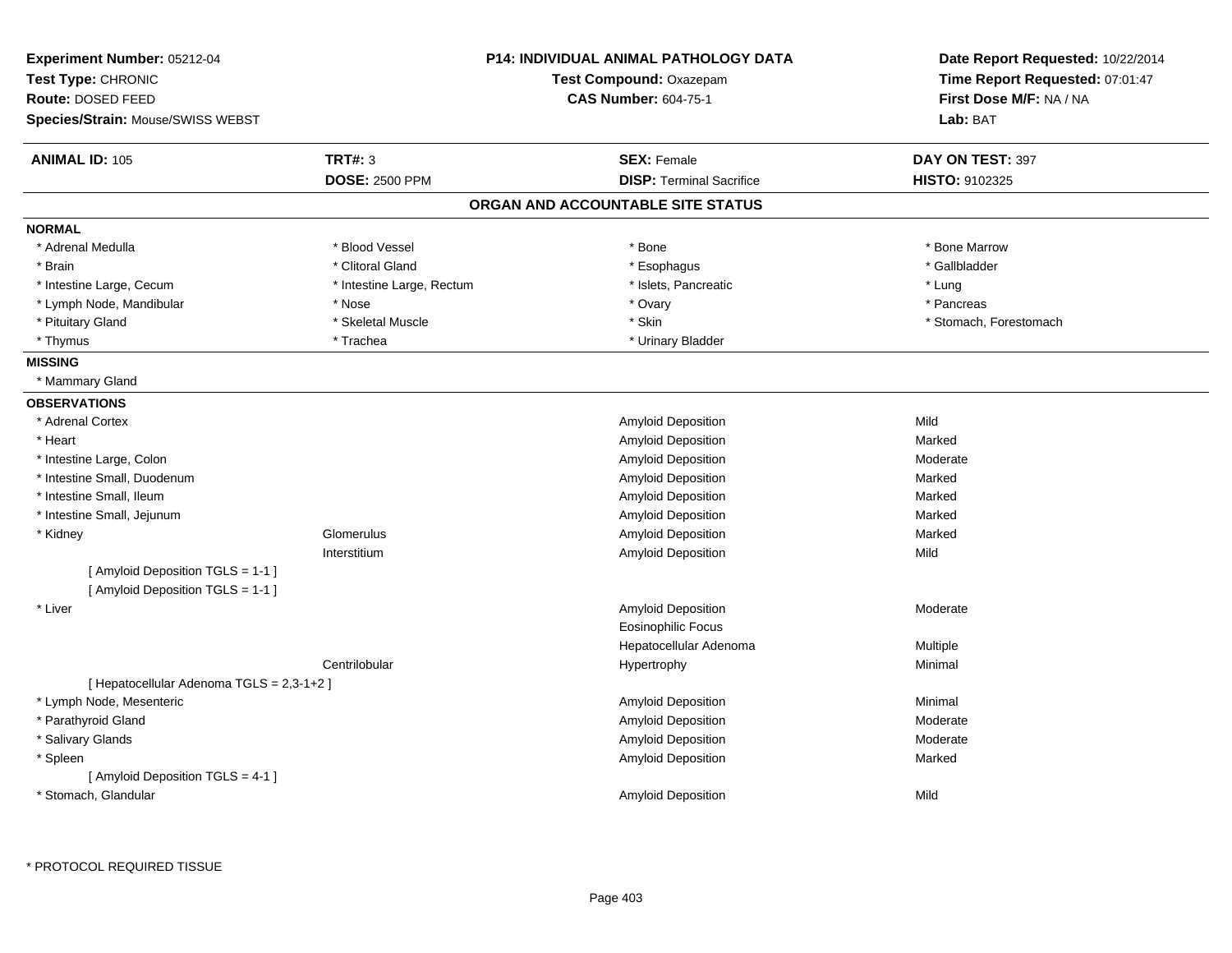| Experiment Number: 05212-04<br>Test Type: CHRONIC<br>Route: DOSED FEED |                       | <b>P14: INDIVIDUAL ANIMAL PATHOLOGY DATA</b> | Date Report Requested: 10/22/2014 |
|------------------------------------------------------------------------|-----------------------|----------------------------------------------|-----------------------------------|
|                                                                        |                       | Test Compound: Oxazepam                      | Time Report Requested: 07:01:47   |
|                                                                        |                       | <b>CAS Number: 604-75-1</b>                  | First Dose M/F: NA / NA           |
| Species/Strain: Mouse/SWISS WEBST                                      |                       |                                              | Lab: BAT                          |
| <b>ANIMAL ID: 105</b>                                                  | TRT#: 3               | <b>SEX: Female</b>                           | DAY ON TEST: 397                  |
|                                                                        | <b>DOSE: 2500 PPM</b> | <b>DISP:</b> Terminal Sacrifice              | <b>HISTO: 9102325</b>             |
|                                                                        |                       | ORGAN AND ACCOUNTABLE SITE STATUS            |                                   |
| * Thyroid Gland                                                        |                       | <b>Amyloid Deposition</b>                    | Marked                            |
| [Amyloid Deposition TGLS = 5-2]                                        |                       |                                              |                                   |
| * Uterus                                                               |                       | <b>Amyloid Deposition</b>                    | Moderate                          |
| PRIMARY CAUSE OF DEATH                                                 |                       |                                              |                                   |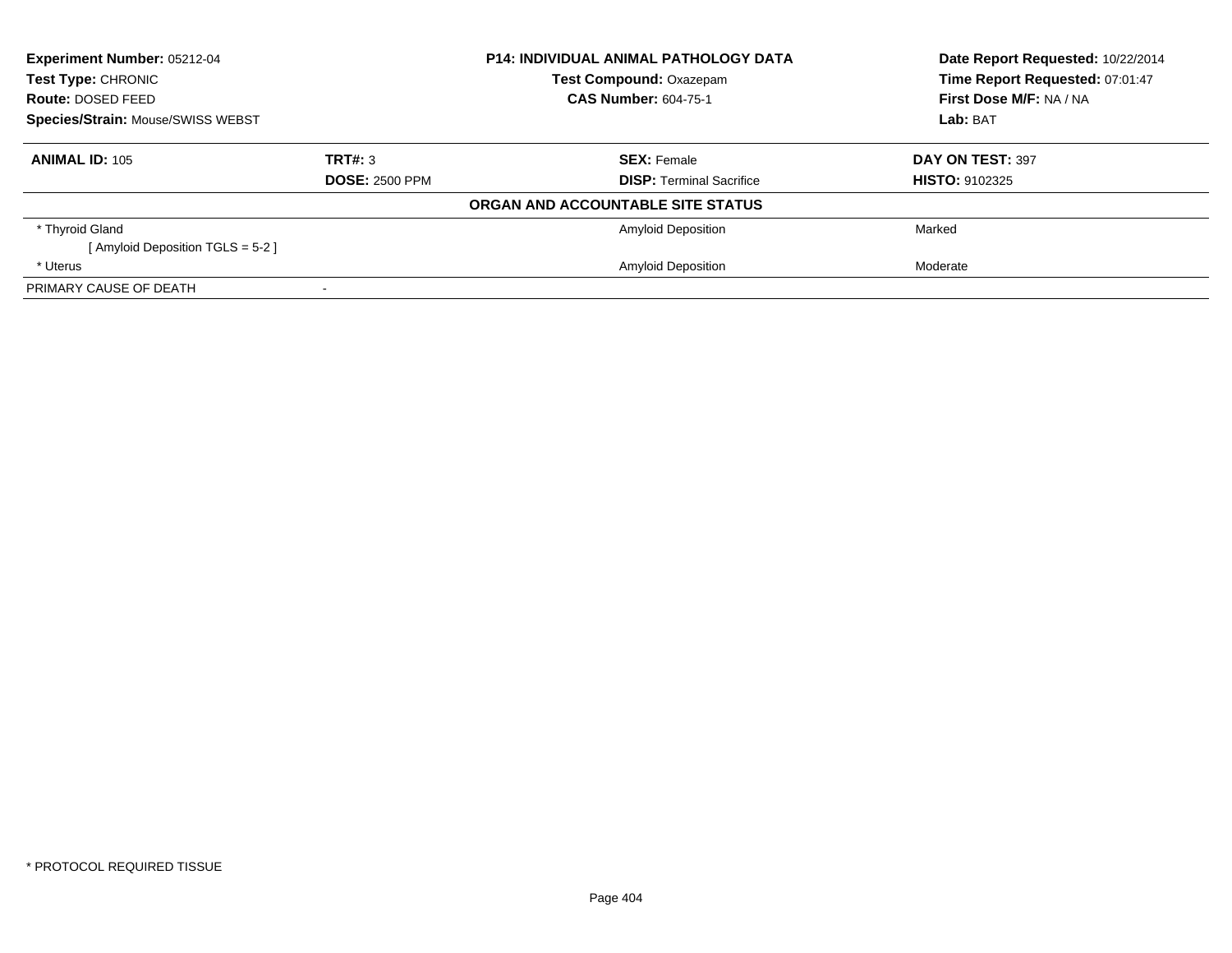| Experiment Number: 05212-04           |                          | <b>P14: INDIVIDUAL ANIMAL PATHOLOGY DATA</b> | Date Report Requested: 10/22/2014 |
|---------------------------------------|--------------------------|----------------------------------------------|-----------------------------------|
| Test Type: CHRONIC                    | Test Compound: Oxazepam  |                                              | Time Report Requested: 07:01:47   |
| Route: DOSED FEED                     |                          | <b>CAS Number: 604-75-1</b>                  | First Dose M/F: NA / NA           |
| Species/Strain: Mouse/SWISS WEBST     |                          |                                              | Lab: BAT                          |
| <b>ANIMAL ID: 106</b>                 | <b>TRT#: 3</b>           | <b>SEX: Female</b>                           | DAY ON TEST: 397                  |
|                                       | <b>DOSE: 2500 PPM</b>    | <b>DISP: Terminal Sacrifice</b>              | HISTO: 9102326                    |
|                                       |                          | ORGAN AND ACCOUNTABLE SITE STATUS            |                                   |
| <b>NORMAL</b>                         |                          |                                              |                                   |
| * Adrenal Cortex                      | * Adrenal Medulla        | * Blood Vessel                               | * Bone                            |
| * Bone Marrow                         | * Brain                  | * Clitoral Gland                             | * Esophagus                       |
| * Gallbladder                         | * Intestine Large, Colon | * Intestine Large, Rectum                    | * Islets, Pancreatic              |
| * Kidney                              | * Lung                   | * Lymph Node, Mandibular                     | * Mammary Gland                   |
| * Nose                                | * Ovary                  | * Pancreas                                   | * Pituitary Gland                 |
| * Skeletal Muscle                     | * Skin                   | * Spleen                                     | * Stomach, Forestomach            |
| * Stomach, Glandular                  | * Thymus                 | * Trachea                                    | * Urinary Bladder                 |
| * Uterus                              |                          |                                              |                                   |
| <b>OBSERVATIONS</b>                   |                          |                                              |                                   |
| * Heart                               |                          | <b>Amyloid Deposition</b>                    | Moderate                          |
| * Intestine Large, Cecum              |                          | <b>Amyloid Deposition</b>                    | Mild                              |
| * Intestine Small, Duodenum           |                          | <b>Amyloid Deposition</b>                    | Marked                            |
| * Intestine Small, Ileum              |                          | <b>Amyloid Deposition</b>                    | Marked                            |
| * Intestine Small, Jejunum            |                          | Amyloid Deposition                           | Marked                            |
| * Liver                               |                          | Hepatocellular Adenoma                       |                                   |
|                                       | Centrilobular            | Hypertrophy                                  | Mild                              |
| [ Hepatocellular Adenoma TGLS = 1-9 ] |                          |                                              |                                   |
| * Lymph Node, Mesenteric              |                          | Amyloid Deposition                           | Mild                              |
| * Parathyroid Gland                   |                          | <b>Amyloid Deposition</b>                    | Moderate                          |
| * Salivary Glands                     |                          | Amyloid Deposition                           | Moderate                          |
| * Thyroid Gland                       |                          | Amyloid Deposition                           | Mild                              |
| PRIMARY CAUSE OF DEATH                |                          |                                              |                                   |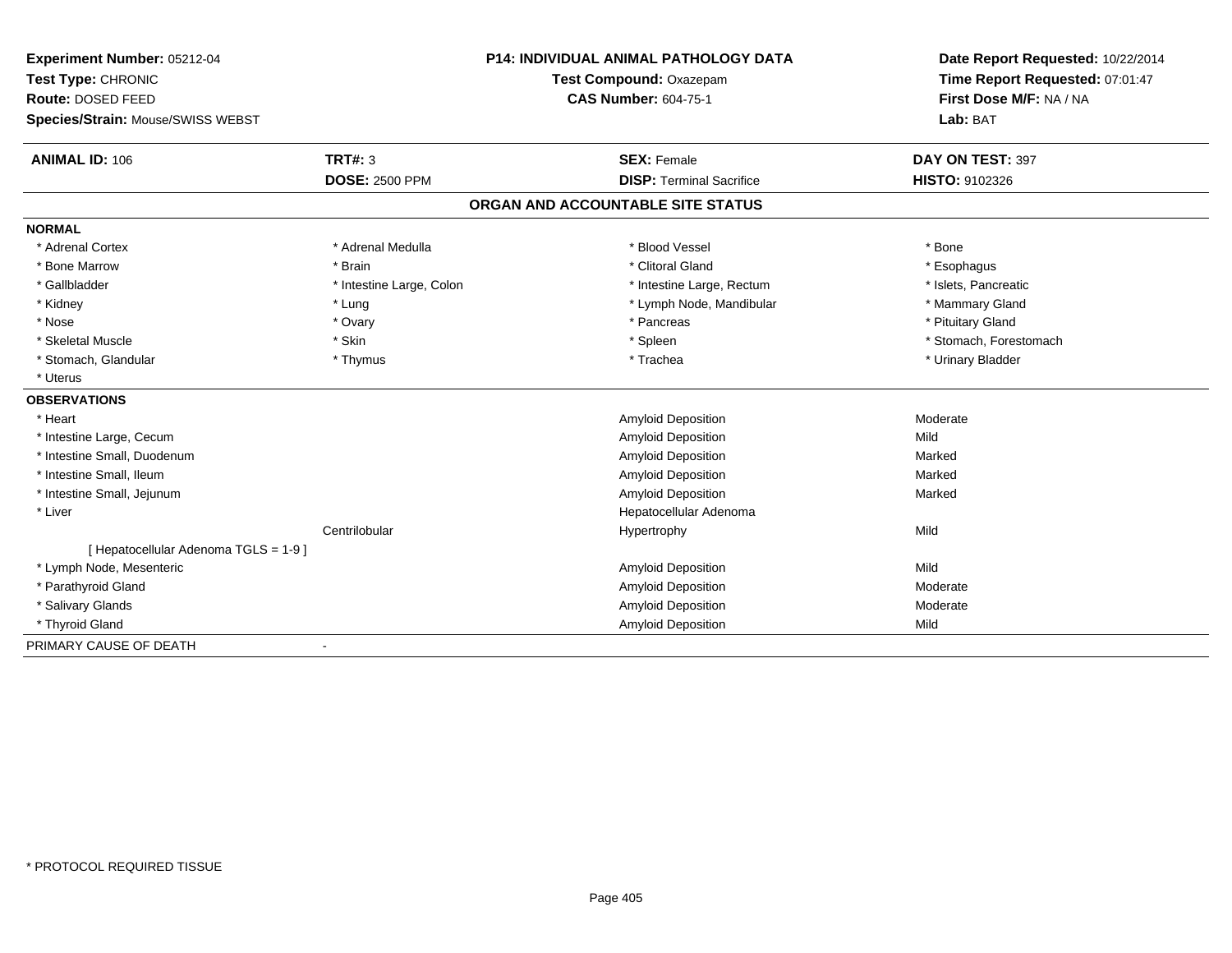| Experiment Number: 05212-04<br>Test Type: CHRONIC      |                          | <b>P14: INDIVIDUAL ANIMAL PATHOLOGY DATA</b><br>Test Compound: Oxazepam | Date Report Requested: 10/22/2014<br>Time Report Requested: 07:01:47 |  |
|--------------------------------------------------------|--------------------------|-------------------------------------------------------------------------|----------------------------------------------------------------------|--|
| Route: DOSED FEED<br>Species/Strain: Mouse/SWISS WEBST |                          | <b>CAS Number: 604-75-1</b>                                             | First Dose M/F: NA / NA<br>Lab: BAT                                  |  |
|                                                        |                          |                                                                         |                                                                      |  |
| <b>ANIMAL ID: 107</b>                                  | <b>TRT#: 3</b>           | <b>SEX: Female</b>                                                      | DAY ON TEST: 350                                                     |  |
|                                                        | <b>DOSE: 2500 PPM</b>    | <b>DISP: Natural Death</b>                                              | HISTO: 9102327                                                       |  |
|                                                        |                          | ORGAN AND ACCOUNTABLE SITE STATUS                                       |                                                                      |  |
| <b>NORMAL</b>                                          |                          |                                                                         |                                                                      |  |
| * Adrenal Medulla                                      | * Blood Vessel           | * Bone                                                                  | * Bone Marrow                                                        |  |
| * Brain                                                | * Clitoral Gland         | * Esophagus                                                             | * Gallbladder                                                        |  |
| * Islets, Pancreatic                                   | * Lymph Node, Mandibular | * Mammary Gland                                                         | * Nose                                                               |  |
| * Ovary                                                | * Pancreas               | * Pituitary Gland                                                       | * Skeletal Muscle                                                    |  |
| * Skin                                                 | * Stomach, Forestomach   | * Thymus                                                                | * Trachea                                                            |  |
| * Urinary Bladder                                      |                          |                                                                         |                                                                      |  |
| <b>MISSING</b>                                         |                          |                                                                         |                                                                      |  |
| * Intestine Large, Cecum                               |                          |                                                                         |                                                                      |  |
| <b>OBSERVATIONS</b>                                    |                          |                                                                         |                                                                      |  |
| * Adrenal Cortex                                       |                          | Amyloid Deposition                                                      | Mild                                                                 |  |
| * Heart                                                |                          | <b>Amyloid Deposition</b>                                               | Moderate                                                             |  |
|                                                        | Atrium                   | Thrombosis                                                              |                                                                      |  |
| [Thrombosis $TGLS = 2-1$ ]                             |                          |                                                                         |                                                                      |  |
| * Intestine Large, Colon                               |                          | Amyloid Deposition                                                      | Mild                                                                 |  |
| * Intestine Large, Rectum                              |                          | Amyloid Deposition                                                      | Mild                                                                 |  |
| * Intestine Small, Duodenum                            |                          | <b>Amyloid Deposition</b>                                               | Marked                                                               |  |
| * Intestine Small, Ileum                               |                          | Amyloid Deposition                                                      | Moderate                                                             |  |
| * Intestine Small, Jejunum                             |                          | Amyloid Deposition                                                      | Marked                                                               |  |
|                                                        |                          | Ulcer                                                                   | Moderate                                                             |  |
| * Kidney                                               | Glomerulus               | Amyloid Deposition                                                      | Marked                                                               |  |
| * Liver                                                |                          | <b>Amyloid Deposition</b>                                               | Moderate                                                             |  |
|                                                        |                          | Hepatocellular Adenoma                                                  | <b>Multiple</b>                                                      |  |
|                                                        |                          | Inflammation                                                            | Subacute, Minimal                                                    |  |
| [ Hepatocellular Adenoma TGLS = 3-2+9 ]                |                          |                                                                         |                                                                      |  |
| * Lung                                                 |                          | Fibrosis                                                                | Moderate                                                             |  |
|                                                        | Alveolus                 | <b>Infiltration Cellular</b>                                            | Mononuclear CI, Mild                                                 |  |
| * Lymph Node, Mesenteric                               |                          | Amyloid Deposition                                                      | Minimal                                                              |  |
| * Parathyroid Gland                                    |                          | Amyloid Deposition                                                      | Moderate                                                             |  |
| * Salivary Glands                                      |                          | Amyloid Deposition                                                      | Moderate                                                             |  |
| * Spleen                                               |                          | Amyloid Deposition                                                      | Marked                                                               |  |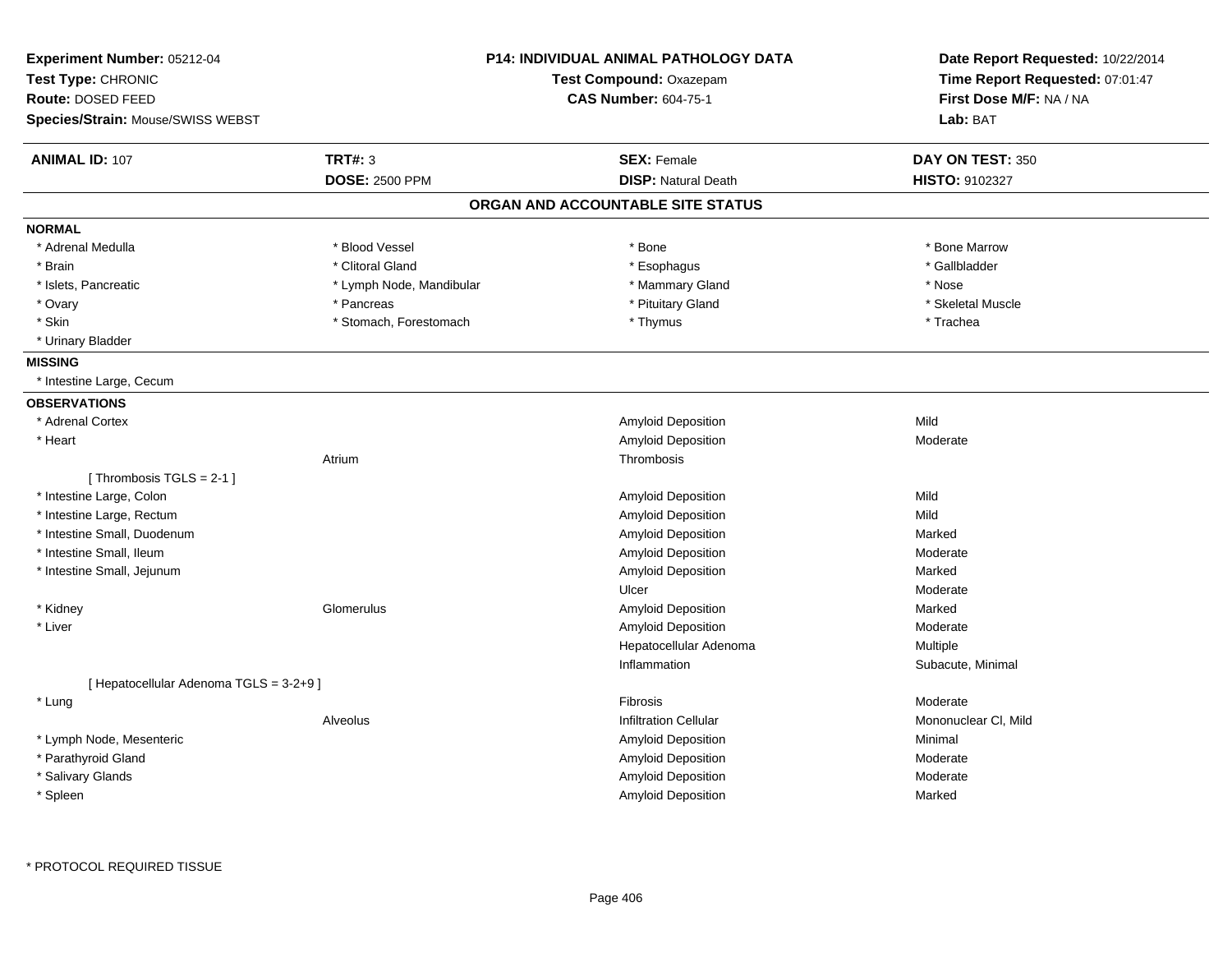| Experiment Number: 05212-04<br>Test Type: CHRONIC                |                       | <b>P14: INDIVIDUAL ANIMAL PATHOLOGY DATA</b> | Date Report Requested: 10/22/2014 |  |
|------------------------------------------------------------------|-----------------------|----------------------------------------------|-----------------------------------|--|
|                                                                  |                       | <b>Test Compound: Oxazepam</b>               | Time Report Requested: 07:01:47   |  |
| <b>Route: DOSED FEED</b>                                         |                       | <b>CAS Number: 604-75-1</b>                  | First Dose M/F: NA / NA           |  |
| <b>Species/Strain: Mouse/SWISS WEBST</b>                         |                       |                                              | Lab: BAT                          |  |
| <b>ANIMAL ID: 107</b>                                            | TRT#: 3               | <b>SEX: Female</b>                           | DAY ON TEST: 350                  |  |
|                                                                  | <b>DOSE: 2500 PPM</b> | <b>DISP: Natural Death</b>                   | <b>HISTO: 9102327</b>             |  |
|                                                                  |                       | ORGAN AND ACCOUNTABLE SITE STATUS            |                                   |  |
| * Stomach, Glandular                                             |                       | <b>Amyloid Deposition</b>                    | Moderate                          |  |
| * Thyroid Gland                                                  |                       | <b>Amyloid Deposition</b>                    | Moderate                          |  |
| * Uterus                                                         |                       | <b>Amyloid Deposition</b>                    | Moderate                          |  |
| PRIMARY CAUSE OF DEATH                                           |                       |                                              |                                   |  |
| Animal Note: CAUSE OF DEATH: AMYLOID DEPOSITION, MULTIPLE ORGANS |                       |                                              |                                   |  |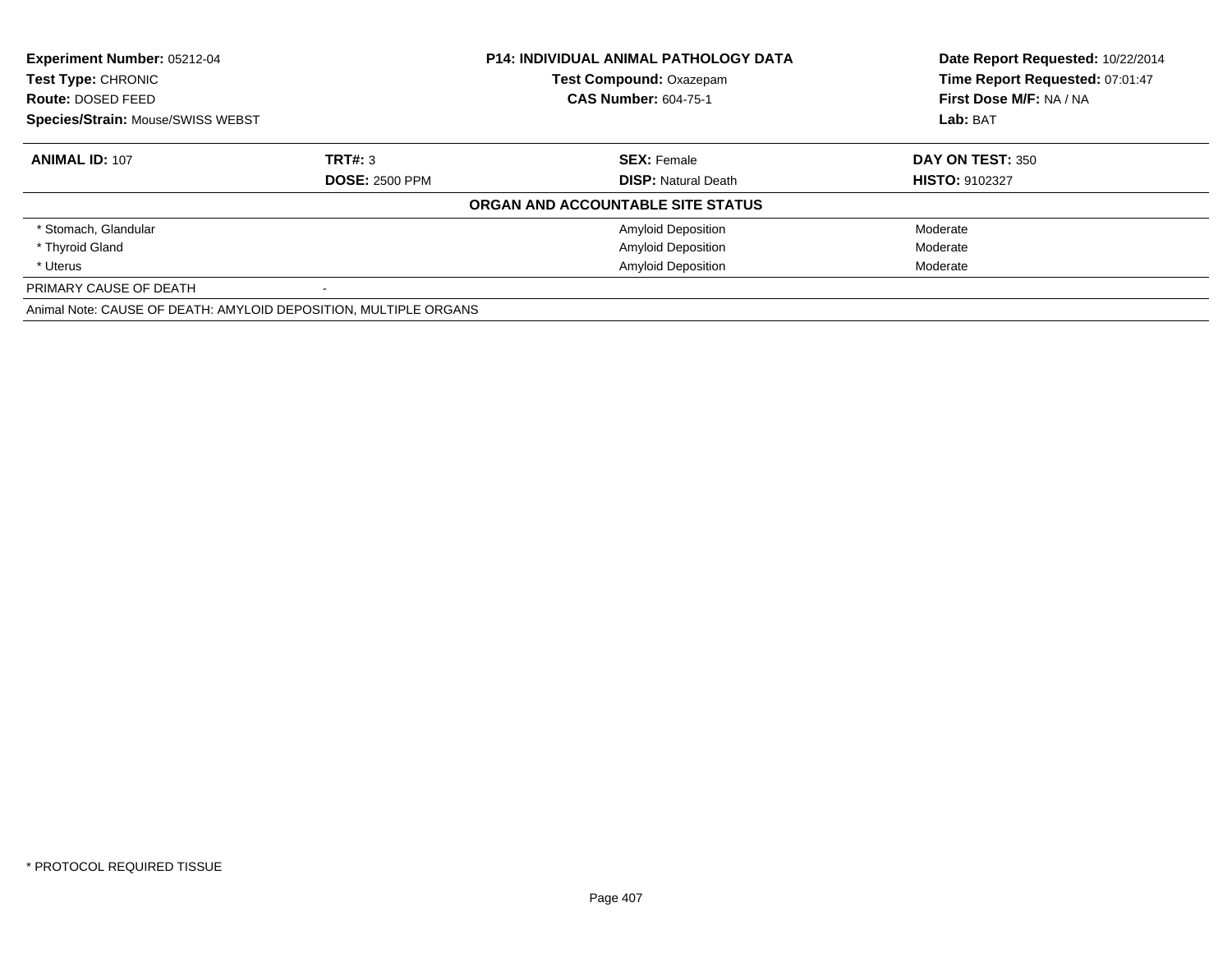| Experiment Number: 05212-04              |                                | <b>P14: INDIVIDUAL ANIMAL PATHOLOGY DATA</b> | Date Report Requested: 10/22/2014 |
|------------------------------------------|--------------------------------|----------------------------------------------|-----------------------------------|
| Test Type: CHRONIC                       | <b>Test Compound: Oxazepam</b> |                                              | Time Report Requested: 07:01:47   |
| Route: DOSED FEED                        |                                | <b>CAS Number: 604-75-1</b>                  | First Dose M/F: NA / NA           |
| Species/Strain: Mouse/SWISS WEBST        |                                |                                              | Lab: BAT                          |
| <b>ANIMAL ID: 108</b>                    | TRT#: 3                        | <b>SEX: Female</b>                           | DAY ON TEST: 397                  |
|                                          | <b>DOSE: 2500 PPM</b>          | <b>DISP: Terminal Sacrifice</b>              | HISTO: 9102328                    |
|                                          |                                | ORGAN AND ACCOUNTABLE SITE STATUS            |                                   |
| <b>NORMAL</b>                            |                                |                                              |                                   |
| * Adrenal Cortex                         | * Adrenal Medulla              | * Blood Vessel                               | * Bone                            |
| * Bone Marrow                            | * Brain                        | * Clitoral Gland                             | * Esophagus                       |
| * Gallbladder                            | * Heart                        | * Intestine Large, Cecum                     | * Intestine Large, Colon          |
| * Intestine Large, Rectum                | * Intestine Small, Ileum       | * Intestine Small, Jejunum                   | * Islets, Pancreatic              |
| * Kidney                                 | * Lymph Node, Mandibular       | * Mammary Gland                              | * Nose                            |
| * Ovary                                  | * Pancreas                     | * Pituitary Gland                            | * Salivary Glands                 |
| * Skeletal Muscle                        | * Skin                         | * Stomach, Forestomach                       | * Stomach, Glandular              |
| * Thymus                                 | * Thyroid Gland                | * Trachea                                    | * Urinary Bladder                 |
| * Uterus                                 |                                |                                              |                                   |
| <b>MISSING</b>                           |                                |                                              |                                   |
| * Parathyroid Gland                      |                                |                                              |                                   |
| <b>OBSERVATIONS</b>                      |                                |                                              |                                   |
| * Intestine Small, Duodenum              |                                | Lymphoma Malignant Mixed                     |                                   |
| [ Lymphoma Malignant Mixed TGLS = 3-11 ] |                                |                                              |                                   |
| * Liver                                  | Centrilobular                  | Hypertrophy                                  | Mild                              |
|                                          |                                | Lymphoma Malignant Mixed                     |                                   |
| * Lung                                   |                                | Alveolar/Bronchiolar Adenoma                 |                                   |
|                                          |                                | Lymphoma Malignant Mixed                     |                                   |
| * Lymph Node, Mesenteric                 |                                | Lymphoma Malignant Mixed                     |                                   |
| [ Lymphoma Malignant Mixed TGLS = 2-10 ] |                                |                                              |                                   |
| * Spleen                                 |                                | Lymphoma Malignant Mixed                     |                                   |
| [ Lymphoma Malignant Mixed TGLS = 1-9 ]  |                                |                                              |                                   |
| PRIMARY CAUSE OF DEATH                   |                                |                                              |                                   |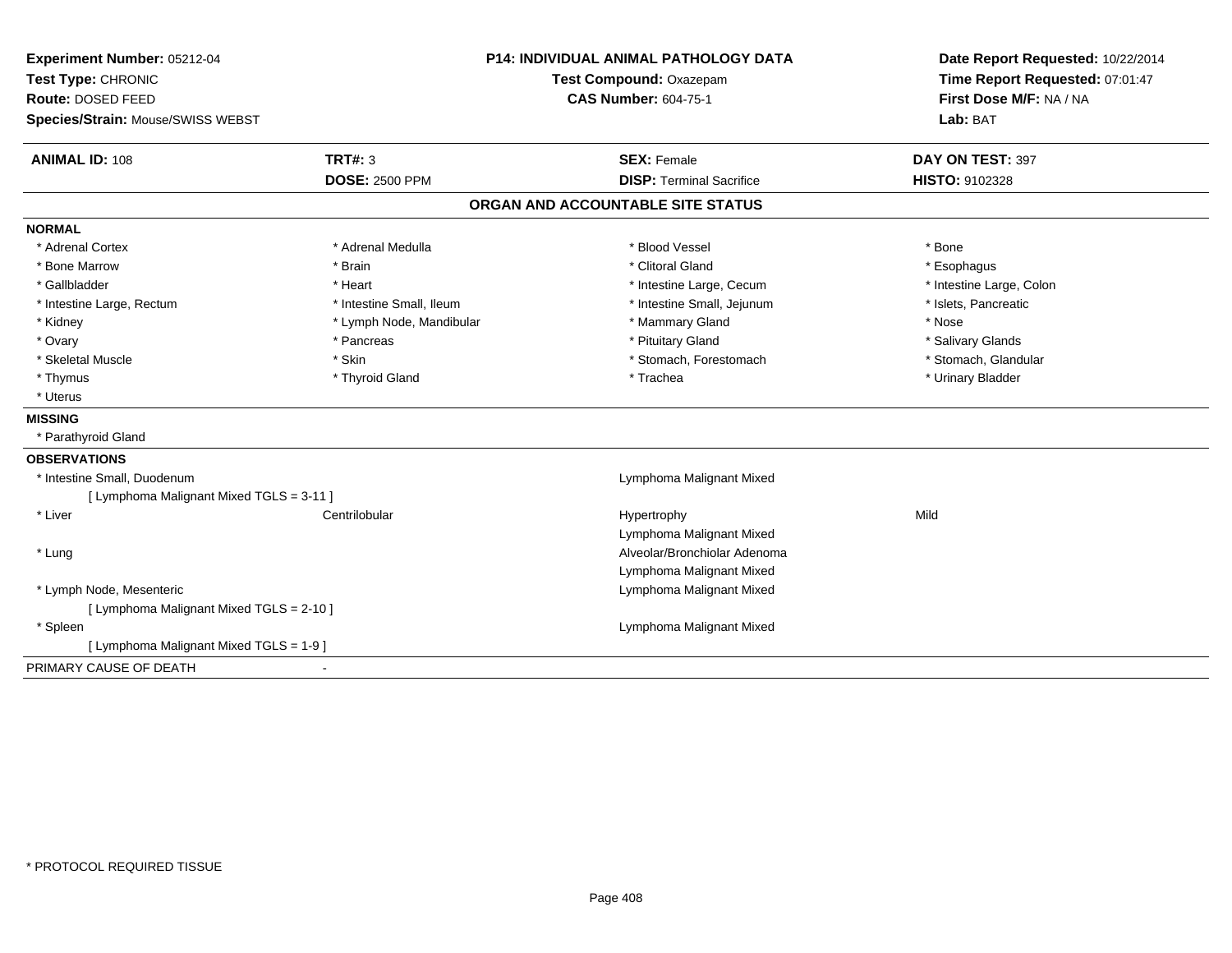| Experiment Number: 05212-04       | <b>P14: INDIVIDUAL ANIMAL PATHOLOGY DATA</b> |                                   | Date Report Requested: 10/22/2014                          |
|-----------------------------------|----------------------------------------------|-----------------------------------|------------------------------------------------------------|
| Test Type: CHRONIC                |                                              | Test Compound: Oxazepam           | Time Report Requested: 07:01:47<br>First Dose M/F: NA / NA |
| Route: DOSED FEED                 |                                              | <b>CAS Number: 604-75-1</b>       |                                                            |
| Species/Strain: Mouse/SWISS WEBST |                                              |                                   | Lab: BAT                                                   |
| <b>ANIMAL ID: 109</b>             | <b>TRT#: 3</b>                               | <b>SEX: Female</b>                | DAY ON TEST: 397                                           |
|                                   | <b>DOSE: 2500 PPM</b>                        | <b>DISP: Terminal Sacrifice</b>   | HISTO: 9102329                                             |
|                                   |                                              | ORGAN AND ACCOUNTABLE SITE STATUS |                                                            |
| <b>NORMAL</b>                     |                                              |                                   |                                                            |
| * Adrenal Cortex                  | * Adrenal Medulla                            | * Blood Vessel                    | * Bone                                                     |
| * Bone Marrow                     | * Brain                                      | * Clitoral Gland                  | * Esophagus                                                |
| * Gallbladder                     | * Intestine Large, Cecum                     | * Intestine Large, Rectum         | * Islets, Pancreatic                                       |
| * Kidney                          | * Mammary Gland                              | * Nose                            | * Ovary                                                    |
| * Pancreas                        | * Pituitary Gland                            | * Salivary Glands                 | * Skeletal Muscle                                          |
| * Skin                            | * Stomach, Forestomach                       | * Stomach, Glandular              | * Thymus                                                   |
| * Trachea                         | * Urinary Bladder                            |                                   |                                                            |
| <b>OBSERVATIONS</b>               |                                              |                                   |                                                            |
| * Heart                           |                                              | Amyloid Deposition                | Mild                                                       |
| * Intestine Large, Colon          |                                              | Amyloid Deposition                | Minimal                                                    |
| * Intestine Small, Duodenum       |                                              | Amyloid Deposition                | Marked                                                     |
| * Intestine Small, Ileum          |                                              | Amyloid Deposition                | Marked                                                     |
| * Intestine Small, Jejunum        |                                              | <b>Amyloid Deposition</b>         | Marked                                                     |
| * Liver                           | Centrilobular                                | Hypertrophy                       | Mild                                                       |
| * Lung                            | Alveolar Epith                               | Hyperplasia                       | Marked                                                     |
| * Lymph Node, Mandibular          |                                              | Amyloid Deposition                | Minimal                                                    |
| * Lymph Node, Mesenteric          |                                              | Amyloid Deposition                | Minimal                                                    |
| * Parathyroid Gland               |                                              | Amyloid Deposition                | Mild                                                       |
| * Spleen                          |                                              | Amyloid Deposition                | Mild                                                       |
| * Thyroid Gland                   |                                              | Amyloid Deposition                | Minimal                                                    |
| * Uterus                          |                                              | Amyloid Deposition                | Mild                                                       |
| PRIMARY CAUSE OF DEATH            |                                              |                                   |                                                            |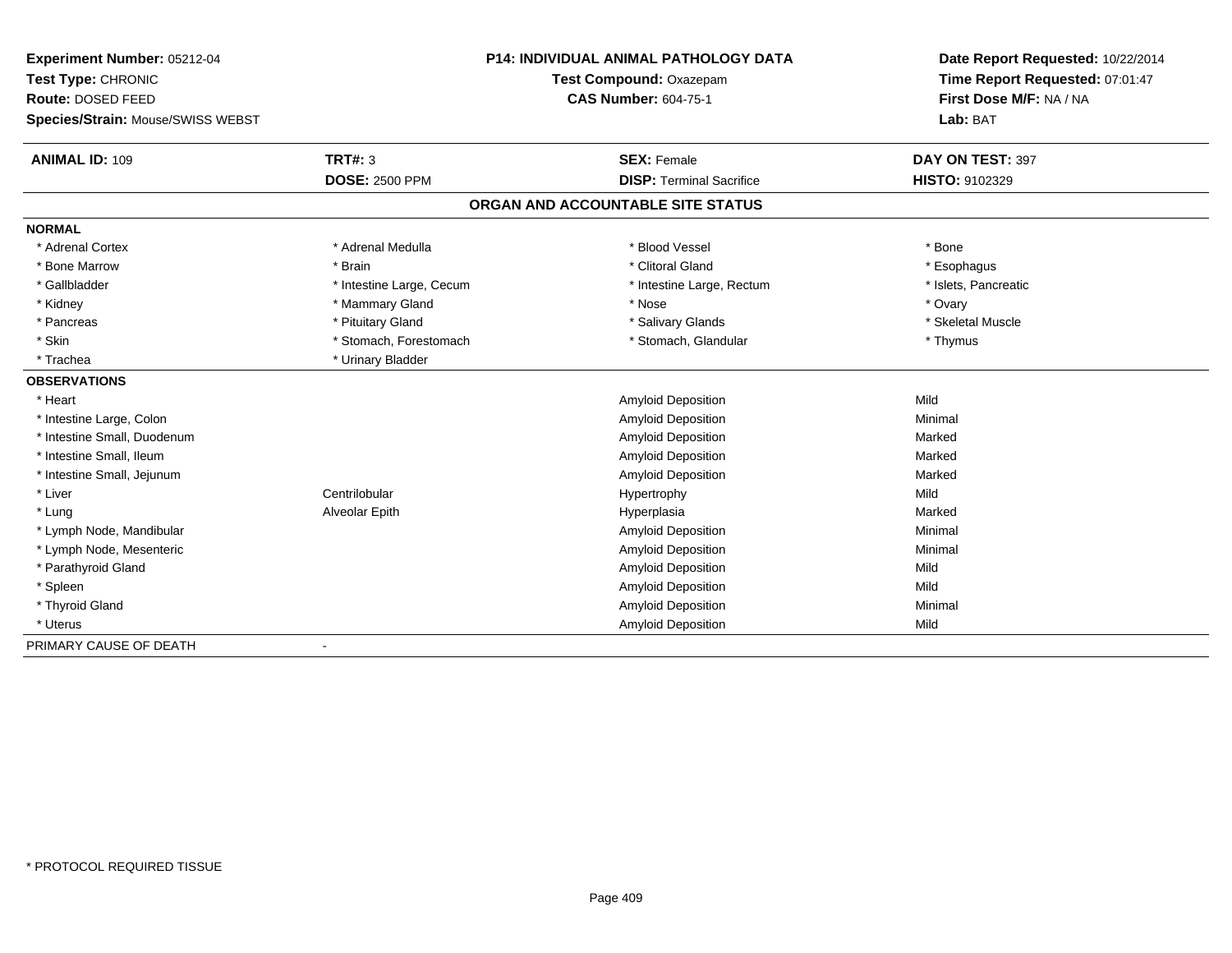| Species/Strain: Mouse/SWISS WEBST<br><b>TRT#: 3</b><br><b>ANIMAL ID: 110</b><br><b>SEX: Female</b><br><b>DOSE: 2500 PPM</b><br><b>DISP:</b> Moribund Sacrifice<br>ORGAN AND ACCOUNTABLE SITE STATUS<br><b>NORMAL</b> | Lab: BAT<br>DAY ON TEST: 315<br>HISTO: 9102330<br>* Brain<br>* Gallbladder<br>* Nose<br>* Skin<br>* Trachea |
|----------------------------------------------------------------------------------------------------------------------------------------------------------------------------------------------------------------------|-------------------------------------------------------------------------------------------------------------|
|                                                                                                                                                                                                                      |                                                                                                             |
|                                                                                                                                                                                                                      |                                                                                                             |
|                                                                                                                                                                                                                      |                                                                                                             |
|                                                                                                                                                                                                                      |                                                                                                             |
|                                                                                                                                                                                                                      |                                                                                                             |
| * Bone<br>* Blood Vessel<br>* Bone Marrow                                                                                                                                                                            |                                                                                                             |
| * Clitoral Gland<br>Ear<br>* Esophagus                                                                                                                                                                               |                                                                                                             |
| * Islets, Pancreatic<br>* Mammary Gland<br>* Intestine Large, Cecum                                                                                                                                                  |                                                                                                             |
| * Skeletal Muscle<br>Peripheral Nerve<br>* Pituitary Gland                                                                                                                                                           |                                                                                                             |
| Spinal Cord<br>* Stomach, Forestomach<br>* Thymus                                                                                                                                                                    |                                                                                                             |
| * Urinary Bladder                                                                                                                                                                                                    |                                                                                                             |
| <b>MISSING</b>                                                                                                                                                                                                       |                                                                                                             |
| * Parathyroid Gland                                                                                                                                                                                                  |                                                                                                             |
| <b>OBSERVATIONS</b>                                                                                                                                                                                                  |                                                                                                             |
| * Adrenal Cortex<br>Amyloid Deposition                                                                                                                                                                               | Marked                                                                                                      |
| * Adrenal Medulla<br>Hyperplasia                                                                                                                                                                                     | Minimal                                                                                                     |
| * Heart<br><b>Amyloid Deposition</b>                                                                                                                                                                                 | Marked                                                                                                      |
| Atrium<br>Thrombosis                                                                                                                                                                                                 |                                                                                                             |
| [Thrombosis TGLS = 8-2]                                                                                                                                                                                              |                                                                                                             |
| * Intestine Large, Colon<br>Amyloid Deposition                                                                                                                                                                       | Moderate                                                                                                    |
| * Intestine Large, Rectum<br>Amyloid Deposition                                                                                                                                                                      | Minimal                                                                                                     |
| * Intestine Small, Duodenum<br>Amyloid Deposition                                                                                                                                                                    | Marked                                                                                                      |
| * Intestine Small, Ileum<br>Amyloid Deposition                                                                                                                                                                       | Marked                                                                                                      |
| Amyloid Deposition<br>* Intestine Small, Jejunum                                                                                                                                                                     | Marked                                                                                                      |
| Amyloid Deposition<br>* Kidney<br>Glomerulus                                                                                                                                                                         | Moderate                                                                                                    |
| * Liver<br>Amyloid Deposition                                                                                                                                                                                        | Moderate                                                                                                    |
| <b>Eosinophilic Focus</b>                                                                                                                                                                                            |                                                                                                             |
| Hematopoietic Cell Proliferation                                                                                                                                                                                     | Moderate                                                                                                    |
| Hepatocellular Adenoma                                                                                                                                                                                               |                                                                                                             |
| Centrilobular<br>Hypertrophy                                                                                                                                                                                         | Minimal                                                                                                     |
| Necrosis                                                                                                                                                                                                             | Minimal                                                                                                     |
| [ Hepatocellular Adenoma TGLS = 5-10 ]                                                                                                                                                                               |                                                                                                             |
| * Lung<br>Fibrosis                                                                                                                                                                                                   | Minimal                                                                                                     |
| <b>Infiltration Cellular</b><br>Alveolus                                                                                                                                                                             | Mononuclear CI, Moderate                                                                                    |
| Inflammation                                                                                                                                                                                                         | Subacute, Mild                                                                                              |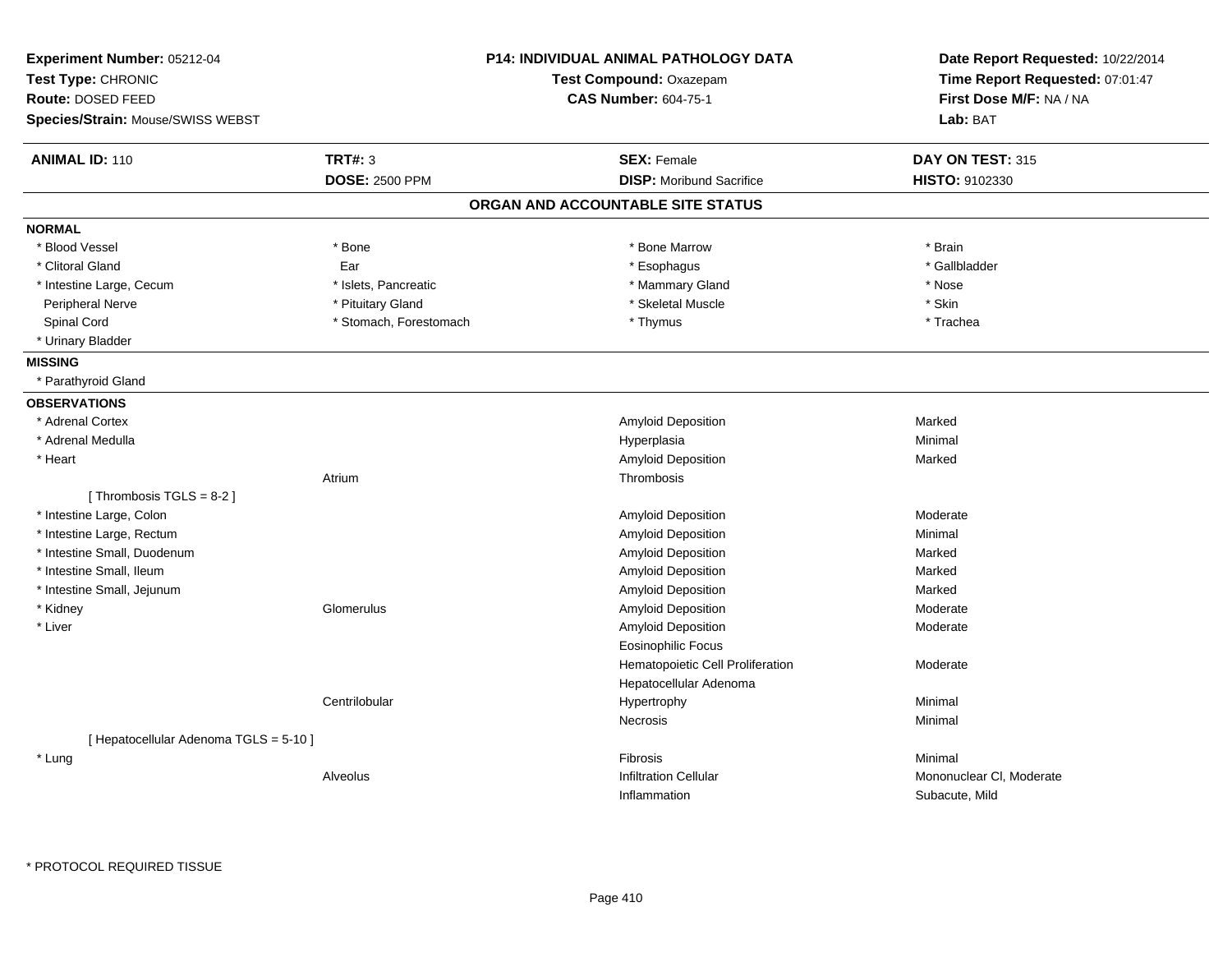| Experiment Number: 05212-04                    |                                                                | <b>P14: INDIVIDUAL ANIMAL PATHOLOGY DATA</b> | Date Report Requested: 10/22/2014 |
|------------------------------------------------|----------------------------------------------------------------|----------------------------------------------|-----------------------------------|
| Test Type: CHRONIC                             |                                                                | Test Compound: Oxazepam                      | Time Report Requested: 07:01:47   |
| Route: DOSED FEED                              |                                                                | <b>CAS Number: 604-75-1</b>                  | First Dose M/F: NA / NA           |
| Species/Strain: Mouse/SWISS WEBST              |                                                                |                                              | Lab: BAT                          |
| <b>ANIMAL ID: 110</b>                          | <b>TRT#: 3</b>                                                 | <b>SEX: Female</b>                           | DAY ON TEST: 315                  |
|                                                | <b>DOSE: 2500 PPM</b>                                          | <b>DISP:</b> Moribund Sacrifice              | <b>HISTO: 9102330</b>             |
|                                                |                                                                | ORGAN AND ACCOUNTABLE SITE STATUS            |                                   |
| Lymph Node                                     | Axillary                                                       | Hematopoietic Cell Proliferation             | Marked                            |
|                                                | Mediastinal                                                    | Hematopoietic Cell Proliferation             | Marked                            |
|                                                | Renal                                                          | Hematopoietic Cell Proliferation             | Marked                            |
|                                                | [Hematopoietic Cell Proliferation TGLS = 1,2,3,4,7-1+12+13+15] |                                              |                                   |
|                                                | [Hematopoietic Cell Proliferation TGLS = 1,2,3,4,7-1+12+13+15] |                                              |                                   |
|                                                | [Hematopoietic Cell Proliferation TGLS = 1,2,3,4,7-1+12+13+15] |                                              |                                   |
| * Lymph Node, Mandibular                       |                                                                | Hematopoietic Cell Proliferation             | Marked                            |
|                                                | [Hematopoietic Cell Proliferation TGLS = 1,2,3,4,7-1+12+13+15] |                                              |                                   |
| * Lymph Node, Mesenteric                       |                                                                | Hematopoietic Cell Proliferation             | Marked                            |
|                                                | [Hematopoietic Cell Proliferation TGLS = 1,2,3,4,7-1+12+13+15] |                                              |                                   |
| * Ovary                                        |                                                                | <b>Amyloid Deposition</b>                    | Minimal                           |
| * Pancreas                                     |                                                                | <b>Amyloid Deposition</b>                    | Mild                              |
| * Salivary Glands                              |                                                                | <b>Amyloid Deposition</b>                    | Mild                              |
| * Spleen                                       |                                                                | Hematopoietic Cell Proliferation             | Marked                            |
| [Hematopoietic Cell Proliferation TGLS = 6-11] |                                                                |                                              |                                   |
| * Stomach. Glandular                           |                                                                | <b>Amyloid Deposition</b>                    | Marked                            |
| [Amyloid Deposition TGLS = 9-14]               |                                                                |                                              |                                   |
| * Thyroid Gland                                |                                                                | <b>Amyloid Deposition</b>                    | Marked                            |
| * Uterus                                       |                                                                | <b>Amyloid Deposition</b>                    | Moderate                          |
| PRIMARY CAUSE OF DEATH                         |                                                                |                                              |                                   |
|                                                |                                                                |                                              |                                   |

Animal Note: CAUSE OF MORB: AMYLOID DEPOSITION, MULTIPLE ORGANS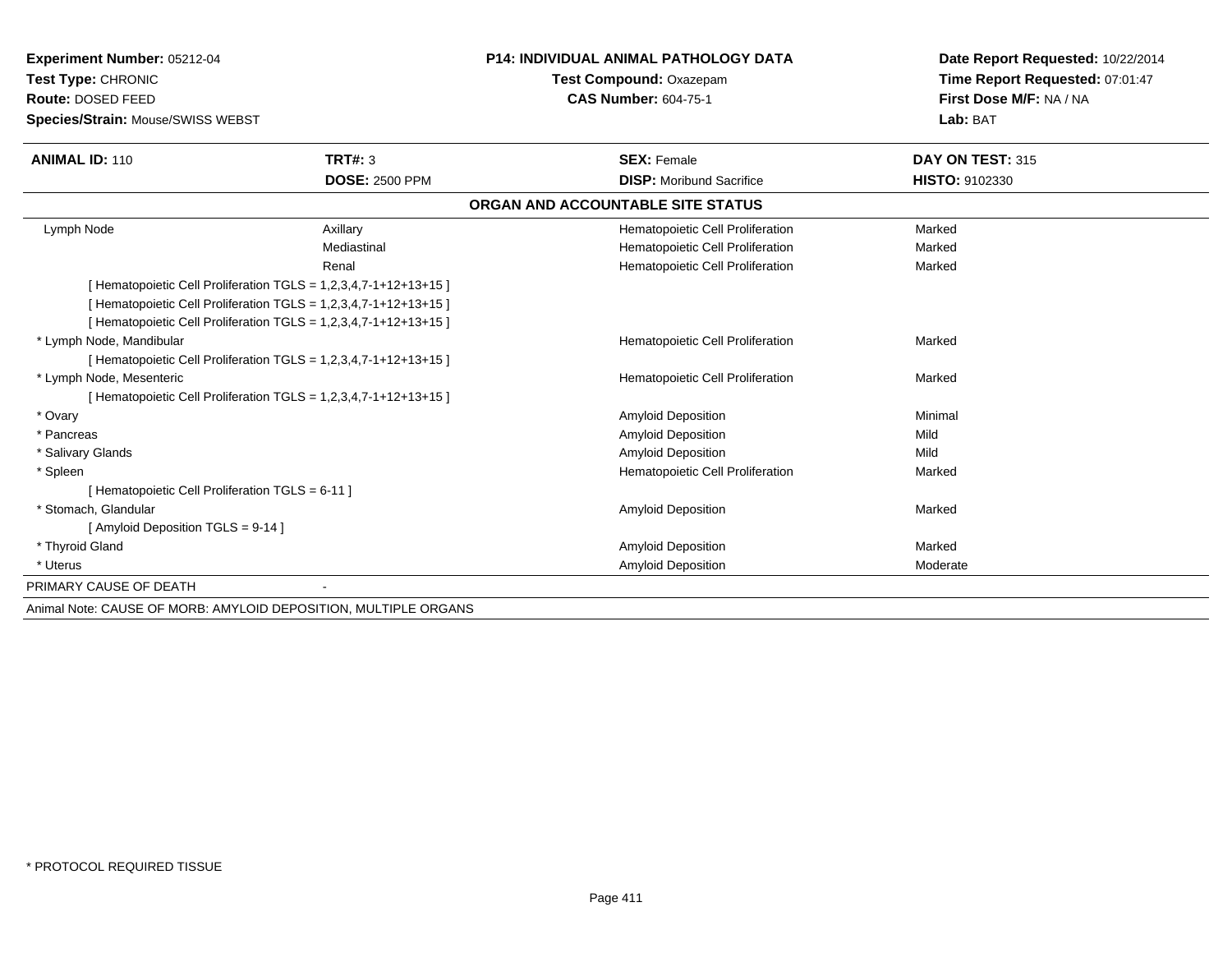| Experiment Number: 05212-04                                            | <b>P14: INDIVIDUAL ANIMAL PATHOLOGY DATA</b> |                                   | Date Report Requested: 10/22/2014                          |
|------------------------------------------------------------------------|----------------------------------------------|-----------------------------------|------------------------------------------------------------|
| Test Type: CHRONIC                                                     |                                              | Test Compound: Oxazepam           | Time Report Requested: 07:01:47<br>First Dose M/F: NA / NA |
| Route: DOSED FEED                                                      |                                              | <b>CAS Number: 604-75-1</b>       |                                                            |
| Species/Strain: Mouse/SWISS WEBST                                      |                                              |                                   | Lab: BAT                                                   |
| <b>ANIMAL ID: 111</b>                                                  | <b>TRT#: 3</b>                               | <b>SEX: Female</b>                | DAY ON TEST: 326                                           |
|                                                                        | <b>DOSE: 2500 PPM</b>                        | <b>DISP:</b> Moribund Sacrifice   | HISTO: 9102331                                             |
|                                                                        |                                              | ORGAN AND ACCOUNTABLE SITE STATUS |                                                            |
| <b>NORMAL</b>                                                          |                                              |                                   |                                                            |
| * Adrenal Cortex                                                       | * Adrenal Medulla                            | * Blood Vessel                    | * Bone                                                     |
| * Bone Marrow                                                          | * Brain                                      | * Clitoral Gland                  | * Esophagus                                                |
| * Gallbladder                                                          | * Heart                                      | * Intestine Large, Cecum          | * Intestine Large, Colon                                   |
| * Intestine Large, Rectum                                              | * Intestine Small, Duodenum                  | * Intestine Small, Ileum          | * Intestine Small, Jejunum                                 |
| * Islets, Pancreatic                                                   | * Kidney                                     | * Lung                            | * Nose                                                     |
| * Ovary                                                                | * Pancreas                                   | * Parathyroid Gland               | * Pituitary Gland                                          |
| * Skeletal Muscle                                                      | * Skin                                       | Spinal Cord                       | * Stomach, Forestomach                                     |
| * Stomach, Glandular                                                   | * Thyroid Gland                              | * Trachea                         | * Urinary Bladder                                          |
| * Uterus                                                               |                                              |                                   |                                                            |
| <b>MISSING</b>                                                         |                                              |                                   |                                                            |
| * Mammary Gland                                                        |                                              |                                   |                                                            |
| <b>OBSERVATIONS</b>                                                    |                                              |                                   |                                                            |
| * Liver                                                                |                                              | <b>Eosinophilic Focus</b>         |                                                            |
|                                                                        | Centrilobular                                | Hypertrophy                       | Mild                                                       |
|                                                                        |                                              | Lymphoma Malignant Mixed          |                                                            |
| * Lymph Node, Mandibular                                               |                                              | Amyloid Deposition                | Mild                                                       |
| * Lymph Node, Mesenteric                                               |                                              | Lymphoma Malignant Mixed          |                                                            |
| [ Lymphoma Malignant Mixed TGLS = 2-4 ]                                |                                              |                                   |                                                            |
| Peripheral Nerve                                                       | Axon                                         | Degeneration                      | Minimal                                                    |
| * Salivary Glands                                                      |                                              | Amyloid Deposition                | Moderate                                                   |
| * Spleen                                                               |                                              | Lymphoma Malignant Mixed          |                                                            |
| [ Lymphoma Malignant Mixed TGLS = 1-9 ]                                |                                              |                                   |                                                            |
| * Thymus                                                               |                                              | Lymphoma Malignant Mixed          |                                                            |
| PRIMARY CAUSE OF DEATH                                                 |                                              |                                   |                                                            |
| Animal Note: CAUSE OF MORB: LYMPHOMA, MULTIPLE ORGANS, MIXED CELL TYPE |                                              |                                   |                                                            |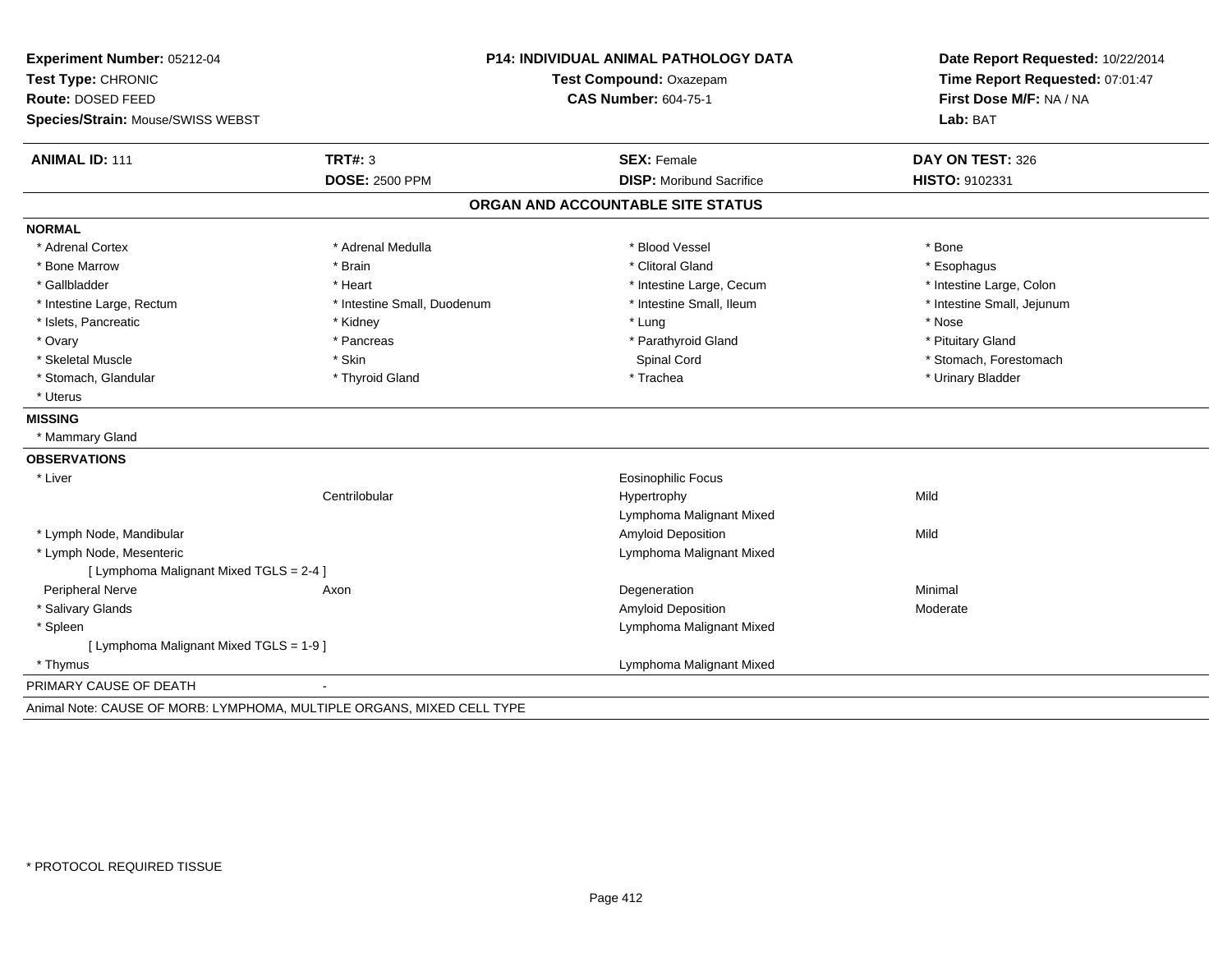| Experiment Number: 05212-04<br><b>Test Type: CHRONIC</b>                |                             | <b>P14: INDIVIDUAL ANIMAL PATHOLOGY DATA</b>  | Date Report Requested: 10/22/2014 |
|-------------------------------------------------------------------------|-----------------------------|-----------------------------------------------|-----------------------------------|
|                                                                         |                             | Test Compound: Oxazepam                       | Time Report Requested: 07:01:47   |
| Route: DOSED FEED                                                       |                             | <b>CAS Number: 604-75-1</b>                   | First Dose M/F: NA / NA           |
| Species/Strain: Mouse/SWISS WEBST                                       |                             |                                               | Lab: BAT                          |
| <b>ANIMAL ID: 112</b>                                                   | TRT#: 3                     | <b>SEX: Female</b>                            | DAY ON TEST: 106                  |
|                                                                         | <b>DOSE: 2500 PPM</b>       | <b>DISP:</b> Moribund Sacrifice               | <b>HISTO: 9102332</b>             |
|                                                                         |                             | ORGAN AND ACCOUNTABLE SITE STATUS             |                                   |
| <b>NORMAL</b>                                                           |                             |                                               |                                   |
| * Adrenal Cortex                                                        | * Adrenal Medulla           | * Blood Vessel                                | * Bone                            |
| * Bone Marrow                                                           | * Brain                     | * Clitoral Gland                              | * Esophagus                       |
| * Gallbladder                                                           | * Heart                     | * Intestine Large, Cecum                      | * Intestine Large, Colon          |
| * Intestine Large, Rectum                                               | * Intestine Small, Duodenum | * Intestine Small, Ileum                      | * Intestine Small, Jejunum        |
| * Islets, Pancreatic                                                    | * Kidney                    | * Liver                                       | * Lung                            |
| * Lymph Node, Mandibular                                                | * Lymph Node, Mesenteric    | * Mammary Gland                               | * Nose                            |
| * Ovary                                                                 | * Pancreas                  | * Parathyroid Gland                           | * Pituitary Gland                 |
| * Salivary Glands                                                       | * Skeletal Muscle           | * Skin                                        | * Stomach. Forestomach            |
| * Stomach, Glandular                                                    | * Thyroid Gland             | * Trachea                                     | * Urinary Bladder                 |
| * Uterus                                                                |                             |                                               |                                   |
| <b>OBSERVATIONS</b>                                                     |                             |                                               |                                   |
| * Spleen                                                                |                             | Lymphoma Malignant Undifferentiated Cell Type |                                   |
| * Thymus                                                                | Mediastinum                 | Lymphoma Malignant Undifferentiated Cell Type |                                   |
| [ Lymphoma Malignant Undifferentiated Cell Type TGLS = 1-7+13 ]         |                             |                                               |                                   |
| PRIMARY CAUSE OF DEATH                                                  |                             |                                               |                                   |
| Animal Note: CAUSE OF MORB: LYMPHOMA, MULTIPLE ORGANS, UNDIFFERENTIATED |                             |                                               |                                   |
| Animal Note: CELL TYPE                                                  |                             |                                               |                                   |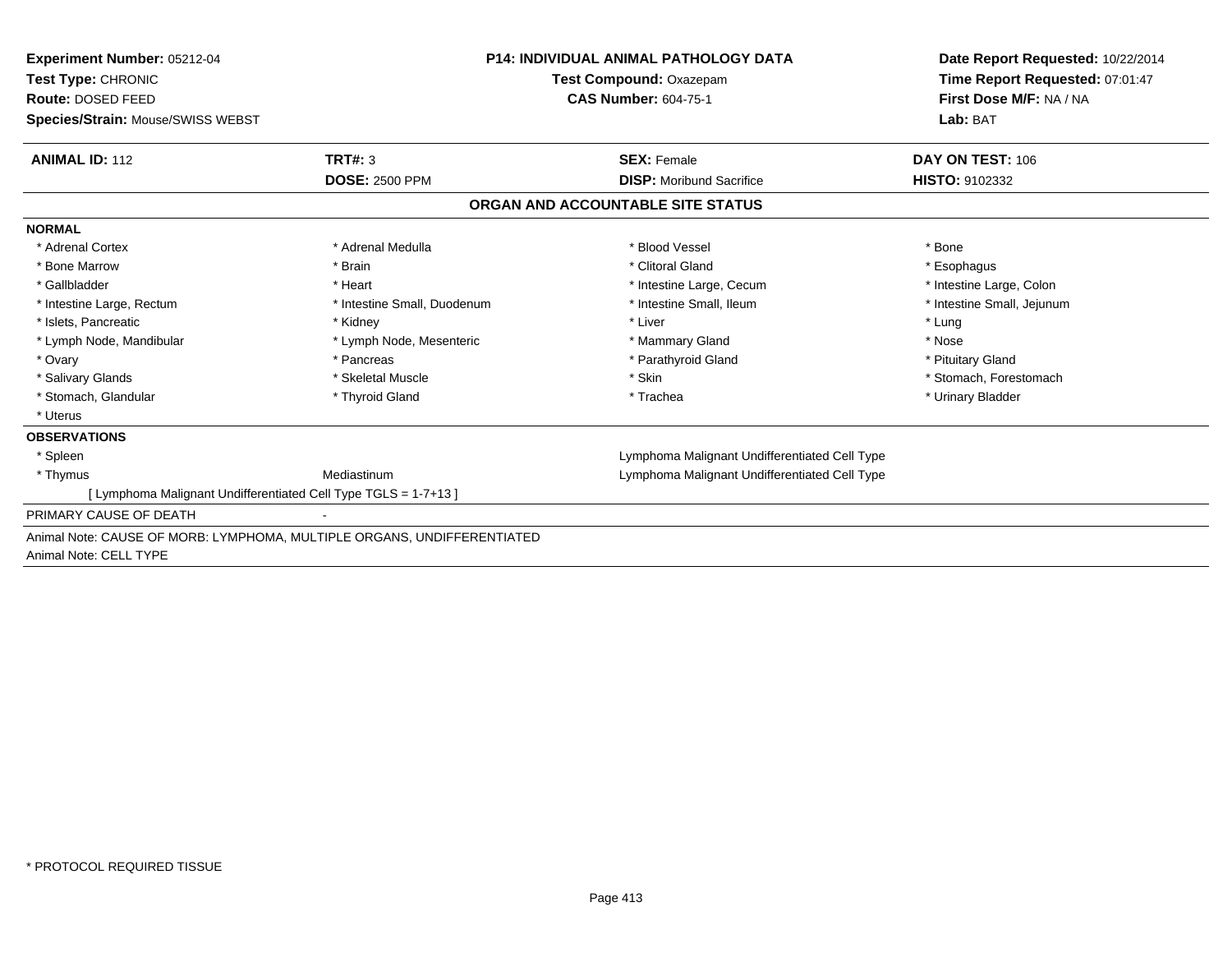| Experiment Number: 05212-04<br>Test Type: CHRONIC<br>Route: DOSED FEED<br>Species/Strain: Mouse/SWISS WEBST |                           | <b>P14: INDIVIDUAL ANIMAL PATHOLOGY DATA</b><br>Test Compound: Oxazepam<br><b>CAS Number: 604-75-1</b> | Date Report Requested: 10/22/2014<br>Time Report Requested: 07:01:47<br>First Dose M/F: NA / NA<br>Lab: BAT |
|-------------------------------------------------------------------------------------------------------------|---------------------------|--------------------------------------------------------------------------------------------------------|-------------------------------------------------------------------------------------------------------------|
| <b>ANIMAL ID: 113</b>                                                                                       | <b>TRT#: 3</b>            | <b>SEX: Female</b>                                                                                     | DAY ON TEST: 397                                                                                            |
|                                                                                                             | <b>DOSE: 2500 PPM</b>     | <b>DISP: Terminal Sacrifice</b>                                                                        | HISTO: 9102333                                                                                              |
|                                                                                                             |                           | ORGAN AND ACCOUNTABLE SITE STATUS                                                                      |                                                                                                             |
| <b>NORMAL</b>                                                                                               |                           |                                                                                                        |                                                                                                             |
| * Adrenal Medulla                                                                                           | * Blood Vessel            | * Bone                                                                                                 | * Bone Marrow                                                                                               |
| * Brain                                                                                                     | * Clitoral Gland          | * Esophagus                                                                                            | * Gallbladder                                                                                               |
| * Intestine Large, Cecum                                                                                    | * Intestine Large, Rectum | * Islets, Pancreatic                                                                                   | * Lymph Node, Mandibular                                                                                    |
| * Mammary Gland                                                                                             | * Nose                    | * Pancreas                                                                                             | * Pituitary Gland                                                                                           |
| * Skeletal Muscle                                                                                           | * Skin                    | * Stomach, Forestomach                                                                                 | * Thymus                                                                                                    |
| * Trachea                                                                                                   | * Urinary Bladder         |                                                                                                        |                                                                                                             |
| <b>OBSERVATIONS</b>                                                                                         |                           |                                                                                                        |                                                                                                             |
| * Adrenal Cortex                                                                                            |                           | Amyloid Deposition                                                                                     | Moderate                                                                                                    |
| * Heart                                                                                                     |                           | Amyloid Deposition                                                                                     | Moderate                                                                                                    |
|                                                                                                             | Atrium                    | Thrombosis                                                                                             |                                                                                                             |
| [Thrombosis TGLS = 5-2]                                                                                     |                           |                                                                                                        |                                                                                                             |
| * Intestine Large, Colon                                                                                    |                           | Amyloid Deposition                                                                                     | Minimal                                                                                                     |
| * Intestine Small, Duodenum                                                                                 |                           | Amyloid Deposition                                                                                     | Marked                                                                                                      |
| * Intestine Small, Ileum                                                                                    |                           | Amyloid Deposition                                                                                     | Marked                                                                                                      |
| * Intestine Small, Jejunum                                                                                  |                           | Amyloid Deposition                                                                                     | Marked                                                                                                      |
| * Kidney                                                                                                    | Glomerulus                | Amyloid Deposition                                                                                     | Marked                                                                                                      |
|                                                                                                             | Interstitium              | Amyloid Deposition                                                                                     | Mild                                                                                                        |
| * Liver                                                                                                     |                           | Amyloid Deposition                                                                                     | Mild                                                                                                        |
|                                                                                                             |                           | Eosinophilic Focus                                                                                     |                                                                                                             |
|                                                                                                             |                           | Hepatocellular Adenoma                                                                                 |                                                                                                             |
| [ Hepatocellular Adenoma TGLS = 3-9 ]                                                                       |                           |                                                                                                        |                                                                                                             |
| * Lung                                                                                                      | Alveolus                  | <b>Infiltration Cellular</b>                                                                           | Mononuclear CI, Mild                                                                                        |
|                                                                                                             |                           | Inflammation                                                                                           | Chronic, Moderate                                                                                           |
| * Lymph Node, Mesenteric<br>[Hyperplasia TGLS = 4-4]                                                        |                           | Hyperplasia                                                                                            | Lymphoid, Minimal                                                                                           |
| * Ovary<br>[Cyst TGLS = $2-6$ ]                                                                             |                           | Cyst                                                                                                   |                                                                                                             |
| * Parathyroid Gland                                                                                         |                           | Amyloid Deposition                                                                                     | Moderate                                                                                                    |
| * Salivary Glands                                                                                           |                           | Amyloid Deposition                                                                                     | Moderate                                                                                                    |
| * Spleen                                                                                                    |                           | Hyperplasia                                                                                            | Lymphoid, Mild                                                                                              |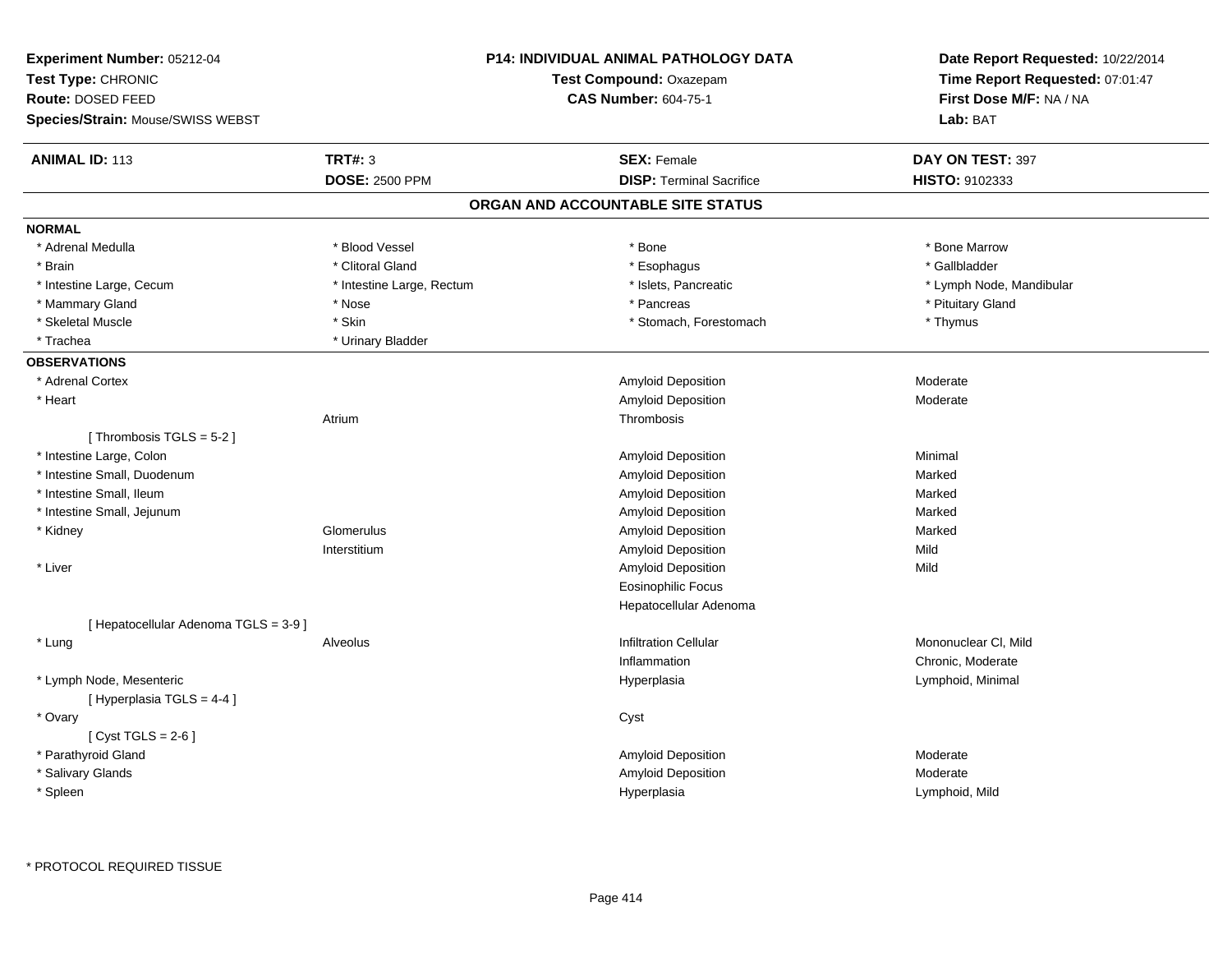| <b>Experiment Number: 05212-04</b><br>Test Type: CHRONIC |                       | <b>P14: INDIVIDUAL ANIMAL PATHOLOGY DATA</b><br>Test Compound: Oxazepam | Date Report Requested: 10/22/2014<br>Time Report Requested: 07:01:47 |
|----------------------------------------------------------|-----------------------|-------------------------------------------------------------------------|----------------------------------------------------------------------|
| Route: DOSED FEED                                        |                       | <b>CAS Number: 604-75-1</b>                                             | First Dose M/F: NA / NA                                              |
| <b>Species/Strain: Mouse/SWISS WEBST</b>                 |                       |                                                                         | Lab: BAT                                                             |
| <b>ANIMAL ID: 113</b>                                    | TRT#: 3               | <b>SEX:</b> Female                                                      | DAY ON TEST: 397                                                     |
|                                                          | <b>DOSE: 2500 PPM</b> | <b>DISP:</b> Terminal Sacrifice                                         | <b>HISTO: 9102333</b>                                                |
|                                                          |                       | ORGAN AND ACCOUNTABLE SITE STATUS                                       |                                                                      |
| [Hyperplasia TGLS = $1-1$ ]                              |                       |                                                                         |                                                                      |
| * Stomach, Glandular                                     |                       | <b>Amyloid Deposition</b>                                               | Minimal                                                              |
| * Thyroid Gland                                          |                       | <b>Amyloid Deposition</b>                                               | Moderate                                                             |
| * Uterus                                                 |                       | <b>Amyloid Deposition</b>                                               | Moderate                                                             |
| PRIMARY CAUSE OF DEATH                                   |                       |                                                                         |                                                                      |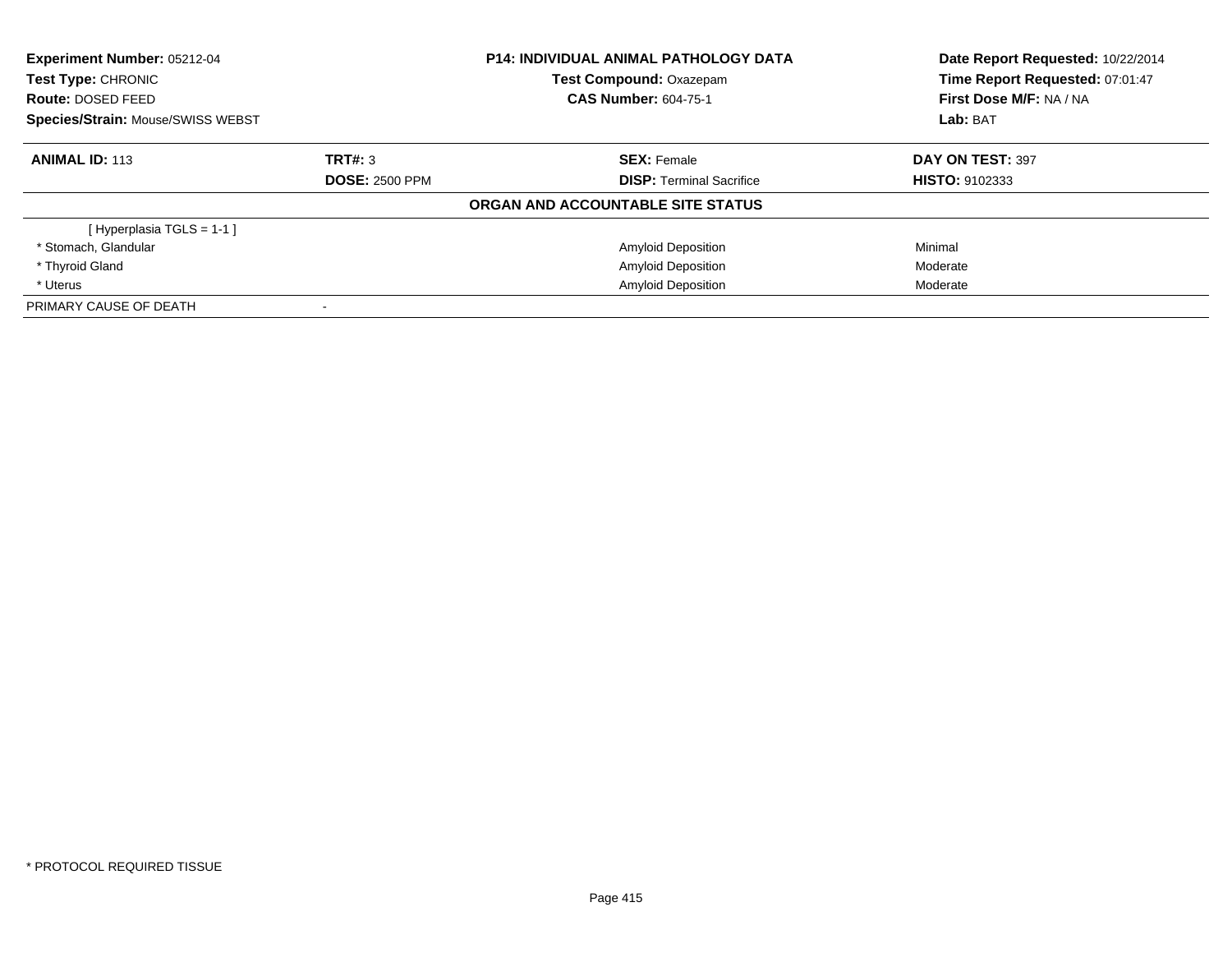| Experiment Number: 05212-04<br>Test Type: CHRONIC<br><b>Route: DOSED FEED</b><br>Species/Strain: Mouse/SWISS WEBST |                       | <b>P14: INDIVIDUAL ANIMAL PATHOLOGY DATA</b><br>Test Compound: Oxazepam<br><b>CAS Number: 604-75-1</b> | Date Report Requested: 10/22/2014<br>Time Report Requested: 07:01:47<br>First Dose M/F: NA / NA<br>Lab: BAT |
|--------------------------------------------------------------------------------------------------------------------|-----------------------|--------------------------------------------------------------------------------------------------------|-------------------------------------------------------------------------------------------------------------|
| <b>ANIMAL ID: 114</b>                                                                                              | <b>TRT#: 3</b>        | <b>SEX: Female</b>                                                                                     | DAY ON TEST: 397                                                                                            |
|                                                                                                                    | <b>DOSE: 2500 PPM</b> | <b>DISP: Terminal Sacrifice</b>                                                                        | <b>HISTO: 9102334</b>                                                                                       |
|                                                                                                                    |                       | ORGAN AND ACCOUNTABLE SITE STATUS                                                                      |                                                                                                             |
| <b>NORMAL</b>                                                                                                      |                       |                                                                                                        |                                                                                                             |
| * Adrenal Medulla                                                                                                  | * Blood Vessel        | * Bone                                                                                                 | * Bone Marrow                                                                                               |
| * Brain                                                                                                            | * Clitoral Gland      | * Esophagus                                                                                            | * Gallbladder                                                                                               |
| * Intestine Large, Rectum                                                                                          | * Islets, Pancreatic  | * Mammary Gland                                                                                        | $^{\star}$ Nose                                                                                             |
| * Pancreas                                                                                                         | * Pituitary Gland     | * Skeletal Muscle                                                                                      | * Skin                                                                                                      |
| * Stomach, Forestomach                                                                                             | * Stomach, Glandular  | * Thymus                                                                                               | * Trachea                                                                                                   |
| * Urinary Bladder                                                                                                  |                       |                                                                                                        |                                                                                                             |
| <b>OBSERVATIONS</b>                                                                                                |                       |                                                                                                        |                                                                                                             |
| * Adrenal Cortex                                                                                                   |                       | Amyloid Deposition                                                                                     | Moderate                                                                                                    |
| * Heart                                                                                                            |                       | Amyloid Deposition                                                                                     | Mild                                                                                                        |
|                                                                                                                    | Atrium                | Thrombosis                                                                                             |                                                                                                             |
| [Thrombosis TGLS = $2-2$ ]                                                                                         |                       |                                                                                                        |                                                                                                             |
| * Intestine Large, Cecum                                                                                           |                       | Amyloid Deposition                                                                                     | Moderate                                                                                                    |
| * Intestine Large, Colon                                                                                           |                       | Amyloid Deposition                                                                                     | Minimal                                                                                                     |
| * Intestine Small, Duodenum                                                                                        |                       | Amyloid Deposition                                                                                     | Marked                                                                                                      |
| * Intestine Small, Ileum                                                                                           |                       | Amyloid Deposition                                                                                     | Marked                                                                                                      |
| * Intestine Small, Jejunum                                                                                         |                       | Amyloid Deposition                                                                                     | Moderate                                                                                                    |
| * Kidney                                                                                                           | Glomerulus            | Amyloid Deposition                                                                                     | Marked                                                                                                      |
|                                                                                                                    | Interstitium          | Amyloid Deposition                                                                                     | Minimal                                                                                                     |
| * Liver                                                                                                            |                       | Amyloid Deposition                                                                                     | Moderate                                                                                                    |
|                                                                                                                    |                       | Hepatocellular Adenoma                                                                                 | Multiple                                                                                                    |
|                                                                                                                    | Centrilobular         | Hypertrophy                                                                                            | Mild                                                                                                        |
| [ Hepatocellular Adenoma TGLS = 3,4-1+2+9 ]                                                                        |                       |                                                                                                        |                                                                                                             |
| * Lung                                                                                                             |                       | Inflammation                                                                                           | Chronic, Minimal                                                                                            |
| * Lymph Node, Mandibular                                                                                           |                       | <b>Amyloid Deposition</b>                                                                              | Minimal                                                                                                     |
| * Lymph Node, Mesenteric                                                                                           |                       | <b>Amyloid Deposition</b>                                                                              | Moderate                                                                                                    |
| * Ovary                                                                                                            |                       | Amyloid Deposition                                                                                     | Minimal                                                                                                     |
|                                                                                                                    | Arteriole             | Inflammation                                                                                           | Chronic, Mild                                                                                               |
| * Parathyroid Gland                                                                                                |                       | Amyloid Deposition                                                                                     | Mild                                                                                                        |
| * Salivary Glands                                                                                                  |                       | Amyloid Deposition                                                                                     | Mild                                                                                                        |
| * Spleen                                                                                                           |                       | Amyloid Deposition                                                                                     | Minimal                                                                                                     |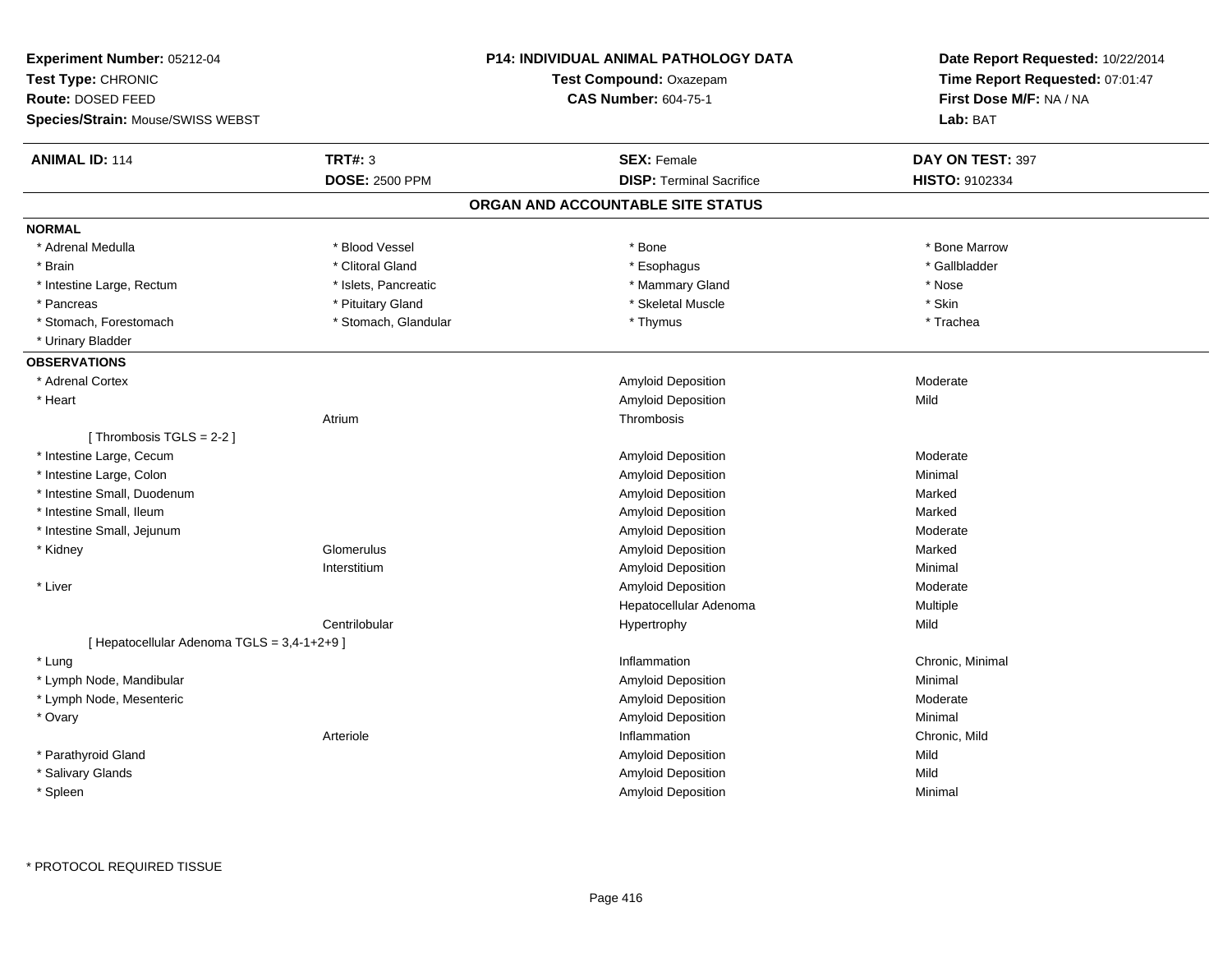| <b>Experiment Number: 05212-04</b>             |                       | <b>P14: INDIVIDUAL ANIMAL PATHOLOGY DATA</b> | Date Report Requested: 10/22/2014 |
|------------------------------------------------|-----------------------|----------------------------------------------|-----------------------------------|
| <b>Test Type: CHRONIC</b><br>Route: DOSED FEED |                       | <b>Test Compound: Oxazepam</b>               | Time Report Requested: 07:01:47   |
|                                                |                       | <b>CAS Number: 604-75-1</b>                  | First Dose M/F: NA / NA           |
| <b>Species/Strain: Mouse/SWISS WEBST</b>       |                       |                                              | Lab: BAT                          |
| <b>ANIMAL ID: 114</b>                          | TRT#: 3               | <b>SEX: Female</b>                           | DAY ON TEST: 397                  |
|                                                | <b>DOSE: 2500 PPM</b> | <b>DISP:</b> Terminal Sacrifice              | <b>HISTO: 9102334</b>             |
|                                                |                       | ORGAN AND ACCOUNTABLE SITE STATUS            |                                   |
| * Thyroid Gland                                |                       | <b>Amyloid Deposition</b>                    | Mild                              |
| * Uterus                                       |                       | <b>Amyloid Deposition</b>                    | Marked                            |
| PRIMARY CAUSE OF DEATH                         |                       |                                              |                                   |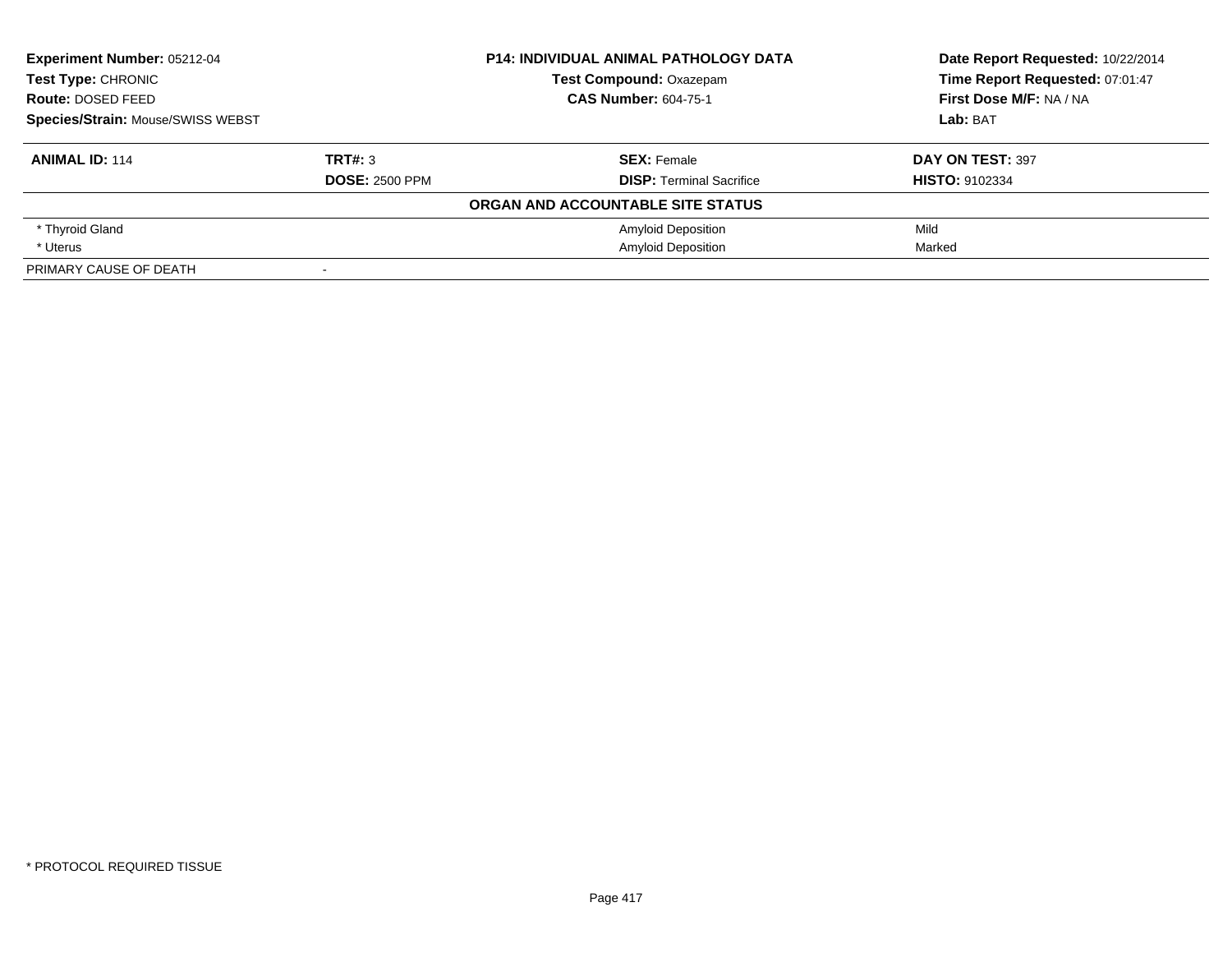| <b>Experiment Number: 05212-04</b>                            |                                                                             | <b>P14: INDIVIDUAL ANIMAL PATHOLOGY DATA</b>  | Date Report Requested: 10/22/2014 |
|---------------------------------------------------------------|-----------------------------------------------------------------------------|-----------------------------------------------|-----------------------------------|
| Test Type: CHRONIC                                            |                                                                             | Test Compound: Oxazepam                       | Time Report Requested: 07:01:47   |
| Route: DOSED FEED                                             |                                                                             | <b>CAS Number: 604-75-1</b>                   | First Dose M/F: NA / NA           |
| Species/Strain: Mouse/SWISS WEBST                             |                                                                             |                                               | Lab: BAT                          |
| <b>ANIMAL ID: 115</b>                                         | <b>TRT#: 3</b>                                                              | <b>SEX: Female</b>                            | DAY ON TEST: 344                  |
|                                                               | <b>DOSE: 2500 PPM</b>                                                       | <b>DISP:</b> Moribund Sacrifice               | <b>HISTO: 9102335</b>             |
|                                                               |                                                                             | ORGAN AND ACCOUNTABLE SITE STATUS             |                                   |
| <b>NORMAL</b>                                                 |                                                                             |                                               |                                   |
| * Adrenal Medulla                                             | * Blood Vessel                                                              | * Bone                                        | * Bone Marrow                     |
| * Brain                                                       | * Clitoral Gland                                                            | * Esophagus                                   | * Gallbladder                     |
| * Heart                                                       | * Intestine Large, Cecum                                                    | * Intestine Large, Colon                      | * Intestine Large, Rectum         |
| * Intestine Small, Duodenum                                   | * Intestine Small, Ileum                                                    | * Intestine Small, Jejunum                    | * Islets, Pancreatic              |
| * Lymph Node, Mandibular                                      | * Mammary Gland                                                             | * Nose                                        | * Parathyroid Gland               |
| * Pituitary Gland                                             | * Skin                                                                      | * Stomach, Forestomach                        | * Stomach, Glandular              |
| * Trachea                                                     |                                                                             |                                               |                                   |
| <b>MISSING</b>                                                |                                                                             |                                               |                                   |
| * Ovary                                                       |                                                                             |                                               |                                   |
| <b>OBSERVATIONS</b>                                           |                                                                             |                                               |                                   |
| * Adrenal Cortex                                              |                                                                             | Lymphoma Malignant Undifferentiated Cell Type |                                   |
| * Kidney                                                      |                                                                             | Lymphoma Malignant Undifferentiated Cell Type |                                   |
| [ Lymphoma Malignant Undifferentiated Cell Type TGLS = 5-10 ] |                                                                             |                                               |                                   |
| * Liver                                                       | Centrilobular                                                               | Hypertrophy                                   | Minimal                           |
|                                                               |                                                                             | Lymphoma Malignant Undifferentiated Cell Type |                                   |
| * Lung                                                        |                                                                             | Lymphoma Malignant Undifferentiated Cell Type |                                   |
| Lymph Node                                                    | Lumbar                                                                      | Lymphoma Malignant Undifferentiated Cell Type |                                   |
|                                                               | Mediastinal                                                                 | Lymphoma Malignant Undifferentiated Cell Type |                                   |
|                                                               | Renal                                                                       | Lymphoma Malignant Undifferentiated Cell Type |                                   |
|                                                               | [Lymphoma Malignant Undifferentiated Cell Type TGLS = 1,2,6,7-7+11+12+13]   |                                               |                                   |
|                                                               | [ Lymphoma Malignant Undifferentiated Cell Type TGLS = 1,2,6,7-7+11+12+13 ] |                                               |                                   |
|                                                               | [Lymphoma Malignant Undifferentiated Cell Type TGLS = 1,2,6,7-7+11+12+13]   |                                               |                                   |
| * Lymph Node, Mesenteric                                      |                                                                             | Lymphoma Malignant Undifferentiated Cell Type |                                   |
|                                                               | [Lymphoma Malignant Undifferentiated Cell Type TGLS = 1,2,6,7-7+11+12+13]   |                                               |                                   |
| * Pancreas                                                    |                                                                             | Lymphoma Malignant Undifferentiated Cell Type |                                   |
| * Salivary Glands                                             |                                                                             | Amyloid Deposition                            | Moderate                          |
|                                                               |                                                                             | Lymphoma Malignant Undifferentiated Cell Type |                                   |
| * Skeletal Muscle                                             |                                                                             | Lymphoma Malignant Undifferentiated Cell Type |                                   |
| * Spleen                                                      |                                                                             | Lymphoma Malignant Undifferentiated Cell Type |                                   |
| [ Lymphoma Malignant Undifferentiated Cell Type TGLS = 4-9 ]  |                                                                             |                                               |                                   |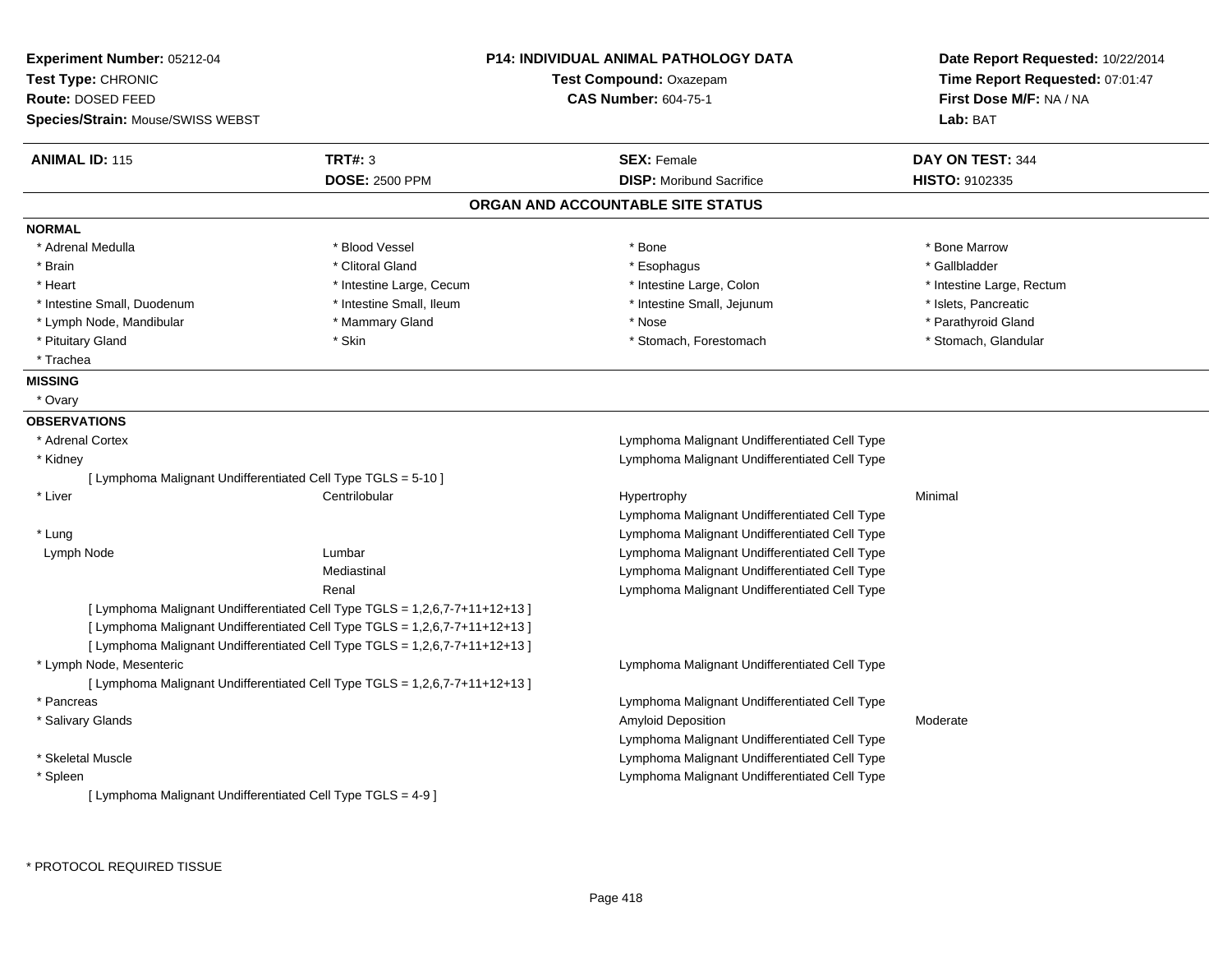| <b>Experiment Number: 05212-04</b><br><b>Test Type: CHRONIC</b><br><b>Route: DOSED FEED</b><br>Species/Strain: Mouse/SWISS WEBST |                       | <b>P14: INDIVIDUAL ANIMAL PATHOLOGY DATA</b><br>Test Compound: Oxazepam<br><b>CAS Number: 604-75-1</b> | Date Report Requested: 10/22/2014<br>Time Report Requested: 07:01:47<br>First Dose M/F: NA / NA<br>Lab: BAT |
|----------------------------------------------------------------------------------------------------------------------------------|-----------------------|--------------------------------------------------------------------------------------------------------|-------------------------------------------------------------------------------------------------------------|
| <b>ANIMAL ID: 115</b>                                                                                                            | TRT#: 3               | <b>SEX: Female</b>                                                                                     | DAY ON TEST: 344                                                                                            |
|                                                                                                                                  | <b>DOSE: 2500 PPM</b> | <b>DISP:</b> Moribund Sacrifice                                                                        | <b>HISTO: 9102335</b>                                                                                       |
|                                                                                                                                  |                       | ORGAN AND ACCOUNTABLE SITE STATUS                                                                      |                                                                                                             |
| * Thymus                                                                                                                         |                       | Lymphoma Malignant Undifferentiated Cell Type                                                          |                                                                                                             |
| * Thyroid Gland                                                                                                                  |                       | Lymphoma Malignant Undifferentiated Cell Type                                                          |                                                                                                             |
| * Urinary Bladder                                                                                                                |                       | Lymphoma Malignant Undifferentiated Cell Type                                                          |                                                                                                             |
| * Uterus                                                                                                                         |                       | Lymphoma Malignant Undifferentiated Cell Type                                                          |                                                                                                             |
| PRIMARY CAUSE OF DEATH                                                                                                           |                       |                                                                                                        |                                                                                                             |
| Animal Note: CELL TYPE                                                                                                           |                       |                                                                                                        |                                                                                                             |
| Animal Note: CAUSE OF MORB: LYMPHOMA, MULTIPLE ORGANS, UNDIFFERENTIATED                                                          |                       |                                                                                                        |                                                                                                             |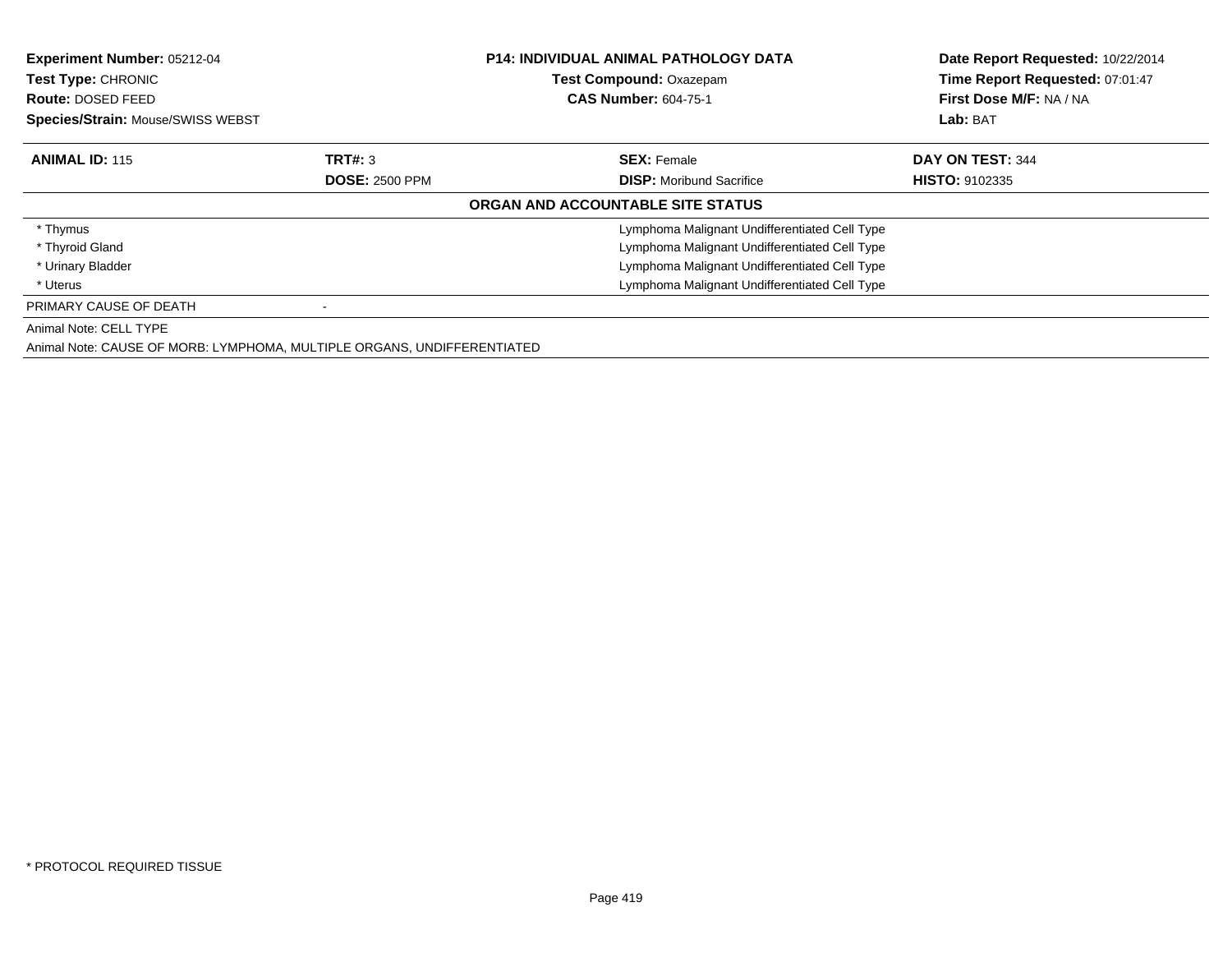| Experiment Number: 05212-04                                                            | <b>P14: INDIVIDUAL ANIMAL PATHOLOGY DATA</b> |                                   | Date Report Requested: 10/22/2014                          |  |
|----------------------------------------------------------------------------------------|----------------------------------------------|-----------------------------------|------------------------------------------------------------|--|
| Test Type: CHRONIC                                                                     |                                              | Test Compound: Oxazepam           | Time Report Requested: 07:01:47<br>First Dose M/F: NA / NA |  |
| Route: DOSED FEED                                                                      |                                              | <b>CAS Number: 604-75-1</b>       |                                                            |  |
| Species/Strain: Mouse/SWISS WEBST                                                      |                                              |                                   | Lab: BAT                                                   |  |
| <b>ANIMAL ID: 116</b>                                                                  | <b>TRT#: 3</b>                               | <b>SEX: Female</b>                | DAY ON TEST: 239                                           |  |
|                                                                                        | <b>DOSE: 2500 PPM</b>                        | <b>DISP: Moribund Sacrifice</b>   | HISTO: 9102336                                             |  |
|                                                                                        |                                              | ORGAN AND ACCOUNTABLE SITE STATUS |                                                            |  |
| <b>NORMAL</b>                                                                          |                                              |                                   |                                                            |  |
| * Adrenal Cortex                                                                       | * Adrenal Medulla                            | * Blood Vessel                    | * Bone                                                     |  |
| * Bone Marrow                                                                          | * Brain                                      | * Clitoral Gland                  | * Esophagus                                                |  |
| * Gallbladder                                                                          | * Intestine Large, Colon                     | * Intestine Large, Rectum         | * Intestine Small, Duodenum                                |  |
| * Islets, Pancreatic                                                                   | * Lung                                       | * Nose                            | * Ovary                                                    |  |
| * Pancreas                                                                             | * Parathyroid Gland                          | Peripheral Nerve                  | * Pituitary Gland                                          |  |
| * Salivary Glands                                                                      | * Skeletal Muscle                            | * Skin                            | Spinal Cord                                                |  |
| * Stomach, Forestomach                                                                 | * Stomach, Glandular                         | * Thymus                          | * Thyroid Gland                                            |  |
| * Trachea                                                                              | * Urinary Bladder                            |                                   |                                                            |  |
| <b>MISSING</b>                                                                         |                                              |                                   |                                                            |  |
| * Mammary Gland                                                                        |                                              |                                   |                                                            |  |
| <b>OBSERVATIONS</b>                                                                    |                                              |                                   |                                                            |  |
| * Clitoral GI                                                                          |                                              |                                   |                                                            |  |
| Note: NO CORRESPONDING LESION FOR CLITORAL GLAND ENLARGEMENT<br>Note: SEEN AT NECROPSY |                                              |                                   |                                                            |  |
| * Heart                                                                                |                                              | Amyloid Deposition                | Mild                                                       |  |
| * Intestine Large, Cecum                                                               |                                              | <b>Amyloid Deposition</b>         | Moderate                                                   |  |
| * Intestine Small, Ileum                                                               |                                              | <b>Amyloid Deposition</b>         | Mild                                                       |  |
| * Intestine Small, Jejunum                                                             |                                              | <b>Amyloid Deposition</b>         | Marked                                                     |  |
| * Kidney                                                                               | Glomerulus                                   | <b>Amyloid Deposition</b>         | Mild                                                       |  |
| * Liver                                                                                | Centrilobular                                | Hypertrophy                       | Mild                                                       |  |
| * Lymph Node, Mandibular                                                               |                                              | Amyloid Deposition                | Moderate                                                   |  |
| * Spleen                                                                               |                                              | Hyperplasia                       | Lymphoid, Mild                                             |  |
| * Uterus                                                                               |                                              | <b>Amyloid Deposition</b>         | Minimal                                                    |  |
| PRIMARY CAUSE OF DEATH                                                                 | $\overline{\phantom{a}}$                     |                                   |                                                            |  |
| Animal Note: CAUSE OF MORB: UNKNOWN                                                    |                                              |                                   |                                                            |  |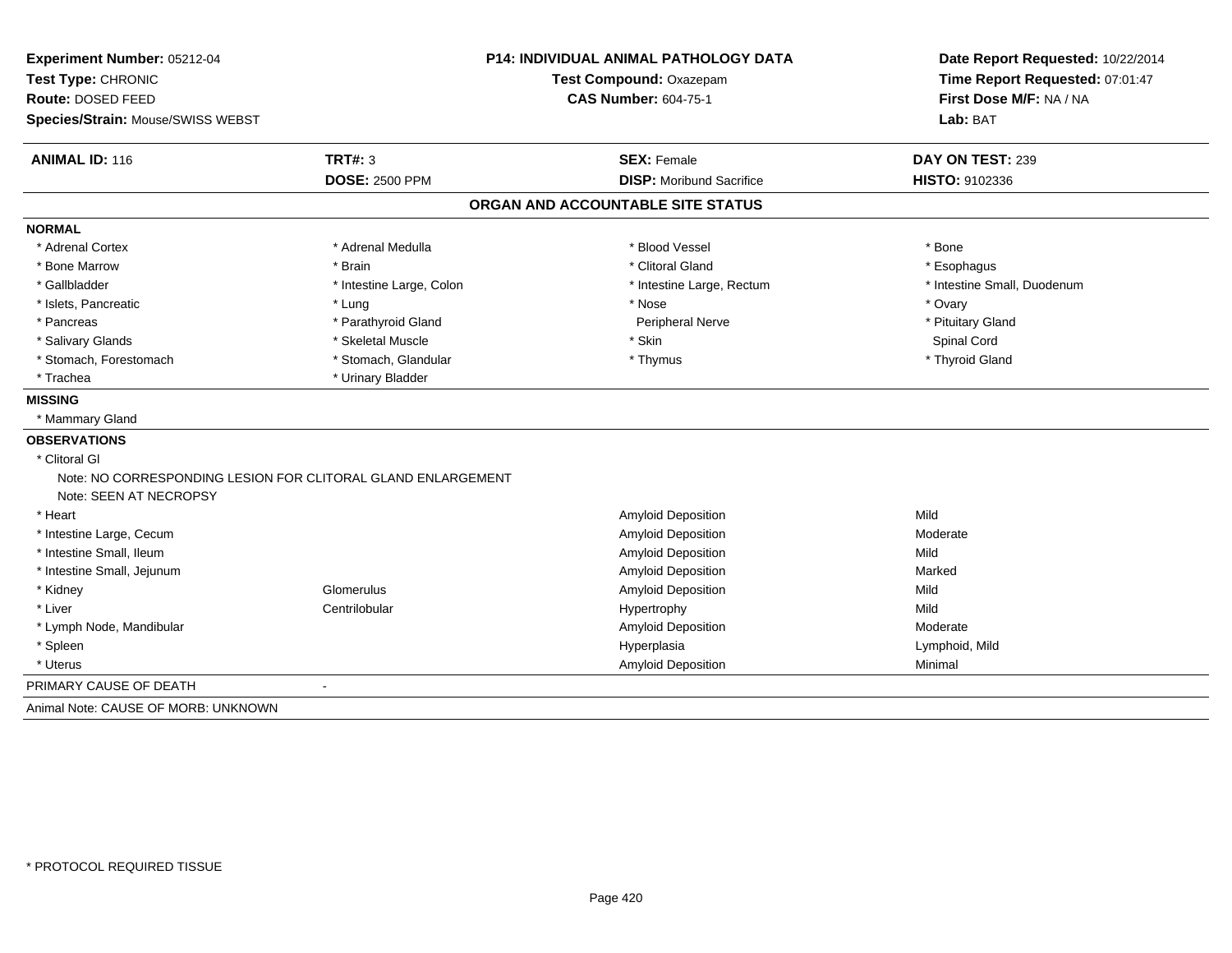| Experiment Number: 05212-04<br>Test Type: CHRONIC<br>Route: DOSED FEED<br>Species/Strain: Mouse/SWISS WEBST |                           | <b>P14: INDIVIDUAL ANIMAL PATHOLOGY DATA</b><br>Test Compound: Oxazepam<br><b>CAS Number: 604-75-1</b> | Date Report Requested: 10/22/2014<br>Time Report Requested: 07:01:47<br>First Dose M/F: NA / NA<br>Lab: BAT |
|-------------------------------------------------------------------------------------------------------------|---------------------------|--------------------------------------------------------------------------------------------------------|-------------------------------------------------------------------------------------------------------------|
| <b>ANIMAL ID: 117</b>                                                                                       | <b>TRT#: 3</b>            | <b>SEX: Female</b>                                                                                     | DAY ON TEST: 393                                                                                            |
|                                                                                                             | <b>DOSE: 2500 PPM</b>     | <b>DISP: Natural Death</b>                                                                             | HISTO: 9102337                                                                                              |
|                                                                                                             |                           | ORGAN AND ACCOUNTABLE SITE STATUS                                                                      |                                                                                                             |
| <b>NORMAL</b>                                                                                               |                           |                                                                                                        |                                                                                                             |
| * Adrenal Medulla                                                                                           | * Blood Vessel            | * Bone                                                                                                 | * Bone Marrow                                                                                               |
| * Brain                                                                                                     | * Clitoral Gland          | * Esophagus                                                                                            | * Gallbladder                                                                                               |
| * Intestine Large, Colon                                                                                    | * Intestine Large, Rectum | * Islets, Pancreatic                                                                                   | * Mammary Gland                                                                                             |
| * Nose                                                                                                      | * Ovary                   | * Pancreas                                                                                             | * Pituitary Gland                                                                                           |
| * Skeletal Muscle                                                                                           | * Skin                    | * Stomach, Forestomach                                                                                 | * Stomach, Glandular                                                                                        |
| * Thymus                                                                                                    | * Trachea                 | * Urinary Bladder                                                                                      |                                                                                                             |
| <b>OBSERVATIONS</b>                                                                                         |                           |                                                                                                        |                                                                                                             |
| * Adrenal Cortex                                                                                            |                           | Amyloid Deposition                                                                                     | Moderate                                                                                                    |
| * Heart                                                                                                     |                           | Amyloid Deposition                                                                                     | Marked                                                                                                      |
|                                                                                                             | Atrium                    | Thrombosis                                                                                             |                                                                                                             |
| * Intestine Large, Cecum                                                                                    |                           | <b>Amyloid Deposition</b>                                                                              | Mild                                                                                                        |
| * Intestine Small, Duodenum                                                                                 |                           | Amyloid Deposition                                                                                     | Minimal                                                                                                     |
| * Intestine Small, Ileum                                                                                    |                           | Amyloid Deposition                                                                                     | Mild                                                                                                        |
| * Intestine Small, Jejunum                                                                                  |                           | Amyloid Deposition                                                                                     | Moderate                                                                                                    |
| * Kidney                                                                                                    | Glomerulus                | Amyloid Deposition                                                                                     | Marked                                                                                                      |
| * Liver                                                                                                     |                           | Amyloid Deposition                                                                                     | Moderate                                                                                                    |
|                                                                                                             |                           | <b>Eosinophilic Focus</b>                                                                              |                                                                                                             |
|                                                                                                             |                           | Hepatocellular Adenoma                                                                                 | Multiple                                                                                                    |
|                                                                                                             | Centrilobular             | Hypertrophy                                                                                            | Minimal                                                                                                     |
| [ Hepatocellular Adenoma TGLS = 1,2,3,4,5-1+2+9+10+11+12 ]                                                  |                           |                                                                                                        |                                                                                                             |
| * Lung                                                                                                      |                           | Fibrosis                                                                                               | Mild                                                                                                        |
|                                                                                                             | Alveolus                  | <b>Infiltration Cellular</b>                                                                           | Mononuclear CI, Moderate                                                                                    |
| * Lymph Node, Mandibular                                                                                    |                           | <b>Amyloid Deposition</b>                                                                              | Moderate                                                                                                    |
| * Lymph Node, Mesenteric                                                                                    |                           | Amyloid Deposition                                                                                     | Mild                                                                                                        |
| * Parathyroid Gland                                                                                         |                           | Amyloid Deposition                                                                                     | Moderate                                                                                                    |
| * Salivary Glands                                                                                           |                           | Amyloid Deposition                                                                                     | Marked                                                                                                      |
| * Spleen                                                                                                    |                           | Amyloid Deposition                                                                                     | Minimal                                                                                                     |
| * Thyroid Gland                                                                                             |                           | Amyloid Deposition                                                                                     | Moderate                                                                                                    |
| * Uterus                                                                                                    |                           | Amyloid Deposition                                                                                     | Moderate                                                                                                    |
| PRIMARY CAUSE OF DEATH                                                                                      | $\sim$                    |                                                                                                        |                                                                                                             |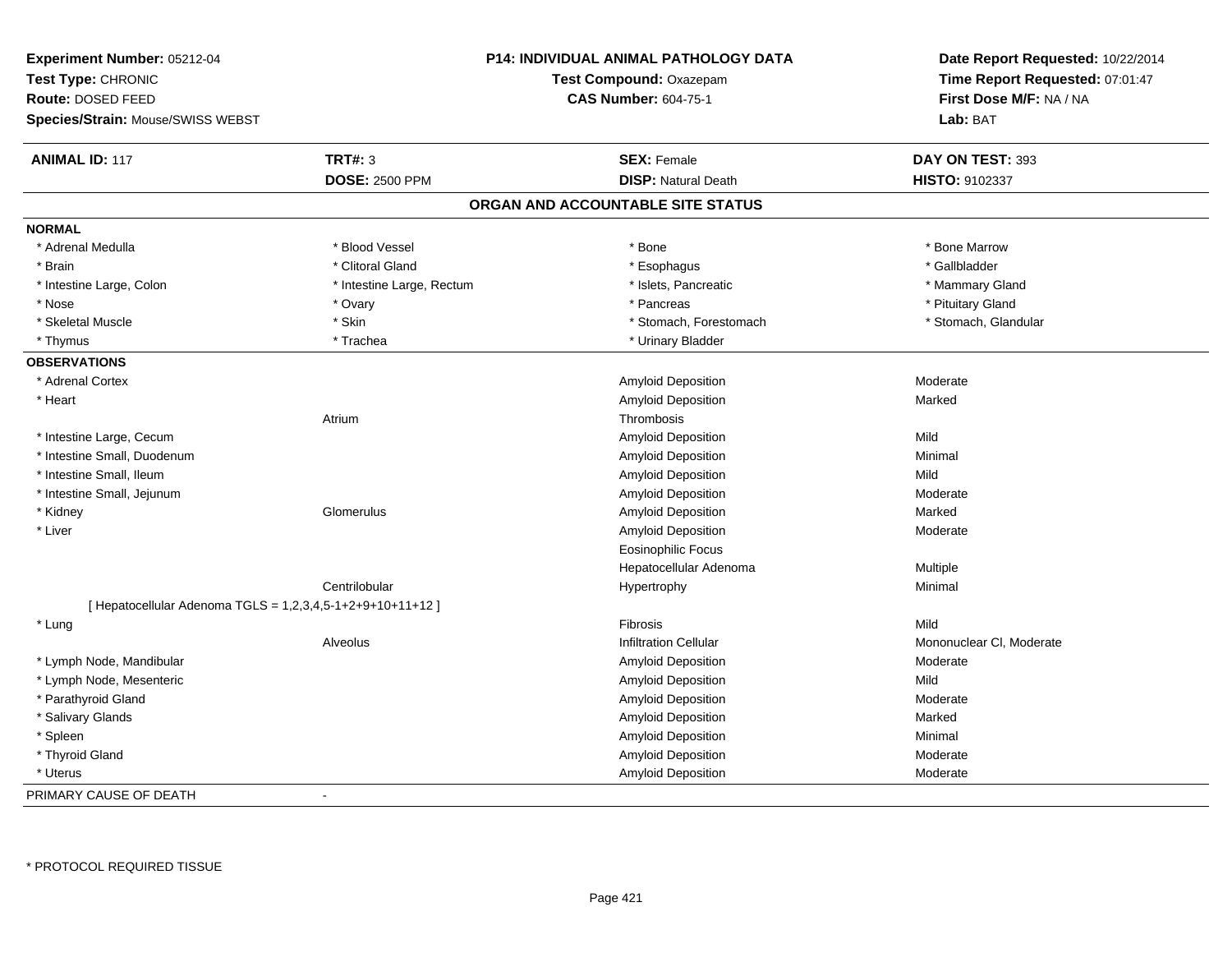| <b>Experiment Number: 05212-04</b><br><b>Test Type: CHRONIC</b><br>Route: DOSED FEED |                       | <b>P14: INDIVIDUAL ANIMAL PATHOLOGY DATA</b><br><b>Test Compound: Oxazepam</b> | Date Report Requested: 10/22/2014<br>Time Report Requested: 07:01:47 |
|--------------------------------------------------------------------------------------|-----------------------|--------------------------------------------------------------------------------|----------------------------------------------------------------------|
|                                                                                      |                       | <b>CAS Number: 604-75-1</b>                                                    | First Dose M/F: NA / NA                                              |
| Species/Strain: Mouse/SWISS WEBST                                                    |                       |                                                                                | Lab: BAT                                                             |
| <b>ANIMAL ID: 117</b>                                                                | TRT#: 3               | <b>SEX: Female</b>                                                             | DAY ON TEST: 393                                                     |
|                                                                                      | <b>DOSE: 2500 PPM</b> | <b>DISP:</b> Natural Death                                                     | <b>HISTO: 9102337</b>                                                |
|                                                                                      |                       | <b>ORGAN AND ACCOUNTABLE SITE STATUS</b>                                       |                                                                      |
| Animal Note: CAUSE OF DEATH: AMYLOID DEPOSITION, MULTIPLE ORGANS                     |                       |                                                                                |                                                                      |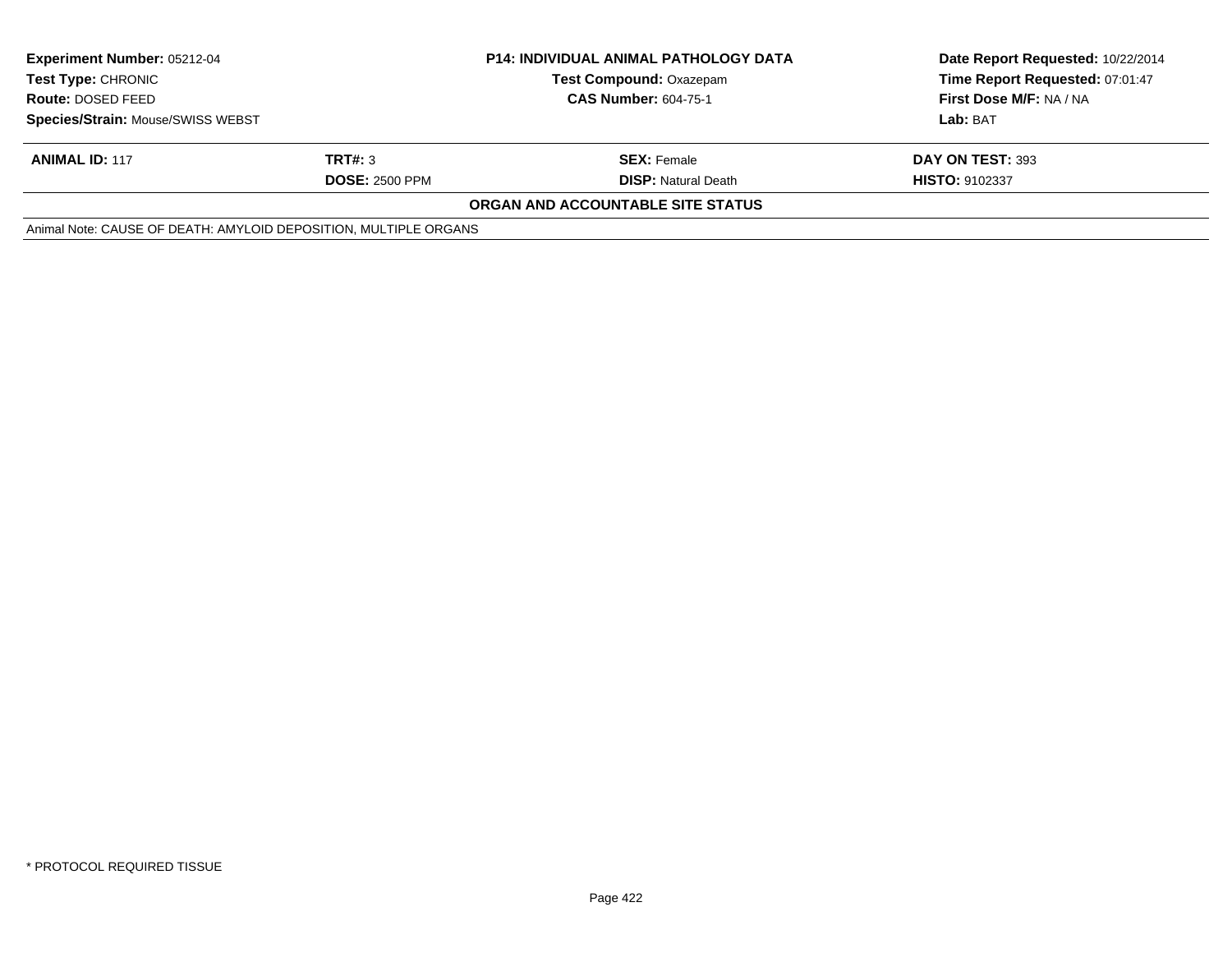| Experiment Number: 05212-04<br>Test Type: CHRONIC<br>Route: DOSED FEED<br>Species/Strain: Mouse/SWISS WEBST |                          | <b>P14: INDIVIDUAL ANIMAL PATHOLOGY DATA</b><br><b>Test Compound: Oxazepam</b><br><b>CAS Number: 604-75-1</b> | Date Report Requested: 10/22/2014<br>Time Report Requested: 07:01:47<br>First Dose M/F: NA / NA<br>Lab: BAT |
|-------------------------------------------------------------------------------------------------------------|--------------------------|---------------------------------------------------------------------------------------------------------------|-------------------------------------------------------------------------------------------------------------|
| <b>ANIMAL ID: 118</b>                                                                                       | <b>TRT#: 3</b>           | <b>SEX: Female</b>                                                                                            | DAY ON TEST: 291                                                                                            |
|                                                                                                             | <b>DOSE: 2500 PPM</b>    | <b>DISP: Natural Death</b>                                                                                    | HISTO: 9102338                                                                                              |
|                                                                                                             |                          | ORGAN AND ACCOUNTABLE SITE STATUS                                                                             |                                                                                                             |
| <b>NORMAL</b>                                                                                               |                          |                                                                                                               |                                                                                                             |
| * Adrenal Cortex                                                                                            | * Adrenal Medulla        | * Blood Vessel                                                                                                | * Bone                                                                                                      |
| * Bone Marrow                                                                                               | * Brain                  | * Clitoral Gland                                                                                              | * Esophagus                                                                                                 |
| * Gallbladder                                                                                               | * Islets, Pancreatic     | * Mammary Gland                                                                                               | * Nose                                                                                                      |
| * Ovary                                                                                                     | * Pancreas               | * Skeletal Muscle                                                                                             | * Skin                                                                                                      |
| * Stomach, Forestomach                                                                                      | * Stomach, Glandular     | * Trachea                                                                                                     | * Urinary Bladder                                                                                           |
| <b>MISSING</b>                                                                                              |                          |                                                                                                               |                                                                                                             |
| * Pituitary Gland                                                                                           |                          |                                                                                                               |                                                                                                             |
| <b>AUTO PRECLUDES DIAG.</b>                                                                                 |                          |                                                                                                               |                                                                                                             |
| * Intestine Large, Cecum                                                                                    | * Intestine Large, Colon | * Intestine Large, Rectum                                                                                     | * Intestine Small, Duodenum                                                                                 |
| * Intestine Small, Ileum                                                                                    |                          |                                                                                                               |                                                                                                             |
| <b>OBSERVATIONS</b>                                                                                         |                          |                                                                                                               |                                                                                                             |
| * Heart                                                                                                     |                          | Amyloid Deposition                                                                                            | Marked                                                                                                      |
|                                                                                                             | Atrium                   | Thrombosis                                                                                                    |                                                                                                             |
| [Thrombosis TGLS = 7-2]                                                                                     |                          |                                                                                                               |                                                                                                             |
| * Intestine Small, Jejunum                                                                                  |                          | Amyloid Deposition                                                                                            | Marked                                                                                                      |
| * Kidney                                                                                                    | Glomerulus               | Amyloid Deposition                                                                                            | Marked                                                                                                      |
|                                                                                                             |                          | Lymphoma Malignant Mixed                                                                                      |                                                                                                             |
| [ Lymphoma Malignant Mixed TGLS = 6,8-1+11 ]                                                                |                          |                                                                                                               |                                                                                                             |
| * Liver                                                                                                     |                          | Hepatocellular Adenoma                                                                                        | Multiple                                                                                                    |
|                                                                                                             | Centrilobular            | Hypertrophy                                                                                                   | Mild                                                                                                        |
| [ Hepatocellular Adenoma TGLS = 2,3-1+10 ]                                                                  |                          |                                                                                                               |                                                                                                             |
| * Lung                                                                                                      |                          | Lymphoma Malignant Mixed                                                                                      |                                                                                                             |
| [ Lymphoma Malignant Mixed TGLS = 5-2 ]                                                                     |                          |                                                                                                               |                                                                                                             |
| * Lymph Node, Mandibular                                                                                    |                          | Amyloid Deposition                                                                                            | Mild                                                                                                        |
| * Lymph Node, Mesenteric                                                                                    |                          | Amyloid Deposition                                                                                            | Moderate                                                                                                    |
| * Parathyroid Gland                                                                                         |                          | <b>Amyloid Deposition</b>                                                                                     | Moderate                                                                                                    |
| * Salivary Glands                                                                                           |                          | Amyloid Deposition                                                                                            | Mild                                                                                                        |
| * Spleen                                                                                                    |                          | Lymphoma Malignant Mixed                                                                                      |                                                                                                             |
| [ Lymphoma Malignant Mixed TGLS = 1-9 ]                                                                     |                          |                                                                                                               |                                                                                                             |
| * Thymus                                                                                                    |                          | Lymphoma Malignant Mixed                                                                                      |                                                                                                             |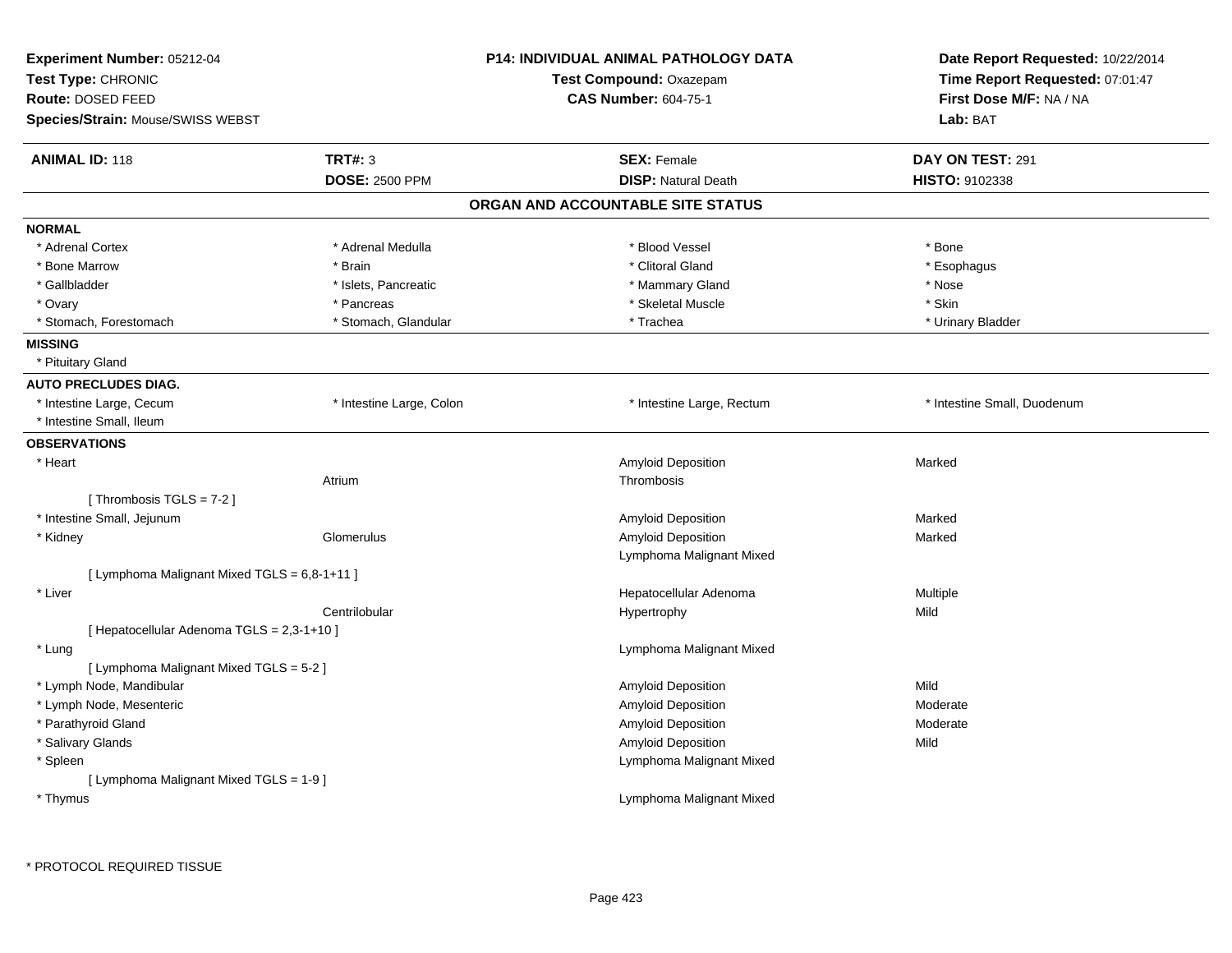| <b>Experiment Number: 05212-04</b><br>Test Type: CHRONIC   |                                                                    | <b>P14: INDIVIDUAL ANIMAL PATHOLOGY DATA</b> | Date Report Requested: 10/22/2014 |  |
|------------------------------------------------------------|--------------------------------------------------------------------|----------------------------------------------|-----------------------------------|--|
|                                                            |                                                                    | Test Compound: Oxazepam                      | Time Report Requested: 07:01:47   |  |
| <b>Route: DOSED FEED</b>                                   |                                                                    | <b>CAS Number: 604-75-1</b>                  | First Dose M/F: NA / NA           |  |
| <b>Species/Strain: Mouse/SWISS WEBST</b>                   |                                                                    |                                              | Lab: BAT                          |  |
| <b>ANIMAL ID: 118</b>                                      | TRT#: 3                                                            | <b>SEX: Female</b>                           | <b>DAY ON TEST: 291</b>           |  |
|                                                            | <b>DOSE: 2500 PPM</b>                                              | <b>DISP:</b> Natural Death                   | <b>HISTO: 9102338</b>             |  |
|                                                            |                                                                    | ORGAN AND ACCOUNTABLE SITE STATUS            |                                   |  |
| [ Lymphoma Malignant Mixed TGLS = 4-7 ]                    |                                                                    |                                              |                                   |  |
| * Thyroid Gland                                            |                                                                    | <b>Amyloid Deposition</b>                    | Marked                            |  |
| * Uterus                                                   |                                                                    | <b>Amyloid Deposition</b>                    | Mild                              |  |
| PRIMARY CAUSE OF DEATH                                     |                                                                    |                                              |                                   |  |
| Animal Note: TYPE, AND AMYLOID DEPOSITION, MULTIPLE ORGANS |                                                                    |                                              |                                   |  |
|                                                            | Animal Note: CAUSE OF DEATH: LYMPHOMA, MULTIPLE OEGANS, MIXED CELL |                                              |                                   |  |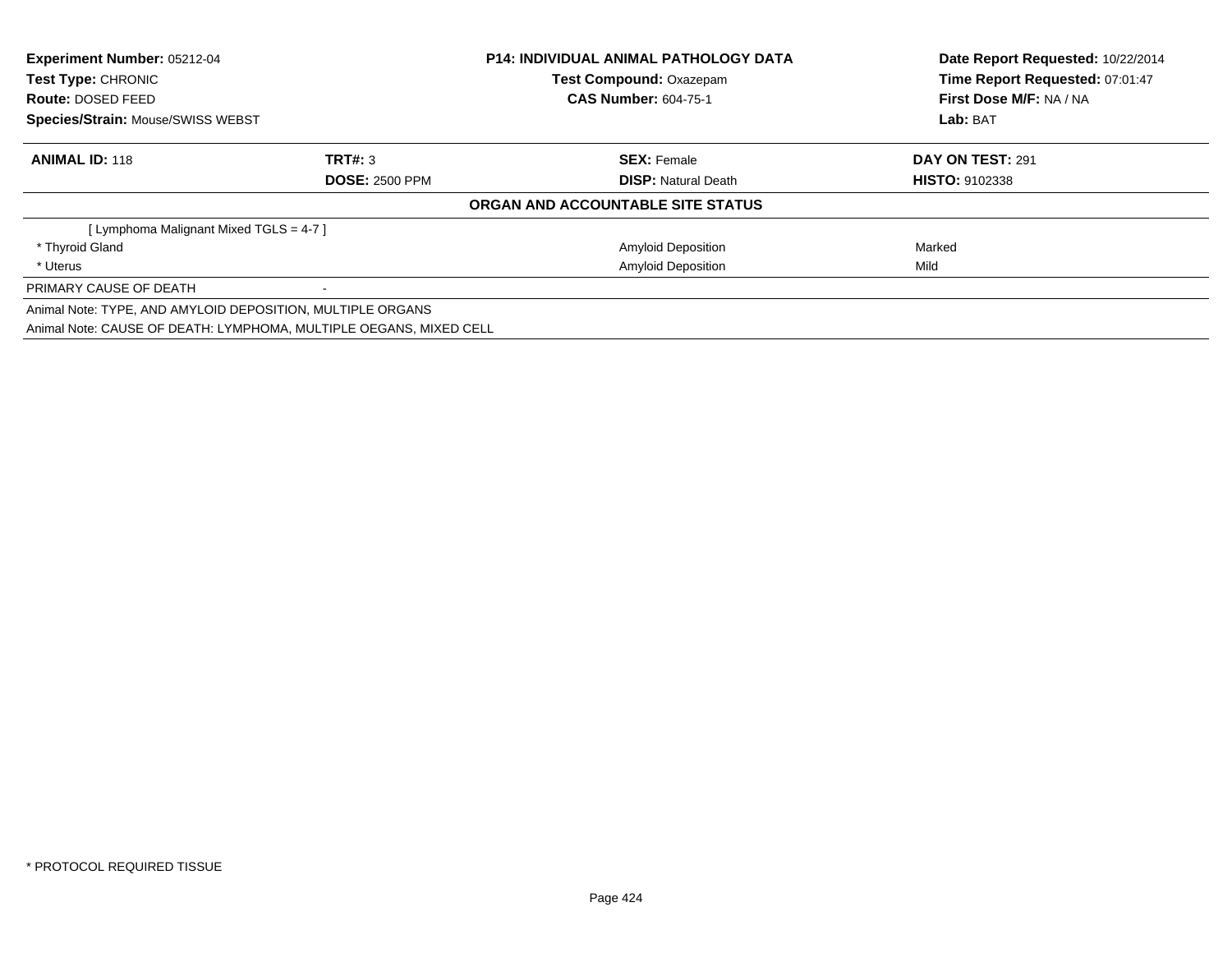| Experiment Number: 05212-04          | <b>P14: INDIVIDUAL ANIMAL PATHOLOGY DATA</b><br>Test Compound: Oxazepam |                                   | Date Report Requested: 10/22/2014<br>Time Report Requested: 07:01:47 |
|--------------------------------------|-------------------------------------------------------------------------|-----------------------------------|----------------------------------------------------------------------|
| Test Type: CHRONIC                   |                                                                         |                                   |                                                                      |
| Route: DOSED FEED                    |                                                                         | <b>CAS Number: 604-75-1</b>       | First Dose M/F: NA / NA                                              |
| Species/Strain: Mouse/SWISS WEBST    |                                                                         |                                   | Lab: BAT                                                             |
| <b>ANIMAL ID: 119</b>                | TRT#: 3                                                                 | <b>SEX: Female</b>                | DAY ON TEST: 397                                                     |
|                                      | <b>DOSE: 2500 PPM</b>                                                   | <b>DISP: Terminal Sacrifice</b>   | HISTO: 9102339                                                       |
|                                      |                                                                         | ORGAN AND ACCOUNTABLE SITE STATUS |                                                                      |
| <b>NORMAL</b>                        |                                                                         |                                   |                                                                      |
| * Adrenal Cortex                     | * Adrenal Medulla                                                       | * Blood Vessel                    | * Bone                                                               |
| * Bone Marrow                        | * Brain                                                                 | * Clitoral Gland                  | * Esophagus                                                          |
| * Gallbladder                        | * Heart                                                                 | * Intestine Large, Cecum          | * Intestine Large, Colon                                             |
| * Intestine Large, Rectum            | * Intestine Small, Duodenum                                             | * Intestine Small, Ileum          | * Intestine Small, Jejunum                                           |
| * Islets, Pancreatic                 | * Kidney                                                                | * Lymph Node, Mandibular          | * Mammary Gland                                                      |
| * Nose                               | * Pancreas                                                              | * Parathyroid Gland               | * Pituitary Gland                                                    |
| * Salivary Glands                    | * Skeletal Muscle                                                       | * Skin                            | * Spleen                                                             |
| * Stomach, Forestomach               | * Stomach, Glandular                                                    | * Thymus                          | * Trachea                                                            |
| * Urinary Bladder                    | * Uterus                                                                |                                   |                                                                      |
| <b>OBSERVATIONS</b>                  |                                                                         |                                   |                                                                      |
| * Liver                              | Centrilobular                                                           | Hypertrophy                       | Mild                                                                 |
|                                      |                                                                         | Inflammation                      | Subacute, Minimal                                                    |
| * Lung                               |                                                                         | <b>Infiltration Cellular</b>      | Lymphocyte, Mild                                                     |
| [ Infiltration Cellular TGLS = 2-2 ] |                                                                         |                                   |                                                                      |
| * Lymph Node, Mesenteric             |                                                                         | <b>Amyloid Deposition</b>         | Mild                                                                 |
| * Ovary                              |                                                                         | Cyst                              |                                                                      |
| [Cyst TGLS = $1-6$ ]                 |                                                                         |                                   |                                                                      |
| * Thyroid Gland                      | <b>Follicular Cel</b>                                                   | Adenoma                           |                                                                      |
| [Adenoma TGLS = 3-2]                 |                                                                         |                                   |                                                                      |
| PRIMARY CAUSE OF DEATH               |                                                                         |                                   |                                                                      |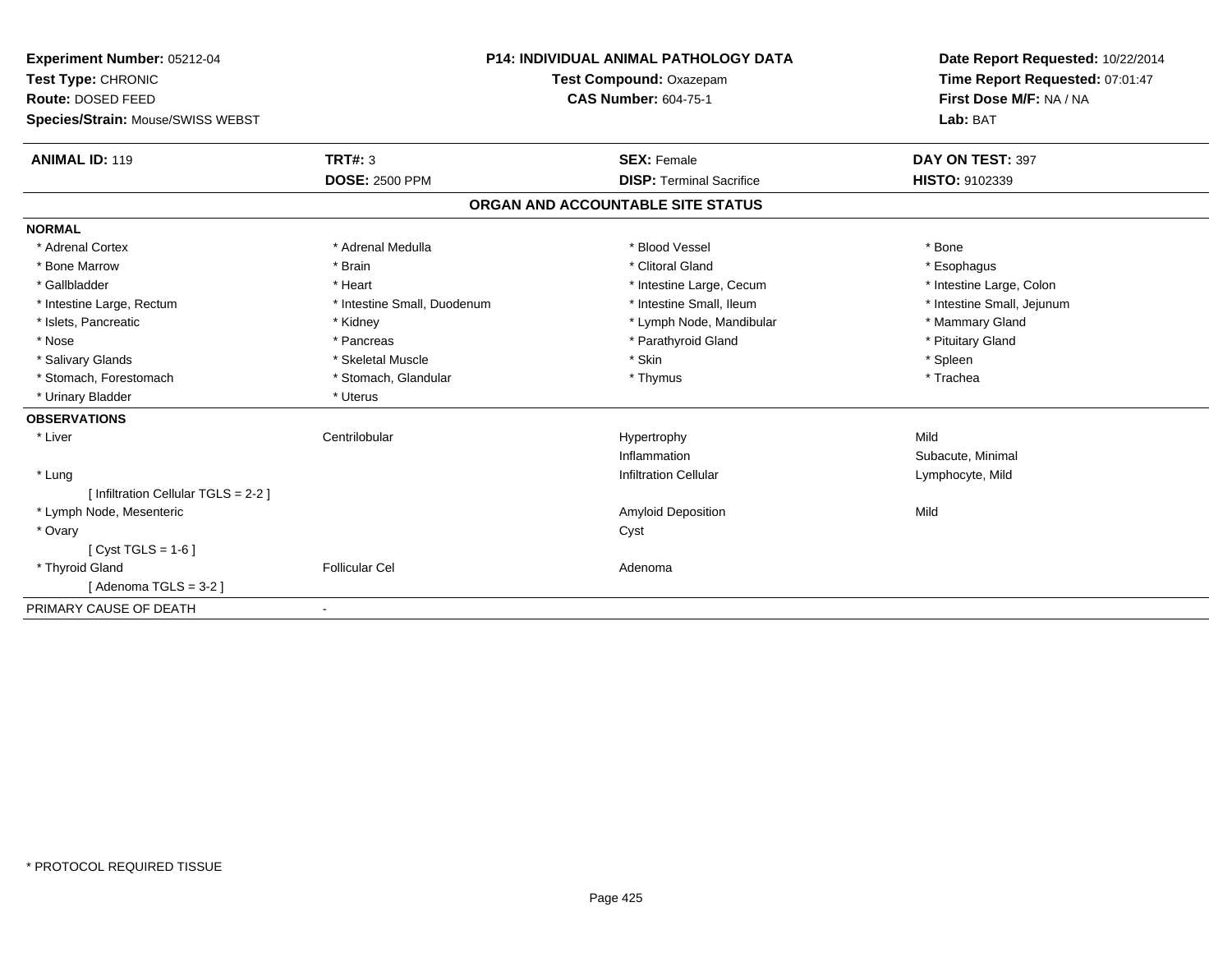| Experiment Number: 05212-04<br>Test Type: CHRONIC<br>Route: DOSED FEED<br>Species/Strain: Mouse/SWISS WEBST |                             | <b>P14: INDIVIDUAL ANIMAL PATHOLOGY DATA</b><br><b>Test Compound: Oxazepam</b><br><b>CAS Number: 604-75-1</b> | Date Report Requested: 10/22/2014<br>Time Report Requested: 07:01:47<br>First Dose M/F: NA / NA<br>Lab: BAT |
|-------------------------------------------------------------------------------------------------------------|-----------------------------|---------------------------------------------------------------------------------------------------------------|-------------------------------------------------------------------------------------------------------------|
| <b>ANIMAL ID: 120</b>                                                                                       | TRT#: 3                     | <b>SEX: Female</b>                                                                                            | DAY ON TEST: 397                                                                                            |
|                                                                                                             | <b>DOSE: 2500 PPM</b>       | <b>DISP: Terminal Sacrifice</b>                                                                               | HISTO: 9102340                                                                                              |
|                                                                                                             |                             | ORGAN AND ACCOUNTABLE SITE STATUS                                                                             |                                                                                                             |
| <b>NORMAL</b>                                                                                               |                             |                                                                                                               |                                                                                                             |
| * Adrenal Cortex                                                                                            | * Adrenal Medulla           | * Blood Vessel                                                                                                | * Bone                                                                                                      |
| * Bone Marrow                                                                                               | * Brain                     | * Clitoral Gland                                                                                              | * Esophagus                                                                                                 |
| * Gallbladder                                                                                               | * Heart                     | * Intestine Large, Cecum                                                                                      | * Intestine Large, Colon                                                                                    |
| * Intestine Large, Rectum                                                                                   | * Intestine Small, Duodenum | * Intestine Small, Ileum                                                                                      | * Intestine Small, Jejunum                                                                                  |
| * Islets, Pancreatic                                                                                        | * Kidney                    | * Lung                                                                                                        | * Lymph Node, Mandibular                                                                                    |
| * Mammary Gland                                                                                             | * Nose                      | * Pancreas                                                                                                    | * Parathyroid Gland                                                                                         |
| * Pituitary Gland                                                                                           | * Salivary Glands           | * Skeletal Muscle                                                                                             | * Skin                                                                                                      |
| * Spleen                                                                                                    | * Stomach, Forestomach      | * Stomach, Glandular                                                                                          | * Thymus                                                                                                    |
| * Thyroid Gland                                                                                             | * Trachea                   | * Urinary Bladder                                                                                             | * Uterus                                                                                                    |
| <b>MISSING</b>                                                                                              |                             |                                                                                                               |                                                                                                             |
| * Lymph Node, Mesenteric                                                                                    |                             |                                                                                                               |                                                                                                             |
| <b>OBSERVATIONS</b>                                                                                         |                             |                                                                                                               |                                                                                                             |
| * Liver                                                                                                     | Centrilobular               | Hypertrophy                                                                                                   | Mild                                                                                                        |
| Mesentery                                                                                                   |                             | Inflammation                                                                                                  | Granulomatous, Mild                                                                                         |
| * Ovary                                                                                                     |                             | Cyst                                                                                                          |                                                                                                             |
| $Cvst TGLS = 1-9$                                                                                           |                             |                                                                                                               |                                                                                                             |
| PRIMARY CAUSE OF DEATH                                                                                      |                             |                                                                                                               |                                                                                                             |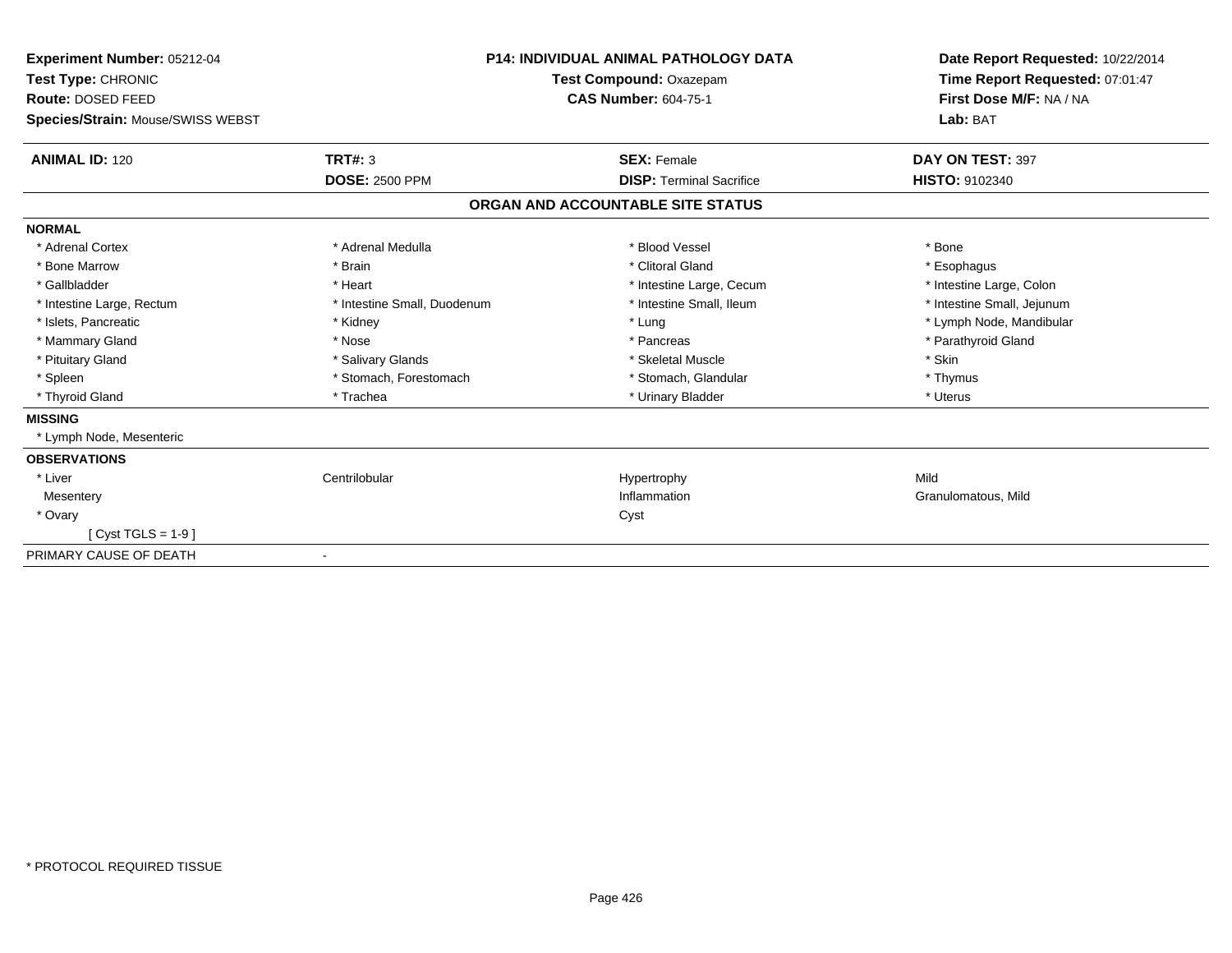| Experiment Number: 05212-04       | <b>P14: INDIVIDUAL ANIMAL PATHOLOGY DATA</b><br>Test Compound: Oxazepam |                                   | Date Report Requested: 10/22/2014<br>Time Report Requested: 07:01:47 |
|-----------------------------------|-------------------------------------------------------------------------|-----------------------------------|----------------------------------------------------------------------|
| Test Type: CHRONIC                |                                                                         |                                   |                                                                      |
| Route: DOSED FEED                 |                                                                         | <b>CAS Number: 604-75-1</b>       | First Dose M/F: NA / NA                                              |
| Species/Strain: Mouse/SWISS WEBST |                                                                         |                                   | Lab: BAT                                                             |
| <b>ANIMAL ID: 121</b>             | <b>TRT#: 5</b>                                                          | <b>SEX: Female</b>                | DAY ON TEST: 306                                                     |
|                                   | <b>DOSE: 5000 PPM</b>                                                   | <b>DISP: Natural Death</b>        | HISTO: 9102161                                                       |
|                                   |                                                                         | ORGAN AND ACCOUNTABLE SITE STATUS |                                                                      |
| <b>NORMAL</b>                     |                                                                         |                                   |                                                                      |
| * Adrenal Medulla                 | * Blood Vessel                                                          | $*$ Bone                          | * Bone Marrow                                                        |
| * Brain                           | * Clitoral Gland                                                        | * Esophagus                       | * Gallbladder                                                        |
| * Islets, Pancreatic              | * Lymph Node, Mandibular                                                | * Lymph Node, Mesenteric          | * Mammary Gland                                                      |
| * Nose                            | * Ovary                                                                 | * Pancreas                        | * Pituitary Gland                                                    |
| * Skeletal Muscle                 | * Skin                                                                  | * Stomach, Forestomach            | * Stomach, Glandular                                                 |
| * Thymus                          | Tooth                                                                   | * Trachea                         | * Urinary Bladder                                                    |
| <b>MISSING</b>                    |                                                                         |                                   |                                                                      |
| * Intestine Small, Duodenum       | * Parathyroid Gland                                                     |                                   |                                                                      |
| <b>AUTO PRECLUDES DIAG.</b>       |                                                                         |                                   |                                                                      |
| * Intestine Large, Cecum          | * Intestine Large, Colon                                                | * Intestine Large, Rectum         |                                                                      |
| <b>OBSERVATIONS</b>               |                                                                         |                                   |                                                                      |
| * Adrenal Cortex                  |                                                                         | Amyloid Deposition                | Moderate                                                             |
| * Heart                           |                                                                         | <b>Amyloid Deposition</b>         | Mild                                                                 |
|                                   | Atrium                                                                  | Thrombosis                        |                                                                      |
| [Thrombosis TGLS = 1-2]           |                                                                         |                                   |                                                                      |
| * Intestine Small, Ileum          |                                                                         | Amyloid Deposition                | Moderate                                                             |
| * Intestine Small, Jejunum        |                                                                         | Amyloid Deposition                | Mild                                                                 |
| * Kidney                          | Glomerulus                                                              | Amyloid Deposition                | Marked                                                               |
| * Liver                           |                                                                         | Amyloid Deposition                | Moderate                                                             |
|                                   | Centrilobular                                                           | Hypertrophy                       | Minimal                                                              |
| * Lung                            |                                                                         | Fibrosis                          | Mild                                                                 |
|                                   | Alveolus                                                                | <b>Infiltration Cellular</b>      | Mononuclear CI, Moderate                                             |
|                                   |                                                                         | Inflammation                      | Subacute, Minimal                                                    |
| * Salivary Glands                 |                                                                         | Amyloid Deposition                | Moderate                                                             |
| * Spleen                          |                                                                         | Amyloid Deposition                | Moderate                                                             |
| * Thyroid Gland                   |                                                                         | Amyloid Deposition                | Mild                                                                 |
| * Uterus                          |                                                                         | Amyloid Deposition                | Moderate                                                             |
| PRIMARY CAUSE OF DEATH            |                                                                         |                                   |                                                                      |

Animal Note: KIDNEYS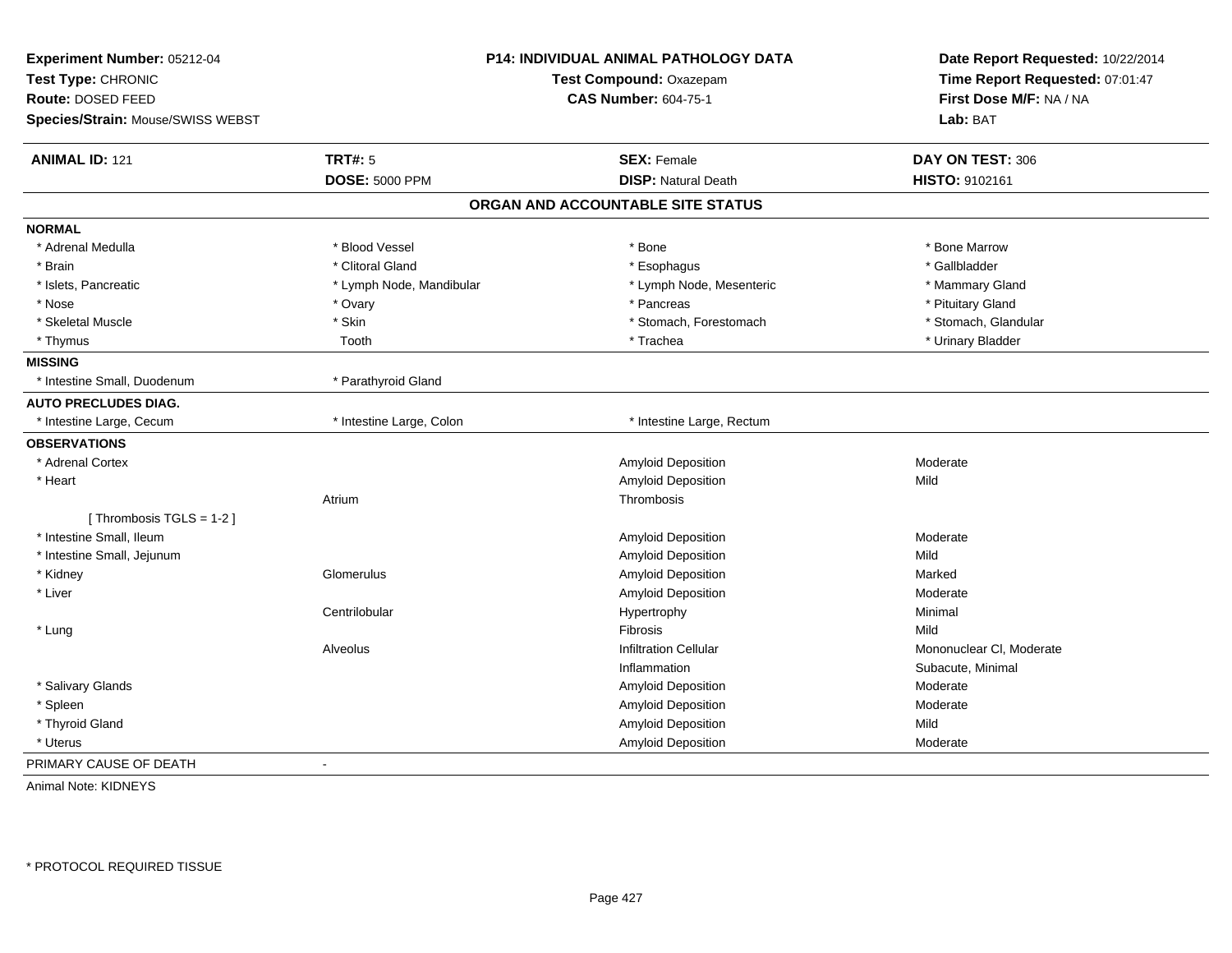| <b>Experiment Number: 05212-04</b><br><b>Test Type: CHRONIC</b><br>Route: DOSED FEED |                       | <b>P14: INDIVIDUAL ANIMAL PATHOLOGY DATA</b><br><b>Test Compound: Oxazepam</b><br><b>CAS Number: 604-75-1</b> | Date Report Requested: 10/22/2014<br>Time Report Requested: 07:01:47<br>First Dose M/F: NA / NA |
|--------------------------------------------------------------------------------------|-----------------------|---------------------------------------------------------------------------------------------------------------|-------------------------------------------------------------------------------------------------|
| Species/Strain: Mouse/SWISS WEBST                                                    |                       |                                                                                                               | Lab: BAT                                                                                        |
| <b>ANIMAL ID: 121</b>                                                                | TRT#: 5               | <b>SEX: Female</b>                                                                                            | DAY ON TEST: 306                                                                                |
|                                                                                      | <b>DOSE: 5000 PPM</b> | <b>DISP:</b> Natural Death                                                                                    | <b>HISTO: 9102161</b>                                                                           |
|                                                                                      |                       | ORGAN AND ACCOUNTABLE SITE STATUS                                                                             |                                                                                                 |
| Animal Note: CAUSE OF DEATH: AMYLOIDOSIS, MULTIPLE ORGANS, ESPECIALLY                |                       |                                                                                                               |                                                                                                 |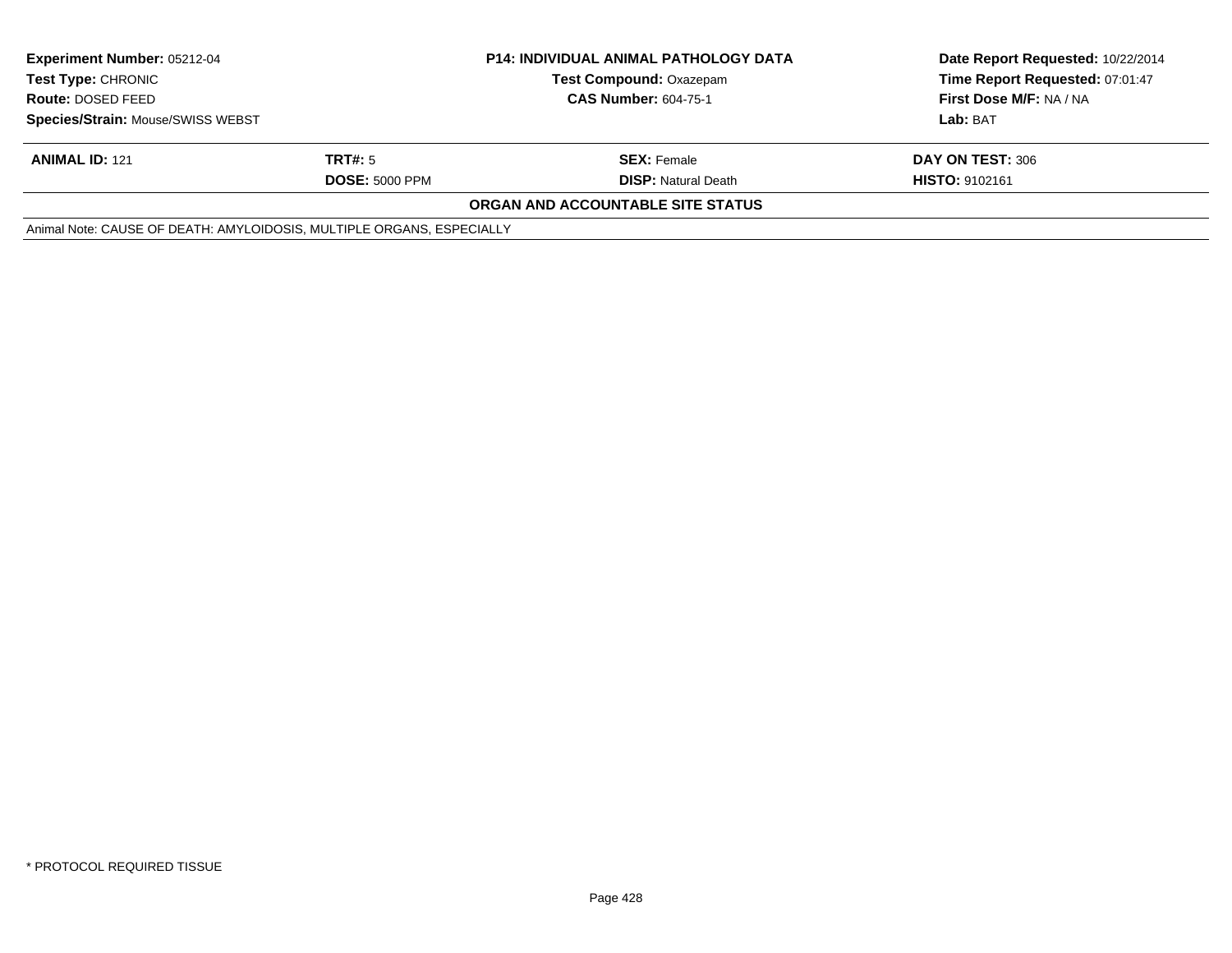| Experiment Number: 05212-04<br>Test Type: CHRONIC<br>Route: DOSED FEED<br>Species/Strain: Mouse/SWISS WEBST |                        | P14: INDIVIDUAL ANIMAL PATHOLOGY DATA<br>Test Compound: Oxazepam<br><b>CAS Number: 604-75-1</b> | Date Report Requested: 10/22/2014<br>Time Report Requested: 07:01:47<br>First Dose M/F: NA / NA<br>Lab: BAT |
|-------------------------------------------------------------------------------------------------------------|------------------------|-------------------------------------------------------------------------------------------------|-------------------------------------------------------------------------------------------------------------|
| <b>ANIMAL ID: 122</b>                                                                                       | <b>TRT#: 5</b>         | <b>SEX: Female</b>                                                                              | DAY ON TEST: 360                                                                                            |
|                                                                                                             | <b>DOSE: 5000 PPM</b>  | <b>DISP: Natural Death</b>                                                                      | <b>HISTO: 9102162</b>                                                                                       |
|                                                                                                             |                        | ORGAN AND ACCOUNTABLE SITE STATUS                                                               |                                                                                                             |
| <b>NORMAL</b>                                                                                               |                        |                                                                                                 |                                                                                                             |
| * Adrenal Medulla                                                                                           | * Blood Vessel         | * Bone                                                                                          | * Bone Marrow                                                                                               |
| * Brain                                                                                                     | * Clitoral Gland       | * Esophagus                                                                                     | * Gallbladder                                                                                               |
| * Intestine Large, Rectum                                                                                   | * Islets, Pancreatic   | * Lymph Node, Mandibular                                                                        | * Mammary Gland                                                                                             |
| * Nose                                                                                                      | * Pancreas             | * Pituitary Gland                                                                               | * Skeletal Muscle                                                                                           |
| * Skin                                                                                                      | * Stomach, Forestomach | * Thymus                                                                                        | * Trachea                                                                                                   |
| * Urinary Bladder                                                                                           |                        |                                                                                                 |                                                                                                             |
| <b>OBSERVATIONS</b>                                                                                         |                        |                                                                                                 |                                                                                                             |
| * Adrenal Cortex                                                                                            |                        | Amyloid Deposition                                                                              | Marked                                                                                                      |
| * Heart                                                                                                     |                        | Amyloid Deposition                                                                              | Marked                                                                                                      |
|                                                                                                             | Atrium                 | Thrombosis                                                                                      |                                                                                                             |
| * Intestine Large, Cecum                                                                                    |                        | Amyloid Deposition                                                                              | Mild                                                                                                        |
| * Intestine Large, Colon                                                                                    |                        | Amyloid Deposition                                                                              | Moderate                                                                                                    |
| * Intestine Small, Duodenum                                                                                 |                        | Amyloid Deposition                                                                              | Marked                                                                                                      |
| * Intestine Small, Ileum                                                                                    |                        | Amyloid Deposition                                                                              | Marked                                                                                                      |
| * Intestine Small, Jejunum                                                                                  |                        | Amyloid Deposition                                                                              | Marked                                                                                                      |
| * Kidney                                                                                                    | Glomerulus             | Amyloid Deposition                                                                              | Marked                                                                                                      |
| * Liver                                                                                                     |                        | <b>Amyloid Deposition</b>                                                                       | Moderate                                                                                                    |
|                                                                                                             |                        | Hepatocellular Adenoma                                                                          | Multiple                                                                                                    |
| [ Hepatocellular Adenoma TGLS = 3,4,5,6-9+10+11+12 ]                                                        |                        |                                                                                                 |                                                                                                             |
| * Lung                                                                                                      | Alveolus               | <b>Infiltration Cellular</b>                                                                    | Mononuclear CI, Mild                                                                                        |
| * Lymph Node, Mesenteric                                                                                    |                        | Amyloid Deposition                                                                              | Moderate                                                                                                    |
| * Ovary                                                                                                     |                        | Amyloid Deposition                                                                              | Mild                                                                                                        |
| * Parathyroid Gland                                                                                         |                        | Amyloid Deposition                                                                              | Marked                                                                                                      |
| * Salivary Glands                                                                                           |                        | Amyloid Deposition                                                                              | Marked                                                                                                      |
| * Spleen                                                                                                    |                        | Amyloid Deposition                                                                              | Minimal                                                                                                     |
| * Stomach, Glandular                                                                                        |                        | Amyloid Deposition                                                                              | Mild                                                                                                        |
| * Thyroid Gland                                                                                             |                        | <b>Amyloid Deposition</b>                                                                       | Marked                                                                                                      |
| * Uterus                                                                                                    |                        | <b>Amyloid Deposition</b>                                                                       | Moderate                                                                                                    |
| PRIMARY CAUSE OF DEATH                                                                                      |                        |                                                                                                 |                                                                                                             |

Animal Note: CAUSE OF DEATH: AMYLOID DEPOSITION, MULTIPLE ORGANS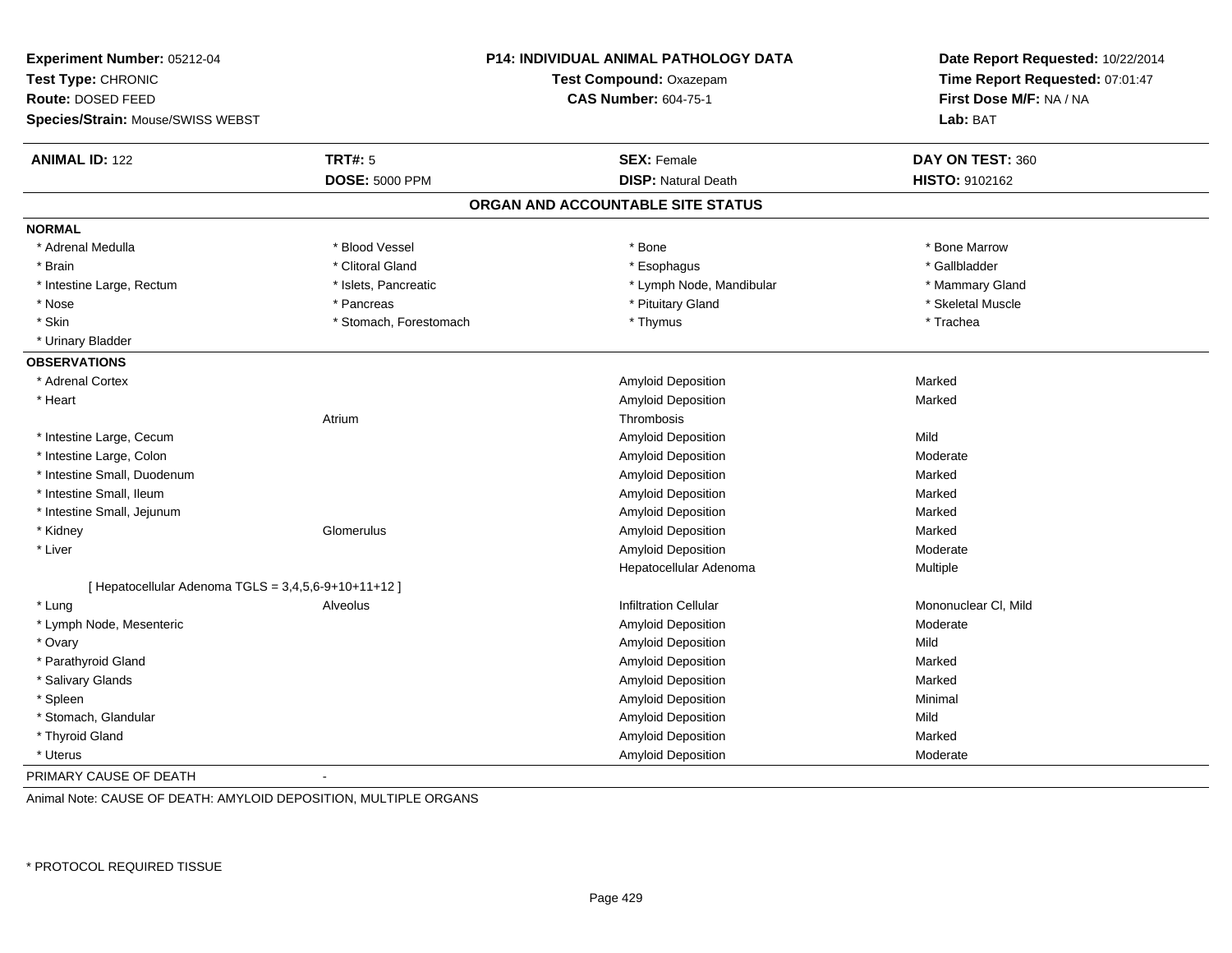| Experiment Number: 05212-04       |                       | <b>P14: INDIVIDUAL ANIMAL PATHOLOGY DATA</b> | Date Report Requested: 10/22/2014 |
|-----------------------------------|-----------------------|----------------------------------------------|-----------------------------------|
| <b>Test Type: CHRONIC</b>         |                       | <b>Test Compound: Oxazepam</b>               | Time Report Requested: 07:01:47   |
| Route: DOSED FEED                 |                       | <b>CAS Number: 604-75-1</b>                  | First Dose M/F: NA / NA           |
| Species/Strain: Mouse/SWISS WEBST |                       |                                              | Lab: BAT                          |
| <b>ANIMAL ID: 122</b>             | TRT#: 5               | <b>SEX:</b> Female                           | DAY ON TEST: 360                  |
|                                   | <b>DOSE: 5000 PPM</b> | <b>DISP: Natural Death</b>                   | <b>HISTO: 9102162</b>             |
|                                   |                       | ORGAN AND ACCOUNTABLE SITE STATUS            |                                   |
|                                   |                       |                                              |                                   |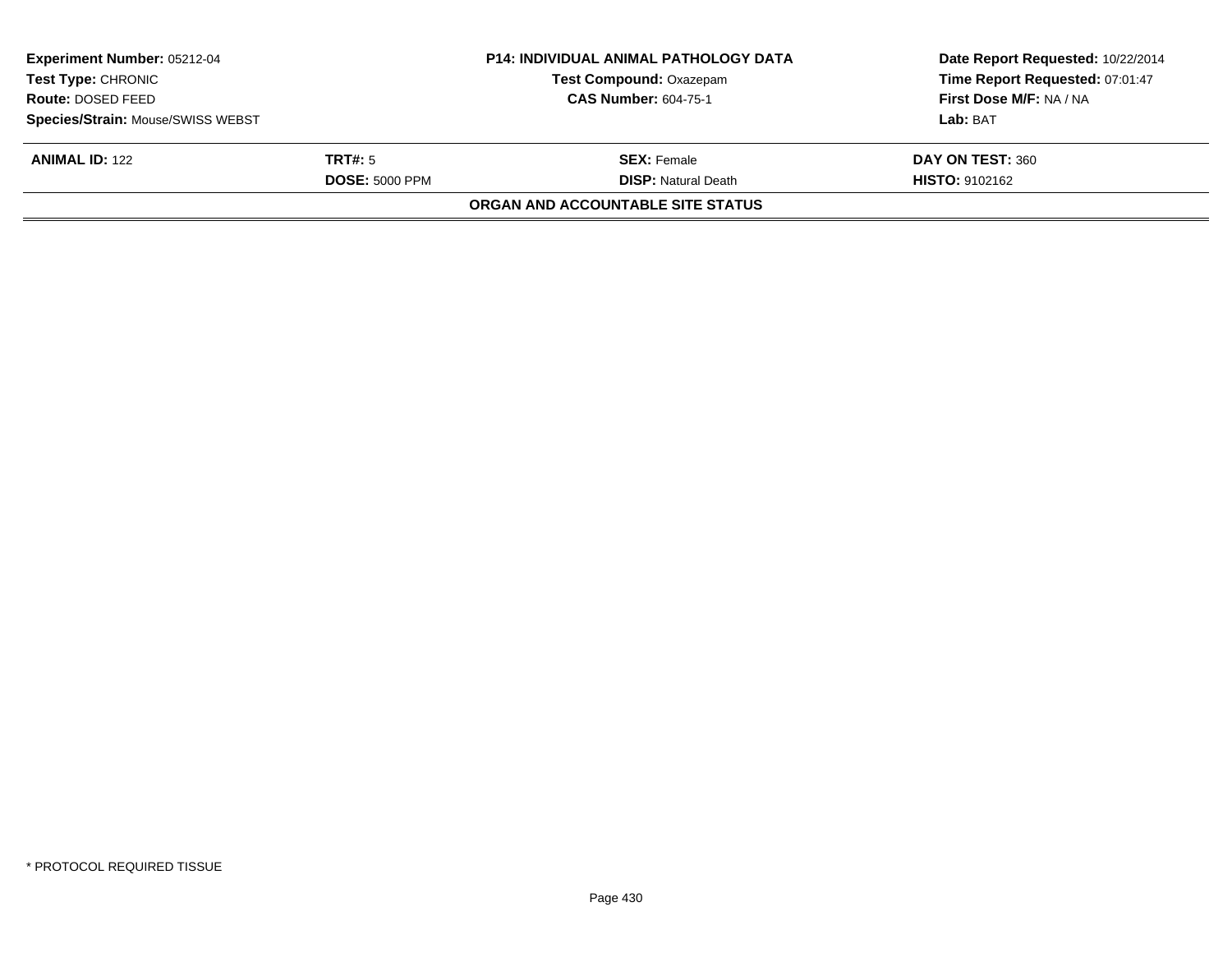| <b>Experiment Number: 05212-04</b><br>Test Type: CHRONIC<br>Route: DOSED FEED<br>Species/Strain: Mouse/SWISS WEBST |                       | <b>P14: INDIVIDUAL ANIMAL PATHOLOGY DATA</b><br>Test Compound: Oxazepam<br><b>CAS Number: 604-75-1</b> | Date Report Requested: 10/22/2014<br>Time Report Requested: 07:01:47<br>First Dose M/F: NA / NA<br>Lab: BAT |
|--------------------------------------------------------------------------------------------------------------------|-----------------------|--------------------------------------------------------------------------------------------------------|-------------------------------------------------------------------------------------------------------------|
| <b>ANIMAL ID: 123</b>                                                                                              | <b>TRT#: 5</b>        | <b>SEX: Female</b>                                                                                     | DAY ON TEST: 325                                                                                            |
|                                                                                                                    | <b>DOSE: 5000 PPM</b> | <b>DISP:</b> Moribund Sacrifice                                                                        | <b>HISTO: 9102163</b>                                                                                       |
|                                                                                                                    |                       | ORGAN AND ACCOUNTABLE SITE STATUS                                                                      |                                                                                                             |
| <b>NORMAL</b>                                                                                                      |                       |                                                                                                        |                                                                                                             |
| * Adrenal Medulla                                                                                                  | * Blood Vessel        | * Bone                                                                                                 | * Bone Marrow                                                                                               |
| * Brain                                                                                                            | * Clitoral Gland      | * Esophagus                                                                                            | * Gallbladder                                                                                               |
| * Intestine Large, Rectum                                                                                          | * Islets, Pancreatic  | * Lymph Node, Mandibular                                                                               | * Nose                                                                                                      |
| * Pancreas                                                                                                         | Peripheral Nerve      | * Pituitary Gland                                                                                      | * Skeletal Muscle                                                                                           |
| * Skin                                                                                                             | Spinal Cord           | * Stomach, Forestomach                                                                                 | * Stomach, Glandular                                                                                        |
| * Trachea                                                                                                          | * Urinary Bladder     |                                                                                                        |                                                                                                             |
| <b>MISSING</b>                                                                                                     |                       |                                                                                                        |                                                                                                             |
| * Mammary Gland                                                                                                    | * Parathyroid Gland   |                                                                                                        |                                                                                                             |
| <b>OBSERVATIONS</b>                                                                                                |                       |                                                                                                        |                                                                                                             |
| * Adrenal Cortex                                                                                                   |                       | Amyloid Deposition                                                                                     | Marked                                                                                                      |
| * Heart                                                                                                            |                       | <b>Amyloid Deposition</b>                                                                              | Moderate                                                                                                    |
|                                                                                                                    | Atrium                | Thrombosis                                                                                             |                                                                                                             |
| * Intestine Large, Cecum                                                                                           |                       | Amyloid Deposition                                                                                     | Minimal                                                                                                     |
| * Intestine Large, Colon                                                                                           |                       | <b>Amyloid Deposition</b>                                                                              | Moderate                                                                                                    |
| * Intestine Small, Duodenum                                                                                        |                       | <b>Amyloid Deposition</b>                                                                              | Moderate                                                                                                    |
| * Intestine Small, Ileum                                                                                           |                       | <b>Amyloid Deposition</b>                                                                              | Moderate                                                                                                    |
| * Intestine Small, Jejunum                                                                                         |                       | Amyloid Deposition                                                                                     | Mild                                                                                                        |
| * Kidney                                                                                                           | Glomerulus            | Amyloid Deposition                                                                                     | Marked                                                                                                      |
|                                                                                                                    |                       | Lymphoma Malignant Undifferentiated Cell Type                                                          |                                                                                                             |
| * Liver                                                                                                            |                       | Hematopoietic Cell Proliferation                                                                       | Minimal                                                                                                     |
|                                                                                                                    |                       | Hepatocellular Adenoma                                                                                 | Multiple                                                                                                    |
|                                                                                                                    | Centrilobular         | Hypertrophy                                                                                            | Minimal                                                                                                     |
|                                                                                                                    |                       | Lymphoma Malignant Undifferentiated Cell Type                                                          |                                                                                                             |
| [ Hepatocellular Adenoma TGLS = $6,7,8,9-1+2+10+11$ ]                                                              |                       |                                                                                                        |                                                                                                             |
| * Lung                                                                                                             |                       | Alveolar/Bronchiolar Adenoma                                                                           |                                                                                                             |
|                                                                                                                    |                       | Lymphoma Malignant Undifferentiated Cell Type                                                          |                                                                                                             |
| Lymph Node                                                                                                         | Mediastinal           | Lymphoma Malignant Undifferentiated Cell Type                                                          |                                                                                                             |
|                                                                                                                    | Pancreatic            | Lymphoma Malignant Undifferentiated Cell Type                                                          |                                                                                                             |
| [ Lymphoma Malignant Undifferentiated Cell Type TGLS = 3,4,5,11-4+7+1+16 ]                                         | Renal                 | Lymphoma Malignant Undifferentiated Cell Type                                                          |                                                                                                             |

\* PROTOCOL REQUIRED TISSUE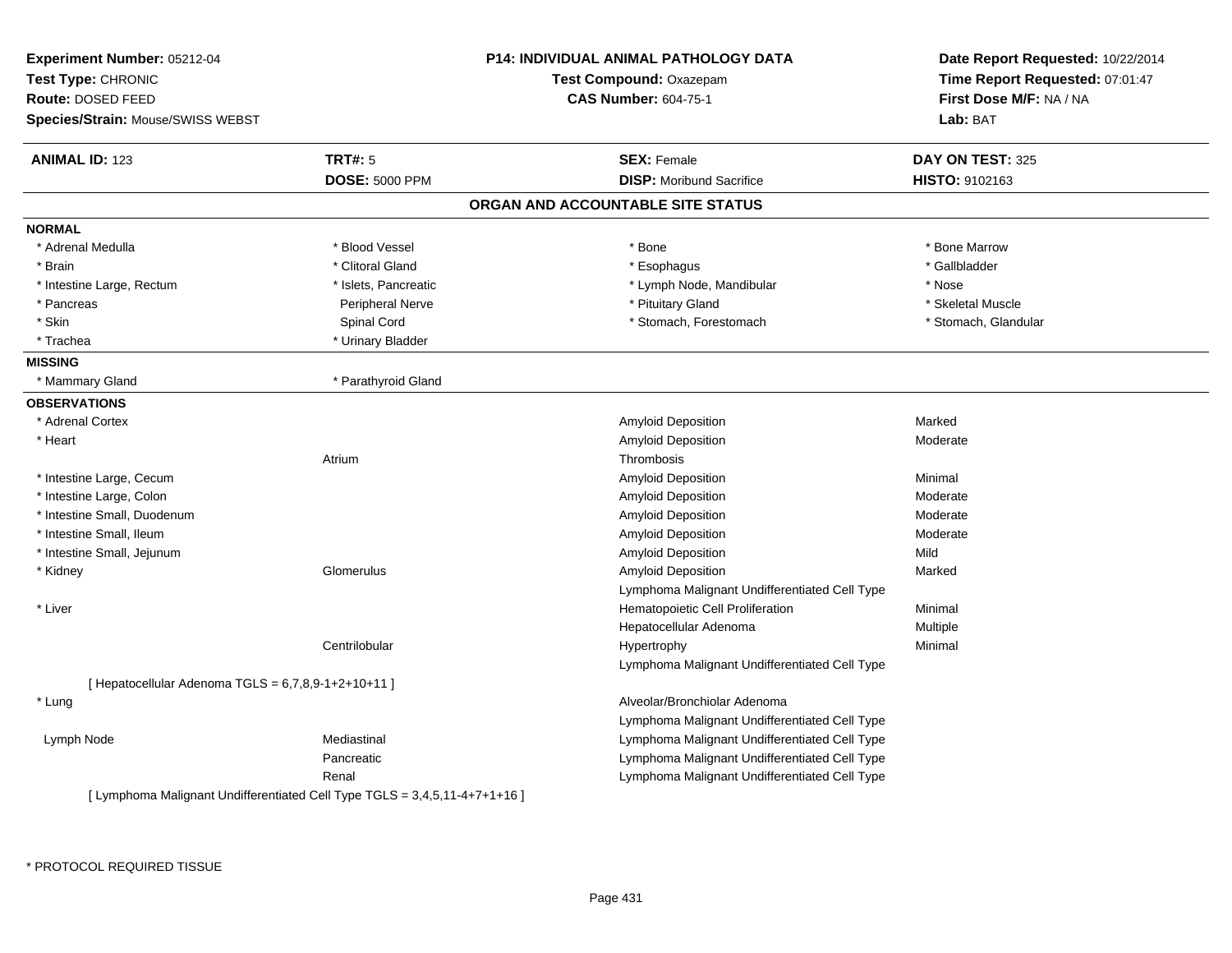| <b>Experiment Number: 05212-04</b><br>Test Type: CHRONIC<br>Route: DOSED FEED<br><b>Species/Strain: Mouse/SWISS WEBST</b>                                                  |                                                                            | <b>P14: INDIVIDUAL ANIMAL PATHOLOGY DATA</b><br>Test Compound: Oxazepam<br><b>CAS Number: 604-75-1</b> | Date Report Requested: 10/22/2014<br>Time Report Requested: 07:01:47<br>First Dose M/F: NA / NA<br>Lab: BAT |
|----------------------------------------------------------------------------------------------------------------------------------------------------------------------------|----------------------------------------------------------------------------|--------------------------------------------------------------------------------------------------------|-------------------------------------------------------------------------------------------------------------|
| <b>ANIMAL ID: 123</b>                                                                                                                                                      | <b>TRT#: 5</b><br><b>DOSE: 5000 PPM</b>                                    | <b>SEX: Female</b><br><b>DISP:</b> Moribund Sacrifice                                                  | DAY ON TEST: 325<br><b>HISTO: 9102163</b>                                                                   |
|                                                                                                                                                                            |                                                                            | ORGAN AND ACCOUNTABLE SITE STATUS                                                                      |                                                                                                             |
|                                                                                                                                                                            | [Lymphoma Malignant Undifferentiated Cell Type TGLS = 3,4,5,11-4+7+1+16 ]  |                                                                                                        |                                                                                                             |
| * Lymph Node, Mesenteric                                                                                                                                                   | [ Lymphoma Malignant Undifferentiated Cell Type TGLS = 3,4,5,11-4+7+1+16 ] | Lymphoma Malignant Undifferentiated Cell Type                                                          |                                                                                                             |
| * Ovary                                                                                                                                                                    | [ Lymphoma Malignant Undifferentiated Cell Type TGLS = 3,4,5,11-4+7+1+16 ] | <b>Amyloid Deposition</b><br>Lymphoma Malignant Undifferentiated Cell Type                             | Mild                                                                                                        |
| * Salivary Glands<br>* Spleen                                                                                                                                              |                                                                            | <b>Amyloid Deposition</b><br>Lymphoma Malignant Undifferentiated Cell Type                             | Marked                                                                                                      |
| [ Lymphoma Malignant Undifferentiated Cell Type TGLS = 2-9 ]<br>* Stom Forestom<br>Note: NO CORRESPONDING LESION FOR TAN LESIONS OF FORESTOMACH                            |                                                                            |                                                                                                        |                                                                                                             |
| * Thymus<br>* Thyroid Gland                                                                                                                                                |                                                                            | Lymphoma Malignant Undifferentiated Cell Type<br><b>Amyloid Deposition</b>                             | Moderate                                                                                                    |
| * Uterus                                                                                                                                                                   |                                                                            | <b>Amyloid Deposition</b>                                                                              | Mild                                                                                                        |
| PRIMARY CAUSE OF DEATH                                                                                                                                                     |                                                                            |                                                                                                        |                                                                                                             |
| Animal Note: CAUSE OF MORB: LYMPHOMA, MULTIPLE ORGANS, UNDIFFERENTIATED<br>Animal Note: SEEN AT TISSUE TRIM<br>Animal Note: CELL TYPE; AMYLOID DEPOSITION, MULTIPLE ORGANS |                                                                            |                                                                                                        |                                                                                                             |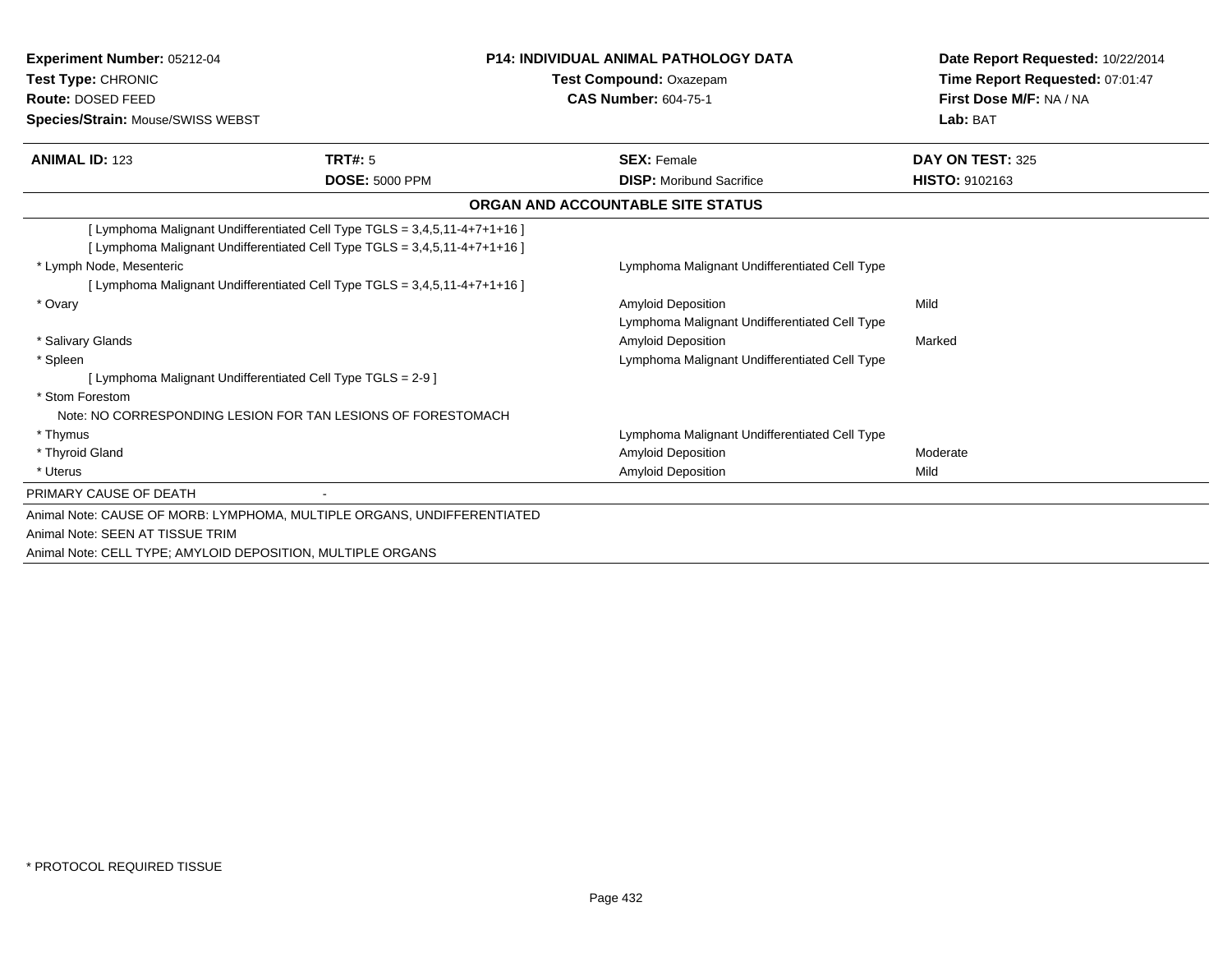| Experiment Number: 05212-04<br>Test Type: CHRONIC<br>Route: DOSED FEED |                       | P14: INDIVIDUAL ANIMAL PATHOLOGY DATA<br>Test Compound: Oxazepam<br><b>CAS Number: 604-75-1</b> | Date Report Requested: 10/22/2014<br>Time Report Requested: 07:01:47<br>First Dose M/F: NA / NA |
|------------------------------------------------------------------------|-----------------------|-------------------------------------------------------------------------------------------------|-------------------------------------------------------------------------------------------------|
| Species/Strain: Mouse/SWISS WEBST                                      |                       |                                                                                                 | Lab: BAT                                                                                        |
| <b>ANIMAL ID: 124</b>                                                  | <b>TRT#: 5</b>        | <b>SEX: Female</b>                                                                              | DAY ON TEST: 397                                                                                |
|                                                                        | <b>DOSE: 5000 PPM</b> | <b>DISP: Terminal Sacrifice</b>                                                                 | HISTO: 9102164                                                                                  |
|                                                                        |                       | ORGAN AND ACCOUNTABLE SITE STATUS                                                               |                                                                                                 |
| <b>NORMAL</b>                                                          |                       |                                                                                                 |                                                                                                 |
| * Adrenal Cortex                                                       | * Adrenal Medulla     | * Blood Vessel                                                                                  | * Bone                                                                                          |
| * Bone Marrow                                                          | * Brain               | * Clitoral Gland                                                                                | * Esophagus                                                                                     |
| * Islets, Pancreatic                                                   | * Kidney              | * Lung                                                                                          | * Mammary Gland                                                                                 |
| * Nose                                                                 | * Ovary               | * Pancreas                                                                                      | * Pituitary Gland                                                                               |
| * Salivary Glands                                                      | * Skeletal Muscle     | * Skin                                                                                          | * Spleen                                                                                        |
| * Stomach, Forestomach                                                 | * Stomach, Glandular  | * Thymus                                                                                        | * Trachea                                                                                       |
| * Urinary Bladder                                                      |                       |                                                                                                 |                                                                                                 |
| <b>MISSING</b>                                                         |                       |                                                                                                 |                                                                                                 |
| * Gallbladder                                                          |                       |                                                                                                 |                                                                                                 |
| <b>OBSERVATIONS</b>                                                    |                       |                                                                                                 |                                                                                                 |
| * Heart                                                                |                       | Amyloid Deposition                                                                              | Marked                                                                                          |
|                                                                        | Atrium                | Thrombosis                                                                                      |                                                                                                 |
| [Thrombosis $TGLS = 5-2$ ]                                             |                       |                                                                                                 |                                                                                                 |
| * Intestine Large, Cecum                                               |                       | Amyloid Deposition                                                                              | Mild                                                                                            |
| * Intestine Large, Colon                                               |                       | Amyloid Deposition                                                                              | Mild                                                                                            |
| * Intestine Large, Rectum                                              |                       | Amyloid Deposition                                                                              | Mild                                                                                            |
| * Intestine Small, Duodenum                                            |                       | Amyloid Deposition                                                                              | Marked                                                                                          |
| * Intestine Small, Ileum                                               |                       | Amyloid Deposition                                                                              | Marked                                                                                          |
| * Intestine Small, Jejunum                                             |                       | Amyloid Deposition                                                                              | Marked                                                                                          |
| * Liver                                                                |                       | Hepatocellular Adenoma                                                                          | Multiple                                                                                        |
|                                                                        |                       | Hepatocellular Carcinoma                                                                        |                                                                                                 |
|                                                                        | Centrilobular         | Hypertrophy                                                                                     | Mild                                                                                            |
| [ Hepatocellular Adenoma TGLS = 2,3,4-10+11+12 ]                       |                       |                                                                                                 |                                                                                                 |
| [ Hepatocellular Carcinoma TGLS = 1-9 ]                                |                       |                                                                                                 |                                                                                                 |
| * Lymph Node, Mandibular                                               |                       | Amyloid Deposition                                                                              | Moderate                                                                                        |
| * Lymph Node, Mesenteric                                               |                       | Amyloid Deposition                                                                              | Minimal                                                                                         |
| * Parathyroid Gland                                                    |                       | Amyloid Deposition                                                                              | Moderate                                                                                        |
| * Thyroid Gland                                                        |                       | Amyloid Deposition                                                                              | Marked                                                                                          |
| * Uterus                                                               |                       | Polyp Stromal                                                                                   |                                                                                                 |

PRIMARY CAUSE OF DEATH-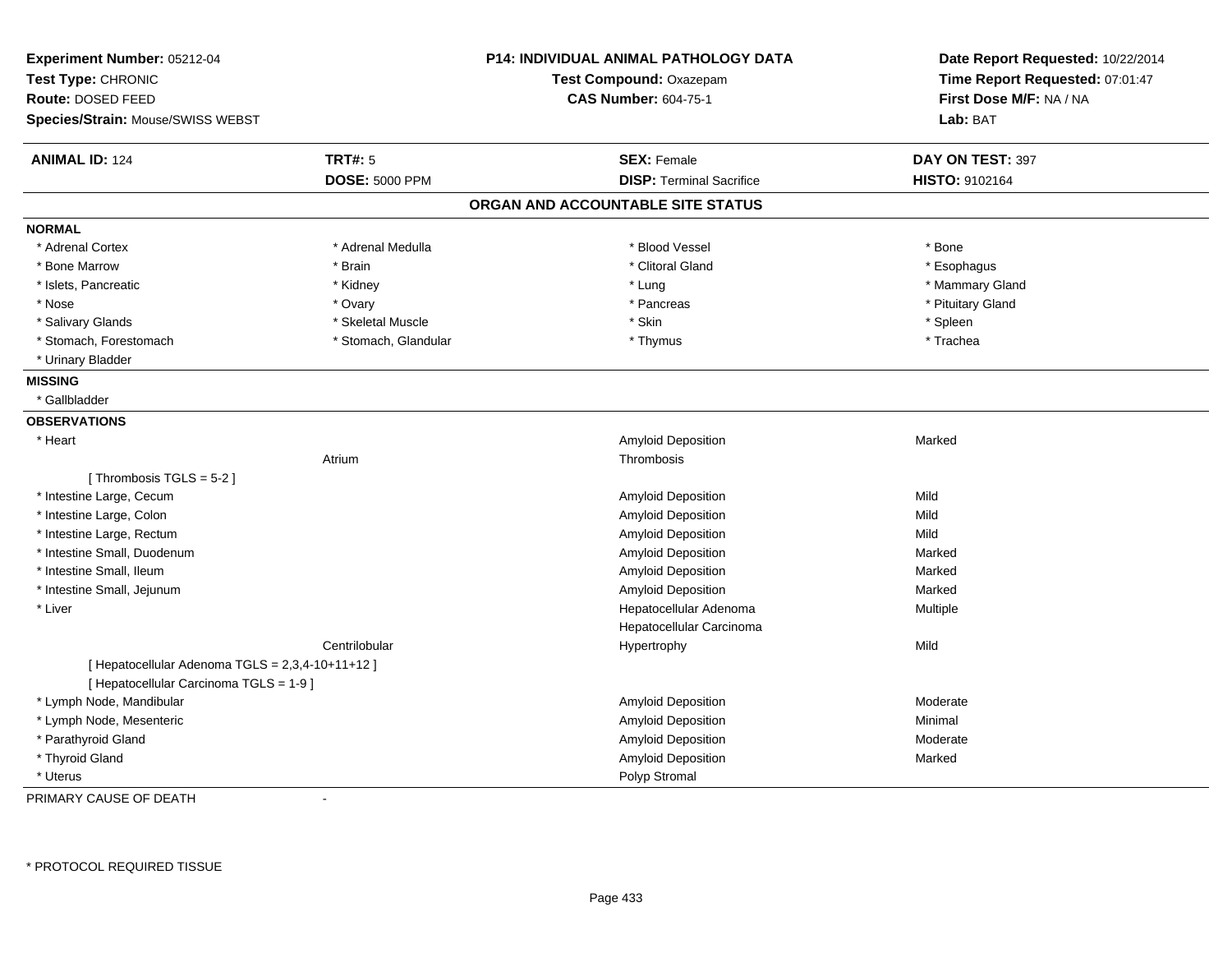| <b>Experiment Number: 05212-04</b><br><b>Test Type: CHRONIC</b> |                       | <b>P14: INDIVIDUAL ANIMAL PATHOLOGY DATA</b><br><b>Test Compound: Oxazepam</b> | Date Report Requested: 10/22/2014<br>Time Report Requested: 07:01:47 |
|-----------------------------------------------------------------|-----------------------|--------------------------------------------------------------------------------|----------------------------------------------------------------------|
| Route: DOSED FEED                                               |                       | <b>CAS Number: 604-75-1</b>                                                    | First Dose M/F: NA / NA                                              |
| Species/Strain: Mouse/SWISS WEBST                               |                       |                                                                                | Lab: BAT                                                             |
| <b>ANIMAL ID: 124</b>                                           | TRT#: 5               | <b>SEX: Female</b>                                                             | DAY ON TEST: 397                                                     |
|                                                                 | <b>DOSE: 5000 PPM</b> | <b>DISP: Terminal Sacrifice</b>                                                | <b>HISTO: 9102164</b>                                                |
|                                                                 |                       | <b>ORGAN AND ACCOUNTABLE SITE STATUS</b>                                       |                                                                      |
|                                                                 |                       |                                                                                |                                                                      |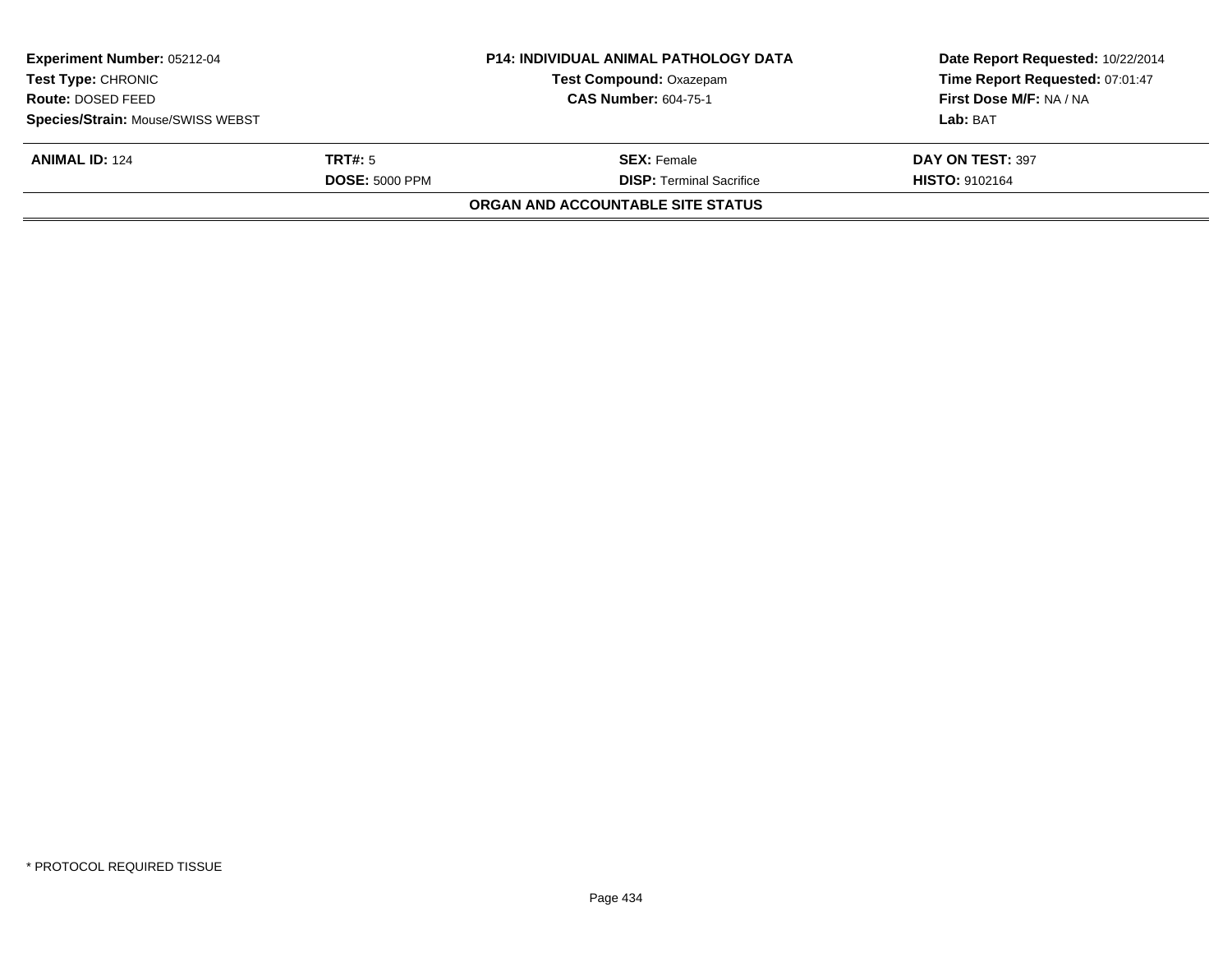| Experiment Number: 05212-04<br>Test Type: CHRONIC<br>Route: DOSED FEED |                       | <b>P14: INDIVIDUAL ANIMAL PATHOLOGY DATA</b> | Date Report Requested: 10/22/2014 |  |
|------------------------------------------------------------------------|-----------------------|----------------------------------------------|-----------------------------------|--|
|                                                                        |                       | Test Compound: Oxazepam                      | Time Report Requested: 07:01:47   |  |
|                                                                        |                       | <b>CAS Number: 604-75-1</b>                  | First Dose M/F: NA / NA           |  |
| <b>Species/Strain: Mouse/SWISS WEBST</b>                               |                       |                                              | Lab: BAT                          |  |
| <b>ANIMAL ID: 125</b>                                                  | TRT#: 5               | <b>SEX: Female</b>                           | DAY ON TEST: 375                  |  |
|                                                                        | <b>DOSE: 5000 PPM</b> | <b>DISP:</b> Moribund Sacrifice              | HISTO: 9102165                    |  |
|                                                                        |                       | ORGAN AND ACCOUNTABLE SITE STATUS            |                                   |  |
| <b>NORMAL</b>                                                          |                       |                                              |                                   |  |
| * Adrenal Medulla                                                      | * Blood Vessel        | * Bone                                       | * Bone Marrow                     |  |
| * Brain                                                                | * Clitoral Gland      | * Esophagus                                  | * Gallbladder                     |  |
| * Intestine Large, Rectum                                              | * Islets, Pancreatic  | * Lung                                       | * Lymph Node, Mandibular          |  |
| * Nose                                                                 | * Pancreas            | Peripheral Nerve                             | * Pituitary Gland                 |  |
| * Skeletal Muscle                                                      | * Skin                | Spinal Cord                                  | * Stomach, Forestomach            |  |
| * Thymus                                                               | * Trachea             | * Urinary Bladder                            |                                   |  |
| <b>MISSING</b>                                                         |                       |                                              |                                   |  |
| * Mammary Gland                                                        |                       |                                              |                                   |  |
| <b>OBSERVATIONS</b>                                                    |                       |                                              |                                   |  |
| * Adrenal Cortex                                                       |                       | Amyloid Deposition                           | Moderate                          |  |
| * Heart                                                                |                       | Amyloid Deposition                           | Marked                            |  |
| * Intestine Large, Cecum                                               |                       | Amyloid Deposition                           | Mild                              |  |
| * Intestine Large, Colon                                               |                       | Amyloid Deposition                           | Moderate                          |  |
| * Intestine Small, Duodenum                                            |                       | Amyloid Deposition                           | Marked                            |  |
| * Intestine Small, Ileum                                               |                       | Amyloid Deposition                           | Marked                            |  |
| * Intestine Small, Jejunum                                             |                       | <b>Amyloid Deposition</b>                    | Marked                            |  |
| * Kidney                                                               | Glomerulus            | Amyloid Deposition                           | Marked                            |  |
| [ Amyloid Deposition TGLS = 4,5-1 ]                                    |                       |                                              |                                   |  |
| * Liver                                                                |                       | Amyloid Deposition                           | Moderate                          |  |
|                                                                        |                       | Hepatocellular Adenoma                       | Multiple                          |  |
|                                                                        | Centrilobular         | Hypertrophy                                  | Mild                              |  |
|                                                                        |                       | Inflammation                                 | Chronic, Minimal                  |  |
|                                                                        |                       | Necrosis                                     | Minimal                           |  |
| [ Hepatocellular Adenoma $TGLS = 1,2,3,7-1+10+11$ ]                    |                       |                                              |                                   |  |
| * Lymph Node, Mesenteric                                               |                       | Amyloid Deposition                           | Mild                              |  |
| * Ovary                                                                |                       | Hemangioma                                   |                                   |  |
| [Hemangioma TGLS = 6-9]                                                |                       |                                              |                                   |  |
| * Parathyroid Gland                                                    |                       | Amyloid Deposition                           | Moderate                          |  |
| * Salivary Glands                                                      |                       | Amyloid Deposition                           | Marked                            |  |
| * Spleen                                                               |                       | Amyloid Deposition                           | Mild                              |  |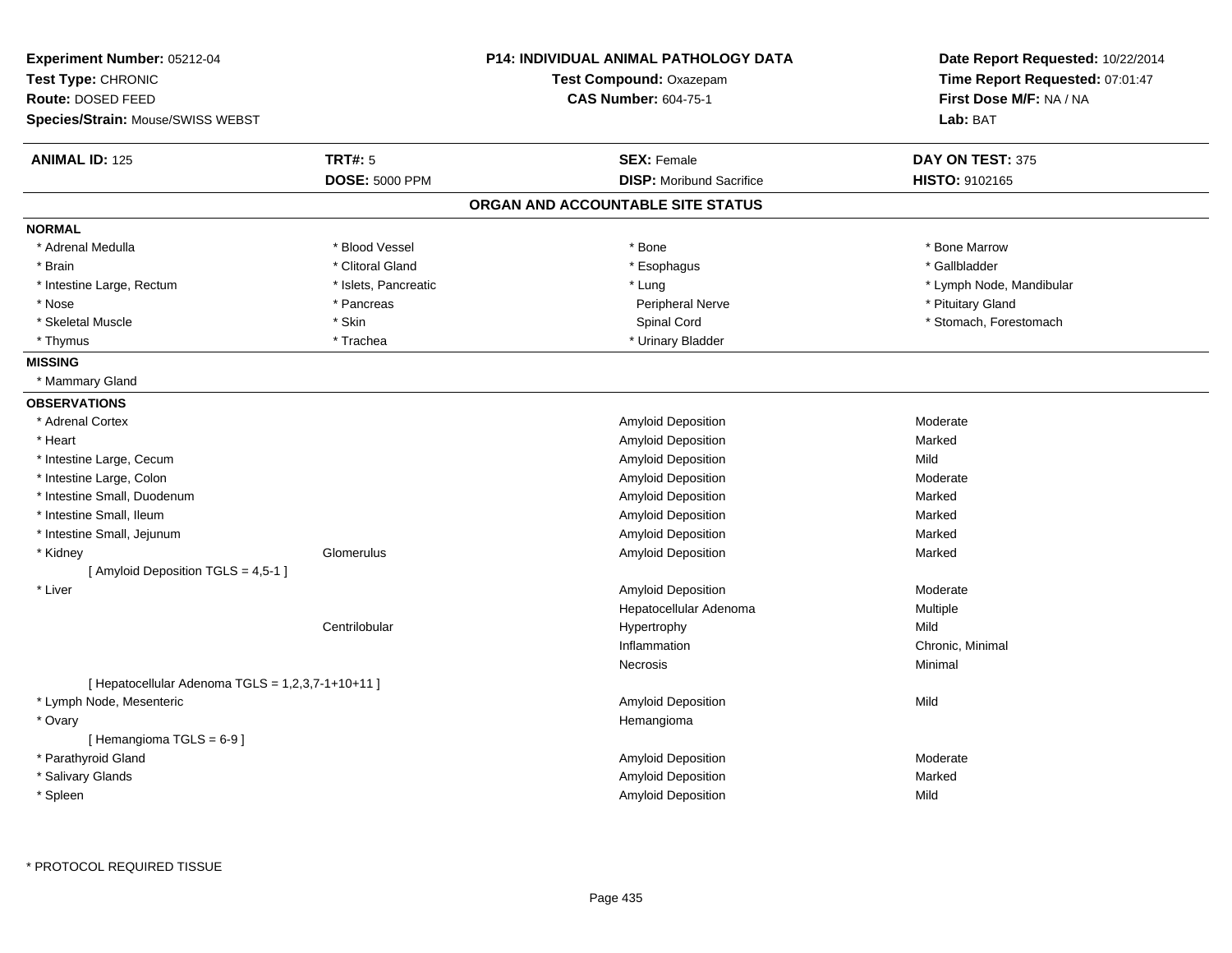| Experiment Number: 05212-04<br><b>P14: INDIVIDUAL ANIMAL PATHOLOGY DATA</b><br>Test Compound: Oxazepam<br>Test Type: CHRONIC<br><b>CAS Number: 604-75-1</b><br><b>Route: DOSED FEED</b><br><b>Species/Strain: Mouse/SWISS WEBST</b> |                       |                                   | Date Report Requested: 10/22/2014 |
|-------------------------------------------------------------------------------------------------------------------------------------------------------------------------------------------------------------------------------------|-----------------------|-----------------------------------|-----------------------------------|
|                                                                                                                                                                                                                                     |                       |                                   | Time Report Requested: 07:01:47   |
|                                                                                                                                                                                                                                     |                       |                                   | First Dose M/F: NA / NA           |
|                                                                                                                                                                                                                                     |                       |                                   | Lab: BAT                          |
| <b>ANIMAL ID: 125</b>                                                                                                                                                                                                               | TRT#: 5               | <b>SEX: Female</b>                | DAY ON TEST: 375                  |
|                                                                                                                                                                                                                                     | <b>DOSE: 5000 PPM</b> | <b>DISP:</b> Moribund Sacrifice   | <b>HISTO: 9102165</b>             |
|                                                                                                                                                                                                                                     |                       | ORGAN AND ACCOUNTABLE SITE STATUS |                                   |
| * Stomach, Glandular                                                                                                                                                                                                                |                       | <b>Amyloid Deposition</b>         | Mild                              |
| * Thyroid Gland                                                                                                                                                                                                                     |                       | <b>Amyloid Deposition</b>         | Moderate                          |
| * Uterus                                                                                                                                                                                                                            |                       | <b>Amyloid Deposition</b>         | Moderate                          |
| PRIMARY CAUSE OF DEATH                                                                                                                                                                                                              |                       |                                   |                                   |
| Animal Note: CAUSE OF MORB: AMYLOID DEPOSITION, MULTIPLE ORGANS                                                                                                                                                                     |                       |                                   |                                   |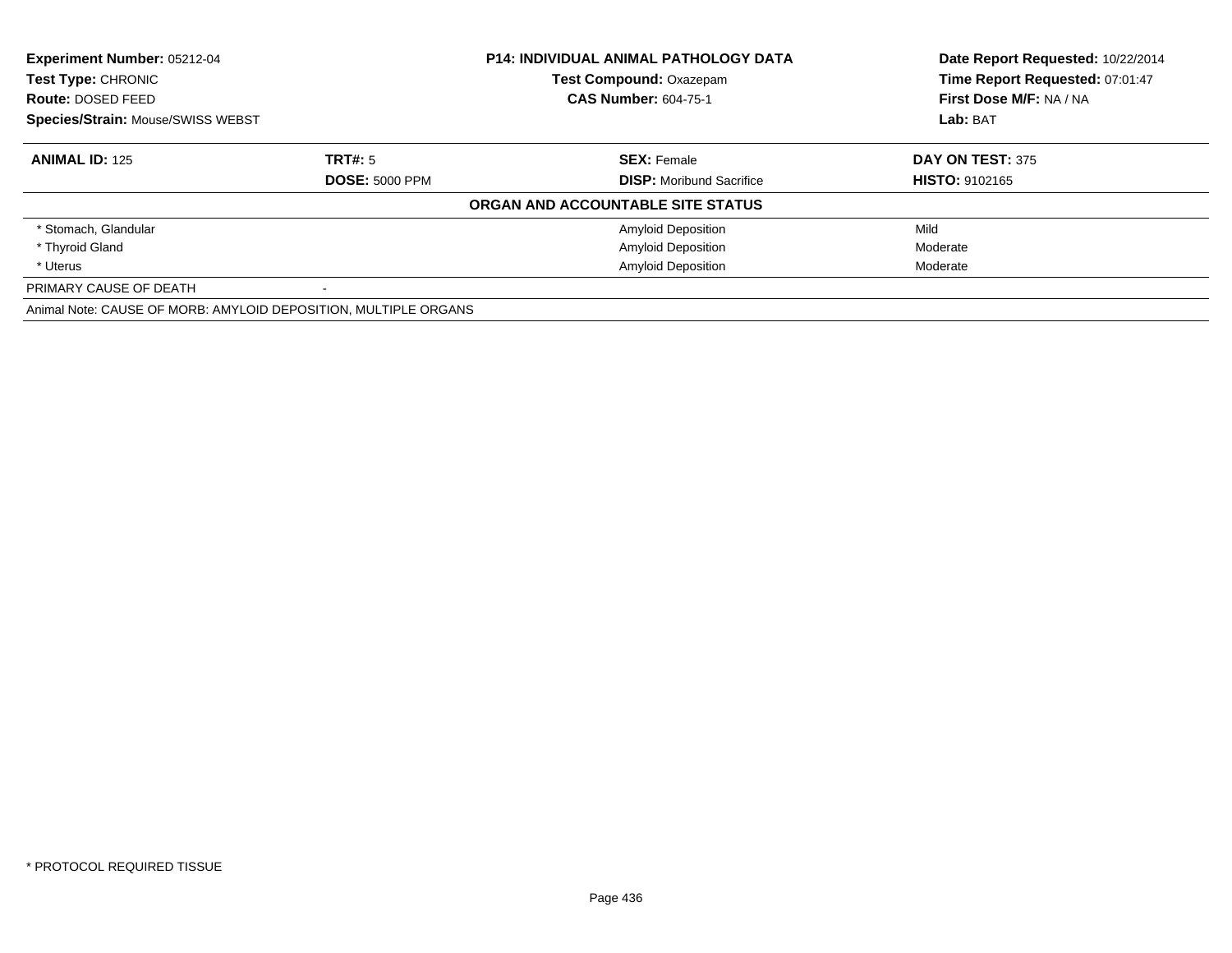| Experiment Number: 05212-04<br>Test Type: CHRONIC          |                       | <b>P14: INDIVIDUAL ANIMAL PATHOLOGY DATA</b> | Date Report Requested: 10/22/2014<br>Time Report Requested: 07:01:47 |  |
|------------------------------------------------------------|-----------------------|----------------------------------------------|----------------------------------------------------------------------|--|
|                                                            |                       | Test Compound: Oxazepam                      |                                                                      |  |
| Route: DOSED FEED                                          |                       | <b>CAS Number: 604-75-1</b>                  | First Dose M/F: NA / NA                                              |  |
| <b>Species/Strain: Mouse/SWISS WEBST</b>                   |                       |                                              | Lab: BAT                                                             |  |
| <b>ANIMAL ID: 126</b>                                      | <b>TRT#: 5</b>        | <b>SEX: Female</b>                           | DAY ON TEST: 397                                                     |  |
|                                                            | <b>DOSE: 5000 PPM</b> | <b>DISP: Terminal Sacrifice</b>              | HISTO: 9102166                                                       |  |
|                                                            |                       | ORGAN AND ACCOUNTABLE SITE STATUS            |                                                                      |  |
| <b>NORMAL</b>                                              |                       |                                              |                                                                      |  |
| * Adrenal Medulla                                          | * Blood Vessel        | * Bone                                       | * Bone Marrow                                                        |  |
| * Brain                                                    | * Clitoral Gland      | * Esophagus                                  | * Intestine Large, Cecum                                             |  |
| * Intestine Large, Rectum                                  | * Islets, Pancreatic  | * Mammary Gland                              | * Nose                                                               |  |
| * Ovary                                                    | * Pancreas            | * Pituitary Gland                            | * Skeletal Muscle                                                    |  |
| * Skin                                                     | * Spleen              | * Stomach, Forestomach                       | * Stomach, Glandular                                                 |  |
| * Thymus                                                   | * Trachea             | * Urinary Bladder                            |                                                                      |  |
| <b>MISSING</b>                                             |                       |                                              |                                                                      |  |
| * Gallbladder                                              |                       |                                              |                                                                      |  |
| <b>OBSERVATIONS</b>                                        |                       |                                              |                                                                      |  |
| * Adrenal Cortex                                           |                       | Amyloid Deposition                           | Marked                                                               |  |
| * Heart                                                    |                       | Amyloid Deposition                           | Marked                                                               |  |
|                                                            | Atrium                | Thrombosis                                   |                                                                      |  |
| [Thrombosis TGLS = $7-2$ ]                                 |                       |                                              |                                                                      |  |
| * Intestine Large, Colon                                   |                       | Amyloid Deposition                           | Moderate                                                             |  |
| * Intestine Small, Duodenum                                |                       | Amyloid Deposition                           | Marked                                                               |  |
| * Intestine Small, Ileum                                   |                       | Amyloid Deposition                           | Marked                                                               |  |
| * Intestine Small, Jejunum                                 |                       | Amyloid Deposition                           | Marked                                                               |  |
|                                                            |                       | Carcinoma                                    |                                                                      |  |
| [Carcinoma TGLS = $2-12$ ]                                 |                       |                                              |                                                                      |  |
| * Kidney                                                   | Glomerulus            | Amyloid Deposition                           | Marked                                                               |  |
|                                                            | Interstitium          | Amyloid Deposition                           | Mild                                                                 |  |
| * Liver                                                    |                       | <b>Amyloid Deposition</b>                    | Moderate                                                             |  |
|                                                            |                       | Hepatocellular Adenoma                       | Multiple                                                             |  |
|                                                            | Centrilobular         | Hypertrophy                                  | Mild                                                                 |  |
| [ Hepatocellular Adenoma TGLS = $3,4,5,6,8-1+9+10+11+13$ ] |                       |                                              |                                                                      |  |
| * Lung                                                     | Alveolar Epith        | Hyperplasia                                  | Moderate                                                             |  |
|                                                            | Alveolus              | <b>Infiltration Cellular</b>                 | Mononuclear CI, Moderate                                             |  |
| * Lymph Node, Mandibular                                   |                       | Amyloid Deposition                           | Moderate                                                             |  |
| * Lymph Node, Mesenteric                                   |                       | Amyloid Deposition                           | Minimal                                                              |  |
| * Parathyroid Gland                                        |                       | <b>Amyloid Deposition</b>                    | Marked                                                               |  |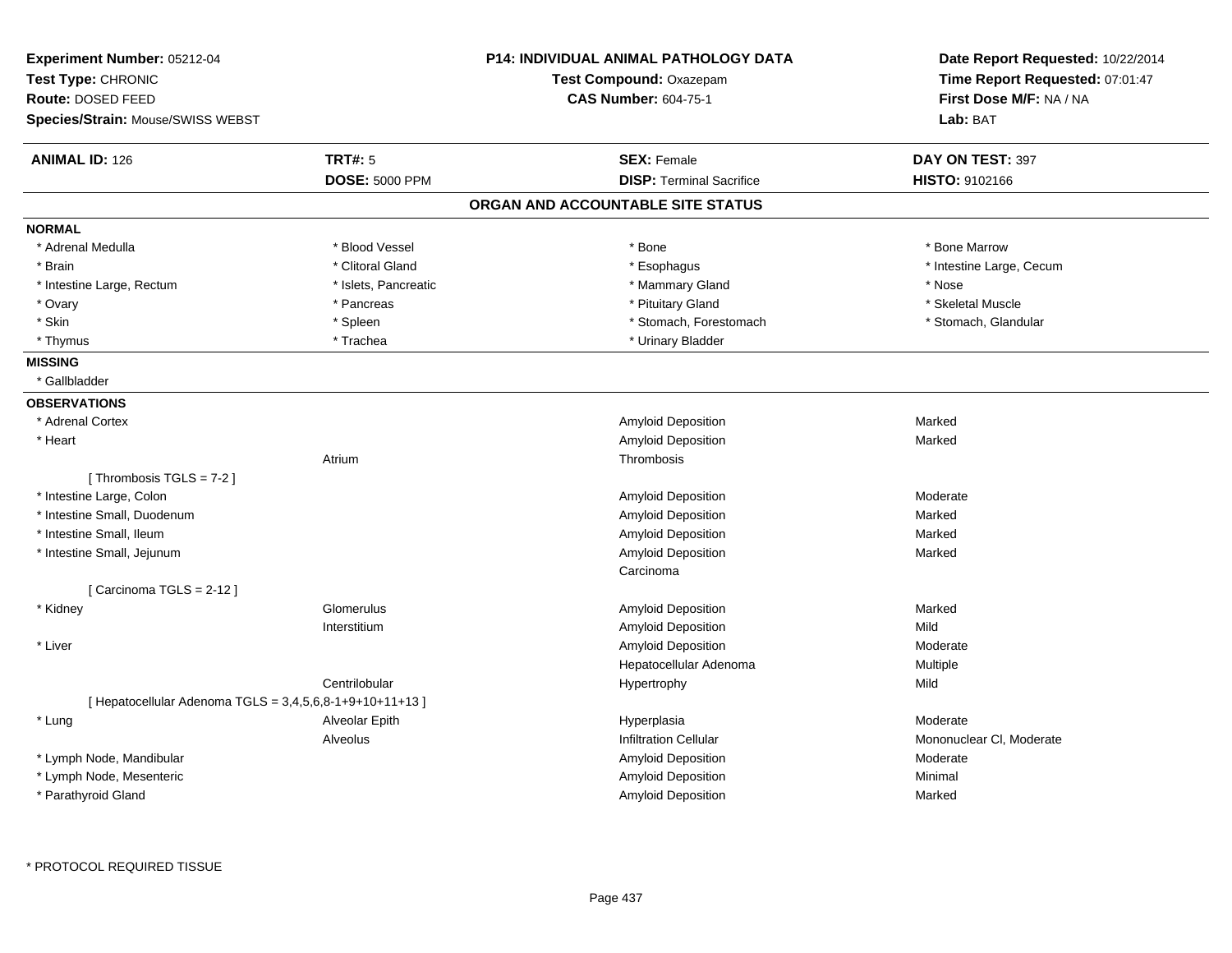| Experiment Number: 05212-04<br>Test Type: CHRONIC |                                                                 | <b>P14: INDIVIDUAL ANIMAL PATHOLOGY DATA</b><br>Test Compound: Oxazepam | Date Report Requested: 10/22/2014<br>Time Report Requested: 07:01:47 |
|---------------------------------------------------|-----------------------------------------------------------------|-------------------------------------------------------------------------|----------------------------------------------------------------------|
| Route: DOSED FEED                                 |                                                                 | <b>CAS Number: 604-75-1</b>                                             | First Dose M/F: NA / NA                                              |
| Species/Strain: Mouse/SWISS WEBST                 |                                                                 |                                                                         | Lab: BAT                                                             |
| <b>ANIMAL ID: 126</b>                             | TRT#: 5                                                         | <b>SEX: Female</b>                                                      | <b>DAY ON TEST: 397</b>                                              |
|                                                   | <b>DOSE: 5000 PPM</b>                                           | <b>DISP: Terminal Sacrifice</b>                                         | <b>HISTO: 9102166</b>                                                |
|                                                   |                                                                 | ORGAN AND ACCOUNTABLE SITE STATUS                                       |                                                                      |
| * Salivary Glands                                 |                                                                 | <b>Amyloid Deposition</b>                                               | Moderate                                                             |
| * Thyroid Gland                                   |                                                                 | <b>Amyloid Deposition</b>                                               | Marked                                                               |
| * Uterus                                          |                                                                 | <b>Amyloid Deposition</b>                                               | Mild                                                                 |
|                                                   | Note: NO CORRESPONDING LESION FOR SMALL UTERUS SEEN AT NECROPSY |                                                                         |                                                                      |
| PRIMARY CAUSE OF DEATH                            |                                                                 |                                                                         |                                                                      |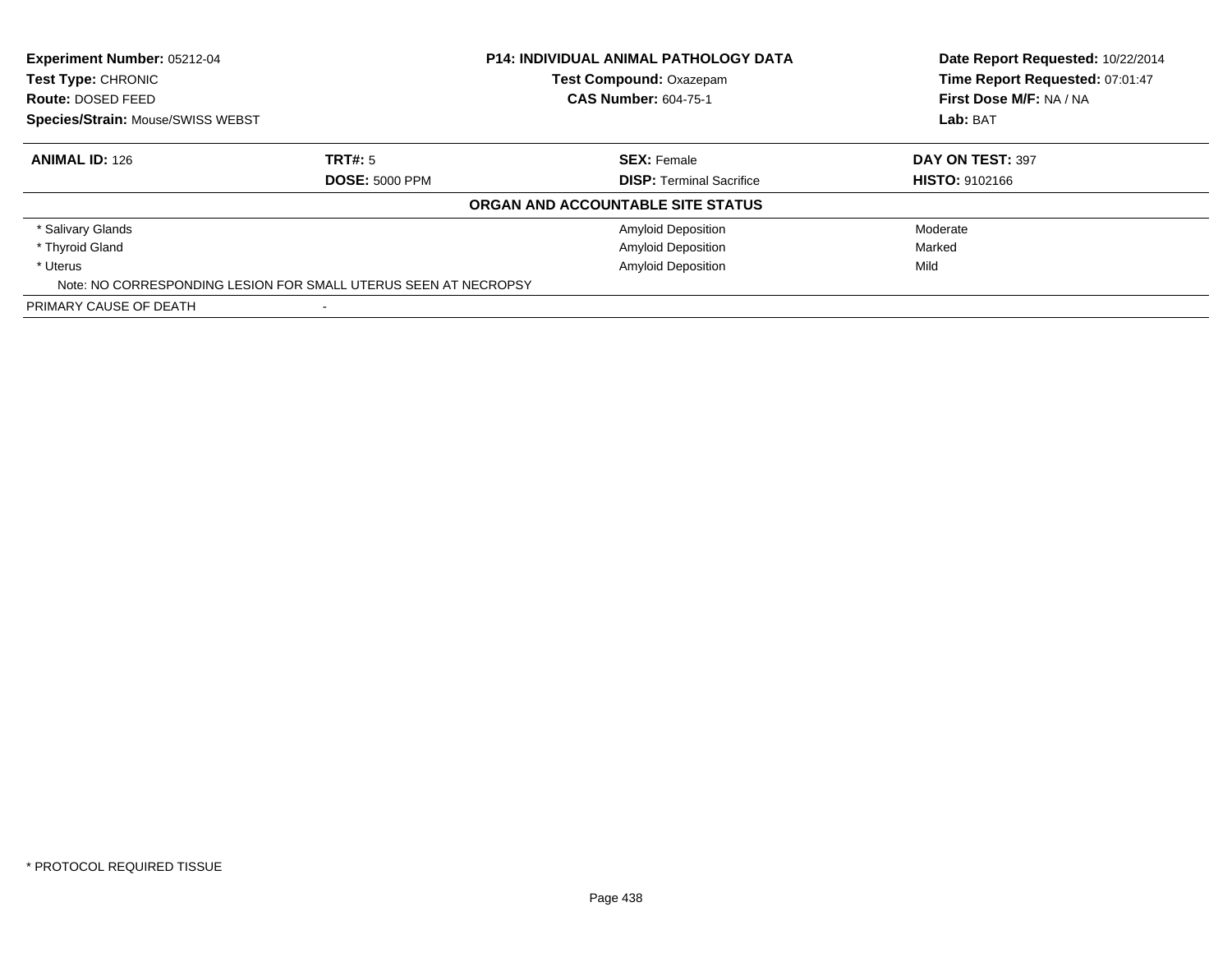| Route: DOSED FEED<br><b>CAS Number: 604-75-1</b><br>Species/Strain: Mouse/SWISS WEBST<br><b>TRT#: 5</b><br><b>ANIMAL ID: 127</b><br><b>SEX: Female</b><br><b>DISP:</b> Moribund Sacrifice<br><b>DOSE: 5000 PPM</b><br>ORGAN AND ACCOUNTABLE SITE STATUS<br><b>NORMAL</b><br>* Adrenal Medulla<br>* Blood Vessel<br>* Bone<br>* Clitoral Gland<br>* Brain<br>* Esophagus<br>* Intestine Large, Colon<br>* Intestine Large, Rectum<br>* Intestine Small, Ileum<br>* Lymph Node, Mandibular<br>* Nose<br>* Ovary<br>* Pituitary Gland<br>* Salivary Glands<br>* Skeletal Muscle<br>* Thyroid Gland<br>Spinal Cord<br>* Thymus<br>* Urinary Bladder<br><b>MISSING</b><br>* Parathyroid Gland<br>* Mammary Gland<br><b>OBSERVATIONS</b><br>* Adrenal Cortex<br>Amyloid Deposition<br>Amyloid Deposition<br>* Heart<br>Atrium<br>Thrombosis | First Dose M/F: NA / NA<br>Lab: BAT<br>DAY ON TEST: 350 |
|---------------------------------------------------------------------------------------------------------------------------------------------------------------------------------------------------------------------------------------------------------------------------------------------------------------------------------------------------------------------------------------------------------------------------------------------------------------------------------------------------------------------------------------------------------------------------------------------------------------------------------------------------------------------------------------------------------------------------------------------------------------------------------------------------------------------------------------|---------------------------------------------------------|
|                                                                                                                                                                                                                                                                                                                                                                                                                                                                                                                                                                                                                                                                                                                                                                                                                                       |                                                         |
|                                                                                                                                                                                                                                                                                                                                                                                                                                                                                                                                                                                                                                                                                                                                                                                                                                       |                                                         |
|                                                                                                                                                                                                                                                                                                                                                                                                                                                                                                                                                                                                                                                                                                                                                                                                                                       | HISTO: 9102167                                          |
|                                                                                                                                                                                                                                                                                                                                                                                                                                                                                                                                                                                                                                                                                                                                                                                                                                       |                                                         |
|                                                                                                                                                                                                                                                                                                                                                                                                                                                                                                                                                                                                                                                                                                                                                                                                                                       |                                                         |
|                                                                                                                                                                                                                                                                                                                                                                                                                                                                                                                                                                                                                                                                                                                                                                                                                                       |                                                         |
|                                                                                                                                                                                                                                                                                                                                                                                                                                                                                                                                                                                                                                                                                                                                                                                                                                       | * Bone Marrow                                           |
|                                                                                                                                                                                                                                                                                                                                                                                                                                                                                                                                                                                                                                                                                                                                                                                                                                       | * Gallbladder                                           |
|                                                                                                                                                                                                                                                                                                                                                                                                                                                                                                                                                                                                                                                                                                                                                                                                                                       | * Islets, Pancreatic                                    |
|                                                                                                                                                                                                                                                                                                                                                                                                                                                                                                                                                                                                                                                                                                                                                                                                                                       | * Pancreas                                              |
|                                                                                                                                                                                                                                                                                                                                                                                                                                                                                                                                                                                                                                                                                                                                                                                                                                       | * Skin                                                  |
|                                                                                                                                                                                                                                                                                                                                                                                                                                                                                                                                                                                                                                                                                                                                                                                                                                       | * Trachea                                               |
|                                                                                                                                                                                                                                                                                                                                                                                                                                                                                                                                                                                                                                                                                                                                                                                                                                       |                                                         |
|                                                                                                                                                                                                                                                                                                                                                                                                                                                                                                                                                                                                                                                                                                                                                                                                                                       |                                                         |
|                                                                                                                                                                                                                                                                                                                                                                                                                                                                                                                                                                                                                                                                                                                                                                                                                                       |                                                         |
|                                                                                                                                                                                                                                                                                                                                                                                                                                                                                                                                                                                                                                                                                                                                                                                                                                       |                                                         |
|                                                                                                                                                                                                                                                                                                                                                                                                                                                                                                                                                                                                                                                                                                                                                                                                                                       | Marked                                                  |
|                                                                                                                                                                                                                                                                                                                                                                                                                                                                                                                                                                                                                                                                                                                                                                                                                                       | Moderate                                                |
|                                                                                                                                                                                                                                                                                                                                                                                                                                                                                                                                                                                                                                                                                                                                                                                                                                       |                                                         |
| [Thrombosis TGLS = $2-2$ ]                                                                                                                                                                                                                                                                                                                                                                                                                                                                                                                                                                                                                                                                                                                                                                                                            |                                                         |
| * Intestine Large, Cecum<br>Amyloid Deposition                                                                                                                                                                                                                                                                                                                                                                                                                                                                                                                                                                                                                                                                                                                                                                                        | Moderate                                                |
| * Intestine Small, Duodenum<br>Amyloid Deposition                                                                                                                                                                                                                                                                                                                                                                                                                                                                                                                                                                                                                                                                                                                                                                                     | Moderate                                                |
| * Intestine Small, Jejunum<br>Amyloid Deposition                                                                                                                                                                                                                                                                                                                                                                                                                                                                                                                                                                                                                                                                                                                                                                                      | Marked                                                  |
| * Kidney<br>Glomerulus<br>Amyloid Deposition                                                                                                                                                                                                                                                                                                                                                                                                                                                                                                                                                                                                                                                                                                                                                                                          | Marked                                                  |
| [ Amyloid Deposition TGLS = 5-1 ]                                                                                                                                                                                                                                                                                                                                                                                                                                                                                                                                                                                                                                                                                                                                                                                                     |                                                         |
| Hepatocellular Adenoma<br>* Liver                                                                                                                                                                                                                                                                                                                                                                                                                                                                                                                                                                                                                                                                                                                                                                                                     | Multiple                                                |
| Centrilobular<br>Hypertrophy                                                                                                                                                                                                                                                                                                                                                                                                                                                                                                                                                                                                                                                                                                                                                                                                          | Mild                                                    |
| Note: TGL NOTE, CONTINUED: +2+9+10+11+12                                                                                                                                                                                                                                                                                                                                                                                                                                                                                                                                                                                                                                                                                                                                                                                              |                                                         |
| [ Hepatocellular Adenoma TGLS = 3,4,6,7,8,9,10,11-1 ]                                                                                                                                                                                                                                                                                                                                                                                                                                                                                                                                                                                                                                                                                                                                                                                 |                                                         |
| * Lung<br>Alveolus<br><b>Infiltration Cellular</b>                                                                                                                                                                                                                                                                                                                                                                                                                                                                                                                                                                                                                                                                                                                                                                                    | Mononuclear CI, Marked                                  |
| Inflammation                                                                                                                                                                                                                                                                                                                                                                                                                                                                                                                                                                                                                                                                                                                                                                                                                          | Chronic, Mild                                           |
| * Lymph Node, Mesenteric<br><b>Amyloid Deposition</b>                                                                                                                                                                                                                                                                                                                                                                                                                                                                                                                                                                                                                                                                                                                                                                                 | Moderate                                                |
| Perph Nerve                                                                                                                                                                                                                                                                                                                                                                                                                                                                                                                                                                                                                                                                                                                                                                                                                           |                                                         |
| Note: SINCE PROTOCOL CALLED FOR ITS EXAMINATION IN THE EVENT                                                                                                                                                                                                                                                                                                                                                                                                                                                                                                                                                                                                                                                                                                                                                                          |                                                         |
| Note: HARVESTED FROM THIS ANIMAL AT NECROPSY WERE UNSUCCESSFUL                                                                                                                                                                                                                                                                                                                                                                                                                                                                                                                                                                                                                                                                                                                                                                        |                                                         |
| Note: ATTEMPT WAS MADE TO LOCATE PERIPHERAL NERVE TISSUE,                                                                                                                                                                                                                                                                                                                                                                                                                                                                                                                                                                                                                                                                                                                                                                             |                                                         |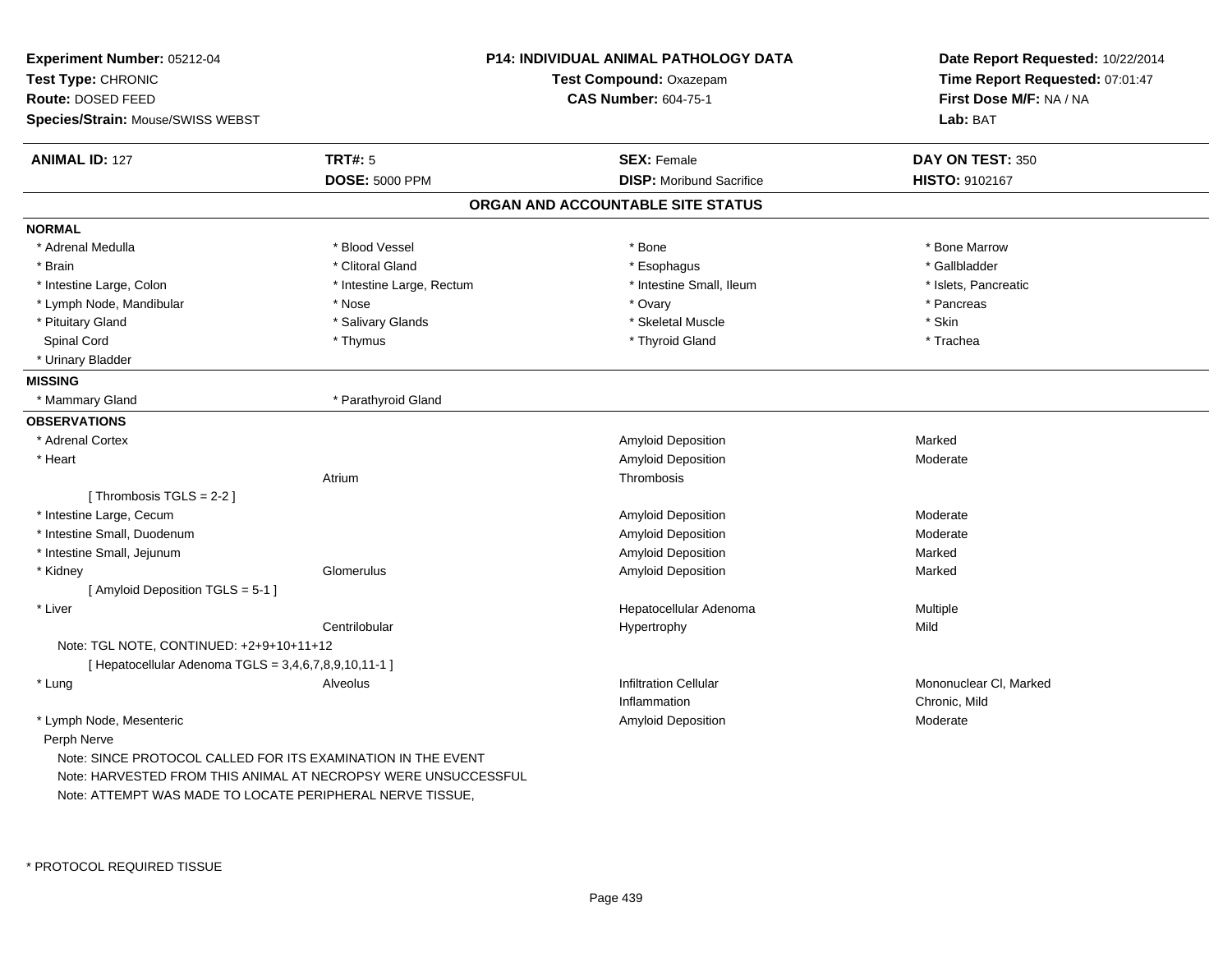| Experiment Number: 05212-04<br><b>Test Type: CHRONIC</b>        |                       | <b>P14: INDIVIDUAL ANIMAL PATHOLOGY DATA</b> | Date Report Requested: 10/22/2014<br>Time Report Requested: 07:01:47 |  |
|-----------------------------------------------------------------|-----------------------|----------------------------------------------|----------------------------------------------------------------------|--|
|                                                                 |                       | <b>Test Compound: Oxazepam</b>               |                                                                      |  |
| <b>Route: DOSED FEED</b>                                        |                       | <b>CAS Number: 604-75-1</b>                  | First Dose M/F: NA / NA                                              |  |
| <b>Species/Strain: Mouse/SWISS WEBST</b>                        |                       |                                              | Lab: BAT                                                             |  |
| <b>ANIMAL ID: 127</b>                                           | TRT#: 5               | <b>SEX: Female</b>                           | DAY ON TEST: 350                                                     |  |
|                                                                 | <b>DOSE: 5000 PPM</b> | <b>DISP:</b> Moribund Sacrifice              | <b>HISTO: 9102167</b>                                                |  |
|                                                                 |                       | ORGAN AND ACCOUNTABLE SITE STATUS            |                                                                      |  |
| Note: ATTEMPTS TO FIND PERIPHERAL NERVE TISSUE AMONG THE ORGANS |                       |                                              |                                                                      |  |
| * Spleen                                                        |                       | <b>Amyloid Deposition</b>                    | Mild                                                                 |  |
| * Uterus                                                        |                       | <b>Amyloid Deposition</b>                    | Marked                                                               |  |
| PRIMARY CAUSE OF DEATH                                          |                       |                                              |                                                                      |  |
| Animal Note: CAUSE OF MORB: AMYLOID DEPOSITION, MULTIPLE ORGANS |                       |                                              |                                                                      |  |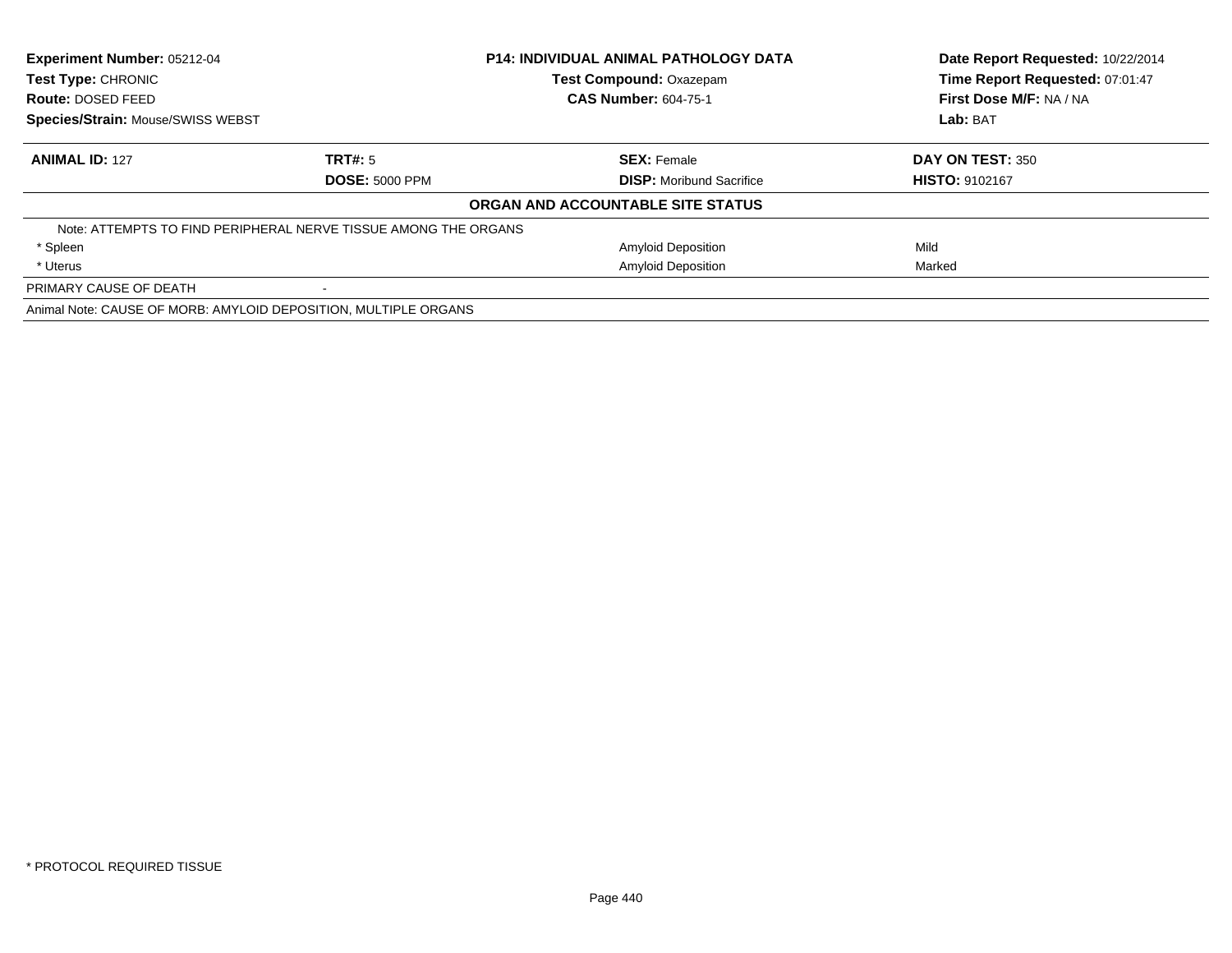| Experiment Number: 05212-04<br>Test Type: CHRONIC<br>Route: DOSED FEED | <b>P14: INDIVIDUAL ANIMAL PATHOLOGY DATA</b><br>Test Compound: Oxazepam<br><b>CAS Number: 604-75-1</b> |  | Date Report Requested: 10/22/2014<br>Time Report Requested: 07:01:47<br>First Dose M/F: NA / NA |                      |
|------------------------------------------------------------------------|--------------------------------------------------------------------------------------------------------|--|-------------------------------------------------------------------------------------------------|----------------------|
| Species/Strain: Mouse/SWISS WEBST                                      |                                                                                                        |  |                                                                                                 | Lab: BAT             |
| <b>ANIMAL ID: 128</b>                                                  | <b>TRT#: 5</b>                                                                                         |  | <b>SEX: Female</b>                                                                              | DAY ON TEST: 337     |
|                                                                        | <b>DOSE: 5000 PPM</b>                                                                                  |  | <b>DISP: Natural Death</b>                                                                      | HISTO: 9102168       |
|                                                                        |                                                                                                        |  | ORGAN AND ACCOUNTABLE SITE STATUS                                                               |                      |
| <b>NORMAL</b>                                                          |                                                                                                        |  |                                                                                                 |                      |
| * Adrenal Medulla                                                      | * Blood Vessel                                                                                         |  | * Bone                                                                                          | * Bone Marrow        |
| * Brain                                                                | * Clitoral Gland                                                                                       |  | * Esophagus                                                                                     | * Gallbladder        |
| * Intestine Large, Cecum                                               | * Intestine Large, Rectum                                                                              |  | * Islets, Pancreatic                                                                            | * Lung               |
| * Mammary Gland                                                        | * Nose                                                                                                 |  | * Pancreas                                                                                      | * Pituitary Gland    |
| * Skeletal Muscle                                                      | * Skin                                                                                                 |  | * Stomach, Forestomach                                                                          | * Stomach, Glandular |
| * Thymus                                                               | Tooth                                                                                                  |  | * Trachea                                                                                       | * Urinary Bladder    |
| <b>MISSING</b>                                                         |                                                                                                        |  |                                                                                                 |                      |
| * Parathyroid Gland                                                    |                                                                                                        |  |                                                                                                 |                      |
| <b>OBSERVATIONS</b>                                                    |                                                                                                        |  |                                                                                                 |                      |
| * Adrenal Cortex                                                       |                                                                                                        |  | Amyloid Deposition                                                                              | Mild                 |
| * Heart                                                                |                                                                                                        |  | Amyloid Deposition                                                                              | Moderate             |
| * Intestine Large, Colon                                               |                                                                                                        |  | <b>Amyloid Deposition</b>                                                                       | Minimal              |
| * Intestine Small, Duodenum                                            |                                                                                                        |  | Amyloid Deposition                                                                              | Mild                 |
| * Intestine Small, Ileum                                               |                                                                                                        |  | Amyloid Deposition                                                                              | Marked               |
| * Intestine Small, Jejunum                                             |                                                                                                        |  | Amyloid Deposition                                                                              | Marked               |
| * Kidney                                                               | Glomerulus                                                                                             |  | <b>Amyloid Deposition</b>                                                                       | Marked               |
| [Amyloid Deposition TGLS = 1,2-1+9]                                    |                                                                                                        |  |                                                                                                 |                      |
| * Liver                                                                |                                                                                                        |  | <b>Amyloid Deposition</b>                                                                       | Moderate             |
|                                                                        |                                                                                                        |  | Hepatocellular Adenoma                                                                          |                      |
|                                                                        | Centrilobular                                                                                          |  | Hypertrophy                                                                                     | Mild                 |
|                                                                        |                                                                                                        |  | Necrosis                                                                                        | Moderate             |
| [ Amyloid Deposition TGLS = 3-1+2 ]                                    |                                                                                                        |  |                                                                                                 |                      |
| * Lymph Node, Mandibular                                               |                                                                                                        |  | Amyloid Deposition                                                                              | Mild                 |
| * Lymph Node, Mesenteric                                               |                                                                                                        |  | Amyloid Deposition                                                                              | Moderate             |
| * Ovary                                                                |                                                                                                        |  | <b>Amyloid Deposition</b>                                                                       | Minimal              |
| * Salivary Glands                                                      |                                                                                                        |  | <b>Amyloid Deposition</b>                                                                       | Moderate             |
| * Spleen                                                               |                                                                                                        |  | Amyloid Deposition                                                                              | Mild                 |
| * Thyroid Gland                                                        |                                                                                                        |  | Amyloid Deposition                                                                              | Moderate             |
| * Uterus                                                               |                                                                                                        |  | <b>Amyloid Deposition</b>                                                                       | Moderate             |

PRIMARY CAUSE OF DEATH-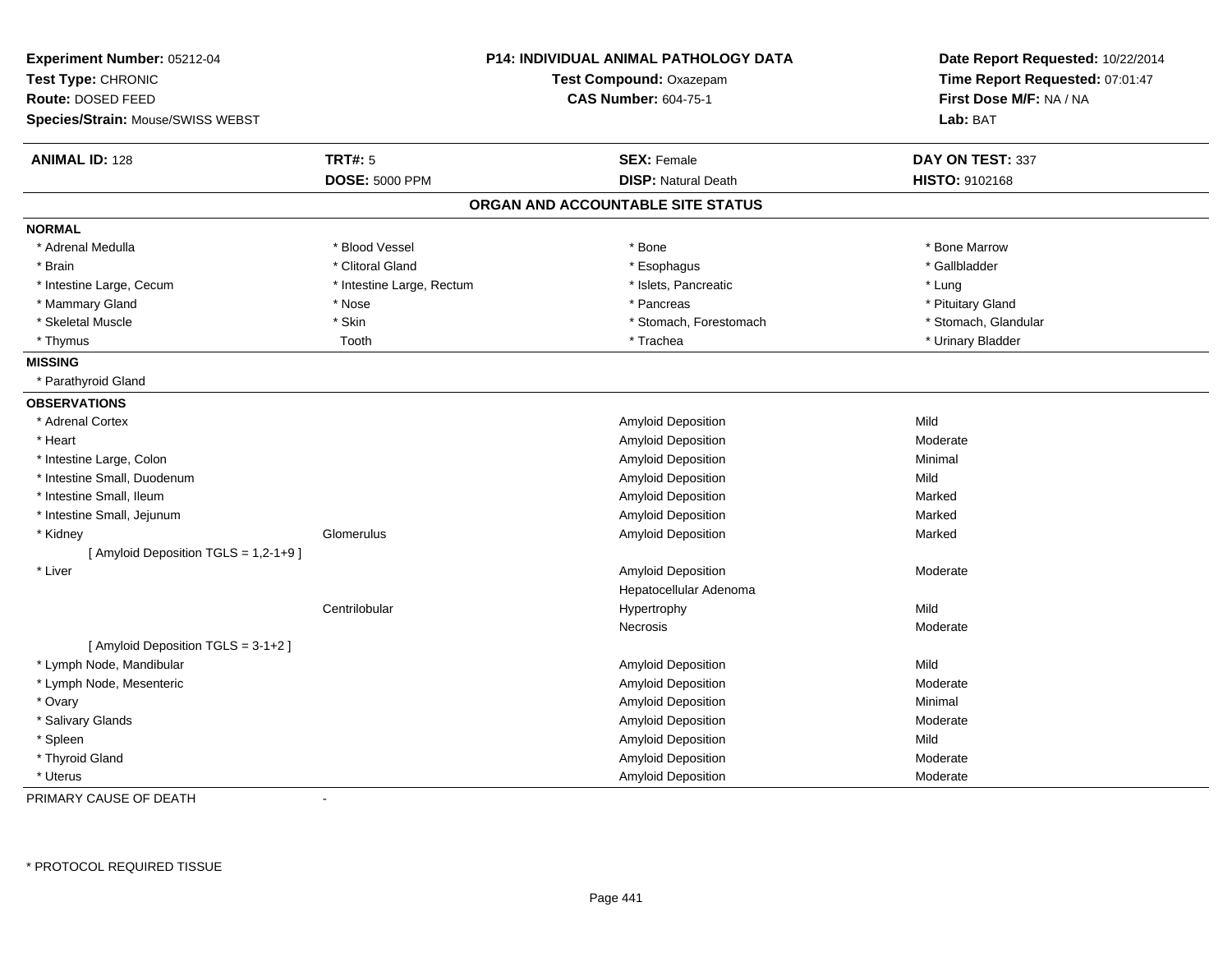| <b>Experiment Number: 05212-04</b><br><b>Test Type: CHRONIC</b><br><b>Route: DOSED FEED</b><br>Species/Strain: Mouse/SWISS WEBST |                       | <b>P14: INDIVIDUAL ANIMAL PATHOLOGY DATA</b><br><b>Test Compound: Oxazepam</b> | Date Report Requested: 10/22/2014<br>Time Report Requested: 07:01:47 |
|----------------------------------------------------------------------------------------------------------------------------------|-----------------------|--------------------------------------------------------------------------------|----------------------------------------------------------------------|
|                                                                                                                                  |                       | <b>CAS Number: 604-75-1</b>                                                    | First Dose M/F: NA / NA                                              |
|                                                                                                                                  |                       |                                                                                | Lab: BAT                                                             |
| <b>ANIMAL ID: 128</b>                                                                                                            | TRT#: 5               | <b>SEX: Female</b>                                                             | DAY ON TEST: 337                                                     |
|                                                                                                                                  | <b>DOSE: 5000 PPM</b> | <b>DISP:</b> Natural Death                                                     | <b>HISTO: 9102168</b>                                                |
|                                                                                                                                  |                       | <b>ORGAN AND ACCOUNTABLE SITE STATUS</b>                                       |                                                                      |
| Animal Note: CAUSE OF DEATH: AMYLOID DEPOSITION, MULTIPLE ORGANS                                                                 |                       |                                                                                |                                                                      |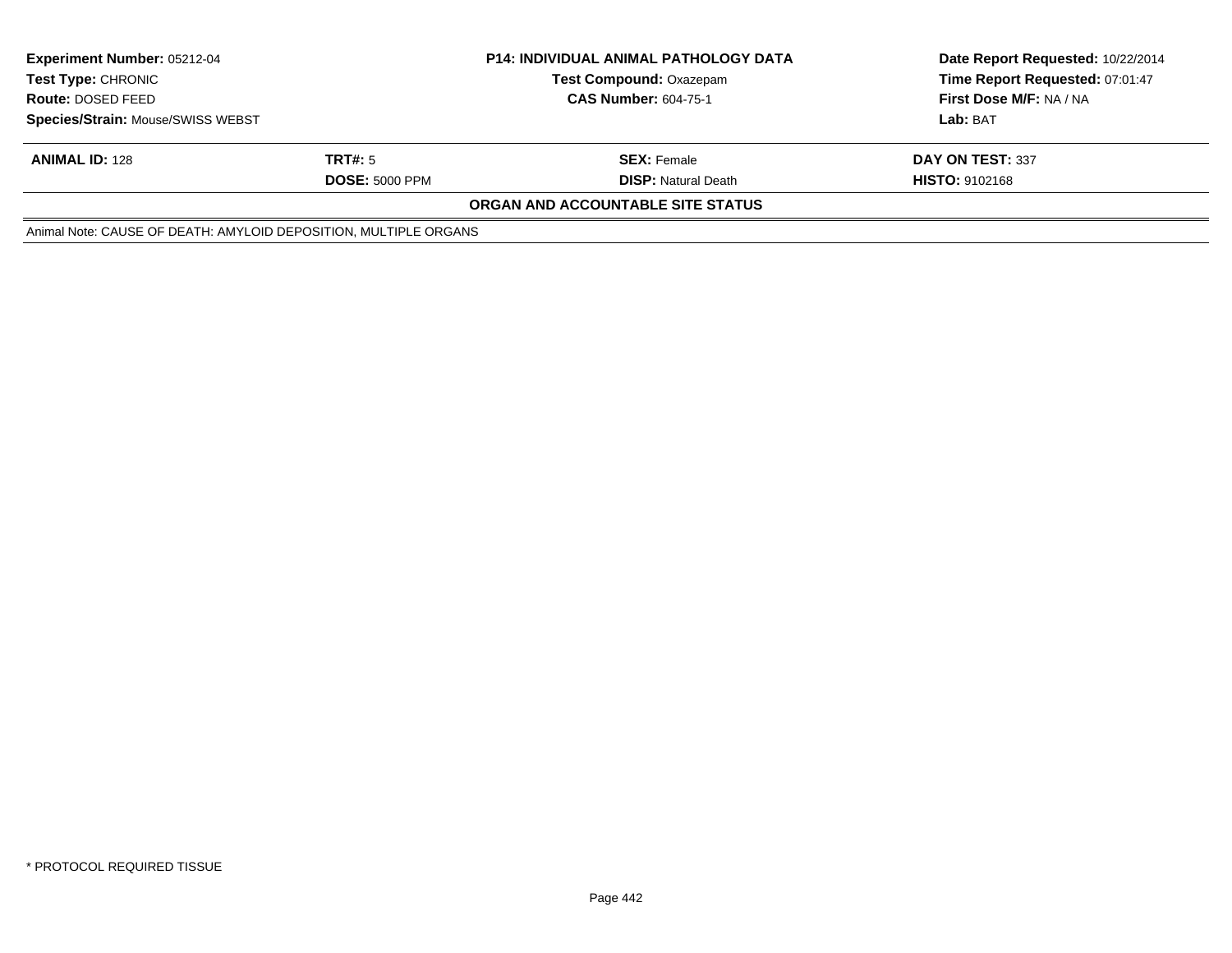| Experiment Number: 05212-04<br>Test Type: CHRONIC<br>Route: DOSED FEED<br>Species/Strain: Mouse/SWISS WEBST | P14: INDIVIDUAL ANIMAL PATHOLOGY DATA<br>Test Compound: Oxazepam<br><b>CAS Number: 604-75-1</b> |                                   | Date Report Requested: 10/22/2014<br>Time Report Requested: 07:01:47<br>First Dose M/F: NA / NA<br>Lab: BAT |  |
|-------------------------------------------------------------------------------------------------------------|-------------------------------------------------------------------------------------------------|-----------------------------------|-------------------------------------------------------------------------------------------------------------|--|
| <b>ANIMAL ID: 129</b>                                                                                       | <b>TRT#: 5</b>                                                                                  | <b>SEX: Female</b>                | DAY ON TEST: 379                                                                                            |  |
|                                                                                                             | <b>DOSE: 5000 PPM</b>                                                                           | <b>DISP: Natural Death</b>        | HISTO: 9102169                                                                                              |  |
|                                                                                                             |                                                                                                 | ORGAN AND ACCOUNTABLE SITE STATUS |                                                                                                             |  |
| <b>NORMAL</b>                                                                                               |                                                                                                 |                                   |                                                                                                             |  |
| * Adrenal Medulla                                                                                           | * Blood Vessel                                                                                  | * Bone                            | * Bone Marrow                                                                                               |  |
| * Brain                                                                                                     | * Clitoral Gland                                                                                | * Esophagus                       | * Gallbladder                                                                                               |  |
| * Intestine Large, Rectum                                                                                   | * Intestine Small, Duodenum                                                                     | * Islets, Pancreatic              | * Mammary Gland                                                                                             |  |
| * Nose                                                                                                      | * Pancreas                                                                                      | * Pituitary Gland                 | * Skeletal Muscle                                                                                           |  |
| * Skin                                                                                                      | * Stomach, Forestomach                                                                          | * Thymus                          | * Trachea                                                                                                   |  |
| * Urinary Bladder                                                                                           |                                                                                                 |                                   |                                                                                                             |  |
| <b>OBSERVATIONS</b>                                                                                         |                                                                                                 |                                   |                                                                                                             |  |
| * Adrenal Cortex                                                                                            |                                                                                                 | Amyloid Deposition                | Mild                                                                                                        |  |
| * Heart                                                                                                     |                                                                                                 | <b>Amyloid Deposition</b>         | Moderate                                                                                                    |  |
|                                                                                                             | Atrium                                                                                          | Thrombosis                        |                                                                                                             |  |
| [Thrombosis TGLS = $2-2$ ]                                                                                  |                                                                                                 |                                   |                                                                                                             |  |
| * Intestine Large, Cecum                                                                                    |                                                                                                 | Amyloid Deposition                | Mild                                                                                                        |  |
| * Intestine Large, Colon                                                                                    |                                                                                                 | <b>Amyloid Deposition</b>         | Mild                                                                                                        |  |
| * Intestine Small, Ileum                                                                                    |                                                                                                 | Amyloid Deposition                | Moderate                                                                                                    |  |
| * Intestine Small, Jejunum                                                                                  |                                                                                                 | Amyloid Deposition                | Moderate                                                                                                    |  |
| * Kidney                                                                                                    | Glomerulus                                                                                      | Amyloid Deposition                | Moderate                                                                                                    |  |
| * Liver                                                                                                     |                                                                                                 | <b>Amyloid Deposition</b>         | Moderate                                                                                                    |  |
|                                                                                                             |                                                                                                 | Hepatocellular Adenoma            | Multiple                                                                                                    |  |
|                                                                                                             | Centrilobular                                                                                   | Hypertrophy                       | Mild                                                                                                        |  |
| [ Hepatocellular Adenoma TGLS = 1-1+9 ]                                                                     |                                                                                                 |                                   |                                                                                                             |  |
| * Lung                                                                                                      | Alveolus                                                                                        | <b>Infiltration Cellular</b>      | Mononuclear CI, Marked                                                                                      |  |
| * Lymph Node, Mandibular                                                                                    |                                                                                                 | Amyloid Deposition                | Moderate                                                                                                    |  |
| * Lymph Node, Mesenteric                                                                                    |                                                                                                 | Amyloid Deposition                | Marked                                                                                                      |  |
| * Ovary                                                                                                     |                                                                                                 | Amyloid Deposition                | Minimal                                                                                                     |  |
| * Parathyroid Gland                                                                                         |                                                                                                 | <b>Amyloid Deposition</b>         | Moderate                                                                                                    |  |
| * Salivary Glands                                                                                           |                                                                                                 | Amyloid Deposition                | Moderate                                                                                                    |  |
| * Spleen                                                                                                    |                                                                                                 | Amyloid Deposition                | Minimal                                                                                                     |  |
| * Stomach, Glandular                                                                                        |                                                                                                 | Amyloid Deposition                | Mild                                                                                                        |  |
| * Thyroid Gland                                                                                             |                                                                                                 | Amyloid Deposition                | Moderate                                                                                                    |  |
| * Uterus                                                                                                    |                                                                                                 | Amyloid Deposition                | Mild                                                                                                        |  |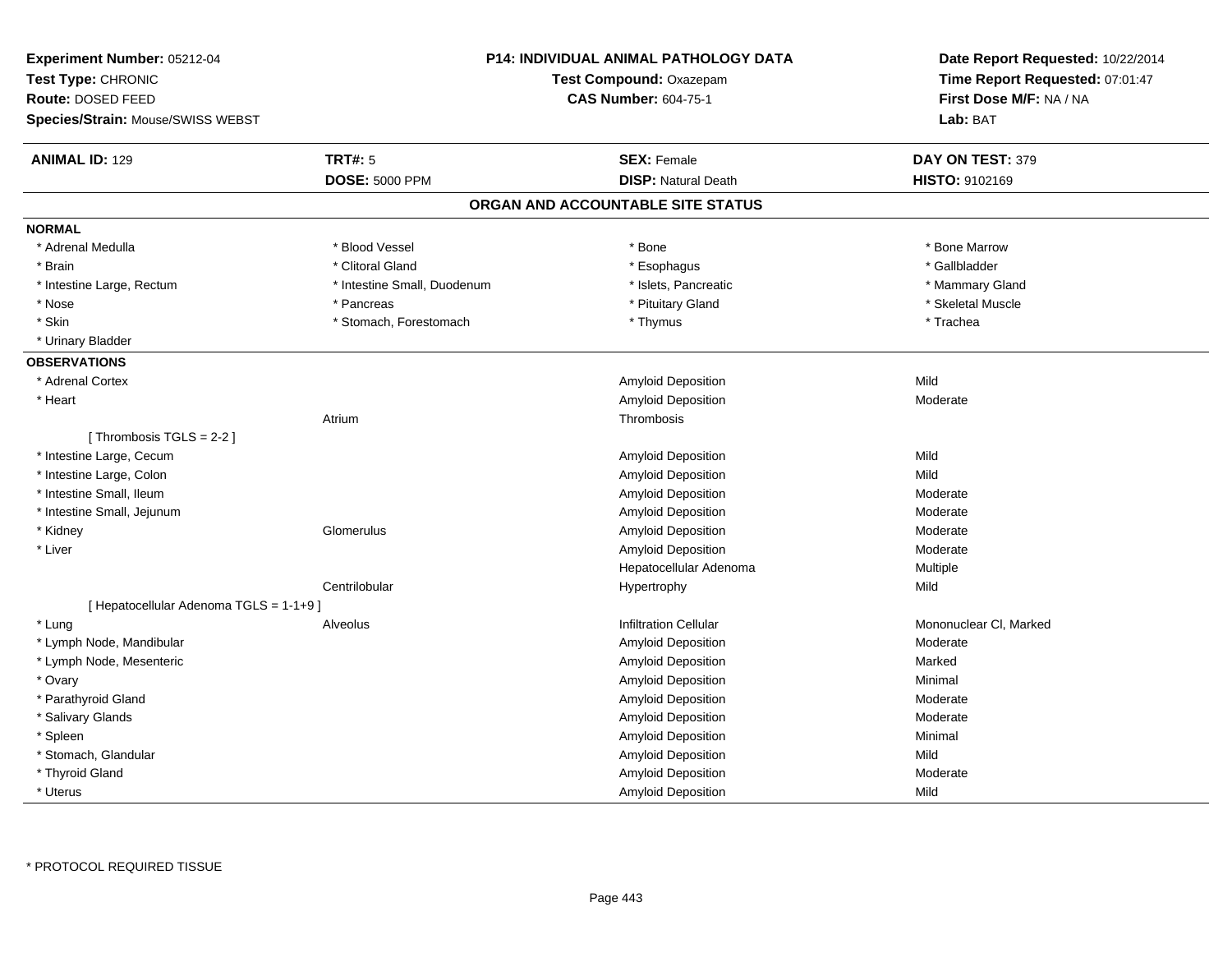| <b>Experiment Number: 05212-04</b>                               |                       | <b>P14: INDIVIDUAL ANIMAL PATHOLOGY DATA</b> | Date Report Requested: 10/22/2014 |
|------------------------------------------------------------------|-----------------------|----------------------------------------------|-----------------------------------|
| Test Type: CHRONIC                                               |                       | <b>Test Compound: Oxazepam</b>               | Time Report Requested: 07:01:47   |
| <b>Route: DOSED FEED</b>                                         |                       | <b>CAS Number: 604-75-1</b>                  | First Dose M/F: NA / NA           |
| <b>Species/Strain: Mouse/SWISS WEBST</b>                         |                       |                                              | Lab: BAT                          |
| <b>ANIMAL ID: 129</b>                                            | TRT#: 5               | <b>SEX: Female</b>                           | DAY ON TEST: 379                  |
|                                                                  | <b>DOSE: 5000 PPM</b> | <b>DISP:</b> Natural Death                   | <b>HISTO: 9102169</b>             |
|                                                                  |                       | ORGAN AND ACCOUNTABLE SITE STATUS            |                                   |
| PRIMARY CAUSE OF DEATH                                           |                       |                                              |                                   |
| Animal Note: CAUSE OF DEATH: AMYLOID DEPOSITION, MULTIPLE ORGANS |                       |                                              |                                   |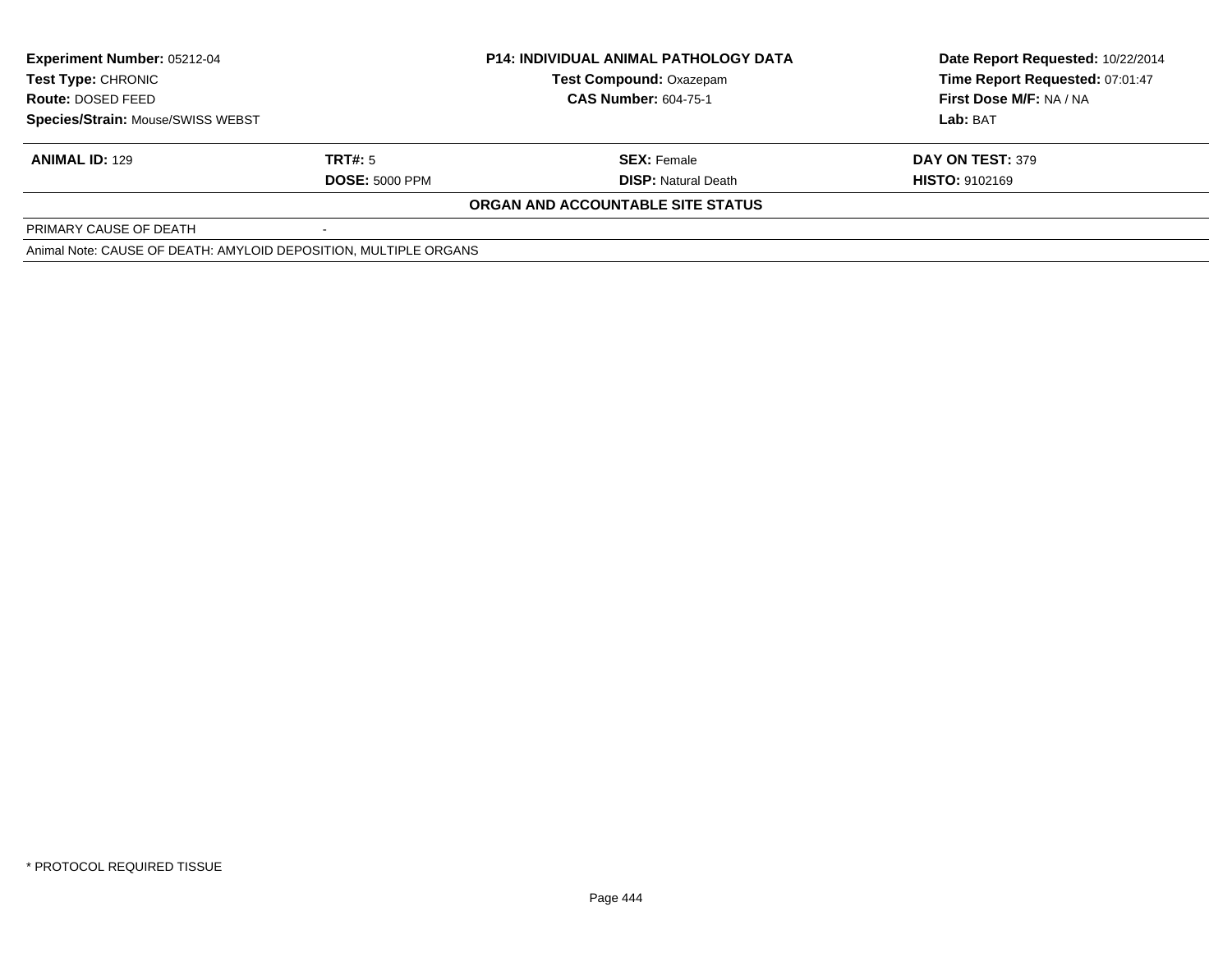| Experiment Number: 05212-04<br>Test Type: CHRONIC<br>Route: DOSED FEED<br>Species/Strain: Mouse/SWISS WEBST |                       | <b>P14: INDIVIDUAL ANIMAL PATHOLOGY DATA</b><br>Test Compound: Oxazepam<br><b>CAS Number: 604-75-1</b> | Date Report Requested: 10/22/2014<br>Time Report Requested: 07:01:47<br>First Dose M/F: NA / NA<br>Lab: BAT |
|-------------------------------------------------------------------------------------------------------------|-----------------------|--------------------------------------------------------------------------------------------------------|-------------------------------------------------------------------------------------------------------------|
| <b>ANIMAL ID: 130</b>                                                                                       | <b>TRT#: 5</b>        | <b>SEX: Female</b>                                                                                     |                                                                                                             |
|                                                                                                             | <b>DOSE: 5000 PPM</b> | <b>DISP: Natural Death</b>                                                                             | DAY ON TEST: 339<br>HISTO: 9102170                                                                          |
|                                                                                                             |                       |                                                                                                        |                                                                                                             |
|                                                                                                             |                       | ORGAN AND ACCOUNTABLE SITE STATUS                                                                      |                                                                                                             |
| <b>NORMAL</b>                                                                                               |                       |                                                                                                        |                                                                                                             |
| * Adrenal Medulla                                                                                           | * Blood Vessel        | * Bone                                                                                                 | * Bone Marrow                                                                                               |
| * Brain                                                                                                     | * Clitoral Gland      | * Esophagus                                                                                            | * Gallbladder                                                                                               |
| * Intestine Large, Rectum                                                                                   | * Islets, Pancreatic  | * Lung                                                                                                 | * Lymph Node, Mandibular                                                                                    |
| * Nose                                                                                                      | * Ovary               | * Pancreas                                                                                             | * Pituitary Gland                                                                                           |
| * Skeletal Muscle                                                                                           | * Skin                | * Thymus                                                                                               | * Trachea                                                                                                   |
| * Urinary Bladder                                                                                           |                       |                                                                                                        |                                                                                                             |
| <b>MISSING</b>                                                                                              |                       |                                                                                                        |                                                                                                             |
| * Mammary Gland                                                                                             | * Parathyroid Gland   |                                                                                                        |                                                                                                             |
| <b>AUTO PRECLUDES DIAG.</b>                                                                                 |                       |                                                                                                        |                                                                                                             |
| * Intestine Small, Ileum                                                                                    |                       |                                                                                                        |                                                                                                             |
| <b>OBSERVATIONS</b>                                                                                         |                       |                                                                                                        |                                                                                                             |
| * Adrenal Cortex                                                                                            |                       | Amyloid Deposition                                                                                     | Mild                                                                                                        |
| * Heart                                                                                                     |                       | <b>Amyloid Deposition</b>                                                                              | Moderate                                                                                                    |
| * Intestine Large, Cecum                                                                                    |                       | Amyloid Deposition                                                                                     | Mild                                                                                                        |
| * Intestine Large, Colon                                                                                    |                       | Amyloid Deposition                                                                                     | Mild                                                                                                        |
| * Intestine Small, Duodenum                                                                                 |                       | Amyloid Deposition                                                                                     | Mild                                                                                                        |
| * Intestine Small, Jejunum                                                                                  |                       | Amyloid Deposition                                                                                     | Moderate                                                                                                    |
| * Kidney                                                                                                    | Glomerulus            | Amyloid Deposition                                                                                     | Marked                                                                                                      |
| * Liver                                                                                                     |                       | Amyloid Deposition                                                                                     | Mild                                                                                                        |
|                                                                                                             |                       | Hepatocellular Adenoma                                                                                 | Multiple                                                                                                    |
|                                                                                                             | Centrilobular         | Hypertrophy                                                                                            | Mild                                                                                                        |
| [ Hepatocellular Adenoma TGLS = 1,2-1+2 ]                                                                   |                       |                                                                                                        |                                                                                                             |
| * Lymph Node, Mesenteric                                                                                    |                       | Amyloid Deposition                                                                                     | Moderate                                                                                                    |
| * Salivary Glands                                                                                           |                       | Amyloid Deposition                                                                                     | Moderate                                                                                                    |
| * Spleen                                                                                                    |                       | Amyloid Deposition                                                                                     | Mild                                                                                                        |
| * Stomach, Forestomach                                                                                      |                       | <b>Amyloid Deposition</b>                                                                              | Moderate                                                                                                    |
| * Stomach, Glandular                                                                                        |                       | Mineralization                                                                                         | Moderate                                                                                                    |
| * Thyroid Gland                                                                                             |                       | Amyloid Deposition                                                                                     | Mild                                                                                                        |
| * Uterus                                                                                                    |                       | Amyloid Deposition                                                                                     | Marked                                                                                                      |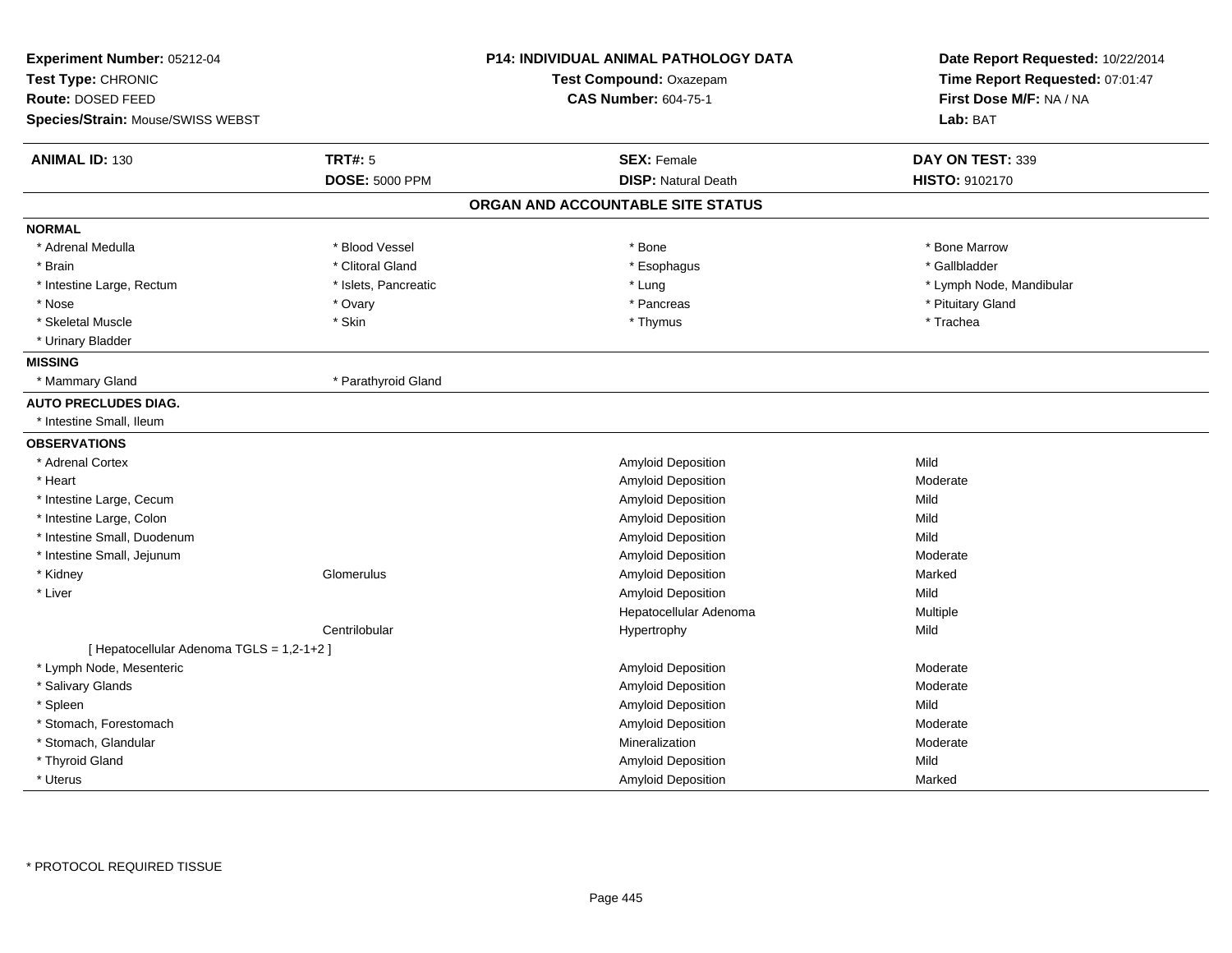| <b>Experiment Number: 05212-04</b>                               |                       | <b>P14: INDIVIDUAL ANIMAL PATHOLOGY DATA</b> | Date Report Requested: 10/22/2014 |
|------------------------------------------------------------------|-----------------------|----------------------------------------------|-----------------------------------|
| Test Type: CHRONIC                                               |                       | <b>Test Compound: Oxazepam</b>               | Time Report Requested: 07:01:47   |
| <b>Route: DOSED FEED</b>                                         |                       | <b>CAS Number: 604-75-1</b>                  | First Dose M/F: NA / NA           |
| <b>Species/Strain: Mouse/SWISS WEBST</b>                         |                       |                                              | Lab: BAT                          |
| <b>ANIMAL ID: 130</b>                                            | TRT#: 5               | <b>SEX: Female</b>                           | DAY ON TEST: 339                  |
|                                                                  | <b>DOSE: 5000 PPM</b> | <b>DISP:</b> Natural Death                   | <b>HISTO: 9102170</b>             |
|                                                                  |                       | ORGAN AND ACCOUNTABLE SITE STATUS            |                                   |
| PRIMARY CAUSE OF DEATH                                           |                       |                                              |                                   |
| Animal Note: CAUSE OF DEATH: AMYLOID DEPOSITION, MULTIPLE ORGANS |                       |                                              |                                   |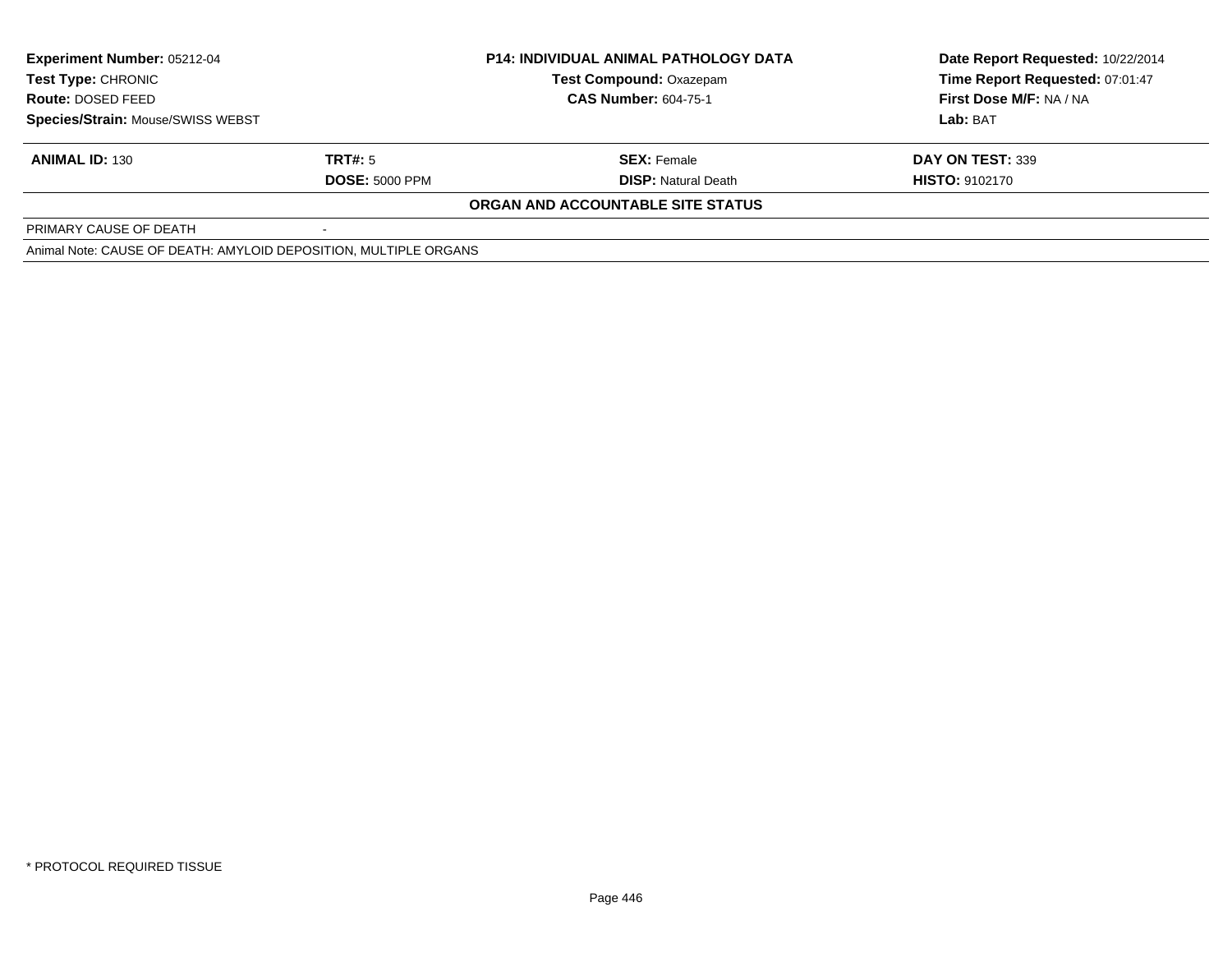| Experiment Number: 05212-04<br>Test Type: CHRONIC<br><b>Route: DOSED FEED</b><br>Species/Strain: Mouse/SWISS WEBST |                          | P14: INDIVIDUAL ANIMAL PATHOLOGY DATA<br>Test Compound: Oxazepam<br><b>CAS Number: 604-75-1</b> | Date Report Requested: 10/22/2014<br>Time Report Requested: 07:01:47<br>First Dose M/F: NA / NA<br>Lab: BAT |
|--------------------------------------------------------------------------------------------------------------------|--------------------------|-------------------------------------------------------------------------------------------------|-------------------------------------------------------------------------------------------------------------|
| <b>ANIMAL ID: 131</b>                                                                                              | <b>TRT#: 5</b>           | <b>SEX: Female</b>                                                                              | DAY ON TEST: 381                                                                                            |
|                                                                                                                    | <b>DOSE: 5000 PPM</b>    | <b>DISP: Natural Death</b>                                                                      | HISTO: 9102171                                                                                              |
|                                                                                                                    |                          | ORGAN AND ACCOUNTABLE SITE STATUS                                                               |                                                                                                             |
| <b>NORMAL</b>                                                                                                      |                          |                                                                                                 |                                                                                                             |
| * Blood Vessel                                                                                                     | * Bone                   | * Bone Marrow                                                                                   | * Brain                                                                                                     |
| * Clitoral Gland                                                                                                   | * Esophagus              | * Gallbladder                                                                                   | * Intestine Large, Colon                                                                                    |
| * Intestine Large, Rectum                                                                                          | * Islets, Pancreatic     | * Lymph Node, Mesenteric                                                                        | * Mammary Gland                                                                                             |
| * Nose                                                                                                             | * Pancreas               | * Parathyroid Gland                                                                             | * Pituitary Gland                                                                                           |
| * Skeletal Muscle                                                                                                  | * Skin                   | * Stomach, Forestomach                                                                          | * Thymus                                                                                                    |
| * Thyroid Gland                                                                                                    | * Trachea                | * Urinary Bladder                                                                               | * Uterus                                                                                                    |
| <b>MISSING</b>                                                                                                     |                          |                                                                                                 |                                                                                                             |
| * Adrenal Medulla                                                                                                  | * Intestine Large, Cecum |                                                                                                 |                                                                                                             |
| <b>OBSERVATIONS</b>                                                                                                |                          |                                                                                                 |                                                                                                             |
| * Adrenal Cortex                                                                                                   |                          | Amyloid Deposition                                                                              | Minimal                                                                                                     |
| * Heart                                                                                                            |                          | Amyloid Deposition                                                                              | Moderate                                                                                                    |
|                                                                                                                    | Atrium                   | Thrombosis                                                                                      |                                                                                                             |
| * Intestine Small, Duodenum                                                                                        |                          | Amyloid Deposition                                                                              | Mild                                                                                                        |
| * Intestine Small, Ileum                                                                                           |                          | Amyloid Deposition                                                                              | Moderate                                                                                                    |
| * Intestine Small, Jejunum                                                                                         |                          | Amyloid Deposition                                                                              | Moderate                                                                                                    |
| * Kidney                                                                                                           | Glomerulus               | Amyloid Deposition                                                                              | Marked                                                                                                      |
| [ Amyloid Deposition TGLS = 2-1 ]                                                                                  |                          |                                                                                                 |                                                                                                             |
| * Liver                                                                                                            |                          | Amyloid Deposition                                                                              | Moderate                                                                                                    |
|                                                                                                                    | Centrilobular            | Hypertrophy                                                                                     | Mild                                                                                                        |
| [Hypertrophy TGLS = $1-1+2$ ]                                                                                      |                          |                                                                                                 |                                                                                                             |
| * Lung                                                                                                             | Alveolus                 | <b>Infiltration Cellular</b>                                                                    | Mononuclear CI, Mild                                                                                        |
| * Lymph Node, Mandibular                                                                                           |                          | Amyloid Deposition                                                                              | Moderate                                                                                                    |
| * Ovary                                                                                                            | Arteriole                | Inflammation                                                                                    | Chronic, Moderate                                                                                           |
| * Salivary Glands                                                                                                  |                          | Amyloid Deposition                                                                              | Marked                                                                                                      |
| * Spleen                                                                                                           |                          | Amyloid Deposition                                                                              | Moderate                                                                                                    |
| * Stomach, Glandular                                                                                               |                          | <b>Amyloid Deposition</b>                                                                       | Mild                                                                                                        |
| PRIMARY CAUSE OF DEATH                                                                                             | $\blacksquare$           |                                                                                                 |                                                                                                             |

Animal Note: CAUSE OF DEATH: AMYLOID DEPOSITION, MULTIPLE ORGANS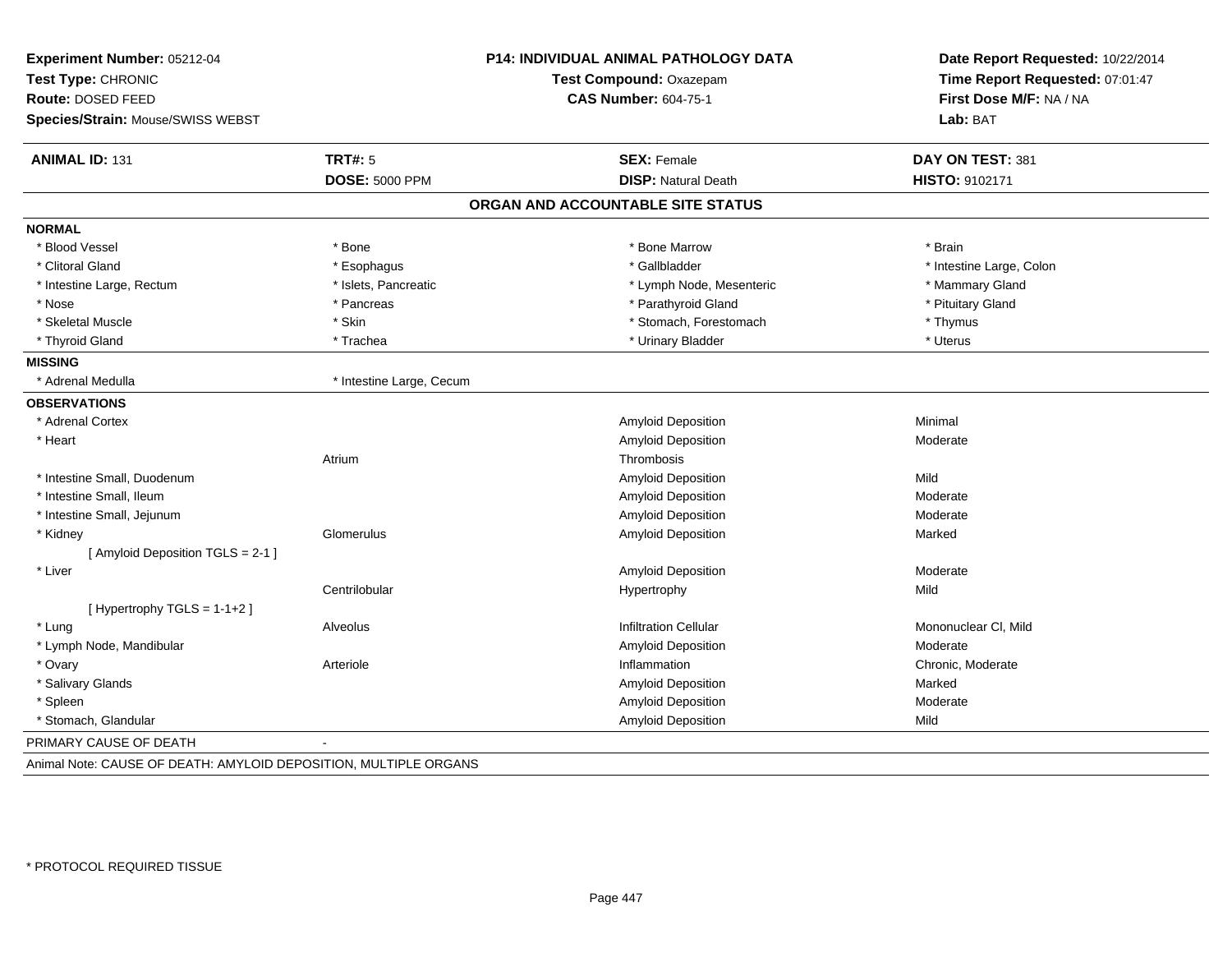| Experiment Number: 05212-04<br>Test Type: CHRONIC<br>Route: DOSED FEED<br>Species/Strain: Mouse/SWISS WEBST |                                                                | P14: INDIVIDUAL ANIMAL PATHOLOGY DATA<br>Test Compound: Oxazepam<br><b>CAS Number: 604-75-1</b> | Date Report Requested: 10/22/2014<br>Time Report Requested: 07:01:47<br>First Dose M/F: NA / NA<br>Lab: BAT |
|-------------------------------------------------------------------------------------------------------------|----------------------------------------------------------------|-------------------------------------------------------------------------------------------------|-------------------------------------------------------------------------------------------------------------|
| <b>ANIMAL ID: 132</b>                                                                                       | <b>TRT#: 5</b>                                                 | <b>SEX: Female</b>                                                                              | DAY ON TEST: 284                                                                                            |
|                                                                                                             | <b>DOSE: 5000 PPM</b>                                          | <b>DISP: Natural Death</b>                                                                      | HISTO: 9102172                                                                                              |
|                                                                                                             |                                                                | ORGAN AND ACCOUNTABLE SITE STATUS                                                               |                                                                                                             |
| <b>NORMAL</b>                                                                                               |                                                                |                                                                                                 |                                                                                                             |
| * Adrenal Medulla                                                                                           | * Blood Vessel                                                 | * Bone                                                                                          | * Bone Marrow                                                                                               |
| * Brain                                                                                                     | * Clitoral Gland                                               | * Esophagus                                                                                     | * Gallbladder                                                                                               |
| * Islets, Pancreatic                                                                                        | * Lung                                                         | * Lymph Node, Mesenteric                                                                        | * Mammary Gland                                                                                             |
| * Nose                                                                                                      | * Pancreas                                                     | * Pituitary Gland                                                                               | * Salivary Glands                                                                                           |
| * Skin                                                                                                      | * Spleen                                                       | * Stomach, Forestomach                                                                          | * Stomach, Glandular                                                                                        |
| * Thymus                                                                                                    | * Trachea                                                      | * Urinary Bladder                                                                               | * Uterus                                                                                                    |
| <b>AUTO PRECLUDES DIAG.</b>                                                                                 |                                                                |                                                                                                 |                                                                                                             |
| * Intestine Large, Cecum                                                                                    | * Intestine Large, Colon                                       | * Intestine Large, Rectum                                                                       | * Intestine Small, Duodenum                                                                                 |
| * Intestine Small, Ileum                                                                                    | * Intestine Small, Jejunum                                     |                                                                                                 |                                                                                                             |
| <b>OBSERVATIONS</b>                                                                                         |                                                                |                                                                                                 |                                                                                                             |
| * Adrenal Cortex                                                                                            |                                                                | Amyloid Deposition                                                                              | Mild                                                                                                        |
| * Heart                                                                                                     |                                                                | <b>Amyloid Deposition</b>                                                                       | Moderate                                                                                                    |
| [ Amyloid Deposition TGLS = 1-9 ]                                                                           |                                                                |                                                                                                 |                                                                                                             |
| * Kidney                                                                                                    | Glomerulus                                                     | Amyloid Deposition                                                                              | Marked                                                                                                      |
| * Liver                                                                                                     |                                                                | Hepatocellular Adenoma                                                                          |                                                                                                             |
|                                                                                                             | Centrilobular                                                  | Hypertrophy                                                                                     | Minimal                                                                                                     |
| * Lymph Node, Mandibular                                                                                    |                                                                | Amyloid Deposition                                                                              | Mild                                                                                                        |
| * Ovary                                                                                                     | Arteriole                                                      | Inflammation                                                                                    | Chronic, Mild                                                                                               |
| * Parathyroid Gland                                                                                         |                                                                | <b>Amyloid Deposition</b>                                                                       | Mild                                                                                                        |
| * Skeletal Muscle                                                                                           |                                                                | Hemorrhage                                                                                      | Moderate                                                                                                    |
| [Hemorrhage TGLS = 2-9]                                                                                     |                                                                |                                                                                                 |                                                                                                             |
| * Spleen                                                                                                    |                                                                |                                                                                                 |                                                                                                             |
| Note: MOTTLED SPLEEN SEEN AT TISSUE TRIM                                                                    |                                                                |                                                                                                 |                                                                                                             |
|                                                                                                             | Note: NO CORRESPONDING MICROSCOPIC LESION FOR GROSS FONDING OF |                                                                                                 |                                                                                                             |
| * Thyroid Gland                                                                                             |                                                                | Amyloid Deposition                                                                              | Moderate                                                                                                    |
| PRIMARY CAUSE OF DEATH                                                                                      |                                                                |                                                                                                 |                                                                                                             |
| Animal Note: CAUSE OF DEATH: AMYLOID DEPOSITION, MULTIPLE ORGANS                                            |                                                                |                                                                                                 |                                                                                                             |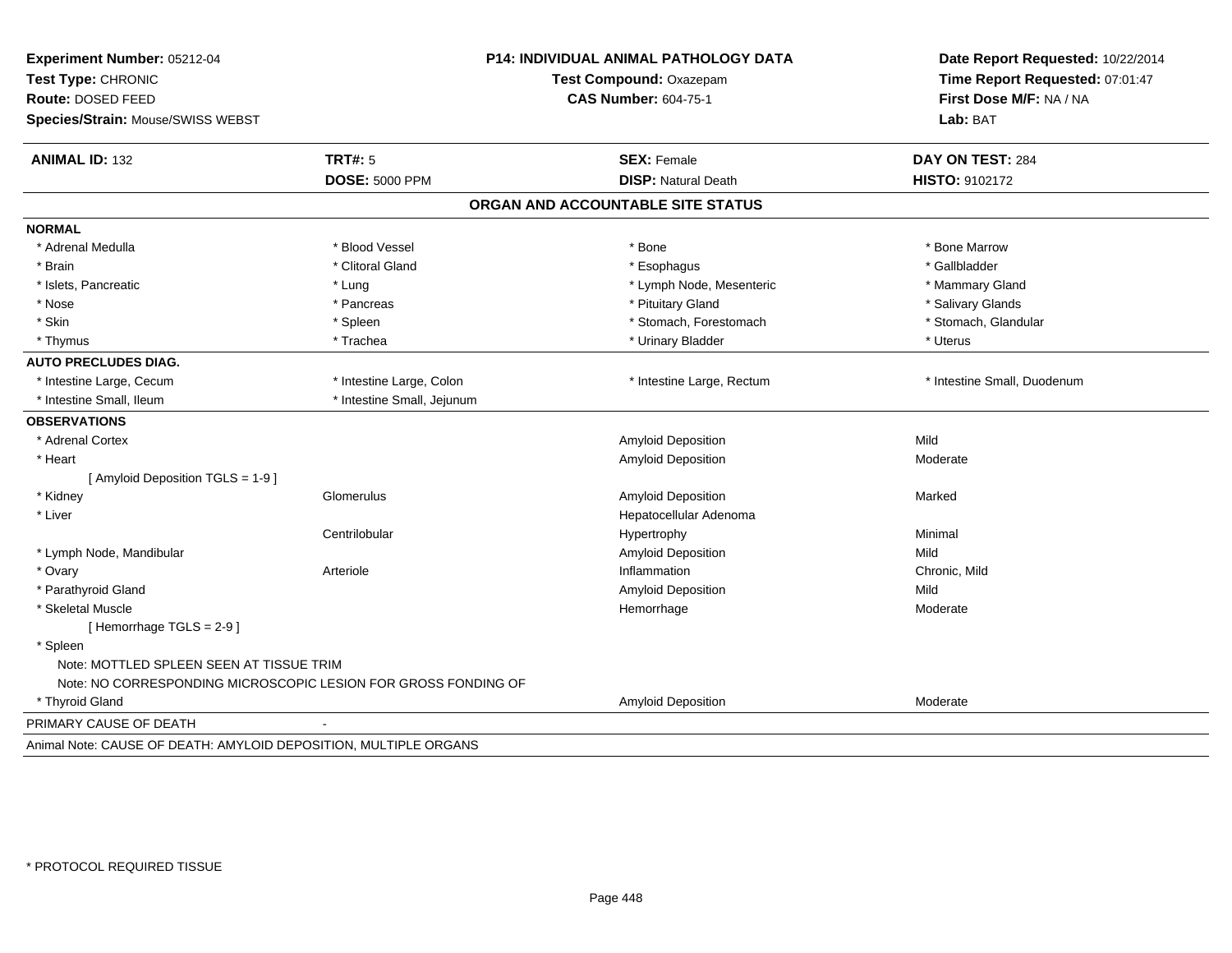| Experiment Number: 05212-04               | <b>P14: INDIVIDUAL ANIMAL PATHOLOGY DATA</b> |                                   | Date Report Requested: 10/22/2014 |
|-------------------------------------------|----------------------------------------------|-----------------------------------|-----------------------------------|
| Test Type: CHRONIC                        |                                              | Test Compound: Oxazepam           | Time Report Requested: 07:01:47   |
| Route: DOSED FEED                         |                                              | <b>CAS Number: 604-75-1</b>       | First Dose M/F: NA / NA           |
| Species/Strain: Mouse/SWISS WEBST         |                                              |                                   | Lab: BAT                          |
| <b>ANIMAL ID: 133</b>                     | TRT#: 5                                      | <b>SEX: Female</b>                | DAY ON TEST: 397                  |
|                                           | <b>DOSE: 5000 PPM</b>                        | <b>DISP: Terminal Sacrifice</b>   | <b>HISTO: 9102173</b>             |
|                                           |                                              | ORGAN AND ACCOUNTABLE SITE STATUS |                                   |
| <b>NORMAL</b>                             |                                              |                                   |                                   |
| * Adrenal Cortex                          | * Adrenal Medulla                            | * Blood Vessel                    | * Bone                            |
| * Bone Marrow                             | * Brain                                      | * Clitoral Gland                  | * Esophagus                       |
| * Gallbladder                             | * Intestine Large, Cecum                     | * Intestine Large, Colon          | * Intestine Large, Rectum         |
| * Intestine Small, Duodenum               | * Intestine Small, Jejunum                   | * Islets, Pancreatic              | * Kidney                          |
| * Lung                                    | * Lymph Node, Mandibular                     | * Mammary Gland                   | * Nose                            |
| * Ovary                                   | * Pancreas                                   | * Pituitary Gland                 | * Salivary Glands                 |
| * Skeletal Muscle                         | * Skin                                       | * Spleen                          | * Stomach, Forestomach            |
| * Stomach, Glandular                      | * Thymus                                     | * Thyroid Gland                   | * Trachea                         |
| * Urinary Bladder                         | * Uterus                                     |                                   |                                   |
| <b>OBSERVATIONS</b>                       |                                              |                                   |                                   |
| * Heart                                   |                                              | <b>Amyloid Deposition</b>         | Minimal                           |
| * Intestine Small, Ileum                  |                                              | Amyloid Deposition                | Moderate                          |
| * Liver                                   |                                              | Hepatocellular Adenoma            | Multiple                          |
|                                           |                                              | Hepatocellular Carcinoma          |                                   |
|                                           | Centrilobular                                | Hypertrophy                       | Mild                              |
|                                           |                                              | Necrosis                          | Minimal                           |
| [ Hepatocellular Adenoma TGLS = 1,3-1+2 ] |                                              |                                   |                                   |
| [ Hepatocellular Carcinoma TGLS = 2-9 ]   |                                              |                                   |                                   |
| * Lymph Node, Mesenteric                  |                                              | Amyloid Deposition                | Mild                              |
| * Parathyroid Gland                       |                                              | <b>Amyloid Deposition</b>         | Mild                              |
| PRIMARY CAUSE OF DEATH                    |                                              |                                   |                                   |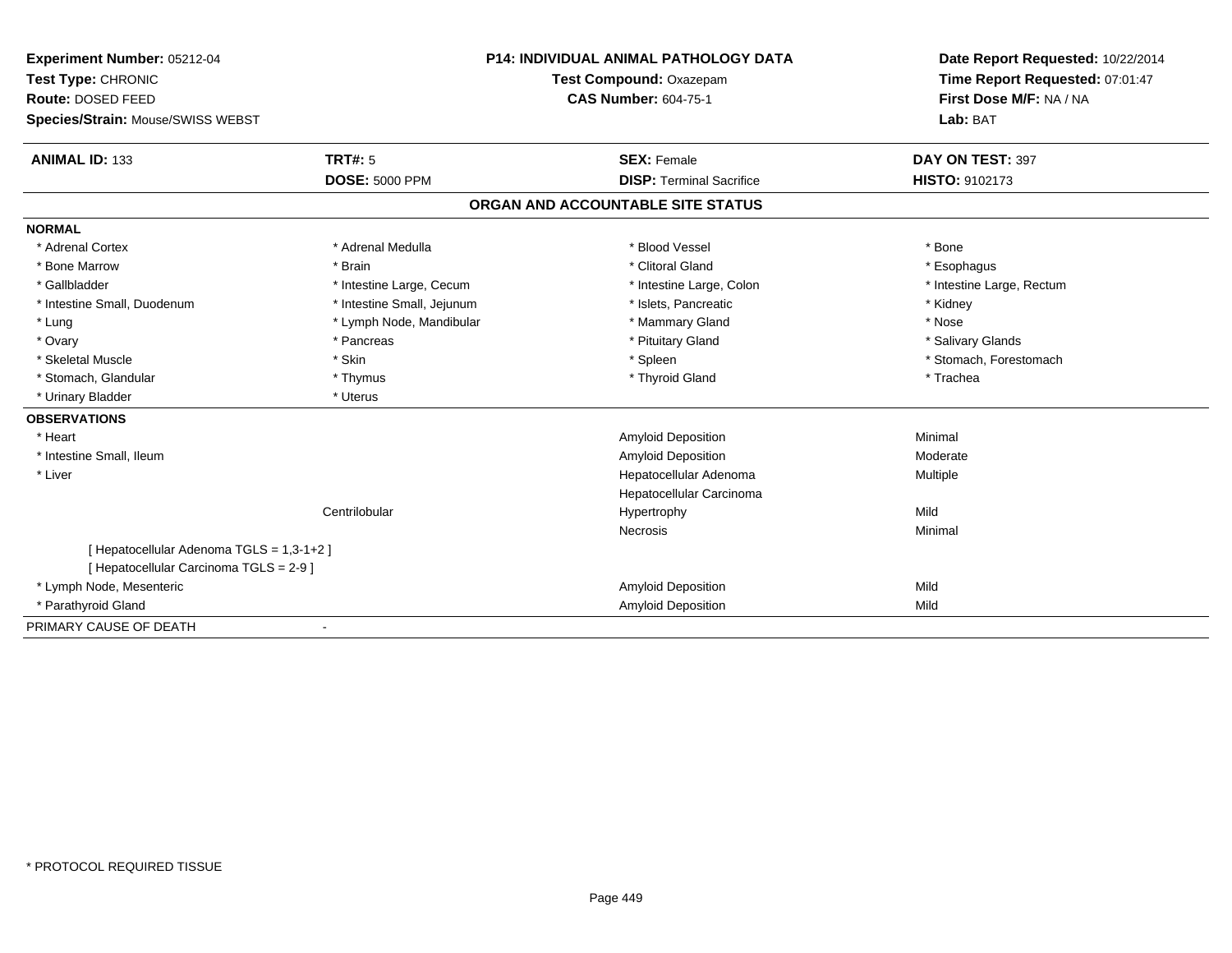| Experiment Number: 05212-04<br>Test Type: CHRONIC      |                       | <b>P14: INDIVIDUAL ANIMAL PATHOLOGY DATA</b><br>Test Compound: Oxazepam | Date Report Requested: 10/22/2014<br>Time Report Requested: 07:01:47 |  |
|--------------------------------------------------------|-----------------------|-------------------------------------------------------------------------|----------------------------------------------------------------------|--|
| Route: DOSED FEED                                      |                       | <b>CAS Number: 604-75-1</b>                                             | First Dose M/F: NA / NA                                              |  |
| Species/Strain: Mouse/SWISS WEBST                      |                       |                                                                         | Lab: BAT                                                             |  |
| <b>ANIMAL ID: 134</b>                                  | <b>TRT#: 5</b>        | <b>SEX: Female</b>                                                      | DAY ON TEST: 350                                                     |  |
|                                                        | <b>DOSE: 5000 PPM</b> | <b>DISP:</b> Moribund Sacrifice                                         | HISTO: 9102174                                                       |  |
|                                                        |                       | ORGAN AND ACCOUNTABLE SITE STATUS                                       |                                                                      |  |
| <b>NORMAL</b>                                          |                       |                                                                         |                                                                      |  |
| * Adrenal Medulla                                      | * Blood Vessel        | * Bone                                                                  | * Bone Marrow                                                        |  |
| * Brain                                                | * Clitoral Gland      | * Esophagus                                                             | * Gallbladder                                                        |  |
| * Intestine Large, Colon                               | * Islets, Pancreatic  | * Mammary Gland                                                         | * Nose                                                               |  |
| * Pancreas                                             | * Pituitary Gland     | * Skeletal Muscle                                                       | * Skin                                                               |  |
| * Thymus                                               | * Trachea             | * Urinary Bladder                                                       |                                                                      |  |
| <b>MISSING</b>                                         |                       |                                                                         |                                                                      |  |
| * Parathyroid Gland                                    |                       |                                                                         |                                                                      |  |
| <b>OBSERVATIONS</b>                                    |                       |                                                                         |                                                                      |  |
| * Adrenal Cortex                                       |                       | <b>Amyloid Deposition</b>                                               | Moderate                                                             |  |
| * Heart                                                |                       | Amyloid Deposition                                                      | Marked                                                               |  |
|                                                        | Atrium                | Thrombosis                                                              |                                                                      |  |
| [Thrombosis TGLS = 2-2]                                |                       |                                                                         |                                                                      |  |
| * Intestine Large, Cecum                               |                       | Amyloid Deposition                                                      | Minimal                                                              |  |
| * Intestine Large, Rectum                              |                       | <b>Amyloid Deposition</b>                                               | Mild                                                                 |  |
| * Intestine Small, Duodenum                            |                       | <b>Amyloid Deposition</b>                                               | Moderate                                                             |  |
| * Intestine Small, Ileum                               |                       | Amyloid Deposition                                                      | Moderate                                                             |  |
| * Intestine Small, Jejunum                             |                       | Amyloid Deposition                                                      | Marked                                                               |  |
| * Kidney                                               | Glomerulus            | Amyloid Deposition                                                      | Marked                                                               |  |
| [ Amyloid Deposition TGLS = 5-1 ]                      |                       |                                                                         |                                                                      |  |
| * Liver                                                |                       | <b>Amyloid Deposition</b>                                               | Moderate                                                             |  |
|                                                        |                       | Hepatocellular Adenoma                                                  | Multiple                                                             |  |
|                                                        | Centrilobular         | Hypertrophy                                                             | Minimal                                                              |  |
| [ Hepatocellular Adenoma TGLS = $4,5,8,9,10-1+10+11$ ] |                       |                                                                         |                                                                      |  |
| * Lung                                                 |                       | Fibrosis                                                                | Mild                                                                 |  |
|                                                        | Alveolus              | <b>Infiltration Cellular</b>                                            | Mononuclear CI, Mild                                                 |  |
| * Lymph Node, Mandibular                               |                       | Amyloid Deposition                                                      | Minimal                                                              |  |
| * Lymph Node, Mesenteric                               |                       | <b>Amyloid Deposition</b>                                               | Minimal                                                              |  |
| * Ovary                                                |                       | Angiectasis                                                             | Moderate                                                             |  |
| * Salivary Glands                                      |                       | Amyloid Deposition                                                      | Marked                                                               |  |
| * Spleen                                               |                       | <b>Amyloid Deposition</b>                                               | Mild                                                                 |  |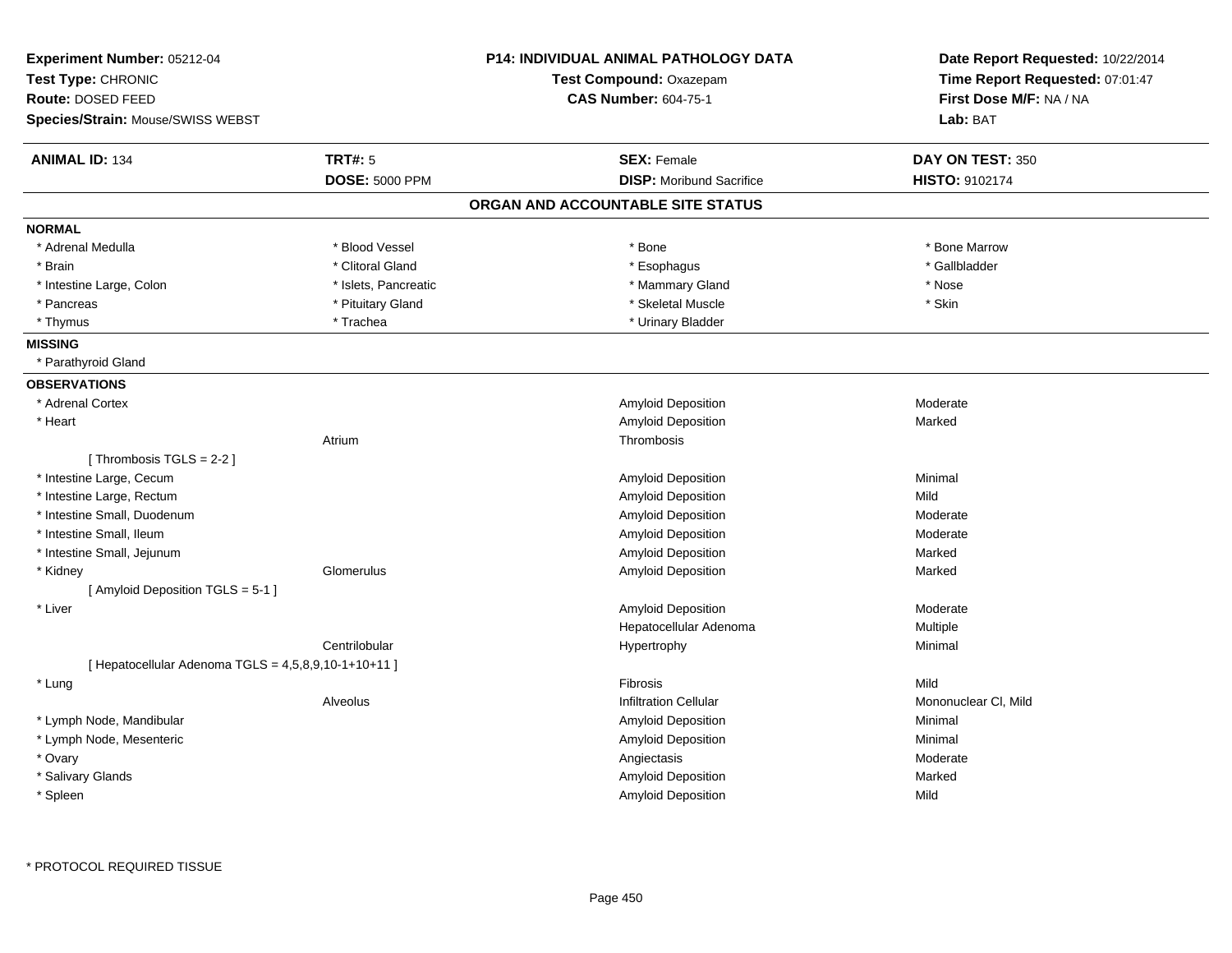| Experiment Number: 05212-04                                     |                       | <b>P14: INDIVIDUAL ANIMAL PATHOLOGY DATA</b> | Date Report Requested: 10/22/2014 |
|-----------------------------------------------------------------|-----------------------|----------------------------------------------|-----------------------------------|
| Test Type: CHRONIC                                              |                       | Test Compound: Oxazepam                      | Time Report Requested: 07:01:47   |
| <b>Route: DOSED FEED</b>                                        |                       | <b>CAS Number: 604-75-1</b>                  | First Dose M/F: NA / NA           |
| <b>Species/Strain: Mouse/SWISS WEBST</b>                        |                       |                                              | Lab: BAT                          |
| <b>ANIMAL ID: 134</b>                                           | <b>TRT#:</b> 5        | <b>SEX: Female</b>                           | DAY ON TEST: 350                  |
|                                                                 | <b>DOSE: 5000 PPM</b> | <b>DISP:</b> Moribund Sacrifice              | <b>HISTO: 9102174</b>             |
|                                                                 |                       | ORGAN AND ACCOUNTABLE SITE STATUS            |                                   |
| * Stomach, Forestomach                                          |                       | Hyperkeratosis                               | Moderate                          |
| [Hyperkeratosis TGLS = $6-4+9$ ]                                |                       |                                              |                                   |
| * Stomach, Glandular                                            |                       | <b>Amyloid Deposition</b>                    | Mild                              |
| * Thyroid Gland                                                 |                       | <b>Amyloid Deposition</b>                    | Moderate                          |
| * Uterus                                                        |                       | <b>Amyloid Deposition</b>                    | Marked                            |
| PRIMARY CAUSE OF DEATH                                          |                       |                                              |                                   |
| Animal Note: CAUSE OF MORB: AMYLOID DEPOSITION, MULTIPLE ORGANS |                       |                                              |                                   |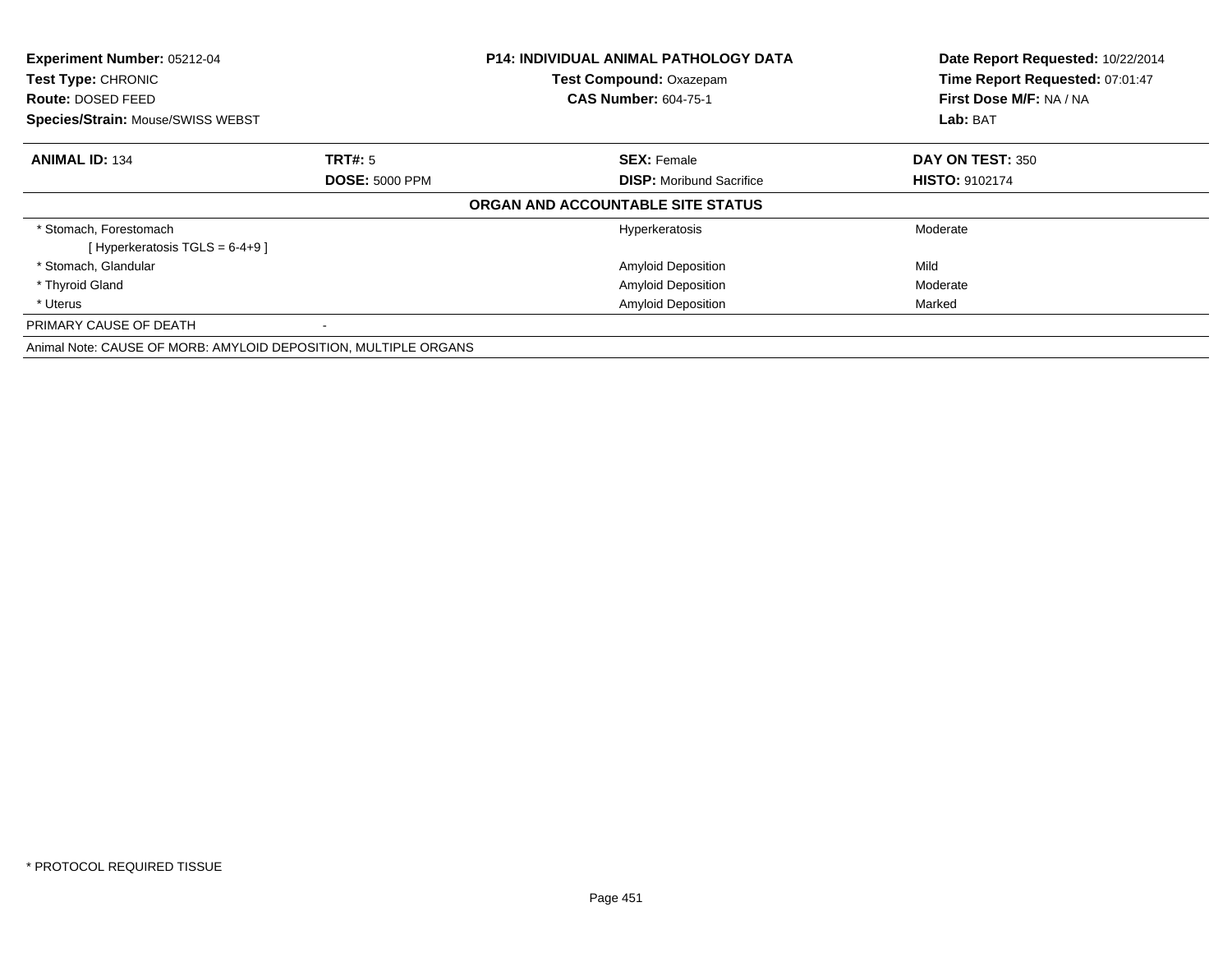| Experiment Number: 05212-04<br>Test Type: CHRONIC<br>Route: DOSED FEED<br>Species/Strain: Mouse/SWISS WEBST |                           | P14: INDIVIDUAL ANIMAL PATHOLOGY DATA<br>Test Compound: Oxazepam<br><b>CAS Number: 604-75-1</b> | Date Report Requested: 10/22/2014<br>Time Report Requested: 07:01:47<br>First Dose M/F: NA / NA<br>Lab: BAT |
|-------------------------------------------------------------------------------------------------------------|---------------------------|-------------------------------------------------------------------------------------------------|-------------------------------------------------------------------------------------------------------------|
| <b>ANIMAL ID: 135</b>                                                                                       | <b>TRT#: 5</b>            | <b>SEX: Female</b>                                                                              | DAY ON TEST: 390                                                                                            |
|                                                                                                             | <b>DOSE: 5000 PPM</b>     | <b>DISP:</b> Moribund Sacrifice                                                                 | HISTO: 9102175                                                                                              |
|                                                                                                             |                           | ORGAN AND ACCOUNTABLE SITE STATUS                                                               |                                                                                                             |
| <b>NORMAL</b>                                                                                               |                           |                                                                                                 |                                                                                                             |
| * Adrenal Medulla                                                                                           | * Blood Vessel            | * Bone                                                                                          | * Bone Marrow                                                                                               |
| * Brain                                                                                                     | * Clitoral Gland          | * Esophagus                                                                                     | * Gallbladder                                                                                               |
| * Intestine Large, Cecum                                                                                    | * Intestine Large, Rectum | * Islets, Pancreatic                                                                            | * Lymph Node, Mandibular                                                                                    |
| * Mammary Gland                                                                                             | * Nose                    | * Pancreas                                                                                      | Peripheral Nerve                                                                                            |
| * Pituitary Gland                                                                                           | * Skeletal Muscle         | * Skin                                                                                          | Spinal Cord                                                                                                 |
| * Stomach, Forestomach                                                                                      | * Thymus                  | * Trachea                                                                                       | * Urinary Bladder                                                                                           |
| <b>OBSERVATIONS</b>                                                                                         |                           |                                                                                                 |                                                                                                             |
| * Adrenal Cortex                                                                                            |                           | Amyloid Deposition                                                                              | Marked                                                                                                      |
| * Heart                                                                                                     |                           | <b>Amyloid Deposition</b>                                                                       | Marked                                                                                                      |
|                                                                                                             | Atrium                    | Thrombosis                                                                                      |                                                                                                             |
| [Thrombosis TGLS = $6-2$ ]                                                                                  |                           |                                                                                                 |                                                                                                             |
| * Intestine Large, Colon                                                                                    |                           | Amyloid Deposition                                                                              | Mild                                                                                                        |
| * Intestine Small, Duodenum                                                                                 |                           | Amyloid Deposition                                                                              | Moderate                                                                                                    |
| * Intestine Small, Ileum                                                                                    |                           | Amyloid Deposition                                                                              | Marked                                                                                                      |
| * Intestine Small, Jejunum                                                                                  |                           | Amyloid Deposition                                                                              | Moderate                                                                                                    |
| * Kidney                                                                                                    | Glomerulus                | Amyloid Deposition                                                                              | Marked                                                                                                      |
| [Amyloid Deposition TGLS = 2-1]                                                                             |                           |                                                                                                 |                                                                                                             |
| * Liver                                                                                                     |                           | Amyloid Deposition                                                                              | Moderate                                                                                                    |
|                                                                                                             |                           | <b>Eosinophilic Focus</b>                                                                       |                                                                                                             |
|                                                                                                             |                           | Hepatocellular Adenoma                                                                          | Multiple                                                                                                    |
|                                                                                                             | Centrilobular             | Hypertrophy                                                                                     | Mild                                                                                                        |
|                                                                                                             |                           | Infarct                                                                                         | Moderate                                                                                                    |
| [Eosinophilic Focus TGLS = 8-9]                                                                             |                           |                                                                                                 |                                                                                                             |
| [ Hepatocellular Adenoma TGLS = 3,4,5-1+11 ]<br>[Infarct TGLS = $7-2$ ]                                     |                           |                                                                                                 |                                                                                                             |
| * Lung                                                                                                      |                           | Fibrosis                                                                                        | Moderate                                                                                                    |
|                                                                                                             | Alveolus                  | <b>Infiltration Cellular</b>                                                                    | Mononuclear CI, Marked                                                                                      |
| * Lymph Node, Mesenteric                                                                                    |                           | Amyloid Deposition                                                                              | Marked                                                                                                      |
| Mesentery                                                                                                   | Fat                       | Necrosis                                                                                        | Mild                                                                                                        |
| [ Necrosis TGLS = $1-10$ ]                                                                                  |                           |                                                                                                 |                                                                                                             |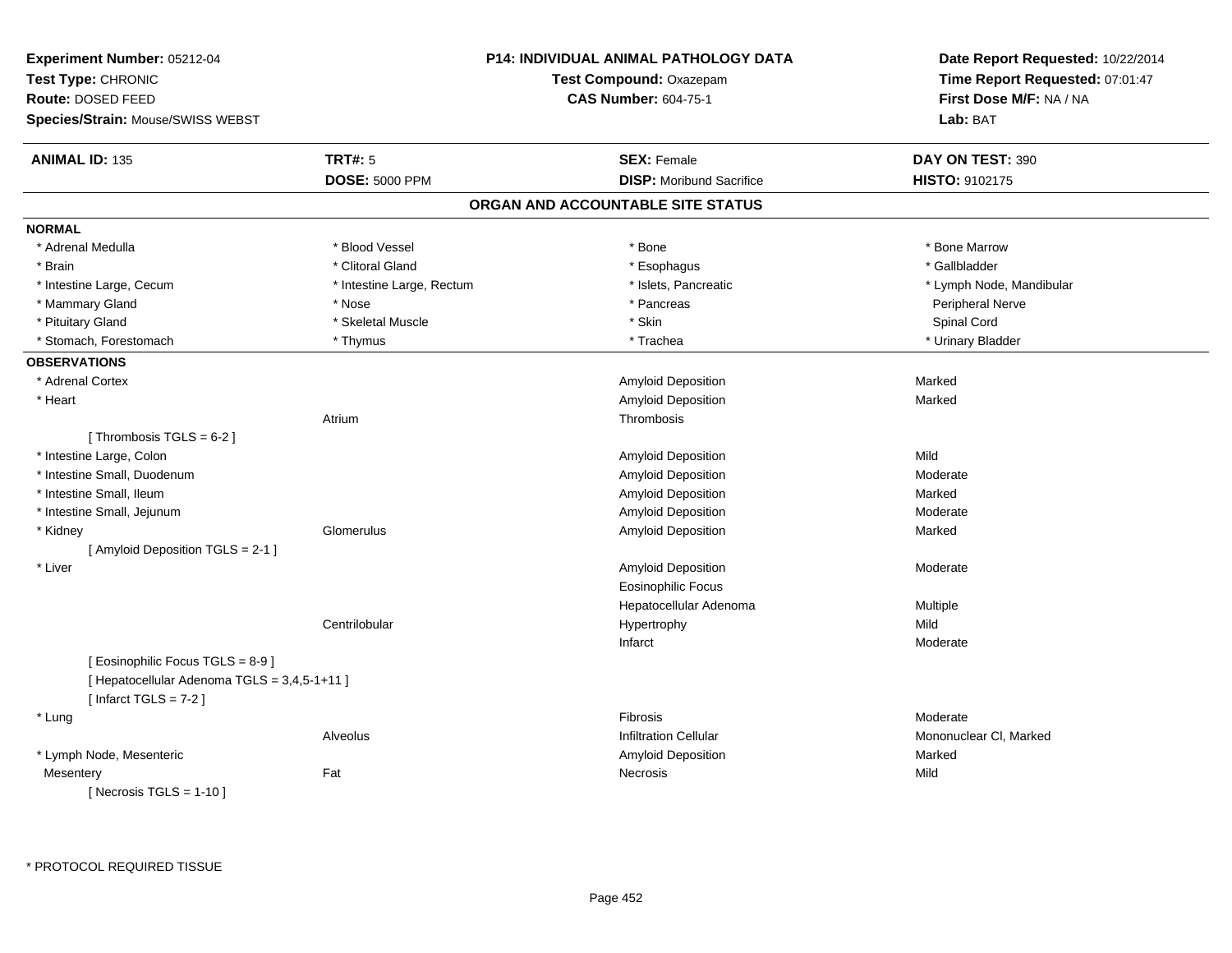| Experiment Number: 05212-04<br><b>Test Type: CHRONIC</b><br>Route: DOSED FEED<br>Species/Strain: Mouse/SWISS WEBST |                       | <b>P14: INDIVIDUAL ANIMAL PATHOLOGY DATA</b><br>Test Compound: Oxazepam<br><b>CAS Number: 604-75-1</b> | Date Report Requested: 10/22/2014<br>Time Report Requested: 07:01:47<br>First Dose M/F: NA / NA<br>Lab: BAT |
|--------------------------------------------------------------------------------------------------------------------|-----------------------|--------------------------------------------------------------------------------------------------------|-------------------------------------------------------------------------------------------------------------|
| <b>ANIMAL ID: 135</b>                                                                                              | <b>TRT#: 5</b>        | <b>SEX: Female</b>                                                                                     | DAY ON TEST: 390                                                                                            |
|                                                                                                                    | <b>DOSE: 5000 PPM</b> | <b>DISP:</b> Moribund Sacrifice                                                                        | <b>HISTO: 9102175</b>                                                                                       |
|                                                                                                                    |                       | ORGAN AND ACCOUNTABLE SITE STATUS                                                                      |                                                                                                             |
| * Ovary                                                                                                            |                       | <b>Amyloid Deposition</b>                                                                              | Minimal                                                                                                     |
| * Parathyroid Gland                                                                                                |                       | <b>Amyloid Deposition</b>                                                                              | Moderate                                                                                                    |
| * Salivary Glands                                                                                                  |                       | <b>Amyloid Deposition</b>                                                                              | Moderate                                                                                                    |
| * Spleen                                                                                                           |                       | Amyloid Deposition                                                                                     | Moderate                                                                                                    |
| * Stomach, Glandular                                                                                               |                       | Amyloid Deposition                                                                                     | Mild                                                                                                        |
| * Thyroid Gland                                                                                                    |                       | Amyloid Deposition                                                                                     | Mild                                                                                                        |
| * Uterus                                                                                                           |                       | <b>Amyloid Deposition</b>                                                                              | Marked                                                                                                      |
| PRIMARY CAUSE OF DEATH                                                                                             |                       |                                                                                                        |                                                                                                             |
| Animal Note: CAUSE OF MORB: AMYLOID DEPOSITION, MULTIPLE ORGANS                                                    |                       |                                                                                                        |                                                                                                             |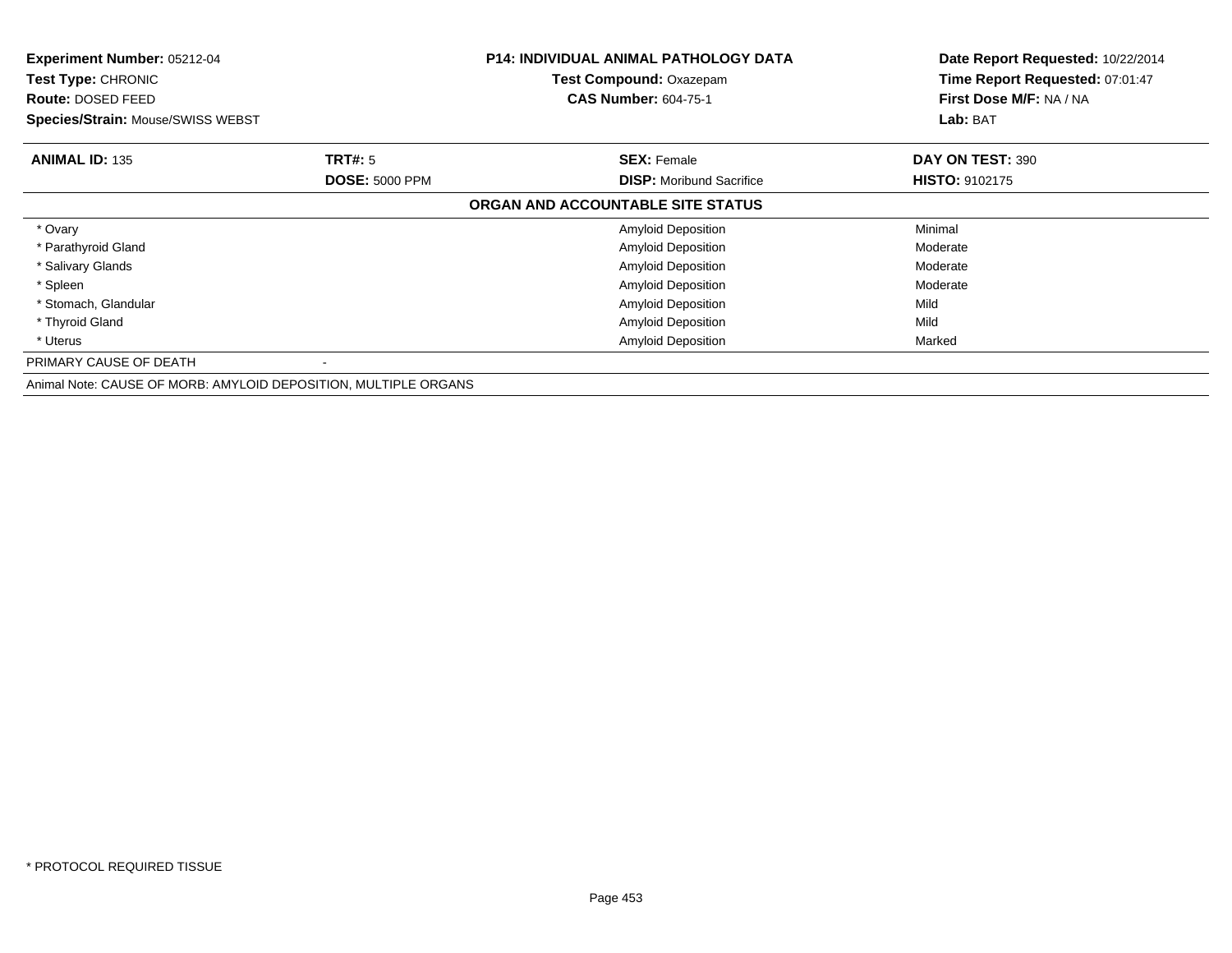| Experiment Number: 05212-04                     |                       | <b>P14: INDIVIDUAL ANIMAL PATHOLOGY DATA</b> | Date Report Requested: 10/22/2014 |
|-------------------------------------------------|-----------------------|----------------------------------------------|-----------------------------------|
| Test Type: CHRONIC                              |                       | Test Compound: Oxazepam                      | Time Report Requested: 07:01:47   |
| Route: DOSED FEED                               |                       | <b>CAS Number: 604-75-1</b>                  | First Dose M/F: NA / NA           |
| Species/Strain: Mouse/SWISS WEBST               |                       |                                              | Lab: BAT                          |
| <b>ANIMAL ID: 136</b>                           | <b>TRT#: 5</b>        | <b>SEX: Female</b>                           | DAY ON TEST: 397                  |
|                                                 | <b>DOSE: 5000 PPM</b> | <b>DISP: Terminal Sacrifice</b>              | HISTO: 9102176                    |
|                                                 |                       | ORGAN AND ACCOUNTABLE SITE STATUS            |                                   |
| <b>NORMAL</b>                                   |                       |                                              |                                   |
| * Adrenal Medulla                               | * Blood Vessel        | * Bone                                       | * Bone Marrow                     |
| * Brain                                         | * Clitoral Gland      | * Esophagus                                  | * Gallbladder                     |
| * Intestine Large, Rectum                       | * Islets, Pancreatic  | * Kidney                                     | * Lung                            |
| * Lymph Node, Mandibular                        | * Nose                | * Ovary                                      | * Pancreas                        |
| * Pituitary Gland                               | * Skeletal Muscle     | * Skin                                       | * Stomach, Forestomach            |
| * Trachea                                       | * Urinary Bladder     |                                              |                                   |
| <b>MISSING</b>                                  |                       |                                              |                                   |
| * Mammary Gland                                 | * Thymus              |                                              |                                   |
| <b>OBSERVATIONS</b>                             |                       |                                              |                                   |
| * Adrenal Cortex                                |                       | Hematopoietic Cell Proliferation             | Mild                              |
| * Heart                                         |                       | Amyloid Deposition                           | Marked                            |
| * Intestine Large, Cecum                        |                       | <b>Amyloid Deposition</b>                    | Mild                              |
| * Intestine Large, Colon                        |                       | Amyloid Deposition                           | Moderate                          |
| * Intestine Small, Duodenum                     |                       | Amyloid Deposition                           | Marked                            |
| * Intestine Small, Ileum                        |                       | Amyloid Deposition                           | Marked                            |
| * Intestine Small, Jejunum                      |                       | Amyloid Deposition                           | Moderate                          |
| * Liver                                         |                       | Hepatocellular Adenoma                       | Multiple                          |
|                                                 |                       | Hepatocellular Carcinoma                     | Multiple                          |
|                                                 | Centrilobular         | Hypertrophy                                  | Mild                              |
| [ Hepatocellular Adenoma TGLS = 3,4-2+11 ]      |                       |                                              |                                   |
| [ Hepatocellular Carcinoma TGLS = 2,5-9+10+12 ] |                       |                                              |                                   |
| Lymph Node                                      | Mediastinal           | Lymphoma Malignant Mixed                     |                                   |
| [ Lymphoma Malignant Mixed TGLS = 6-14 ]        |                       |                                              |                                   |
| * Lymph Node, Mesenteric                        |                       | Lymphoma Malignant Mixed                     |                                   |
| [ Lymphoma Malignant Mixed TGLS = 6-14 ]        |                       |                                              |                                   |
| * Parathyroid Gland                             |                       | Amyloid Deposition                           | Marked                            |
| * Salivary Glands                               |                       | <b>Amyloid Deposition</b>                    | Marked                            |
| * Spleen                                        |                       | Amyloid Deposition                           | Mild                              |
|                                                 |                       | Lymphoma Malignant Mixed                     |                                   |
| [ Lymphoma Malignant Mixed TGLS = 1-13 ]        |                       |                                              |                                   |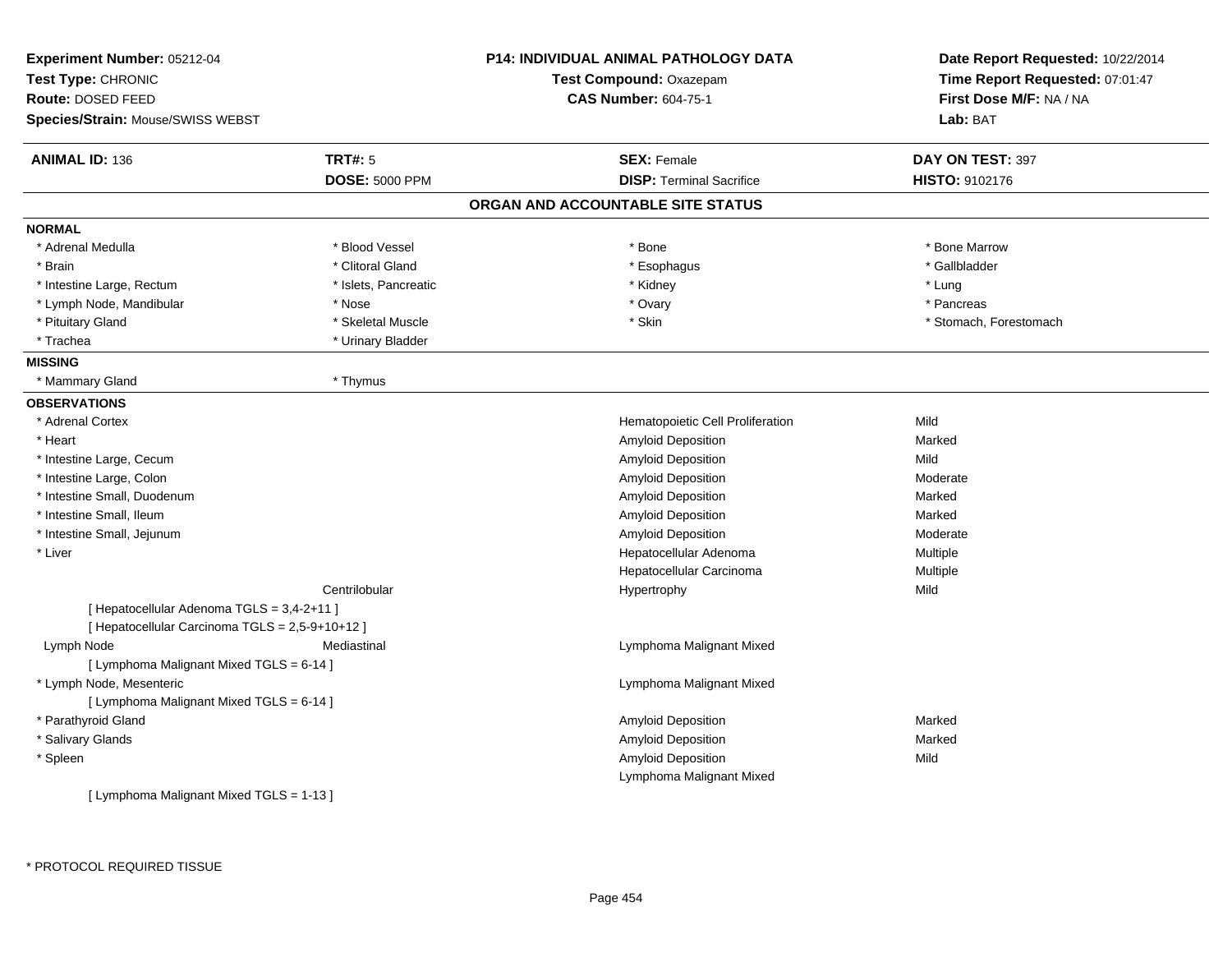| <b>Experiment Number: 05212-04</b> |                       | <b>P14: INDIVIDUAL ANIMAL PATHOLOGY DATA</b> | Date Report Requested: 10/22/2014 |
|------------------------------------|-----------------------|----------------------------------------------|-----------------------------------|
| Test Type: CHRONIC                 |                       | <b>Test Compound: Oxazepam</b>               | Time Report Requested: 07:01:47   |
| Route: DOSED FEED                  |                       | <b>CAS Number: 604-75-1</b>                  | First Dose M/F: NA / NA           |
| Species/Strain: Mouse/SWISS WEBST  |                       |                                              | Lab: BAT                          |
| <b>ANIMAL ID: 136</b>              | TRT#: 5               | <b>SEX: Female</b>                           | DAY ON TEST: 397                  |
|                                    | <b>DOSE: 5000 PPM</b> | <b>DISP:</b> Terminal Sacrifice              | <b>HISTO: 9102176</b>             |
|                                    |                       | ORGAN AND ACCOUNTABLE SITE STATUS            |                                   |
| * Stomach, Glandular               |                       | <b>Amyloid Deposition</b>                    | Mild                              |
| * Thyroid Gland                    |                       | <b>Amyloid Deposition</b>                    | Moderate                          |
| * Uterus                           |                       | <b>Amyloid Deposition</b>                    | Moderate                          |
| PRIMARY CAUSE OF DEATH             |                       |                                              |                                   |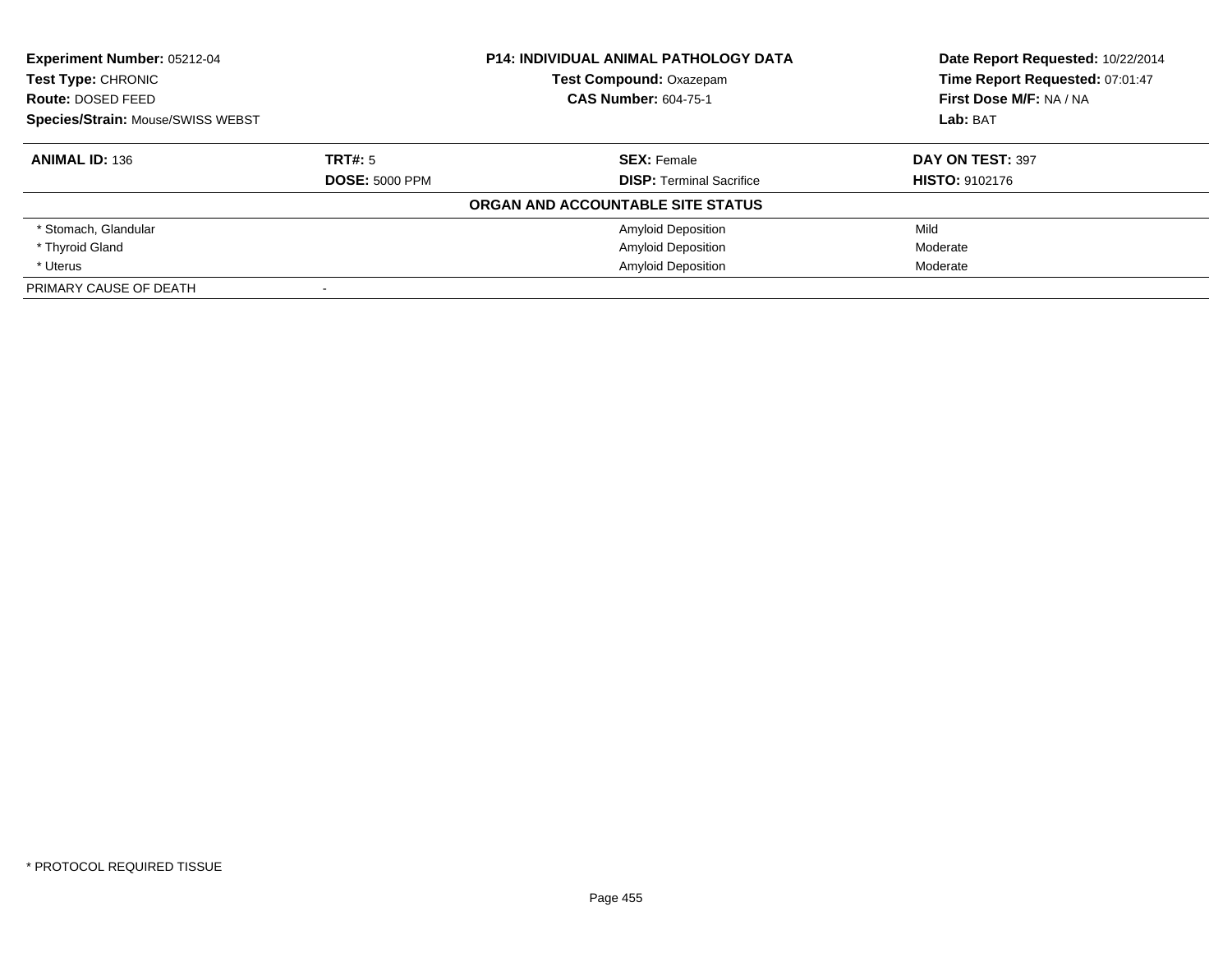| Experiment Number: 05212-04<br>Test Type: CHRONIC<br>Route: DOSED FEED |                           | <b>P14: INDIVIDUAL ANIMAL PATHOLOGY DATA</b><br>Test Compound: Oxazepam<br><b>CAS Number: 604-75-1</b> | Date Report Requested: 10/22/2014<br>Time Report Requested: 07:01:47<br>First Dose M/F: NA / NA |
|------------------------------------------------------------------------|---------------------------|--------------------------------------------------------------------------------------------------------|-------------------------------------------------------------------------------------------------|
| Species/Strain: Mouse/SWISS WEBST                                      |                           |                                                                                                        | Lab: BAT                                                                                        |
| <b>ANIMAL ID: 137</b>                                                  | <b>TRT#: 5</b>            | <b>SEX: Female</b>                                                                                     | DAY ON TEST: 321                                                                                |
|                                                                        | <b>DOSE: 5000 PPM</b>     | <b>DISP: Natural Death</b>                                                                             | HISTO: 9102177                                                                                  |
|                                                                        |                           | ORGAN AND ACCOUNTABLE SITE STATUS                                                                      |                                                                                                 |
| <b>NORMAL</b>                                                          |                           |                                                                                                        |                                                                                                 |
| * Blood Vessel                                                         | * Bone                    | * Bone Marrow                                                                                          | * Brain                                                                                         |
| * Clitoral Gland                                                       | * Esophagus               | * Gallbladder                                                                                          | * Intestine Large, Cecum                                                                        |
| * Intestine Large, Colon                                               | * Intestine Large, Rectum | * Islets, Pancreatic                                                                                   | * Lung                                                                                          |
| * Lymph Node, Mandibular                                               | * Mammary Gland           | * Nose                                                                                                 | * Pancreas                                                                                      |
| * Pituitary Gland                                                      | * Skeletal Muscle         | * Skin                                                                                                 | * Stomach, Glandular                                                                            |
| * Thymus                                                               | * Trachea                 | * Urinary Bladder                                                                                      |                                                                                                 |
| <b>MISSING</b>                                                         |                           |                                                                                                        |                                                                                                 |
| * Adrenal Medulla                                                      |                           |                                                                                                        |                                                                                                 |
| <b>OBSERVATIONS</b>                                                    |                           |                                                                                                        |                                                                                                 |
| * Adrenal Cortex                                                       |                           | Amyloid Deposition                                                                                     | Moderate                                                                                        |
| * Heart                                                                |                           | Amyloid Deposition                                                                                     | Mild                                                                                            |
| * Intestine Small, Duodenum                                            |                           | Amyloid Deposition                                                                                     | Moderate                                                                                        |
| * Intestine Small, Ileum                                               |                           | Amyloid Deposition                                                                                     | Moderate                                                                                        |
| * Intestine Small, Jejunum                                             |                           | Amyloid Deposition                                                                                     | Moderate                                                                                        |
| * Kidney                                                               | Glomerulus                | Amyloid Deposition                                                                                     | Marked                                                                                          |
| * Liver                                                                |                           | Amyloid Deposition                                                                                     | Mild                                                                                            |
|                                                                        |                           | Hepatocellular Adenoma                                                                                 |                                                                                                 |
|                                                                        | Centrilobular             | Hypertrophy                                                                                            | Mild                                                                                            |
| [ Hepatocellular Adenoma TGLS = 1-9 ]                                  |                           |                                                                                                        |                                                                                                 |
| * Lymph Node, Mesenteric                                               |                           | Amyloid Deposition                                                                                     | Mild                                                                                            |
| * Ovary                                                                |                           | Amyloid Deposition                                                                                     | Mild                                                                                            |
| * Parathyroid Gland                                                    |                           | Amyloid Deposition                                                                                     | Mild                                                                                            |
| * Salivary Glands                                                      |                           | Amyloid Deposition                                                                                     | Mild                                                                                            |
| * Spleen                                                               |                           | Amyloid Deposition                                                                                     | Minimal                                                                                         |
| * Stomach, Forestomach                                                 |                           | Amyloid Deposition                                                                                     | Mild                                                                                            |
| * Thyroid Gland                                                        |                           | Amyloid Deposition                                                                                     | Mild                                                                                            |
| * Uterus                                                               |                           | Amyloid Deposition                                                                                     | Mild                                                                                            |
| PRIMARY CAUSE OF DEATH                                                 |                           |                                                                                                        |                                                                                                 |
| Animal Note: CAUSE OF DEATH: AMYLOID DEPOSITION, NUMEROUS ORGANS       |                           |                                                                                                        |                                                                                                 |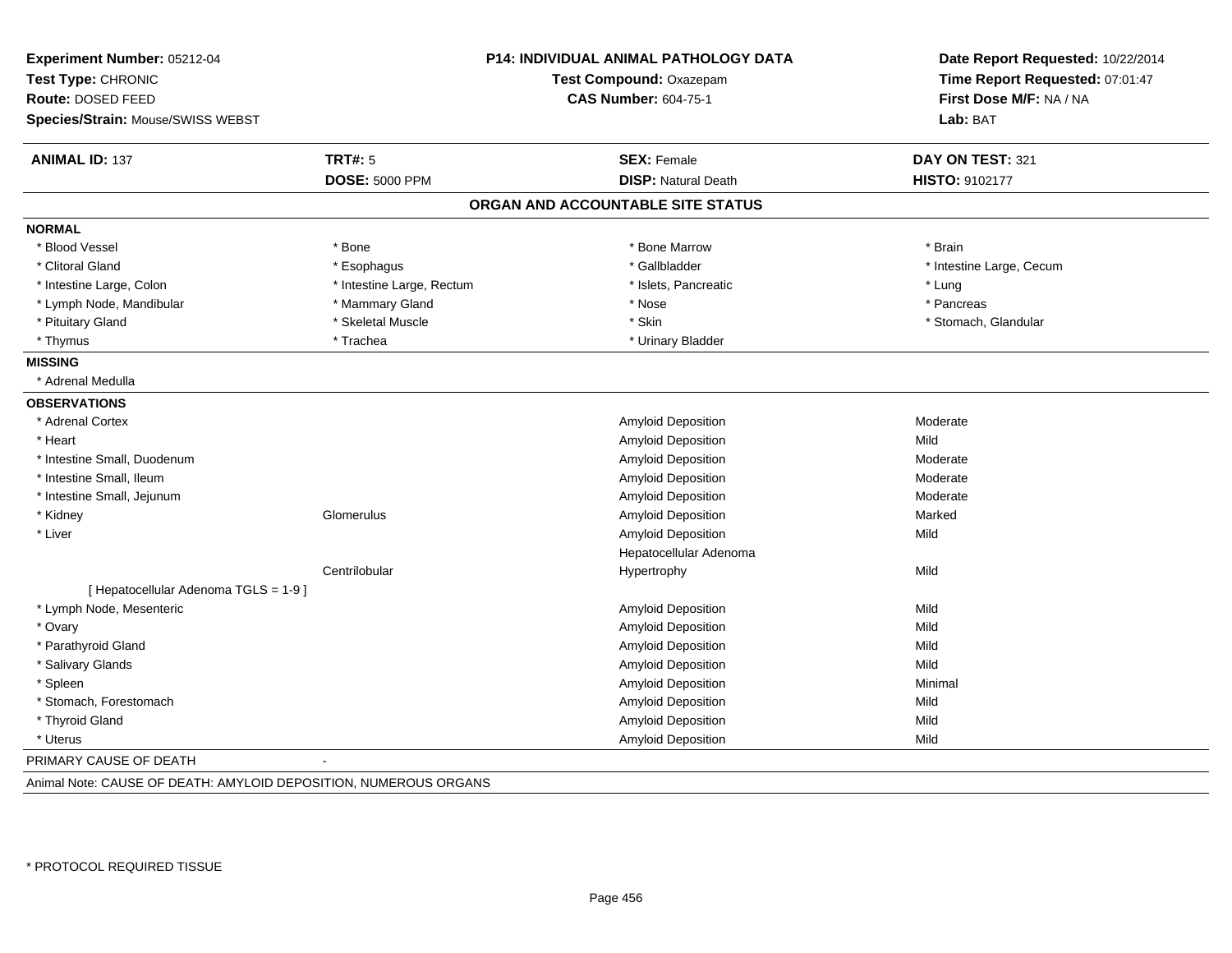| Experiment Number: 05212-04                                                                                  |                       | <b>P14: INDIVIDUAL ANIMAL PATHOLOGY DATA</b> | Date Report Requested: 10/22/2014 |  |
|--------------------------------------------------------------------------------------------------------------|-----------------------|----------------------------------------------|-----------------------------------|--|
| Test Type: CHRONIC                                                                                           |                       | Test Compound: Oxazepam                      | Time Report Requested: 07:01:47   |  |
| <b>Route: DOSED FEED</b>                                                                                     |                       | <b>CAS Number: 604-75-1</b>                  | First Dose M/F: NA / NA           |  |
| Species/Strain: Mouse/SWISS WEBST                                                                            |                       |                                              | Lab: BAT                          |  |
| <b>ANIMAL ID: 138</b>                                                                                        | <b>TRT#: 5</b>        | <b>SEX: Female</b>                           | DAY ON TEST: 397                  |  |
|                                                                                                              | <b>DOSE: 5000 PPM</b> | <b>DISP: Terminal Sacrifice</b>              | <b>HISTO: 9102178</b>             |  |
|                                                                                                              |                       | ORGAN AND ACCOUNTABLE SITE STATUS            |                                   |  |
| <b>NORMAL</b>                                                                                                |                       |                                              |                                   |  |
| * Adrenal Medulla                                                                                            | * Blood Vessel        | * Bone                                       | * Bone Marrow                     |  |
| * Brain                                                                                                      | * Clitoral Gland      | * Esophagus                                  | * Gallbladder                     |  |
| * Islets, Pancreatic                                                                                         | * Lung                | * Lymph Node, Mesenteric                     | * Mammary Gland                   |  |
| $*$ Nose                                                                                                     | * Pancreas            | * Pituitary Gland                            | * Skeletal Muscle                 |  |
| * Skin                                                                                                       | * Spleen              | * Stomach, Forestomach                       | * Stomach, Glandular              |  |
| * Thymus                                                                                                     | * Trachea             | * Urinary Bladder                            |                                   |  |
| <b>MISSING</b>                                                                                               |                       |                                              |                                   |  |
| * Parathyroid Gland                                                                                          |                       |                                              |                                   |  |
| <b>OBSERVATIONS</b>                                                                                          |                       |                                              |                                   |  |
| * Adrenal Cortex                                                                                             |                       | Amyloid Deposition                           | Moderate                          |  |
| * Heart                                                                                                      |                       | Amyloid Deposition                           | Moderate                          |  |
| * Intestine Large, Cecum                                                                                     |                       | Amyloid Deposition                           | Minimal                           |  |
| * Intestine Large, Colon                                                                                     |                       | Amyloid Deposition                           | Moderate                          |  |
| * Intestine Large, Rectum                                                                                    |                       | Amyloid Deposition                           | Moderate                          |  |
| * Intestine Small, Duodenum                                                                                  |                       | Amyloid Deposition                           | Moderate                          |  |
| * Intestine Small, Ileum                                                                                     |                       | Amyloid Deposition                           | Marked                            |  |
| * Intestine Small, Jejunum                                                                                   |                       | Amyloid Deposition                           | Marked                            |  |
| * Kidney                                                                                                     | Glomerulus            | Amyloid Deposition                           | Moderate                          |  |
| * Liver                                                                                                      |                       | Amyloid Deposition                           | Minimal                           |  |
|                                                                                                              |                       | Hepatocellular Adenoma                       | Multiple                          |  |
|                                                                                                              | Centrilobular         | Hypertrophy                                  | Mild                              |  |
| [ Hepatocellular Adenoma TGLS = 1,3,4,5,6-1+9+10+11 ]                                                        |                       |                                              |                                   |  |
| * Lung                                                                                                       |                       |                                              |                                   |  |
| Note: RIGHT APICAL LUNG LOBE FOUND AT TISSUE TRIM<br>Note: NO CORRESPONDING MICROSCOPIC LESION FOR NODULE OF |                       |                                              |                                   |  |
| * Lymph Node, Mandibular                                                                                     |                       | Amyloid Deposition                           | Minimal                           |  |
| * Ovary                                                                                                      |                       | Cyst                                         |                                   |  |
| [Cyst TGLS = $2-6$ ]                                                                                         |                       |                                              |                                   |  |
| * Salivary Glands                                                                                            |                       | Amyloid Deposition                           | Moderate                          |  |
| * Thyroid Gland                                                                                              |                       | Amyloid Deposition                           | Moderate                          |  |
|                                                                                                              |                       |                                              |                                   |  |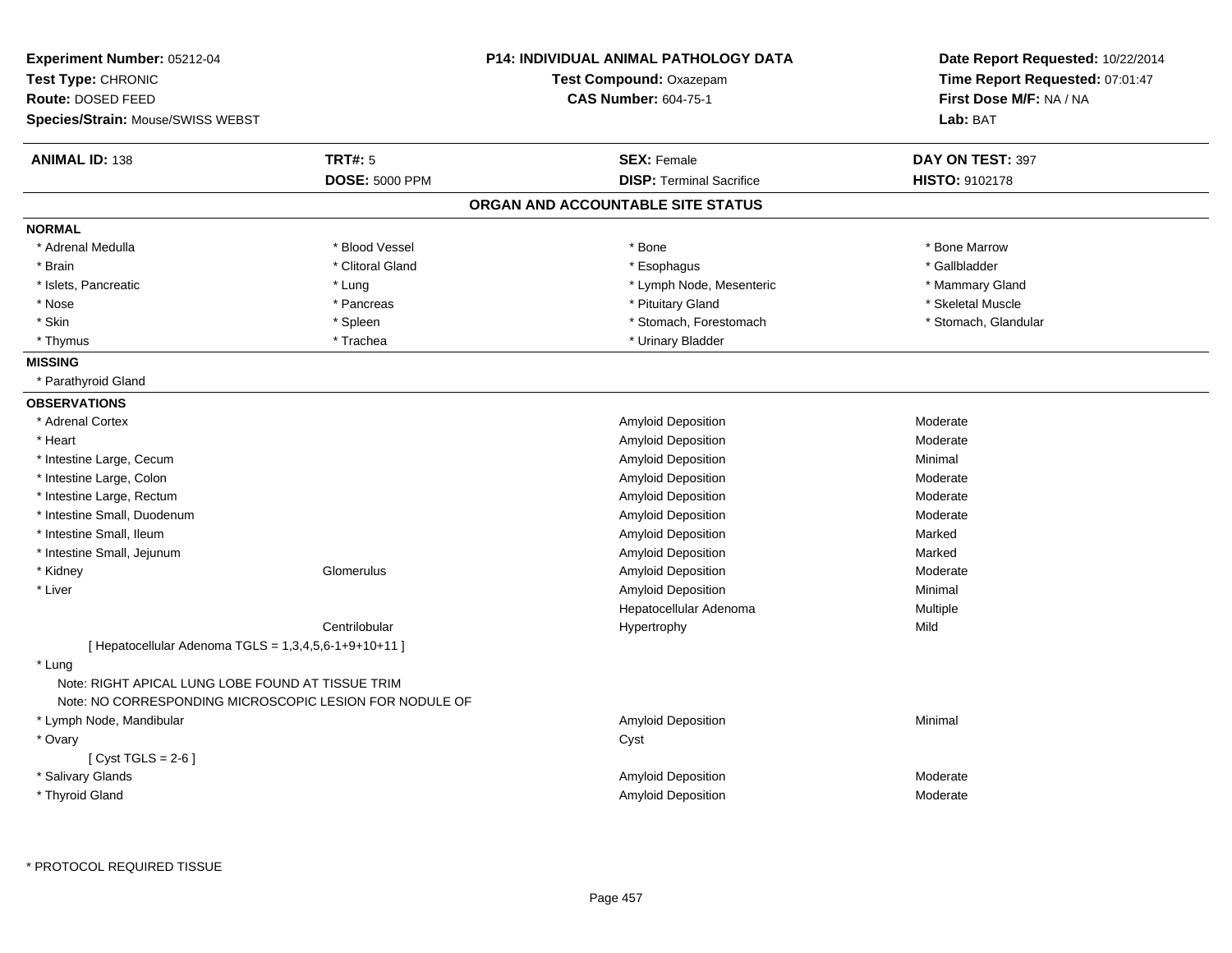| Experiment Number: 05212-04<br><b>Test Type: CHRONIC</b><br>Route: DOSED FEED |                       | <b>P14: INDIVIDUAL ANIMAL PATHOLOGY DATA</b> | Date Report Requested: 10/22/2014 |
|-------------------------------------------------------------------------------|-----------------------|----------------------------------------------|-----------------------------------|
|                                                                               |                       | <b>Test Compound: Oxazepam</b>               | Time Report Requested: 07:01:47   |
|                                                                               |                       | <b>CAS Number: 604-75-1</b>                  | First Dose M/F: NA / NA           |
| Species/Strain: Mouse/SWISS WEBST                                             |                       |                                              | Lab: BAT                          |
| <b>ANIMAL ID: 138</b>                                                         | TRT#: 5               | <b>SEX: Female</b>                           | DAY ON TEST: 397                  |
|                                                                               | <b>DOSE: 5000 PPM</b> | <b>DISP:</b> Terminal Sacrifice              | <b>HISTO: 9102178</b>             |
|                                                                               |                       | ORGAN AND ACCOUNTABLE SITE STATUS            |                                   |
| * Uterus                                                                      |                       | <b>Amyloid Deposition</b>                    | Mild                              |
| PRIMARY CAUSE OF DEATH                                                        |                       |                                              |                                   |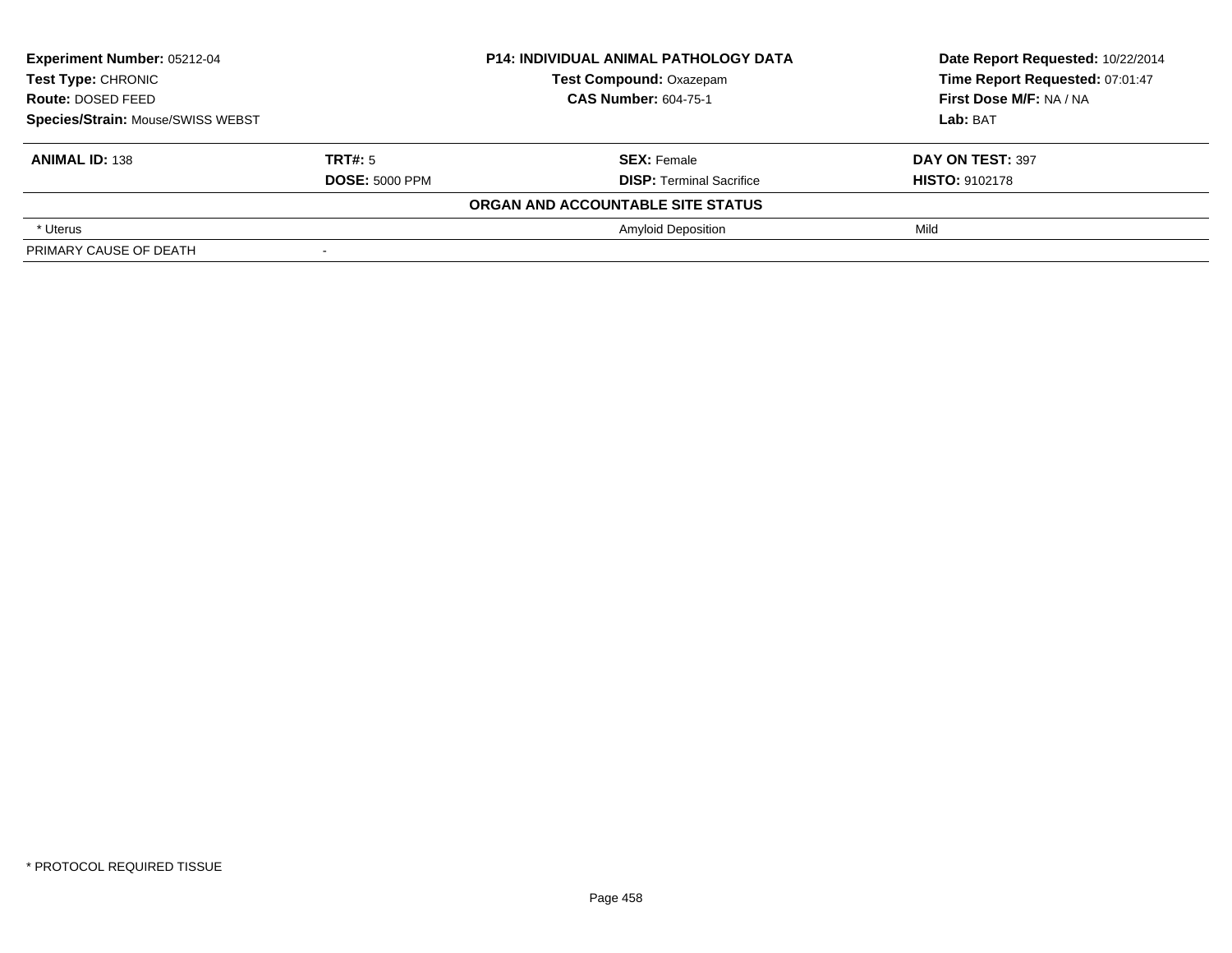| Experiment Number: 05212-04<br>Test Type: CHRONIC<br>Route: DOSED FEED<br>Species/Strain: Mouse/SWISS WEBST |                       | <b>P14: INDIVIDUAL ANIMAL PATHOLOGY DATA</b><br>Test Compound: Oxazepam<br><b>CAS Number: 604-75-1</b> | Date Report Requested: 10/22/2014<br>Time Report Requested: 07:01:47<br>First Dose M/F: NA / NA<br>Lab: BAT |
|-------------------------------------------------------------------------------------------------------------|-----------------------|--------------------------------------------------------------------------------------------------------|-------------------------------------------------------------------------------------------------------------|
| <b>ANIMAL ID: 139</b>                                                                                       | <b>TRT#: 5</b>        | <b>SEX: Female</b>                                                                                     | DAY ON TEST: 397                                                                                            |
|                                                                                                             | <b>DOSE: 5000 PPM</b> | <b>DISP: Terminal Sacrifice</b>                                                                        | HISTO: 9102179                                                                                              |
|                                                                                                             |                       | ORGAN AND ACCOUNTABLE SITE STATUS                                                                      |                                                                                                             |
| <b>NORMAL</b>                                                                                               |                       |                                                                                                        |                                                                                                             |
| * Adrenal Cortex                                                                                            | * Adrenal Medulla     | * Blood Vessel                                                                                         | * Bone                                                                                                      |
| * Bone Marrow                                                                                               | * Brain               | * Esophagus                                                                                            | Eye                                                                                                         |
| * Gallbladder                                                                                               | * Islets, Pancreatic  | * Kidney                                                                                               | * Lung                                                                                                      |
| * Lymph Node, Mesenteric                                                                                    | * Mammary Gland       | * Nose                                                                                                 | * Ovary                                                                                                     |
| * Pancreas                                                                                                  | * Pituitary Gland     | * Skeletal Muscle                                                                                      | * Skin                                                                                                      |
| * Stomach, Forestomach                                                                                      | * Stomach, Glandular  | * Thymus                                                                                               | * Trachea                                                                                                   |
| * Urinary Bladder                                                                                           |                       |                                                                                                        |                                                                                                             |
| <b>OBSERVATIONS</b>                                                                                         |                       |                                                                                                        |                                                                                                             |
| * Clitoral Gland                                                                                            |                       | Inflammation                                                                                           | Suppurative, Marked                                                                                         |
| [Inflammation $TGLS = 1-6$ ]<br>Eye                                                                         |                       |                                                                                                        |                                                                                                             |
| Note: NO CORRESPONDING LESION SEEN FOR SMALL EYE NOTED AT NECR                                              |                       |                                                                                                        |                                                                                                             |
| * Heart                                                                                                     |                       | Amyloid Deposition                                                                                     | Marked                                                                                                      |
| * Intestine Large, Cecum                                                                                    |                       | Amyloid Deposition                                                                                     | Mild                                                                                                        |
| * Intestine Large, Colon                                                                                    |                       | Amyloid Deposition                                                                                     | Moderate                                                                                                    |
| * Intestine Large, Rectum                                                                                   |                       | Amyloid Deposition                                                                                     | Mild                                                                                                        |
| * Intestine Small, Duodenum                                                                                 |                       | Amyloid Deposition                                                                                     | Marked                                                                                                      |
| * Intestine Small, Ileum                                                                                    |                       | Amyloid Deposition                                                                                     | Marked                                                                                                      |
| * Intestine Small, Jejunum                                                                                  |                       | Amyloid Deposition                                                                                     | Marked                                                                                                      |
| * Liver                                                                                                     |                       | Hepatocellular Adenoma                                                                                 | Multiple                                                                                                    |
|                                                                                                             |                       | Hepatocellular Carcinoma                                                                               | Multiple                                                                                                    |
|                                                                                                             | Centrilobular         | Hypertrophy                                                                                            | Mild                                                                                                        |
| [ Hepatocellular Adenoma TGLS = 2-1+2 ]<br>[ Hepatocellular Carcinoma TGLS = 2-9+10 ]                       |                       |                                                                                                        |                                                                                                             |
| Lymph Node                                                                                                  | Inguinal              | Hyperplasia                                                                                            | Lymphoid, Moderate                                                                                          |
| [Hyperplasia TGLS = 3-11]                                                                                   |                       |                                                                                                        |                                                                                                             |
| * Lymph Node, Mandibular                                                                                    |                       | Amyloid Deposition                                                                                     | Mild                                                                                                        |
| * Parathyroid Gland                                                                                         |                       | Amyloid Deposition                                                                                     | Moderate                                                                                                    |
| * Salivary Glands                                                                                           |                       | <b>Amyloid Deposition</b>                                                                              | Moderate                                                                                                    |
| * Spleen                                                                                                    |                       | Amyloid Deposition                                                                                     | Moderate                                                                                                    |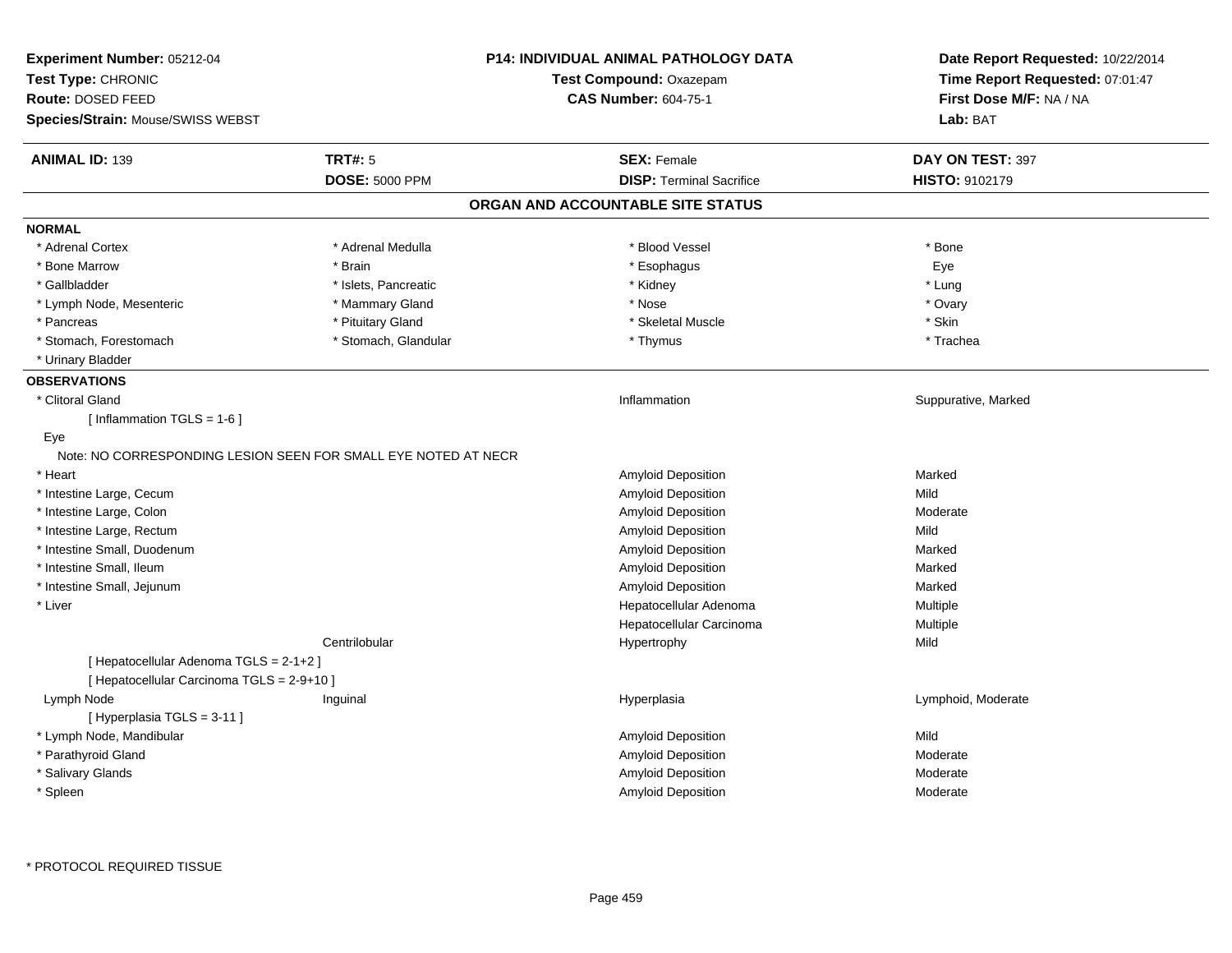| <b>Experiment Number: 05212-04</b>       |                       | <b>P14: INDIVIDUAL ANIMAL PATHOLOGY DATA</b> | Date Report Requested: 10/22/2014 |
|------------------------------------------|-----------------------|----------------------------------------------|-----------------------------------|
| Test Type: CHRONIC                       |                       | <b>Test Compound: Oxazepam</b>               | Time Report Requested: 07:01:47   |
| Route: DOSED FEED                        |                       | <b>CAS Number: 604-75-1</b>                  | First Dose M/F: NA / NA           |
| <b>Species/Strain: Mouse/SWISS WEBST</b> |                       |                                              | Lab: BAT                          |
| <b>ANIMAL ID: 139</b>                    | TRT#: 5               | <b>SEX: Female</b>                           | DAY ON TEST: 397                  |
|                                          | <b>DOSE: 5000 PPM</b> | <b>DISP:</b> Terminal Sacrifice              | <b>HISTO: 9102179</b>             |
|                                          |                       | ORGAN AND ACCOUNTABLE SITE STATUS            |                                   |
| * Thyroid Gland                          |                       | <b>Amyloid Deposition</b>                    | Moderate                          |
| * Uterus                                 |                       | <b>Amyloid Deposition</b>                    | Moderate                          |
| PRIMARY CAUSE OF DEATH                   |                       |                                              |                                   |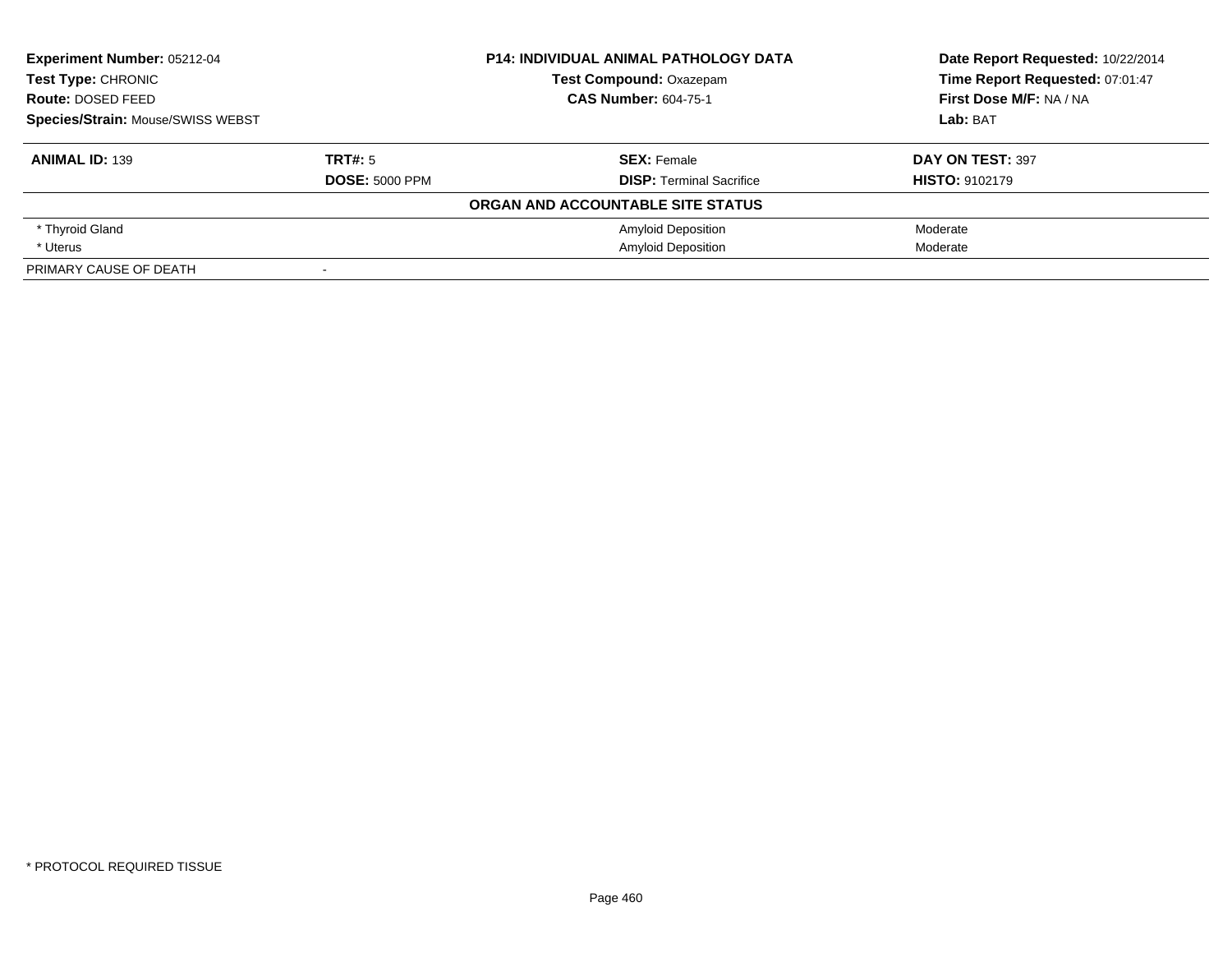| Experiment Number: 05212-04<br>Test Type: CHRONIC<br>Route: DOSED FEED<br>Species/Strain: Mouse/SWISS WEBST |                           | P14: INDIVIDUAL ANIMAL PATHOLOGY DATA<br>Test Compound: Oxazepam<br><b>CAS Number: 604-75-1</b> | Date Report Requested: 10/22/2014<br>Time Report Requested: 07:01:47<br>First Dose M/F: NA / NA<br>Lab: BAT |
|-------------------------------------------------------------------------------------------------------------|---------------------------|-------------------------------------------------------------------------------------------------|-------------------------------------------------------------------------------------------------------------|
| <b>ANIMAL ID: 140</b>                                                                                       | <b>TRT#: 5</b>            | <b>SEX: Female</b>                                                                              | DAY ON TEST: 376                                                                                            |
|                                                                                                             | <b>DOSE: 5000 PPM</b>     | <b>DISP: Natural Death</b>                                                                      | <b>HISTO: 9102180</b>                                                                                       |
|                                                                                                             |                           | ORGAN AND ACCOUNTABLE SITE STATUS                                                               |                                                                                                             |
| <b>NORMAL</b>                                                                                               |                           |                                                                                                 |                                                                                                             |
| * Adrenal Medulla                                                                                           | * Blood Vessel            | * Bone                                                                                          | * Bone Marrow                                                                                               |
| * Brain                                                                                                     | * Clitoral Gland          | * Esophagus                                                                                     | * Gallbladder                                                                                               |
| * Intestine Large, Colon                                                                                    | * Intestine Large, Rectum | * Islets, Pancreatic                                                                            | * Lymph Node, Mandibular                                                                                    |
| * Mammary Gland                                                                                             | * Nose                    | * Ovary                                                                                         | * Pancreas                                                                                                  |
| * Parathyroid Gland                                                                                         | * Pituitary Gland         | * Skeletal Muscle                                                                               | * Skin                                                                                                      |
| * Spleen                                                                                                    | * Stomach, Forestomach    | * Stomach, Glandular                                                                            | * Thymus                                                                                                    |
| * Trachea                                                                                                   | * Urinary Bladder         |                                                                                                 |                                                                                                             |
| <b>OBSERVATIONS</b>                                                                                         |                           |                                                                                                 |                                                                                                             |
| * Adrenal Cortex                                                                                            |                           | Amyloid Deposition                                                                              | Moderate                                                                                                    |
| * Heart                                                                                                     |                           | Amyloid Deposition                                                                              | Marked                                                                                                      |
|                                                                                                             | Atrium                    | Thrombosis                                                                                      |                                                                                                             |
| [Thrombosis TGLS = $3-2$ ]                                                                                  |                           |                                                                                                 |                                                                                                             |
| * Intestine Large, Cecum                                                                                    |                           | Amyloid Deposition                                                                              | Mild                                                                                                        |
| * Intestine Small, Duodenum                                                                                 |                           | Amyloid Deposition                                                                              | Moderate                                                                                                    |
| * Intestine Small, Ileum                                                                                    |                           | Amyloid Deposition                                                                              | Moderate                                                                                                    |
| * Intestine Small, Jejunum                                                                                  |                           | <b>Amyloid Deposition</b>                                                                       | Moderate                                                                                                    |
| * Kidney                                                                                                    | Glomerulus                | <b>Amyloid Deposition</b>                                                                       | Marked                                                                                                      |
| [ Amyloid Deposition TGLS = 4-1 ]                                                                           |                           |                                                                                                 |                                                                                                             |
| * Liver                                                                                                     |                           | Amyloid Deposition                                                                              | Mild                                                                                                        |
|                                                                                                             |                           | Hepatocellular Adenoma                                                                          | Multiple                                                                                                    |
|                                                                                                             | Centrilobular             | Hypertrophy                                                                                     | Mild                                                                                                        |
| [ Hepatocellular Adenoma TGLS = 2,5,6,7,8-1+2+9+10+11 ]<br>[Hypertrophy TGLS = 1-1+2]                       |                           |                                                                                                 |                                                                                                             |
| * Lung                                                                                                      |                           | Fibrosis                                                                                        | Moderate                                                                                                    |
|                                                                                                             | Alveolus                  | <b>Infiltration Cellular</b>                                                                    | Mononuclear CI, Mild                                                                                        |
| * Lymph Node, Mesenteric                                                                                    |                           | Amyloid Deposition                                                                              | Moderate                                                                                                    |
| * Salivary Glands                                                                                           |                           | <b>Amyloid Deposition</b>                                                                       | Mild                                                                                                        |
| * Thyroid Gland                                                                                             |                           | Amyloid Deposition                                                                              | Moderate                                                                                                    |
| * Uterus                                                                                                    |                           | Amyloid Deposition                                                                              | Moderate                                                                                                    |
| PRIMARY CAUSE OF DEATH                                                                                      | $\blacksquare$            |                                                                                                 |                                                                                                             |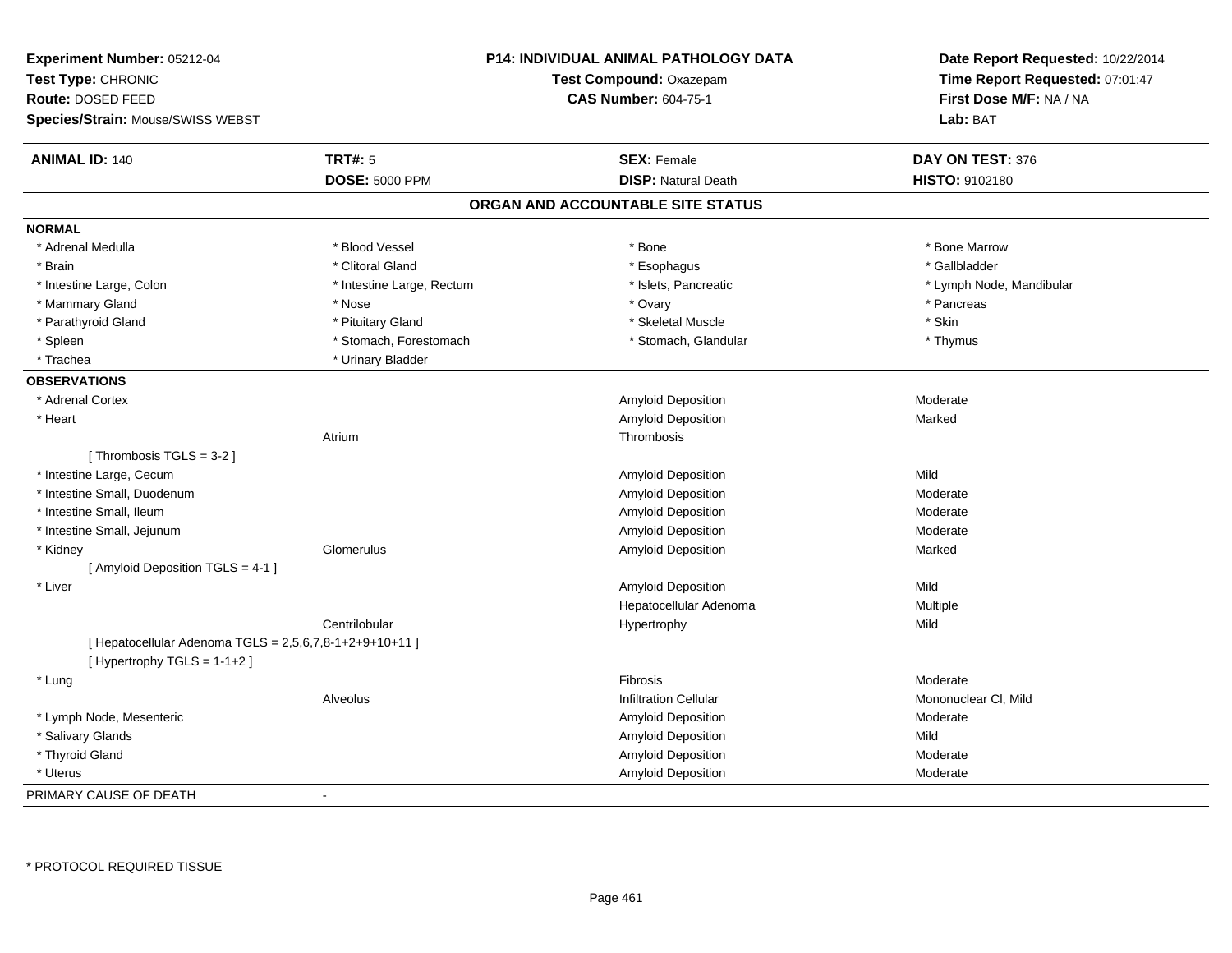| <b>Experiment Number: 05212-04</b><br><b>Test Type: CHRONIC</b>   |                       | <b>P14: INDIVIDUAL ANIMAL PATHOLOGY DATA</b><br><b>Test Compound: Oxazepam</b> | Date Report Requested: 10/22/2014<br>Time Report Requested: 07:01:47 |
|-------------------------------------------------------------------|-----------------------|--------------------------------------------------------------------------------|----------------------------------------------------------------------|
| <b>Route: DOSED FEED</b>                                          |                       | <b>CAS Number: 604-75-1</b>                                                    | First Dose M/F: NA / NA                                              |
| Species/Strain: Mouse/SWISS WEBST                                 |                       |                                                                                | Lab: BAT                                                             |
| <b>ANIMAL ID: 140</b>                                             | TRT#: 5               | <b>SEX: Female</b>                                                             | DAY ON TEST: 376                                                     |
|                                                                   | <b>DOSE: 5000 PPM</b> | <b>DISP:</b> Natural Death                                                     | <b>HISTO: 9102180</b>                                                |
|                                                                   |                       | <b>ORGAN AND ACCOUNTABLE SITE STATUS</b>                                       |                                                                      |
| Animal Note: CAUSE OF DEATH: AMYLOID DEPOSISTION, MULTIPLE ORGANS |                       |                                                                                |                                                                      |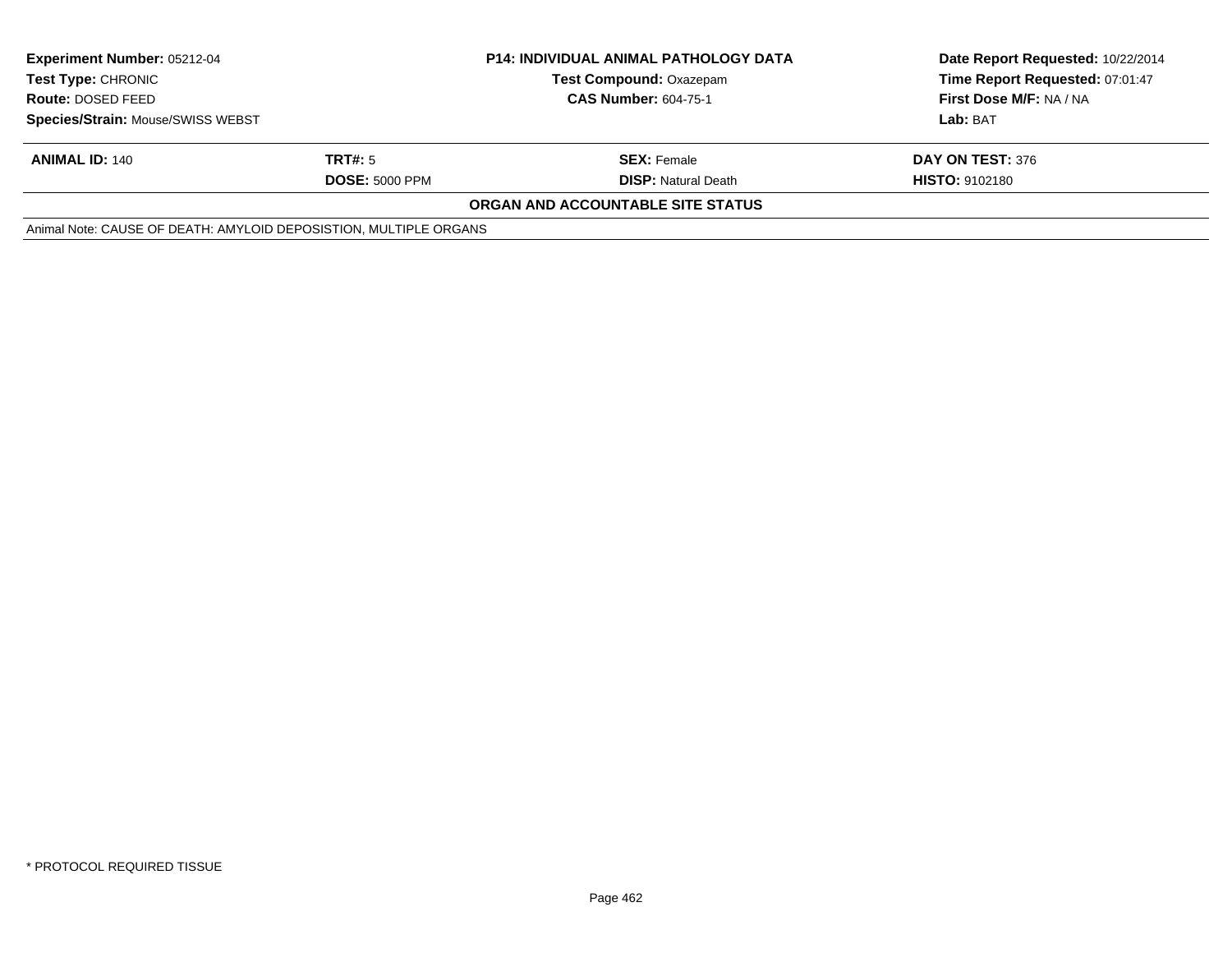| Experiment Number: 05212-04<br>Test Type: CHRONIC<br>Route: DOSED FEED<br>Species/Strain: Mouse/SWISS WEBST |                       | <b>P14: INDIVIDUAL ANIMAL PATHOLOGY DATA</b><br>Test Compound: Oxazepam<br><b>CAS Number: 604-75-1</b> | Date Report Requested: 10/22/2014<br>Time Report Requested: 07:01:47<br>First Dose M/F: NA / NA<br>Lab: BAT |
|-------------------------------------------------------------------------------------------------------------|-----------------------|--------------------------------------------------------------------------------------------------------|-------------------------------------------------------------------------------------------------------------|
| <b>ANIMAL ID: 141</b>                                                                                       | <b>TRT#: 5</b>        | <b>SEX: Female</b>                                                                                     | DAY ON TEST: 325                                                                                            |
|                                                                                                             | <b>DOSE: 5000 PPM</b> | <b>DISP: Natural Death</b>                                                                             | HISTO: 9102181                                                                                              |
|                                                                                                             |                       | ORGAN AND ACCOUNTABLE SITE STATUS                                                                      |                                                                                                             |
| <b>NORMAL</b>                                                                                               |                       |                                                                                                        |                                                                                                             |
| * Adrenal Medulla                                                                                           | * Blood Vessel        | $*$ Bone                                                                                               | * Bone Marrow                                                                                               |
| * Brain                                                                                                     | * Clitoral Gland      | * Esophagus                                                                                            | * Intestine Large, Rectum                                                                                   |
| * Islets, Pancreatic                                                                                        | * Mammary Gland       | * Nose                                                                                                 | * Ovary                                                                                                     |
| * Pancreas                                                                                                  | * Pituitary Gland     | * Skeletal Muscle                                                                                      | * Stomach, Forestomach                                                                                      |
| * Stomach, Glandular                                                                                        | * Trachea             | * Urinary Bladder                                                                                      |                                                                                                             |
| <b>MISSING</b>                                                                                              |                       |                                                                                                        |                                                                                                             |
| * Gallbladder                                                                                               |                       |                                                                                                        |                                                                                                             |
| <b>OBSERVATIONS</b>                                                                                         |                       |                                                                                                        |                                                                                                             |
| * Adrenal Cortex                                                                                            |                       | Amyloid Deposition                                                                                     | Moderate                                                                                                    |
|                                                                                                             |                       | Hematopoietic Cell Proliferation                                                                       | Moderate                                                                                                    |
| * Heart                                                                                                     |                       | Amyloid Deposition                                                                                     | Moderate                                                                                                    |
|                                                                                                             | Atrium                | Thrombosis                                                                                             | Mild                                                                                                        |
| * Intestine Large, Cecum                                                                                    |                       | Amyloid Deposition                                                                                     | Moderate                                                                                                    |
| * Intestine Large, Colon                                                                                    |                       | Amyloid Deposition                                                                                     | Mild                                                                                                        |
| * Intestine Small, Duodenum                                                                                 |                       | Amyloid Deposition                                                                                     | Moderate                                                                                                    |
| * Intestine Small, Ileum                                                                                    |                       | Amyloid Deposition                                                                                     | Marked                                                                                                      |
| * Intestine Small, Jejunum                                                                                  |                       | Amyloid Deposition                                                                                     | Marked                                                                                                      |
| * Kidney                                                                                                    |                       | <b>Necrosis</b>                                                                                        | Moderate                                                                                                    |
| [Necrosis TGLS = $5-2$ ]                                                                                    |                       |                                                                                                        |                                                                                                             |
| * Liver                                                                                                     |                       | Amyloid Deposition                                                                                     | Mild                                                                                                        |
|                                                                                                             |                       | Eosinophilic Focus                                                                                     |                                                                                                             |
|                                                                                                             |                       | Hepatocellular Adenoma                                                                                 | Multiple                                                                                                    |
|                                                                                                             |                       | Histiocytic Sarcoma                                                                                    |                                                                                                             |
|                                                                                                             | Centrilobular         | Hypertrophy                                                                                            | Mild                                                                                                        |
| [ Hepatocellular Adenoma TGLS = 3,4-10 ]                                                                    |                       |                                                                                                        |                                                                                                             |
| * Lung                                                                                                      |                       | Alveolar/Bronchiolar Adenoma                                                                           |                                                                                                             |
| [ Alveolar/Bronchiolar Adenoma TGLS = 5-2 ]                                                                 |                       |                                                                                                        |                                                                                                             |
| Lymph Node                                                                                                  | Pancreatic            | Histiocytic Sarcoma                                                                                    |                                                                                                             |
| [Histiocytic Sarcoma TGLS = 6-11]                                                                           |                       |                                                                                                        |                                                                                                             |
| * Lymph Node, Mandibular                                                                                    |                       | Amyloid Deposition                                                                                     | Marked                                                                                                      |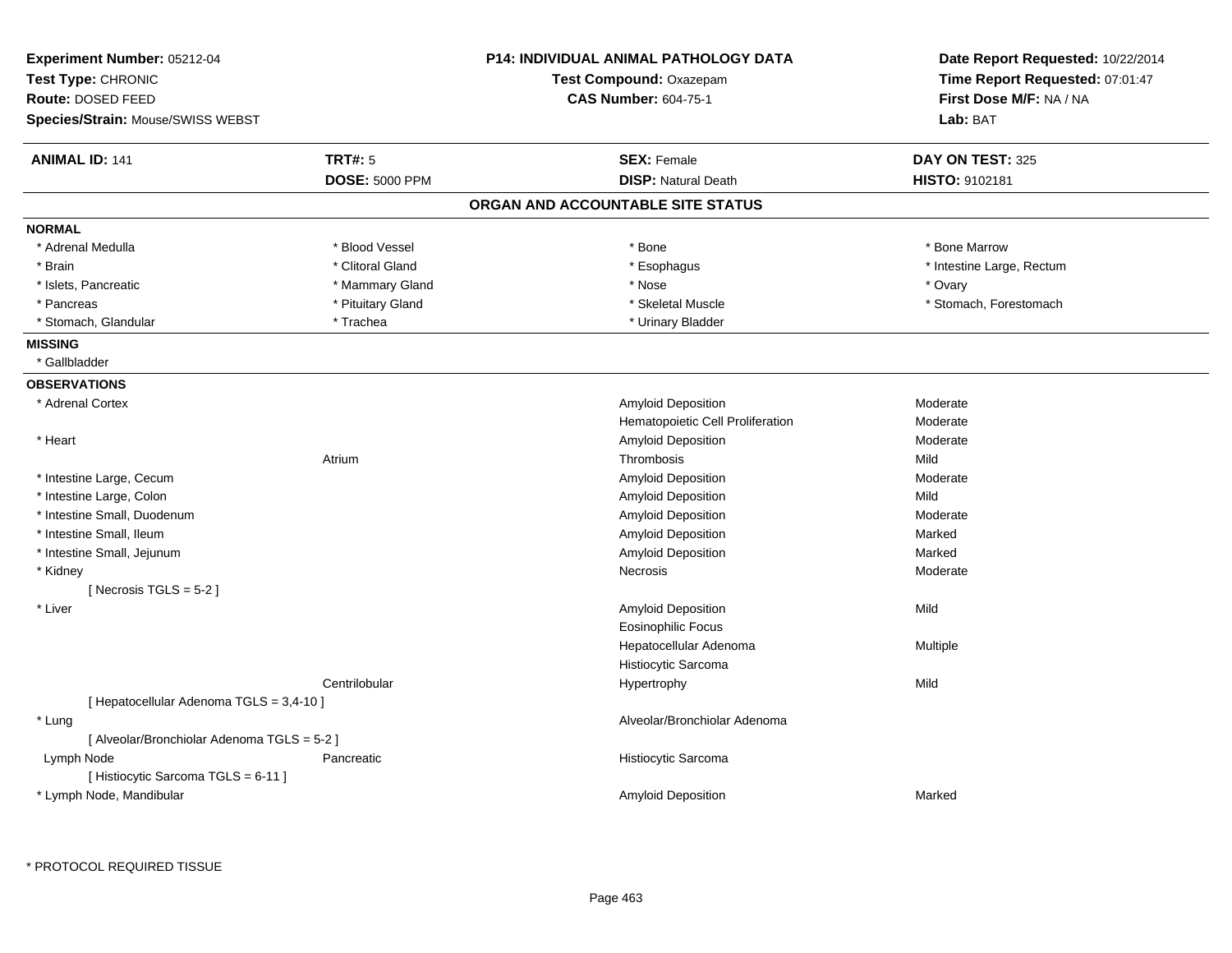| <b>Experiment Number: 05212-04</b><br>Test Type: CHRONIC<br><b>Route: DOSED FEED</b><br>Species/Strain: Mouse/SWISS WEBST |                       | <b>P14: INDIVIDUAL ANIMAL PATHOLOGY DATA</b><br>Test Compound: Oxazepam<br><b>CAS Number: 604-75-1</b> | Date Report Requested: 10/22/2014<br>Time Report Requested: 07:01:47<br>First Dose M/F: NA / NA<br>Lab: BAT |
|---------------------------------------------------------------------------------------------------------------------------|-----------------------|--------------------------------------------------------------------------------------------------------|-------------------------------------------------------------------------------------------------------------|
| <b>ANIMAL ID: 141</b>                                                                                                     | <b>TRT#: 5</b>        | <b>SEX: Female</b>                                                                                     | DAY ON TEST: 325                                                                                            |
|                                                                                                                           | <b>DOSE: 5000 PPM</b> | <b>DISP: Natural Death</b>                                                                             | HISTO: 9102181                                                                                              |
|                                                                                                                           |                       | ORGAN AND ACCOUNTABLE SITE STATUS                                                                      |                                                                                                             |
|                                                                                                                           |                       | Histiocytic Sarcoma                                                                                    |                                                                                                             |
| [Histiocytic Sarcoma TGLS = 6-11]                                                                                         |                       |                                                                                                        |                                                                                                             |
| * Lymph Node, Mesenteric                                                                                                  |                       | <b>Amyloid Deposition</b>                                                                              | Mild                                                                                                        |
|                                                                                                                           |                       | Histiocytic Sarcoma                                                                                    |                                                                                                             |
| [Histiocytic Sarcoma TGLS = 6-11]                                                                                         |                       |                                                                                                        |                                                                                                             |
| * Parathyroid Gland                                                                                                       |                       | <b>Amyloid Deposition</b>                                                                              | Moderate                                                                                                    |
| * Salivary Glands                                                                                                         |                       | <b>Amyloid Deposition</b>                                                                              | Marked                                                                                                      |
| * Skin                                                                                                                    |                       | Hyperkeratosis                                                                                         | Moderate                                                                                                    |
| [Hyperkeratosis $TGLS = 2-12$ ]                                                                                           |                       |                                                                                                        |                                                                                                             |
| * Spleen                                                                                                                  |                       | Histiocytic Sarcoma                                                                                    |                                                                                                             |
| [Histiocytic Sarcoma TGLS = 1-9]                                                                                          |                       |                                                                                                        |                                                                                                             |
| * Thymus                                                                                                                  |                       | Histiocytic Sarcoma                                                                                    |                                                                                                             |
| * Thyroid Gland                                                                                                           |                       | Amyloid Deposition                                                                                     | Moderate                                                                                                    |
| * Uterus                                                                                                                  |                       | <b>Amyloid Deposition</b>                                                                              | Mild                                                                                                        |
| PRIMARY CAUSE OF DEATH                                                                                                    |                       |                                                                                                        |                                                                                                             |
| Animal Note: CAUSE OF DEATH: HISTIOCYTIC SARCOMA, MULTIPLE ORGANS;                                                        |                       |                                                                                                        |                                                                                                             |
| Animal Note: AMYLOID DEPOSITION, MULTIPLE ORGANS                                                                          |                       |                                                                                                        |                                                                                                             |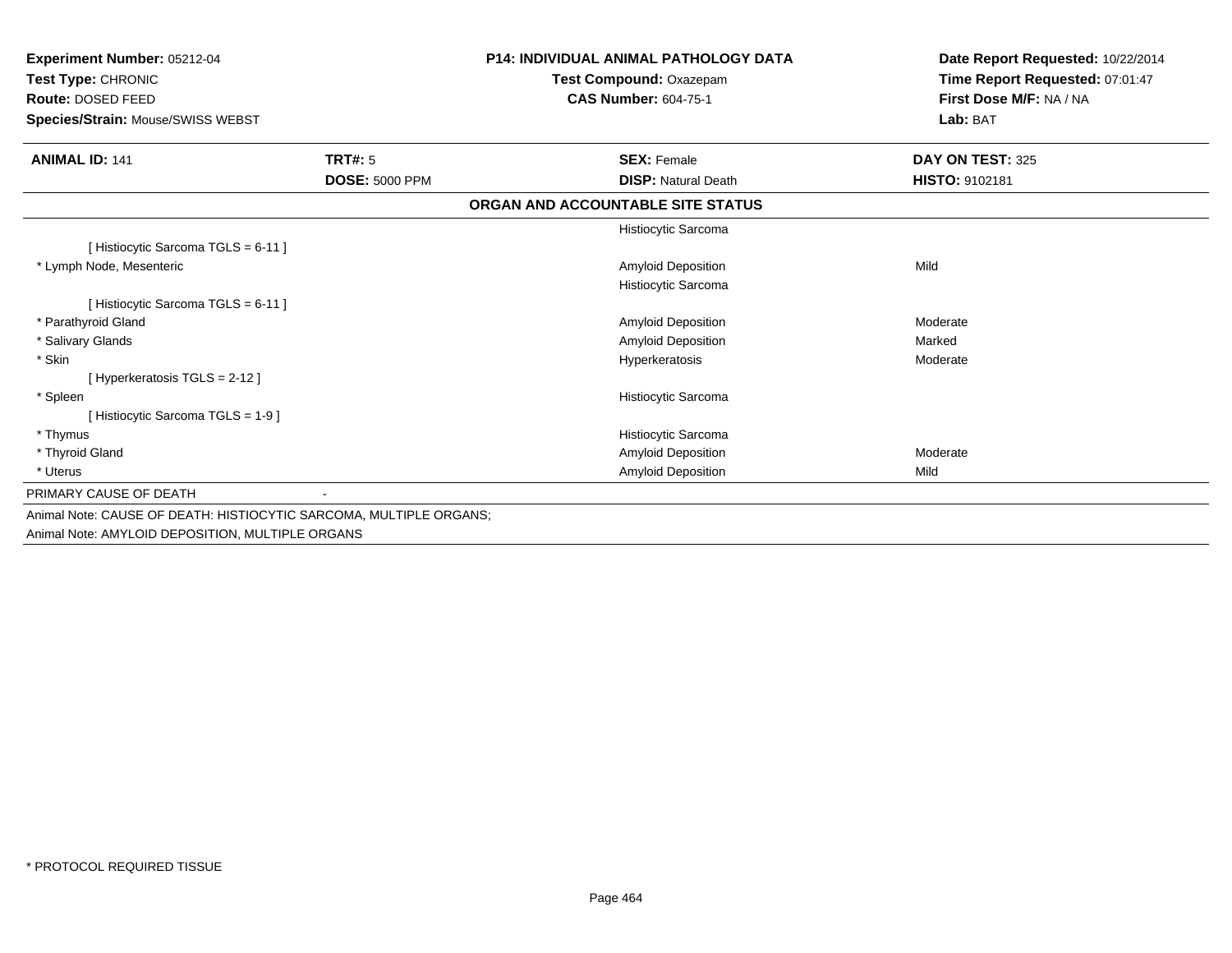| Experiment Number: 05212-04               |                            | <b>P14: INDIVIDUAL ANIMAL PATHOLOGY DATA</b> | Date Report Requested: 10/22/2014 |
|-------------------------------------------|----------------------------|----------------------------------------------|-----------------------------------|
| Test Type: CHRONIC                        |                            | Test Compound: Oxazepam                      | Time Report Requested: 07:01:47   |
| Route: DOSED FEED                         |                            | <b>CAS Number: 604-75-1</b>                  | First Dose M/F: NA / NA           |
| Species/Strain: Mouse/SWISS WEBST         |                            |                                              | Lab: BAT                          |
| <b>ANIMAL ID: 142</b>                     | <b>TRT#: 5</b>             | <b>SEX: Female</b>                           | DAY ON TEST: 321                  |
|                                           | <b>DOSE: 5000 PPM</b>      | <b>DISP: Natural Death</b>                   | HISTO: 9102182                    |
|                                           |                            | ORGAN AND ACCOUNTABLE SITE STATUS            |                                   |
| <b>NORMAL</b>                             |                            |                                              |                                   |
| * Adrenal Cortex                          | * Adrenal Medulla          | * Blood Vessel                               | * Bone                            |
| * Bone Marrow                             | * Brain                    | * Clitoral Gland                             | * Esophagus                       |
| * Gallbladder                             | * Islets, Pancreatic       | * Lung                                       | * Mammary Gland                   |
| * Nose                                    | * Pancreas                 | * Pituitary Gland                            | * Skeletal Muscle                 |
| * Skin                                    | * Thymus                   | * Trachea                                    | * Urinary Bladder                 |
| <b>AUTO PRECLUDES DIAG.</b>               |                            |                                              |                                   |
| * Intestine Large, Cecum                  | * Intestine Large, Colon   | * Intestine Large, Rectum                    | * Intestine Small, Duodenum       |
| * Intestine Small, Ileum                  | * Intestine Small, Jejunum | * Stomach, Forestomach                       | * Stomach, Glandular              |
| <b>OBSERVATIONS</b>                       |                            |                                              |                                   |
| * Heart                                   |                            | Amyloid Deposition                           | Moderate                          |
|                                           | Atrium                     | Thrombosis                                   |                                   |
| * Kidney                                  | Glomerulus                 | Amyloid Deposition                           | Marked                            |
| [ Amyloid Deposition TGLS = 5-1 ]         |                            |                                              |                                   |
| * Liver                                   |                            | <b>Amyloid Deposition</b>                    | Moderate                          |
|                                           |                            | <b>Eosinophilic Focus</b>                    |                                   |
|                                           |                            | Hepatocellular Adenoma                       | Multiple                          |
|                                           | Centrilobular              | Hypertrophy                                  | Mild                              |
| [Eosinophilic Focus TGLS = 2-1+2]         |                            |                                              |                                   |
| [ Hepatocellular Adenoma TGLS = 3,4-1+9 ] |                            |                                              |                                   |
| [Hypertrophy TGLS = $1-1+2+9$ ]           |                            |                                              |                                   |
| * Lymph Node, Mandibular                  |                            | Amyloid Deposition                           | Mild                              |
| * Lymph Node, Mesenteric                  |                            | <b>Amyloid Deposition</b>                    | Mild                              |
| * Ovary                                   |                            | Amyloid Deposition                           | Minimal                           |
| * Parathyroid Gland                       |                            | Amyloid Deposition                           | Moderate                          |
| * Salivary Glands                         |                            | Amyloid Deposition                           | Moderate                          |
| * Spleen                                  |                            | Amyloid Deposition                           | Moderate                          |
| * Thyroid Gland                           |                            | Amyloid Deposition                           | Mild                              |
| * Uterus                                  |                            | Amyloid Deposition                           | Mild                              |
| PRIMARY CAUSE OF DEATH                    | $\sim$                     |                                              |                                   |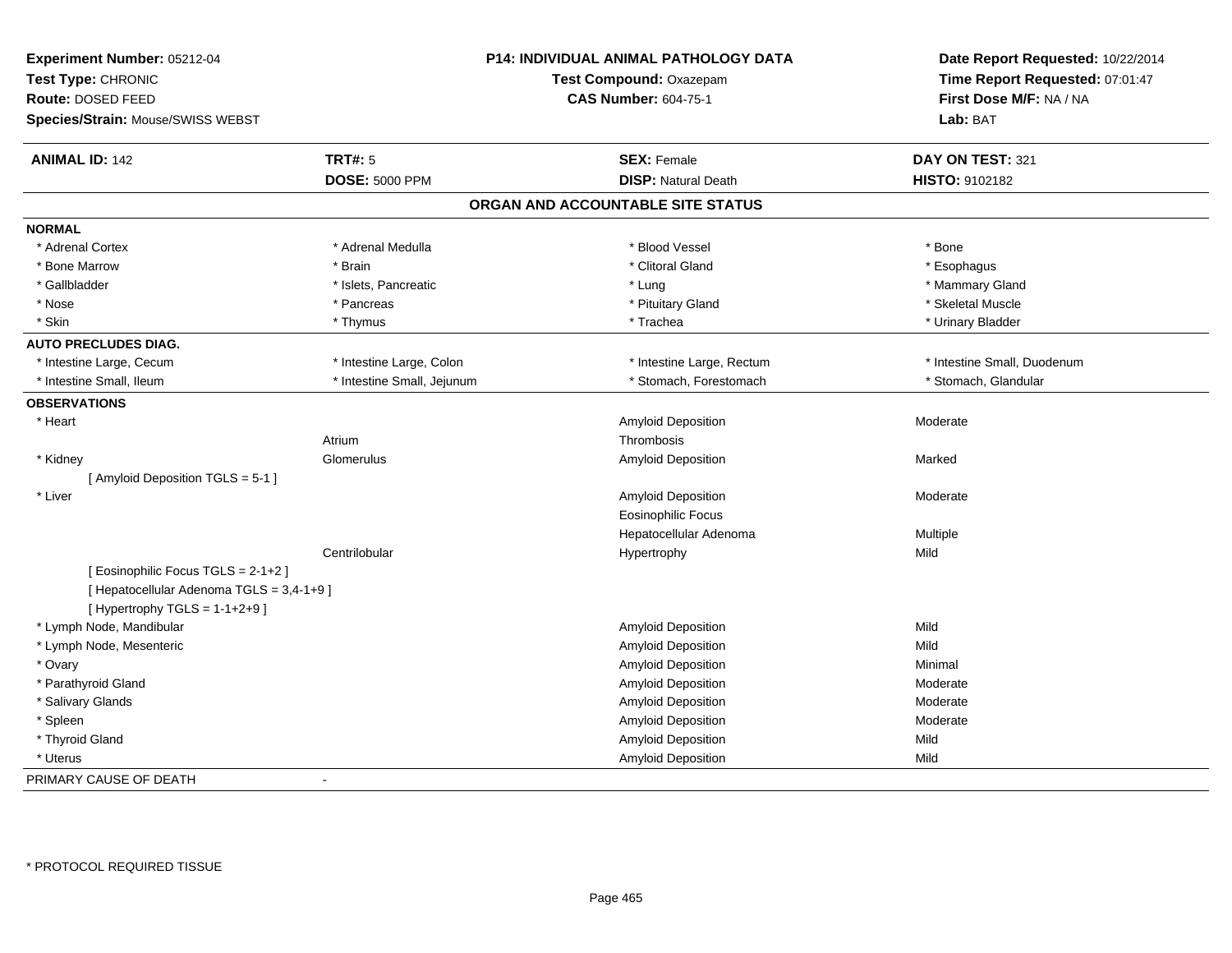| <b>Experiment Number: 05212-04</b>                               |                       | <b>P14: INDIVIDUAL ANIMAL PATHOLOGY DATA</b> | Date Report Requested: 10/22/2014 |
|------------------------------------------------------------------|-----------------------|----------------------------------------------|-----------------------------------|
| <b>Test Type: CHRONIC</b><br><b>Route: DOSED FEED</b>            |                       | <b>Test Compound: Oxazepam</b>               | Time Report Requested: 07:01:47   |
|                                                                  |                       | <b>CAS Number: 604-75-1</b>                  | First Dose M/F: NA / NA           |
| Species/Strain: Mouse/SWISS WEBST                                |                       |                                              | Lab: BAT                          |
| <b>ANIMAL ID: 142</b>                                            | TRT#: 5               | <b>SEX:</b> Female                           | DAY ON TEST: 321                  |
|                                                                  | <b>DOSE: 5000 PPM</b> | <b>DISP: Natural Death</b>                   | <b>HISTO: 9102182</b>             |
|                                                                  |                       | <b>ORGAN AND ACCOUNTABLE SITE STATUS</b>     |                                   |
| Animal Note: CAUSE OF DEATH: AMYLOID DEPOSITION, MULTIPLE ORGANS |                       |                                              |                                   |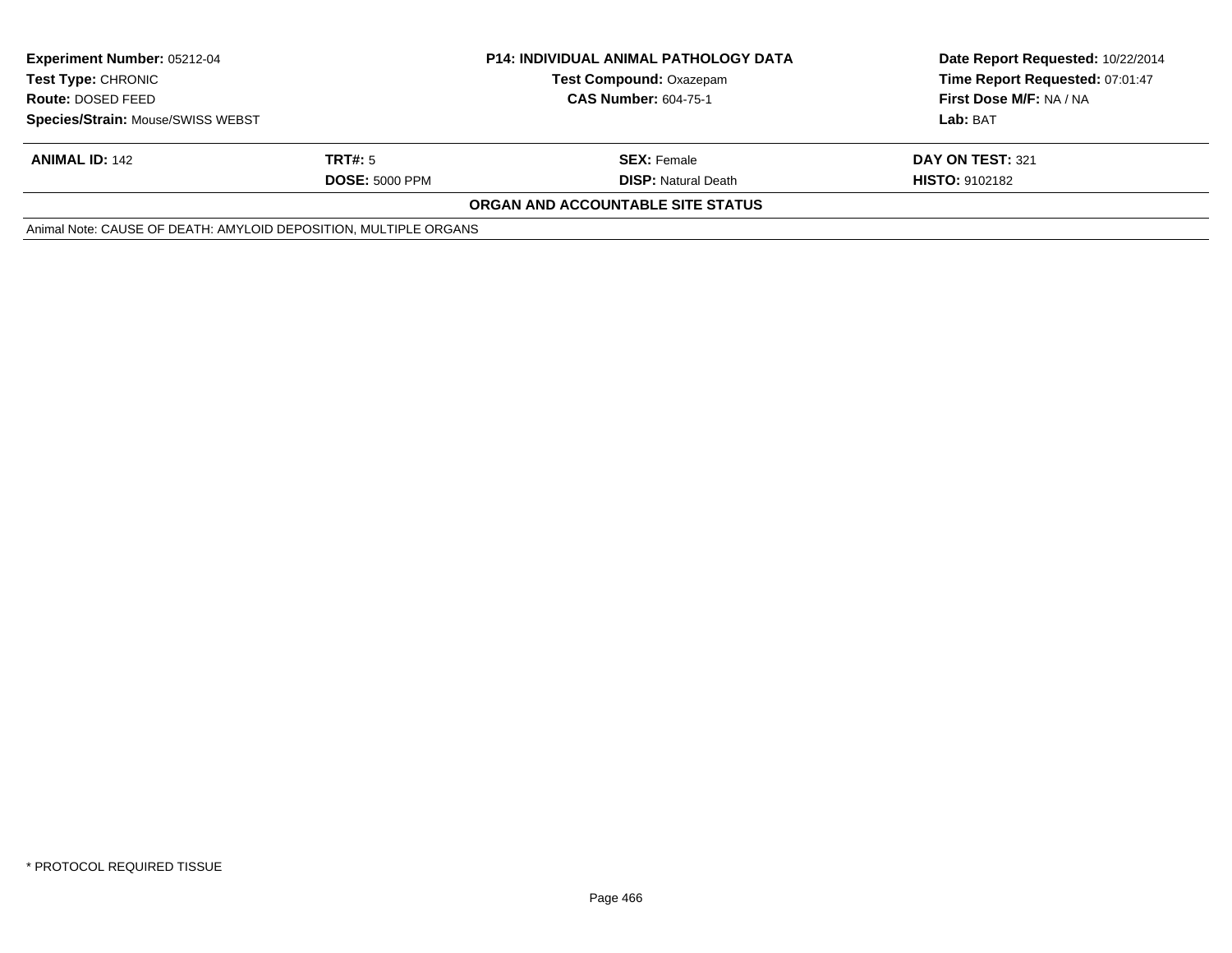| Experiment Number: 05212-04<br>Test Type: CHRONIC<br>Route: DOSED FEED<br>Species/Strain: Mouse/SWISS WEBST |                       | <b>P14: INDIVIDUAL ANIMAL PATHOLOGY DATA</b><br>Test Compound: Oxazepam<br><b>CAS Number: 604-75-1</b> | Date Report Requested: 10/22/2014<br>Time Report Requested: 07:01:47<br>First Dose M/F: NA / NA<br>Lab: BAT |
|-------------------------------------------------------------------------------------------------------------|-----------------------|--------------------------------------------------------------------------------------------------------|-------------------------------------------------------------------------------------------------------------|
|                                                                                                             |                       |                                                                                                        |                                                                                                             |
| <b>ANIMAL ID: 143</b>                                                                                       | <b>TRT#: 5</b>        | <b>SEX: Female</b>                                                                                     | DAY ON TEST: 397                                                                                            |
|                                                                                                             | <b>DOSE: 5000 PPM</b> | <b>DISP: Terminal Sacrifice</b>                                                                        | HISTO: 9102183                                                                                              |
|                                                                                                             |                       | ORGAN AND ACCOUNTABLE SITE STATUS                                                                      |                                                                                                             |
| <b>NORMAL</b>                                                                                               |                       |                                                                                                        |                                                                                                             |
| * Adrenal Cortex                                                                                            | * Adrenal Medulla     | * Blood Vessel                                                                                         | * Bone                                                                                                      |
| * Bone Marrow                                                                                               | * Brain               | * Clitoral Gland                                                                                       | * Esophagus                                                                                                 |
| * Gallbladder                                                                                               | * Islets, Pancreatic  | * Kidney                                                                                               | * Lung                                                                                                      |
| * Mammary Gland                                                                                             | * Nose                | * Ovary                                                                                                | * Pancreas                                                                                                  |
| * Pituitary Gland                                                                                           | * Salivary Glands     | * Skeletal Muscle                                                                                      | * Skin                                                                                                      |
| * Stomach, Forestomach                                                                                      | * Stomach, Glandular  | * Thymus                                                                                               | * Trachea                                                                                                   |
| * Urinary Bladder                                                                                           |                       |                                                                                                        |                                                                                                             |
| <b>MISSING</b>                                                                                              |                       |                                                                                                        |                                                                                                             |
| * Intestine Small, Ileum                                                                                    |                       |                                                                                                        |                                                                                                             |
| <b>OBSERVATIONS</b>                                                                                         |                       |                                                                                                        |                                                                                                             |
| * Heart                                                                                                     |                       | Amyloid Deposition                                                                                     | Moderate                                                                                                    |
| * Intestine Large, Cecum                                                                                    |                       | Amyloid Deposition                                                                                     | Mild                                                                                                        |
| * Intestine Large, Colon                                                                                    |                       | Amyloid Deposition                                                                                     | Minimal                                                                                                     |
| * Intestine Large, Rectum                                                                                   |                       | Amyloid Deposition                                                                                     | Moderate                                                                                                    |
| * Intestine Small, Duodenum                                                                                 |                       | Amyloid Deposition                                                                                     | Mild                                                                                                        |
| * Intestine Small, Jejunum                                                                                  |                       | Amyloid Deposition                                                                                     | Mild                                                                                                        |
| * Liver                                                                                                     |                       | Hepatocellular Adenoma                                                                                 |                                                                                                             |
| [ Hepatocellular Adenoma TGLS = 3-10 ]                                                                      |                       |                                                                                                        |                                                                                                             |
| * Lymph Node, Mandibular                                                                                    |                       | Amyloid Deposition                                                                                     | Mild                                                                                                        |
| * Lymph Node, Mesenteric                                                                                    |                       | Amyloid Deposition                                                                                     | Mild                                                                                                        |
| Mesentery                                                                                                   |                       | Inflammation                                                                                           | Suppurative, Moderate                                                                                       |
| [Inflammation TGLS = 1-12]                                                                                  |                       |                                                                                                        |                                                                                                             |
| * Parathyroid Gland                                                                                         |                       | <b>Amyloid Deposition</b>                                                                              | Mild                                                                                                        |
| * Spleen                                                                                                    |                       | Amyloid Deposition                                                                                     | Minimal                                                                                                     |
| * Thyroid Gland                                                                                             |                       | Amyloid Deposition                                                                                     | Moderate                                                                                                    |
| * Uterus                                                                                                    |                       | <b>Amyloid Deposition</b>                                                                              | Minimal                                                                                                     |
| PRIMARY CAUSE OF DEATH                                                                                      |                       |                                                                                                        |                                                                                                             |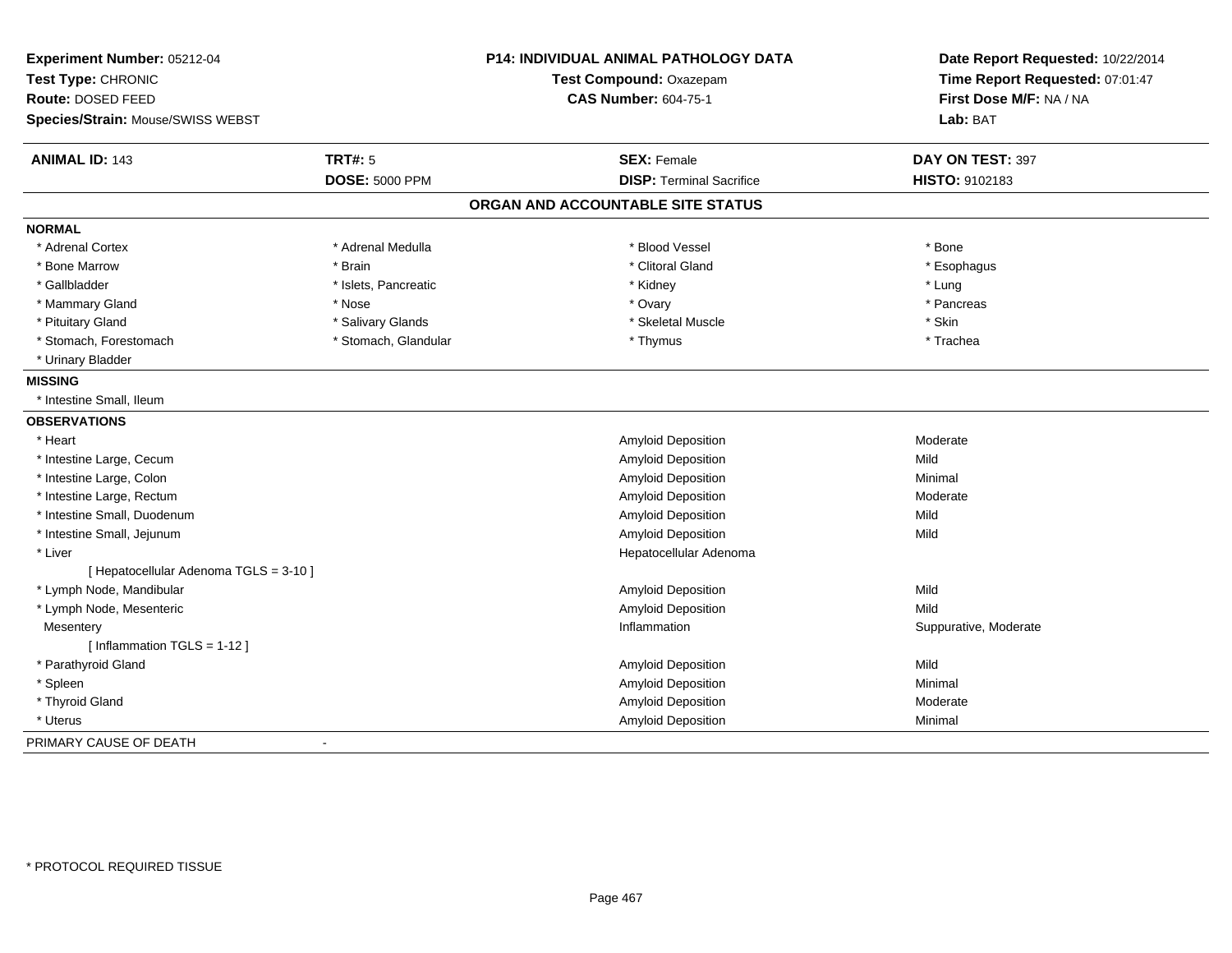| Experiment Number: 05212-04         |                                                                         | <b>P14: INDIVIDUAL ANIMAL PATHOLOGY DATA</b>  | Date Report Requested: 10/22/2014 |
|-------------------------------------|-------------------------------------------------------------------------|-----------------------------------------------|-----------------------------------|
| Test Type: CHRONIC                  |                                                                         | Test Compound: Oxazepam                       |                                   |
| Route: DOSED FEED                   |                                                                         | <b>CAS Number: 604-75-1</b>                   | First Dose M/F: NA / NA           |
| Species/Strain: Mouse/SWISS WEBST   |                                                                         |                                               | Lab: BAT                          |
| <b>ANIMAL ID: 144</b>               | <b>TRT#: 5</b>                                                          | <b>SEX: Female</b>                            | DAY ON TEST: 316                  |
|                                     | <b>DOSE: 5000 PPM</b>                                                   | <b>DISP:</b> Moribund Sacrifice               | HISTO: 9102184                    |
|                                     |                                                                         | ORGAN AND ACCOUNTABLE SITE STATUS             |                                   |
| <b>NORMAL</b>                       |                                                                         |                                               |                                   |
| * Adrenal Cortex                    | * Adrenal Medulla                                                       | * Blood Vessel                                | <b>Bone</b>                       |
| * Bone Marrow                       | * Brain                                                                 | * Clitoral Gland                              | Ear                               |
| * Esophagus                         | * Gallbladder                                                           | * Intestine Large, Cecum                      | * Intestine Large, Colon          |
| * Intestine Large, Rectum           | * Intestine Small, Duodenum                                             | * Intestine Small, Ileum                      | * Intestine Small, Jejunum        |
| * Islets, Pancreatic                | * Kidney                                                                | * Lymph Node, Mandibular                      | * Lymph Node, Mesenteric          |
| * Mammary Gland                     | * Nose                                                                  | * Ovary                                       | * Pancreas                        |
| * Parathyroid Gland                 | * Pituitary Gland                                                       | * Salivary Glands                             | * Skeletal Muscle                 |
| * Skin                              | * Stomach, Forestomach                                                  | * Stomach, Glandular                          | * Thyroid Gland                   |
| * Trachea                           | * Urinary Bladder                                                       | * Uterus                                      |                                   |
| <b>OBSERVATIONS</b>                 |                                                                         |                                               |                                   |
| * Heart                             |                                                                         | Lymphoma Malignant Undifferentiated Cell Type |                                   |
| * Liver                             |                                                                         | Hepatocellular Adenoma                        |                                   |
|                                     | Centrilobular                                                           | Hypertrophy                                   | Mild                              |
|                                     |                                                                         | Lymphoma Malignant Undifferentiated Cell Type |                                   |
| [Hepatocellular Adenoma TGLS = 3-1] |                                                                         |                                               |                                   |
| * Lung                              |                                                                         | Lymphoma Malignant Undifferentiated Cell Type |                                   |
| * Spleen                            |                                                                         | Lymphoma Malignant Undifferentiated Cell Type |                                   |
|                                     | [ Lymphoma Malignant Undifferentiated Cell Type TGLS = 1-9 ]            |                                               |                                   |
| * Thymus                            |                                                                         | Lymphoma Malignant Undifferentiated Cell Type |                                   |
|                                     | [ Lymphoma Malignant Undifferentiated Cell Type TGLS = 2-10 ]           |                                               |                                   |
| PRIMARY CAUSE OF DEATH              |                                                                         |                                               |                                   |
| Animal Note: TYPE                   |                                                                         |                                               |                                   |
|                                     | Animal Note: CAUSE OF MORB: LYMPHOMA, MULTIPLE ORGANS, UNDIFFERENTIATED |                                               |                                   |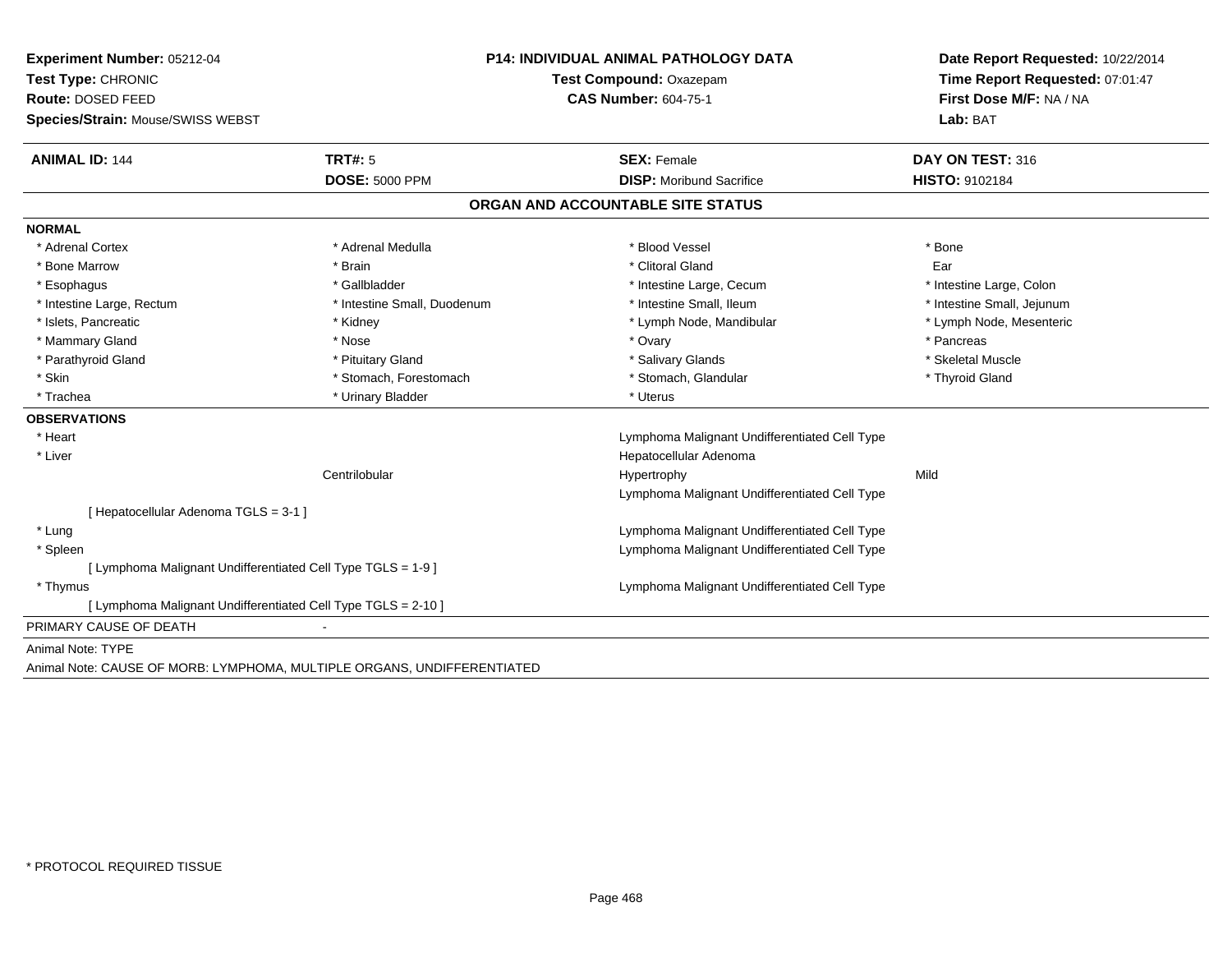| Experiment Number: 05212-04<br>Test Type: CHRONIC<br>Route: DOSED FEED |                        | <b>P14: INDIVIDUAL ANIMAL PATHOLOGY DATA</b><br>Test Compound: Oxazepam<br><b>CAS Number: 604-75-1</b> | Date Report Requested: 10/22/2014<br>Time Report Requested: 07:01:47<br>First Dose M/F: NA / NA |
|------------------------------------------------------------------------|------------------------|--------------------------------------------------------------------------------------------------------|-------------------------------------------------------------------------------------------------|
| Species/Strain: Mouse/SWISS WEBST                                      |                        |                                                                                                        | Lab: BAT                                                                                        |
| <b>ANIMAL ID: 145</b>                                                  | <b>TRT#: 5</b>         | <b>SEX: Female</b>                                                                                     | DAY ON TEST: 305                                                                                |
|                                                                        | <b>DOSE: 5000 PPM</b>  | <b>DISP: Natural Death</b>                                                                             | HISTO: 9102185                                                                                  |
|                                                                        |                        | ORGAN AND ACCOUNTABLE SITE STATUS                                                                      |                                                                                                 |
| <b>NORMAL</b>                                                          |                        |                                                                                                        |                                                                                                 |
| * Adrenal Medulla                                                      | * Blood Vessel         | * Bone                                                                                                 | * Bone Marrow                                                                                   |
| * Brain                                                                | * Clitoral Gland       | * Esophagus                                                                                            | * Gallbladder                                                                                   |
| * Islets, Pancreatic                                                   | * Lung                 | * Lymph Node, Mandibular                                                                               | * Lymph Node, Mesenteric                                                                        |
| * Mammary Gland                                                        | * Pancreas             | * Pituitary Gland                                                                                      | * Skeletal Muscle                                                                               |
| * Skin                                                                 | * Stomach, Forestomach | * Trachea                                                                                              | * Urinary Bladder                                                                               |
| <b>MISSING</b>                                                         |                        |                                                                                                        |                                                                                                 |
| * Intestine Large, Cecum                                               | * Thymus               |                                                                                                        |                                                                                                 |
| <b>OBSERVATIONS</b>                                                    |                        |                                                                                                        |                                                                                                 |
| * Adrenal Cortex                                                       |                        | Amyloid Deposition                                                                                     | Mild                                                                                            |
| * Heart                                                                |                        | Amyloid Deposition                                                                                     | Moderate                                                                                        |
| * Intestine Large, Colon                                               |                        | <b>Amyloid Deposition</b>                                                                              | Moderate                                                                                        |
| * Intestine Large, Rectum                                              |                        | Amyloid Deposition                                                                                     | Moderate                                                                                        |
| * Intestine Small, Duodenum                                            |                        | Amyloid Deposition                                                                                     | Marked                                                                                          |
| * Intestine Small, Ileum                                               |                        | Amyloid Deposition                                                                                     | Marked                                                                                          |
| * Intestine Small, Jejunum                                             |                        | Amyloid Deposition                                                                                     | Marked                                                                                          |
| * Kidney                                                               | Glomerulus             | Amyloid Deposition                                                                                     | Marked                                                                                          |
| * Liver                                                                |                        | Amyloid Deposition                                                                                     | Mild                                                                                            |
|                                                                        | Centrilobular          | Hypertrophy                                                                                            | Mild                                                                                            |
| * Nose                                                                 |                        | Amyloid Deposition                                                                                     | Moderate                                                                                        |
| * Ovary                                                                |                        | Amyloid Deposition                                                                                     | Mild                                                                                            |
| * Parathyroid Gland                                                    |                        | <b>Amyloid Deposition</b>                                                                              | Marked                                                                                          |
| * Salivary Glands                                                      |                        | Amyloid Deposition                                                                                     | Marked                                                                                          |
| * Spleen                                                               |                        | Amyloid Deposition                                                                                     | Marked                                                                                          |
| * Stomach, Glandular                                                   |                        | Mineralization                                                                                         | Moderate                                                                                        |
| * Thyroid Gland                                                        |                        | Amyloid Deposition                                                                                     | Marked                                                                                          |
| * Uterus                                                               |                        | Amyloid Deposition                                                                                     | Mild                                                                                            |
| PRIMARY CAUSE OF DEATH                                                 |                        |                                                                                                        |                                                                                                 |

Animal Note: CAUSE OF DEATH: AMYLOID DEPOSITION, MULTIPLE ORGANS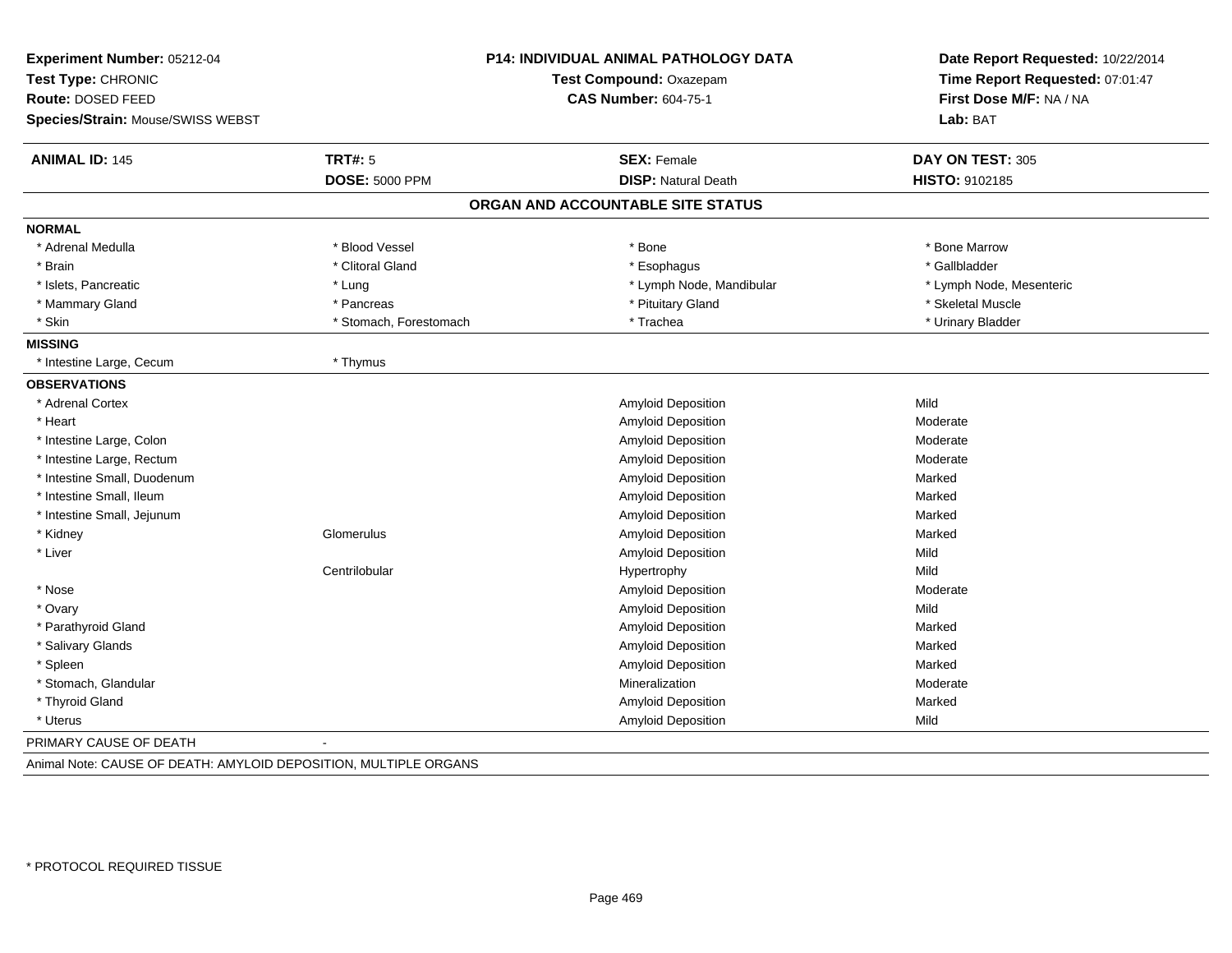| Experiment Number: 05212-04       |                           | <b>P14: INDIVIDUAL ANIMAL PATHOLOGY DATA</b> | Date Report Requested: 10/22/2014<br>Time Report Requested: 07:01:47 |
|-----------------------------------|---------------------------|----------------------------------------------|----------------------------------------------------------------------|
| Test Type: CHRONIC                |                           | Test Compound: Oxazepam                      |                                                                      |
| Route: DOSED FEED                 |                           | <b>CAS Number: 604-75-1</b>                  | First Dose M/F: NA / NA                                              |
| Species/Strain: Mouse/SWISS WEBST |                           |                                              | Lab: BAT                                                             |
| <b>ANIMAL ID: 146</b>             | <b>TRT#: 5</b>            | <b>SEX: Female</b>                           | DAY ON TEST: 318                                                     |
|                                   | <b>DOSE: 5000 PPM</b>     | <b>DISP: Natural Death</b>                   | HISTO: 9102186                                                       |
|                                   |                           | ORGAN AND ACCOUNTABLE SITE STATUS            |                                                                      |
| <b>NORMAL</b>                     |                           |                                              |                                                                      |
| * Adrenal Medulla                 | * Blood Vessel            | * Bone                                       | * Bone Marrow                                                        |
| * Brain                           | * Clitoral Gland          | * Esophagus                                  | * Gallbladder                                                        |
| * Intestine Large, Colon          | * Intestine Large, Rectum | * Islets, Pancreatic                         | * Lung                                                               |
| * Lymph Node, Mesenteric          | * Mammary Gland           | * Nose                                       | * Pancreas                                                           |
| * Parathyroid Gland               | * Pituitary Gland         | * Skeletal Muscle                            | * Skin                                                               |
| * Stomach, Forestomach            | * Stomach, Glandular      | * Thymus                                     | * Thyroid Gland                                                      |
| * Trachea                         | * Urinary Bladder         |                                              |                                                                      |
| <b>MISSING</b>                    |                           |                                              |                                                                      |
| * Lymph Node, Mandibular          |                           |                                              |                                                                      |
| <b>AUTO PRECLUDES DIAG.</b>       |                           |                                              |                                                                      |
| * Intestine Small, Ileum          |                           |                                              |                                                                      |
| <b>OBSERVATIONS</b>               |                           |                                              |                                                                      |
| * Adrenal Cortex                  |                           | <b>Amyloid Deposition</b>                    | Mild                                                                 |
| * Heart                           |                           | <b>Amyloid Deposition</b>                    | Moderate                                                             |
| * Intestine Large, Cecum          |                           | Amyloid Deposition                           | Mild                                                                 |
| * Intestine Small, Duodenum       |                           | Amyloid Deposition                           | Moderate                                                             |
| * Intestine Small, Jejunum        |                           | Amyloid Deposition                           | Moderate                                                             |
| * Kidney                          | Glomerulus                | <b>Amyloid Deposition</b>                    | Marked                                                               |
| * Liver                           |                           | Amyloid Deposition                           | Moderate                                                             |
|                                   | Centrilobular             | Hypertrophy                                  | Minimal                                                              |
| * Ovary                           |                           | <b>Amyloid Deposition</b>                    | Moderate                                                             |
| * Salivary Glands                 |                           | Amyloid Deposition                           | Moderate                                                             |
| * Spleen                          |                           | Amyloid Deposition                           | Mild                                                                 |
| * Uterus                          |                           | Amyloid Deposition                           | Minimal                                                              |
| PRIMARY CAUSE OF DEATH            |                           |                                              |                                                                      |

Animal Note: CAUSE OF DEATH: AMYLOID DEPOSITION, MULTIPLE ORGANS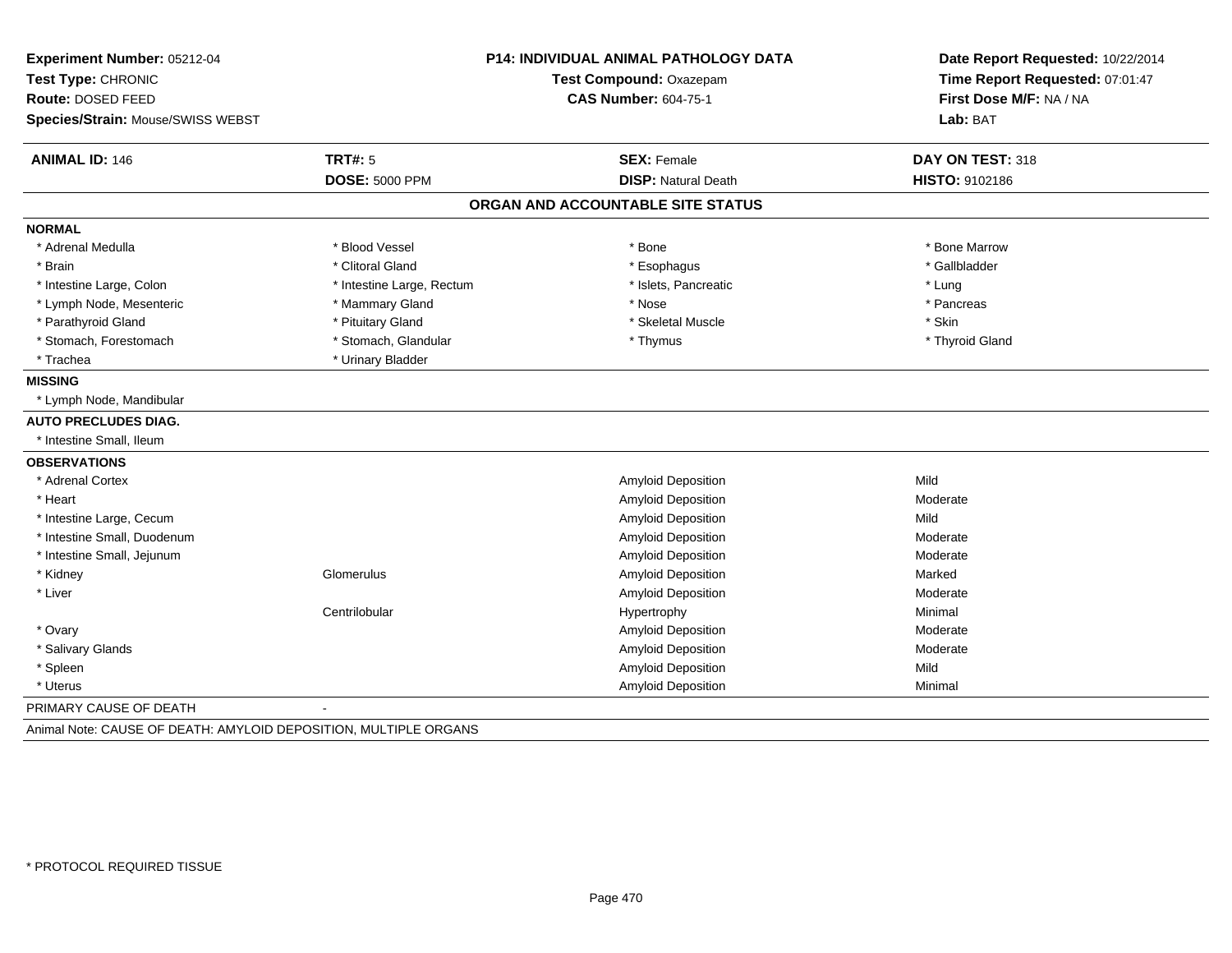| Experiment Number: 05212-04                    |                           | <b>P14: INDIVIDUAL ANIMAL PATHOLOGY DATA</b> | Date Report Requested: 10/22/2014 |
|------------------------------------------------|---------------------------|----------------------------------------------|-----------------------------------|
| Test Type: CHRONIC                             |                           | Test Compound: Oxazepam                      | Time Report Requested: 07:01:47   |
| Route: DOSED FEED                              |                           | <b>CAS Number: 604-75-1</b>                  | First Dose M/F: NA / NA           |
| Species/Strain: Mouse/SWISS WEBST              |                           |                                              | Lab: BAT                          |
| <b>ANIMAL ID: 147</b>                          | <b>TRT#: 5</b>            | <b>SEX: Female</b>                           | DAY ON TEST: 366                  |
|                                                | <b>DOSE: 5000 PPM</b>     | <b>DISP: Natural Death</b>                   | <b>HISTO: 9102187</b>             |
|                                                |                           | ORGAN AND ACCOUNTABLE SITE STATUS            |                                   |
| <b>NORMAL</b>                                  |                           |                                              |                                   |
| * Adrenal Medulla                              | * Blood Vessel            | * Bone                                       | * Bone Marrow                     |
| * Brain                                        | * Clitoral Gland          | * Esophagus                                  | * Gallbladder                     |
| * Intestine Large, Colon                       | * Intestine Large, Rectum | * Islets, Pancreatic                         | * Nose                            |
| * Pancreas                                     | * Pituitary Gland         | * Skeletal Muscle                            | * Skin                            |
| * Stomach, Forestomach                         | * Thymus                  | * Trachea                                    | * Urinary Bladder                 |
| <b>MISSING</b>                                 |                           |                                              |                                   |
| * Mammary Gland                                |                           |                                              |                                   |
| <b>OBSERVATIONS</b>                            |                           |                                              |                                   |
| * Adrenal Cortex                               |                           | Amyloid Deposition                           | Moderate                          |
| * Heart                                        |                           | <b>Amyloid Deposition</b>                    | Marked                            |
| * Intestine Large, Cecum                       |                           | Amyloid Deposition                           | Mild                              |
| * Intestine Small, Duodenum                    |                           | <b>Amyloid Deposition</b>                    | Moderate                          |
| * Intestine Small, Ileum                       |                           | Amyloid Deposition                           | Moderate                          |
| * Intestine Small, Jejunum                     |                           | Amyloid Deposition                           | Moderate                          |
| * Kidney                                       | Glomerulus                | <b>Amyloid Deposition</b>                    | Marked                            |
| [ Amyloid Deposition TGLS = 4-1 ]              |                           |                                              |                                   |
| * Liver                                        |                           | Amyloid Deposition                           | Mild                              |
|                                                |                           | Hepatocellular Adenoma                       | Multiple                          |
|                                                |                           | <b>Necrosis</b>                              | Mild                              |
| [ Hepatocellular Adenoma TGLS = 1,2,3-1+9+10 ] |                           |                                              |                                   |
| * Lung                                         |                           | Fibrosis                                     | Mild                              |
|                                                | Alveolus                  | <b>Infiltration Cellular</b>                 | Mononuclear CI, Mild              |
| * Lymph Node, Mandibular                       |                           | Amyloid Deposition                           | Moderate                          |
| * Lymph Node, Mesenteric                       |                           | Amyloid Deposition                           | Mild                              |
| * Ovary                                        |                           | <b>Amyloid Deposition</b>                    | Mild                              |
| * Parathyroid Gland                            |                           | Amyloid Deposition                           | Moderate                          |
| * Salivary Glands                              |                           | Amyloid Deposition                           | Marked                            |
| * Spleen                                       |                           | <b>Amyloid Deposition</b>                    | Mild                              |
| * Stomach, Glandular                           |                           | Amyloid Deposition                           | Moderate                          |
| * Thyroid Gland                                |                           | Amyloid Deposition                           | Moderate                          |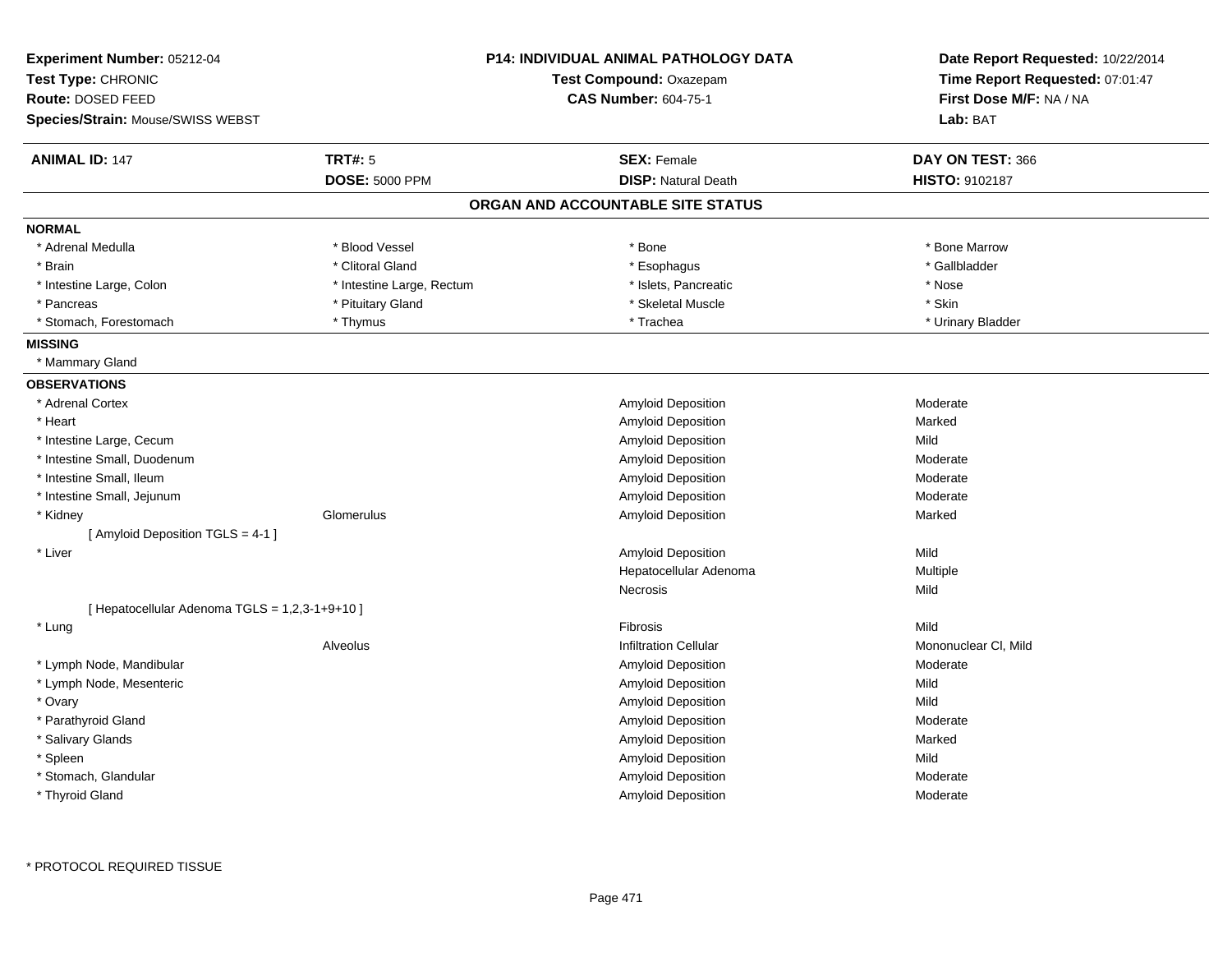| Experiment Number: 05212-04<br>Test Type: CHRONIC<br>Route: DOSED FEED<br>Species/Strain: Mouse/SWISS WEBST |                       | <b>P14: INDIVIDUAL ANIMAL PATHOLOGY DATA</b> | Date Report Requested: 10/22/2014 |
|-------------------------------------------------------------------------------------------------------------|-----------------------|----------------------------------------------|-----------------------------------|
|                                                                                                             |                       | <b>Test Compound: Oxazepam</b>               | Time Report Requested: 07:01:47   |
|                                                                                                             |                       | <b>CAS Number: 604-75-1</b>                  | First Dose M/F: NA / NA           |
|                                                                                                             |                       |                                              | Lab: BAT                          |
| <b>ANIMAL ID: 147</b>                                                                                       | TRT#: 5               | <b>SEX: Female</b>                           | DAY ON TEST: 366                  |
|                                                                                                             | <b>DOSE: 5000 PPM</b> | <b>DISP:</b> Natural Death                   | <b>HISTO: 9102187</b>             |
|                                                                                                             |                       | ORGAN AND ACCOUNTABLE SITE STATUS            |                                   |
| * Uterus                                                                                                    |                       | <b>Amyloid Deposition</b>                    | Moderate                          |
| PRIMARY CAUSE OF DEATH                                                                                      |                       |                                              |                                   |
| Animal Note: CAUSE OF MORB: AMYLOID DEPOSITION, MULTIPLE ORGANS                                             |                       |                                              |                                   |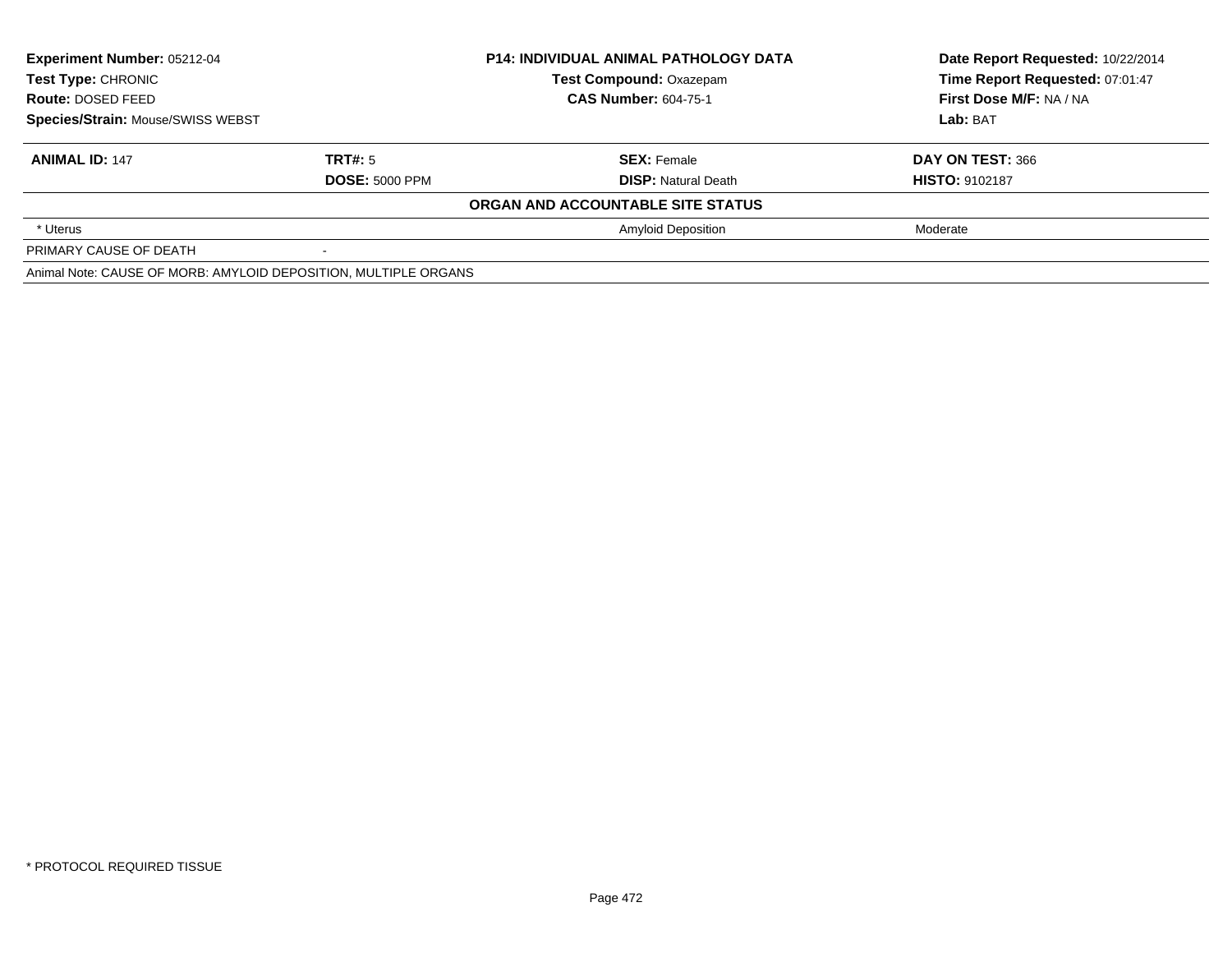| Experiment Number: 05212-04<br>Test Type: CHRONIC               |                       | <b>P14: INDIVIDUAL ANIMAL PATHOLOGY DATA</b><br>Test Compound: Oxazepam | Date Report Requested: 10/22/2014<br>Time Report Requested: 07:01:47 |
|-----------------------------------------------------------------|-----------------------|-------------------------------------------------------------------------|----------------------------------------------------------------------|
| <b>Route: DOSED FEED</b>                                        |                       | <b>CAS Number: 604-75-1</b>                                             | First Dose M/F: NA / NA                                              |
| Species/Strain: Mouse/SWISS WEBST                               |                       |                                                                         | Lab: BAT                                                             |
| <b>ANIMAL ID: 148</b>                                           | <b>TRT#: 5</b>        | <b>SEX: Female</b>                                                      | DAY ON TEST: 355                                                     |
|                                                                 | <b>DOSE: 5000 PPM</b> | <b>DISP: Natural Death</b>                                              | HISTO: 9102188                                                       |
|                                                                 |                       | ORGAN AND ACCOUNTABLE SITE STATUS                                       |                                                                      |
| <b>NORMAL</b>                                                   |                       |                                                                         |                                                                      |
| * Adrenal Medulla                                               | * Blood Vessel        | $*$ Bone                                                                | * Bone Marrow                                                        |
| * Brain                                                         | * Clitoral Gland      | * Esophagus                                                             | * Gallbladder                                                        |
| * Islets, Pancreatic                                            | * Kidney              | * Mammary Gland                                                         | * Nose                                                               |
| * Pancreas                                                      | * Pituitary Gland     | * Skeletal Muscle                                                       | * Skin                                                               |
| * Stomach, Forestomach                                          | * Thymus              | * Trachea                                                               | * Urinary Bladder                                                    |
| * Uterus                                                        |                       |                                                                         |                                                                      |
| <b>OBSERVATIONS</b>                                             |                       |                                                                         |                                                                      |
| * Adrenal Cortex                                                |                       | Amyloid Deposition                                                      | Mild                                                                 |
| * Heart                                                         |                       | Amyloid Deposition                                                      | Marked                                                               |
|                                                                 | Atrium                | Thrombosis                                                              |                                                                      |
| [Thrombosis TGLS = 7-2]                                         |                       |                                                                         |                                                                      |
| * Intestine Large, Cecum                                        |                       | Amyloid Deposition                                                      | Minimal                                                              |
| * Intestine Large, Colon                                        |                       | Amyloid Deposition                                                      | Mild                                                                 |
| * Intestine Large, Rectum                                       |                       | <b>Amyloid Deposition</b>                                               | Mild                                                                 |
| * Intestine Small, Duodenum                                     |                       | Amyloid Deposition                                                      | Marked                                                               |
| * Intestine Small, Ileum                                        |                       | <b>Amyloid Deposition</b>                                               | Marked                                                               |
| * Intestine Small, Jejunum                                      |                       | Amyloid Deposition                                                      | Marked                                                               |
| * Liver                                                         |                       | Amyloid Deposition                                                      | Mild                                                                 |
|                                                                 |                       | Hepatocellular Adenoma                                                  | Multiple                                                             |
| [ Hepatocellular Adenoma TGLS = 1,2,3,4,5,8-1+2+9+10+11+12+13 ] |                       |                                                                         |                                                                      |
| * Lung                                                          | Alveolus              | <b>Infiltration Cellular</b>                                            | Mononuclear CI, Moderate                                             |
| * Lymph Node, Mandibular                                        |                       | Amyloid Deposition                                                      | Moderate                                                             |
| * Lymph Node, Mesenteric                                        |                       | Amyloid Deposition                                                      | Mild                                                                 |
| * Ovary                                                         |                       | Amyloid Deposition                                                      | Minimal                                                              |
| * Parathyroid Gland                                             |                       | Amyloid Deposition                                                      | Mild                                                                 |
| * Salivary Glands                                               |                       | Amyloid Deposition                                                      | Moderate                                                             |
| * Spleen                                                        |                       | Amyloid Deposition                                                      | Mild                                                                 |
| * Stomach, Glandular                                            |                       | Amyloid Deposition                                                      | Moderate                                                             |
| * Thyroid Gland                                                 |                       | Amyloid Deposition                                                      | Marked                                                               |
| PRIMARY CAUSE OF DEATH                                          | $\blacksquare$        |                                                                         |                                                                      |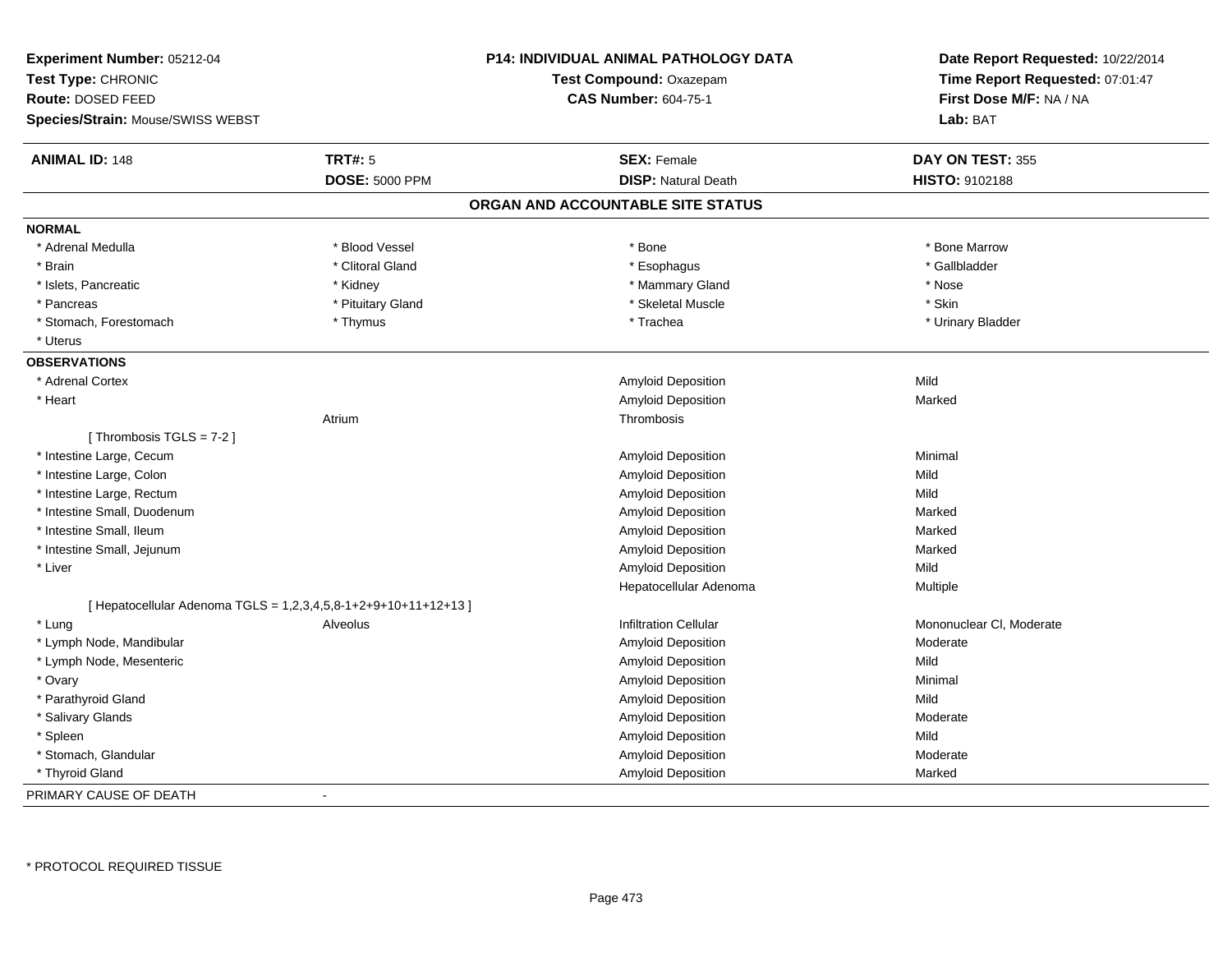| <b>Experiment Number: 05212-04</b><br><b>Test Type: CHRONIC</b><br><b>Route: DOSED FEED</b> |                       | <b>P14: INDIVIDUAL ANIMAL PATHOLOGY DATA</b> | Date Report Requested: 10/22/2014 |
|---------------------------------------------------------------------------------------------|-----------------------|----------------------------------------------|-----------------------------------|
|                                                                                             |                       | <b>Test Compound: Oxazepam</b>               | Time Report Requested: 07:01:47   |
|                                                                                             |                       | <b>CAS Number: 604-75-1</b>                  | First Dose M/F: NA / NA           |
| Species/Strain: Mouse/SWISS WEBST                                                           |                       |                                              | Lab: BAT                          |
| <b>ANIMAL ID: 148</b>                                                                       | TRT#: 5               | <b>SEX: Female</b>                           | <b>DAY ON TEST: 355</b>           |
|                                                                                             | <b>DOSE: 5000 PPM</b> | <b>DISP:</b> Natural Death                   | <b>HISTO: 9102188</b>             |
|                                                                                             |                       | <b>ORGAN AND ACCOUNTABLE SITE STATUS</b>     |                                   |
| Animal Note: CAUSE OF DEATH: AMYLOID DEPOSITION, MULTIPLE ORGANS                            |                       |                                              |                                   |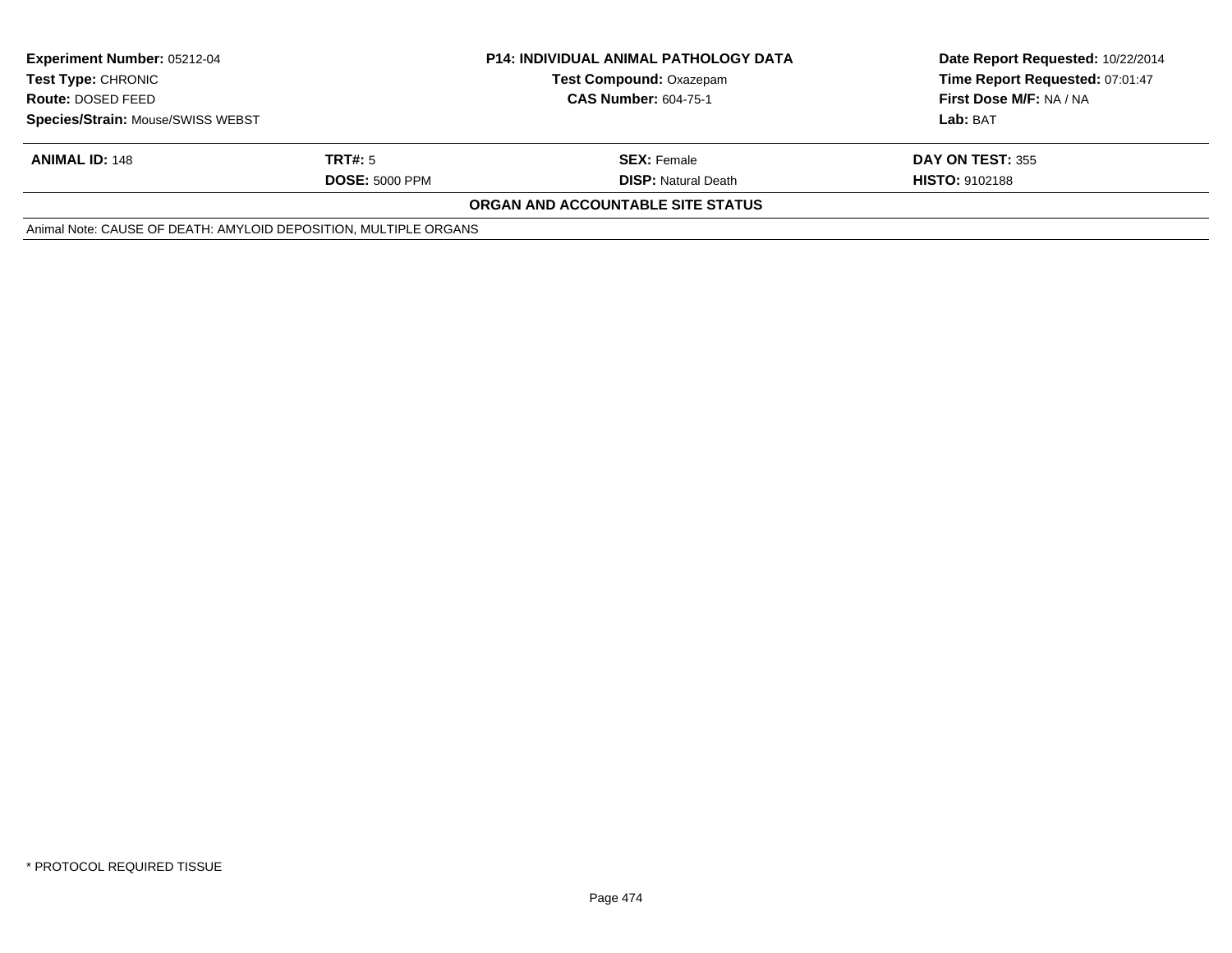| Experiment Number: 05212-04<br>Test Type: CHRONIC<br>Route: DOSED FEED<br>Species/Strain: Mouse/SWISS WEBST |                                         | <b>P14: INDIVIDUAL ANIMAL PATHOLOGY DATA</b><br>Test Compound: Oxazepam<br><b>CAS Number: 604-75-1</b> | Date Report Requested: 10/22/2014<br>Time Report Requested: 07:01:47<br>First Dose M/F: NA / NA<br>Lab: BAT |
|-------------------------------------------------------------------------------------------------------------|-----------------------------------------|--------------------------------------------------------------------------------------------------------|-------------------------------------------------------------------------------------------------------------|
| <b>ANIMAL ID: 149</b>                                                                                       | <b>TRT#: 5</b><br><b>DOSE: 5000 PPM</b> | <b>SEX: Female</b><br><b>DISP: Terminal Sacrifice</b>                                                  | DAY ON TEST: 397<br><b>HISTO: 9102189</b>                                                                   |
|                                                                                                             |                                         | ORGAN AND ACCOUNTABLE SITE STATUS                                                                      |                                                                                                             |
| <b>NORMAL</b>                                                                                               |                                         |                                                                                                        |                                                                                                             |
| * Adrenal Cortex                                                                                            | * Adrenal Medulla                       | * Blood Vessel                                                                                         | * Bone                                                                                                      |
| * Bone Marrow                                                                                               | * Brain                                 | * Clitoral Gland                                                                                       | * Esophagus                                                                                                 |
| * Gallbladder                                                                                               | * Islets, Pancreatic                    | * Kidney                                                                                               | * Nose                                                                                                      |
| * Ovary                                                                                                     | * Pancreas                              | * Pituitary Gland                                                                                      | * Skeletal Muscle                                                                                           |
| * Skin                                                                                                      | * Stomach, Forestomach                  | * Stomach, Glandular                                                                                   | * Thymus                                                                                                    |
| * Trachea                                                                                                   | * Urinary Bladder                       |                                                                                                        |                                                                                                             |
| <b>MISSING</b>                                                                                              |                                         |                                                                                                        |                                                                                                             |
| * Mammary Gland                                                                                             |                                         |                                                                                                        |                                                                                                             |
| <b>OBSERVATIONS</b>                                                                                         |                                         |                                                                                                        |                                                                                                             |
| * Heart                                                                                                     |                                         | Amyloid Deposition                                                                                     | Marked                                                                                                      |
|                                                                                                             | Atrium                                  | Thrombosis                                                                                             |                                                                                                             |
| [Thrombosis TGLS = 5-2]                                                                                     |                                         |                                                                                                        |                                                                                                             |
| * Intestine Large, Cecum                                                                                    |                                         | Amyloid Deposition                                                                                     | Moderate                                                                                                    |
| * Intestine Large, Colon                                                                                    |                                         | Amyloid Deposition                                                                                     | Moderate                                                                                                    |
| * Intestine Large, Rectum                                                                                   |                                         | Amyloid Deposition                                                                                     | Mild                                                                                                        |
| * Intestine Small, Duodenum                                                                                 |                                         | Amyloid Deposition                                                                                     | Marked                                                                                                      |
| * Intestine Small, Ileum                                                                                    |                                         | Amyloid Deposition                                                                                     | Marked                                                                                                      |
| * Intestine Small, Jejunum                                                                                  |                                         | Amyloid Deposition                                                                                     | Marked                                                                                                      |
| * Liver                                                                                                     |                                         | Eosinophilic Focus                                                                                     |                                                                                                             |
|                                                                                                             |                                         | Hepatocellular Adenoma                                                                                 | Multiple                                                                                                    |
|                                                                                                             |                                         | Hepatocellular Carcinoma                                                                               |                                                                                                             |
|                                                                                                             | Centrilobular                           | Hypertrophy                                                                                            | Mild                                                                                                        |
| [ Eosinophilic Focus TGLS = 4-1 ]                                                                           |                                         |                                                                                                        |                                                                                                             |
| [ Hepatocellular Adenoma TGLS = 2,3,4-1+11+12 ]                                                             |                                         |                                                                                                        |                                                                                                             |
| [ Hepatocellular Carcinoma TGLS = 1-9+10 ]                                                                  |                                         |                                                                                                        |                                                                                                             |
| * Lung                                                                                                      | Alveolus                                | <b>Infiltration Cellular</b>                                                                           | Mononuclear CI, Mild                                                                                        |
| * Lymph Node, Mandibular                                                                                    |                                         | Amyloid Deposition                                                                                     | Mild                                                                                                        |
| * Lymph Node, Mesenteric                                                                                    |                                         | Amyloid Deposition                                                                                     | Moderate                                                                                                    |
| * Parathyroid Gland                                                                                         |                                         | Amyloid Deposition                                                                                     | Mild                                                                                                        |
| * Salivary Glands                                                                                           |                                         | Amyloid Deposition                                                                                     | Moderate                                                                                                    |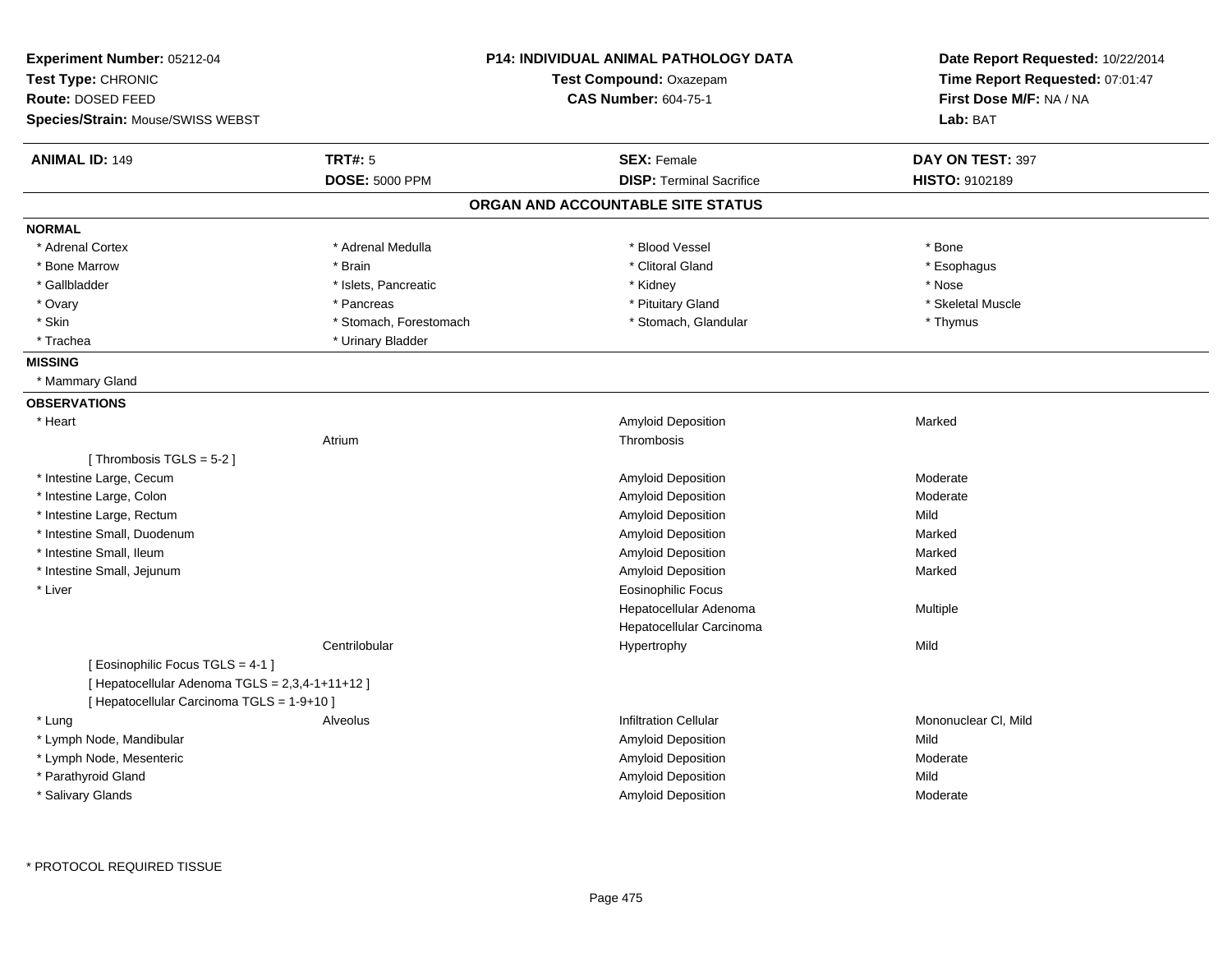| <b>Experiment Number: 05212-04</b>               |                       | <b>P14: INDIVIDUAL ANIMAL PATHOLOGY DATA</b> | Date Report Requested: 10/22/2014 |
|--------------------------------------------------|-----------------------|----------------------------------------------|-----------------------------------|
| Test Type: CHRONIC                               |                       | <b>Test Compound: Oxazepam</b>               | Time Report Requested: 07:01:47   |
| <b>CAS Number: 604-75-1</b><br>Route: DOSED FEED |                       | First Dose M/F: NA / NA                      |                                   |
| Species/Strain: Mouse/SWISS WEBST                |                       |                                              | Lab: BAT                          |
| <b>ANIMAL ID: 149</b>                            | TRT#: 5               | <b>SEX: Female</b>                           | DAY ON TEST: 397                  |
|                                                  | <b>DOSE: 5000 PPM</b> | <b>DISP:</b> Terminal Sacrifice              | <b>HISTO: 9102189</b>             |
|                                                  |                       | ORGAN AND ACCOUNTABLE SITE STATUS            |                                   |
| * Spleen                                         |                       | <b>Amyloid Deposition</b>                    | Moderate                          |
| * Thyroid Gland                                  |                       | <b>Amyloid Deposition</b>                    | Moderate                          |
| * Uterus                                         |                       | <b>Amyloid Deposition</b>                    | Mild                              |
| PRIMARY CAUSE OF DEATH                           |                       |                                              |                                   |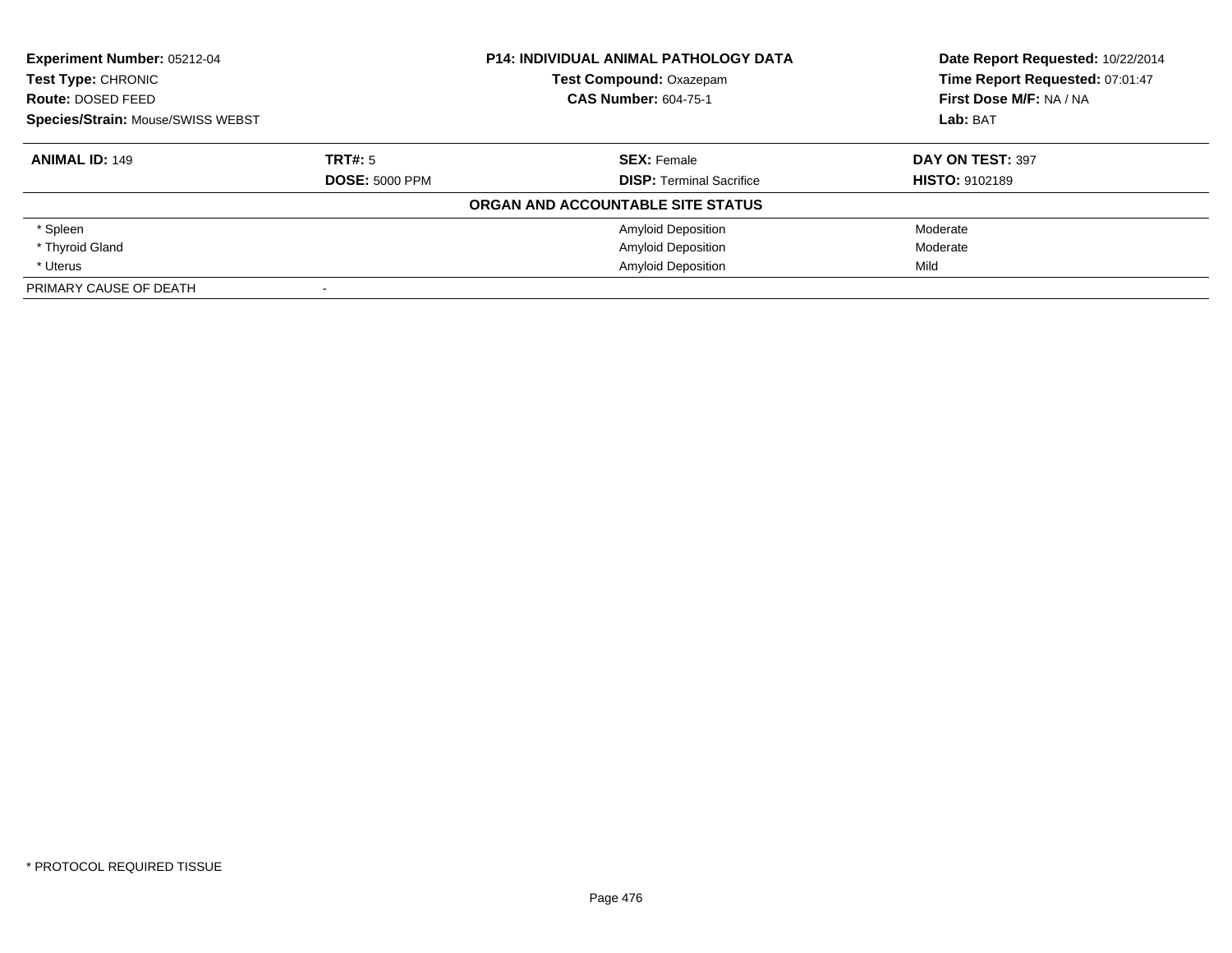| Experiment Number: 05212-04<br>Test Type: CHRONIC<br>Route: DOSED FEED<br>Species/Strain: Mouse/SWISS WEBST |                       | P14: INDIVIDUAL ANIMAL PATHOLOGY DATA<br>Test Compound: Oxazepam<br><b>CAS Number: 604-75-1</b> | Date Report Requested: 10/22/2014<br>Time Report Requested: 07:01:47<br>First Dose M/F: NA / NA<br>Lab: BAT |
|-------------------------------------------------------------------------------------------------------------|-----------------------|-------------------------------------------------------------------------------------------------|-------------------------------------------------------------------------------------------------------------|
| <b>ANIMAL ID: 150</b>                                                                                       | <b>TRT#: 5</b>        | <b>SEX: Female</b>                                                                              | DAY ON TEST: 397                                                                                            |
|                                                                                                             | <b>DOSE: 5000 PPM</b> | <b>DISP: Terminal Sacrifice</b>                                                                 | <b>HISTO: 9102190</b>                                                                                       |
|                                                                                                             |                       | ORGAN AND ACCOUNTABLE SITE STATUS                                                               |                                                                                                             |
| <b>NORMAL</b>                                                                                               |                       |                                                                                                 |                                                                                                             |
| * Adrenal Cortex                                                                                            | * Adrenal Medulla     | * Blood Vessel                                                                                  | * Bone                                                                                                      |
| * Bone Marrow                                                                                               | * Brain               | * Esophagus                                                                                     | * Gallbladder                                                                                               |
| * Islets, Pancreatic                                                                                        | * Kidney              | * Mammary Gland                                                                                 | * Nose                                                                                                      |
| * Ovary                                                                                                     | * Pancreas            | * Pituitary Gland                                                                               | * Salivary Glands                                                                                           |
| * Skeletal Muscle                                                                                           | * Skin                | * Stomach, Forestomach                                                                          | * Stomach, Glandular                                                                                        |
| * Thymus                                                                                                    | * Trachea             | * Urinary Bladder                                                                               |                                                                                                             |
| <b>OBSERVATIONS</b>                                                                                         |                       |                                                                                                 |                                                                                                             |
| * Clitoral Gland                                                                                            |                       | Inflammation                                                                                    | Suppurative, Moderate                                                                                       |
| [ Inflammation TGLS = $4-6$ ]                                                                               |                       |                                                                                                 |                                                                                                             |
| * Heart                                                                                                     |                       | Amyloid Deposition                                                                              | Moderate                                                                                                    |
| * Intestine Large, Cecum                                                                                    |                       | Amyloid Deposition                                                                              | Moderate                                                                                                    |
| * Intestine Large, Colon                                                                                    |                       | <b>Amyloid Deposition</b>                                                                       | Moderate                                                                                                    |
| * Intestine Large, Rectum                                                                                   |                       | Amyloid Deposition                                                                              | Mild                                                                                                        |
| * Intestine Small, Duodenum                                                                                 |                       | Amyloid Deposition                                                                              | Marked                                                                                                      |
| * Intestine Small, Ileum                                                                                    |                       | Amyloid Deposition                                                                              | Marked                                                                                                      |
| * Intestine Small, Jejunum                                                                                  |                       | Amyloid Deposition                                                                              | Marked                                                                                                      |
| * Liver                                                                                                     |                       | Hepatocellular Adenoma                                                                          | Multiple                                                                                                    |
|                                                                                                             |                       | Hepatocellular Carcinoma                                                                        |                                                                                                             |
|                                                                                                             | Centrilobular         | Hypertrophy                                                                                     | Mild                                                                                                        |
| [ Hepatocellular Adenoma TGLS = 2,3-10+11 ]                                                                 |                       |                                                                                                 |                                                                                                             |
| [ Hepatocellular Carcinoma TGLS = 1-9 ]                                                                     |                       |                                                                                                 |                                                                                                             |
| * Lung                                                                                                      |                       | Alveolar/Bronchiolar Adenoma                                                                    |                                                                                                             |
| * Lymph Node, Mandibular                                                                                    |                       | Amyloid Deposition                                                                              | Mild                                                                                                        |
| * Lymph Node, Mesenteric                                                                                    |                       | Amyloid Deposition                                                                              | Mild                                                                                                        |
| * Parathyroid Gland                                                                                         |                       | Amyloid Deposition                                                                              | Moderate                                                                                                    |
| * Spleen                                                                                                    |                       | Amyloid Deposition                                                                              | Mild                                                                                                        |
| * Thyroid Gland                                                                                             |                       | Amyloid Deposition                                                                              | Mild                                                                                                        |
| * Uterus                                                                                                    |                       | <b>Amyloid Deposition</b>                                                                       | Mild                                                                                                        |
| PRIMARY CAUSE OF DEATH                                                                                      | $\blacksquare$        |                                                                                                 |                                                                                                             |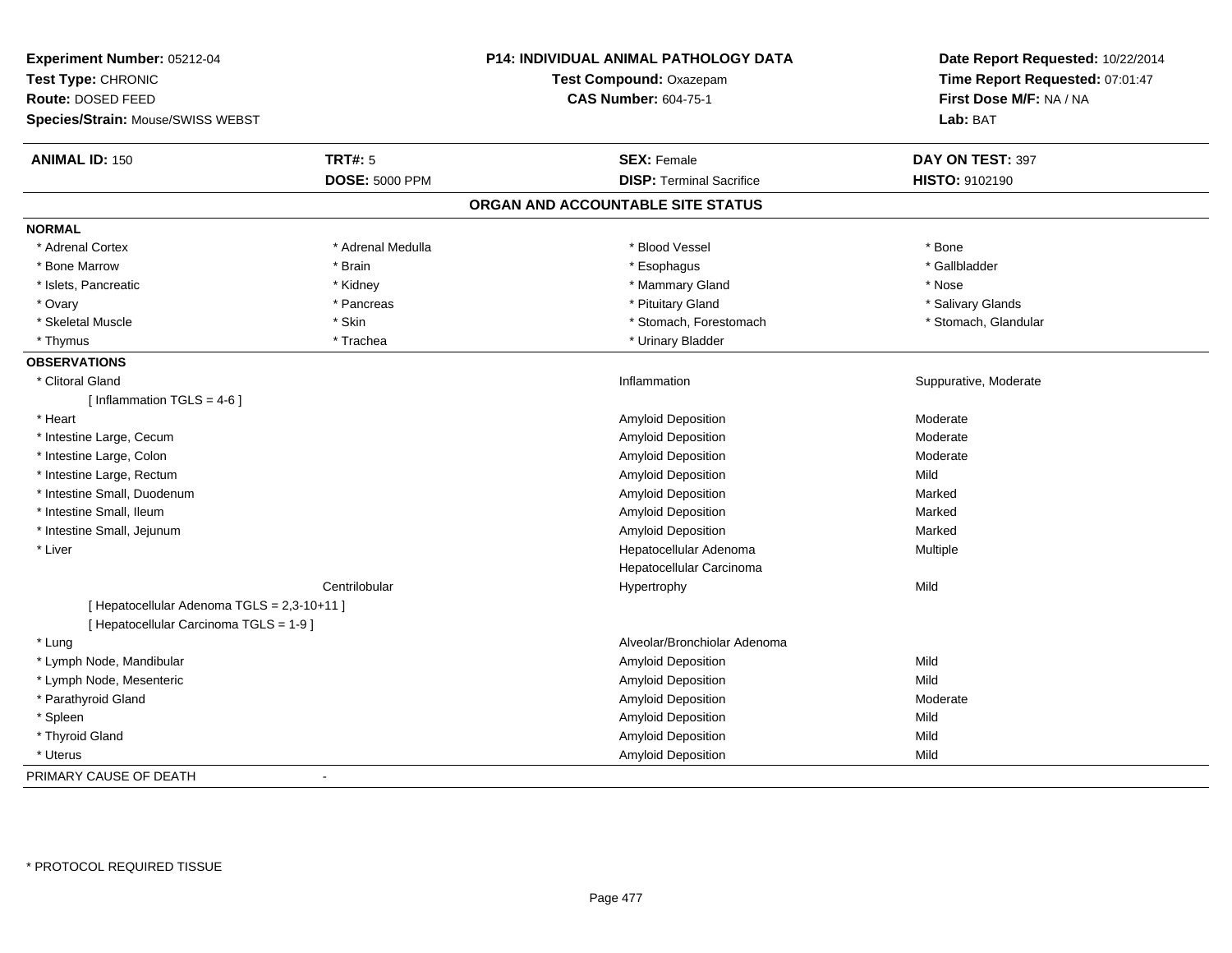| Experiment Number: 05212-04<br>Test Type: CHRONIC<br>Route: DOSED FEED<br><b>Species/Strain: Mouse/SWISS WEBST</b> |                          | <b>P14: INDIVIDUAL ANIMAL PATHOLOGY DATA</b><br>Test Compound: Oxazepam<br><b>CAS Number: 604-75-1</b> | Date Report Requested: 10/22/2014<br>Time Report Requested: 07:01:47<br>First Dose M/F: NA / NA<br>Lab: BAT |
|--------------------------------------------------------------------------------------------------------------------|--------------------------|--------------------------------------------------------------------------------------------------------|-------------------------------------------------------------------------------------------------------------|
| <b>ANIMAL ID: 151</b>                                                                                              | <b>TRT#: 5</b>           | <b>SEX: Female</b>                                                                                     | DAY ON TEST: 376                                                                                            |
|                                                                                                                    | <b>DOSE: 5000 PPM</b>    | <b>DISP:</b> Moribund Sacrifice                                                                        | HISTO: 9102191                                                                                              |
|                                                                                                                    |                          | ORGAN AND ACCOUNTABLE SITE STATUS                                                                      |                                                                                                             |
| <b>NORMAL</b>                                                                                                      |                          |                                                                                                        |                                                                                                             |
| * Adrenal Medulla                                                                                                  | * Blood Vessel           | * Bone                                                                                                 | * Bone Marrow                                                                                               |
| * Brain                                                                                                            | * Clitoral Gland         | * Esophagus                                                                                            | * Gallbladder                                                                                               |
| * Intestine Large, Cecum                                                                                           | * Intestine Large, Colon | * Intestine Large, Rectum                                                                              | * Islets, Pancreatic                                                                                        |
| * Nose                                                                                                             | * Pancreas               | * Pituitary Gland                                                                                      | * Skeletal Muscle                                                                                           |
| * Skin                                                                                                             | * Stomach, Forestomach   | * Thymus                                                                                               | * Trachea                                                                                                   |
| * Urinary Bladder                                                                                                  |                          |                                                                                                        |                                                                                                             |
| <b>MISSING</b>                                                                                                     |                          |                                                                                                        |                                                                                                             |
| * Mammary Gland                                                                                                    |                          |                                                                                                        |                                                                                                             |
| <b>OBSERVATIONS</b>                                                                                                |                          |                                                                                                        |                                                                                                             |
| * Adrenal Cortex                                                                                                   |                          | Amyloid Deposition                                                                                     | Moderate                                                                                                    |
| * Heart                                                                                                            |                          | Amyloid Deposition                                                                                     | Moderate                                                                                                    |
|                                                                                                                    | Atrium                   | Thrombosis                                                                                             |                                                                                                             |
| [Thrombosis TGLS = $2-2$ ]                                                                                         |                          |                                                                                                        |                                                                                                             |
| * Intestine Small, Duodenum                                                                                        |                          | Amyloid Deposition                                                                                     | Moderate                                                                                                    |
| * Intestine Small, Ileum                                                                                           |                          | Amyloid Deposition                                                                                     | Moderate                                                                                                    |
| * Intestine Small, Jejunum                                                                                         |                          | Amyloid Deposition                                                                                     | Moderate                                                                                                    |
| * Kidney                                                                                                           | Glomerulus               | Amyloid Deposition                                                                                     | Moderate                                                                                                    |
| * Liver                                                                                                            |                          | Amyloid Deposition                                                                                     | Moderate                                                                                                    |
|                                                                                                                    |                          | <b>Eosinophilic Focus</b>                                                                              |                                                                                                             |
|                                                                                                                    |                          | Hepatocellular Adenoma                                                                                 | Multiple                                                                                                    |
|                                                                                                                    | Centrilobular            | Hypertrophy                                                                                            | Mild                                                                                                        |
| [ Hepatocellular Adenoma TGLS = 3-1+2+9]                                                                           |                          |                                                                                                        |                                                                                                             |
| * Lung                                                                                                             | Alveolus                 | <b>Infiltration Cellular</b>                                                                           | Mononuclear CI, Mild                                                                                        |
|                                                                                                                    |                          | Inflammation                                                                                           | Chronic, Moderate                                                                                           |
| * Lymph Node, Mandibular                                                                                           |                          | Amyloid Deposition                                                                                     | Mild                                                                                                        |
| * Lymph Node, Mesenteric                                                                                           |                          | Amyloid Deposition                                                                                     | Mild                                                                                                        |
| * Ovary                                                                                                            |                          | Amyloid Deposition                                                                                     | Mild                                                                                                        |
| * Parathyroid Gland                                                                                                |                          | Amyloid Deposition                                                                                     | Moderate                                                                                                    |
| * Salivary Glands                                                                                                  |                          | Amyloid Deposition                                                                                     | Moderate                                                                                                    |
| * Spleen                                                                                                           |                          | Fibrosis                                                                                               | Minimal                                                                                                     |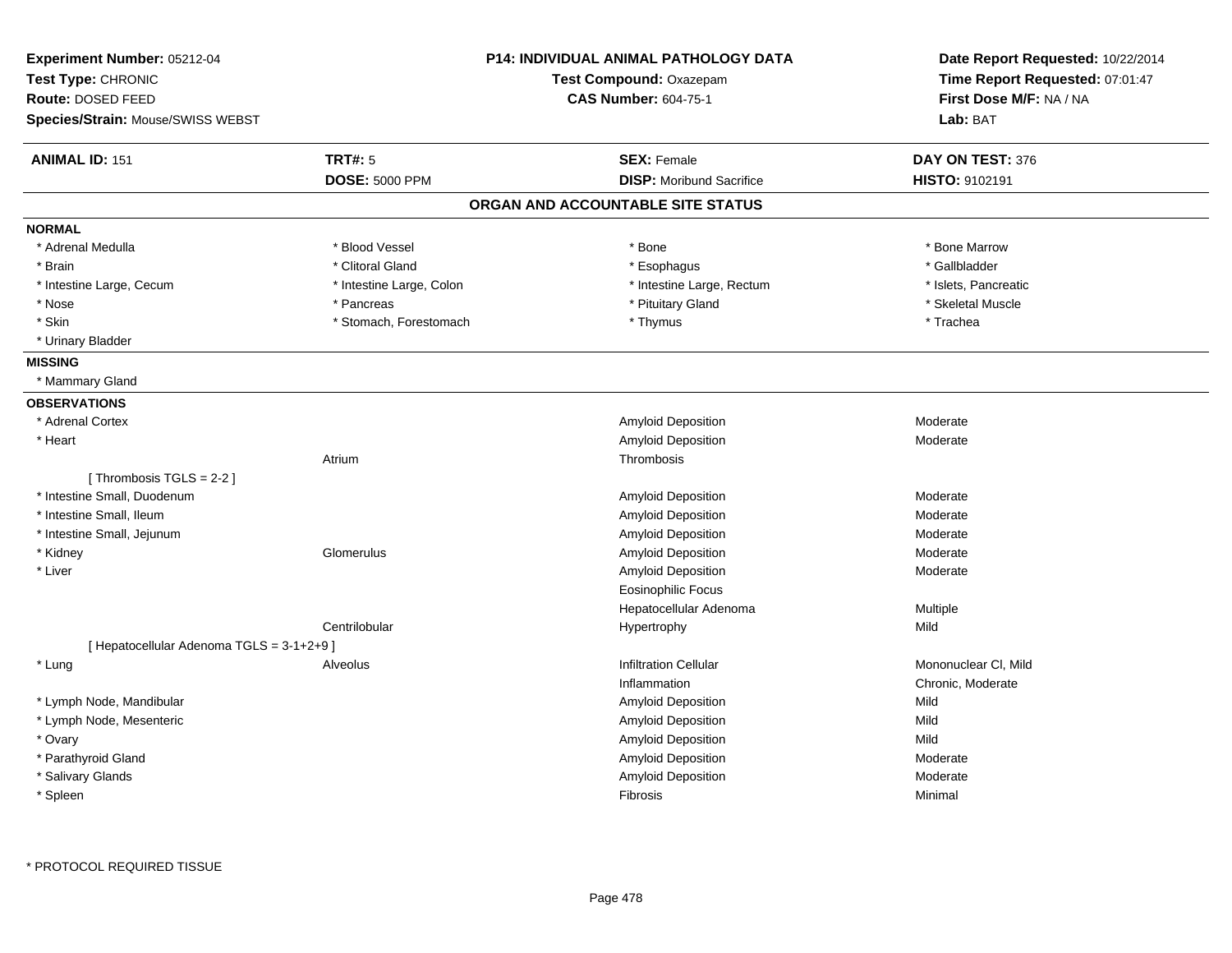| Experiment Number: 05212-04<br><b>P14: INDIVIDUAL ANIMAL PATHOLOGY DATA</b><br>Test Compound: Oxazepam<br><b>Test Type: CHRONIC</b><br><b>CAS Number: 604-75-1</b><br>Route: DOSED FEED<br>Species/Strain: Mouse/SWISS WEBST |                       |                                   | Date Report Requested: 10/22/2014<br>Time Report Requested: 07:01:47 |
|------------------------------------------------------------------------------------------------------------------------------------------------------------------------------------------------------------------------------|-----------------------|-----------------------------------|----------------------------------------------------------------------|
|                                                                                                                                                                                                                              |                       |                                   |                                                                      |
|                                                                                                                                                                                                                              |                       |                                   | First Dose M/F: NA / NA                                              |
|                                                                                                                                                                                                                              |                       |                                   | Lab: BAT                                                             |
| <b>ANIMAL ID: 151</b>                                                                                                                                                                                                        | TRT#: 5               | <b>SEX: Female</b>                | DAY ON TEST: 376                                                     |
|                                                                                                                                                                                                                              | <b>DOSE: 5000 PPM</b> | <b>DISP:</b> Moribund Sacrifice   | <b>HISTO: 9102191</b>                                                |
|                                                                                                                                                                                                                              |                       | ORGAN AND ACCOUNTABLE SITE STATUS |                                                                      |
| [Fibrosis TGLS = $1-1$ ]                                                                                                                                                                                                     |                       |                                   |                                                                      |
| * Stomach, Glandular                                                                                                                                                                                                         |                       | <b>Amyloid Deposition</b>         | Mild                                                                 |
| * Thyroid Gland                                                                                                                                                                                                              |                       | <b>Amyloid Deposition</b>         | Marked                                                               |
| * Uterus                                                                                                                                                                                                                     |                       | <b>Amyloid Deposition</b>         | Moderate                                                             |
| PRIMARY CAUSE OF DEATH                                                                                                                                                                                                       |                       |                                   |                                                                      |
| Animal Note: CAUSE OF MORB: AMYLOID DEPOSITION, MULTIPLE ORGANS                                                                                                                                                              |                       |                                   |                                                                      |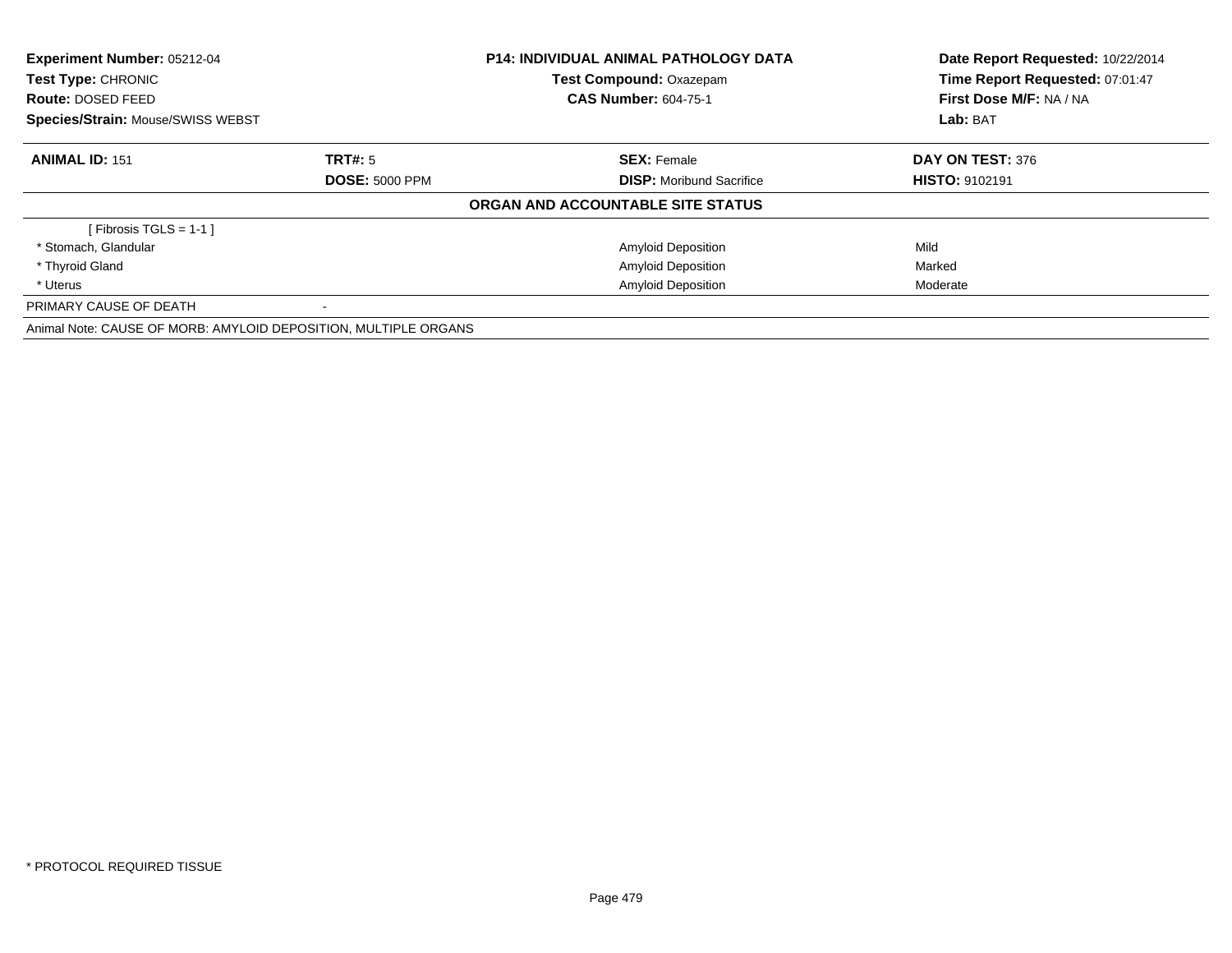| Experiment Number: 05212-04<br>Test Type: CHRONIC<br>Route: DOSED FEED<br>Species/Strain: Mouse/SWISS WEBST |                          | P14: INDIVIDUAL ANIMAL PATHOLOGY DATA<br>Test Compound: Oxazepam<br><b>CAS Number: 604-75-1</b> | Date Report Requested: 10/22/2014<br>Time Report Requested: 07:01:47<br>First Dose M/F: NA / NA<br>Lab: BAT |
|-------------------------------------------------------------------------------------------------------------|--------------------------|-------------------------------------------------------------------------------------------------|-------------------------------------------------------------------------------------------------------------|
| <b>ANIMAL ID: 152</b>                                                                                       | <b>TRT#: 5</b>           | <b>SEX: Female</b>                                                                              | DAY ON TEST: 328                                                                                            |
|                                                                                                             | <b>DOSE: 5000 PPM</b>    | <b>DISP: Natural Death</b>                                                                      | HISTO: 9102192                                                                                              |
|                                                                                                             |                          | ORGAN AND ACCOUNTABLE SITE STATUS                                                               |                                                                                                             |
| <b>NORMAL</b>                                                                                               |                          |                                                                                                 |                                                                                                             |
| * Adrenal Medulla                                                                                           | * Blood Vessel           | * Bone                                                                                          | * Bone Marrow                                                                                               |
| * Brain                                                                                                     | * Clitoral Gland         | * Esophagus                                                                                     | * Gallbladder                                                                                               |
| * Intestine Large, Cecum                                                                                    | * Intestine Large, Colon | * Intestine Large, Rectum                                                                       | * Islets, Pancreatic                                                                                        |
| * Lymph Node, Mandibular                                                                                    | * Nose                   | * Ovary                                                                                         | * Pancreas                                                                                                  |
| * Pituitary Gland                                                                                           | * Skeletal Muscle        | * Skin                                                                                          | * Stomach, Glandular                                                                                        |
| * Trachea                                                                                                   | * Urinary Bladder        |                                                                                                 |                                                                                                             |
| <b>MISSING</b>                                                                                              |                          |                                                                                                 |                                                                                                             |
| * Mammary Gland                                                                                             | * Parathyroid Gland      | * Thymus                                                                                        |                                                                                                             |
| <b>OBSERVATIONS</b>                                                                                         |                          |                                                                                                 |                                                                                                             |
| * Adrenal Cortex                                                                                            |                          | Amyloid Deposition                                                                              | Marked                                                                                                      |
| * Heart                                                                                                     |                          | Amyloid Deposition                                                                              | Moderate                                                                                                    |
|                                                                                                             | Atrium                   | Thrombosis                                                                                      |                                                                                                             |
| [Thrombosis TGLS = 2-2]                                                                                     |                          |                                                                                                 |                                                                                                             |
| * Intestine Small, Duodenum                                                                                 |                          | <b>Amyloid Deposition</b>                                                                       | Moderate                                                                                                    |
| * Intestine Small, Ileum                                                                                    |                          | Amyloid Deposition                                                                              | Mild                                                                                                        |
| * Intestine Small, Jejunum                                                                                  |                          | Amyloid Deposition                                                                              | Moderate                                                                                                    |
| * Kidney                                                                                                    | Glomerulus               | Amyloid Deposition                                                                              | Marked                                                                                                      |
| [Amyloid Deposition TGLS = 5-2]                                                                             |                          |                                                                                                 |                                                                                                             |
| * Liver                                                                                                     |                          | Amyloid Deposition                                                                              | Mild                                                                                                        |
|                                                                                                             |                          | <b>Eosinophilic Focus</b>                                                                       |                                                                                                             |
|                                                                                                             |                          | Hepatocellular Adenoma                                                                          |                                                                                                             |
|                                                                                                             | Centrilobular            | Hypertrophy                                                                                     | Mild                                                                                                        |
|                                                                                                             |                          | Necrosis                                                                                        | Mild                                                                                                        |
| [ Hepatocellular Adenoma TGLS = 4-10 ]<br>[ Necrosis TGLS = $3,6-9+11$ ]                                    |                          |                                                                                                 |                                                                                                             |
| * Lung                                                                                                      | Alveolus                 | <b>Infiltration Cellular</b>                                                                    | Mononuclear CI, Moderate                                                                                    |
|                                                                                                             |                          | Inflammation                                                                                    | Chronic, Mild                                                                                               |
| * Lymph Node, Mesenteric                                                                                    |                          | <b>Amyloid Deposition</b>                                                                       | Marked                                                                                                      |
| * Salivary Glands                                                                                           |                          | <b>Amyloid Deposition</b>                                                                       | Moderate                                                                                                    |
| * Spleen                                                                                                    |                          | Amyloid Deposition                                                                              | Marked                                                                                                      |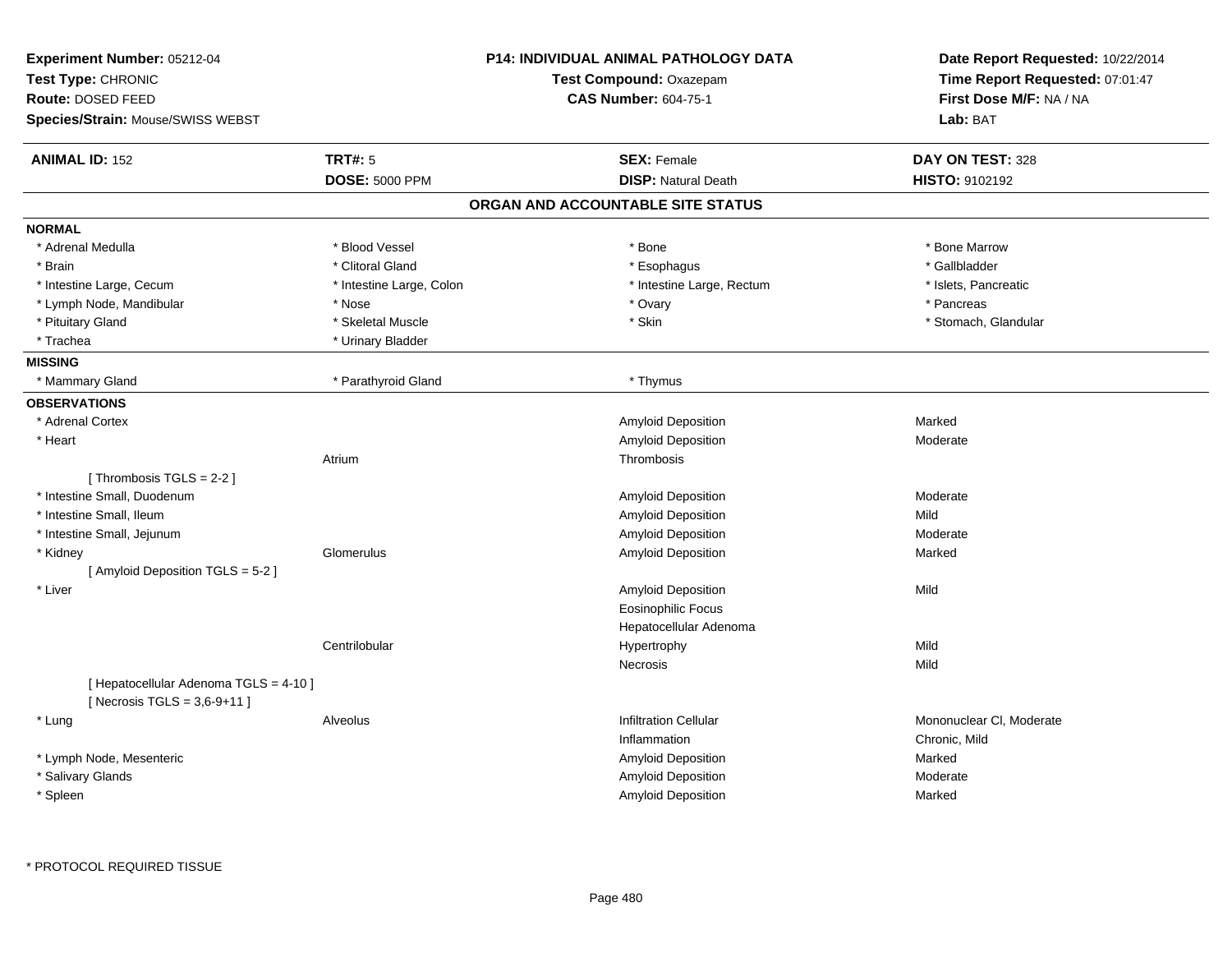| <b>Experiment Number: 05212-04</b><br>Test Type: CHRONIC         |                       | P14: INDIVIDUAL ANIMAL PATHOLOGY DATA | Date Report Requested: 10/22/2014<br>Time Report Requested: 07:01:47 |  |
|------------------------------------------------------------------|-----------------------|---------------------------------------|----------------------------------------------------------------------|--|
|                                                                  |                       | <b>Test Compound: Oxazepam</b>        |                                                                      |  |
| Route: DOSED FEED                                                |                       | <b>CAS Number: 604-75-1</b>           | First Dose M/F: NA / NA                                              |  |
| <b>Species/Strain: Mouse/SWISS WEBST</b>                         |                       |                                       | Lab: BAT                                                             |  |
| <b>ANIMAL ID: 152</b>                                            | TRT#: 5               | <b>SEX: Female</b>                    | DAY ON TEST: 328                                                     |  |
|                                                                  | <b>DOSE: 5000 PPM</b> | <b>DISP: Natural Death</b>            | <b>HISTO: 9102192</b>                                                |  |
|                                                                  |                       | ORGAN AND ACCOUNTABLE SITE STATUS     |                                                                      |  |
| * Stomach, Forestomach                                           |                       | Hyperkeratosis                        | Moderate                                                             |  |
| [Hyperkeratosis $TGLS = 7-4$ ]                                   |                       |                                       |                                                                      |  |
| * Thyroid Gland                                                  |                       | <b>Amyloid Deposition</b>             | Marked                                                               |  |
| * Uterus                                                         |                       | <b>Amyloid Deposition</b>             | Mild                                                                 |  |
| PRIMARY CAUSE OF DEATH                                           |                       |                                       |                                                                      |  |
| Animal Note: CAUSE OF DEATH: AMYLOID DEPOSITION, MULTIPLE ORGANS |                       |                                       |                                                                      |  |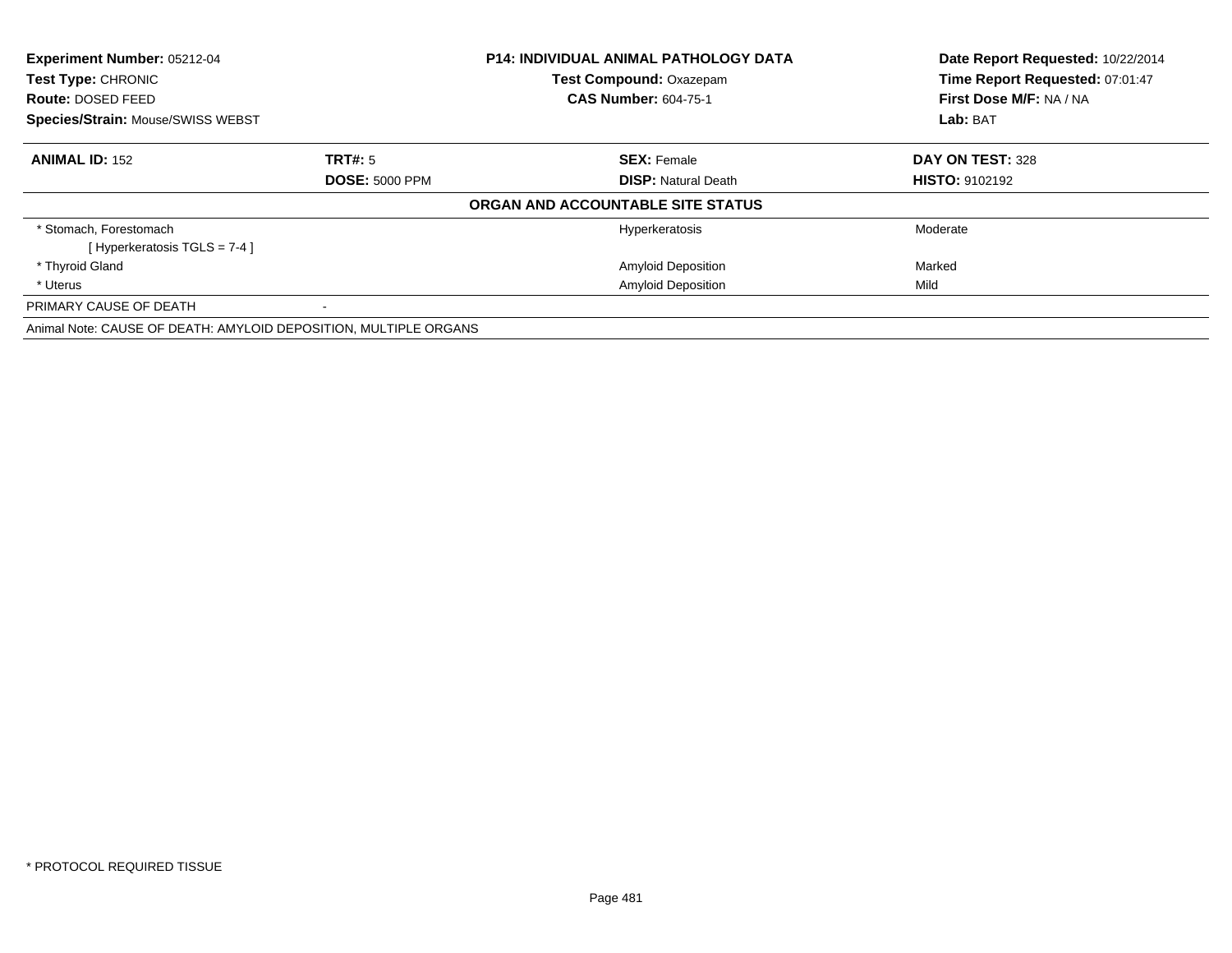| Experiment Number: 05212-04<br>Test Type: CHRONIC<br>Route: DOSED FEED |                          | <b>P14: INDIVIDUAL ANIMAL PATHOLOGY DATA</b><br>Test Compound: Oxazepam<br><b>CAS Number: 604-75-1</b> | Date Report Requested: 10/22/2014<br>Time Report Requested: 07:01:47<br>First Dose M/F: NA / NA |
|------------------------------------------------------------------------|--------------------------|--------------------------------------------------------------------------------------------------------|-------------------------------------------------------------------------------------------------|
| Species/Strain: Mouse/SWISS WEBST                                      |                          |                                                                                                        | Lab: BAT                                                                                        |
| <b>ANIMAL ID: 153</b>                                                  | <b>TRT#: 5</b>           | <b>SEX: Female</b>                                                                                     | DAY ON TEST: 314                                                                                |
|                                                                        | <b>DOSE: 5000 PPM</b>    | <b>DISP: Natural Death</b>                                                                             | HISTO: 9102193                                                                                  |
|                                                                        |                          | ORGAN AND ACCOUNTABLE SITE STATUS                                                                      |                                                                                                 |
| <b>NORMAL</b>                                                          |                          |                                                                                                        |                                                                                                 |
| * Adrenal Medulla                                                      | * Blood Vessel           | * Bone                                                                                                 | * Bone Marrow                                                                                   |
| * Brain                                                                | * Clitoral Gland         | * Esophagus                                                                                            | * Gallbladder                                                                                   |
| * Intestine Large, Cecum                                               | * Intestine Large, Colon | * Intestine Large, Rectum                                                                              | * Islets, Pancreatic                                                                            |
| * Lung                                                                 | * Nose                   | * Pancreas                                                                                             | * Pituitary Gland                                                                               |
| * Skeletal Muscle                                                      | * Skin                   | * Stomach, Forestomach                                                                                 | * Trachea                                                                                       |
| * Urinary Bladder                                                      |                          |                                                                                                        |                                                                                                 |
| <b>MISSING</b>                                                         |                          |                                                                                                        |                                                                                                 |
| * Mammary Gland                                                        | * Parathyroid Gland      | * Thymus                                                                                               |                                                                                                 |
| <b>OBSERVATIONS</b>                                                    |                          |                                                                                                        |                                                                                                 |
| * Adrenal Cortex                                                       |                          | <b>Amyloid Deposition</b>                                                                              | Marked                                                                                          |
| * Heart                                                                |                          | <b>Amyloid Deposition</b>                                                                              | Moderate                                                                                        |
| * Intestine Small, Duodenum                                            |                          | <b>Amyloid Deposition</b>                                                                              | Marked                                                                                          |
| * Intestine Small, Ileum                                               |                          | Amyloid Deposition                                                                                     | Mild                                                                                            |
| * Intestine Small, Jejunum                                             |                          | <b>Amyloid Deposition</b>                                                                              | Moderate                                                                                        |
| * Kidney                                                               | Glomerulus               | Amyloid Deposition                                                                                     | Marked                                                                                          |
| * Liver                                                                |                          | Amyloid Deposition                                                                                     | Moderate                                                                                        |
|                                                                        | Centrilobular            | Hypertrophy                                                                                            | Mild                                                                                            |
| * Lymph Node, Mandibular                                               |                          | Amyloid Deposition                                                                                     | Marked                                                                                          |
| * Lymph Node, Mesenteric                                               |                          | Amyloid Deposition                                                                                     | Mild                                                                                            |
| * Ovary                                                                |                          | <b>Amyloid Deposition</b>                                                                              | Minimal                                                                                         |
| * Salivary Glands                                                      |                          | <b>Amyloid Deposition</b>                                                                              | Marked                                                                                          |
| * Spleen                                                               |                          | Amyloid Deposition                                                                                     | Minimal                                                                                         |
| * Stomach, Glandular                                                   |                          | Amyloid Deposition                                                                                     | Mild                                                                                            |
|                                                                        |                          | Mineralization                                                                                         | Minimal                                                                                         |
| * Thyroid Gland                                                        |                          | Amyloid Deposition                                                                                     | Moderate                                                                                        |
| * Uterus                                                               |                          | Amyloid Deposition                                                                                     | Minimal                                                                                         |
| PRIMARY CAUSE OF DEATH                                                 | $\blacksquare$           |                                                                                                        |                                                                                                 |

Animal Note: CAUSE OF DEATH: AMYLOID DEPOSITION, MULTIPLE ORGANS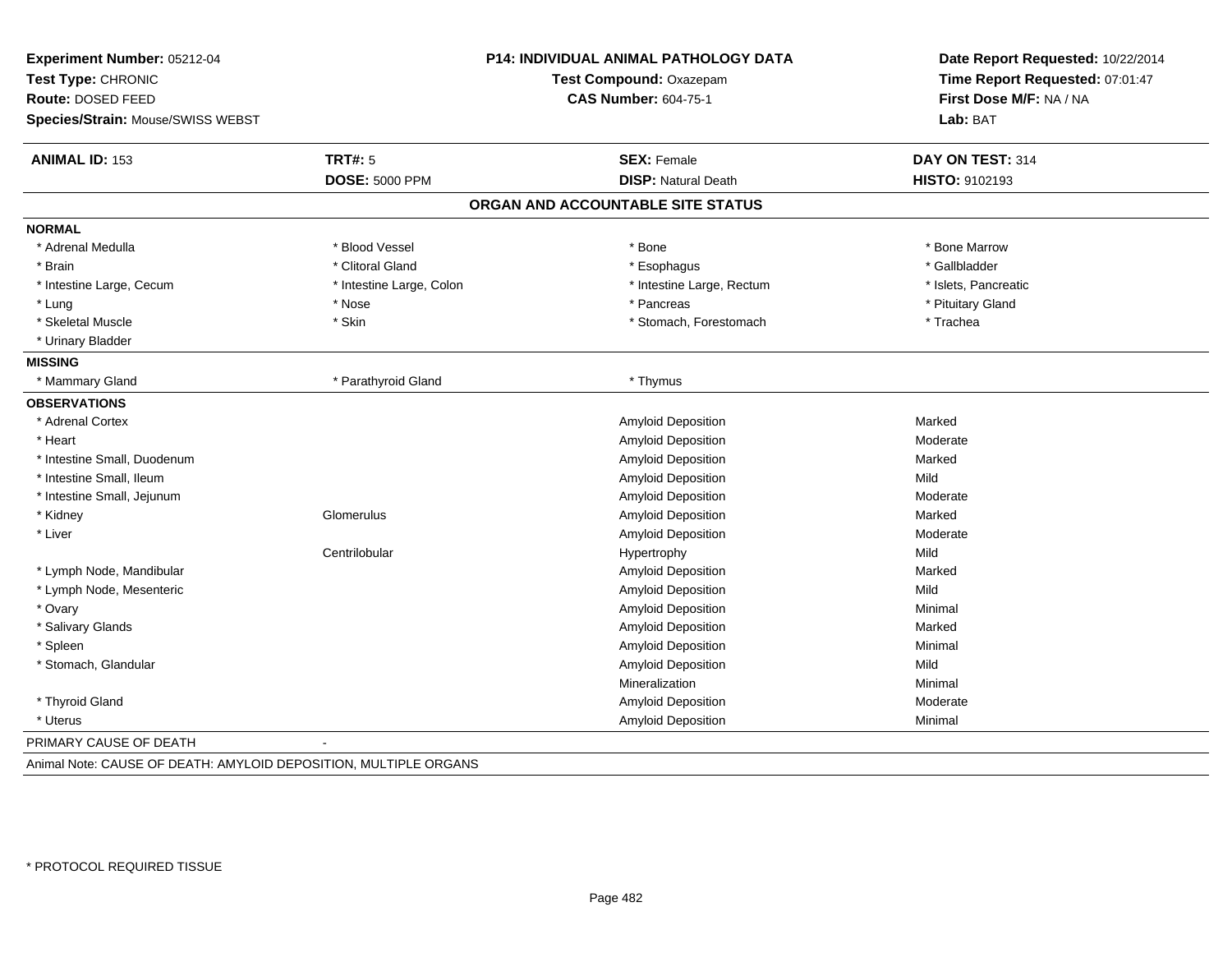| Experiment Number: 05212-04                                    | <b>P14: INDIVIDUAL ANIMAL PATHOLOGY DATA</b>                                          |                                               | Date Report Requested: 10/22/2014 |
|----------------------------------------------------------------|---------------------------------------------------------------------------------------|-----------------------------------------------|-----------------------------------|
| Test Type: CHRONIC                                             |                                                                                       | Test Compound: Oxazepam                       | Time Report Requested: 07:01:47   |
| Route: DOSED FEED                                              |                                                                                       | <b>CAS Number: 604-75-1</b>                   | First Dose M/F: NA / NA           |
| Species/Strain: Mouse/SWISS WEBST                              |                                                                                       |                                               | Lab: BAT                          |
| <b>ANIMAL ID: 154</b>                                          | <b>TRT#: 5</b>                                                                        | <b>SEX: Female</b>                            | DAY ON TEST: 376                  |
|                                                                | <b>DOSE: 5000 PPM</b>                                                                 | <b>DISP:</b> Moribund Sacrifice               | HISTO: 9102194                    |
|                                                                |                                                                                       | ORGAN AND ACCOUNTABLE SITE STATUS             |                                   |
| <b>NORMAL</b>                                                  |                                                                                       |                                               |                                   |
| * Adrenal Medulla                                              | * Blood Vessel                                                                        | * Bone                                        | * Bone Marrow                     |
| * Brain                                                        | * Clitoral Gland                                                                      | * Esophagus                                   | * Gallbladder                     |
| * Intestine Large, Cecum                                       | * Intestine Large, Colon                                                              | * Intestine Large, Rectum                     | * Intestine Small, Duodenum       |
| * Intestine Small, Ileum                                       | * Islets, Pancreatic                                                                  | * Lung                                        | * Nose                            |
| * Ovary                                                        | * Pancreas                                                                            | * Parathyroid Gland                           | Peripheral Nerve                  |
| * Pituitary Gland                                              | * Salivary Glands                                                                     | * Skeletal Muscle                             | * Skin                            |
| Spinal Cord                                                    | * Stomach, Forestomach                                                                | * Stomach, Glandular                          | * Thymus                          |
| * Thyroid Gland                                                | * Trachea                                                                             | * Urinary Bladder                             | * Uterus                          |
| <b>MISSING</b>                                                 |                                                                                       |                                               |                                   |
| * Mammary Gland                                                |                                                                                       |                                               |                                   |
| <b>OBSERVATIONS</b>                                            |                                                                                       |                                               |                                   |
| * Adrenal Cortex                                               |                                                                                       | Amyloid Deposition                            | Minimal                           |
|                                                                |                                                                                       | Lymphoma Malignant Undifferentiated Cell Type |                                   |
| * Heart                                                        |                                                                                       | Amyloid Deposition                            | Minimal                           |
| * Intestine Small, Jejunum                                     |                                                                                       | Lymphoma Malignant Undifferentiated Cell Type |                                   |
| [ Lymphoma Malignant Undifferentiated Cell Type TGLS = 11-11 ] |                                                                                       |                                               |                                   |
| * Kidney                                                       |                                                                                       | Lymphoma Malignant Undifferentiated Cell Type |                                   |
| * Liver                                                        |                                                                                       | Hepatocellular Adenoma                        | Multiple                          |
|                                                                |                                                                                       | Hepatocellular Carcinoma                      | Multiple                          |
|                                                                | Centrilobular                                                                         | Hypertrophy                                   | Mild                              |
|                                                                |                                                                                       | Lymphoma Malignant Undifferentiated Cell Type |                                   |
| [ Hepatocellular Adenoma TGLS = 9,10-1+2+15+16 ]               |                                                                                       |                                               |                                   |
| [ Hepatocellular Carcinoma TGLS = 10-1 ]                       |                                                                                       |                                               |                                   |
| Lymph Node                                                     | Deep Cervical                                                                         | Lymphoma Malignant Undifferentiated Cell Type |                                   |
|                                                                | Inguinal                                                                              | Lymphoma Malignant Undifferentiated Cell Type |                                   |
|                                                                | Mediastinal                                                                           | Lymphoma Malignant Undifferentiated Cell Type |                                   |
|                                                                | Pancreatic                                                                            | Lymphoma Malignant Undifferentiated Cell Type |                                   |
|                                                                | Renal                                                                                 | Lymphoma Malignant Undifferentiated Cell Type |                                   |
|                                                                | [ Lymphoma Malignant Undifferentiated Cell Type TGLS = 1,2,3,4,5,6,7-4+7+9+10+12+13 ] |                                               |                                   |
|                                                                | [ Lymphoma Malignant Undifferentiated Cell Type TGLS = 1,2,3,4,5,6,7-4+7+9+10+12+13 ] |                                               |                                   |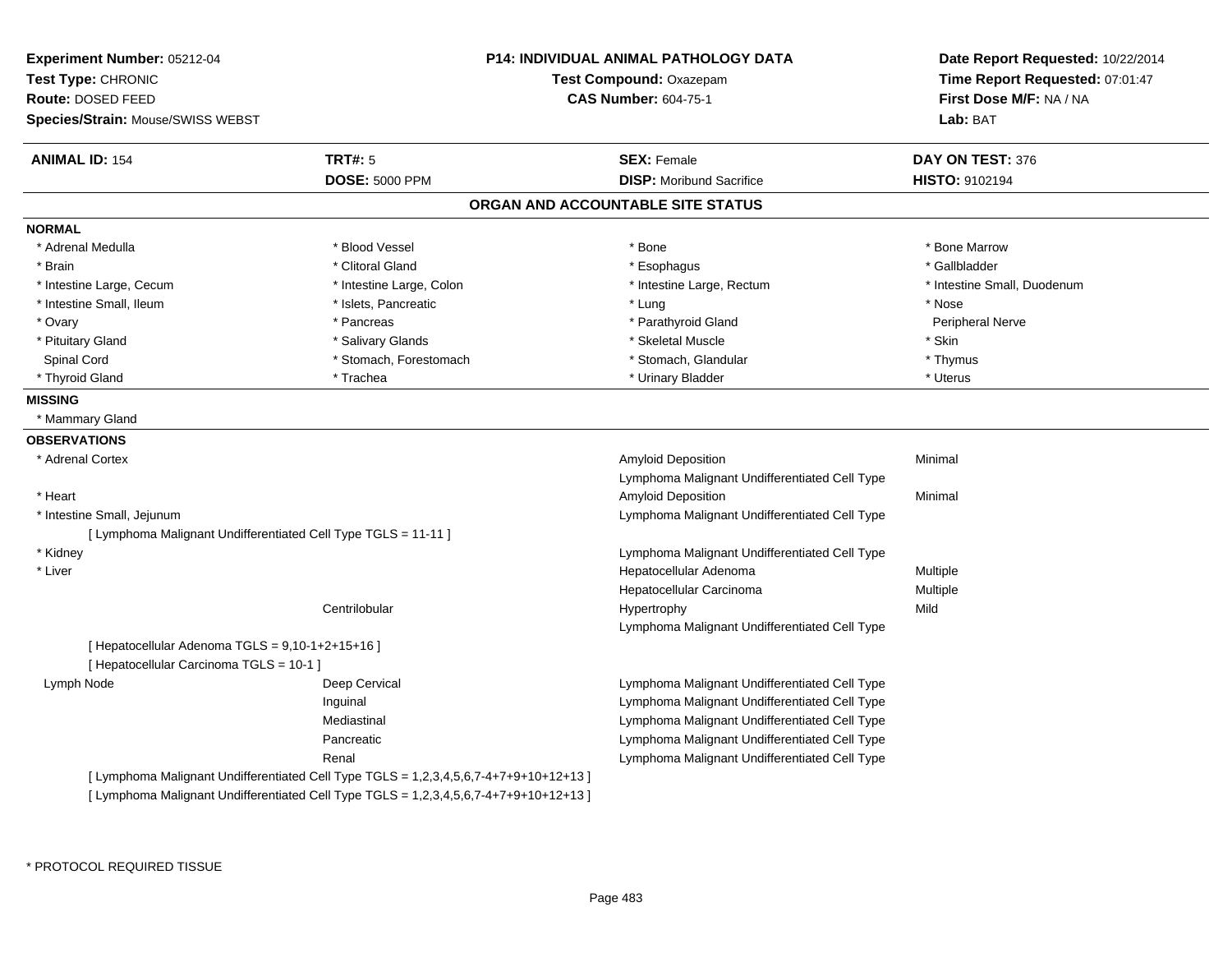| <b>Experiment Number: 05212-04</b><br><b>Test Type: CHRONIC</b><br>Route: DOSED FEED<br>Species/Strain: Mouse/SWISS WEBST |                                                                                                                                                                                                                                                                     | <b>P14: INDIVIDUAL ANIMAL PATHOLOGY DATA</b><br>Test Compound: Oxazepam<br><b>CAS Number: 604-75-1</b> | Date Report Requested: 10/22/2014<br>Time Report Requested: 07:01:47<br>First Dose M/F: NA / NA<br>Lab: BAT |
|---------------------------------------------------------------------------------------------------------------------------|---------------------------------------------------------------------------------------------------------------------------------------------------------------------------------------------------------------------------------------------------------------------|--------------------------------------------------------------------------------------------------------|-------------------------------------------------------------------------------------------------------------|
|                                                                                                                           |                                                                                                                                                                                                                                                                     |                                                                                                        |                                                                                                             |
| <b>ANIMAL ID: 154</b>                                                                                                     | <b>TRT#:</b> 5<br><b>DOSE: 5000 PPM</b>                                                                                                                                                                                                                             | <b>SEX: Female</b><br><b>DISP:</b> Moribund Sacrifice                                                  | DAY ON TEST: 376<br><b>HISTO: 9102194</b>                                                                   |
|                                                                                                                           |                                                                                                                                                                                                                                                                     | ORGAN AND ACCOUNTABLE SITE STATUS                                                                      |                                                                                                             |
| * Lymph Node, Mandibular                                                                                                  | [Lymphoma Malignant Undifferentiated Cell Type TGLS = 1,2,3,4,5,6,7-4+7+9+10+12+13]<br>[ Lymphoma Malignant Undifferentiated Cell Type TGLS = 1,2,3,4,5,6,7-4+7+9+10+12+13 ]<br>[Lymphoma Malignant Undifferentiated Cell Type TGLS = 1,2,3,4,5,6,7-4+7+9+10+12+13] | Lymphoma Malignant Undifferentiated Cell Type                                                          |                                                                                                             |
| * Lymph Node, Mesenteric                                                                                                  | [Lymphoma Malignant Undifferentiated Cell Type TGLS = 1,2,3,4,5,6,7-4+7+9+10+12+13]<br>[Lymphoma Malignant Undifferentiated Cell Type TGLS = 1,2,3,4,5,6,7-4+7+9+10+12+13]                                                                                          | Lymphoma Malignant Undifferentiated Cell Type                                                          |                                                                                                             |
| * Spleen<br>[ Lymphoma Malignant Undifferentiated Cell Type TGLS = 8-14 ]                                                 |                                                                                                                                                                                                                                                                     | Lymphoma Malignant Undifferentiated Cell Type                                                          |                                                                                                             |
| PRIMARY CAUSE OF DEATH                                                                                                    |                                                                                                                                                                                                                                                                     |                                                                                                        |                                                                                                             |
| Animal Note: TYPE<br>Animal Note: CAUSE OF MORB: LYMPHOMA, MULTIPLE ORGANS, UNDIFFERENTIATED                              |                                                                                                                                                                                                                                                                     |                                                                                                        |                                                                                                             |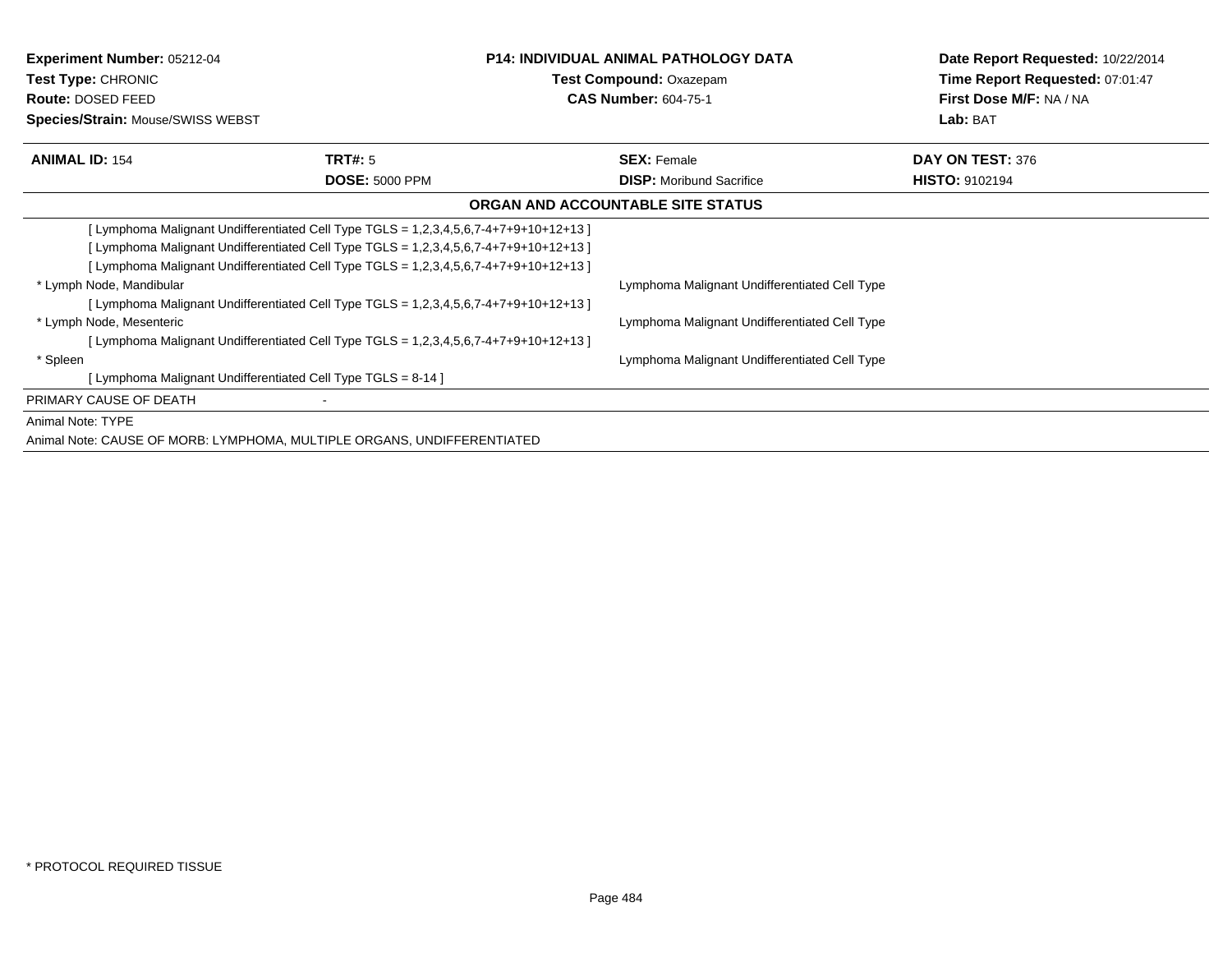| Experiment Number: 05212-04<br>Test Type: CHRONIC<br>Route: DOSED FEED<br>Species/Strain: Mouse/SWISS WEBST |                           | <b>P14: INDIVIDUAL ANIMAL PATHOLOGY DATA</b><br>Test Compound: Oxazepam<br><b>CAS Number: 604-75-1</b> | Date Report Requested: 10/22/2014<br>Time Report Requested: 07:01:47<br>First Dose M/F: NA / NA<br>Lab: BAT |
|-------------------------------------------------------------------------------------------------------------|---------------------------|--------------------------------------------------------------------------------------------------------|-------------------------------------------------------------------------------------------------------------|
| <b>ANIMAL ID: 155</b>                                                                                       | <b>TRT#: 5</b>            | <b>SEX: Female</b>                                                                                     | DAY ON TEST: 395                                                                                            |
|                                                                                                             | <b>DOSE: 5000 PPM</b>     | <b>DISP: Natural Death</b>                                                                             | <b>HISTO: 9102195</b>                                                                                       |
|                                                                                                             |                           | ORGAN AND ACCOUNTABLE SITE STATUS                                                                      |                                                                                                             |
| <b>NORMAL</b>                                                                                               |                           |                                                                                                        |                                                                                                             |
| * Adrenal Medulla                                                                                           | * Blood Vessel            | * Bone                                                                                                 | * Bone Marrow                                                                                               |
| * Brain                                                                                                     | * Clitoral Gland          | * Esophagus                                                                                            | * Gallbladder                                                                                               |
| * Intestine Large, Cecum                                                                                    | * Intestine Large, Rectum | * Islets, Pancreatic                                                                                   | * Mammary Gland                                                                                             |
| * Nose                                                                                                      | * Ovary                   | * Pancreas                                                                                             | * Skeletal Muscle                                                                                           |
| * Skin                                                                                                      | * Spleen                  | * Stomach, Forestomach                                                                                 | * Thymus                                                                                                    |
| * Trachea                                                                                                   | * Urinary Bladder         |                                                                                                        |                                                                                                             |
| <b>MISSING</b>                                                                                              |                           |                                                                                                        |                                                                                                             |
| * Pituitary Gland                                                                                           |                           |                                                                                                        |                                                                                                             |
| <b>OBSERVATIONS</b>                                                                                         |                           |                                                                                                        |                                                                                                             |
| * Adrenal Cortex                                                                                            |                           | Amyloid Deposition                                                                                     | Marked                                                                                                      |
| * Heart                                                                                                     |                           | <b>Amyloid Deposition</b>                                                                              | Marked                                                                                                      |
|                                                                                                             | Atrium                    | Thrombosis                                                                                             |                                                                                                             |
| [Thrombosis TGLS = 4-2]                                                                                     |                           |                                                                                                        |                                                                                                             |
| * Intestine Large, Colon                                                                                    |                           | Amyloid Deposition                                                                                     | Marked                                                                                                      |
| * Intestine Small, Duodenum                                                                                 |                           | Amyloid Deposition                                                                                     | Marked                                                                                                      |
| * Intestine Small, Ileum                                                                                    |                           | Amyloid Deposition                                                                                     | Marked                                                                                                      |
| * Intestine Small, Jejunum                                                                                  |                           | Amyloid Deposition                                                                                     | Marked                                                                                                      |
| * Kidney                                                                                                    | Glomerulus                | <b>Amyloid Deposition</b>                                                                              | Marked                                                                                                      |
|                                                                                                             | Interstitium              | <b>Amyloid Deposition</b>                                                                              | Mild                                                                                                        |
| [Amyloid Deposition TGLS = 2-2]<br>[Amyloid Deposition TGLS = 2-2]                                          |                           |                                                                                                        |                                                                                                             |
| * Liver                                                                                                     |                           | <b>Amyloid Deposition</b>                                                                              | Moderate                                                                                                    |
|                                                                                                             |                           | Hepatocellular Adenoma                                                                                 |                                                                                                             |
| [ Hepatocellular Adenoma TGLS = 3-1 ]                                                                       |                           |                                                                                                        |                                                                                                             |
| * Lung                                                                                                      |                           | Alveolar/Bronchiolar Adenoma                                                                           |                                                                                                             |
|                                                                                                             | Alveolus                  | <b>Infiltration Cellular</b>                                                                           | Mononuclear CI, Mild                                                                                        |
| * Lymph Node, Mandibular                                                                                    |                           | <b>Amyloid Deposition</b>                                                                              | Mild                                                                                                        |
| * Lymph Node, Mesenteric                                                                                    |                           | Amyloid Deposition                                                                                     | Mild                                                                                                        |
| * Parathyroid Gland                                                                                         |                           | Amyloid Deposition                                                                                     | Marked                                                                                                      |
| * Salivary Glands                                                                                           |                           | Amyloid Deposition                                                                                     | Marked                                                                                                      |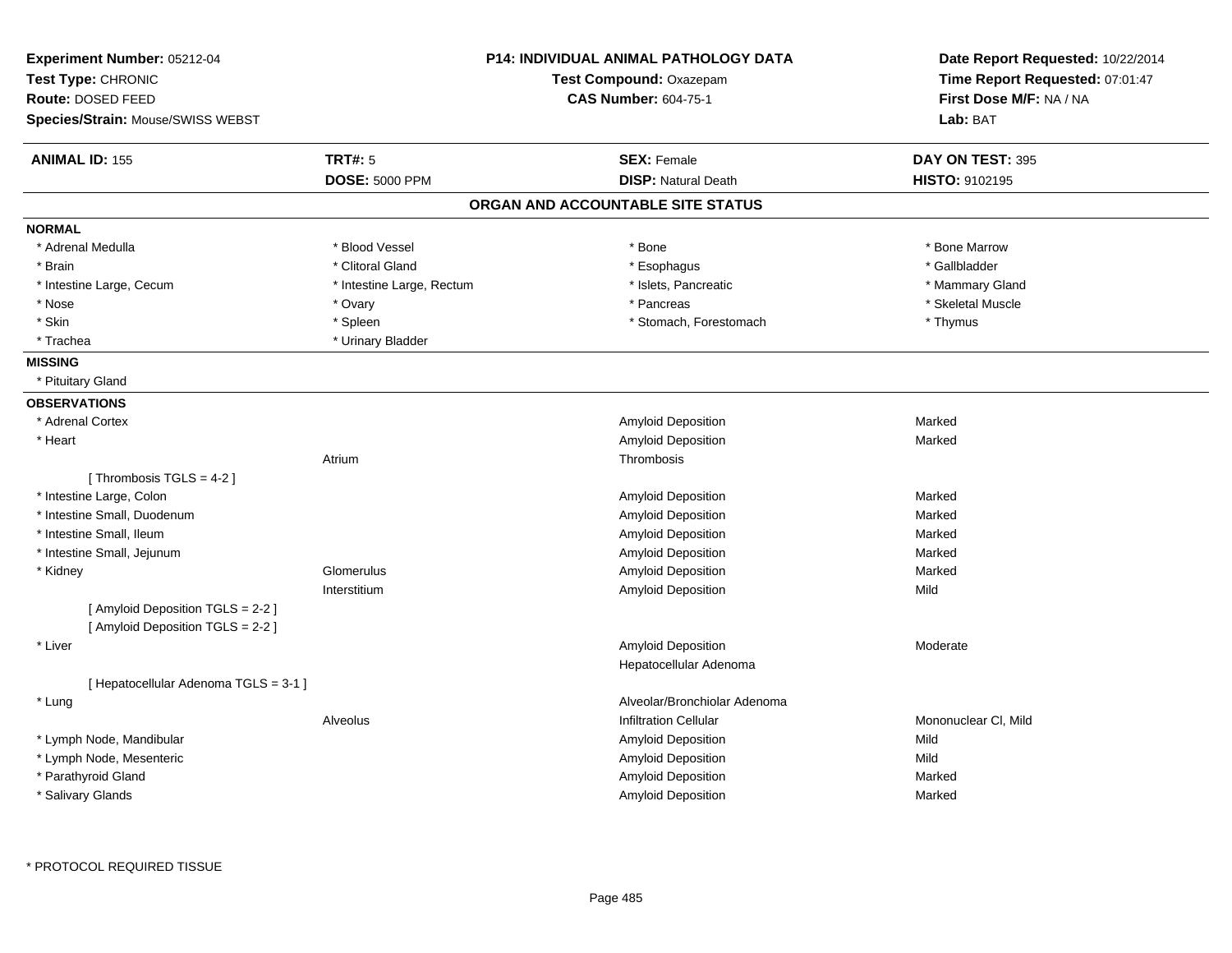| Experiment Number: 05212-04<br>Test Type: CHRONIC<br>Route: DOSED FEED<br>Species/Strain: Mouse/SWISS WEBST |                                                                  | <b>P14: INDIVIDUAL ANIMAL PATHOLOGY DATA</b><br>Test Compound: Oxazepam<br><b>CAS Number: 604-75-1</b> | Date Report Requested: 10/22/2014<br>Time Report Requested: 07:01:47<br>First Dose M/F: NA / NA |
|-------------------------------------------------------------------------------------------------------------|------------------------------------------------------------------|--------------------------------------------------------------------------------------------------------|-------------------------------------------------------------------------------------------------|
|                                                                                                             |                                                                  |                                                                                                        | Lab: BAT                                                                                        |
| <b>ANIMAL ID: 155</b>                                                                                       | TRT#: 5                                                          | <b>SEX: Female</b>                                                                                     | DAY ON TEST: 395                                                                                |
|                                                                                                             | <b>DOSE: 5000 PPM</b>                                            | <b>DISP:</b> Natural Death                                                                             | <b>HISTO: 9102195</b>                                                                           |
|                                                                                                             |                                                                  | ORGAN AND ACCOUNTABLE SITE STATUS                                                                      |                                                                                                 |
| * Skin<br>Note: IN THE ANAL REGION                                                                          | Note: NO CORRESPONDING LESION FOR RED DISCOLORATION OF SKIN      |                                                                                                        |                                                                                                 |
| * Stomach, Glandular                                                                                        |                                                                  | Amyloid Deposition                                                                                     | Moderate                                                                                        |
| * Thyroid Gland                                                                                             |                                                                  | Amyloid Deposition                                                                                     | Marked                                                                                          |
| * Uterus                                                                                                    |                                                                  | <b>Amyloid Deposition</b>                                                                              | Mild                                                                                            |
| PRIMARY CAUSE OF DEATH                                                                                      |                                                                  |                                                                                                        |                                                                                                 |
|                                                                                                             | Animal Note: CAUSE OF DEATH: AMYLOID DEPOSITION, MULTIPLE ORGANS |                                                                                                        |                                                                                                 |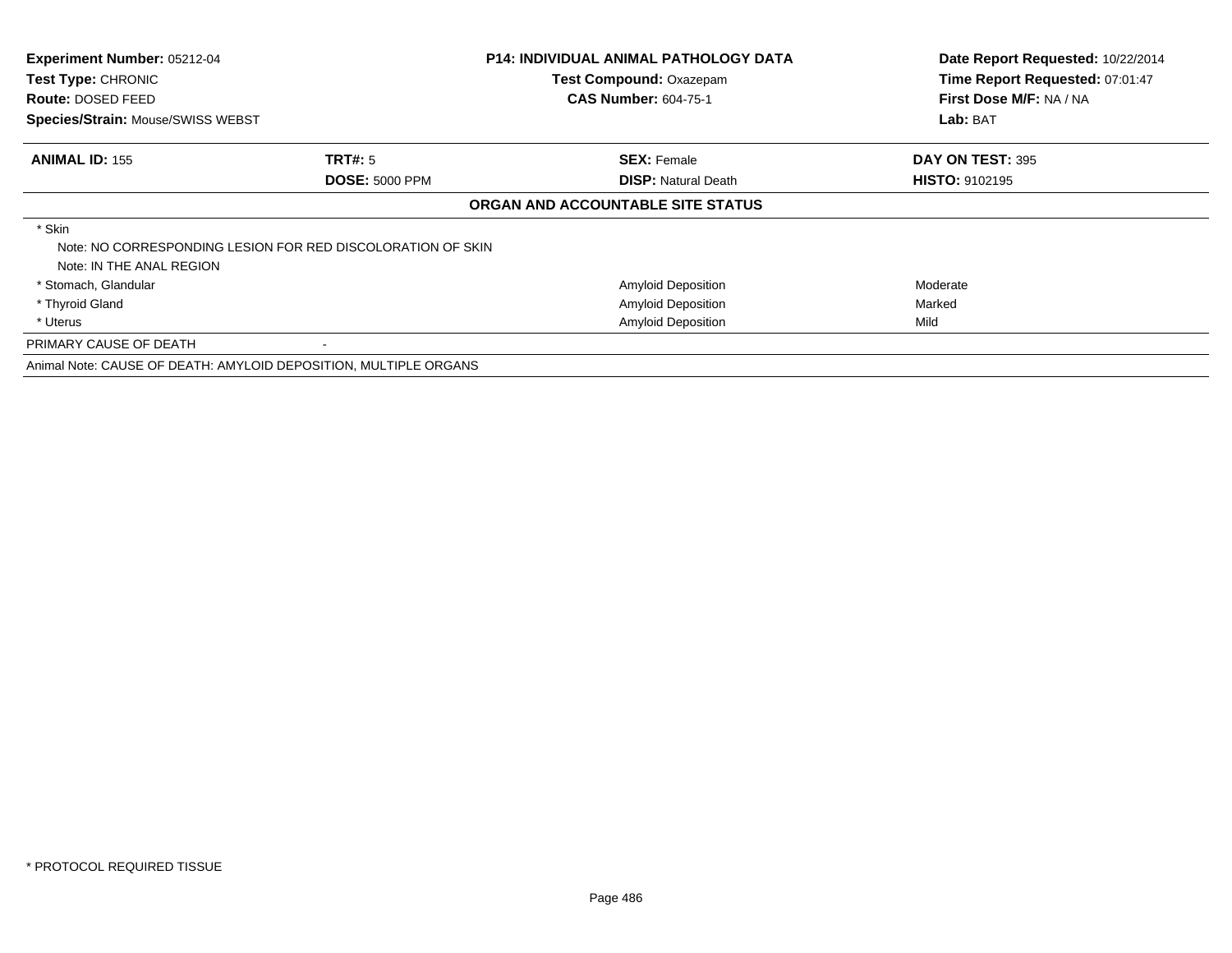| Experiment Number: 05212-04<br>Test Type: CHRONIC<br>Route: DOSED FEED<br>Species/Strain: Mouse/SWISS WEBST |                           | P14: INDIVIDUAL ANIMAL PATHOLOGY DATA<br><b>Test Compound: Oxazepam</b><br><b>CAS Number: 604-75-1</b> | Date Report Requested: 10/22/2014<br>Time Report Requested: 07:01:47<br>First Dose M/F: NA / NA<br>Lab: BAT |
|-------------------------------------------------------------------------------------------------------------|---------------------------|--------------------------------------------------------------------------------------------------------|-------------------------------------------------------------------------------------------------------------|
| <b>ANIMAL ID: 157</b>                                                                                       | TRT#: 5                   | <b>SEX: Female</b>                                                                                     | DAY ON TEST: 357                                                                                            |
|                                                                                                             | <b>DOSE: 5000 PPM</b>     | <b>DISP: Natural Death</b>                                                                             | <b>HISTO: 9102197</b>                                                                                       |
|                                                                                                             |                           | ORGAN AND ACCOUNTABLE SITE STATUS                                                                      |                                                                                                             |
| <b>NORMAL</b>                                                                                               |                           |                                                                                                        |                                                                                                             |
| * Adrenal Medulla                                                                                           | * Blood Vessel            | * Bone                                                                                                 | * Bone Marrow                                                                                               |
| * Brain                                                                                                     | * Clitoral Gland          | * Esophagus                                                                                            | * Gallbladder                                                                                               |
| * Intestine Large, Colon                                                                                    | * Intestine Large, Rectum | * Islets, Pancreatic                                                                                   | * Lung                                                                                                      |
| * Nose                                                                                                      | * Pancreas                | * Pituitary Gland                                                                                      | * Skeletal Muscle                                                                                           |
| * Skin                                                                                                      | * Stomach, Forestomach    | * Thymus                                                                                               | * Trachea                                                                                                   |
| * Urinary Bladder                                                                                           |                           |                                                                                                        |                                                                                                             |
| <b>MISSING</b>                                                                                              |                           |                                                                                                        |                                                                                                             |
| * Mammary Gland                                                                                             |                           |                                                                                                        |                                                                                                             |
| <b>OBSERVATIONS</b>                                                                                         |                           |                                                                                                        |                                                                                                             |
| * Adrenal Cortex                                                                                            |                           | <b>Amyloid Deposition</b>                                                                              | Moderate                                                                                                    |
| * Heart                                                                                                     |                           | Amyloid Deposition                                                                                     | Marked                                                                                                      |
|                                                                                                             | Atrium                    | Thrombosis                                                                                             |                                                                                                             |
| [Thrombosis TGLS = 5-2]                                                                                     |                           |                                                                                                        |                                                                                                             |
| * Intestine Large, Cecum                                                                                    |                           | Amyloid Deposition                                                                                     | Mild                                                                                                        |
| * Intestine Small, Duodenum                                                                                 |                           | Amyloid Deposition                                                                                     | Mild                                                                                                        |
| * Intestine Small, Ileum                                                                                    |                           | Amyloid Deposition                                                                                     | Moderate                                                                                                    |
| * Intestine Small, Jejunum                                                                                  |                           | Amyloid Deposition                                                                                     | Moderate                                                                                                    |
| * Kidney                                                                                                    | Glomerulus                | Amyloid Deposition                                                                                     | Marked                                                                                                      |
| [ Amyloid Deposition TGLS = 2-2 ]                                                                           |                           |                                                                                                        |                                                                                                             |
| * Liver                                                                                                     |                           | <b>Eosinophilic Focus</b>                                                                              |                                                                                                             |
|                                                                                                             | Centrilobular             | Hypertrophy                                                                                            | Mild                                                                                                        |
| [ Eosinophilic Focus TGLS = 1-9 ]                                                                           |                           |                                                                                                        |                                                                                                             |
| [Hypertrophy TGLS = 4-1+2]                                                                                  |                           |                                                                                                        |                                                                                                             |
| * Lymph Node, Mandibular                                                                                    |                           | Amyloid Deposition                                                                                     | Moderate                                                                                                    |
| * Lymph Node, Mesenteric                                                                                    |                           | <b>Amyloid Deposition</b>                                                                              | Mild                                                                                                        |
| Note: MESENTERIC LYMPH NODE SEEN AT NECROPSY                                                                |                           |                                                                                                        |                                                                                                             |
| * Ovary                                                                                                     | Arteriole                 | Inflammation                                                                                           | Chronic, Moderate                                                                                           |
| * Parathyroid Gland                                                                                         |                           | Amyloid Deposition                                                                                     | Moderate                                                                                                    |
| * Salivary Glands                                                                                           |                           | Amyloid Deposition                                                                                     | Marked                                                                                                      |
| * Spleen                                                                                                    |                           | Amyloid Deposition                                                                                     | Minimal                                                                                                     |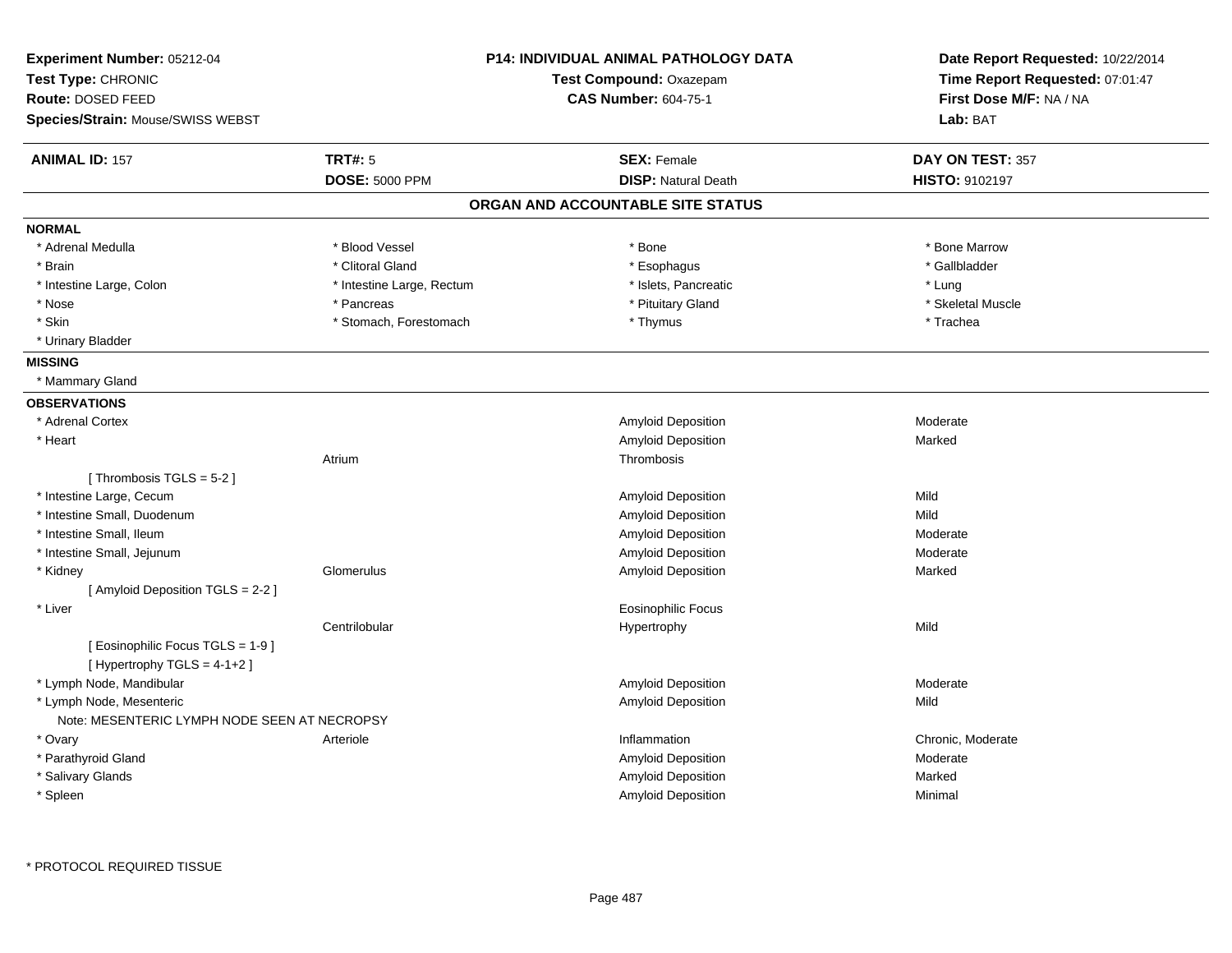| <b>Experiment Number: 05212-04</b><br>Test Type: CHRONIC         |                       | <b>P14: INDIVIDUAL ANIMAL PATHOLOGY DATA</b> | Date Report Requested: 10/22/2014<br>Time Report Requested: 07:01:47 |
|------------------------------------------------------------------|-----------------------|----------------------------------------------|----------------------------------------------------------------------|
|                                                                  |                       | Test Compound: Oxazepam                      |                                                                      |
| Route: DOSED FEED                                                |                       | <b>CAS Number: 604-75-1</b>                  | First Dose M/F: NA / NA                                              |
| <b>Species/Strain: Mouse/SWISS WEBST</b>                         |                       |                                              | Lab: BAT                                                             |
| <b>ANIMAL ID: 157</b>                                            | TRT#: 5               | <b>SEX: Female</b>                           | DAY ON TEST: 357                                                     |
|                                                                  | <b>DOSE: 5000 PPM</b> | <b>DISP:</b> Natural Death                   | <b>HISTO: 9102197</b>                                                |
|                                                                  |                       | ORGAN AND ACCOUNTABLE SITE STATUS            |                                                                      |
| * Stomach, Glandular                                             |                       | <b>Amyloid Deposition</b>                    | Mild                                                                 |
| * Thyroid Gland                                                  |                       | <b>Amyloid Deposition</b>                    | Moderate                                                             |
| * Uterus                                                         |                       | <b>Amyloid Deposition</b>                    | Moderate                                                             |
| PRIMARY CAUSE OF DEATH                                           |                       |                                              |                                                                      |
| Animal Note: CAUSE OF DEATH: AMYLOID DEPOSITION, MULTIPLE ORGANS |                       |                                              |                                                                      |
| Animal Note: NO CORRESPONDING LESION FOR ENLARGED AND DARKENED   |                       |                                              |                                                                      |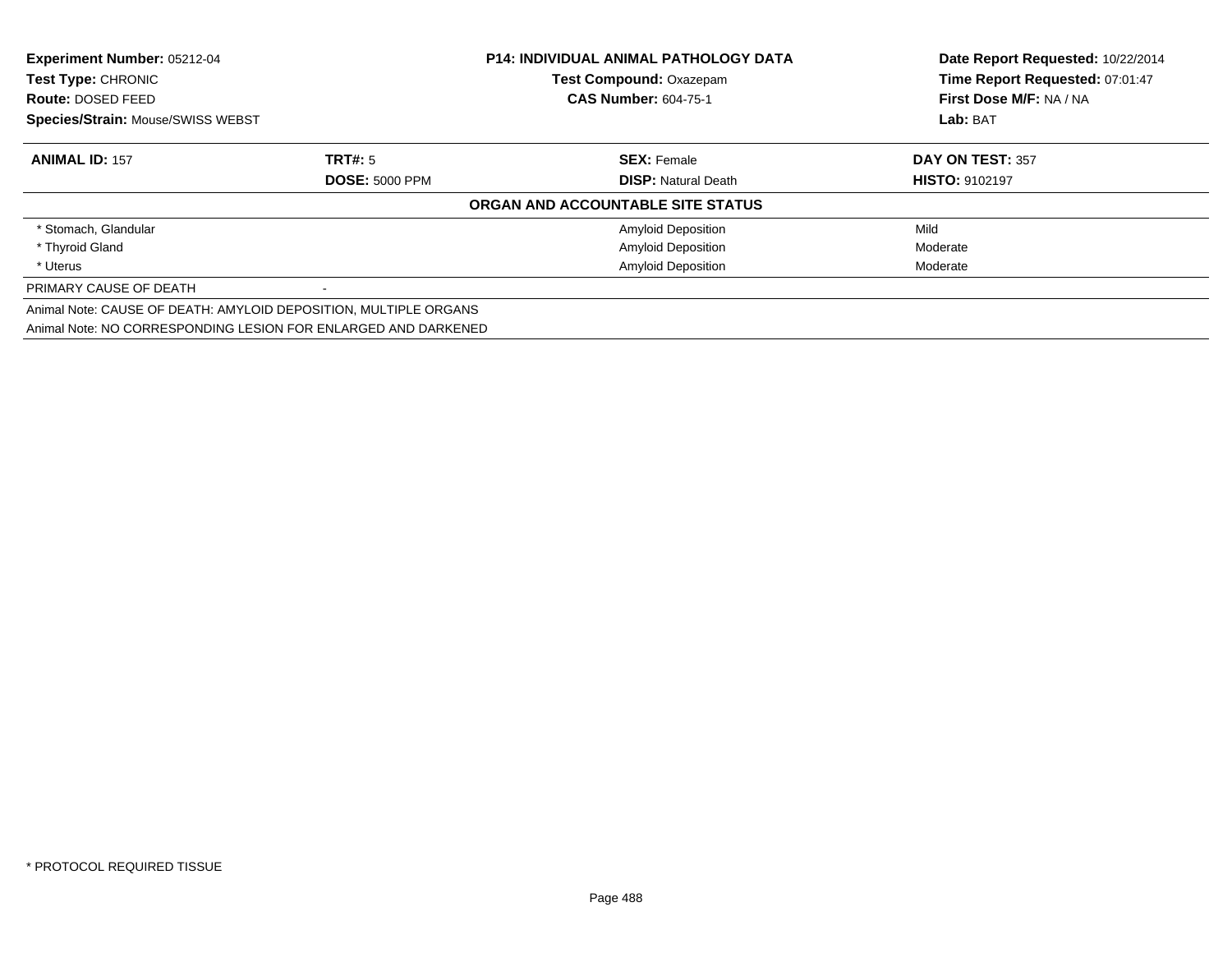| Experiment Number: 05212-04<br>Test Type: CHRONIC<br>Route: DOSED FEED |                                                                         | <b>P14: INDIVIDUAL ANIMAL PATHOLOGY DATA</b><br>Test Compound: Oxazepam<br><b>CAS Number: 604-75-1</b> | Date Report Requested: 10/22/2014<br>Time Report Requested: 07:01:47<br>First Dose M/F: NA / NA |
|------------------------------------------------------------------------|-------------------------------------------------------------------------|--------------------------------------------------------------------------------------------------------|-------------------------------------------------------------------------------------------------|
| Species/Strain: Mouse/SWISS WEBST                                      |                                                                         |                                                                                                        | Lab: BAT                                                                                        |
| <b>ANIMAL ID: 158</b>                                                  | <b>TRT#: 5</b>                                                          | <b>SEX: Female</b>                                                                                     | DAY ON TEST: 197                                                                                |
|                                                                        | <b>DOSE: 5000 PPM</b>                                                   | <b>DISP:</b> Moribund Sacrifice                                                                        | HISTO: 9102198                                                                                  |
|                                                                        |                                                                         | ORGAN AND ACCOUNTABLE SITE STATUS                                                                      |                                                                                                 |
| <b>NORMAL</b>                                                          |                                                                         |                                                                                                        |                                                                                                 |
| * Adrenal Cortex                                                       | * Adrenal Medulla                                                       | * Blood Vessel                                                                                         | * Bone                                                                                          |
| * Bone Marrow                                                          | * Brain                                                                 | * Clitoral Gland                                                                                       | * Esophagus                                                                                     |
| * Gallbladder                                                          | * Intestine Large, Colon                                                | * Intestine Large, Rectum                                                                              | * Islets, Pancreatic                                                                            |
| * Lung                                                                 | * Mammary Gland                                                         | * Nose                                                                                                 | * Ovary                                                                                         |
| * Pancreas                                                             | * Parathyroid Gland                                                     | * Pituitary Gland                                                                                      | * Skeletal Muscle                                                                               |
| * Skin                                                                 | * Stomach, Forestomach                                                  | * Stomach, Glandular                                                                                   | * Thyroid Gland                                                                                 |
| * Trachea                                                              | * Urinary Bladder                                                       |                                                                                                        |                                                                                                 |
| <b>OBSERVATIONS</b>                                                    |                                                                         |                                                                                                        |                                                                                                 |
| * Heart                                                                |                                                                         | Amyloid Deposition                                                                                     | Minimal                                                                                         |
| * Intestine Large, Cecum                                               |                                                                         | <b>Amyloid Deposition</b>                                                                              | Mild                                                                                            |
| * Intestine Small, Duodenum                                            |                                                                         | Amyloid Deposition                                                                                     | Mild                                                                                            |
| * Intestine Small, Ileum                                               |                                                                         | Amyloid Deposition                                                                                     | Marked                                                                                          |
| * Intestine Small, Jejunum                                             |                                                                         | Amyloid Deposition                                                                                     | Moderate                                                                                        |
| * Kidney                                                               |                                                                         | Lymphoma Malignant Undifferentiated Cell Type                                                          |                                                                                                 |
| * Liver                                                                | Centrilobular                                                           | Hypertrophy                                                                                            | Minimal                                                                                         |
|                                                                        |                                                                         | Lymphoma Malignant Undifferentiated Cell Type                                                          |                                                                                                 |
| Lymph Node                                                             | Inguinal                                                                | Lymphoma Malignant Undifferentiated Cell Type                                                          |                                                                                                 |
|                                                                        | [ Lymphoma Malignant Undifferentiated Cell Type TGLS = 1,3-7+10 ]       |                                                                                                        |                                                                                                 |
| * Lymph Node, Mandibular                                               |                                                                         | Lymphoma Malignant Undifferentiated Cell Type                                                          |                                                                                                 |
|                                                                        | [ Lymphoma Malignant Undifferentiated Cell Type TGLS = 1,3-7+10 ]       |                                                                                                        |                                                                                                 |
| * Lymph Node, Mesenteric                                               |                                                                         | Lymphoma Malignant Undifferentiated Cell Type                                                          |                                                                                                 |
|                                                                        | [ Lymphoma Malignant Undifferentiated Cell Type TGLS = 1,3-7+10 ]       |                                                                                                        |                                                                                                 |
| * Salivary Glands                                                      |                                                                         | Lymphoma Malignant Undifferentiated Cell Type                                                          |                                                                                                 |
| * Spleen                                                               |                                                                         | Hematopoietic Cell Proliferation                                                                       | Moderate                                                                                        |
| [ Hematopoietic Cell Proliferation TGLS = 2-9 ]                        |                                                                         |                                                                                                        |                                                                                                 |
| * Thymus                                                               |                                                                         | Lymphoma Malignant Undifferentiated Cell Type                                                          |                                                                                                 |
| * Uterus                                                               |                                                                         | <b>Amyloid Deposition</b>                                                                              | Mild                                                                                            |
| PRIMARY CAUSE OF DEATH                                                 |                                                                         |                                                                                                        |                                                                                                 |
|                                                                        | Animal Note: CAUSE OF MORB: LYMPHOMA, UNDIFFERENTIATED, MULTIPLE ORGANS |                                                                                                        |                                                                                                 |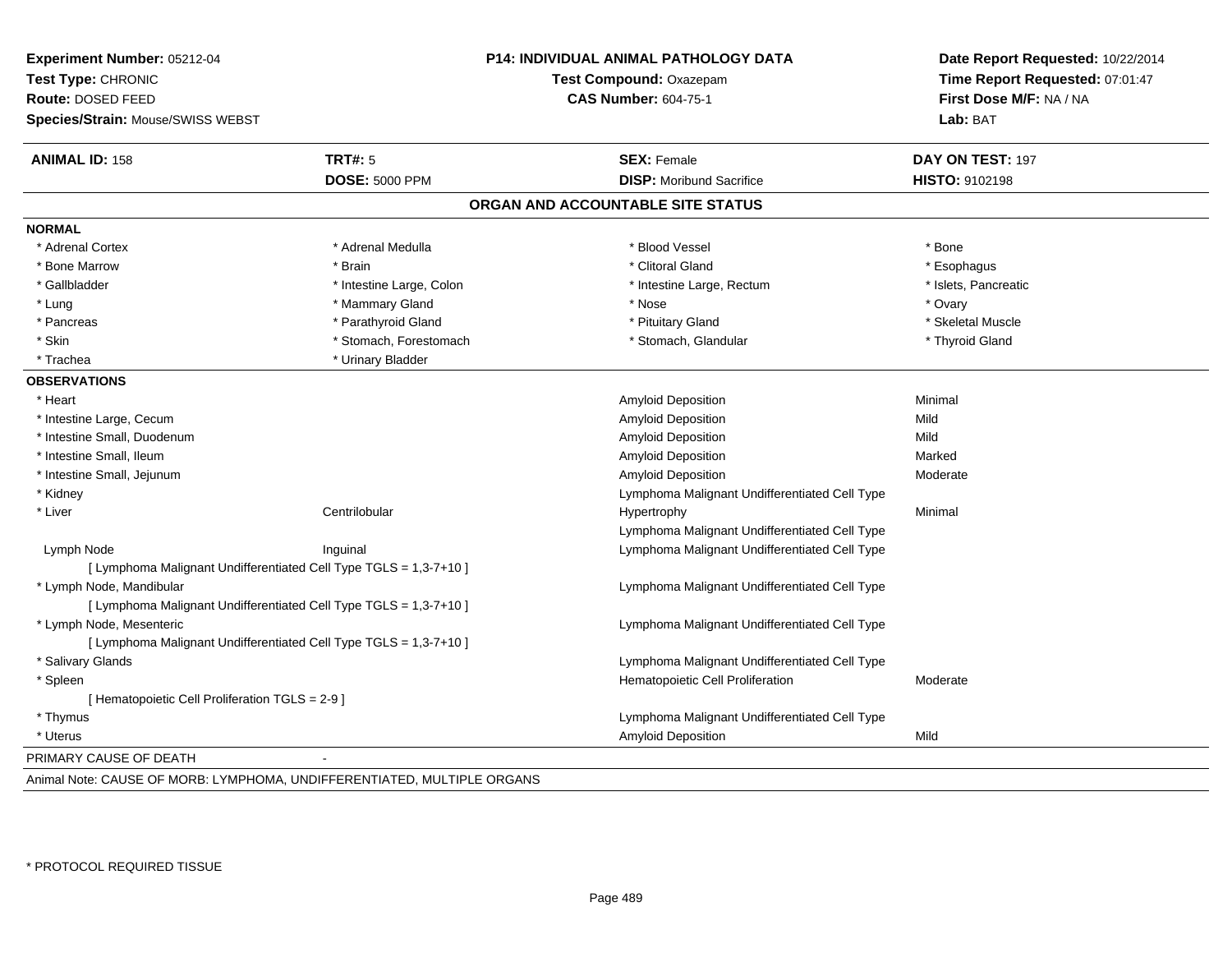| Experiment Number: 05212-04<br>Test Type: CHRONIC<br>Route: DOSED FEED<br>Species/Strain: Mouse/SWISS WEBST | P14: INDIVIDUAL ANIMAL PATHOLOGY DATA<br>Test Compound: Oxazepam<br><b>CAS Number: 604-75-1</b> | Date Report Requested: 10/22/2014<br>Time Report Requested: 07:01:47<br>First Dose M/F: NA / NA<br>Lab: BAT |
|-------------------------------------------------------------------------------------------------------------|-------------------------------------------------------------------------------------------------|-------------------------------------------------------------------------------------------------------------|
|                                                                                                             |                                                                                                 |                                                                                                             |
| <b>TRT#: 5</b><br><b>ANIMAL ID: 159</b>                                                                     | <b>SEX: Female</b>                                                                              | DAY ON TEST: 363                                                                                            |
| <b>DOSE: 5000 PPM</b>                                                                                       | <b>DISP: Natural Death</b>                                                                      | HISTO: 9102199                                                                                              |
|                                                                                                             | ORGAN AND ACCOUNTABLE SITE STATUS                                                               |                                                                                                             |
| <b>NORMAL</b>                                                                                               |                                                                                                 |                                                                                                             |
| * Blood Vessel<br>* Adrenal Medulla                                                                         | * Bone                                                                                          | * Bone Marrow                                                                                               |
| * Clitoral Gland<br>* Brain                                                                                 | * Esophagus                                                                                     | * Gallbladder                                                                                               |
| * Intestine Large, Rectum<br>* Islets, Pancreatic                                                           | * Mammary Gland                                                                                 | * Nose                                                                                                      |
| * Ovary<br>* Pancreas                                                                                       | * Parathyroid Gland                                                                             | * Pituitary Gland                                                                                           |
| * Skeletal Muscle<br>* Skin                                                                                 | * Stomach, Forestomach                                                                          | * Stomach, Glandular                                                                                        |
| * Trachea<br>* Thymus                                                                                       | * Urinary Bladder                                                                               |                                                                                                             |
| <b>OBSERVATIONS</b>                                                                                         |                                                                                                 |                                                                                                             |
| * Adrenal Cortex                                                                                            | Amyloid Deposition                                                                              | Moderate                                                                                                    |
| * Heart                                                                                                     | Amyloid Deposition                                                                              | Marked                                                                                                      |
| Atrium                                                                                                      | Thrombosis                                                                                      |                                                                                                             |
| [Thrombosis TGLS = $2-2$ ]                                                                                  |                                                                                                 |                                                                                                             |
| * Int Lg Rectum                                                                                             |                                                                                                 |                                                                                                             |
| Note: RECTUM SEEN AT NECROPSY                                                                               |                                                                                                 |                                                                                                             |
| * Intestine Large, Cecum                                                                                    | Amyloid Deposition                                                                              | Minimal                                                                                                     |
| * Intestine Large, Colon                                                                                    | Amyloid Deposition                                                                              | Mild                                                                                                        |
| * Intestine Small, Duodenum                                                                                 | Amyloid Deposition                                                                              | Marked                                                                                                      |
| * Intestine Small, Ileum                                                                                    | Amyloid Deposition                                                                              | Marked                                                                                                      |
| * Intestine Small, Jejunum                                                                                  | Amyloid Deposition                                                                              | Marked                                                                                                      |
| * Kidney<br>Glomerulus                                                                                      | Amyloid Deposition                                                                              | Marked                                                                                                      |
| Interstitium                                                                                                | Amyloid Deposition                                                                              | Mild                                                                                                        |
| [ Amyloid Deposition TGLS = 4-1 ]                                                                           |                                                                                                 |                                                                                                             |
| [ Amyloid Deposition TGLS = 4-1 ]                                                                           |                                                                                                 |                                                                                                             |
| * Liver                                                                                                     | Amyloid Deposition                                                                              | Moderate                                                                                                    |
|                                                                                                             | Hepatocellular Adenoma                                                                          |                                                                                                             |
| Centrilobular                                                                                               | Hypertrophy                                                                                     | Mild                                                                                                        |
| [ Hepatocellular Adenoma TGLS = 3-2+9 ]                                                                     |                                                                                                 |                                                                                                             |
| Alveolus<br>* Lung                                                                                          | <b>Infiltration Cellular</b>                                                                    | Mononuclear CI, Mild                                                                                        |
|                                                                                                             | Inflammation                                                                                    | Subacute, Minimal                                                                                           |
| * Lymph Node, Mandibular                                                                                    |                                                                                                 |                                                                                                             |
|                                                                                                             | Amyloid Deposition                                                                              | Moderate                                                                                                    |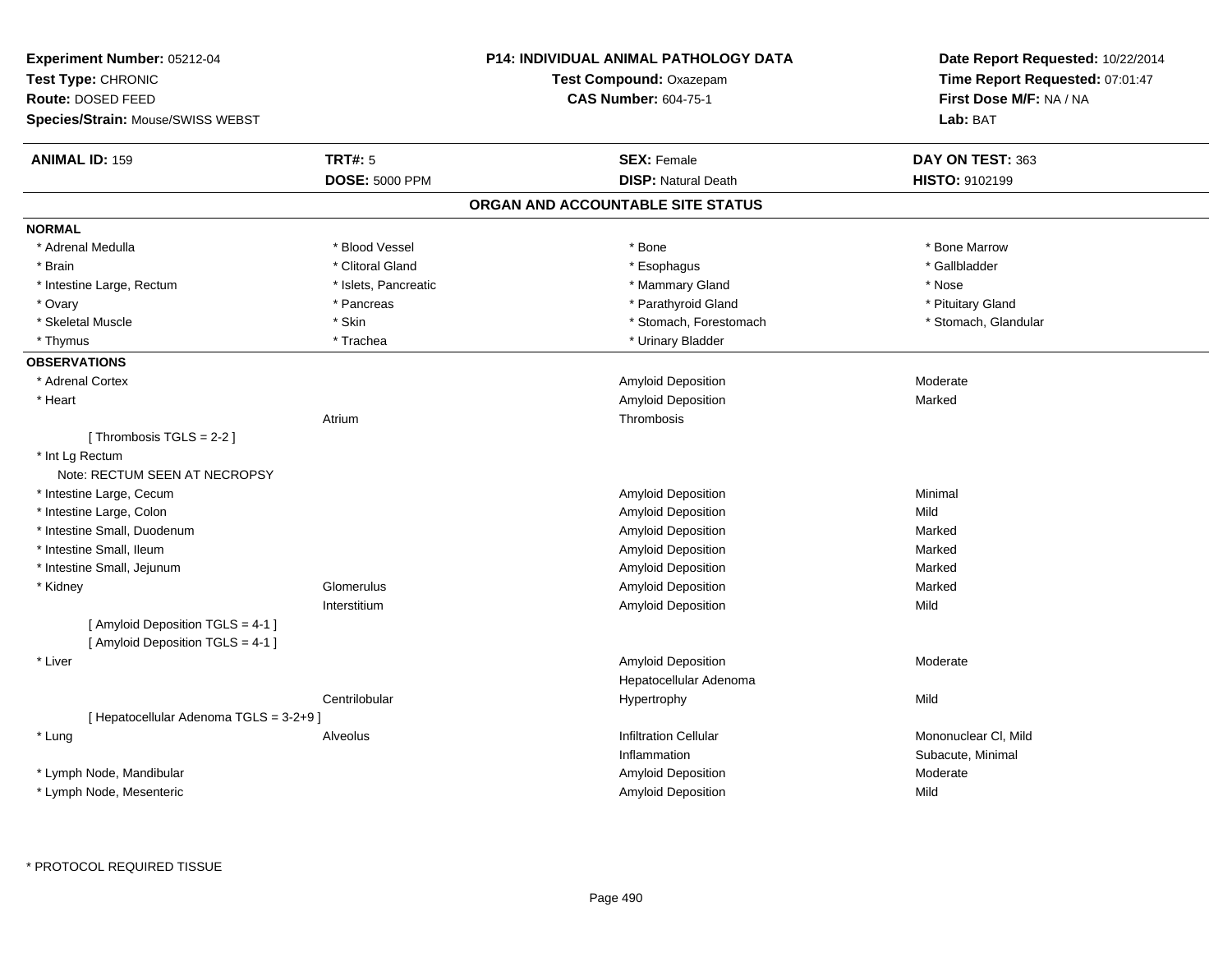| Experiment Number: 05212-04<br>Test Type: CHRONIC                |                       | <b>P14: INDIVIDUAL ANIMAL PATHOLOGY DATA</b><br>Test Compound: Oxazepam | Date Report Requested: 10/22/2014<br>Time Report Requested: 07:01:47 |
|------------------------------------------------------------------|-----------------------|-------------------------------------------------------------------------|----------------------------------------------------------------------|
| <b>Route: DOSED FEED</b>                                         |                       | <b>CAS Number: 604-75-1</b>                                             | First Dose M/F: NA / NA                                              |
| Species/Strain: Mouse/SWISS WEBST                                |                       |                                                                         | Lab: BAT                                                             |
| <b>ANIMAL ID: 159</b>                                            | <b>TRT#:</b> 5        | <b>SEX: Female</b>                                                      | DAY ON TEST: 363                                                     |
|                                                                  | <b>DOSE: 5000 PPM</b> | <b>DISP:</b> Natural Death                                              | <b>HISTO: 9102199</b>                                                |
|                                                                  |                       | ORGAN AND ACCOUNTABLE SITE STATUS                                       |                                                                      |
| * Salivary Glands                                                |                       | <b>Amyloid Deposition</b>                                               | Marked                                                               |
| * Spleen                                                         |                       | <b>Amyloid Deposition</b>                                               | Minimal                                                              |
| * Thyroid Gland                                                  |                       | <b>Amyloid Deposition</b>                                               | Moderate                                                             |
| * Uterus                                                         |                       | <b>Amyloid Deposition</b>                                               | Moderate                                                             |
| PRIMARY CAUSE OF DEATH                                           |                       |                                                                         |                                                                      |
| Animal Note: CAUSE OF DEATH: AMYLOID DEPOSITION, MULTIPLE ORGANS |                       |                                                                         |                                                                      |
| Animal Note: NO CORRESPONDING LESION FOR WHITE DISCOLORATION OF  |                       |                                                                         |                                                                      |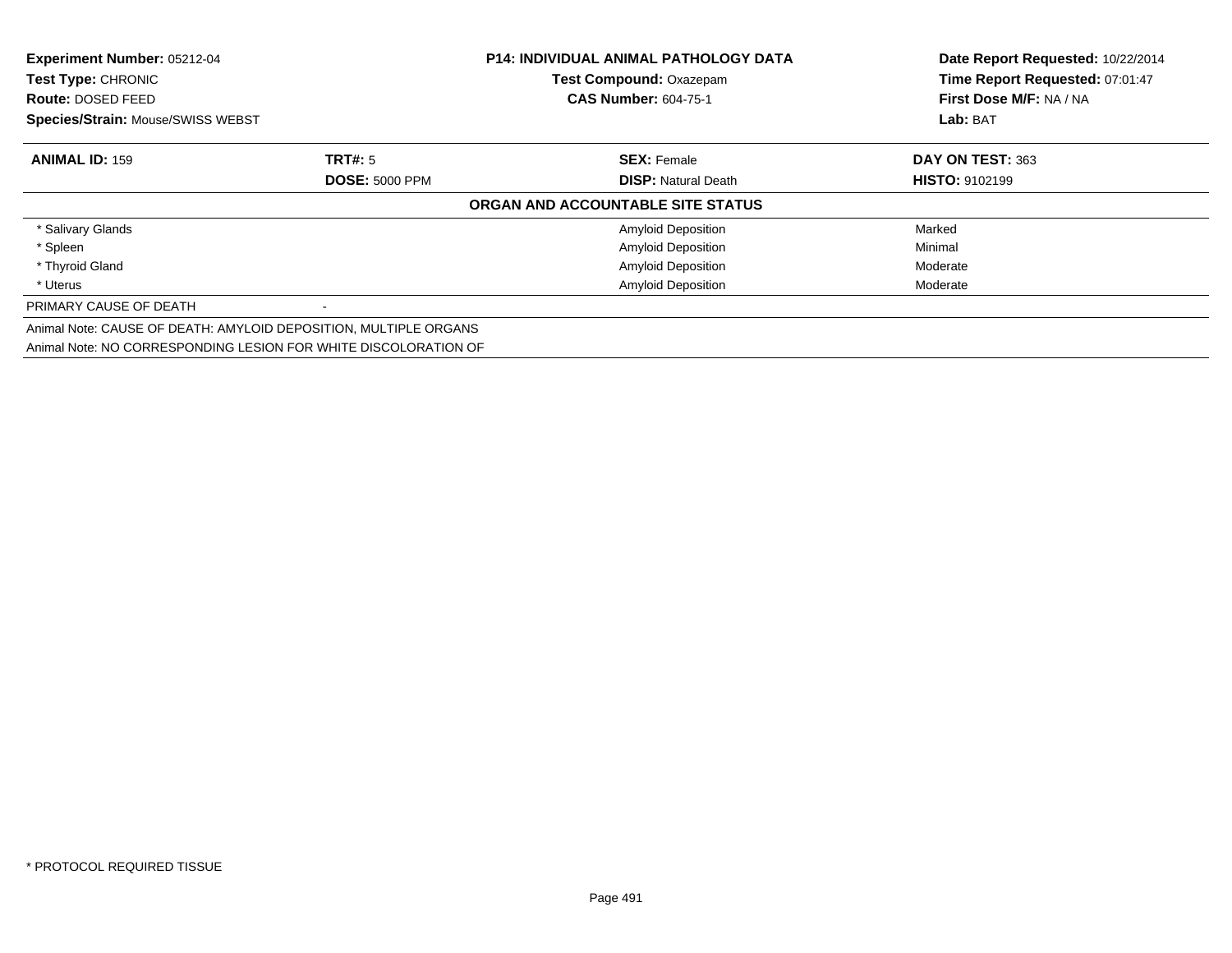| Experiment Number: 05212-04<br>Test Type: CHRONIC<br>Route: DOSED FEED<br>Species/Strain: Mouse/SWISS WEBST |                       | <b>P14: INDIVIDUAL ANIMAL PATHOLOGY DATA</b><br>Test Compound: Oxazepam<br><b>CAS Number: 604-75-1</b> | Date Report Requested: 10/22/2014<br>Time Report Requested: 07:01:47<br>First Dose M/F: NA / NA<br>Lab: BAT |
|-------------------------------------------------------------------------------------------------------------|-----------------------|--------------------------------------------------------------------------------------------------------|-------------------------------------------------------------------------------------------------------------|
| <b>ANIMAL ID: 160</b>                                                                                       | <b>TRT#: 5</b>        | <b>SEX: Female</b>                                                                                     | DAY ON TEST: 336                                                                                            |
|                                                                                                             | <b>DOSE: 5000 PPM</b> | <b>DISP: Natural Death</b>                                                                             | HISTO: 9102200                                                                                              |
|                                                                                                             |                       | ORGAN AND ACCOUNTABLE SITE STATUS                                                                      |                                                                                                             |
| <b>NORMAL</b>                                                                                               |                       |                                                                                                        |                                                                                                             |
| * Adrenal Medulla                                                                                           | * Blood Vessel        | $*$ Bone                                                                                               | * Bone Marrow                                                                                               |
| * Brain                                                                                                     | * Clitoral Gland      | * Esophagus                                                                                            | * Gallbladder                                                                                               |
| * Islets, Pancreatic                                                                                        | * Mammary Gland       | * Nose                                                                                                 | * Pancreas                                                                                                  |
| * Pituitary Gland                                                                                           | * Skeletal Muscle     | * Skin                                                                                                 | * Stomach, Forestomach                                                                                      |
| * Thymus                                                                                                    | * Trachea             | * Urinary Bladder                                                                                      |                                                                                                             |
| <b>MISSING</b>                                                                                              |                       |                                                                                                        |                                                                                                             |
| * Parathyroid Gland                                                                                         |                       |                                                                                                        |                                                                                                             |
| <b>OBSERVATIONS</b>                                                                                         |                       |                                                                                                        |                                                                                                             |
| * Adrenal Cortex                                                                                            |                       | Amyloid Deposition                                                                                     | Marked                                                                                                      |
| * Heart                                                                                                     |                       | Amyloid Deposition                                                                                     | Marked                                                                                                      |
|                                                                                                             | Atrium                | Thrombosis                                                                                             |                                                                                                             |
| * Intestine Large, Cecum                                                                                    |                       | Amyloid Deposition                                                                                     | Moderate                                                                                                    |
| * Intestine Large, Colon                                                                                    |                       | Amyloid Deposition                                                                                     | Mild                                                                                                        |
| * Intestine Large, Rectum                                                                                   |                       | Amyloid Deposition                                                                                     | Minimal                                                                                                     |
| * Intestine Small, Duodenum                                                                                 |                       | Amyloid Deposition                                                                                     | Marked                                                                                                      |
| * Intestine Small, Ileum                                                                                    |                       | Amyloid Deposition                                                                                     | Marked                                                                                                      |
| * Intestine Small, Jejunum                                                                                  |                       | <b>Amyloid Deposition</b>                                                                              | Marked                                                                                                      |
| * Kidney                                                                                                    | Glomerulus            | Amyloid Deposition                                                                                     | Marked                                                                                                      |
| [ Amyloid Deposition TGLS = 1,6-1+9 ]                                                                       |                       |                                                                                                        |                                                                                                             |
| * Liver                                                                                                     |                       | Amyloid Deposition                                                                                     | Marked                                                                                                      |
|                                                                                                             |                       | Hepatocellular Adenoma                                                                                 | Multiple                                                                                                    |
|                                                                                                             | Centrilobular         | Hypertrophy                                                                                            | Mild                                                                                                        |
| [ Hepatocellular Adenoma TGLS = 2,3,4,5,7,8-1+2+10+11+12+13 ]                                               |                       |                                                                                                        |                                                                                                             |
| * Lung                                                                                                      | Alveolus              | <b>Infiltration Cellular</b>                                                                           | Mononuclear CI, Moderate                                                                                    |
| * Lymph Node, Mandibular                                                                                    |                       | Amyloid Deposition                                                                                     | Marked                                                                                                      |
| * Lymph Node, Mesenteric                                                                                    |                       | Amyloid Deposition                                                                                     | Moderate                                                                                                    |
| * Ovary                                                                                                     |                       | Amyloid Deposition                                                                                     | Minimal                                                                                                     |
| * Salivary Glands                                                                                           |                       | Amyloid Deposition                                                                                     | Marked                                                                                                      |
| * Spleen                                                                                                    |                       | Amyloid Deposition                                                                                     | Mild                                                                                                        |
| * Stomach, Glandular                                                                                        |                       | Amyloid Deposition                                                                                     | Mild                                                                                                        |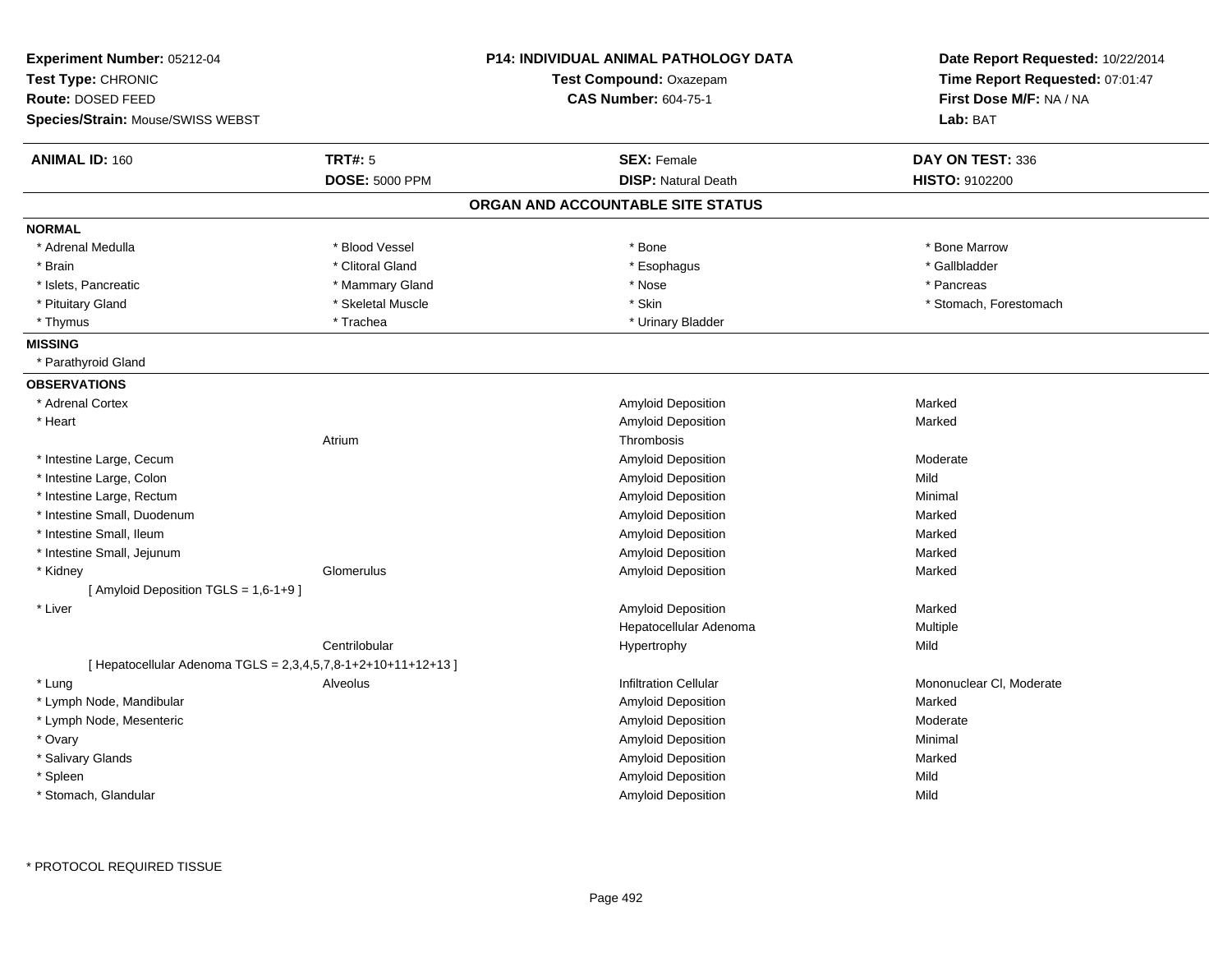| Experiment Number: 05212-04                                      |                       | <b>P14: INDIVIDUAL ANIMAL PATHOLOGY DATA</b> | Date Report Requested: 10/22/2014 |
|------------------------------------------------------------------|-----------------------|----------------------------------------------|-----------------------------------|
| <b>Test Type: CHRONIC</b>                                        |                       | <b>Test Compound: Oxazepam</b>               | Time Report Requested: 07:01:47   |
| Route: DOSED FEED                                                |                       | <b>CAS Number: 604-75-1</b>                  | First Dose M/F: NA / NA           |
| <b>Species/Strain: Mouse/SWISS WEBST</b>                         |                       |                                              | Lab: BAT                          |
| <b>ANIMAL ID: 160</b>                                            | TRT#: 5               | <b>SEX: Female</b>                           | DAY ON TEST: 336                  |
|                                                                  | <b>DOSE: 5000 PPM</b> | <b>DISP: Natural Death</b>                   | <b>HISTO: 9102200</b>             |
|                                                                  |                       | ORGAN AND ACCOUNTABLE SITE STATUS            |                                   |
| * Thyroid Gland                                                  |                       | <b>Amyloid Deposition</b>                    | Moderate                          |
| * Uterus                                                         |                       | <b>Amyloid Deposition</b>                    | Moderate                          |
| PRIMARY CAUSE OF DEATH                                           | $\,$                  |                                              |                                   |
| Animal Note: CAUSE OF DEATH: AMYLOID DEPOSITION, MULTIPLE ORGANS |                       |                                              |                                   |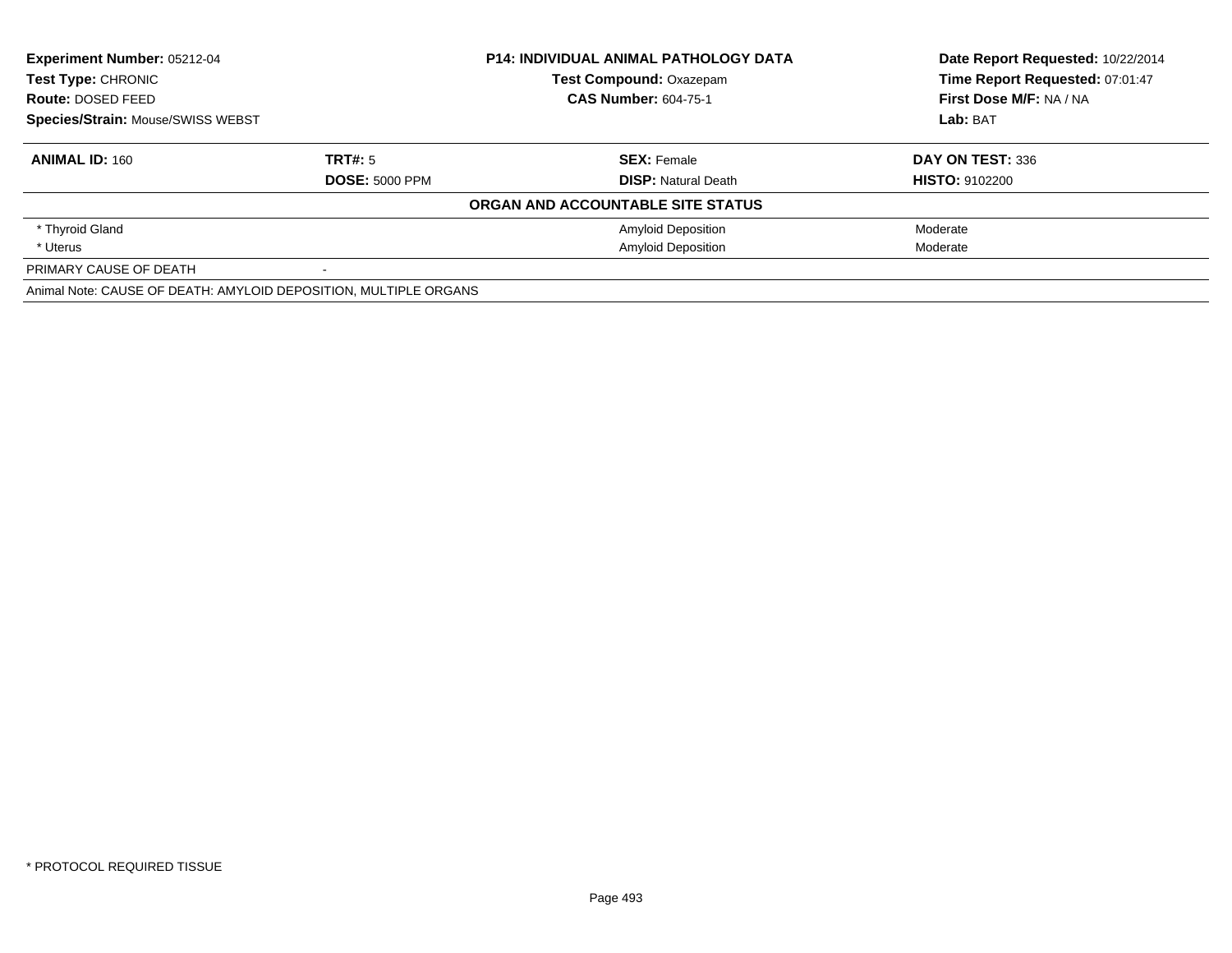| Experiment Number: 05212-04                  |                          | <b>P14: INDIVIDUAL ANIMAL PATHOLOGY DATA</b> | Date Report Requested: 10/22/2014<br>Time Report Requested: 07:01:47 |
|----------------------------------------------|--------------------------|----------------------------------------------|----------------------------------------------------------------------|
| Test Type: CHRONIC                           |                          | Test Compound: Oxazepam                      |                                                                      |
| Route: DOSED FEED                            |                          | <b>CAS Number: 604-75-1</b>                  | First Dose M/F: NA / NA                                              |
| Species/Strain: Mouse/SWISS WEBST            |                          |                                              | Lab: BAT                                                             |
| <b>ANIMAL ID: 161</b>                        | <b>TRT#: 5</b>           | <b>SEX: Female</b>                           | DAY ON TEST: 327                                                     |
|                                              | <b>DOSE: 5000 PPM</b>    | <b>DISP:</b> Moribund Sacrifice              | <b>HISTO: 9102201</b>                                                |
|                                              |                          | ORGAN AND ACCOUNTABLE SITE STATUS            |                                                                      |
| <b>NORMAL</b>                                |                          |                                              |                                                                      |
| * Adrenal Medulla                            | * Blood Vessel           | * Bone                                       | * Bone Marrow                                                        |
| * Brain                                      | * Clitoral Gland         | Ear                                          | * Esophagus                                                          |
| * Gallbladder                                | * Intestine Large, Cecum | * Intestine Large, Colon                     | * Intestine Large, Rectum                                            |
| * Islets, Pancreatic                         | * Lung                   | * Lymph Node, Mesenteric                     | * Mammary Gland                                                      |
| * Nose                                       | * Ovary                  | * Pancreas                                   | * Parathyroid Gland                                                  |
| * Pituitary Gland                            | * Skeletal Muscle        | * Skin                                       | * Stomach, Glandular                                                 |
| * Thymus                                     | * Thyroid Gland          | * Trachea                                    | * Urinary Bladder                                                    |
| <b>OBSERVATIONS</b>                          |                          |                                              |                                                                      |
| * Adrenal Cortex                             |                          | <b>Amyloid Deposition</b>                    | Marked                                                               |
| * Heart                                      |                          | <b>Amyloid Deposition</b>                    | Marked                                                               |
|                                              | Atrium                   | Thrombosis                                   |                                                                      |
| * Intestine Small, Duodenum                  |                          | Amyloid Deposition                           | Marked                                                               |
| * Intestine Small, Ileum                     |                          | Amyloid Deposition                           | Marked                                                               |
| * Intestine Small, Jejunum                   |                          | Amyloid Deposition                           | Marked                                                               |
| * Kidney                                     | Glomerulus               | Amyloid Deposition                           | Marked                                                               |
| [ Amyloid Deposition TGLS = $1,2,4-1+2+10$ ] |                          |                                              |                                                                      |
| * Liver                                      |                          | <b>Amyloid Deposition</b>                    | Mild                                                                 |
|                                              | Centrilobular            | Hypertrophy                                  | Mild                                                                 |
| * Lymph Node, Mandibular                     |                          | Amyloid Deposition                           | Mild                                                                 |
| * Salivary Glands                            |                          | <b>Amyloid Deposition</b>                    | Moderate                                                             |
| * Spleen                                     |                          | Amyloid Deposition                           | Marked                                                               |
| * Stomach, Forestomach                       |                          | Hyperkeratosis                               | Moderate                                                             |
| [ Hyperkeratosis TGLS = 3-4 ]                |                          |                                              |                                                                      |
| * Uterus                                     |                          | Amyloid Deposition                           | Mild                                                                 |
| PRIMARY CAUSE OF DEATH                       |                          |                                              |                                                                      |
|                                              | $\cdots$                 |                                              |                                                                      |

Animal Note: CAUSE OF MORB: AMYLOID DEPOSITION, MULTIPLE ORGANS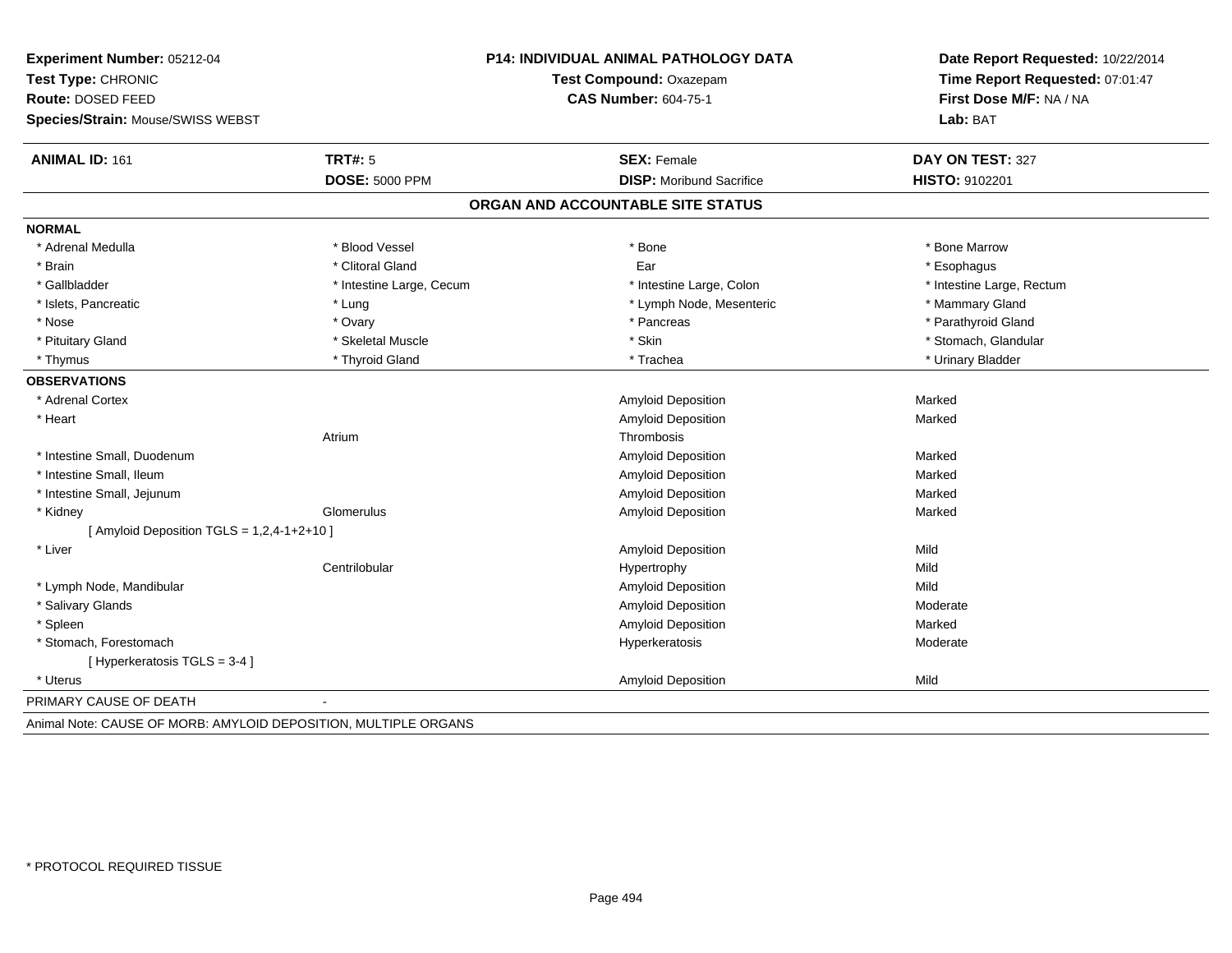| Experiment Number: 05212-04<br>Test Type: CHRONIC<br>Route: DOSED FEED |                                                             | P14: INDIVIDUAL ANIMAL PATHOLOGY DATA<br>Test Compound: Oxazepam<br><b>CAS Number: 604-75-1</b> | Date Report Requested: 10/22/2014<br>Time Report Requested: 07:01:47<br>First Dose M/F: NA / NA<br>Lab: BAT |
|------------------------------------------------------------------------|-------------------------------------------------------------|-------------------------------------------------------------------------------------------------|-------------------------------------------------------------------------------------------------------------|
| Species/Strain: Mouse/SWISS WEBST                                      |                                                             |                                                                                                 |                                                                                                             |
| <b>ANIMAL ID: 162</b>                                                  | <b>TRT#: 5</b>                                              | <b>SEX: Female</b>                                                                              | DAY ON TEST: 349                                                                                            |
|                                                                        | <b>DOSE: 5000 PPM</b>                                       | <b>DISP: Natural Death</b>                                                                      | HISTO: 9102202                                                                                              |
|                                                                        |                                                             | ORGAN AND ACCOUNTABLE SITE STATUS                                                               |                                                                                                             |
| <b>NORMAL</b>                                                          |                                                             |                                                                                                 |                                                                                                             |
| * Adrenal Medulla                                                      | * Blood Vessel                                              | * Bone                                                                                          | * Bone Marrow                                                                                               |
| * Brain                                                                | * Clitoral Gland                                            | * Esophagus                                                                                     | * Gallbladder                                                                                               |
| * Intestine Large, Colon                                               | * Intestine Large, Rectum                                   | * Islets, Pancreatic                                                                            | * Mammary Gland                                                                                             |
| $*$ Nose                                                               | * Pancreas                                                  | * Pituitary Gland                                                                               | * Skeletal Muscle                                                                                           |
| * Skin                                                                 | * Stomach, Forestomach                                      | * Stomach, Glandular                                                                            | * Thymus                                                                                                    |
| * Trachea                                                              | * Urinary Bladder                                           |                                                                                                 |                                                                                                             |
| <b>OBSERVATIONS</b>                                                    |                                                             |                                                                                                 |                                                                                                             |
| * Adrenal Cortex                                                       |                                                             | Amyloid Deposition                                                                              | Mild                                                                                                        |
| * Heart                                                                |                                                             | <b>Amyloid Deposition</b>                                                                       | Moderate                                                                                                    |
|                                                                        | Atrium                                                      | Thrombosis                                                                                      |                                                                                                             |
| [Thrombosis TGLS = 2-2]                                                |                                                             |                                                                                                 |                                                                                                             |
| * Intestine Large, Cecum                                               |                                                             | Amyloid Deposition                                                                              | Minimal                                                                                                     |
| * Intestine Small, Duodenum                                            |                                                             | <b>Amyloid Deposition</b>                                                                       | Moderate                                                                                                    |
| * Intestine Small, Ileum                                               |                                                             | <b>Amyloid Deposition</b>                                                                       | Mild                                                                                                        |
| * Intestine Small, Jejunum                                             |                                                             | <b>Amyloid Deposition</b>                                                                       | Moderate                                                                                                    |
| * Kidney                                                               | Glomerulus                                                  | Amyloid Deposition                                                                              | Marked                                                                                                      |
| [ Amyloid Deposition TGLS = 4-1 ]                                      |                                                             |                                                                                                 |                                                                                                             |
| * Liver                                                                |                                                             | <b>Amyloid Deposition</b>                                                                       | Mild                                                                                                        |
|                                                                        | Centrilobular                                               | Hypertrophy                                                                                     | Mild                                                                                                        |
|                                                                        | Note: NO CORRESPONDING LESION FOR DEFORMITY OF MEDIAN LIVER |                                                                                                 |                                                                                                             |
| Note: LOBE SEEN AT NECROPSY                                            |                                                             |                                                                                                 |                                                                                                             |
| * Lung                                                                 |                                                             | Fibrosis                                                                                        | Mild                                                                                                        |
|                                                                        | Alveolus                                                    | <b>Infiltration Cellular</b>                                                                    | Mononuclear CI, Mild                                                                                        |
| * Lymph Node, Mandibular                                               |                                                             | <b>Amyloid Deposition</b>                                                                       | Moderate                                                                                                    |
| * Lymph Node, Mesenteric                                               |                                                             | <b>Amyloid Deposition</b>                                                                       | Mild                                                                                                        |
| * Ovary                                                                | Arteriole                                                   | Inflammation                                                                                    | Chronic, Minimal                                                                                            |
| * Parathyroid Gland                                                    |                                                             | <b>Amyloid Deposition</b>                                                                       | Mild                                                                                                        |
| * Salivary Glands                                                      |                                                             | <b>Amyloid Deposition</b>                                                                       | Moderate                                                                                                    |
| * Spleen                                                               |                                                             | Amyloid Deposition                                                                              | Moderate                                                                                                    |
| * Thyroid Gland                                                        |                                                             | Amyloid Deposition                                                                              | Marked                                                                                                      |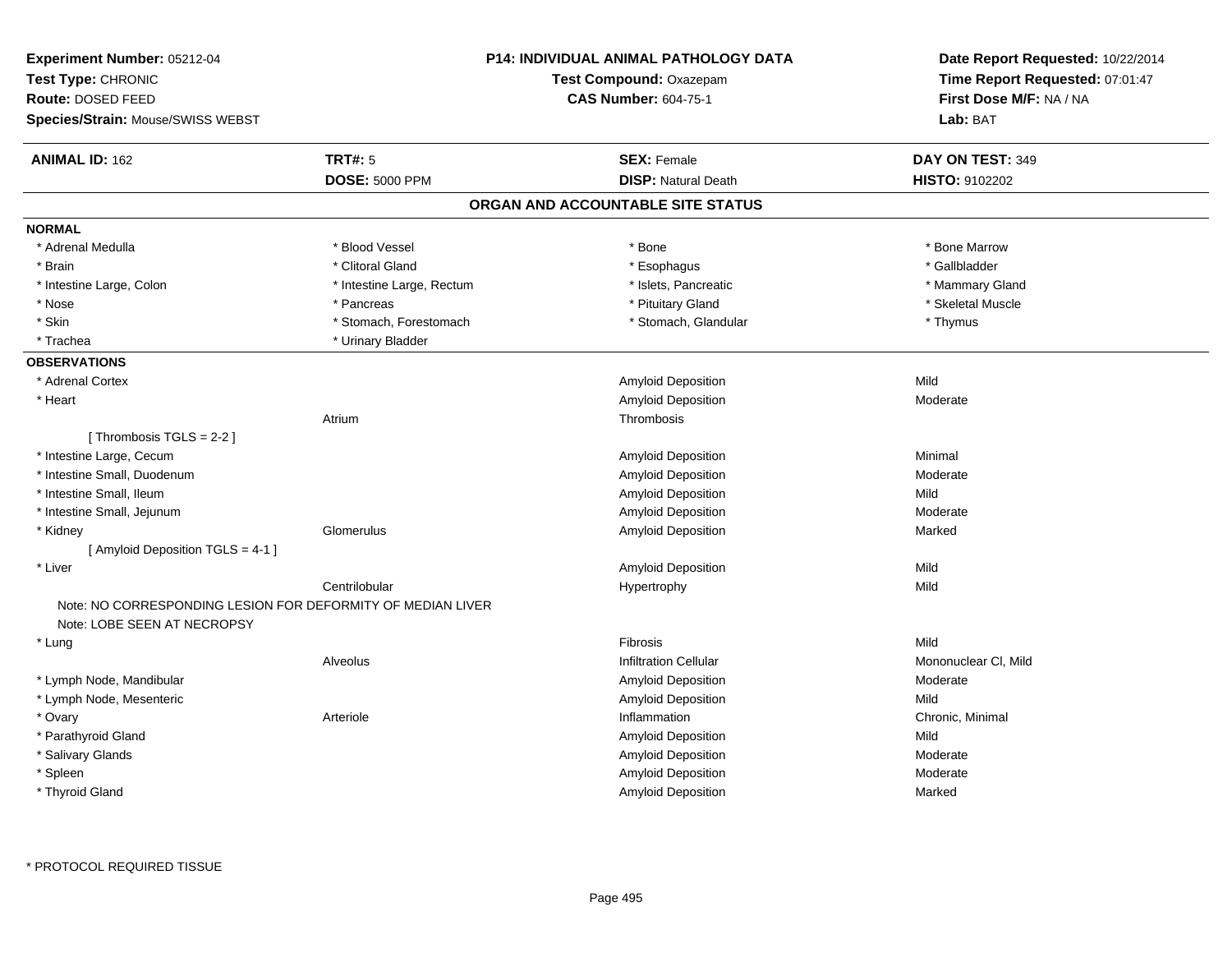| Experiment Number: 05212-04<br><b>Test Type: CHRONIC</b>         |                       | <b>P14: INDIVIDUAL ANIMAL PATHOLOGY DATA</b> | Date Report Requested: 10/22/2014 |
|------------------------------------------------------------------|-----------------------|----------------------------------------------|-----------------------------------|
|                                                                  |                       | <b>Test Compound: Oxazepam</b>               | Time Report Requested: 07:01:47   |
| Route: DOSED FEED                                                |                       | <b>CAS Number: 604-75-1</b>                  | First Dose M/F: NA / NA           |
| Species/Strain: Mouse/SWISS WEBST                                |                       |                                              | Lab: BAT                          |
| <b>ANIMAL ID: 162</b>                                            | TRT#: 5               | <b>SEX: Female</b>                           | DAY ON TEST: 349                  |
|                                                                  | <b>DOSE: 5000 PPM</b> | <b>DISP:</b> Natural Death                   | <b>HISTO: 9102202</b>             |
|                                                                  |                       | ORGAN AND ACCOUNTABLE SITE STATUS            |                                   |
| * Uterus                                                         |                       | <b>Amyloid Deposition</b>                    | Mild                              |
| PRIMARY CAUSE OF DEATH                                           |                       |                                              |                                   |
| Animal Note: CAUSE OF DEATH: AMYLOID DEPOSITION, MULTUPLE ORGANS |                       |                                              |                                   |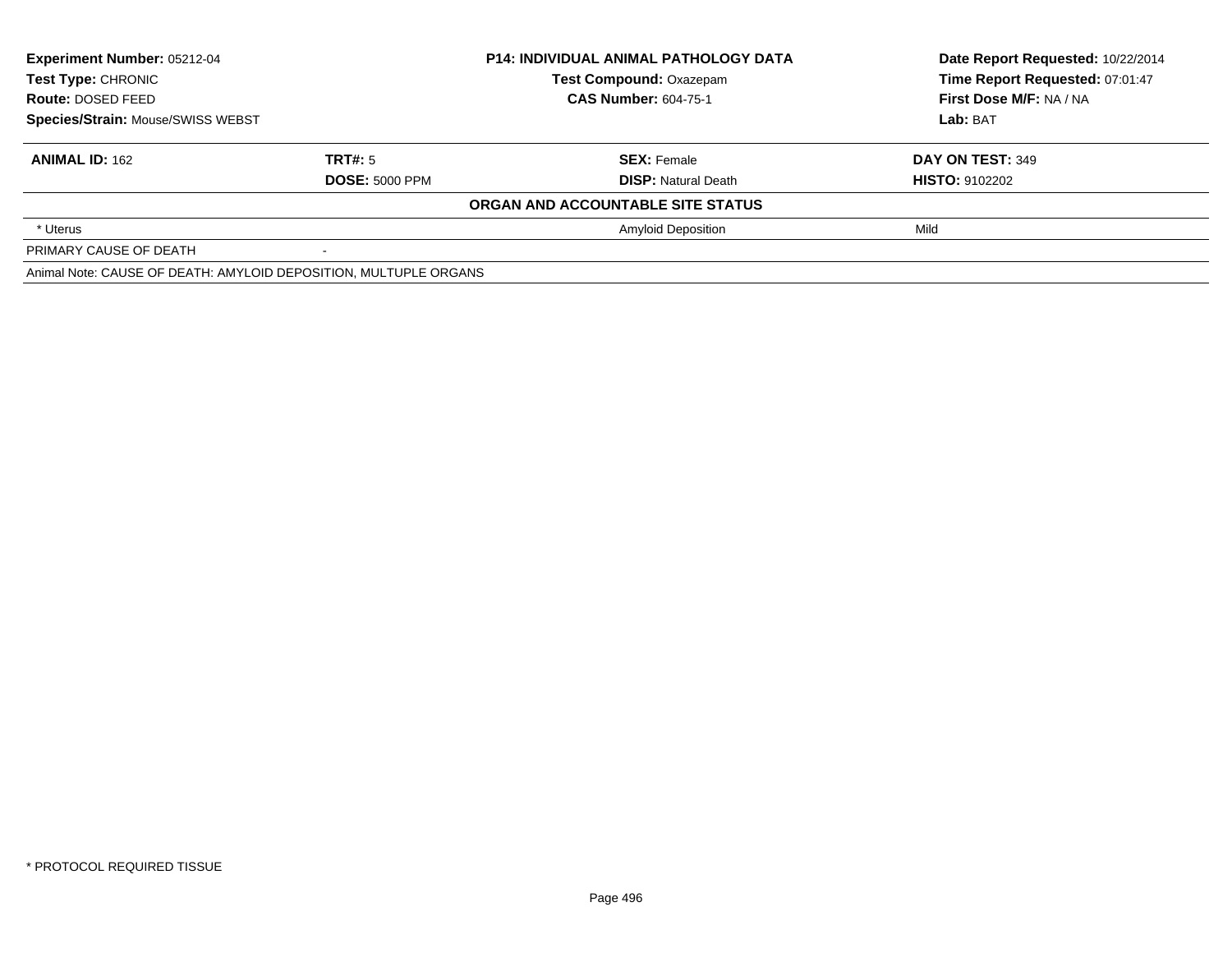| Experiment Number: 05212-04<br>Test Type: CHRONIC |                       | <b>P14: INDIVIDUAL ANIMAL PATHOLOGY DATA</b><br>Test Compound: Oxazepam | Date Report Requested: 10/22/2014<br>Time Report Requested: 07:01:47 |  |
|---------------------------------------------------|-----------------------|-------------------------------------------------------------------------|----------------------------------------------------------------------|--|
| Route: DOSED FEED                                 |                       | <b>CAS Number: 604-75-1</b>                                             | First Dose M/F: NA / NA                                              |  |
| Species/Strain: Mouse/SWISS WEBST                 |                       |                                                                         | Lab: BAT                                                             |  |
| ANIMAL ID: 163                                    | <b>TRT#: 5</b>        | <b>SEX: Female</b>                                                      | DAY ON TEST: 397                                                     |  |
|                                                   | <b>DOSE: 5000 PPM</b> | <b>DISP: Terminal Sacrifice</b>                                         | HISTO: 9102203                                                       |  |
|                                                   |                       | ORGAN AND ACCOUNTABLE SITE STATUS                                       |                                                                      |  |
| <b>NORMAL</b>                                     |                       |                                                                         |                                                                      |  |
| * Adrenal Medulla                                 | * Blood Vessel        | * Bone                                                                  | * Bone Marrow                                                        |  |
| * Brain                                           | * Clitoral Gland      | * Esophagus                                                             | * Gallbladder                                                        |  |
| * Intestine Large, Rectum                         | * Islets, Pancreatic  | * Mammary Gland                                                         | * Nose                                                               |  |
| * Ovary                                           | * Pituitary Gland     | * Skeletal Muscle                                                       | * Skin                                                               |  |
| * Stomach, Forestomach                            | * Thymus              | * Trachea                                                               | * Urinary Bladder                                                    |  |
| <b>OBSERVATIONS</b>                               |                       |                                                                         |                                                                      |  |
| * Adrenal Cortex                                  |                       | Amyloid Deposition                                                      | Moderate                                                             |  |
| * Heart                                           |                       | Amyloid Deposition                                                      | Marked                                                               |  |
|                                                   | Atrium                | Thrombosis                                                              |                                                                      |  |
| * Intestine Large, Cecum                          |                       | Amyloid Deposition                                                      | Mild                                                                 |  |
| * Intestine Large, Colon                          |                       | Amyloid Deposition                                                      | Moderate                                                             |  |
| * Intestine Small, Duodenum                       |                       | Amyloid Deposition                                                      | Marked                                                               |  |
| * Intestine Small, Ileum                          |                       | Amyloid Deposition                                                      | Marked                                                               |  |
| * Intestine Small, Jejunum                        |                       | Amyloid Deposition                                                      | Marked                                                               |  |
| * Kidney                                          | Glomerulus            | Amyloid Deposition                                                      | Marked                                                               |  |
|                                                   | Interstitium          | <b>Amyloid Deposition</b>                                               | Moderate                                                             |  |
| [ Amyloid Deposition TGLS = 3-1 ]                 |                       |                                                                         |                                                                      |  |
| [Amyloid Deposition TGLS = 3-1]                   |                       |                                                                         |                                                                      |  |
| * Liver                                           |                       | <b>Amyloid Deposition</b>                                               | Marked                                                               |  |
|                                                   |                       | Hepatocellular Adenoma                                                  | Multiple                                                             |  |
|                                                   | Centrilobular         | Hypertrophy                                                             | Mild                                                                 |  |
|                                                   |                       | Necrosis                                                                | Minimal                                                              |  |
| [ Hepatocellular Adenoma TGLS = 1,2-1+9]          |                       |                                                                         |                                                                      |  |
| * Lung                                            | Alveolus              | <b>Infiltration Cellular</b>                                            | Mononuclear CI, Mild                                                 |  |
| * Lymph Node, Mandibular                          |                       | Amyloid Deposition                                                      | Mild                                                                 |  |
| * Lymph Node, Mesenteric                          |                       | Amyloid Deposition                                                      | Moderate                                                             |  |
| * Pancreas                                        |                       | Amyloid Deposition                                                      | Mild                                                                 |  |
| * Parathyroid Gland                               |                       | Amyloid Deposition                                                      | Marked                                                               |  |
| * Salivary Glands                                 |                       | Amyloid Deposition                                                      | Marked                                                               |  |
| * Spleen                                          |                       | Amyloid Deposition                                                      | Marked                                                               |  |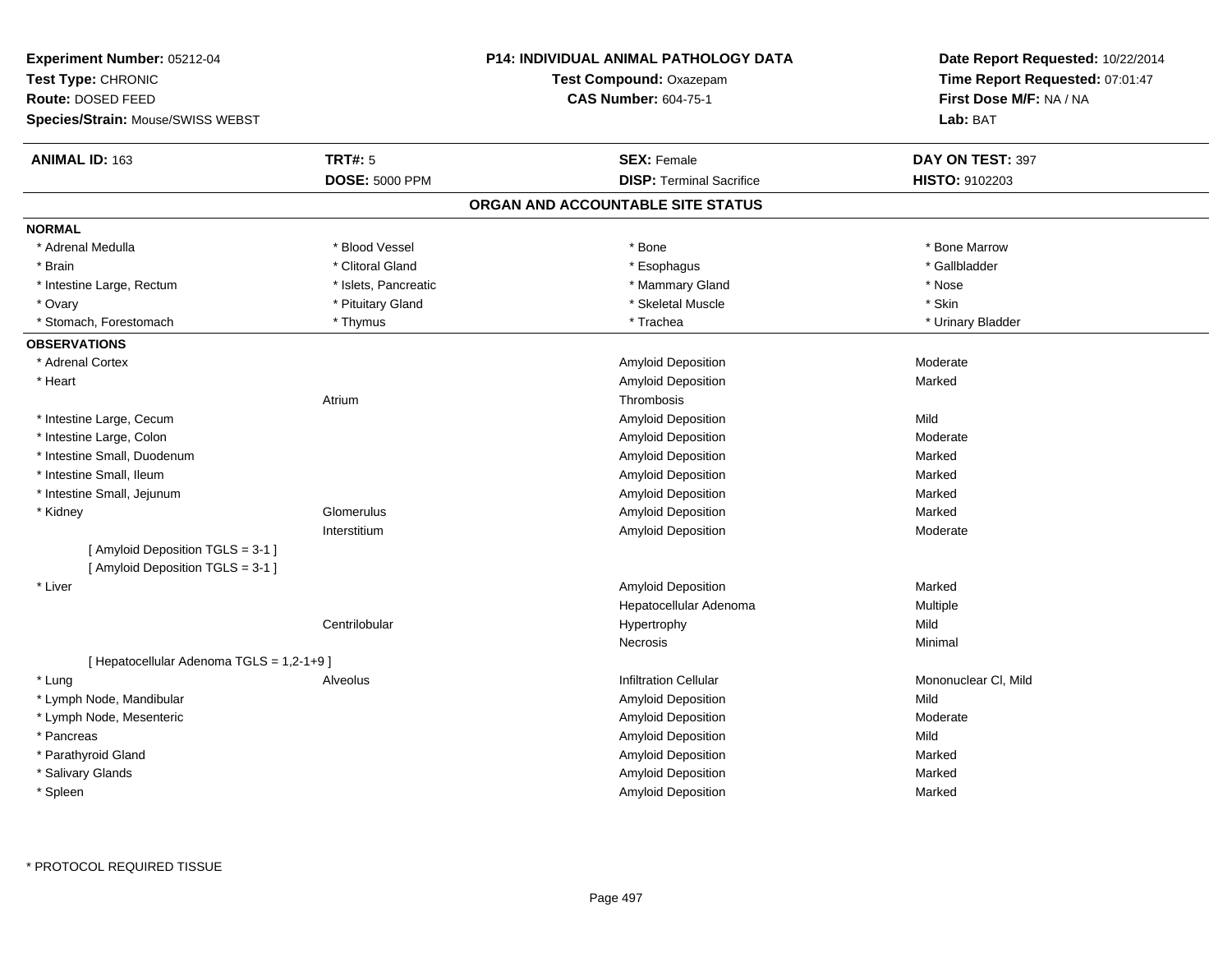| <b>Experiment Number: 05212-04</b><br>Test Type: CHRONIC<br>Route: DOSED FEED<br><b>Species/Strain: Mouse/SWISS WEBST</b> |                       | <b>P14: INDIVIDUAL ANIMAL PATHOLOGY DATA</b><br><b>Test Compound: Oxazepam</b> | Date Report Requested: 10/22/2014<br>Time Report Requested: 07:01:47<br>First Dose M/F: NA / NA<br>Lab: BAT |
|---------------------------------------------------------------------------------------------------------------------------|-----------------------|--------------------------------------------------------------------------------|-------------------------------------------------------------------------------------------------------------|
|                                                                                                                           |                       | <b>CAS Number: 604-75-1</b>                                                    |                                                                                                             |
|                                                                                                                           |                       |                                                                                |                                                                                                             |
| <b>ANIMAL ID: 163</b>                                                                                                     | TRT#: 5               | <b>SEX:</b> Female                                                             | DAY ON TEST: 397                                                                                            |
|                                                                                                                           | <b>DOSE: 5000 PPM</b> | <b>DISP:</b> Terminal Sacrifice                                                | <b>HISTO: 9102203</b>                                                                                       |
|                                                                                                                           |                       | ORGAN AND ACCOUNTABLE SITE STATUS                                              |                                                                                                             |
| [ Amyloid Deposition TGLS = 4-1 ]                                                                                         |                       |                                                                                |                                                                                                             |
| * Stomach, Glandular                                                                                                      |                       | <b>Amyloid Deposition</b>                                                      | Marked                                                                                                      |
| * Thyroid Gland                                                                                                           |                       | <b>Amyloid Deposition</b>                                                      | Marked                                                                                                      |
| * Uterus                                                                                                                  |                       | <b>Amyloid Deposition</b>                                                      | Mild                                                                                                        |
| PRIMARY CAUSE OF DEATH                                                                                                    |                       |                                                                                |                                                                                                             |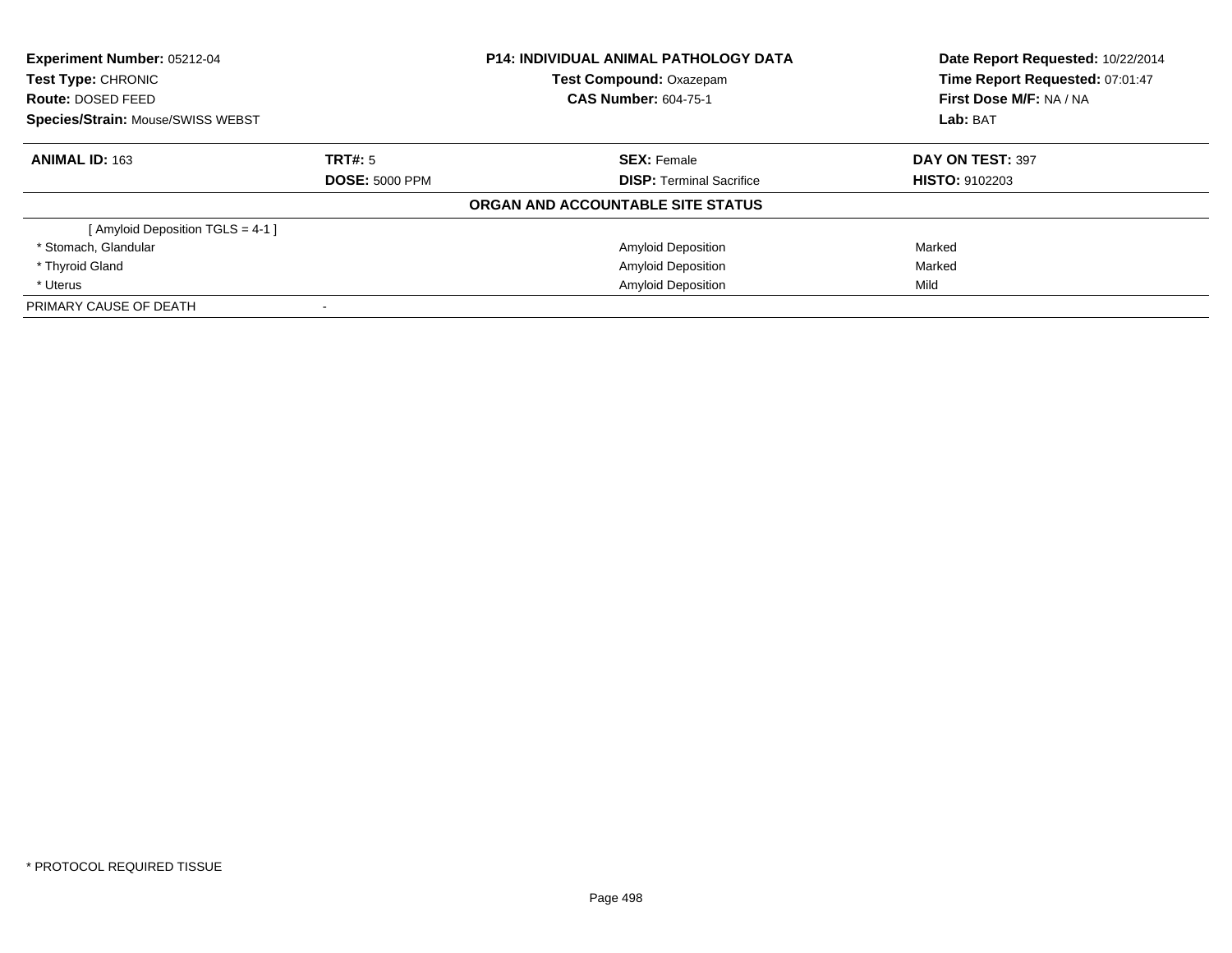| Experiment Number: 05212-04                                            | <b>P14: INDIVIDUAL ANIMAL PATHOLOGY DATA</b> | Date Report Requested: 10/22/2014 |
|------------------------------------------------------------------------|----------------------------------------------|-----------------------------------|
| Test Type: CHRONIC                                                     | Test Compound: Oxazepam                      | Time Report Requested: 07:01:47   |
| Route: DOSED FEED                                                      | <b>CAS Number: 604-75-1</b>                  | First Dose M/F: NA / NA           |
| Species/Strain: Mouse/SWISS WEBST                                      |                                              | Lab: BAT                          |
| <b>ANIMAL ID: 164</b><br><b>TRT#: 5</b>                                | <b>SEX: Female</b>                           | DAY ON TEST: 365                  |
| <b>DOSE: 5000 PPM</b>                                                  | <b>DISP: Natural Death</b>                   | HISTO: 9102204                    |
|                                                                        | ORGAN AND ACCOUNTABLE SITE STATUS            |                                   |
| <b>NORMAL</b>                                                          |                                              |                                   |
| * Blood Vessel<br>* Adrenal Medulla                                    | * Bone                                       | * Bone Marrow                     |
| * Clitoral Gland<br>* Brain                                            | * Esophagus                                  | * Gallbladder                     |
| * Intestine Large, Rectum<br>* Islets, Pancreatic                      | * Lymph Node, Mandibular                     | * Mammary Gland                   |
| * Ovary<br>* Nose                                                      | * Pancreas                                   | * Pituitary Gland                 |
| * Skin<br>* Skeletal Muscle                                            | * Stomach, Forestomach                       | * Stomach, Glandular              |
| * Thymus<br>* Trachea                                                  | * Urinary Bladder                            |                                   |
| <b>AUTO PRECLUDES DIAG.</b>                                            |                                              |                                   |
| * Intestine Large, Cecum                                               |                                              |                                   |
| <b>OBSERVATIONS</b>                                                    |                                              |                                   |
| * Adrenal Cortex                                                       | Amyloid Deposition                           | Marked                            |
| * Heart                                                                | Amyloid Deposition                           | Moderate                          |
| * Intestine Large, Colon                                               | <b>Amyloid Deposition</b>                    | Mild                              |
| * Intestine Small, Duodenum                                            | Amyloid Deposition                           | Moderate                          |
| * Intestine Small, Ileum                                               | Amyloid Deposition                           | Mild                              |
| * Intestine Small, Jejunum                                             | Amyloid Deposition                           | Mild                              |
| * Kidney<br>Glomerulus                                                 | Amyloid Deposition                           | Marked                            |
| Interstitium                                                           | Amyloid Deposition                           | Moderate                          |
| [ Amyloid Deposition TGLS = 5-1 ]<br>[ Amyloid Deposition TGLS = 5-1 ] |                                              |                                   |
| * Liver                                                                | <b>Amyloid Deposition</b>                    | Moderate                          |
|                                                                        | <b>Eosinophilic Focus</b>                    |                                   |
|                                                                        | Hepatocellular Adenoma                       | Multiple                          |
| Centrilobular                                                          | Hypertrophy                                  | Mild                              |
| [ Eosinophilic Focus TGLS = 3-9 ]                                      |                                              |                                   |
| [Hepatocellular Adenoma TGLS = 1,2,4-1+10+11]                          |                                              |                                   |
| * Lung                                                                 | Fibrosis                                     | Mild                              |
| Alveolus                                                               | Infiltration Cellular                        | Mononuclear CI, Mild              |
| * Lymph Node, Mesenteric                                               | Amyloid Deposition                           | Moderate                          |
| * Parathyroid Gland                                                    | Amyloid Deposition                           | Moderate                          |
| * Salivary Glands                                                      | <b>Amyloid Deposition</b>                    | Moderate                          |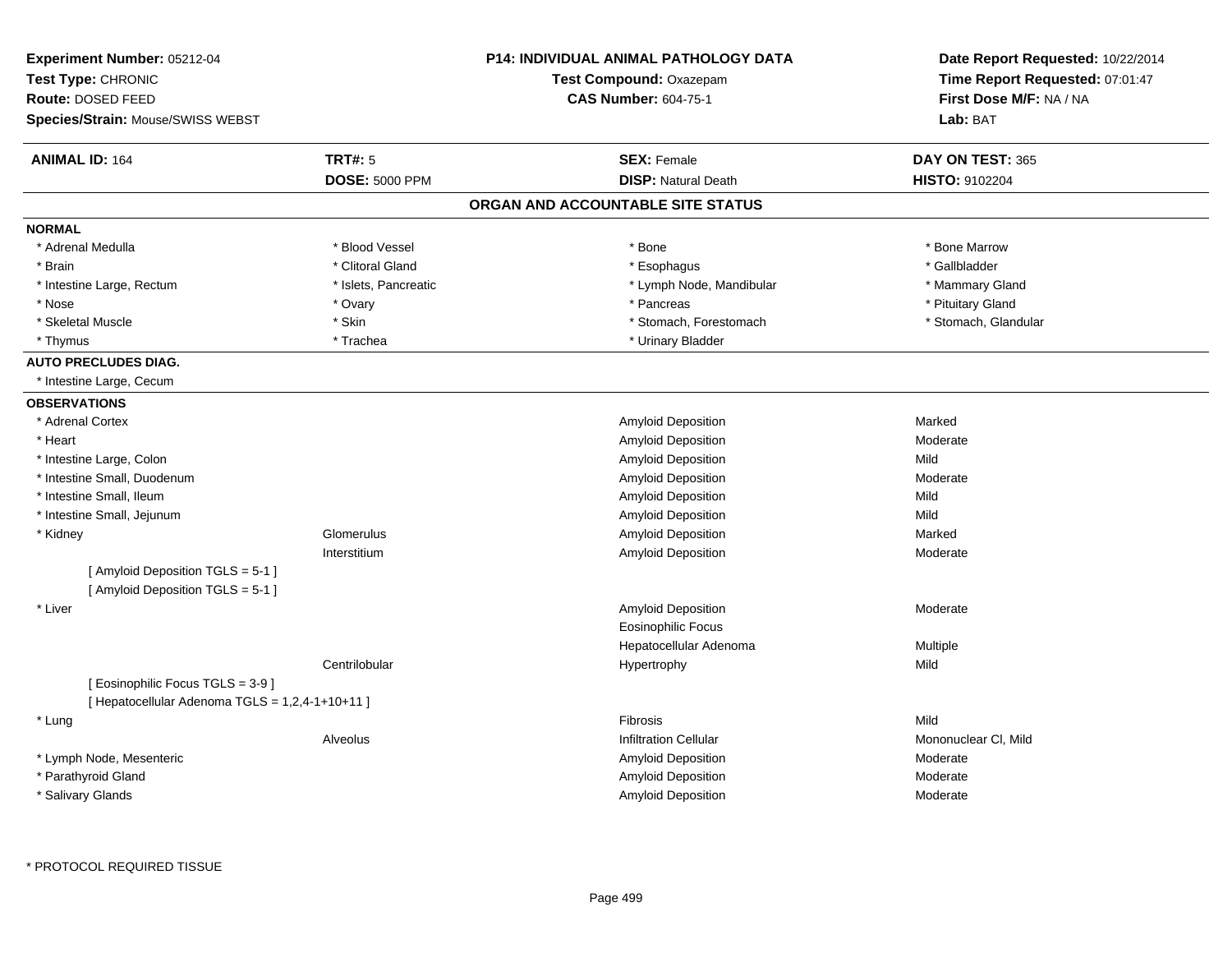| Experiment Number: 05212-04<br>Test Type: CHRONIC                |                       | <b>P14: INDIVIDUAL ANIMAL PATHOLOGY DATA</b> | Date Report Requested: 10/22/2014 |
|------------------------------------------------------------------|-----------------------|----------------------------------------------|-----------------------------------|
|                                                                  |                       | Test Compound: Oxazepam                      | Time Report Requested: 07:01:47   |
| <b>Route: DOSED FEED</b>                                         |                       | <b>CAS Number: 604-75-1</b>                  | First Dose M/F: NA / NA           |
| <b>Species/Strain: Mouse/SWISS WEBST</b>                         |                       |                                              | Lab: BAT                          |
| <b>ANIMAL ID: 164</b>                                            | TRT#: 5               | <b>SEX: Female</b>                           | DAY ON TEST: 365                  |
|                                                                  | <b>DOSE: 5000 PPM</b> | <b>DISP:</b> Natural Death                   | <b>HISTO: 9102204</b>             |
|                                                                  |                       | ORGAN AND ACCOUNTABLE SITE STATUS            |                                   |
| * Spleen                                                         |                       | <b>Amyloid Deposition</b>                    | Moderate                          |
| * Thyroid Gland                                                  |                       | <b>Amyloid Deposition</b>                    | Marked                            |
| * Uterus                                                         |                       | <b>Amyloid Deposition</b>                    | Mild                              |
| PRIMARY CAUSE OF DEATH                                           |                       |                                              |                                   |
| Animal Note: CAUSE OF DEATH: AMYLOID DEPOSITION, MULTIPLE ORGANS |                       |                                              |                                   |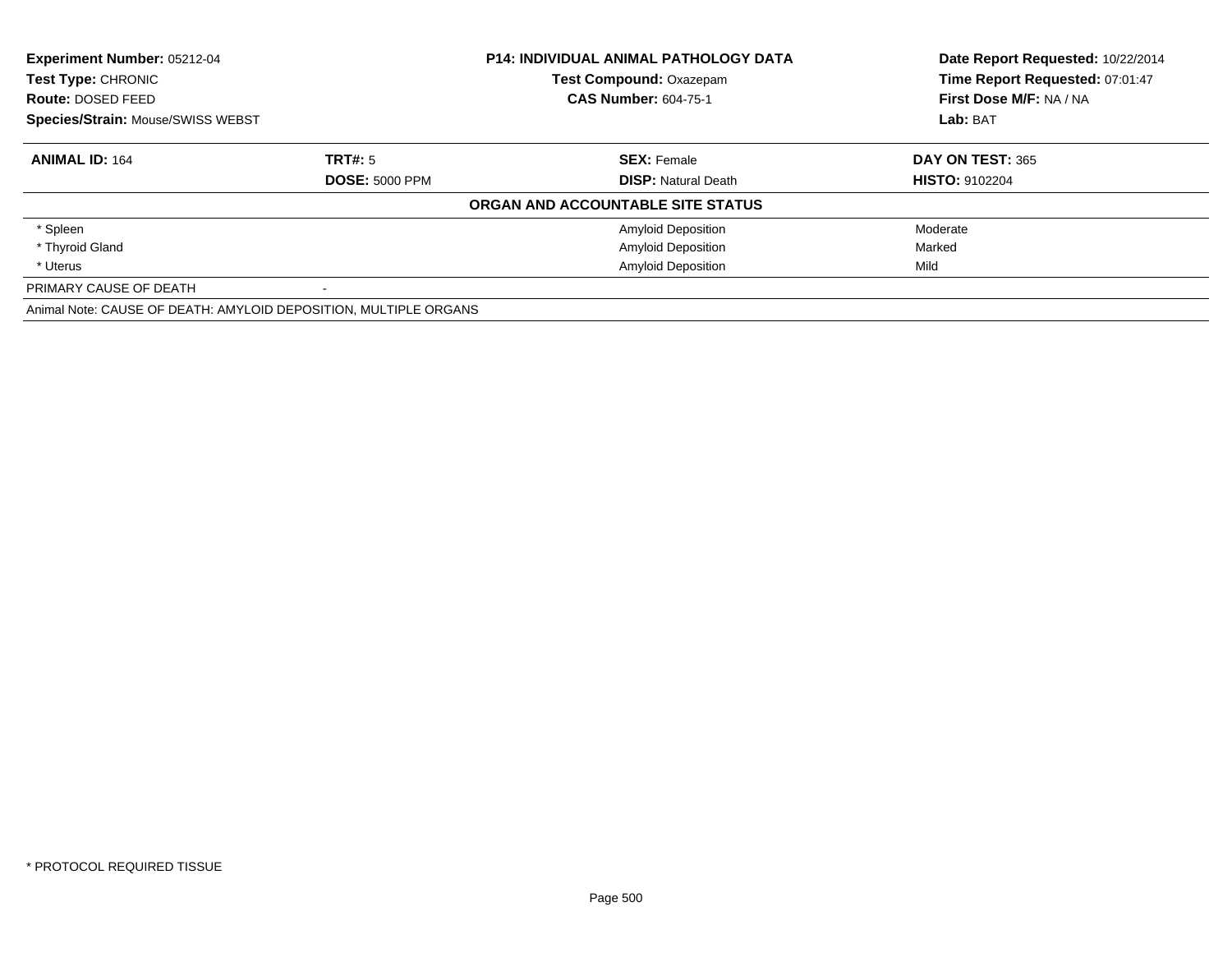| Experiment Number: 05212-04<br>Test Type: CHRONIC<br>Route: DOSED FEED<br><b>Species/Strain: Mouse/SWISS WEBST</b> |                       | <b>P14: INDIVIDUAL ANIMAL PATHOLOGY DATA</b><br>Test Compound: Oxazepam<br><b>CAS Number: 604-75-1</b> | Date Report Requested: 10/22/2014<br>Time Report Requested: 07:01:47<br>First Dose M/F: NA / NA<br>Lab: BAT |
|--------------------------------------------------------------------------------------------------------------------|-----------------------|--------------------------------------------------------------------------------------------------------|-------------------------------------------------------------------------------------------------------------|
| <b>ANIMAL ID: 165</b>                                                                                              | <b>TRT#: 5</b>        | <b>SEX: Female</b>                                                                                     | DAY ON TEST: 337                                                                                            |
|                                                                                                                    | <b>DOSE: 5000 PPM</b> | <b>DISP: Natural Death</b>                                                                             | <b>HISTO: 9102205</b>                                                                                       |
|                                                                                                                    |                       | ORGAN AND ACCOUNTABLE SITE STATUS                                                                      |                                                                                                             |
| <b>NORMAL</b>                                                                                                      |                       |                                                                                                        |                                                                                                             |
| * Adrenal Medulla                                                                                                  | * Bone                | * Bone Marrow                                                                                          | * Brain                                                                                                     |
| * Clitoral Gland                                                                                                   | * Esophagus           | * Gallbladder                                                                                          | * Intestine Large, Rectum                                                                                   |
| * Islets, Pancreatic                                                                                               | * Nose                | * Pancreas                                                                                             | * Pituitary Gland                                                                                           |
| * Skeletal Muscle                                                                                                  | * Skin                | * Stomach, Forestomach                                                                                 | * Thymus                                                                                                    |
| * Trachea                                                                                                          | * Urinary Bladder     |                                                                                                        |                                                                                                             |
| <b>MISSING</b>                                                                                                     |                       |                                                                                                        |                                                                                                             |
| * Blood Vessel                                                                                                     | * Mammary Gland       | * Ovary                                                                                                | * Uterus                                                                                                    |
| <b>OBSERVATIONS</b>                                                                                                |                       |                                                                                                        |                                                                                                             |
| * Adrenal Cortex                                                                                                   |                       | Amyloid Deposition                                                                                     | Moderate                                                                                                    |
| * Heart                                                                                                            |                       | Amyloid Deposition                                                                                     | Moderate                                                                                                    |
|                                                                                                                    | Atrium                | Thrombosis                                                                                             |                                                                                                             |
| [Thrombosis TGLS = $2-2$ ]                                                                                         |                       |                                                                                                        |                                                                                                             |
| * Intestine Large, Cecum                                                                                           |                       | Amyloid Deposition                                                                                     | Moderate                                                                                                    |
| * Intestine Large, Colon                                                                                           |                       | Amyloid Deposition                                                                                     | Mild                                                                                                        |
| * Intestine Small, Duodenum                                                                                        |                       | Amyloid Deposition                                                                                     | Marked                                                                                                      |
| * Intestine Small, Ileum                                                                                           |                       | Amyloid Deposition                                                                                     | Moderate                                                                                                    |
| * Intestine Small, Jejunum                                                                                         |                       | Amyloid Deposition                                                                                     | Marked                                                                                                      |
| * Kidney                                                                                                           | Glomerulus            | Amyloid Deposition                                                                                     | Marked                                                                                                      |
| * Liver                                                                                                            |                       | Amyloid Deposition                                                                                     | Moderate                                                                                                    |
|                                                                                                                    |                       | Eosinophilic Focus                                                                                     |                                                                                                             |
|                                                                                                                    |                       | Hepatocellular Adenoma                                                                                 | Multiple                                                                                                    |
|                                                                                                                    |                       | Hepatocellular Carcinoma                                                                               |                                                                                                             |
|                                                                                                                    | Centrilobular         | Hypertrophy                                                                                            | Mild                                                                                                        |
| [ Hepatocellular Adenoma TGLS = 1,4,5-2+9+10 ]<br>[ Hepatocellular Carcinoma TGLS = 3-1 ]                          |                       |                                                                                                        |                                                                                                             |
| * Lung                                                                                                             | Alveolus              | <b>Infiltration Cellular</b>                                                                           | Mononuclear CI, Moderate                                                                                    |
|                                                                                                                    |                       | Inflammation                                                                                           | Subacute, Mild                                                                                              |
| * Lymph Node, Mandibular                                                                                           |                       | Amyloid Deposition                                                                                     | Moderate                                                                                                    |
| * Lymph Node, Mesenteric                                                                                           |                       | Amyloid Deposition                                                                                     | Mild                                                                                                        |
| * Parathyroid Gland                                                                                                |                       | Amyloid Deposition                                                                                     | Marked                                                                                                      |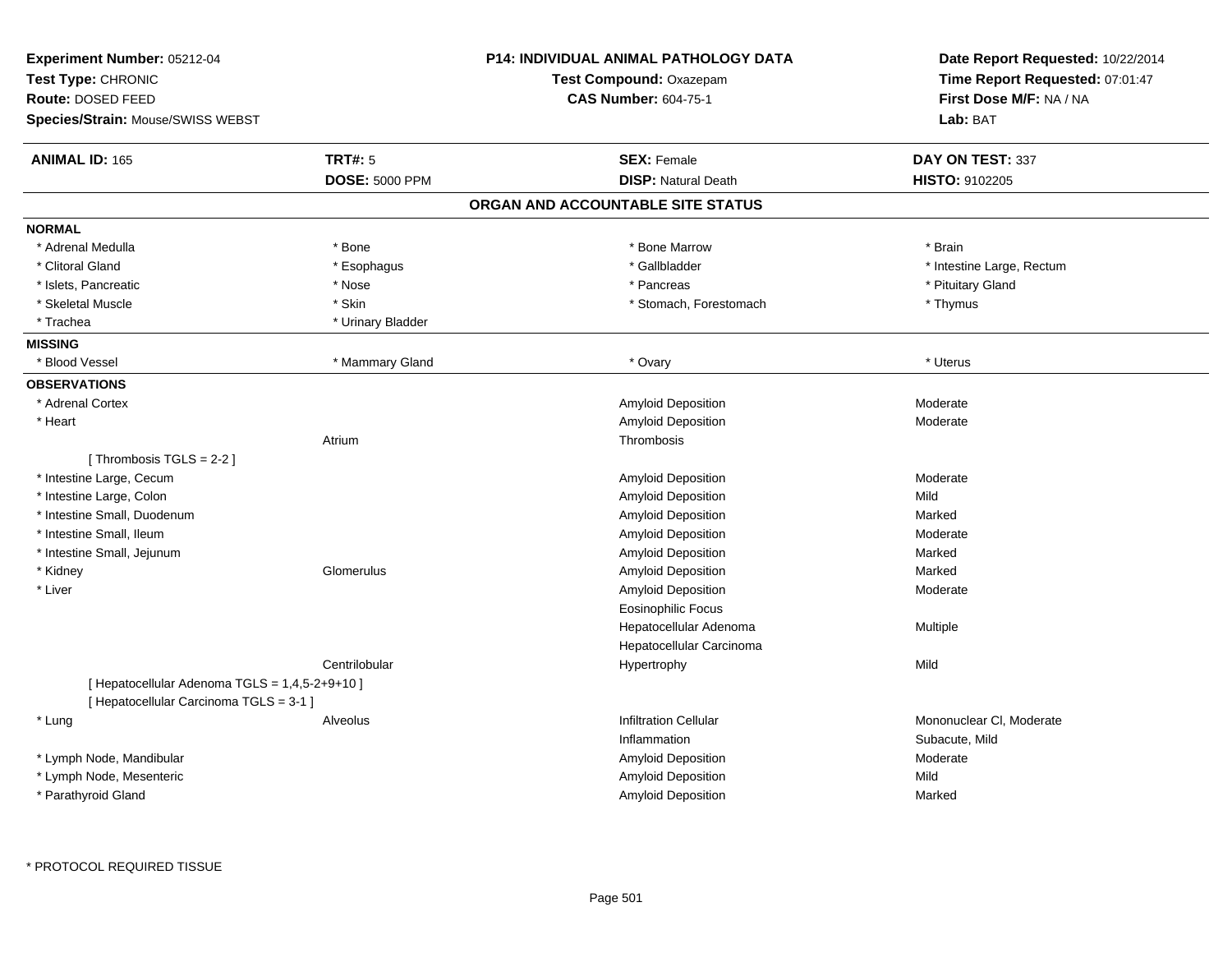| Experiment Number: 05212-04<br>Test Type: CHRONIC                |                       | <b>P14: INDIVIDUAL ANIMAL PATHOLOGY DATA</b> | Date Report Requested: 10/22/2014<br>Time Report Requested: 07:01:47 |
|------------------------------------------------------------------|-----------------------|----------------------------------------------|----------------------------------------------------------------------|
|                                                                  |                       | Test Compound: Oxazepam                      |                                                                      |
| <b>Route: DOSED FEED</b>                                         |                       | <b>CAS Number: 604-75-1</b>                  | First Dose M/F: NA / NA                                              |
| Species/Strain: Mouse/SWISS WEBST                                |                       |                                              | Lab: BAT                                                             |
| <b>ANIMAL ID: 165</b>                                            | TRT#: 5               | <b>SEX: Female</b>                           | DAY ON TEST: 337                                                     |
|                                                                  | <b>DOSE: 5000 PPM</b> | <b>DISP:</b> Natural Death                   | <b>HISTO: 9102205</b>                                                |
|                                                                  |                       | ORGAN AND ACCOUNTABLE SITE STATUS            |                                                                      |
| * Salivary Glands                                                |                       | <b>Amyloid Deposition</b>                    | Marked                                                               |
| * Spleen                                                         |                       | <b>Amyloid Deposition</b>                    | Marked                                                               |
| * Stomach, Glandular                                             |                       | <b>Amyloid Deposition</b>                    | Minimal                                                              |
| * Thyroid Gland                                                  |                       | <b>Amyloid Deposition</b>                    | Moderate                                                             |
| PRIMARY CAUSE OF DEATH                                           |                       |                                              |                                                                      |
| Animal Note: CAUSE OF DEATH: AMYLOID DEPOSITION, MULTIPLE ORGANS |                       |                                              |                                                                      |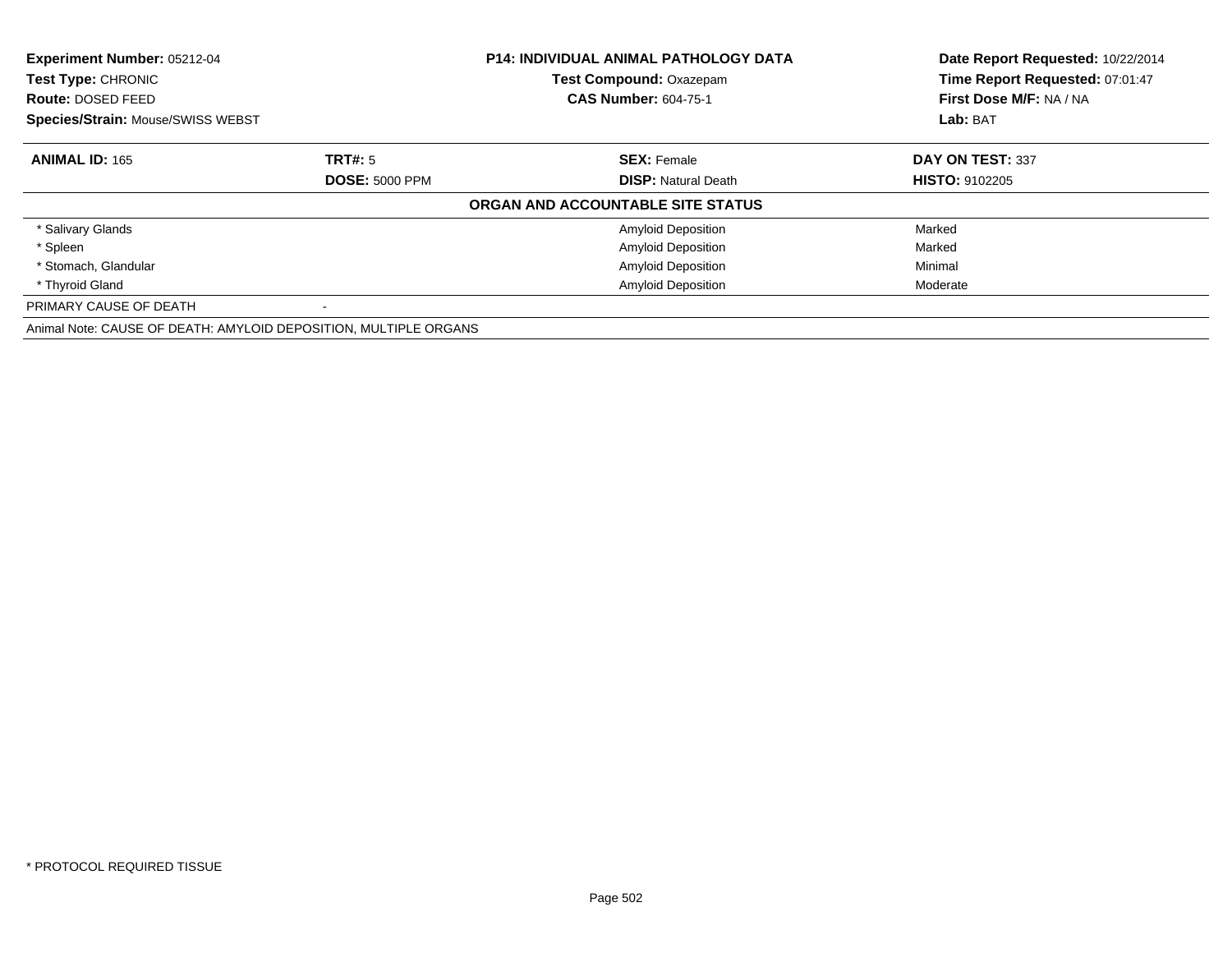| Experiment Number: 05212-04<br>Test Type: CHRONIC<br>Route: DOSED FEED<br>Species/Strain: Mouse/SWISS WEBST |                       | <b>P14: INDIVIDUAL ANIMAL PATHOLOGY DATA</b><br>Test Compound: Oxazepam<br><b>CAS Number: 604-75-1</b> | Date Report Requested: 10/22/2014<br>Time Report Requested: 07:01:47<br>First Dose M/F: NA / NA<br>Lab: BAT |
|-------------------------------------------------------------------------------------------------------------|-----------------------|--------------------------------------------------------------------------------------------------------|-------------------------------------------------------------------------------------------------------------|
| <b>ANIMAL ID: 166</b>                                                                                       | <b>TRT#: 5</b>        | <b>SEX: Female</b>                                                                                     | DAY ON TEST: 385                                                                                            |
|                                                                                                             | <b>DOSE: 5000 PPM</b> | <b>DISP: Natural Death</b>                                                                             | <b>HISTO: 9102206</b>                                                                                       |
|                                                                                                             |                       | ORGAN AND ACCOUNTABLE SITE STATUS                                                                      |                                                                                                             |
| <b>NORMAL</b>                                                                                               |                       |                                                                                                        |                                                                                                             |
| * Adrenal Medulla                                                                                           | * Blood Vessel        | * Bone                                                                                                 | * Bone Marrow                                                                                               |
| * Brain                                                                                                     | * Clitoral Gland      | * Esophagus                                                                                            | * Gallbladder                                                                                               |
| * Intestine Large, Rectum                                                                                   | * Islets, Pancreatic  | * Nose                                                                                                 | * Pancreas                                                                                                  |
| * Parathyroid Gland                                                                                         | * Pituitary Gland     | * Salivary Glands                                                                                      | * Skeletal Muscle                                                                                           |
| * Skin                                                                                                      | * Thymus              | * Thyroid Gland                                                                                        | * Trachea                                                                                                   |
| * Urinary Bladder                                                                                           |                       |                                                                                                        |                                                                                                             |
| <b>MISSING</b>                                                                                              |                       |                                                                                                        |                                                                                                             |
| * Mammary Gland                                                                                             | * Ovary               |                                                                                                        |                                                                                                             |
| <b>OBSERVATIONS</b>                                                                                         |                       |                                                                                                        |                                                                                                             |
| * Adrenal Cortex                                                                                            |                       | <b>Amyloid Deposition</b>                                                                              | Mild                                                                                                        |
| * Heart                                                                                                     |                       | Amyloid Deposition                                                                                     | Marked                                                                                                      |
|                                                                                                             | Atrium                | Thrombosis                                                                                             |                                                                                                             |
| [Thrombosis $TGLS = 8-2$ ]                                                                                  |                       |                                                                                                        |                                                                                                             |
| * Intestine Large, Cecum                                                                                    |                       | Amyloid Deposition                                                                                     | Marked                                                                                                      |
| * Intestine Large, Colon                                                                                    |                       | Amyloid Deposition                                                                                     | Moderate                                                                                                    |
| * Intestine Small, Duodenum                                                                                 |                       | Amyloid Deposition                                                                                     | Marked                                                                                                      |
| * Intestine Small, Ileum                                                                                    |                       | Amyloid Deposition                                                                                     | Moderate                                                                                                    |
| * Intestine Small, Jejunum                                                                                  |                       | Amyloid Deposition                                                                                     | Marked                                                                                                      |
| * Kidney                                                                                                    | Glomerulus            | Amyloid Deposition                                                                                     | Moderate                                                                                                    |
| * Liver                                                                                                     |                       | Hepatocellular Adenoma                                                                                 | Multiple                                                                                                    |
|                                                                                                             | Centrilobular         | Hypertrophy                                                                                            | Minimal                                                                                                     |
|                                                                                                             |                       | Necrosis                                                                                               | Minimal                                                                                                     |
| [ Hepatocellular Adenoma TGLS = $2,3,4,5,6-1+9+10+11$ ]                                                     |                       |                                                                                                        |                                                                                                             |
| * Lung                                                                                                      |                       | Alveolar/Bronchiolar Adenoma                                                                           |                                                                                                             |
|                                                                                                             | Alveolus              | <b>Infiltration Cellular</b>                                                                           | Mononuclear CI, Mild                                                                                        |
| [ Alveolar/Bronchiolar Adenoma TGLS = 7-2 ]                                                                 |                       |                                                                                                        |                                                                                                             |
| * Lymph Node, Mandibular                                                                                    |                       | Amyloid Deposition                                                                                     | Mild                                                                                                        |
| * Lymph Node, Mesenteric                                                                                    |                       | Amyloid Deposition                                                                                     | Mild                                                                                                        |
| * Spleen                                                                                                    |                       | Amyloid Deposition                                                                                     | Minimal                                                                                                     |
| * Stomach, Forestomach                                                                                      |                       | Amyloid Deposition                                                                                     | Moderate                                                                                                    |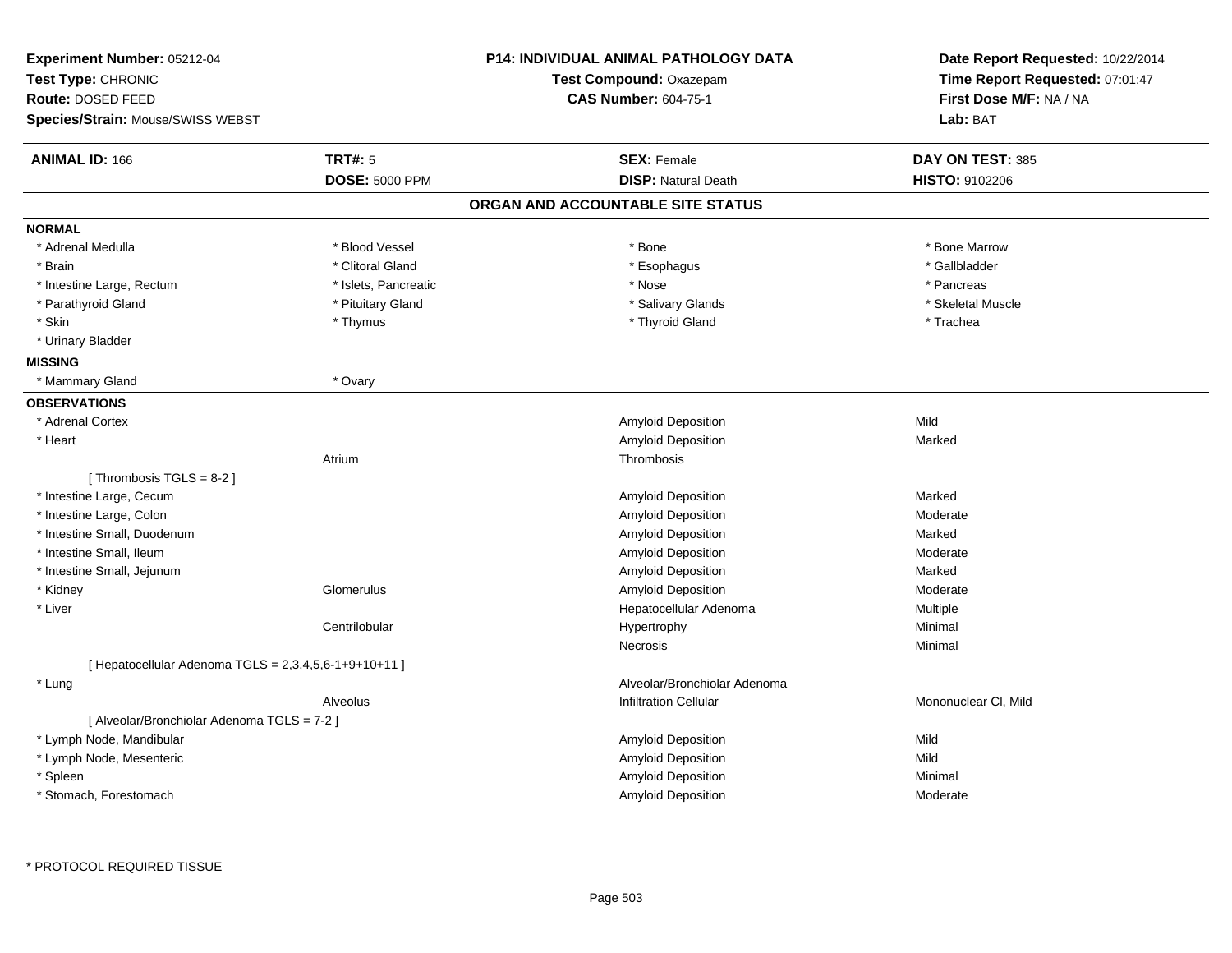| <b>Experiment Number: 05212-04</b>                               |                       | <b>P14: INDIVIDUAL ANIMAL PATHOLOGY DATA</b> | Date Report Requested: 10/22/2014 |
|------------------------------------------------------------------|-----------------------|----------------------------------------------|-----------------------------------|
| <b>Test Type: CHRONIC</b>                                        |                       | <b>Test Compound: Oxazepam</b>               | Time Report Requested: 07:01:47   |
| Route: DOSED FEED                                                |                       | <b>CAS Number: 604-75-1</b>                  | First Dose M/F: NA / NA           |
| <b>Species/Strain: Mouse/SWISS WEBST</b>                         |                       |                                              | Lab: BAT                          |
| <b>ANIMAL ID: 166</b>                                            | TRT#: 5               | <b>SEX: Female</b>                           | DAY ON TEST: 385                  |
|                                                                  | <b>DOSE: 5000 PPM</b> | <b>DISP:</b> Natural Death                   | <b>HISTO: 9102206</b>             |
|                                                                  |                       | ORGAN AND ACCOUNTABLE SITE STATUS            |                                   |
| * Stomach, Glandular                                             |                       | <b>Amyloid Deposition</b>                    | Moderate                          |
| * Uterus                                                         |                       | <b>Amyloid Deposition</b>                    | Mild                              |
| PRIMARY CAUSE OF DEATH                                           |                       |                                              |                                   |
| Animal Note: CAUSE OF DEATH: AMYLOID DEPOSITION, MULTIPLE ORGANS |                       |                                              |                                   |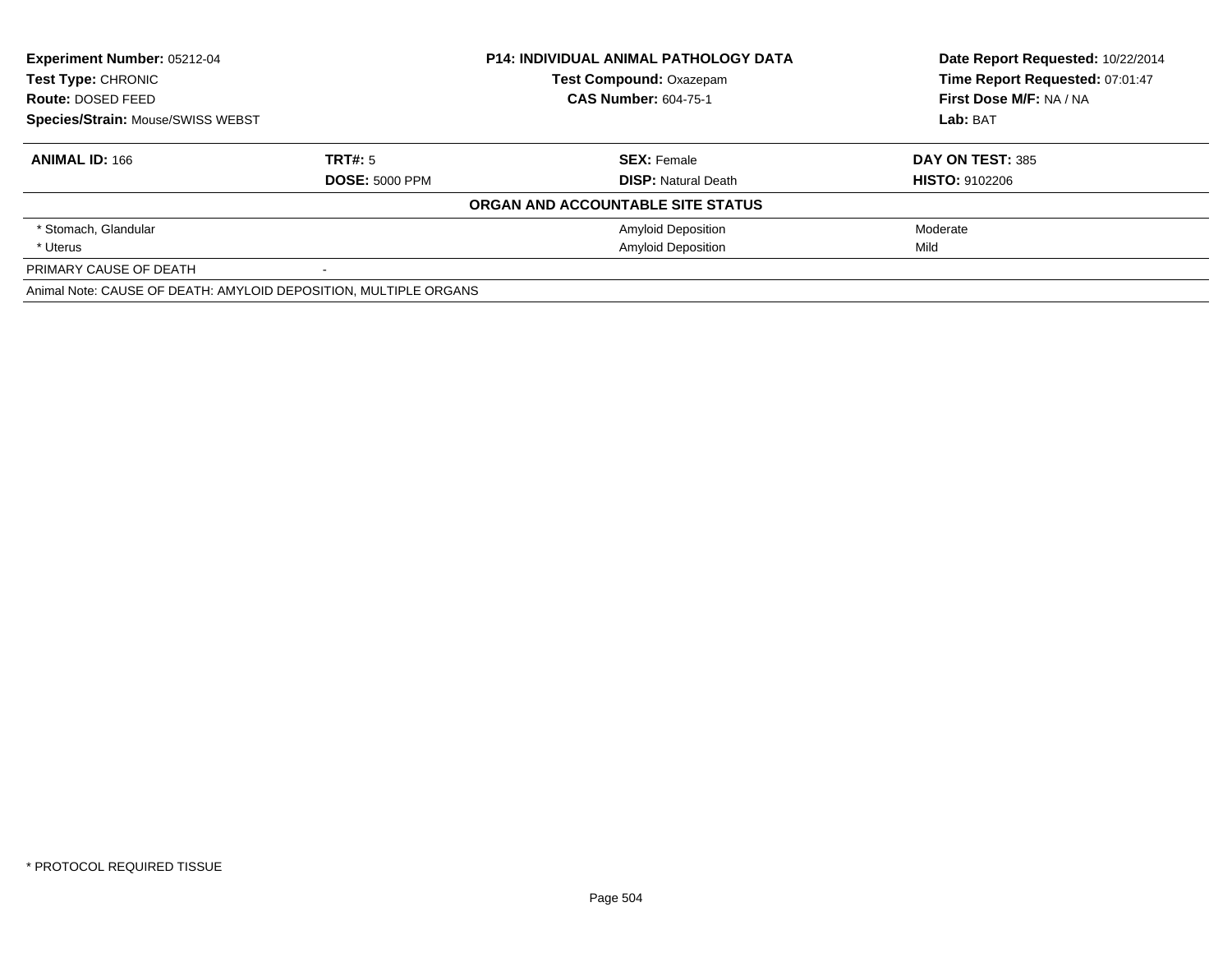| Experiment Number: 05212-04<br>Test Type: CHRONIC<br>Route: DOSED FEED                   |                          | P14: INDIVIDUAL ANIMAL PATHOLOGY DATA<br>Test Compound: Oxazepam<br><b>CAS Number: 604-75-1</b> | Date Report Requested: 10/22/2014<br>Time Report Requested: 07:01:47<br>First Dose M/F: NA / NA |
|------------------------------------------------------------------------------------------|--------------------------|-------------------------------------------------------------------------------------------------|-------------------------------------------------------------------------------------------------|
| <b>Species/Strain: Mouse/SWISS WEBST</b>                                                 |                          |                                                                                                 | Lab: BAT                                                                                        |
| <b>ANIMAL ID: 167</b>                                                                    | <b>TRT#: 5</b>           | <b>SEX: Female</b>                                                                              | DAY ON TEST: 381                                                                                |
|                                                                                          | <b>DOSE: 5000 PPM</b>    | <b>DISP: Natural Death</b>                                                                      | <b>HISTO: 9102207</b>                                                                           |
|                                                                                          |                          | ORGAN AND ACCOUNTABLE SITE STATUS                                                               |                                                                                                 |
| <b>NORMAL</b>                                                                            |                          |                                                                                                 |                                                                                                 |
| * Adrenal Medulla                                                                        | * Blood Vessel           | * Bone                                                                                          | * Bone Marrow                                                                                   |
| * Brain                                                                                  | * Esophagus              | * Gallbladder                                                                                   | * Intestine Large, Colon                                                                        |
| * Islets, Pancreatic                                                                     | * Lymph Node, Mesenteric | * Mammary Gland                                                                                 | * Nose                                                                                          |
| * Ovary                                                                                  | * Pancreas               | * Pituitary Gland                                                                               | * Salivary Glands                                                                               |
| * Skeletal Muscle                                                                        | * Skin                   | * Stomach, Forestomach                                                                          | * Stomach, Glandular                                                                            |
| * Thymus                                                                                 | * Trachea                | * Urinary Bladder                                                                               |                                                                                                 |
| <b>MISSING</b>                                                                           |                          |                                                                                                 |                                                                                                 |
| * Clitoral Gland                                                                         |                          |                                                                                                 |                                                                                                 |
| <b>AUTO PRECLUDES DIAG.</b>                                                              |                          |                                                                                                 |                                                                                                 |
| * Intestine Small, Jejunum                                                               |                          |                                                                                                 |                                                                                                 |
| <b>OBSERVATIONS</b>                                                                      |                          |                                                                                                 |                                                                                                 |
| * Adrenal Cortex                                                                         |                          | <b>Amyloid Deposition</b>                                                                       | Moderate                                                                                        |
| * Heart                                                                                  |                          | Amyloid Deposition                                                                              | Moderate                                                                                        |
|                                                                                          | Atrium                   | Thrombosis                                                                                      |                                                                                                 |
| * Intestine Large, Cecum                                                                 |                          | <b>Amyloid Deposition</b>                                                                       | Minimal                                                                                         |
| * Intestine Large, Rectum                                                                |                          | Amyloid Deposition                                                                              | Marked                                                                                          |
| * Intestine Small, Duodenum                                                              |                          | Amyloid Deposition                                                                              | Marked                                                                                          |
| * Intestine Small, Ileum                                                                 |                          | Amyloid Deposition                                                                              | Marked                                                                                          |
| * Kidney                                                                                 | Glomerulus               | Amyloid Deposition                                                                              | Marked                                                                                          |
| [ Amyloid Deposition TGLS = 1-1 ]                                                        |                          |                                                                                                 |                                                                                                 |
| * Liver                                                                                  |                          | <b>Amyloid Deposition</b>                                                                       | Mild                                                                                            |
|                                                                                          |                          | Hepatocellular Adenoma                                                                          | Multiple                                                                                        |
|                                                                                          | Centrilobular            | Hypertrophy                                                                                     | Mild                                                                                            |
| Note: NO CORRESPONDING LESION FOR NODULE OF CAUDATE LIVER<br>Note: LOBE SEEN AT NECROPSY |                          |                                                                                                 |                                                                                                 |
| [ Hepatocellular Adenoma TGLS = 3,4,5-1+9+10 ]                                           |                          |                                                                                                 |                                                                                                 |
| * Lung                                                                                   |                          | Fibrosis                                                                                        | Mild                                                                                            |
|                                                                                          | Alveolus                 | Infiltration Cellular                                                                           | Mononuclear CI, Moderate                                                                        |
| * Lymph Node, Mandibular                                                                 |                          | <b>Amyloid Deposition</b>                                                                       | Moderate                                                                                        |
| * Parathyroid Gland                                                                      |                          | Amyloid Deposition                                                                              | Minimal                                                                                         |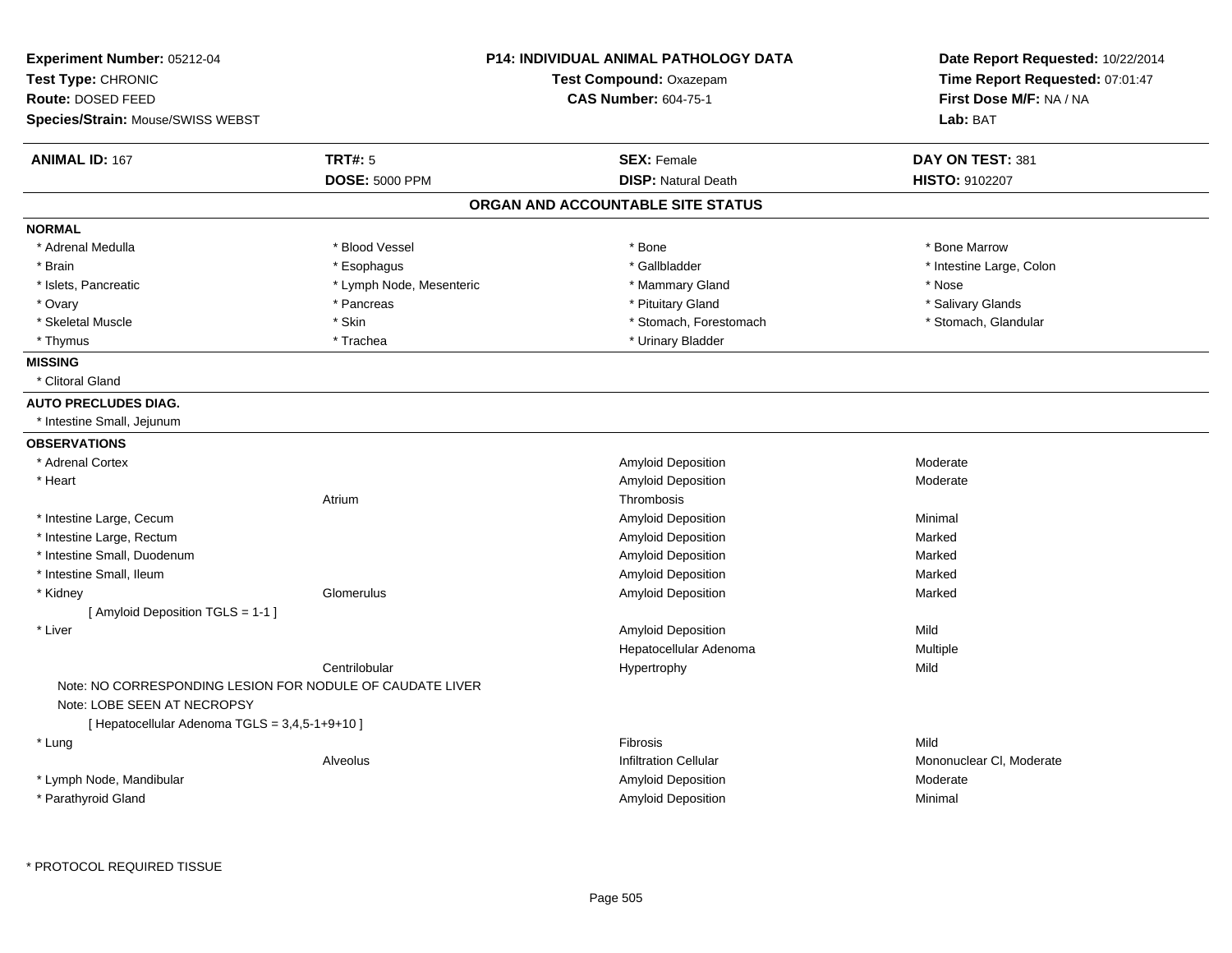| Experiment Number: 05212-04<br>Test Type: CHRONIC<br><b>Route: DOSED FEED</b><br>Species/Strain: Mouse/SWISS WEBST |                                                                  | <b>P14: INDIVIDUAL ANIMAL PATHOLOGY DATA</b><br>Test Compound: Oxazepam<br><b>CAS Number: 604-75-1</b> | Date Report Requested: 10/22/2014<br>Time Report Requested: 07:01:47<br>First Dose M/F: NA / NA<br>Lab: BAT |
|--------------------------------------------------------------------------------------------------------------------|------------------------------------------------------------------|--------------------------------------------------------------------------------------------------------|-------------------------------------------------------------------------------------------------------------|
| <b>ANIMAL ID: 167</b>                                                                                              | TRT#: 5<br><b>DOSE: 5000 PPM</b>                                 | <b>SEX: Female</b><br><b>DISP:</b> Natural Death                                                       | DAY ON TEST: 381<br><b>HISTO: 9102207</b>                                                                   |
|                                                                                                                    |                                                                  | ORGAN AND ACCOUNTABLE SITE STATUS                                                                      |                                                                                                             |
| * Skin<br>Note: OF INGUINAL REGION SKIN SEEN AT NECROPSY                                                           | Note: NO CORRESPONDING LESION SEEN FOR RED DISCOLORATION         |                                                                                                        |                                                                                                             |
| * Spleen                                                                                                           |                                                                  | <b>Amyloid Deposition</b>                                                                              | Moderate                                                                                                    |
| * Thyroid Gland                                                                                                    |                                                                  | <b>Amyloid Deposition</b>                                                                              | Mild                                                                                                        |
| * Uterus                                                                                                           |                                                                  | <b>Amyloid Deposition</b>                                                                              | Mild                                                                                                        |
| PRIMARY CAUSE OF DEATH                                                                                             |                                                                  |                                                                                                        |                                                                                                             |
|                                                                                                                    | Animal Note: CAUSE OF DEATH: AMYLOID DEPOSITION, MULTIPLE ORGANS |                                                                                                        |                                                                                                             |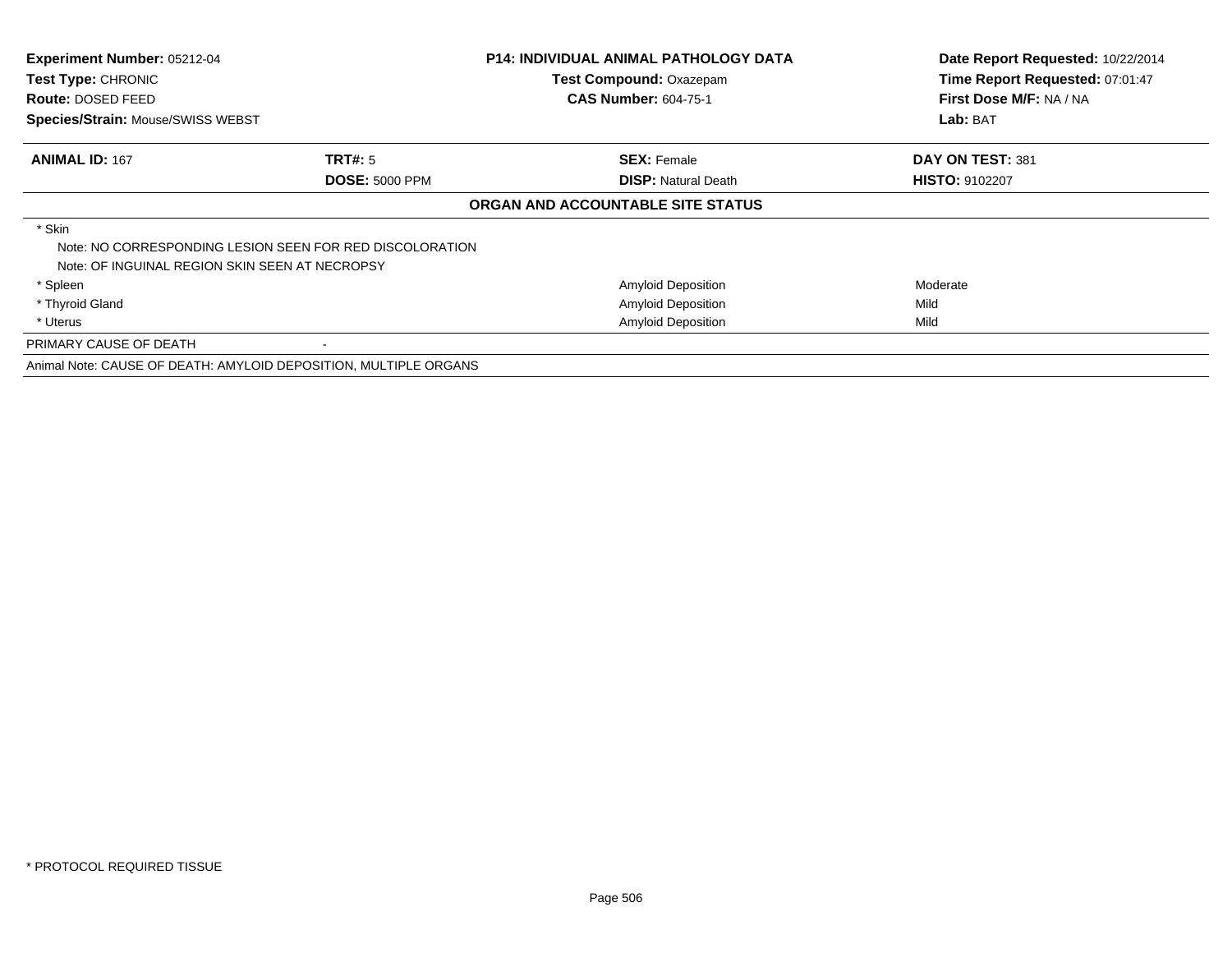| Experiment Number: 05212-04                              | <b>P14: INDIVIDUAL ANIMAL PATHOLOGY DATA</b><br>Test Compound: Oxazepam |                                   | Date Report Requested: 10/22/2014 |  |
|----------------------------------------------------------|-------------------------------------------------------------------------|-----------------------------------|-----------------------------------|--|
| Test Type: CHRONIC                                       |                                                                         |                                   | Time Report Requested: 07:01:47   |  |
| Route: DOSED FEED                                        |                                                                         | <b>CAS Number: 604-75-1</b>       | First Dose M/F: NA / NA           |  |
| Species/Strain: Mouse/SWISS WEBST                        |                                                                         |                                   | Lab: BAT                          |  |
| <b>ANIMAL ID: 168</b>                                    | TRT#: 5                                                                 | <b>SEX: Female</b>                | DAY ON TEST: 397                  |  |
|                                                          | <b>DOSE: 5000 PPM</b>                                                   | <b>DISP: Terminal Sacrifice</b>   | <b>HISTO: 9102208</b>             |  |
|                                                          |                                                                         | ORGAN AND ACCOUNTABLE SITE STATUS |                                   |  |
| <b>NORMAL</b>                                            |                                                                         |                                   |                                   |  |
| * Adrenal Cortex                                         | * Adrenal Medulla                                                       | * Blood Vessel                    | * Bone                            |  |
| * Bone Marrow                                            | * Brain                                                                 | * Clitoral Gland                  | * Esophagus                       |  |
| * Gallbladder                                            | * Heart                                                                 | * Intestine Large, Colon          | * Intestine Large, Rectum         |  |
| * Intestine Small, Duodenum                              | * Intestine Small, Ileum                                                | * Intestine Small, Jejunum        | * Islets, Pancreatic              |  |
| * Kidney                                                 | * Lung                                                                  | * Lymph Node, Mandibular          | * Lymph Node, Mesenteric          |  |
| * Mammary Gland                                          | * Nose                                                                  | * Ovary                           | * Pancreas                        |  |
| * Parathyroid Gland                                      | * Pituitary Gland                                                       | * Salivary Glands                 | * Skeletal Muscle                 |  |
| * Skin                                                   | * Spleen                                                                | * Stomach, Forestomach            | * Stomach, Glandular              |  |
| * Thymus                                                 | * Thyroid Gland                                                         | * Trachea                         | * Urinary Bladder                 |  |
| * Uterus                                                 |                                                                         |                                   |                                   |  |
| <b>MISSING</b>                                           |                                                                         |                                   |                                   |  |
| * Intestine Large, Cecum                                 |                                                                         |                                   |                                   |  |
| <b>OBSERVATIONS</b>                                      |                                                                         |                                   |                                   |  |
| * Liver                                                  |                                                                         | <b>Eosinophilic Focus</b>         |                                   |  |
|                                                          |                                                                         | Hepatocellular Adenoma            | Multiple                          |  |
|                                                          | Centrilobular                                                           | Hypertrophy                       | Mild                              |  |
| Note: AT NECROPSY                                        |                                                                         |                                   |                                   |  |
| Note: NO CORRESPONDING LESION FOR MEDIAN LOBE FOCUS SEEN |                                                                         |                                   |                                   |  |
| [ Eosinophilic Focus TGLS = 2-10 ]                       |                                                                         |                                   |                                   |  |
| [ Hepatocellular Adenoma TGLS = 1,3-9+10 ]               |                                                                         |                                   |                                   |  |
| PRIMARY CAUSE OF DEATH                                   |                                                                         |                                   |                                   |  |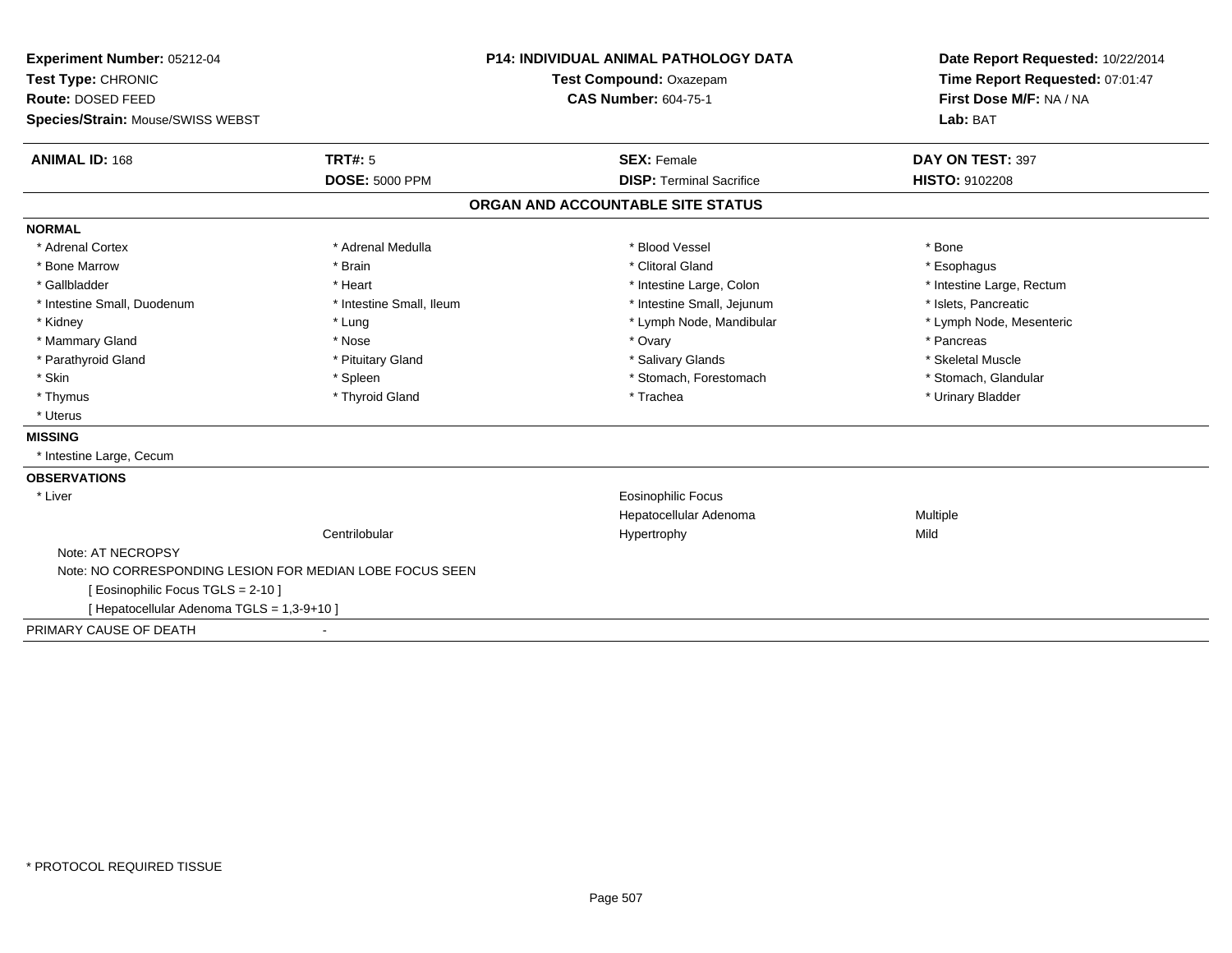| Experiment Number: 05212-04<br>Test Type: CHRONIC<br>Route: DOSED FEED<br>Species/Strain: Mouse/SWISS WEBST |                           | <b>P14: INDIVIDUAL ANIMAL PATHOLOGY DATA</b><br>Test Compound: Oxazepam<br><b>CAS Number: 604-75-1</b> | Date Report Requested: 10/22/2014<br>Time Report Requested: 07:01:47<br>First Dose M/F: NA / NA<br>Lab: BAT |
|-------------------------------------------------------------------------------------------------------------|---------------------------|--------------------------------------------------------------------------------------------------------|-------------------------------------------------------------------------------------------------------------|
| <b>ANIMAL ID: 169</b>                                                                                       | <b>TRT#: 5</b>            | <b>SEX: Female</b>                                                                                     | DAY ON TEST: 294                                                                                            |
|                                                                                                             | <b>DOSE: 5000 PPM</b>     | <b>DISP: Natural Death</b>                                                                             | HISTO: 9102209                                                                                              |
|                                                                                                             |                           | ORGAN AND ACCOUNTABLE SITE STATUS                                                                      |                                                                                                             |
| <b>NORMAL</b>                                                                                               |                           |                                                                                                        |                                                                                                             |
| * Adrenal Medulla                                                                                           | * Blood Vessel            | * Bone                                                                                                 | * Bone Marrow                                                                                               |
| * Brain                                                                                                     | * Clitoral Gland          | * Esophagus                                                                                            | * Gallbladder                                                                                               |
| * Intestine Large, Colon                                                                                    | * Intestine Large, Rectum | * Islets, Pancreatic                                                                                   | * Mammary Gland                                                                                             |
| * Ovary                                                                                                     | * Pancreas                | * Pituitary Gland                                                                                      | * Skeletal Muscle                                                                                           |
| * Skin                                                                                                      | * Stomach, Glandular      | * Thymus                                                                                               | * Trachea                                                                                                   |
| * Urinary Bladder                                                                                           |                           |                                                                                                        |                                                                                                             |
| <b>OBSERVATIONS</b>                                                                                         |                           |                                                                                                        |                                                                                                             |
| * Adrenal Cortex                                                                                            |                           | <b>Amyloid Deposition</b>                                                                              | Minimal                                                                                                     |
|                                                                                                             |                           | Hematopoietic Cell Proliferation                                                                       | Marked                                                                                                      |
| * Heart                                                                                                     |                           | Amyloid Deposition                                                                                     | Moderate                                                                                                    |
|                                                                                                             | Atrium                    | Thrombosis                                                                                             |                                                                                                             |
| * Intestine Large, Cecum                                                                                    |                           | Amyloid Deposition                                                                                     | Mild                                                                                                        |
| * Intestine Small, Duodenum                                                                                 |                           | Amyloid Deposition                                                                                     | Moderate                                                                                                    |
| * Intestine Small, Ileum                                                                                    |                           | Amyloid Deposition                                                                                     | Moderate                                                                                                    |
| * Intestine Small, Jejunum                                                                                  |                           | Amyloid Deposition                                                                                     | Moderate                                                                                                    |
| * Kidney                                                                                                    | Glomerulus                | Amyloid Deposition                                                                                     | Moderate                                                                                                    |
|                                                                                                             |                           | Lymphoma Malignant Undifferentiated Cell Type                                                          |                                                                                                             |
| [ Amyloid Deposition TGLS = 5-1 ]                                                                           |                           |                                                                                                        |                                                                                                             |
| [ Lymphoma Malignant Undifferentiated Cell Type TGLS = 5-1 ]                                                |                           |                                                                                                        |                                                                                                             |
| * Liver                                                                                                     |                           | Hematopoietic Cell Proliferation                                                                       | Mild                                                                                                        |
|                                                                                                             | Centrilobular             | Hypertrophy                                                                                            | Mild                                                                                                        |
|                                                                                                             |                           | Lymphoma Malignant Undifferentiated Cell Type                                                          |                                                                                                             |
| [ Lymphoma Malignant Undifferentiated Cell Type TGLS = 7-9 ]                                                |                           |                                                                                                        |                                                                                                             |
| * Lung                                                                                                      |                           | Lymphoma Malignant Undifferentiated Cell Type                                                          |                                                                                                             |
| Lymph Node                                                                                                  | Axillary                  | Lymphoma Malignant Undifferentiated Cell Type                                                          |                                                                                                             |
|                                                                                                             | Renal                     | Lymphoma Malignant Undifferentiated Cell Type                                                          |                                                                                                             |
| [ Lymphoma Malignant Undifferentiated Cell Type TGLS = 1,2,4,6-4+10+11+13 ]                                 |                           |                                                                                                        |                                                                                                             |
| [ Lymphoma Malignant Undifferentiated Cell Type TGLS = 1,2,4,6-4+10+11+13 ]                                 |                           |                                                                                                        |                                                                                                             |
| * Lymph Node, Mandibular                                                                                    |                           | Lymphoma Malignant Undifferentiated Cell Type                                                          |                                                                                                             |
| [Lymphoma Malignant Undifferentiated Cell Type TGLS = 1,2,4,6-4+10+11+13]                                   |                           |                                                                                                        |                                                                                                             |

\* PROTOCOL REQUIRED TISSUE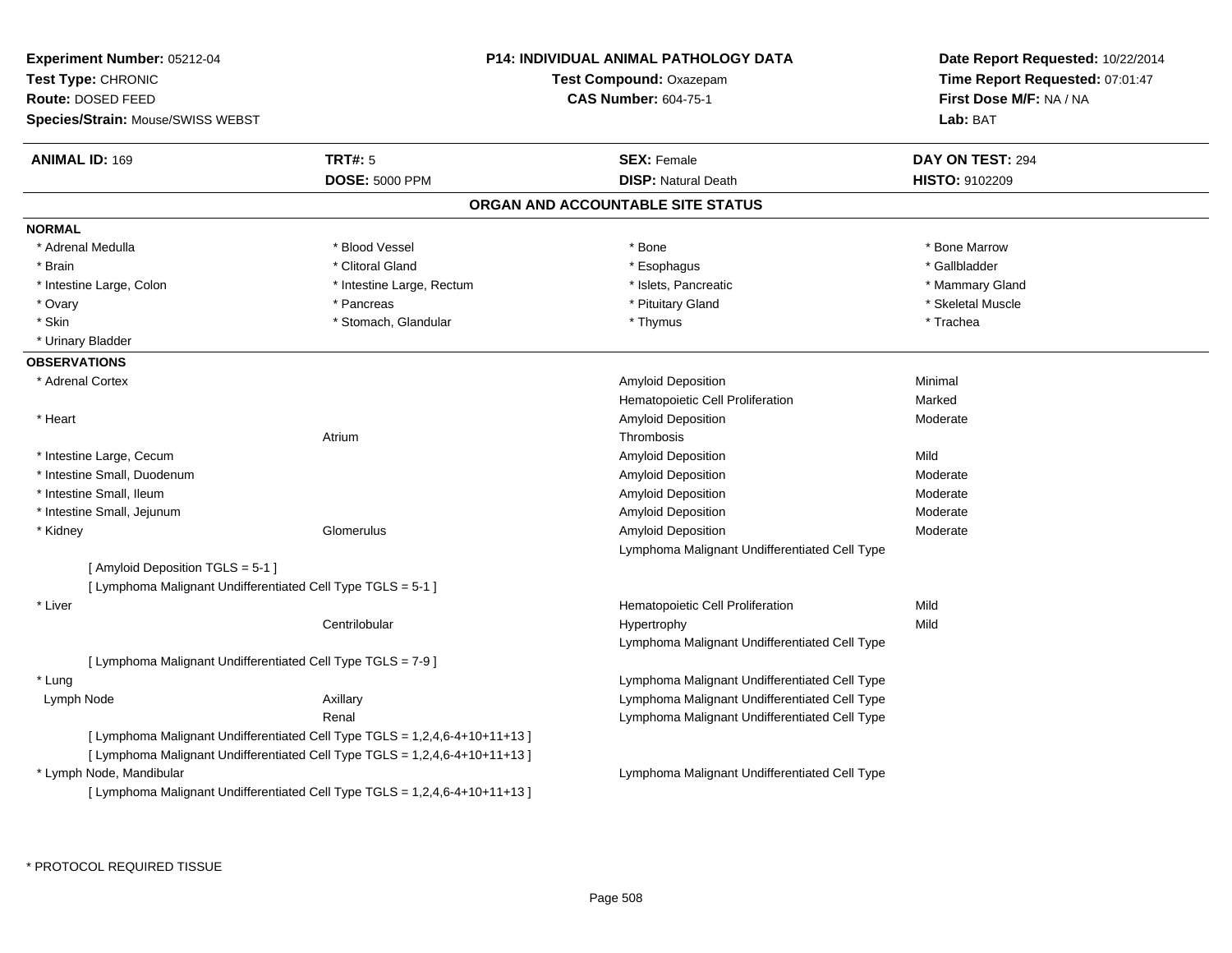| <b>Experiment Number: 05212-04</b><br>Test Type: CHRONIC<br>Route: DOSED FEED<br>Species/Strain: Mouse/SWISS WEBST |                                                                             | <b>P14: INDIVIDUAL ANIMAL PATHOLOGY DATA</b><br>Test Compound: Oxazepam<br><b>CAS Number: 604-75-1</b> | Date Report Requested: 10/22/2014<br>Time Report Requested: 07:01:48<br>First Dose M/F: NA / NA<br>Lab: BAT |
|--------------------------------------------------------------------------------------------------------------------|-----------------------------------------------------------------------------|--------------------------------------------------------------------------------------------------------|-------------------------------------------------------------------------------------------------------------|
| <b>ANIMAL ID: 169</b>                                                                                              | TRT#: 5                                                                     | <b>SEX: Female</b>                                                                                     | DAY ON TEST: 294                                                                                            |
|                                                                                                                    | <b>DOSE: 5000 PPM</b>                                                       | <b>DISP: Natural Death</b>                                                                             | <b>HISTO: 9102209</b>                                                                                       |
|                                                                                                                    |                                                                             | ORGAN AND ACCOUNTABLE SITE STATUS                                                                      |                                                                                                             |
| * Lymph Node, Mesenteric                                                                                           |                                                                             | Lymphoma Malignant Undifferentiated Cell Type                                                          |                                                                                                             |
|                                                                                                                    | [ Lymphoma Malignant Undifferentiated Cell Type TGLS = 1,2,4,6-4+10+11+13 ] |                                                                                                        |                                                                                                             |
| * Nose                                                                                                             |                                                                             | Lymphoma Malignant Undifferentiated Cell Type                                                          |                                                                                                             |
| * Parathyroid Gland                                                                                                |                                                                             | Amyloid Deposition                                                                                     | Marked                                                                                                      |
| * Salivary Glands                                                                                                  |                                                                             | Amyloid Deposition                                                                                     | Marked                                                                                                      |
| * Spleen                                                                                                           |                                                                             | Lymphoma Malignant Undifferentiated Cell Type                                                          |                                                                                                             |
| [ Lymphoma Malignant Undifferentiated Cell Type TGLS = 3-12 ]                                                      |                                                                             |                                                                                                        |                                                                                                             |
| * Stomach, Forestomach                                                                                             |                                                                             | Hyperkeratosis                                                                                         | Moderate                                                                                                    |
| [Hyperkeratosis $TGLS = 8-14$ ]                                                                                    |                                                                             |                                                                                                        |                                                                                                             |
| * Thyroid Gland                                                                                                    |                                                                             | Amyloid Deposition                                                                                     | Moderate                                                                                                    |
| * Uterus                                                                                                           |                                                                             | Amyloid Deposition                                                                                     | Moderate                                                                                                    |
| PRIMARY CAUSE OF DEATH                                                                                             |                                                                             |                                                                                                        |                                                                                                             |
| Animal Note: DEPOSITION, MULTIPLE ORGANS                                                                           |                                                                             |                                                                                                        |                                                                                                             |
| Animal Note: CAUSE OF DEATH: LYMPHOMA, MULTIPLE ORGANS AND AMYLOID                                                 |                                                                             |                                                                                                        |                                                                                                             |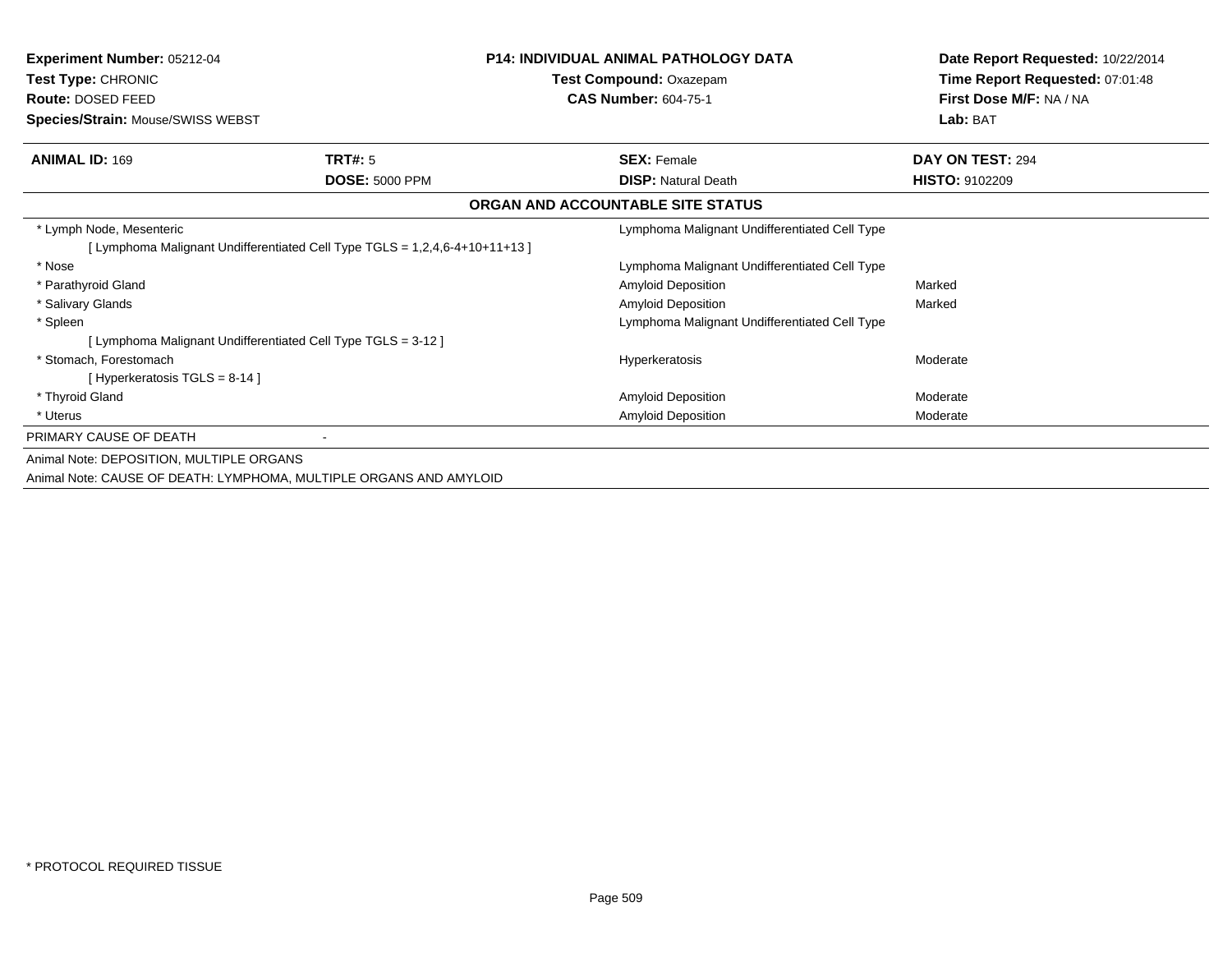| Experiment Number: 05212-04<br>Test Type: CHRONIC<br>Route: DOSED FEED<br>Species/Strain: Mouse/SWISS WEBST |                          | <b>P14: INDIVIDUAL ANIMAL PATHOLOGY DATA</b><br>Test Compound: Oxazepam<br><b>CAS Number: 604-75-1</b> | Date Report Requested: 10/22/2014<br>Time Report Requested: 07:01:48<br>First Dose M/F: NA / NA<br>Lab: BAT |
|-------------------------------------------------------------------------------------------------------------|--------------------------|--------------------------------------------------------------------------------------------------------|-------------------------------------------------------------------------------------------------------------|
| <b>ANIMAL ID: 170</b>                                                                                       | <b>TRT#: 5</b>           | <b>SEX: Female</b>                                                                                     | DAY ON TEST: 397                                                                                            |
|                                                                                                             | <b>DOSE: 5000 PPM</b>    | <b>DISP: Terminal Sacrifice</b>                                                                        | HISTO: 9102210                                                                                              |
|                                                                                                             |                          | ORGAN AND ACCOUNTABLE SITE STATUS                                                                      |                                                                                                             |
| <b>NORMAL</b>                                                                                               |                          |                                                                                                        |                                                                                                             |
| * Adrenal Medulla                                                                                           | * Blood Vessel           | * Bone                                                                                                 | * Bone Marrow                                                                                               |
| * Brain                                                                                                     | * Clitoral Gland         | * Esophagus                                                                                            | * Gallbladder                                                                                               |
| * Intestine Large, Cecum                                                                                    | * Intestine Large, Colon | * Intestine Large, Rectum                                                                              | * Islets, Pancreatic                                                                                        |
| * Nose                                                                                                      | * Ovary                  | * Pancreas                                                                                             | * Pituitary Gland                                                                                           |
| * Skeletal Muscle                                                                                           | * Skin                   | * Stomach, Forestomach                                                                                 | * Thymus                                                                                                    |
| * Trachea                                                                                                   | * Urinary Bladder        | * Uterus                                                                                               |                                                                                                             |
| <b>MISSING</b>                                                                                              |                          |                                                                                                        |                                                                                                             |
| * Lymph Node, Mesenteric                                                                                    | * Mammary Gland          |                                                                                                        |                                                                                                             |
| <b>OBSERVATIONS</b>                                                                                         |                          |                                                                                                        |                                                                                                             |
| * Adrenal Cortex                                                                                            |                          | Amyloid Deposition                                                                                     | Marked                                                                                                      |
| * Heart                                                                                                     |                          | Amyloid Deposition                                                                                     | Moderate                                                                                                    |
|                                                                                                             | Atrium                   | Thrombosis                                                                                             |                                                                                                             |
| [ Amyloid Deposition TGLS = 10-4+11 ]                                                                       |                          |                                                                                                        |                                                                                                             |
| [Thrombosis TGLS = 2-2]                                                                                     |                          |                                                                                                        |                                                                                                             |
| * Intestine Small, Duodenum                                                                                 |                          | <b>Amyloid Deposition</b>                                                                              | Marked                                                                                                      |
| * Intestine Small, Ileum                                                                                    |                          | <b>Amyloid Deposition</b>                                                                              | Marked                                                                                                      |
| * Intestine Small, Jejunum                                                                                  |                          | Amyloid Deposition                                                                                     | Marked                                                                                                      |
| * Kidney                                                                                                    | Glomerulus               | Amyloid Deposition                                                                                     | Marked                                                                                                      |
|                                                                                                             | Interstitium             | Amyloid Deposition                                                                                     | Moderate                                                                                                    |
| [ Amyloid Deposition TGLS = 7,8-1 ]<br>[ Amyloid Deposition TGLS = 7,8-1 ]                                  |                          |                                                                                                        |                                                                                                             |
| * Liver                                                                                                     |                          | <b>Amyloid Deposition</b>                                                                              | Marked                                                                                                      |
|                                                                                                             |                          | <b>Eosinophilic Focus</b>                                                                              |                                                                                                             |
|                                                                                                             |                          | Hepatocellular Adenoma                                                                                 | Multiple                                                                                                    |
|                                                                                                             | Centrilobular            | Hypertrophy                                                                                            | Mild                                                                                                        |
| [ Hepatocellular Adenoma TGLS = 3,4,5,6-9+10+12+13 ]                                                        |                          |                                                                                                        |                                                                                                             |
| * Lung                                                                                                      | Alveolus                 | <b>Infiltration Cellular</b>                                                                           | Mononuclear CI, Mild                                                                                        |
|                                                                                                             |                          | Inflammation                                                                                           | Chronic, Mild                                                                                               |
| [ Inflammation TGLS = 9-2 ]                                                                                 |                          |                                                                                                        |                                                                                                             |
| * Lymph Node, Mandibular                                                                                    |                          | <b>Amyloid Deposition</b>                                                                              | Minimal                                                                                                     |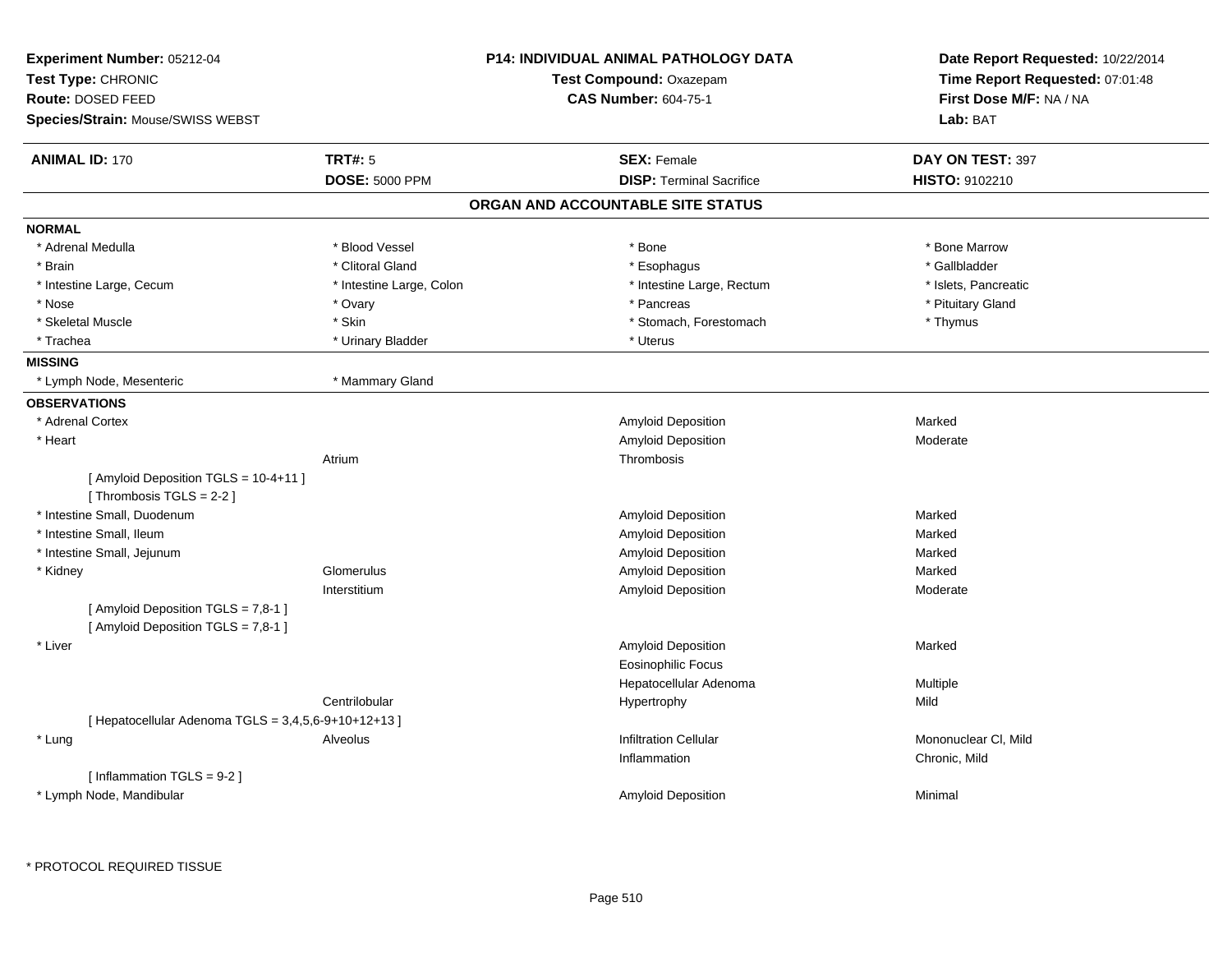| Experiment Number: 05212-04<br><b>Test Type: CHRONIC</b><br>Route: DOSED FEED |                       | <b>P14: INDIVIDUAL ANIMAL PATHOLOGY DATA</b><br>Test Compound: Oxazepam<br><b>CAS Number: 604-75-1</b> | Date Report Requested: 10/22/2014<br>Time Report Requested: 07:01:48<br>First Dose M/F: NA / NA |
|-------------------------------------------------------------------------------|-----------------------|--------------------------------------------------------------------------------------------------------|-------------------------------------------------------------------------------------------------|
| <b>Species/Strain: Mouse/SWISS WEBST</b>                                      |                       |                                                                                                        | Lab: BAT                                                                                        |
| <b>ANIMAL ID: 170</b>                                                         | TRT#: 5               | <b>SEX: Female</b>                                                                                     | DAY ON TEST: 397                                                                                |
|                                                                               | <b>DOSE: 5000 PPM</b> | <b>DISP:</b> Terminal Sacrifice                                                                        | <b>HISTO: 9102210</b>                                                                           |
|                                                                               |                       | ORGAN AND ACCOUNTABLE SITE STATUS                                                                      |                                                                                                 |
| * Parathyroid Gland                                                           |                       | <b>Amyloid Deposition</b>                                                                              | Mild                                                                                            |
| * Salivary Glands                                                             |                       | <b>Amyloid Deposition</b>                                                                              | Moderate                                                                                        |
| * Spleen                                                                      |                       | <b>Amyloid Deposition</b>                                                                              | Moderate                                                                                        |
| * Stomach, Glandular                                                          |                       | <b>Amyloid Deposition</b>                                                                              | Mild                                                                                            |
| * Thyroid Gland                                                               |                       | <b>Amyloid Deposition</b>                                                                              | Mild                                                                                            |
| PRIMARY CAUSE OF DEATH                                                        |                       |                                                                                                        |                                                                                                 |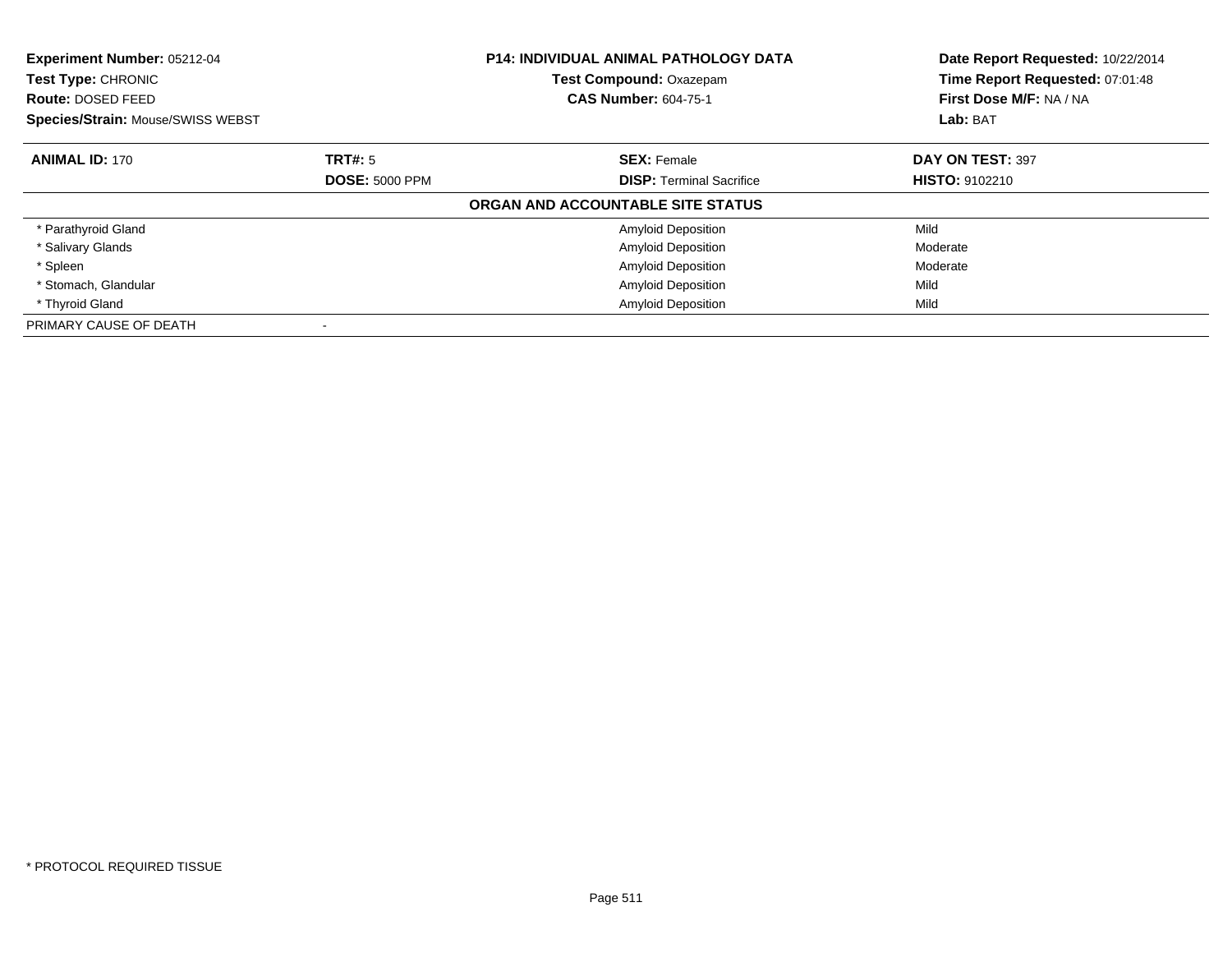| Experiment Number: 05212-04                    | <b>P14: INDIVIDUAL ANIMAL PATHOLOGY DATA</b><br>Test Compound: Oxazepam |                                   | Date Report Requested: 10/22/2014<br>Time Report Requested: 07:01:48 |  |
|------------------------------------------------|-------------------------------------------------------------------------|-----------------------------------|----------------------------------------------------------------------|--|
| Test Type: CHRONIC                             |                                                                         |                                   |                                                                      |  |
| Route: DOSED FEED                              |                                                                         | <b>CAS Number: 604-75-1</b>       | First Dose M/F: NA / NA                                              |  |
| Species/Strain: Mouse/SWISS WEBST              |                                                                         |                                   | Lab: BAT                                                             |  |
| <b>ANIMAL ID: 171</b>                          | TRT#: 5                                                                 | <b>SEX: Female</b>                | DAY ON TEST: 340                                                     |  |
|                                                | <b>DOSE: 5000 PPM</b>                                                   | <b>DISP:</b> Moribund Sacrifice   | HISTO: 9102211                                                       |  |
|                                                |                                                                         | ORGAN AND ACCOUNTABLE SITE STATUS |                                                                      |  |
| <b>NORMAL</b>                                  |                                                                         |                                   |                                                                      |  |
| * Adrenal Cortex                               | * Adrenal Medulla                                                       | * Blood Vessel                    | * Bone                                                               |  |
| * Bone Marrow                                  | * Brain                                                                 | * Esophagus                       | * Gallbladder                                                        |  |
| * Intestine Large, Cecum                       | * Intestine Large, Colon                                                | * Intestine Large, Rectum         | * Intestine Small, Duodenum                                          |  |
| * Intestine Small, Ileum                       | * Islets, Pancreatic                                                    | * Kidney                          | * Lung                                                               |  |
| * Lymph Node, Mandibular                       | * Lymph Node, Mesenteric                                                | * Mammary Gland                   | * Nose                                                               |  |
| * Pancreas                                     | Peripheral Nerve                                                        | * Pituitary Gland                 | * Salivary Glands                                                    |  |
| * Skeletal Muscle                              | * Skin                                                                  | Spinal Cord                       | * Stomach, Forestomach                                               |  |
| * Stomach, Glandular                           | * Thymus                                                                | * Trachea                         | * Urinary Bladder                                                    |  |
| <b>MISSING</b>                                 |                                                                         |                                   |                                                                      |  |
| * Clitoral Gland                               | * Ovary                                                                 | * Parathyroid Gland               | * Uterus                                                             |  |
| <b>OBSERVATIONS</b>                            |                                                                         |                                   |                                                                      |  |
| * Heart                                        |                                                                         | <b>Amyloid Deposition</b>         | Minimal                                                              |  |
| * Intestine Small, Jejunum                     |                                                                         | Amyloid Deposition                | Mild                                                                 |  |
| * Liver                                        |                                                                         | <b>Eosinophilic Focus</b>         |                                                                      |  |
|                                                |                                                                         | Hepatocellular Adenoma            | Multiple                                                             |  |
|                                                | Centrilobular                                                           | Hypertrophy                       | Mild                                                                 |  |
| [ Hepatocellular Adenoma TGLS = 1,2-1+2+9+10 ] |                                                                         |                                   |                                                                      |  |
| * Spleen                                       |                                                                         | Hematopoietic Cell Proliferation  | Minimal                                                              |  |
| * Thyroid Gland                                |                                                                         | Amyloid Deposition                | Mild                                                                 |  |
| PRIMARY CAUSE OF DEATH                         |                                                                         |                                   |                                                                      |  |
| Animal Note: CAUSE OF MORB: UNKNOWN            |                                                                         |                                   |                                                                      |  |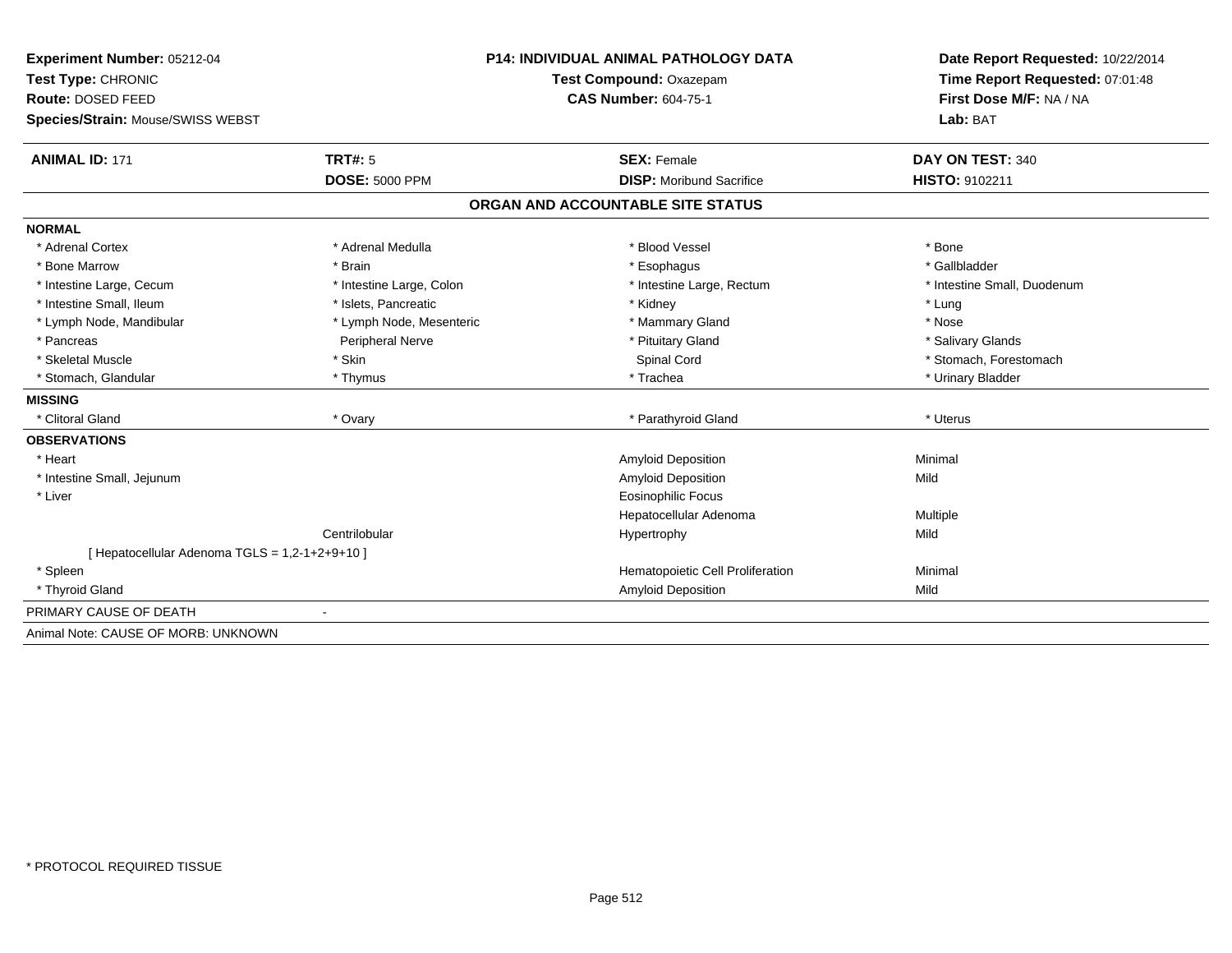| Experiment Number: 05212-04                     |                       | P14: INDIVIDUAL ANIMAL PATHOLOGY DATA | Date Report Requested: 10/22/2014                          |  |
|-------------------------------------------------|-----------------------|---------------------------------------|------------------------------------------------------------|--|
| Test Type: CHRONIC                              |                       | Test Compound: Oxazepam               | Time Report Requested: 07:01:48<br>First Dose M/F: NA / NA |  |
| Route: DOSED FEED                               |                       | <b>CAS Number: 604-75-1</b>           |                                                            |  |
| Species/Strain: Mouse/SWISS WEBST               |                       |                                       | Lab: BAT                                                   |  |
| <b>ANIMAL ID: 172</b>                           | TRT#: 5               | <b>SEX: Female</b>                    | DAY ON TEST: 295                                           |  |
|                                                 | <b>DOSE: 5000 PPM</b> | <b>DISP: Natural Death</b>            | <b>HISTO: 9102212</b>                                      |  |
|                                                 |                       | ORGAN AND ACCOUNTABLE SITE STATUS     |                                                            |  |
| <b>NORMAL</b>                                   |                       |                                       |                                                            |  |
| * Adrenal Cortex                                | * Adrenal Medulla     | * Blood Vessel                        | * Bone                                                     |  |
| * Bone Marrow                                   | * Brain               | * Clitoral Gland                      | * Esophagus                                                |  |
| * Gallbladder                                   | * Islets, Pancreatic  | * Kidney                              | * Lung                                                     |  |
| * Lymph Node, Mesenteric                        | * Mammary Gland       | * Ovary                               | * Pancreas                                                 |  |
| * Pituitary Gland                               | * Salivary Glands     | * Skeletal Muscle                     | * Skin                                                     |  |
| * Stomach, Forestomach                          | * Stomach, Glandular  | * Thymus                              | * Trachea                                                  |  |
| * Urinary Bladder                               | * Uterus              |                                       |                                                            |  |
| <b>MISSING</b>                                  |                       |                                       |                                                            |  |
| * Parathyroid Gland                             |                       |                                       |                                                            |  |
| <b>OBSERVATIONS</b>                             |                       |                                       |                                                            |  |
| * Heart                                         |                       | Amyloid Deposition                    | Marked                                                     |  |
| * Intestine Large, Cecum                        |                       | Amyloid Deposition                    | Moderate                                                   |  |
| * Intestine Large, Colon                        |                       | Amyloid Deposition                    | Moderate                                                   |  |
| * Intestine Large, Rectum                       |                       | Amyloid Deposition                    | Minimal                                                    |  |
| * Intestine Small, Duodenum                     |                       | Amyloid Deposition                    | Marked                                                     |  |
| * Intestine Small, Ileum                        |                       | Amyloid Deposition                    | Marked                                                     |  |
| * Intestine Small, Jejunum                      |                       | <b>Amyloid Deposition</b>             | Marked                                                     |  |
| * Liver                                         |                       | Hepatocellular Adenoma                | Multiple                                                   |  |
|                                                 | Centrilobular         | Hypertrophy                           | Minimal                                                    |  |
| [ Hepatocellular Adenoma TGLS = 1-9 ]           |                       |                                       |                                                            |  |
| * Lymph Node, Mandibular                        |                       | Amyloid Deposition                    | Mild                                                       |  |
| * Nose                                          |                       | Inflammation                          | Suppurative, Moderate                                      |  |
| * Spleen                                        |                       | Hyperplasia                           | Lymphoid, Moderate                                         |  |
| * Thyroid Gland                                 |                       | <b>Amyloid Deposition</b>             | Marked                                                     |  |
| PRIMARY CAUSE OF DEATH                          |                       |                                       |                                                            |  |
| Animal Note: CAUSE OF DEATH: NASAL INFLAMMATION |                       |                                       |                                                            |  |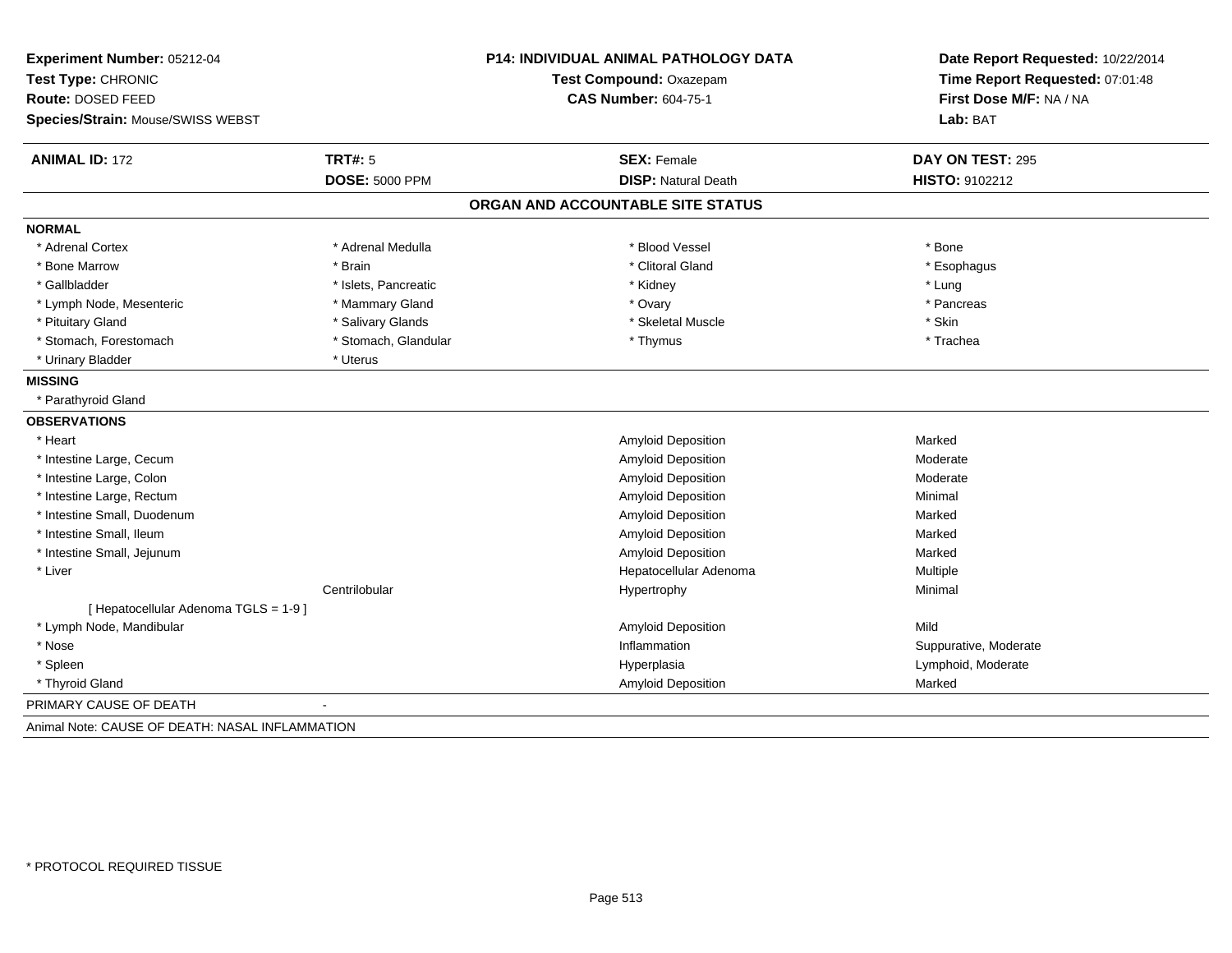| <b>ANIMAL ID: 173</b><br><b>TRT#: 5</b><br>DAY ON TEST: 364<br><b>SEX: Female</b><br><b>DISP: Natural Death</b><br><b>DOSE: 5000 PPM</b><br>HISTO: 9102213<br>ORGAN AND ACCOUNTABLE SITE STATUS<br><b>NORMAL</b><br>* Adrenal Medulla<br>* Blood Vessel<br>* Bone Marrow<br>* Bone<br>* Clitoral Gland<br>* Esophagus<br>* Gallbladder<br>* Brain<br>* Mammary Gland<br>* Nose<br>* Intestine Large, Rectum<br>* Islets, Pancreatic<br>* Pituitary Gland<br>* Ovary<br>* Pancreas<br>* Skeletal Muscle<br>* Skin<br>* Stomach, Forestomach<br>* Thymus<br>* Trachea<br>* Urinary Bladder<br>* Uterus<br><b>OBSERVATIONS</b><br>* Adrenal Cortex<br>Amyloid Deposition<br>Moderate<br>* Heart<br>Atrium<br>Thrombosis<br>[Thrombosis TGLS = $6-2$ ]<br>* Intestine Large, Cecum<br>Amyloid Deposition<br>Mild<br>* Intestine Large, Colon<br>Amyloid Deposition<br>Minimal<br>* Intestine Small, Duodenum<br>Amyloid Deposition<br>Moderate<br>* Intestine Small, Ileum<br>Amyloid Deposition<br>Moderate<br>* Intestine Small, Jejunum<br>Amyloid Deposition<br>Moderate<br>Glomerulus<br>Amyloid Deposition<br>Marked<br>* Kidney<br>[ Amyloid Deposition TGLS = 2-1 ]<br>* Liver<br>Amyloid Deposition<br>Moderate<br>Hepatocellular Adenoma<br>Multiple<br>Centrilobular<br>Hypertrophy<br>Mild<br>[ Hepatocellular Adenoma TGLS = 3,4,7,8-1+9+10 ]<br>[Hypertrophy TGLS = $5-1+2$ ]<br><b>Infiltration Cellular</b><br>Mononuclear CI, Mild<br>Alveolus<br>* Lung<br>Inflammation<br>Chronic, Moderate<br>[ Inflammation TGLS = 1-2 ]<br>* Lymph Node, Mandibular<br>Amyloid Deposition<br>Moderate<br>Amyloid Deposition<br>* Lymph Node, Mesenteric<br>Moderate<br>* Parathyroid Gland<br>Amyloid Deposition<br>Mild<br>* Salivary Glands<br>Amyloid Deposition<br>Moderate<br>* Spleen<br><b>Amyloid Deposition</b><br>Minimal | Experiment Number: 05212-04<br>Test Type: CHRONIC<br>Route: DOSED FEED<br>Species/Strain: Mouse/SWISS WEBST | P14: INDIVIDUAL ANIMAL PATHOLOGY DATA<br>Test Compound: Oxazepam<br><b>CAS Number: 604-75-1</b> | Date Report Requested: 10/22/2014<br>Time Report Requested: 07:01:48<br>First Dose M/F: NA / NA<br>Lab: BAT |
|---------------------------------------------------------------------------------------------------------------------------------------------------------------------------------------------------------------------------------------------------------------------------------------------------------------------------------------------------------------------------------------------------------------------------------------------------------------------------------------------------------------------------------------------------------------------------------------------------------------------------------------------------------------------------------------------------------------------------------------------------------------------------------------------------------------------------------------------------------------------------------------------------------------------------------------------------------------------------------------------------------------------------------------------------------------------------------------------------------------------------------------------------------------------------------------------------------------------------------------------------------------------------------------------------------------------------------------------------------------------------------------------------------------------------------------------------------------------------------------------------------------------------------------------------------------------------------------------------------------------------------------------------------------------------------------------------------------------------------------------------------------------------------------------------------------------------------------|-------------------------------------------------------------------------------------------------------------|-------------------------------------------------------------------------------------------------|-------------------------------------------------------------------------------------------------------------|
|                                                                                                                                                                                                                                                                                                                                                                                                                                                                                                                                                                                                                                                                                                                                                                                                                                                                                                                                                                                                                                                                                                                                                                                                                                                                                                                                                                                                                                                                                                                                                                                                                                                                                                                                                                                                                                       |                                                                                                             |                                                                                                 |                                                                                                             |
|                                                                                                                                                                                                                                                                                                                                                                                                                                                                                                                                                                                                                                                                                                                                                                                                                                                                                                                                                                                                                                                                                                                                                                                                                                                                                                                                                                                                                                                                                                                                                                                                                                                                                                                                                                                                                                       |                                                                                                             |                                                                                                 |                                                                                                             |
|                                                                                                                                                                                                                                                                                                                                                                                                                                                                                                                                                                                                                                                                                                                                                                                                                                                                                                                                                                                                                                                                                                                                                                                                                                                                                                                                                                                                                                                                                                                                                                                                                                                                                                                                                                                                                                       |                                                                                                             |                                                                                                 |                                                                                                             |
|                                                                                                                                                                                                                                                                                                                                                                                                                                                                                                                                                                                                                                                                                                                                                                                                                                                                                                                                                                                                                                                                                                                                                                                                                                                                                                                                                                                                                                                                                                                                                                                                                                                                                                                                                                                                                                       |                                                                                                             |                                                                                                 |                                                                                                             |
|                                                                                                                                                                                                                                                                                                                                                                                                                                                                                                                                                                                                                                                                                                                                                                                                                                                                                                                                                                                                                                                                                                                                                                                                                                                                                                                                                                                                                                                                                                                                                                                                                                                                                                                                                                                                                                       |                                                                                                             |                                                                                                 |                                                                                                             |
|                                                                                                                                                                                                                                                                                                                                                                                                                                                                                                                                                                                                                                                                                                                                                                                                                                                                                                                                                                                                                                                                                                                                                                                                                                                                                                                                                                                                                                                                                                                                                                                                                                                                                                                                                                                                                                       |                                                                                                             |                                                                                                 |                                                                                                             |
|                                                                                                                                                                                                                                                                                                                                                                                                                                                                                                                                                                                                                                                                                                                                                                                                                                                                                                                                                                                                                                                                                                                                                                                                                                                                                                                                                                                                                                                                                                                                                                                                                                                                                                                                                                                                                                       |                                                                                                             |                                                                                                 |                                                                                                             |
|                                                                                                                                                                                                                                                                                                                                                                                                                                                                                                                                                                                                                                                                                                                                                                                                                                                                                                                                                                                                                                                                                                                                                                                                                                                                                                                                                                                                                                                                                                                                                                                                                                                                                                                                                                                                                                       |                                                                                                             |                                                                                                 |                                                                                                             |
|                                                                                                                                                                                                                                                                                                                                                                                                                                                                                                                                                                                                                                                                                                                                                                                                                                                                                                                                                                                                                                                                                                                                                                                                                                                                                                                                                                                                                                                                                                                                                                                                                                                                                                                                                                                                                                       |                                                                                                             |                                                                                                 |                                                                                                             |
|                                                                                                                                                                                                                                                                                                                                                                                                                                                                                                                                                                                                                                                                                                                                                                                                                                                                                                                                                                                                                                                                                                                                                                                                                                                                                                                                                                                                                                                                                                                                                                                                                                                                                                                                                                                                                                       |                                                                                                             |                                                                                                 |                                                                                                             |
|                                                                                                                                                                                                                                                                                                                                                                                                                                                                                                                                                                                                                                                                                                                                                                                                                                                                                                                                                                                                                                                                                                                                                                                                                                                                                                                                                                                                                                                                                                                                                                                                                                                                                                                                                                                                                                       |                                                                                                             |                                                                                                 |                                                                                                             |
|                                                                                                                                                                                                                                                                                                                                                                                                                                                                                                                                                                                                                                                                                                                                                                                                                                                                                                                                                                                                                                                                                                                                                                                                                                                                                                                                                                                                                                                                                                                                                                                                                                                                                                                                                                                                                                       |                                                                                                             |                                                                                                 |                                                                                                             |
|                                                                                                                                                                                                                                                                                                                                                                                                                                                                                                                                                                                                                                                                                                                                                                                                                                                                                                                                                                                                                                                                                                                                                                                                                                                                                                                                                                                                                                                                                                                                                                                                                                                                                                                                                                                                                                       |                                                                                                             |                                                                                                 |                                                                                                             |
|                                                                                                                                                                                                                                                                                                                                                                                                                                                                                                                                                                                                                                                                                                                                                                                                                                                                                                                                                                                                                                                                                                                                                                                                                                                                                                                                                                                                                                                                                                                                                                                                                                                                                                                                                                                                                                       |                                                                                                             |                                                                                                 |                                                                                                             |
|                                                                                                                                                                                                                                                                                                                                                                                                                                                                                                                                                                                                                                                                                                                                                                                                                                                                                                                                                                                                                                                                                                                                                                                                                                                                                                                                                                                                                                                                                                                                                                                                                                                                                                                                                                                                                                       |                                                                                                             |                                                                                                 |                                                                                                             |
|                                                                                                                                                                                                                                                                                                                                                                                                                                                                                                                                                                                                                                                                                                                                                                                                                                                                                                                                                                                                                                                                                                                                                                                                                                                                                                                                                                                                                                                                                                                                                                                                                                                                                                                                                                                                                                       |                                                                                                             |                                                                                                 |                                                                                                             |
|                                                                                                                                                                                                                                                                                                                                                                                                                                                                                                                                                                                                                                                                                                                                                                                                                                                                                                                                                                                                                                                                                                                                                                                                                                                                                                                                                                                                                                                                                                                                                                                                                                                                                                                                                                                                                                       |                                                                                                             |                                                                                                 |                                                                                                             |
|                                                                                                                                                                                                                                                                                                                                                                                                                                                                                                                                                                                                                                                                                                                                                                                                                                                                                                                                                                                                                                                                                                                                                                                                                                                                                                                                                                                                                                                                                                                                                                                                                                                                                                                                                                                                                                       |                                                                                                             |                                                                                                 |                                                                                                             |
|                                                                                                                                                                                                                                                                                                                                                                                                                                                                                                                                                                                                                                                                                                                                                                                                                                                                                                                                                                                                                                                                                                                                                                                                                                                                                                                                                                                                                                                                                                                                                                                                                                                                                                                                                                                                                                       |                                                                                                             |                                                                                                 |                                                                                                             |
|                                                                                                                                                                                                                                                                                                                                                                                                                                                                                                                                                                                                                                                                                                                                                                                                                                                                                                                                                                                                                                                                                                                                                                                                                                                                                                                                                                                                                                                                                                                                                                                                                                                                                                                                                                                                                                       |                                                                                                             |                                                                                                 |                                                                                                             |
|                                                                                                                                                                                                                                                                                                                                                                                                                                                                                                                                                                                                                                                                                                                                                                                                                                                                                                                                                                                                                                                                                                                                                                                                                                                                                                                                                                                                                                                                                                                                                                                                                                                                                                                                                                                                                                       |                                                                                                             |                                                                                                 |                                                                                                             |
|                                                                                                                                                                                                                                                                                                                                                                                                                                                                                                                                                                                                                                                                                                                                                                                                                                                                                                                                                                                                                                                                                                                                                                                                                                                                                                                                                                                                                                                                                                                                                                                                                                                                                                                                                                                                                                       |                                                                                                             |                                                                                                 |                                                                                                             |
|                                                                                                                                                                                                                                                                                                                                                                                                                                                                                                                                                                                                                                                                                                                                                                                                                                                                                                                                                                                                                                                                                                                                                                                                                                                                                                                                                                                                                                                                                                                                                                                                                                                                                                                                                                                                                                       |                                                                                                             |                                                                                                 |                                                                                                             |
|                                                                                                                                                                                                                                                                                                                                                                                                                                                                                                                                                                                                                                                                                                                                                                                                                                                                                                                                                                                                                                                                                                                                                                                                                                                                                                                                                                                                                                                                                                                                                                                                                                                                                                                                                                                                                                       |                                                                                                             |                                                                                                 |                                                                                                             |
|                                                                                                                                                                                                                                                                                                                                                                                                                                                                                                                                                                                                                                                                                                                                                                                                                                                                                                                                                                                                                                                                                                                                                                                                                                                                                                                                                                                                                                                                                                                                                                                                                                                                                                                                                                                                                                       |                                                                                                             |                                                                                                 |                                                                                                             |
|                                                                                                                                                                                                                                                                                                                                                                                                                                                                                                                                                                                                                                                                                                                                                                                                                                                                                                                                                                                                                                                                                                                                                                                                                                                                                                                                                                                                                                                                                                                                                                                                                                                                                                                                                                                                                                       |                                                                                                             |                                                                                                 |                                                                                                             |
|                                                                                                                                                                                                                                                                                                                                                                                                                                                                                                                                                                                                                                                                                                                                                                                                                                                                                                                                                                                                                                                                                                                                                                                                                                                                                                                                                                                                                                                                                                                                                                                                                                                                                                                                                                                                                                       |                                                                                                             |                                                                                                 |                                                                                                             |
|                                                                                                                                                                                                                                                                                                                                                                                                                                                                                                                                                                                                                                                                                                                                                                                                                                                                                                                                                                                                                                                                                                                                                                                                                                                                                                                                                                                                                                                                                                                                                                                                                                                                                                                                                                                                                                       |                                                                                                             |                                                                                                 |                                                                                                             |
|                                                                                                                                                                                                                                                                                                                                                                                                                                                                                                                                                                                                                                                                                                                                                                                                                                                                                                                                                                                                                                                                                                                                                                                                                                                                                                                                                                                                                                                                                                                                                                                                                                                                                                                                                                                                                                       |                                                                                                             |                                                                                                 |                                                                                                             |
|                                                                                                                                                                                                                                                                                                                                                                                                                                                                                                                                                                                                                                                                                                                                                                                                                                                                                                                                                                                                                                                                                                                                                                                                                                                                                                                                                                                                                                                                                                                                                                                                                                                                                                                                                                                                                                       |                                                                                                             |                                                                                                 |                                                                                                             |
|                                                                                                                                                                                                                                                                                                                                                                                                                                                                                                                                                                                                                                                                                                                                                                                                                                                                                                                                                                                                                                                                                                                                                                                                                                                                                                                                                                                                                                                                                                                                                                                                                                                                                                                                                                                                                                       |                                                                                                             |                                                                                                 |                                                                                                             |
|                                                                                                                                                                                                                                                                                                                                                                                                                                                                                                                                                                                                                                                                                                                                                                                                                                                                                                                                                                                                                                                                                                                                                                                                                                                                                                                                                                                                                                                                                                                                                                                                                                                                                                                                                                                                                                       |                                                                                                             |                                                                                                 |                                                                                                             |
|                                                                                                                                                                                                                                                                                                                                                                                                                                                                                                                                                                                                                                                                                                                                                                                                                                                                                                                                                                                                                                                                                                                                                                                                                                                                                                                                                                                                                                                                                                                                                                                                                                                                                                                                                                                                                                       |                                                                                                             |                                                                                                 |                                                                                                             |
|                                                                                                                                                                                                                                                                                                                                                                                                                                                                                                                                                                                                                                                                                                                                                                                                                                                                                                                                                                                                                                                                                                                                                                                                                                                                                                                                                                                                                                                                                                                                                                                                                                                                                                                                                                                                                                       |                                                                                                             |                                                                                                 |                                                                                                             |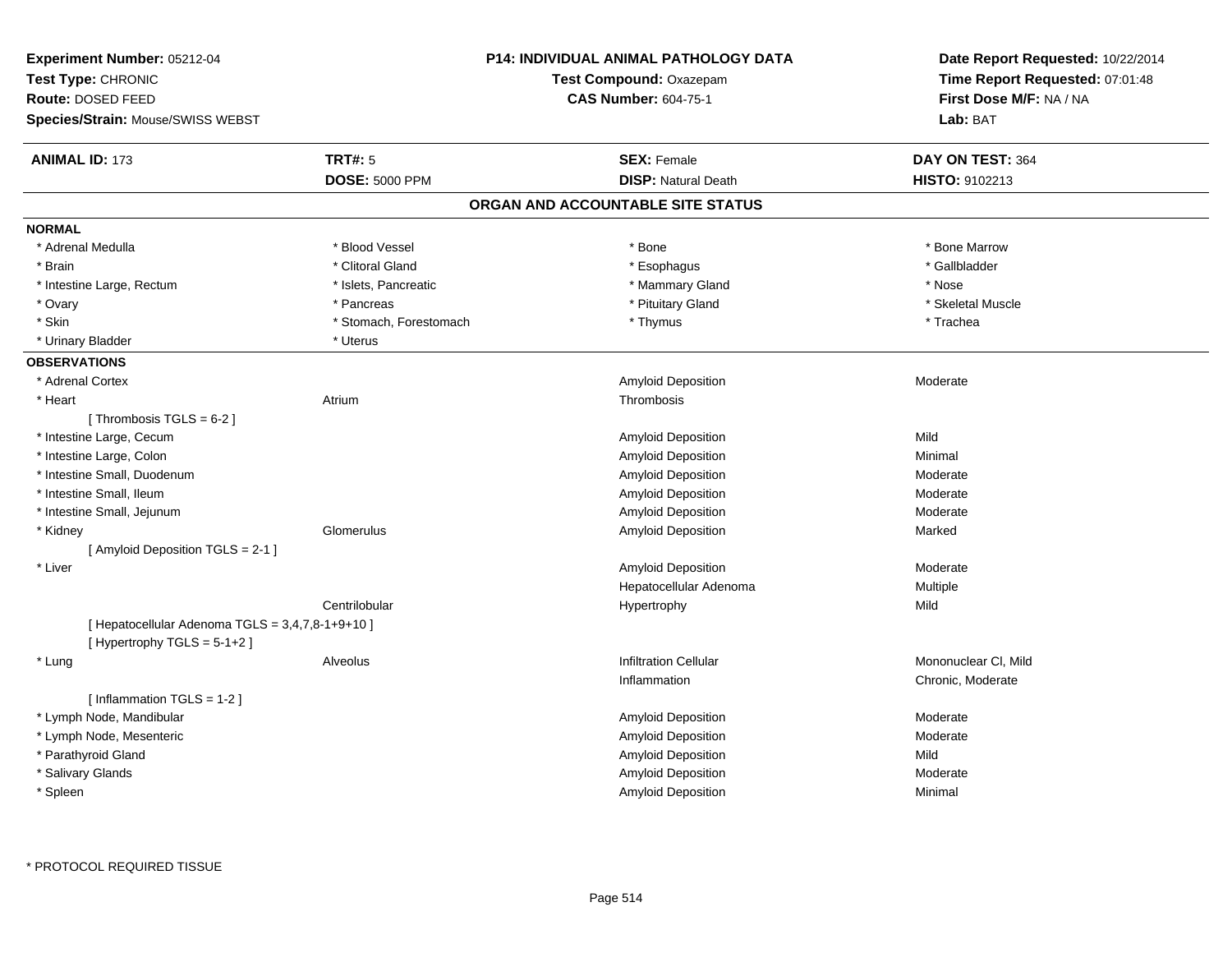| <b>Experiment Number: 05212-04</b>                               |                       | <b>P14: INDIVIDUAL ANIMAL PATHOLOGY DATA</b> | Date Report Requested: 10/22/2014 |
|------------------------------------------------------------------|-----------------------|----------------------------------------------|-----------------------------------|
| <b>Test Type: CHRONIC</b>                                        |                       | <b>Test Compound: Oxazepam</b>               | Time Report Requested: 07:01:48   |
| Route: DOSED FEED                                                |                       | <b>CAS Number: 604-75-1</b>                  | First Dose M/F: NA / NA           |
| <b>Species/Strain: Mouse/SWISS WEBST</b>                         |                       |                                              | Lab: BAT                          |
| <b>ANIMAL ID: 173</b>                                            | TRT#: 5               | <b>SEX: Female</b>                           | DAY ON TEST: 364                  |
|                                                                  | <b>DOSE: 5000 PPM</b> | <b>DISP:</b> Natural Death                   | <b>HISTO: 9102213</b>             |
|                                                                  |                       | ORGAN AND ACCOUNTABLE SITE STATUS            |                                   |
| * Stomach, Glandular                                             |                       | <b>Amyloid Deposition</b>                    | Mild                              |
| * Thyroid Gland                                                  |                       | <b>Amyloid Deposition</b>                    | Moderate                          |
| PRIMARY CAUSE OF DEATH                                           |                       |                                              |                                   |
| Animal Note: CAUSE OF DEATH: AMYLOID DEPOSITION, MULTIPLE ORGANS |                       |                                              |                                   |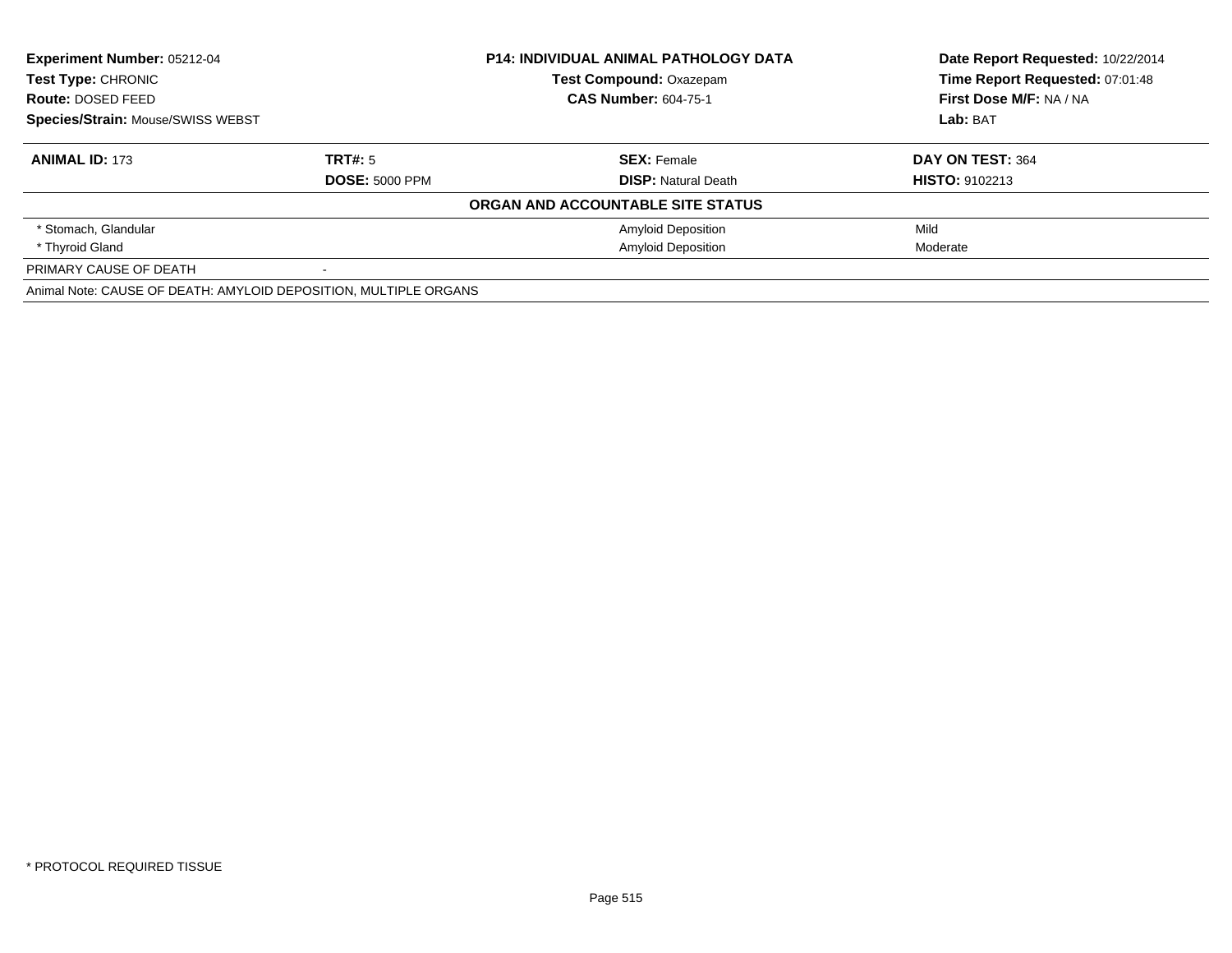| Experiment Number: 05212-04<br>Test Type: CHRONIC     |                             | <b>P14: INDIVIDUAL ANIMAL PATHOLOGY DATA</b><br>Test Compound: Oxazepam | Date Report Requested: 10/22/2014<br>Time Report Requested: 07:01:48 |
|-------------------------------------------------------|-----------------------------|-------------------------------------------------------------------------|----------------------------------------------------------------------|
| Route: DOSED FEED                                     |                             | <b>CAS Number: 604-75-1</b>                                             | First Dose M/F: NA / NA                                              |
| Species/Strain: Mouse/SWISS WEBST                     |                             |                                                                         | Lab: BAT                                                             |
| <b>ANIMAL ID: 174</b>                                 | TRT#: 5                     | <b>SEX: Female</b>                                                      | DAY ON TEST: 397                                                     |
|                                                       | <b>DOSE: 5000 PPM</b>       | <b>DISP: Terminal Sacrifice</b>                                         | <b>HISTO: 9102214</b>                                                |
|                                                       |                             | ORGAN AND ACCOUNTABLE SITE STATUS                                       |                                                                      |
| <b>NORMAL</b>                                         |                             |                                                                         |                                                                      |
| * Adrenal Cortex                                      | * Adrenal Medulla           | * Blood Vessel                                                          | * Bone                                                               |
| * Bone Marrow                                         | * Brain                     | * Clitoral Gland                                                        | * Esophagus                                                          |
| * Gallbladder                                         | * Heart                     | * Intestine Large, Cecum                                                | * Intestine Large, Colon                                             |
| * Intestine Large, Rectum                             | * Intestine Small, Duodenum | * Intestine Small, Ileum                                                | * Intestine Small, Jejunum                                           |
| * Islets, Pancreatic                                  | * Kidney                    | * Lung                                                                  | * Lymph Node, Mandibular                                             |
| * Lymph Node, Mesenteric                              | * Mammary Gland             | * Nose                                                                  | * Ovary                                                              |
| * Pancreas                                            | * Parathyroid Gland         | * Pituitary Gland                                                       | * Salivary Glands                                                    |
| * Skeletal Muscle                                     | * Skin                      | * Spleen                                                                | * Stomach, Glandular                                                 |
| * Thymus                                              | * Thyroid Gland             | * Trachea                                                               | * Urinary Bladder                                                    |
| * Uterus                                              |                             |                                                                         |                                                                      |
| <b>OBSERVATIONS</b>                                   |                             |                                                                         |                                                                      |
| * Liver                                               |                             | Hepatocellular Adenoma                                                  | Multiple                                                             |
|                                                       |                             | Hepatocellular Carcinoma                                                | Multiple                                                             |
|                                                       | Centrilobular               | Hypertrophy                                                             | Mild                                                                 |
| [ Hepatocellular Adenoma TGLS = 1,2,4,5,6-1+9+10+12 ] |                             |                                                                         |                                                                      |
| [ Hepatocellular Carcinoma TGLS = 3,4-1+10 ]          |                             |                                                                         |                                                                      |
| * Stomach, Forestomach                                |                             | Hyperkeratosis                                                          | Minimal                                                              |
| [Hyperkeratosis TGLS = 7-11]                          |                             |                                                                         |                                                                      |
| PRIMARY CAUSE OF DEATH                                |                             |                                                                         |                                                                      |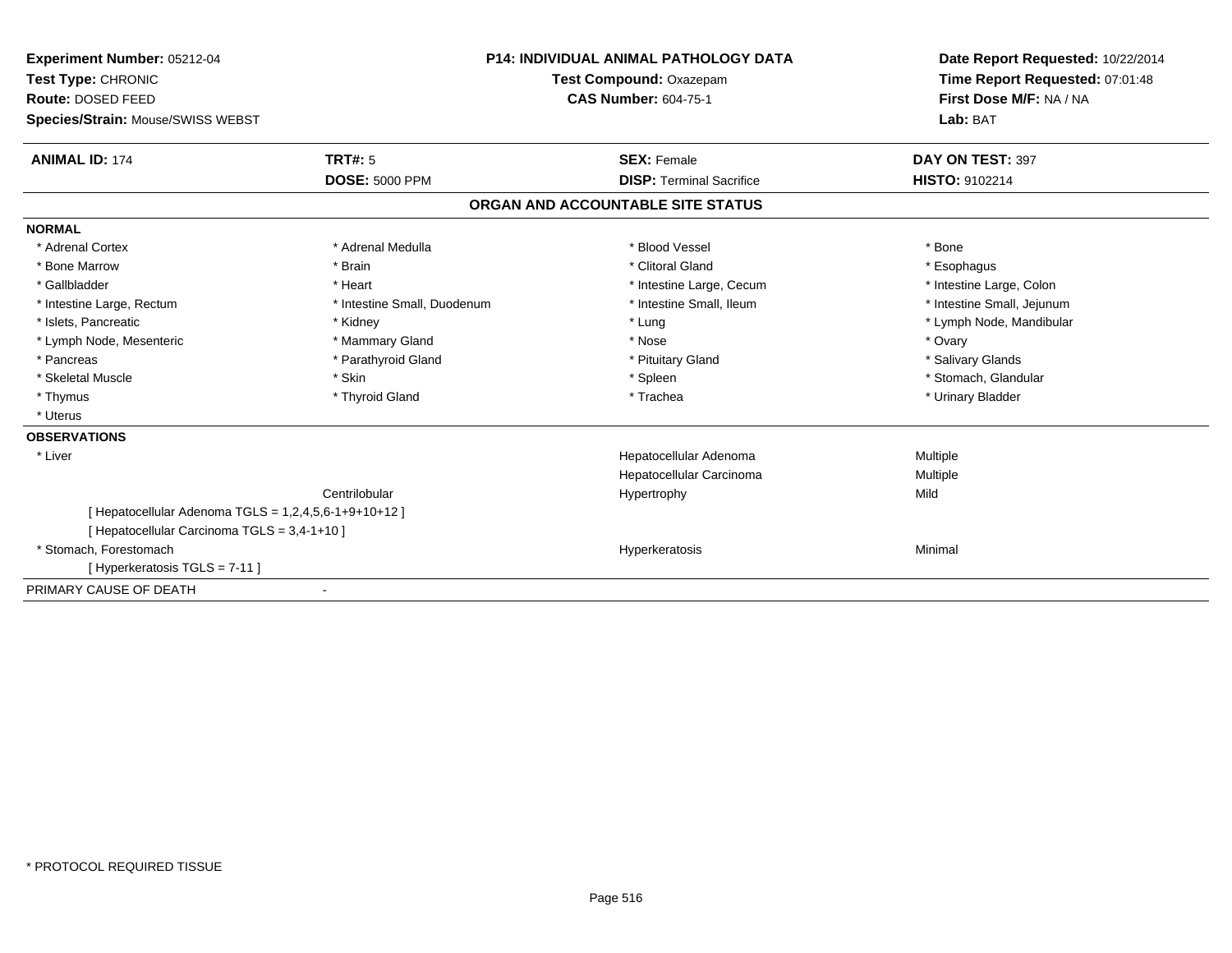| Experiment Number: 05212-04<br>Test Type: CHRONIC<br>Route: DOSED FEED<br>Species/Strain: Mouse/SWISS WEBST |                       | <b>P14: INDIVIDUAL ANIMAL PATHOLOGY DATA</b><br>Test Compound: Oxazepam<br><b>CAS Number: 604-75-1</b> | Date Report Requested: 10/22/2014<br>Time Report Requested: 07:01:48<br>First Dose M/F: NA / NA<br>Lab: BAT |
|-------------------------------------------------------------------------------------------------------------|-----------------------|--------------------------------------------------------------------------------------------------------|-------------------------------------------------------------------------------------------------------------|
| <b>ANIMAL ID: 175</b>                                                                                       | <b>TRT#: 5</b>        | <b>SEX: Female</b>                                                                                     | DAY ON TEST: 342                                                                                            |
|                                                                                                             | <b>DOSE: 5000 PPM</b> | <b>DISP: Natural Death</b>                                                                             | HISTO: 9102215                                                                                              |
|                                                                                                             |                       | ORGAN AND ACCOUNTABLE SITE STATUS                                                                      |                                                                                                             |
| <b>NORMAL</b>                                                                                               |                       |                                                                                                        |                                                                                                             |
| * Adrenal Medulla                                                                                           | * Blood Vessel        | * Bone                                                                                                 | * Bone Marrow                                                                                               |
| * Brain                                                                                                     | * Clitoral Gland      | * Esophagus                                                                                            | * Gallbladder                                                                                               |
| * Intestine Large, Rectum                                                                                   | * Islets, Pancreatic  | * Mammary Gland                                                                                        | * Nose                                                                                                      |
| * Pancreas                                                                                                  | * Pituitary Gland     | * Skeletal Muscle                                                                                      | * Skin                                                                                                      |
| * Stomach, Forestomach                                                                                      | * Stomach, Glandular  | * Thymus                                                                                               | * Trachea                                                                                                   |
| * Urinary Bladder                                                                                           | * Uterus              |                                                                                                        |                                                                                                             |
| <b>MISSING</b>                                                                                              |                       |                                                                                                        |                                                                                                             |
| * Ovary                                                                                                     | * Parathyroid Gland   |                                                                                                        |                                                                                                             |
| <b>AUTO PRECLUDES DIAG.</b>                                                                                 |                       |                                                                                                        |                                                                                                             |
| * Intestine Large, Cecum                                                                                    |                       |                                                                                                        |                                                                                                             |
| <b>OBSERVATIONS</b>                                                                                         |                       |                                                                                                        |                                                                                                             |
| * Adrenal Cortex                                                                                            |                       | <b>Amyloid Deposition</b>                                                                              | Moderate                                                                                                    |
| * Heart                                                                                                     |                       | Amyloid Deposition                                                                                     | Moderate                                                                                                    |
| [ Amyloid Deposition TGLS = 5-2 ]                                                                           |                       |                                                                                                        |                                                                                                             |
| * Intestine Large, Colon                                                                                    |                       | <b>Amyloid Deposition</b>                                                                              | Mild                                                                                                        |
| * Intestine Small, Duodenum                                                                                 |                       | Amyloid Deposition                                                                                     | Marked                                                                                                      |
| * Intestine Small, Ileum                                                                                    |                       | <b>Amyloid Deposition</b>                                                                              | Moderate                                                                                                    |
| * Intestine Small, Jejunum                                                                                  |                       | <b>Amyloid Deposition</b>                                                                              | Moderate                                                                                                    |
| * Kidney                                                                                                    | Glomerulus            | Amyloid Deposition                                                                                     | Marked                                                                                                      |
|                                                                                                             | Interstitium          | Amyloid Deposition                                                                                     | Minimal                                                                                                     |
| [ Amyloid Deposition TGLS = 1-1 ]                                                                           |                       |                                                                                                        |                                                                                                             |
| [ Amyloid Deposition TGLS = 1-1 ]                                                                           |                       |                                                                                                        |                                                                                                             |
| * Liver                                                                                                     |                       | <b>Amyloid Deposition</b>                                                                              | Moderate                                                                                                    |
|                                                                                                             |                       | Hepatocellular Adenoma                                                                                 | <b>Multiple</b>                                                                                             |
|                                                                                                             |                       | Hepatocellular Carcinoma                                                                               |                                                                                                             |
|                                                                                                             | Centrilobular         | Hypertrophy                                                                                            | Mild                                                                                                        |
| [ Hepatocellular Adenoma TGLS = 3,6,7-9+10+11 ]                                                             |                       |                                                                                                        |                                                                                                             |
| [ Hepatocellular Carcinoma TGLS = 2-1 ]                                                                     |                       |                                                                                                        |                                                                                                             |
| * Lung                                                                                                      |                       | Alveolar/Bronchiolar Carcinoma                                                                         |                                                                                                             |
| [ Alveolar/Bronchiolar Carcinoma TGLS = 4-12 ]                                                              |                       |                                                                                                        |                                                                                                             |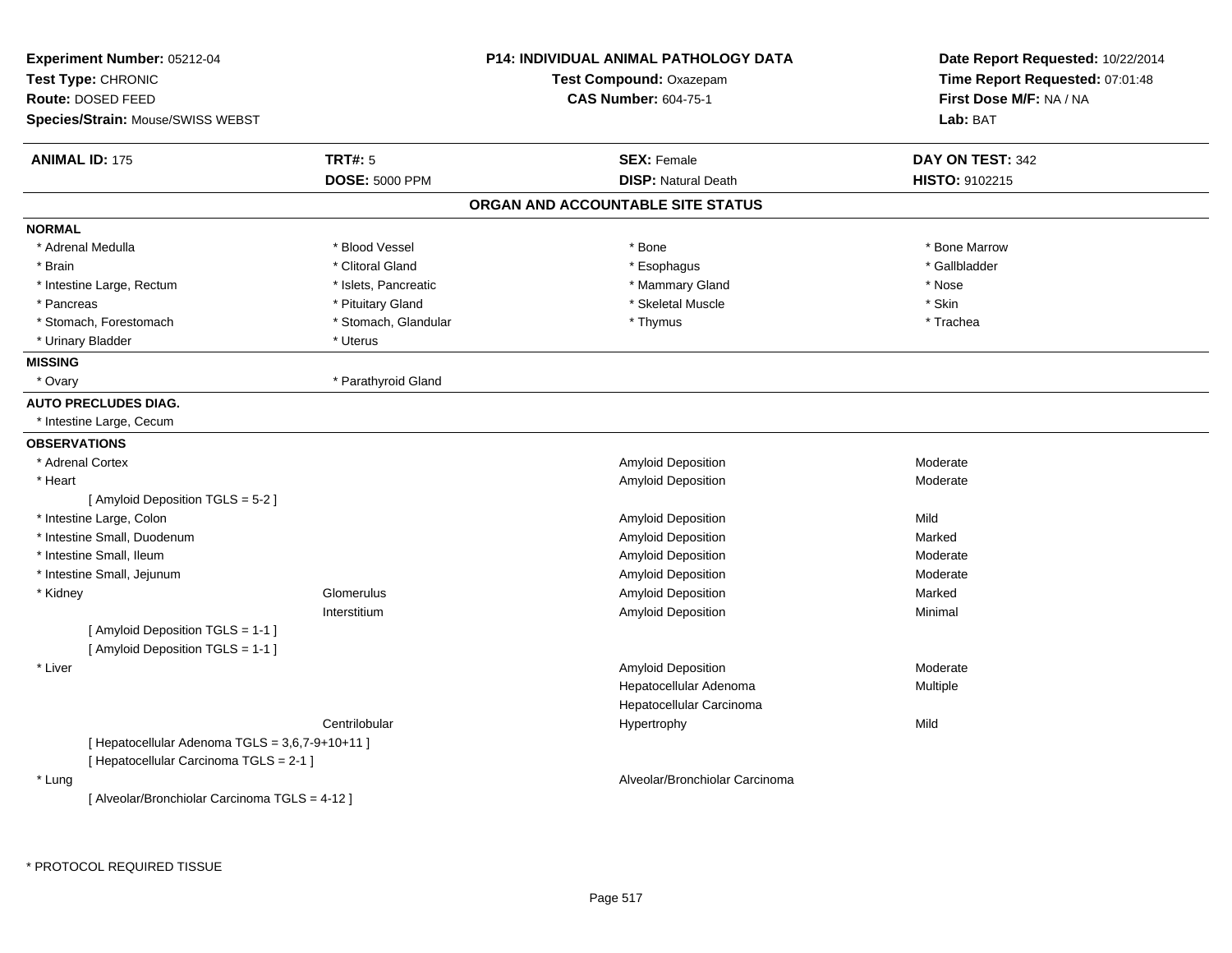| Experiment Number: 05212-04                                      |                       | <b>P14: INDIVIDUAL ANIMAL PATHOLOGY DATA</b> | Date Report Requested: 10/22/2014                          |
|------------------------------------------------------------------|-----------------------|----------------------------------------------|------------------------------------------------------------|
| Test Type: CHRONIC                                               |                       | Test Compound: Oxazepam                      | Time Report Requested: 07:01:48<br>First Dose M/F: NA / NA |
| <b>Route: DOSED FEED</b>                                         |                       | <b>CAS Number: 604-75-1</b>                  |                                                            |
| Species/Strain: Mouse/SWISS WEBST                                |                       |                                              | Lab: BAT                                                   |
| <b>ANIMAL ID: 175</b>                                            | <b>TRT#: 5</b>        | <b>SEX: Female</b>                           | DAY ON TEST: 342                                           |
|                                                                  | <b>DOSE: 5000 PPM</b> | <b>DISP:</b> Natural Death                   | <b>HISTO: 9102215</b>                                      |
|                                                                  |                       | ORGAN AND ACCOUNTABLE SITE STATUS            |                                                            |
| * Lymph Node, Mandibular                                         |                       | <b>Amyloid Deposition</b>                    | Mild                                                       |
| * Lymph Node, Mesenteric                                         |                       | <b>Amyloid Deposition</b>                    | Moderate                                                   |
|                                                                  |                       | Cyst                                         |                                                            |
| $Cyst TGLS = 8-4$ ]                                              |                       |                                              |                                                            |
| * Salivary Glands                                                |                       | <b>Amyloid Deposition</b>                    | Marked                                                     |
| * Spleen                                                         |                       | Amyloid Deposition                           | Moderate                                                   |
| * Thyroid Gland                                                  |                       | Amyloid Deposition                           | Moderate                                                   |
| PRIMARY CAUSE OF DEATH                                           |                       |                                              |                                                            |
| Animal Note: CAUSE OF DEATH: AMYLOID DEPOSITION, MULTIPLE ORGANS |                       |                                              |                                                            |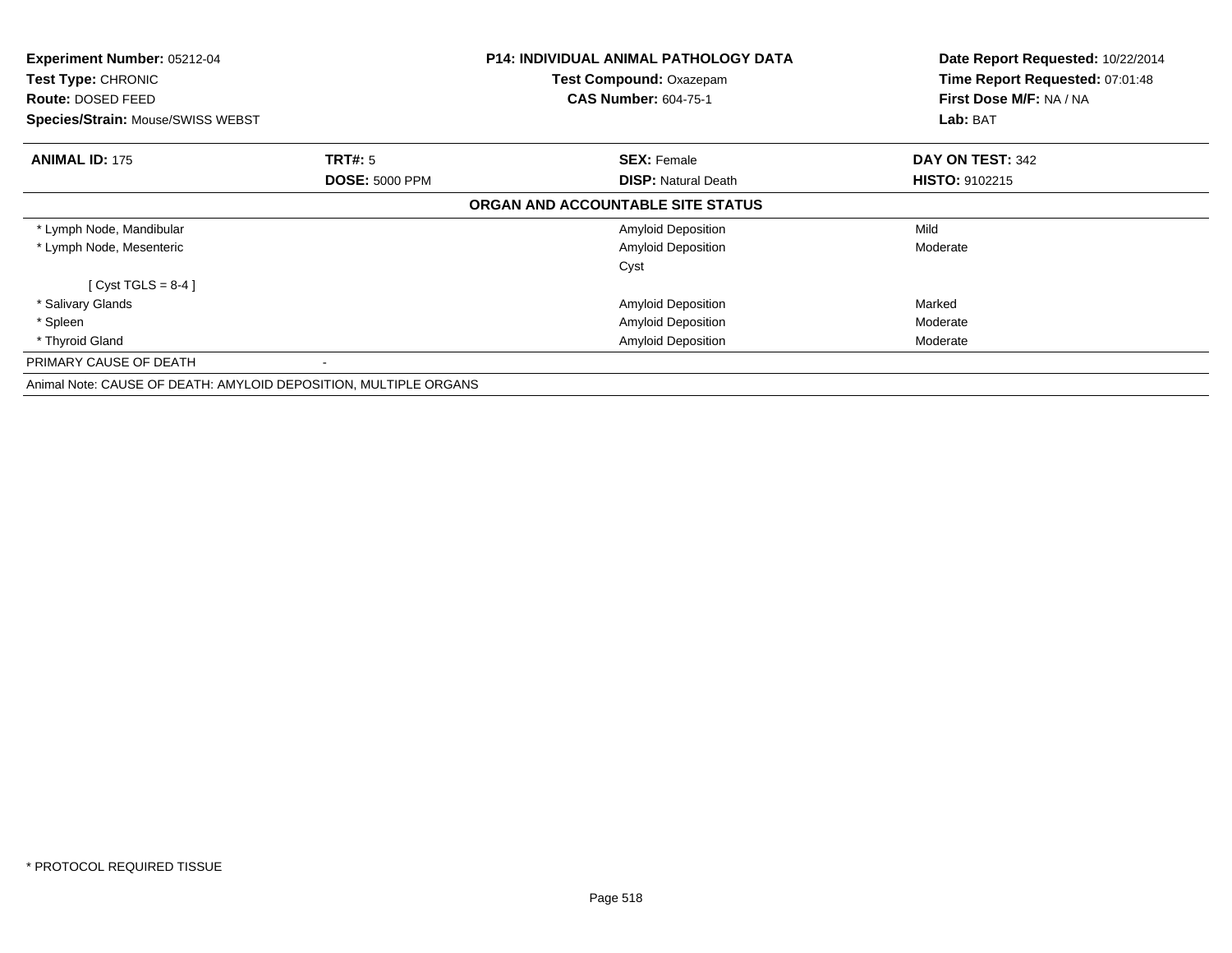| Experiment Number: 05212-04<br>Test Type: CHRONIC<br>Route: DOSED FEED<br>Species/Strain: Mouse/SWISS WEBST | <b>P14: INDIVIDUAL ANIMAL PATHOLOGY DATA</b><br>Test Compound: Oxazepam<br><b>CAS Number: 604-75-1</b> |                                   | Date Report Requested: 10/22/2014<br>Time Report Requested: 07:01:48<br>First Dose M/F: NA / NA<br>Lab: BAT |
|-------------------------------------------------------------------------------------------------------------|--------------------------------------------------------------------------------------------------------|-----------------------------------|-------------------------------------------------------------------------------------------------------------|
|                                                                                                             |                                                                                                        |                                   |                                                                                                             |
| <b>ANIMAL ID: 176</b>                                                                                       | <b>TRT#: 5</b>                                                                                         | <b>SEX: Female</b>                | DAY ON TEST: 397                                                                                            |
|                                                                                                             | <b>DOSE: 5000 PPM</b>                                                                                  | <b>DISP: Terminal Sacrifice</b>   | HISTO: 9102216                                                                                              |
|                                                                                                             |                                                                                                        | ORGAN AND ACCOUNTABLE SITE STATUS |                                                                                                             |
| <b>NORMAL</b>                                                                                               |                                                                                                        |                                   |                                                                                                             |
| * Adrenal Cortex                                                                                            | * Adrenal Medulla                                                                                      | * Blood Vessel                    | * Bone                                                                                                      |
| * Bone Marrow                                                                                               | * Brain                                                                                                | * Clitoral Gland                  | * Esophagus                                                                                                 |
| * Gallbladder                                                                                               | * Intestine Large, Rectum                                                                              | * Islets, Pancreatic              | * Kidney                                                                                                    |
| * Lymph Node, Mesenteric                                                                                    | * Mammary Gland                                                                                        | * Nose                            | * Ovary                                                                                                     |
| * Pancreas                                                                                                  | * Pituitary Gland                                                                                      | * Salivary Glands                 | * Skeletal Muscle                                                                                           |
| * Skin                                                                                                      | * Stomach, Forestomach                                                                                 | * Stomach, Glandular              | * Thymus                                                                                                    |
| * Trachea                                                                                                   | * Urinary Bladder                                                                                      | * Uterus                          |                                                                                                             |
| <b>MISSING</b>                                                                                              |                                                                                                        |                                   |                                                                                                             |
| * Intestine Large, Colon                                                                                    |                                                                                                        |                                   |                                                                                                             |
| <b>OBSERVATIONS</b>                                                                                         |                                                                                                        |                                   |                                                                                                             |
| * Heart                                                                                                     |                                                                                                        | Amyloid Deposition                | Moderate                                                                                                    |
| * Intestine Large, Cecum                                                                                    |                                                                                                        | <b>Amyloid Deposition</b>         | Minimal                                                                                                     |
| * Intestine Small, Duodenum                                                                                 |                                                                                                        | Amyloid Deposition                | Marked                                                                                                      |
| * Intestine Small, Ileum                                                                                    |                                                                                                        | Amyloid Deposition                | Marked                                                                                                      |
| * Intestine Small, Jejunum                                                                                  |                                                                                                        | Amyloid Deposition                | Marked                                                                                                      |
| * Liver                                                                                                     | Centrilobular                                                                                          | Hypertrophy                       | Mild                                                                                                        |
| * Lung                                                                                                      | Alveolar Epith                                                                                         | Hyperplasia                       | Minimal                                                                                                     |
|                                                                                                             |                                                                                                        | Inflammation                      | Granulomatous, Minimal                                                                                      |
| [ Inflammation TGLS = 1-2 ]                                                                                 |                                                                                                        |                                   |                                                                                                             |
| * Lymph Node, Mandibular                                                                                    |                                                                                                        | <b>Amyloid Deposition</b>         | Moderate                                                                                                    |
| Mesentery                                                                                                   |                                                                                                        | Inflammation                      | Granulomatous, Mild                                                                                         |
| * Parathyroid Gland                                                                                         |                                                                                                        | <b>Amyloid Deposition</b>         | Moderate                                                                                                    |
| * Spleen                                                                                                    |                                                                                                        | <b>Amyloid Deposition</b>         | Mild                                                                                                        |
| * Thyroid Gland                                                                                             |                                                                                                        | Amyloid Deposition                | Moderate                                                                                                    |
| PRIMARY CAUSE OF DEATH                                                                                      | $\overline{\phantom{a}}$                                                                               |                                   |                                                                                                             |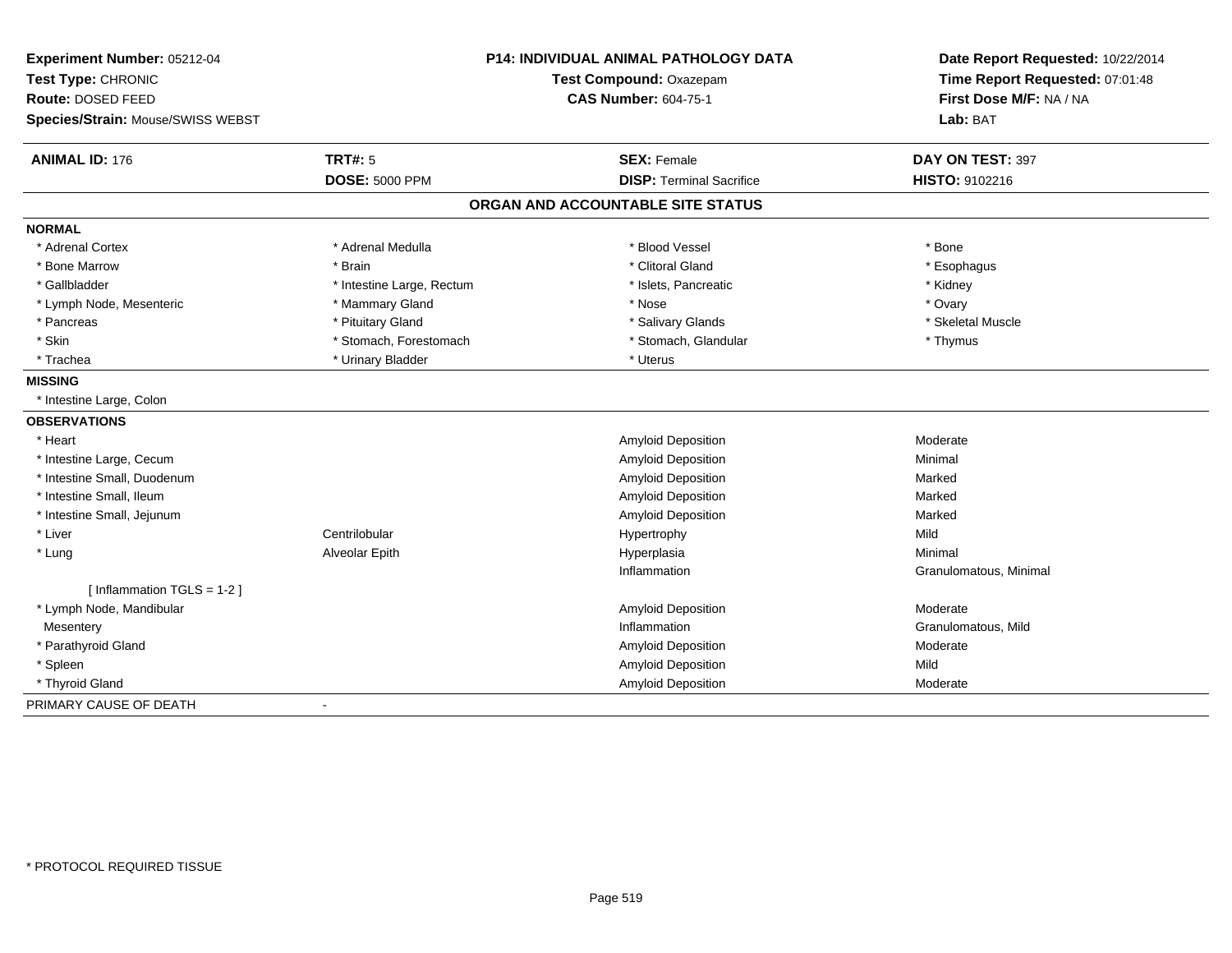| Experiment Number: 05212-04                                    |                           | P14: INDIVIDUAL ANIMAL PATHOLOGY DATA | Date Report Requested: 10/22/2014   |
|----------------------------------------------------------------|---------------------------|---------------------------------------|-------------------------------------|
| Test Type: CHRONIC                                             | Test Compound: Oxazepam   |                                       | Time Report Requested: 07:01:48     |
| Route: DOSED FEED                                              |                           | <b>CAS Number: 604-75-1</b>           | First Dose M/F: NA / NA<br>Lab: BAT |
| Species/Strain: Mouse/SWISS WEBST                              |                           |                                       |                                     |
| <b>ANIMAL ID: 177</b>                                          | <b>TRT#: 5</b>            | <b>SEX: Female</b>                    | DAY ON TEST: 397                    |
|                                                                | <b>DOSE: 5000 PPM</b>     | <b>DISP: Terminal Sacrifice</b>       | HISTO: 9102217                      |
|                                                                |                           | ORGAN AND ACCOUNTABLE SITE STATUS     |                                     |
| <b>NORMAL</b>                                                  |                           |                                       |                                     |
| * Adrenal Cortex                                               | * Adrenal Medulla         | * Blood Vessel                        | * Bone                              |
| * Bone Marrow                                                  | * Brain                   | * Clitoral Gland                      | * Esophagus                         |
| * Gallbladder                                                  | * Intestine Large, Rectum | * Islets, Pancreatic                  | * Kidney                            |
| * Mammary Gland                                                | * Nose                    | * Ovary                               | * Pancreas                          |
| * Pituitary Gland                                              | * Salivary Glands         | * Skeletal Muscle                     | * Skin                              |
| * Stomach, Forestomach                                         | * Stomach, Glandular      | * Thymus                              | * Trachea                           |
| * Urinary Bladder                                              | * Uterus                  |                                       |                                     |
| <b>OBSERVATIONS</b>                                            |                           |                                       |                                     |
| * Clitoral Gl                                                  |                           |                                       |                                     |
| Note: SEEN AT NECROPSY                                         |                           |                                       |                                     |
| Note: NO CORRESPONDING LESION FOR CLITORAL GLAND DISCOLORATION |                           |                                       |                                     |
| * Heart                                                        |                           | Amyloid Deposition                    | Mild                                |
| * Intestine Large, Cecum                                       |                           | Amyloid Deposition                    | Minimal                             |
| * Intestine Large, Colon                                       |                           | Amyloid Deposition                    | Mild                                |
| * Intestine Small, Duodenum                                    |                           | Amyloid Deposition                    | Marked                              |
| * Intestine Small, Ileum                                       |                           | Amyloid Deposition                    | Marked                              |
| * Intestine Small, Jejunum                                     |                           | Amyloid Deposition                    | Marked                              |
| * Liver                                                        |                           | <b>Eosinophilic Focus</b>             |                                     |
|                                                                |                           | Hepatocellular Adenoma                | Multiple                            |
|                                                                | Centrilobular             | Hypertrophy                           | Mild                                |
| [ Hepatocellular Adenoma TGLS = 2,3-9 ]                        |                           |                                       |                                     |
| * Lung                                                         |                           | Alveolar/Bronchiolar Adenoma          |                                     |
| [ Alveolar/Bronchiolar Adenoma TGLS = 4-2 ]                    |                           |                                       |                                     |
| * Lymph Node, Mandibular                                       |                           | Amyloid Deposition                    | Minimal                             |
| * Lymph Node, Mesenteric                                       |                           | Amyloid Deposition                    | Mild                                |
| * Parathyroid Gland                                            |                           | Amyloid Deposition                    | Mild                                |
| * Spleen                                                       |                           | Amyloid Deposition                    | Minimal                             |
| * Thyroid Gland                                                |                           | Amyloid Deposition                    | Mild                                |
| PRIMARY CAUSE OF DEATH                                         |                           |                                       |                                     |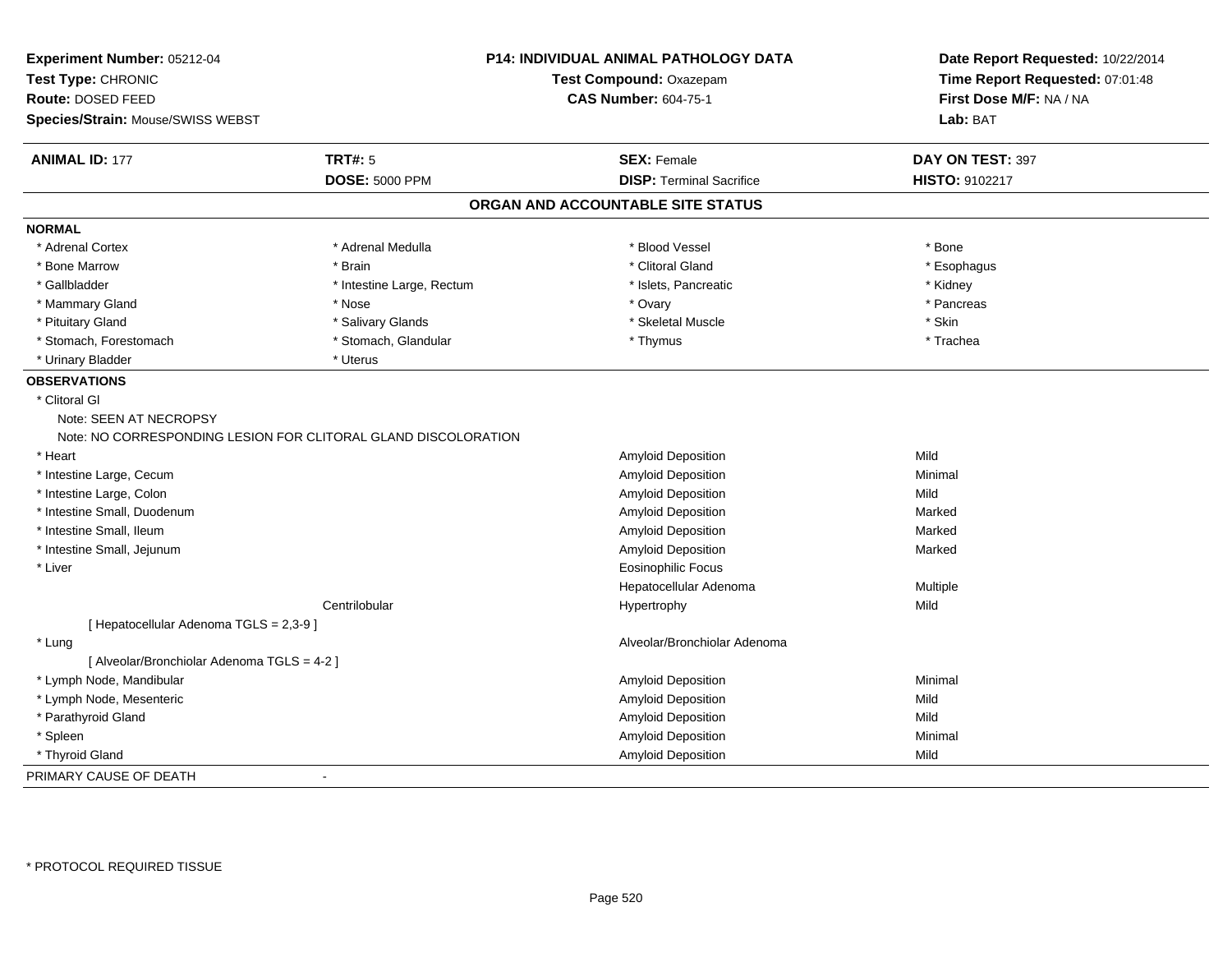| Experiment Number: 05212-04                       | <b>P14: INDIVIDUAL ANIMAL PATHOLOGY DATA</b><br>Test Compound: Oxazepam |                                   | Date Report Requested: 10/22/2014   |  |
|---------------------------------------------------|-------------------------------------------------------------------------|-----------------------------------|-------------------------------------|--|
| Test Type: CHRONIC                                |                                                                         |                                   | Time Report Requested: 07:01:48     |  |
| <b>Route: DOSED FEED</b>                          |                                                                         | <b>CAS Number: 604-75-1</b>       | First Dose M/F: NA / NA<br>Lab: BAT |  |
| Species/Strain: Mouse/SWISS WEBST                 |                                                                         |                                   |                                     |  |
| <b>ANIMAL ID: 178</b>                             | TRT#: 5                                                                 | <b>SEX: Female</b>                | DAY ON TEST: 397                    |  |
|                                                   | <b>DOSE: 5000 PPM</b>                                                   | <b>DISP: Terminal Sacrifice</b>   | HISTO: 9102218                      |  |
|                                                   |                                                                         | ORGAN AND ACCOUNTABLE SITE STATUS |                                     |  |
| <b>NORMAL</b>                                     |                                                                         |                                   |                                     |  |
| * Adrenal Medulla                                 | * Blood Vessel                                                          | * Bone                            | * Bone Marrow                       |  |
| * Brain                                           | * Clitoral Gland                                                        | * Esophagus                       | * Gallbladder                       |  |
| * Heart                                           | * Intestine Large, Cecum                                                | * Intestine Large, Colon          | * Intestine Large, Rectum           |  |
| * Intestine Small, Duodenum                       | * Intestine Small, Ileum                                                | * Intestine Small, Jejunum        | * Islets, Pancreatic                |  |
| * Kidney                                          | * Lung                                                                  | * Lymph Node, Mandibular          | * Mammary Gland                     |  |
| * Nose                                            | * Ovary                                                                 | * Pancreas                        | * Parathyroid Gland                 |  |
| * Pituitary Gland                                 | * Salivary Glands                                                       | * Skeletal Muscle                 | * Skin                              |  |
| * Spleen                                          | * Stomach, Forestomach                                                  | * Stomach, Glandular              | * Thymus                            |  |
| * Thyroid Gland                                   | * Trachea                                                               | * Urinary Bladder                 | * Uterus                            |  |
| <b>MISSING</b>                                    |                                                                         |                                   |                                     |  |
| * Lymph Node, Mesenteric                          |                                                                         |                                   |                                     |  |
| <b>OBSERVATIONS</b>                               |                                                                         |                                   |                                     |  |
| * Adrenal Cortex                                  | Capsule                                                                 | Hyperplasia                       | Marked                              |  |
| [Hyperplasia TGLS = 6-12]                         |                                                                         |                                   |                                     |  |
| * Liver                                           |                                                                         | Hepatocellular Adenoma            | Multiple                            |  |
|                                                   |                                                                         | Hepatocellular Carcinoma          | Multiple                            |  |
|                                                   | Centrilobular                                                           | Hypertrophy                       | Mild                                |  |
| [ Hepatocellular Adenoma TGLS = 4,5-1+12 ]        |                                                                         |                                   |                                     |  |
| [ Hepatocellular Carcinoma TGLS = 1,2,3-9+10+11 ] |                                                                         |                                   |                                     |  |
| PRIMARY CAUSE OF DEATH                            |                                                                         |                                   |                                     |  |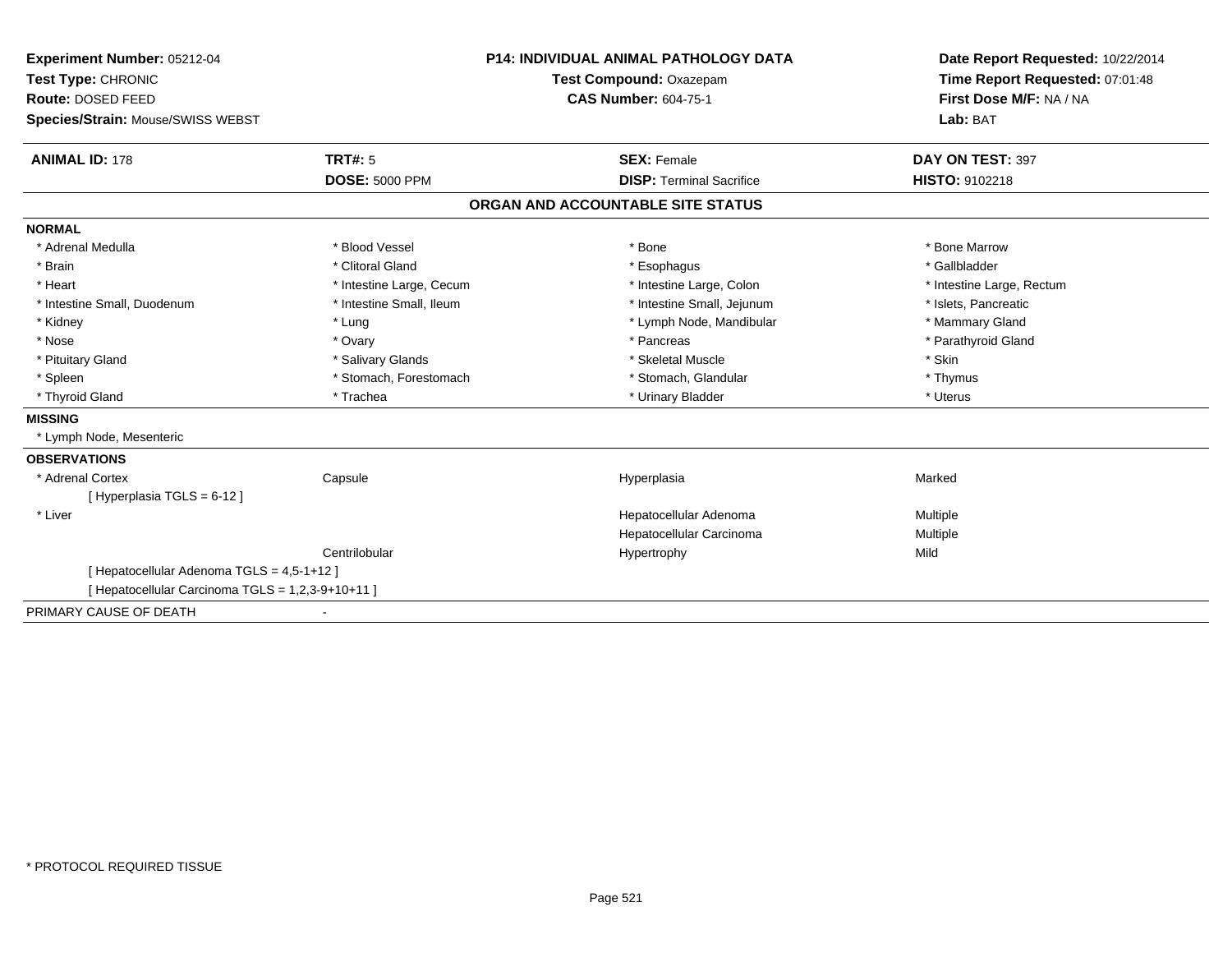| <b>TRT#: 5</b><br><b>ANIMAL ID: 179</b><br><b>SEX: Female</b><br>DAY ON TEST: 320<br><b>DOSE: 5000 PPM</b><br><b>DISP: Natural Death</b><br>HISTO: 9102219<br>ORGAN AND ACCOUNTABLE SITE STATUS<br><b>NORMAL</b><br>* Blood Vessel<br>* Bone Marrow<br>* Adrenal Medulla<br>* Bone<br>* Clitoral Gland<br>* Gallbladder<br>* Brain<br>* Esophagus<br>* Lymph Node, Mesenteric<br>* Mammary Gland<br>* Intestine Large, Rectum<br>* Islets, Pancreatic<br>* Nose<br>* Pituitary Gland<br>* Skeletal Muscle<br>* Pancreas<br>* Skin<br>* Stomach, Forestomach<br>* Stomach, Glandular<br>* Thymus<br>* Urinary Bladder<br>* Trachea<br><b>OBSERVATIONS</b><br>Amyloid Deposition<br>Minimal<br>* Adrenal Cortex<br>Amyloid Deposition<br>* Heart<br>Moderate<br>Atrium<br>Thrombosis<br>[Thrombosis TGLS = 2-2]<br>* Intestine Large, Cecum<br>Amyloid Deposition<br>Minimal<br>* Intestine Large, Colon<br><b>Amyloid Deposition</b><br>Minimal<br>* Intestine Small, Duodenum<br>Amyloid Deposition<br>Marked<br>* Intestine Small, Ileum<br>Amyloid Deposition<br>Marked<br>* Intestine Small, Jejunum<br>Amyloid Deposition<br>Mild<br>* Kidney<br>Glomerulus<br>Amyloid Deposition<br>Marked<br>* Liver<br>Amyloid Deposition<br>Minimal<br><b>Eosinophilic Focus</b><br>Hepatocellular Adenoma<br>Multiple<br>[ Eosinophilic Focus TGLS = 4-10 ]<br>[ Hepatocellular Adenoma TGLS = 3-9]<br><b>Infiltration Cellular</b><br>Mononuclear CI, Minimal<br>* Lung<br>Alveolus<br>Inflammation<br>Chronic, Moderate<br>Amyloid Deposition<br>Mild<br>* Lymph Node, Mandibular<br>* Ovary<br><b>Amyloid Deposition</b><br>Mild<br>* Parathyroid Gland<br><b>Amyloid Deposition</b><br>Moderate<br>Amyloid Deposition<br>* Salivary Glands<br>Moderate<br>Amyloid Deposition<br>* Spleen<br>Moderate<br>* Thyroid Gland<br>Amyloid Deposition<br>Moderate | Experiment Number: 05212-04<br>Test Type: CHRONIC<br>Route: DOSED FEED<br>Species/Strain: Mouse/SWISS WEBST | <b>P14: INDIVIDUAL ANIMAL PATHOLOGY DATA</b><br>Test Compound: Oxazepam<br><b>CAS Number: 604-75-1</b> | Date Report Requested: 10/22/2014<br>Time Report Requested: 07:01:48<br>First Dose M/F: NA / NA<br>Lab: BAT |
|--------------------------------------------------------------------------------------------------------------------------------------------------------------------------------------------------------------------------------------------------------------------------------------------------------------------------------------------------------------------------------------------------------------------------------------------------------------------------------------------------------------------------------------------------------------------------------------------------------------------------------------------------------------------------------------------------------------------------------------------------------------------------------------------------------------------------------------------------------------------------------------------------------------------------------------------------------------------------------------------------------------------------------------------------------------------------------------------------------------------------------------------------------------------------------------------------------------------------------------------------------------------------------------------------------------------------------------------------------------------------------------------------------------------------------------------------------------------------------------------------------------------------------------------------------------------------------------------------------------------------------------------------------------------------------------------------------------------------------------------------------------------------------------------------------------------------------------------------------|-------------------------------------------------------------------------------------------------------------|--------------------------------------------------------------------------------------------------------|-------------------------------------------------------------------------------------------------------------|
|                                                                                                                                                                                                                                                                                                                                                                                                                                                                                                                                                                                                                                                                                                                                                                                                                                                                                                                                                                                                                                                                                                                                                                                                                                                                                                                                                                                                                                                                                                                                                                                                                                                                                                                                                                                                                                                        |                                                                                                             |                                                                                                        |                                                                                                             |
|                                                                                                                                                                                                                                                                                                                                                                                                                                                                                                                                                                                                                                                                                                                                                                                                                                                                                                                                                                                                                                                                                                                                                                                                                                                                                                                                                                                                                                                                                                                                                                                                                                                                                                                                                                                                                                                        |                                                                                                             |                                                                                                        |                                                                                                             |
|                                                                                                                                                                                                                                                                                                                                                                                                                                                                                                                                                                                                                                                                                                                                                                                                                                                                                                                                                                                                                                                                                                                                                                                                                                                                                                                                                                                                                                                                                                                                                                                                                                                                                                                                                                                                                                                        |                                                                                                             |                                                                                                        |                                                                                                             |
|                                                                                                                                                                                                                                                                                                                                                                                                                                                                                                                                                                                                                                                                                                                                                                                                                                                                                                                                                                                                                                                                                                                                                                                                                                                                                                                                                                                                                                                                                                                                                                                                                                                                                                                                                                                                                                                        |                                                                                                             |                                                                                                        |                                                                                                             |
|                                                                                                                                                                                                                                                                                                                                                                                                                                                                                                                                                                                                                                                                                                                                                                                                                                                                                                                                                                                                                                                                                                                                                                                                                                                                                                                                                                                                                                                                                                                                                                                                                                                                                                                                                                                                                                                        |                                                                                                             |                                                                                                        |                                                                                                             |
|                                                                                                                                                                                                                                                                                                                                                                                                                                                                                                                                                                                                                                                                                                                                                                                                                                                                                                                                                                                                                                                                                                                                                                                                                                                                                                                                                                                                                                                                                                                                                                                                                                                                                                                                                                                                                                                        |                                                                                                             |                                                                                                        |                                                                                                             |
|                                                                                                                                                                                                                                                                                                                                                                                                                                                                                                                                                                                                                                                                                                                                                                                                                                                                                                                                                                                                                                                                                                                                                                                                                                                                                                                                                                                                                                                                                                                                                                                                                                                                                                                                                                                                                                                        |                                                                                                             |                                                                                                        |                                                                                                             |
|                                                                                                                                                                                                                                                                                                                                                                                                                                                                                                                                                                                                                                                                                                                                                                                                                                                                                                                                                                                                                                                                                                                                                                                                                                                                                                                                                                                                                                                                                                                                                                                                                                                                                                                                                                                                                                                        |                                                                                                             |                                                                                                        |                                                                                                             |
|                                                                                                                                                                                                                                                                                                                                                                                                                                                                                                                                                                                                                                                                                                                                                                                                                                                                                                                                                                                                                                                                                                                                                                                                                                                                                                                                                                                                                                                                                                                                                                                                                                                                                                                                                                                                                                                        |                                                                                                             |                                                                                                        |                                                                                                             |
|                                                                                                                                                                                                                                                                                                                                                                                                                                                                                                                                                                                                                                                                                                                                                                                                                                                                                                                                                                                                                                                                                                                                                                                                                                                                                                                                                                                                                                                                                                                                                                                                                                                                                                                                                                                                                                                        |                                                                                                             |                                                                                                        |                                                                                                             |
|                                                                                                                                                                                                                                                                                                                                                                                                                                                                                                                                                                                                                                                                                                                                                                                                                                                                                                                                                                                                                                                                                                                                                                                                                                                                                                                                                                                                                                                                                                                                                                                                                                                                                                                                                                                                                                                        |                                                                                                             |                                                                                                        |                                                                                                             |
|                                                                                                                                                                                                                                                                                                                                                                                                                                                                                                                                                                                                                                                                                                                                                                                                                                                                                                                                                                                                                                                                                                                                                                                                                                                                                                                                                                                                                                                                                                                                                                                                                                                                                                                                                                                                                                                        |                                                                                                             |                                                                                                        |                                                                                                             |
|                                                                                                                                                                                                                                                                                                                                                                                                                                                                                                                                                                                                                                                                                                                                                                                                                                                                                                                                                                                                                                                                                                                                                                                                                                                                                                                                                                                                                                                                                                                                                                                                                                                                                                                                                                                                                                                        |                                                                                                             |                                                                                                        |                                                                                                             |
|                                                                                                                                                                                                                                                                                                                                                                                                                                                                                                                                                                                                                                                                                                                                                                                                                                                                                                                                                                                                                                                                                                                                                                                                                                                                                                                                                                                                                                                                                                                                                                                                                                                                                                                                                                                                                                                        |                                                                                                             |                                                                                                        |                                                                                                             |
|                                                                                                                                                                                                                                                                                                                                                                                                                                                                                                                                                                                                                                                                                                                                                                                                                                                                                                                                                                                                                                                                                                                                                                                                                                                                                                                                                                                                                                                                                                                                                                                                                                                                                                                                                                                                                                                        |                                                                                                             |                                                                                                        |                                                                                                             |
|                                                                                                                                                                                                                                                                                                                                                                                                                                                                                                                                                                                                                                                                                                                                                                                                                                                                                                                                                                                                                                                                                                                                                                                                                                                                                                                                                                                                                                                                                                                                                                                                                                                                                                                                                                                                                                                        |                                                                                                             |                                                                                                        |                                                                                                             |
|                                                                                                                                                                                                                                                                                                                                                                                                                                                                                                                                                                                                                                                                                                                                                                                                                                                                                                                                                                                                                                                                                                                                                                                                                                                                                                                                                                                                                                                                                                                                                                                                                                                                                                                                                                                                                                                        |                                                                                                             |                                                                                                        |                                                                                                             |
|                                                                                                                                                                                                                                                                                                                                                                                                                                                                                                                                                                                                                                                                                                                                                                                                                                                                                                                                                                                                                                                                                                                                                                                                                                                                                                                                                                                                                                                                                                                                                                                                                                                                                                                                                                                                                                                        |                                                                                                             |                                                                                                        |                                                                                                             |
|                                                                                                                                                                                                                                                                                                                                                                                                                                                                                                                                                                                                                                                                                                                                                                                                                                                                                                                                                                                                                                                                                                                                                                                                                                                                                                                                                                                                                                                                                                                                                                                                                                                                                                                                                                                                                                                        |                                                                                                             |                                                                                                        |                                                                                                             |
|                                                                                                                                                                                                                                                                                                                                                                                                                                                                                                                                                                                                                                                                                                                                                                                                                                                                                                                                                                                                                                                                                                                                                                                                                                                                                                                                                                                                                                                                                                                                                                                                                                                                                                                                                                                                                                                        |                                                                                                             |                                                                                                        |                                                                                                             |
|                                                                                                                                                                                                                                                                                                                                                                                                                                                                                                                                                                                                                                                                                                                                                                                                                                                                                                                                                                                                                                                                                                                                                                                                                                                                                                                                                                                                                                                                                                                                                                                                                                                                                                                                                                                                                                                        |                                                                                                             |                                                                                                        |                                                                                                             |
|                                                                                                                                                                                                                                                                                                                                                                                                                                                                                                                                                                                                                                                                                                                                                                                                                                                                                                                                                                                                                                                                                                                                                                                                                                                                                                                                                                                                                                                                                                                                                                                                                                                                                                                                                                                                                                                        |                                                                                                             |                                                                                                        |                                                                                                             |
|                                                                                                                                                                                                                                                                                                                                                                                                                                                                                                                                                                                                                                                                                                                                                                                                                                                                                                                                                                                                                                                                                                                                                                                                                                                                                                                                                                                                                                                                                                                                                                                                                                                                                                                                                                                                                                                        |                                                                                                             |                                                                                                        |                                                                                                             |
|                                                                                                                                                                                                                                                                                                                                                                                                                                                                                                                                                                                                                                                                                                                                                                                                                                                                                                                                                                                                                                                                                                                                                                                                                                                                                                                                                                                                                                                                                                                                                                                                                                                                                                                                                                                                                                                        |                                                                                                             |                                                                                                        |                                                                                                             |
|                                                                                                                                                                                                                                                                                                                                                                                                                                                                                                                                                                                                                                                                                                                                                                                                                                                                                                                                                                                                                                                                                                                                                                                                                                                                                                                                                                                                                                                                                                                                                                                                                                                                                                                                                                                                                                                        |                                                                                                             |                                                                                                        |                                                                                                             |
|                                                                                                                                                                                                                                                                                                                                                                                                                                                                                                                                                                                                                                                                                                                                                                                                                                                                                                                                                                                                                                                                                                                                                                                                                                                                                                                                                                                                                                                                                                                                                                                                                                                                                                                                                                                                                                                        |                                                                                                             |                                                                                                        |                                                                                                             |
|                                                                                                                                                                                                                                                                                                                                                                                                                                                                                                                                                                                                                                                                                                                                                                                                                                                                                                                                                                                                                                                                                                                                                                                                                                                                                                                                                                                                                                                                                                                                                                                                                                                                                                                                                                                                                                                        |                                                                                                             |                                                                                                        |                                                                                                             |
|                                                                                                                                                                                                                                                                                                                                                                                                                                                                                                                                                                                                                                                                                                                                                                                                                                                                                                                                                                                                                                                                                                                                                                                                                                                                                                                                                                                                                                                                                                                                                                                                                                                                                                                                                                                                                                                        |                                                                                                             |                                                                                                        |                                                                                                             |
|                                                                                                                                                                                                                                                                                                                                                                                                                                                                                                                                                                                                                                                                                                                                                                                                                                                                                                                                                                                                                                                                                                                                                                                                                                                                                                                                                                                                                                                                                                                                                                                                                                                                                                                                                                                                                                                        |                                                                                                             |                                                                                                        |                                                                                                             |
|                                                                                                                                                                                                                                                                                                                                                                                                                                                                                                                                                                                                                                                                                                                                                                                                                                                                                                                                                                                                                                                                                                                                                                                                                                                                                                                                                                                                                                                                                                                                                                                                                                                                                                                                                                                                                                                        |                                                                                                             |                                                                                                        |                                                                                                             |
|                                                                                                                                                                                                                                                                                                                                                                                                                                                                                                                                                                                                                                                                                                                                                                                                                                                                                                                                                                                                                                                                                                                                                                                                                                                                                                                                                                                                                                                                                                                                                                                                                                                                                                                                                                                                                                                        |                                                                                                             |                                                                                                        |                                                                                                             |
|                                                                                                                                                                                                                                                                                                                                                                                                                                                                                                                                                                                                                                                                                                                                                                                                                                                                                                                                                                                                                                                                                                                                                                                                                                                                                                                                                                                                                                                                                                                                                                                                                                                                                                                                                                                                                                                        |                                                                                                             |                                                                                                        |                                                                                                             |
|                                                                                                                                                                                                                                                                                                                                                                                                                                                                                                                                                                                                                                                                                                                                                                                                                                                                                                                                                                                                                                                                                                                                                                                                                                                                                                                                                                                                                                                                                                                                                                                                                                                                                                                                                                                                                                                        |                                                                                                             |                                                                                                        |                                                                                                             |
|                                                                                                                                                                                                                                                                                                                                                                                                                                                                                                                                                                                                                                                                                                                                                                                                                                                                                                                                                                                                                                                                                                                                                                                                                                                                                                                                                                                                                                                                                                                                                                                                                                                                                                                                                                                                                                                        |                                                                                                             |                                                                                                        |                                                                                                             |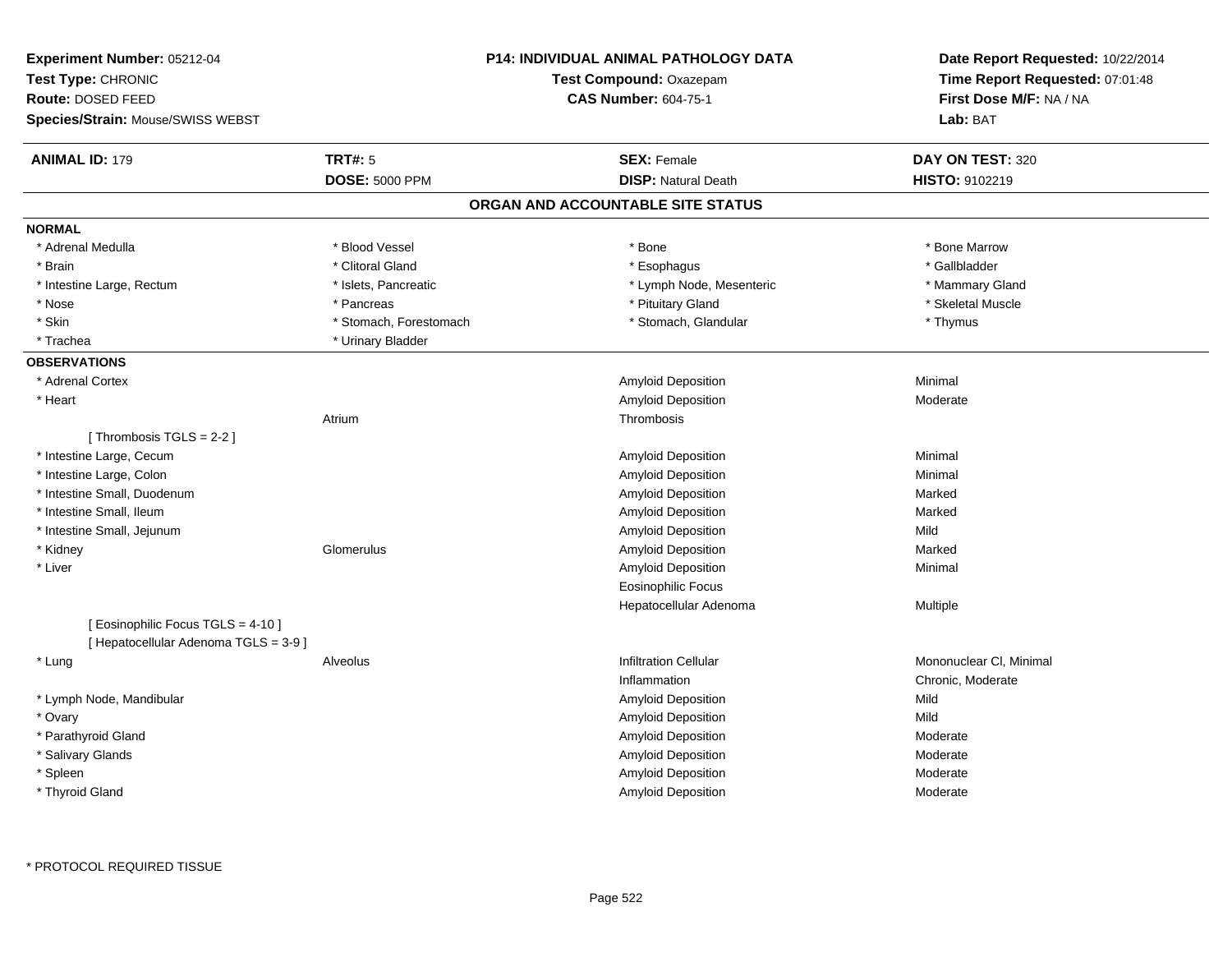| Experiment Number: 05212-04<br><b>Test Type: CHRONIC</b>         |                                                                 | <b>P14: INDIVIDUAL ANIMAL PATHOLOGY DATA</b> | Date Report Requested: 10/22/2014 |
|------------------------------------------------------------------|-----------------------------------------------------------------|----------------------------------------------|-----------------------------------|
|                                                                  |                                                                 | <b>Test Compound: Oxazepam</b>               | Time Report Requested: 07:01:48   |
| Route: DOSED FEED                                                |                                                                 | <b>CAS Number: 604-75-1</b>                  | First Dose M/F: NA / NA           |
| Species/Strain: Mouse/SWISS WEBST                                |                                                                 |                                              | Lab: BAT                          |
| <b>ANIMAL ID: 179</b>                                            | TRT#: 5                                                         | <b>SEX: Female</b>                           | DAY ON TEST: 320                  |
|                                                                  | <b>DOSE: 5000 PPM</b>                                           | <b>DISP: Natural Death</b>                   | <b>HISTO: 9102219</b>             |
|                                                                  |                                                                 | ORGAN AND ACCOUNTABLE SITE STATUS            |                                   |
| * Urin Bladder                                                   |                                                                 |                                              |                                   |
|                                                                  | Note: NO CORRESPONDING LESION FOR ACCUMULATION OF PINK FLUID IN |                                              |                                   |
| Note: URINARY BLADDER                                            |                                                                 |                                              |                                   |
| * Uterus                                                         |                                                                 | <b>Amyloid Deposition</b>                    | Marked                            |
| PRIMARY CAUSE OF DEATH                                           |                                                                 |                                              |                                   |
| Animal Note: CAUSE OF DEATH: AMYLOID DEPOSITION, MULTIPLE ORGANS |                                                                 |                                              |                                   |